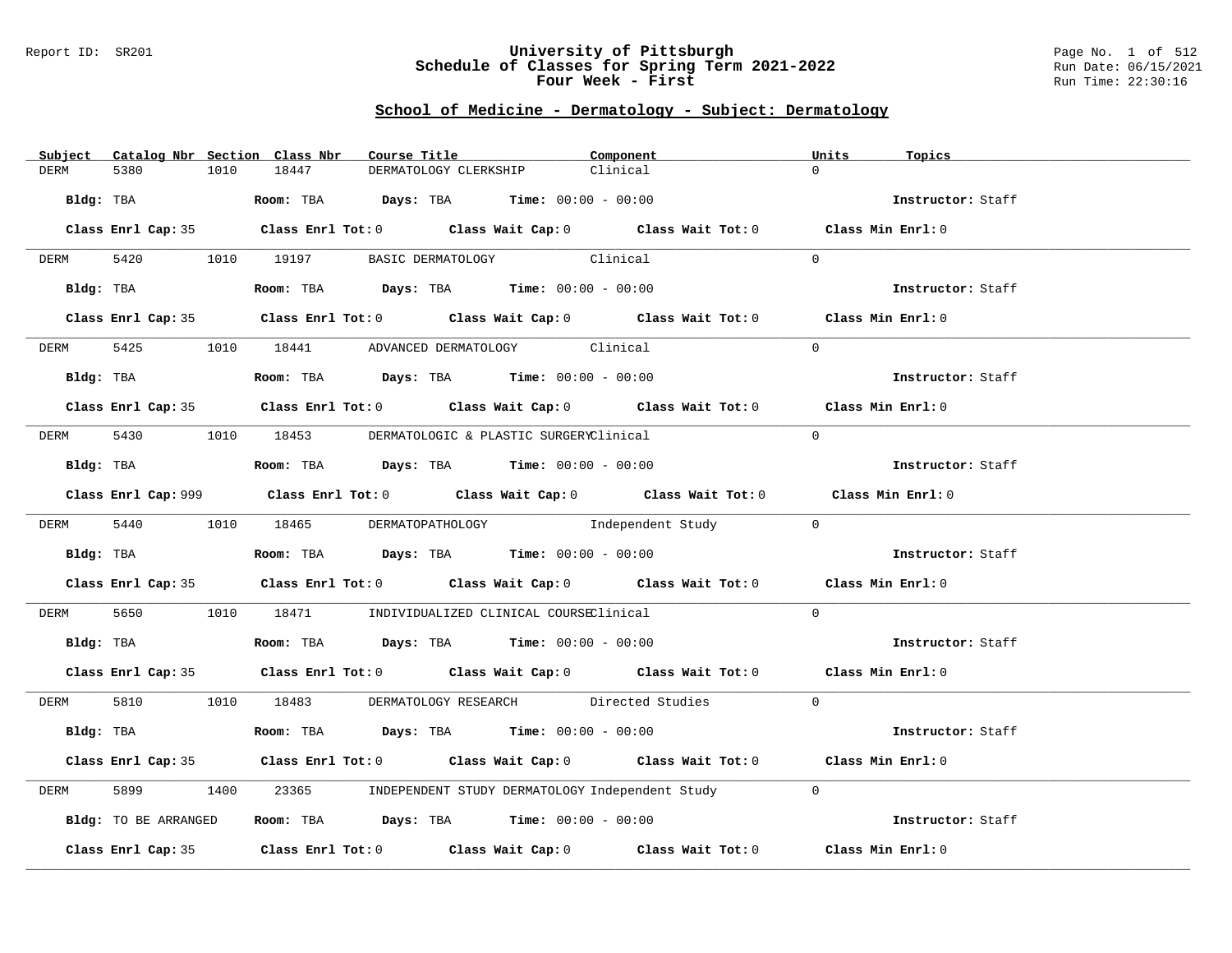| DERM      | 5900               | 1010 | 18495             | EXTRAMURAL DERMATOLOGY |                              | Clinical          |                   |
|-----------|--------------------|------|-------------------|------------------------|------------------------------|-------------------|-------------------|
| Bldg: TBA |                    |      | Room: TBA         | Days: TBA              | <b>Time:</b> $00:00 - 00:00$ |                   | Instructor: Staff |
|           | Class Enrl Cap: 35 |      | Class Enrl Tot: 0 |                        | Class Wait Cap: 0            | Class Wait Tot: 0 | Class Min Enrl: 0 |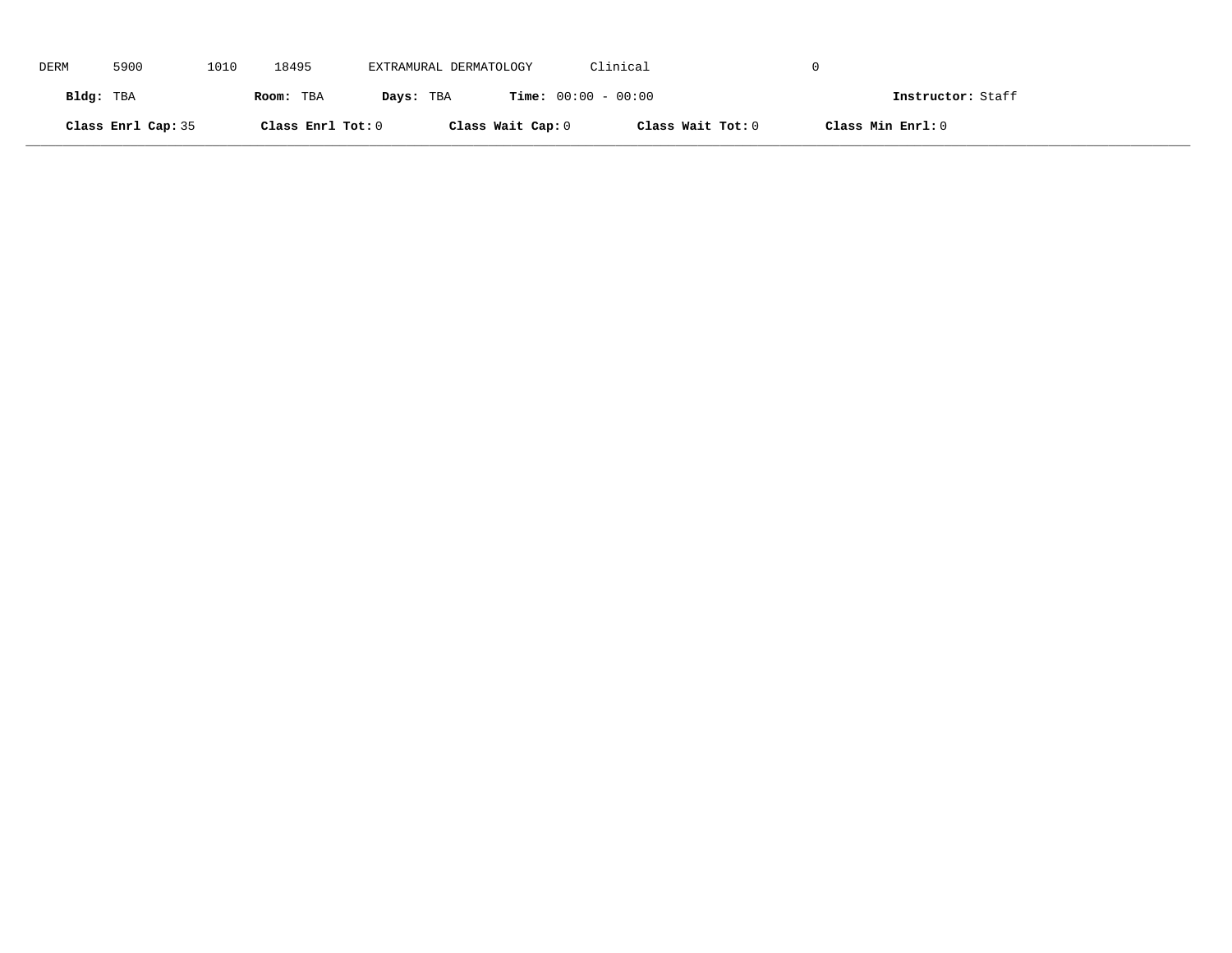### Report ID: SR201 **University of Pittsburgh** Page No. 3 of 512 **Schedule of Classes for Spring Term 2021-2022** Run Date: 06/15/2021 **Four Week - First** Run Time: 22:30:16

# **School of Medicine - Emergency Medicine - Subject: Emergency Medicine**

| Subject   |                                           |      | Catalog Nbr Section Class Nbr | Course Title             |                                                                                          | Component                                                                                   | Units    | Topics            |
|-----------|-------------------------------------------|------|-------------------------------|--------------------------|------------------------------------------------------------------------------------------|---------------------------------------------------------------------------------------------|----------|-------------------|
| EMED      | 5376                                      | 1010 | 19203                         | SPECIALTY CARE CLERKSHIP |                                                                                          | Clinical                                                                                    | $\Omega$ |                   |
|           | Bldg: TBA                                 |      |                               |                          | <b>Room:</b> TBA $\qquad \qquad$ Days: TBA $\qquad \qquad$ Time: $00:00 - 00:00$         |                                                                                             |          | Instructor: Staff |
|           |                                           |      |                               |                          |                                                                                          | Class Enrl Cap: 35 Class Enrl Tot: 0 Class Wait Cap: 0 Class Wait Tot: 0 Class Min Enrl: 0  |          |                   |
| EMED      | 5450                                      |      | 1010 19215                    |                          | EMERGENCY MEDICINE Clinical                                                              |                                                                                             | $\Omega$ |                   |
|           | Bldg: TBA                                 |      |                               |                          | Room: TBA $\rule{1em}{0.15mm}$ Days: TBA $\rule{1.5mm}{0.15mm}$ Time: $00:00 - 00:00$    |                                                                                             |          | Instructor: Staff |
|           |                                           |      |                               |                          |                                                                                          | Class Enrl Cap: 999 Class Enrl Tot: 0 Class Wait Cap: 0 Class Wait Tot: 0 Class Min Enrl: 0 |          |                   |
| EMED      |                                           |      | 5460 1010 19221               |                          | MEDICAL TOXICOLOGY Clinical                                                              |                                                                                             | $\Omega$ |                   |
|           | Bldg: TBA                                 |      |                               |                          | Room: TBA $Days:$ TBA $Time: 00:00 - 00:00$                                              |                                                                                             |          | Instructor: Staff |
|           |                                           |      |                               |                          |                                                                                          | Class Enrl Cap: 35 Class Enrl Tot: 0 Class Wait Cap: 0 Class Wait Tot: 0 Class Min Enrl: 0  |          |                   |
| EMED      | 5465                                      | 1010 | 21683                         |                          | POINT OF CARE ULTRASONOGRAPHY Clinical                                                   |                                                                                             | $\Omega$ |                   |
|           | Bldg: TO BE ARRANGED                      |      |                               |                          | Room: TBA $Days:$ TBA $Time: 00:00 - 00:00$                                              |                                                                                             |          | Instructor: Staff |
|           |                                           |      |                               |                          |                                                                                          | Class Enrl Cap: 35 Class Enrl Tot: 0 Class Wait Cap: 0 Class Wait Tot: 0 Class Min Enrl: 0  |          |                   |
| EMED      | 5466 1400                                 |      | 28416                         |                          | POST CARDIAC ARREST SERVICE Clinical                                                     |                                                                                             | $\Omega$ |                   |
|           | Bldg: TO BE ARRANGED                      |      |                               |                          | Room: TBA $Days:$ TBA $Time: 00:00 - 00:00$                                              |                                                                                             |          | Instructor: Staff |
|           |                                           |      |                               |                          |                                                                                          | Class Enrl Cap: 35 Class Enrl Tot: 0 Class Wait Cap: 0 Class Wait Tot: 0 Class Min Enrl: 0  |          |                   |
| EMED      | 5470 1200                                 |      |                               |                          | 22089 QUALITY AND PATIENT SAFETY Lecture                                                 |                                                                                             | $\Omega$ |                   |
|           | Bldg: WEB Based Class                     |      |                               |                          | Room: TBA $\rule{1em}{0.15mm}$ Days: TBA $\rule{1.15mm}]{0.15mm}$ Time: $0.000 - 0.0000$ |                                                                                             |          | Instructor: Staff |
|           | Class Enrl Cap: 200<br>Attributes: Online |      |                               |                          |                                                                                          | Class Enrl Tot: $0$ Class Wait Cap: $0$ Class Wait Tot: $0$                                 |          | Class Min Enrl: 0 |
| EMED      | 5650<br>1010                              |      | 19227                         |                          | INDIVIDUALIZED CLINICAL COURSEClinical                                                   |                                                                                             | $\Omega$ |                   |
| Bldg: TBA |                                           |      |                               |                          | Room: TBA $Days: TBA$ Time: $00:00 - 00:00$                                              |                                                                                             |          | Instructor: Staff |
|           | Class Enrl Cap: 35                        |      |                               |                          |                                                                                          | Class Enrl Tot: $0$ Class Wait Cap: $0$ Class Wait Tot: $0$ Class Min Enrl: $0$             |          |                   |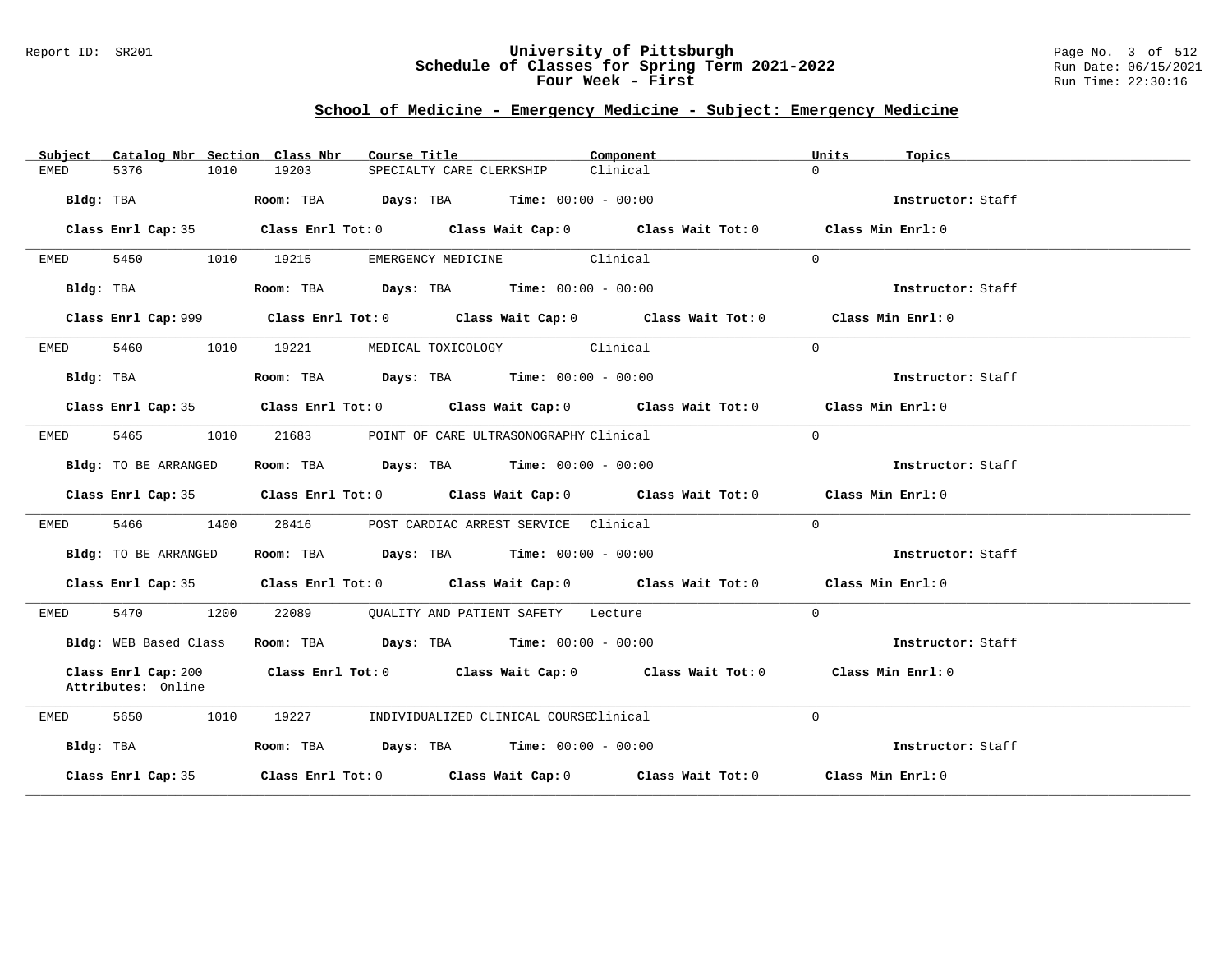### Report ID: SR201 **University of Pittsburgh** Page No. 4 of 512 **Schedule of Classes for Spring Term 2021-2022** Run Date: 06/15/2021 **Four Week - First** Run Time: 22:30:16

# **School of Medicine - Emergency Medicine - Subject: Emergency Medicine**

| Catalog Nbr Section Class Nbr<br>Subject | Component<br>Course Title                                                                  | Units<br>Topics   |
|------------------------------------------|--------------------------------------------------------------------------------------------|-------------------|
| <b>EMED</b><br>5735<br>1010              | 19233<br>SCIENCE OF RESUSCITATION (ILS)Clinical                                            | $\Omega$          |
| Bldg: TBA                                | Room: TBA<br><b>Days:</b> TBA <b>Time:</b> $00:00 - 00:00$                                 | Instructor: Staff |
|                                          |                                                                                            |                   |
|                                          |                                                                                            | Class Min Enrl: 0 |
| 5740<br>1010<br>EMED                     | 19239<br>Workshop<br>EXERCISE IS MEDICINE                                                  | $\Omega$          |
| Bldg: TBA                                | Room: TBA $Days:$ TBA $Time: 00:00 - 00:00$                                                | Instructor: Staff |
| Class Enrl Cap: 35                       | Class Enrl Tot: $0$ Class Wait Cap: $0$ Class Wait Tot: $0$ Class Min Enrl: $0$            |                   |
| 5750<br>1400<br>EMED                     | 28366<br>GET READY FOR RESIDENCY Clinical                                                  | $\mathbf{0}$      |
| Bldg: TO BE ARRANGED                     | Room: TBA $Days:$ TBA $Time: 00:00 - 00:00$                                                | Instructor: Staff |
|                                          | Class Enrl Cap: 35 Class Enrl Tot: 0 Class Wait Cap: 0 Class Wait Tot: 0 Class Min Enrl: 0 |                   |
| 5898<br>1010<br>EMED                     | INDIVIDUAL STUDY OR RESEARCH Directed Studies<br>19245                                     | $\mathbf{0}$      |
| Bldg: TBA                                | Room: TBA $Days:$ TBA $Time: 00:00 - 00:00$                                                | Instructor: Staff |
|                                          | Class Enrl Cap: 35 Class Enrl Tot: 0 Class Wait Cap: 0 Class Wait Tot: 0 Class Min Enrl: 0 |                   |
| 5899<br>1400<br>EMED                     | 23372<br>INDEP STUDY IN EMERGENCY MED Independent Study                                    | $\overline{0}$    |
| Bldg: TO BE ARRANGED                     | Room: TBA $Days:$ TBA $Time: 00:00 - 00:00$                                                | Instructor: Staff |
|                                          | Class Enrl Cap: 35 Class Enrl Tot: 0 Class Wait Cap: 0 Class Wait Tot: 0 Class Min Enrl: 0 |                   |
| 5900<br>1010<br>EMED                     | 19251<br>EXTRAMURAL EMERGENCY MEDICINE Clinical                                            | $\mathbf{0}$      |
| Bldg: TBA                                | Room: TBA $Days:$ TBA $Time: 00:00 - 00:00$                                                | Instructor: Staff |
|                                          | Class Enrl Cap: 35 Class Enrl Tot: 0 Class Wait Cap: 0 Class Wait Tot: 0 Class Min Enrl: 0 |                   |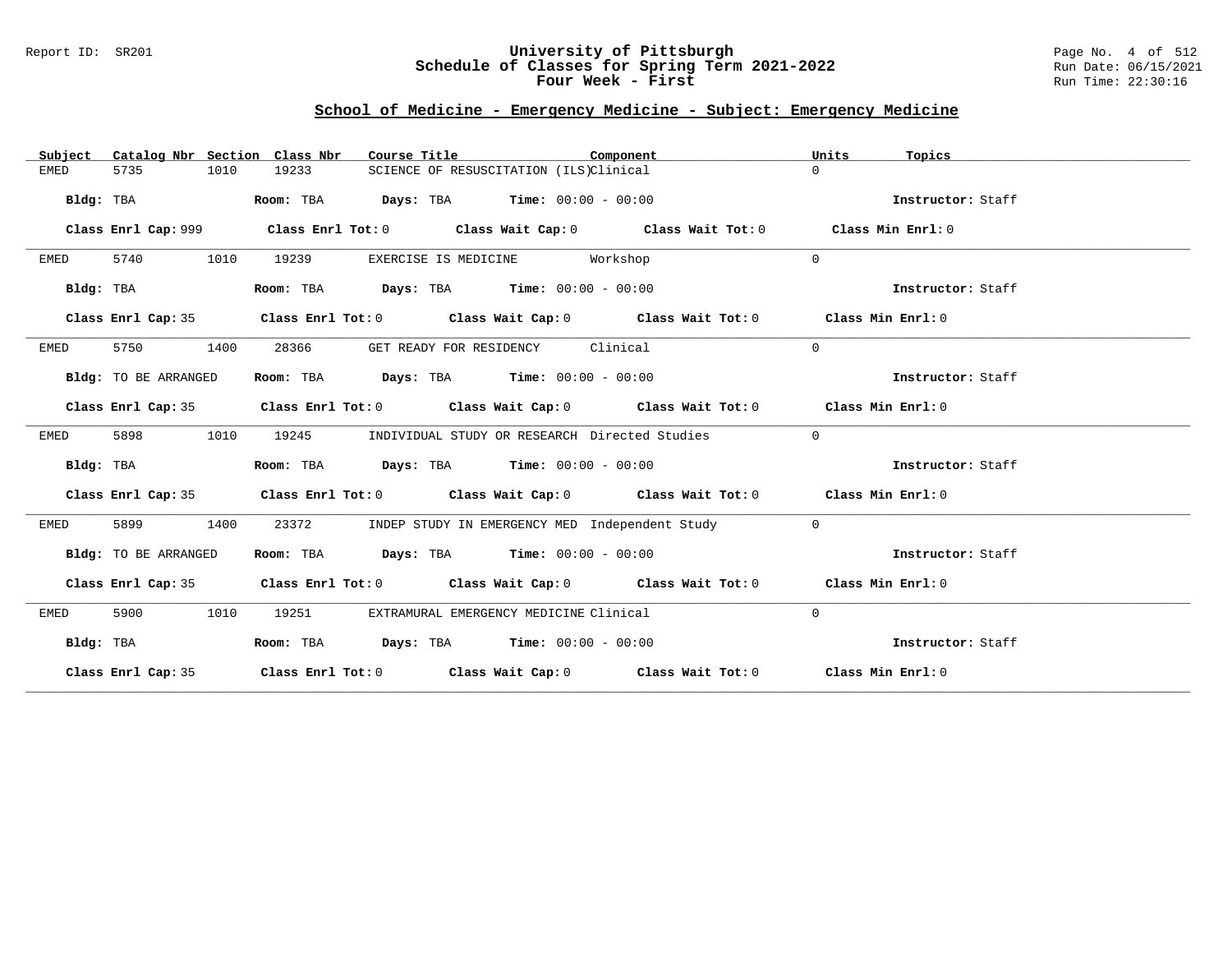### Report ID: SR201 **University of Pittsburgh** Page No. 5 of 512 **Schedule of Classes for Spring Term 2021-2022** Run Date: 06/15/2021 **Four Week - First** Run Time: 22:30:16

# **School of Medicine - Family Medicine and Clinical Epidemiology - Subject: Family Medicine**

| Subject Catalog Nbr Section Class Nbr | Course Title                                                                                     | Component | Units<br>Topics   |
|---------------------------------------|--------------------------------------------------------------------------------------------------|-----------|-------------------|
| 5316<br>1010<br>FM                    | 19257<br>FAMILY MEDICINE CLERKSHIP                                                               | Clinical  | $\Omega$          |
| Bldg: TBA                             | Room: TBA $Days:$ TBA $Time: 00:00 - 00:00$                                                      |           | Instructor: Staff |
|                                       | Class Enrl Cap: 35 Class Enrl Tot: 0 Class Wait Cap: 0 Class Wait Tot: 0 Class Min Enrl: 0       |           |                   |
|                                       | FM 5401 1010 19263 FAMILY MEDICINE ACTING INTERN Clinical                                        |           | $\Omega$          |
|                                       | Bldg: TBA $\blacksquare$ Room: TBA $\blacksquare$ Days: TBA $\blacksquare$ Time: $00:00 - 00:00$ |           | Instructor: Staff |
|                                       | Class Enrl Cap: 999 Class Enrl Tot: 0 Class Wait Cap: 0 Class Wait Tot: 0 Class Min Enrl: 0      |           |                   |
|                                       | FM 5406 1010 19269 EXTRAMURAL ACTING INTERNSHIP Clinical                                         |           | $\Omega$          |
|                                       | <b>Bldg:</b> TBA <b>ROOM:</b> TBA <b>Days:</b> TBA <b>Time:</b> $00:00 - 00:00$                  |           | Instructor: Staff |
|                                       | Class Enrl Cap: 35 Class Enrl Tot: 0 Class Wait Cap: 0 Class Wait Tot: 0 Class Min Enrl: 0       |           |                   |
|                                       | FM 5420 1010 19275 INDIAN HEALTH SERVICE Independent Study 0                                     |           |                   |
|                                       | Bldg: TBA                    Room: TBA         Days: TBA         Time: 00:00 - 00:00             |           | Instructor: Staff |
|                                       | Class Enrl Cap: 35 Class Enrl Tot: 0 Class Wait Cap: 0 Class Wait Tot: 0 Class Min Enrl: 0       |           |                   |
|                                       | FM 5430 1010 18501 FAMILY PRACTICE-MANAGED CARE Clinical                                         |           | $\Omega$          |
|                                       | Bldg: TBA                    Room: TBA         Days: TBA         Time: $00:00 - 00:00$           |           | Instructor: Staff |
|                                       | Class Enrl Cap: 999 Class Enrl Tot: 0 Class Wait Cap: 0 Class Wait Tot: 0 Class Min Enrl: 0      |           |                   |
|                                       | FM 5431 1010 18513 TOPICS IN FAMILY MEDICINE Clinical                                            |           | $\Omega$          |
|                                       | Bldg: TBA                    Room: TBA         Days: TBA         Time: $00:00 - 00:00$           |           | Instructor: Staff |
|                                       | Class Enrl Cap: 999 Class Enrl Tot: 0 Class Wait Cap: 0 Class Wait Tot: 0 Class Min Enrl: 0      |           |                   |
|                                       | FM 5440 1010 19281 CLINCAL EPDMLGY INTERNSHIP Directed Studies 0                                 |           |                   |
|                                       | Bldg: TBA                   Room: TBA         Days: TBA        Time: 00:00 - 00:00               |           | Instructor: Staff |
|                                       | Class Enrl Cap: 35 Class Enrl Tot: 0 Class Wait Cap: 0 Class Wait Tot: 0 Class Min Enrl: 0       |           |                   |
|                                       | FM 5448 1010 19287 FAMILY CENTERED MATERNITY CAREClinical                                        |           | $\Omega$          |
|                                       | Bldg: TBA                   Room: TBA        Days: TBA        Time: 00:00 - 00:00                |           | Instructor: Staff |
| Class Enrl Cap: 35                    | Class Enrl Tot: $0$ Class Wait Cap: $0$ Class Wait Tot: $0$ Class Min Enrl: $0$                  |           |                   |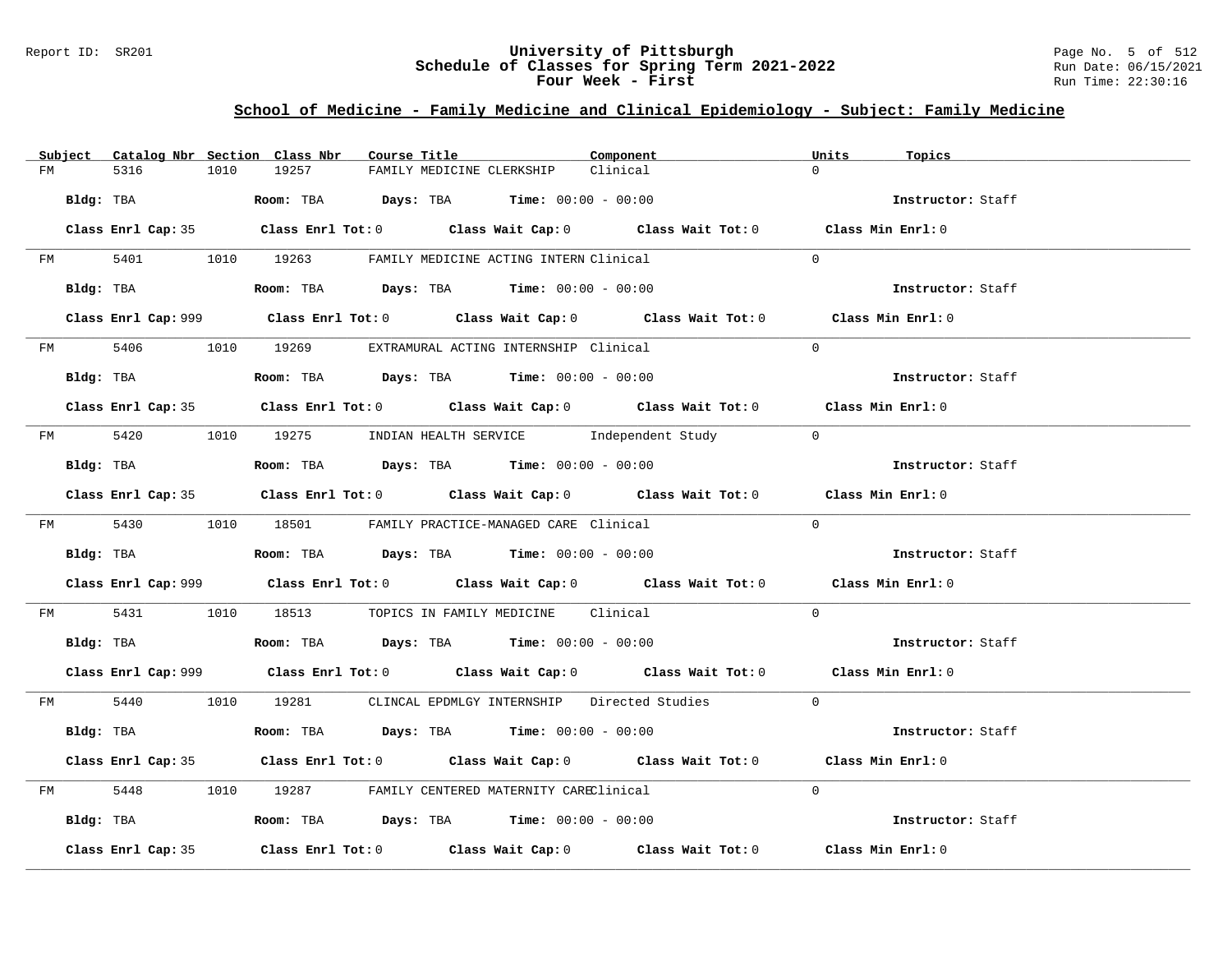| FM | 5450 |  | 1010 19299                                                                                      |  | COMMUNITY FAMILY MEDICINE Clinical |                                                                                             | $\overline{0}$ |                          |  |
|----|------|--|-------------------------------------------------------------------------------------------------|--|------------------------------------|---------------------------------------------------------------------------------------------|----------------|--------------------------|--|
|    |      |  | Bldg: TBA                   Room: TBA         Days: TBA         Time: $00:00 - 00:00$           |  |                                    |                                                                                             |                | <b>Instructor:</b> Staff |  |
|    |      |  |                                                                                                 |  |                                    | Class Enrl Cap: 999 Class Enrl Tot: 0 Class Wait Cap: 0 Class Wait Tot: 0 Class Min Enrl: 0 |                |                          |  |
|    |      |  |                                                                                                 |  |                                    | FM 5451 1010 18525 RURAL FAMILY MEDICINE Clinical 0                                         |                |                          |  |
|    |      |  | Bldg: TBA                   Room: TBA         Days: TBA         Time: $00:00 - 00:00$           |  |                                    |                                                                                             |                | Instructor: Staff        |  |
|    |      |  |                                                                                                 |  |                                    | Class Enrl Cap: 999 Class Enrl Tot: 0 Class Wait Cap: 0 Class Wait Tot: 0 Class Min Enrl: 0 |                |                          |  |
|    |      |  | FM 5455 1010 19311 PRIMARY CARE SPORTS MEDICINE Clinical                                        |  |                                    |                                                                                             | $\Omega$       |                          |  |
|    |      |  | Bldg: TBA                    Room: TBA         Days: TBA        Time: $00:00 - 00:00$           |  |                                    |                                                                                             |                | Instructor: Staff        |  |
|    |      |  |                                                                                                 |  |                                    | Class Enrl Cap: 999 Class Enrl Tot: 0 Class Wait Cap: 0 Class Wait Tot: 0 Class Min Enrl: 0 |                |                          |  |
|    |      |  | FM 5460 1010 19317 FAMILY PRACTICE Clinical                                                     |  |                                    |                                                                                             | $\Omega$       |                          |  |
|    |      |  | Bldg: TBA<br>Room: TBA<br>Days: TBA<br>Time: $00:00 - 00:00$                                    |  |                                    |                                                                                             |                | Instructor: Staff        |  |
|    |      |  |                                                                                                 |  |                                    | Class Enrl Cap: 999 Class Enrl Tot: 0 Class Wait Cap: 0 Class Wait Tot: 0 Class Min Enrl: 0 |                |                          |  |
|    |      |  | FM 5461 1010 19329 EXTRAMURAL FAMILY PRACTICE Clinical                                          |  |                                    |                                                                                             | $\bigcirc$     |                          |  |
|    |      |  | Bldg: TBA                           Room: TBA          Days: TBA          Time: $00:00 - 00:00$ |  |                                    |                                                                                             |                | Instructor: Staff        |  |
|    |      |  |                                                                                                 |  |                                    |                                                                                             |                |                          |  |
|    |      |  |                                                                                                 |  |                                    | Class Enrl Cap: 35 Class Enrl Tot: 0 Class Wait Cap: 0 Class Wait Tot: 0 Class Min Enrl: 0  |                |                          |  |
|    |      |  | FM 5462 1010 24350 COMBINED FAMILY MED & PSYCT Clinical                                         |  |                                    |                                                                                             | $\overline{0}$ |                          |  |
|    |      |  | Bldg: TO BE ARRANGED ROOM: TBA Days: TBA Time: 00:00 - 00:00                                    |  |                                    |                                                                                             |                | <b>Instructor:</b> Staff |  |
|    |      |  |                                                                                                 |  |                                    | Class Enrl Cap: 35 Class Enrl Tot: 0 Class Wait Cap: 0 Class Wait Tot: 0 Class Min Enrl: 0  |                |                          |  |
|    |      |  | FM 5465 1010 19335 INTEGRATIVE MEDICINE Clinical                                                |  |                                    |                                                                                             |                | $\Omega$                 |  |
|    |      |  | Bldg: TBA                    Room: TBA         Days: TBA         Time: $00:00 - 00:00$          |  |                                    |                                                                                             |                | Instructor: Staff        |  |
|    |      |  |                                                                                                 |  |                                    | Class Enrl Cap: 35 Class Enrl Tot: 0 Class Wait Cap: 0 Class Wait Tot: 0 Class Min Enrl: 0  |                |                          |  |
|    |      |  | FM 5470 1010 19347 PRACTICE-BASED PHARMACOTHERAPYClinical                                       |  |                                    |                                                                                             |                | $\Omega$                 |  |
|    |      |  | Bldg: TBA                   Room: TBA         Days: TBA         Time: 00:00 - 00:00             |  |                                    |                                                                                             |                | Instructor: Staff        |  |
|    |      |  |                                                                                                 |  |                                    | Class Enrl Cap: 999 Class Enrl Tot: 0 Class Wait Cap: 0 Class Wait Tot: 0 Class Min Enrl: 0 |                |                          |  |
|    |      |  | FM 5485 1010 19353 CULTURAL COMPETENCY Clinical                                                 |  |                                    |                                                                                             | $\Omega$       |                          |  |
|    |      |  | Bldg: TBA                    Room: TBA         Days: TBA         Time: $00:00 - 00:00$          |  |                                    |                                                                                             |                | Instructor: Staff        |  |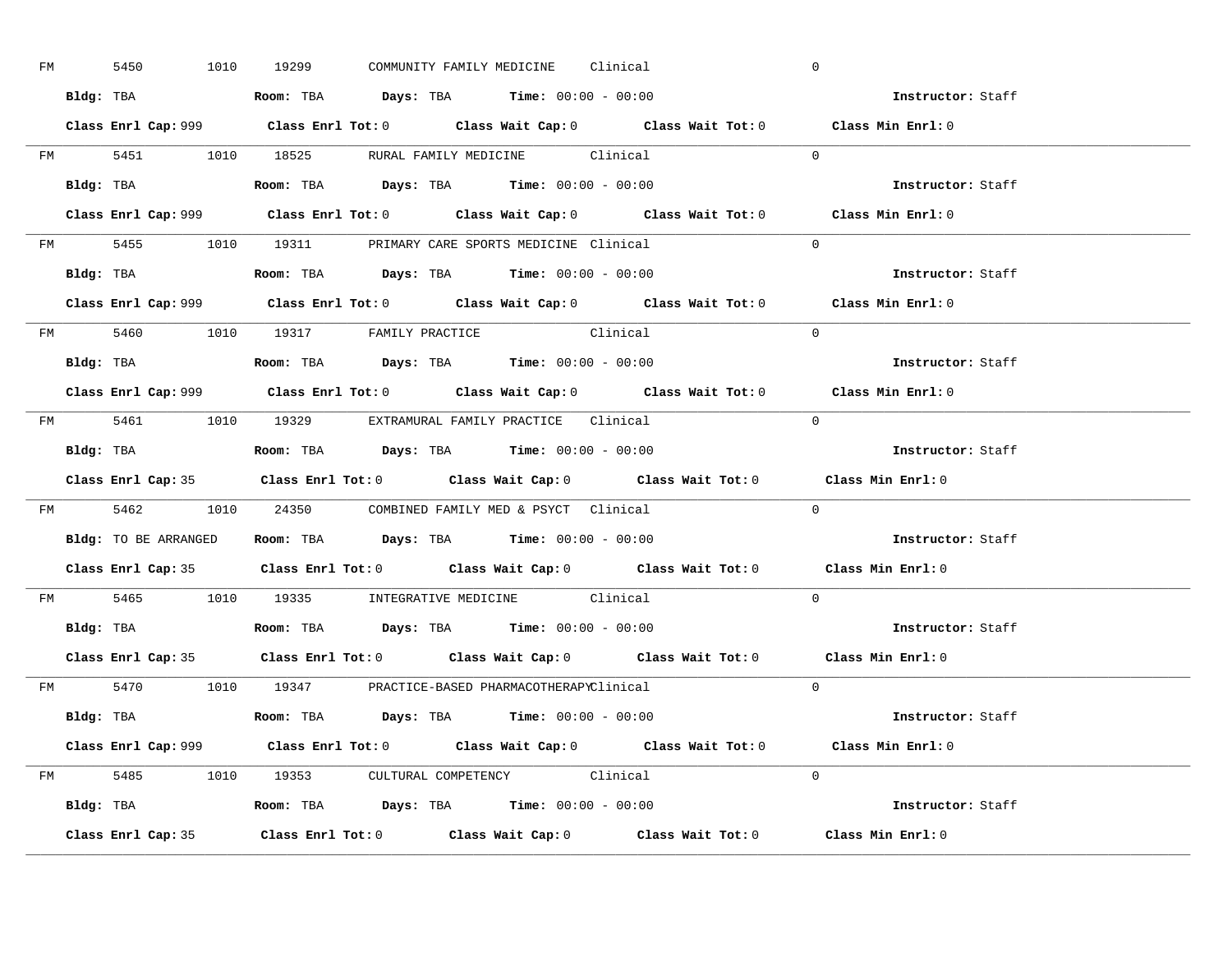### Report ID: SR201 **University of Pittsburgh** Page No. 7 of 512 **Schedule of Classes for Spring Term 2021-2022** Run Date: 06/15/2021 **Four Week - First** Run Time: 22:30:16

# **School of Medicine - Family Medicine and Clinical Epidemiology - Subject: Family Medicine**

|    | Subject | Catalog Nbr Section Class Nbr |      |       | Course Title |                                                         | Component                                                                                  |                | Units | Topics            |  |
|----|---------|-------------------------------|------|-------|--------------|---------------------------------------------------------|--------------------------------------------------------------------------------------------|----------------|-------|-------------------|--|
| FM |         | 5500                          | 1010 | 19359 |              | INTERNATIONAL FAMILY MEDICINE Clinical                  |                                                                                            | $\Omega$       |       |                   |  |
|    |         | Bldg: TBA                     |      |       |              | Room: TBA $Days:$ TBA $Time: 00:00 - 00:00$             |                                                                                            |                |       | Instructor: Staff |  |
|    |         |                               |      |       |              |                                                         | Class Enrl Cap: 35 Class Enrl Tot: 0 Class Wait Cap: 0 Class Wait Tot: 0 Class Min Enrl: 0 |                |       |                   |  |
|    |         |                               |      |       |              | FM 5505 1010 19365 FAMILY MEDICINE IN HONDURAS Clinical |                                                                                            | $\Omega$       |       |                   |  |
|    |         | Bldg: TBA                     |      |       |              | Room: TBA $Days:$ TBA $Time: 00:00 - 00:00$             |                                                                                            |                |       | Instructor: Staff |  |
|    |         |                               |      |       |              |                                                         | Class Enrl Cap: 35 Class Enrl Tot: 0 Class Wait Cap: 0 Class Wait Tot: 0 Class Min Enrl: 0 |                |       |                   |  |
|    |         |                               |      |       |              |                                                         | FM 5650 1400 23379 INDIVIDUALIZED CLINICAL COURSEDirected Studies                          | $\overline{0}$ |       |                   |  |
|    |         | Bldg: TO BE ARRANGED          |      |       |              | Room: TBA $Days:$ TBA $Time: 00:00 - 00:00$             |                                                                                            |                |       | Instructor: Staff |  |
|    |         |                               |      |       |              |                                                         | Class Enrl Cap: 35 Class Enrl Tot: 0 Class Wait Cap: 0 Class Wait Tot: 0 Class Min Enrl: 0 |                |       |                   |  |
|    |         |                               |      |       |              |                                                         | FM 5812 1010 18531 COMMUNTY-BASED PBLC HLTH POLCYIndependent Study 0                       |                |       |                   |  |
|    |         | Bldg: TBA                     |      |       |              | Room: TBA $Days:$ TBA $Time: 00:00 - 00:00$             |                                                                                            |                |       | Instructor: Staff |  |
|    |         |                               |      |       |              |                                                         | Class Enrl Cap: 35 Class Enrl Tot: 0 Class Wait Cap: 0 Class Wait Tot: 0 Class Min Enrl: 0 |                |       |                   |  |
|    |         |                               |      |       |              | FM 5815 1010 19377 BIOETHICS CONFR AND READINGS Seminar |                                                                                            | $\Omega$       |       |                   |  |
|    |         | Bldg: TBA                     |      |       |              | Room: TBA $Days:$ TBA $Time: 00:00 - 00:00$             |                                                                                            |                |       | Instructor: Staff |  |
|    |         |                               |      |       |              |                                                         | Class Enrl Cap: 35 Class Enrl Tot: 0 Class Wait Cap: 0 Class Wait Tot: 0 Class Min Enrl: 0 |                |       |                   |  |
| FM |         | 5840                          |      |       |              |                                                         | 1400 23386 RESEARCH IN FAMILY MEDICINE Directed Studies                                    | $\Omega$       |       |                   |  |
|    |         | Bldg: TO BE ARRANGED          |      |       |              | Room: TBA $Days:$ TBA $Time: 00:00 - 00:00$             |                                                                                            |                |       | Instructor: Staff |  |
|    |         |                               |      |       |              |                                                         | Class Enrl Cap: 35 Class Enrl Tot: 0 Class Wait Cap: 0 Class Wait Tot: 0 Class Min Enrl: 0 |                |       |                   |  |
|    |         |                               |      |       |              |                                                         | FM 5899 1400 23393 INDEPENDENT STUDY FAMILY MED Independent Study 0                        |                |       |                   |  |
|    |         | Bldg: TO BE ARRANGED          |      |       |              | Room: TBA $Days:$ TBA $Time:$ $00:00 - 00:00$           |                                                                                            |                |       | Instructor: Staff |  |
|    |         |                               |      |       |              |                                                         | Class Enrl Cap: 35 Class Enrl Tot: 0 Class Wait Cap: 0 Class Wait Tot: 0 Class Min Enrl: 0 |                |       |                   |  |
| FM |         | 5900 000                      |      |       |              |                                                         | 1010 19383 FAMILY MED INDEPENDENT STUDY Directed Studies                                   | $\Omega$       |       |                   |  |
|    |         | Bldg: TBA                     |      |       |              | Room: TBA $Days:$ TBA $Time:$ $00:00 - 00:00$           |                                                                                            |                |       | Instructor: Staff |  |
|    |         | Class Enrl Cap: 35            |      |       |              |                                                         | Class Enrl Tot: $0$ Class Wait Cap: $0$ Class Wait Tot: $0$ Class Min Enrl: $0$            |                |       |                   |  |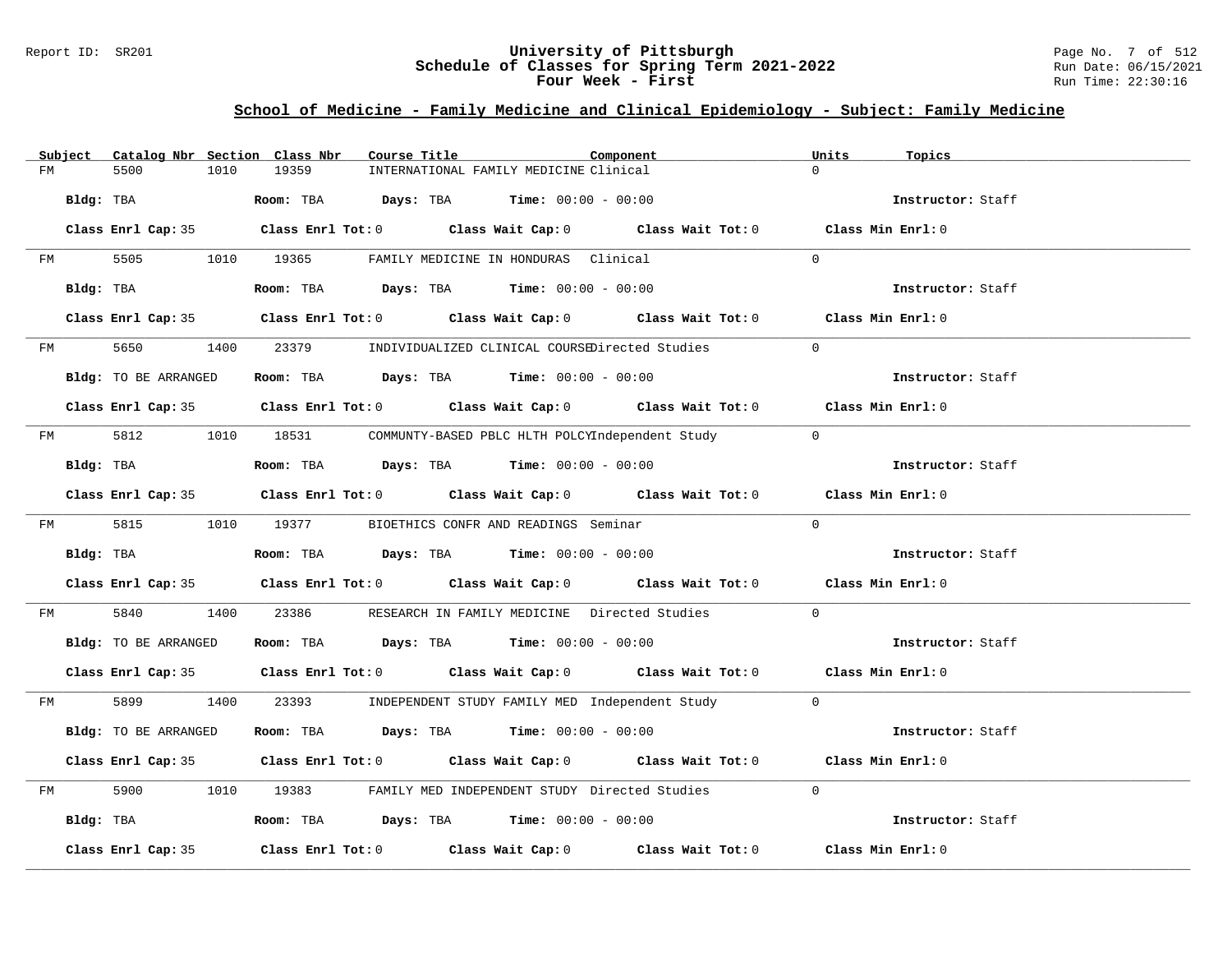| FM | 5910               | 1010 | 19395             | LEADERSHIP/MGMT/ADMINISTRATIONPracticum |                              |                   |                   |  |
|----|--------------------|------|-------------------|-----------------------------------------|------------------------------|-------------------|-------------------|--|
|    | Bldg: TBA          |      | Room: TBA         | Days: TBA                               | <b>Time:</b> $00:00 - 00:00$ |                   | Instructor: Staff |  |
|    | Class Enrl Cap: 35 |      | Class Enrl Tot: 0 |                                         | Class Wait Cap: 0            | Class Wait Tot: 0 | Class Min Enrl: 0 |  |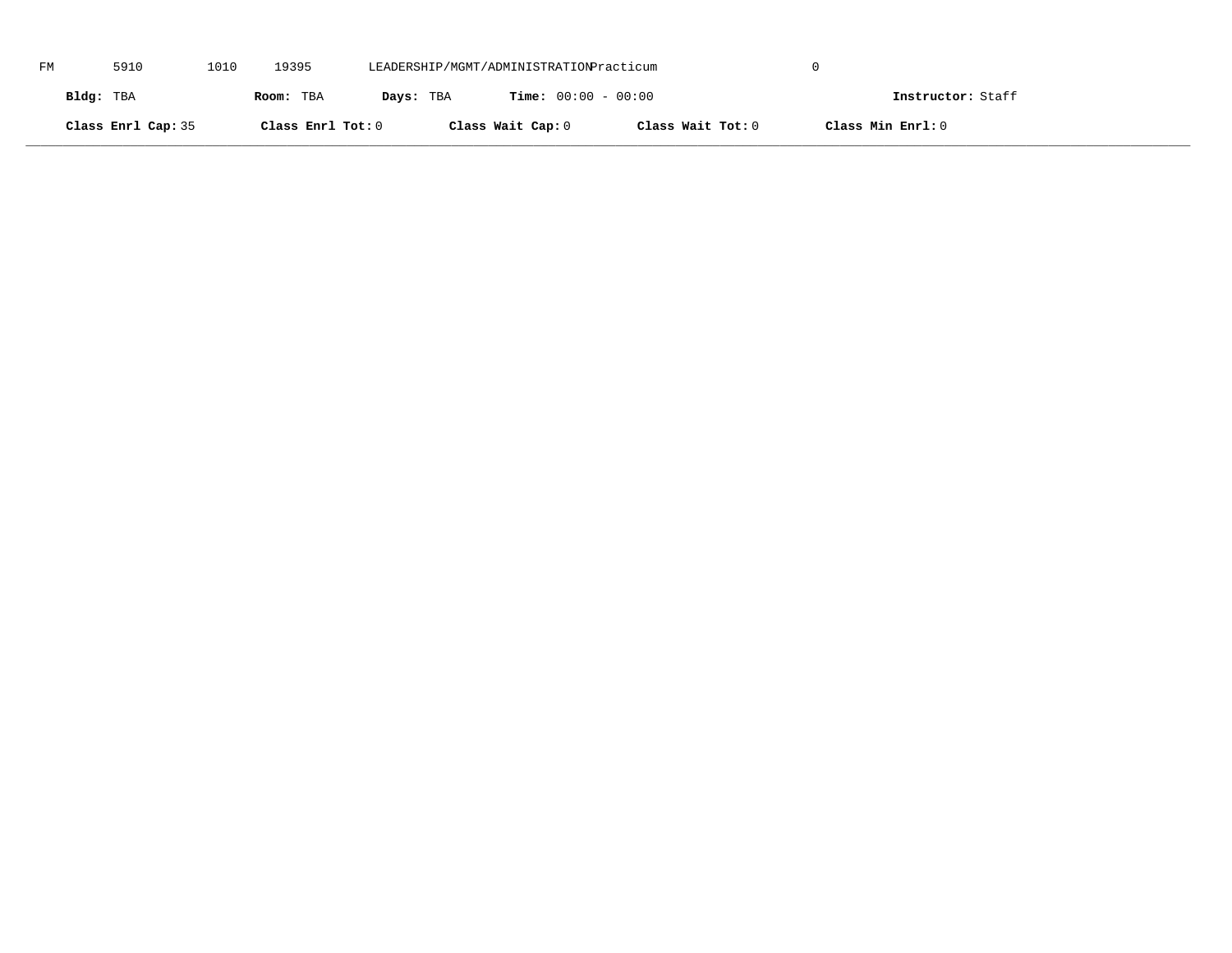### Report ID: SR201 **University of Pittsburgh** Page No. 9 of 512 **Schedule of Classes for Spring Term 2021-2022** Run Date: 06/15/2021 **Four Week - First** Run Time: 22:30:16

# **School of Medicine - Family Medicine and Clinical Epidemiology - Subject: Medical Elective**

| Subject | Catalog Nbr Section Class Nbr |      |       |  | Course Title <b>Show The Search Course Title</b>                                     | Component                                                                                   | Units          | Topics            |
|---------|-------------------------------|------|-------|--|--------------------------------------------------------------------------------------|---------------------------------------------------------------------------------------------|----------------|-------------------|
| MSELCT  | 5300                          | 1010 | 19851 |  | BOARD STUDY ELECTIVE                                                                 | Independent Study                                                                           | $\Omega$       |                   |
|         |                               |      |       |  | Bldg: TBA                  Room: TBA        Days: TBA        Time: 00:00 - 00:00     |                                                                                             |                | Instructor: Staff |
|         |                               |      |       |  |                                                                                      | Class Enrl Cap: 35 Class Enrl Tot: 0 Class Wait Cap: 0 Class Wait Tot: 0 Class Min Enrl: 0  |                |                   |
|         |                               |      |       |  |                                                                                      | MSELCT 5301 1010 19857 SPECIAL STUDIES Directed Studies 0                                   |                |                   |
|         |                               |      |       |  | Bldg: TBA                   Room: TBA         Days: TBA         Time: 00:00 - 00:00  |                                                                                             |                | Instructor: Staff |
|         |                               |      |       |  |                                                                                      | Class Enrl Cap: 35 Class Enrl Tot: 0 Class Wait Cap: 0 Class Wait Tot: 0 Class Min Enrl: 0  |                |                   |
|         |                               |      |       |  |                                                                                      | MSELCT 5310 1010 19866 MENTORED PROJECT INTERIM GRADEDirected Studies                       | $\overline{0}$ |                   |
|         |                               |      |       |  | Bldg: TBA                   Room: TBA         Days: TBA        Time: $00:00 - 00:00$ |                                                                                             |                | Instructor: Staff |
|         |                               |      |       |  |                                                                                      | Class Enrl Cap: 200 Class Enrl Tot: 0 Class Wait Cap: 0 Class Wait Tot: 0 Class Min Enrl: 0 |                |                   |
|         |                               |      |       |  |                                                                                      | MSELCT 5400 1010 19884 BOARD STUDY ELECTIVE Independent Study 0                             |                |                   |
|         | Bldg: TBA                     |      |       |  | Room: TBA $Days:$ TBA $Time: 00:00 - 00:00$                                          |                                                                                             |                | Instructor: Staff |
|         |                               |      |       |  |                                                                                      | Class Enrl Cap: 35 Class Enrl Tot: 0 Class Wait Cap: 0 Class Wait Tot: 0 Class Min Enrl: 0  |                |                   |
|         |                               |      |       |  |                                                                                      | MSELCT 5401 1010 19896 SPECIAL STUDIES Directed Studies 0                                   |                |                   |
|         |                               |      |       |  |                                                                                      | Bldg: TO BE ARRANGED Room: TBA Days: TBA Time: 00:00 - 00:00 000 000 Instructor: Staff      |                |                   |
|         |                               |      |       |  |                                                                                      | Class Enrl Cap: 200 Class Enrl Tot: 0 Class Wait Cap: 0 Class Wait Tot: 0 Class Min Enrl: 0 |                |                   |
|         |                               |      |       |  |                                                                                      | MSELCT 5405 1010 19908 MASTER'S THESIS PREPARATION Independent Study 0                      |                |                   |
|         |                               |      |       |  | Bldg: TBA                    Room: TBA         Days: TBA         Time: 00:00 - 00:00 |                                                                                             |                | Instructor: Staff |
|         |                               |      |       |  |                                                                                      | Class Enrl Cap: 35 Class Enrl Tot: 0 Class Wait Cap: 0 Class Wait Tot: 0 Class Min Enrl: 0  |                |                   |
|         |                               |      |       |  |                                                                                      | MSELCT 5410 1010 19920 MENTORED PROJECT INTERIM GRADEDirected Studies 0                     |                |                   |
|         |                               |      |       |  | Bldg: TBA                   Room: TBA        Days: TBA        Time: 00:00 - 00:00    |                                                                                             |                | Instructor: Staff |
|         |                               |      |       |  |                                                                                      | Class Enrl Cap: 200 Class Enrl Tot: 0 Class Wait Cap: 0 Class Wait Tot: 0 Class Min Enrl: 0 |                |                   |
|         |                               |      |       |  | MSELCT 5450 1010 19926 GET READY FOR RESIDENCY Practicum                             |                                                                                             | $\Omega$       |                   |
|         |                               |      |       |  | Bldg: TBA                   Room: TBA         Days: TBA        Time: 00:00 - 00:00   |                                                                                             |                | Instructor: Staff |
|         | Class Enrl Cap: 200           |      |       |  |                                                                                      | Class Enrl Tot: $0$ Class Wait Cap: $0$ Class Wait Tot: $0$                                 |                | Class Min Enrl: 0 |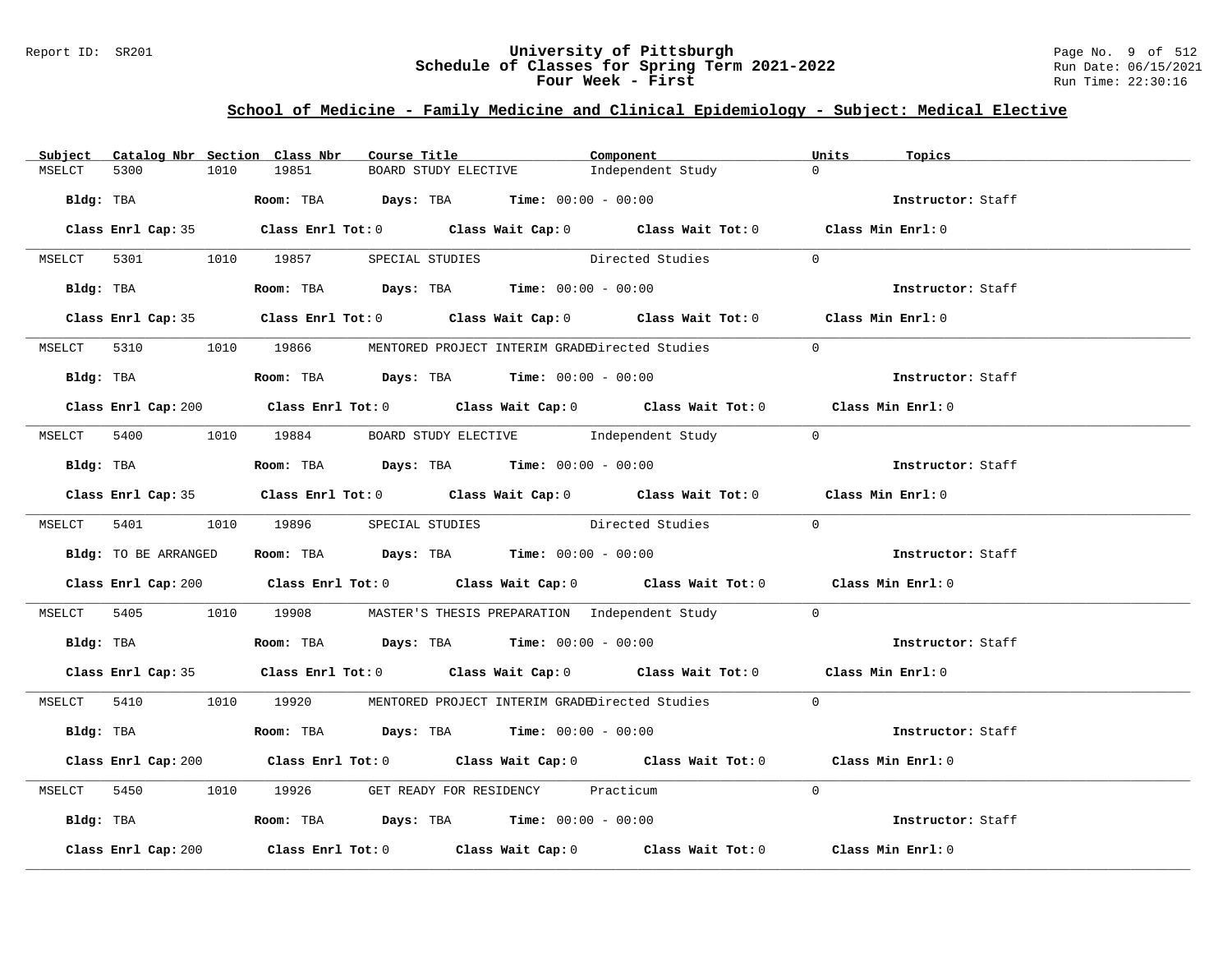| 5455<br>MSELCT |                      | 1010 18651 |  |                                                                                            | LITERATURE AND MEDICINE      Independent Study                        | $\mathbf 0$                                                                                 |  |
|----------------|----------------------|------------|--|--------------------------------------------------------------------------------------------|-----------------------------------------------------------------------|---------------------------------------------------------------------------------------------|--|
|                | Bldg: TBA            |            |  | Room: TBA $Days:$ TBA $Time: 00:00 - 00:00$                                                |                                                                       | Instructor: Staff                                                                           |  |
|                |                      |            |  |                                                                                            |                                                                       | Class Enrl Cap: 35 Class Enrl Tot: 0 Class Wait Cap: 0 Class Wait Tot: 0 Class Min Enrl: 0  |  |
|                |                      |            |  | MSELCT 5495 1010 19938 ORAL & MAXILLOFACIAL MEDICINE Clinical                              |                                                                       | $\Omega$                                                                                    |  |
|                |                      |            |  |                                                                                            |                                                                       | Instructor: Staff                                                                           |  |
|                |                      |            |  |                                                                                            |                                                                       | Class Enrl Cap: 35 Class Enrl Tot: 0 Class Wait Cap: 0 Class Wait Tot: 0 Class Min Enrl: 0  |  |
|                |                      |            |  | MSELCT 5500 1010 19950 INTERNATIONAL MEDICINE Clinical                                     |                                                                       | $\Omega$                                                                                    |  |
|                |                      |            |  | Bldg: TBA                    Room: TBA         Days: TBA         Time: $00:00 - 00:00$     |                                                                       | Instructor: Staff                                                                           |  |
|                |                      |            |  |                                                                                            |                                                                       | Class Enrl Cap: 35 Class Enrl Tot: 0 Class Wait Cap: 0 Class Wait Tot: 0 Class Min Enrl: 0  |  |
|                |                      |            |  | MSELCT 5700 1010 24620 CHNGNG SCIENCE CHNGNG SOCIETY Lecture                               |                                                                       | $\Omega$                                                                                    |  |
|                | Bldg: TO BE ARRANGED |            |  | Room: TBA $\rule{1em}{0.15mm}$ Days: TBA Time: $00:00 - 00:00$                             |                                                                       | Instructor: Staff                                                                           |  |
|                |                      |            |  |                                                                                            |                                                                       | Class Enrl Cap: 35 Class Enrl Tot: 0 Class Wait Cap: 0 Class Wait Tot: 0 Class Min Enrl: 0  |  |
|                |                      |            |  |                                                                                            | MSELCT 5720 1010 19956 SCHOLARLY PROJECT ELECTIVE Independent Study 0 |                                                                                             |  |
|                |                      |            |  | <b>Bldg:</b> TO BE ARRANGED <b>Room:</b> TBA <b>Days:</b> TBA <b>Time:</b> $00:00 - 00:00$ |                                                                       | Instructor: Staff                                                                           |  |
|                |                      |            |  |                                                                                            |                                                                       | Class Enrl Cap: 200 Class Enrl Tot: 0 Class Wait Cap: 0 Class Wait Tot: 0 Class Min Enrl: 0 |  |
|                |                      |            |  | MSELCT 5745 1010 19974 REMEDIATE MENTORED PROJECT Workshop                                 |                                                                       | $\Omega$                                                                                    |  |
|                |                      |            |  |                                                                                            |                                                                       | Instructor: Staff                                                                           |  |
|                |                      |            |  |                                                                                            |                                                                       |                                                                                             |  |
|                |                      |            |  |                                                                                            |                                                                       | Class Enrl Cap: 35 Class Enrl Tot: 0 Class Wait Cap: 0 Class Wait Tot: 0 Class Min Enrl: 0  |  |
|                |                      |            |  | MSELCT 5765 1000 30807 PRE CLERKSHIP MONTH Lecture                                         |                                                                       | $\Omega$                                                                                    |  |
|                |                      |            |  | <b>Bldg:</b> TO BE ARRANGED <b>Room:</b> TBA <b>Days:</b> TBA <b>Time:</b> $00:00 - 00:00$ |                                                                       | Instructor: Staff                                                                           |  |
|                |                      |            |  |                                                                                            |                                                                       | Class Enrl Cap: 35 Class Enrl Tot: 0 Class Wait Cap: 0 Class Wait Tot: 0 Class Min Enrl: 0  |  |
|                |                      |            |  | MSELCT 5805 1010 19986 INTERPROFESSIONAL HEALTH CARE Clinical                              |                                                                       | $\Omega$                                                                                    |  |
|                |                      |            |  | Bldg: TBA                   Room: TBA         Days: TBA         Time: $00:00 - 00:00$      |                                                                       | Instructor: Staff                                                                           |  |
|                |                      |            |  |                                                                                            |                                                                       | Class Enrl Cap: 35 Class Enrl Tot: 0 Class Wait Cap: 0 Class Wait Tot: 0 Class Min Enrl: 0  |  |
|                |                      |            |  | MSELCT 5808 1010 19992 NURSING HOME HEALTH CARE TEAMSClinical                              |                                                                       | $\Omega$                                                                                    |  |
|                |                      |            |  | Bldg: TBA                   Room: TBA        Days: TBA        Time: 00:00 - 00:00          |                                                                       | Instructor: Staff                                                                           |  |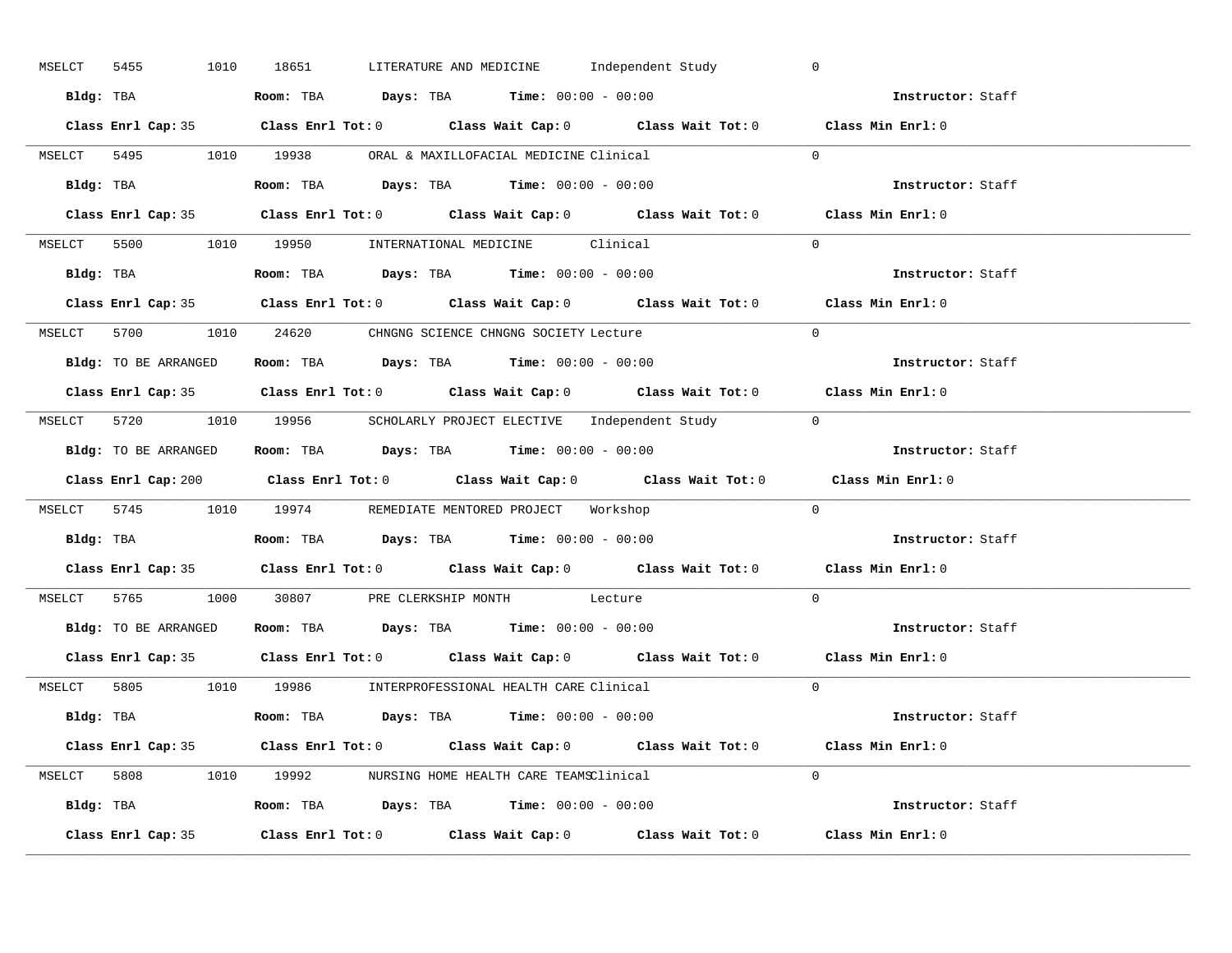### Report ID: SR201 **University of Pittsburgh** Page No. 11 of 512 **Schedule of Classes for Spring Term 2021-2022** Run Date: 06/15/2021 **Four Week - First** Run Time: 22:30:16

# **School of Medicine - Family Medicine and Clinical Epidemiology - Subject: Medical Elective**

| Subject   |                     |      | Catalog Nbr Section Class Nbr        | Course Title |                                                                                             | Component                                                                                   | Units          | Topics            |
|-----------|---------------------|------|--------------------------------------|--------------|---------------------------------------------------------------------------------------------|---------------------------------------------------------------------------------------------|----------------|-------------------|
| MSELCT    | 5850                | 1010 | 18663                                |              | PEPTIDE HORMONE RECEPTORS                                                                   | Directed Studies                                                                            | $\Omega$       |                   |
| Bldg: TBA |                     |      |                                      |              | <b>Room:</b> TBA <b>Days:</b> TBA <b>Time:</b> 00:00 - 00:00                                |                                                                                             |                | Instructor: Staff |
|           |                     |      |                                      |              |                                                                                             | Class Enrl Cap: 999 Class Enrl Tot: 0 Class Wait Cap: 0 Class Wait Tot: 0 Class Min Enrl: 0 |                |                   |
| MSELCT    |                     |      | 5851 1010 20004 RESUSCITOLOGY        |              |                                                                                             | Directed Studies                                                                            | $\Omega$       |                   |
|           |                     |      |                                      |              |                                                                                             |                                                                                             |                | Instructor: Staff |
|           |                     |      |                                      |              |                                                                                             | Class Enrl Cap: 35 Class Enrl Tot: 0 Class Wait Cap: 0 Class Wait Tot: 0 Class Min Enrl: 0  |                |                   |
|           |                     |      | MSELCT 5853 1010 20028 HEALTH POLICY |              |                                                                                             | Independent Study                                                                           | $\overline{0}$ |                   |
|           |                     |      |                                      |              | Bldg: TBA                   Room: TBA        Days: TBA        Time: 00:00 - 00:00           |                                                                                             |                | Instructor: Staff |
|           |                     |      |                                      |              |                                                                                             | Class Enrl Cap: 35 Class Enrl Tot: 0 Class Wait Cap: 0 Class Wait Tot: 0 Class Min Enrl: 0  |                |                   |
|           |                     |      |                                      |              | MSELCT 5854 1010 20052 ETHICS IN CLINICAL PRACTICE Workshop                                 |                                                                                             | $\Omega$       |                   |
|           | Bldg: TBA           |      |                                      |              | Room: TBA $Days:$ TBA $Time:$ 00:00 - 00:00                                                 |                                                                                             |                | Instructor: Staff |
|           |                     |      |                                      |              |                                                                                             | Class Enrl Cap: 35 Class Enrl Tot: 0 Class Wait Cap: 0 Class Wait Tot: 0 Class Min Enrl: 0  |                |                   |
|           |                     |      |                                      |              |                                                                                             | MSELCT 5855 1010 20064 CLINICAL GENETICS Independent Study 0                                |                |                   |
|           |                     |      |                                      |              | Bldg: TBA Room: TBA Days: TBA Time: 00:00 - 00:00                                           |                                                                                             |                | Instructor: Staff |
|           |                     |      |                                      |              |                                                                                             | Class Enrl Cap: 35 Class Enrl Tot: 0 Class Wait Cap: 0 Class Wait Tot: 0 Class Min Enrl: 0  |                |                   |
|           |                     |      |                                      |              |                                                                                             | MSELCT 5856 1010 18669 MILITARY SCHOLARSHIP ELECTIVE Directed Studies                       | $\overline{0}$ |                   |
|           |                     |      |                                      |              | Bldg: TBA                    Room: TBA         Days: TBA        Time: 00:00 - 00:00         |                                                                                             |                | Instructor: Staff |
|           |                     |      |                                      |              |                                                                                             | Class Enrl Cap: 35 Class Enrl Tot: 0 Class Wait Cap: 0 Class Wait Tot: 0 Class Min Enrl: 0  |                |                   |
|           |                     |      |                                      |              | MSELCT 5857 1010 18675 EVIDENCE-BASED MEDICINE Clinical                                     |                                                                                             | $\Omega$       |                   |
|           |                     |      |                                      |              | Bldg: TBA                    Room: TBA         Days: TBA         Time: 00:00 - 00:00        |                                                                                             |                | Instructor: Staff |
|           |                     |      |                                      |              |                                                                                             | Class Enrl Cap: 999 Class Enrl Tot: 0 Class Wait Cap: 0 Class Wait Tot: 0 Class Min Enrl: 0 |                |                   |
|           |                     |      |                                      |              | MSELCT 5858 1010 20070 PUBLIC HEALTH FIELD PRACTICUM Practicum                              |                                                                                             | $\Omega$       |                   |
|           |                     |      |                                      |              | Bldg: TBA                        Room: TBA           Days: TBA          Time: 00:00 - 00:00 |                                                                                             |                | Instructor: Staff |
|           | Class Enrl Cap: 200 |      |                                      |              |                                                                                             | Class Enrl Tot: $0$ Class Wait Cap: $0$ Class Wait Tot: $0$                                 |                | Class Min Enrl: 0 |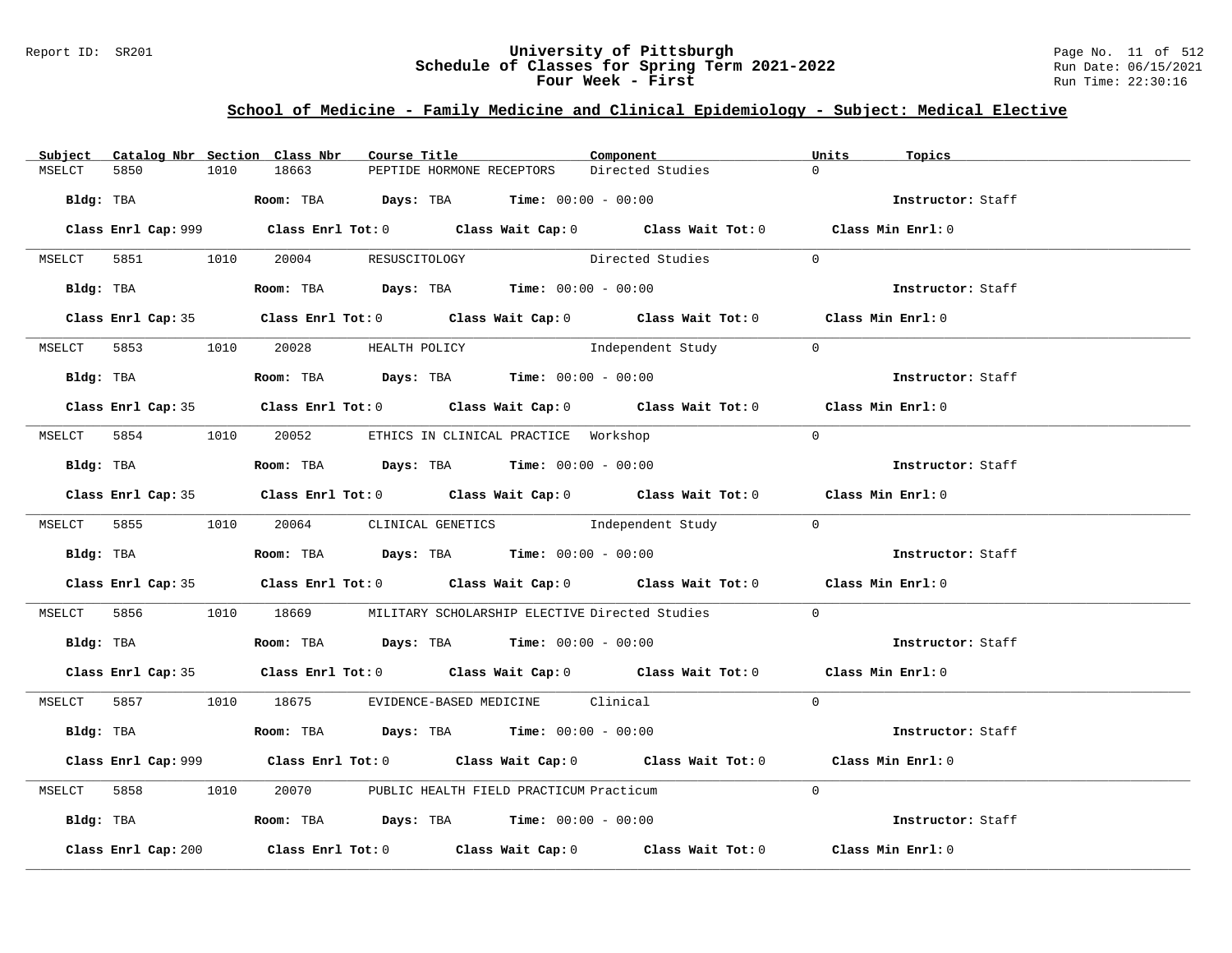| MSELCT | 5860 |           | 1010 | 18681 |                                                                                            | EDUCATIONAL TECHNOLOGY Directed Studies |            | $\Omega$                                                                                   |  |
|--------|------|-----------|------|-------|--------------------------------------------------------------------------------------------|-----------------------------------------|------------|--------------------------------------------------------------------------------------------|--|
|        |      | Bldg: TBA |      |       | Room: TBA $Days:$ TBA $Time: 00:00 - 00:00$                                                |                                         |            | Instructor: Staff                                                                          |  |
|        |      |           |      |       | Class Enrl Cap: 35 Class Enrl Tot: 0 Class Wait Cap: 0 Class Wait Tot: 0 Class Min Enrl: 0 |                                         |            |                                                                                            |  |
| MSELCT |      |           |      |       | 5890 1010 20082 EXTRAMURAL RESEARCH Independent Study 0                                    |                                         |            |                                                                                            |  |
|        |      | Bldg: TBA |      |       | Room: TBA $Days:$ TBA $Time: 00:00 - 00:00$                                                |                                         |            | Instructor: Staff                                                                          |  |
|        |      |           |      |       |                                                                                            |                                         |            | Class Enrl Cap: 35 Class Enrl Tot: 0 Class Wait Cap: 0 Class Wait Tot: 0 Class Min Enrl: 0 |  |
| MSELCT |      |           |      |       | 5895 1010 20088 INTERNATIONAL RESEARCH Independent Study                                   |                                         |            | $\overline{0}$                                                                             |  |
|        |      | Bldg: TBA |      |       | Room: TBA $Days:$ TBA Time: $00:00 - 00:00$                                                |                                         |            | Instructor: Staff                                                                          |  |
|        |      |           |      |       | Class Enrl Cap: 35 Class Enrl Tot: 0 Class Wait Cap: 0 Class Wait Tot: 0 Class Min Enrl: 0 |                                         |            |                                                                                            |  |
|        |      |           |      |       | MSELCT 5900 1010 18693 BASIC SCIENCE OF CARE Lecture                                       |                                         |            | 2                                                                                          |  |
|        |      | Bldg: TBA |      |       | Room: TBA $Days:$ TBA $Time: 00:00 - 00:00$                                                |                                         |            | Instructor: Staff                                                                          |  |
|        |      |           |      |       |                                                                                            |                                         |            | Class Enrl Cap: 35 Class Enrl Tot: 0 Class Wait Cap: 0 Class Wait Tot: 0 Class Min Enrl: 0 |  |
|        |      |           |      |       | MSELCT 5901 1010 18699 HEALTH CARE DELIVERY PROBLEMS Lecture                               |                                         |            | $\mathbf{1}$                                                                               |  |
|        |      |           |      |       |                                                                                            |                                         |            |                                                                                            |  |
|        |      | Bldg: TBA |      |       | Room: TBA $\rule{1em}{0.15mm}$ Days: TBA Time: $00:00 - 00:00$                             |                                         |            | Instructor: Staff                                                                          |  |
|        |      |           |      |       |                                                                                            |                                         |            | Class Enrl Cap: 35 Class Enrl Tot: 0 Class Wait Cap: 0 Class Wait Tot: 0 Class Min Enrl: 0 |  |
| MSELCT |      |           |      |       | 5910 1010 20100 AREA OF CONCENTRATION Independent Study 0                                  |                                         |            |                                                                                            |  |
|        |      |           |      |       |                                                                                            |                                         |            | Bldg: TBA Room: TBA Days: TBA Time: 00:00 - 00:00<br>Thetructor: Staff                     |  |
|        |      |           |      |       |                                                                                            |                                         |            | Class Enrl Cap: 35 Class Enrl Tot: 0 Class Wait Cap: 0 Class Wait Tot: 0 Class Min Enrl: 0 |  |
|        |      |           |      |       | MSELCT 5975 1010 20118 CSTP-RELATED RESEARCH Directed Studies                              |                                         | $\bigcirc$ |                                                                                            |  |
|        |      | Bldg: TBA |      |       | Room: TBA $\rule{1em}{0.15mm}$ Days: TBA Time: $00:00 - 00:00$                             |                                         |            | Instructor: Staff                                                                          |  |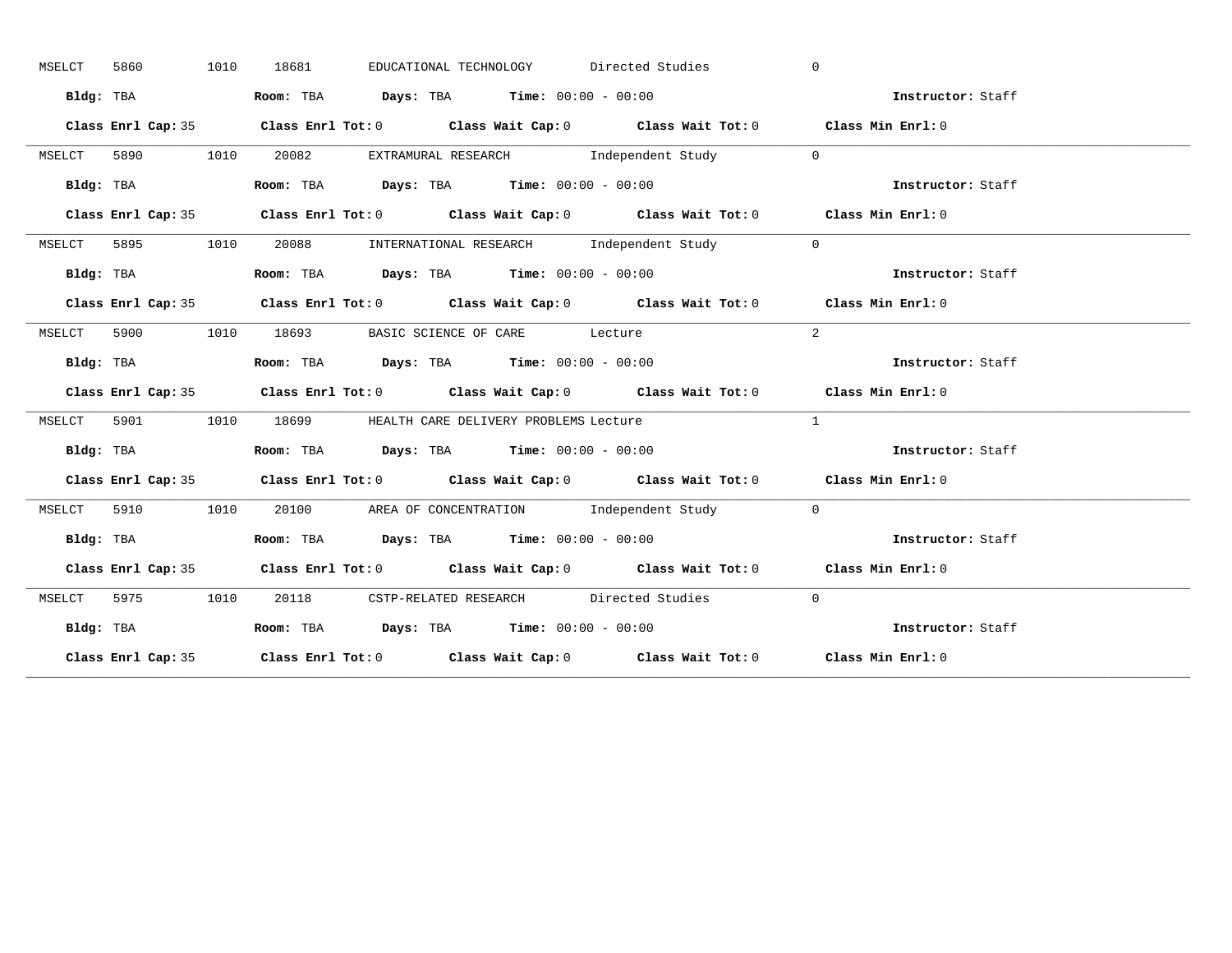### Report ID: SR201 **University of Pittsburgh** Page No. 13 of 512 **Schedule of Classes for Spring Term 2021-2022** Run Date: 06/15/2021 **Four Week - First** Run Time: 22:30:16

| Subject  | Catalog Nbr Section Class Nbr | Course Title                                                                         | Component                                                                                   | Units<br>Topics               |
|----------|-------------------------------|--------------------------------------------------------------------------------------|---------------------------------------------------------------------------------------------|-------------------------------|
| MED      | 5329<br>1000                  | 30788<br>ADULT OUTPATIENT                                                            | Clinical                                                                                    | $\Omega$                      |
|          | Bldg: TO BE ARRANGED          | Room: TBA $Days: TBA$ Time: $00:00 - 00:00$                                          |                                                                                             | Instructor: Fontenot, Amber L |
|          |                               |                                                                                      | Class Enrl Cap: 35 Class Enrl Tot: 0 Class Wait Cap: 0 Class Wait Tot: 0 Class Min Enrl: 0  |                               |
|          | MED 5345 1010 19413           |                                                                                      | CLERKSHIP REPEAT COURSE Directed Studies                                                    | $\Omega$                      |
|          | Bldg: TBA                     | Room: TBA $Days:$ TBA $Time: 00:00 - 00:00$                                          |                                                                                             | Instructor: Staff             |
|          |                               |                                                                                      | Class Enrl Cap: 35 Class Enrl Tot: 0 Class Wait Cap: 0 Class Wait Tot: 0 Class Min Enrl: 0  |                               |
|          |                               | MED 5346 1010 19419 AMBULATORY CLERKSHIP REPEAT Directed Studies                     |                                                                                             | $\Omega$                      |
|          |                               | Bldg: TBA                   Room: TBA         Days: TBA         Time: 00:00 - 00:00  |                                                                                             | Instructor: Staff             |
|          |                               |                                                                                      | Class Enrl Cap: 35 Class Enrl Tot: 0 Class Wait Cap: 0 Class Wait Tot: 0 Class Min Enrl: 0  |                               |
|          |                               | MED 5350 1010 18543 DEATH, DYING AND THE DOCTOR Practicum                            |                                                                                             | $\Omega$                      |
|          | Bldg: TBA                     | Room: TBA $\rule{1em}{0.15mm}$ Days: TBA Time: $00:00 - 00:00$                       |                                                                                             | Instructor: Staff             |
|          |                               |                                                                                      | Class Enrl Cap: 35 Class Enrl Tot: 0 Class Wait Cap: 0 Class Wait Tot: 0 Class Min Enrl: 0  |                               |
|          |                               | MED 5398 1010 18549 CLINICAL MILITARY CLERKSHIP Clinical                             |                                                                                             | $\Omega$                      |
|          |                               | <b>Bldg:</b> TBA <b>Room:</b> TBA <b>Days:</b> TBA <b>Time:</b> $00:00 - 00:00$      |                                                                                             | Instructor: Staff             |
|          |                               |                                                                                      | Class Enrl Cap: 35 Class Enrl Tot: 0 Class Wait Cap: 0 Class Wait Tot: 0 Class Min Enrl: 0  |                               |
| MED 5399 |                               |                                                                                      | 1010 18561 NON-CLINCAL MILITARY CLERKSHIFDirected Studies                                   | $\Omega$                      |
|          |                               | Bldg: TBA                   Room: TBA         Days: TBA        Time: $00:00 - 00:00$ |                                                                                             | Instructor: Staff             |
|          |                               |                                                                                      | Class Enrl Cap: 35 Class Enrl Tot: 0 Class Wait Cap: 0 Class Wait Tot: 0 Class Min Enrl: 0  |                               |
|          |                               | MED 5401 1010 19425 MEDICINE ACTING INTERNSHIP Clinical                              |                                                                                             | $\Omega$                      |
|          |                               | Bldg: TBA                    Room: TBA         Days: TBA         Time: 00:00 - 00:00 |                                                                                             | Instructor: Staff             |
|          |                               |                                                                                      | Class Enrl Cap: 999 Class Enrl Tot: 0 Class Wait Cap: 0 Class Wait Tot: 0 Class Min Enrl: 0 |                               |
| MED      | 5402                          | 1010 19431 ACTING INTERNSHIP IN MICU Clinical                                        |                                                                                             | $\Omega$                      |
|          |                               | Bldg: TBA                   Room: TBA         Days: TBA         Time: 00:00 - 00:00  |                                                                                             | Instructor: Staff             |
|          | Class Enrl Cap: 999           |                                                                                      | Class Enrl Tot: $0$ Class Wait Cap: $0$ Class Wait Tot: $0$ Class Min Enrl: $0$             |                               |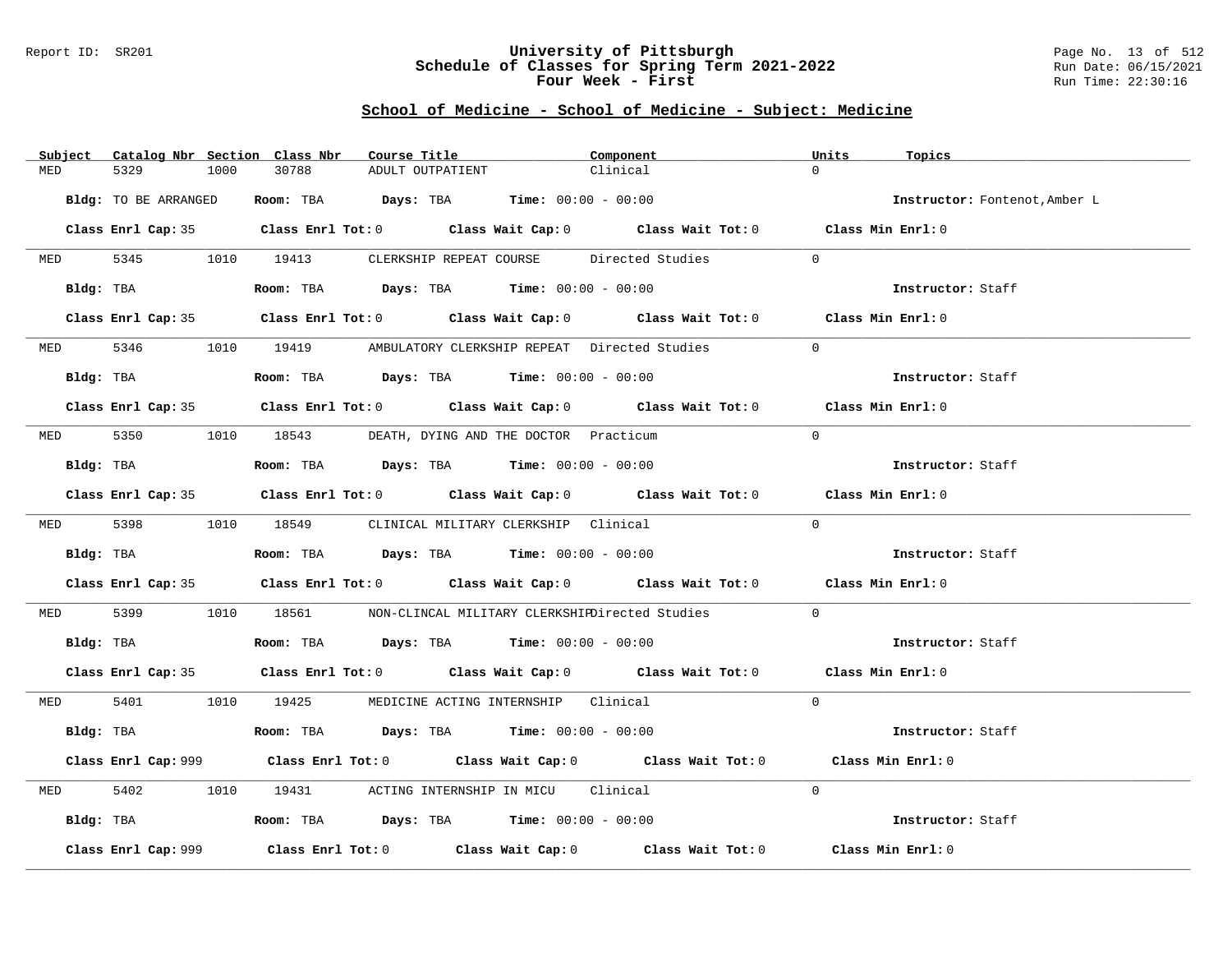| <b>MED</b> | 5403 |  | 1010 19437                                                                      |  | CARDIAC INTENSIVE CARE UNIT Clinical                                                   |                                                                                             | $\overline{0}$ |                          |  |
|------------|------|--|---------------------------------------------------------------------------------|--|----------------------------------------------------------------------------------------|---------------------------------------------------------------------------------------------|----------------|--------------------------|--|
|            |      |  |                                                                                 |  | Bldg: TBA                   Room: TBA        Days: TBA        Time: $00:00 - 00:00$    |                                                                                             |                | Instructor: Staff        |  |
|            |      |  |                                                                                 |  |                                                                                        | Class Enrl Cap: 999 Class Enrl Tot: 0 Class Wait Cap: 0 Class Wait Tot: 0 Class Min Enrl: 0 |                |                          |  |
|            |      |  |                                                                                 |  | MED 5406 1010 19443 EXTRAMURAL ACTING INTERNSHIP Clinical                              |                                                                                             | $\Omega$       |                          |  |
|            |      |  |                                                                                 |  |                                                                                        |                                                                                             |                | Instructor: Staff        |  |
|            |      |  |                                                                                 |  |                                                                                        | Class Enrl Cap: 35 Class Enrl Tot: 0 Class Wait Cap: 0 Class Wait Tot: 0 Class Min Enrl: 0  |                |                          |  |
|            |      |  |                                                                                 |  | MED 5425 1010 19449 COMBINED MEDICINE/PEDIATRICS Clinical                              |                                                                                             | $\Omega$       |                          |  |
|            |      |  |                                                                                 |  | Bldg: TBA                    Room: TBA         Days: TBA         Time: $00:00 - 00:00$ |                                                                                             |                | Instructor: Staff        |  |
|            |      |  |                                                                                 |  |                                                                                        | Class Enrl Cap: 35 Class Enrl Tot: 0 Class Wait Cap: 0 Class Wait Tot: 0 Class Min Enrl: 0  |                |                          |  |
|            |      |  |                                                                                 |  | MED 5430 1010 18573 CLIN PHARMACLGY & HYPERTENSIONClinical                             |                                                                                             | $\Omega$       |                          |  |
|            |      |  |                                                                                 |  | Bldg: TBA                    Room: TBA         Days: TBA         Time: $00:00 - 00:00$ |                                                                                             |                | Instructor: Staff        |  |
|            |      |  |                                                                                 |  |                                                                                        | Class Enrl Cap: 999 Class Enrl Tot: 0 Class Wait Cap: 0 Class Wait Tot: 0 Class Min Enrl: 0 |                |                          |  |
|            |      |  | MED 5440 1010 19455 CARDIOLOGY                                                  |  | Clinical                                                                               |                                                                                             | $\bigcirc$     |                          |  |
|            |      |  |                                                                                 |  | <b>Bldg:</b> TBA <b>ROOM:</b> TBA <b>Days:</b> TBA <b>Time:</b> $00:00 - 00:00$        |                                                                                             |                | Instructor: Staff        |  |
|            |      |  |                                                                                 |  |                                                                                        | Class Enrl Cap: 999 Class Enrl Tot: 0 Class Wait Cap: 0 Class Wait Tot: 0                   |                | Class Min Enrl: 0        |  |
|            |      |  |                                                                                 |  | MED 5460 1010 19461 ENDOCRINOLOGY AND METABOLISM Clinical                              |                                                                                             | $\Omega$       |                          |  |
| Bldg: TBA  |      |  |                                                                                 |  | Room: TBA $Days:$ TBA Time: $00:00 - 00:00$                                            |                                                                                             |                | <b>Instructor:</b> Staff |  |
|            |      |  |                                                                                 |  |                                                                                        | Class Enrl Cap: 999 Class Enrl Tot: 0 Class Wait Cap: 0 Class Wait Tot: 0 Class Min Enrl: 0 |                |                          |  |
|            |      |  |                                                                                 |  | MED 5470 1010 19467 GASTROENTEROLOGY AND NUTRITIONClinical                             |                                                                                             | $\Omega$       |                          |  |
|            |      |  |                                                                                 |  | Bldg: TBA                    Room: TBA         Days: TBA         Time: $00:00 - 00:00$ |                                                                                             |                | <b>Instructor:</b> Staff |  |
|            |      |  |                                                                                 |  |                                                                                        | Class Enrl Cap: 999 Class Enrl Tot: 0 Class Wait Cap: 0 Class Wait Tot: 0 Class Min Enrl: 0 |                |                          |  |
|            |      |  |                                                                                 |  | MED 5471 1010 18585 OUTPATIENT GI AND HEPATOLOGY Clinical                              |                                                                                             | $\Omega$       |                          |  |
|            |      |  |                                                                                 |  | Bldg: TBA                   Room: TBA        Days: TBA        Time: 00:00 - 00:00      |                                                                                             |                | Instructor: Staff        |  |
|            |      |  |                                                                                 |  |                                                                                        | Class Enrl Cap: 999 Class Enrl Tot: 0 Class Wait Cap: 0 Class Wait Tot: 0                   |                | Class Min Enrl: 0        |  |
|            |      |  | MED 5479 1010 19473 ONCOLOGY                                                    |  | Clinical                                                                               |                                                                                             | $\Omega$       |                          |  |
|            |      |  | <b>Bldg:</b> TBA <b>ROOM:</b> TBA <b>Days:</b> TBA <b>Time:</b> $00:00 - 00:00$ |  |                                                                                        |                                                                                             |                | Instructor: Staff        |  |
|            |      |  |                                                                                 |  |                                                                                        |                                                                                             |                |                          |  |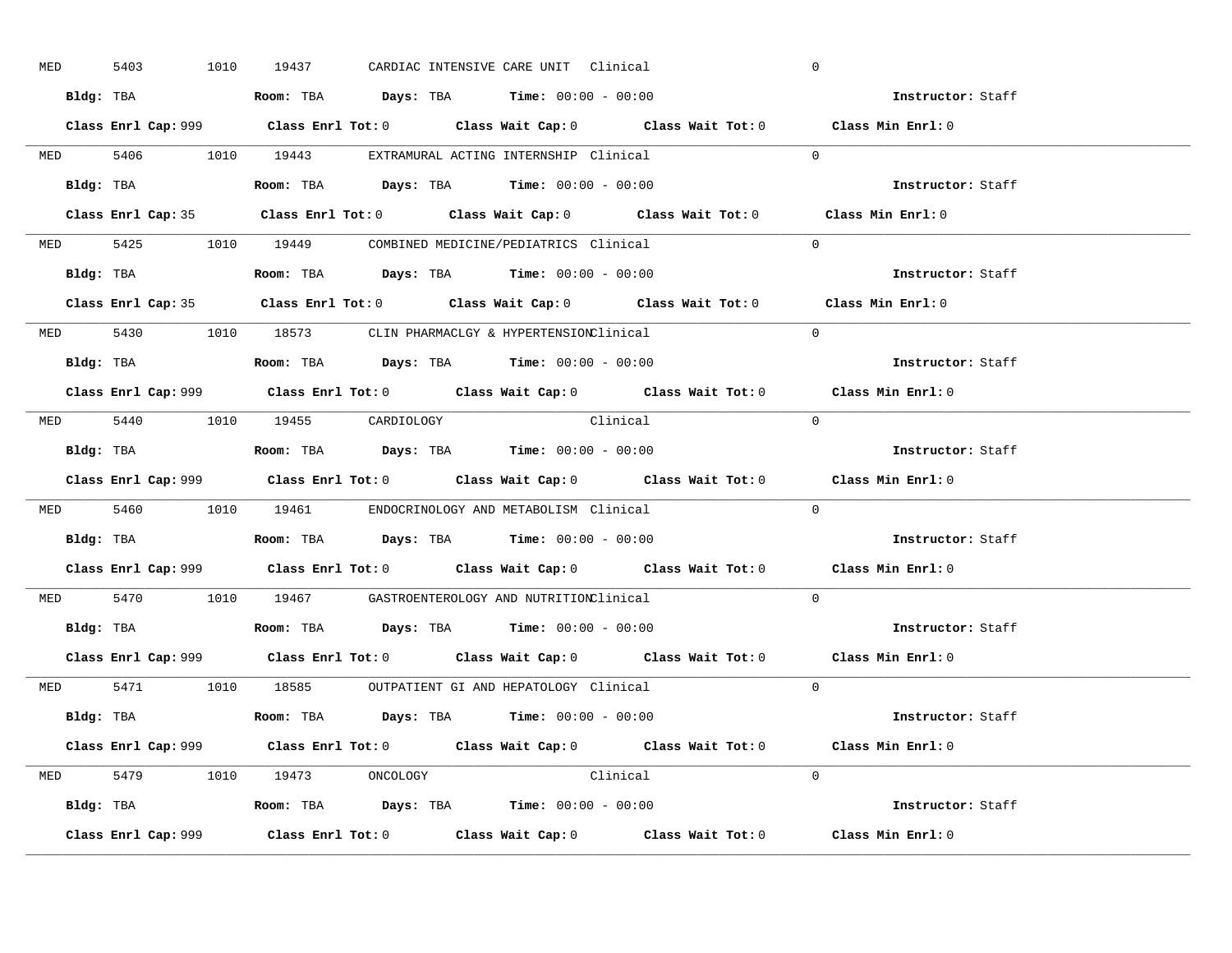### Report ID: SR201 **University of Pittsburgh** Page No. 15 of 512 **Schedule of Classes for Spring Term 2021-2022** Run Date: 06/15/2021 **Four Week - First** Run Time: 22:30:16

|          | Subject Catalog Nbr Section Class Nbr |                                                                                             | Course Title <b>Course In the Course I</b><br>Component | Units<br>Topics   |  |
|----------|---------------------------------------|---------------------------------------------------------------------------------------------|---------------------------------------------------------|-------------------|--|
| MED      | 5480<br>1010                          | 19479                                                                                       | Clinical<br>HEMATOLOGY/ONCOLOGY                         | $\Omega$          |  |
|          |                                       | $Bldg:$ TBA $Room:$ TBA $Days:$ TBA $Time:$ $00:00 - 00:00$                                 |                                                         | Instructor: Staff |  |
|          |                                       | Class Enrl Cap: 999 Class Enrl Tot: 0 Class Wait Cap: 0 Class Wait Tot: 0 Class Min Enrl: 0 |                                                         |                   |  |
|          |                                       | MED 5481 1010 19485 BLOOD COAGULATION Clinical                                              |                                                         | $\Omega$          |  |
|          |                                       | Bldg: TBA                  Room: TBA        Days: TBA        Time: 00:00 - 00:00            |                                                         | Instructor: Staff |  |
|          |                                       | Class Enrl Cap: 999 Class Enrl Tot: 0 Class Wait Cap: 0 Class Wait Tot: 0 Class Min Enrl: 0 |                                                         |                   |  |
|          |                                       | MED 5485 1010 19491 STEM CELL TRANSPLNTATION SERVCClinical                                  |                                                         | $\Omega$          |  |
|          |                                       | Bldg: TBA                   Room: TBA         Days: TBA         Time: $00:00 - 00:00$       |                                                         | Instructor: Staff |  |
|          |                                       | Class Enrl Cap: 999 Class Enrl Tot: 0 Class Wait Cap: 0 Class Wait Tot: 0 Class Min Enrl: 0 |                                                         |                   |  |
|          |                                       | MED 5490 1010 19497 INFECTIOUS DISEASES Clinical                                            |                                                         | $\Omega$          |  |
|          | Bldg: TBA                             | Room: TBA $Days: TBA$ Time: $00:00 - 00:00$                                                 |                                                         | Instructor: Staff |  |
|          |                                       | Class Enrl Cap: 35 Class Enrl Tot: 0 Class Wait Cap: 0 Class Wait Tot: 0 Class Min Enrl: 0  |                                                         |                   |  |
|          |                                       | MED 5491 1400 28401 WOMEN'S HEALTH                                                          | Clinical                                                | $\Omega$          |  |
|          |                                       | Bldg: TO BE ARRANGED Room: TBA Days: TBA Time: $00:00 - 00:00$                              |                                                         | Instructor: Staff |  |
|          |                                       | Class Enrl Cap: 35 Class Enrl Tot: 0 Class Wait Cap: 0 Class Wait Tot: 0 Class Min Enrl: 0  |                                                         |                   |  |
|          |                                       | MED 5500 1010 19503 PULMONARY MEDICINE Clinical                                             |                                                         | $\Omega$          |  |
|          |                                       | Bldg: TBA                    Room: TBA         Days: TBA         Time: $00:00 - 00:00$      |                                                         | Instructor: Staff |  |
|          |                                       | Class Enrl Cap: 999 Class Enrl Tot: 0 Class Wait Cap: 0 Class Wait Tot: 0 Class Min Enrl: 0 |                                                         |                   |  |
|          |                                       | MED 5510 1010 19509 RHEUMATOLOGY AND IMMUNOLOGY Clinical                                    |                                                         | $\Omega$          |  |
|          |                                       | Bldg: TBA                    Room: TBA         Days: TBA         Time: $00:00 - 00:00$      |                                                         | Instructor: Staff |  |
|          |                                       | Class Enrl Cap: 999 Class Enrl Tot: 0 Class Wait Cap: 0 Class Wait Tot: 0 Class Min Enrl: 0 |                                                         |                   |  |
| MED 5520 |                                       | 1010 19515 RENAL DISEASE Clinical                                                           |                                                         | $\Omega$          |  |
|          |                                       | Bldg: TBA                       Room: TBA           Days: TBA          Time: 00:00 - 00:00  |                                                         | Instructor: Staff |  |
|          | Class Enrl Cap: 999                   | Class Enrl Tot: $0$ Class Wait Cap: $0$ Class Wait Tot: $0$ Class Min Enrl: $0$             |                                                         |                   |  |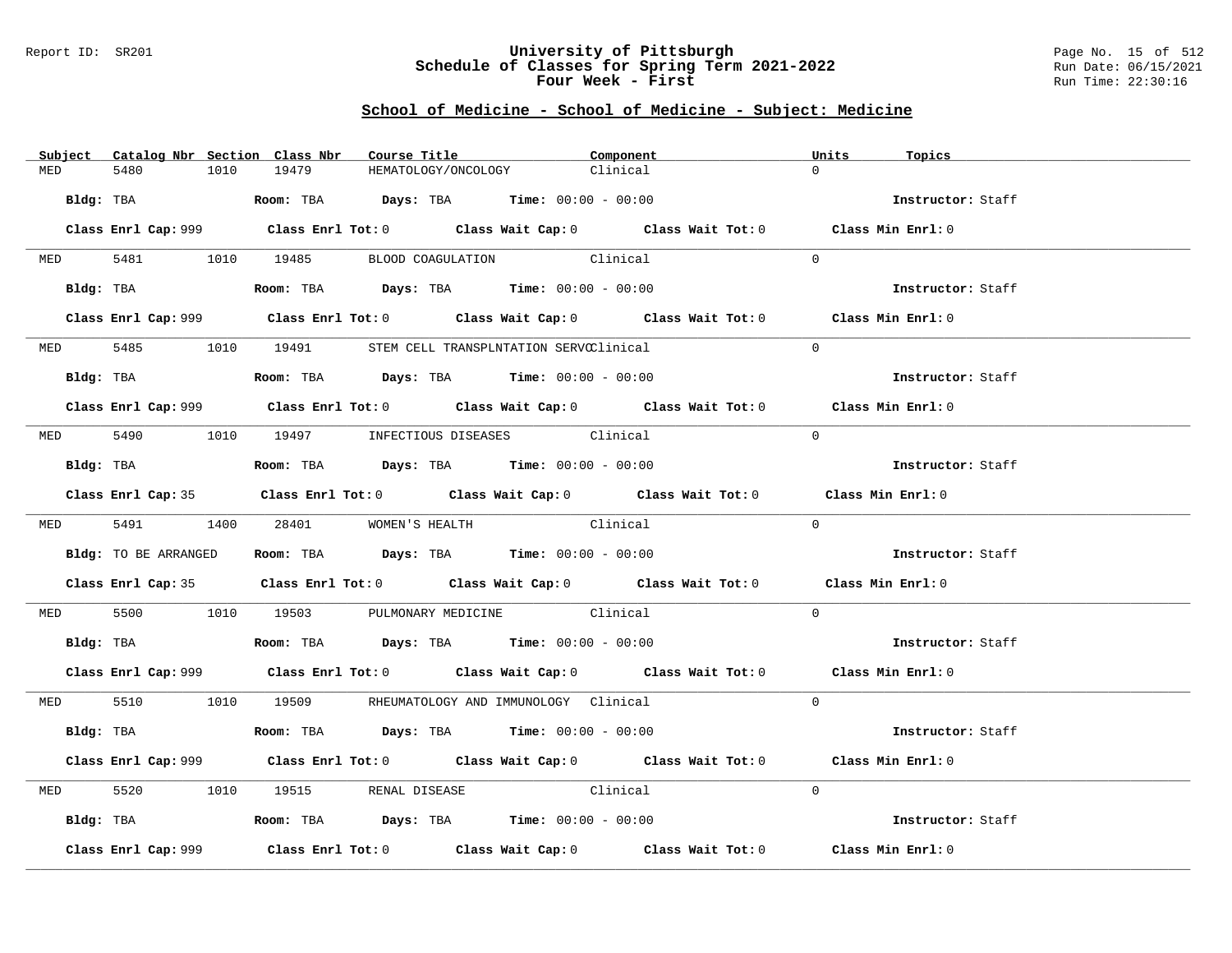| MED 5530 |  | 1010 19521 | NUTRITION & INTESTINAL HEALTH Clinical                                                        | $\mathbf 0$       |  |
|----------|--|------------|-----------------------------------------------------------------------------------------------|-------------------|--|
|          |  |            | Bldg: TBA                      Room: TBA         Days: TBA         Time: 00:00 - 00:00        | Instructor: Staff |  |
|          |  |            | Class Enrl Cap: 35 Class Enrl Tot: 0 Class Wait Cap: 0 Class Wait Tot: 0 Class Min Enrl: 0    |                   |  |
|          |  |            | MED 5540 1010 19527 GERIATRIC MEDICINE Clinical                                               | $\Omega$          |  |
|          |  |            |                                                                                               | Instructor: Staff |  |
|          |  |            |                                                                                               | Class Min Enrl: 0 |  |
|          |  |            | MED 5560 1010 19533 PULMONARY INTENSIVE CARE UNIT Clinical                                    | $\Omega$          |  |
|          |  |            | Bldg: TBA                   Room: TBA         Days: TBA         Time: 00:00 - 00:00           | Instructor: Staff |  |
|          |  |            | Class Enrl Cap: 999 Class Enrl Tot: 0 Class Wait Cap: 0 Class Wait Tot: 0 Class Min Enrl: 0   |                   |  |
|          |  |            | MED 5565 1010 19539 PALLIATIVE/HOSPICE CARE Clinical                                          | $\Omega$          |  |
|          |  |            | Bldg: TBA                   Room: TBA         Days: TBA         Time: $00:00 - 00:00$         | Instructor: Staff |  |
|          |  |            | Class Enrl Cap: 999 Class Enrl Tot: 0 Class Wait Cap: 0 Class Wait Tot: 0 Class Min Enrl: 0   |                   |  |
|          |  |            | MED 5570 1010 19563 LIVER TRANSPLANT Clinical                                                 | $\bigcap$         |  |
|          |  |            | Bldg: TBA                   Room: TBA         Days: TBA         Time: $00:00 - 00:00$         | Instructor: Staff |  |
|          |  |            | Class Enrl Cap: 999 Class Enrl Tot: 0 Class Wait Cap: 0 Class Wait Tot: 0 Class Min Enrl: 0   |                   |  |
|          |  |            | MED 5590 1010 19569 SUBSTANCE ABUSE IN PRIMARY CREClinical                                    | $\Omega$          |  |
|          |  |            | Bldg: TBA                   Room: TBA         Days: TBA         Time: 00:00 - 00:00           | Instructor: Staff |  |
|          |  |            | Class Enrl Cap: 35 Class Enrl Tot: 0 Class Wait Cap: 0 Class Wait Tot: 0 Class Min Enrl: 0    |                   |  |
|          |  |            | MED 5600 1010 19575 OUTPATIENT MEDICINE Clinical                                              | $\Omega$          |  |
|          |  |            | Bldg: TBA                   Room: TBA         Days: TBA         Time: $00:00 - 00:00$         | Instructor: Staff |  |
|          |  |            | Class Enrl Cap: 35 Class Enrl Tot: 0 Class Wait Cap: 0 Class Wait Tot: 0 Class Min Enrl: 0    |                   |  |
|          |  |            | MED 5601 1010 19581 COMMUNITY HEALTH Clinical                                                 | $\overline{0}$    |  |
|          |  |            | Bldg: TBA                        Room: TBA            Days: TBA           Time: 00:00 - 00:00 | Instructor: Staff |  |
|          |  |            | Class Enrl Cap: 35 Class Enrl Tot: 0 Class Wait Cap: 0 Class Wait Tot: 0 Class Min Enrl: 0    |                   |  |
|          |  |            |                                                                                               |                   |  |
|          |  |            | MED 5610 1010 18591 BONE MARROW TRANSPLANTATION Clinical                                      | $\Omega$          |  |
|          |  |            | Bldg: TBA                   Room: TBA         Days: TBA        Time: 00:00 - 00:00            | Instructor: Staff |  |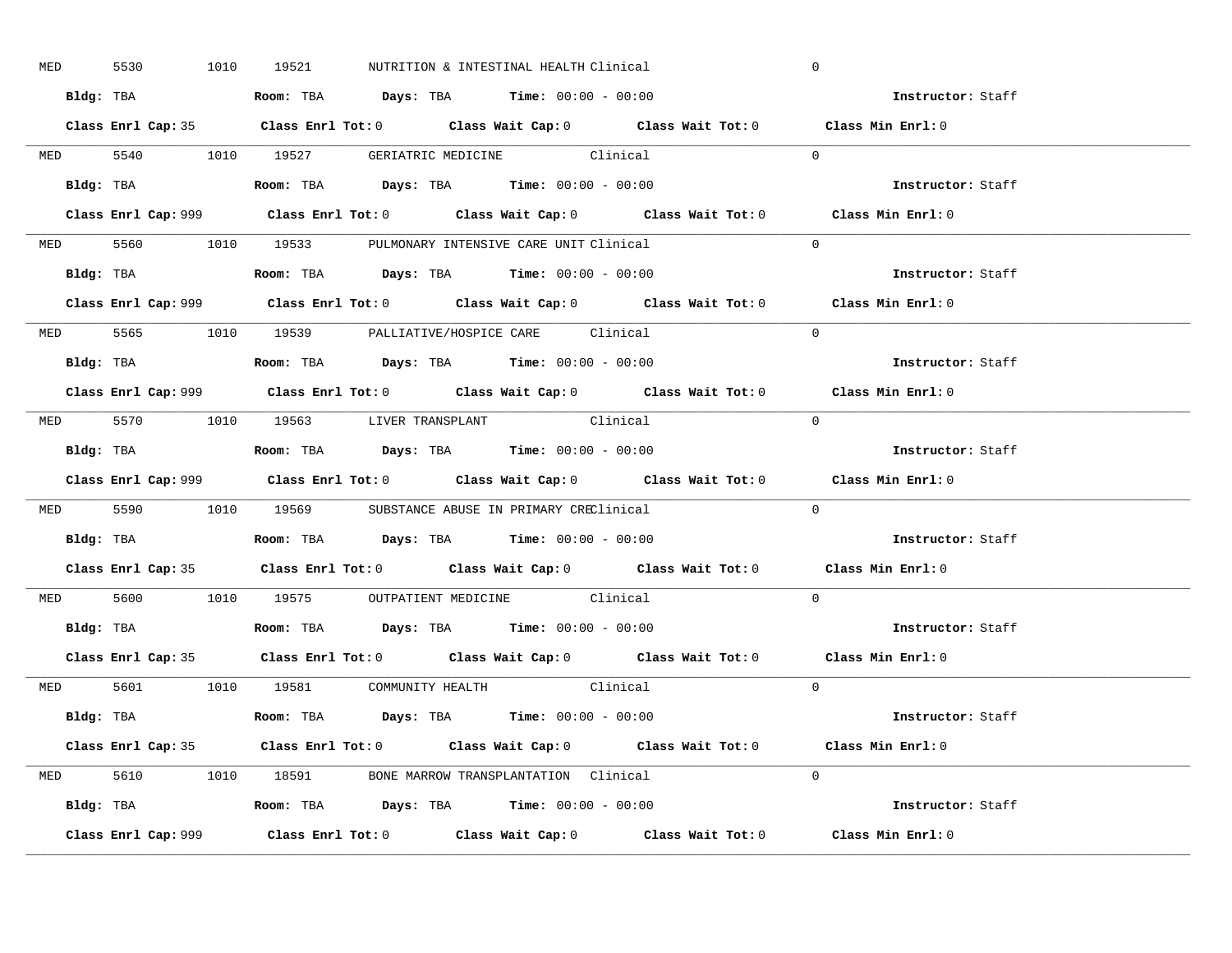### Report ID: SR201 **University of Pittsburgh** Page No. 17 of 512 **Schedule of Classes for Spring Term 2021-2022** Run Date: 06/15/2021 **Four Week - First** Run Time: 22:30:16

|          | Subject Catalog Nbr Section Class Nbr | Course Title                                                                                | Component | Units<br>Topics   |
|----------|---------------------------------------|---------------------------------------------------------------------------------------------|-----------|-------------------|
| MED      | 5620<br>1010                          | 18597<br>INTERNAL MEDICINE CONSULTATIONClinical                                             |           | $\Omega$          |
|          |                                       | Bldg: TBA                    Room: TBA         Days: TBA         Time: 00:00 - 00:00        |           | Instructor: Staff |
|          |                                       | Class Enrl Cap: 999 Class Enrl Tot: 0 Class Wait Cap: 0 Class Wait Tot: 0 Class Min Enrl: 0 |           |                   |
|          |                                       | MED 5630 1010 26954 ADVANCED CLINICAL REASONING Lecture                                     |           | $\Omega$          |
|          | Bldg: TO BE ARRANGED                  | Room: TBA $Days:$ TBA $Time: 00:00 - 00:00$                                                 |           | Instructor: Staff |
|          |                                       | Class Enrl Cap: 35 Class Enrl Tot: 0 Class Wait Cap: 0 Class Wait Tot: 0 Class Min Enrl: 0  |           |                   |
|          |                                       | MED 5650 1010 19587 INDIVIDUALIZED CLINICAL COURSEClinical                                  |           | $\Omega$          |
|          | Bldg: TBA                             | Room: TBA $Days:$ TBA $Time: 00:00 - 00:00$                                                 |           | Instructor: Staff |
|          |                                       | Class Enrl Cap: 35 Class Enrl Tot: 0 Class Wait Cap: 0 Class Wait Tot: 0 Class Min Enrl: 0  |           |                   |
|          |                                       | MED 5655 1010 19593 INTRL MED SUBSPCLTY Clinical                                            |           | $\Omega$          |
|          | Bldg: TBA                             | Room: TBA $Days:$ TBA Time: $00:00 - 00:00$                                                 |           | Instructor: Staff |
|          |                                       | Class Enrl Cap: 35 Class Enrl Tot: 0 Class Wait Cap: 0 Class Wait Tot: 0 Class Min Enrl: 0  |           |                   |
|          |                                       | MED 5710 1010 19599 CLINICAL PHARMACOLOGY (ILS) Clinical                                    |           | $\Omega$          |
|          |                                       | Bldg: TBA                   Room: TBA         Days: TBA         Time: $00:00 - 00:00$       |           | Instructor: Staff |
|          |                                       | Class Enrl Cap: 200 Class Enrl Tot: 0 Class Wait Cap: 0 Class Wait Tot: 0 Class Min Enrl: 0 |           |                   |
| MED 5715 |                                       | 1010 19605 NEOPLASIA & NEOPLASTIC DISEASELecture                                            |           | $\Omega$          |
|          |                                       | <b>Bldg:</b> TBA <b>ROOM:</b> TBA <b>Days:</b> TBA <b>Time:</b> $00:00 - 00:00$             |           | Instructor: Staff |
|          |                                       | Class Enrl Cap: 999 Class Enrl Tot: 0 Class Wait Cap: 0 Class Wait Tot: 0 Class Min Enrl: 0 |           |                   |
|          |                                       | MED 5750 1400 28373 GET READY FOR RESIDENCY Clinical                                        |           | $\Omega$          |
|          | Bldg: TO BE ARRANGED                  | Room: TBA $Days:$ TBA $Time: 00:00 - 00:00$                                                 |           | Instructor: Staff |
|          |                                       | Class Enrl Cap: 35 Class Enrl Tot: 0 Class Wait Cap: 0 Class Wait Tot: 0 Class Min Enrl: 0  |           |                   |
|          |                                       | MED 5765 1010 19617 PRECLERKSHIP COURSE Clinical                                            |           | $\Omega$          |
|          |                                       | Bldg: TBA                   Room: TBA         Days: TBA         Time: 00:00 - 00:00         |           | Instructor: Staff |
|          | Class Enrl Cap: 200                   | Class Enrl Tot: $0$ Class Wait Cap: $0$ Class Wait Tot: $0$ Class Min Enrl: $0$             |           |                   |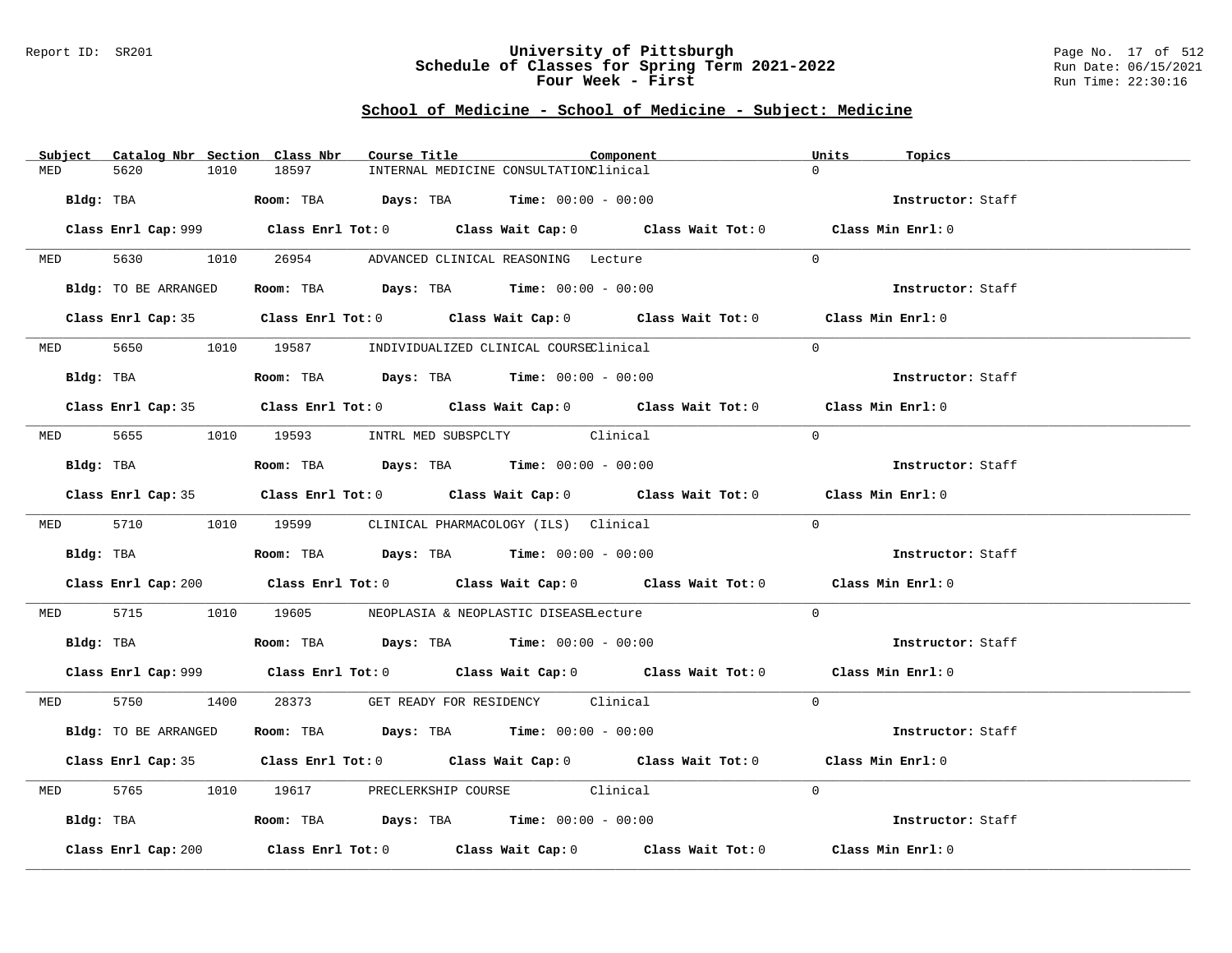| <b>MED</b> |           | 5771 1010 19623 | ASSESSMENT WEEK | Lecture                                                                                                                                                                                                                                                                                                        |                                                                           | $\overline{0}$                                                                              |  |
|------------|-----------|-----------------|-----------------|----------------------------------------------------------------------------------------------------------------------------------------------------------------------------------------------------------------------------------------------------------------------------------------------------------------|---------------------------------------------------------------------------|---------------------------------------------------------------------------------------------|--|
|            |           |                 |                 | Bldg: TBA                   Room: TBA         Days: TBA         Time: $00:00 - 00:00$                                                                                                                                                                                                                          |                                                                           | Instructor: Staff                                                                           |  |
|            |           |                 |                 |                                                                                                                                                                                                                                                                                                                |                                                                           | Class Enrl Cap: 200 Class Enrl Tot: 0 Class Wait Cap: 0 Class Wait Tot: 0 Class Min Enrl: 0 |  |
|            |           |                 |                 | MED 5777 1010 18603 GERIATRICS AND ONCOLOGY Workshop                                                                                                                                                                                                                                                           |                                                                           | $\overline{0}$                                                                              |  |
|            | Bldg: TBA |                 |                 | Room: TBA $\rule{1em}{0.15mm}$ Days: TBA $\rule{1.5mm}{0.15mm}$ Time: $00:00 - 00:00$                                                                                                                                                                                                                          |                                                                           | Instructor: Staff                                                                           |  |
|            |           |                 |                 |                                                                                                                                                                                                                                                                                                                | Class Enrl Cap: 200 Class Enrl Tot: 0 Class Wait Cap: 0 Class Wait Tot: 0 | Class Min Enrl: 0                                                                           |  |
|            |           |                 |                 | MED 5778 1010 18609 GERIATRICS AND ONCOLOGY Clinical                                                                                                                                                                                                                                                           |                                                                           | $\Omega$                                                                                    |  |
|            |           |                 |                 |                                                                                                                                                                                                                                                                                                                |                                                                           | Instructor: Staff                                                                           |  |
|            |           |                 |                 |                                                                                                                                                                                                                                                                                                                | Class Enrl Cap: 200 Class Enrl Tot: 0 Class Wait Cap: 0 Class Wait Tot: 0 | Class Min Enrl: 0                                                                           |  |
|            |           |                 |                 | MED 5779 1010 19629 CLINICAL FOCUS: GERIATRICS Clinical                                                                                                                                                                                                                                                        |                                                                           | $\Omega$                                                                                    |  |
|            |           |                 |                 | Bldg: TBA                   Room: TBA         Days: TBA         Time: 00:00 - 00:00                                                                                                                                                                                                                            |                                                                           | Instructor: Staff                                                                           |  |
|            |           |                 |                 |                                                                                                                                                                                                                                                                                                                |                                                                           | Class Enrl Cap: 200 Class Enrl Tot: 0 Class Wait Cap: 0 Class Wait Tot: 0 Class Min Enrl: 0 |  |
|            |           |                 |                 |                                                                                                                                                                                                                                                                                                                | MED 5810 1010 19641 MEDICAL RESEARCH Directed Studies 0                   |                                                                                             |  |
|            |           |                 |                 | Bldg: TBA                        Room: TBA            Days: TBA           Time: $00:00 - 00:00$                                                                                                                                                                                                                |                                                                           | Instructor: Staff                                                                           |  |
|            |           |                 |                 |                                                                                                                                                                                                                                                                                                                |                                                                           |                                                                                             |  |
|            |           |                 |                 |                                                                                                                                                                                                                                                                                                                |                                                                           | Class Enrl Cap: 35 Class Enrl Tot: 0 Class Wait Cap: 0 Class Wait Tot: 0 Class Min Enrl: 0  |  |
|            |           |                 |                 | MED 5815 1010 19653 RES IN CLINICAL PHARMACOLOGY Clinical                                                                                                                                                                                                                                                      |                                                                           | $\Omega$                                                                                    |  |
| Bldg: TBA  |           |                 |                 | <b>Room:</b> TBA $\rule{1em}{0.15mm}$ $\rule{1.5em}{0.15mm}$ $\rule{1.5em}{0.15mm}$ $\rule{1.5em}{0.15mm}$ $\rule{1.5em}{0.15mm}$ $\rule{1.5em}{0.15mm}$ $\rule{1.5em}{0.15mm}$ $\rule{1.5em}{0.15mm}$ $\rule{1.5em}{0.15mm}$ $\rule{1.5em}{0.15mm}$ $\rule{1.5em}{0.15mm}$ $\rule{1.5em}{0.15mm}$ $\rule{1.5$ |                                                                           | Instructor: Staff                                                                           |  |
|            |           |                 |                 |                                                                                                                                                                                                                                                                                                                |                                                                           | Class Enrl Cap: 999 Class Enrl Tot: 0 Class Wait Cap: 0 Class Wait Tot: 0 Class Min Enrl: 0 |  |
|            |           |                 |                 | MED 5830 1010 19665 INVESTIGATIVE GASTROENTEROLOGYClinical                                                                                                                                                                                                                                                     |                                                                           | $\Omega$                                                                                    |  |
|            |           |                 |                 | Bldg: TBA                    Room: TBA         Days: TBA         Time: $00:00 - 00:00$                                                                                                                                                                                                                         |                                                                           | Instructor: Staff                                                                           |  |
|            |           |                 |                 |                                                                                                                                                                                                                                                                                                                |                                                                           | Class Enrl Cap: 999 Class Enrl Tot: 0 Class Wait Cap: 0 Class Wait Tot: 0 Class Min Enrl: 0 |  |
|            |           |                 |                 | MED 5831 1010 19671 MEDICAL ONCOLOGY RESEARCH Clinical                                                                                                                                                                                                                                                         |                                                                           | $\Omega$                                                                                    |  |
|            |           |                 |                 | Bldg: TBA                    Room: TBA         Days: TBA         Time: 00:00 - 00:00                                                                                                                                                                                                                           |                                                                           | <b>Instructor:</b> Staff                                                                    |  |
|            |           |                 |                 |                                                                                                                                                                                                                                                                                                                |                                                                           | Class Enrl Cap: 999 Class Enrl Tot: 0 Class Wait Cap: 0 Class Wait Tot: 0 Class Min Enrl: 0 |  |
|            |           |                 |                 | MED 5833 1010 19683 RENAL PHYSIOLOGY RESEARCH Clinical                                                                                                                                                                                                                                                         |                                                                           | $\Omega$                                                                                    |  |
|            |           |                 |                 | Bldg: TBA                    Room: TBA         Days: TBA        Time: $00:00 - 00:00$                                                                                                                                                                                                                          |                                                                           | Instructor: Staff                                                                           |  |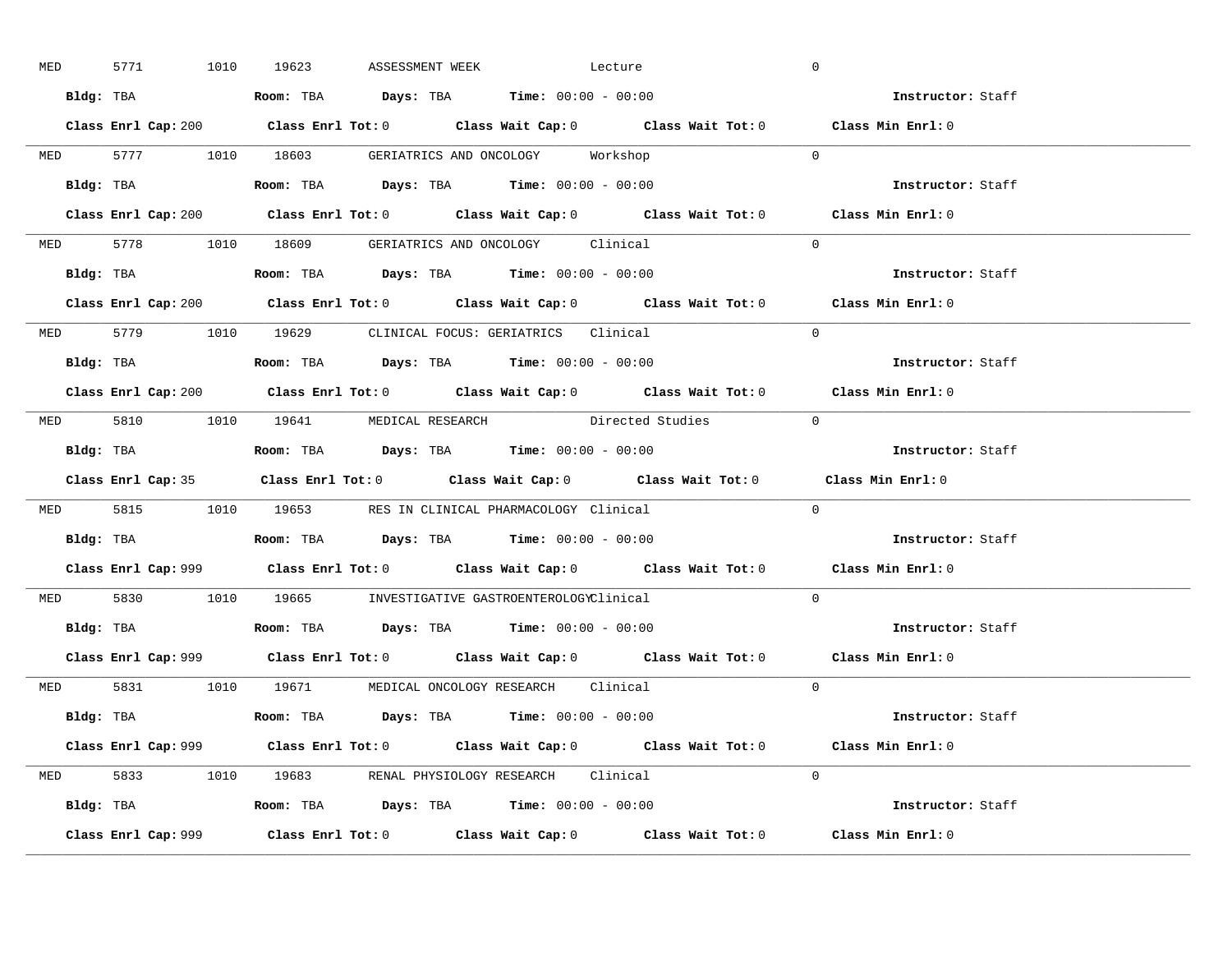#### Report ID: SR201 **University of Pittsburgh** Page No. 19 of 512 **Schedule of Classes for Spring Term 2021-2022** Run Date: 06/15/2021 **Four Week - First** Run Time: 22:30:16

|            |                    |      | Subject Catalog Nbr Section Class Nbr             | Course Title |                                                                | Component                                                                                           |          | Units | Topics                         |
|------------|--------------------|------|---------------------------------------------------|--------------|----------------------------------------------------------------|-----------------------------------------------------------------------------------------------------|----------|-------|--------------------------------|
| MED        | 5835               | 1010 | 19689                                             |              | RHEUM & CLINCAL IMMUNO RSRCH Clinical                          |                                                                                                     | $\cap$   |       |                                |
|            | Bldg: TBA          |      | Room: TBA $Days:$ TBA Time: $00:00 - 00:00$       |              |                                                                |                                                                                                     |          |       | Instructor: Staff              |
|            |                    |      |                                                   |              |                                                                | Class Enrl Cap: 999 Class Enrl Tot: 0 Class Wait Cap: 0 Class Wait Tot: 0 Class Min Enrl: 0         |          |       |                                |
| MED        | 5900               |      | 1010 19701                                        |              | EXTRAMURAL INTERNAL MEDICINE Clinical                          |                                                                                                     | $\Omega$ |       |                                |
|            | Bldg: TBA          |      |                                                   |              | Room: TBA $Days: TBA$ Time: $00:00 - 00:00$                    |                                                                                                     |          |       | Instructor: Staff              |
|            |                    |      |                                                   |              |                                                                | Class Enrl Cap: 35 $\qquad$ Class Enrl Tot: 0 $\qquad$ Class Wait Cap: 0 $\qquad$ Class Wait Tot: 0 |          |       | Class Min Enrl: 0              |
| MED        | 5901               |      |                                                   |              |                                                                | 1010 19707 INDEPENDENT STUDY Independent Study                                                      | $\Omega$ |       |                                |
|            | Bldg: TBA          |      |                                                   |              | Room: TBA $\rule{1em}{0.15mm}$ Days: TBA Time: $00:00 - 00:00$ |                                                                                                     |          |       | Instructor: Staff              |
|            |                    |      |                                                   |              |                                                                | Class Enrl Cap: 35 Class Enrl Tot: 0 Class Wait Cap: 0 Class Wait Tot: 0 Class Min Enrl: 0          |          |       |                                |
| <b>MED</b> | 5902               |      | 1010 18615 ADVANCED GENERAL MEDICINE Clinical     |              |                                                                |                                                                                                     | $\Omega$ |       |                                |
|            | Bldg: TBA          |      |                                                   |              | Room: TBA $\rule{1em}{0.15mm}$ Days: TBA Time: $00:00 - 00:00$ |                                                                                                     |          |       | Instructor: Staff              |
|            |                    |      |                                                   |              |                                                                | Class Enrl Cap: 35 Class Enrl Tot: 0 Class Wait Cap: 0 Class Wait Tot: 0 Class Min Enrl: 0          |          |       |                                |
| MED        | 5910               |      | 1010 18627 NARATV, LIT & EXPRN OF ILLNESSClinical |              |                                                                |                                                                                                     | $\Omega$ |       |                                |
|            | Bldg: TBA          |      | Room: TBA $Days:$ TBA $Time: 00:00 - 00:00$       |              |                                                                |                                                                                                     |          |       | Instructor: Staff              |
|            |                    |      |                                                   |              |                                                                | Class Enrl Cap: 35 Class Enrl Tot: 0 Class Wait Cap: 0 Class Wait Tot: 0 Class Min Enrl: 0          |          |       |                                |
| MED        | 5911               |      | 1010 19719 TEACHING MEDICAL STUDENTS Practicum    |              |                                                                |                                                                                                     | $\Omega$ |       |                                |
|            | Bldg: TBA          |      | Room: TBA $Days:$ TBA $Time:$ $00:00 - 00:00$     |              |                                                                |                                                                                                     |          |       | Instructor: Staff              |
|            |                    |      |                                                   |              |                                                                | Class Enrl Cap: 35 $\qquad$ Class Enrl Tot: 0 $\qquad$ Class Wait Cap: 0 $\qquad$ Class Wait Tot: 0 |          |       | Class Min Enrl: 0              |
| MED        | 5915               | 1010 |                                                   |              | 25835 LITERACY, NUMERACY&DEC MAKING Seminar                    |                                                                                                     | $\Omega$ |       |                                |
| Bldg: TBA  |                    |      | Room: TBA Days: TBA Time: TBA                     |              |                                                                |                                                                                                     |          |       | Instructor: Kirk, Kimberly Ann |
|            |                    |      |                                                   |              |                                                                |                                                                                                     |          |       | Colligan, Joanne Kashur        |
|            | Class Enrl Cap: 35 |      |                                                   |              |                                                                | Class Enrl Tot: $0$ Class Wait Cap: $0$ Class Wait Tot: $0$                                         |          |       | Class Min Enrl: 0              |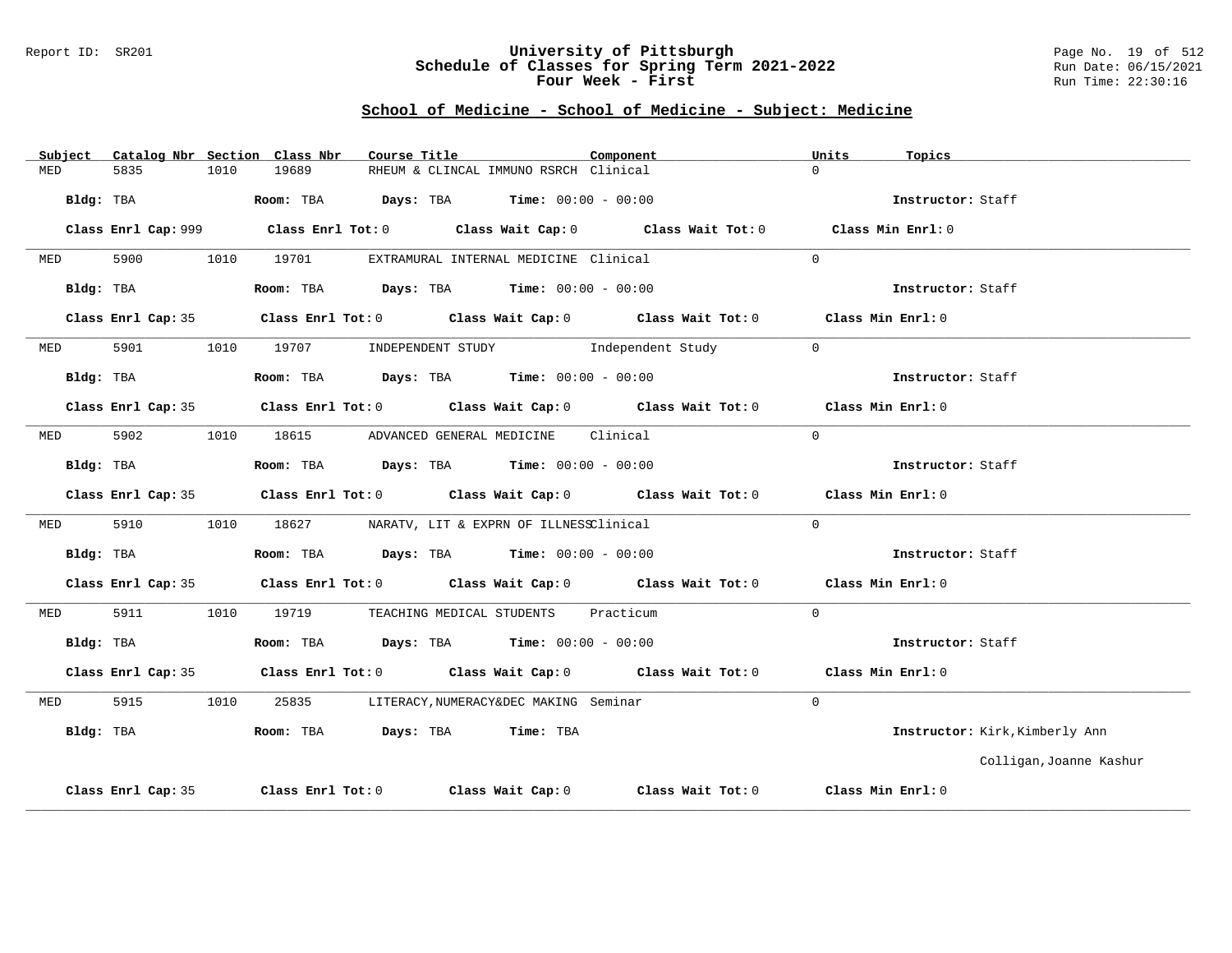### Report ID: SR201 **University of Pittsburgh** Page No. 20 of 512 **Schedule of Classes for Spring Term 2021-2022** Run Date: 06/15/2021 **Four Week - First** Run Time: 22:30:16

| Subject   | Catalog Nbr Section  |      | Class Nbr           | Course Title                                  | Component             |                                                             | Units             | Topics            |
|-----------|----------------------|------|---------------------|-----------------------------------------------|-----------------------|-------------------------------------------------------------|-------------------|-------------------|
| MED       | 5920                 | 1010 | 19725               | GLOBAL HEALTH PREPARATORY SEM Seminar         |                       |                                                             | $\Omega$          |                   |
| Bldg: TBA |                      |      | Room: TBA           | <b>Days:</b> TBA <b>Time:</b> $00:00 - 00:00$ |                       |                                                             |                   | Instructor: Staff |
|           | Class Enrl Cap: 35   |      |                     |                                               |                       | Class Enrl Tot: $0$ Class Wait Cap: $0$ Class Wait Tot: $0$ |                   | Class Min Enrl: 0 |
| MED       | 5925                 | 1010 | 19737               | STREET MEDICINE                               |                       | Clinical                                                    | $\mathbf 0$       |                   |
| Bldg: TBA |                      |      | Room: TBA           | <b>Days:</b> TBA <b>Time:</b> $00:00 - 00:00$ |                       |                                                             |                   | Instructor: Staff |
|           | Class Enrl Cap: 35   |      |                     |                                               |                       | Class Enrl Tot: $0$ Class Wait Cap: $0$ Class Wait Tot: $0$ | Class Min Enrl: 0 |                   |
| MED       | 5993                 | 1401 | 27837               | <b>JUNIOR YEAR</b>                            |                       | Clinical                                                    | $\Omega$          |                   |
|           | Bldg: TO BE ARRANGED |      | Room: TBA           | Days: TBA                                     | $Time: 00:00 - 00:00$ |                                                             |                   | Instructor: Staff |
|           | Class Enrl Cap: 200  |      |                     |                                               |                       | Class Enrl Tot: $0$ Class Wait Cap: $0$ Class Wait Tot: $0$ | Class Min Enrl: 0 |                   |
| MED       | 5999                 | 1010 | 19743               | FULL TIME RESEARCH                            |                       | Independent Study                                           | $\mathbf 0$       |                   |
| Bldg: TBA |                      |      | Room: TBA           | <b>Days:</b> TBA <b>Time:</b> $00:00 - 00:00$ |                       |                                                             |                   | Instructor: Staff |
|           | Class Enrl Cap: 200  |      | Class Enrl Tot: $0$ |                                               |                       | Class Wait Cap: 0 Class Wait Tot: 0                         |                   | Class Min Enrl: 0 |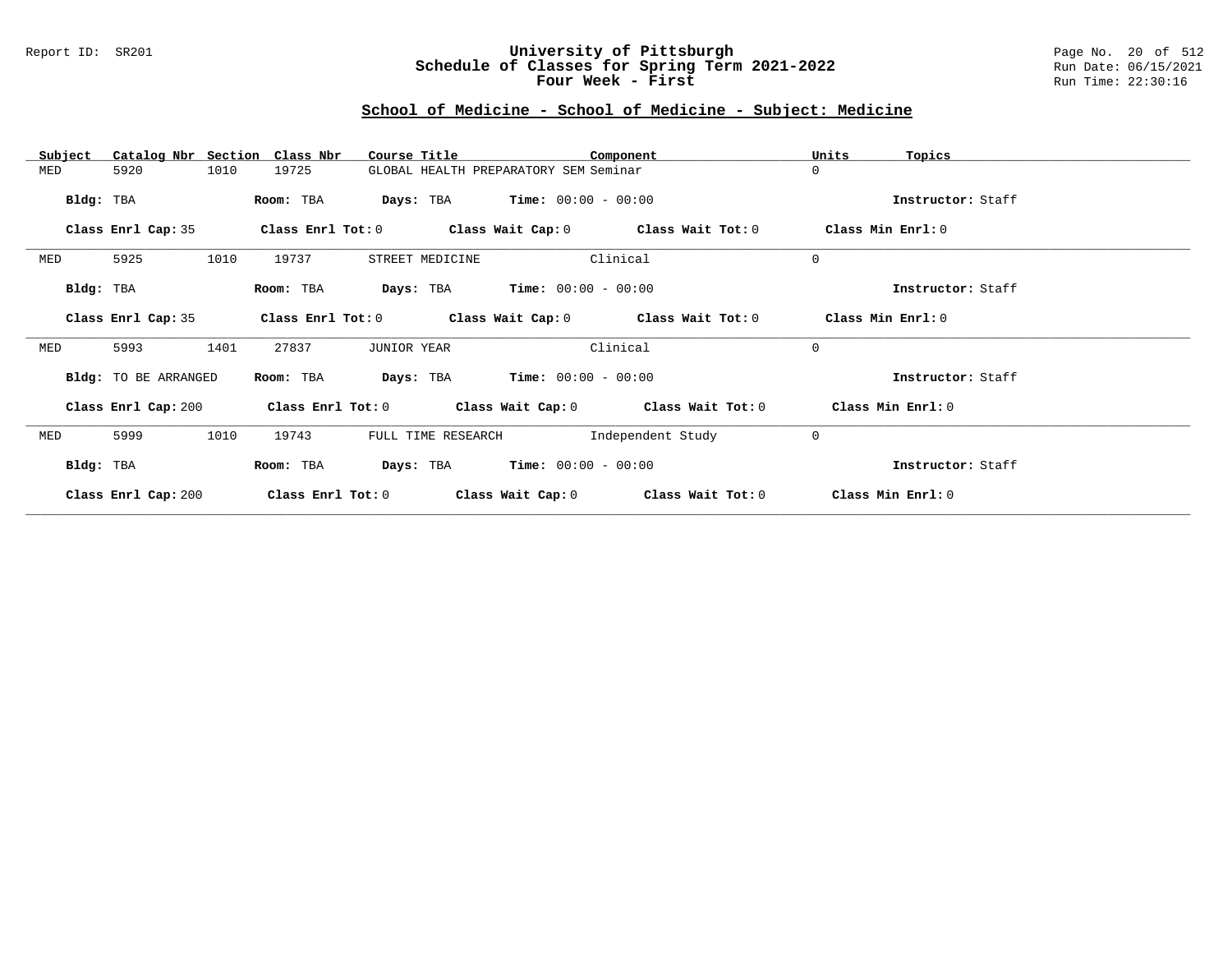### Report ID: SR201 **University of Pittsburgh** Page No. 21 of 512 **Schedule of Classes for Spring Term 2021-2022** Run Date: 06/15/2021 **Four Week - First** Run Time: 22:30:16

| Subject | Catalog Nbr Section Class Nbr |      |                   | Course Title   |                              | Component         | Units | Topics            |
|---------|-------------------------------|------|-------------------|----------------|------------------------------|-------------------|-------|-------------------|
| PEDS    | 5524                          | 1400 | 28408             | CHILD ADVOCACY |                              | Clinical          |       |                   |
|         | Bldg: TO BE ARRANGED          |      | Room: TBA         | Days: TBA      | <b>Time:</b> $00:00 - 00:00$ |                   |       | Instructor: Staff |
|         | Class Enrl Cap: 35            |      | Class Enrl Tot: 0 |                | Class Wait Cap: 0            | Class Wait Tot: 0 |       | Class Min Enrl: 0 |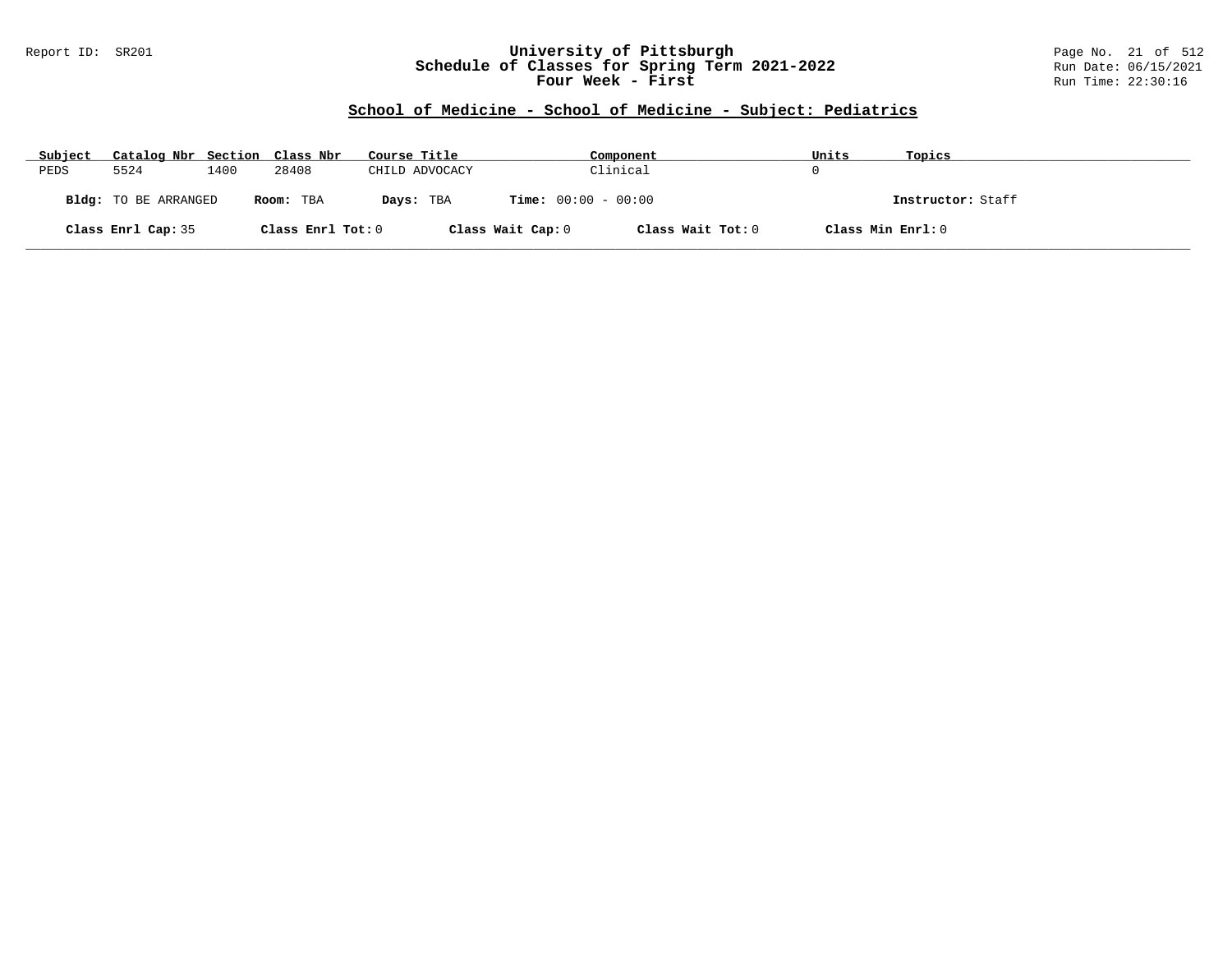### Report ID: SR201 **University of Pittsburgh** Page No. 22 of 512 **Schedule of Classes for Spring Term 2021-2022** Run Date: 06/15/2021 **Four Week - First** Run Time: 22:30:16

# **School of Medicine - Office of the Dean, School of Medicine - Subject: Critical Care Medicine**

| Catalog Nbr Section Class Nbr<br>Subject | Course Title                                                                                       | Component | Units<br>Topics   |
|------------------------------------------|----------------------------------------------------------------------------------------------------|-----------|-------------------|
| 1010<br>CCM<br>5430                      | 19185<br>CRITICAL CARE MEDICINE                                                                    | Clinical  | $\Omega$          |
| Bldg: TBA                                | <b>Days:</b> TBA <b>Time:</b> $00:00 - 00:00$<br>Room: TBA                                         |           | Instructor: Staff |
|                                          | Class Enrl Cap: 999 Class Enrl Tot: 0 Class Wait Cap: 0 Class Wait Tot: 0 Class Min Enrl: 0        |           |                   |
| 1400<br>CCM<br>5650                      | 23333<br>INDIVIDUALIZED CLINICAL COURSEDirected Studies                                            |           | $\Omega$          |
| Bldg: TO BE ARRANGED                     | $\texttt{Days:}$ TBA $\texttt{Time:}$ 00:00 - 00:00<br>Room: TBA                                   |           | Instructor: Staff |
| Class Enrl Cap: 35                       | Class Enrl Tot: 0 $\qquad$ Class Wait Cap: 0 $\qquad$ Class Wait Tot: 0 $\qquad$ Class Min Enrl: 0 |           |                   |
| 5840<br>1010<br>CCM                      | 19191<br>CRITICAL CRE MEDICINE RESEARCHDirected Studies                                            |           | $\Omega$          |
| Bldg: TBA                                | <b>Days:</b> TBA <b>Time:</b> $00:00 - 00:00$<br>Room: TBA                                         |           | Instructor: Staff |
| Class Enrl Cap: 35                       | Class Enrl Tot: $0$ Class Wait Cap: $0$ Class Wait Tot: $0$ Class Min Enrl: $0$                    |           |                   |
| 1010<br>CCM<br>5899                      | INDEPENDENT STUDY CC MED Independent Study<br>23340                                                |           | $\Omega$          |
| Bldg: TO BE ARRANGED                     | Room: TBA $\rule{1em}{0.15mm}$ Days: TBA $\rule{1.5mm}{0.15mm}$ Time: $00:00 - 00:00$              |           | Instructor: Staff |
| Class Enrl Cap: 35                       | Class Enrl Tot: $0$ Class Wait Cap: $0$ Class Wait Tot: $0$ Class Min Enrl: $0$                    |           |                   |
| 1020<br>CCM<br>5900                      | EXTRAMURAL CRITICAL CARE MED Clinical<br>22153                                                     |           | $\Omega$          |
| Bldg: TO BE ARRANGED                     | <b>Days:</b> TBA <b>Time:</b> $00:00 - 00:00$<br>Room: TBA                                         |           | Instructor: Staff |
| Class Enrl Cap: 35                       | Class Enrl Tot: $0$ Class Wait Cap: $0$ Class Wait Tot: $0$ Class Min Enrl: $0$                    |           |                   |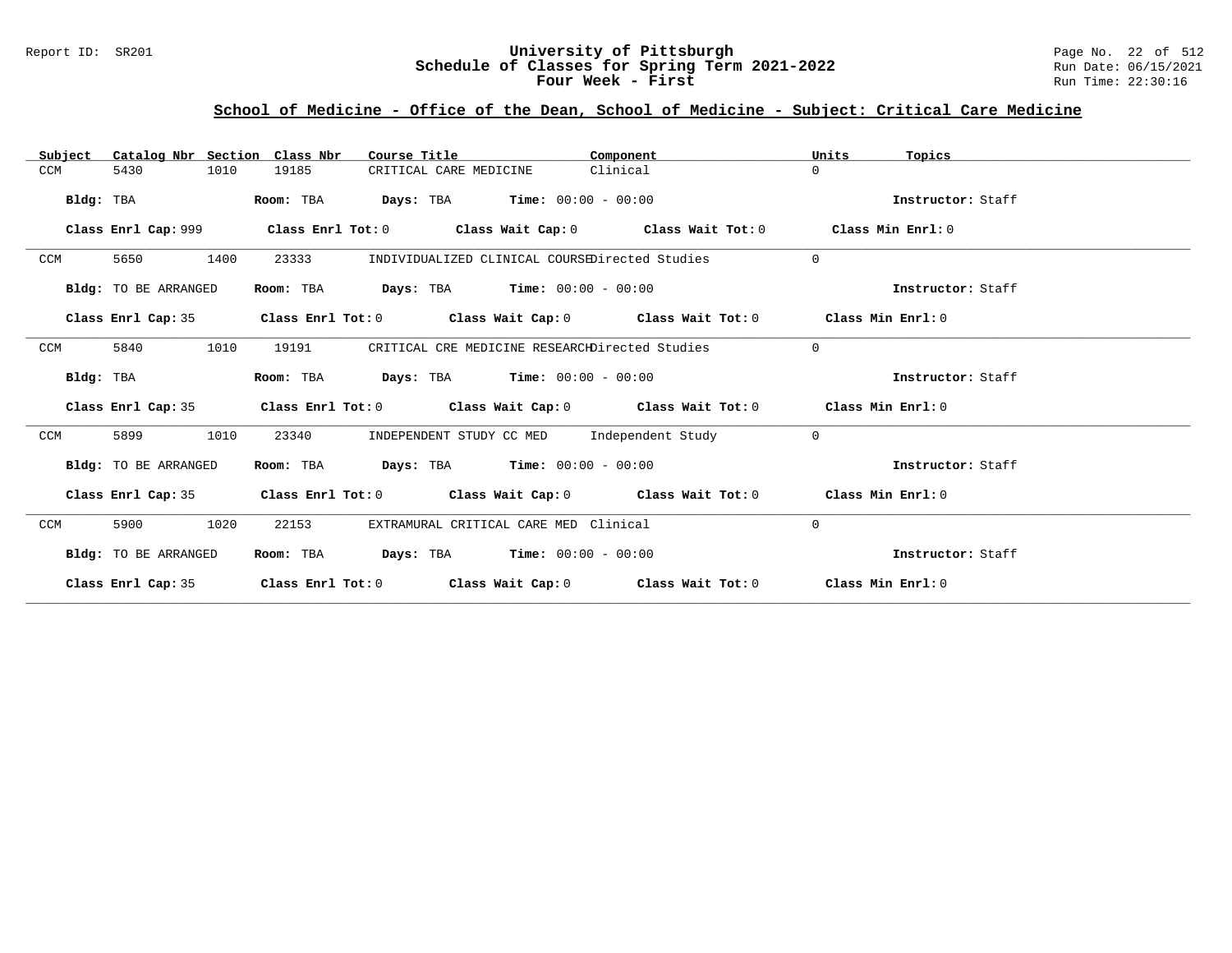### Report ID: SR201 **University of Pittsburgh** Page No. 23 of 512 **Schedule of Classes for Spring Term 2021-2022** Run Date: 06/15/2021 **Four Week - First** Run Time: 22:30:16

# **School of Medicine - Office of the Dean, School of Medicine - Subject: Medical Elective**

| Subject   | Catalog Nbr Section Class Nbr |      |                   | Course Title                          |                              | Component         | Units             | Topics            |
|-----------|-------------------------------|------|-------------------|---------------------------------------|------------------------------|-------------------|-------------------|-------------------|
| MSELCT    | 5950                          | 1010 | 20106             | PSTP WORK IN PROGRESS SEMINAR Seminar |                              |                   |                   |                   |
| Bldg: TBA |                               |      | Room: TBA         | Days: TBA                             | <b>Time:</b> $00:00 - 00:00$ |                   |                   | Instructor: Staff |
|           | Class Enrl Cap: 35            |      | Class Enrl Tot: 0 |                                       | Class Wait Cap: 0            | Class Wait Tot: 0 | Class Min Enrl: 0 |                   |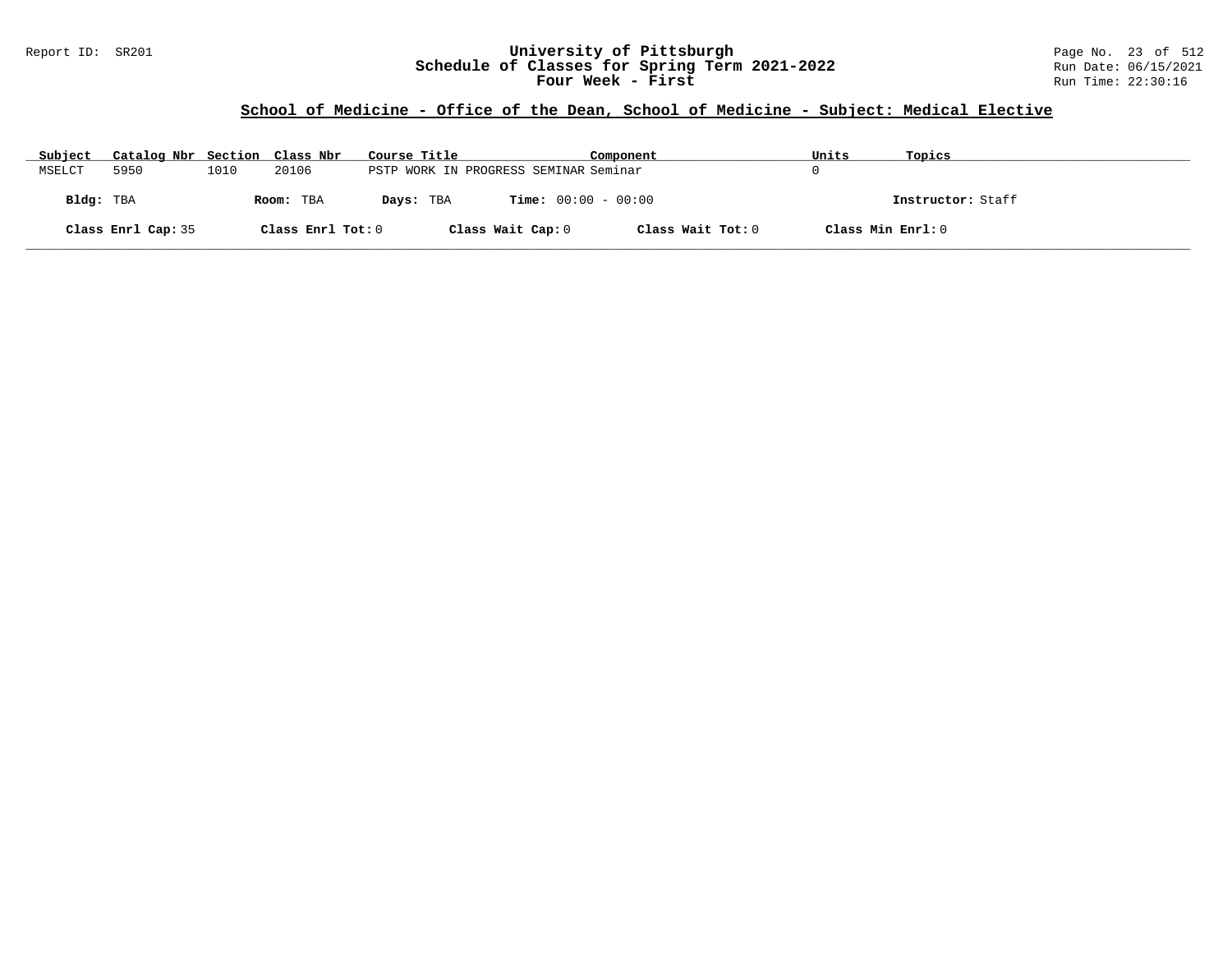### Report ID: SR201 **University of Pittsburgh University of Pittsburgh** Page No. 24 of 512<br>**Schedule of Classes for Spring Term 2021-2022** Run Date: 06/15/2021 **Schedule of Classes for Spring Term 2021-2022** Run Date: 06/15/2021 **Four Week - First** Run Time: 22:30:16

# **School of Medicine - Office of the Dean, School of Medicine - Subject: Medical Scientist Training Prg**

| Subject   |                    |      | Catalog Nbr Section Class Nbr  | Course Title |                    |                                                                                            | Component                                                                                   | Units    | Topics            |
|-----------|--------------------|------|--------------------------------|--------------|--------------------|--------------------------------------------------------------------------------------------|---------------------------------------------------------------------------------------------|----------|-------------------|
| MSTP      | 5010               | 1010 | 20220                          |              | MOLECULAR MEDICINE | Lecture                                                                                    |                                                                                             | $\cap$   |                   |
| Bldg: TBA |                    |      |                                |              |                    | <b>ROOM:</b> TBA <b>Days:</b> TBA <b>Time:</b> $00:00 - 00:00$                             |                                                                                             |          | Instructor: Staff |
|           |                    |      |                                |              |                    |                                                                                            | Class Enrl Cap: 35 Class Enrl Tot: 0 Class Wait Cap: 0 Class Wait Tot: 0 Class Min Enrl: 0  |          |                   |
| MSTP      |                    |      |                                |              |                    | 5015 1010 20226 LABORATORY RESEARCH ROTATION Practicum                                     |                                                                                             | $\Omega$ |                   |
|           |                    |      |                                |              |                    | Bldg: TBA                   Room: TBA        Days: TBA        Time: 00:00 - 00:00          |                                                                                             |          | Instructor: Staff |
|           |                    |      |                                |              |                    |                                                                                            | Class Enrl Cap: 35 Class Enrl Tot: 0 Class Wait Cap: 0 Class Wait Tot: 0 Class Min Enrl: 0  |          |                   |
| MSTP      |                    |      | 5955 1010 20232 MSTP WORKSHOPS |              |                    |                                                                                            | Workshop                                                                                    | $\Omega$ |                   |
|           |                    |      |                                |              |                    | Bldg: TBA                    Room: TBA         Days: TBA         Time: $00:00 - 00:00$     |                                                                                             |          | Instructor: Staff |
|           |                    |      |                                |              |                    |                                                                                            | Class Enrl Cap: 200 Class Enrl Tot: 0 Class Wait Cap: 0 Class Wait Tot: 0 Class Min Enrl: 0 |          |                   |
|           |                    |      |                                |              |                    | MSTP 5971 1010 20238 MSTP PROFESSIONAL DEVELOPMENT Workshop                                |                                                                                             | $\Omega$ |                   |
|           |                    |      |                                |              |                    | Bldg: TO BE ARRANGED Room: TBA Days: TBA Time: 00:00 - 00:00                               |                                                                                             |          | Instructor: Staff |
|           |                    |      |                                |              |                    |                                                                                            | Class Enrl Cap: 35 Class Enrl Tot: 0 Class Wait Cap: 0 Class Wait Tot: 0 Class Min Enrl: 0  |          |                   |
|           |                    |      |                                |              |                    | MSTP 5973 1010 20244 METHODS AND ANALYSIS Seminar                                          |                                                                                             | $\cap$   |                   |
|           |                    |      |                                |              |                    | Bldg: TBA                        Room: TBA         Days: TBA         Time: $00:00 - 00:00$ |                                                                                             |          | Instructor: Staff |
|           |                    |      |                                |              |                    |                                                                                            | Class Enrl Cap: 35 Class Enrl Tot: 0 Class Wait Cap: 0 Class Wait Tot: 0 Class Min Enrl: 0  |          |                   |
| MSTP      |                    |      |                                |              |                    |                                                                                            | 5975 1010 20250 CAREER-RELATED RESEARCH Independent Study 0                                 |          |                   |
|           |                    |      |                                |              |                    | Bldg: TBA                    Room: TBA         Days: TBA         Time: 00:00 - 00:00       |                                                                                             |          | Instructor: Staff |
|           |                    |      |                                |              |                    |                                                                                            | Class Enrl Cap: 35 Class Enrl Tot: 0 Class Wait Cap: 0 Class Wait Tot: 0 Class Min Enrl: 0  |          |                   |
|           |                    |      |                                |              |                    | MSTP 5983 1010 20256 ETHICS FOR MEDICAL SCIENTISTS Workshop                                |                                                                                             | $\Omega$ |                   |
|           |                    |      |                                |              |                    | Bldg: TBA                   Room: TBA         Days: TBA         Time: 00:00 - 00:00        |                                                                                             |          | Instructor: Staff |
|           |                    |      |                                |              |                    |                                                                                            | Class Enrl Cap: 35 Class Enrl Tot: 0 Class Wait Cap: 0 Class Wait Tot: 0 Class Min Enrl: 0  |          |                   |
| MSTP      | 5990 700           |      |                                |              |                    | 1010 20262 LONGITUDINAL CLINICAL COURSE Clinical                                           |                                                                                             | $\Omega$ |                   |
|           |                    |      |                                |              |                    | Bldg: TBA                   Room: TBA         Days: TBA         Time: 00:00 - 00:00        |                                                                                             |          | Instructor: Staff |
|           | Class Enrl Cap: 35 |      |                                |              |                    |                                                                                            | Class Enrl Tot: $0$ Class Wait Cap: $0$ Class Wait Tot: $0$ Class Min Enrl: $0$             |          |                   |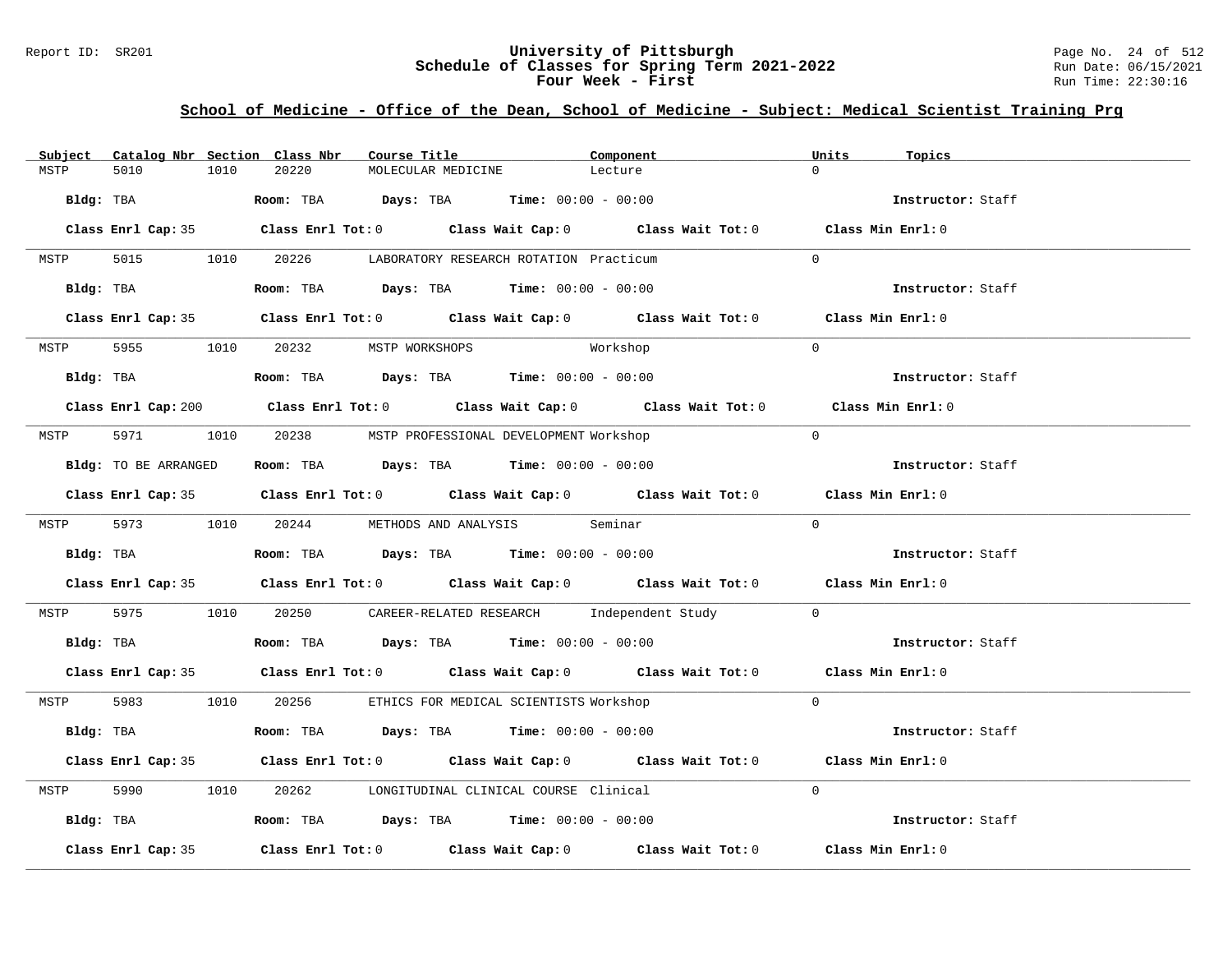|      | Class Enrl Cap: 200  |      | Class Enrl Tot: 0 |           | Class Wait Cap: 0                     |                              | Class Wait Tot: 0 | Class Min Enrl: 0 |                                |  |
|------|----------------------|------|-------------------|-----------|---------------------------------------|------------------------------|-------------------|-------------------|--------------------------------|--|
|      |                      |      |                   |           |                                       |                              |                   |                   | Colligan, Joanne Kashur        |  |
|      | Bldg: TO BE ARRANGED |      | Room: TBA         | Days: TBA |                                       | <b>Time:</b> $00:00 - 00:00$ |                   |                   | Instructor: Kirk, Kimberly Ann |  |
| MSTP | 5993                 | 1020 | 27976             |           | LONGITUDINAL CLN CLERKSHIP 3 Clinical |                              |                   | $\Omega$          |                                |  |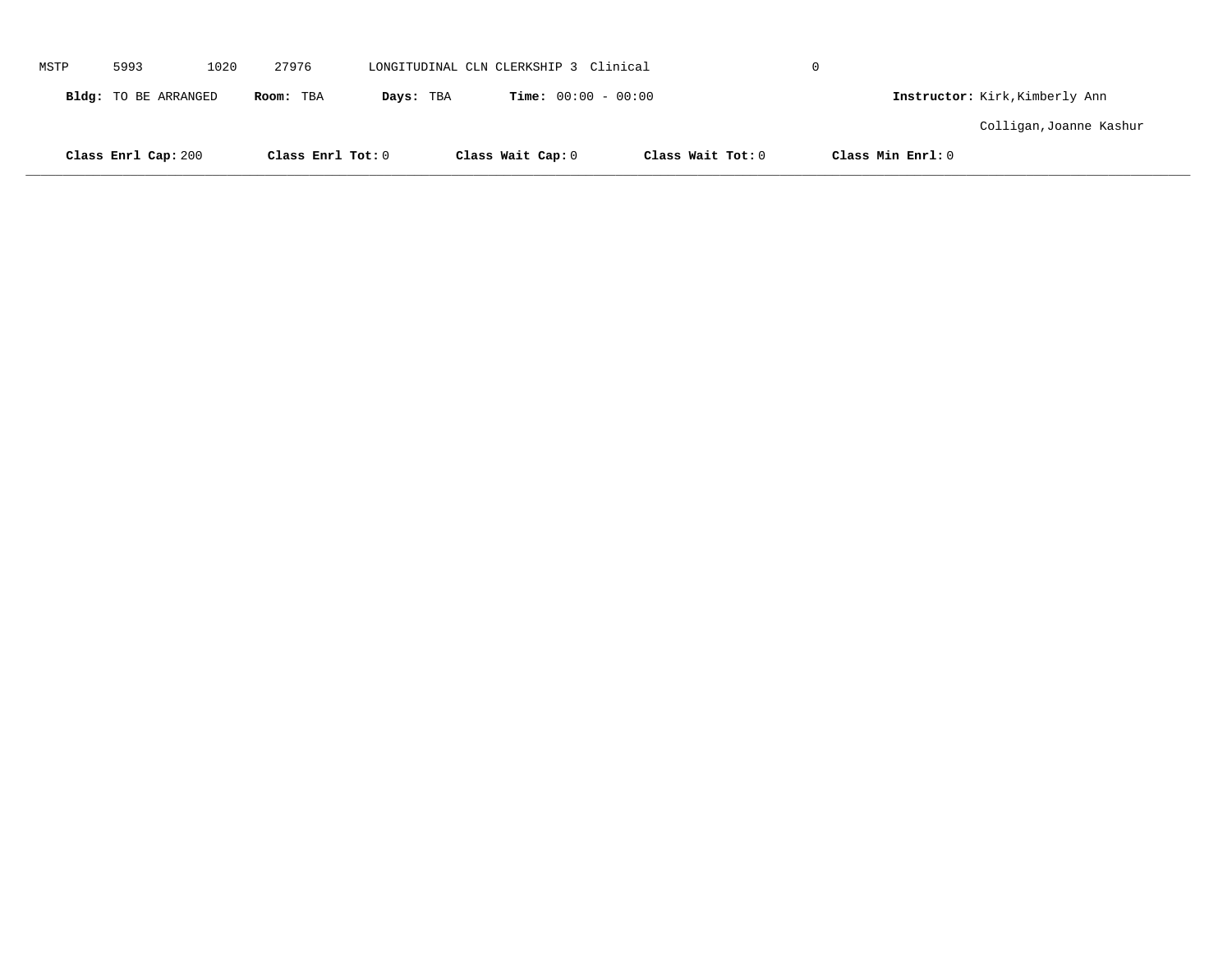### Report ID: SR201 **University of Pittsburgh** Page No. 26 of 512 **Schedule of Classes for Spring Term 2021-2022** Run Date: 06/15/2021 **Four Week - First** Run Time: 22:30:16

# **School of Medicine - Molecular Genetics and Biochemistry - Subject: Medicine Microbiology**

| Subject   | Catalog Nbr Section Class Nbr |      |                   | Course Title                                   |                   | Component                    |                   | Units             | Topics            |
|-----------|-------------------------------|------|-------------------|------------------------------------------------|-------------------|------------------------------|-------------------|-------------------|-------------------|
| MSMIC     | 5835                          | 1010 | 18711             | MOLECLR GENETC & BIOCHMY RSRCHDirected Studies |                   |                              |                   |                   |                   |
| Bldg: TBA |                               |      | Room: TBA         | Days: TBA                                      |                   | <b>Time:</b> $00:00 - 00:00$ |                   |                   | Instructor: Staff |
|           | Class Enrl Cap: 35            |      | Class Enrl Tot: 0 |                                                | Class Wait Cap: 0 |                              | Class Wait Tot: 0 | Class Min Enrl: 0 |                   |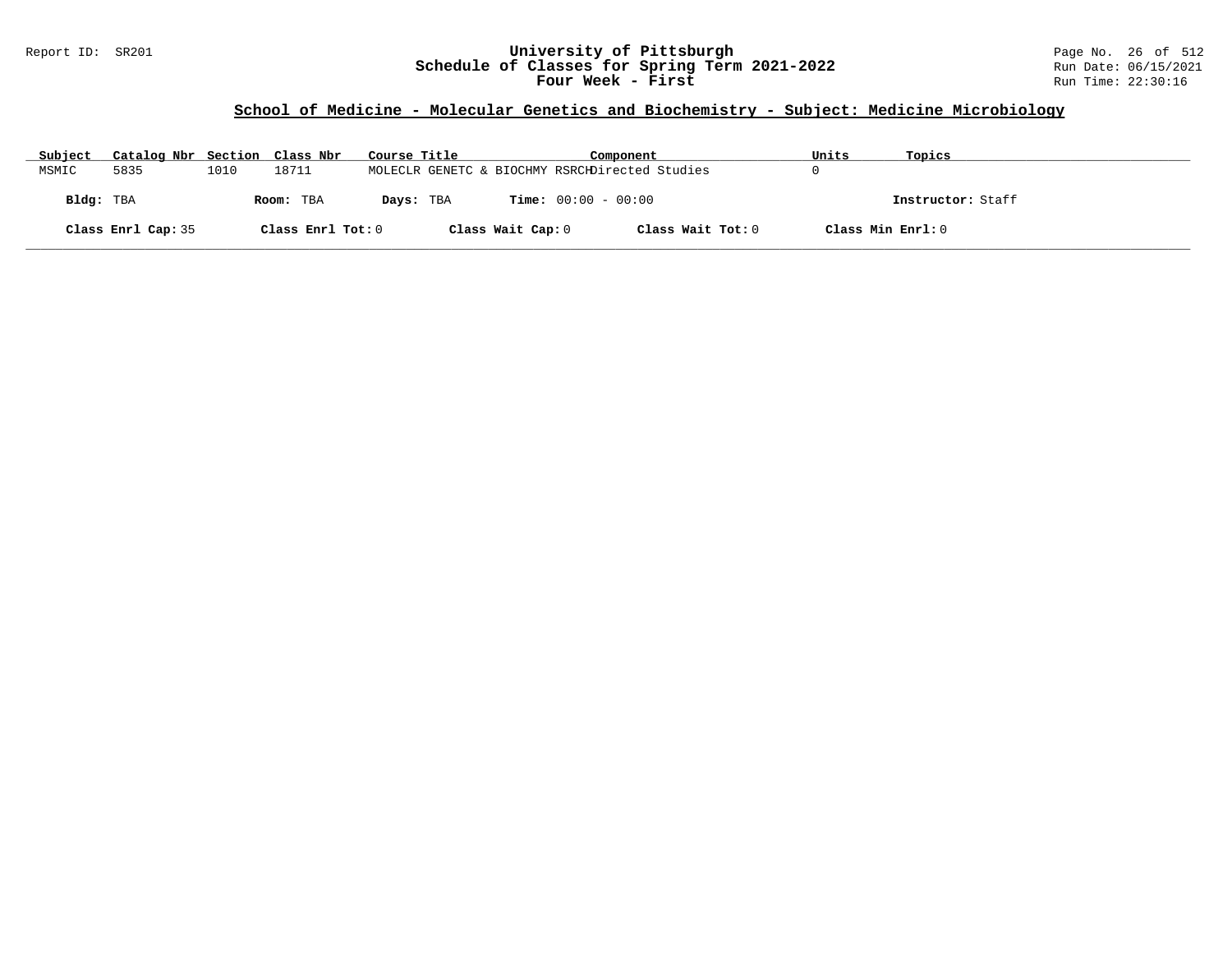### Report ID: SR201 **University of Pittsburgh** Page No. 27 of 512 **Schedule of Classes for Spring Term 2021-2022** Run Date: 06/15/2021 **Four Week - First** Run Time: 22:30:16

# **School of Medicine - Medicine Anesthesiology - Subject: Medicine Anesthesiology**

| Subject      |                      |      | Catalog Nbr Section Class Nbr        | Course Title |                                                                                               | Component                                                                                           | Units          | Topics            |
|--------------|----------------------|------|--------------------------------------|--------------|-----------------------------------------------------------------------------------------------|-----------------------------------------------------------------------------------------------------|----------------|-------------------|
| MSANE        | 5381                 | 1010 | 18633                                |              | PAIN EVALUATION AND TREATMENT Clinical                                                        |                                                                                                     | $\Omega$       |                   |
|              | Bldg: TBA            |      |                                      |              | Room: TBA $Days:$ TBA $Time: 00:00 - 00:00$                                                   |                                                                                                     |                | Instructor: Staff |
|              |                      |      |                                      |              |                                                                                               | Class Enrl Cap: 35 $\qquad$ Class Enrl Tot: 0 $\qquad$ Class Wait Cap: 0 $\qquad$ Class Wait Tot: 0 |                | Class Min Enrl: 0 |
|              |                      |      |                                      |              |                                                                                               | MSANE 5382 1010 18645 RESEARCH OR INDIVIDUAL STUDY Directed Studies                                 | $\Omega$       |                   |
|              |                      |      |                                      |              | Bldg: TBA                   Room: TBA         Days: TBA        Time: 00:00 - 00:00            |                                                                                                     |                | Instructor: Staff |
|              |                      |      |                                      |              |                                                                                               | Class Enrl Cap: 35 Class Enrl Tot: 0 Class Wait Cap: 0 Class Wait Tot: 0 Class Min Enrl: 0          |                |                   |
|              |                      |      | MSANE 5420 1010 19749 ANESTHESIOLOGY |              | Clinical                                                                                      |                                                                                                     | $\Omega$       |                   |
|              |                      |      |                                      |              | Bldg: TBA                          Room: TBA          Days: TBA         Time: $00:00 - 00:00$ |                                                                                                     |                | Instructor: Staff |
|              |                      |      |                                      |              |                                                                                               | Class Enrl Cap: 999 Class Enrl Tot: 0 Class Wait Cap: 0 Class Wait Tot: 0 Class Min Enrl: 0         |                |                   |
|              |                      |      |                                      |              | MSANE 5440 1010 19761 SUBSPECIALTIES ANESTHESIOLOGY Clinical                                  |                                                                                                     | $\Omega$       |                   |
|              |                      |      |                                      |              | Bldg: TBA                    Room: TBA         Days: TBA         Time: $00:00 - 00:00$        |                                                                                                     |                | Instructor: Staff |
|              |                      |      |                                      |              |                                                                                               | Class Enrl Cap: 999 Class Enrl Tot: 0 Class Wait Cap: 0 Class Wait Tot: 0 Class Min Enrl: 0         |                |                   |
|              |                      |      |                                      |              | MSANE 5445 1010 19767 PAIN MEDICINE Clinical                                                  |                                                                                                     | $\Omega$       |                   |
|              |                      |      |                                      |              | Bldg: TBA                          Room: TBA          Days: TBA         Time: $00:00 - 00:00$ |                                                                                                     |                | Instructor: Staff |
|              |                      |      |                                      |              |                                                                                               | Class Enrl Cap: 35 Class Enrl Tot: 0 Class Wait Cap: 0 Class Wait Tot: 0 Class Min Enrl: 0          |                |                   |
| <b>MSANE</b> |                      |      |                                      |              |                                                                                               | 5450 1010 19779 MD/OMS ANESTHESIA SPECIALTIES Directed Studies                                      | $\overline{0}$ |                   |
|              |                      |      |                                      |              | Bldg: TBA                    Room: TBA          Days: TBA         Time: 00:00 - 00:00         |                                                                                                     |                | Instructor: Staff |
|              |                      |      |                                      |              |                                                                                               | Class Enrl Cap: 35 Class Enrl Tot: 0 Class Wait Cap: 0 Class Wait Tot: 0 Class Min Enrl: 0          |                |                   |
|              |                      |      |                                      |              |                                                                                               | MSANE 5650 1400 23400 INDIVIDUALIZED CLINICAL COURSEDirected Studies 0                              |                |                   |
|              | Bldg: TO BE ARRANGED |      |                                      |              | Room: TBA $Days: TBA$ Time: $00:00 - 00:00$                                                   |                                                                                                     |                | Instructor: Staff |
|              |                      |      |                                      |              |                                                                                               | Class Enrl Cap: 35 Class Enrl Tot: 0 Class Wait Cap: 0 Class Wait Tot: 0 Class Min Enrl: 0          |                |                   |
|              |                      |      |                                      |              |                                                                                               | MSANE 5840 1010 19809 ANESTHESIOLOGY RESEARCH Directed Studies                                      | $\Omega$       |                   |
|              |                      |      |                                      |              | Bldg: TBA                     Room: TBA          Days: TBA         Time: $00:00 - 00:00$      |                                                                                                     |                | Instructor: Staff |
|              | Class Enrl Cap: 35   |      |                                      |              |                                                                                               | Class Enrl Tot: 0 $\qquad$ Class Wait Cap: 0 $\qquad$ Class Wait Tot: 0 $\qquad$ Class Min Enrl: 0  |                |                   |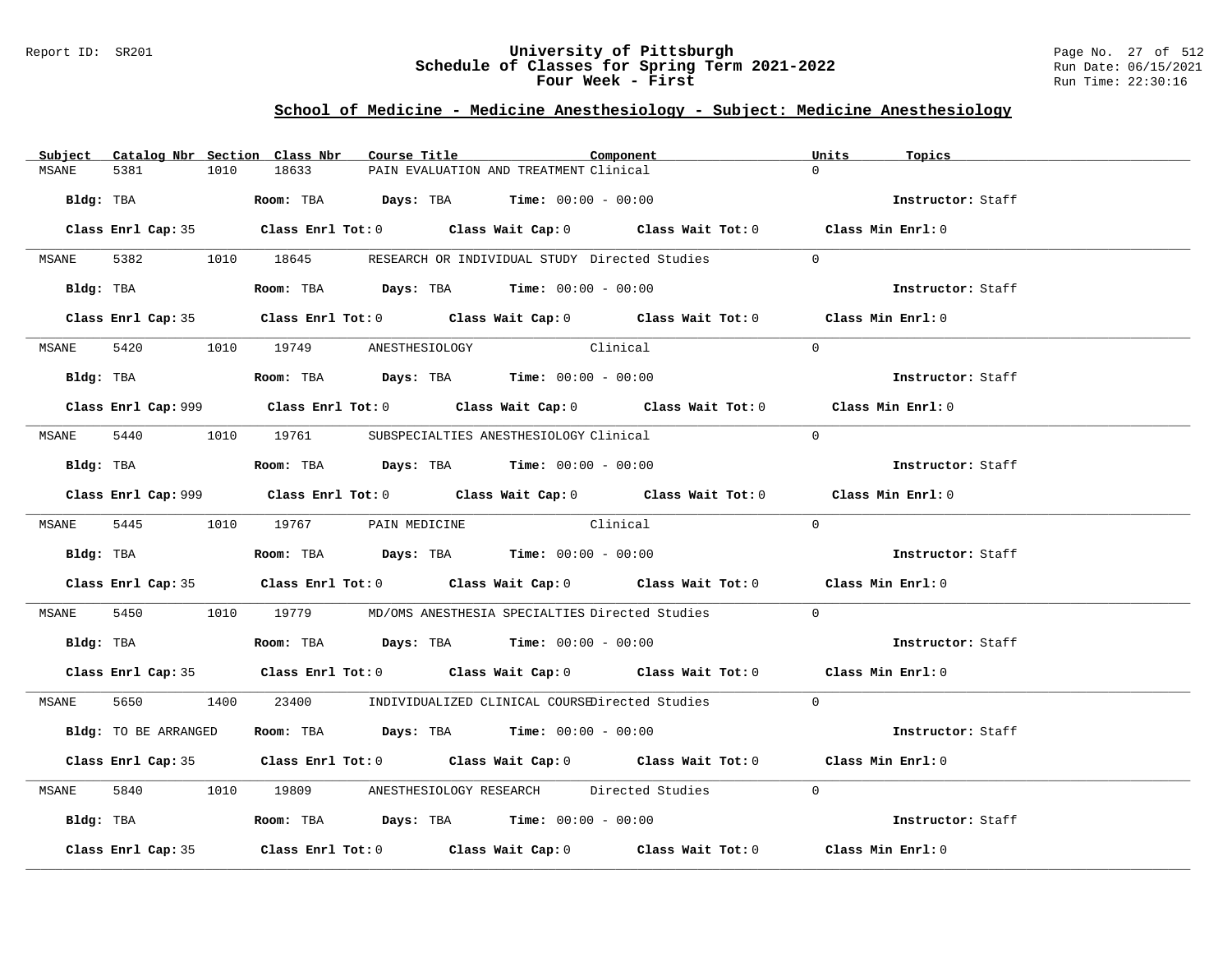| MSANE     | 5900               | 1010 | 19815               | INDEPENDENT STUDY         |                              | Independent Study   | -U                  |  |
|-----------|--------------------|------|---------------------|---------------------------|------------------------------|---------------------|---------------------|--|
| Bldg: TBA |                    |      | Room: TBA           | Days: TBA                 | <b>Time:</b> $00:00 - 00:00$ |                     | Instructor: Staff   |  |
|           | Class Enrl Cap: 35 |      | Class Enrl Tot: $0$ |                           | Class Wait Cap: 0            | Class Wait $Tot: 0$ | Class Min $Enrl: 0$ |  |
| MSANE     | 5901               | 1010 | 19827               | EXTRAMURAL ANESTHESIOLOGY |                              | Clinical            | $\Omega$            |  |
| Bldg: TBA |                    |      | Room: TBA           | Days: TBA                 | <b>Time:</b> $00:00 - 00:00$ |                     | Instructor: Staff   |  |
|           | Class Enrl Cap: 35 |      | Class Enrl Tot: $0$ |                           | Class Wait Cap: 0            | Class Wait Tot: 0   | Class Min Enrl: 0   |  |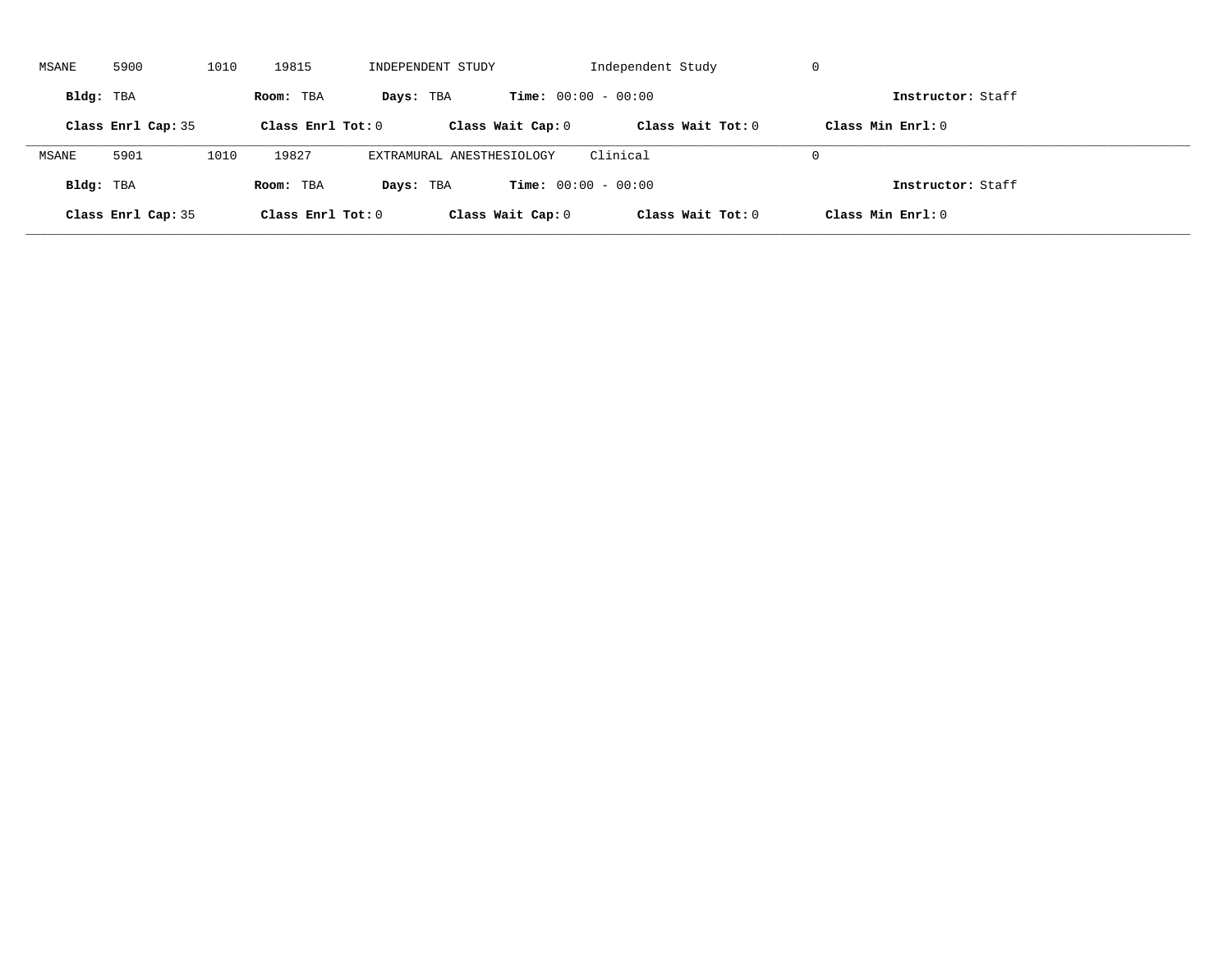#### Report ID: SR201 **University of Pittsburgh** Page No. 29 of 512 **Schedule of Classes for Spring Term 2021-2022** Run Date: 06/15/2021 **Four Week - First** Run Time: 22:30:16

# **School of Medicine - Neurology - Subject: Neurology**

| Subject    | Catalog Nbr Section Class Nbr | Course Title                                                                                  |                                             | Component                                                                                   | Units<br>Topics   |  |
|------------|-------------------------------|-----------------------------------------------------------------------------------------------|---------------------------------------------|---------------------------------------------------------------------------------------------|-------------------|--|
| NEURO      | 5366<br>1400                  | 28352                                                                                         | NEUROLOGY CORE CLERKSHP                     | Clinical                                                                                    | $\Omega$          |  |
|            | Bldg: TO BE ARRANGED          |                                                                                               | Room: TBA $Days: TBA$ Time: $00:00 - 00:00$ |                                                                                             | Instructor: Staff |  |
|            |                               |                                                                                               |                                             | Class Enrl Cap: 35 Class Enrl Tot: 0 Class Wait Cap: 0 Class Wait Tot: 0 Class Min Enrl: 0  |                   |  |
|            |                               | NEURO 5389 1010 18777 CLINICAL NEUROLOGY ELECTIVE Clinical                                    |                                             |                                                                                             | $\Omega$          |  |
|            | Bldg: TBA                     |                                                                                               | Room: TBA $Days:$ TBA $Time: 00:00 - 00:00$ |                                                                                             | Instructor: Staff |  |
|            |                               |                                                                                               |                                             | Class Enrl Cap: 35 Class Enrl Tot: 0 Class Wait Cap: 0 Class Wait Tot: 0 Class Min Enrl: 0  |                   |  |
|            |                               | NEURO 5393 1010 18795 INDEPENDENT STUDY IN NEUROLOGYClinical                                  |                                             |                                                                                             | $\Omega$          |  |
|            |                               | Bldg: TBA                       Room: TBA          Days: TBA         Time: 00:00 - 00:00      |                                             |                                                                                             | Instructor: Staff |  |
|            |                               |                                                                                               |                                             | Class Enrl Cap: 35 Class Enrl Tot: 0 Class Wait Cap: 0 Class Wait Tot: 0 Class Min Enrl: 0  |                   |  |
|            |                               | NEURO 5410 1010 20268 NEUROLOGY ACTING INTERNSHIP Clinical                                    |                                             |                                                                                             | $\Omega$          |  |
|            |                               | Bldg: TBA                         Room: TBA           Days: TBA           Time: 00:00 - 00:00 |                                             |                                                                                             | Instructor: Staff |  |
|            |                               |                                                                                               |                                             | Class Enrl Cap: 35 Class Enrl Tot: 0 Class Wait Cap: 0 Class Wait Tot: 0 Class Min Enrl: 0  |                   |  |
|            |                               | NEURO 5420 1010 18801 CLINICAL NEUROLOGY Clinical                                             |                                             |                                                                                             | $\Omega$          |  |
|            |                               | Bldg: TBA                   Room: TBA         Days: TBA         Time: 00:00 - 00:00           |                                             |                                                                                             | Instructor: Staff |  |
|            |                               |                                                                                               |                                             | Class Enrl Cap: 999 Class Enrl Tot: 0 Class Wait Cap: 0 Class Wait Tot: 0 Class Min Enrl: 0 |                   |  |
| NEURO 5421 |                               | 1010 20274 STROKE SERVICE Clinical                                                            |                                             |                                                                                             | $\Omega$          |  |
|            |                               | Bldg: TBA                         Room: TBA          Days: TBA         Time: $00:00 - 00:00$  |                                             |                                                                                             | Instructor: Staff |  |
|            |                               |                                                                                               |                                             | Class Enrl Cap: 999 Class Enrl Tot: 0 Class Wait Cap: 0 Class Wait Tot: 0 Class Min Enrl: 0 |                   |  |
|            |                               | NEURO 5425 1010 20280 OUTPATIENT CLINICAL NEUROLOGY Clinical                                  |                                             |                                                                                             | $\Omega$          |  |
|            |                               | Bldg: TBA                    Room: TBA         Days: TBA         Time: $00:00 - 00:00$        |                                             |                                                                                             | Instructor: Staff |  |
|            |                               |                                                                                               |                                             | Class Enrl Cap: 999 Class Enrl Tot: 0 Class Wait Cap: 0 Class Wait Tot: 0 Class Min Enrl: 0 |                   |  |
| NEURO      | 5430                          | 1010 18813 NEONATAL NEUROLOGY Clinical                                                        |                                             |                                                                                             | $\Omega$          |  |
|            |                               | Bldg: TBA                   Room: TBA         Days: TBA         Time: 00:00 - 00:00           |                                             |                                                                                             | Instructor: Staff |  |
|            | Class Enrl Cap: 999           |                                                                                               |                                             | Class Enrl Tot: $0$ Class Wait Cap: $0$ Class Wait Tot: $0$                                 | Class Min Enrl: 0 |  |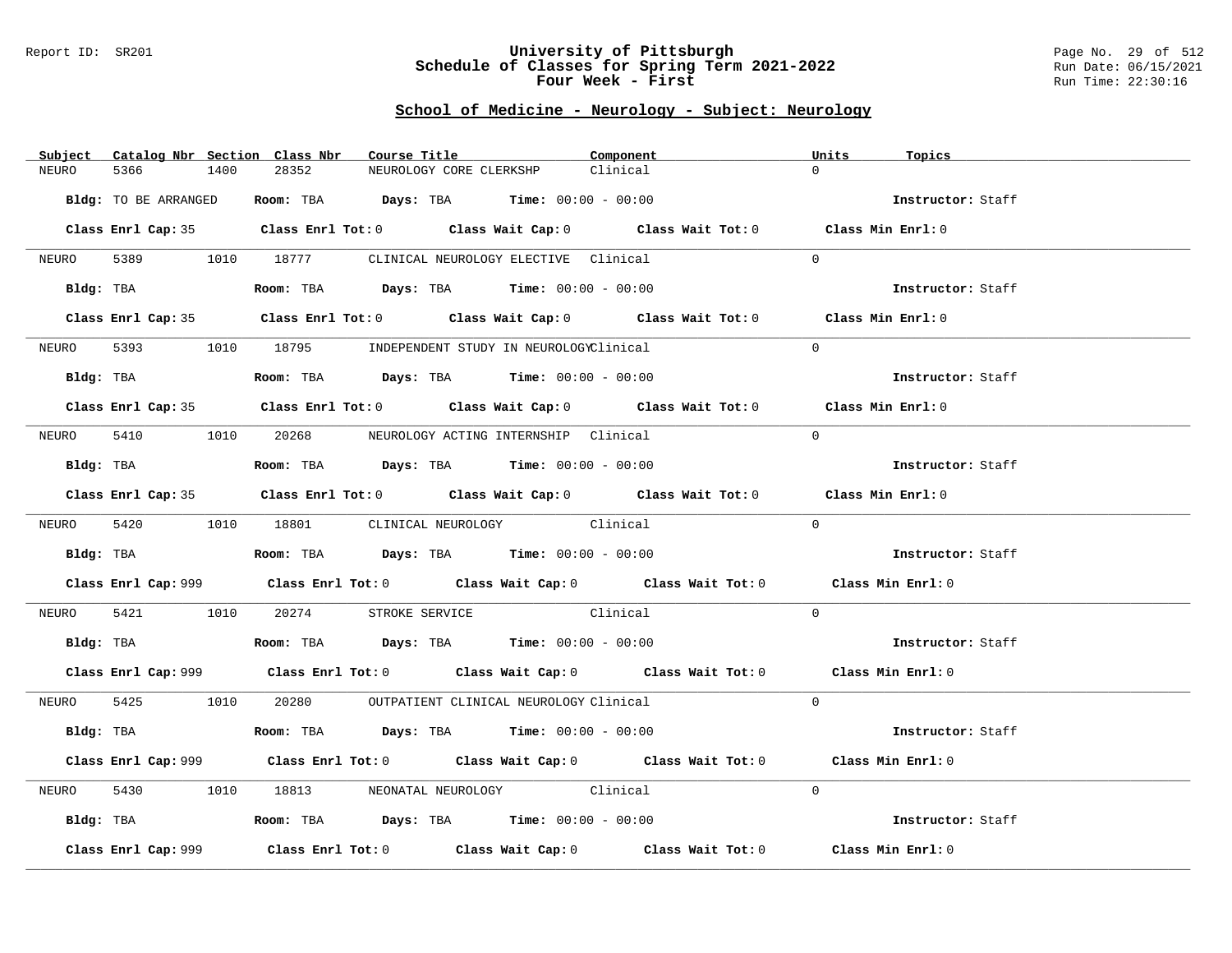| 5435<br>NEURO | 1010 18819<br>PEDIATRIC NEUROMUSCULAR DISEA Clinical                                        | $\mathbf 0$              |
|---------------|---------------------------------------------------------------------------------------------|--------------------------|
|               | Bldg: TBA                      Room: TBA         Days: TBA         Time: 00:00 - 00:00      | Instructor: Staff        |
|               | Class Enrl Cap: 999 Class Enrl Tot: 0 Class Wait Cap: 0 Class Wait Tot: 0 Class Min Enrl: 0 |                          |
|               | NEURO 5440 1010 18831 PEDIATRIC NEUROLOGY Clinical                                          | $\Omega$                 |
|               |                                                                                             | Instructor: Staff        |
|               | Class Enrl Cap: 999 Class Enrl Tot: 0 Class Wait Cap: 0 Class Wait Tot: 0                   | Class Min Enrl: 0        |
|               | NEURO 5441 1010 20286 CHILD NEUROLOGY/EPILEPSY Clinical                                     | $\Omega$                 |
|               | Bldg: TBA                   Room: TBA         Days: TBA         Time: 00:00 - 00:00         | Instructor: Staff        |
|               | Class Enrl Cap: 999 Class Enrl Tot: 0 Class Wait Cap: 0 Class Wait Tot: 0 Class Min Enrl: 0 |                          |
|               | NEURO 5445 1010 18843 BEHAVIORAL NEUROLOGY Clinical                                         | $\Omega$                 |
|               | Bldg: TBA                   Room: TBA         Days: TBA         Time: $00:00 - 00:00$       | Instructor: Staff        |
|               | Class Enrl Cap: 999 Class Enrl Tot: 0 Class Wait Cap: 0 Class Wait Tot: 0 Class Min Enrl: 0 |                          |
|               | NEURO 5450 1400 22113 NEUROLOGY BOOT CAMP Practicum                                         | $\bigcap$                |
|               | <b>Bldg:</b> TO BE ARRANGED <b>ROOM:</b> TBA <b>Days:</b> TBA <b>Time:</b> $00:00 - 00:00$  | Instructor: Staff        |
|               | Class Enrl Cap: 200 Class Enrl Tot: 0 Class Wait Cap: 0 Class Wait Tot: 0 Class Min Enrl: 0 |                          |
|               |                                                                                             |                          |
|               | NEURO 5650 1400 23414 INDIVIDUALIZED CLINICAL COURSEDirected Studies 0                      |                          |
|               | Bldg: TO BE ARRANGED Room: TBA Days: TBA Time: 00:00 - 00:00                                | Instructor: Staff        |
|               | Class Enrl Cap: 35 Class Enrl Tot: 0 Class Wait Cap: 0 Class Wait Tot: 0 Class Min Enrl: 0  |                          |
| NEURO         | 5730 1010 18849 CLINICAL NEUROSCIENCES (ILS) Lecture                                        | $\Omega$                 |
|               | Bldg: TBA                   Room: TBA         Days: TBA         Time: $00:00 - 00:00$       | Instructor: Staff        |
|               | Class Enrl Cap: 999 Class Enrl Tot: 0 Class Wait Cap: 0 Class Wait Tot: 0 Class Min Enrl: 0 |                          |
|               | NEURO 5875 1010 20292 INDEPENDENT STUDY IN NEUROLOGYDirected Studies 0                      |                          |
|               | Bldg: TBA                   Room: TBA          Days: TBA         Time: $00:00 - 00:00$      | <b>Instructor:</b> Staff |
|               | Class Enrl Cap: 35 Class Enrl Tot: 0 Class Wait Cap: 0 Class Wait Tot: 0 Class Min Enrl: 0  |                          |
|               | NEURO 5876 1010 20298 BASIC RESEARCH IN NEUROLOGY Directed Studies 0                        |                          |
|               |                                                                                             | Instructor: Staff        |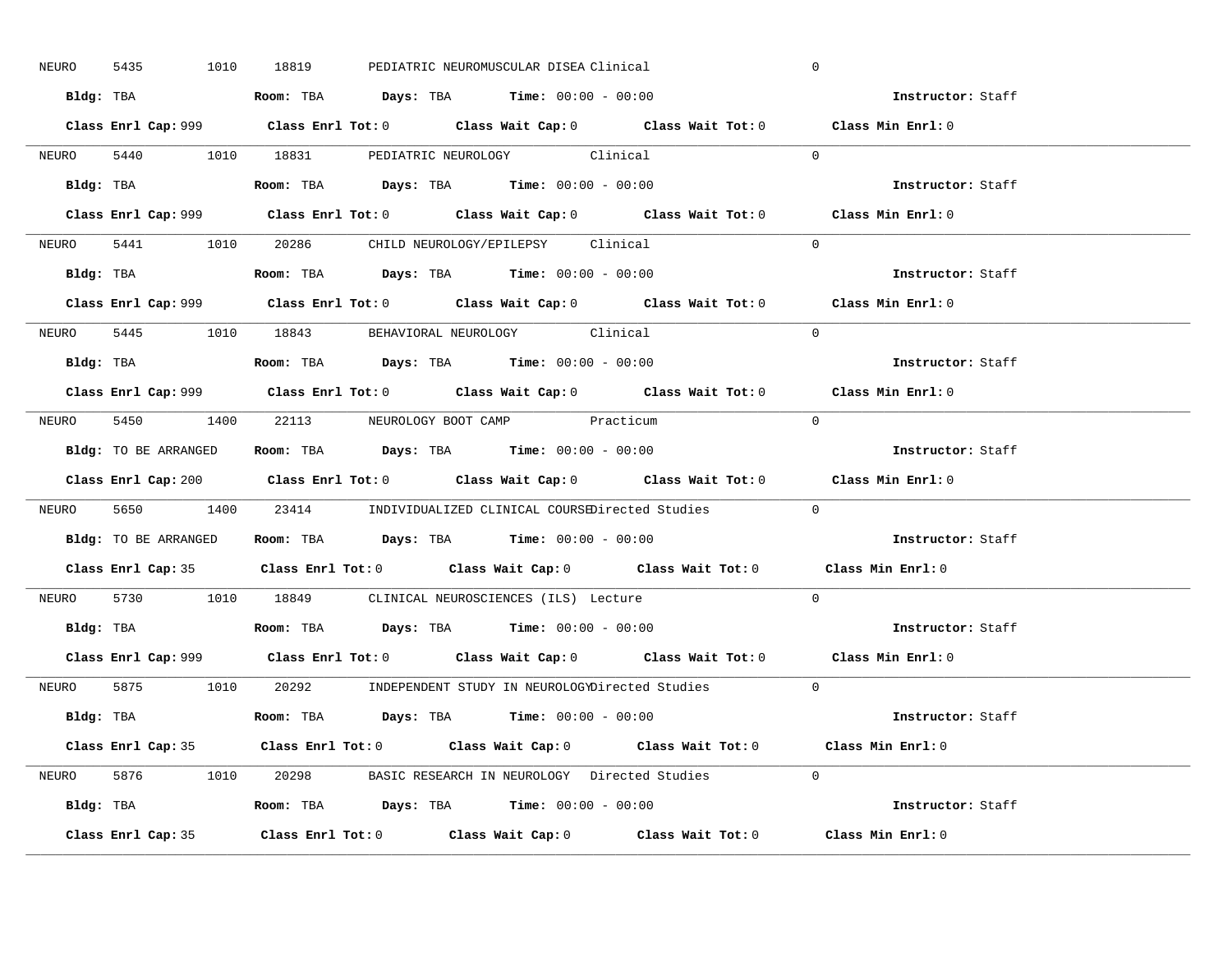### Report ID: SR201 **University of Pittsburgh** Page No. 31 of 512 **Schedule of Classes for Spring Term 2021-2022** Run Date: 06/15/2021 **Four Week - First** Run Time: 22:30:16

# **School of Medicine - Neurology - Subject: Neurology**

| Subject            | Catalog Nbr Section Class Nbr | Course Title         | Component                                                   |                   | Units<br>Topics   |
|--------------------|-------------------------------|----------------------|-------------------------------------------------------------|-------------------|-------------------|
| 5877<br>NEURO      | 1010<br>18855                 |                      | COGNITV NEUROSCIENCE RESEARCH Directed Studies              |                   | $\Omega$          |
| Bldg: TBA          | Room: TBA                     |                      | <b>Days:</b> TBA <b>Time:</b> $00:00 - 00:00$               |                   | Instructor: Staff |
| Class Enrl Cap: 35 |                               |                      | Class Enrl Tot: 0 Class Wait Cap: 0 Class Wait Tot: 0       |                   | Class Min Enrl: 0 |
| 5878<br>NEURO      | 1010<br>18861                 |                      | ALZHEIMER'S DISEASE RESEARCH Directed Studies               |                   | $\mathbf 0$       |
| Bldg: TBA          | Room: TBA                     |                      | <b>Days:</b> TBA <b>Time:</b> $00:00 - 00:00$               |                   | Instructor: Staff |
| Class Enrl Cap: 35 |                               |                      | Class Enrl Tot: $0$ Class Wait Cap: $0$ Class Wait Tot: $0$ |                   | Class Min Enrl: 0 |
| 5879<br>NEURO      | 1010<br>18873                 |                      | MOLECULAR NEURO-BIOLGY/GENETCSDirected Studies              |                   | $\Omega$          |
| Bldg: TBA          | Room: TBA                     |                      | <b>Days:</b> TBA <b>Time:</b> $00:00 - 00:00$               |                   | Instructor: Staff |
| Class Enrl Cap: 35 |                               |                      | Class Enrl Tot: $0$ Class Wait Cap: $0$ Class Wait Tot: $0$ |                   | Class Min Enrl: 0 |
| 5900<br>NEURO      | 1010<br>20304                 | EXTRAMURAL NEUROLOGY | Clinical                                                    |                   | $\Omega$          |
| Bldg: TBA          | Room: TBA                     | Days: TBA            | $Time: 00:00 - 00:00$                                       |                   | Instructor: Staff |
| Class Enrl Cap: 35 | Class Enrl Tot: 0             | Class Wait Cap: 0    |                                                             | Class Wait Tot: 0 | Class Min Enrl: 0 |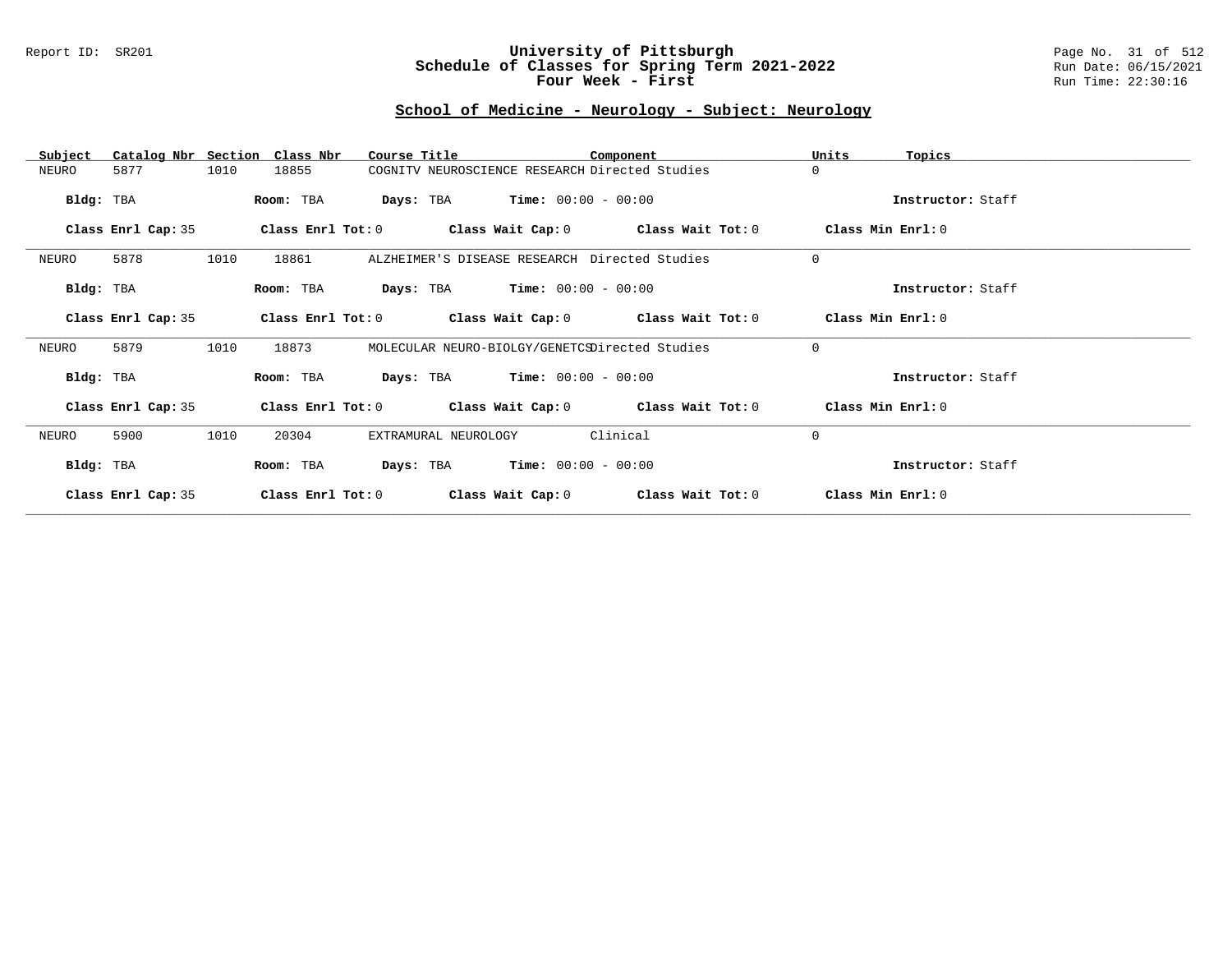### Report ID: SR201 **University of Pittsburgh** Page No. 32 of 512 **Schedule of Classes for Spring Term 2021-2022** Run Date: 06/15/2021 **Four Week - First** Run Time: 22:30:16

# **School of Medicine - Neurological Surgery - Subject: Neurological Surgery**

| Subject Catalog Nbr Section Class Nbr | Course Title                                                                               | Units<br>Component | Topics            |
|---------------------------------------|--------------------------------------------------------------------------------------------|--------------------|-------------------|
| <b>NSURG</b><br>5383<br>1010          | 20316<br>INDIVIDUAL STUDY OR RESEARCH Directed Studies                                     | $\cap$             |                   |
| Bldg: TBA                             | <b>Room:</b> TBA $Days: TBA$ <b>Time:</b> $00:00 - 00:00$                                  |                    | Instructor: Staff |
|                                       | Class Enrl Cap: 35 Class Enrl Tot: 0 Class Wait Cap: 0 Class Wait Tot: 0 Class Min Enrl: 0 |                    |                   |
|                                       | NSURG 5420 1010 20322 NEUROSURGERY SUBINTERNSHIP Clinical                                  | $\cap$             |                   |
| Bldg: TBA                             | Room: TBA $Days:$ TBA $Time: 00:00 - 00:00$                                                |                    | Instructor: Staff |
|                                       | Class Enrl Cap: 35 Class Enrl Tot: 0 Class Wait Cap: 0 Class Wait Tot: 0 Class Min Enrl: 0 |                    |                   |
| NSURG 5422                            | 1010 20334 PEDIATRIC NEUROSURGERY Clinical                                                 | $\Omega$           |                   |
| Bldg: TBA                             | Room: TBA $Days:$ TBA Time: $00:00 - 00:00$                                                |                    | Instructor: Staff |
|                                       | Class Enrl Cap: 35 Class Enrl Tot: 0 Class Wait Cap: 0 Class Wait Tot: 0 Class Min Enrl: 0 |                    |                   |
|                                       | NSURG 5430 1010 20340 INTRO CLINICAL NEUROPHYSIOLOGYClinical                               | $\Omega$           |                   |
| Bldg: TBA                             | <b>Room:</b> TBA $Days: TBA$ <b>Time:</b> $00:00 - 00:00$                                  |                    | Instructor: Staff |
|                                       | Class Enrl Cap: 35 Class Enrl Tot: 0 Class Wait Cap: 0 Class Wait Tot: 0 Class Min Enrl: 0 |                    |                   |
|                                       | NSURG 5435 1010 18393 INTRO TO CLINICAL NEUROSURGERYClinical                               | $\Omega$           |                   |
|                                       | Bldg: TBA                    Room: TBA         Days: TBA         Time: 00:00 - 00:00       |                    | Instructor: Staff |
|                                       | Class Enrl Cap: 35 Class Enrl Tot: 0 Class Wait Cap: 0 Class Wait Tot: 0 Class Min Enrl: 0 |                    |                   |
| NSURG                                 | 1400 23421 INDIVIDUALIZED CLINICAL COURSEDirected Studies                                  | $\Omega$           |                   |
|                                       | Bldg: TO BE ARRANGED Room: TBA Days: TBA Time: 00:00 - 00:00                               |                    | Instructor: Staff |
|                                       | Class Enrl Cap: 35 Class Enrl Tot: 0 Class Wait Cap: 0 Class Wait Tot: 0 Class Min Enrl: 0 |                    |                   |
|                                       | NSURG 5705 1010 18399 HEAD AND NECK DISSECTION (ILS)Clinical                               | $\Omega$           |                   |
| Bldg: TBA                             | <b>Room:</b> TBA $Days:$ TBA $Time: 00:00 - 00:00$                                         |                    | Instructor: Staff |
|                                       | Class Enrl Cap: 35 Class Enrl Tot: 0 Class Wait Cap: 0 Class Wait Tot: 0 Class Min Enrl: 0 |                    |                   |
| 5810 78<br>NSURG                      | 1010 18405 INJURY RESEARCH AND CONTROL Directed Studies 0                                  |                    |                   |
|                                       | Bldg: TBA                  Room: TBA         Days: TBA         Time: 00:00 - 00:00         |                    | Instructor: Staff |
| Class Enrl Cap: 35                    | Class Enrl Tot: $0$ Class Wait Cap: $0$ Class Wait Tot: $0$ Class Min Enrl: $0$            |                    |                   |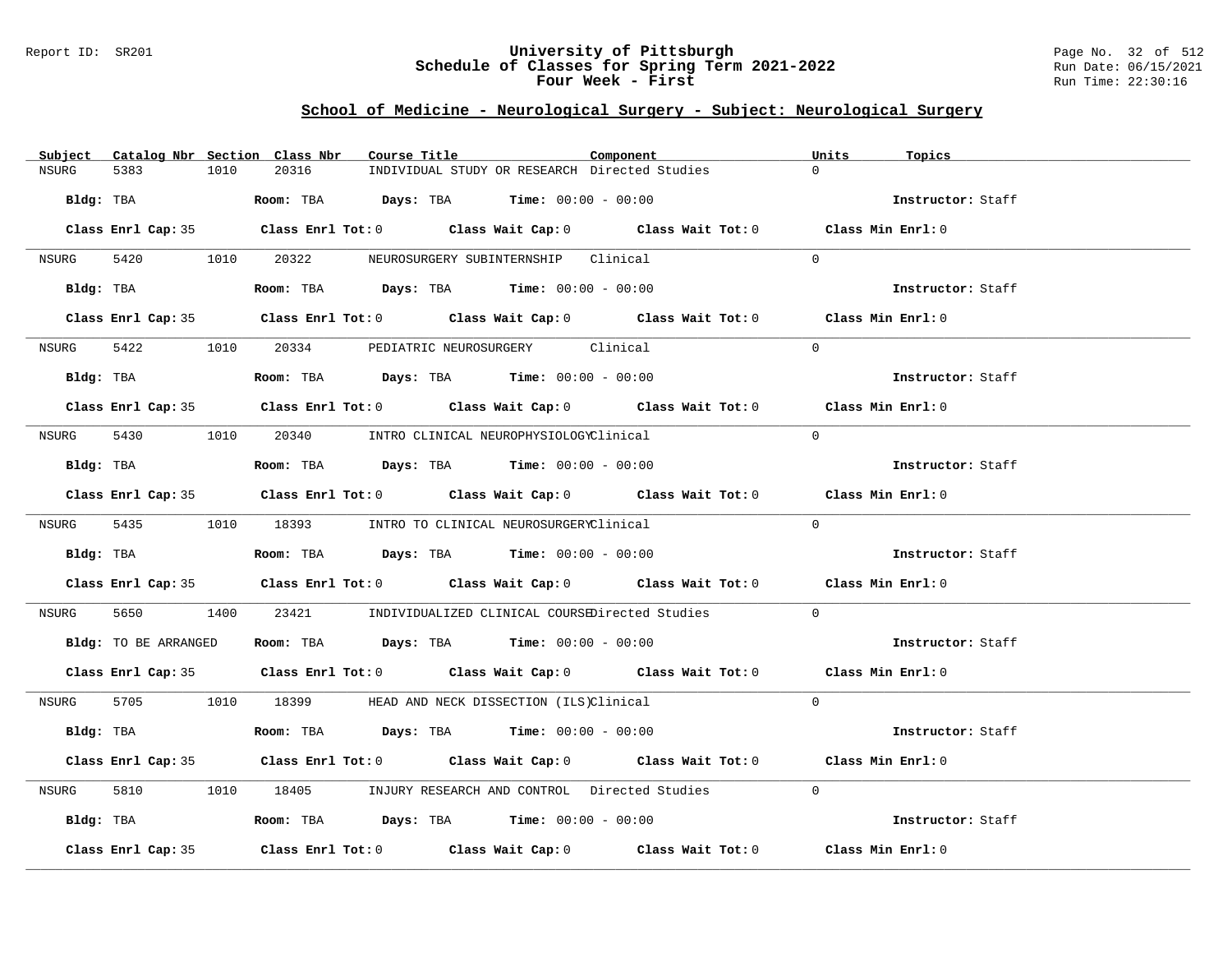| NSURG     | 5880                        | 1010 | 18411               | NEUROSURGICAL RESEARCH     |                   | Directed Studies             | 0                   |                   |
|-----------|-----------------------------|------|---------------------|----------------------------|-------------------|------------------------------|---------------------|-------------------|
| Bldg: TBA |                             |      | Room: TBA           | Days: TBA                  |                   | <b>Time:</b> $00:00 - 00:00$ |                     | Instructor: Staff |
|           | Class Enrl Cap: 35          |      | Class Enrl Tot: $0$ |                            | Class Wait Cap: 0 | Class Wait Tot: 0            | Class Min Enrl: 0   |                   |
| NSURG     | 5899                        | 1400 | 23428               | IND STDY IN NEUROL SURGERY |                   | Independent Study            | 0                   |                   |
|           | <b>Bldg:</b> TO BE ARRANGED |      | Room: TBA           | Days: TBA                  |                   | <b>Time:</b> $00:00 - 00:00$ |                     | Instructor: Staff |
|           | Class Enrl Cap: 35          |      | Class Enrl Tot: 0   |                            | Class Wait Cap: 0 | Class Wait Tot: 0            | Class Min $Enrl: 0$ |                   |
| NSURG     | 5900                        | 1010 | 18417               | EXTRAMURAL NEUROSURGERY    |                   | Clinical                     | 0                   |                   |
| Bldg: TBA |                             |      | Room: TBA           | Days: TBA                  |                   | <b>Time:</b> $00:00 - 00:00$ |                     | Instructor: Staff |
|           |                             |      |                     |                            |                   |                              |                     |                   |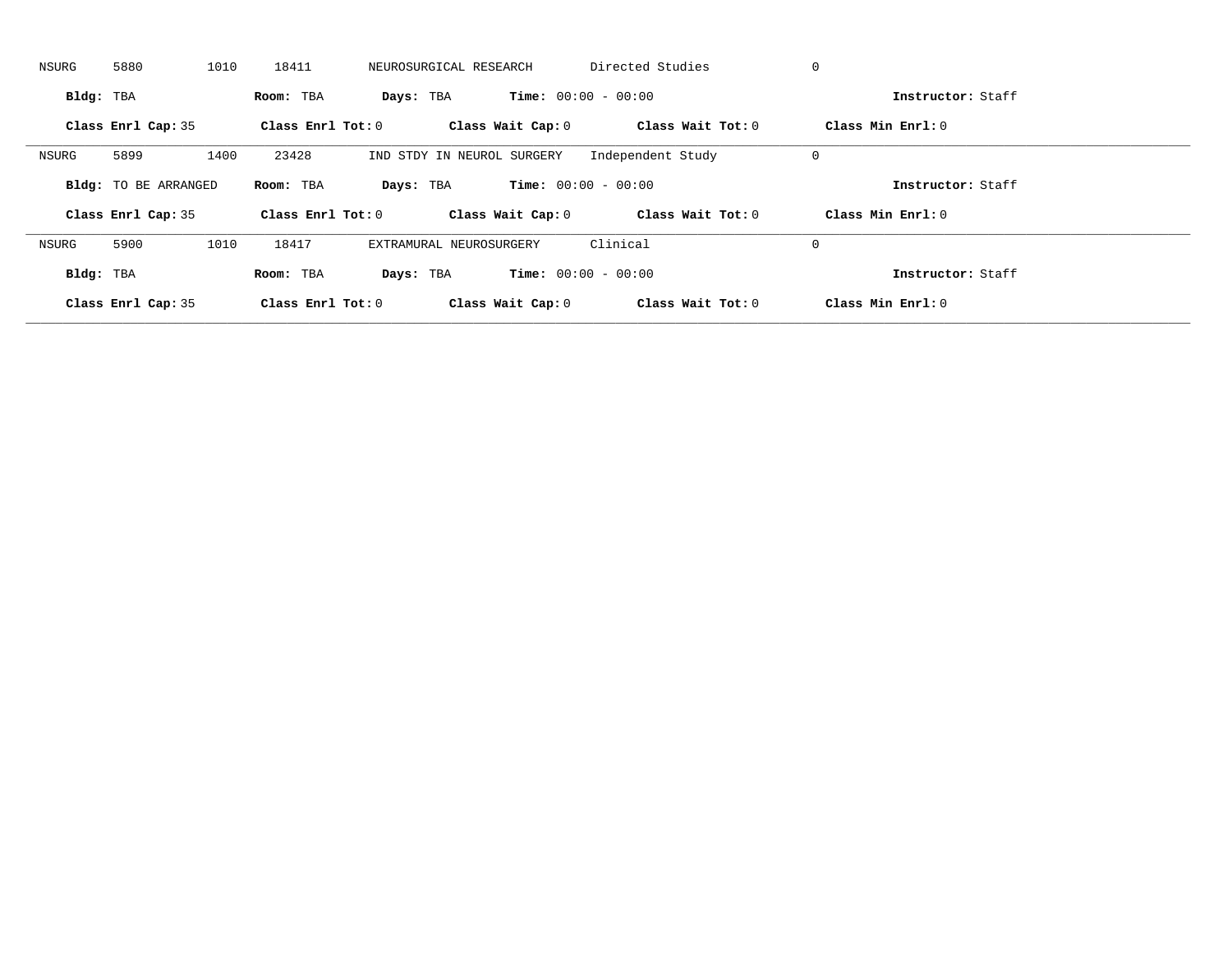### Report ID: SR201 **University of Pittsburgh** Page No. 34 of 512 **Schedule of Classes for Spring Term 2021-2022** Run Date: 06/15/2021 **Four Week - First** Run Time: 22:30:16

# **School of Medicine - Obstetrics and Gynecology - Subject: Obstetrics and Gynecology**

|       |                    |      | Subject Catalog Nbr Section Class Nbr | Course Title                                                                                 | Component                                                                                   | Units             | Topics            |
|-------|--------------------|------|---------------------------------------|----------------------------------------------------------------------------------------------|---------------------------------------------------------------------------------------------|-------------------|-------------------|
| OBGYN | 5341               | 1010 | 18423                                 | OBSTETRICS AND GYNECOLOGY                                                                    | Clinical                                                                                    | $\Omega$          |                   |
|       | Bldg: TBA          |      |                                       | <b>Room:</b> TBA <b>Days:</b> TBA <b>Time:</b> $00:00 - 00:00$                               |                                                                                             |                   | Instructor: Staff |
|       |                    |      |                                       |                                                                                              | Class Enrl Cap: 35 Class Enrl Tot: 0 Class Wait Cap: 0 Class Wait Tot: 0 Class Min Enrl: 0  |                   |                   |
|       |                    |      |                                       | OBGYN 5345 1010 18429 CLERKSHIP REPEAT COURSE Directed Studies                               |                                                                                             | $\Omega$          |                   |
|       |                    |      |                                       |                                                                                              |                                                                                             |                   | Instructor: Staff |
|       |                    |      |                                       |                                                                                              | Class Enrl Cap: 35 Class Enrl Tot: 0 Class Wait Cap: 0 Class Wait Tot: 0 Class Min Enrl: 0  |                   |                   |
|       |                    |      |                                       | OBGYN 5387 1010 18885 INDIVIDUAL STUDY OR RESEARCH Directed Studies                          |                                                                                             | $\Omega$          |                   |
|       |                    |      |                                       | Bldg: TBA                   Room: TBA        Days: TBA        Time: 00:00 - 00:00            |                                                                                             |                   | Instructor: Staff |
|       |                    |      |                                       |                                                                                              | Class Enrl Cap: 35 Class Enrl Tot: 0 Class Wait Cap: 0 Class Wait Tot: 0 Class Min Enrl: 0  |                   |                   |
|       |                    |      |                                       | OBGYN 5420 1010 18435 OBSTETRICAL SUBINTERNSHIP Clinical                                     |                                                                                             | $\Omega$          |                   |
|       |                    |      |                                       | Bldg: TBA                    Room: TBA         Days: TBA         Time: $00:00 - 00:00$       |                                                                                             |                   | Instructor: Staff |
|       |                    |      |                                       |                                                                                              | Class Enrl Cap: 999 Class Enrl Tot: 0 Class Wait Cap: 0 Class Wait Tot: 0 Class Min Enrl: 0 |                   |                   |
|       |                    |      |                                       | OBGYN 5430 1010 18459 GYNECOLOGICAL SUBINTERNSHIP Clinical                                   |                                                                                             | $\Omega$          |                   |
|       |                    |      |                                       | Bldg: TBA                    Room: TBA         Days: TBA         Time: $00:00 - 00:00$       |                                                                                             |                   | Instructor: Staff |
|       |                    |      |                                       |                                                                                              | Class Enrl Cap: 999 Class Enrl Tot: 0 Class Wait Cap: 0 Class Wait Tot: 0 Class Min Enrl: 0 |                   |                   |
|       |                    |      |                                       | OBGYN 5432 1010 18477 MINIMALLY INV GYN SURGERY Clinical                                     |                                                                                             | $\Omega$          |                   |
|       |                    |      |                                       | Bldg: TBA                        Room: TBA          Days: TBA          Time: $00:00 - 00:00$ |                                                                                             |                   | Instructor: Staff |
|       |                    |      |                                       |                                                                                              | Class Enrl Cap: 35 Class Enrl Tot: 0 Class Wait Cap: 0 Class Wait Tot: 0 Class Min Enrl: 0  |                   |                   |
|       |                    |      |                                       | OBGYN 5435 1010 18891 OBSTETRIC/GYNECOLOGY ELECTIVE Clinical                                 |                                                                                             | $\Omega$          |                   |
|       |                    |      |                                       | Bldg: TBA                   Room: TBA         Days: TBA         Time: 00:00 - 00:00          |                                                                                             |                   | Instructor: Staff |
|       |                    |      |                                       |                                                                                              | Class Enrl Cap: 35 Class Enrl Tot: 0 Class Wait Cap: 0 Class Wait Tot: 0 Class Min Enrl: 0  |                   |                   |
|       |                    |      |                                       | OBGYN 5440 1010 18897 OBSTETRICAL AND AMBULTRY CARE Clinical                                 |                                                                                             | $\Omega$          |                   |
|       |                    |      |                                       | Bldg: TBA                   Room: TBA         Days: TBA         Time: 00:00 - 00:00          |                                                                                             |                   | Instructor: Staff |
|       | Class Enrl Cap: 35 |      |                                       |                                                                                              | Class Enrl Tot: 0 $\qquad$ Class Wait Cap: 0 $\qquad$ Class Wait Tot: 0                     | Class Min Enrl: 0 |                   |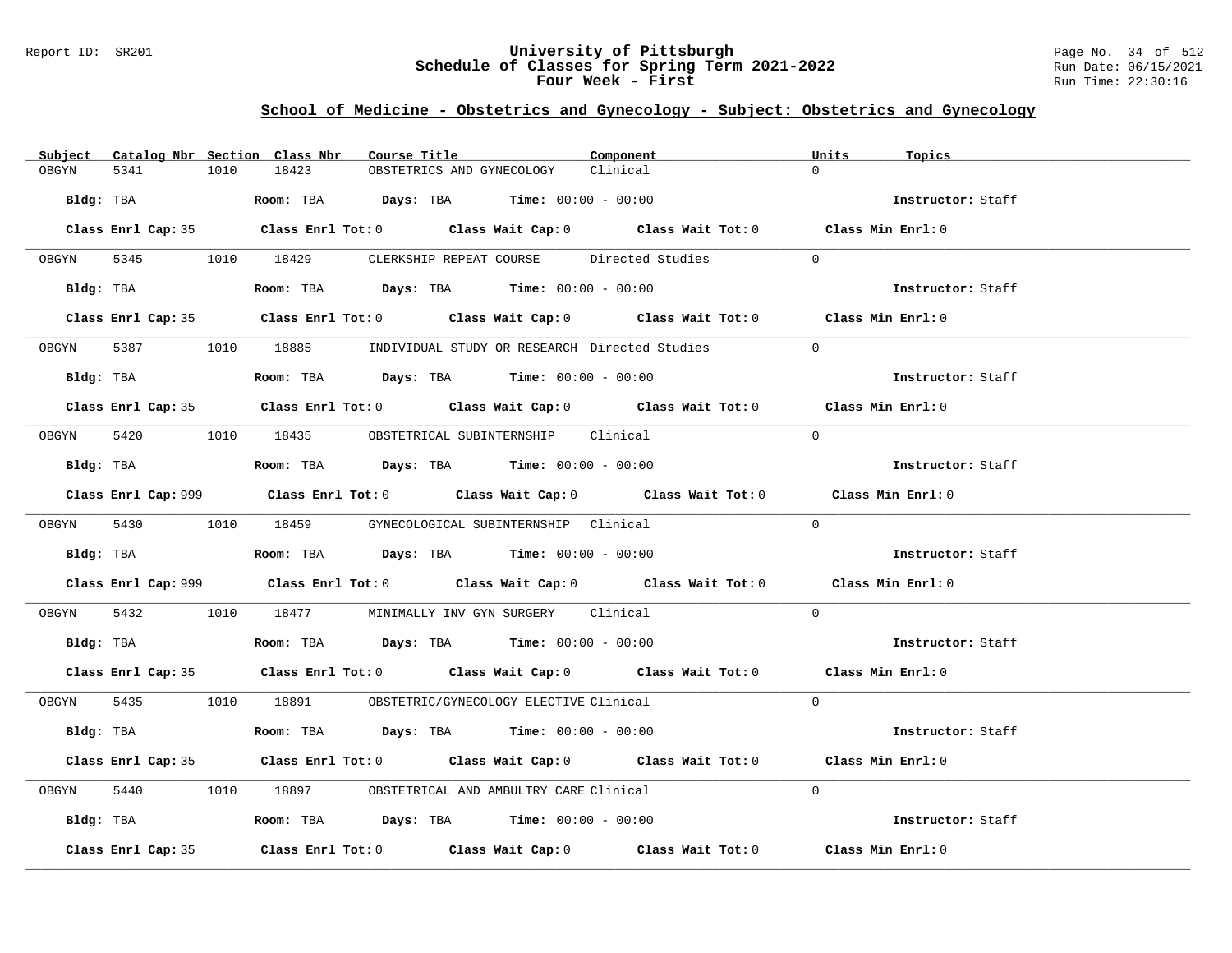| OBGYN | 5445 | 1010 18489 |                                      |  | OUTPATIENT GYNECOLOGY Clinical                                                        |                                                                           | $\mathbf 0$                                                                                 |  |
|-------|------|------------|--------------------------------------|--|---------------------------------------------------------------------------------------|---------------------------------------------------------------------------|---------------------------------------------------------------------------------------------|--|
|       |      |            |                                      |  | Bldg: TBA                   Room: TBA        Days: TBA        Time: 00:00 - 00:00     |                                                                           | Instructor: Staff                                                                           |  |
|       |      |            |                                      |  |                                                                                       |                                                                           | Class Enrl Cap: 35 Class Enrl Tot: 0 Class Wait Cap: 0 Class Wait Tot: 0 Class Min Enrl: 0  |  |
|       |      |            |                                      |  | OBGYN 5450 1010 18507 REPRODUCTIVE ENDOCRINOLOGY Clinical                             |                                                                           | $\Omega$                                                                                    |  |
|       |      |            |                                      |  |                                                                                       |                                                                           | Instructor: Staff                                                                           |  |
|       |      |            |                                      |  |                                                                                       | Class Enrl Cap: 999 Class Enrl Tot: 0 Class Wait Cap: 0 Class Wait Tot: 0 | Class Min Enrl: 0                                                                           |  |
|       |      |            |                                      |  | OBGYN 5460 1010 18903 MATERNAL AND FETAL MEDICINE Clinical                            |                                                                           | $\Omega$                                                                                    |  |
|       |      |            |                                      |  | Bldg: TBA                   Room: TBA         Days: TBA         Time: 00:00 - 00:00   |                                                                           | Instructor: Staff                                                                           |  |
|       |      |            |                                      |  |                                                                                       |                                                                           | Class Enrl Cap: 999 Class Enrl Tot: 0 Class Wait Cap: 0 Class Wait Tot: 0 Class Min Enrl: 0 |  |
|       |      |            |                                      |  | OBGYN 5470 1010 18519 GYNECOLOGIC ONCOLOGY Clinical                                   |                                                                           | $\Omega$                                                                                    |  |
|       |      |            |                                      |  | Bldg: TBA                   Room: TBA         Days: TBA         Time: $00:00 - 00:00$ |                                                                           | Instructor: Staff                                                                           |  |
|       |      |            |                                      |  |                                                                                       |                                                                           | Class Enrl Cap: 999 Class Enrl Tot: 0 Class Wait Cap: 0 Class Wait Tot: 0 Class Min Enrl: 0 |  |
|       |      |            |                                      |  |                                                                                       | OBGYN 5480 1010 18537 UROGYNECOLOGY_SUBINTERNSHIP Clinical                | $\Omega$                                                                                    |  |
|       |      |            |                                      |  | Bldg: TBA                   Room: TBA        Days: TBA        Time: 00:00 - 00:00     |                                                                           | <b>Instructor:</b> Staff                                                                    |  |
|       |      |            |                                      |  |                                                                                       |                                                                           | Class Enrl Cap: 35 Class Enrl Tot: 0 Class Wait Cap: 0 Class Wait Tot: 0 Class Min Enrl: 0  |  |
|       |      |            |                                      |  |                                                                                       |                                                                           |                                                                                             |  |
|       |      |            |                                      |  | OBGYN 5487 1010 18555 FAMILY PLANNING Clinical                                        |                                                                           | $\Omega$                                                                                    |  |
|       |      |            |                                      |  | Bldg: TBA                   Room: TBA         Days: TBA         Time: 00:00 - 00:00   |                                                                           | Instructor: Staff                                                                           |  |
|       |      |            |                                      |  |                                                                                       |                                                                           | Class Enrl Cap: 35 Class Enrl Tot: 0 Class Wait Cap: 0 Class Wait Tot: 0 Class Min Enrl: 0  |  |
| OBGYN |      |            |                                      |  | 5488 1200 23262 REPRODUCTIVE GENETICS Clinical                                        |                                                                           | $\Omega$                                                                                    |  |
|       |      |            |                                      |  | Bldg: TO BE ARRANGED ROOM: TBA Days: TBA Time: 00:00 - 00:00                          |                                                                           | Instructor: Staff                                                                           |  |
|       |      |            |                                      |  |                                                                                       |                                                                           | Class Enrl Cap: 35 Class Enrl Tot: 0 Class Wait Cap: 0 Class Wait Tot: 0 Class Min Enrl: 0  |  |
|       |      |            | OBGYN 5490 1010 18567 WOMEN'S HEALTH |  |                                                                                       | Clinical                                                                  | $\overline{0}$                                                                              |  |
|       |      |            |                                      |  | <b>Bldg:</b> TBA <b>ROOM:</b> TBA <b>Days:</b> TBA <b>Time:</b> $00:00 - 00:00$       |                                                                           | Instructor: Staff                                                                           |  |
|       |      |            |                                      |  |                                                                                       |                                                                           | Class Enrl Cap: 999 Class Enrl Tot: 0 Class Wait Cap: 0 Class Wait Tot: 0 Class Min Enrl: 0 |  |
|       |      |            |                                      |  | OBGYN 5495 1010 18579 MIDLIFE HEALTH Clinical                                         |                                                                           | $\Omega$                                                                                    |  |
|       |      |            |                                      |  | <b>Bldg:</b> TBA <b>ROOM:</b> TBA <b>Days:</b> TBA <b>Time:</b> $00:00 - 00:00$       |                                                                           | Instructor: Staff                                                                           |  |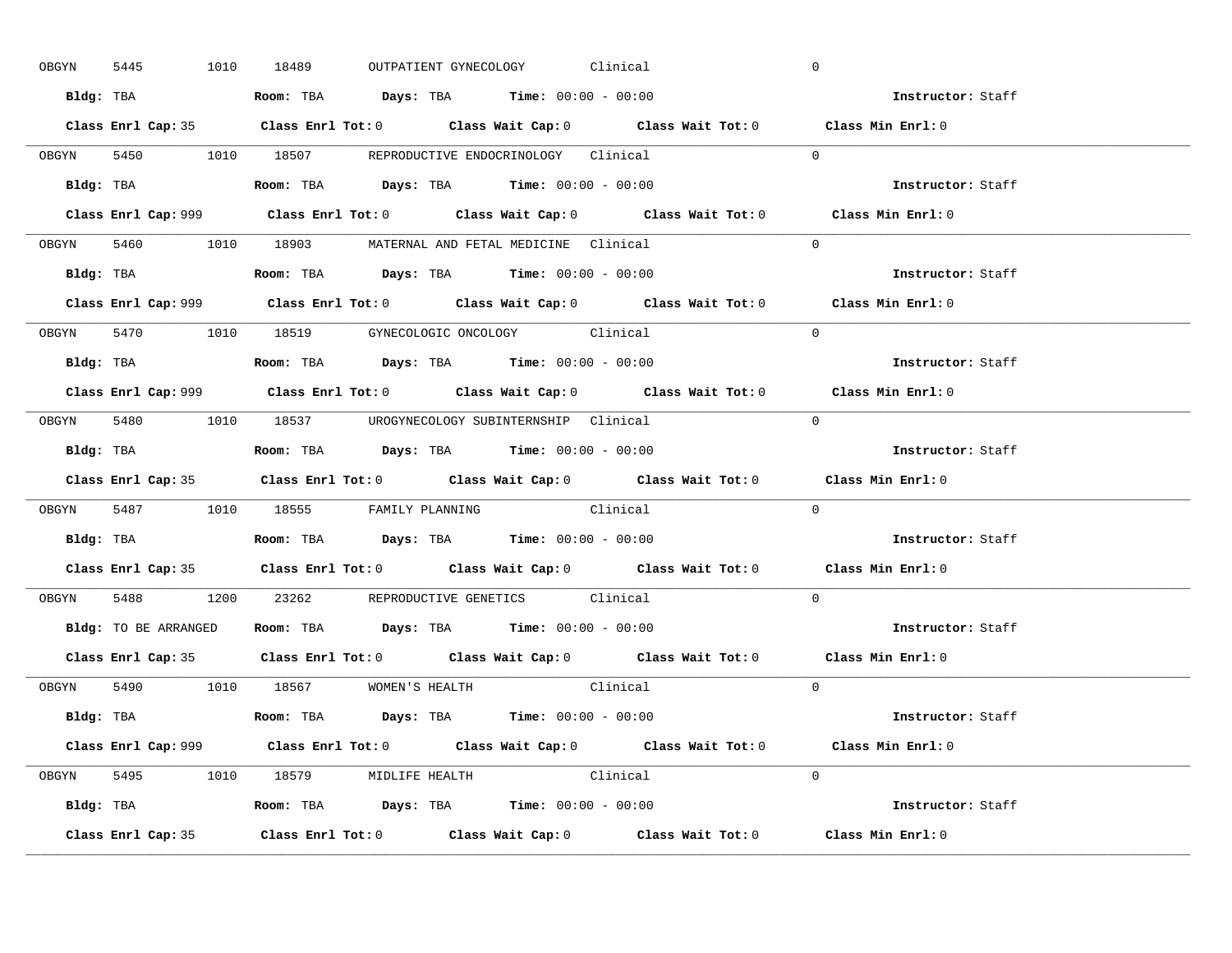### Report ID: SR201 **University of Pittsburgh** Page No. 36 of 512 **Schedule of Classes for Spring Term 2021-2022** Run Date: 06/15/2021 **Four Week - First** Run Time: 22:30:16

# **School of Medicine - Obstetrics and Gynecology - Subject: Obstetrics and Gynecology**

| Subject | Catalog Nbr Section Class Nbr | Course Title                                                                         |                          | Component                                                                                   | Units<br>Topics   |  |
|---------|-------------------------------|--------------------------------------------------------------------------------------|--------------------------|---------------------------------------------------------------------------------------------|-------------------|--|
| OBGYN   | 5500<br>1010                  | 18621                                                                                | OB & GYN MEDICINE ABROAD | Clinical                                                                                    | $\Omega$          |  |
|         | Bldg: TBA                     | Room: TBA $Days:$ TBA $Time: 00:00 - 00:00$                                          |                          |                                                                                             | Instructor: Staff |  |
|         |                               |                                                                                      |                          | Class Enrl Cap: 35 Class Enrl Tot: 0 Class Wait Cap: 0 Class Wait Tot: 0 Class Min Enrl: 0  |                   |  |
| OBGYN   |                               | 5580 1010 21648 SEXUALLY TRANSMITTED DISEASES Clinical                               |                          |                                                                                             | $\Omega$          |  |
|         | Bldg: TO BE ARRANGED          | Room: TBA $Days:$ TBA $Time: 00:00 - 00:00$                                          |                          |                                                                                             | Instructor: Staff |  |
|         |                               |                                                                                      |                          | Class Enrl Cap: 200 Class Enrl Tot: 0 Class Wait Cap: 0 Class Wait Tot: 0 Class Min Enrl: 0 |                   |  |
|         |                               | OBGYN 5650 1010 18921 INDIVIDUALIZED CLINICAL COURSEClinical                         |                          |                                                                                             | $\Omega$          |  |
|         | Bldg: TBA                     | Room: TBA $Days:$ TBA $Time: 00:00 - 00:00$                                          |                          |                                                                                             | Instructor: Staff |  |
|         |                               |                                                                                      |                          | Class Enrl Cap: 35 Class Enrl Tot: 0 Class Wait Cap: 0 Class Wait Tot: 0 Class Min Enrl: 0  |                   |  |
|         |                               | OBGYN 5725 1010 18639 INFECTIOUS DISEA-OB/GYN (ILS) Clinical                         |                          |                                                                                             | $\Omega$          |  |
|         | Bldg: TBA                     | Room: TBA $Days: TBA$ Time: $00:00 - 00:00$                                          |                          |                                                                                             | Instructor: Staff |  |
|         |                               |                                                                                      |                          | Class Enrl Cap: 999 Class Enrl Tot: 0 Class Wait Cap: 0 Class Wait Tot: 0 Class Min Enrl: 0 |                   |  |
|         |                               | OBGYN 5750 1400 28387 GET READY FOR RESIDENCY Clinical                               |                          |                                                                                             | $\Omega$          |  |
|         | Bldg: TO BE ARRANGED          | Room: TBA $Days:$ TBA $Time:$ 00:00 - 00:00                                          |                          |                                                                                             | Instructor: Staff |  |
|         |                               |                                                                                      |                          | Class Enrl Cap: 35 Class Enrl Tot: 0 Class Wait Cap: 0 Class Wait Tot: 0 Class Min Enrl: 0  |                   |  |
| OBGYN   |                               |                                                                                      |                          | 5885 1010 18657 OB AND GYN RESEARCH Directed Studies                                        | $\Omega$          |  |
|         |                               | Bldg: TBA                    Room: TBA         Days: TBA         Time: 00:00 - 00:00 |                          |                                                                                             | Instructor: Staff |  |
|         |                               |                                                                                      |                          | Class Enrl Cap: 35 Class Enrl Tot: 0 Class Wait Cap: 0 Class Wait Tot: 0 Class Min Enrl: 0  |                   |  |
|         |                               | OBGYN 5886 1010 18687 INDIVIDUAL STUDY Clinical                                      |                          |                                                                                             | $\Omega$          |  |
|         |                               | Bldg: TBA                   Room: TBA         Days: TBA         Time: 00:00 - 00:00  |                          |                                                                                             | Instructor: Staff |  |
|         |                               |                                                                                      |                          | Class Enrl Cap: 35 Class Enrl Tot: 0 Class Wait Cap: 0 Class Wait Tot: 0 Class Min Enrl: 0  |                   |  |
| OBGYN   | 5899                          |                                                                                      |                          | 1400 23435 INDEPENDENT STUDY OB/GYN Independent Study                                       | $\Omega$          |  |
|         | Bldg: TO BE ARRANGED          | Room: TBA $Days:$ TBA $Time: 00:00 - 00:00$                                          |                          |                                                                                             | Instructor: Staff |  |
|         |                               |                                                                                      |                          | Class Enrl Cap: 35 Class Enrl Tot: 0 Class Wait Cap: 0 Class Wait Tot: 0 Class Min Enrl: 0  |                   |  |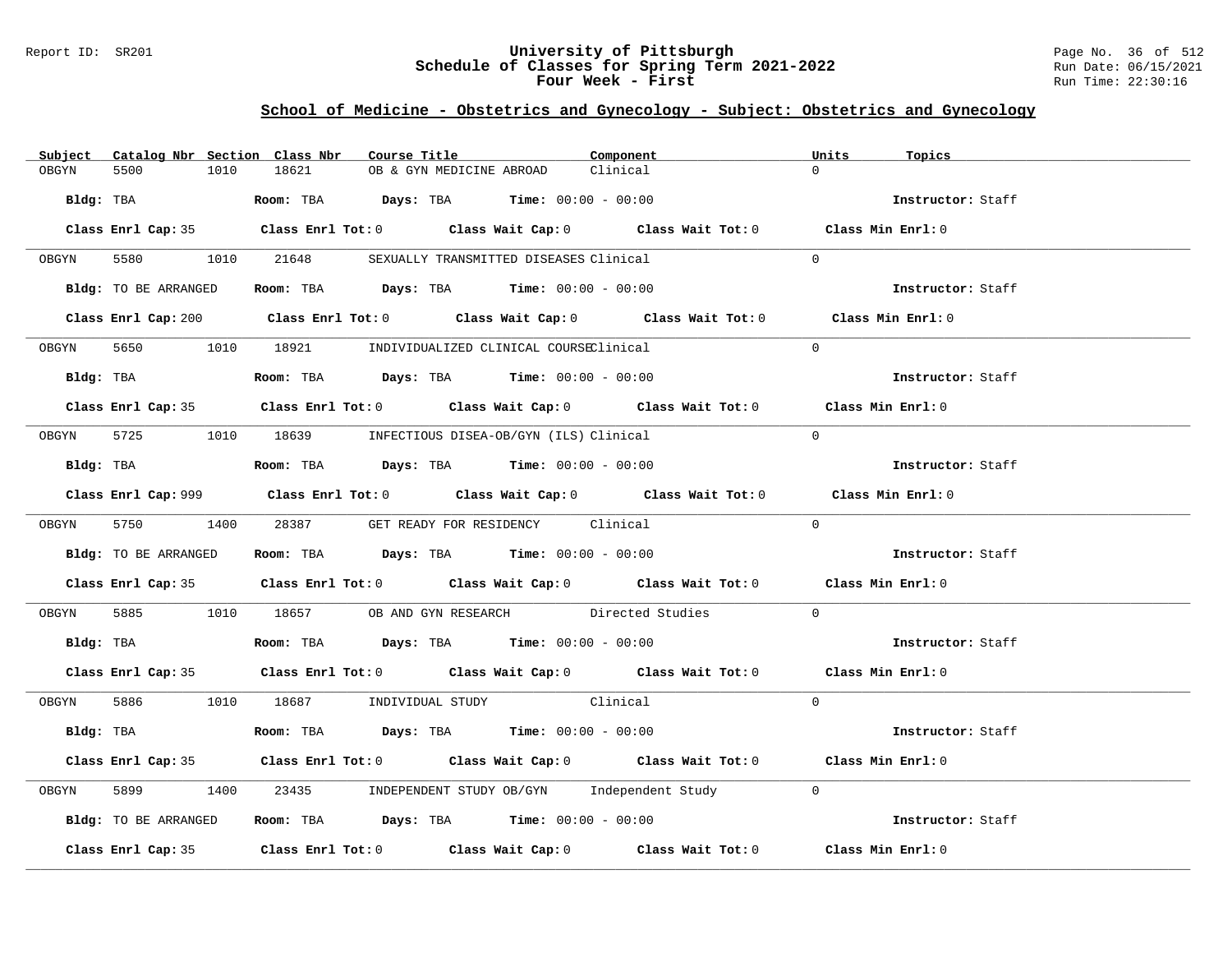| OBGYN     | 5900               | 1010 | 18705             | EXTRAMURAL OB AND/OR GYN |                   | Clinical                     |                   |  |
|-----------|--------------------|------|-------------------|--------------------------|-------------------|------------------------------|-------------------|--|
| Bldg: TBA |                    |      | Room: TBA         | Days: TBA                |                   | <b>Time:</b> $00:00 - 00:00$ | Instructor: Staff |  |
|           | Class Enrl Cap: 35 |      | Class Enrl Tot: 0 |                          | Class Wait Cap: 0 | Class Wait Tot: 0            | Class Min Enrl: 0 |  |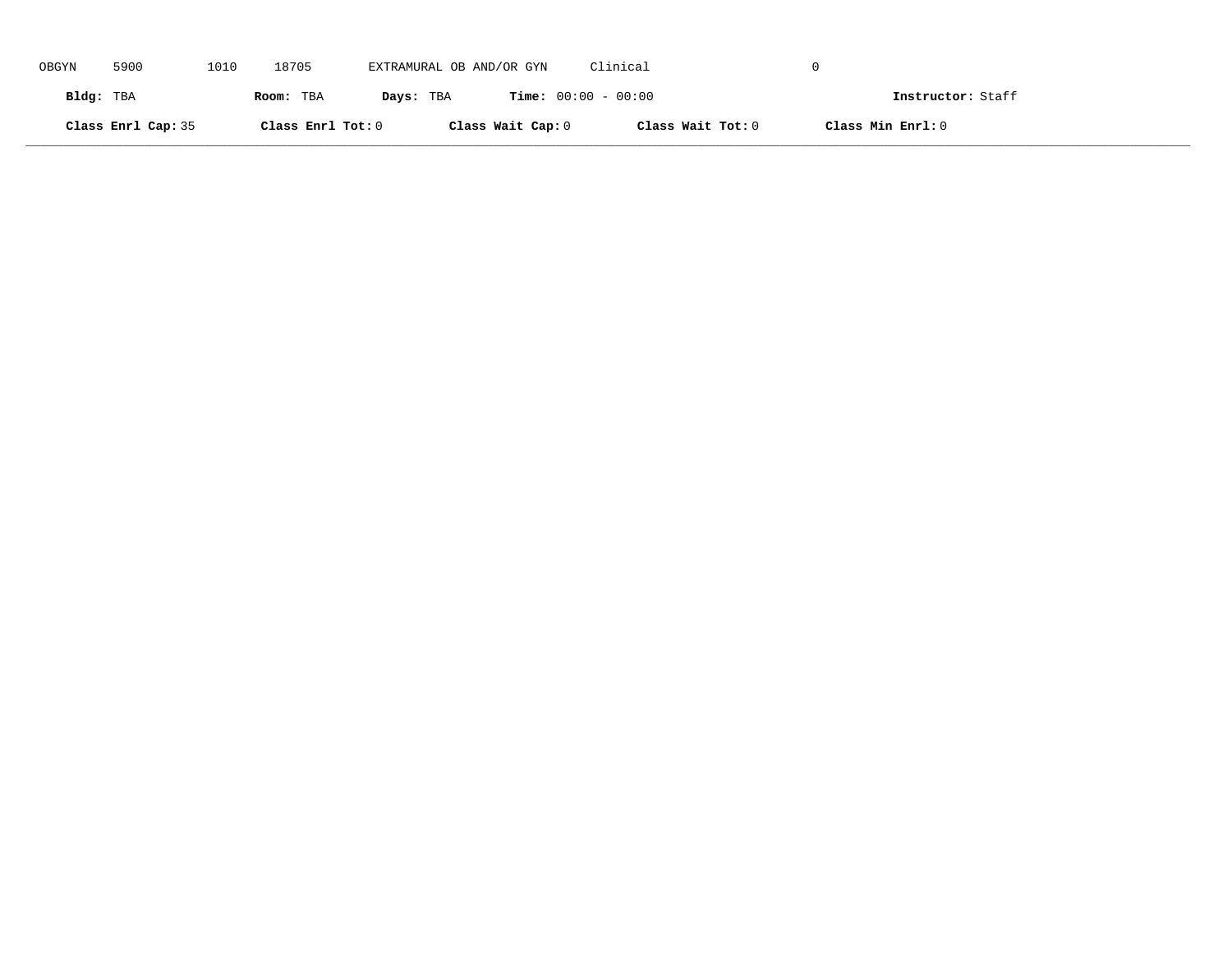#### Report ID: SR201 **University of Pittsburgh** Page No. 38 of 512 **Schedule of Classes for Spring Term 2021-2022** Run Date: 06/15/2021 **Four Week - First** Run Time: 22:30:16

### **School of Medicine - Ophthalmology - Subject: Ophthalmology**

| Catalog Nbr Section Class Nbr<br>Subject | Course Title                                                                                | Component | Units<br>Topics   |
|------------------------------------------|---------------------------------------------------------------------------------------------|-----------|-------------------|
| 5385<br>1010<br>OPHTH                    | INDIVIDUAL STUDY OR RESEARCH Independent Study<br>18933                                     |           | $\Omega$          |
| Bldg: TBA                                | Room: TBA $Days:$ TBA $Time: 00:00 - 00:00$                                                 |           | Instructor: Staff |
|                                          | Class Enrl Cap: 35 Class Enrl Tot: 0 Class Wait Cap: 0 Class Wait Tot: 0 Class Min Enrl: 0  |           |                   |
| OPHTH                                    | 5420 1010 18723 OPHTHALMOLOGY<br><b>Clinical</b>                                            |           | $\Omega$          |
| Bldg: TBA                                | Room: TBA $Days:$ TBA $Time: 00:00 - 00:00$                                                 |           | Instructor: Staff |
|                                          | Class Enrl Cap: 999 Class Enrl Tot: 0 Class Wait Cap: 0 Class Wait Tot: 0 Class Min Enrl: 0 |           |                   |
| OPHTH                                    | 5430 1010 18741 PEDIATRIC OPHTHALMOLOGY Clinical                                            |           | $\Omega$          |
| Bldg: TBA                                | Room: TBA $Days:$ TBA Time: $00:00 - 00:00$                                                 |           | Instructor: Staff |
|                                          | Class Enrl Cap: 35 Class Enrl Tot: 0 Class Wait Cap: 0 Class Wait Tot: 0 Class Min Enrl: 0  |           |                   |
| OPHTH                                    | 5650 1010 18759 INDIVIDUALIZED CLINICAL COURSEClinical                                      |           | $\Omega$          |
| Bldg: TBA                                | Room: TBA $Days:$ TBA $Time: 00:00 - 00:00$                                                 |           | Instructor: Staff |
|                                          | Class Enrl Cap: 35 Class Enrl Tot: 0 Class Wait Cap: 0 Class Wait Tot: 0 Class Min Enrl: 0  |           |                   |
| 5815<br>1010<br>OPHTH                    | 18783 OPHTHALMOLOGY RESEARCH Independent Study                                              |           | $\Omega$          |
| Bldg: TBA                                | Room: TBA $\rule{1em}{0.15mm}$ Days: TBA $\rule{1.5mm}{0.15mm}$ Time: $00:00 - 00:00$       |           | Instructor: Staff |
|                                          | Class Enrl Cap: 35 Class Enrl Tot: 0 Class Wait Cap: 0 Class Wait Tot: 0 Class Min Enrl: 0  |           |                   |
| OPHTH<br>5899 1400                       | 23442 INDEP STUDY IN OPHTHALMOLOGY Independent Study                                        |           | $\Omega$          |
| Bldg: TO BE ARRANGED                     | Room: TBA $\rule{1em}{0.15mm}$ Days: TBA Time: $00:00 - 00:00$                              |           | Instructor: Staff |
|                                          | Class Enrl Cap: 35 Class Enrl Tot: 0 Class Wait Cap: 0 Class Wait Tot: 0 Class Min Enrl: 0  |           |                   |
| OPHTH                                    | 5900 1010 18789 EXTRAMURAL OPHTHALMOLOGY Clinical                                           |           | $\Omega$          |
| Bldg: TBA                                | Room: TBA $Days: TBA$ Time: $00:00 - 00:00$                                                 |           | Instructor: Staff |
|                                          | Class Enrl Cap: 35 Class Enrl Tot: 0 Class Wait Cap: 0 Class Wait Tot: 0 Class Min Enrl: 0  |           |                   |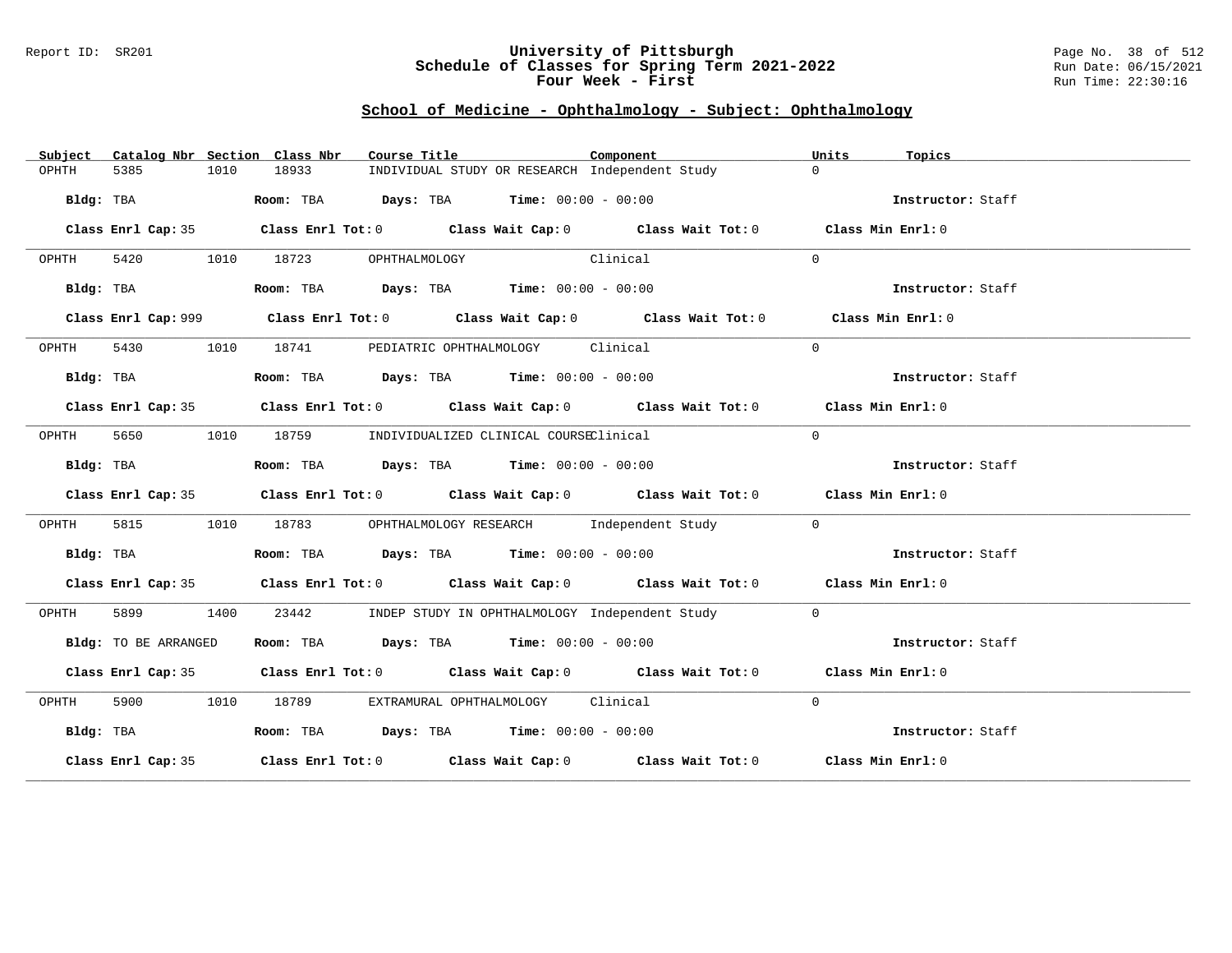### Report ID: SR201 **University of Pittsburgh** Page No. 39 of 512 **Schedule of Classes for Spring Term 2021-2022** Run Date: 06/15/2021 **Four Week - First** Run Time: 22:30:16

# **School of Medicine - Orthopedic Surgery - Subject: Orthopedic Surgery**

| Subject Catalog Nbr Section Class Nbr |           |                                                                                        | Course Title                                | Component                                                                                  | Units<br>Topics   |  |
|---------------------------------------|-----------|----------------------------------------------------------------------------------------|---------------------------------------------|--------------------------------------------------------------------------------------------|-------------------|--|
| OSURG<br>5320                         | 1010      | 18807                                                                                  | PEDIATRIC ORTHOPAEDICS                      | Clinical                                                                                   | $\Omega$          |  |
|                                       | Bldg: TBA |                                                                                        | Room: TBA $Days:$ TBA $Time: 00:00 - 00:00$ |                                                                                            | Instructor: Staff |  |
|                                       |           |                                                                                        |                                             | Class Enrl Cap: 35 Class Enrl Tot: 0 Class Wait Cap: 0 Class Wait Tot: 0 Class Min Enrl: 0 |                   |  |
|                                       |           | OSURG 5325 1010 18825 SPORTS MEDICINE                                                  |                                             | Clinical                                                                                   | $\Omega$          |  |
|                                       |           | Bldg: TBA                    Room: TBA         Days: TBA         Time: $00:00 - 00:00$ |                                             |                                                                                            | Instructor: Staff |  |
|                                       |           |                                                                                        |                                             | Class Enrl Cap: 35 Class Enrl Tot: 0 Class Wait Cap: 0 Class Wait Tot: 0 Class Min Enrl: 0 |                   |  |
|                                       |           | OSURG 5330 1010 18837 ORTHOPAEDIC TRAUMA Clinical                                      |                                             |                                                                                            | $\Omega$          |  |
|                                       |           | <b>Bldg:</b> TBA <b>ROOM:</b> TBA <b>Days:</b> TBA <b>Time:</b> $00:00 - 00:00$        |                                             |                                                                                            | Instructor: Staff |  |
|                                       |           |                                                                                        |                                             | Class Enrl Cap: 35 Class Enrl Tot: 0 Class Wait Cap: 0 Class Wait Tot: 0 Class Min Enrl: 0 |                   |  |
|                                       |           | OSURG 5335 1010 18867 ORTHOPAEDIC FOOT AND ANKLE Clinical                              |                                             |                                                                                            | $\Omega$          |  |
|                                       |           | Bldg: TBA                   Room: TBA         Days: TBA         Time: $00:00 - 00:00$  |                                             |                                                                                            | Instructor: Staff |  |
|                                       |           |                                                                                        |                                             | Class Enrl Cap: 35 Class Enrl Tot: 0 Class Wait Cap: 0 Class Wait Tot: 0 Class Min Enrl: 0 |                   |  |
|                                       |           | OSURG 5340 1010 18879 ORTHOPAEDIC HAND SERVICE Clinical                                |                                             |                                                                                            | $\Omega$          |  |
|                                       |           |                                                                                        |                                             |                                                                                            | Instructor: Staff |  |
|                                       |           |                                                                                        |                                             | Class Enrl Cap: 35 Class Enrl Tot: 0 Class Wait Cap: 0 Class Wait Tot: 0 Class Min Enrl: 0 |                   |  |
|                                       |           | OSURG 5389 1010 18939 CLINICAL CLERKSHIP Clinical                                      |                                             |                                                                                            | $\Omega$          |  |
|                                       |           | <b>Bldg:</b> TBA <b>Room:</b> TBA <b>Days:</b> TBA <b>Time:</b> $00:00 - 00:00$        |                                             |                                                                                            | Instructor: Staff |  |
|                                       |           |                                                                                        |                                             | Class Enrl Cap: 35 Class Enrl Tot: 0 Class Wait Cap: 0 Class Wait Tot: 0 Class Min Enrl: 0 |                   |  |
|                                       |           |                                                                                        |                                             | OSURG 5392 1010 18951 INDIVIDUAL STUDY OR RESEARCH Directed Studies 0                      |                   |  |
|                                       |           | Bldg: TBA                   Room: TBA         Days: TBA        Time: $00:00 - 00:00$   |                                             |                                                                                            | Instructor: Staff |  |
|                                       |           |                                                                                        |                                             | Class Enrl Cap: 35 Class Enrl Tot: 0 Class Wait Cap: 0 Class Wait Tot: 0 Class Min Enrl: 0 |                   |  |
|                                       |           | OSURG 5410 1010 18909 OSURG ACTING INTERNSHIP Clinical                                 |                                             |                                                                                            | $\Omega$          |  |
|                                       |           | Bldg: TBA                  Room: TBA        Days: TBA        Time: 00:00 - 00:00       |                                             |                                                                                            | Instructor: Staff |  |
| Class Enrl Cap: 999                   |           |                                                                                        |                                             | Class Enrl Tot: $0$ Class Wait Cap: $0$ Class Wait Tot: $0$                                | Class Min Enrl: 0 |  |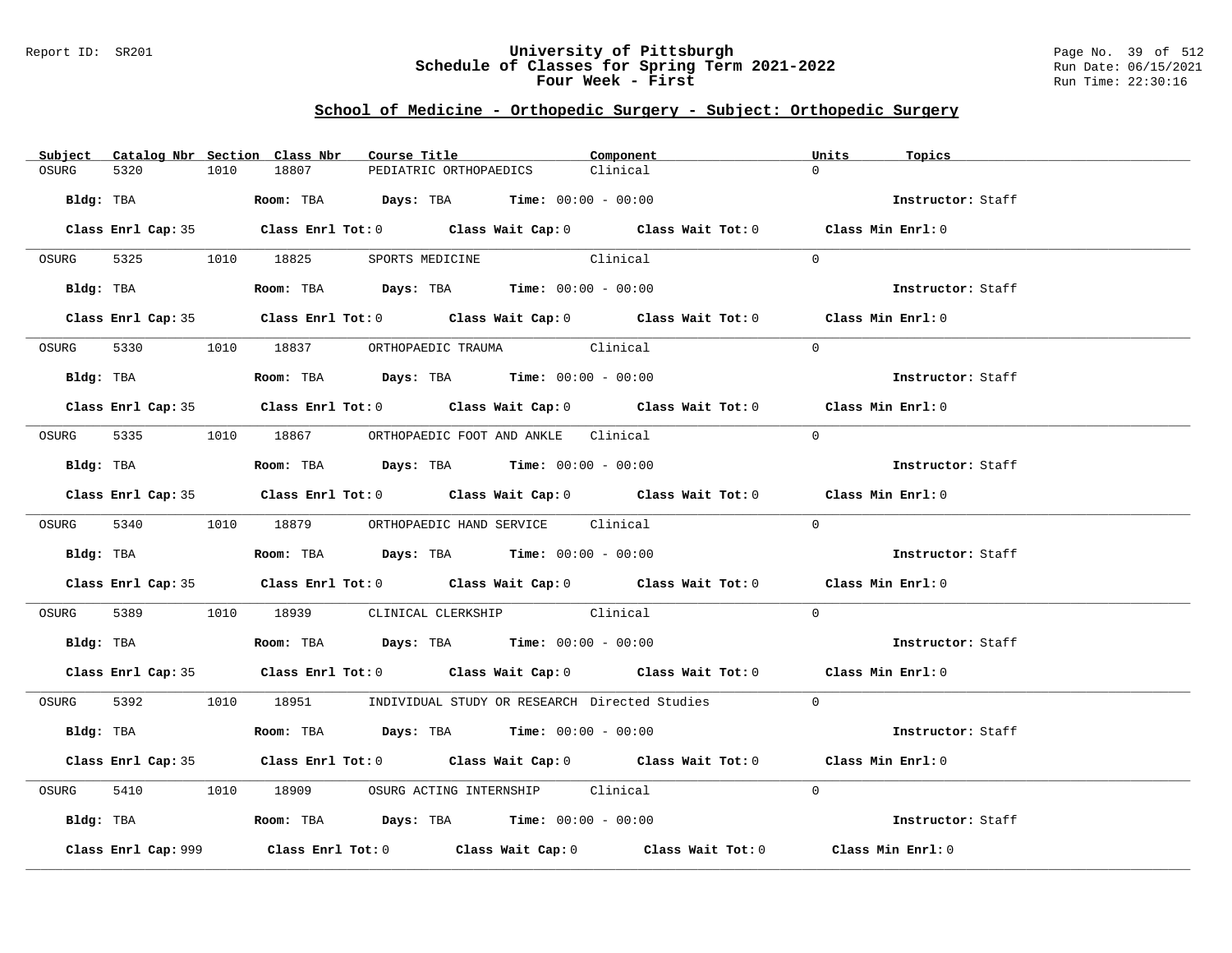| OSURG | 5420<br>1010         | CLINICAL PRECEPTORSHIP Clinical<br>18915                                                    | $\mathbf{0}$      |
|-------|----------------------|---------------------------------------------------------------------------------------------|-------------------|
|       | Bldg: TBA            | Room: TBA $Days:$ TBA $Time: 00:00 - 00:00$                                                 | Instructor: Staff |
|       |                      | Class Enrl Cap: 999 Class Enrl Tot: 0 Class Wait Cap: 0 Class Wait Tot: 0 Class Min Enrl: 0 |                   |
| OSURG |                      | 5451 1010 18957 OPERATIVE SPORTS MEDICINE Clinical                                          | $\Omega$          |
|       | Bldg: TBA            | Room: TBA $Days:$ TBA Time: $00:00 - 00:00$                                                 | Instructor: Staff |
|       |                      | Class Enrl Cap: 999 Class Enrl Tot: 0 Class Wait Cap: 0 Class Wait Tot: 0 Class Min Enrl: 0 |                   |
| OSURG |                      | 5455 1010 18927 PRIMARY CARE/SPORTS MEDICINE Clinical                                       | $\Omega$          |
|       | Bldg: TBA            | Room: TBA $Days:$ TBA $Time: 00:00 - 00:00$                                                 | Instructor: Staff |
|       |                      | Class Enrl Cap: 999 Class Enrl Tot: 0 Class Wait Cap: 0 Class Wait Tot: 0                   | Class Min Enrl: 0 |
| OSURG | 5650 1010            | 18945 INDIVIDUALIZED CLINICAL COURSEClinical                                                | $\Omega$          |
|       | Bldg: TBA            | Room: TBA $Days:$ TBA $Time: 00:00 - 00:00$                                                 | Instructor: Staff |
|       |                      | Class Enrl Cap: 35 Class Enrl Tot: 0 Class Wait Cap: 0 Class Wait Tot: 0 Class Min Enrl: 0  |                   |
| OSURG |                      | 5881 1010 18963 ORTHOPAEDIC RESEARCH Directed Studies                                       | $\sim$ 0          |
|       | Bldg: TBA            | Room: TBA $\rule{1em}{0.15mm}$ Days: TBA $\rule{1.5mm}{0.15mm}$ Time: $00:00 - 00:00$       | Instructor: Staff |
|       |                      |                                                                                             |                   |
|       |                      | Class Enrl Cap: 35 Class Enrl Tot: 0 Class Wait Cap: 0 Class Wait Tot: 0 Class Min Enrl: 0  |                   |
| OSURG | 1400                 | 23449 INDEPENDENT STUDY ORTHO SURG Independent Study 0                                      |                   |
|       | Bldg: TO BE ARRANGED | Room: TBA $\rule{1em}{0.15mm}$ Days: TBA Time: $00:00 - 00:00$                              | Instructor: Staff |
|       |                      | Class Enrl Cap: 35 Class Enrl Tot: 0 Class Wait Cap: 0 Class Wait Tot: 0 Class Min Enrl: 0  |                   |
| OSURG | 5900 1010            | 18981 EXTRAMURAL ORTHOPAEDIC SURGERYClinical                                                | $\Omega$          |
|       | Bldg: TBA            | Room: TBA $Days:$ TBA $Time: 00:00 - 00:00$                                                 | Instructor: Staff |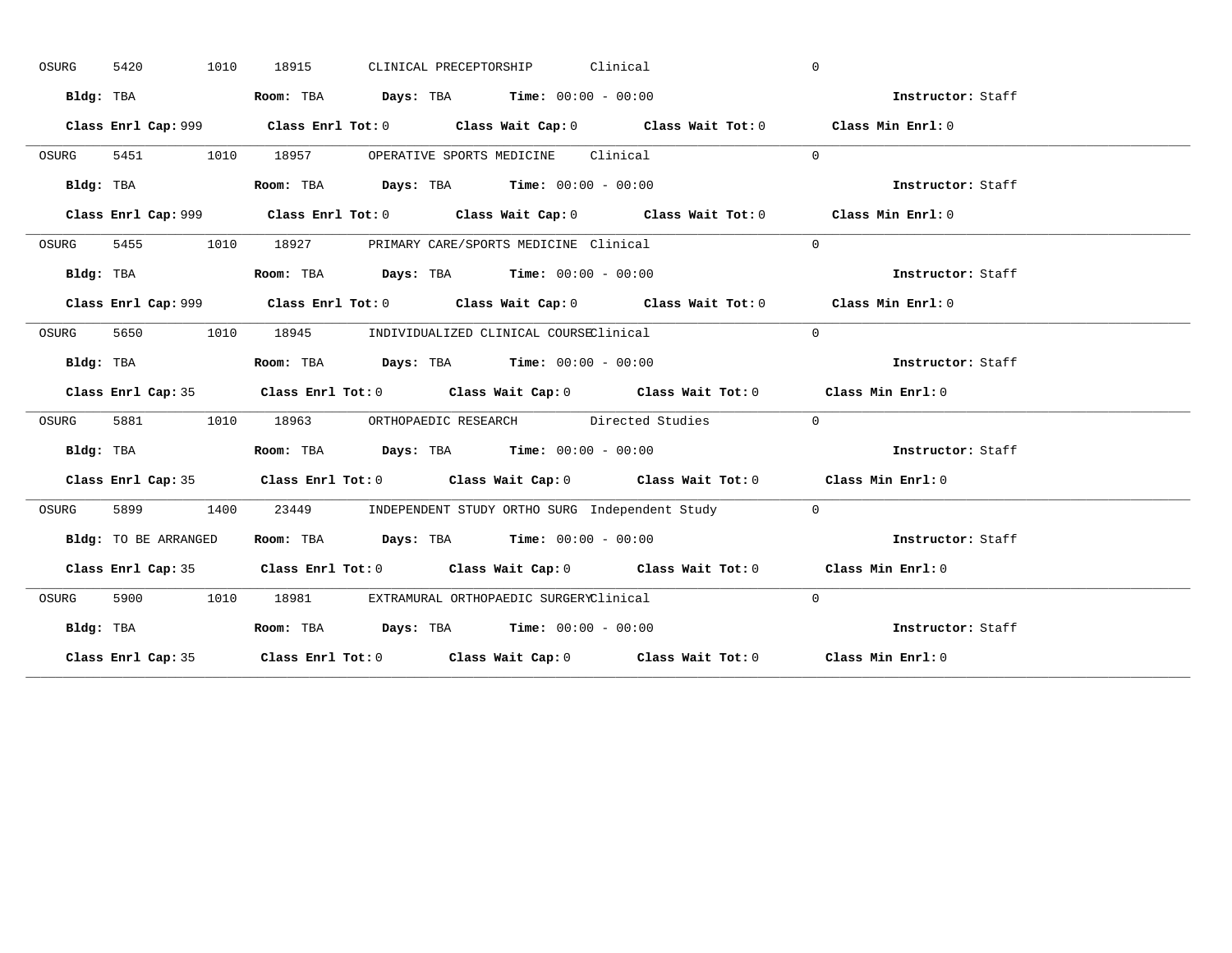### Report ID: SR201 **University of Pittsburgh** Page No. 41 of 512 **Schedule of Classes for Spring Term 2021-2022** Run Date: 06/15/2021 **Four Week - First** Run Time: 22:30:16

# **School of Medicine - Otolaryngology - Subject: Otolaryngology**

|     | Subject Catalog Nbr Section Class Nbr | Course Title |                                                                                              | Component                                                                                          | Units<br>Topics   |
|-----|---------------------------------------|--------------|----------------------------------------------------------------------------------------------|----------------------------------------------------------------------------------------------------|-------------------|
| OTO | 5390<br>1010                          | 18969        | OTOLARYNGOLOGY RESEARCH                                                                      | Directed Studies                                                                                   | $\Omega$          |
|     | Bldg: TBA                             |              | Room: TBA $Days:$ TBA Time: $00:00 - 00:00$                                                  |                                                                                                    | Instructor: Staff |
|     |                                       |              |                                                                                              | Class Enrl Cap: 35 Class Enrl Tot: 0 Class Wait Cap: 0 Class Wait Tot: 0 Class Min Enrl: 0         |                   |
|     | OTO 5420 1010 18993                   |              | HEAD AND NECK SURGERY Clinical                                                               |                                                                                                    | $\Omega$          |
|     |                                       |              | Bldg: TBA                  Room: TBA        Days: TBA        Time: 00:00 - 00:00             |                                                                                                    | Instructor: Staff |
|     |                                       |              |                                                                                              | Class Enrl Cap: 999 Class Enrl Tot: 0 Class Wait Cap: 0 Class Wait Tot: 0 Class Min Enrl: 0        |                   |
|     |                                       |              | OTO 5425 1010 19011 COMBINED OTOLARYNGOLOGY Clinical                                         |                                                                                                    | $\Omega$          |
|     |                                       |              | Bldg: TBA                    Room: TBA         Days: TBA         Time: 00:00 - 00:00         |                                                                                                    | Instructor: Staff |
|     |                                       |              |                                                                                              | Class Enrl Cap: 999 Class Enrl Tot: 0 Class Wait Cap: 0 Class Wait Tot: 0 Class Min Enrl: 0        |                   |
|     |                                       |              | 0TO 5430 1010 18975 OTOLARYNGOLOGY PRIVATE PRACTC Clinical                                   |                                                                                                    | $\Omega$          |
|     |                                       |              | Bldg: TBA                   Room: TBA         Days: TBA         Time: $00:00 - 00:00$        |                                                                                                    | Instructor: Staff |
|     |                                       |              |                                                                                              | Class Enrl Cap: 999 Class Enrl Tot: 0 Class Wait Cap: 0 Class Wait Tot: 0 Class Min Enrl: 0        |                   |
|     |                                       |              | 0TO 5450 1010 19029 PEDIATRIC OTOLARYNGOLOGY Clinical                                        |                                                                                                    | $\Omega$          |
|     |                                       |              | Bldg: TBA                         Room: TBA          Days: TBA         Time: $00:00 - 00:00$ |                                                                                                    | Instructor: Staff |
|     |                                       |              |                                                                                              | Class Enrl Cap: 999 Class Enrl Tot: 0 Class Wait Cap: 0 Class Wait Tot: 0 Class Min Enrl: 0        |                   |
|     |                                       |              | OTO 5460 1010 18987 NEUROTOLOGY Clinical                                                     |                                                                                                    | $\Omega$          |
|     |                                       |              | Bldg: TBA                   Room: TBA         Days: TBA         Time: 00:00 - 00:00          |                                                                                                    | Instructor: Staff |
|     |                                       |              |                                                                                              | Class Enrl Cap: 999 Class Enrl Tot: 0 Class Wait Cap: 0 Class Wait Tot: 0 Class Min Enrl: 0        |                   |
|     |                                       |              | 0TO 5650 1010 19041 INDIVIDUALIZED CLINICAL COURSEClinical                                   |                                                                                                    | $\Omega$          |
|     |                                       |              | Bldg: TBA                   Room: TBA         Days: TBA        Time: $00:00 - 00:00$         |                                                                                                    | Instructor: Staff |
|     |                                       |              |                                                                                              | Class Enrl Cap: 35 Class Enrl Tot: 0 Class Wait Cap: 0 Class Wait Tot: 0 Class Min Enrl: 0         |                   |
|     | 5816 700                              |              |                                                                                              | 1010 19053 OTOLARYNGOLOGY RESEARCH Directed Studies                                                | $\Omega$          |
|     |                                       |              | Bldg: TBA                    Room: TBA         Days: TBA         Time: 00:00 - 00:00         |                                                                                                    | Instructor: Staff |
|     | Class Enrl Cap: 35                    |              |                                                                                              | Class Enrl Tot: 0 $\qquad$ Class Wait Cap: 0 $\qquad$ Class Wait Tot: 0 $\qquad$ Class Min Enrl: 0 |                   |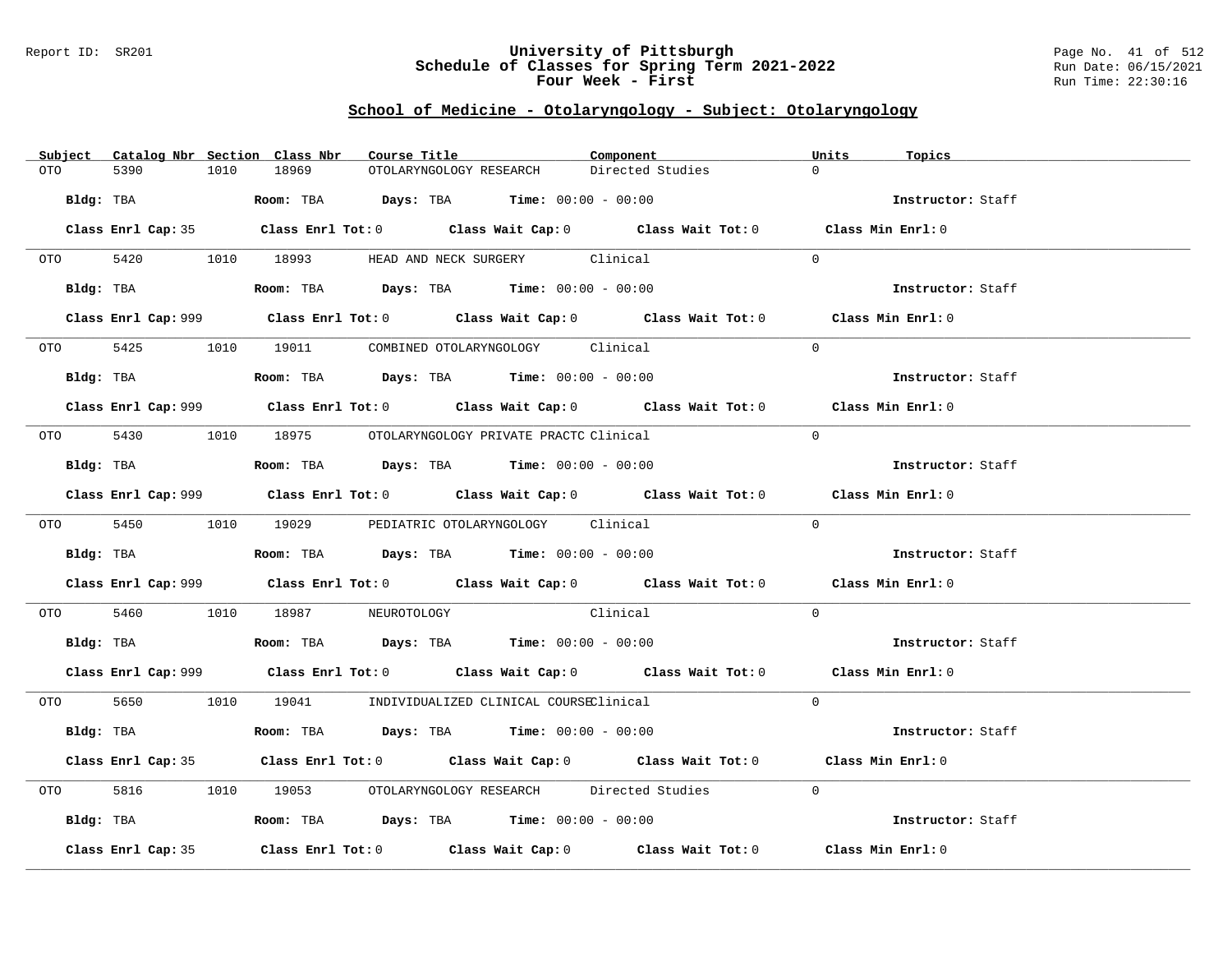| OTO        | 5899                 | 1400 | 23456               |                           |                              | INDEP STUDY IN OTOLARYNGOLOGY Independent Study | U                   |  |
|------------|----------------------|------|---------------------|---------------------------|------------------------------|-------------------------------------------------|---------------------|--|
|            | Bldg: TO BE ARRANGED |      | Room: TBA           | Days: TBA                 | <b>Time:</b> $00:00 - 00:00$ |                                                 | Instructor: Staff   |  |
|            | Class Enrl Cap: 35   |      | Class Enrl Tot: $0$ |                           | Class Wait Cap: 0            | Class Wait $Tot: 0$                             | Class Min $Enrl: 0$ |  |
| <b>OTO</b> | 5900                 | 1010 | 19071               | EXTRAMURAL OTO LARYNOLOGY |                              | Clinical                                        | $\Omega$            |  |
| Bldg: TBA  |                      |      | Room: TBA           | Days: TBA                 | <b>Time:</b> $00:00 - 00:00$ |                                                 | Instructor: Staff   |  |
|            | Class Enrl Cap: 35   |      | Class Enrl Tot: 0   |                           | Class Wait Cap: 0            | Class Wait Tot: 0                               | Class Min Enrl: 0   |  |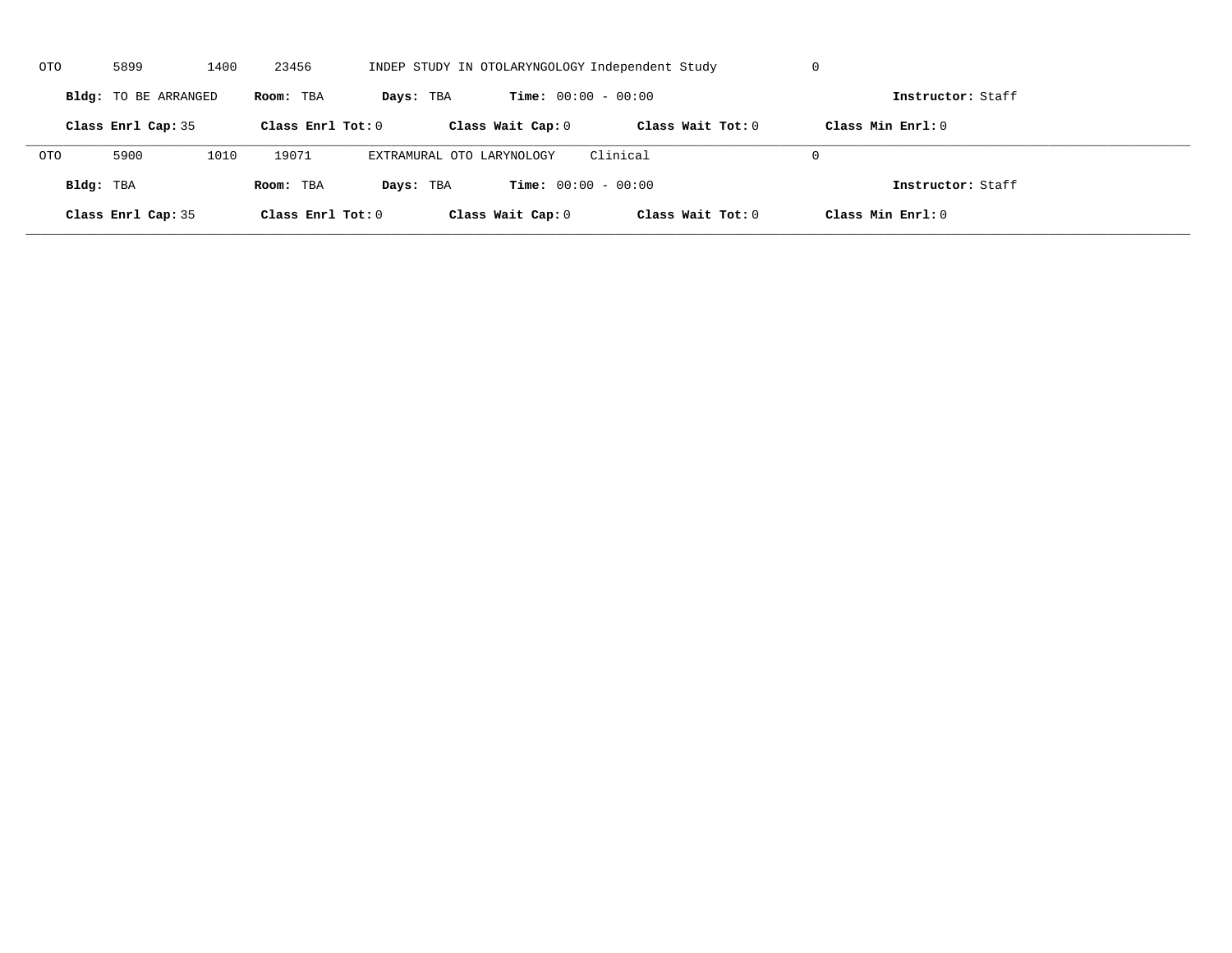#### Report ID: SR201 **University of Pittsburgh** Page No. 43 of 512 **Schedule of Classes for Spring Term 2021-2022** Run Date: 06/15/2021 **Four Week - First** Run Time: 22:30:16

### **School of Medicine - Pathology - Subject: Pathology**

| Subject              | Catalog Nbr Section Class Nbr | Course Title <b>Source Search</b>                                                           | Component |                  | Units<br>Topics   |                               |
|----------------------|-------------------------------|---------------------------------------------------------------------------------------------|-----------|------------------|-------------------|-------------------------------|
| 5381<br>MSPTH        | 20130<br>1010                 | INDIVIDUAL STUDY                                                                            |           | Directed Studies | $\Omega$          |                               |
| Bldg: TBA            |                               | Room: TBA $Days:$ TBA $Time: 00:00 - 00:00$                                                 |           |                  | Instructor: Staff |                               |
|                      |                               | Class Enrl Cap: 35 Class Enrl Tot: 0 Class Wait Cap: 0 Class Wait Tot: 0 Class Min Enrl: 0  |           |                  |                   |                               |
| 5382<br>MSPTH        | 1010                          | 20136 PATHOLOGY RESEARCH Directed Studies                                                   |           |                  | $\Omega$          |                               |
| Bldg: TBA            |                               | Room: TBA $\rule{1em}{0.15mm}$ Days: TBA Time: $00:00 - 00:00$                              |           |                  | Instructor: Staff |                               |
|                      |                               | Class Enrl Cap: 35 Class Enrl Tot: 0 Class Wait Cap: 0 Class Wait Tot: 0 Class Min Enrl: 0  |           |                  |                   |                               |
| 5420<br>MSPTH        |                               | 1010 20148 ANATOMIC PATHOLOGY Clinical                                                      |           |                  | $\Omega$          |                               |
| Bldg: TBA            |                               | Room: TBA $Days:$ TBA $Time: 00:00 - 00:00$                                                 |           |                  | Instructor: Staff |                               |
|                      |                               | Class Enrl Cap: 35 Class Enrl Tot: 0 Class Wait Cap: 0 Class Wait Tot: 0 Class Min Enrl: 0  |           |                  |                   |                               |
| 5421<br>MSPTH        | 1010                          | 18717 BASIC PATHOLOGY Practicum                                                             |           |                  | $\Omega$          |                               |
| Bldg: TBA            |                               | Room: TBA $\rule{1em}{0.15mm}$ Days: TBA $\rule{1.5mm}{0.15mm}$ Time: $00:00 - 00:00$       |           |                  | Instructor: Staff |                               |
|                      |                               | Class Enrl Cap: 999 Class Enrl Tot: 0 Class Wait Cap: 0 Class Wait Tot: 0 Class Min Enrl: 0 |           |                  |                   |                               |
| 5422<br>MSPTH        | 1400                          | 30799 PRACTICAL PATHOLOGY Directed Studies                                                  |           |                  | $\Omega$          |                               |
| Bldg: TO BE ARRANGED |                               | Room: TBA $Days:$ TBA Time: $00:00 - 00:00$                                                 |           |                  |                   | Instructor: Fontenot, Amber L |
|                      |                               |                                                                                             |           |                  |                   | Maranowski, Gregory William   |
|                      |                               | Class Enrl Cap: 35 Class Enrl Tot: 0 Class Wait Cap: 0 Class Wait Tot: 0 Class Min Enrl: 0  |           |                  |                   |                               |
| MSPTH 5425 1010      |                               | 20160 INTRO TO AUTOPSY PATHOLOGY Workshop                                                   |           |                  | $\Omega$          |                               |
| Bldg: TBA            |                               | Room: TBA $Days:$ TBA Time: $00:00 - 00:00$                                                 |           |                  | Instructor: Staff |                               |
|                      |                               | Class Enrl Cap: 35 Class Enrl Tot: 0 Class Wait Cap: 0 Class Wait Tot: 0 Class Min Enrl: 0  |           |                  |                   |                               |
|                      |                               | MSPTH 5427 1010 20166 THE NODULAR THYROID Clinical                                          |           |                  | $\Omega$          |                               |
| Bldg: TBA            |                               | Room: TBA $Days:$ TBA Time: $00:00 - 00:00$                                                 |           |                  | Instructor: Staff |                               |
|                      |                               | Class Enrl Cap: 35 Class Enrl Tot: 0 Class Wait Cap: 0 Class Wait Tot: 0 Class Min Enrl: 0  |           |                  |                   |                               |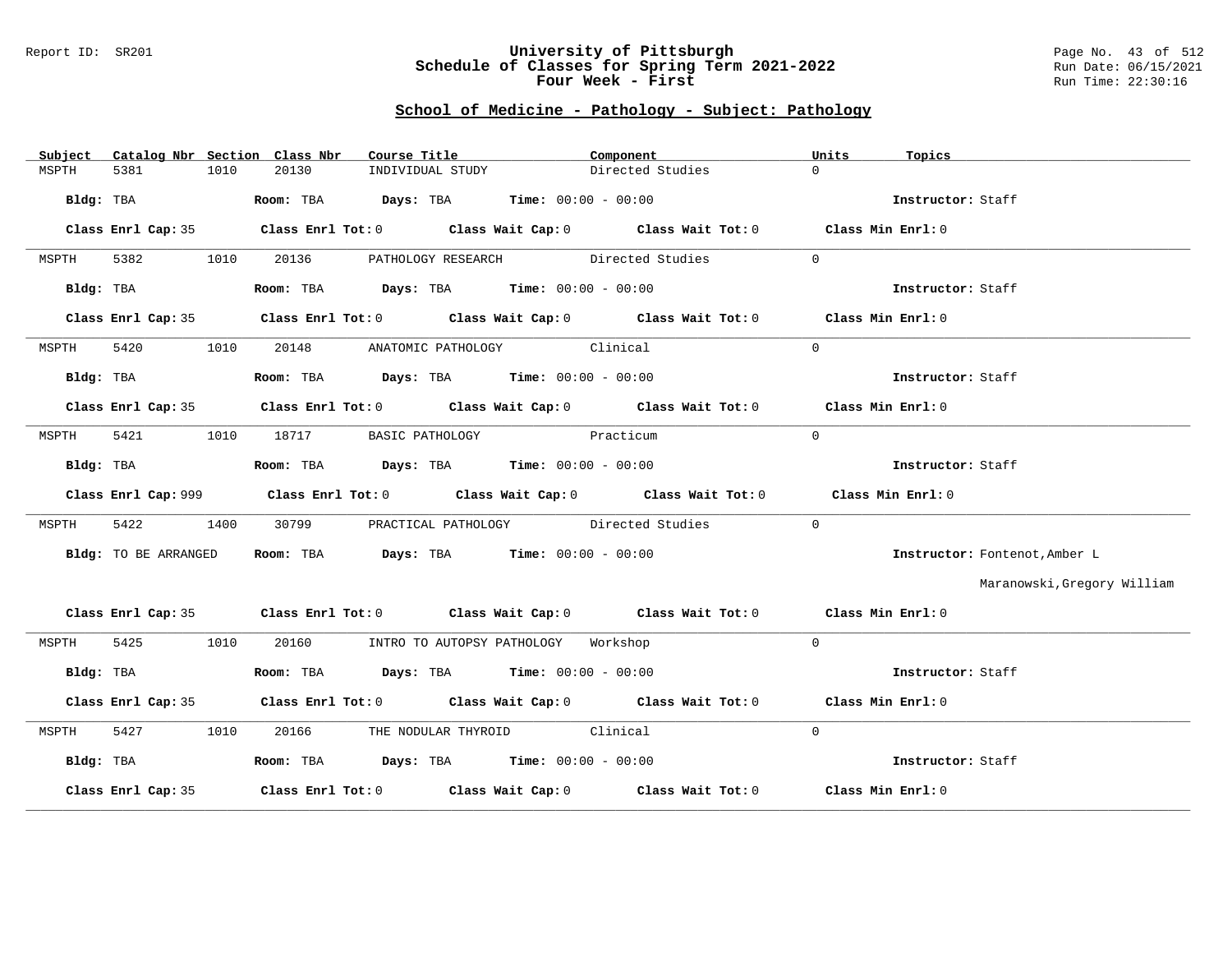### Report ID: SR201 **University of Pittsburgh** Page No. 44 of 512 **Schedule of Classes for Spring Term 2021-2022** Run Date: 06/15/2021 **Four Week - First** Run Time: 22:30:16

# **School of Medicine - Pathology - Subject: Pathology**

| Subject Catalog Nbr Section Class Nbr | Course Title                                                                                | Component | Units<br>Topics   |
|---------------------------------------|---------------------------------------------------------------------------------------------|-----------|-------------------|
| 1010<br>MSPTH<br>5430                 | 20172<br>CLINICAL IMMUNOLOGY                                                                | Clinical  | $\cap$            |
| Bldg: TBA                             | <b>Room:</b> TBA $Days: TBA$ <b>Time:</b> $00:00 - 00:00$                                   |           | Instructor: Staff |
|                                       | Class Enrl Cap: 35 Class Enrl Tot: 0 Class Wait Cap: 0 Class Wait Tot: 0 Class Min Enrl: 0  |           |                   |
|                                       | MSPTH 5441 1010 20178 SURGICAL & PERINATAL PATHOLOGYClinical                                |           | $\Omega$          |
|                                       | Bldg: TBA                  Room: TBA        Days: TBA        Time: 00:00 - 00:00            |           | Instructor: Staff |
|                                       | Class Enrl Cap: 999 Class Enrl Tot: 0 Class Wait Cap: 0 Class Wait Tot: 0 Class Min Enrl: 0 |           |                   |
| MSPTH                                 | 5442 1010 22097 INTERSTITIAL LUNG DISEASE Clinical                                          |           | $\Omega$          |
| Bldg: TO BE ARRANGED                  | Room: TBA $\rule{1em}{0.15mm}$ Days: TBA Time: $00:00 - 00:00$                              |           | Instructor: Staff |
|                                       | Class Enrl Cap: 200 Class Enrl Tot: 0 Class Wait Cap: 0 Class Wait Tot: 0 Class Min Enrl: 0 |           |                   |
|                                       | MSPTH 5450 1010 18729 PEDIATRIC PATHOLOGY Clinical                                          |           | $\Omega$          |
| Bldg: TBA                             | Room: TBA $Days:$ TBA $Time: 00:00 - 00:00$                                                 |           | Instructor: Staff |
|                                       | Class Enrl Cap: 35 Class Enrl Tot: 0 Class Wait Cap: 0 Class Wait Tot: 0 Class Min Enrl: 0  |           |                   |
|                                       | MSPTH 5460 1010 20184 NEUROPATHOLOGY                                                        | Clinical  | $\Omega$          |
|                                       | Bldg: TBA                   Room: TBA         Days: TBA         Time: $00:00 - 00:00$       |           | Instructor: Staff |
|                                       | Class Enrl Cap: 35 Class Enrl Tot: 0 Class Wait Cap: 0 Class Wait Tot: 0 Class Min Enrl: 0  |           |                   |
| MSPTH                                 | 5471 1010 20190 HEMATOPATHOLOGY Clinical                                                    |           | $\Omega$          |
|                                       | Bldg: TBA                   Room: TBA         Days: TBA        Time: $00:00 - 00:00$        |           | Instructor: Staff |
|                                       | Class Enrl Cap: 999 Class Enrl Tot: 0 Class Wait Cap: 0 Class Wait Tot: 0 Class Min Enrl: 0 |           |                   |
|                                       | MSPTH 5480 1010 18735 PATHOLOGY PRACTICE Clinical                                           |           | $\Omega$          |
| Bldg: TBA                             | Room: TBA $\rule{1em}{0.15mm}$ Days: TBA Time: $00:00 - 00:00$                              |           | Instructor: Staff |
|                                       | Class Enrl Cap: 35 Class Enrl Tot: 0 Class Wait Cap: 0 Class Wait Tot: 0 Class Min Enrl: 0  |           |                   |
| MSPTH                                 | 5485 1010 20196 LABORATORY MEDICINE Clinical                                                |           | $\Omega$          |
|                                       | Bldg: TBA                   Room: TBA         Days: TBA         Time: 00:00 - 00:00         |           | Instructor: Staff |
| Class Enrl Cap: 999                   | Class Enrl Tot: $0$ Class Wait Cap: $0$ Class Wait Tot: $0$ Class Min Enrl: $0$             |           |                   |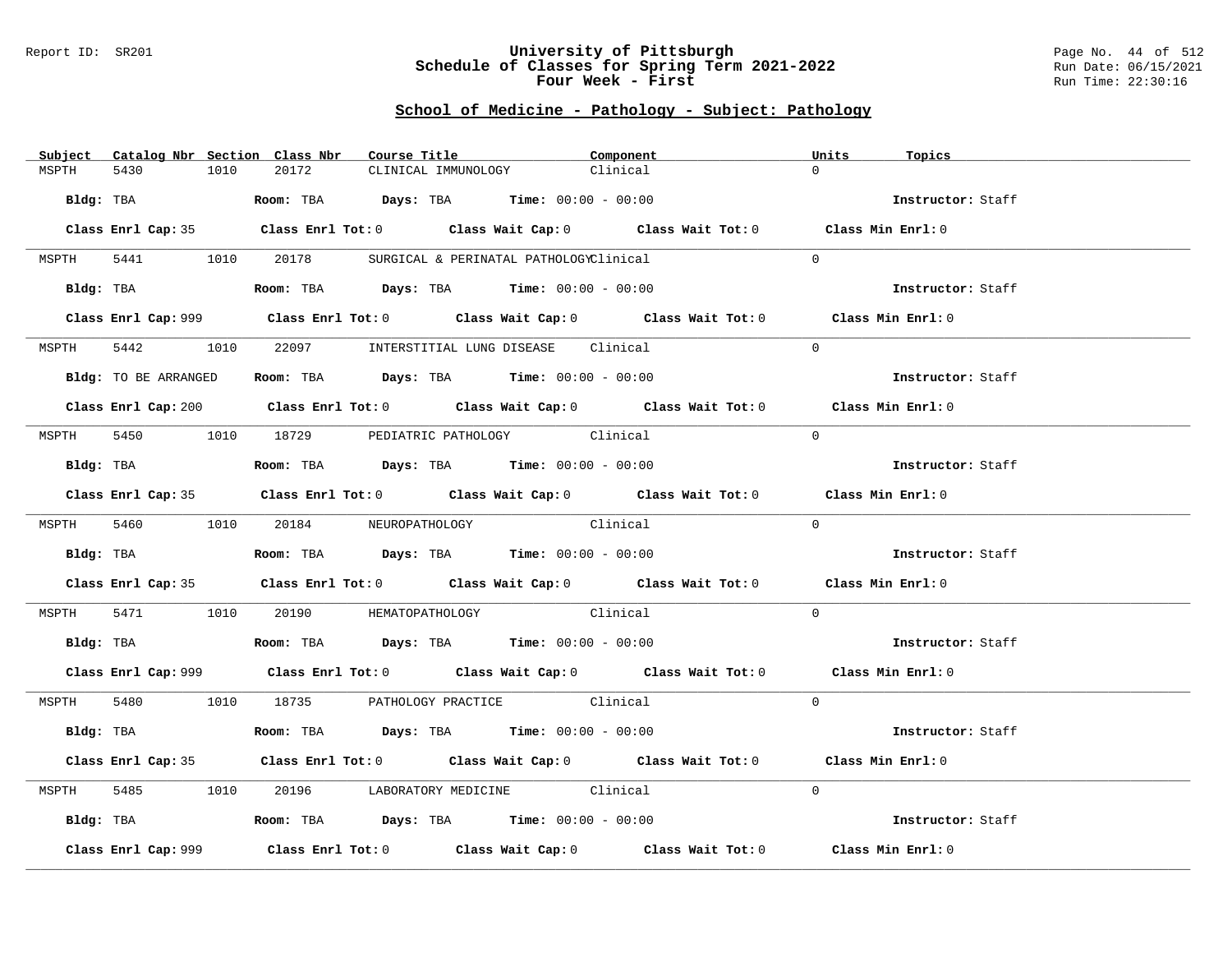| MSPTH | 5487                 | 1010 19173                       | MUSCULOSKELETAL ONCOLOGY Clinical                                                     |                                                                         | $\mathbf 0$                                                                                 |
|-------|----------------------|----------------------------------|---------------------------------------------------------------------------------------|-------------------------------------------------------------------------|---------------------------------------------------------------------------------------------|
|       |                      |                                  | Bldg: TBA                   Room: TBA         Days: TBA        Time: 00:00 - 00:00    |                                                                         | Instructor: Staff                                                                           |
|       |                      |                                  |                                                                                       |                                                                         | Class Enrl Cap: 35 Class Enrl Tot: 0 Class Wait Cap: 0 Class Wait Tot: 0 Class Min Enrl: 0  |
|       |                      |                                  |                                                                                       | MSPTH 5650 1400 23407 INDIVIDUALIZED CLINICAL COURSEDirected Studies 0  |                                                                                             |
|       | Bldg: TO BE ARRANGED |                                  | Room: TBA $Days:$ TBA $Time: 00:00 - 00:00$                                           |                                                                         | Instructor: Staff                                                                           |
|       |                      |                                  |                                                                                       |                                                                         | Class Enrl Cap: 35 Class Enrl Tot: 0 Class Wait Cap: 0 Class Wait Tot: 0 Class Min Enrl: 0  |
|       |                      | MSPTH 5860 1010 18747 IMMUNOLOGY | Practicum                                                                             |                                                                         | $\Omega$                                                                                    |
|       |                      |                                  |                                                                                       |                                                                         | Instructor: Staff                                                                           |
|       |                      |                                  |                                                                                       |                                                                         | Class Enrl Cap: 999 Class Enrl Tot: 0 Class Wait Cap: 0 Class Wait Tot: 0 Class Min Enrl: 0 |
|       |                      |                                  | MSPTH 5861 1010 18753 BIOLOGY OF CANCER Clinical                                      |                                                                         | $\Omega$                                                                                    |
|       |                      |                                  | Bldg: TBA                   Room: TBA         Days: TBA         Time: $00:00 - 00:00$ |                                                                         | Instructor: Staff                                                                           |
|       |                      |                                  |                                                                                       |                                                                         | Class Enrl Cap: 35 Class Enrl Tot: 0 Class Wait Cap: 0 Class Wait Tot: 0 Class Min Enrl: 0  |
|       |                      |                                  | MSPTH 5862 1010 18765 BIOCHEMISTRY PATHOLOGY Clinical                                 |                                                                         | $\Omega$                                                                                    |
|       |                      |                                  | Bldg: TBA                   Room: TBA         Days: TBA         Time: $00:00 - 00:00$ |                                                                         | Instructor: Staff                                                                           |
|       |                      |                                  |                                                                                       |                                                                         | Class Enrl Cap: 35 Class Enrl Tot: 0 Class Wait Cap: 0 Class Wait Tot: 0 Class Min Enrl: 0  |
|       |                      |                                  | MSPTH 5863 1010 20202 TUMOR IMMUNOLOGY Clinical                                       |                                                                         | $\Omega$                                                                                    |
|       |                      |                                  | Bldg: TBA                   Room: TBA         Days: TBA        Time: 00:00 - 00:00    |                                                                         | Instructor: Staff                                                                           |
|       |                      |                                  |                                                                                       |                                                                         | Class Enrl Cap: 35 Class Enrl Tot: 0 Class Wait Cap: 0 Class Wait Tot: 0 Class Min Enrl: 0  |
| MSPTH |                      |                                  |                                                                                       | 5865 1010 18771 HEAD, NECK AND ORAL PATHOLOGY Directed Studies          | $\Omega$                                                                                    |
|       |                      |                                  | Bldg: TBA                    Room: TBA         Days: TBA         Time: 00:00 - 00:00  |                                                                         | Instructor: Staff                                                                           |
|       |                      |                                  |                                                                                       |                                                                         | Class Enrl Cap: 35 Class Enrl Tot: 0 Class Wait Cap: 0 Class Wait Tot: 0 Class Min Enrl: 0  |
|       |                      |                                  |                                                                                       | MSPTH 5869 1010 20208 INDEPENDENT STUDY IN PATHOLOGYIndependent Study 0 |                                                                                             |
|       |                      |                                  | Bldg: TBA                    Room: TBA         Days: TBA         Time: 00:00 - 00:00  |                                                                         | Instructor: Staff                                                                           |
|       |                      |                                  |                                                                                       |                                                                         | Class Enrl Cap: 35 Class Enrl Tot: 0 Class Wait Cap: 0 Class Wait Tot: 0 Class Min Enrl: 0  |
|       |                      |                                  | MSPTH 5900 1010 20214 EXTRAMURAL PATHOLOGY Clinical                                   |                                                                         | $\Omega$                                                                                    |
|       |                      |                                  | Bldg: TBA                   Room: TBA         Days: TBA         Time: 00:00 - 00:00   |                                                                         | Instructor: Staff                                                                           |
|       | Class Enrl Cap: 35   |                                  |                                                                                       |                                                                         | Class Enrl Tot: $0$ Class Wait Cap: $0$ Class Wait Tot: $0$ Class Min Enrl: $0$             |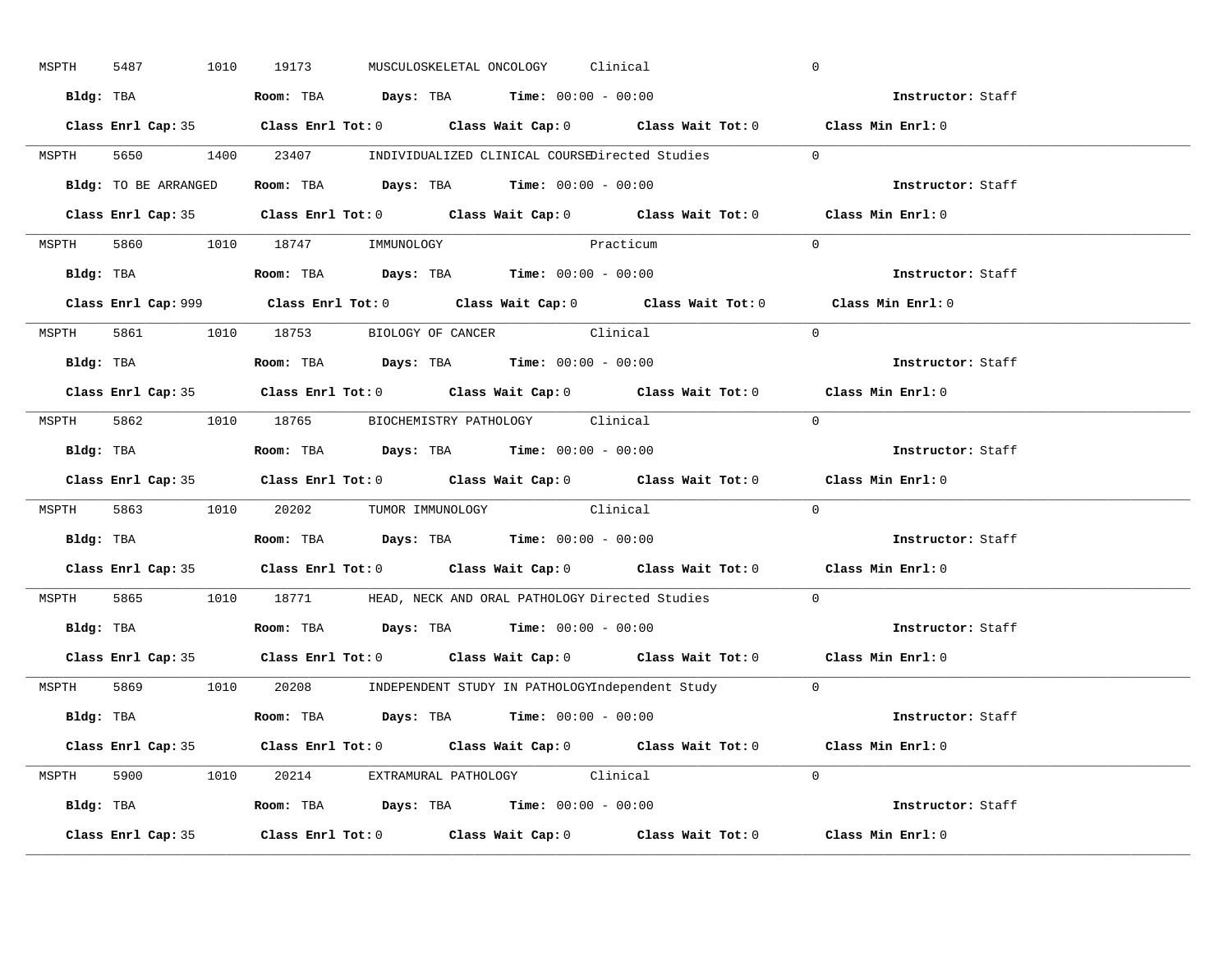### Report ID: SR201 **University of Pittsburgh** Page No. 46 of 512 **Schedule of Classes for Spring Term 2021-2022** Run Date: 06/15/2021 **Four Week - First** Run Time: 22:30:16

# **School of Medicine - Pediatrics - Subject: Pediatrics**

| $\Omega$<br>19089<br>PEDS CLERKSHIP REPEAT COURSE Directed Studies<br>PEDS<br>5345<br>1010<br>Bldg: TBA<br><b>ROOM:</b> TBA <b>Days:</b> TBA <b>Time:</b> $00:00 - 00:00$<br>Instructor: Staff<br>Class Enrl Cap: 35 Class Enrl Tot: 0 Class Wait Cap: 0 Class Wait Tot: 0 Class Min Enrl: 0<br>PEDS 5351 1010 19107 PEDIATRIC INPATIENT MEDICINE Clinical<br>$\Omega$<br>Bldg: TBA<br>Room: TBA $Days:$ TBA $Time: 00:00 - 00:00$<br>Instructor: Staff<br>Class Enrl Cap: 35 Class Enrl Tot: 0 Class Wait Cap: 0 Class Wait Tot: 0 Class Min Enrl: 0<br>5386<br>1010 18999 INDIVIDUAL STUDY OR RESEARCH Directed Studies<br>$\Omega$<br>PEDS<br>Room: TBA $Days:$ TBA $Time: 00:00 - 00:00$<br>Bldg: TO BE ARRANGED<br>Instructor: Staff<br>Class Enrl Cap: 35 Class Enrl Tot: 0 Class Wait Cap: 0 Class Wait Tot: 0 Class Min Enrl: 0<br>PEDS 5401 1010 19125 ADV PEDIATRIC IN-PATIENT (AI) Clinical<br>$\Omega$<br>Instructor: Staff<br>Bldg: TBA                    Room: TBA         Days: TBA         Time: $00:00 - 00:00$<br>Class Enrl Cap: 999 Class Enrl Tot: 0 Class Wait Cap: 0 Class Wait Tot: 0 Class Min Enrl: 0<br>$\Omega$<br>PEDS 5406 1010 19143 EXTRAMURAL ACTING INTERNSHIP Clinical<br>Instructor: Staff<br>Class Enrl Cap: 35 Class Enrl Tot: 0 Class Wait Cap: 0 Class Wait Tot: 0 Class Min Enrl: 0<br>PEDS 5410 1010 19005 PRIMARY CARE PEDIATRICS Clinical<br>$\Omega$<br>Bldg: TBA                   Room: TBA         Days: TBA         Time: 00:00 - 00:00<br>Instructor: Staff<br>Class Enrl Cap: 999 Class Enrl Tot: 0 Class Wait Cap: 0 Class Wait Tot: 0 Class Min Enrl: 0<br>$\Omega$<br>PEDS 5421 1010 19209 ALLERGY AND IMMUNOLOGY Clinical<br>Bldg: TBA                   Room: TBA         Days: TBA        Time: $00:00 - 00:00$<br>Instructor: Staff<br>Class Enrl Cap: 999 Class Enrl Tot: 0 Class Wait Cap: 0 Class Wait Tot: 0 Class Min Enrl: 0<br>1010 19293 PEDIATRIC RHEUMATOLOGY Clinical<br>PEDS 5425<br>$\Omega$<br>Bldg: TBA                    Room: TBA         Days: TBA         Time: $00:00 - 00:00$<br>Instructor: Staff<br>Class Enrl Tot: 0 $\qquad$ Class Wait Cap: 0 $\qquad$ Class Wait Tot: 0 $\qquad$ Class Min Enrl: 0<br>Class Enrl Cap: 35 | Subject Catalog Nbr Section Class Nbr | Course Title | Component | Units<br>Topics |
|-----------------------------------------------------------------------------------------------------------------------------------------------------------------------------------------------------------------------------------------------------------------------------------------------------------------------------------------------------------------------------------------------------------------------------------------------------------------------------------------------------------------------------------------------------------------------------------------------------------------------------------------------------------------------------------------------------------------------------------------------------------------------------------------------------------------------------------------------------------------------------------------------------------------------------------------------------------------------------------------------------------------------------------------------------------------------------------------------------------------------------------------------------------------------------------------------------------------------------------------------------------------------------------------------------------------------------------------------------------------------------------------------------------------------------------------------------------------------------------------------------------------------------------------------------------------------------------------------------------------------------------------------------------------------------------------------------------------------------------------------------------------------------------------------------------------------------------------------------------------------------------------------------------------------------------------------------------------------------------------------------------------------------------------------------------------------------------------------------------------------------------------------------------------------------------------------------------------|---------------------------------------|--------------|-----------|-----------------|
|                                                                                                                                                                                                                                                                                                                                                                                                                                                                                                                                                                                                                                                                                                                                                                                                                                                                                                                                                                                                                                                                                                                                                                                                                                                                                                                                                                                                                                                                                                                                                                                                                                                                                                                                                                                                                                                                                                                                                                                                                                                                                                                                                                                                                 |                                       |              |           |                 |
|                                                                                                                                                                                                                                                                                                                                                                                                                                                                                                                                                                                                                                                                                                                                                                                                                                                                                                                                                                                                                                                                                                                                                                                                                                                                                                                                                                                                                                                                                                                                                                                                                                                                                                                                                                                                                                                                                                                                                                                                                                                                                                                                                                                                                 |                                       |              |           |                 |
|                                                                                                                                                                                                                                                                                                                                                                                                                                                                                                                                                                                                                                                                                                                                                                                                                                                                                                                                                                                                                                                                                                                                                                                                                                                                                                                                                                                                                                                                                                                                                                                                                                                                                                                                                                                                                                                                                                                                                                                                                                                                                                                                                                                                                 |                                       |              |           |                 |
|                                                                                                                                                                                                                                                                                                                                                                                                                                                                                                                                                                                                                                                                                                                                                                                                                                                                                                                                                                                                                                                                                                                                                                                                                                                                                                                                                                                                                                                                                                                                                                                                                                                                                                                                                                                                                                                                                                                                                                                                                                                                                                                                                                                                                 |                                       |              |           |                 |
|                                                                                                                                                                                                                                                                                                                                                                                                                                                                                                                                                                                                                                                                                                                                                                                                                                                                                                                                                                                                                                                                                                                                                                                                                                                                                                                                                                                                                                                                                                                                                                                                                                                                                                                                                                                                                                                                                                                                                                                                                                                                                                                                                                                                                 |                                       |              |           |                 |
|                                                                                                                                                                                                                                                                                                                                                                                                                                                                                                                                                                                                                                                                                                                                                                                                                                                                                                                                                                                                                                                                                                                                                                                                                                                                                                                                                                                                                                                                                                                                                                                                                                                                                                                                                                                                                                                                                                                                                                                                                                                                                                                                                                                                                 |                                       |              |           |                 |
|                                                                                                                                                                                                                                                                                                                                                                                                                                                                                                                                                                                                                                                                                                                                                                                                                                                                                                                                                                                                                                                                                                                                                                                                                                                                                                                                                                                                                                                                                                                                                                                                                                                                                                                                                                                                                                                                                                                                                                                                                                                                                                                                                                                                                 |                                       |              |           |                 |
|                                                                                                                                                                                                                                                                                                                                                                                                                                                                                                                                                                                                                                                                                                                                                                                                                                                                                                                                                                                                                                                                                                                                                                                                                                                                                                                                                                                                                                                                                                                                                                                                                                                                                                                                                                                                                                                                                                                                                                                                                                                                                                                                                                                                                 |                                       |              |           |                 |
|                                                                                                                                                                                                                                                                                                                                                                                                                                                                                                                                                                                                                                                                                                                                                                                                                                                                                                                                                                                                                                                                                                                                                                                                                                                                                                                                                                                                                                                                                                                                                                                                                                                                                                                                                                                                                                                                                                                                                                                                                                                                                                                                                                                                                 |                                       |              |           |                 |
|                                                                                                                                                                                                                                                                                                                                                                                                                                                                                                                                                                                                                                                                                                                                                                                                                                                                                                                                                                                                                                                                                                                                                                                                                                                                                                                                                                                                                                                                                                                                                                                                                                                                                                                                                                                                                                                                                                                                                                                                                                                                                                                                                                                                                 |                                       |              |           |                 |
|                                                                                                                                                                                                                                                                                                                                                                                                                                                                                                                                                                                                                                                                                                                                                                                                                                                                                                                                                                                                                                                                                                                                                                                                                                                                                                                                                                                                                                                                                                                                                                                                                                                                                                                                                                                                                                                                                                                                                                                                                                                                                                                                                                                                                 |                                       |              |           |                 |
|                                                                                                                                                                                                                                                                                                                                                                                                                                                                                                                                                                                                                                                                                                                                                                                                                                                                                                                                                                                                                                                                                                                                                                                                                                                                                                                                                                                                                                                                                                                                                                                                                                                                                                                                                                                                                                                                                                                                                                                                                                                                                                                                                                                                                 |                                       |              |           |                 |
|                                                                                                                                                                                                                                                                                                                                                                                                                                                                                                                                                                                                                                                                                                                                                                                                                                                                                                                                                                                                                                                                                                                                                                                                                                                                                                                                                                                                                                                                                                                                                                                                                                                                                                                                                                                                                                                                                                                                                                                                                                                                                                                                                                                                                 |                                       |              |           |                 |
|                                                                                                                                                                                                                                                                                                                                                                                                                                                                                                                                                                                                                                                                                                                                                                                                                                                                                                                                                                                                                                                                                                                                                                                                                                                                                                                                                                                                                                                                                                                                                                                                                                                                                                                                                                                                                                                                                                                                                                                                                                                                                                                                                                                                                 |                                       |              |           |                 |
|                                                                                                                                                                                                                                                                                                                                                                                                                                                                                                                                                                                                                                                                                                                                                                                                                                                                                                                                                                                                                                                                                                                                                                                                                                                                                                                                                                                                                                                                                                                                                                                                                                                                                                                                                                                                                                                                                                                                                                                                                                                                                                                                                                                                                 |                                       |              |           |                 |
|                                                                                                                                                                                                                                                                                                                                                                                                                                                                                                                                                                                                                                                                                                                                                                                                                                                                                                                                                                                                                                                                                                                                                                                                                                                                                                                                                                                                                                                                                                                                                                                                                                                                                                                                                                                                                                                                                                                                                                                                                                                                                                                                                                                                                 |                                       |              |           |                 |
|                                                                                                                                                                                                                                                                                                                                                                                                                                                                                                                                                                                                                                                                                                                                                                                                                                                                                                                                                                                                                                                                                                                                                                                                                                                                                                                                                                                                                                                                                                                                                                                                                                                                                                                                                                                                                                                                                                                                                                                                                                                                                                                                                                                                                 |                                       |              |           |                 |
|                                                                                                                                                                                                                                                                                                                                                                                                                                                                                                                                                                                                                                                                                                                                                                                                                                                                                                                                                                                                                                                                                                                                                                                                                                                                                                                                                                                                                                                                                                                                                                                                                                                                                                                                                                                                                                                                                                                                                                                                                                                                                                                                                                                                                 |                                       |              |           |                 |
|                                                                                                                                                                                                                                                                                                                                                                                                                                                                                                                                                                                                                                                                                                                                                                                                                                                                                                                                                                                                                                                                                                                                                                                                                                                                                                                                                                                                                                                                                                                                                                                                                                                                                                                                                                                                                                                                                                                                                                                                                                                                                                                                                                                                                 |                                       |              |           |                 |
|                                                                                                                                                                                                                                                                                                                                                                                                                                                                                                                                                                                                                                                                                                                                                                                                                                                                                                                                                                                                                                                                                                                                                                                                                                                                                                                                                                                                                                                                                                                                                                                                                                                                                                                                                                                                                                                                                                                                                                                                                                                                                                                                                                                                                 |                                       |              |           |                 |
|                                                                                                                                                                                                                                                                                                                                                                                                                                                                                                                                                                                                                                                                                                                                                                                                                                                                                                                                                                                                                                                                                                                                                                                                                                                                                                                                                                                                                                                                                                                                                                                                                                                                                                                                                                                                                                                                                                                                                                                                                                                                                                                                                                                                                 |                                       |              |           |                 |
|                                                                                                                                                                                                                                                                                                                                                                                                                                                                                                                                                                                                                                                                                                                                                                                                                                                                                                                                                                                                                                                                                                                                                                                                                                                                                                                                                                                                                                                                                                                                                                                                                                                                                                                                                                                                                                                                                                                                                                                                                                                                                                                                                                                                                 |                                       |              |           |                 |
|                                                                                                                                                                                                                                                                                                                                                                                                                                                                                                                                                                                                                                                                                                                                                                                                                                                                                                                                                                                                                                                                                                                                                                                                                                                                                                                                                                                                                                                                                                                                                                                                                                                                                                                                                                                                                                                                                                                                                                                                                                                                                                                                                                                                                 |                                       |              |           |                 |
|                                                                                                                                                                                                                                                                                                                                                                                                                                                                                                                                                                                                                                                                                                                                                                                                                                                                                                                                                                                                                                                                                                                                                                                                                                                                                                                                                                                                                                                                                                                                                                                                                                                                                                                                                                                                                                                                                                                                                                                                                                                                                                                                                                                                                 |                                       |              |           |                 |
|                                                                                                                                                                                                                                                                                                                                                                                                                                                                                                                                                                                                                                                                                                                                                                                                                                                                                                                                                                                                                                                                                                                                                                                                                                                                                                                                                                                                                                                                                                                                                                                                                                                                                                                                                                                                                                                                                                                                                                                                                                                                                                                                                                                                                 |                                       |              |           |                 |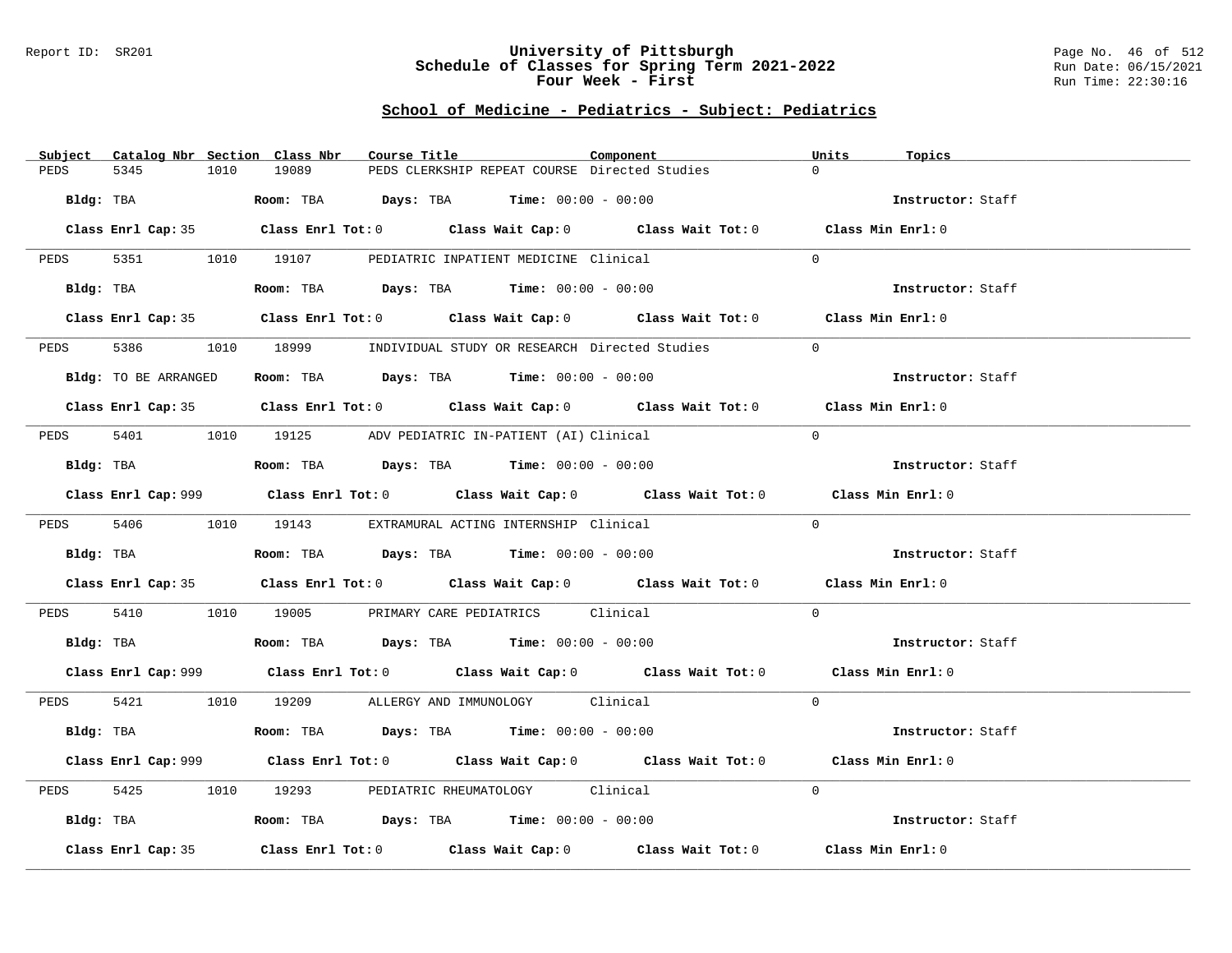| PEDS | 5430      |  | 1010 19305                                                                             |  | PEDIATRIC CARDIOLOGY Clinical |                                                                                             |            | $\overline{0}$    |  |
|------|-----------|--|----------------------------------------------------------------------------------------|--|-------------------------------|---------------------------------------------------------------------------------------------|------------|-------------------|--|
|      |           |  | Bldg: TBA                   Room: TBA         Days: TBA         Time: $00:00 - 00:00$  |  |                               |                                                                                             |            | Instructor: Staff |  |
|      |           |  |                                                                                        |  |                               | Class Enrl Cap: 999 Class Enrl Tot: 0 Class Wait Cap: 0 Class Wait Tot: 0 Class Min Enrl: 0 |            |                   |  |
|      |           |  | PEDS 5440 1010 19323 ENDCRNLGY, METBLSM & DIABETES Clinical                            |  |                               |                                                                                             |            | $\Omega$          |  |
|      |           |  | Bldg: TBA                   Room: TBA         Days: TBA         Time: $00:00 - 00:00$  |  |                               |                                                                                             |            | Instructor: Staff |  |
|      |           |  |                                                                                        |  |                               | Class Enrl Cap: 999 Class Enrl Tot: 0 Class Wait Cap: 0 Class Wait Tot: 0 Class Min Enrl: 0 |            |                   |  |
|      |           |  | PEDS 5450 1010 19341 PEDIATRIC INFECTIOUS DISEASES Clinical                            |  |                               |                                                                                             |            | $\Omega$          |  |
|      |           |  | Bldg: TBA                    Room: TBA         Days: TBA        Time: $00:00 - 00:00$  |  |                               |                                                                                             |            | Instructor: Staff |  |
|      |           |  |                                                                                        |  |                               | Class Enrl Cap: 999 Class Enrl Tot: 0 Class Wait Cap: 0 Class Wait Tot: 0 Class Min Enrl: 0 |            |                   |  |
|      |           |  | PEDS 5455 1010 19371 PEDIATRIC DERMATOLOGY Clinical                                    |  |                               |                                                                                             |            | $\Omega$          |  |
|      |           |  | Bldg: TBA                    Room: TBA         Days: TBA         Time: $00:00 - 00:00$ |  |                               |                                                                                             |            | Instructor: Staff |  |
|      |           |  |                                                                                        |  |                               | Class Enrl Cap: 35 Class Enrl Tot: 0 Class Wait Cap: 0 Class Wait Tot: 0 Class Min Enrl: 0  |            |                   |  |
|      |           |  | PEDS 5460 1010 19389 NEONATOLOGY                                                       |  |                               | Clinical                                                                                    | $\bigcirc$ |                   |  |
|      |           |  |                                                                                        |  |                               |                                                                                             |            | Instructor: Staff |  |
|      |           |  |                                                                                        |  |                               |                                                                                             |            |                   |  |
|      |           |  |                                                                                        |  |                               | Class Enrl Cap: 999 Class Enrl Tot: 0 Class Wait Cap: 0 Class Wait Tot: 0 Class Min Enrl: 0 |            |                   |  |
|      |           |  | PEDS 5465 1010 19407 BREASTFEEDING ELECTIVE Clinical                                   |  |                               |                                                                                             |            | $\mathbf{0}$      |  |
|      | Bldg: TBA |  | Room: TBA $\rule{1em}{0.15mm}$ Days: TBA Time: $00:00 - 00:00$                         |  |                               |                                                                                             |            | Instructor: Staff |  |
|      |           |  |                                                                                        |  |                               | Class Enrl Cap: 35 Class Enrl Tot: 0 Class Wait Cap: 0 Class Wait Tot: 0 Class Min Enrl: 0  |            |                   |  |
|      |           |  | PEDS 5470 1010 19545 GENETICS                                                          |  |                               | Clinical                                                                                    |            | $\Omega$          |  |
|      |           |  | Bldg: TBA                    Room: TBA         Days: TBA         Time: $00:00 - 00:00$ |  |                               |                                                                                             |            | Instructor: Staff |  |
|      |           |  |                                                                                        |  |                               | Class Enrl Cap: 999 Class Enrl Tot: 0 Class Wait Cap: 0 Class Wait Tot: 0 Class Min Enrl: 0 |            |                   |  |
|      |           |  | PEDS 5480 1010 19551 NEPHROLOGY                                                        |  |                               | Clinical                                                                                    |            | $\Omega$          |  |
|      |           |  | Bldg: TBA                   Room: TBA         Days: TBA         Time: 00:00 - 00:00    |  |                               |                                                                                             |            | Instructor: Staff |  |
|      |           |  |                                                                                        |  |                               | Class Enrl Cap: 999 Class Enrl Tot: 0 Class Wait Cap: 0 Class Wait Tot: 0 Class Min Enrl: 0 |            |                   |  |
|      |           |  | PEDS 5490 1010 19557 HEMATOLOGY/ONCOLOGY Clinical                                      |  |                               |                                                                                             |            | $\Omega$          |  |
|      |           |  | <b>Bldg:</b> TBA <b>ROOM:</b> TBA <b>Days:</b> TBA <b>Time:</b> $00:00 - 00:00$        |  |                               |                                                                                             |            | Instructor: Staff |  |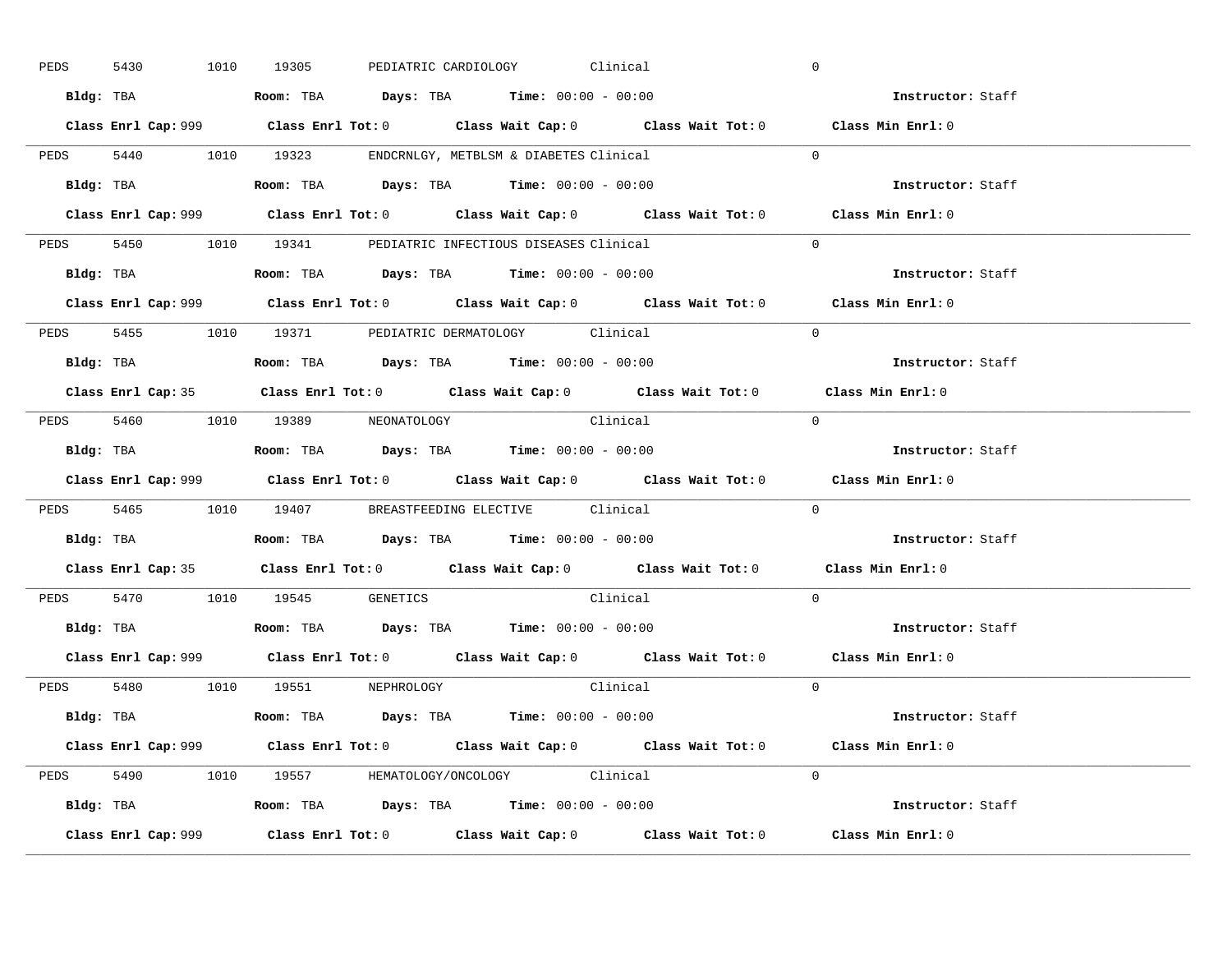### Report ID: SR201 **University of Pittsburgh** Page No. 48 of 512 **Schedule of Classes for Spring Term 2021-2022** Run Date: 06/15/2021 **Four Week - First** Run Time: 22:30:16

# **School of Medicine - Pediatrics - Subject: Pediatrics**

| Subject Catalog Nbr Section Class Nbr | Course Title                                                                                | Component                                                                                          | Units<br>Topics   |
|---------------------------------------|---------------------------------------------------------------------------------------------|----------------------------------------------------------------------------------------------------|-------------------|
| 5491<br>PEDS<br>1010                  | 20589<br>NEONATOLOGY                                                                        | Clinical                                                                                           | $\Omega$          |
| Bldg: TBA                             | Room: TBA Days: TBA Time: TBA                                                               |                                                                                                    | Instructor: Staff |
|                                       |                                                                                             | Class Enrl Cap: 200 Class Enrl Tot: 0 Class Wait Cap: 0 Class Wait Tot: 0 Class Min Enrl: 0        |                   |
|                                       | PEDS 5500 1010 19611 EMERGENCY PEDIATRICS Clinical                                          |                                                                                                    | $\Omega$          |
|                                       | Bldg: TBA                  Room: TBA        Days: TBA        Time: 00:00 - 00:00            |                                                                                                    | Instructor: Staff |
|                                       |                                                                                             | Class Enrl Cap: 999 Class Enrl Tot: 0 Class Wait Cap: 0 Class Wait Tot: 0 Class Min Enrl: 0        |                   |
|                                       | PEDS 5510 1010 19635 PEDIATRIC GASTROENTEROLOGY Clinical                                    |                                                                                                    | $\Omega$          |
|                                       | Bldg: TBA                    Room: TBA         Days: TBA         Time: 00:00 - 00:00        |                                                                                                    | Instructor: Staff |
|                                       |                                                                                             | Class Enrl Cap: 999 Class Enrl Tot: 0 Class Wait Cap: 0 Class Wait Tot: 0 Class Min Enrl: 0        |                   |
|                                       | PEDS 5520 1010 19647 DEVELOPMENTAL PEDIATRICS Clinical                                      |                                                                                                    | $\Omega$          |
|                                       | Bldg: TBA                   Room: TBA         Days: TBA         Time: $00:00 - 00:00$       |                                                                                                    | Instructor: Staff |
|                                       |                                                                                             | Class Enrl Cap: 999 Class Enrl Tot: 0 Class Wait Cap: 0 Class Wait Tot: 0 Class Min Enrl: 0        |                   |
|                                       | PEDS 5521 1010 24363 TRIPLE BOARD PEDIATRICS Clinical                                       |                                                                                                    | $\Omega$          |
| Bldg: TO BE ARRANGED                  | Room: TBA $Days:$ TBA $Time:$ 00:00 - 00:00                                                 |                                                                                                    | Instructor: Staff |
|                                       |                                                                                             | Class Enrl Cap: 35 Class Enrl Tot: 0 Class Wait Cap: 0 Class Wait Tot: 0 Class Min Enrl: 0         |                   |
| PEDS                                  | 5530 1010 19659 POISON CENTER Practicum                                                     |                                                                                                    | $\Omega$          |
|                                       | Bldg: TBA                   Room: TBA         Days: TBA         Time: $00:00 - 00:00$       |                                                                                                    | Instructor: Staff |
|                                       |                                                                                             | Class Enrl Cap: 999 Class Enrl Tot: 0 Class Wait Cap: 0 Class Wait Tot: 0 Class Min Enrl: 0        |                   |
|                                       | PEDS 5540 1010 19677 PEDIATRIC PULMONOLOGY Clinical                                         |                                                                                                    | $\Omega$          |
|                                       | Bldg: TBA                   Room: TBA         Days: TBA         Time: $00:00 - 00:00$       |                                                                                                    | Instructor: Staff |
|                                       |                                                                                             | Class Enrl Cap: 999 Class Enrl Tot: 0 Class Wait Cap: 0 Class Wait Tot: 0 Class Min Enrl: 0        |                   |
| 5550 000<br>PEDS                      | 1010 19695 ADOLESCENT MEDICINE Clinical                                                     |                                                                                                    | $\Omega$          |
|                                       | Bldg: TBA                        Room: TBA          Days: TBA         Time: $00:00 - 00:00$ |                                                                                                    | Instructor: Staff |
| Class Enrl Cap: 999                   |                                                                                             | Class Enrl Tot: 0 $\qquad$ Class Wait Cap: 0 $\qquad$ Class Wait Tot: 0 $\qquad$ Class Min Enrl: 0 |                   |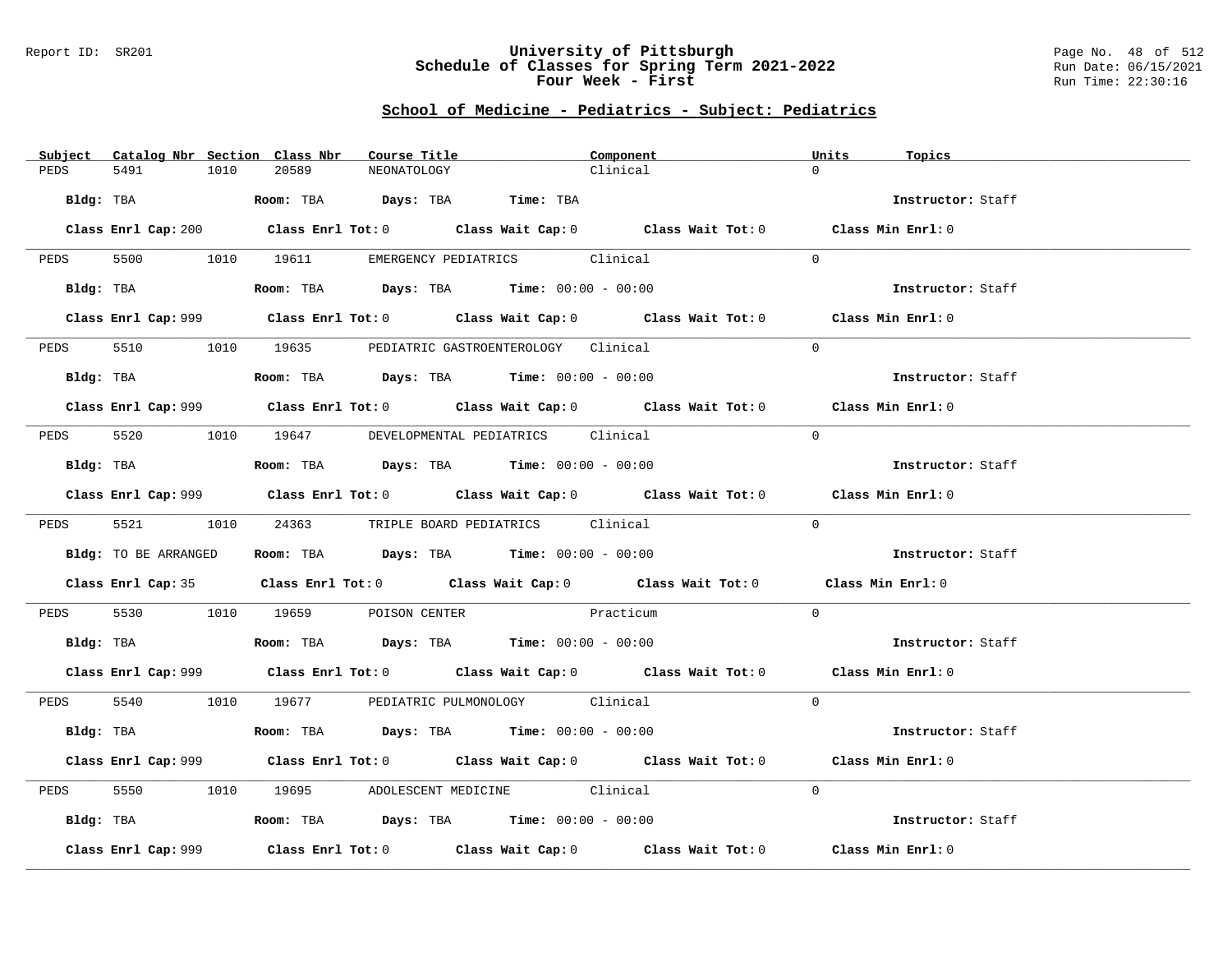| PEDS | 5560 | 1010 19017 | AMBULATORY PEDIATRICS                                                                      | Clinical                                                                                    | $\mathbf 0$                                                                                 |  |
|------|------|------------|--------------------------------------------------------------------------------------------|---------------------------------------------------------------------------------------------|---------------------------------------------------------------------------------------------|--|
|      |      |            | Bldg: TBA                     Room: TBA         Days: TBA         Time: 00:00 - 00:00      |                                                                                             | Instructor: Staff                                                                           |  |
|      |      |            |                                                                                            | Class Enrl Cap: 999 Class Enrl Tot: 0 Class Wait Cap: 0 Class Wait Tot: 0 Class Min Enrl: 0 |                                                                                             |  |
|      |      |            | PEDS 5570 1010 19023 ADOLSCNT AND YOUNG ADLT MEDICNClinical                                |                                                                                             | $\Omega$                                                                                    |  |
|      |      |            |                                                                                            |                                                                                             | Instructor: Staff                                                                           |  |
|      |      |            |                                                                                            | Class Enrl Cap: 999 Class Enrl Tot: 0 Class Wait Cap: 0 Class Wait Tot: 0                   | Class Min Enrl: 0                                                                           |  |
|      |      |            | PEDS 5580 1010 19035 SCHOOL HEALTH Clinical                                                |                                                                                             | $\Omega$                                                                                    |  |
|      |      |            | <b>Bldg:</b> TBA <b>ROOM:</b> TBA <b>Days:</b> TBA <b>Time:</b> $00:00 - 00:00$            |                                                                                             | Instructor: Staff                                                                           |  |
|      |      |            |                                                                                            | Class Enrl Cap: 999 Class Enrl Tot: 0 Class Wait Cap: 0 Class Wait Tot: 0 Class Min Enrl: 0 |                                                                                             |  |
|      |      |            | PEDS 5650 1010 19713 INDIVIDUALIZED CLINICAL COURSELecture                                 |                                                                                             | $\Omega$                                                                                    |  |
|      |      |            | Bldg: TBA                   Room: TBA         Days: TBA         Time: $00:00 - 00:00$      |                                                                                             | Instructor: Staff                                                                           |  |
|      |      |            |                                                                                            | Class Enrl Cap: 35 Class Enrl Tot: 0 Class Wait Cap: 0 Class Wait Tot: 0 Class Min Enrl: 0  |                                                                                             |  |
|      |      |            | PEDS 5720 1010 19731 MOLECULAR MEDICINE (ILS) Lecture                                      |                                                                                             | $\Omega$                                                                                    |  |
|      |      |            | Bldg: TBA                   Room: TBA         Days: TBA         Time: $00:00 - 00:00$      |                                                                                             | Instructor: Staff                                                                           |  |
|      |      |            |                                                                                            |                                                                                             | Class Enrl Cap: 999 Class Enrl Tot: 0 Class Wait Cap: 0 Class Wait Tot: 0 Class Min Enrl: 0 |  |
|      |      |            |                                                                                            |                                                                                             |                                                                                             |  |
|      |      |            | PEDS 5750 1400 28394 GET READY FOR RESIDENCY Clinical                                      |                                                                                             | $\Omega$                                                                                    |  |
|      |      |            | <b>Bldg:</b> TO BE ARRANGED <b>ROOM:</b> TBA <b>Days:</b> TBA <b>Time:</b> $00:00 - 00:00$ |                                                                                             | Instructor: Staff                                                                           |  |
|      |      |            |                                                                                            | Class Enrl Cap: 35 Class Enrl Tot: 0 Class Wait Cap: 0 Class Wait Tot: 0 Class Min Enrl: 0  |                                                                                             |  |
|      |      |            |                                                                                            | PEDS 5845 1010 19755 PEDIATRIC RESEARCH Directed Studies                                    | $\Omega$                                                                                    |  |
|      |      |            | Bldg: TBA                    Room: TBA         Days: TBA         Time: 00:00 - 00:00       |                                                                                             | Instructor: Staff                                                                           |  |
|      |      |            |                                                                                            | Class Enrl Cap: 35 Class Enrl Tot: 0 Class Wait Cap: 0 Class Wait Tot: 0 Class Min Enrl: 0  |                                                                                             |  |
|      |      |            |                                                                                            | PEDS 5899 1400 23463 INDEPENDENT STUDY PEDIATRIC Independent Study 0                        |                                                                                             |  |
|      |      |            | Bldg: TO BE ARRANGED Room: TBA Days: TBA Time: 00:00 - 00:00                               |                                                                                             | <b>Instructor:</b> Staff                                                                    |  |
|      |      |            |                                                                                            | Class Enrl Cap: 35 Class Enrl Tot: 0 Class Wait Cap: 0 Class Wait Tot: 0 Class Min Enrl: 0  |                                                                                             |  |
|      |      |            | PEDS 5900 1010 19773 EXTRAMURAL PEDIATRICS Clinical                                        |                                                                                             | $\Omega$                                                                                    |  |
|      |      |            | Bldg: TBA                   Room: TBA         Days: TBA         Time: $00:00 - 00:00$      |                                                                                             | Instructor: Staff                                                                           |  |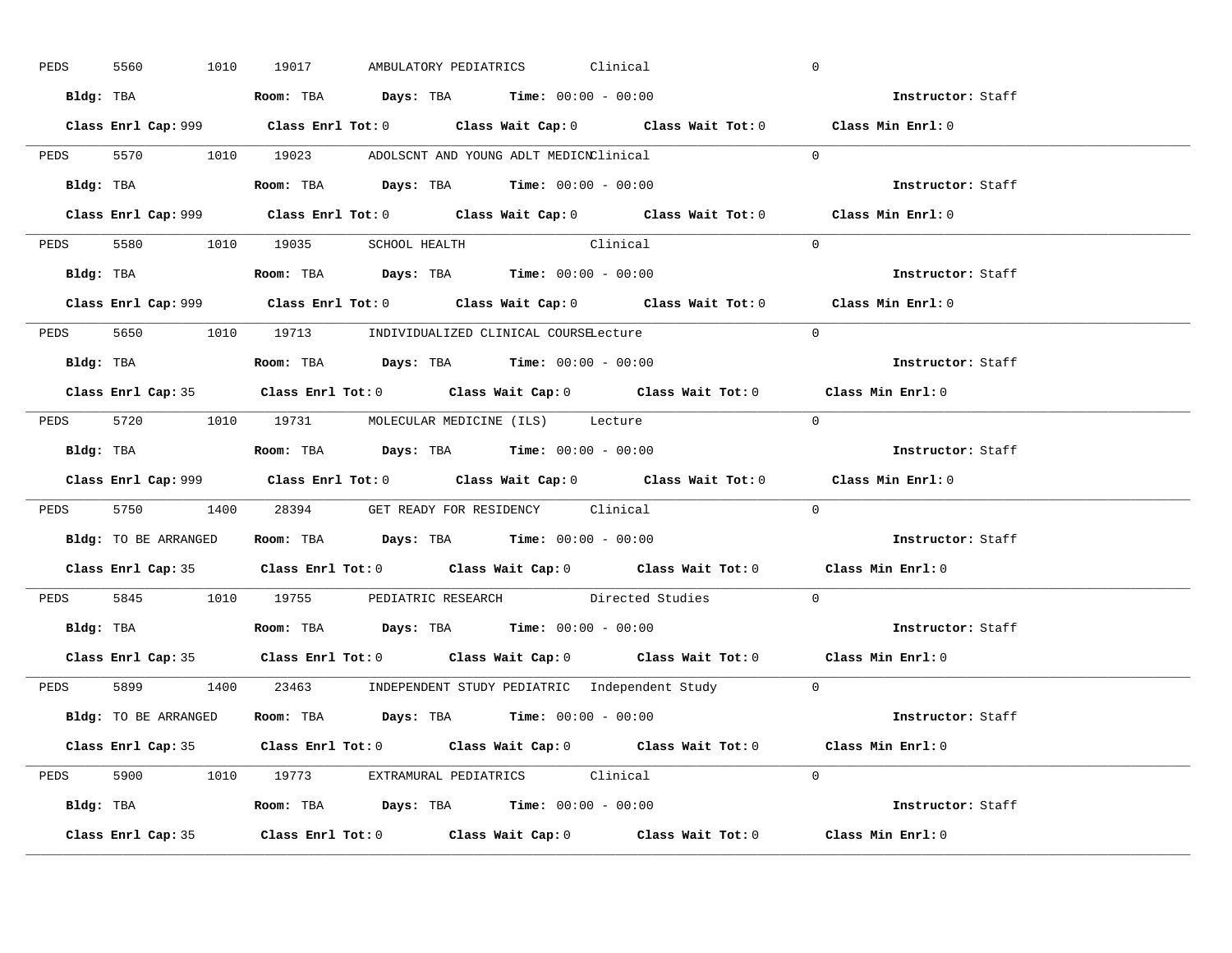### Report ID: SR201 **University of Pittsburgh** Page No. 50 of 512 **Schedule of Classes for Spring Term 2021-2022** Run Date: 06/15/2021 **Four Week - First** Run Time: 22:30:16

# **School of Medicine - Physical Medicine and Rehabilitation - Subject: Physical Medicine and Rehab**

| Subject     | Catalog Nbr Section Class Nbr        |      |       | Course Title |                                                                                         | Component                                                                                   | Units    | Topics            |
|-------------|--------------------------------------|------|-------|--------------|-----------------------------------------------------------------------------------------|---------------------------------------------------------------------------------------------|----------|-------------------|
| PMDREH      | 5410                                 | 1010 | 19785 |              | REHABILITATION SUB-INTERNSHIP Clinical                                                  |                                                                                             | $\Omega$ |                   |
|             |                                      |      |       |              | Bldg: TBA                     Room: TBA          Days: TBA         Time: 00:00 - 00:00  |                                                                                             |          | Instructor: Staff |
|             |                                      |      |       |              |                                                                                         | Class Enrl Cap: 35 Class Enrl Tot: 0 Class Wait Cap: 0 Class Wait Tot: 0 Class Min Enrl: 0  |          |                   |
|             |                                      |      |       |              | PMDREH 5450 1010 19791 REHABLTTN MEDICL CLERKSHIP Clinical                              |                                                                                             | $\Omega$ |                   |
|             | Bldg: TBA                            |      |       |              | Room: TBA $Days: TBA$ Time: $00:00 - 00:00$                                             |                                                                                             |          | Instructor: Staff |
|             |                                      |      |       |              |                                                                                         | Class Enrl Cap: 999 Class Enrl Tot: 0 Class Wait Cap: 0 Class Wait Tot: 0 Class Min Enrl: 0 |          |                   |
|             |                                      |      |       |              | PMDREH 5460 1010 19797 PED PHYSCL MED/REHAB-INPATIENTClinical                           |                                                                                             | $\Omega$ |                   |
|             |                                      |      |       |              | Bldg: TBA                    Room: TBA         Days: TBA         Time: $00:00 - 00:00$  |                                                                                             |          | Instructor: Staff |
|             |                                      |      |       |              |                                                                                         | Class Enrl Cap: 999 Class Enrl Tot: 0 Class Wait Cap: 0 Class Wait Tot: 0 Class Min Enrl: 0 |          |                   |
| PMDREH 5461 |                                      |      |       |              | 1010 19803 PED PHYSCL MED/REHAB-OUTPATNT Clinical                                       |                                                                                             | $\Omega$ |                   |
|             |                                      |      |       |              | Bldg: TBA                    Room: TBA         Days: TBA         Time: $00:00 - 00:00$  |                                                                                             |          | Instructor: Staff |
|             |                                      |      |       |              |                                                                                         | Class Enrl Cap: 999 Class Enrl Tot: 0 Class Wait Cap: 0 Class Wait Tot: 0 Class Min Enrl: 0 |          |                   |
|             |                                      |      |       |              | PMDREH 5465 1010 19821 DISABILITIES CLERKSHIP Clinical                                  |                                                                                             | $\Omega$ |                   |
|             |                                      |      |       |              | Bldg: TBA                   Room: TBA         Days: TBA         Time: $00:00 - 00:00$   |                                                                                             |          | Instructor: Staff |
|             |                                      |      |       |              |                                                                                         | Class Enrl Cap: 35 Class Enrl Tot: 0 Class Wait Cap: 0 Class Wait Tot: 0 Class Min Enrl: 0  |          |                   |
| PMDREH      | 5650 766                             |      |       |              |                                                                                         | 1400 23484 INDIVIDUALIZED CLINICAL COURSEDirected Studies 0                                 |          |                   |
|             |                                      |      |       |              | Bldg: TO BE ARRANGED ROOM: TBA Days: TBA Time: 00:00 - 00:00                            |                                                                                             |          | Instructor: Staff |
|             |                                      |      |       |              |                                                                                         | Class Enrl Cap: 35 Class Enrl Tot: 0 Class Wait Cap: 0 Class Wait Tot: 0 Class Min Enrl: 0  |          |                   |
|             | PMDREH 5810 1010 19833 PM&R RESEARCH |      |       |              |                                                                                         | Directed Studies 0                                                                          |          |                   |
|             |                                      |      |       |              | Bldg: TBA                    Room: TBA          Days: TBA         Time: $00:00 - 00:00$ |                                                                                             |          | Instructor: Staff |
|             |                                      |      |       |              |                                                                                         | Class Enrl Cap: 35 Class Enrl Tot: 0 Class Wait Cap: 0 Class Wait Tot: 0 Class Min Enrl: 0  |          |                   |
| PMDREH      | 5899                                 |      |       |              |                                                                                         | 1400 23492 IND STDY IN PHYSCL MED & REHABIndependent Study 0                                |          |                   |
|             | Bldg: TO BE ARRANGED                 |      |       |              | Room: TBA $Days:$ TBA $Time:$ $00:00 - 00:00$                                           |                                                                                             |          | Instructor: Staff |
|             |                                      |      |       |              |                                                                                         | Class Enrl Cap: 35 Class Enrl Tot: 0 Class Wait Cap: 0 Class Wait Tot: 0 Class Min Enrl: 0  |          |                   |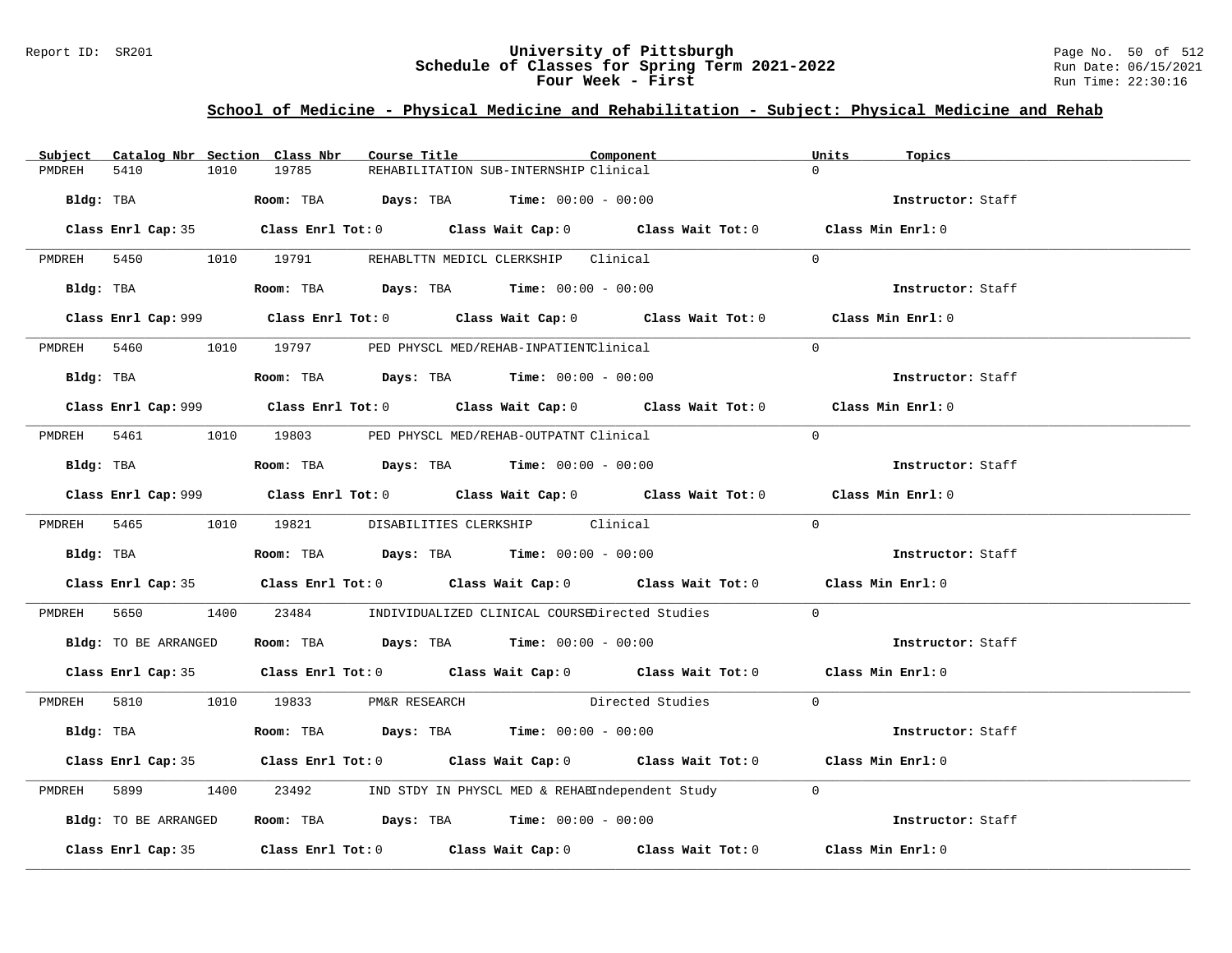| PMDREH    | 5900               | 1010 | 19839             | EXTRAMURAL PHYSCL MED & REHAB Clinical |                              |                   |                   |  |
|-----------|--------------------|------|-------------------|----------------------------------------|------------------------------|-------------------|-------------------|--|
| Bldg: TBA |                    |      | Room: TBA         | Days: TBA                              | <b>Time:</b> $00:00 - 00:00$ |                   | Instructor: Staff |  |
|           | Class Enrl Cap: 35 |      | Class Enrl Tot: 0 |                                        | Class Wait Cap: 0            | Class Wait Tot: 0 | Class Min Enrl: 0 |  |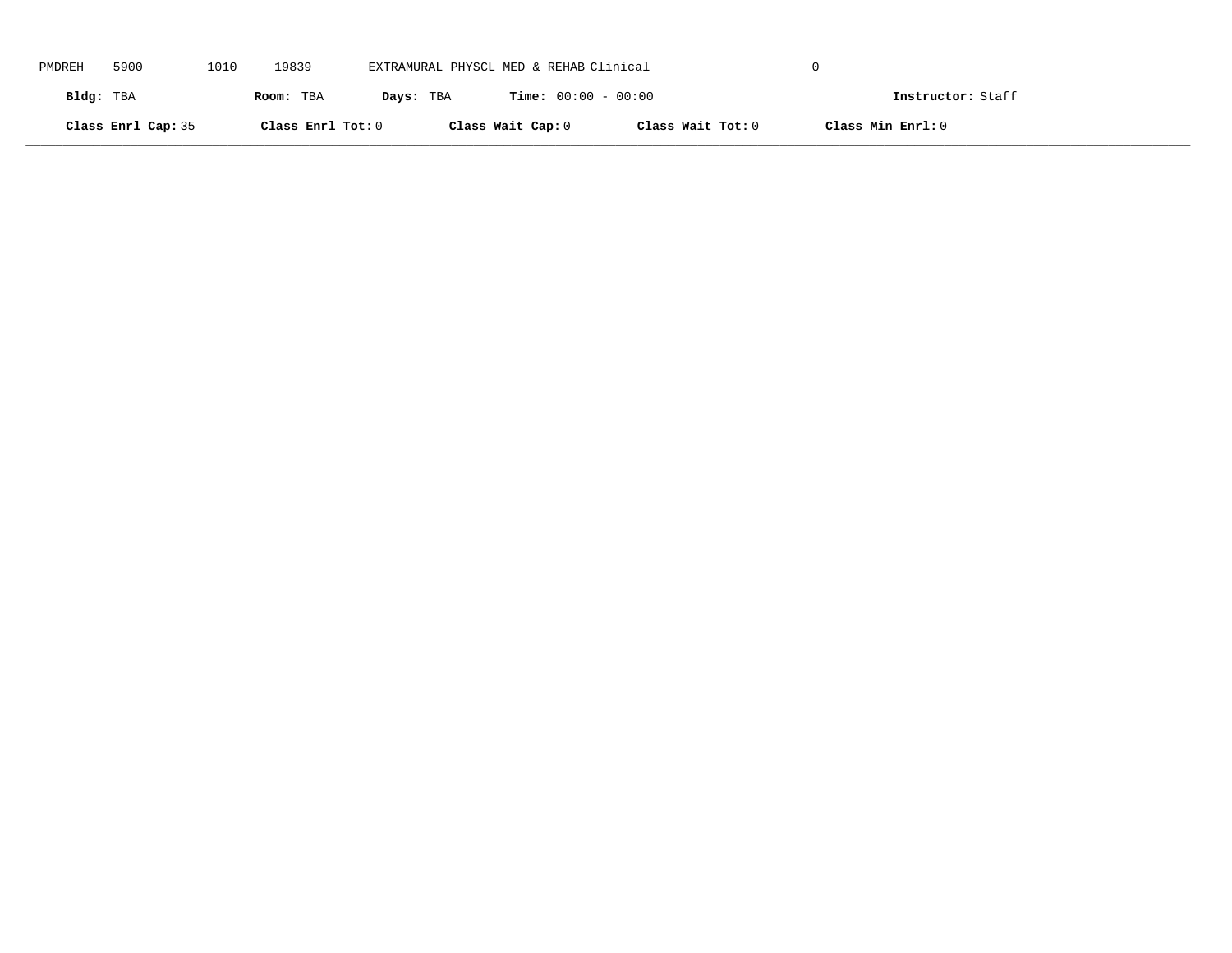### Report ID: SR201 **University of Pittsburgh** Page No. 52 of 512 **Schedule of Classes for Spring Term 2021-2022** Run Date: 06/15/2021 **Four Week - First** Run Time: 22:30:16

| Subject<br>Catalog Nbr Section Class Nbr | Course Title                                                                                | Component | Units<br>Topics   |
|------------------------------------------|---------------------------------------------------------------------------------------------|-----------|-------------------|
| PSYC<br>5345<br>1010                     | 19845<br>CLINICAL NEUROSCIENCE REPEAT Clinical                                              |           | $\Omega$          |
|                                          |                                                                                             |           |                   |
| Bldg: TBA                                | Room: TBA $Days:$ TBA $Time: 00:00 - 00:00$                                                 |           | Instructor: Staff |
|                                          |                                                                                             |           |                   |
|                                          | Class Enrl Cap: 35 Class Enrl Tot: 0 Class Wait Cap: 0 Class Wait Tot: 0 Class Min Enrl: 0  |           |                   |
|                                          |                                                                                             |           |                   |
|                                          | PSYC 5366 1400 28359 PSYCHIATRY CLERKSHIP Clinical                                          |           | $\Omega$          |
|                                          |                                                                                             |           |                   |
| Bldg: TO BE ARRANGED                     | Room: TBA $\rule{1em}{0.15mm}$ Days: TBA Time: $00:00 - 00:00$                              |           | Instructor: Staff |
|                                          |                                                                                             |           |                   |
|                                          | Class Enrl Cap: 35 Class Enrl Tot: 0 Class Wait Cap: 0 Class Wait Tot: 0 Class Min Enrl: 0  |           |                   |
|                                          | 5410 1010 19878 ACTNG INTERNSHIP IN PSYCHIATRYClinical                                      |           | $\Omega$          |
| PSYC                                     |                                                                                             |           |                   |
| Bldg: TBA                                | Room: TBA $Days:$ TBA $Time: 00:00 - 00:00$                                                 |           | Instructor: Staff |
|                                          |                                                                                             |           |                   |
|                                          | Class Enrl Cap: 35 Class Enrl Tot: 0 Class Wait Cap: 0 Class Wait Tot: 0 Class Min Enrl: 0  |           |                   |
|                                          |                                                                                             |           |                   |
|                                          | PSYC 5411 1010 19890 ADOLESCENT PSYC ACTING INTERN Clinical                                 |           | $\Omega$          |
|                                          |                                                                                             |           |                   |
| Bldg: TBA                                | Room: TBA $\rule{1em}{0.15mm}$ Days: TBA Time: $00:00 - 00:00$                              |           | Instructor: Staff |
|                                          |                                                                                             |           |                   |
|                                          | Class Enrl Cap: 999 Class Enrl Tot: 0 Class Wait Cap: 0 Class Wait Tot: 0 Class Min Enrl: 0 |           |                   |
|                                          |                                                                                             |           |                   |
|                                          | PSYC 5412 1010 19902 TRIPLE BOARD ACTING INTERNSHIPClinical                                 |           | $\Omega$          |
| Bldg: TBA                                | Room: TBA $\rule{1em}{0.15mm}$ Days: TBA Time: $00:00 - 00:00$                              |           | Instructor: Staff |
|                                          |                                                                                             |           |                   |
|                                          | Class Enrl Cap: 35 Class Enrl Tot: 0 Class Wait Cap: 0 Class Wait Tot: 0 Class Min Enrl: 0  |           |                   |
|                                          |                                                                                             |           |                   |
| PSYC                                     | 5415 1010 19914 INTRO TO CLINICAL PSYCHIATRY Clinical                                       |           | $\Omega$          |
|                                          |                                                                                             |           |                   |
|                                          | Bldg: TBA                    Room: TBA         Days: TBA         Time: $00:00 - 00:00$      |           | Instructor: Staff |
|                                          |                                                                                             |           |                   |
|                                          | Class Enrl Cap: 35 Class Enrl Tot: 0 Class Wait Cap: 0 Class Wait Tot: 0 Class Min Enrl: 0  |           |                   |
|                                          |                                                                                             |           |                   |
|                                          | PSYC 5420 1010 19932 PSYCHIATRIC EMERGENCY SERVICESClinical                                 |           | $\Omega$          |
|                                          |                                                                                             |           |                   |
| Bldg: TBA                                | Room: TBA $Days:$ TBA Time: $00:00 - 00:00$                                                 |           | Instructor: Staff |
|                                          | Class Enrl Cap: 999 Class Enrl Tot: 0 Class Wait Cap: 0 Class Wait Tot: 0 Class Min Enrl: 0 |           |                   |
|                                          |                                                                                             |           |                   |
| 5425<br>PSYC                             | 1010 19047 MGT OF PSYCHIATRIC ILLNESSES Clinical                                            |           | $\Omega$          |
|                                          |                                                                                             |           |                   |
| Bldg: TBA                                | Room: TBA $\rule{1em}{0.15mm}$ Days: TBA Time: $00:00 - 00:00$                              |           | Instructor: Staff |
|                                          |                                                                                             |           |                   |
| Class Enrl Cap: 35                       | Class Enrl Tot: $0$ Class Wait Cap: $0$ Class Wait Tot: $0$                                 |           | Class Min Enrl: 0 |
|                                          |                                                                                             |           |                   |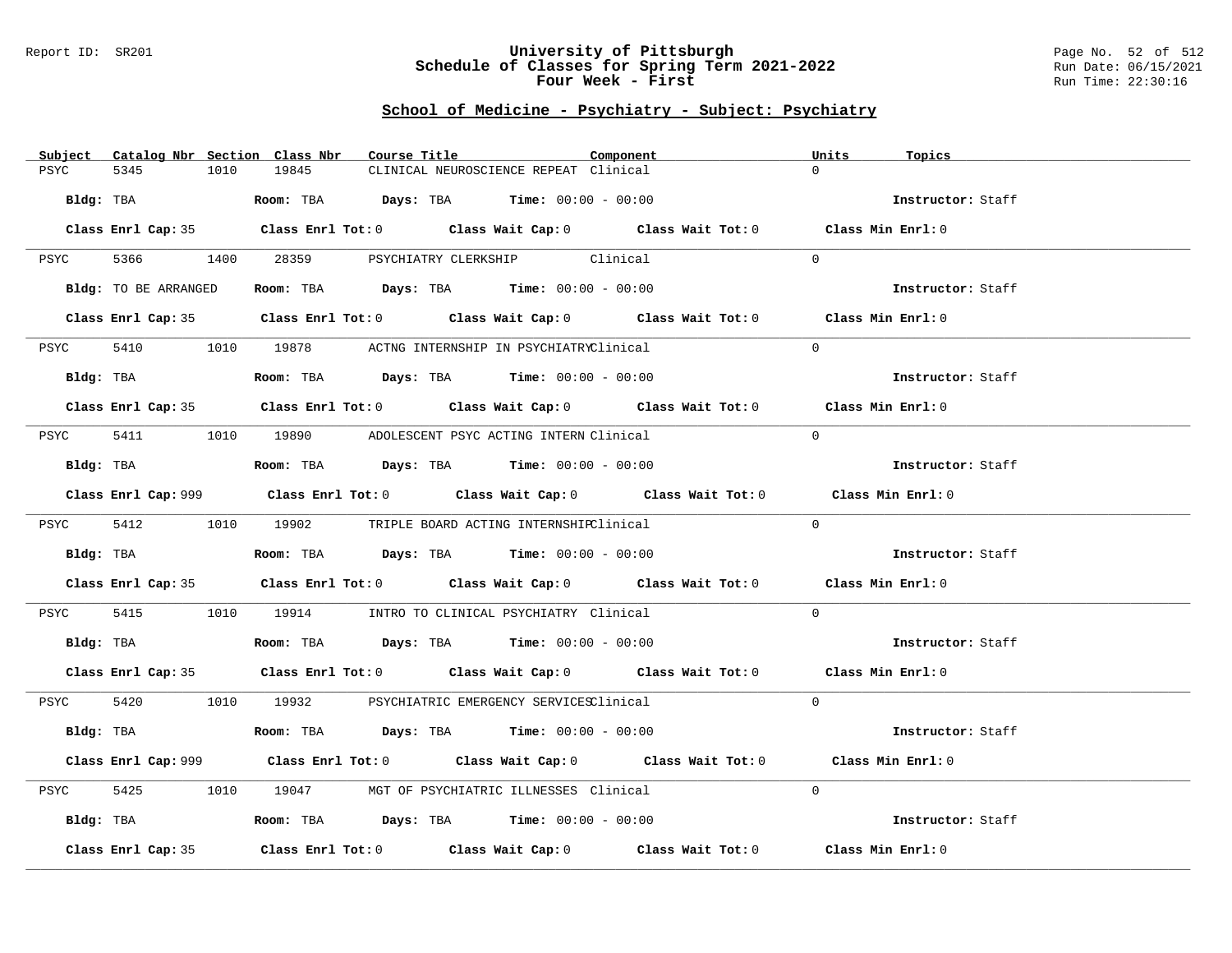| PSYC | 5430 |           | 1010 19944                                                                             |  | PEDIATRIC PSYCHIATRY Clinical |                                                                                             | $\overline{0}$ |                          |  |
|------|------|-----------|----------------------------------------------------------------------------------------|--|-------------------------------|---------------------------------------------------------------------------------------------|----------------|--------------------------|--|
|      |      |           | Bldg: TBA                   Room: TBA         Days: TBA         Time: $00:00 - 00:00$  |  |                               |                                                                                             |                | Instructor: Staff        |  |
|      |      |           |                                                                                        |  |                               | Class Enrl Cap: 999 Class Enrl Tot: 0 Class Wait Cap: 0 Class Wait Tot: 0 Class Min Enrl: 0 |                |                          |  |
|      |      |           | PSYC 5441 1010 19962 OUTPATIENT ADOLSCNT PSYCHIATRYClinical                            |  |                               |                                                                                             | $\Omega$       |                          |  |
|      |      | Bldg: TBA | Room: TBA $Days:$ TBA $Time:$ 00:00 - 00:00                                            |  |                               |                                                                                             |                | Instructor: Staff        |  |
|      |      |           |                                                                                        |  |                               | Class Enrl Cap: 999 Class Enrl Tot: 0 Class Wait Cap: 0 Class Wait Tot: 0 Class Min Enrl: 0 |                |                          |  |
|      |      |           | PSYC 5442 1010 19059 ADV OUTPATIENT CHLD & ADOLSCNTClinical                            |  |                               |                                                                                             | $\Omega$       |                          |  |
|      |      |           | Bldg: TBA                    Room: TBA         Days: TBA        Time: $00:00 - 00:00$  |  |                               |                                                                                             |                | Instructor: Staff        |  |
|      |      |           |                                                                                        |  |                               | Class Enrl Cap: 999 Class Enrl Tot: 0 Class Wait Cap: 0 Class Wait Tot: 0 Class Min Enrl: 0 |                |                          |  |
|      |      |           | PSYC 5443 1010 19065 SEX ABUSE OF CHLDREN & ADLSCNTClinical                            |  |                               |                                                                                             | $\Omega$       |                          |  |
|      |      |           |                                                                                        |  |                               |                                                                                             |                | Instructor: Staff        |  |
|      |      |           |                                                                                        |  |                               | Class Enrl Cap: 999 Class Enrl Tot: 0 Class Wait Cap: 0 Class Wait Tot: 0 Class Min Enrl: 0 |                |                          |  |
|      |      |           | PSYC 5448 1010 19980 INTRO TO GERIATRIC PSYCHIATRY Clinical                            |  |                               |                                                                                             | $\Omega$       |                          |  |
|      |      |           |                                                                                        |  |                               |                                                                                             |                | Instructor: Staff        |  |
|      |      |           |                                                                                        |  |                               |                                                                                             |                |                          |  |
|      |      |           |                                                                                        |  |                               | Class Enrl Cap: 35 Class Enrl Tot: 0 Class Wait Cap: 0 Class Wait Tot: 0 Class Min Enrl: 0  |                |                          |  |
|      |      |           | PSYC 5450 1010 19998 GERIATRIC PSYCHIATRY Clinical                                     |  |                               |                                                                                             | $\mathbf{0}$   |                          |  |
|      |      |           | <b>Bldg:</b> TBA <b>Room:</b> TBA <b>Days:</b> TBA <b>Time:</b> $00:00 - 00:00$        |  |                               |                                                                                             |                | <b>Instructor:</b> Staff |  |
|      |      |           |                                                                                        |  |                               | Class Enrl Cap: 999 Class Enrl Tot: 0 Class Wait Cap: 0 Class Wait Tot: 0 Class Min Enrl: 0 |                |                          |  |
|      |      |           | PSYC 5455 1010 19077 EMERGENCY PSYCHIATRY Clinical                                     |  |                               |                                                                                             | $\Omega$       |                          |  |
|      |      |           | Bldg: TBA                    Room: TBA         Days: TBA         Time: $00:00 - 00:00$ |  |                               |                                                                                             |                | Instructor: Staff        |  |
|      |      |           |                                                                                        |  |                               | Class Enrl Cap: 999 Class Enrl Tot: 0 Class Wait Cap: 0 Class Wait Tot: 0 Class Min Enrl: 0 |                |                          |  |
|      |      |           | PSYC 5458 1010 20010 PSYCHIATRIC ASSESSMENT Clinical                                   |  |                               |                                                                                             | $\Omega$       |                          |  |
|      |      |           | Bldg: TBA                   Room: TBA         Days: TBA        Time: $00:00 - 00:00$   |  |                               |                                                                                             |                | Instructor: Staff        |  |
|      |      |           |                                                                                        |  |                               | Class Enrl Cap: 35 Class Enrl Tot: 0 Class Wait Cap: 0 Class Wait Tot: 0 Class Min Enrl: 0  |                |                          |  |
|      |      |           | PSYC 5459 1200 22131 NEUROSCIENCE AT THE BEDSIDE Clinical                              |  |                               |                                                                                             | $\Omega$       |                          |  |
|      |      |           | Bldg: TO BE ARRANGED Room: TBA Days: TBA Time: 00:00 - 00:00                           |  |                               |                                                                                             |                | Instructor: Staff        |  |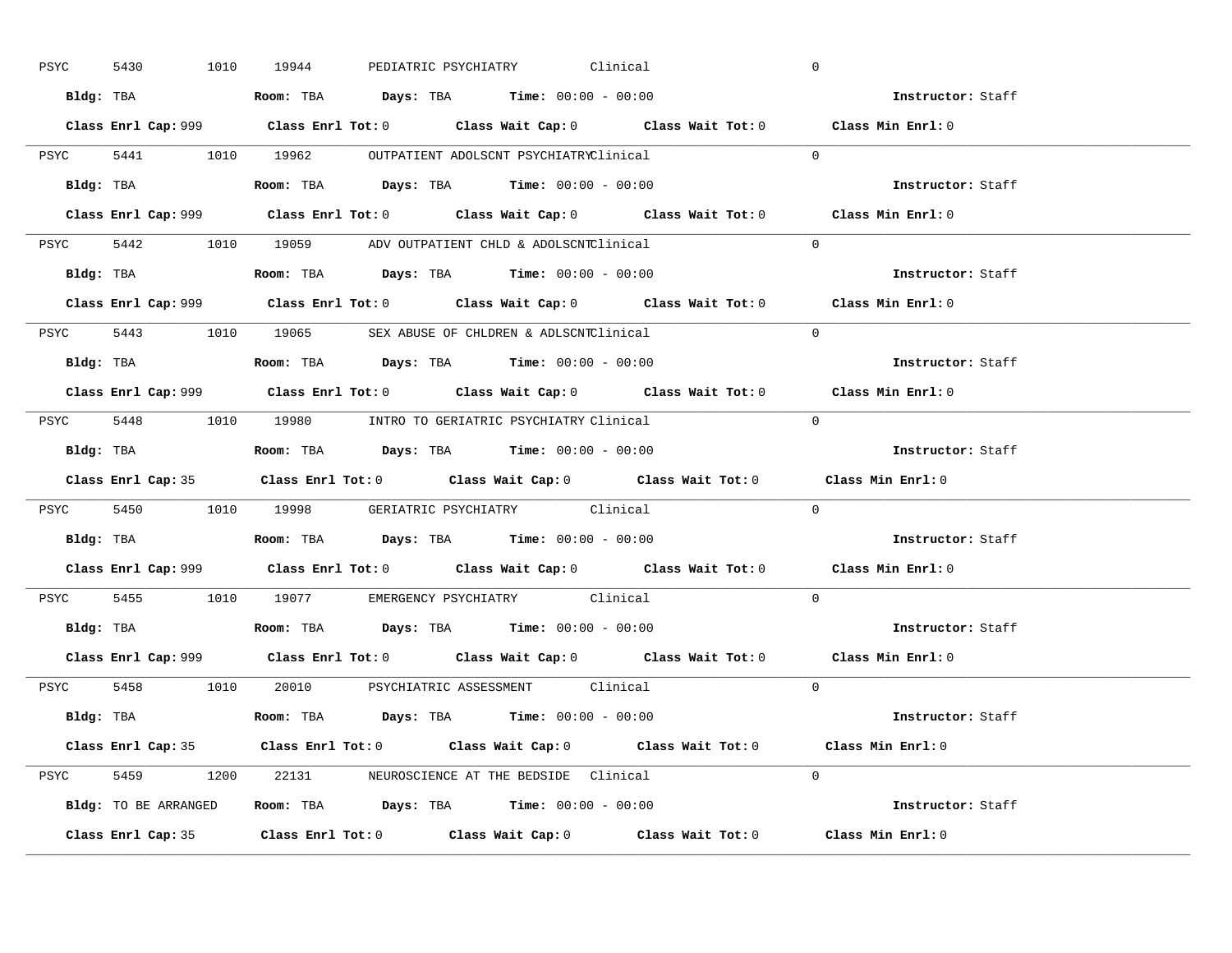### Report ID: SR201 **University of Pittsburgh** Page No. 54 of 512 **Schedule of Classes for Spring Term 2021-2022** Run Date: 06/15/2021 **Four Week - First** Run Time: 22:30:16

| Subject      |              | Catalog Nbr Section Class Nbr<br>Course Title |                                                                                          | Component                                                                                   | Units<br>Topics   |  |
|--------------|--------------|-----------------------------------------------|------------------------------------------------------------------------------------------|---------------------------------------------------------------------------------------------|-------------------|--|
| 5460<br>PSYC | 1010         | 20016                                         | CONSULTATION & LIAISON PSYCH Clinical                                                    |                                                                                             | $\Omega$          |  |
|              | Bldg: TBA    |                                               | Room: TBA $\rule{1em}{0.15mm}$ Days: TBA $\rule{1.15mm}]{0.15mm}$ Time: $0.000 - 0.0000$ |                                                                                             | Instructor: Staff |  |
|              |              |                                               |                                                                                          | Class Enrl Cap: 999 Class Enrl Tot: 0 Class Wait Cap: 0 Class Wait Tot: 0 Class Min Enrl: 0 |                   |  |
| PSYC         | 5462<br>1010 | 20022                                         | PSYCHIATRY AND FAMILY MEDICINEClinical                                                   |                                                                                             | $\Omega$          |  |
|              | Bldg: TBA    |                                               | Room: TBA $Days:$ TBA $Time: 00:00 - 00:00$                                              |                                                                                             | Instructor: Staff |  |
|              |              |                                               |                                                                                          | Class Enrl Cap: 35 Class Enrl Tot: 0 Class Wait Cap: 0 Class Wait Tot: 0 Class Min Enrl: 0  |                   |  |
| 5465<br>PSYC | 1010         |                                               | 20034 COMMUNITY PSYCHIATRY Clinical                                                      |                                                                                             | $\Omega$          |  |
| Bldg: TBA    |              |                                               | Room: TBA $Days:$ TBA $Time: 00:00 - 00:00$                                              |                                                                                             | Instructor: Staff |  |
|              |              |                                               |                                                                                          | Class Enrl Cap: 35 Class Enrl Tot: 0 Class Wait Cap: 0 Class Wait Tot: 0 Class Min Enrl: 0  |                   |  |
| 5468<br>PSYC |              | 1010                                          | 25840 INTEGED CARE ACROSS LIFESPAN Clinical                                              |                                                                                             | $\overline{0}$    |  |
| Bldg: TBA    |              |                                               | Room: TBA Days: TBA Time: TBA                                                            |                                                                                             | Instructor: Staff |  |
|              |              |                                               |                                                                                          | Class Enrl Cap: 35 Class Enrl Tot: 0 Class Wait Cap: 0 Class Wait Tot: 0 Class Min Enrl: 0  |                   |  |
| 5471<br>PSYC | 1010         |                                               | 19083 MAYVIEW STATE HOSPITAL Clinical                                                    |                                                                                             | $\Omega$          |  |
|              | Bldg: TBA    |                                               | Room: TBA $Days:$ TBA $Time: 00:00 - 00:00$                                              |                                                                                             | Instructor: Staff |  |
|              |              |                                               |                                                                                          | Class Enrl Cap: 999 Class Enrl Tot: 0 Class Wait Cap: 0 Class Wait Tot: 0 Class Min Enrl: 0 |                   |  |
| 5481<br>PSYC | 1010         | 19095 — 1909                                  | ADDICTIONS TREATMENT PROGRAM Clinical                                                    |                                                                                             | $\Omega$          |  |
|              | Bldg: TBA    |                                               | Room: TBA $Days: TBA$ Time: $00:00 - 00:00$                                              |                                                                                             | Instructor: Staff |  |
|              |              |                                               |                                                                                          | Class Enrl Cap: 999 Class Enrl Tot: 0 Class Wait Cap: 0 Class Wait Tot: 0 Class Min Enrl: 0 |                   |  |
| 5482<br>PSYC | 1010         |                                               | 19101 DUAL DIAG:MENTL & SUBS ABUSE Clinical                                              |                                                                                             | $\Omega$          |  |
| Bldg: TBA    |              |                                               | Room: TBA $Days:$ TBA $Time: 00:00 - 00:00$                                              |                                                                                             | Instructor: Staff |  |
|              |              |                                               |                                                                                          | Class Enrl Cap: 999 Class Enrl Tot: 0 Class Wait Cap: 0 Class Wait Tot: 0 Class Min Enrl: 0 |                   |  |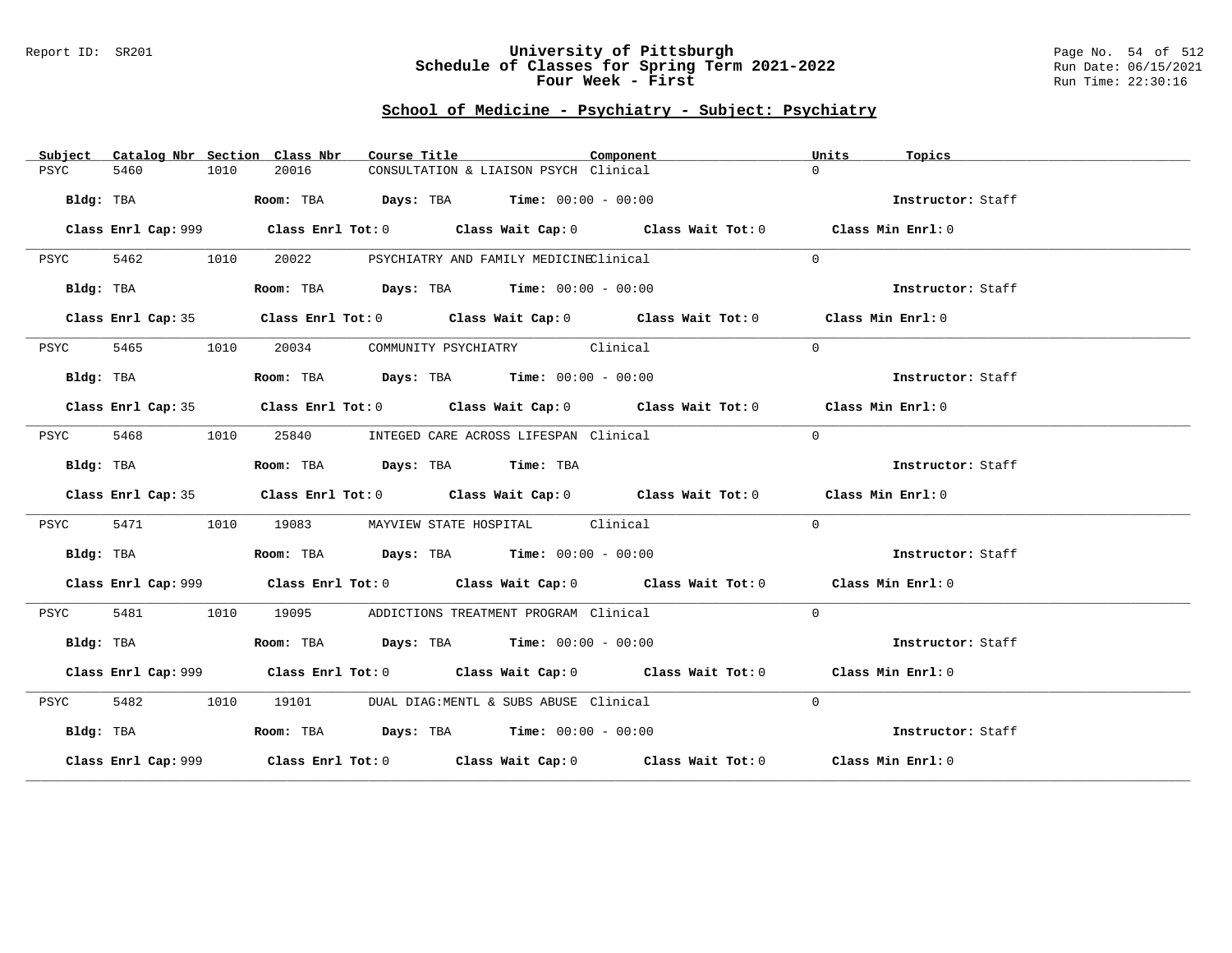### Report ID: SR201 **University of Pittsburgh** Page No. 55 of 512 **Schedule of Classes for Spring Term 2021-2022** Run Date: 06/15/2021 **Four Week - First** Run Time: 22:30:16

| Subject |                      |      | Catalog Nbr Section Class Nbr | Course Title |                                                                          | Component |                                                                                             | Units             | Topics            |                               |
|---------|----------------------|------|-------------------------------|--------------|--------------------------------------------------------------------------|-----------|---------------------------------------------------------------------------------------------|-------------------|-------------------|-------------------------------|
| PSYC    | 5483                 | 1200 | 22138                         |              | ADDICTION MED DUAL DIAGNOSIS Clinical                                    |           |                                                                                             | $\Omega$          |                   |                               |
|         | Bldg: TO BE ARRANGED |      |                               |              | <b>Room:</b> TBA $Days:$ TBA $Time: 00:00 - 00:00$                       |           |                                                                                             |                   |                   | Instructor: Fontenot, Amber L |
|         |                      |      |                               |              |                                                                          |           |                                                                                             |                   |                   | Kirk, Kimberly Ann            |
|         |                      |      |                               |              |                                                                          |           |                                                                                             |                   |                   | Maranowski, Gregory William   |
|         |                      |      |                               |              | Class Enrl Cap: 35 Class Enrl Tot: 0 Class Wait Cap: 0 Class Wait Tot: 0 |           |                                                                                             | Class Min Enrl: 0 |                   |                               |
| PSYC    | 5485                 | 1010 | 20040                         |              | ADULT INTENSIVE OUTPATIENT PROClinical                                   |           |                                                                                             | $\Omega$          |                   |                               |
|         | Bldg: TBA            |      |                               |              | Room: TBA $Days:$ TBA $Time: 00:00 - 00:00$                              |           |                                                                                             |                   | Instructor: Staff |                               |
|         |                      |      |                               |              |                                                                          |           | Class Enrl Cap: 35 Class Enrl Tot: 0 Class Wait Cap: 0 Class Wait Tot: 0 Class Min Enrl: 0  |                   |                   |                               |
| PSYC    | 5500                 | 1010 |                               |              | 20046 NEUROBEHAVIORAL PSYCHIATRY Clinical                                |           |                                                                                             | $\Omega$          |                   |                               |
|         | Bldg: TBA            |      |                               |              | <b>Room:</b> TBA $Days: TBA$ <b>Time:</b> $00:00 - 00:00$                |           |                                                                                             |                   | Instructor: Staff |                               |
|         |                      |      |                               |              |                                                                          |           | Class Enrl Cap: 999 Class Enrl Tot: 0 Class Wait Cap: 0 Class Wait Tot: 0 Class Min Enrl: 0 |                   |                   |                               |
| PSYC    | 5510                 | 1010 |                               |              | 20310 SLEEP AND ITS DISORDERS Clinical                                   |           |                                                                                             | $\Omega$          |                   |                               |
|         | Bldg: TBA            |      |                               |              | Room: TBA $Days:$ TBA $Time: 00:00 - 00:00$                              |           |                                                                                             |                   | Instructor: Staff |                               |
|         |                      |      |                               |              |                                                                          |           | Class Enrl Cap: 999 Class Enrl Tot: 0 Class Wait Cap: 0 Class Wait Tot: 0 Class Min Enrl: 0 |                   |                   |                               |
| PSYC    | 5520                 |      | 1010 19113                    |              |                                                                          |           | BIOLOGICAL RHYTHMS    Independent Study                                                     | $\Omega$          |                   |                               |
|         | Bldg: TBA            |      |                               |              | Room: TBA $Days:$ TBA $Time: 00:00 - 00:00$                              |           |                                                                                             |                   | Instructor: Staff |                               |
|         |                      |      |                               |              | Class Enrl Cap: 35 Class Enrl Tot: 0 Class Wait Cap: 0 Class Wait Tot: 0 |           |                                                                                             |                   | Class Min Enrl: 0 |                               |
| PSYC    | 5531                 | 1010 | 19119                         |              | WOMEN'S MENTAL HEALTH Clinical                                           |           |                                                                                             | $\Omega$          |                   |                               |
|         | Bldg: TBA            |      |                               |              | Room: TBA $Days:$ TBA $Time: 00:00 - 00:00$                              |           |                                                                                             |                   | Instructor: Staff |                               |
|         |                      |      |                               |              | Class Enrl Cap: 35 Class Enrl Tot: 0 Class Wait Cap: 0 Class Wait Tot: 0 |           |                                                                                             |                   | Class Min Enrl: 0 |                               |
| PSYC    | 5650                 |      |                               |              | 1010  20328  INDIVIDUALIZED CLINICAL COURSEClinical                      |           |                                                                                             | $\overline{0}$    |                   |                               |
|         | Bldg: TBA            |      |                               |              | Room: TBA $Days:$ TBA $Time: 00:00 - 00:00$                              |           |                                                                                             |                   | Instructor: Staff |                               |
|         | Class Enrl Cap: 35   |      |                               |              | Class Enrl Tot: $0$ Class Wait Cap: $0$ Class Wait Tot: $0$              |           |                                                                                             |                   | Class Min Enrl: 0 |                               |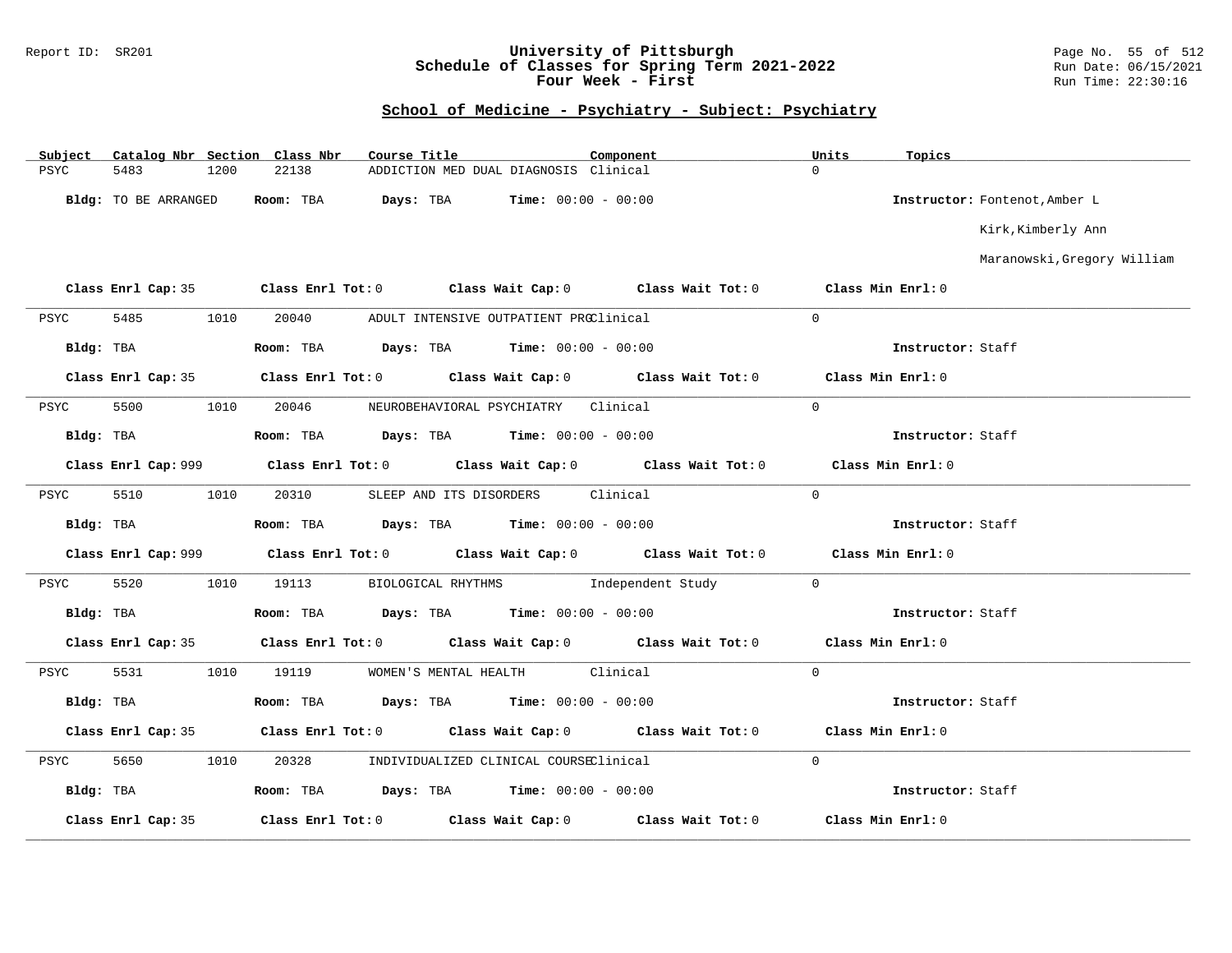### Report ID: SR201 **University of Pittsburgh** Page No. 56 of 512 **Schedule of Classes for Spring Term 2021-2022** Run Date: 06/15/2021 **Four Week - First** Run Time: 22:30:16

| Catalog Nbr Section Class Nbr<br>Subject | Course Title                                                                                       | Component | Units<br>Topics   |
|------------------------------------------|----------------------------------------------------------------------------------------------------|-----------|-------------------|
| 5750<br>PSYC<br>1400                     | 28380<br>GET READY FOR RESIDENCY                                                                   | Clinical  | $\Omega$          |
|                                          |                                                                                                    |           |                   |
| Bldg: TO BE ARRANGED                     | Room: TBA $Days:$ TBA $Time: 00:00 - 00:00$                                                        |           | Instructor: Staff |
|                                          |                                                                                                    |           |                   |
|                                          | Class Enrl Cap: 35 Class Enrl Tot: 0 Class Wait Cap: 0 Class Wait Tot: 0 Class Min Enrl: 0         |           |                   |
|                                          |                                                                                                    |           |                   |
|                                          | PSYC 5890 1010 20346 CHLD & ADOLSCNT DEPRESSION RESClinical                                        |           | $\Omega$          |
|                                          |                                                                                                    |           |                   |
|                                          | Bldg: TBA                  Room: TBA        Days: TBA        Time: 00:00 - 00:00                   |           | Instructor: Staff |
|                                          |                                                                                                    |           |                   |
|                                          | Class Enrl Cap: 999 Class Enrl Tot: 0 Class Wait Cap: 0 Class Wait Tot: 0 Class Min Enrl: 0        |           |                   |
|                                          | 5892 1010 20352 PSYCHOPHYSIOLOGY Practicum                                                         |           | $\Omega$          |
| PSYC                                     |                                                                                                    |           |                   |
| Bldg: TBA                                | Room: TBA $\rule{1em}{0.15mm}$ Days: TBA $\rule{1.15mm}]{0.15mm}$ Time: $00:00 - 00:00$            |           | Instructor: Staff |
|                                          |                                                                                                    |           |                   |
|                                          | Class Enrl Cap: 999 Class Enrl Tot: 0 Class Wait Cap: 0 Class Wait Tot: 0 Class Min Enrl: 0        |           |                   |
|                                          |                                                                                                    |           |                   |
|                                          | PSYC 5893 1010 20358 NEUROPHARMACOLOGY Independent Study                                           |           | $\bigcirc$        |
|                                          |                                                                                                    |           |                   |
| Bldg: TBA                                | Room: TBA $Days:$ TBA $Time: 00:00 - 00:00$                                                        |           | Instructor: Staff |
|                                          |                                                                                                    |           |                   |
|                                          | Class Enrl Cap: 35 Class Enrl Tot: 0 Class Wait Cap: 0 Class Wait Tot: 0 Class Min Enrl: 0         |           |                   |
|                                          |                                                                                                    |           |                   |
|                                          | PSYC 5894 1010 19131 PSYCHOPHAR OF MOOD DISORDERS Independent Study                                |           | $\bigcirc$        |
|                                          |                                                                                                    |           |                   |
| Bldg: TBA                                | Room: TBA Days: TBA Time: $00:00 - 00:00$                                                          |           | Instructor: Staff |
|                                          | Class Enrl Cap: 35 Class Enrl Tot: 0 Class Wait Cap: 0 Class Wait Tot: 0 Class Min Enrl: 0         |           |                   |
|                                          |                                                                                                    |           |                   |
| PSYC                                     | 5895 1010 20364 INDEPENDENT RESEARCH Independent Study                                             |           | $\overline{0}$    |
|                                          |                                                                                                    |           |                   |
|                                          | Bldg: TBA                     Room: TBA        Days: TBA        Time: 00:00 - 00:00                |           | Instructor: Staff |
|                                          |                                                                                                    |           |                   |
|                                          | Class Enrl Cap: 35 Class Enrl Tot: 0 Class Wait Cap: 0 Class Wait Tot: 0 Class Min Enrl: 0         |           |                   |
|                                          |                                                                                                    |           |                   |
|                                          | PSYC 5896 1010 19137 LAW AND PSYCHIATRY Internship                                                 |           | $\Omega$          |
|                                          |                                                                                                    |           |                   |
| Bldg: TBA                                | Room: TBA $Days:$ TBA Time: $00:00 - 00:00$                                                        |           | Instructor: Staff |
|                                          |                                                                                                    |           |                   |
|                                          | Class Enrl Cap: 35 Class Enrl Tot: 0 Class Wait Cap: 0 Class Wait Tot: 0 Class Min Enrl: 0         |           |                   |
| 5897 38<br>1010<br>PSYC                  | 20370 BEHAVIORAL MEDICINE 1nternship                                                               |           | $\Omega$          |
|                                          |                                                                                                    |           |                   |
|                                          | Bldg: TBA                   Room: TBA        Days: TBA        Time: 00:00 - 00:00                  |           | Instructor: Staff |
|                                          |                                                                                                    |           |                   |
| Class Enrl Cap: 999                      | Class Enrl Tot: 0 $\qquad$ Class Wait Cap: 0 $\qquad$ Class Wait Tot: 0 $\qquad$ Class Min Enrl: 0 |           |                   |
|                                          |                                                                                                    |           |                   |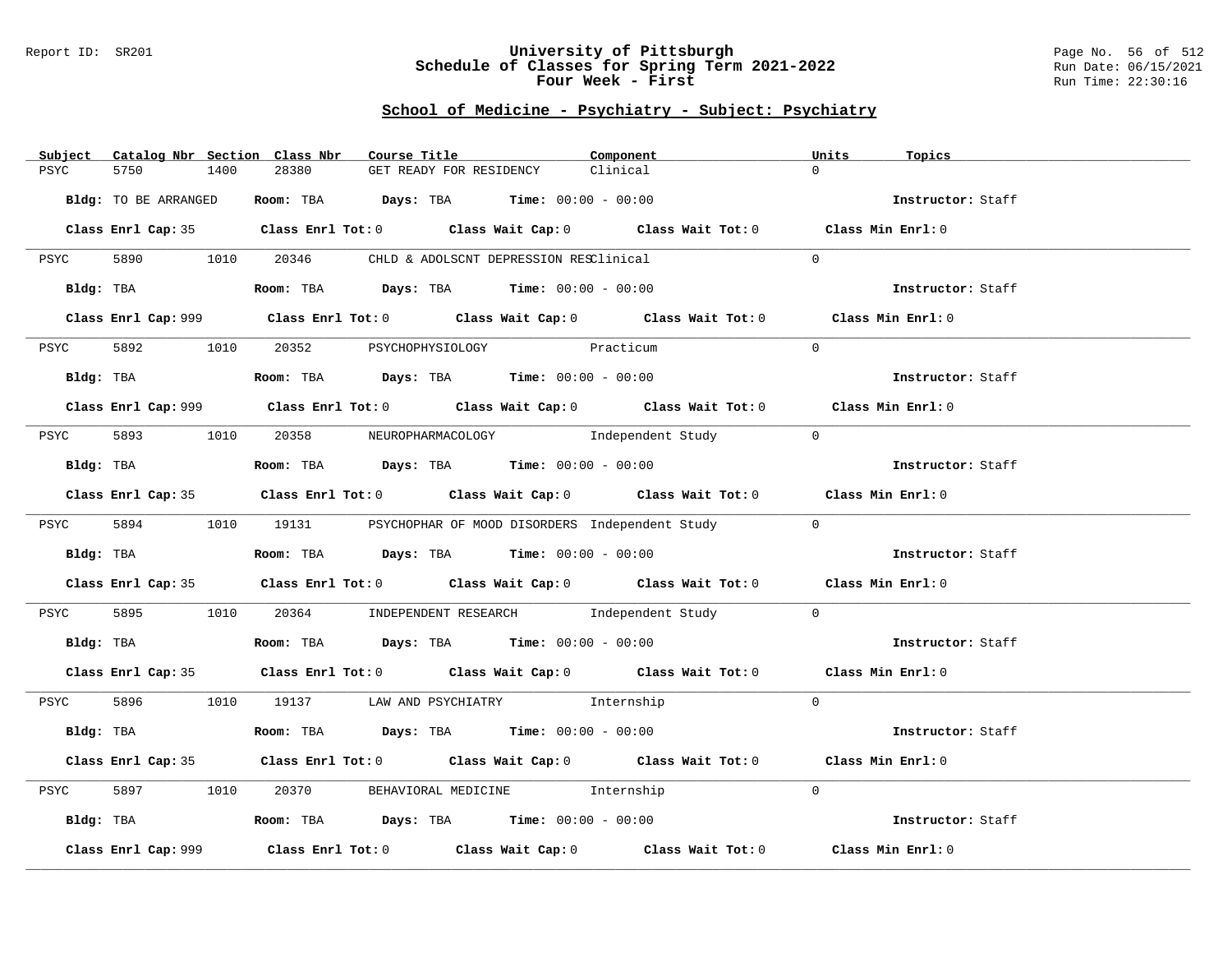| PSYC      | 5898               | 1010 | 20376             |                       |                                               | INTRO TO CLINCAL PSYC RESEARCHDirected Studies              | $\mathbf 0$       |  |
|-----------|--------------------|------|-------------------|-----------------------|-----------------------------------------------|-------------------------------------------------------------|-------------------|--|
| Bldg: TBA |                    |      | Room: TBA         |                       | <b>Days:</b> TBA <b>Time:</b> $00:00 - 00:00$ |                                                             | Instructor: Staff |  |
|           | Class Enrl Cap: 35 |      | Class Enrl Tot: 0 |                       |                                               | Class Wait Cap: $0$ Class Wait Tot: $0$                     | Class Min Enrl: 0 |  |
| PSYC      | 5899               | 1010 | 20382             | INDEPENDENT STUDY     |                                               | Independent Study                                           | $\mathbf 0$       |  |
| Bldg: TBA |                    |      | Room: TBA         | Days: TBA             | $Time: 00:00 - 00:00$                         |                                                             | Instructor: Staff |  |
|           | Class Enrl Cap: 35 |      |                   |                       |                                               | Class Enrl Tot: $0$ Class Wait Cap: $0$ Class Wait Tot: $0$ | Class Min Enrl: 0 |  |
| PSYC      | 5901               | 1010 | 20388             | EXTRAMURAL PSYCHIATRY |                                               | Clinical                                                    | $\mathbf 0$       |  |
| Bldg: TBA |                    |      | Room: TBA         |                       | <b>Days:</b> TBA <b>Time:</b> $00:00 - 00:00$ |                                                             | Instructor: Staff |  |
|           | Class Enrl Cap: 35 |      |                   |                       |                                               | Class Enrl Tot: $0$ Class Wait Cap: $0$ Class Wait Tot: $0$ | Class Min Enrl: 0 |  |
| PSYC      | 5903               | 1010 | 19149             | INDEPENDENT STUDY     |                                               | Independent Study                                           | $1 - 3$           |  |
| Bldg: TBA |                    |      | Room: TBA         |                       | <b>Days:</b> TBA <b>Time:</b> $00:00 - 00:00$ |                                                             | Instructor: Staff |  |
|           | Class Enrl Cap: 35 |      | Class Enrl Tot: 0 |                       |                                               | Class Wait Cap: $0$ Class Wait Tot: $0$                     | Class Min Enrl: 0 |  |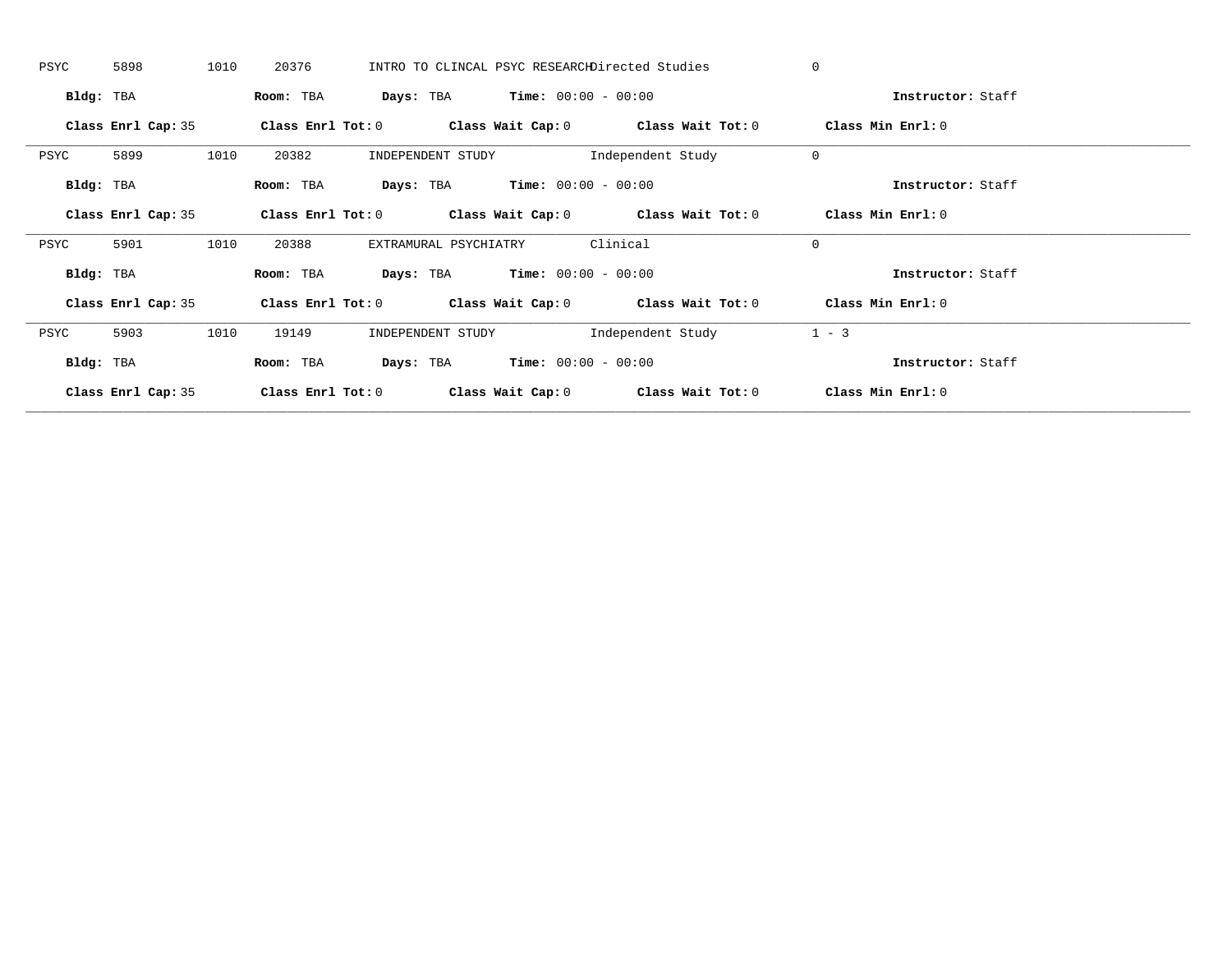#### Report ID: SR201 **University of Pittsburgh** Page No. 58 of 512 **Schedule of Classes for Spring Term 2021-2022** Run Date: 06/15/2021 **Four Week - First** Run Time: 22:30:16

# **School of Medicine - Radiology - Subject: Radiology**

|           | Subject Catalog Nbr Section Class Nbr | Course Title                                                                           |                                      | Component                                                                                   | Units<br>Topics   |  |
|-----------|---------------------------------------|----------------------------------------------------------------------------------------|--------------------------------------|---------------------------------------------------------------------------------------------|-------------------|--|
| RAD       | 5330<br>1010                          | 19155                                                                                  | IMAGING CLERKSHIP (3 WEEKS) Clinical |                                                                                             | $\cap$            |  |
| Bldg: TBA |                                       | Room: TBA $Days:$ TBA $Time: 00:00 - 00:00$                                            |                                      |                                                                                             | Instructor: Staff |  |
|           |                                       |                                                                                        |                                      | Class Enrl Cap: 35 Class Enrl Tot: 0 Class Wait Cap: 0 Class Wait Tot: 0 Class Min Enrl: 0  |                   |  |
|           |                                       | RAD 5384 1010 19161 EXPERMNTAL RADIATION ONCOLOGY Directed Studies                     |                                      |                                                                                             | $\Omega$          |  |
|           | Bldg: TBA                             | Room: TBA $Days:$ TBA $Time: 00:00 - 00:00$                                            |                                      |                                                                                             | Instructor: Staff |  |
|           |                                       |                                                                                        |                                      | Class Enrl Cap: 35 Class Enrl Tot: 0 Class Wait Cap: 0 Class Wait Tot: 0 Class Min Enrl: 0  |                   |  |
|           |                                       | RAD 5421 1010 20394 DIAGNOSTIC RADIOLOGY Clinical                                      |                                      |                                                                                             | $\Omega$          |  |
|           |                                       | Bldg: TBA                    Room: TBA         Days: TBA         Time: $00:00 - 00:00$ |                                      |                                                                                             | Instructor: Staff |  |
|           |                                       |                                                                                        |                                      | Class Enrl Cap: 999 Class Enrl Tot: 0 Class Wait Cap: 0 Class Wait Tot: 0 Class Min Enrl: 0 |                   |  |
|           |                                       | RAD 5422 1010 20400 ADVANCED RADIOLOGY Clinical                                        |                                      |                                                                                             | $\Omega$          |  |
|           | Bldg: TBA                             | Room: TBA $Days:$ TBA $Time: 00:00 - 00:00$                                            |                                      |                                                                                             | Instructor: Staff |  |
|           |                                       |                                                                                        |                                      | Class Enrl Cap: 35 Class Enrl Tot: 0 Class Wait Cap: 0 Class Wait Tot: 0 Class Min Enrl: 0  |                   |  |
|           |                                       | RAD 5425 1010 20406 VASCULAR/INTRVENTION RADIOLOGYClinical                             |                                      |                                                                                             | $\Omega$          |  |
|           |                                       | Bldg: TBA                   Room: TBA         Days: TBA        Time: $00:00 - 00:00$   |                                      |                                                                                             | Instructor: Staff |  |
|           |                                       |                                                                                        |                                      | Class Enrl Cap: 999 Class Enrl Tot: 0 Class Wait Cap: 0 Class Wait Tot: 0 Class Min Enrl: 0 |                   |  |
| RAD       | 5430                                  | 1010 20412 NUCLEAR MEDICINE Clinical                                                   |                                      |                                                                                             | $\Omega$          |  |
|           |                                       | Bldg: TBA                    Room: TBA        Days: TBA         Time: $00:00 - 00:00$  |                                      |                                                                                             | Instructor: Staff |  |
|           |                                       |                                                                                        |                                      | Class Enrl Cap: 999 Class Enrl Tot: 0 Class Wait Cap: 0 Class Wait Tot: 0 Class Min Enrl: 0 |                   |  |
|           |                                       | RAD 5435 1010 20418 CLINICAL RADIOLOGY Clinical                                        |                                      |                                                                                             | $\Omega$          |  |
|           | Bldg: TBA                             | Room: TBA $\rule{1em}{0.15mm}$ Days: TBA Time: $00:00 - 00:00$                         |                                      |                                                                                             | Instructor: Staff |  |
|           |                                       |                                                                                        |                                      | Class Enrl Cap: 200 Class Enrl Tot: 0 Class Wait Cap: 0 Class Wait Tot: 0 Class Min Enrl: 0 |                   |  |
| RAD       | 5440<br>1010                          |                                                                                        |                                      | 20424 INDEPENDENT STUDY IN RADIOLOGYIndependent Study                                       | $\Omega$          |  |
|           |                                       | Bldg: TBA                   Room: TBA        Days: TBA        Time: 00:00 - 00:00      |                                      |                                                                                             | Instructor: Staff |  |
|           | Class Enrl Cap: 35                    |                                                                                        |                                      | Class Enrl Tot: $0$ Class Wait Cap: $0$ Class Wait Tot: $0$                                 | Class Min Enrl: 0 |  |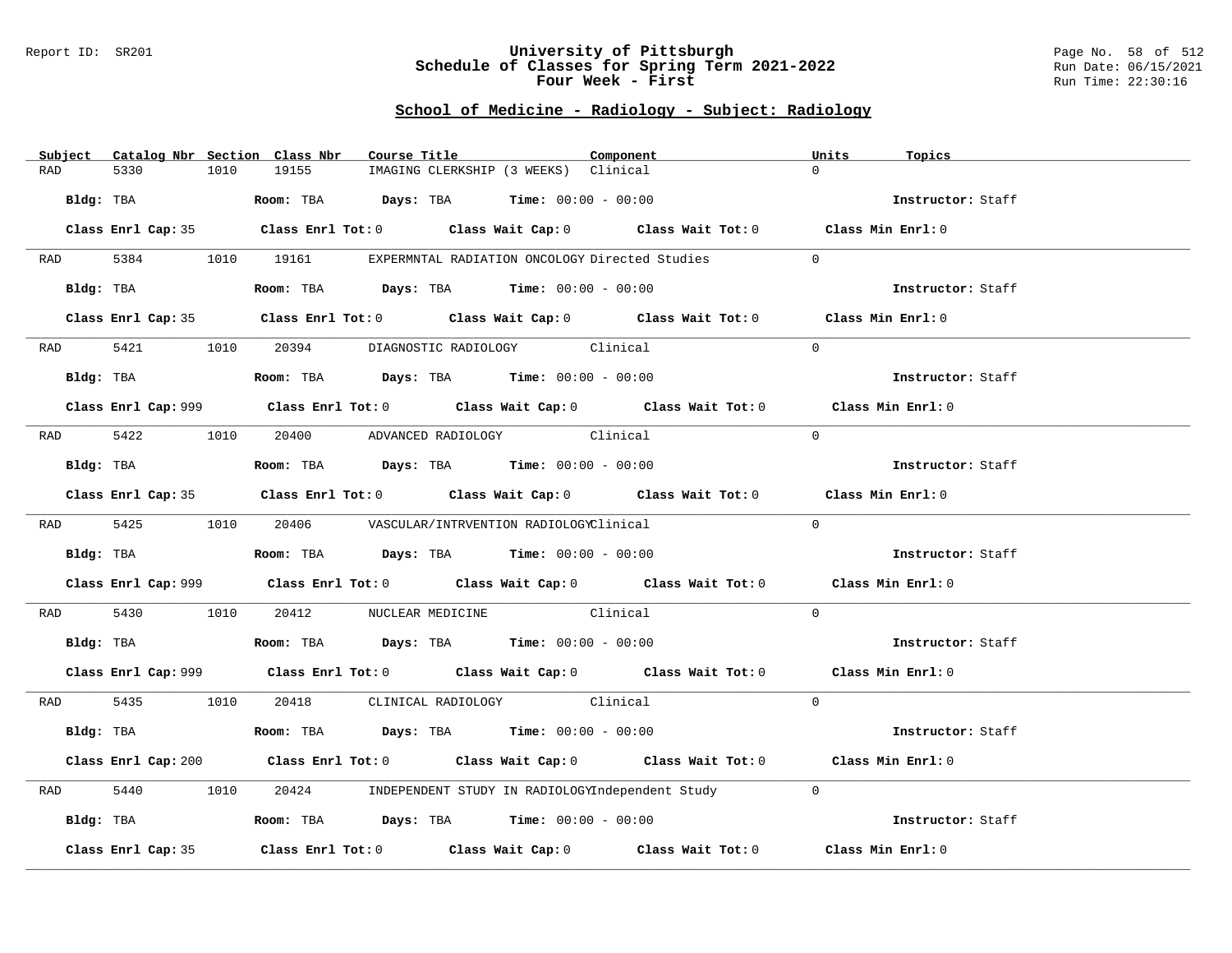| RAD | 1010<br>5620         | 19167<br>CLINICAL RADIATION ONCOLOGY Clinical                                               | $\overline{0}$    |
|-----|----------------------|---------------------------------------------------------------------------------------------|-------------------|
|     |                      | Bldg: TBA                   Room: TBA        Days: TBA        Time: $00:00 - 00:00$         | Instructor: Staff |
|     |                      | Class Enrl Cap: 999 Class Enrl Tot: 0 Class Wait Cap: 0 Class Wait Tot: 0 Class Min Enrl: 0 |                   |
|     |                      | RAD 5630 1010 20430 INTRO TO CLIN RADTN-ONCOLOGY Clinical 0                                 |                   |
|     |                      |                                                                                             | Instructor: Staff |
|     |                      | Class Enrl Cap: 35 Class Enrl Tot: 0 Class Wait Cap: 0 Class Wait Tot: 0 Class Min Enrl: 0  |                   |
|     |                      | RAD 5650 1400 23499 INDIVIDUALIZED CLINICAL COURSEDirected Studies 0                        |                   |
|     |                      | <b>Bldg:</b> TO BE ARRANGED <b>Room:</b> TBA <b>Days:</b> TBA <b>Time:</b> $00:00 - 00:00$  | Instructor: Staff |
|     |                      | Class Enrl Cap: 35 Class Enrl Tot: 0 Class Wait Cap: 0 Class Wait Tot: 0 Class Min Enrl: 0  |                   |
|     |                      | RAD 5651 1400 23506 INDIVIDUALIZED CLINICAL COURSEDirected Studies                          | $\Omega$          |
|     | Bldg: TO BE ARRANGED | Room: TBA $\rule{1em}{0.15mm}$ Days: TBA $\rule{1.5mm}{0.15mm}$ Time: $00:00 - 00:00$       | Instructor: Staff |
|     |                      | Class Enrl Cap: 35 Class Enrl Tot: 0 Class Wait Cap: 0 Class Wait Tot: 0 Class Min Enrl: 0  |                   |
|     |                      | RAD 5826 1010 20436 EXPERMNTAL RADIATION ONCOLOGY Directed Studies 0                        |                   |
|     |                      | Bldg: TBA                        Room: TBA           Days: TBA          Time: 00:00 - 00:00 | Instructor: Staff |
|     |                      | Class Enrl Cap: 35 Class Enrl Tot: 0 Class Wait Cap: 0 Class Wait Tot: 0 Class Min Enrl: 0  |                   |
|     |                      | RAD 5827 1010 20442 EXPERIMNTAL DIAGNOSTC RADOLGY Directed Studies                          | $\overline{0}$    |
|     |                      | Bldg: TBA                     Room: TBA         Days: TBA         Time: $00:00 - 00:00$     | Instructor: Staff |
|     |                      | Class Enrl Cap: 35 Class Enrl Tot: 0 Class Wait Cap: 0 Class Wait Tot: 0 Class Min Enrl: 0  |                   |
| RAD |                      | 5840 1010 24356 RADIATION ONCOLOGY RESEARCH Directed Studies                                | $\overline{0}$    |
|     |                      | Bldg: TO BE ARRANGED ROOM: TBA Days: TBA Time: 00:00 - 00:00                                | Instructor: Staff |
|     |                      | Class Enrl Cap: 35 Class Enrl Tot: 0 Class Wait Cap: 0 Class Wait Tot: 0 Class Min Enrl: 0  |                   |
|     |                      | RAD 5841 1400 23513 RESEARCH IN RADIOLOGY Directed Studies 0                                |                   |
|     |                      | Bldg: TO BE ARRANGED Room: TBA Days: TBA Time: 00:00 - 00:00                                | Instructor: Staff |
|     |                      | Class Enrl Cap: 35 Class Enrl Tot: 0 Class Wait Cap: 0 Class Wait Tot: 0 Class Min Enrl: 0  |                   |
|     |                      | RAD 5899 1400 23520 IND STUDY RADIATION ONCOLOGY Independent Study 0                        |                   |
|     |                      | Bldg: TO BE ARRANGED Room: TBA Days: TBA Time: 00:00 - 00:00                                | Instructor: Staff |
|     |                      | Class Enrl Cap: 35 Class Enrl Tot: 0 Class Wait Cap: 0 Class Wait Tot: 0 Class Min Enrl: 0  |                   |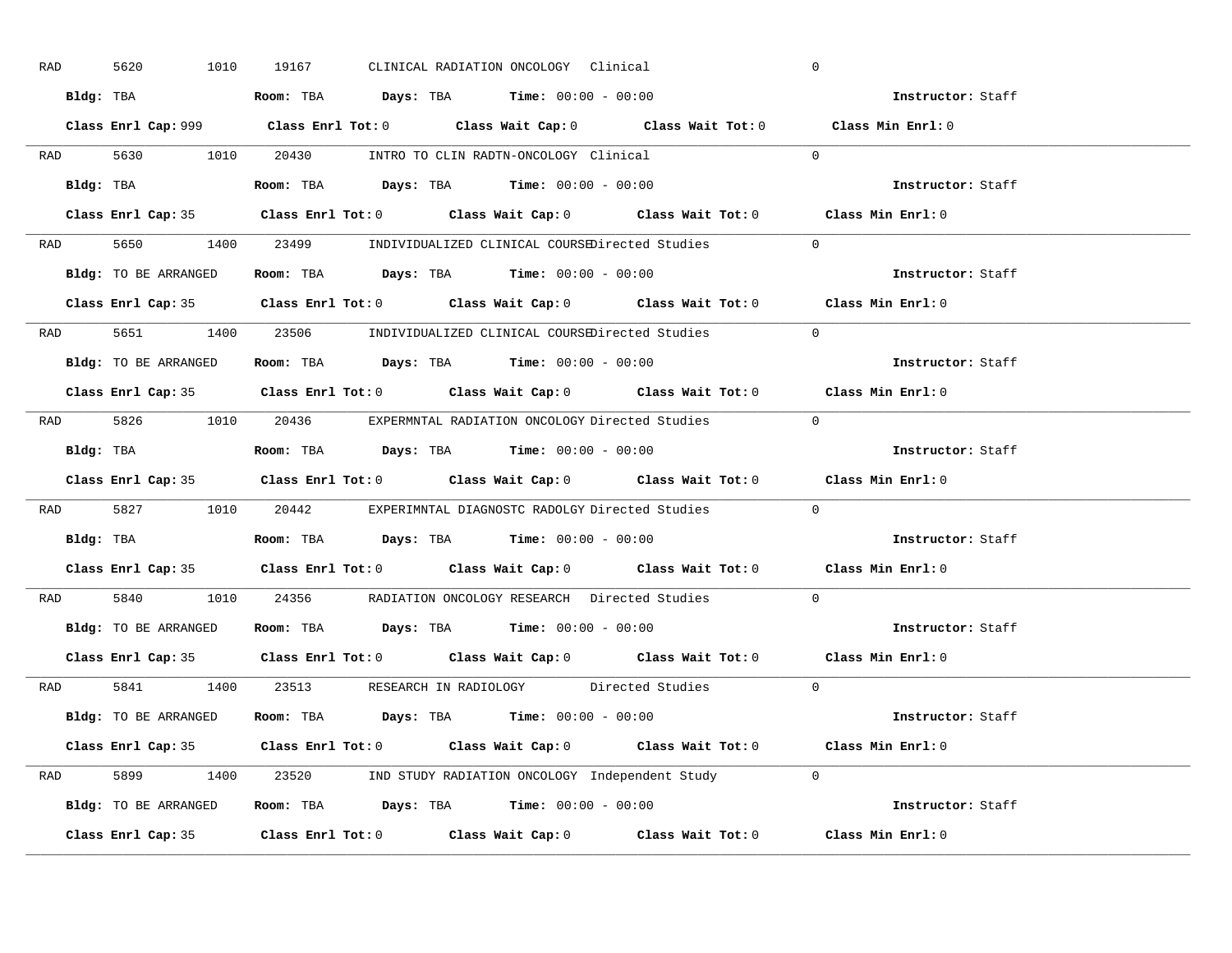### Report ID: SR201 **University of Pittsburgh** Page No. 60 of 512 **Schedule of Classes for Spring Term 2021-2022** Run Date: 06/15/2021 **Four Week - First** Run Time: 22:30:16

# **School of Medicine - Radiology - Subject: Radiology**

| Subject   | Catalog Nbr Section Class Nbr |      |                     | Course Title                           | Component                    | Units               | Topics            |
|-----------|-------------------------------|------|---------------------|----------------------------------------|------------------------------|---------------------|-------------------|
| RAD       | 5900                          | 1010 | 20448               | EXTRAMURAL RADIOLOGY                   | Clinical                     | 0                   |                   |
| Bldg: TBA |                               |      | Room: TBA           | Days: TBA                              | <b>Time:</b> $00:00 - 00:00$ |                     | Instructor: Staff |
|           | Class Enrl Cap: 35            |      | Class Enrl Tot: 0   | Class Wait Cap: 0                      | Class Wait $Tot: 0$          | Class Min $Enrl: 0$ |                   |
|           |                               |      |                     |                                        |                              |                     |                   |
| RAD       | 5901                          | 1010 | 20454               | EXTRAMURAL RADIATION ONCOLOGY Clinical |                              | 0                   |                   |
| Bldg: TBA |                               |      | Room: TBA           | Days: TBA                              | <b>Time:</b> $00:00 - 00:00$ |                     | Instructor: Staff |
|           | Class Enrl Cap: 35            |      | Class Enrl Tot: $0$ | Class Wait Cap: 0                      | Class Wait $Tot: 0$          | Class Min $Enrl: 0$ |                   |
|           |                               |      |                     |                                        |                              |                     |                   |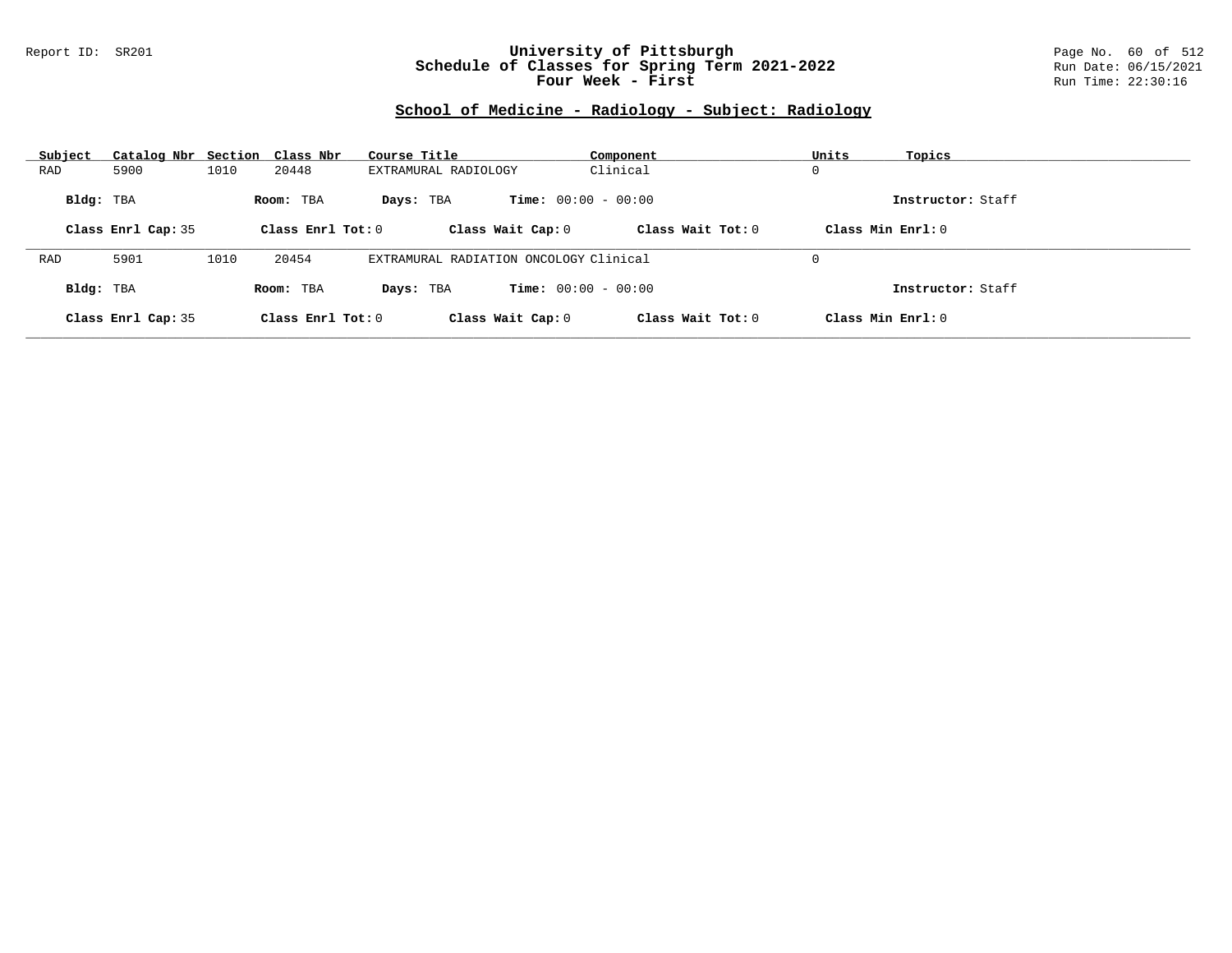#### Report ID: SR201 **University of Pittsburgh** Page No. 61 of 512 **Schedule of Classes for Spring Term 2021-2022** Run Date: 06/15/2021 **Four Week - First** Run Time: 22:30:16

### **School of Medicine - Surgery - Subject: Cardiothoracic Surgery**

| Subject               | Catalog Nbr Section Class Nbr | Course Title                                                                           | Component | Units                                                                                      | Topics            |
|-----------------------|-------------------------------|----------------------------------------------------------------------------------------|-----------|--------------------------------------------------------------------------------------------|-------------------|
| <b>CTSURG</b><br>5461 | 22484<br>1200                 | PEDIATRIC CARDIOTHORACIC SURG Clinical                                                 |           | $\Omega$                                                                                   |                   |
|                       |                               |                                                                                        |           |                                                                                            |                   |
| Bldg: TO BE ARRANGED  |                               | Room: TBA $Days:$ TBA $Time: 00:00 - 00:00$                                            |           |                                                                                            | Instructor: Staff |
|                       |                               |                                                                                        |           |                                                                                            |                   |
|                       |                               |                                                                                        |           | Class Enrl Cap: 35 Class Enrl Tot: 0 Class Wait Cap: 0 Class Wait Tot: 0 Class Min Enrl: 0 |                   |
|                       |                               |                                                                                        |           |                                                                                            |                   |
|                       |                               | CTSURG 5461 1206 22490 PEDIATRIC CARDIOTHORACIC SURG Clinical                          |           | $\Omega$                                                                                   |                   |
| Bldg: TO BE ARRANGED  |                               | Room: TBA $Days:$ TBA $Time: 00:00 - 00:00$                                            |           |                                                                                            | Instructor: Staff |
|                       |                               |                                                                                        |           |                                                                                            |                   |
|                       |                               |                                                                                        |           | Class Enrl Cap: 35 Class Enrl Tot: 0 Class Wait Cap: 0 Class Wait Tot: 0 Class Min Enrl: 0 |                   |
|                       |                               |                                                                                        |           |                                                                                            |                   |
|                       |                               | CTSURG 5462 1050 22227 ADULT CARDIAC SURGERY Clinical                                  |           | $\Omega$                                                                                   |                   |
|                       |                               |                                                                                        |           |                                                                                            |                   |
| Bldg: TO BE ARRANGED  |                               | Room: TBA Days: TBA Time: $00:00 - 00:00$                                              |           |                                                                                            | Instructor: Staff |
|                       |                               |                                                                                        |           |                                                                                            |                   |
|                       |                               |                                                                                        |           | Class Enrl Cap: 35 Class Enrl Tot: 0 Class Wait Cap: 0 Class Wait Tot: 0 Class Min Enrl: 0 |                   |
|                       |                               |                                                                                        |           |                                                                                            |                   |
|                       |                               | CTSURG 5463 1200 22477 ADULT THORACIC SURGERY Clinical                                 |           | $\Omega$                                                                                   |                   |
|                       |                               |                                                                                        |           |                                                                                            |                   |
| Bldg: TO BE ARRANGED  |                               | Room: TBA $Days: TBA$ Time: $00:00 - 00:00$                                            |           |                                                                                            | Instructor: Staff |
|                       |                               |                                                                                        |           | Class Enrl Cap: 35 Class Enrl Tot: 0 Class Wait Cap: 0 Class Wait Tot: 0 Class Min Enrl: 0 |                   |
|                       |                               |                                                                                        |           |                                                                                            |                   |
|                       |                               | CTSURG 5463 1206 22483 ADULT THORACIC SURGERY Clinical                                 |           | $\Omega$                                                                                   |                   |
|                       |                               |                                                                                        |           |                                                                                            |                   |
| Bldg: TO BE ARRANGED  |                               | Room: TBA $Days:$ TBA $Time: 00:00 - 00:00$                                            |           | Instructor: Staff                                                                          |                   |
|                       |                               |                                                                                        |           |                                                                                            |                   |
|                       |                               |                                                                                        |           | Class Enrl Cap: 35 Class Enrl Tot: 0 Class Wait Cap: 0 Class Wait Tot: 0 Class Min Enrl: 0 |                   |
|                       |                               |                                                                                        |           |                                                                                            |                   |
|                       |                               | CTSURG  5650     1400   23349    INDIVIDUALIZED CLINICAL COURSEDirected Studies        |           | $\Omega$                                                                                   |                   |
|                       |                               |                                                                                        |           |                                                                                            |                   |
| Bldg: TO BE ARRANGED  |                               | Room: TBA $Days:$ TBA $Time: 00:00 - 00:00$                                            |           |                                                                                            | Instructor: Staff |
|                       |                               |                                                                                        |           | Class Enrl Cap: 35 Class Enrl Tot: 0 Class Wait Cap: 0 Class Wait Tot: 0 Class Min Enrl: 0 |                   |
|                       |                               |                                                                                        |           |                                                                                            |                   |
|                       |                               | CTSURG 5840 1200 24339 CARDIOTHORACIC SURGERY RES Directed Studies 0                   |           |                                                                                            |                   |
|                       |                               |                                                                                        |           |                                                                                            |                   |
| Bldg: TO BE ARRANGED  |                               | Room: TBA $Days:$ TBA $Time: 00:00 - 00:00$                                            |           |                                                                                            | Instructor: Staff |
|                       |                               |                                                                                        |           |                                                                                            |                   |
|                       |                               |                                                                                        |           | Class Enrl Cap: 35 Class Enrl Tot: 0 Class Wait Cap: 0 Class Wait Tot: 0 Class Min Enrl: 0 |                   |
|                       |                               |                                                                                        |           |                                                                                            |                   |
|                       |                               | CTSURG 5899 1400 23358 IND STDY CARDIOTHORACIC SURG Independent Study 0                |           |                                                                                            |                   |
|                       |                               |                                                                                        |           |                                                                                            |                   |
| Bldg: TO BE ARRANGED  |                               | Room: TBA $\rule{1em}{0.15mm}$ Days: TBA $\rule{1.15mm}{0.15mm}$ Time: $00:00 - 00:00$ |           |                                                                                            | Instructor: Staff |
|                       |                               |                                                                                        |           | Class Enrl Cap: 35 Class Enrl Tot: 0 Class Wait Cap: 0 Class Wait Tot: 0 Class Min Enrl: 0 |                   |
|                       |                               |                                                                                        |           |                                                                                            |                   |
|                       |                               |                                                                                        |           |                                                                                            |                   |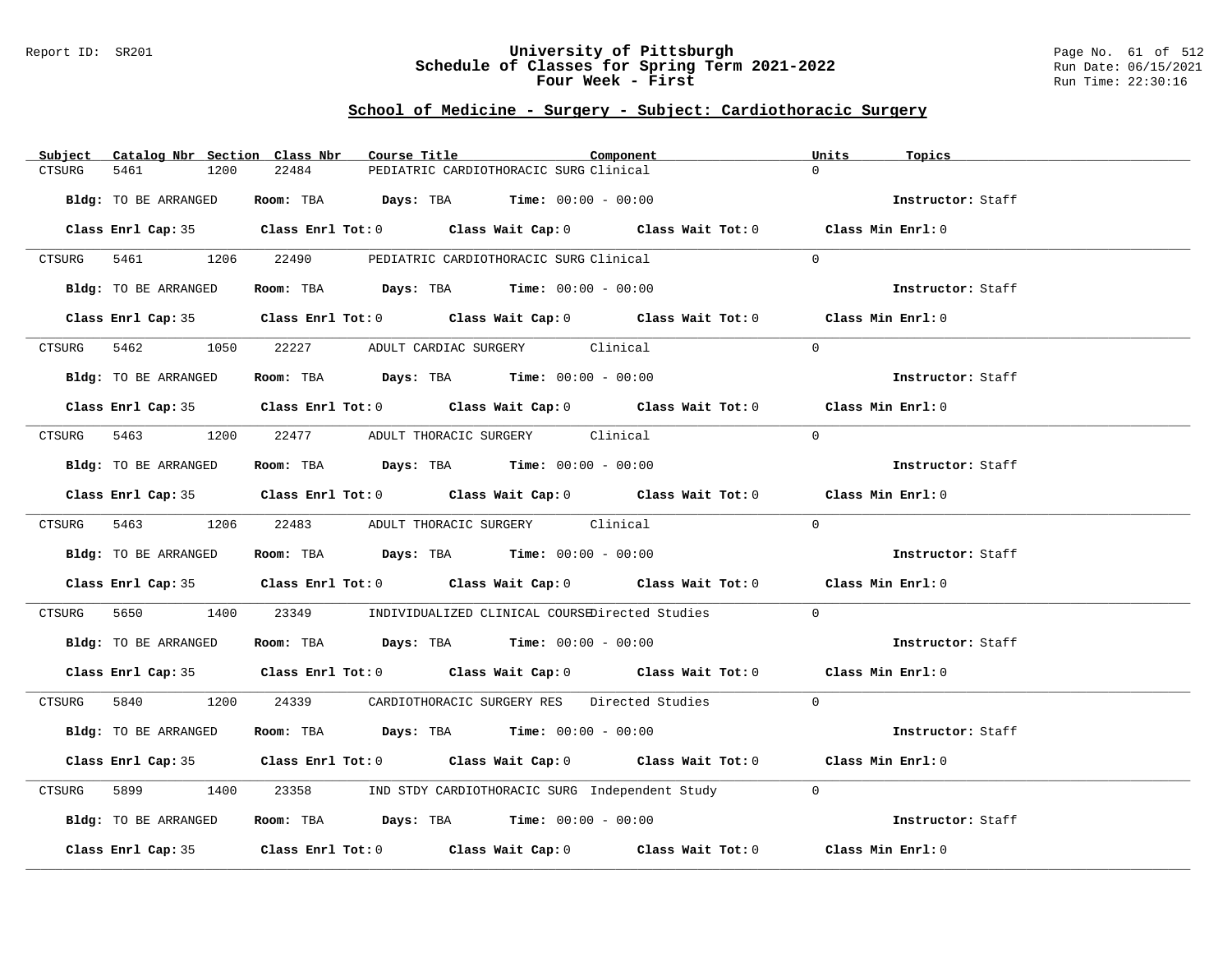| CTSURG | 5900                 | 1020 | 22146             | EXTRAMURAL CARDIOTHORACIC SURGClinical |                              |                   |                   |                   |
|--------|----------------------|------|-------------------|----------------------------------------|------------------------------|-------------------|-------------------|-------------------|
|        | Bldg: TO BE ARRANGED |      | Room: TBA         | Days: TBA                              | <b>Time:</b> $00:00 - 00:00$ |                   |                   | Instructor: Staff |
|        | Class Enrl Cap: 35   |      | Class Enrl Tot: 0 |                                        | Class Wait Cap: 0            | Class Wait Tot: 0 | Class Min Enrl: 0 |                   |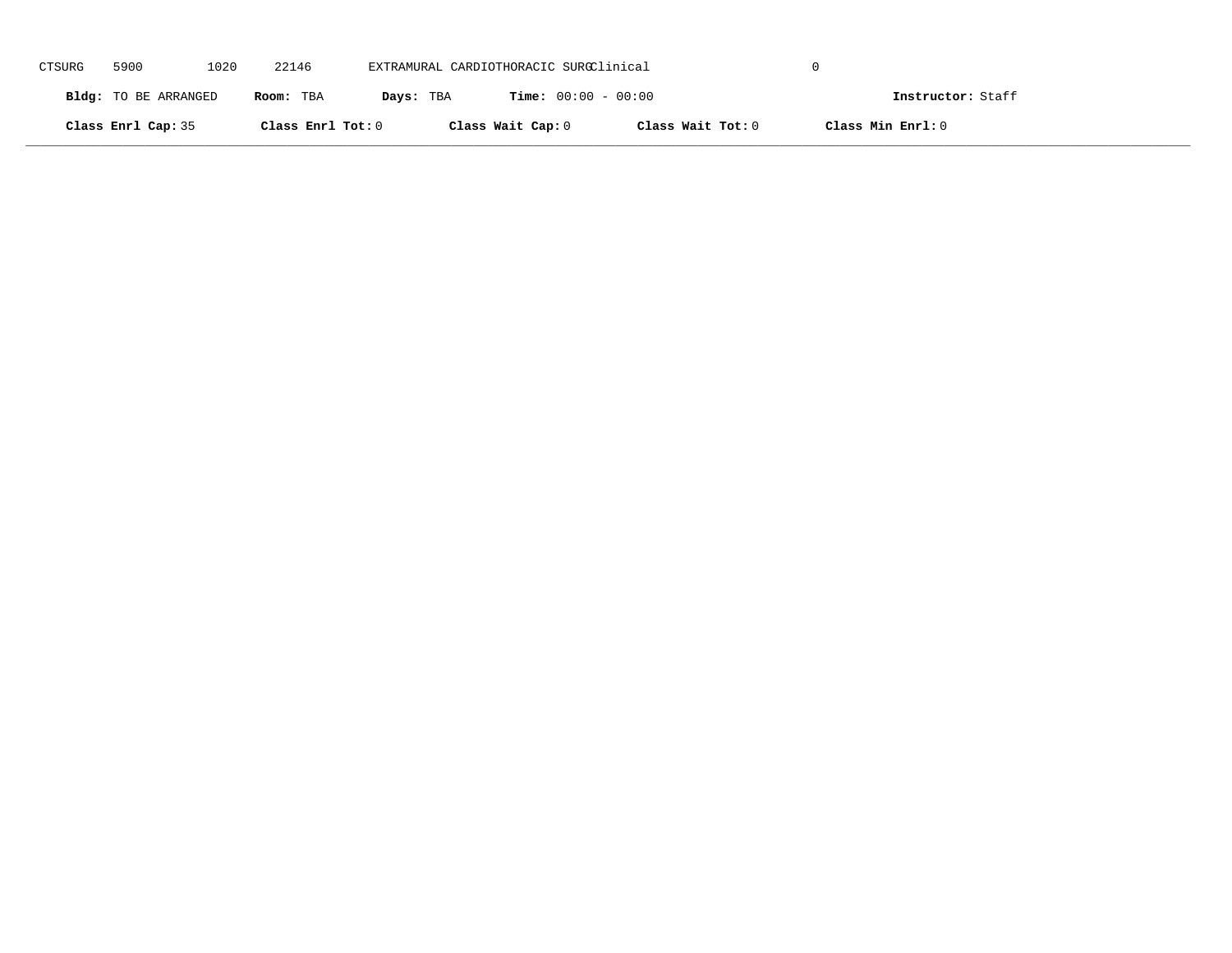### Report ID: SR201 **University of Pittsburgh** Page No. 63 of 512 **Schedule of Classes for Spring Term 2021-2022** Run Date: 06/15/2021 **Four Week - First** Run Time: 22:30:16

# **School of Medicine - Surgery - Subject: Plastic Surgery**

| Catalog Nbr Section Class Nbr<br>Subject | Course Title                                | Component                                                                                          | Units<br>Topics   |
|------------------------------------------|---------------------------------------------|----------------------------------------------------------------------------------------------------|-------------------|
| 5450<br>1200<br>PLSSURG                  | 22491                                       | PLASTIC RECONSTRUCTIVE SURGERYClinical                                                             | $\Omega$          |
| Bldg: TO BE ARRANGED                     | Room: TBA                                   | <b>Days:</b> TBA <b>Time:</b> $00:00 - 00:00$                                                      | Instructor: Staff |
|                                          |                                             | Class Enrl Cap: 35 Class Enrl Tot: 0 Class Wait Cap: 0 Class Wait Tot: 0 Class Min Enrl: 0         |                   |
| 1400<br>PLSSURG<br>5650                  | 23470                                       | INDIVIDUALIZED CLINICAL COURSEDirected Studies                                                     | $\Omega$          |
| Bldg: TO BE ARRANGED                     | Room: TBA                                   | <b>Days:</b> TBA <b>Time:</b> $00:00 - 00:00$                                                      | Instructor: Staff |
|                                          |                                             | Class Enrl Cap: 35 Class Enrl Tot: 0 Class Wait Cap: 0 Class Wait Tot: 0 Class Min Enrl: 0         |                   |
| PLSSURG 5883<br>1010                     | 20556                                       | SURGICAL RESEARCH Directed Studies                                                                 | $\Omega$          |
| Bldg: TBA                                | Room: TBA $Days:$ TBA $Time: 00:00 - 00:00$ |                                                                                                    | Instructor: Staff |
| Class Enrl Cap: 35                       |                                             | Class Enrl Tot: O $\qquad$ Class Wait Cap: O $\qquad$ Class Wait Tot: O $\qquad$ Class Min Enrl: O |                   |
| 1400<br>5899<br>PLSSURG                  | 23477                                       | INDEPENDENT STUDY PLASTIC SURGIndependent Study                                                    | $\Omega$          |
| Bldg: TO BE ARRANGED                     | Room: TBA $Days: TBA$ Time: $00:00 - 00:00$ |                                                                                                    | Instructor: Staff |
| Class Enrl Cap: 35                       |                                             | Class Enrl Tot: $0$ Class Wait Cap: $0$ Class Wait Tot: $0$ Class Min Enrl: $0$                    |                   |
| 5901<br>1010<br>PLSSURG                  | EXTRAMURAL PLASTIC SURGERY<br>20058         | Clinical                                                                                           | $\Omega$          |
| Bldg: TBA                                | Room: TBA                                   | <b>Days:</b> TBA <b>Time:</b> $00:00 - 00:00$                                                      | Instructor: Staff |
| Class Enrl Cap: 35                       |                                             | Class Enrl Tot: $0$ Class Wait Cap: $0$ Class Wait Tot: $0$ Class Min Enrl: $0$                    |                   |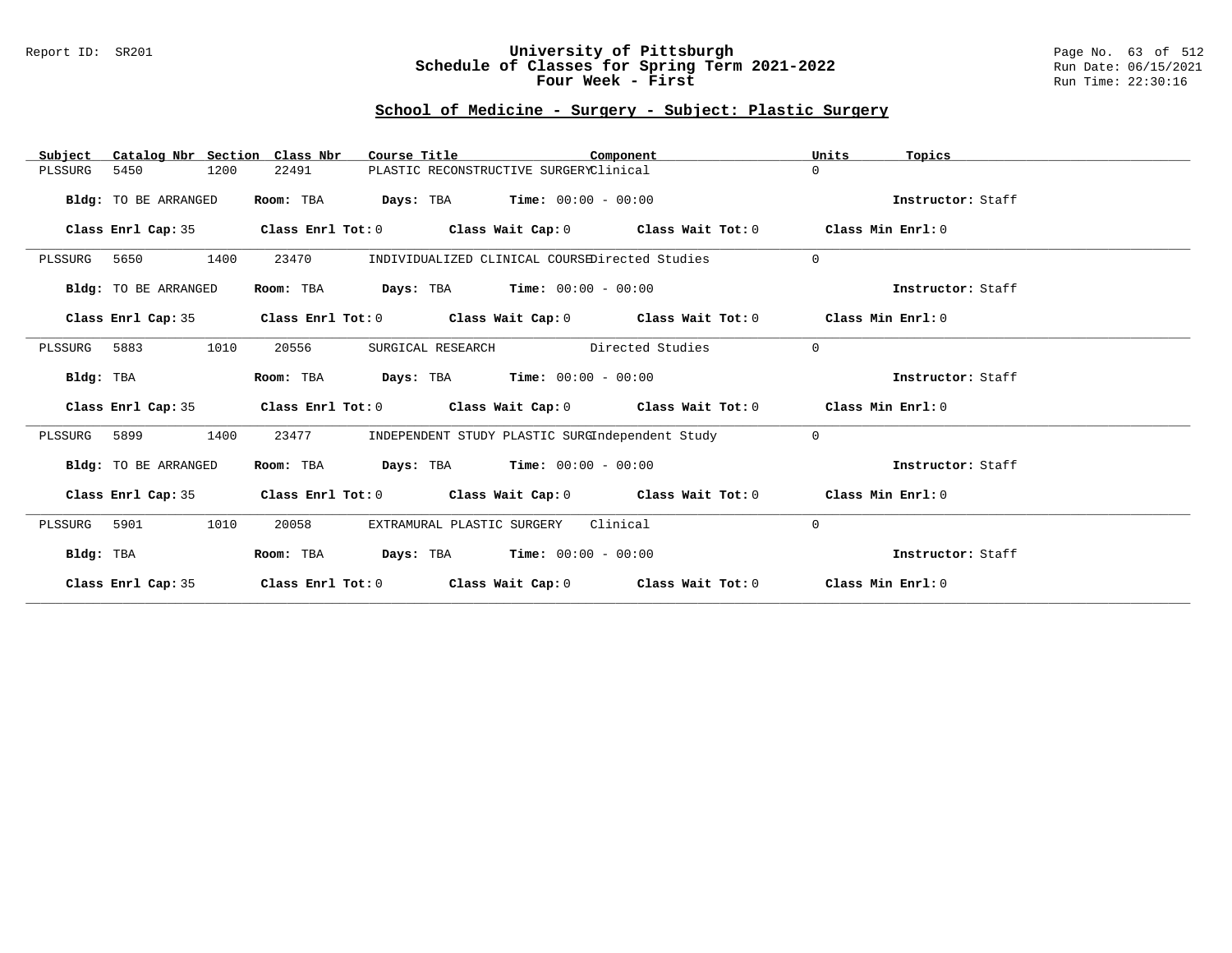#### Report ID: SR201 **University of Pittsburgh** Page No. 64 of 512 **Schedule of Classes for Spring Term 2021-2022** Run Date: 06/15/2021 **Four Week - First** Run Time: 22:30:16

### **School of Medicine - Surgery - Subject: Surgery**

|             | Subject Catalog Nbr Section Class Nbr |      |       | Course Title |                                                                                       | Component |                                                                                            | Units    | Topics            |  |
|-------------|---------------------------------------|------|-------|--------------|---------------------------------------------------------------------------------------|-----------|--------------------------------------------------------------------------------------------|----------|-------------------|--|
| <b>SURG</b> | 5323                                  | 1010 | 20460 |              | PLASTIC SURGERY PRECEPTORSHIP Clinical                                                |           |                                                                                            | $\Omega$ |                   |  |
| Bldg: TBA   |                                       |      |       |              | <b>Room:</b> TBA $\qquad \qquad$ Days: TBA $\qquad \qquad$ Time: $00:00 - 00:00$      |           |                                                                                            |          | Instructor: Staff |  |
|             |                                       |      |       |              |                                                                                       |           | Class Enrl Cap: 35 Class Enrl Tot: 0 Class Wait Cap: 0 Class Wait Tot: 0 Class Min Enrl: 0 |          |                   |  |
|             | SURG 5345 1010 20466                  |      |       |              | SURGERY CLERKSHIP REPEAT Clinical                                                     |           |                                                                                            | $\Omega$ |                   |  |
|             | Bldg: TBA                             |      |       |              | Room: TBA $Days:$ TBA $Time:$ $00:00 - 00:00$                                         |           |                                                                                            |          | Instructor: Staff |  |
|             |                                       |      |       |              |                                                                                       |           | Class Enrl Cap: 35 Class Enrl Tot: 0 Class Wait Cap: 0 Class Wait Tot: 0 Class Min Enrl: 0 |          |                   |  |
|             |                                       |      |       |              | SURG 5360 1010 20472 ORAL-MAXILLOFACIAL SURGERY Clinical                              |           |                                                                                            | $\Omega$ |                   |  |
|             | Bldg: TBA                             |      |       |              | Room: TBA $Days:$ TBA Time: $00:00 - 00:00$                                           |           |                                                                                            |          | Instructor: Staff |  |
|             |                                       |      |       |              |                                                                                       |           | Class Enrl Cap: 35 Class Enrl Tot: 0 Class Wait Cap: 0 Class Wait Tot: 0 Class Min Enrl: 0 |          |                   |  |
|             |                                       |      |       |              | SURG 5401 1010 20484 SURGERY ACTING INTERNSHIP Clinical                               |           |                                                                                            | $\Omega$ |                   |  |
|             |                                       |      |       |              | Bldg: TBA                   Room: TBA         Days: TBA         Time: $00:00 - 00:00$ |           |                                                                                            |          | Instructor: Staff |  |
|             |                                       |      |       |              |                                                                                       |           | Class Enrl Cap: 35 Class Enrl Tot: 0 Class Wait Cap: 0 Class Wait Tot: 0 Class Min Enrl: 0 |          |                   |  |
|             |                                       |      |       |              | SURG 5402 1010 20490 EXTRAMURAL ACTING INTERNSHIP Clinical                            |           |                                                                                            | $\Omega$ |                   |  |
|             |                                       |      |       |              | Bldg: TBA                   Room: TBA         Days: TBA         Time: $00:00 - 00:00$ |           |                                                                                            |          | Instructor: Staff |  |
|             |                                       |      |       |              |                                                                                       |           | Class Enrl Cap: 35 Class Enrl Tot: 0 Class Wait Cap: 0 Class Wait Tot: 0 Class Min Enrl: 0 |          |                   |  |
| SURG 5403   |                                       |      |       |              | 1010  20496  MD/OMS ACTING INTERNSHIP  Clinical                                       |           |                                                                                            | $\Omega$ |                   |  |
|             |                                       |      |       |              |                                                                                       |           |                                                                                            |          | Instructor: Staff |  |
|             |                                       |      |       |              |                                                                                       |           | Class Enrl Cap: 35 Class Enrl Tot: 0 Class Wait Cap: 0 Class Wait Tot: 0 Class Min Enrl: 0 |          |                   |  |
|             |                                       |      |       |              | SURG 5410 1010 20502 GENERAL SURGERY ELECTIVE Clinical                                |           |                                                                                            | $\Omega$ |                   |  |
|             | Bldg: TBA                             |      |       |              | <b>Room:</b> TBA $Days:$ TBA $Time: 00:00 - 00:00$                                    |           |                                                                                            |          | Instructor: Staff |  |
|             |                                       |      |       |              |                                                                                       |           | Class Enrl Cap: 35 Class Enrl Tot: 0 Class Wait Cap: 0 Class Wait Tot: 0 Class Min Enrl: 0 |          |                   |  |
| SURG        | 5411                                  |      |       |              | 1301 22330 SURGERY INTERNSHIP PREP COURSEClinical                                     |           |                                                                                            | $\Omega$ |                   |  |
|             | Bldg: TO BE ARRANGED                  |      |       |              | Room: TBA $\rule{1em}{0.15mm}$ Days: TBA Time: $00:00 - 00:00$                        |           |                                                                                            |          | Instructor: Staff |  |
|             |                                       |      |       |              |                                                                                       |           | Class Enrl Cap: 35 Class Enrl Tot: 0 Class Wait Cap: 0 Class Wait Tot: 0                   |          | Class Min Enrl: 0 |  |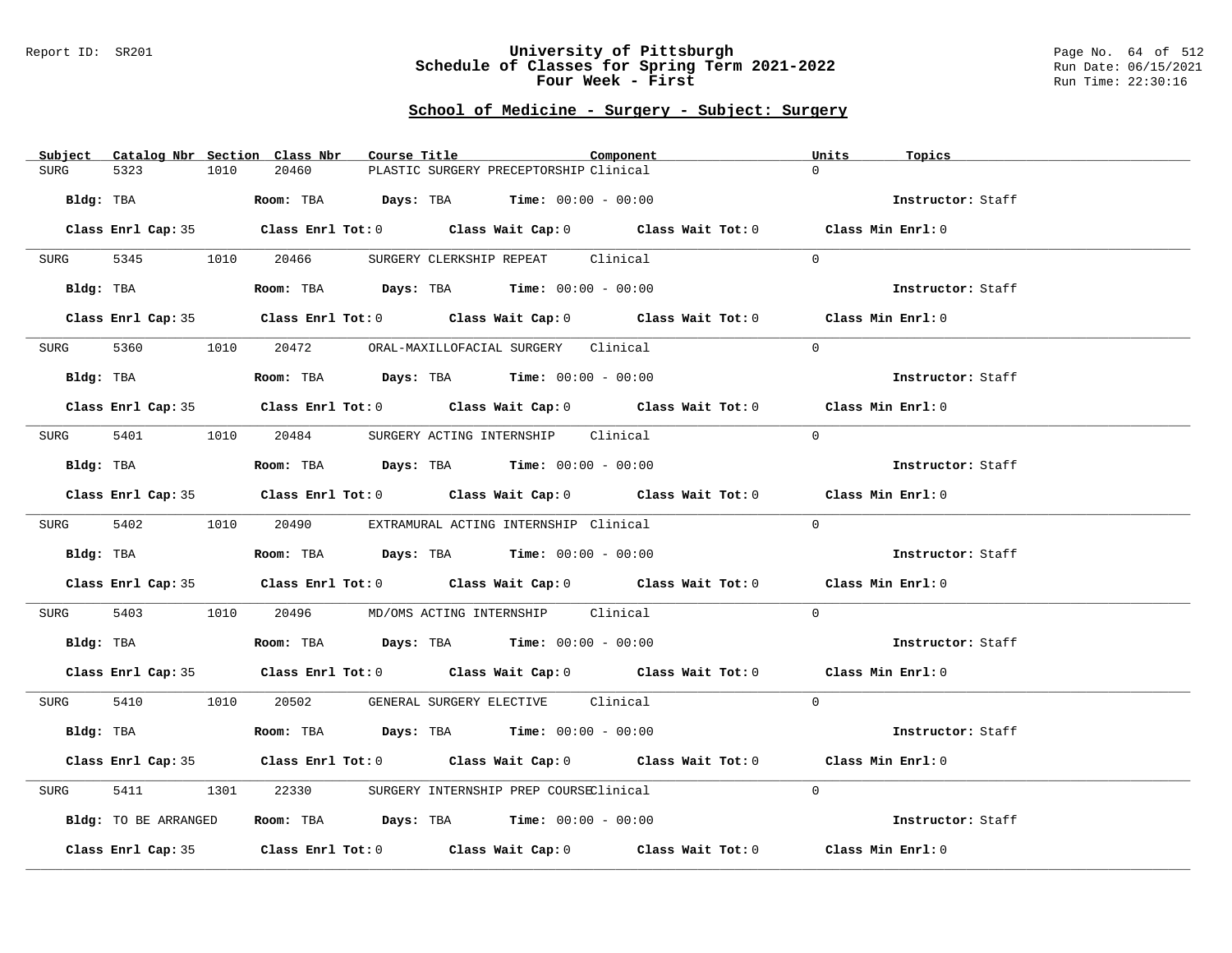| SURG | 1010<br>5420 | 20508 | COMMUNITY HOSPITAL CLERKSHIP Clinical                                                  |                                                                                             | $\mathbf 0$       |  |
|------|--------------|-------|----------------------------------------------------------------------------------------|---------------------------------------------------------------------------------------------|-------------------|--|
|      |              |       | Bldg: TBA                      Room: TBA         Days: TBA         Time: 00:00 - 00:00 |                                                                                             | Instructor: Staff |  |
|      |              |       |                                                                                        | Class Enrl Cap: 999 Class Enrl Tot: 0 Class Wait Cap: 0 Class Wait Tot: 0 Class Min Enrl: 0 |                   |  |
|      |              |       | SURG 5430 1010 20514 NEOPLASTIC DISEASE ELECTIVE Clinical                              |                                                                                             | $\Omega$          |  |
|      |              |       |                                                                                        |                                                                                             | Instructor: Staff |  |
|      |              |       |                                                                                        | Class Enrl Cap: 35 Class Enrl Tot: 0 Class Wait Cap: 0 Class Wait Tot: 0 Class Min Enrl: 0  |                   |  |
|      |              |       | SURG 5440 1010 20520 PEDIATRIC SURGERY ELECTIVE Clinical                               |                                                                                             | $\Omega$          |  |
|      |              |       | <b>Bldg:</b> TBA <b>ROOM:</b> TBA <b>Days:</b> TBA <b>Time:</b> $00:00 - 00:00$        |                                                                                             | Instructor: Staff |  |
|      |              |       |                                                                                        | Class Enrl Cap: 999 Class Enrl Tot: 0 Class Wait Cap: 0 Class Wait Tot: 0 Class Min Enrl: 0 |                   |  |
|      |              |       | SURG 5482 1010 20526 ORGAN TRANSPLANTATION Clinical                                    |                                                                                             | $\Omega$          |  |
|      |              |       | Bldg: TBA                   Room: TBA         Days: TBA         Time: $00:00 - 00:00$  |                                                                                             | Instructor: Staff |  |
|      |              |       |                                                                                        | Class Enrl Cap: 35 Class Enrl Tot: 0 Class Wait Cap: 0 Class Wait Tot: 0 Class Min Enrl: 0  |                   |  |
|      |              |       | SURG 5485 1010 20532 BIOLOGICAL AND GENE THERAPY Clinical                              |                                                                                             | $\Omega$          |  |
|      |              |       | Bldg: TBA                   Room: TBA         Days: TBA         Time: $00:00 - 00:00$  |                                                                                             | Instructor: Staff |  |
|      |              |       |                                                                                        | Class Enrl Cap: 999 Class Enrl Tot: 0 Class Wait Cap: 0 Class Wait Tot: 0                   | Class Min Enrl: 0 |  |
|      |              |       | SURG 5486 1010 19179 SURGICAL SPECIALTIES Clinical                                     |                                                                                             | $\Omega$          |  |
|      | Bldg: TBA    |       |                                                                                        |                                                                                             | Instructor: Staff |  |
|      |              |       | <b>Room:</b> TBA <b>Days:</b> TBA <b>Time:</b> 00:00 - 00:00                           |                                                                                             |                   |  |
|      |              |       |                                                                                        | Class Enrl Cap: 35 Class Enrl Tot: 0 Class Wait Cap: 0 Class Wait Tot: 0 Class Min Enrl: 0  |                   |  |
|      |              |       | SURG 5490 1010 20538 ORAL-MAXILLOFACIAL SURGERY Clinical                               |                                                                                             | $\Omega$          |  |
|      |              |       | Bldg: TBA                   Room: TBA         Days: TBA         Time: $00:00 - 00:00$  |                                                                                             | Instructor: Staff |  |
|      |              |       |                                                                                        | Class Enrl Cap: 999 Class Enrl Tot: 0 Class Wait Cap: 0 Class Wait Tot: 0 Class Min Enrl: 0 |                   |  |
|      |              |       | SURG 5650 1010 20544 SURGICAL SPECIAL STUDIES Clinical                                 |                                                                                             | $\Omega$          |  |
|      |              |       | Bldg: TBA                    Room: TBA         Days: TBA         Time: 00:00 - 00:00   |                                                                                             | Instructor: Staff |  |
|      |              |       |                                                                                        | Class Enrl Cap: 35 Class Enrl Tot: 0 Class Wait Cap: 0 Class Wait Tot: 0 Class Min Enrl: 0  |                   |  |
|      |              |       | SURG 5700 1010 20550 SURGICAL LIFE SCIENCES Clinical                                   |                                                                                             | $\Omega$          |  |
|      |              |       | Bldg: TBA                   Room: TBA         Days: TBA         Time: $00:00 - 00:00$  |                                                                                             | Instructor: Staff |  |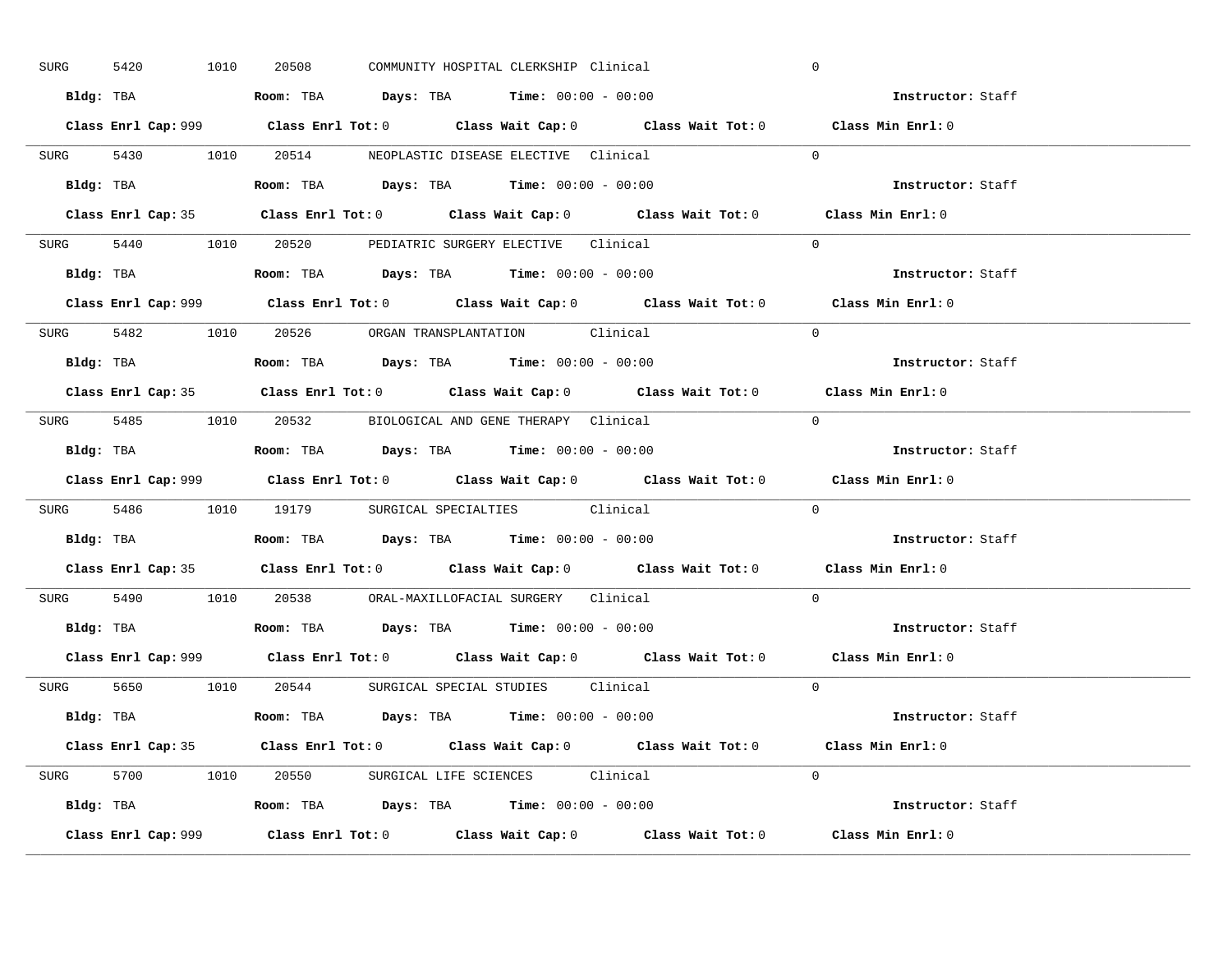### Report ID: SR201 **University of Pittsburgh** Page No. 66 of 512 **Schedule of Classes for Spring Term 2021-2022** Run Date: 06/15/2021 **Four Week - First** Run Time: 22:30:16

# **School of Medicine - Surgery - Subject: Surgery**

| Catalog Nbr Section<br>Subject | Class Nbr<br>Course Title                                   | Component         | Units<br>Topics   |
|--------------------------------|-------------------------------------------------------------|-------------------|-------------------|
| 1010<br>SURG<br>5884           | HISTORY OF MEDICINE<br>20562                                | Directed Studies  | $\mathbf 0$       |
| Bldg: TBA                      | $Time: 00:00 - 00:00$<br>Room: TBA<br>Days: TBA             |                   | Instructor: Staff |
| Class Enrl Cap: 35             | Class Enrl Tot: $0$ Class Wait Cap: $0$ Class Wait Tot: $0$ |                   | Class Min Enrl: 0 |
| 1010<br>SURG<br>5885           | 22160<br>SURGICAL RESEARCH                                  | Clinical          | $\mathbf 0$       |
| Bldg: TO BE ARRANGED           | <b>Days:</b> TBA <b>Time:</b> $00:00 - 00:00$<br>Room: TBA  |                   | Instructor: Staff |
| Class Enrl Cap: 35             | Class Enrl Tot: $0$ Class Wait Cap: $0$ Class Wait Tot: $0$ |                   | Class Min Enrl: 0 |
| 1010<br>SURG<br>5900           | 20568<br>EXTRAMURAL GENERAL SURGERY                         | Lecture           | $\Omega$          |
| Bldg: TBA                      | <b>Days:</b> TBA <b>Time:</b> $00:00 - 00:00$<br>Room: TBA  |                   | Instructor: Staff |
| Class Enrl Cap: 35             | Class Enrl Tot: $0$ Class Wait Cap: $0$ Class Wait Tot: $0$ |                   | Class Min Enrl: 0 |
| 1010<br>SURG<br>5902           | 20076<br>INDEPENDENT STUDY                                  | Independent Study | $\mathbf 0$       |
| Bldg: TBA                      | $Time: 00:00 - 00:00$<br>Days: TBA<br>Room: TBA             |                   | Instructor: Staff |
| Class Enrl Cap: 35             | Class Enrl Tot: 0<br>Class Wait Cap: 0                      | Class Wait Tot: 0 | Class Min Enrl: 0 |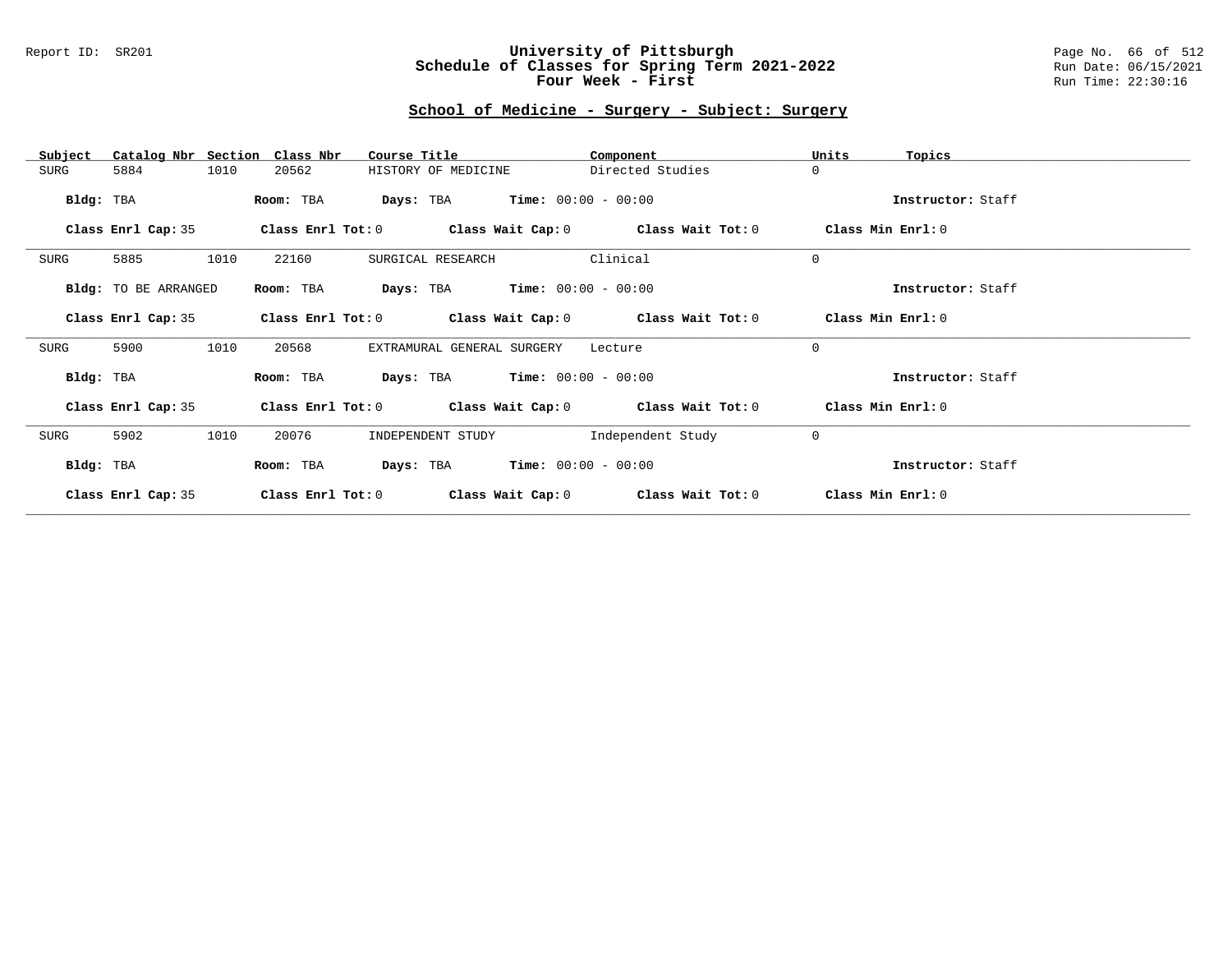#### Report ID: SR201 **University of Pittsburgh** Page No. 67 of 512 **Schedule of Classes for Spring Term 2021-2022** Run Date: 06/15/2021 **Four Week - First** Run Time: 22:30:16

# **School of Medicine - Urology - Subject: Urology**

| Subject   |                      |      | Catalog Nbr Section Class Nbr | Course Title                                                   |                                      | Component                                                                                   | Units     | Topics            |
|-----------|----------------------|------|-------------------------------|----------------------------------------------------------------|--------------------------------------|---------------------------------------------------------------------------------------------|-----------|-------------------|
| URLGY     | 5321                 | 1010 | 20094                         | UROLOGIC ONCOLOGY                                              |                                      | Clinical                                                                                    | $\Omega$  |                   |
|           | Bldg: TBA            |      |                               | Room: TBA $Days:$ TBA $Time: 00:00 - 00:00$                    |                                      |                                                                                             |           | Instructor: Staff |
|           |                      |      |                               |                                                                |                                      | Class Enrl Cap: 35 Class Enrl Tot: 0 Class Wait Cap: 0 Class Wait Tot: 0 Class Min Enrl: 0  |           |                   |
| URLGY     | 5470 1010            |      | 20112                         |                                                                | UROLOGICAL SURGERY (ADULT) Clinical  |                                                                                             | $\Omega$  |                   |
|           | Bldg: TBA            |      |                               | Room: TBA $Days:$ TBA $Time: 00:00 - 00:00$                    |                                      |                                                                                             |           | Instructor: Staff |
|           |                      |      |                               |                                                                |                                      | Class Enrl Cap: 999 Class Enrl Tot: 0 Class Wait Cap: 0 Class Wait Tot: 0 Class Min Enrl: 0 |           |                   |
| URLGY     | 5471 1010            |      |                               | 20124 PEDIATRIC UROLOGICAL SURGERY Clinical                    |                                      |                                                                                             | $\Omega$  |                   |
|           | Bldg: TBA            |      |                               | Room: TBA $\rule{1em}{0.15mm}$ Days: TBA Time: $00:00 - 00:00$ |                                      |                                                                                             |           | Instructor: Staff |
|           |                      |      |                               |                                                                |                                      | Class Enrl Cap: 999 Class Enrl Tot: 0 Class Wait Cap: 0 Class Wait Tot: 0 Class Min Enrl: 0 |           |                   |
| URLGY     | 5650                 | 1400 |                               |                                                                |                                      | 23527 INDIVIDUALIZED CLINICAL COURSEDirected Studies                                        | $\bigcap$ |                   |
|           | Bldg: TO BE ARRANGED |      |                               | Room: TBA $Days:$ TBA $Time: 00:00 - 00:00$                    |                                      |                                                                                             |           | Instructor: Staff |
|           |                      |      |                               |                                                                |                                      | Class Enrl Cap: 35 Class Enrl Tot: 0 Class Wait Cap: 0 Class Wait Tot: 0 Class Min Enrl: 0  |           |                   |
| URLGY     | 5810                 | 1010 |                               |                                                                |                                      | 20142 UROLOGY RESEARCH Directed Studies                                                     | $\Omega$  |                   |
|           | Bldg: TBA            |      |                               | Room: TBA $\rule{1em}{0.15mm}$ Days: TBA Time: $00:00 - 00:00$ |                                      |                                                                                             |           | Instructor: Staff |
|           |                      |      |                               |                                                                |                                      | Class Enrl Cap: 35 Class Enrl Tot: 0 Class Wait Cap: 0 Class Wait Tot: 0 Class Min Enrl: 0  |           |                   |
| URLGY     | 5899                 | 1400 |                               |                                                                |                                      | 23534 INDEPENDENT STUDY IN UROLOGY Independent Study                                        | $\Omega$  |                   |
|           | Bldg: TO BE ARRANGED |      |                               | Room: TBA $Days:$ TBA $Time: 00:00 - 00:00$                    |                                      |                                                                                             |           | Instructor: Staff |
|           |                      |      |                               |                                                                |                                      | Class Enrl Cap: 35 Class Enrl Tot: 0 Class Wait Cap: 0 Class Wait Tot: 0 Class Min Enrl: 0  |           |                   |
| URLGY     | 5900 1010            |      | 20154                         |                                                                | EXTRAMURAL UROLOGIC SURGERY Clinical |                                                                                             | $\Omega$  |                   |
| Bldg: TBA |                      |      |                               | Room: TBA $Days:$ TBA Time: $00:00 - 00:00$                    |                                      |                                                                                             |           | Instructor: Staff |
|           |                      |      |                               |                                                                |                                      | Class Enrl Cap: 35 Class Enrl Tot: 0 Class Wait Cap: 0 Class Wait Tot: 0 Class Min Enrl: 0  |           |                   |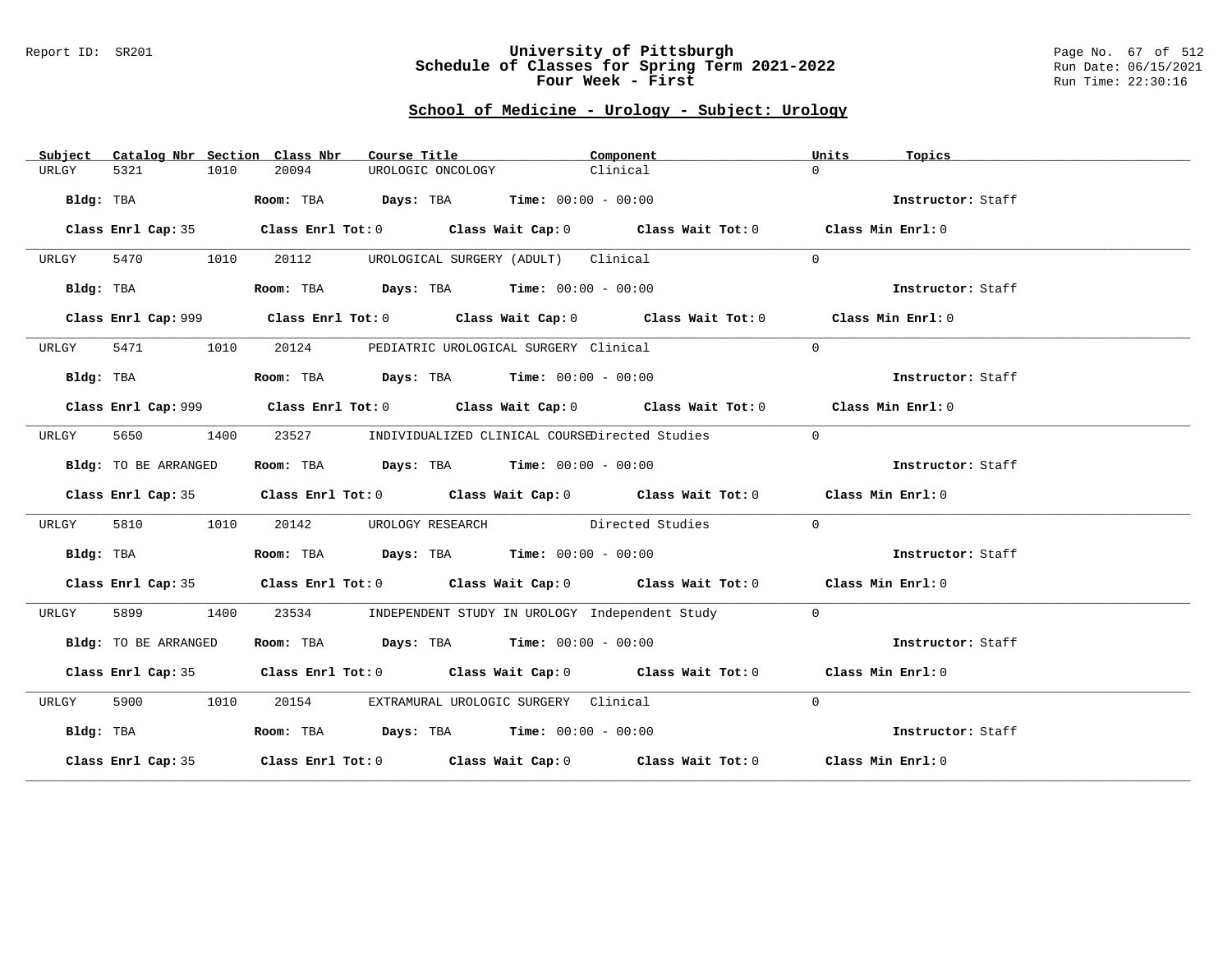### Report ID: SR201 **University of Pittsburgh** Page No. 68 of 512 **Schedule of Classes for Spring Term 2021-2022** Run Date: 06/15/2021 **Four Week - Second Run Time: 22:30:16**

### **School of Medicine - Dermatology - Subject: Dermatology**

|             | Subject Catalog Nbr Section Class Nbr |      |       | Course Title |                                                                                                | Component                                                                                   | Units    | Topics            |
|-------------|---------------------------------------|------|-------|--------------|------------------------------------------------------------------------------------------------|---------------------------------------------------------------------------------------------|----------|-------------------|
| DERM        | 5380                                  | 1110 | 18448 |              | DERMATOLOGY CLERKSHIP                                                                          | Clinical                                                                                    | $\cap$   |                   |
| Bldg: TBA   |                                       |      |       |              | <b>Room:</b> TBA $Days: TBA$ <b>Time:</b> $00:00 - 00:00$                                      |                                                                                             |          | Instructor: Staff |
|             |                                       |      |       |              |                                                                                                | Class Enrl Cap: 35 Class Enrl Tot: 0 Class Wait Cap: 0 Class Wait Tot: 0 Class Min Enrl: 0  |          |                   |
| <b>DERM</b> |                                       |      |       |              | 5420 1110 19198 BASIC DERMATOLOGY Clinical                                                     |                                                                                             | $\Omega$ |                   |
|             | Bldg: TBA                             |      |       |              | Room: TBA $Days:$ TBA $Time: 00:00 - 00:00$                                                    |                                                                                             |          | Instructor: Staff |
|             |                                       |      |       |              |                                                                                                | Class Enrl Cap: 35 Class Enrl Tot: 0 Class Wait Cap: 0 Class Wait Tot: 0 Class Min Enrl: 0  |          |                   |
|             |                                       |      |       |              | DERM 5425 1110 18442 ADVANCED DERMATOLOGY Clinical                                             |                                                                                             | $\Omega$ |                   |
|             |                                       |      |       |              | Bldg: TBA                    Room: TBA         Days: TBA         Time: 00:00 - 00:00           |                                                                                             |          | Instructor: Staff |
|             |                                       |      |       |              |                                                                                                | Class Enrl Cap: 35 Class Enrl Tot: 0 Class Wait Cap: 0 Class Wait Tot: 0 Class Min Enrl: 0  |          |                   |
|             |                                       |      |       |              | DERM 5430 1110 18454 DERMATOLOGIC & PLASTIC SURGERYClinical                                    |                                                                                             | $\Omega$ |                   |
|             |                                       |      |       |              | Bldg: TBA                   Room: TBA         Days: TBA         Time: $00:00 - 00:00$          |                                                                                             |          | Instructor: Staff |
|             |                                       |      |       |              |                                                                                                | Class Enrl Cap: 999 Class Enrl Tot: 0 Class Wait Cap: 0 Class Wait Tot: 0 Class Min Enrl: 0 |          |                   |
|             |                                       |      |       |              |                                                                                                | DERM 5440 1110 18466 DERMATOPATHOLOGY Independent Study 0                                   |          |                   |
|             |                                       |      |       |              | Bldg: TBA                          Room: TBA          Days: TBA          Time: $00:00 - 00:00$ |                                                                                             |          | Instructor: Staff |
|             |                                       |      |       |              |                                                                                                | Class Enrl Cap: 35 Class Enrl Tot: 0 Class Wait Cap: 0 Class Wait Tot: 0 Class Min Enrl: 0  |          |                   |
| DERM 5650   |                                       |      |       |              | 1110 18472 INDIVIDUALIZED CLINICAL COURSEClinical                                              |                                                                                             | $\Omega$ |                   |
|             |                                       |      |       |              | Bldg: TBA                    Room: TBA         Days: TBA         Time: $00:00 - 00:00$         |                                                                                             |          | Instructor: Staff |
|             |                                       |      |       |              |                                                                                                | Class Enrl Cap: 35 Class Enrl Tot: 0 Class Wait Cap: 0 Class Wait Tot: 0 Class Min Enrl: 0  |          |                   |
|             |                                       |      |       |              |                                                                                                | DERM 5810 1110 18484 DERMATOLOGY RESEARCH Directed Studies 0                                |          |                   |
|             |                                       |      |       |              | Bldg: TBA                   Room: TBA         Days: TBA        Time: 00:00 - 00:00             |                                                                                             |          | Instructor: Staff |
|             |                                       |      |       |              |                                                                                                | Class Enrl Cap: 35 Class Enrl Tot: 0 Class Wait Cap: 0 Class Wait Tot: 0 Class Min Enrl: 0  |          |                   |
| DERM        | 5899                                  |      |       |              |                                                                                                | 1500 23366 INDEPENDENT STUDY DERMATOLOGY Independent Study                                  | $\Omega$ |                   |
|             | Bldg: TO BE ARRANGED                  |      |       |              | Room: TBA $\rule{1em}{0.15mm}$ Days: TBA Time: $00:00 - 00:00$                                 |                                                                                             |          | Instructor: Staff |
|             |                                       |      |       |              |                                                                                                | Class Enrl Cap: 35 Class Enrl Tot: 0 Class Wait Cap: 0 Class Wait Tot: 0                    |          | Class Min Enrl: 0 |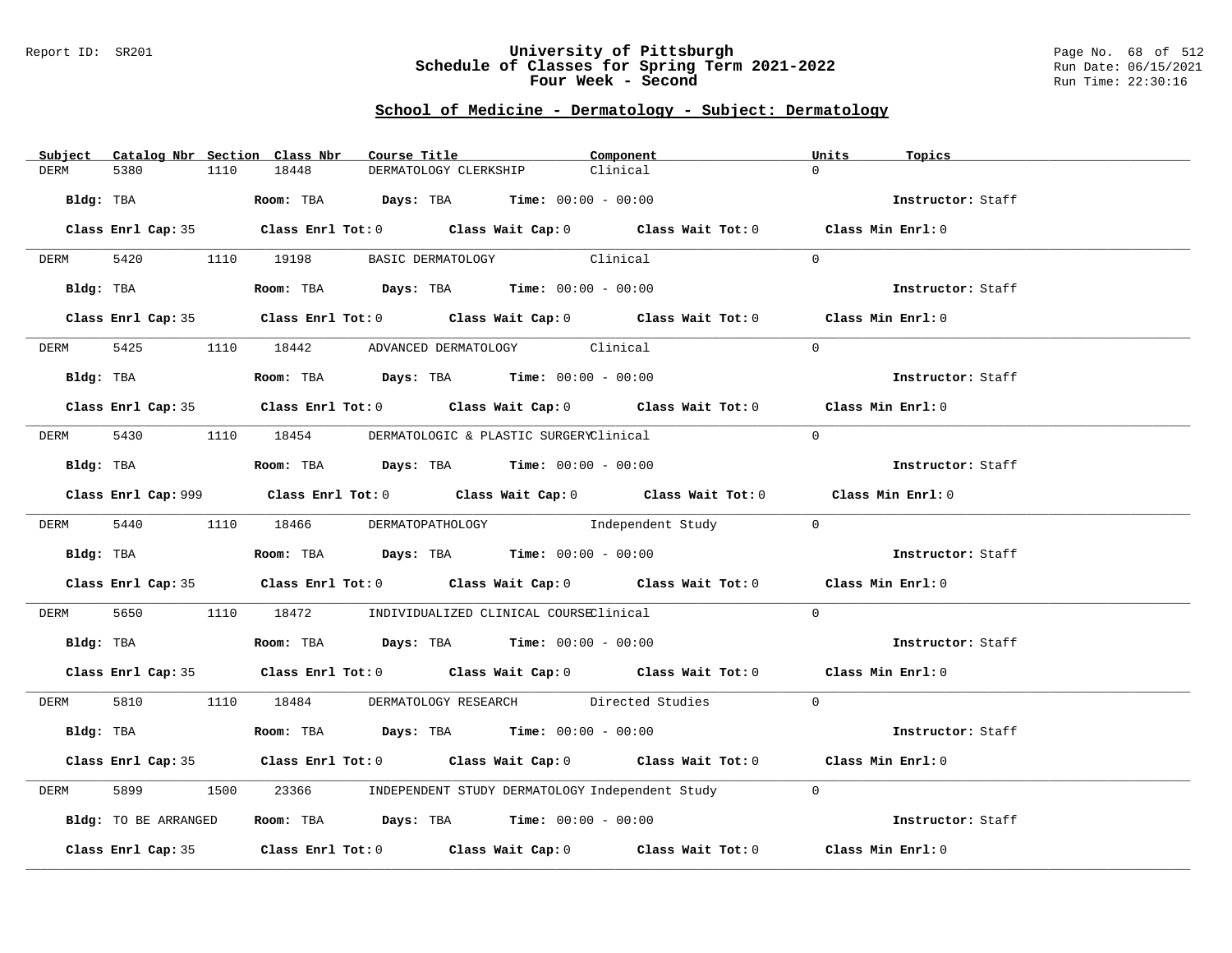| DERM      | 5900               | 1110 | 18496             | EXTRAMURAL DERMATOLOGY |                              | Clinical          |                   |
|-----------|--------------------|------|-------------------|------------------------|------------------------------|-------------------|-------------------|
| Bldg: TBA |                    |      | Room: TBA         | Days: TBA              | <b>Time:</b> $00:00 - 00:00$ |                   | Instructor: Staff |
|           | Class Enrl Cap: 35 |      | Class Enrl Tot: 0 |                        | Class Wait Cap: 0            | Class Wait Tot: 0 | Class Min Enrl: 0 |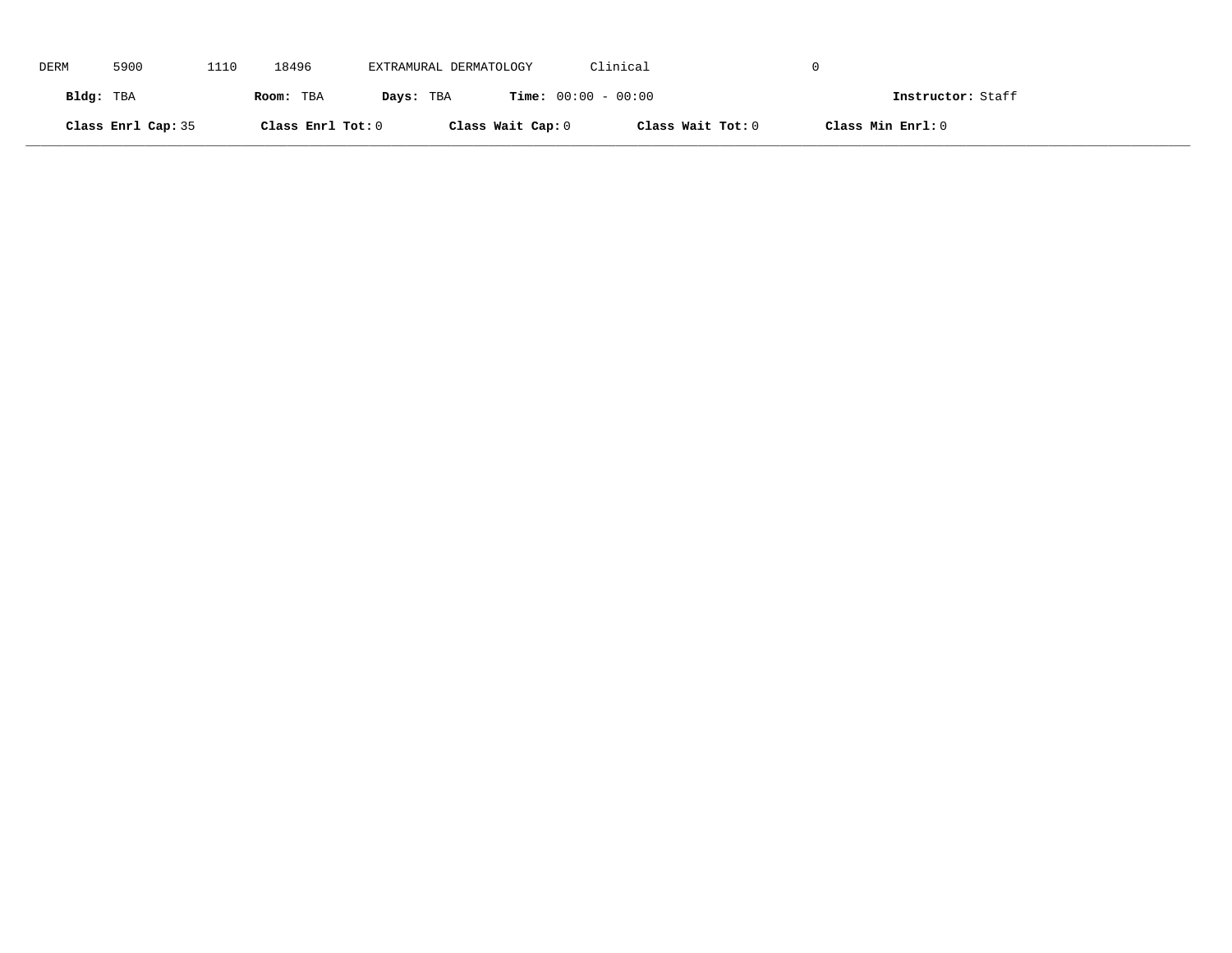### Report ID: SR201 **University of Pittsburgh** Page No. 70 of 512 **Schedule of Classes for Spring Term 2021-2022** Run Date: 06/15/2021 **Four Week - Second Run Time: 22:30:16**

# **School of Medicine - Emergency Medicine - Subject: Emergency Medicine**

| Catalog Nbr Section Class Nbr<br>Subject  | Course Title <b>Source Search</b><br>Component                                              | Units<br>Topics   |
|-------------------------------------------|---------------------------------------------------------------------------------------------|-------------------|
| 5376<br>EMED<br>1110                      | 19204<br>Clinical<br>SPECIALTY CARE CLERKSHIP                                               | $\Omega$          |
| Bldg: TBA                                 | Room: TBA $Days: TBA$ Time: $00:00 - 00:00$                                                 | Instructor: Staff |
| Class Enrl Cap: 35                        | Class Enrl Tot: $0$ Class Wait Cap: $0$ Class Wait Tot: $0$ Class Min Enrl: $0$             |                   |
| 5450<br>EMED                              | EMERGENCY MEDICINE Clinical<br>1110 19216                                                   | $\Omega$          |
| Bldg: TBA                                 | Room: TBA $Days:$ TBA $Time: 00:00 - 00:00$                                                 | Instructor: Staff |
|                                           | Class Enrl Cap: 999 Class Enrl Tot: 0 Class Wait Cap: 0 Class Wait Tot: 0 Class Min Enrl: 0 |                   |
| 5460 1110 19222<br>EMED                   | MEDICAL TOXICOLOGY Clinical                                                                 | $\Omega$          |
| Bldg: TBA                                 | Room: TBA $Days:$ TBA $Time: 00:00 - 00:00$                                                 | Instructor: Staff |
|                                           | Class Enrl Cap: 35 Class Enrl Tot: 0 Class Wait Cap: 0 Class Wait Tot: 0 Class Min Enrl: 0  |                   |
| EMED<br>5465 7<br>1015                    | 21684<br>POINT OF CARE ULTRASONOGRAPHY Clinical                                             | $\Omega$          |
| Bldg: TO BE ARRANGED                      | Room: TBA $Days: TBA$ Time: $00:00 - 00:00$                                                 | Instructor: Staff |
|                                           | Class Enrl Cap: 35 Class Enrl Tot: 0 Class Wait Cap: 0 Class Wait Tot: 0 Class Min Enrl: 0  |                   |
| 5466 746<br>1500<br>EMED                  | 28417 POST CARDIAC ARREST SERVICE Clinical                                                  | $\Omega$          |
| Bldg: TO BE ARRANGED                      | Room: TBA $Days:$ TBA Time: $00:00 - 00:00$                                                 | Instructor: Staff |
|                                           | Class Enrl Cap: 35 Class Enrl Tot: 0 Class Wait Cap: 0 Class Wait Tot: 0 Class Min Enrl: 0  |                   |
| 5470 1205<br>EMED                         | 22090 QUALITY AND PATIENT SAFETY Lecture                                                    | $\Omega$          |
| Bldg: WEB Based Class                     | Room: TBA $Days:$ TBA Time: $00:00 - 00:00$                                                 | Instructor: Staff |
| Class Enrl Cap: 200<br>Attributes: Online | Class Enrl Tot: $0$ Class Wait Cap: $0$ Class Wait Tot: $0$                                 | Class Min Enrl: 0 |
| 5650<br>1110<br>EMED                      | 19228<br>INDIVIDUALIZED CLINICAL COURSEClinical                                             | $\Omega$          |
| Bldg: TBA                                 | Room: TBA $Days:$ TBA $Time: 00:00 - 00:00$                                                 | Instructor: Staff |
| Class Enrl Cap: 35                        | Class Enrl Tot: $0$ Class Wait Cap: $0$ Class Wait Tot: $0$ Class Min Enrl: $0$             |                   |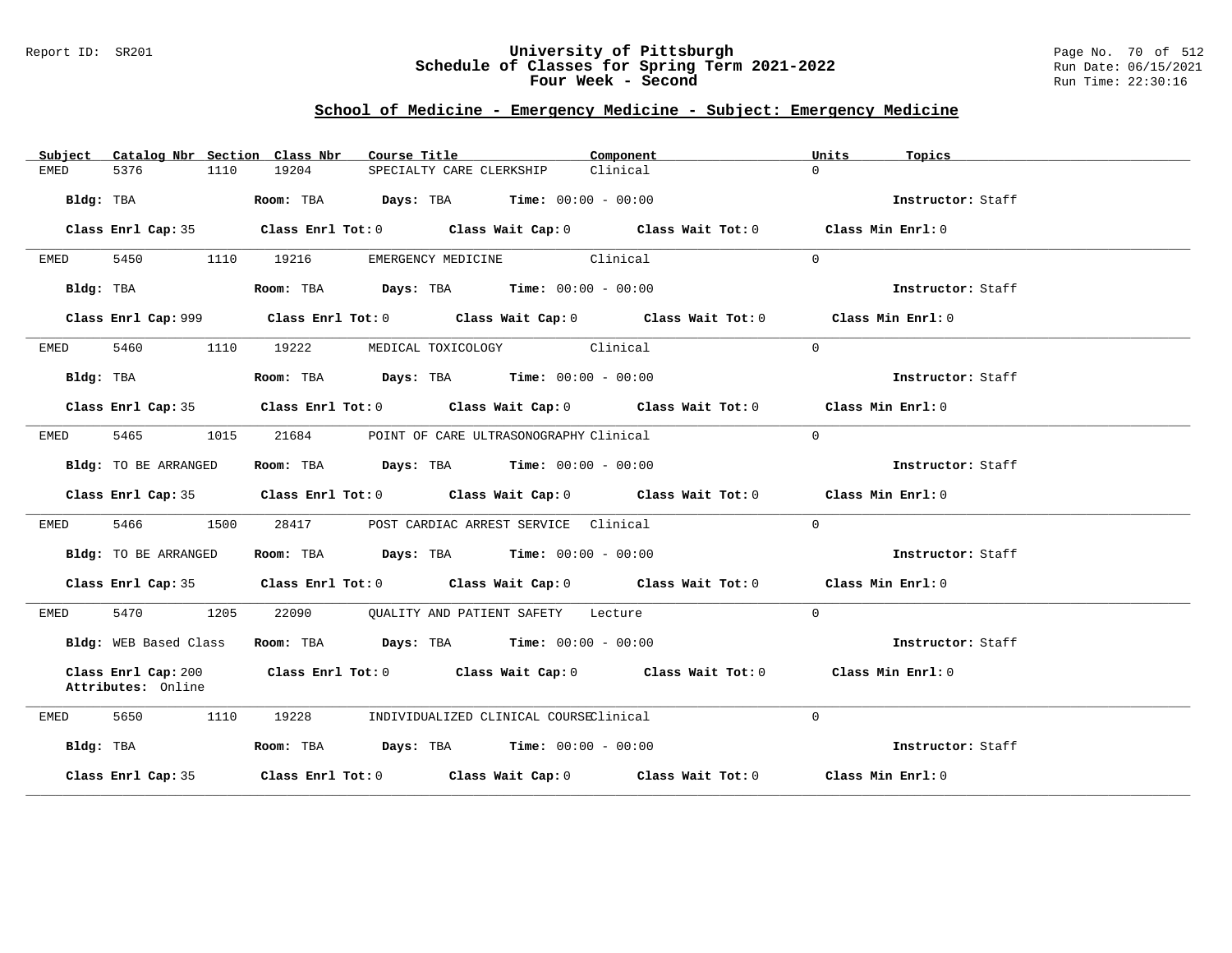### Report ID: SR201 **University of Pittsburgh** Page No. 71 of 512 **Schedule of Classes for Spring Term 2021-2022** Run Date: 06/15/2021 **Four Week - Second Run Time: 22:30:16**

# **School of Medicine - Emergency Medicine - Subject: Emergency Medicine**

| Catalog Nbr Section Class Nbr<br>Subject | Course Title                                                                                       | Component            | Units<br>Topics   |
|------------------------------------------|----------------------------------------------------------------------------------------------------|----------------------|-------------------|
| 5735<br>1110<br>EMED                     | 19234<br>SCIENCE OF RESUSCITATION (ILS)Clinical                                                    | $\Omega$             |                   |
| Bldg: TBA                                | <b>Days:</b> TBA <b>Time:</b> $00:00 - 00:00$<br>Room: TBA                                         |                      | Instructor: Staff |
|                                          | Class Enrl Cap: 999 Class Enrl Tot: 0 Class Wait Cap: 0 Class Wait Tot: 0                          |                      | Class Min Enrl: 0 |
| 5740<br>1110<br>EMED                     | 19240<br>EXERCISE IS MEDICINE                                                                      | $\Omega$<br>Workshop |                   |
| Bldg: TBA                                | <b>Days:</b> TBA <b>Time:</b> $00:00 - 00:00$<br>Room: TBA                                         |                      | Instructor: Staff |
| Class Enrl Cap: 35                       | Class Enrl Tot: 0 Class Wait Cap: 0 Class Wait Tot: 0 Class Min Enrl: 0                            |                      |                   |
| 5750<br>1500<br>EMED                     | 28367<br>GET READY FOR RESIDENCY Clinical                                                          | $\mathbf 0$          |                   |
| Bldg: TO BE ARRANGED                     | $\texttt{DayS:}$ TBA $\texttt{Time:}$ 00:00 - 00:00<br>Room: TBA                                   |                      | Instructor: Staff |
|                                          | Class Enrl Cap: 35 Class Enrl Tot: 0 Class Wait Cap: 0 Class Wait Tot: 0 Class Min Enrl: 0         |                      |                   |
| 5898<br>1110<br>EMED                     | 19246<br>INDIVIDUAL STUDY OR RESEARCH Directed Studies                                             | $\mathbf 0$          |                   |
| Bldg: TBA                                | Room: TBA $Days:$ TBA $Time: 00:00 - 00:00$                                                        |                      | Instructor: Staff |
| Class Enrl Cap: 35                       | Class Enrl Tot: 0 $\qquad$ Class Wait Cap: 0 $\qquad$ Class Wait Tot: 0 $\qquad$ Class Min Enrl: 0 |                      |                   |
| 5899<br>1500<br>EMED                     | 23373<br>INDEP STUDY IN EMERGENCY MED Independent Study                                            | $\mathbf 0$          |                   |
| Bldg: TO BE ARRANGED                     | Room: TBA $Days:$ TBA $Time: 00:00 - 00:00$                                                        |                      | Instructor: Staff |
|                                          | Class Enrl Cap: 35 Class Enrl Tot: 0 Class Wait Cap: 0 Class Wait Tot: 0 Class Min Enrl: 0         |                      |                   |
| 5900<br>1110<br>EMED                     | 19252<br>EXTRAMURAL EMERGENCY MEDICINE Clinical                                                    | $\Omega$             |                   |
| Bldg: TBA                                | Room: TBA $Days:$ TBA $Time: 00:00 - 00:00$                                                        |                      | Instructor: Staff |
|                                          | Class Enrl Cap: 35 Class Enrl Tot: 0 Class Wait Cap: 0 Class Wait Tot: 0 Class Min Enrl: 0         |                      |                   |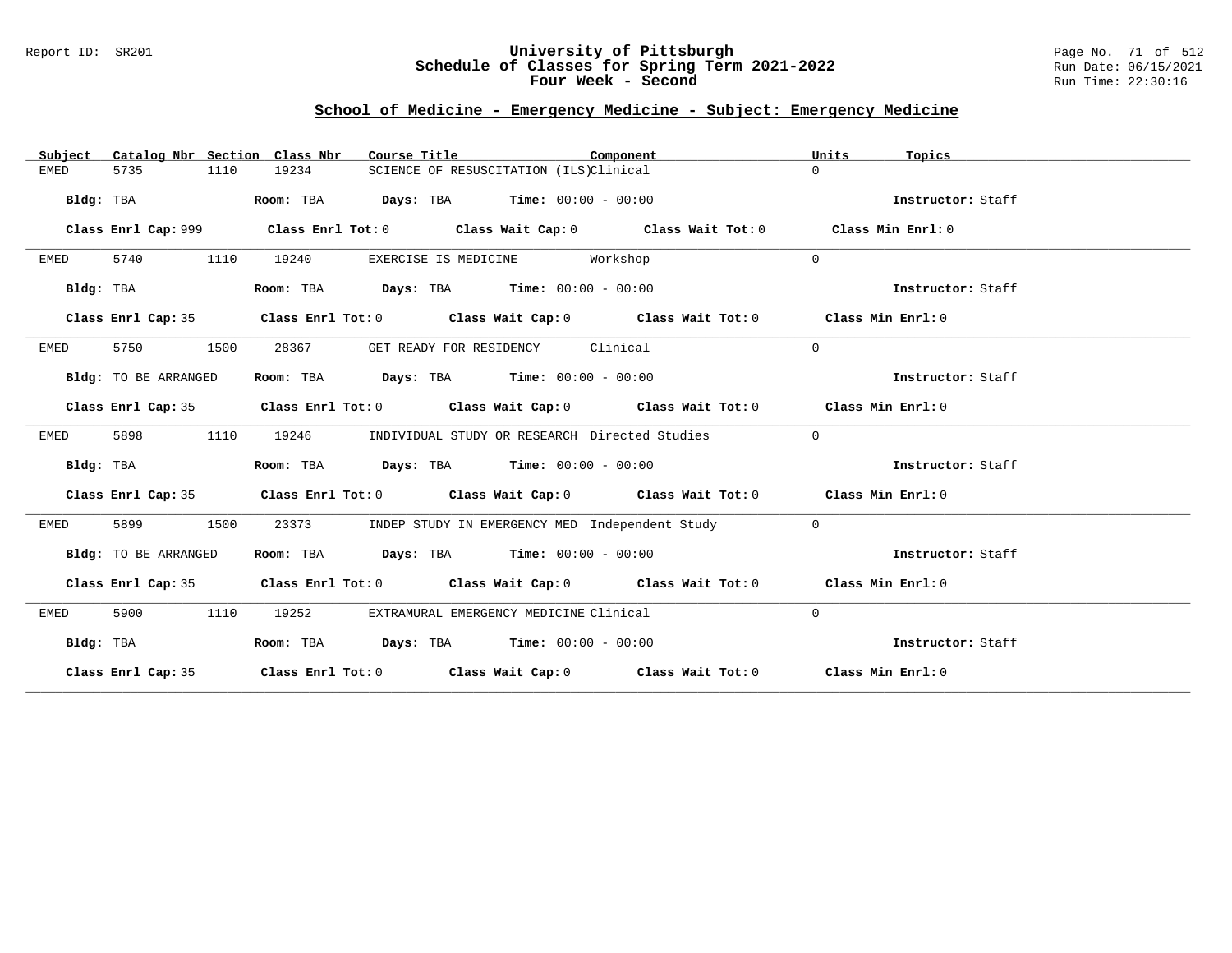### Report ID: SR201 **University of Pittsburgh** Page No. 72 of 512 **Schedule of Classes for Spring Term 2021-2022** Run Date: 06/15/2021 **Four Week - Second Run Time: 22:30:16**

# **School of Medicine - Family Medicine and Clinical Epidemiology - Subject: Family Medicine**

|         | Subject Catalog Nbr Section Class Nbr | Course Title                                                                                | Component | Units<br>Topics   |
|---------|---------------------------------------|---------------------------------------------------------------------------------------------|-----------|-------------------|
| FM      | 5316<br>1110                          | 19258<br>FAMILY MEDICINE CLERKSHIP                                                          | Clinical  | $\Omega$          |
|         | Bldg: TBA                             | Room: TBA $Days:$ TBA Time: $00:00 - 00:00$                                                 |           | Instructor: Staff |
|         |                                       | Class Enrl Cap: 35 Class Enrl Tot: 0 Class Wait Cap: 0 Class Wait Tot: 0 Class Min Enrl: 0  |           |                   |
|         |                                       | FM 5401 1110 19264 FAMILY MEDICINE ACTING INTERN Clinical                                   |           | $\Omega$          |
|         | Bldg: TBA                             | Room: TBA $Days:$ TBA Time: $00:00 - 00:00$                                                 |           | Instructor: Staff |
|         |                                       | Class Enrl Cap: 999 Class Enrl Tot: 0 Class Wait Cap: 0 Class Wait Tot: 0 Class Min Enrl: 0 |           |                   |
|         |                                       | FM 5406 1110 19270 EXTRAMURAL ACTING INTERNSHIP Clinical                                    |           | $\overline{0}$    |
|         | Bldg: TBA                             | Room: TBA $Days:$ TBA Time: $00:00 - 00:00$                                                 |           | Instructor: Staff |
|         |                                       | Class Enrl Cap: 35 Class Enrl Tot: 0 Class Wait Cap: 0 Class Wait Tot: 0 Class Min Enrl: 0  |           |                   |
|         |                                       | FM 5420 1110 19276 INDIAN HEALTH SERVICE Independent Study 0                                |           |                   |
|         | Bldg: TBA                             | Room: TBA $Days:$ TBA Time: $00:00 - 00:00$                                                 |           | Instructor: Staff |
|         |                                       | Class Enrl Cap: 35 Class Enrl Tot: 0 Class Wait Cap: 0 Class Wait Tot: 0 Class Min Enrl: 0  |           |                   |
|         |                                       | FM 5430 1110 18502 FAMILY PRACTICE-MANAGED CARE Clinical                                    |           | $\Omega$          |
|         |                                       | Bldg: TBA                    Room: TBA         Days: TBA         Time: $00:00 - 00:00$      |           | Instructor: Staff |
|         |                                       | Class Enrl Cap: 999 Class Enrl Tot: 0 Class Wait Cap: 0 Class Wait Tot: 0 Class Min Enrl: 0 |           |                   |
| FM 5431 |                                       | 1110 18514 TOPICS IN FAMILY MEDICINE Clinical                                               |           | $\Omega$          |
|         |                                       | Bldg: TBA                    Room: TBA         Days: TBA         Time: $00:00 - 00:00$      |           | Instructor: Staff |
|         |                                       | Class Enrl Cap: 999 Class Enrl Tot: 0 Class Wait Cap: 0 Class Wait Tot: 0 Class Min Enrl: 0 |           |                   |
|         |                                       | FM 5440 1110 19282 CLINCAL EPDMLGY INTERNSHIP Directed Studies 0                            |           |                   |
|         | Bldg: TBA                             | Room: TBA $Days:$ TBA $Time: 00:00 - 00:00$                                                 |           | Instructor: Staff |
|         |                                       | Class Enrl Cap: 35 Class Enrl Tot: 0 Class Wait Cap: 0 Class Wait Tot: 0 Class Min Enrl: 0  |           |                   |
|         |                                       | FM 5448 1110 19288 FAMILY CENTERED MATERNITY CAREClinical                                   |           | $\Omega$          |
|         |                                       | Bldg: TBA                  Room: TBA        Days: TBA        Time: 00:00 - 00:00            |           | Instructor: Staff |
|         | Class Enrl Cap: 35                    | Class Enrl Tot: $0$ Class Wait Cap: $0$ Class Wait Tot: $0$ Class Min Enrl: $0$             |           |                   |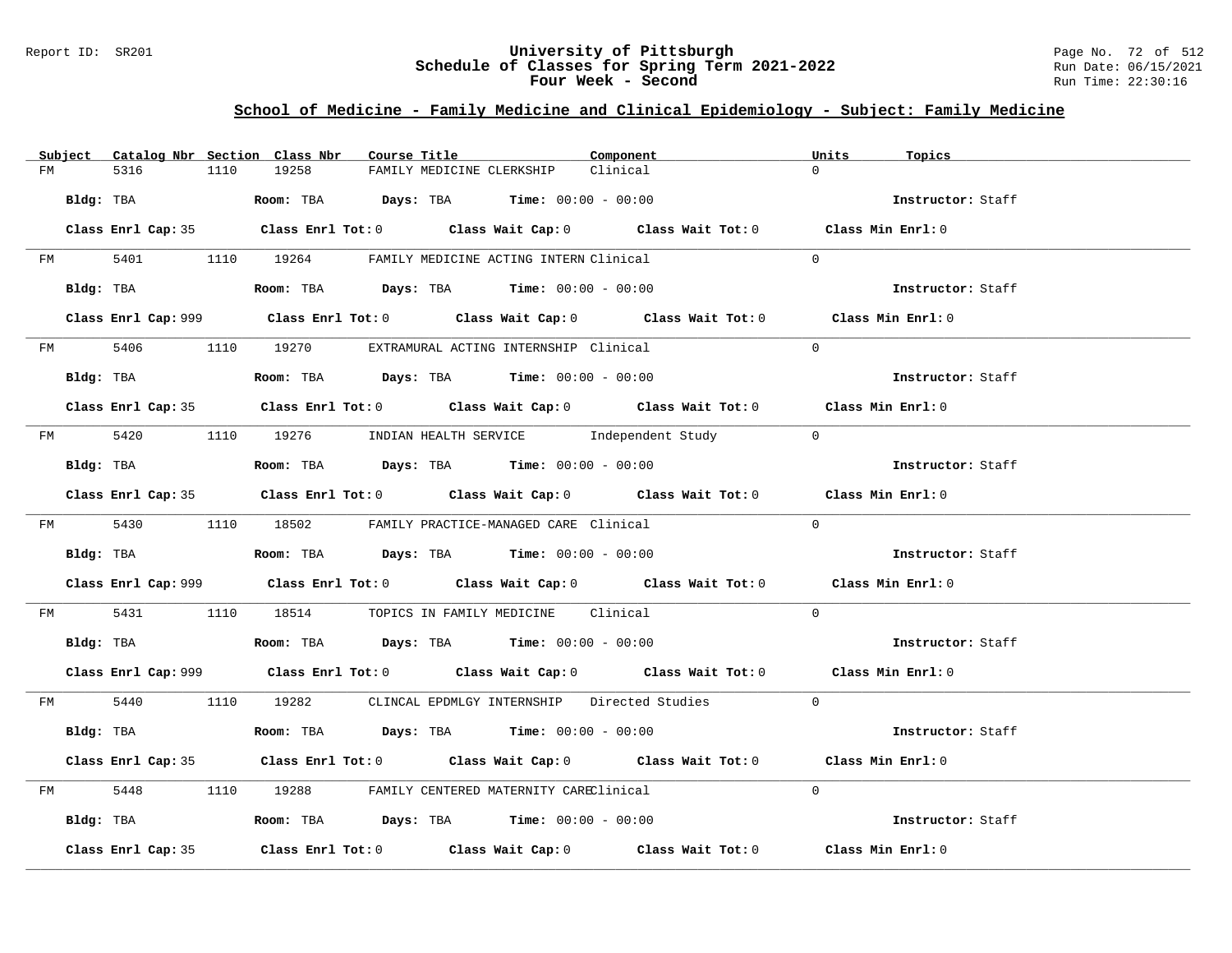| FM | 5450 |  | 1110 19300                                                                             |  | COMMUNITY FAMILY MEDICINE Clinical |                                                                                             | $\overline{0}$ |                          |  |
|----|------|--|----------------------------------------------------------------------------------------|--|------------------------------------|---------------------------------------------------------------------------------------------|----------------|--------------------------|--|
|    |      |  | Bldg: TBA                   Room: TBA         Days: TBA         Time: $00:00 - 00:00$  |  |                                    |                                                                                             |                | Instructor: Staff        |  |
|    |      |  |                                                                                        |  |                                    | Class Enrl Cap: 999 Class Enrl Tot: 0 Class Wait Cap: 0 Class Wait Tot: 0 Class Min Enrl: 0 |                |                          |  |
|    |      |  |                                                                                        |  |                                    | FM 5451 1110 18526 RURAL FAMILY MEDICINE Clinical 0                                         |                |                          |  |
|    |      |  | Bldg: TBA                   Room: TBA         Days: TBA         Time: $00:00 - 00:00$  |  |                                    |                                                                                             |                | Instructor: Staff        |  |
|    |      |  |                                                                                        |  |                                    | Class Enrl Cap: 999 Class Enrl Tot: 0 Class Wait Cap: 0 Class Wait Tot: 0 Class Min Enrl: 0 |                |                          |  |
|    |      |  | FM 5455 1110 19312 PRIMARY CARE SPORTS MEDICINE Clinical                               |  |                                    |                                                                                             | $\Omega$       |                          |  |
|    |      |  | Bldg: TBA                    Room: TBA         Days: TBA        Time: $00:00 - 00:00$  |  |                                    |                                                                                             |                | Instructor: Staff        |  |
|    |      |  |                                                                                        |  |                                    | Class Enrl Cap: 999 Class Enrl Tot: 0 Class Wait Cap: 0 Class Wait Tot: 0 Class Min Enrl: 0 |                |                          |  |
|    |      |  | FM 5460 1110 19318 FAMILY PRACTICE Clinical                                            |  |                                    |                                                                                             | $\Omega$       |                          |  |
|    |      |  | Bldg: TBA<br>Room: TBA<br>Days: TBA<br>Time: $00:00 - 00:00$                           |  |                                    |                                                                                             |                | Instructor: Staff        |  |
|    |      |  |                                                                                        |  |                                    | Class Enrl Cap: 999 Class Enrl Tot: 0 Class Wait Cap: 0 Class Wait Tot: 0 Class Min Enrl: 0 |                |                          |  |
|    |      |  | FM 5461 1110 19330 EXTRAMURAL FAMILY PRACTICE Clinical                                 |  |                                    |                                                                                             | $\bigcirc$     |                          |  |
|    |      |  |                                                                                        |  |                                    |                                                                                             |                | Instructor: Staff        |  |
|    |      |  |                                                                                        |  |                                    |                                                                                             |                |                          |  |
|    |      |  |                                                                                        |  |                                    | Class Enrl Cap: 35 Class Enrl Tot: 0 Class Wait Cap: 0 Class Wait Tot: 0 Class Min Enrl: 0  |                |                          |  |
|    |      |  | FM 5462 1020 24351 COMBINED FAMILY MED & PSYCT Clinical                                |  |                                    |                                                                                             | $\overline{0}$ |                          |  |
|    |      |  | Bldg: TO BE ARRANGED ROOM: TBA Days: TBA Time: 00:00 - 00:00                           |  |                                    |                                                                                             |                | <b>Instructor:</b> Staff |  |
|    |      |  |                                                                                        |  |                                    | Class Enrl Cap: 35 Class Enrl Tot: 0 Class Wait Cap: 0 Class Wait Tot: 0 Class Min Enrl: 0  |                |                          |  |
|    |      |  | FM 5465 1110 19336 INTEGRATIVE MEDICINE Clinical                                       |  |                                    |                                                                                             | $\Omega$       |                          |  |
|    |      |  | Bldg: TBA                    Room: TBA         Days: TBA         Time: $00:00 - 00:00$ |  |                                    |                                                                                             |                | Instructor: Staff        |  |
|    |      |  |                                                                                        |  |                                    | Class Enrl Cap: 35 Class Enrl Tot: 0 Class Wait Cap: 0 Class Wait Tot: 0 Class Min Enrl: 0  |                |                          |  |
|    |      |  | FM 5470 1110 19348 PRACTICE-BASED PHARMACOTHERAPYClinical                              |  |                                    |                                                                                             |                | $\Omega$                 |  |
|    |      |  | Bldg: TBA                   Room: TBA         Days: TBA         Time: 00:00 - 00:00    |  |                                    |                                                                                             |                | Instructor: Staff        |  |
|    |      |  |                                                                                        |  |                                    | Class Enrl Cap: 999 Class Enrl Tot: 0 Class Wait Cap: 0 Class Wait Tot: 0 Class Min Enrl: 0 |                |                          |  |
|    |      |  | FM 5485 1110 19354 CULTURAL COMPETENCY Clinical                                        |  |                                    |                                                                                             | $\Omega$       |                          |  |
|    |      |  | Bldg: TBA                    Room: TBA         Days: TBA         Time: $00:00 - 00:00$ |  |                                    |                                                                                             |                | Instructor: Staff        |  |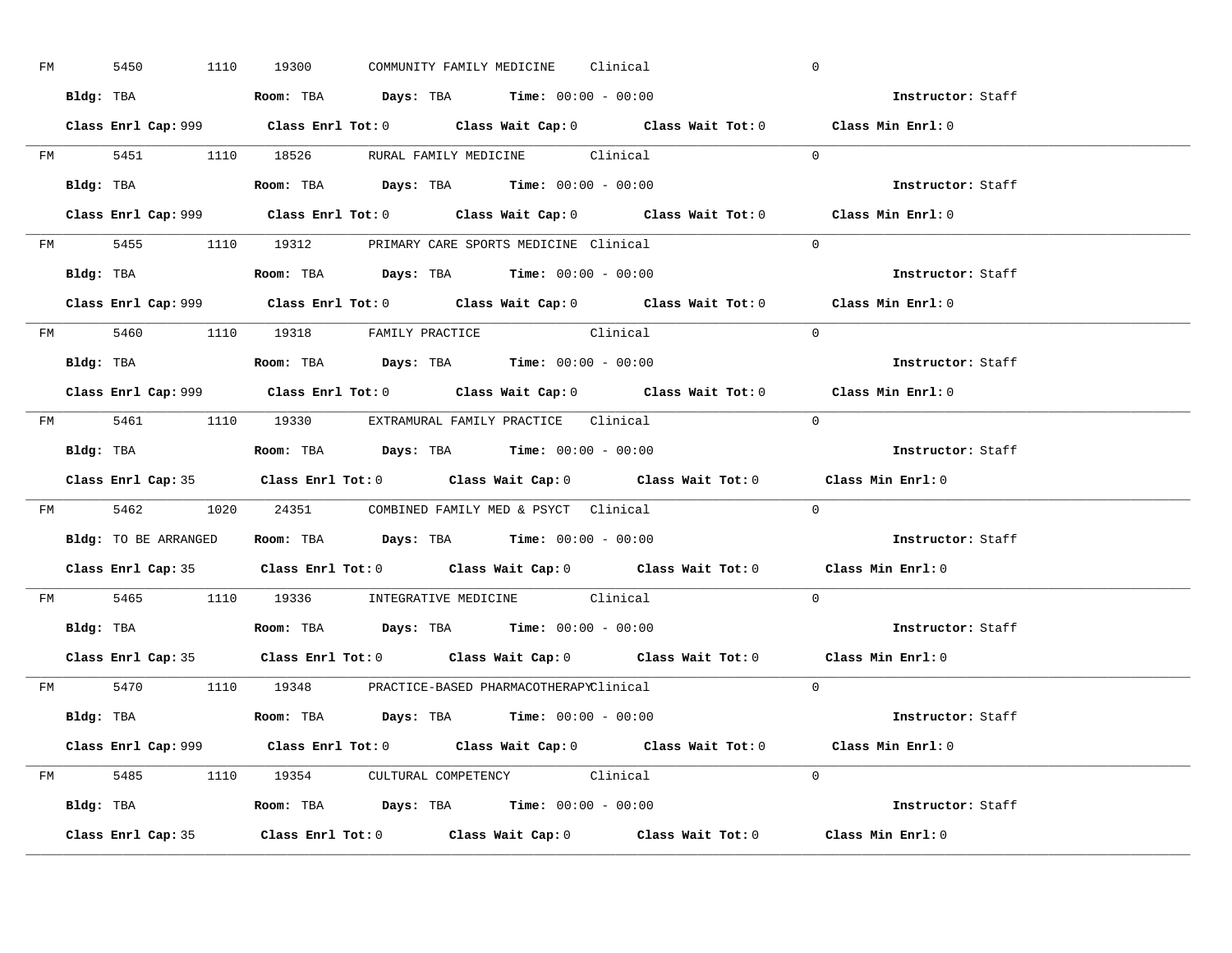### Report ID: SR201 **University of Pittsburgh** Page No. 74 of 512 **Schedule of Classes for Spring Term 2021-2022** Run Date: 06/15/2021 **Four Week - Second Run Time: 22:30:16**

## **School of Medicine - Family Medicine and Clinical Epidemiology - Subject: Family Medicine**

|    |                      |      | Subject Catalog Nbr Section Class Nbr | Course Title |                                                                                            | Component                                                                                  |          | Units | Topics            |  |
|----|----------------------|------|---------------------------------------|--------------|--------------------------------------------------------------------------------------------|--------------------------------------------------------------------------------------------|----------|-------|-------------------|--|
| FM | 5500                 | 1110 | 19360                                 |              | INTERNATIONAL FAMILY MEDICINE Clinical                                                     |                                                                                            | $\Omega$ |       |                   |  |
|    | Bldg: TBA            |      |                                       |              | Room: TBA $Days:$ TBA Time: $00:00 - 00:00$                                                |                                                                                            |          |       | Instructor: Staff |  |
|    |                      |      |                                       |              |                                                                                            | Class Enrl Cap: 35 Class Enrl Tot: 0 Class Wait Cap: 0 Class Wait Tot: 0 Class Min Enrl: 0 |          |       |                   |  |
|    |                      |      |                                       |              | FM 5505 1110 19366 FAMILY MEDICINE IN HONDURAS Clinical                                    |                                                                                            | $\Omega$ |       |                   |  |
|    | Bldg: TBA            |      |                                       |              | Room: TBA $Days:$ TBA Time: $00:00 - 00:00$                                                |                                                                                            |          |       | Instructor: Staff |  |
|    |                      |      |                                       |              |                                                                                            | Class Enrl Cap: 35 Class Enrl Tot: 0 Class Wait Cap: 0 Class Wait Tot: 0 Class Min Enrl: 0 |          |       |                   |  |
|    |                      |      |                                       |              |                                                                                            | FM 5650 1500 23380 INDIVIDUALIZED CLINICAL COURSEDirected Studies 0                        |          |       |                   |  |
|    | Bldg: TO BE ARRANGED |      |                                       |              | Room: TBA $\rule{1em}{0.15mm}$ Days: TBA Time: $00:00 - 00:00$                             |                                                                                            |          |       | Instructor: Staff |  |
|    |                      |      |                                       |              |                                                                                            | Class Enrl Cap: 35 Class Enrl Tot: 0 Class Wait Cap: 0 Class Wait Tot: 0 Class Min Enrl: 0 |          |       |                   |  |
|    |                      |      |                                       |              |                                                                                            | FM 5812 1110 18532 COMMUNTY-BASED PBLC HLTH POLCYIndependent Study 0                       |          |       |                   |  |
|    | Bldg: TBA            |      |                                       |              | Room: TBA $\rule{1em}{0.15mm}$ Days: TBA $\rule{1.5mm}{0.15mm}$ Time: $00:00 - 00:00$      |                                                                                            |          |       | Instructor: Staff |  |
|    |                      |      |                                       |              |                                                                                            | Class Enrl Cap: 35 Class Enrl Tot: 0 Class Wait Cap: 0 Class Wait Tot: 0 Class Min Enrl: 0 |          |       |                   |  |
|    |                      |      |                                       |              | FM 5815 1110 19378 BIOETHICS CONFR AND READINGS Seminar                                    |                                                                                            | $\Omega$ |       |                   |  |
|    | Bldg: TBA            |      |                                       |              | Room: TBA $Days:$ TBA $Time: 00:00 - 00:00$                                                |                                                                                            |          |       | Instructor: Staff |  |
|    |                      |      |                                       |              |                                                                                            | Class Enrl Cap: 35 Class Enrl Tot: 0 Class Wait Cap: 0 Class Wait Tot: 0 Class Min Enrl: 0 |          |       |                   |  |
|    | FM 5840              |      |                                       |              |                                                                                            | 1500 23387 RESEARCH IN FAMILY MEDICINE Directed Studies 0                                  |          |       |                   |  |
|    | Bldg: TO BE ARRANGED |      |                                       |              | Room: TBA $Days:$ TBA Time: $00:00 - 00:00$                                                |                                                                                            |          |       | Instructor: Staff |  |
|    |                      |      |                                       |              |                                                                                            | Class Enrl Cap: 35 Class Enrl Tot: 0 Class Wait Cap: 0 Class Wait Tot: 0 Class Min Enrl: 0 |          |       |                   |  |
|    |                      |      |                                       |              |                                                                                            | FM 5899 1500 23394 INDEPENDENT STUDY FAMILY MED Independent Study 0                        |          |       |                   |  |
|    | Bldg: TO BE ARRANGED |      |                                       |              | Room: TBA $Days:$ TBA $Time:$ 00:00 - 00:00                                                |                                                                                            |          |       | Instructor: Staff |  |
|    |                      |      |                                       |              |                                                                                            | Class Enrl Cap: 35 Class Enrl Tot: 0 Class Wait Cap: 0 Class Wait Tot: 0 Class Min Enrl: 0 |          |       |                   |  |
| FM |                      |      |                                       |              |                                                                                            | 5900 1110 19384 FAMILY MED INDEPENDENT STUDY Directed Studies                              | $\Omega$ |       |                   |  |
|    |                      |      |                                       |              | Bldg: TBA                     Room: TBA           Days: TBA          Time: $00:00 - 00:00$ |                                                                                            |          |       | Instructor: Staff |  |
|    | Class Enrl Cap: 35   |      |                                       |              |                                                                                            | Class Enrl Tot: $0$ Class Wait Cap: $0$ Class Wait Tot: $0$ Class Min Enrl: $0$            |          |       |                   |  |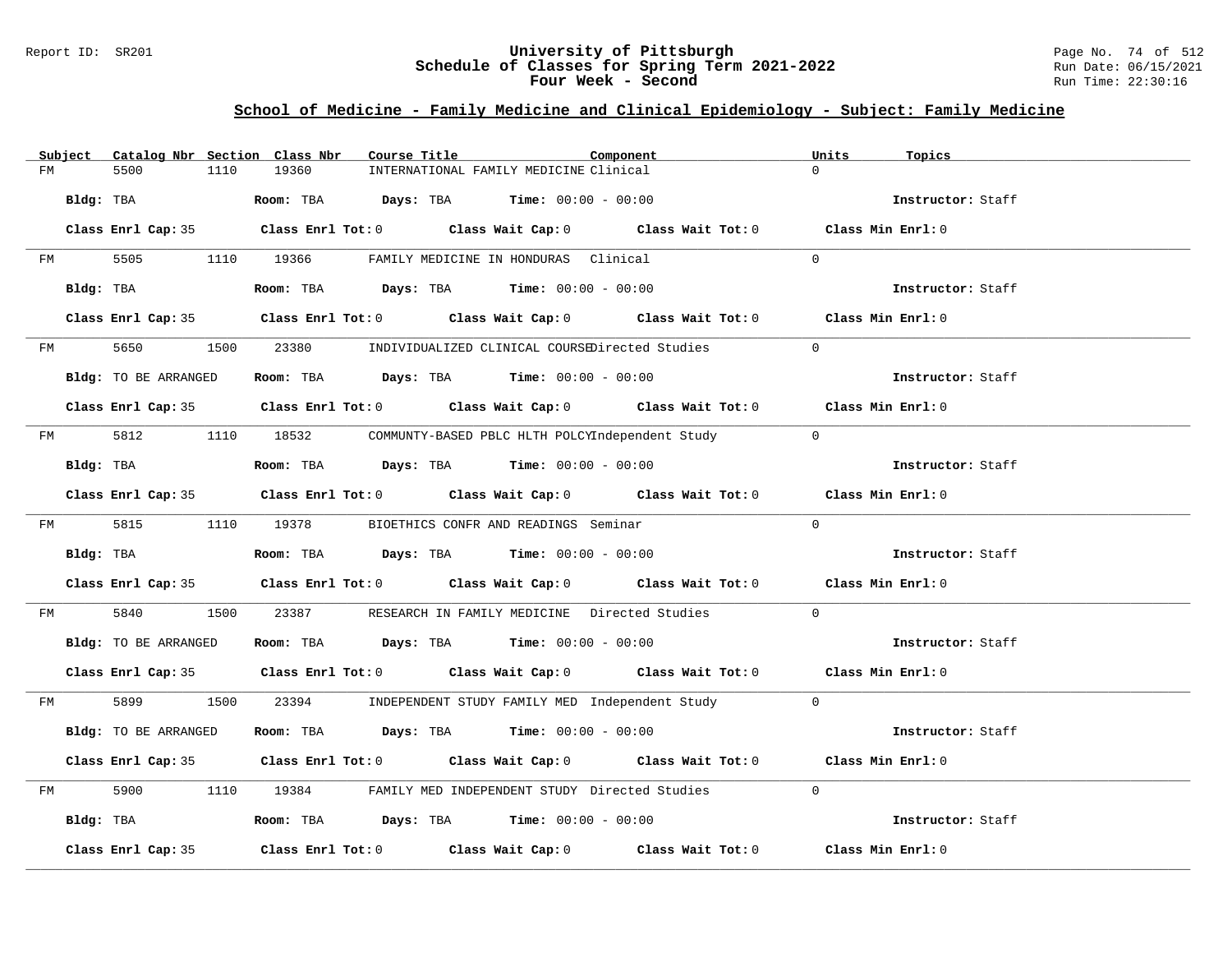| FM | 5910               | 1110 | 19396             | LEADERSHIP/MGMT/ADMINISTRATIONPracticum |                              |                   |                   |  |
|----|--------------------|------|-------------------|-----------------------------------------|------------------------------|-------------------|-------------------|--|
|    | Bldg: TBA          |      | Room: TBA         | Days: TBA                               | <b>Time:</b> $00:00 - 00:00$ |                   | Instructor: Staff |  |
|    | Class Enrl Cap: 35 |      | Class Enrl Tot: 0 |                                         | Class Wait Cap: 0            | Class Wait Tot: 0 | Class Min Enrl: 0 |  |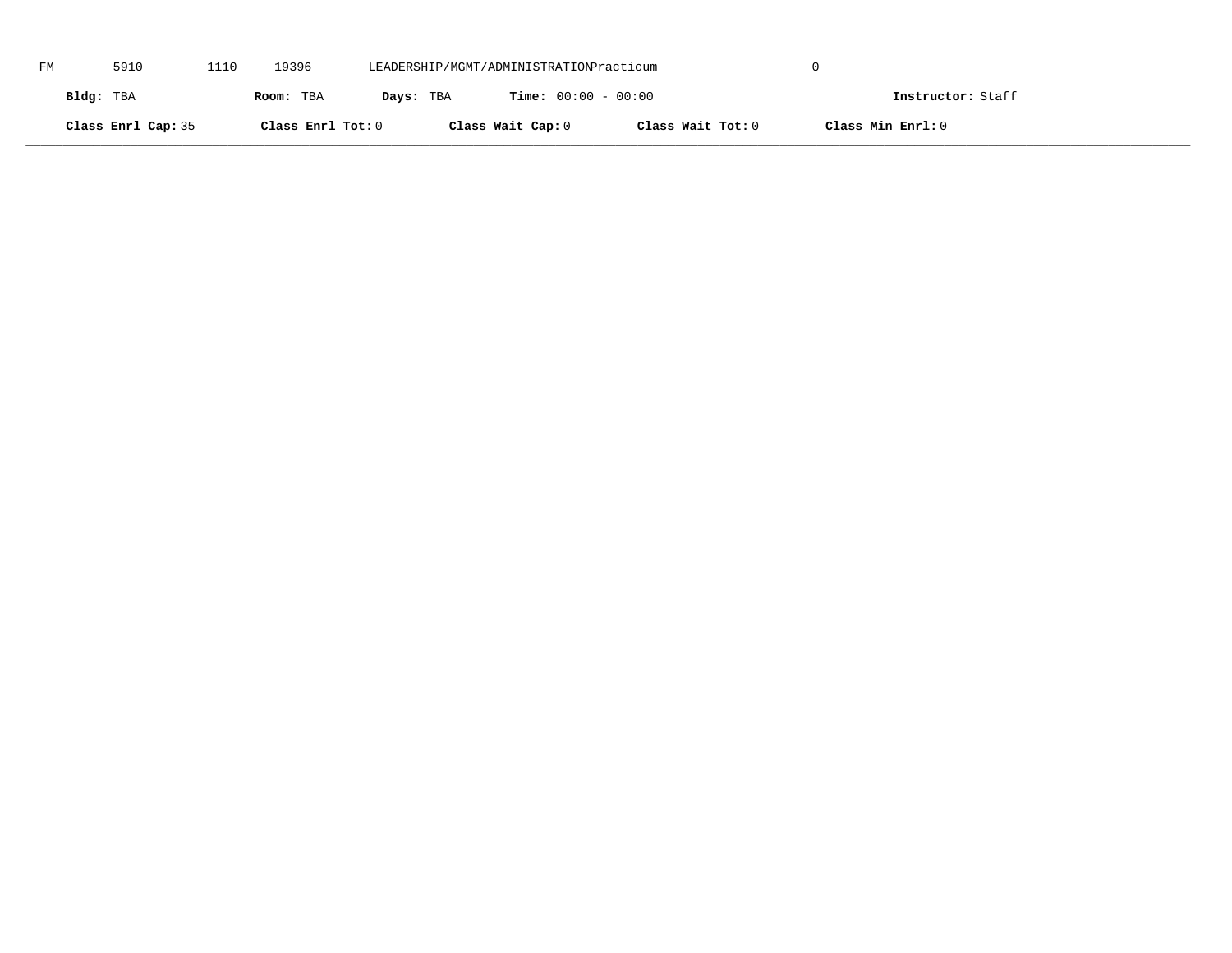### Report ID: SR201 **University of Pittsburgh** Page No. 76 of 512 **Schedule of Classes for Spring Term 2021-2022** Run Date: 06/15/2021 **Four Week - Second Run Time: 22:30:16**

# **School of Medicine - Family Medicine and Clinical Epidemiology - Subject: Medical Elective**

| Subject |                      |      | Catalog Nbr Section Class Nbr          |  | Course Title <b>Course In the Course I</b>                                            | Component                                                                                            | Units    | Topics            |  |
|---------|----------------------|------|----------------------------------------|--|---------------------------------------------------------------------------------------|------------------------------------------------------------------------------------------------------|----------|-------------------|--|
| MSELCT  | 5300                 | 1110 | 19852                                  |  | BOARD STUDY ELECTIVE                                                                  | Independent Study                                                                                    | $\Omega$ |                   |  |
|         | Bldg: TBA            |      |                                        |  | Room: TBA $Days:$ TBA $Time: 00:00 - 00:00$                                           |                                                                                                      |          | Instructor: Staff |  |
|         |                      |      |                                        |  |                                                                                       | Class Enrl Cap: 35 Class Enrl Tot: 0 Class Wait Cap: 0 Class Wait Tot: 0 Class Min Enrl: 0           |          |                   |  |
|         |                      |      | MSELCT 5301 1110 19858 SPECIAL STUDIES |  |                                                                                       | Directed Studies                                                                                     | $\Omega$ |                   |  |
|         | Bldg: TBA            |      |                                        |  | $\textbf{Room:}$ TBA $\textbf{Days:}$ TBA $\textbf{Time:}$ 00:00 - 00:00              |                                                                                                      |          | Instructor: Staff |  |
|         |                      |      |                                        |  |                                                                                       | Class Enrl Cap: 35 Class Enrl Tot: 0 Class Wait Cap: 0 Class Wait Tot: 0 Class Min Enrl: 0           |          |                   |  |
|         |                      |      |                                        |  |                                                                                       | MSELCT 5310 1110 19867 MENTORED PROJECT INTERIM GRADEDirected Studies                                | $\Omega$ |                   |  |
|         |                      |      |                                        |  | Bldg: TBA                    Room: TBA         Days: TBA        Time: 00:00 - 00:00   |                                                                                                      |          | Instructor: Staff |  |
|         |                      |      |                                        |  |                                                                                       | Class Enrl Cap: 200 $\qquad$ Class Enrl Tot: 0 $\qquad$ Class Wait Cap: 0 $\qquad$ Class Wait Tot: 0 |          | Class Min Enrl: 0 |  |
|         |                      |      |                                        |  |                                                                                       | MSELCT 5315 1110 19873 MENTORED PROJECT INTERIM GRADEDirected Studies                                | $\Omega$ |                   |  |
|         |                      |      |                                        |  | Bldg: TBA                   Room: TBA        Days: TBA        Time: $00:00 - 00:00$   |                                                                                                      |          | Instructor: Staff |  |
|         |                      |      |                                        |  |                                                                                       | Class Enrl Cap: 200 Class Enrl Tot: 0 Class Wait Cap: 0 Class Wait Tot: 0 Class Min Enrl: 0          |          |                   |  |
|         |                      |      |                                        |  |                                                                                       | MSELCT 5400 1110 19885 BOARD STUDY ELECTIVE Independent Study 0                                      |          |                   |  |
|         |                      |      |                                        |  | Bldg: TBA                    Room: TBA        Days: TBA        Time: 00:00 - 00:00    |                                                                                                      |          | Instructor: Staff |  |
|         |                      |      |                                        |  |                                                                                       | Class Enrl Cap: 35 Class Enrl Tot: 0 Class Wait Cap: 0 Class Wait Tot: 0 Class Min Enrl: 0           |          |                   |  |
|         |                      |      |                                        |  |                                                                                       | MSELCT 5401 1110 19897 SPECIAL STUDIES Directed Studies                                              | $\Omega$ |                   |  |
|         | Bldg: TO BE ARRANGED |      |                                        |  | Room: TBA $Days:$ TBA $Time: 00:00 - 00:00$                                           |                                                                                                      |          | Instructor: Staff |  |
|         |                      |      |                                        |  |                                                                                       | Class Enrl Cap: 200 Class Enrl Tot: 0 Class Wait Cap: 0 Class Wait Tot: 0 Class Min Enrl: 0          |          |                   |  |
|         |                      |      |                                        |  |                                                                                       | MSELCT 5405 1110 19909 MASTER'S THESIS PREPARATION Independent Study 0                               |          |                   |  |
|         |                      |      |                                        |  | Bldg: TBA                   Room: TBA        Days: TBA        Time: $00:00 - 00:00$   |                                                                                                      |          | Instructor: Staff |  |
|         |                      |      |                                        |  |                                                                                       | Class Enrl Cap: 35 Class Enrl Tot: 0 Class Wait Cap: 0 Class Wait Tot: 0 Class Min Enrl: 0           |          |                   |  |
|         | MSELCT 5410          |      |                                        |  |                                                                                       | 1110 19921 MENTORED PROJECT INTERIM GRADEDirected Studies                                            | $\Omega$ |                   |  |
|         |                      |      |                                        |  | Bldg: TBA                    Room: TBA         Days: TBA        Time: $00:00 - 00:00$ |                                                                                                      |          | Instructor: Staff |  |
|         | Class Enrl Cap: 200  |      |                                        |  |                                                                                       | Class Enrl Tot: $0$ Class Wait Cap: $0$ Class Wait Tot: $0$                                          |          | Class Min Enrl: 0 |  |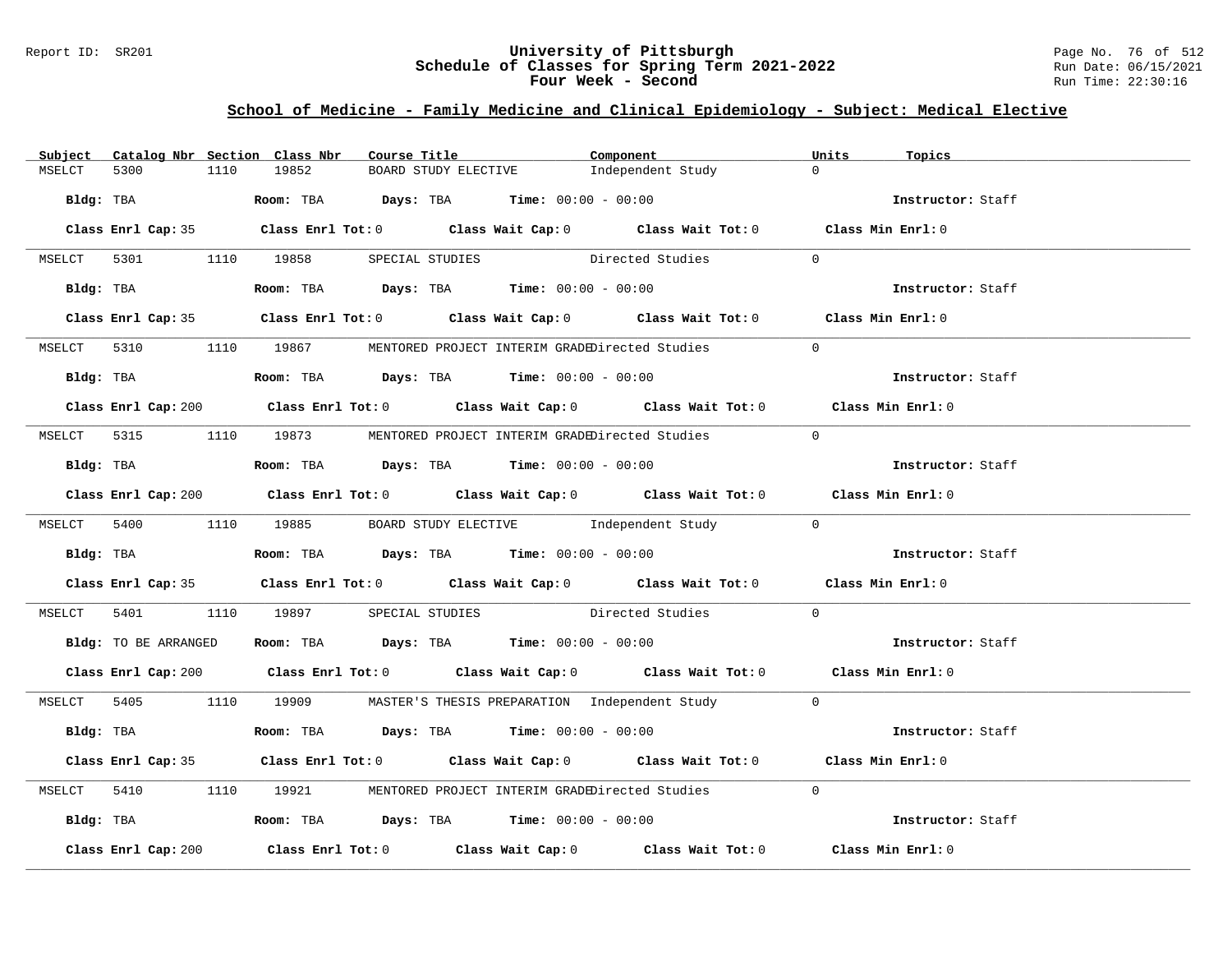| MSELCT 5450 | 1110 19927<br>GET READY FOR RESIDENCY<br>Practicum                                            | $\overline{0}$                      |
|-------------|-----------------------------------------------------------------------------------------------|-------------------------------------|
|             | Bldg: TBA                   Room: TBA         Days: TBA         Time: 00:00 - 00:00           | <b>Example 21 Instructor:</b> Staff |
|             | Class Enrl Cap: 200 Class Enrl Tot: 0 Class Wait Cap: 0 Class Wait Tot: 0 Class Min Enrl: 0   |                                     |
|             | MSELCT 5455 1110 18652 LITERATURE AND MEDICINE Independent Study 0                            |                                     |
|             | Bldg: TBA                         Room: TBA          Days: TBA          Time: $00:00 - 00:00$ | Instructor: Staff                   |
|             | Class Enrl Cap: 35 Class Enrl Tot: 0 Class Wait Cap: 0 Class Wait Tot: 0 Class Min Enrl: 0    |                                     |
|             | MSELCT 5495 1110 19939 ORAL & MAXILLOFACIAL MEDICINE Clinical                                 | $\Omega$                            |
|             | Bldg: TBA                    Room: TBA         Days: TBA        Time: $00:00 - 00:00$         | Instructor: Staff                   |
|             | Class Enrl Cap: 35 Class Enrl Tot: 0 Class Wait Cap: 0 Class Wait Tot: 0 Class Min Enrl: 0    |                                     |
|             | MSELCT 5500 1110 19951 INTERNATIONAL MEDICINE Clinical                                        | $\Omega$                            |
|             | Bldg: TBA                    Room: TBA         Days: TBA         Time: $00:00 - 00:00$        | Instructor: Staff                   |
|             | Class Enrl Cap: 35 Class Enrl Tot: 0 Class Wait Cap: 0 Class Wait Tot: 0 Class Min Enrl: 0    |                                     |
|             | MSELCT 5700 1020 24621 CHNGNG SCIENCE CHNGNG SOCIETY Lecture                                  | $\bigcirc$                          |
|             | Bldg: TO BE ARRANGED Room: TBA Days: TBA Time: 00:00 - 00:00                                  | Instructor: Staff                   |
|             |                                                                                               |                                     |
|             | Class Enrl Cap: 35 Class Enrl Tot: 0 Class Wait Cap: 0 Class Wait Tot: 0 Class Min Enrl: 0    |                                     |
|             | MSELCT 5720 1110 19957 SCHOLARLY PROJECT ELECTIVE Independent Study 0                         |                                     |
|             | Bldg: TO BE ARRANGED ROOM: TBA Days: TBA Time: 00:00 - 00:00                                  | Instructor: Staff                   |
|             | Class Enrl Cap: 200 Class Enrl Tot: 0 Class Wait Cap: 0 Class Wait Tot: 0 Class Min Enrl: 0   |                                     |
|             | MSELCT 5730 1110 19969 MENTORED PROJECT COMPLETION Independent Study                          | $\overline{0}$                      |
|             | <b>Bldg:</b> TBA <b>Room:</b> TBA <b>Days:</b> TBA <b>Time:</b> 00:00 - 00:00                 | Instructor: Staff                   |
|             | Class Enrl Cap: 200 Class Enrl Tot: 0 Class Wait Cap: 0 Class Wait Tot: 0 Class Min Enrl: 0   |                                     |
|             | MSELCT 5745 1110 19975 REMEDIATE MENTORED PROJECT Workshop                                    | $\sim$ 0                            |
|             | Bldg: TBA                   Room: TBA        Days: TBA        Time: 00:00 - 00:00             | Instructor: Staff                   |
|             | Class Enrl Cap: 35 Class Enrl Tot: 0 Class Wait Cap: 0 Class Wait Tot: 0 Class Min Enrl: 0    |                                     |
|             | MSELCT 5765 1100 30808 PRE CLERKSHIP MONTH Lecture                                            | $\Omega$                            |
|             | Bldg: TO BE ARRANGED Room: TBA Days: TBA Time: 00:00 - 00:00                                  | Instructor: Staff                   |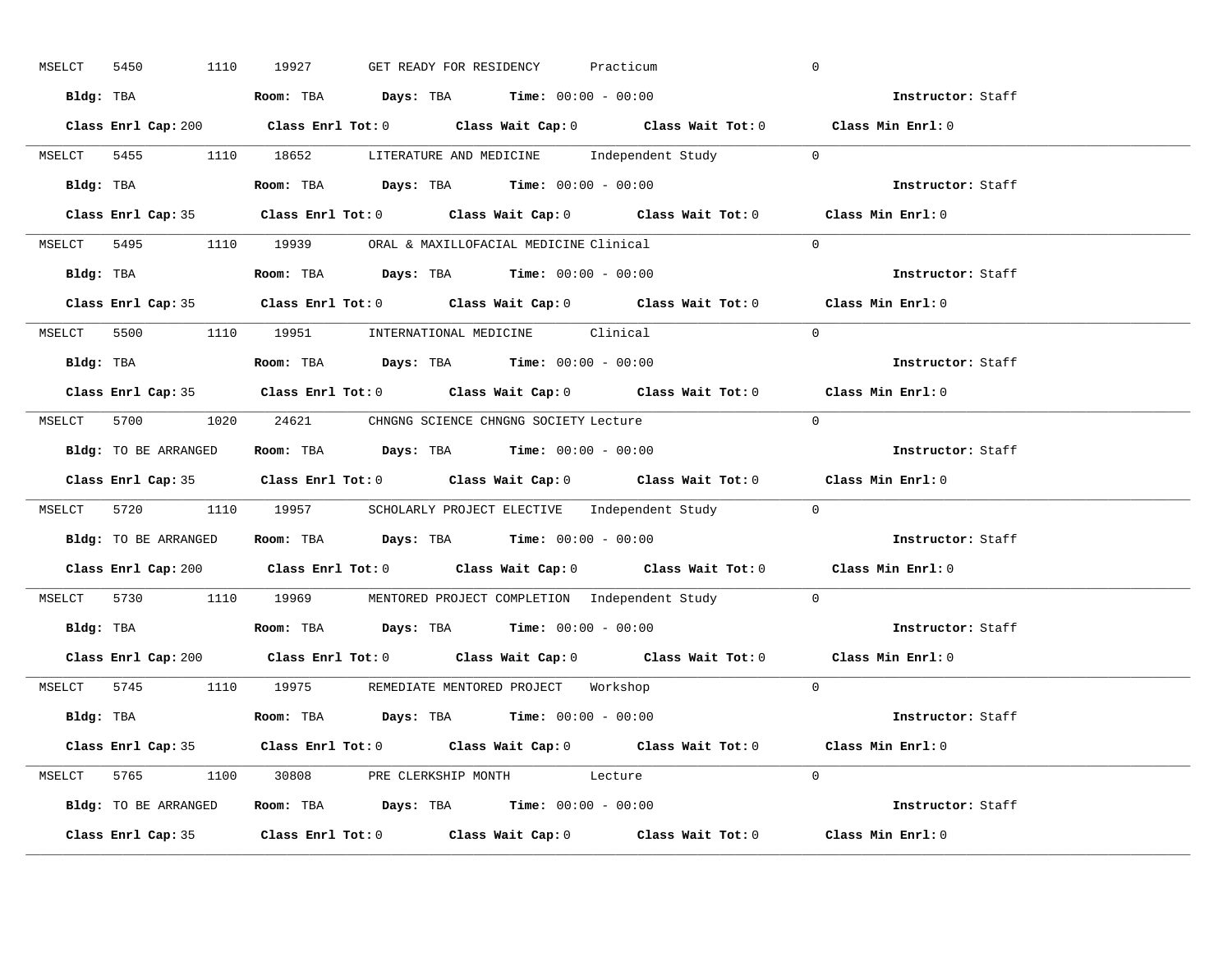### Report ID: SR201 **University of Pittsburgh** Page No. 78 of 512 **Schedule of Classes for Spring Term 2021-2022** Run Date: 06/15/2021 **Four Week - Second Run Time: 22:30:16**

# **School of Medicine - Family Medicine and Clinical Epidemiology - Subject: Medical Elective**

| Subject Catalog Nbr Section Class Nbr | Course Title                                                                            | Component                                                                                  | Units<br>Topics   |
|---------------------------------------|-----------------------------------------------------------------------------------------|--------------------------------------------------------------------------------------------|-------------------|
| 5805<br>1110<br>MSELCT                | 19987                                                                                   | INTERPROFESSIONAL HEALTH CARE Clinical                                                     | $\Omega$          |
|                                       | Bldg: TBA                       Room: TBA         Days: TBA         Time: 00:00 - 00:00 |                                                                                            | Instructor: Staff |
|                                       |                                                                                         | Class Enrl Cap: 35 Class Enrl Tot: 0 Class Wait Cap: 0 Class Wait Tot: 0 Class Min Enrl: 0 |                   |
|                                       | MSELCT 5808 1110 19993 NURSING HOME HEALTH CARE TEAMSClinical                           |                                                                                            | $\Omega$          |
|                                       | Bldg: TBA                    Room: TBA         Days: TBA         Time: 00:00 - 00:00    |                                                                                            | Instructor: Staff |
|                                       |                                                                                         | Class Enrl Cap: 35 Class Enrl Tot: 0 Class Wait Cap: 0 Class Wait Tot: 0 Class Min Enrl: 0 |                   |
|                                       | MSELCT 5850 1110 18664 PEPTIDE HORMONE RECEPTORS Directed Studies                       |                                                                                            | $\overline{0}$    |
|                                       | $Bldg:$ TBA $A$ Room: TBA $Days:$ TBA $Time:$ $00:00 - 00:00$                           |                                                                                            | Instructor: Staff |
|                                       |                                                                                         |                                                                                            | Class Min Enrl: 0 |
|                                       |                                                                                         | MSELCT 5851 1110 20005 RESUSCITOLOGY Directed Studies 0                                    |                   |
|                                       | Bldg: TBA                   Room: TBA        Days: TBA        Time: 00:00 - 00:00       |                                                                                            | Instructor: Staff |
|                                       |                                                                                         | Class Enrl Cap: 35 Class Enrl Tot: 0 Class Wait Cap: 0 Class Wait Tot: 0 Class Min Enrl: 0 |                   |
|                                       |                                                                                         | MSELCT 5853 1110 20029 HEALTH POLICY 1ndependent Study 0                                   |                   |
|                                       |                                                                                         |                                                                                            | Instructor: Staff |
|                                       |                                                                                         | Class Enrl Cap: 35 Class Enrl Tot: 0 Class Wait Cap: 0 Class Wait Tot: 0 Class Min Enrl: 0 |                   |
|                                       | MSELCT 5854 1110 20053 ETHICS IN CLINICAL PRACTICE Workshop                             |                                                                                            | $\overline{0}$    |
|                                       | Bldg: TBA                   Room: TBA         Days: TBA        Time: $00:00 - 00:00$    |                                                                                            | Instructor: Staff |
|                                       |                                                                                         | Class Enrl Cap: 35 Class Enrl Tot: 0 Class Wait Cap: 0 Class Wait Tot: 0 Class Min Enrl: 0 |                   |
|                                       |                                                                                         | MSELCT 5855 1110 20065 CLINICAL GENETICS Independent Study 0                               |                   |
|                                       |                                                                                         |                                                                                            | Instructor: Staff |
|                                       |                                                                                         | Class Enrl Cap: 35 Class Enrl Tot: 0 Class Wait Cap: 0 Class Wait Tot: 0 Class Min Enrl: 0 |                   |
|                                       |                                                                                         | MSELCT 5856 1110 18670 MILITARY SCHOLARSHIP ELECTIVE Directed Studies                      | $\Omega$          |
|                                       | Bldg: TBA                    Room: TBA          Days: TBA         Time: $00:00 - 00:00$ |                                                                                            | Instructor: Staff |
| Class Enrl Cap: 35                    |                                                                                         | Class Enrl Tot: $0$ Class Wait Cap: $0$ Class Wait Tot: $0$ Class Min Enrl: $0$            |                   |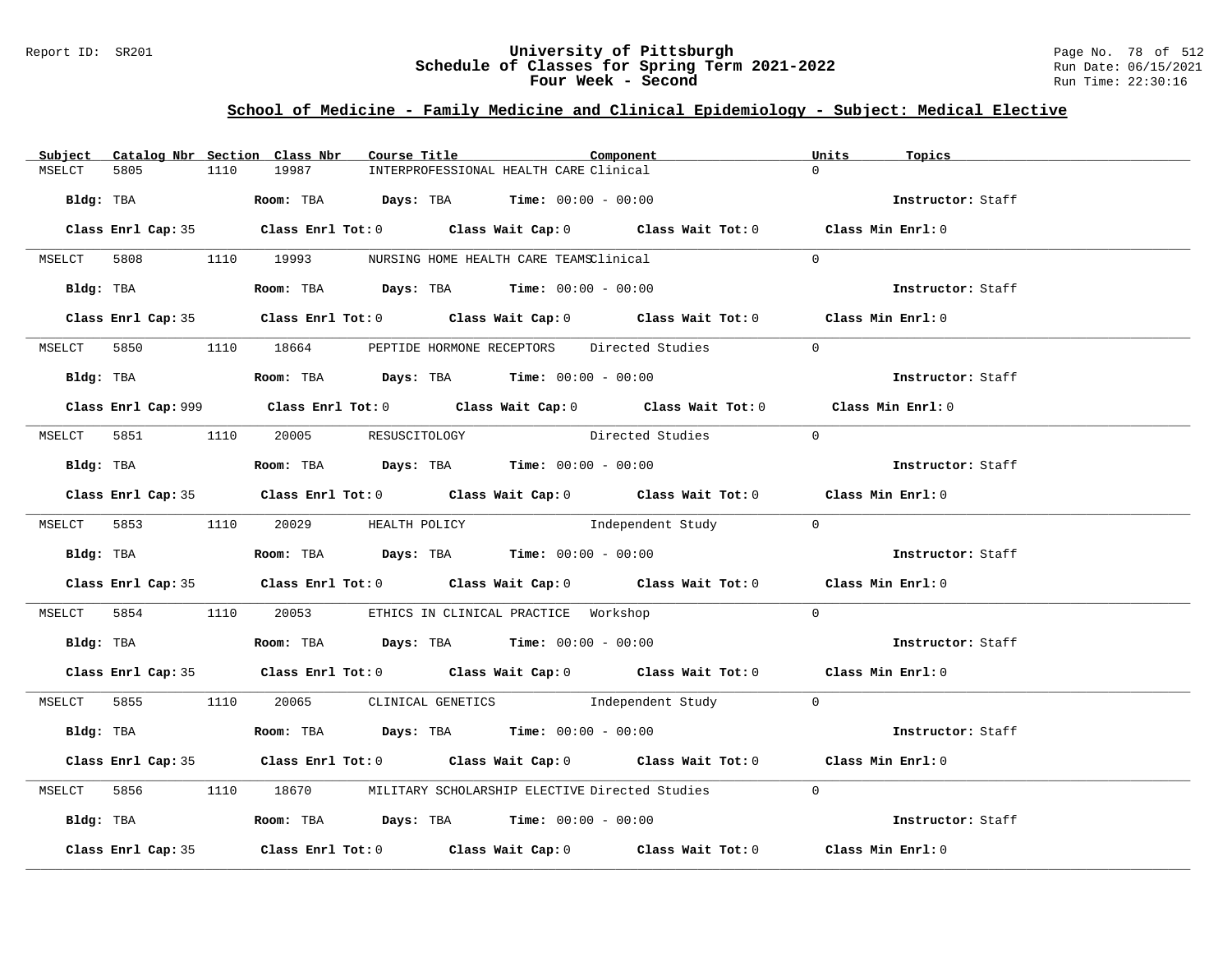| MSELCT 5857 |                    | 1110 18676                                                                                    | EVIDENCE-BASED MEDICINE | Clinical |                                                                                             | $\overline{0}$ |                                    |  |
|-------------|--------------------|-----------------------------------------------------------------------------------------------|-------------------------|----------|---------------------------------------------------------------------------------------------|----------------|------------------------------------|--|
|             |                    | Bldg: TBA                   Room: TBA         Days: TBA         Time: $00:00 - 00:00$         |                         |          |                                                                                             |                | <b>Example 2</b> Instructor: Staff |  |
|             |                    |                                                                                               |                         |          | Class Enrl Cap: 999 Class Enrl Tot: 0 Class Wait Cap: 0 Class Wait Tot: 0 Class Min Enrl: 0 |                |                                    |  |
|             |                    | MSELCT 5858 1110 20071 PUBLIC HEALTH FIELD PRACTICUM Practicum                                |                         |          |                                                                                             | $\Omega$       |                                    |  |
|             |                    | Bldg: TBA                        Room: TBA           Days: TBA          Time: 00:00 - 00:00   |                         |          |                                                                                             |                | Instructor: Staff                  |  |
|             |                    |                                                                                               |                         |          | Class Enrl Cap: 200 Class Enrl Tot: 0 Class Wait Cap: 0 Class Wait Tot: 0 Class Min Enrl: 0 |                |                                    |  |
|             |                    |                                                                                               |                         |          | MSELCT 5860 1110 18682 EDUCATIONAL TECHNOLOGY Directed Studies 0                            |                |                                    |  |
|             |                    | <b>Bldg:</b> TBA <b>Room:</b> TBA <b>Days:</b> TBA <b>Time:</b> 00:00 - 00:00                 |                         |          |                                                                                             |                | Instructor: Staff                  |  |
|             |                    |                                                                                               |                         |          | Class Enrl Cap: 35 Class Enrl Tot: 0 Class Wait Cap: 0 Class Wait Tot: 0 Class Min Enrl: 0  |                |                                    |  |
|             |                    |                                                                                               |                         |          | MSELCT 5890 1110 20083 EXTRAMURAL RESEARCH Independent Study 0                              |                |                                    |  |
|             |                    | Bldg: TBA                    Room: TBA        Days: TBA        Time: $00:00 - 00:00$          |                         |          |                                                                                             |                | Instructor: Staff                  |  |
|             |                    |                                                                                               |                         |          | Class Enrl Cap: 35 Class Enrl Tot: 0 Class Wait Cap: 0 Class Wait Tot: 0 Class Min Enrl: 0  |                |                                    |  |
|             |                    |                                                                                               |                         |          | MSELCT 5895 1110 20089 INTERNATIONAL RESEARCH Independent Study 0                           |                |                                    |  |
|             |                    | Bldg: TBA                    Room: TBA        Days: TBA        Time: $00:00 - 00:00$          |                         |          |                                                                                             |                | Instructor: Staff                  |  |
|             |                    |                                                                                               |                         |          | Class Enrl Cap: 35 Class Enrl Tot: 0 Class Wait Cap: 0 Class Wait Tot: 0 Class Min Enrl: 0  |                |                                    |  |
|             |                    | MSELCT 5900 1110 18694 BASIC SCIENCE OF CARE Lecture                                          |                         |          |                                                                                             | 2              |                                    |  |
| Bldg: TBA   |                    | Room: TBA $\rule{1em}{0.15mm}$ Days: TBA Time: $00:00 - 00:00$                                |                         |          |                                                                                             |                | Instructor: Staff                  |  |
|             |                    |                                                                                               |                         |          | Class Enrl Cap: 35 Class Enrl Tot: 0 Class Wait Cap: 0 Class Wait Tot: 0 Class Min Enrl: 0  |                |                                    |  |
|             |                    | MSELCT 5901 1110 18700 HEALTH CARE DELIVERY PROBLEMS Lecture                                  |                         |          |                                                                                             | $\mathbf{1}$   |                                    |  |
|             |                    | Bldg: TBA                   Room: TBA         Days: TBA         Time: $00:00 - 00:00$         |                         |          |                                                                                             |                | Instructor: Staff                  |  |
|             |                    |                                                                                               |                         |          | Class Enrl Cap: 35 Class Enrl Tot: 0 Class Wait Cap: 0 Class Wait Tot: 0 Class Min Enrl: 0  |                |                                    |  |
|             |                    |                                                                                               |                         |          | MSELCT 5910 1110 20101 AREA OF CONCENTRATION Independent Study 0                            |                |                                    |  |
|             |                    | Bldg: TBA                  Room: TBA         Days: TBA         Time: $00:00 - 00:00$          |                         |          |                                                                                             |                | Instructor: Staff                  |  |
|             |                    |                                                                                               |                         |          | Class Enrl Cap: 35 Class Enrl Tot: 0 Class Wait Cap: 0 Class Wait Tot: 0 Class Min Enrl: 0  |                |                                    |  |
|             |                    |                                                                                               |                         |          | MSELCT 5975 1110 20119 CSTP-RELATED RESEARCH Directed Studies 0                             |                |                                    |  |
|             |                    | Bldg: TBA                         Room: TBA          Days: TBA          Time: $00:00 - 00:00$ |                         |          |                                                                                             |                | Instructor: Staff                  |  |
|             | Class Enrl Cap: 35 |                                                                                               |                         |          | Class Enrl Tot: $0$ Class Wait Cap: $0$ Class Wait Tot: $0$ Class Min Enrl: $0$             |                |                                    |  |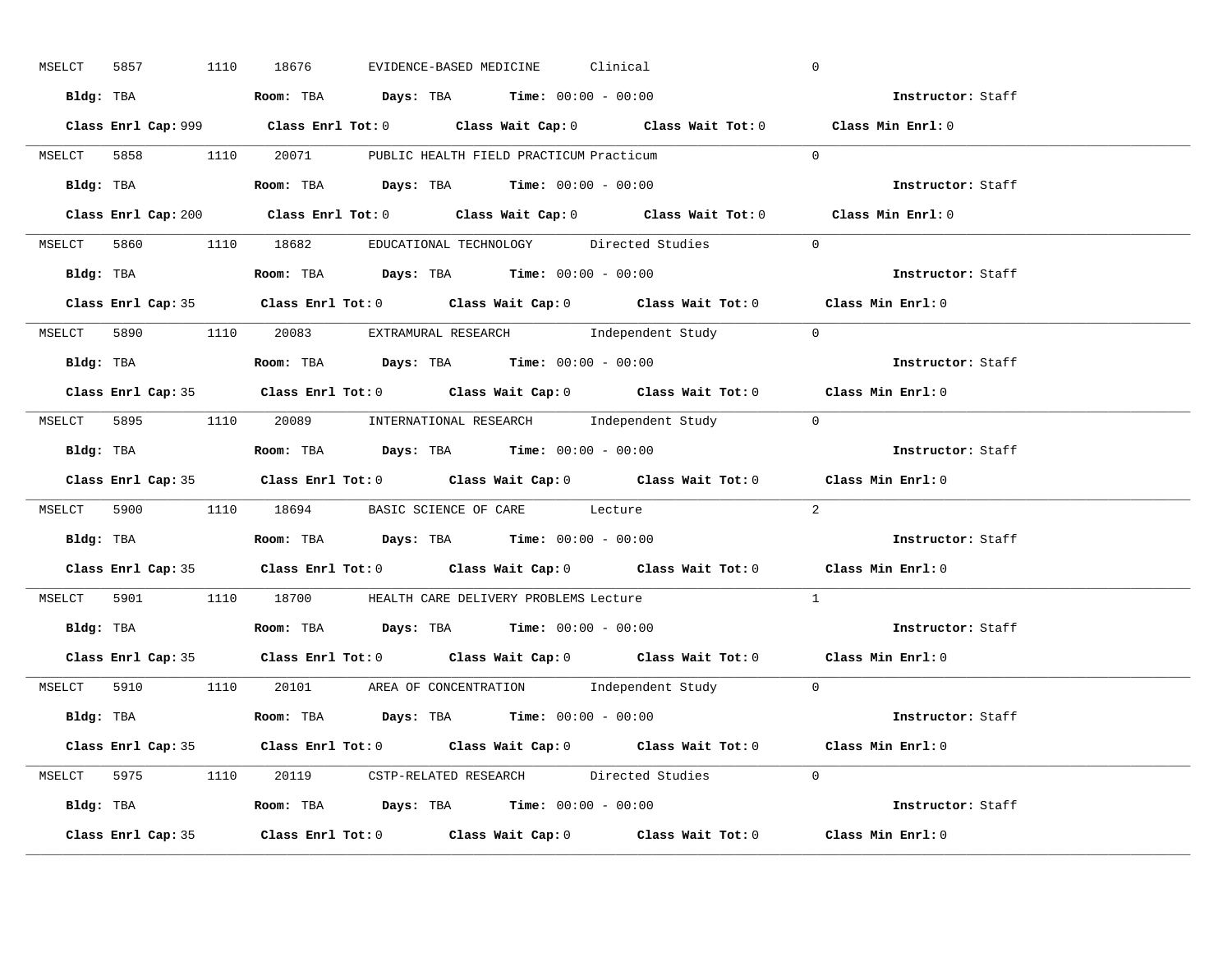### Report ID: SR201 **University of Pittsburgh** Page No. 80 of 512 **Schedule of Classes for Spring Term 2021-2022** Run Date: 06/15/2021 **Four Week - Second Run Time: 22:30:16**

|            | Subject Catalog Nbr Section Class Nbr | Course Title                                                                           | Component                                                                                   | Units<br>Topics               |
|------------|---------------------------------------|----------------------------------------------------------------------------------------|---------------------------------------------------------------------------------------------|-------------------------------|
| MED        | 5329<br>1100                          | 30789<br>ADULT OUTPATIENT                                                              | Clinical                                                                                    | $\Omega$                      |
|            | Bldg: TO BE ARRANGED                  | Room: TBA $Days:$ TBA $Time: 00:00 - 00:00$                                            |                                                                                             | Instructor: Fontenot, Amber L |
|            |                                       |                                                                                        | Class Enrl Cap: 35 Class Enrl Tot: 0 Class Wait Cap: 0 Class Wait Tot: 0 Class Min Enrl: 0  |                               |
|            |                                       |                                                                                        | MED 5345 1110 19414 CLERKSHIP REPEAT COURSE Directed Studies                                | $\Omega$                      |
|            |                                       | Bldg: TBA                    Room: TBA         Days: TBA         Time: 00:00 - 00:00   |                                                                                             | Instructor: Staff             |
|            |                                       |                                                                                        | Class Enrl Cap: 35 Class Enrl Tot: 0 Class Wait Cap: 0 Class Wait Tot: 0 Class Min Enrl: 0  |                               |
|            |                                       | MED 5346 1110 19420 AMBULATORY CLERKSHIP REPEAT Directed Studies                       |                                                                                             | $\Omega$                      |
|            |                                       | $Bldg:$ TBA $\qquad \qquad$ Room: TBA Days: TBA  Time: $00:00 - 00:00$                 |                                                                                             | Instructor: Staff             |
|            |                                       |                                                                                        | Class Enrl Cap: 35 Class Enrl Tot: 0 Class Wait Cap: 0 Class Wait Tot: 0 Class Min Enrl: 0  |                               |
|            |                                       | MED 5350 1110 18544 DEATH, DYING AND THE DOCTOR Practicum                              |                                                                                             | $\Omega$                      |
|            | Bldg: TBA                             | Room: TBA $Days:$ TBA $Time: 00:00 - 00:00$                                            |                                                                                             | Instructor: Staff             |
|            |                                       |                                                                                        | Class Enrl Cap: 35 Class Enrl Tot: 0 Class Wait Cap: 0 Class Wait Tot: 0 Class Min Enrl: 0  |                               |
|            |                                       | MED 5398 1110 18550 CLINICAL MILITARY CLERKSHIP Clinical                               |                                                                                             | $\Omega$                      |
|            |                                       | Bldg: TBA                    Room: TBA         Days: TBA         Time: $00:00 - 00:00$ |                                                                                             | Instructor: Staff             |
|            |                                       |                                                                                        | Class Enrl Cap: 35 Class Enrl Tot: 0 Class Wait Cap: 0 Class Wait Tot: 0 Class Min Enrl: 0  |                               |
| MED 5399   |                                       |                                                                                        | 1110 18562 NON-CLINCAL MILITARY CLERKSHIPDirected Studies                                   | $\Omega$                      |
|            |                                       | Bldg: TBA                   Room: TBA        Days: TBA        Time: $00:00 - 00:00$    |                                                                                             | Instructor: Staff             |
|            |                                       |                                                                                        | Class Enrl Cap: 35 Class Enrl Tot: 0 Class Wait Cap: 0 Class Wait Tot: 0 Class Min Enrl: 0  |                               |
|            |                                       | MED 5401 1110 19426 MEDICINE ACTING INTERNSHIP Clinical                                |                                                                                             | $\Omega$                      |
|            |                                       | Bldg: TBA                    Room: TBA         Days: TBA         Time: 00:00 - 00:00   |                                                                                             | Instructor: Staff             |
|            |                                       |                                                                                        | Class Enrl Cap: 999 Class Enrl Tot: 0 Class Wait Cap: 0 Class Wait Tot: 0 Class Min Enrl: 0 |                               |
| <b>MED</b> | 5402                                  | 1110 19432 ACTING INTERNSHIP IN MICU Clinical                                          |                                                                                             | $\Omega$                      |
|            |                                       | Bldg: TBA                   Room: TBA         Days: TBA         Time: $00:00 - 00:00$  |                                                                                             | Instructor: Staff             |
|            | Class Enrl Cap: 999                   |                                                                                        | Class Enrl Tot: $0$ Class Wait Cap: $0$ Class Wait Tot: $0$ Class Min Enrl: $0$             |                               |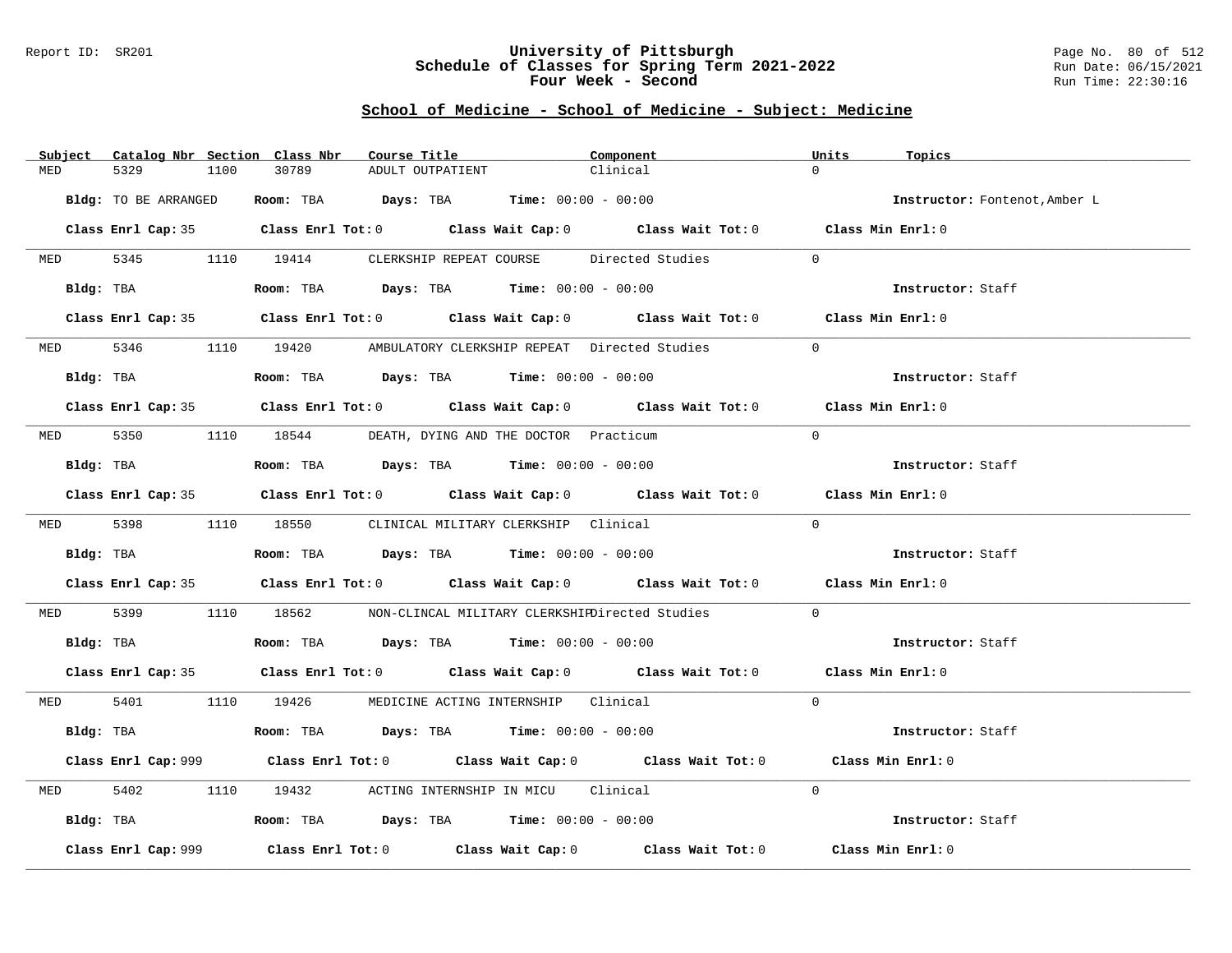| <b>MED</b> | 5403 | 1110 19438                     |  | CARDIAC INTENSIVE CARE UNIT Clinical                                                   |                                                                           | $\mathbf 0$ |                                                                                             |  |
|------------|------|--------------------------------|--|----------------------------------------------------------------------------------------|---------------------------------------------------------------------------|-------------|---------------------------------------------------------------------------------------------|--|
|            |      |                                |  | Bldg: TBA                      Room: TBA         Days: TBA         Time: 00:00 - 00:00 |                                                                           |             | Instructor: Staff                                                                           |  |
|            |      |                                |  |                                                                                        | Class Enrl Cap: 999 Class Enrl Tot: 0 Class Wait Cap: 0 Class Wait Tot: 0 |             | Class Min Enrl: 0                                                                           |  |
|            |      |                                |  | MED 5406 1110 19444 EXTRAMURAL ACTING INTERNSHIP Clinical                              |                                                                           | $\Omega$    |                                                                                             |  |
|            |      |                                |  | Bldg: TBA                   Room: TBA         Days: TBA         Time: 00:00 - 00:00    |                                                                           |             | Instructor: Staff                                                                           |  |
|            |      |                                |  |                                                                                        |                                                                           |             | Class Enrl Cap: 35 Class Enrl Tot: 0 Class Wait Cap: 0 Class Wait Tot: 0 Class Min Enrl: 0  |  |
|            |      |                                |  | MED 5425 1110 19450 COMBINED MEDICINE/PEDIATRICS Clinical                              |                                                                           | $\Omega$    |                                                                                             |  |
|            |      |                                |  | Bldg: TBA                    Room: TBA         Days: TBA         Time: 00:00 - 00:00   |                                                                           |             | Instructor: Staff                                                                           |  |
|            |      |                                |  |                                                                                        |                                                                           |             | Class Enrl Cap: 35 Class Enrl Tot: 0 Class Wait Cap: 0 Class Wait Tot: 0 Class Min Enrl: 0  |  |
|            |      |                                |  | MED 5430 1110 18574 CLIN PHARMACLGY & HYPERTENSIONClinical                             |                                                                           | $\Omega$    |                                                                                             |  |
|            |      |                                |  | Bldg: TBA                   Room: TBA         Days: TBA         Time: $00:00 - 00:00$  |                                                                           |             | Instructor: Staff                                                                           |  |
|            |      |                                |  |                                                                                        |                                                                           |             | Class Enrl Cap: 999 Class Enrl Tot: 0 Class Wait Cap: 0 Class Wait Tot: 0 Class Min Enrl: 0 |  |
|            |      | MED 5440 1110 19456 CARDIOLOGY |  | Clinical                                                                               |                                                                           | $\bigcap$   |                                                                                             |  |
|            |      |                                |  | Bldg: TBA                   Room: TBA         Days: TBA         Time: $00:00 - 00:00$  |                                                                           |             | Instructor: Staff                                                                           |  |
|            |      |                                |  |                                                                                        | Class Enrl Cap: 999 Class Enrl Tot: 0 Class Wait Cap: 0 Class Wait Tot: 0 |             | Class Min Enrl: 0                                                                           |  |
|            |      |                                |  | MED 5460 1110 19462 ENDOCRINOLOGY AND METABOLISM Clinical                              |                                                                           | $\Omega$    |                                                                                             |  |
|            |      |                                |  | Bldg: TBA                   Room: TBA         Days: TBA        Time: 00:00 - 00:00     |                                                                           |             | Instructor: Staff                                                                           |  |
|            |      |                                |  |                                                                                        |                                                                           |             | Class Enrl Cap: 999 Class Enrl Tot: 0 Class Wait Cap: 0 Class Wait Tot: 0 Class Min Enrl: 0 |  |
|            |      |                                |  | MED 5470 1110 19468 GASTROENTEROLOGY AND NUTRITIONClinical                             |                                                                           | $\Omega$    |                                                                                             |  |
|            |      |                                |  | Bldg: TBA                   Room: TBA         Days: TBA         Time: $00:00 - 00:00$  |                                                                           |             | Instructor: Staff                                                                           |  |
|            |      |                                |  |                                                                                        |                                                                           |             | Class Enrl Cap: 999 Class Enrl Tot: 0 Class Wait Cap: 0 Class Wait Tot: 0 Class Min Enrl: 0 |  |
|            |      |                                |  | MED 5471 1110 18586 OUTPATIENT GI AND HEPATOLOGY Clinical                              |                                                                           | $\Omega$    |                                                                                             |  |
|            |      |                                |  | Bldg: TBA                   Room: TBA        Days: TBA        Time: 00:00 - 00:00      |                                                                           |             | Instructor: Staff                                                                           |  |
|            |      |                                |  |                                                                                        | Class Enrl Cap: 999 Class Enrl Tot: 0 Class Wait Cap: 0 Class Wait Tot: 0 |             | Class Min Enrl: 0                                                                           |  |
|            |      | MED 5479 1110 19474 ONCOLOGY   |  | Clinical                                                                               |                                                                           | $\Omega$    |                                                                                             |  |
|            |      |                                |  | <b>Bldg:</b> TBA <b>ROOM:</b> TBA <b>Days:</b> TBA <b>Time:</b> $00:00 - 00:00$        |                                                                           |             | Instructor: Staff                                                                           |  |
|            |      |                                |  |                                                                                        | Class Enrl Cap: 999 Class Enrl Tot: 0 Class Wait Cap: 0 Class Wait Tot: 0 |             | Class Min Enrl: 0                                                                           |  |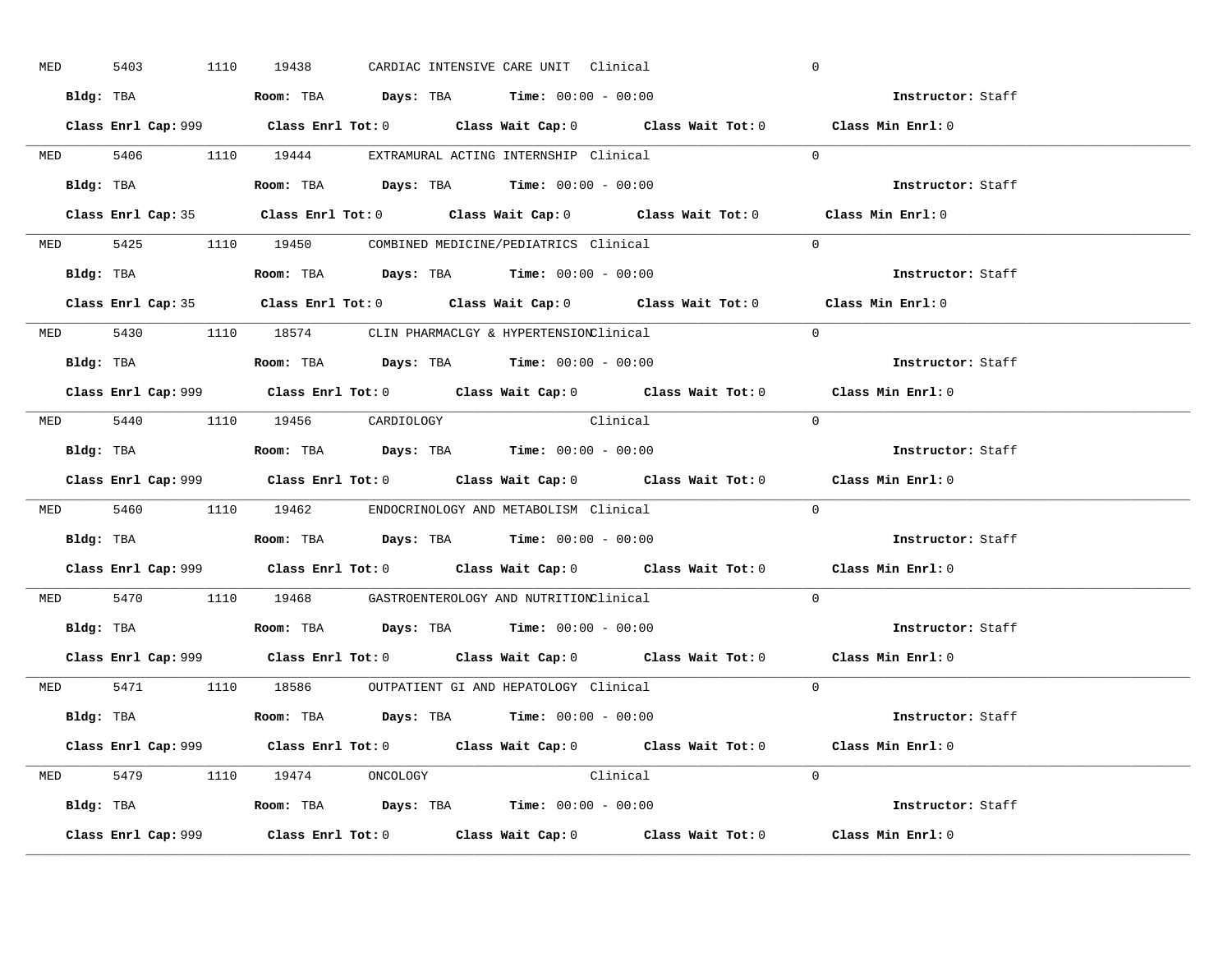### Report ID: SR201 **University of Pittsburgh** Page No. 82 of 512 **Schedule of Classes for Spring Term 2021-2022** Run Date: 06/15/2021 **Four Week - Second Run Time: 22:30:16**

|          | Subject Catalog Nbr Section Class Nbr | Course Title                                                                           | Component                                                                                   | Units<br>Topics   |
|----------|---------------------------------------|----------------------------------------------------------------------------------------|---------------------------------------------------------------------------------------------|-------------------|
| MED      | 5480<br>1110                          | 19480<br>HEMATOLOGY/ONCOLOGY                                                           | Clinical                                                                                    | $\cap$            |
|          |                                       | $Bldg:$ TBA $Room:$ TBA $Days:$ TBA $Time:$ 00:00 - 00:00                              |                                                                                             | Instructor: Staff |
|          |                                       |                                                                                        | Class Enrl Cap: 999 Class Enrl Tot: 0 Class Wait Cap: 0 Class Wait Tot: 0 Class Min Enrl: 0 |                   |
|          |                                       | MED 5481 1110 19486 BLOOD COAGULATION Clinical                                         |                                                                                             | $\Omega$          |
|          |                                       | Bldg: TBA                   Room: TBA         Days: TBA         Time: 00:00 - 00:00    |                                                                                             | Instructor: Staff |
|          |                                       |                                                                                        | Class Enrl Cap: 999 Class Enrl Tot: 0 Class Wait Cap: 0 Class Wait Tot: 0 Class Min Enrl: 0 |                   |
|          |                                       | MED 5485 1110 19492 STEM CELL TRANSPLNTATION SERVCClinical                             |                                                                                             | $\Omega$          |
|          |                                       | Bldg: TBA                    Room: TBA         Days: TBA         Time: $00:00 - 00:00$ |                                                                                             | Instructor: Staff |
|          |                                       |                                                                                        | Class Enrl Cap: 999 Class Enrl Tot: 0 Class Wait Cap: 0 Class Wait Tot: 0 Class Min Enrl: 0 |                   |
|          |                                       | MED 5490 1110 19498 INFECTIOUS DISEASES Clinical                                       |                                                                                             | $\Omega$          |
|          |                                       | Bldg: TBA<br>Room: TBA<br>Days: TBA<br>Time: $00:00 - 00:00$                           |                                                                                             | Instructor: Staff |
|          |                                       |                                                                                        | Class Enrl Cap: 35 Class Enrl Tot: 0 Class Wait Cap: 0 Class Wait Tot: 0 Class Min Enrl: 0  |                   |
|          |                                       | MED 5491 1500 28402 WOMEN'S HEALTH                                                     | Clinical                                                                                    | $\Omega$          |
|          | Bldg: TO BE ARRANGED                  | Room: TBA $Days:$ TBA Time: $00:00 - 00:00$                                            |                                                                                             | Instructor: Staff |
|          |                                       |                                                                                        | Class Enrl Cap: 35 Class Enrl Tot: 0 Class Wait Cap: 0 Class Wait Tot: 0 Class Min Enrl: 0  |                   |
|          |                                       | MED 5500 1110 19504 PULMONARY MEDICINE Clinical                                        |                                                                                             | $\Omega$          |
|          |                                       | Bldg: TBA                    Room: TBA         Days: TBA         Time: $00:00 - 00:00$ |                                                                                             | Instructor: Staff |
|          |                                       |                                                                                        | Class Enrl Cap: 999 Class Enrl Tot: 0 Class Wait Cap: 0 Class Wait Tot: 0 Class Min Enrl: 0 |                   |
|          |                                       | MED 5510 1110 19510 RHEUMATOLOGY AND IMMUNOLOGY Clinical                               |                                                                                             | $\Omega$          |
|          |                                       | Bldg: TBA                   Room: TBA         Days: TBA         Time: $00:00 - 00:00$  |                                                                                             | Instructor: Staff |
|          |                                       |                                                                                        | Class Enrl Cap: 999 Class Enrl Tot: 0 Class Wait Cap: 0 Class Wait Tot: 0 Class Min Enrl: 0 |                   |
| MED 5520 |                                       | 1110 19516 RENAL DISEASE Clinical                                                      |                                                                                             | $\Omega$          |
|          |                                       | Bldg: TBA                     Room: TBA          Days: TBA         Time: 00:00 - 00:00 |                                                                                             | Instructor: Staff |
|          | Class Enrl Cap: 999                   |                                                                                        | Class Enrl Tot: $0$ Class Wait Cap: $0$ Class Wait Tot: $0$                                 | Class Min Enrl: 0 |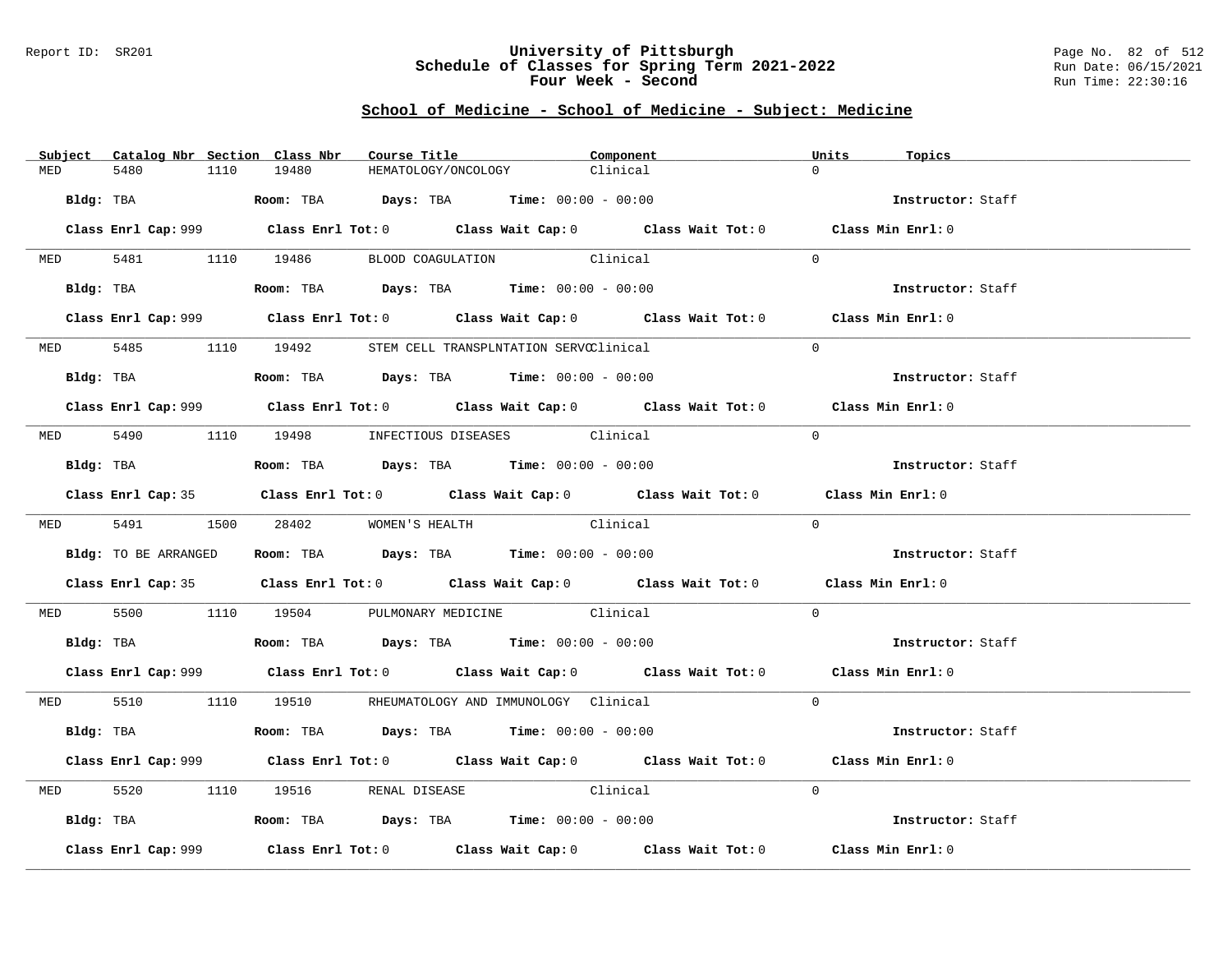| MED 5530 |  | 1110 19522 | NUTRITION & INTESTINAL HEALTH Clinical                                                      |                                                                                            | $\mathbf 0$                                                                                 |  |
|----------|--|------------|---------------------------------------------------------------------------------------------|--------------------------------------------------------------------------------------------|---------------------------------------------------------------------------------------------|--|
|          |  |            | Bldg: TBA                      Room: TBA         Days: TBA         Time: 00:00 - 00:00      |                                                                                            | Instructor: Staff                                                                           |  |
|          |  |            |                                                                                             | Class Enrl Cap: 35 Class Enrl Tot: 0 Class Wait Cap: 0 Class Wait Tot: 0 Class Min Enrl: 0 |                                                                                             |  |
|          |  |            | MED 5540 1110 19528 GERIATRIC MEDICINE Clinical                                             |                                                                                            | $\Omega$                                                                                    |  |
|          |  |            |                                                                                             |                                                                                            | Instructor: Staff                                                                           |  |
|          |  |            |                                                                                             |                                                                                            | Class Min Enrl: 0                                                                           |  |
|          |  |            | MED 5560 1110 19534 PULMONARY INTENSIVE CARE UNIT Clinical                                  |                                                                                            | $\Omega$                                                                                    |  |
|          |  |            | Bldg: TBA                   Room: TBA         Days: TBA         Time: 00:00 - 00:00         |                                                                                            | Instructor: Staff                                                                           |  |
|          |  |            |                                                                                             |                                                                                            | Class Enrl Cap: 999 Class Enrl Tot: 0 Class Wait Cap: 0 Class Wait Tot: 0 Class Min Enrl: 0 |  |
|          |  |            | MED 5565 1110 19540 PALLIATIVE/HOSPICE CARE Clinical                                        |                                                                                            | $\Omega$                                                                                    |  |
|          |  |            | Bldg: TBA                   Room: TBA         Days: TBA         Time: $00:00 - 00:00$       |                                                                                            | Instructor: Staff                                                                           |  |
|          |  |            |                                                                                             |                                                                                            | Class Enrl Cap: 999 Class Enrl Tot: 0 Class Wait Cap: 0 Class Wait Tot: 0 Class Min Enrl: 0 |  |
|          |  |            | MED 5570 1110 19564 LIVER TRANSPLANT Clinical                                               |                                                                                            | $\bigcap$                                                                                   |  |
|          |  |            | Bldg: TBA                   Room: TBA         Days: TBA         Time: $00:00 - 00:00$       |                                                                                            | Instructor: Staff                                                                           |  |
|          |  |            |                                                                                             |                                                                                            | Class Enrl Cap: 999 Class Enrl Tot: 0 Class Wait Cap: 0 Class Wait Tot: 0 Class Min Enrl: 0 |  |
|          |  |            | MED 5590 1110 19570 SUBSTANCE ABUSE IN PRIMARY CREClinical                                  |                                                                                            | $\Omega$                                                                                    |  |
|          |  |            | Bldg: TBA                    Room: TBA         Days: TBA         Time: 00:00 - 00:00        |                                                                                            | Instructor: Staff                                                                           |  |
|          |  |            |                                                                                             |                                                                                            | Class Enrl Cap: 35 Class Enrl Tot: 0 Class Wait Cap: 0 Class Wait Tot: 0 Class Min Enrl: 0  |  |
|          |  |            | MED 5600 1110 19576 OUTPATIENT MEDICINE Clinical                                            |                                                                                            | $\Omega$                                                                                    |  |
|          |  |            | Bldg: TBA                   Room: TBA         Days: TBA         Time: $00:00 - 00:00$       |                                                                                            | Instructor: Staff                                                                           |  |
|          |  |            |                                                                                             | Class Enrl Cap: 35 Class Enrl Tot: 0 Class Wait Cap: 0 Class Wait Tot: 0 Class Min Enrl: 0 |                                                                                             |  |
|          |  |            | MED 5601 1110 19582 COMMUNITY HEALTH Clinical                                               |                                                                                            | $\overline{0}$                                                                              |  |
|          |  |            | Bldg: TBA                        Room: TBA           Days: TBA          Time: 00:00 - 00:00 |                                                                                            | Instructor: Staff                                                                           |  |
|          |  |            |                                                                                             | Class Enrl Cap: 35 Class Enrl Tot: 0 Class Wait Cap: 0 Class Wait Tot: 0 Class Min Enrl: 0 |                                                                                             |  |
|          |  |            | MED 5610 1110 18592 BONE MARROW TRANSPLANTATION Clinical                                    |                                                                                            | $\Omega$                                                                                    |  |
|          |  |            | Bldg: TBA                   Room: TBA         Days: TBA        Time: 00:00 - 00:00          |                                                                                            | Instructor: Staff                                                                           |  |
|          |  |            |                                                                                             |                                                                                            | Class Min Enrl: 0                                                                           |  |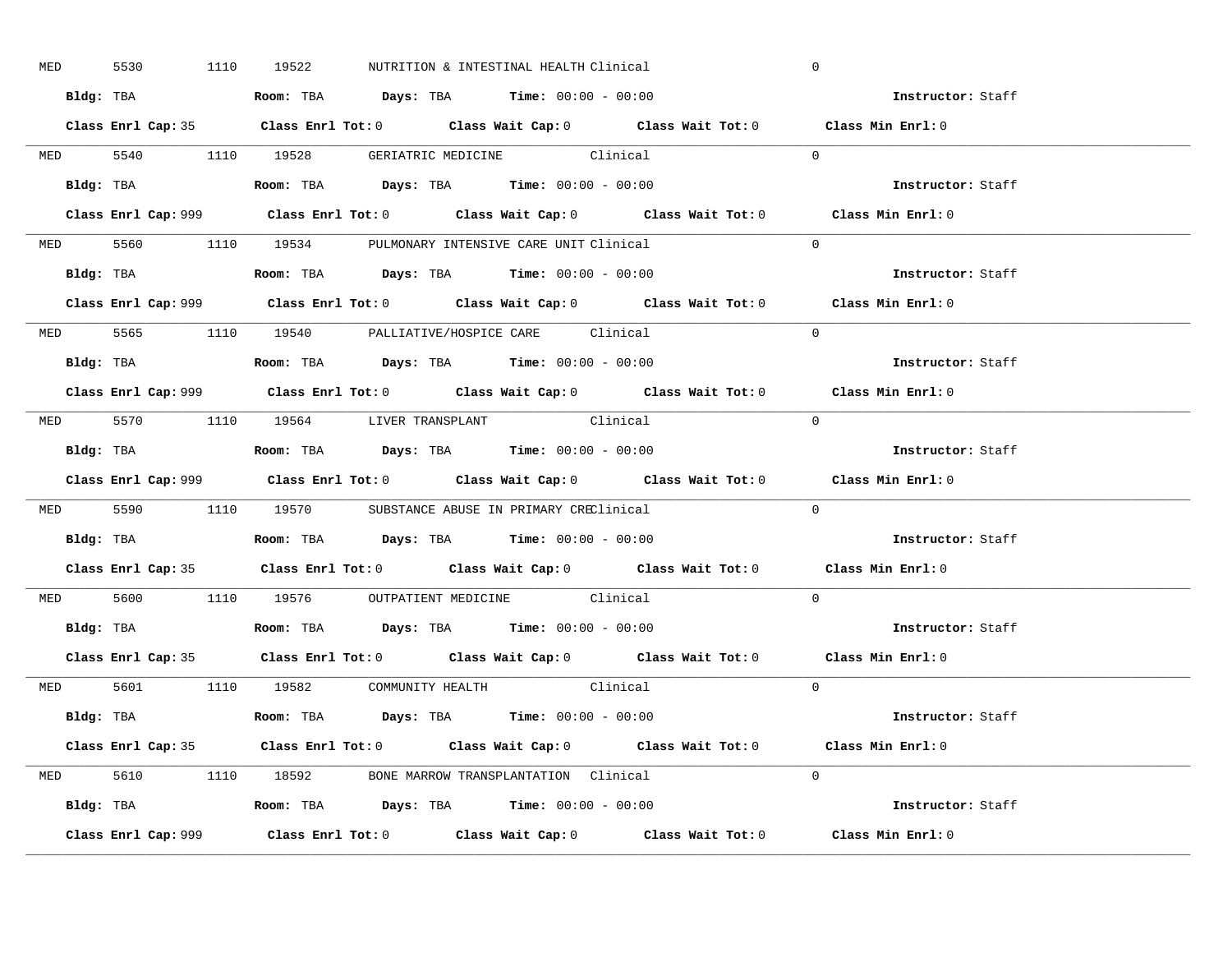### Report ID: SR201 **University of Pittsburgh** Page No. 84 of 512 **Schedule of Classes for Spring Term 2021-2022** Run Date: 06/15/2021 **Four Week - Second Run Time: 22:30:16**

|            | Subject Catalog Nbr Section Class Nbr | Course Title                                                                           | Component                                                                                   | Units<br>Topics   |  |
|------------|---------------------------------------|----------------------------------------------------------------------------------------|---------------------------------------------------------------------------------------------|-------------------|--|
| MED        | 1110<br>5620                          | 18598                                                                                  | INTERNAL MEDICINE CONSULTATIONClinical                                                      | $\cap$            |  |
| Bldg: TBA  |                                       | <b>Room:</b> TBA $Days: TBA$ <b>Time:</b> $00:00 - 00:00$                              |                                                                                             | Instructor: Staff |  |
|            |                                       |                                                                                        | Class Enrl Cap: 999 Class Enrl Tot: 0 Class Wait Cap: 0 Class Wait Tot: 0 Class Min Enrl: 0 |                   |  |
|            |                                       | MED 5630 1020 26955 ADVANCED CLINICAL REASONING Lecture                                |                                                                                             | $\Omega$          |  |
|            | Bldg: TO BE ARRANGED                  | Room: TBA $Days:$ TBA Time: $00:00 - 00:00$                                            |                                                                                             | Instructor: Staff |  |
|            |                                       |                                                                                        | Class Enrl Cap: 35 Class Enrl Tot: 0 Class Wait Cap: 0 Class Wait Tot: 0 Class Min Enrl: 0  |                   |  |
|            |                                       | MED 5650 1110 19588 INDIVIDUALIZED CLINICAL COURSEClinical                             |                                                                                             | $\Omega$          |  |
|            | Bldg: TBA                             | Room: TBA $\rule{1em}{0.15mm}$ Days: TBA Time: $00:00 - 00:00$                         |                                                                                             | Instructor: Staff |  |
|            |                                       |                                                                                        | Class Enrl Cap: 35 Class Enrl Tot: 0 Class Wait Cap: 0 Class Wait Tot: 0 Class Min Enrl: 0  |                   |  |
|            |                                       | MED 5655 1110 19594 INTRL MED SUBSPCLTY Clinical                                       |                                                                                             | $\Omega$          |  |
|            |                                       | Bldg: TBA                    Room: TBA         Days: TBA         Time: $00:00 - 00:00$ |                                                                                             | Instructor: Staff |  |
|            |                                       |                                                                                        | Class Enrl Cap: 35 Class Enrl Tot: 0 Class Wait Cap: 0 Class Wait Tot: 0 Class Min Enrl: 0  |                   |  |
|            |                                       | MED 5710 1110 19600 CLINICAL PHARMACOLOGY (ILS) Clinical                               |                                                                                             | $\Omega$          |  |
|            |                                       | Bldg: TBA                   Room: TBA         Days: TBA         Time: $00:00 - 00:00$  |                                                                                             | Instructor: Staff |  |
|            |                                       |                                                                                        | Class Enrl Cap: 200 Class Enrl Tot: 0 Class Wait Cap: 0 Class Wait Tot: 0 Class Min Enrl: 0 |                   |  |
|            |                                       | MED 5715 1110 19606 NEOPLASIA & NEOPLASTIC DISEASELecture                              |                                                                                             | $\Omega$          |  |
|            |                                       | Bldg: TBA                    Room: TBA        Days: TBA         Time: $00:00 - 00:00$  |                                                                                             | Instructor: Staff |  |
|            |                                       |                                                                                        | Class Enrl Cap: 999 Class Enrl Tot: 0 Class Wait Cap: 0 Class Wait Tot: 0 Class Min Enrl: 0 |                   |  |
|            |                                       | MED 5750 1500 28374 GET READY FOR RESIDENCY Clinical                                   |                                                                                             | $\Omega$          |  |
|            | Bldg: TO BE ARRANGED                  | Room: TBA $\rule{1em}{0.15mm}$ Days: TBA Time: $00:00 - 00:00$                         |                                                                                             | Instructor: Staff |  |
|            |                                       |                                                                                        | Class Enrl Cap: 35 Class Enrl Tot: 0 Class Wait Cap: 0 Class Wait Tot: 0 Class Min Enrl: 0  |                   |  |
| <b>MED</b> |                                       | 5765 1110 19618 PRECLERKSHIP COURSE Clinical                                           |                                                                                             | $\Omega$          |  |
|            |                                       | Bldg: TBA                   Room: TBA         Days: TBA         Time: 00:00 - 00:00    |                                                                                             | Instructor: Staff |  |
|            | Class Enrl Cap: 200                   |                                                                                        | Class Enrl Tot: $0$ Class Wait Cap: $0$ Class Wait Tot: $0$ Class Min Enrl: $0$             |                   |  |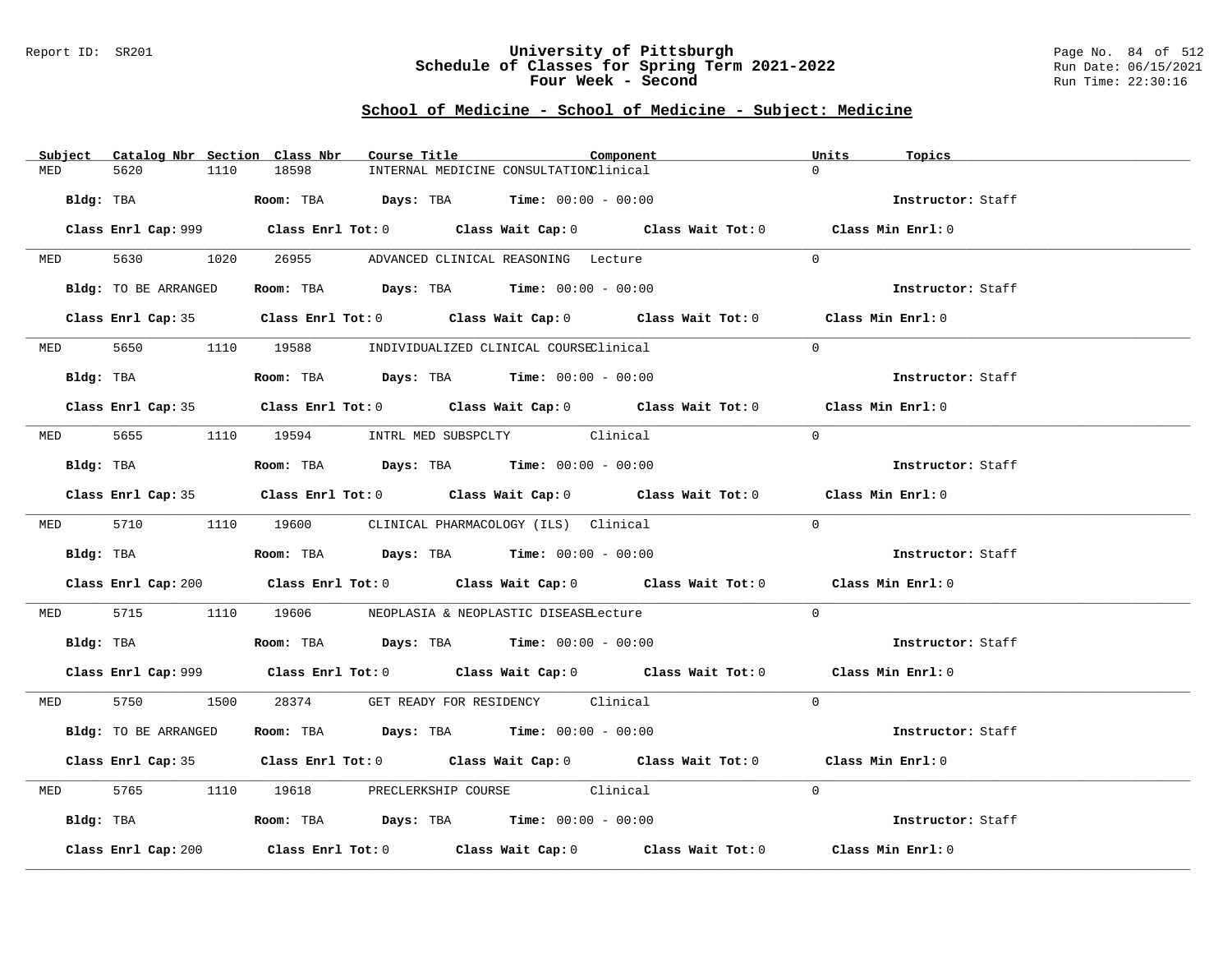| <b>MED</b> |           | 5771 1110 19624 | ASSESSMENT WEEK | Lecture                                                                                                                                                                                                                                                                                                        |                                                                           | $\overline{0}$                                                                              |  |
|------------|-----------|-----------------|-----------------|----------------------------------------------------------------------------------------------------------------------------------------------------------------------------------------------------------------------------------------------------------------------------------------------------------------|---------------------------------------------------------------------------|---------------------------------------------------------------------------------------------|--|
|            |           |                 |                 | <b>Bldg:</b> TBA <b>Room:</b> TBA <b>Days:</b> TBA <b>Time:</b> $00:00 - 00:00$                                                                                                                                                                                                                                |                                                                           | Instructor: Staff                                                                           |  |
|            |           |                 |                 |                                                                                                                                                                                                                                                                                                                |                                                                           | Class Enrl Cap: 200 Class Enrl Tot: 0 Class Wait Cap: 0 Class Wait Tot: 0 Class Min Enrl: 0 |  |
|            |           |                 |                 | MED 5777 1110 18604 GERIATRICS AND ONCOLOGY Workshop                                                                                                                                                                                                                                                           |                                                                           | $\overline{0}$                                                                              |  |
|            | Bldg: TBA |                 |                 | Room: TBA $\rule{1em}{0.15mm}$ Days: TBA $\rule{1.5mm}{0.15mm}$ Time: $00:00 - 00:00$                                                                                                                                                                                                                          |                                                                           | Instructor: Staff                                                                           |  |
|            |           |                 |                 |                                                                                                                                                                                                                                                                                                                | Class Enrl Cap: 200 Class Enrl Tot: 0 Class Wait Cap: 0 Class Wait Tot: 0 | Class Min Enrl: 0                                                                           |  |
|            |           |                 |                 | MED 5778 1110 18610 GERIATRICS AND ONCOLOGY Clinical                                                                                                                                                                                                                                                           |                                                                           | $\Omega$                                                                                    |  |
|            |           |                 |                 |                                                                                                                                                                                                                                                                                                                |                                                                           | Instructor: Staff                                                                           |  |
|            |           |                 |                 |                                                                                                                                                                                                                                                                                                                | Class Enrl Cap: 200 Class Enrl Tot: 0 Class Wait Cap: 0 Class Wait Tot: 0 | Class Min Enrl: 0                                                                           |  |
|            |           |                 |                 | MED 5779 1110 19630 CLINICAL FOCUS: GERIATRICS Clinical                                                                                                                                                                                                                                                        |                                                                           | $\Omega$                                                                                    |  |
|            |           |                 |                 | Bldg: TBA                   Room: TBA         Days: TBA         Time: 00:00 - 00:00                                                                                                                                                                                                                            |                                                                           | Instructor: Staff                                                                           |  |
|            |           |                 |                 |                                                                                                                                                                                                                                                                                                                |                                                                           | Class Enrl Cap: 200 Class Enrl Tot: 0 Class Wait Cap: 0 Class Wait Tot: 0 Class Min Enrl: 0 |  |
|            |           |                 |                 |                                                                                                                                                                                                                                                                                                                | MED 5810 1110 19642 MEDICAL RESEARCH Directed Studies 0                   |                                                                                             |  |
|            |           |                 |                 | Bldg: TBA                        Room: TBA           Days: TBA           Time: 00:00 - 00:00                                                                                                                                                                                                                   |                                                                           | Instructor: Staff                                                                           |  |
|            |           |                 |                 |                                                                                                                                                                                                                                                                                                                |                                                                           |                                                                                             |  |
|            |           |                 |                 |                                                                                                                                                                                                                                                                                                                |                                                                           | Class Enrl Cap: 35 Class Enrl Tot: 0 Class Wait Cap: 0 Class Wait Tot: 0 Class Min Enrl: 0  |  |
|            |           |                 |                 | MED 5815 1110 19654 RES IN CLINICAL PHARMACOLOGY Clinical                                                                                                                                                                                                                                                      |                                                                           | $\Omega$                                                                                    |  |
| Bldg: TBA  |           |                 |                 | <b>Room:</b> TBA $\rule{1em}{0.15mm}$ $\rule{1.5em}{0.15mm}$ $\rule{1.5em}{0.15mm}$ $\rule{1.5em}{0.15mm}$ $\rule{1.5em}{0.15mm}$ $\rule{1.5em}{0.15mm}$ $\rule{1.5em}{0.15mm}$ $\rule{1.5em}{0.15mm}$ $\rule{1.5em}{0.15mm}$ $\rule{1.5em}{0.15mm}$ $\rule{1.5em}{0.15mm}$ $\rule{1.5em}{0.15mm}$ $\rule{1.5$ |                                                                           | Instructor: Staff                                                                           |  |
|            |           |                 |                 |                                                                                                                                                                                                                                                                                                                |                                                                           | Class Enrl Cap: 999 Class Enrl Tot: 0 Class Wait Cap: 0 Class Wait Tot: 0 Class Min Enrl: 0 |  |
|            |           |                 |                 | MED 5830 1110 19666 INVESTIGATIVE GASTROENTEROLOGYClinical                                                                                                                                                                                                                                                     |                                                                           | $\Omega$                                                                                    |  |
|            |           |                 |                 | Bldg: TBA                   Room: TBA         Days: TBA         Time: $00:00 - 00:00$                                                                                                                                                                                                                          |                                                                           | Instructor: Staff                                                                           |  |
|            |           |                 |                 |                                                                                                                                                                                                                                                                                                                |                                                                           | Class Enrl Cap: 999 Class Enrl Tot: 0 Class Wait Cap: 0 Class Wait Tot: 0 Class Min Enrl: 0 |  |
|            |           |                 |                 | MED 5831 1110 19672 MEDICAL ONCOLOGY RESEARCH Clinical                                                                                                                                                                                                                                                         |                                                                           | $\Omega$                                                                                    |  |
|            |           |                 |                 | Bldg: TBA                    Room: TBA         Days: TBA         Time: 00:00 - 00:00                                                                                                                                                                                                                           |                                                                           | <b>Instructor:</b> Staff                                                                    |  |
|            |           |                 |                 |                                                                                                                                                                                                                                                                                                                |                                                                           | Class Enrl Cap: 999 Class Enrl Tot: 0 Class Wait Cap: 0 Class Wait Tot: 0 Class Min Enrl: 0 |  |
|            |           |                 |                 | MED 5833 1110 19684 RENAL PHYSIOLOGY RESEARCH Clinical                                                                                                                                                                                                                                                         |                                                                           | $\Omega$                                                                                    |  |
|            |           |                 |                 | Bldg: TBA                    Room: TBA         Days: TBA        Time: $00:00 - 00:00$                                                                                                                                                                                                                          |                                                                           | Instructor: Staff                                                                           |  |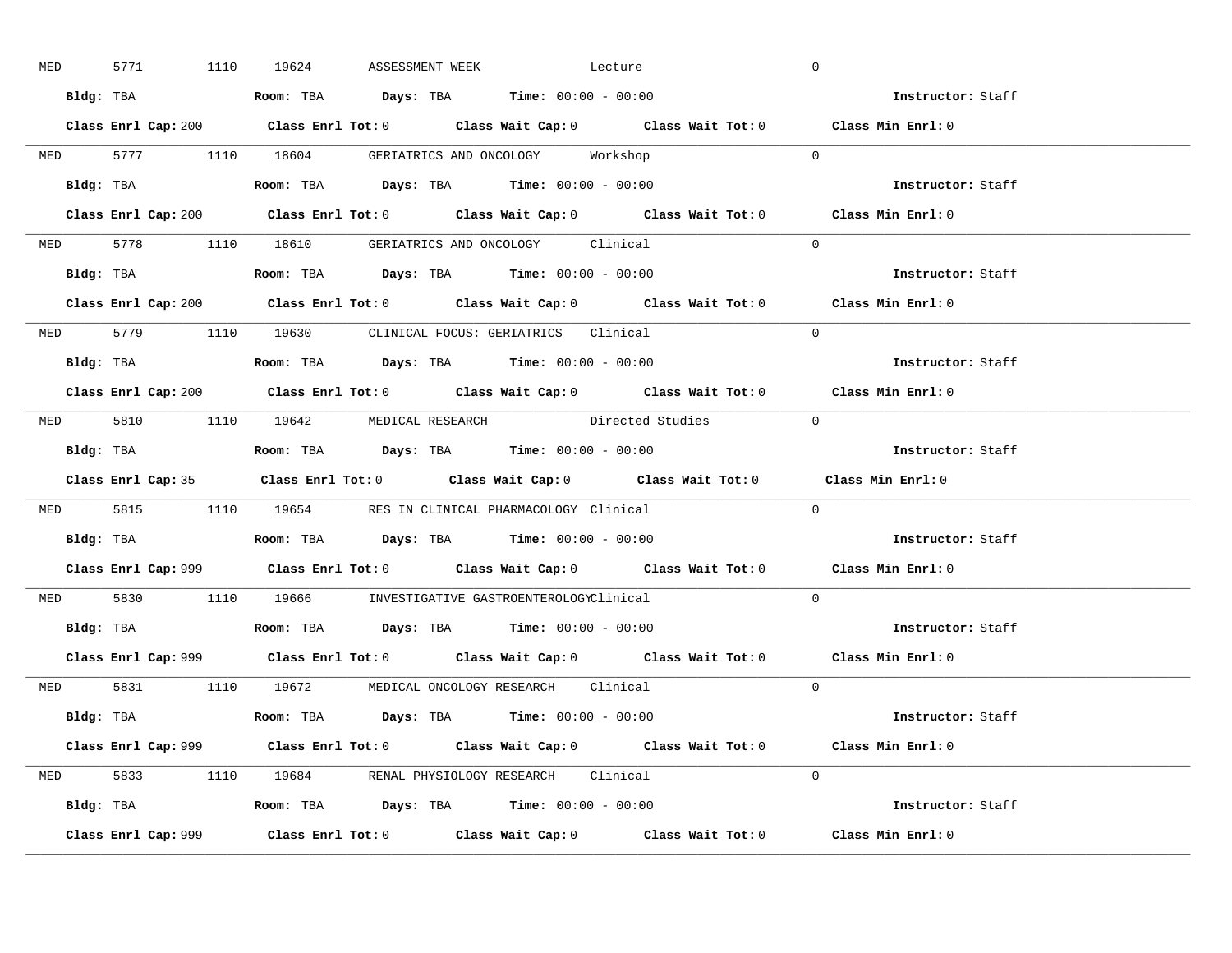#### Report ID: SR201 **University of Pittsburgh** Page No. 86 of 512 **Schedule of Classes for Spring Term 2021-2022** Run Date: 06/15/2021 **Four Week - Second Run Time: 22:30:16**

| Subject            |                    |      | Catalog Nbr Section Class Nbr                                  | Course Title |                                             | Component                                                                                   | Units    | Topics                         |
|--------------------|--------------------|------|----------------------------------------------------------------|--------------|---------------------------------------------|---------------------------------------------------------------------------------------------|----------|--------------------------------|
| 5835<br>MED        |                    | 1110 | 19690                                                          |              | RHEUM & CLINCAL IMMUNO RSRCH Clinical       |                                                                                             | $\cap$   |                                |
|                    | Bldg: TBA          |      | Room: TBA $\rule{1em}{0.15mm}$ Days: TBA Time: $00:00 - 00:00$ |              |                                             |                                                                                             |          | Instructor: Staff              |
|                    |                    |      |                                                                |              |                                             | Class Enrl Cap: 999 Class Enrl Tot: 0 Class Wait Cap: 0 Class Wait Tot: 0 Class Min Enrl: 0 |          |                                |
| 5900<br><b>MED</b> |                    |      | 1110 19702                                                     |              | EXTRAMURAL INTERNAL MEDICINE Clinical       |                                                                                             | $\Omega$ |                                |
|                    | Bldg: TBA          |      | Room: TBA $\rule{1em}{0.15mm}$ Days: TBA Time: $00:00 - 00:00$ |              |                                             |                                                                                             |          | Instructor: Staff              |
|                    |                    |      |                                                                |              |                                             | Class Enrl Cap: 35 Class Enrl Tot: 0 Class Wait Cap: 0 Class Wait Tot: 0 Class Min Enrl: 0  |          |                                |
| 5901<br><b>MED</b> |                    |      |                                                                |              |                                             | 1110 19708 INDEPENDENT STUDY Independent Study                                              | $\Omega$ |                                |
|                    | Bldg: TBA          |      | Room: TBA $Days:$ TBA $Time:$ 00:00 - 00:00                    |              |                                             |                                                                                             |          | Instructor: Staff              |
|                    |                    |      |                                                                |              |                                             | Class Enrl Cap: 35 Class Enrl Tot: 0 Class Wait Cap: 0 Class Wait Tot: 0 Class Min Enrl: 0  |          |                                |
| 5902<br><b>MED</b> |                    |      | 1110 18616 ADVANCED GENERAL MEDICINE Clinical                  |              |                                             |                                                                                             | $\Omega$ |                                |
|                    | Bldg: TBA          |      | Room: TBA $\rule{1em}{0.15mm}$ Days: TBA Time: $00:00 - 00:00$ |              |                                             |                                                                                             |          | Instructor: Staff              |
|                    |                    |      |                                                                |              |                                             | Class Enrl Cap: 35 Class Enrl Tot: 0 Class Wait Cap: 0 Class Wait Tot: 0 Class Min Enrl: 0  |          |                                |
| 5910<br>MED        |                    |      | 1110 18628 NARATV, LIT & EXPRN OF ILLNESSClinical              |              |                                             |                                                                                             | $\Omega$ |                                |
|                    | Bldg: TBA          |      | Room: TBA $Days:$ TBA $Time:$ $00:00 - 00:00$                  |              |                                             |                                                                                             |          | Instructor: Staff              |
|                    |                    |      |                                                                |              |                                             | Class Enrl Cap: 35 Class Enrl Tot: 0 Class Wait Cap: 0 Class Wait Tot: 0 Class Min Enrl: 0  |          |                                |
| 5911<br>MED        |                    |      | 1110 19720 TEACHING MEDICAL STUDENTS Practicum                 |              |                                             |                                                                                             | $\Omega$ |                                |
|                    | Bldg: TBA          |      | Room: TBA $Days:$ TBA $Time: 00:00 - 00:00$                    |              |                                             |                                                                                             |          | Instructor: Staff              |
|                    |                    |      |                                                                |              |                                             | Class Enrl Cap: 35 Class Enrl Tot: 0 Class Wait Cap: 0 Class Wait Tot: 0 Class Min Enrl: 0  |          |                                |
| 5915<br>MED        |                    | 1020 |                                                                |              | 25836 LITERACY, NUMERACY&DEC MAKING Seminar |                                                                                             | $\Omega$ |                                |
| Bldg: TBA          |                    |      | Room: TBA Days: TBA Time: TBA                                  |              |                                             |                                                                                             |          | Instructor: Kirk, Kimberly Ann |
|                    |                    |      |                                                                |              |                                             |                                                                                             |          | Colligan, Joanne Kashur        |
|                    | Class Enrl Cap: 35 |      |                                                                |              |                                             | Class Enrl Tot: $0$ Class Wait Cap: $0$ Class Wait Tot: $0$                                 |          | Class Min Enrl: 0              |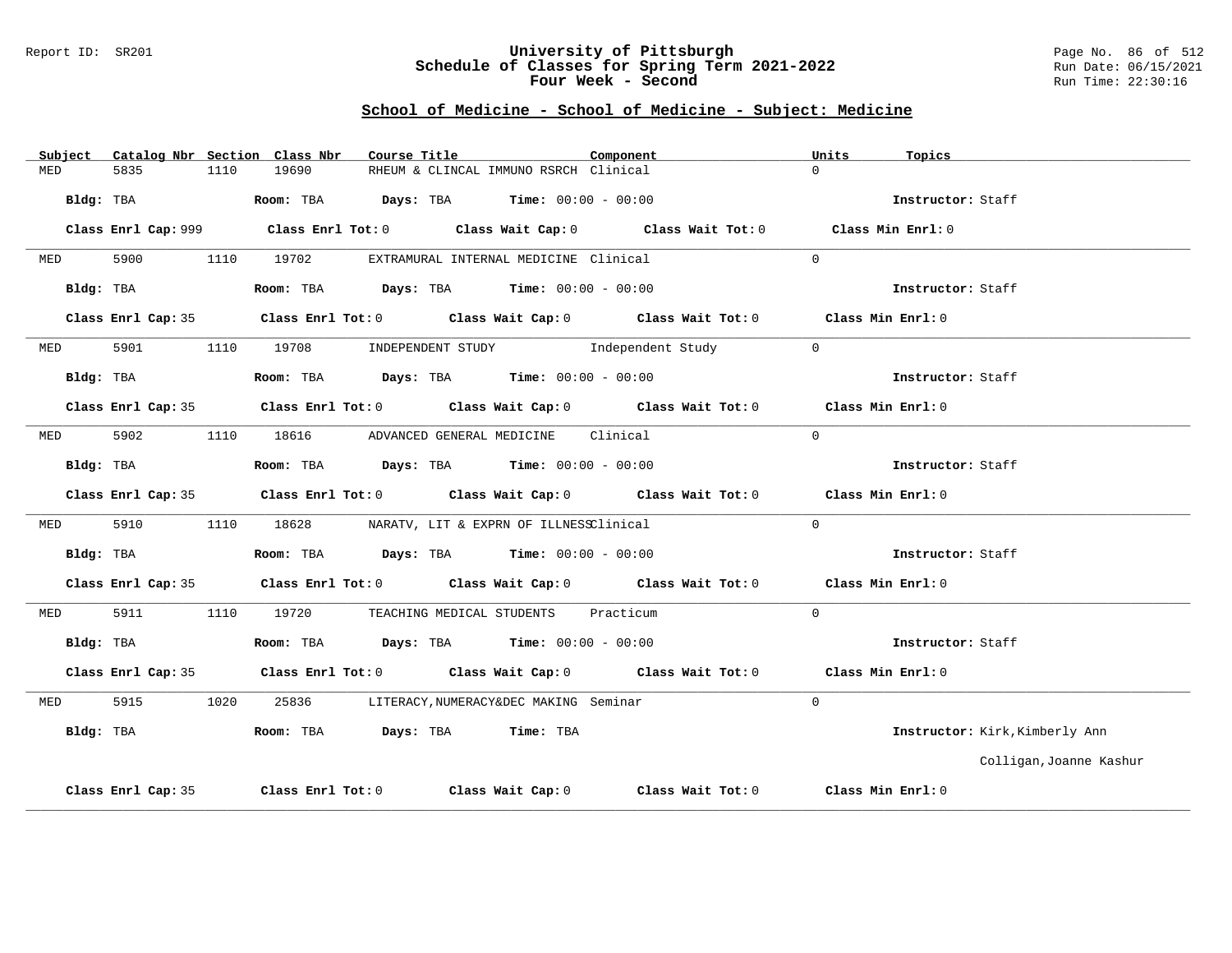### Report ID: SR201 **University of Pittsburgh** Page No. 87 of 512 **Schedule of Classes for Spring Term 2021-2022** Run Date: 06/15/2021 **Four Week - Second Run Time: 22:30:16**

| Subject   |                      | Catalog Nbr Section Class Nbr | Course Title       | Component                                                                                                                                                                                                | Units<br>Topics   |  |
|-----------|----------------------|-------------------------------|--------------------|----------------------------------------------------------------------------------------------------------------------------------------------------------------------------------------------------------|-------------------|--|
| MED       | 5915                 | 1080<br>28694                 |                    | LITERACY, NUMERACY&DEC MAKING Seminar                                                                                                                                                                    | $\Omega$          |  |
| Bldg: TBA |                      | Room: TBA                     | Days: WTh          | <b>Time:</b> $13:00 - 16:00$                                                                                                                                                                             | Instructor: Staff |  |
| Bldg: TBA |                      | Room: TBA                     | Days: M            | <b>Time:</b> $13:00 - 16:00$                                                                                                                                                                             | Instructor: Staff |  |
| Bldg: TBA |                      | Room: TBA                     |                    | $Days:$ MTuWThF Time: $09:00 - 12:00$                                                                                                                                                                    | Instructor: Staff |  |
|           | Class Enrl Cap: 10   |                               |                    | Class Enrl Tot: $0$ Class Wait Cap: $0$ Class Wait Tot: $0$ Class Min Enrl: $0$<br>Room Characteristics: Board - Chalk 50-99 Sq Ft(1), Media - Data Projector/Monitor(1), PeopleSoft - Scheduled (PS)(1) |                   |  |
| MED       | 5920                 | 1110<br>19726                 |                    | GLOBAL HEALTH PREPARATORY SEM Seminar                                                                                                                                                                    | $\overline{0}$    |  |
| Bldg: TBA |                      | Room: TBA                     |                    | <b>Days:</b> TBA <b>Time:</b> $00:00 - 00:00$                                                                                                                                                            | Instructor: Staff |  |
|           | Class Enrl Cap: 35   |                               |                    | Class Enrl Tot: $0$ Class Wait Cap: $0$ Class Wait Tot: $0$ Class Min Enrl: $0$                                                                                                                          |                   |  |
| MED       | 5925                 | 1110<br>19738                 | STREET MEDICINE    | Clinical                                                                                                                                                                                                 | $\Omega$          |  |
| Bldg: TBA |                      | Room: TBA                     |                    | <b>Days:</b> TBA <b>Time:</b> $00:00 - 00:00$                                                                                                                                                            | Instructor: Staff |  |
|           | Class Enrl Cap: 35   |                               |                    | Class Enrl Tot: $0$ Class Wait Cap: $0$ Class Wait Tot: $0$ Class Min Enrl: $0$                                                                                                                          |                   |  |
| MED       | 5993                 | 1402<br>27838                 | JUNIOR YEAR        | Clinical                                                                                                                                                                                                 | $\mathbf 0$       |  |
|           | Bldg: TO BE ARRANGED | Room: TBA                     |                    | <b>Days:</b> TBA <b>Time:</b> $00:00 - 00:00$                                                                                                                                                            | Instructor: Staff |  |
|           | Class Enrl Cap: 200  |                               |                    | Class Enrl Tot: 0 Class Wait Cap: 0 Class Wait Tot: 0                                                                                                                                                    | Class Min Enrl: 0 |  |
| MED       | 5999                 | 1110<br>19744                 | FULL TIME RESEARCH | Independent Study                                                                                                                                                                                        | $\mathbf 0$       |  |
| Bldg: TBA |                      | Room: TBA                     |                    | <b>Days:</b> TBA <b>Time:</b> $00:00 - 00:00$                                                                                                                                                            | Instructor: Staff |  |
|           | Class Enrl Cap: 200  |                               |                    | Class Enrl Tot: $0$ Class Wait Cap: $0$ Class Wait Tot: $0$                                                                                                                                              | Class Min Enrl: 0 |  |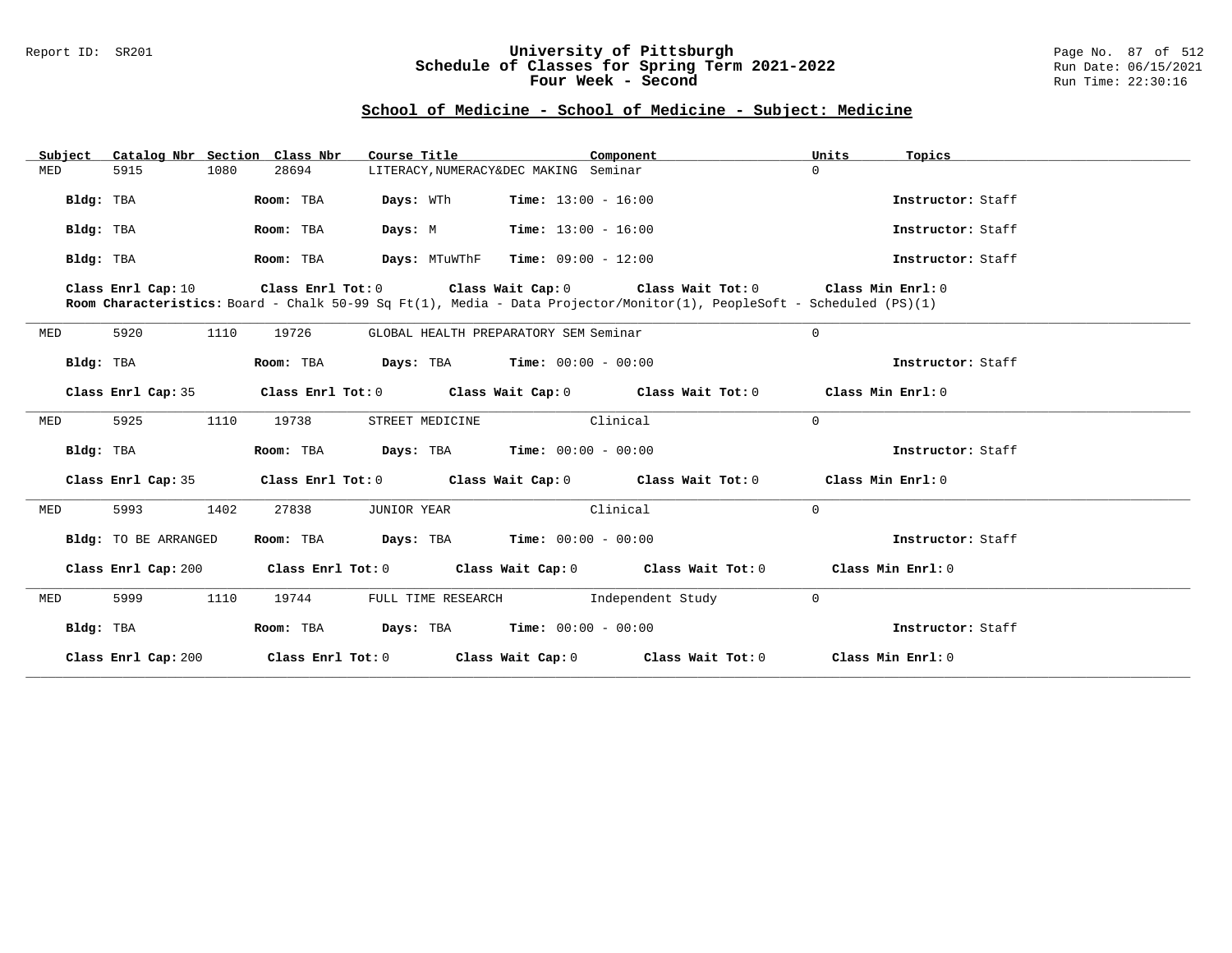### Report ID: SR201 **University of Pittsburgh** Page No. 88 of 512 **Schedule of Classes for Spring Term 2021-2022** Run Date: 06/15/2021 **Four Week - Second Run Time: 22:30:16**

| Subject |                             |      | Catalog Nbr Section Class Nbr | Course Title   |                              | Component         | Units | Topics            |                                |
|---------|-----------------------------|------|-------------------------------|----------------|------------------------------|-------------------|-------|-------------------|--------------------------------|
| PEDS    | 5524                        | 1500 | 28409                         | CHILD ADVOCACY |                              | Clinical          | 0     |                   |                                |
|         | <b>Bldg:</b> TO BE ARRANGED |      | Room: TBA                     | Days: TBA      | <b>Time:</b> $00:00 - 00:00$ |                   |       |                   | Instructor: Kirk, Kimberly Ann |
|         |                             |      |                               |                |                              |                   |       |                   | Fontenot, Amber L              |
|         |                             |      |                               |                |                              |                   |       |                   | Maranowski, Gregory William    |
|         | Class Enrl Cap: 35          |      | Class Enrl Tot: 0             |                | Class Wait Cap: 0            | Class Wait Tot: 0 |       | Class Min Enrl: 0 |                                |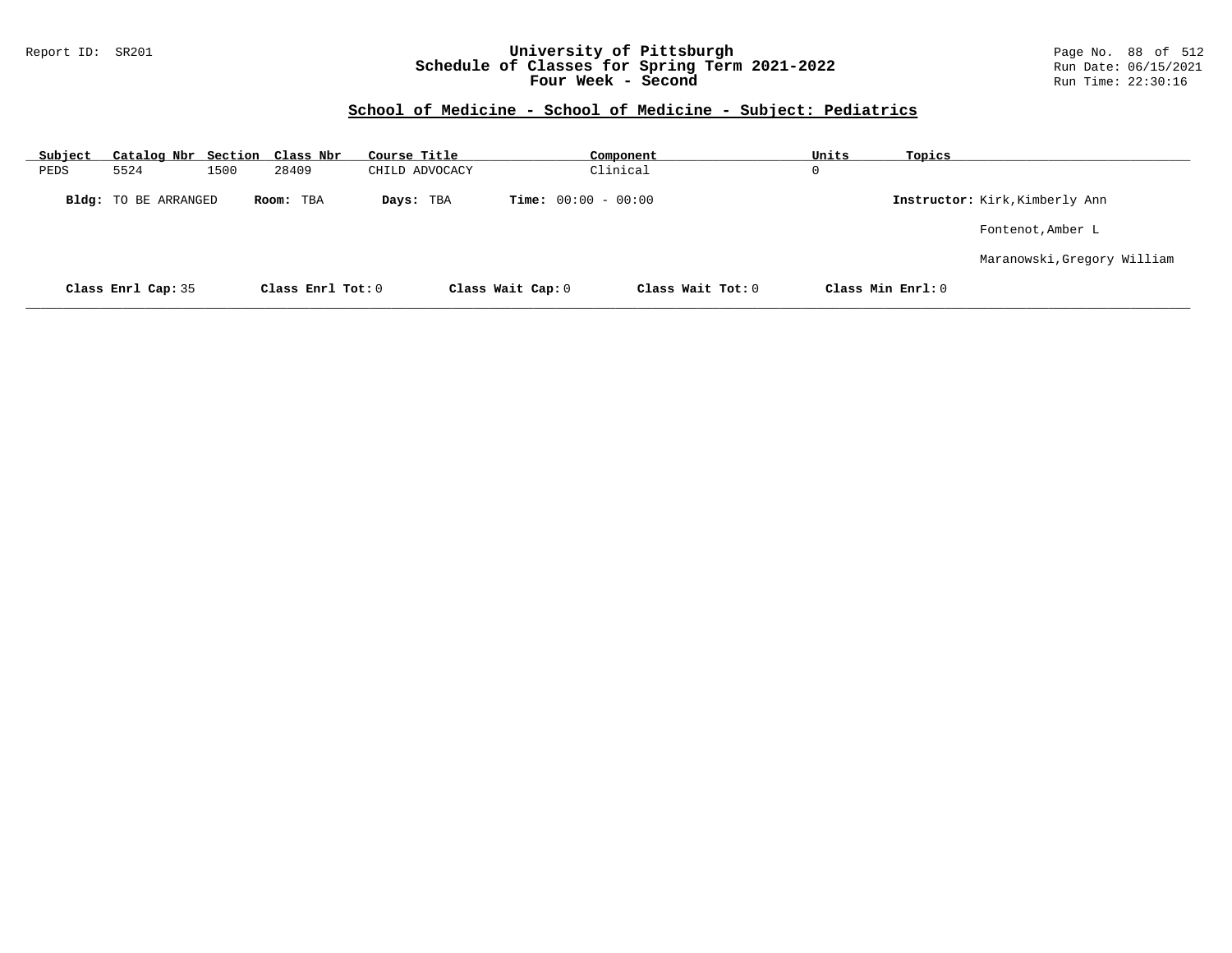### Report ID: SR201 **University of Pittsburgh** Page No. 89 of 512 **Schedule of Classes for Spring Term 2021-2022** Run Date: 06/15/2021 **Four Week - Second Run Time: 22:30:16**

# **School of Medicine - Office of the Dean, School of Medicine - Subject: Critical Care Medicine**

| Subject              | Catalog Nbr Section Class Nbr<br>Course Title<br>Component                      |          | Units<br>Topics   |
|----------------------|---------------------------------------------------------------------------------|----------|-------------------|
| 5430<br>1110<br>CCM  | 19186<br>CRITICAL CARE MEDICINE                                                 | Clinical | $\Omega$          |
| Bldg: TBA            | <b>Days:</b> TBA <b>Time:</b> $00:00 - 00:00$<br>Room: TBA                      |          | Instructor: Staff |
| Class Enrl Cap: 999  | Class Enrl Tot: $0$ Class Wait Cap: $0$ Class Wait Tot: $0$                     |          | Class Min Enrl: 0 |
| 1500<br>CCM<br>5650  | 23334<br>INDIVIDUALIZED CLINICAL COURSEDirected Studies                         |          | $\Omega$          |
| Bldg: TO BE ARRANGED | Room: TBA<br><b>Days:</b> TBA <b>Time:</b> $00:00 - 00:00$                      |          | Instructor: Staff |
| Class Enrl Cap: 35   | Class Enrl Tot: $0$ Class Wait Cap: $0$ Class Wait Tot: $0$ Class Min Enrl: $0$ |          |                   |
| 5840<br>1110<br>CCM  | 19192<br>CRITICAL CRE MEDICINE RESEARCHDirected Studies                         |          | $\Omega$          |
| Bldg: TBA            | <b>Days:</b> TBA <b>Time:</b> $00:00 - 00:00$<br>Room: TBA                      |          | Instructor: Staff |
| Class Enrl Cap: 35   | Class Enrl Tot: $0$ Class Wait Cap: $0$ Class Wait Tot: $0$ Class Min Enrl: $0$ |          |                   |
| 1500<br>CCM<br>5899  | INDEPENDENT STUDY CC MED Independent Study<br>23341                             |          | $\Omega$          |
| Bldg: TO BE ARRANGED | Room: TBA $Days:$ TBA $Time: 00:00 - 00:00$                                     |          | Instructor: Staff |
| Class Enrl Cap: 35   | Class Enrl Tot: $0$ Class Wait Cap: $0$ Class Wait Tot: $0$ Class Min Enrl: $0$ |          |                   |
| 1025<br>CCM<br>5900  | EXTRAMURAL CRITICAL CARE MED Clinical<br>22154                                  |          | $\Omega$          |
| Bldg: TO BE ARRANGED | <b>Days:</b> TBA <b>Time:</b> $00:00 - 00:00$<br>Room: TBA                      |          | Instructor: Staff |
| Class Enrl Cap: 35   | Class Enrl Tot: $0$ Class Wait Cap: $0$ Class Wait Tot: $0$                     |          | Class Min Enrl: 0 |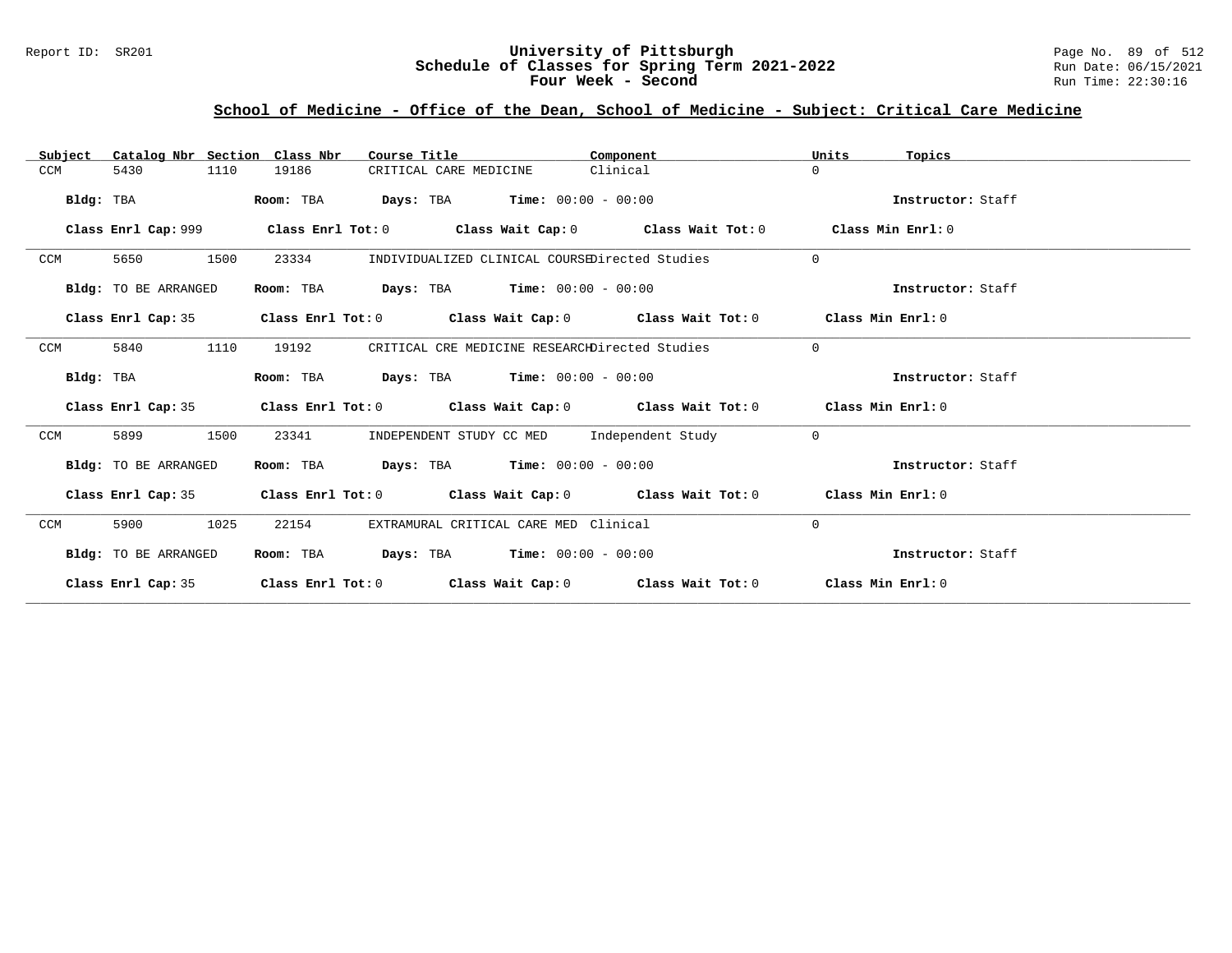### Report ID: SR201 **University of Pittsburgh** Page No. 90 of 512 **Schedule of Classes for Spring Term 2021-2022** Run Date: 06/15/2021 **Four Week - Second Run Time: 22:30:16**

## **School of Medicine - Office of the Dean, School of Medicine - Subject: Medical Elective**

| Subject   | Catalog Nbr Section Class Nbr |      |                   | Course Title                          |                              | Component         | Units             | Topics            |
|-----------|-------------------------------|------|-------------------|---------------------------------------|------------------------------|-------------------|-------------------|-------------------|
| MSELCT    | 5950                          | 1110 | 20107             | PSTP WORK IN PROGRESS SEMINAR Seminar |                              |                   |                   |                   |
| Bldg: TBA |                               |      | Room: TBA         | Days: TBA                             | <b>Time:</b> $00:00 - 00:00$ |                   |                   | Instructor: Staff |
|           | Class Enrl Cap: 35            |      | Class Enrl Tot: 0 |                                       | Class Wait Cap: 0            | Class Wait Tot: 0 | Class Min Enrl: 0 |                   |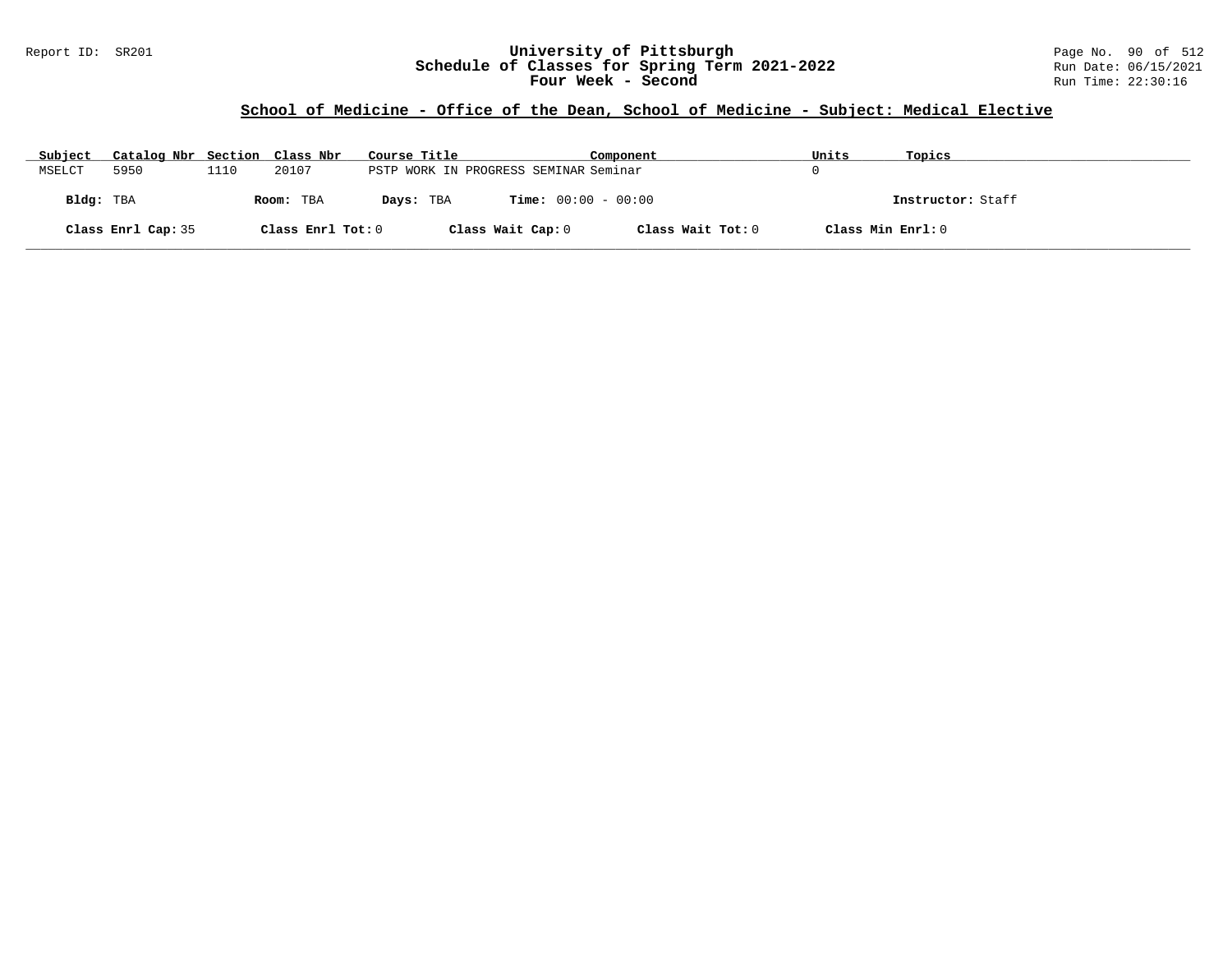### Report ID: SR201 **University of Pittsburgh** Page No. 91 of 512 **Schedule of Classes for Spring Term 2021-2022** Run Date: 06/15/2021 **Four Week - Second Run Time: 22:30:16**

# **School of Medicine - Office of the Dean, School of Medicine - Subject: Medical Scientist Training Prg**

| 5010<br>1110<br>20221<br>MSTP<br>MOLECULAR MEDICINE<br>Lecture<br>Bldg: TBA                   Room: TBA        Days: TBA        Time: 00:00 - 00:00<br>Instructor: Staff<br>Class Enrl Cap: 35 Class Enrl Tot: 0 Class Wait Cap: 0 Class Wait Tot: 0 Class Min Enrl: 0<br>5015 1110 20227 LABORATORY RESEARCH ROTATION Practicum<br>$\Omega$<br>MSTP<br>Room: TBA $Days:$ TBA Time: $00:00 - 00:00$<br>Bldg: TBA<br>Instructor: Staff<br>Class Enrl Cap: 35 Class Enrl Tot: 0 Class Wait Cap: 0 Class Wait Tot: 0 Class Min Enrl: 0<br>$\bigcap$<br>MSTP 5955 1110 20233 MSTP WORKSHOPS<br>Workshop<br>Instructor: Staff<br>Class Enrl Cap: 200 Class Enrl Tot: 0 Class Wait Cap: 0 Class Wait Tot: 0 Class Min Enrl: 0<br>$\Omega$<br>MSTP 5971 1110 20239 MSTP PROFESSIONAL DEVELOPMENT Workshop<br>Bldg: TO BE ARRANGED ROOM: TBA Days: TBA Time: 00:00 - 00:00<br>Instructor: Staff<br>Class Enrl Cap: 35 Class Enrl Tot: 0 Class Wait Cap: 0 Class Wait Tot: 0 Class Min Enrl: 0<br>$\Omega$<br>MSTP 5973 1110 20245 METHODS AND ANALYSIS Seminar<br>Bldg: TBA                    Room: TBA         Days: TBA         Time: $00:00 - 00:00$<br>Instructor: Staff<br>Class Enrl Cap: 35 Class Enrl Tot: 0 Class Wait Cap: 0 Class Wait Tot: 0 Class Min Enrl: 0<br>5975 1110 20251 CAREER-RELATED RESEARCH Independent Study 0<br>MSTP<br>Bldg: TBA                        Room: TBA         Days: TBA         Time: 00:00 - 00:00<br>Instructor: Staff<br>Class Enrl Cap: 35 Class Enrl Tot: 0 Class Wait Cap: 0 Class Wait Tot: 0 Class Min Enrl: 0<br>MSTP 5983 1110 20257 ETHICS FOR MEDICAL SCIENTISTS Workshop<br>$\Omega$<br>Bldg: TBA                   Room: TBA        Days: TBA        Time: 00:00 - 00:00<br>Instructor: Staff<br>Class Enrl Cap: 35 Class Enrl Tot: 0 Class Wait Cap: 0 Class Wait Tot: 0 Class Min Enrl: 0<br>5990 1110 20263 LONGITUDINAL CLINICAL COURSE Clinical<br>$\Omega$<br>MSTP<br>Bldg: TBA                    Room: TBA         Days: TBA         Time: $00:00 - 00:00$<br>Instructor: Staff<br>Class Enrl Tot: 0 $\qquad$ Class Wait Cap: 0 $\qquad$ Class Wait Tot: 0 $\qquad$ Class Min Enrl: 0<br>Class Enrl Cap: 35 | Subject | Catalog Nbr Section Class Nbr |  | Course Title | Component |  | Units | Topics |
|----------------------------------------------------------------------------------------------------------------------------------------------------------------------------------------------------------------------------------------------------------------------------------------------------------------------------------------------------------------------------------------------------------------------------------------------------------------------------------------------------------------------------------------------------------------------------------------------------------------------------------------------------------------------------------------------------------------------------------------------------------------------------------------------------------------------------------------------------------------------------------------------------------------------------------------------------------------------------------------------------------------------------------------------------------------------------------------------------------------------------------------------------------------------------------------------------------------------------------------------------------------------------------------------------------------------------------------------------------------------------------------------------------------------------------------------------------------------------------------------------------------------------------------------------------------------------------------------------------------------------------------------------------------------------------------------------------------------------------------------------------------------------------------------------------------------------------------------------------------------------------------------------------------------------------------------------------------------------------------------------------------------------------------------------------------------------------------------------------------------------------------------------------------------|---------|-------------------------------|--|--------------|-----------|--|-------|--------|
|                                                                                                                                                                                                                                                                                                                                                                                                                                                                                                                                                                                                                                                                                                                                                                                                                                                                                                                                                                                                                                                                                                                                                                                                                                                                                                                                                                                                                                                                                                                                                                                                                                                                                                                                                                                                                                                                                                                                                                                                                                                                                                                                                                      |         |                               |  |              |           |  |       |        |
|                                                                                                                                                                                                                                                                                                                                                                                                                                                                                                                                                                                                                                                                                                                                                                                                                                                                                                                                                                                                                                                                                                                                                                                                                                                                                                                                                                                                                                                                                                                                                                                                                                                                                                                                                                                                                                                                                                                                                                                                                                                                                                                                                                      |         |                               |  |              |           |  |       |        |
|                                                                                                                                                                                                                                                                                                                                                                                                                                                                                                                                                                                                                                                                                                                                                                                                                                                                                                                                                                                                                                                                                                                                                                                                                                                                                                                                                                                                                                                                                                                                                                                                                                                                                                                                                                                                                                                                                                                                                                                                                                                                                                                                                                      |         |                               |  |              |           |  |       |        |
|                                                                                                                                                                                                                                                                                                                                                                                                                                                                                                                                                                                                                                                                                                                                                                                                                                                                                                                                                                                                                                                                                                                                                                                                                                                                                                                                                                                                                                                                                                                                                                                                                                                                                                                                                                                                                                                                                                                                                                                                                                                                                                                                                                      |         |                               |  |              |           |  |       |        |
|                                                                                                                                                                                                                                                                                                                                                                                                                                                                                                                                                                                                                                                                                                                                                                                                                                                                                                                                                                                                                                                                                                                                                                                                                                                                                                                                                                                                                                                                                                                                                                                                                                                                                                                                                                                                                                                                                                                                                                                                                                                                                                                                                                      |         |                               |  |              |           |  |       |        |
|                                                                                                                                                                                                                                                                                                                                                                                                                                                                                                                                                                                                                                                                                                                                                                                                                                                                                                                                                                                                                                                                                                                                                                                                                                                                                                                                                                                                                                                                                                                                                                                                                                                                                                                                                                                                                                                                                                                                                                                                                                                                                                                                                                      |         |                               |  |              |           |  |       |        |
|                                                                                                                                                                                                                                                                                                                                                                                                                                                                                                                                                                                                                                                                                                                                                                                                                                                                                                                                                                                                                                                                                                                                                                                                                                                                                                                                                                                                                                                                                                                                                                                                                                                                                                                                                                                                                                                                                                                                                                                                                                                                                                                                                                      |         |                               |  |              |           |  |       |        |
|                                                                                                                                                                                                                                                                                                                                                                                                                                                                                                                                                                                                                                                                                                                                                                                                                                                                                                                                                                                                                                                                                                                                                                                                                                                                                                                                                                                                                                                                                                                                                                                                                                                                                                                                                                                                                                                                                                                                                                                                                                                                                                                                                                      |         |                               |  |              |           |  |       |        |
|                                                                                                                                                                                                                                                                                                                                                                                                                                                                                                                                                                                                                                                                                                                                                                                                                                                                                                                                                                                                                                                                                                                                                                                                                                                                                                                                                                                                                                                                                                                                                                                                                                                                                                                                                                                                                                                                                                                                                                                                                                                                                                                                                                      |         |                               |  |              |           |  |       |        |
|                                                                                                                                                                                                                                                                                                                                                                                                                                                                                                                                                                                                                                                                                                                                                                                                                                                                                                                                                                                                                                                                                                                                                                                                                                                                                                                                                                                                                                                                                                                                                                                                                                                                                                                                                                                                                                                                                                                                                                                                                                                                                                                                                                      |         |                               |  |              |           |  |       |        |
|                                                                                                                                                                                                                                                                                                                                                                                                                                                                                                                                                                                                                                                                                                                                                                                                                                                                                                                                                                                                                                                                                                                                                                                                                                                                                                                                                                                                                                                                                                                                                                                                                                                                                                                                                                                                                                                                                                                                                                                                                                                                                                                                                                      |         |                               |  |              |           |  |       |        |
|                                                                                                                                                                                                                                                                                                                                                                                                                                                                                                                                                                                                                                                                                                                                                                                                                                                                                                                                                                                                                                                                                                                                                                                                                                                                                                                                                                                                                                                                                                                                                                                                                                                                                                                                                                                                                                                                                                                                                                                                                                                                                                                                                                      |         |                               |  |              |           |  |       |        |
|                                                                                                                                                                                                                                                                                                                                                                                                                                                                                                                                                                                                                                                                                                                                                                                                                                                                                                                                                                                                                                                                                                                                                                                                                                                                                                                                                                                                                                                                                                                                                                                                                                                                                                                                                                                                                                                                                                                                                                                                                                                                                                                                                                      |         |                               |  |              |           |  |       |        |
|                                                                                                                                                                                                                                                                                                                                                                                                                                                                                                                                                                                                                                                                                                                                                                                                                                                                                                                                                                                                                                                                                                                                                                                                                                                                                                                                                                                                                                                                                                                                                                                                                                                                                                                                                                                                                                                                                                                                                                                                                                                                                                                                                                      |         |                               |  |              |           |  |       |        |
|                                                                                                                                                                                                                                                                                                                                                                                                                                                                                                                                                                                                                                                                                                                                                                                                                                                                                                                                                                                                                                                                                                                                                                                                                                                                                                                                                                                                                                                                                                                                                                                                                                                                                                                                                                                                                                                                                                                                                                                                                                                                                                                                                                      |         |                               |  |              |           |  |       |        |
|                                                                                                                                                                                                                                                                                                                                                                                                                                                                                                                                                                                                                                                                                                                                                                                                                                                                                                                                                                                                                                                                                                                                                                                                                                                                                                                                                                                                                                                                                                                                                                                                                                                                                                                                                                                                                                                                                                                                                                                                                                                                                                                                                                      |         |                               |  |              |           |  |       |        |
|                                                                                                                                                                                                                                                                                                                                                                                                                                                                                                                                                                                                                                                                                                                                                                                                                                                                                                                                                                                                                                                                                                                                                                                                                                                                                                                                                                                                                                                                                                                                                                                                                                                                                                                                                                                                                                                                                                                                                                                                                                                                                                                                                                      |         |                               |  |              |           |  |       |        |
|                                                                                                                                                                                                                                                                                                                                                                                                                                                                                                                                                                                                                                                                                                                                                                                                                                                                                                                                                                                                                                                                                                                                                                                                                                                                                                                                                                                                                                                                                                                                                                                                                                                                                                                                                                                                                                                                                                                                                                                                                                                                                                                                                                      |         |                               |  |              |           |  |       |        |
|                                                                                                                                                                                                                                                                                                                                                                                                                                                                                                                                                                                                                                                                                                                                                                                                                                                                                                                                                                                                                                                                                                                                                                                                                                                                                                                                                                                                                                                                                                                                                                                                                                                                                                                                                                                                                                                                                                                                                                                                                                                                                                                                                                      |         |                               |  |              |           |  |       |        |
|                                                                                                                                                                                                                                                                                                                                                                                                                                                                                                                                                                                                                                                                                                                                                                                                                                                                                                                                                                                                                                                                                                                                                                                                                                                                                                                                                                                                                                                                                                                                                                                                                                                                                                                                                                                                                                                                                                                                                                                                                                                                                                                                                                      |         |                               |  |              |           |  |       |        |
|                                                                                                                                                                                                                                                                                                                                                                                                                                                                                                                                                                                                                                                                                                                                                                                                                                                                                                                                                                                                                                                                                                                                                                                                                                                                                                                                                                                                                                                                                                                                                                                                                                                                                                                                                                                                                                                                                                                                                                                                                                                                                                                                                                      |         |                               |  |              |           |  |       |        |
|                                                                                                                                                                                                                                                                                                                                                                                                                                                                                                                                                                                                                                                                                                                                                                                                                                                                                                                                                                                                                                                                                                                                                                                                                                                                                                                                                                                                                                                                                                                                                                                                                                                                                                                                                                                                                                                                                                                                                                                                                                                                                                                                                                      |         |                               |  |              |           |  |       |        |
|                                                                                                                                                                                                                                                                                                                                                                                                                                                                                                                                                                                                                                                                                                                                                                                                                                                                                                                                                                                                                                                                                                                                                                                                                                                                                                                                                                                                                                                                                                                                                                                                                                                                                                                                                                                                                                                                                                                                                                                                                                                                                                                                                                      |         |                               |  |              |           |  |       |        |
|                                                                                                                                                                                                                                                                                                                                                                                                                                                                                                                                                                                                                                                                                                                                                                                                                                                                                                                                                                                                                                                                                                                                                                                                                                                                                                                                                                                                                                                                                                                                                                                                                                                                                                                                                                                                                                                                                                                                                                                                                                                                                                                                                                      |         |                               |  |              |           |  |       |        |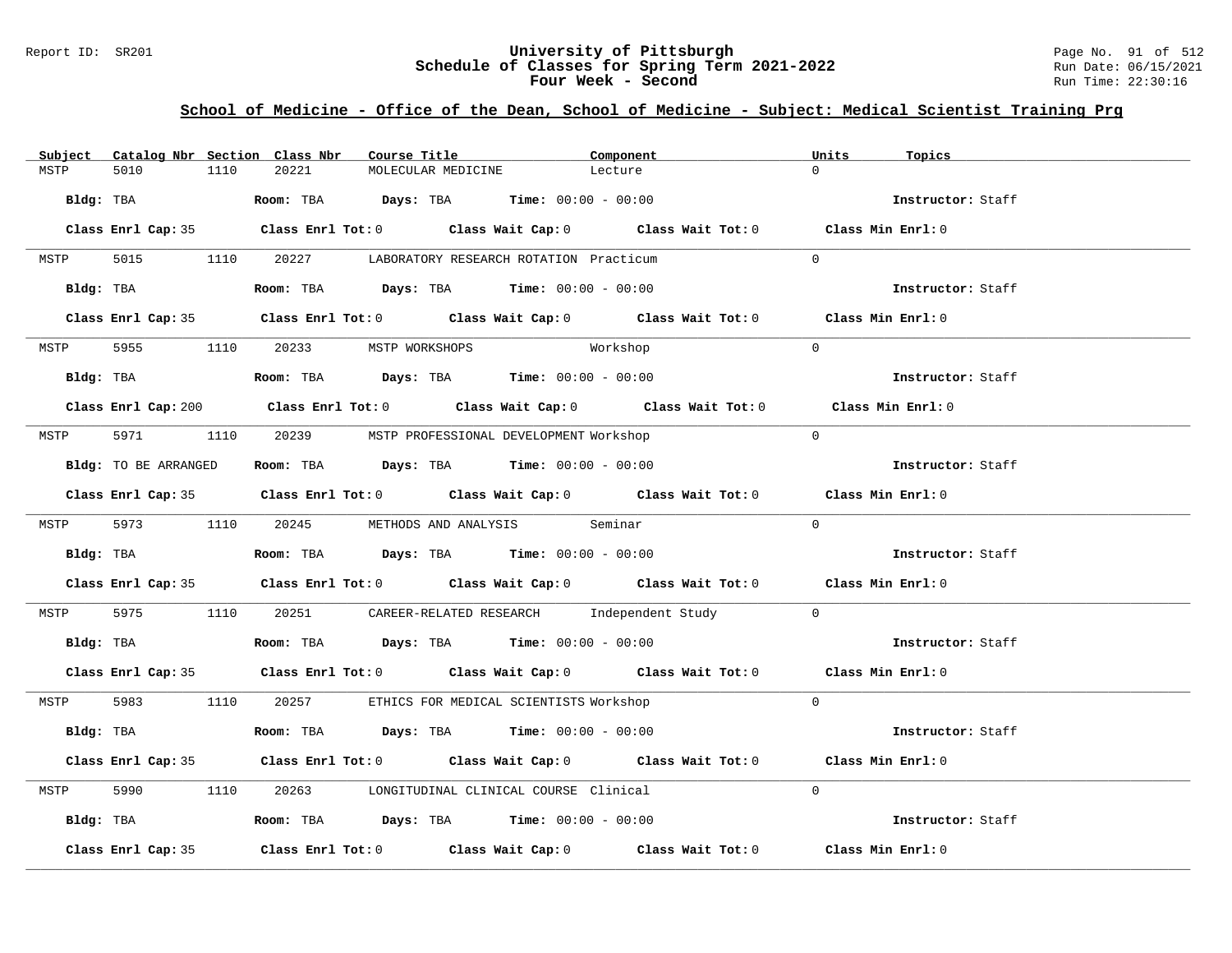|      | Class Enrl Cap: 200  |      | Class Enrl Tot: 0 |           | Class Wait Cap: 0                     | Class Wait Tot: 0 | Class Min Enrl: 0 |                                |  |
|------|----------------------|------|-------------------|-----------|---------------------------------------|-------------------|-------------------|--------------------------------|--|
|      |                      |      |                   |           |                                       |                   |                   | Colligan, Joanne Kashur        |  |
|      | Bldg: TO BE ARRANGED |      | Room: TBA         | Days: TBA | <b>Time:</b> $00:00 - 00:00$          |                   |                   | Instructor: Kirk, Kimberly Ann |  |
| MSTP | 5993                 | 1030 | 27977             |           | LONGITUDINAL CLN CLERKSHIP 3 Clinical |                   | $\Omega$          |                                |  |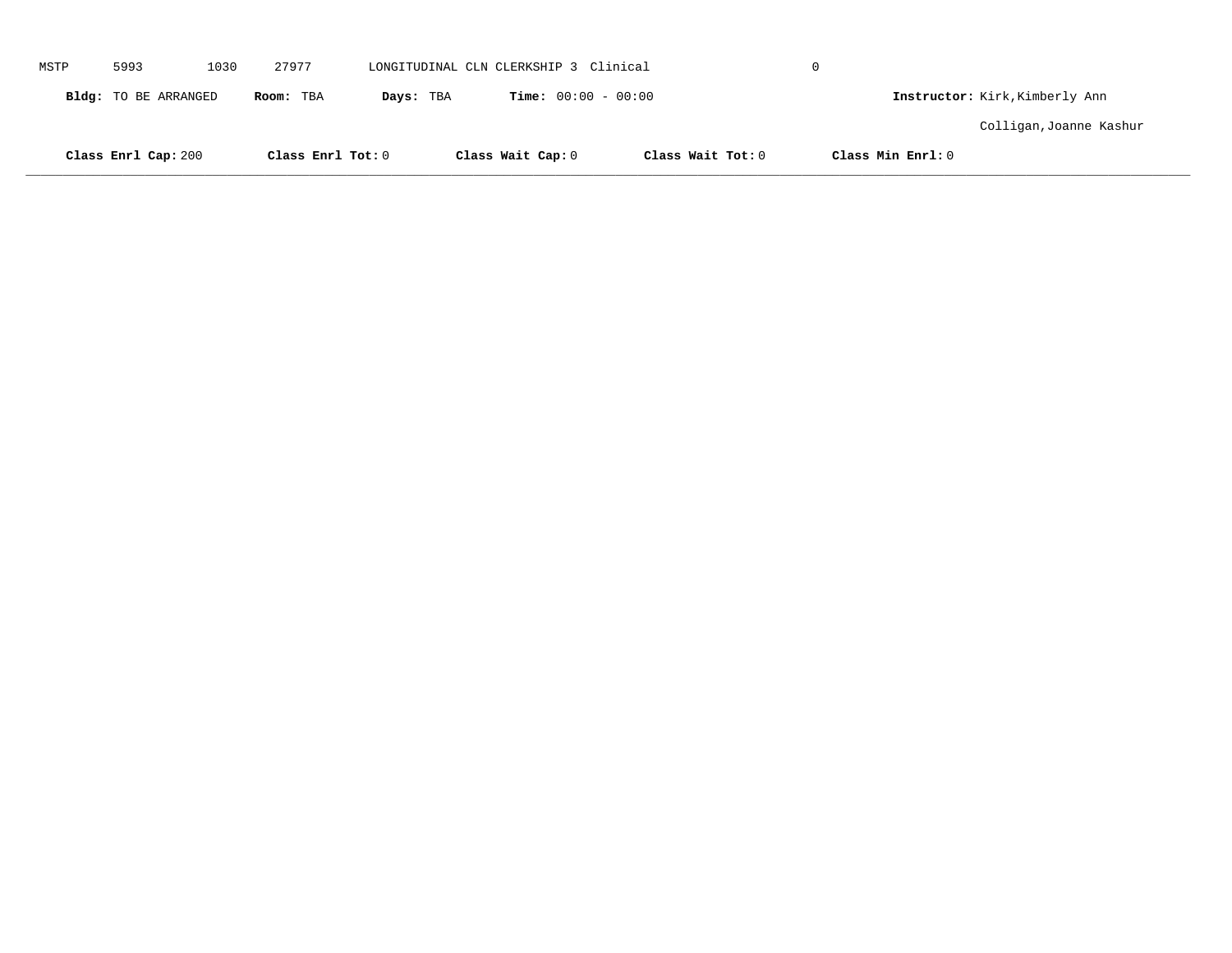### Report ID: SR201 **University of Pittsburgh** Page No. 93 of 512 **Schedule of Classes for Spring Term 2021-2022** Run Date: 06/15/2021 **Four Week - Second Run Time: 22:30:16**

## **School of Medicine - Molecular Genetics and Biochemistry - Subject: Medicine Microbiology**

| Subject   | Catalog Nbr Section Class Nbr |      |                   | Course Title                                   |                   | Component                    |                   | Units             | Topics            |
|-----------|-------------------------------|------|-------------------|------------------------------------------------|-------------------|------------------------------|-------------------|-------------------|-------------------|
| MSMIC     | 5835                          | 1110 | 18712             | MOLECLR GENETC & BIOCHMY RSRCHDirected Studies |                   |                              |                   |                   |                   |
| Bldg: TBA |                               |      | Room: TBA         | Days: TBA                                      |                   | <b>Time:</b> $00:00 - 00:00$ |                   |                   | Instructor: Staff |
|           | Class Enrl Cap: 35            |      | Class Enrl Tot: 0 |                                                | Class Wait Cap: 0 |                              | Class Wait Tot: 0 | Class Min Enrl: 0 |                   |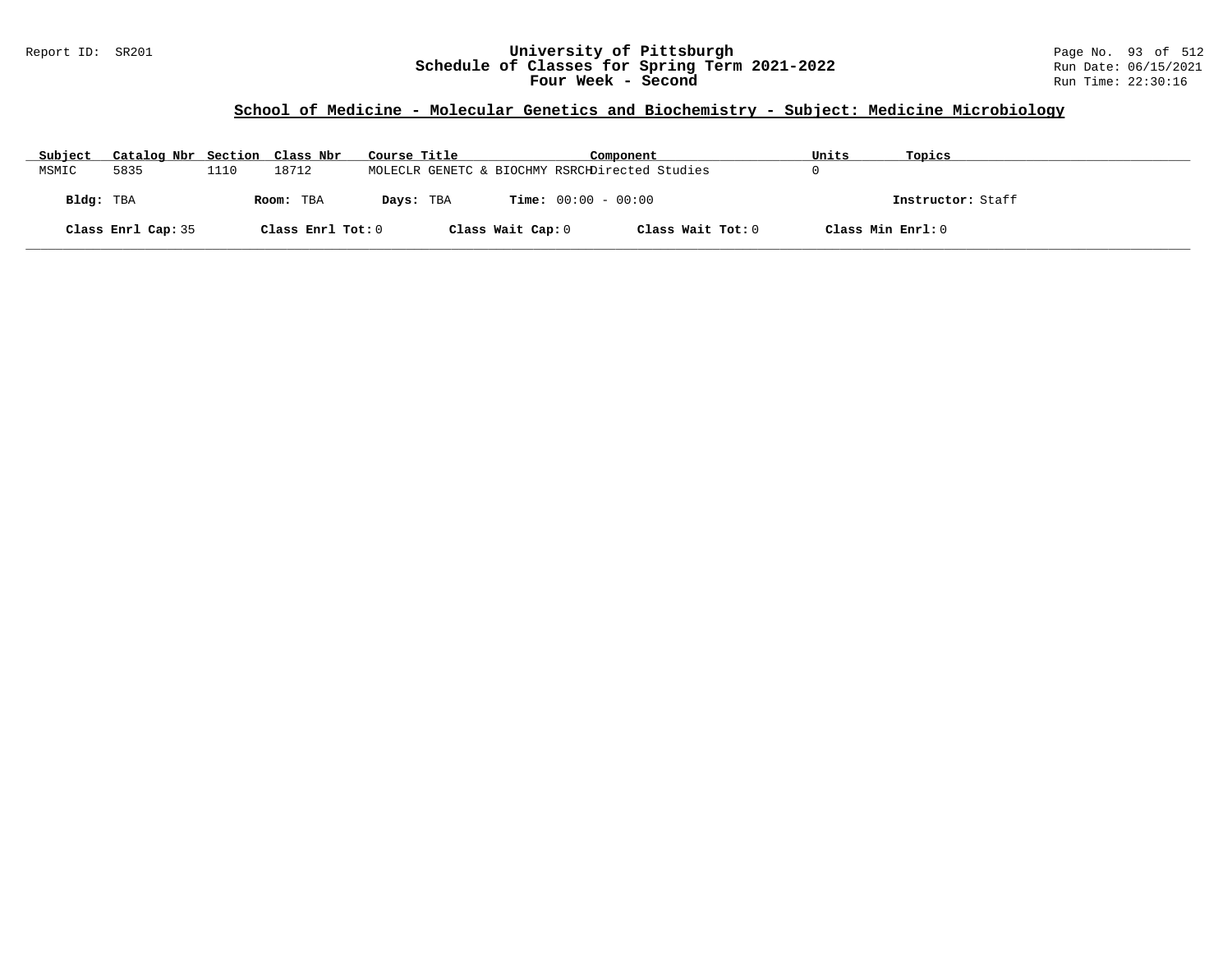### Report ID: SR201 **University of Pittsburgh** Page No. 94 of 512 **Schedule of Classes for Spring Term 2021-2022** Run Date: 06/15/2021 **Four Week - Second Run Time: 22:30:16**

# **School of Medicine - Medicine Anesthesiology - Subject: Medicine Anesthesiology**

| Subject                              | Catalog Nbr Section Class Nbr | Course Title                                                                                | Component                                                              | Units<br>Topics                                                                             |
|--------------------------------------|-------------------------------|---------------------------------------------------------------------------------------------|------------------------------------------------------------------------|---------------------------------------------------------------------------------------------|
| 5381<br>MSANE                        | 18634<br>1110                 | PAIN EVALUATION AND TREATMENT Clinical                                                      |                                                                        | $\Omega$                                                                                    |
|                                      |                               | $Bldg:$ TBA $Room:$ TBA $Days:$ TBA $Time:$ 00:00 - 00:00                                   |                                                                        | Instructor: Staff                                                                           |
|                                      |                               |                                                                                             |                                                                        | Class Enrl Cap: 35 Class Enrl Tot: 0 Class Wait Cap: 0 Class Wait Tot: 0 Class Min Enrl: 0  |
| MSANE                                |                               |                                                                                             | 5382 1110 18646 RESEARCH OR INDIVIDUAL STUDY Directed Studies          | $\Omega$                                                                                    |
|                                      |                               | Bldg: TBA                  Room: TBA        Days: TBA        Time: 00:00 - 00:00            |                                                                        | Instructor: Staff                                                                           |
|                                      |                               |                                                                                             |                                                                        | Class Enrl Cap: 35 Class Enrl Tot: 0 Class Wait Cap: 0 Class Wait Tot: 0 Class Min Enrl: 0  |
| MSANE 5420 1110 19750 ANESTHESIOLOGY |                               |                                                                                             | Clinical                                                               | $\Omega$                                                                                    |
|                                      |                               | Bldg: TBA                    Room: TBA         Days: TBA         Time: $00:00 - 00:00$      |                                                                        | Instructor: Staff                                                                           |
|                                      |                               |                                                                                             |                                                                        | Class Enrl Cap: 999 Class Enrl Tot: 0 Class Wait Cap: 0 Class Wait Tot: 0 Class Min Enrl: 0 |
|                                      |                               | MSANE 5440 1110 19762 SUBSPECIALTIES ANESTHESIOLOGY Clinical                                |                                                                        | $\Omega$                                                                                    |
|                                      |                               |                                                                                             |                                                                        | Instructor: Staff                                                                           |
|                                      |                               |                                                                                             |                                                                        | Class Enrl Cap: 999 Class Enrl Tot: 0 Class Wait Cap: 0 Class Wait Tot: 0 Class Min Enrl: 0 |
|                                      |                               | MSANE 5445 1110 19768 PAIN MEDICINE Clinical                                                |                                                                        | $\Omega$                                                                                    |
|                                      |                               | Bldg: TBA                   Room: TBA         Days: TBA         Time: $00:00 - 00:00$       |                                                                        | Instructor: Staff                                                                           |
|                                      |                               |                                                                                             |                                                                        | Class Enrl Cap: 35 Class Enrl Tot: 0 Class Wait Cap: 0 Class Wait Tot: 0 Class Min Enrl: 0  |
| MSANE                                |                               |                                                                                             | 5450 1110 19780 MD/OMS ANESTHESIA SPECIALTIES Directed Studies         | $\overline{0}$                                                                              |
|                                      |                               | Bldg: TBA                    Room: TBA          Days: TBA         Time: $00:00 - 00:00$     |                                                                        | Instructor: Staff                                                                           |
|                                      |                               |                                                                                             |                                                                        | Class Enrl Cap: 35 Class Enrl Tot: 0 Class Wait Cap: 0 Class Wait Tot: 0 Class Min Enrl: 0  |
|                                      |                               |                                                                                             | MSANE 5650 1500 23401 INDIVIDUALIZED CLINICAL COURSEDirected Studies 0 |                                                                                             |
| Bldg: TO BE ARRANGED                 |                               | Room: TBA $Days:$ TBA $Time: 00:00 - 00:00$                                                 |                                                                        | Instructor: Staff                                                                           |
|                                      |                               |                                                                                             |                                                                        | Class Enrl Cap: 35 Class Enrl Tot: 0 Class Wait Cap: 0 Class Wait Tot: 0 Class Min Enrl: 0  |
| MSANE                                |                               |                                                                                             | 5840 1110 19810 ANESTHESIOLOGY RESEARCH Directed Studies               | $\Omega$                                                                                    |
|                                      |                               | Bldg: TBA                      Room: TBA           Days: TBA          Time: $00:00 - 00:00$ |                                                                        | Instructor: Staff                                                                           |
| Class Enrl Cap: 35                   |                               |                                                                                             |                                                                        | Class Enrl Tot: $0$ Class Wait Cap: $0$ Class Wait Tot: $0$ Class Min Enrl: $0$             |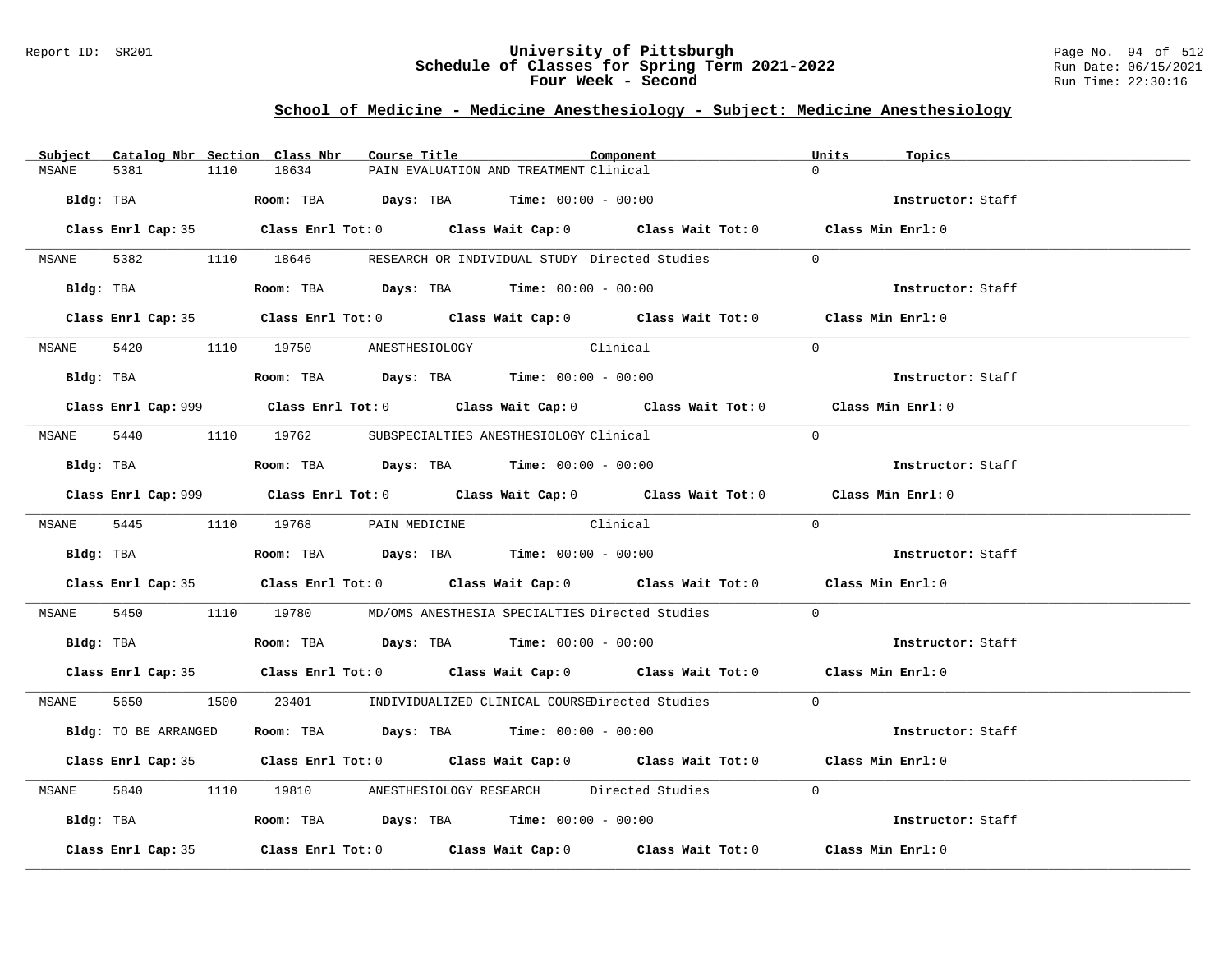| MSANE     | 5900               | 1110 | 19816               | INDEPENDENT STUDY         |                              | Independent Study   | -U                  |  |
|-----------|--------------------|------|---------------------|---------------------------|------------------------------|---------------------|---------------------|--|
| Bldg: TBA |                    |      | Room: TBA           | Days: TBA                 | <b>Time:</b> $00:00 - 00:00$ |                     | Instructor: Staff   |  |
|           | Class Enrl Cap: 35 |      | Class Enrl Tot: $0$ |                           | Class Wait Cap: 0            | Class Wait $Tot: 0$ | Class Min $Enrl: 0$ |  |
| MSANE     | 5901               | 1110 | 19828               | EXTRAMURAL ANESTHESIOLOGY |                              | Clinical            | $\Omega$            |  |
| Bldg: TBA |                    |      | Room: TBA           | Days: TBA                 | <b>Time:</b> $00:00 - 00:00$ |                     | Instructor: Staff   |  |
|           | Class Enrl Cap: 35 |      | Class Enrl Tot: $0$ |                           | Class Wait Cap: 0            | Class Wait Tot: 0   | Class Min Enrl: 0   |  |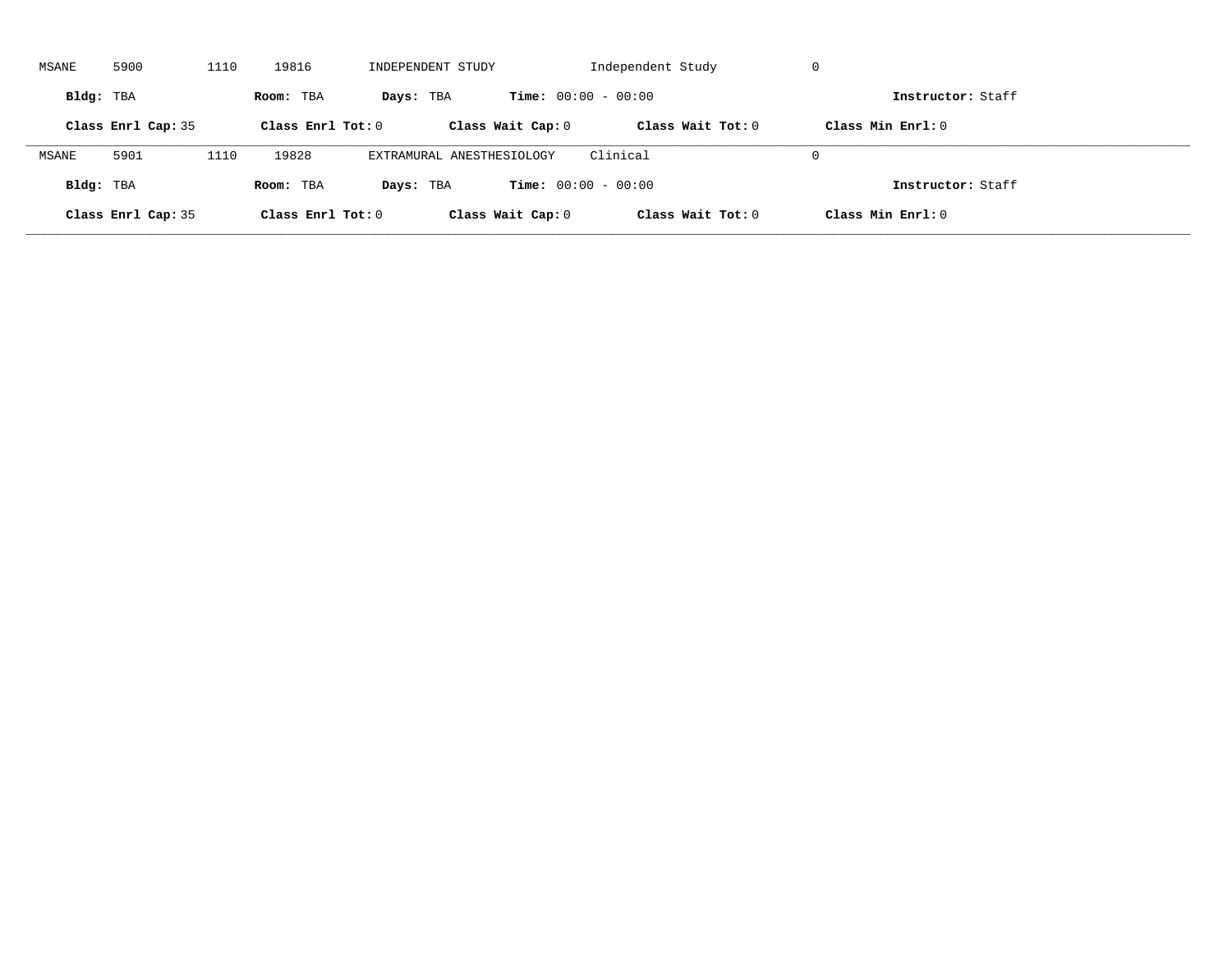#### Report ID: SR201 **University of Pittsburgh** Page No. 96 of 512 **Schedule of Classes for Spring Term 2021-2022** Run Date: 06/15/2021 **Four Week - Second Run Time: 22:30:16**

# **School of Medicine - Neurology - Subject: Neurology**

| Subject |                      |      | Catalog Nbr Section Class Nbr | Course Title |                                                                                        | Component                                                                                   |                   | Topics            |
|---------|----------------------|------|-------------------------------|--------------|----------------------------------------------------------------------------------------|---------------------------------------------------------------------------------------------|-------------------|-------------------|
| NEURO   | 5366                 | 1500 | 28353                         |              | NEUROLOGY CORE CLERKSHP                                                                | Clinical                                                                                    | $\Omega$          |                   |
|         | Bldg: TO BE ARRANGED |      |                               |              | Room: TBA $Days: TBA$ Time: $00:00 - 00:00$                                            |                                                                                             |                   | Instructor: Staff |
|         |                      |      |                               |              |                                                                                        | Class Enrl Cap: 35 Class Enrl Tot: 0 Class Wait Cap: 0 Class Wait Tot: 0 Class Min Enrl: 0  |                   |                   |
| NEURO   |                      |      |                               |              | 5389 1110 18778 CLINICAL NEUROLOGY ELECTIVE Clinical                                   |                                                                                             | $\Omega$          |                   |
|         |                      |      |                               |              | Bldg: TBA                   Room: TBA        Days: TBA        Time: 00:00 - 00:00      |                                                                                             |                   | Instructor: Staff |
|         |                      |      |                               |              |                                                                                        | Class Enrl Cap: 35 Class Enrl Tot: 0 Class Wait Cap: 0 Class Wait Tot: 0 Class Min Enrl: 0  |                   |                   |
| NEURO   |                      |      |                               |              | 5393 1110 18796 INDEPENDENT STUDY IN NEUROLOGYClinical                                 |                                                                                             | $\Omega$          |                   |
|         |                      |      |                               |              | Bldg: TBA                    Room: TBA         Days: TBA        Time: $00:00 - 00:00$  |                                                                                             |                   | Instructor: Staff |
|         |                      |      |                               |              |                                                                                        | Class Enrl Cap: 35 Class Enrl Tot: 0 Class Wait Cap: 0 Class Wait Tot: 0 Class Min Enrl: 0  |                   |                   |
| NEURO   |                      |      |                               |              | 5410 1110 20269 NEUROLOGY ACTING INTERNSHIP Clinical                                   |                                                                                             | $\Omega$          |                   |
|         |                      |      |                               |              | Bldg: TBA                    Room: TBA         Days: TBA         Time: $00:00 - 00:00$ |                                                                                             |                   | Instructor: Staff |
|         |                      |      |                               |              |                                                                                        | Class Enrl Cap: 35 Class Enrl Tot: 0 Class Wait Cap: 0 Class Wait Tot: 0 Class Min Enrl: 0  |                   |                   |
|         |                      |      |                               |              | NEURO 5420 1110 18802 CLINICAL NEUROLOGY Clinical                                      |                                                                                             | $\Omega$          |                   |
|         |                      |      |                               |              | <b>Bldg:</b> TBA <b>ROOM:</b> TBA <b>Days:</b> TBA <b>Time:</b> $00:00 - 00:00$        |                                                                                             | Instructor: Staff |                   |
|         |                      |      |                               |              |                                                                                        | Class Enrl Cap: 999 Class Enrl Tot: 0 Class Wait Cap: 0 Class Wait Tot: 0 Class Min Enrl: 0 |                   |                   |
| NEURO   | 5421                 |      |                               |              | 1110 20275 STROKE SERVICE Clinical                                                     |                                                                                             | $\Omega$          |                   |
|         |                      |      |                               |              | Bldg: TBA                    Room: TBA        Days: TBA         Time: $00:00 - 00:00$  |                                                                                             |                   | Instructor: Staff |
|         |                      |      |                               |              |                                                                                        | Class Enrl Cap: 999 Class Enrl Tot: 0 Class Wait Cap: 0 Class Wait Tot: 0 Class Min Enrl: 0 |                   |                   |
|         |                      |      |                               |              | NEURO 5425 1110 20281 OUTPATIENT CLINICAL NEUROLOGY Clinical                           |                                                                                             | $\Omega$          |                   |
|         |                      |      |                               |              | Bldg: TBA                   Room: TBA         Days: TBA        Time: 00:00 - 00:00     |                                                                                             |                   | Instructor: Staff |
|         |                      |      |                               |              |                                                                                        | Class Enrl Cap: 999 Class Enrl Tot: 0 Class Wait Cap: 0 Class Wait Tot: 0                   |                   | Class Min Enrl: 0 |
| NEURO   | 5430                 |      |                               |              | 1110 18814 NEONATAL NEUROLOGY Clinical                                                 |                                                                                             | $\Omega$          |                   |
|         |                      |      |                               |              | Bldg: TBA                   Room: TBA         Days: TBA         Time: 00:00 - 00:00    |                                                                                             |                   | Instructor: Staff |
|         | Class Enrl Cap: 999  |      |                               |              |                                                                                        | Class Enrl Tot: $0$ Class Wait Cap: $0$ Class Wait Tot: $0$                                 |                   | Class Min Enrl: 0 |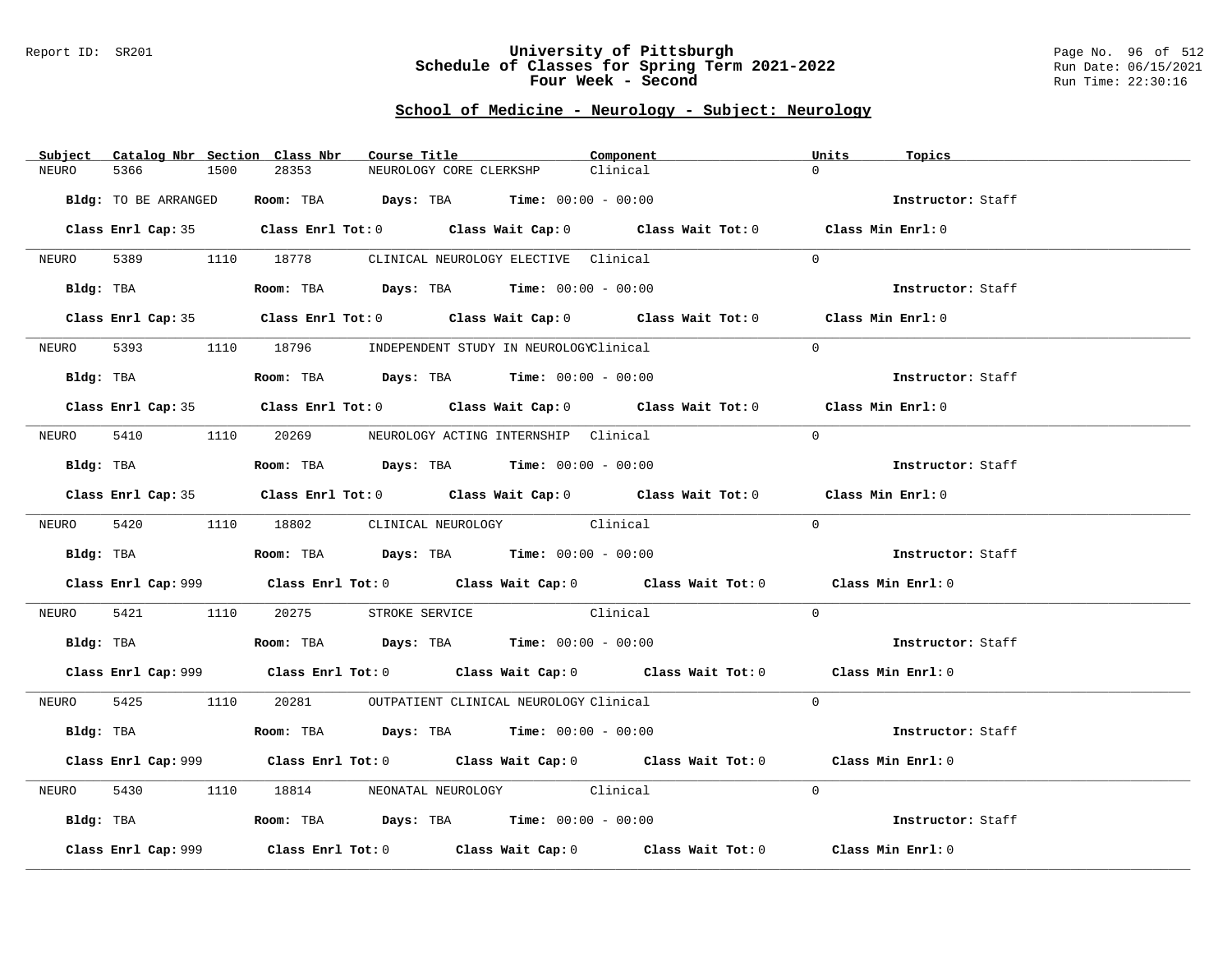| NEURO | 5435 | 1110 18820 |  | PEDIATRIC NEUROMUSCULAR DISEA Clinical                                                  |                                                                        | $\overline{0}$                                                                              |  |
|-------|------|------------|--|-----------------------------------------------------------------------------------------|------------------------------------------------------------------------|---------------------------------------------------------------------------------------------|--|
|       |      |            |  | Bldg: TBA                   Room: TBA         Days: TBA         Time: $00:00 - 00:00$   |                                                                        | Instructor: Staff                                                                           |  |
|       |      |            |  |                                                                                         |                                                                        | Class Enrl Cap: 999 Class Enrl Tot: 0 Class Wait Cap: 0 Class Wait Tot: 0 Class Min Enrl: 0 |  |
|       |      |            |  |                                                                                         | NEURO 5440 1110 18832 PEDIATRIC NEUROLOGY Clinical 0                   |                                                                                             |  |
|       |      |            |  | Bldg: TBA                   Room: TBA         Days: TBA         Time: $00:00 - 00:00$   |                                                                        | Instructor: Staff                                                                           |  |
|       |      |            |  |                                                                                         |                                                                        | Class Enrl Cap: 999 Class Enrl Tot: 0 Class Wait Cap: 0 Class Wait Tot: 0 Class Min Enrl: 0 |  |
|       |      |            |  | NEURO 5441 1110 20287 CHILD NEUROLOGY/EPILEPSY Clinical                                 |                                                                        | $\Omega$                                                                                    |  |
|       |      |            |  | Bldg: TBA                    Room: TBA         Days: TBA        Time: $00:00 - 00:00$   |                                                                        | Instructor: Staff                                                                           |  |
|       |      |            |  |                                                                                         |                                                                        | Class Enrl Cap: 999 Class Enrl Tot: 0 Class Wait Cap: 0 Class Wait Tot: 0 Class Min Enrl: 0 |  |
|       |      |            |  | NEURO 5445 1110 18844 BEHAVIORAL NEUROLOGY Clinical                                     |                                                                        | $\Omega$                                                                                    |  |
|       |      |            |  |                                                                                         |                                                                        | Instructor: Staff                                                                           |  |
|       |      |            |  |                                                                                         |                                                                        | Class Enrl Cap: 999 Class Enrl Tot: 0 Class Wait Cap: 0 Class Wait Tot: 0 Class Min Enrl: 0 |  |
|       |      |            |  | NEURO 5450 1500 22114 NEUROLOGY BOOT CAMP Practicum                                     |                                                                        | $\bigcirc$                                                                                  |  |
|       |      |            |  | Bldg: TO BE ARRANGED Room: TBA Days: TBA Time: 00:00 - 00:00                            |                                                                        | Instructor: Staff                                                                           |  |
|       |      |            |  |                                                                                         |                                                                        | Class Enrl Cap: 200 Class Enrl Tot: 0 Class Wait Cap: 0 Class Wait Tot: 0 Class Min Enrl: 0 |  |
|       |      |            |  |                                                                                         | NEURO 5650 1500 23415 INDIVIDUALIZED CLINICAL COURSEDirected Studies   | $\overline{0}$                                                                              |  |
|       |      |            |  | Bldg: TO BE ARRANGED ROOM: TBA Days: TBA Time: 00:00 - 00:00                            |                                                                        | <b>Instructor:</b> Staff                                                                    |  |
|       |      |            |  |                                                                                         |                                                                        | Class Enrl Cap: 35 Class Enrl Tot: 0 Class Wait Cap: 0 Class Wait Tot: 0 Class Min Enrl: 0  |  |
|       |      |            |  | NEURO 5730 1110 18850 CLINICAL NEUROSCIENCES (ILS) Lecture                              |                                                                        | $\Omega$                                                                                    |  |
|       |      |            |  | Bldg: TBA                    Room: TBA         Days: TBA         Time: $00:00 - 00:00$  |                                                                        | Instructor: Staff                                                                           |  |
|       |      |            |  |                                                                                         |                                                                        | Class Enrl Cap: 999 Class Enrl Tot: 0 Class Wait Cap: 0 Class Wait Tot: 0 Class Min Enrl: 0 |  |
|       |      |            |  |                                                                                         | NEURO 5875 1110 20293 INDEPENDENT STUDY IN NEUROLOGYDirected Studies 0 |                                                                                             |  |
|       |      |            |  | Bldg: TBA                   Room: TBA          Days: TBA         Time: $00:00 - 00:00$  |                                                                        | Instructor: Staff                                                                           |  |
|       |      |            |  |                                                                                         |                                                                        |                                                                                             |  |
|       |      |            |  |                                                                                         |                                                                        | Class Enrl Cap: 35 Class Enrl Tot: 0 Class Wait Cap: 0 Class Wait Tot: 0 Class Min Enrl: 0  |  |
|       |      |            |  |                                                                                         | NEURO 5876 1110 20299 BASIC RESEARCH IN NEUROLOGY Directed Studies 0   |                                                                                             |  |
|       |      |            |  | Bldg: TBA                     Room: TBA         Days: TBA         Time: $00:00 - 00:00$ |                                                                        | Instructor: Staff                                                                           |  |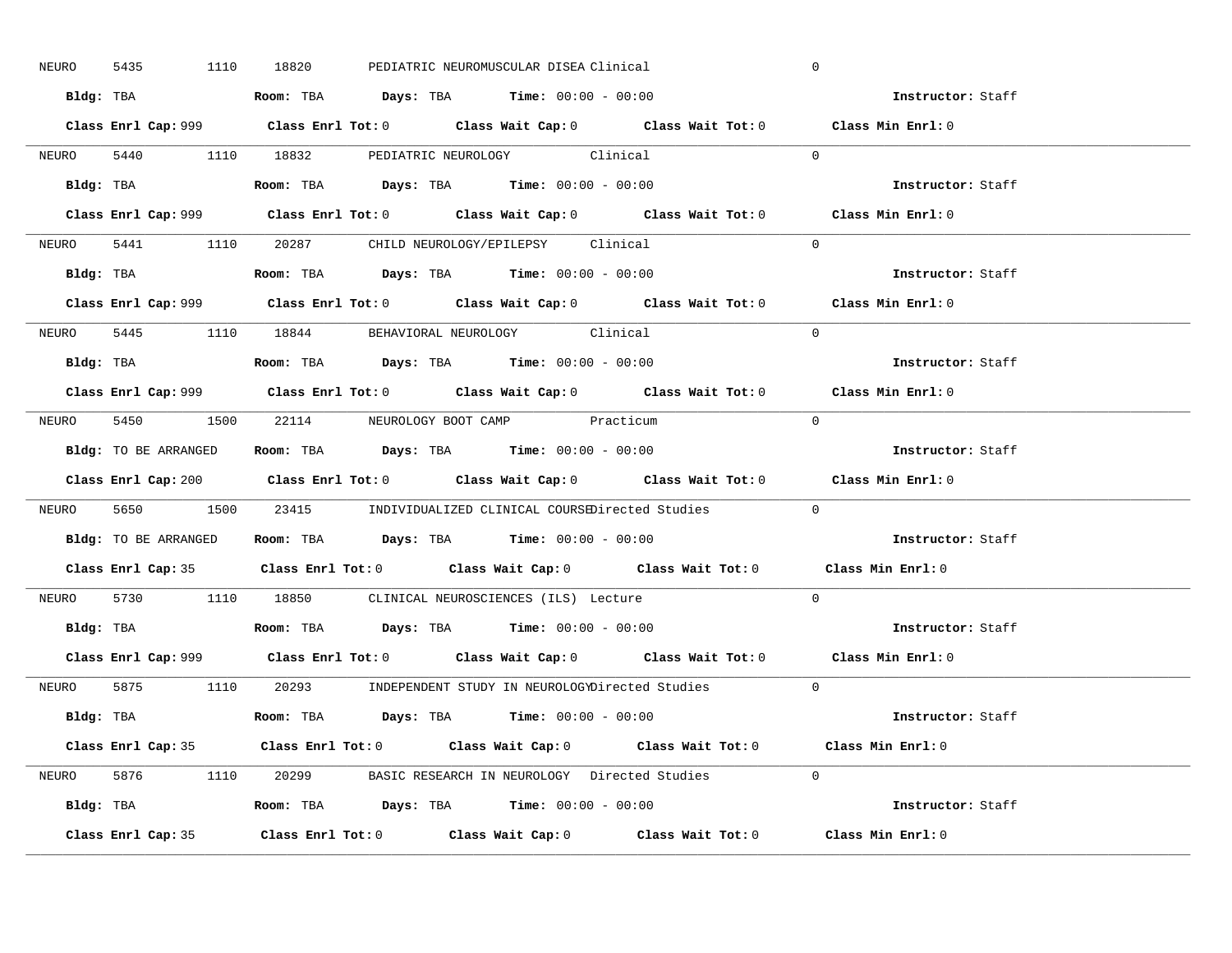#### Report ID: SR201 **University of Pittsburgh** Page No. 98 of 512 **Schedule of Classes for Spring Term 2021-2022** Run Date: 06/15/2021 **Four Week - Second Run Time: 22:30:16**

# **School of Medicine - Neurology - Subject: Neurology**

| Subject            | Catalog Nbr Section Class Nbr | Course Title                                   |                       | Component                                                   | Units                 | Topics            |
|--------------------|-------------------------------|------------------------------------------------|-----------------------|-------------------------------------------------------------|-----------------------|-------------------|
| 5877<br>NEURO      | 18856<br>1110                 | COGNITV NEUROSCIENCE RESEARCH Directed Studies |                       |                                                             | $\Omega$              |                   |
| Bldg: TBA          | Room: TBA                     | <b>Days:</b> TBA <b>Time:</b> $00:00 - 00:00$  |                       |                                                             |                       | Instructor: Staff |
| Class Enrl Cap: 35 |                               |                                                |                       | Class Enrl Tot: $0$ Class Wait Cap: $0$ Class Wait Tot: $0$ | Class Min Enrl: 0     |                   |
| 5878<br>NEURO      | 1110<br>18862                 | ALZHEIMER'S DISEASE RESEARCH Directed Studies  |                       |                                                             | $\mathbf 0$           |                   |
| Bldg: TBA          | Room: TBA                     | <b>Days:</b> TBA <b>Time:</b> $00:00 - 00:00$  |                       |                                                             |                       | Instructor: Staff |
| Class Enrl Cap: 35 | Class Enrl Tot: 0             |                                                |                       | Class Wait Cap: $0$ Class Wait Tot: $0$                     | Class Min Enrl: 0     |                   |
| 5879<br>NEURO      | 1110<br>18874                 | MOLECULAR NEURO-BIOLGY/GENETCSDirected Studies |                       |                                                             | $\Omega$              |                   |
| Bldg: TBA          | Room: TBA                     | <b>Days:</b> TBA <b>Time:</b> $00:00 - 00:00$  |                       |                                                             |                       | Instructor: Staff |
| Class Enrl Cap: 35 |                               |                                                |                       | Class Enrl Tot: $0$ Class Wait Cap: $0$ Class Wait Tot: $0$ | $Class$ Min $Enrl: 0$ |                   |
| NEURO<br>5900      | 1110<br>20305                 | EXTRAMURAL NEUROLOGY                           |                       | Clinical                                                    | $\Omega$              |                   |
| Bldg: TBA          | Room: TBA                     | Days: TBA                                      | $Time: 00:00 - 00:00$ |                                                             |                       | Instructor: Staff |
| Class Enrl Cap: 35 | Class Enrl Tot: 0             | Class Wait Cap: 0                              |                       | Class Wait Tot: 0                                           | Class Min Enrl: 0     |                   |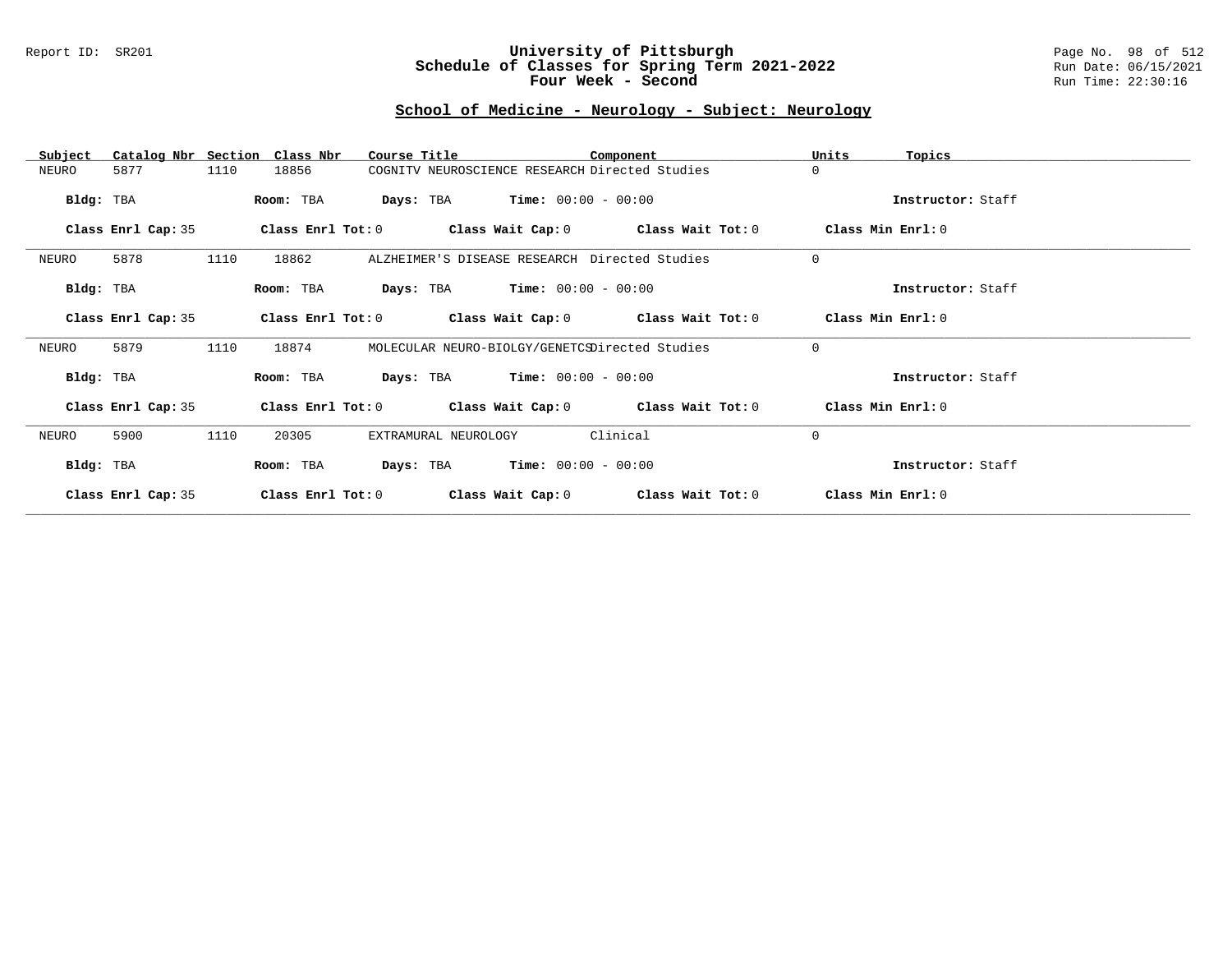#### Report ID: SR201 **University of Pittsburgh** Page No. 99 of 512 **Schedule of Classes for Spring Term 2021-2022** Run Date: 06/15/2021 **Four Week - Second Run Time: 22:30:16**

# **School of Medicine - Neurological Surgery - Subject: Neurological Surgery**

| Subject Catalog Nbr Section Class Nbr | Course Title                                                                               | Units<br>Component | Topics            |
|---------------------------------------|--------------------------------------------------------------------------------------------|--------------------|-------------------|
| <b>NSURG</b><br>5383<br>1110          | 20317<br>INDIVIDUAL STUDY OR RESEARCH Directed Studies                                     | $\cap$             |                   |
| Bldg: TBA                             | <b>Room:</b> TBA $Days: TBA$ <b>Time:</b> $00:00 - 00:00$                                  |                    | Instructor: Staff |
|                                       | Class Enrl Cap: 35 Class Enrl Tot: 0 Class Wait Cap: 0 Class Wait Tot: 0 Class Min Enrl: 0 |                    |                   |
|                                       | NSURG 5420 1110 20323 NEUROSURGERY SUBINTERNSHIP Clinical                                  | $\Omega$           |                   |
| Bldg: TBA                             | Room: TBA $Days:$ TBA $Time: 00:00 - 00:00$                                                |                    | Instructor: Staff |
|                                       | Class Enrl Cap: 35 Class Enrl Tot: 0 Class Wait Cap: 0 Class Wait Tot: 0 Class Min Enrl: 0 |                    |                   |
| NSURG 5422                            | 1110 20335 PEDIATRIC NEUROSURGERY Clinical                                                 | $\Omega$           |                   |
| Bldg: TBA                             | Room: TBA $Days:$ TBA $Time: 00:00 - 00:00$                                                |                    | Instructor: Staff |
|                                       | Class Enrl Cap: 35 Class Enrl Tot: 0 Class Wait Cap: 0 Class Wait Tot: 0 Class Min Enrl: 0 |                    |                   |
|                                       | NSURG 5430 1110 20341 INTRO CLINICAL NEUROPHYSIOLOGYClinical                               | $\Omega$           |                   |
|                                       | Bldg: TBA                   Room: TBA         Days: TBA        Time: 00:00 - 00:00         |                    | Instructor: Staff |
|                                       | Class Enrl Cap: 35 Class Enrl Tot: 0 Class Wait Cap: 0 Class Wait Tot: 0 Class Min Enrl: 0 |                    |                   |
|                                       | NSURG 5435 1110 18394 INTRO TO CLINICAL NEUROSURGERYClinical                               | $\Omega$           |                   |
|                                       | Bldg: TBA                    Room: TBA         Days: TBA         Time: 00:00 - 00:00       |                    | Instructor: Staff |
|                                       | Class Enrl Cap: 35 Class Enrl Tot: 0 Class Wait Cap: 0 Class Wait Tot: 0 Class Min Enrl: 0 |                    |                   |
| 5650 766<br>NSURG                     | 1500 23422 INDIVIDUALIZED CLINICAL COURSEDirected Studies 0                                |                    |                   |
|                                       | Bldg: TO BE ARRANGED Room: TBA Days: TBA Time: 00:00 - 00:00                               |                    | Instructor: Staff |
|                                       | Class Enrl Cap: 35 Class Enrl Tot: 0 Class Wait Cap: 0 Class Wait Tot: 0 Class Min Enrl: 0 |                    |                   |
|                                       | NSURG 5705 1110 18400 HEAD AND NECK DISSECTION (ILS)Clinical                               | $\Omega$           |                   |
| Bldg: TBA                             | <b>Room:</b> TBA $Days:$ TBA $Time: 00:00 - 00:00$                                         |                    | Instructor: Staff |
|                                       | Class Enrl Cap: 35 Class Enrl Tot: 0 Class Wait Cap: 0 Class Wait Tot: 0 Class Min Enrl: 0 |                    |                   |
| 5810 78<br>NSURG                      | 1110 18406 INJURY RESEARCH AND CONTROL Directed Studies 0                                  |                    |                   |
|                                       | Bldg: TBA                  Room: TBA         Days: TBA         Time: 00:00 - 00:00         |                    | Instructor: Staff |
| Class Enrl Cap: 35                    | Class Enrl Tot: $0$ Class Wait Cap: $0$ Class Wait Tot: $0$ Class Min Enrl: $0$            |                    |                   |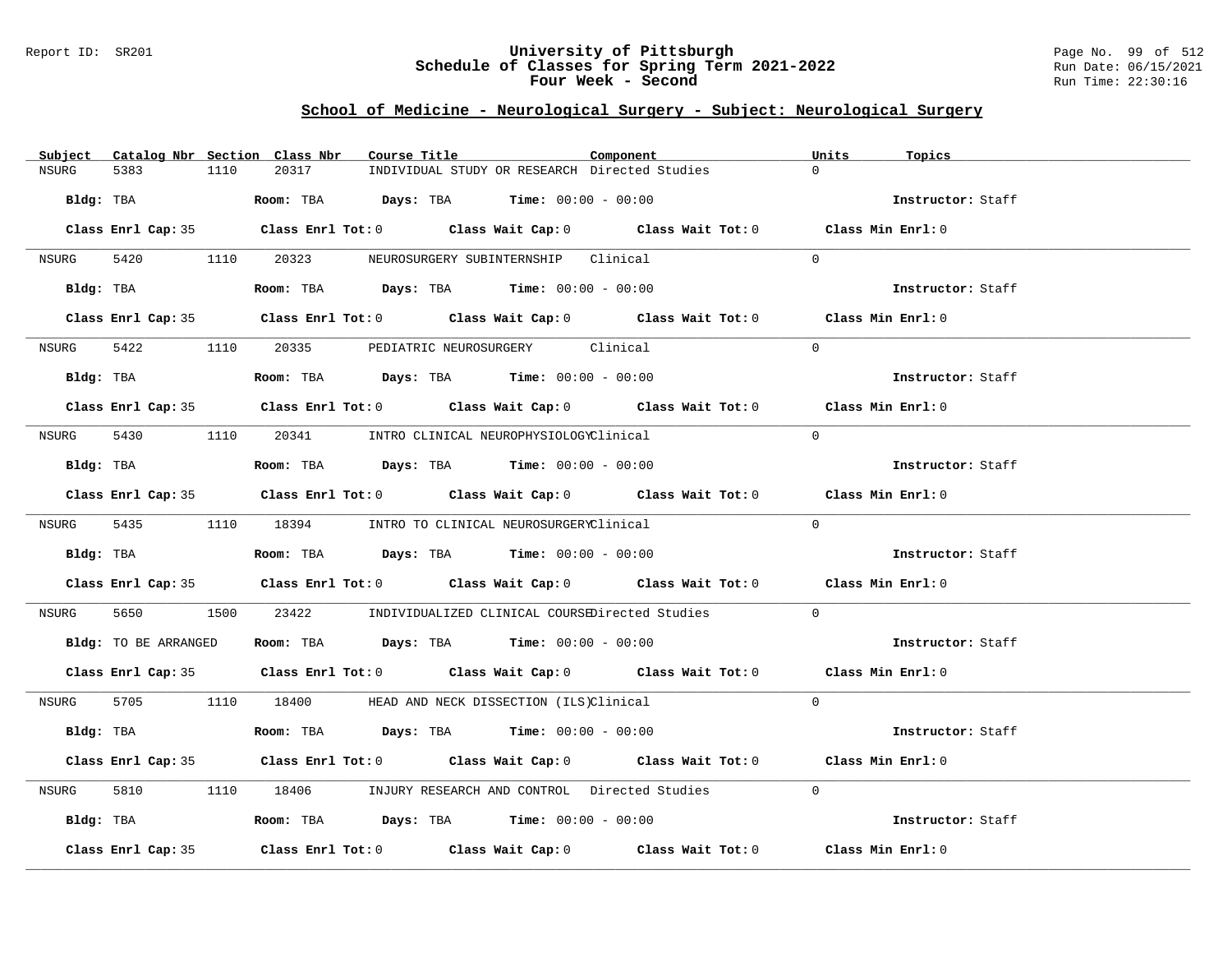| NSURG     | 5880                        | 1110 | 18412               | NEUROSURGICAL RESEARCH     |                   | Directed Studies             | 0                   |  |
|-----------|-----------------------------|------|---------------------|----------------------------|-------------------|------------------------------|---------------------|--|
| Bldg: TBA |                             |      | Room: TBA           | Days: TBA                  |                   | <b>Time:</b> $00:00 - 00:00$ | Instructor: Staff   |  |
|           | Class Enrl Cap: 35          |      | Class Enrl Tot: $0$ |                            | Class Wait Cap: 0 | Class Wait Tot: 0            | Class Min Enrl: 0   |  |
| NSURG     | 5899                        | 1500 | 23429               | IND STDY IN NEUROL SURGERY |                   | Independent Study            | 0                   |  |
|           | <b>Bldg:</b> TO BE ARRANGED |      | Room: TBA           | Days: TBA                  |                   | <b>Time:</b> $00:00 - 00:00$ | Instructor: Staff   |  |
|           | Class Enrl Cap: 35          |      | Class Enrl Tot: 0   |                            | Class Wait Cap: 0 | Class Wait Tot: 0            | Class Min $Enrl: 0$ |  |
| NSURG     | 5900                        | 1110 | 18418               | EXTRAMURAL NEUROSURGERY    |                   | Clinical                     | 0                   |  |
| Bldg: TBA |                             |      | Room: TBA           | Days: TBA                  |                   | <b>Time:</b> $00:00 - 00:00$ | Instructor: Staff   |  |
|           |                             |      |                     |                            |                   |                              |                     |  |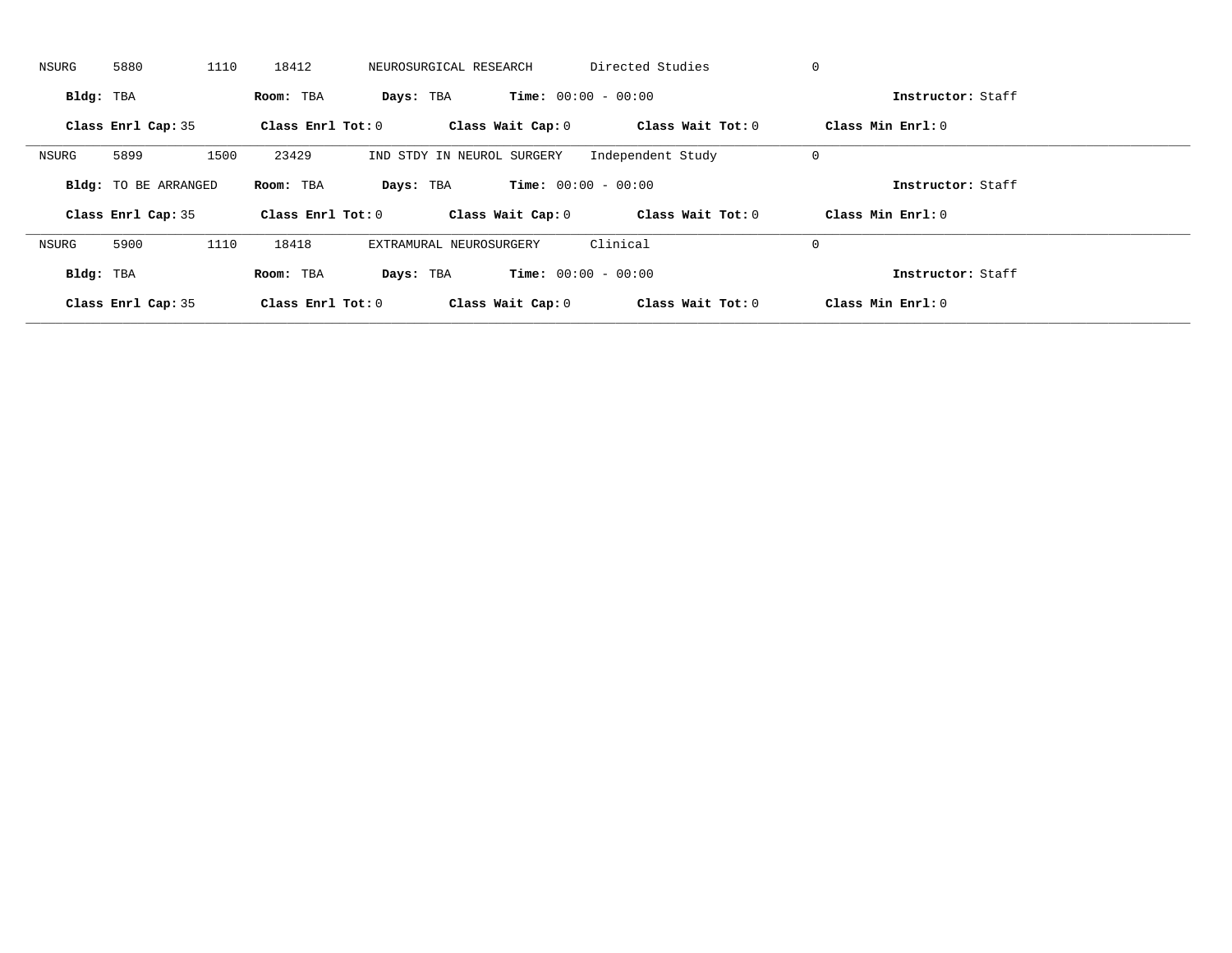### Report ID: SR201 **University of Pittsburgh** Page No. 101 of 512 **Schedule of Classes for Spring Term 2021-2022** Run Date: 06/15/2021 **Four Week - Second Run Time: 22:30:16**

# **School of Medicine - Obstetrics and Gynecology - Subject: Obstetrics and Gynecology**

|            |                    |      | Subject Catalog Nbr Section Class Nbr                                                  | Course Title |                           | Component                                                                                   | Units     | Topics            |  |
|------------|--------------------|------|----------------------------------------------------------------------------------------|--------------|---------------------------|---------------------------------------------------------------------------------------------|-----------|-------------------|--|
| OBGYN      | 5341               | 1110 | 18424                                                                                  |              | OBSTETRICS AND GYNECOLOGY | Clinical                                                                                    | $\Omega$  |                   |  |
| Bldg: TBA  |                    |      | Room: TBA $Days: TBA$ Time: $00:00 - 00:00$                                            |              |                           |                                                                                             |           | Instructor: Staff |  |
|            |                    |      |                                                                                        |              |                           | Class Enrl Cap: 35 Class Enrl Tot: 0 Class Wait Cap: 0 Class Wait Tot: 0 Class Min Enrl: 0  |           |                   |  |
|            |                    |      |                                                                                        |              |                           | OBGYN 5345 1110 18430 CLERKSHIP REPEAT COURSE Directed Studies                              | $\Omega$  |                   |  |
|            |                    |      |                                                                                        |              |                           |                                                                                             |           | Instructor: Staff |  |
|            |                    |      |                                                                                        |              |                           | Class Enrl Cap: 35 Class Enrl Tot: 0 Class Wait Cap: 0 Class Wait Tot: 0 Class Min Enrl: 0  |           |                   |  |
|            |                    |      |                                                                                        |              |                           | 0BGYN 5387 1110 18886 INDIVIDUAL STUDY OR RESEARCH Directed Studies                         | $\bigcap$ |                   |  |
|            | Bldg: TBA          |      | Room: TBA $Days:$ TBA $Time: 00:00 - 00:00$                                            |              |                           |                                                                                             |           | Instructor: Staff |  |
|            |                    |      |                                                                                        |              |                           | Class Enrl Cap: 35 Class Enrl Tot: 0 Class Wait Cap: 0 Class Wait Tot: 0 Class Min Enrl: 0  |           |                   |  |
| OBGYN 5420 |                    |      | 1110 18436 OBSTETRICAL SUBINTERNSHIP Clinical                                          |              |                           |                                                                                             | $\Omega$  |                   |  |
|            |                    |      | $Bldg:$ TBA $Room:$ TBA $Days:$ TBA $Time:$ $00:00 - 00:00$                            |              |                           |                                                                                             |           | Instructor: Staff |  |
|            |                    |      |                                                                                        |              |                           | Class Enrl Cap: 999 Class Enrl Tot: 0 Class Wait Cap: 0 Class Wait Tot: 0 Class Min Enrl: 0 |           |                   |  |
|            |                    |      | OBGYN 5430 1110 18460 GYNECOLOGICAL SUBINTERNSHIP Clinical                             |              |                           |                                                                                             | $\Omega$  |                   |  |
|            |                    |      | Bldg: TBA                   Room: TBA         Days: TBA         Time: $00:00 - 00:00$  |              |                           |                                                                                             |           | Instructor: Staff |  |
|            |                    |      |                                                                                        |              |                           | Class Enrl Cap: 999 Class Enrl Tot: 0 Class Wait Cap: 0 Class Wait Tot: 0 Class Min Enrl: 0 |           |                   |  |
| OBGYN 5432 |                    |      | 1110 18478 MINIMALLY INV GYN SURGERY Clinical                                          |              |                           |                                                                                             | $\Omega$  |                   |  |
|            |                    |      | Bldg: TBA                   Room: TBA         Days: TBA        Time: 00:00 - 00:00     |              |                           |                                                                                             |           | Instructor: Staff |  |
|            |                    |      |                                                                                        |              |                           | Class Enrl Cap: 35 Class Enrl Tot: 0 Class Wait Cap: 0 Class Wait Tot: 0 Class Min Enrl: 0  |           |                   |  |
|            |                    |      | OBGYN 5435 1110 18892 OBSTETRIC/GYNECOLOGY ELECTIVE Clinical                           |              |                           |                                                                                             | $\Omega$  |                   |  |
|            |                    |      | Bldg: TBA                     Room: TBA         Days: TBA        Time: $00:00 - 00:00$ |              |                           |                                                                                             |           | Instructor: Staff |  |
|            |                    |      |                                                                                        |              |                           | Class Enrl Cap: 35 Class Enrl Tot: 0 Class Wait Cap: 0 Class Wait Tot: 0 Class Min Enrl: 0  |           |                   |  |
| OBGYN      | 5440               |      | 1110 18898 OBSTETRICAL AND AMBULTRY CARE Clinical                                      |              |                           |                                                                                             | $\Omega$  |                   |  |
|            |                    |      | Bldg: TBA                   Room: TBA         Days: TBA         Time: 00:00 - 00:00    |              |                           |                                                                                             |           | Instructor: Staff |  |
|            | Class Enrl Cap: 35 |      |                                                                                        |              |                           | Class Enrl Tot: $0$ Class Wait Cap: $0$ Class Wait Tot: $0$                                 |           | Class Min Enrl: 0 |  |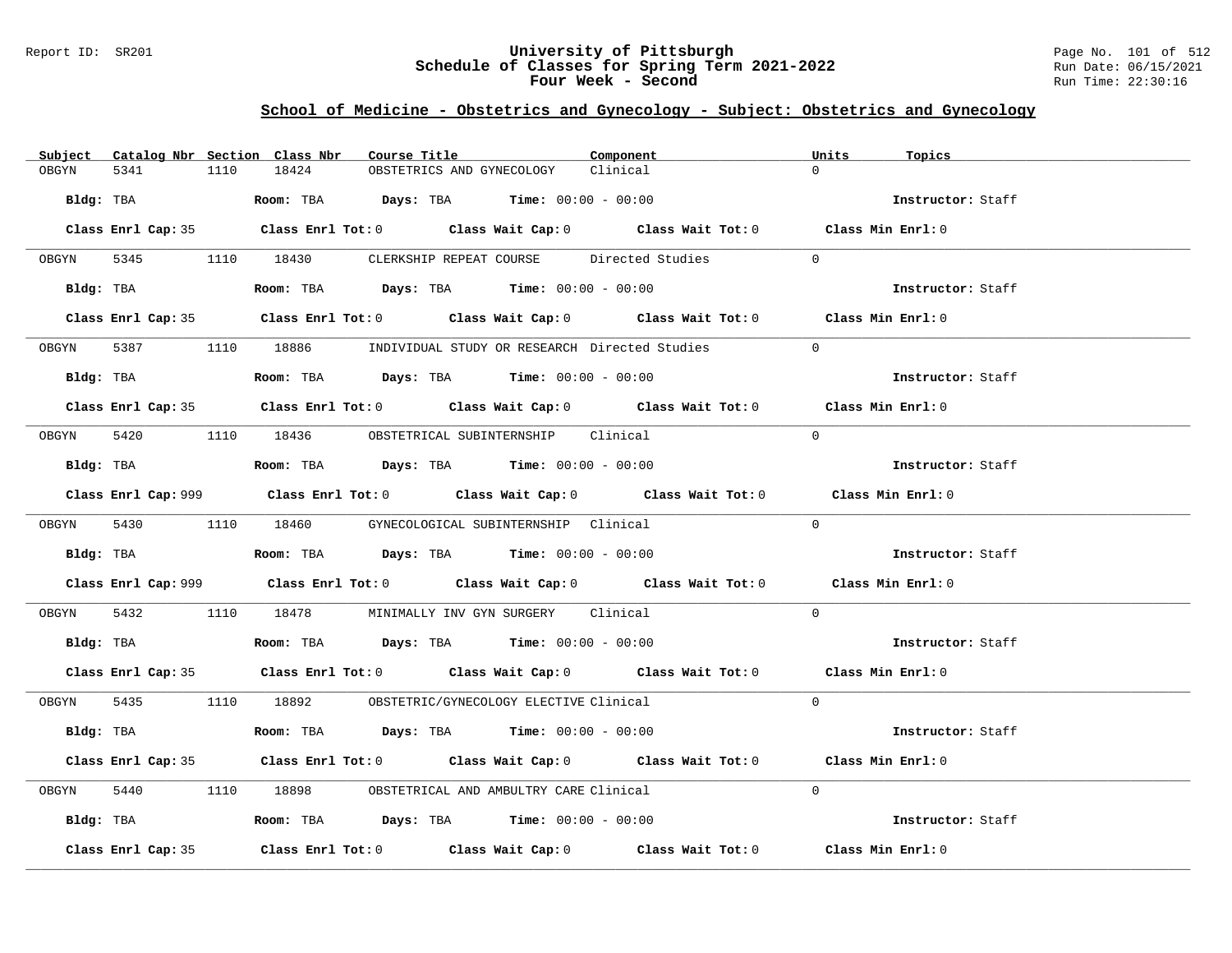| OBGYN | 5445 | 1110 18490                                                                            |  | OUTPATIENT GYNECOLOGY Clinical |                                                                                            | $\mathbf 0$                                                                                 |  |
|-------|------|---------------------------------------------------------------------------------------|--|--------------------------------|--------------------------------------------------------------------------------------------|---------------------------------------------------------------------------------------------|--|
|       |      | Bldg: TBA                   Room: TBA        Days: TBA        Time: 00:00 - 00:00     |  |                                |                                                                                            | Instructor: Staff                                                                           |  |
|       |      |                                                                                       |  |                                |                                                                                            | Class Enrl Cap: 35 Class Enrl Tot: 0 Class Wait Cap: 0 Class Wait Tot: 0 Class Min Enrl: 0  |  |
|       |      | OBGYN 5450 1110 18508 REPRODUCTIVE ENDOCRINOLOGY Clinical                             |  |                                |                                                                                            | $\Omega$                                                                                    |  |
|       |      |                                                                                       |  |                                |                                                                                            | Instructor: Staff                                                                           |  |
|       |      |                                                                                       |  |                                | Class Enrl Cap: 999 Class Enrl Tot: 0 Class Wait Cap: 0 Class Wait Tot: 0                  | Class Min Enrl: 0                                                                           |  |
|       |      | OBGYN 5460 1110 18904 MATERNAL AND FETAL MEDICINE Clinical                            |  |                                |                                                                                            | $\Omega$                                                                                    |  |
|       |      | Bldg: TBA                   Room: TBA         Days: TBA         Time: 00:00 - 00:00   |  |                                |                                                                                            | Instructor: Staff                                                                           |  |
|       |      |                                                                                       |  |                                |                                                                                            | Class Enrl Cap: 999 Class Enrl Tot: 0 Class Wait Cap: 0 Class Wait Tot: 0 Class Min Enrl: 0 |  |
|       |      | OBGYN 5470 1110 18520 GYNECOLOGIC ONCOLOGY Clinical                                   |  |                                |                                                                                            | $\Omega$                                                                                    |  |
|       |      | Bldg: TBA                   Room: TBA         Days: TBA         Time: $00:00 - 00:00$ |  |                                |                                                                                            | Instructor: Staff                                                                           |  |
|       |      |                                                                                       |  |                                |                                                                                            | Class Enrl Cap: 999 Class Enrl Tot: 0 Class Wait Cap: 0 Class Wait Tot: 0 Class Min Enrl: 0 |  |
|       |      | OBGYN 5480 1110 18538 UROGYNECOLOGY_SUBINTERNSHIP Clinical                            |  |                                |                                                                                            | $\Omega$                                                                                    |  |
|       |      | Bldg: TBA                   Room: TBA         Days: TBA         Time: $00:00 - 00:00$ |  |                                |                                                                                            | Instructor: Staff                                                                           |  |
|       |      |                                                                                       |  |                                |                                                                                            |                                                                                             |  |
|       |      |                                                                                       |  |                                | Class Enrl Cap: 35 Class Enrl Tot: 0 Class Wait Cap: 0 Class Wait Tot: 0 Class Min Enrl: 0 |                                                                                             |  |
|       |      | OBGYN 5487 1110 18556 FAMILY PLANNING Clinical                                        |  |                                |                                                                                            | $\Omega$                                                                                    |  |
|       |      | Bldg: TBA                   Room: TBA         Days: TBA         Time: 00:00 - 00:00   |  |                                |                                                                                            | Instructor: Staff                                                                           |  |
|       |      |                                                                                       |  |                                |                                                                                            | Class Enrl Cap: 35 Class Enrl Tot: 0 Class Wait Cap: 0 Class Wait Tot: 0 Class Min Enrl: 0  |  |
| OBGYN |      | 5488 1205 23263 REPRODUCTIVE GENETICS Clinical                                        |  |                                |                                                                                            | $\Omega$                                                                                    |  |
|       |      | Bldg: TO BE ARRANGED ROOM: TBA Days: TBA Time: 00:00 - 00:00                          |  |                                |                                                                                            | Instructor: Staff                                                                           |  |
|       |      |                                                                                       |  |                                |                                                                                            | Class Enrl Cap: 35 Class Enrl Tot: 0 Class Wait Cap: 0 Class Wait Tot: 0 Class Min Enrl: 0  |  |
|       |      | OBGYN 5490 1110 18568 WOMEN'S HEALTH                                                  |  |                                | Clinical                                                                                   | $\overline{0}$                                                                              |  |
|       |      | Bldg: TBA                   Room: TBA         Days: TBA         Time: 00:00 - 00:00   |  |                                |                                                                                            | Instructor: Staff                                                                           |  |
|       |      |                                                                                       |  |                                |                                                                                            | Class Enrl Cap: 999 Class Enrl Tot: 0 Class Wait Cap: 0 Class Wait Tot: 0 Class Min Enrl: 0 |  |
|       |      | OBGYN 5495 1110 18580 MIDLIFE HEALTH Clinical                                         |  |                                |                                                                                            | $\Omega$                                                                                    |  |
|       |      | <b>Bldg:</b> TBA <b>ROOM:</b> TBA <b>Days:</b> TBA <b>Time:</b> $00:00 - 00:00$       |  |                                |                                                                                            | Instructor: Staff                                                                           |  |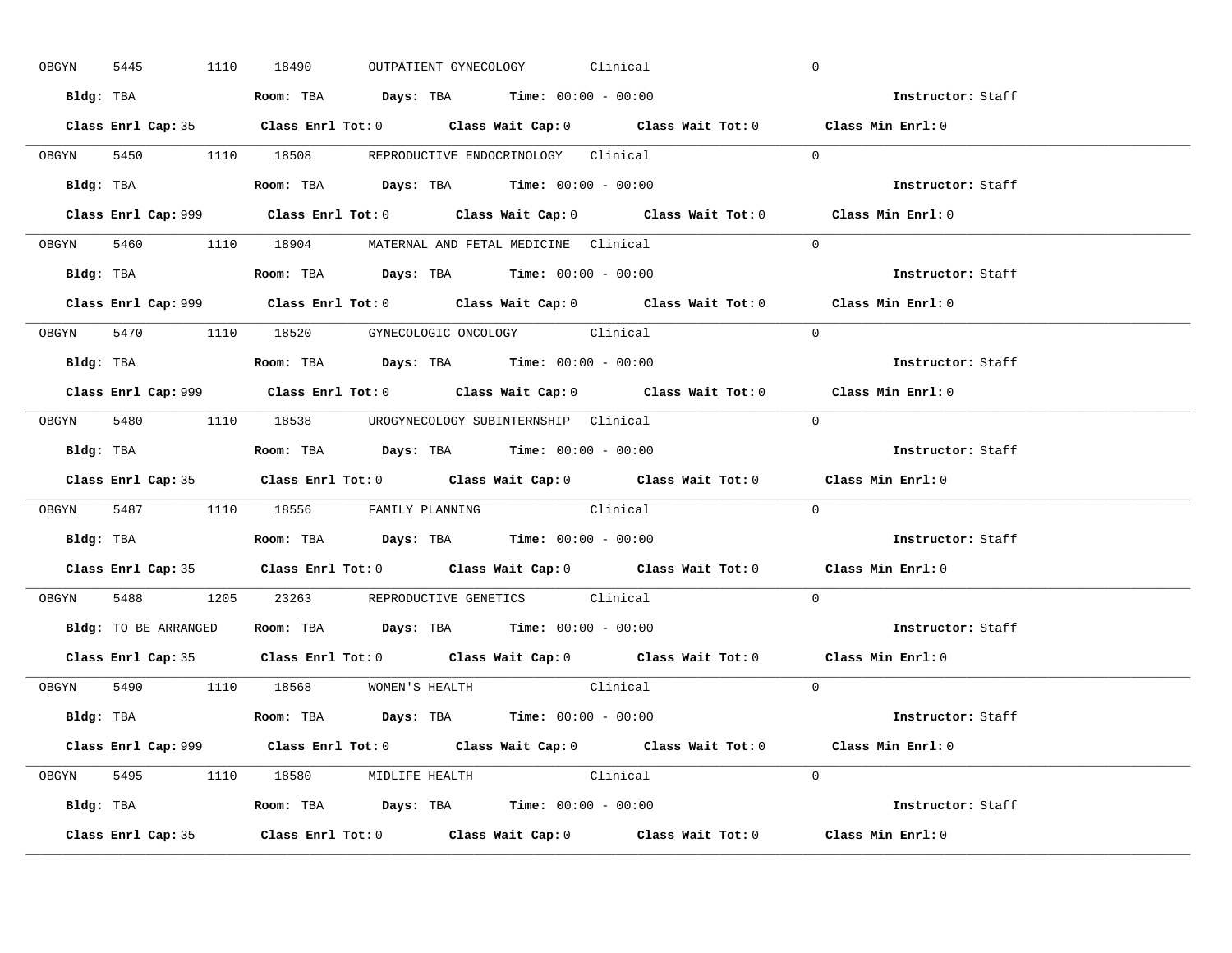### Report ID: SR201 **University of Pittsburgh** Page No. 103 of 512 **Schedule of Classes for Spring Term 2021-2022** Run Date: 06/15/2021 **Four Week - Second Run Time: 22:30:16**

# **School of Medicine - Obstetrics and Gynecology - Subject: Obstetrics and Gynecology**

|       | Subject Catalog Nbr Section Class Nbr | Course Title                                                                                                                                                                                                                  | Component | Units<br>Topics   |  |
|-------|---------------------------------------|-------------------------------------------------------------------------------------------------------------------------------------------------------------------------------------------------------------------------------|-----------|-------------------|--|
| OBGYN | 5500<br>1110                          | 18622<br>OB & GYN MEDICINE ABROAD                                                                                                                                                                                             | Clinical  | $\Omega$          |  |
|       | Bldg: TBA                             | Room: TBA $Days: TBA$ Time: $00:00 - 00:00$                                                                                                                                                                                   |           | Instructor: Staff |  |
|       |                                       | Class Enrl Cap: 35 Class Enrl Tot: 0 Class Wait Cap: 0 Class Wait Tot: 0 Class Min Enrl: 0                                                                                                                                    |           |                   |  |
|       |                                       | OBGYN 5580 1110 21649 SEXUALLY TRANSMITTED DISEASES Clinical                                                                                                                                                                  |           | $\Omega$          |  |
|       |                                       | Bldg: TO BE ARRANGED Room: TBA Days: TBA Time: 00:00 - 00:00                                                                                                                                                                  |           | Instructor: Staff |  |
|       |                                       | Class Enrl Cap: 200 Class Enrl Tot: 0 Class Wait Cap: 0 Class Wait Tot: 0 Class Min Enrl: 0                                                                                                                                   |           |                   |  |
|       |                                       | OBGYN 5650 1110 18922 INDIVIDUALIZED CLINICAL COURSEClinical                                                                                                                                                                  |           | $\Omega$          |  |
|       | Bldg: TBA                             | Room: TBA $Days:$ TBA $Time: 00:00 - 00:00$                                                                                                                                                                                   |           | Instructor: Staff |  |
|       |                                       | Class Enrl Cap: 35 Class Enrl Tot: 0 Class Wait Cap: 0 Class Wait Tot: 0 Class Min Enrl: 0                                                                                                                                    |           |                   |  |
|       |                                       | 0BGYN 5725 1110 18640 INFECTIOUS DISEA-OB/GYN (ILS) Clinical                                                                                                                                                                  |           | $\Omega$          |  |
|       |                                       | $Bldg:$ TBA $Room:$ TBA $Days:$ TBA $Time:$ $00:00 - 00:00$                                                                                                                                                                   |           | Instructor: Staff |  |
|       |                                       | Class Enrl Cap: 999 Class Enrl Tot: 0 Class Wait Cap: 0 Class Wait Tot: 0 Class Min Enrl: 0                                                                                                                                   |           |                   |  |
|       | OBGYN 5750 1500 28388                 | GET READY FOR RESIDENCY Clinical                                                                                                                                                                                              |           | $\Omega$          |  |
|       | Bldg: TO BE ARRANGED                  | Room: TBA $Days:$ TBA Time: $00:00 - 00:00$                                                                                                                                                                                   |           | Instructor: Staff |  |
|       |                                       | Class Enrl Cap: 35 Class Enrl Tot: 0 Class Wait Cap: 0 Class Wait Tot: 0 Class Min Enrl: 0                                                                                                                                    |           |                   |  |
| OBGYN |                                       | 5885 1110 18658 OB AND GYN RESEARCH Directed Studies                                                                                                                                                                          |           | $\Omega$          |  |
|       |                                       | Bldg: TBA                      Room: TBA          Days: TBA         Time: $00:00 - 00:00$                                                                                                                                     |           | Instructor: Staff |  |
|       |                                       | Class Enrl Cap: 35 Class Enrl Tot: 0 Class Wait Cap: 0 Class Wait Tot: 0 Class Min Enrl: 0                                                                                                                                    |           |                   |  |
|       |                                       | OBGYN 5886 1110 18688 INDIVIDUAL STUDY Clinical                                                                                                                                                                               |           | $\Omega$          |  |
|       |                                       | Bldg: TBA                   Room: TBA         Days: TBA         Time: 00:00 - 00:00                                                                                                                                           |           | Instructor: Staff |  |
|       |                                       | Class Enrl Cap: 35 Class Enrl Tot: 0 Class Wait Cap: 0 Class Wait Tot: 0 Class Min Enrl: 0                                                                                                                                    |           |                   |  |
| OBGYN | 5899                                  | 1500 23436 INDEPENDENT STUDY OB/GYN Independent Study 0                                                                                                                                                                       |           |                   |  |
|       | Bldg: TO BE ARRANGED                  | Room: TBA $Days:$ TBA $Time: 00:00 - 00:00$                                                                                                                                                                                   |           | Instructor: Staff |  |
|       |                                       | Class Enrl Cap: 35 $\,$ Class Enrl Tot: 0 $\,$ Class Wait Cap: 0 $\,$ Class Wait Tot: 0 $\,$ Class Enrl Tot: 0 $\,$ Class Enrl Tot: 0 $\,$ Class Enrl Tot: 0 $\,$ Class Enrl Tot: 0 $\,$ Class Enrl Tot: 0 $\,$ Class Enrl To |           | Class Min Enrl: 0 |  |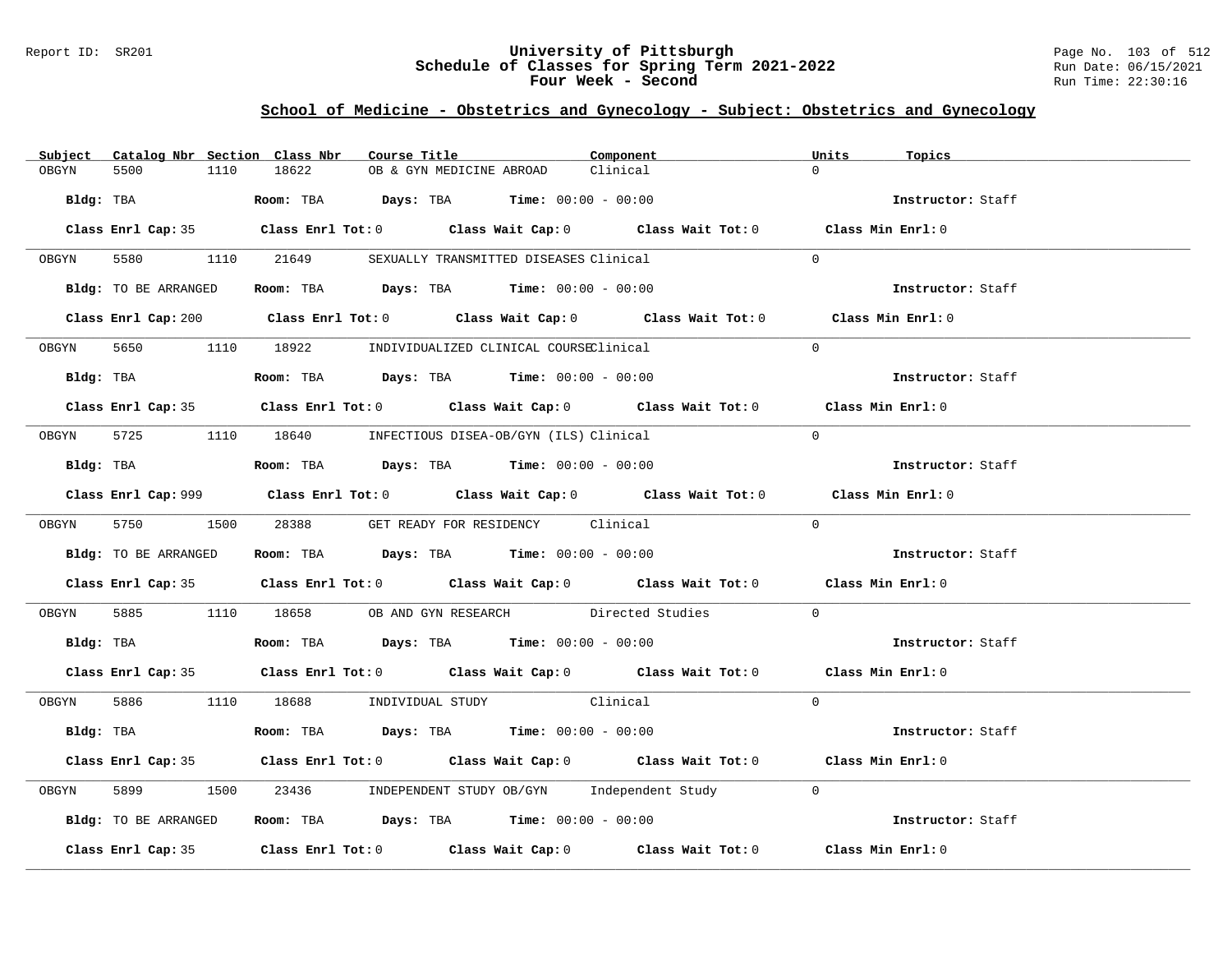| OBGYN     | 5900               | 1110 | 18706             | EXTRAMURAL OB AND/OR GYN |                   | Clinical                     |                   |  |
|-----------|--------------------|------|-------------------|--------------------------|-------------------|------------------------------|-------------------|--|
| Bldg: TBA |                    |      | Room: TBA         | Days: TBA                |                   | <b>Time:</b> $00:00 - 00:00$ | Instructor: Staff |  |
|           | Class Enrl Cap: 35 |      | Class Enrl Tot: 0 |                          | Class Wait Cap: 0 | Class Wait Tot: 0            | Class Min Enrl: 0 |  |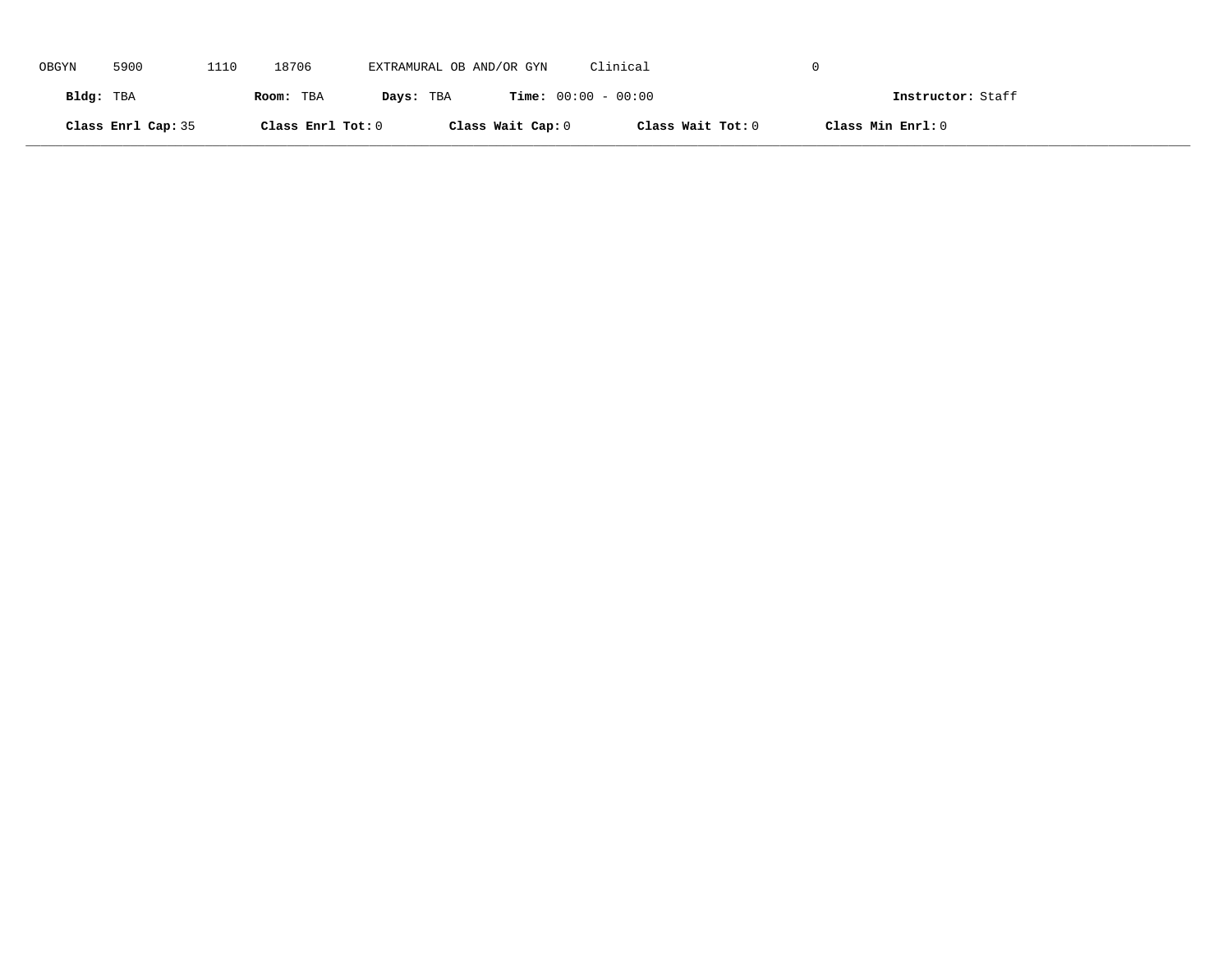#### Report ID: SR201 **University of Pittsburgh** Page No. 105 of 512 **Schedule of Classes for Spring Term 2021-2022** Run Date: 06/15/2021 **Four Week - Second Run Time: 22:30:16**

# **School of Medicine - Ophthalmology - Subject: Ophthalmology**

| Subject   |                      |      | Catalog Nbr Section Class Nbr | Course Title                                                                          |          | Component                                                                                   | Units    | Topics            |
|-----------|----------------------|------|-------------------------------|---------------------------------------------------------------------------------------|----------|---------------------------------------------------------------------------------------------|----------|-------------------|
| OPHTH     | 5385                 | 1110 | 18934                         | INDIVIDUAL STUDY OR RESEARCH Independent Study                                        |          |                                                                                             | $\Omega$ |                   |
|           | Bldg: TBA            |      |                               | Room: TBA $Days:$ TBA Time: $00:00 - 00:00$                                           |          |                                                                                             |          | Instructor: Staff |
|           |                      |      |                               |                                                                                       |          | Class Enrl Cap: 35 Class Enrl Tot: 0 Class Wait Cap: 0 Class Wait Tot: 0 Class Min Enrl: 0  |          |                   |
| OPHTH     |                      |      |                               | 5420 1110 18724 OPHTHALMOLOGY                                                         | Clinical |                                                                                             | $\Omega$ |                   |
|           | Bldg: TBA            |      |                               | Room: TBA $Days:$ TBA $Time: 00:00 - 00:00$                                           |          |                                                                                             |          | Instructor: Staff |
|           |                      |      |                               |                                                                                       |          | Class Enrl Cap: 999 Class Enrl Tot: 0 Class Wait Cap: 0 Class Wait Tot: 0 Class Min Enrl: 0 |          |                   |
| OPHTH     | 5430                 |      |                               | 1110 18742 PEDIATRIC OPHTHALMOLOGY Clinical                                           |          |                                                                                             | $\Omega$ |                   |
|           | Bldg: TBA            |      |                               | Room: TBA $Days:$ TBA $Time: 00:00 - 00:00$                                           |          |                                                                                             |          | Instructor: Staff |
|           |                      |      |                               |                                                                                       |          | Class Enrl Cap: 35 Class Enrl Tot: 0 Class Wait Cap: 0 Class Wait Tot: 0 Class Min Enrl: 0  |          |                   |
|           |                      |      |                               | OPHTH 5650 1110 18760 INDIVIDUALIZED CLINICAL COURSEClinical                          |          |                                                                                             | $\Omega$ |                   |
|           | Bldg: TBA            |      |                               | Room: TBA $Days:$ TBA $Time: 00:00 - 00:00$                                           |          |                                                                                             |          | Instructor: Staff |
|           |                      |      |                               |                                                                                       |          | Class Enrl Cap: 35 Class Enrl Tot: 0 Class Wait Cap: 0 Class Wait Tot: 0 Class Min Enrl: 0  |          |                   |
| OPHTH     | 5815                 |      |                               |                                                                                       |          | 1110 18784 OPHTHALMOLOGY RESEARCH Independent Study                                         | $\Omega$ |                   |
|           | Bldg: TBA            |      |                               | <b>Room:</b> TBA $\rule{1em}{0.15mm}$ <b>Days:</b> TBA <b>Time:</b> $00:00 - 00:00$   |          |                                                                                             |          | Instructor: Staff |
|           |                      |      |                               |                                                                                       |          | Class Enrl Cap: 35 Class Enrl Tot: 0 Class Wait Cap: 0 Class Wait Tot: 0 Class Min Enrl: 0  |          |                   |
| OPHTH     | 5899 1500            |      | 23443                         | INDEP STUDY IN OPHTHALMOLOGY Independent Study                                        |          |                                                                                             | $\Omega$ |                   |
|           | Bldg: TO BE ARRANGED |      |                               | Room: TBA $\rule{1em}{0.15mm}$ Days: TBA $\rule{1.5mm}{0.15mm}$ Time: $00:00 - 00:00$ |          |                                                                                             |          | Instructor: Staff |
|           |                      |      |                               |                                                                                       |          | Class Enrl Cap: 35 Class Enrl Tot: 0 Class Wait Cap: 0 Class Wait Tot: 0 Class Min Enrl: 0  |          |                   |
| OPHTH     |                      |      |                               | 5900 1110 18790 EXTRAMURAL OPHTHALMOLOGY Clinical                                     |          |                                                                                             | $\Omega$ |                   |
| Bldg: TBA |                      |      |                               | Room: TBA $Days:$ TBA $Time: 00:00 - 00:00$                                           |          |                                                                                             |          | Instructor: Staff |
|           |                      |      |                               |                                                                                       |          | Class Enrl Cap: 35 Class Enrl Tot: 0 Class Wait Cap: 0 Class Wait Tot: 0 Class Min Enrl: 0  |          |                   |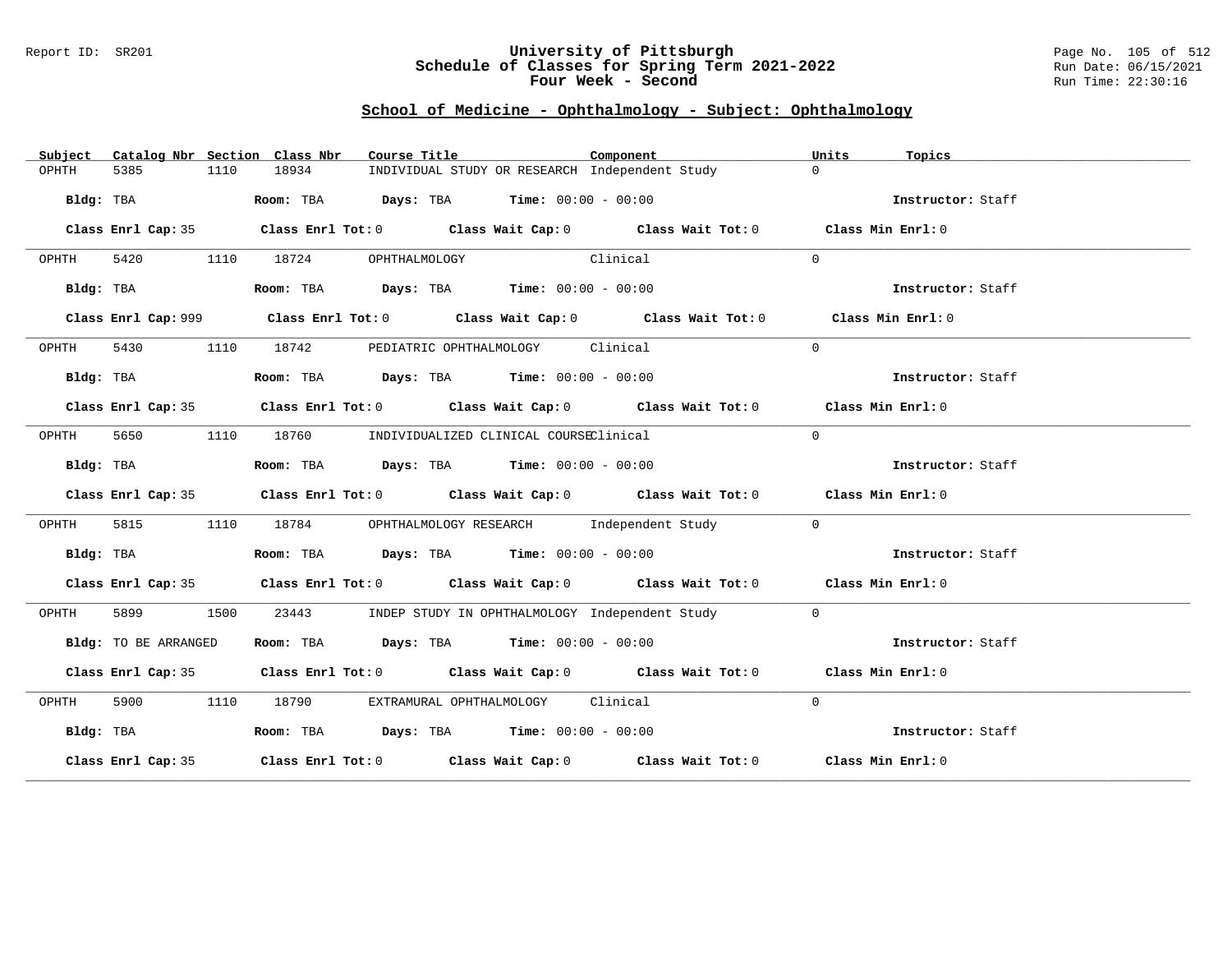### Report ID: SR201 **University of Pittsburgh** Page No. 106 of 512 **Schedule of Classes for Spring Term 2021-2022** Run Date: 06/15/2021 **Four Week - Second Run Time: 22:30:16**

# **School of Medicine - Orthopedic Surgery - Subject: Orthopedic Surgery**

|                     | Subject Catalog Nbr Section Class Nbr | Course Title                                                                                   | Component                                                             | Units<br>Topics                                                                            |  |
|---------------------|---------------------------------------|------------------------------------------------------------------------------------------------|-----------------------------------------------------------------------|--------------------------------------------------------------------------------------------|--|
| OSURG<br>5320       | 18808<br>1110                         | PEDIATRIC ORTHOPAEDICS                                                                         | Clinical                                                              | $\Omega$                                                                                   |  |
| Bldg: TBA           |                                       | Room: TBA $Days:$ TBA $Time: 00:00 - 00:00$                                                    |                                                                       | Instructor: Staff                                                                          |  |
|                     |                                       |                                                                                                |                                                                       | Class Enrl Cap: 35 Class Enrl Tot: 0 Class Wait Cap: 0 Class Wait Tot: 0 Class Min Enrl: 0 |  |
|                     |                                       | OSURG 5325 1110 18826 SPORTS MEDICINE                                                          | Clinical                                                              | $\Omega$                                                                                   |  |
|                     |                                       | Bldg: TBA                   Room: TBA         Days: TBA         Time: $00:00 - 00:00$          |                                                                       | Instructor: Staff                                                                          |  |
|                     |                                       |                                                                                                |                                                                       | Class Enrl Cap: 35 Class Enrl Tot: 0 Class Wait Cap: 0 Class Wait Tot: 0 Class Min Enrl: 0 |  |
|                     |                                       | OSURG 5330 1110 18838 ORTHOPAEDIC TRAUMA Clinical                                              |                                                                       | $\Omega$                                                                                   |  |
|                     |                                       | <b>Bldg:</b> TBA <b>ROOM:</b> TBA <b>Days:</b> TBA <b>Time:</b> $00:00 - 00:00$                |                                                                       | Instructor: Staff                                                                          |  |
|                     |                                       |                                                                                                |                                                                       | Class Enrl Cap: 35 Class Enrl Tot: 0 Class Wait Cap: 0 Class Wait Tot: 0 Class Min Enrl: 0 |  |
|                     |                                       | OSURG 5335 1110 18868 ORTHOPAEDIC FOOT AND ANKLE Clinical                                      |                                                                       | $\Omega$                                                                                   |  |
|                     |                                       | Bldg: TBA                   Room: TBA         Days: TBA         Time: $00:00 - 00:00$          |                                                                       | Instructor: Staff                                                                          |  |
|                     |                                       |                                                                                                |                                                                       | Class Enrl Cap: 35 Class Enrl Tot: 0 Class Wait Cap: 0 Class Wait Tot: 0 Class Min Enrl: 0 |  |
|                     |                                       | OSURG 5340 1110 18880 ORTHOPAEDIC HAND SERVICE Clinical                                        |                                                                       | $\Omega$                                                                                   |  |
|                     |                                       | Bldg: TBA                           Room: TBA          Days: TBA         Time: $00:00 - 00:00$ |                                                                       | Instructor: Staff                                                                          |  |
|                     |                                       |                                                                                                |                                                                       | Class Enrl Cap: 35 Class Enrl Tot: 0 Class Wait Cap: 0 Class Wait Tot: 0 Class Min Enrl: 0 |  |
|                     |                                       | OSURG 5389 1110 18940 CLINICAL CLERKSHIP Clinical                                              |                                                                       | $\Omega$                                                                                   |  |
|                     |                                       | <b>Bldg:</b> TBA <b>Room:</b> TBA <b>Days:</b> TBA <b>Time:</b> $00:00 - 00:00$                |                                                                       | Instructor: Staff                                                                          |  |
|                     |                                       |                                                                                                |                                                                       | Class Enrl Cap: 35 Class Enrl Tot: 0 Class Wait Cap: 0 Class Wait Tot: 0 Class Min Enrl: 0 |  |
|                     |                                       |                                                                                                | OSURG 5392 1110 18952 INDIVIDUAL STUDY OR RESEARCH Directed Studies 0 |                                                                                            |  |
|                     |                                       | Bldg: TBA                   Room: TBA         Days: TBA        Time: $00:00 - 00:00$           |                                                                       | Instructor: Staff                                                                          |  |
|                     |                                       |                                                                                                |                                                                       | Class Enrl Cap: 35 Class Enrl Tot: 0 Class Wait Cap: 0 Class Wait Tot: 0 Class Min Enrl: 0 |  |
|                     |                                       | OSURG 5410 1110 18910 OSURG ACTING INTERNSHIP Clinical                                         |                                                                       | $\Omega$                                                                                   |  |
|                     |                                       | Bldg: TBA                  Room: TBA        Days: TBA        Time: 00:00 - 00:00               |                                                                       | Instructor: Staff                                                                          |  |
| Class Enrl Cap: 999 |                                       |                                                                                                | Class Enrl Tot: $0$ Class Wait Cap: $0$ Class Wait Tot: $0$           | Class Min Enrl: 0                                                                          |  |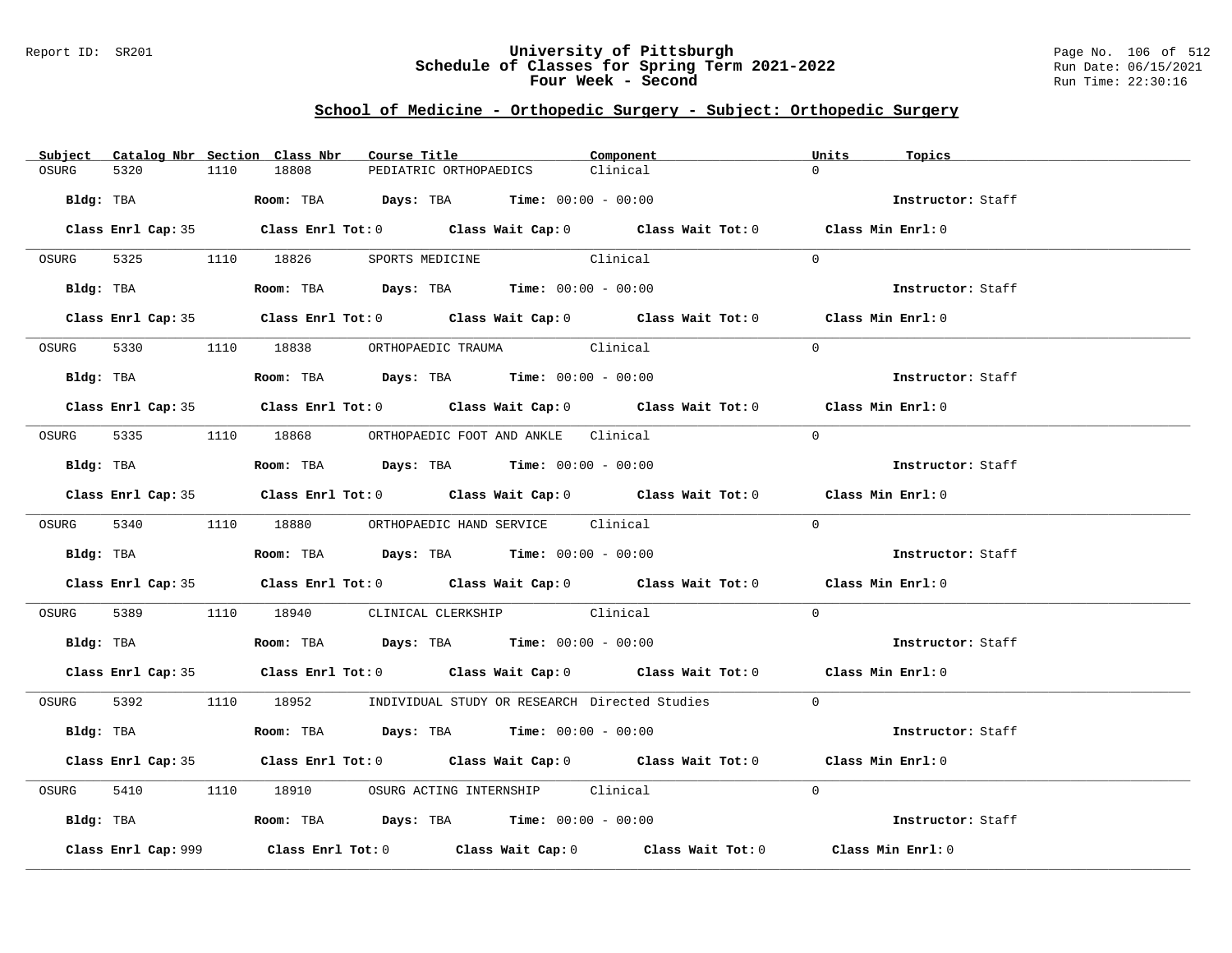| OSURG | 5420                 | 1110<br>18916 | CLINICAL PRECEPTORSHIP Clinical                                                       |                                                                                             | $\mathbf{0}$      |  |
|-------|----------------------|---------------|---------------------------------------------------------------------------------------|---------------------------------------------------------------------------------------------|-------------------|--|
|       | Bldg: TBA            |               | Room: TBA $Days:$ TBA $Time: 00:00 - 00:00$                                           |                                                                                             | Instructor: Staff |  |
|       |                      |               |                                                                                       | Class Enrl Cap: 999 Class Enrl Tot: 0 Class Wait Cap: 0 Class Wait Tot: 0 Class Min Enrl: 0 |                   |  |
| OSURG |                      |               | 5451 1110 18958 OPERATIVE SPORTS MEDICINE Clinical                                    |                                                                                             | $\Omega$          |  |
|       | Bldg: TBA            |               | Room: TBA $Days:$ TBA Time: $00:00 - 00:00$                                           |                                                                                             | Instructor: Staff |  |
|       |                      |               |                                                                                       | Class Enrl Cap: 999 Class Enrl Tot: 0 Class Wait Cap: 0 Class Wait Tot: 0 Class Min Enrl: 0 |                   |  |
| OSURG |                      |               | 5455 1110 18928 PRIMARY CARE/SPORTS MEDICINE Clinical                                 |                                                                                             | $\Omega$          |  |
|       | Bldg: TBA            |               | Room: TBA $Days:$ TBA $Time: 00:00 - 00:00$                                           |                                                                                             | Instructor: Staff |  |
|       |                      |               |                                                                                       | Class Enrl Cap: 999 Class Enrl Tot: 0 Class Wait Cap: 0 Class Wait Tot: 0                   | Class Min Enrl: 0 |  |
| OSURG | 5650 1110            |               | 18946 INDIVIDUALIZED CLINICAL COURSEClinical                                          |                                                                                             | $\Omega$          |  |
|       | Bldg: TBA            |               | Room: TBA $Days:$ TBA $Time: 00:00 - 00:00$                                           |                                                                                             | Instructor: Staff |  |
|       |                      |               |                                                                                       | Class Enrl Cap: 35 Class Enrl Tot: 0 Class Wait Cap: 0 Class Wait Tot: 0 Class Min Enrl: 0  |                   |  |
| OSURG |                      |               |                                                                                       |                                                                                             |                   |  |
|       |                      |               | 5881 1110 18964 ORTHOPAEDIC RESEARCH Directed Studies                                 | $\sim$ 0                                                                                    |                   |  |
|       | Bldg: TBA            |               | Room: TBA $\rule{1em}{0.15mm}$ Days: TBA $\rule{1.5mm}{0.15mm}$ Time: $00:00 - 00:00$ |                                                                                             | Instructor: Staff |  |
|       |                      |               |                                                                                       | Class Enrl Cap: 35 Class Enrl Tot: 0 Class Wait Cap: 0 Class Wait Tot: 0 Class Min Enrl: 0  |                   |  |
| OSURG |                      |               |                                                                                       | 1500 23450 INDEPENDENT STUDY ORTHO SURG Independent Study 0                                 |                   |  |
|       | Bldg: TO BE ARRANGED |               | Room: TBA $\rule{1em}{0.15mm}$ Days: TBA Time: $00:00 - 00:00$                        |                                                                                             | Instructor: Staff |  |
|       |                      |               |                                                                                       | Class Enrl Cap: 35 Class Enrl Tot: 0 Class Wait Cap: 0 Class Wait Tot: 0 Class Min Enrl: 0  |                   |  |
| OSURG |                      |               | 5900 1110 18982 EXTRAMURAL ORTHOPAEDIC SURGERYClinical                                |                                                                                             | $\Omega$          |  |
|       | Bldg: TBA            |               | Room: TBA $Days:$ TBA Time: $00:00 - 00:00$                                           |                                                                                             | Instructor: Staff |  |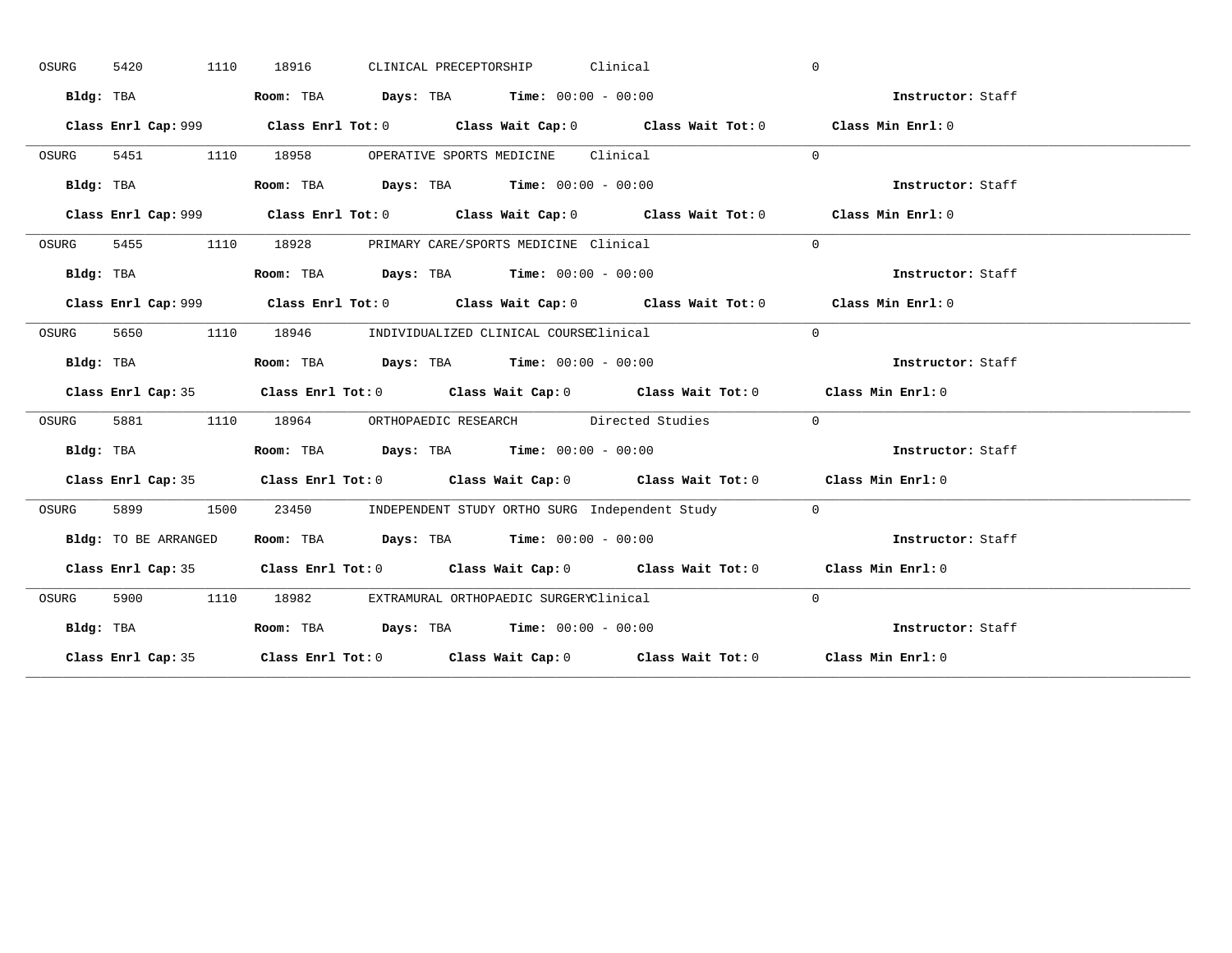### Report ID: SR201 **University of Pittsburgh** Page No. 108 of 512 **Schedule of Classes for Spring Term 2021-2022** Run Date: 06/15/2021 **Four Week - Second Run Time: 22:30:16**

## **School of Medicine - Otolaryngology - Subject: Otolaryngology**

| Subject Catalog Nbr Section Class Nbr | Course Title                                                                                       | Component        | Units<br>Topics   |
|---------------------------------------|----------------------------------------------------------------------------------------------------|------------------|-------------------|
| 5390<br>1110<br>OTO                   | 18970<br>OTOLARYNGOLOGY RESEARCH                                                                   | Directed Studies | $\Omega$          |
| Bldg: TBA                             | Room: TBA $Days: TBA$ Time: $00:00 - 00:00$                                                        |                  | Instructor: Staff |
|                                       | Class Enrl Cap: 35 Class Enrl Tot: 0 Class Wait Cap: 0 Class Wait Tot: 0 Class Min Enrl: 0         |                  |                   |
|                                       | OTO 5420 1110 18994 HEAD AND NECK SURGERY Clinical                                                 |                  | $\Omega$          |
|                                       | Bldg: TBA                   Room: TBA         Days: TBA         Time: 00:00 - 00:00                |                  | Instructor: Staff |
|                                       | Class Enrl Cap: 999 Class Enrl Tot: 0 Class Wait Cap: 0 Class Wait Tot: 0 Class Min Enrl: 0        |                  |                   |
|                                       | OTO 5425 1110 19012 COMBINED OTOLARYNGOLOGY Clinical                                               |                  | $\Omega$          |
|                                       | Bldg: TBA                    Room: TBA         Days: TBA         Time: $00:00 - 00:00$             |                  | Instructor: Staff |
|                                       | Class Enrl Cap: 999 Class Enrl Tot: 0 Class Wait Cap: 0 Class Wait Tot: 0 Class Min Enrl: 0        |                  |                   |
|                                       | 0TO 5430 1110 18976 OTOLARYNGOLOGY PRIVATE PRACTC Clinical                                         |                  | $\Omega$          |
|                                       | Bldg: TBA                    Room: TBA         Days: TBA         Time: $00:00 - 00:00$             |                  | Instructor: Staff |
|                                       | Class Enrl Cap: 999 Class Enrl Tot: 0 Class Wait Cap: 0 Class Wait Tot: 0 Class Min Enrl: 0        |                  |                   |
|                                       | 0TO 5450 1110 19030 PEDIATRIC OTOLARYNGOLOGY Clinical                                              |                  | $\Omega$          |
|                                       | Bldg: TBA                   Room: TBA         Days: TBA        Time: $00:00 - 00:00$               |                  | Instructor: Staff |
|                                       | Class Enrl Cap: 999 Class Enrl Tot: 0 Class Wait Cap: 0 Class Wait Tot: 0 Class Min Enrl: 0        |                  |                   |
| OTO 5460                              | 1110 18988 NEUROTOLOGY Clinical                                                                    |                  | $\Omega$          |
|                                       | Bldg: TBA                        Room: TBA          Days: TBA         Time: $00:00 - 00:00$        |                  | Instructor: Staff |
|                                       | Class Enrl Cap: 999 Class Enrl Tot: 0 Class Wait Cap: 0 Class Wait Tot: 0 Class Min Enrl: 0        |                  |                   |
|                                       | 0TO 5650 1110 19042 INDIVIDUALIZED CLINICAL COURSEClinical                                         |                  | $\Omega$          |
|                                       | Bldg: TBA                   Room: TBA         Days: TBA         Time: $00:00 - 00:00$              |                  | Instructor: Staff |
|                                       | Class Enrl Cap: 35 Class Enrl Tot: 0 Class Wait Cap: 0 Class Wait Tot: 0 Class Min Enrl: 0         |                  |                   |
| OTO DIE<br>5816                       | 1110 19054 OTOLARYNGOLOGY RESEARCH Directed Studies                                                |                  | $\overline{0}$    |
|                                       | Bldg: TBA                    Room: TBA        Days: TBA        Time: 00:00 - 00:00                 |                  | Instructor: Staff |
| Class Enrl Cap: 35                    | Class Enrl Tot: 0 $\qquad$ Class Wait Cap: 0 $\qquad$ Class Wait Tot: 0 $\qquad$ Class Min Enrl: 0 |                  |                   |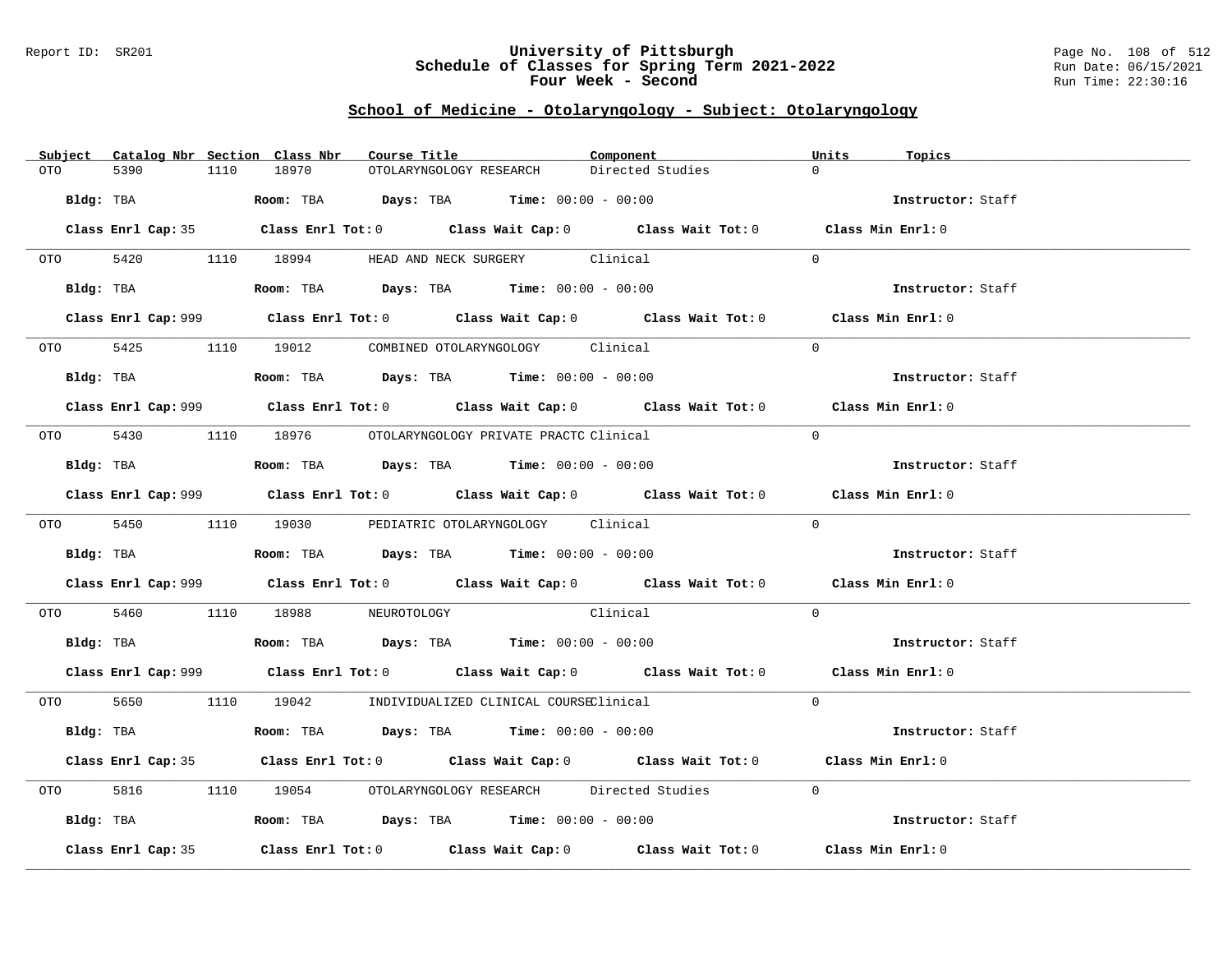| OTO        | 5899                 | 1500 | 23457               |                           |                              | INDEP STUDY IN OTOLARYNGOLOGY Independent Study | U                   |  |
|------------|----------------------|------|---------------------|---------------------------|------------------------------|-------------------------------------------------|---------------------|--|
|            | Bldg: TO BE ARRANGED |      | Room: TBA           | Days: TBA                 | <b>Time:</b> $00:00 - 00:00$ |                                                 | Instructor: Staff   |  |
|            | Class Enrl Cap: 35   |      | Class Enrl Tot: $0$ |                           | Class Wait Cap: 0            | Class Wait $Tot: 0$                             | Class Min $Enrl: 0$ |  |
| <b>OTO</b> | 5900                 | 1110 | 19072               | EXTRAMURAL OTO LARYNOLOGY |                              | Clinical                                        | $\Omega$            |  |
| Bldg: TBA  |                      |      | Room: TBA           | Days: TBA                 | <b>Time:</b> $00:00 - 00:00$ |                                                 | Instructor: Staff   |  |
|            | Class Enrl Cap: 35   |      | Class Enrl Tot: 0   |                           | Class Wait Cap: 0            | Class Wait Tot: 0                               | Class Min Enrl: 0   |  |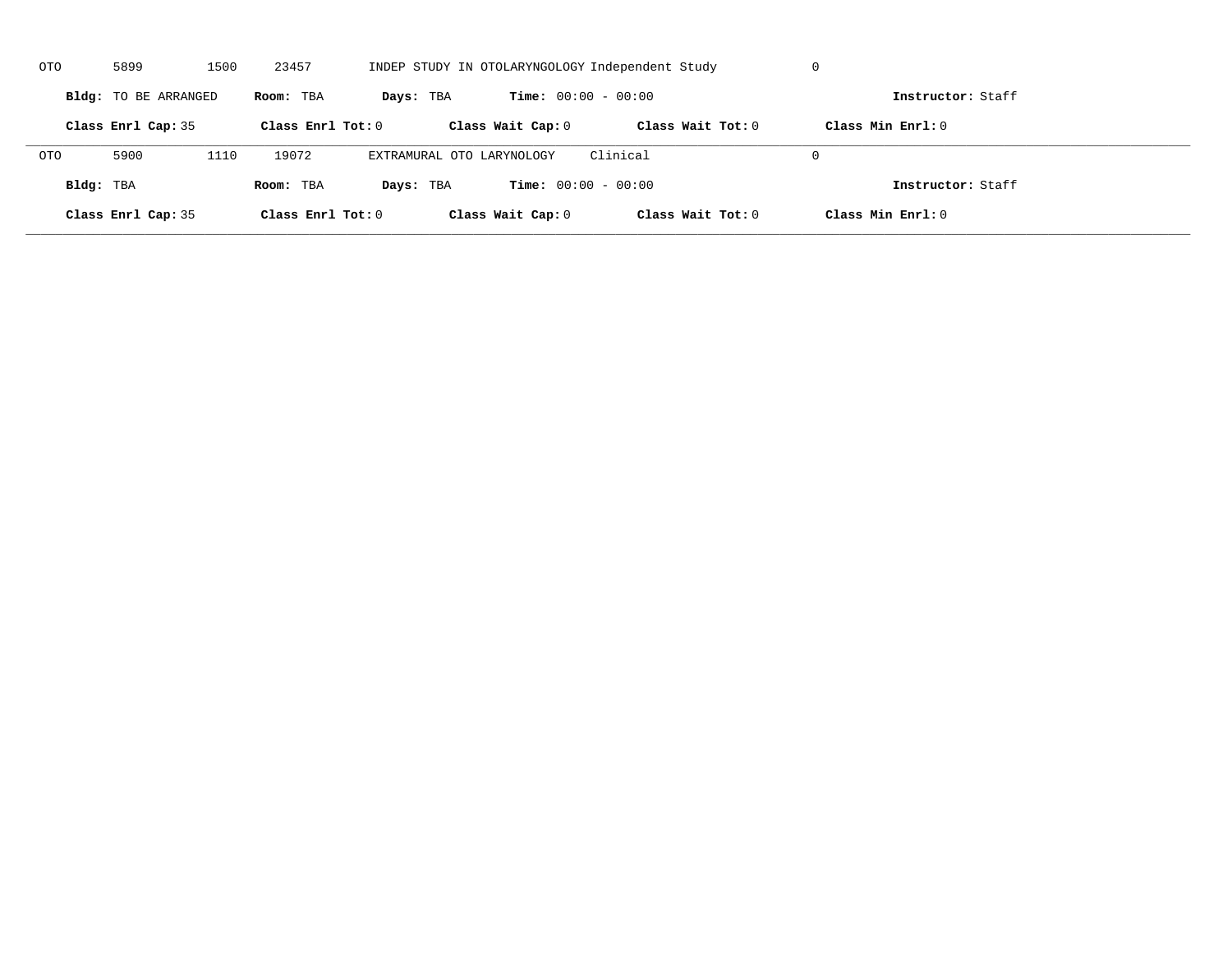#### Report ID: SR201 **University of Pittsburgh** Page No. 110 of 512 **Schedule of Classes for Spring Term 2021-2022** Run Date: 06/15/2021 **Four Week - Second Run Time: 22:30:16**

## **School of Medicine - Pathology - Subject: Pathology**

| Subject |                      |      | Catalog Nbr Section Class Nbr | Course Title                                                   | Component                                                                                   | Units          | Topics                        |
|---------|----------------------|------|-------------------------------|----------------------------------------------------------------|---------------------------------------------------------------------------------------------|----------------|-------------------------------|
| MSPTH   | 5381                 | 1110 | 20131                         | INDIVIDUAL STUDY                                               | Directed Studies                                                                            | $\Omega$       |                               |
|         | Bldg: TBA            |      |                               | Room: TBA $Days:$ TBA $Time: 00:00 - 00:00$                    |                                                                                             |                | Instructor: Staff             |
|         |                      |      |                               |                                                                | Class Enrl Cap: 35 Class Enrl Tot: 0 Class Wait Cap: 0 Class Wait Tot: 0 Class Min Enrl: 0  |                |                               |
| MSPTH   | 5382                 | 1110 | 20137                         |                                                                | PATHOLOGY RESEARCH Directed Studies                                                         | $\Omega$       |                               |
|         | Bldg: TBA            |      |                               | Room: TBA $Days: TBA$ Time: $00:00 - 00:00$                    |                                                                                             |                | Instructor: Staff             |
|         |                      |      |                               |                                                                | Class Enrl Cap: 35 Class Enrl Tot: 0 Class Wait Cap: 0 Class Wait Tot: 0 Class Min Enrl: 0  |                |                               |
| MSPTH   | 5420                 | 1110 |                               | 20149 ANATOMIC PATHOLOGY Clinical                              |                                                                                             | $\mathbf{0}$   |                               |
|         | Bldg: TBA            |      |                               | Room: TBA $Days:$ TBA $Time: 00:00 - 00:00$                    |                                                                                             |                | Instructor: Staff             |
|         |                      |      |                               |                                                                | Class Enrl Cap: 35 Class Enrl Tot: 0 Class Wait Cap: 0 Class Wait Tot: 0 Class Min Enrl: 0  |                |                               |
| MSPTH   | 5421                 |      |                               | 1110 18718 BASIC PATHOLOGY Practicum                           |                                                                                             | $\Omega$       |                               |
|         | Bldg: TBA            |      |                               | Room: TBA $Days:$ TBA $Time:$ 00:00 - 00:00                    |                                                                                             |                | Instructor: Staff             |
|         |                      |      |                               |                                                                | Class Enrl Cap: 999 Class Enrl Tot: 0 Class Wait Cap: 0 Class Wait Tot: 0 Class Min Enrl: 0 |                |                               |
| MSPTH   | 5422                 | 1410 |                               |                                                                | 30800 PRACTICAL PATHOLOGY Directed Studies                                                  | $\overline{0}$ |                               |
|         | Bldg: TO BE ARRANGED |      |                               | Room: TBA $Days:$ TBA Time: $00:00 - 00:00$                    |                                                                                             |                | Instructor: Fontenot, Amber L |
|         |                      |      |                               |                                                                |                                                                                             |                | Maranowski, Gregory William   |
|         |                      |      |                               |                                                                | Class Enrl Cap: 35 Class Enrl Tot: 0 Class Wait Cap: 0 Class Wait Tot: 0 Class Min Enrl: 0  |                |                               |
| MSPTH   | 5425 1110            |      |                               | 20161 MTRO TO AUTOPSY PATHOLOGY Workshop                       |                                                                                             | $\Omega$       |                               |
|         | Bldg: TBA            |      |                               | Room: TBA $\rule{1em}{0.15mm}$ Days: TBA Time: $00:00 - 00:00$ |                                                                                             |                | Instructor: Staff             |
|         |                      |      |                               |                                                                | Class Enrl Cap: 35 Class Enrl Tot: 0 Class Wait Cap: 0 Class Wait Tot: 0 Class Min Enrl: 0  |                |                               |
| MSPTH   | 5427                 | 1110 |                               | 20167 THE NODULAR THYROID Clinical                             |                                                                                             | $\Omega$       |                               |
|         | Bldg: TBA            |      |                               | Room: TBA $Days:$ TBA Time: $00:00 - 00:00$                    |                                                                                             |                | Instructor: Staff             |
|         | Class Enrl Cap: 35   |      |                               |                                                                | Class Enrl Tot: $0$ Class Wait Cap: $0$ Class Wait Tot: $0$ Class Min Enrl: $0$             |                |                               |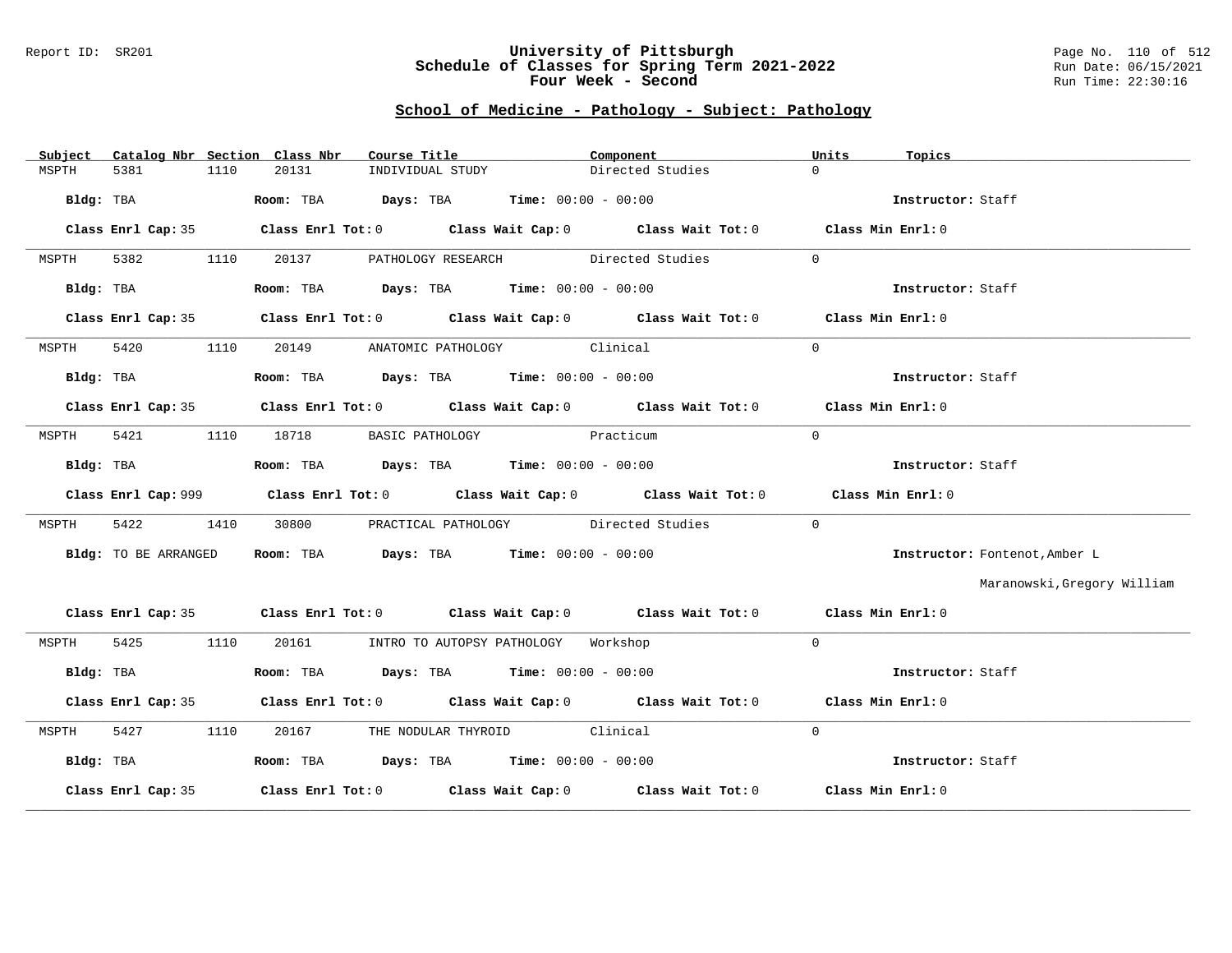#### Report ID: SR201 **University of Pittsburgh** Page No. 111 of 512 **Schedule of Classes for Spring Term 2021-2022** Run Date: 06/15/2021 **Four Week - Second Run Time: 22:30:16**

## **School of Medicine - Pathology - Subject: Pathology**

| Subject | Catalog Nbr Section Class Nbr |                                      | Course Title <b>Source Search</b>                                                           | Component | Units<br>Topics   |  |
|---------|-------------------------------|--------------------------------------|---------------------------------------------------------------------------------------------|-----------|-------------------|--|
| MSPTH   | 5430<br>1110                  | 20173                                | CLINICAL IMMUNOLOGY                                                                         | Clinical  | $\Omega$          |  |
|         |                               |                                      |                                                                                             |           |                   |  |
|         |                               |                                      | Bldg: TBA                    Room: TBA         Days: TBA         Time: $00:00 - 00:00$      |           | Instructor: Staff |  |
|         |                               |                                      | Class Enrl Cap: 35 Class Enrl Tot: 0 Class Wait Cap: 0 Class Wait Tot: 0 Class Min Enrl: 0  |           |                   |  |
|         |                               |                                      | MSPTH 5441 1110 20179 SURGICAL & PERINATAL PATHOLOGYClinical                                |           | $\Omega$          |  |
|         |                               |                                      | Bldg: TBA                    Room: TBA         Days: TBA         Time: 00:00 - 00:00        |           | Instructor: Staff |  |
|         |                               |                                      | Class Enrl Cap: 999 Class Enrl Tot: 0 Class Wait Cap: 0 Class Wait Tot: 0 Class Min Enrl: 0 |           |                   |  |
| MSPTH   | 5442                          |                                      | 1100 22098 INTERSTITIAL LUNG DISEASE Clinical                                               |           | $\Omega$          |  |
|         | Bldg: TO BE ARRANGED          |                                      | Room: TBA $\rule{1em}{0.15mm}$ Days: TBA Time: $00:00 - 00:00$                              |           | Instructor: Staff |  |
|         |                               |                                      | Class Enrl Cap: 200 Class Enrl Tot: 0 Class Wait Cap: 0 Class Wait Tot: 0 Class Min Enrl: 0 |           |                   |  |
|         |                               |                                      | MSPTH 5450 1110 18730 PEDIATRIC PATHOLOGY Clinical                                          |           | $\Omega$          |  |
|         | Bldg: TBA                     |                                      | Room: TBA $Days: TBA$ Time: $00:00 - 00:00$                                                 |           | Instructor: Staff |  |
|         |                               |                                      | Class Enrl Cap: 35 Class Enrl Tot: 0 Class Wait Cap: 0 Class Wait Tot: 0 Class Min Enrl: 0  |           |                   |  |
|         |                               | MSPTH 5460 1110 20185 NEUROPATHOLOGY | Clinical                                                                                    |           | $\Omega$          |  |
|         |                               |                                      | <b>Bldg:</b> TBA <b>ROOM:</b> TBA <b>Days:</b> TBA <b>Time:</b> $00:00 - 00:00$             |           | Instructor: Staff |  |
|         |                               |                                      | Class Enrl Cap: 35 Class Enrl Tot: 0 Class Wait Cap: 0 Class Wait Tot: 0 Class Min Enrl: 0  |           |                   |  |
| MSPTH   |                               |                                      | 5471 1110 20191 HEMATOPATHOLOGY Clinical                                                    |           | $\Omega$          |  |
|         |                               |                                      | <b>Bldg:</b> TBA <b>Room:</b> TBA <b>Days:</b> TBA <b>Time:</b> $00:00 - 00:00$             |           | Instructor: Staff |  |
|         |                               |                                      | Class Enrl Cap: 999 Class Enrl Tot: 0 Class Wait Cap: 0 Class Wait Tot: 0 Class Min Enrl: 0 |           |                   |  |
|         |                               |                                      | MSPTH 5480 1110 18736 PATHOLOGY PRACTICE Clinical                                           |           | $\Omega$          |  |
|         | Bldg: TBA                     |                                      | Room: TBA $Days:$ TBA Time: $00:00 - 00:00$                                                 |           | Instructor: Staff |  |
|         |                               |                                      | Class Enrl Cap: 35 Class Enrl Tot: 0 Class Wait Cap: 0 Class Wait Tot: 0 Class Min Enrl: 0  |           |                   |  |
| MSPTH   |                               |                                      | 5485 1110 20197 LABORATORY MEDICINE Clinical                                                |           | $\Omega$          |  |
|         |                               |                                      | Bldg: TBA                   Room: TBA         Days: TBA         Time: $00:00 - 00:00$       |           | Instructor: Staff |  |
|         | Class Enrl Cap: 999           |                                      | Class Enrl Tot: $0$ Class Wait Cap: $0$ Class Wait Tot: $0$ Class Min Enrl: $0$             |           |                   |  |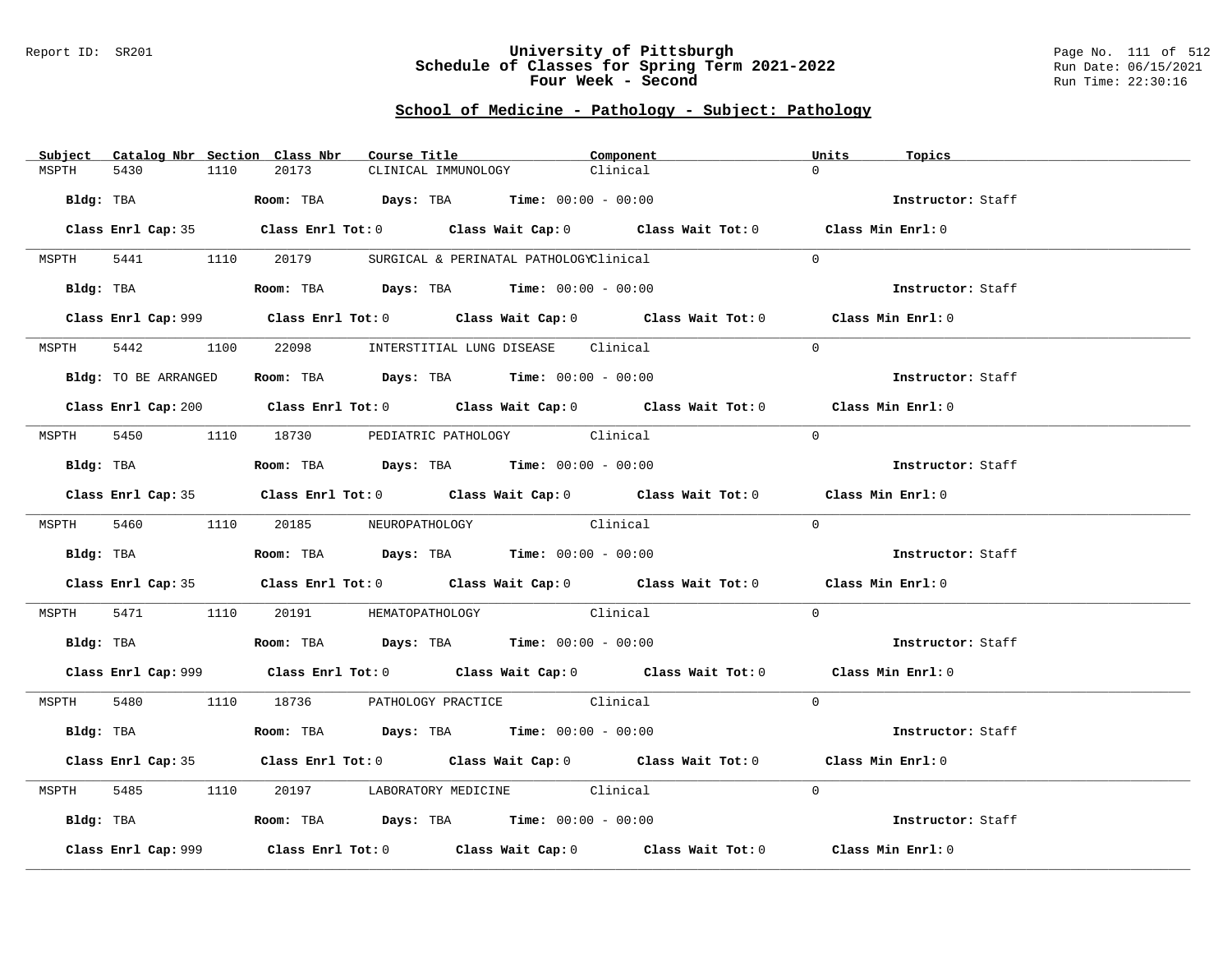| MSPTH | 5487               | 1110 19174                                                                            | MUSCULOSKELETAL ONCOLOGY Clinical |           |                                                                                            | $\mathbf 0$                                                                                 |
|-------|--------------------|---------------------------------------------------------------------------------------|-----------------------------------|-----------|--------------------------------------------------------------------------------------------|---------------------------------------------------------------------------------------------|
|       |                    | Bldg: TBA                   Room: TBA         Days: TBA        Time: 00:00 - 00:00    |                                   |           |                                                                                            | Instructor: Staff                                                                           |
|       |                    |                                                                                       |                                   |           | Class Enrl Cap: 35 Class Enrl Tot: 0 Class Wait Cap: 0 Class Wait Tot: 0 Class Min Enrl: 0 |                                                                                             |
|       |                    |                                                                                       |                                   |           | MSPTH 5650 1500 23408 INDIVIDUALIZED CLINICAL COURSEDirected Studies 0                     |                                                                                             |
|       |                    | Bldg: TO BE ARRANGED ROOM: TBA Days: TBA Time: 00:00 - 00:00                          |                                   |           |                                                                                            | Instructor: Staff                                                                           |
|       |                    |                                                                                       |                                   |           | Class Enrl Cap: 35 Class Enrl Tot: 0 Class Wait Cap: 0 Class Wait Tot: 0 Class Min Enrl: 0 |                                                                                             |
|       |                    | MSPTH 5860 1110 18748 IMMUNOLOGY                                                      |                                   | Practicum |                                                                                            | $\Omega$                                                                                    |
|       |                    |                                                                                       |                                   |           |                                                                                            | Instructor: Staff                                                                           |
|       |                    |                                                                                       |                                   |           |                                                                                            | Class Enrl Cap: 999 Class Enrl Tot: 0 Class Wait Cap: 0 Class Wait Tot: 0 Class Min Enrl: 0 |
|       |                    | MSPTH 5861 1110 18754 BIOLOGY OF CANCER Clinical                                      |                                   |           |                                                                                            | $\Omega$                                                                                    |
|       |                    | Bldg: TBA                   Room: TBA         Days: TBA         Time: $00:00 - 00:00$ |                                   |           |                                                                                            | Instructor: Staff                                                                           |
|       |                    |                                                                                       |                                   |           | Class Enrl Cap: 35 Class Enrl Tot: 0 Class Wait Cap: 0 Class Wait Tot: 0 Class Min Enrl: 0 |                                                                                             |
|       |                    | MSPTH 5862 1110 18766 BIOCHEMISTRY PATHOLOGY Clinical                                 |                                   |           |                                                                                            | $\Omega$                                                                                    |
|       |                    | Bldg: TBA                   Room: TBA         Days: TBA         Time: $00:00 - 00:00$ |                                   |           |                                                                                            | Instructor: Staff                                                                           |
|       |                    |                                                                                       |                                   |           |                                                                                            | Class Enrl Cap: 35 Class Enrl Tot: 0 Class Wait Cap: 0 Class Wait Tot: 0 Class Min Enrl: 0  |
|       |                    | MSPTH 5863 1110 20203 TUMOR IMMUNOLOGY Clinical                                       |                                   |           |                                                                                            | $\Omega$                                                                                    |
|       |                    | Bldg: TBA                   Room: TBA         Days: TBA        Time: $00:00 - 00:00$  |                                   |           |                                                                                            | Instructor: Staff                                                                           |
|       |                    |                                                                                       |                                   |           |                                                                                            | Class Enrl Cap: 35 Class Enrl Tot: 0 Class Wait Cap: 0 Class Wait Tot: 0 Class Min Enrl: 0  |
| MSPTH |                    |                                                                                       |                                   |           | 5865 1110 18772 HEAD, NECK AND ORAL PATHOLOGY Directed Studies                             | $\Omega$                                                                                    |
|       |                    | Bldg: TBA                    Room: TBA         Days: TBA         Time: 00:00 - 00:00  |                                   |           |                                                                                            | Instructor: Staff                                                                           |
|       |                    |                                                                                       |                                   |           | Class Enrl Cap: 35 Class Enrl Tot: 0 Class Wait Cap: 0 Class Wait Tot: 0 Class Min Enrl: 0 |                                                                                             |
|       |                    |                                                                                       |                                   |           | MSPTH 5869 1110 20209 INDEPENDENT STUDY IN PATHOLOGYIndependent Study 0                    |                                                                                             |
|       |                    | Bldg: TBA                    Room: TBA         Days: TBA         Time: 00:00 - 00:00  |                                   |           |                                                                                            | <b>Instructor:</b> Staff                                                                    |
|       |                    |                                                                                       |                                   |           | Class Enrl Cap: 35 Class Enrl Tot: 0 Class Wait Cap: 0 Class Wait Tot: 0 Class Min Enrl: 0 |                                                                                             |
|       |                    | MSPTH 5900 1110 20215 EXTRAMURAL PATHOLOGY Clinical                                   |                                   |           |                                                                                            | $\Omega$                                                                                    |
|       |                    | Bldg: TBA                   Room: TBA         Days: TBA         Time: 00:00 - 00:00   |                                   |           |                                                                                            | Instructor: Staff                                                                           |
|       | Class Enrl Cap: 35 |                                                                                       |                                   |           | Class Enrl Tot: $0$ Class Wait Cap: $0$ Class Wait Tot: $0$ Class Min Enrl: $0$            |                                                                                             |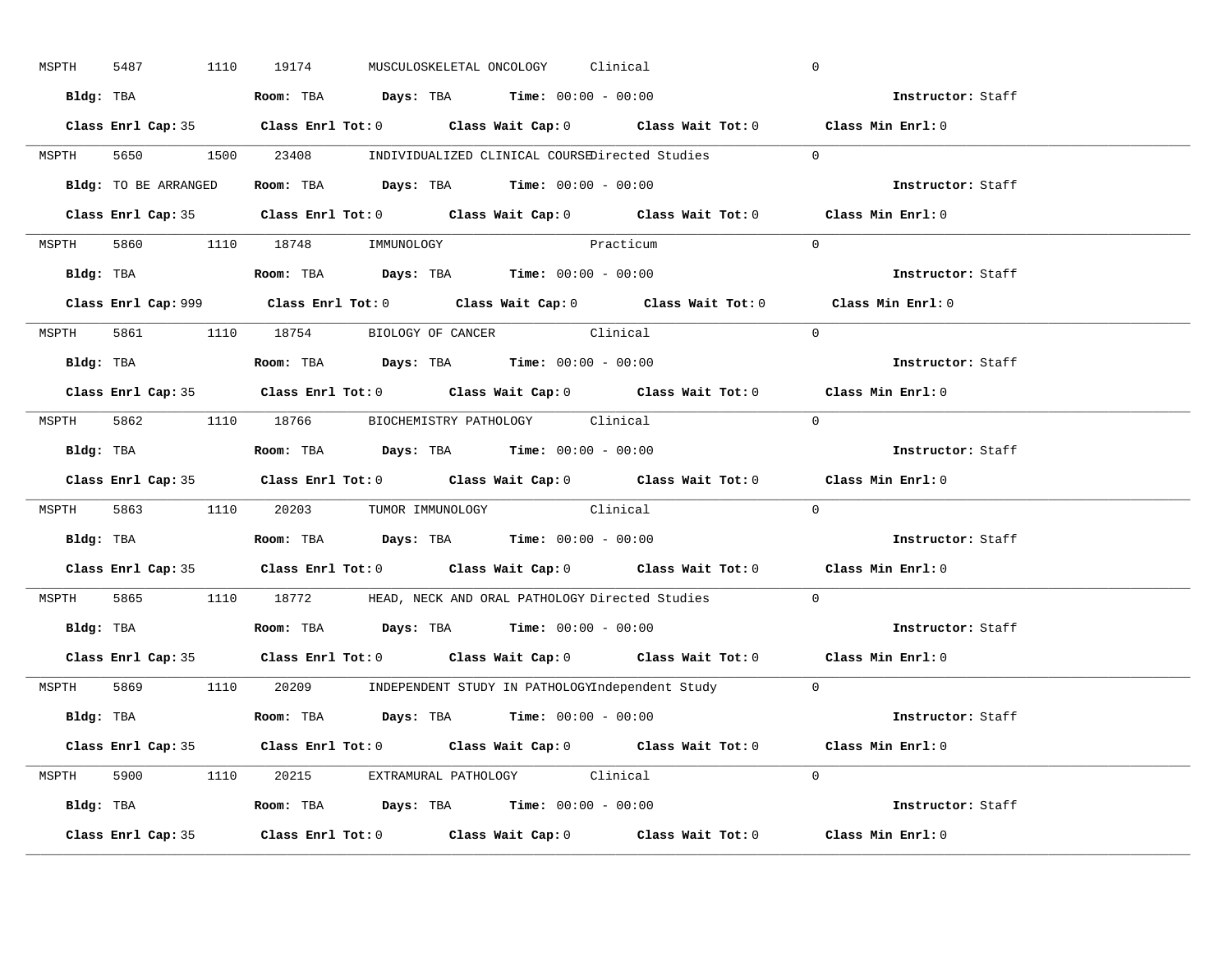#### Report ID: SR201 **University of Pittsburgh** Page No. 113 of 512 **Schedule of Classes for Spring Term 2021-2022** Run Date: 06/15/2021 **Four Week - Second Run Time: 22:30:16**

# **School of Medicine - Pediatrics - Subject: Pediatrics**

| Subject<br>Catalog Nbr Section Class Nbr | Course Title                                                                                | Component | Units<br>Topics   |
|------------------------------------------|---------------------------------------------------------------------------------------------|-----------|-------------------|
| PEDS<br>5345<br>1110                     | 19090<br>PEDS CLERKSHIP REPEAT COURSE Directed Studies                                      |           | $\Omega$          |
| Bldg: TBA                                | Room: TBA Days: TBA Time: $00:00 - 00:00$                                                   |           | Instructor: Staff |
|                                          |                                                                                             |           |                   |
|                                          | Class Enrl Cap: 35 Class Enrl Tot: 0 Class Wait Cap: 0 Class Wait Tot: 0 Class Min Enrl: 0  |           |                   |
|                                          | PEDS 5351 1110 19108 PEDIATRIC INPATIENT MEDICINE Clinical                                  |           | $\Omega$          |
| Bldg: TBA                                | Room: TBA $\rule{1em}{0.15mm}$ Days: TBA $\rule{1.5mm}{0.15mm}$ Time: $00:00 - 00:00$       |           | Instructor: Staff |
|                                          | Class Enrl Cap: 35 Class Enrl Tot: 0 Class Wait Cap: 0 Class Wait Tot: 0 Class Min Enrl: 0  |           |                   |
| 5386<br>PEDS                             | 1110 19000 INDIVIDUAL STUDY OR RESEARCH Directed Studies                                    |           | $\Omega$          |
| Bldg: TO BE ARRANGED                     | Room: TBA $Days:$ TBA $Time: 00:00 - 00:00$                                                 |           | Instructor: Staff |
|                                          | Class Enrl Cap: 35 Class Enrl Tot: 0 Class Wait Cap: 0 Class Wait Tot: 0 Class Min Enrl: 0  |           |                   |
|                                          |                                                                                             |           |                   |
| PEDS                                     | 5401 1110 19126 ADV PEDIATRIC IN-PATIENT (AI) Clinical                                      |           | $\Omega$          |
| Bldg: TBA                                | Room: TBA $Days:$ TBA Time: $00:00 - 00:00$                                                 |           | Instructor: Staff |
|                                          | Class Enrl Cap: 999 Class Enrl Tot: 0 Class Wait Cap: 0 Class Wait Tot: 0 Class Min Enrl: 0 |           |                   |
|                                          | PEDS 5406 1110 19144 EXTRAMURAL ACTING INTERNSHIP Clinical                                  |           | $\Omega$          |
| Bldg: TBA                                | Room: TBA $Days:$ TBA $Time: 00:00 - 00:00$                                                 |           | Instructor: Staff |
|                                          | Class Enrl Cap: 35 Class Enrl Tot: 0 Class Wait Cap: 0 Class Wait Tot: 0 Class Min Enrl: 0  |           |                   |
| PEDS 5410                                | 1110 19006 PRIMARY CARE PEDIATRICS Clinical                                                 |           | $\overline{0}$    |
|                                          |                                                                                             |           | Instructor: Staff |
|                                          | Class Enrl Cap: 999 Class Enrl Tot: 0 Class Wait Cap: 0 Class Wait Tot: 0 Class Min Enrl: 0 |           |                   |
|                                          | PEDS 5421 1110 19210 ALLERGY AND IMMUNOLOGY Clinical                                        |           | $\Omega$          |
| Bldg: TBA                                | Room: TBA $Days:$ TBA $Time:$ $00:00 - 00:00$                                               |           | Instructor: Staff |
|                                          | Class Enrl Cap: 999 Class Enrl Tot: 0 Class Wait Cap: 0 Class Wait Tot: 0 Class Min Enrl: 0 |           |                   |
| 5425<br>PEDS                             | 1110 19294 PEDIATRIC RHEUMATOLOGY Clinical                                                  |           | $\Omega$          |
| Bldg: TBA                                | Room: TBA $\rule{1em}{0.15mm}$ Days: TBA Time: $00:00 - 00:00$                              |           | Instructor: Staff |
| Class Enrl Cap: 35                       | Class Enrl Tot: $0$ Class Wait Cap: $0$ Class Wait Tot: $0$                                 |           | Class Min Enrl: 0 |
|                                          |                                                                                             |           |                   |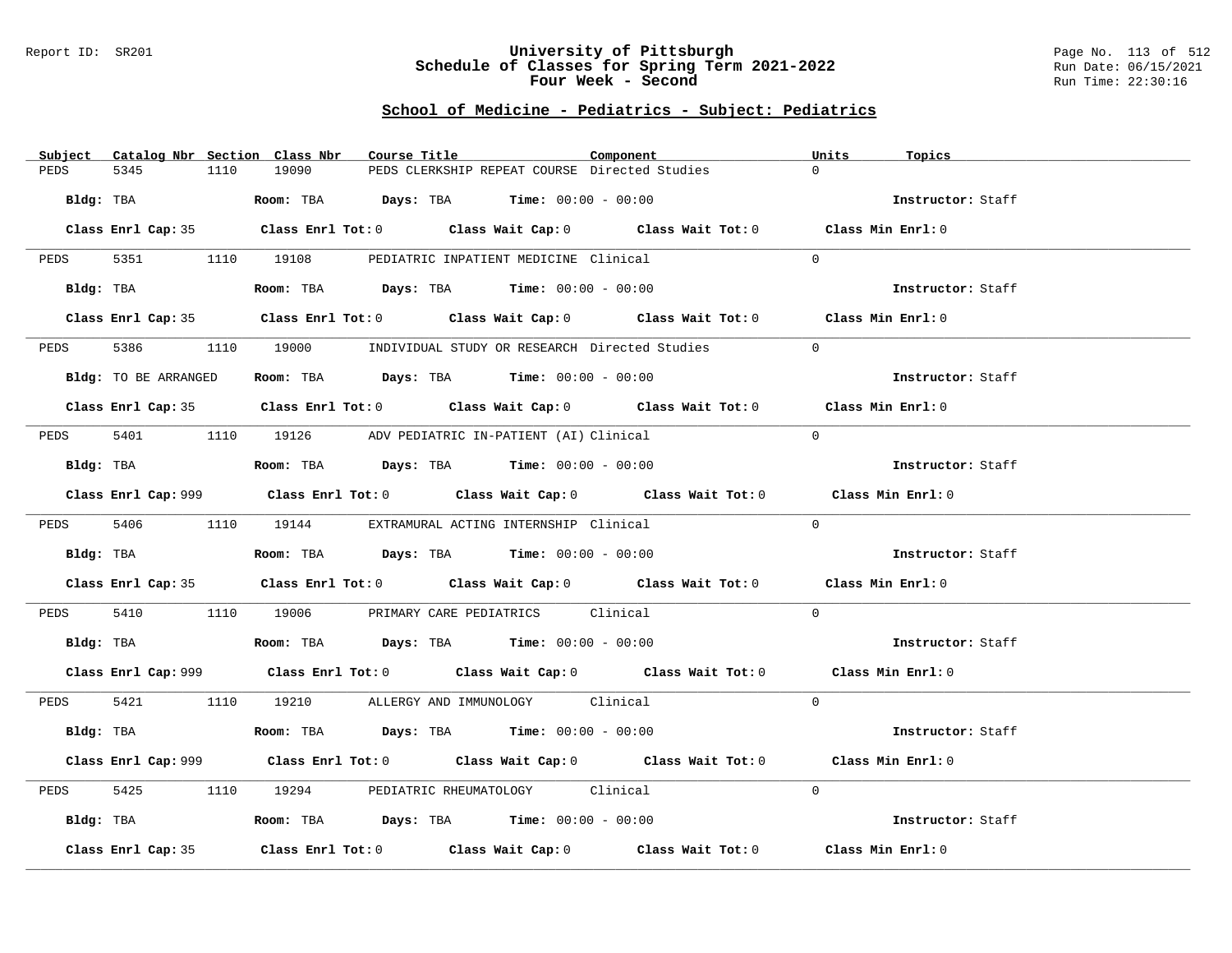| PEDS | 5430      |  | 1110 19306                                                                             |  | PEDIATRIC CARDIOLOGY Clinical |                                                                                             | $\overline{0}$ |                          |  |
|------|-----------|--|----------------------------------------------------------------------------------------|--|-------------------------------|---------------------------------------------------------------------------------------------|----------------|--------------------------|--|
|      |           |  | Bldg: TBA                   Room: TBA         Days: TBA         Time: $00:00 - 00:00$  |  |                               |                                                                                             |                | Instructor: Staff        |  |
|      |           |  |                                                                                        |  |                               | Class Enrl Cap: 999 Class Enrl Tot: 0 Class Wait Cap: 0 Class Wait Tot: 0 Class Min Enrl: 0 |                |                          |  |
|      |           |  | PEDS 5440 1110 19324 ENDCRNLGY, METBLSM & DIABETES Clinical                            |  |                               |                                                                                             | $\Omega$       |                          |  |
|      |           |  | Bldg: TBA                   Room: TBA         Days: TBA         Time: $00:00 - 00:00$  |  |                               |                                                                                             |                | Instructor: Staff        |  |
|      |           |  |                                                                                        |  |                               | Class Enrl Cap: 999 Class Enrl Tot: 0 Class Wait Cap: 0 Class Wait Tot: 0 Class Min Enrl: 0 |                |                          |  |
|      |           |  | PEDS 5450 1110 19342 PEDIATRIC INFECTIOUS DISEASES Clinical                            |  |                               |                                                                                             | $\Omega$       |                          |  |
|      |           |  | Bldg: TBA                    Room: TBA         Days: TBA        Time: $00:00 - 00:00$  |  |                               |                                                                                             |                | Instructor: Staff        |  |
|      |           |  |                                                                                        |  |                               | Class Enrl Cap: 999 Class Enrl Tot: 0 Class Wait Cap: 0 Class Wait Tot: 0 Class Min Enrl: 0 |                |                          |  |
|      |           |  | PEDS 5455 1110 19372 PEDIATRIC DERMATOLOGY Clinical                                    |  |                               |                                                                                             | $\Omega$       |                          |  |
|      |           |  | Bldg: TBA                    Room: TBA         Days: TBA         Time: $00:00 - 00:00$ |  |                               |                                                                                             |                | Instructor: Staff        |  |
|      |           |  |                                                                                        |  |                               | Class Enrl Cap: 35 Class Enrl Tot: 0 Class Wait Cap: 0 Class Wait Tot: 0 Class Min Enrl: 0  |                |                          |  |
|      |           |  | PEDS 5460 1110 19390 NEONATOLOGY                                                       |  |                               | Clinical                                                                                    | $\bigcirc$     |                          |  |
|      |           |  |                                                                                        |  |                               |                                                                                             |                | Instructor: Staff        |  |
|      |           |  |                                                                                        |  |                               |                                                                                             |                |                          |  |
|      |           |  |                                                                                        |  |                               | Class Enrl Cap: 999 Class Enrl Tot: 0 Class Wait Cap: 0 Class Wait Tot: 0 Class Min Enrl: 0 |                |                          |  |
|      |           |  | PEDS 5465 1110 19408 BREASTFEEDING ELECTIVE Clinical                                   |  |                               |                                                                                             | $\mathbf{0}$   |                          |  |
|      | Bldg: TBA |  | Room: TBA $\rule{1em}{0.15mm}$ Days: TBA Time: $00:00 - 00:00$                         |  |                               |                                                                                             |                | <b>Instructor:</b> Staff |  |
|      |           |  |                                                                                        |  |                               | Class Enrl Cap: 35 Class Enrl Tot: 0 Class Wait Cap: 0 Class Wait Tot: 0 Class Min Enrl: 0  |                |                          |  |
|      |           |  | PEDS 5470 1110 19546 GENETICS                                                          |  |                               | Clinical                                                                                    | $\Omega$       |                          |  |
|      |           |  | Bldg: TBA                    Room: TBA         Days: TBA         Time: $00:00 - 00:00$ |  |                               |                                                                                             |                | Instructor: Staff        |  |
|      |           |  |                                                                                        |  |                               | Class Enrl Cap: 999 Class Enrl Tot: 0 Class Wait Cap: 0 Class Wait Tot: 0 Class Min Enrl: 0 |                |                          |  |
|      |           |  | PEDS 5480 1110 19552 NEPHROLOGY                                                        |  |                               | Clinical                                                                                    | $\Omega$       |                          |  |
|      |           |  | Bldg: TBA                   Room: TBA         Days: TBA         Time: 00:00 - 00:00    |  |                               |                                                                                             |                | Instructor: Staff        |  |
|      |           |  |                                                                                        |  |                               | Class Enrl Cap: 999 Class Enrl Tot: 0 Class Wait Cap: 0 Class Wait Tot: 0 Class Min Enrl: 0 |                |                          |  |
|      |           |  | PEDS 5490 1110 19558 HEMATOLOGY/ONCOLOGY Clinical                                      |  |                               |                                                                                             | $\Omega$       |                          |  |
|      |           |  | <b>Bldg:</b> TBA <b>ROOM:</b> TBA <b>Days:</b> TBA <b>Time:</b> $00:00 - 00:00$        |  |                               |                                                                                             |                | Instructor: Staff        |  |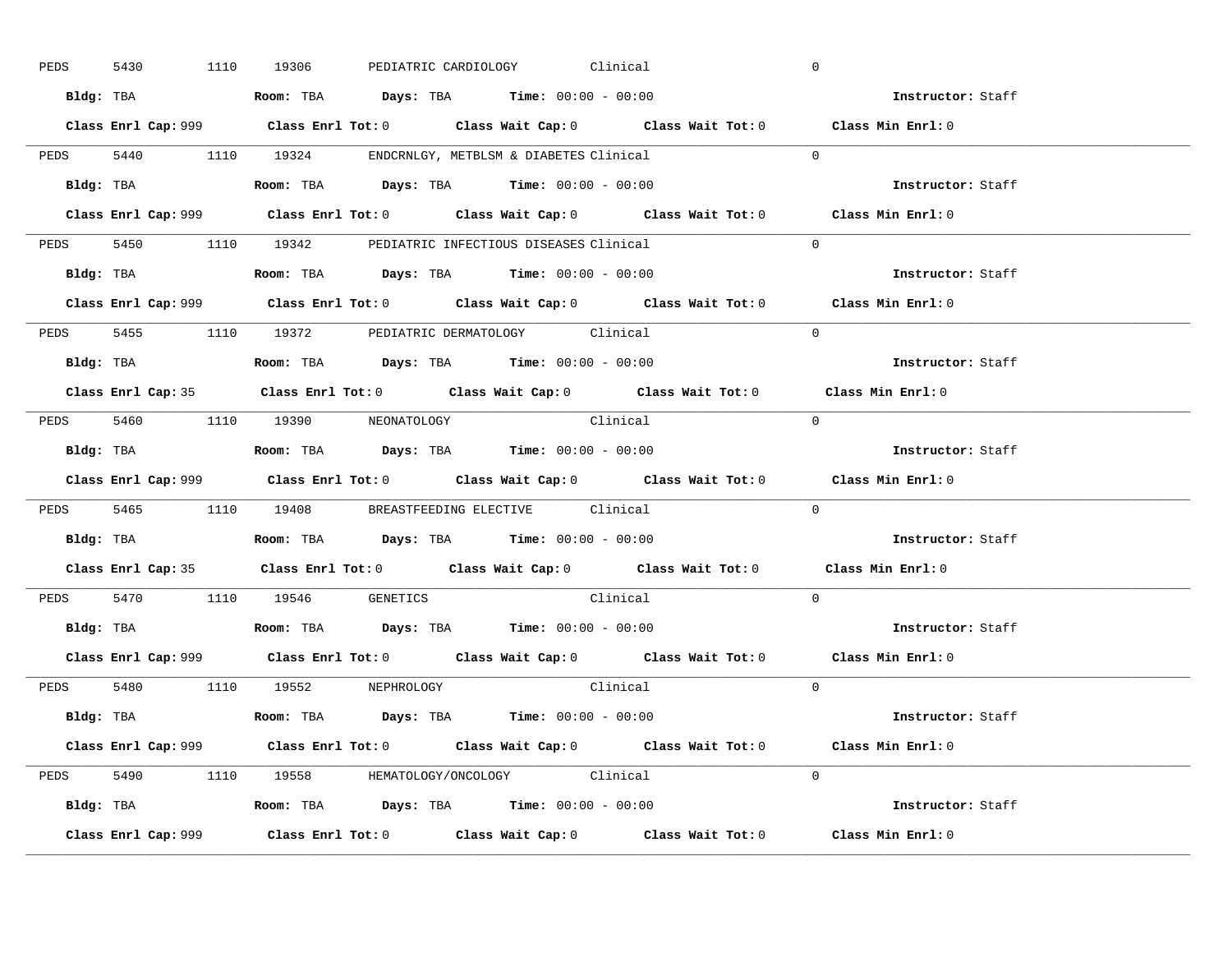### Report ID: SR201 **University of Pittsburgh** Page No. 115 of 512 **Schedule of Classes for Spring Term 2021-2022** Run Date: 06/15/2021 **Four Week - Second Run Time: 22:30:16**

# **School of Medicine - Pediatrics - Subject: Pediatrics**

|      | Subject Catalog Nbr Section Class Nbr | Course Title                                                                           | Component                                                                                          | Units<br>Topics   |
|------|---------------------------------------|----------------------------------------------------------------------------------------|----------------------------------------------------------------------------------------------------|-------------------|
| PEDS | 5491<br>1020                          | 20590<br>NEONATOLOGY                                                                   | Clinical                                                                                           | $\Omega$          |
|      |                                       | Bldg: TBA                     Room: TBA         Days: TBA         Time: TBA            |                                                                                                    | Instructor: Staff |
|      |                                       |                                                                                        |                                                                                                    |                   |
|      |                                       |                                                                                        | Class Enrl Cap: 200 Class Enrl Tot: 0 Class Wait Cap: 0 Class Wait Tot: 0 Class Min Enrl: 0        |                   |
|      | PEDS 5500 1110 19612                  |                                                                                        | EMERGENCY PEDIATRICS Clinical                                                                      | $\Omega$          |
|      |                                       | Bldg: TBA                   Room: TBA        Days: TBA        Time: 00:00 - 00:00      |                                                                                                    | Instructor: Staff |
|      |                                       |                                                                                        | Class Enrl Cap: 999 Class Enrl Tot: 0 Class Wait Cap: 0 Class Wait Tot: 0 Class Min Enrl: 0        |                   |
| PEDS |                                       | 5510 1110 19636 PEDIATRIC GASTROENTEROLOGY Clinical                                    |                                                                                                    | $\Omega$          |
|      |                                       | Bldg: TBA                   Room: TBA         Days: TBA         Time: 00:00 - 00:00    |                                                                                                    | Instructor: Staff |
|      |                                       |                                                                                        | Class Enrl Cap: 999 Class Enrl Tot: 0 Class Wait Cap: 0 Class Wait Tot: 0 Class Min Enrl: 0        |                   |
|      |                                       | PEDS 5520 1110 19648 DEVELOPMENTAL PEDIATRICS Clinical                                 |                                                                                                    | $\Omega$          |
|      |                                       | Bldg: TBA                    Room: TBA         Days: TBA         Time: $00:00 - 00:00$ |                                                                                                    | Instructor: Staff |
|      |                                       |                                                                                        | Class Enrl Cap: 999 Class Enrl Tot: 0 Class Wait Cap: 0 Class Wait Tot: 0 Class Min Enrl: 0        |                   |
| PEDS |                                       | 5521 1020 24364 TRIPLE BOARD PEDIATRICS Clinical                                       |                                                                                                    | $\Omega$          |
|      | Bldg: TO BE ARRANGED                  | Room: TBA $Days: TBA$ Time: $00:00 - 00:00$                                            |                                                                                                    | Instructor: Staff |
|      |                                       |                                                                                        | Class Enrl Cap: 35 Class Enrl Tot: 0 Class Wait Cap: 0 Class Wait Tot: 0 Class Min Enrl: 0         |                   |
|      |                                       | PEDS 5530 1110 19660 POISON CENTER Practicum                                           |                                                                                                    | $\Omega$          |
|      |                                       | Bldg: TBA                   Room: TBA         Days: TBA         Time: $00:00 - 00:00$  |                                                                                                    | Instructor: Staff |
|      |                                       |                                                                                        | Class Enrl Cap: 999 Class Enrl Tot: 0 Class Wait Cap: 0 Class Wait Tot: 0 Class Min Enrl: 0        |                   |
|      |                                       | PEDS 5540 1110 19678 PEDIATRIC PULMONOLOGY Clinical                                    |                                                                                                    | $\Omega$          |
|      |                                       | <b>Bldg:</b> TBA <b>ROOM:</b> TBA <b>Days:</b> TBA <b>Time:</b> $00:00 - 00:00$        |                                                                                                    | Instructor: Staff |
|      |                                       |                                                                                        | Class Enrl Cap: 999 Class Enrl Tot: 0 Class Wait Cap: 0 Class Wait Tot: 0 Class Min Enrl: 0        |                   |
| PEDS |                                       | 5550 1110 19696 ADOLESCENT MEDICINE Clinical                                           |                                                                                                    | $\Omega$          |
|      |                                       | Bldg: TBA                   Room: TBA         Days: TBA         Time: $00:00 - 00:00$  |                                                                                                    | Instructor: Staff |
|      | Class Enrl Cap: 999                   |                                                                                        | Class Enrl Tot: 0 $\qquad$ Class Wait Cap: 0 $\qquad$ Class Wait Tot: 0 $\qquad$ Class Min Enrl: 0 |                   |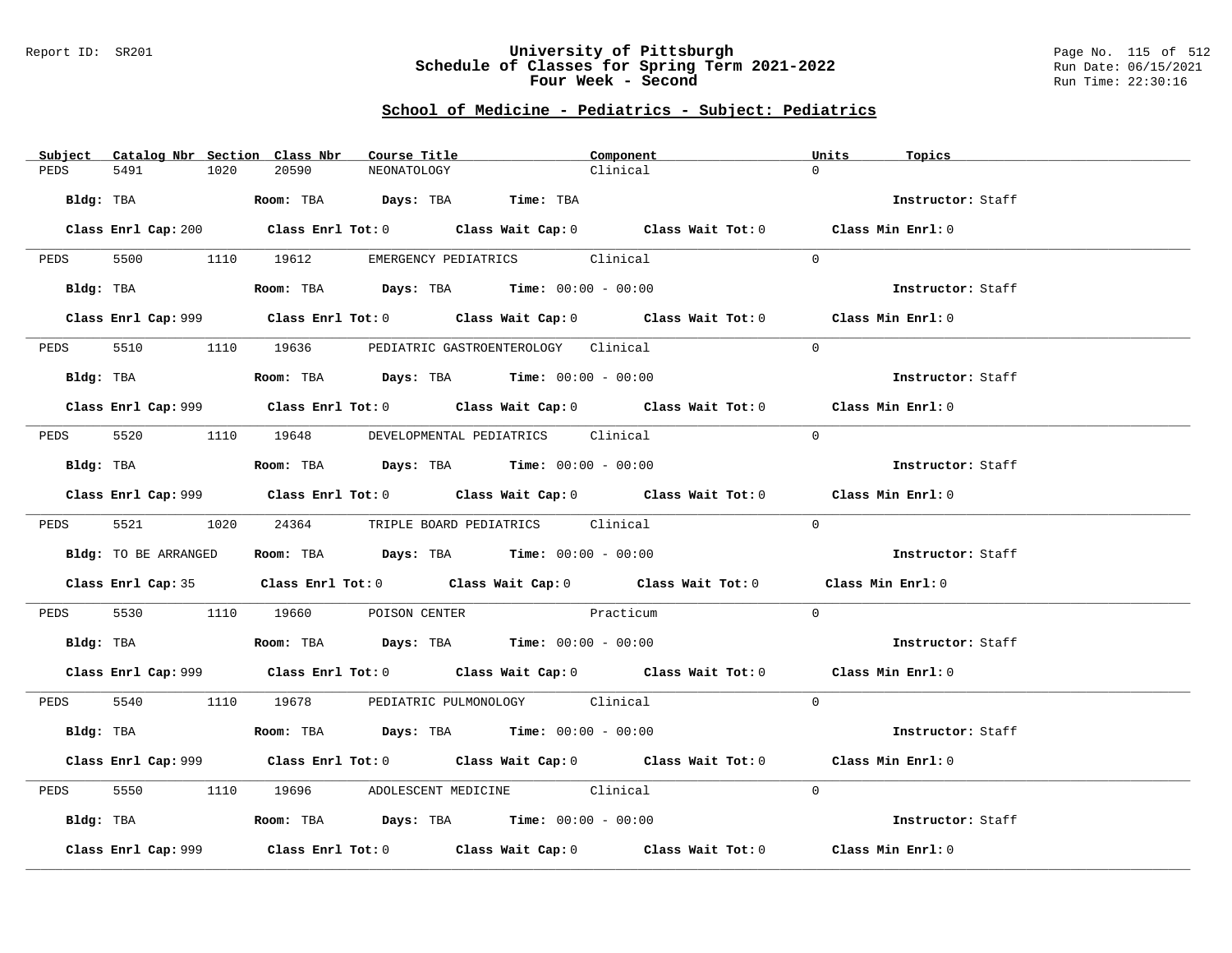| PEDS | 5560 | 1110 19018 | AMBULATORY PEDIATRICS                                                                        | Clinical                                                                                    | $\mathbf 0$       |  |
|------|------|------------|----------------------------------------------------------------------------------------------|---------------------------------------------------------------------------------------------|-------------------|--|
|      |      |            | Bldg: TBA                    Room: TBA         Days: TBA         Time: 00:00 - 00:00         |                                                                                             | Instructor: Staff |  |
|      |      |            |                                                                                              | Class Enrl Cap: 999 Class Enrl Tot: 0 Class Wait Cap: 0 Class Wait Tot: 0 Class Min Enrl: 0 |                   |  |
|      |      |            | PEDS 5570 1110 19024 ADOLSCNT AND YOUNG ADLT MEDICNClinical                                  |                                                                                             | $\Omega$          |  |
|      |      |            | Bldg: TBA                         Room: TBA          Days: TBA         Time: $00:00 - 00:00$ |                                                                                             | Instructor: Staff |  |
|      |      |            |                                                                                              | Class Enrl Cap: 999 Class Enrl Tot: 0 Class Wait Cap: 0 Class Wait Tot: 0                   | Class Min Enrl: 0 |  |
|      |      |            | PEDS 5580 1110 19036 SCHOOL HEALTH Clinical                                                  |                                                                                             | $\Omega$          |  |
|      |      |            | <b>Bldg:</b> TBA <b>ROOM:</b> TBA <b>Days:</b> TBA <b>Time:</b> $00:00 - 00:00$              |                                                                                             | Instructor: Staff |  |
|      |      |            |                                                                                              | Class Enrl Cap: 999 Class Enrl Tot: 0 Class Wait Cap: 0 Class Wait Tot: 0 Class Min Enrl: 0 |                   |  |
|      |      |            | PEDS 5650 1110 19714 INDIVIDUALIZED CLINICAL COURSELecture                                   |                                                                                             | $\Omega$          |  |
|      |      |            | Bldg: TBA                   Room: TBA         Days: TBA         Time: $00:00 - 00:00$        |                                                                                             | Instructor: Staff |  |
|      |      |            |                                                                                              | Class Enrl Cap: 35 Class Enrl Tot: 0 Class Wait Cap: 0 Class Wait Tot: 0 Class Min Enrl: 0  |                   |  |
|      |      |            | PEDS 5720 1110 19732 MOLECULAR MEDICINE (ILS) Lecture                                        |                                                                                             | $\bigcap$         |  |
|      |      |            | Bldg: TBA                   Room: TBA         Days: TBA         Time: $00:00 - 00:00$        |                                                                                             | Instructor: Staff |  |
|      |      |            |                                                                                              |                                                                                             |                   |  |
|      |      |            |                                                                                              | Class Enrl Cap: 999 Class Enrl Tot: 0 Class Wait Cap: 0 Class Wait Tot: 0 Class Min Enrl: 0 |                   |  |
|      |      |            | PEDS 5750 1500 28395 GET READY FOR RESIDENCY Clinical                                        |                                                                                             | $\Omega$          |  |
|      |      |            | <b>Bldg:</b> TO BE ARRANGED <b>ROOM:</b> TBA <b>Days:</b> TBA <b>Time:</b> $00:00 - 00:00$   |                                                                                             | Instructor: Staff |  |
|      |      |            |                                                                                              | Class Enrl Cap: 35 Class Enrl Tot: 0 Class Wait Cap: 0 Class Wait Tot: 0 Class Min Enrl: 0  |                   |  |
|      |      |            |                                                                                              | PEDS 5845 1110 19756 PEDIATRIC RESEARCH Directed Studies                                    | $\Omega$          |  |
|      |      |            | Bldg: TBA                    Room: TBA         Days: TBA         Time: 00:00 - 00:00         |                                                                                             | Instructor: Staff |  |
|      |      |            |                                                                                              | Class Enrl Cap: 35 Class Enrl Tot: 0 Class Wait Cap: 0 Class Wait Tot: 0 Class Min Enrl: 0  |                   |  |
|      |      |            |                                                                                              | PEDS 5899 1500 23464 INDEPENDENT STUDY PEDIATRIC Independent Study 0                        |                   |  |
|      |      |            | Bldg: TO BE ARRANGED Room: TBA Days: TBA Time: 00:00 - 00:00                                 |                                                                                             | Instructor: Staff |  |
|      |      |            |                                                                                              | Class Enrl Cap: 35 Class Enrl Tot: 0 Class Wait Cap: 0 Class Wait Tot: 0 Class Min Enrl: 0  |                   |  |
|      |      |            | PEDS 5900 1110 19774 EXTRAMURAL PEDIATRICS Clinical                                          |                                                                                             | $\Omega$          |  |
|      |      |            | Bldg: TBA                   Room: TBA         Days: TBA         Time: $00:00 - 00:00$        |                                                                                             | Instructor: Staff |  |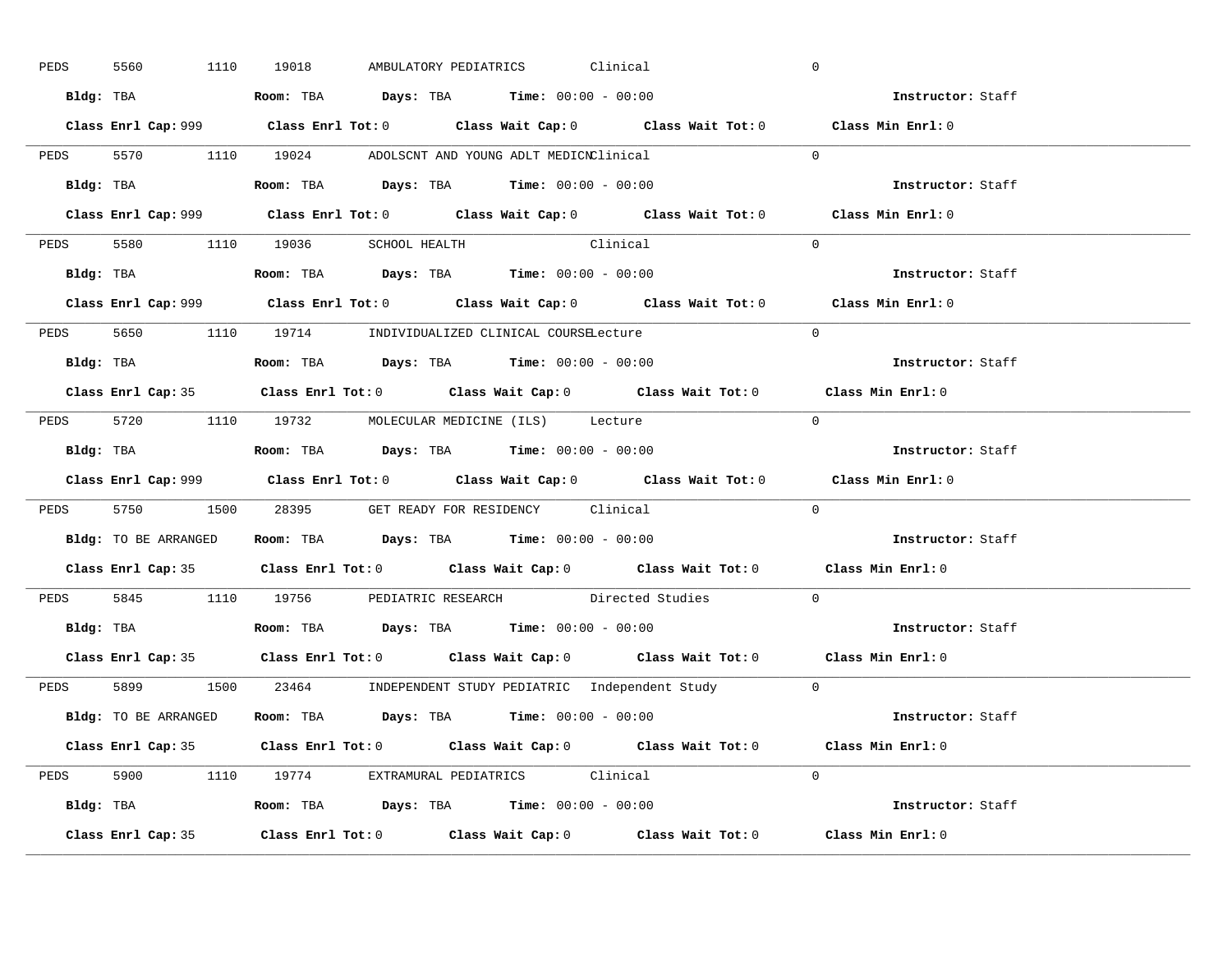### Report ID: SR201 **University of Pittsburgh** Page No. 117 of 512 **Schedule of Classes for Spring Term 2021-2022** Run Date: 06/15/2021 **Four Week - Second Run Time: 22:30:16**

## **School of Medicine - Physical Medicine and Rehabilitation - Subject: Physical Medicine and Rehab**

| Subject | Catalog Nbr Section Class Nbr |                                      | Course Title                                                                                                                                                                                                                                                                                                   | Component                                                                                                                                                                                                                     | Units<br>Topics   |  |
|---------|-------------------------------|--------------------------------------|----------------------------------------------------------------------------------------------------------------------------------------------------------------------------------------------------------------------------------------------------------------------------------------------------------------|-------------------------------------------------------------------------------------------------------------------------------------------------------------------------------------------------------------------------------|-------------------|--|
| PMDREH  | 5410<br>1110                  | 19786                                | REHABILITATION SUB-INTERNSHIP Clinical                                                                                                                                                                                                                                                                         |                                                                                                                                                                                                                               | $\Omega$          |  |
|         |                               |                                      | Bldg: TBA                        Room: TBA          Days: TBA          Time: $00:00 - 00:00$                                                                                                                                                                                                                   |                                                                                                                                                                                                                               | Instructor: Staff |  |
|         |                               |                                      |                                                                                                                                                                                                                                                                                                                | Class Enrl Cap: 35 Class Enrl Tot: 0 Class Wait Cap: 0 Class Wait Tot: 0 Class Min Enrl: 0                                                                                                                                    |                   |  |
|         |                               |                                      | PMDREH 5450 1110 19792 REHABLTTN MEDICL CLERKSHIP Clinical                                                                                                                                                                                                                                                     |                                                                                                                                                                                                                               | $\Omega$          |  |
|         |                               |                                      | Bldg: TBA                    Room: TBA         Days: TBA         Time: 00:00 - 00:00                                                                                                                                                                                                                           |                                                                                                                                                                                                                               | Instructor: Staff |  |
|         |                               |                                      |                                                                                                                                                                                                                                                                                                                | Class Enrl Cap: 999 Class Enrl Tot: 0 Class Wait Cap: 0 Class Wait Tot: 0                                                                                                                                                     | Class Min Enrl: 0 |  |
|         |                               |                                      | PMDREH 5460 1110 19798 PED PHYSCL MED/REHAB-INPATIENTClinical                                                                                                                                                                                                                                                  |                                                                                                                                                                                                                               | $\Omega$          |  |
|         |                               |                                      | Bldg: TBA                   Room: TBA         Days: TBA         Time: 00:00 - 00:00                                                                                                                                                                                                                            |                                                                                                                                                                                                                               | Instructor: Staff |  |
|         |                               |                                      |                                                                                                                                                                                                                                                                                                                | Class Enrl Cap: 999 Class Enrl Tot: 0 Class Wait Cap: 0 Class Wait Tot: 0                                                                                                                                                     | Class Min Enrl: 0 |  |
|         |                               |                                      | PMDREH 5461 1110 19804 PED PHYSCL MED/REHAB-OUTPATNT Clinical                                                                                                                                                                                                                                                  |                                                                                                                                                                                                                               | $\Omega$          |  |
|         |                               |                                      | Bldg: TBA                   Room: TBA         Days: TBA         Time: $00:00 - 00:00$                                                                                                                                                                                                                          |                                                                                                                                                                                                                               | Instructor: Staff |  |
|         |                               |                                      |                                                                                                                                                                                                                                                                                                                | Class Enrl Cap: 999 Class Enrl Tot: 0 Class Wait Cap: 0 Class Wait Tot: 0                                                                                                                                                     | Class Min Enrl: 0 |  |
|         |                               |                                      | PMDREH 5465 1110 19822 DISABILITIES CLERKSHIP Clinical                                                                                                                                                                                                                                                         |                                                                                                                                                                                                                               | $\Omega$          |  |
|         |                               |                                      | Bldg: TBA                        Room: TBA         Days: TBA         Time: $00:00 - 00:00$                                                                                                                                                                                                                     |                                                                                                                                                                                                                               | Instructor: Staff |  |
|         |                               |                                      |                                                                                                                                                                                                                                                                                                                | Class Enrl Cap: 35 Class Enrl Tot: 0 Class Wait Cap: 0 Class Wait Tot: 0 Class Min Enrl: 0                                                                                                                                    |                   |  |
|         | PMDREH 5650                   |                                      |                                                                                                                                                                                                                                                                                                                | 1500 23486 INDIVIDUALIZED CLINICAL COURSEDirected Studies                                                                                                                                                                     | $\overline{0}$    |  |
|         |                               |                                      | Bldg: TO BE ARRANGED Room: TBA Days: TBA Time: 00:00 - 00:00                                                                                                                                                                                                                                                   |                                                                                                                                                                                                                               | Instructor: Staff |  |
|         |                               |                                      |                                                                                                                                                                                                                                                                                                                | Class Enrl Cap: 35 Class Enrl Tot: 0 Class Wait Cap: 0 Class Wait Tot: 0 Class Min Enrl: 0                                                                                                                                    |                   |  |
|         |                               | PMDREH 5810 1110 19834 PM&R RESEARCH |                                                                                                                                                                                                                                                                                                                | Directed Studies 0                                                                                                                                                                                                            |                   |  |
|         |                               |                                      | Bldg: TBA                         Room: TBA            Days: TBA           Time: $00:00 - 00:00$                                                                                                                                                                                                               |                                                                                                                                                                                                                               | Instructor: Staff |  |
|         |                               |                                      |                                                                                                                                                                                                                                                                                                                | Class Enrl Cap: 35 Class Enrl Tot: 0 Class Wait Cap: 0 Class Wait Tot: 0 Class Min Enrl: 0                                                                                                                                    |                   |  |
| PMDREH  |                               |                                      |                                                                                                                                                                                                                                                                                                                | 1500 23493 IND STDY IN PHYSCL MED & REHABIndependent Study 0                                                                                                                                                                  |                   |  |
|         | Bldg: TO BE ARRANGED          |                                      | <b>Room:</b> TBA $\rule{1em}{0.15mm}$ $\rule{1.5em}{0.15mm}$ $\rule{1.5em}{0.15mm}$ $\rule{1.5em}{0.15mm}$ $\rule{1.5em}{0.15mm}$ $\rule{1.5em}{0.15mm}$ $\rule{1.5em}{0.15mm}$ $\rule{1.5em}{0.15mm}$ $\rule{1.5em}{0.15mm}$ $\rule{1.5em}{0.15mm}$ $\rule{1.5em}{0.15mm}$ $\rule{1.5em}{0.15mm}$ $\rule{1.5$ |                                                                                                                                                                                                                               | Instructor: Staff |  |
|         |                               |                                      |                                                                                                                                                                                                                                                                                                                | Class Enrl Cap: 35 $\,$ Class Enrl Tot: 0 $\,$ Class Wait Cap: 0 $\,$ Class Wait Tot: 0 $\,$ Class Enrl Tot: 0 $\,$ Class Enrl Tot: 0 $\,$ Class Enrl Tot: 0 $\,$ Class Enrl Tot: 0 $\,$ Class Enrl Tot: 0 $\,$ Class Enrl To | Class Min Enrl: 0 |  |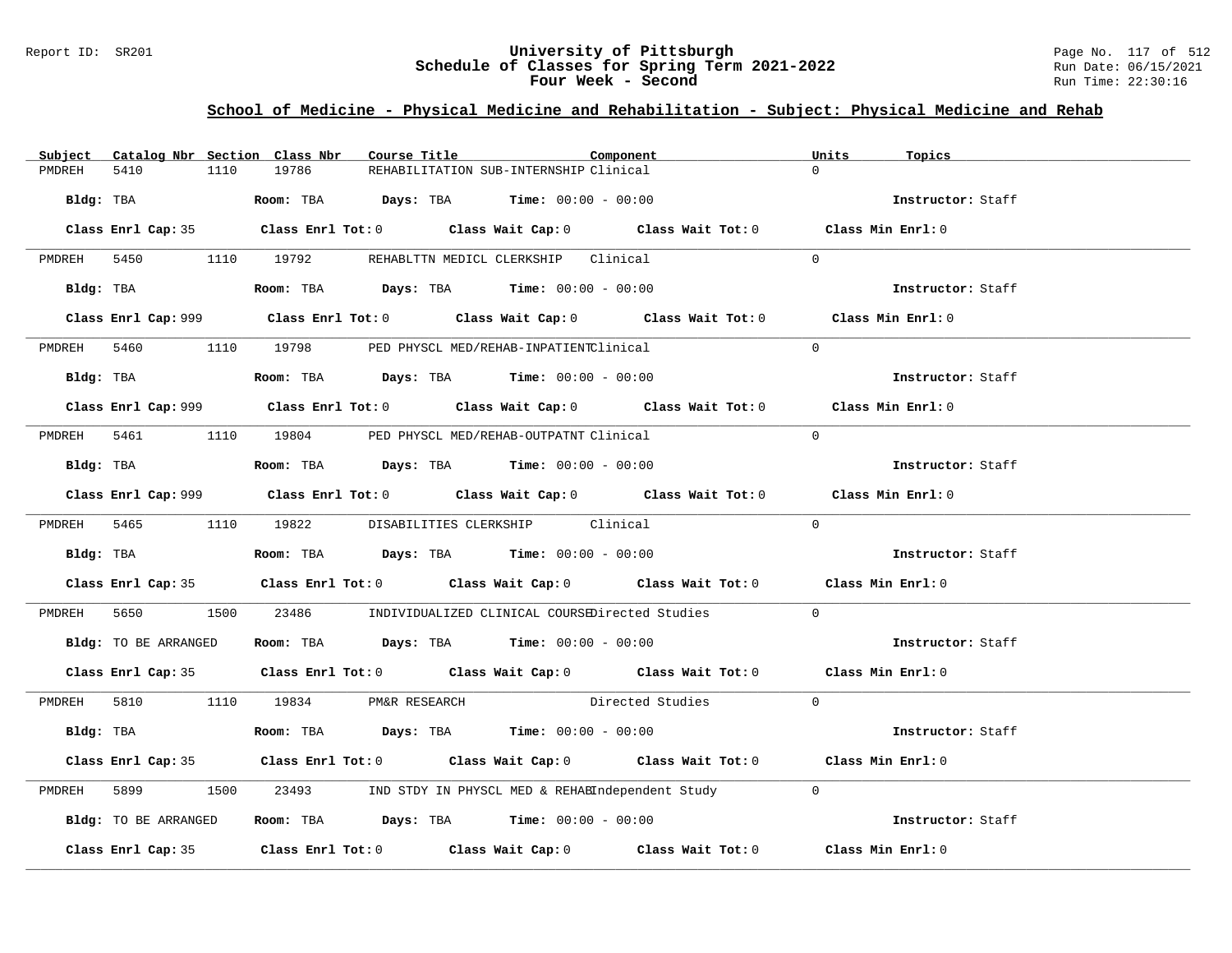| PMDREH    | 5900               | 1110 | 19840             | EXTRAMURAL PHYSCL MED & REHAB Clinical |                              |                   |                   |  |
|-----------|--------------------|------|-------------------|----------------------------------------|------------------------------|-------------------|-------------------|--|
| Bldg: TBA |                    |      | Room: TBA         | Days: TBA                              | <b>Time:</b> $00:00 - 00:00$ |                   | Instructor: Staff |  |
|           | Class Enrl Cap: 35 |      | Class Enrl Tot: 0 |                                        | Class Wait Cap: 0            | Class Wait Tot: 0 | Class Min Enrl: 0 |  |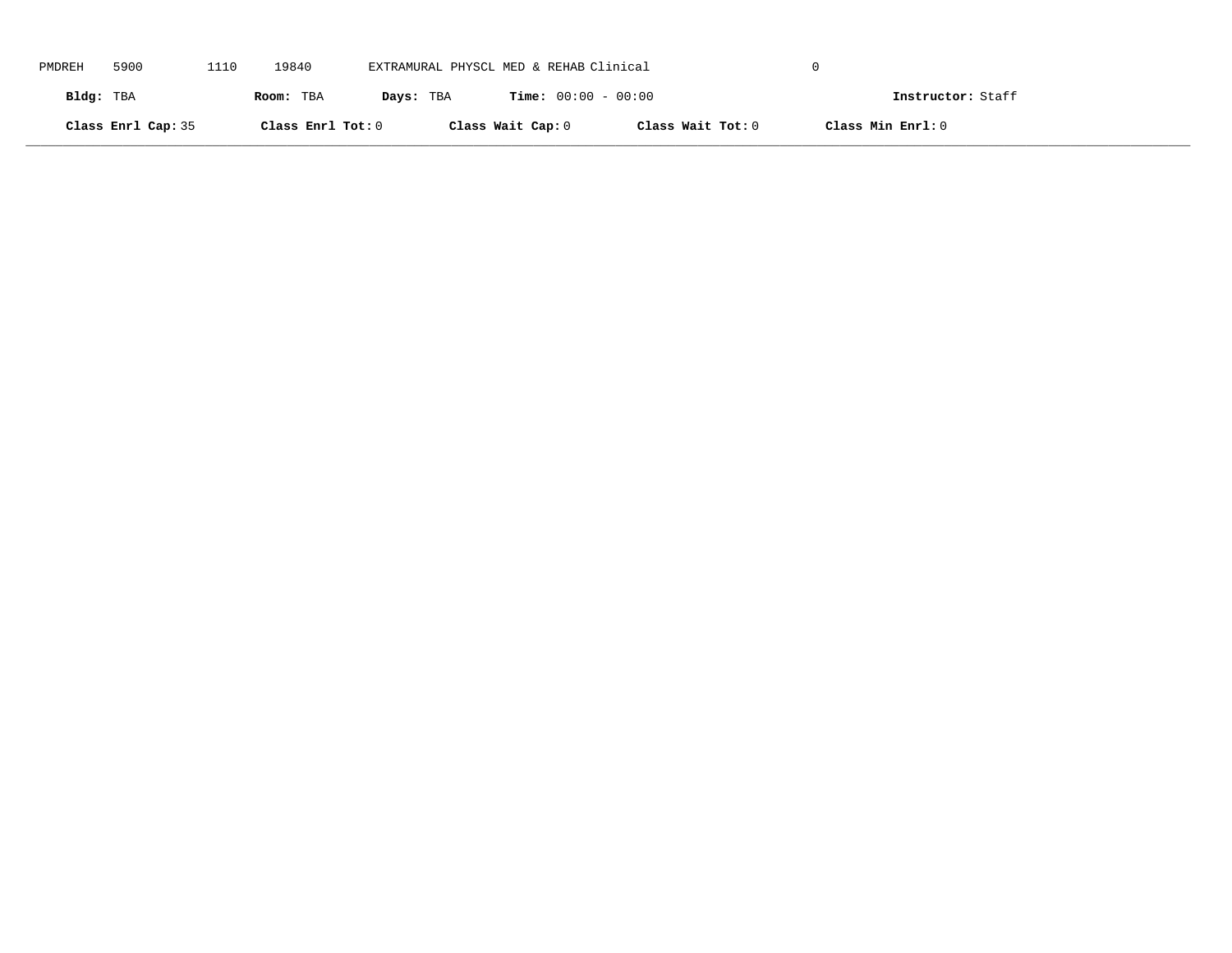### Report ID: SR201 **University of Pittsburgh** Page No. 119 of 512 **Schedule of Classes for Spring Term 2021-2022** Run Date: 06/15/2021 **Four Week - Second Run Time: 22:30:16**

| Subject<br>Catalog Nbr Section Class Nbr | Course Title                                                                                | Component | Units<br>Topics   |
|------------------------------------------|---------------------------------------------------------------------------------------------|-----------|-------------------|
| PSYC<br>5345<br>1110                     | 19846<br>CLINICAL NEUROSCIENCE REPEAT Clinical                                              |           | $\Omega$          |
|                                          |                                                                                             |           |                   |
| Bldg: TBA                                | Room: TBA $Days:$ TBA $Time: 00:00 - 00:00$                                                 |           | Instructor: Staff |
|                                          |                                                                                             |           |                   |
|                                          | Class Enrl Cap: 35 Class Enrl Tot: 0 Class Wait Cap: 0 Class Wait Tot: 0 Class Min Enrl: 0  |           |                   |
|                                          | PSYC 5366 1500 28360 PSYCHIATRY CLERKSHIP Clinical                                          |           | $\Omega$          |
|                                          |                                                                                             |           |                   |
| Bldg: TO BE ARRANGED                     | Room: TBA $\rule{1em}{0.15mm}$ Days: TBA Time: $00:00 - 00:00$                              |           | Instructor: Staff |
|                                          |                                                                                             |           |                   |
|                                          | Class Enrl Cap: 35 Class Enrl Tot: 0 Class Wait Cap: 0 Class Wait Tot: 0 Class Min Enrl: 0  |           |                   |
|                                          |                                                                                             |           |                   |
| PSYC                                     | 5410 1110 19879 ACTNG INTERNSHIP IN PSYCHIATRYClinical                                      |           | $\Omega$          |
| Bldg: TBA                                | Room: TBA $Days:$ TBA $Time: 00:00 - 00:00$                                                 |           | Instructor: Staff |
|                                          |                                                                                             |           |                   |
|                                          | Class Enrl Cap: 35 Class Enrl Tot: 0 Class Wait Cap: 0 Class Wait Tot: 0 Class Min Enrl: 0  |           |                   |
|                                          |                                                                                             |           |                   |
| PSYC                                     | 5411 1110 19891 ADOLESCENT PSYC ACTING INTERN Clinical                                      |           | $\Omega$          |
|                                          |                                                                                             |           |                   |
| Bldg: TBA                                | Room: TBA $Days:$ TBA Time: $00:00 - 00:00$                                                 |           | Instructor: Staff |
|                                          | Class Enrl Cap: 999 Class Enrl Tot: 0 Class Wait Cap: 0 Class Wait Tot: 0 Class Min Enrl: 0 |           |                   |
|                                          |                                                                                             |           |                   |
|                                          | PSYC 5412 1110 19903 TRIPLE BOARD ACTING INTERNSHIPClinical                                 |           | $\Omega$          |
|                                          |                                                                                             |           |                   |
| Bldg: TBA                                | Room: TBA $Days:$ TBA $Time: 00:00 - 00:00$                                                 |           | Instructor: Staff |
|                                          |                                                                                             |           |                   |
|                                          | Class Enrl Cap: 35 Class Enrl Tot: 0 Class Wait Cap: 0 Class Wait Tot: 0 Class Min Enrl: 0  |           |                   |
|                                          |                                                                                             |           |                   |
|                                          | PSYC 5415 1110 19915 INTRO TO CLINICAL PSYCHIATRY Clinical                                  |           | $\overline{0}$    |
| Bldg: TBA                                | Room: TBA $Days:$ TBA Time: $00:00 - 00:00$                                                 |           | Instructor: Staff |
|                                          |                                                                                             |           |                   |
|                                          | Class Enrl Cap: 35 Class Enrl Tot: 0 Class Wait Cap: 0 Class Wait Tot: 0 Class Min Enrl: 0  |           |                   |
|                                          |                                                                                             |           |                   |
|                                          | PSYC 5420 1110 19933 PSYCHIATRIC EMERGENCY SERVICESClinical                                 |           | $\Omega$          |
|                                          |                                                                                             |           |                   |
|                                          | Bldg: TBA                   Room: TBA         Days: TBA        Time: 00:00 - 00:00          |           | Instructor: Staff |
|                                          | Class Enrl Cap: 999 Class Enrl Tot: 0 Class Wait Cap: 0 Class Wait Tot: 0 Class Min Enrl: 0 |           |                   |
|                                          |                                                                                             |           |                   |
| 5425<br>PSYC                             | 1110 19048 MGT OF PSYCHIATRIC ILLNESSES Clinical                                            |           | $\Omega$          |
|                                          |                                                                                             |           |                   |
| Bldg: TBA                                | Room: TBA $\rule{1em}{0.15mm}$ Days: TBA Time: $00:00 - 00:00$                              |           | Instructor: Staff |
|                                          |                                                                                             |           |                   |
| Class Enrl Cap: 35                       | Class Enrl Tot: $0$ Class Wait Cap: $0$ Class Wait Tot: $0$                                 |           | Class Min Enrl: 0 |
|                                          |                                                                                             |           |                   |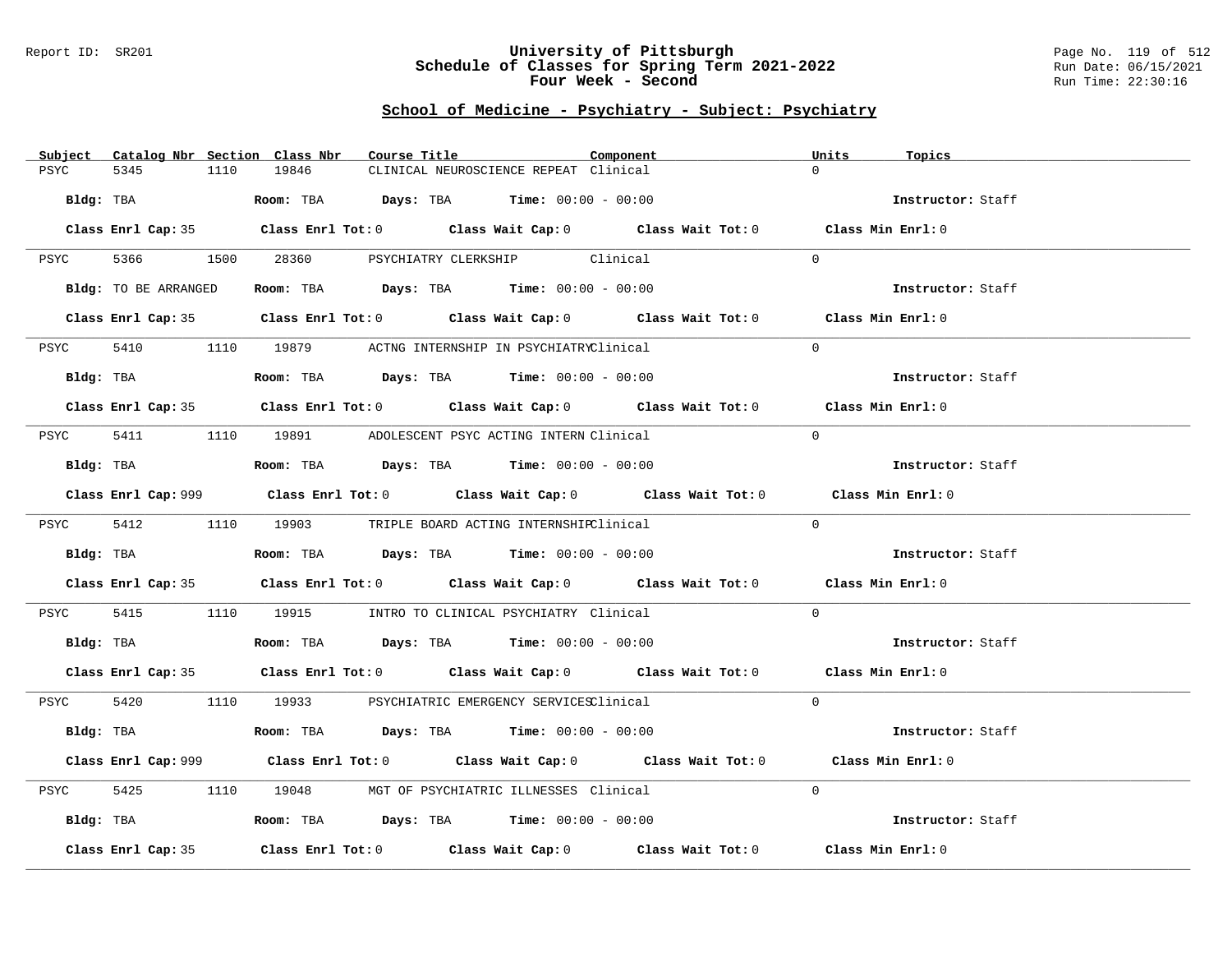| PSYC | 5430 | 1110 19945 | PEDIATRIC PSYCHIATRY Clinical                                                         |                                                                           | $\mathbf 0$                                                                                 |  |
|------|------|------------|---------------------------------------------------------------------------------------|---------------------------------------------------------------------------|---------------------------------------------------------------------------------------------|--|
|      |      |            | Bldg: TBA                   Room: TBA        Days: TBA        Time: 00:00 - 00:00     |                                                                           | Instructor: Staff                                                                           |  |
|      |      |            |                                                                                       |                                                                           | Class Enrl Cap: 999 Class Enrl Tot: 0 Class Wait Cap: 0 Class Wait Tot: 0 Class Min Enrl: 0 |  |
|      |      |            | PSYC 5441 1110 19963 OUTPATIENT ADOLSCNT PSYCHIATRYClinical                           |                                                                           | $\Omega$                                                                                    |  |
|      |      |            |                                                                                       |                                                                           | Instructor: Staff                                                                           |  |
|      |      |            |                                                                                       | Class Enrl Cap: 999 Class Enrl Tot: 0 Class Wait Cap: 0 Class Wait Tot: 0 | Class Min Enrl: 0                                                                           |  |
|      |      |            | PSYC 5442 1110 19060 ADV OUTPATIENT CHLD & ADOLSCNTClinical                           |                                                                           | $\Omega$                                                                                    |  |
|      |      |            | <b>Bldg:</b> TBA <b>ROOM:</b> TBA <b>Days:</b> TBA <b>Time:</b> $00:00 - 00:00$       |                                                                           | Instructor: Staff                                                                           |  |
|      |      |            |                                                                                       |                                                                           | Class Enrl Cap: 999 Class Enrl Tot: 0 Class Wait Cap: 0 Class Wait Tot: 0 Class Min Enrl: 0 |  |
|      |      |            | PSYC 5443 1110 19066 SEX ABUSE OF CHLDREN & ADLSCNTClinical                           |                                                                           | $\Omega$                                                                                    |  |
|      |      |            | Bldg: TBA                   Room: TBA         Days: TBA         Time: 00:00 - 00:00   |                                                                           | Instructor: Staff                                                                           |  |
|      |      |            |                                                                                       |                                                                           | Class Enrl Cap: 999 Class Enrl Tot: 0 Class Wait Cap: 0 Class Wait Tot: 0 Class Min Enrl: 0 |  |
|      |      |            | PSYC 5448 1110 19981 INTRO TO GERIATRIC PSYCHIATRY Clinical                           |                                                                           | $\Omega$                                                                                    |  |
|      |      |            | Bldg: TBA                   Room: TBA         Days: TBA         Time: $00:00 - 00:00$ |                                                                           | Instructor: Staff                                                                           |  |
|      |      |            |                                                                                       |                                                                           |                                                                                             |  |
|      |      |            |                                                                                       |                                                                           | Class Enrl Cap: 35 Class Enrl Tot: 0 Class Wait Cap: 0 Class Wait Tot: 0 Class Min Enrl: 0  |  |
|      |      |            | PSYC 5450 1110 19999 GERIATRIC PSYCHIATRY Clinical                                    |                                                                           | $\Omega$                                                                                    |  |
|      |      |            | Bldg: TBA                    Room: TBA         Days: TBA        Time: $00:00 - 00:00$ |                                                                           | Instructor: Staff                                                                           |  |
|      |      |            |                                                                                       |                                                                           | Class Enrl Cap: 999 Class Enrl Tot: 0 Class Wait Cap: 0 Class Wait Tot: 0 Class Min Enrl: 0 |  |
|      |      |            | PSYC 5455 1110 19078 EMERGENCY PSYCHIATRY Clinical                                    |                                                                           | $\Omega$                                                                                    |  |
|      |      |            | Bldg: TBA                   Room: TBA         Days: TBA         Time: $00:00 - 00:00$ |                                                                           | Instructor: Staff                                                                           |  |
|      |      |            |                                                                                       |                                                                           | Class Enrl Cap: 999 Class Enrl Tot: 0 Class Wait Cap: 0 Class Wait Tot: 0 Class Min Enrl: 0 |  |
|      |      |            | PSYC 5458 1110 20011 PSYCHIATRIC ASSESSMENT Clinical                                  |                                                                           | $\overline{0}$                                                                              |  |
|      |      |            | Bldg: TBA                   Room: TBA         Days: TBA         Time: 00:00 - 00:00   |                                                                           | Instructor: Staff                                                                           |  |
|      |      |            |                                                                                       |                                                                           | Class Enrl Cap: 35 Class Enrl Tot: 0 Class Wait Cap: 0 Class Wait Tot: 0 Class Min Enrl: 0  |  |
|      |      |            | PSYC 5459 1205 22132 NEUROSCIENCE AT THE BEDSIDE Clinical                             |                                                                           | $\Omega$                                                                                    |  |
|      |      |            | Bldg: TO BE ARRANGED Room: TBA Days: TBA Time: 00:00 - 00:00                          |                                                                           | Instructor: Staff                                                                           |  |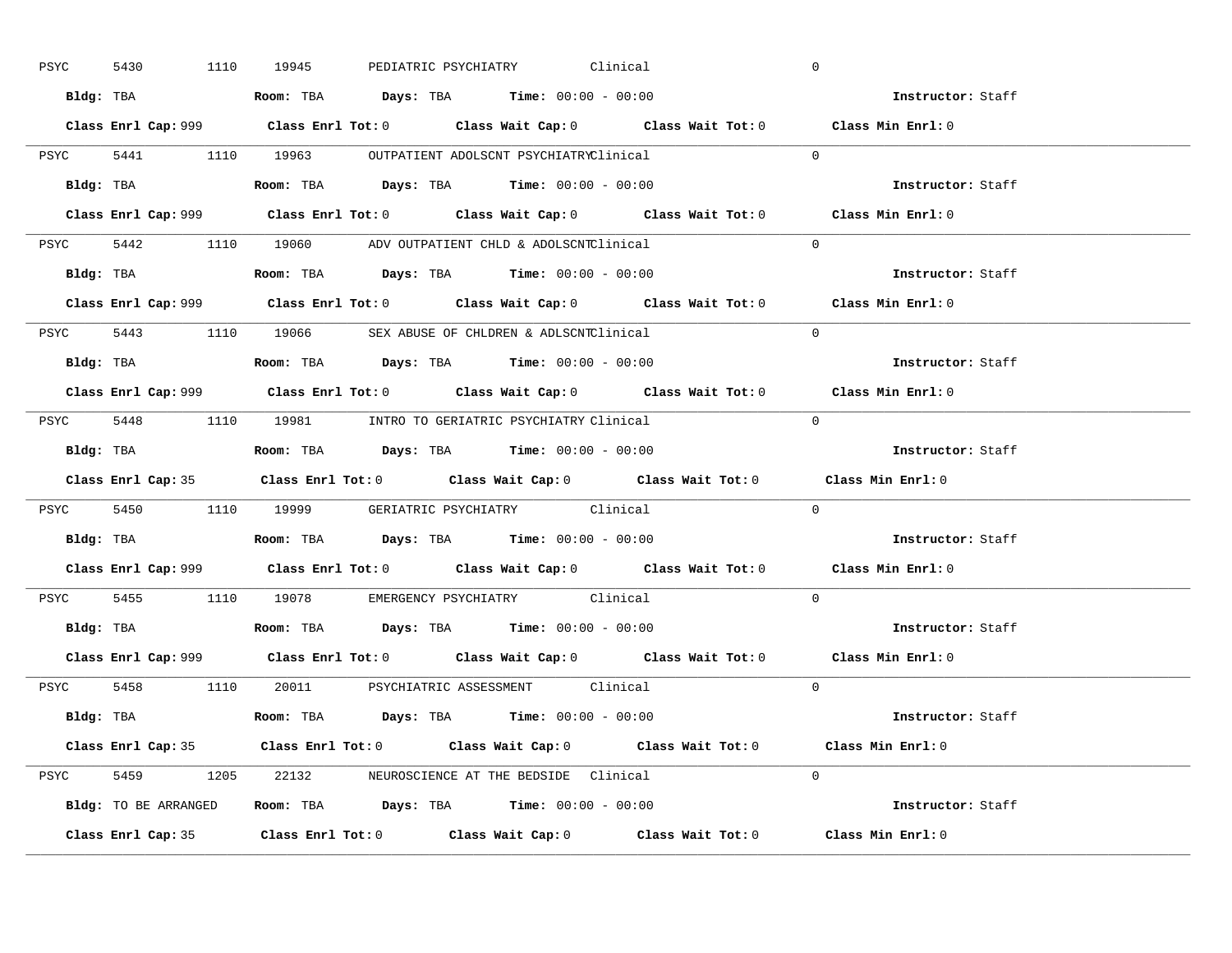#### Report ID: SR201 **University of Pittsburgh** Page No. 121 of 512 **Schedule of Classes for Spring Term 2021-2022** Run Date: 06/15/2021 **Four Week - Second Run Time: 22:30:16**

| Subject      |      | Catalog Nbr Section Class Nbr<br>Course Title                                            |                                             | Component                                                                                   | Units<br>Topics   |  |
|--------------|------|------------------------------------------------------------------------------------------|---------------------------------------------|---------------------------------------------------------------------------------------------|-------------------|--|
| 5460<br>PSYC | 1110 | 20017                                                                                    | CONSULTATION & LIAISON PSYCH Clinical       |                                                                                             | $\Omega$          |  |
| Bldg: TBA    |      | Room: TBA $\rule{1em}{0.15mm}$ Days: TBA $\rule{1.15mm}]{0.15mm}$ Time: $0.000 - 0.0000$ |                                             |                                                                                             | Instructor: Staff |  |
|              |      |                                                                                          |                                             | Class Enrl Cap: 999 Class Enrl Tot: 0 Class Wait Cap: 0 Class Wait Tot: 0 Class Min Enrl: 0 |                   |  |
| 5462<br>PSYC | 1110 | 20023                                                                                    | PSYCHIATRY AND FAMILY MEDICINEClinical      |                                                                                             | $\Omega$          |  |
| Bldg: TBA    |      | Room: TBA $Days:$ TBA $Time: 00:00 - 00:00$                                              |                                             |                                                                                             | Instructor: Staff |  |
|              |      |                                                                                          |                                             | Class Enrl Cap: 35 Class Enrl Tot: 0 Class Wait Cap: 0 Class Wait Tot: 0 Class Min Enrl: 0  |                   |  |
| 5465<br>PSYC | 1110 | 20035                                                                                    | COMMUNITY PSYCHIATRY Clinical               |                                                                                             | $\Omega$          |  |
| Bldg: TBA    |      | Room: TBA $Days:$ TBA $Time: 00:00 - 00:00$                                              |                                             |                                                                                             | Instructor: Staff |  |
|              |      |                                                                                          |                                             | Class Enrl Cap: 35 Class Enrl Tot: 0 Class Wait Cap: 0 Class Wait Tot: 0 Class Min Enrl: 0  |                   |  |
| 5468<br>PSYC | 1020 |                                                                                          | 25841 INTEGED CARE ACROSS LIFESPAN Clinical |                                                                                             | $\overline{0}$    |  |
| Bldg: TBA    |      | Room: TBA Days: TBA Time: TBA                                                            |                                             |                                                                                             | Instructor: Staff |  |
|              |      |                                                                                          |                                             | Class Enrl Cap: 35 Class Enrl Tot: 0 Class Wait Cap: 0 Class Wait Tot: 0 Class Min Enrl: 0  |                   |  |
| 5471<br>PSYC | 1110 |                                                                                          | 19084 MAYVIEW STATE HOSPITAL Clinical       |                                                                                             | $\Omega$          |  |
| Bldg: TBA    |      | Room: TBA $Days:$ TBA $Time: 00:00 - 00:00$                                              |                                             |                                                                                             | Instructor: Staff |  |
|              |      |                                                                                          |                                             | Class Enrl Cap: 999 Class Enrl Tot: 0 Class Wait Cap: 0 Class Wait Tot: 0 Class Min Enrl: 0 |                   |  |
| 5481<br>PSYC | 1110 | 19096 - 1909                                                                             | ADDICTIONS TREATMENT PROGRAM Clinical       |                                                                                             | $\Omega$          |  |
| Bldg: TBA    |      | Room: TBA $Days: TBA$ Time: $00:00 - 00:00$                                              |                                             |                                                                                             | Instructor: Staff |  |
|              |      |                                                                                          |                                             | Class Enrl Cap: 999 Class Enrl Tot: 0 Class Wait Cap: 0 Class Wait Tot: 0 Class Min Enrl: 0 |                   |  |
| 5482<br>PSYC | 1110 |                                                                                          | 19102 DUAL DIAG:MENTL & SUBS ABUSE Clinical |                                                                                             | $\Omega$          |  |
| Bldg: TBA    |      | Room: TBA $Days:$ TBA $Time: 00:00 - 00:00$                                              |                                             |                                                                                             | Instructor: Staff |  |
|              |      |                                                                                          |                                             | Class Enrl Cap: 999 Class Enrl Tot: 0 Class Wait Cap: 0 Class Wait Tot: 0 Class Min Enrl: 0 |                   |  |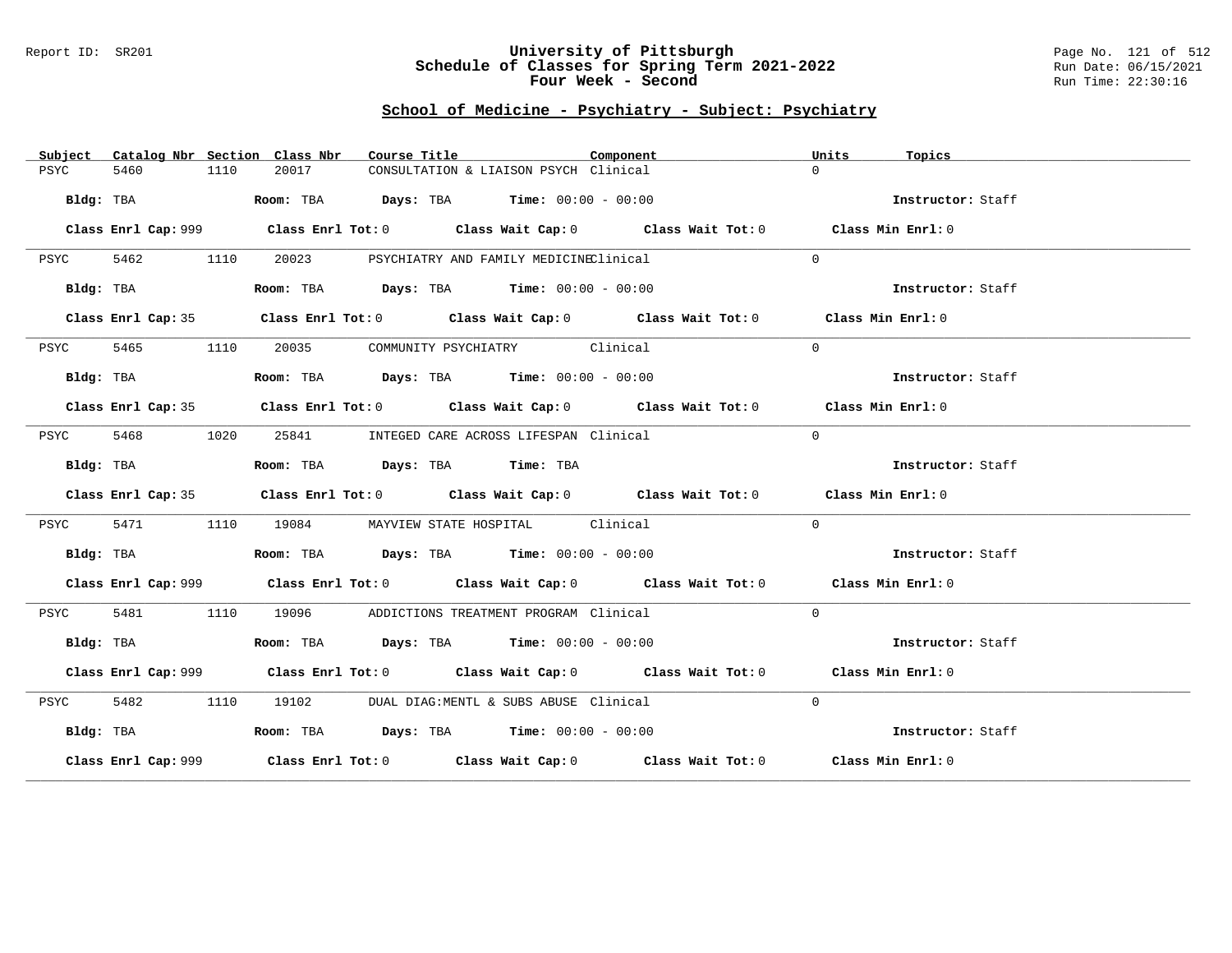#### Report ID: SR201 **University of Pittsburgh** Page No. 122 of 512 **Schedule of Classes for Spring Term 2021-2022** Run Date: 06/15/2021 **Four Week - Second Run Time: 22:30:16**

| Subject   |                      |      | Catalog Nbr Section Class Nbr                                            | Course Title |                       |                                           | Component |                                                                                             | Units             | Topics            |                                |
|-----------|----------------------|------|--------------------------------------------------------------------------|--------------|-----------------------|-------------------------------------------|-----------|---------------------------------------------------------------------------------------------|-------------------|-------------------|--------------------------------|
| PSYC      | 5483                 | 1205 | 22139                                                                    |              |                       | ADDICTION MED DUAL DIAGNOSIS Clinical     |           |                                                                                             | $\Omega$          |                   |                                |
|           | Bldg: TO BE ARRANGED |      | Room: TBA                                                                | Days: TBA    |                       | $Time: 00:00 - 00:00$                     |           |                                                                                             |                   |                   | Instructor: Kirk, Kimberly Ann |
|           |                      |      |                                                                          |              |                       |                                           |           |                                                                                             |                   |                   | Fontenot, Amber L              |
|           |                      |      |                                                                          |              |                       |                                           |           |                                                                                             |                   |                   | Maranowski, Gregory William    |
|           |                      |      | Class Enrl Cap: 35 Class Enrl Tot: 0 Class Wait Cap: 0 Class Wait Tot: 0 |              |                       |                                           |           |                                                                                             | Class Min Enrl: 0 |                   |                                |
| PSYC      | 5485                 | 1110 | 20041                                                                    |              |                       | ADULT INTENSIVE OUTPATIENT PROClinical    |           |                                                                                             | $\mathbf 0$       |                   |                                |
| Bldg: TBA |                      |      | Room: TBA $Days:$ TBA $Time: 00:00 - 00:00$                              |              |                       |                                           |           |                                                                                             |                   | Instructor: Staff |                                |
|           |                      |      |                                                                          |              |                       |                                           |           | Class Enrl Cap: 35 Class Enrl Tot: 0 Class Wait Cap: 0 Class Wait Tot: 0 Class Min Enrl: 0  |                   |                   |                                |
| PSYC      | 5500                 | 1110 |                                                                          |              |                       | 20047 NEUROBEHAVIORAL PSYCHIATRY Clinical |           |                                                                                             | $\Omega$          |                   |                                |
| Bldg: TBA |                      |      | Room: TBA Days: TBA Time: $00:00 - 00:00$                                |              |                       |                                           |           |                                                                                             |                   | Instructor: Staff |                                |
|           |                      |      |                                                                          |              |                       |                                           |           |                                                                                             |                   | Class Min Enrl: 0 |                                |
| PSYC      | 5510                 | 1110 | 20311                                                                    |              |                       | SLEEP AND ITS DISORDERS Clinical          |           |                                                                                             | $\Omega$          |                   |                                |
| Bldg: TBA |                      |      | <b>Room:</b> TBA <b>Days:</b> TBA <b>Time:</b> $00:00 - 00:00$           |              |                       |                                           |           |                                                                                             |                   | Instructor: Staff |                                |
|           |                      |      |                                                                          |              |                       |                                           |           | Class Enrl Cap: 999 Class Enrl Tot: 0 Class Wait Cap: 0 Class Wait Tot: 0 Class Min Enrl: 0 |                   |                   |                                |
| PSYC      | 5520                 | 1110 | 19114                                                                    |              |                       |                                           |           | BIOLOGICAL RHYTHMS                Independent Study                                         | $\overline{0}$    |                   |                                |
|           | Bldg: TBA            |      | Room: TBA $Days: TBA$ Time: $00:00 - 00:00$                              |              |                       |                                           |           |                                                                                             |                   | Instructor: Staff |                                |
|           | Class Enrl Cap: 35   |      | Class Enrl Tot: $0$ Class Wait Cap: $0$ Class Wait Tot: $0$              |              |                       |                                           |           |                                                                                             |                   | Class Min Enrl: 0 |                                |
| PSYC      | 5531                 | 1110 | 19120                                                                    |              | WOMEN'S MENTAL HEALTH |                                           | Clinical  |                                                                                             | $\Omega$          |                   |                                |
|           | Bldg: TBA            |      | Room: TBA $Days:$ TBA $Time: 00:00 - 00:00$                              |              |                       |                                           |           |                                                                                             |                   | Instructor: Staff |                                |
|           |                      |      | Class Enrl Cap: 35 Class Enrl Tot: 0 Class Wait Cap: 0 Class Wait Tot: 0 |              |                       |                                           |           |                                                                                             |                   | Class Min Enrl: 0 |                                |
| PSYC      | 5650                 | 1110 | 20329                                                                    |              |                       | INDIVIDUALIZED CLINICAL COURSEClinical    |           |                                                                                             | $\overline{0}$    |                   |                                |
| Bldg: TBA |                      |      | Room: TBA $Days: TBA$ Time: $00:00 - 00:00$                              |              |                       |                                           |           |                                                                                             |                   | Instructor: Staff |                                |
|           | Class Enrl Cap: 35   |      | Class Enrl Tot: 0 Class Wait Cap: 0                                      |              |                       |                                           |           | Class Wait Tot: 0                                                                           |                   | Class Min Enrl: 0 |                                |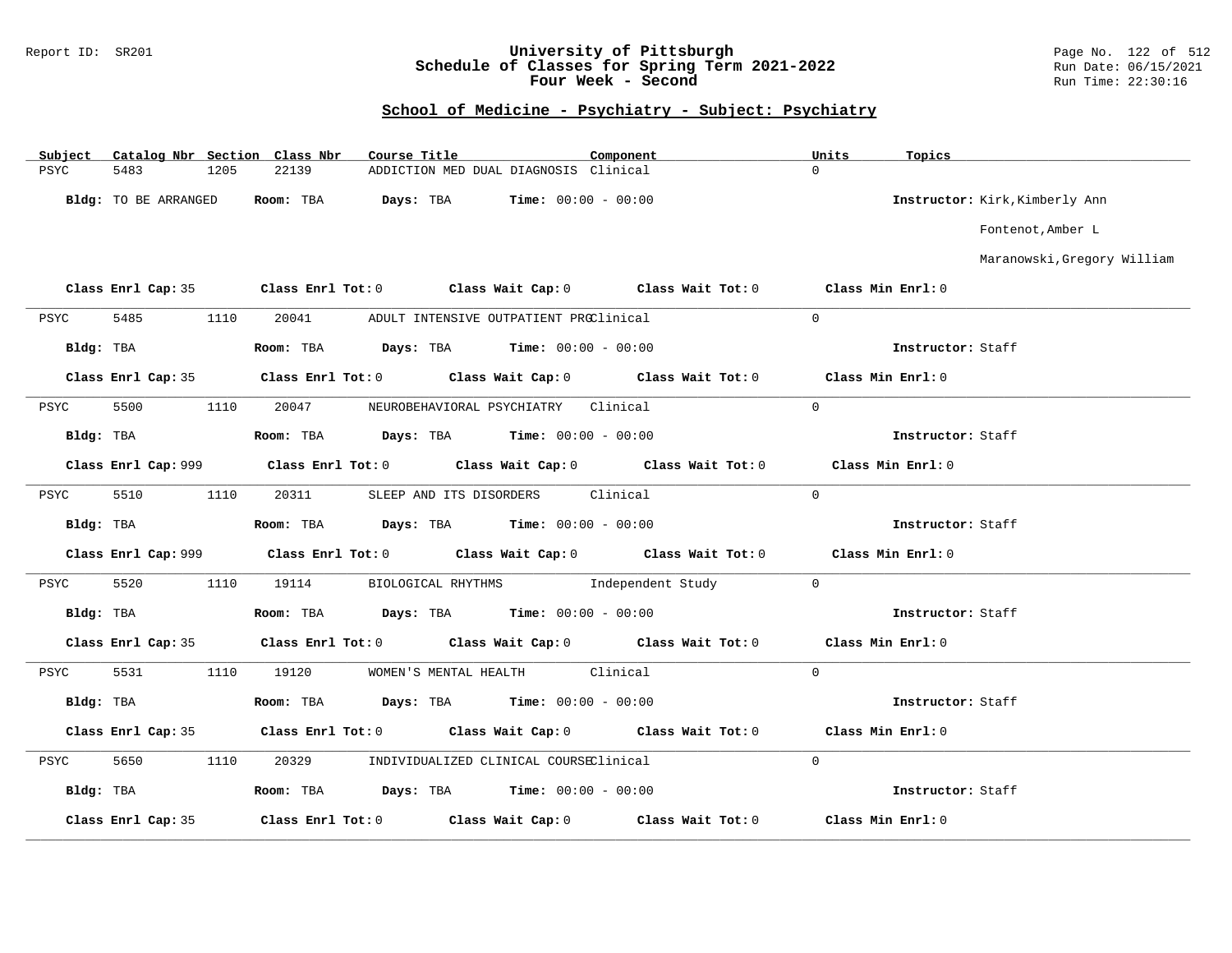### Report ID: SR201 **University of Pittsburgh** Page No. 123 of 512 **Schedule of Classes for Spring Term 2021-2022** Run Date: 06/15/2021 **Four Week - Second Run Time: 22:30:16**

| Catalog Nbr Section Class Nbr<br>Subject | Course Title                                                                                | Component | Units<br>Topics   |
|------------------------------------------|---------------------------------------------------------------------------------------------|-----------|-------------------|
| 5750<br>1500<br>PSYC                     | 28381<br>GET READY FOR RESIDENCY                                                            | Clinical  | $\Omega$          |
|                                          |                                                                                             |           |                   |
| Bldg: TO BE ARRANGED                     | Room: TBA $Days:$ TBA $Time: 00:00 - 00:00$                                                 |           | Instructor: Staff |
|                                          |                                                                                             |           |                   |
|                                          | Class Enrl Cap: 35 Class Enrl Tot: 0 Class Wait Cap: 0 Class Wait Tot: 0 Class Min Enrl: 0  |           |                   |
|                                          |                                                                                             |           |                   |
|                                          | PSYC 5890 1110 20347 CHLD & ADOLSCNT DEPRESSION RESClinical                                 |           | $\Omega$          |
| Bldg: TBA                                | Room: TBA $Days: TBA$ Time: $00:00 - 00:00$                                                 |           | Instructor: Staff |
|                                          |                                                                                             |           |                   |
|                                          | Class Enrl Cap: 999 Class Enrl Tot: 0 Class Wait Cap: 0 Class Wait Tot: 0 Class Min Enrl: 0 |           |                   |
|                                          |                                                                                             |           |                   |
| 1110<br><b>PSYC</b><br>5892              | 20353 PSYCHOPHYSIOLOGY Practicum                                                            |           | $\Omega$          |
|                                          |                                                                                             |           |                   |
| Bldg: TBA                                | Room: TBA $Days:$ TBA $Time: 00:00 - 00:00$                                                 |           | Instructor: Staff |
|                                          |                                                                                             |           |                   |
|                                          | Class Enrl Cap: 999 Class Enrl Tot: 0 Class Wait Cap: 0 Class Wait Tot: 0 Class Min Enrl: 0 |           |                   |
|                                          |                                                                                             |           |                   |
|                                          | PSYC 5893 1110 20359 NEUROPHARMACOLOGY Independent Study                                    |           | $\Omega$          |
| Bldg: TBA                                | Room: TBA $Days:$ TBA Time: $00:00 - 00:00$                                                 |           | Instructor: Staff |
|                                          |                                                                                             |           |                   |
|                                          | Class Enrl Cap: 35 Class Enrl Tot: 0 Class Wait Cap: 0 Class Wait Tot: 0 Class Min Enrl: 0  |           |                   |
|                                          |                                                                                             |           |                   |
|                                          | PSYC 5894 1110 19132 PSYCHOPHAR OF MOOD DISORDERS Independent Study                         |           | $\overline{0}$    |
|                                          |                                                                                             |           |                   |
| Bldg: TBA                                | Room: TBA $Days: TBA$ Time: $00:00 - 00:00$                                                 |           | Instructor: Staff |
|                                          |                                                                                             |           |                   |
|                                          | Class Enrl Cap: 35 Class Enrl Tot: 0 Class Wait Cap: 0 Class Wait Tot: 0 Class Min Enrl: 0  |           |                   |
| PSYC                                     | 5895 1110 20365 INDEPENDENT RESEARCH Independent Study                                      |           | $\overline{0}$    |
|                                          |                                                                                             |           |                   |
| Bldg: TBA                                | Room: TBA $Days: TBA$ Time: $00:00 - 00:00$                                                 |           | Instructor: Staff |
|                                          |                                                                                             |           |                   |
|                                          | Class Enrl Cap: 35 Class Enrl Tot: 0 Class Wait Cap: 0 Class Wait Tot: 0 Class Min Enrl: 0  |           |                   |
|                                          |                                                                                             |           |                   |
|                                          | PSYC 5896 1110 19138 LAW AND PSYCHIATRY Internship                                          |           | $\Omega$          |
|                                          |                                                                                             |           |                   |
| Bldg: TBA                                | <b>Room:</b> TBA $Days: TBA$ <b>Time:</b> $00:00 - 00:00$                                   |           | Instructor: Staff |
|                                          |                                                                                             |           |                   |
|                                          | Class Enrl Cap: 35 Class Enrl Tot: 0 Class Wait Cap: 0 Class Wait Tot: 0 Class Min Enrl: 0  |           |                   |
| 5897<br>1110<br>PSYC                     | 20371 BEHAVIORAL MEDICINE 1nternship                                                        |           | $\Omega$          |
|                                          |                                                                                             |           |                   |
|                                          | Bldg: TBA                    Room: TBA         Days: TBA         Time: 00:00 - 00:00        |           | Instructor: Staff |
|                                          |                                                                                             |           |                   |
| Class Enrl Cap: 999                      | Class Enrl Tot: $0$ Class Wait Cap: $0$ Class Wait Tot: $0$ Class Min Enrl: $0$             |           |                   |
|                                          |                                                                                             |           |                   |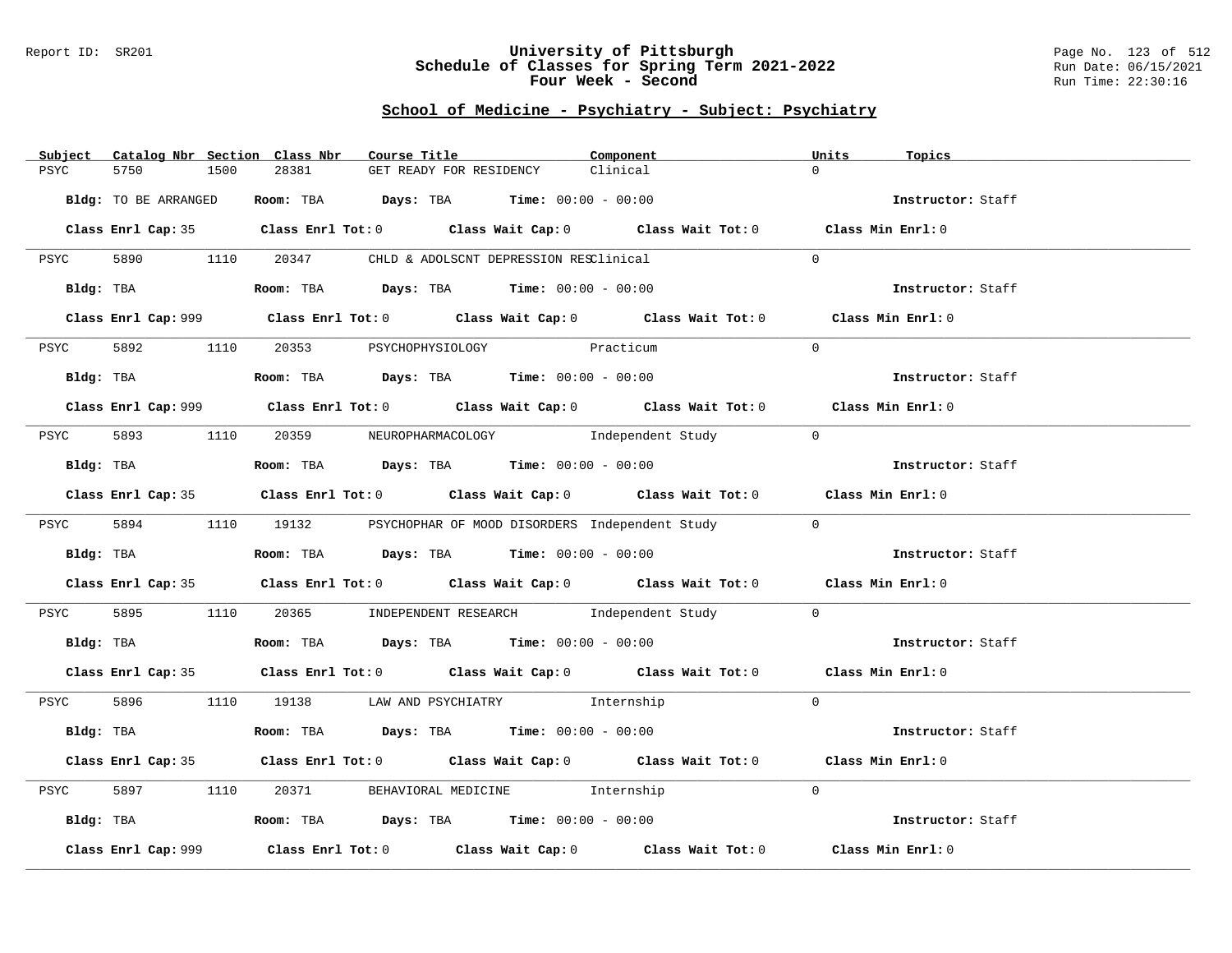| PSYC      | 5898               | 1110 | 20377             |                                               |                       | INTRO TO CLINCAL PSYC RESEARCHDirected Studies              | $\mathbf 0$       |                   |
|-----------|--------------------|------|-------------------|-----------------------------------------------|-----------------------|-------------------------------------------------------------|-------------------|-------------------|
| Bldg: TBA |                    |      | Room: TBA         | <b>Days:</b> TBA <b>Time:</b> $00:00 - 00:00$ |                       |                                                             |                   | Instructor: Staff |
|           | Class Enrl Cap: 35 |      | Class Enrl Tot: 0 |                                               |                       | Class Wait Cap: $0$ Class Wait Tot: $0$                     | Class Min Enrl: 0 |                   |
| PSYC      | 5899               | 1110 | 20383             | INDEPENDENT STUDY                             |                       | Independent Study                                           | $\mathbf 0$       |                   |
| Bldg: TBA |                    |      | Room: TBA         | Days: TBA                                     | $Time: 00:00 - 00:00$ |                                                             |                   | Instructor: Staff |
|           | Class Enrl Cap: 35 |      |                   |                                               |                       | Class Enrl Tot: $0$ Class Wait Cap: $0$ Class Wait Tot: $0$ | Class Min Enrl: 0 |                   |
| PSYC      | 5901               | 1110 | 20389             | EXTRAMURAL PSYCHIATRY                         |                       | Clinical                                                    | $\mathbf 0$       |                   |
| Bldg: TBA |                    |      | Room: TBA         | <b>Days:</b> TBA <b>Time:</b> $00:00 - 00:00$ |                       |                                                             |                   | Instructor: Staff |
|           | Class Enrl Cap: 35 |      |                   |                                               |                       | Class Enrl Tot: $0$ Class Wait Cap: $0$ Class Wait Tot: $0$ | Class Min Enrl: 0 |                   |
| PSYC      | 5903               | 1110 | 19150             | INDEPENDENT STUDY                             |                       | Independent Study                                           | $1 - 3$           |                   |
| Bldg: TBA |                    |      | Room: TBA         | <b>Days:</b> TBA <b>Time:</b> $00:00 - 00:00$ |                       |                                                             |                   | Instructor: Staff |
|           | Class Enrl Cap: 35 |      | Class Enrl Tot: 0 |                                               | Class Wait Cap: 0     | Class Wait Tot: 0                                           | Class Min Enrl: 0 |                   |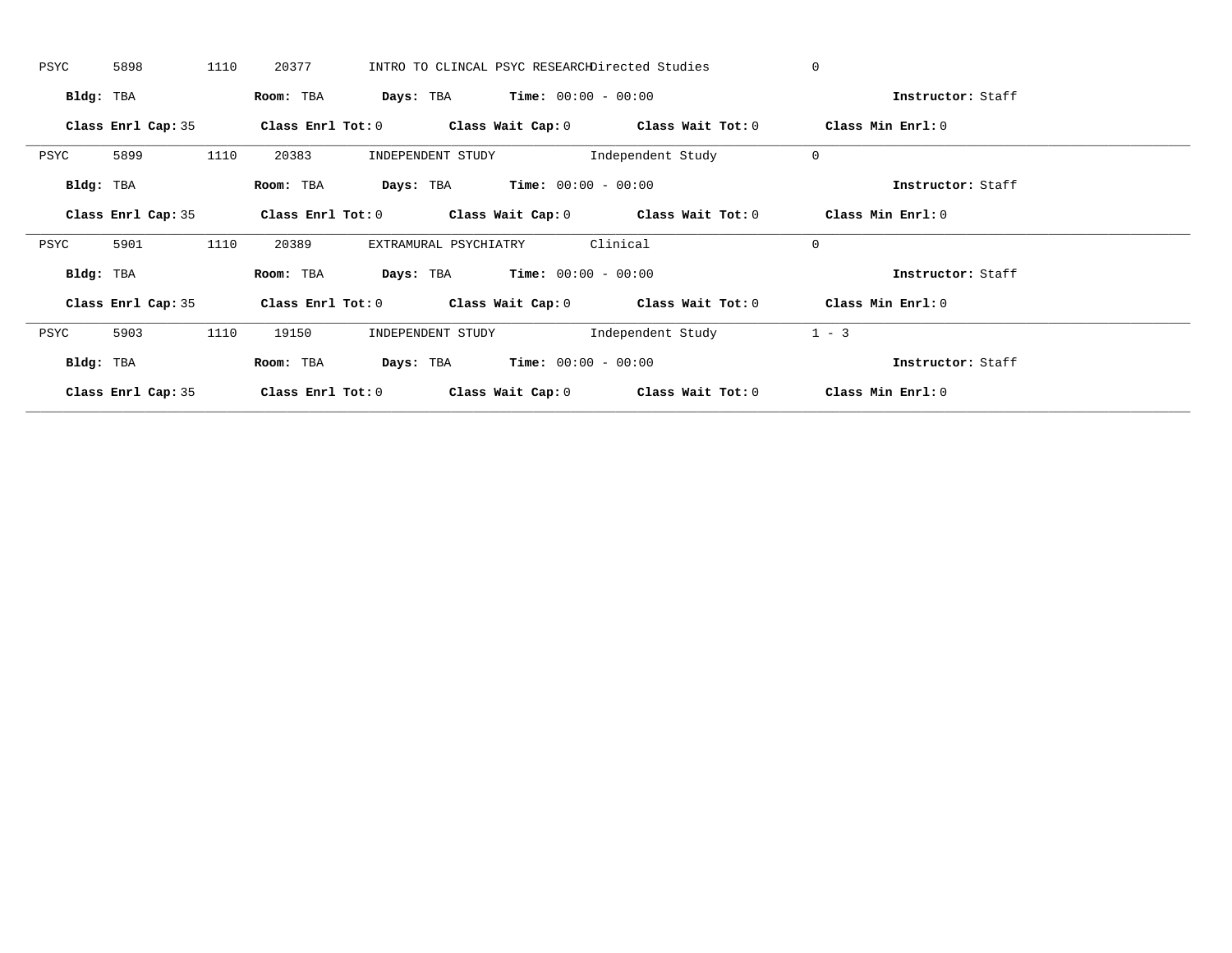#### Report ID: SR201 **University of Pittsburgh** Page No. 125 of 512 **Schedule of Classes for Spring Term 2021-2022** Run Date: 06/15/2021 **Four Week - Second Run Time: 22:30:16**

## **School of Medicine - Radiology - Subject: Radiology**

|                    | Subject Catalog Nbr Section Class Nbr | Course Title                                                                          | Component                            | Units                                                                                              | Topics            |  |
|--------------------|---------------------------------------|---------------------------------------------------------------------------------------|--------------------------------------|----------------------------------------------------------------------------------------------------|-------------------|--|
| 5330<br>RAD        | 19156<br>1110                         |                                                                                       | IMAGING CLERKSHIP (3 WEEKS) Clinical | $\Omega$                                                                                           |                   |  |
| Bldg: TBA          |                                       | Room: TBA $Days:$ TBA $Time: 00:00 - 00:00$                                           |                                      |                                                                                                    | Instructor: Staff |  |
|                    |                                       |                                                                                       |                                      | Class Enrl Cap: 35 Class Enrl Tot: 0 Class Wait Cap: 0 Class Wait Tot: 0 Class Min Enrl: 0         |                   |  |
|                    |                                       | RAD 5384 1110 19162 EXPERMNTAL RADIATION ONCOLOGY Directed Studies                    |                                      | $\Omega$                                                                                           |                   |  |
| Bldg: TBA          |                                       | Room: TBA $Days:$ TBA Time: $00:00 - 00:00$                                           |                                      |                                                                                                    | Instructor: Staff |  |
|                    |                                       |                                                                                       |                                      | Class Enrl Cap: 35 Class Enrl Tot: 0 Class Wait Cap: 0 Class Wait Tot: 0 Class Min Enrl: 0         |                   |  |
|                    |                                       | RAD 5421 1110 20395 DIAGNOSTIC RADIOLOGY Clinical                                     |                                      | $\Omega$                                                                                           |                   |  |
| Bldg: TBA          |                                       | <b>Room:</b> TBA $Days:$ TBA $Time: 00:00 - 00:00$                                    |                                      |                                                                                                    | Instructor: Staff |  |
|                    |                                       |                                                                                       |                                      | Class Enrl Cap: 999 Class Enrl Tot: 0 Class Wait Cap: 0 Class Wait Tot: 0 Class Min Enrl: 0        |                   |  |
|                    |                                       | RAD 5422 1110 20401 ADVANCED RADIOLOGY Clinical                                       |                                      | $\Omega$                                                                                           |                   |  |
| Bldg: TBA          |                                       | Room: TBA Days: TBA Time: $00:00 - 00:00$                                             |                                      |                                                                                                    | Instructor: Staff |  |
|                    |                                       |                                                                                       |                                      | Class Enrl Cap: 35 Class Enrl Tot: 0 Class Wait Cap: 0 Class Wait Tot: 0 Class Min Enrl: 0         |                   |  |
|                    |                                       | RAD 5425 1110 20407 VASCULAR/INTRVENTION RADIOLOGYClinical                            |                                      | $\Omega$                                                                                           |                   |  |
|                    |                                       | Bldg: TBA                   Room: TBA         Days: TBA        Time: $00:00 - 00:00$  |                                      |                                                                                                    | Instructor: Staff |  |
|                    |                                       |                                                                                       |                                      | Class Enrl Cap: 999 Class Enrl Tot: 0 Class Wait Cap: 0 Class Wait Tot: 0 Class Min Enrl: 0        |                   |  |
| RAD 5430           |                                       | 1110 20413 NUCLEAR MEDICINE Clinical                                                  |                                      | $\Omega$                                                                                           |                   |  |
|                    |                                       | Bldg: TBA                    Room: TBA         Days: TBA         Time: 00:00 - 00:00  |                                      |                                                                                                    | Instructor: Staff |  |
|                    |                                       |                                                                                       |                                      | Class Enrl Cap: 999 Class Enrl Tot: 0 Class Wait Cap: 0 Class Wait Tot: 0 Class Min Enrl: 0        |                   |  |
|                    |                                       | RAD 5435 1110 20419 CLINICAL RADIOLOGY Clinical                                       |                                      | $\Omega$                                                                                           |                   |  |
|                    |                                       | Bldg: TBA                   Room: TBA         Days: TBA         Time: $00:00 - 00:00$ |                                      |                                                                                                    | Instructor: Staff |  |
|                    |                                       |                                                                                       |                                      | Class Enrl Cap: 200 Class Enrl Tot: 0 Class Wait Cap: 0 Class Wait Tot: 0 Class Min Enrl: 0        |                   |  |
| 5440<br>RAD        | 1110                                  | 20425 INDEPENDENT STUDY IN RADIOLOGYIndependent Study                                 |                                      | $\overline{0}$                                                                                     |                   |  |
| Bldg: TBA          |                                       | Room: TBA $\rule{1em}{0.15mm}$ Days: TBA Time: $00:00 - 00:00$                        |                                      |                                                                                                    | Instructor: Staff |  |
| Class Enrl Cap: 35 |                                       |                                                                                       |                                      | Class Enrl Tot: 0 $\qquad$ Class Wait Cap: 0 $\qquad$ Class Wait Tot: 0 $\qquad$ Class Min Enrl: 0 |                   |  |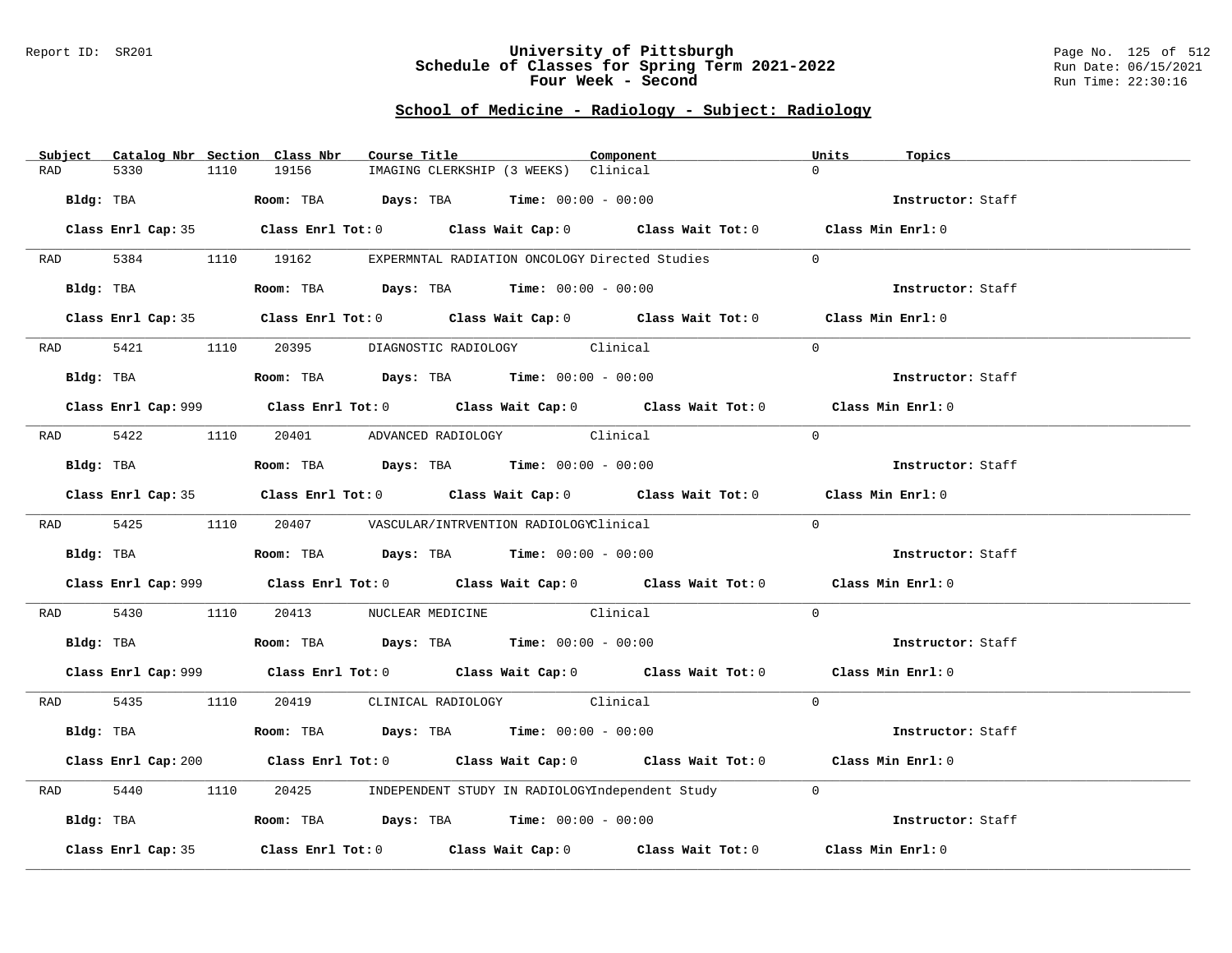| RAD | 5620                                                                                       | 1110 19168 |  | CLINICAL RADIATION ONCOLOGY Clinical                                                |                                                                      | $\overline{0}$                                                                              |  |
|-----|--------------------------------------------------------------------------------------------|------------|--|-------------------------------------------------------------------------------------|----------------------------------------------------------------------|---------------------------------------------------------------------------------------------|--|
|     | Bldg: TBA                   Room: TBA         Days: TBA        Time: 00:00 - 00:00         |            |  |                                                                                     |                                                                      | Instructor: Staff                                                                           |  |
|     |                                                                                            |            |  |                                                                                     |                                                                      | Class Enrl Cap: 999 Class Enrl Tot: 0 Class Wait Cap: 0 Class Wait Tot: 0 Class Min Enrl: 0 |  |
|     | RAD 5630 1110 20431 INTRO TO CLIN RADTN-ONCOLOGY Clinical                                  |            |  |                                                                                     |                                                                      | $\overline{0}$                                                                              |  |
|     | Bldg: TBA                                                                                  |            |  | Room: TBA $Days:$ TBA $Time: 00:00 - 00:00$                                         |                                                                      | Instructor: Staff                                                                           |  |
|     |                                                                                            |            |  |                                                                                     |                                                                      | Class Enrl Cap: 35 Class Enrl Tot: 0 Class Wait Cap: 0 Class Wait Tot: 0 Class Min Enrl: 0  |  |
|     |                                                                                            |            |  |                                                                                     | RAD 5650 1500 23500 INDIVIDUALIZED CLINICAL COURSEDirected Studies 0 |                                                                                             |  |
|     | <b>Bldg:</b> TO BE ARRANGED <b>Room:</b> TBA <b>Days:</b> TBA <b>Time:</b> $00:00 - 00:00$ |            |  |                                                                                     |                                                                      | Instructor: Staff                                                                           |  |
|     |                                                                                            |            |  |                                                                                     |                                                                      | Class Enrl Cap: 35 Class Enrl Tot: 0 Class Wait Cap: 0 Class Wait Tot: 0 Class Min Enrl: 0  |  |
|     |                                                                                            |            |  |                                                                                     | RAD 5651 1500 23507 INDIVIDUALIZED CLINICAL COURSEDirected Studies   | $\Omega$                                                                                    |  |
|     | Bldg: TO BE ARRANGED Room: TBA Days: TBA Time: 00:00 - 00:00                               |            |  |                                                                                     |                                                                      | Instructor: Staff                                                                           |  |
|     |                                                                                            |            |  |                                                                                     |                                                                      | Class Enrl Cap: 35 Class Enrl Tot: 0 Class Wait Cap: 0 Class Wait Tot: 0 Class Min Enrl: 0  |  |
|     |                                                                                            |            |  |                                                                                     | RAD 5826 1110 20437 EXPERMNTAL RADIATION ONCOLOGY Directed Studies 0 |                                                                                             |  |
|     | Bldg: TBA                   Room: TBA         Days: TBA        Time: 00:00 - 00:00         |            |  |                                                                                     |                                                                      | Instructor: Staff                                                                           |  |
|     |                                                                                            |            |  |                                                                                     |                                                                      |                                                                                             |  |
|     |                                                                                            |            |  |                                                                                     |                                                                      | Class Enrl Cap: 35 Class Enrl Tot: 0 Class Wait Cap: 0 Class Wait Tot: 0 Class Min Enrl: 0  |  |
|     |                                                                                            |            |  |                                                                                     | RAD 5827 1110 20443 EXPERIMNTAL DIAGNOSTC RADOLGY Directed Studies 0 |                                                                                             |  |
|     | Bldg: TBA                                                                                  |            |  | <b>Room:</b> TBA $\rule{1em}{0.15mm}$ <b>Days:</b> TBA <b>Time:</b> $00:00 - 00:00$ |                                                                      | Instructor: Staff                                                                           |  |
|     |                                                                                            |            |  |                                                                                     |                                                                      | Class Enrl Cap: 35 Class Enrl Tot: 0 Class Wait Cap: 0 Class Wait Tot: 0 Class Min Enrl: 0  |  |
| RAD |                                                                                            |            |  |                                                                                     | 5840 1020 24357 RADIATION ONCOLOGY RESEARCH Directed Studies         | $\Omega$                                                                                    |  |
|     | Bldg: TO BE ARRANGED ROOM: TBA Days: TBA Time: 00:00 - 00:00                               |            |  |                                                                                     |                                                                      | Instructor: Staff                                                                           |  |
|     | Class Enrl Cap: 35                                                                         |            |  |                                                                                     |                                                                      | Class Enrl Tot: $0$ Class Wait Cap: $0$ Class Wait Tot: $0$ Class Min Enrl: $0$             |  |
|     |                                                                                            |            |  |                                                                                     | RAD 5841 1500 23514 RESEARCH IN RADIOLOGY Directed Studies 0         |                                                                                             |  |
|     | Bldg: TO BE ARRANGED                                                                       |            |  | Room: TBA $Days:$ TBA $Time: 00:00 - 00:00$                                         |                                                                      | Instructor: Staff                                                                           |  |
|     |                                                                                            |            |  |                                                                                     |                                                                      | Class Enrl Cap: 35 Class Enrl Tot: 0 Class Wait Cap: 0 Class Wait Tot: 0 Class Min Enrl: 0  |  |
|     |                                                                                            |            |  |                                                                                     | RAD 5899 1500 23521 IND STUDY RADIATION ONCOLOGY Independent Study 0 |                                                                                             |  |
|     |                                                                                            |            |  |                                                                                     | Bldg: TO BE ARRANGED Room: TBA Days: TBA Time: 00:00 - 00:00         | Instructor: Staff                                                                           |  |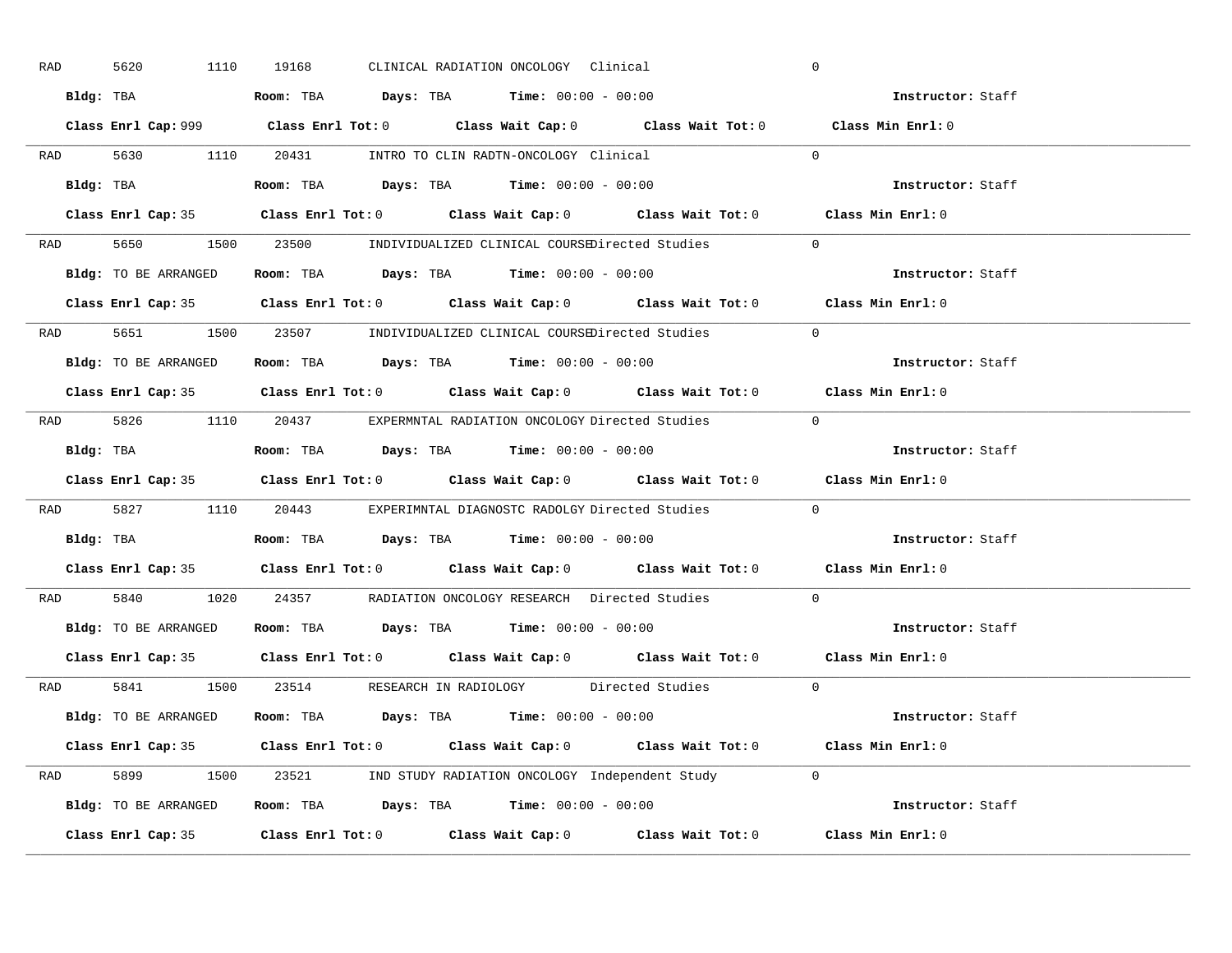### Report ID: SR201 **University of Pittsburgh** Page No. 127 of 512 **Schedule of Classes for Spring Term 2021-2022** Run Date: 06/15/2021 **Four Week - Second Run Time: 22:30:16**

# **School of Medicine - Radiology - Subject: Radiology**

| Subject   | Catalog Nbr Section Class Nbr |      |                     | Course Title                           | Component                    | Units<br>Topics     |  |
|-----------|-------------------------------|------|---------------------|----------------------------------------|------------------------------|---------------------|--|
| RAD       | 5900                          | 1110 | 20449               | EXTRAMURAL RADIOLOGY                   | Clinical                     | 0                   |  |
| Bldg: TBA |                               |      | Room: TBA           | Davs: TBA                              | <b>Time:</b> $00:00 - 00:00$ | Instructor: Staff   |  |
|           | Class Enrl Cap: 35            |      | Class Enrl Tot: $0$ | Class Wait Cap: 0                      | Class Wait $Tot: 0$          | Class Min $Enrl: 0$ |  |
|           |                               |      |                     |                                        |                              |                     |  |
| RAD       | 5901                          | 1110 | 20455               | EXTRAMURAL RADIATION ONCOLOGY Clinical |                              | 0                   |  |
| Bldg: TBA |                               |      | Room: TBA           | Davs: TBA                              | <b>Time:</b> $00:00 - 00:00$ | Instructor: Staff   |  |
|           | Class Enrl Cap: 35            |      | Class Enrl Tot: 0   | Class Wait Cap: 0                      | Class Wait Tot: 0            | Class Min Enrl: 0   |  |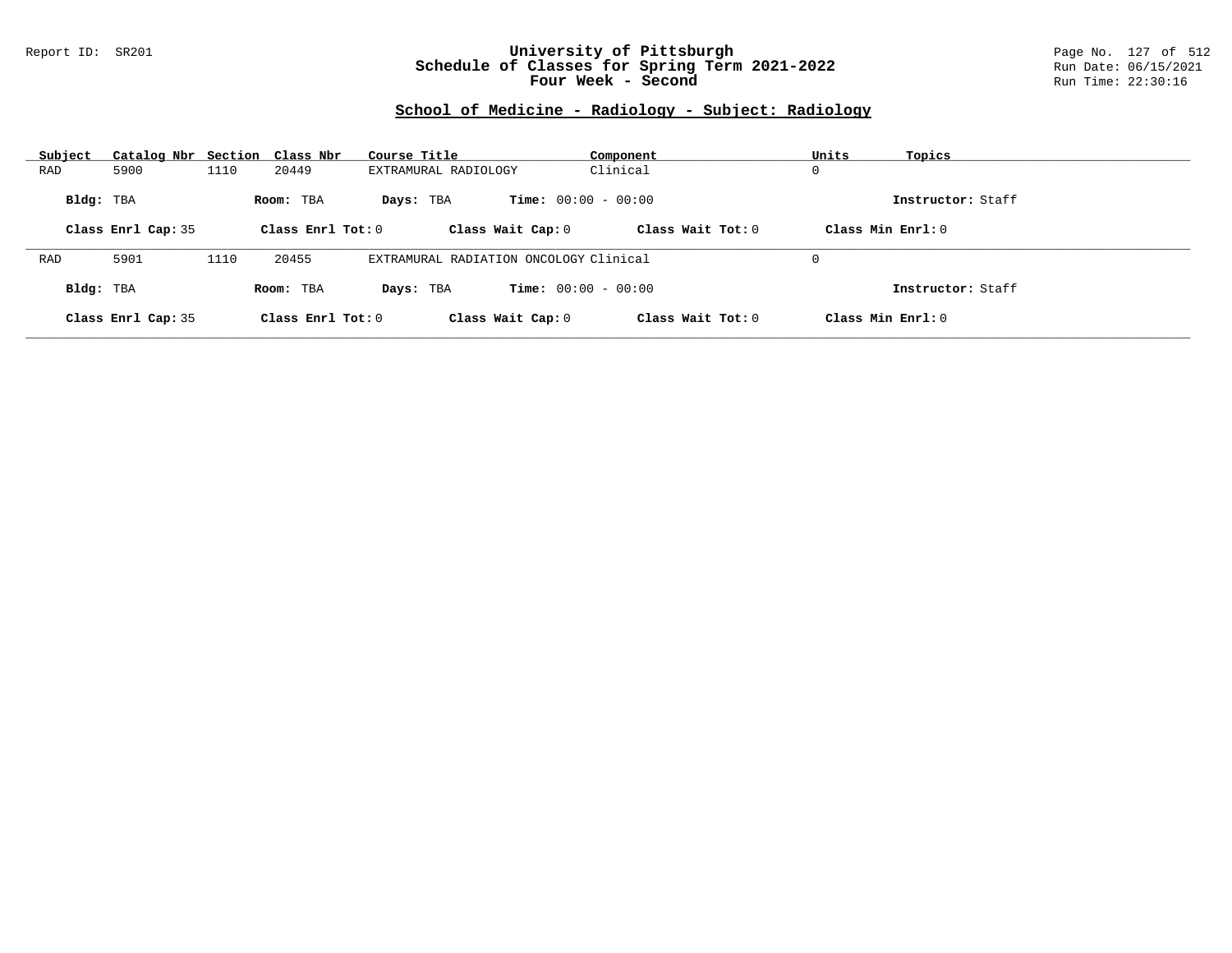#### Report ID: SR201 **University of Pittsburgh** Page No. 128 of 512 **Schedule of Classes for Spring Term 2021-2022** Run Date: 06/15/2021 **Four Week - Second Run Time: 22:30:16**

# **School of Medicine - Surgery - Subject: Cardiothoracic Surgery**

| Subject              | Catalog Nbr Section Class Nbr<br>Course Title                                              | Component                                            | Units<br>Topics   |  |
|----------------------|--------------------------------------------------------------------------------------------|------------------------------------------------------|-------------------|--|
| 5461<br>CTSURG       | 1201<br>22485                                                                              | PEDIATRIC CARDIOTHORACIC SURG Clinical               | $\Omega$          |  |
| Bldg: TO BE ARRANGED | Room: TBA $\rule{1em}{0.15mm}$ Days: TBA Time: $00:00 - 00:00$                             |                                                      | Instructor: Staff |  |
|                      | Class Enrl Cap: 35 Class Enrl Tot: 0 Class Wait Cap: 0 Class Wait Tot: 0 Class Min Enrl: 0 |                                                      |                   |  |
| CTSURG 5462 1150     | 22228                                                                                      | ADULT CARDIAC SURGERY Clinical                       | $\Omega$          |  |
| Bldg: TO BE ARRANGED | Room: TBA $Days:$ TBA $Time: 00:00 - 00:00$                                                |                                                      | Instructor: Staff |  |
|                      | Class Enrl Cap: 35 Class Enrl Tot: 0 Class Wait Cap: 0 Class Wait Tot: 0 Class Min Enrl: 0 |                                                      |                   |  |
| CTSURG 5463 1201     | 22478 ADULT THORACIC SURGERY Clinical                                                      |                                                      | $\Omega$          |  |
| Bldg: TO BE ARRANGED | Room: TBA $Days:$ TBA $Time: 00:00 - 00:00$                                                |                                                      | Instructor: Staff |  |
|                      | Class Enrl Cap: 35 Class Enrl Tot: 0 Class Wait Cap: 0 Class Wait Tot: 0 Class Min Enrl: 0 |                                                      |                   |  |
| 5650 1500<br>CTSURG  |                                                                                            | 23350 INDIVIDUALIZED CLINICAL COURSEDirected Studies | $\Omega$          |  |
| Bldg: TO BE ARRANGED | Room: TBA $Days:$ TBA $Time: 00:00 - 00:00$                                                |                                                      | Instructor: Staff |  |
|                      | Class Enrl Cap: 35 Class Enrl Tot: 0 Class Wait Cap: 0 Class Wait Tot: 0 Class Min Enrl: 0 |                                                      |                   |  |
| 5840<br>CTSURG       | 1205<br>24340                                                                              | CARDIOTHORACIC SURGERY RES Directed Studies          | $\Omega$          |  |
| Bldg: TO BE ARRANGED | Room: TBA $\rule{1em}{0.15mm}$ Days: TBA Time: $00:00 - 00:00$                             |                                                      | Instructor: Staff |  |
|                      | Class Enrl Cap: 35 Class Enrl Tot: 0 Class Wait Cap: 0 Class Wait Tot: 0 Class Min Enrl: 0 |                                                      |                   |  |
| 5899 1500<br>CTSURG  |                                                                                            | 23359 IND STDY CARDIOTHORACIC SURG Independent Study | $\Omega$          |  |
| Bldg: TO BE ARRANGED | Room: TBA $Days:$ TBA $Time: 00:00 - 00:00$                                                |                                                      | Instructor: Staff |  |
|                      | Class Enrl Cap: 35 Class Enrl Tot: 0 Class Wait Cap: 0 Class Wait Tot: 0 Class Min Enrl: 0 |                                                      |                   |  |
| 5900 1025<br>CTSURG  | 22147 EXTRAMURAL CARDIOTHORACIC SURGClinical                                               |                                                      | $\Omega$          |  |
| Bldg: TO BE ARRANGED | Room: TBA $Days:$ TBA $Time: 00:00 - 00:00$                                                |                                                      | Instructor: Staff |  |
|                      | Class Enrl Cap: 35 Class Enrl Tot: 0 Class Wait Cap: 0 Class Wait Tot: 0 Class Min Enrl: 0 |                                                      |                   |  |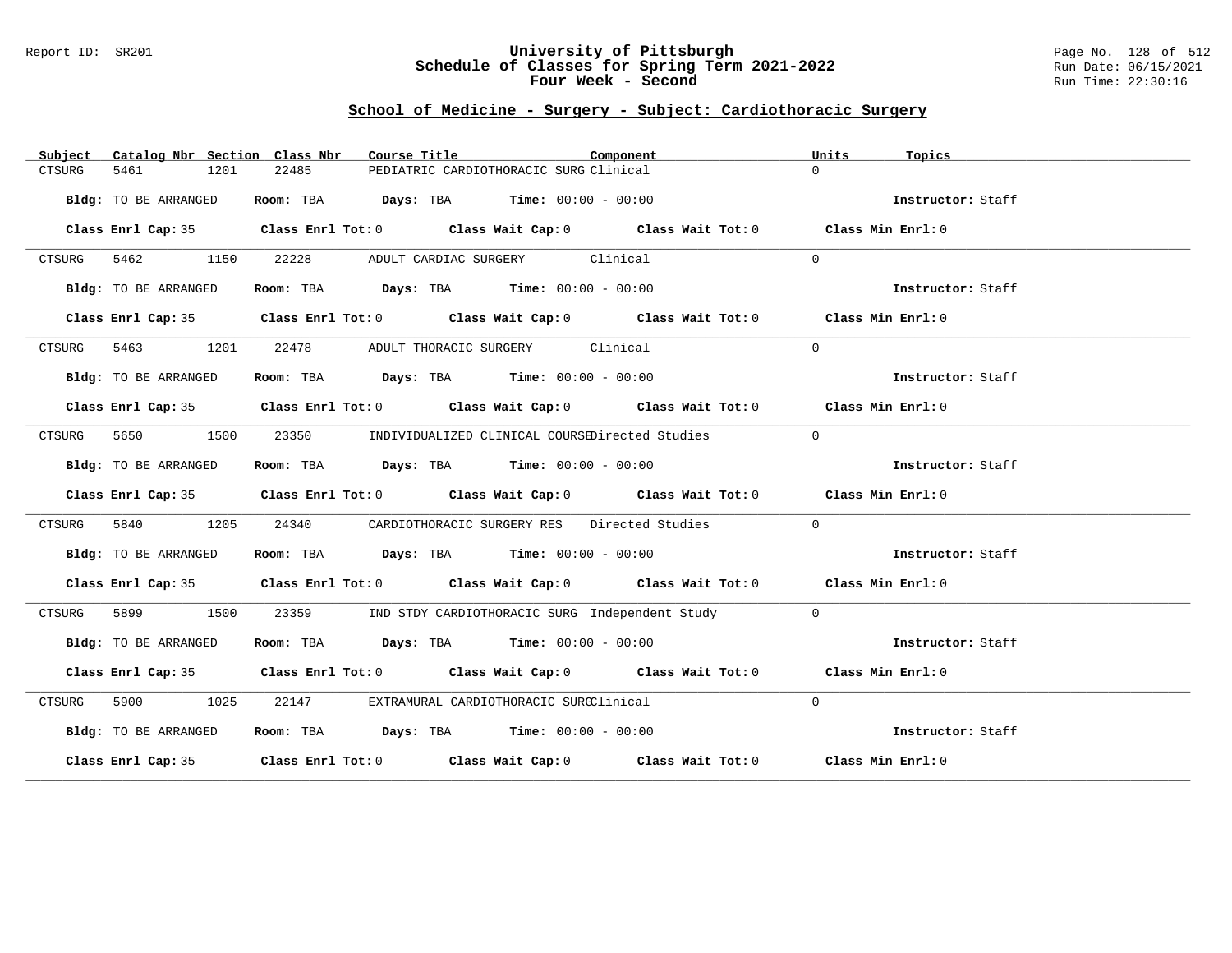### Report ID: SR201 **University of Pittsburgh** Page No. 129 of 512 **Schedule of Classes for Spring Term 2021-2022** Run Date: 06/15/2021 **Four Week - Second Run Time: 22:30:16**

# **School of Medicine - Surgery - Subject: Plastic Surgery**

| Catalog Nbr Section Class Nbr<br>Subject | Course Title                                                                               | Component                                       | Units<br>Topics   |
|------------------------------------------|--------------------------------------------------------------------------------------------|-------------------------------------------------|-------------------|
| 5450<br>1201<br>PLSSURG                  | 22492                                                                                      | PLASTIC RECONSTRUCTIVE SURGERYClinical          | $\Omega$          |
| Bldg: TO BE ARRANGED                     | Room: TBA                                                                                  | <b>Days:</b> TBA <b>Time:</b> $00:00 - 00:00$   | Instructor: Staff |
| Class Enrl Cap: 35                       | Class Enrl Tot: $0$ Class Wait Cap: $0$ Class Wait Tot: $0$ Class Min Enrl: $0$            |                                                 |                   |
| 1500<br>PLSSURG<br>5650                  | 23471                                                                                      | INDIVIDUALIZED CLINICAL COURSEDirected Studies  | $\Omega$          |
| Bldg: TO BE ARRANGED                     | Room: TBA                                                                                  | <b>Days:</b> TBA <b>Time:</b> $00:00 - 00:00$   | Instructor: Staff |
|                                          | Class Enrl Cap: 35 Class Enrl Tot: 0 Class Wait Cap: 0 Class Wait Tot: 0 Class Min Enrl: 0 |                                                 |                   |
| 1110<br>PLSSURG 5883                     | 20557<br>SURGICAL RESEARCH                                                                 | Directed Studies                                | $\Omega$          |
| Bldg: TBA                                | Room: TBA                                                                                  | <b>Days:</b> TBA <b>Time:</b> $00:00 - 00:00$   | Instructor: Staff |
| Class Enrl Cap: 35                       | Class Enrl Tot: $0$ Class Wait Cap: $0$ Class Wait Tot: $0$ Class Min Enrl: $0$            |                                                 |                   |
| PLSSURG 5899<br>1500                     | 23478                                                                                      | INDEPENDENT STUDY PLASTIC SURGIndependent Study | $\Omega$          |
| Bldg: TO BE ARRANGED                     | <b>Room:</b> TBA <b>Days:</b> TBA <b>Time:</b> 00:00 - 00:00                               |                                                 | Instructor: Staff |
| Class Enrl Cap: 35                       | Class Enrl Tot: $0$ Class Wait Cap: $0$ Class Wait Tot: $0$ Class Min Enrl: $0$            |                                                 |                   |
| 5901<br>1110<br>PLSSURG                  | 20059<br>EXTRAMURAL PLASTIC SURGERY                                                        | Clinical                                        | 0                 |
| Bldg: TBA                                | Room: TBA $Days:$ TBA $Time: 00:00 - 00:00$                                                |                                                 | Instructor: Staff |
| Class Enrl Cap: 35                       | Class Enrl Tot: $0$ Class Wait Cap: $0$ Class Wait Tot: $0$ Class Min Enrl: $0$            |                                                 |                   |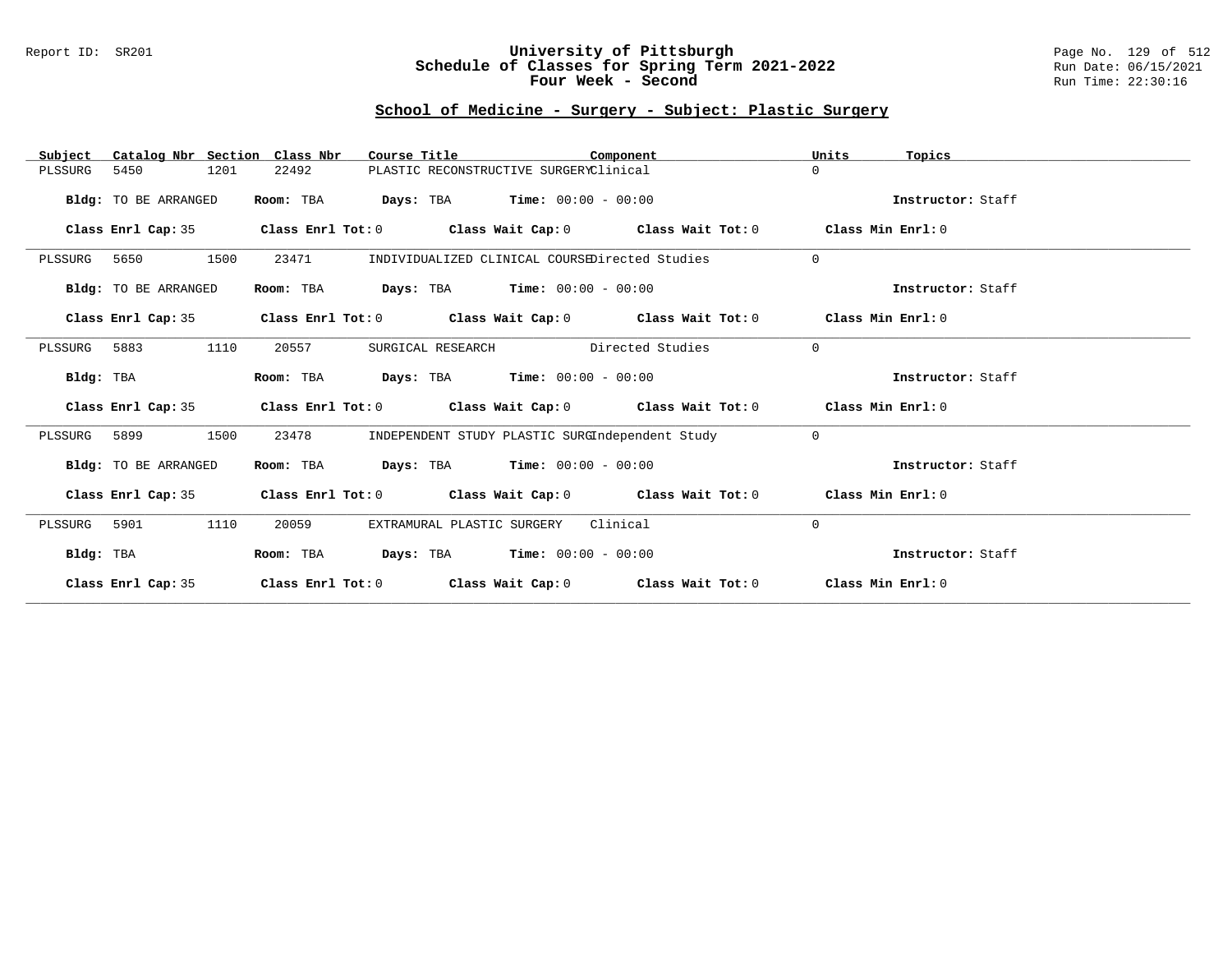#### Report ID: SR201 **University of Pittsburgh** Page No. 130 of 512 **Schedule of Classes for Spring Term 2021-2022** Run Date: 06/15/2021 **Four Week - Second Run Time: 22:30:16**

# **School of Medicine - Surgery - Subject: Surgery**

| Subject Catalog Nbr Section Class Nbr | Course Title                                                                               | Component<br>Units | Topics            |
|---------------------------------------|--------------------------------------------------------------------------------------------|--------------------|-------------------|
| 5323<br>1110<br><b>SURG</b>           | 20461<br>PLASTIC SURGERY PRECEPTORSHIP Clinical                                            | $\Omega$           |                   |
| Bldg: TBA                             | Room: TBA $Days:$ TBA $Time: 00:00 - 00:00$                                                |                    | Instructor: Staff |
|                                       | Class Enrl Cap: 35 Class Enrl Tot: 0 Class Wait Cap: 0 Class Wait Tot: 0 Class Min Enrl: 0 |                    |                   |
| SURG 5345 1110 20467                  | SURGERY CLERKSHIP REPEAT Clinical                                                          | $\Omega$           |                   |
| Bldg: TBA                             | Room: TBA $Days:$ TBA $Time: 00:00 - 00:00$                                                |                    | Instructor: Staff |
|                                       | Class Enrl Cap: 35 Class Enrl Tot: 0 Class Wait Cap: 0 Class Wait Tot: 0 Class Min Enrl: 0 |                    |                   |
|                                       | SURG 5360 1110 20473 ORAL-MAXILLOFACIAL SURGERY Clinical                                   | $\Omega$           |                   |
| Bldg: TBA                             | Room: TBA $Days:$ TBA $Time: 00:00 - 00:00$                                                |                    | Instructor: Staff |
|                                       | Class Enrl Cap: 35 Class Enrl Tot: 0 Class Wait Cap: 0 Class Wait Tot: 0 Class Min Enrl: 0 |                    |                   |
|                                       | SURG 5401 1110 20485 SURGERY ACTING INTERNSHIP Clinical                                    | $\Omega$           |                   |
| Bldg: TBA                             | Room: TBA $\rule{1em}{0.15mm}$ Days: TBA Time: $00:00 - 00:00$                             |                    | Instructor: Staff |
|                                       | Class Enrl Cap: 35 Class Enrl Tot: 0 Class Wait Cap: 0 Class Wait Tot: 0 Class Min Enrl: 0 |                    |                   |
|                                       | SURG 5402 1110 20491 EXTRAMURAL ACTING INTERNSHIP Clinical                                 | $\Omega$           |                   |
|                                       | Bldg: TBA                    Room: TBA         Days: TBA         Time: 00:00 - 00:00       |                    | Instructor: Staff |
|                                       | Class Enrl Cap: 35 Class Enrl Tot: 0 Class Wait Cap: 0 Class Wait Tot: 0 Class Min Enrl: 0 |                    |                   |
| SURG                                  | 5403 1110 20497 MD/OMS ACTING INTERNSHIP Clinical                                          | $\Omega$           |                   |
|                                       | Bldg: TBA                    Room: TBA         Days: TBA         Time: $00:00 - 00:00$     |                    | Instructor: Staff |
|                                       | Class Enrl Cap: 35 Class Enrl Tot: 0 Class Wait Cap: 0 Class Wait Tot: 0 Class Min Enrl: 0 |                    |                   |
|                                       | SURG 5410 1110 20503 GENERAL SURGERY ELECTIVE Clinical                                     | $\Omega$           |                   |
| Bldg: TBA                             | Room: TBA $Days:$ TBA $Time: 00:00 - 00:00$                                                |                    | Instructor: Staff |
|                                       | Class Enrl Cap: 35 Class Enrl Tot: 0 Class Wait Cap: 0 Class Wait Tot: 0 Class Min Enrl: 0 |                    |                   |
| 5411<br>SURG<br>1302                  | 22331 SURGERY INTERNSHIP PREP COURSEClinical                                               | $\Omega$           |                   |
| Bldg: TO BE ARRANGED                  | Room: TBA $\rule{1em}{0.15mm}$ Days: TBA Time: $00:00 - 00:00$                             |                    | Instructor: Staff |
|                                       | Class Enrl Cap: 35 Class Enrl Tot: 0 Class Wait Cap: 0 Class Wait Tot: 0                   | Class Min Enrl: 0  |                   |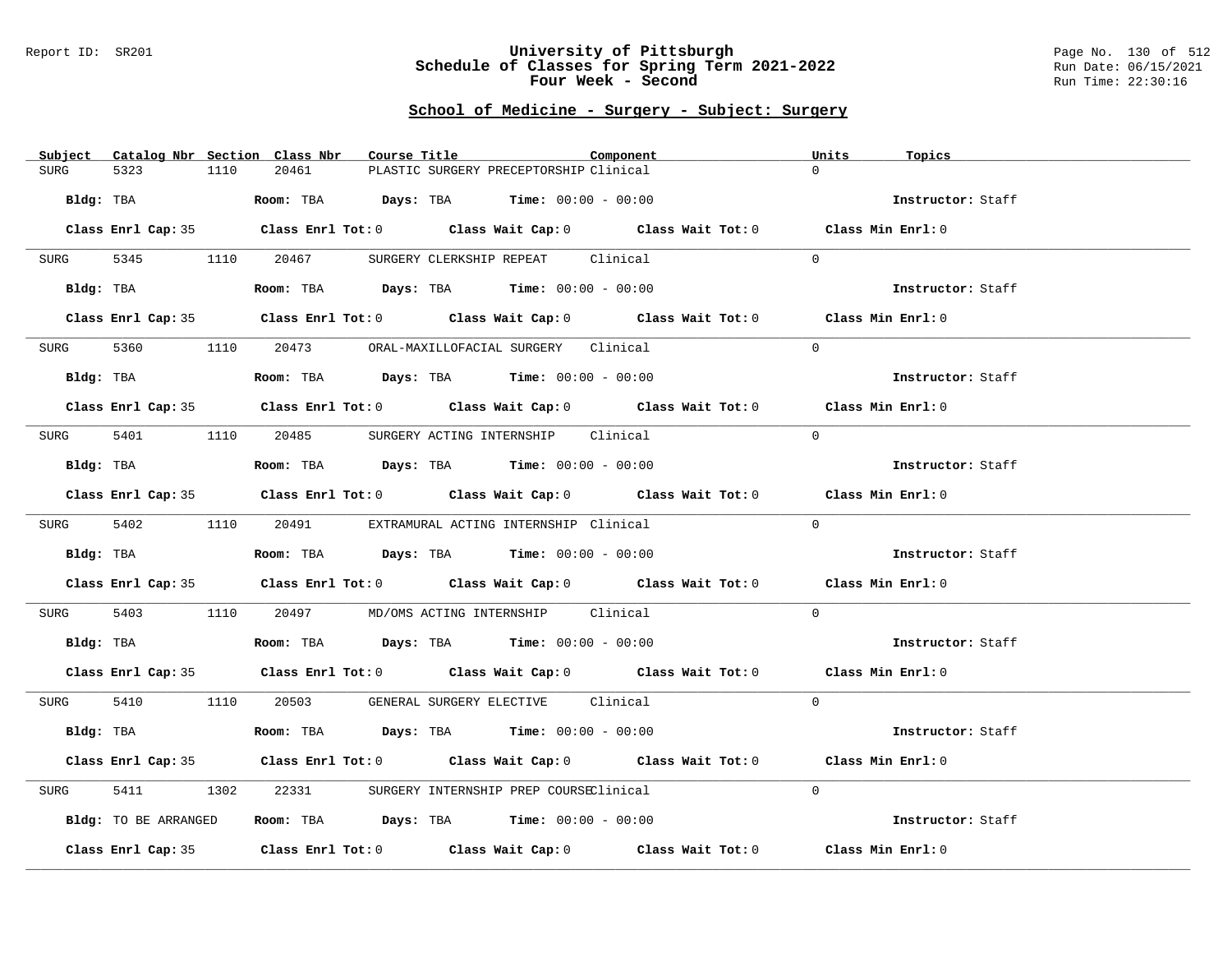| SURG | 5420 | 1110 | 20509                                                                                  | COMMUNITY HOSPITAL CLERKSHIP Clinical |                                                                           | $\mathbf 0$                                                                                 |  |
|------|------|------|----------------------------------------------------------------------------------------|---------------------------------------|---------------------------------------------------------------------------|---------------------------------------------------------------------------------------------|--|
|      |      |      | Bldg: TBA                      Room: TBA         Days: TBA         Time: 00:00 - 00:00 |                                       |                                                                           | Instructor: Staff                                                                           |  |
|      |      |      |                                                                                        |                                       |                                                                           | Class Enrl Cap: 999 Class Enrl Tot: 0 Class Wait Cap: 0 Class Wait Tot: 0 Class Min Enrl: 0 |  |
|      |      |      | SURG 5430 1110 20515 NEOPLASTIC DISEASE ELECTIVE Clinical                              |                                       |                                                                           | $\Omega$                                                                                    |  |
|      |      |      |                                                                                        |                                       |                                                                           | Instructor: Staff                                                                           |  |
|      |      |      |                                                                                        |                                       |                                                                           | Class Enrl Cap: 35 Class Enrl Tot: 0 Class Wait Cap: 0 Class Wait Tot: 0 Class Min Enrl: 0  |  |
|      |      |      | SURG 5440 1110 20521 PEDIATRIC SURGERY ELECTIVE Clinical                               |                                       |                                                                           | $\Omega$                                                                                    |  |
|      |      |      | <b>Bldg:</b> TBA <b>ROOM:</b> TBA <b>Days:</b> TBA <b>Time:</b> $00:00 - 00:00$        |                                       |                                                                           | Instructor: Staff                                                                           |  |
|      |      |      |                                                                                        |                                       |                                                                           | Class Enrl Cap: 999 Class Enrl Tot: 0 Class Wait Cap: 0 Class Wait Tot: 0 Class Min Enrl: 0 |  |
|      |      |      | SURG 5482 1110 20527 ORGAN TRANSPLANTATION Clinical                                    |                                       |                                                                           | $\Omega$                                                                                    |  |
|      |      |      | Bldg: TBA                   Room: TBA         Days: TBA         Time: $00:00 - 00:00$  |                                       |                                                                           | Instructor: Staff                                                                           |  |
|      |      |      |                                                                                        |                                       |                                                                           | Class Enrl Cap: 35 Class Enrl Tot: 0 Class Wait Cap: 0 Class Wait Tot: 0 Class Min Enrl: 0  |  |
|      |      |      | SURG 5485 1110 20533 BIOLOGICAL AND GENE THERAPY Clinical                              |                                       |                                                                           | $\Omega$                                                                                    |  |
|      |      |      | Bldg: TBA                   Room: TBA         Days: TBA         Time: $00:00 - 00:00$  |                                       |                                                                           | Instructor: Staff                                                                           |  |
|      |      |      |                                                                                        |                                       | Class Enrl Cap: 999 Class Enrl Tot: 0 Class Wait Cap: 0 Class Wait Tot: 0 | Class Min Enrl: 0                                                                           |  |
|      |      |      |                                                                                        |                                       |                                                                           | $\Omega$                                                                                    |  |
|      |      |      | SURG 5486 1110 19180 SURGICAL SPECIALTIES Clinical                                     |                                       |                                                                           |                                                                                             |  |
|      |      |      | Bldg: TBA                   Room: TBA        Days: TBA        Time: 00:00 - 00:00      |                                       |                                                                           | Instructor: Staff                                                                           |  |
|      |      |      |                                                                                        |                                       |                                                                           | Class Enrl Cap: 35 Class Enrl Tot: 0 Class Wait Cap: 0 Class Wait Tot: 0 Class Min Enrl: 0  |  |
|      |      |      | SURG 5490 1110 20539 ORAL-MAXILLOFACIAL SURGERY Clinical                               |                                       |                                                                           | $\Omega$                                                                                    |  |
|      |      |      | Bldg: TBA                   Room: TBA         Days: TBA         Time: $00:00 - 00:00$  |                                       |                                                                           | Instructor: Staff                                                                           |  |
|      |      |      |                                                                                        |                                       |                                                                           | Class Enrl Cap: 999 Class Enrl Tot: 0 Class Wait Cap: 0 Class Wait Tot: 0 Class Min Enrl: 0 |  |
|      |      |      | SURG 5650 1110 20545 SURGICAL SPECIAL STUDIES Clinical                                 |                                       |                                                                           | $\Omega$                                                                                    |  |
|      |      |      | Bldg: TBA                    Room: TBA         Days: TBA         Time: 00:00 - 00:00   |                                       |                                                                           | Instructor: Staff                                                                           |  |
|      |      |      |                                                                                        |                                       |                                                                           | Class Enrl Cap: 35 Class Enrl Tot: 0 Class Wait Cap: 0 Class Wait Tot: 0 Class Min Enrl: 0  |  |
|      |      |      | SURG 5700 1110 20551 SURGICAL LIFE SCIENCES Clinical                                   |                                       |                                                                           | $\Omega$                                                                                    |  |
|      |      |      | <b>Bldg:</b> TBA <b>ROOM:</b> TBA <b>Days:</b> TBA <b>Time:</b> $00:00 - 00:00$        |                                       |                                                                           | Instructor: Staff                                                                           |  |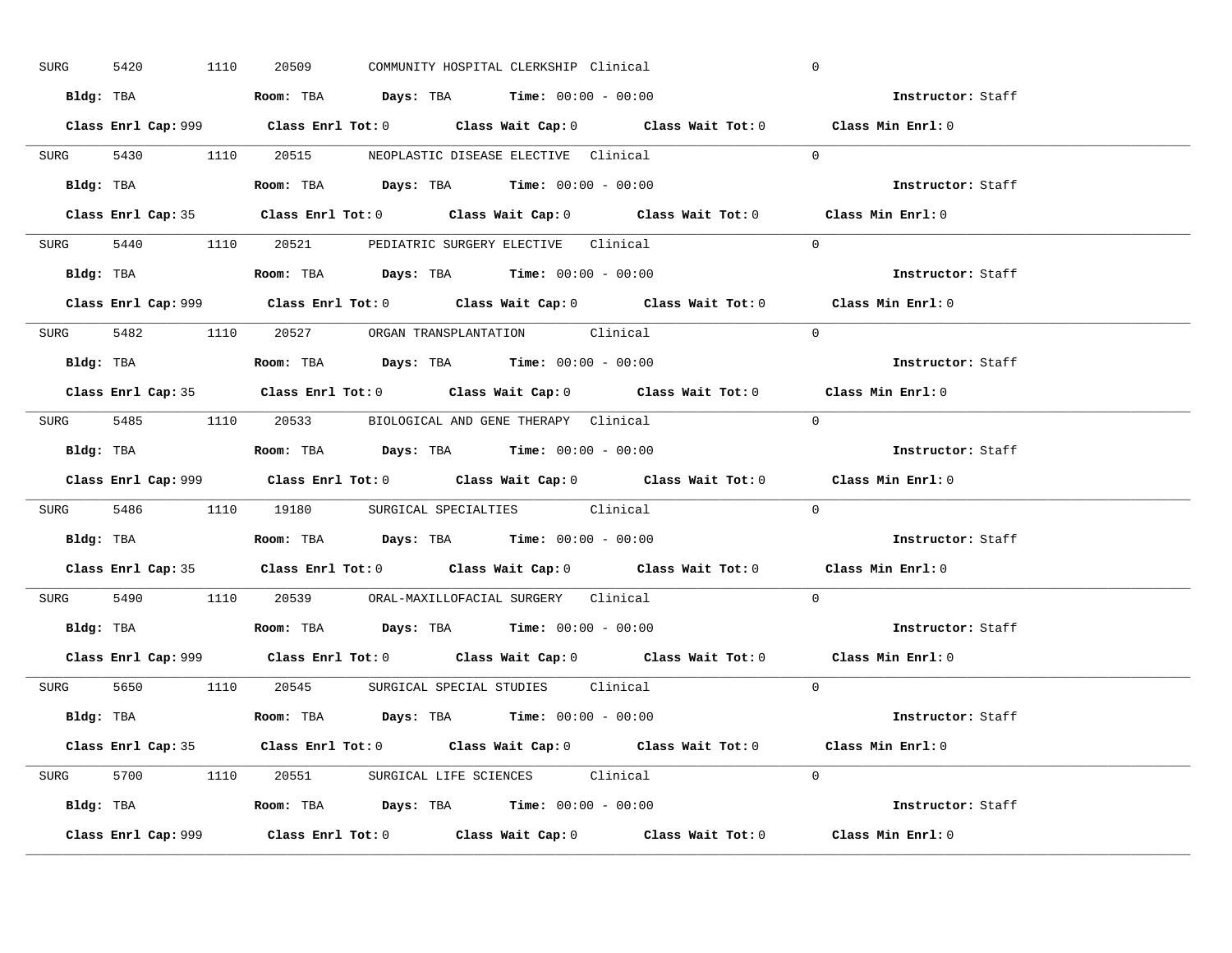### Report ID: SR201 **University of Pittsburgh** Page No. 132 of 512 **Schedule of Classes for Spring Term 2021-2022** Run Date: 06/15/2021 **Four Week - Second Run Time: 22:30:16**

# **School of Medicine - Surgery - Subject: Surgery**

| Catalog Nbr Section<br>Subject | Class Nbr<br>Course Title                                        | Component         | Units<br>Topics   |
|--------------------------------|------------------------------------------------------------------|-------------------|-------------------|
| 1110<br>5884<br>SURG           | 20563<br>HISTORY OF MEDICINE                                     | Directed Studies  | $\Omega$          |
| Bldg: TBA                      | $\texttt{DayS:}$ TBA $\texttt{Time:}$ 00:00 - 00:00<br>Room: TBA |                   | Instructor: Staff |
| Class Enrl Cap: 35             | Class Enrl Tot: $0$ Class Wait Cap: $0$ Class Wait Tot: $0$      |                   | Class Min Enrl: 0 |
| 5885<br>1015<br>SURG           | 22161<br>SURGICAL RESEARCH                                       | Clinical          | $\Omega$          |
| Bldg: TO BE ARRANGED           | <b>Days:</b> TBA <b>Time:</b> $00:00 - 00:00$<br>Room: TBA       |                   | Instructor: Staff |
| Class Enrl Cap: 35             | Class Enrl Tot: $0$ Class Wait Cap: $0$ Class Wait Tot: $0$      |                   | Class Min Enrl: 0 |
| 5900<br>1110<br>SURG           | 20569<br>EXTRAMURAL GENERAL SURGERY                              | Lecture           | $\Omega$          |
| Bldg: TBA                      | <b>Days:</b> TBA <b>Time:</b> $00:00 - 00:00$<br>Room: TBA       |                   | Instructor: Staff |
| Class Enrl Cap: 35             | Class Enrl Tot: $0$ Class Wait Cap: $0$ Class Wait Tot: $0$      |                   | Class Min Enrl: 0 |
| 5902<br>1110<br>SURG           | 20077<br>INDEPENDENT STUDY                                       | Independent Study | $\mathbf 0$       |
| Bldg: TBA                      | $Time: 00:00 - 00:00$<br>Room: TBA<br>Days: TBA                  |                   | Instructor: Staff |
| Class Enrl Cap: 35             | Class Enrl Tot: 0<br>Class Wait Cap: 0                           | Class Wait Tot: 0 | Class Min Enrl: 0 |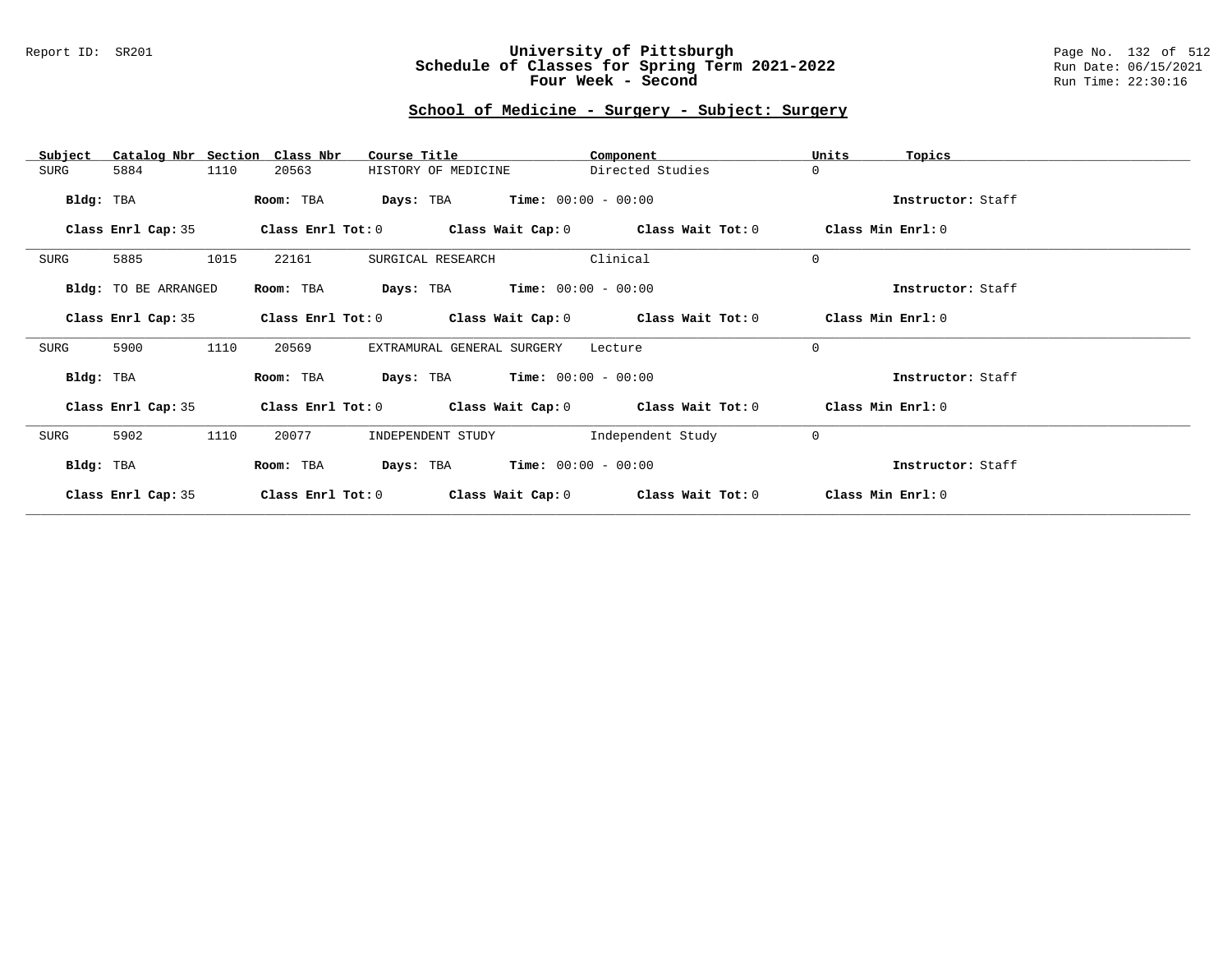#### Report ID: SR201 **University of Pittsburgh** Page No. 133 of 512 **Schedule of Classes for Spring Term 2021-2022** Run Date: 06/15/2021 **Four Week - Second Run Time: 22:30:16**

# **School of Medicine - Urology - Subject: Urology**

| Subject   |                      |      | Catalog Nbr Section Class Nbr | Course Title                                                                          | Component                                                                                   | Units          | Topics            |
|-----------|----------------------|------|-------------------------------|---------------------------------------------------------------------------------------|---------------------------------------------------------------------------------------------|----------------|-------------------|
| URLGY     | 5321                 | 1110 | 20095                         | UROLOGIC ONCOLOGY                                                                     | Clinical                                                                                    | $\Omega$       |                   |
|           | Bldg: TBA            |      |                               | Room: TBA $\rule{1em}{0.15mm}$ Days: TBA $\rule{1.5mm}{0.15mm}$ Time: $00:00 - 00:00$ |                                                                                             |                | Instructor: Staff |
|           | Class Enrl Cap: 35   |      |                               |                                                                                       | Class Enrl Tot: $0$ Class Wait Cap: $0$ Class Wait Tot: $0$ Class Min Enrl: $0$             |                |                   |
| URLGY     | 5470                 | 1110 | 20113                         | UROLOGICAL SURGERY (ADULT) Clinical                                                   |                                                                                             | $\Omega$       |                   |
|           | Bldg: TBA            |      |                               | Room: TBA $Days:$ TBA $Time: 00:00 - 00:00$                                           |                                                                                             |                | Instructor: Staff |
|           |                      |      |                               |                                                                                       | Class Enrl Cap: 999 Class Enrl Tot: 0 Class Wait Cap: 0 Class Wait Tot: 0 Class Min Enrl: 0 |                |                   |
| URLGY     | 5471 1110            |      |                               | 20125 PEDIATRIC UROLOGICAL SURGERY Clinical                                           |                                                                                             | $\Omega$       |                   |
|           | Bldg: TBA            |      |                               | Room: TBA $Days:$ TBA $Time: 00:00 - 00:00$                                           |                                                                                             |                | Instructor: Staff |
|           |                      |      |                               |                                                                                       | Class Enrl Cap: 999 Class Enrl Tot: 0 Class Wait Cap: 0 Class Wait Tot: 0 Class Min Enrl: 0 |                |                   |
| URLGY     | 5650<br>1500         |      |                               |                                                                                       | 23528 INDIVIDUALIZED CLINICAL COURSEDirected Studies                                        | $\overline{0}$ |                   |
|           | Bldg: TO BE ARRANGED |      |                               | Room: TBA $Days:$ TBA $Time: 00:00 - 00:00$                                           |                                                                                             |                | Instructor: Staff |
|           |                      |      |                               |                                                                                       | Class Enrl Cap: 35 Class Enrl Tot: 0 Class Wait Cap: 0 Class Wait Tot: 0 Class Min Enrl: 0  |                |                   |
| URLGY     | 5810                 | 1110 |                               |                                                                                       | 20143 UROLOGY RESEARCH Directed Studies                                                     | $\Omega$       |                   |
|           | Bldg: TBA            |      |                               | Room: TBA $\rule{1em}{0.15mm}$ Days: TBA $\rule{1.5mm}{0.15mm}$ Time: $00:00 - 00:00$ |                                                                                             |                | Instructor: Staff |
|           |                      |      |                               |                                                                                       | Class Enrl Cap: 35 Class Enrl Tot: 0 Class Wait Cap: 0 Class Wait Tot: 0 Class Min Enrl: 0  |                |                   |
| URLGY     | 5899                 | 1500 | 23535                         |                                                                                       | INDEPENDENT STUDY IN UROLOGY Independent Study                                              | $\Omega$       |                   |
|           | Bldg: TO BE ARRANGED |      |                               | Room: TBA $Days:$ TBA $Time: 00:00 - 00:00$                                           |                                                                                             |                | Instructor: Staff |
|           |                      |      |                               |                                                                                       | Class Enrl Cap: 35 Class Enrl Tot: 0 Class Wait Cap: 0 Class Wait Tot: 0 Class Min Enrl: 0  |                |                   |
| URLGY     | 5900 1110            |      |                               | 20155 EXTRAMURAL UROLOGIC SURGERY Clinical                                            |                                                                                             | $\Omega$       |                   |
| Bldg: TBA |                      |      |                               | Room: TBA $Days:$ TBA $Time: 00:00 - 00:00$                                           |                                                                                             |                | Instructor: Staff |
|           |                      |      |                               |                                                                                       | Class Enrl Cap: 35 Class Enrl Tot: 0 Class Wait Cap: 0 Class Wait Tot: 0 Class Min Enrl: 0  |                |                   |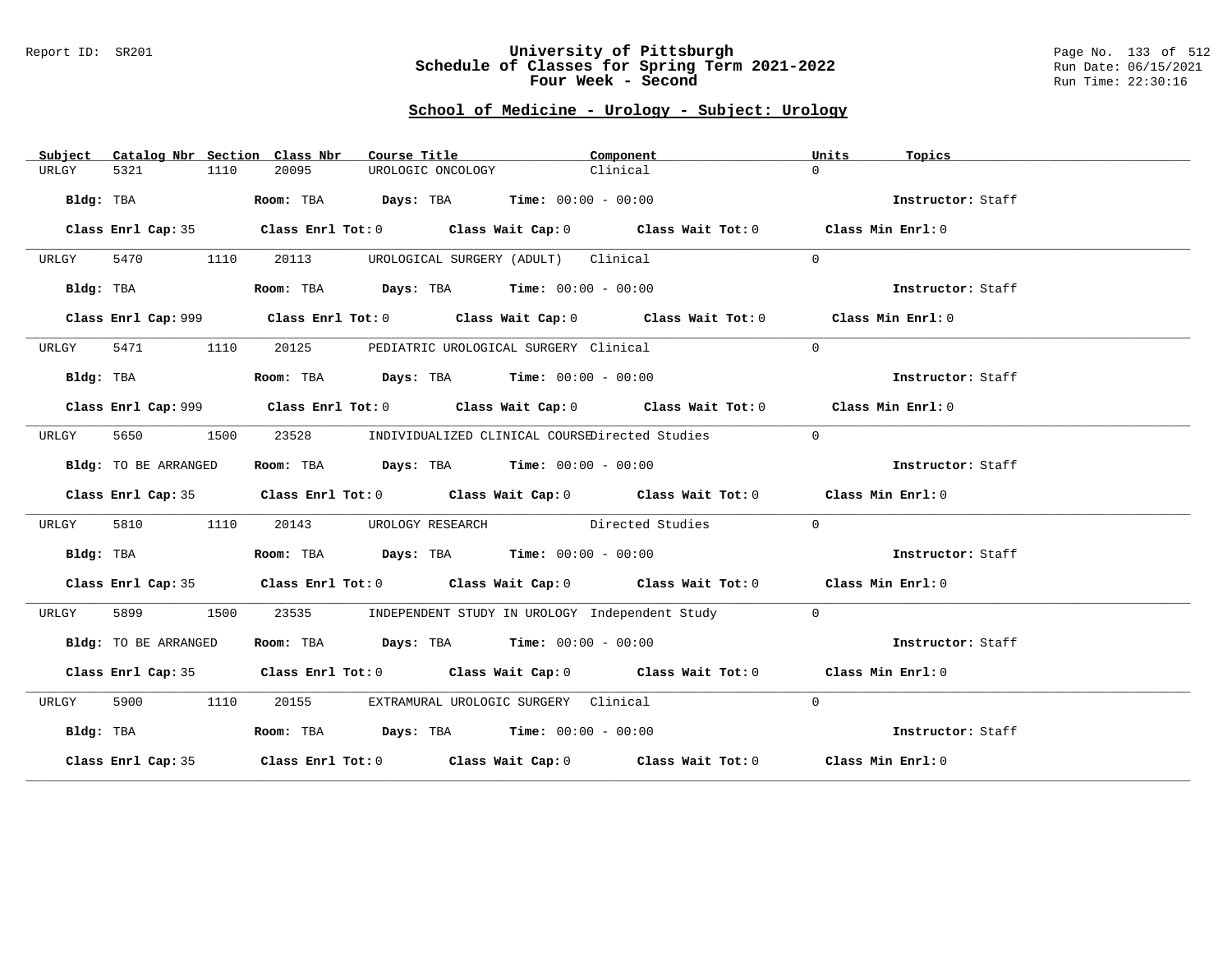#### Report ID: SR201 **University of Pittsburgh** Page No. 134 of 512 **Schedule of Classes for Spring Term 2021-2022** Run Date: 06/15/2021 **Four Week - Third Run Time: 22:30:16**

## **School of Medicine - Dermatology - Subject: Dermatology**

| Subject Catalog Nbr Section Class Nbr | Course Title                                                                                | Component | Units<br>Topics   |
|---------------------------------------|---------------------------------------------------------------------------------------------|-----------|-------------------|
| <b>DERM</b><br>5380<br>1210           | 18449<br>DERMATOLOGY CLERKSHIP                                                              | Clinical  | $\Omega$          |
| Bldg: TBA                             | Room: TBA $\rule{1em}{0.15mm}$ Days: TBA Time: $00:00 - 00:00$                              |           | Instructor: Staff |
|                                       | Class Enrl Cap: 35 Class Enrl Tot: 0 Class Wait Cap: 0 Class Wait Tot: 0 Class Min Enrl: 0  |           |                   |
|                                       |                                                                                             |           |                   |
|                                       | DERM 5420 1210 19199 BASIC DERMATOLOGY Clinical                                             |           | $\Omega$          |
|                                       | Bldg: TBA                  Room: TBA        Days: TBA        Time: 00:00 - 00:00            |           | Instructor: Staff |
|                                       | Class Enrl Cap: 35 Class Enrl Tot: 0 Class Wait Cap: 0 Class Wait Tot: 0 Class Min Enrl: 0  |           |                   |
|                                       | DERM 5425 1210 18443 ADVANCED DERMATOLOGY Clinical                                          |           | $\Omega$          |
| Bldg: TBA                             | Room: TBA $Days:$ TBA $Time: 00:00 - 00:00$                                                 |           | Instructor: Staff |
|                                       | Class Enrl Cap: 35 Class Enrl Tot: 0 Class Wait Cap: 0 Class Wait Tot: 0 Class Min Enrl: 0  |           |                   |
|                                       | DERM 5430 1210 18455 DERMATOLOGIC & PLASTIC SURGERYClinical                                 |           | $\Omega$          |
|                                       | Bldg: TBA                   Room: TBA         Days: TBA         Time: $00:00 - 00:00$       |           | Instructor: Staff |
|                                       | Class Enrl Cap: 999 Class Enrl Tot: 0 Class Wait Cap: 0 Class Wait Tot: 0 Class Min Enrl: 0 |           |                   |
|                                       |                                                                                             |           |                   |
|                                       | DERM 5440 1210 18467 DERMATOPATHOLOGY Independent Study                                     |           | $\bigcap$         |
| Bldg: TBA                             | Room: TBA $Days:$ TBA $Time:$ 00:00 - 00:00                                                 |           | Instructor: Staff |
|                                       | Class Enrl Cap: 35 Class Enrl Tot: 0 Class Wait Cap: 0 Class Wait Tot: 0 Class Min Enrl: 0  |           |                   |
| <b>DERM</b>                           | 5650 1210 18473 INDIVIDUALIZED CLINICAL COURSEClinical                                      |           | $\Omega$          |
|                                       | Bldg: TBA                    Room: TBA         Days: TBA         Time: $00:00 - 00:00$      |           | Instructor: Staff |
|                                       | Class Enrl Cap: 35 Class Enrl Tot: 0 Class Wait Cap: 0 Class Wait Tot: 0 Class Min Enrl: 0  |           |                   |
|                                       | DERM 5810 1210 18485 DERMATOLOGY RESEARCH Directed Studies                                  |           | $\Omega$          |
| Bldg: TBA                             | Room: TBA $\rule{1em}{0.15mm}$ Days: TBA Time: $00:00 - 00:00$                              |           | Instructor: Staff |
|                                       | Class Enrl Cap: 35 Class Enrl Tot: 0 Class Wait Cap: 0 Class Wait Tot: 0 Class Min Enrl: 0  |           |                   |
| 5899<br>1600<br>DERM                  | 23367 INDEPENDENT STUDY DERMATOLOGY Independent Study                                       |           | $\Omega$          |
| Bldg: TO BE ARRANGED                  | Room: TBA $\rule{1em}{0.15mm}$ Days: TBA $\rule{1.5mm}{0.15mm}$ Time: $00:00 - 00:00$       |           | Instructor: Staff |
|                                       | Class Enrl Cap: 35 Class Enrl Tot: 0 Class Wait Cap: 0 Class Wait Tot: 0                    |           | Class Min Enrl: 0 |
|                                       |                                                                                             |           |                   |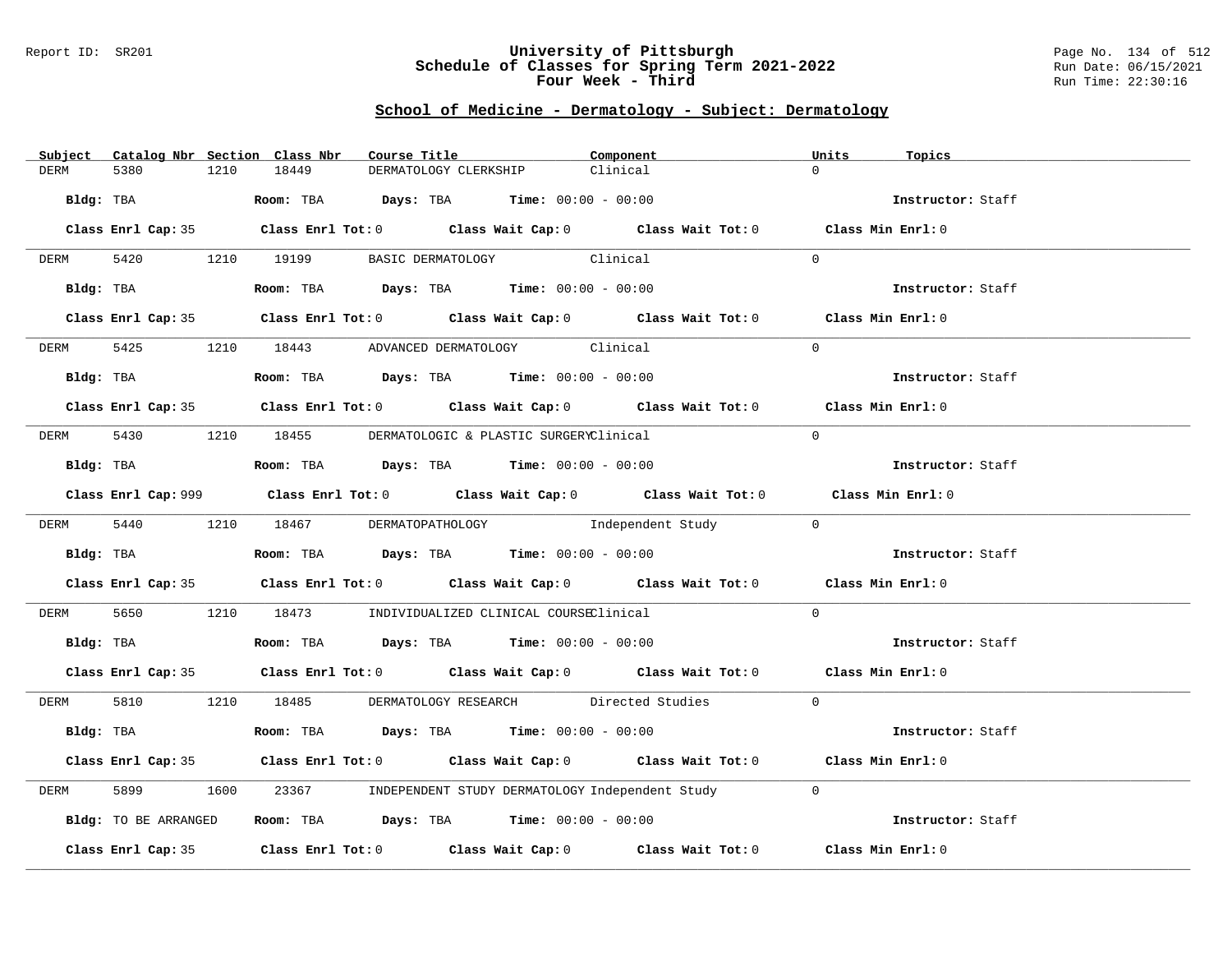| DERM      | 5900               | 1210 | 18497             | EXTRAMURAL DERMATOLOGY |                              | Clinical          |                   |
|-----------|--------------------|------|-------------------|------------------------|------------------------------|-------------------|-------------------|
| Bldg: TBA |                    |      | Room: TBA         | Days: TBA              | <b>Time:</b> $00:00 - 00:00$ |                   | Instructor: Staff |
|           | Class Enrl Cap: 35 |      | Class Enrl Tot: 0 |                        | Class Wait Cap: 0            | Class Wait Tot: 0 | Class Min Enrl: 0 |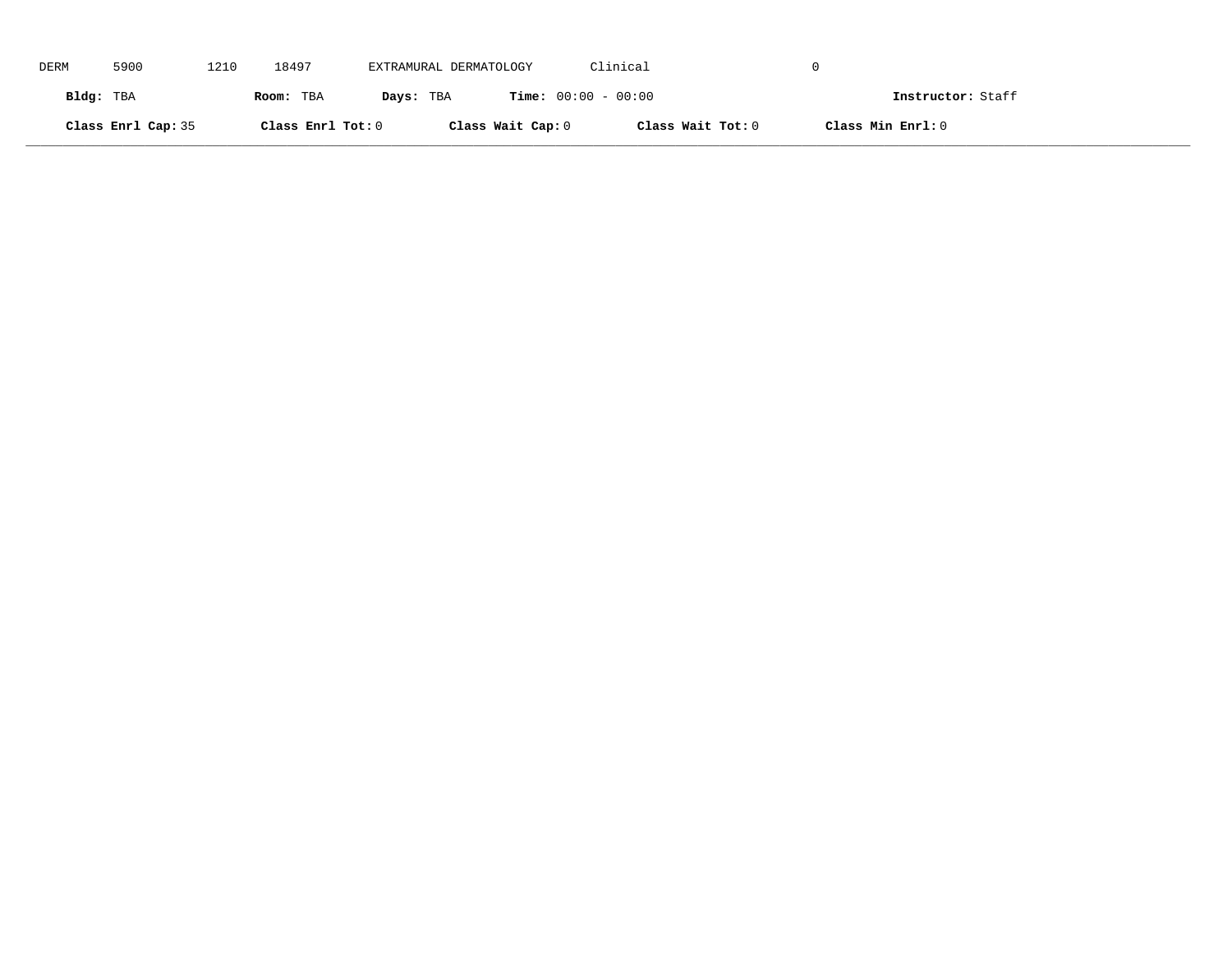### Report ID: SR201 **University of Pittsburgh** Page No. 136 of 512 **Schedule of Classes for Spring Term 2021-2022** Run Date: 06/15/2021 **Four Week - Third Run Time: 22:30:16**

# **School of Medicine - Emergency Medicine - Subject: Emergency Medicine**

| Catalog Nbr Section Class Nbr<br>Subject  | Course Title                                                                                | Component<br>Units   | Topics            |
|-------------------------------------------|---------------------------------------------------------------------------------------------|----------------------|-------------------|
| 5376<br>1210<br>EMED                      | 19205<br>SPECIALTY CARE CLERKSHIP                                                           | $\Omega$<br>Clinical |                   |
| Bldg: TBA                                 | Room: TBA $\rule{1em}{0.15mm}$ Days: TBA Time: $00:00 - 00:00$                              |                      | Instructor: Staff |
| Class Enrl Cap: 35                        | Class Enrl Tot: 0 Class Wait Cap: 0 Class Wait Tot: 0 Class Min Enrl: 0                     |                      |                   |
| 5450<br>EMED                              | EMERGENCY MEDICINE Clinical<br>1210 19217                                                   | $\Omega$             |                   |
| Bldg: TBA                                 | Room: TBA $Days:$ TBA $Time: 00:00 - 00:00$                                                 |                      | Instructor: Staff |
|                                           | Class Enrl Cap: 999 Class Enrl Tot: 0 Class Wait Cap: 0 Class Wait Tot: 0 Class Min Enrl: 0 |                      |                   |
| 5460<br>EMED                              | 1210 19223<br>MEDICAL TOXICOLOGY Clinical                                                   | $\Omega$             |                   |
| Bldg: TBA                                 | Room: TBA $Days:$ TBA $Time: 00:00 - 00:00$                                                 |                      | Instructor: Staff |
|                                           | Class Enrl Cap: 35 Class Enrl Tot: 0 Class Wait Cap: 0 Class Wait Tot: 0 Class Min Enrl: 0  |                      |                   |
| 5465<br>1020<br>EMED                      | 21685<br>POINT OF CARE ULTRASONOGRAPHY Clinical                                             | $\Omega$             |                   |
| Bldg: TO BE ARRANGED                      | Room: TBA $Days:$ TBA $Time: 00:00 - 00:00$                                                 |                      | Instructor: Staff |
|                                           | Class Enrl Cap: 35 Class Enrl Tot: 0 Class Wait Cap: 0 Class Wait Tot: 0 Class Min Enrl: 0  |                      |                   |
| 5466 746<br>1600<br>EMED                  | 28418 POST CARDIAC ARREST SERVICE Clinical                                                  | $\Omega$             |                   |
| Bldg: TO BE ARRANGED                      | Room: TBA $Days:$ TBA Time: $00:00 - 00:00$                                                 |                      | Instructor: Staff |
|                                           | Class Enrl Cap: 35 Class Enrl Tot: 0 Class Wait Cap: 0 Class Wait Tot: 0 Class Min Enrl: 0  |                      |                   |
| 5470 1210<br>EMED                         | 22091 QUALITY AND PATIENT SAFETY Lecture                                                    | $\Omega$             |                   |
| Bldg: WEB Based Class                     | Room: TBA $Days:$ TBA $Time: 00:00 - 00:00$                                                 |                      | Instructor: Staff |
| Class Enrl Cap: 200<br>Attributes: Online | Class Enrl Tot: $0$ Class Wait Cap: $0$ Class Wait Tot: $0$                                 |                      | Class Min Enrl: 0 |
| 5650<br>1210<br>EMED                      | 19229<br>INDIVIDUALIZED CLINICAL COURSEClinical                                             | $\Omega$             |                   |
| Bldg: TBA                                 | Room: TBA $Days: TBA$ Time: $00:00 - 00:00$                                                 |                      | Instructor: Staff |
| Class Enrl Cap: 35                        | Class Enrl Tot: $0$ Class Wait Cap: $0$ Class Wait Tot: $0$ Class Min Enrl: $0$             |                      |                   |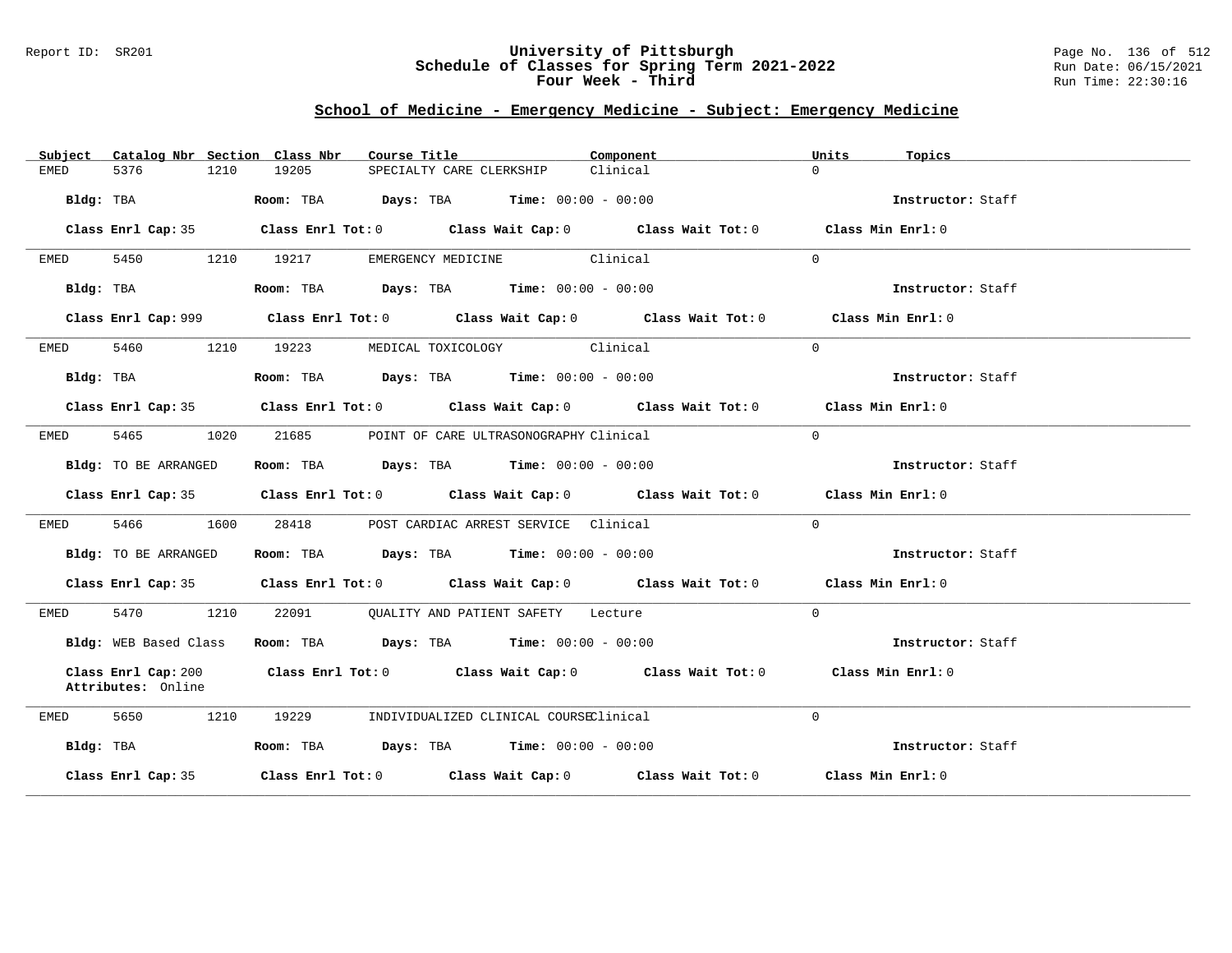### Report ID: SR201 **University of Pittsburgh** Page No. 137 of 512 **Schedule of Classes for Spring Term 2021-2022** Run Date: 06/15/2021 **Four Week - Third Run Time: 22:30:16**

# **School of Medicine - Emergency Medicine - Subject: Emergency Medicine**

| Catalog Nbr Section Class Nbr<br>Subject | Course Title                                                                               | Component | Units<br>Topics   |
|------------------------------------------|--------------------------------------------------------------------------------------------|-----------|-------------------|
| 5735<br>1210<br>EMED                     | 19235<br>SCIENCE OF RESUSCITATION (ILS)Clinical                                            |           | $\Omega$          |
| Bldg: TBA                                | Room: TBA $Days:$ TBA $Time: 00:00 - 00:00$                                                |           | Instructor: Staff |
|                                          |                                                                                            |           | Class Min Enrl: 0 |
| 5740<br>1210<br>EMED                     | 19241<br>EXERCISE IS MEDICINE Workshop                                                     |           | $\Omega$          |
| Bldg: TBA                                | Room: TBA $Days:$ TBA $Time: 00:00 - 00:00$                                                |           | Instructor: Staff |
| Class Enrl Cap: 35                       | Class Enrl Tot: 0 Class Wait Cap: 0 Class Wait Tot: 0 Class Min Enrl: 0                    |           |                   |
| 5750<br>1600<br>EMED                     | 28368<br>GET READY FOR RESIDENCY                                                           | Clinical  | $\Omega$          |
| Bldg: TO BE ARRANGED                     | Room: TBA $Days: TBA$ Time: $00:00 - 00:00$                                                |           | Instructor: Staff |
|                                          | Class Enrl Cap: 35 Class Enrl Tot: 0 Class Wait Cap: 0 Class Wait Tot: 0 Class Min Enrl: 0 |           |                   |
| 1210<br>EMED<br>5898                     | 19247<br>INDIVIDUAL STUDY OR RESEARCH Directed Studies                                     |           | $\mathbf{0}$      |
| Bldg: TBA                                | Room: TBA $Days:$ TBA $Time: 00:00 - 00:00$                                                |           | Instructor: Staff |
|                                          | Class Enrl Cap: 35 Class Enrl Tot: 0 Class Wait Cap: 0 Class Wait Tot: 0 Class Min Enrl: 0 |           |                   |
| 5899<br>1600<br>EMED                     | 23374<br>INDEP STUDY IN EMERGENCY MED Independent Study                                    |           | $\overline{0}$    |
| Bldg: TO BE ARRANGED                     | Room: TBA Days: TBA Time: $00:00 - 00:00$                                                  |           | Instructor: Staff |
|                                          | Class Enrl Cap: 35 Class Enrl Tot: 0 Class Wait Cap: 0 Class Wait Tot: 0 Class Min Enrl: 0 |           |                   |
| 5900<br>1210<br>EMED                     | 19253<br>EXTRAMURAL EMERGENCY MEDICINE Clinical                                            |           | $\Omega$          |
| Bldg: TBA                                | Room: TBA $Days:$ TBA $Time: 00:00 - 00:00$                                                |           | Instructor: Staff |
|                                          | Class Enrl Cap: 35 Class Enrl Tot: 0 Class Wait Cap: 0 Class Wait Tot: 0 Class Min Enrl: 0 |           |                   |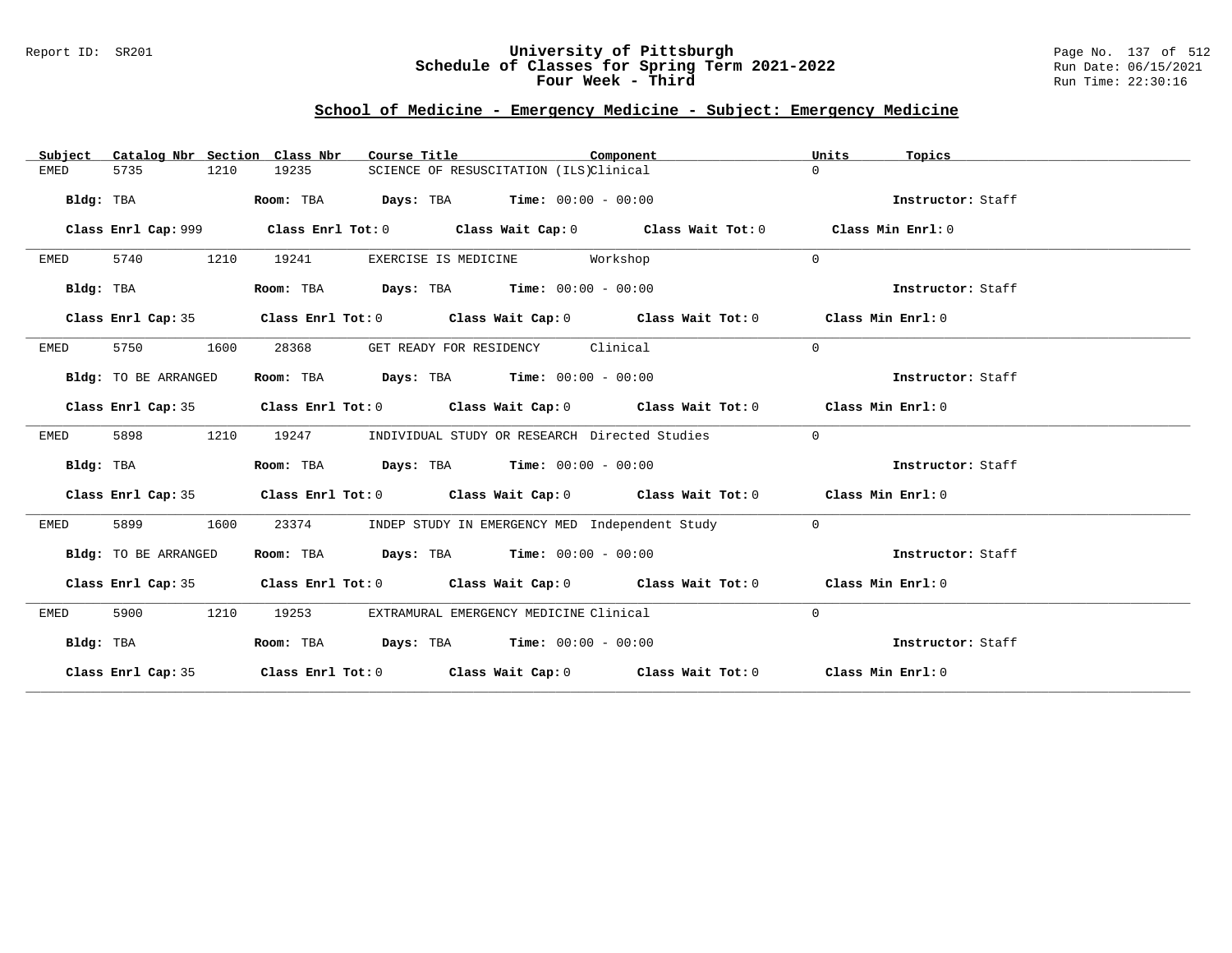### Report ID: SR201 **University of Pittsburgh** Page No. 138 of 512 **Schedule of Classes for Spring Term 2021-2022** Run Date: 06/15/2021 **Four Week - Third Run Time: 22:30:16**

# **School of Medicine - Family Medicine and Clinical Epidemiology - Subject: Family Medicine**

|    | Subject Catalog Nbr Section Class Nbr | Course Title                                                                                 | Component | Units<br>Topics   |
|----|---------------------------------------|----------------------------------------------------------------------------------------------|-----------|-------------------|
| FM | 5316<br>1210                          | 19259<br>FAMILY MEDICINE CLERKSHIP                                                           | Clinical  | $\Omega$          |
|    | Bldg: TBA                             | Room: TBA $Days:$ TBA $Time: 00:00 - 00:00$                                                  |           | Instructor: Staff |
|    |                                       | Class Enrl Cap: 35 Class Enrl Tot: 0 Class Wait Cap: 0 Class Wait Tot: 0 Class Min Enrl: 0   |           |                   |
|    |                                       | FM 5401 1210 19265 FAMILY MEDICINE ACTING INTERN Clinical                                    |           | $\Omega$          |
|    |                                       | $Bldg:$ TBA $Room:$ TBA $Days:$ TBA $Time:$ 00:00 - 00:00                                    |           | Instructor: Staff |
|    |                                       | Class Enrl Cap: 999 Class Enrl Tot: 0 Class Wait Cap: 0 Class Wait Tot: 0 Class Min Enrl: 0  |           |                   |
|    |                                       | FM 5406 1210 19271 EXTRAMURAL ACTING INTERNSHIP Clinical                                     |           | $\Omega$          |
|    |                                       |                                                                                              |           | Instructor: Staff |
|    |                                       | Class Enrl Cap: 35 Class Enrl Tot: 0 Class Wait Cap: 0 Class Wait Tot: 0 Class Min Enrl: 0   |           |                   |
|    |                                       | FM 5420 1210 19277 INDIAN HEALTH SERVICE Independent Study 0                                 |           |                   |
|    | Bldg: TBA                             | Room: TBA $Days:$ TBA Time: $00:00 - 00:00$                                                  |           | Instructor: Staff |
|    |                                       | Class Enrl Cap: 35 Class Enrl Tot: 0 Class Wait Cap: 0 Class Wait Tot: 0 Class Min Enrl: 0   |           |                   |
|    |                                       | FM 5430 1210 18503 FAMILY PRACTICE-MANAGED CARE Clinical                                     |           | $\Omega$          |
|    |                                       | <b>Bldg:</b> TBA <b>ROOM:</b> TBA <b>Days:</b> TBA <b>Time:</b> $00:00 - 00:00$              |           | Instructor: Staff |
|    |                                       | Class Enrl Cap: 999 Class Enrl Tot: 0 Class Wait Cap: 0 Class Wait Tot: 0 Class Min Enrl: 0  |           |                   |
|    |                                       | FM 5431 1210 18515 TOPICS IN FAMILY MEDICINE Clinical                                        |           | $\Omega$          |
|    |                                       | Bldg: TBA                    Room: TBA         Days: TBA         Time: $00:00 - 00:00$       |           | Instructor: Staff |
|    |                                       | Class Enrl Cap: 9990 Class Enrl Tot: 0 Class Wait Cap: 0 Class Wait Tot: 0 Class Min Enrl: 0 |           |                   |
|    |                                       | FM 5440 1210 19283 CLINCAL EPDMLGY INTERNSHIP Directed Studies 0                             |           |                   |
|    | Bldg: TBA                             | Room: TBA $Days:$ TBA $Time: 00:00 - 00:00$                                                  |           | Instructor: Staff |
|    |                                       | Class Enrl Cap: 35 Class Enrl Tot: 0 Class Wait Cap: 0 Class Wait Tot: 0 Class Min Enrl: 0   |           |                   |
|    |                                       | FM 5448 1210 19289 FAMILY CENTERED MATERNITY CAREClinical                                    |           | $\Omega$          |
|    |                                       | Bldg: TBA                  Room: TBA        Days: TBA        Time: 00:00 - 00:00             |           | Instructor: Staff |
|    | Class Enrl Cap: 35                    | Class Enrl Tot: $0$ Class Wait Cap: $0$ Class Wait Tot: $0$ Class Min Enrl: $0$              |           |                   |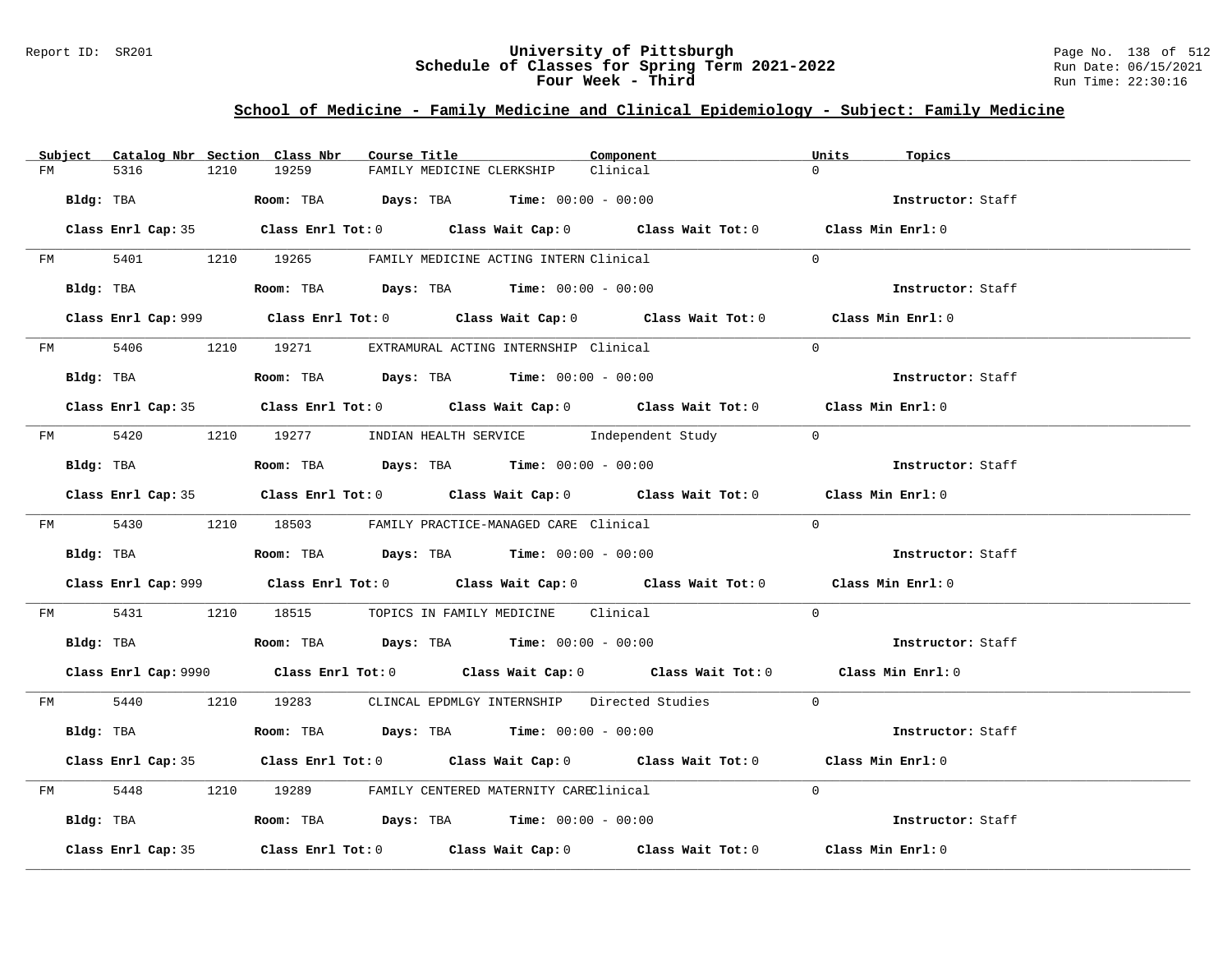| FM | 5450 |  | 1210 19301                                                                             |  | COMMUNITY FAMILY MEDICINE Clinical |                                                                                             | $\overline{0}$ |                          |  |
|----|------|--|----------------------------------------------------------------------------------------|--|------------------------------------|---------------------------------------------------------------------------------------------|----------------|--------------------------|--|
|    |      |  | Bldg: TBA                   Room: TBA         Days: TBA         Time: $00:00 - 00:00$  |  |                                    |                                                                                             |                | Instructor: Staff        |  |
|    |      |  |                                                                                        |  |                                    | Class Enrl Cap: 999 Class Enrl Tot: 0 Class Wait Cap: 0 Class Wait Tot: 0 Class Min Enrl: 0 |                |                          |  |
|    |      |  |                                                                                        |  |                                    | FM 5451 1210 18527 RURAL FAMILY MEDICINE Clinical 0                                         |                |                          |  |
|    |      |  | Bldg: TBA                   Room: TBA         Days: TBA         Time: $00:00 - 00:00$  |  |                                    |                                                                                             |                | Instructor: Staff        |  |
|    |      |  |                                                                                        |  |                                    | Class Enrl Cap: 999 Class Enrl Tot: 0 Class Wait Cap: 0 Class Wait Tot: 0 Class Min Enrl: 0 |                |                          |  |
|    |      |  | FM 5455 1210 19313 PRIMARY CARE SPORTS MEDICINE Clinical                               |  |                                    |                                                                                             | $\Omega$       |                          |  |
|    |      |  | Bldg: TBA                    Room: TBA         Days: TBA        Time: $00:00 - 00:00$  |  |                                    |                                                                                             |                | Instructor: Staff        |  |
|    |      |  |                                                                                        |  |                                    | Class Enrl Cap: 999 Class Enrl Tot: 0 Class Wait Cap: 0 Class Wait Tot: 0 Class Min Enrl: 0 |                |                          |  |
|    |      |  | FM 5460 1210 19319 FAMILY PRACTICE Clinical                                            |  |                                    |                                                                                             | $\Omega$       |                          |  |
|    |      |  | Bldg: TBA<br>Room: TBA<br>Days: TBA<br>Time: $00:00 - 00:00$                           |  |                                    |                                                                                             |                | Instructor: Staff        |  |
|    |      |  |                                                                                        |  |                                    | Class Enrl Cap: 999 Class Enrl Tot: 0 Class Wait Cap: 0 Class Wait Tot: 0 Class Min Enrl: 0 |                |                          |  |
|    |      |  | FM 5461 1210 19331 EXTRAMURAL FAMILY PRACTICE Clinical                                 |  |                                    |                                                                                             | $\bigcirc$     |                          |  |
|    |      |  |                                                                                        |  |                                    |                                                                                             |                | Instructor: Staff        |  |
|    |      |  |                                                                                        |  |                                    |                                                                                             |                |                          |  |
|    |      |  |                                                                                        |  |                                    | Class Enrl Cap: 35 Class Enrl Tot: 0 Class Wait Cap: 0 Class Wait Tot: 0 Class Min Enrl: 0  |                |                          |  |
|    |      |  | FM 5462 1030 24352 COMBINED FAMILY MED & PSYCT Clinical                                |  |                                    |                                                                                             | $\overline{0}$ |                          |  |
|    |      |  | Bldg: TO BE ARRANGED ROOM: TBA Days: TBA Time: 00:00 - 00:00                           |  |                                    |                                                                                             |                | <b>Instructor:</b> Staff |  |
|    |      |  |                                                                                        |  |                                    | Class Enrl Cap: 35 Class Enrl Tot: 0 Class Wait Cap: 0 Class Wait Tot: 0 Class Min Enrl: 0  |                |                          |  |
|    |      |  | FM 5465 1210 19337 INTEGRATIVE MEDICINE Clinical                                       |  |                                    |                                                                                             | $\Omega$       |                          |  |
|    |      |  | Bldg: TBA                    Room: TBA         Days: TBA         Time: $00:00 - 00:00$ |  |                                    |                                                                                             |                | Instructor: Staff        |  |
|    |      |  |                                                                                        |  |                                    | Class Enrl Cap: 35 Class Enrl Tot: 0 Class Wait Cap: 0 Class Wait Tot: 0 Class Min Enrl: 0  |                |                          |  |
|    |      |  | FM 5470 1210 19349 PRACTICE-BASED PHARMACOTHERAPYClinical                              |  |                                    |                                                                                             | $\Omega$       |                          |  |
|    |      |  | Bldg: TBA                   Room: TBA         Days: TBA        Time: 00:00 - 00:00     |  |                                    |                                                                                             |                | Instructor: Staff        |  |
|    |      |  |                                                                                        |  |                                    | Class Enrl Cap: 999 Class Enrl Tot: 0 Class Wait Cap: 0 Class Wait Tot: 0 Class Min Enrl: 0 |                |                          |  |
|    |      |  | FM 5485 1210 19355 CULTURAL COMPETENCY Clinical                                        |  |                                    |                                                                                             | $\Omega$       |                          |  |
|    |      |  | Bldg: TBA                    Room: TBA         Days: TBA         Time: $00:00 - 00:00$ |  |                                    |                                                                                             |                | Instructor: Staff        |  |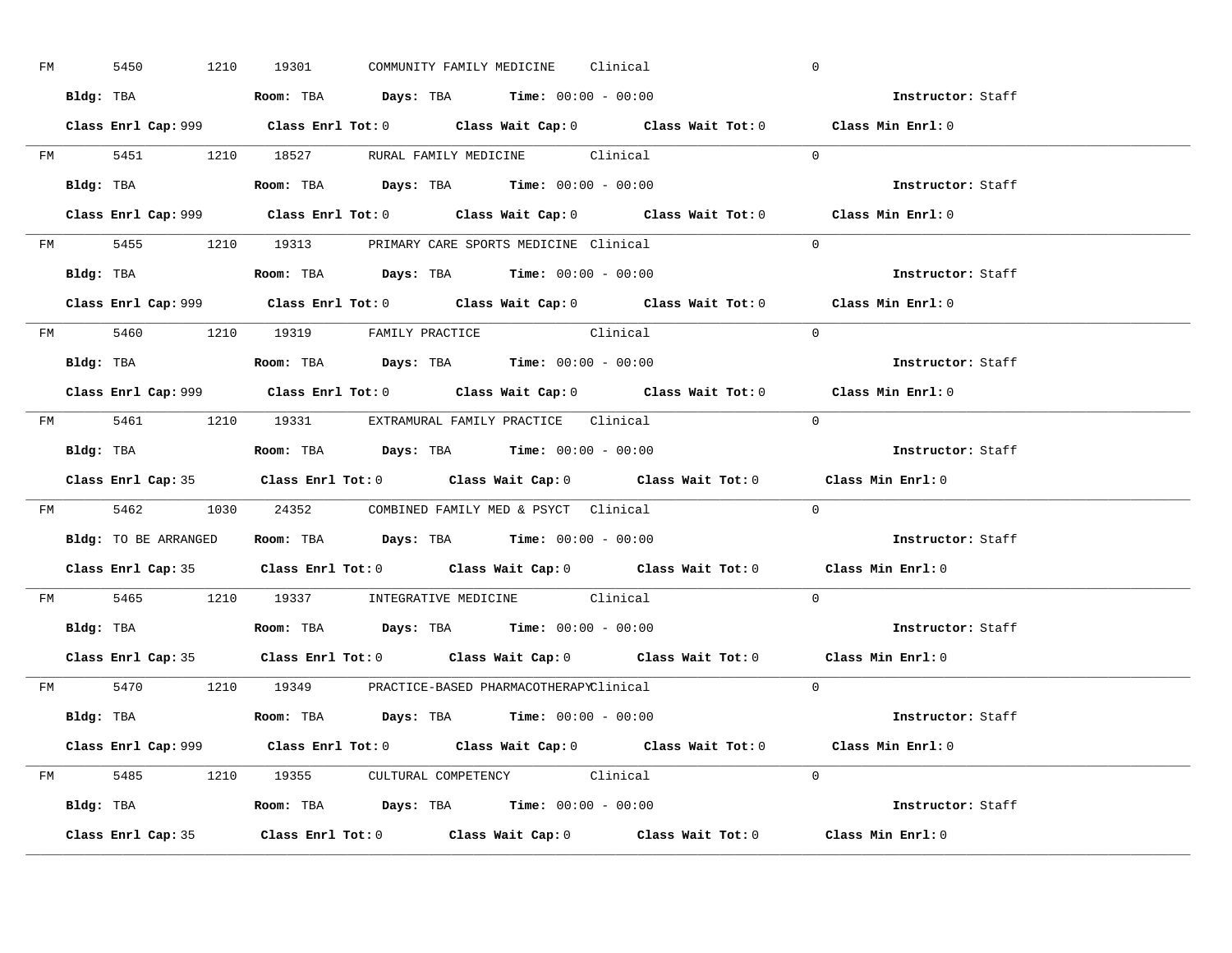### Report ID: SR201 **University of Pittsburgh** Page No. 140 of 512 **Schedule of Classes for Spring Term 2021-2022** Run Date: 06/15/2021 **Four Week - Third Run Time: 22:30:16**

# **School of Medicine - Family Medicine and Clinical Epidemiology - Subject: Family Medicine**

| Subject | Catalog Nbr Section Class Nbr | Course Title                                                                                 | Component | Units<br>Topics   |
|---------|-------------------------------|----------------------------------------------------------------------------------------------|-----------|-------------------|
| FM      | 5500<br>1210                  | 19361<br>INTERNATIONAL FAMILY MEDICINE Clinical                                              |           | $\Omega$          |
|         | Bldg: TBA                     | Room: TBA $Days:$ TBA $Time: 00:00 - 00:00$                                                  |           | Instructor: Staff |
|         |                               | Class Enrl Cap: 35 Class Enrl Tot: 0 Class Wait Cap: 0 Class Wait Tot: 0 Class Min Enrl: 0   |           |                   |
| FM      |                               | 5505 1210 19367 FAMILY MEDICINE IN HONDURAS Clinical                                         |           | $\Omega$          |
|         | Bldg: TBA                     | Room: TBA $Days:$ TBA $Time: 00:00 - 00:00$                                                  |           | Instructor: Staff |
|         |                               | Class Enrl Cap: 35 Class Enrl Tot: 0 Class Wait Cap: 0 Class Wait Tot: 0 Class Min Enrl: 0   |           |                   |
|         |                               | FM 5650 1600 23381 INDIVIDUALIZED CLINICAL COURSEDirected Studies                            |           | $\Omega$          |
|         | Bldg: TO BE ARRANGED          | Room: TBA $Days:$ TBA $Time: 00:00 - 00:00$                                                  |           | Instructor: Staff |
|         |                               | Class Enrl Cap: 35 Class Enrl Tot: 0 Class Wait Cap: 0 Class Wait Tot: 0 Class Min Enrl: 0   |           |                   |
|         |                               | FM 5812 1210 18533 COMMUNTY-BASED PBLC HLTH POLCYIndependent Study                           |           | $\Omega$          |
|         | Bldg: TBA                     | Room: TBA $\rule{1em}{0.15mm}$ Days: TBA $\rule{1.15mm}]{0.15mm}$ Time: $00:00 - 00:00$      |           | Instructor: Staff |
|         |                               | Class Enrl Cap: 35 Class Enrl Tot: 0 Class Wait Cap: 0 Class Wait Tot: 0 Class Min Enrl: 0   |           |                   |
|         |                               | FM 5815 1210 19379 BIOETHICS CONFR AND READINGS Seminar                                      |           | $\Omega$          |
|         | Bldg: TBA                     | Room: TBA $\rule{1em}{0.15mm}$ Days: TBA Time: $00:00 - 00:00$                               |           | Instructor: Staff |
|         |                               | Class Enrl Cap: 35 Class Enrl Tot: 0 Class Wait Cap: 0 Class Wait Tot: 0 Class Min Enrl: 0   |           |                   |
| FM      | 5840                          | 1600 23388 RESEARCH IN FAMILY MEDICINE Directed Studies                                      |           | $\Omega$          |
|         | Bldg: TO BE ARRANGED          | Room: TBA $\rule{1em}{0.15mm}$ Days: TBA Time: $00:00 - 00:00$                               |           | Instructor: Staff |
|         |                               | Class Enrl Cap: 35 Class Enrl Tot: 0 Class Wait Cap: 0 Class Wait Tot: 0 Class Min Enrl: 0   |           |                   |
|         |                               | FM 5899 1600 23395 INDEPENDENT STUDY FAMILY MED Independent Study 0                          |           |                   |
|         | Bldg: TO BE ARRANGED          | Room: TBA $Days:$ TBA Time: $00:00 - 00:00$                                                  |           | Instructor: Staff |
|         |                               | Class Enrl Cap: 35 Class Enrl Tot: 0 Class Wait Cap: 0 Class Wait Tot: 0 Class Min Enrl: 0   |           |                   |
| FM      |                               | 5900 1210 19385 FAMILY MED INDEPENDENT STUDY Directed Studies                                |           | $\Omega$          |
|         |                               | Bldg: TBA                       Room: TBA           Days: TBA          Time: $00:00 - 00:00$ |           | Instructor: Staff |
|         | Class Enrl Cap: 35            | Class Enrl Tot: $0$ Class Wait Cap: $0$ Class Wait Tot: $0$ Class Min Enrl: $0$              |           |                   |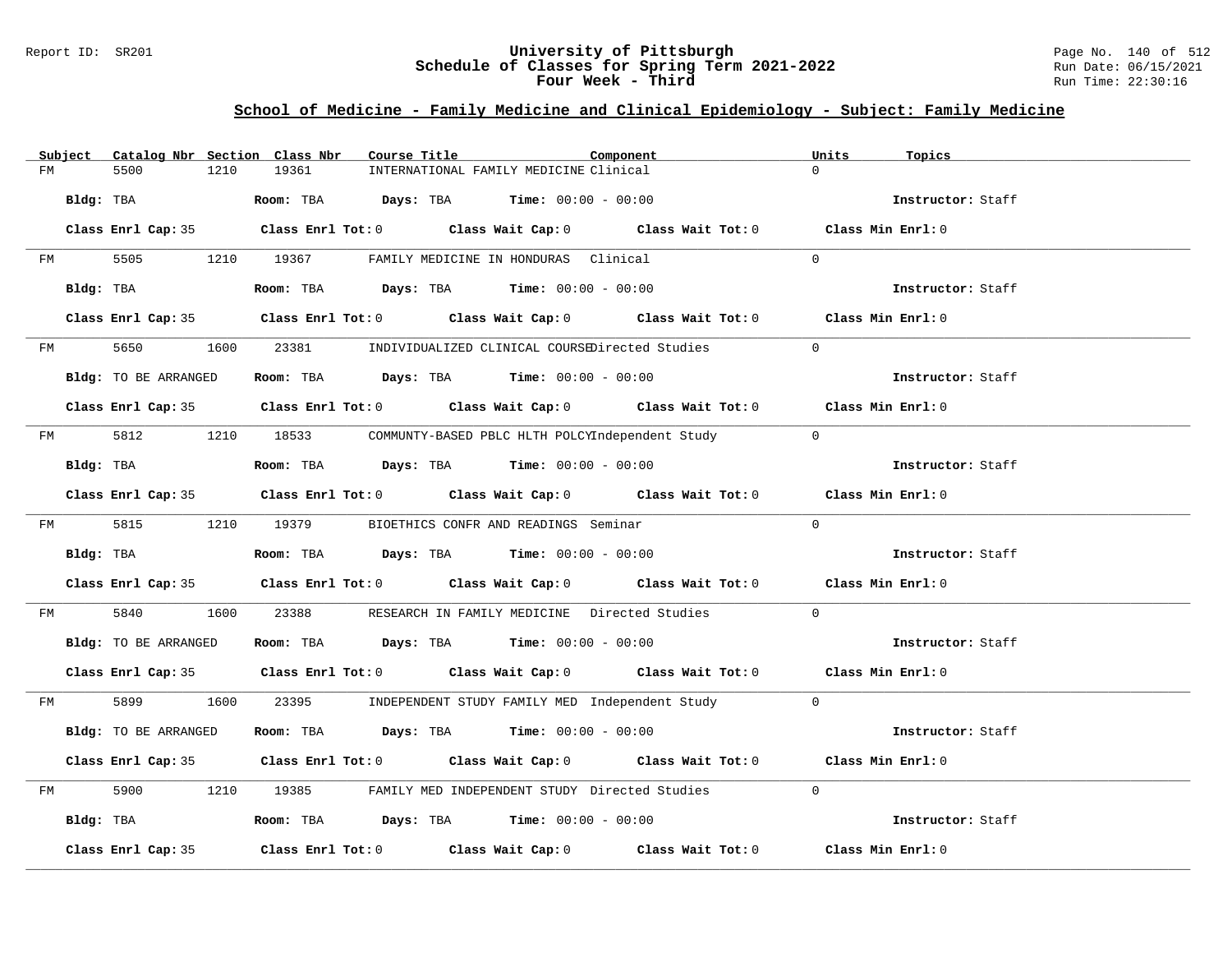| FM | 5910               | 1210 | 19397             | LEADERSHIP/MGMT/ADMINISTRATIONPracticum |                              |                   |                   |  |
|----|--------------------|------|-------------------|-----------------------------------------|------------------------------|-------------------|-------------------|--|
|    | Bldg: TBA          |      | Room: TBA         | Days: TBA                               | <b>Time:</b> $00:00 - 00:00$ |                   | Instructor: Staff |  |
|    | Class Enrl Cap: 35 |      | Class Enrl Tot: 0 |                                         | Class Wait Cap: 0            | Class Wait Tot: 0 | Class Min Enrl: 0 |  |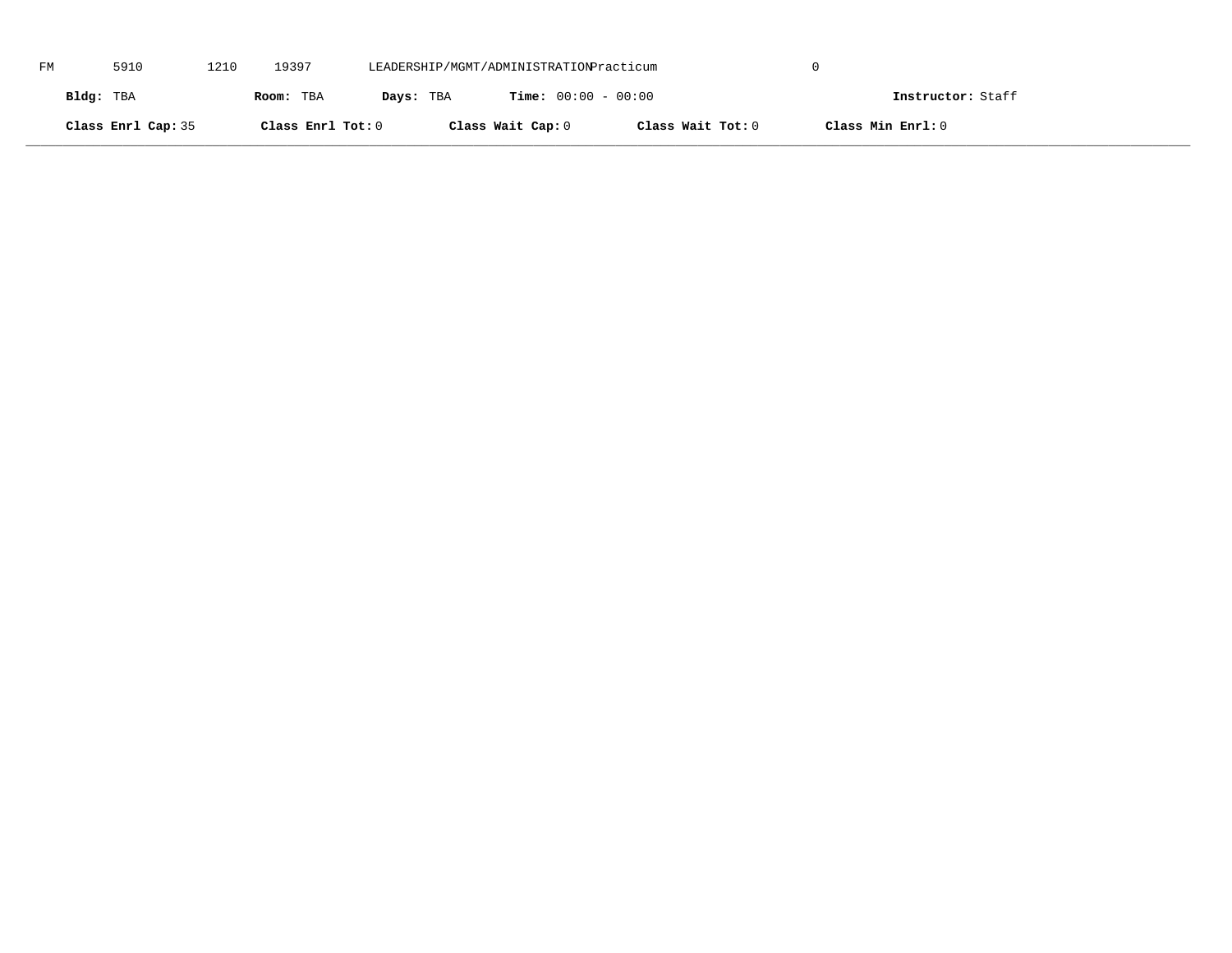### Report ID: SR201 **University of Pittsburgh** Page No. 142 of 512 **Schedule of Classes for Spring Term 2021-2022** Run Date: 06/15/2021 **Four Week - Third Run Time: 22:30:16**

## **School of Medicine - Family Medicine and Clinical Epidemiology - Subject: Medical Elective**

| Subject |                     |      | Catalog Nbr Section Class Nbr | Course Title |                                                                                               | Component                                                                                   | Units          | Topics            |
|---------|---------------------|------|-------------------------------|--------------|-----------------------------------------------------------------------------------------------|---------------------------------------------------------------------------------------------|----------------|-------------------|
| MSELCT  | 5300                | 1210 | 19853                         |              | BOARD STUDY ELECTIVE                                                                          | Independent Study                                                                           | $\Omega$       |                   |
|         |                     |      |                               |              | Bldg: TBA                    Room: TBA         Days: TBA        Time: $00:00 - 00:00$         |                                                                                             |                | Instructor: Staff |
|         |                     |      |                               |              |                                                                                               | Class Enrl Cap: 35 Class Enrl Tot: 0 Class Wait Cap: 0 Class Wait Tot: 0 Class Min Enrl: 0  |                |                   |
|         |                     |      |                               |              |                                                                                               | MSELCT 5301 1210 19859 SPECIAL STUDIES Directed Studies                                     | $\Omega$       |                   |
|         |                     |      |                               |              | Bldg: TBA                    Room: TBA        Days: TBA         Time: 00:00 - 00:00           |                                                                                             |                | Instructor: Staff |
|         |                     |      |                               |              |                                                                                               | Class Enrl Cap: 35 Class Enrl Tot: 0 Class Wait Cap: 0 Class Wait Tot: 0 Class Min Enrl: 0  |                |                   |
|         |                     |      |                               |              |                                                                                               | MSELCT 5310 1210 19868 MENTORED PROJECT INTERIM GRADEDirected Studies                       | $\Omega$       |                   |
|         |                     |      |                               |              | Bldg: TBA                   Room: TBA         Days: TBA        Time: $00:00 - 00:00$          |                                                                                             |                | Instructor: Staff |
|         |                     |      |                               |              |                                                                                               | Class Enrl Cap: 200 Class Enrl Tot: 0 Class Wait Cap: 0 Class Wait Tot: 0 Class Min Enrl: 0 |                |                   |
|         |                     |      |                               |              |                                                                                               | MSELCT 5315 1210 19874 MENTORED PROJECT INTERIM GRADEDirected Studies                       | $\overline{0}$ |                   |
|         |                     |      |                               |              | Bldg: TBA                     Room: TBA           Days: TBA          Time: $00:00 - 00:00$    |                                                                                             |                | Instructor: Staff |
|         |                     |      |                               |              |                                                                                               | Class Enrl Cap: 200 Class Enrl Tot: 0 Class Wait Cap: 0 Class Wait Tot: 0 Class Min Enrl: 0 |                |                   |
|         |                     |      |                               |              |                                                                                               | MSELCT 5400 1210 19886 BOARD STUDY ELECTIVE Independent Study 0                             |                |                   |
|         |                     |      |                               |              | Bldg: TBA                     Room: TBA         Days: TBA         Time: 00:00 - 00:00         |                                                                                             |                | Instructor: Staff |
|         |                     |      |                               |              |                                                                                               | Class Enrl Cap: 35 Class Enrl Tot: 0 Class Wait Cap: 0 Class Wait Tot: 0 Class Min Enrl: 0  |                |                   |
|         |                     |      |                               |              |                                                                                               | MSELCT 5401 1210 19898 SPECIAL STUDIES Directed Studies                                     | $\Omega$       |                   |
|         |                     |      |                               |              | Bldg: TO BE ARRANGED ROOM: TBA Days: TBA Time: 00:00 - 00:00                                  |                                                                                             |                | Instructor: Staff |
|         |                     |      |                               |              |                                                                                               | Class Enrl Cap: 200 Class Enrl Tot: 0 Class Wait Cap: 0 Class Wait Tot: 0 Class Min Enrl: 0 |                |                   |
|         |                     |      |                               |              |                                                                                               | MSELCT 5405 1210 19910 MASTER'S THESIS PREPARATION Independent Study 0                      |                |                   |
|         |                     |      |                               |              | Bldg: TBA                        Room: TBA           Days: TBA          Time: $00:00 - 00:00$ |                                                                                             |                | Instructor: Staff |
|         |                     |      |                               |              |                                                                                               | Class Enrl Cap: 35 Class Enrl Tot: 0 Class Wait Cap: 0 Class Wait Tot: 0 Class Min Enrl: 0  |                |                   |
|         | MSELCT 5410         |      |                               |              |                                                                                               | 1210 19922 MENTORED PROJECT INTERIM GRADEDirected Studies                                   | $\Omega$       |                   |
|         |                     |      |                               |              | Bldg: TBA                    Room: TBA        Days: TBA        Time: 00:00 - 00:00            |                                                                                             |                | Instructor: Staff |
|         | Class Enrl Cap: 200 |      |                               |              |                                                                                               | Class Enrl Tot: $0$ Class Wait Cap: $0$ Class Wait Tot: $0$                                 |                | Class Min Enrl: 0 |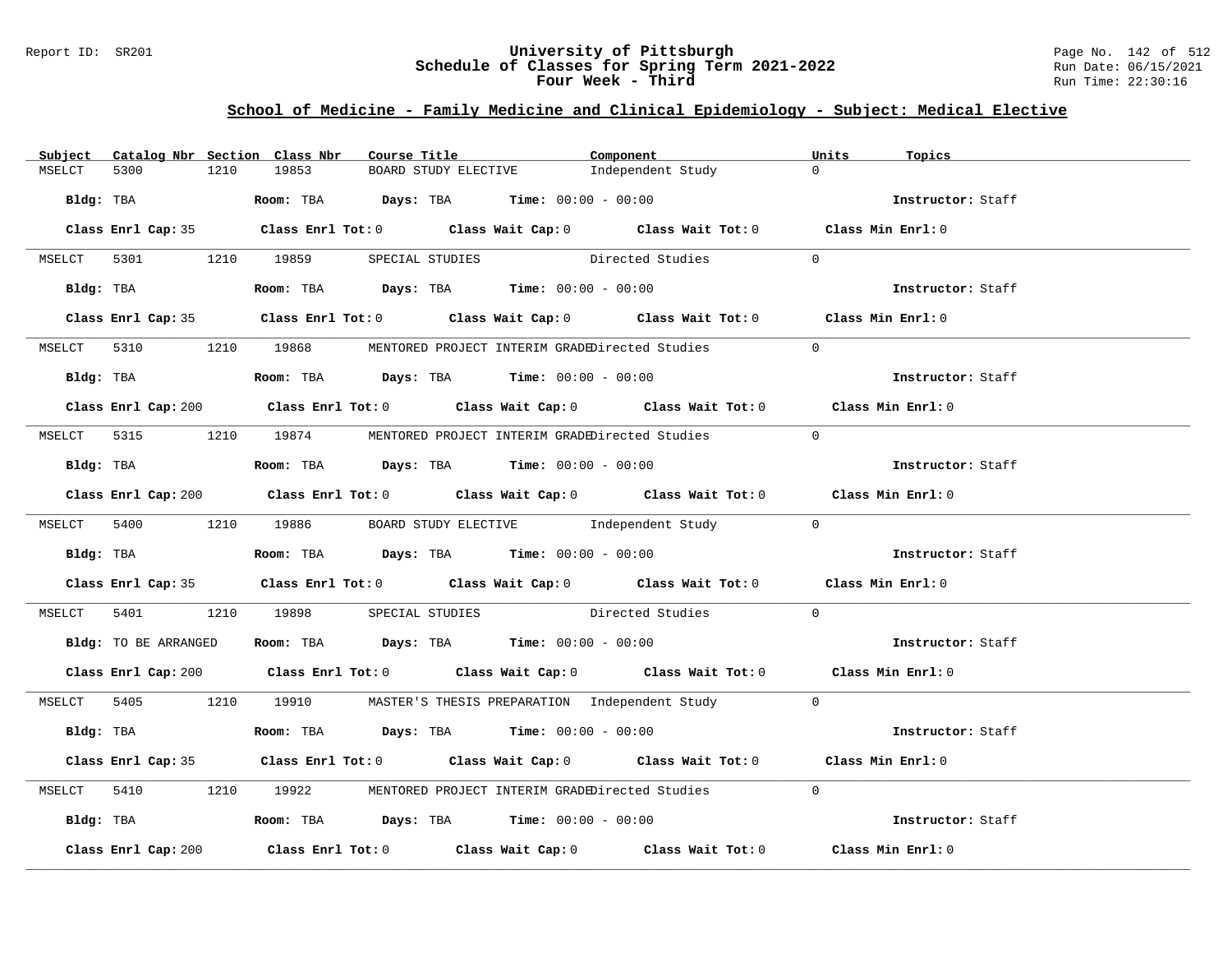| 1210<br>MSELCT<br>5450 | 19928<br>GET READY FOR RESIDENCY<br>Practicum                                                      | $\overline{0}$    |
|------------------------|----------------------------------------------------------------------------------------------------|-------------------|
|                        | Bldg: TBA                   Room: TBA         Days: TBA         Time: 00:00 - 00:00                | Instructor: Staff |
|                        | Class Enrl Cap: 200 Class Enrl Tot: 0 Class Wait Cap: 0 Class Wait Tot: 0 Class Min Enrl: 0        |                   |
|                        | MSELCT 5455 1210 18653 LITERATURE AND MEDICINE Independent Study 0                                 |                   |
|                        | Bldg: TBA                   Room: TBA         Days: TBA         Time: 00:00 - 00:00                | Instructor: Staff |
|                        | Class Enrl Cap: 35 Class Enrl Tot: 0 Class Wait Cap: 0 Class Wait Tot: 0 Class Min Enrl: 0         |                   |
|                        | MSELCT 5495 1210 19940 ORAL & MAXILLOFACIAL MEDICINE Clinical                                      | $\Omega$          |
|                        | Bldg: TBA                    Room: TBA         Days: TBA        Time: $00:00 - 00:00$              | Instructor: Staff |
|                        | Class Enrl Cap: 35 Class Enrl Tot: 0 Class Wait Cap: 0 Class Wait Tot: 0 Class Min Enrl: 0         |                   |
|                        | MSELCT 5500 1210 19952 INTERNATIONAL MEDICINE Clinical                                             | $\Omega$          |
|                        | Bldg: TBA                    Room: TBA         Days: TBA         Time: $00:00 - 00:00$             | Instructor: Staff |
|                        | Class Enrl Cap: 35 Class Enrl Tot: 0 Class Wait Cap: 0 Class Wait Tot: 0 Class Min Enrl: 0         |                   |
|                        | MSELCT 5700 1030 24622 CHNGNG SCIENCE CHNGNG SOCIETY Lecture                                       | $\bigcirc$        |
|                        | Bldg: TO BE ARRANGED Room: TBA Days: TBA Time: 00:00 - 00:00                                       | Instructor: Staff |
|                        | Class Enrl Cap: 35 Class Enrl Tot: 0 Class Wait Cap: 0 Class Wait Tot: 0 Class Min Enrl: 0         |                   |
|                        | MSELCT 5720 1210 19958 SCHOLARLY PROJECT ELECTIVE Independent Study 0                              |                   |
|                        | Bldg: TO BE ARRANGED ROOM: TBA Days: TBA Time: 00:00 - 00:00                                       | Instructor: Staff |
|                        | Class Enrl Cap: 200 Class Enrl Tot: 0 Class Wait Cap: 0 Class Wait Tot: 0 Class Min Enrl: 0        |                   |
|                        | MSELCT 5720 1700 31037 SCHOLARLY PROJECT ELECTIVE Independent Study                                | $\overline{0}$    |
|                        | Bldg: TO BE ARRANGED Room: TBA Days: TBA Time: 00:00 - 00:00                                       | Instructor: Staff |
| Class Enrl Cap: 35     | Class Enrl Tot: 0 $\qquad$ Class Wait Cap: 0 $\qquad$ Class Wait Tot: 0 $\qquad$ Class Min Enrl: 0 |                   |
|                        | MSELCT 5730 1210 19970 MENTORED PROJECT COMPLETION Independent Study 0                             |                   |
|                        | Bldg: TBA                     Room: TBA         Days: TBA         Time: 00:00 - 00:00              | Instructor: Staff |
|                        | Class Enrl Cap: 200 Class Enrl Tot: 0 Class Wait Cap: 0 Class Wait Tot: 0                          | Class Min Enrl: 0 |
|                        | MSELCT 5745 1210 19976 REMEDIATE MENTORED PROJECT Workshop                                         | $\Omega$          |
|                        | Bldg: TBA                   Room: TBA        Days: TBA        Time: 00:00 - 00:00                  | Instructor: Staff |
|                        | Class Enrl Cap: 35 Class Enrl Tot: 0 Class Wait Cap: 0 Class Wait Tot: 0 Class Min Enrl: 0         |                   |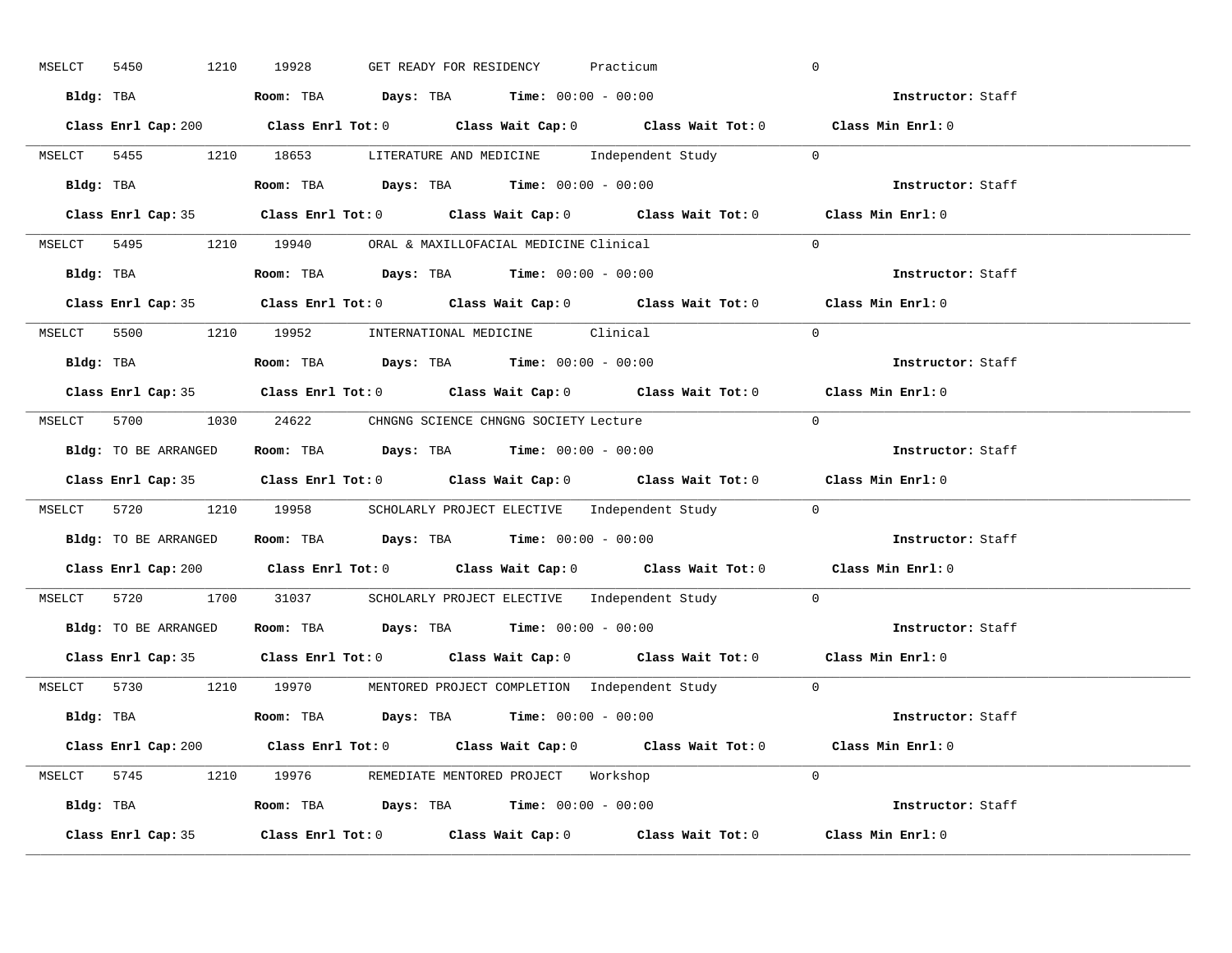### Report ID: SR201 **University of Pittsburgh** Page No. 144 of 512 **Schedule of Classes for Spring Term 2021-2022** Run Date: 06/15/2021 **Four Week - Third Run Time: 22:30:16**

## **School of Medicine - Family Medicine and Clinical Epidemiology - Subject: Medical Elective**

|        |                      |      | Subject Catalog Nbr Section Class Nbr                                                       | Course Title |                     | Component                                                                                          | Units          | Topics            |
|--------|----------------------|------|---------------------------------------------------------------------------------------------|--------------|---------------------|----------------------------------------------------------------------------------------------------|----------------|-------------------|
| MSELCT | 5765                 | 1200 | 30809                                                                                       |              | PRE CLERKSHIP MONTH | Lecture                                                                                            | $\cap$         |                   |
|        | Bldg: TO BE ARRANGED |      | Room: TBA $Days:$ TBA $Time: 00:00 - 00:00$                                                 |              |                     |                                                                                                    |                | Instructor: Staff |
|        |                      |      |                                                                                             |              |                     | Class Enrl Cap: 35 Class Enrl Tot: 0 Class Wait Cap: 0 Class Wait Tot: 0 Class Min Enrl: 0         |                |                   |
|        |                      |      | MSELCT 5805 1210 19988 INTERPROFESSIONAL HEALTH CARE Clinical                               |              |                     |                                                                                                    | $\Omega$       |                   |
|        | Bldg: TBA            |      | Room: TBA $Days: TBA$ Time: $00:00 - 00:00$                                                 |              |                     |                                                                                                    |                | Instructor: Staff |
|        |                      |      |                                                                                             |              |                     | Class Enrl Cap: 35 Class Enrl Tot: 0 Class Wait Cap: 0 Class Wait Tot: 0 Class Min Enrl: 0         |                |                   |
|        |                      |      | MSELCT 5808 1210 19994 NURSING HOME HEALTH CARE TEAMSClinical                               |              |                     |                                                                                                    | $\Omega$       |                   |
|        |                      |      | Bldg: TBA                    Room: TBA         Days: TBA         Time: 00:00 - 00:00        |              |                     |                                                                                                    |                | Instructor: Staff |
|        |                      |      |                                                                                             |              |                     | Class Enrl Cap: 35 Class Enrl Tot: 0 Class Wait Cap: 0 Class Wait Tot: 0 Class Min Enrl: 0         |                |                   |
|        |                      |      |                                                                                             |              |                     | MSELCT 5850 1210 18665 PEPTIDE HORMONE RECEPTORS Directed Studies                                  | $\overline{0}$ |                   |
|        |                      |      | Bldg: TBA                         Room: TBA          Days: TBA          Time: 00:00 - 00:00 |              |                     |                                                                                                    |                | Instructor: Staff |
|        |                      |      |                                                                                             |              |                     | Class Enrl Cap: 999 Class Enrl Tot: 0 Class Wait Cap: 0 Class Wait Tot: 0 Class Min Enrl: 0        |                |                   |
|        |                      |      | MSELCT 5851 1210 20006 RESUSCITOLOGY                                                        |              |                     | Directed Studies 0                                                                                 |                |                   |
|        |                      |      | Bldg: TBA                         Room: TBA          Days: TBA          Time: 00:00 - 00:00 |              |                     |                                                                                                    |                | Instructor: Staff |
|        |                      |      |                                                                                             |              |                     | Class Enrl Cap: 35 Class Enrl Tot: 0 Class Wait Cap: 0 Class Wait Tot: 0 Class Min Enrl: 0         |                |                   |
|        |                      |      |                                                                                             |              |                     | MSELCT 5853 1210 20030 HEALTH POLICY 1ndependent Study 0                                           |                |                   |
|        |                      |      | Bldg: TBA                         Room: TBA          Days: TBA          Time: 00:00 - 00:00 |              |                     |                                                                                                    |                | Instructor: Staff |
|        |                      |      |                                                                                             |              |                     | Class Enrl Cap: 35 Class Enrl Tot: 0 Class Wait Cap: 0 Class Wait Tot: 0 Class Min Enrl: 0         |                |                   |
|        |                      |      | MSELCT 5854 1210 20054 ETHICS IN CLINICAL PRACTICE Workshop                                 |              |                     |                                                                                                    | $\Omega$       |                   |
|        |                      |      | Bldg: TBA                    Room: TBA         Days: TBA         Time: 00:00 - 00:00        |              |                     |                                                                                                    |                | Instructor: Staff |
|        |                      |      |                                                                                             |              |                     | Class Enrl Cap: 35 Class Enrl Tot: 0 Class Wait Cap: 0 Class Wait Tot: 0 Class Min Enrl: 0         |                |                   |
|        |                      |      |                                                                                             |              |                     | MSELCT 5855 1210 20066 CLINICAL GENETICS Independent Study 0                                       |                |                   |
|        |                      |      | Bldg: TBA                    Room: TBA         Days: TBA         Time: 00:00 - 00:00        |              |                     |                                                                                                    |                | Instructor: Staff |
|        | Class Enrl Cap: 35   |      |                                                                                             |              |                     | Class Enrl Tot: 0 $\qquad$ Class Wait Cap: 0 $\qquad$ Class Wait Tot: 0 $\qquad$ Class Min Enrl: 0 |                |                   |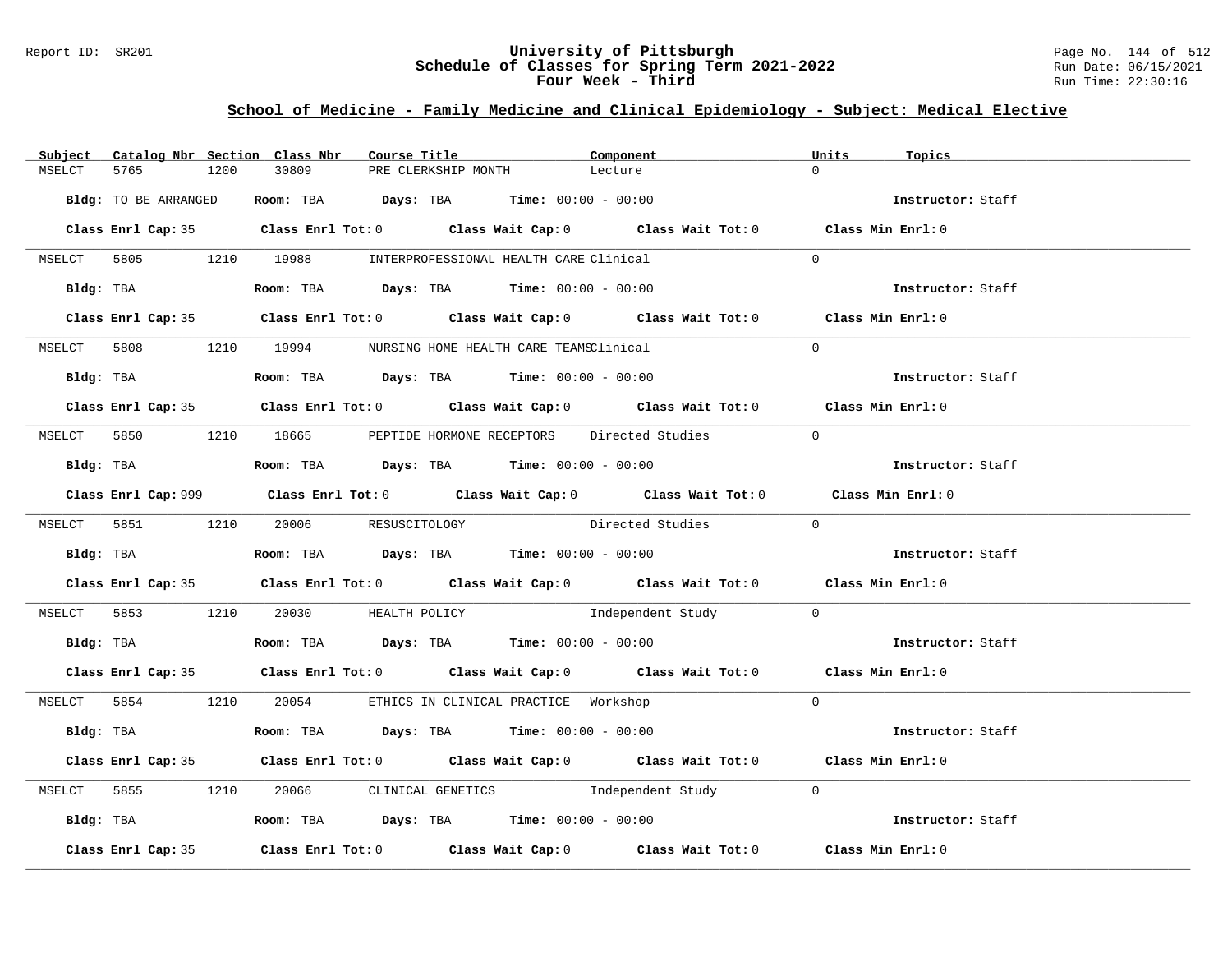| MSELCT 5856        | 1210 18671 | MILITARY SCHOLARSHIP ELECTIVE Directed Studies                                              |  | $\overline{0}$           |
|--------------------|------------|---------------------------------------------------------------------------------------------|--|--------------------------|
|                    |            | Bldg: TBA                   Room: TBA         Days: TBA        Time: $00:00 - 00:00$        |  | Instructor: Staff        |
|                    |            | Class Enrl Cap: 35 Class Enrl Tot: 0 Class Wait Cap: 0 Class Wait Tot: 0 Class Min Enrl: 0  |  |                          |
|                    |            | MSELCT 5857 1210 18677 EVIDENCE-BASED MEDICINE Clinical                                     |  | $\Omega$                 |
|                    |            |                                                                                             |  | Instructor: Staff        |
|                    |            | Class Enrl Cap: 999 Class Enrl Tot: 0 Class Wait Cap: 0 Class Wait Tot: 0                   |  | Class Min Enrl: 0        |
|                    |            | MSELCT 5858 1210 20072 PUBLIC HEALTH FIELD PRACTICUM Practicum                              |  | $\Omega$                 |
|                    |            | Bldg: TBA                    Room: TBA        Days: TBA        Time: 00:00 - 00:00          |  | Instructor: Staff        |
|                    |            | Class Enrl Cap: 200 Class Enrl Tot: 0 Class Wait Cap: 0 Class Wait Tot: 0 Class Min Enrl: 0 |  |                          |
|                    |            | MSELCT 5860 1210 18683 EDUCATIONAL TECHNOLOGY Directed Studies                              |  | $\Omega$                 |
|                    |            | Bldg: TBA                    Room: TBA         Days: TBA         Time: 00:00 - 00:00        |  | Instructor: Staff        |
|                    |            | Class Enrl Cap: 35 Class Enrl Tot: 0 Class Wait Cap: 0 Class Wait Tot: 0 Class Min Enrl: 0  |  |                          |
|                    |            | MSELCT 5890 1210 20084 EXTRAMURAL RESEARCH Independent Study 0                              |  |                          |
|                    |            | Bldg: TBA                    Room: TBA         Days: TBA         Time: 00:00 - 00:00        |  | Instructor: Staff        |
|                    |            | Class Enrl Cap: 35 Class Enrl Tot: 0 Class Wait Cap: 0 Class Wait Tot: 0 Class Min Enrl: 0  |  |                          |
|                    |            | MSELCT 5895 1210 20090 INTERNATIONAL RESEARCH Independent Study 0                           |  |                          |
| Bldg: TBA          |            | <b>Room:</b> TBA $Days:$ TBA $Time: 00:00 - 00:00$                                          |  | Instructor: Staff        |
|                    |            | Class Enrl Cap: 35 Class Enrl Tot: 0 Class Wait Cap: 0 Class Wait Tot: 0 Class Min Enrl: 0  |  |                          |
|                    |            | MSELCT 5900 1210 18695 BASIC SCIENCE OF CARE Lecture                                        |  | 2                        |
|                    |            | Bldg: TBA                   Room: TBA         Days: TBA         Time: $00:00 - 00:00$       |  | Instructor: Staff        |
|                    |            | Class Enrl Cap: 35 Class Enrl Tot: 0 Class Wait Cap: 0 Class Wait Tot: 0 Class Min Enrl: 0  |  |                          |
|                    |            | MSELCT 5901 1210 18701 HEALTH CARE DELIVERY PROBLEMS Lecture                                |  | $\overline{1}$           |
|                    |            | Bldg: TBA                   Room: TBA         Days: TBA        Time: $00:00 - 00:00$        |  | <b>Instructor:</b> Staff |
|                    |            | Class Enrl Cap: 35 Class Enrl Tot: 0 Class Wait Cap: 0 Class Wait Tot: 0 Class Min Enrl: 0  |  |                          |
|                    |            | MSELCT 5910 1210 20102 AREA OF CONCENTRATION Independent Study 0                            |  |                          |
|                    |            | Bldg: TBA <b>Room:</b> TBA <b>Days:</b> TBA <b>Time:</b> 00:00 - 00:00                      |  | Instructor: Staff        |
| Class Enrl Cap: 35 |            | Class Enrl Tot: $0$ Class Wait Cap: $0$ Class Wait Tot: $0$ Class Min Enrl: $0$             |  |                          |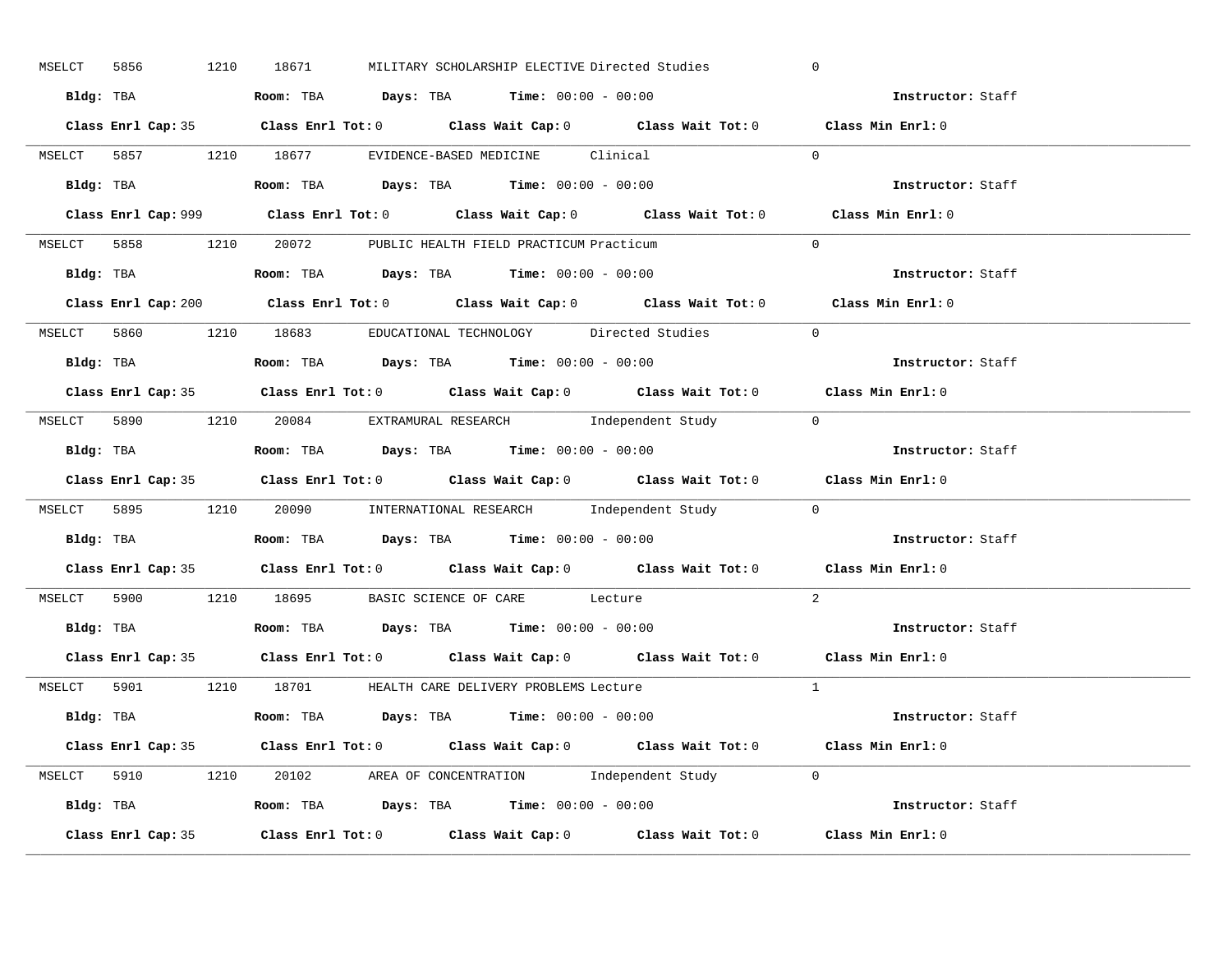### Report ID: SR201 **University of Pittsburgh** Page No. 146 of 512 **Schedule of Classes for Spring Term 2021-2022** Run Date: 06/15/2021 **Four Week - Third Run Time: 22:30:16**

# **School of Medicine - Family Medicine and Clinical Epidemiology - Subject: Medical Elective**

| Subject   | Catalog Nbr Section Class Nbr |      |                   | Course Title          | Component                    | Units             | Topics            |
|-----------|-------------------------------|------|-------------------|-----------------------|------------------------------|-------------------|-------------------|
| MSELCT    | 5975                          | 1210 | 20120             | CSTP-RELATED RESEARCH | Directed Studies             |                   |                   |
| Bldg: TBA |                               |      | Room: TBA         | Days: TBA             | <b>Time:</b> $00:00 - 00:00$ |                   | Instructor: Staff |
|           | Class Enrl Cap: 35            |      | Class Enrl Tot: 0 | Class Wait Cap: 0     | Class Wait Tot: 0            | Class Min Enrl: 0 |                   |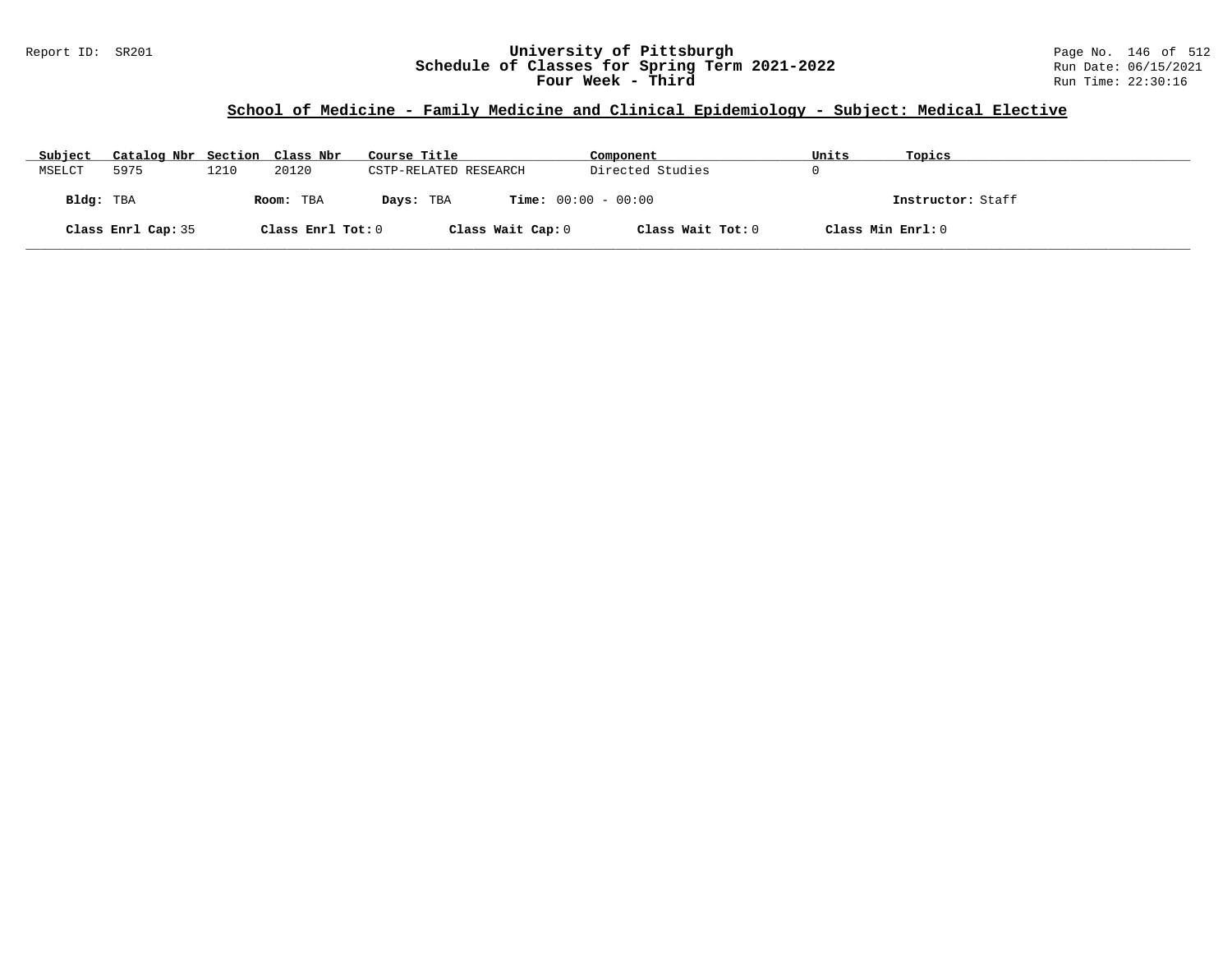#### Report ID: SR201 **University of Pittsburgh** Page No. 147 of 512 **Schedule of Classes for Spring Term 2021-2022** Run Date: 06/15/2021 **Four Week - Third Run Time: 22:30:16**

| Subject    | Catalog Nbr Section Class Nbr | Course Title                                                                           | Component                                                                                  | Units<br>Topics               |
|------------|-------------------------------|----------------------------------------------------------------------------------------|--------------------------------------------------------------------------------------------|-------------------------------|
| MED        | 5329<br>1200                  | 30790<br>ADULT OUTPATIENT                                                              | Clinical                                                                                   | $\Omega$                      |
|            | Bldg: TO BE ARRANGED          | Room: TBA $Days:$ TBA $Time: 00:00 - 00:00$                                            |                                                                                            | Instructor: Fontenot, Amber L |
|            |                               |                                                                                        | Class Enrl Cap: 35 Class Enrl Tot: 0 Class Wait Cap: 0 Class Wait Tot: 0 Class Min Enrl: 0 |                               |
|            |                               |                                                                                        | MED 5345 1210 19415 CLERKSHIP REPEAT COURSE Directed Studies                               | $\Omega$                      |
|            | Bldg: TBA                     |                                                                                        | Room: TBA $Days:$ TBA $Time: 00:00 - 00:00$                                                | Instructor: Staff             |
|            |                               |                                                                                        | Class Enrl Cap: 35 Class Enrl Tot: 0 Class Wait Cap: 0 Class Wait Tot: 0 Class Min Enrl: 0 |                               |
|            | MED 5346                      |                                                                                        | 1210 19421 AMBULATORY CLERKSHIP REPEAT Directed Studies                                    | $\Omega$                      |
|            | Bldg: TBA                     | Room: TBA $\rule{1em}{0.15mm}$ Days: TBA $\rule{1.5mm}{0.15mm}$ Time: $00:00 - 00:00$  |                                                                                            | Instructor: Staff             |
|            |                               |                                                                                        | Class Enrl Cap: 35 Class Enrl Tot: 0 Class Wait Cap: 0 Class Wait Tot: 0 Class Min Enrl: 0 |                               |
|            |                               | MED 5350 1210 18545 DEATH, DYING AND THE DOCTOR Practicum                              |                                                                                            | $\Omega$                      |
|            | Bldg: TBA                     | Room: TBA $\rule{1em}{0.15mm}$ Days: TBA Time: $00:00 - 00:00$                         |                                                                                            | Instructor: Staff             |
|            |                               |                                                                                        | Class Enrl Cap: 35 Class Enrl Tot: 0 Class Wait Cap: 0 Class Wait Tot: 0 Class Min Enrl: 0 |                               |
|            |                               | MED 5398 1210 18551 CLINICAL MILITARY CLERKSHIP Clinical                               |                                                                                            | $\Omega$                      |
|            |                               | Bldg: TBA                  Room: TBA         Days: TBA         Time: $00:00 - 00:00$   |                                                                                            | Instructor: Staff             |
|            |                               |                                                                                        | Class Enrl Cap: 35 Class Enrl Tot: 0 Class Wait Cap: 0 Class Wait Tot: 0 Class Min Enrl: 0 |                               |
| MED 5399   |                               |                                                                                        | 1210 18563 NON-CLINCAL MILITARY CLERKSHIPDirected Studies                                  | $\overline{0}$                |
|            |                               | Bldg: TBA                    Room: TBA         Days: TBA        Time: 00:00 - 00:00    |                                                                                            | Instructor: Staff             |
|            |                               |                                                                                        | Class Enrl Cap: 35 Class Enrl Tot: 0 Class Wait Cap: 0 Class Wait Tot: 0 Class Min Enrl: 0 |                               |
|            |                               | MED 5401 1210 19427 MEDICINE ACTING INTERNSHIP Clinical                                |                                                                                            | $\Omega$                      |
|            |                               | Bldg: TBA                    Room: TBA         Days: TBA         Time: $00:00 - 00:00$ |                                                                                            | Instructor: Staff             |
|            |                               |                                                                                        | Class Enrl Cap: 999 Class Enrl Tot: 0 Class Wait Cap: 0 Class Wait Tot: 0                  | Class Min Enrl: 0             |
| <b>MED</b> | 5402                          | 1210 19433 ACTING INTERNSHIP IN MICU Clinical                                          |                                                                                            | $\Omega$                      |
|            |                               | Bldg: TBA                   Room: TBA         Days: TBA         Time: 00:00 - 00:00    |                                                                                            | Instructor: Staff             |
|            | Class Enrl Cap: 999           |                                                                                        | Class Enrl Tot: $0$ Class Wait Cap: $0$ Class Wait Tot: $0$                                | Class Min Enrl: 0             |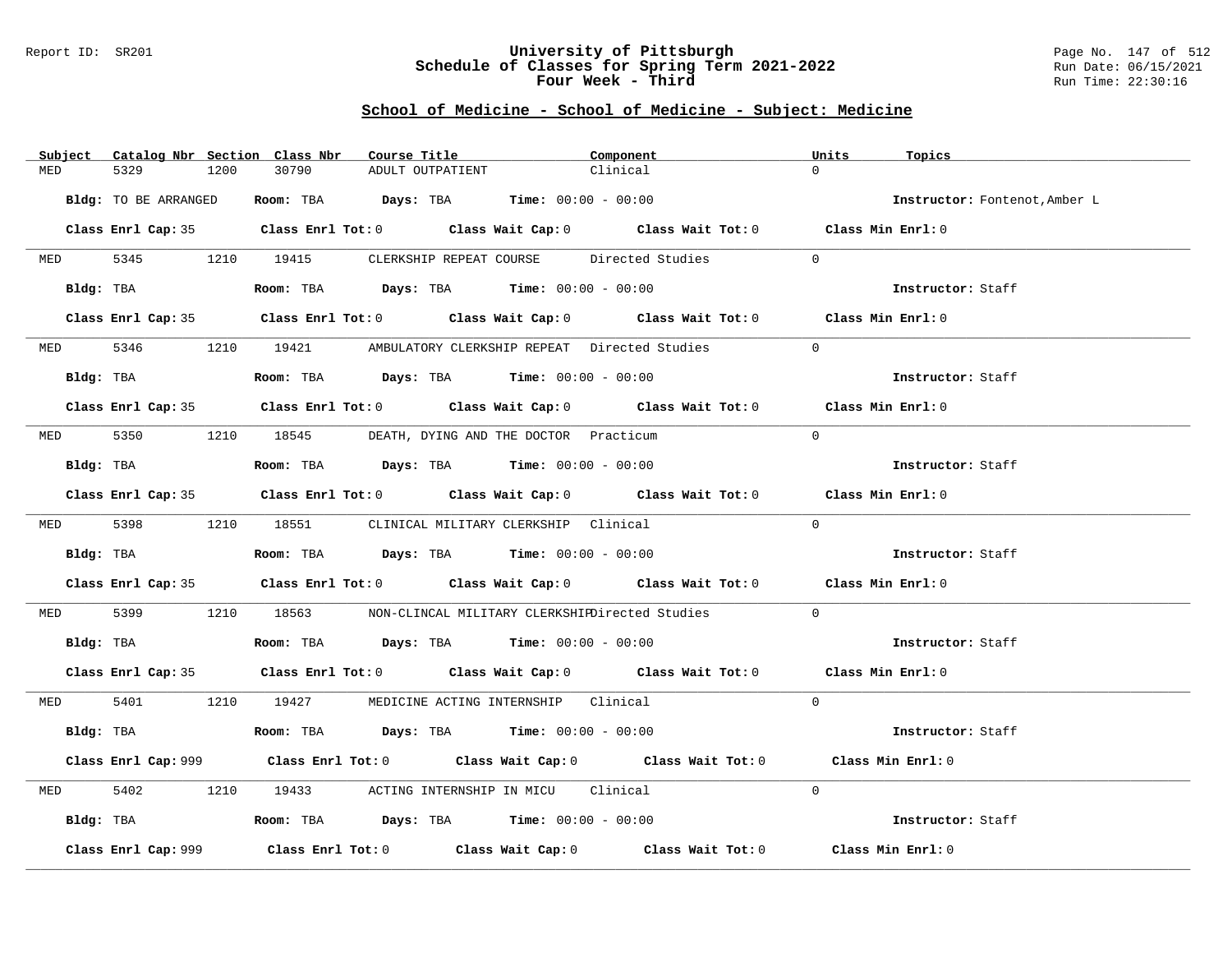| <b>MED</b> | 5403 |  | 1210 19439                                                                             |  | CARDIAC INTENSIVE CARE UNIT Clinical |                                                                           | $\mathbf 0$ |                                                                                             |  |
|------------|------|--|----------------------------------------------------------------------------------------|--|--------------------------------------|---------------------------------------------------------------------------|-------------|---------------------------------------------------------------------------------------------|--|
|            |      |  | Bldg: TBA                      Room: TBA         Days: TBA         Time: 00:00 - 00:00 |  |                                      |                                                                           |             | Instructor: Staff                                                                           |  |
|            |      |  |                                                                                        |  |                                      |                                                                           |             | Class Enrl Cap: 999 Class Enrl Tot: 0 Class Wait Cap: 0 Class Wait Tot: 0 Class Min Enrl: 0 |  |
|            |      |  | MED 5406 1210 19445 EXTRAMURAL ACTING INTERNSHIP Clinical                              |  |                                      |                                                                           | $\Omega$    |                                                                                             |  |
|            |      |  | Bldg: TBA                   Room: TBA         Days: TBA         Time: 00:00 - 00:00    |  |                                      |                                                                           |             | Instructor: Staff                                                                           |  |
|            |      |  |                                                                                        |  |                                      |                                                                           |             | Class Enrl Cap: 35 Class Enrl Tot: 0 Class Wait Cap: 0 Class Wait Tot: 0 Class Min Enrl: 0  |  |
|            |      |  | MED 5425 1210 19451 COMBINED MEDICINE/PEDIATRICS Clinical                              |  |                                      |                                                                           | $\Omega$    |                                                                                             |  |
|            |      |  | Bldg: TBA                   Room: TBA         Days: TBA         Time: 00:00 - 00:00    |  |                                      |                                                                           |             | Instructor: Staff                                                                           |  |
|            |      |  |                                                                                        |  |                                      |                                                                           |             | Class Enrl Cap: 35 Class Enrl Tot: 0 Class Wait Cap: 0 Class Wait Tot: 0 Class Min Enrl: 0  |  |
|            |      |  | MED 5430 1210 18575 CLIN PHARMACLGY & HYPERTENSIONClinical                             |  |                                      |                                                                           | $\Omega$    |                                                                                             |  |
|            |      |  | Bldg: TBA                   Room: TBA         Days: TBA         Time: $00:00 - 00:00$  |  |                                      |                                                                           |             | Instructor: Staff                                                                           |  |
|            |      |  |                                                                                        |  |                                      |                                                                           |             | Class Enrl Cap: 999 Class Enrl Tot: 0 Class Wait Cap: 0 Class Wait Tot: 0 Class Min Enrl: 0 |  |
|            |      |  | MED 5440 1210 19457 CARDIOLOGY                                                         |  | <b>Clinical</b>                      |                                                                           | $\bigcap$   |                                                                                             |  |
|            |      |  | Bldg: TBA                   Room: TBA         Days: TBA         Time: $00:00 - 00:00$  |  |                                      |                                                                           |             | Instructor: Staff                                                                           |  |
|            |      |  |                                                                                        |  |                                      | Class Enrl Cap: 999 Class Enrl Tot: 0 Class Wait Cap: 0 Class Wait Tot: 0 |             | Class Min Enrl: 0                                                                           |  |
|            |      |  | MED 5460 1210 19463 ENDOCRINOLOGY AND METABOLISM Clinical                              |  |                                      |                                                                           | $\Omega$    |                                                                                             |  |
|            |      |  | Bldg: TBA                   Room: TBA         Days: TBA        Time: 00:00 - 00:00     |  |                                      |                                                                           |             | Instructor: Staff                                                                           |  |
|            |      |  |                                                                                        |  |                                      |                                                                           |             | Class Enrl Cap: 999 Class Enrl Tot: 0 Class Wait Cap: 0 Class Wait Tot: 0 Class Min Enrl: 0 |  |
|            |      |  | MED 5470 1210 19469 GASTROENTEROLOGY AND NUTRITIONClinical                             |  |                                      |                                                                           | $\Omega$    |                                                                                             |  |
|            |      |  | Bldg: TBA                   Room: TBA         Days: TBA         Time: $00:00 - 00:00$  |  |                                      |                                                                           |             | Instructor: Staff                                                                           |  |
|            |      |  |                                                                                        |  |                                      |                                                                           |             | Class Enrl Cap: 999 Class Enrl Tot: 0 Class Wait Cap: 0 Class Wait Tot: 0 Class Min Enrl: 0 |  |
|            |      |  | MED 5471 1210 18587 OUTPATIENT GI AND HEPATOLOGY Clinical                              |  |                                      |                                                                           | $\Omega$    |                                                                                             |  |
|            |      |  | Bldg: TBA                   Room: TBA        Days: TBA        Time: 00:00 - 00:00      |  |                                      |                                                                           |             | Instructor: Staff                                                                           |  |
|            |      |  |                                                                                        |  |                                      | Class Enrl Cap: 999 Class Enrl Tot: 0 Class Wait Cap: 0 Class Wait Tot: 0 |             | Class Min Enrl: 0                                                                           |  |
|            |      |  | MED 5479 1210 19475 ONCOLOGY                                                           |  | Clinical                             |                                                                           | $\Omega$    |                                                                                             |  |
|            |      |  | <b>Bldg:</b> TBA <b>ROOM:</b> TBA <b>Days:</b> TBA <b>Time:</b> $00:00 - 00:00$        |  |                                      |                                                                           |             | Instructor: Staff                                                                           |  |
|            |      |  |                                                                                        |  |                                      |                                                                           |             | Class Min Enrl: 0                                                                           |  |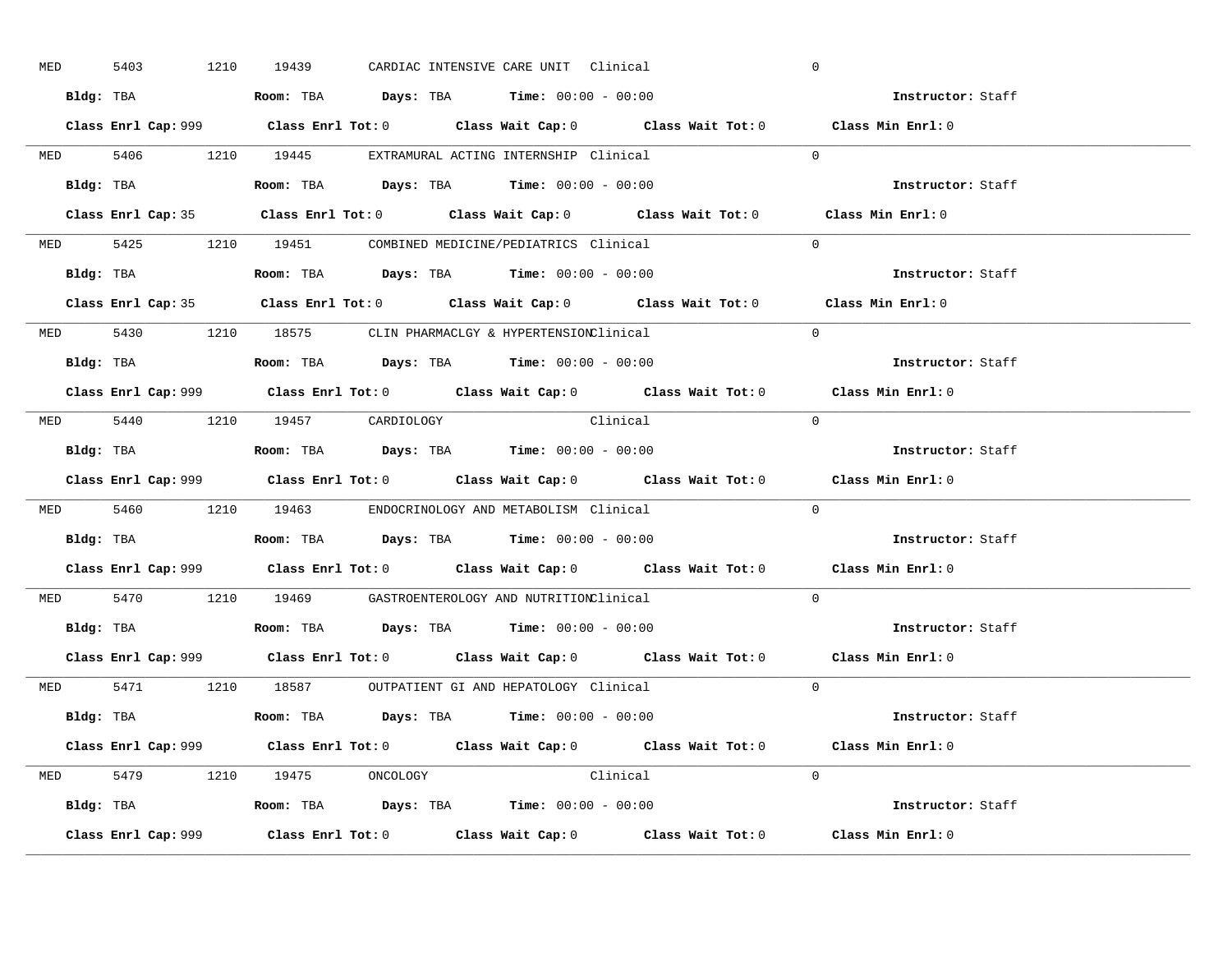### Report ID: SR201 **University of Pittsburgh** Page No. 149 of 512 **Schedule of Classes for Spring Term 2021-2022** Run Date: 06/15/2021 **Four Week - Third Run Time: 22:30:16**

|          | Subject Catalog Nbr Section Class Nbr | Course Title                                                                               | Component                                                                                   | Units<br>Topics   |  |
|----------|---------------------------------------|--------------------------------------------------------------------------------------------|---------------------------------------------------------------------------------------------|-------------------|--|
| MED      | 5480<br>1210                          | 19481<br>HEMATOLOGY/ONCOLOGY                                                               | Clinical                                                                                    | $\Omega$          |  |
|          |                                       | Bldg: TBA                        Room: TBA         Days: TBA         Time: $00:00 - 00:00$ |                                                                                             | Instructor: Staff |  |
|          |                                       |                                                                                            | Class Enrl Cap: 999 Class Enrl Tot: 0 Class Wait Cap: 0 Class Wait Tot: 0 Class Min Enrl: 0 |                   |  |
|          |                                       | MED 5481 1210 19487 BLOOD COAGULATION Clinical                                             |                                                                                             | $\Omega$          |  |
|          |                                       | Bldg: TBA                   Room: TBA         Days: TBA         Time: 00:00 - 00:00        |                                                                                             | Instructor: Staff |  |
|          |                                       |                                                                                            | Class Enrl Cap: 999 Class Enrl Tot: 0 Class Wait Cap: 0 Class Wait Tot: 0 Class Min Enrl: 0 |                   |  |
|          |                                       | MED 5485 1210 19493 STEM CELL TRANSPLNTATION SERVCClinical                                 |                                                                                             | $\Omega$          |  |
|          |                                       | Bldg: TBA                    Room: TBA         Days: TBA         Time: $00:00 - 00:00$     |                                                                                             | Instructor: Staff |  |
|          |                                       |                                                                                            | Class Enrl Cap: 999 Class Enrl Tot: 0 Class Wait Cap: 0 Class Wait Tot: 0 Class Min Enrl: 0 |                   |  |
|          |                                       | MED 5490 1210 19499 INFECTIOUS DISEASES Clinical                                           |                                                                                             | $\Omega$          |  |
|          | Bldg: TBA                             | Room: TBA $Days:$ TBA $Time: 00:00 - 00:00$                                                |                                                                                             | Instructor: Staff |  |
|          |                                       |                                                                                            | Class Enrl Cap: 35 Class Enrl Tot: 0 Class Wait Cap: 0 Class Wait Tot: 0 Class Min Enrl: 0  |                   |  |
|          |                                       | MED 5491 1600 28403 WOMEN'S HEALTH                                                         | Clinical                                                                                    | $\Omega$          |  |
|          | Bldg: TO BE ARRANGED                  | Room: TBA $\rule{1em}{0.15mm}$ Days: TBA $\rule{1.5mm}{0.15mm}$ Time: $00:00 - 00:00$      |                                                                                             | Instructor: Staff |  |
|          |                                       |                                                                                            | Class Enrl Cap: 35 Class Enrl Tot: 0 Class Wait Cap: 0 Class Wait Tot: 0 Class Min Enrl: 0  |                   |  |
|          |                                       | MED 5500 1210 19505 PULMONARY MEDICINE Clinical                                            |                                                                                             | $\Omega$          |  |
|          |                                       | Bldg: TBA                   Room: TBA         Days: TBA         Time: $00:00 - 00:00$      |                                                                                             | Instructor: Staff |  |
|          |                                       |                                                                                            | Class Enrl Cap: 999 Class Enrl Tot: 0 Class Wait Cap: 0 Class Wait Tot: 0 Class Min Enrl: 0 |                   |  |
|          |                                       | MED 5510 1210 19511 RHEUMATOLOGY AND IMMUNOLOGY Clinical                                   |                                                                                             | $\Omega$          |  |
|          |                                       | Bldg: TBA                   Room: TBA         Days: TBA         Time: 00:00 - 00:00        |                                                                                             | Instructor: Staff |  |
|          |                                       |                                                                                            | Class Enrl Cap: 999 Class Enrl Tot: 0 Class Wait Cap: 0 Class Wait Tot: 0 Class Min Enrl: 0 |                   |  |
| MED 5520 |                                       | 1210 19517 RENAL DISEASE Clinical                                                          |                                                                                             | $\Omega$          |  |
|          |                                       | Bldg: TBA                     Room: TBA          Days: TBA         Time: 00:00 - 00:00     |                                                                                             | Instructor: Staff |  |
|          | Class Enrl Cap: 999                   |                                                                                            | Class Enrl Tot: $0$ Class Wait Cap: $0$ Class Wait Tot: $0$ Class Min Enrl: $0$             |                   |  |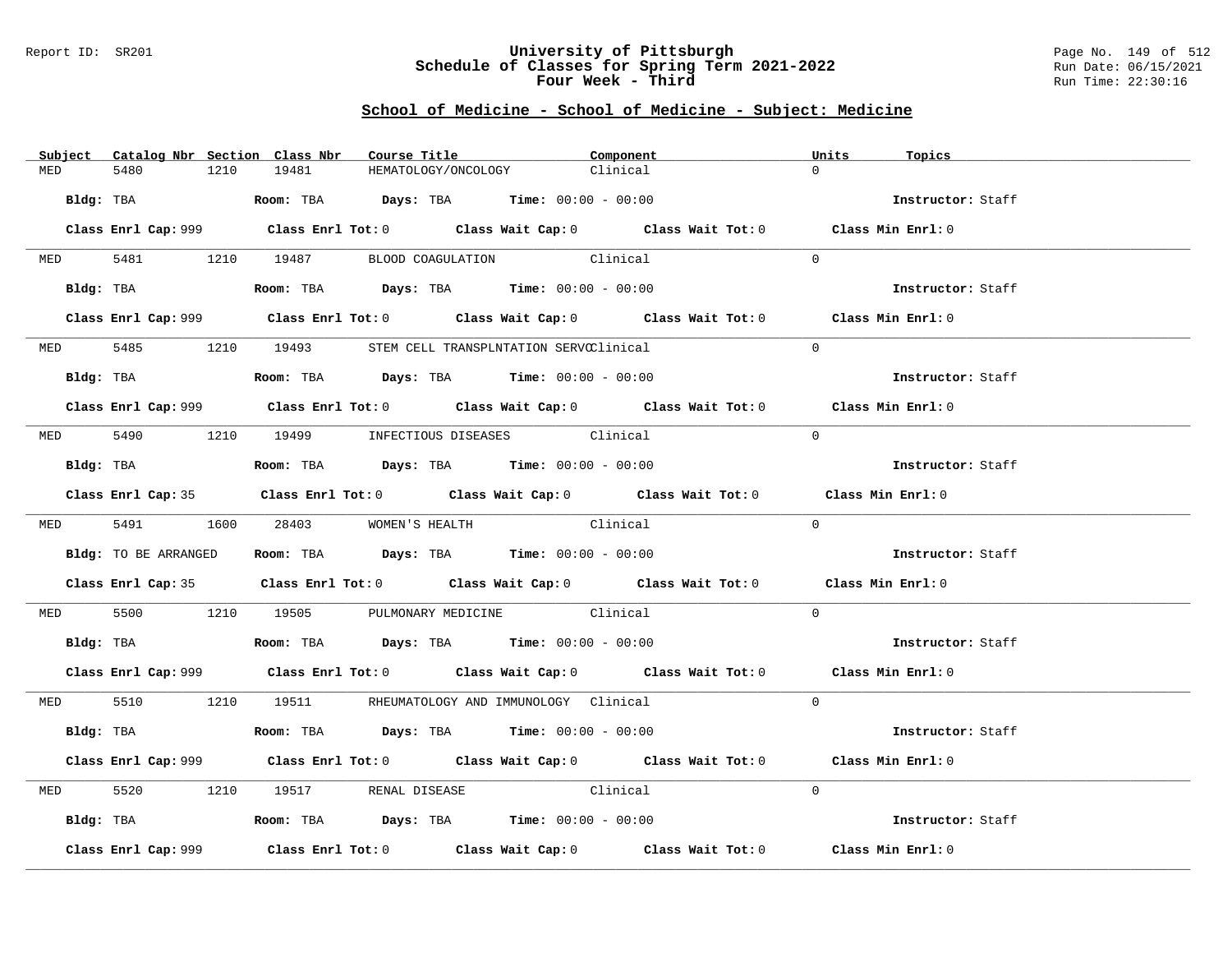| MED 5530 |  | 1210 19523 | NUTRITION & INTESTINAL HEALTH Clinical                                                      | $\mathbf 0$                                                                                 |  |
|----------|--|------------|---------------------------------------------------------------------------------------------|---------------------------------------------------------------------------------------------|--|
|          |  |            | Bldg: TBA                      Room: TBA         Days: TBA         Time: 00:00 - 00:00      | Instructor: Staff                                                                           |  |
|          |  |            |                                                                                             | Class Enrl Cap: 35 Class Enrl Tot: 0 Class Wait Cap: 0 Class Wait Tot: 0 Class Min Enrl: 0  |  |
|          |  |            | MED 5540 1210 19529 GERIATRIC MEDICINE Clinical                                             | $\Omega$                                                                                    |  |
|          |  |            |                                                                                             | Instructor: Staff                                                                           |  |
|          |  |            |                                                                                             | Class Min Enrl: 0                                                                           |  |
|          |  |            | MED 5560 1210 19535 PULMONARY INTENSIVE CARE UNIT Clinical                                  | $\Omega$                                                                                    |  |
|          |  |            | Bldg: TBA                   Room: TBA         Days: TBA         Time: 00:00 - 00:00         | Instructor: Staff                                                                           |  |
|          |  |            |                                                                                             | Class Enrl Cap: 999 Class Enrl Tot: 0 Class Wait Cap: 0 Class Wait Tot: 0 Class Min Enrl: 0 |  |
|          |  |            | MED 5565 1210 19541 PALLIATIVE/HOSPICE CARE Clinical                                        | $\Omega$                                                                                    |  |
|          |  |            | Bldg: TBA                   Room: TBA         Days: TBA         Time: $00:00 - 00:00$       | Instructor: Staff                                                                           |  |
|          |  |            |                                                                                             | Class Enrl Cap: 999 Class Enrl Tot: 0 Class Wait Cap: 0 Class Wait Tot: 0 Class Min Enrl: 0 |  |
|          |  |            | MED 5570 1210 19565 LIVER TRANSPLANT Clinical                                               | $\bigcap$                                                                                   |  |
|          |  |            | Bldg: TBA                   Room: TBA         Days: TBA         Time: $00:00 - 00:00$       | Instructor: Staff                                                                           |  |
|          |  |            |                                                                                             | Class Enrl Cap: 999 Class Enrl Tot: 0 Class Wait Cap: 0 Class Wait Tot: 0 Class Min Enrl: 0 |  |
|          |  |            | MED 5590 1210 19571 SUBSTANCE ABUSE IN PRIMARY CREClinical                                  | $\Omega$                                                                                    |  |
|          |  |            | Bldg: TBA                    Room: TBA         Days: TBA         Time: 00:00 - 00:00        | Instructor: Staff                                                                           |  |
|          |  |            |                                                                                             | Class Enrl Cap: 35 Class Enrl Tot: 0 Class Wait Cap: 0 Class Wait Tot: 0 Class Min Enrl: 0  |  |
|          |  |            | MED 5600 1210 19577 OUTPATIENT MEDICINE Clinical                                            | $\Omega$                                                                                    |  |
|          |  |            | Bldg: TBA                   Room: TBA         Days: TBA         Time: $00:00 - 00:00$       | Instructor: Staff                                                                           |  |
|          |  |            |                                                                                             | Class Enrl Cap: 35 Class Enrl Tot: 0 Class Wait Cap: 0 Class Wait Tot: 0 Class Min Enrl: 0  |  |
|          |  |            | MED 5601 1210 19583 COMMUNITY HEALTH Clinical                                               | $\overline{0}$                                                                              |  |
|          |  |            | Bldg: TBA                        Room: TBA           Days: TBA          Time: 00:00 - 00:00 | Instructor: Staff                                                                           |  |
|          |  |            |                                                                                             | Class Enrl Cap: 35 Class Enrl Tot: 0 Class Wait Cap: 0 Class Wait Tot: 0 Class Min Enrl: 0  |  |
|          |  |            | MED 5610 1210 18593 BONE MARROW TRANSPLANTATION Clinical                                    | $\Omega$                                                                                    |  |
|          |  |            |                                                                                             |                                                                                             |  |
|          |  |            | Bldg: TBA                   Room: TBA         Days: TBA        Time: 00:00 - 00:00          | Instructor: Staff                                                                           |  |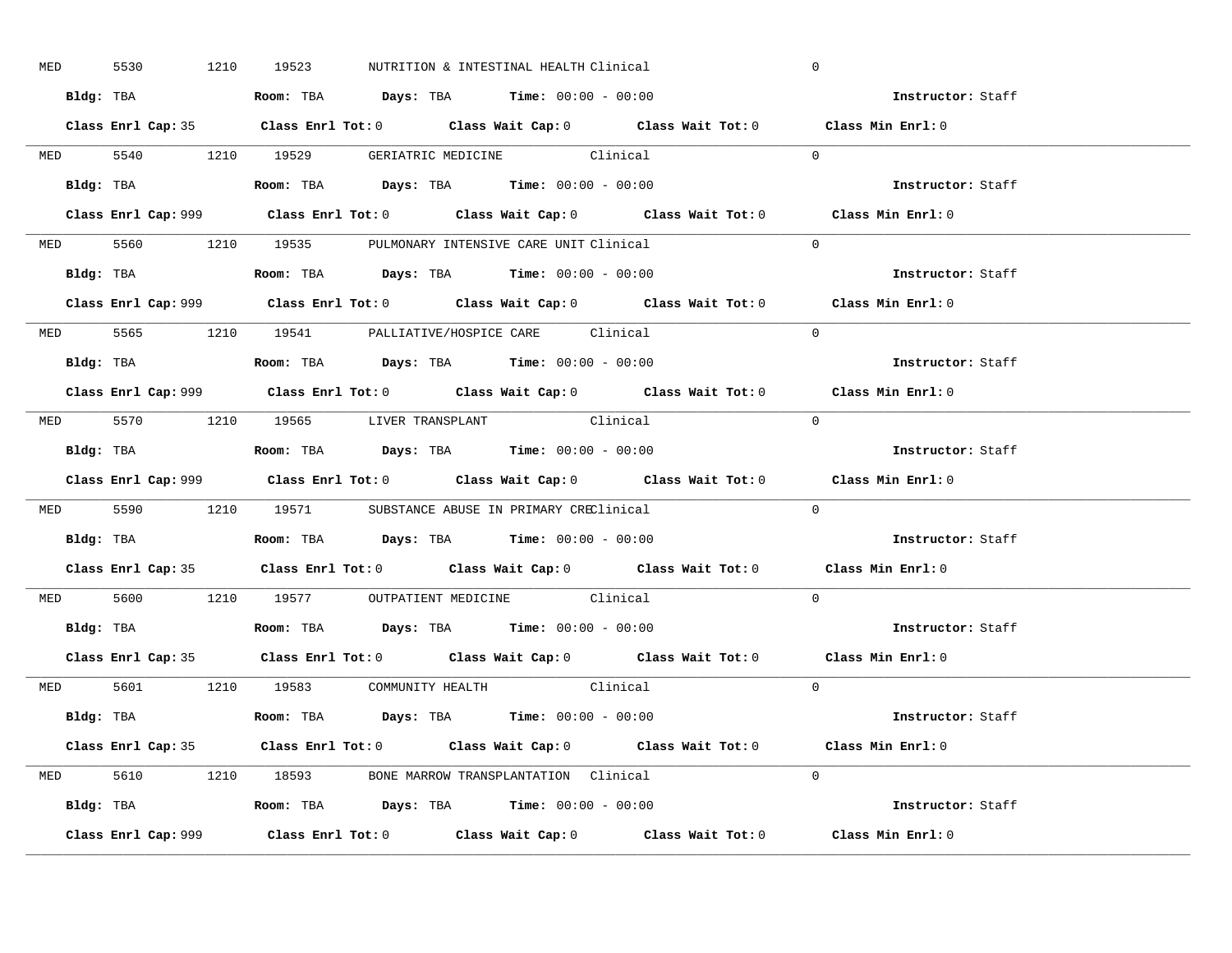### Report ID: SR201 **University of Pittsburgh** Page No. 151 of 512 **Schedule of Classes for Spring Term 2021-2022** Run Date: 06/15/2021 **Four Week - Third Run Time: 22:30:16**

|           | Subject Catalog Nbr Section Class Nbr | Course Title                                                                          | Component                                                                                            | Units<br>Topics   |
|-----------|---------------------------------------|---------------------------------------------------------------------------------------|------------------------------------------------------------------------------------------------------|-------------------|
| MED       | 5620<br>1210                          | 18599<br>INTERNAL MEDICINE CONSULTATIONClinical                                       |                                                                                                      | $\Omega$          |
| Bldg: TBA |                                       | Room: TBA $Days:$ TBA $Time: 00:00 - 00:00$                                           |                                                                                                      | Instructor: Staff |
|           |                                       |                                                                                       | Class Enrl Cap: 999 Class Enrl Tot: 0 Class Wait Cap: 0 Class Wait Tot: 0 Class Min Enrl: 0          |                   |
|           |                                       | MED 5630 1030 26956 ADVANCED CLINICAL REASONING Lecture                               |                                                                                                      | $\Omega$          |
|           | Bldg: TO BE ARRANGED                  | Room: TBA $\rule{1em}{0.15mm}$ Days: TBA Time: $00:00 - 00:00$                        |                                                                                                      | Instructor: Staff |
|           |                                       |                                                                                       | Class Enrl Cap: 35 Class Enrl Tot: 0 Class Wait Cap: 0 Class Wait Tot: 0 Class Min Enrl: 0           |                   |
|           |                                       | MED 5650 1210 19589 INDIVIDUALIZED CLINICAL COURSEClinical                            |                                                                                                      | $\Omega$          |
|           | Bldg: TBA                             | Room: TBA $Days:$ TBA $Time: 00:00 - 00:00$                                           |                                                                                                      | Instructor: Staff |
|           |                                       |                                                                                       | Class Enrl Cap: 35 Class Enrl Tot: 0 Class Wait Cap: 0 Class Wait Tot: 0 Class Min Enrl: 0           |                   |
|           |                                       | MED 5655 1210 19595 INTRL MED SUBSPCLTY Clinical                                      |                                                                                                      | $\Omega$          |
|           | Bldg: TBA                             | Room: TBA $\rule{1em}{0.15mm}$ Days: TBA Time: $00:00 - 00:00$                        |                                                                                                      | Instructor: Staff |
|           |                                       |                                                                                       | Class Enrl Cap: 35 Class Enrl Tot: 0 Class Wait Cap: 0 Class Wait Tot: 0 Class Min Enrl: 0           |                   |
|           |                                       | MED 5710 1210 19601 CLINICAL PHARMACOLOGY (ILS) Clinical                              |                                                                                                      | $\Omega$          |
|           |                                       | Bldg: TBA                   Room: TBA         Days: TBA         Time: $00:00 - 00:00$ |                                                                                                      | Instructor: Staff |
|           |                                       |                                                                                       | Class Enrl Cap: 200 $\qquad$ Class Enrl Tot: 0 $\qquad$ Class Wait Cap: 0 $\qquad$ Class Wait Tot: 0 | Class Min Enrl: 0 |
|           |                                       | MED 5715 1210 19607 NEOPLASIA & NEOPLASTIC DISEASELecture                             |                                                                                                      | $\Omega$          |
|           |                                       | <b>Bldg:</b> TBA <b>ROOM:</b> TBA <b>Days:</b> TBA <b>Time:</b> $00:00 - 00:00$       |                                                                                                      | Instructor: Staff |
|           |                                       |                                                                                       | Class Enrl Cap: 999 Class Enrl Tot: 0 Class Wait Cap: 0 Class Wait Tot: 0 Class Min Enrl: 0          |                   |
|           |                                       | MED 5750 1600 28375 GET READY FOR RESIDENCY Clinical                                  |                                                                                                      | $\Omega$          |
|           | Bldg: TO BE ARRANGED                  | Room: TBA $Days:$ TBA $Time: 00:00 - 00:00$                                           |                                                                                                      | Instructor: Staff |
|           |                                       |                                                                                       | Class Enrl Cap: 35 Class Enrl Tot: 0 Class Wait Cap: 0 Class Wait Tot: 0 Class Min Enrl: 0           |                   |
| MED       |                                       | 5765 1210 19619 PRECLERKSHIP COURSE Clinical                                          |                                                                                                      | $\Omega$          |
|           |                                       | Bldg: TBA                   Room: TBA         Days: TBA         Time: 00:00 - 00:00   |                                                                                                      | Instructor: Staff |
|           | Class Enrl Cap: 200                   |                                                                                       | Class Enrl Tot: $0$ Class Wait Cap: $0$ Class Wait Tot: $0$ Class Min Enrl: $0$                      |                   |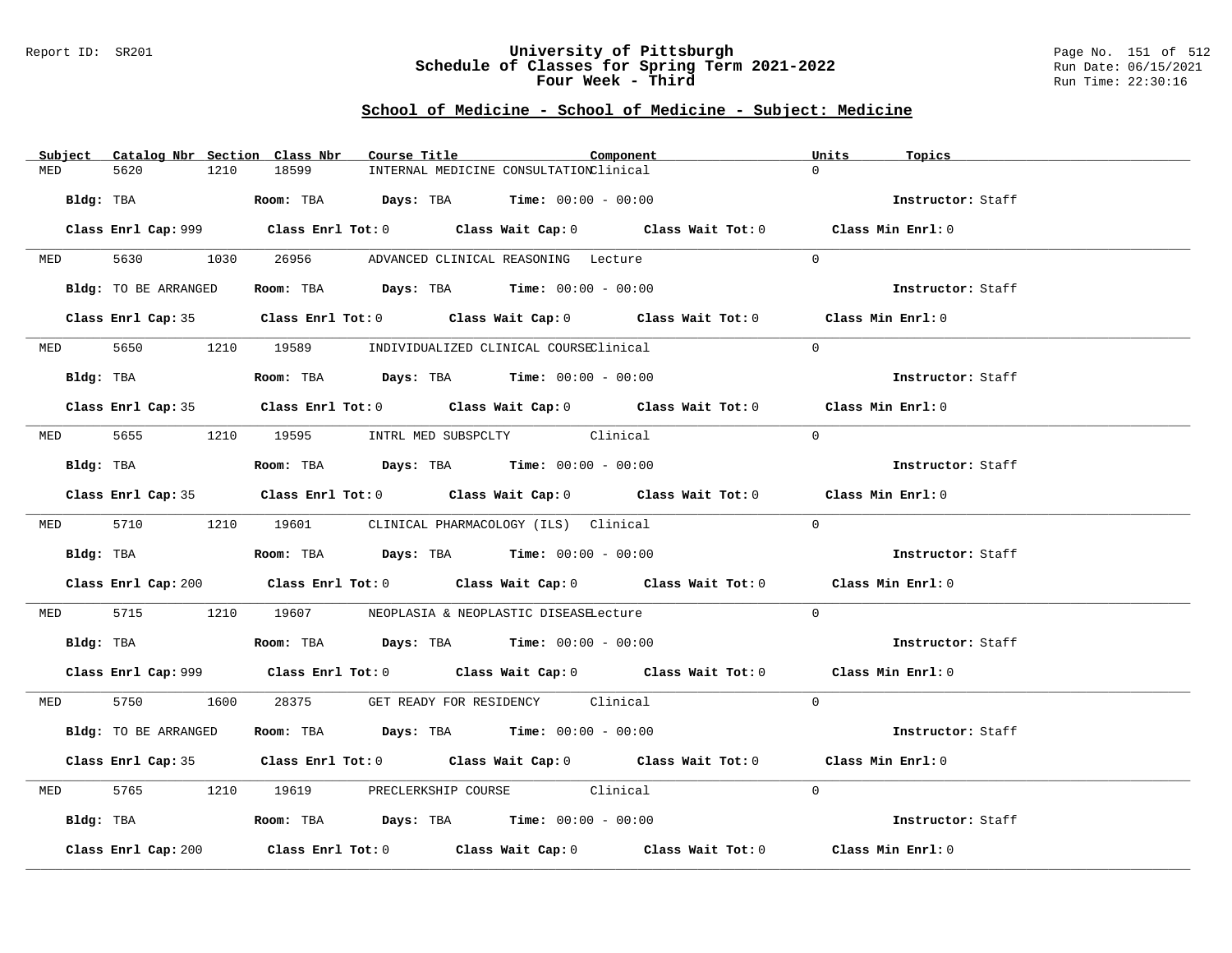| <b>MED</b> |           | 5771 1210 19625 | ASSESSMENT WEEK | Lecture                                                                                                                                                                                                                                                                                                        |                                                                           | $\overline{0}$                                                                              |  |
|------------|-----------|-----------------|-----------------|----------------------------------------------------------------------------------------------------------------------------------------------------------------------------------------------------------------------------------------------------------------------------------------------------------------|---------------------------------------------------------------------------|---------------------------------------------------------------------------------------------|--|
|            |           |                 |                 | Bldg: TBA                   Room: TBA         Days: TBA         Time: $00:00 - 00:00$                                                                                                                                                                                                                          |                                                                           | Instructor: Staff                                                                           |  |
|            |           |                 |                 |                                                                                                                                                                                                                                                                                                                |                                                                           | Class Enrl Cap: 200 Class Enrl Tot: 0 Class Wait Cap: 0 Class Wait Tot: 0 Class Min Enrl: 0 |  |
|            |           |                 |                 | MED 5777 1210 18605 GERIATRICS AND ONCOLOGY Workshop                                                                                                                                                                                                                                                           |                                                                           | $\overline{0}$                                                                              |  |
|            | Bldg: TBA |                 |                 | Room: TBA $\rule{1em}{0.15mm}$ Days: TBA $\rule{1.5mm}{0.15mm}$ Time: $00:00 - 00:00$                                                                                                                                                                                                                          |                                                                           | Instructor: Staff                                                                           |  |
|            |           |                 |                 |                                                                                                                                                                                                                                                                                                                | Class Enrl Cap: 200 Class Enrl Tot: 0 Class Wait Cap: 0 Class Wait Tot: 0 | Class Min Enrl: 0                                                                           |  |
|            |           |                 |                 | MED 5778 1210 18611 GERIATRICS AND ONCOLOGY Clinical                                                                                                                                                                                                                                                           |                                                                           | $\Omega$                                                                                    |  |
|            |           |                 |                 |                                                                                                                                                                                                                                                                                                                |                                                                           | Instructor: Staff                                                                           |  |
|            |           |                 |                 |                                                                                                                                                                                                                                                                                                                | Class Enrl Cap: 200 Class Enrl Tot: 0 Class Wait Cap: 0 Class Wait Tot: 0 | Class Min Enrl: 0                                                                           |  |
|            |           |                 |                 | MED 5779 1210 19631 CLINICAL FOCUS: GERIATRICS Clinical                                                                                                                                                                                                                                                        |                                                                           | $\Omega$                                                                                    |  |
|            |           |                 |                 | Bldg: TBA                  Room: TBA         Days: TBA         Time: 00:00 - 00:00                                                                                                                                                                                                                             |                                                                           | Instructor: Staff                                                                           |  |
|            |           |                 |                 |                                                                                                                                                                                                                                                                                                                |                                                                           | Class Enrl Cap: 200 Class Enrl Tot: 0 Class Wait Cap: 0 Class Wait Tot: 0 Class Min Enrl: 0 |  |
|            |           |                 |                 |                                                                                                                                                                                                                                                                                                                | MED 5810 1210 19643 MEDICAL RESEARCH Directed Studies 0                   |                                                                                             |  |
|            |           |                 |                 | Bldg: TBA                        Room: TBA           Days: TBA           Time: 00:00 - 00:00                                                                                                                                                                                                                   |                                                                           | Instructor: Staff                                                                           |  |
|            |           |                 |                 |                                                                                                                                                                                                                                                                                                                |                                                                           |                                                                                             |  |
|            |           |                 |                 |                                                                                                                                                                                                                                                                                                                |                                                                           | Class Enrl Cap: 35 Class Enrl Tot: 0 Class Wait Cap: 0 Class Wait Tot: 0 Class Min Enrl: 0  |  |
|            |           |                 |                 | MED 5815 1210 19655 RES IN CLINICAL PHARMACOLOGY Clinical                                                                                                                                                                                                                                                      |                                                                           | $\Omega$                                                                                    |  |
| Bldg: TBA  |           |                 |                 | <b>Room:</b> TBA $\rule{1em}{0.15mm}$ $\rule{1.5em}{0.15mm}$ $\rule{1.5em}{0.15mm}$ $\rule{1.5em}{0.15mm}$ $\rule{1.5em}{0.15mm}$ $\rule{1.5em}{0.15mm}$ $\rule{1.5em}{0.15mm}$ $\rule{1.5em}{0.15mm}$ $\rule{1.5em}{0.15mm}$ $\rule{1.5em}{0.15mm}$ $\rule{1.5em}{0.15mm}$ $\rule{1.5em}{0.15mm}$ $\rule{1.5$ |                                                                           | Instructor: Staff                                                                           |  |
|            |           |                 |                 |                                                                                                                                                                                                                                                                                                                |                                                                           | Class Enrl Cap: 999 Class Enrl Tot: 0 Class Wait Cap: 0 Class Wait Tot: 0 Class Min Enrl: 0 |  |
|            |           |                 |                 | MED 5830 1210 19667 INVESTIGATIVE GASTROENTEROLOGYClinical                                                                                                                                                                                                                                                     |                                                                           | $\Omega$                                                                                    |  |
|            |           |                 |                 | Bldg: TBA                   Room: TBA         Days: TBA         Time: $00:00 - 00:00$                                                                                                                                                                                                                          |                                                                           | Instructor: Staff                                                                           |  |
|            |           |                 |                 |                                                                                                                                                                                                                                                                                                                |                                                                           | Class Enrl Cap: 999 Class Enrl Tot: 0 Class Wait Cap: 0 Class Wait Tot: 0 Class Min Enrl: 0 |  |
|            |           |                 |                 | MED 5831 1210 19673 MEDICAL ONCOLOGY RESEARCH Clinical                                                                                                                                                                                                                                                         |                                                                           | $\Omega$                                                                                    |  |
|            |           |                 |                 | Bldg: TBA                   Room: TBA         Days: TBA        Time: 00:00 - 00:00                                                                                                                                                                                                                             |                                                                           | <b>Instructor:</b> Staff                                                                    |  |
|            |           |                 |                 |                                                                                                                                                                                                                                                                                                                |                                                                           | Class Enrl Cap: 999 Class Enrl Tot: 0 Class Wait Cap: 0 Class Wait Tot: 0 Class Min Enrl: 0 |  |
|            |           |                 |                 | MED 5833 1210 19685 RENAL PHYSIOLOGY RESEARCH Clinical                                                                                                                                                                                                                                                         |                                                                           | $\Omega$                                                                                    |  |
|            |           |                 |                 | Bldg: TBA                    Room: TBA         Days: TBA        Time: $00:00 - 00:00$                                                                                                                                                                                                                          |                                                                           | Instructor: Staff                                                                           |  |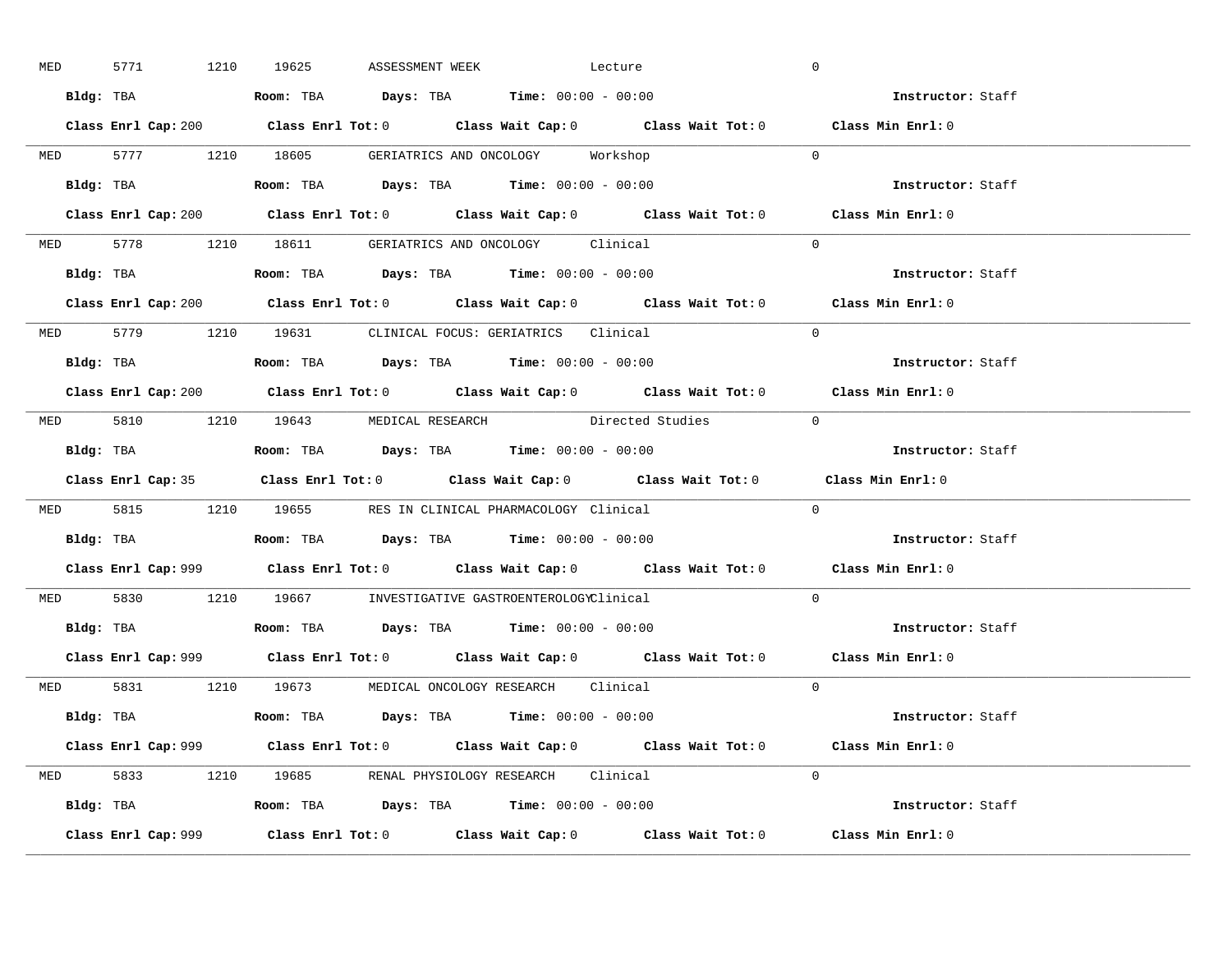#### Report ID: SR201 **University of Pittsburgh** Page No. 153 of 512 **Schedule of Classes for Spring Term 2021-2022** Run Date: 06/15/2021 **Four Week - Third Run Time: 22:30:16**

|            | Subject Catalog Nbr Section Class Nbr                   |      |                              | Course Title |                                                            | Component                                                                                   | Units    | Topics                         |
|------------|---------------------------------------------------------|------|------------------------------|--------------|------------------------------------------------------------|---------------------------------------------------------------------------------------------|----------|--------------------------------|
| MED        | 5835                                                    | 1210 | 19691                        |              | RHEUM & CLINCAL IMMUNO RSRCH Clinical                      |                                                                                             | $\Omega$ |                                |
| Bldg: TBA  |                                                         |      |                              |              | <b>Room:</b> TBA $Days:$ TBA $Time: 00:00 - 00:00$         |                                                                                             |          | Instructor: Staff              |
|            |                                                         |      |                              |              |                                                            | Class Enrl Cap: 999 Class Enrl Tot: 0 Class Wait Cap: 0 Class Wait Tot: 0 Class Min Enrl: 0 |          |                                |
| <b>MED</b> |                                                         |      | 5900 1210 19703              |              | EXTRAMURAL INTERNAL MEDICINE Clinical                      |                                                                                             | $\Omega$ |                                |
|            | Bldg: TBA                                               |      |                              |              | Room: TBA $Days:$ TBA $Time: 00:00 - 00:00$                |                                                                                             |          | Instructor: Staff              |
|            |                                                         |      |                              |              |                                                            | Class Enrl Cap: 35 Class Enrl Tot: 0 Class Wait Cap: 0 Class Wait Tot: 0 Class Min Enrl: 0  |          |                                |
| <b>MED</b> | 5901                                                    |      | 1210 19709 INDEPENDENT STUDY |              |                                                            | Independent Study                                                                           | $\Omega$ |                                |
|            | Bldg: TBA                                               |      |                              |              | Room: TBA $Days: TBA$ Time: $00:00 - 00:00$                |                                                                                             |          | Instructor: Staff              |
|            |                                                         |      |                              |              |                                                            | Class Enrl Cap: 35 Class Enrl Tot: 0 Class Wait Cap: 0 Class Wait Tot: 0 Class Min Enrl: 0  |          |                                |
| <b>MED</b> | 5902                                                    |      |                              |              | 1210 18617 ADVANCED GENERAL MEDICINE Clinical              |                                                                                             | $\Omega$ |                                |
|            | Bldg: TBA                                               |      |                              |              | Room: TBA $Days: TBA$ Time: $00:00 - 00:00$                |                                                                                             |          | Instructor: Staff              |
|            |                                                         |      |                              |              |                                                            | Class Enrl Cap: 35 Class Enrl Tot: 0 Class Wait Cap: 0 Class Wait Tot: 0 Class Min Enrl: 0  |          |                                |
|            |                                                         |      |                              |              | MED 5910 1210 18629 NARATV, LIT & EXPRN OF ILLNESSClinical |                                                                                             | $\Omega$ |                                |
|            | Bldg: TBA                                               |      |                              |              | Room: TBA $Days:$ TBA $Time:$ $00:00 - 00:00$              |                                                                                             |          | Instructor: Staff              |
|            |                                                         |      |                              |              |                                                            | Class Enrl Cap: 35 Class Enrl Tot: 0 Class Wait Cap: 0 Class Wait Tot: 0 Class Min Enrl: 0  |          |                                |
| MED        | 5911                                                    |      |                              |              | 1210 19721 TEACHING MEDICAL STUDENTS Practicum             |                                                                                             | $\Omega$ |                                |
|            | Bldg: TBA                                               |      |                              |              | Room: TBA $Days:$ TBA $Time: 00:00 - 00:00$                |                                                                                             |          | Instructor: Staff              |
|            |                                                         |      |                              |              |                                                            | Class Enrl Cap: 35 Class Enrl Tot: 0 Class Wait Cap: 0 Class Wait Tot: 0 Class Min Enrl: 0  |          |                                |
|            | MED 5915 1070 27370                                     |      |                              |              | LITERACY, NUMERACY&DEC MAKING Seminar                      |                                                                                             | $\Omega$ |                                |
|            | Bldg: TBA                                               |      | Room: TBA                    |              | <b>Days:</b> W <b>Time:</b> $10:00 - 12:00$                |                                                                                             |          | Instructor: Staff              |
|            | Bldg: TBA                                               |      | Room: TBA                    |              | <b>Days:</b> TuThF <b>Time:</b> $09:00 - 12:00$            |                                                                                             |          | Instructor: Staff              |
|            | Bldg: TO BE ARRANGED                                    |      | Room: TBA                    |              | <b>Days:</b> $MW$ <b>Time:</b> $13:00 - 16:00$             |                                                                                             |          | Instructor: Kirk, Kimberly Ann |
|            |                                                         |      |                              |              |                                                            |                                                                                             |          | Colligan, Joanne Kashur        |
|            | Room Characteristics: Media - Data Projector/Monitor(1) |      |                              |              |                                                            | Class Enrl Cap: 35 Class Enrl Tot: 0 Class Wait Cap: 0 Class Wait Tot: 0 Class Min Enrl: 0  |          |                                |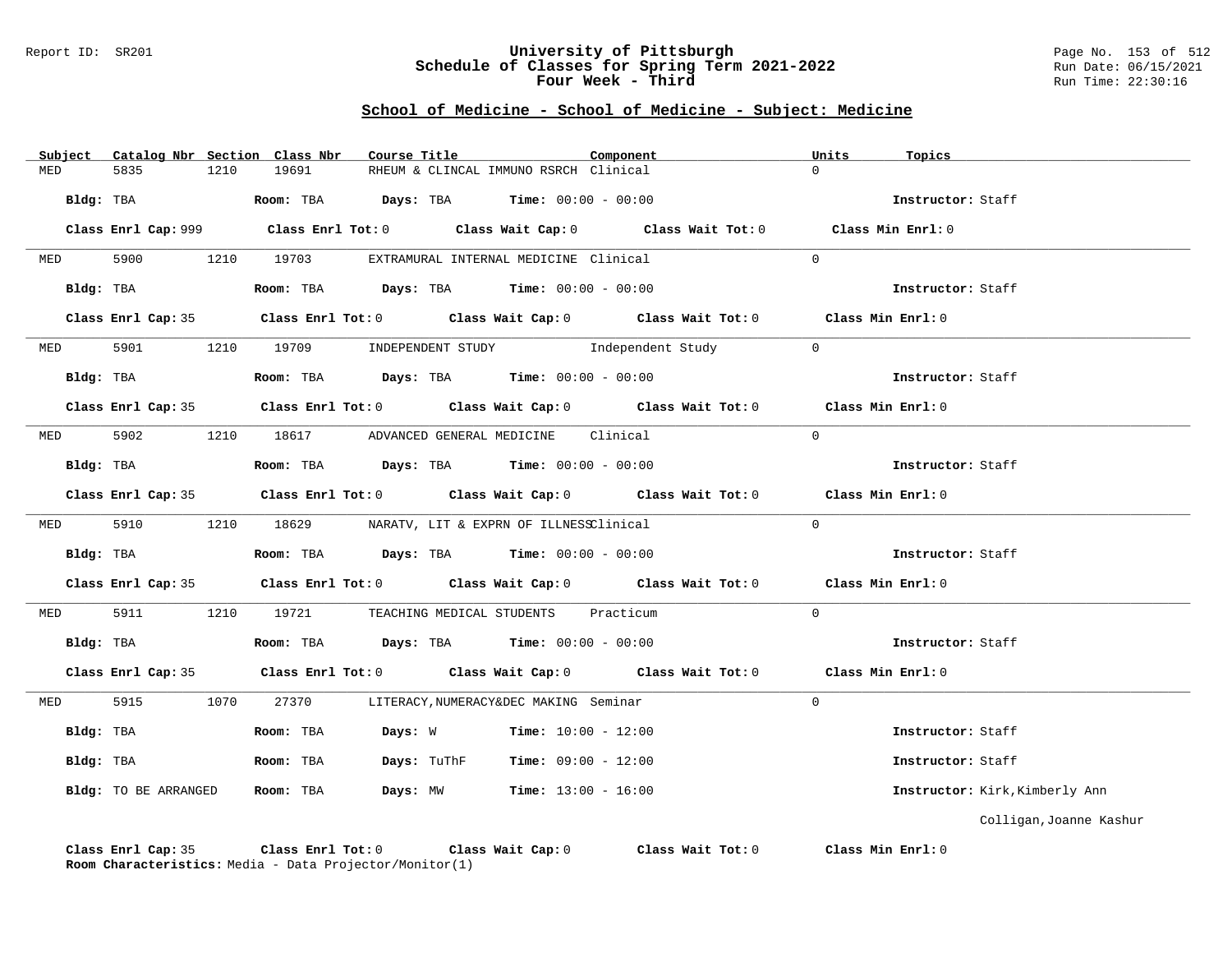| MED       | 5920                 | 1210 | 19727               | GLOBAL HEALTH PREPARATORY SEM Seminar |                                               |                                         | $\mathbf 0$        |  |
|-----------|----------------------|------|---------------------|---------------------------------------|-----------------------------------------------|-----------------------------------------|--------------------|--|
|           |                      |      |                     |                                       |                                               |                                         |                    |  |
|           | Bldg: TBA            |      | Room: TBA           |                                       | <b>Days:</b> TBA <b>Time:</b> $00:00 - 00:00$ |                                         | Instructor: Staff  |  |
|           |                      |      |                     |                                       |                                               |                                         |                    |  |
|           | Class Enrl Cap: 35   |      | Class Enrl Tot: $0$ |                                       |                                               | Class Wait Cap: $0$ Class Wait Tot: $0$ | Class Min $Err1:0$ |  |
|           |                      |      |                     |                                       |                                               |                                         |                    |  |
| MED       | 5925                 | 1210 | 19739               | STREET MEDICINE                       |                                               | Clinical                                | $\mathbf 0$        |  |
|           |                      |      |                     |                                       |                                               |                                         |                    |  |
| Bldg: TBA |                      |      | Room: TBA           | Days: TBA                             | <b>Time:</b> $00:00 - 00:00$                  |                                         | Instructor: Staff  |  |
|           |                      |      |                     |                                       |                                               |                                         |                    |  |
|           | Class Enrl Cap: 35   |      | Class Enrl Tot: 0   |                                       |                                               | Class Wait Cap: $0$ Class Wait Tot: $0$ | Class Min Enrl: 0  |  |
| MED       | 5993                 | 1403 | 27839               | <b>JUNIOR YEAR</b>                    |                                               | Clinical                                | $\mathbf 0$        |  |
|           |                      |      |                     |                                       |                                               |                                         |                    |  |
|           | Bldg: TO BE ARRANGED |      | Room: TBA           | Days: TBA                             | $Time: 00:00 - 00:00$                         |                                         | Instructor: Staff  |  |
|           |                      |      |                     |                                       |                                               |                                         |                    |  |
|           | Class Enrl Cap: 200  |      | Class Enrl Tot: 0   |                                       |                                               | Class Wait Cap: 0 Class Wait Tot: 0     | Class Min Enrl: 0  |  |
|           |                      |      |                     |                                       |                                               |                                         |                    |  |
| MED       | 5999                 | 1210 | 19745               | FULL TIME RESEARCH                    |                                               | Independent Study                       | $\mathbf 0$        |  |
|           |                      |      |                     |                                       |                                               |                                         |                    |  |
|           | Bldg: TBA            |      | Room: TBA           | Days: TBA                             | $Time: 00:00 - 00:00$                         |                                         | Instructor: Staff  |  |
|           |                      |      |                     |                                       |                                               |                                         |                    |  |
|           | Class Enrl Cap: 200  |      | Class Enrl Tot: $0$ |                                       |                                               | Class Wait Cap: 0 Class Wait Tot: 0     | Class Min Enrl: 0  |  |
|           |                      |      |                     |                                       |                                               |                                         |                    |  |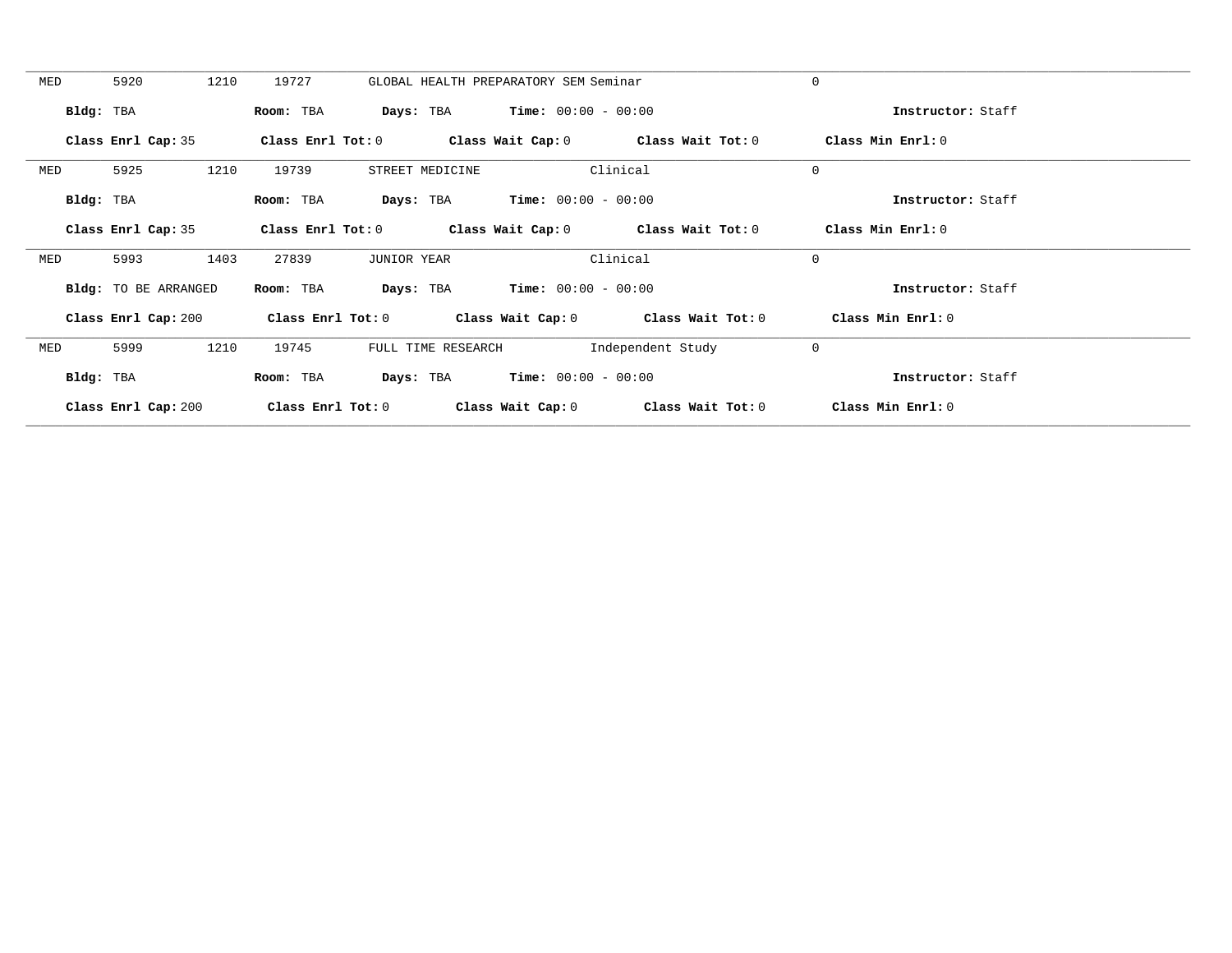### Report ID: SR201 **University of Pittsburgh** Page No. 155 of 512 **Schedule of Classes for Spring Term 2021-2022** Run Date: 06/15/2021 **Four Week - Third Run Time: 22:30:16**

| Subject |                             |      | Catalog Nbr Section Class Nbr | Course Title   |                              | Component         | Units | Topics            |                               |
|---------|-----------------------------|------|-------------------------------|----------------|------------------------------|-------------------|-------|-------------------|-------------------------------|
| PEDS    | 5524                        | 1600 | 28410                         | CHILD ADVOCACY |                              | Clinical          | 0     |                   |                               |
|         | <b>Bldg:</b> TO BE ARRANGED |      | Room: TBA                     | Days: TBA      | <b>Time:</b> $00:00 - 00:00$ |                   |       |                   | Instructor: Fontenot, Amber L |
|         |                             |      |                               |                |                              |                   |       |                   | Kirk, Kimberly Ann            |
|         |                             |      |                               |                |                              |                   |       |                   | Maranowski, Gregory William   |
|         | Class Enrl Cap: 35          |      | Class Enrl Tot: 0             |                | Class Wait Cap: 0            | Class Wait Tot: 0 |       | Class Min Enrl: 0 |                               |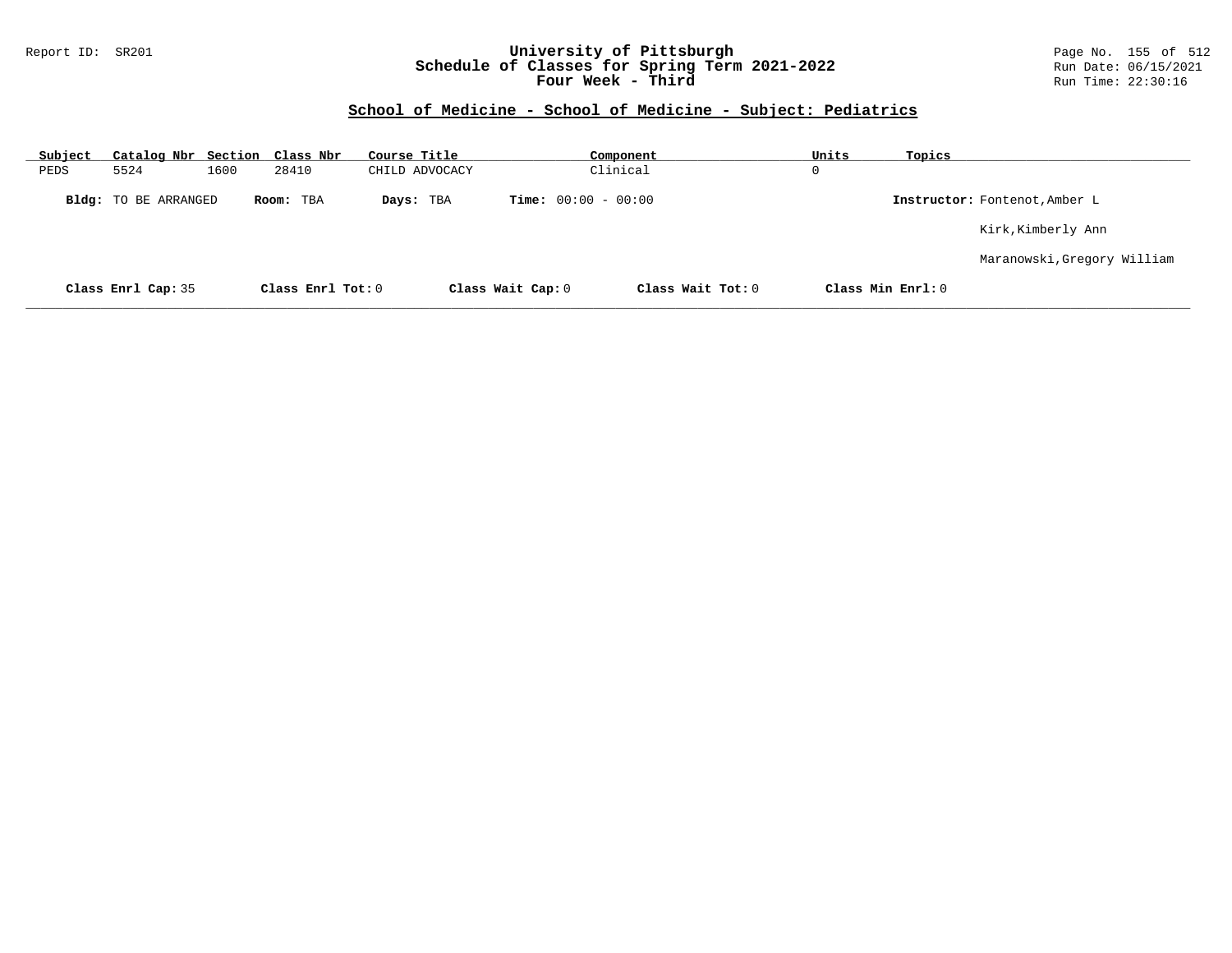### Report ID: SR201 **University of Pittsburgh** Page No. 156 of 512 **Schedule of Classes for Spring Term 2021-2022** Run Date: 06/15/2021 **Four Week - Third Run Time: 22:30:16**

# **School of Medicine - Office of the Dean, School of Medicine - Subject: Critical Care Medicine**

| Catalog Nbr Section Class Nbr<br>Subject | Course Title                                                                                       | Component | Units<br>Topics   |
|------------------------------------------|----------------------------------------------------------------------------------------------------|-----------|-------------------|
| 5430<br>1210<br>CCM                      | 19187<br>CRITICAL CARE MEDICINE                                                                    | Clinical  | $\Omega$          |
| Bldg: TBA                                | <b>Days:</b> TBA <b>Time:</b> $00:00 - 00:00$<br>Room: TBA                                         |           | Instructor: Staff |
| Class Enrl Cap: 999                      | Class Enrl Tot: $0$ Class Wait Cap: $0$ Class Wait Tot: $0$                                        |           | Class Min Enrl: 0 |
| CCM<br>5650<br>1600                      | 23335<br>INDIVIDUALIZED CLINICAL COURSEDirected Studies                                            |           | $\Omega$          |
| Bldg: TO BE ARRANGED                     | $\texttt{Days:}$ TBA <b>Time:</b> $00:00 - 00:00$<br>Room: TBA                                     |           | Instructor: Staff |
| Class Enrl Cap: 35                       | Class Enrl Tot: 0 $\qquad$ Class Wait Cap: 0 $\qquad$ Class Wait Tot: 0 $\qquad$ Class Min Enrl: 0 |           |                   |
| 5840<br>1210<br>CCM                      | 19193<br>CRITICAL CRE MEDICINE RESEARCHDirected Studies                                            |           | $\Omega$          |
| Bldg: TBA                                | <b>Days:</b> TBA <b>Time:</b> $00:00 - 00:00$<br>Room: TBA                                         |           | Instructor: Staff |
| Class Enrl Cap: 35                       | Class Enrl Tot: $0$ Class Wait Cap: $0$ Class Wait Tot: $0$ Class Min Enrl: $0$                    |           |                   |
| 1600<br><b>CCM</b><br>5899               | INDEPENDENT STUDY CC MED Independent Study<br>23342                                                |           | $\Omega$          |
| Bldg: TO BE ARRANGED                     | Room: TBA $Days:$ TBA $Time: 00:00 - 00:00$                                                        |           | Instructor: Staff |
| Class Enrl Cap: 35                       | Class Enrl Tot: $0$ Class Wait Cap: $0$ Class Wait Tot: $0$ Class Min Enrl: $0$                    |           |                   |
| CCM<br>5900<br>1030                      | EXTRAMURAL CRITICAL CARE MED Clinical<br>22155                                                     |           | $\Omega$          |
| Bldg: TO BE ARRANGED                     | <b>Days:</b> TBA <b>Time:</b> $00:00 - 00:00$<br>Room: TBA                                         |           | Instructor: Staff |
| Class Enrl Cap: 35                       | Class Enrl Tot: $0$ Class Wait Cap: $0$ Class Wait Tot: $0$ Class Min Enrl: $0$                    |           |                   |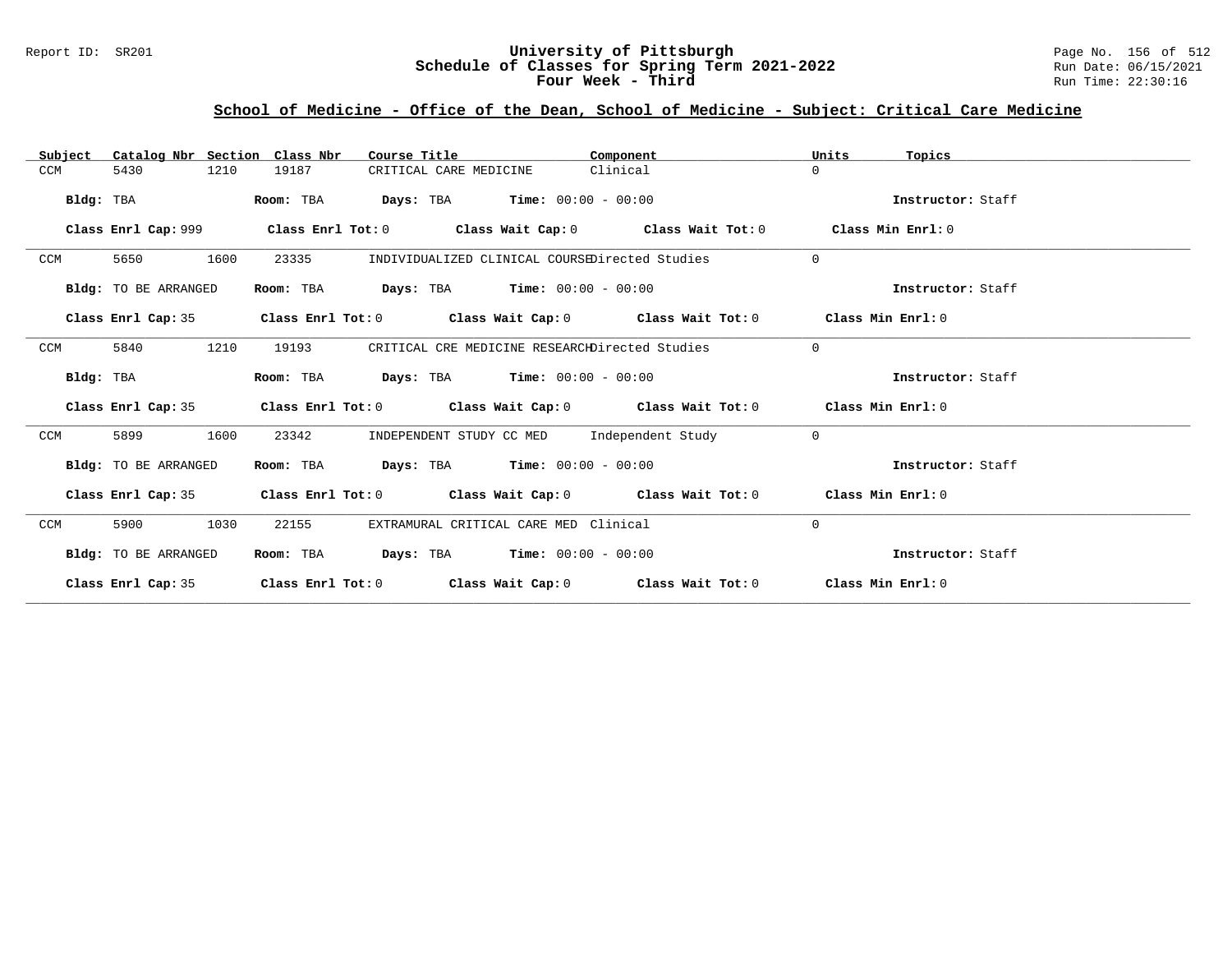### Report ID: SR201 **University of Pittsburgh** Page No. 157 of 512 **Schedule of Classes for Spring Term 2021-2022** Run Date: 06/15/2021 **Four Week - Third Run Time: 22:30:16**

## **School of Medicine - Office of the Dean, School of Medicine - Subject: Medical Elective**

| Subject   | Catalog Nbr Section Class Nbr |      |                   | Course Title |                                       | Component         | Units             | Topics            |
|-----------|-------------------------------|------|-------------------|--------------|---------------------------------------|-------------------|-------------------|-------------------|
| MSELCT    | 5950                          | 1210 | 20108             |              | PSTP WORK IN PROGRESS SEMINAR Seminar |                   |                   |                   |
| Bldg: TBA |                               |      | Room: TBA         | Days: TBA    | <b>Time:</b> $00:00 - 00:00$          |                   |                   | Instructor: Staff |
|           | Class Enrl Cap: 35            |      | Class Enrl Tot: 0 |              | Class Wait Cap: 0                     | Class Wait Tot: 0 | Class Min Enrl: 0 |                   |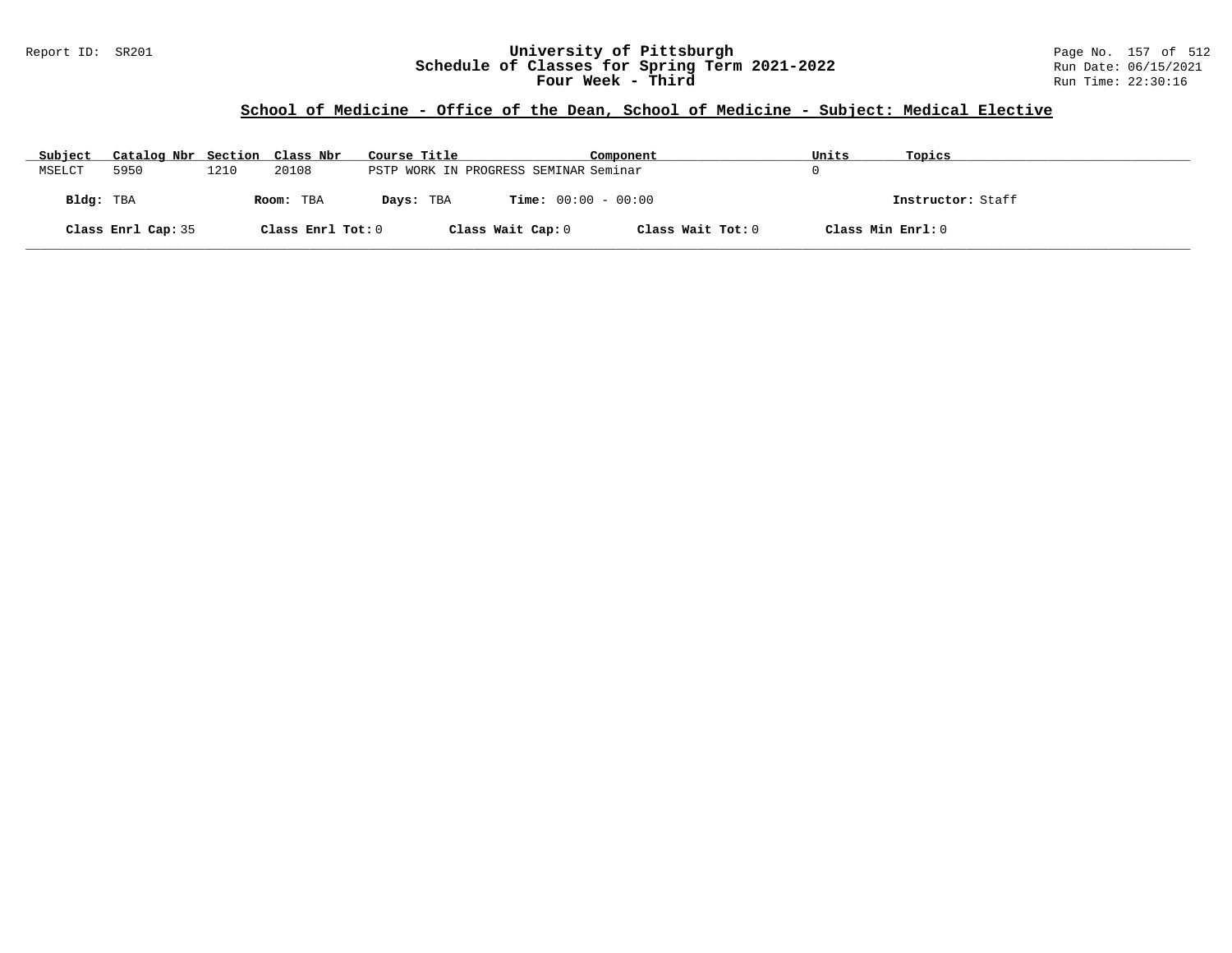### Report ID: SR201 **University of Pittsburgh University of Pittsburgh** Page No. 158 of 512<br>**Schedule of Classes for Spring Term 2021-2022** Run Date: 06/15/2021 **Schedule of Classes for Spring Term 2021-2022** Run Date: 06/15/2021 **Four Week - Third Run Time: 22:30:16**

## **School of Medicine - Office of the Dean, School of Medicine - Subject: Medical Scientist Training Prg**

| Subject |                    |      | Catalog Nbr Section Class Nbr       | Course Title       |                                                                                               | Component                                                                                   | Units          | Topics            |
|---------|--------------------|------|-------------------------------------|--------------------|-----------------------------------------------------------------------------------------------|---------------------------------------------------------------------------------------------|----------------|-------------------|
| MSTP    | 5010               | 1210 | 20222                               | MOLECULAR MEDICINE |                                                                                               | Lecture                                                                                     | $\Omega$       |                   |
|         |                    |      |                                     |                    | Bldg: TBA                       Room: TBA         Days: TBA         Time: 00:00 - 00:00       |                                                                                             |                | Instructor: Staff |
|         |                    |      |                                     |                    |                                                                                               | Class Enrl Cap: 35 Class Enrl Tot: 0 Class Wait Cap: 0 Class Wait Tot: 0 Class Min Enrl: 0  |                |                   |
|         |                    |      |                                     |                    | MSTP 5015 1210 20228 LABORATORY RESEARCH ROTATION Practicum                                   |                                                                                             | $\Omega$       |                   |
|         |                    |      |                                     |                    | Bldg: TBA                    Room: TBA         Days: TBA         Time: 00:00 - 00:00          |                                                                                             |                | Instructor: Staff |
|         |                    |      |                                     |                    |                                                                                               | Class Enrl Cap: 35 Class Enrl Tot: 0 Class Wait Cap: 0 Class Wait Tot: 0 Class Min Enrl: 0  |                |                   |
|         |                    |      | MSTP 5955 1210 20234 MSTP WORKSHOPS |                    |                                                                                               | Workshop                                                                                    | $\overline{0}$ |                   |
|         |                    |      |                                     |                    | Bldg: TBA                    Room: TBA         Days: TBA         Time: $00:00 - 00:00$        |                                                                                             |                | Instructor: Staff |
|         |                    |      |                                     |                    |                                                                                               | Class Enrl Cap: 200 Class Enrl Tot: 0 Class Wait Cap: 0 Class Wait Tot: 0 Class Min Enrl: 0 |                |                   |
|         |                    |      |                                     |                    | MSTP 5971 1210 20240 MSTP PROFESSIONAL DEVELOPMENT Workshop                                   |                                                                                             | $\Omega$       |                   |
|         |                    |      |                                     |                    | Bldg: TO BE ARRANGED ROOM: TBA Days: TBA Time: 00:00 - 00:00                                  |                                                                                             |                | Instructor: Staff |
|         |                    |      |                                     |                    |                                                                                               | Class Enrl Cap: 35 Class Enrl Tot: 0 Class Wait Cap: 0 Class Wait Tot: 0 Class Min Enrl: 0  |                |                   |
|         |                    |      |                                     |                    | MSTP 5973 1210 20246 METHODS AND ANALYSIS Seminar                                             |                                                                                             | $\Omega$       |                   |
|         |                    |      |                                     |                    | <b>Bldg:</b> TBA <b>Room:</b> TBA <b>Days:</b> TBA <b>Time:</b> $00:00 - 00:00$               |                                                                                             |                | Instructor: Staff |
|         |                    |      |                                     |                    |                                                                                               | Class Enrl Cap: 35 Class Enrl Tot: 0 Class Wait Cap: 0 Class Wait Tot: 0 Class Min Enrl: 0  |                |                   |
|         |                    |      |                                     |                    |                                                                                               | MSTP 5975 1210 20252 CAREER-RELATED RESEARCH Independent Study 0                            |                |                   |
|         |                    |      |                                     |                    | Bldg: TBA                        Room: TBA           Days: TBA          Time: $00:00 - 00:00$ |                                                                                             |                | Instructor: Staff |
|         |                    |      |                                     |                    |                                                                                               | Class Enrl Cap: 35 Class Enrl Tot: 0 Class Wait Cap: 0 Class Wait Tot: 0 Class Min Enrl: 0  |                |                   |
|         |                    |      |                                     |                    | MSTP 5983 1210 20258 ETHICS FOR MEDICAL SCIENTISTS Workshop                                   |                                                                                             | $\Omega$       |                   |
|         |                    |      |                                     |                    | Bldg: TBA                    Room: TBA         Days: TBA         Time: 00:00 - 00:00          |                                                                                             |                | Instructor: Staff |
|         |                    |      |                                     |                    |                                                                                               | Class Enrl Cap: 35 Class Enrl Tot: 0 Class Wait Cap: 0 Class Wait Tot: 0 Class Min Enrl: 0  |                |                   |
|         |                    |      |                                     |                    | MSTP 5990 1210 20264 LONGITUDINAL CLINICAL COURSE Clinical                                    |                                                                                             | $\Omega$       |                   |
|         |                    |      |                                     |                    | Bldg: TBA                    Room: TBA         Days: TBA         Time: $00:00 - 00:00$        |                                                                                             |                | Instructor: Staff |
|         | Class Enrl Cap: 35 |      |                                     |                    |                                                                                               | Class Enrl Tot: $0$ Class Wait Cap: $0$ Class Wait Tot: $0$ Class Min Enrl: $0$             |                |                   |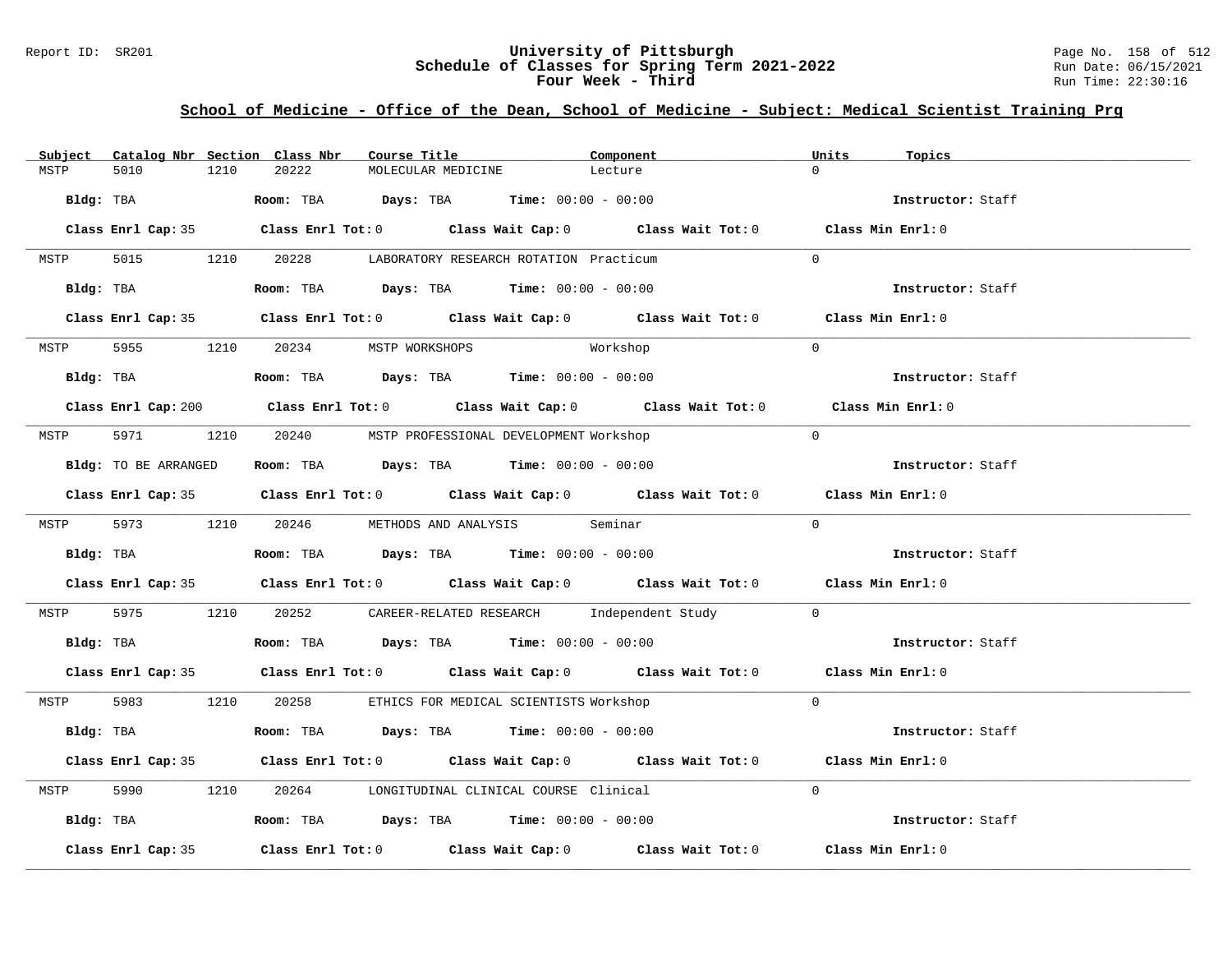|      | Class Enrl Cap: 200  |      | Class Enrl Tot: 0 |           | Class Wait Cap: 0                     |                              | Class Wait Tot: 0 | Class Min Enrl: 0 |                                |  |
|------|----------------------|------|-------------------|-----------|---------------------------------------|------------------------------|-------------------|-------------------|--------------------------------|--|
|      |                      |      |                   |           |                                       |                              |                   |                   | Colligan, Joanne Kashur        |  |
|      | Bldg: TO BE ARRANGED |      | Room: TBA         | Days: TBA |                                       | <b>Time:</b> $00:00 - 00:00$ |                   |                   | Instructor: Kirk, Kimberly Ann |  |
| MSTP | 5993                 | 1040 | 27978             |           | LONGITUDINAL CLN CLERKSHIP 3 Clinical |                              |                   | $\Omega$          |                                |  |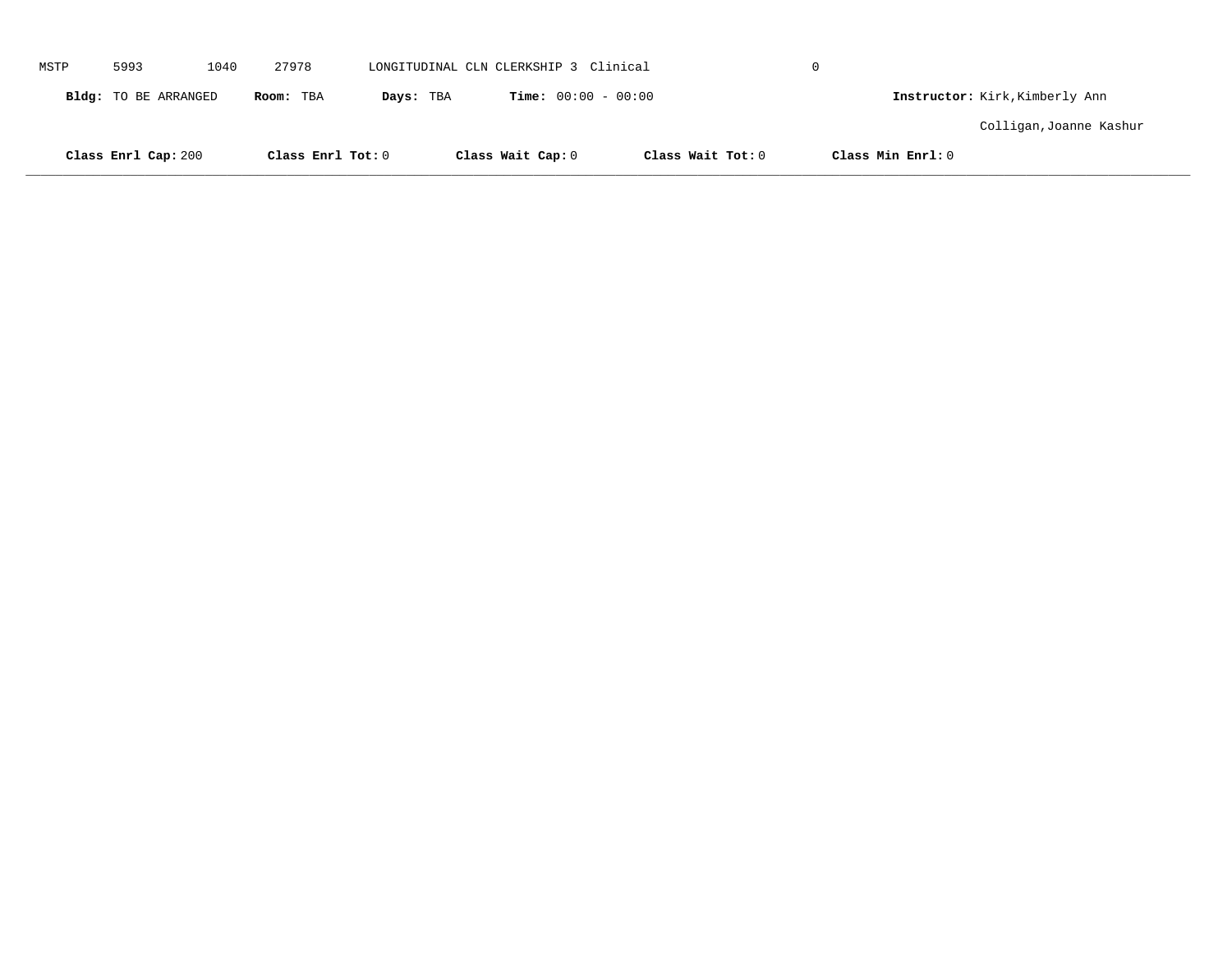### Report ID: SR201 **University of Pittsburgh** Page No. 160 of 512 **Schedule of Classes for Spring Term 2021-2022** Run Date: 06/15/2021 **Four Week - Third Run Time: 22:30:16**

# **School of Medicine - Molecular Genetics and Biochemistry - Subject: Medicine Microbiology**

| Subject   | Catalog Nbr Section Class Nbr |      |                   | Course Title |                   | Component                                      | Units             | Topics            |
|-----------|-------------------------------|------|-------------------|--------------|-------------------|------------------------------------------------|-------------------|-------------------|
| MSMIC     | 5835                          | 1210 | 18713             |              |                   | MOLECLR GENETC & BIOCHMY RSRCHDirected Studies |                   |                   |
| Bldg: TBA |                               |      | Room: TBA         | Days: TBA    |                   | <b>Time:</b> $00:00 - 00:00$                   |                   | Instructor: Staff |
|           | Class Enrl Cap: 35            |      | Class Enrl Tot: 0 |              | Class Wait Cap: 0 | Class Wait Tot: 0                              | Class Min Enrl: 0 |                   |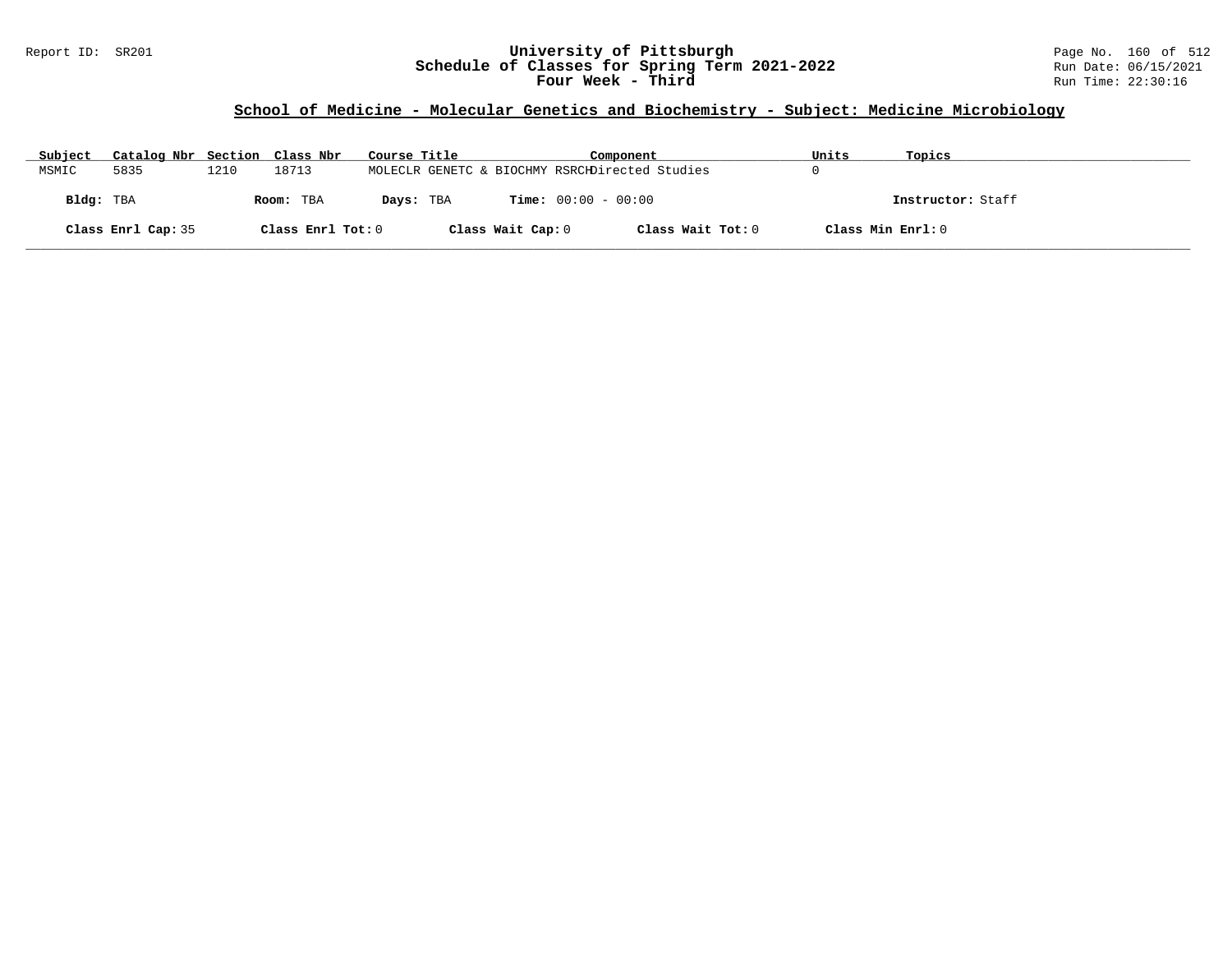### Report ID: SR201 **University of Pittsburgh** Page No. 161 of 512 **Schedule of Classes for Spring Term 2021-2022** Run Date: 06/15/2021 **Four Week - Third Run Time: 22:30:16**

# **School of Medicine - Medicine Anesthesiology - Subject: Medicine Anesthesiology**

|       |                      |      | Subject Catalog Nbr Section Class Nbr                                                         | Course Title |                                                                | Component                                                                                   | Units    | Topics            |
|-------|----------------------|------|-----------------------------------------------------------------------------------------------|--------------|----------------------------------------------------------------|---------------------------------------------------------------------------------------------|----------|-------------------|
| MSANE | 5381                 | 1210 | 18635                                                                                         |              | PAIN EVALUATION AND TREATMENT Clinical                         |                                                                                             | $\Omega$ |                   |
|       | Bldg: TBA            |      | Room: TBA $Days:$ TBA $Time: 00:00 - 00:00$                                                   |              |                                                                |                                                                                             |          | Instructor: Staff |
|       |                      |      |                                                                                               |              |                                                                | Class Enrl Cap: 35 Class Enrl Tot: 0 Class Wait Cap: 0 Class Wait Tot: 0 Class Min Enrl: 0  |          |                   |
|       |                      |      |                                                                                               |              |                                                                | MSANE 5382 1210 18647 RESEARCH OR INDIVIDUAL STUDY Directed Studies                         | $\Omega$ |                   |
|       |                      |      | Bldg: TBA                    Room: TBA         Days: TBA         Time: 00:00 - 00:00          |              |                                                                |                                                                                             |          | Instructor: Staff |
|       |                      |      |                                                                                               |              |                                                                | Class Enrl Cap: 35 Class Enrl Tot: 0 Class Wait Cap: 0 Class Wait Tot: 0 Class Min Enrl: 0  |          |                   |
|       |                      |      | MSANE 5420 1210 19751 ANESTHESIOLOGY                                                          |              | Clinical                                                       |                                                                                             | $\Omega$ |                   |
|       |                      |      | Bldg: TBA                   Room: TBA         Days: TBA         Time: $00:00 - 00:00$         |              |                                                                |                                                                                             |          | Instructor: Staff |
|       |                      |      |                                                                                               |              |                                                                | Class Enrl Cap: 999 Class Enrl Tot: 0 Class Wait Cap: 0 Class Wait Tot: 0 Class Min Enrl: 0 |          |                   |
|       |                      |      | MSANE 5440 1210 19763 SUBSPECIALTIES ANESTHESIOLOGY Clinical                                  |              |                                                                |                                                                                             | $\Omega$ |                   |
|       |                      |      | Bldg: TBA                   Room: TBA         Days: TBA        Time: $00:00 - 00:00$          |              |                                                                |                                                                                             |          | Instructor: Staff |
|       |                      |      |                                                                                               |              |                                                                | Class Enrl Cap: 999 Class Enrl Tot: 0 Class Wait Cap: 0 Class Wait Tot: 0 Class Min Enrl: 0 |          |                   |
|       |                      |      | MSANE 5445 1210 19769 PAIN MEDICINE Clinical                                                  |              |                                                                |                                                                                             | $\Omega$ |                   |
|       |                      |      | Bldg: TBA                          Room: TBA          Days: TBA         Time: $00:00 - 00:00$ |              |                                                                |                                                                                             |          | Instructor: Staff |
|       |                      |      |                                                                                               |              |                                                                | Class Enrl Cap: 35 Class Enrl Tot: 0 Class Wait Cap: 0 Class Wait Tot: 0 Class Min Enrl: 0  |          |                   |
|       |                      |      |                                                                                               |              |                                                                | MSANE 5450 1210 19781 MD/OMS ANESTHESIA SPECIALTIES Directed Studies                        | $\Omega$ |                   |
|       |                      |      | Bldg: TBA                   Room: TBA        Days: TBA        Time: 00:00 - 00:00             |              |                                                                |                                                                                             |          | Instructor: Staff |
|       |                      |      |                                                                                               |              |                                                                | Class Enrl Cap: 35 Class Enrl Tot: 0 Class Wait Cap: 0 Class Wait Tot: 0 Class Min Enrl: 0  |          |                   |
|       |                      |      |                                                                                               |              |                                                                | MSANE 5650 1600 23402 INDIVIDUALIZED CLINICAL COURSEDirected Studies                        | $\Omega$ |                   |
|       | Bldg: TO BE ARRANGED |      |                                                                                               |              | Room: TBA $\rule{1em}{0.15mm}$ Days: TBA Time: $00:00 - 00:00$ |                                                                                             |          | Instructor: Staff |
|       |                      |      |                                                                                               |              |                                                                | Class Enrl Cap: 35 Class Enrl Tot: 0 Class Wait Cap: 0 Class Wait Tot: 0 Class Min Enrl: 0  |          |                   |
|       |                      |      |                                                                                               |              |                                                                | MSANE 5840 1210 19811 ANESTHESIOLOGY RESEARCH Directed Studies                              | $\Omega$ |                   |
|       |                      |      | Bldg: TBA                   Room: TBA        Days: TBA        Time: 00:00 - 00:00             |              |                                                                |                                                                                             |          | Instructor: Staff |
|       | Class Enrl Cap: 35   |      |                                                                                               |              |                                                                | Class Enrl Tot: $0$ Class Wait Cap: $0$ Class Wait Tot: $0$ Class Min Enrl: $0$             |          |                   |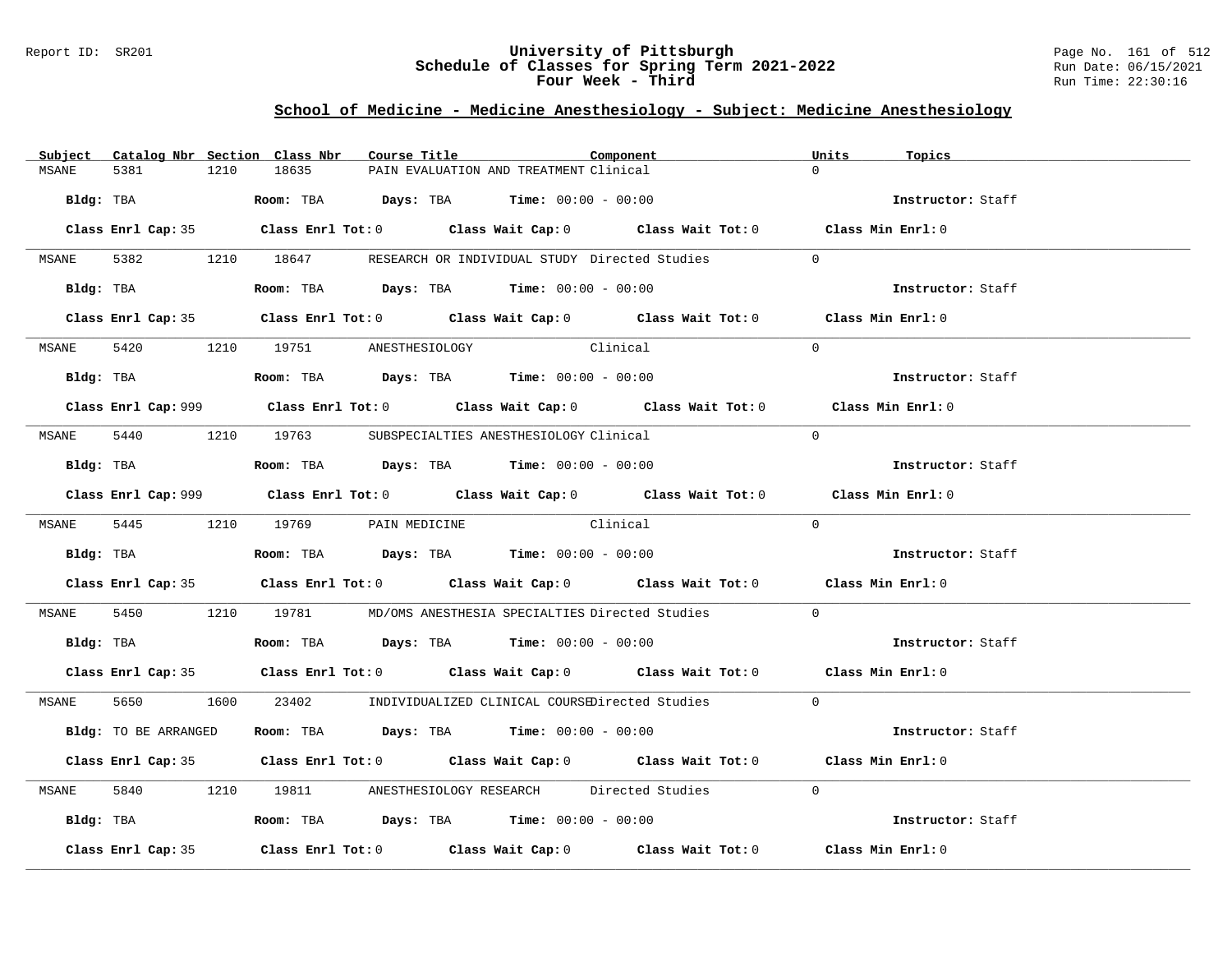| MSANE     | 5900               | 1210 | 19817               | INDEPENDENT STUDY         |                              | Independent Study   | -U                  |  |
|-----------|--------------------|------|---------------------|---------------------------|------------------------------|---------------------|---------------------|--|
| Bldg: TBA |                    |      | Room: TBA           | Days: TBA                 | <b>Time:</b> $00:00 - 00:00$ |                     | Instructor: Staff   |  |
|           | Class Enrl Cap: 35 |      | Class Enrl Tot: $0$ |                           | Class Wait Cap: 0            | Class Wait $Tot: 0$ | Class Min $Enrl: 0$ |  |
| MSANE     | 5901               | 1210 | 19829               | EXTRAMURAL ANESTHESIOLOGY |                              | Clinical            | $\Omega$            |  |
| Bldg: TBA |                    |      | Room: TBA           | Days: TBA                 | <b>Time:</b> $00:00 - 00:00$ |                     | Instructor: Staff   |  |
|           | Class Enrl Cap: 35 |      | Class Enrl Tot: $0$ |                           | Class Wait Cap: 0            | Class Wait Tot: 0   | Class Min Enrl: 0   |  |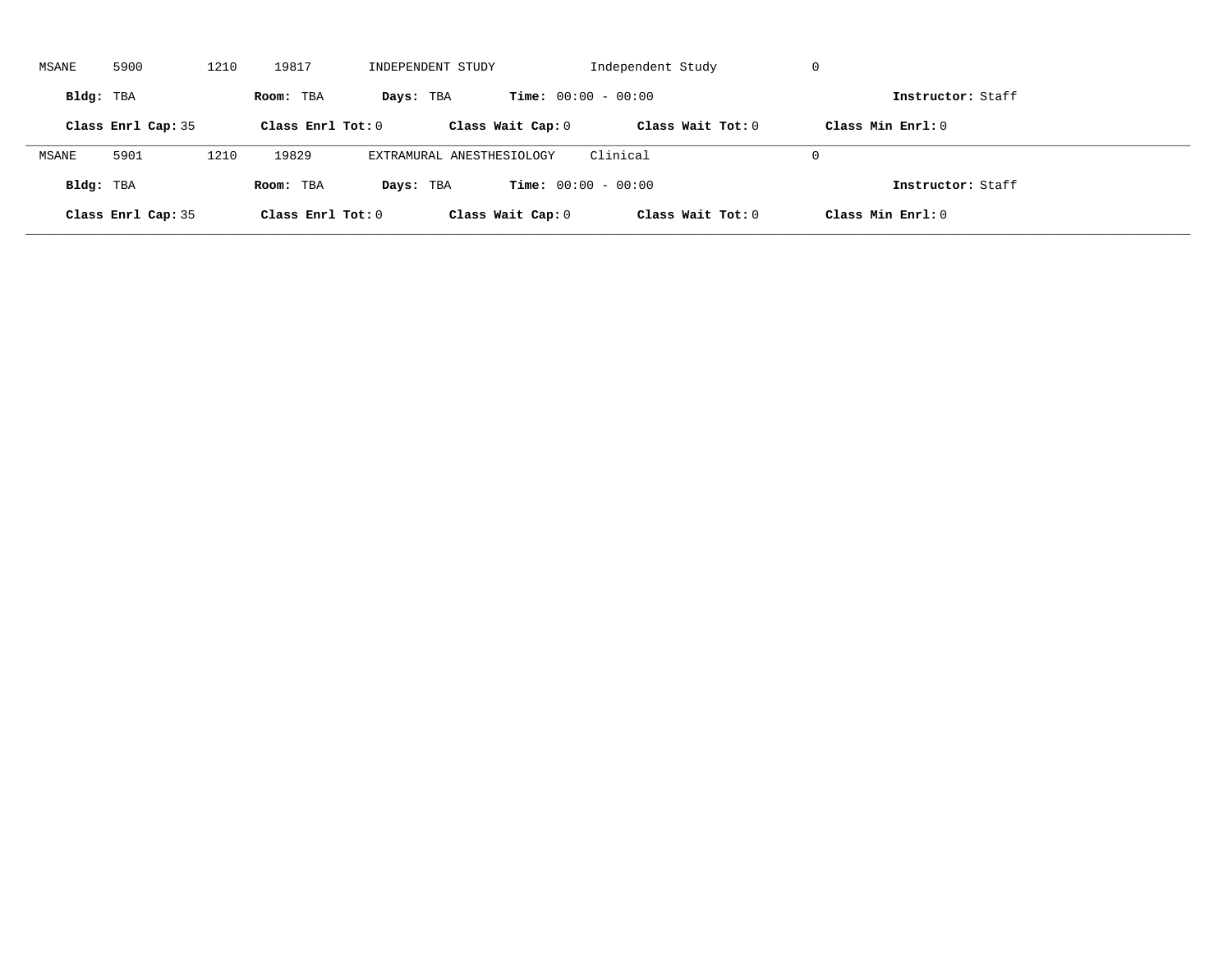#### Report ID: SR201 **University of Pittsburgh** Page No. 163 of 512 **Schedule of Classes for Spring Term 2021-2022** Run Date: 06/15/2021 **Four Week - Third Run Time: 22:30:16**

## **School of Medicine - Neurology - Subject: Neurology**

| Catalog Nbr Section Class Nbr<br>Subject | Course Title                                                                                            | Component | Units<br>Topics   |
|------------------------------------------|---------------------------------------------------------------------------------------------------------|-----------|-------------------|
| NEURO<br>5366<br>1600                    | 28354<br>NEUROLOGY CORE CLERKSHP                                                                        | Clinical  | $\Omega$          |
| Bldg: TO BE ARRANGED                     | Room: TBA $Days:$ TBA $Time: 00:00 - 00:00$                                                             |           | Instructor: Staff |
|                                          |                                                                                                         |           |                   |
|                                          | Class Enrl Cap: 35 Class Enrl Tot: 0 Class Wait Cap: 0 Class Wait Tot: 0 Class Min Enrl: 0              |           |                   |
|                                          | NEURO 5389 1210 18779 CLINICAL NEUROLOGY ELECTIVE Clinical                                              |           | $\Omega$          |
|                                          | Bldg: TBA                  Room: TBA        Days: TBA        Time: 00:00 - 00:00                        |           | Instructor: Staff |
|                                          | Class Enrl Cap: 35 Class Enrl Tot: 0 Class Wait Cap: 0 Class Wait Tot: 0 Class Min Enrl: 0              |           |                   |
| NEURO                                    | 5393 1210 18797 INDEPENDENT STUDY IN NEUROLOGYClinical                                                  |           | $\Omega$          |
| Bldg: TBA                                | Room: TBA $Days:$ TBA $Time: 00:00 - 00:00$                                                             |           | Instructor: Staff |
|                                          | Class Enrl Cap: 35 Class Enrl Tot: 0 Class Wait Cap: 0 Class Wait Tot: 0 Class Min Enrl: 0              |           |                   |
|                                          | NEURO 5410 1210 20270 NEUROLOGY ACTING INTERNSHIP Clinical                                              |           | $\Omega$          |
|                                          | Bldg: TBA                   Room: TBA         Days: TBA         Time: $00:00 - 00:00$                   |           | Instructor: Staff |
|                                          | Class Enrl Cap: 35 Class Enrl Tot: 0 Class Wait Cap: 0 Class Wait Tot: 0 Class Min Enrl: 0              |           |                   |
|                                          | NEURO 5420 1210 18803 CLINICAL NEUROLOGY Clinical                                                       |           | $\Omega$          |
|                                          |                                                                                                         |           |                   |
|                                          | Bldg: TBA                                Room: TBA            Days: TBA           Time: $00:00 - 00:00$ |           | Instructor: Staff |
|                                          | Class Enrl Cap: 999 Class Enrl Tot: 0 Class Wait Cap: 0 Class Wait Tot: 0 Class Min Enrl: 0             |           |                   |
|                                          | NEURO 5421 1210 20276 STROKE SERVICE Clinical                                                           |           | $\overline{0}$    |
|                                          | Bldg: TBA                   Room: TBA         Days: TBA         Time: $00:00 - 00:00$                   |           | Instructor: Staff |
|                                          | Class Enrl Cap: 999 Class Enrl Tot: 0 Class Wait Cap: 0 Class Wait Tot: 0 Class Min Enrl: 0             |           |                   |
|                                          | NEURO 5425 1210 20282 OUTPATIENT CLINICAL NEUROLOGY Clinical                                            |           | $\Omega$          |
|                                          | Bldg: TBA                   Room: TBA         Days: TBA        Time: 00:00 - 00:00                      |           | Instructor: Staff |
|                                          | Class Enrl Cap: 999 Class Enrl Tot: 0 Class Wait Cap: 0 Class Wait Tot: 0 Class Min Enrl: 0             |           |                   |
| 5430<br>NEURO                            | 1210 18815 NEONATAL NEUROLOGY Clinical                                                                  |           | $\Omega$          |
|                                          | Bldg: TBA                    Room: TBA         Days: TBA         Time: 00:00 - 00:00                    |           | Instructor: Staff |
| Class Enrl Cap: 999                      | Class Enrl Tot: $0$ Class Wait Cap: $0$ Class Wait Tot: $0$ Class Min Enrl: $0$                         |           |                   |
|                                          |                                                                                                         |           |                   |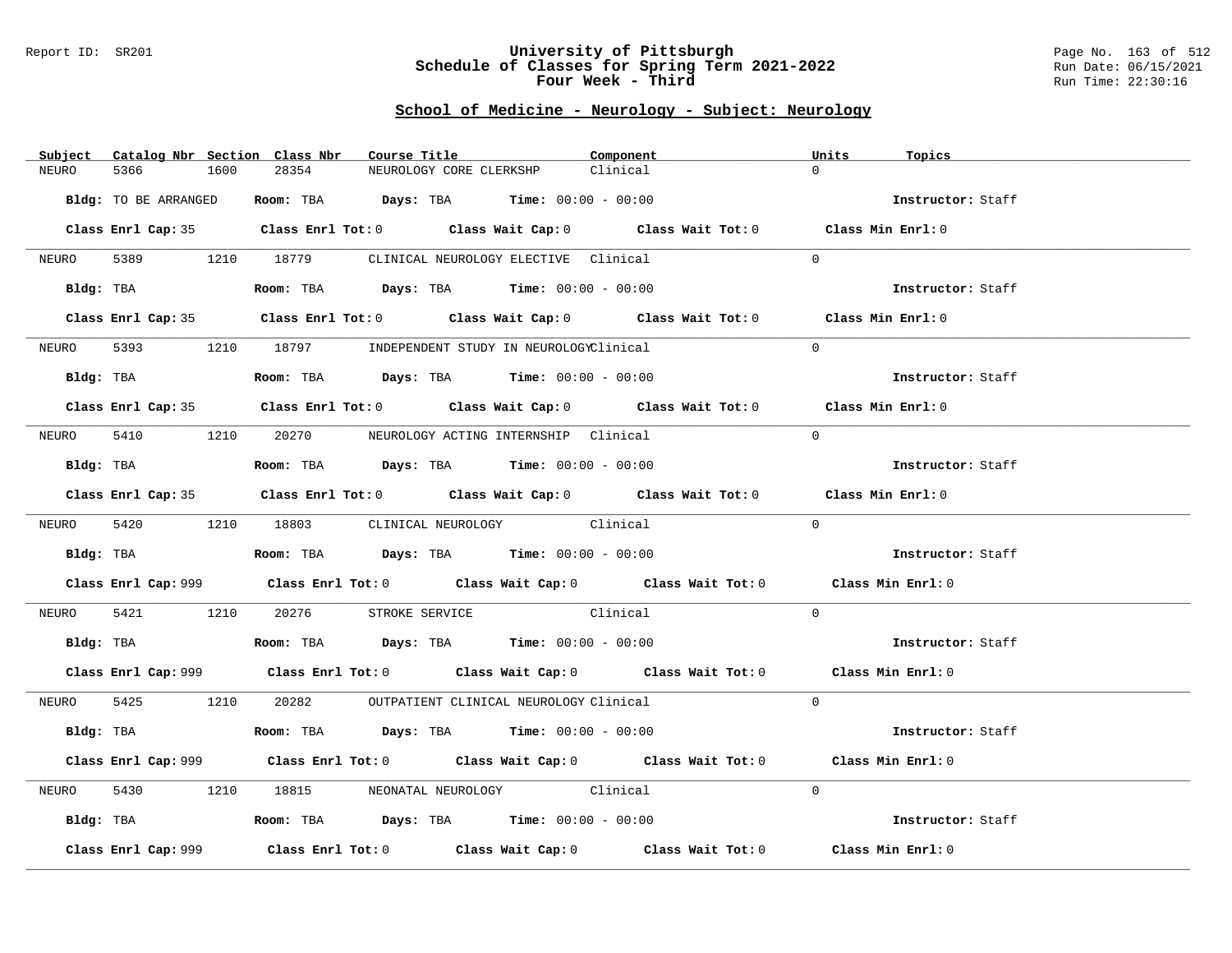| 5435<br>NEURO | 1210 18821<br>PEDIATRIC NEUROMUSCULAR DISEA Clinical                                        | $\mathbf 0$       |
|---------------|---------------------------------------------------------------------------------------------|-------------------|
|               | Bldg: TBA                      Room: TBA         Days: TBA         Time: 00:00 - 00:00      | Instructor: Staff |
|               | Class Enrl Cap: 999 Class Enrl Tot: 0 Class Wait Cap: 0 Class Wait Tot: 0 Class Min Enrl: 0 |                   |
|               | NEURO 5440 1210 18833 PEDIATRIC NEUROLOGY Clinical                                          | $\Omega$          |
|               |                                                                                             | Instructor: Staff |
|               | Class Enrl Cap: 999 Class Enrl Tot: 0 Class Wait Cap: 0 Class Wait Tot: 0                   | Class Min Enrl: 0 |
|               | NEURO 5441 1210 20288 CHILD NEUROLOGY/EPILEPSY Clinical                                     | $\Omega$          |
|               | Bldg: TBA                   Room: TBA         Days: TBA         Time: 00:00 - 00:00         | Instructor: Staff |
|               | Class Enrl Cap: 999 Class Enrl Tot: 0 Class Wait Cap: 0 Class Wait Tot: 0 Class Min Enrl: 0 |                   |
|               | NEURO 5445 1210 18845 BEHAVIORAL NEUROLOGY Clinical                                         | $\Omega$          |
|               | Bldg: TBA                  Room: TBA         Days: TBA         Time: 00:00 - 00:00          | Instructor: Staff |
|               | Class Enrl Cap: 999 Class Enrl Tot: 0 Class Wait Cap: 0 Class Wait Tot: 0 Class Min Enrl: 0 |                   |
|               | NEURO 5450 1600 22115 NEUROLOGY BOOT CAMP Practicum                                         | $\bigcap$         |
|               | <b>Bldg:</b> TO BE ARRANGED <b>ROOM:</b> TBA <b>Days:</b> TBA <b>Time:</b> $00:00 - 00:00$  | Instructor: Staff |
|               | Class Enrl Cap: 200 Class Enrl Tot: 0 Class Wait Cap: 0 Class Wait Tot: 0 Class Min Enrl: 0 |                   |
|               | NEURO 5650 1600 23416 INDIVIDUALIZED CLINICAL COURSEDirected Studies 0                      |                   |
|               |                                                                                             |                   |
|               | Bldg: TO BE ARRANGED Room: TBA Days: TBA Time: 00:00 - 00:00                                | Instructor: Staff |
|               | Class Enrl Cap: 35 Class Enrl Tot: 0 Class Wait Cap: 0 Class Wait Tot: 0 Class Min Enrl: 0  |                   |
| NEURO         | 5730 1210 18851 CLINICAL NEUROSCIENCES (ILS) Lecture                                        | $\Omega$          |
|               | Bldg: TBA                   Room: TBA         Days: TBA         Time: $00:00 - 00:00$       | Instructor: Staff |
|               | Class Enrl Cap: 999 Class Enrl Tot: 0 Class Wait Cap: 0 Class Wait Tot: 0 Class Min Enrl: 0 |                   |
|               | NEURO 5875 1210 20294 INDEPENDENT STUDY IN NEUROLOGYDirected Studies 0                      |                   |
|               | Bldg: TBA                     Room: TBA         Days: TBA         Time: 00:00 - 00:00       | Instructor: Staff |
|               | Class Enrl Cap: 35 Class Enrl Tot: 0 Class Wait Cap: 0 Class Wait Tot: 0 Class Min Enrl: 0  |                   |
|               | NEURO 5876 1210 20300 BASIC RESEARCH IN NEUROLOGY Directed Studies 0                        |                   |
|               | Bldg: TBA                  Room: TBA         Days: TBA         Time: $00:00 - 00:00$        | Instructor: Staff |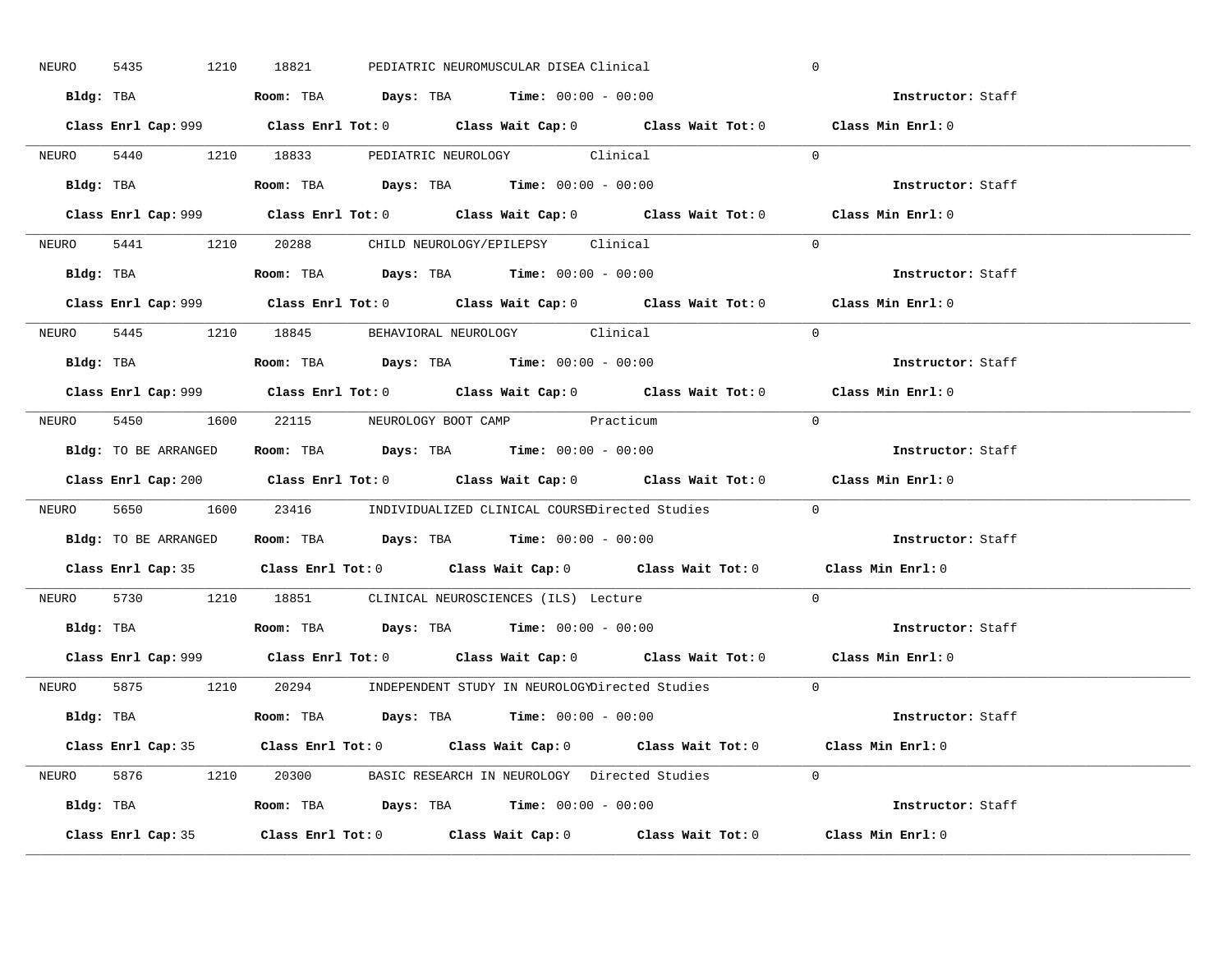#### Report ID: SR201 **University of Pittsburgh** Page No. 165 of 512 **Schedule of Classes for Spring Term 2021-2022** Run Date: 06/15/2021 **Four Week - Third Run Time: 22:30:16**

# **School of Medicine - Neurology - Subject: Neurology**

| Subject            | Catalog Nbr Section Class Nbr | Course Title                                   | Component                                                   | Units<br>Topics   |  |
|--------------------|-------------------------------|------------------------------------------------|-------------------------------------------------------------|-------------------|--|
| 5877<br>NEURO      | 1210<br>18857                 | COGNITV NEUROSCIENCE RESEARCH Directed Studies |                                                             | 0                 |  |
| Bldg: TBA          | Room: TBA                     | <b>Days:</b> TBA <b>Time:</b> $00:00 - 00:00$  |                                                             | Instructor: Staff |  |
| Class Enrl Cap: 35 |                               |                                                | Class Enrl Tot: $0$ Class Wait Cap: $0$ Class Wait Tot: $0$ | Class Min Enrl: 0 |  |
| 5878<br>NEURO      | 1210<br>18863                 | ALZHEIMER'S DISEASE RESEARCH Directed Studies  |                                                             | $\mathbf 0$       |  |
| Bldg: TBA          | Room: TBA                     | <b>Days:</b> TBA <b>Time:</b> $00:00 - 00:00$  |                                                             | Instructor: Staff |  |
| Class Enrl Cap: 35 |                               |                                                | Class Enrl Tot: $0$ Class Wait Cap: $0$ Class Wait Tot: $0$ | Class Min Enrl: 0 |  |
| 5879<br>NEURO      | 1210<br>18875                 | MOLECULAR NEURO-BIOLGY/GENETCSDirected Studies |                                                             | $\Omega$          |  |
| Bldg: TBA          | Room: TBA                     | <b>Days:</b> TBA <b>Time:</b> $00:00 - 00:00$  |                                                             | Instructor: Staff |  |
| Class Enrl Cap: 35 |                               |                                                | Class Enrl Tot: $0$ Class Wait Cap: $0$ Class Wait Tot: $0$ | Class Min Enrl: 0 |  |
| NEURO<br>5900      | 1210<br>20306                 | EXTRAMURAL NEUROLOGY                           | Clinical                                                    | $\Omega$          |  |
| Bldg: TBA          | Room: TBA                     | <b>Days:</b> TBA <b>Time:</b> $00:00 - 00:00$  |                                                             | Instructor: Staff |  |
| Class Enrl Cap: 35 | Class Enrl Tot: $0$           | Class Wait Cap: 0                              | Class Wait Tot: 0                                           | Class Min Enrl: 0 |  |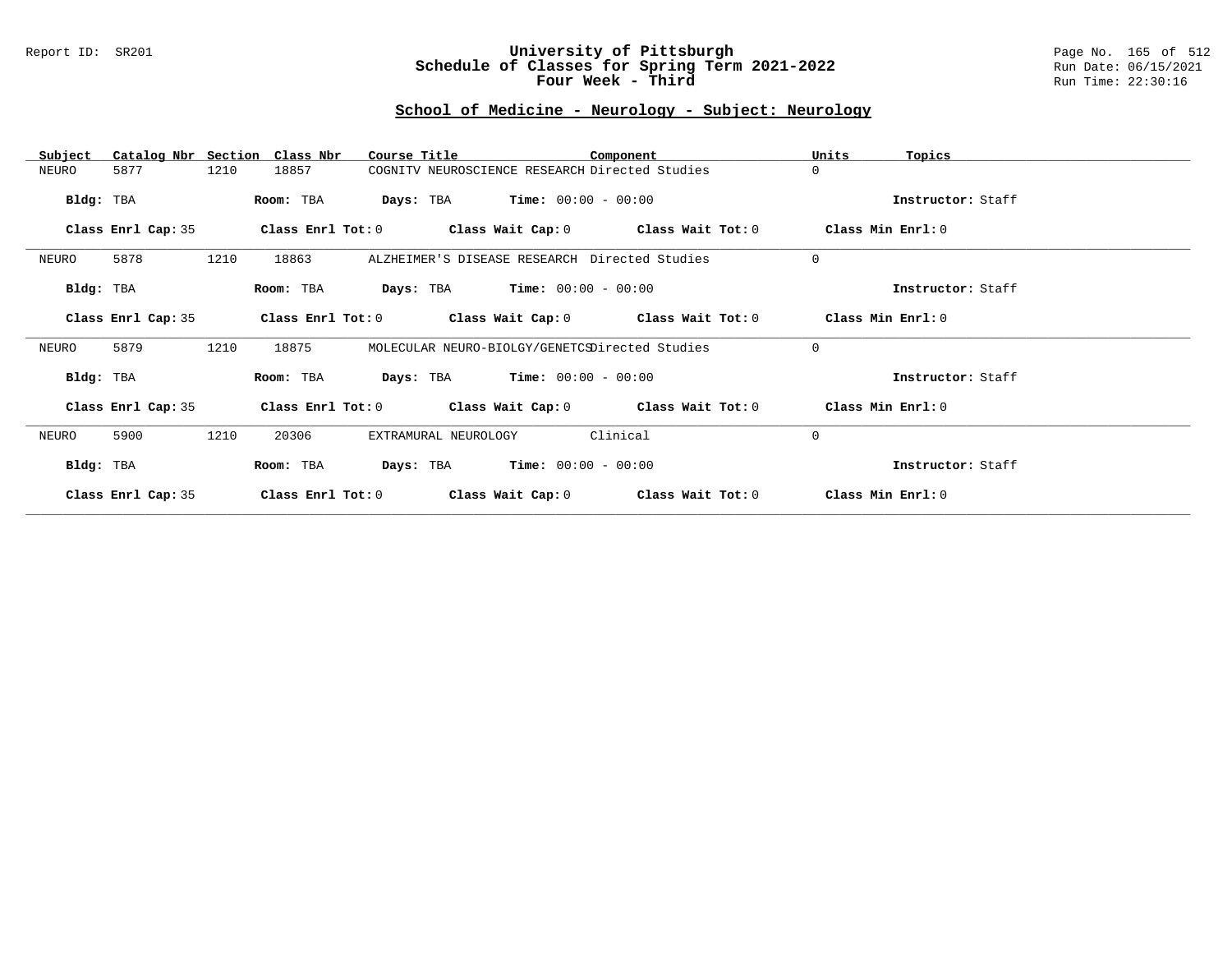### Report ID: SR201 **University of Pittsburgh** Page No. 166 of 512 **Schedule of Classes for Spring Term 2021-2022** Run Date: 06/15/2021 **Four Week - Third Run Time: 22:30:16**

## **School of Medicine - Neurological Surgery - Subject: Neurological Surgery**

|       |                    |      | Subject Catalog Nbr Section Class Nbr | Course Title |                                                                                            | Component                                                                                          | Units    | Topics            |
|-------|--------------------|------|---------------------------------------|--------------|--------------------------------------------------------------------------------------------|----------------------------------------------------------------------------------------------------|----------|-------------------|
| NSURG | 5383               | 1210 | 20318                                 |              | INDIVIDUAL STUDY OR RESEARCH Directed Studies                                              |                                                                                                    | $\Omega$ |                   |
|       |                    |      |                                       |              | $Bldq$ : TBA $Room$ : TBA $Days$ : TBA $Tim$ : $00:00 - 00:00$                             |                                                                                                    |          | Instructor: Staff |
|       |                    |      |                                       |              |                                                                                            | Class Enrl Cap: 35 Class Enrl Tot: 0 Class Wait Cap: 0 Class Wait Tot: 0 Class Min Enrl: 0         |          |                   |
| NSURG |                    |      |                                       |              | 5420 1210 20324 NEUROSURGERY SUBINTERNSHIP Clinical                                        |                                                                                                    | $\Omega$ |                   |
|       |                    |      |                                       |              | Bldg: TBA                   Room: TBA         Days: TBA         Time: $00:00 - 00:00$      |                                                                                                    |          | Instructor: Staff |
|       |                    |      |                                       |              |                                                                                            | Class Enrl Cap: 35 Class Enrl Tot: 0 Class Wait Cap: 0 Class Wait Tot: 0 Class Min Enrl: 0         |          |                   |
|       |                    |      |                                       |              | NSURG 5422 1210 20336 PEDIATRIC NEUROSURGERY Clinical                                      |                                                                                                    | $\Omega$ |                   |
|       |                    |      |                                       |              | Bldg: TBA                    Room: TBA         Days: TBA         Time: 00:00 - 00:00       |                                                                                                    |          | Instructor: Staff |
|       |                    |      |                                       |              |                                                                                            | Class Enrl Cap: 35 Class Enrl Tot: 0 Class Wait Cap: 0 Class Wait Tot: 0 Class Min Enrl: 0         |          |                   |
|       |                    |      |                                       |              | NSURG 5430 1210 20342 INTRO CLINICAL NEUROPHYSIOLOGYClinical                               |                                                                                                    | $\Omega$ |                   |
|       |                    |      |                                       |              | Bldg: TBA                        Room: TBA         Days: TBA         Time: $00:00 - 00:00$ |                                                                                                    |          | Instructor: Staff |
|       |                    |      |                                       |              |                                                                                            | Class Enrl Cap: 35 Class Enrl Tot: 0 Class Wait Cap: 0 Class Wait Tot: 0 Class Min Enrl: 0         |          |                   |
|       |                    |      |                                       |              | NSURG 5435 1210 18395 INTRO TO CLINICAL NEUROSURGERYClinical                               |                                                                                                    | $\Omega$ |                   |
|       |                    |      |                                       |              | Bldg: TBA                   Room: TBA         Days: TBA         Time: $00:00 - 00:00$      |                                                                                                    |          | Instructor: Staff |
|       |                    |      |                                       |              |                                                                                            | Class Enrl Cap: 35 Class Enrl Tot: 0 Class Wait Cap: 0 Class Wait Tot: 0 Class Min Enrl: 0         |          |                   |
| NSURG |                    |      |                                       |              |                                                                                            | 5650 1600 23423 INDIVIDUALIZED CLINICAL COURSEDirected Studies                                     | $\Omega$ |                   |
|       |                    |      |                                       |              | Bldg: TO BE ARRANGED Room: TBA Days: TBA Time: 00:00 - 00:00                               |                                                                                                    |          | Instructor: Staff |
|       |                    |      |                                       |              |                                                                                            | Class Enrl Cap: 35 Class Enrl Tot: 0 Class Wait Cap: 0 Class Wait Tot: 0 Class Min Enrl: 0         |          |                   |
|       |                    |      |                                       |              | NSURG 5705 1210 18401 HEAD AND NECK DISSECTION (ILS)Clinical                               |                                                                                                    | $\Omega$ |                   |
|       |                    |      |                                       |              | $Bldg:$ TBA $\qquad \qquad$ Room: TBA Days: TBA  Time: $00:00 - 00:00$                     |                                                                                                    |          | Instructor: Staff |
|       |                    |      |                                       |              |                                                                                            | Class Enrl Cap: 35 Class Enrl Tot: 0 Class Wait Cap: 0 Class Wait Tot: 0 Class Min Enrl: 0         |          |                   |
| NSURG |                    |      |                                       |              |                                                                                            | 5810 1210 18407 INJURY RESEARCH AND CONTROL Directed Studies                                       | $\Omega$ |                   |
|       |                    |      |                                       |              | Bldg: TBA                    Room: TBA         Days: TBA         Time: 00:00 - 00:00       |                                                                                                    |          | Instructor: Staff |
|       | Class Enrl Cap: 35 |      |                                       |              |                                                                                            | Class Enrl Tot: 0 $\qquad$ Class Wait Cap: 0 $\qquad$ Class Wait Tot: 0 $\qquad$ Class Min Enrl: 0 |          |                   |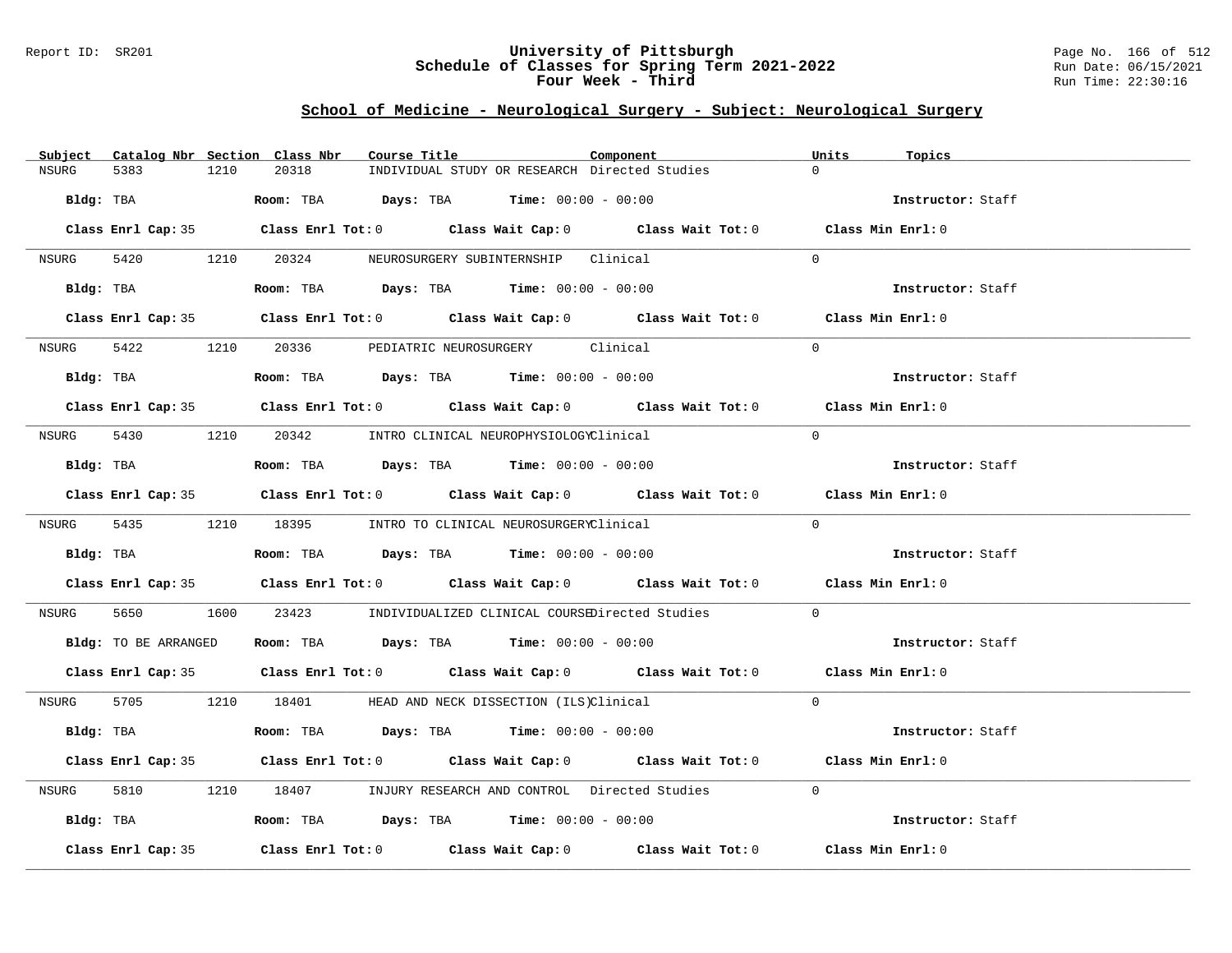| NSURG     | 5880                        | 1210<br>18413 |                     | NEUROSURGICAL RESEARCH     | Directed Studies             |                   | 0                   |  |
|-----------|-----------------------------|---------------|---------------------|----------------------------|------------------------------|-------------------|---------------------|--|
| Bldg: TBA |                             | Room: TBA     | Days: TBA           |                            | <b>Time:</b> $00:00 - 00:00$ |                   | Instructor: Staff   |  |
|           | Class Enrl Cap: 35          |               | Class Enrl Tot: $0$ | Class Wait Cap: 0          |                              | Class Wait Tot: 0 | Class Min Enrl: 0   |  |
| NSURG     | 5899                        | 1600<br>23430 |                     | IND STDY IN NEUROL SURGERY | Independent Study            |                   | 0                   |  |
|           | <b>Bldg:</b> TO BE ARRANGED | Room: TBA     | Days: TBA           |                            | <b>Time:</b> $00:00 - 00:00$ |                   | Instructor: Staff   |  |
|           |                             |               |                     |                            |                              |                   |                     |  |
|           | Class Enrl Cap: 35          |               | Class Enrl Tot: 0   | Class Wait Cap: 0          |                              | Class Wait Tot: 0 | Class Min $Enrl: 0$ |  |
| NSURG     | 5900                        | 1210<br>18419 |                     | EXTRAMURAL NEUROSURGERY    | Clinical                     |                   | 0                   |  |
| Bldg: TBA |                             | Room: TBA     | Days: TBA           |                            | <b>Time:</b> $00:00 - 00:00$ |                   | Instructor: Staff   |  |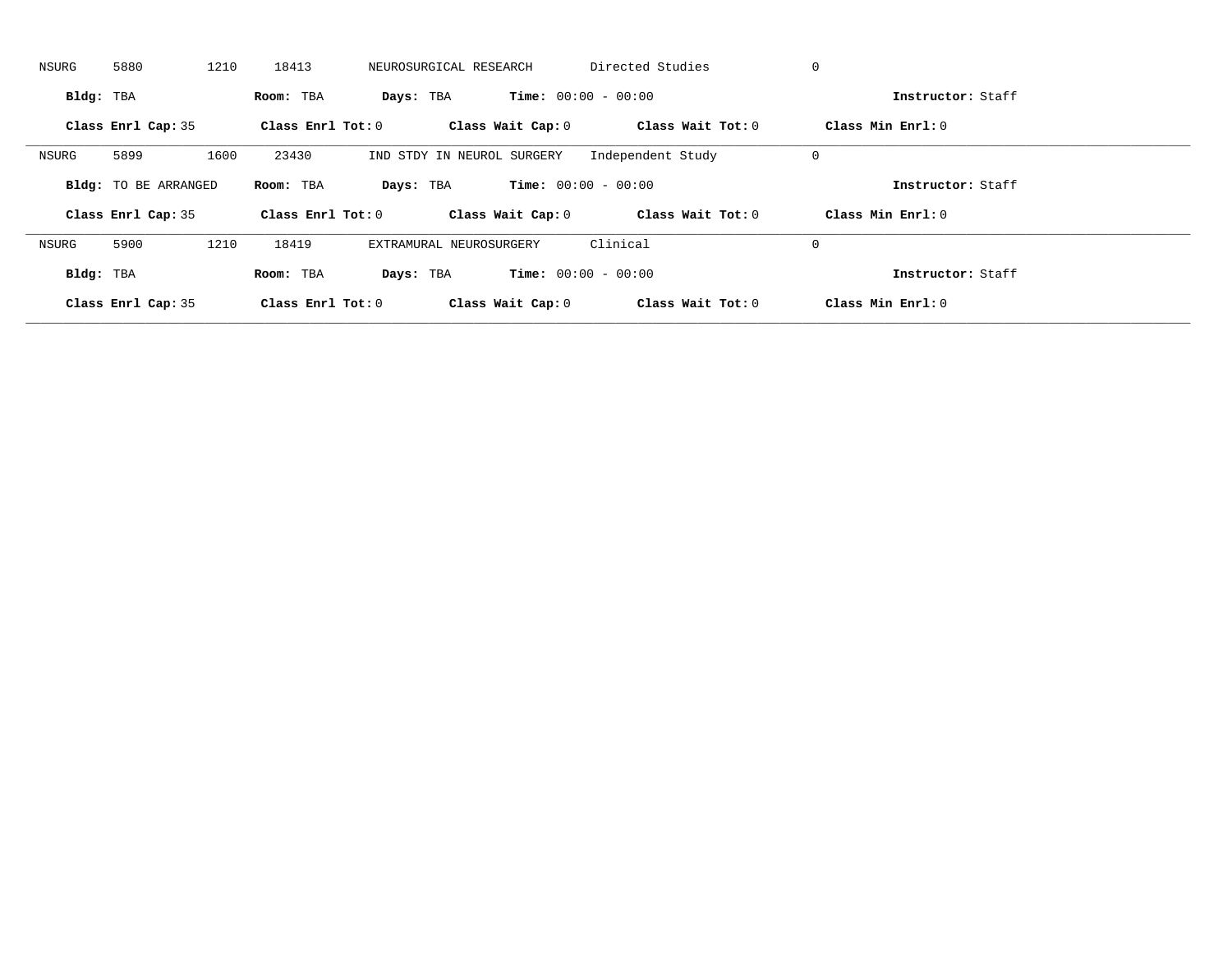### Report ID: SR201 **University of Pittsburgh** Page No. 168 of 512 **Schedule of Classes for Spring Term 2021-2022** Run Date: 06/15/2021 **Four Week - Third Run Time: 22:30:16**

# **School of Medicine - Obstetrics and Gynecology - Subject: Obstetrics and Gynecology**

|            |                    |      | Subject Catalog Nbr Section Class Nbr | Course Title |                                                                                              | Component                                                                                  | Units<br>Topics                                                                             |  |
|------------|--------------------|------|---------------------------------------|--------------|----------------------------------------------------------------------------------------------|--------------------------------------------------------------------------------------------|---------------------------------------------------------------------------------------------|--|
| OBGYN      | 5341               | 1210 | 18425                                 |              | OBSTETRICS AND GYNECOLOGY                                                                    | Clinical                                                                                   | $\Omega$                                                                                    |  |
| Bldg: TBA  |                    |      |                                       |              | Room: TBA $Days: TBA$ Time: $00:00 - 00:00$                                                  |                                                                                            | Instructor: Staff                                                                           |  |
|            |                    |      |                                       |              |                                                                                              | Class Enrl Cap: 35 Class Enrl Tot: 0 Class Wait Cap: 0 Class Wait Tot: 0 Class Min Enrl: 0 |                                                                                             |  |
|            |                    |      | OBGYN 5345 1210 18431                 |              | CLERKSHIP REPEAT COURSE Directed Studies                                                     |                                                                                            | $\Omega$                                                                                    |  |
|            |                    |      |                                       |              | Bldg: TBA                       Room: TBA           Days: TBA          Time: $00:00 - 00:00$ |                                                                                            | Instructor: Staff                                                                           |  |
|            |                    |      |                                       |              |                                                                                              | Class Enrl Cap: 35 Class Enrl Tot: 0 Class Wait Cap: 0 Class Wait Tot: 0 Class Min Enrl: 0 |                                                                                             |  |
|            |                    |      |                                       |              | 0BGYN 5387 1210 18887 INDIVIDUAL STUDY OR RESEARCH Directed Studies                          |                                                                                            | $\Omega$                                                                                    |  |
|            | Bldg: TBA          |      |                                       |              | Room: TBA $Days:$ TBA $Time: 00:00 - 00:00$                                                  |                                                                                            | Instructor: Staff                                                                           |  |
|            |                    |      |                                       |              |                                                                                              | Class Enrl Cap: 35 Class Enrl Tot: 0 Class Wait Cap: 0 Class Wait Tot: 0 Class Min Enrl: 0 |                                                                                             |  |
|            |                    |      |                                       |              | OBGYN 5420 1210 18437 OBSTETRICAL SUBINTERNSHIP Clinical                                     |                                                                                            | $\Omega$                                                                                    |  |
|            |                    |      |                                       |              | Bldg: TBA                   Room: TBA         Days: TBA         Time: $00:00 - 00:00$        |                                                                                            | Instructor: Staff                                                                           |  |
|            |                    |      |                                       |              |                                                                                              |                                                                                            | Class Enrl Cap: 999 Class Enrl Tot: 0 Class Wait Cap: 0 Class Wait Tot: 0 Class Min Enrl: 0 |  |
|            |                    |      | OBGYN 5430 1210 18461                 |              | GYNECOLOGICAL SUBINTERNSHIP Clinical                                                         |                                                                                            | $\Omega$                                                                                    |  |
|            |                    |      |                                       |              | Bldg: TBA                   Room: TBA         Days: TBA         Time: $00:00 - 00:00$        |                                                                                            | Instructor: Staff                                                                           |  |
|            |                    |      |                                       |              |                                                                                              |                                                                                            | Class Enrl Cap: 999 Class Enrl Tot: 0 Class Wait Cap: 0 Class Wait Tot: 0 Class Min Enrl: 0 |  |
| OBGYN 5432 |                    |      |                                       |              | 1210 18479 MINIMALLY INV GYN SURGERY Clinical                                                |                                                                                            | $\Omega$                                                                                    |  |
|            |                    |      |                                       |              | $Bldg:$ TBA $\qquad \qquad$ Room: TBA Days: TBA  Time: $00:00 - 00:00$                       |                                                                                            | Instructor: Staff                                                                           |  |
|            |                    |      |                                       |              |                                                                                              | Class Enrl Cap: 35 Class Enrl Tot: 0 Class Wait Cap: 0 Class Wait Tot: 0 Class Min Enrl: 0 |                                                                                             |  |
|            |                    |      |                                       |              | OBGYN 5435 1210 18893 OBSTETRIC/GYNECOLOGY ELECTIVE Clinical                                 |                                                                                            | $\Omega$                                                                                    |  |
|            |                    |      |                                       |              | Bldg: TBA                     Room: TBA         Days: TBA        Time: $00:00 - 00:00$       |                                                                                            | Instructor: Staff                                                                           |  |
|            |                    |      |                                       |              |                                                                                              | Class Enrl Cap: 35 Class Enrl Tot: 0 Class Wait Cap: 0 Class Wait Tot: 0 Class Min Enrl: 0 |                                                                                             |  |
| OBGYN      | 5440               |      |                                       |              | 1210 18899 OBSTETRICAL AND AMBULTRY CARE Clinical                                            |                                                                                            | $\Omega$                                                                                    |  |
|            |                    |      |                                       |              | Bldg: TBA                   Room: TBA         Days: TBA         Time: $00:00 - 00:00$        |                                                                                            | Instructor: Staff                                                                           |  |
|            | Class Enrl Cap: 35 |      |                                       |              |                                                                                              | Class Enrl Tot: $0$ Class Wait Cap: $0$ Class Wait Tot: $0$                                | Class Min Enrl: 0                                                                           |  |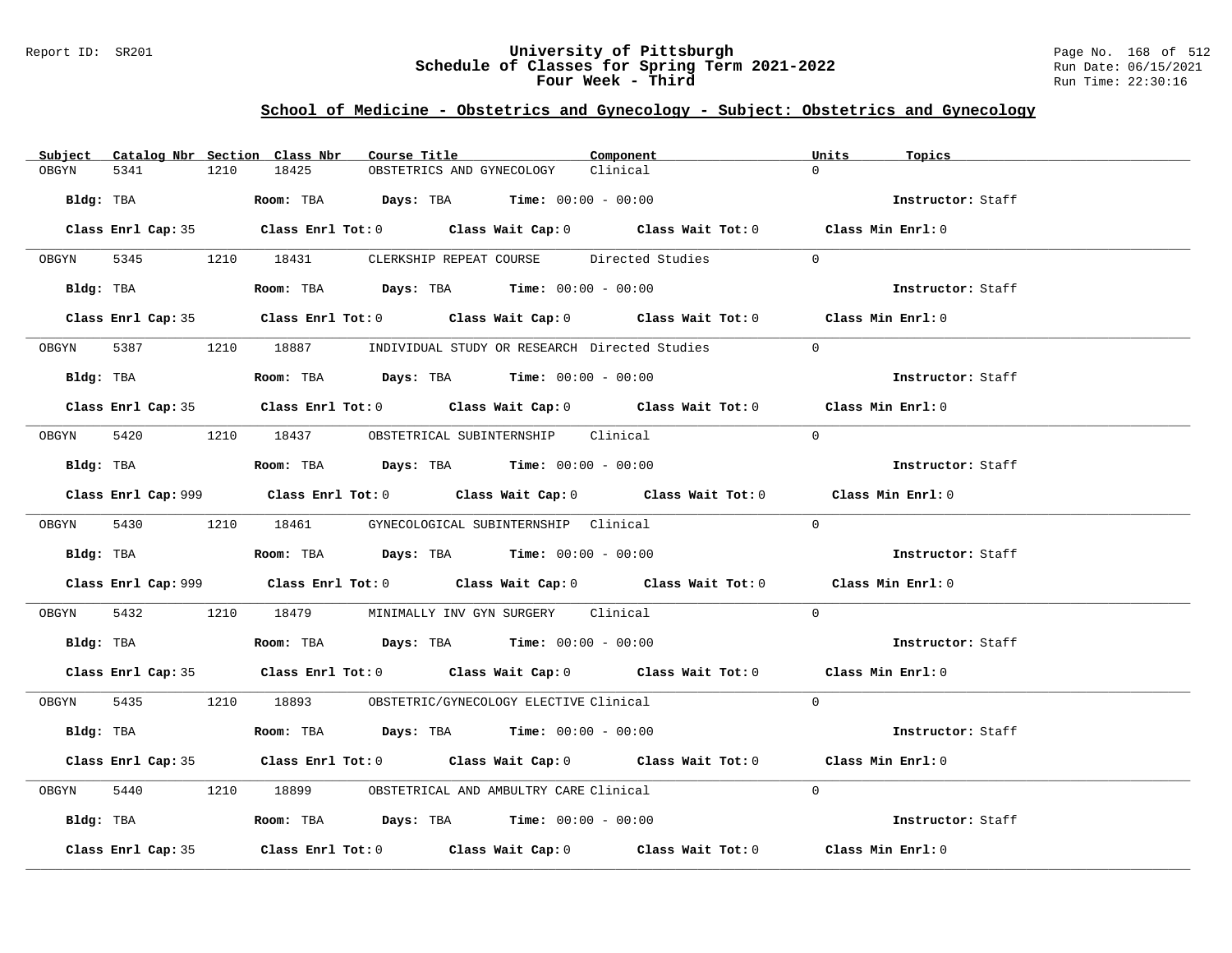|       | 5445<br>OBGYN |  | 1210 18491 |                                      | OUTPATIENT GYNECOLOGY                                                                 | Clinical |                                                                           | $\mathbf 0$                                                                                 |  |
|-------|---------------|--|------------|--------------------------------------|---------------------------------------------------------------------------------------|----------|---------------------------------------------------------------------------|---------------------------------------------------------------------------------------------|--|
|       |               |  |            |                                      | Bldg: TBA                   Room: TBA         Days: TBA         Time: 00:00 - 00:00   |          |                                                                           | Instructor: Staff                                                                           |  |
|       |               |  |            |                                      |                                                                                       |          |                                                                           | Class Enrl Cap: 35 Class Enrl Tot: 0 Class Wait Cap: 0 Class Wait Tot: 0 Class Min Enrl: 0  |  |
|       |               |  |            |                                      | OBGYN 5450 1210 18509 REPRODUCTIVE ENDOCRINOLOGY Clinical                             |          |                                                                           | $\Omega$                                                                                    |  |
|       |               |  |            |                                      |                                                                                       |          |                                                                           | Instructor: Staff                                                                           |  |
|       |               |  |            |                                      |                                                                                       |          | Class Enrl Cap: 999 Class Enrl Tot: 0 Class Wait Cap: 0 Class Wait Tot: 0 | Class Min Enrl: 0                                                                           |  |
|       |               |  |            |                                      | OBGYN 5460 1210 18905 MATERNAL AND FETAL MEDICINE Clinical                            |          |                                                                           | $\Omega$                                                                                    |  |
|       |               |  |            |                                      | Bldg: TBA                   Room: TBA         Days: TBA         Time: 00:00 - 00:00   |          |                                                                           | Instructor: Staff                                                                           |  |
|       |               |  |            |                                      |                                                                                       |          |                                                                           | Class Enrl Cap: 999 Class Enrl Tot: 0 Class Wait Cap: 0 Class Wait Tot: 0 Class Min Enrl: 0 |  |
|       |               |  |            |                                      | OBGYN 5470 1210 18521 GYNECOLOGIC ONCOLOGY Clinical                                   |          |                                                                           | $\Omega$                                                                                    |  |
|       |               |  |            |                                      | Bldg: TBA                   Room: TBA         Days: TBA         Time: $00:00 - 00:00$ |          |                                                                           | Instructor: Staff                                                                           |  |
|       |               |  |            |                                      |                                                                                       |          |                                                                           | Class Enrl Cap: 999 Class Enrl Tot: 0 Class Wait Cap: 0 Class Wait Tot: 0 Class Min Enrl: 0 |  |
|       |               |  |            |                                      | OBGYN 5480 1210 18539 UROGYNECOLOGY_SUBINTERNSHIP Clinical                            |          |                                                                           | $\Omega$                                                                                    |  |
|       |               |  |            |                                      | Bldg: TBA                   Room: TBA        Days: TBA        Time: 00:00 - 00:00     |          |                                                                           | Instructor: Staff                                                                           |  |
|       |               |  |            |                                      |                                                                                       |          |                                                                           | Class Enrl Cap: 35 Class Enrl Tot: 0 Class Wait Cap: 0 Class Wait Tot: 0 Class Min Enrl: 0  |  |
|       |               |  |            |                                      |                                                                                       |          |                                                                           |                                                                                             |  |
|       |               |  |            |                                      | OBGYN 5487 1210 18557 FAMILY PLANNING Clinical                                        |          |                                                                           | $\Omega$                                                                                    |  |
|       |               |  |            |                                      | Bldg: TBA                   Room: TBA         Days: TBA         Time: 00:00 - 00:00   |          |                                                                           | Instructor: Staff                                                                           |  |
|       |               |  |            |                                      |                                                                                       |          |                                                                           | Class Enrl Cap: 35 Class Enrl Tot: 0 Class Wait Cap: 0 Class Wait Tot: 0 Class Min Enrl: 0  |  |
| OBGYN |               |  |            |                                      | 5488 1210 23264 REPRODUCTIVE GENETICS Clinical                                        |          |                                                                           | $\Omega$                                                                                    |  |
|       |               |  |            |                                      | Bldg: TO BE ARRANGED ROOM: TBA Days: TBA Time: 00:00 - 00:00                          |          |                                                                           | Instructor: Staff                                                                           |  |
|       |               |  |            |                                      |                                                                                       |          |                                                                           | Class Enrl Cap: 35 Class Enrl Tot: 0 Class Wait Cap: 0 Class Wait Tot: 0 Class Min Enrl: 0  |  |
|       |               |  |            | OBGYN 5490 1210 18569 WOMEN'S HEALTH |                                                                                       | Clinical |                                                                           | $\overline{0}$                                                                              |  |
|       |               |  |            |                                      | Bldg: TBA                  Room: TBA         Days: TBA         Time: 00:00 - 00:00    |          |                                                                           | Instructor: Staff                                                                           |  |
|       |               |  |            |                                      |                                                                                       |          |                                                                           | Class Enrl Cap: 999 Class Enrl Tot: 0 Class Wait Cap: 0 Class Wait Tot: 0 Class Min Enrl: 0 |  |
|       |               |  |            |                                      | OBGYN 5495 1210 18581 MIDLIFE HEALTH Clinical                                         |          |                                                                           | $\Omega$                                                                                    |  |
|       |               |  |            |                                      | <b>Bldg:</b> TBA <b>ROOM:</b> TBA <b>Days:</b> TBA <b>Time:</b> $00:00 - 00:00$       |          |                                                                           | Instructor: Staff                                                                           |  |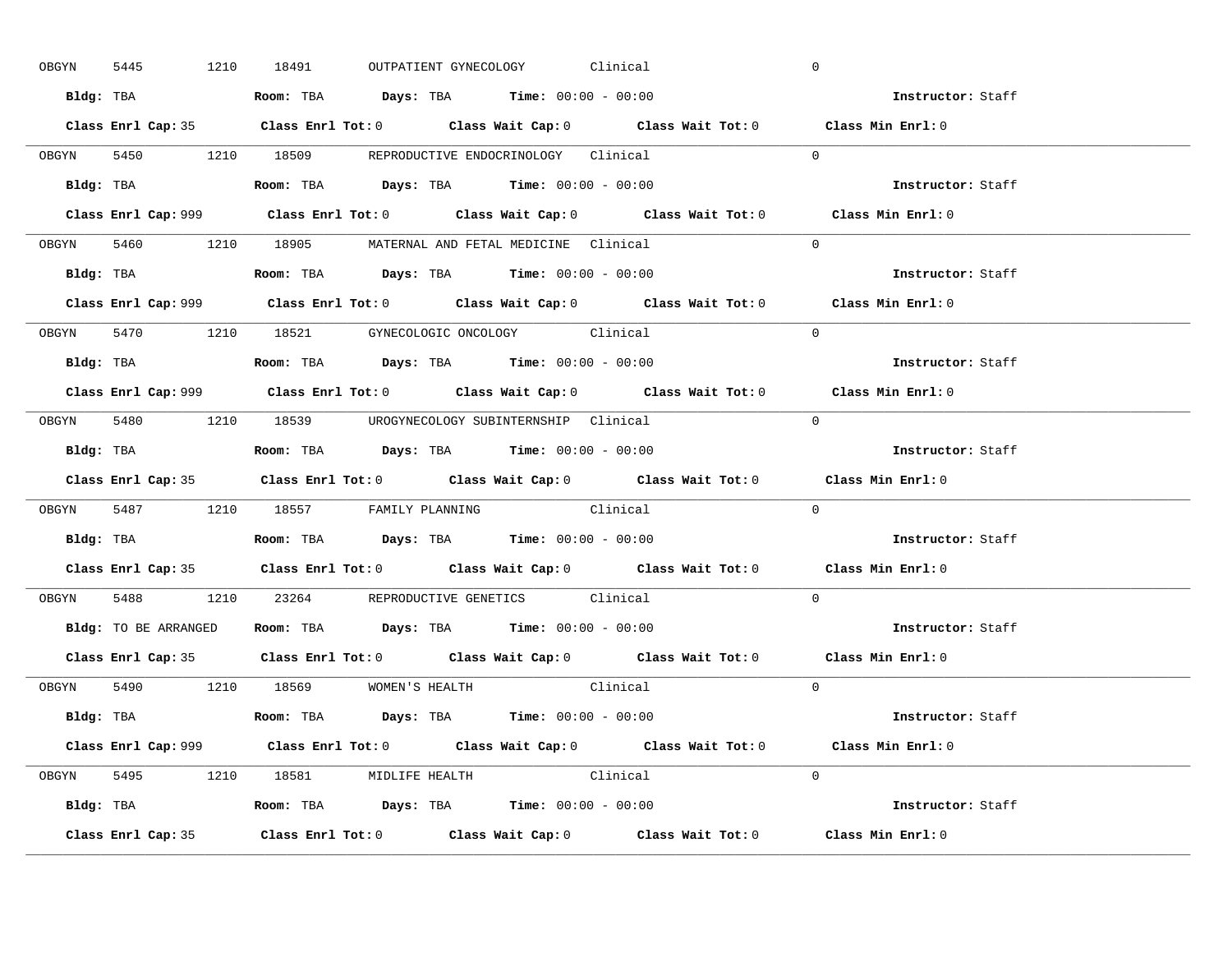### Report ID: SR201 **University of Pittsburgh** Page No. 170 of 512 **Schedule of Classes for Spring Term 2021-2022** Run Date: 06/15/2021 **Four Week - Third Run Time: 22:30:16**

# **School of Medicine - Obstetrics and Gynecology - Subject: Obstetrics and Gynecology**

| Subject | Catalog Nbr Section Class Nbr | Course Title                                                                           | Component                                                                                                                                                                                                                     | Units<br>Topics   |  |
|---------|-------------------------------|----------------------------------------------------------------------------------------|-------------------------------------------------------------------------------------------------------------------------------------------------------------------------------------------------------------------------------|-------------------|--|
| OBGYN   | 5500<br>1210                  | 18623<br>OB & GYN MEDICINE ABROAD                                                      | Clinical                                                                                                                                                                                                                      | $\Omega$          |  |
|         | Bldg: TBA                     | Room: TBA $Days:$ TBA $Time: 00:00 - 00:00$                                            |                                                                                                                                                                                                                               | Instructor: Staff |  |
|         |                               |                                                                                        | Class Enrl Cap: 35 Class Enrl Tot: 0 Class Wait Cap: 0 Class Wait Tot: 0 Class Min Enrl: 0                                                                                                                                    |                   |  |
| OBGYN   |                               | 5580 1210 21650 SEXUALLY TRANSMITTED DISEASES Clinical                                 |                                                                                                                                                                                                                               | $\Omega$          |  |
|         |                               | Bldg: TO BE ARRANGED Room: TBA Days: TBA Time: 00:00 - 00:00                           |                                                                                                                                                                                                                               | Instructor: Staff |  |
|         |                               |                                                                                        | Class Enrl Cap: 200 Class Enrl Tot: 0 Class Wait Cap: 0 Class Wait Tot: 0 Class Min Enrl: 0                                                                                                                                   |                   |  |
|         |                               | 0BGYN 5650 1210 18923 INDIVIDUALIZED CLINICAL COURSEClinical                           |                                                                                                                                                                                                                               | $\Omega$          |  |
|         |                               |                                                                                        |                                                                                                                                                                                                                               | Instructor: Staff |  |
|         |                               |                                                                                        | Class Enrl Cap: 35 Class Enrl Tot: 0 Class Wait Cap: 0 Class Wait Tot: 0 Class Min Enrl: 0                                                                                                                                    |                   |  |
|         |                               | OBGYN 5725 1210 18641 INFECTIOUS DISEA-OB/GYN (ILS) Clinical                           |                                                                                                                                                                                                                               | $\Omega$          |  |
|         |                               | Bldg: TBA                     Room: TBA          Days: TBA         Time: 00:00 - 00:00 |                                                                                                                                                                                                                               | Instructor: Staff |  |
|         |                               |                                                                                        | Class Enrl Cap: 999 Class Enrl Tot: 0 Class Wait Cap: 0 Class Wait Tot: 0 Class Min Enrl: 0                                                                                                                                   |                   |  |
|         |                               | OBGYN 5750 1600 28389 GET READY FOR RESIDENCY Clinical                                 |                                                                                                                                                                                                                               | $\Omega$          |  |
|         | Bldg: TO BE ARRANGED          | Room: TBA $\rule{1em}{0.15mm}$ Days: TBA Time: $00:00 - 00:00$                         |                                                                                                                                                                                                                               | Instructor: Staff |  |
|         |                               |                                                                                        | Class Enrl Cap: 35 Class Enrl Tot: 0 Class Wait Cap: 0 Class Wait Tot: 0 Class Min Enrl: 0                                                                                                                                    |                   |  |
| OBGYN   |                               |                                                                                        | 5885 1210 18659 OB AND GYN RESEARCH Directed Studies                                                                                                                                                                          | $\Omega$          |  |
|         |                               | Bldg: TBA                    Room: TBA         Days: TBA        Time: 00:00 - 00:00    |                                                                                                                                                                                                                               | Instructor: Staff |  |
|         |                               |                                                                                        | Class Enrl Cap: 35 Class Enrl Tot: 0 Class Wait Cap: 0 Class Wait Tot: 0 Class Min Enrl: 0                                                                                                                                    |                   |  |
|         |                               | OBGYN 5886 1210 18689 INDIVIDUAL STUDY Clinical                                        |                                                                                                                                                                                                                               | $\Omega$          |  |
|         |                               | Bldg: TBA                    Room: TBA         Days: TBA         Time: 00:00 - 00:00   |                                                                                                                                                                                                                               | Instructor: Staff |  |
|         |                               |                                                                                        | Class Enrl Cap: 35 Class Enrl Tot: 0 Class Wait Cap: 0 Class Wait Tot: 0 Class Min Enrl: 0                                                                                                                                    |                   |  |
| OBGYN   |                               |                                                                                        | 1600 23437 INDEPENDENT STUDY OB/GYN Independent Study 0                                                                                                                                                                       |                   |  |
|         | Bldg: TO BE ARRANGED          | Room: TBA $Days:$ TBA $Time: 00:00 - 00:00$                                            |                                                                                                                                                                                                                               | Instructor: Staff |  |
|         |                               |                                                                                        | Class Enrl Cap: 35 $\,$ Class Enrl Tot: 0 $\,$ Class Wait Cap: 0 $\,$ Class Wait Tot: 0 $\,$ Class Enrl Tot: 0 $\,$ Class Enrl Tot: 0 $\,$ Class Enrl Tot: 0 $\,$ Class Enrl Tot: 0 $\,$ Class Enrl Tot: 0 $\,$ Class Enrl To | Class Min Enrl: 0 |  |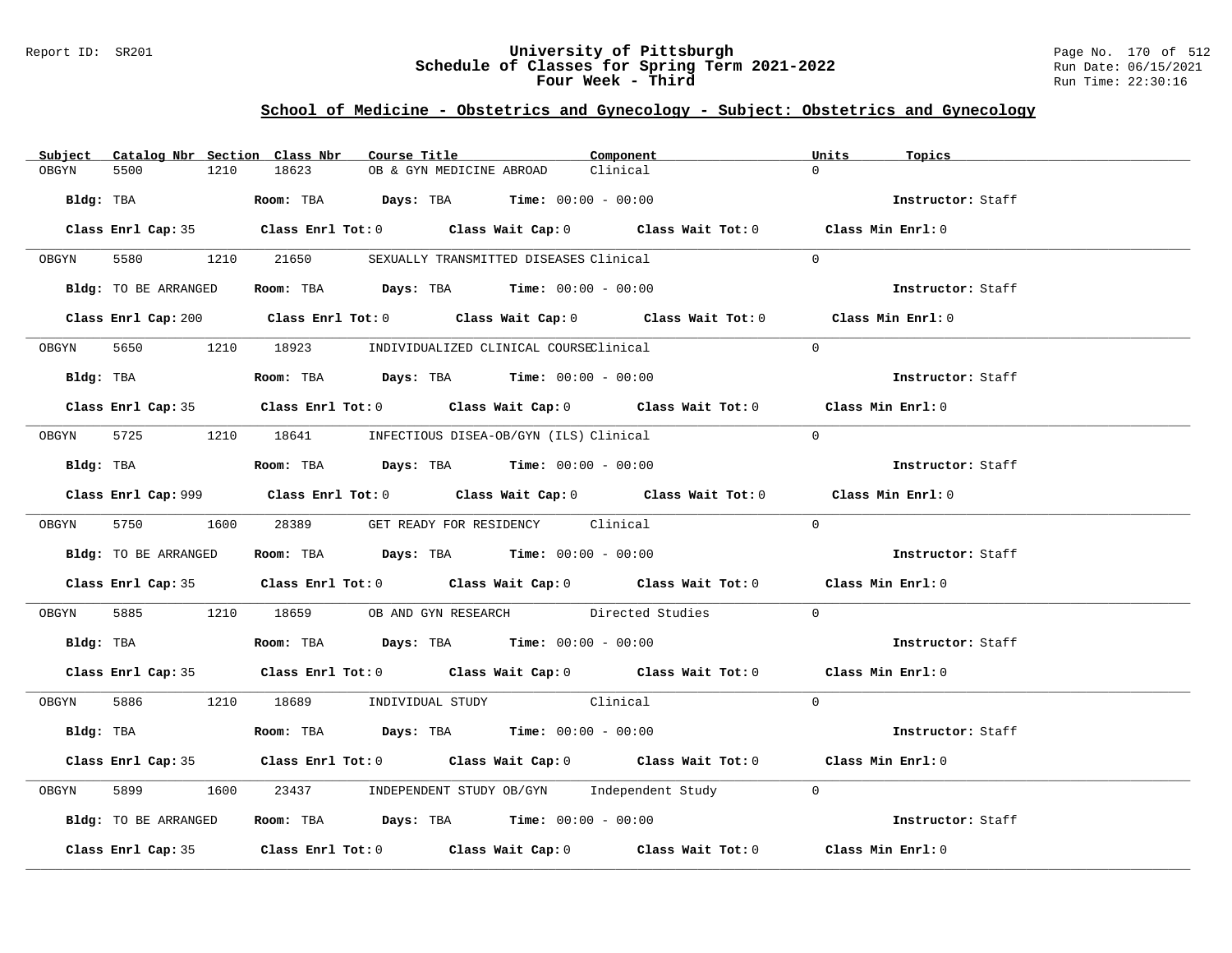| OBGYN     | 5900               | 1210 | 18707             | EXTRAMURAL OB AND/OR GYN |                   | Clinical                     |                   |                   |
|-----------|--------------------|------|-------------------|--------------------------|-------------------|------------------------------|-------------------|-------------------|
| Bldg: TBA |                    |      | Room: TBA         | Days: TBA                |                   | <b>Time:</b> $00:00 - 00:00$ |                   | Instructor: Staff |
|           | Class Enrl Cap: 35 |      | Class Enrl Tot: 0 |                          | Class Wait Cap: 0 | Class Wait Tot: 0            | Class Min Enrl: 0 |                   |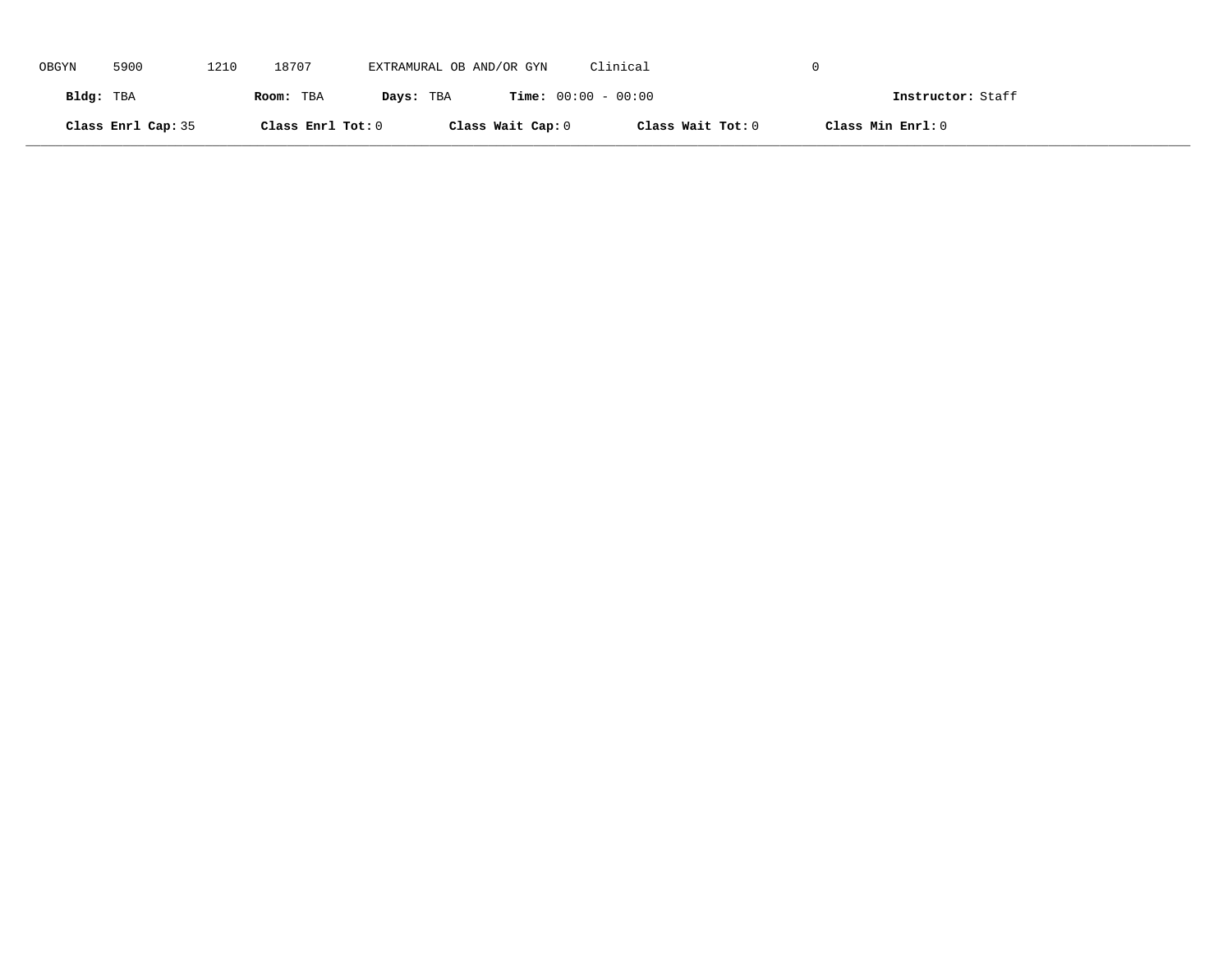### Report ID: SR201 **University of Pittsburgh** Page No. 172 of 512 **Schedule of Classes for Spring Term 2021-2022** Run Date: 06/15/2021 **Four Week - Third Run Time: 22:30:16**

# **School of Medicine - Ophthalmology - Subject: Ophthalmology**

| Subject   |                      |      | Catalog Nbr Section Class Nbr | Course Title                                                                                | Component | Units<br>Topics   |  |
|-----------|----------------------|------|-------------------------------|---------------------------------------------------------------------------------------------|-----------|-------------------|--|
| OPHTH     | 5385                 | 1210 | 18935                         | INDIVIDUAL STUDY OR RESEARCH Independent Study                                              |           | $\Omega$          |  |
|           | Bldg: TBA            |      |                               | Room: TBA $Days:$ TBA $Time: 00:00 - 00:00$                                                 |           | Instructor: Staff |  |
|           |                      |      |                               | Class Enrl Cap: 35 Class Enrl Tot: 0 Class Wait Cap: 0 Class Wait Tot: 0 Class Min Enrl: 0  |           |                   |  |
| OPHTH     |                      |      | 5420 1210 18725               | Clinical<br>OPHTHALMOLOGY                                                                   |           | $\Omega$          |  |
|           | Bldg: TBA            |      |                               | Room: TBA $Days:$ TBA $Time: 00:00 - 00:00$                                                 |           | Instructor: Staff |  |
|           |                      |      |                               | Class Enrl Cap: 999 Class Enrl Tot: 0 Class Wait Cap: 0 Class Wait Tot: 0 Class Min Enrl: 0 |           |                   |  |
| OPHTH     |                      |      | 5430 1210 18743               | PEDIATRIC OPHTHALMOLOGY Clinical                                                            |           | $\Omega$          |  |
|           | Bldg: TBA            |      |                               | Room: TBA $Days:$ TBA $Time: 00:00 - 00:00$                                                 |           | Instructor: Staff |  |
|           |                      |      |                               | Class Enrl Cap: 35 Class Enrl Tot: 0 Class Wait Cap: 0 Class Wait Tot: 0 Class Min Enrl: 0  |           |                   |  |
| OPHTH     |                      |      |                               | 5650 1210 18761 INDIVIDUALIZED CLINICAL COURSEClinical                                      |           | $\Omega$          |  |
|           | Bldg: TBA            |      |                               | Room: TBA $Days:$ TBA $Time: 00:00 - 00:00$                                                 |           | Instructor: Staff |  |
|           |                      |      |                               | Class Enrl Cap: 35 Class Enrl Tot: 0 Class Wait Cap: 0 Class Wait Tot: 0 Class Min Enrl: 0  |           |                   |  |
| OPHTH     |                      |      |                               | 5815 1210 18785 OPHTHALMOLOGY RESEARCH Independent Study                                    |           | $\overline{0}$    |  |
|           | Bldg: TBA            |      |                               | Room: TBA $Days:$ TBA $Time: 00:00 - 00:00$                                                 |           | Instructor: Staff |  |
|           |                      |      |                               | Class Enrl Cap: 35 Class Enrl Tot: 0 Class Wait Cap: 0 Class Wait Tot: 0 Class Min Enrl: 0  |           |                   |  |
| OPHTH     | 5899 1600            |      | 23444                         | INDEP STUDY IN OPHTHALMOLOGY Independent Study                                              |           | $\Omega$          |  |
|           | Bldg: TO BE ARRANGED |      |                               | Room: TBA $\rule{1em}{0.15mm}$ Days: TBA $\rule{1.15mm}{0.15mm}$ Time: $00:00 - 00:00$      |           | Instructor: Staff |  |
|           |                      |      |                               | Class Enrl Cap: 35 Class Enrl Tot: 0 Class Wait Cap: 0 Class Wait Tot: 0 Class Min Enrl: 0  |           |                   |  |
| OPHTH     |                      |      |                               | 5900 1210 18791 EXTRAMURAL OPHTHALMOLOGY Clinical                                           |           | $\Omega$          |  |
| Bldg: TBA |                      |      |                               | Room: TBA $Days:$ TBA $Time: 00:00 - 00:00$                                                 |           | Instructor: Staff |  |
|           |                      |      |                               | Class Enrl Cap: 35 Class Enrl Tot: 0 Class Wait Cap: 0 Class Wait Tot: 0 Class Min Enrl: 0  |           |                   |  |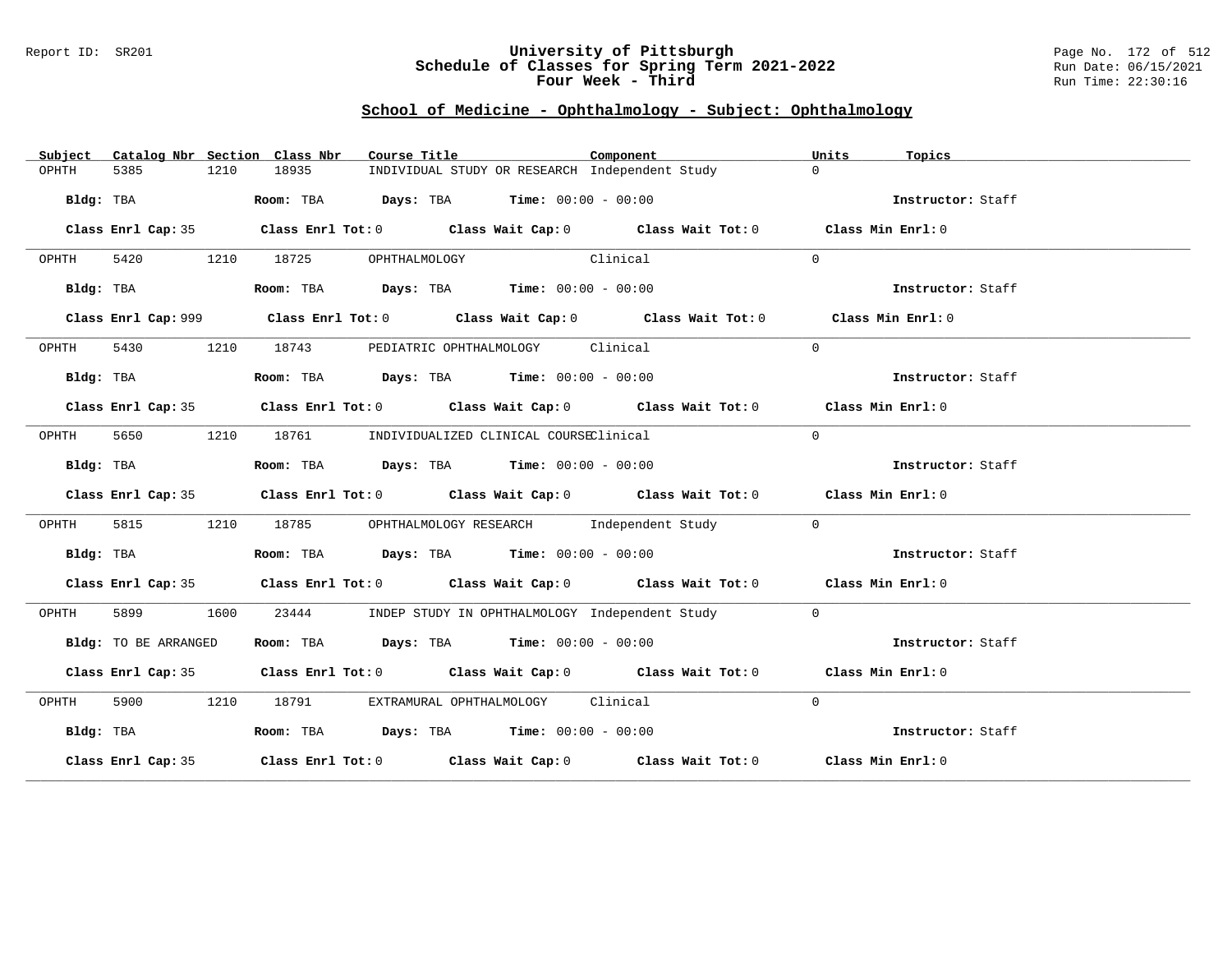### Report ID: SR201 **University of Pittsburgh** Page No. 173 of 512 **Schedule of Classes for Spring Term 2021-2022** Run Date: 06/15/2021 **Four Week - Third Run Time: 22:30:16**

# **School of Medicine - Orthopedic Surgery - Subject: Orthopedic Surgery**

|       |                     |      | Subject Catalog Nbr Section Class Nbr | Course Title                                                                           | Component                                                                                  | Units    | Topics            |
|-------|---------------------|------|---------------------------------------|----------------------------------------------------------------------------------------|--------------------------------------------------------------------------------------------|----------|-------------------|
| OSURG | 5320                | 1210 | 18809                                 | PEDIATRIC ORTHOPAEDICS                                                                 | Clinical                                                                                   | $\cap$   |                   |
|       |                     |      |                                       | Bldg: TBA                    Room: TBA         Days: TBA         Time: 00:00 - 00:00   |                                                                                            |          | Instructor: Staff |
|       |                     |      |                                       |                                                                                        | Class Enrl Cap: 35 Class Enrl Tot: 0 Class Wait Cap: 0 Class Wait Tot: 0 Class Min Enrl: 0 |          |                   |
|       |                     |      |                                       | OSURG 5325 1210 18827 SPORTS MEDICINE Clinical                                         |                                                                                            | $\Omega$ |                   |
|       |                     |      |                                       | Bldg: TBA                    Room: TBA         Days: TBA         Time: $00:00 - 00:00$ |                                                                                            |          | Instructor: Staff |
|       |                     |      |                                       |                                                                                        | Class Enrl Cap: 35 Class Enrl Tot: 0 Class Wait Cap: 0 Class Wait Tot: 0 Class Min Enrl: 0 |          |                   |
|       |                     |      |                                       | OSURG 5330 1210 18839 ORTHOPAEDIC TRAUMA Clinical                                      |                                                                                            | $\Omega$ |                   |
|       |                     |      |                                       | Bldg: TBA                   Room: TBA         Days: TBA         Time: 00:00 - 00:00    |                                                                                            |          | Instructor: Staff |
|       |                     |      |                                       |                                                                                        | Class Enrl Cap: 35 Class Enrl Tot: 0 Class Wait Cap: 0 Class Wait Tot: 0 Class Min Enrl: 0 |          |                   |
|       |                     |      |                                       | OSURG 5335 1210 18869 ORTHOPAEDIC FOOT AND ANKLE Clinical                              |                                                                                            | $\Omega$ |                   |
|       |                     |      |                                       | Bldg: TBA                    Room: TBA         Days: TBA         Time: $00:00 - 00:00$ |                                                                                            |          | Instructor: Staff |
|       |                     |      |                                       |                                                                                        | Class Enrl Cap: 35 Class Enrl Tot: 0 Class Wait Cap: 0 Class Wait Tot: 0 Class Min Enrl: 0 |          |                   |
|       |                     |      |                                       | OSURG 5340 1210 18881 ORTHOPAEDIC HAND SERVICE Clinical                                |                                                                                            | $\Omega$ |                   |
|       |                     |      |                                       |                                                                                        |                                                                                            |          | Instructor: Staff |
|       |                     |      |                                       |                                                                                        | Class Enrl Cap: 35 Class Enrl Tot: 0 Class Wait Cap: 0 Class Wait Tot: 0 Class Min Enrl: 0 |          |                   |
|       |                     |      |                                       | OSURG 5389 1210 18941 CLINICAL CLERKSHIP Clinical                                      |                                                                                            | $\Omega$ |                   |
|       |                     |      |                                       | Bldg: TBA                    Room: TBA         Days: TBA         Time: $00:00 - 00:00$ |                                                                                            |          | Instructor: Staff |
|       |                     |      |                                       |                                                                                        | Class Enrl Cap: 35 Class Enrl Tot: 0 Class Wait Cap: 0 Class Wait Tot: 0 Class Min Enrl: 0 |          |                   |
|       |                     |      |                                       |                                                                                        | OSURG 5392 1210 18953 INDIVIDUAL STUDY OR RESEARCH Directed Studies 0                      |          |                   |
|       |                     |      |                                       | Bldg: TBA                     Room: TBA         Days: TBA         Time: 00:00 - 00:00  |                                                                                            |          | Instructor: Staff |
|       |                     |      |                                       |                                                                                        | Class Enrl Cap: 35 Class Enrl Tot: 0 Class Wait Cap: 0 Class Wait Tot: 0 Class Min Enrl: 0 |          |                   |
| OSURG |                     |      |                                       | 5410 1210 18911 OSURG ACTING INTERNSHIP Clinical                                       |                                                                                            | $\Omega$ |                   |
|       |                     |      |                                       | Bldg: TBA                   Room: TBA         Days: TBA         Time: 00:00 - 00:00    |                                                                                            |          | Instructor: Staff |
|       | Class Enrl Cap: 999 |      |                                       |                                                                                        | Class Enrl Tot: $0$ Class Wait Cap: $0$ Class Wait Tot: $0$                                |          | Class Min Enrl: 0 |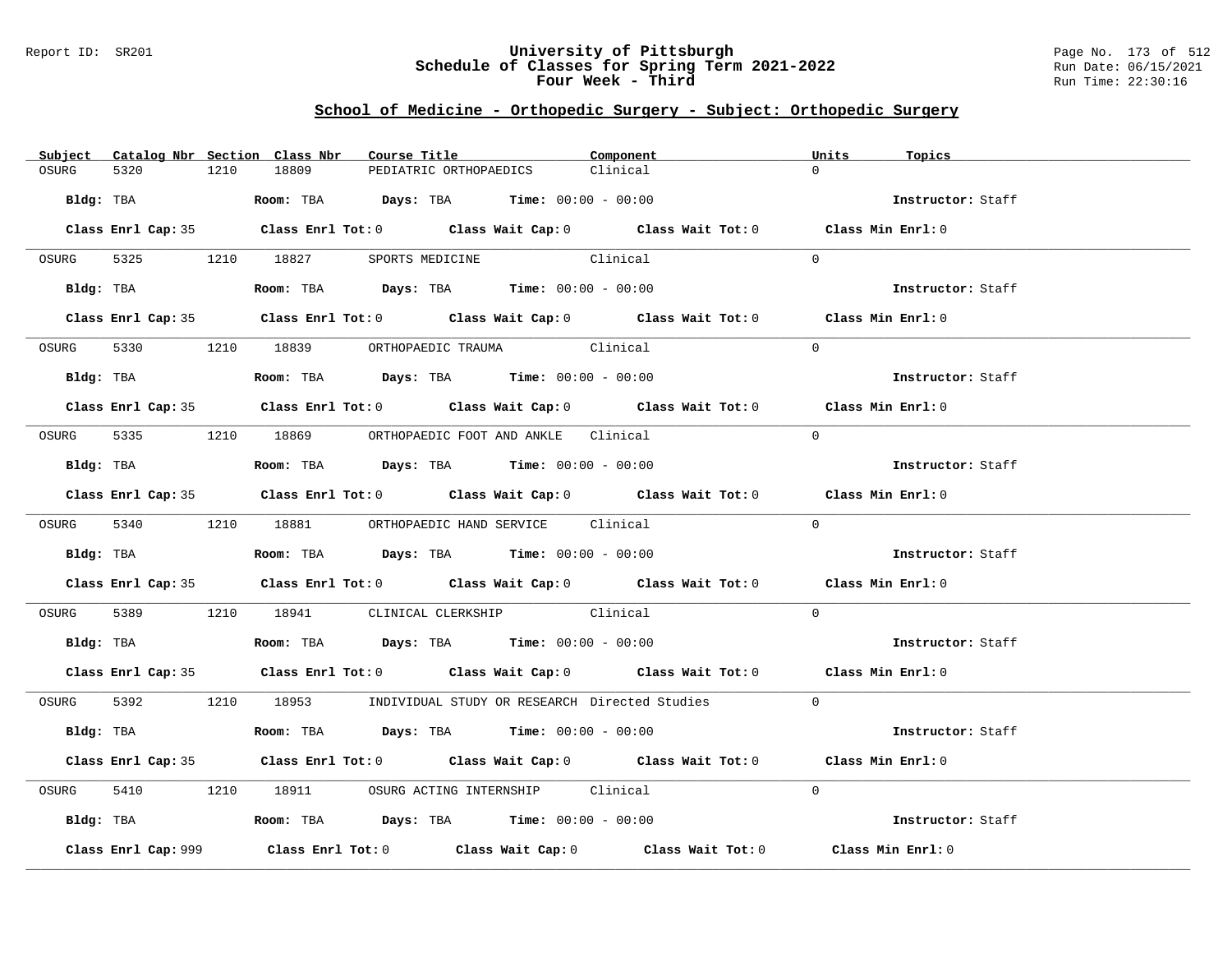| OSURG | 5420<br>1210         | CLINICAL PRECEPTORSHIP Clinical<br>18917                                                     | $\mathbf{0}$      |
|-------|----------------------|----------------------------------------------------------------------------------------------|-------------------|
|       | Bldg: TBA            | Room: TBA $Days:$ TBA $Time: 00:00 - 00:00$                                                  | Instructor: Staff |
|       |                      | Class Enrl Cap: 999 Class Enrl Tot: 0 Class Wait Cap: 0 Class Wait Tot: 0 Class Min Enrl: 0  |                   |
| OSURG | 5451 1210            | 18959 OPERATIVE SPORTS MEDICINE Clinical                                                     | $\Omega$          |
|       | Bldg: TBA            | Room: TBA $Days:$ TBA Time: $00:00 - 00:00$                                                  | Instructor: Staff |
|       |                      | Class Enrl Cap: 999 Class Enrl Tot: 0 Class Wait Cap: 0 Class Wait Tot: 0 Class Min Enrl: 0  |                   |
| OSURG |                      | 5455 1210 18929 PRIMARY CARE/SPORTS MEDICINE Clinical                                        | $\Omega$          |
|       |                      | Bldg: TBA                        Room: TBA          Days: TBA          Time: $00:00 - 00:00$ | Instructor: Staff |
|       |                      |                                                                                              | Class Min Enrl: 0 |
| OSURG | 5650                 | 1210 18947 INDIVIDUALIZED CLINICAL COURSEClinical                                            | $\Omega$          |
|       | Bldg: TBA            | Room: TBA $\rule{1em}{0.15mm}$ Days: TBA $\rule{1.5mm}{0.15mm}$ Time: $00:00 - 00:00$        | Instructor: Staff |
|       |                      | Class Enrl Cap: 35 Class Enrl Tot: 0 Class Wait Cap: 0 Class Wait Tot: 0 Class Min Enrl: 0   |                   |
| OSURG |                      | 5881 1210 18965 ORTHOPAEDIC RESEARCH Directed Studies                                        | $\Omega$          |
|       | Bldg: TBA            | Room: TBA $Days:$ TBA $Time: 00:00 - 00:00$                                                  | Instructor: Staff |
|       |                      | Class Enrl Cap: 35 Class Enrl Tot: 0 Class Wait Cap: 0 Class Wait Tot: 0 Class Min Enrl: 0   |                   |
| OSURG | 5899<br>1600         | 23451 INDEPENDENT STUDY ORTHO SURG Independent Study                                         | $\overline{0}$    |
|       | Bldg: TO BE ARRANGED | Room: TBA $\rule{1em}{0.15mm}$ Days: TBA Time: $00:00 - 00:00$                               | Instructor: Staff |
|       |                      | Class Enrl Cap: 35 Class Enrl Tot: 0 Class Wait Cap: 0 Class Wait Tot: 0 Class Min Enrl: 0   |                   |
|       |                      |                                                                                              |                   |
| OSURG |                      | 5900 1210 18983 EXTRAMURAL ORTHOPAEDIC SURGERYClinical                                       | $\Omega$          |
|       | Bldg: TBA            | Room: TBA $Days:$ TBA Time: $00:00 - 00:00$                                                  | Instructor: Staff |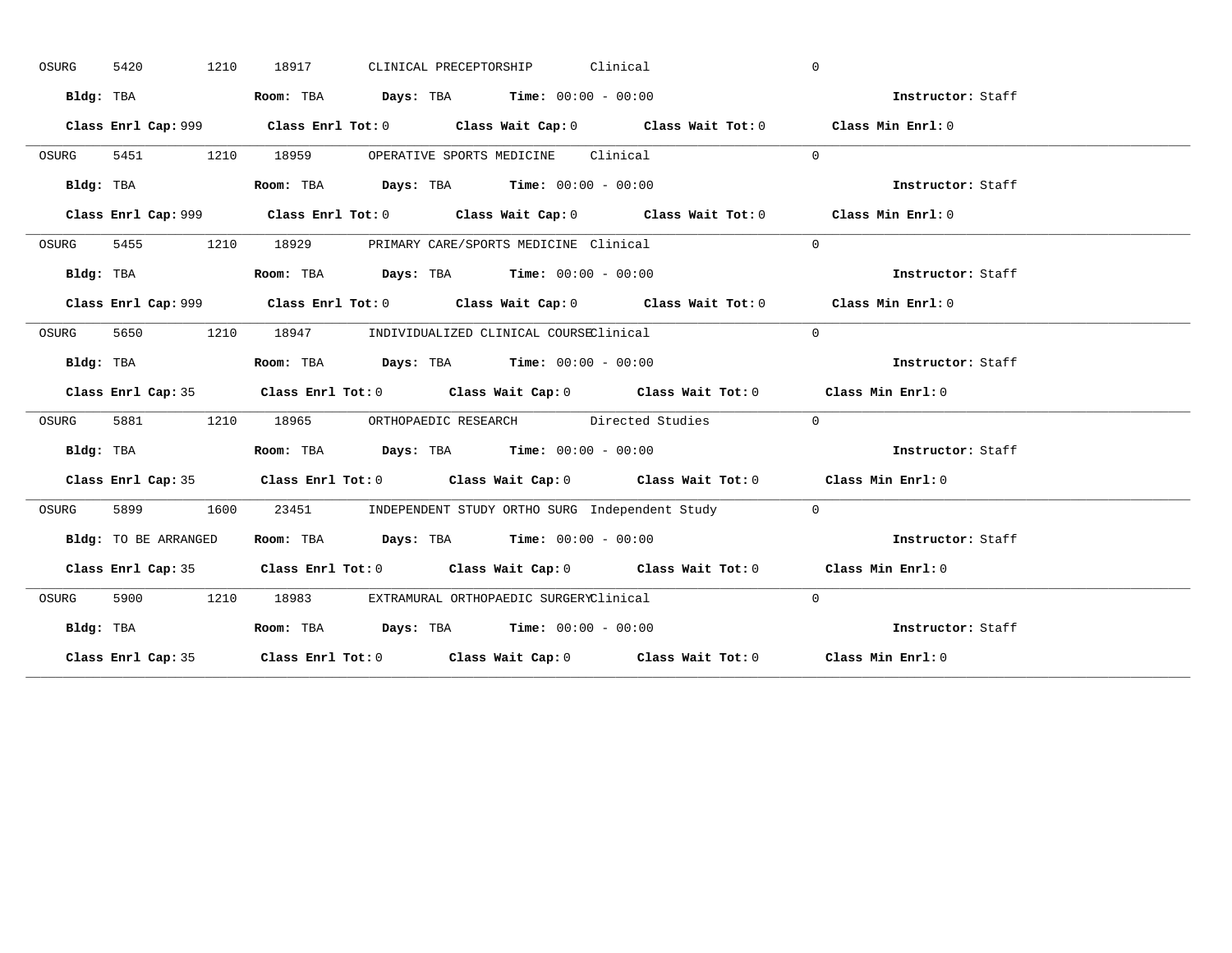### Report ID: SR201 **University of Pittsburgh** Page No. 175 of 512 **Schedule of Classes for Spring Term 2021-2022** Run Date: 06/15/2021 **Four Week - Third Run Time: 22:30:16**

# **School of Medicine - Otolaryngology - Subject: Otolaryngology**

|           | Subject Catalog Nbr Section Class Nbr | Course Title                                                                                 | Component                                                                                          | Units<br>Topics   |
|-----------|---------------------------------------|----------------------------------------------------------------------------------------------|----------------------------------------------------------------------------------------------------|-------------------|
| OTO       | 5390<br>1210                          | 18971<br>OTOLARYNGOLOGY RESEARCH                                                             | Directed Studies                                                                                   | $\Omega$          |
| Bldg: TBA |                                       | <b>Room:</b> TBA <b>Days:</b> TBA <b>Time:</b> 00:00 - 00:00                                 |                                                                                                    | Instructor: Staff |
|           |                                       |                                                                                              |                                                                                                    |                   |
|           |                                       |                                                                                              | Class Enrl Cap: 35 Class Enrl Tot: 0 Class Wait Cap: 0 Class Wait Tot: 0 Class Min Enrl: 0         |                   |
|           |                                       | OTO 5420 1210 18995 HEAD AND NECK SURGERY Clinical                                           |                                                                                                    | $\Omega$          |
|           |                                       | Bldg: TBA                     Room: TBA          Days: TBA         Time: 00:00 - 00:00       |                                                                                                    | Instructor: Staff |
|           |                                       |                                                                                              | Class Enrl Cap: 999 Class Enrl Tot: 0 Class Wait Cap: 0 Class Wait Tot: 0 Class Min Enrl: 0        |                   |
|           |                                       | 0TO 5425 1210 19013 COMBINED OTOLARYNGOLOGY Clinical                                         |                                                                                                    | $\Omega$          |
|           |                                       | Bldg: TBA                   Room: TBA         Days: TBA         Time: $00:00 - 00:00$        |                                                                                                    | Instructor: Staff |
|           |                                       |                                                                                              | Class Enrl Cap: 999 Class Enrl Tot: 0 Class Wait Cap: 0 Class Wait Tot: 0 Class Min Enrl: 0        |                   |
|           |                                       |                                                                                              |                                                                                                    |                   |
|           |                                       | OTO 5430 1210 18977 OTOLARYNGOLOGY PRIVATE PRACTC Clinical                                   |                                                                                                    | $\Omega$          |
|           |                                       | Bldg: TBA                    Room: TBA         Days: TBA         Time: $00:00 - 00:00$       |                                                                                                    | Instructor: Staff |
|           |                                       |                                                                                              | Class Enrl Cap: 999 Class Enrl Tot: 0 Class Wait Cap: 0 Class Wait Tot: 0 Class Min Enrl: 0        |                   |
|           |                                       | 0TO 5450 1210 19031 PEDIATRIC OTOLARYNGOLOGY Clinical                                        |                                                                                                    | $\Omega$          |
|           |                                       | Bldg: TBA                         Room: TBA          Days: TBA         Time: $00:00 - 00:00$ |                                                                                                    | Instructor: Staff |
|           |                                       |                                                                                              | Class Enrl Cap: 999 Class Enrl Tot: 0 Class Wait Cap: 0 Class Wait Tot: 0 Class Min Enrl: 0        |                   |
|           |                                       | OTO 5460 1210 18989 NEUROTOLOGY Clinical                                                     |                                                                                                    | $\Omega$          |
|           |                                       | Bldg: TBA                   Room: TBA         Days: TBA         Time: 00:00 - 00:00          |                                                                                                    | Instructor: Staff |
|           |                                       |                                                                                              | Class Enrl Cap: 999 Class Enrl Tot: 0 Class Wait Cap: 0 Class Wait Tot: 0 Class Min Enrl: 0        |                   |
|           |                                       | 0TO 5650 1210 19043 INDIVIDUALIZED CLINICAL COURSEClinical                                   |                                                                                                    | $\Omega$          |
|           | Bldg: TBA                             | <b>Room:</b> TBA $Days:$ TBA $Time: 00:00 - 00:00$                                           |                                                                                                    | Instructor: Staff |
|           |                                       |                                                                                              | Class Enrl Cap: 35 Class Enrl Tot: 0 Class Wait Cap: 0 Class Wait Tot: 0 Class Min Enrl: 0         |                   |
|           | OTO 5816                              |                                                                                              | 1210 19055 OTOLARYNGOLOGY RESEARCH Directed Studies                                                | $\Omega$          |
|           |                                       | Bldg: TBA                    Room: TBA        Days: TBA         Time: 00:00 - 00:00          |                                                                                                    | Instructor: Staff |
|           | Class Enrl Cap: 35                    |                                                                                              | Class Enrl Tot: 0 $\qquad$ Class Wait Cap: 0 $\qquad$ Class Wait Tot: 0 $\qquad$ Class Min Enrl: 0 |                   |
|           |                                       |                                                                                              |                                                                                                    |                   |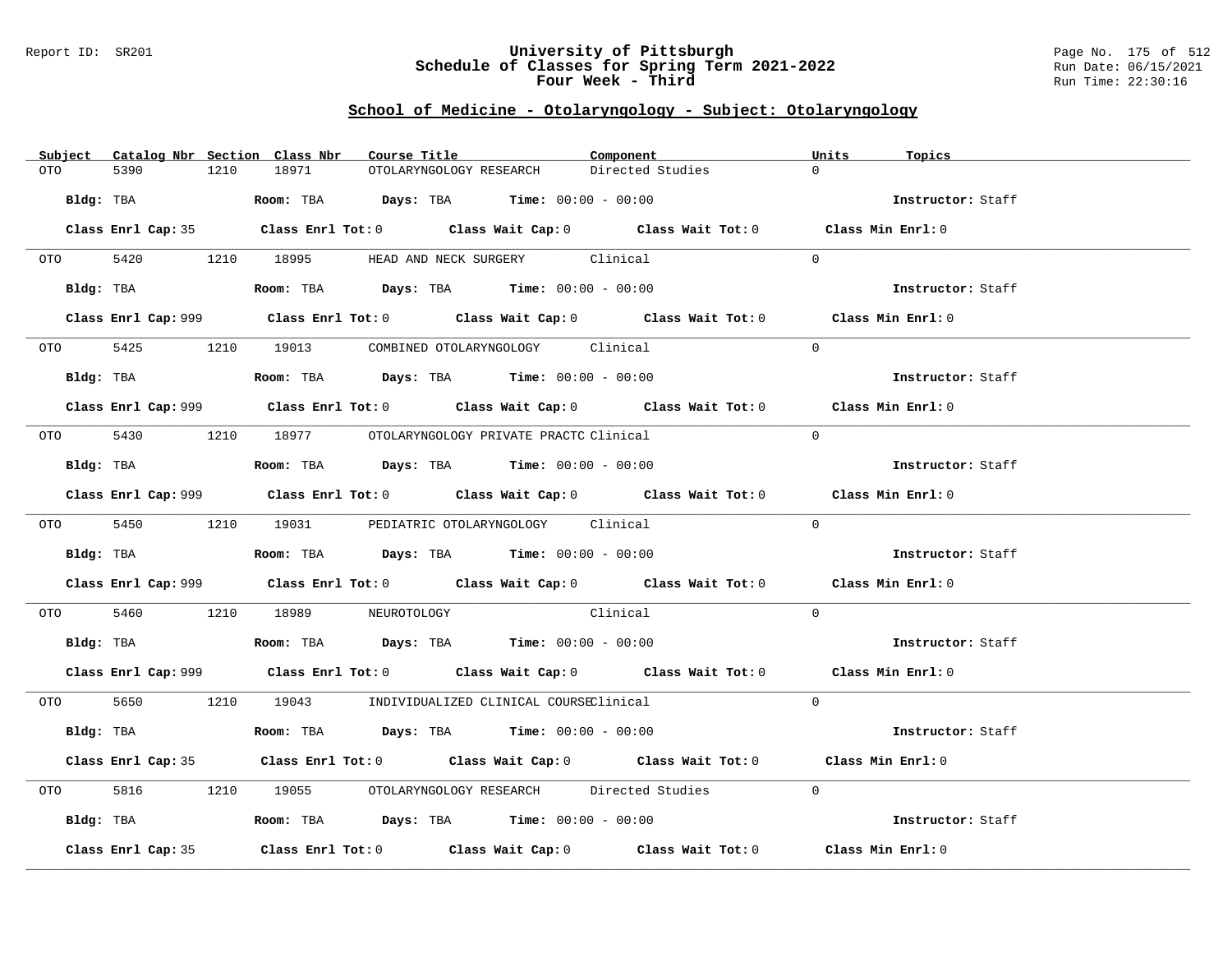| OTO        | 5899                              | 1600 | 23458                                     |                           |                              | INDEP STUDY IN OTOLARYNGOLOGY Independent Study | U                   |  |
|------------|-----------------------------------|------|-------------------------------------------|---------------------------|------------------------------|-------------------------------------------------|---------------------|--|
|            | Bldg: TO BE ARRANGED<br>Room: TBA |      | <b>Time:</b> $00:00 - 00:00$<br>Days: TBA |                           | Instructor: Staff            |                                                 |                     |  |
|            | Class Enrl Cap: 35                |      | Class Enrl Tot: $0$                       |                           | Class Wait Cap: 0            | Class Wait $Tot: 0$                             | Class Min $Enrl: 0$ |  |
| <b>OTO</b> | 5900                              | 1210 | 19073                                     | EXTRAMURAL OTO LARYNOLOGY |                              | Clinical                                        | $\Omega$            |  |
| Bldg: TBA  |                                   |      | Room: TBA                                 | Days: TBA                 | <b>Time:</b> $00:00 - 00:00$ |                                                 | Instructor: Staff   |  |
|            | Class Enrl Cap: 35                |      | Class Enrl Tot: 0                         |                           | Class Wait Cap: 0            | Class Wait Tot: 0                               | Class Min Enrl: 0   |  |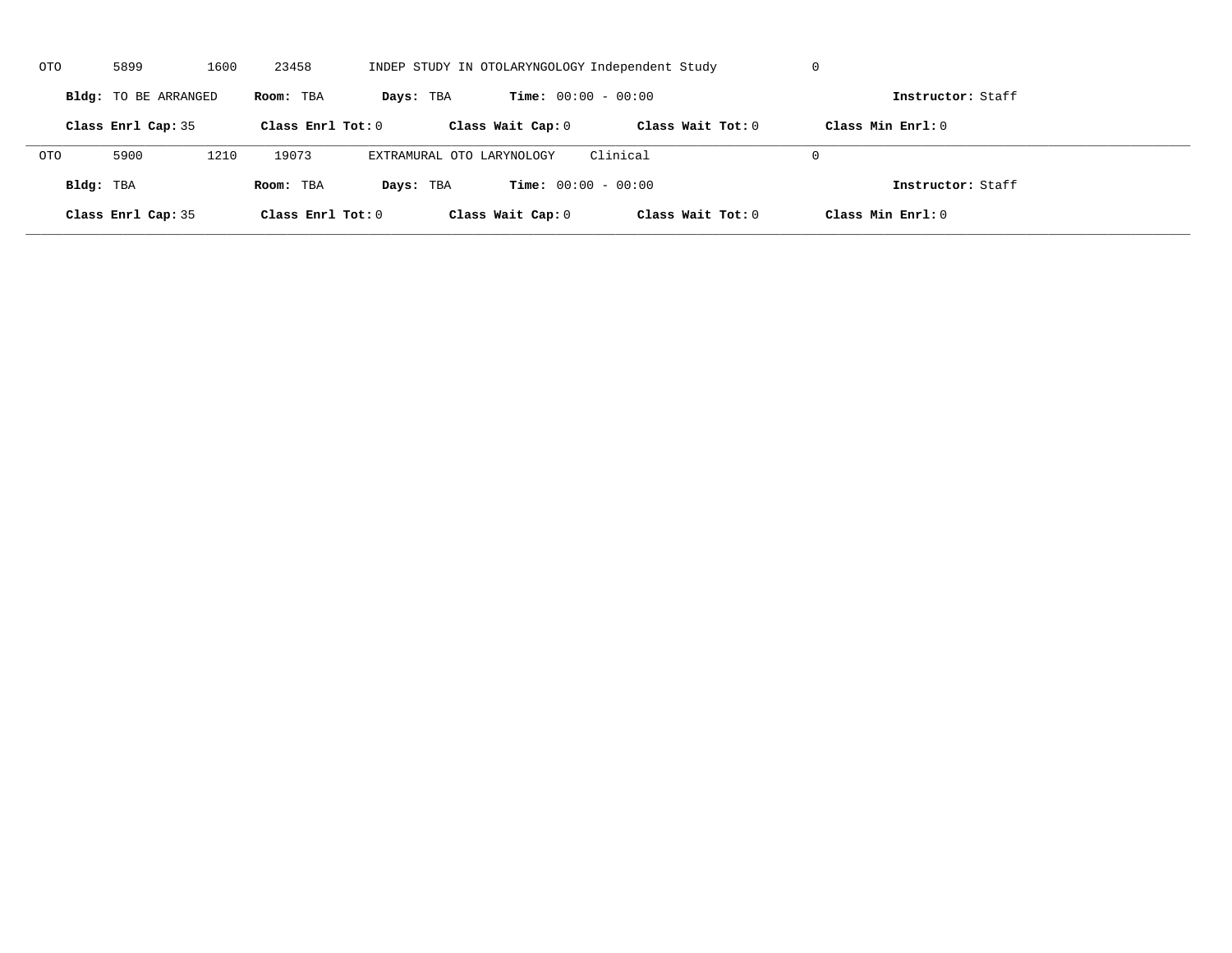#### Report ID: SR201 **University of Pittsburgh** Page No. 177 of 512 **Schedule of Classes for Spring Term 2021-2022** Run Date: 06/15/2021 **Four Week - Third Run Time: 22:30:16**

## **School of Medicine - Pathology - Subject: Pathology**

| Catalog Nbr Section Class Nbr<br>Subject | Course Title                                                                          | Component                                                                                  | Units<br>Topics               |
|------------------------------------------|---------------------------------------------------------------------------------------|--------------------------------------------------------------------------------------------|-------------------------------|
| 1210<br>5381<br>MSPTH                    | 20132<br>INDIVIDUAL STUDY                                                             | Directed Studies                                                                           | $\Omega$                      |
| Bldg: TBA                                | Room: TBA $Days: TBA$ Time: $00:00 - 00:00$                                           |                                                                                            | Instructor: Staff             |
|                                          |                                                                                       | Class Enrl Cap: 35 Class Enrl Tot: 0 Class Wait Cap: 0 Class Wait Tot: 0 Class Min Enrl: 0 |                               |
| 5382<br>1210<br>MSPTH                    | 20138                                                                                 | PATHOLOGY RESEARCH Directed Studies                                                        | $\Omega$                      |
| Bldg: TBA                                | Room: TBA $Days:$ TBA $Time: 00:00 - 00:00$                                           |                                                                                            | Instructor: Staff             |
|                                          |                                                                                       | Class Enrl Cap: 35 Class Enrl Tot: 0 Class Wait Cap: 0 Class Wait Tot: 0 Class Min Enrl: 0 |                               |
| 5420<br>1210<br>MSPTH                    | 20150 ANATOMIC PATHOLOGY Clinical                                                     |                                                                                            | $\Omega$                      |
| Bldg: TBA                                | Room: TBA $Days: TBA$ Time: $00:00 - 00:00$                                           |                                                                                            | Instructor: Staff             |
|                                          |                                                                                       | Class Enrl Cap: 35 Class Enrl Tot: 0 Class Wait Cap: 0 Class Wait Tot: 0 Class Min Enrl: 0 |                               |
| 5421<br>MSPTH                            | 1210 18719                                                                            | BASIC PATHOLOGY Practicum                                                                  | $\Omega$                      |
| Bldg: TBA                                | Room: TBA $\rule{1em}{0.15mm}$ Days: TBA Time: $00:00 - 00:00$                        |                                                                                            | Instructor: Staff             |
|                                          |                                                                                       | Class Enrl Cap: 999 Class Enrl Tot: 0 Class Wait Cap: 0 Class Wait Tot: 0                  | Class Min Enrl: 0             |
| 5422<br>1420<br>MSPTH                    | 30801                                                                                 | PRACTICAL PATHOLOGY Directed Studies                                                       | $\Omega$                      |
| Bldg: TO BE ARRANGED                     | Room: TBA $Days: TBA$ Time: $00:00 - 00:00$                                           |                                                                                            | Instructor: Fontenot, Amber L |
|                                          |                                                                                       |                                                                                            | Maranowski, Gregory William   |
|                                          |                                                                                       | Class Enrl Cap: 35 Class Enrl Tot: 0 Class Wait Cap: 0 Class Wait Tot: 0 Class Min Enrl: 0 |                               |
| 5425 1210<br>MSPTH                       | 20162 INTRO TO AUTOPSY PATHOLOGY Workshop                                             |                                                                                            | $\Omega$                      |
| Bldg: TBA                                | Room: TBA $\rule{1em}{0.15mm}$ Days: TBA Time: $00:00 - 00:00$                        |                                                                                            | Instructor: Staff             |
|                                          |                                                                                       | Class Enrl Cap: 35 Class Enrl Tot: 0 Class Wait Cap: 0 Class Wait Tot: 0 Class Min Enrl: 0 |                               |
| 5427<br>1210<br>MSPTH                    | 20168 THE NODULAR THYROID Clinical                                                    |                                                                                            | $\Omega$                      |
| Bldg: TBA                                | Room: TBA $\rule{1em}{0.15mm}$ Days: TBA $\rule{1.5mm}{0.15mm}$ Time: $00:00 - 00:00$ |                                                                                            | Instructor: Staff             |
| Class Enrl Cap: 35                       |                                                                                       | Class Enrl Tot: $0$ Class Wait Cap: $0$ Class Wait Tot: $0$ Class Min Enrl: $0$            |                               |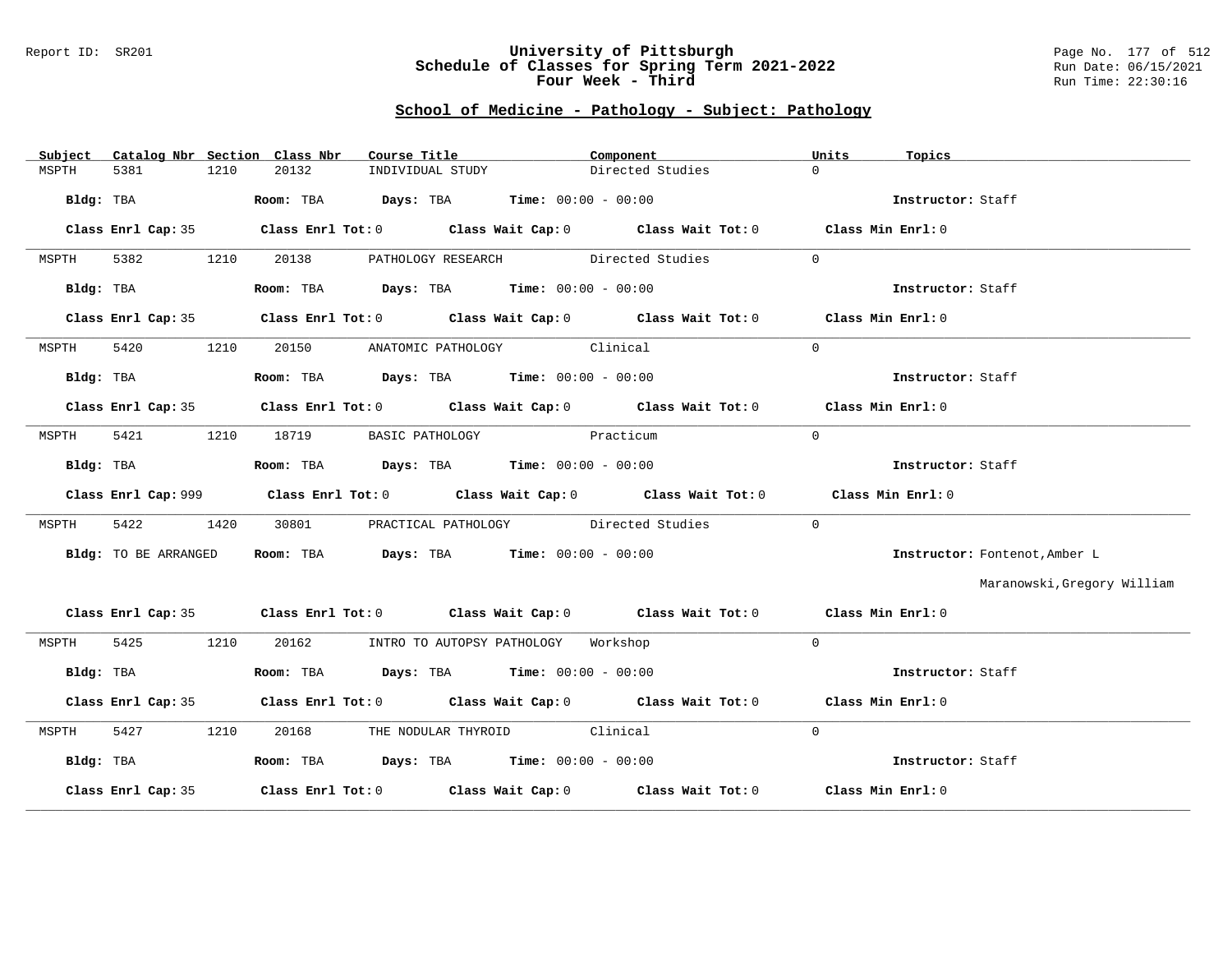#### Report ID: SR201 **University of Pittsburgh** Page No. 178 of 512 **Schedule of Classes for Spring Term 2021-2022** Run Date: 06/15/2021 **Four Week - Third Run Time: 22:30:16**

## **School of Medicine - Pathology - Subject: Pathology**

| Subject Catalog Nbr Section Class Nbr | Course Title                                                                                       | Component | Units<br>Topics   |
|---------------------------------------|----------------------------------------------------------------------------------------------------|-----------|-------------------|
| MSPTH<br>5430<br>1210                 | 20174<br>CLINICAL IMMUNOLOGY                                                                       | Clinical  | $\Omega$          |
| Bldg: TBA                             | Room: TBA $\rule{1em}{0.15mm}$ Days: TBA Time: $00:00 - 00:00$                                     |           | Instructor: Staff |
|                                       |                                                                                                    |           |                   |
|                                       | Class Enrl Cap: 35 Class Enrl Tot: 0 Class Wait Cap: 0 Class Wait Tot: 0 Class Min Enrl: 0         |           |                   |
|                                       | MSPTH 5441 1210 20180 SURGICAL & PERINATAL PATHOLOGYClinical                                       |           | $\Omega$          |
|                                       | Bldg: TBA                  Room: TBA        Days: TBA        Time: 00:00 - 00:00                   |           | Instructor: Staff |
|                                       | Class Enrl Cap: 999 Class Enrl Tot: 0 Class Wait Cap: 0 Class Wait Tot: 0 Class Min Enrl: 0        |           |                   |
| 5442<br>1200<br>MSPTH                 | 22099 INTERSTITIAL LUNG DISEASE Clinical                                                           |           | $\Omega$          |
| Bldg: TO BE ARRANGED                  | Room: TBA $Days:$ TBA Time: $00:00 - 00:00$                                                        |           | Instructor: Staff |
|                                       | Class Enrl Cap: 200 Class Enrl Tot: 0 Class Wait Cap: 0 Class Wait Tot: 0 Class Min Enrl: 0        |           |                   |
|                                       | MSPTH 5450 1210 18731 PEDIATRIC PATHOLOGY Clinical                                                 |           | $\Omega$          |
| Bldg: TBA                             | Room: TBA $Days: TBA$ Time: $00:00 - 00:00$                                                        |           | Instructor: Staff |
|                                       | Class Enrl Cap: 35 Class Enrl Tot: 0 Class Wait Cap: 0 Class Wait Tot: 0 Class Min Enrl: 0         |           |                   |
|                                       |                                                                                                    |           |                   |
|                                       | MSPTH 5460 1210 20186 NEUROPATHOLOGY                                                               | Clinical  | $\Omega$          |
|                                       | Bldg: TBA                         Room: TBA         Days: TBA         Time: $00:00 - 00:00$        |           | Instructor: Staff |
|                                       | Class Enrl Cap: 35 Class Enrl Tot: 0 Class Wait Cap: 0 Class Wait Tot: 0 Class Min Enrl: 0         |           |                   |
|                                       | MSPTH 5471 1210 20192 HEMATOPATHOLOGY Clinical                                                     |           | $\Omega$          |
|                                       | Bldg: TBA                    Room: TBA         Days: TBA         Time: $00:00 - 00:00$             |           | Instructor: Staff |
|                                       | Class Enrl Cap: 999 Class Enrl Tot: 0 Class Wait Cap: 0 Class Wait Tot: 0 Class Min Enrl: 0        |           |                   |
|                                       | MSPTH 5480 1210 18737 PATHOLOGY PRACTICE Clinical                                                  |           | $\Omega$          |
| Bldg: TBA                             | Room: TBA $\rule{1em}{0.15mm}$ Days: TBA Time: $00:00 - 00:00$                                     |           | Instructor: Staff |
|                                       | Class Enrl Cap: 35 Class Enrl Tot: 0 Class Wait Cap: 0 Class Wait Tot: 0 Class Min Enrl: 0         |           |                   |
| MSPTH                                 | 5485 1210 20198 LABORATORY MEDICINE Clinical                                                       |           | $\Omega$          |
|                                       | Bldg: TBA                        Room: TBA          Days: TBA         Time: $00:00 - 00:00$        |           | Instructor: Staff |
| Class Enrl Cap: 999                   | Class Enrl Tot: 0 $\qquad$ Class Wait Cap: 0 $\qquad$ Class Wait Tot: 0 $\qquad$ Class Min Enrl: 0 |           |                   |
|                                       |                                                                                                    |           |                   |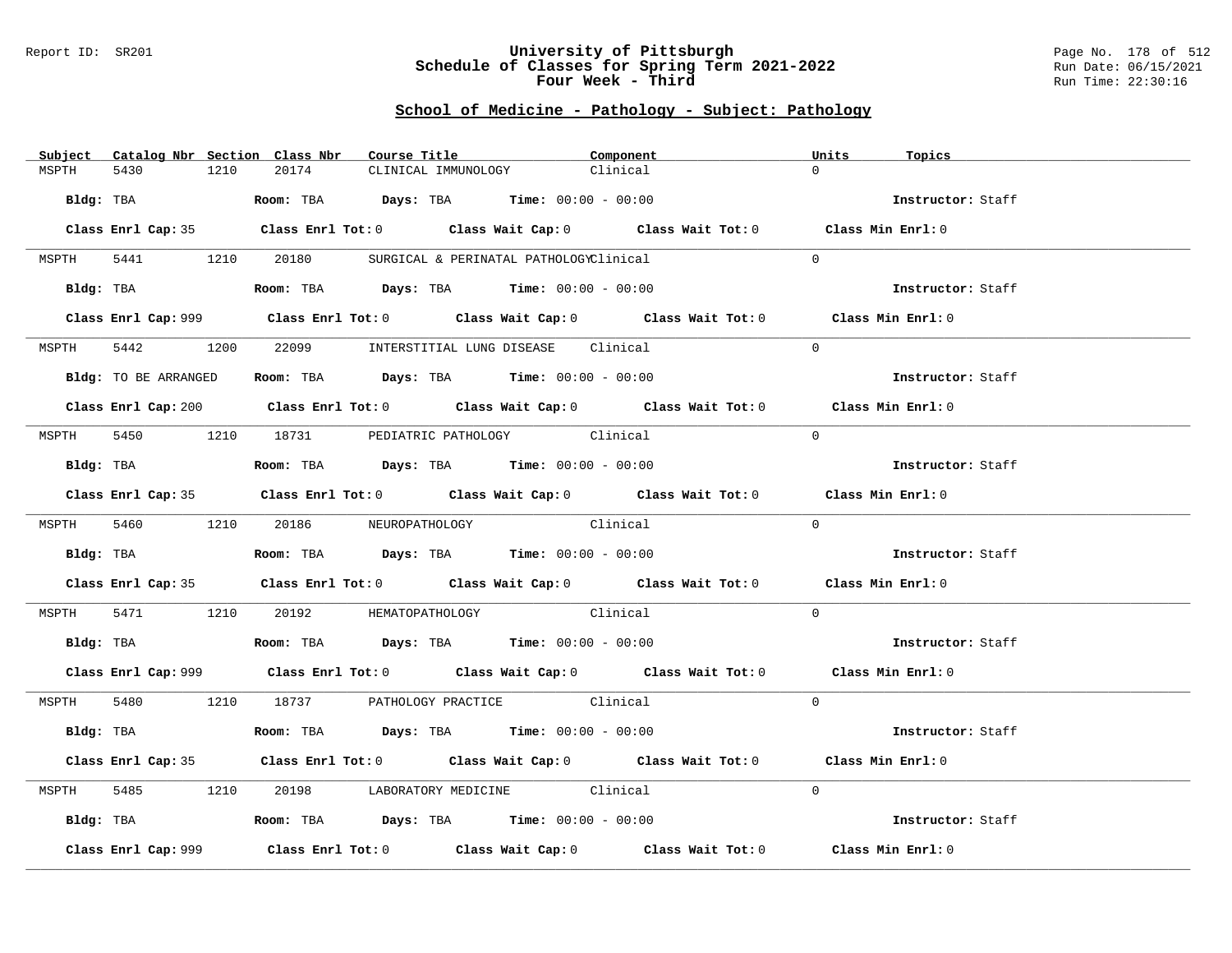| MSPTH | 5487      |                    | 1210 19175                       |  | MUSCULOSKELETAL ONCOLOGY Clinical                                                       |                                                                          | $\overline{0}$                                                                              |
|-------|-----------|--------------------|----------------------------------|--|-----------------------------------------------------------------------------------------|--------------------------------------------------------------------------|---------------------------------------------------------------------------------------------|
|       |           |                    |                                  |  | Bldg: TBA                   Room: TBA         Days: TBA         Time: $00:00 - 00:00$   |                                                                          | Instructor: Staff                                                                           |
|       |           |                    |                                  |  |                                                                                         |                                                                          | Class Enrl Cap: 35 Class Enrl Tot: 0 Class Wait Cap: 0 Class Wait Tot: 0 Class Min Enrl: 0  |
|       |           |                    |                                  |  |                                                                                         | MSPTH 5650 1600 23409 INDIVIDUALIZED CLINICAL COURSEDirected Studies 0   |                                                                                             |
|       |           |                    |                                  |  | Bldg: TO BE ARRANGED Room: TBA Days: TBA Time: 00:00 - 00:00                            |                                                                          | Instructor: Staff                                                                           |
|       |           |                    |                                  |  |                                                                                         |                                                                          | Class Enrl Cap: 35 Class Enrl Tot: 0 Class Wait Cap: 0 Class Wait Tot: 0 Class Min Enrl: 0  |
|       |           |                    | MSPTH 5860 1210 18749 IMMUNOLOGY |  | Practicum                                                                               |                                                                          | $\Omega$                                                                                    |
|       |           |                    |                                  |  | Bldg: TBA                    Room: TBA         Days: TBA        Time: $00:00 - 00:00$   |                                                                          | Instructor: Staff                                                                           |
|       |           |                    |                                  |  |                                                                                         |                                                                          | Class Enrl Cap: 999 Class Enrl Tot: 0 Class Wait Cap: 0 Class Wait Tot: 0 Class Min Enrl: 0 |
|       |           |                    |                                  |  | MSPTH 5861 1210 18755 BIOLOGY OF CANCER Clinical                                        |                                                                          | $\Omega$                                                                                    |
|       |           |                    |                                  |  | Bldg: TBA                    Room: TBA         Days: TBA         Time: $00:00 - 00:00$  |                                                                          | Instructor: Staff                                                                           |
|       |           |                    |                                  |  |                                                                                         |                                                                          | Class Enrl Cap: 35 Class Enrl Tot: 0 Class Wait Cap: 0 Class Wait Tot: 0 Class Min Enrl: 0  |
|       |           |                    |                                  |  | MSPTH 5862 1210 18767 BIOCHEMISTRY PATHOLOGY Clinical                                   |                                                                          | $\Omega$                                                                                    |
|       |           |                    |                                  |  |                                                                                         |                                                                          | Instructor: Staff                                                                           |
|       |           |                    |                                  |  |                                                                                         |                                                                          | Class Enrl Cap: 35 Class Enrl Tot: 0 Class Wait Cap: 0 Class Wait Tot: 0 Class Min Enrl: 0  |
|       |           |                    |                                  |  | MSPTH 5863 1210 20204 TUMOR IMMUNOLOGY Clinical                                         |                                                                          | $\overline{0}$                                                                              |
|       | Bldg: TBA |                    |                                  |  | Room: TBA $\qquad$ Days: TBA $\qquad$ Time: $00:00 - 00:00$                             |                                                                          | <b>Instructor:</b> Staff                                                                    |
|       |           |                    |                                  |  |                                                                                         |                                                                          | Class Enrl Cap: 35 Class Enrl Tot: 0 Class Wait Cap: 0 Class Wait Tot: 0 Class Min Enrl: 0  |
| MSPTH |           |                    |                                  |  |                                                                                         | 5865 1210 18773 HEAD, NECK AND ORAL PATHOLOGY Directed Studies           | $\mathbf{0}$                                                                                |
|       |           |                    |                                  |  | <b>Bldg:</b> TBA <b>Room:</b> TBA <b>Days:</b> TBA <b>Time:</b> 00:00 - 00:00           |                                                                          | Instructor: Staff                                                                           |
|       |           |                    |                                  |  |                                                                                         | Class Enrl Cap: 35 Class Enrl Tot: 0 Class Wait Cap: 0 Class Wait Tot: 0 | Class Min Enrl: 0                                                                           |
|       |           |                    |                                  |  |                                                                                         | MSPTH 5869 1210 20210 INDEPENDENT STUDY IN PATHOLOGYIndependent Study 0  |                                                                                             |
|       |           |                    |                                  |  | Bldg: TBA                    Room: TBA          Days: TBA         Time: $00:00 - 00:00$ |                                                                          | Instructor: Staff                                                                           |
|       |           |                    |                                  |  |                                                                                         |                                                                          | Class Enrl Cap: 35 Class Enrl Tot: 0 Class Wait Cap: 0 Class Wait Tot: 0 Class Min Enrl: 0  |
|       |           |                    |                                  |  | MSPTH 5900 1210 20216 EXTRAMURAL PATHOLOGY Clinical                                     |                                                                          | $\Omega$                                                                                    |
|       |           |                    |                                  |  | Bldg: TBA                    Room: TBA         Days: TBA        Time: $00:00 - 00:00$   |                                                                          | Instructor: Staff                                                                           |
|       |           | Class Enrl Cap: 35 |                                  |  |                                                                                         |                                                                          | Class Enrl Tot: $0$ Class Wait Cap: $0$ Class Wait Tot: $0$ Class Min Enrl: $0$             |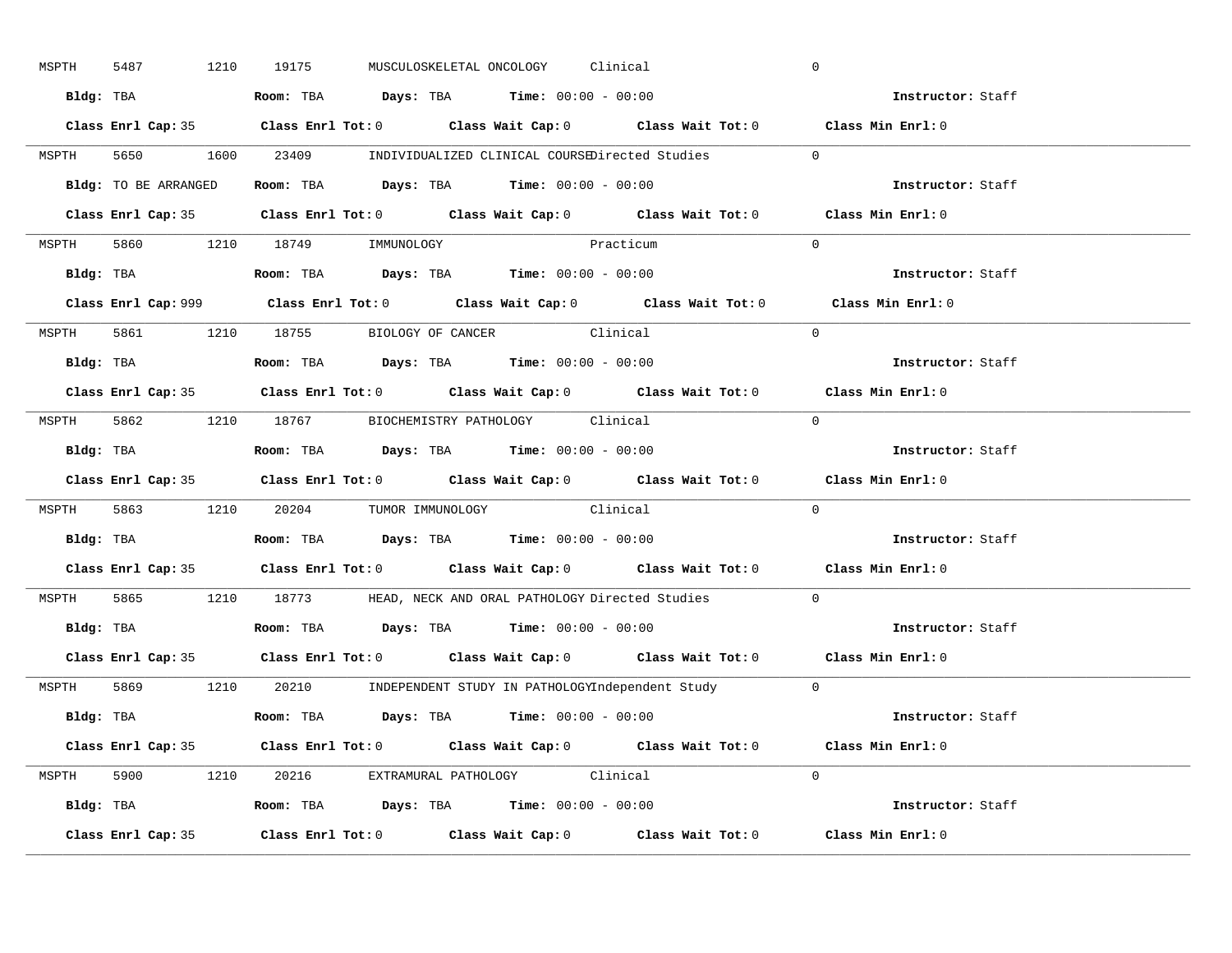#### Report ID: SR201 **University of Pittsburgh** Page No. 180 of 512 **Schedule of Classes for Spring Term 2021-2022** Run Date: 06/15/2021 **Four Week - Third Run Time: 22:30:16**

# **School of Medicine - Pediatrics - Subject: Pediatrics**

| Subject              | Catalog Nbr Section Class Nbr | Course Title                                                                                       | Component | Units<br>Topics   |  |
|----------------------|-------------------------------|----------------------------------------------------------------------------------------------------|-----------|-------------------|--|
| PEDS<br>5345         | 19091<br>1210                 | PEDS CLERKSHIP REPEAT COURSE Directed Studies                                                      |           | $\Omega$          |  |
| Bldg: TBA            |                               | Room: TBA $Days:$ TBA $Time: 00:00 - 00:00$                                                        |           | Instructor: Staff |  |
|                      |                               |                                                                                                    |           |                   |  |
|                      |                               | Class Enrl Cap: 35 Class Enrl Tot: 0 Class Wait Cap: 0 Class Wait Tot: 0 Class Min Enrl: 0         |           |                   |  |
|                      |                               | PEDS 5351 1210 19109 PEDIATRIC INPATIENT MEDICINE Clinical                                         |           | $\Omega$          |  |
| Bldg: TBA            |                               | Room: TBA $Days:$ TBA $Time: 00:00 - 00:00$                                                        |           | Instructor: Staff |  |
|                      |                               | Class Enrl Cap: 35 Class Enrl Tot: 0 Class Wait Cap: 0 Class Wait Tot: 0 Class Min Enrl: 0         |           |                   |  |
| 5386 7<br>PEDS       |                               | 1210 19001 INDIVIDUAL STUDY OR RESEARCH Directed Studies                                           |           | $\Omega$          |  |
| Bldg: TO BE ARRANGED |                               | Room: TBA $\rule{1em}{0.15mm}$ Days: TBA Time: $00:00 - 00:00$                                     |           | Instructor: Staff |  |
|                      |                               | Class Enrl Cap: 35 Class Enrl Tot: 0 Class Wait Cap: 0 Class Wait Tot: 0 Class Min Enrl: 0         |           |                   |  |
| PEDS                 |                               | 5401 1210 19127 ADV PEDIATRIC IN-PATIENT (AI) Clinical                                             |           | $\Omega$          |  |
| Bldg: TBA            |                               | Room: TBA $Days: TBA$ Time: $00:00 - 00:00$                                                        |           | Instructor: Staff |  |
|                      |                               |                                                                                                    |           |                   |  |
|                      |                               | Class Enrl Cap: 999 Class Enrl Tot: 0 Class Wait Cap: 0 Class Wait Tot: 0 Class Min Enrl: 0        |           |                   |  |
|                      |                               | PEDS 5406 1210 19145 EXTRAMURAL ACTING INTERNSHIP Clinical                                         |           | $\Omega$          |  |
|                      |                               | Bldg: TBA                   Room: TBA         Days: TBA        Time: 00:00 - 00:00                 |           | Instructor: Staff |  |
|                      |                               | Class Enrl Cap: 35 Class Enrl Tot: 0 Class Wait Cap: 0 Class Wait Tot: 0 Class Min Enrl: 0         |           |                   |  |
| PEDS                 |                               | 5410 1210 19007 PRIMARY CARE PEDIATRICS Clinical                                                   |           | $\overline{0}$    |  |
|                      |                               | Bldg: TBA                    Room: TBA         Days: TBA         Time: $00:00 - 00:00$             |           | Instructor: Staff |  |
|                      |                               | Class Enrl Cap: 999 Class Enrl Tot: 0 Class Wait Cap: 0 Class Wait Tot: 0 Class Min Enrl: 0        |           |                   |  |
|                      |                               | PEDS 5421 1210 19211 ALLERGY AND IMMUNOLOGY Clinical                                               |           | $\Omega$          |  |
|                      |                               | Bldg: TBA                    Room: TBA         Days: TBA         Time: $00:00 - 00:00$             |           | Instructor: Staff |  |
|                      |                               | Class Enrl Cap: 999 Class Enrl Tot: 0 Class Wait Cap: 0 Class Wait Tot: 0 Class Min Enrl: 0        |           |                   |  |
| 5425<br>PEDS         |                               | 1210 19295 PEDIATRIC RHEUMATOLOGY Clinical                                                         |           | $\Omega$          |  |
|                      |                               | Bldg: TBA                   Room: TBA         Days: TBA         Time: $00:00 - 00:00$              |           | Instructor: Staff |  |
| Class Enrl Cap: 35   |                               | Class Enrl Tot: 0 $\qquad$ Class Wait Cap: 0 $\qquad$ Class Wait Tot: 0 $\qquad$ Class Min Enrl: 0 |           |                   |  |
|                      |                               |                                                                                                    |           |                   |  |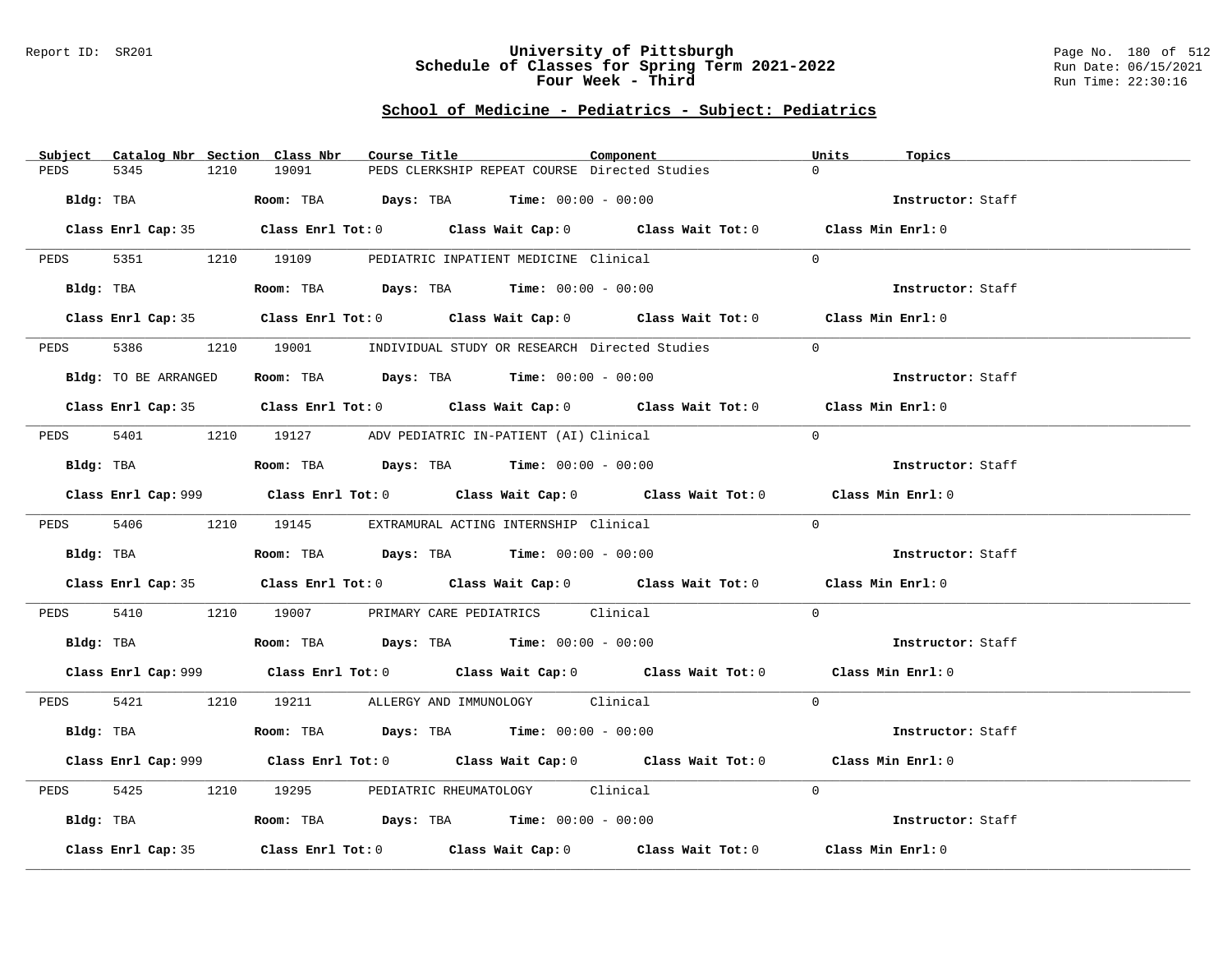| PEDS | 5430      |           | 1210 19307                                                                             |  | PEDIATRIC CARDIOLOGY Clinical |                                                                                             | $\overline{0}$    |                   |
|------|-----------|-----------|----------------------------------------------------------------------------------------|--|-------------------------------|---------------------------------------------------------------------------------------------|-------------------|-------------------|
|      |           |           | Bldg: TBA                   Room: TBA         Days: TBA         Time: $00:00 - 00:00$  |  |                               |                                                                                             | Instructor: Staff |                   |
|      |           |           |                                                                                        |  |                               | Class Enrl Cap: 999 Class Enrl Tot: 0 Class Wait Cap: 0 Class Wait Tot: 0 Class Min Enrl: 0 |                   |                   |
|      |           |           | PEDS 5440 1210 19325 ENDCRNLGY, METBLSM & DIABETES Clinical                            |  |                               |                                                                                             | $\Omega$          |                   |
|      |           | Bldg: TBA | Room: TBA $Days:$ TBA $Time: 00:00 - 00:00$                                            |  |                               |                                                                                             |                   | Instructor: Staff |
|      |           |           |                                                                                        |  |                               | Class Enrl Cap: 999 Class Enrl Tot: 0 Class Wait Cap: 0 Class Wait Tot: 0 Class Min Enrl: 0 |                   |                   |
|      |           |           | PEDS 5450 1210 19343 PEDIATRIC INFECTIOUS DISEASES Clinical                            |  |                               |                                                                                             | $\Omega$          |                   |
|      |           |           | Bldg: TBA                    Room: TBA         Days: TBA        Time: $00:00 - 00:00$  |  |                               |                                                                                             |                   | Instructor: Staff |
|      |           |           |                                                                                        |  |                               | Class Enrl Cap: 999 Class Enrl Tot: 0 Class Wait Cap: 0 Class Wait Tot: 0 Class Min Enrl: 0 |                   |                   |
|      |           |           | PEDS 5455 1210 19373 PEDIATRIC DERMATOLOGY Clinical                                    |  |                               |                                                                                             | $\Omega$          |                   |
|      |           |           | Bldg: TBA                    Room: TBA         Days: TBA         Time: $00:00 - 00:00$ |  |                               |                                                                                             |                   | Instructor: Staff |
|      |           |           |                                                                                        |  |                               | Class Enrl Cap: 35 Class Enrl Tot: 0 Class Wait Cap: 0 Class Wait Tot: 0 Class Min Enrl: 0  |                   |                   |
|      |           |           | PEDS 5460 1210 19391 NEONATOLOGY                                                       |  |                               | Clinical                                                                                    | $\bigcirc$        |                   |
|      |           |           |                                                                                        |  |                               |                                                                                             |                   | Instructor: Staff |
|      |           |           |                                                                                        |  |                               |                                                                                             |                   |                   |
|      |           |           |                                                                                        |  |                               | Class Enrl Cap: 999 Class Enrl Tot: 0 Class Wait Cap: 0 Class Wait Tot: 0 Class Min Enrl: 0 |                   |                   |
|      |           |           | PEDS 5465 1210 19409 BREASTFEEDING ELECTIVE Clinical                                   |  |                               |                                                                                             | $\mathbf{0}$      |                   |
|      | Bldg: TBA |           | Room: TBA $\rule{1em}{0.15mm}$ Days: TBA Time: $00:00 - 00:00$                         |  |                               |                                                                                             |                   | Instructor: Staff |
|      |           |           |                                                                                        |  |                               | Class Enrl Cap: 35 Class Enrl Tot: 0 Class Wait Cap: 0 Class Wait Tot: 0 Class Min Enrl: 0  |                   |                   |
|      |           |           | PEDS 5470 1210 19547 GENETICS                                                          |  |                               | Clinical                                                                                    | $\Omega$          |                   |
|      |           |           | Bldg: TBA                    Room: TBA         Days: TBA         Time: $00:00 - 00:00$ |  |                               |                                                                                             |                   | Instructor: Staff |
|      |           |           |                                                                                        |  |                               | Class Enrl Cap: 999 Class Enrl Tot: 0 Class Wait Cap: 0 Class Wait Tot: 0 Class Min Enrl: 0 |                   |                   |
|      |           |           | PEDS 5480 1210 19553 NEPHROLOGY                                                        |  |                               | Clinical                                                                                    | $\Omega$          |                   |
|      |           |           | Bldg: TBA                   Room: TBA         Days: TBA         Time: 00:00 - 00:00    |  |                               |                                                                                             |                   | Instructor: Staff |
|      |           |           |                                                                                        |  |                               | Class Enrl Cap: 999 Class Enrl Tot: 0 Class Wait Cap: 0 Class Wait Tot: 0 Class Min Enrl: 0 |                   |                   |
|      |           |           | PEDS 5490 1210 19559 HEMATOLOGY/ONCOLOGY Clinical                                      |  |                               |                                                                                             | $\Omega$          |                   |
|      |           |           | <b>Bldg:</b> TBA <b>ROOM:</b> TBA <b>Days:</b> TBA <b>Time:</b> $00:00 - 00:00$        |  |                               |                                                                                             |                   | Instructor: Staff |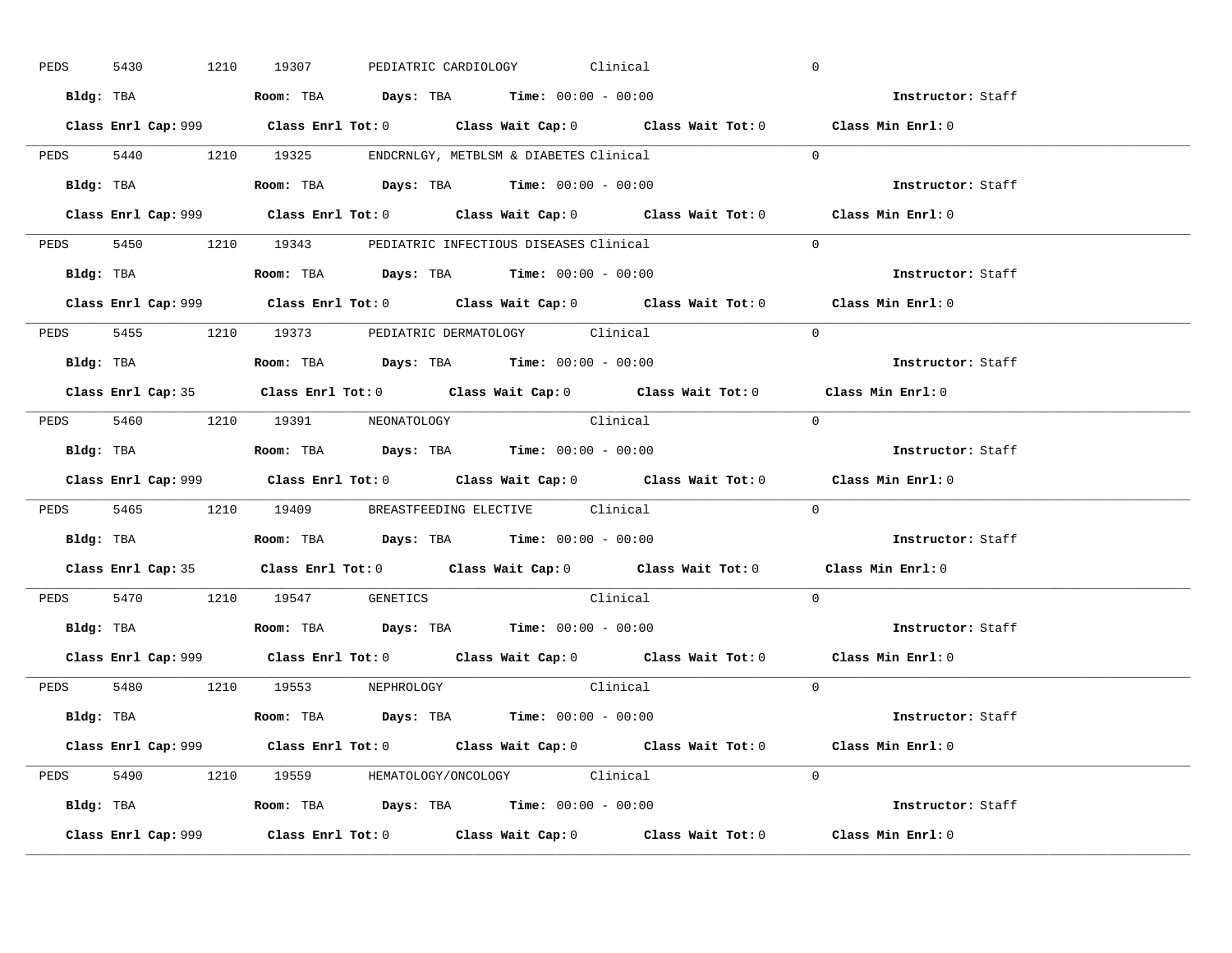### Report ID: SR201 **University of Pittsburgh** Page No. 182 of 512 **Schedule of Classes for Spring Term 2021-2022** Run Date: 06/15/2021 **Four Week - Third Run Time: 22:30:16**

# **School of Medicine - Pediatrics - Subject: Pediatrics**

| Subject              | Catalog Nbr Section Class Nbr | Course Title                                                                               | Component | Units<br>Topics                                                                             |  |
|----------------------|-------------------------------|--------------------------------------------------------------------------------------------|-----------|---------------------------------------------------------------------------------------------|--|
| 5491<br>PEDS         | 1030<br>20591                 | NEONATOLOGY                                                                                | Clinical  | $\Omega$                                                                                    |  |
| Bldg: TBA            |                               | Room: TBA Days: TBA Time: TBA                                                              |           | Instructor: Staff                                                                           |  |
|                      |                               |                                                                                            |           | Class Enrl Cap: 200 Class Enrl Tot: 0 Class Wait Cap: 0 Class Wait Tot: 0 Class Min Enrl: 0 |  |
|                      |                               |                                                                                            |           |                                                                                             |  |
|                      |                               | PEDS 5500 1210 19613 EMERGENCY PEDIATRICS Clinical                                         |           | $\Omega$                                                                                    |  |
| Bldg: TBA            |                               | Room: TBA $Days:$ TBA $Time: 00:00 - 00:00$                                                |           | Instructor: Staff                                                                           |  |
|                      |                               |                                                                                            |           | Class Enrl Cap: 999 Class Enrl Tot: 0 Class Wait Cap: 0 Class Wait Tot: 0 Class Min Enrl: 0 |  |
| PEDS<br>5510         |                               | 1210 19637 PEDIATRIC GASTROENTEROLOGY Clinical                                             |           | $\Omega$                                                                                    |  |
| Bldg: TBA            |                               | Room: TBA $Days:$ TBA $Time: 00:00 - 00:00$                                                |           | Instructor: Staff                                                                           |  |
|                      |                               |                                                                                            |           | Class Enrl Cap: 999 Class Enrl Tot: 0 Class Wait Cap: 0 Class Wait Tot: 0 Class Min Enrl: 0 |  |
|                      |                               | PEDS 5520 1210 19649 DEVELOPMENTAL PEDIATRICS Clinical                                     |           | $\Omega$                                                                                    |  |
| Bldg: TBA            |                               | Room: TBA $Days:$ TBA $Time: 00:00 - 00:00$                                                |           | Instructor: Staff                                                                           |  |
|                      |                               |                                                                                            |           | Class Enrl Cap: 999 Class Enrl Tot: 0 Class Wait Cap: 0 Class Wait Tot: 0 Class Min Enrl: 0 |  |
|                      |                               | PEDS 5521 1030 24365 TRIPLE BOARD PEDIATRICS Clinical                                      |           | $\Omega$                                                                                    |  |
| Bldg: TO BE ARRANGED |                               | Room: TBA Days: TBA Time: $00:00 - 00:00$                                                  |           | Instructor: Staff                                                                           |  |
|                      |                               | Class Enrl Cap: 35 Class Enrl Tot: 0 Class Wait Cap: 0 Class Wait Tot: 0 Class Min Enrl: 0 |           |                                                                                             |  |
| PEDS                 |                               | 5530 1210 19661 POISON CENTER Practicum                                                    |           | $\Omega$                                                                                    |  |
| Bldg: TBA            |                               | Room: TBA $Days: TBA$ Time: $00:00 - 00:00$                                                |           | Instructor: Staff                                                                           |  |
|                      |                               |                                                                                            |           | Class Enrl Cap: 999 Class Enrl Tot: 0 Class Wait Cap: 0 Class Wait Tot: 0 Class Min Enrl: 0 |  |
|                      |                               | PEDS 5540 1210 19679 PEDIATRIC PULMONOLOGY Clinical                                        |           | $\Omega$                                                                                    |  |
|                      |                               | Bldg: TBA                   Room: TBA         Days: TBA         Time: 00:00 - 00:00        |           | Instructor: Staff                                                                           |  |
|                      |                               |                                                                                            |           | Class Enrl Cap: 999 Class Enrl Tot: 0 Class Wait Cap: 0 Class Wait Tot: 0 Class Min Enrl: 0 |  |
| 5550<br>PEDS         |                               | 1210 19697 ADOLESCENT MEDICINE Clinical                                                    |           | $\Omega$                                                                                    |  |
|                      |                               | Bldg: TBA                   Room: TBA        Days: TBA        Time: 00:00 - 00:00          |           | Instructor: Staff                                                                           |  |
| Class Enrl Cap: 999  |                               |                                                                                            |           | Class Enrl Tot: $0$ Class Wait Cap: $0$ Class Wait Tot: $0$ Class Min Enrl: $0$             |  |
|                      |                               |                                                                                            |           |                                                                                             |  |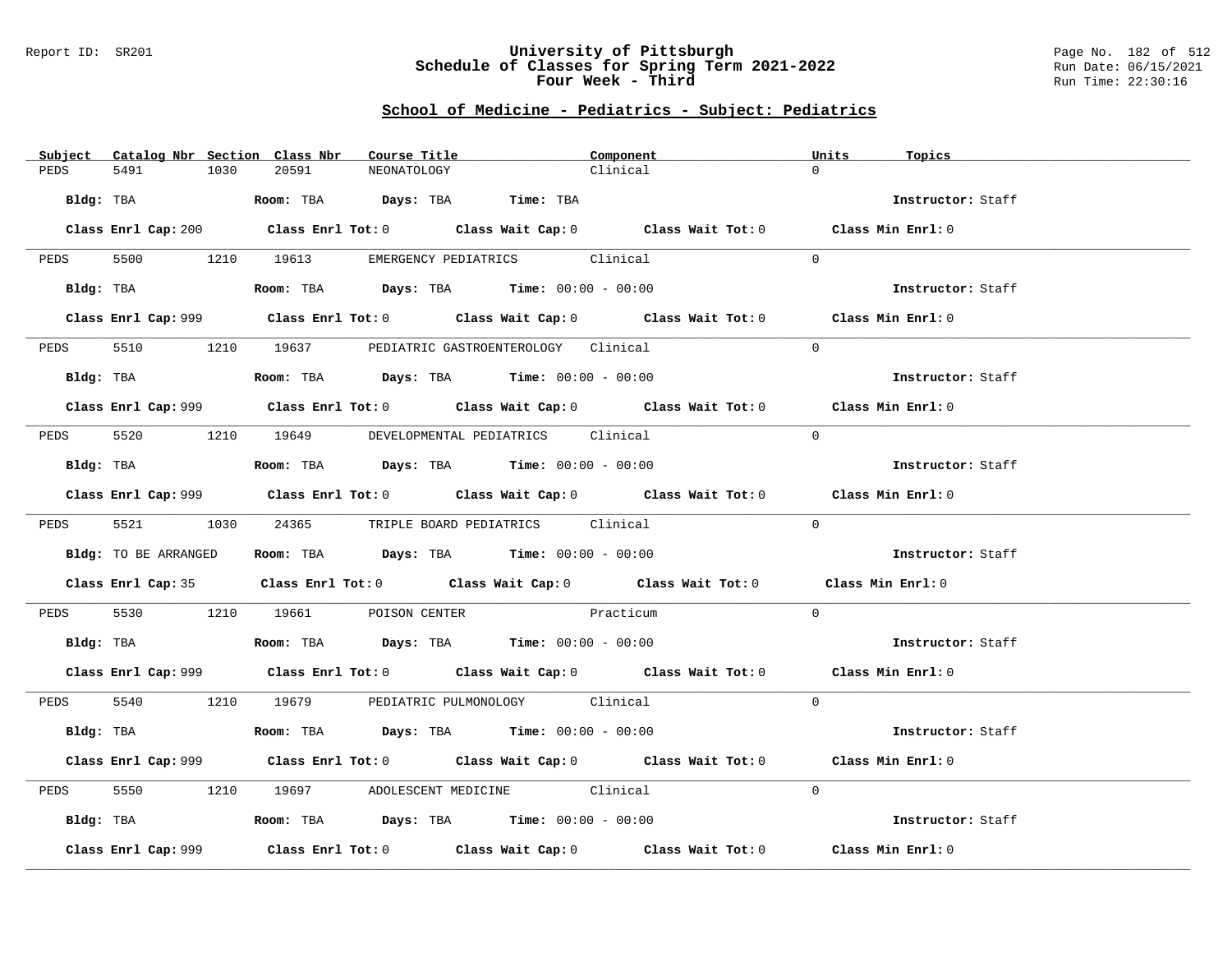| PEDS | 5560      | 1210 19019                                                                                     |  | AMBULATORY PEDIATRICS Clinical |                                                                      | $\overline{0}$                                                                              |  |
|------|-----------|------------------------------------------------------------------------------------------------|--|--------------------------------|----------------------------------------------------------------------|---------------------------------------------------------------------------------------------|--|
|      |           | Bldg: TBA                   Room: TBA         Days: TBA         Time: $00:00 - 00:00$          |  |                                |                                                                      | Instructor: Staff                                                                           |  |
|      |           |                                                                                                |  |                                |                                                                      | Class Enrl Cap: 999 Class Enrl Tot: 0 Class Wait Cap: 0 Class Wait Tot: 0 Class Min Enrl: 0 |  |
|      |           | PEDS 5570 1210 19025 ADOLSCNT AND YOUNG ADLT MEDICNClinical                                    |  |                                |                                                                      | $\overline{0}$                                                                              |  |
|      | Bldg: TBA | Room: TBA $\rule{1em}{0.15mm}$ Days: TBA $\rule{1.5mm}{0.15mm}$ Time: $00:00 - 00:00$          |  |                                |                                                                      | Instructor: Staff                                                                           |  |
|      |           |                                                                                                |  |                                |                                                                      | Class Enrl Cap: 999 Class Enrl Tot: 0 Class Wait Cap: 0 Class Wait Tot: 0 Class Min Enrl: 0 |  |
|      |           | PEDS 5580 1210 19037 SCHOOL HEALTH Clinical                                                    |  |                                |                                                                      | $\Omega$                                                                                    |  |
|      |           | Bldg: TBA                   Room: TBA         Days: TBA         Time: $00:00 - 00:00$          |  |                                |                                                                      | Instructor: Staff                                                                           |  |
|      |           |                                                                                                |  |                                |                                                                      | Class Enrl Cap: 999 Class Enrl Tot: 0 Class Wait Cap: 0 Class Wait Tot: 0 Class Min Enrl: 0 |  |
|      |           | PEDS 5650 1210 19715 INDIVIDUALIZED CLINICAL COURSELecture                                     |  |                                |                                                                      | $\Omega$                                                                                    |  |
|      |           | Bldg: TBA                   Room: TBA         Days: TBA         Time: $00:00 - 00:00$          |  |                                |                                                                      | Instructor: Staff                                                                           |  |
|      |           |                                                                                                |  |                                |                                                                      | Class Enrl Cap: 35 Class Enrl Tot: 0 Class Wait Cap: 0 Class Wait Tot: 0 Class Min Enrl: 0  |  |
|      |           | PEDS 5720 1210 19733 MOLECULAR MEDICINE (ILS) Lecture                                          |  |                                |                                                                      | $\bigcirc$                                                                                  |  |
|      |           |                                                                                                |  |                                |                                                                      | Instructor: Staff                                                                           |  |
|      |           |                                                                                                |  |                                |                                                                      | Class Enrl Cap: 999 Class Enrl Tot: 0 Class Wait Cap: 0 Class Wait Tot: 0 Class Min Enrl: 0 |  |
|      |           |                                                                                                |  |                                |                                                                      |                                                                                             |  |
|      |           | PEDS 5750 1600 28396 GET READY FOR RESIDENCY Clinical                                          |  |                                |                                                                      | $\Omega$                                                                                    |  |
|      |           | <b>Bldg:</b> TO BE ARRANGED <b>ROOM:</b> TBA <b>Days:</b> TBA <b>Time:</b> $00:00 - 00:00$     |  |                                |                                                                      | <b>Instructor:</b> Staff                                                                    |  |
|      |           |                                                                                                |  |                                |                                                                      | Class Enrl Cap: 35 Class Enrl Tot: 0 Class Wait Cap: 0 Class Wait Tot: 0 Class Min Enrl: 0  |  |
|      |           |                                                                                                |  |                                | PEDS 5845 1210 19757 PEDIATRIC RESEARCH Directed Studies             | $\mathbf{0}$                                                                                |  |
|      |           | Bldg: TBA                          Room: TBA          Days: TBA          Time: $00:00 - 00:00$ |  |                                |                                                                      | Instructor: Staff                                                                           |  |
|      |           |                                                                                                |  |                                |                                                                      | Class Enrl Cap: 35 Class Enrl Tot: 0 Class Wait Cap: 0 Class Wait Tot: 0 Class Min Enrl: 0  |  |
|      |           |                                                                                                |  |                                | PEDS 5899 1600 23465 INDEPENDENT STUDY PEDIATRIC Independent Study 0 |                                                                                             |  |
|      |           | Bldg: TO BE ARRANGED Room: TBA Days: TBA Time: 00:00 - 00:00                                   |  |                                |                                                                      | <b>Instructor:</b> Staff                                                                    |  |
|      |           |                                                                                                |  |                                |                                                                      | Class Enrl Cap: 35 Class Enrl Tot: 0 Class Wait Cap: 0 Class Wait Tot: 0 Class Min Enrl: 0  |  |
|      |           | PEDS 5900 1210 19775 EXTRAMURAL PEDIATRICS Clinical                                            |  |                                |                                                                      | $\Omega$                                                                                    |  |
|      |           | Bldg: TBA                    Room: TBA         Days: TBA        Time: $00:00 - 00:00$          |  |                                |                                                                      | Instructor: Staff                                                                           |  |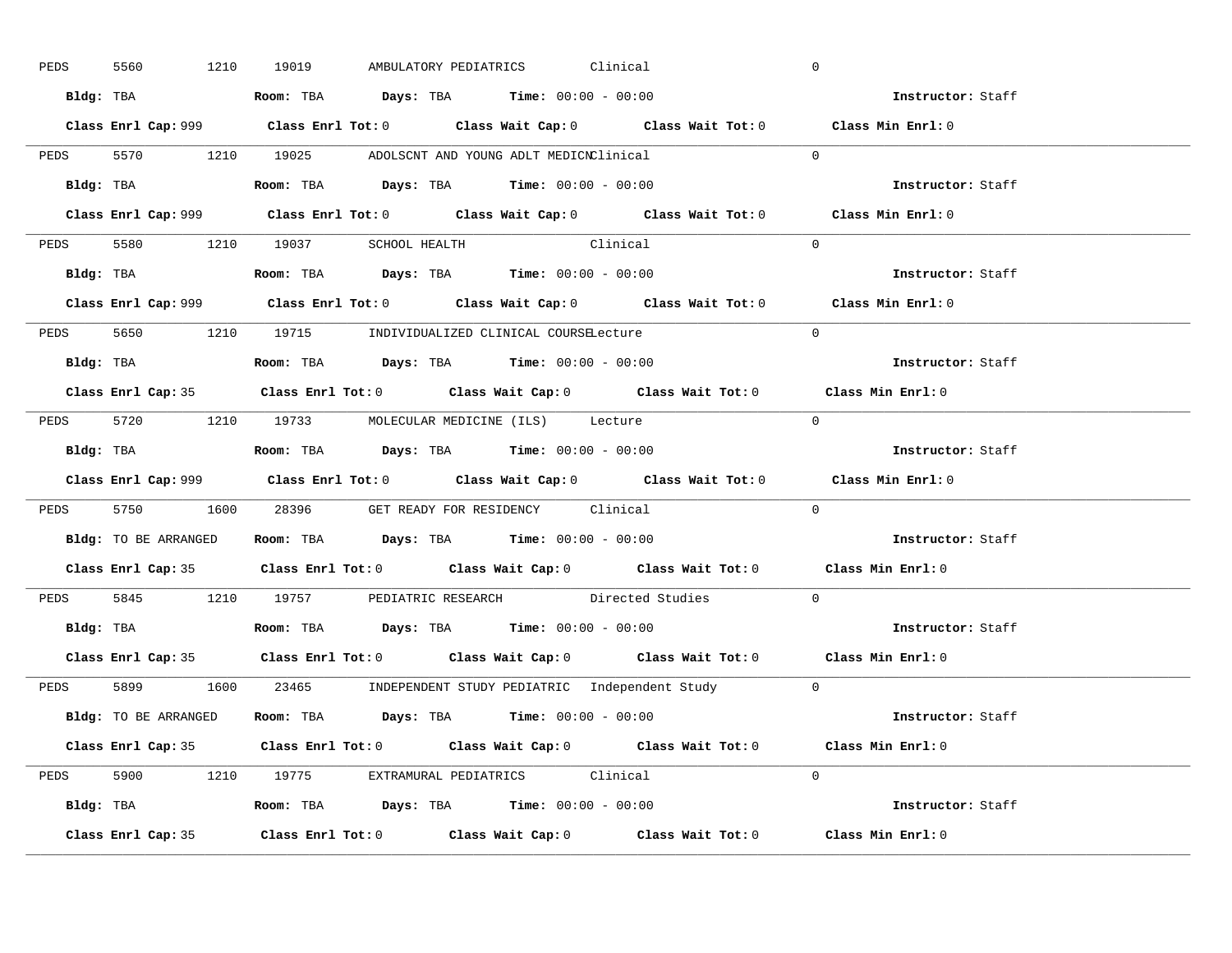### Report ID: SR201 **University of Pittsburgh** Page No. 184 of 512 **Schedule of Classes for Spring Term 2021-2022** Run Date: 06/15/2021 **Four Week - Third Run Time: 22:30:16**

# **School of Medicine - Physical Medicine and Rehabilitation - Subject: Physical Medicine and Rehab**

| Subject     |                                      |      | Catalog Nbr Section Class Nbr | Course Title |                                                                                                  | Component                                                                                  | Units    | Topics            |
|-------------|--------------------------------------|------|-------------------------------|--------------|--------------------------------------------------------------------------------------------------|--------------------------------------------------------------------------------------------|----------|-------------------|
| PMDREH      | 5410                                 | 1210 | 19787                         |              | REHABILITATION SUB-INTERNSHIP Clinical                                                           |                                                                                            |          |                   |
|             |                                      |      |                               |              | Bldg: TBA                       Room: TBA         Days: TBA         Time: 00:00 - 00:00          |                                                                                            |          | Instructor: Staff |
|             |                                      |      |                               |              |                                                                                                  | Class Enrl Cap: 35 Class Enrl Tot: 0 Class Wait Cap: 0 Class Wait Tot: 0 Class Min Enrl: 0 |          |                   |
|             |                                      |      |                               |              | PMDREH 5450 1210 19793 REHABLTTN MEDICL CLERKSHIP Clinical                                       |                                                                                            | $\Omega$ |                   |
|             | Bldg: TBA                            |      |                               |              | Room: TBA $Days:$ TBA $Time: 00:00 - 00:00$                                                      |                                                                                            |          | Instructor: Staff |
|             |                                      |      |                               |              |                                                                                                  |                                                                                            |          | Class Min Enrl: 0 |
|             |                                      |      |                               |              | PMDREH 5460 1210 19799 PED PHYSCL MED/REHAB-INPATIENTClinical                                    |                                                                                            | $\Omega$ |                   |
|             |                                      |      |                               |              | <b>Bldg:</b> TBA <b>Room:</b> TBA <b>Days:</b> TBA <b>Time:</b> $00:00 - 00:00$                  |                                                                                            |          | Instructor: Staff |
|             |                                      |      |                               |              |                                                                                                  |                                                                                            |          | Class Min Enrl: 0 |
| PMDREH 5461 |                                      |      |                               |              | 1210 19805 PED PHYSCL MED/REHAB-OUTPATNT Clinical                                                |                                                                                            | $\Omega$ |                   |
|             |                                      |      |                               |              | Bldg: TBA                   Room: TBA         Days: TBA         Time: $00:00 - 00:00$            |                                                                                            |          | Instructor: Staff |
|             |                                      |      |                               |              |                                                                                                  | Class Enrl Cap: 999 Class Enrl Tot: 0 Class Wait Cap: 0 Class Wait Tot: 0                  |          | Class Min Enrl: 0 |
|             |                                      |      |                               |              | PMDREH 5465 1210 19823 DISABILITIES CLERKSHIP Clinical                                           |                                                                                            | $\Omega$ |                   |
|             |                                      |      |                               |              | Bldg: TBA                      Room: TBA         Days: TBA         Time: 00:00 - 00:00           |                                                                                            |          | Instructor: Staff |
|             |                                      |      |                               |              |                                                                                                  | Class Enrl Cap: 35 Class Enrl Tot: 0 Class Wait Cap: 0 Class Wait Tot: 0 Class Min Enrl: 0 |          |                   |
|             | PMDREH 5650                          |      |                               |              |                                                                                                  | 1600 23487 INDIVIDUALIZED CLINICAL COURSEDirected Studies                                  | $\Omega$ |                   |
|             |                                      |      |                               |              | Bldg: TO BE ARRANGED Room: TBA Days: TBA Time: 00:00 - 00:00                                     |                                                                                            |          | Instructor: Staff |
|             |                                      |      |                               |              |                                                                                                  | Class Enrl Cap: 35 Class Enrl Tot: 0 Class Wait Cap: 0 Class Wait Tot: 0 Class Min Enrl: 0 |          |                   |
|             | PMDREH 5810 1210 19835 PM&R RESEARCH |      |                               |              |                                                                                                  | Directed Studies                                                                           | $\Omega$ |                   |
|             |                                      |      |                               |              | Bldg: TBA                         Room: TBA            Days: TBA           Time: $00:00 - 00:00$ |                                                                                            |          | Instructor: Staff |
|             |                                      |      |                               |              |                                                                                                  | Class Enrl Cap: 35 Class Enrl Tot: 0 Class Wait Cap: 0 Class Wait Tot: 0 Class Min Enrl: 0 |          |                   |
| PMDREH      | 5899 7                               |      |                               |              |                                                                                                  | 1600 23494 IND STDY IN PHYSCL MED & REHABIndependent Study                                 | $\Omega$ |                   |
|             | Bldg: TO BE ARRANGED                 |      |                               |              | <b>Room:</b> TBA $\rule{1em}{0.15mm}$ <b>Days:</b> TBA <b>Time:</b> $00:00 - 00:00$              |                                                                                            |          | Instructor: Staff |
|             |                                      |      |                               |              |                                                                                                  | Class Enrl Cap: 35 Class Enrl Tot: 0 Class Wait Cap: 0 Class Wait Tot: 0 Class Min Enrl: 0 |          |                   |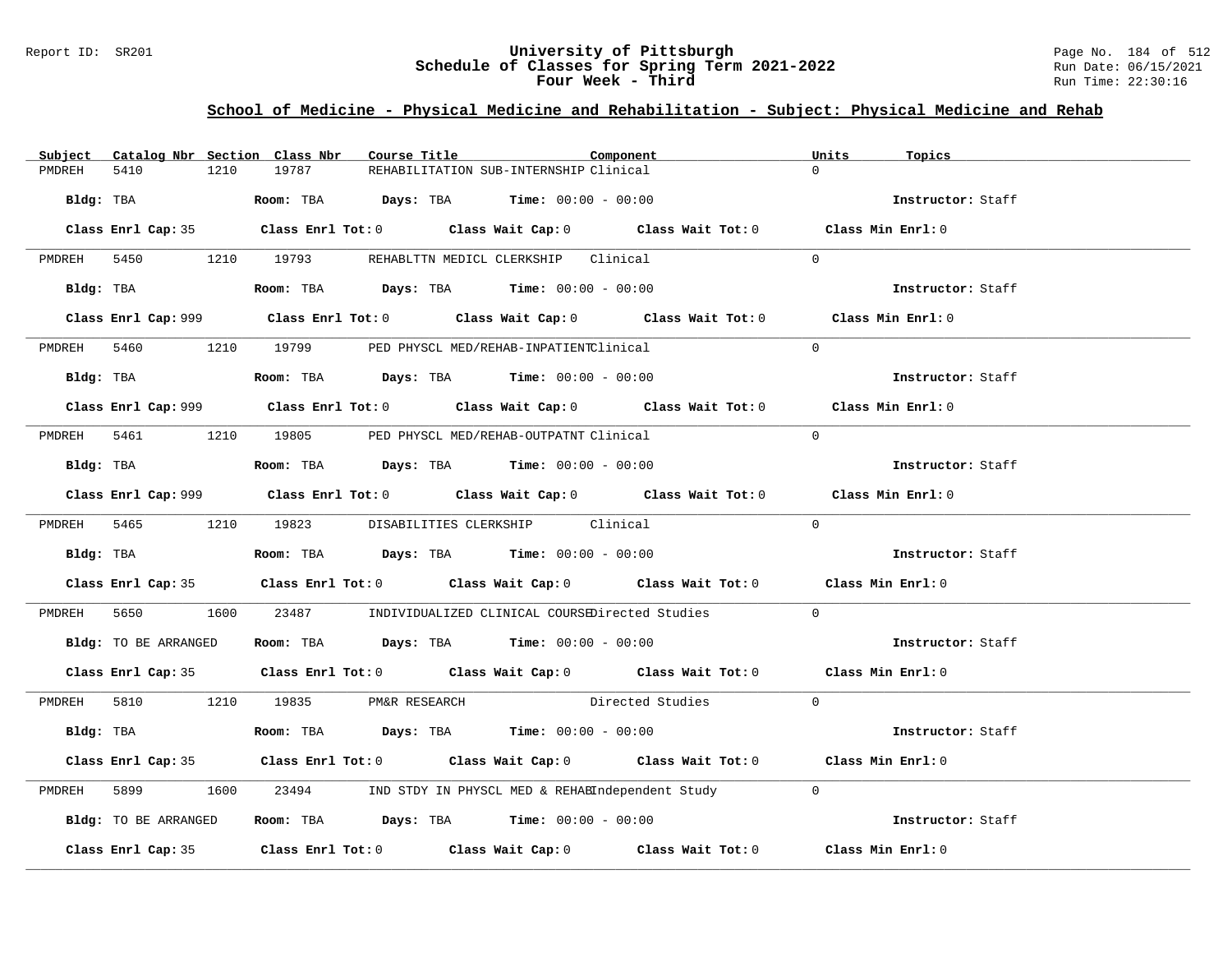| PMDREH    | 5900               | 1210 | 19841             | EXTRAMURAL PHYSCL MED & REHAB Clinical |                              |                   |                   |  |
|-----------|--------------------|------|-------------------|----------------------------------------|------------------------------|-------------------|-------------------|--|
| Bldg: TBA |                    |      | Room: TBA         | Days: TBA                              | <b>Time:</b> $00:00 - 00:00$ |                   | Instructor: Staff |  |
|           | Class Enrl Cap: 35 |      | Class Enrl Tot: 0 |                                        | Class Wait Cap: 0            | Class Wait Tot: 0 | Class Min Enrl: 0 |  |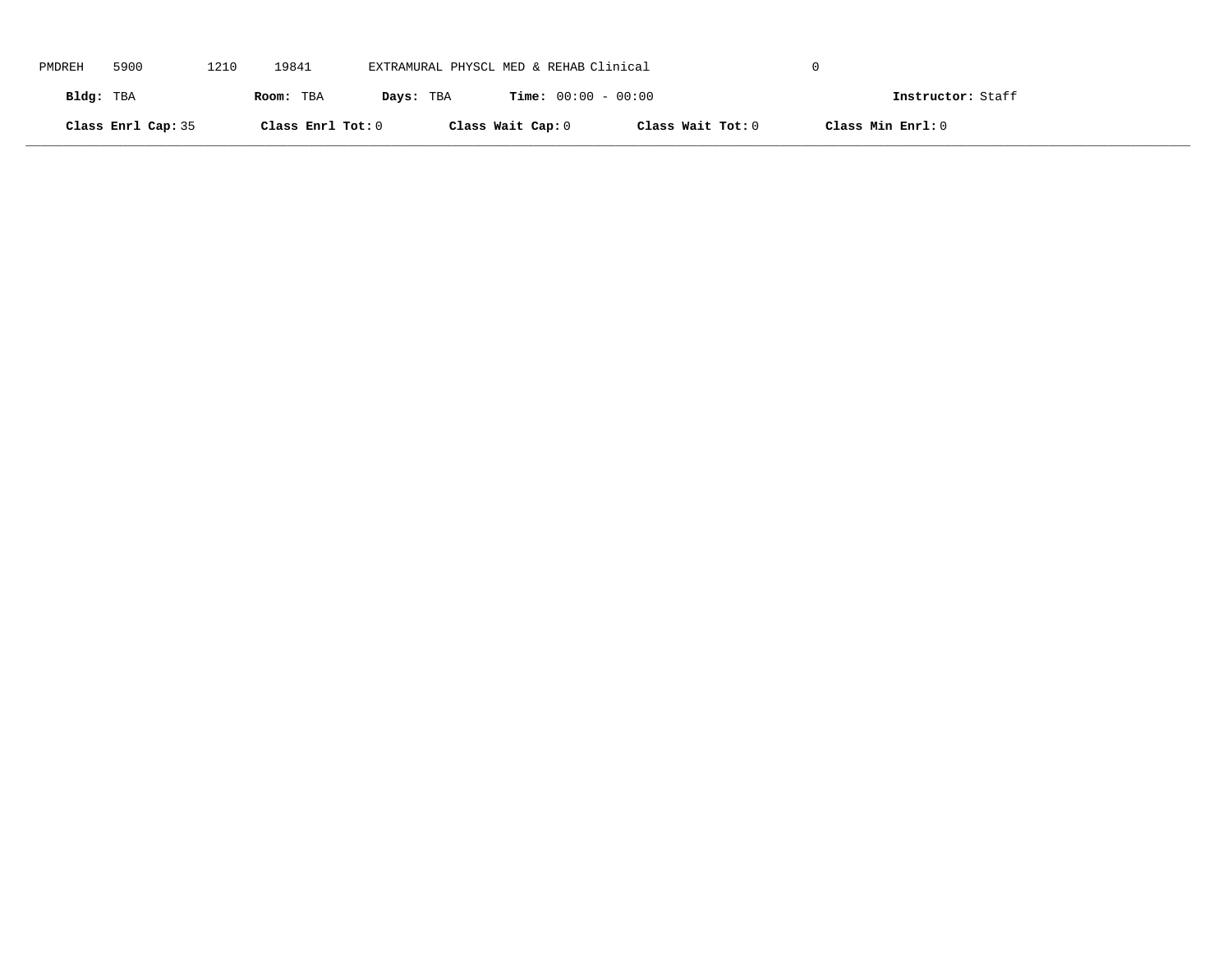### Report ID: SR201 **University of Pittsburgh** Page No. 186 of 512 **Schedule of Classes for Spring Term 2021-2022** Run Date: 06/15/2021 **Four Week - Third Run Time: 22:30:16**

| Catalog Nbr Section Class Nbr<br>Subject                                                                       | Course Title                                                                                       | Component | Units<br>Topics   |
|----------------------------------------------------------------------------------------------------------------|----------------------------------------------------------------------------------------------------|-----------|-------------------|
| 5345<br>PSYC<br>1210                                                                                           | 19847<br>CLINICAL NEUROSCIENCE REPEAT Clinical                                                     |           | $\Omega$          |
| Bldg: TBA                                                                                                      | Room: TBA $\rule{1em}{0.15mm}$ Days: TBA Time: $00:00 - 00:00$                                     |           | Instructor: Staff |
|                                                                                                                | Class Enrl Cap: 35 Class Enrl Tot: 0 Class Wait Cap: 0 Class Wait Tot: 0 Class Min Enrl: 0         |           |                   |
|                                                                                                                | PSYC 5366 1600 28361 PSYCHIATRY CLERKSHIP Clinical                                                 |           | $\Omega$          |
| Bldg: TO BE ARRANGED                                                                                           | Room: TBA $Days:$ TBA $Time: 00:00 - 00:00$                                                        |           | Instructor: Staff |
|                                                                                                                | Class Enrl Cap: 35 Class Enrl Tot: 0 Class Wait Cap: 0 Class Wait Tot: 0 Class Min Enrl: 0         |           |                   |
| PSYC                                                                                                           | 5410 1210 19880 ACTNG INTERNSHIP IN PSYCHIATRYClinical                                             |           | $\Omega$          |
| Bldg: TBA and the state of the state of the state of the state of the state of the state of the state of the s | Room: TBA $Days:$ TBA $Time: 00:00 - 00:00$                                                        |           | Instructor: Staff |
|                                                                                                                | Class Enrl Cap: 35 Class Enrl Tot: 0 Class Wait Cap: 0 Class Wait Tot: 0 Class Min Enrl: 0         |           |                   |
|                                                                                                                | PSYC 5411 1210 19892 ADOLESCENT PSYC ACTING INTERN Clinical                                        |           | $\Omega$          |
| Bldg: TBA                                                                                                      | Room: TBA $Days:$ TBA $Time: 00:00 - 00:00$                                                        |           | Instructor: Staff |
|                                                                                                                | Class Enrl Cap: 999 Class Enrl Tot: 0 Class Wait Cap: 0 Class Wait Tot: 0 Class Min Enrl: 0        |           |                   |
|                                                                                                                | PSYC 5412 1210 19904 TRIPLE BOARD ACTING INTERNSHIPClinical                                        |           | $\Omega$          |
| Bldg: TBA                                                                                                      | Room: TBA $Days:$ TBA Time: $00:00 - 00:00$                                                        |           | Instructor: Staff |
|                                                                                                                | Class Enrl Cap: 35 Class Enrl Tot: 0 Class Wait Cap: 0 Class Wait Tot: 0 Class Min Enrl: 0         |           |                   |
| PSYC                                                                                                           | 5415 1210 19916 INTRO TO CLINICAL PSYCHIATRY Clinical                                              |           | $\Omega$          |
| Bldg: TBA                                                                                                      | Room: TBA $Days:$ TBA Time: $00:00 - 00:00$                                                        |           | Instructor: Staff |
|                                                                                                                | Class Enrl Cap: 35 Class Enrl Tot: 0 Class Wait Cap: 0 Class Wait Tot: 0 Class Min Enrl: 0         |           |                   |
|                                                                                                                | PSYC 5420 1210 19934 PSYCHIATRIC EMERGENCY SERVICESClinical                                        |           | $\Omega$          |
|                                                                                                                | Bldg: TBA                    Room: TBA         Days: TBA        Time: $00:00 - 00:00$              |           | Instructor: Staff |
|                                                                                                                | Class Enrl Cap: 999 Class Enrl Tot: 0 Class Wait Cap: 0 Class Wait Tot: 0 Class Min Enrl: 0        |           |                   |
| 5425<br>PSYC                                                                                                   | 1210 19049 MGT OF PSYCHIATRIC ILLNESSES Clinical                                                   |           | $\Omega$          |
| Bldg: TBA                                                                                                      | Room: TBA $\rule{1em}{0.15mm}$ Days: TBA $\rule{1.5mm}{0.15mm}$ Time: $00:00 - 00:00$              |           | Instructor: Staff |
| Class Enrl Cap: 35                                                                                             | Class Enrl Tot: 0 $\qquad$ Class Wait Cap: 0 $\qquad$ Class Wait Tot: 0 $\qquad$ Class Min Enrl: 0 |           |                   |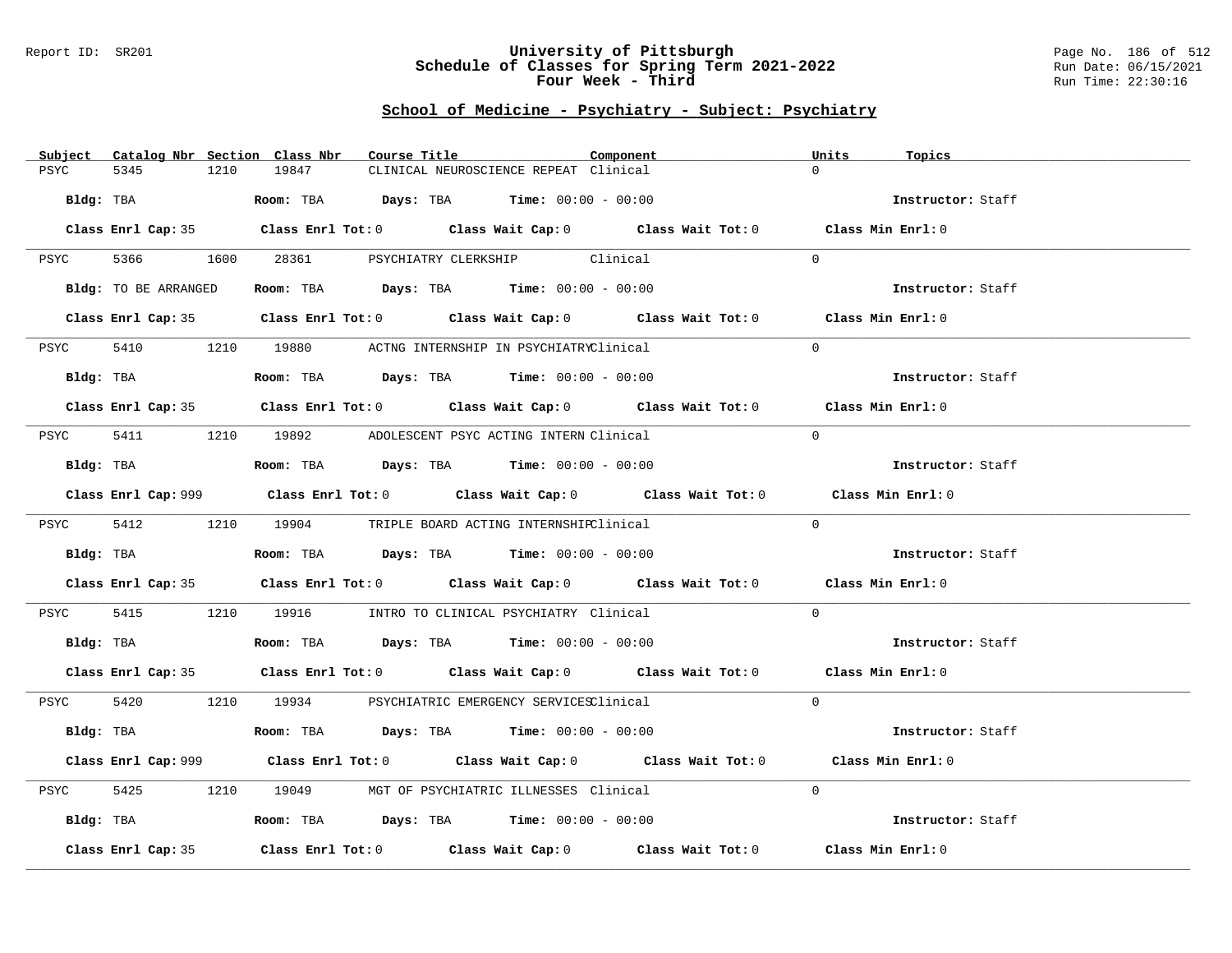| PSYC | 5430 |           | 1210 19946                                                                             |  | PEDIATRIC PSYCHIATRY Clinical |                                                                                             | $\overline{0}$ |                          |  |
|------|------|-----------|----------------------------------------------------------------------------------------|--|-------------------------------|---------------------------------------------------------------------------------------------|----------------|--------------------------|--|
|      |      |           | Bldg: TBA                   Room: TBA         Days: TBA         Time: $00:00 - 00:00$  |  |                               |                                                                                             |                | Instructor: Staff        |  |
|      |      |           |                                                                                        |  |                               | Class Enrl Cap: 999 Class Enrl Tot: 0 Class Wait Cap: 0 Class Wait Tot: 0 Class Min Enrl: 0 |                |                          |  |
|      |      |           | PSYC 5441 1210 19964 OUTPATIENT ADOLSCNT PSYCHIATRYClinical                            |  |                               |                                                                                             | $\Omega$       |                          |  |
|      |      | Bldg: TBA | <b>Room:</b> TBA <b>Days:</b> TBA <b>Time:</b> 00:00 - 00:00                           |  |                               |                                                                                             |                | Instructor: Staff        |  |
|      |      |           |                                                                                        |  |                               | Class Enrl Cap: 999 Class Enrl Tot: 0 Class Wait Cap: 0 Class Wait Tot: 0 Class Min Enrl: 0 |                |                          |  |
|      |      |           | PSYC 5442 1210 19061 ADV OUTPATIENT CHLD & ADOLSCNTClinical                            |  |                               |                                                                                             | $\Omega$       |                          |  |
|      |      |           | Bldg: TBA                    Room: TBA         Days: TBA        Time: $00:00 - 00:00$  |  |                               |                                                                                             |                | Instructor: Staff        |  |
|      |      |           |                                                                                        |  |                               | Class Enrl Cap: 999 Class Enrl Tot: 0 Class Wait Cap: 0 Class Wait Tot: 0 Class Min Enrl: 0 |                |                          |  |
|      |      |           | PSYC 5443 1210 19067 SEX ABUSE OF CHLDREN & ADLSCNTClinical                            |  |                               |                                                                                             | $\Omega$       |                          |  |
|      |      |           |                                                                                        |  |                               |                                                                                             |                | Instructor: Staff        |  |
|      |      |           |                                                                                        |  |                               | Class Enrl Cap: 999 Class Enrl Tot: 0 Class Wait Cap: 0 Class Wait Tot: 0 Class Min Enrl: 0 |                |                          |  |
|      |      |           | PSYC 5448 1210 19982 INTRO TO GERIATRIC PSYCHIATRY Clinical                            |  |                               |                                                                                             | $\Omega$       |                          |  |
|      |      |           |                                                                                        |  |                               |                                                                                             |                | Instructor: Staff        |  |
|      |      |           |                                                                                        |  |                               |                                                                                             |                |                          |  |
|      |      |           |                                                                                        |  |                               | Class Enrl Cap: 35 Class Enrl Tot: 0 Class Wait Cap: 0 Class Wait Tot: 0 Class Min Enrl: 0  |                |                          |  |
|      |      |           | PSYC 5450 1210 20000 GERIATRIC PSYCHIATRY Clinical                                     |  |                               |                                                                                             | $\overline{0}$ |                          |  |
|      |      |           | Bldg: TBA                   Room: TBA         Days: TBA         Time: $00:00 - 00:00$  |  |                               |                                                                                             |                | <b>Instructor:</b> Staff |  |
|      |      |           |                                                                                        |  |                               | Class Enrl Cap: 999 Class Enrl Tot: 0 Class Wait Cap: 0 Class Wait Tot: 0 Class Min Enrl: 0 |                |                          |  |
|      |      |           | PSYC 5455 1210 19079 EMERGENCY PSYCHIATRY Clinical                                     |  |                               |                                                                                             | $\Omega$       |                          |  |
|      |      |           | Bldg: TBA                    Room: TBA         Days: TBA         Time: $00:00 - 00:00$ |  |                               |                                                                                             |                | Instructor: Staff        |  |
|      |      |           |                                                                                        |  |                               | Class Enrl Cap: 999 Class Enrl Tot: 0 Class Wait Cap: 0 Class Wait Tot: 0 Class Min Enrl: 0 |                |                          |  |
|      |      |           | PSYC 5458 1210 20012 PSYCHIATRIC ASSESSMENT Clinical                                   |  |                               |                                                                                             | $\Omega$       |                          |  |
|      |      |           | Bldg: TBA                   Room: TBA         Days: TBA        Time: 00:00 - 00:00     |  |                               |                                                                                             |                | Instructor: Staff        |  |
|      |      |           |                                                                                        |  |                               | Class Enrl Cap: 35 Class Enrl Tot: 0 Class Wait Cap: 0 Class Wait Tot: 0 Class Min Enrl: 0  |                |                          |  |
|      |      |           | PSYC 5459 1210 22133 NEUROSCIENCE AT THE BEDSIDE Clinical                              |  |                               |                                                                                             | $\Omega$       |                          |  |
|      |      |           | Bldg: TO BE ARRANGED Room: TBA Days: TBA Time: 00:00 - 00:00                           |  |                               |                                                                                             |                | Instructor: Staff        |  |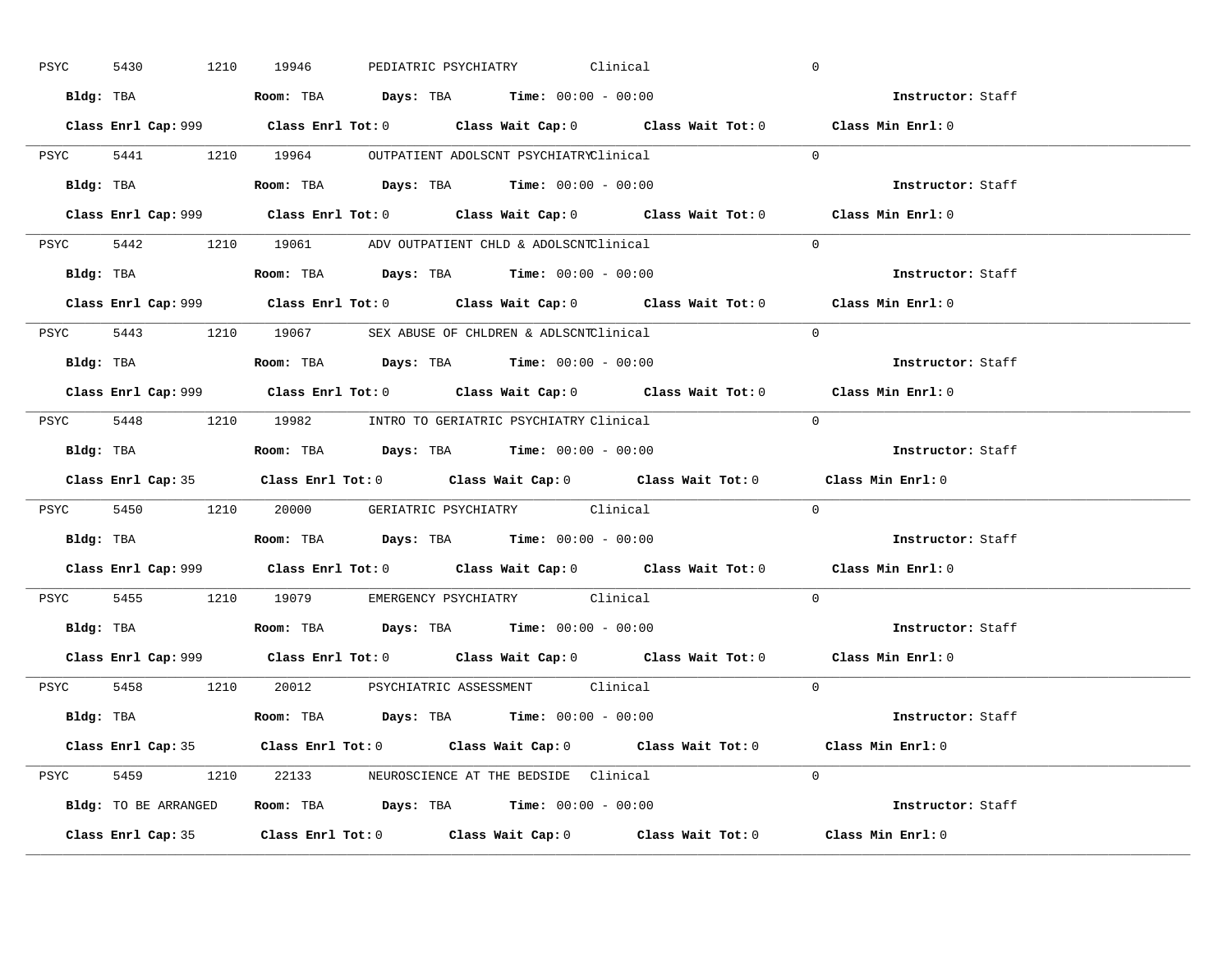#### Report ID: SR201 **University of Pittsburgh** Page No. 188 of 512 **Schedule of Classes for Spring Term 2021-2022** Run Date: 06/15/2021 **Four Week - Third Run Time: 22:30:16**

| Subject   |           |      | Catalog Nbr Section Class Nbr                                           | Course Title |                                             | Component                                                                                   | Units    | Topics            |
|-----------|-----------|------|-------------------------------------------------------------------------|--------------|---------------------------------------------|---------------------------------------------------------------------------------------------|----------|-------------------|
| PSYC      | 5460      | 1210 | 20018                                                                   |              | CONSULTATION & LIAISON PSYCH Clinical       |                                                                                             | $\Omega$ |                   |
|           | Bldg: TBA |      | Room: TBA $\rule{1em}{0.15mm}$ Days: TBA Time: $00:00 - 00:00$          |              |                                             |                                                                                             |          | Instructor: Staff |
|           |           |      |                                                                         |              |                                             | Class Enrl Cap: 999 Class Enrl Tot: 0 Class Wait Cap: 0 Class Wait Tot: 0 Class Min Enrl: 0 |          |                   |
| PSYC      | 5462 1210 |      | 20024                                                                   |              | PSYCHIATRY AND FAMILY MEDICINEClinical      |                                                                                             | $\Omega$ |                   |
|           | Bldg: TBA |      | Room: TBA $\rule{1em}{0.15mm}$ Days: TBA $\qquad$ Time: $00:00 - 00:00$ |              |                                             |                                                                                             |          | Instructor: Staff |
|           |           |      |                                                                         |              |                                             | Class Enrl Cap: 35 Class Enrl Tot: 0 Class Wait Cap: 0 Class Wait Tot: 0 Class Min Enrl: 0  |          |                   |
| PSYC      | 5465      | 1210 |                                                                         |              | 20036 COMMUNITY PSYCHIATRY Clinical         |                                                                                             | $\Omega$ |                   |
|           | Bldg: TBA |      | Room: TBA $\rule{1em}{0.15mm}$ Days: TBA Time: $00:00 - 00:00$          |              |                                             |                                                                                             |          | Instructor: Staff |
|           |           |      |                                                                         |              |                                             | Class Enrl Cap: 35 Class Enrl Tot: 0 Class Wait Cap: 0 Class Wait Tot: 0 Class Min Enrl: 0  |          |                   |
| PSYC      | 5468      | 1030 |                                                                         |              | 25842 INTEGED CARE ACROSS LIFESPAN Clinical |                                                                                             | $\Omega$ |                   |
|           | Bldg: TBA |      | Room: TBA Days: TBA Time: TBA                                           |              |                                             |                                                                                             |          | Instructor: Staff |
|           |           |      |                                                                         |              |                                             | Class Enrl Cap: 35 Class Enrl Tot: 0 Class Wait Cap: 0 Class Wait Tot: 0 Class Min Enrl: 0  |          |                   |
| PSYC      | 5471      | 1210 |                                                                         |              | 19085 MAYVIEW STATE HOSPITAL Clinical       |                                                                                             | $\Omega$ |                   |
|           | Bldg: TBA |      | Room: TBA $Days:$ TBA Time: $00:00 - 00:00$                             |              |                                             |                                                                                             |          | Instructor: Staff |
|           |           |      |                                                                         |              |                                             | Class Enrl Cap: 999 Class Enrl Tot: 0 Class Wait Cap: 0 Class Wait Tot: 0 Class Min Enrl: 0 |          |                   |
| PSYC      | 5481      | 1210 |                                                                         |              | 19097 ADDICTIONS TREATMENT PROGRAM Clinical |                                                                                             | $\Omega$ |                   |
|           | Bldg: TBA |      | Room: TBA $Days:$ TBA $Time: 00:00 - 00:00$                             |              |                                             |                                                                                             |          | Instructor: Staff |
|           |           |      |                                                                         |              |                                             | Class Enrl Cap: 999 Class Enrl Tot: 0 Class Wait Cap: 0 Class Wait Tot: 0 Class Min Enrl: 0 |          |                   |
| PSYC      |           |      | 5482 1210 19103 DUAL DIAG:MENTL & SUBS ABUSE Clinical                   |              |                                             |                                                                                             | $\Omega$ |                   |
| Bldg: TBA |           |      | Room: TBA $Days:$ TBA Time: $00:00 - 00:00$                             |              |                                             |                                                                                             |          | Instructor: Staff |
|           |           |      |                                                                         |              |                                             | Class Enrl Cap: 999 Class Enrl Tot: 0 Class Wait Cap: 0 Class Wait Tot: 0 Class Min Enrl: 0 |          |                   |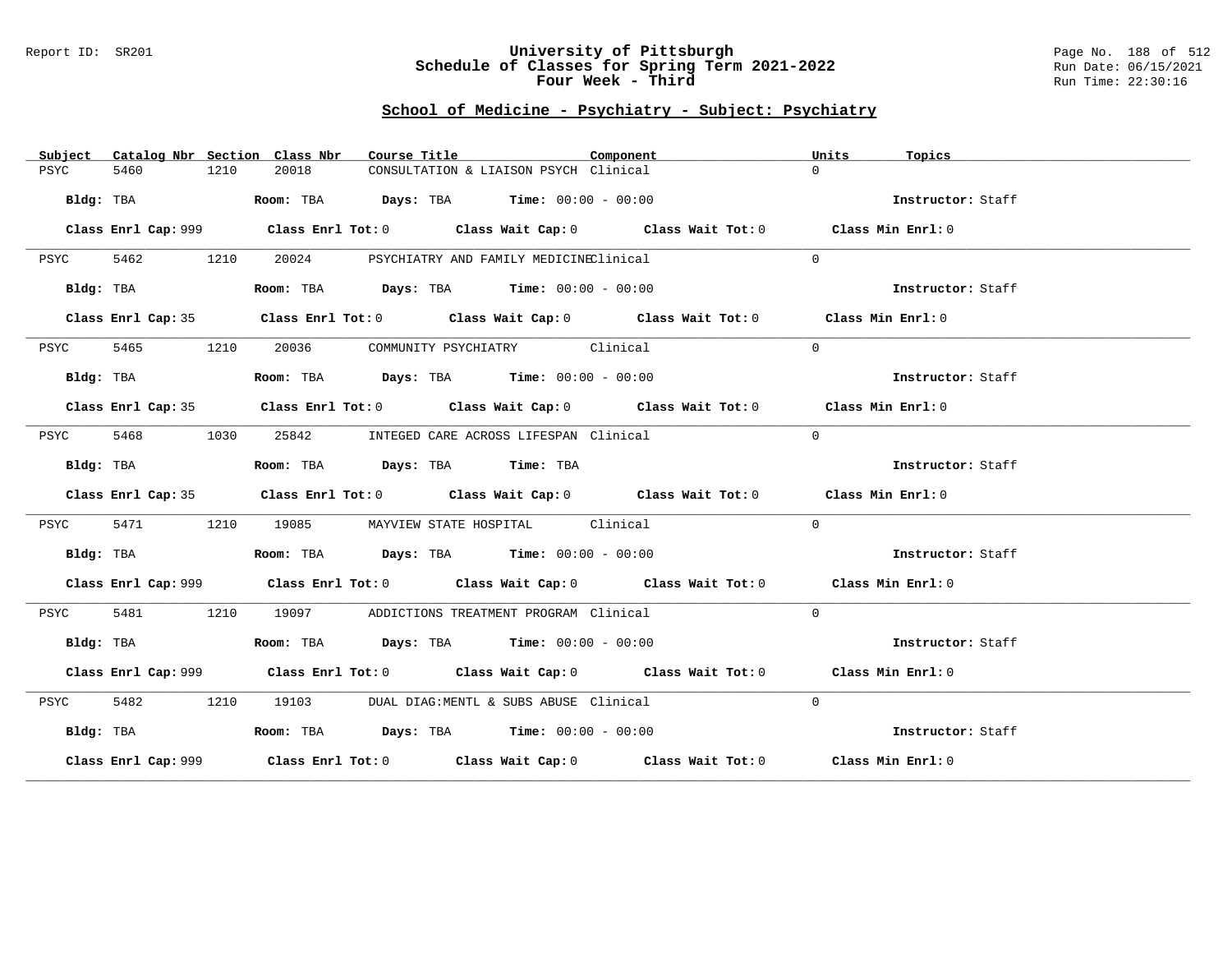### Report ID: SR201 **University of Pittsburgh** Page No. 189 of 512 **Schedule of Classes for Spring Term 2021-2022** Run Date: 06/15/2021 **Four Week - Third Run Time: 22:30:16**

| Subject     |                      |      | Catalog Nbr Section Class Nbr | Course Title |                                               | Component |                                                                                                     | Units             | Topics            |                                |
|-------------|----------------------|------|-------------------------------|--------------|-----------------------------------------------|-----------|-----------------------------------------------------------------------------------------------------|-------------------|-------------------|--------------------------------|
| <b>PSYC</b> | 5483                 | 1210 | 22140                         |              | ADDICTION MED DUAL DIAGNOSIS Clinical         |           |                                                                                                     | $\Omega$          |                   |                                |
|             | Bldg: TO BE ARRANGED |      | Room: TBA                     | Days: TBA    | <b>Time:</b> $00:00 - 00:00$                  |           |                                                                                                     |                   |                   | Instructor: Kirk, Kimberly Ann |
|             |                      |      |                               |              |                                               |           |                                                                                                     |                   |                   | Fontenot, Amber L              |
|             |                      |      |                               |              |                                               |           |                                                                                                     |                   |                   | Maranowski, Gregory William    |
|             |                      |      |                               |              |                                               |           | Class Enrl Cap: 35 Class Enrl Tot: 0 Class Wait Cap: 0 Class Wait Tot: 0                            | Class Min Enrl: 0 |                   |                                |
| PSYC        | 5485                 | 1210 | 20042                         |              | ADULT INTENSIVE OUTPATIENT PROClinical        |           |                                                                                                     | $\mathbf{0}$      |                   |                                |
| Bldg: TBA   |                      |      | Room: TBA                     |              | <b>Days:</b> TBA <b>Time:</b> $00:00 - 00:00$ |           |                                                                                                     |                   | Instructor: Staff |                                |
|             | Class Enrl Cap: 35   |      |                               |              |                                               |           | Class Enrl Tot: $0$ $1$ Class Wait Cap: $0$ $0$ $1$ Class Wait Tot: $0$ $0$ $1$ Class Min Enrl: $0$ |                   |                   |                                |
| PSYC        | 5500                 | 1210 | 20048                         |              | NEUROBEHAVIORAL PSYCHIATRY Clinical           |           |                                                                                                     | $\Omega$          |                   |                                |
| Bldg: TBA   |                      |      |                               |              | Room: TBA $Days: TBA$ Time: $00:00 - 00:00$   |           |                                                                                                     |                   | Instructor: Staff |                                |
|             |                      |      |                               |              |                                               |           |                                                                                                     |                   | Class Min Enrl: 0 |                                |
| PSYC        | 5510                 | 1210 | 20312                         |              | SLEEP AND ITS DISORDERS Clinical              |           |                                                                                                     | $\Omega$          |                   |                                |
| Bldg: TBA   |                      |      |                               |              | Room: TBA $Days:$ TBA $Time: 00:00 - 00:00$   |           |                                                                                                     |                   | Instructor: Staff |                                |
|             |                      |      |                               |              |                                               |           |                                                                                                     |                   | Class Min Enrl: 0 |                                |
| PSYC        | 5520                 | 1210 | 19115                         |              |                                               |           | BIOLOGICAL RHYTHMS Independent Study                                                                | $\Omega$          |                   |                                |
|             | Bldg: TBA            |      |                               |              | Room: TBA $Days:$ TBA $Time: 00:00 - 00:00$   |           |                                                                                                     |                   | Instructor: Staff |                                |
|             | Class Enrl Cap: 35   |      |                               |              |                                               |           | Class Enrl Tot: 0 Class Wait Cap: 0 Class Wait Tot: 0                                               |                   | Class Min Enrl: 0 |                                |
| PSYC        | 5531                 | 1210 | 19121                         |              | WOMEN'S MENTAL HEALTH                         | Clinical  |                                                                                                     | $\overline{0}$    |                   |                                |
| Bldg: TBA   |                      |      |                               |              | Room: TBA $Days:$ TBA $Time: 00:00 - 00:00$   |           |                                                                                                     |                   | Instructor: Staff |                                |
|             | Class Enrl Cap: 35   |      |                               |              |                                               |           | Class Enrl Tot: $0$ Class Wait Cap: $0$ Class Wait Tot: $0$                                         |                   | Class Min Enrl: 0 |                                |
| PSYC        | 5650                 | 1210 | 20330                         |              | INDIVIDUALIZED CLINICAL COURSEClinical        |           |                                                                                                     | $\overline{0}$    |                   |                                |
| Bldg: TBA   |                      |      |                               |              | Room: TBA $Days:$ TBA $Time: 00:00 - 00:00$   |           |                                                                                                     |                   | Instructor: Staff |                                |
|             | Class Enrl Cap: 35   |      |                               |              | Class Enrl Tot: $0$ Class Wait Cap: $0$       |           | Class Wait Tot: 0                                                                                   |                   | Class Min Enrl: 0 |                                |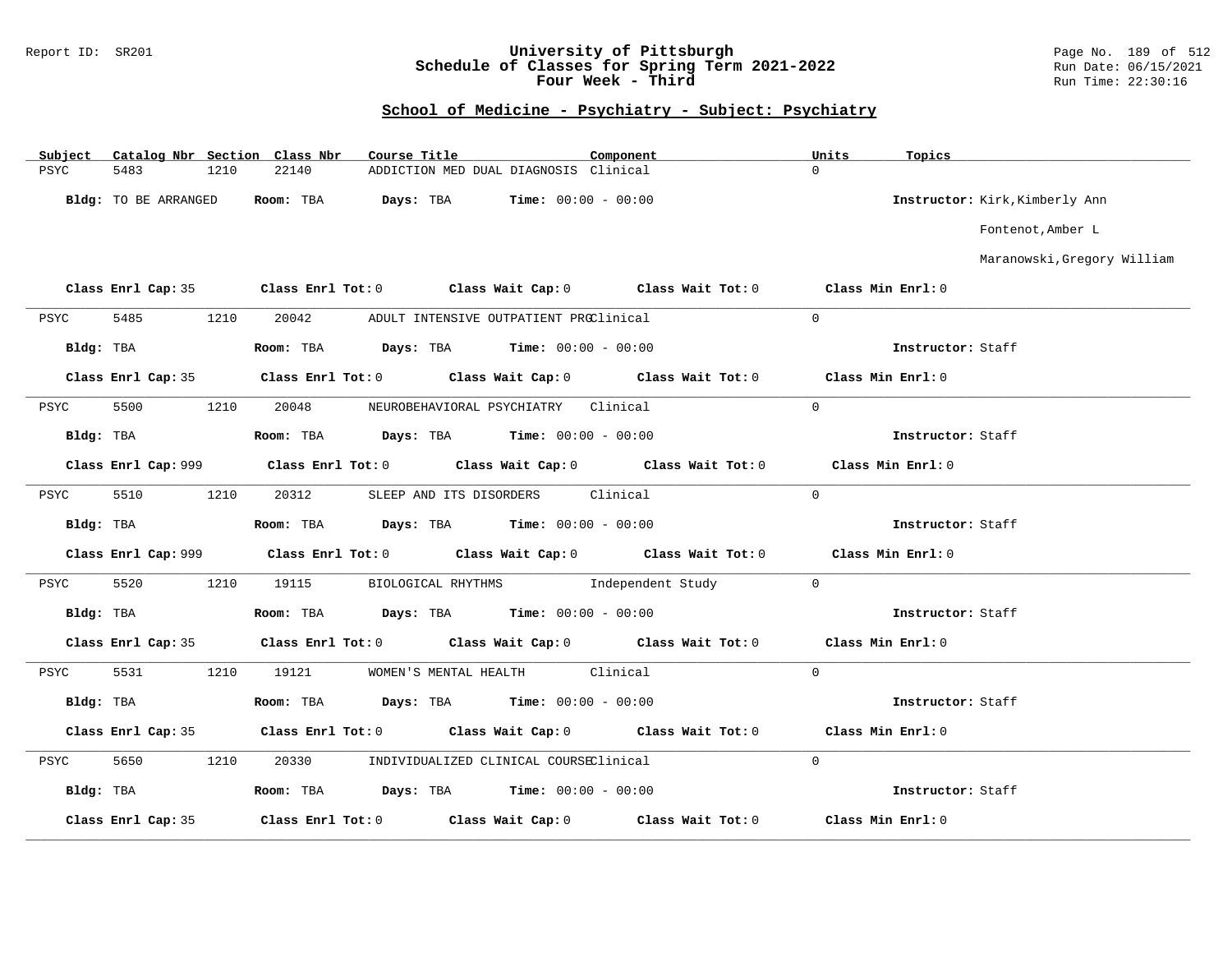#### Report ID: SR201 **University of Pittsburgh** Page No. 190 of 512 **Schedule of Classes for Spring Term 2021-2022** Run Date: 06/15/2021 **Four Week - Third Run Time: 22:30:16**

| Subject Catalog Nbr Section Class Nbr | Course Title                                                                                | Component | Units<br>Topics   |
|---------------------------------------|---------------------------------------------------------------------------------------------|-----------|-------------------|
| 5750<br>1600<br>PSYC                  | 28382<br>GET READY FOR RESIDENCY                                                            | Clinical  | $\Omega$          |
| Bldg: TO BE ARRANGED                  | Room: TBA $Days:$ TBA $Time: 00:00 - 00:00$                                                 |           | Instructor: Staff |
|                                       | Class Enrl Cap: 35 Class Enrl Tot: 0 Class Wait Cap: 0 Class Wait Tot: 0 Class Min Enrl: 0  |           |                   |
|                                       | PSYC 5890 1210 20348 CHLD & ADOLSCNT DEPRESSION RESClinical                                 |           | $\Omega$          |
| Bldg: TBA                             | Room: TBA $Days:$ TBA $Time:$ $00:00 - 00:00$                                               |           | Instructor: Staff |
|                                       | Class Enrl Cap: 999 Class Enrl Tot: 0 Class Wait Cap: 0 Class Wait Tot: 0                   |           | Class Min Enrl: 0 |
| 5892 1210<br>PSYC                     | 20354 PSYCHOPHYSIOLOGY Practicum                                                            |           | $\Omega$          |
| Bldg: TBA                             | <b>Room:</b> TBA $Days:$ TBA $Time: 00:00 - 00:00$                                          |           | Instructor: Staff |
|                                       | Class Enrl Cap: 999 Class Enrl Tot: 0 Class Wait Cap: 0 Class Wait Tot: 0 Class Min Enrl: 0 |           |                   |
|                                       | PSYC 5893 1210 20360 NEUROPHARMACOLOGY Independent Study                                    |           | $\overline{0}$    |
| Bldg: TBA                             | Room: TBA $Days:$ TBA $Time: 00:00 - 00:00$                                                 |           | Instructor: Staff |
|                                       | Class Enrl Cap: 35 Class Enrl Tot: 0 Class Wait Cap: 0 Class Wait Tot: 0 Class Min Enrl: 0  |           |                   |
|                                       | PSYC 5894 1210 19133 PSYCHOPHAR OF MOOD DISORDERS Independent Study                         |           | $\Omega$          |
| Bldg: TBA                             | Room: TBA $\rule{1em}{0.15mm}$ Days: TBA Time: $00:00 - 00:00$                              |           | Instructor: Staff |
|                                       | Class Enrl Cap: 35 Class Enrl Tot: 0 Class Wait Cap: 0 Class Wait Tot: 0 Class Min Enrl: 0  |           |                   |
| 5895<br>PSYC                          | 1210 20366 INDEPENDENT RESEARCH Independent Study                                           |           | $\overline{0}$    |
| Bldg: TBA                             | Room: TBA $Days:$ TBA Time: $00:00 - 00:00$                                                 |           | Instructor: Staff |
|                                       | Class Enrl Cap: 35 Class Enrl Tot: 0 Class Wait Cap: 0 Class Wait Tot: 0 Class Min Enrl: 0  |           |                   |
|                                       | PSYC 5896 1210 19139 LAW AND PSYCHIATRY Internship                                          |           | $\Omega$          |
| Bldg: TBA                             | Room: TBA $Days:$ TBA $Time: 00:00 - 00:00$                                                 |           | Instructor: Staff |
|                                       | Class Enrl Cap: 35 Class Enrl Tot: 0 Class Wait Cap: 0 Class Wait Tot: 0 Class Min Enrl: 0  |           |                   |
| 5897<br>1210<br>PSYC                  | 20372 BEHAVIORAL MEDICINE 1nternship                                                        |           | $\Omega$          |
|                                       | Bldg: TBA                    Room: TBA        Days: TBA        Time: 00:00 - 00:00          |           | Instructor: Staff |
| Class Enrl Cap: 999                   | Class Enrl Tot: $0$ Class Wait Cap: $0$ Class Wait Tot: $0$                                 |           | Class Min Enrl: 0 |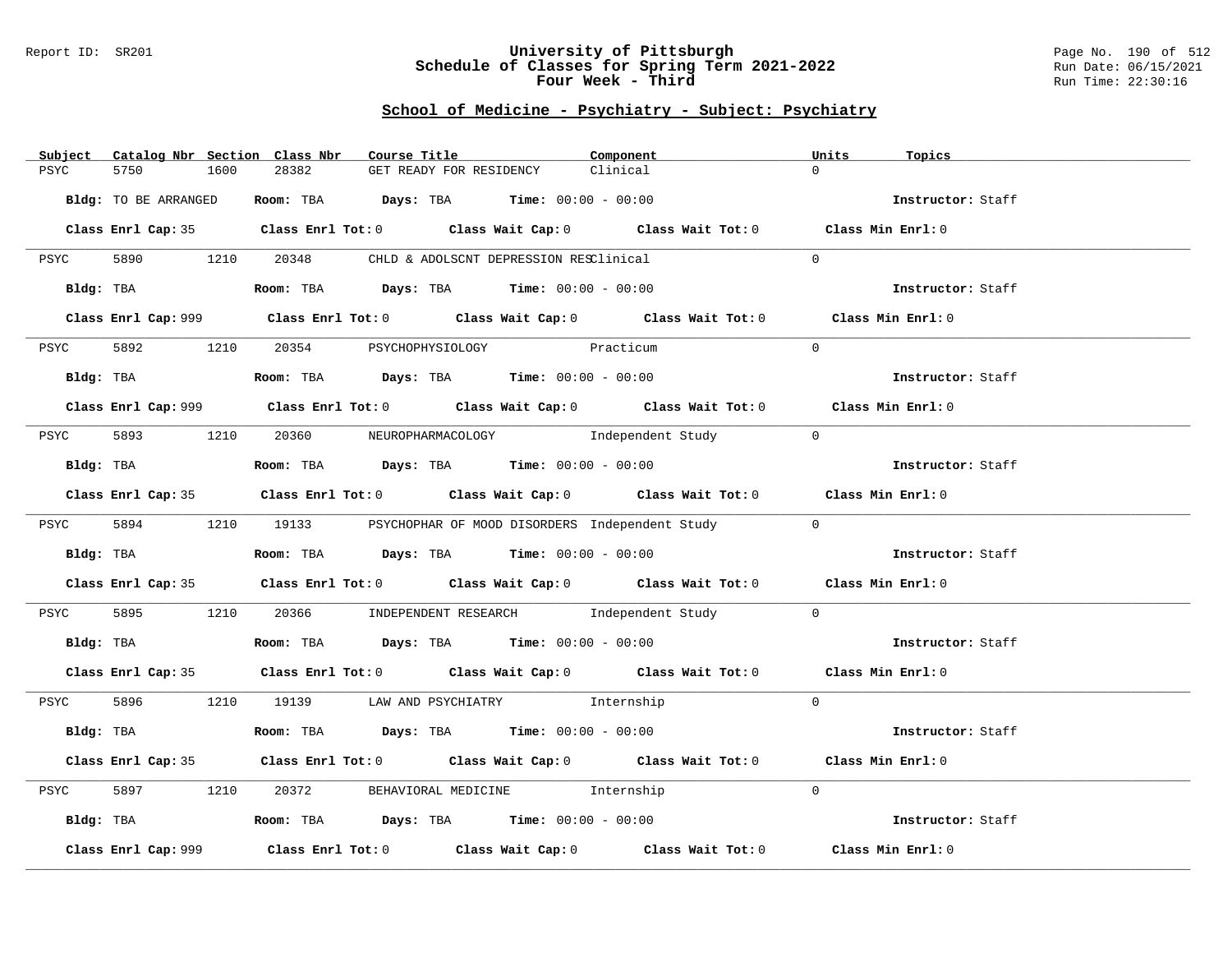| PSYC      | 5898               | 1210 | 20378             |                                               |                                               | INTRO TO CLINCAL PSYC RESEARCHDirected Studies              | $\Omega$          |  |
|-----------|--------------------|------|-------------------|-----------------------------------------------|-----------------------------------------------|-------------------------------------------------------------|-------------------|--|
| Bldg: TBA |                    |      | Room: TBA         |                                               | <b>Days:</b> TBA <b>Time:</b> $00:00 - 00:00$ |                                                             | Instructor: Staff |  |
|           | Class Enrl Cap: 35 |      |                   |                                               |                                               | Class Enrl Tot: $0$ Class Wait Cap: $0$ Class Wait Tot: $0$ | Class Min Enrl: 0 |  |
| PSYC      | 5899               | 1210 | 20384             | INDEPENDENT STUDY                             |                                               | Independent Study                                           | $\mathbf 0$       |  |
| Bldg: TBA |                    |      | Room: TBA         | <b>Days:</b> TBA <b>Time:</b> $00:00 - 00:00$ |                                               |                                                             | Instructor: Staff |  |
|           | Class Enrl Cap: 35 |      |                   |                                               |                                               | Class Enrl Tot: $0$ Class Wait Cap: $0$ Class Wait Tot: $0$ | Class Min Enrl: 0 |  |
| PSYC      | 5901               | 1210 | 20390             | EXTRAMURAL PSYCHIATRY                         |                                               | Clinical                                                    | $\mathbf 0$       |  |
| Bldg: TBA |                    |      | Room: TBA         |                                               | <b>Days:</b> TBA <b>Time:</b> $00:00 - 00:00$ |                                                             | Instructor: Staff |  |
|           | Class Enrl Cap: 35 |      |                   |                                               |                                               | Class Enrl Tot: $0$ Class Wait Cap: $0$ Class Wait Tot: $0$ | Class Min Enrl: 0 |  |
| PSYC      | 5903               | 1210 | 19151             | INDEPENDENT STUDY                             |                                               | Independent Study                                           | $1 - 3$           |  |
| Bldg: TBA |                    |      | Room: TBA         |                                               | <b>Days:</b> TBA <b>Time:</b> $00:00 - 00:00$ |                                                             | Instructor: Staff |  |
|           | Class Enrl Cap: 35 |      | Class Enrl Tot: 0 |                                               |                                               | Class Wait Cap: $0$ Class Wait Tot: $0$                     | Class Min Enrl: 0 |  |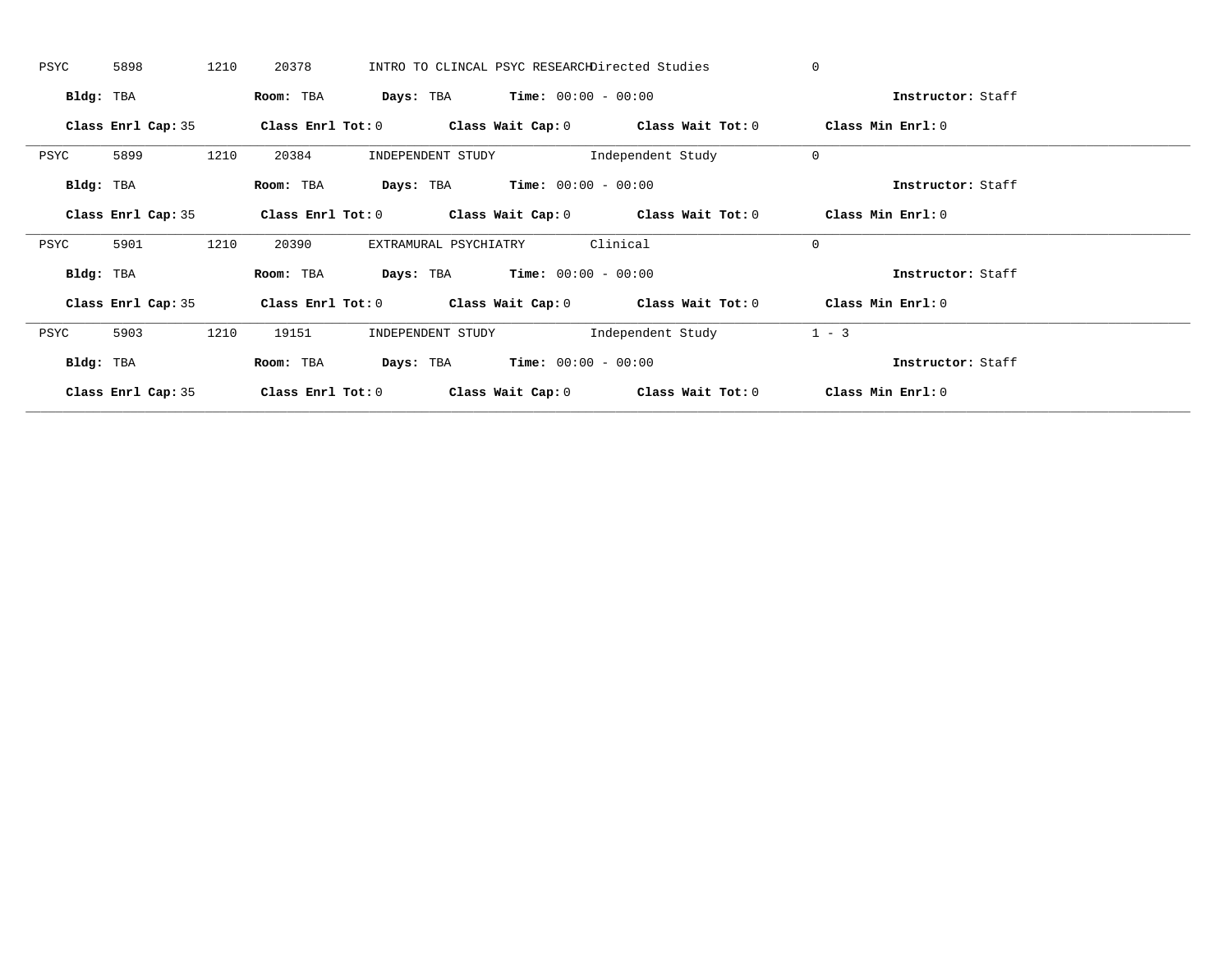#### Report ID: SR201 **University of Pittsburgh** Page No. 192 of 512 **Schedule of Classes for Spring Term 2021-2022** Run Date: 06/15/2021 **Four Week - Third Run Time: 22:30:16**

# **School of Medicine - Radiology - Subject: Radiology**

| Subject            |      | Catalog Nbr Section Class Nbr                                                             | Course Title                                                                          | Component                                                                                          | Units<br>Topics   |  |
|--------------------|------|-------------------------------------------------------------------------------------------|---------------------------------------------------------------------------------------|----------------------------------------------------------------------------------------------------|-------------------|--|
| <b>RAD</b><br>5330 | 1210 | 19157                                                                                     | IMAGING CLERKSHIP (3 WEEKS) Clinical                                                  |                                                                                                    | $\Omega$          |  |
| Bldg: TBA          |      |                                                                                           | Room: TBA $Days:$ TBA $Time: 00:00 - 00:00$                                           |                                                                                                    | Instructor: Staff |  |
|                    |      |                                                                                           |                                                                                       | Class Enrl Cap: 35 Class Enrl Tot: 0 Class Wait Cap: 0 Class Wait Tot: 0 Class Min Enrl: 0         |                   |  |
|                    |      | RAD 5384 1210 19163 EXPERMNTAL RADIATION ONCOLOGY Directed Studies                        |                                                                                       |                                                                                                    | $\Omega$          |  |
| Bldg: TBA          |      |                                                                                           | Room: TBA $Days: TBA$ Time: $00:00 - 00:00$                                           |                                                                                                    | Instructor: Staff |  |
|                    |      |                                                                                           |                                                                                       | Class Enrl Cap: 35 Class Enrl Tot: 0 Class Wait Cap: 0 Class Wait Tot: 0 Class Min Enrl: 0         |                   |  |
|                    |      | RAD 5421 1210 20396 DIAGNOSTIC RADIOLOGY Clinical                                         |                                                                                       |                                                                                                    | $\Omega$          |  |
| Bldg: TBA          |      |                                                                                           | Room: TBA $Days:$ TBA $Time: 00:00 - 00:00$                                           |                                                                                                    | Instructor: Staff |  |
|                    |      |                                                                                           |                                                                                       | Class Enrl Cap: 999 Class Enrl Tot: 0 Class Wait Cap: 0 Class Wait Tot: 0 Class Min Enrl: 0        |                   |  |
|                    |      | RAD 5422 1210 20402 ADVANCED RADIOLOGY Clinical                                           |                                                                                       |                                                                                                    | $\Omega$          |  |
| Bldg: TBA          |      |                                                                                           | Room: TBA $Days: TBA$ Time: $00:00 - 00:00$                                           |                                                                                                    | Instructor: Staff |  |
|                    |      |                                                                                           |                                                                                       | Class Enrl Cap: 35 Class Enrl Tot: 0 Class Wait Cap: 0 Class Wait Tot: 0 Class Min Enrl: 0         |                   |  |
|                    |      | RAD 5425 1210 20408 VASCULAR/INTRVENTION RADIOLOGYClinical                                |                                                                                       |                                                                                                    | $\Omega$          |  |
|                    |      | Bldg: TBA                        Room: TBA          Days: TBA         Time: 00:00 - 00:00 |                                                                                       |                                                                                                    | Instructor: Staff |  |
|                    |      |                                                                                           |                                                                                       | Class Enrl Cap: 999 Class Enrl Tot: 0 Class Wait Cap: 0 Class Wait Tot: 0 Class Min Enrl: 0        |                   |  |
| RAD 5430           |      | 1210 20414 NUCLEAR MEDICINE Clinical                                                      |                                                                                       |                                                                                                    | $\Omega$          |  |
|                    |      | Bldg: TBA                   Room: TBA         Days: TBA         Time: $00:00 - 00:00$     |                                                                                       |                                                                                                    | Instructor: Staff |  |
|                    |      |                                                                                           |                                                                                       | Class Enrl Cap: 999 Class Enrl Tot: 0 Class Wait Cap: 0 Class Wait Tot: 0 Class Min Enrl: 0        |                   |  |
|                    |      | RAD 5435 1210 20420 CLINICAL RADIOLOGY Clinical                                           |                                                                                       |                                                                                                    | $\Omega$          |  |
| Bldg: TBA          |      |                                                                                           | Room: TBA $\rule{1em}{0.15mm}$ Days: TBA Time: $00:00 - 00:00$                        |                                                                                                    | Instructor: Staff |  |
|                    |      |                                                                                           |                                                                                       | Class Enrl Cap: 200 Class Enrl Tot: 0 Class Wait Cap: 0 Class Wait Tot: 0 Class Min Enrl: 0        |                   |  |
| 5440<br>RAD        | 1210 |                                                                                           |                                                                                       | 20426 INDEPENDENT STUDY IN RADIOLOGYIndependent Study                                              | $\Omega$          |  |
| Bldg: TBA          |      |                                                                                           | Room: TBA $\rule{1em}{0.15mm}$ Days: TBA $\rule{1.5mm}{0.15mm}$ Time: $00:00 - 00:00$ |                                                                                                    | Instructor: Staff |  |
| Class Enrl Cap: 35 |      |                                                                                           |                                                                                       | Class Enrl Tot: 0 $\qquad$ Class Wait Cap: 0 $\qquad$ Class Wait Tot: 0 $\qquad$ Class Min Enrl: 0 |                   |  |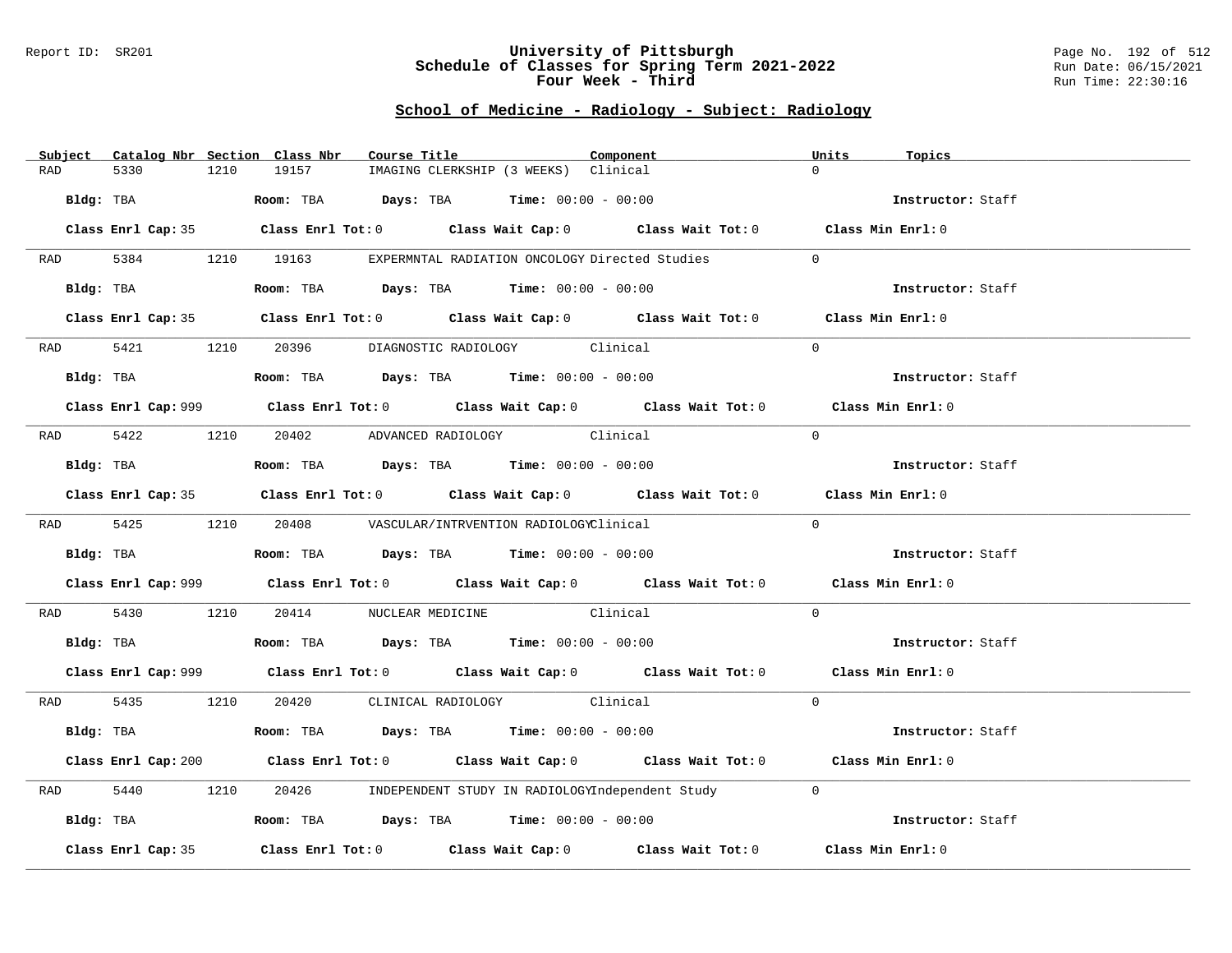| RAD | 5620 | 1210                 | 19169 |  | CLINICAL RADIATION ONCOLOGY Clinical                                                      |                                                                                             | $\overline{0}$ |                   |
|-----|------|----------------------|-------|--|-------------------------------------------------------------------------------------------|---------------------------------------------------------------------------------------------|----------------|-------------------|
|     |      |                      |       |  | Bldg: TBA                   Room: TBA        Days: TBA        Time: $00:00 - 00:00$       |                                                                                             |                | Instructor: Staff |
|     |      |                      |       |  |                                                                                           | Class Enrl Cap: 999 Class Enrl Tot: 0 Class Wait Cap: 0 Class Wait Tot: 0 Class Min Enrl: 0 |                |                   |
|     |      |                      |       |  |                                                                                           | RAD 5630 1210 20432 INTRO TO CLIN RADTN-ONCOLOGY Clinical 0                                 |                |                   |
|     |      |                      |       |  |                                                                                           |                                                                                             |                | Instructor: Staff |
|     |      |                      |       |  |                                                                                           | Class Enrl Cap: 35 Class Enrl Tot: 0 Class Wait Cap: 0 Class Wait Tot: 0 Class Min Enrl: 0  |                |                   |
|     |      |                      |       |  |                                                                                           | RAD 5650 1600 23501 INDIVIDUALIZED CLINICAL COURSEDirected Studies 0                        |                |                   |
|     |      |                      |       |  | Bldg: TO BE ARRANGED Room: TBA Days: TBA Time: 00:00 - 00:00                              |                                                                                             |                | Instructor: Staff |
|     |      |                      |       |  |                                                                                           | Class Enrl Cap: 35 Class Enrl Tot: 0 Class Wait Cap: 0 Class Wait Tot: 0 Class Min Enrl: 0  |                |                   |
|     |      |                      |       |  |                                                                                           | RAD 5651 1600 23508 INDIVIDUALIZED CLINICAL COURSEDirected Studies                          | $\Omega$       |                   |
|     |      | Bldg: TO BE ARRANGED |       |  | Room: TBA $Days:$ TBA $Time:$ 00:00 - 00:00                                               |                                                                                             |                | Instructor: Staff |
|     |      |                      |       |  |                                                                                           | Class Enrl Cap: 35 Class Enrl Tot: 0 Class Wait Cap: 0 Class Wait Tot: 0 Class Min Enrl: 0  |                |                   |
|     |      |                      |       |  |                                                                                           | RAD 5826 1210 20438 EXPERMNTAL RADIATION ONCOLOGY Directed Studies 0                        |                |                   |
|     |      |                      |       |  |                                                                                           |                                                                                             |                | Instructor: Staff |
|     |      |                      |       |  |                                                                                           | Class Enrl Cap: 35 Class Enrl Tot: 0 Class Wait Cap: 0 Class Wait Tot: 0 Class Min Enrl: 0  |                |                   |
|     |      |                      |       |  |                                                                                           | RAD 5827 1210 20444 EXPERIMNTAL DIAGNOSTC RADOLGY Directed Studies                          | $\overline{0}$ |                   |
|     |      |                      |       |  | Bldg: TBA                       Room: TBA         Days: TBA         Time: $00:00 - 00:00$ |                                                                                             |                | Instructor: Staff |
|     |      |                      |       |  |                                                                                           | Class Enrl Cap: 35 Class Enrl Tot: 0 Class Wait Cap: 0 Class Wait Tot: 0 Class Min Enrl: 0  |                |                   |
| RAD |      |                      |       |  |                                                                                           | 5840 1030 24358 RADIATION ONCOLOGY RESEARCH Directed Studies                                | $\overline{0}$ |                   |
|     |      |                      |       |  | Bldg: TO BE ARRANGED ROOM: TBA Days: TBA Time: 00:00 - 00:00                              |                                                                                             |                | Instructor: Staff |
|     |      |                      |       |  |                                                                                           | Class Enrl Cap: 35 Class Enrl Tot: 0 Class Wait Cap: 0 Class Wait Tot: 0 Class Min Enrl: 0  |                |                   |
|     |      |                      |       |  |                                                                                           | RAD 5841 1600 23515 RESEARCH IN RADIOLOGY Directed Studies 0                                |                |                   |
|     |      |                      |       |  | Bldg: TO BE ARRANGED Room: TBA Days: TBA Time: 00:00 - 00:00                              |                                                                                             |                | Instructor: Staff |
|     |      |                      |       |  |                                                                                           | Class Enrl Cap: 35 Class Enrl Tot: 0 Class Wait Cap: 0 Class Wait Tot: 0 Class Min Enrl: 0  |                |                   |
|     |      |                      |       |  |                                                                                           | RAD 5899 1600 23522 IND STUDY RADIATION ONCOLOGY Independent Study 0                        |                |                   |
|     |      |                      |       |  |                                                                                           | Bldg: TO BE ARRANGED Room: TBA Days: TBA Time: 00:00 - 00:00                                |                | Instructor: Staff |
|     |      |                      |       |  |                                                                                           | Class Enrl Cap: 35 Class Enrl Tot: 0 Class Wait Cap: 0 Class Wait Tot: 0 Class Min Enrl: 0  |                |                   |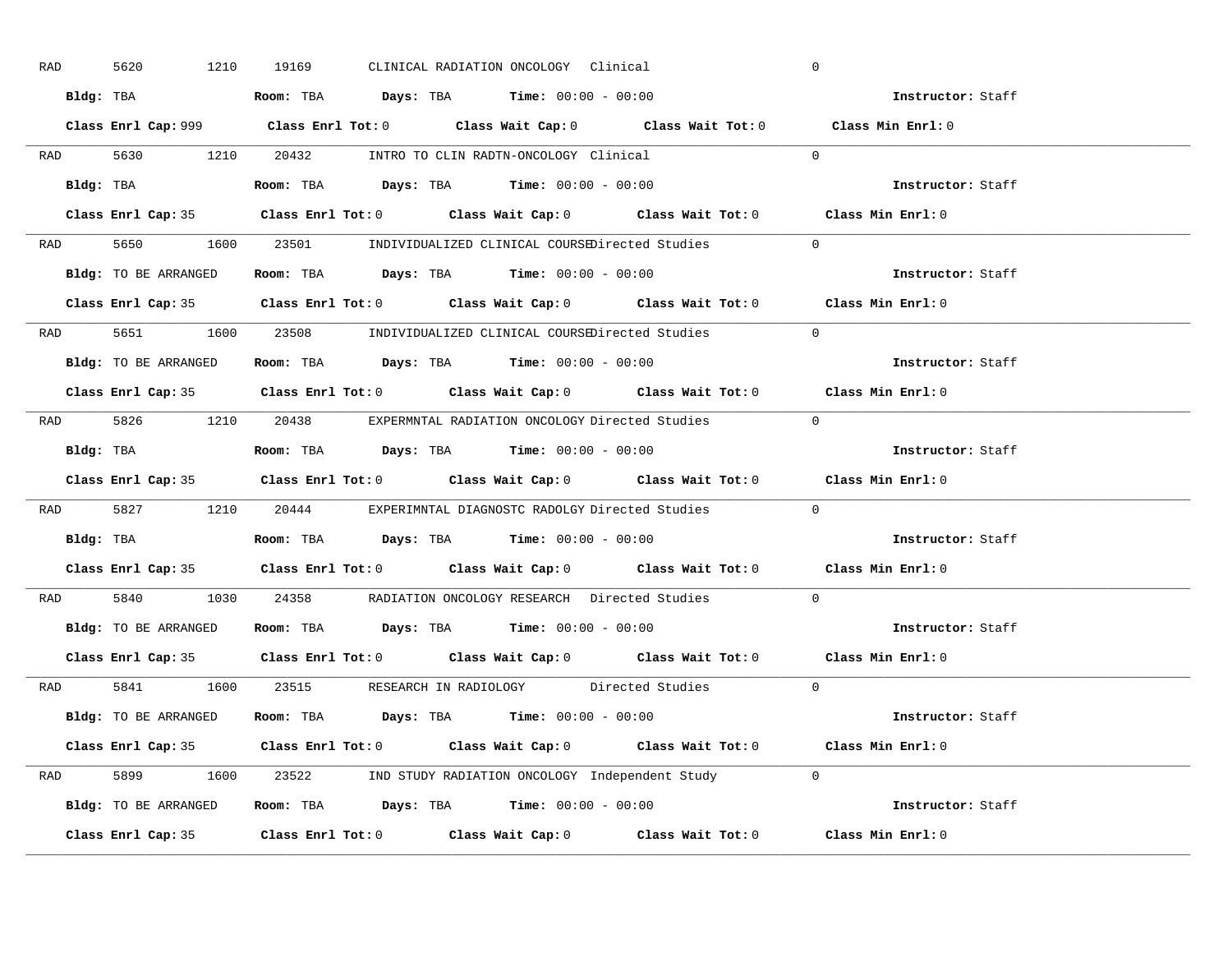### Report ID: SR201 **University of Pittsburgh** Page No. 194 of 512 **Schedule of Classes for Spring Term 2021-2022** Run Date: 06/15/2021 **Four Week - Third Run Time: 22:30:16**

# **School of Medicine - Radiology - Subject: Radiology**

| Subject   | Catalog Nbr Section Class Nbr |      |                   | Course Title                           | Component                    | Units<br>Topics   |  |
|-----------|-------------------------------|------|-------------------|----------------------------------------|------------------------------|-------------------|--|
| RAD       | 5900                          | 1210 | 20450             | EXTRAMURAL RADIOLOGY                   | Clinical                     | 0                 |  |
| Bldg: TBA |                               |      | Room: TBA         | Days: TBA                              | <b>Time:</b> $00:00 - 00:00$ | Instructor: Staff |  |
|           | Class Enrl Cap: 35            |      | Class Enrl Tot: 0 | Class Wait Cap: 0                      | Class Wait $Tot: 0$          | Class Min Enrl: 0 |  |
|           |                               |      |                   |                                        |                              |                   |  |
| RAD       | 5901                          | 1210 | 20456             | EXTRAMURAL RADIATION ONCOLOGY Clinical |                              | 0                 |  |
| Bldg: TBA |                               |      | Room: TBA         | Days: TBA                              | <b>Time:</b> $00:00 - 00:00$ | Instructor: Staff |  |
|           | Class Enrl Cap: 35            |      | Class Enrl Tot: 0 | Class Wait Cap: 0                      | Class Wait $Tot: 0$          | Class Min Enrl: 0 |  |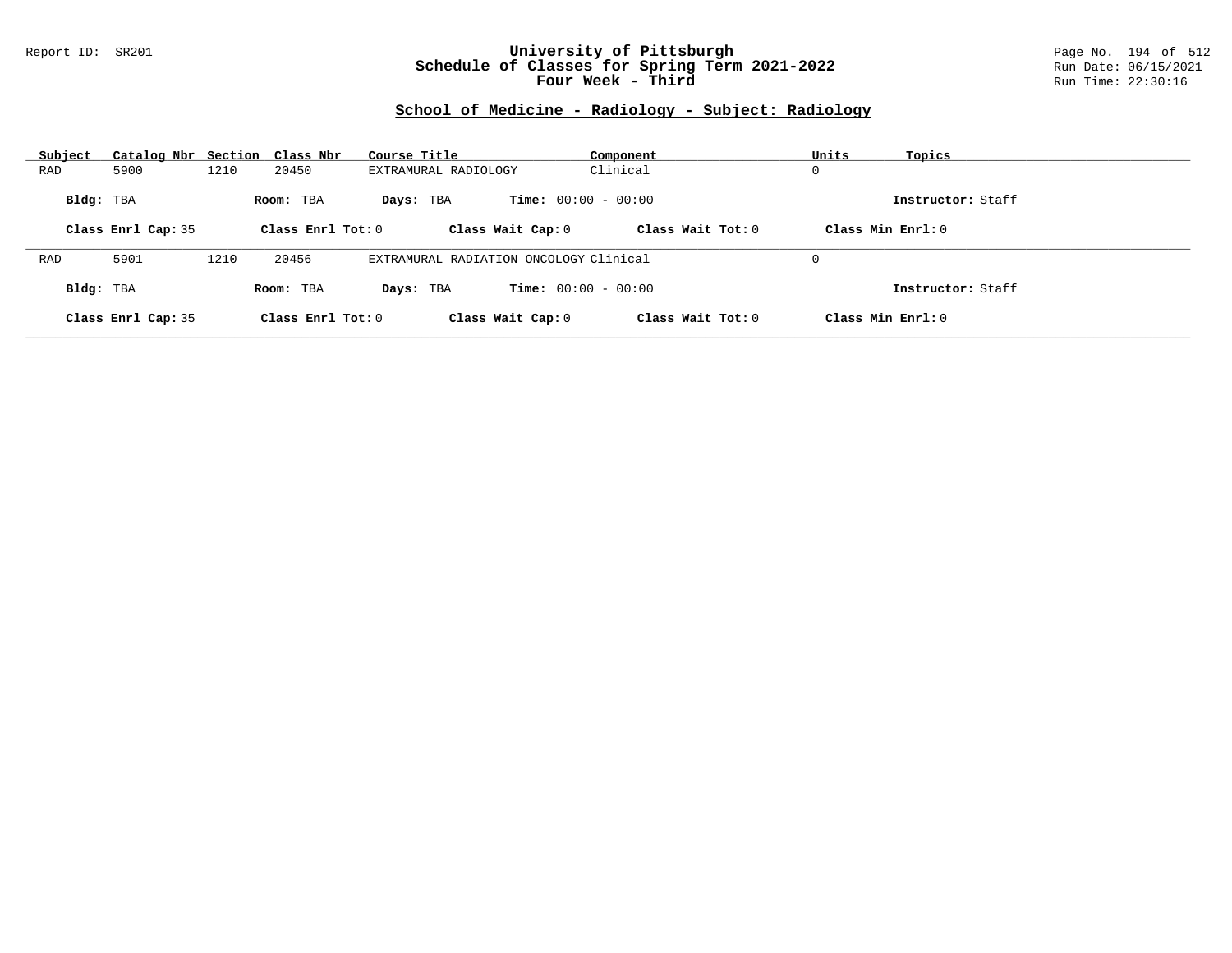#### Report ID: SR201 **University of Pittsburgh** Page No. 195 of 512 **Schedule of Classes for Spring Term 2021-2022** Run Date: 06/15/2021 **Four Week - Third Run Time: 22:30:16**

### **School of Medicine - Surgery - Subject: Cardiothoracic Surgery**

| Subject              |           | Catalog Nbr Section Class Nbr | Course Title                                                   | Component                                                                                  | Units             | Topics            |
|----------------------|-----------|-------------------------------|----------------------------------------------------------------|--------------------------------------------------------------------------------------------|-------------------|-------------------|
| 5461<br>CTSURG       | 1202      | 22486                         | PEDIATRIC CARDIOTHORACIC SURG Clinical                         |                                                                                            | $\Omega$          |                   |
| Bldg: TO BE ARRANGED |           |                               | Room: TBA $\rule{1em}{0.15mm}$ Days: TBA Time: $00:00 - 00:00$ |                                                                                            |                   | Instructor: Staff |
|                      |           |                               |                                                                | Class Enrl Cap: 35 Class Enrl Tot: 0 Class Wait Cap: 0 Class Wait Tot: 0 Class Min Enrl: 0 |                   |                   |
| CTSURG 5462 1250     |           | 22229                         | ADULT CARDIAC SURGERY Clinical                                 |                                                                                            | $\Omega$          |                   |
| Bldg: TO BE ARRANGED |           |                               | Room: TBA $Days:$ TBA $Time: 00:00 - 00:00$                    |                                                                                            | Instructor: Staff |                   |
|                      |           |                               |                                                                | Class Enrl Cap: 35 Class Enrl Tot: 0 Class Wait Cap: 0 Class Wait Tot: 0 Class Min Enrl: 0 |                   |                   |
| CTSURG 5463 1202     |           |                               | 22479 ADULT THORACIC SURGERY Clinical                          |                                                                                            | $\Omega$          |                   |
| Bldg: TO BE ARRANGED |           |                               | Room: TBA $Days:$ TBA $Time: 00:00 - 00:00$                    |                                                                                            | Instructor: Staff |                   |
|                      |           |                               |                                                                | Class Enrl Cap: 35 Class Enrl Tot: 0 Class Wait Cap: 0 Class Wait Tot: 0 Class Min Enrl: 0 |                   |                   |
| CTSURG               | 5650 1600 |                               |                                                                | 23351 INDIVIDUALIZED CLINICAL COURSEDirected Studies                                       | $\Omega$          |                   |
| Bldg: TO BE ARRANGED |           |                               | Room: TBA $Days:$ TBA $Time: 00:00 - 00:00$                    |                                                                                            |                   | Instructor: Staff |
|                      |           |                               |                                                                | Class Enrl Cap: 35 Class Enrl Tot: 0 Class Wait Cap: 0 Class Wait Tot: 0 Class Min Enrl: 0 |                   |                   |
| 5840<br>CTSURG       | 1210      |                               |                                                                | 24341 CARDIOTHORACIC SURGERY RES Directed Studies                                          | $\Omega$          |                   |
| Bldg: TO BE ARRANGED |           |                               | Room: TBA $Days:$ TBA $Time: 00:00 - 00:00$                    |                                                                                            |                   | Instructor: Staff |
|                      |           |                               |                                                                | Class Enrl Cap: 35 Class Enrl Tot: 0 Class Wait Cap: 0 Class Wait Tot: 0 Class Min Enrl: 0 |                   |                   |
| CTSURG               | 5899 1600 |                               |                                                                | 23360 IND STDY CARDIOTHORACIC SURG Independent Study                                       | $\Omega$          |                   |
| Bldg: TO BE ARRANGED |           |                               | Room: TBA $Days:$ TBA $Time: 00:00 - 00:00$                    |                                                                                            |                   | Instructor: Staff |
|                      |           |                               |                                                                | Class Enrl Cap: 35 Class Enrl Tot: 0 Class Wait Cap: 0 Class Wait Tot: 0 Class Min Enrl: 0 |                   |                   |
| CTSURG               | 5900 1030 |                               | 22148 EXTRAMURAL CARDIOTHORACIC SURGClinical                   |                                                                                            | $\Omega$          |                   |
| Bldg: TO BE ARRANGED |           |                               | Room: TBA $Days:$ TBA $Time: 00:00 - 00:00$                    |                                                                                            |                   | Instructor: Staff |
|                      |           |                               |                                                                | Class Enrl Cap: 35 Class Enrl Tot: 0 Class Wait Cap: 0 Class Wait Tot: 0 Class Min Enrl: 0 |                   |                   |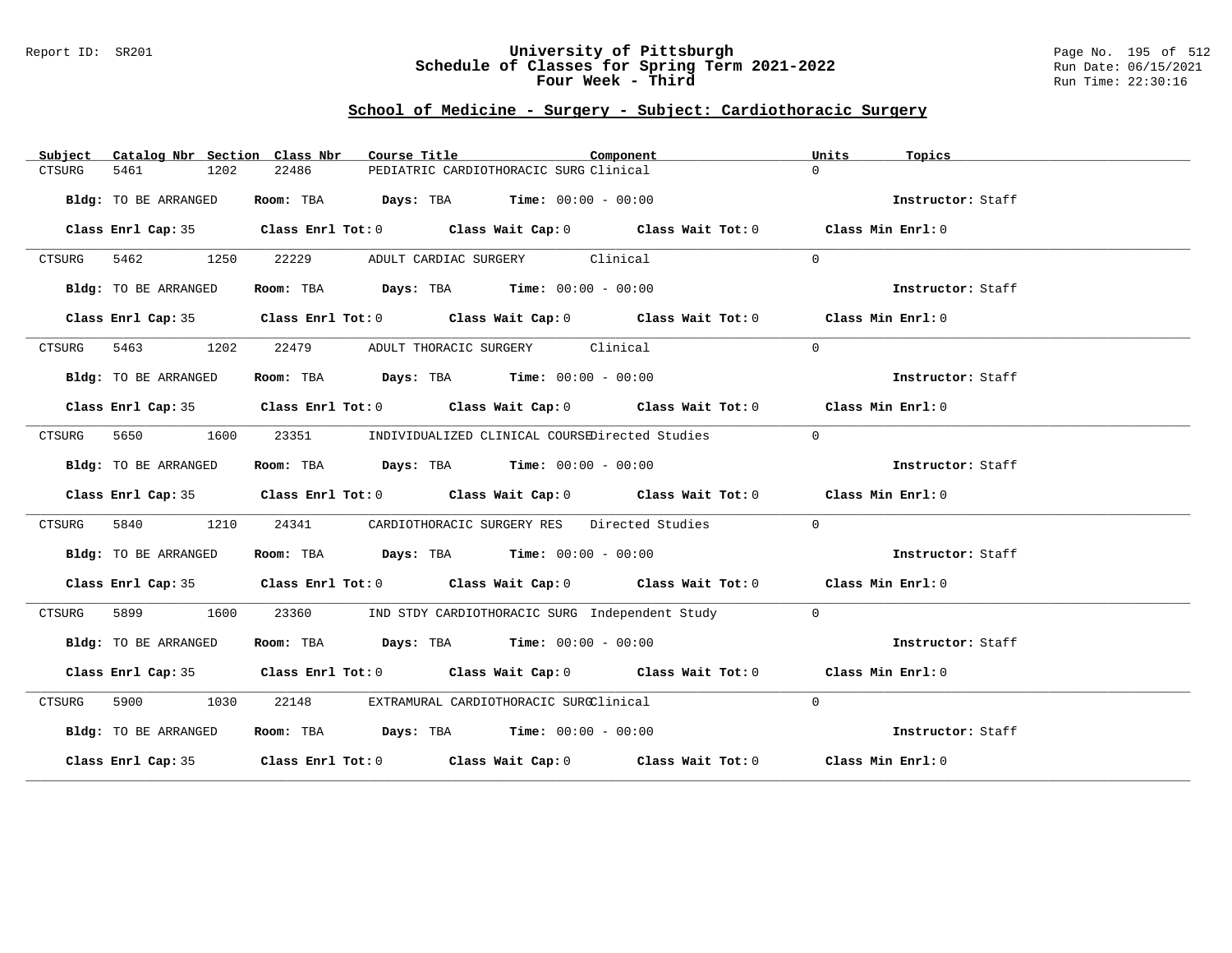### Report ID: SR201 **University of Pittsburgh** Page No. 196 of 512 **Schedule of Classes for Spring Term 2021-2022** Run Date: 06/15/2021 **Four Week - Third Run Time: 22:30:16**

# **School of Medicine - Surgery - Subject: Plastic Surgery**

| Catalog Nbr Section Class Nbr<br>Subject | Course Title                                                                               | Component                                       | Units    | Topics            |
|------------------------------------------|--------------------------------------------------------------------------------------------|-------------------------------------------------|----------|-------------------|
| 5450<br>1202<br>PLSSURG                  | 22493                                                                                      | PLASTIC RECONSTRUCTIVE SURGERYClinical          | $\Omega$ |                   |
| Bldg: TO BE ARRANGED                     | Room: TBA                                                                                  | <b>Days:</b> TBA <b>Time:</b> $00:00 - 00:00$   |          | Instructor: Staff |
| Class Enrl Cap: 35                       | Class Enrl Tot: $0$ Class Wait Cap: $0$ Class Wait Tot: $0$ Class Min Enrl: $0$            |                                                 |          |                   |
| 1600<br>PLSSURG<br>5650                  | 23472                                                                                      | INDIVIDUALIZED CLINICAL COURSEDirected Studies  | $\Omega$ |                   |
| Bldg: TO BE ARRANGED                     | Room: TBA                                                                                  | <b>Days:</b> TBA <b>Time:</b> $00:00 - 00:00$   |          | Instructor: Staff |
|                                          | Class Enrl Cap: 35 Class Enrl Tot: 0 Class Wait Cap: 0 Class Wait Tot: 0 Class Min Enrl: 0 |                                                 |          |                   |
| 1210<br>PLSSURG 5883                     | 20558<br>SURGICAL RESEARCH                                                                 | Directed Studies                                | $\Omega$ |                   |
| Bldg: TBA                                | Room: TBA                                                                                  | <b>Days:</b> TBA <b>Time:</b> $00:00 - 00:00$   |          | Instructor: Staff |
| Class Enrl Cap: 35                       | Class Enrl Tot: $0$ Class Wait Cap: $0$ Class Wait Tot: $0$ Class Min Enrl: $0$            |                                                 |          |                   |
| 1600<br>PLSSURG 5899                     | 23479                                                                                      | INDEPENDENT STUDY PLASTIC SURGIndependent Study | $\Omega$ |                   |
| Bldg: TO BE ARRANGED                     | <b>Room:</b> TBA <b>Days:</b> TBA <b>Time:</b> 00:00 - 00:00                               |                                                 |          | Instructor: Staff |
| Class Enrl Cap: 35                       | Class Enrl Tot: $0$ Class Wait Cap: $0$ Class Wait Tot: $0$ Class Min Enrl: $0$            |                                                 |          |                   |
| 1210<br>PLSSURG<br>5901                  | EXTRAMURAL PLASTIC SURGERY<br>20060                                                        | Clinical                                        | 0        |                   |
| Bldg: TBA                                | Room: TBA $Days:$ TBA $Time: 00:00 - 00:00$                                                |                                                 |          | Instructor: Staff |
| Class Enrl Cap: 35                       | Class Enrl Tot: $0$ Class Wait Cap: $0$ Class Wait Tot: $0$ Class Min Enrl: $0$            |                                                 |          |                   |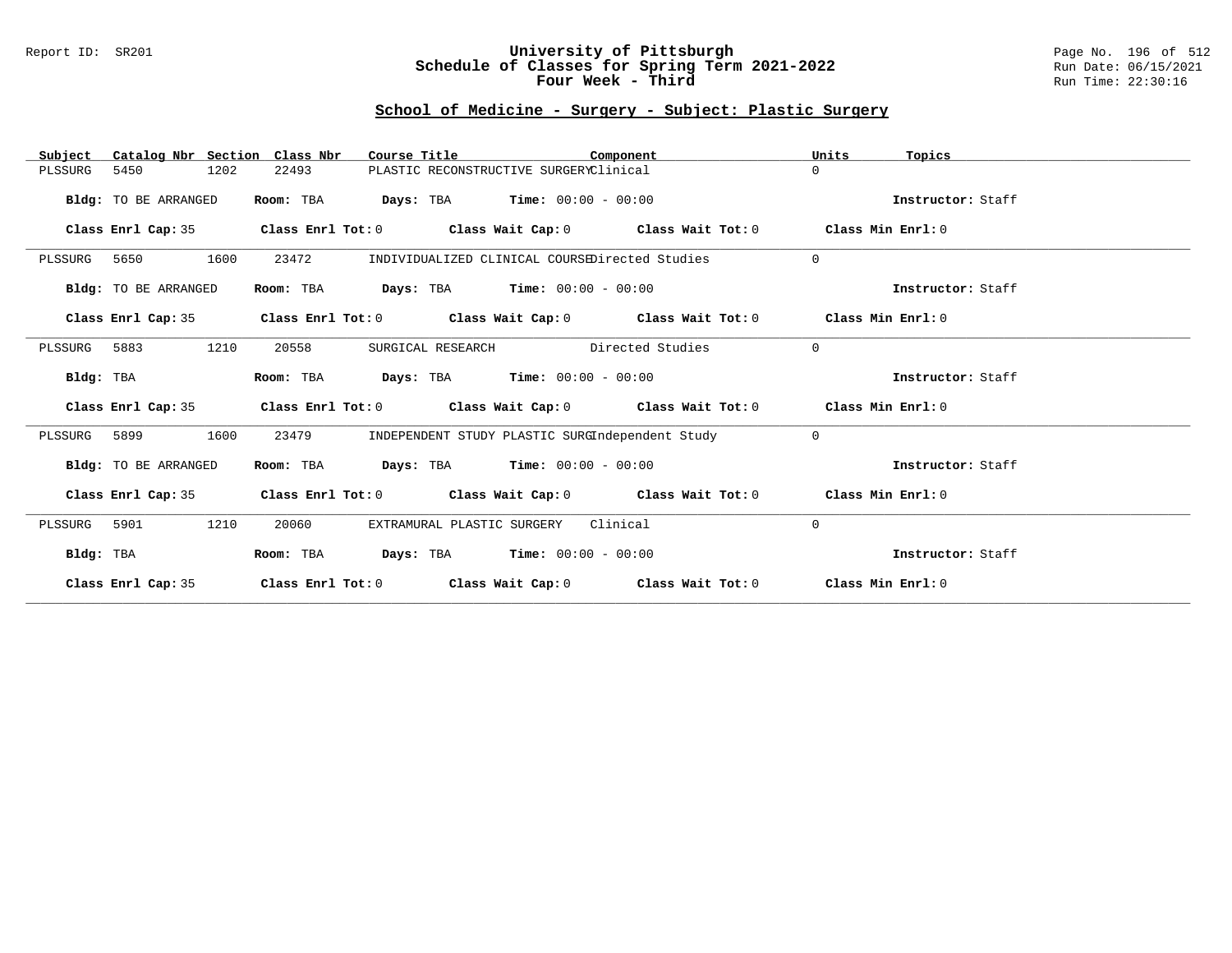#### Report ID: SR201 **University of Pittsburgh** Page No. 197 of 512 **Schedule of Classes for Spring Term 2021-2022** Run Date: 06/15/2021 **Four Week - Third Run Time: 22:30:16**

# **School of Medicine - Surgery - Subject: Surgery**

| Subject Catalog Nbr Section Class Nbr | Course Title<br>Component                                                                  | Units<br>Topics   |
|---------------------------------------|--------------------------------------------------------------------------------------------|-------------------|
| <b>SURG</b><br>5323<br>1210           | 20462<br>PLASTIC SURGERY PRECEPTORSHIP Clinical                                            | $\Omega$          |
|                                       |                                                                                            |                   |
| Bldg: TBA                             | Room: TBA $Days:$ TBA $Time: 00:00 - 00:00$                                                | Instructor: Staff |
|                                       |                                                                                            |                   |
|                                       | Class Enrl Cap: 35 Class Enrl Tot: 0 Class Wait Cap: 0 Class Wait Tot: 0 Class Min Enrl: 0 |                   |
|                                       |                                                                                            |                   |
|                                       | SURG 5345 1210 20468 SURGERY CLERKSHIP REPEAT Clinical                                     | $\Omega$          |
|                                       |                                                                                            |                   |
|                                       | Bldg: TBA                  Room: TBA        Days: TBA        Time: 00:00 - 00:00           | Instructor: Staff |
|                                       |                                                                                            |                   |
|                                       | Class Enrl Cap: 35 Class Enrl Tot: 0 Class Wait Cap: 0 Class Wait Tot: 0 Class Min Enrl: 0 |                   |
|                                       |                                                                                            |                   |
| SURG                                  | 5360 1210 20474 ORAL-MAXILLOFACIAL SURGERY Clinical                                        | $\Omega$          |
|                                       |                                                                                            |                   |
| Bldg: TBA                             | Room: TBA $Days:$ TBA $Time: 00:00 - 00:00$                                                | Instructor: Staff |
|                                       | Class Enrl Cap: 35 Class Enrl Tot: 0 Class Wait Cap: 0 Class Wait Tot: 0 Class Min Enrl: 0 |                   |
|                                       |                                                                                            |                   |
|                                       | SURG 5401 1210 20486 SURGERY ACTING INTERNSHIP Clinical                                    | $\Omega$          |
|                                       |                                                                                            |                   |
| Bldg: TBA                             | Room: TBA $Days: TBA$ Time: $00:00 - 00:00$                                                | Instructor: Staff |
|                                       |                                                                                            |                   |
|                                       | Class Enrl Cap: 35 Class Enrl Tot: 0 Class Wait Cap: 0 Class Wait Tot: 0 Class Min Enrl: 0 |                   |
|                                       |                                                                                            |                   |
|                                       | SURG 5402 1210 20492 EXTRAMURAL ACTING INTERNSHIP Clinical                                 | $\Omega$          |
|                                       |                                                                                            |                   |
| Bldg: TBA                             | Room: TBA $Days:$ TBA $Time: 00:00 - 00:00$                                                | Instructor: Staff |
|                                       |                                                                                            |                   |
|                                       | Class Enrl Cap: 35 Class Enrl Tot: 0 Class Wait Cap: 0 Class Wait Tot: 0 Class Min Enrl: 0 |                   |
|                                       |                                                                                            |                   |
|                                       | SURG 5403 1210 20498 MD/OMS ACTING INTERNSHIP Clinical                                     | $\overline{0}$    |
|                                       |                                                                                            |                   |
|                                       | Bldg: TBA                    Room: TBA         Days: TBA         Time: $00:00 - 00:00$     | Instructor: Staff |
|                                       |                                                                                            |                   |
|                                       | Class Enrl Cap: 35 Class Enrl Tot: 0 Class Wait Cap: 0 Class Wait Tot: 0 Class Min Enrl: 0 |                   |
|                                       |                                                                                            |                   |
|                                       | SURG 5410 1210 20504 GENERAL SURGERY ELECTIVE Clinical                                     | $\Omega$          |
|                                       |                                                                                            |                   |
| Bldg: TBA                             | Room: TBA $Days:$ TBA $Time: 00:00 - 00:00$                                                | Instructor: Staff |
|                                       |                                                                                            |                   |
|                                       | Class Enrl Cap: 35 Class Enrl Tot: 0 Class Wait Cap: 0 Class Wait Tot: 0 Class Min Enrl: 0 |                   |
|                                       |                                                                                            |                   |
| 5411<br>SURG                          | 1303 22332 SURGERY INTERNSHIP PREP COURSEClinical                                          | $\Omega$          |
|                                       |                                                                                            |                   |
| Bldg: TO BE ARRANGED                  | Room: TBA $\rule{1em}{0.15mm}$ Days: TBA Time: $00:00 - 00:00$                             | Instructor: Staff |
|                                       | Class Enrl Cap: 35 Class Enrl Tot: 0 Class Wait Cap: 0 Class Wait Tot: 0                   | Class Min Enrl: 0 |
|                                       |                                                                                            |                   |
|                                       |                                                                                            |                   |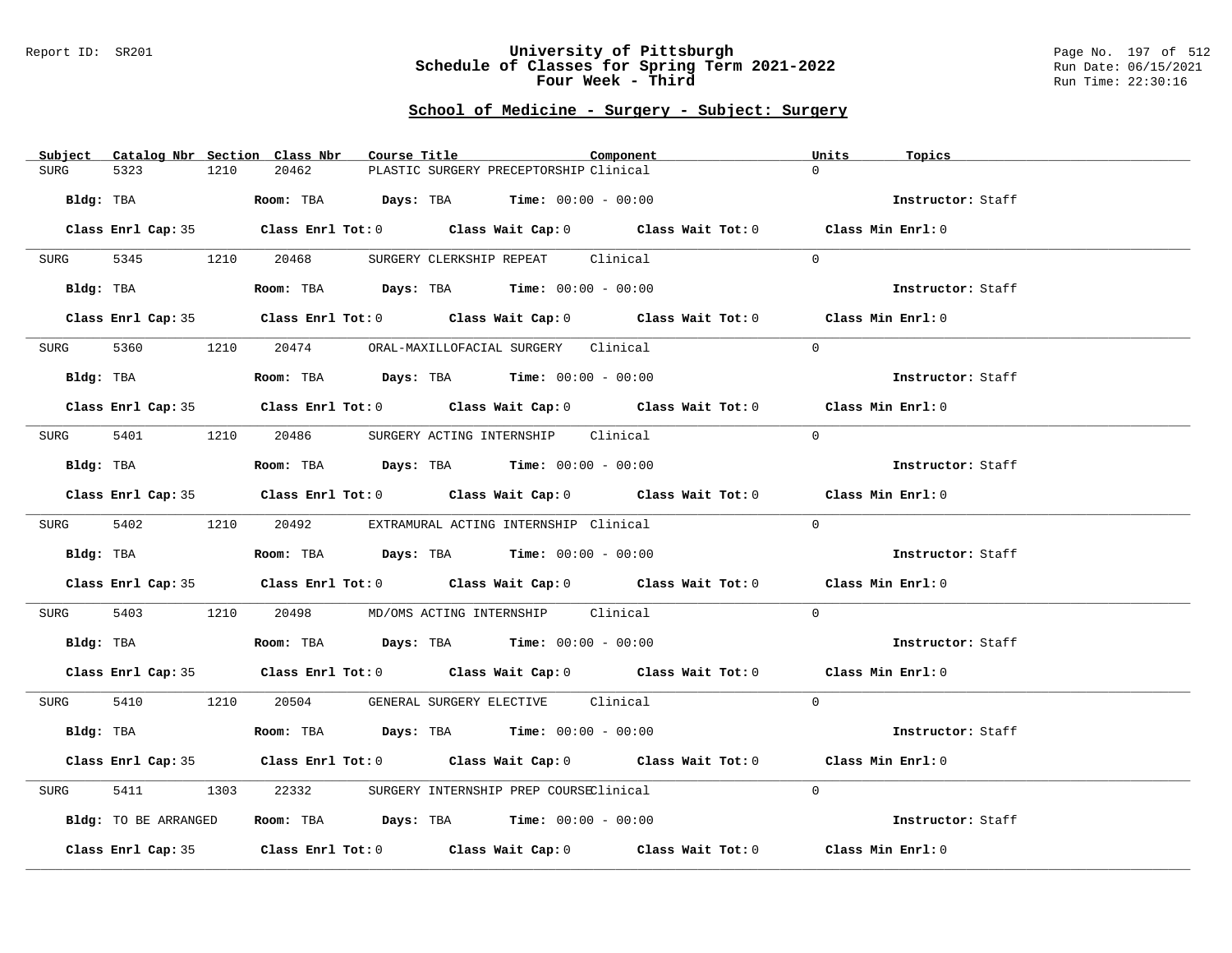| SURG      | 1210<br>5420 | 20510 | COMMUNITY HOSPITAL CLERKSHIP Clinical                                                       | $\mathbf 0$       |  |
|-----------|--------------|-------|---------------------------------------------------------------------------------------------|-------------------|--|
|           |              |       | Bldg: TBA                      Room: TBA         Days: TBA         Time: 00:00 - 00:00      | Instructor: Staff |  |
|           |              |       | Class Enrl Cap: 999 Class Enrl Tot: 0 Class Wait Cap: 0 Class Wait Tot: 0 Class Min Enrl: 0 |                   |  |
|           |              |       | SURG 5430 1210 20516 NEOPLASTIC DISEASE ELECTIVE Clinical                                   | $\Omega$          |  |
|           |              |       |                                                                                             | Instructor: Staff |  |
|           |              |       | Class Enrl Cap: 35 Class Enrl Tot: 0 Class Wait Cap: 0 Class Wait Tot: 0 Class Min Enrl: 0  |                   |  |
|           |              |       | SURG 5440 1210 20522 PEDIATRIC SURGERY ELECTIVE Clinical                                    | $\Omega$          |  |
|           |              |       | Bldg: TBA                   Room: TBA         Days: TBA         Time: 00:00 - 00:00         | Instructor: Staff |  |
|           |              |       | Class Enrl Cap: 999 Class Enrl Tot: 0 Class Wait Cap: 0 Class Wait Tot: 0 Class Min Enrl: 0 |                   |  |
|           |              |       | SURG 5482 1210 20528 ORGAN TRANSPLANTATION Clinical                                         | $\Omega$          |  |
|           |              |       | Bldg: TBA                   Room: TBA         Days: TBA         Time: $00:00 - 00:00$       | Instructor: Staff |  |
|           |              |       | Class Enrl Cap: 35 Class Enrl Tot: 0 Class Wait Cap: 0 Class Wait Tot: 0 Class Min Enrl: 0  |                   |  |
|           |              |       | SURG 5485 1210 20534 BIOLOGICAL AND GENE THERAPY Clinical                                   | $\Omega$          |  |
|           |              |       | Bldg: TBA                   Room: TBA         Days: TBA         Time: $00:00 - 00:00$       | Instructor: Staff |  |
|           |              |       | Class Enrl Cap: 999 Class Enrl Tot: 0 Class Wait Cap: 0 Class Wait Tot: 0                   | Class Min Enrl: 0 |  |
|           |              |       |                                                                                             |                   |  |
|           |              |       | SURG 5486 1210 19181 SURGICAL SPECIALTIES Clinical                                          | $\Omega$          |  |
| Bldg: TBA |              |       | <b>Room:</b> TBA <b>Days:</b> TBA <b>Time:</b> 00:00 - 00:00                                | Instructor: Staff |  |
|           |              |       | Class Enrl Cap: 35 Class Enrl Tot: 0 Class Wait Cap: 0 Class Wait Tot: 0 Class Min Enrl: 0  |                   |  |
|           |              |       | SURG 5490 1210 20540 ORAL-MAXILLOFACIAL SURGERY Clinical                                    | $\Omega$          |  |
|           |              |       | Bldg: TBA                   Room: TBA         Days: TBA         Time: $00:00 - 00:00$       | Instructor: Staff |  |
|           |              |       | Class Enrl Cap: 999 Class Enrl Tot: 0 Class Wait Cap: 0 Class Wait Tot: 0 Class Min Enrl: 0 |                   |  |
|           |              |       | SURG 5650 1210 20546 SURGICAL SPECIAL STUDIES Clinical                                      | $\Omega$          |  |
|           |              |       | Bldg: TBA                    Room: TBA         Days: TBA         Time: 00:00 - 00:00        | Instructor: Staff |  |
|           |              |       | Class Enrl Cap: 35 Class Enrl Tot: 0 Class Wait Cap: 0 Class Wait Tot: 0 Class Min Enrl: 0  |                   |  |
|           |              |       | SURG 5700 1210 20552 SURGICAL LIFE SCIENCES Clinical                                        | $\Omega$          |  |
|           |              |       | <b>Bldg:</b> TBA <b>ROOM:</b> TBA <b>Days:</b> TBA <b>Time:</b> $00:00 - 00:00$             | Instructor: Staff |  |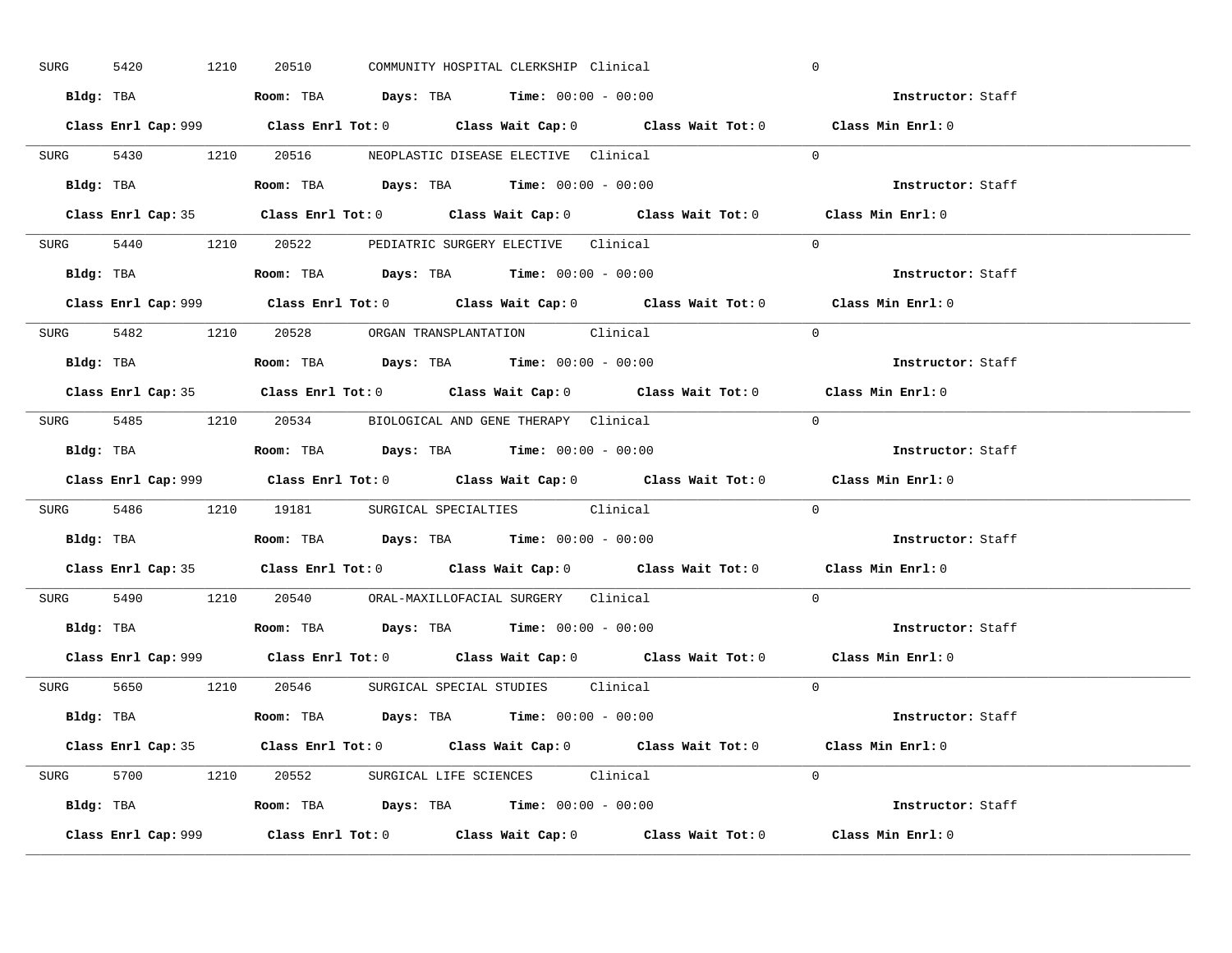#### Report ID: SR201 **University of Pittsburgh** Page No. 199 of 512 **Schedule of Classes for Spring Term 2021-2022** Run Date: 06/15/2021 **Four Week - Third Run Time: 22:30:16**

# **School of Medicine - Surgery - Subject: Surgery**

| Catalog Nbr Section<br>Subject | Class Nbr<br>Course Title                                   | Component             | Units<br>Topics   |
|--------------------------------|-------------------------------------------------------------|-----------------------|-------------------|
| 1210<br>5884<br>SURG           | 20564<br>HISTORY OF MEDICINE                                | Directed Studies      | $\mathbf 0$       |
| Bldg: TBA                      | <b>Days:</b> TBA <b>Time:</b> $00:00 - 00:00$<br>Room: TBA  |                       | Instructor: Staff |
| Class Enrl Cap: 35             | Class Enrl Tot: $0$ Class Wait Cap: $0$ Class Wait Tot: $0$ |                       | Class Min Enrl: 0 |
| 5885<br>1020<br>SURG           | 22162<br>SURGICAL RESEARCH                                  | Clinical              | $\mathbf 0$       |
| Bldg: TO BE ARRANGED           | <b>Days:</b> TBA <b>Time:</b> $00:00 - 00:00$<br>Room: TBA  |                       | Instructor: Staff |
| Class Enrl Cap: 35             | Class Enrl Tot: $0$ Class Wait Cap: $0$ Class Wait Tot: $0$ |                       | Class Min Enrl: 0 |
| 5900<br>1210<br>SURG           | 20570<br>EXTRAMURAL GENERAL SURGERY                         | Lecture               | $\mathbf 0$       |
| Bldg: TBA                      | <b>Days:</b> TBA <b>Time:</b> $00:00 - 00:00$<br>Room: TBA  |                       | Instructor: Staff |
| Class Enrl Cap: 35             | Class Enrl Tot: $0$ Class Wait Cap: $0$ Class Wait Tot: $0$ |                       | Class Min Enrl: 0 |
| 5902<br>1210<br>SURG           | 20078<br>INDEPENDENT STUDY                                  | Independent Study     | $\mathbf 0$       |
| Bldg: TBA                      | Room: TBA<br>Days: TBA                                      | $Time: 00:00 - 00:00$ | Instructor: Staff |
| Class Enrl Cap: 35             | Class Enrl Tot: 0<br>Class Wait Cap: 0                      | Class Wait Tot: 0     | Class Min Enrl: 0 |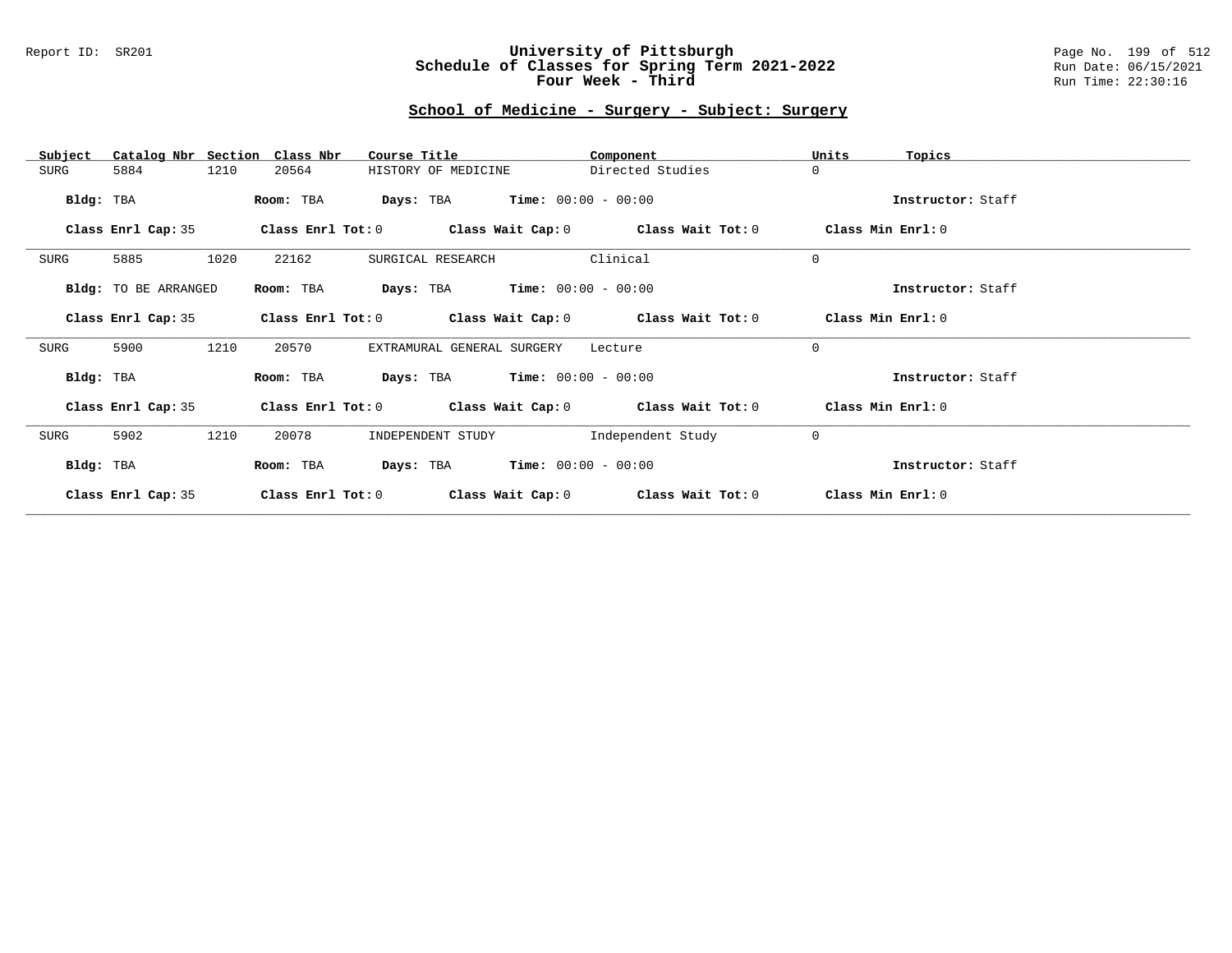#### Report ID: SR201 **University of Pittsburgh** Page No. 200 of 512 **Schedule of Classes for Spring Term 2021-2022** Run Date: 06/15/2021 **Four Week - Third Run Time: 22:30:16**

# **School of Medicine - Urology - Subject: Urology**

| Subject   |                      |      | Catalog Nbr Section Class Nbr | Course Title                                                   | Component                                                                                   | Units          | Topics            |
|-----------|----------------------|------|-------------------------------|----------------------------------------------------------------|---------------------------------------------------------------------------------------------|----------------|-------------------|
| URLGY     | 5321                 | 1210 | 20096                         | UROLOGIC ONCOLOGY                                              | Clinical                                                                                    | $\Omega$       |                   |
|           | Bldg: TBA            |      |                               | Room: TBA $Days:$ TBA $Time: 00:00 - 00:00$                    |                                                                                             |                | Instructor: Staff |
|           |                      |      |                               |                                                                | Class Enrl Cap: 35 Class Enrl Tot: 0 Class Wait Cap: 0 Class Wait Tot: 0 Class Min Enrl: 0  |                |                   |
| URLGY     | 5470 1210            |      | 20114                         | UROLOGICAL SURGERY (ADULT) Clinical                            |                                                                                             | $\Omega$       |                   |
|           | Bldg: TBA            |      |                               | Room: TBA $Days:$ TBA $Time: 00:00 - 00:00$                    |                                                                                             |                | Instructor: Staff |
|           |                      |      |                               |                                                                | Class Enrl Cap: 999 Class Enrl Tot: 0 Class Wait Cap: 0 Class Wait Tot: 0 Class Min Enrl: 0 |                |                   |
| URLGY     | 5471                 | 1210 |                               | 20126 PEDIATRIC UROLOGICAL SURGERY Clinical                    |                                                                                             | $\Omega$       |                   |
| Bldg: TBA |                      |      |                               | Room: TBA $\rule{1em}{0.15mm}$ Days: TBA Time: $00:00 - 00:00$ |                                                                                             |                | Instructor: Staff |
|           |                      |      |                               |                                                                | Class Enrl Cap: 999 Class Enrl Tot: 0 Class Wait Cap: 0 Class Wait Tot: 0 Class Min Enrl: 0 |                |                   |
| URLGY     | 5650                 | 1600 |                               |                                                                | 23529 INDIVIDUALIZED CLINICAL COURSEDirected Studies                                        | $\overline{0}$ |                   |
|           | Bldg: TO BE ARRANGED |      |                               | Room: TBA $Days:$ TBA $Time: 00:00 - 00:00$                    |                                                                                             |                | Instructor: Staff |
|           |                      |      |                               |                                                                | Class Enrl Cap: 35 Class Enrl Tot: 0 Class Wait Cap: 0 Class Wait Tot: 0 Class Min Enrl: 0  |                |                   |
| URLGY     | 5810                 | 1210 |                               |                                                                | 20144 UROLOGY RESEARCH Directed Studies                                                     | $\Omega$       |                   |
|           | Bldg: TBA            |      |                               | Room: TBA $\rule{1em}{0.15mm}$ Days: TBA Time: $00:00 - 00:00$ |                                                                                             |                | Instructor: Staff |
|           |                      |      |                               |                                                                | Class Enrl Cap: 35 Class Enrl Tot: 0 Class Wait Cap: 0 Class Wait Tot: 0 Class Min Enrl: 0  |                |                   |
| URLGY     | 5899                 | 1600 | 23536                         |                                                                | INDEPENDENT STUDY IN UROLOGY Independent Study                                              | $\Omega$       |                   |
|           | Bldg: TO BE ARRANGED |      |                               | Room: TBA $Days:$ TBA $Time: 00:00 - 00:00$                    |                                                                                             |                | Instructor: Staff |
|           |                      |      |                               |                                                                | Class Enrl Cap: 35 Class Enrl Tot: 0 Class Wait Cap: 0 Class Wait Tot: 0 Class Min Enrl: 0  |                |                   |
| URLGY     | 5900 1210            |      |                               | 20156 EXTRAMURAL UROLOGIC SURGERY Clinical                     |                                                                                             | $\Omega$       |                   |
| Bldg: TBA |                      |      |                               | Room: TBA $Days:$ TBA $Time: 00:00 - 00:00$                    |                                                                                             |                | Instructor: Staff |
|           |                      |      |                               |                                                                | Class Enrl Cap: 35 Class Enrl Tot: 0 Class Wait Cap: 0 Class Wait Tot: 0 Class Min Enrl: 0  |                |                   |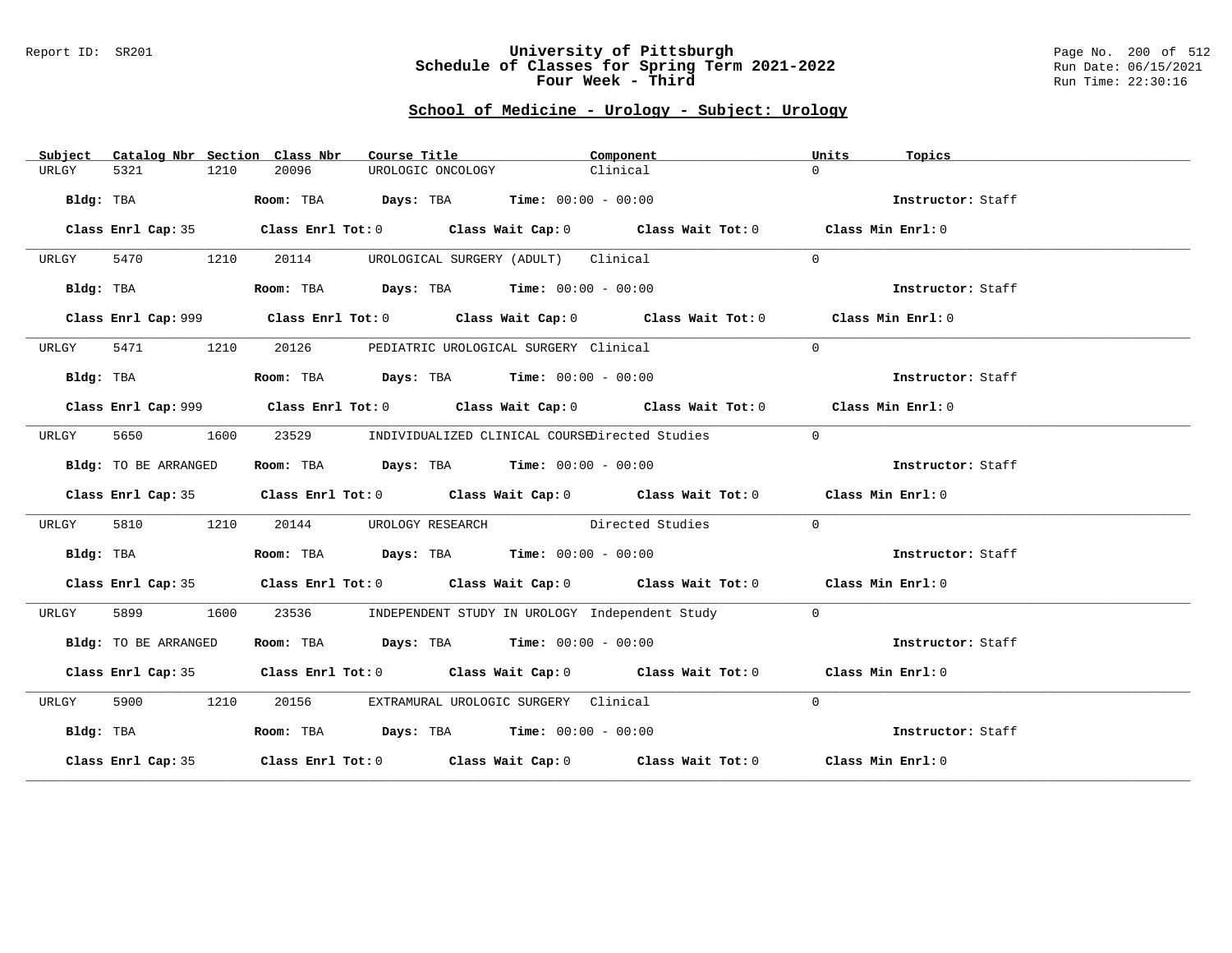#### Report ID: SR201 **University of Pittsburgh** Page No. 201 of 512 **Schedule of Classes for Spring Term 2021-2022** Run Date: 06/15/2021 **Four Week - Fourth Rundall Run Time:** 22:30:16

# **School of Medicine - Dermatology - Subject: Dermatology**

| Subject Catalog Nbr Section Class Nbr | Course Title                                                                                | Component         | Units<br>Topics   |
|---------------------------------------|---------------------------------------------------------------------------------------------|-------------------|-------------------|
| <b>DERM</b><br>5380<br>1310           | 18450<br>DERMATOLOGY CLERKSHIP                                                              | Clinical          | $\Omega$          |
| Bldg: TBA                             | Room: TBA $\rule{1em}{0.15mm}$ Days: TBA Time: $00:00 - 00:00$                              |                   | Instructor: Staff |
|                                       |                                                                                             |                   |                   |
|                                       | Class Enrl Cap: 35 Class Enrl Tot: 0 Class Wait Cap: 0 Class Wait Tot: 0 Class Min Enrl: 0  |                   |                   |
|                                       | DERM 5420 1310 19200 BASIC DERMATOLOGY Clinical                                             |                   | $\Omega$          |
|                                       | Bldg: TBA                  Room: TBA        Days: TBA        Time: 00:00 - 00:00            |                   | Instructor: Staff |
|                                       | Class Enrl Cap: 35 Class Enrl Tot: 0 Class Wait Cap: 0 Class Wait Tot: 0 Class Min Enrl: 0  |                   |                   |
|                                       | DERM 5425 1310 18444 ADVANCED DERMATOLOGY Clinical                                          |                   | $\Omega$          |
| Bldg: TBA                             | Room: TBA $Days:$ TBA $Time: 00:00 - 00:00$                                                 |                   | Instructor: Staff |
|                                       | Class Enrl Cap: 35 Class Enrl Tot: 0 Class Wait Cap: 0 Class Wait Tot: 0 Class Min Enrl: 0  |                   |                   |
|                                       | DERM 5430 1310 18456 DERMATOLOGIC & PLASTIC SURGERYClinical                                 |                   | $\Omega$          |
|                                       | Bldg: TBA                   Room: TBA         Days: TBA         Time: $00:00 - 00:00$       |                   | Instructor: Staff |
|                                       | Class Enrl Cap: 999 Class Enrl Tot: 0 Class Wait Cap: 0 Class Wait Tot: 0 Class Min Enrl: 0 |                   |                   |
|                                       | DERM 5440 1310 18468 DERMATOPATHOLOGY                                                       | Independent Study | $\bigcap$         |
| Bldg: TBA                             | Room: TBA $Days:$ TBA $Time:$ 00:00 - 00:00                                                 |                   | Instructor: Staff |
|                                       | Class Enrl Cap: 35 Class Enrl Tot: 0 Class Wait Cap: 0 Class Wait Tot: 0 Class Min Enrl: 0  |                   |                   |
| DERM                                  | 5650 1310 18474 INDIVIDUALIZED CLINICAL COURSEClinical                                      |                   | $\Omega$          |
|                                       | Bldg: TBA                    Room: TBA         Days: TBA         Time: $00:00 - 00:00$      |                   | Instructor: Staff |
|                                       | Class Enrl Cap: 35 Class Enrl Tot: 0 Class Wait Cap: 0 Class Wait Tot: 0 Class Min Enrl: 0  |                   |                   |
|                                       | DERM 5810 1310 18486 DERMATOLOGY RESEARCH Directed Studies                                  |                   | $\Omega$          |
| Bldg: TBA                             | Room: TBA $\rule{1em}{0.15mm}$ Days: TBA Time: $00:00 - 00:00$                              |                   | Instructor: Staff |
|                                       | Class Enrl Cap: 35 Class Enrl Tot: 0 Class Wait Cap: 0 Class Wait Tot: 0 Class Min Enrl: 0  |                   |                   |
| 5899<br>DERM                          | 1700 23368 INDEPENDENT STUDY DERMATOLOGY Independent Study                                  |                   | $\Omega$          |
| Bldg: TO BE ARRANGED                  | Room: TBA $\rule{1em}{0.15mm}$ Days: TBA $\rule{1.5mm}{0.15mm}$ Time: $00:00 - 00:00$       |                   | Instructor: Staff |
|                                       | Class Enrl Cap: 35 Class Enrl Tot: 0 Class Wait Cap: 0 Class Wait Tot: 0                    |                   | Class Min Enrl: 0 |
|                                       |                                                                                             |                   |                   |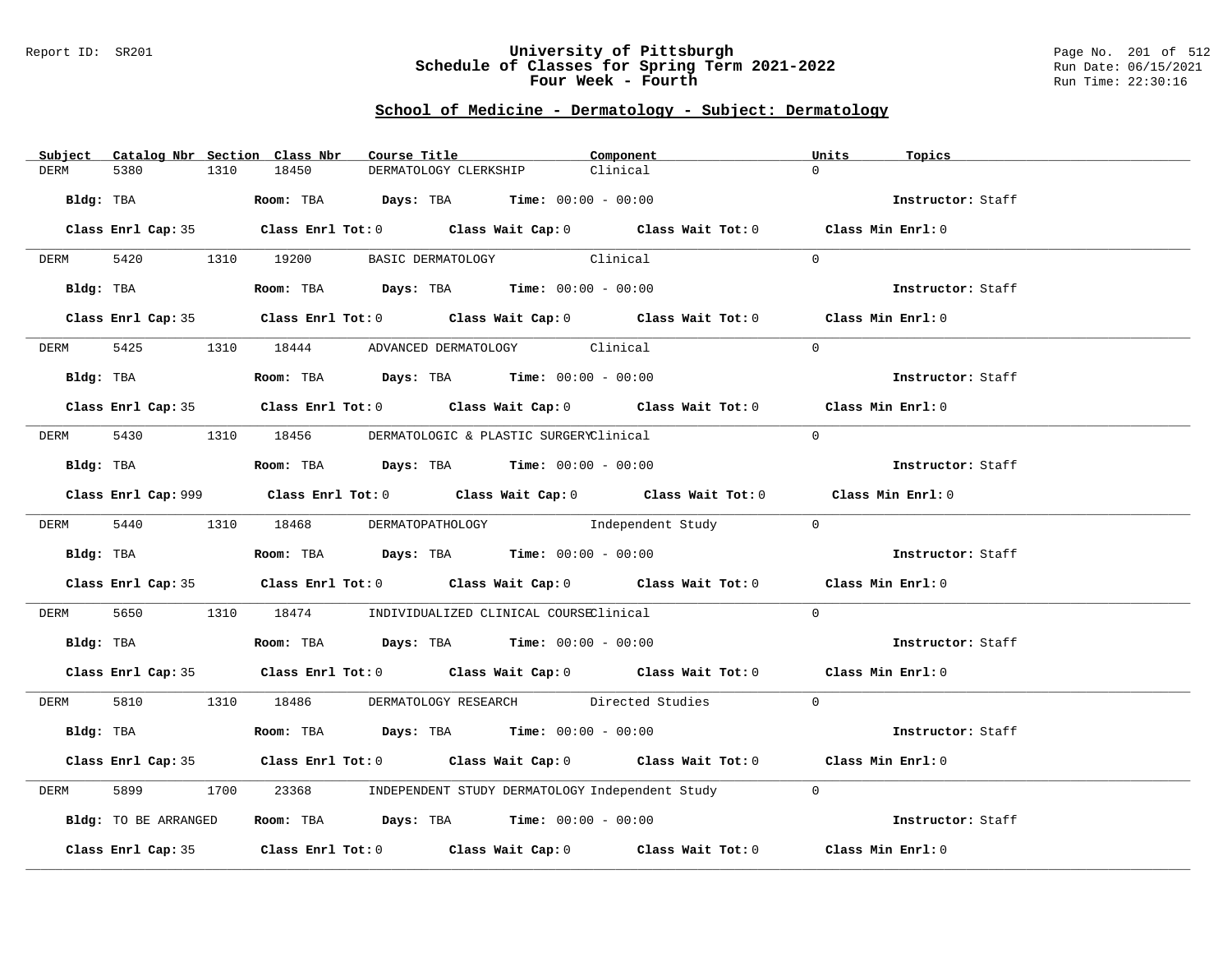| DERM      | 5900               | 1310 | 18498             | EXTRAMURAL DERMATOLOGY |                              | Clinical          |                   |
|-----------|--------------------|------|-------------------|------------------------|------------------------------|-------------------|-------------------|
| Bldg: TBA |                    |      | Room: TBA         | Days: TBA              | <b>Time:</b> $00:00 - 00:00$ |                   | Instructor: Staff |
|           | Class Enrl Cap: 35 |      | Class Enrl Tot: 0 |                        | Class Wait Cap: 0            | Class Wait Tot: 0 | Class Min Enrl: 0 |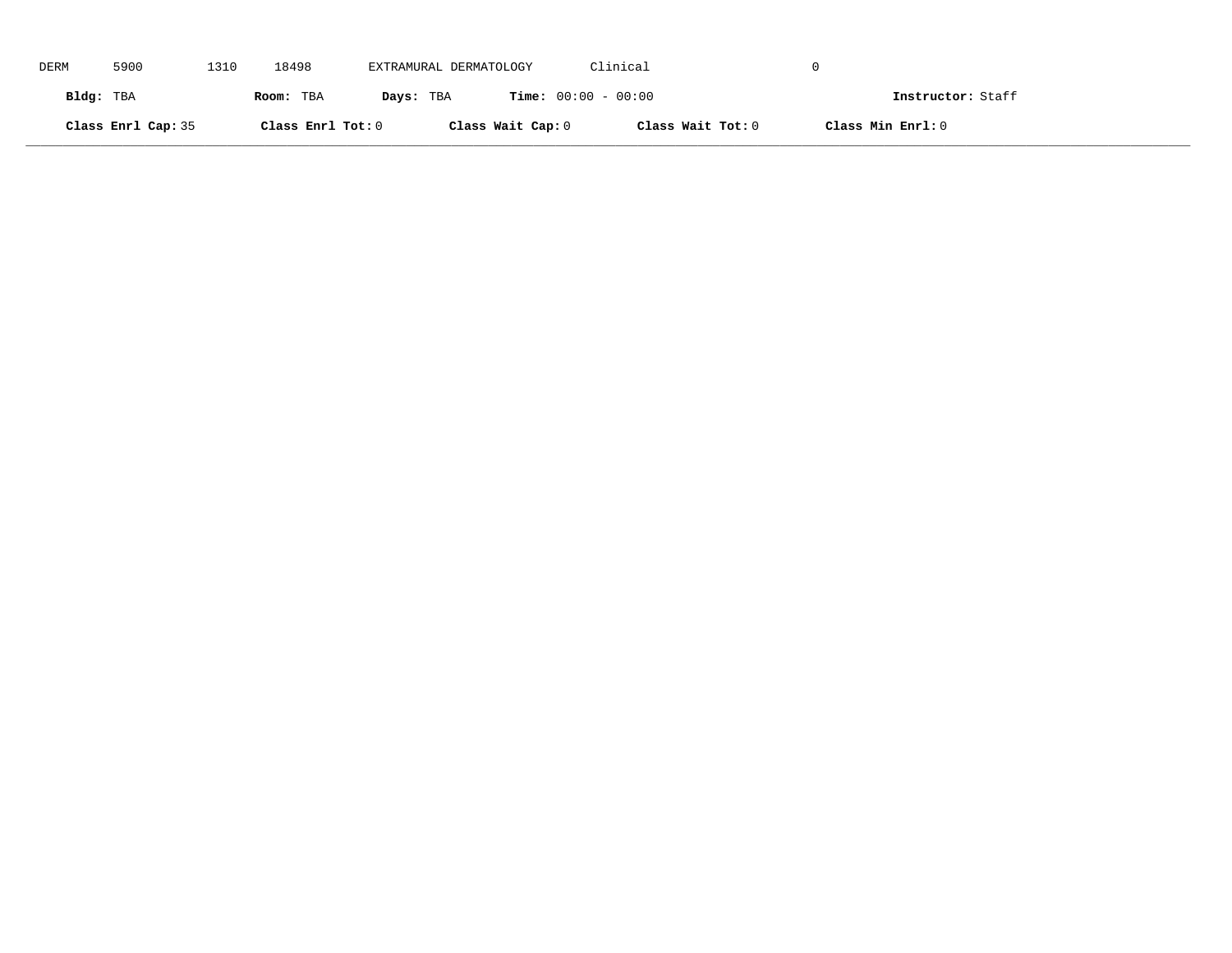#### Report ID: SR201 **University of Pittsburgh** Page No. 203 of 512 **Schedule of Classes for Spring Term 2021-2022** Run Date: 06/15/2021 **Four Week - Fourth Rundall Run Time:** 22:30:16

# **School of Medicine - Emergency Medicine - Subject: Emergency Medicine**

| Catalog Nbr Section Class Nbr<br>Subject | Course Title                                                                                | Component<br>Units   | Topics            |
|------------------------------------------|---------------------------------------------------------------------------------------------|----------------------|-------------------|
| 5376<br>EMED<br>1310                     | 19206<br>SPECIALTY CARE CLERKSHIP                                                           | $\Omega$<br>Clinical |                   |
| Bldg: TBA                                | <b>Room:</b> TBA $Days: TBA$ <b>Time:</b> $00:00 - 00:00$                                   |                      | Instructor: Staff |
|                                          | Class Enrl Cap: 35 Class Enrl Tot: 0 Class Wait Cap: 0 Class Wait Tot: 0 Class Min Enrl: 0  |                      |                   |
| 5450<br>EMED                             | EMERGENCY MEDICINE Clinical<br>1310 19218                                                   | $\Omega$             |                   |
| Bldg: TBA                                | Room: TBA $\rule{1em}{0.15mm}$ Days: TBA $\rule{1.5mm}{0.15mm}$ Time: $00:00 - 00:00$       |                      | Instructor: Staff |
|                                          | Class Enrl Cap: 999 Class Enrl Tot: 0 Class Wait Cap: 0 Class Wait Tot: 0 Class Min Enrl: 0 |                      |                   |
| 5460 1310 19224<br>EMED                  | MEDICAL TOXICOLOGY Clinical                                                                 | $\Omega$             |                   |
| Bldg: TBA                                | Room: TBA $Days:$ TBA $Time: 00:00 - 00:00$                                                 |                      | Instructor: Staff |
|                                          | Class Enrl Cap: 35 Class Enrl Tot: 0 Class Wait Cap: 0 Class Wait Tot: 0 Class Min Enrl: 0  |                      |                   |
| 5465 1025<br>EMED                        | 21686<br>POINT OF CARE ULTRASONOGRAPHY Clinical                                             | $\Omega$             |                   |
| Bldg: TO BE ARRANGED                     | Room: TBA $Days: TBA$ Time: $00:00 - 00:00$                                                 |                      | Instructor: Staff |
|                                          | Class Enrl Cap: 35 Class Enrl Tot: 0 Class Wait Cap: 0 Class Wait Tot: 0 Class Min Enrl: 0  |                      |                   |
| 5466 1700<br>EMED                        | 28419 POST CARDIAC ARREST SERVICE Clinical                                                  | $\Omega$             |                   |
| Bldg: TO BE ARRANGED                     | Room: TBA $Days:$ TBA $Time: 00:00 - 00:00$                                                 |                      | Instructor: Staff |
|                                          | Class Enrl Cap: 35 Class Enrl Tot: 0 Class Wait Cap: 0 Class Wait Tot: 0 Class Min Enrl: 0  |                      |                   |
| 5470 1215<br>EMED                        | 22092 QUALITY AND PATIENT SAFETY Lecture                                                    | $\Omega$             |                   |
| Bldg: WEB Based Class                    | Room: TBA $Days:$ TBA $Time: 00:00 - 00:00$                                                 |                      | Instructor: Staff |
| Attributes: Online                       | Class Enrl Cap: 200 Class Enrl Tot: 0 Class Wait Cap: 0 Class Wait Tot: 0 Class Min Enrl: 0 |                      |                   |
| 5650<br>1310<br>EMED                     | 19230 INDIVIDUALIZED CLINICAL COURSEClinical                                                | $\Omega$             |                   |
| Bldg: TBA                                | Room: TBA $Days:$ TBA $Time: 00:00 - 00:00$                                                 |                      | Instructor: Staff |
| Class Enrl Cap: 35                       | Class Enrl Tot: $0$ Class Wait Cap: $0$ Class Wait Tot: $0$ Class Min Enrl: $0$             |                      |                   |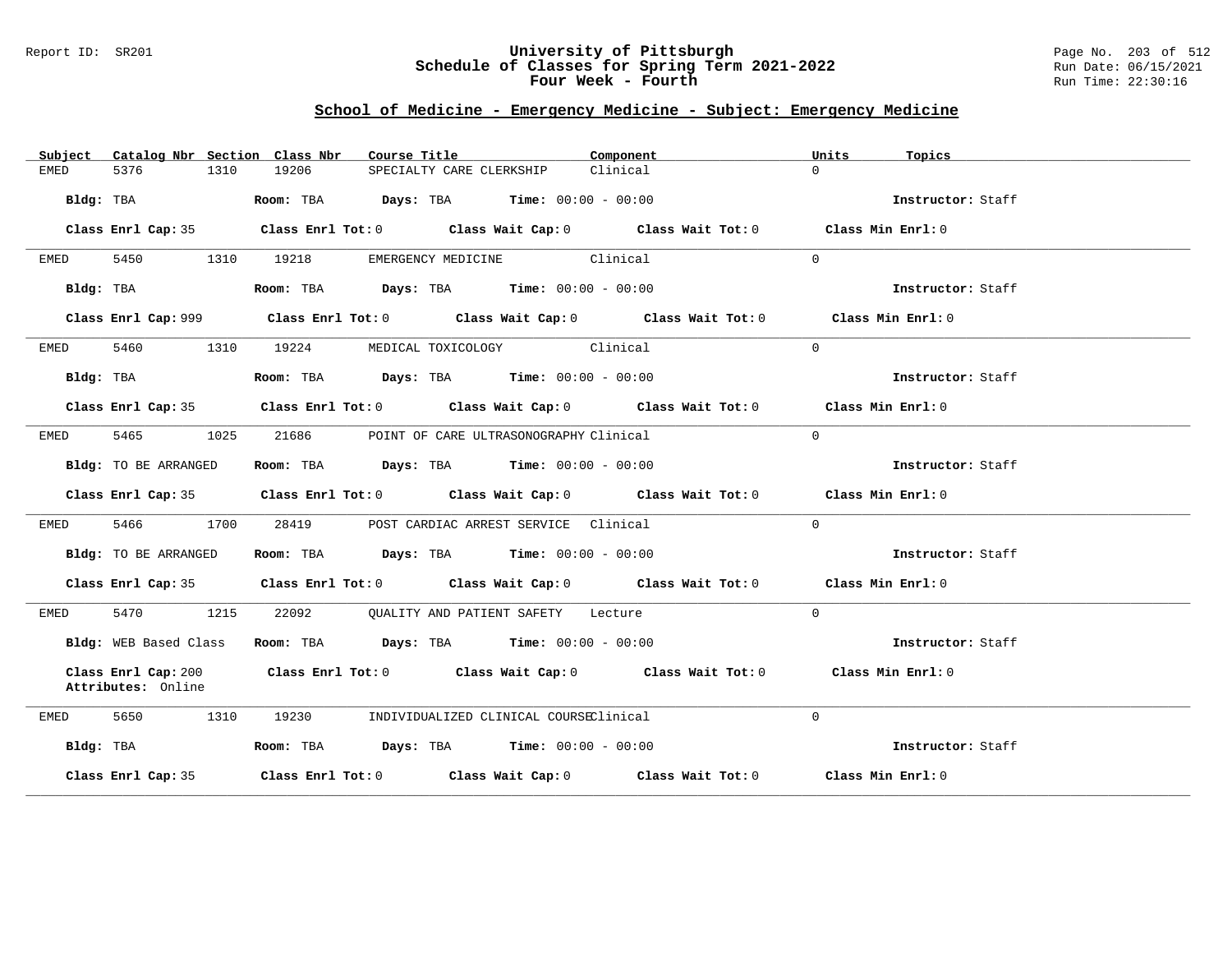### Report ID: SR201 **University of Pittsburgh** Page No. 204 of 512 **Schedule of Classes for Spring Term 2021-2022** Run Date: 06/15/2021 **Four Week - Fourth Rundall Run Time:** 22:30:16

# **School of Medicine - Emergency Medicine - Subject: Emergency Medicine**

| Catalog Nbr Section Class Nbr<br>Subject | Course Title                                                                               | Component                                      | Units<br>Topics   |
|------------------------------------------|--------------------------------------------------------------------------------------------|------------------------------------------------|-------------------|
| <b>EMED</b><br>5735<br>1310              | 19236<br>SCIENCE OF RESUSCITATION (ILS)Clinical                                            |                                                | $\Omega$          |
| Bldg: TBA                                | $\texttt{Days:}$ TBA $\texttt{Time:}$ 00:00 - 00:00<br>Room: TBA                           |                                                | Instructor: Staff |
| Class Enrl Cap: 999                      | Class Enrl Tot: $0$ Class Wait Cap: $0$ Class Wait Tot: $0$                                |                                                | Class Min Enrl: 0 |
| 5740<br>1310<br>EMED                     | 19242<br>EXERCISE IS MEDICINE Workshop                                                     |                                                | $\Omega$          |
| Bldg: TBA                                | Room: TBA $Days:$ TBA $Time: 00:00 - 00:00$                                                |                                                | Instructor: Staff |
| Class Enrl Cap: 35                       | Class Enrl Tot: $0$ Class Wait Cap: $0$ Class Wait Tot: $0$ Class Min Enrl: $0$            |                                                |                   |
| 5750<br>1700<br>EMED                     | 28369<br>GET READY FOR RESIDENCY Clinical                                                  |                                                | $\mathbf 0$       |
| Bldg: TO BE ARRANGED                     | Room: TBA $Days:$ TBA $Time: 00:00 - 00:00$                                                |                                                | Instructor: Staff |
| Class Enrl Cap: 35                       | Class Enrl Tot: $0$ Class Wait Cap: $0$ Class Wait Tot: $0$ Class Min Enrl: $0$            |                                                |                   |
| 5898<br>1310<br>EMED                     | 19248<br>INDIVIDUAL STUDY OR RESEARCH Directed Studies                                     |                                                | $\mathbf 0$       |
| Bldg: TBA                                | Room: TBA $Days:$ TBA $Time: 00:00 - 00:00$                                                |                                                | Instructor: Staff |
|                                          | Class Enrl Cap: 35 Class Enrl Tot: 0 Class Wait Cap: 0 Class Wait Tot: 0 Class Min Enrl: 0 |                                                |                   |
| 5899<br>1700<br>EMED                     | 23375                                                                                      | INDEP STUDY IN EMERGENCY MED Independent Study | $\overline{0}$    |
| Bldg: TO BE ARRANGED                     | Room: TBA Days: TBA Time: $00:00 - 00:00$                                                  |                                                | Instructor: Staff |
|                                          | Class Enrl Cap: 35 Class Enrl Tot: 0 Class Wait Cap: 0 Class Wait Tot: 0 Class Min Enrl: 0 |                                                |                   |
| 1310<br>5900<br>EMED                     | 19254<br>EXTRAMURAL EMERGENCY MEDICINE Clinical                                            |                                                | $\mathbf 0$       |
| Bldg: TBA                                | Room: TBA $Days:$ TBA $Time: 00:00 - 00:00$                                                |                                                | Instructor: Staff |
|                                          | Class Enrl Cap: 35 Class Enrl Tot: 0 Class Wait Cap: 0 Class Wait Tot: 0 Class Min Enrl: 0 |                                                |                   |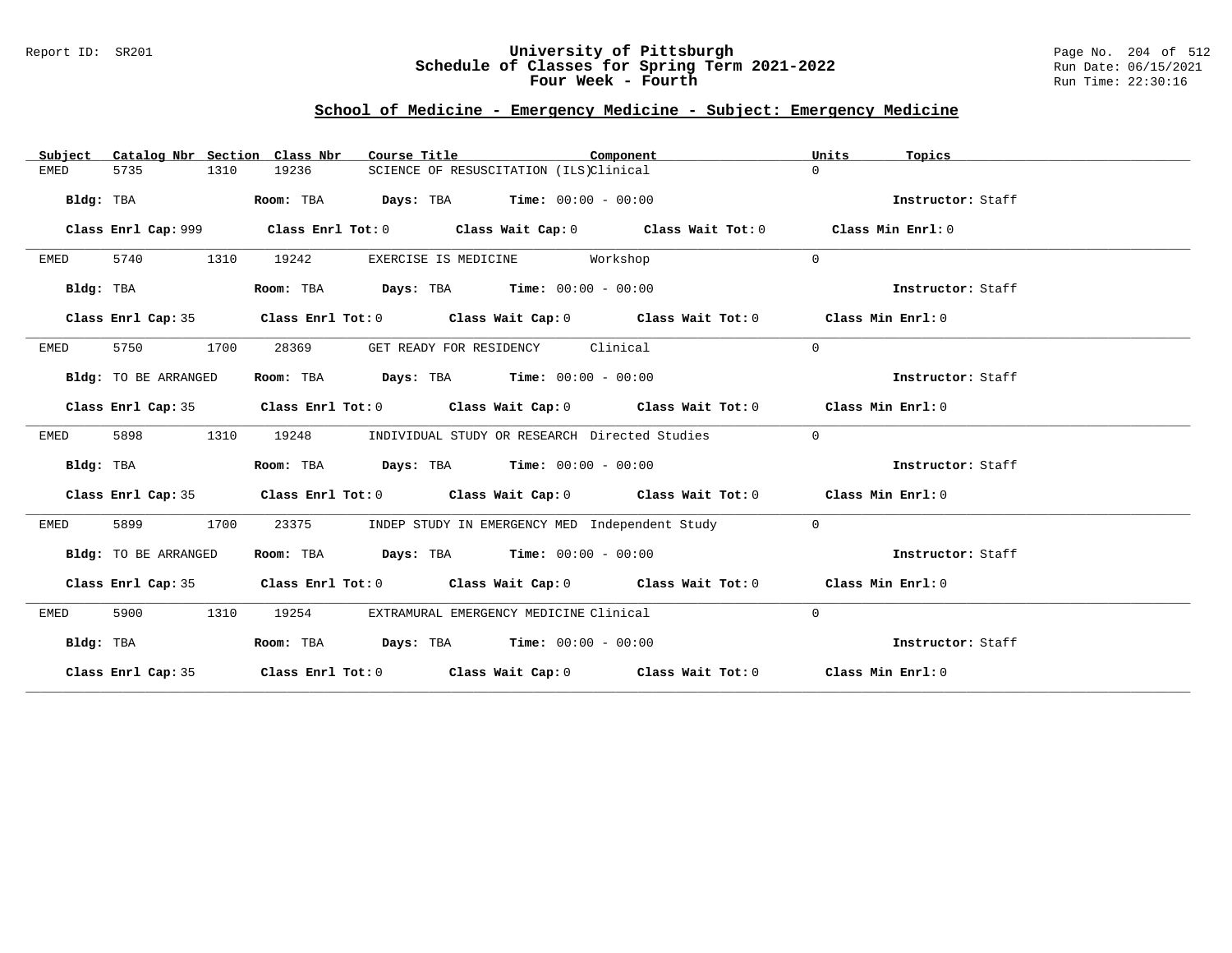### Report ID: SR201 **University of Pittsburgh** Page No. 205 of 512 **Schedule of Classes for Spring Term 2021-2022** Run Date: 06/15/2021 **Four Week - Fourth Rundall Run Time:** 22:30:16

# **School of Medicine - Family Medicine and Clinical Epidemiology - Subject: Family Medicine**

|         | Subject Catalog Nbr Section Class Nbr | Course Title                                                                                | Component | Units<br>Topics   |
|---------|---------------------------------------|---------------------------------------------------------------------------------------------|-----------|-------------------|
| FM      | 5316<br>1310                          | 19260<br>FAMILY MEDICINE CLERKSHIP                                                          | Clinical  | $\Omega$          |
|         | Bldg: TBA                             | Room: TBA $Days:$ TBA $Time: 00:00 - 00:00$                                                 |           | Instructor: Staff |
|         |                                       | Class Enrl Cap: 35 Class Enrl Tot: 0 Class Wait Cap: 0 Class Wait Tot: 0 Class Min Enrl: 0  |           |                   |
|         |                                       | FM 5401 1310 19266 FAMILY MEDICINE ACTING INTERN Clinical                                   |           | $\Omega$          |
|         | Bldg: TBA                             | Room: TBA $Days:$ TBA $Time: 00:00 - 00:00$                                                 |           | Instructor: Staff |
|         |                                       | Class Enrl Cap: 999 Class Enrl Tot: 0 Class Wait Cap: 0 Class Wait Tot: 0 Class Min Enrl: 0 |           |                   |
|         |                                       | FM 5406 1310 19272 EXTRAMURAL ACTING INTERNSHIP Clinical                                    |           | $\Omega$          |
|         | Bldg: TBA                             | Room: TBA $Days:$ TBA $Time: 00:00 - 00:00$                                                 |           | Instructor: Staff |
|         |                                       | Class Enrl Cap: 35 Class Enrl Tot: 0 Class Wait Cap: 0 Class Wait Tot: 0 Class Min Enrl: 0  |           |                   |
|         |                                       | FM 5420 1310 19278 INDIAN HEALTH SERVICE Independent Study 0                                |           |                   |
|         | Bldg: TBA                             | Room: TBA $Days:$ TBA Time: $00:00 - 00:00$                                                 |           | Instructor: Staff |
|         |                                       | Class Enrl Cap: 35 Class Enrl Tot: 0 Class Wait Cap: 0 Class Wait Tot: 0 Class Min Enrl: 0  |           |                   |
|         |                                       | FM 5430 1310 18504 FAMILY PRACTICE-MANAGED CARE Clinical                                    |           | $\Omega$          |
|         |                                       | <b>Bldg:</b> TBA <b>Room:</b> TBA <b>Days:</b> TBA <b>Time:</b> $00:00 - 00:00$             |           | Instructor: Staff |
|         |                                       | Class Enrl Cap: 999 Class Enrl Tot: 0 Class Wait Cap: 0 Class Wait Tot: 0 Class Min Enrl: 0 |           |                   |
| FM 5431 |                                       | 1310 18516 TOPICS IN FAMILY MEDICINE Clinical                                               |           | $\Omega$          |
|         |                                       | Bldg: TBA                       Room: TBA          Days: TBA         Time: 00:00 - 00:00    |           | Instructor: Staff |
|         |                                       | Class Enrl Cap: 999 Class Enrl Tot: 0 Class Wait Cap: 0 Class Wait Tot: 0 Class Min Enrl: 0 |           |                   |
|         |                                       | FM 5440 1310 19284 CLINCAL EPDMLGY INTERNSHIP Directed Studies 0                            |           |                   |
|         | Bldg: TBA                             | Room: TBA $Days:$ TBA $Time:$ $00:00 - 00:00$                                               |           | Instructor: Staff |
|         |                                       | Class Enrl Cap: 35 Class Enrl Tot: 0 Class Wait Cap: 0 Class Wait Tot: 0 Class Min Enrl: 0  |           |                   |
|         |                                       | FM 5448 1310 19290 FAMILY CENTERED MATERNITY CAREClinical                                   |           | $\Omega$          |
|         |                                       | Bldg: TBA                  Room: TBA        Days: TBA        Time: 00:00 - 00:00            |           | Instructor: Staff |
|         | Class Enrl Cap: 35                    | Class Enrl Tot: $0$ Class Wait Cap: $0$ Class Wait Tot: $0$ Class Min Enrl: $0$             |           |                   |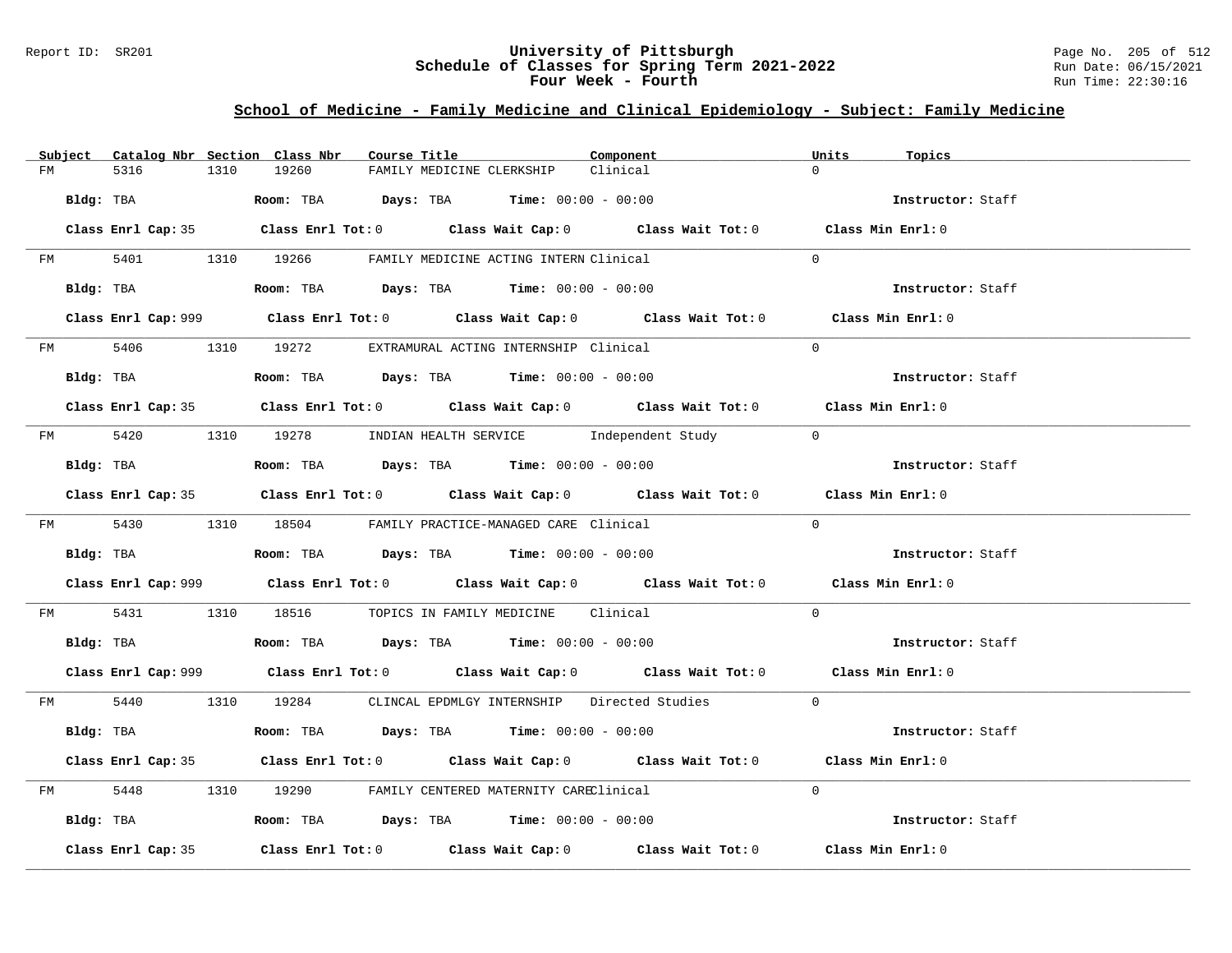| FM | 5450 | 1310 19302 |  | COMMUNITY FAMILY MEDICINE Clinical                                                     |                                                                                             | $\overline{0}$ |                          |  |
|----|------|------------|--|----------------------------------------------------------------------------------------|---------------------------------------------------------------------------------------------|----------------|--------------------------|--|
|    |      |            |  | Bldg: TBA                   Room: TBA         Days: TBA         Time: $00:00 - 00:00$  |                                                                                             |                | Instructor: Staff        |  |
|    |      |            |  |                                                                                        | Class Enrl Cap: 999 Class Enrl Tot: 0 Class Wait Cap: 0 Class Wait Tot: 0 Class Min Enrl: 0 |                |                          |  |
|    |      |            |  |                                                                                        | FM 5451 1310 18528 RURAL FAMILY MEDICINE Clinical 0                                         |                |                          |  |
|    |      |            |  | Bldg: TBA                   Room: TBA         Days: TBA         Time: $00:00 - 00:00$  |                                                                                             |                | Instructor: Staff        |  |
|    |      |            |  |                                                                                        | Class Enrl Cap: 999 Class Enrl Tot: 0 Class Wait Cap: 0 Class Wait Tot: 0 Class Min Enrl: 0 |                |                          |  |
|    |      |            |  | FM 5455 1310 19314 PRIMARY CARE SPORTS MEDICINE Clinical                               |                                                                                             | $\Omega$       |                          |  |
|    |      |            |  | Bldg: TBA                    Room: TBA         Days: TBA        Time: $00:00 - 00:00$  |                                                                                             |                | Instructor: Staff        |  |
|    |      |            |  |                                                                                        | Class Enrl Cap: 999 Class Enrl Tot: 0 Class Wait Cap: 0 Class Wait Tot: 0 Class Min Enrl: 0 |                |                          |  |
|    |      |            |  | FM 5460 1310 19320 FAMILY PRACTICE Clinical                                            |                                                                                             | $\Omega$       |                          |  |
|    |      |            |  | Bldg: TBA<br>Room: TBA<br>Days: TBA<br>Time: $00:00 - 00:00$                           |                                                                                             |                | Instructor: Staff        |  |
|    |      |            |  |                                                                                        | Class Enrl Cap: 999 Class Enrl Tot: 0 Class Wait Cap: 0 Class Wait Tot: 0 Class Min Enrl: 0 |                |                          |  |
|    |      |            |  | FM 5461 1310 19332 EXTRAMURAL FAMILY PRACTICE Clinical                                 |                                                                                             | $\bigcirc$     |                          |  |
|    |      |            |  |                                                                                        |                                                                                             |                | Instructor: Staff        |  |
|    |      |            |  |                                                                                        | Class Enrl Cap: 35 Class Enrl Tot: 0 Class Wait Cap: 0 Class Wait Tot: 0 Class Min Enrl: 0  |                |                          |  |
|    |      |            |  | FM 5462 1040 24353 COMBINED FAMILY MED & PSYCT Clinical                                |                                                                                             | $\overline{0}$ |                          |  |
|    |      |            |  | Bldg: TO BE ARRANGED ROOM: TBA Days: TBA Time: 00:00 - 00:00                           |                                                                                             |                | <b>Instructor:</b> Staff |  |
|    |      |            |  |                                                                                        | Class Enrl Cap: 35 Class Enrl Tot: 0 Class Wait Cap: 0 Class Wait Tot: 0 Class Min Enrl: 0  |                |                          |  |
|    |      |            |  | FM 5465 1310 19338 INTEGRATIVE MEDICINE Clinical                                       |                                                                                             | $\Omega$       |                          |  |
|    |      |            |  | Bldg: TBA                    Room: TBA         Days: TBA         Time: $00:00 - 00:00$ |                                                                                             |                | Instructor: Staff        |  |
|    |      |            |  |                                                                                        | Class Enrl Cap: 35 Class Enrl Tot: 0 Class Wait Cap: 0 Class Wait Tot: 0 Class Min Enrl: 0  |                |                          |  |
|    |      |            |  |                                                                                        |                                                                                             |                |                          |  |
|    |      |            |  | FM 5470 1310 19350 PRACTICE-BASED PHARMACOTHERAPYClinical                              |                                                                                             | $\Omega$       |                          |  |
|    |      |            |  | Bldg: TBA                   Room: TBA         Days: TBA         Time: 00:00 - 00:00    |                                                                                             |                | Instructor: Staff        |  |
|    |      |            |  |                                                                                        | Class Enrl Cap: 999 Class Enrl Tot: 0 Class Wait Cap: 0 Class Wait Tot: 0 Class Min Enrl: 0 |                |                          |  |
|    |      |            |  | FM 5485 1310 19356 CULTURAL COMPETENCY Clinical                                        |                                                                                             | $\Omega$       |                          |  |
|    |      |            |  | <b>Bldg:</b> TBA <b>ROOM:</b> TBA <b>Days:</b> TBA <b>Time:</b> $00:00 - 00:00$        |                                                                                             |                | Instructor: Staff        |  |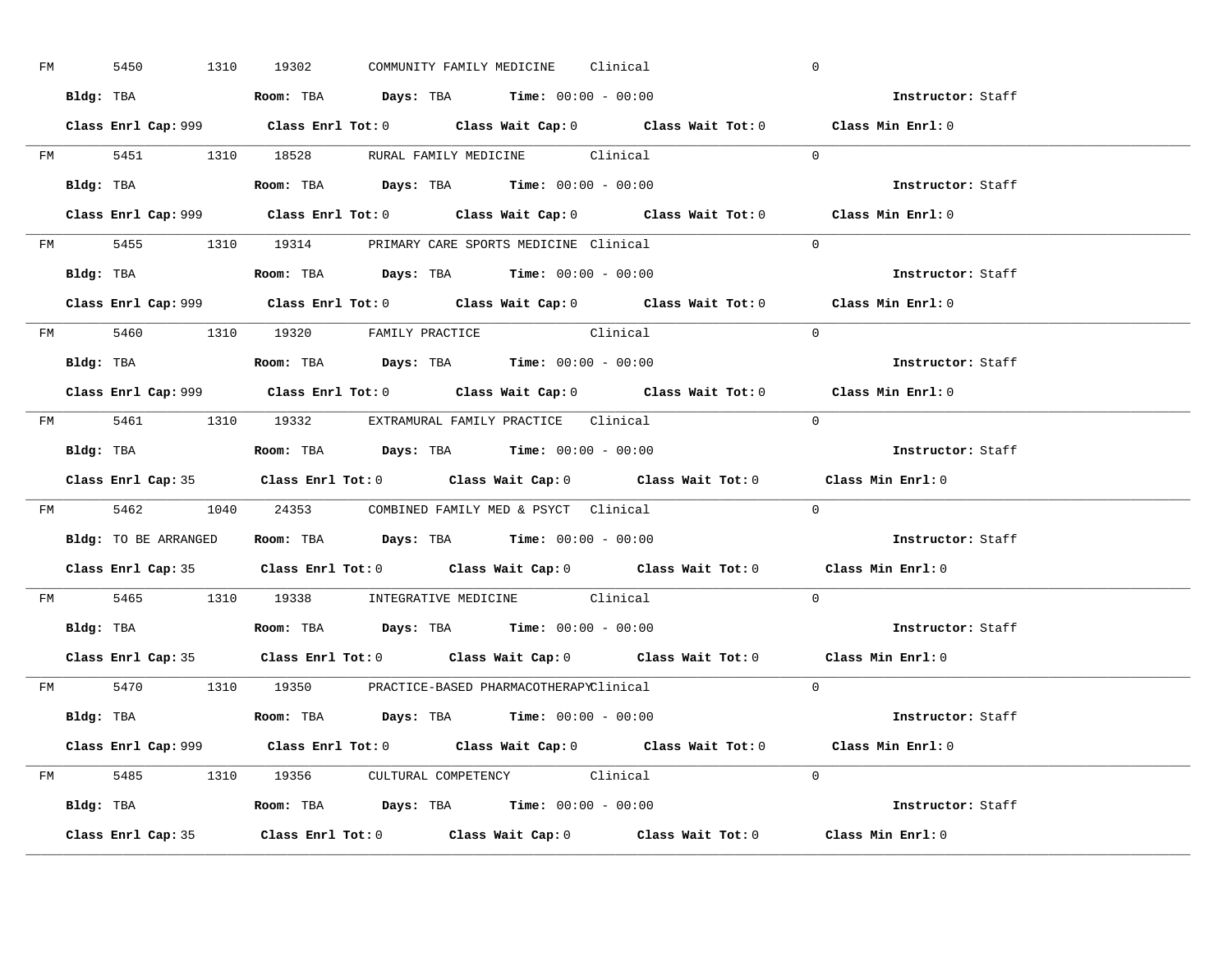### Report ID: SR201 **University of Pittsburgh** Page No. 207 of 512 **Schedule of Classes for Spring Term 2021-2022** Run Date: 06/15/2021 **Four Week - Fourth Rundall Run Time:** 22:30:16

# **School of Medicine - Family Medicine and Clinical Epidemiology - Subject: Family Medicine**

|    | Subject   |                      |      | Catalog Nbr Section Class Nbr | Course Title |                                                      | Component                                                                                  | Units          | Topics            |  |
|----|-----------|----------------------|------|-------------------------------|--------------|------------------------------------------------------|--------------------------------------------------------------------------------------------|----------------|-------------------|--|
| FM |           | 5500                 | 1310 | 19362                         |              | INTERNATIONAL FAMILY MEDICINE Clinical               |                                                                                            | $\Omega$       |                   |  |
|    | Bldg: TBA |                      |      |                               |              | Room: TBA $Days:$ TBA $Time: 00:00 - 00:00$          |                                                                                            |                | Instructor: Staff |  |
|    |           |                      |      |                               |              |                                                      | Class Enrl Cap: 35 Class Enrl Tot: 0 Class Wait Cap: 0 Class Wait Tot: 0 Class Min Enrl: 0 |                |                   |  |
| FM |           |                      |      |                               |              | 5505 1310 19368 FAMILY MEDICINE IN HONDURAS Clinical |                                                                                            | $\Omega$       |                   |  |
|    |           | Bldg: TBA            |      |                               |              | Room: TBA $Days:$ TBA $Time: 00:00 - 00:00$          |                                                                                            |                | Instructor: Staff |  |
|    |           |                      |      |                               |              |                                                      | Class Enrl Cap: 35 Class Enrl Tot: 0 Class Wait Cap: 0 Class Wait Tot: 0 Class Min Enrl: 0 |                |                   |  |
|    |           | FM 5650              |      |                               |              |                                                      | 1700 23382 INDIVIDUALIZED CLINICAL COURSEDirected Studies                                  | $\Omega$       |                   |  |
|    |           | Bldg: TO BE ARRANGED |      |                               |              | Room: TBA $Days:$ TBA $Time: 00:00 - 00:00$          |                                                                                            |                | Instructor: Staff |  |
|    |           |                      |      |                               |              |                                                      | Class Enrl Cap: 35 Class Enrl Tot: 0 Class Wait Cap: 0 Class Wait Tot: 0 Class Min Enrl: 0 |                |                   |  |
|    |           |                      |      |                               |              |                                                      | FM 5812 1310 18534 COMMUNTY-BASED PBLC HLTH POLCYIndependent Study                         | $\overline{0}$ |                   |  |
|    |           | Bldg: TBA            |      |                               |              | Room: TBA $Days:$ TBA $Time: 00:00 - 00:00$          |                                                                                            |                | Instructor: Staff |  |
|    |           |                      |      |                               |              |                                                      | Class Enrl Cap: 35 Class Enrl Tot: 0 Class Wait Cap: 0 Class Wait Tot: 0 Class Min Enrl: 0 |                |                   |  |
|    |           | FM 5815 1310 19380   |      |                               |              | BIOETHICS CONFR AND READINGS Seminar                 |                                                                                            | $\Omega$       |                   |  |
|    |           | Bldg: TBA            |      |                               |              | Room: TBA $Days:$ TBA $Time: 00:00 - 00:00$          |                                                                                            |                | Instructor: Staff |  |
|    |           |                      |      |                               |              |                                                      | Class Enrl Cap: 35 Class Enrl Tot: 0 Class Wait Cap: 0 Class Wait Tot: 0 Class Min Enrl: 0 |                |                   |  |
| FM |           | 5840                 |      |                               |              |                                                      | 1700 23389 RESEARCH IN FAMILY MEDICINE Directed Studies                                    | $\Omega$       |                   |  |
|    |           | Bldg: TO BE ARRANGED |      |                               |              | Room: TBA $Days:$ TBA $Time: 00:00 - 00:00$          |                                                                                            |                | Instructor: Staff |  |
|    |           |                      |      |                               |              |                                                      | Class Enrl Cap: 35 Class Enrl Tot: 0 Class Wait Cap: 0 Class Wait Tot: 0 Class Min Enrl: 0 |                |                   |  |
|    |           |                      |      |                               |              |                                                      | FM 5899 1700 23396 INDEPENDENT STUDY FAMILY MED Independent Study 0                        |                |                   |  |
|    |           | Bldg: TO BE ARRANGED |      |                               |              | Room: TBA $Days:$ TBA $Time: 00:00 - 00:00$          |                                                                                            |                | Instructor: Staff |  |
|    |           |                      |      |                               |              |                                                      | Class Enrl Cap: 35 Class Enrl Tot: 0 Class Wait Cap: 0 Class Wait Tot: 0 Class Min Enrl: 0 |                |                   |  |
| FM |           |                      |      |                               |              |                                                      | 5900 1310 19386 FAMILY MED INDEPENDENT STUDY Directed Studies                              | $\Omega$       |                   |  |
|    |           | Bldg: TBA            |      |                               |              | Room: TBA $Days:$ TBA $Time:$ $00:00 - 00:00$        |                                                                                            |                | Instructor: Staff |  |
|    |           | Class Enrl Cap: 35   |      |                               |              |                                                      | Class Enrl Tot: $0$ Class Wait Cap: $0$ Class Wait Tot: $0$ Class Min Enrl: $0$            |                |                   |  |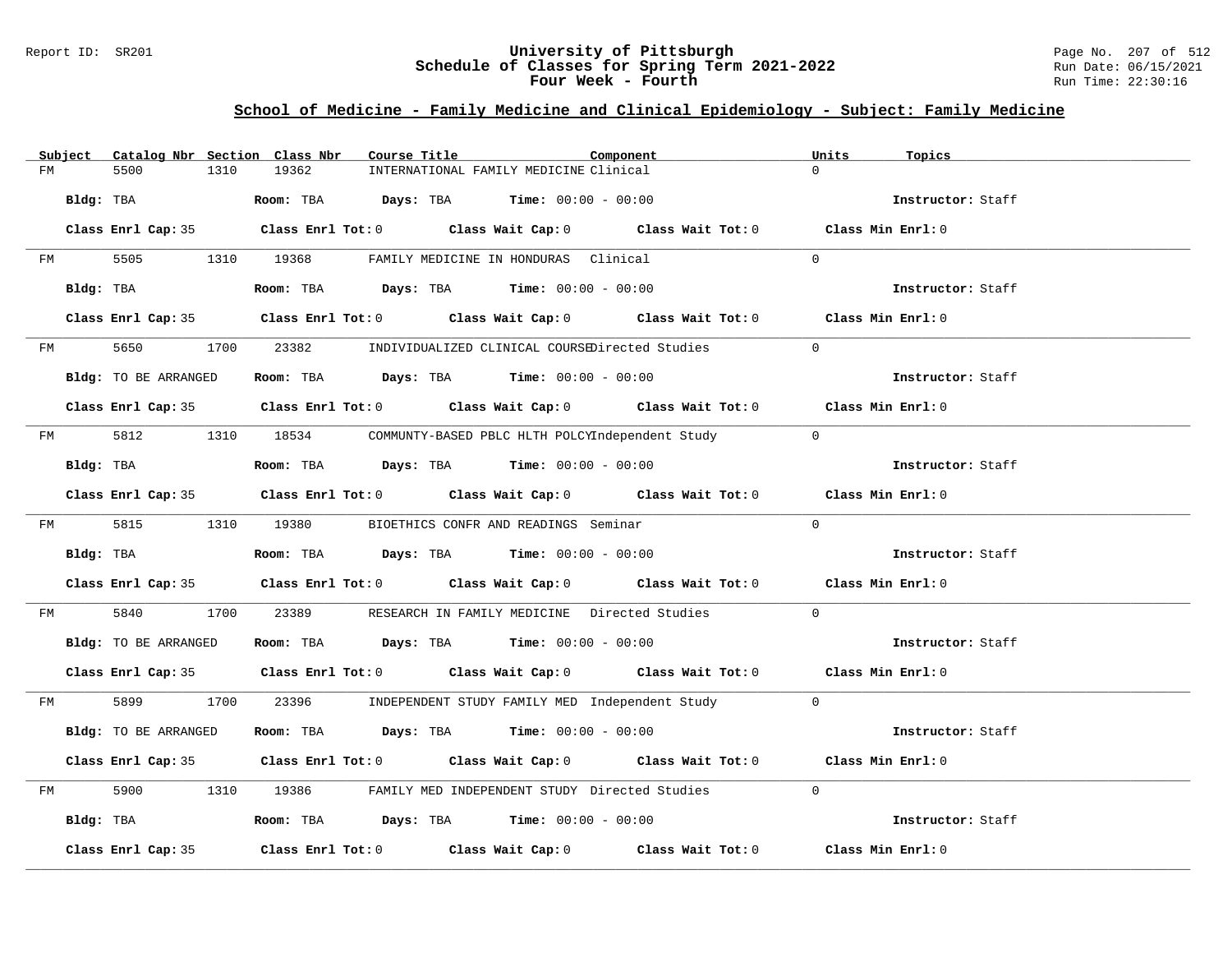| FM | 5910               | 1310 | 19398             | LEADERSHIP/MGMT/ADMINISTRATIONPracticum |                              |                   |                   |  |
|----|--------------------|------|-------------------|-----------------------------------------|------------------------------|-------------------|-------------------|--|
|    | Bldg: TBA          |      | Room: TBA         | Days: TBA                               | <b>Time:</b> $00:00 - 00:00$ |                   | Instructor: Staff |  |
|    | Class Enrl Cap: 35 |      | Class Enrl Tot: 0 |                                         | Class Wait Cap: 0            | Class Wait Tot: 0 | Class Min Enrl: 0 |  |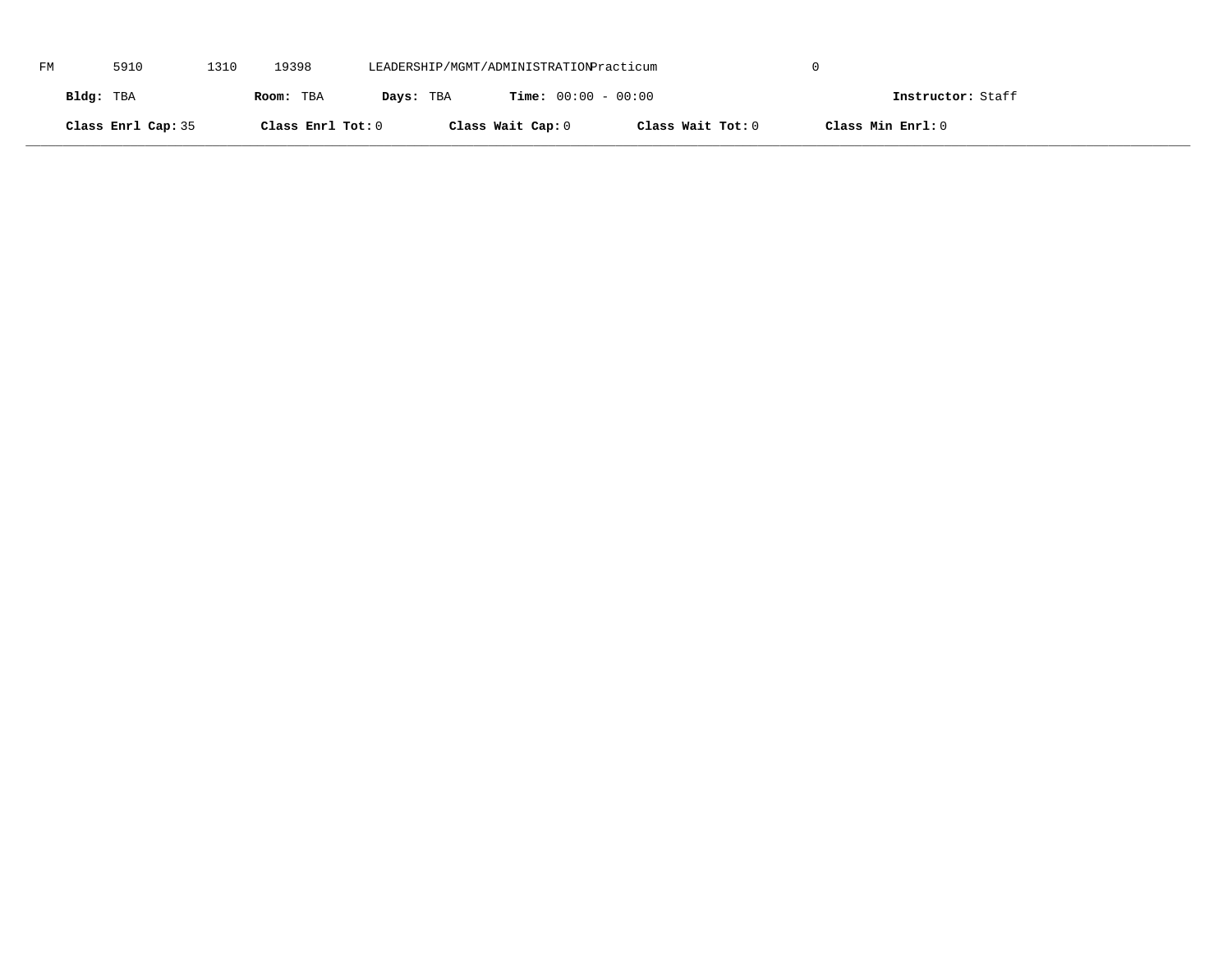### Report ID: SR201 **University of Pittsburgh** Page No. 209 of 512 **Schedule of Classes for Spring Term 2021-2022** Run Date: 06/15/2021 **Four Week - Fourth Rundall Run Time:** 22:30:16

# **School of Medicine - Family Medicine and Clinical Epidemiology - Subject: Medical Elective**

|        | Subject Catalog Nbr Section Class Nbr |      |       | Course Title |                                                                                                  | Component                                                                                   | Units          | Topics            |
|--------|---------------------------------------|------|-------|--------------|--------------------------------------------------------------------------------------------------|---------------------------------------------------------------------------------------------|----------------|-------------------|
| MSELCT | 5300                                  | 1310 | 19854 |              | BOARD STUDY ELECTIVE                                                                             | Independent Study                                                                           | $\Omega$       |                   |
|        |                                       |      |       |              | Bldg: TBA $\blacksquare$ Room: TBA $\blacksquare$ Days: TBA $\blacksquare$ Time: $00:00 - 00:00$ |                                                                                             |                | Instructor: Staff |
|        |                                       |      |       |              |                                                                                                  | Class Enrl Cap: 35 Class Enrl Tot: 0 Class Wait Cap: 0 Class Wait Tot: 0 Class Min Enrl: 0  |                |                   |
|        |                                       |      |       |              |                                                                                                  | MSELCT 5301 1310 19860 SPECIAL STUDIES Directed Studies                                     | $\Omega$       |                   |
|        | Bldg: TBA                             |      |       |              |                                                                                                  | Room: TBA $Days:$ TBA $Time:$ $00:00 - 00:00$                                               |                | Instructor: Staff |
|        |                                       |      |       |              |                                                                                                  | Class Enrl Cap: 35 Class Enrl Tot: 0 Class Wait Cap: 0 Class Wait Tot: 0 Class Min Enrl: 0  |                |                   |
|        |                                       |      |       |              |                                                                                                  | MSELCT 5310 1310 19869 MENTORED PROJECT INTERIM GRADEDirected Studies                       | $\bigcirc$     |                   |
|        |                                       |      |       |              | Bldg: TBA                   Room: TBA         Days: TBA        Time: 00:00 - 00:00               |                                                                                             |                | Instructor: Staff |
|        |                                       |      |       |              |                                                                                                  | Class Enrl Cap: 200 Class Enrl Tot: 0 Class Wait Cap: 0 Class Wait Tot: 0 Class Min Enrl: 0 |                |                   |
|        |                                       |      |       |              |                                                                                                  | MSELCT 5315 1310 19875 MENTORED PROJECT INTERIM GRADEDirected Studies                       | $\overline{0}$ |                   |
|        |                                       |      |       |              |                                                                                                  |                                                                                             |                | Instructor: Staff |
|        |                                       |      |       |              |                                                                                                  | Class Enrl Cap: 200 Class Enrl Tot: 0 Class Wait Cap: 0 Class Wait Tot: 0 Class Min Enrl: 0 |                |                   |
|        |                                       |      |       |              |                                                                                                  | MSELCT 5400 1310 19887 BOARD STUDY ELECTIVE Independent Study 0                             |                |                   |
|        |                                       |      |       |              | <b>Bldg:</b> TBA <b>Room:</b> TBA <b>Days:</b> TBA <b>Time:</b> 00:00 - 00:00                    |                                                                                             |                | Instructor: Staff |
|        |                                       |      |       |              |                                                                                                  | Class Enrl Cap: 35 Class Enrl Tot: 0 Class Wait Cap: 0 Class Wait Tot: 0 Class Min Enrl: 0  |                |                   |
|        |                                       |      |       |              |                                                                                                  | MSELCT 5401 1310 19899 SPECIAL STUDIES Directed Studies 0                                   |                |                   |
|        |                                       |      |       |              | Bldg: TO BE ARRANGED Room: TBA Days: TBA Time: 00:00 - 00:00                                     |                                                                                             |                | Instructor: Staff |
|        |                                       |      |       |              |                                                                                                  | Class Enrl Cap: 200 Class Enrl Tot: 0 Class Wait Cap: 0 Class Wait Tot: 0 Class Min Enrl: 0 |                |                   |
|        |                                       |      |       |              |                                                                                                  | MSELCT 5405 1310 19911 MASTER'S THESIS PREPARATION Independent Study 0                      |                |                   |
|        |                                       |      |       |              | Bldg: TBA                    Room: TBA          Days: TBA         Time: 00:00 - 00:00            |                                                                                             |                | Instructor: Staff |
|        |                                       |      |       |              |                                                                                                  | Class Enrl Cap: 35 Class Enrl Tot: 0 Class Wait Cap: 0 Class Wait Tot: 0 Class Min Enrl: 0  |                |                   |
|        | MSELCT 5410                           |      |       |              |                                                                                                  | 1310 19923 MENTORED PROJECT INTERIM GRADEDirected Studies 0                                 |                |                   |
|        |                                       |      |       |              | Bldg: TBA                    Room: TBA         Days: TBA         Time: 00:00 - 00:00             |                                                                                             |                | Instructor: Staff |
|        | Class Enrl Cap: 200                   |      |       |              |                                                                                                  | Class Enrl Tot: $0$ Class Wait Cap: $0$ Class Wait Tot: $0$                                 |                | Class Min Enrl: 0 |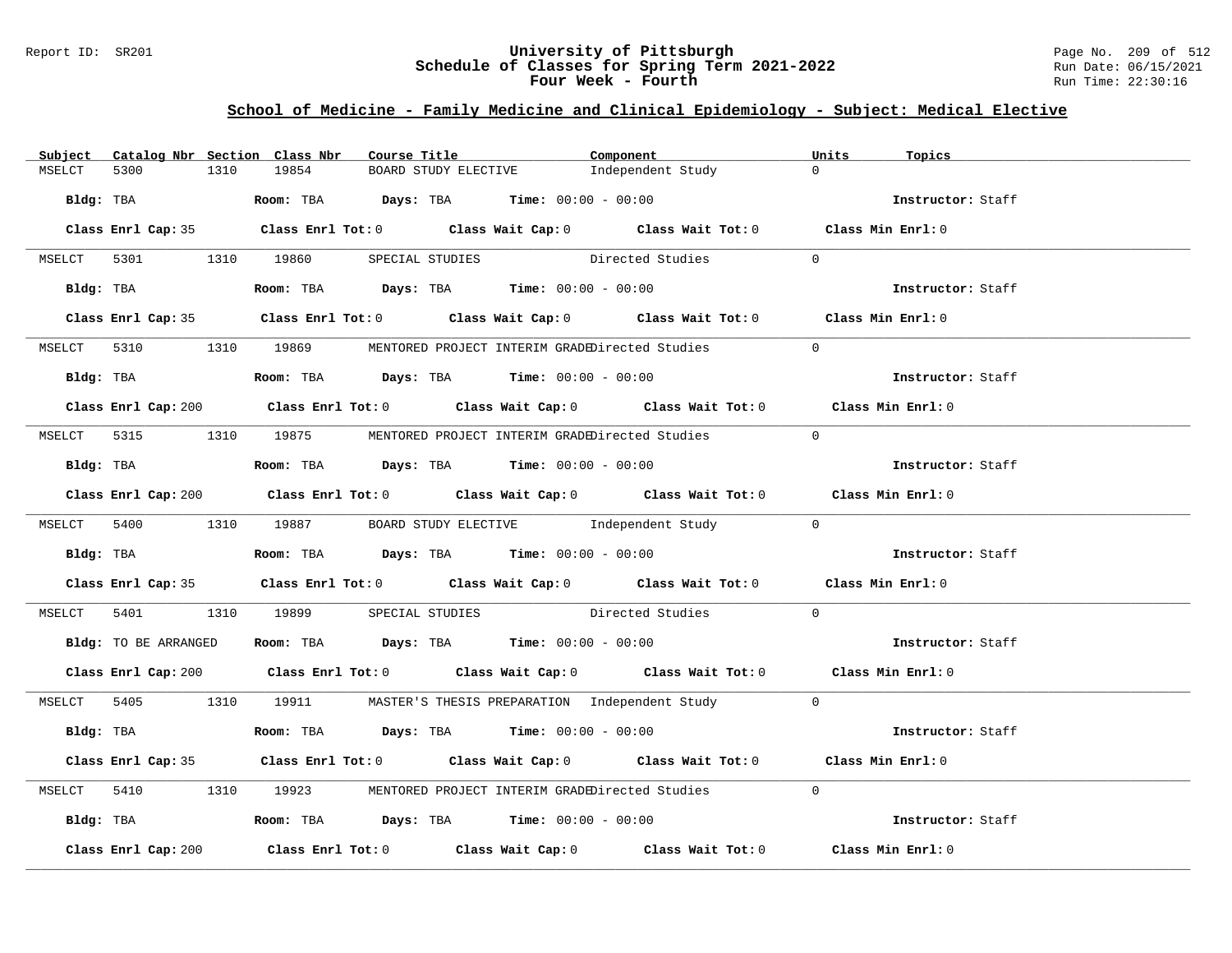| 1310<br>MSELCT<br>5450 | GET READY FOR RESIDENCY<br>19929<br>Practicum                                               | $\overline{0}$    |
|------------------------|---------------------------------------------------------------------------------------------|-------------------|
|                        | Bldg: TBA                   Room: TBA         Days: TBA         Time: 00:00 - 00:00         | Instructor: Staff |
|                        | Class Enrl Cap: 200 Class Enrl Tot: 0 Class Wait Cap: 0 Class Wait Tot: 0 Class Min Enrl: 0 |                   |
|                        | MSELCT 5455 1310 18654 LITERATURE AND MEDICINE Independent Study 0                          |                   |
|                        | Bldg: TBA                   Room: TBA         Days: TBA         Time: 00:00 - 00:00         | Instructor: Staff |
|                        | Class Enrl Cap: 35 Class Enrl Tot: 0 Class Wait Cap: 0 Class Wait Tot: 0 Class Min Enrl: 0  |                   |
|                        | MSELCT 5495 1310 19941 ORAL & MAXILLOFACIAL MEDICINE Clinical                               | $\Omega$          |
|                        | Bldg: TBA                    Room: TBA         Days: TBA        Time: $00:00 - 00:00$       | Instructor: Staff |
|                        | Class Enrl Cap: 35 Class Enrl Tot: 0 Class Wait Cap: 0 Class Wait Tot: 0 Class Min Enrl: 0  |                   |
|                        | MSELCT 5500 1310 19953 INTERNATIONAL MEDICINE Clinical                                      | $\Omega$          |
|                        | Bldg: TBA                    Room: TBA         Days: TBA         Time: $00:00 - 00:00$      | Instructor: Staff |
|                        | Class Enrl Cap: 35 Class Enrl Tot: 0 Class Wait Cap: 0 Class Wait Tot: 0 Class Min Enrl: 0  |                   |
|                        | MSELCT 5700 1040 24623 CHNGNG SCIENCE CHNGNG SOCIETY Lecture                                | $\bigcirc$        |
|                        | Bldg: TO BE ARRANGED Room: TBA Days: TBA Time: 00:00 - 00:00                                | Instructor: Staff |
|                        | Class Enrl Cap: 35 Class Enrl Tot: 0 Class Wait Cap: 0 Class Wait Tot: 0 Class Min Enrl: 0  |                   |
|                        | MSELCT 5720 1310 19959 SCHOLARLY PROJECT ELECTIVE Independent Study 0                       |                   |
|                        | Bldg: TO BE ARRANGED ROOM: TBA Days: TBA Time: 00:00 - 00:00                                | Instructor: Staff |
|                        |                                                                                             |                   |
|                        | Class Enrl Cap: 200 Class Enrl Tot: 0 Class Wait Cap: 0 Class Wait Tot: 0 Class Min Enrl: 0 |                   |
|                        | MSELCT 5720 1800 31040 SCHOLARLY PROJECT ELECTIVE Independent Study 0                       |                   |
|                        | Bldg: TO BE ARRANGED Room: TBA Days: TBA Time: 00:00 - 00:00                                | Instructor: Staff |
|                        | Class Enrl Cap: 999 Class Enrl Tot: 0 Class Wait Cap: 0 Class Wait Tot: 0 Class Min Enrl: 0 |                   |
|                        | MSELCT 5730 1310 19971 MENTORED PROJECT COMPLETION Independent Study 0                      |                   |
|                        | Bldg: TBA                     Room: TBA         Days: TBA         Time: 00:00 - 00:00       | Instructor: Staff |
|                        | Class Enrl Cap: 200 Class Enrl Tot: 0 Class Wait Cap: 0 Class Wait Tot: 0                   | Class Min Enrl: 0 |
|                        | MSELCT 5745 1310 19977 REMEDIATE MENTORED PROJECT Workshop                                  | $\Omega$          |
|                        | Bldg: TBA                   Room: TBA         Days: TBA        Time: 00:00 - 00:00          | Instructor: Staff |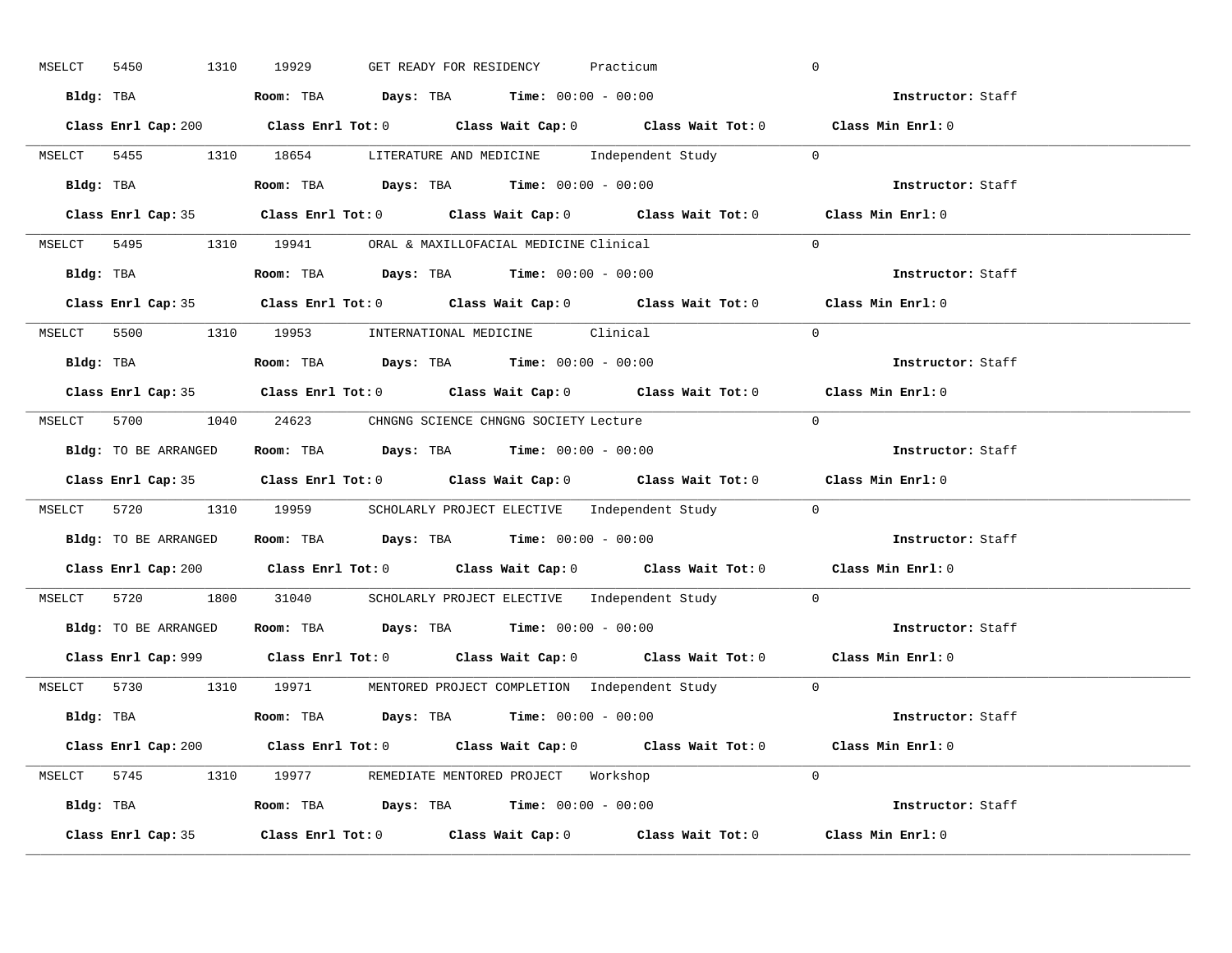### Report ID: SR201 **University of Pittsburgh** Page No. 211 of 512 **Schedule of Classes for Spring Term 2021-2022** Run Date: 06/15/2021 **Four Week - Fourth Rundall Run Time:** 22:30:16

### **School of Medicine - Family Medicine and Clinical Epidemiology - Subject: Medical Elective**

|        |                      |      | Subject Catalog Nbr Section Class Nbr                                                       | Course Title |                     | Component                                                                                   | Units          | Topics            |
|--------|----------------------|------|---------------------------------------------------------------------------------------------|--------------|---------------------|---------------------------------------------------------------------------------------------|----------------|-------------------|
| MSELCT | 5765                 | 1300 | 30810                                                                                       |              | PRE CLERKSHIP MONTH | Lecture                                                                                     | $\cap$         |                   |
|        | Bldg: TO BE ARRANGED |      | Room: TBA $Days:$ TBA $Time: 00:00 - 00:00$                                                 |              |                     |                                                                                             |                | Instructor: Staff |
|        |                      |      |                                                                                             |              |                     | Class Enrl Cap: 35 Class Enrl Tot: 0 Class Wait Cap: 0 Class Wait Tot: 0 Class Min Enrl: 0  |                |                   |
|        |                      |      | MSELCT 5805 1310 19989 INTERPROFESSIONAL HEALTH CARE Clinical                               |              |                     |                                                                                             | $\Omega$       |                   |
|        | Bldg: TBA            |      | Room: TBA $Days: TBA$ Time: $00:00 - 00:00$                                                 |              |                     |                                                                                             |                | Instructor: Staff |
|        |                      |      |                                                                                             |              |                     | Class Enrl Cap: 35 Class Enrl Tot: 0 Class Wait Cap: 0 Class Wait Tot: 0 Class Min Enrl: 0  |                |                   |
|        |                      |      | MSELCT 5808 1310 19995 NURSING HOME HEALTH CARE TEAMSClinical                               |              |                     |                                                                                             | $\Omega$       |                   |
|        |                      |      | Bldg: TBA                    Room: TBA         Days: TBA         Time: 00:00 - 00:00        |              |                     |                                                                                             |                | Instructor: Staff |
|        |                      |      |                                                                                             |              |                     | Class Enrl Cap: 35 Class Enrl Tot: 0 Class Wait Cap: 0 Class Wait Tot: 0 Class Min Enrl: 0  |                |                   |
|        |                      |      |                                                                                             |              |                     | MSELCT 5850 1310 18666 PEPTIDE HORMONE RECEPTORS Directed Studies                           | $\overline{0}$ |                   |
|        |                      |      | Bldg: TBA                         Room: TBA          Days: TBA          Time: 00:00 - 00:00 |              |                     |                                                                                             |                | Instructor: Staff |
|        |                      |      |                                                                                             |              |                     | Class Enrl Cap: 999 Class Enrl Tot: 0 Class Wait Cap: 0 Class Wait Tot: 0 Class Min Enrl: 0 |                |                   |
|        |                      |      | MSELCT 5851 1310 20007 RESUSCITOLOGY                                                        |              |                     | Directed Studies 0                                                                          |                |                   |
|        |                      |      | Bldg: TBA                    Room: TBA         Days: TBA         Time: 00:00 - 00:00        |              |                     |                                                                                             |                | Instructor: Staff |
|        |                      |      |                                                                                             |              |                     | Class Enrl Cap: 35 Class Enrl Tot: 0 Class Wait Cap: 0 Class Wait Tot: 0 Class Min Enrl: 0  |                |                   |
|        |                      |      |                                                                                             |              |                     | MSELCT 5853 1310 20031 HEALTH POLICY 1ndependent Study 0                                    |                |                   |
|        |                      |      | Bldg: TBA                    Room: TBA         Days: TBA         Time: 00:00 - 00:00        |              |                     |                                                                                             |                | Instructor: Staff |
|        |                      |      |                                                                                             |              |                     | Class Enrl Cap: 35 Class Enrl Tot: 0 Class Wait Cap: 0 Class Wait Tot: 0 Class Min Enrl: 0  |                |                   |
|        |                      |      | MSELCT 5854 1310 20055 ETHICS IN CLINICAL PRACTICE Workshop                                 |              |                     |                                                                                             | $\Omega$       |                   |
|        |                      |      | Bldg: TBA                    Room: TBA         Days: TBA         Time: 00:00 - 00:00        |              |                     |                                                                                             |                | Instructor: Staff |
|        |                      |      |                                                                                             |              |                     | Class Enrl Cap: 35 Class Enrl Tot: 0 Class Wait Cap: 0 Class Wait Tot: 0 Class Min Enrl: 0  |                |                   |
|        |                      |      |                                                                                             |              |                     | MSELCT 5855 1310 20067 CLINICAL GENETICS Independent Study 0                                |                |                   |
|        |                      |      | Bldg: TBA                    Room: TBA         Days: TBA         Time: 00:00 - 00:00        |              |                     |                                                                                             |                | Instructor: Staff |
|        | Class Enrl Cap: 35   |      |                                                                                             |              |                     | Class Enrl Tot: $0$ Class Wait Cap: $0$ Class Wait Tot: $0$                                 |                | Class Min Enrl: 0 |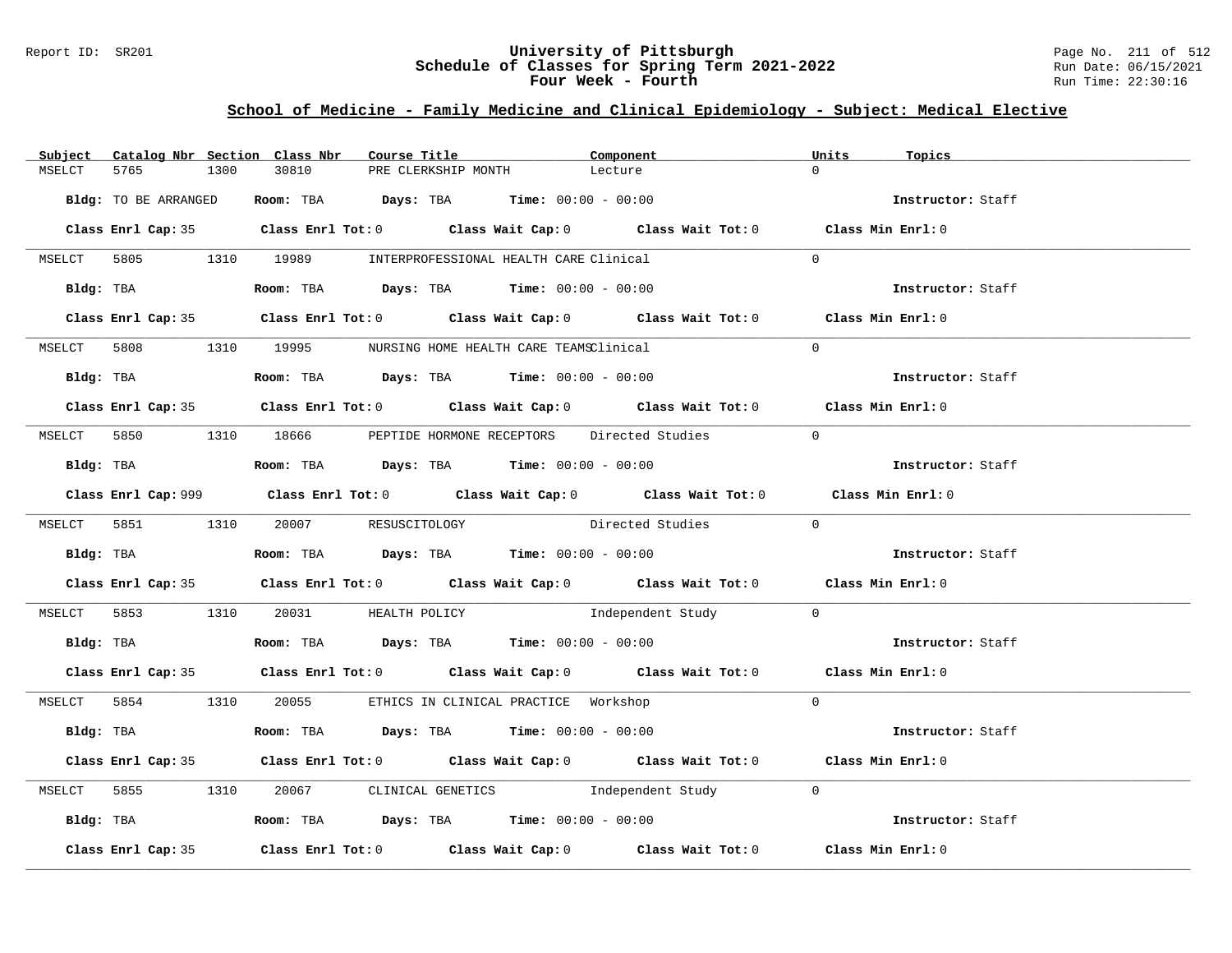| MSELCT 5856        | 1310 18672<br>MILITARY SCHOLARSHIP ELECTIVE Directed Studies                                | $\overline{0}$    |
|--------------------|---------------------------------------------------------------------------------------------|-------------------|
|                    | Bldg: TBA                   Room: TBA         Days: TBA        Time: $00:00 - 00:00$        | Instructor: Staff |
|                    | Class Enrl Cap: 35 Class Enrl Tot: 0 Class Wait Cap: 0 Class Wait Tot: 0 Class Min Enrl: 0  |                   |
|                    | MSELCT 5857 1310 18678 EVIDENCE-BASED MEDICINE Clinical                                     | $\Omega$          |
|                    |                                                                                             | Instructor: Staff |
|                    | Class Enrl Cap: 999 Class Enrl Tot: 0 Class Wait Cap: 0 Class Wait Tot: 0                   | Class Min Enrl: 0 |
|                    | MSELCT 5858 1310 20073 PUBLIC HEALTH FIELD PRACTICUM Practicum                              | $\Omega$          |
|                    | Bldg: TBA                    Room: TBA        Days: TBA        Time: 00:00 - 00:00          | Instructor: Staff |
|                    | Class Enrl Cap: 200 Class Enrl Tot: 0 Class Wait Cap: 0 Class Wait Tot: 0 Class Min Enrl: 0 |                   |
|                    | MSELCT 5860 1310 18684 EDUCATIONAL TECHNOLOGY Directed Studies                              | $\Omega$          |
|                    | Bldg: TBA                    Room: TBA         Days: TBA         Time: 00:00 - 00:00        | Instructor: Staff |
|                    | Class Enrl Cap: 35 Class Enrl Tot: 0 Class Wait Cap: 0 Class Wait Tot: 0 Class Min Enrl: 0  |                   |
|                    | MSELCT 5890 1310 20085 EXTRAMURAL RESEARCH Independent Study 0                              |                   |
|                    | Bldg: TBA                    Room: TBA         Days: TBA         Time: 00:00 - 00:00        | Instructor: Staff |
|                    | Class Enrl Cap: 35 Class Enrl Tot: 0 Class Wait Cap: 0 Class Wait Tot: 0 Class Min Enrl: 0  |                   |
|                    | MSELCT 5895 1310 20091 INTERNATIONAL RESEARCH Independent Study 0                           |                   |
|                    | Bldg: TBA                   Room: TBA          Days: TBA         Time: $00:00 - 00:00$      | Instructor: Staff |
|                    | Class Enrl Cap: 35 Class Enrl Tot: 0 Class Wait Cap: 0 Class Wait Tot: 0 Class Min Enrl: 0  |                   |
|                    | MSELCT 5900 1310 18696 BASIC SCIENCE OF CARE Lecture                                        | 2                 |
|                    | Bldg: TBA                   Room: TBA         Days: TBA         Time: $00:00 - 00:00$       | Instructor: Staff |
|                    | Class Enrl Cap: 35 Class Enrl Tot: 0 Class Wait Cap: 0 Class Wait Tot: 0 Class Min Enrl: 0  |                   |
|                    | MSELCT 5901 1310 18702 HEALTH CARE DELIVERY PROBLEMS Lecture                                | $\overline{1}$    |
|                    | Bldg: TBA                   Room: TBA         Days: TBA         Time: $00:00 - 00:00$       | Instructor: Staff |
|                    | Class Enrl Cap: 35 Class Enrl Tot: 0 Class Wait Cap: 0 Class Wait Tot: 0 Class Min Enrl: 0  |                   |
|                    | MSELCT 5910 1310 20103 AREA OF CONCENTRATION Independent Study 0                            |                   |
|                    | Bldg: TBA <b>Room:</b> TBA <b>Days:</b> TBA <b>Time:</b> $00:00 - 00:00$                    | Instructor: Staff |
| Class Enrl Cap: 35 | Class Enrl Tot: $0$ Class Wait Cap: $0$ Class Wait Tot: $0$ Class Min Enrl: $0$             |                   |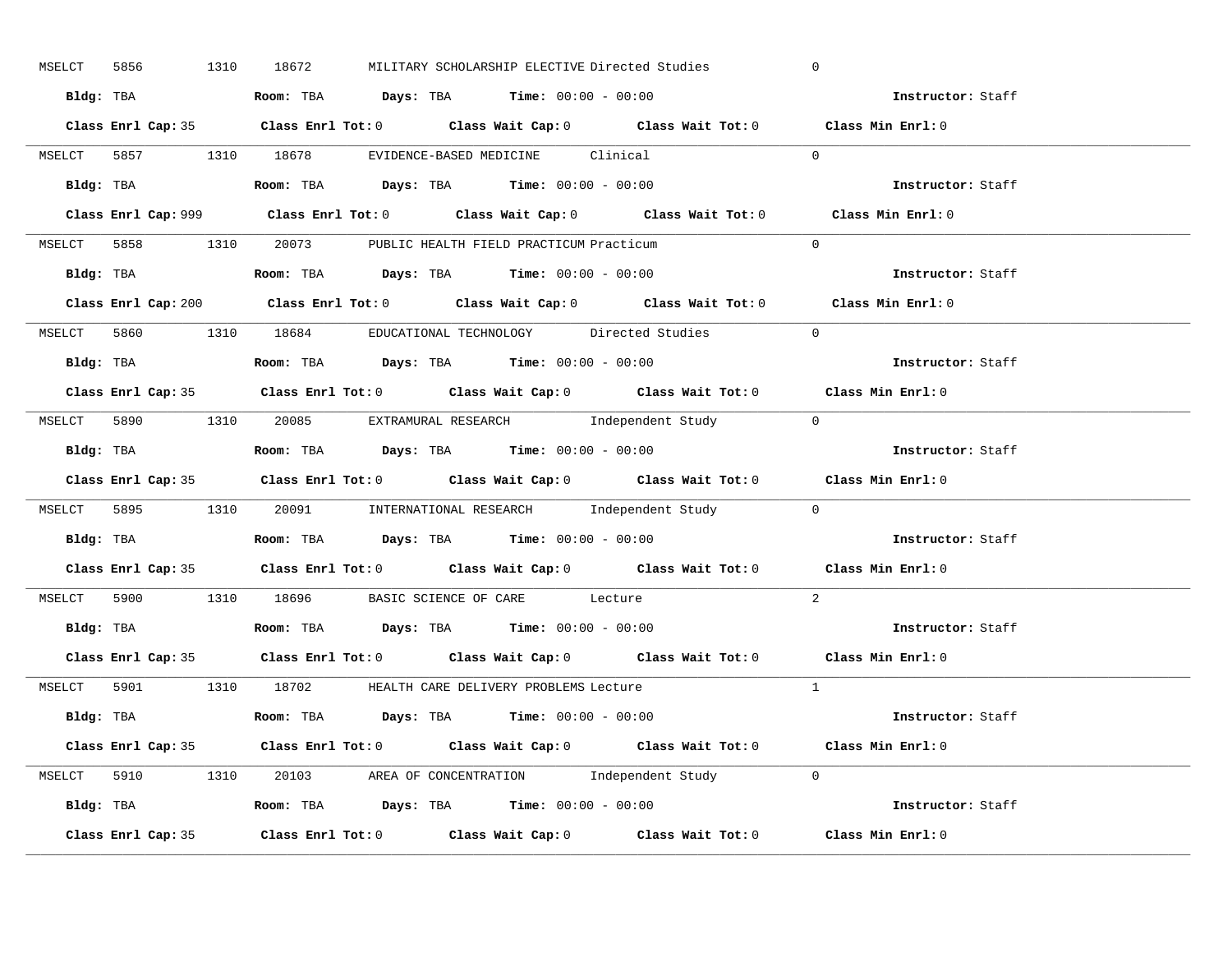### Report ID: SR201 **University of Pittsburgh** Page No. 213 of 512 **Schedule of Classes for Spring Term 2021-2022** Run Date: 06/15/2021 **Four Week - Fourth Rundall Run Time:** 22:30:16

# **School of Medicine - Family Medicine and Clinical Epidemiology - Subject: Medical Elective**

| Subject   | Catalog Nbr Section Class Nbr |      |                   | Course Title          | Component                    | Units             | Topics            |
|-----------|-------------------------------|------|-------------------|-----------------------|------------------------------|-------------------|-------------------|
| MSELCT    | 5975                          | 1310 | 20121             | CSTP-RELATED RESEARCH | Directed Studies             |                   |                   |
| Bldg: TBA |                               |      | Room: TBA         | Days: TBA             | <b>Time:</b> $00:00 - 00:00$ |                   | Instructor: Staff |
|           | Class Enrl Cap: 35            |      | Class Enrl Tot: 0 | Class Wait Cap: 0     | Class Wait Tot: 0            | Class Min Enrl: 0 |                   |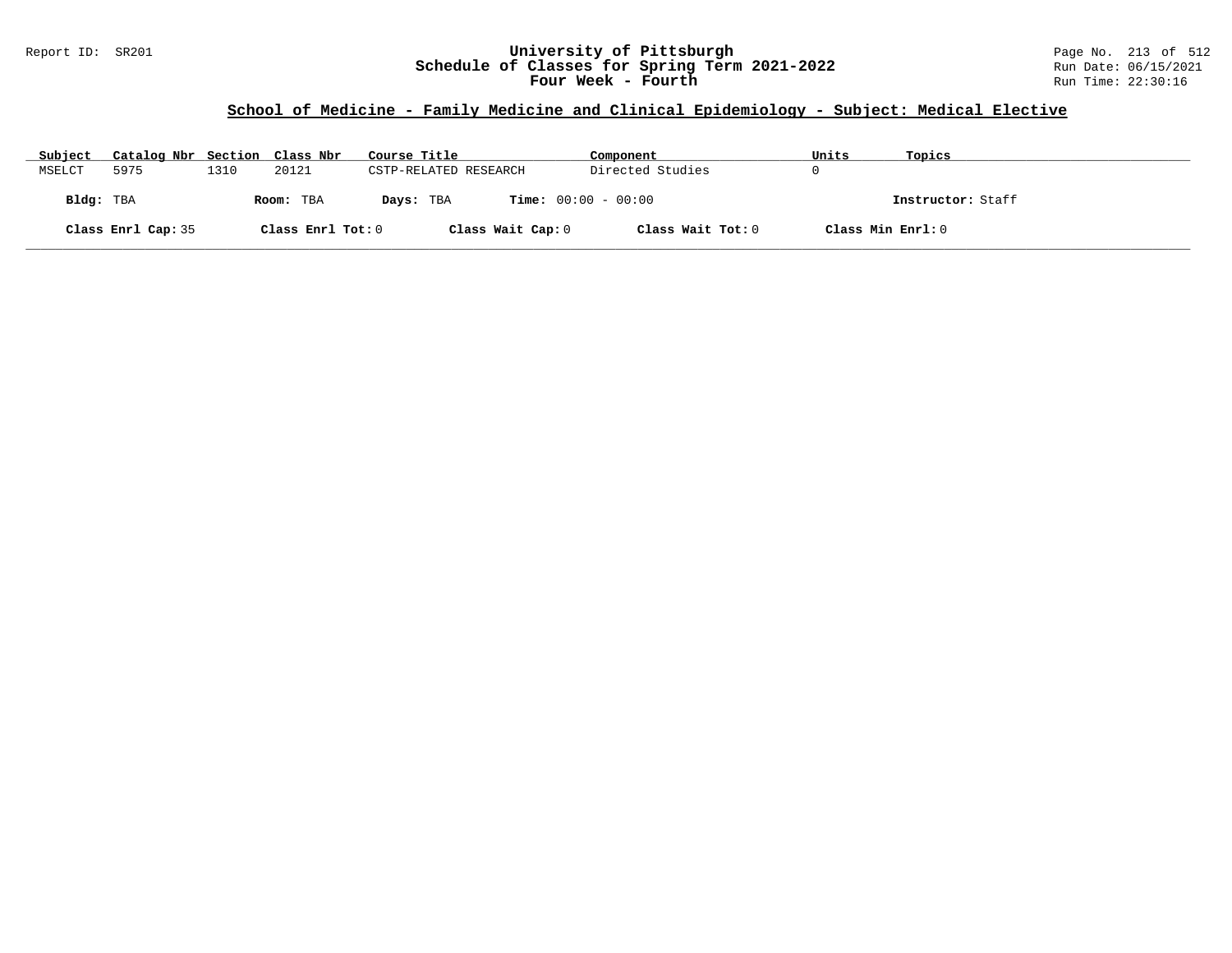#### Report ID: SR201 **University of Pittsburgh** Page No. 214 of 512 **Schedule of Classes for Spring Term 2021-2022** Run Date: 06/15/2021 **Four Week - Fourth Rundall Run Time:** 22:30:16

### **School of Medicine - School of Medicine - Subject: Medicine**

|          | Subject Catalog Nbr Section Class Nbr | Course Title                                                                           | Component                                                                                   | Units<br>Topics               |
|----------|---------------------------------------|----------------------------------------------------------------------------------------|---------------------------------------------------------------------------------------------|-------------------------------|
| MED      | 5329<br>1300                          | 30791<br>ADULT OUTPATIENT                                                              | Clinical                                                                                    | $\Omega$                      |
|          | Bldg: TO BE ARRANGED                  | Room: TBA $Days:$ TBA $Time: 00:00 - 00:00$                                            |                                                                                             | Instructor: Fontenot, Amber L |
|          |                                       |                                                                                        | Class Enrl Cap: 35 Class Enrl Tot: 0 Class Wait Cap: 0 Class Wait Tot: 0 Class Min Enrl: 0  |                               |
|          |                                       |                                                                                        | MED 5345 1310 19416 CLERKSHIP REPEAT COURSE Directed Studies                                | $\Omega$                      |
|          |                                       | Bldg: TBA                   Room: TBA         Days: TBA         Time: $00:00 - 00:00$  |                                                                                             | Instructor: Staff             |
|          |                                       |                                                                                        | Class Enrl Cap: 35 Class Enrl Tot: 0 Class Wait Cap: 0 Class Wait Tot: 0 Class Min Enrl: 0  |                               |
|          |                                       | MED 5346 1310 19422 AMBULATORY CLERKSHIP REPEAT Directed Studies                       |                                                                                             | $\Omega$                      |
|          | Bldg: TBA                             | Room: TBA $\rule{1em}{0.15mm}$ Days: TBA Time: $00:00 - 00:00$                         |                                                                                             | Instructor: Staff             |
|          |                                       |                                                                                        | Class Enrl Cap: 35 Class Enrl Tot: 0 Class Wait Cap: 0 Class Wait Tot: 0 Class Min Enrl: 0  |                               |
|          |                                       | MED 5350 1310 18546 DEATH, DYING AND THE DOCTOR Practicum                              |                                                                                             | $\Omega$                      |
|          | Bldg: TBA                             | Room: TBA $Days:$ TBA $Time: 00:00 - 00:00$                                            |                                                                                             | Instructor: Staff             |
|          |                                       |                                                                                        | Class Enrl Cap: 35 Class Enrl Tot: 0 Class Wait Cap: 0 Class Wait Tot: 0 Class Min Enrl: 0  |                               |
|          |                                       | MED 5398 1310 18552 CLINICAL MILITARY CLERKSHIP Clinical                               |                                                                                             | $\Omega$                      |
|          |                                       | Bldg: TBA                   Room: TBA        Days: TBA        Time: 00:00 - 00:00      |                                                                                             | Instructor: Staff             |
|          |                                       |                                                                                        | Class Enrl Cap: 35 Class Enrl Tot: 0 Class Wait Cap: 0 Class Wait Tot: 0 Class Min Enrl: 0  |                               |
| MED 5399 |                                       |                                                                                        | 1310 18564 NON-CLINCAL MILITARY CLERKSHIEDirected Studies                                   | $\Omega$                      |
|          |                                       | Bldg: TBA                   Room: TBA         Days: TBA        Time: $00:00 - 00:00$   |                                                                                             | Instructor: Staff             |
|          |                                       |                                                                                        | Class Enrl Cap: 35 Class Enrl Tot: 0 Class Wait Cap: 0 Class Wait Tot: 0 Class Min Enrl: 0  |                               |
|          |                                       | MED 5401 1310 19428 MEDICINE ACTING INTERNSHIP Clinical                                |                                                                                             | $\Omega$                      |
|          |                                       | Bldg: TBA                    Room: TBA         Days: TBA         Time: 00:00 - 00:00   |                                                                                             | Instructor: Staff             |
|          |                                       |                                                                                        | Class Enrl Cap: 999 Class Enrl Tot: 0 Class Wait Cap: 0 Class Wait Tot: 0 Class Min Enrl: 0 |                               |
| MED      | 5402                                  | 1310 19434 ACTING INTERNSHIP IN MICU Clinical                                          |                                                                                             | $\Omega$                      |
|          |                                       | Bldg: TBA                    Room: TBA         Days: TBA         Time: $00:00 - 00:00$ |                                                                                             | Instructor: Staff             |
|          | Class Enrl Cap: 999                   |                                                                                        | Class Enrl Tot: $0$ Class Wait Cap: $0$ Class Wait Tot: $0$ Class Min Enrl: $0$             |                               |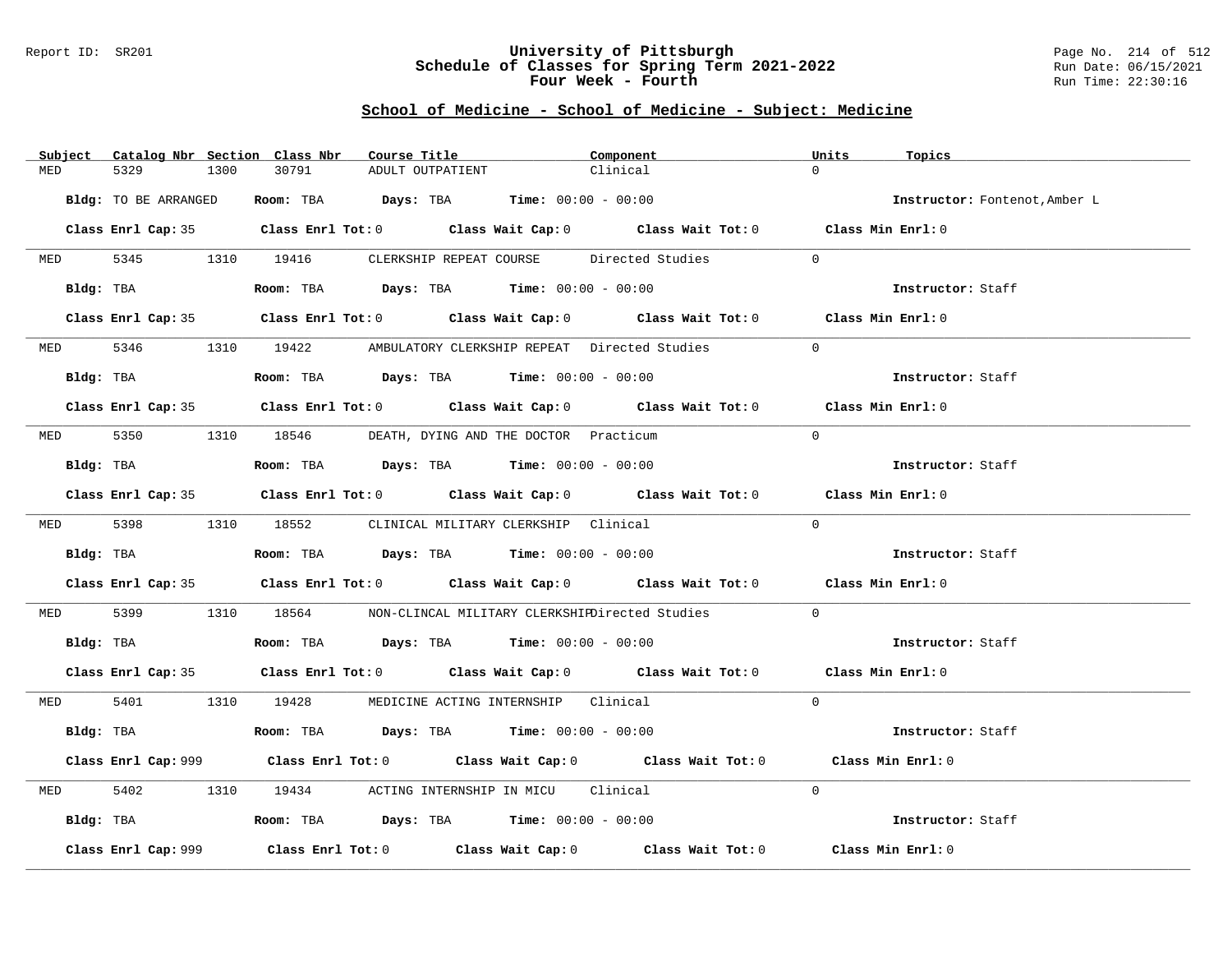| <b>MED</b> | 5403 |           | 1310 19440                     |  | CARDIAC INTENSIVE CARE UNIT Clinical                                                   |                                                                                             | $\overline{0}$ |                          |  |
|------------|------|-----------|--------------------------------|--|----------------------------------------------------------------------------------------|---------------------------------------------------------------------------------------------|----------------|--------------------------|--|
|            |      |           |                                |  | Bldg: TBA                   Room: TBA        Days: TBA        Time: $00:00 - 00:00$    |                                                                                             |                | Instructor: Staff        |  |
|            |      |           |                                |  |                                                                                        | Class Enrl Cap: 999 Class Enrl Tot: 0 Class Wait Cap: 0 Class Wait Tot: 0 Class Min Enrl: 0 |                |                          |  |
|            |      |           |                                |  | MED 5406 1310 19446 EXTRAMURAL ACTING INTERNSHIP Clinical                              |                                                                                             | $\Omega$       |                          |  |
|            |      | Bldg: TBA |                                |  | Room: TBA $Days:$ TBA $Time: 00:00 - 00:00$                                            |                                                                                             |                | Instructor: Staff        |  |
|            |      |           |                                |  |                                                                                        | Class Enrl Cap: 35 Class Enrl Tot: 0 Class Wait Cap: 0 Class Wait Tot: 0 Class Min Enrl: 0  |                |                          |  |
|            |      |           |                                |  | MED 5425 1310 19452 COMBINED MEDICINE/PEDIATRICS Clinical                              |                                                                                             | $\Omega$       |                          |  |
|            |      |           |                                |  | Bldg: TBA                    Room: TBA         Days: TBA        Time: $00:00 - 00:00$  |                                                                                             |                | Instructor: Staff        |  |
|            |      |           |                                |  |                                                                                        | Class Enrl Cap: 35 Class Enrl Tot: 0 Class Wait Cap: 0 Class Wait Tot: 0 Class Min Enrl: 0  |                |                          |  |
|            |      |           |                                |  | MED 5430 1310 18576 CLIN PHARMACLGY & HYPERTENSIONClinical                             |                                                                                             | $\Omega$       |                          |  |
|            |      |           |                                |  | Bldg: TBA                   Room: TBA         Days: TBA         Time: $00:00 - 00:00$  |                                                                                             |                | Instructor: Staff        |  |
|            |      |           |                                |  |                                                                                        | Class Enrl Cap: 999 Class Enrl Tot: 0 Class Wait Cap: 0 Class Wait Tot: 0 Class Min Enrl: 0 |                |                          |  |
|            |      |           | MED 5440 1310 19458 CARDIOLOGY |  | Clinical                                                                               |                                                                                             | $\bigcirc$     |                          |  |
|            |      |           |                                |  | <b>Bldg:</b> TBA <b>ROOM:</b> TBA <b>Days:</b> TBA <b>Time:</b> $00:00 - 00:00$        |                                                                                             |                | Instructor: Staff        |  |
|            |      |           |                                |  |                                                                                        | Class Enrl Cap: 999 Class Enrl Tot: 0 Class Wait Cap: 0 Class Wait Tot: 0 Class Min Enrl: 0 |                |                          |  |
|            |      |           |                                |  | MED 5460 1310 19464 ENDOCRINOLOGY AND METABOLISM Clinical                              |                                                                                             | $\Omega$       |                          |  |
|            |      |           |                                |  | Bldg: TBA                   Room: TBA         Days: TBA         Time: $00:00 - 00:00$  |                                                                                             |                | <b>Instructor:</b> Staff |  |
|            |      |           |                                |  |                                                                                        | Class Enrl Cap: 999 Class Enrl Tot: 0 Class Wait Cap: 0 Class Wait Tot: 0 Class Min Enrl: 0 |                |                          |  |
|            |      |           |                                |  | MED 5470 1310 19470 GASTROENTEROLOGY AND NUTRITIONClinical                             |                                                                                             | $\Omega$       |                          |  |
|            |      |           |                                |  | Bldg: TBA                    Room: TBA         Days: TBA         Time: $00:00 - 00:00$ |                                                                                             |                | Instructor: Staff        |  |
|            |      |           |                                |  |                                                                                        | Class Enrl Cap: 999 Class Enrl Tot: 0 Class Wait Cap: 0 Class Wait Tot: 0 Class Min Enrl: 0 |                |                          |  |
|            |      |           |                                |  |                                                                                        |                                                                                             |                |                          |  |
|            |      |           |                                |  | MED 5471 1310 18588 OUTPATIENT GI AND HEPATOLOGY Clinical                              |                                                                                             | $\Omega$       |                          |  |
|            |      |           |                                |  | Bldg: TBA                   Room: TBA        Days: TBA        Time: 00:00 - 00:00      |                                                                                             |                | Instructor: Staff        |  |
|            |      |           |                                |  |                                                                                        | Class Enrl Cap: 999 Class Enrl Tot: 0 Class Wait Cap: 0 Class Wait Tot: 0 Class Min Enrl: 0 |                |                          |  |
|            |      |           | MED 5479 1310 19476 ONCOLOGY   |  | Clinical                                                                               |                                                                                             | $\Omega$       |                          |  |
|            |      |           |                                |  | <b>Bldg:</b> TBA <b>ROOM:</b> TBA <b>Days:</b> TBA <b>Time:</b> $00:00 - 00:00$        |                                                                                             |                | Instructor: Staff        |  |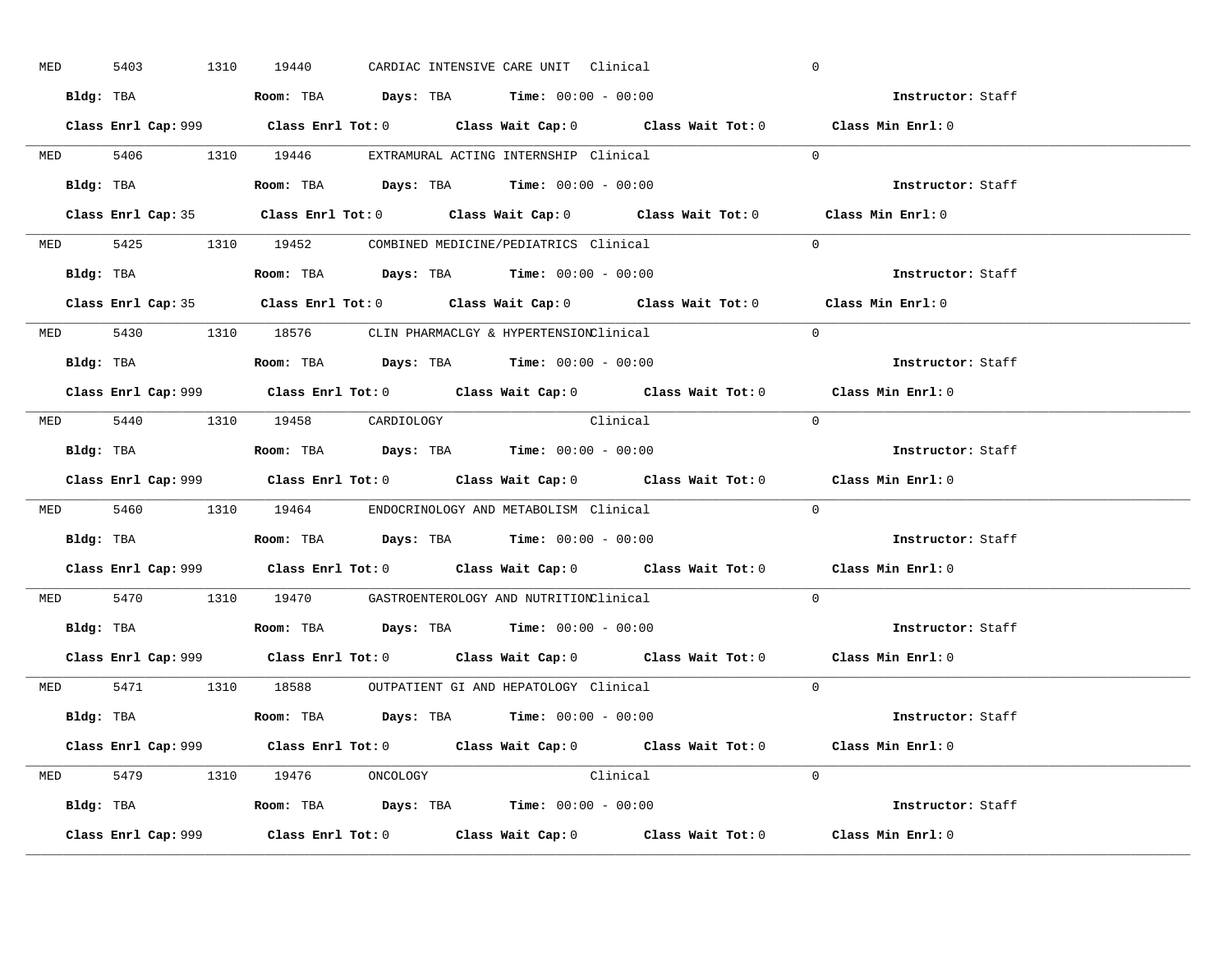### Report ID: SR201 **University of Pittsburgh** Page No. 216 of 512 **Schedule of Classes for Spring Term 2021-2022** Run Date: 06/15/2021 **Four Week - Fourth Rundall Run Time:** 22:30:16

### **School of Medicine - School of Medicine - Subject: Medicine**

|          | Subject Catalog Nbr Section Class Nbr | Course Title                                                                               | Component                                                                                   | Units<br>Topics   |  |
|----------|---------------------------------------|--------------------------------------------------------------------------------------------|---------------------------------------------------------------------------------------------|-------------------|--|
| MED      | 5480<br>1310                          | 19482                                                                                      | HEMATOLOGY/ONCOLOGY<br>Clinical                                                             | $\cap$            |  |
|          |                                       | Bldg: TBA                    Room: TBA         Days: TBA         Time: 00:00 - 00:00       |                                                                                             | Instructor: Staff |  |
|          |                                       |                                                                                            | Class Enrl Cap: 999 Class Enrl Tot: 0 Class Wait Cap: 0 Class Wait Tot: 0 Class Min Enrl: 0 |                   |  |
|          |                                       | MED 5481 1310 19488 BLOOD COAGULATION Clinical                                             |                                                                                             | $\Omega$          |  |
|          |                                       | Bldg: TBA                   Room: TBA         Days: TBA         Time: 00:00 - 00:00        |                                                                                             | Instructor: Staff |  |
|          |                                       |                                                                                            | Class Enrl Cap: 999 Class Enrl Tot: 0 Class Wait Cap: 0 Class Wait Tot: 0 Class Min Enrl: 0 |                   |  |
|          |                                       | MED 5485 1310 19494 STEM CELL TRANSPLNTATION SERVCClinical                                 |                                                                                             | $\Omega$          |  |
|          |                                       | Bldg: TBA                   Room: TBA         Days: TBA         Time: 00:00 - 00:00        |                                                                                             | Instructor: Staff |  |
|          |                                       |                                                                                            | Class Enrl Cap: 999 Class Enrl Tot: 0 Class Wait Cap: 0 Class Wait Tot: 0 Class Min Enrl: 0 |                   |  |
|          |                                       | MED 5490 1310 19500 INFECTIOUS DISEASES Clinical                                           |                                                                                             | $\Omega$          |  |
|          |                                       | Bldg: TBA<br>Room: TBA<br>Days: TBA<br>Time: $00:00 - 00:00$                               |                                                                                             | Instructor: Staff |  |
|          |                                       |                                                                                            | Class Enrl Cap: 35 Class Enrl Tot: 0 Class Wait Cap: 0 Class Wait Tot: 0 Class Min Enrl: 0  |                   |  |
|          |                                       | MED 5491 1700 28404 WOMEN'S HEALTH                                                         | Clinical                                                                                    | $\Omega$          |  |
|          | Bldg: TO BE ARRANGED                  | Room: TBA $Days:$ TBA Time: $00:00 - 00:00$                                                |                                                                                             | Instructor: Staff |  |
|          |                                       |                                                                                            | Class Enrl Cap: 35 Class Enrl Tot: 0 Class Wait Cap: 0 Class Wait Tot: 0 Class Min Enrl: 0  |                   |  |
|          |                                       | MED 5500 1310 19506 PULMONARY MEDICINE Clinical                                            |                                                                                             | $\Omega$          |  |
|          |                                       | Bldg: TBA                    Room: TBA         Days: TBA         Time: $00:00 - 00:00$     |                                                                                             | Instructor: Staff |  |
|          |                                       |                                                                                            | Class Enrl Cap: 999 Class Enrl Tot: 0 Class Wait Cap: 0 Class Wait Tot: 0 Class Min Enrl: 0 |                   |  |
|          |                                       | MED 5510 1310 19512 RHEUMATOLOGY AND IMMUNOLOGY Clinical                                   |                                                                                             | $\Omega$          |  |
|          |                                       | Bldg: TBA                    Room: TBA         Days: TBA         Time: $00:00 - 00:00$     |                                                                                             | Instructor: Staff |  |
|          |                                       |                                                                                            | Class Enrl Cap: 999 Class Enrl Tot: 0 Class Wait Cap: 0 Class Wait Tot: 0 Class Min Enrl: 0 |                   |  |
| MED 5520 |                                       | 1310 19518 RENAL DISEASE Clinical                                                          |                                                                                             | $\Omega$          |  |
|          |                                       | Bldg: TBA                       Room: TBA           Days: TBA          Time: 00:00 - 00:00 |                                                                                             | Instructor: Staff |  |
|          | Class Enrl Cap: 999                   |                                                                                            | Class Enrl Tot: $0$ Class Wait Cap: $0$ Class Wait Tot: $0$                                 | Class Min Enrl: 0 |  |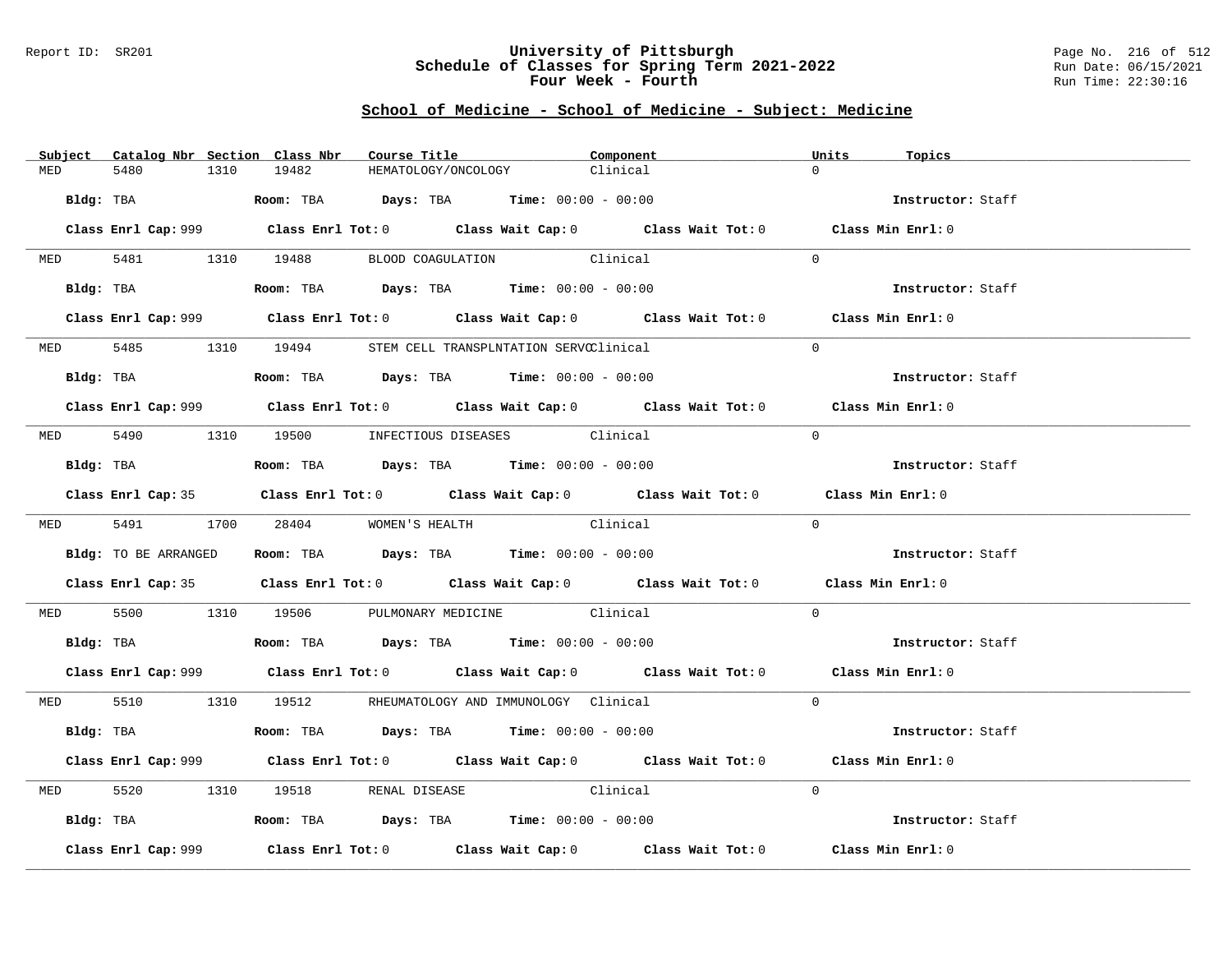| MED 5530 |  | 1310 19524 | NUTRITION & INTESTINAL HEALTH Clinical                                                        |                                                                                            | $\mathbf 0$                                                                                 |  |
|----------|--|------------|-----------------------------------------------------------------------------------------------|--------------------------------------------------------------------------------------------|---------------------------------------------------------------------------------------------|--|
|          |  |            | Bldg: TBA                      Room: TBA         Days: TBA         Time: 00:00 - 00:00        |                                                                                            | Instructor: Staff                                                                           |  |
|          |  |            |                                                                                               | Class Enrl Cap: 35 Class Enrl Tot: 0 Class Wait Cap: 0 Class Wait Tot: 0 Class Min Enrl: 0 |                                                                                             |  |
|          |  |            | MED 5540 1310 19530 GERIATRIC MEDICINE Clinical                                               |                                                                                            | $\Omega$                                                                                    |  |
|          |  |            |                                                                                               |                                                                                            | Instructor: Staff                                                                           |  |
|          |  |            |                                                                                               |                                                                                            | Class Min Enrl: 0                                                                           |  |
|          |  |            | MED 5560 1310 19536 PULMONARY INTENSIVE CARE UNIT Clinical                                    |                                                                                            | $\Omega$                                                                                    |  |
|          |  |            | Bldg: TBA                   Room: TBA         Days: TBA         Time: 00:00 - 00:00           |                                                                                            | Instructor: Staff                                                                           |  |
|          |  |            |                                                                                               |                                                                                            | Class Enrl Cap: 999 Class Enrl Tot: 0 Class Wait Cap: 0 Class Wait Tot: 0 Class Min Enrl: 0 |  |
|          |  |            | MED 5565 1310 19542 PALLIATIVE/HOSPICE CARE Clinical                                          |                                                                                            | $\Omega$                                                                                    |  |
|          |  |            | Bldg: TBA                   Room: TBA         Days: TBA         Time: $00:00 - 00:00$         |                                                                                            | Instructor: Staff                                                                           |  |
|          |  |            |                                                                                               |                                                                                            | Class Enrl Cap: 999 Class Enrl Tot: 0 Class Wait Cap: 0 Class Wait Tot: 0 Class Min Enrl: 0 |  |
|          |  |            | MED 5570 1310 19566 LIVER TRANSPLANT Clinical                                                 |                                                                                            | $\bigcap$                                                                                   |  |
|          |  |            | Bldg: TBA                   Room: TBA         Days: TBA         Time: $00:00 - 00:00$         |                                                                                            | Instructor: Staff                                                                           |  |
|          |  |            |                                                                                               |                                                                                            | Class Enrl Cap: 999 Class Enrl Tot: 0 Class Wait Cap: 0 Class Wait Tot: 0 Class Min Enrl: 0 |  |
|          |  |            | MED 5590 1310 19572 SUBSTANCE ABUSE IN PRIMARY CREClinical                                    |                                                                                            | $\Omega$                                                                                    |  |
|          |  |            | Bldg: TBA                    Room: TBA         Days: TBA         Time: 00:00 - 00:00          |                                                                                            | Instructor: Staff                                                                           |  |
|          |  |            |                                                                                               |                                                                                            | Class Enrl Cap: 35 Class Enrl Tot: 0 Class Wait Cap: 0 Class Wait Tot: 0 Class Min Enrl: 0  |  |
|          |  |            | MED 5600 1310 19578 OUTPATIENT MEDICINE Clinical                                              |                                                                                            | $\Omega$                                                                                    |  |
|          |  |            | Bldg: TBA                   Room: TBA         Days: TBA         Time: $00:00 - 00:00$         |                                                                                            | Instructor: Staff                                                                           |  |
|          |  |            |                                                                                               | Class Enrl Cap: 35 Class Enrl Tot: 0 Class Wait Cap: 0 Class Wait Tot: 0 Class Min Enrl: 0 |                                                                                             |  |
|          |  |            | MED 5601 1310 19584 COMMUNITY HEALTH Clinical                                                 |                                                                                            | $\overline{0}$                                                                              |  |
|          |  |            | Bldg: TBA                        Room: TBA            Days: TBA           Time: 00:00 - 00:00 |                                                                                            | Instructor: Staff                                                                           |  |
|          |  |            |                                                                                               | Class Enrl Cap: 35 Class Enrl Tot: 0 Class Wait Cap: 0 Class Wait Tot: 0 Class Min Enrl: 0 |                                                                                             |  |
|          |  |            | MED 5610 1310 18594 BONE MARROW TRANSPLANTATION Clinical                                      |                                                                                            | $\Omega$                                                                                    |  |
|          |  |            | Bldg: TBA                   Room: TBA         Days: TBA        Time: 00:00 - 00:00            |                                                                                            | Instructor: Staff                                                                           |  |
|          |  |            |                                                                                               |                                                                                            | Class Min Enrl: 0                                                                           |  |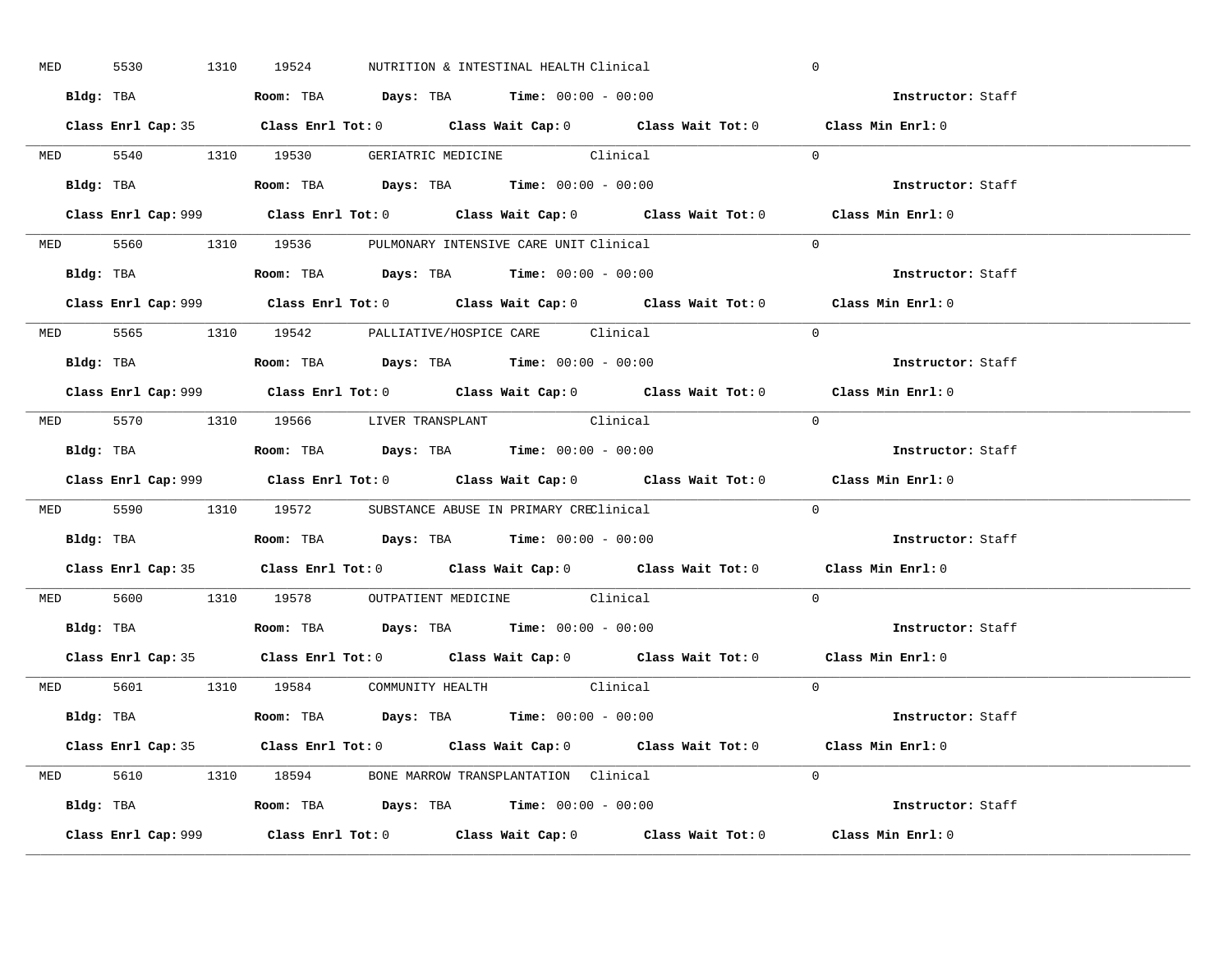### Report ID: SR201 **University of Pittsburgh** Page No. 218 of 512 **Schedule of Classes for Spring Term 2021-2022** Run Date: 06/15/2021 **Four Week - Fourth Rundall Run Time:** 22:30:16

### **School of Medicine - School of Medicine - Subject: Medicine**

|            | Subject Catalog Nbr Section Class Nbr | Course Title                                                                                | Component                                                                                   |          | Units<br>Topics   |  |
|------------|---------------------------------------|---------------------------------------------------------------------------------------------|---------------------------------------------------------------------------------------------|----------|-------------------|--|
| MED        | 1310<br>5620                          | 18600                                                                                       | INTERNAL MEDICINE CONSULTATIONClinical                                                      |          | $\cap$            |  |
| Bldg: TBA  |                                       | <b>Room:</b> TBA $Days: TBA$ <b>Time:</b> $00:00 - 00:00$                                   |                                                                                             |          | Instructor: Staff |  |
|            |                                       |                                                                                             | Class Enrl Cap: 999 Class Enrl Tot: 0 Class Wait Cap: 0 Class Wait Tot: 0 Class Min Enrl: 0 |          |                   |  |
|            | MED 5630 1040                         |                                                                                             | 26957 ADVANCED CLINICAL REASONING Lecture                                                   | $\Omega$ |                   |  |
|            | Bldg: TO BE ARRANGED                  | Room: TBA $Days:$ TBA Time: $00:00 - 00:00$                                                 |                                                                                             |          | Instructor: Staff |  |
|            |                                       |                                                                                             | Class Enrl Cap: 35 Class Enrl Tot: 0 Class Wait Cap: 0 Class Wait Tot: 0 Class Min Enrl: 0  |          |                   |  |
|            |                                       | MED 5650 1310 19590 INDIVIDUALIZED CLINICAL COURSEClinical                                  |                                                                                             | $\Omega$ |                   |  |
|            | Bldg: TBA                             | Room: TBA $Days:$ TBA Time: $00:00 - 00:00$                                                 |                                                                                             |          | Instructor: Staff |  |
|            |                                       |                                                                                             | Class Enrl Cap: 35 Class Enrl Tot: 0 Class Wait Cap: 0 Class Wait Tot: 0 Class Min Enrl: 0  |          |                   |  |
|            |                                       | MED 5655 1310 19596 INTRL MED SUBSPCLTY Clinical                                            |                                                                                             |          | $\Omega$          |  |
|            |                                       | Bldg: TBA                        Room: TBA          Days: TBA         Time: $00:00 - 00:00$ |                                                                                             |          | Instructor: Staff |  |
|            |                                       |                                                                                             | Class Enrl Cap: 35 Class Enrl Tot: 0 Class Wait Cap: 0 Class Wait Tot: 0 Class Min Enrl: 0  |          |                   |  |
|            |                                       | MED 5710 1310 19602 CLINICAL PHARMACOLOGY (ILS) Clinical                                    |                                                                                             |          | $\Omega$          |  |
|            |                                       | Bldg: TBA                    Room: TBA         Days: TBA         Time: $00:00 - 00:00$      |                                                                                             |          | Instructor: Staff |  |
|            |                                       |                                                                                             | Class Enrl Cap: 200 Class Enrl Tot: 0 Class Wait Cap: 0 Class Wait Tot: 0 Class Min Enrl: 0 |          |                   |  |
|            |                                       | MED 5715 1310 19608 NEOPLASIA & NEOPLASTIC DISEASELecture                                   |                                                                                             |          | $\Omega$          |  |
|            |                                       | Bldg: TBA                    Room: TBA        Days: TBA         Time: $00:00 - 00:00$       |                                                                                             |          | Instructor: Staff |  |
|            |                                       |                                                                                             | Class Enrl Cap: 999 Class Enrl Tot: 0 Class Wait Cap: 0 Class Wait Tot: 0 Class Min Enrl: 0 |          |                   |  |
|            |                                       | MED 5750 1700 28376 GET READY FOR RESIDENCY Clinical                                        |                                                                                             | $\Omega$ |                   |  |
|            | Bldg: TO BE ARRANGED                  | Room: TBA Days: TBA Time: $00:00 - 00:00$                                                   |                                                                                             |          | Instructor: Staff |  |
|            |                                       |                                                                                             | Class Enrl Cap: 35 Class Enrl Tot: 0 Class Wait Cap: 0 Class Wait Tot: 0 Class Min Enrl: 0  |          |                   |  |
| <b>MED</b> |                                       | 5765 1310 19620 PRECLERKSHIP COURSE Clinical                                                |                                                                                             |          | $\Omega$          |  |
|            |                                       | Bldg: TBA                   Room: TBA         Days: TBA         Time: 00:00 - 00:00         |                                                                                             |          | Instructor: Staff |  |
|            | Class Enrl Cap: 200                   |                                                                                             | Class Enrl Tot: $0$ Class Wait Cap: $0$ Class Wait Tot: $0$ Class Min Enrl: $0$             |          |                   |  |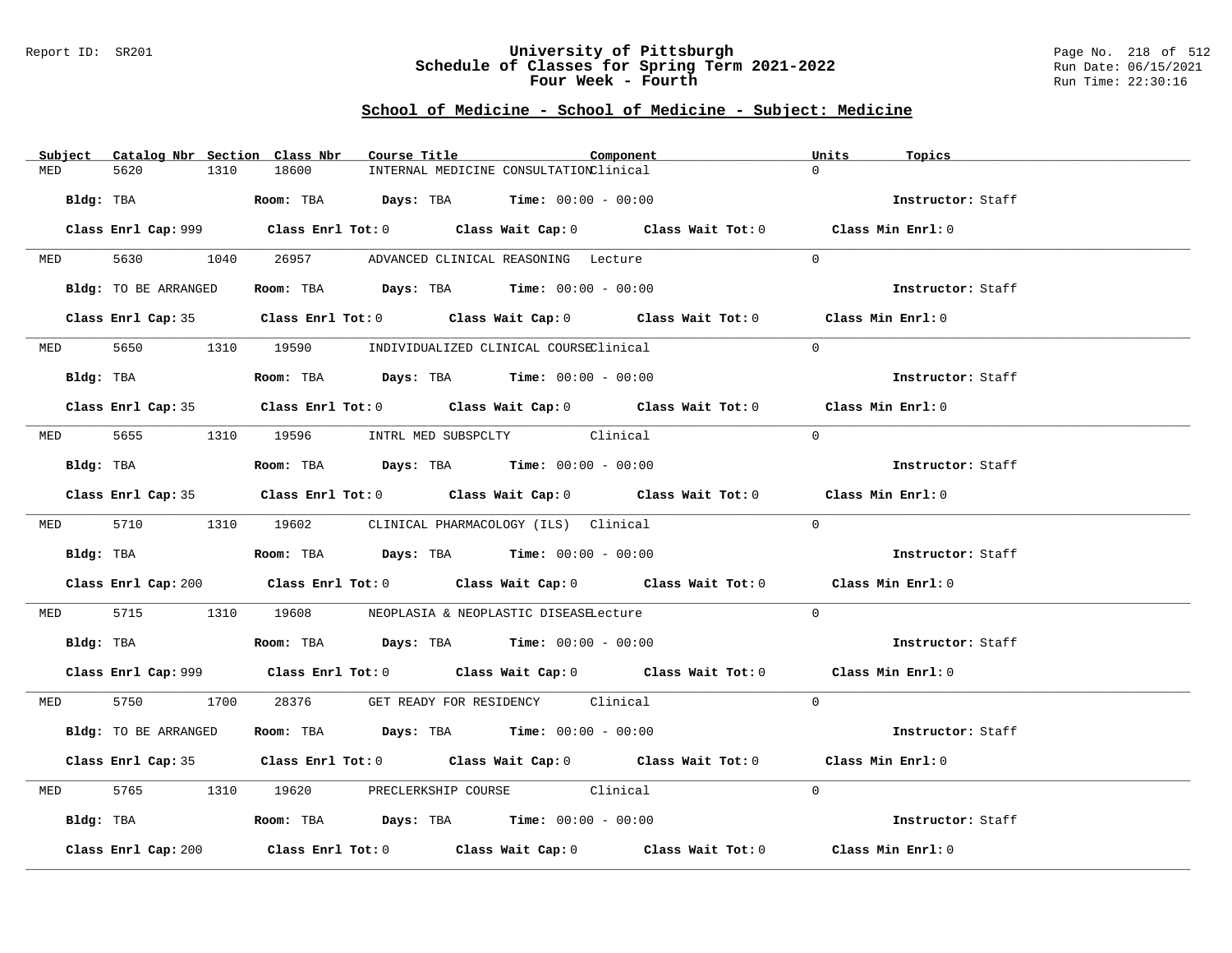| <b>MED</b> |           | 5771 1310 19626 | ASSESSMENT WEEK | Lecture                                                                                                                                                                                                                                                                                                        |                                                                           | $\overline{0}$                                                                              |  |
|------------|-----------|-----------------|-----------------|----------------------------------------------------------------------------------------------------------------------------------------------------------------------------------------------------------------------------------------------------------------------------------------------------------------|---------------------------------------------------------------------------|---------------------------------------------------------------------------------------------|--|
|            |           |                 |                 | Bldg: TBA                   Room: TBA         Days: TBA         Time: $00:00 - 00:00$                                                                                                                                                                                                                          |                                                                           | Instructor: Staff                                                                           |  |
|            |           |                 |                 |                                                                                                                                                                                                                                                                                                                |                                                                           | Class Enrl Cap: 200 Class Enrl Tot: 0 Class Wait Cap: 0 Class Wait Tot: 0 Class Min Enrl: 0 |  |
|            |           |                 |                 | MED 5777 1310 18606 GERIATRICS AND ONCOLOGY Workshop                                                                                                                                                                                                                                                           |                                                                           | $\overline{0}$                                                                              |  |
|            | Bldg: TBA |                 |                 | <b>Room:</b> TBA $Days: TBA$ <b>Time:</b> $00:00 - 00:00$                                                                                                                                                                                                                                                      |                                                                           | Instructor: Staff                                                                           |  |
|            |           |                 |                 |                                                                                                                                                                                                                                                                                                                | Class Enrl Cap: 200 Class Enrl Tot: 0 Class Wait Cap: 0 Class Wait Tot: 0 | Class Min Enrl: 0                                                                           |  |
|            |           |                 |                 | MED 5778 1310 18612 GERIATRICS AND ONCOLOGY Clinical                                                                                                                                                                                                                                                           |                                                                           | $\Omega$                                                                                    |  |
|            |           |                 |                 |                                                                                                                                                                                                                                                                                                                |                                                                           | Instructor: Staff                                                                           |  |
|            |           |                 |                 |                                                                                                                                                                                                                                                                                                                | Class Enrl Cap: 200 Class Enrl Tot: 0 Class Wait Cap: 0 Class Wait Tot: 0 | Class Min Enrl: 0                                                                           |  |
|            |           |                 |                 | MED 5779 1310 19632 CLINICAL FOCUS: GERIATRICS Clinical                                                                                                                                                                                                                                                        |                                                                           | $\Omega$                                                                                    |  |
|            |           |                 |                 | Bldg: TBA                  Room: TBA         Days: TBA         Time: 00:00 - 00:00                                                                                                                                                                                                                             |                                                                           | Instructor: Staff                                                                           |  |
|            |           |                 |                 |                                                                                                                                                                                                                                                                                                                |                                                                           | Class Enrl Cap: 200 Class Enrl Tot: 0 Class Wait Cap: 0 Class Wait Tot: 0 Class Min Enrl: 0 |  |
|            |           |                 |                 |                                                                                                                                                                                                                                                                                                                | MED 5810 1310 19644 MEDICAL RESEARCH Directed Studies 0                   |                                                                                             |  |
|            |           |                 |                 | Bldg: TBA                        Room: TBA           Days: TBA           Time: 00:00 - 00:00                                                                                                                                                                                                                   |                                                                           | Instructor: Staff                                                                           |  |
|            |           |                 |                 |                                                                                                                                                                                                                                                                                                                |                                                                           |                                                                                             |  |
|            |           |                 |                 |                                                                                                                                                                                                                                                                                                                |                                                                           | Class Enrl Cap: 35 Class Enrl Tot: 0 Class Wait Cap: 0 Class Wait Tot: 0 Class Min Enrl: 0  |  |
|            |           |                 |                 | MED 5815 1310 19656 RES IN CLINICAL PHARMACOLOGY Clinical                                                                                                                                                                                                                                                      |                                                                           | $\Omega$                                                                                    |  |
| Bldg: TBA  |           |                 |                 | <b>Room:</b> TBA $\rule{1em}{0.15mm}$ $\rule{1.5em}{0.15mm}$ $\rule{1.5em}{0.15mm}$ $\rule{1.5em}{0.15mm}$ $\rule{1.5em}{0.15mm}$ $\rule{1.5em}{0.15mm}$ $\rule{1.5em}{0.15mm}$ $\rule{1.5em}{0.15mm}$ $\rule{1.5em}{0.15mm}$ $\rule{1.5em}{0.15mm}$ $\rule{1.5em}{0.15mm}$ $\rule{1.5em}{0.15mm}$ $\rule{1.5$ |                                                                           | Instructor: Staff                                                                           |  |
|            |           |                 |                 |                                                                                                                                                                                                                                                                                                                |                                                                           | Class Enrl Cap: 999 Class Enrl Tot: 0 Class Wait Cap: 0 Class Wait Tot: 0 Class Min Enrl: 0 |  |
|            |           |                 |                 | MED 5830 1310 19668 INVESTIGATIVE GASTROENTEROLOGYClinical                                                                                                                                                                                                                                                     |                                                                           | $\Omega$                                                                                    |  |
|            |           |                 |                 | Bldg: TBA                   Room: TBA         Days: TBA         Time: $00:00 - 00:00$                                                                                                                                                                                                                          |                                                                           | Instructor: Staff                                                                           |  |
|            |           |                 |                 |                                                                                                                                                                                                                                                                                                                |                                                                           | Class Enrl Cap: 999 Class Enrl Tot: 0 Class Wait Cap: 0 Class Wait Tot: 0 Class Min Enrl: 0 |  |
|            |           |                 |                 | MED 5831 1310 19674 MEDICAL ONCOLOGY RESEARCH Clinical                                                                                                                                                                                                                                                         |                                                                           | $\Omega$                                                                                    |  |
|            |           |                 |                 | Bldg: TBA                   Room: TBA         Days: TBA        Time: 00:00 - 00:00                                                                                                                                                                                                                             |                                                                           | <b>Instructor:</b> Staff                                                                    |  |
|            |           |                 |                 |                                                                                                                                                                                                                                                                                                                |                                                                           | Class Enrl Cap: 999 Class Enrl Tot: 0 Class Wait Cap: 0 Class Wait Tot: 0 Class Min Enrl: 0 |  |
|            |           |                 |                 | MED 5833 1310 19686 RENAL PHYSIOLOGY RESEARCH Clinical                                                                                                                                                                                                                                                         |                                                                           | $\Omega$                                                                                    |  |
|            |           |                 |                 | Bldg: TBA                    Room: TBA         Days: TBA        Time: $00:00 - 00:00$                                                                                                                                                                                                                          |                                                                           | Instructor: Staff                                                                           |  |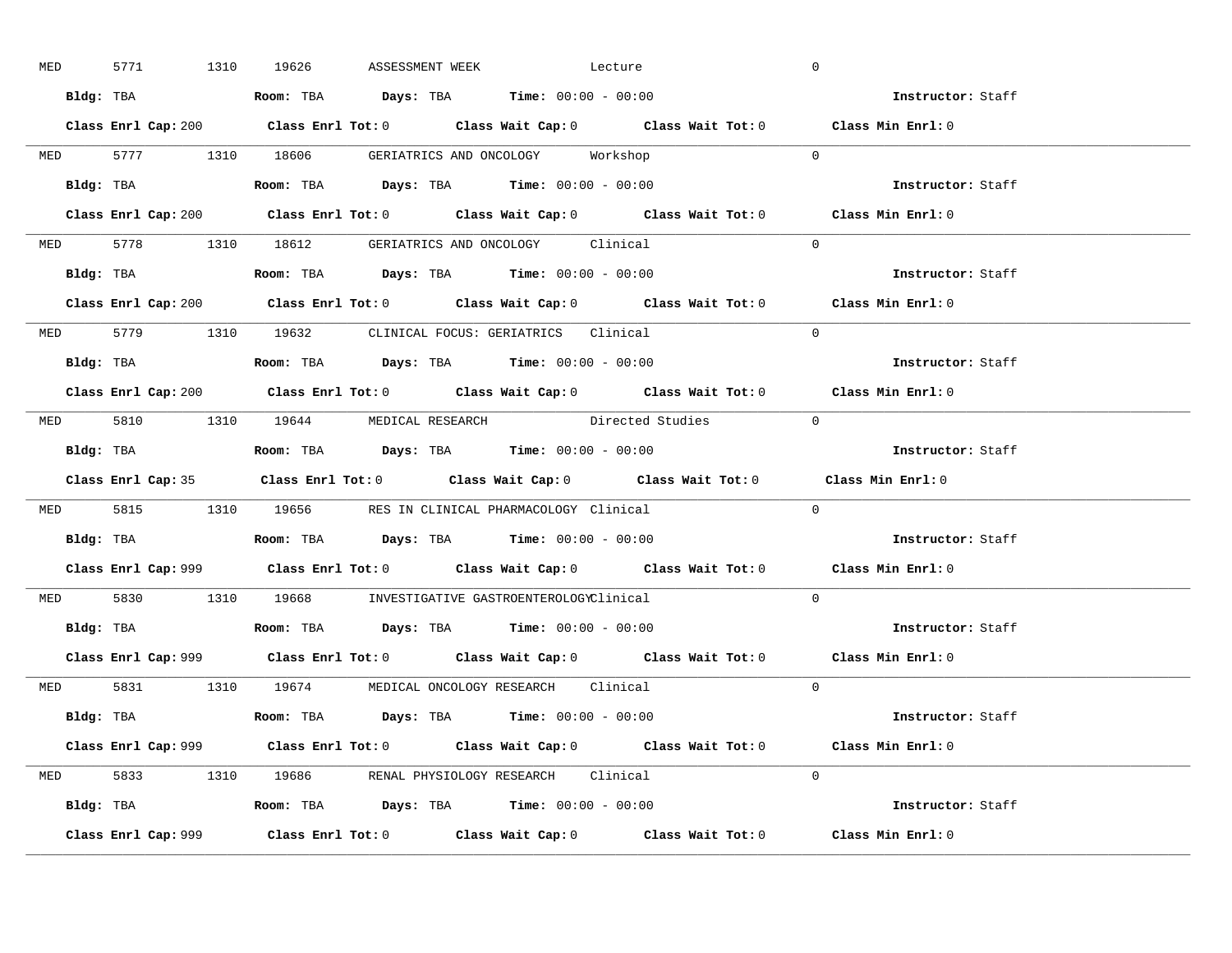#### Report ID: SR201 **University of Pittsburgh** Page No. 220 of 512 **Schedule of Classes for Spring Term 2021-2022** Run Date: 06/15/2021 **Four Week - Fourth Rundall Run Time:** 22:30:16

# **School of Medicine - School of Medicine - Subject: Medicine**

| Subject    |                    |      | Catalog Nbr Section Class Nbr | Course Title                                                   | Component                                                                                  | Units    | Topics                         |
|------------|--------------------|------|-------------------------------|----------------------------------------------------------------|--------------------------------------------------------------------------------------------|----------|--------------------------------|
| MED        | 5835               | 1310 | 19692                         | RHEUM & CLINCAL IMMUNO RSRCH Clinical                          |                                                                                            | $\Omega$ |                                |
|            | Bldg: TBA          |      |                               | Room: TBA $\rule{1em}{0.15mm}$ Days: TBA Time: $00:00 - 00:00$ |                                                                                            |          | Instructor: Staff              |
|            |                    |      |                               |                                                                |                                                                                            |          | Class Min Enrl: 0              |
| <b>MED</b> | 5900               |      | 1310 19704                    | EXTRAMURAL INTERNAL MEDICINE Clinical                          |                                                                                            | $\Omega$ |                                |
|            | Bldg: TBA          |      |                               | Room: TBA $\rule{1em}{0.15mm}$ Days: TBA Time: $00:00 - 00:00$ |                                                                                            |          | Instructor: Staff              |
|            |                    |      |                               |                                                                | Class Enrl Cap: 35 Class Enrl Tot: 0 Class Wait Cap: 0 Class Wait Tot: 0 Class Min Enrl: 0 |          |                                |
| <b>MED</b> | 5901               |      |                               |                                                                | 1310 19710 INDEPENDENT STUDY Independent Study                                             | $\Omega$ |                                |
|            | Bldg: TBA          |      |                               | Room: TBA $Days:$ TBA $Time: 00:00 - 00:00$                    |                                                                                            |          | Instructor: Staff              |
|            |                    |      |                               |                                                                | Class Enrl Cap: 35 Class Enrl Tot: 0 Class Wait Cap: 0 Class Wait Tot: 0 Class Min Enrl: 0 |          |                                |
| <b>MED</b> | 5902               |      |                               | 1310 18618 ADVANCED GENERAL MEDICINE Clinical                  |                                                                                            | $\Omega$ |                                |
|            | Bldg: TBA          |      |                               | Room: TBA $\rule{1em}{0.15mm}$ Days: TBA Time: $00:00 - 00:00$ |                                                                                            |          | Instructor: Staff              |
|            |                    |      |                               |                                                                | Class Enrl Cap: 35 Class Enrl Tot: 0 Class Wait Cap: 0 Class Wait Tot: 0 Class Min Enrl: 0 |          |                                |
| MED        | 5910               |      |                               | 1310 18630 NARATV, LIT & EXPRN OF ILLNESSClinical              |                                                                                            | $\Omega$ |                                |
|            | Bldg: TBA          |      |                               | Room: TBA $Days:$ TBA $Time: 00:00 - 00:00$                    |                                                                                            |          | Instructor: Staff              |
|            |                    |      |                               |                                                                | Class Enrl Cap: 35 Class Enrl Tot: 0 Class Wait Cap: 0 Class Wait Tot: 0 Class Min Enrl: 0 |          |                                |
| MED        | 5911               |      |                               | 1310 19722 TEACHING MEDICAL STUDENTS Practicum                 |                                                                                            | $\Omega$ |                                |
|            | Bldg: TBA          |      |                               | Room: TBA $Days: TBA$ Time: $00:00 - 00:00$                    |                                                                                            |          | Instructor: Staff              |
|            |                    |      |                               |                                                                | Class Enrl Cap: 35 Class Enrl Tot: 0 Class Wait Cap: 0 Class Wait Tot: 0 Class Min Enrl: 0 |          |                                |
| MED        | 5915               | 1040 | 25837                         | LITERACY, NUMERACY&DEC MAKING Seminar                          |                                                                                            | $\Omega$ |                                |
| Bldg: TBA  |                    |      |                               | Room: TBA Days: TBA Time: TBA                                  |                                                                                            |          | Instructor: Kirk, Kimberly Ann |
|            |                    |      |                               |                                                                |                                                                                            |          | Colligan, Joanne Kashur        |
|            | Class Enrl Cap: 35 |      |                               |                                                                | Class Enrl Tot: $0$ Class Wait Cap: $0$ Class Wait Tot: $0$                                |          | Class Min Enrl: 0              |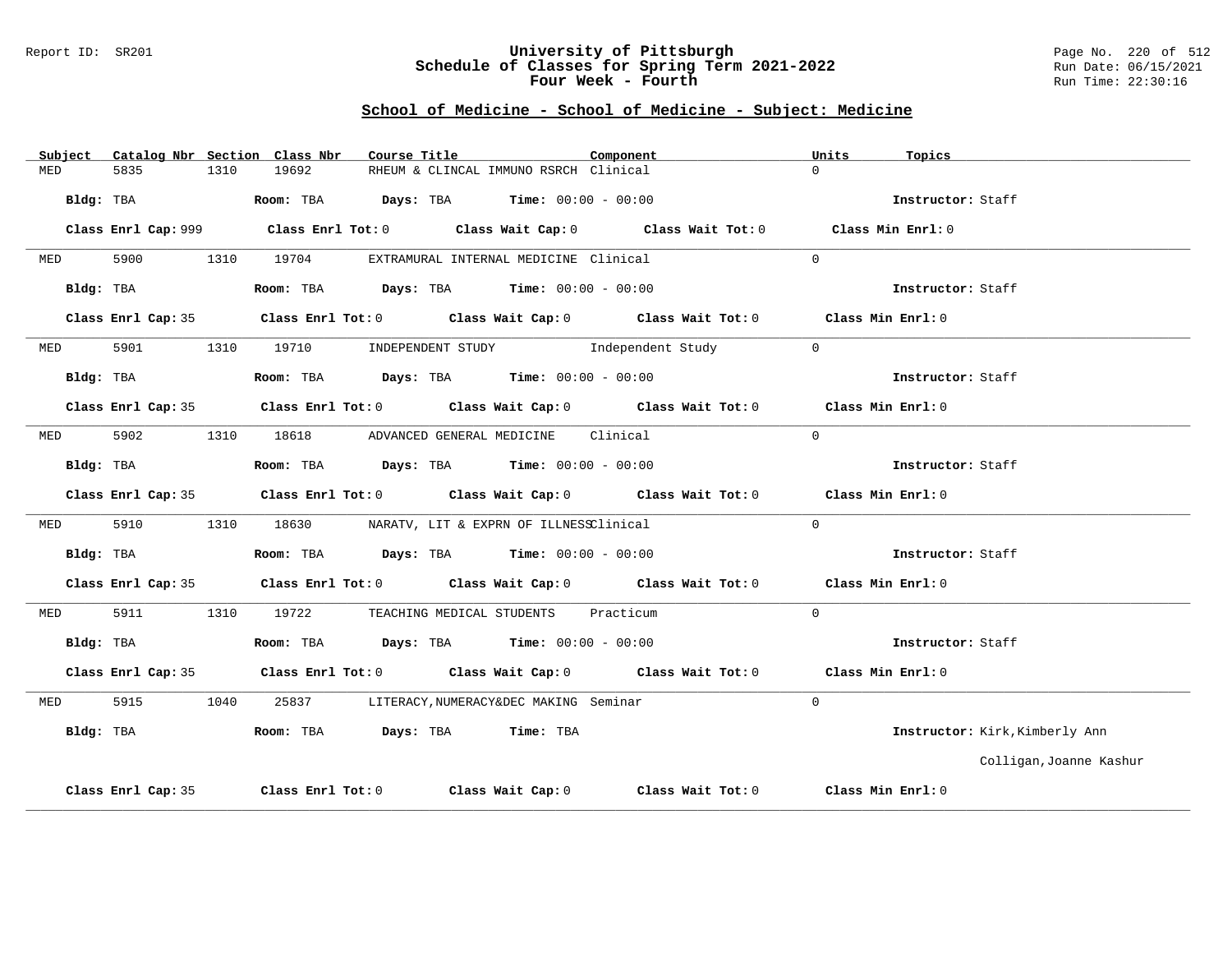### Report ID: SR201 **University of Pittsburgh** Page No. 221 of 512 **Schedule of Classes for Spring Term 2021-2022** Run Date: 06/15/2021 **Four Week - Fourth Rundall Run Time:** 22:30:16

# **School of Medicine - School of Medicine - Subject: Medicine**

| Subject   |                      |      | Catalog Nbr Section Class Nbr | Course Title                          |                                               | Component                                                   | Units             | Topics            |
|-----------|----------------------|------|-------------------------------|---------------------------------------|-----------------------------------------------|-------------------------------------------------------------|-------------------|-------------------|
| MED       | 5920                 | 1310 | 19728                         | GLOBAL HEALTH PREPARATORY SEM Seminar |                                               |                                                             | $\mathbf 0$       |                   |
| Bldg: TBA |                      |      | Room: TBA                     |                                       | <b>Days:</b> TBA <b>Time:</b> $00:00 - 00:00$ |                                                             |                   | Instructor: Staff |
|           | Class Enrl Cap: 35   |      |                               |                                       |                                               | Class Enrl Tot: $0$ Class Wait Cap: $0$ Class Wait Tot: $0$ |                   | Class Min Enrl: 0 |
| MED       | 5925                 | 1310 | 19740                         | STREET MEDICINE                       |                                               | Clinical                                                    | $\mathbf 0$       |                   |
| Bldg: TBA |                      |      | Room: TBA                     |                                       | <b>Days:</b> TBA <b>Time:</b> $00:00 - 00:00$ |                                                             |                   | Instructor: Staff |
|           | Class Enrl Cap: 35   |      |                               |                                       |                                               | Class Enrl Tot: $0$ Class Wait Cap: $0$ Class Wait Tot: $0$ | Class Min Enrl: 0 |                   |
| MED       | 5993                 | 1404 | 27840                         | JUNIOR YEAR                           |                                               | Clinical                                                    | $\mathbf 0$       |                   |
|           | Bldg: TO BE ARRANGED |      | Room: TBA                     | Days: TBA                             | $Time: 00:00 - 00:00$                         |                                                             |                   | Instructor: Staff |
|           | Class Enrl Cap: 200  |      |                               |                                       |                                               | Class Enrl Tot: $0$ Class Wait Cap: $0$ Class Wait Tot: $0$ |                   | Class Min Enrl: 0 |
| MED       | 5999                 | 1310 | 19746                         | FULL TIME RESEARCH                    |                                               | Independent Study                                           | $\mathbf 0$       |                   |
| Bldg: TBA |                      |      | Room: TBA                     |                                       | <b>Days:</b> TBA <b>Time:</b> $00:00 - 00:00$ |                                                             |                   | Instructor: Staff |
|           | Class Enrl Cap: 200  |      | $Class$ $Enrl$ $Tot: 0$       |                                       | Class Wait Cap: 0                             | Class Wait Tot: 0                                           |                   | Class Min Enrl: 0 |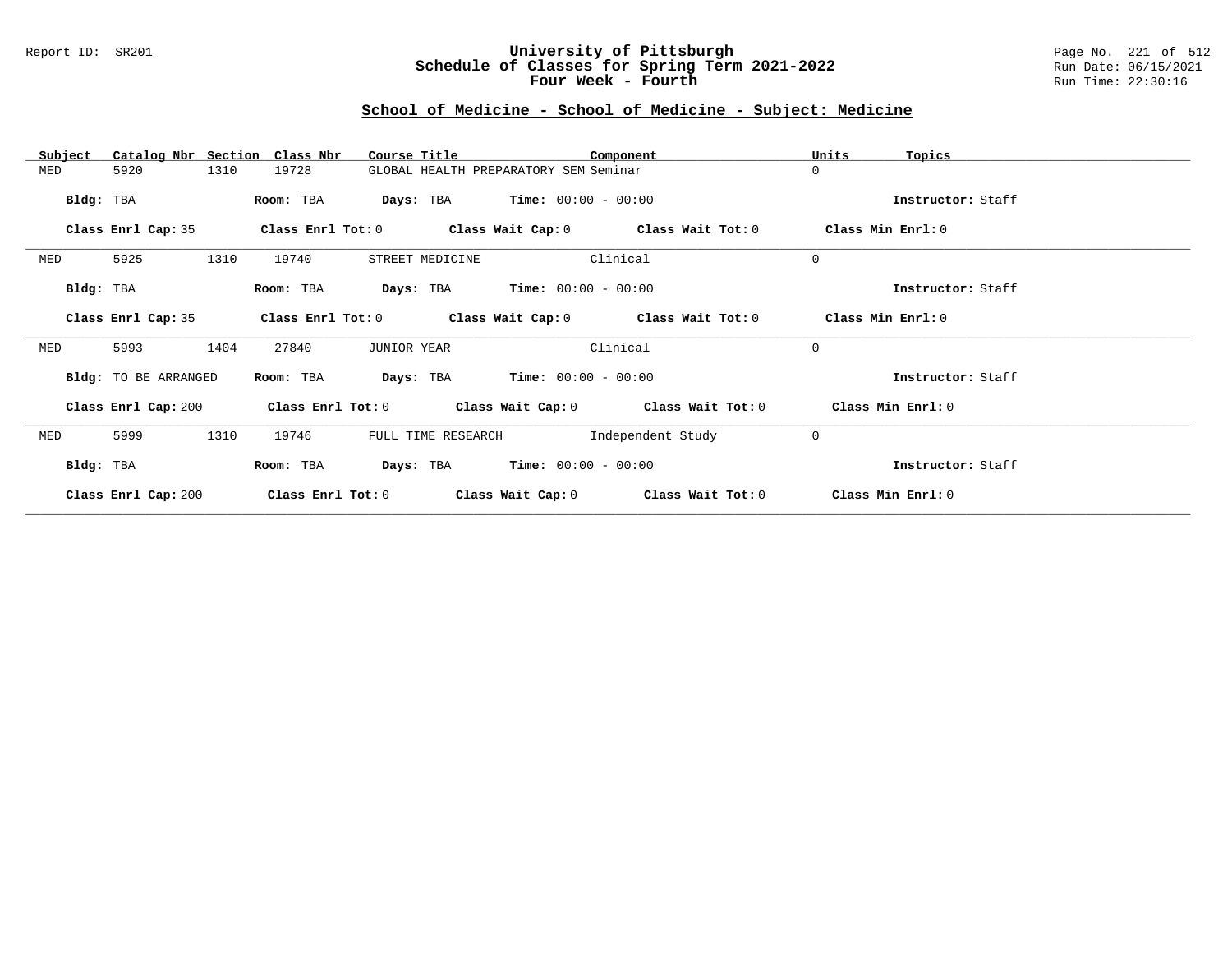### Report ID: SR201 **University of Pittsburgh** Page No. 222 of 512 **Schedule of Classes for Spring Term 2021-2022** Run Date: 06/15/2021 **Four Week - Fourth Rundall Run Time:** 22:30:16

### **School of Medicine - School of Medicine - Subject: Pediatrics**

| <u>Subject</u> | Catalog Nbr Section Class Nbr |      |                   | Course Title   |                              | Component         | Units             | Topics |                                |
|----------------|-------------------------------|------|-------------------|----------------|------------------------------|-------------------|-------------------|--------|--------------------------------|
| PEDS           | 5524                          | 1700 | 28411             | CHILD ADVOCACY |                              | Clinical          | 0                 |        |                                |
|                | <b>Bldg:</b> TO BE ARRANGED   |      | Room: TBA         | Days: TBA      | <b>Time:</b> $00:00 - 00:00$ |                   |                   |        | Instructor: Kirk, Kimberly Ann |
|                |                               |      |                   |                |                              |                   |                   |        | Fontenot, Amber L              |
|                |                               |      |                   |                |                              |                   |                   |        | Maranowski, Gregory William    |
|                | Class Enrl Cap: 35            |      | Class Enrl Tot: 0 |                | Class Wait Cap: 0            | Class Wait Tot: 0 | Class Min Enrl: 0 |        |                                |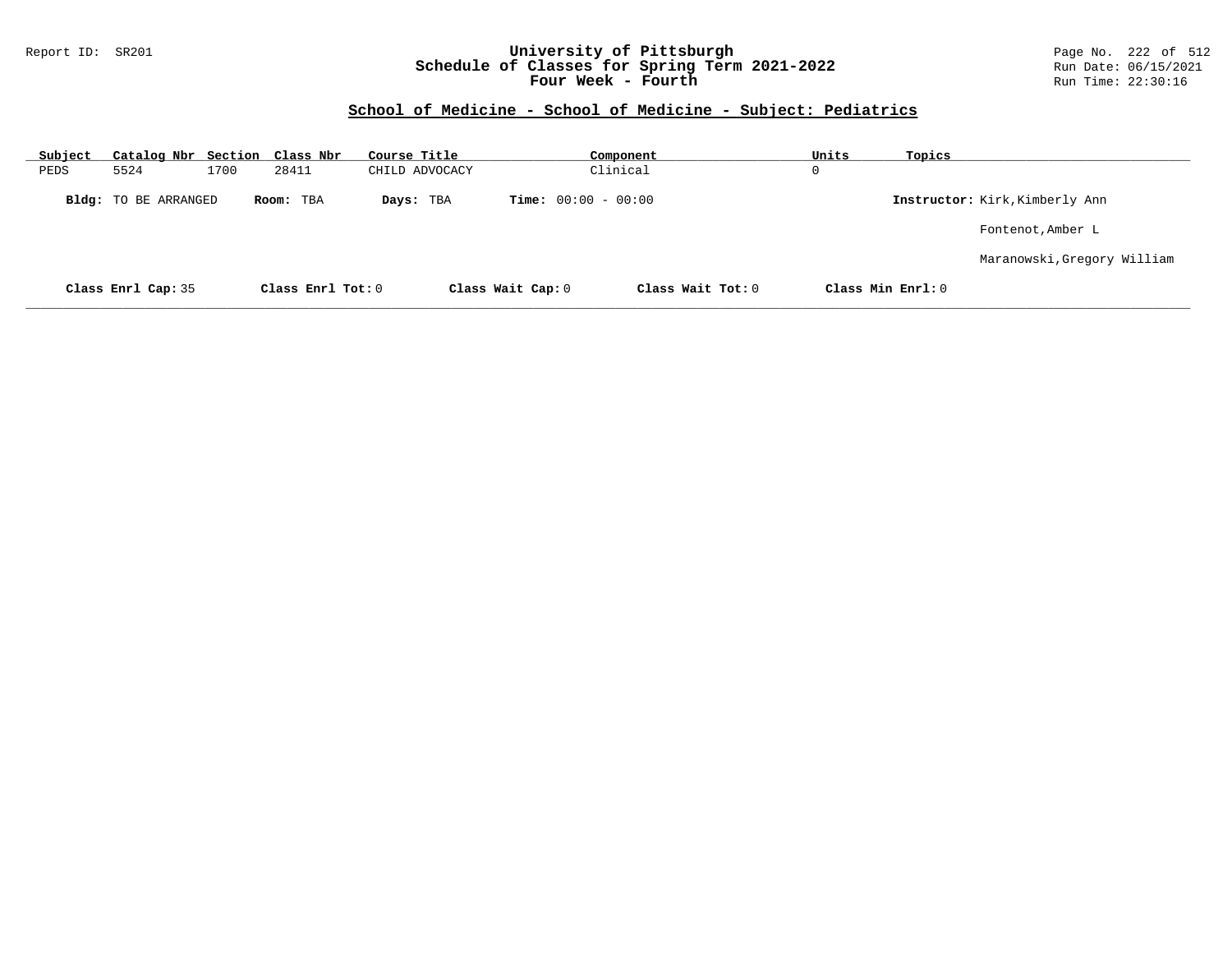### Report ID: SR201 **University of Pittsburgh** Page No. 223 of 512 **Schedule of Classes for Spring Term 2021-2022** Run Date: 06/15/2021 **Four Week - Fourth Rundall Run Time:** 22:30:16

# **School of Medicine - Office of the Dean, School of Medicine - Subject: Critical Care Medicine**

| Catalog Nbr Section Class Nbr<br>Subject | Course Title                                                                                         | Component | Units<br>Topics   |
|------------------------------------------|------------------------------------------------------------------------------------------------------|-----------|-------------------|
| 5430<br>1310<br><b>CCM</b>               | 19188<br>CRITICAL CARE MEDICINE                                                                      | Clinical  | $\Omega$          |
| Bldg: TBA                                | <b>Days:</b> TBA <b>Time:</b> $00:00 - 00:00$<br>Room: TBA                                           |           | Instructor: Staff |
|                                          | Class Enrl Cap: 999 $\qquad$ Class Enrl Tot: 0 $\qquad$ Class Wait Cap: 0 $\qquad$ Class Wait Tot: 0 |           | Class Min Enrl: 0 |
| 1700<br>CCM<br>5650                      | 23336<br>INDIVIDUALIZED CLINICAL COURSEDirected Studies                                              |           | $\Omega$          |
| Bldg: TO BE ARRANGED                     | <b>Days:</b> TBA <b>Time:</b> $00:00 - 00:00$<br>Room: TBA                                           |           | Instructor: Staff |
| Class Enrl Cap: 35                       | Class Enrl Tot: 0 $\qquad$ Class Wait Cap: 0 $\qquad$ Class Wait Tot: 0 $\qquad$ Class Min Enrl: 0   |           |                   |
| 5840<br>1310<br>CCM                      | 19194<br>CRITICAL CRE MEDICINE RESEARCHDirected Studies                                              |           | $\Omega$          |
| Bldg: TBA                                | $Days: TBA$ Time: $00:00 - 00:00$<br>Room: TBA                                                       |           | Instructor: Staff |
| Class Enrl Cap: 35                       | Class Enrl Tot: $0$ Class Wait Cap: $0$ Class Wait Tot: $0$ Class Min Enrl: $0$                      |           |                   |
| 1700<br>CCM<br>5899                      | INDEPENDENT STUDY CC MED Independent Study<br>23343                                                  |           | $\Omega$          |
| Bldg: TO BE ARRANGED                     | Room: TBA $Days:$ TBA $Time: 00:00 - 00:00$                                                          |           | Instructor: Staff |
| Class Enrl Cap: 35                       | Class Enrl Tot: $0$ Class Wait Cap: $0$ Class Wait Tot: $0$ Class Min Enrl: $0$                      |           |                   |
| 1035<br>CCM<br>5900                      | EXTRAMURAL CRITICAL CARE MED Clinical<br>22156                                                       |           | $\Omega$          |
| <b>Bldg:</b> TO BE ARRANGED              | $\texttt{Days:}$ TBA $\texttt{Time:}$ 00:00 - 00:00<br>Room: TBA                                     |           | Instructor: Staff |
| Class Enrl Cap: 35                       | Class Enrl Tot: $0$ Class Wait Cap: $0$ Class Wait Tot: $0$ Class Min Enrl: $0$                      |           |                   |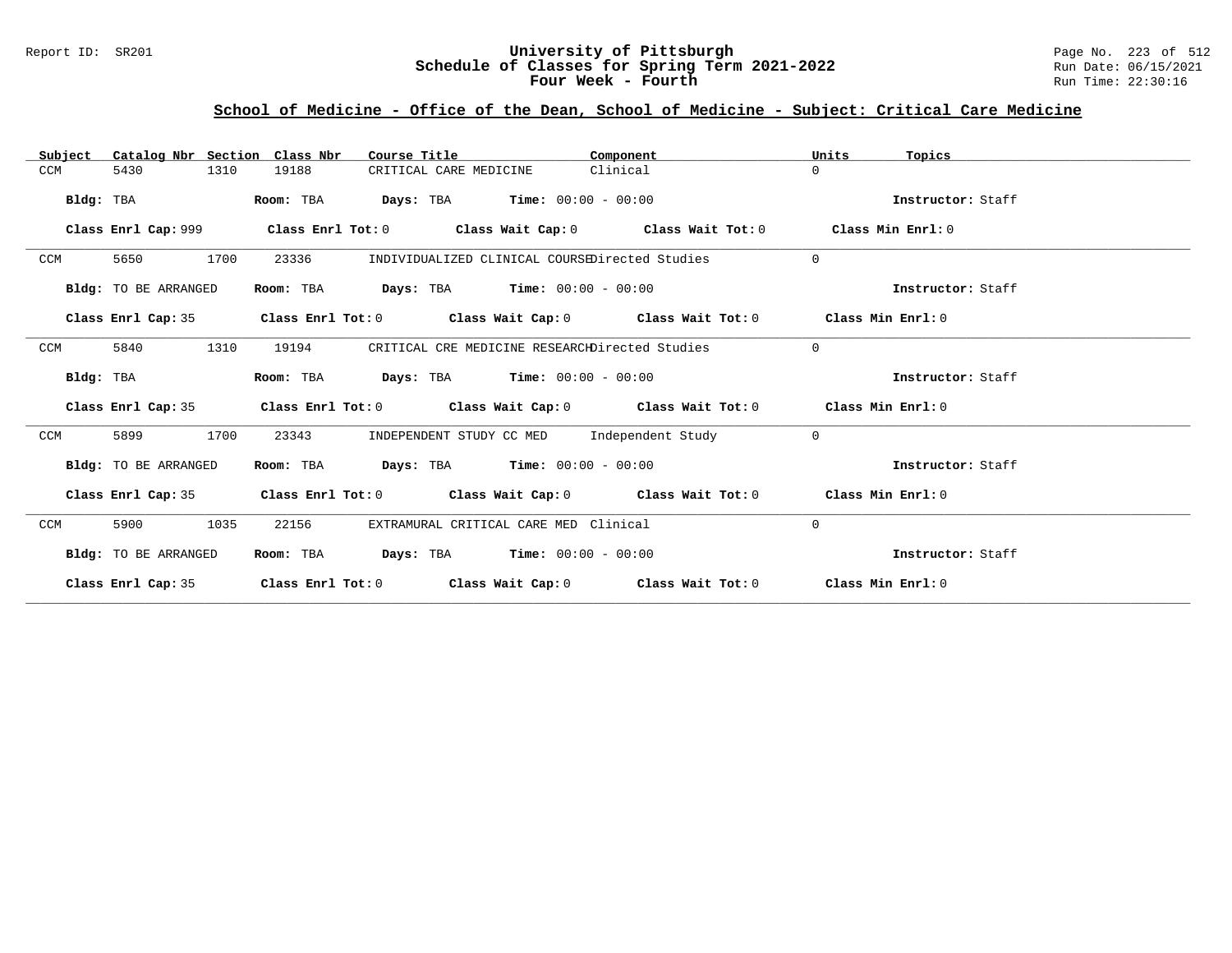### Report ID: SR201 **University of Pittsburgh** Page No. 224 of 512 **Schedule of Classes for Spring Term 2021-2022** Run Date: 06/15/2021 **Four Week - Fourth Rundall Run Time:** 22:30:16

### **School of Medicine - Office of the Dean, School of Medicine - Subject: Medical Elective**

| Subject   | Catalog Nbr Section Class Nbr |      |                   | Course Title                          |                              | Component         | Units             | Topics            |
|-----------|-------------------------------|------|-------------------|---------------------------------------|------------------------------|-------------------|-------------------|-------------------|
| MSELCT    | 5950                          | 1310 | 20109             | PSTP WORK IN PROGRESS SEMINAR Seminar |                              |                   |                   |                   |
| Bldg: TBA |                               |      | Room: TBA         | Days: TBA                             | <b>Time:</b> $00:00 - 00:00$ |                   |                   | Instructor: Staff |
|           | Class Enrl Cap: 35            |      | Class Enrl Tot: 0 |                                       | Class Wait Cap: 0            | Class Wait Tot: 0 | Class Min Enrl: 0 |                   |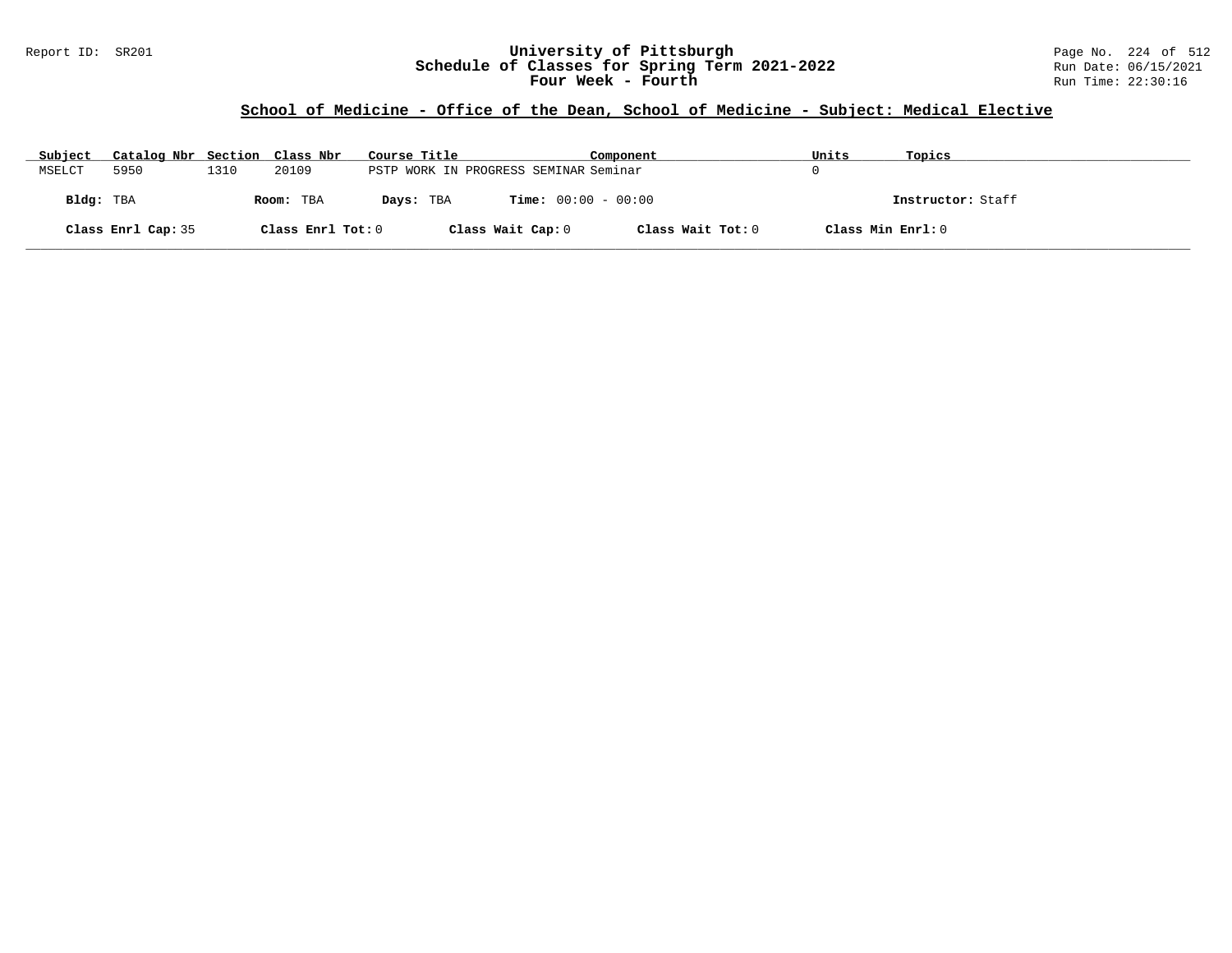### Report ID: SR201 **University of Pittsburgh** Page No. 225 of 512 **Schedule of Classes for Spring Term 2021-2022** Run Date: 06/15/2021 **Four Week - Fourth Rundall Run Time:** 22:30:16

### **School of Medicine - Office of the Dean, School of Medicine - Subject: Medical Scientist Training Prg**

| Subject |                    |      | Catalog Nbr Section Class Nbr       | Course Title       |                                                                                               | Component                                                                                   | Units          | Topics            |
|---------|--------------------|------|-------------------------------------|--------------------|-----------------------------------------------------------------------------------------------|---------------------------------------------------------------------------------------------|----------------|-------------------|
| MSTP    | 5010               | 1310 | 20223                               | MOLECULAR MEDICINE |                                                                                               | Lecture                                                                                     | $\Omega$       |                   |
|         |                    |      |                                     |                    | Bldg: TBA                       Room: TBA         Days: TBA         Time: 00:00 - 00:00       |                                                                                             |                | Instructor: Staff |
|         |                    |      |                                     |                    |                                                                                               | Class Enrl Cap: 35 Class Enrl Tot: 0 Class Wait Cap: 0 Class Wait Tot: 0 Class Min Enrl: 0  |                |                   |
|         |                    |      |                                     |                    | MSTP 5015 1310 20229 LABORATORY RESEARCH ROTATION Practicum                                   |                                                                                             | $\Omega$       |                   |
|         |                    |      |                                     |                    | Bldg: TBA                    Room: TBA         Days: TBA         Time: 00:00 - 00:00          |                                                                                             |                | Instructor: Staff |
|         |                    |      |                                     |                    |                                                                                               | Class Enrl Cap: 35 Class Enrl Tot: 0 Class Wait Cap: 0 Class Wait Tot: 0 Class Min Enrl: 0  |                |                   |
|         |                    |      | MSTP 5955 1310 20235 MSTP WORKSHOPS |                    | Workshop                                                                                      |                                                                                             | $\overline{0}$ |                   |
|         |                    |      |                                     |                    | Bldg: TBA                    Room: TBA         Days: TBA         Time: $00:00 - 00:00$        |                                                                                             |                | Instructor: Staff |
|         |                    |      |                                     |                    |                                                                                               | Class Enrl Cap: 200 Class Enrl Tot: 0 Class Wait Cap: 0 Class Wait Tot: 0 Class Min Enrl: 0 |                |                   |
|         |                    |      |                                     |                    | MSTP 5971 1310 20241 MSTP PROFESSIONAL DEVELOPMENT Workshop                                   |                                                                                             | $\Omega$       |                   |
|         |                    |      |                                     |                    | Bldg: TO BE ARRANGED ROOM: TBA Days: TBA Time: 00:00 - 00:00                                  |                                                                                             |                | Instructor: Staff |
|         |                    |      |                                     |                    |                                                                                               | Class Enrl Cap: 35 Class Enrl Tot: 0 Class Wait Cap: 0 Class Wait Tot: 0 Class Min Enrl: 0  |                |                   |
|         |                    |      |                                     |                    | MSTP 5973 1310 20247 METHODS AND ANALYSIS Seminar                                             |                                                                                             | $\Omega$       |                   |
|         |                    |      |                                     |                    | <b>Bldg:</b> TBA <b>Room:</b> TBA <b>Days:</b> TBA <b>Time:</b> $00:00 - 00:00$               |                                                                                             |                | Instructor: Staff |
|         |                    |      |                                     |                    |                                                                                               | Class Enrl Cap: 35 Class Enrl Tot: 0 Class Wait Cap: 0 Class Wait Tot: 0 Class Min Enrl: 0  |                |                   |
|         |                    |      |                                     |                    |                                                                                               | MSTP 5975 1310 20253 CAREER-RELATED RESEARCH Independent Study 0                            |                |                   |
|         |                    |      |                                     |                    | Bldg: TBA                        Room: TBA           Days: TBA          Time: $00:00 - 00:00$ |                                                                                             |                | Instructor: Staff |
|         |                    |      |                                     |                    |                                                                                               | Class Enrl Cap: 35 Class Enrl Tot: 0 Class Wait Cap: 0 Class Wait Tot: 0 Class Min Enrl: 0  |                |                   |
|         |                    |      |                                     |                    | MSTP 5983 1310 20259 ETHICS FOR MEDICAL SCIENTISTS Workshop                                   |                                                                                             | $\Omega$       |                   |
|         |                    |      |                                     |                    | Bldg: TBA                    Room: TBA         Days: TBA         Time: 00:00 - 00:00          |                                                                                             |                | Instructor: Staff |
|         |                    |      |                                     |                    |                                                                                               | Class Enrl Cap: 35 Class Enrl Tot: 0 Class Wait Cap: 0 Class Wait Tot: 0 Class Min Enrl: 0  |                |                   |
|         |                    |      |                                     |                    | MSTP 5990 1310 20265 LONGITUDINAL CLINICAL COURSE Clinical                                    |                                                                                             | $\Omega$       |                   |
|         |                    |      |                                     |                    | Bldg: TBA                    Room: TBA         Days: TBA         Time: $00:00 - 00:00$        |                                                                                             |                | Instructor: Staff |
|         | Class Enrl Cap: 35 |      |                                     |                    |                                                                                               | Class Enrl Tot: $0$ Class Wait Cap: $0$ Class Wait Tot: $0$ Class Min Enrl: $0$             |                |                   |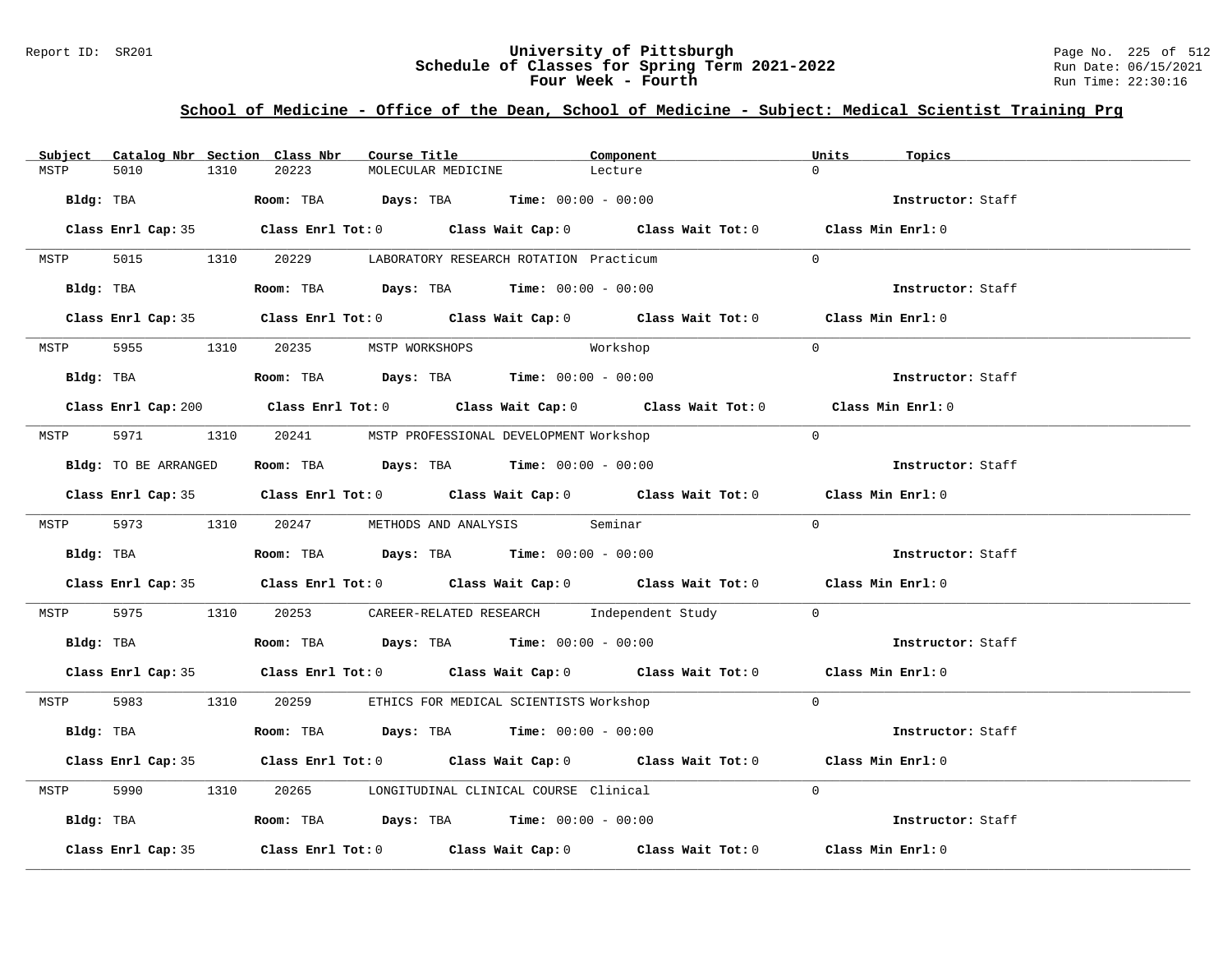|      | Class Enrl Cap: 200  |      | Class Enrl Tot: 0 |           | Class Wait Cap: 0                     | Class Wait Tot: 0 | Class Min Enrl: 0 |                                |  |
|------|----------------------|------|-------------------|-----------|---------------------------------------|-------------------|-------------------|--------------------------------|--|
|      |                      |      |                   |           |                                       |                   |                   | Colligan, Joanne Kashur        |  |
|      | Bldg: TO BE ARRANGED |      | Room: TBA         | Days: TBA | <b>Time:</b> $00:00 - 00:00$          |                   |                   | Instructor: Kirk, Kimberly Ann |  |
| MSTP | 5993                 | 1050 | 27979             |           | LONGITUDINAL CLN CLERKSHIP 3 Clinical |                   | $\Omega$          |                                |  |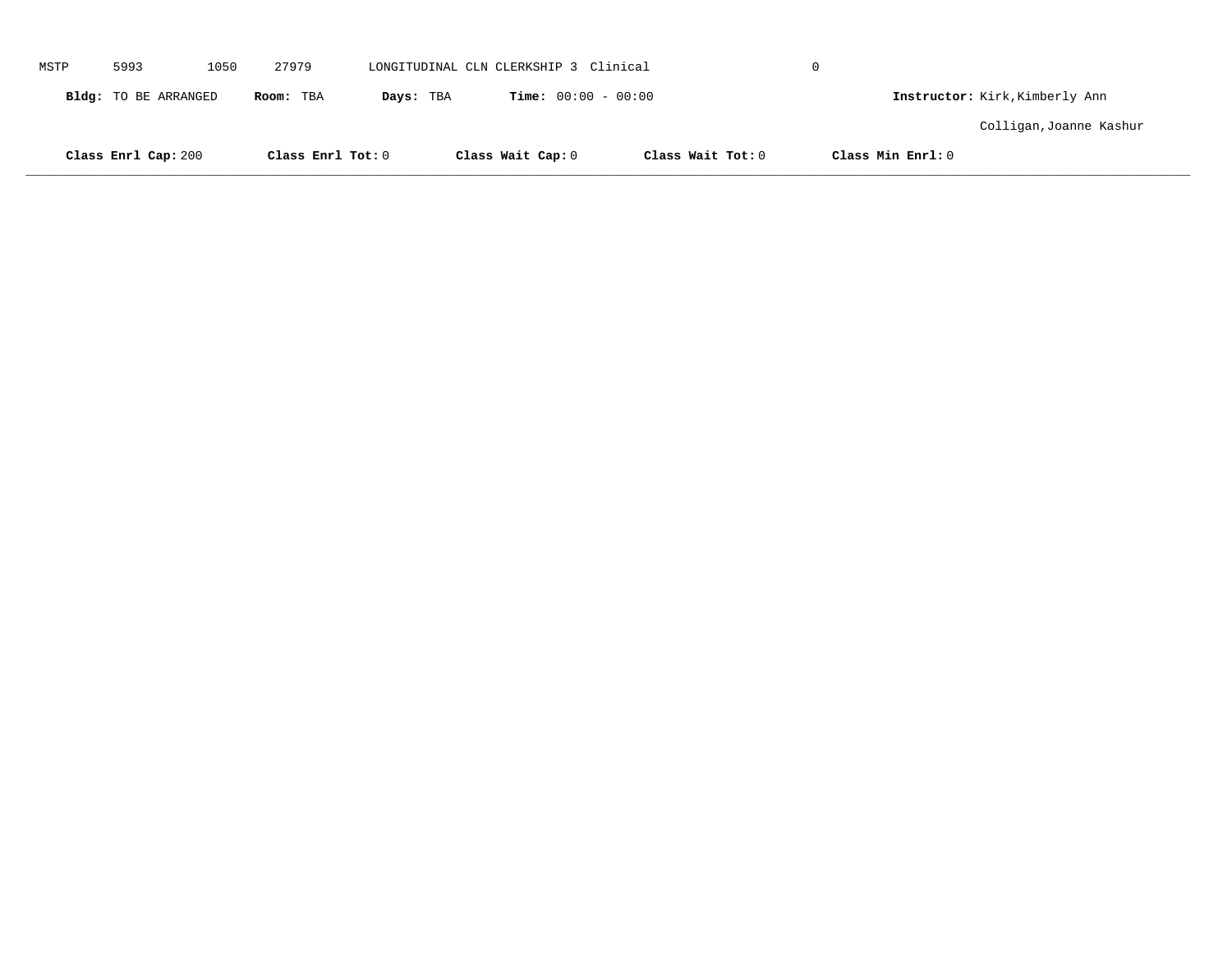### Report ID: SR201 **University of Pittsburgh** Page No. 227 of 512 **Schedule of Classes for Spring Term 2021-2022** Run Date: 06/15/2021 **Four Week - Fourth Rundall Run Time:** 22:30:16

# **School of Medicine - Molecular Genetics and Biochemistry - Subject: Medicine Microbiology**

| Subject   | Catalog Nbr Section Class Nbr |      |                   | Course Title |                   | Component                                      | Units             | Topics            |
|-----------|-------------------------------|------|-------------------|--------------|-------------------|------------------------------------------------|-------------------|-------------------|
| MSMIC     | 5835                          | 1310 | 18714             |              |                   | MOLECLR GENETC & BIOCHMY RSRCHDirected Studies |                   |                   |
| Bldg: TBA |                               |      | Room: TBA         | Days: TBA    |                   | <b>Time:</b> $00:00 - 00:00$                   |                   | Instructor: Staff |
|           | Class Enrl Cap: 35            |      | Class Enrl Tot: 0 |              | Class Wait Cap: 0 | Class Wait Tot: 0                              | Class Min Enrl: 0 |                   |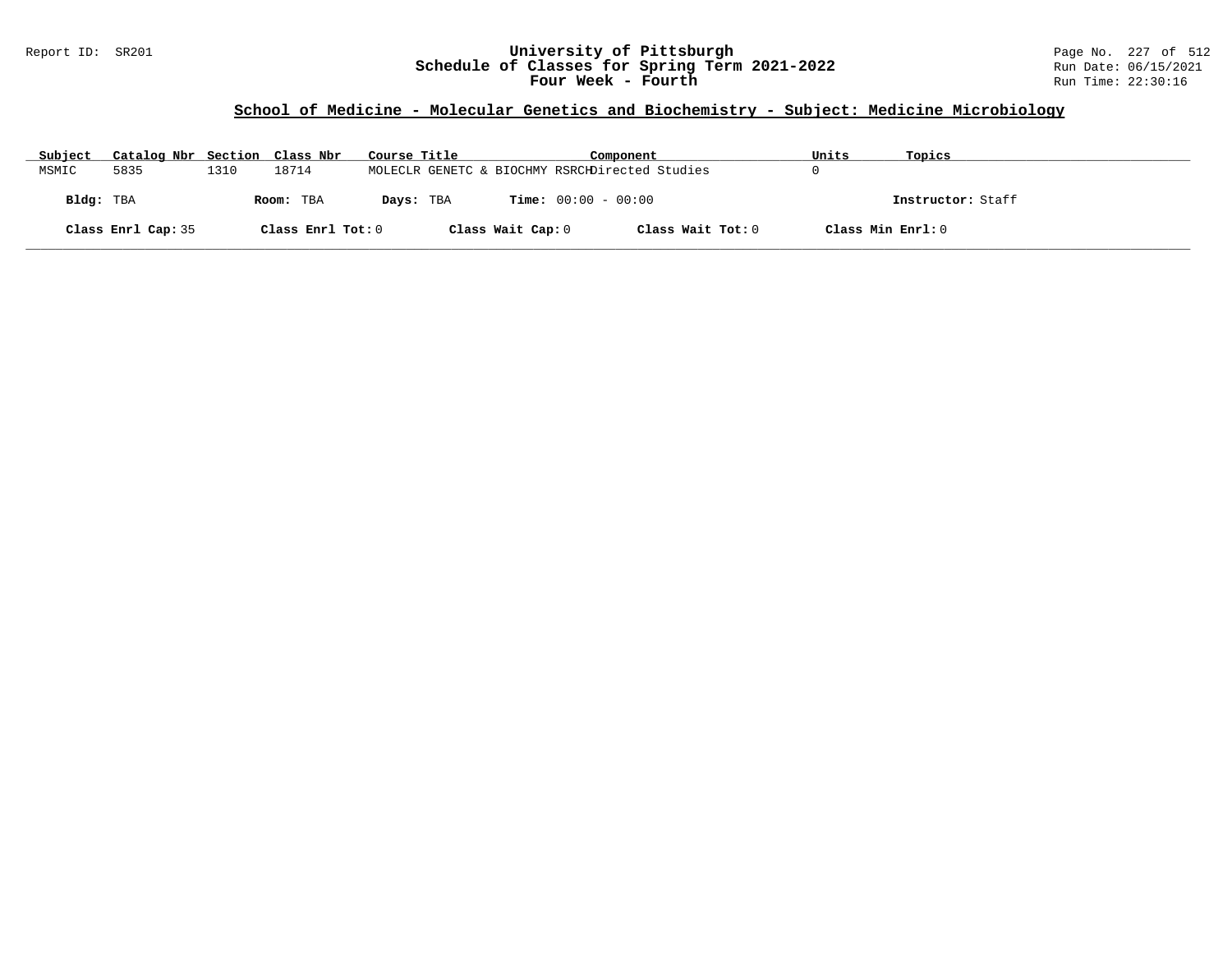#### Report ID: SR201 **University of Pittsburgh** Page No. 228 of 512 **Schedule of Classes for Spring Term 2021-2022** Run Date: 06/15/2021 **Four Week - Fourth Rundall Run Time:** 22:30:16

### **School of Medicine - Medicine Anesthesiology - Subject: Medicine Anesthesiology**

| Catalog Nbr Section Class Nbr<br>Subject | Course Title                                                                                | Component | Units<br>Topics   |
|------------------------------------------|---------------------------------------------------------------------------------------------|-----------|-------------------|
| 5381<br>1310<br>MSANE                    | 18636<br>PAIN EVALUATION AND TREATMENT Clinical                                             |           | $\Omega$          |
|                                          | $Bldg:$ TBA $Room:$ TBA $Days:$ TBA $Time:$ 00:00 - 00:00                                   |           | Instructor: Staff |
|                                          | Class Enrl Cap: 35 Class Enrl Tot: 0 Class Wait Cap: 0 Class Wait Tot: 0 Class Min Enrl: 0  |           |                   |
|                                          | MSANE 5382 1310 18648 RESEARCH OR INDIVIDUAL STUDY Directed Studies                         |           | $\Omega$          |
|                                          | Bldg: TBA                    Room: TBA         Days: TBA         Time: 00:00 - 00:00        |           | Instructor: Staff |
|                                          | Class Enrl Cap: 35 Class Enrl Tot: 0 Class Wait Cap: 0 Class Wait Tot: 0 Class Min Enrl: 0  |           |                   |
|                                          | MSANE 5420 1310 19752 ANESTHESIOLOGY                                                        | Clinical  | $\Omega$          |
|                                          | Bldg: TBA                   Room: TBA         Days: TBA         Time: 00:00 - 00:00         |           | Instructor: Staff |
|                                          | Class Enrl Cap: 999 Class Enrl Tot: 0 Class Wait Cap: 0 Class Wait Tot: 0 Class Min Enrl: 0 |           |                   |
|                                          | MSANE 5440 1310 19764 SUBSPECIALTIES ANESTHESIOLOGY Clinical                                |           | $\Omega$          |
|                                          | Bldg: TBA                   Room: TBA         Days: TBA         Time: $00:00 - 00:00$       |           | Instructor: Staff |
|                                          | Class Enrl Cap: 999 Class Enrl Tot: 0 Class Wait Cap: 0 Class Wait Tot: 0 Class Min Enrl: 0 |           |                   |
|                                          | MSANE 5445 1310 19770 PAIN MEDICINE Clinical                                                |           | $\Omega$          |
|                                          | Bldg: TBA                   Room: TBA         Days: TBA         Time: $00:00 - 00:00$       |           | Instructor: Staff |
|                                          | Class Enrl Cap: 35 Class Enrl Tot: 0 Class Wait Cap: 0 Class Wait Tot: 0 Class Min Enrl: 0  |           |                   |
|                                          | MSANE 5450 1310 19782 MD/OMS ANESTHESIA SPECIALTIES Directed Studies                        |           | $\Omega$          |
|                                          | Bldg: TBA                   Room: TBA         Days: TBA        Time: $00:00 - 00:00$        |           | Instructor: Staff |
|                                          | Class Enrl Cap: 35 Class Enrl Tot: 0 Class Wait Cap: 0 Class Wait Tot: 0 Class Min Enrl: 0  |           |                   |
|                                          | MSANE 5650 1700 23403 INDIVIDUALIZED CLINICAL COURSEDirected Studies 0                      |           |                   |
| Bldg: TO BE ARRANGED                     | Room: TBA $Days:$ TBA $Time: 00:00 - 00:00$                                                 |           | Instructor: Staff |
|                                          | Class Enrl Cap: 35 Class Enrl Tot: 0 Class Wait Cap: 0 Class Wait Tot: 0 Class Min Enrl: 0  |           |                   |
| MSANE                                    | 5840 1310 19812 ANESTHESIOLOGY RESEARCH Directed Studies 0                                  |           |                   |
|                                          | Bldg: TBA                    Room: TBA          Days: TBA         Time: 00:00 - 00:00       |           | Instructor: Staff |
| Class Enrl Cap: 35                       | Class Enrl Tot: $0$ Class Wait Cap: $0$ Class Wait Tot: $0$                                 |           | Class Min Enrl: 0 |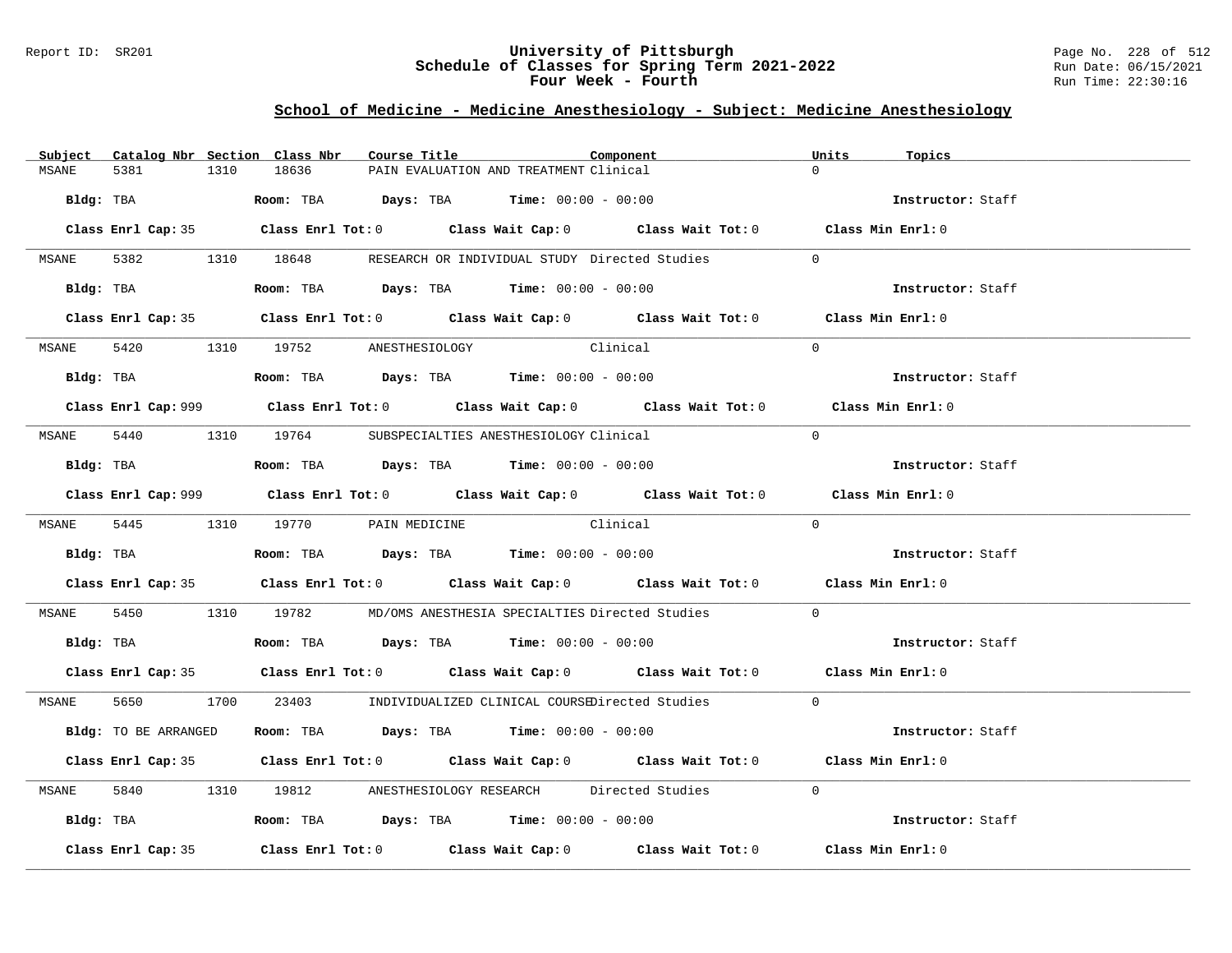| MSANE     | 5900               | 1310 | 19818               | INDEPENDENT STUDY         |                              | Independent Study   | -U                  |  |
|-----------|--------------------|------|---------------------|---------------------------|------------------------------|---------------------|---------------------|--|
| Bldg: TBA |                    |      | Room: TBA           | Days: TBA                 | <b>Time:</b> $00:00 - 00:00$ |                     | Instructor: Staff   |  |
|           | Class Enrl Cap: 35 |      | Class Enrl Tot: $0$ |                           | Class Wait Cap: 0            | Class Wait $Tot: 0$ | Class Min $Enrl: 0$ |  |
| MSANE     | 5901               | 1310 | 19830               | EXTRAMURAL ANESTHESIOLOGY |                              | Clinical            | $\Omega$            |  |
| Bldg: TBA |                    |      | Room: TBA           | Days: TBA                 | <b>Time:</b> $00:00 - 00:00$ |                     | Instructor: Staff   |  |
|           | Class Enrl Cap: 35 |      | Class Enrl Tot: $0$ |                           | Class Wait Cap: 0            | Class Wait Tot: 0   | Class Min Enrl: 0   |  |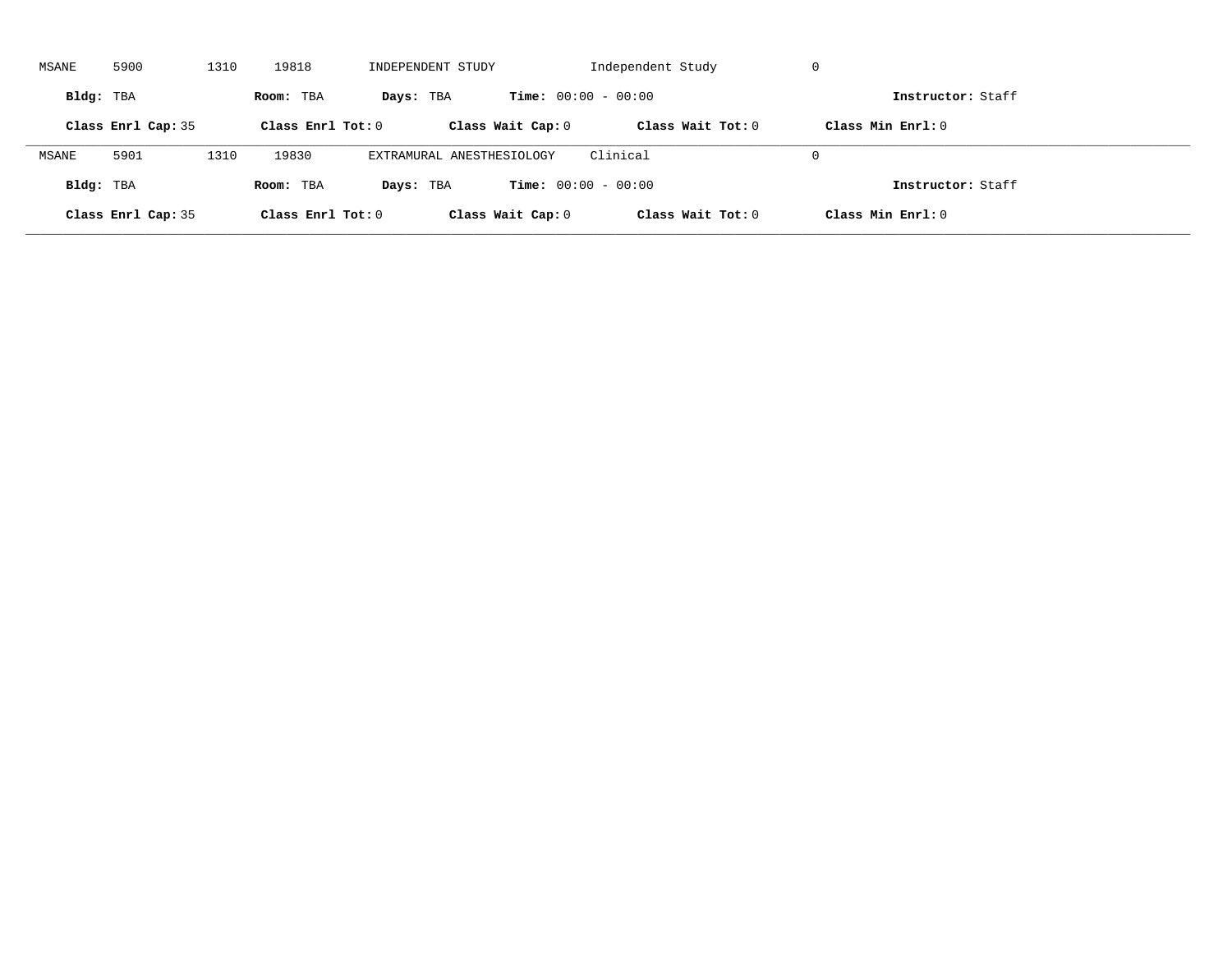#### Report ID: SR201 **University of Pittsburgh** Page No. 230 of 512 **Schedule of Classes for Spring Term 2021-2022** Run Date: 06/15/2021 **Four Week - Fourth Rundall Run Time:** 22:30:16

# **School of Medicine - Neurology - Subject: Neurology**

| Subject Catalog Nbr Section Class Nbr | Course Title                                                                                | Component | Units<br>Topics   |
|---------------------------------------|---------------------------------------------------------------------------------------------|-----------|-------------------|
| 5366<br>1700<br>NEURO                 | 28355<br>NEUROLOGY CORE CLERKSHP                                                            | Clinical  | $\Omega$          |
| Bldg: TO BE ARRANGED                  | Room: TBA $Days:$ TBA $Time: 00:00 - 00:00$                                                 |           | Instructor: Staff |
|                                       |                                                                                             |           |                   |
|                                       | Class Enrl Cap: 35 Class Enrl Tot: 0 Class Wait Cap: 0 Class Wait Tot: 0 Class Min Enrl: 0  |           |                   |
|                                       | NEURO 5389 1310 18780 CLINICAL NEUROLOGY ELECTIVE Clinical                                  |           | $\Omega$          |
|                                       | Bldg: TBA                   Room: TBA        Days: TBA        Time: 00:00 - 00:00           |           | Instructor: Staff |
|                                       | Class Enrl Cap: 35 Class Enrl Tot: 0 Class Wait Cap: 0 Class Wait Tot: 0 Class Min Enrl: 0  |           |                   |
|                                       | NEURO 5393 1310 18798 INDEPENDENT STUDY IN NEUROLOGYClinical                                |           | $\Omega$          |
| Bldg: TBA                             | Room: TBA $Days:$ TBA $Time: 00:00 - 00:00$                                                 |           | Instructor: Staff |
|                                       | Class Enrl Cap: 35 Class Enrl Tot: 0 Class Wait Cap: 0 Class Wait Tot: 0 Class Min Enrl: 0  |           |                   |
|                                       | NEURO 5410 1310 20271 NEUROLOGY ACTING INTERNSHIP Clinical                                  |           | $\Omega$          |
|                                       | Bldg: TBA                    Room: TBA         Days: TBA         Time: $00:00 - 00:00$      |           | Instructor: Staff |
|                                       | Class Enrl Cap: 35 Class Enrl Tot: 0 Class Wait Cap: 0 Class Wait Tot: 0 Class Min Enrl: 0  |           |                   |
|                                       | NEURO 5420 1310 18804 CLINICAL NEUROLOGY Clinical                                           |           | $\Omega$          |
|                                       |                                                                                             |           |                   |
|                                       |                                                                                             |           | Instructor: Staff |
|                                       | Class Enrl Cap: 999 Class Enrl Tot: 0 Class Wait Cap: 0 Class Wait Tot: 0 Class Min Enrl: 0 |           |                   |
|                                       | NEURO 5421 1310 20277 STROKE SERVICE Clinical                                               |           | $\Omega$          |
|                                       | Bldg: TBA                   Room: TBA         Days: TBA         Time: $00:00 - 00:00$       |           | Instructor: Staff |
|                                       | Class Enrl Cap: 999 Class Enrl Tot: 0 Class Wait Cap: 0 Class Wait Tot: 0 Class Min Enrl: 0 |           |                   |
|                                       | NEURO 5425 1310 20283 OUTPATIENT CLINICAL NEUROLOGY Clinical                                |           | $\Omega$          |
|                                       | Bldg: TBA                   Room: TBA         Days: TBA         Time: $00:00 - 00:00$       |           | Instructor: Staff |
|                                       | Class Enrl Cap: 999 Class Enrl Tot: 0 Class Wait Cap: 0 Class Wait Tot: 0 Class Min Enrl: 0 |           |                   |
| NEURO                                 | 5430 1310 18816 NEONATAL NEUROLOGY Clinical                                                 |           | $\Omega$          |
|                                       | Bldg: TBA                    Room: TBA         Days: TBA         Time: 00:00 - 00:00        |           | Instructor: Staff |
| Class Enrl Cap: 999                   | Class Enrl Tot: $0$ Class Wait Cap: $0$ Class Wait Tot: $0$ Class Min Enrl: $0$             |           |                   |
|                                       |                                                                                             |           |                   |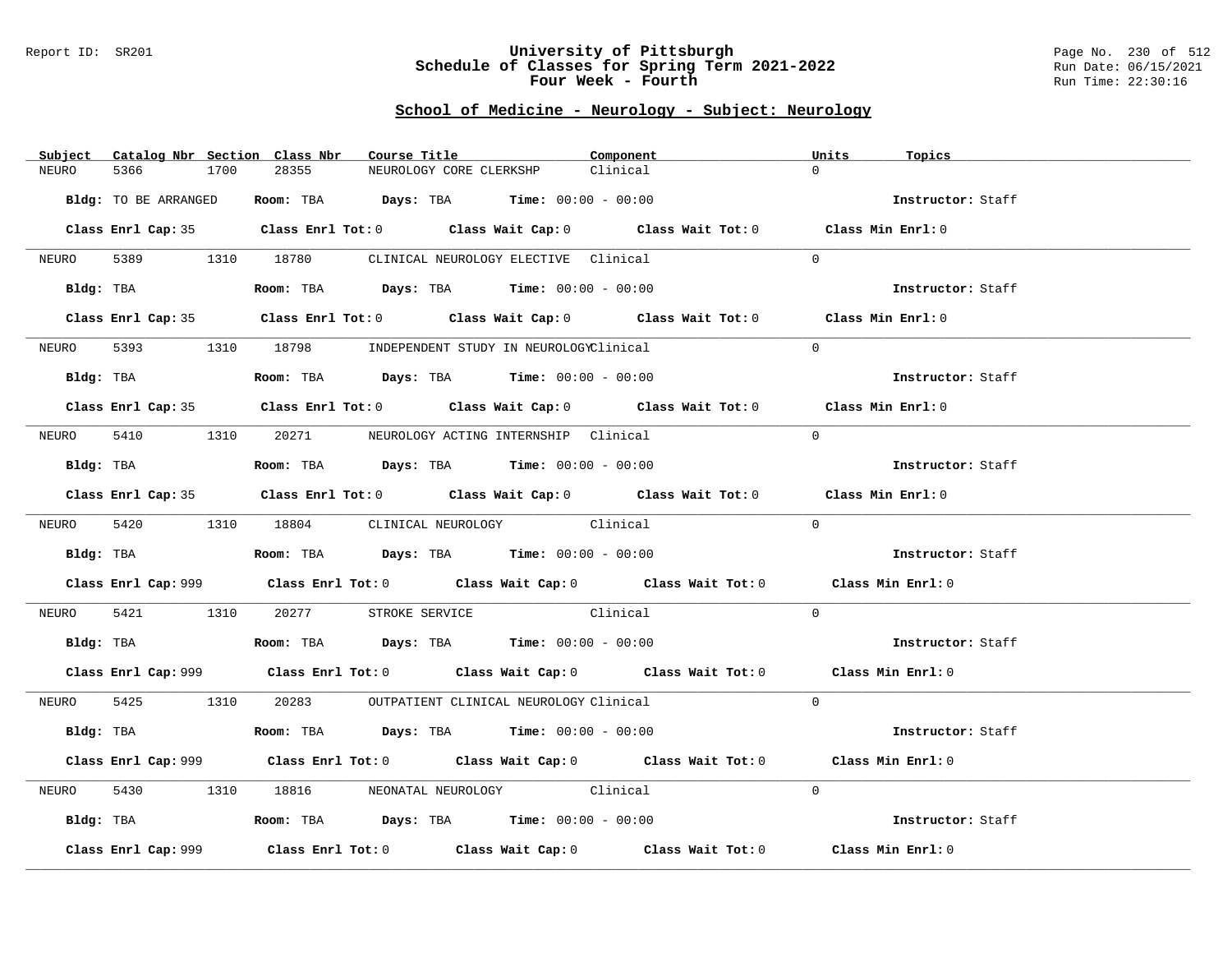| 5435<br>NEURO | 1310 18822<br>PEDIATRIC NEUROMUSCULAR DISEA Clinical                                        | $\mathbf 0$       |
|---------------|---------------------------------------------------------------------------------------------|-------------------|
|               | Bldg: TBA                      Room: TBA         Days: TBA         Time: 00:00 - 00:00      | Instructor: Staff |
|               | Class Enrl Cap: 999 Class Enrl Tot: 0 Class Wait Cap: 0 Class Wait Tot: 0 Class Min Enrl: 0 |                   |
|               | NEURO 5440 1310 18834 PEDIATRIC NEUROLOGY Clinical                                          | $\Omega$          |
|               |                                                                                             | Instructor: Staff |
|               |                                                                                             | Class Min Enrl: 0 |
|               | NEURO 5441 1310 20289 CHILD NEUROLOGY/EPILEPSY Clinical                                     | $\Omega$          |
|               | Bldg: TBA                   Room: TBA         Days: TBA         Time: 00:00 - 00:00         | Instructor: Staff |
|               | Class Enrl Cap: 999 Class Enrl Tot: 0 Class Wait Cap: 0 Class Wait Tot: 0 Class Min Enrl: 0 |                   |
|               | NEURO 5445 1310 18846 BEHAVIORAL NEUROLOGY Clinical                                         | $\Omega$          |
|               | $Bldg:$ TBA $Room:$ TBA $Days:$ TBA $Time:$ $00:00 - 00:00$                                 | Instructor: Staff |
|               | Class Enrl Cap: 999 Class Enrl Tot: 0 Class Wait Cap: 0 Class Wait Tot: 0 Class Min Enrl: 0 |                   |
|               | NEURO 5450 1700 22116 NEUROLOGY BOOT CAMP Practicum                                         | $\bigcap$         |
|               | <b>Bldg:</b> TO BE ARRANGED <b>ROOM:</b> TBA <b>Days:</b> TBA <b>Time:</b> $00:00 - 00:00$  | Instructor: Staff |
|               | Class Enrl Cap: 200 Class Enrl Tot: 0 Class Wait Cap: 0 Class Wait Tot: 0 Class Min Enrl: 0 |                   |
|               |                                                                                             |                   |
|               | NEURO 5650 1700 23417 INDIVIDUALIZED CLINICAL COURSEDirected Studies 0                      |                   |
|               | Bldg: TO BE ARRANGED Room: TBA Days: TBA Time: 00:00 - 00:00                                | Instructor: Staff |
|               | Class Enrl Cap: 35 Class Enrl Tot: 0 Class Wait Cap: 0 Class Wait Tot: 0 Class Min Enrl: 0  |                   |
| NEURO         | 5730 1310 18852 CLINICAL NEUROSCIENCES (ILS) Lecture                                        | $\Omega$          |
|               | Bldg: TBA                   Room: TBA         Days: TBA         Time: $00:00 - 00:00$       | Instructor: Staff |
|               | Class Enrl Cap: 999 Class Enrl Tot: 0 Class Wait Cap: 0 Class Wait Tot: 0 Class Min Enrl: 0 |                   |
|               | NEURO 5875 1310 20295 INDEPENDENT STUDY IN NEUROLOGYDirected Studies 0                      |                   |
|               | Bldg: TBA                     Room: TBA         Days: TBA         Time: 00:00 - 00:00       | Instructor: Staff |
|               | Class Enrl Cap: 35 Class Enrl Tot: 0 Class Wait Cap: 0 Class Wait Tot: 0 Class Min Enrl: 0  |                   |
|               | NEURO 5876 1310 20301 BASIC RESEARCH IN NEUROLOGY Directed Studies 0                        |                   |
|               | Bldg: TBA                  Room: TBA         Days: TBA         Time: $00:00 - 00:00$        | Instructor: Staff |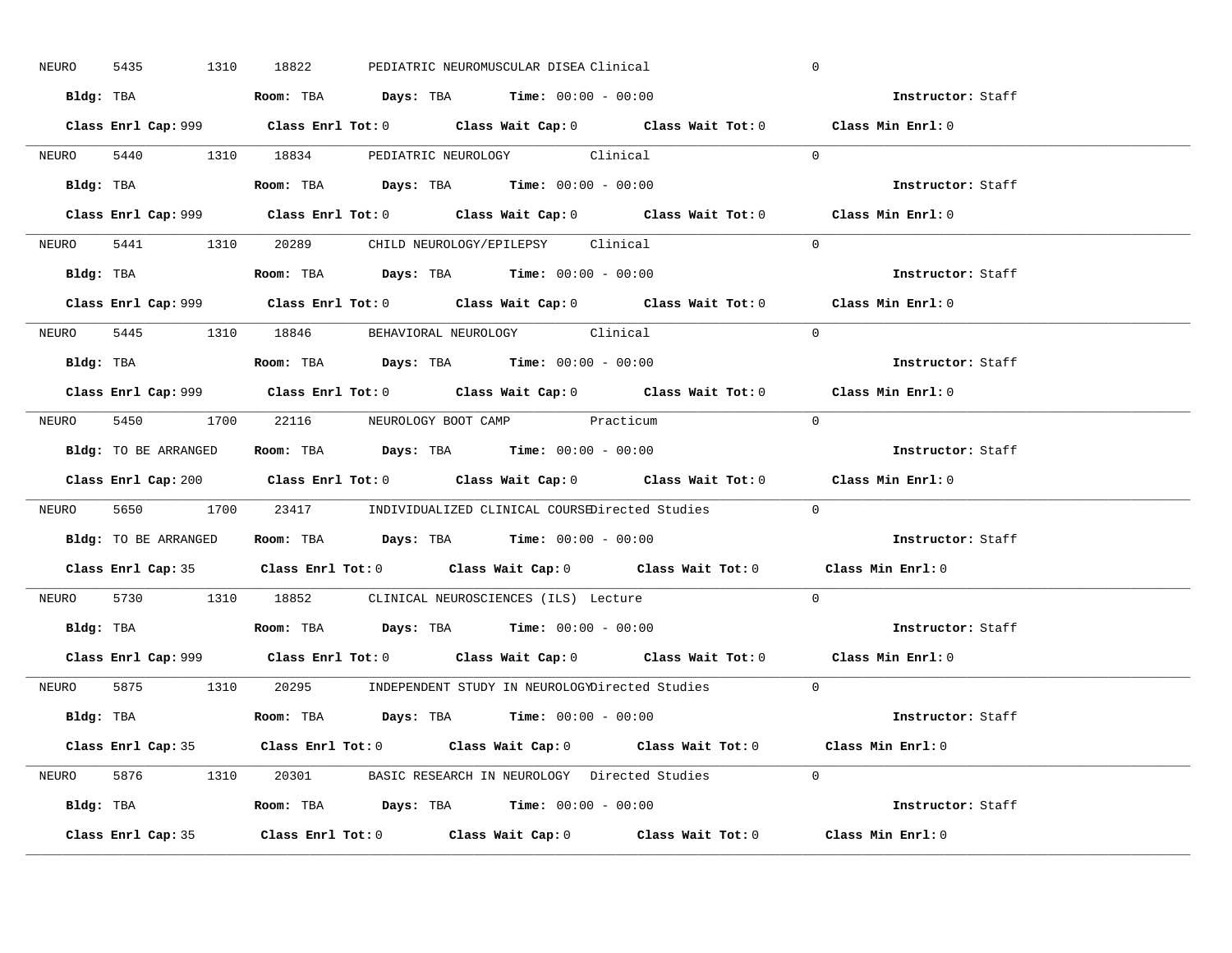#### Report ID: SR201 **University of Pittsburgh** Page No. 232 of 512 **Schedule of Classes for Spring Term 2021-2022** Run Date: 06/15/2021 **Four Week - Fourth Rundall Run Time:** 22:30:16

# **School of Medicine - Neurology - Subject: Neurology**

| Subject            | Catalog Nbr Section Class Nbr | Course Title                                   |                                               | Component                                                   | Units             | Topics            |
|--------------------|-------------------------------|------------------------------------------------|-----------------------------------------------|-------------------------------------------------------------|-------------------|-------------------|
| 5877<br>NEURO      | 1310<br>18858                 | COGNITV NEUROSCIENCE RESEARCH Directed Studies |                                               |                                                             | $\Omega$          |                   |
| Bldg: TBA          | Room: TBA                     |                                                | <b>Days:</b> TBA <b>Time:</b> $00:00 - 00:00$ |                                                             |                   | Instructor: Staff |
| Class Enrl Cap: 35 |                               |                                                |                                               | Class Enrl Tot: $0$ Class Wait Cap: $0$ Class Wait Tot: $0$ | Class Min Enrl: 0 |                   |
| 5878<br>NEURO      | 1310<br>18864                 | ALZHEIMER'S DISEASE RESEARCH Directed Studies  |                                               |                                                             | $\mathbf 0$       |                   |
| Bldg: TBA          | Room: TBA                     |                                                | <b>Days:</b> TBA <b>Time:</b> $00:00 - 00:00$ |                                                             |                   | Instructor: Staff |
| Class Enrl Cap: 35 | Class Enrl Tot: 0             |                                                |                                               | Class Wait Cap: 0 Class Wait Tot: 0                         | Class Min Enrl: 0 |                   |
| 5879<br>NEURO      | 1310<br>18876                 | MOLECULAR NEURO-BIOLGY/GENETCSDirected Studies |                                               |                                                             | $\mathbf 0$       |                   |
| Bldg: TBA          | Room: TBA                     |                                                | <b>Days:</b> TBA <b>Time:</b> $00:00 - 00:00$ |                                                             |                   | Instructor: Staff |
| Class Enrl Cap: 35 |                               |                                                |                                               | Class Enrl Tot: $0$ Class Wait Cap: $0$ Class Wait Tot: $0$ | Class Min Enrl: 0 |                   |
| NEURO<br>5900      | 1310<br>20307                 | EXTRAMURAL NEUROLOGY                           |                                               | Clinical                                                    | $\Omega$          |                   |
| Bldg: TBA          | Room: TBA                     | Days: TBA                                      | $Time: 00:00 - 00:00$                         |                                                             |                   | Instructor: Staff |
| Class Enrl Cap: 35 | Class Enrl Tot: 0             | Class Wait Cap: 0                              |                                               | Class Wait Tot: 0                                           |                   | Class Min Enrl: 0 |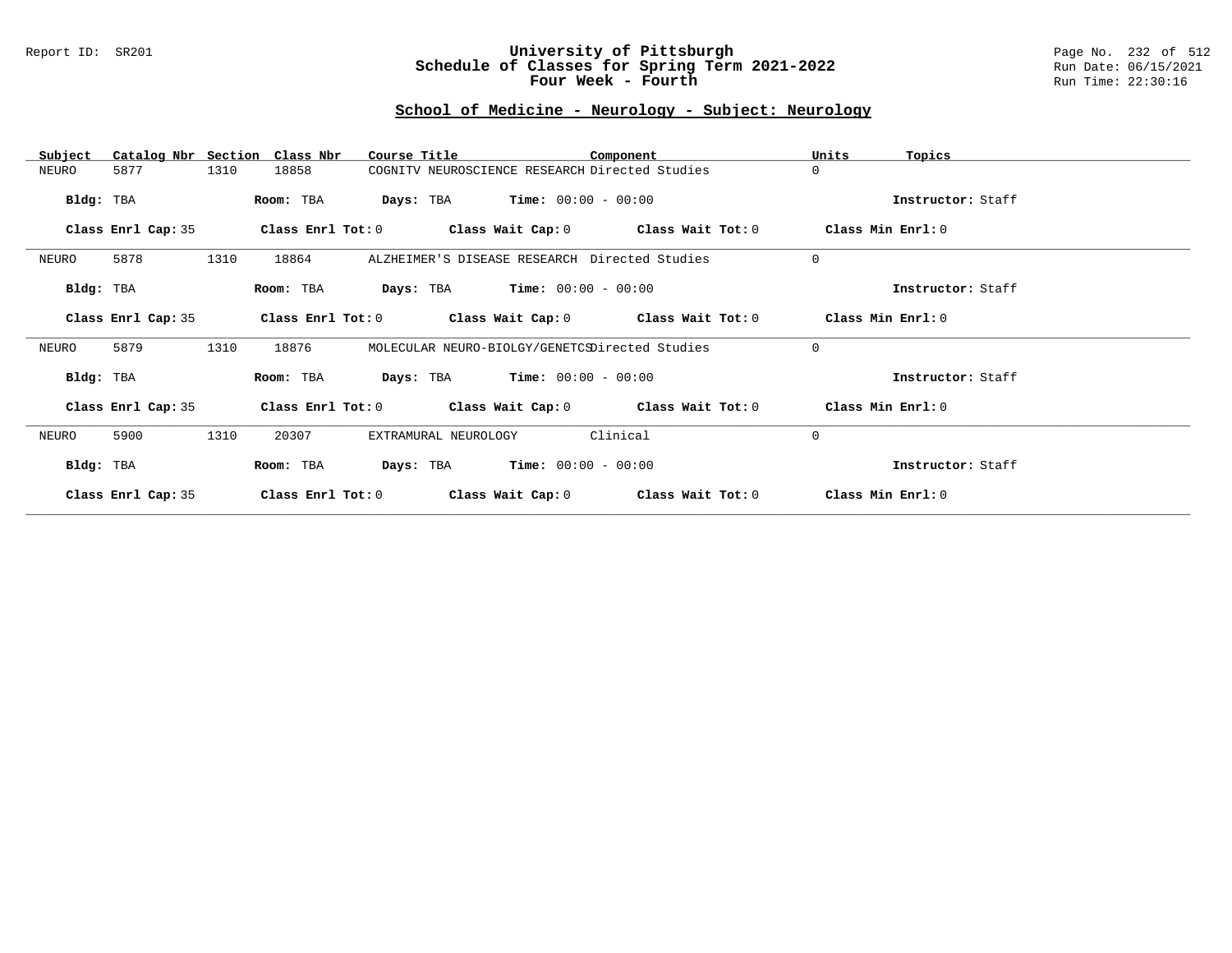#### Report ID: SR201 **University of Pittsburgh** Page No. 233 of 512 **Schedule of Classes for Spring Term 2021-2022** Run Date: 06/15/2021 **Four Week - Fourth Rundall Run Time:** 22:30:16

# **School of Medicine - Neurological Surgery - Subject: Neurological Surgery**

| 20319<br>INDIVIDUAL STUDY OR RESEARCH Directed Studies<br>5383<br>1310<br>$\Omega$<br>NSURG<br>Bldg: TBA<br><b>Room:</b> TBA $Days: TBA$ <b>Time:</b> $00:00 - 00:00$<br>Instructor: Staff<br>Class Enrl Cap: 35 Class Enrl Tot: 0 Class Wait Cap: 0 Class Wait Tot: 0 Class Min Enrl: 0<br>NSURG 5420 1310 20325 NEUROSURGERY SUBINTERNSHIP Clinical<br>$\Omega$<br>Bldg: TBA                         Room: TBA          Days: TBA          Time: $00:00 - 00:00$<br>Instructor: Staff<br>Class Enrl Cap: 35 Class Enrl Tot: 0 Class Wait Cap: 0 Class Wait Tot: 0 Class Min Enrl: 0<br>5422 1310 20337 PEDIATRIC NEUROSURGERY Clinical<br>$\Omega$<br>NSURG<br><b>Room:</b> TBA $Days: TBA$ <b>Time:</b> $00:00 - 00:00$<br>Bldg: TBA<br>Instructor: Staff |  |
|--------------------------------------------------------------------------------------------------------------------------------------------------------------------------------------------------------------------------------------------------------------------------------------------------------------------------------------------------------------------------------------------------------------------------------------------------------------------------------------------------------------------------------------------------------------------------------------------------------------------------------------------------------------------------------------------------------------------------------------------------------------|--|
|                                                                                                                                                                                                                                                                                                                                                                                                                                                                                                                                                                                                                                                                                                                                                              |  |
|                                                                                                                                                                                                                                                                                                                                                                                                                                                                                                                                                                                                                                                                                                                                                              |  |
|                                                                                                                                                                                                                                                                                                                                                                                                                                                                                                                                                                                                                                                                                                                                                              |  |
|                                                                                                                                                                                                                                                                                                                                                                                                                                                                                                                                                                                                                                                                                                                                                              |  |
|                                                                                                                                                                                                                                                                                                                                                                                                                                                                                                                                                                                                                                                                                                                                                              |  |
|                                                                                                                                                                                                                                                                                                                                                                                                                                                                                                                                                                                                                                                                                                                                                              |  |
|                                                                                                                                                                                                                                                                                                                                                                                                                                                                                                                                                                                                                                                                                                                                                              |  |
|                                                                                                                                                                                                                                                                                                                                                                                                                                                                                                                                                                                                                                                                                                                                                              |  |
|                                                                                                                                                                                                                                                                                                                                                                                                                                                                                                                                                                                                                                                                                                                                                              |  |
| Class Enrl Cap: 35 Class Enrl Tot: 0 Class Wait Cap: 0 Class Wait Tot: 0 Class Min Enrl: 0                                                                                                                                                                                                                                                                                                                                                                                                                                                                                                                                                                                                                                                                   |  |
| NSURG<br>5430 1310 20343 INTRO CLINICAL NEUROPHYSIOLOGYClinical<br>$\Omega$                                                                                                                                                                                                                                                                                                                                                                                                                                                                                                                                                                                                                                                                                  |  |
| Room: TBA $\rule{1em}{0.15mm}$ Days: TBA Time: $00:00 - 00:00$<br>Instructor: Staff<br>Bldg: TBA                                                                                                                                                                                                                                                                                                                                                                                                                                                                                                                                                                                                                                                             |  |
| Class Enrl Cap: 35 Class Enrl Tot: 0 Class Wait Cap: 0 Class Wait Tot: 0 Class Min Enrl: 0                                                                                                                                                                                                                                                                                                                                                                                                                                                                                                                                                                                                                                                                   |  |
| $\Omega$<br>NSURG 5435 1310 18396 INTRO TO CLINICAL NEUROSURGERYClinical                                                                                                                                                                                                                                                                                                                                                                                                                                                                                                                                                                                                                                                                                     |  |
| Bldg: TBA                    Room: TBA         Days: TBA         Time: $00:00 - 00:00$<br>Instructor: Staff                                                                                                                                                                                                                                                                                                                                                                                                                                                                                                                                                                                                                                                  |  |
| Class Enrl Cap: 35 Class Enrl Tot: 0 Class Wait Cap: 0 Class Wait Tot: 0 Class Min Enrl: 0                                                                                                                                                                                                                                                                                                                                                                                                                                                                                                                                                                                                                                                                   |  |
| 5650<br>1700 23424 INDIVIDUALIZED CLINICAL COURSEDirected Studies<br>$\Omega$<br>NSURG                                                                                                                                                                                                                                                                                                                                                                                                                                                                                                                                                                                                                                                                       |  |
| <b>Bldg:</b> TO BE ARRANGED <b>Room:</b> TBA <b>Days:</b> TBA <b>Time:</b> $00:00 - 00:00$<br>Instructor: Staff                                                                                                                                                                                                                                                                                                                                                                                                                                                                                                                                                                                                                                              |  |
| Class Enrl Cap: 35 Class Enrl Tot: 0 Class Wait Cap: 0 Class Wait Tot: 0 Class Min Enrl: 0                                                                                                                                                                                                                                                                                                                                                                                                                                                                                                                                                                                                                                                                   |  |
| NSURG 5705 1310 18402 HEAD AND NECK DISSECTION (ILS)Clinical<br>$\Omega$                                                                                                                                                                                                                                                                                                                                                                                                                                                                                                                                                                                                                                                                                     |  |
| Room: TBA $Days:$ TBA $Time: 00:00 - 00:00$<br>Bldg: TBA<br>Instructor: Staff                                                                                                                                                                                                                                                                                                                                                                                                                                                                                                                                                                                                                                                                                |  |
| Class Enrl Cap: 35 Class Enrl Tot: 0 Class Wait Cap: 0 Class Wait Tot: 0 Class Min Enrl: 0                                                                                                                                                                                                                                                                                                                                                                                                                                                                                                                                                                                                                                                                   |  |
| $\Omega$<br>5810 38<br>1310 18408 INJURY RESEARCH AND CONTROL Directed Studies<br>NSURG                                                                                                                                                                                                                                                                                                                                                                                                                                                                                                                                                                                                                                                                      |  |
| Bldg: TBA                    Room: TBA         Days: TBA        Time: 00:00 - 00:00<br>Instructor: Staff                                                                                                                                                                                                                                                                                                                                                                                                                                                                                                                                                                                                                                                     |  |
| Class Enrl Tot: 0 $\qquad$ Class Wait Cap: 0 $\qquad$ Class Wait Tot: 0 $\qquad$ Class Min Enrl: 0<br>Class Enrl Cap: 35                                                                                                                                                                                                                                                                                                                                                                                                                                                                                                                                                                                                                                     |  |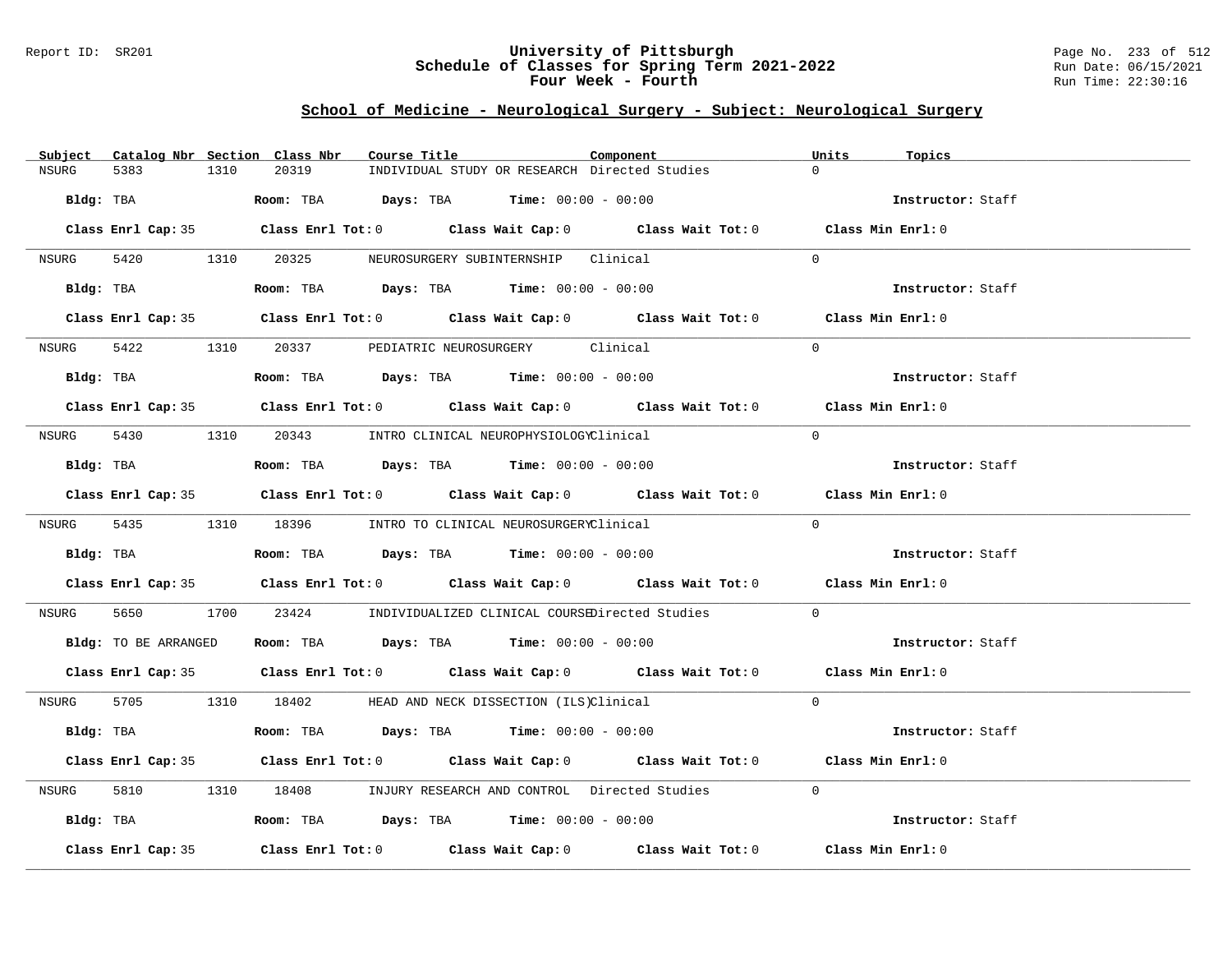| NSURG     | 5880                        | 1310 | 18414               | NEUROSURGICAL RESEARCH  |                            | Directed Studies             | 0 |                     |  |
|-----------|-----------------------------|------|---------------------|-------------------------|----------------------------|------------------------------|---|---------------------|--|
| Bldg: TBA |                             |      | Room: TBA           | Days: TBA               |                            | <b>Time:</b> $00:00 - 00:00$ |   | Instructor: Staff   |  |
|           | Class Enrl Cap: 35          |      | Class Enrl Tot: $0$ |                         | Class Wait Cap: 0          | Class Wait Tot: 0            |   | Class Min Enrl: 0   |  |
| NSURG     | 5899                        | 1700 | 23431               |                         | IND STDY IN NEUROL SURGERY | Independent Study            | 0 |                     |  |
|           | <b>Bldg:</b> TO BE ARRANGED |      | Room: TBA           | Days: TBA               |                            | <b>Time:</b> $00:00 - 00:00$ |   | Instructor: Staff   |  |
|           | Class Enrl Cap: 35          |      | Class Enrl Tot: 0   |                         | Class Wait Cap: 0          | Class Wait Tot: 0            |   | Class Min $Enrl: 0$ |  |
| NSURG     | 5900                        | 1310 | 18420               | EXTRAMURAL NEUROSURGERY |                            | Clinical                     | 0 |                     |  |
| Bldg: TBA |                             |      | Room: TBA           | Days: TBA               |                            | <b>Time:</b> $00:00 - 00:00$ |   | Instructor: Staff   |  |
|           | Class Enrl Cap: 35          |      |                     |                         |                            |                              |   |                     |  |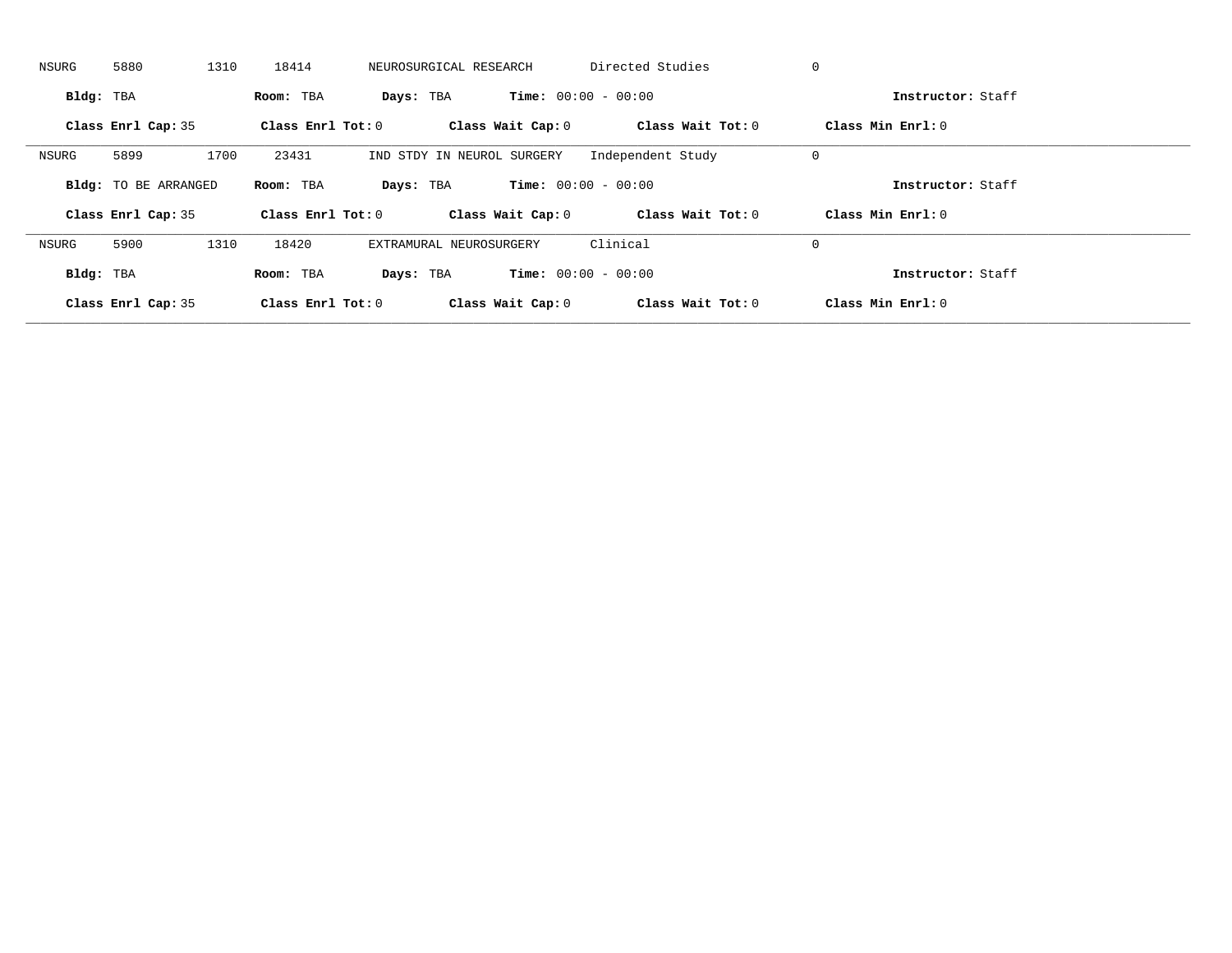### Report ID: SR201 **University of Pittsburgh** Page No. 235 of 512 **Schedule of Classes for Spring Term 2021-2022** Run Date: 06/15/2021 **Four Week - Fourth Rundall Run Time:** 22:30:16

# **School of Medicine - Obstetrics and Gynecology - Subject: Obstetrics and Gynecology**

|           |                    |      | Subject Catalog Nbr Section Class Nbr | Course Title |                                                                                        | Component                                                                                   | Units    | Topics            |
|-----------|--------------------|------|---------------------------------------|--------------|----------------------------------------------------------------------------------------|---------------------------------------------------------------------------------------------|----------|-------------------|
| OBGYN     | 5341               | 1310 | 18426                                 |              | OBSTETRICS AND GYNECOLOGY                                                              | Clinical                                                                                    | $\Omega$ |                   |
| Bldg: TBA |                    |      |                                       |              | <b>Room:</b> TBA <b>Days:</b> TBA <b>Time:</b> $00:00 - 00:00$                         |                                                                                             |          | Instructor: Staff |
|           |                    |      |                                       |              |                                                                                        | Class Enrl Cap: 35 Class Enrl Tot: 0 Class Wait Cap: 0 Class Wait Tot: 0 Class Min Enrl: 0  |          |                   |
|           |                    |      |                                       |              | OBGYN 5345 1310 18432 CLERKSHIP REPEAT COURSE Directed Studies                         |                                                                                             | $\Omega$ |                   |
|           |                    |      |                                       |              | Bldg: TBA                   Room: TBA        Days: TBA        Time: 00:00 - 00:00      |                                                                                             |          | Instructor: Staff |
|           |                    |      |                                       |              |                                                                                        | Class Enrl Cap: 35 Class Enrl Tot: 0 Class Wait Cap: 0 Class Wait Tot: 0 Class Min Enrl: 0  |          |                   |
|           |                    |      |                                       |              | 0BGYN 5387 1310 18888 INDIVIDUAL STUDY OR RESEARCH Directed Studies                    |                                                                                             | $\Omega$ |                   |
|           |                    |      |                                       |              | Bldg: TBA                     Room: TBA         Days: TBA         Time: 00:00 - 00:00  |                                                                                             |          | Instructor: Staff |
|           |                    |      |                                       |              |                                                                                        | Class Enrl Cap: 35 Class Enrl Tot: 0 Class Wait Cap: 0 Class Wait Tot: 0 Class Min Enrl: 0  |          |                   |
|           |                    |      |                                       |              | OBGYN 5420 1310 18438 OBSTETRICAL SUBINTERNSHIP Clinical                               |                                                                                             | $\Omega$ |                   |
|           |                    |      |                                       |              | Bldg: TBA                   Room: TBA         Days: TBA         Time: $00:00 - 00:00$  |                                                                                             |          | Instructor: Staff |
|           |                    |      |                                       |              |                                                                                        | Class Enrl Cap: 999 Class Enrl Tot: 0 Class Wait Cap: 0 Class Wait Tot: 0 Class Min Enrl: 0 |          |                   |
|           |                    |      |                                       |              | OBGYN 5430 1310 18462 GYNECOLOGICAL SUBINTERNSHIP Clinical                             |                                                                                             | $\Omega$ |                   |
|           |                    |      |                                       |              | Bldg: TBA                    Room: TBA         Days: TBA         Time: $00:00 - 00:00$ |                                                                                             |          | Instructor: Staff |
|           |                    |      |                                       |              |                                                                                        | Class Enrl Cap: 999 Class Enrl Tot: 0 Class Wait Cap: 0 Class Wait Tot: 0 Class Min Enrl: 0 |          |                   |
|           |                    |      |                                       |              | OBGYN 5432 1310 18480 MINIMALLY INV GYN SURGERY Clinical                               |                                                                                             | $\Omega$ |                   |
|           |                    |      |                                       |              | Bldg: TBA                   Room: TBA         Days: TBA         Time: 00:00 - 00:00    |                                                                                             |          | Instructor: Staff |
|           |                    |      |                                       |              |                                                                                        | Class Enrl Cap: 35 Class Enrl Tot: 0 Class Wait Cap: 0 Class Wait Tot: 0 Class Min Enrl: 0  |          |                   |
|           |                    |      |                                       |              | OBGYN 5435 1310 18894 OBSTETRIC/GYNECOLOGY ELECTIVE Clinical                           |                                                                                             | $\Omega$ |                   |
|           |                    |      |                                       |              | $Bldg:$ TBA $\qquad \qquad$ Room: TBA Days: TBA  Time: $00:00 - 00:00$                 |                                                                                             |          | Instructor: Staff |
|           |                    |      |                                       |              |                                                                                        | Class Enrl Cap: 35 Class Enrl Tot: 0 Class Wait Cap: 0 Class Wait Tot: 0 Class Min Enrl: 0  |          |                   |
| OBGYN     | 5440               |      |                                       |              | 1310 18900 OBSTETRICAL AND AMBULTRY CARE Clinical                                      |                                                                                             | $\Omega$ |                   |
|           |                    |      |                                       |              | Bldg: TBA                   Room: TBA         Days: TBA         Time: 00:00 - 00:00    |                                                                                             |          | Instructor: Staff |
|           | Class Enrl Cap: 35 |      |                                       |              |                                                                                        | Class Enrl Tot: $0$ Class Wait Cap: $0$ Class Wait Tot: $0$                                 |          | Class Min Enrl: 0 |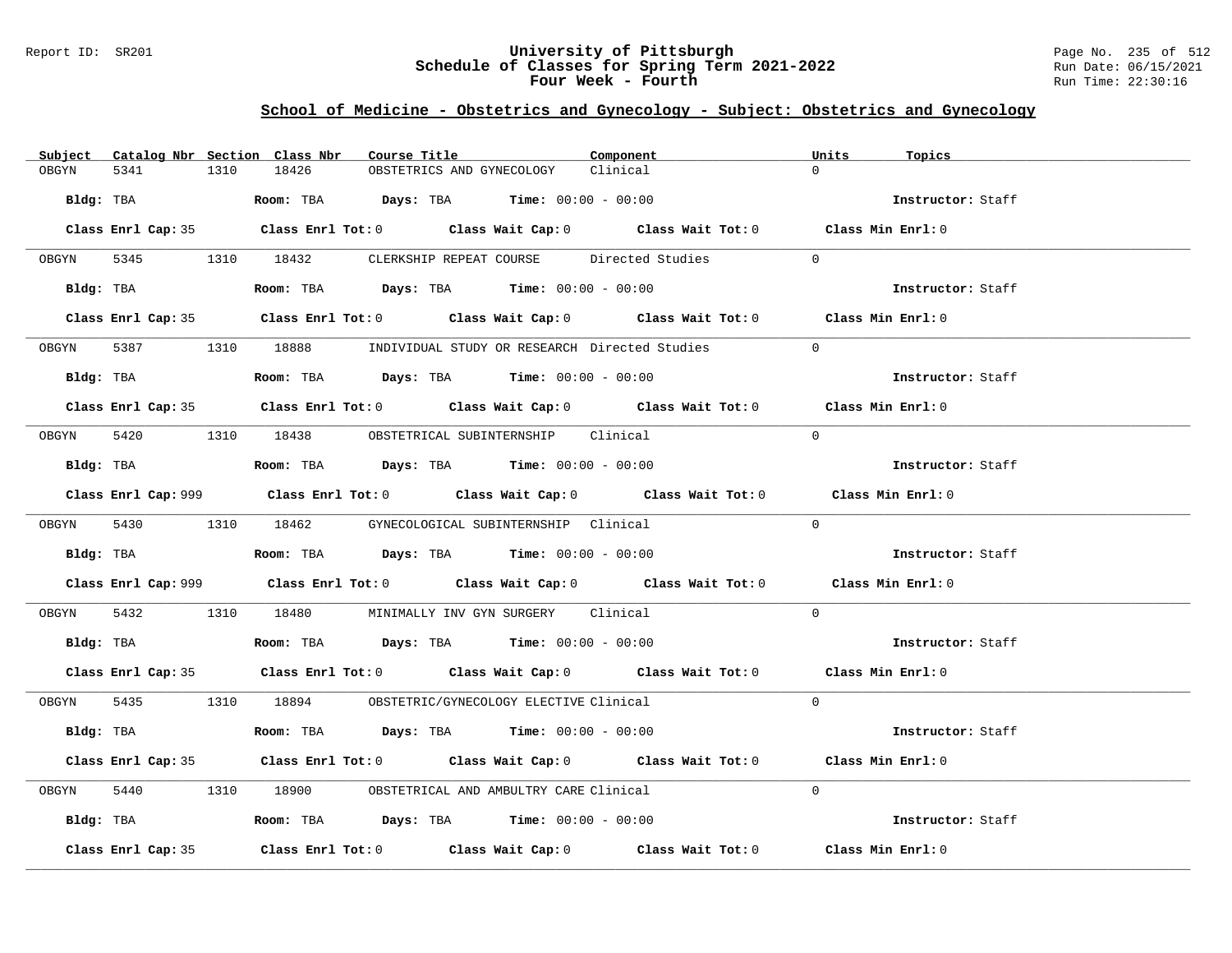| OBGYN | 5445 | 1310 18492 |                                                                                       | OUTPATIENT GYNECOLOGY Clinical |                                                                           | $\mathbf 0$                                                                                 |  |
|-------|------|------------|---------------------------------------------------------------------------------------|--------------------------------|---------------------------------------------------------------------------|---------------------------------------------------------------------------------------------|--|
|       |      |            | Bldg: TBA                   Room: TBA        Days: TBA        Time: 00:00 - 00:00     |                                |                                                                           | Instructor: Staff                                                                           |  |
|       |      |            |                                                                                       |                                |                                                                           | Class Enrl Cap: 35 Class Enrl Tot: 0 Class Wait Cap: 0 Class Wait Tot: 0 Class Min Enrl: 0  |  |
|       |      |            | OBGYN 5450 1310 18510 REPRODUCTIVE ENDOCRINOLOGY Clinical                             |                                |                                                                           | $\Omega$                                                                                    |  |
|       |      |            |                                                                                       |                                |                                                                           | Instructor: Staff                                                                           |  |
|       |      |            |                                                                                       |                                | Class Enrl Cap: 999 Class Enrl Tot: 0 Class Wait Cap: 0 Class Wait Tot: 0 | Class Min Enrl: 0                                                                           |  |
|       |      |            | OBGYN 5460 1310 18906 MATERNAL AND FETAL MEDICINE Clinical                            |                                |                                                                           | $\Omega$                                                                                    |  |
|       |      |            | Bldg: TBA                   Room: TBA         Days: TBA         Time: 00:00 - 00:00   |                                |                                                                           | Instructor: Staff                                                                           |  |
|       |      |            |                                                                                       |                                |                                                                           | Class Enrl Cap: 999 Class Enrl Tot: 0 Class Wait Cap: 0 Class Wait Tot: 0 Class Min Enrl: 0 |  |
|       |      |            | OBGYN 5470 1310 18522 GYNECOLOGIC ONCOLOGY Clinical                                   |                                |                                                                           | $\Omega$                                                                                    |  |
|       |      |            | Bldg: TBA                   Room: TBA         Days: TBA         Time: $00:00 - 00:00$ |                                |                                                                           | Instructor: Staff                                                                           |  |
|       |      |            |                                                                                       |                                |                                                                           | Class Enrl Cap: 999 Class Enrl Tot: 0 Class Wait Cap: 0 Class Wait Tot: 0 Class Min Enrl: 0 |  |
|       |      |            | OBGYN 5480 1310 18540 UROGYNECOLOGY_SUBINTERNSHIP Clinical                            |                                |                                                                           | $\Omega$                                                                                    |  |
|       |      |            | Bldg: TBA                   Room: TBA        Days: TBA        Time: 00:00 - 00:00     |                                |                                                                           | Instructor: Staff                                                                           |  |
|       |      |            |                                                                                       |                                |                                                                           |                                                                                             |  |
|       |      |            |                                                                                       |                                |                                                                           | Class Enrl Cap: 35 Class Enrl Tot: 0 Class Wait Cap: 0 Class Wait Tot: 0 Class Min Enrl: 0  |  |
|       |      |            | OBGYN 5487 1310 18558 FAMILY PLANNING Clinical                                        |                                |                                                                           | $\Omega$                                                                                    |  |
|       |      |            | Bldg: TBA                   Room: TBA         Days: TBA         Time: 00:00 - 00:00   |                                |                                                                           | Instructor: Staff                                                                           |  |
|       |      |            |                                                                                       |                                |                                                                           | Class Enrl Cap: 35 Class Enrl Tot: 0 Class Wait Cap: 0 Class Wait Tot: 0 Class Min Enrl: 0  |  |
| OBGYN |      |            | 5488 1215 23265 REPRODUCTIVE GENETICS Clinical                                        |                                |                                                                           | $\Omega$                                                                                    |  |
|       |      |            | Bldg: TO BE ARRANGED ROOM: TBA Days: TBA Time: 00:00 - 00:00                          |                                |                                                                           | Instructor: Staff                                                                           |  |
|       |      |            |                                                                                       |                                |                                                                           | Class Enrl Cap: 35 Class Enrl Tot: 0 Class Wait Cap: 0 Class Wait Tot: 0 Class Min Enrl: 0  |  |
|       |      |            | OBGYN 5490 1310 18570 WOMEN'S HEALTH                                                  |                                | Clinical                                                                  | $\overline{0}$                                                                              |  |
|       |      |            | <b>Bldg:</b> TBA <b>ROOM:</b> TBA <b>Days:</b> TBA <b>Time:</b> $00:00 - 00:00$       |                                |                                                                           | Instructor: Staff                                                                           |  |
|       |      |            |                                                                                       |                                |                                                                           | Class Enrl Cap: 999 Class Enrl Tot: 0 Class Wait Cap: 0 Class Wait Tot: 0 Class Min Enrl: 0 |  |
|       |      |            | OBGYN 5495 1310 18582 MIDLIFE HEALTH Clinical                                         |                                |                                                                           | $\Omega$                                                                                    |  |
|       |      |            | <b>Bldg:</b> TBA <b>ROOM:</b> TBA <b>Days:</b> TBA <b>Time:</b> $00:00 - 00:00$       |                                |                                                                           | Instructor: Staff                                                                           |  |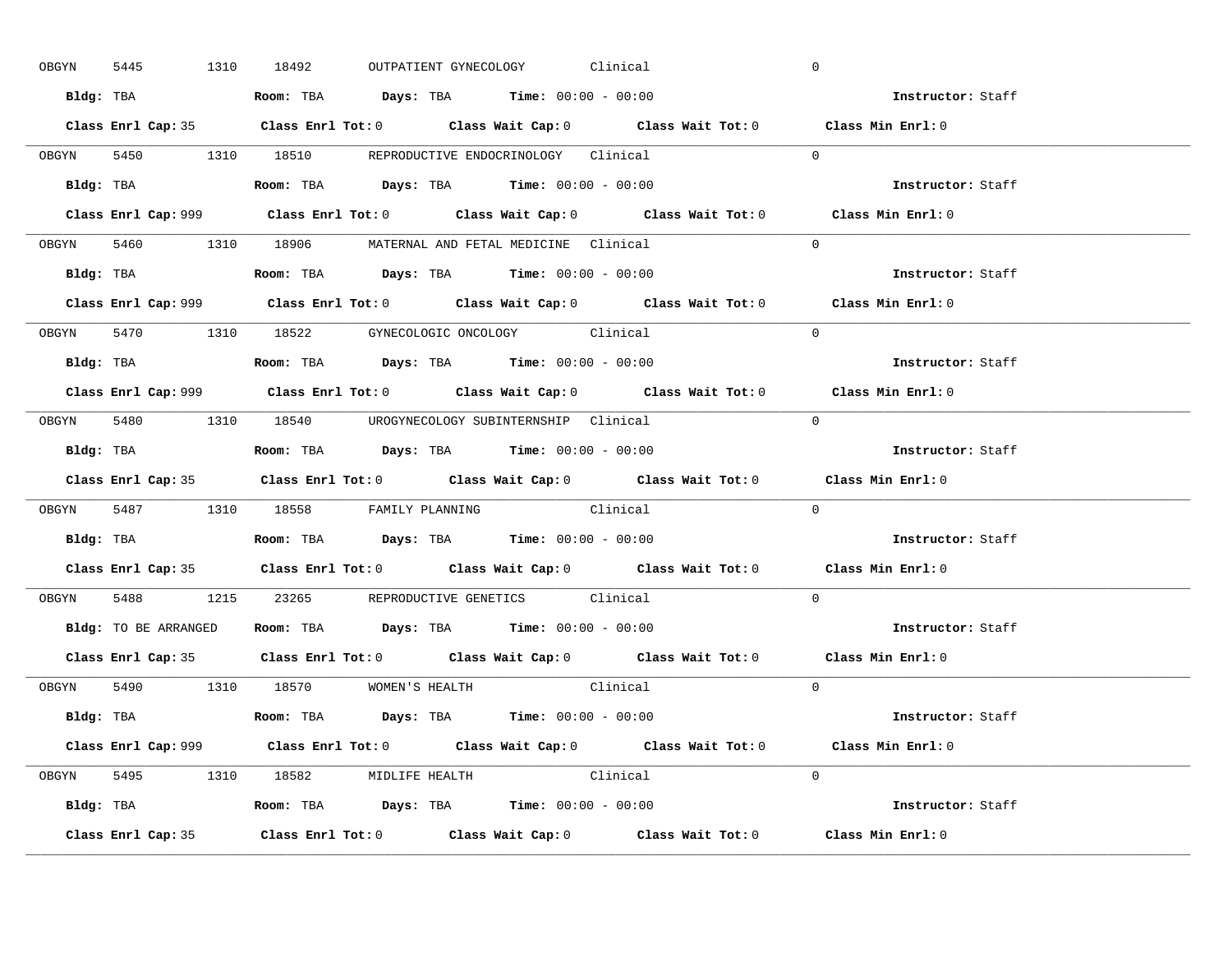#### Report ID: SR201 **University of Pittsburgh** Page No. 237 of 512 **Schedule of Classes for Spring Term 2021-2022** Run Date: 06/15/2021 **Four Week - Fourth Rundall Run Time:** 22:30:16

# **School of Medicine - Obstetrics and Gynecology - Subject: Obstetrics and Gynecology**

| Catalog Nbr Section Class Nbr<br>Subject | Course Title<br>Component                                                                   | Units<br>Topics   |
|------------------------------------------|---------------------------------------------------------------------------------------------|-------------------|
| 5500<br>1310<br>OBGYN                    | 18624<br>Clinical<br>OB & GYN MEDICINE ABROAD                                               | $\Omega$          |
| Bldg: TBA                                | Room: TBA $Days:$ TBA $Time: 00:00 - 00:00$                                                 | Instructor: Staff |
|                                          | Class Enrl Cap: 35 Class Enrl Tot: 0 Class Wait Cap: 0 Class Wait Tot: 0 Class Min Enrl: 0  |                   |
|                                          | OBGYN 5580 1310 21651 SEXUALLY TRANSMITTED DISEASES Clinical                                | $\Omega$          |
|                                          | Bldg: TO BE ARRANGED Room: TBA Days: TBA Time: 00:00 - 00:00                                | Instructor: Staff |
|                                          | Class Enrl Cap: 200 Class Enrl Tot: 0 Class Wait Cap: 0 Class Wait Tot: 0 Class Min Enrl: 0 |                   |
|                                          | OBGYN 5650 1310 18924 INDIVIDUALIZED CLINICAL COURSEClinical                                | $\Omega$          |
| Bldg: TBA                                | Room: TBA $Days:$ TBA Time: $00:00 - 00:00$                                                 | Instructor: Staff |
|                                          | Class Enrl Cap: 35 Class Enrl Tot: 0 Class Wait Cap: 0 Class Wait Tot: 0 Class Min Enrl: 0  |                   |
|                                          | OBGYN 5725 1310 18642 INFECTIOUS DISEA-OB/GYN (ILS) Clinical                                | $\Omega$          |
|                                          | Bldg: TBA                     Room: TBA         Days: TBA         Time: 00:00 - 00:00       | Instructor: Staff |
|                                          | Class Enrl Cap: 999 Class Enrl Tot: 0 Class Wait Cap: 0 Class Wait Tot: 0 Class Min Enrl: 0 |                   |
|                                          | OBGYN 5750 1700 28390 GET READY FOR RESIDENCY Clinical                                      | $\Omega$          |
| Bldg: TO BE ARRANGED                     | Room: TBA $\rule{1em}{0.15mm}$ Days: TBA Time: $00:00 - 00:00$                              | Instructor: Staff |
|                                          | Class Enrl Cap: 35 Class Enrl Tot: 0 Class Wait Cap: 0 Class Wait Tot: 0 Class Min Enrl: 0  |                   |
| OBGYN                                    | 5885 1310 18660 OB AND GYN RESEARCH Directed Studies                                        | $\Omega$          |
|                                          | Bldg: TBA                    Room: TBA         Days: TBA        Time: 00:00 - 00:00         | Instructor: Staff |
|                                          | Class Enrl Cap: 35 Class Enrl Tot: 0 Class Wait Cap: 0 Class Wait Tot: 0 Class Min Enrl: 0  |                   |
|                                          | OBGYN 5886 1310 18690 INDIVIDUAL STUDY Clinical                                             | $\Omega$          |
| Bldg: TBA                                | Room: TBA $Days:$ TBA Time: $00:00 - 00:00$                                                 | Instructor: Staff |
|                                          | Class Enrl Cap: 35 Class Enrl Tot: 0 Class Wait Cap: 0 Class Wait Tot: 0 Class Min Enrl: 0  |                   |
| 5899<br>OBGYN                            | 1700 23438 INDEPENDENT STUDY OB/GYN Independent Study                                       | $\Omega$          |
| Bldg: TO BE ARRANGED                     | Room: TBA $\rule{1em}{0.15mm}$ Days: TBA $\rule{1.15mm}]{0.15mm}$ Time: $00:00 - 00:00$     | Instructor: Staff |
|                                          | Class Enrl Cap: 35 Class Enrl Tot: 0 Class Wait Cap: 0 Class Wait Tot: 0                    | Class Min Enrl: 0 |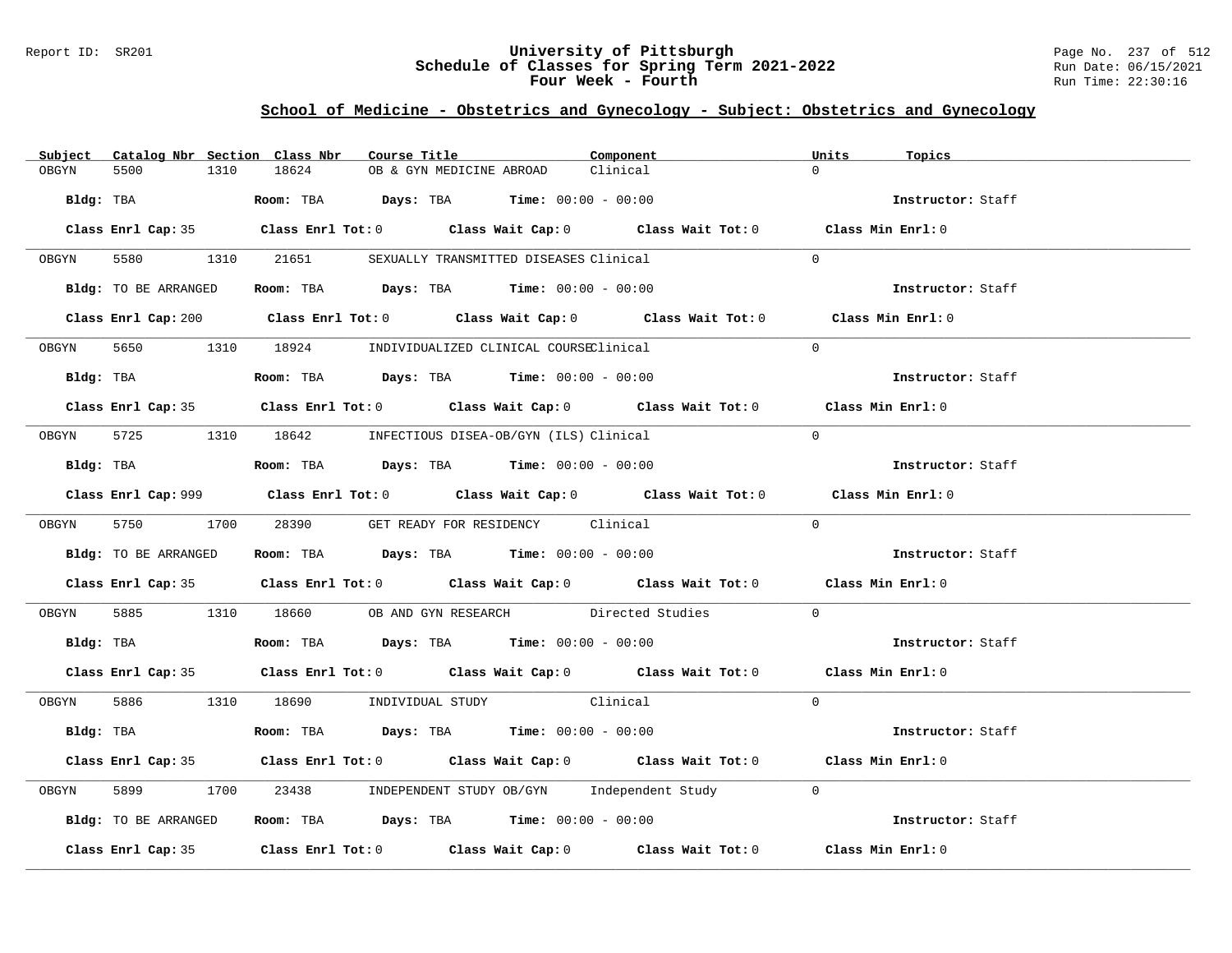| OBGYN     | 5900               | 1310 | 18708             | EXTRAMURAL OB AND/OR GYN |                   | Clinical                     |                   |                   |
|-----------|--------------------|------|-------------------|--------------------------|-------------------|------------------------------|-------------------|-------------------|
| Bldg: TBA |                    |      | Room: TBA         | Days: TBA                |                   | <b>Time:</b> $00:00 - 00:00$ |                   | Instructor: Staff |
|           | Class Enrl Cap: 35 |      | Class Enrl Tot: 0 |                          | Class Wait Cap: 0 | Class Wait Tot: 0            | Class Min Enrl: 0 |                   |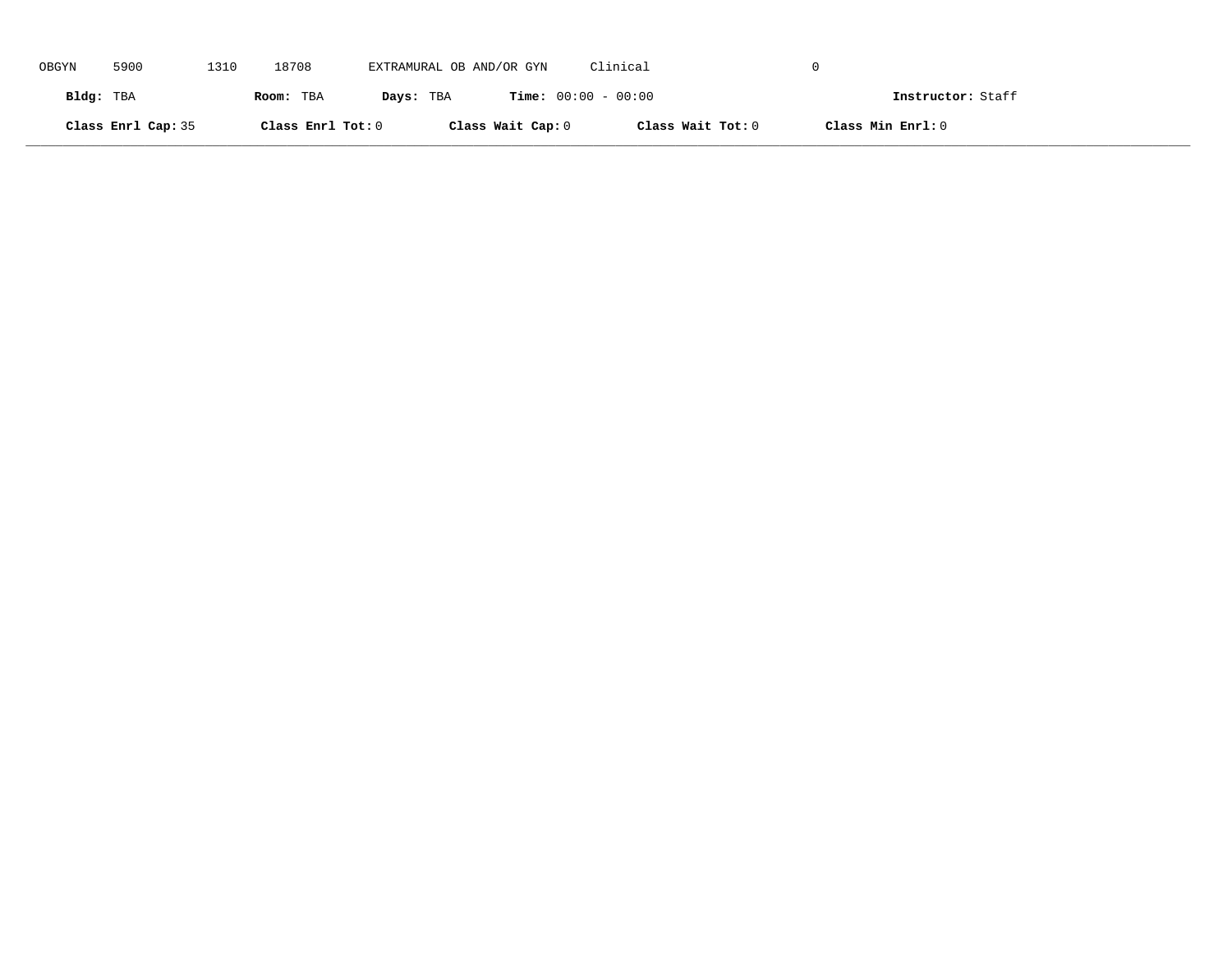#### Report ID: SR201 **University of Pittsburgh** Page No. 239 of 512 **Schedule of Classes for Spring Term 2021-2022** Run Date: 06/15/2021 **Four Week - Fourth Rundall Run Time:** 22:30:16

# **School of Medicine - Ophthalmology - Subject: Ophthalmology**

| Subject   |                      |      | Catalog Nbr Section Class Nbr | Course Title                                                                                | Component | Units<br>Topics   |  |
|-----------|----------------------|------|-------------------------------|---------------------------------------------------------------------------------------------|-----------|-------------------|--|
| OPHTH     | 5385                 | 1310 | 18936                         | INDIVIDUAL STUDY OR RESEARCH Independent Study                                              |           | $\Omega$          |  |
|           |                      |      |                               | Bldg: TBA                     Room: TBA          Days: TBA         Time: 00:00 - 00:00      |           | Instructor: Staff |  |
|           |                      |      |                               | Class Enrl Cap: 35 Class Enrl Tot: 0 Class Wait Cap: 0 Class Wait Tot: 0 Class Min Enrl: 0  |           |                   |  |
| OPHTH     |                      |      |                               | 5420 1310 18726 OPHTHALMOLOGY<br>Clinical                                                   |           | $\Omega$          |  |
|           | Bldg: TBA            |      |                               | Room: TBA $Days:$ TBA $Time: 00:00 - 00:00$                                                 |           | Instructor: Staff |  |
|           |                      |      |                               | Class Enrl Cap: 999 Class Enrl Tot: 0 Class Wait Cap: 0 Class Wait Tot: 0 Class Min Enrl: 0 |           |                   |  |
| OPHTH     | 5430                 |      |                               | 1310 18744 PEDIATRIC OPHTHALMOLOGY Clinical                                                 |           | $\Omega$          |  |
|           | Bldg: TBA            |      |                               | Room: TBA $\rule{1em}{0.15mm}$ Days: TBA Time: $00:00 - 00:00$                              |           | Instructor: Staff |  |
|           |                      |      |                               | Class Enrl Cap: 35 Class Enrl Tot: 0 Class Wait Cap: 0 Class Wait Tot: 0 Class Min Enrl: 0  |           |                   |  |
| OPHTH     | 5650                 |      |                               | 1310 18762 INDIVIDUALIZED CLINICAL COURSEClinical                                           |           | $\Omega$          |  |
|           | Bldg: TBA            |      |                               | Room: TBA $Days:$ TBA $Time: 00:00 - 00:00$                                                 |           | Instructor: Staff |  |
|           |                      |      |                               | Class Enrl Cap: 35 Class Enrl Tot: 0 Class Wait Cap: 0 Class Wait Tot: 0 Class Min Enrl: 0  |           |                   |  |
| OPHTH     | 5815                 |      |                               | 1310 18786 OPHTHALMOLOGY RESEARCH Independent Study                                         |           | $\Omega$          |  |
|           | Bldg: TBA            |      |                               | Room: TBA $\rule{1em}{0.15mm}$ Days: TBA Time: $00:00 - 00:00$                              |           | Instructor: Staff |  |
|           |                      |      |                               | Class Enrl Cap: 35 Class Enrl Tot: 0 Class Wait Cap: 0 Class Wait Tot: 0 Class Min Enrl: 0  |           |                   |  |
| OPHTH     | 5899 1700            |      | 23445                         | INDEP STUDY IN OPHTHALMOLOGY Independent Study                                              |           | $\overline{0}$    |  |
|           | Bldg: TO BE ARRANGED |      |                               | Room: TBA $Days:$ TBA $Time:$ 00:00 - 00:00                                                 |           | Instructor: Staff |  |
|           |                      |      |                               | Class Enrl Cap: 35 Class Enrl Tot: 0 Class Wait Cap: 0 Class Wait Tot: 0 Class Min Enrl: 0  |           |                   |  |
| OPHTH     |                      |      |                               | 5900 1310 18792 EXTRAMURAL OPHTHALMOLOGY Clinical                                           |           | $\Omega$          |  |
| Bldg: TBA |                      |      |                               | Room: TBA $Days:$ TBA $Time: 00:00 - 00:00$                                                 |           | Instructor: Staff |  |
|           |                      |      |                               | Class Enrl Cap: 35 Class Enrl Tot: 0 Class Wait Cap: 0 Class Wait Tot: 0 Class Min Enrl: 0  |           |                   |  |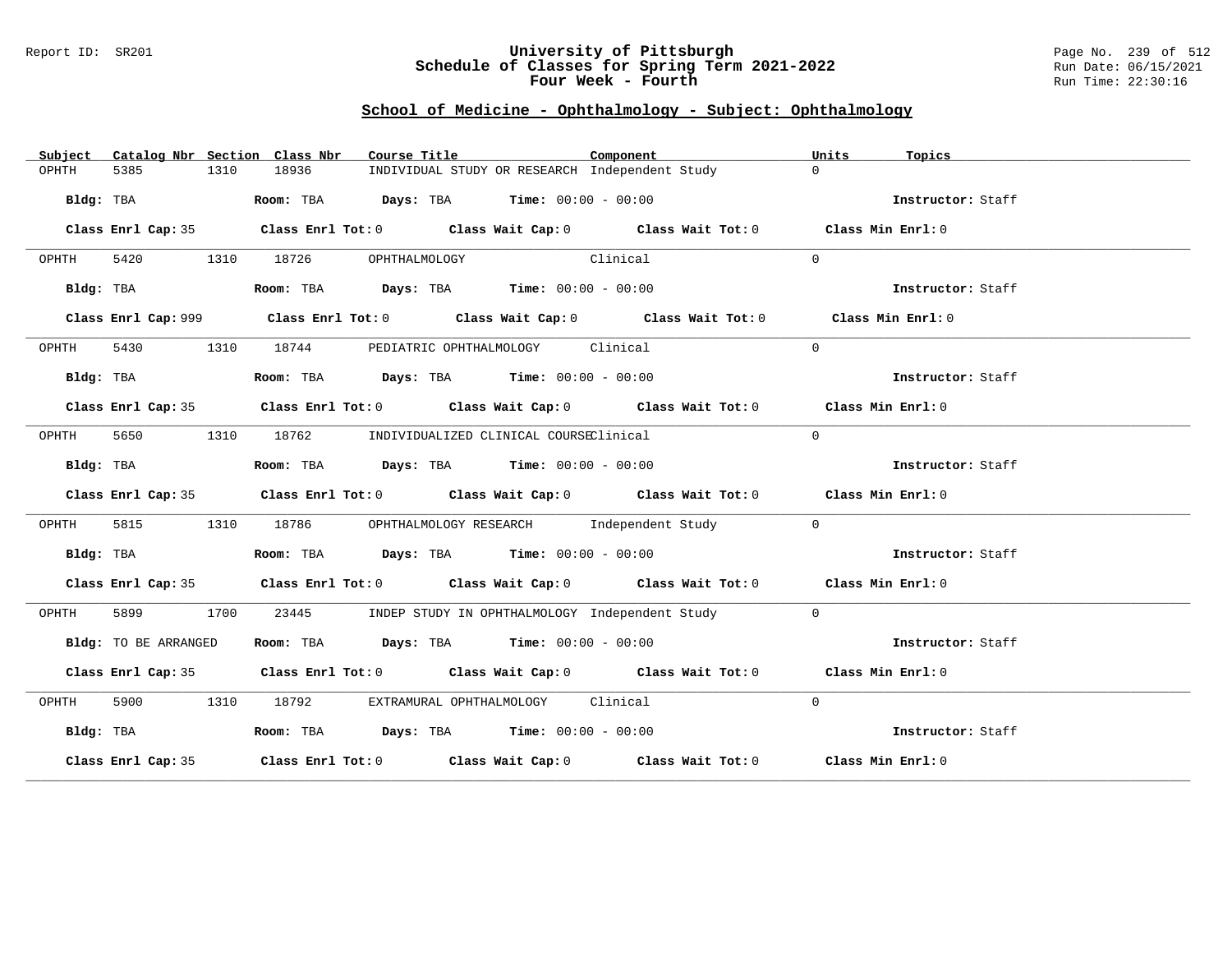### Report ID: SR201 **University of Pittsburgh** Page No. 240 of 512 **Schedule of Classes for Spring Term 2021-2022** Run Date: 06/15/2021 **Four Week - Fourth Rundall Run Time:** 22:30:16

# **School of Medicine - Orthopedic Surgery - Subject: Orthopedic Surgery**

| Subject   |                     |      | Catalog Nbr Section Class Nbr | Course Title |                                                                                       | Component                                                                                  | Units    | Topics            |
|-----------|---------------------|------|-------------------------------|--------------|---------------------------------------------------------------------------------------|--------------------------------------------------------------------------------------------|----------|-------------------|
| OSURG     | 5320                | 1310 | 18810                         |              | PEDIATRIC ORTHOPAEDICS                                                                | Clinical                                                                                   | $\cap$   |                   |
| Bldg: TBA |                     |      |                               |              | <b>Room:</b> TBA $Days:$ TBA $Time: 00:00 - 00:00$                                    |                                                                                            |          | Instructor: Staff |
|           |                     |      |                               |              |                                                                                       | Class Enrl Cap: 35 Class Enrl Tot: 0 Class Wait Cap: 0 Class Wait Tot: 0 Class Min Enrl: 0 |          |                   |
| OSURG     |                     |      |                               |              | 5325 1310 18828 SPORTS MEDICINE Clinical                                              |                                                                                            | $\Omega$ |                   |
|           | Bldg: TBA           |      |                               |              | Room: TBA $\rule{1em}{0.15mm}$ Days: TBA Time: $00:00 - 00:00$                        |                                                                                            |          | Instructor: Staff |
|           |                     |      |                               |              |                                                                                       | Class Enrl Cap: 35 Class Enrl Tot: 0 Class Wait Cap: 0 Class Wait Tot: 0 Class Min Enrl: 0 |          |                   |
| OSURG     |                     |      |                               |              | 5330 1310 18840 ORTHOPAEDIC TRAUMA Clinical                                           |                                                                                            | $\Omega$ |                   |
|           | Bldg: TBA           |      |                               |              | Room: TBA $\rule{1em}{0.15mm}$ Days: TBA Time: $00:00 - 00:00$                        |                                                                                            |          | Instructor: Staff |
|           |                     |      |                               |              |                                                                                       | Class Enrl Cap: 35 Class Enrl Tot: 0 Class Wait Cap: 0 Class Wait Tot: 0 Class Min Enrl: 0 |          |                   |
| OSURG     |                     |      |                               |              | 5335 1310 18870 ORTHOPAEDIC FOOT AND ANKLE Clinical                                   |                                                                                            | $\Omega$ |                   |
|           | Bldg: TBA           |      |                               |              | Room: TBA $\rule{1em}{0.15mm}$ Days: TBA Time: $00:00 - 00:00$                        |                                                                                            |          | Instructor: Staff |
|           |                     |      |                               |              |                                                                                       | Class Enrl Cap: 35 Class Enrl Tot: 0 Class Wait Cap: 0 Class Wait Tot: 0 Class Min Enrl: 0 |          |                   |
|           |                     |      |                               |              | OSURG 5340 1310 18882 ORTHOPAEDIC HAND SERVICE Clinical                               |                                                                                            | $\Omega$ |                   |
|           | Bldg: TBA           |      |                               |              | Room: TBA $\rule{1em}{0.15mm}$ Days: TBA Time: $00:00 - 00:00$                        |                                                                                            |          | Instructor: Staff |
|           |                     |      |                               |              |                                                                                       | Class Enrl Cap: 35 Class Enrl Tot: 0 Class Wait Cap: 0 Class Wait Tot: 0 Class Min Enrl: 0 |          |                   |
| OSURG     |                     |      |                               |              | 5389 1310 18942 CLINICAL CLERKSHIP Clinical                                           |                                                                                            | $\Omega$ |                   |
|           |                     |      |                               |              | Bldg: TBA                   Room: TBA         Days: TBA         Time: 00:00 - 00:00   |                                                                                            |          | Instructor: Staff |
|           |                     |      |                               |              |                                                                                       | Class Enrl Cap: 35 Class Enrl Tot: 0 Class Wait Cap: 0 Class Wait Tot: 0 Class Min Enrl: 0 |          |                   |
|           |                     |      |                               |              |                                                                                       | OSURG 5392 1310 18954 INDIVIDUAL STUDY OR RESEARCH Directed Studies 0                      |          |                   |
|           | Bldg: TBA           |      |                               |              | Room: TBA $Days:$ TBA $Time: 00:00 - 00:00$                                           |                                                                                            |          | Instructor: Staff |
|           |                     |      |                               |              |                                                                                       | Class Enrl Cap: 35 Class Enrl Tot: 0 Class Wait Cap: 0 Class Wait Tot: 0 Class Min Enrl: 0 |          |                   |
| OSURG     |                     |      |                               |              | 5410 1310 18912 OSURG ACTING INTERNSHIP Clinical                                      |                                                                                            | $\Omega$ |                   |
|           |                     |      |                               |              | Bldg: TBA                    Room: TBA         Days: TBA        Time: $00:00 - 00:00$ |                                                                                            |          | Instructor: Staff |
|           | Class Enrl Cap: 999 |      |                               |              |                                                                                       | Class Enrl Tot: $0$ Class Wait Cap: $0$ Class Wait Tot: $0$ Class Min Enrl: $0$            |          |                   |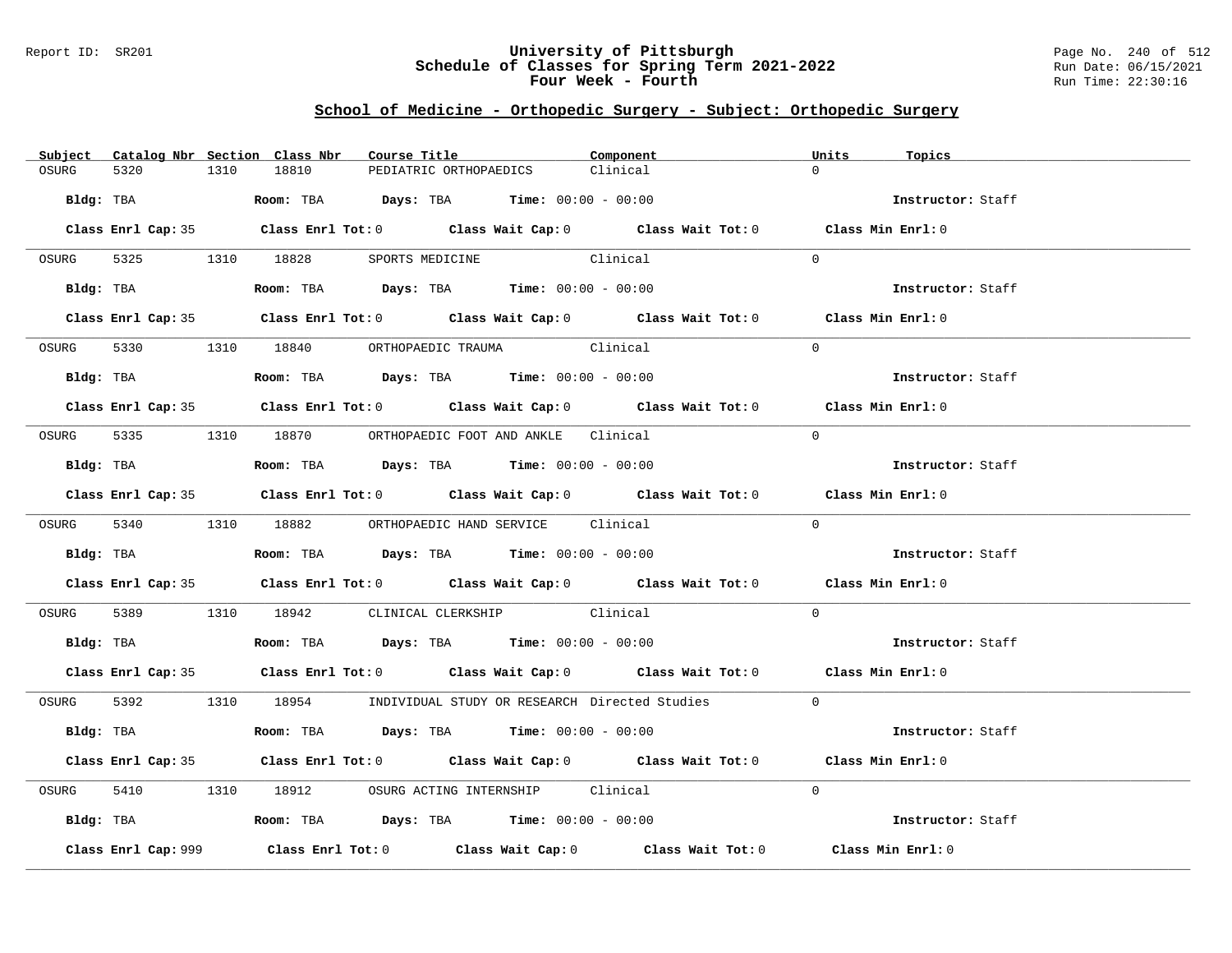| OSURG | 1310<br>5420         | CLINICAL PRECEPTORSHIP Clinical<br>18918                                                    | $\mathbf{0}$      |
|-------|----------------------|---------------------------------------------------------------------------------------------|-------------------|
|       | Bldg: TBA            | Room: TBA $Days:$ TBA $Time: 00:00 - 00:00$                                                 | Instructor: Staff |
|       |                      | Class Enrl Cap: 999 Class Enrl Tot: 0 Class Wait Cap: 0 Class Wait Tot: 0 Class Min Enrl: 0 |                   |
| OSURG |                      | 5451 1310 18960 OPERATIVE SPORTS MEDICINE Clinical                                          | $\Omega$          |
|       | Bldg: TBA            | Room: TBA $Days:$ TBA Time: $00:00 - 00:00$                                                 | Instructor: Staff |
|       |                      | Class Enrl Cap: 999 Class Enrl Tot: 0 Class Wait Cap: 0 Class Wait Tot: 0 Class Min Enrl: 0 |                   |
| OSURG |                      | 5455 1310 18930 PRIMARY CARE/SPORTS MEDICINE Clinical                                       | $\Omega$          |
|       | Bldg: TBA            | Room: TBA $Days:$ TBA $Time: 00:00 - 00:00$                                                 | Instructor: Staff |
|       |                      | Class Enrl Cap: 999 Class Enrl Tot: 0 Class Wait Cap: 0 Class Wait Tot: 0 Class Min Enrl: 0 |                   |
| OSURG | 5650 1310            | 18948 INDIVIDUALIZED CLINICAL COURSEClinical                                                | $\Omega$          |
|       | Bldg: TBA            | Room: TBA $Days:$ TBA $Time: 00:00 - 00:00$                                                 | Instructor: Staff |
|       |                      | Class Enrl Cap: 35 Class Enrl Tot: 0 Class Wait Cap: 0 Class Wait Tot: 0 Class Min Enrl: 0  |                   |
| OSURG |                      | 5881 1310 18966 ORTHOPAEDIC RESEARCH Directed Studies                                       | $\sim$ 0          |
|       | Bldg: TBA            | Room: TBA $\rule{1em}{0.15mm}$ Days: TBA $\rule{1.5mm}{0.15mm}$ Time: $00:00 - 00:00$       | Instructor: Staff |
|       |                      | Class Enrl Cap: 35 Class Enrl Tot: 0 Class Wait Cap: 0 Class Wait Tot: 0 Class Min Enrl: 0  |                   |
| OSURG |                      | 5899 1700 23452 INDEPENDENT STUDY ORTHO SURG Independent Study 0                            |                   |
|       | Bldg: TO BE ARRANGED | Room: TBA $Days:$ TBA Time: $00:00 - 00:00$                                                 | Instructor: Staff |
|       |                      | Class Enrl Cap: 35 Class Enrl Tot: 0 Class Wait Cap: 0 Class Wait Tot: 0 Class Min Enrl: 0  |                   |
| OSURG |                      | 5900 1310 18984 EXTRAMURAL ORTHOPAEDIC SURGERYClinical                                      | $\Omega$          |
|       | Bldg: TBA            | Room: TBA $Days:$ TBA $Time: 00:00 - 00:00$                                                 | Instructor: Staff |
|       |                      | Class Enrl Cap: 35 Class Enrl Tot: 0 Class Wait Cap: 0 Class Wait Tot: 0 Class Min Enrl: 0  |                   |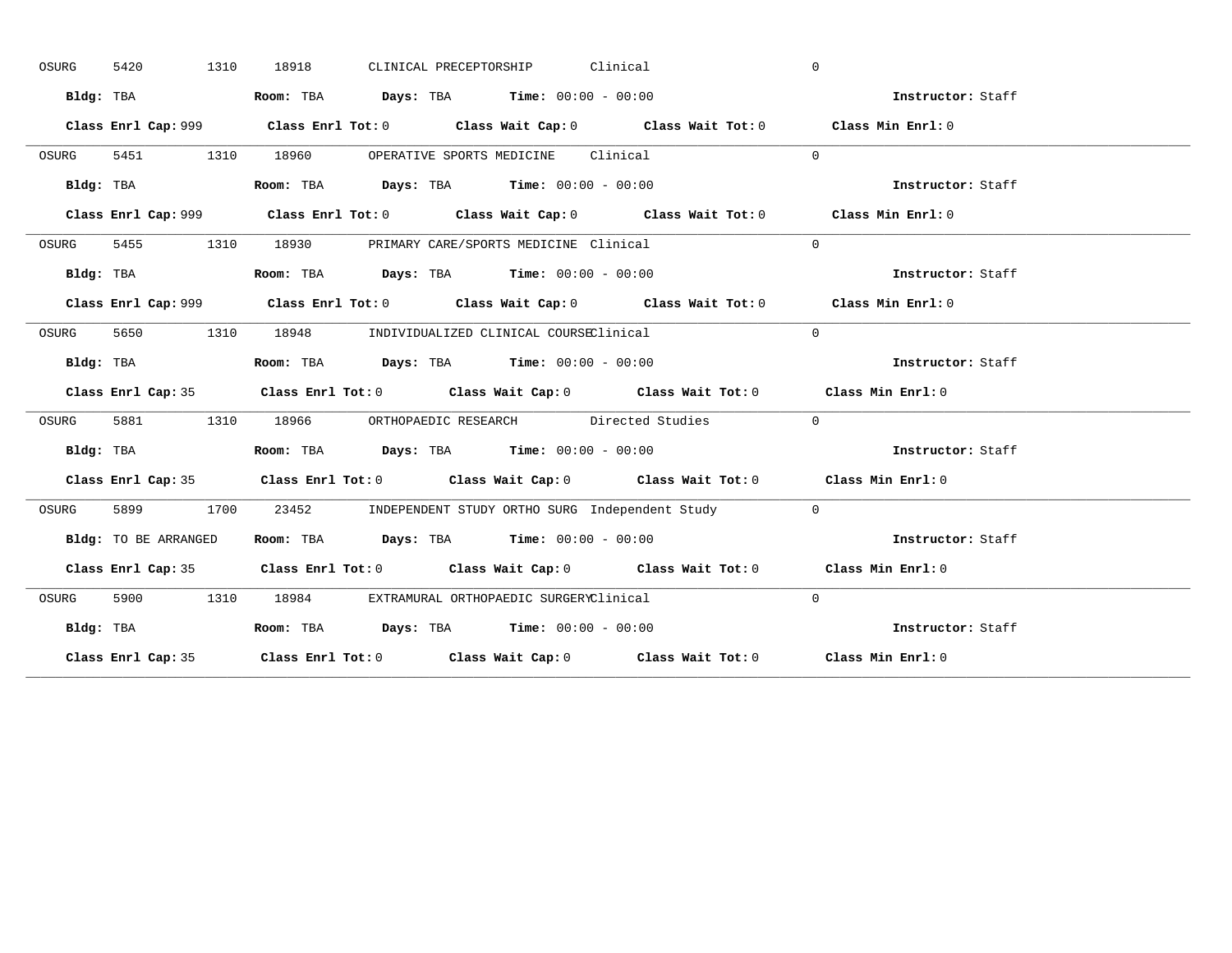### Report ID: SR201 **University of Pittsburgh** Page No. 242 of 512 **Schedule of Classes for Spring Term 2021-2022** Run Date: 06/15/2021 **Four Week - Fourth Rundall Run Time:** 22:30:16

# **School of Medicine - Otolaryngology - Subject: Otolaryngology**

| Subject Catalog Nbr Section Class Nbr | Course Title                                                                                       | Component        | Units<br>Topics   |
|---------------------------------------|----------------------------------------------------------------------------------------------------|------------------|-------------------|
| 5390<br>OTO                           | 1310<br>18972<br>OTOLARYNGOLOGY RESEARCH                                                           | Directed Studies | $\Omega$          |
| Bldg: TBA                             | Room: TBA $Days: TBA$ Time: $00:00 - 00:00$                                                        |                  | Instructor: Staff |
|                                       | Class Enrl Cap: 35 Class Enrl Tot: 0 Class Wait Cap: 0 Class Wait Tot: 0 Class Min Enrl: 0         |                  |                   |
|                                       | OTO 5420 1310 18996 HEAD AND NECK SURGERY Clinical                                                 |                  | $\Omega$          |
|                                       | Bldg: TBA                   Room: TBA         Days: TBA         Time: 00:00 - 00:00                |                  | Instructor: Staff |
|                                       | Class Enrl Cap: 999 Class Enrl Tot: 0 Class Wait Cap: 0 Class Wait Tot: 0 Class Min Enrl: 0        |                  |                   |
|                                       | OTO 5425 1310 19014 COMBINED OTOLARYNGOLOGY Clinical                                               |                  | $\Omega$          |
|                                       | Bldg: TBA                    Room: TBA         Days: TBA        Time: $00:00 - 00:00$              |                  | Instructor: Staff |
|                                       | Class Enrl Cap: 999 Class Enrl Tot: 0 Class Wait Cap: 0 Class Wait Tot: 0 Class Min Enrl: 0        |                  |                   |
|                                       | 0TO 5430 1310 18978 OTOLARYNGOLOGY PRIVATE PRACTC Clinical                                         |                  | $\Omega$          |
|                                       | Bldg: TBA                    Room: TBA         Days: TBA         Time: $00:00 - 00:00$             |                  | Instructor: Staff |
|                                       | Class Enrl Cap: 999 Class Enrl Tot: 0 Class Wait Cap: 0 Class Wait Tot: 0 Class Min Enrl: 0        |                  |                   |
|                                       | 0TO 5450 1310 19032 PEDIATRIC OTOLARYNGOLOGY Clinical                                              |                  | $\Omega$          |
|                                       | Bldg: TBA                   Room: TBA         Days: TBA        Time: $00:00 - 00:00$               |                  | Instructor: Staff |
|                                       | Class Enrl Cap: 999 Class Enrl Tot: 0 Class Wait Cap: 0 Class Wait Tot: 0 Class Min Enrl: 0        |                  |                   |
| OTO 5460                              | 1310 18990 NEUROTOLOGY Clinical                                                                    |                  | $\Omega$          |
|                                       | Bldg: TBA                        Room: TBA          Days: TBA         Time: $00:00 - 00:00$        |                  | Instructor: Staff |
|                                       | Class Enrl Cap: 999 Class Enrl Tot: 0 Class Wait Cap: 0 Class Wait Tot: 0 Class Min Enrl: 0        |                  |                   |
|                                       | 0TO 5650 1310 19044 INDIVIDUALIZED CLINICAL COURSEClinical                                         |                  | $\Omega$          |
|                                       | Bldg: TBA                   Room: TBA         Days: TBA         Time: $00:00 - 00:00$              |                  | Instructor: Staff |
|                                       | Class Enrl Cap: 35 Class Enrl Tot: 0 Class Wait Cap: 0 Class Wait Tot: 0 Class Min Enrl: 0         |                  |                   |
| OTO DIE                               | 5816 1310 19056 OTOLARYNGOLOGY RESEARCH Directed Studies                                           |                  | $\overline{0}$    |
|                                       | Bldg: TBA                    Room: TBA        Days: TBA        Time: 00:00 - 00:00                 |                  | Instructor: Staff |
| Class Enrl Cap: 35                    | Class Enrl Tot: 0 $\qquad$ Class Wait Cap: 0 $\qquad$ Class Wait Tot: 0 $\qquad$ Class Min Enrl: 0 |                  |                   |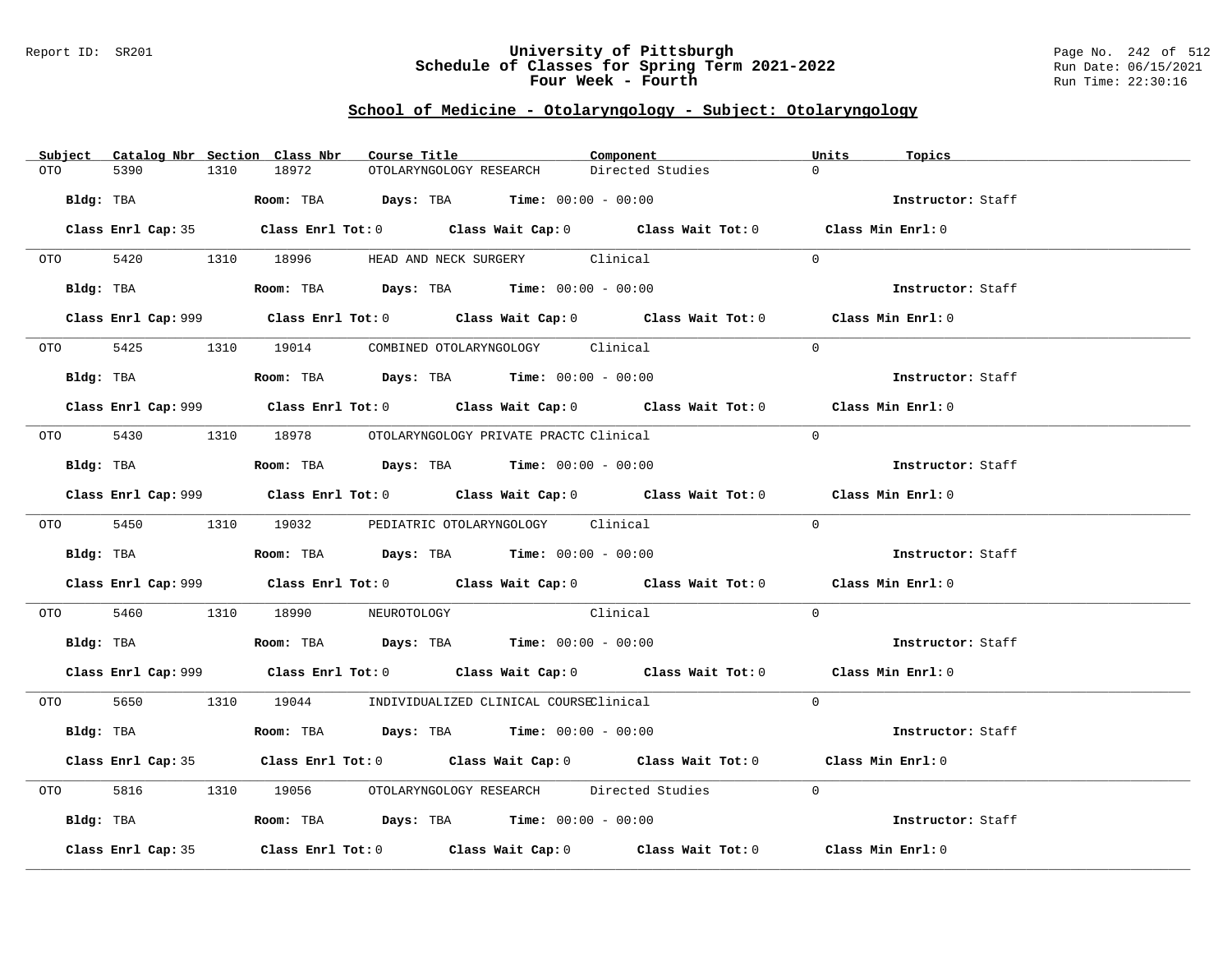| OTO        | 5899                 | 1700 | 23459               |                           |                              | INDEP STUDY IN OTOLARYNGOLOGY Independent Study | U                   |  |
|------------|----------------------|------|---------------------|---------------------------|------------------------------|-------------------------------------------------|---------------------|--|
|            | Bldg: TO BE ARRANGED |      | Room: TBA           | Days: TBA                 | <b>Time:</b> $00:00 - 00:00$ |                                                 | Instructor: Staff   |  |
|            | Class Enrl Cap: 35   |      | Class Enrl Tot: $0$ |                           | Class Wait Cap: 0            | Class Wait $Tot: 0$                             | Class Min $Enrl: 0$ |  |
| <b>OTO</b> | 5900                 | 1310 | 19074               | EXTRAMURAL OTO LARYNOLOGY |                              | Clinical                                        | $\Omega$            |  |
| Bldg: TBA  |                      |      | Room: TBA           | Days: TBA                 | <b>Time:</b> $00:00 - 00:00$ |                                                 | Instructor: Staff   |  |
|            | Class Enrl Cap: 35   |      | Class Enrl Tot: 0   |                           | Class Wait Cap: 0            | Class Wait Tot: 0                               | Class Min Enrl: 0   |  |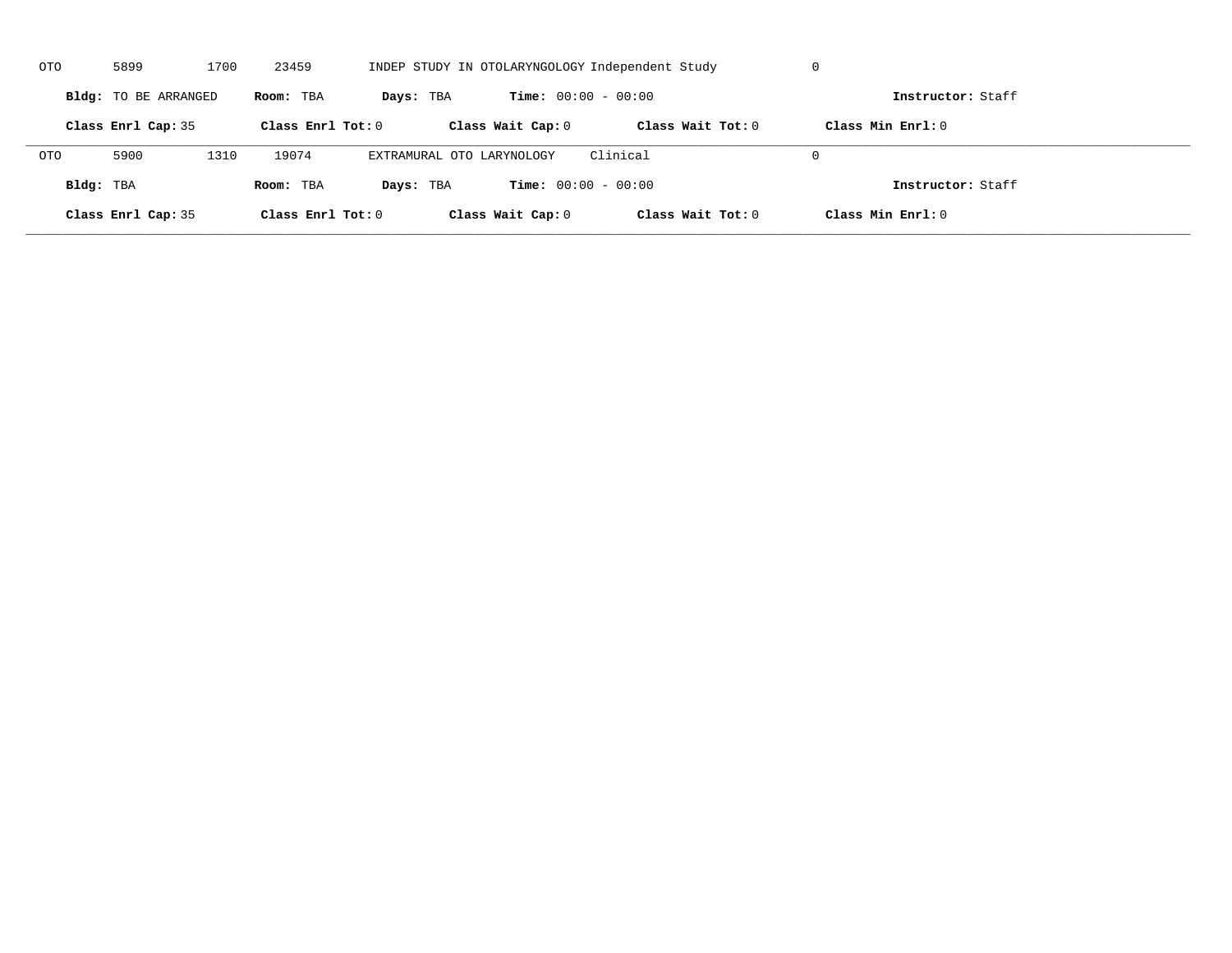#### Report ID: SR201 **University of Pittsburgh** Page No. 244 of 512 **Schedule of Classes for Spring Term 2021-2022** Run Date: 06/15/2021 **Four Week - Fourth Rundall Run Time:** 22:30:16

### **School of Medicine - Pathology - Subject: Pathology**

| Subject            |                      | Catalog Nbr Section Class Nbr | Course Title <b>Source Search</b>                                                           | Component        | Units<br>Topics   |                               |
|--------------------|----------------------|-------------------------------|---------------------------------------------------------------------------------------------|------------------|-------------------|-------------------------------|
| 5381<br>MSPTH      | 1310                 | 20133                         | INDIVIDUAL STUDY                                                                            | Directed Studies | $\Omega$          |                               |
|                    | Bldg: TBA            |                               | Room: TBA $Days:$ TBA $Time: 00:00 - 00:00$                                                 |                  | Instructor: Staff |                               |
|                    |                      |                               | Class Enrl Cap: 35 Class Enrl Tot: 0 Class Wait Cap: 0 Class Wait Tot: 0 Class Min Enrl: 0  |                  |                   |                               |
| 5382<br>MSPTH      | 1310                 |                               | 20139 PATHOLOGY RESEARCH Directed Studies                                                   |                  | $\Omega$          |                               |
|                    | Bldg: TBA            |                               | Room: TBA $\rule{1em}{0.15mm}$ Days: TBA $\rule{1.5mm}{0.15mm}$ Time: $00:00 - 00:00$       |                  | Instructor: Staff |                               |
|                    |                      |                               | Class Enrl Cap: 35 Class Enrl Tot: 0 Class Wait Cap: 0 Class Wait Tot: 0 Class Min Enrl: 0  |                  |                   |                               |
| 5420<br>MSPTH      | 1310                 |                               | 20151 ANATOMIC PATHOLOGY Clinical                                                           |                  | $\Omega$          |                               |
|                    | Bldg: TBA            |                               | Room: TBA $Days:$ TBA $Time: 00:00 - 00:00$                                                 |                  | Instructor: Staff |                               |
|                    |                      |                               | Class Enrl Cap: 35 Class Enrl Tot: 0 Class Wait Cap: 0 Class Wait Tot: 0 Class Min Enrl: 0  |                  |                   |                               |
| 5421<br>MSPTH      | 1310                 |                               | 18720 BASIC PATHOLOGY Practicum                                                             |                  | $\Omega$          |                               |
|                    | Bldg: TBA            |                               | Room: TBA $Days:$ TBA $Time:$ 00:00 - 00:00                                                 |                  | Instructor: Staff |                               |
|                    |                      |                               | Class Enrl Cap: 999 Class Enrl Tot: 0 Class Wait Cap: 0 Class Wait Tot: 0 Class Min Enrl: 0 |                  |                   |                               |
| 5422<br>MSPTH      | 1430                 |                               | 30802 PRACTICAL PATHOLOGY Directed Studies                                                  |                  | $\Omega$          |                               |
|                    | Bldg: TO BE ARRANGED |                               | Room: TBA $Days:$ TBA $Time:$ 00:00 - 00:00                                                 |                  |                   | Instructor: Fontenot, Amber L |
|                    |                      |                               |                                                                                             |                  |                   | Maranowski, Gregory William   |
|                    |                      |                               | Class Enrl Cap: 35 Class Enrl Tot: 0 Class Wait Cap: 0 Class Wait Tot: 0 Class Min Enrl: 0  |                  |                   |                               |
| MSPTH              | 5425 1310            |                               | 20163 INTRO TO AUTOPSY PATHOLOGY Workshop                                                   |                  | $\Omega$          |                               |
| Bldg: TBA          |                      |                               | Room: TBA $Days:$ TBA $Time: 00:00 - 00:00$                                                 |                  | Instructor: Staff |                               |
|                    |                      |                               | Class Enrl Cap: 35 Class Enrl Tot: 0 Class Wait Cap: 0 Class Wait Tot: 0 Class Min Enrl: 0  |                  |                   |                               |
| MSPTH 5427 1310    |                      |                               | 20169 THE NODULAR THYROID Clinical                                                          |                  | $\Omega$          |                               |
| Bldg: TBA          |                      |                               | Room: TBA $Days:$ TBA $Time: 00:00 - 00:00$                                                 |                  | Instructor: Staff |                               |
| Class Enrl Cap: 35 |                      |                               | Class Enrl Tot: $0$ Class Wait Cap: $0$ Class Wait Tot: $0$ Class Min Enrl: $0$             |                  |                   |                               |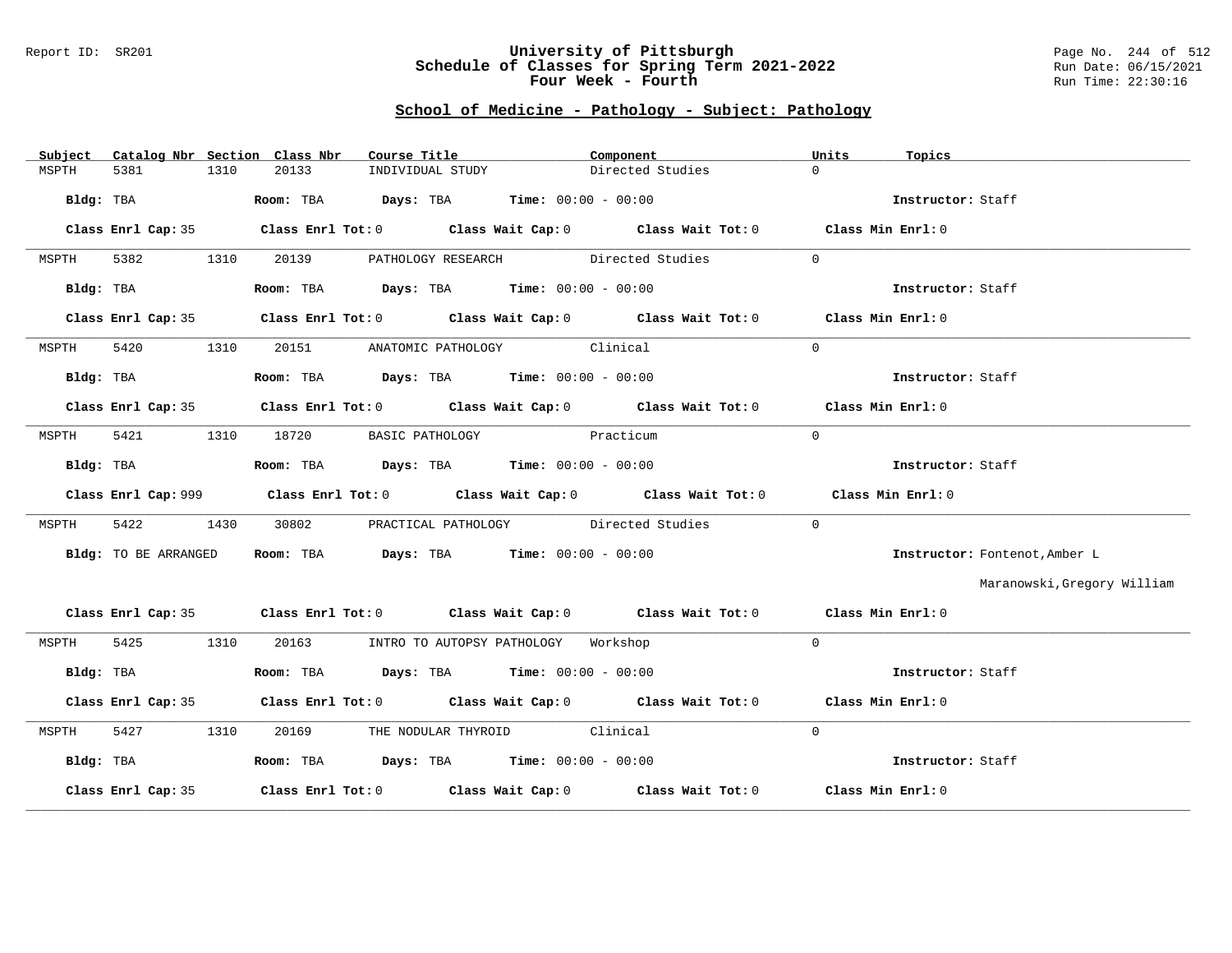#### Report ID: SR201 **University of Pittsburgh** Page No. 245 of 512 **Schedule of Classes for Spring Term 2021-2022** Run Date: 06/15/2021 **Four Week - Fourth Rundall Run Time:** 22:30:16

### **School of Medicine - Pathology - Subject: Pathology**

| $\Omega$<br>5430<br>20175<br>Clinical<br>MSPTH<br>1310<br>CLINICAL IMMUNOLOGY<br>Bldg: TBA $\blacksquare$ Room: TBA $\blacksquare$ Days: TBA $\blacksquare$ Time: $00:00 - 00:00$<br>Instructor: Staff<br>Class Enrl Cap: 35 Class Enrl Tot: 0 Class Wait Cap: 0 Class Wait Tot: 0 Class Min Enrl: 0<br>MSPTH 5441 1310 20181 SURGICAL & PERINATAL PATHOLOGYClinical<br>$\Omega$<br>Bldg: TBA                    Room: TBA         Days: TBA         Time: 00:00 - 00:00<br>Instructor: Staff<br>Class Enrl Cap: 999 Class Enrl Tot: 0 Class Wait Cap: 0 Class Wait Tot: 0 Class Min Enrl: 0<br>1300 22100 INTERSTITIAL LUNG DISEASE Clinical<br>5442<br>$\Omega$<br>MSPTH<br>Room: TBA $\rule{1em}{0.15mm}$ Days: TBA Time: $00:00 - 00:00$<br>Bldg: TO BE ARRANGED<br>Instructor: Staff<br>Class Enrl Cap: 200 Class Enrl Tot: 0 Class Wait Cap: 0 Class Wait Tot: 0 Class Min Enrl: 0<br>MSPTH 5450 1310 18732 PEDIATRIC PATHOLOGY Clinical<br>$\Omega$<br>Instructor: Staff<br>Room: TBA $Days: TBA$ Time: $00:00 - 00:00$<br>Bldg: TBA<br>Class Enrl Cap: 35 Class Enrl Tot: 0 Class Wait Cap: 0 Class Wait Tot: 0 Class Min Enrl: 0<br>$\Omega$<br>MSPTH 5460 1310 20187 NEUROPATHOLOGY<br>Clinical<br>Room: TBA $Days:$ TBA $Time: 00:00 - 00:00$<br>Bldg: TBA<br>Instructor: Staff<br>Class Enrl Cap: 35 Class Enrl Tot: 0 Class Wait Cap: 0 Class Wait Tot: 0 Class Min Enrl: 0<br>5471 1310 20193 HEMATOPATHOLOGY Clinical<br>$\Omega$<br>MSPTH<br>Instructor: Staff<br><b>Bldg:</b> TBA <b>Room:</b> TBA <b>Days:</b> TBA <b>Time:</b> $00:00 - 00:00$<br>Class Enrl Cap: 999 Class Enrl Tot: 0 Class Wait Cap: 0 Class Wait Tot: 0 Class Min Enrl: 0<br>MSPTH 5480 1310 18738 PATHOLOGY PRACTICE Clinical<br>$\Omega$<br><b>Bldg:</b> TBA <b>ROOM:</b> TBA <b>Days:</b> TBA <b>Time:</b> $00:00 - 00:00$<br>Instructor: Staff<br>Class Enrl Cap: 35 Class Enrl Tot: 0 Class Wait Cap: 0 Class Wait Tot: 0 Class Min Enrl: 0<br>5485 1310 20199 LABORATORY MEDICINE Clinical<br>$\Omega$<br>MSPTH<br>Bldg: TBA                   Room: TBA         Days: TBA         Time: $00:00 - 00:00$<br>Instructor: Staff<br>Class Enrl Tot: $0$ Class Wait Cap: $0$ Class Wait Tot: $0$ Class Min Enrl: $0$<br>Class Enrl Cap: 999 | Subject Catalog Nbr Section Class Nbr | Course Title <b>Source Search</b><br>Component | Units<br>Topics |  |
|--------------------------------------------------------------------------------------------------------------------------------------------------------------------------------------------------------------------------------------------------------------------------------------------------------------------------------------------------------------------------------------------------------------------------------------------------------------------------------------------------------------------------------------------------------------------------------------------------------------------------------------------------------------------------------------------------------------------------------------------------------------------------------------------------------------------------------------------------------------------------------------------------------------------------------------------------------------------------------------------------------------------------------------------------------------------------------------------------------------------------------------------------------------------------------------------------------------------------------------------------------------------------------------------------------------------------------------------------------------------------------------------------------------------------------------------------------------------------------------------------------------------------------------------------------------------------------------------------------------------------------------------------------------------------------------------------------------------------------------------------------------------------------------------------------------------------------------------------------------------------------------------------------------------------------------------------------------------------------------------------------------------------------------------------------------------------------------------------------------------------------------------------------------------------------------------------------------------------------------|---------------------------------------|------------------------------------------------|-----------------|--|
|                                                                                                                                                                                                                                                                                                                                                                                                                                                                                                                                                                                                                                                                                                                                                                                                                                                                                                                                                                                                                                                                                                                                                                                                                                                                                                                                                                                                                                                                                                                                                                                                                                                                                                                                                                                                                                                                                                                                                                                                                                                                                                                                                                                                                                      |                                       |                                                |                 |  |
|                                                                                                                                                                                                                                                                                                                                                                                                                                                                                                                                                                                                                                                                                                                                                                                                                                                                                                                                                                                                                                                                                                                                                                                                                                                                                                                                                                                                                                                                                                                                                                                                                                                                                                                                                                                                                                                                                                                                                                                                                                                                                                                                                                                                                                      |                                       |                                                |                 |  |
|                                                                                                                                                                                                                                                                                                                                                                                                                                                                                                                                                                                                                                                                                                                                                                                                                                                                                                                                                                                                                                                                                                                                                                                                                                                                                                                                                                                                                                                                                                                                                                                                                                                                                                                                                                                                                                                                                                                                                                                                                                                                                                                                                                                                                                      |                                       |                                                |                 |  |
|                                                                                                                                                                                                                                                                                                                                                                                                                                                                                                                                                                                                                                                                                                                                                                                                                                                                                                                                                                                                                                                                                                                                                                                                                                                                                                                                                                                                                                                                                                                                                                                                                                                                                                                                                                                                                                                                                                                                                                                                                                                                                                                                                                                                                                      |                                       |                                                |                 |  |
|                                                                                                                                                                                                                                                                                                                                                                                                                                                                                                                                                                                                                                                                                                                                                                                                                                                                                                                                                                                                                                                                                                                                                                                                                                                                                                                                                                                                                                                                                                                                                                                                                                                                                                                                                                                                                                                                                                                                                                                                                                                                                                                                                                                                                                      |                                       |                                                |                 |  |
|                                                                                                                                                                                                                                                                                                                                                                                                                                                                                                                                                                                                                                                                                                                                                                                                                                                                                                                                                                                                                                                                                                                                                                                                                                                                                                                                                                                                                                                                                                                                                                                                                                                                                                                                                                                                                                                                                                                                                                                                                                                                                                                                                                                                                                      |                                       |                                                |                 |  |
|                                                                                                                                                                                                                                                                                                                                                                                                                                                                                                                                                                                                                                                                                                                                                                                                                                                                                                                                                                                                                                                                                                                                                                                                                                                                                                                                                                                                                                                                                                                                                                                                                                                                                                                                                                                                                                                                                                                                                                                                                                                                                                                                                                                                                                      |                                       |                                                |                 |  |
|                                                                                                                                                                                                                                                                                                                                                                                                                                                                                                                                                                                                                                                                                                                                                                                                                                                                                                                                                                                                                                                                                                                                                                                                                                                                                                                                                                                                                                                                                                                                                                                                                                                                                                                                                                                                                                                                                                                                                                                                                                                                                                                                                                                                                                      |                                       |                                                |                 |  |
|                                                                                                                                                                                                                                                                                                                                                                                                                                                                                                                                                                                                                                                                                                                                                                                                                                                                                                                                                                                                                                                                                                                                                                                                                                                                                                                                                                                                                                                                                                                                                                                                                                                                                                                                                                                                                                                                                                                                                                                                                                                                                                                                                                                                                                      |                                       |                                                |                 |  |
|                                                                                                                                                                                                                                                                                                                                                                                                                                                                                                                                                                                                                                                                                                                                                                                                                                                                                                                                                                                                                                                                                                                                                                                                                                                                                                                                                                                                                                                                                                                                                                                                                                                                                                                                                                                                                                                                                                                                                                                                                                                                                                                                                                                                                                      |                                       |                                                |                 |  |
|                                                                                                                                                                                                                                                                                                                                                                                                                                                                                                                                                                                                                                                                                                                                                                                                                                                                                                                                                                                                                                                                                                                                                                                                                                                                                                                                                                                                                                                                                                                                                                                                                                                                                                                                                                                                                                                                                                                                                                                                                                                                                                                                                                                                                                      |                                       |                                                |                 |  |
|                                                                                                                                                                                                                                                                                                                                                                                                                                                                                                                                                                                                                                                                                                                                                                                                                                                                                                                                                                                                                                                                                                                                                                                                                                                                                                                                                                                                                                                                                                                                                                                                                                                                                                                                                                                                                                                                                                                                                                                                                                                                                                                                                                                                                                      |                                       |                                                |                 |  |
|                                                                                                                                                                                                                                                                                                                                                                                                                                                                                                                                                                                                                                                                                                                                                                                                                                                                                                                                                                                                                                                                                                                                                                                                                                                                                                                                                                                                                                                                                                                                                                                                                                                                                                                                                                                                                                                                                                                                                                                                                                                                                                                                                                                                                                      |                                       |                                                |                 |  |
|                                                                                                                                                                                                                                                                                                                                                                                                                                                                                                                                                                                                                                                                                                                                                                                                                                                                                                                                                                                                                                                                                                                                                                                                                                                                                                                                                                                                                                                                                                                                                                                                                                                                                                                                                                                                                                                                                                                                                                                                                                                                                                                                                                                                                                      |                                       |                                                |                 |  |
|                                                                                                                                                                                                                                                                                                                                                                                                                                                                                                                                                                                                                                                                                                                                                                                                                                                                                                                                                                                                                                                                                                                                                                                                                                                                                                                                                                                                                                                                                                                                                                                                                                                                                                                                                                                                                                                                                                                                                                                                                                                                                                                                                                                                                                      |                                       |                                                |                 |  |
|                                                                                                                                                                                                                                                                                                                                                                                                                                                                                                                                                                                                                                                                                                                                                                                                                                                                                                                                                                                                                                                                                                                                                                                                                                                                                                                                                                                                                                                                                                                                                                                                                                                                                                                                                                                                                                                                                                                                                                                                                                                                                                                                                                                                                                      |                                       |                                                |                 |  |
|                                                                                                                                                                                                                                                                                                                                                                                                                                                                                                                                                                                                                                                                                                                                                                                                                                                                                                                                                                                                                                                                                                                                                                                                                                                                                                                                                                                                                                                                                                                                                                                                                                                                                                                                                                                                                                                                                                                                                                                                                                                                                                                                                                                                                                      |                                       |                                                |                 |  |
|                                                                                                                                                                                                                                                                                                                                                                                                                                                                                                                                                                                                                                                                                                                                                                                                                                                                                                                                                                                                                                                                                                                                                                                                                                                                                                                                                                                                                                                                                                                                                                                                                                                                                                                                                                                                                                                                                                                                                                                                                                                                                                                                                                                                                                      |                                       |                                                |                 |  |
|                                                                                                                                                                                                                                                                                                                                                                                                                                                                                                                                                                                                                                                                                                                                                                                                                                                                                                                                                                                                                                                                                                                                                                                                                                                                                                                                                                                                                                                                                                                                                                                                                                                                                                                                                                                                                                                                                                                                                                                                                                                                                                                                                                                                                                      |                                       |                                                |                 |  |
|                                                                                                                                                                                                                                                                                                                                                                                                                                                                                                                                                                                                                                                                                                                                                                                                                                                                                                                                                                                                                                                                                                                                                                                                                                                                                                                                                                                                                                                                                                                                                                                                                                                                                                                                                                                                                                                                                                                                                                                                                                                                                                                                                                                                                                      |                                       |                                                |                 |  |
|                                                                                                                                                                                                                                                                                                                                                                                                                                                                                                                                                                                                                                                                                                                                                                                                                                                                                                                                                                                                                                                                                                                                                                                                                                                                                                                                                                                                                                                                                                                                                                                                                                                                                                                                                                                                                                                                                                                                                                                                                                                                                                                                                                                                                                      |                                       |                                                |                 |  |
|                                                                                                                                                                                                                                                                                                                                                                                                                                                                                                                                                                                                                                                                                                                                                                                                                                                                                                                                                                                                                                                                                                                                                                                                                                                                                                                                                                                                                                                                                                                                                                                                                                                                                                                                                                                                                                                                                                                                                                                                                                                                                                                                                                                                                                      |                                       |                                                |                 |  |
|                                                                                                                                                                                                                                                                                                                                                                                                                                                                                                                                                                                                                                                                                                                                                                                                                                                                                                                                                                                                                                                                                                                                                                                                                                                                                                                                                                                                                                                                                                                                                                                                                                                                                                                                                                                                                                                                                                                                                                                                                                                                                                                                                                                                                                      |                                       |                                                |                 |  |
|                                                                                                                                                                                                                                                                                                                                                                                                                                                                                                                                                                                                                                                                                                                                                                                                                                                                                                                                                                                                                                                                                                                                                                                                                                                                                                                                                                                                                                                                                                                                                                                                                                                                                                                                                                                                                                                                                                                                                                                                                                                                                                                                                                                                                                      |                                       |                                                |                 |  |
|                                                                                                                                                                                                                                                                                                                                                                                                                                                                                                                                                                                                                                                                                                                                                                                                                                                                                                                                                                                                                                                                                                                                                                                                                                                                                                                                                                                                                                                                                                                                                                                                                                                                                                                                                                                                                                                                                                                                                                                                                                                                                                                                                                                                                                      |                                       |                                                |                 |  |
|                                                                                                                                                                                                                                                                                                                                                                                                                                                                                                                                                                                                                                                                                                                                                                                                                                                                                                                                                                                                                                                                                                                                                                                                                                                                                                                                                                                                                                                                                                                                                                                                                                                                                                                                                                                                                                                                                                                                                                                                                                                                                                                                                                                                                                      |                                       |                                                |                 |  |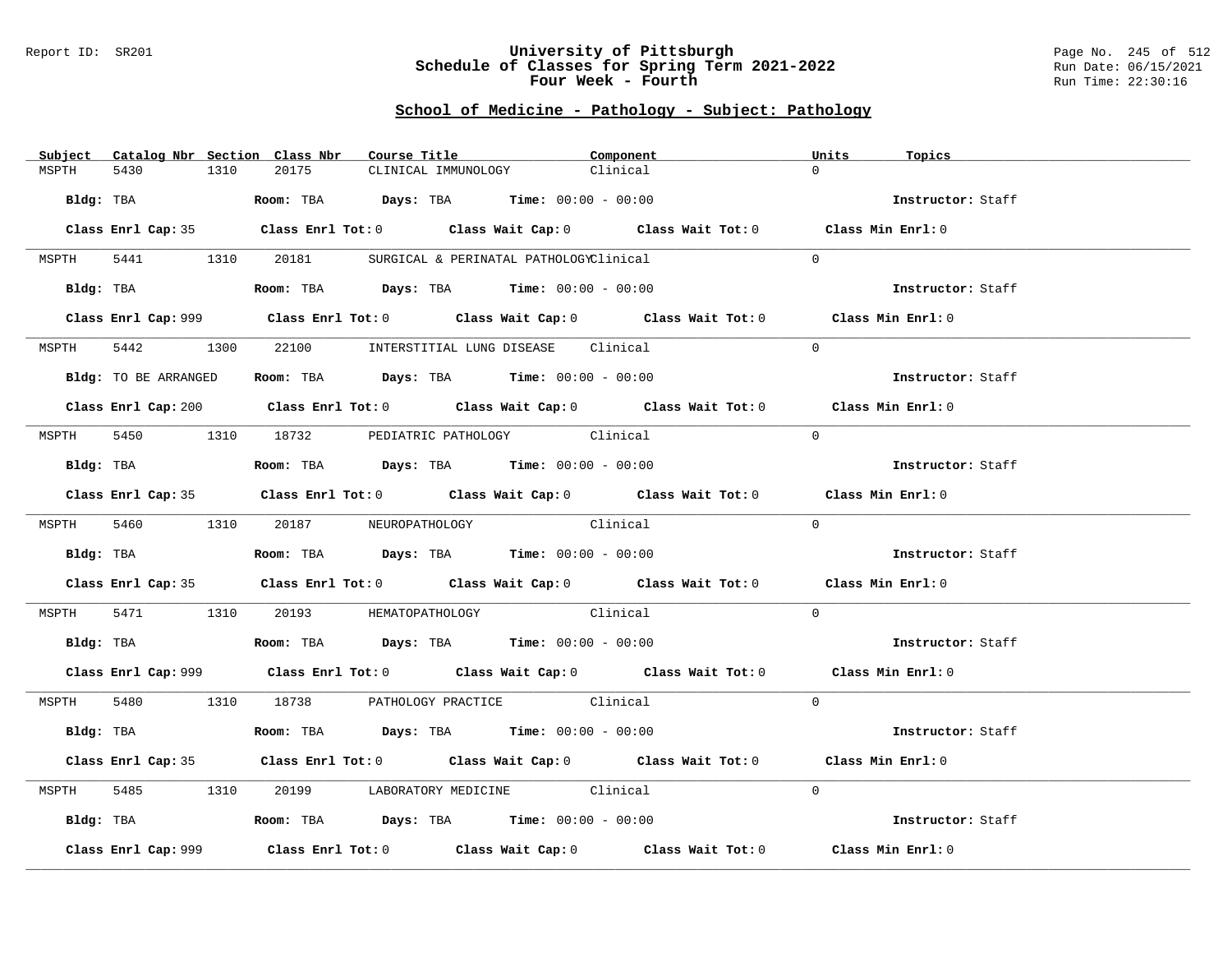| MSPTH | 5487               | 1310 19176 |                                                                                       | MUSCULOSKELETAL ONCOLOGY Clinical |                                                                                            | $\mathbf 0$                                                                                 |
|-------|--------------------|------------|---------------------------------------------------------------------------------------|-----------------------------------|--------------------------------------------------------------------------------------------|---------------------------------------------------------------------------------------------|
|       |                    |            | Bldg: TBA                   Room: TBA         Days: TBA        Time: 00:00 - 00:00    |                                   |                                                                                            | Instructor: Staff                                                                           |
|       |                    |            |                                                                                       |                                   | Class Enrl Cap: 35 Class Enrl Tot: 0 Class Wait Cap: 0 Class Wait Tot: 0 Class Min Enrl: 0 |                                                                                             |
|       |                    |            |                                                                                       |                                   | MSPTH 5650 1700 23410 INDIVIDUALIZED CLINICAL COURSEDirected Studies 0                     |                                                                                             |
|       |                    |            | Bldg: TO BE ARRANGED ROOM: TBA Days: TBA Time: 00:00 - 00:00                          |                                   |                                                                                            | Instructor: Staff                                                                           |
|       |                    |            |                                                                                       |                                   | Class Enrl Cap: 35 Class Enrl Tot: 0 Class Wait Cap: 0 Class Wait Tot: 0 Class Min Enrl: 0 |                                                                                             |
|       |                    |            | MSPTH 5860 1310 18750 IMMUNOLOGY                                                      | Practicum                         |                                                                                            | $\Omega$                                                                                    |
|       |                    |            |                                                                                       |                                   |                                                                                            | Instructor: Staff                                                                           |
|       |                    |            |                                                                                       |                                   |                                                                                            | Class Enrl Cap: 999 Class Enrl Tot: 0 Class Wait Cap: 0 Class Wait Tot: 0 Class Min Enrl: 0 |
|       |                    |            | MSPTH 5861 1310 18756 BIOLOGY OF CANCER Clinical                                      |                                   |                                                                                            | $\Omega$                                                                                    |
|       |                    |            | Bldg: TBA                   Room: TBA         Days: TBA         Time: $00:00 - 00:00$ |                                   |                                                                                            | Instructor: Staff                                                                           |
|       |                    |            |                                                                                       |                                   | Class Enrl Cap: 35 Class Enrl Tot: 0 Class Wait Cap: 0 Class Wait Tot: 0 Class Min Enrl: 0 |                                                                                             |
|       |                    |            | MSPTH 5862 1310 18768 BIOCHEMISTRY PATHOLOGY Clinical                                 |                                   |                                                                                            | $\Omega$                                                                                    |
|       |                    |            | Bldg: TBA                   Room: TBA         Days: TBA         Time: $00:00 - 00:00$ |                                   |                                                                                            | Instructor: Staff                                                                           |
|       |                    |            |                                                                                       |                                   |                                                                                            | Class Enrl Cap: 35 Class Enrl Tot: 0 Class Wait Cap: 0 Class Wait Tot: 0 Class Min Enrl: 0  |
|       |                    |            | MSPTH 5863 1310 20205 TUMOR IMMUNOLOGY Clinical                                       |                                   |                                                                                            | $\Omega$                                                                                    |
|       |                    |            | Bldg: TBA                   Room: TBA         Days: TBA        Time: $00:00 - 00:00$  |                                   |                                                                                            | Instructor: Staff                                                                           |
|       |                    |            |                                                                                       |                                   |                                                                                            | Class Enrl Cap: 35 Class Enrl Tot: 0 Class Wait Cap: 0 Class Wait Tot: 0 Class Min Enrl: 0  |
| MSPTH |                    |            |                                                                                       |                                   | 5865 1310 18774 HEAD, NECK AND ORAL PATHOLOGY Directed Studies                             | $\Omega$                                                                                    |
|       |                    |            | Bldg: TBA                    Room: TBA         Days: TBA         Time: 00:00 - 00:00  |                                   |                                                                                            | Instructor: Staff                                                                           |
|       |                    |            |                                                                                       |                                   | Class Enrl Cap: 35 Class Enrl Tot: 0 Class Wait Cap: 0 Class Wait Tot: 0 Class Min Enrl: 0 |                                                                                             |
|       |                    |            |                                                                                       |                                   | MSPTH 5869 1310 20211 INDEPENDENT STUDY IN PATHOLOGYIndependent Study 0                    |                                                                                             |
|       |                    |            | Bldg: TBA                    Room: TBA         Days: TBA         Time: 00:00 - 00:00  |                                   |                                                                                            | <b>Instructor:</b> Staff                                                                    |
|       |                    |            |                                                                                       |                                   | Class Enrl Cap: 35 Class Enrl Tot: 0 Class Wait Cap: 0 Class Wait Tot: 0 Class Min Enrl: 0 |                                                                                             |
|       |                    |            | MSPTH 5900 1310 20217 EXTRAMURAL PATHOLOGY Clinical                                   |                                   |                                                                                            | $\Omega$                                                                                    |
|       |                    |            | Bldg: TBA                   Room: TBA         Days: TBA         Time: 00:00 - 00:00   |                                   |                                                                                            | Instructor: Staff                                                                           |
|       | Class Enrl Cap: 35 |            |                                                                                       |                                   | Class Enrl Tot: $0$ Class Wait Cap: $0$ Class Wait Tot: $0$ Class Min Enrl: $0$            |                                                                                             |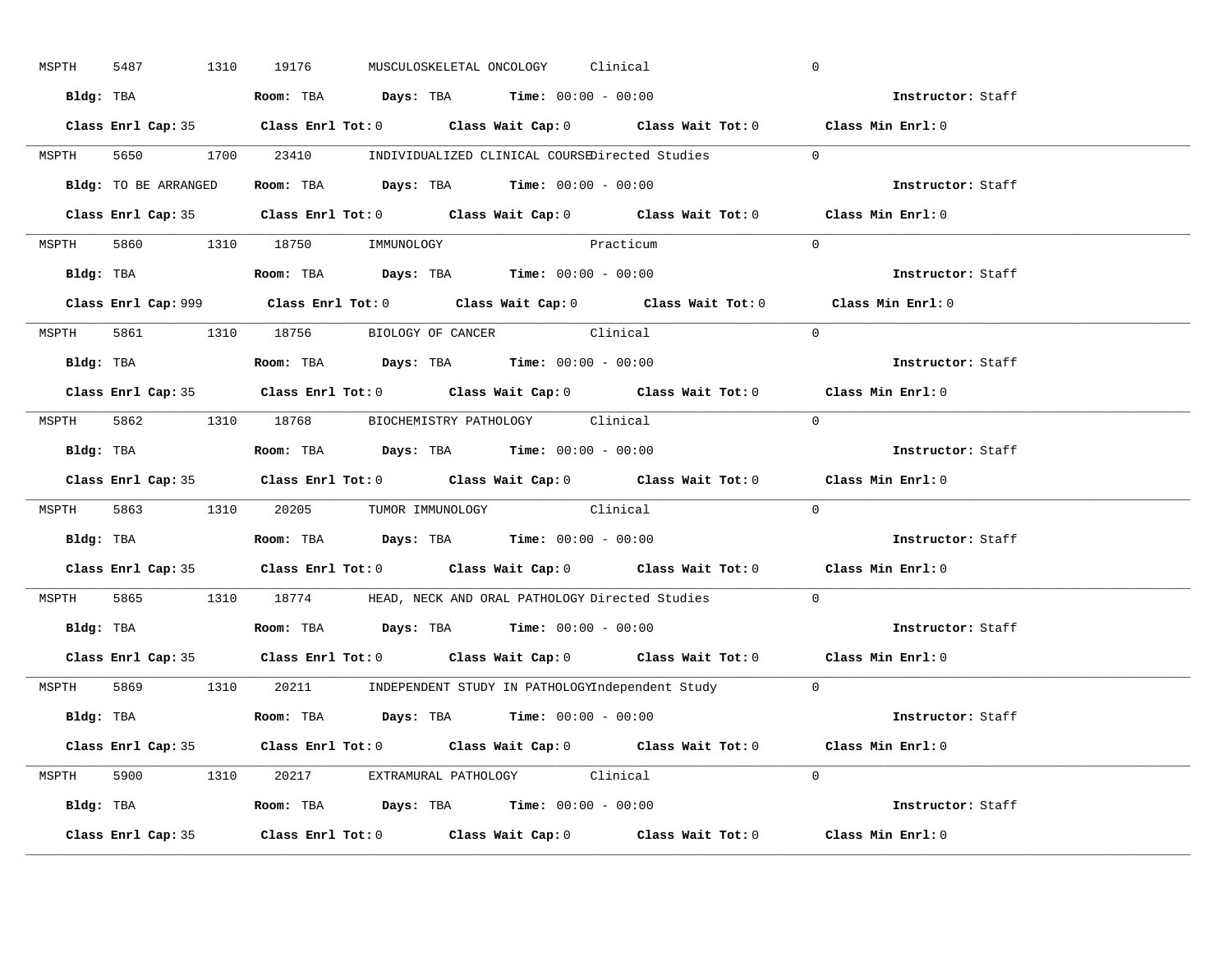#### Report ID: SR201 **University of Pittsburgh** Page No. 247 of 512 **Schedule of Classes for Spring Term 2021-2022** Run Date: 06/15/2021 **Four Week - Fourth Rundall Run Time:** 22:30:16

# **School of Medicine - Pediatrics - Subject: Pediatrics**

| Catalog Nbr Section Class Nbr<br>Subject | Course Title                                                                                       | Component | Units<br>Topics   |
|------------------------------------------|----------------------------------------------------------------------------------------------------|-----------|-------------------|
| 5345<br>PEDS<br>1310                     | 19092<br>PEDS CLERKSHIP REPEAT COURSE Directed Studies                                             |           | $\Omega$          |
| Bldg: TBA                                | Room: TBA $Days:$ TBA $Time: 00:00 - 00:00$                                                        |           | Instructor: Staff |
|                                          | Class Enrl Cap: 35 Class Enrl Tot: 0 Class Wait Cap: 0 Class Wait Tot: 0 Class Min Enrl: 0         |           |                   |
|                                          | PEDS 5351 1310 19110 PEDIATRIC INPATIENT MEDICINE Clinical                                         |           | $\Omega$          |
| Bldg: TBA                                | Room: TBA $Days:$ TBA $Time: 00:00 - 00:00$                                                        |           | Instructor: Staff |
|                                          | Class Enrl Cap: 35 Class Enrl Tot: 0 Class Wait Cap: 0 Class Wait Tot: 0 Class Min Enrl: 0         |           |                   |
| 5386 7<br>PEDS                           | 1310 19002 INDIVIDUAL STUDY OR RESEARCH Directed Studies                                           |           | $\Omega$          |
| Bldg: TO BE ARRANGED                     | Room: TBA $Days:$ TBA $Time: 00:00 - 00:00$                                                        |           | Instructor: Staff |
|                                          | Class Enrl Cap: 35 Class Enrl Tot: 0 Class Wait Cap: 0 Class Wait Tot: 0 Class Min Enrl: 0         |           |                   |
|                                          | PEDS 5401 1310 19128 ADV PEDIATRIC IN-PATIENT (AI) Clinical                                        |           | $\Omega$          |
| Bldg: TBA                                | Room: TBA $Days:$ TBA $Time: 00:00 - 00:00$                                                        |           | Instructor: Staff |
|                                          | Class Enrl Cap: 999 Class Enrl Tot: 0 Class Wait Cap: 0 Class Wait Tot: 0 Class Min Enrl: 0        |           |                   |
|                                          | PEDS 5406 1310 19146 EXTRAMURAL ACTING INTERNSHIP Clinical                                         |           | $\Omega$          |
| Bldg: TBA                                | Room: TBA $Days:$ TBA Time: $00:00 - 00:00$                                                        |           | Instructor: Staff |
|                                          | Class Enrl Cap: 35 Class Enrl Tot: 0 Class Wait Cap: 0 Class Wait Tot: 0 Class Min Enrl: 0         |           |                   |
| PEDS                                     | 5410 1310 19008 PRIMARY CARE PEDIATRICS Clinical                                                   |           | $\Omega$          |
|                                          | <b>Bldg:</b> TBA <b>Room:</b> TBA <b>Days:</b> TBA <b>Time:</b> $00:00 - 00:00$                    |           | Instructor: Staff |
|                                          | Class Enrl Cap: 999 Class Enrl Tot: 0 Class Wait Cap: 0 Class Wait Tot: 0 Class Min Enrl: 0        |           |                   |
|                                          | PEDS 5421 1310 19212 ALLERGY AND IMMUNOLOGY Clinical                                               |           | $\Omega$          |
| Bldg: TBA                                | Room: TBA $Days: TBA$ Time: $00:00 - 00:00$                                                        |           | Instructor: Staff |
|                                          | Class Enrl Cap: 999 Class Enrl Tot: 0 Class Wait Cap: 0 Class Wait Tot: 0 Class Min Enrl: 0        |           |                   |
| 5425<br>PEDS                             | 1310 19296 PEDIATRIC RHEUMATOLOGY Clinical                                                         |           | $\Omega$          |
| Bldg: TBA                                | Room: TBA $\rule{1em}{0.15mm}$ Days: TBA Time: $00:00 - 00:00$                                     |           | Instructor: Staff |
| Class Enrl Cap: 35                       | Class Enrl Tot: 0 $\qquad$ Class Wait Cap: 0 $\qquad$ Class Wait Tot: 0 $\qquad$ Class Min Enrl: 0 |           |                   |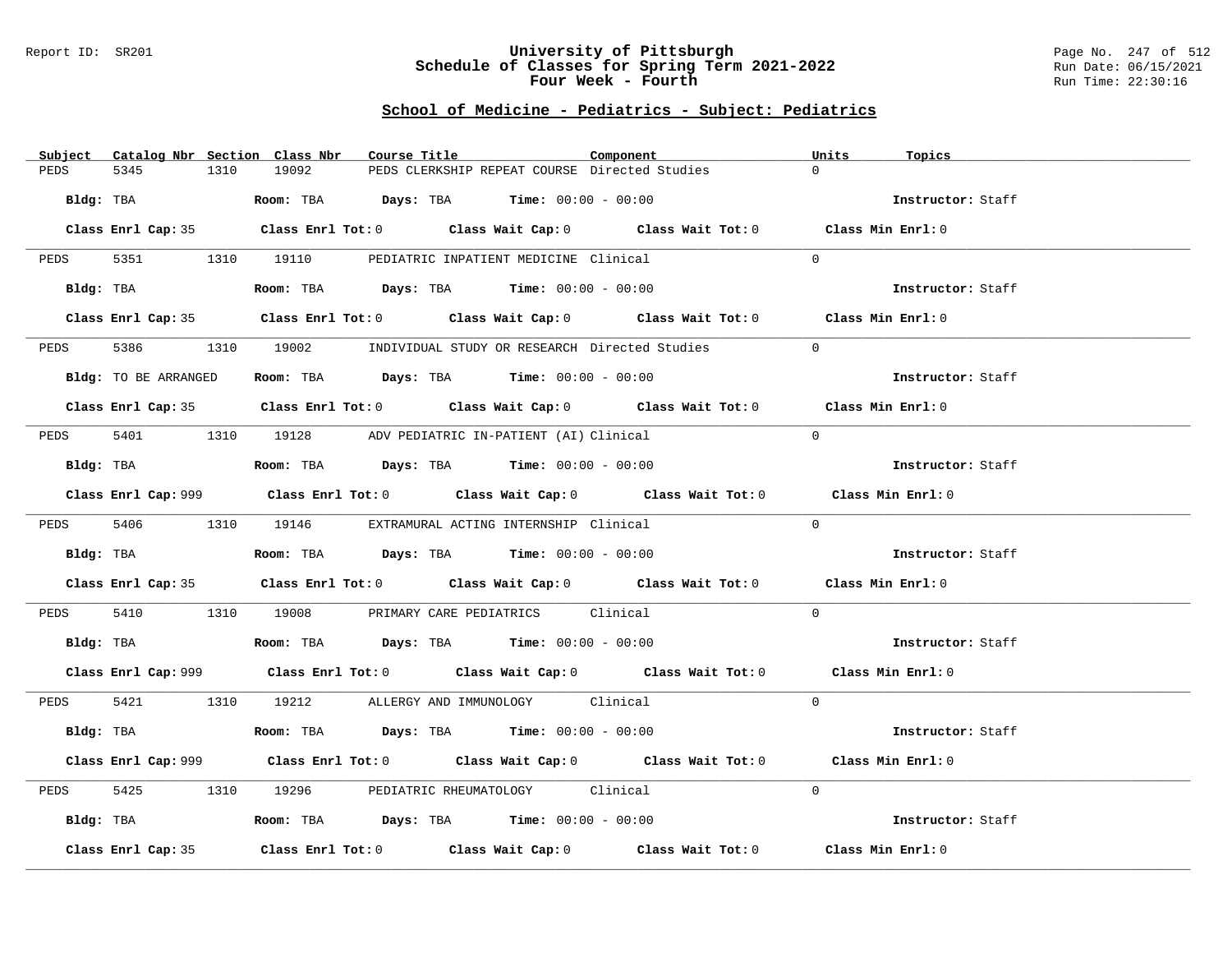| PEDS | 5430      |           | 1310 19308                                                                             |  | PEDIATRIC CARDIOLOGY Clinical |                                                                                             |            | $\overline{0}$           |  |
|------|-----------|-----------|----------------------------------------------------------------------------------------|--|-------------------------------|---------------------------------------------------------------------------------------------|------------|--------------------------|--|
|      |           |           | Bldg: TBA                   Room: TBA         Days: TBA         Time: $00:00 - 00:00$  |  |                               |                                                                                             |            | Instructor: Staff        |  |
|      |           |           |                                                                                        |  |                               | Class Enrl Cap: 999 Class Enrl Tot: 0 Class Wait Cap: 0 Class Wait Tot: 0 Class Min Enrl: 0 |            |                          |  |
|      |           |           | PEDS 5440 1310 19326 ENDCRNLGY, METBLSM & DIABETES Clinical                            |  |                               |                                                                                             |            | $\Omega$                 |  |
|      |           | Bldg: TBA | Room: TBA $Days:$ TBA $Time: 00:00 - 00:00$                                            |  |                               |                                                                                             |            | Instructor: Staff        |  |
|      |           |           |                                                                                        |  |                               | Class Enrl Cap: 999 Class Enrl Tot: 0 Class Wait Cap: 0 Class Wait Tot: 0 Class Min Enrl: 0 |            |                          |  |
|      |           |           | PEDS 5450 1310 19344 PEDIATRIC INFECTIOUS DISEASES Clinical                            |  |                               |                                                                                             |            | $\Omega$                 |  |
|      |           |           | Bldg: TBA                    Room: TBA         Days: TBA        Time: $00:00 - 00:00$  |  |                               |                                                                                             |            | Instructor: Staff        |  |
|      |           |           |                                                                                        |  |                               | Class Enrl Cap: 999 Class Enrl Tot: 0 Class Wait Cap: 0 Class Wait Tot: 0 Class Min Enrl: 0 |            |                          |  |
|      |           |           | PEDS 5455 1310 19374 PEDIATRIC DERMATOLOGY Clinical                                    |  |                               |                                                                                             |            | $\Omega$                 |  |
|      |           |           | Bldg: TBA                    Room: TBA         Days: TBA         Time: $00:00 - 00:00$ |  |                               |                                                                                             |            | Instructor: Staff        |  |
|      |           |           |                                                                                        |  |                               | Class Enrl Cap: 35 Class Enrl Tot: 0 Class Wait Cap: 0 Class Wait Tot: 0 Class Min Enrl: 0  |            |                          |  |
|      |           |           | PEDS 5460 1310 19392 NEONATOLOGY                                                       |  |                               | Clinical                                                                                    | $\bigcirc$ |                          |  |
|      |           |           | Bldg: TBA                   Room: TBA         Days: TBA         Time: $00:00 - 00:00$  |  |                               |                                                                                             |            | Instructor: Staff        |  |
|      |           |           |                                                                                        |  |                               |                                                                                             |            |                          |  |
|      |           |           |                                                                                        |  |                               | Class Enrl Cap: 999 Class Enrl Tot: 0 Class Wait Cap: 0 Class Wait Tot: 0 Class Min Enrl: 0 |            |                          |  |
|      |           |           | PEDS 5465 1310 19410 BREASTFEEDING ELECTIVE Clinical                                   |  |                               |                                                                                             |            | $\mathbf{0}$             |  |
|      | Bldg: TBA |           | Room: TBA $\rule{1em}{0.15mm}$ Days: TBA Time: $00:00 - 00:00$                         |  |                               |                                                                                             |            | <b>Instructor:</b> Staff |  |
|      |           |           |                                                                                        |  |                               | Class Enrl Cap: 35 Class Enrl Tot: 0 Class Wait Cap: 0 Class Wait Tot: 0 Class Min Enrl: 0  |            |                          |  |
|      |           |           | PEDS 5470 1310 19548 GENETICS                                                          |  |                               | Clinical                                                                                    |            | $\Omega$                 |  |
|      |           |           | Bldg: TBA                    Room: TBA         Days: TBA         Time: $00:00 - 00:00$ |  |                               |                                                                                             |            | Instructor: Staff        |  |
|      |           |           |                                                                                        |  |                               | Class Enrl Cap: 999 Class Enrl Tot: 0 Class Wait Cap: 0 Class Wait Tot: 0 Class Min Enrl: 0 |            |                          |  |
|      |           |           | PEDS 5480 1310 19554 NEPHROLOGY                                                        |  |                               | Clinical                                                                                    |            | $\Omega$                 |  |
|      |           |           | Bldg: TBA                   Room: TBA         Days: TBA         Time: 00:00 - 00:00    |  |                               |                                                                                             |            | Instructor: Staff        |  |
|      |           |           |                                                                                        |  |                               | Class Enrl Cap: 999 Class Enrl Tot: 0 Class Wait Cap: 0 Class Wait Tot: 0 Class Min Enrl: 0 |            |                          |  |
|      |           |           | PEDS 5490 1310 19560 HEMATOLOGY/ONCOLOGY Clinical                                      |  |                               |                                                                                             |            | $\Omega$                 |  |
|      |           |           | <b>Bldg:</b> TBA <b>ROOM:</b> TBA <b>Days:</b> TBA <b>Time:</b> $00:00 - 00:00$        |  |                               |                                                                                             |            | Instructor: Staff        |  |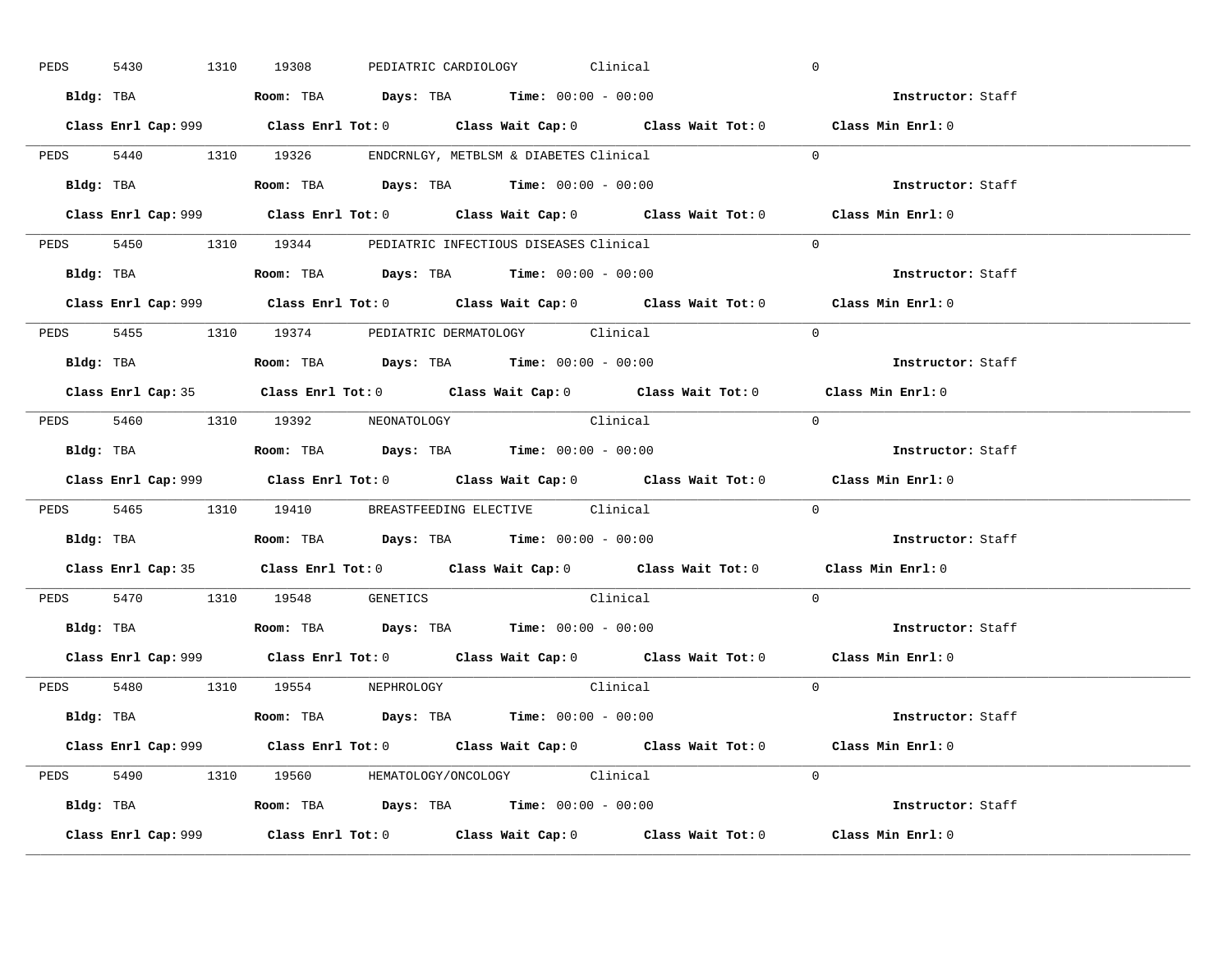#### Report ID: SR201 **University of Pittsburgh** Page No. 249 of 512 **Schedule of Classes for Spring Term 2021-2022** Run Date: 06/15/2021 **Four Week - Fourth Rundall Run Time:** 22:30:16

# **School of Medicine - Pediatrics - Subject: Pediatrics**

| Subject              | Catalog Nbr Section Class Nbr | Course Title                                                                          | Component                                                                                   | Units<br>Topics |                   |
|----------------------|-------------------------------|---------------------------------------------------------------------------------------|---------------------------------------------------------------------------------------------|-----------------|-------------------|
| 5491<br>PEDS         | 20592<br>1040                 | NEONATOLOGY                                                                           | Clinical                                                                                    | $\Omega$        |                   |
| Bldg: TBA            |                               | Room: TBA Days: TBA Time: TBA                                                         |                                                                                             |                 | Instructor: Staff |
|                      |                               |                                                                                       | Class Enrl Cap: 200 Class Enrl Tot: 0 Class Wait Cap: 0 Class Wait Tot: 0 Class Min Enrl: 0 |                 |                   |
|                      |                               |                                                                                       |                                                                                             |                 |                   |
|                      |                               | PEDS 5500 1310 19614 EMERGENCY PEDIATRICS Clinical                                    |                                                                                             | $\Omega$        |                   |
| Bldg: TBA            |                               | Room: TBA $Days:$ TBA $Time: 00:00 - 00:00$                                           |                                                                                             |                 | Instructor: Staff |
|                      |                               |                                                                                       | Class Enrl Cap: 999 Class Enrl Tot: 0 Class Wait Cap: 0 Class Wait Tot: 0 Class Min Enrl: 0 |                 |                   |
| PEDS<br>5510         |                               | 1310 19638 PEDIATRIC GASTROENTEROLOGY Clinical                                        |                                                                                             | $\Omega$        |                   |
| Bldg: TBA            |                               | Room: TBA $Days:$ TBA $Time: 00:00 - 00:00$                                           |                                                                                             |                 | Instructor: Staff |
|                      |                               |                                                                                       | Class Enrl Cap: 999 Class Enrl Tot: 0 Class Wait Cap: 0 Class Wait Tot: 0 Class Min Enrl: 0 |                 |                   |
|                      |                               | PEDS 5520 1310 19650 DEVELOPMENTAL PEDIATRICS Clinical                                |                                                                                             | $\Omega$        |                   |
| Bldg: TBA            |                               | Room: TBA $Days:$ TBA $Time: 00:00 - 00:00$                                           |                                                                                             |                 | Instructor: Staff |
|                      |                               |                                                                                       | Class Enrl Cap: 999 Class Enrl Tot: 0 Class Wait Cap: 0 Class Wait Tot: 0 Class Min Enrl: 0 |                 |                   |
|                      |                               | PEDS 5521 1040 24366 TRIPLE BOARD PEDIATRICS Clinical                                 |                                                                                             | $\Omega$        |                   |
| Bldg: TO BE ARRANGED |                               | Room: TBA Days: TBA Time: $00:00 - 00:00$                                             |                                                                                             |                 | Instructor: Staff |
|                      |                               |                                                                                       | Class Enrl Cap: 35 Class Enrl Tot: 0 Class Wait Cap: 0 Class Wait Tot: 0 Class Min Enrl: 0  |                 |                   |
| PEDS                 |                               | 5530 1310 19662 POISON CENTER Practicum                                               |                                                                                             | $\Omega$        |                   |
|                      |                               | Bldg: TBA                   Room: TBA         Days: TBA         Time: $00:00 - 00:00$ |                                                                                             |                 | Instructor: Staff |
|                      |                               |                                                                                       | Class Enrl Cap: 999 Class Enrl Tot: 0 Class Wait Cap: 0 Class Wait Tot: 0 Class Min Enrl: 0 |                 |                   |
|                      |                               | PEDS 5540 1310 19680 PEDIATRIC PULMONOLOGY Clinical                                   |                                                                                             | $\Omega$        |                   |
|                      |                               | Bldg: TBA                   Room: TBA         Days: TBA         Time: 00:00 - 00:00   |                                                                                             |                 | Instructor: Staff |
|                      |                               |                                                                                       | Class Enrl Cap: 999 Class Enrl Tot: 0 Class Wait Cap: 0 Class Wait Tot: 0 Class Min Enrl: 0 |                 |                   |
| 5550<br>PEDS         |                               | 1310 19698 ADOLESCENT MEDICINE Clinical                                               |                                                                                             | $\Omega$        |                   |
|                      |                               | Bldg: TBA                   Room: TBA        Days: TBA        Time: 00:00 - 00:00     |                                                                                             |                 | Instructor: Staff |
| Class Enrl Cap: 999  |                               |                                                                                       | Class Enrl Tot: $0$ Class Wait Cap: $0$ Class Wait Tot: $0$ Class Min Enrl: $0$             |                 |                   |
|                      |                               |                                                                                       |                                                                                             |                 |                   |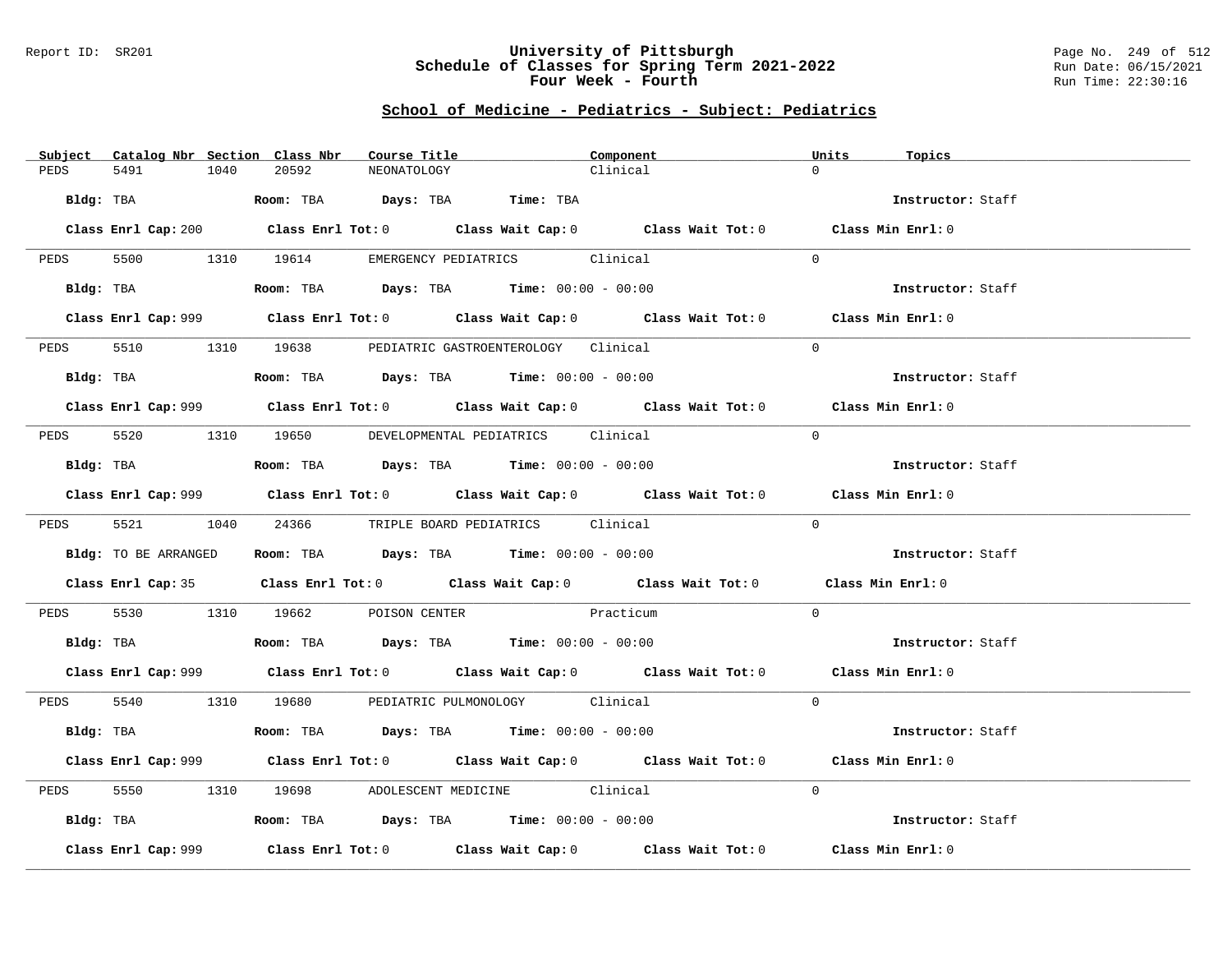| PEDS | 5560      | 1310 19020                                                                                 |  | AMBULATORY PEDIATRICS Clinical |                                                                      | $\overline{0}$                                                                              |  |
|------|-----------|--------------------------------------------------------------------------------------------|--|--------------------------------|----------------------------------------------------------------------|---------------------------------------------------------------------------------------------|--|
|      |           | Bldg: TBA                   Room: TBA         Days: TBA         Time: $00:00 - 00:00$      |  |                                |                                                                      | Instructor: Staff                                                                           |  |
|      |           |                                                                                            |  |                                |                                                                      | Class Enrl Cap: 999 Class Enrl Tot: 0 Class Wait Cap: 0 Class Wait Tot: 0 Class Min Enrl: 0 |  |
|      |           | PEDS 5570 1310 19026 ADOLSCNT AND YOUNG ADLT MEDICNClinical                                |  |                                |                                                                      | $\overline{0}$                                                                              |  |
|      | Bldg: TBA | Room: TBA $\rule{1em}{0.15mm}$ Days: TBA $\rule{1.5mm}{0.15mm}$ Time: $00:00 - 00:00$      |  |                                |                                                                      | Instructor: Staff                                                                           |  |
|      |           |                                                                                            |  |                                |                                                                      | Class Enrl Cap: 999 Class Enrl Tot: 0 Class Wait Cap: 0 Class Wait Tot: 0 Class Min Enrl: 0 |  |
|      |           | PEDS 5580 1310 19038 SCHOOL HEALTH Clinical                                                |  |                                |                                                                      | $\Omega$                                                                                    |  |
|      |           | Bldg: TBA                   Room: TBA         Days: TBA         Time: $00:00 - 00:00$      |  |                                |                                                                      | Instructor: Staff                                                                           |  |
|      |           |                                                                                            |  |                                |                                                                      | Class Enrl Cap: 999 Class Enrl Tot: 0 Class Wait Cap: 0 Class Wait Tot: 0 Class Min Enrl: 0 |  |
|      |           | PEDS 5650 1310 19716 INDIVIDUALIZED CLINICAL COURSELecture                                 |  |                                |                                                                      | $\Omega$                                                                                    |  |
|      |           | Bldg: TBA                   Room: TBA         Days: TBA         Time: $00:00 - 00:00$      |  |                                |                                                                      | Instructor: Staff                                                                           |  |
|      |           |                                                                                            |  |                                |                                                                      | Class Enrl Cap: 35 Class Enrl Tot: 0 Class Wait Cap: 0 Class Wait Tot: 0 Class Min Enrl: 0  |  |
|      |           | PEDS 5720 1310 19734 MOLECULAR MEDICINE (ILS) Lecture                                      |  |                                |                                                                      | $\bigcirc$                                                                                  |  |
|      |           |                                                                                            |  |                                |                                                                      | Instructor: Staff                                                                           |  |
|      |           |                                                                                            |  |                                |                                                                      | Class Enrl Cap: 999 Class Enrl Tot: 0 Class Wait Cap: 0 Class Wait Tot: 0 Class Min Enrl: 0 |  |
|      |           | PEDS 5750 1700 28397 GET READY FOR RESIDENCY Clinical                                      |  |                                |                                                                      | $\Omega$                                                                                    |  |
|      |           |                                                                                            |  |                                |                                                                      |                                                                                             |  |
|      |           | <b>Bldg:</b> TO BE ARRANGED <b>ROOM:</b> TBA <b>Days:</b> TBA <b>Time:</b> $00:00 - 00:00$ |  |                                |                                                                      | <b>Instructor:</b> Staff                                                                    |  |
|      |           |                                                                                            |  |                                |                                                                      | Class Enrl Cap: 35 Class Enrl Tot: 0 Class Wait Cap: 0 Class Wait Tot: 0 Class Min Enrl: 0  |  |
|      |           |                                                                                            |  |                                | PEDS 5845 1310 19758 PEDIATRIC RESEARCH Directed Studies             | $\mathbf{0}$                                                                                |  |
|      |           | Bldg: TBA                       Room: TBA         Days: TBA         Time: 00:00 - 00:00    |  |                                |                                                                      | Instructor: Staff                                                                           |  |
|      |           |                                                                                            |  |                                |                                                                      | Class Enrl Cap: 35 Class Enrl Tot: 0 Class Wait Cap: 0 Class Wait Tot: 0 Class Min Enrl: 0  |  |
|      |           |                                                                                            |  |                                | PEDS 5899 1700 23466 INDEPENDENT STUDY PEDIATRIC Independent Study 0 |                                                                                             |  |
|      |           | Bldg: TO BE ARRANGED Room: TBA Days: TBA Time: 00:00 - 00:00                               |  |                                |                                                                      | Instructor: Staff                                                                           |  |
|      |           |                                                                                            |  |                                |                                                                      | Class Enrl Cap: 35 Class Enrl Tot: 0 Class Wait Cap: 0 Class Wait Tot: 0 Class Min Enrl: 0  |  |
|      |           | PEDS 5900 1310 19776 EXTRAMURAL PEDIATRICS Clinical                                        |  |                                |                                                                      | $\Omega$                                                                                    |  |
|      |           | Bldg: TBA                    Room: TBA         Days: TBA        Time: $00:00 - 00:00$      |  |                                |                                                                      | Instructor: Staff                                                                           |  |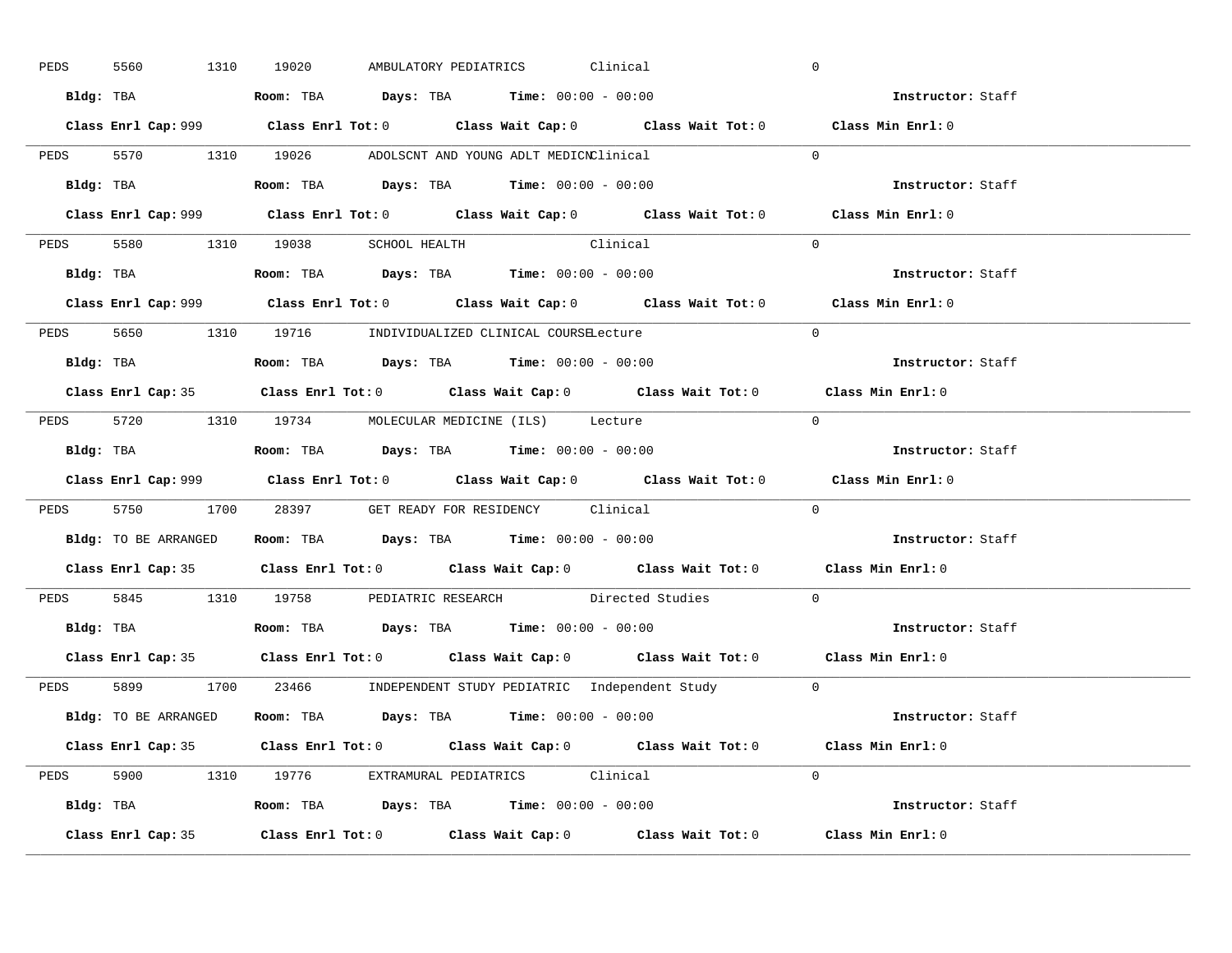### Report ID: SR201 **University of Pittsburgh** Page No. 251 of 512 **Schedule of Classes for Spring Term 2021-2022** Run Date: 06/15/2021 **Four Week - Fourth Rundall Run Time:** 22:30:16

# **School of Medicine - Physical Medicine and Rehabilitation - Subject: Physical Medicine and Rehab**

| Catalog Nbr Section Class Nbr<br>Subject | Course Title                                                                                | Component          | Units<br>Topics   |
|------------------------------------------|---------------------------------------------------------------------------------------------|--------------------|-------------------|
| 5410<br>1310<br>PMDREH                   | 19788<br>REHABILITATION SUB-INTERNSHIP Clinical                                             |                    |                   |
|                                          | Bldg: TBA                    Room: TBA         Days: TBA         Time: 00:00 - 00:00        |                    | Instructor: Staff |
|                                          | Class Enrl Cap: 35 Class Enrl Tot: 0 Class Wait Cap: 0 Class Wait Tot: 0 Class Min Enrl: 0  |                    |                   |
|                                          | PMDREH 5450 1310 19794 REHABLTTN MEDICL CLERKSHIP Clinical                                  |                    | $\Omega$          |
| Bldg: TBA                                | Room: TBA $Days:$ TBA $Time: 00:00 - 00:00$                                                 |                    | Instructor: Staff |
|                                          | Class Enrl Cap: 999 Class Enrl Tot: 0 Class Wait Cap: 0 Class Wait Tot: 0 Class Min Enrl: 0 |                    |                   |
|                                          | PMDREH 5460 1310 19800 PED PHYSCL MED/REHAB-INPATIENTClinical                               |                    | $\Omega$          |
|                                          | Bldg: TBA                   Room: TBA         Days: TBA         Time: $00:00 - 00:00$       |                    | Instructor: Staff |
|                                          |                                                                                             |                    | Class Min Enrl: 0 |
| PMDREH 5461                              | 1310 19806 PED PHYSCL MED/REHAB-OUTPATNT Clinical                                           |                    | $\Omega$          |
|                                          | Bldg: TBA                    Room: TBA         Days: TBA         Time: $00:00 - 00:00$      |                    | Instructor: Staff |
|                                          | Class Enrl Cap: 999 Class Enrl Tot: 0 Class Wait Cap: 0 Class Wait Tot: 0                   |                    | Class Min Enrl: 0 |
|                                          | PMDREH 5465 1310 19824 DISABILITIES CLERKSHIP Clinical                                      |                    | $\Omega$          |
|                                          | Bldg: TBA                   Room: TBA         Days: TBA         Time: $00:00 - 00:00$       |                    | Instructor: Staff |
|                                          | Class Enrl Cap: 35 Class Enrl Tot: 0 Class Wait Cap: 0 Class Wait Tot: 0 Class Min Enrl: 0  |                    |                   |
|                                          | PMDREH 5650 1700 23488 INDIVIDUALIZED CLINICAL COURSEDirected Studies                       |                    | $\Omega$          |
|                                          | Bldg: TO BE ARRANGED ROOM: TBA Days: TBA Time: 00:00 - 00:00                                |                    | Instructor: Staff |
|                                          | Class Enrl Cap: 35 Class Enrl Tot: 0 Class Wait Cap: 0 Class Wait Tot: 0 Class Min Enrl: 0  |                    |                   |
|                                          | PMDREH 5810 1310 19836 PM&R RESEARCH                                                        | Directed Studies 0 |                   |
| Bldg: TBA                                | Room: TBA $\rule{1em}{0.15mm}$ Days: TBA $\rule{1.15mm}]{0.15mm}$ Time: $00:00 - 00:00$     |                    | Instructor: Staff |
|                                          | Class Enrl Cap: 35 Class Enrl Tot: 0 Class Wait Cap: 0 Class Wait Tot: 0 Class Min Enrl: 0  |                    |                   |
| PMDREH<br>5899 700                       | 1700 23495 IND STDY IN PHYSCL MED & REHABIndependent Study                                  |                    | $\Omega$          |
| Bldg: TO BE ARRANGED                     | Room: TBA $Days:$ TBA $Time: 00:00 - 00:00$                                                 |                    | Instructor: Staff |
|                                          | Class Enrl Cap: 35 Class Enrl Tot: 0 Class Wait Cap: 0 Class Wait Tot: 0 Class Min Enrl: 0  |                    |                   |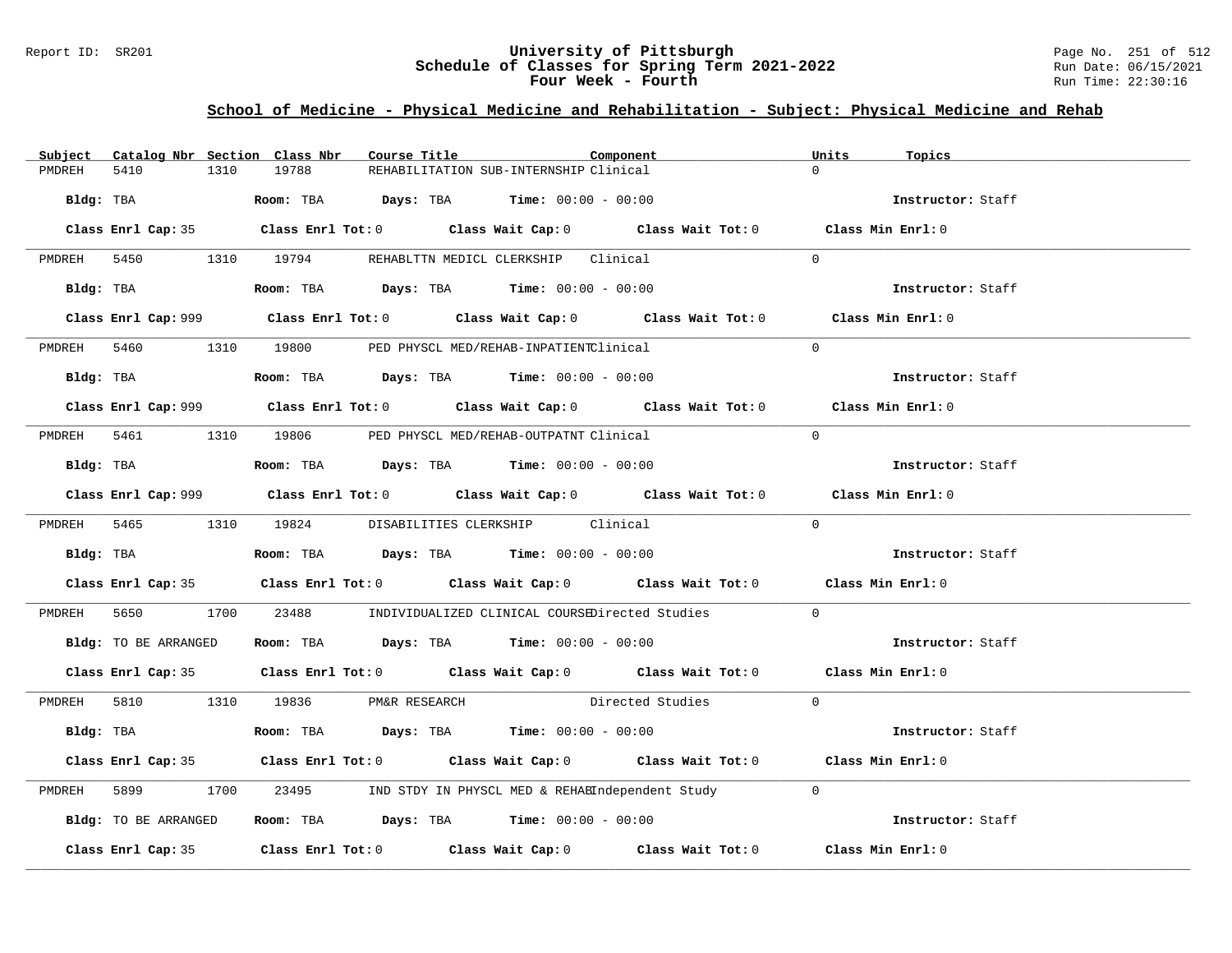| PMDREH    | 5900               | 1310 | 19842             | EXTRAMURAL PHYSCL MED & REHAB Clinical |                              |                   |                   |  |
|-----------|--------------------|------|-------------------|----------------------------------------|------------------------------|-------------------|-------------------|--|
| Bldg: TBA |                    |      | Room: TBA         | Days: TBA                              | <b>Time:</b> $00:00 - 00:00$ |                   | Instructor: Staff |  |
|           | Class Enrl Cap: 35 |      | Class Enrl Tot: 0 |                                        | Class Wait Cap: 0            | Class Wait Tot: 0 | Class Min Enrl: 0 |  |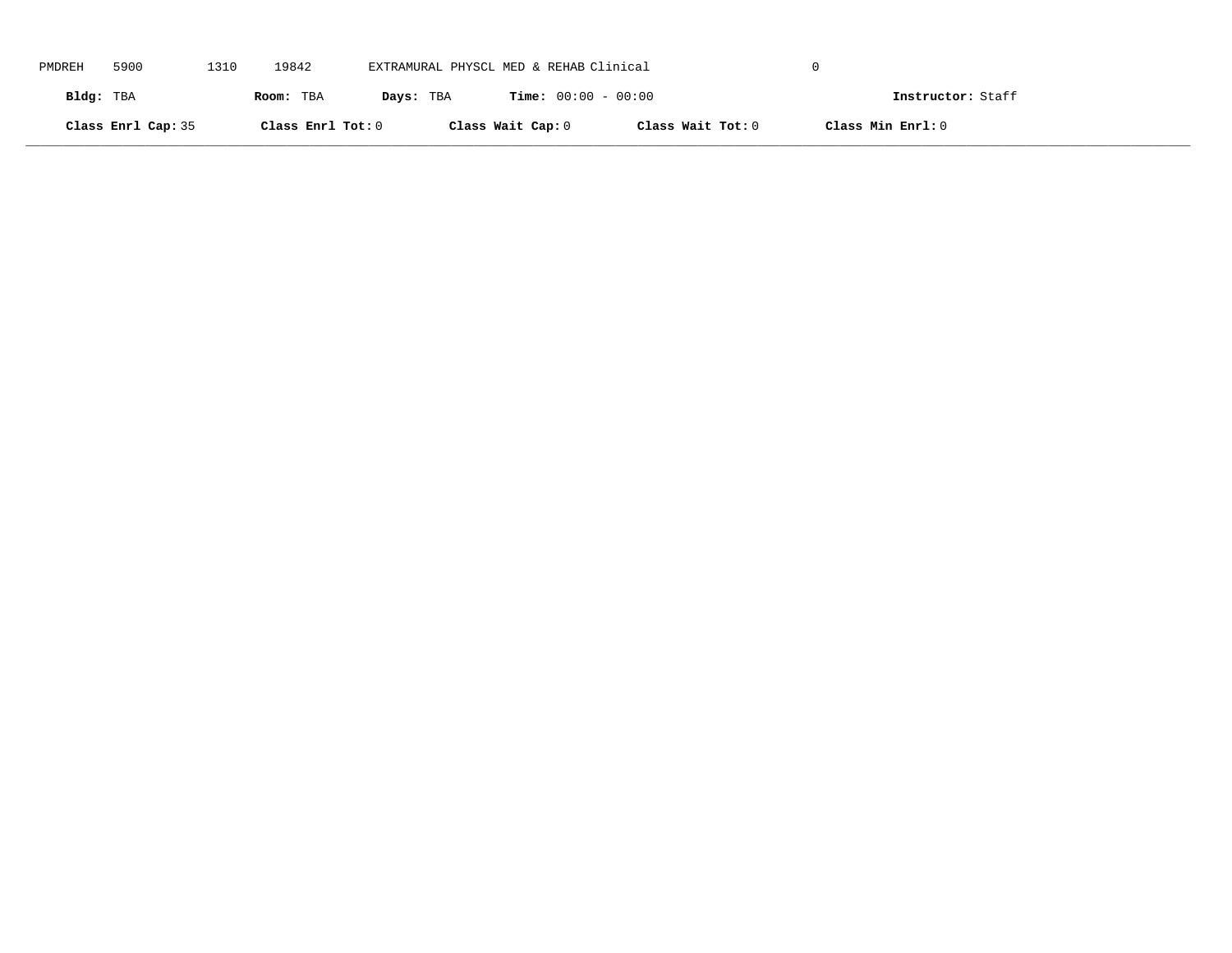### Report ID: SR201 **University of Pittsburgh** Page No. 253 of 512 **Schedule of Classes for Spring Term 2021-2022** Run Date: 06/15/2021 **Four Week - Fourth Rundall Run Time:** 22:30:16

| Subject<br>Catalog Nbr Section Class Nbr | Course Title                                                                                | Component | Units<br>Topics   |
|------------------------------------------|---------------------------------------------------------------------------------------------|-----------|-------------------|
| PSYC<br>5345<br>1310                     | 19848<br>CLINICAL NEUROSCIENCE REPEAT Clinical                                              |           | $\Omega$          |
| Bldg: TBA                                |                                                                                             |           |                   |
|                                          | Room: TBA Days: TBA Time: $00:00 - 00:00$                                                   |           | Instructor: Staff |
|                                          | Class Enrl Cap: 35 Class Enrl Tot: 0 Class Wait Cap: 0 Class Wait Tot: 0 Class Min Enrl: 0  |           |                   |
|                                          | PSYC 5366 1700 28362 PSYCHIATRY CLERKSHIP Clinical                                          |           | $\Omega$          |
| Bldg: TO BE ARRANGED                     | Room: TBA $\rule{1em}{0.15mm}$ Days: TBA Time: $00:00 - 00:00$                              |           | Instructor: Staff |
|                                          | Class Enrl Cap: 35 Class Enrl Tot: 0 Class Wait Cap: 0 Class Wait Tot: 0 Class Min Enrl: 0  |           |                   |
| PSYC                                     | 5410 1310 19881 ACTNG INTERNSHIP IN PSYCHIATRYClinical                                      |           | $\Omega$          |
| Bldg: TBA                                | Room: TBA $Days:$ TBA $Time: 00:00 - 00:00$                                                 |           | Instructor: Staff |
|                                          | Class Enrl Cap: 35 Class Enrl Tot: 0 Class Wait Cap: 0 Class Wait Tot: 0 Class Min Enrl: 0  |           |                   |
| PSYC                                     | 5411 1310 19893 ADOLESCENT PSYC ACTING INTERN Clinical                                      |           | $\Omega$          |
| Bldg: TBA                                | Room: TBA $Days:$ TBA Time: $00:00 - 00:00$                                                 |           | Instructor: Staff |
|                                          | Class Enrl Cap: 999 Class Enrl Tot: 0 Class Wait Cap: 0 Class Wait Tot: 0 Class Min Enrl: 0 |           |                   |
|                                          | PSYC 5412 1310 19905 TRIPLE BOARD ACTING INTERNSHIPClinical                                 |           | $\Omega$          |
| Bldg: TBA                                | Room: TBA $Days:$ TBA $Time: 00:00 - 00:00$                                                 |           | Instructor: Staff |
|                                          | Class Enrl Cap: 35 Class Enrl Tot: 0 Class Wait Cap: 0 Class Wait Tot: 0 Class Min Enrl: 0  |           |                   |
|                                          | PSYC 5415 1310 19917 INTRO TO CLINICAL PSYCHIATRY Clinical                                  |           | $\overline{0}$    |
| Bldg: TBA                                | Room: TBA $Days:$ TBA Time: $00:00 - 00:00$                                                 |           | Instructor: Staff |
|                                          | Class Enrl Cap: 35 Class Enrl Tot: 0 Class Wait Cap: 0 Class Wait Tot: 0 Class Min Enrl: 0  |           |                   |
|                                          | PSYC 5420 1310 19935 PSYCHIATRIC EMERGENCY SERVICESClinical                                 |           | $\Omega$          |
|                                          | Bldg: TBA                   Room: TBA         Days: TBA        Time: 00:00 - 00:00          |           | Instructor: Staff |
|                                          | Class Enrl Cap: 999 Class Enrl Tot: 0 Class Wait Cap: 0 Class Wait Tot: 0 Class Min Enrl: 0 |           |                   |
| 5425<br>PSYC                             | 1310 19050 MGT OF PSYCHIATRIC ILLNESSES Clinical                                            |           | $\Omega$          |
| Bldg: TBA                                | Room: TBA $\rule{1em}{0.15mm}$ Days: TBA Time: $00:00 - 00:00$                              |           | Instructor: Staff |
| Class Enrl Cap: 35                       | Class Enrl Tot: $0$ Class Wait Cap: $0$ Class Wait Tot: $0$                                 |           | Class Min Enrl: 0 |
|                                          |                                                                                             |           |                   |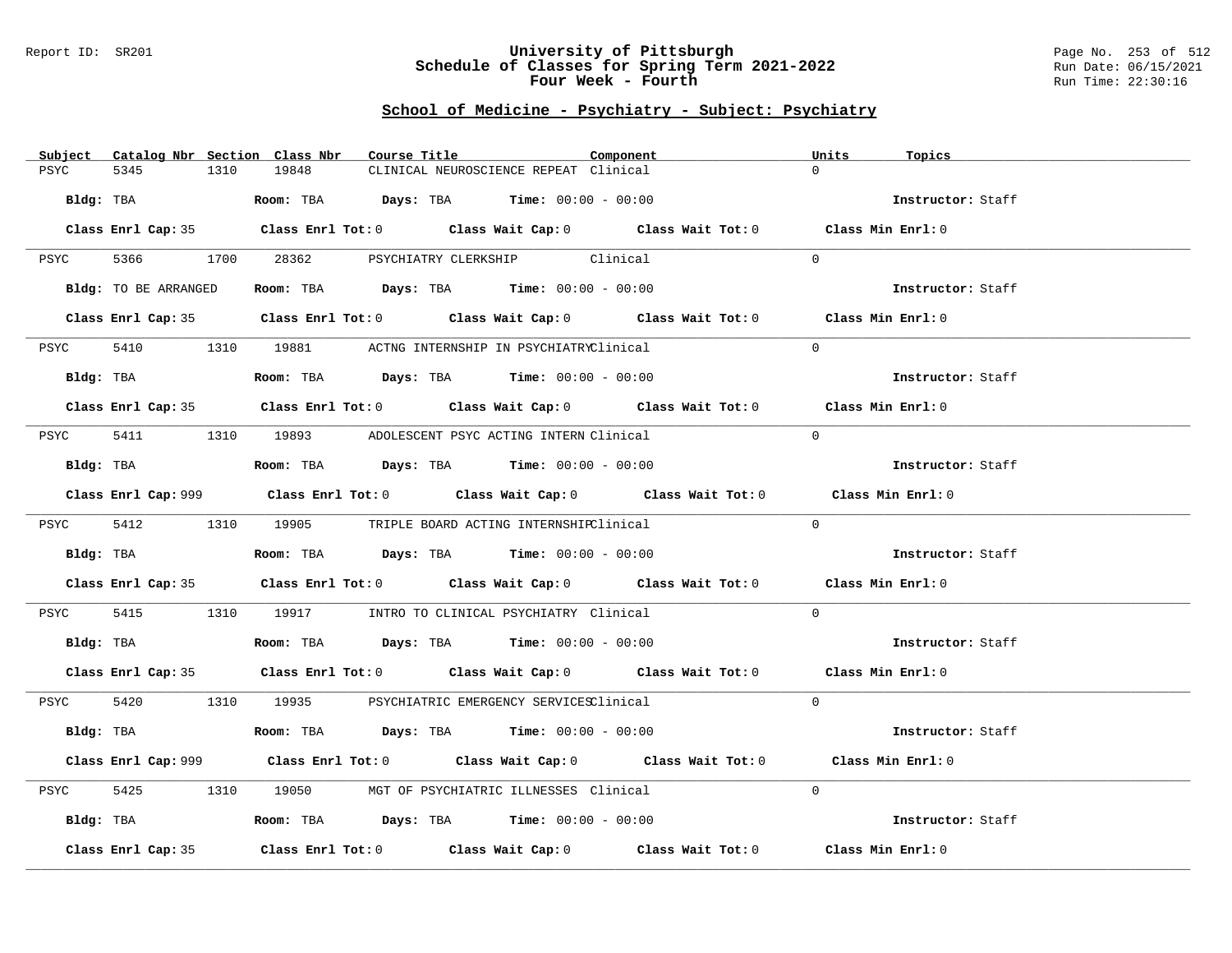| PSYC<br>5430 |           | 1310 19947                                                                             |  | PEDIATRIC PSYCHIATRY Clinical                      | $\overline{0}$                                                                              |
|--------------|-----------|----------------------------------------------------------------------------------------|--|----------------------------------------------------|---------------------------------------------------------------------------------------------|
|              |           | Bldg: TBA                   Room: TBA         Days: TBA         Time: $00:00 - 00:00$  |  |                                                    | Instructor: Staff                                                                           |
|              |           |                                                                                        |  |                                                    | Class Enrl Cap: 999 Class Enrl Tot: 0 Class Wait Cap: 0 Class Wait Tot: 0 Class Min Enrl: 0 |
|              |           | PSYC 5441 1310 19965 OUTPATIENT ADOLSCNT PSYCHIATRYClinical                            |  |                                                    | $\Omega$                                                                                    |
|              | Bldg: TBA | Room: TBA $Days:$ TBA $Time:$ 00:00 - 00:00                                            |  |                                                    | Instructor: Staff                                                                           |
|              |           |                                                                                        |  |                                                    | Class Enrl Cap: 999 Class Enrl Tot: 0 Class Wait Cap: 0 Class Wait Tot: 0 Class Min Enrl: 0 |
|              |           | PSYC 5442 1310 19062 ADV OUTPATIENT CHLD & ADOLSCNTClinical                            |  |                                                    | $\Omega$                                                                                    |
|              |           | Bldg: TBA                    Room: TBA         Days: TBA        Time: $00:00 - 00:00$  |  |                                                    | Instructor: Staff                                                                           |
|              |           |                                                                                        |  |                                                    | Class Enrl Cap: 999 Class Enrl Tot: 0 Class Wait Cap: 0 Class Wait Tot: 0 Class Min Enrl: 0 |
|              |           | PSYC 5443 1310 19068 SEX ABUSE OF CHLDREN & ADLSCNTClinical                            |  |                                                    | $\Omega$                                                                                    |
|              |           |                                                                                        |  |                                                    | Instructor: Staff                                                                           |
|              |           |                                                                                        |  |                                                    | Class Enrl Cap: 999 Class Enrl Tot: 0 Class Wait Cap: 0 Class Wait Tot: 0 Class Min Enrl: 0 |
|              |           | PSYC 5448 1310 19983 INTRO TO GERIATRIC PSYCHIATRY Clinical                            |  |                                                    | $\Omega$                                                                                    |
|              |           |                                                                                        |  |                                                    | Instructor: Staff                                                                           |
|              |           |                                                                                        |  |                                                    | Class Enrl Cap: 35 Class Enrl Tot: 0 Class Wait Cap: 0 Class Wait Tot: 0 Class Min Enrl: 0  |
|              |           |                                                                                        |  | PSYC 5450 1310 20001 GERIATRIC PSYCHIATRY Clinical | $\overline{0}$                                                                              |
|              |           |                                                                                        |  |                                                    |                                                                                             |
|              |           | Bldg: TBA                   Room: TBA         Days: TBA         Time: $00:00 - 00:00$  |  |                                                    | <b>Instructor:</b> Staff                                                                    |
|              |           |                                                                                        |  |                                                    | Class Enrl Cap: 999 Class Enrl Tot: 0 Class Wait Cap: 0 Class Wait Tot: 0 Class Min Enrl: 0 |
|              |           | PSYC 5455 1310 19080 EMERGENCY PSYCHIATRY Clinical                                     |  |                                                    | $\Omega$                                                                                    |
|              |           | Bldg: TBA                    Room: TBA         Days: TBA         Time: $00:00 - 00:00$ |  |                                                    | Instructor: Staff                                                                           |
|              |           |                                                                                        |  |                                                    | Class Enrl Cap: 999 Class Enrl Tot: 0 Class Wait Cap: 0 Class Wait Tot: 0 Class Min Enrl: 0 |
|              |           | PSYC 5458 1310 20013 PSYCHIATRIC ASSESSMENT Clinical                                   |  |                                                    | $\Omega$                                                                                    |
|              |           | Bldg: TBA                   Room: TBA         Days: TBA        Time: 00:00 - 00:00     |  |                                                    | Instructor: Staff                                                                           |
|              |           |                                                                                        |  |                                                    | Class Enrl Cap: 35 Class Enrl Tot: 0 Class Wait Cap: 0 Class Wait Tot: 0 Class Min Enrl: 0  |
|              |           | PSYC 5459 1220 22134 NEUROSCIENCE AT THE BEDSIDE Clinical                              |  |                                                    | $\Omega$                                                                                    |
|              |           | Bldg: TO BE ARRANGED Room: TBA Days: TBA Time: 00:00 - 00:00                           |  |                                                    | Instructor: Staff                                                                           |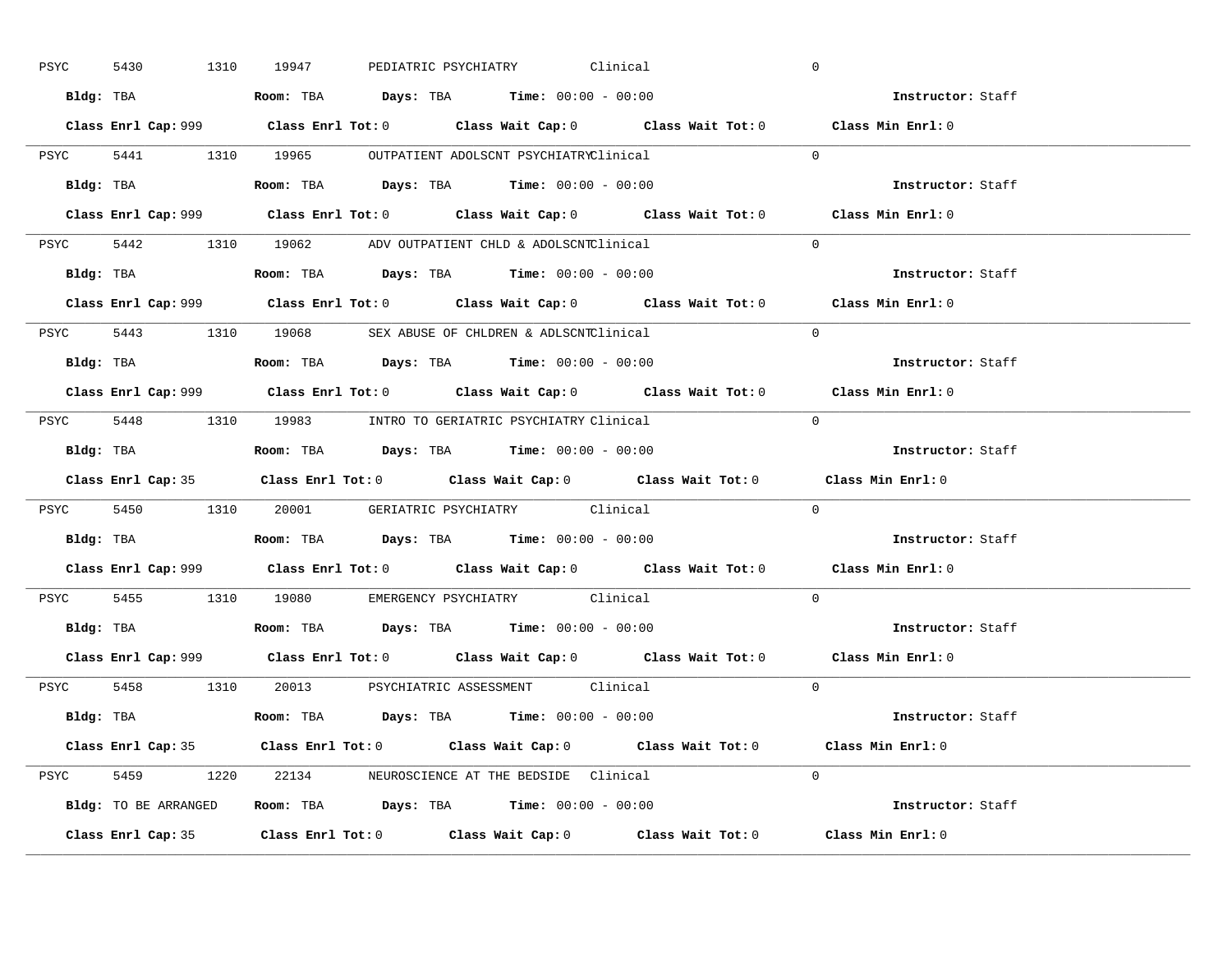#### Report ID: SR201 **University of Pittsburgh** Page No. 255 of 512 **Schedule of Classes for Spring Term 2021-2022** Run Date: 06/15/2021 **Four Week - Fourth Rundall Run Time:** 22:30:16

| Subject   | Catalog Nbr Section Class Nbr |      |       | Course Title |                                              | Component |                                                                                             | Units    | Topics            |  |
|-----------|-------------------------------|------|-------|--------------|----------------------------------------------|-----------|---------------------------------------------------------------------------------------------|----------|-------------------|--|
| PSYC      | 5460                          | 1310 | 20019 |              | CONSULTATION & LIAISON PSYCH Clinical        |           |                                                                                             | $\Omega$ |                   |  |
|           | Bldg: TBA                     |      |       |              | Room: TBA Days: TBA Time: $00:00 - 00:00$    |           |                                                                                             |          | Instructor: Staff |  |
|           |                               |      |       |              |                                              |           |                                                                                             |          | Class Min Enrl: 0 |  |
| PSYC      | 5462<br>1310                  |      | 20025 |              | PSYCHIATRY AND FAMILY MEDICINEClinical       |           |                                                                                             | $\Omega$ |                   |  |
|           | Bldg: TBA                     |      |       |              | Room: TBA $Days:$ TBA $Time: 00:00 - 00:00$  |           |                                                                                             |          | Instructor: Staff |  |
|           |                               |      |       |              |                                              |           | Class Enrl Cap: 35 Class Enrl Tot: 0 Class Wait Cap: 0 Class Wait Tot: 0 Class Min Enrl: 0  |          |                   |  |
| PSYC      | 5465                          | 1310 |       |              | 20037 COMMUNITY PSYCHIATRY Clinical          |           |                                                                                             | $\Omega$ |                   |  |
| Bldg: TBA |                               |      |       |              | Room: TBA $Days:$ TBA $Time: 00:00 - 00:00$  |           |                                                                                             |          | Instructor: Staff |  |
|           |                               |      |       |              |                                              |           | Class Enrl Cap: 35 Class Enrl Tot: 0 Class Wait Cap: 0 Class Wait Tot: 0 Class Min Enrl: 0  |          |                   |  |
| PSYC      | 5468                          | 1040 |       |              | 25843 INTEGED CARE ACROSS LIFESPAN Clinical  |           |                                                                                             | $\Omega$ |                   |  |
|           | Bldg: TBA                     |      |       |              | Room: TBA Days: TBA Time: TBA                |           |                                                                                             |          | Instructor: Staff |  |
|           |                               |      |       |              |                                              |           | Class Enrl Cap: 35 Class Enrl Tot: 0 Class Wait Cap: 0 Class Wait Tot: 0 Class Min Enrl: 0  |          |                   |  |
| PSYC      | 5471                          | 1310 |       |              | 19086 MAYVIEW STATE HOSPITAL Clinical        |           |                                                                                             | $\Omega$ |                   |  |
|           | Bldg: TBA                     |      |       |              | Room: TBA $Days:$ TBA $Time: 00:00 - 00:00$  |           |                                                                                             |          | Instructor: Staff |  |
|           |                               |      |       |              |                                              |           | Class Enrl Cap: 999 Class Enrl Tot: 0 Class Wait Cap: 0 Class Wait Tot: 0                   |          | Class Min Enrl: 0 |  |
| PSYC      | 5481                          | 1310 |       |              | 19098 ADDICTIONS TREATMENT PROGRAM Clinical  |           |                                                                                             | $\Omega$ |                   |  |
|           | Bldg: TBA                     |      |       |              | Room: TBA $Days:$ TBA $Time: 00:00 - 00:00$  |           |                                                                                             |          | Instructor: Staff |  |
|           |                               |      |       |              |                                              |           | Class Enrl Cap: 999 Class Enrl Tot: 0 Class Wait Cap: 0 Class Wait Tot: 0 Class Min Enrl: 0 |          |                   |  |
| PSYC      | 5482                          | 1310 |       |              | 19104 DUAL DIAG: MENTL & SUBS ABUSE Clinical |           |                                                                                             | $\Omega$ |                   |  |
| Bldg: TBA |                               |      |       |              | Room: TBA $Days:$ TBA $Time: 00:00 - 00:00$  |           |                                                                                             |          | Instructor: Staff |  |
|           |                               |      |       |              |                                              |           | Class Enrl Cap: 999 Class Enrl Tot: 0 Class Wait Cap: 0 Class Wait Tot: 0 Class Min Enrl: 0 |          |                   |  |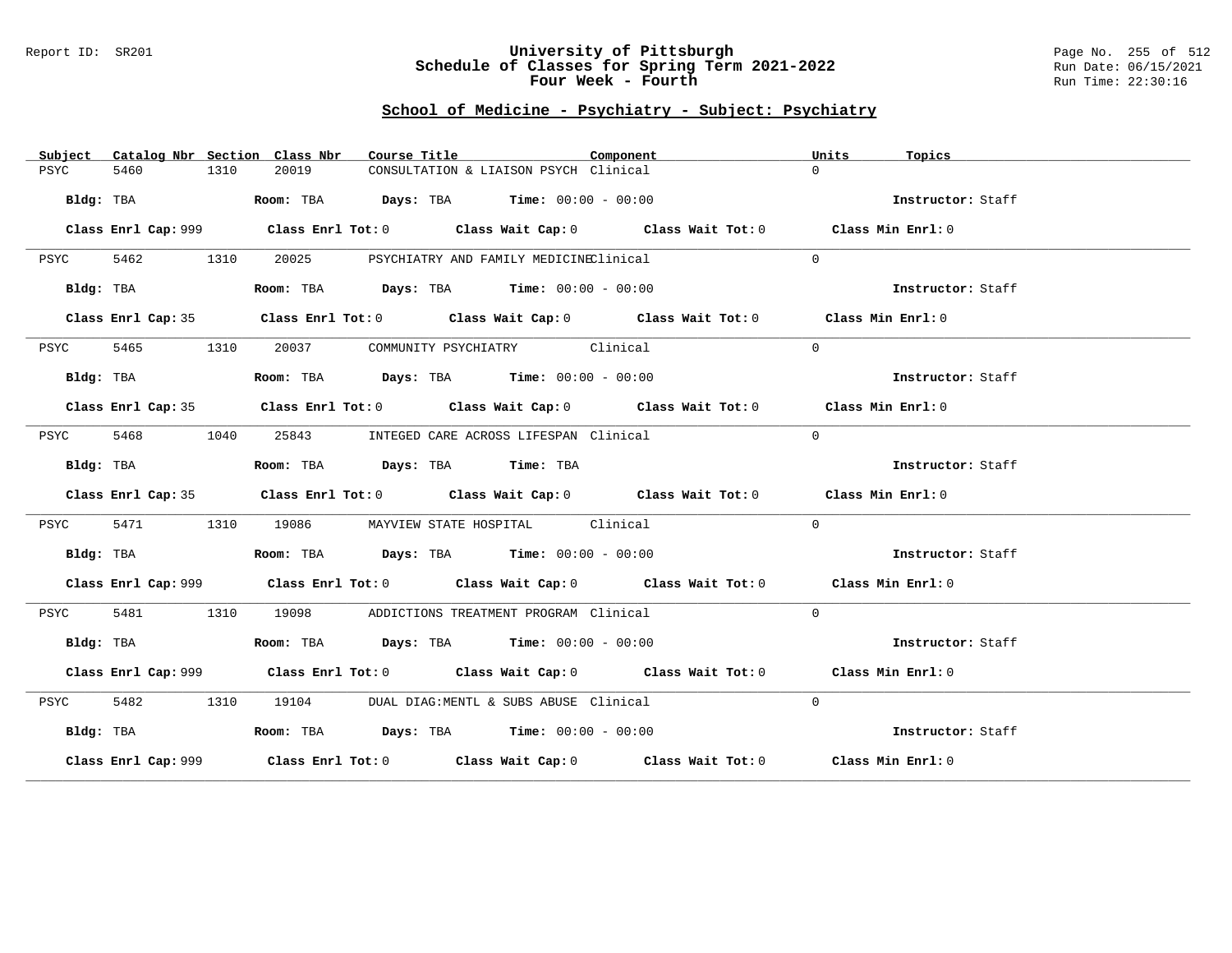### Report ID: SR201 **University of Pittsburgh** Page No. 256 of 512 **Schedule of Classes for Spring Term 2021-2022** Run Date: 06/15/2021 **Four Week - Fourth Rundall Run Time:** 22:30:16

| Subject     |                      |      | Catalog Nbr Section Class Nbr | Course Title |                                                                | Component |                                                                                            | Units              | Topics            |                               |
|-------------|----------------------|------|-------------------------------|--------------|----------------------------------------------------------------|-----------|--------------------------------------------------------------------------------------------|--------------------|-------------------|-------------------------------|
| <b>PSYC</b> | 5483                 | 1220 | 22141                         |              | ADDICTION MED DUAL DIAGNOSIS Clinical                          |           |                                                                                            | $\Omega$           |                   |                               |
|             | Bldg: TO BE ARRANGED |      | Room: TBA                     |              | <b>Days:</b> TBA <b>Time:</b> $00:00 - 00:00$                  |           |                                                                                            |                    |                   | Instructor: Fontenot, Amber L |
|             |                      |      |                               |              |                                                                |           |                                                                                            |                    |                   | Kirk, Kimberly Ann            |
|             |                      |      |                               |              |                                                                |           |                                                                                            |                    |                   | Maranowski, Gregory William   |
|             |                      |      |                               |              |                                                                |           | Class Enrl Cap: 35 Class Enrl Tot: 0 Class Wait Cap: 0 Class Wait Tot: 0                   | Class Min Enrl: 0  |                   |                               |
| PSYC        | 5485                 | 1310 | 20043                         |              | ADULT INTENSIVE OUTPATIENT PROClinical                         |           |                                                                                            | $\Omega$           |                   |                               |
| Bldg: TBA   |                      |      |                               |              | Room: TBA $\rule{1em}{0.15mm}$ Days: TBA Time: $00:00 - 00:00$ |           |                                                                                            |                    | Instructor: Staff |                               |
|             |                      |      |                               |              |                                                                |           | Class Enrl Cap: 35 Class Enrl Tot: 0 Class Wait Cap: 0 Class Wait Tot: 0 Class Min Enrl: 0 |                    |                   |                               |
| PSYC        | 5500                 | 1310 | 20049                         |              | NEUROBEHAVIORAL PSYCHIATRY Clinical                            |           |                                                                                            | $\Omega$           |                   |                               |
| Bldg: TBA   |                      |      |                               |              | Room: TBA $Days: TBA$ Time: $00:00 - 00:00$                    |           |                                                                                            |                    | Instructor: Staff |                               |
|             |                      |      |                               |              |                                                                |           |                                                                                            |                    | Class Min Enrl: 0 |                               |
| PSYC        | 5510                 | 1310 | 20313                         |              | SLEEP AND ITS DISORDERS Clinical                               |           |                                                                                            | $\Omega$           |                   |                               |
|             | Bldg: TBA            |      |                               |              | Room: TBA $Days:$ TBA $Time: 00:00 - 00:00$                    |           |                                                                                            |                    | Instructor: Staff |                               |
|             |                      |      |                               |              |                                                                |           |                                                                                            |                    | Class Min Enrl: 0 |                               |
| PSYC        | 5520                 | 1310 | 19116                         |              |                                                                |           | BIOLOGICAL RHYTHMS    Independent Study                                                    | $\Omega$           |                   |                               |
|             | Bldg: TBA            |      |                               |              | Room: TBA $Days:$ TBA $Time: 00:00 - 00:00$                    |           |                                                                                            |                    | Instructor: Staff |                               |
|             | Class Enrl Cap: 35   |      |                               |              |                                                                |           | Class Enrl Tot: $0$ Class Wait Cap: $0$ Class Wait Tot: $0$                                | Class Min $Enr1:0$ |                   |                               |
| PSYC        | 5531                 | 1310 | 19122                         |              | WOMEN'S MENTAL HEALTH Clinical                                 |           |                                                                                            | $\overline{0}$     |                   |                               |
|             | Bldg: TBA            |      |                               |              | Room: TBA $Days:$ TBA $Time: 00:00 - 00:00$                    |           |                                                                                            |                    | Instructor: Staff |                               |
|             |                      |      |                               |              |                                                                |           | Class Enrl Cap: 35 Class Enrl Tot: 0 Class Wait Cap: 0 Class Wait Tot: 0                   |                    | Class Min Enrl: 0 |                               |
| PSYC        | 5650                 | 1310 | 20331                         |              | INDIVIDUALIZED CLINICAL COURSEClinical                         |           |                                                                                            | $\overline{0}$     |                   |                               |
| Bldg: TBA   |                      |      |                               |              | Room: TBA $Days:$ TBA $Time: 00:00 - 00:00$                    |           |                                                                                            |                    | Instructor: Staff |                               |
|             | Class Enrl Cap: 35   |      |                               |              |                                                                |           | Class Enrl Tot: $0$ Class Wait Cap: $0$ Class Wait Tot: $0$                                |                    | Class Min Enrl: 0 |                               |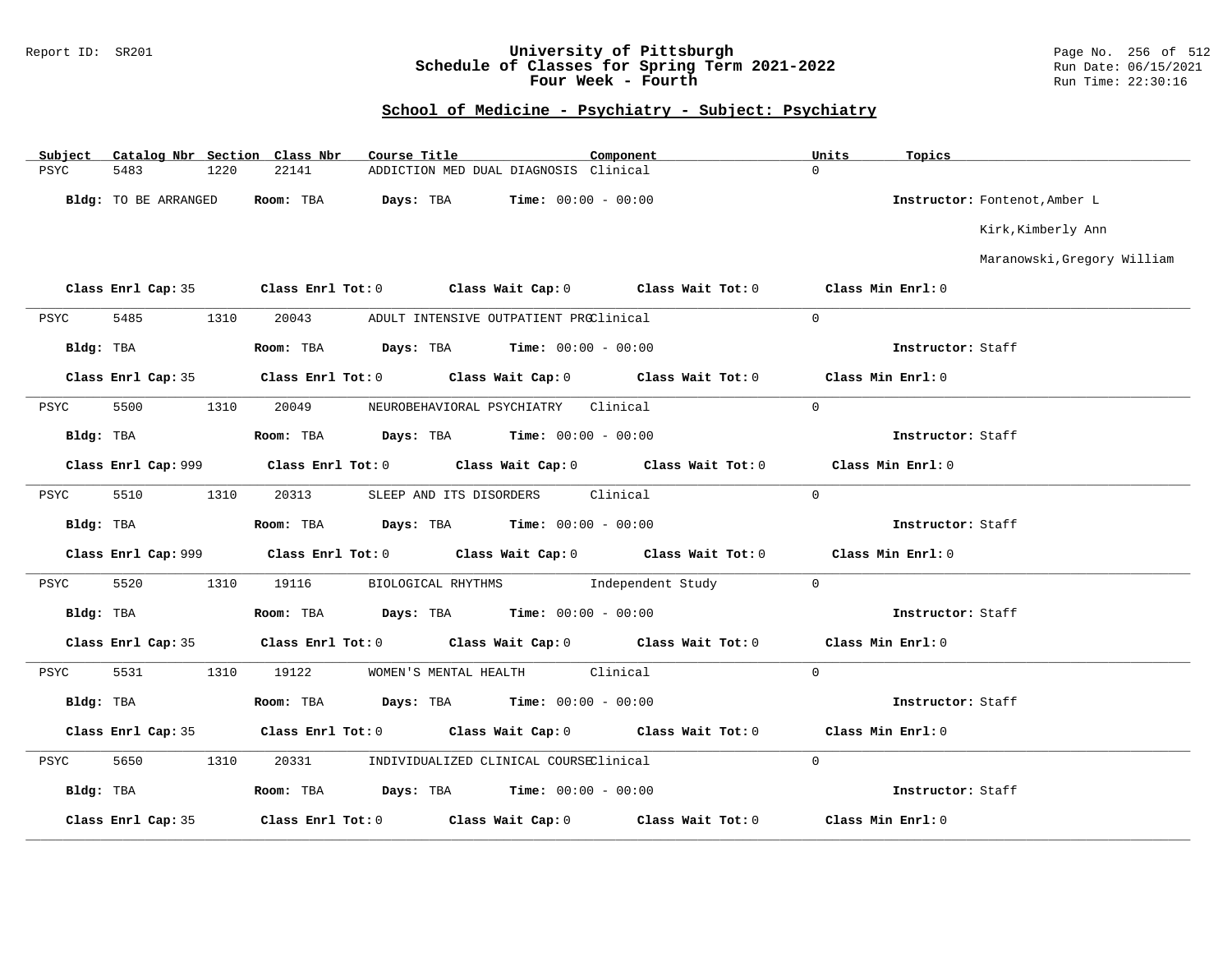### Report ID: SR201 **University of Pittsburgh** Page No. 257 of 512 **Schedule of Classes for Spring Term 2021-2022** Run Date: 06/15/2021 **Four Week - Fourth Rundall Run Time:** 22:30:16

| Subject              | Catalog Nbr Section Class Nbr<br>Course Title                                         | Component                                                                                   | Units<br>Topics   |  |
|----------------------|---------------------------------------------------------------------------------------|---------------------------------------------------------------------------------------------|-------------------|--|
| 5750<br>PSYC         | 28383<br>1700<br>GET READY FOR RESIDENCY                                              | Clinical                                                                                    | $\Omega$          |  |
|                      |                                                                                       |                                                                                             |                   |  |
| Bldg: TO BE ARRANGED | Room: TBA $Days:$ TBA $Time: 00:00 - 00:00$                                           |                                                                                             | Instructor: Staff |  |
|                      |                                                                                       |                                                                                             |                   |  |
|                      |                                                                                       | Class Enrl Cap: 35 Class Enrl Tot: 0 Class Wait Cap: 0 Class Wait Tot: 0 Class Min Enrl: 0  |                   |  |
|                      |                                                                                       |                                                                                             |                   |  |
|                      | PSYC 5890 1310 20349 CHLD & ADOLSCNT DEPRESSION RESClinical                           |                                                                                             | $\Omega$          |  |
|                      |                                                                                       |                                                                                             |                   |  |
|                      | Bldg: TBA                    Room: TBA         Days: TBA         Time: 00:00 - 00:00  |                                                                                             | Instructor: Staff |  |
|                      |                                                                                       |                                                                                             |                   |  |
|                      |                                                                                       | Class Enrl Cap: 999 Class Enrl Tot: 0 Class Wait Cap: 0 Class Wait Tot: 0 Class Min Enrl: 0 |                   |  |
|                      | 5892 1310 20355 PSYCHOPHYSIOLOGY Practicum                                            |                                                                                             | $\Omega$          |  |
| PSYC                 |                                                                                       |                                                                                             |                   |  |
|                      | Bldg: TBA                   Room: TBA        Days: TBA        Time: 00:00 - 00:00     |                                                                                             | Instructor: Staff |  |
|                      |                                                                                       |                                                                                             |                   |  |
|                      |                                                                                       | Class Enrl Cap: 999 Class Enrl Tot: 0 Class Wait Cap: 0 Class Wait Tot: 0 Class Min Enrl: 0 |                   |  |
|                      |                                                                                       |                                                                                             |                   |  |
|                      |                                                                                       | PSYC 5893 1310 20361 NEUROPHARMACOLOGY Independent Study                                    | $\overline{0}$    |  |
|                      |                                                                                       |                                                                                             |                   |  |
| Bldg: TBA            | Room: TBA $Days:$ TBA Time: $00:00 - 00:00$                                           |                                                                                             | Instructor: Staff |  |
|                      |                                                                                       |                                                                                             |                   |  |
|                      |                                                                                       | Class Enrl Cap: 35 Class Enrl Tot: 0 Class Wait Cap: 0 Class Wait Tot: 0 Class Min Enrl: 0  |                   |  |
|                      |                                                                                       |                                                                                             |                   |  |
|                      |                                                                                       | PSYC 5894 1310 19134 PSYCHOPHAR OF MOOD DISORDERS Independent Study                         | $\overline{0}$    |  |
|                      |                                                                                       |                                                                                             |                   |  |
| Bldg: TBA            | Room: TBA $\rule{1em}{0.15mm}$ Days: TBA Time: $00:00 - 00:00$                        |                                                                                             | Instructor: Staff |  |
|                      |                                                                                       | Class Enrl Cap: 35 Class Enrl Tot: 0 Class Wait Cap: 0 Class Wait Tot: 0 Class Min Enrl: 0  |                   |  |
|                      |                                                                                       |                                                                                             |                   |  |
| <b>PSYC</b>          |                                                                                       | 5895 1310 20367 INDEPENDENT RESEARCH Independent Study 0                                    |                   |  |
|                      |                                                                                       |                                                                                             |                   |  |
|                      | Bldg: TBA <b>Room:</b> TBA <b>Days:</b> TBA <b>Time:</b> 00:00 - 00:00                |                                                                                             | Instructor: Staff |  |
|                      |                                                                                       |                                                                                             |                   |  |
|                      |                                                                                       | Class Enrl Cap: 35 Class Enrl Tot: 0 Class Wait Cap: 0 Class Wait Tot: 0 Class Min Enrl: 0  |                   |  |
|                      |                                                                                       |                                                                                             |                   |  |
|                      | PSYC 5896 1310 19140 LAW AND PSYCHIATRY Internship                                    |                                                                                             | $\Omega$          |  |
|                      |                                                                                       |                                                                                             |                   |  |
| Bldg: TBA            | Room: TBA $\rule{1em}{0.15mm}$ Days: TBA $\rule{1.5mm}{0.15mm}$ Time: $00:00 - 00:00$ |                                                                                             | Instructor: Staff |  |
|                      |                                                                                       |                                                                                             |                   |  |
|                      |                                                                                       | Class Enrl Cap: 35 Class Enrl Tot: 0 Class Wait Cap: 0 Class Wait Tot: 0 Class Min Enrl: 0  |                   |  |
| 5897<br>PSYC         | 1310 20373 BEHAVIORAL MEDICINE 1nternship                                             |                                                                                             | $\Omega$          |  |
|                      |                                                                                       |                                                                                             |                   |  |
|                      | Bldg: TBA                   Room: TBA        Days: TBA        Time: 00:00 - 00:00     |                                                                                             | Instructor: Staff |  |
|                      |                                                                                       |                                                                                             |                   |  |
| Class Enrl Cap: 999  |                                                                                       | Class Enrl Tot: $0$ Class Wait Cap: $0$ Class Wait Tot: $0$ Class Min Enrl: $0$             |                   |  |
|                      |                                                                                       |                                                                                             |                   |  |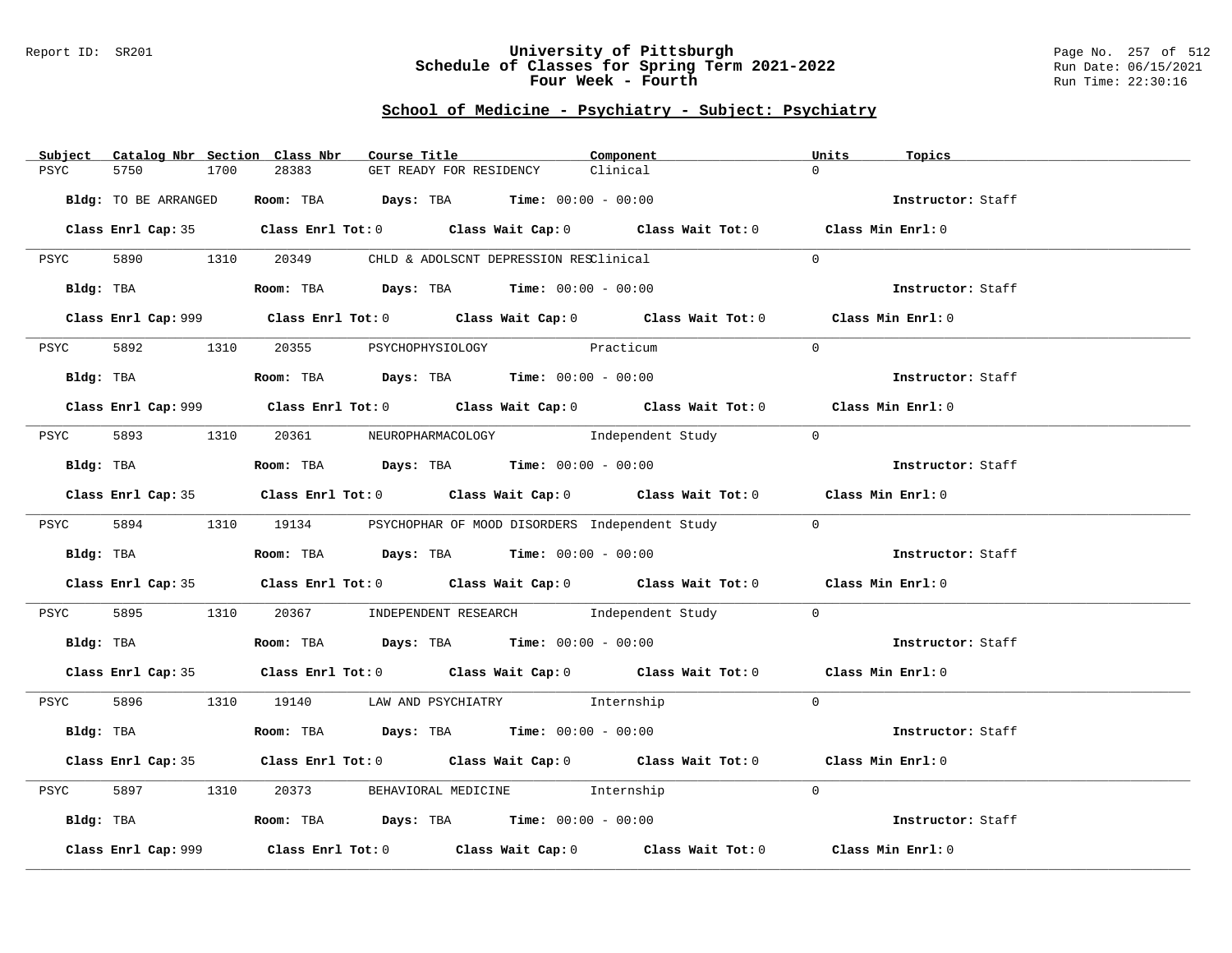| PSYC      | 5898               | 1310 | 20379             |                                               |                                               | INTRO TO CLINCAL PSYC RESEARCHDirected Studies              | $\mathbf{0}$ |                   |  |
|-----------|--------------------|------|-------------------|-----------------------------------------------|-----------------------------------------------|-------------------------------------------------------------|--------------|-------------------|--|
| Bldg: TBA |                    |      | Room: TBA         |                                               | <b>Days:</b> TBA <b>Time:</b> $00:00 - 00:00$ |                                                             |              | Instructor: Staff |  |
|           | Class Enrl Cap: 35 |      | Class Enrl Tot: 0 |                                               |                                               | Class Wait Cap: $0$ Class Wait Tot: $0$                     |              | Class Min Enrl: 0 |  |
| PSYC      | 5899               | 1310 | 20385             | INDEPENDENT STUDY                             |                                               | Independent Study                                           | $\mathbf{0}$ |                   |  |
| Bldg: TBA |                    |      | Room: TBA         | Days: TBA                                     | $Time: 00:00 - 00:00$                         |                                                             |              | Instructor: Staff |  |
|           | Class Enrl Cap: 35 |      |                   |                                               |                                               | Class Enrl Tot: $0$ Class Wait Cap: $0$ Class Wait Tot: $0$ |              | Class Min Enrl: 0 |  |
| PSYC      | 5901               | 1310 | 20391             | EXTRAMURAL PSYCHIATRY                         |                                               | Clinical                                                    | $\mathbf{0}$ |                   |  |
| Bldg: TBA |                    |      | Room: TBA         | <b>Days:</b> TBA <b>Time:</b> $00:00 - 00:00$ |                                               |                                                             |              | Instructor: Staff |  |
|           | Class Enrl Cap: 35 |      |                   |                                               |                                               | Class Enrl Tot: $0$ Class Wait Cap: $0$ Class Wait Tot: $0$ |              | Class Min Enrl: 0 |  |
| PSYC      | 5903               | 1310 | 19152             | INDEPENDENT STUDY                             |                                               | Independent Study                                           | $1 - 3$      |                   |  |
| Bldg: TBA |                    |      | Room: TBA         |                                               | <b>Days:</b> TBA <b>Time:</b> $00:00 - 00:00$ |                                                             |              | Instructor: Staff |  |
|           | Class Enrl Cap: 35 |      | Class Enrl Tot: 0 |                                               |                                               | Class Wait Cap: $0$ Class Wait Tot: $0$                     |              | Class Min Enrl: 0 |  |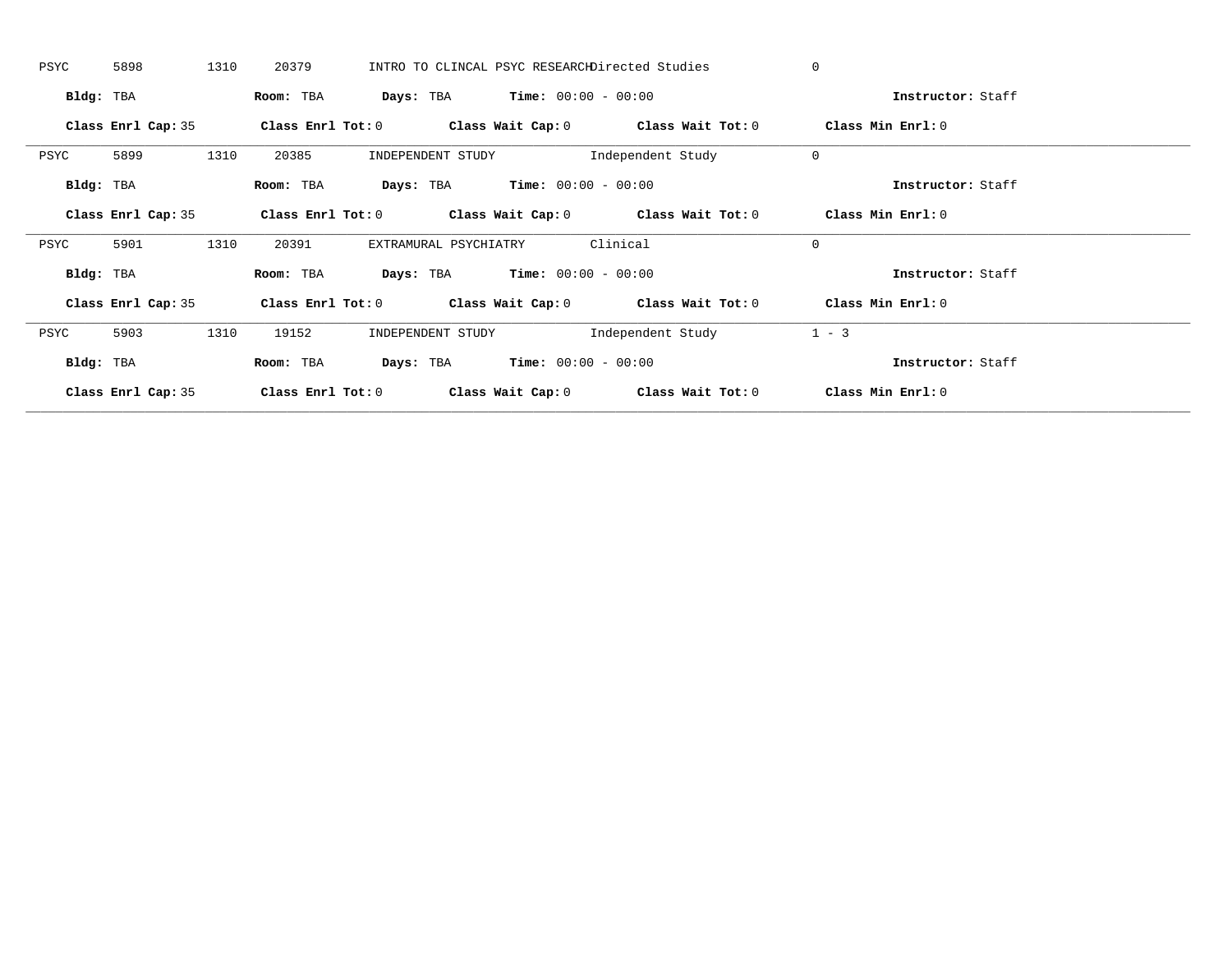#### Report ID: SR201 **University of Pittsburgh** Page No. 259 of 512 **Schedule of Classes for Spring Term 2021-2022** Run Date: 06/15/2021 **Four Week - Fourth Rundall Run Time:** 22:30:16

# **School of Medicine - Radiology - Subject: Radiology**

| Subject Catalog Nbr Section Class Nbr | Course Title                                                                                       | Component                                             | Units<br>Topics   |
|---------------------------------------|----------------------------------------------------------------------------------------------------|-------------------------------------------------------|-------------------|
| 5330<br>RAD                           | 1310<br>19158<br>IMAGING CLERKSHIP (3 WEEKS) Clinical                                              |                                                       | $\Omega$          |
| Bldg: TBA                             | Room: TBA $Days:$ TBA $Time: 00:00 - 00:00$                                                        |                                                       | Instructor: Staff |
|                                       | Class Enrl Cap: 35 Class Enrl Tot: 0 Class Wait Cap: 0 Class Wait Tot: 0 Class Min Enrl: 0         |                                                       |                   |
|                                       | RAD 5384 1310 19164 EXPERMNTAL RADIATION ONCOLOGY Directed Studies                                 |                                                       | $\Omega$          |
| Bldg: TBA                             | Room: TBA $Days:$ TBA Time: $00:00 - 00:00$                                                        |                                                       | Instructor: Staff |
|                                       | Class Enrl Cap: 35 Class Enrl Tot: 0 Class Wait Cap: 0 Class Wait Tot: 0 Class Min Enrl: 0         |                                                       |                   |
|                                       | RAD 5421 1310 20397 DIAGNOSTIC RADIOLOGY Clinical                                                  |                                                       | $\Omega$          |
| Bldg: TBA                             | <b>Room:</b> TBA $Days:$ TBA $Time: 00:00 - 00:00$                                                 |                                                       | Instructor: Staff |
|                                       | Class Enrl Cap: 999 Class Enrl Tot: 0 Class Wait Cap: 0 Class Wait Tot: 0 Class Min Enrl: 0        |                                                       |                   |
|                                       | RAD 5422 1310 20403 ADVANCED RADIOLOGY Clinical                                                    |                                                       | $\Omega$          |
| Bldg: TBA                             | Room: TBA Days: TBA Time: $00:00 - 00:00$                                                          |                                                       | Instructor: Staff |
|                                       | Class Enrl Cap: 35 Class Enrl Tot: 0 Class Wait Cap: 0 Class Wait Tot: 0 Class Min Enrl: 0         |                                                       |                   |
|                                       | RAD 5425 1310 20409 VASCULAR/INTRVENTION RADIOLOGYClinical                                         |                                                       | $\Omega$          |
|                                       | Bldg: TBA                   Room: TBA         Days: TBA        Time: $00:00 - 00:00$               |                                                       | Instructor: Staff |
|                                       | Class Enrl Cap: 999 Class Enrl Tot: 0 Class Wait Cap: 0 Class Wait Tot: 0 Class Min Enrl: 0        |                                                       |                   |
| RAD 5430                              | 1310 20415 NUCLEAR MEDICINE Clinical                                                               |                                                       | $\Omega$          |
|                                       | Bldg: TBA                    Room: TBA         Days: TBA         Time: 00:00 - 00:00               |                                                       | Instructor: Staff |
|                                       | Class Enrl Cap: 999 Class Enrl Tot: 0 Class Wait Cap: 0 Class Wait Tot: 0 Class Min Enrl: 0        |                                                       |                   |
|                                       | RAD 5435 1310 20421 CLINICAL RADIOLOGY Clinical                                                    |                                                       | $\Omega$          |
|                                       | Bldg: TBA                   Room: TBA        Days: TBA        Time: $00:00 - 00:00$                |                                                       | Instructor: Staff |
|                                       | Class Enrl Cap: 200 Class Enrl Tot: 0 Class Wait Cap: 0 Class Wait Tot: 0 Class Min Enrl: 0        |                                                       |                   |
| 5440<br>RAD                           | 1310                                                                                               | 20427 INDEPENDENT STUDY IN RADIOLOGYIndependent Study | $\overline{0}$    |
| Bldg: TBA                             | Room: TBA $\rule{1em}{0.15mm}$ Days: TBA Time: $00:00 - 00:00$                                     |                                                       | Instructor: Staff |
| Class Enrl Cap: 35                    | Class Enrl Tot: 0 $\qquad$ Class Wait Cap: 0 $\qquad$ Class Wait Tot: 0 $\qquad$ Class Min Enrl: 0 |                                                       |                   |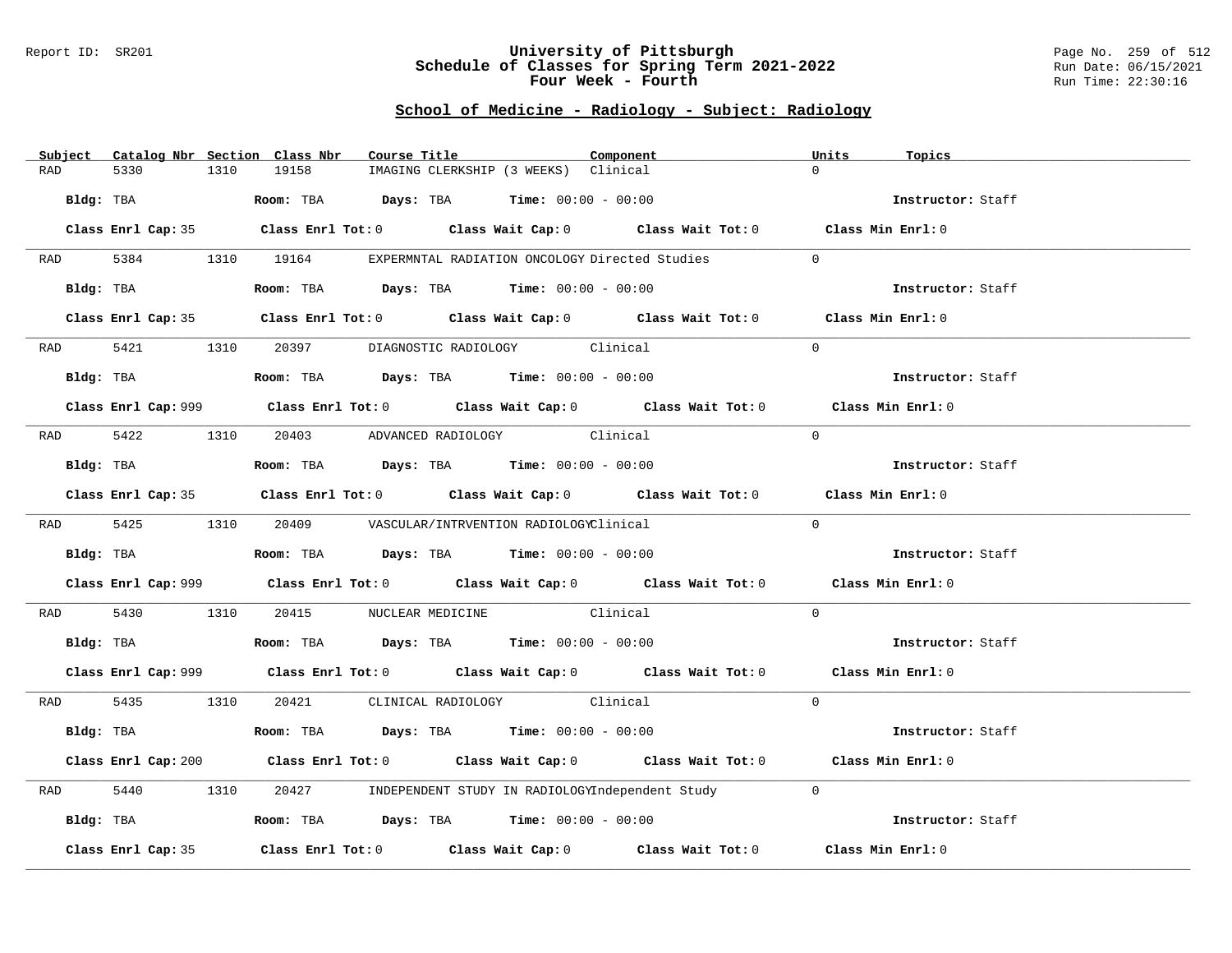| RAD | 5620                 | 1310 | 19170 | CLINICAL RADIATION ONCOLOGY Clinical                                                        |                                                                                            | $\overline{0}$                                                                              |  |
|-----|----------------------|------|-------|---------------------------------------------------------------------------------------------|--------------------------------------------------------------------------------------------|---------------------------------------------------------------------------------------------|--|
|     |                      |      |       | Bldg: TBA                   Room: TBA        Days: TBA        Time: $00:00 - 00:00$         |                                                                                            | Instructor: Staff                                                                           |  |
|     |                      |      |       |                                                                                             |                                                                                            | Class Enrl Cap: 999 Class Enrl Tot: 0 Class Wait Cap: 0 Class Wait Tot: 0 Class Min Enrl: 0 |  |
|     |                      |      |       |                                                                                             | RAD 5630 1310 20433 INTRO TO CLIN RADTN-ONCOLOGY Clinical 0                                |                                                                                             |  |
|     |                      |      |       |                                                                                             |                                                                                            | Instructor: Staff                                                                           |  |
|     |                      |      |       |                                                                                             |                                                                                            | Class Enrl Cap: 35 Class Enrl Tot: 0 Class Wait Cap: 0 Class Wait Tot: 0 Class Min Enrl: 0  |  |
|     |                      |      |       |                                                                                             | RAD 5650 1700 23502 INDIVIDUALIZED CLINICAL COURSEDirected Studies 0                       |                                                                                             |  |
|     |                      |      |       | Bldg: TO BE ARRANGED Room: TBA Days: TBA Time: 00:00 - 00:00                                |                                                                                            | Instructor: Staff                                                                           |  |
|     |                      |      |       |                                                                                             |                                                                                            | Class Enrl Cap: 35 Class Enrl Tot: 0 Class Wait Cap: 0 Class Wait Tot: 0 Class Min Enrl: 0  |  |
|     |                      |      |       |                                                                                             | RAD 5651 1700 23509 INDIVIDUALIZED CLINICAL COURSEDirected Studies                         | $\Omega$                                                                                    |  |
|     | Bldg: TO BE ARRANGED |      |       | Room: TBA $\rule{1em}{0.15mm}$ Days: TBA $\rule{1.5mm}{0.15mm}$ Time: $00:00 - 00:00$       |                                                                                            | Instructor: Staff                                                                           |  |
|     |                      |      |       |                                                                                             |                                                                                            | Class Enrl Cap: 35 Class Enrl Tot: 0 Class Wait Cap: 0 Class Wait Tot: 0 Class Min Enrl: 0  |  |
|     |                      |      |       |                                                                                             | RAD 5826 1310 20439 EXPERMNTAL RADIATION ONCOLOGY Directed Studies 0                       |                                                                                             |  |
|     |                      |      |       | Bldg: TBA                         Room: TBA         Days: TBA         Time: $00:00 - 00:00$ |                                                                                            | Instructor: Staff                                                                           |  |
|     |                      |      |       |                                                                                             |                                                                                            | Class Enrl Cap: 35 Class Enrl Tot: 0 Class Wait Cap: 0 Class Wait Tot: 0 Class Min Enrl: 0  |  |
|     |                      |      |       |                                                                                             | RAD 5827 1310 20445 EXPERIMNTAL DIAGNOSTC RADOLGY Directed Studies                         | $\overline{0}$                                                                              |  |
|     |                      |      |       | Bldg: TBA                     Room: TBA         Days: TBA         Time: $00:00 - 00:00$     |                                                                                            | Instructor: Staff                                                                           |  |
|     |                      |      |       |                                                                                             |                                                                                            | Class Enrl Cap: 35 Class Enrl Tot: 0 Class Wait Cap: 0 Class Wait Tot: 0 Class Min Enrl: 0  |  |
| RAD |                      |      |       |                                                                                             | 5840 1040 24359 RADIATION ONCOLOGY RESEARCH Directed Studies                               | $\overline{0}$                                                                              |  |
|     |                      |      |       | Bldg: TO BE ARRANGED ROOM: TBA Days: TBA Time: 00:00 - 00:00                                |                                                                                            | Instructor: Staff                                                                           |  |
|     |                      |      |       |                                                                                             |                                                                                            | Class Enrl Cap: 35 Class Enrl Tot: 0 Class Wait Cap: 0 Class Wait Tot: 0 Class Min Enrl: 0  |  |
|     |                      |      |       |                                                                                             | RAD 5841 1700 23516 RESEARCH IN RADIOLOGY Directed Studies 0                               |                                                                                             |  |
|     |                      |      |       | Bldg: TO BE ARRANGED Room: TBA Days: TBA Time: 00:00 - 00:00                                |                                                                                            | Instructor: Staff                                                                           |  |
|     |                      |      |       |                                                                                             | Class Enrl Cap: 35 Class Enrl Tot: 0 Class Wait Cap: 0 Class Wait Tot: 0 Class Min Enrl: 0 |                                                                                             |  |
|     |                      |      |       |                                                                                             | RAD 5899 1700 23523 IND STUDY RADIATION ONCOLOGY Independent Study 0                       |                                                                                             |  |
|     |                      |      |       |                                                                                             | Bldg: TO BE ARRANGED Room: TBA Days: TBA Time: 00:00 - 00:00                               | Instructor: Staff                                                                           |  |
|     |                      |      |       |                                                                                             | Class Enrl Cap: 35 Class Enrl Tot: 0 Class Wait Cap: 0 Class Wait Tot: 0 Class Min Enrl: 0 |                                                                                             |  |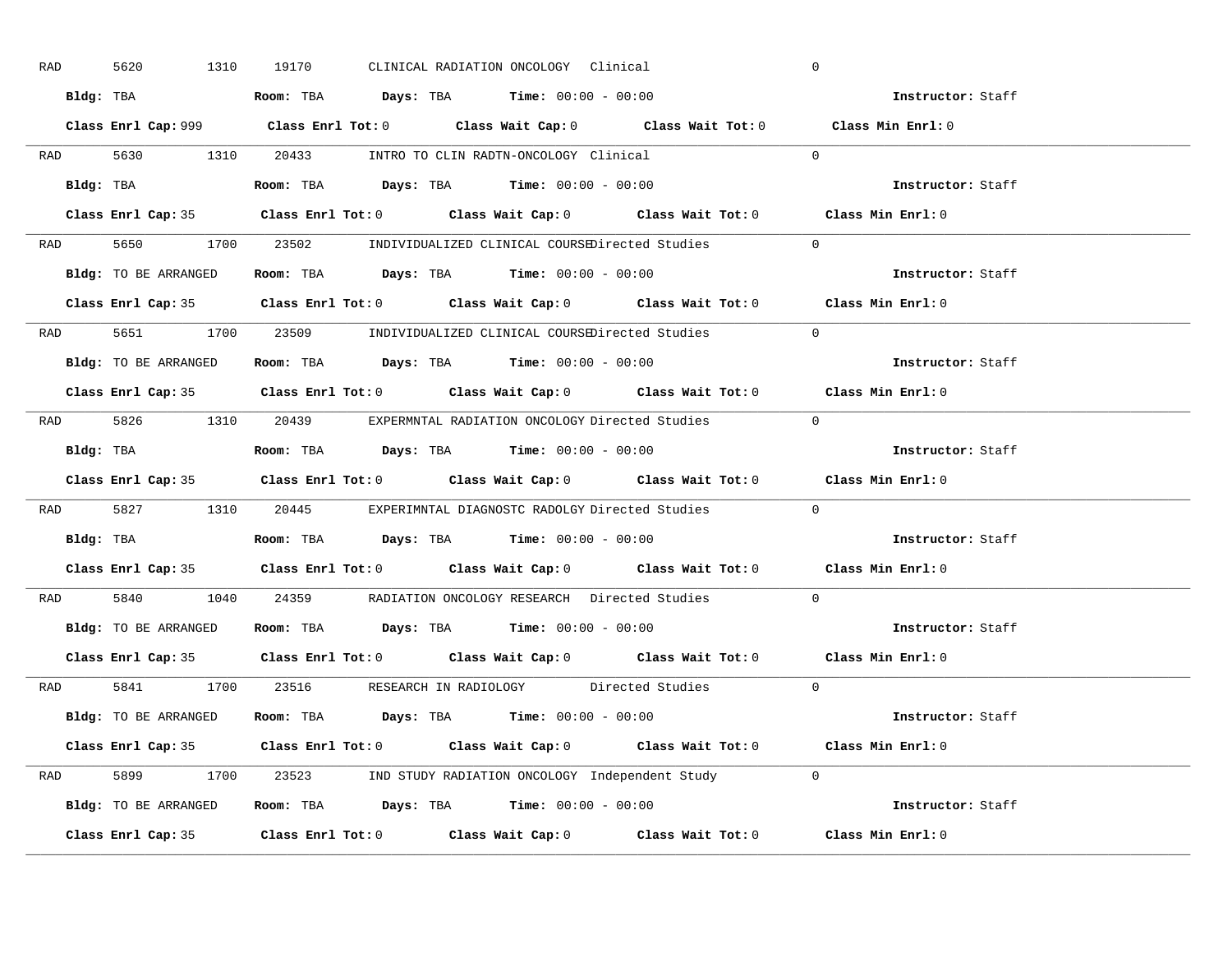### Report ID: SR201 **University of Pittsburgh** Page No. 261 of 512 **Schedule of Classes for Spring Term 2021-2022** Run Date: 06/15/2021 **Four Week - Fourth Rundall Run Time:** 22:30:16

# **School of Medicine - Radiology - Subject: Radiology**

| Subject   | Catalog Nbr Section Class Nbr |      |                     | Course Title                           | Component                    | Units<br>Topics   |
|-----------|-------------------------------|------|---------------------|----------------------------------------|------------------------------|-------------------|
| RAD       | 5900                          | 1310 | 20451               | EXTRAMURAL RADIOLOGY                   | Clinical                     | 0                 |
| Bldg: TBA |                               |      | Room: TBA           | Days: TBA                              | <b>Time:</b> $00:00 - 00:00$ | Instructor: Staff |
|           | Class Enrl Cap: 35            |      | Class Enrl Tot: $0$ | Class Wait Cap: 0                      | Class Wait $Tot: 0$          | Class Min Enrl: 0 |
|           |                               |      |                     |                                        |                              |                   |
| RAD       | 5901                          | 1310 | 20457               | EXTRAMURAL RADIATION ONCOLOGY Clinical |                              | 0                 |
| Bldg: TBA |                               |      | Room: TBA           | Days: TBA                              | <b>Time:</b> $00:00 - 00:00$ | Instructor: Staff |
|           | Class Enrl Cap: 35            |      | Class Enrl Tot: 0   | Class Wait Cap: 0                      | Class Wait Tot: 0            | Class Min Enrl: 0 |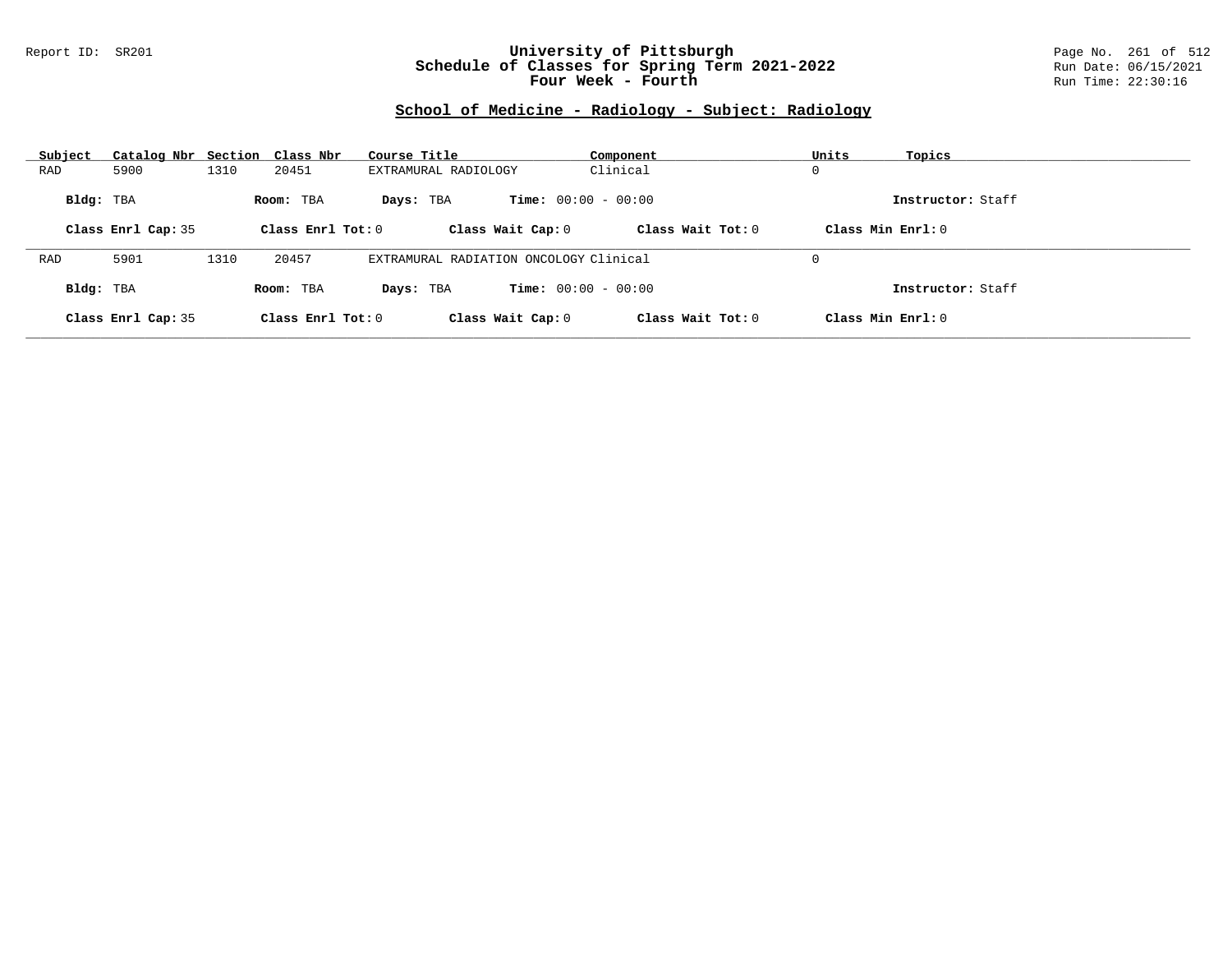#### Report ID: SR201 **University of Pittsburgh** Page No. 262 of 512 **Schedule of Classes for Spring Term 2021-2022** Run Date: 06/15/2021 **Four Week - Fourth Rundall Run Time:** 22:30:16

### **School of Medicine - Surgery - Subject: Cardiothoracic Surgery**

| Catalog Nbr Section Class Nbr<br>Subject | Course Title                                                                               | Component<br>Units<br>Topics |
|------------------------------------------|--------------------------------------------------------------------------------------------|------------------------------|
| 5461<br>1203<br>CTSURG                   | 22487<br>PEDIATRIC CARDIOTHORACIC SURG Clinical                                            | $\Omega$                     |
| Bldg: TO BE ARRANGED                     | Room: TBA $Days:$ TBA $Time: 00:00 - 00:00$                                                | Instructor: Staff            |
|                                          | Class Enrl Cap: 35 Class Enrl Tot: 0 Class Wait Cap: 0 Class Wait Tot: 0 Class Min Enrl: 0 |                              |
| 5462 1350<br>CTSURG                      | 22230<br>ADULT CARDIAC SURGERY Clinical                                                    | $\Omega$                     |
| Bldg: TO BE ARRANGED                     | Room: TBA $Days:$ TBA $Time: 00:00 - 00:00$                                                | Instructor: Staff            |
|                                          | Class Enrl Cap: 35 Class Enrl Tot: 0 Class Wait Cap: 0 Class Wait Tot: 0 Class Min Enrl: 0 |                              |
|                                          | CTSURG 5463 1203 22480 ADULT THORACIC SURGERY Clinical                                     | $\Omega$                     |
| Bldg: TO BE ARRANGED                     | Room: TBA $Days:$ TBA Time: $00:00 - 00:00$                                                | Instructor: Staff            |
|                                          | Class Enrl Cap: 35 Class Enrl Tot: 0 Class Wait Cap: 0 Class Wait Tot: 0 Class Min Enrl: 0 |                              |
| CTSURG                                   | 5650 1700 23352 INDIVIDUALIZED CLINICAL COURSEDirected Studies                             | $\Omega$                     |
| Bldg: TO BE ARRANGED                     | Room: TBA $Days:$ TBA $Time: 00:00 - 00:00$                                                | Instructor: Staff            |
|                                          | Class Enrl Cap: 35 Class Enrl Tot: 0 Class Wait Cap: 0 Class Wait Tot: 0 Class Min Enrl: 0 |                              |
| 1215<br>5840<br>CTSURG                   | 24342 CARDIOTHORACIC SURGERY RES Directed Studies                                          | $\Omega$                     |
| Bldg: TO BE ARRANGED                     | Room: TBA $\rule{1em}{0.15mm}$ Days: TBA Time: $00:00 - 00:00$                             | Instructor: Staff            |
|                                          | Class Enrl Cap: 35 Class Enrl Tot: 0 Class Wait Cap: 0 Class Wait Tot: 0 Class Min Enrl: 0 |                              |
| 5899 1700<br>CTSURG                      | 23361 IND STDY CARDIOTHORACIC SURG Independent Study                                       | $\Omega$                     |
| Bldg: TO BE ARRANGED                     | Room: TBA $Days:$ TBA $Time: 00:00 - 00:00$                                                | Instructor: Staff            |
|                                          | Class Enrl Cap: 35 Class Enrl Tot: 0 Class Wait Cap: 0 Class Wait Tot: 0 Class Min Enrl: 0 |                              |
| CTSURG 5900 1035                         | 22149 EXTRAMURAL CARDIOTHORACIC SURGClinical                                               | $\Omega$                     |
| Bldg: TO BE ARRANGED                     | Room: TBA $Days:$ TBA $Time: 00:00 - 00:00$                                                | Instructor: Staff            |
|                                          | Class Enrl Cap: 35 Class Enrl Tot: 0 Class Wait Cap: 0 Class Wait Tot: 0 Class Min Enrl: 0 |                              |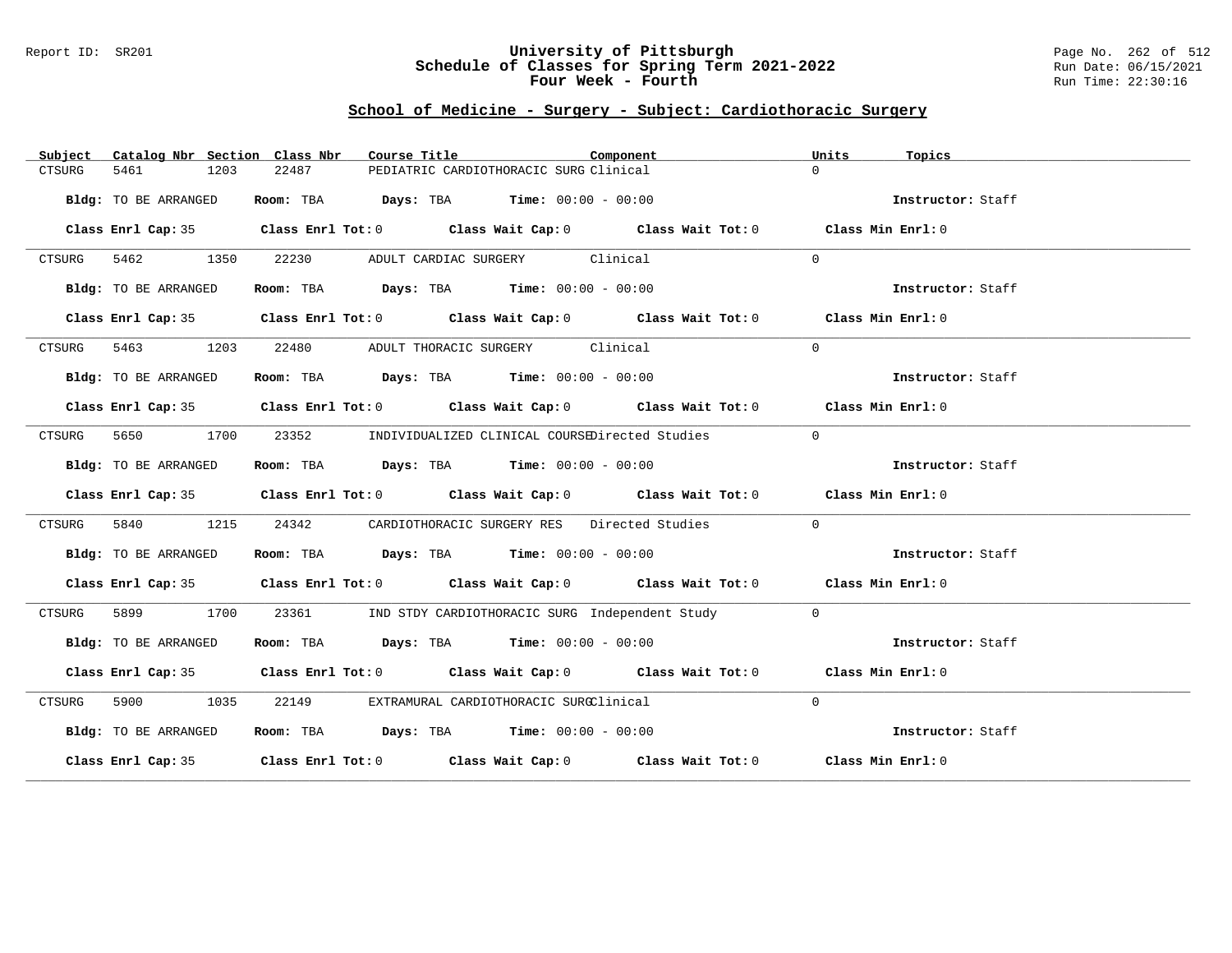### Report ID: SR201 **University of Pittsburgh** Page No. 263 of 512 **Schedule of Classes for Spring Term 2021-2022** Run Date: 06/15/2021 **Four Week - Fourth Rundall Run Time:** 22:30:16

# **School of Medicine - Surgery - Subject: Plastic Surgery**

| Catalog Nbr Section Class Nbr<br>Subject | Course Title                                                                    |                                                 | Component                                      | Units<br>Topics   |  |
|------------------------------------------|---------------------------------------------------------------------------------|-------------------------------------------------|------------------------------------------------|-------------------|--|
| 5450<br>1203<br>PLSSURG                  | 22494                                                                           | PLASTIC RECONSTRUCTIVE SURGERYClinical          |                                                | $\Omega$          |  |
| Bldg: TO BE ARRANGED                     | <b>Days:</b> TBA <b>Time:</b> $00:00 - 00:00$<br>Room: TBA                      |                                                 |                                                | Instructor: Staff |  |
| Class Enrl Cap: 35                       | Class Enrl Tot: $0$ Class Wait Cap: $0$ Class Wait Tot: $0$                     |                                                 |                                                | Class Min Enrl: 0 |  |
| 1700<br>5650<br>PLSSURG                  | 23473                                                                           |                                                 | INDIVIDUALIZED CLINICAL COURSEDirected Studies | $\Omega$          |  |
| Bldg: TO BE ARRANGED                     | Room: TBA<br><b>Days:</b> TBA <b>Time:</b> $00:00 - 00:00$                      |                                                 |                                                | Instructor: Staff |  |
| Class Enrl Cap: 35                       | Class Enrl Tot: $0$ Class Wait Cap: $0$ Class Wait Tot: $0$ Class Min Enrl: $0$ |                                                 |                                                |                   |  |
| PLSSURG 5883<br>1310                     | 20559<br>SURGICAL RESEARCH                                                      | Directed Studies                                |                                                | $\Omega$          |  |
| Bldg: TBA                                | <b>Days:</b> TBA <b>Time:</b> $00:00 - 00:00$<br>Room: TBA                      |                                                 |                                                | Instructor: Staff |  |
| Class Enrl Cap: 35                       | Class Enrl Tot: $0$ Class Wait Cap: $0$ Class Wait Tot: $0$ Class Min Enrl: $0$ |                                                 |                                                |                   |  |
| 1700<br>PLSSURG 5899                     | 23480                                                                           | INDEPENDENT STUDY PLASTIC SURGIndependent Study |                                                | $\Omega$          |  |
| Bldg: TO BE ARRANGED                     | Room: TBA $Days:$ TBA $Time: 00:00 - 00:00$                                     |                                                 |                                                | Instructor: Staff |  |
| Class Enrl Cap: 35                       | Class Enrl Tot: $0$ Class Wait Cap: $0$ Class Wait Tot: $0$ Class Min Enrl: $0$ |                                                 |                                                |                   |  |
| 1310<br>5901<br>PLSSURG                  | 20061<br>EXTRAMURAL PLASTIC SURGERY                                             |                                                 | Clinical                                       | $\mathbf 0$       |  |
| Bldg: TBA                                | $\texttt{DayS:}$ TBA $\texttt{Time:}$ 00:00 - 00:00<br>Room: TBA                |                                                 |                                                | Instructor: Staff |  |
| Class Enrl Cap: 35                       | Class Enrl Tot: $0$ Class Wait Cap: $0$ Class Wait Tot: $0$                     |                                                 |                                                | Class Min Enrl: 0 |  |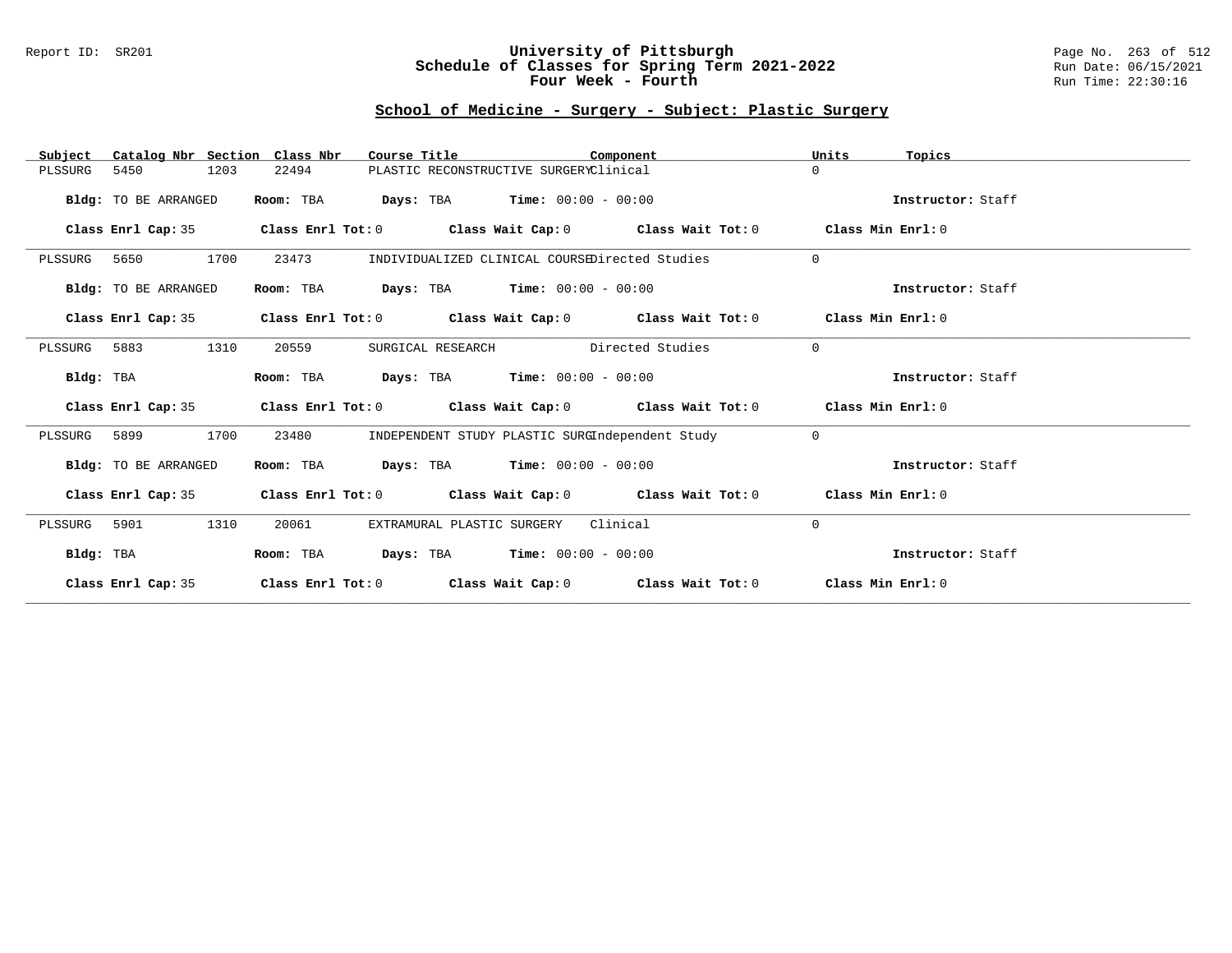#### Report ID: SR201 **University of Pittsburgh** Page No. 264 of 512 **Schedule of Classes for Spring Term 2021-2022** Run Date: 06/15/2021 **Four Week - Fourth Rundall Run Time:** 22:30:16

# **School of Medicine - Surgery - Subject: Surgery**

| Subject Catalog Nbr Section Class Nbr | Course Title<br>Component                                                                  | Units<br>Topics   |
|---------------------------------------|--------------------------------------------------------------------------------------------|-------------------|
| <b>SURG</b><br>5323<br>1310           | 20463<br>PLASTIC SURGERY PRECEPTORSHIP Clinical                                            | $\Omega$          |
|                                       |                                                                                            |                   |
| Bldg: TBA                             | Room: TBA $Days:$ TBA $Time: 00:00 - 00:00$                                                | Instructor: Staff |
|                                       |                                                                                            |                   |
|                                       | Class Enrl Cap: 35 Class Enrl Tot: 0 Class Wait Cap: 0 Class Wait Tot: 0 Class Min Enrl: 0 |                   |
|                                       |                                                                                            |                   |
|                                       | SURG 5345 1310 20469 SURGERY CLERKSHIP REPEAT Clinical                                     | $\Omega$          |
|                                       |                                                                                            |                   |
|                                       | Bldg: TBA                   Room: TBA         Days: TBA        Time: 00:00 - 00:00         | Instructor: Staff |
|                                       |                                                                                            |                   |
|                                       | Class Enrl Cap: 35 Class Enrl Tot: 0 Class Wait Cap: 0 Class Wait Tot: 0 Class Min Enrl: 0 |                   |
| SURG                                  | 5360 1310 20475 ORAL-MAXILLOFACIAL SURGERY Clinical                                        | $\Omega$          |
|                                       |                                                                                            |                   |
| Bldg: TBA                             | Room: TBA $Days:$ TBA $Time: 00:00 - 00:00$                                                | Instructor: Staff |
|                                       |                                                                                            |                   |
|                                       | Class Enrl Cap: 35 Class Enrl Tot: 0 Class Wait Cap: 0 Class Wait Tot: 0 Class Min Enrl: 0 |                   |
|                                       |                                                                                            |                   |
|                                       | SURG 5401 1310 20487 SURGERY ACTING INTERNSHIP Clinical                                    | $\Omega$          |
|                                       |                                                                                            |                   |
| Bldg: TBA                             | Room: TBA $Days: TBA$ Time: $00:00 - 00:00$                                                | Instructor: Staff |
|                                       |                                                                                            |                   |
|                                       | Class Enrl Cap: 35 Class Enrl Tot: 0 Class Wait Cap: 0 Class Wait Tot: 0 Class Min Enrl: 0 |                   |
|                                       |                                                                                            |                   |
|                                       | SURG 5402 1310 20493 EXTRAMURAL ACTING INTERNSHIP Clinical                                 | $\Omega$          |
|                                       |                                                                                            |                   |
| Bldg: TBA                             | Room: TBA $Days:$ TBA $Time: 00:00 - 00:00$                                                | Instructor: Staff |
|                                       | Class Enrl Cap: 35 Class Enrl Tot: 0 Class Wait Cap: 0 Class Wait Tot: 0 Class Min Enrl: 0 |                   |
|                                       |                                                                                            |                   |
|                                       | SURG 5403 1310 20499 MD/OMS ACTING INTERNSHIP Clinical                                     | $\overline{0}$    |
|                                       |                                                                                            |                   |
|                                       | Bldg: TBA                    Room: TBA         Days: TBA         Time: $00:00 - 00:00$     | Instructor: Staff |
|                                       |                                                                                            |                   |
|                                       | Class Enrl Cap: 35 Class Enrl Tot: 0 Class Wait Cap: 0 Class Wait Tot: 0 Class Min Enrl: 0 |                   |
|                                       |                                                                                            |                   |
|                                       | SURG 5410 1310 20505 GENERAL SURGERY ELECTIVE Clinical                                     | $\Omega$          |
|                                       |                                                                                            |                   |
| Bldg: TBA                             | Room: TBA $Days:$ TBA $Time: 00:00 - 00:00$                                                | Instructor: Staff |
|                                       |                                                                                            |                   |
|                                       | Class Enrl Cap: 35 Class Enrl Tot: 0 Class Wait Cap: 0 Class Wait Tot: 0 Class Min Enrl: 0 |                   |
|                                       |                                                                                            |                   |
| 5411<br>SURG                          | 1304 22333 SURGERY INTERNSHIP PREP COURSEClinical                                          | $\Omega$          |
|                                       |                                                                                            |                   |
| Bldg: TO BE ARRANGED                  | Room: TBA $\rule{1em}{0.15mm}$ Days: TBA $\rule{1.5mm}{0.15mm}$ Time: $00:00 - 00:00$      | Instructor: Staff |
|                                       | Class Enrl Cap: 35 Class Enrl Tot: 0 Class Wait Cap: 0 Class Wait Tot: 0                   | Class Min Enrl: 0 |
|                                       |                                                                                            |                   |
|                                       |                                                                                            |                   |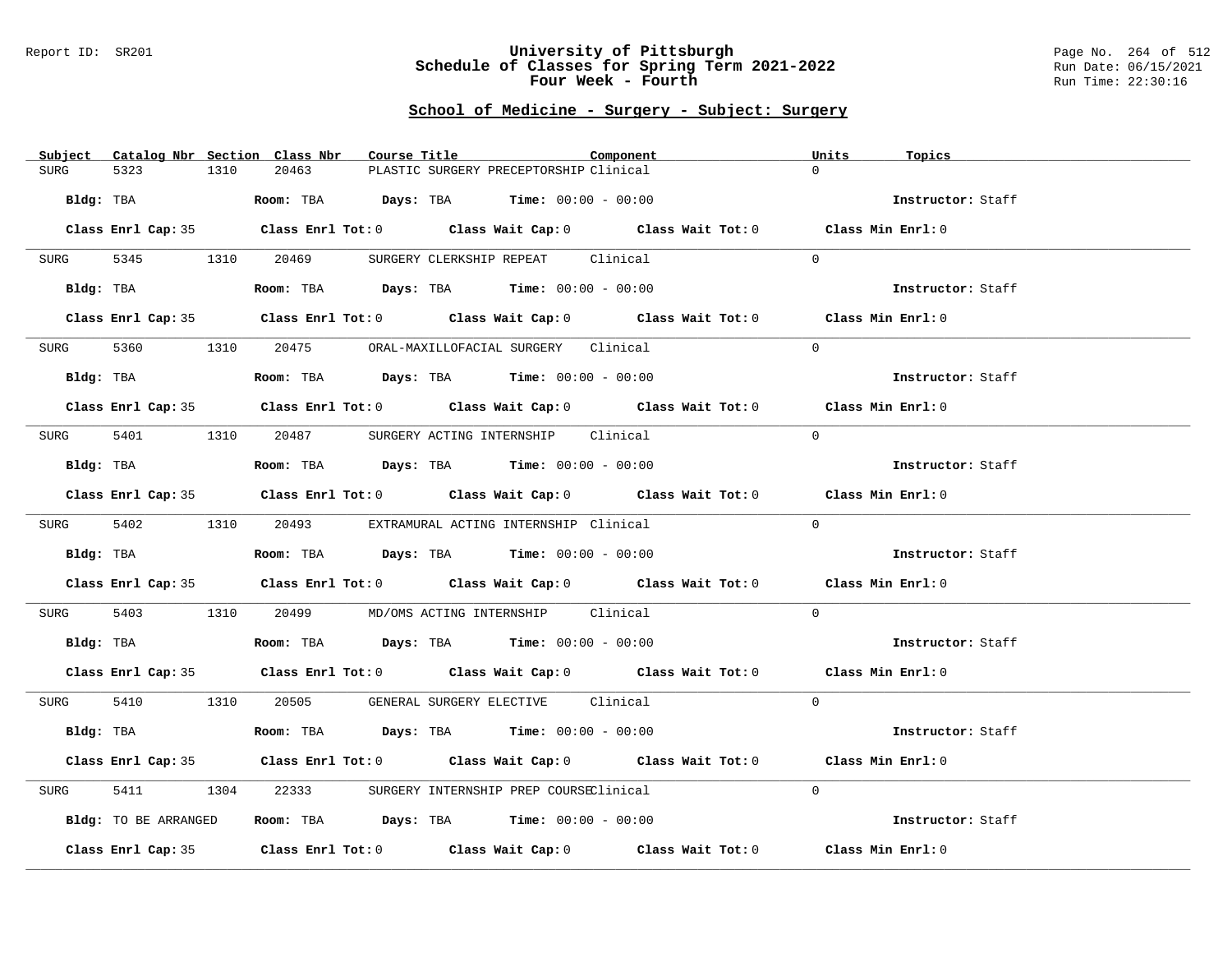| 5420<br>SURG                                              | 1310 | 20511                                                                                  | COMMUNITY HOSPITAL CLERKSHIP Clinical |                                                                                             | $\mathbf 0$       |  |
|-----------------------------------------------------------|------|----------------------------------------------------------------------------------------|---------------------------------------|---------------------------------------------------------------------------------------------|-------------------|--|
|                                                           |      | Bldg: TBA                      Room: TBA         Days: TBA         Time: 00:00 - 00:00 |                                       |                                                                                             | Instructor: Staff |  |
|                                                           |      |                                                                                        |                                       | Class Enrl Cap: 999 Class Enrl Tot: 0 Class Wait Cap: 0 Class Wait Tot: 0 Class Min Enrl: 0 |                   |  |
| SURG 5430 1310 20517 NEOPLASTIC DISEASE ELECTIVE Clinical |      |                                                                                        |                                       |                                                                                             | $\Omega$          |  |
|                                                           |      |                                                                                        |                                       |                                                                                             | Instructor: Staff |  |
|                                                           |      |                                                                                        |                                       | Class Enrl Cap: 35 Class Enrl Tot: 0 Class Wait Cap: 0 Class Wait Tot: 0 Class Min Enrl: 0  |                   |  |
| SURG 5440 1310 20523 PEDIATRIC SURGERY ELECTIVE Clinical  |      |                                                                                        |                                       |                                                                                             | $\Omega$          |  |
|                                                           |      | <b>Bldg:</b> TBA <b>ROOM:</b> TBA <b>Days:</b> TBA <b>Time:</b> $00:00 - 00:00$        |                                       |                                                                                             | Instructor: Staff |  |
|                                                           |      |                                                                                        |                                       | Class Enrl Cap: 999 Class Enrl Tot: 0 Class Wait Cap: 0 Class Wait Tot: 0 Class Min Enrl: 0 |                   |  |
| SURG 5482 1310 20529 ORGAN TRANSPLANTATION Clinical       |      |                                                                                        |                                       |                                                                                             | $\Omega$          |  |
|                                                           |      | Bldg: TBA                   Room: TBA         Days: TBA         Time: $00:00 - 00:00$  |                                       |                                                                                             | Instructor: Staff |  |
|                                                           |      |                                                                                        |                                       | Class Enrl Cap: 35 Class Enrl Tot: 0 Class Wait Cap: 0 Class Wait Tot: 0 Class Min Enrl: 0  |                   |  |
| SURG 5485 1310 20535 BIOLOGICAL AND GENE THERAPY Clinical |      |                                                                                        |                                       |                                                                                             | $\Omega$          |  |
|                                                           |      | Bldg: TBA                   Room: TBA         Days: TBA         Time: $00:00 - 00:00$  |                                       |                                                                                             | Instructor: Staff |  |
|                                                           |      |                                                                                        |                                       |                                                                                             |                   |  |
|                                                           |      |                                                                                        |                                       | Class Enrl Cap: 999 Class Enrl Tot: 0 Class Wait Cap: 0 Class Wait Tot: 0                   | Class Min Enrl: 0 |  |
| SURG 5486 1310 19182 SURGICAL SPECIALTIES Clinical        |      |                                                                                        |                                       |                                                                                             | $\Omega$          |  |
| Bldg: TBA                                                 |      | <b>Room:</b> TBA <b>Days:</b> TBA <b>Time:</b> 00:00 - 00:00                           |                                       |                                                                                             | Instructor: Staff |  |
|                                                           |      |                                                                                        |                                       | Class Enrl Cap: 35 Class Enrl Tot: 0 Class Wait Cap: 0 Class Wait Tot: 0 Class Min Enrl: 0  |                   |  |
| SURG 5490 1310 20541 ORAL-MAXILLOFACIAL SURGERY Clinical  |      |                                                                                        |                                       |                                                                                             | $\Omega$          |  |
|                                                           |      | Bldg: TBA                   Room: TBA         Days: TBA         Time: $00:00 - 00:00$  |                                       |                                                                                             | Instructor: Staff |  |
|                                                           |      |                                                                                        |                                       | Class Enrl Cap: 999 Class Enrl Tot: 0 Class Wait Cap: 0 Class Wait Tot: 0 Class Min Enrl: 0 |                   |  |
| SURG 5650 1310 20547 SURGICAL SPECIAL STUDIES Clinical    |      |                                                                                        |                                       |                                                                                             | $\Omega$          |  |
|                                                           |      | Bldg: TBA                    Room: TBA         Days: TBA         Time: 00:00 - 00:00   |                                       |                                                                                             | Instructor: Staff |  |
|                                                           |      |                                                                                        |                                       | Class Enrl Cap: 35 Class Enrl Tot: 0 Class Wait Cap: 0 Class Wait Tot: 0 Class Min Enrl: 0  |                   |  |
| SURG 5700 1310 20553 SURGICAL LIFE SCIENCES Clinical      |      |                                                                                        |                                       |                                                                                             | $\Omega$          |  |
|                                                           |      | Bldg: TBA                   Room: TBA         Days: TBA         Time: $00:00 - 00:00$  |                                       |                                                                                             | Instructor: Staff |  |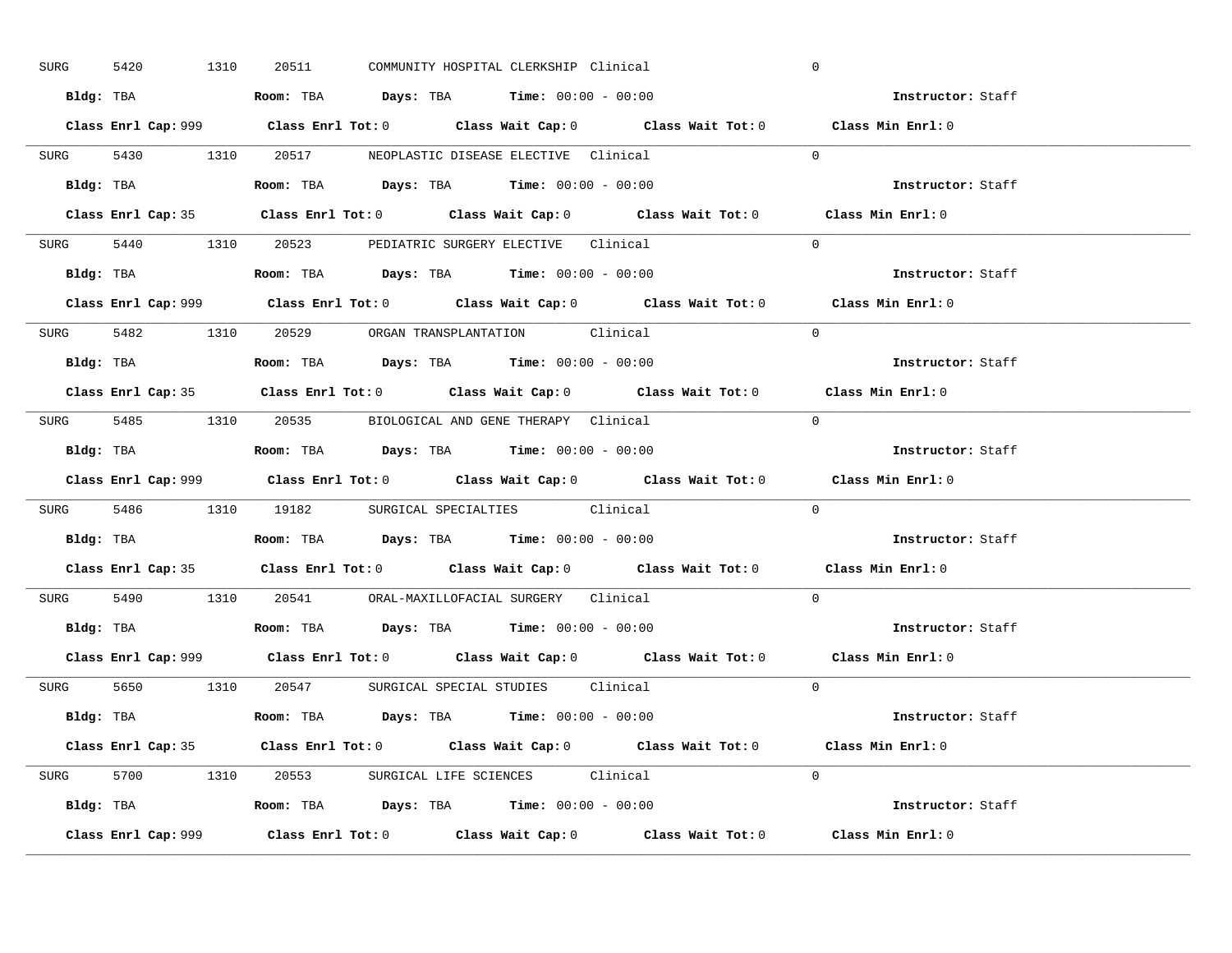### Report ID: SR201 **University of Pittsburgh** Page No. 266 of 512 **Schedule of Classes for Spring Term 2021-2022** Run Date: 06/15/2021 **Four Week - Fourth Rundall Run Time:** 22:30:16

### **School of Medicine - Surgery - Subject: Surgery**

| Catalog Nbr Section<br>Subject | Class Nbr<br>Course Title                                        | Component         | Units<br>Topics   |
|--------------------------------|------------------------------------------------------------------|-------------------|-------------------|
| 1310<br>5884<br>SURG           | 20565<br>HISTORY OF MEDICINE                                     | Directed Studies  | $\Omega$          |
| Bldg: TBA                      | $\texttt{DayS:}$ TBA $\texttt{Time:}$ 00:00 - 00:00<br>Room: TBA |                   | Instructor: Staff |
| Class Enrl Cap: 35             | Class Enrl Tot: $0$ Class Wait Cap: $0$ Class Wait Tot: $0$      |                   | Class Min Enrl: 0 |
| 5885<br>1025<br>SURG           | 22163<br>SURGICAL RESEARCH                                       | Clinical          | $\Omega$          |
| Bldg: TO BE ARRANGED           | <b>Days:</b> TBA <b>Time:</b> $00:00 - 00:00$<br>Room: TBA       |                   | Instructor: Staff |
| Class Enrl Cap: 35             | Class Enrl Tot: $0$ Class Wait Cap: $0$ Class Wait Tot: $0$      |                   | Class Min Enrl: 0 |
| 5900<br>1310<br>SURG           | 20571<br>EXTRAMURAL GENERAL SURGERY                              | Lecture           | $\Omega$          |
| Bldg: TBA                      | <b>Days:</b> TBA <b>Time:</b> $00:00 - 00:00$<br>Room: TBA       |                   | Instructor: Staff |
| Class Enrl Cap: 35             | Class Enrl Tot: $0$ Class Wait Cap: $0$ Class Wait Tot: $0$      |                   | Class Min Enrl: 0 |
| 5902<br>1310<br>SURG           | 20079<br>INDEPENDENT STUDY                                       | Independent Study | $\mathbf{0}$      |
| Bldg: TBA                      | $Time: 00:00 - 00:00$<br>Room: TBA<br>Days: TBA                  |                   | Instructor: Staff |
| Class Enrl Cap: 35             | Class Enrl Tot: 0<br>Class Wait Cap: 0                           | Class Wait Tot: 0 | Class Min Enrl: 0 |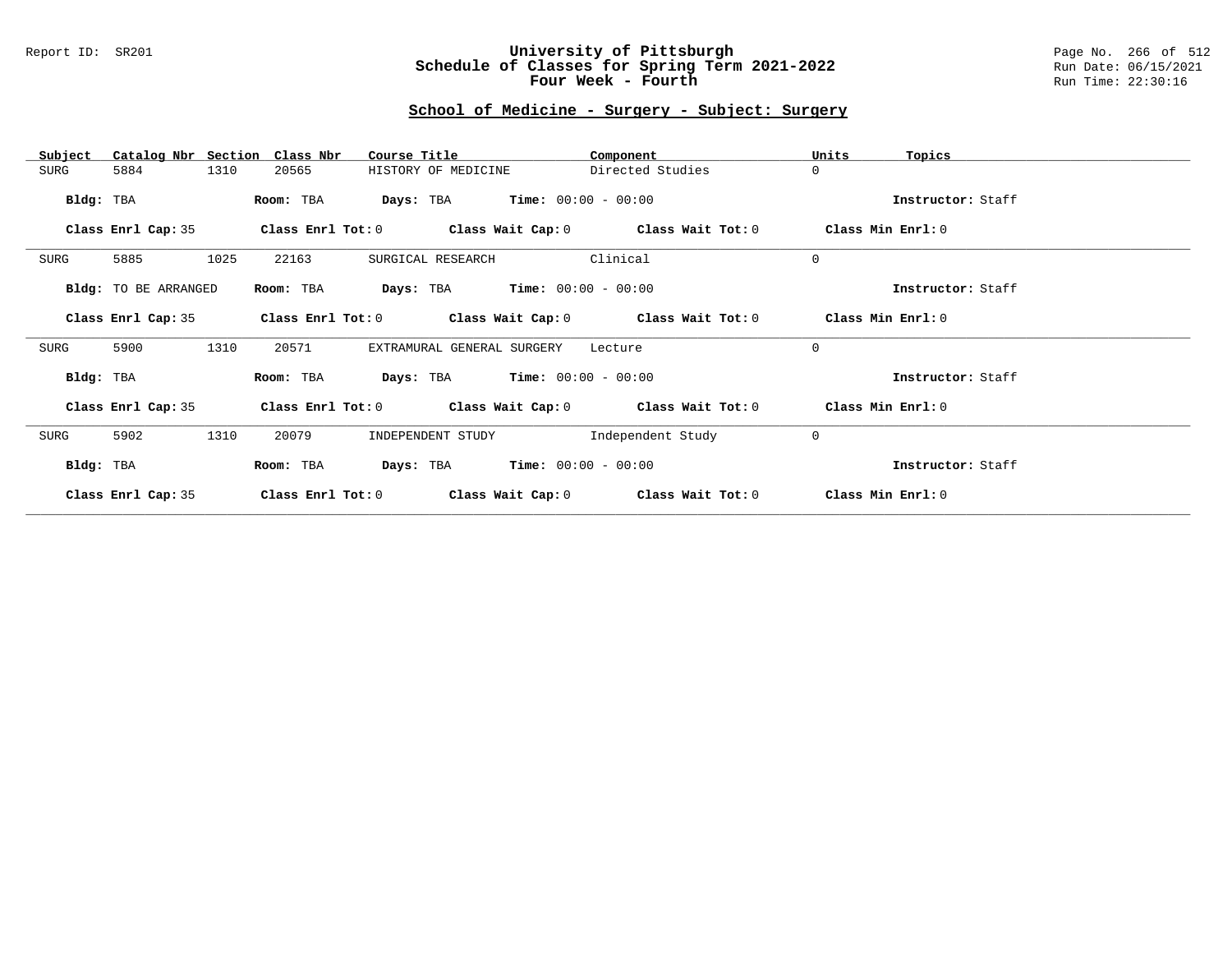#### Report ID: SR201 **University of Pittsburgh** Page No. 267 of 512 **Schedule of Classes for Spring Term 2021-2022** Run Date: 06/15/2021 **Four Week - Fourth Rundall Run Time:** 22:30:16

# **School of Medicine - Urology - Subject: Urology**

| Subject   |                      |      | Catalog Nbr Section Class Nbr | Course Title                                                                           | Component                                                                                   | Units        | Topics            |
|-----------|----------------------|------|-------------------------------|----------------------------------------------------------------------------------------|---------------------------------------------------------------------------------------------|--------------|-------------------|
| URLGY     | 5321                 | 1310 | 20097                         | UROLOGIC ONCOLOGY                                                                      | Clinical                                                                                    | $\Omega$     |                   |
|           | Bldg: TBA            |      |                               | Room: TBA $Days:$ TBA $Time: 00:00 - 00:00$                                            |                                                                                             |              | Instructor: Staff |
|           |                      |      |                               |                                                                                        | Class Enrl Cap: 35 Class Enrl Tot: 0 Class Wait Cap: 0 Class Wait Tot: 0 Class Min Enrl: 0  |              |                   |
| URLGY     | 5470 1310            |      | 20115                         | UROLOGICAL SURGERY (ADULT) Clinical                                                    |                                                                                             | $\Omega$     |                   |
|           | Bldg: TBA            |      |                               | Room: TBA $Days:$ TBA $Time: 00:00 - 00:00$                                            |                                                                                             |              | Instructor: Staff |
|           |                      |      |                               |                                                                                        | Class Enrl Cap: 999 Class Enrl Tot: 0 Class Wait Cap: 0 Class Wait Tot: 0 Class Min Enrl: 0 |              |                   |
| URLGY     | 5471                 | 1310 |                               | 20127 PEDIATRIC UROLOGICAL SURGERY Clinical                                            |                                                                                             | $\Omega$     |                   |
| Bldg: TBA |                      |      |                               | Room: TBA $\rule{1em}{0.15mm}$ Days: TBA $\rule{1.5mm}{0.15mm}$ Time: $00:00 - 00:00$  |                                                                                             |              | Instructor: Staff |
|           |                      |      |                               |                                                                                        | Class Enrl Cap: 999 Class Enrl Tot: 0 Class Wait Cap: 0 Class Wait Tot: 0 Class Min Enrl: 0 |              |                   |
| URLGY     | 5650                 | 1700 |                               |                                                                                        | 23530 INDIVIDUALIZED CLINICAL COURSEDirected Studies                                        | $\mathbf{0}$ |                   |
|           | Bldg: TO BE ARRANGED |      |                               | Room: TBA $Days:$ TBA $Time: 00:00 - 00:00$                                            |                                                                                             |              | Instructor: Staff |
|           |                      |      |                               |                                                                                        | Class Enrl Cap: 35 Class Enrl Tot: 0 Class Wait Cap: 0 Class Wait Tot: 0 Class Min Enrl: 0  |              |                   |
| URLGY     | 5810                 | 1310 | 20145                         |                                                                                        | UROLOGY RESEARCH Directed Studies                                                           | $\Omega$     |                   |
|           | Bldg: TBA            |      |                               | Room: TBA $\rule{1em}{0.15mm}$ Days: TBA $\rule{1.15mm}{0.15mm}$ Time: $00:00 - 00:00$ |                                                                                             |              | Instructor: Staff |
|           |                      |      |                               |                                                                                        | Class Enrl Cap: 35 Class Enrl Tot: 0 Class Wait Cap: 0 Class Wait Tot: 0 Class Min Enrl: 0  |              |                   |
| URLGY     | 5899                 | 1700 | 23537                         |                                                                                        | INDEPENDENT STUDY IN UROLOGY Independent Study                                              | $\Omega$     |                   |
|           | Bldg: TO BE ARRANGED |      |                               | Room: TBA $Days:$ TBA $Time: 00:00 - 00:00$                                            |                                                                                             |              | Instructor: Staff |
|           |                      |      |                               |                                                                                        | Class Enrl Cap: 35 Class Enrl Tot: 0 Class Wait Cap: 0 Class Wait Tot: 0 Class Min Enrl: 0  |              |                   |
| URLGY     | 5900 1310            |      |                               | 20157 EXTRAMURAL UROLOGIC SURGERY Clinical                                             |                                                                                             | $\Omega$     |                   |
| Bldg: TBA |                      |      |                               | Room: TBA $Days:$ TBA $Time: 00:00 - 00:00$                                            |                                                                                             |              | Instructor: Staff |
|           |                      |      |                               |                                                                                        | Class Enrl Cap: 35 Class Enrl Tot: 0 Class Wait Cap: 0 Class Wait Tot: 0 Class Min Enrl: 0  |              |                   |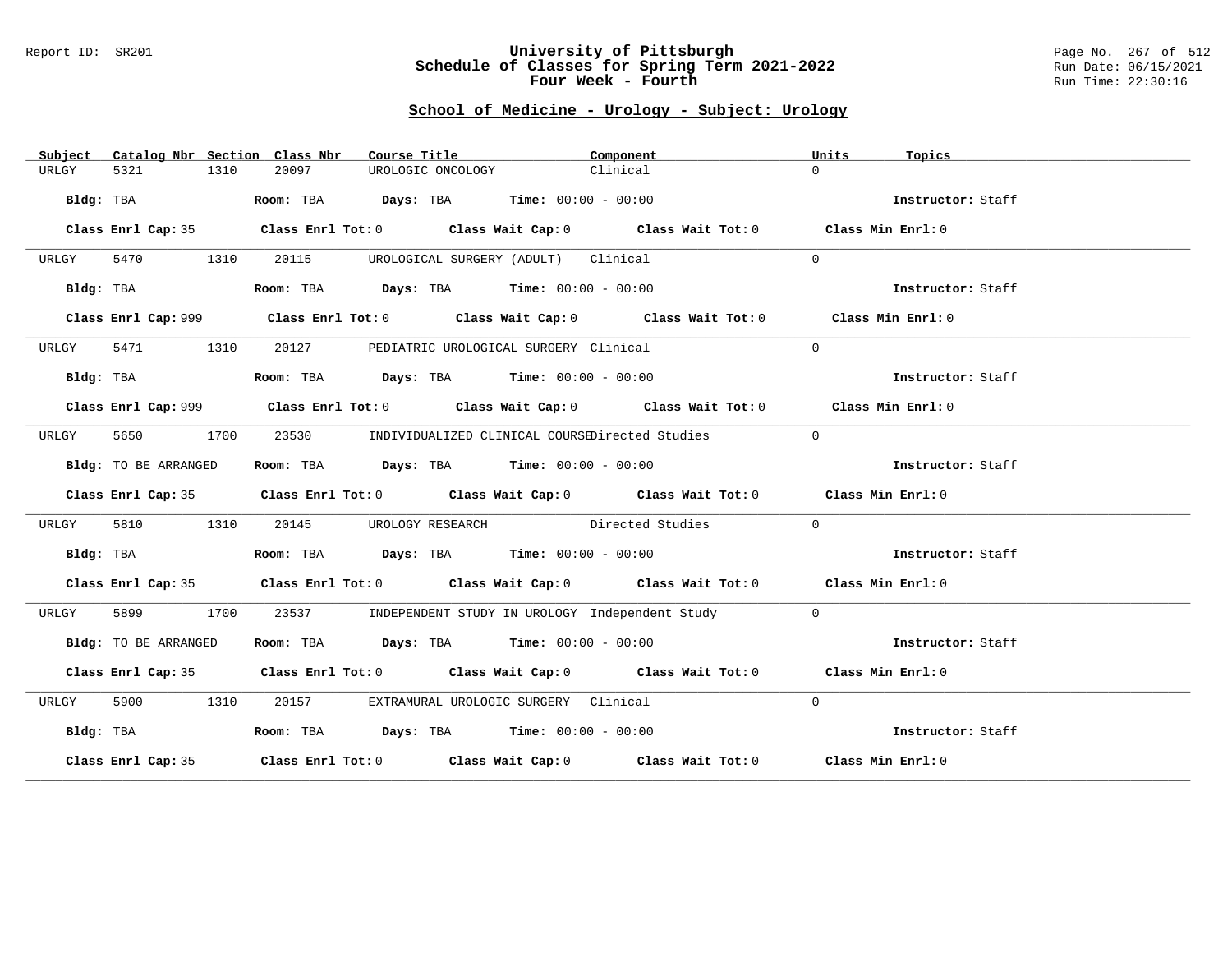#### Report ID: SR201 **University of Pittsburgh** Page No. 268 of 512 **Schedule of Classes for Spring Term 2021-2022** Run Date: 06/15/2021 **Four Week - Fifth Run Time: 22:30:16**

# **School of Medicine - Dermatology - Subject: Dermatology**

| Subject Catalog Nbr Section Class Nbr | Course Title                                                                                   | Component | Units<br>Topics   |
|---------------------------------------|------------------------------------------------------------------------------------------------|-----------|-------------------|
| 5380<br>1410<br>DERM                  | 18451<br>DERMATOLOGY CLERKSHIP                                                                 | Clinical  | $\Omega$          |
| Bldg: TBA                             | <b>Room:</b> TBA $\qquad \qquad$ <b>Days:</b> TBA $\qquad \qquad$ <b>Time:</b> $00:00 - 00:00$ |           | Instructor: Staff |
|                                       | Class Enrl Cap: 35 Class Enrl Tot: 0 Class Wait Cap: 0 Class Wait Tot: 0 Class Min Enrl: 0     |           |                   |
| 5420 1410 19201<br><b>DERM</b>        | BASIC DERMATOLOGY Clinical                                                                     |           | $\Omega$          |
| Bldg: TBA                             | Room: TBA $Days:$ TBA $Time: 00:00 - 00:00$                                                    |           | Instructor: Staff |
|                                       | Class Enrl Cap: 35 Class Enrl Tot: 0 Class Wait Cap: 0 Class Wait Tot: 0 Class Min Enrl: 0     |           |                   |
|                                       | DERM 5425 1410 18445 ADVANCED DERMATOLOGY Clinical                                             |           | $\Omega$          |
| Bldg: TBA                             | Room: TBA $Days:$ TBA $Time: 00:00 - 00:00$                                                    |           | Instructor: Staff |
|                                       | Class Enrl Cap: 35 Class Enrl Tot: 0 Class Wait Cap: 0 Class Wait Tot: 0 Class Min Enrl: 0     |           |                   |
|                                       | DERM 5430 1410 18457 DERMATOLOGIC & PLASTIC SURGERYClinical                                    |           | $\Omega$          |
| Bldg: TBA                             | Room: TBA $Days:$ TBA $Time:$ $00:00 - 00:00$                                                  |           | Instructor: Staff |
|                                       | Class Enrl Cap: 999 Class Enrl Tot: 0 Class Wait Cap: 0 Class Wait Tot: 0 Class Min Enrl: 0    |           |                   |
|                                       | DERM 5440 1410 18469 DERMATOPATHOLOGY Independent Study 0                                      |           |                   |
| Bldg: TBA                             | Room: TBA $\rule{1em}{0.15mm}$ Days: TBA Time: $00:00 - 00:00$                                 |           | Instructor: Staff |
|                                       | Class Enrl Cap: 35 Class Enrl Tot: 0 Class Wait Cap: 0 Class Wait Tot: 0 Class Min Enrl: 0     |           |                   |
| 5650<br>DERM                          | 1410 18475 INDIVIDUALIZED CLINICAL COURSEClinical                                              |           | $\Omega$          |
|                                       | Bldg: TBA                    Room: TBA         Days: TBA         Time: $00:00 - 00:00$         |           | Instructor: Staff |
|                                       | Class Enrl Cap: 35 Class Enrl Tot: 0 Class Wait Cap: 0 Class Wait Tot: 0 Class Min Enrl: 0     |           |                   |
|                                       | DERM 5810 1410 18487 DERMATOLOGY RESEARCH Directed Studies                                     |           | $\Omega$          |
| Bldg: TBA                             | Room: TBA $Days:$ TBA $Time: 00:00 - 00:00$                                                    |           | Instructor: Staff |
|                                       | Class Enrl Cap: 35 Class Enrl Tot: 0 Class Wait Cap: 0 Class Wait Tot: 0 Class Min Enrl: 0     |           |                   |
| 5899<br>1900<br>DERM                  | 23370 INDEPENDENT STUDY DERMATOLOGY Independent Study                                          |           | $\Omega$          |
| Bldg: TO BE ARRANGED                  | Room: TBA $Days: TBA$ Time: $00:00 - 00:00$                                                    |           | Instructor: Staff |
|                                       | Class Enrl Cap: 35 Class Enrl Tot: 0 Class Wait Cap: 0 Class Wait Tot: 0                       |           | Class Min Enrl: 0 |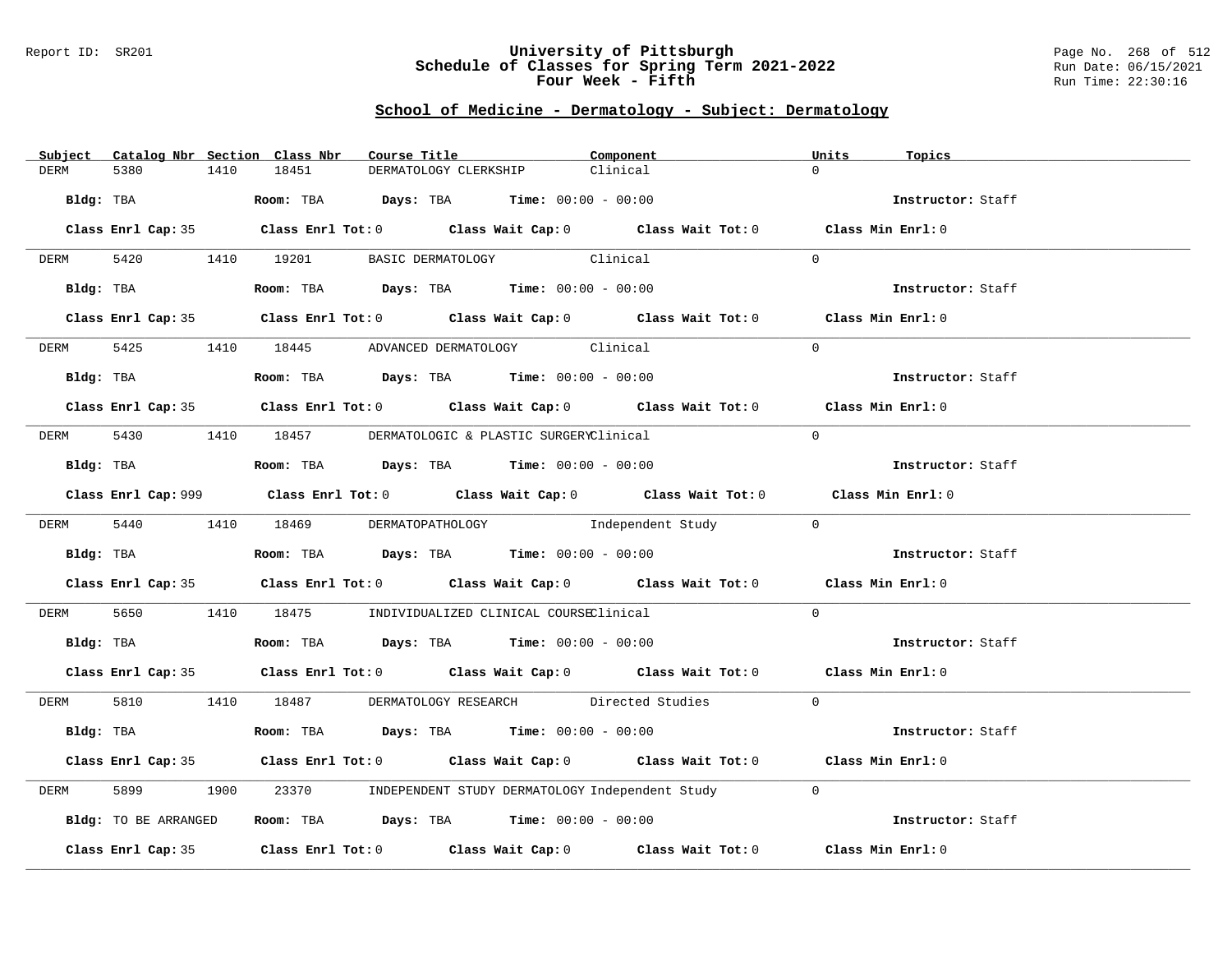| DERM      | 5900               | 1410 | 18499             | EXTRAMURAL DERMATOLOGY | Clinical                     |                   |  |
|-----------|--------------------|------|-------------------|------------------------|------------------------------|-------------------|--|
| Bldg: TBA |                    |      | Room: TBA         | Days: TBA              | <b>Time:</b> $00:00 - 00:00$ | Instructor: Staff |  |
|           | Class Enrl Cap: 35 |      | Class Enrl Tot: 0 | Class Wait Cap: 0      | Class Wait Tot: 0            | Class Min Enrl: 0 |  |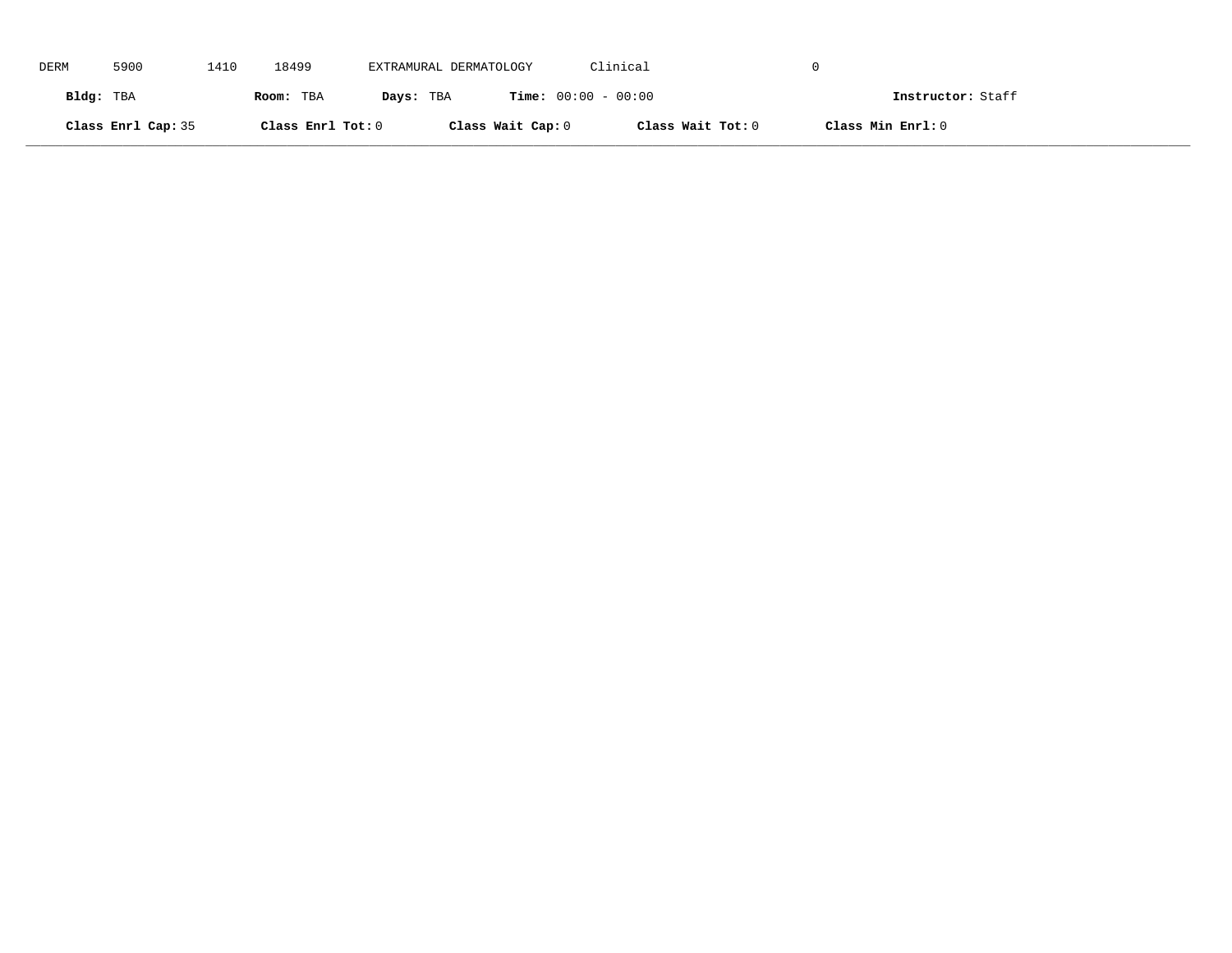### Report ID: SR201 **University of Pittsburgh** Page No. 270 of 512 **Schedule of Classes for Spring Term 2021-2022** Run Date: 06/15/2021 **Four Week - Fifth Run Time: 22:30:16**

# **School of Medicine - Emergency Medicine - Subject: Emergency Medicine**

| Catalog Nbr Section Class Nbr<br>Subject  | Course Title <b>Sourse In the Search</b>                                                    | Component<br>Units   | Topics            |
|-------------------------------------------|---------------------------------------------------------------------------------------------|----------------------|-------------------|
| 5376<br>1410<br>EMED                      | 19207<br>SPECIALTY CARE CLERKSHIP                                                           | $\Omega$<br>Clinical |                   |
| Bldg: TBA                                 | Room: TBA $\rule{1em}{0.15mm}$ Days: TBA Time: $00:00 - 00:00$                              |                      | Instructor: Staff |
|                                           | Class Enrl Cap: 35 Class Enrl Tot: 0 Class Wait Cap: 0 Class Wait Tot: 0 Class Min Enrl: 0  |                      |                   |
| 5450<br>EMED                              | EMERGENCY MEDICINE Clinical<br>1410 19219                                                   | $\Omega$             |                   |
| Bldg: TBA                                 | Room: TBA $Days:$ TBA $Time: 00:00 - 00:00$                                                 |                      | Instructor: Staff |
|                                           | Class Enrl Cap: 999 Class Enrl Tot: 0 Class Wait Cap: 0 Class Wait Tot: 0 Class Min Enrl: 0 |                      |                   |
| 5460 1410<br>EMED                         | 19225<br>MEDICAL TOXICOLOGY Clinical                                                        | $\Omega$             |                   |
| Bldg: TBA                                 | Room: TBA $Days:$ TBA $Time: 00:00 - 00:00$                                                 |                      | Instructor: Staff |
|                                           | Class Enrl Cap: 35 Class Enrl Tot: 0 Class Wait Cap: 0 Class Wait Tot: 0 Class Min Enrl: 0  |                      |                   |
| 5465 346<br>1030<br>EMED                  | 21687<br>POINT OF CARE ULTRASONOGRAPHY Clinical                                             | $\Omega$             |                   |
| Bldg: TO BE ARRANGED                      | Room: TBA $Days:$ TBA $Time: 00:00 - 00:00$                                                 |                      | Instructor: Staff |
|                                           | Class Enrl Cap: 35 Class Enrl Tot: 0 Class Wait Cap: 0 Class Wait Tot: 0 Class Min Enrl: 0  |                      |                   |
| 5466 1800<br>EMED                         | 28420 POST CARDIAC ARREST SERVICE Clinical                                                  | $\Omega$             |                   |
| Bldg: TO BE ARRANGED                      | Room: TBA $\rule{1em}{0.15mm}$ Days: TBA $\rule{1.15mm}]{0.15mm}$ Time: $0.000 - 0.0000$    |                      | Instructor: Staff |
|                                           | Class Enrl Cap: 35 Class Enrl Tot: 0 Class Wait Cap: 0 Class Wait Tot: 0 Class Min Enrl: 0  |                      |                   |
| 5470 1220<br>EMED                         | 22093 QUALITY AND PATIENT SAFETY Lecture                                                    | $\Omega$             |                   |
| Bldg: WEB Based Class                     | Room: TBA $Days:$ TBA $Time: 00:00 - 00:00$                                                 |                      | Instructor: Staff |
| Class Enrl Cap: 200<br>Attributes: Online | Class Enrl Tot: $0$ Class Wait Cap: $0$ Class Wait Tot: $0$                                 |                      | Class Min Enrl: 0 |
| 5650<br>1410<br>EMED                      | 19231<br>INDIVIDUALIZED CLINICAL COURSEClinical                                             | $\Omega$             |                   |
| Bldg: TBA                                 | Room: TBA $\rule{1em}{0.15mm}$ Days: TBA Time: $00:00 - 00:00$                              |                      | Instructor: Staff |
| Class Enrl Cap: 35                        | Class Enrl Tot: $0$ Class Wait Cap: $0$ Class Wait Tot: $0$ Class Min Enrl: $0$             |                      |                   |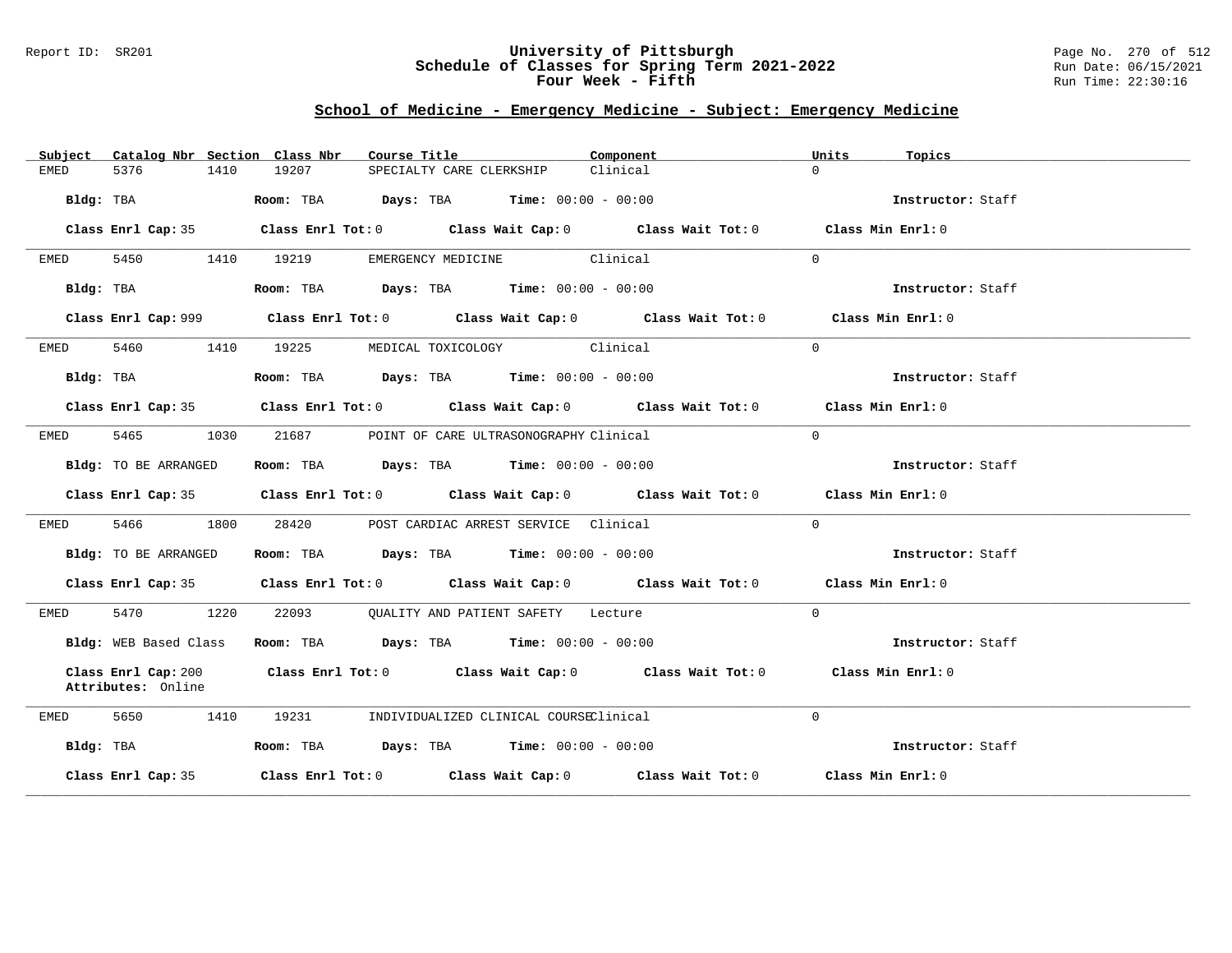### Report ID: SR201 **University of Pittsburgh** Page No. 271 of 512 **Schedule of Classes for Spring Term 2021-2022** Run Date: 06/15/2021 **Four Week - Fifth Run Time: 22:30:16**

# **School of Medicine - Emergency Medicine - Subject: Emergency Medicine**

| Catalog Nbr Section Class Nbr<br>Subject | Course Title                                                                               | Component                                      | Units<br>Topics   |
|------------------------------------------|--------------------------------------------------------------------------------------------|------------------------------------------------|-------------------|
| <b>EMED</b><br>5735<br>1410              | 19237<br>SCIENCE OF RESUSCITATION (ILS)Clinical                                            |                                                | $\Omega$          |
| Bldg: TBA                                | $\texttt{Days:}$ TBA Time: $00:00 - 00:00$<br>Room: TBA                                    |                                                | Instructor: Staff |
| Class Enrl Cap: 999                      | Class Enrl Tot: $0$ Class Wait Cap: $0$ Class Wait Tot: $0$                                |                                                | Class Min Enrl: 0 |
| 5740<br>1410<br>EMED                     | 19243<br>EXERCISE IS MEDICINE Workshop                                                     |                                                | $\Omega$          |
| Bldg: TBA                                | Room: TBA $\rule{1em}{0.15mm}$ Days: TBA $\rule{1.15mm}]{0.15mm}$ Time: $0.000 - 0.0000$   |                                                | Instructor: Staff |
| Class Enrl Cap: 35                       | Class Enrl Tot: $0$ Class Wait Cap: $0$ Class Wait Tot: $0$ Class Min Enrl: $0$            |                                                |                   |
| 5750<br>1800<br>EMED                     | 28370<br>GET READY FOR RESIDENCY Clinical                                                  |                                                | $\Omega$          |
| Bldg: TO BE ARRANGED                     | Room: TBA $Days:$ TBA $Time: 00:00 - 00:00$                                                |                                                | Instructor: Staff |
|                                          | Class Enrl Cap: 35 Class Enrl Tot: 0 Class Wait Cap: 0 Class Wait Tot: 0 Class Min Enrl: 0 |                                                |                   |
| 5898<br>1410<br>EMED                     | 19249<br>INDIVIDUAL STUDY OR RESEARCH Directed Studies                                     |                                                | $\overline{0}$    |
| Bldg: TBA                                | Room: TBA $Days:$ TBA $Time: 00:00 - 00:00$                                                |                                                | Instructor: Staff |
|                                          | Class Enrl Cap: 35 Class Enrl Tot: 0 Class Wait Cap: 0 Class Wait Tot: 0 Class Min Enrl: 0 |                                                |                   |
| 5899<br>1900<br>EMED                     | 23377                                                                                      | INDEP STUDY IN EMERGENCY MED Independent Study | $\mathbf 0$       |
| Bldg: TO BE ARRANGED                     | Room: TBA $Days:$ TBA $Time: 00:00 - 00:00$                                                |                                                | Instructor: Staff |
|                                          | Class Enrl Cap: 35 Class Enrl Tot: 0 Class Wait Cap: 0 Class Wait Tot: 0 Class Min Enrl: 0 |                                                |                   |
| 5900<br>1410<br>EMED                     | 19255<br>EXTRAMURAL EMERGENCY MEDICINE Clinical                                            |                                                | $\mathbf{0}$      |
| Bldg: TBA                                | Room: TBA $Days:$ TBA $Time: 00:00 - 00:00$                                                |                                                | Instructor: Staff |
|                                          | Class Enrl Cap: 35 Class Enrl Tot: 0 Class Wait Cap: 0 Class Wait Tot: 0 Class Min Enrl: 0 |                                                |                   |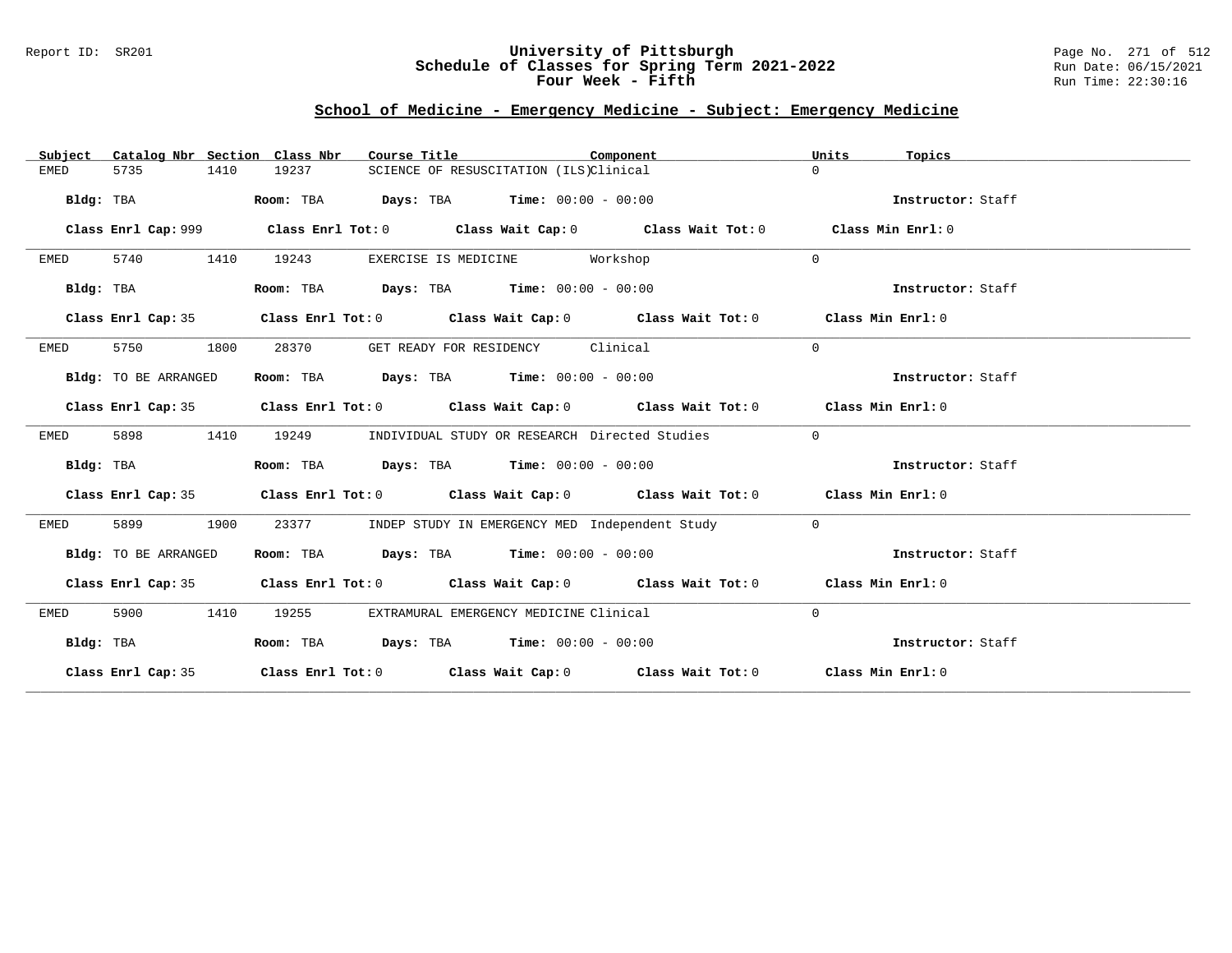### Report ID: SR201 **University of Pittsburgh** Page No. 272 of 512 **Schedule of Classes for Spring Term 2021-2022** Run Date: 06/15/2021 **Four Week - Fifth Run Time: 22:30:16**

# **School of Medicine - Family Medicine and Clinical Epidemiology - Subject: Family Medicine**

|    | Subject Catalog Nbr Section Class Nbr | Course Title                                                                                | Component | Units<br>Topics   |
|----|---------------------------------------|---------------------------------------------------------------------------------------------|-----------|-------------------|
| FM | 5316<br>1410                          | 19261<br>FAMILY MEDICINE CLERKSHIP                                                          | Clinical  | $\Omega$          |
|    | Bldg: TBA                             | Room: TBA $Days:$ TBA $Time: 00:00 - 00:00$                                                 |           | Instructor: Staff |
|    |                                       | Class Enrl Cap: 35 Class Enrl Tot: 0 Class Wait Cap: 0 Class Wait Tot: 0 Class Min Enrl: 0  |           |                   |
|    |                                       | FM 5401 1410 19267 FAMILY MEDICINE ACTING INTERN Clinical                                   |           | $\Omega$          |
|    | Bldg: TBA                             | Room: TBA $Days:$ TBA $Time: 00:00 - 00:00$                                                 |           | Instructor: Staff |
|    |                                       | Class Enrl Cap: 999 Class Enrl Tot: 0 Class Wait Cap: 0 Class Wait Tot: 0 Class Min Enrl: 0 |           |                   |
|    |                                       | FM 5406 1410 19273 EXTRAMURAL ACTING INTERNSHIP Clinical                                    |           | $\Omega$          |
|    | Bldg: TBA                             | Room: TBA $Days:$ TBA $Time: 00:00 - 00:00$                                                 |           | Instructor: Staff |
|    |                                       | Class Enrl Cap: 35 Class Enrl Tot: 0 Class Wait Cap: 0 Class Wait Tot: 0 Class Min Enrl: 0  |           |                   |
|    |                                       | FM 5420 1410 19279 INDIAN HEALTH SERVICE Independent Study 0                                |           |                   |
|    | Bldg: TBA                             | Room: TBA $Days:$ TBA Time: $00:00 - 00:00$                                                 |           | Instructor: Staff |
|    |                                       | Class Enrl Cap: 35 Class Enrl Tot: 0 Class Wait Cap: 0 Class Wait Tot: 0 Class Min Enrl: 0  |           |                   |
|    |                                       | FM 5430 1410 18505 FAMILY PRACTICE-MANAGED CARE Clinical                                    |           | $\Omega$          |
|    |                                       | <b>Bldg:</b> TBA <b>Room:</b> TBA <b>Days:</b> TBA <b>Time:</b> $00:00 - 00:00$             |           | Instructor: Staff |
|    |                                       | Class Enrl Cap: 999 Class Enrl Tot: 0 Class Wait Cap: 0 Class Wait Tot: 0 Class Min Enrl: 0 |           |                   |
|    | FM 5431                               | 1410 18517 TOPICS IN FAMILY MEDICINE Clinical                                               |           | $\Omega$          |
|    |                                       | Bldg: TBA                      Room: TBA         Days: TBA         Time: 00:00 - 00:00      |           | Instructor: Staff |
|    |                                       | Class Enrl Cap: 999 Class Enrl Tot: 0 Class Wait Cap: 0 Class Wait Tot: 0 Class Min Enrl: 0 |           |                   |
|    |                                       | FM 5440 1410 19285 CLINCAL EPDMLGY INTERNSHIP Directed Studies 0                            |           |                   |
|    | Bldg: TBA                             | Room: TBA $Days:$ TBA $Time: 00:00 - 00:00$                                                 |           | Instructor: Staff |
|    |                                       | Class Enrl Cap: 35 Class Enrl Tot: 0 Class Wait Cap: 0 Class Wait Tot: 0 Class Min Enrl: 0  |           |                   |
|    |                                       | FM 5448 1410 19291 FAMILY CENTERED MATERNITY CAREClinical                                   |           | $\Omega$          |
|    |                                       | Bldg: TBA                  Room: TBA        Days: TBA        Time: 00:00 - 00:00            |           | Instructor: Staff |
|    | Class Enrl Cap: 35                    | Class Enrl Tot: $0$ Class Wait Cap: $0$ Class Wait Tot: $0$ Class Min Enrl: $0$             |           |                   |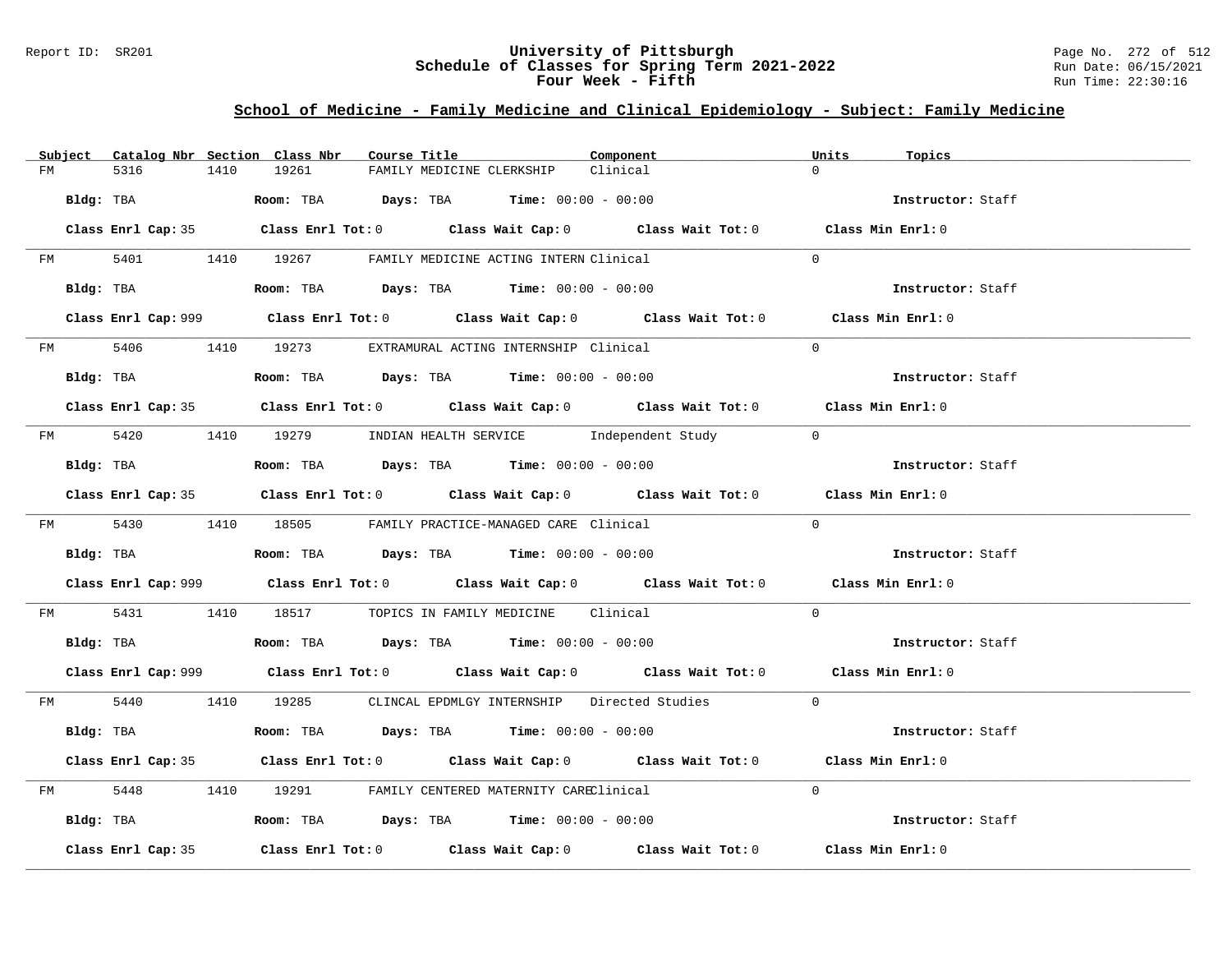| FM | 5450 |  | 1410 19303                                                                             |  | COMMUNITY FAMILY MEDICINE Clinical |                                                                                             | $\overline{0}$ |                                                                                             |  |
|----|------|--|----------------------------------------------------------------------------------------|--|------------------------------------|---------------------------------------------------------------------------------------------|----------------|---------------------------------------------------------------------------------------------|--|
|    |      |  | Bldg: TBA                   Room: TBA         Days: TBA         Time: $00:00 - 00:00$  |  |                                    |                                                                                             |                | Instructor: Staff                                                                           |  |
|    |      |  |                                                                                        |  |                                    | Class Enrl Cap: 999 Class Enrl Tot: 0 Class Wait Cap: 0 Class Wait Tot: 0 Class Min Enrl: 0 |                |                                                                                             |  |
|    |      |  |                                                                                        |  |                                    | FM 5451 1410 18529 RURAL FAMILY MEDICINE Clinical 0                                         |                |                                                                                             |  |
|    |      |  | Bldg: TBA                   Room: TBA         Days: TBA         Time: $00:00 - 00:00$  |  |                                    |                                                                                             |                | Instructor: Staff                                                                           |  |
|    |      |  |                                                                                        |  |                                    |                                                                                             |                | Class Enrl Cap: 999 Class Enrl Tot: 0 Class Wait Cap: 0 Class Wait Tot: 0 Class Min Enrl: 0 |  |
|    |      |  | FM 5455 1410 19315 PRIMARY CARE SPORTS MEDICINE Clinical                               |  |                                    |                                                                                             |                | $\Omega$                                                                                    |  |
|    |      |  | Bldg: TBA                    Room: TBA         Days: TBA        Time: $00:00 - 00:00$  |  |                                    |                                                                                             |                | Instructor: Staff                                                                           |  |
|    |      |  |                                                                                        |  |                                    |                                                                                             |                | Class Enrl Cap: 999 Class Enrl Tot: 0 Class Wait Cap: 0 Class Wait Tot: 0 Class Min Enrl: 0 |  |
|    |      |  | FM 5460 1410 19321 FAMILY PRACTICE Clinical                                            |  |                                    |                                                                                             |                | $\Omega$                                                                                    |  |
|    |      |  | Bldg: TBA<br>Room: TBA<br>Days: TBA<br>Time: $00:00 - 00:00$                           |  |                                    |                                                                                             |                | Instructor: Staff                                                                           |  |
|    |      |  |                                                                                        |  |                                    |                                                                                             |                | Class Enrl Cap: 999 Class Enrl Tot: 0 Class Wait Cap: 0 Class Wait Tot: 0 Class Min Enrl: 0 |  |
|    |      |  | FM 5461 1410 19333 EXTRAMURAL FAMILY PRACTICE Clinical                                 |  |                                    |                                                                                             | $\bigcirc$     |                                                                                             |  |
|    |      |  |                                                                                        |  |                                    |                                                                                             |                | Instructor: Staff                                                                           |  |
|    |      |  |                                                                                        |  |                                    |                                                                                             |                |                                                                                             |  |
|    |      |  |                                                                                        |  |                                    | Class Enrl Cap: 35 Class Enrl Tot: 0 Class Wait Cap: 0 Class Wait Tot: 0 Class Min Enrl: 0  |                |                                                                                             |  |
|    |      |  | FM 5462 1050 24354 COMBINED FAMILY MED & PSYCT Clinical                                |  |                                    |                                                                                             |                | $\overline{0}$                                                                              |  |
|    |      |  | Bldg: TO BE ARRANGED ROOM: TBA Days: TBA Time: 00:00 - 00:00                           |  |                                    |                                                                                             |                | <b>Instructor:</b> Staff                                                                    |  |
|    |      |  |                                                                                        |  |                                    | Class Enrl Cap: 35 Class Enrl Tot: 0 Class Wait Cap: 0 Class Wait Tot: 0 Class Min Enrl: 0  |                |                                                                                             |  |
|    |      |  | FM 5465 1410 19339 INTEGRATIVE MEDICINE Clinical                                       |  |                                    |                                                                                             |                | $\Omega$                                                                                    |  |
|    |      |  | Bldg: TBA                    Room: TBA         Days: TBA         Time: $00:00 - 00:00$ |  |                                    |                                                                                             |                | Instructor: Staff                                                                           |  |
|    |      |  |                                                                                        |  |                                    | Class Enrl Cap: 35 Class Enrl Tot: 0 Class Wait Cap: 0 Class Wait Tot: 0 Class Min Enrl: 0  |                |                                                                                             |  |
|    |      |  | FM 5470 1410 19351 PRACTICE-BASED PHARMACOTHERAPYClinical                              |  |                                    |                                                                                             |                | $\Omega$                                                                                    |  |
|    |      |  | Bldg: TBA                   Room: TBA         Days: TBA         Time: 00:00 - 00:00    |  |                                    |                                                                                             |                | Instructor: Staff                                                                           |  |
|    |      |  |                                                                                        |  |                                    | Class Enrl Cap: 999 Class Enrl Tot: 0 Class Wait Cap: 0 Class Wait Tot: 0 Class Min Enrl: 0 |                |                                                                                             |  |
|    |      |  | FM 5485 1410 19357 CULTURAL COMPETENCY Clinical                                        |  |                                    |                                                                                             |                | $\Omega$                                                                                    |  |
|    |      |  | Bldg: TBA                    Room: TBA         Days: TBA         Time: $00:00 - 00:00$ |  |                                    |                                                                                             |                | Instructor: Staff                                                                           |  |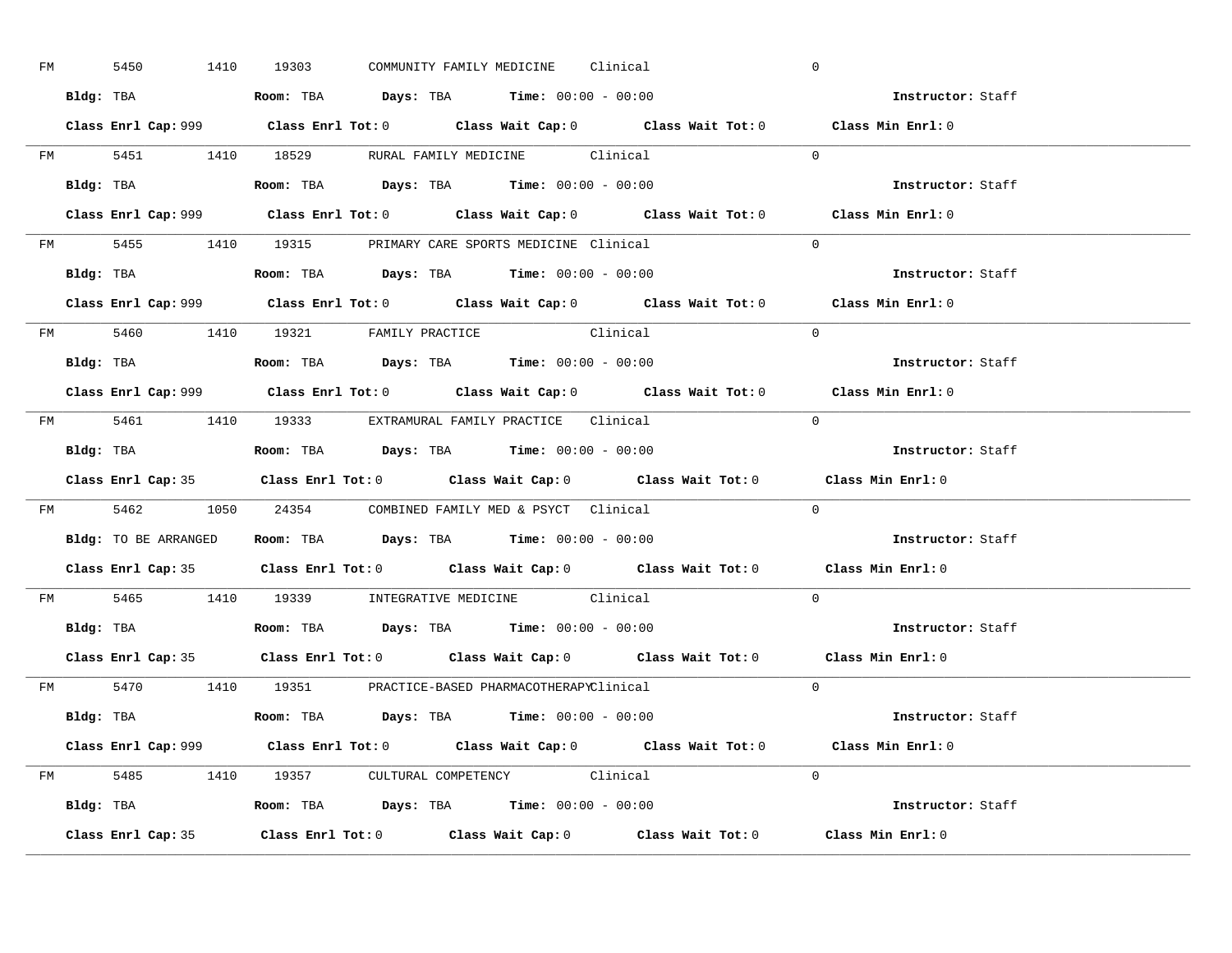### Report ID: SR201 **University of Pittsburgh** Page No. 274 of 512 **Schedule of Classes for Spring Term 2021-2022** Run Date: 06/15/2021 **Four Week - Fifth Run Time: 22:30:16**

# **School of Medicine - Family Medicine and Clinical Epidemiology - Subject: Family Medicine**

|    | Subject   | Catalog Nbr Section Class Nbr                           |      |       | Course Title |                                                      | Component                                                                                  | Units          | Topics            |  |
|----|-----------|---------------------------------------------------------|------|-------|--------------|------------------------------------------------------|--------------------------------------------------------------------------------------------|----------------|-------------------|--|
| FM |           | 5500                                                    | 1410 | 19363 |              | INTERNATIONAL FAMILY MEDICINE Clinical               |                                                                                            | $\Omega$       |                   |  |
|    | Bldg: TBA |                                                         |      |       |              | Room: TBA $Days:$ TBA $Time: 00:00 - 00:00$          |                                                                                            |                | Instructor: Staff |  |
|    |           |                                                         |      |       |              |                                                      | Class Enrl Cap: 35 Class Enrl Tot: 0 Class Wait Cap: 0 Class Wait Tot: 0 Class Min Enrl: 0 |                |                   |  |
|    | FM        |                                                         |      |       |              | 5505 1410 19369 FAMILY MEDICINE IN HONDURAS Clinical |                                                                                            | $\Omega$       |                   |  |
|    |           | Bldg: TBA                                               |      |       |              | Room: TBA $Days:$ TBA $Time: 00:00 - 00:00$          |                                                                                            |                | Instructor: Staff |  |
|    |           |                                                         |      |       |              |                                                      | Class Enrl Cap: 35 Class Enrl Tot: 0 Class Wait Cap: 0 Class Wait Tot: 0 Class Min Enrl: 0 |                |                   |  |
|    |           |                                                         |      |       |              |                                                      | FM 5650 1900 23384 INDIVIDUALIZED CLINICAL COURSEDirected Studies                          | $\Omega$       |                   |  |
|    |           | Bldg: TO BE ARRANGED                                    |      |       |              | Room: TBA $Days:$ TBA $Time: 00:00 - 00:00$          |                                                                                            |                | Instructor: Staff |  |
|    |           |                                                         |      |       |              |                                                      | Class Enrl Cap: 35 Class Enrl Tot: 0 Class Wait Cap: 0 Class Wait Tot: 0 Class Min Enrl: 0 |                |                   |  |
|    |           |                                                         |      |       |              |                                                      | FM 5812 1410 18535 COMMUNTY-BASED PBLC HLTH POLCYIndependent Study                         | $\overline{0}$ |                   |  |
|    |           | Bldg: TBA                                               |      |       |              | Room: TBA $Days:$ TBA $Time: 00:00 - 00:00$          |                                                                                            |                | Instructor: Staff |  |
|    |           |                                                         |      |       |              |                                                      | Class Enrl Cap: 35 Class Enrl Tot: 0 Class Wait Cap: 0 Class Wait Tot: 0 Class Min Enrl: 0 |                |                   |  |
|    |           | FM 5815 1410 19381 BIOETHICS CONFR AND READINGS Seminar |      |       |              |                                                      |                                                                                            | $\Omega$       |                   |  |
|    |           | Bldg: TBA                                               |      |       |              | Room: TBA $Days:$ TBA $Time: 00:00 - 00:00$          |                                                                                            |                | Instructor: Staff |  |
|    |           |                                                         |      |       |              |                                                      | Class Enrl Cap: 35 Class Enrl Tot: 0 Class Wait Cap: 0 Class Wait Tot: 0 Class Min Enrl: 0 |                |                   |  |
| FM |           | 5840                                                    |      |       |              |                                                      | 1900 23391 RESEARCH IN FAMILY MEDICINE Directed Studies                                    | $\Omega$       |                   |  |
|    |           | Bldg: TO BE ARRANGED                                    |      |       |              | Room: TBA $Days:$ TBA $Time: 00:00 - 00:00$          |                                                                                            |                | Instructor: Staff |  |
|    |           |                                                         |      |       |              |                                                      | Class Enrl Cap: 35 Class Enrl Tot: 0 Class Wait Cap: 0 Class Wait Tot: 0 Class Min Enrl: 0 |                |                   |  |
|    |           |                                                         |      |       |              |                                                      | FM 5899 1900 23398 INDEPENDENT STUDY FAMILY MED Independent Study 0                        |                |                   |  |
|    |           | Bldg: TO BE ARRANGED                                    |      |       |              | Room: TBA $Days:$ TBA $Time: 00:00 - 00:00$          |                                                                                            |                | Instructor: Staff |  |
|    |           |                                                         |      |       |              |                                                      | Class Enrl Cap: 35 Class Enrl Tot: 0 Class Wait Cap: 0 Class Wait Tot: 0 Class Min Enrl: 0 |                |                   |  |
| FM |           |                                                         |      |       |              |                                                      | 5900 1410 19387 FAMILY MED INDEPENDENT STUDY Directed Studies                              | $\Omega$       |                   |  |
|    |           | Bldg: TBA                                               |      |       |              | Room: TBA $Days:$ TBA $Time:$ $00:00 - 00:00$        |                                                                                            |                | Instructor: Staff |  |
|    |           | Class Enrl Cap: 35                                      |      |       |              |                                                      | Class Enrl Tot: $0$ Class Wait Cap: $0$ Class Wait Tot: $0$ Class Min Enrl: $0$            |                |                   |  |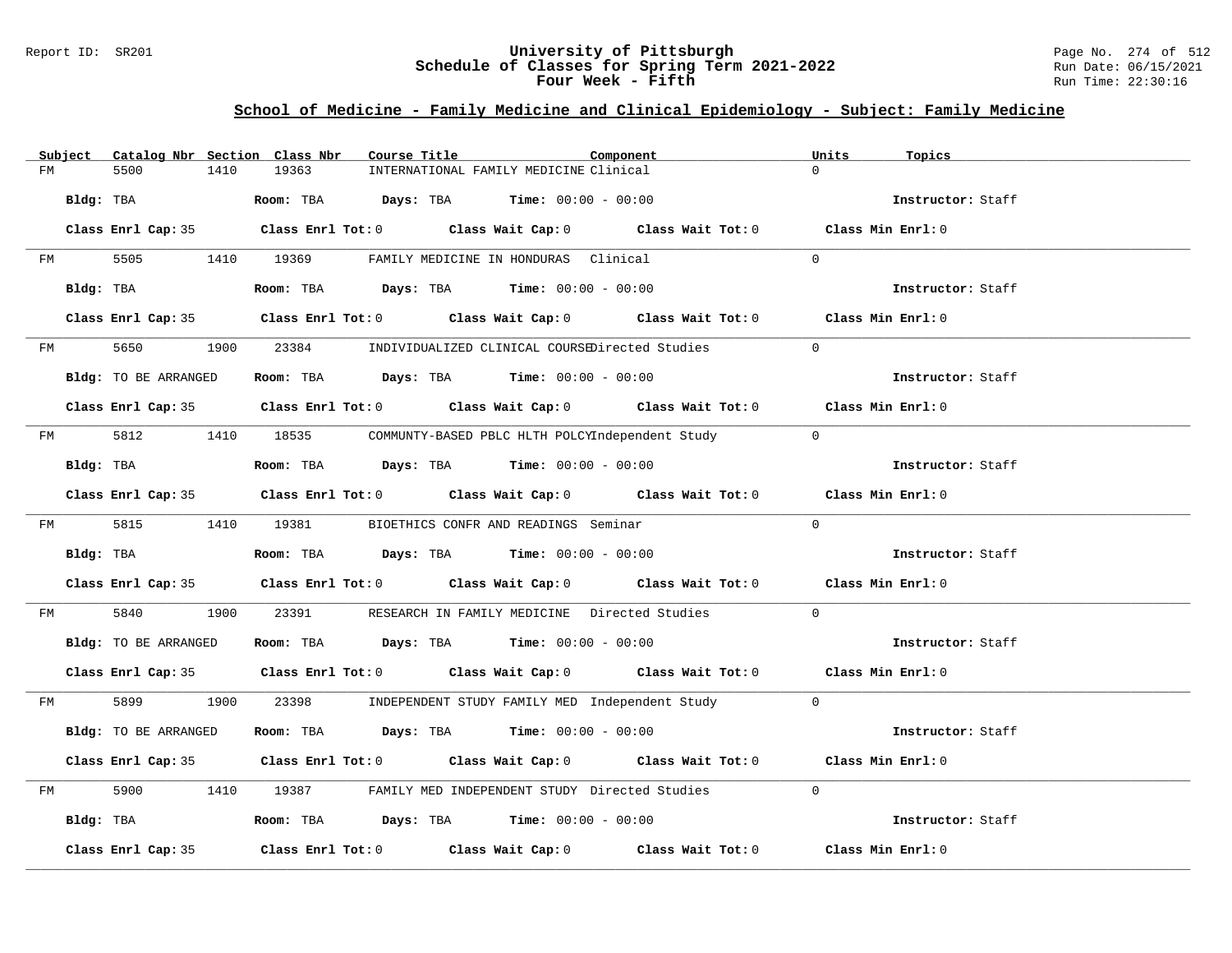| FM | 5910               | 1410 | 19399             | LEADERSHIP/MGMT/ADMINISTRATIONPracticum |                              |                   |                   |  |
|----|--------------------|------|-------------------|-----------------------------------------|------------------------------|-------------------|-------------------|--|
|    | Bldg: TBA          |      | Room: TBA         | Days: TBA                               | <b>Time:</b> $00:00 - 00:00$ |                   | Instructor: Staff |  |
|    | Class Enrl Cap: 35 |      | Class Enrl Tot: 0 |                                         | Class Wait Cap: 0            | Class Wait Tot: 0 | Class Min Enrl: 0 |  |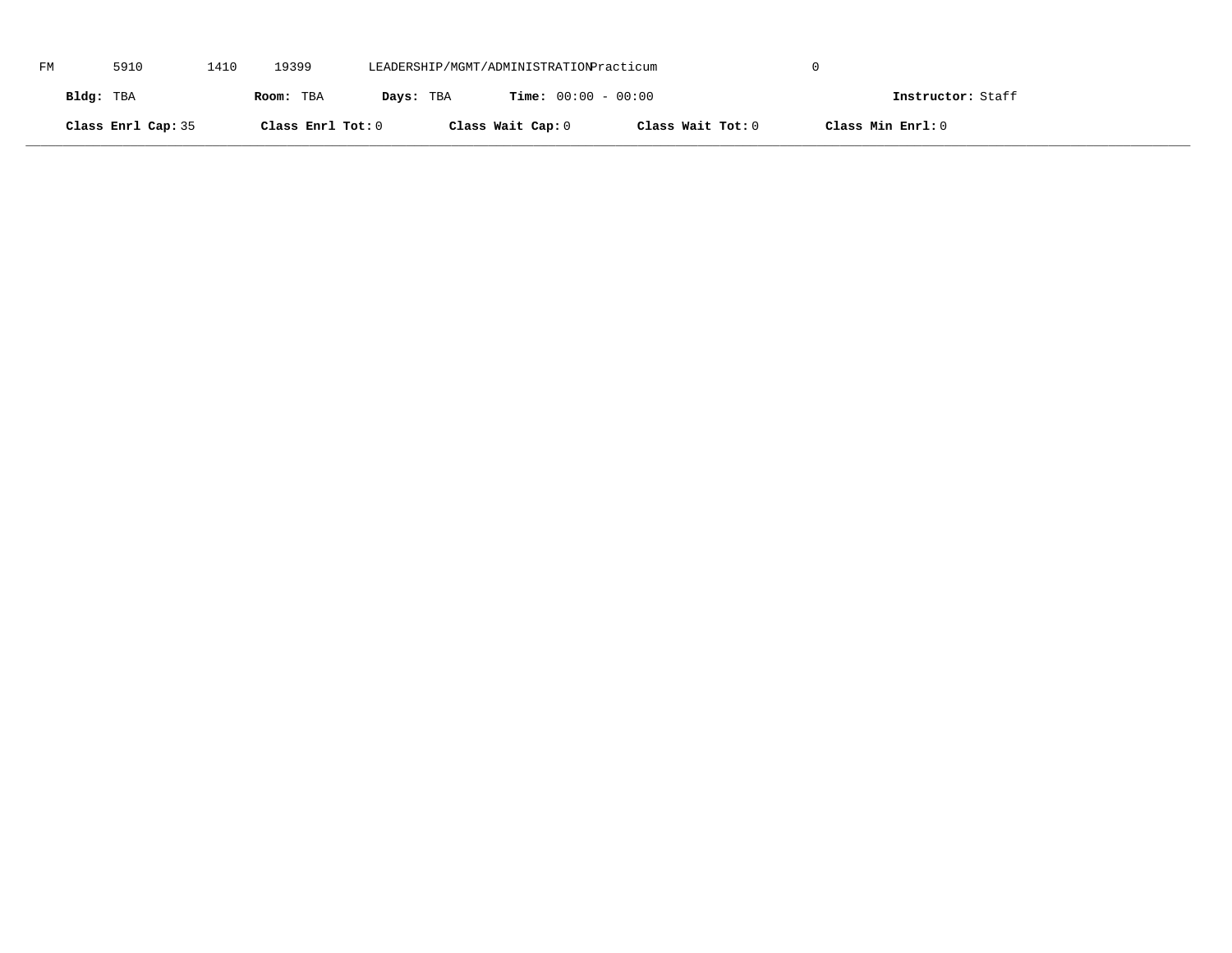### Report ID: SR201 **University of Pittsburgh** Page No. 276 of 512 **Schedule of Classes for Spring Term 2021-2022** Run Date: 06/15/2021 **Four Week - Fifth Run Time: 22:30:16**

# **School of Medicine - Family Medicine and Clinical Epidemiology - Subject: Medical Elective**

| 19855<br>$\Omega$<br>5300<br>1410<br>BOARD STUDY ELECTIVE<br>Independent Study<br>MSELCT<br>Bldg: TBA                   Room: TBA        Days: TBA        Time: $00:00 - 00:00$<br>Instructor: Staff<br>Class Enrl Cap: 35 Class Enrl Tot: 0 Class Wait Cap: 0 Class Wait Tot: 0 Class Min Enrl: 0<br>MSELCT 5301 1410 19861 SPECIAL STUDIES Directed Studies<br>$\Omega$ |  |
|---------------------------------------------------------------------------------------------------------------------------------------------------------------------------------------------------------------------------------------------------------------------------------------------------------------------------------------------------------------------------|--|
|                                                                                                                                                                                                                                                                                                                                                                           |  |
|                                                                                                                                                                                                                                                                                                                                                                           |  |
|                                                                                                                                                                                                                                                                                                                                                                           |  |
|                                                                                                                                                                                                                                                                                                                                                                           |  |
| Instructor: Staff                                                                                                                                                                                                                                                                                                                                                         |  |
| Class Enrl Cap: 35 Class Enrl Tot: 0 Class Wait Cap: 0 Class Wait Tot: 0 Class Min Enrl: 0                                                                                                                                                                                                                                                                                |  |
| MSELCT 5310 1410 19870 MENTORED PROJECT INTERIM GRADEDirected Studies<br>$\Omega$                                                                                                                                                                                                                                                                                         |  |
|                                                                                                                                                                                                                                                                                                                                                                           |  |
| Bldg: TBA                   Room: TBA         Days: TBA        Time: $00:00 - 00:00$<br>Instructor: Staff                                                                                                                                                                                                                                                                 |  |
| Class Enrl Cap: 200 Class Enrl Tot: 0 Class Wait Cap: 0 Class Wait Tot: 0 Class Min Enrl: 0                                                                                                                                                                                                                                                                               |  |
| MSELCT 5315 1410 19876 MENTORED PROJECT INTERIM GRADEDirected Studies<br>$\Omega$                                                                                                                                                                                                                                                                                         |  |
| Bldg: TBA                         Room: TBA            Days: TBA           Time: $00:00 - 00:00$<br>Instructor: Staff                                                                                                                                                                                                                                                     |  |
| Class Enrl Cap: 200 Class Enrl Tot: 0 Class Wait Cap: 0 Class Wait Tot: 0 Class Min Enrl: 0                                                                                                                                                                                                                                                                               |  |
| MSELCT 5400 1410 19888 BOARD STUDY ELECTIVE Independent Study 0                                                                                                                                                                                                                                                                                                           |  |
| Bldg: TBA                    Room: TBA         Days: TBA         Time: 00:00 - 00:00<br>Instructor: Staff                                                                                                                                                                                                                                                                 |  |
| Class Enrl Cap: 35 Class Enrl Tot: 0 Class Wait Cap: 0 Class Wait Tot: 0 Class Min Enrl: 0                                                                                                                                                                                                                                                                                |  |
| $\Omega$<br>MSELCT 5401 1410 19900 SPECIAL STUDIES Directed Studies                                                                                                                                                                                                                                                                                                       |  |
| Bldg: TO BE ARRANGED ROOM: TBA Days: TBA Time: 00:00 - 00:00<br>Instructor: Staff                                                                                                                                                                                                                                                                                         |  |
| Class Enrl Cap: 200 Class Enrl Tot: 0 Class Wait Cap: 0 Class Wait Tot: 0 Class Min Enrl: 0                                                                                                                                                                                                                                                                               |  |
| MSELCT 5405 1410 19912 MASTER'S THESIS PREPARATION Independent Study 0                                                                                                                                                                                                                                                                                                    |  |
| Bldg: TBA                       Room: TBA           Days: TBA          Time: $00:00 - 00:00$<br>Instructor: Staff                                                                                                                                                                                                                                                         |  |
| Class Enrl Cap: 35 Class Enrl Tot: 0 Class Wait Cap: 0 Class Wait Tot: 0 Class Min Enrl: 0                                                                                                                                                                                                                                                                                |  |
| MSELCT 5410 1410 19924 MENTORED PROJECT INTERIM GRADEDirected Studies<br>$\Omega$                                                                                                                                                                                                                                                                                         |  |
| Bldg: TBA                    Room: TBA        Days: TBA        Time: 00:00 - 00:00<br>Instructor: Staff                                                                                                                                                                                                                                                                   |  |
| Class Enrl Tot: $0$ Class Wait Cap: $0$ Class Wait Tot: $0$<br>Class Min Enrl: 0<br>Class Enrl Cap: 200                                                                                                                                                                                                                                                                   |  |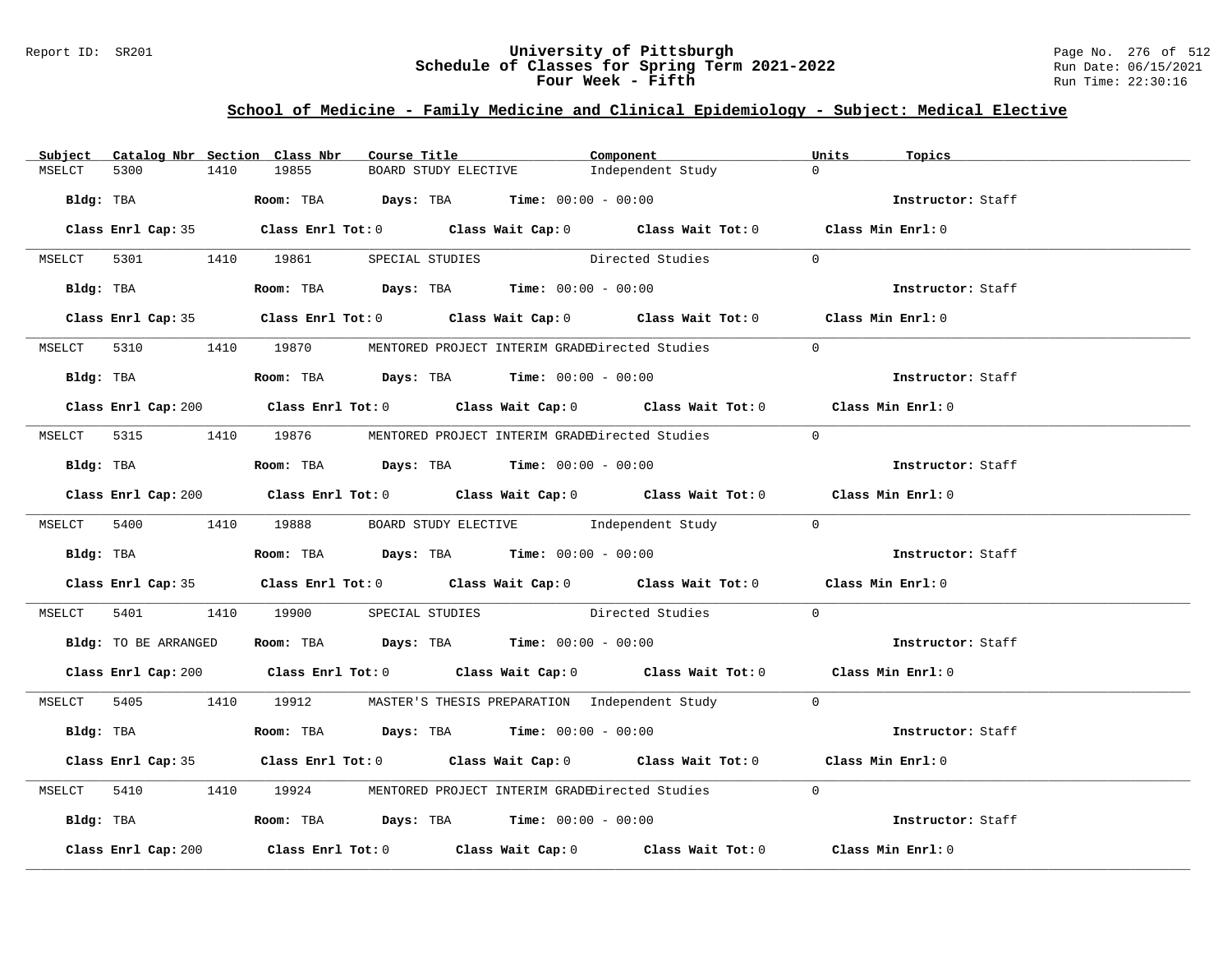| 1410<br>5450<br>MSELCT | GET READY FOR RESIDENCY<br>19930<br>Practicum                                               | $\overline{0}$    |
|------------------------|---------------------------------------------------------------------------------------------|-------------------|
|                        | Bldg: TBA                   Room: TBA         Days: TBA         Time: 00:00 - 00:00         | Instructor: Staff |
|                        | Class Enrl Cap: 200 Class Enrl Tot: 0 Class Wait Cap: 0 Class Wait Tot: 0 Class Min Enrl: 0 |                   |
|                        | MSELCT 5455 1410 18655 LITERATURE AND MEDICINE Independent Study 0                          |                   |
|                        | Bldg: TBA                   Room: TBA         Days: TBA         Time: 00:00 - 00:00         | Instructor: Staff |
|                        | Class Enrl Cap: 35 Class Enrl Tot: 0 Class Wait Cap: 0 Class Wait Tot: 0 Class Min Enrl: 0  |                   |
|                        | MSELCT 5495 1410 19942 ORAL & MAXILLOFACIAL MEDICINE Clinical                               | $\Omega$          |
|                        | Bldg: TBA                    Room: TBA         Days: TBA        Time: $00:00 - 00:00$       | Instructor: Staff |
|                        | Class Enrl Cap: 35 Class Enrl Tot: 0 Class Wait Cap: 0 Class Wait Tot: 0 Class Min Enrl: 0  |                   |
|                        | MSELCT 5500 1410 19954 INTERNATIONAL MEDICINE Clinical                                      | $\Omega$          |
|                        | Bldg: TBA                    Room: TBA         Days: TBA         Time: $00:00 - 00:00$      | Instructor: Staff |
|                        | Class Enrl Cap: 35 Class Enrl Tot: 0 Class Wait Cap: 0 Class Wait Tot: 0 Class Min Enrl: 0  |                   |
|                        | MSELCT 5700 1050 24624 CHNGNG SCIENCE CHNGNG SOCIETY Lecture                                | $\bigcirc$        |
|                        | Bldg: TO BE ARRANGED Room: TBA Days: TBA Time: 00:00 - 00:00                                | Instructor: Staff |
|                        |                                                                                             |                   |
|                        | Class Enrl Cap: 35 Class Enrl Tot: 0 Class Wait Cap: 0 Class Wait Tot: 0 Class Min Enrl: 0  |                   |
|                        | MSELCT 5720 1410 19960 SCHOLARLY PROJECT ELECTIVE Independent Study 0                       |                   |
|                        | Bldg: TO BE ARRANGED ROOM: TBA Days: TBA Time: 00:00 - 00:00                                | Instructor: Staff |
|                        | Class Enrl Cap: 200 Class Enrl Tot: 0 Class Wait Cap: 0 Class Wait Tot: 0 Class Min Enrl: 0 |                   |
|                        | MSELCT 5720 1810 31041 SCHOLARLY PROJECT ELECTIVE Independent Study 0                       |                   |
|                        | Bldg: TO BE ARRANGED Room: TBA Days: TBA Time: 00:00 - 00:00                                | Instructor: Staff |
|                        | Class Enrl Cap: 999 Class Enrl Tot: 0 Class Wait Cap: 0 Class Wait Tot: 0 Class Min Enrl: 0 |                   |
|                        | MSELCT 5730 1410 19972 MENTORED PROJECT COMPLETION Independent Study 0                      |                   |
|                        | Bldg: TBA                     Room: TBA         Days: TBA         Time: 00:00 - 00:00       | Instructor: Staff |
|                        | Class Enrl Cap: 200 Class Enrl Tot: 0 Class Wait Cap: 0 Class Wait Tot: 0                   | Class Min Enrl: 0 |
|                        | MSELCT 5745 1410 19978 REMEDIATE MENTORED PROJECT Workshop                                  | $\Omega$          |
|                        | Bldg: TBA                   Room: TBA         Days: TBA        Time: 00:00 - 00:00          | Instructor: Staff |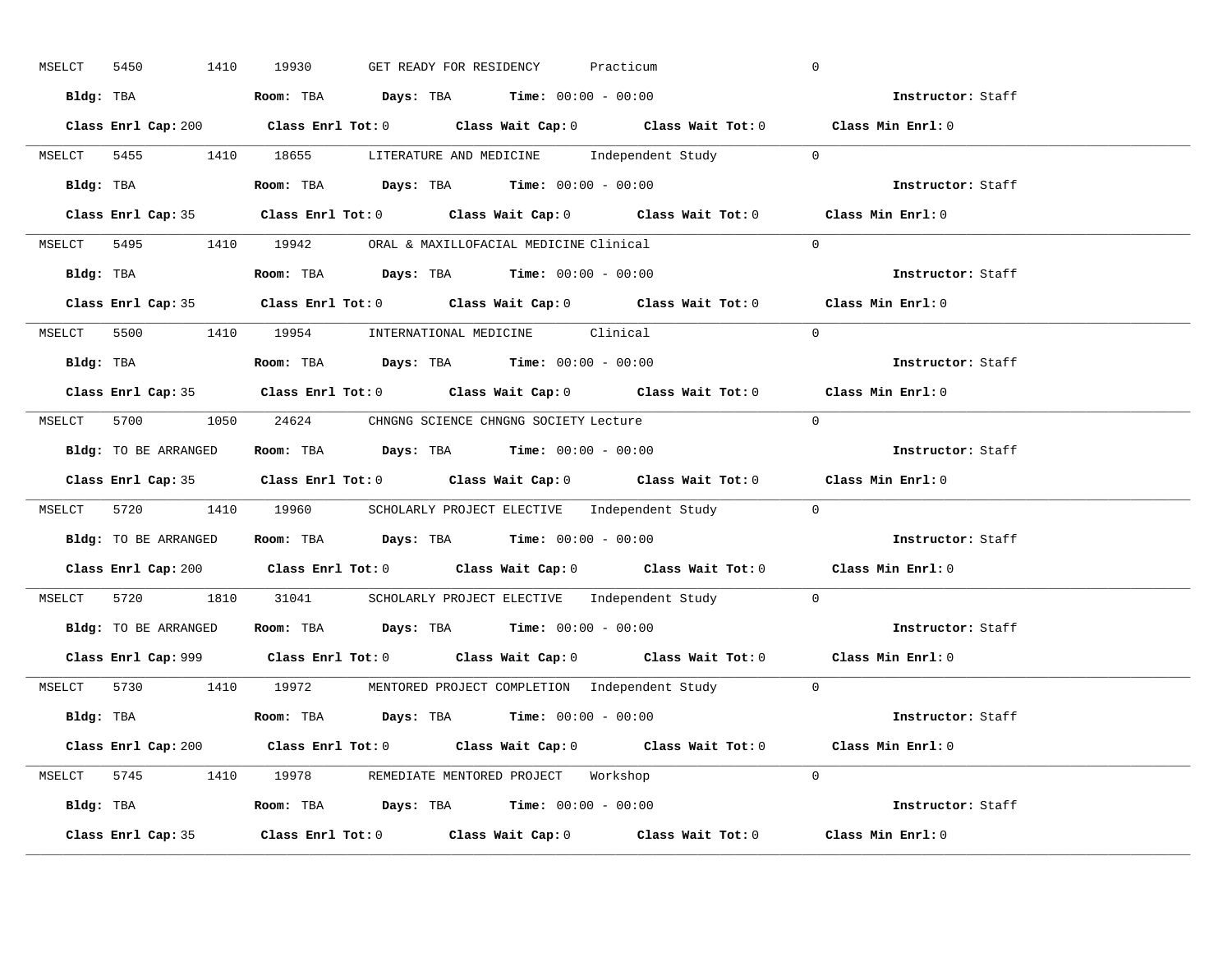### Report ID: SR201 **University of Pittsburgh** Page No. 278 of 512 **Schedule of Classes for Spring Term 2021-2022** Run Date: 06/15/2021 **Four Week - Fifth Run Time: 22:30:16**

# **School of Medicine - Family Medicine and Clinical Epidemiology - Subject: Medical Elective**

|        |                      |      | Subject Catalog Nbr Section Class Nbr                                                       | Course Title |                     | Component                                                                                          | Units          | Topics            |
|--------|----------------------|------|---------------------------------------------------------------------------------------------|--------------|---------------------|----------------------------------------------------------------------------------------------------|----------------|-------------------|
| MSELCT | 5765                 | 1400 | 30811                                                                                       |              | PRE CLERKSHIP MONTH | Lecture                                                                                            | $\cap$         |                   |
|        | Bldg: TO BE ARRANGED |      | <b>Room:</b> TBA $Days: TBA$ <b>Time:</b> $00:00 - 00:00$                                   |              |                     |                                                                                                    |                | Instructor: Staff |
|        |                      |      |                                                                                             |              |                     | Class Enrl Cap: 35 Class Enrl Tot: 0 Class Wait Cap: 0 Class Wait Tot: 0 Class Min Enrl: 0         |                |                   |
|        |                      |      | MSELCT 5805 1410 19990 INTERPROFESSIONAL HEALTH CARE Clinical                               |              |                     |                                                                                                    | $\Omega$       |                   |
|        | Bldg: TBA            |      | <b>Room:</b> TBA $Days: TBA$ <b>Time:</b> $00:00 - 00:00$                                   |              |                     |                                                                                                    |                | Instructor: Staff |
|        |                      |      |                                                                                             |              |                     | Class Enrl Cap: 35 Class Enrl Tot: 0 Class Wait Cap: 0 Class Wait Tot: 0 Class Min Enrl: 0         |                |                   |
|        |                      |      | MSELCT 5808 1410 19996 NURSING HOME HEALTH CARE TEAMSClinical                               |              |                     |                                                                                                    | $\Omega$       |                   |
|        |                      |      | Bldg: TBA                    Room: TBA         Days: TBA         Time: 00:00 - 00:00        |              |                     |                                                                                                    |                | Instructor: Staff |
|        |                      |      |                                                                                             |              |                     | Class Enrl Cap: 35 Class Enrl Tot: 0 Class Wait Cap: 0 Class Wait Tot: 0 Class Min Enrl: 0         |                |                   |
|        |                      |      |                                                                                             |              |                     | MSELCT 5850 1410 18667 PEPTIDE HORMONE RECEPTORS Directed Studies                                  | $\overline{0}$ |                   |
|        |                      |      | Bldg: TBA                         Room: TBA          Days: TBA          Time: 00:00 - 00:00 |              |                     |                                                                                                    |                | Instructor: Staff |
|        |                      |      |                                                                                             |              |                     | Class Enrl Cap: 999 Class Enrl Tot: 0 Class Wait Cap: 0 Class Wait Tot: 0 Class Min Enrl: 0        |                |                   |
|        |                      |      | MSELCT 5851 1410 20008 RESUSCITOLOGY                                                        |              |                     | Directed Studies 0                                                                                 |                |                   |
|        |                      |      | Bldg: TBA                         Room: TBA          Days: TBA          Time: 00:00 - 00:00 |              |                     |                                                                                                    |                | Instructor: Staff |
|        |                      |      |                                                                                             |              |                     | Class Enrl Cap: 35 Class Enrl Tot: 0 Class Wait Cap: 0 Class Wait Tot: 0 Class Min Enrl: 0         |                |                   |
|        |                      |      |                                                                                             |              |                     | MSELCT 5853 1510 20032 HEALTH POLICY 1ndependent Study 0                                           |                |                   |
|        |                      |      | Bldg: TBA                         Room: TBA          Days: TBA          Time: 00:00 - 00:00 |              |                     |                                                                                                    |                | Instructor: Staff |
|        |                      |      |                                                                                             |              |                     | Class Enrl Cap: 35 Class Enrl Tot: 0 Class Wait Cap: 0 Class Wait Tot: 0 Class Min Enrl: 0         |                |                   |
|        |                      |      | MSELCT 5854 1410 20056 ETHICS IN CLINICAL PRACTICE Workshop                                 |              |                     |                                                                                                    | $\Omega$       |                   |
|        |                      |      | Bldg: TBA                    Room: TBA         Days: TBA         Time: 00:00 - 00:00        |              |                     |                                                                                                    |                | Instructor: Staff |
|        |                      |      |                                                                                             |              |                     | Class Enrl Cap: 35 Class Enrl Tot: 0 Class Wait Cap: 0 Class Wait Tot: 0 Class Min Enrl: 0         |                |                   |
|        |                      |      |                                                                                             |              |                     | MSELCT 5855 1410 20068 CLINICAL GENETICS Independent Study 0                                       |                |                   |
|        |                      |      | Bldg: TBA                    Room: TBA         Days: TBA         Time: 00:00 - 00:00        |              |                     |                                                                                                    |                | Instructor: Staff |
|        | Class Enrl Cap: 35   |      |                                                                                             |              |                     | Class Enrl Tot: 0 $\qquad$ Class Wait Cap: 0 $\qquad$ Class Wait Tot: 0 $\qquad$ Class Min Enrl: 0 |                |                   |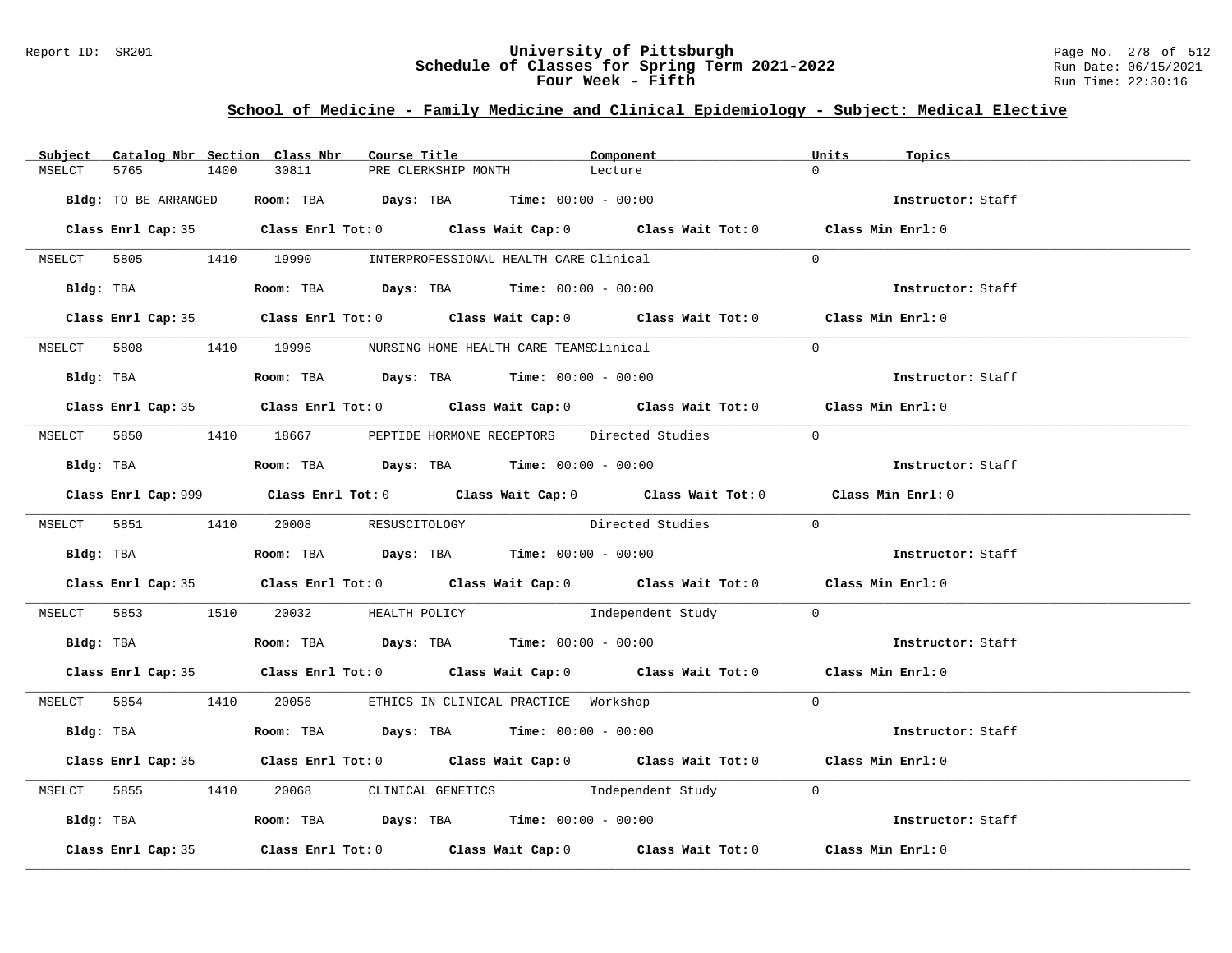| MSELCT 5856        | 1410 18673<br>MILITARY SCHOLARSHIP ELECTIVE Directed Studies                                | $\overline{0}$    |
|--------------------|---------------------------------------------------------------------------------------------|-------------------|
|                    | Bldg: TBA                   Room: TBA         Days: TBA        Time: $00:00 - 00:00$        | Instructor: Staff |
|                    | Class Enrl Cap: 35 Class Enrl Tot: 0 Class Wait Cap: 0 Class Wait Tot: 0 Class Min Enrl: 0  |                   |
|                    | MSELCT 5857 1410 18679 EVIDENCE-BASED MEDICINE Clinical                                     | $\Omega$          |
|                    |                                                                                             | Instructor: Staff |
|                    | Class Enrl Cap: 999 Class Enrl Tot: 0 Class Wait Cap: 0 Class Wait Tot: 0                   | Class Min Enrl: 0 |
|                    | MSELCT 5858 1410 20074 PUBLIC HEALTH FIELD PRACTICUM Practicum                              | $\Omega$          |
|                    | Bldg: TBA                    Room: TBA        Days: TBA        Time: 00:00 - 00:00          | Instructor: Staff |
|                    | Class Enrl Cap: 200 Class Enrl Tot: 0 Class Wait Cap: 0 Class Wait Tot: 0 Class Min Enrl: 0 |                   |
|                    | MSELCT 5860 1410 18685 EDUCATIONAL TECHNOLOGY Directed Studies                              | $\Omega$          |
|                    | Bldg: TBA                    Room: TBA         Days: TBA         Time: 00:00 - 00:00        | Instructor: Staff |
|                    | Class Enrl Cap: 35 Class Enrl Tot: 0 Class Wait Cap: 0 Class Wait Tot: 0 Class Min Enrl: 0  |                   |
|                    | MSELCT 5890 1410 20086 EXTRAMURAL RESEARCH Independent Study 0                              |                   |
|                    | Bldg: TBA                    Room: TBA         Days: TBA         Time: 00:00 - 00:00        | Instructor: Staff |
|                    | Class Enrl Cap: 35 Class Enrl Tot: 0 Class Wait Cap: 0 Class Wait Tot: 0 Class Min Enrl: 0  |                   |
|                    | MSELCT 5895 1410 20092 INTERNATIONAL RESEARCH Independent Study 0                           |                   |
| Bldg: TBA          | <b>Room:</b> TBA $Days:$ TBA $Time: 00:00 - 00:00$                                          | Instructor: Staff |
|                    | Class Enrl Cap: 35 Class Enrl Tot: 0 Class Wait Cap: 0 Class Wait Tot: 0 Class Min Enrl: 0  |                   |
|                    | MSELCT 5900 1410 18697 BASIC SCIENCE OF CARE Lecture                                        | 2                 |
|                    | Bldg: TBA                   Room: TBA         Days: TBA         Time: $00:00 - 00:00$       | Instructor: Staff |
|                    | Class Enrl Cap: 35 Class Enrl Tot: 0 Class Wait Cap: 0 Class Wait Tot: 0 Class Min Enrl: 0  |                   |
|                    | MSELCT 5901 1410 18703 HEALTH CARE DELIVERY PROBLEMS Lecture                                | $\overline{1}$    |
|                    | <b>Bldg:</b> TBA <b>ROOM:</b> TBA <b>Days:</b> TBA <b>Time:</b> $00:00 - 00:00$             | Instructor: Staff |
|                    | Class Enrl Cap: 35 Class Enrl Tot: 0 Class Wait Cap: 0 Class Wait Tot: 0 Class Min Enrl: 0  |                   |
|                    | MSELCT 5910 1410 20104 AREA OF CONCENTRATION Independent Study 0                            |                   |
|                    | Bldg: TBA <b>Room:</b> TBA <b>Days:</b> TBA <b>Time:</b> $00:00 - 00:00$                    | Instructor: Staff |
| Class Enrl Cap: 35 | Class Enrl Tot: $0$ Class Wait Cap: $0$ Class Wait Tot: $0$ Class Min Enrl: $0$             |                   |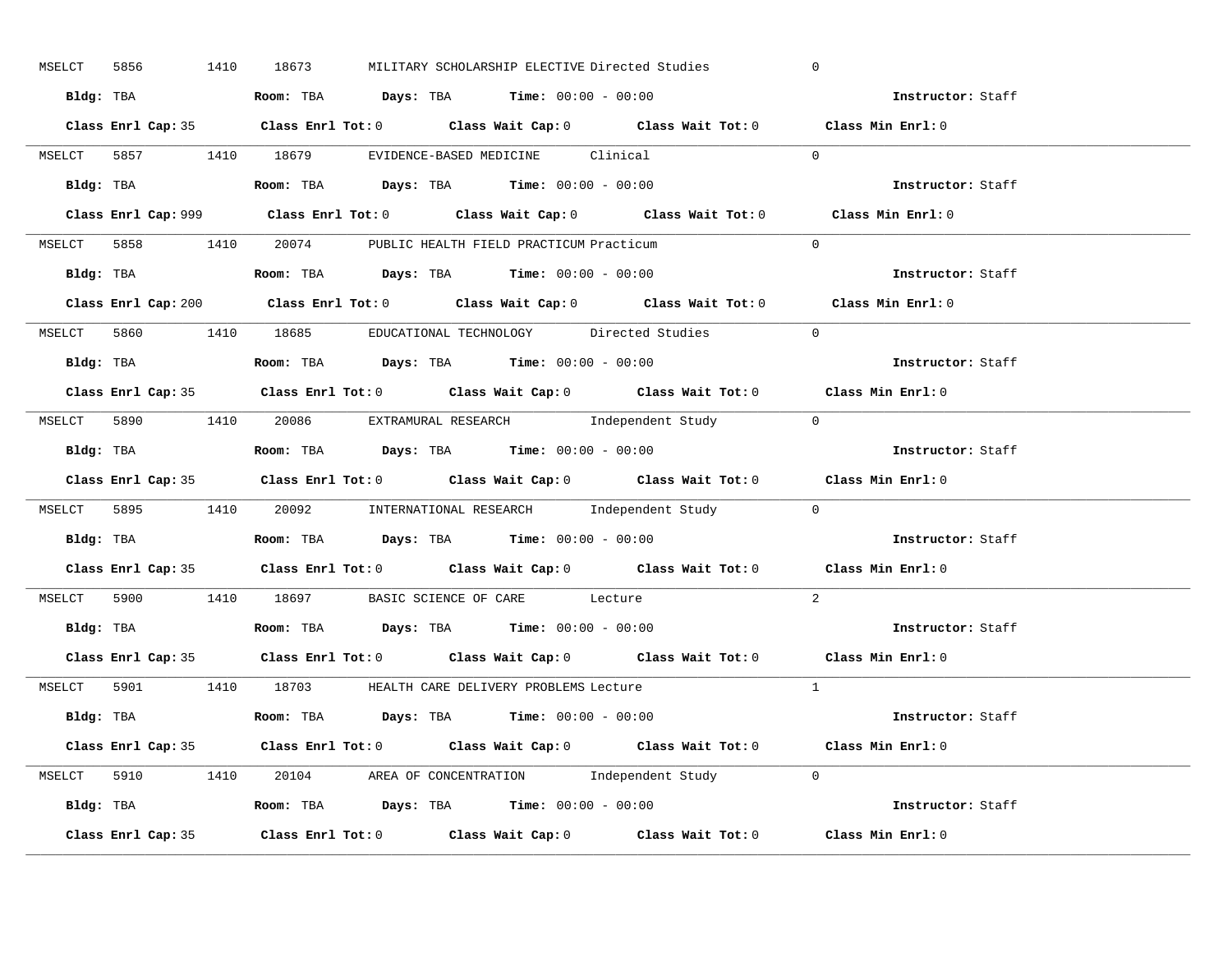### Report ID: SR201 **University of Pittsburgh** Page No. 280 of 512 **Schedule of Classes for Spring Term 2021-2022** Run Date: 06/15/2021 **Four Week - Fifth Run Time: 22:30:16**

# **School of Medicine - Family Medicine and Clinical Epidemiology - Subject: Medical Elective**

| Subject   | Catalog Nbr Section Class Nbr |      |                   | Course Title                              | Component         | Units             | Topics            |
|-----------|-------------------------------|------|-------------------|-------------------------------------------|-------------------|-------------------|-------------------|
| MSELCT    | 5975                          | 1410 | 20122             | CSTP-RELATED RESEARCH                     | Directed Studies  |                   |                   |
| Bldg: TBA |                               |      | Room: TBA         | <b>Time:</b> $00:00 - 00:00$<br>Days: TBA |                   |                   | Instructor: Staff |
|           | Class Enrl Cap: 35            |      | Class Enrl Tot: 0 | Class Wait Cap: 0                         | Class Wait Tot: 0 | Class Min Enrl: 0 |                   |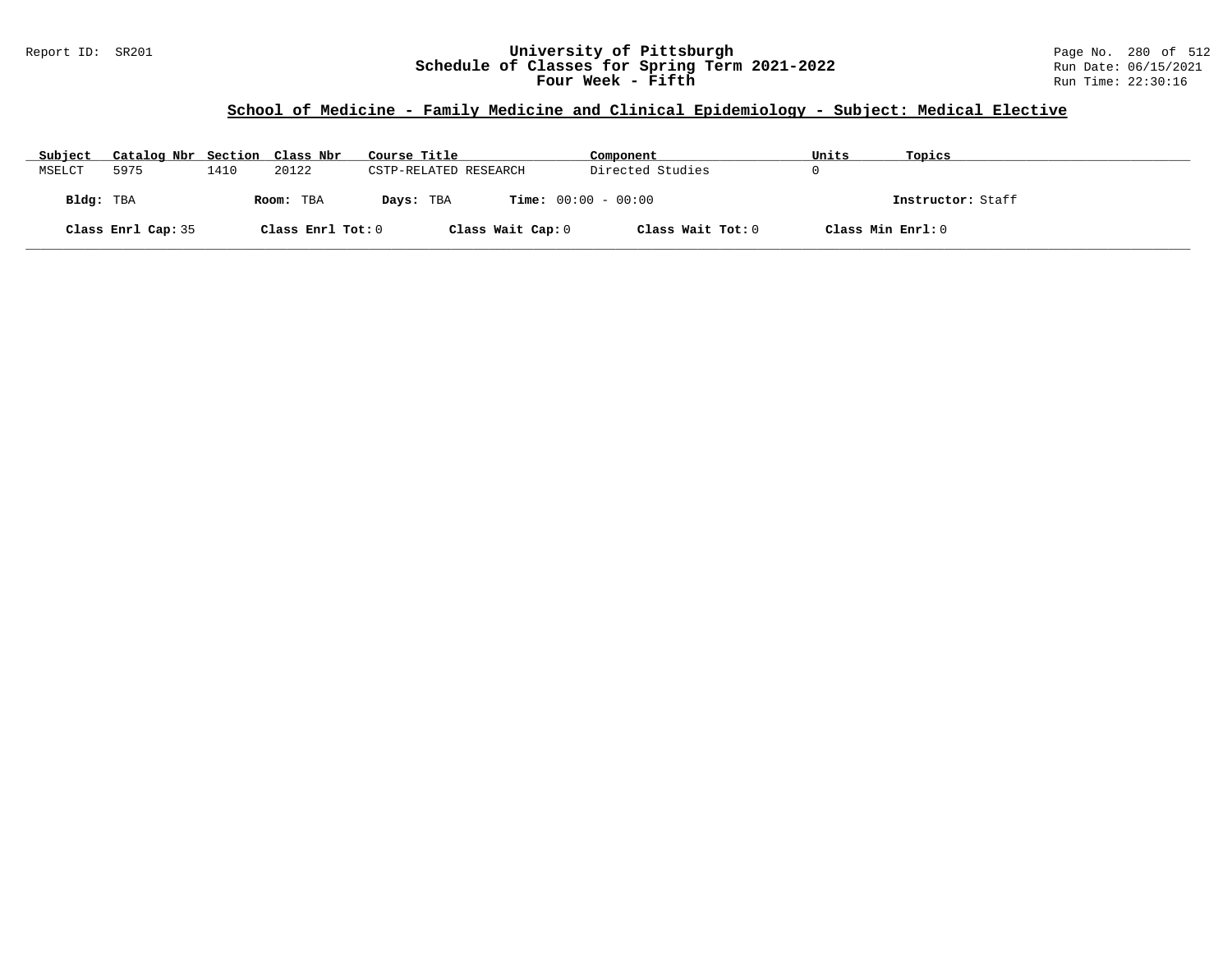#### Report ID: SR201 **University of Pittsburgh** Page No. 281 of 512 **Schedule of Classes for Spring Term 2021-2022** Run Date: 06/15/2021 **Four Week - Fifth Run Time: 22:30:16**

|          | Subject Catalog Nbr Section Class Nbr | Course Title                                                                                | Component                                                                                   | Units<br>Topics               |
|----------|---------------------------------------|---------------------------------------------------------------------------------------------|---------------------------------------------------------------------------------------------|-------------------------------|
| MED      | 5329<br>1400                          | 30792<br>ADULT OUTPATIENT                                                                   | Clinical                                                                                    | $\Omega$                      |
|          | Bldg: TO BE ARRANGED                  | Room: TBA $Days:$ TBA $Time: 00:00 - 00:00$                                                 |                                                                                             | Instructor: Fontenot, Amber L |
|          |                                       |                                                                                             | Class Enrl Cap: 35 Class Enrl Tot: 0 Class Wait Cap: 0 Class Wait Tot: 0 Class Min Enrl: 0  |                               |
|          |                                       | MED 5345 1410 19417 CLERKSHIP REPEAT COURSE Directed Studies                                |                                                                                             | $\Omega$                      |
|          | Bldg: TBA                             | $\textbf{Room:}$ TBA $\qquad \qquad$ Days: TBA $\qquad \qquad$ Time: $00:00 - 00:00$        |                                                                                             | Instructor: Staff             |
|          |                                       |                                                                                             | Class Enrl Cap: 35 Class Enrl Tot: 0 Class Wait Cap: 0 Class Wait Tot: 0 Class Min Enrl: 0  |                               |
|          |                                       | MED 5346 1410 19423 AMBULATORY CLERKSHIP REPEAT Directed Studies                            |                                                                                             | $\Omega$                      |
|          | Bldg: TBA                             | Room: TBA $Days:$ TBA Time: $00:00 - 00:00$                                                 |                                                                                             | Instructor: Staff             |
|          |                                       |                                                                                             | Class Enrl Cap: 35 Class Enrl Tot: 0 Class Wait Cap: 0 Class Wait Tot: 0 Class Min Enrl: 0  |                               |
|          |                                       | MED 5350 1410 18547 DEATH, DYING AND THE DOCTOR Practicum                                   |                                                                                             | $\Omega$                      |
|          | Bldg: TBA                             | Room: TBA $Days:$ TBA Time: $00:00 - 00:00$                                                 |                                                                                             | Instructor: Staff             |
|          |                                       |                                                                                             | Class Enrl Cap: 35 Class Enrl Tot: 0 Class Wait Cap: 0 Class Wait Tot: 0 Class Min Enrl: 0  |                               |
|          |                                       | MED 5398 1410 18553 CLINICAL MILITARY CLERKSHIP Clinical                                    |                                                                                             | $\Omega$                      |
|          |                                       | Bldg: TBA                    Room: TBA         Days: TBA        Time: $00:00 - 00:00$       |                                                                                             | Instructor: Staff             |
|          |                                       |                                                                                             | Class Enrl Cap: 35 Class Enrl Tot: 0 Class Wait Cap: 0 Class Wait Tot: 0 Class Min Enrl: 0  |                               |
| MED 5399 |                                       |                                                                                             | 1410 18565 NON-CLINCAL MILITARY CLERKSHIEDirected Studies                                   | $\overline{0}$                |
|          |                                       | Bldg: TBA                    Room: TBA        Days: TBA        Time: 00:00 - 00:00          |                                                                                             | Instructor: Staff             |
|          |                                       |                                                                                             | Class Enrl Cap: 35 Class Enrl Tot: 0 Class Wait Cap: 0 Class Wait Tot: 0 Class Min Enrl: 0  |                               |
|          |                                       | MED 5401 1410 19429 MEDICINE ACTING INTERNSHIP Clinical                                     |                                                                                             | $\Omega$                      |
|          |                                       | Bldg: TBA                   Room: TBA         Days: TBA        Time: 00:00 - 00:00          |                                                                                             | Instructor: Staff             |
|          |                                       |                                                                                             | Class Enrl Cap: 999 Class Enrl Tot: 0 Class Wait Cap: 0 Class Wait Tot: 0 Class Min Enrl: 0 |                               |
| MED      | 5402                                  | 1410 19435 ACTING INTERNSHIP IN MICU Clinical                                               |                                                                                             | $\Omega$                      |
|          |                                       | Bldg: TBA                        Room: TBA           Days: TBA          Time: 00:00 - 00:00 |                                                                                             | Instructor: Staff             |
|          | Class Enrl Cap: 999                   |                                                                                             | Class Enrl Tot: $0$ Class Wait Cap: $0$ Class Wait Tot: $0$ Class Min Enrl: $0$             |                               |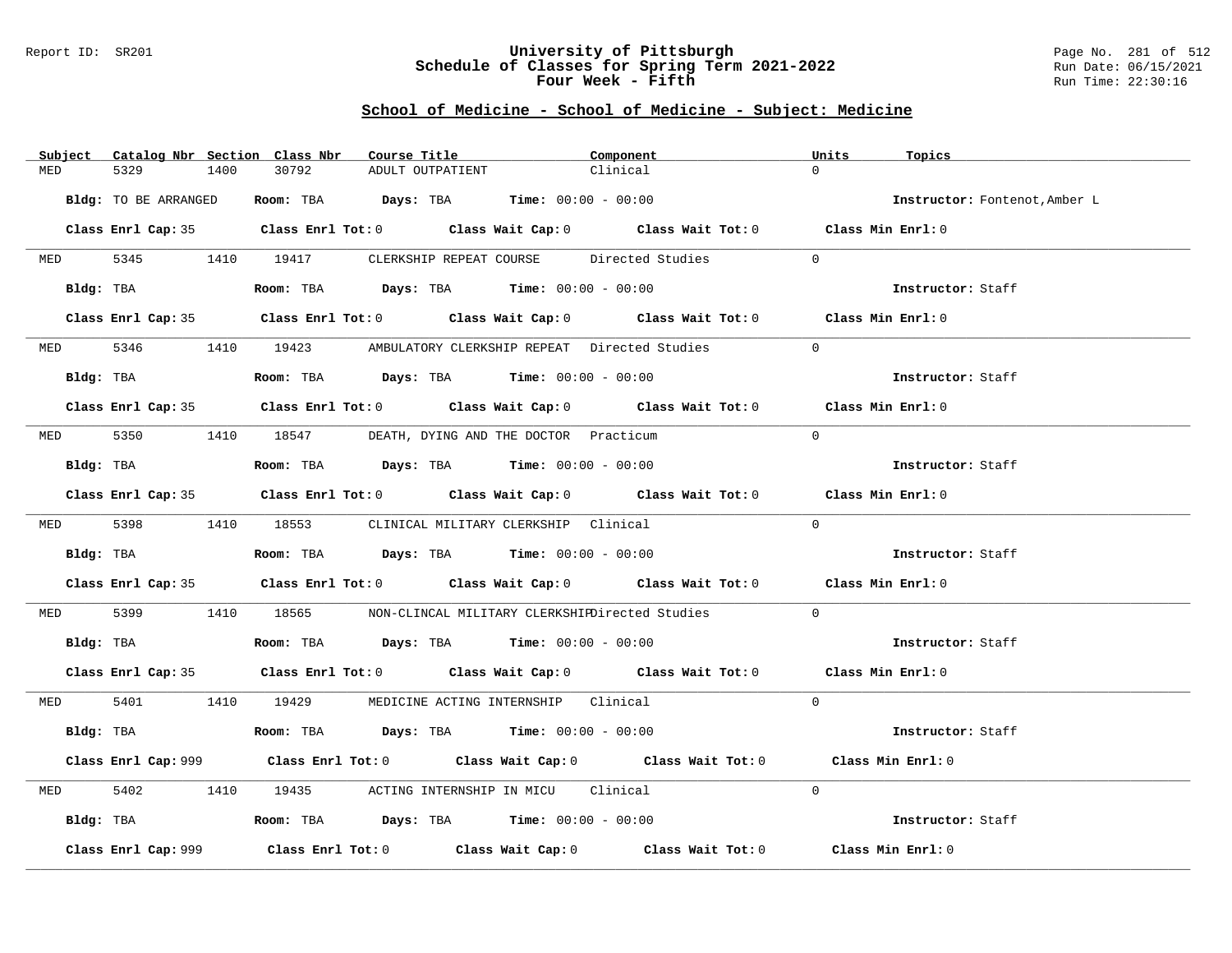| <b>MED</b> | 5403 | 1410      | 19441                          |  | CARDIAC INTENSIVE CARE UNIT Clinical                                                   |                                                                                             | $\overline{0}$ |                          |  |
|------------|------|-----------|--------------------------------|--|----------------------------------------------------------------------------------------|---------------------------------------------------------------------------------------------|----------------|--------------------------|--|
|            |      |           |                                |  | Bldg: TBA                   Room: TBA        Days: TBA        Time: $00:00 - 00:00$    |                                                                                             |                | Instructor: Staff        |  |
|            |      |           |                                |  |                                                                                        | Class Enrl Cap: 999 Class Enrl Tot: 0 Class Wait Cap: 0 Class Wait Tot: 0 Class Min Enrl: 0 |                |                          |  |
|            |      |           |                                |  | MED 5406 1410 19447 EXTRAMURAL ACTING INTERNSHIP Clinical                              |                                                                                             | $\Omega$       |                          |  |
|            |      | Bldg: TBA |                                |  | Room: TBA $Days:$ TBA $Time: 00:00 - 00:00$                                            |                                                                                             |                | Instructor: Staff        |  |
|            |      |           |                                |  |                                                                                        | Class Enrl Cap: 35 Class Enrl Tot: 0 Class Wait Cap: 0 Class Wait Tot: 0 Class Min Enrl: 0  |                |                          |  |
|            |      |           |                                |  | MED 5425 1410 19453 COMBINED MEDICINE/PEDIATRICS Clinical                              |                                                                                             | $\Omega$       |                          |  |
|            |      |           |                                |  | Bldg: TBA                    Room: TBA         Days: TBA        Time: $00:00 - 00:00$  |                                                                                             |                | Instructor: Staff        |  |
|            |      |           |                                |  |                                                                                        | Class Enrl Cap: 35 Class Enrl Tot: 0 Class Wait Cap: 0 Class Wait Tot: 0 Class Min Enrl: 0  |                |                          |  |
|            |      |           |                                |  | MED 5430 1410 18577 CLIN PHARMACLGY & HYPERTENSIONClinical                             |                                                                                             | $\Omega$       |                          |  |
|            |      |           |                                |  | Bldg: TBA                   Room: TBA         Days: TBA         Time: $00:00 - 00:00$  |                                                                                             |                | Instructor: Staff        |  |
|            |      |           |                                |  |                                                                                        | Class Enrl Cap: 999 Class Enrl Tot: 0 Class Wait Cap: 0 Class Wait Tot: 0 Class Min Enrl: 0 |                |                          |  |
|            |      |           | MED 5440 1410 19459 CARDIOLOGY |  | Clinical                                                                               |                                                                                             | $\bigcirc$     |                          |  |
|            |      |           |                                |  | <b>Bldg:</b> TBA <b>ROOM:</b> TBA <b>Days:</b> TBA <b>Time:</b> $00:00 - 00:00$        |                                                                                             |                | Instructor: Staff        |  |
|            |      |           |                                |  |                                                                                        | Class Enrl Cap: 999 Class Enrl Tot: 0 Class Wait Cap: 0 Class Wait Tot: 0 Class Min Enrl: 0 |                |                          |  |
|            |      |           |                                |  | MED 5460 1410 19465 ENDOCRINOLOGY AND METABOLISM Clinical                              |                                                                                             | $\Omega$       |                          |  |
| Bldg: TBA  |      |           |                                |  | Room: TBA $Days:$ TBA Time: $00:00 - 00:00$                                            |                                                                                             |                | <b>Instructor:</b> Staff |  |
|            |      |           |                                |  |                                                                                        | Class Enrl Cap: 999 Class Enrl Tot: 0 Class Wait Cap: 0 Class Wait Tot: 0 Class Min Enrl: 0 |                |                          |  |
|            |      |           |                                |  | MED 5470 1410 19471 GASTROENTEROLOGY AND NUTRITIONClinical                             |                                                                                             | $\Omega$       |                          |  |
|            |      |           |                                |  | Bldg: TBA                    Room: TBA         Days: TBA         Time: $00:00 - 00:00$ |                                                                                             |                | Instructor: Staff        |  |
|            |      |           |                                |  |                                                                                        | Class Enrl Cap: 999 Class Enrl Tot: 0 Class Wait Cap: 0 Class Wait Tot: 0 Class Min Enrl: 0 |                |                          |  |
|            |      |           |                                |  | MED 5471 1410 18589 OUTPATIENT GI AND HEPATOLOGY Clinical                              |                                                                                             | $\Omega$       |                          |  |
|            |      |           |                                |  | Bldg: TBA                   Room: TBA        Days: TBA        Time: 00:00 - 00:00      |                                                                                             |                | Instructor: Staff        |  |
|            |      |           |                                |  |                                                                                        | Class Enrl Cap: 999 Class Enrl Tot: 0 Class Wait Cap: 0 Class Wait Tot: 0 Class Min Enrl: 0 |                |                          |  |
|            |      |           | MED 5479 1410 19477 ONCOLOGY   |  | Clinical                                                                               |                                                                                             | $\Omega$       |                          |  |
|            |      |           |                                |  | <b>Bldg:</b> TBA <b>ROOM:</b> TBA <b>Days:</b> TBA <b>Time:</b> $00:00 - 00:00$        |                                                                                             |                | Instructor: Staff        |  |
|            |      |           |                                |  |                                                                                        |                                                                                             |                |                          |  |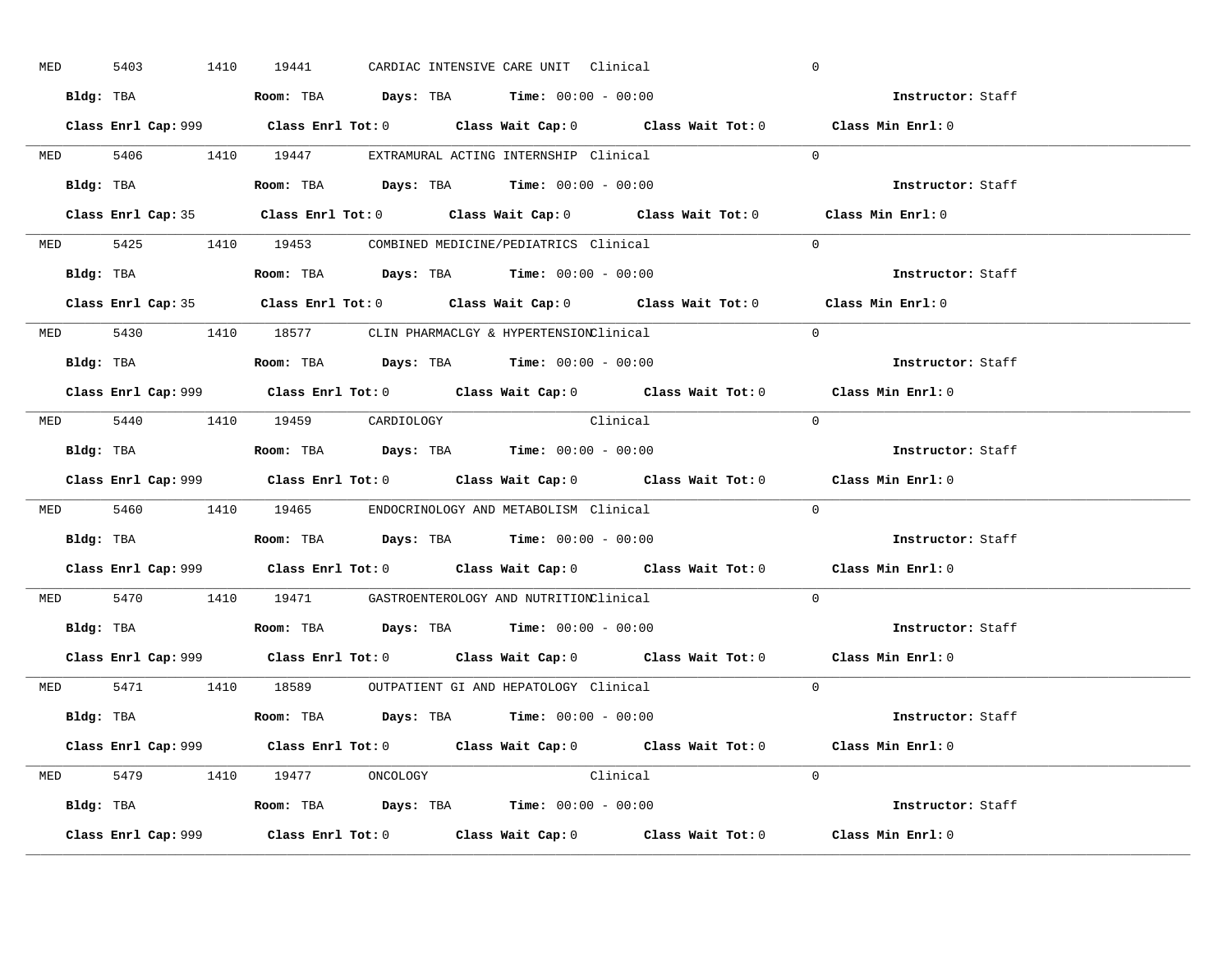### Report ID: SR201 **University of Pittsburgh** Page No. 283 of 512 **Schedule of Classes for Spring Term 2021-2022** Run Date: 06/15/2021 **Four Week - Fifth Run Time: 22:30:16**

|          | Subject Catalog Nbr Section Class Nbr |                                    | Course Title <b>Course In the Course I</b>                                                  | Component | Units<br>Topics   |  |
|----------|---------------------------------------|------------------------------------|---------------------------------------------------------------------------------------------|-----------|-------------------|--|
| MED      | 5480<br>1410                          | 19483                              | HEMATOLOGY/ONCOLOGY                                                                         | Clinical  | $\Omega$          |  |
|          |                                       |                                    | $Bldg:$ TBA $Room:$ TBA $Days:$ TBA $Time:$ $00:00 - 00:00$                                 |           | Instructor: Staff |  |
|          |                                       |                                    | Class Enrl Cap: 999 Class Enrl Tot: 0 Class Wait Cap: 0 Class Wait Tot: 0 Class Min Enrl: 0 |           |                   |  |
|          |                                       |                                    | MED 5481 1410 19489 BLOOD COAGULATION Clinical                                              |           | $\Omega$          |  |
|          |                                       |                                    | Bldg: TBA                  Room: TBA        Days: TBA        Time: 00:00 - 00:00            |           | Instructor: Staff |  |
|          |                                       |                                    | Class Enrl Cap: 999 Class Enrl Tot: 0 Class Wait Cap: 0 Class Wait Tot: 0 Class Min Enrl: 0 |           |                   |  |
|          |                                       |                                    | MED 5485 1410 19495 STEM CELL TRANSPLNTATION SERVCClinical                                  |           | $\Omega$          |  |
|          |                                       |                                    | Bldg: TBA                    Room: TBA         Days: TBA         Time: $00:00 - 00:00$      |           | Instructor: Staff |  |
|          |                                       |                                    | Class Enrl Cap: 999 Class Enrl Tot: 0 Class Wait Cap: 0 Class Wait Tot: 0 Class Min Enrl: 0 |           |                   |  |
|          |                                       |                                    | MED 5490 1410 19501 INFECTIOUS DISEASES Clinical                                            |           | $\Omega$          |  |
|          | Bldg: TBA                             |                                    | Room: TBA $Days:$ TBA $Time: 00:00 - 00:00$                                                 |           | Instructor: Staff |  |
|          |                                       |                                    | Class Enrl Cap: 35 Class Enrl Tot: 0 Class Wait Cap: 0 Class Wait Tot: 0 Class Min Enrl: 0  |           |                   |  |
|          |                                       | MED 5491 1800 28405 WOMEN'S HEALTH | Clinical                                                                                    |           | $\Omega$          |  |
|          |                                       |                                    | Bldg: TO BE ARRANGED Room: TBA Days: TBA Time: 00:00 - 00:00                                |           | Instructor: Staff |  |
|          |                                       |                                    | Class Enrl Cap: 35 Class Enrl Tot: 0 Class Wait Cap: 0 Class Wait Tot: 0 Class Min Enrl: 0  |           |                   |  |
|          |                                       |                                    | MED 5500 1410 19507 PULMONARY MEDICINE Clinical                                             |           | $\Omega$          |  |
|          |                                       |                                    | Bldg: TBA                    Room: TBA         Days: TBA         Time: $00:00 - 00:00$      |           | Instructor: Staff |  |
|          |                                       |                                    | Class Enrl Cap: 999 Class Enrl Tot: 0 Class Wait Cap: 0 Class Wait Tot: 0 Class Min Enrl: 0 |           |                   |  |
|          |                                       |                                    | MED 5510 1410 19513 RHEUMATOLOGY AND IMMUNOLOGY Clinical                                    |           | $\Omega$          |  |
|          |                                       |                                    | Bldg: TBA                    Room: TBA         Days: TBA         Time: $00:00 - 00:00$      |           | Instructor: Staff |  |
|          |                                       |                                    | Class Enrl Cap: 999 Class Enrl Tot: 0 Class Wait Cap: 0 Class Wait Tot: 0 Class Min Enrl: 0 |           |                   |  |
| MED 5520 |                                       |                                    | 1410 19519 RENAL DISEASE Clinical                                                           |           | $\Omega$          |  |
|          |                                       |                                    | Bldg: TBA                       Room: TBA           Days: TBA          Time: 00:00 - 00:00  |           | Instructor: Staff |  |
|          | Class Enrl Cap: 999                   |                                    | Class Enrl Tot: $0$ Class Wait Cap: $0$ Class Wait Tot: $0$                                 |           | Class Min Enrl: 0 |  |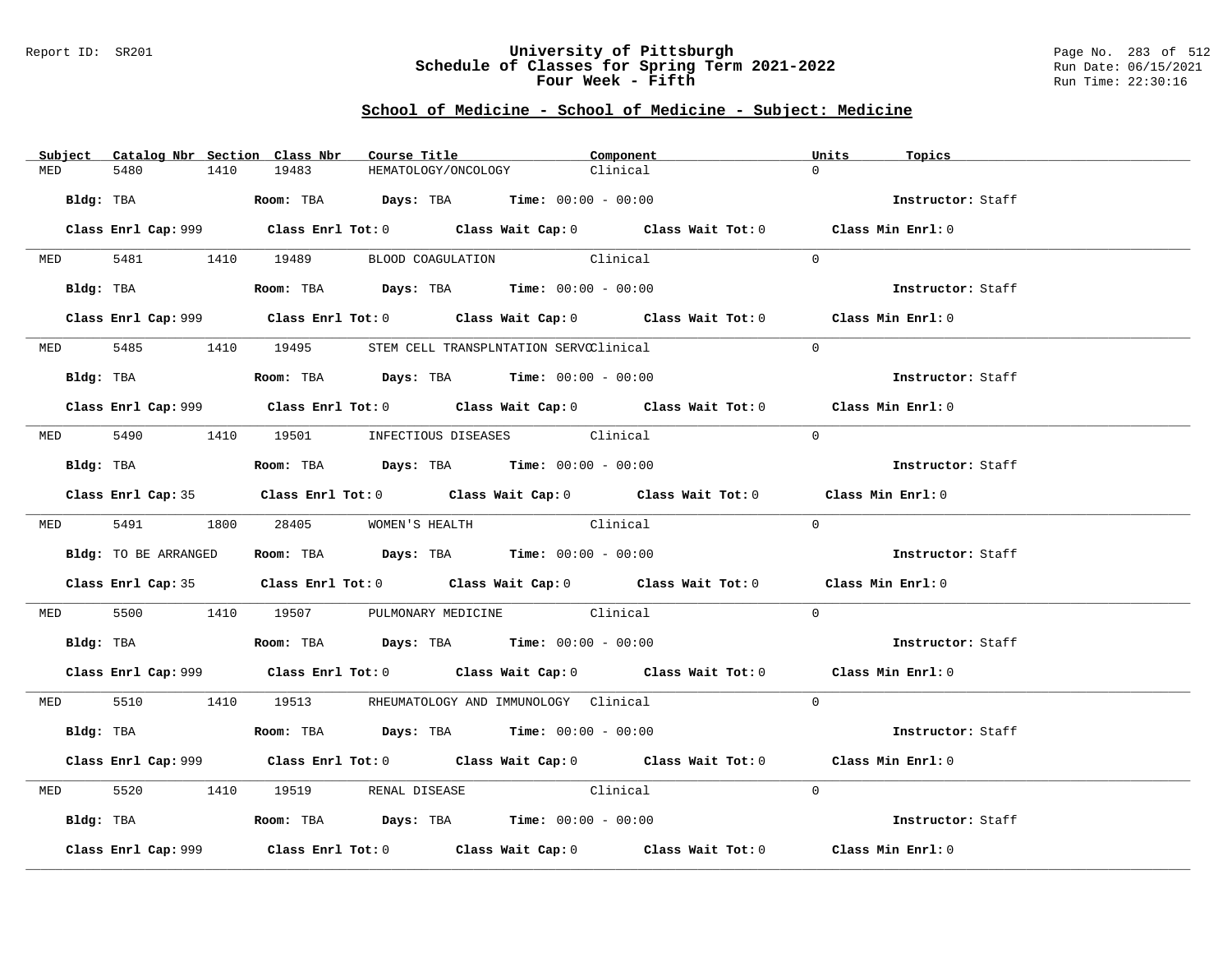| MED 5530 |  | 1410 19525 | NUTRITION & INTESTINAL HEALTH Clinical                                                      |                                                                                            | $\mathbf 0$                                                                                 |  |
|----------|--|------------|---------------------------------------------------------------------------------------------|--------------------------------------------------------------------------------------------|---------------------------------------------------------------------------------------------|--|
|          |  |            | Bldg: TBA                      Room: TBA         Days: TBA         Time: 00:00 - 00:00      |                                                                                            | Instructor: Staff                                                                           |  |
|          |  |            |                                                                                             | Class Enrl Cap: 35 Class Enrl Tot: 0 Class Wait Cap: 0 Class Wait Tot: 0 Class Min Enrl: 0 |                                                                                             |  |
|          |  |            | MED 5540 1410 19531 GERIATRIC MEDICINE Clinical                                             |                                                                                            | $\Omega$                                                                                    |  |
|          |  |            |                                                                                             |                                                                                            | Instructor: Staff                                                                           |  |
|          |  |            |                                                                                             |                                                                                            | Class Min Enrl: 0                                                                           |  |
|          |  |            | MED 5560 1410 19537 PULMONARY INTENSIVE CARE UNIT Clinical                                  |                                                                                            | $\Omega$                                                                                    |  |
|          |  |            | Bldg: TBA                   Room: TBA         Days: TBA         Time: 00:00 - 00:00         |                                                                                            | Instructor: Staff                                                                           |  |
|          |  |            |                                                                                             |                                                                                            | Class Enrl Cap: 999 Class Enrl Tot: 0 Class Wait Cap: 0 Class Wait Tot: 0 Class Min Enrl: 0 |  |
|          |  |            | MED 5565 1410 19543 PALLIATIVE/HOSPICE CARE Clinical                                        |                                                                                            | $\Omega$                                                                                    |  |
|          |  |            | Bldg: TBA                   Room: TBA         Days: TBA         Time: $00:00 - 00:00$       |                                                                                            | Instructor: Staff                                                                           |  |
|          |  |            |                                                                                             |                                                                                            | Class Enrl Cap: 999 Class Enrl Tot: 0 Class Wait Cap: 0 Class Wait Tot: 0 Class Min Enrl: 0 |  |
|          |  |            | MED 5570 1410 19567 LIVER TRANSPLANT Clinical                                               |                                                                                            | $\bigcap$                                                                                   |  |
|          |  |            | Bldg: TBA                   Room: TBA         Days: TBA         Time: $00:00 - 00:00$       |                                                                                            | Instructor: Staff                                                                           |  |
|          |  |            |                                                                                             |                                                                                            | Class Enrl Cap: 999 Class Enrl Tot: 0 Class Wait Cap: 0 Class Wait Tot: 0 Class Min Enrl: 0 |  |
|          |  |            | MED 5590 1410 19573 SUBSTANCE ABUSE IN PRIMARY CREClinical                                  |                                                                                            | $\Omega$                                                                                    |  |
|          |  |            | Bldg: TBA                    Room: TBA         Days: TBA         Time: 00:00 - 00:00        |                                                                                            | Instructor: Staff                                                                           |  |
|          |  |            |                                                                                             |                                                                                            | Class Enrl Cap: 35 Class Enrl Tot: 0 Class Wait Cap: 0 Class Wait Tot: 0 Class Min Enrl: 0  |  |
|          |  |            | MED 5600 1410 19579 OUTPATIENT MEDICINE Clinical                                            |                                                                                            | $\Omega$                                                                                    |  |
|          |  |            | Bldg: TBA                   Room: TBA         Days: TBA         Time: $00:00 - 00:00$       |                                                                                            | Instructor: Staff                                                                           |  |
|          |  |            |                                                                                             | Class Enrl Cap: 35 Class Enrl Tot: 0 Class Wait Cap: 0 Class Wait Tot: 0 Class Min Enrl: 0 |                                                                                             |  |
|          |  |            | MED 5601 1410 19585 COMMUNITY HEALTH Clinical                                               |                                                                                            | $\overline{0}$                                                                              |  |
|          |  |            | Bldg: TBA                        Room: TBA           Days: TBA          Time: 00:00 - 00:00 |                                                                                            | Instructor: Staff                                                                           |  |
|          |  |            |                                                                                             | Class Enrl Cap: 35 Class Enrl Tot: 0 Class Wait Cap: 0 Class Wait Tot: 0 Class Min Enrl: 0 |                                                                                             |  |
|          |  |            | MED 5610 1410 18595 BONE MARROW TRANSPLANTATION Clinical                                    |                                                                                            | $\Omega$                                                                                    |  |
|          |  |            | Bldg: TBA                   Room: TBA         Days: TBA        Time: 00:00 - 00:00          |                                                                                            | Instructor: Staff                                                                           |  |
|          |  |            |                                                                                             |                                                                                            |                                                                                             |  |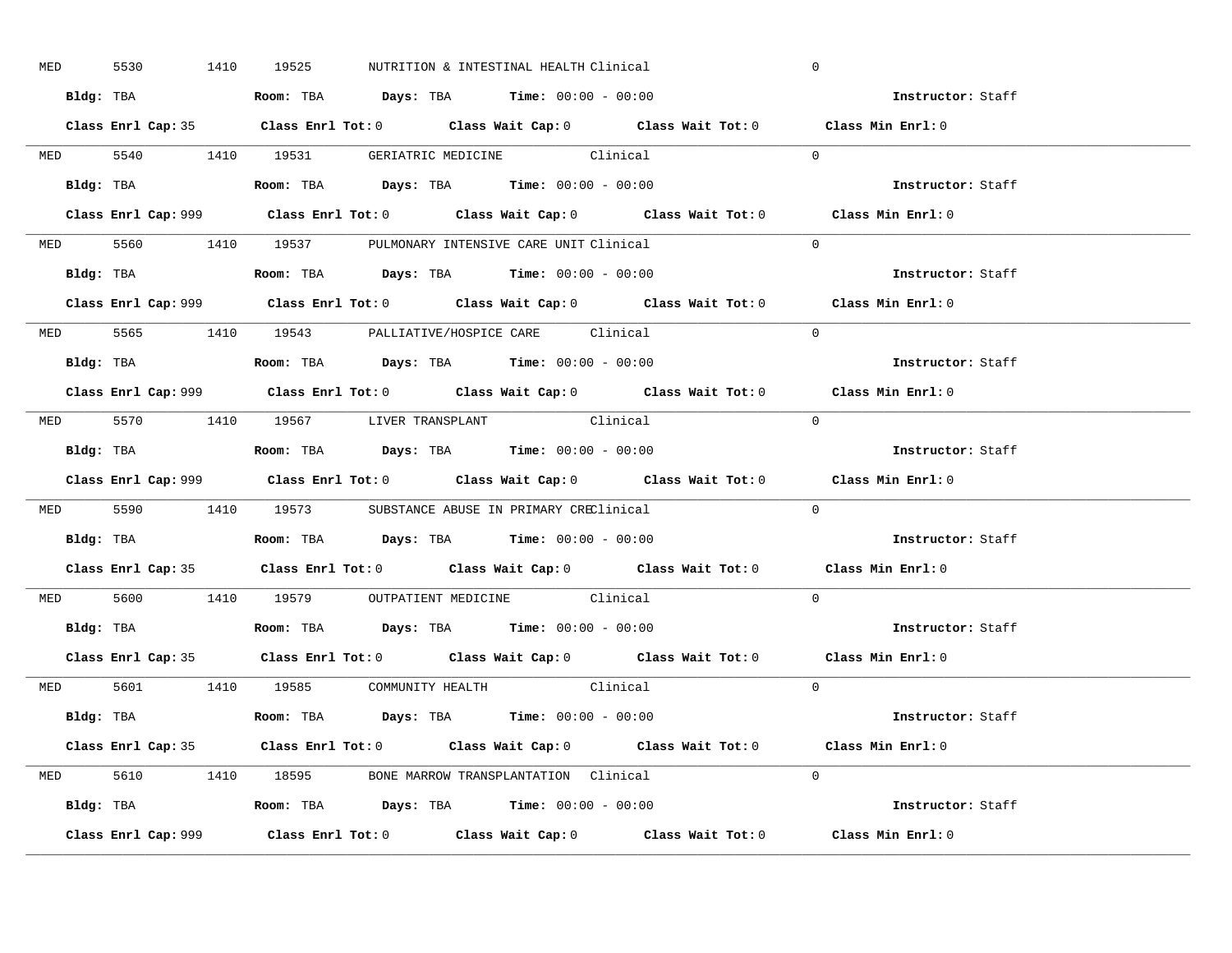### Report ID: SR201 **University of Pittsburgh** Page No. 285 of 512 **Schedule of Classes for Spring Term 2021-2022** Run Date: 06/15/2021 **Four Week - Fifth Run Time: 22:30:16**

|     | Subject Catalog Nbr Section Class Nbr | Course Title                                                                                               | Component                                                                                   | Units<br>Topics   |  |
|-----|---------------------------------------|------------------------------------------------------------------------------------------------------------|---------------------------------------------------------------------------------------------|-------------------|--|
| MED | 5620<br>1410                          | 18601                                                                                                      | INTERNAL MEDICINE CONSULTATIONClinical                                                      | $\Omega$          |  |
|     |                                       | Bldg: TBA                    Room: TBA         Days: TBA         Time: 00:00 - 00:00                       |                                                                                             | Instructor: Staff |  |
|     |                                       |                                                                                                            | Class Enrl Cap: 999 Class Enrl Tot: 0 Class Wait Cap: 0 Class Wait Tot: 0 Class Min Enrl: 0 |                   |  |
|     |                                       | MED 5650 1410 19591 INDIVIDUALIZED CLINICAL COURSEClinical                                                 |                                                                                             | $\Omega$          |  |
|     |                                       | Bldg: TBA                    Room: TBA         Days: TBA         Time: 00:00 - 00:00                       |                                                                                             | Instructor: Staff |  |
|     |                                       |                                                                                                            | Class Enrl Cap: 35 Class Enrl Tot: 0 Class Wait Cap: 0 Class Wait Tot: 0 Class Min Enrl: 0  |                   |  |
|     |                                       | MED 5655 1410 19597 INTRL MED SUBSPCLTY Clinical                                                           |                                                                                             | $\Omega$          |  |
|     |                                       | Bldg: TBA                   Room: TBA         Days: TBA         Time: $00:00 - 00:00$                      |                                                                                             | Instructor: Staff |  |
|     |                                       |                                                                                                            | Class Enrl Cap: 35 Class Enrl Tot: 0 Class Wait Cap: 0 Class Wait Tot: 0 Class Min Enrl: 0  |                   |  |
|     |                                       | MED 5710 1410 19603 CLINICAL PHARMACOLOGY (ILS) Clinical                                                   |                                                                                             | $\Omega$          |  |
|     |                                       |                                                                                                            |                                                                                             | Instructor: Staff |  |
|     |                                       |                                                                                                            | Class Enrl Cap: 200 Class Enrl Tot: 0 Class Wait Cap: 0 Class Wait Tot: 0 Class Min Enrl: 0 |                   |  |
|     |                                       | MED 5715 1410 19609 NEOPLASIA & NEOPLASTIC DISEASELecture                                                  |                                                                                             | $\Omega$          |  |
|     |                                       | Bldg: TBA                                 Room: TBA             Days: TBA            Time: $00:00 - 00:00$ |                                                                                             | Instructor: Staff |  |
|     |                                       |                                                                                                            | Class Enrl Cap: 999 Class Enrl Tot: 0 Class Wait Cap: 0 Class Wait Tot: 0 Class Min Enrl: 0 |                   |  |
|     | MED 5750                              | 1800 28377 GET READY FOR RESIDENCY Clinical                                                                |                                                                                             | $\Omega$          |  |
|     |                                       | Bldg: TO BE ARRANGED Room: TBA Days: TBA Time: 00:00 - 00:00                                               |                                                                                             | Instructor: Staff |  |
|     |                                       |                                                                                                            | Class Enrl Cap: 35 Class Enrl Tot: 0 Class Wait Cap: 0 Class Wait Tot: 0 Class Min Enrl: 0  |                   |  |
|     |                                       | MED 5765 1410 19621 PRECLERKSHIP COURSE Clinical                                                           |                                                                                             | $\Omega$          |  |
|     |                                       | Bldg: TBA                   Room: TBA         Days: TBA         Time: 00:00 - 00:00                        |                                                                                             | Instructor: Staff |  |
|     |                                       |                                                                                                            | Class Enrl Cap: 200 Class Enrl Tot: 0 Class Wait Cap: 0 Class Wait Tot: 0 Class Min Enrl: 0 |                   |  |
|     |                                       | MED 5771 1410 19627 ASSESSMENT WEEK Lecture                                                                |                                                                                             | $\Omega$          |  |
|     |                                       | Bldg: TBA                   Room: TBA         Days: TBA         Time: 00:00 - 00:00                        |                                                                                             | Instructor: Staff |  |
|     | Class Enrl Cap: 200                   |                                                                                                            | Class Enrl Tot: $0$ Class Wait Cap: $0$ Class Wait Tot: $0$ Class Min Enrl: $0$             |                   |  |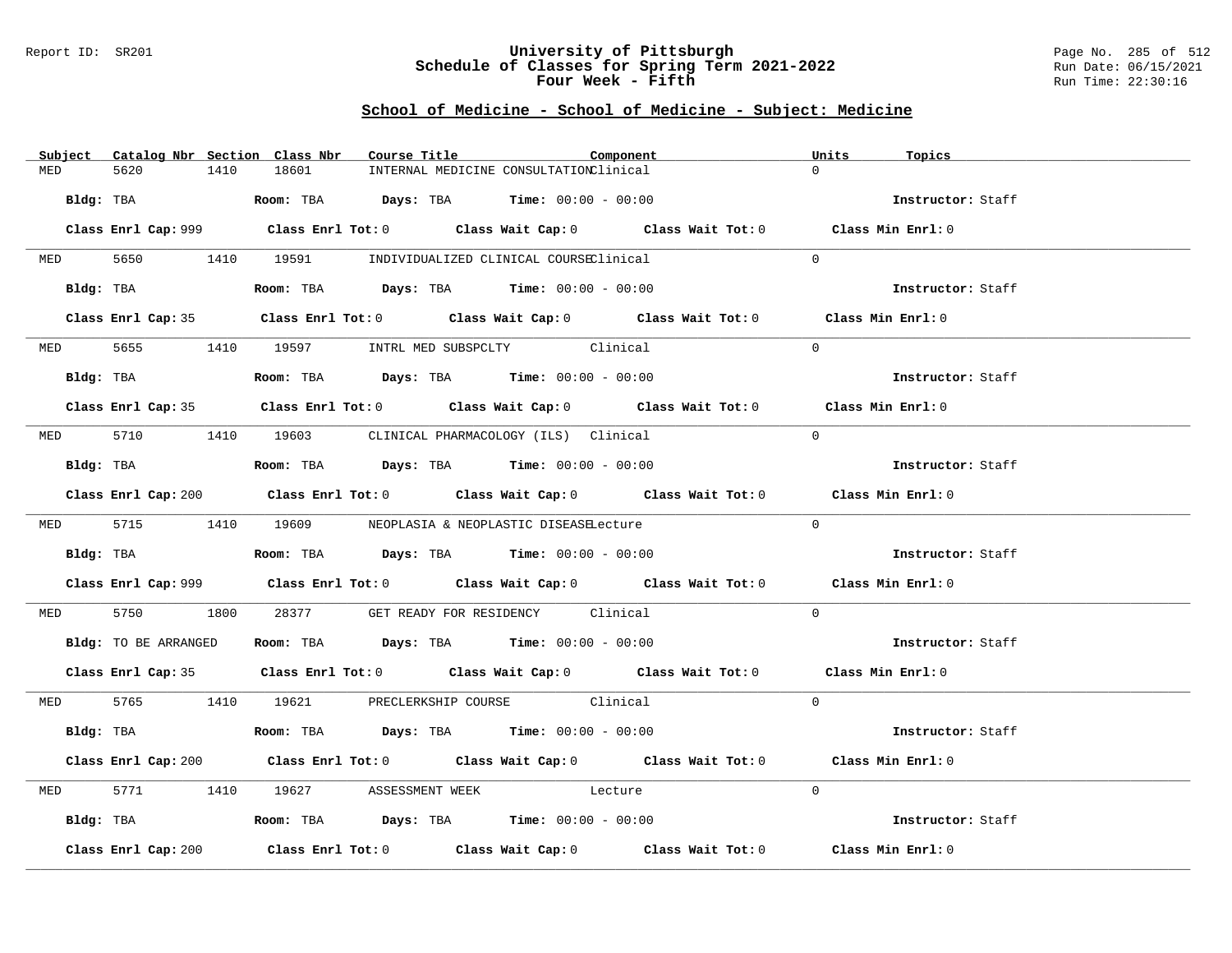| <b>MED</b> |  | 5777 1410 18607                                                                            |  | GERIATRICS AND ONCOLOGY Workshop |                                                                                             | $\overline{0}$ |                                    |
|------------|--|--------------------------------------------------------------------------------------------|--|----------------------------------|---------------------------------------------------------------------------------------------|----------------|------------------------------------|
|            |  | Bldg: TBA                   Room: TBA         Days: TBA         Time: $00:00 - 00:00$      |  |                                  |                                                                                             |                | <b>Example 2</b> Instructor: Staff |
|            |  |                                                                                            |  |                                  | Class Enrl Cap: 200 Class Enrl Tot: 0 Class Wait Cap: 0 Class Wait Tot: 0 Class Min Enrl: 0 |                |                                    |
|            |  |                                                                                            |  |                                  | MED 5778 1410 18613 GERIATRICS AND ONCOLOGY Clinical 0                                      |                |                                    |
|            |  | Bldg: TBA                   Room: TBA         Days: TBA         Time: $00:00 - 00:00$      |  |                                  |                                                                                             |                | Instructor: Staff                  |
|            |  |                                                                                            |  |                                  | Class Enrl Cap: 200 Class Enrl Tot: 0 Class Wait Cap: 0 Class Wait Tot: 0 Class Min Enrl: 0 |                |                                    |
|            |  | MED 5779 1410 19633 CLINICAL FOCUS: GERIATRICS Clinical                                    |  |                                  |                                                                                             | $\Omega$       |                                    |
|            |  | Bldg: TBA                       Room: TBA         Days: TBA         Time: 00:00 - 00:00    |  |                                  |                                                                                             |                | Instructor: Staff                  |
|            |  |                                                                                            |  |                                  | Class Enrl Cap: 200 Class Enrl Tot: 0 Class Wait Cap: 0 Class Wait Tot: 0 Class Min Enrl: 0 |                |                                    |
|            |  |                                                                                            |  |                                  | MED 5810 1410 19645 MEDICAL RESEARCH Directed Studies                                       | $\overline{0}$ |                                    |
|            |  |                                                                                            |  |                                  |                                                                                             |                | Instructor: Staff                  |
|            |  |                                                                                            |  |                                  | Class Enrl Cap: 35 Class Enrl Tot: 0 Class Wait Cap: 0 Class Wait Tot: 0 Class Min Enrl: 0  |                |                                    |
|            |  | MED 5815 1410 19657 RES IN CLINICAL PHARMACOLOGY Clinical                                  |  |                                  |                                                                                             | $\bigcirc$     |                                    |
|            |  | <b>Bldg:</b> TBA <b>ROOM:</b> TBA <b>Days:</b> TBA <b>Time:</b> $00:00 - 00:00$            |  |                                  |                                                                                             |                | Instructor: Staff                  |
|            |  |                                                                                            |  |                                  | Class Enrl Cap: 999 Class Enrl Tot: 0 Class Wait Cap: 0 Class Wait Tot: 0 Class Min Enrl: 0 |                |                                    |
|            |  | MED 5830 1410 19669 INVESTIGATIVE GASTROENTEROLOGYClinical                                 |  |                                  |                                                                                             | $\Omega$       |                                    |
|            |  | Bldg: TBA                    Room: TBA         Days: TBA        Time: $00:00 - 00:00$      |  |                                  |                                                                                             |                | Instructor: Staff                  |
|            |  |                                                                                            |  |                                  | Class Enrl Cap: 999 Class Enrl Tot: 0 Class Wait Cap: 0 Class Wait Tot: 0 Class Min Enrl: 0 |                |                                    |
|            |  | MED 5831 1410 19675 MEDICAL ONCOLOGY RESEARCH Clinical                                     |  |                                  |                                                                                             | $\Omega$       |                                    |
|            |  | Bldg: TBA                   Room: TBA         Days: TBA         Time: $00:00 - 00:00$      |  |                                  |                                                                                             |                | Instructor: Staff                  |
|            |  |                                                                                            |  |                                  | Class Enrl Cap: 999 Class Enrl Tot: 0 Class Wait Cap: 0 Class Wait Tot: 0 Class Min Enrl: 0 |                |                                    |
|            |  |                                                                                            |  |                                  | MED 5833 1410 19687 RENAL PHYSIOLOGY RESEARCH Clinical                                      | $\Omega$       |                                    |
|            |  |                                                                                            |  |                                  |                                                                                             |                |                                    |
|            |  | Bldg: TBA                       Room: TBA           Days: TBA          Time: 00:00 - 00:00 |  |                                  |                                                                                             |                | Instructor: Staff                  |
|            |  |                                                                                            |  |                                  | Class Enrl Cap: 999 Class Enrl Tot: 0 Class Wait Cap: 0 Class Wait Tot: 0 Class Min Enrl: 0 |                |                                    |
|            |  | MED 5835 1410 19693 RHEUM & CLINCAL IMMUNO RSRCH Clinical                                  |  |                                  |                                                                                             | $\Omega$       |                                    |
|            |  | Bldg: TBA                    Room: TBA         Days: TBA         Time: $00:00 - 00:00$     |  |                                  |                                                                                             |                | Instructor: Staff                  |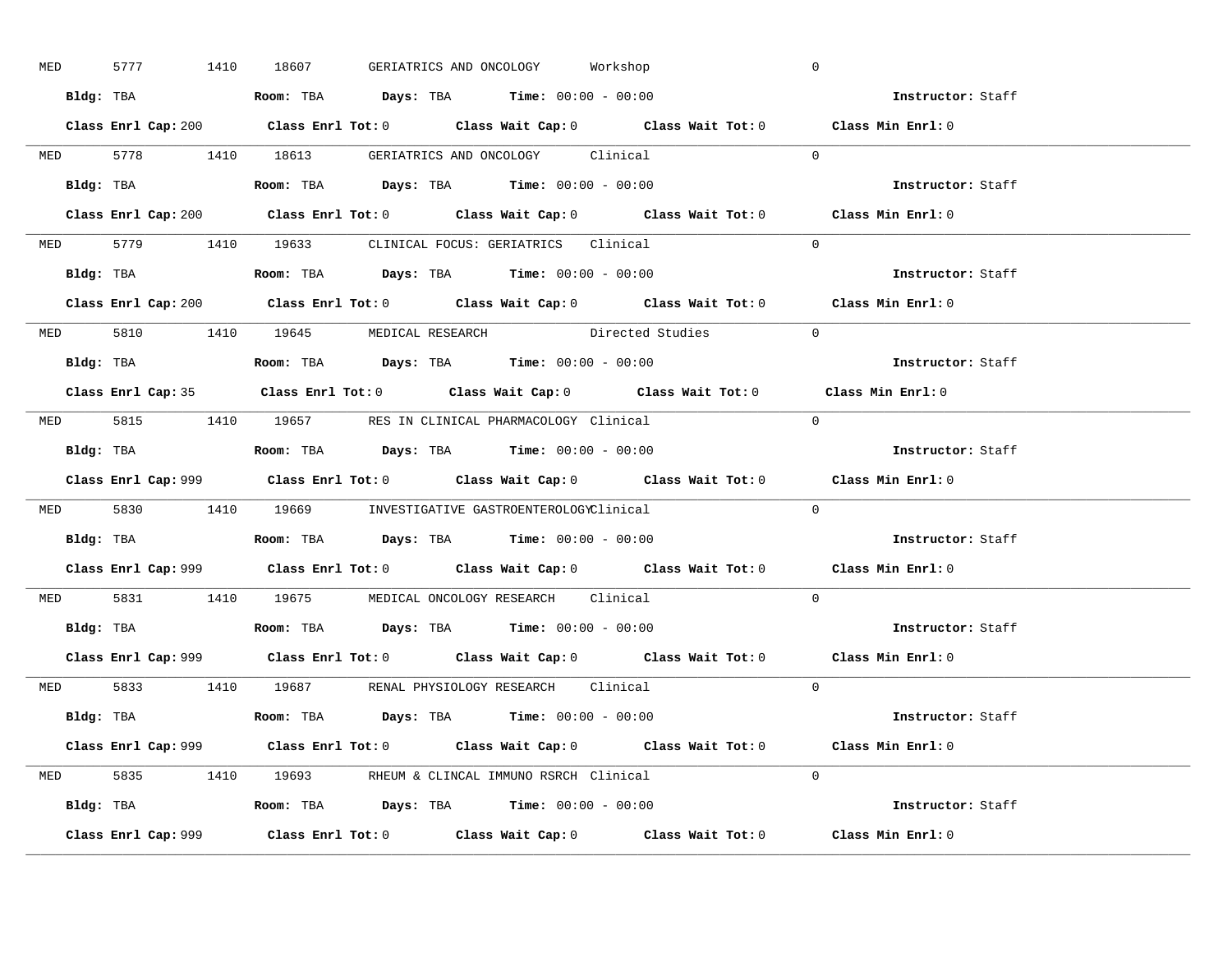#### Report ID: SR201 **University of Pittsburgh** Page No. 287 of 512 **Schedule of Classes for Spring Term 2021-2022** Run Date: 06/15/2021 **Four Week - Fifth Run Time: 22:30:16**

| Subject    |                    |      | Catalog Nbr Section Class Nbr | Course Title                                                                                       | Component | Units<br>Topics                |
|------------|--------------------|------|-------------------------------|----------------------------------------------------------------------------------------------------|-----------|--------------------------------|
| MED        | 5900               | 1410 | 19705                         | EXTRAMURAL INTERNAL MEDICINE Clinical                                                              |           | $\Omega$                       |
|            | Bldg: TBA          |      |                               | Room: TBA $Days: TBA$ Time: $00:00 - 00:00$                                                        |           | Instructor: Staff              |
|            | Class Enrl Cap: 35 |      |                               | Class Enrl Tot: 0 $\qquad$ Class Wait Cap: 0 $\qquad$ Class Wait Tot: 0 $\qquad$ Class Min Enrl: 0 |           |                                |
| <b>MED</b> | 5901               |      |                               | 1410 19711 INDEPENDENT STUDY 1ndependent Study                                                     |           | $\Omega$                       |
|            | Bldg: TBA          |      |                               | Room: TBA $Days:$ TBA Time: $00:00 - 00:00$                                                        |           | Instructor: Staff              |
|            | Class Enrl Cap: 35 |      |                               | Class Enrl Tot: 0 $\qquad$ Class Wait Cap: 0 $\qquad$ Class Wait Tot: 0 $\qquad$ Class Min Enrl: 0 |           |                                |
| MED        | 5902               |      |                               | 1410 18619 ADVANCED GENERAL MEDICINE Clinical                                                      |           | $\Omega$                       |
|            | Bldg: TBA          |      |                               | Room: TBA $Days:$ TBA $Time:$ $00:00 - 00:00$                                                      |           | Instructor: Staff              |
|            |                    |      |                               | Class Enrl Cap: 35 Class Enrl Tot: 0 Class Wait Cap: 0 Class Wait Tot: 0 Class Min Enrl: 0         |           |                                |
| <b>MED</b> | 5910               | 1410 |                               | 18631 NARATV, LIT & EXPRN OF ILLNESSClinical                                                       |           | $\overline{0}$                 |
|            | Bldg: TBA          |      |                               | Room: TBA $Days:$ TBA $Time: 00:00 - 00:00$                                                        |           | Instructor: Staff              |
|            |                    |      |                               | Class Enrl Cap: 35 Class Enrl Tot: 0 Class Wait Cap: 0 Class Wait Tot: 0 Class Min Enrl: 0         |           |                                |
| MED        | 5911               | 1410 |                               | 19723 TEACHING MEDICAL STUDENTS Practicum                                                          |           | $\mathbf{0}$                   |
|            | Bldg: TBA          |      |                               | Room: TBA $Days:$ TBA $Time: 00:00 - 00:00$                                                        |           | Instructor: Staff              |
|            |                    |      |                               | Class Enrl Cap: 35 Class Enrl Tot: 0 Class Wait Cap: 0 Class Wait Tot: 0 Class Min Enrl: 0         |           |                                |
| MED        | 5915               | 1060 | 25839                         | LITERACY, NUMERACY&DEC MAKING Seminar                                                              |           | $\Omega$                       |
|            | Bldg: TBA          |      |                               | Room: TBA Days: TBA Time: TBA                                                                      |           | Instructor: Kirk, Kimberly Ann |
|            |                    |      |                               |                                                                                                    |           | Colligan, Joanne Kashur        |
|            |                    |      |                               | Class Enrl Cap: 35 Class Enrl Tot: 0 Class Wait Cap: 0 Class Wait Tot: 0 Class Min Enrl: 0         |           |                                |
| MED        | 5920               | 1410 |                               | 19729 GLOBAL HEALTH PREPARATORY SEM Seminar                                                        |           | $\Omega$                       |
|            | Bldg: TBA          |      |                               | Room: TBA $Days:$ TBA $Time: 00:00 - 00:00$                                                        |           | Instructor: Staff              |
|            | Class Enrl Cap: 35 |      |                               | Class Enrl Tot: $0$ class Wait Cap: $0$ class Wait Tot: $0$                                        |           | Class Min Enrl: 0              |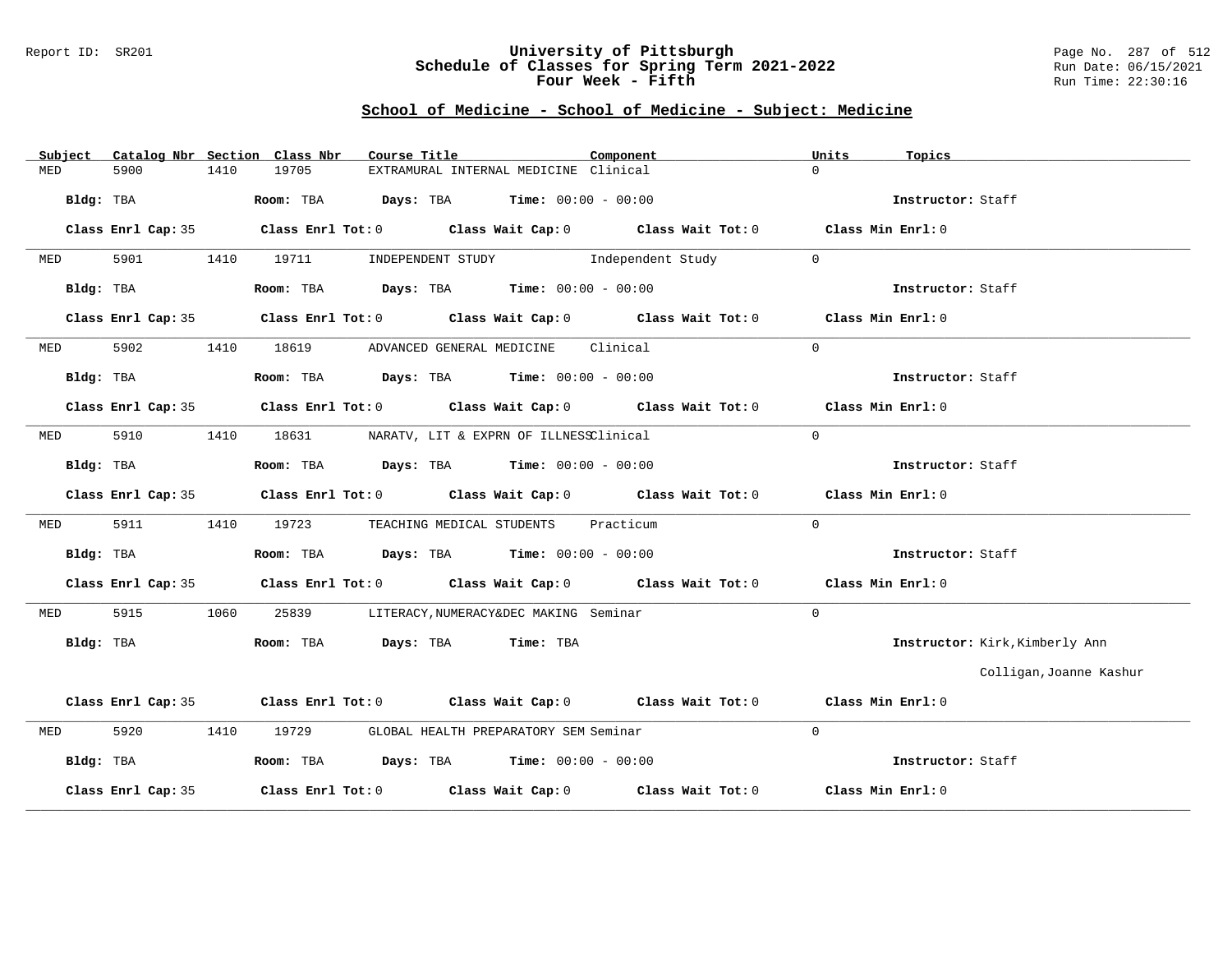### Report ID: SR201 **University of Pittsburgh** Page No. 288 of 512 **Schedule of Classes for Spring Term 2021-2022** Run Date: 06/15/2021 **Four Week - Fifth Run Time: 22:30:16**

| Subject   |                      |      | Catalog Nbr Section Class Nbr | Course Title       |                    |                              | Component         | Units | Topics            |
|-----------|----------------------|------|-------------------------------|--------------------|--------------------|------------------------------|-------------------|-------|-------------------|
| MED       | 5925                 | 1410 | 19741                         |                    | STREET MEDICINE    |                              | Clinical          | 0     |                   |
| Bldg: TBA |                      |      | Room: TBA                     |                    | Days: TBA          | <b>Time:</b> $00:00 - 00:00$ |                   |       | Instructor: Staff |
|           | Class Enrl Cap: 35   |      | Class Enrl Tot: 0             |                    |                    | Class Wait Cap: 0            | Class Wait Tot: 0 |       | Class Min Enrl: 0 |
| MED       | 5993                 | 1405 | 27841                         | <b>JUNIOR YEAR</b> |                    |                              | Clinical          | 0     |                   |
|           | Bldg: TO BE ARRANGED |      | Room: TBA                     |                    | Days: TBA          | <b>Time:</b> $00:00 - 00:00$ |                   |       | Instructor: Staff |
|           | Class Enrl Cap: 200  |      | Class Enrl Tot: 0             |                    |                    | Class Wait Cap: 0            | Class Wait Tot: 0 |       | Class Min Enrl: 0 |
| MED       | 5999                 | 1410 | 19747                         |                    | FULL TIME RESEARCH |                              | Independent Study | 0     |                   |
| Bldg: TBA |                      |      | Room: TBA                     |                    | Days: TBA          | <b>Time:</b> $00:00 - 00:00$ |                   |       | Instructor: Staff |
|           | Class Enrl Cap: 200  |      | Class Enrl Tot: 0             |                    |                    | Class Wait Cap: 0            | Class Wait Tot: 0 |       | Class Min Enrl: 0 |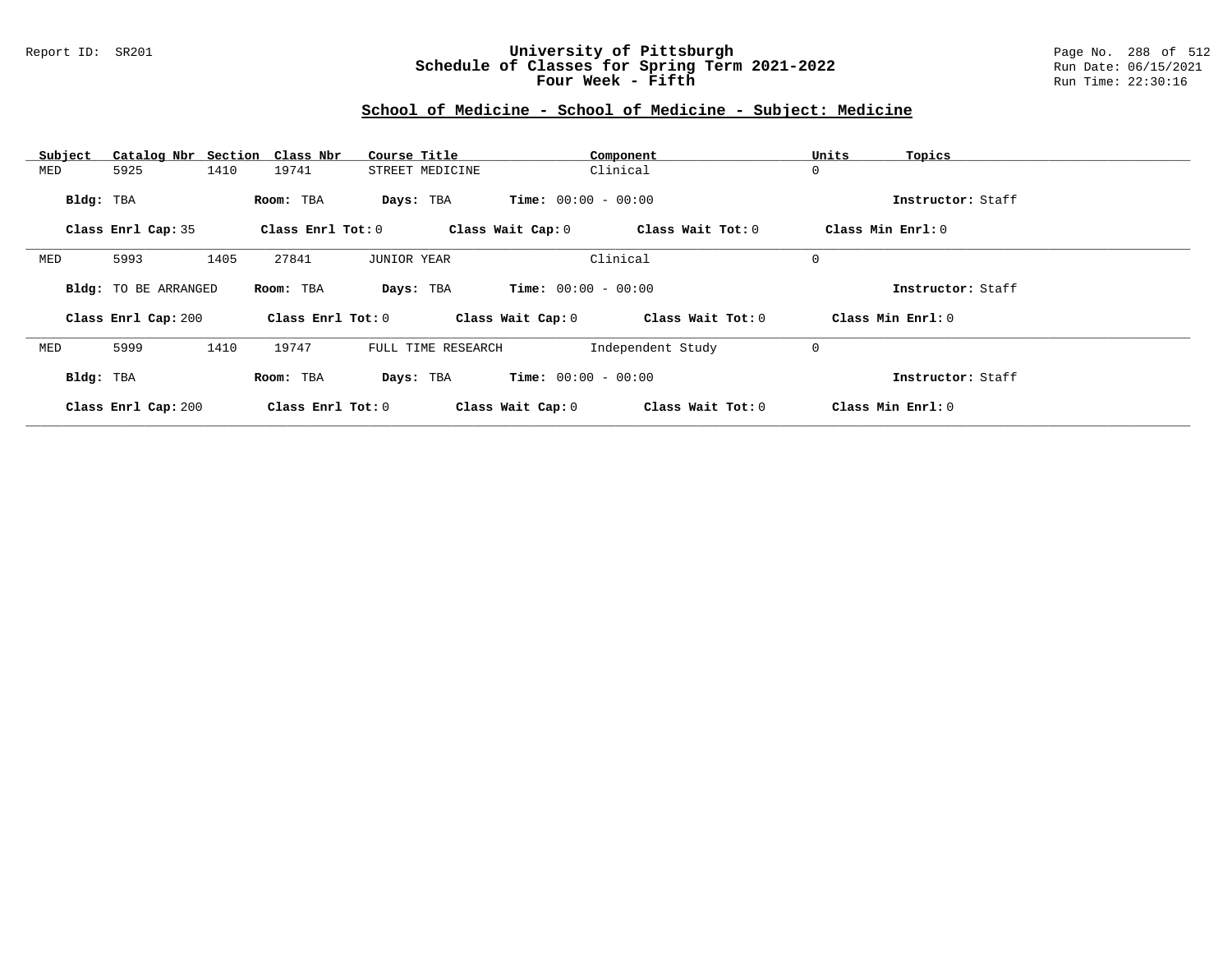### Report ID: SR201 **University of Pittsburgh** Page No. 289 of 512 **Schedule of Classes for Spring Term 2021-2022** Run Date: 06/15/2021 **Four Week - Fifth Run Time: 22:30:16**

### **School of Medicine - School of Medicine - Subject: Pediatrics**

| Subject | Catalog Nbr Section Class Nbr |      |                   | Course Title   |                              | Component           | Units | Topics            |                                |
|---------|-------------------------------|------|-------------------|----------------|------------------------------|---------------------|-------|-------------------|--------------------------------|
| PEDS    | 5524                          | 1800 | 28412             | CHILD ADVOCACY |                              | Clinical            | 0     |                   |                                |
|         | <b>Bldg:</b> TO BE ARRANGED   |      | Room: TBA         | Days: TBA      | <b>Time:</b> $00:00 - 00:00$ |                     |       |                   | Instructor: Kirk, Kimberly Ann |
|         |                               |      |                   |                |                              |                     |       |                   | Fontenot, Amber L              |
|         |                               |      |                   |                |                              |                     |       |                   | Maranowski, Gregory William    |
|         | Class Enrl Cap: 35            |      | Class Enrl Tot: 0 |                | Class Wait Cap: 0            | Class Wait $Tot: 0$ |       | Class Min Enrl: 0 |                                |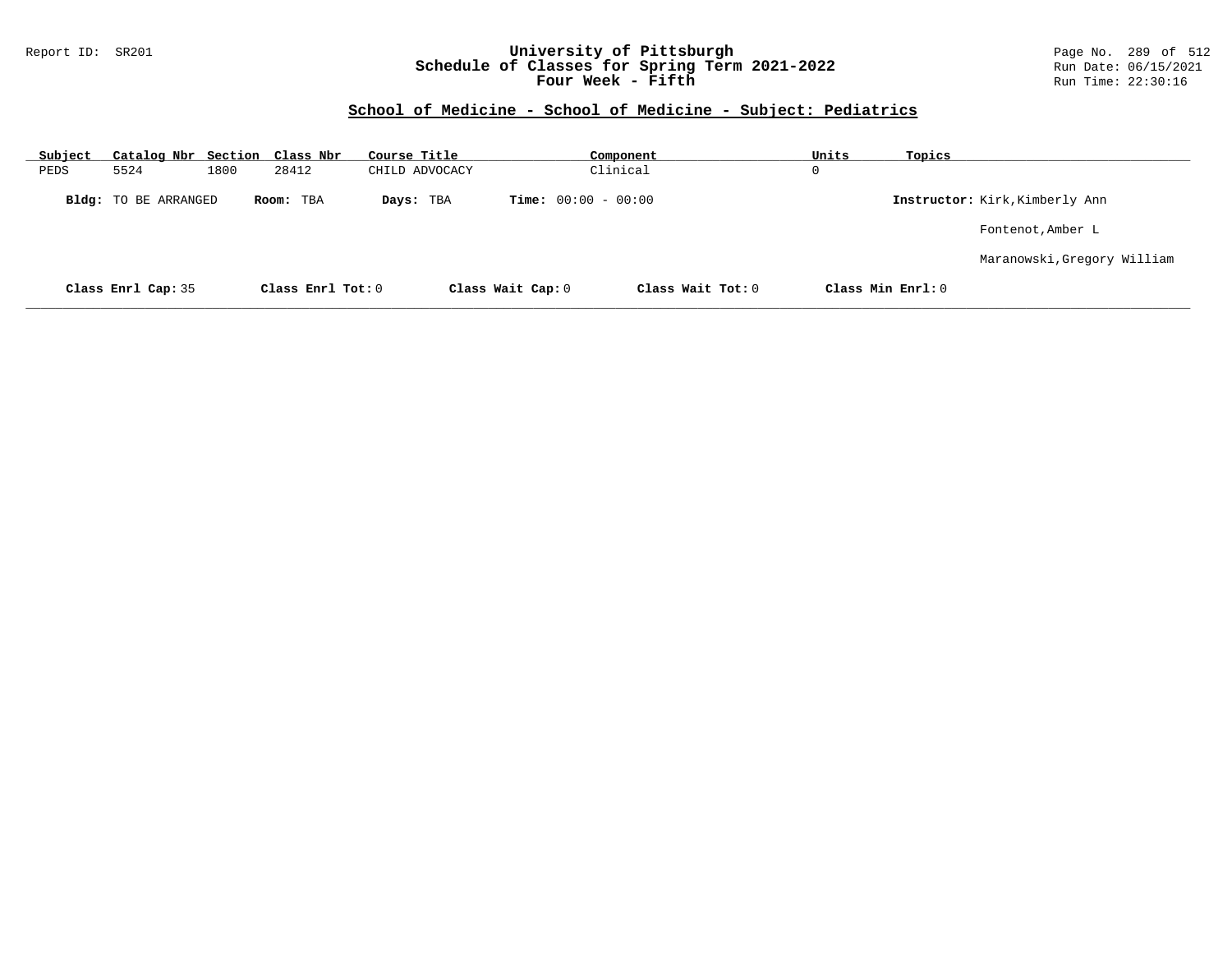### Report ID: SR201 **University of Pittsburgh** Page No. 290 of 512 **Schedule of Classes for Spring Term 2021-2022** Run Date: 06/15/2021 **Four Week - Fifth Run Time: 22:30:16**

# **School of Medicine - Office of the Dean, School of Medicine - Subject: Critical Care Medicine**

| Catalog Nbr Section Class Nbr<br>Subject | Course Title                                                                                         | Component | Units<br>Topics   |
|------------------------------------------|------------------------------------------------------------------------------------------------------|-----------|-------------------|
| 5430<br>1410<br>CCM                      | 19189<br>CRITICAL CARE MEDICINE                                                                      | Clinical  | $\Omega$          |
| Bldg: TBA                                | <b>Days:</b> TBA <b>Time:</b> $00:00 - 00:00$<br>Room: TBA                                           |           | Instructor: Staff |
|                                          | Class Enrl Cap: 999 $\qquad$ Class Enrl Tot: 0 $\qquad$ Class Wait Cap: 0 $\qquad$ Class Wait Tot: 0 |           | Class Min Enrl: 0 |
| 1900<br>CCM<br>5650                      | 23338<br>INDIVIDUALIZED CLINICAL COURSEDirected Studies                                              |           | $\Omega$          |
| Bldg: TO BE ARRANGED                     | $\texttt{Days:}$ TBA $\texttt{Time:}$ 00:00 - 00:00<br>Room: TBA                                     |           | Instructor: Staff |
| Class Enrl Cap: 35                       | Class Enrl Tot: 0 $\,$ Class Wait Cap: 0 $\,$ Class Wait Tot: 0 $\,$ Class Min Enrl: 0 $\,$          |           |                   |
| 5840<br>1410<br>CCM                      | CRITICAL CRE MEDICINE RESEARCHDirected Studies<br>19195                                              |           | $\Omega$          |
| Bldg: TBA                                | <b>Days:</b> TBA <b>Time:</b> $00:00 - 00:00$<br>Room: TBA                                           |           | Instructor: Staff |
| Class Enrl Cap: 35                       | Class Enrl Tot: $0$ Class Wait Cap: $0$ Class Wait Tot: $0$ Class Min Enrl: $0$                      |           |                   |
| 1900<br>CCM<br>5899                      | INDEPENDENT STUDY CC MED Independent Study<br>23346                                                  |           | $\Omega$          |
| Bldg: TO BE ARRANGED                     | Room: TBA $Days: TBA$ Time: $00:00 - 00:00$                                                          |           | Instructor: Staff |
| Class Enrl Cap: 35                       | Class Enrl Tot: $0$ Class Wait Cap: $0$ Class Wait Tot: $0$ Class Min Enrl: $0$                      |           |                   |
| 1040<br>CCM<br>5900                      | 22157<br>EXTRAMURAL CRITICAL CARE MED Clinical                                                       |           | $\Omega$          |
| Bldg: TO BE ARRANGED                     | <b>Days:</b> TBA <b>Time:</b> $00:00 - 00:00$<br>Room: TBA                                           |           | Instructor: Staff |
| Class Enrl Cap: 35                       | Class Enrl Tot: $0$ Class Wait Cap: $0$ Class Wait Tot: $0$ Class Min Enrl: $0$                      |           |                   |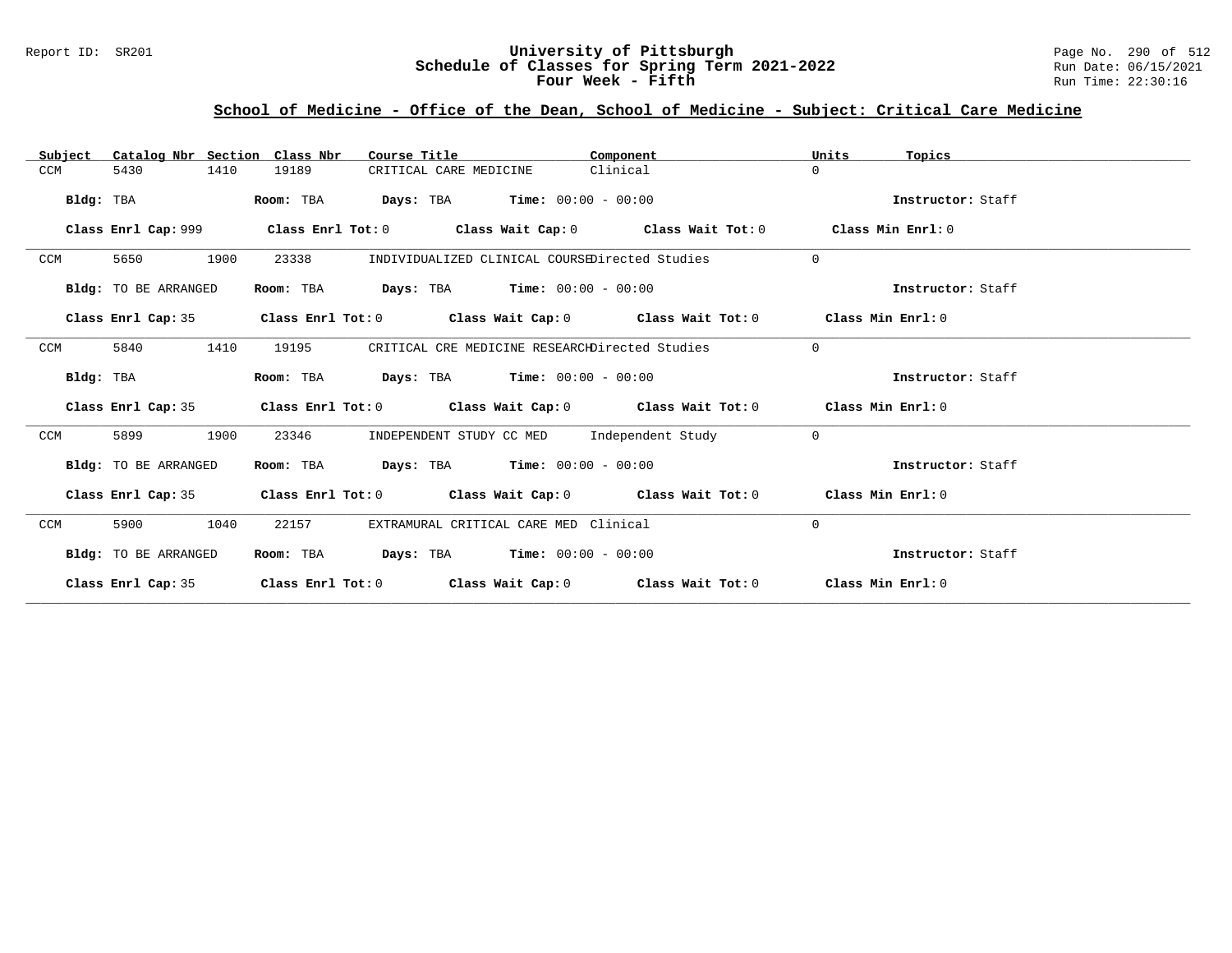### Report ID: SR201 **University of Pittsburgh** Page No. 291 of 512 **Schedule of Classes for Spring Term 2021-2022** Run Date: 06/15/2021 **Four Week - Fifth Run Time: 22:30:16**

### **School of Medicine - Office of the Dean, School of Medicine - Subject: Medical Elective**

| Subject   | Catalog Nbr Section Class Nbr |      |                   | Course Title |                                       | Component         | Units             | Topics            |
|-----------|-------------------------------|------|-------------------|--------------|---------------------------------------|-------------------|-------------------|-------------------|
| MSELCT    | 5950                          | 1410 | 20110             |              | PSTP WORK IN PROGRESS SEMINAR Seminar |                   |                   |                   |
| Bldg: TBA |                               |      | Room: TBA         | Days: TBA    | <b>Time:</b> $00:00 - 00:00$          |                   |                   | Instructor: Staff |
|           | Class Enrl Cap: 35            |      | Class Enrl Tot: 0 |              | Class Wait Cap: 0                     | Class Wait Tot: 0 | Class Min Enrl: 0 |                   |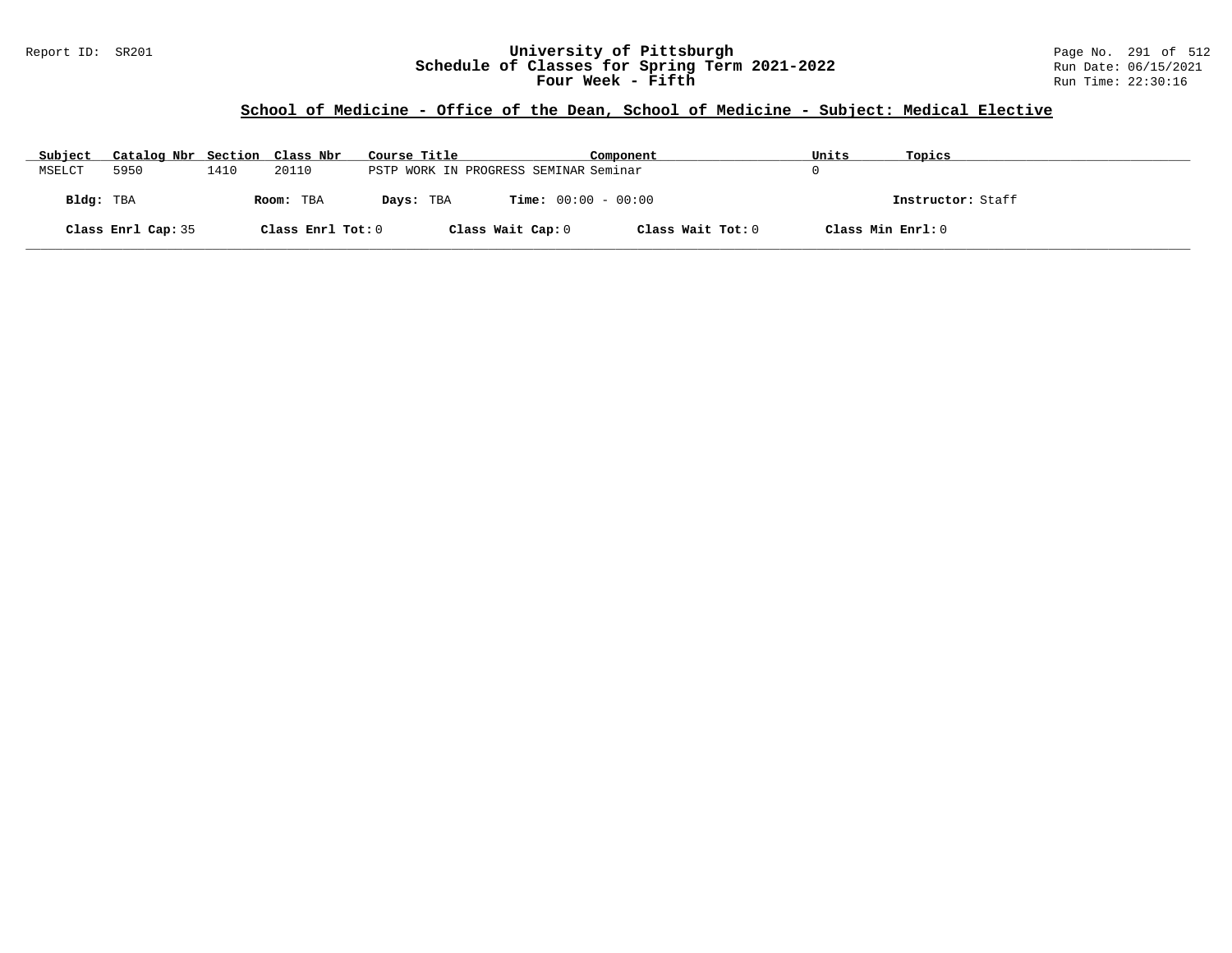### Report ID: SR201 **University of Pittsburgh** Page No. 292 of 512 **Schedule of Classes for Spring Term 2021-2022** Run Date: 06/15/2021 **Four Week - Fifth Run Time: 22:30:16**

# **School of Medicine - Office of the Dean, School of Medicine - Subject: Medical Scientist Training Prg**

| Subject |                      |      | Catalog Nbr Section Class Nbr  | Course Title |                    |                                                                                      | Component                                                                                   | Units    | Topics            |
|---------|----------------------|------|--------------------------------|--------------|--------------------|--------------------------------------------------------------------------------------|---------------------------------------------------------------------------------------------|----------|-------------------|
| MSTP    | 5010                 | 1410 | 20224                          |              | MOLECULAR MEDICINE |                                                                                      | Lecture                                                                                     | $\Omega$ |                   |
|         |                      |      |                                |              |                    | Bldg: TBA                    Room: TBA         Days: TBA         Time: 00:00 - 00:00 |                                                                                             |          | Instructor: Staff |
|         |                      |      |                                |              |                    |                                                                                      | Class Enrl Cap: 35 Class Enrl Tot: 0 Class Wait Cap: 0 Class Wait Tot: 0 Class Min Enrl: 0  |          |                   |
| MSTP    |                      |      |                                |              |                    | 5015 1410 20230 LABORATORY RESEARCH ROTATION Practicum                               |                                                                                             | $\Omega$ |                   |
|         |                      |      |                                |              |                    | Bldg: TBA                   Room: TBA         Days: TBA         Time: 00:00 - 00:00  |                                                                                             |          | Instructor: Staff |
|         |                      |      |                                |              |                    |                                                                                      | Class Enrl Cap: 35 Class Enrl Tot: 0 Class Wait Cap: 0 Class Wait Tot: 0 Class Min Enrl: 0  |          |                   |
| MSTP    |                      |      | 5955 1410 20236 MSTP WORKSHOPS |              |                    | Workshop                                                                             |                                                                                             | $\Omega$ |                   |
|         | Bldg: TBA            |      |                                |              |                    | <b>Room:</b> TBA <b>Days:</b> TBA <b>Time:</b> $00:00 - 00:00$                       |                                                                                             |          | Instructor: Staff |
|         |                      |      |                                |              |                    |                                                                                      | Class Enrl Cap: 200 Class Enrl Tot: 0 Class Wait Cap: 0 Class Wait Tot: 0 Class Min Enrl: 0 |          |                   |
| MSTP    |                      |      |                                |              |                    | 5971 1410 20242 MSTP PROFESSIONAL DEVELOPMENT Workshop                               |                                                                                             | $\Omega$ |                   |
|         | Bldg: TO BE ARRANGED |      |                                |              |                    | Room: TBA $Days:$ TBA $Time: 00:00 - 00:00$                                          |                                                                                             |          | Instructor: Staff |
|         |                      |      |                                |              |                    |                                                                                      | Class Enrl Cap: 35 Class Enrl Tot: 0 Class Wait Cap: 0 Class Wait Tot: 0 Class Min Enrl: 0  |          |                   |
| MSTP    | 5973 1410            |      |                                |              |                    | 20248 METHODS AND ANALYSIS Seminar                                                   |                                                                                             | $\Omega$ |                   |
|         |                      |      |                                |              |                    | Bldg: TBA                   Room: TBA         Days: TBA         Time: 00:00 - 00:00  |                                                                                             |          | Instructor: Staff |
|         |                      |      |                                |              |                    |                                                                                      | Class Enrl Cap: 35 Class Enrl Tot: 0 Class Wait Cap: 0 Class Wait Tot: 0 Class Min Enrl: 0  |          |                   |
| MSTP    | 5975 1410            |      |                                |              |                    |                                                                                      | 20254 CAREER-RELATED RESEARCH Independent Study                                             | $\Omega$ |                   |
|         |                      |      |                                |              |                    |                                                                                      | Bldg: TBA Room: TBA Days: TBA Time: 00:00 - 00:00                                           |          | Instructor: Staff |
|         |                      |      |                                |              |                    |                                                                                      | Class Enrl Cap: 35 Class Enrl Tot: 0 Class Wait Cap: 0 Class Wait Tot: 0 Class Min Enrl: 0  |          |                   |
| MSTP    |                      |      |                                |              |                    | 5990 1410 20266 LONGITUDINAL CLINICAL COURSE Clinical                                |                                                                                             | $\Omega$ |                   |
|         | Bldg: TBA            |      |                                |              |                    | $\texttt{Room:}$ TBA $\texttt{Days:}$ TBA $\texttt{Time:}$ 00:00 - 00:00             |                                                                                             |          | Instructor: Staff |
|         |                      |      |                                |              |                    |                                                                                      | Class Enrl Cap: 35 Class Enrl Tot: 0 Class Wait Cap: 0 Class Wait Tot: 0 Class Min Enrl: 0  |          |                   |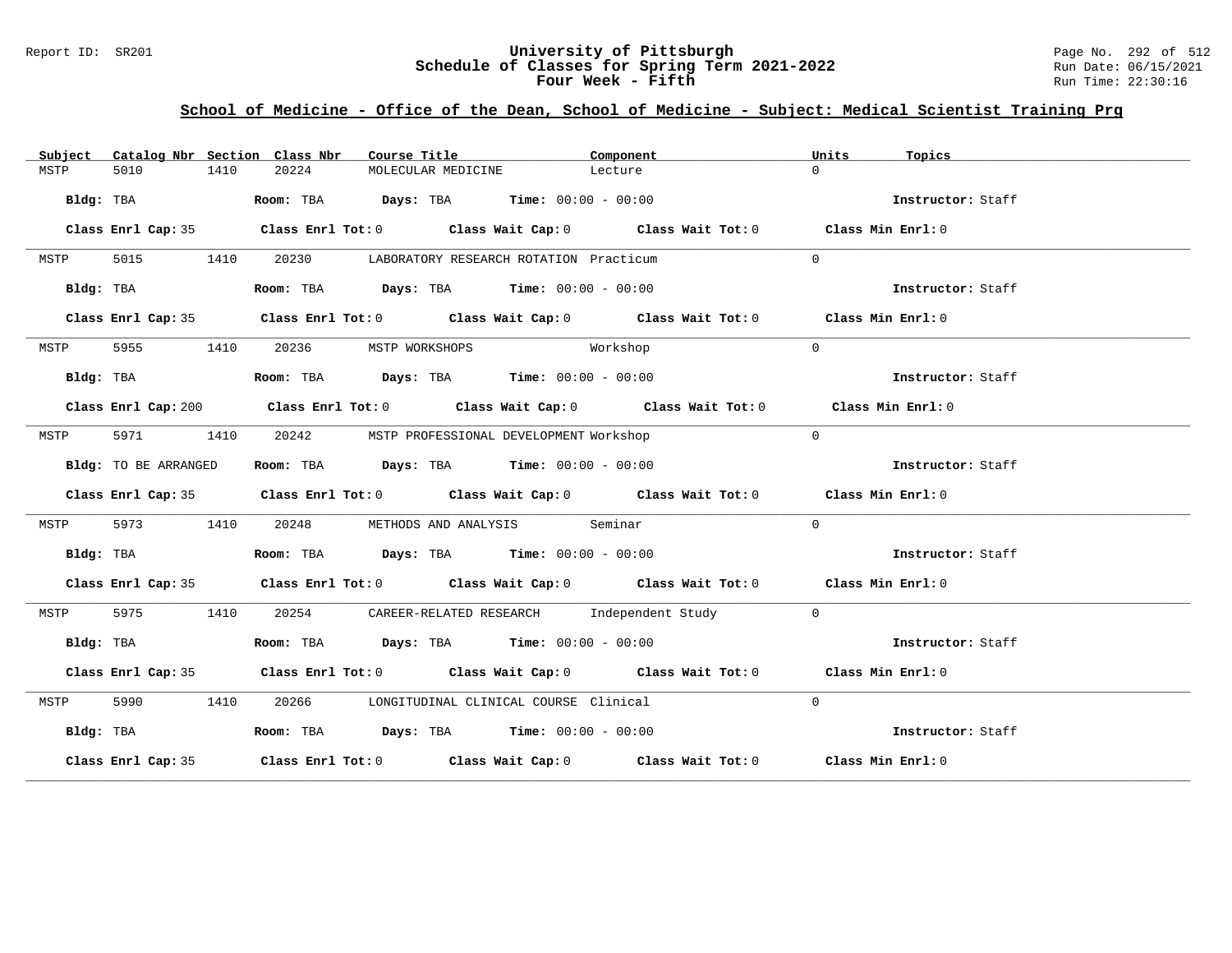### Report ID: SR201 **University of Pittsburgh** Page No. 293 of 512 **Schedule of Classes for Spring Term 2021-2022** Run Date: 06/15/2021 **Four Week - Fifth Run Time: 22:30:16**

# **School of Medicine - Office of the Dean, School of Medicine - Subject: Medical Scientist Training Prg**

| Subject | Catalog Nbr Section Class Nbr |      |                   | Course Title |                                       | Component         | Units | Topics                              |
|---------|-------------------------------|------|-------------------|--------------|---------------------------------------|-------------------|-------|-------------------------------------|
| MSTP    | 5993                          | 1060 | 27980             |              | LONGITUDINAL CLN CLERKSHIP 3 Clinical |                   | 0     |                                     |
|         | Bldg: TO BE ARRANGED          |      | Room: TBA         | Days: TBA    | <b>Time:</b> $00:00 - 00:00$          |                   |       | Instructor: Colligan, Joanne Kashur |
|         |                               |      |                   |              |                                       |                   |       | Kirk,Kimberly Ann                   |
|         | Class Enrl Cap: 200           |      | Class Enrl Tot: 0 |              | Class Wait Cap: 0                     | Class Wait Tot: 0 |       | Class Min Enrl: 0                   |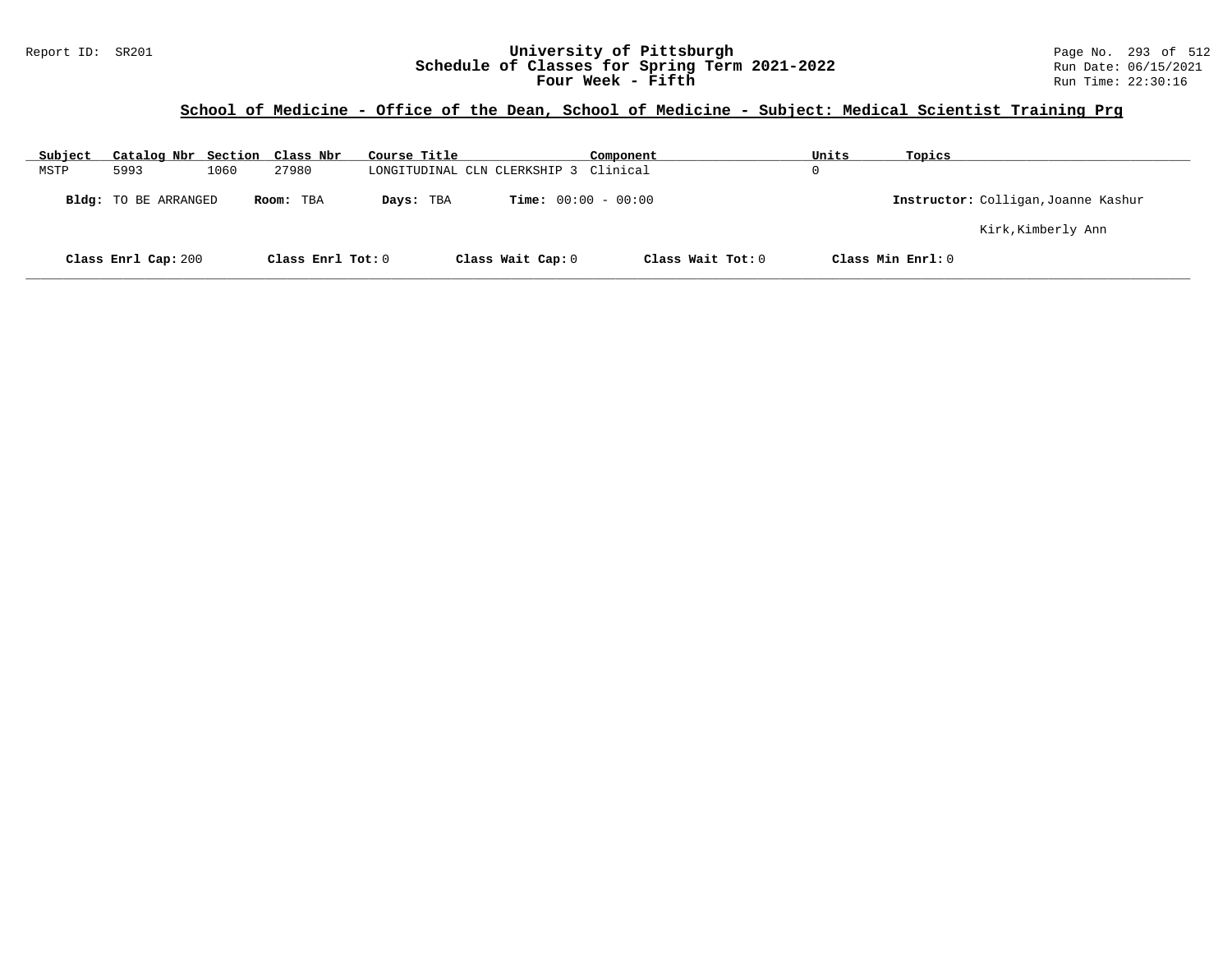### Report ID: SR201 **University of Pittsburgh** Page No. 294 of 512 **Schedule of Classes for Spring Term 2021-2022** Run Date: 06/15/2021 **Four Week - Fifth Run Time: 22:30:16**

# **School of Medicine - Molecular Genetics and Biochemistry - Subject: Medicine Microbiology**

| Subject   | Catalog Nbr Section Class Nbr |      |                   | Course Title |                   | Component                                      | Units             | Topics            |
|-----------|-------------------------------|------|-------------------|--------------|-------------------|------------------------------------------------|-------------------|-------------------|
| MSMIC     | 5835                          | 1410 | 18715             |              |                   | MOLECLR GENETC & BIOCHMY RSRCHDirected Studies |                   |                   |
| Bldg: TBA |                               |      | Room: TBA         | Days: TBA    |                   | <b>Time:</b> $00:00 - 00:00$                   |                   | Instructor: Staff |
|           | Class Enrl Cap: 35            |      | Class Enrl Tot: 0 |              | Class Wait Cap: 0 | Class Wait Tot: 0                              | Class Min Enrl: 0 |                   |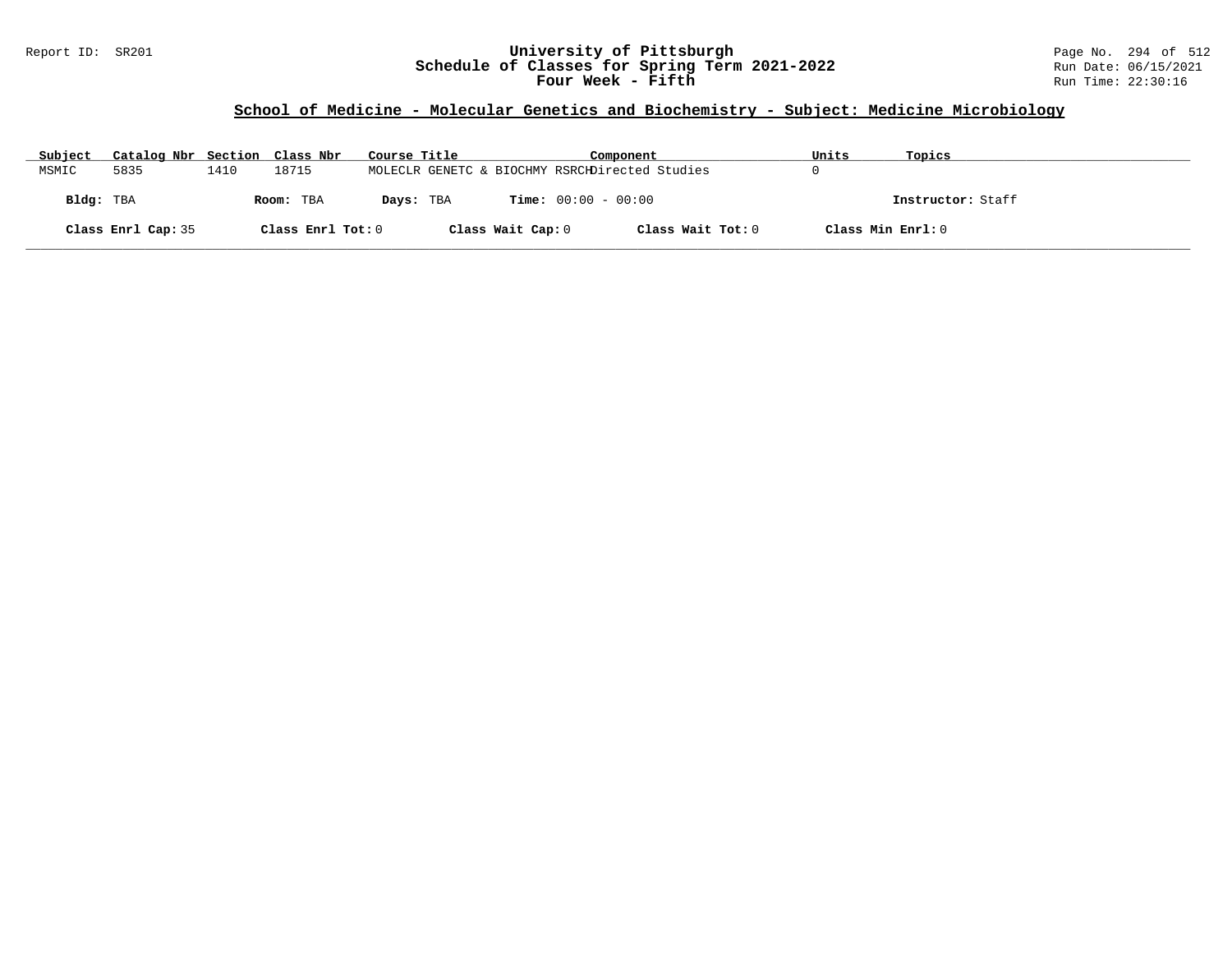### Report ID: SR201 **University of Pittsburgh** Page No. 295 of 512 **Schedule of Classes for Spring Term 2021-2022** Run Date: 06/15/2021 **Four Week - Fifth Run Time: 22:30:16**

# **School of Medicine - Medicine Anesthesiology - Subject: Medicine Anesthesiology**

|       |                      |      | Subject Catalog Nbr Section Class Nbr | Course Title |                                                                                               | Component                                                                                   | Units    | Topics            |
|-------|----------------------|------|---------------------------------------|--------------|-----------------------------------------------------------------------------------------------|---------------------------------------------------------------------------------------------|----------|-------------------|
| MSANE | 5381                 | 1410 | 18637                                 |              | PAIN EVALUATION AND TREATMENT Clinical                                                        |                                                                                             | $\Omega$ |                   |
|       | Bldg: TBA            |      |                                       |              | Room: TBA $Days:$ TBA $Time: 00:00 - 00:00$                                                   |                                                                                             |          | Instructor: Staff |
|       |                      |      |                                       |              |                                                                                               | Class Enrl Cap: 35 Class Enrl Tot: 0 Class Wait Cap: 0 Class Wait Tot: 0 Class Min Enrl: 0  |          |                   |
|       |                      |      |                                       |              |                                                                                               | MSANE 5382 1410 18649 RESEARCH OR INDIVIDUAL STUDY Directed Studies                         | $\Omega$ |                   |
|       |                      |      |                                       |              | Bldg: TBA                    Room: TBA          Days: TBA         Time: 00:00 - 00:00         |                                                                                             |          | Instructor: Staff |
|       |                      |      |                                       |              |                                                                                               | Class Enrl Cap: 35 Class Enrl Tot: 0 Class Wait Cap: 0 Class Wait Tot: 0 Class Min Enrl: 0  |          |                   |
|       |                      |      | MSANE 5420 1410 19753 ANESTHESIOLOGY  |              | Clinical                                                                                      |                                                                                             | $\Omega$ |                   |
|       |                      |      |                                       |              | Bldg: TBA                   Room: TBA         Days: TBA         Time: $00:00 - 00:00$         |                                                                                             |          | Instructor: Staff |
|       |                      |      |                                       |              |                                                                                               | Class Enrl Cap: 999 Class Enrl Tot: 0 Class Wait Cap: 0 Class Wait Tot: 0 Class Min Enrl: 0 |          |                   |
|       |                      |      |                                       |              | MSANE 5440 1410 19765 SUBSPECIALTIES ANESTHESIOLOGY Clinical                                  |                                                                                             | $\Omega$ |                   |
|       |                      |      |                                       |              | Bldg: TBA                   Room: TBA         Days: TBA        Time: $00:00 - 00:00$          |                                                                                             |          | Instructor: Staff |
|       |                      |      |                                       |              |                                                                                               | Class Enrl Cap: 999 Class Enrl Tot: 0 Class Wait Cap: 0 Class Wait Tot: 0 Class Min Enrl: 0 |          |                   |
|       |                      |      |                                       |              | MSANE 5445 1410 19771 PAIN MEDICINE Clinical                                                  |                                                                                             | $\Omega$ |                   |
|       |                      |      |                                       |              | Bldg: TBA                          Room: TBA          Days: TBA         Time: $00:00 - 00:00$ |                                                                                             |          | Instructor: Staff |
|       |                      |      |                                       |              |                                                                                               | Class Enrl Cap: 35 Class Enrl Tot: 0 Class Wait Cap: 0 Class Wait Tot: 0 Class Min Enrl: 0  |          |                   |
|       |                      |      |                                       |              |                                                                                               | MSANE 5450 1410 19783 MD/OMS ANESTHESIA SPECIALTIES Directed Studies 0                      |          |                   |
|       |                      |      |                                       |              | Bldg: TBA                   Room: TBA         Days: TBA        Time: 00:00 - 00:00            |                                                                                             |          | Instructor: Staff |
|       |                      |      |                                       |              |                                                                                               | Class Enrl Cap: 35 Class Enrl Tot: 0 Class Wait Cap: 0 Class Wait Tot: 0 Class Min Enrl: 0  |          |                   |
|       |                      |      |                                       |              |                                                                                               | MSANE 5650 1900 23405 INDIVIDUALIZED CLINICAL COURSEDirected Studies                        | $\Omega$ |                   |
|       | Bldg: TO BE ARRANGED |      |                                       |              | Room: TBA $\rule{1em}{0.15mm}$ Days: TBA Time: $00:00 - 00:00$                                |                                                                                             |          | Instructor: Staff |
|       |                      |      |                                       |              |                                                                                               | Class Enrl Cap: 35 Class Enrl Tot: 0 Class Wait Cap: 0 Class Wait Tot: 0 Class Min Enrl: 0  |          |                   |
|       |                      |      |                                       |              |                                                                                               | MSANE 5840 1410 19813 ANESTHESIOLOGY RESEARCH Directed Studies                              | $\Omega$ |                   |
|       |                      |      |                                       |              | Bldg: TBA                   Room: TBA        Days: TBA        Time: 00:00 - 00:00             |                                                                                             |          | Instructor: Staff |
|       | Class Enrl Cap: 35   |      |                                       |              |                                                                                               | Class Enrl Tot: $0$ Class Wait Cap: $0$ Class Wait Tot: $0$ Class Min Enrl: $0$             |          |                   |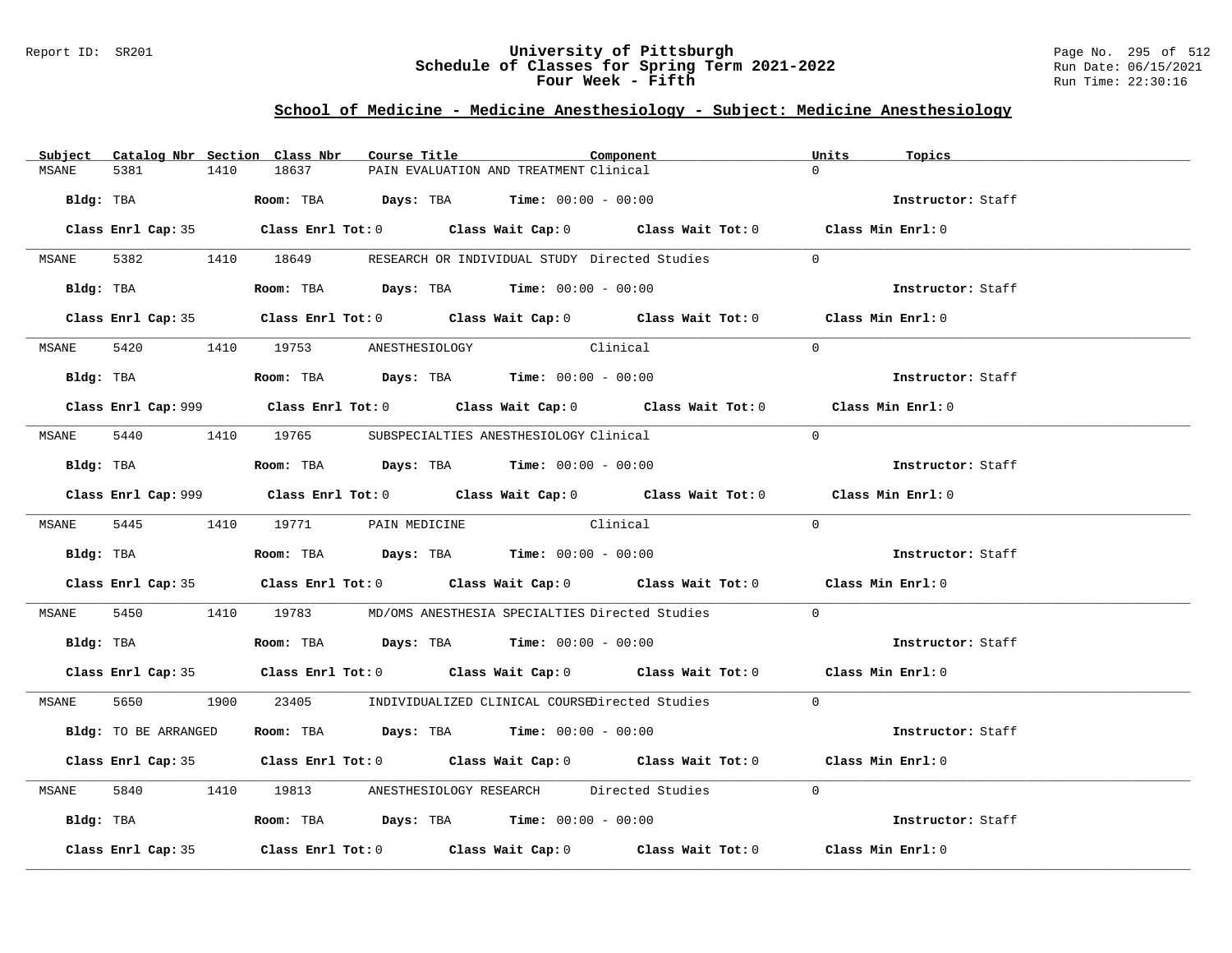| MSANE     | 5900               | 1410 | 19819             | INDEPENDENT STUDY         |                              | Independent Study | -U                |  |
|-----------|--------------------|------|-------------------|---------------------------|------------------------------|-------------------|-------------------|--|
| Bldg: TBA |                    |      | Room: TBA         | Days: TBA                 | <b>Time:</b> $00:00 - 00:00$ |                   | Instructor: Staff |  |
|           | Class Enrl Cap: 35 |      | Class Enrl Tot: 0 |                           | Class Wait Cap: 0            | Class Wait Tot: 0 | Class Min Enrl: 0 |  |
| MSANE     | 5901               | 1410 | 19831             | EXTRAMURAL ANESTHESIOLOGY |                              | Clinical          | $\Omega$          |  |
| Bldg: TBA |                    |      | Room: TBA         | Days: TBA                 | <b>Time:</b> $00:00 - 00:00$ |                   | Instructor: Staff |  |
|           | Class Enrl Cap: 35 |      | Class Enrl Tot: 0 |                           | Class Wait Cap: 0            | Class Wait Tot: 0 | Class Min Enrl: 0 |  |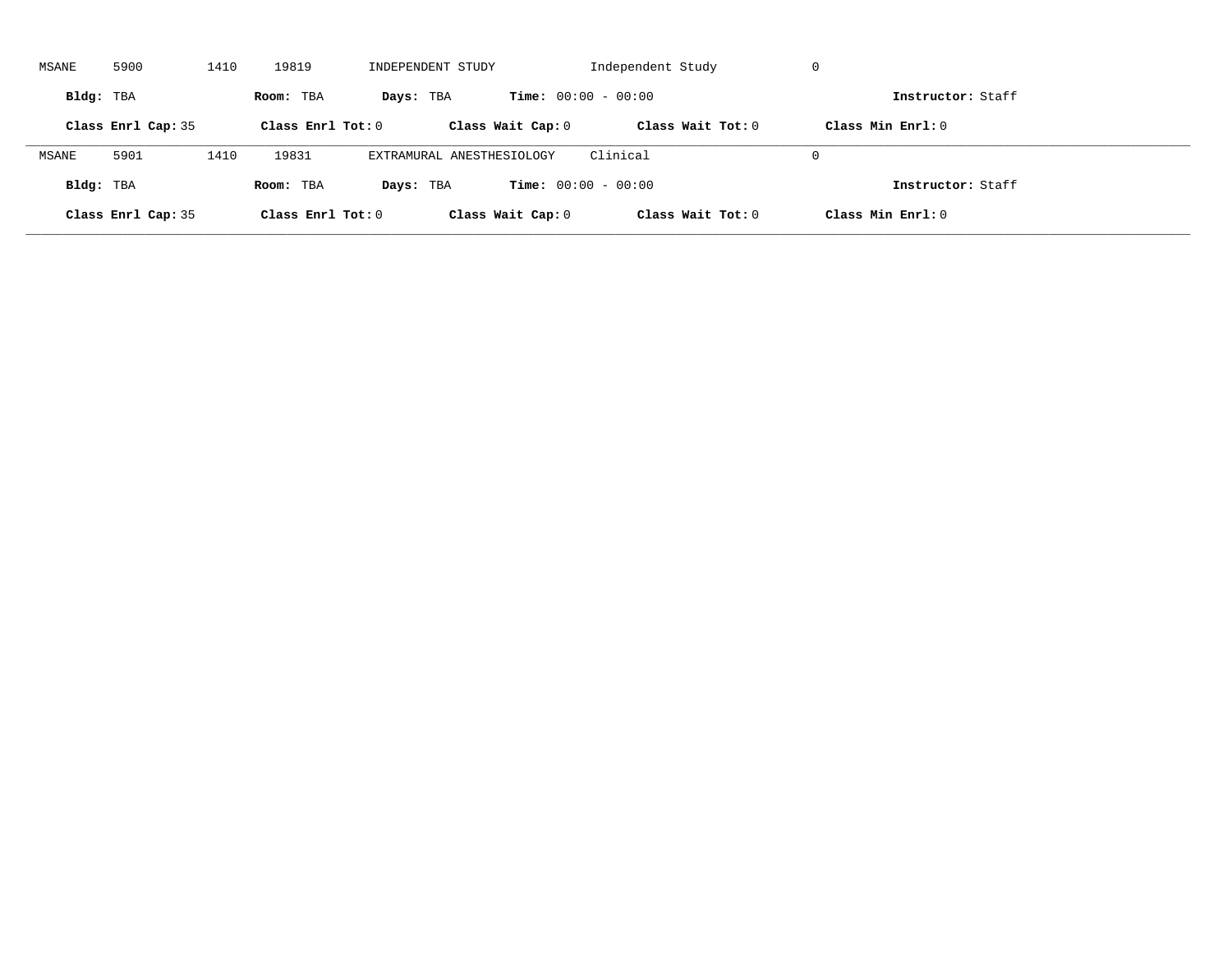#### Report ID: SR201 **University of Pittsburgh** Page No. 297 of 512 **Schedule of Classes for Spring Term 2021-2022** Run Date: 06/15/2021 **Four Week - Fifth Run Time: 22:30:16**

### **School of Medicine - Neurology - Subject: Neurology**

| Catalog Nbr Section Class Nbr<br>Subject | Course Title                                                                                            | Component | Units<br>Topics   |
|------------------------------------------|---------------------------------------------------------------------------------------------------------|-----------|-------------------|
| NEURO<br>5366<br>1800                    | 28356<br>NEUROLOGY CORE CLERKSHP                                                                        | Clinical  | $\Omega$          |
|                                          |                                                                                                         |           |                   |
| Bldg: TO BE ARRANGED                     | Room: TBA $Days:$ TBA $Time: 00:00 - 00:00$                                                             |           | Instructor: Staff |
|                                          | Class Enrl Cap: 35 Class Enrl Tot: 0 Class Wait Cap: 0 Class Wait Tot: 0 Class Min Enrl: 0              |           |                   |
|                                          | NEURO 5389 1410 18781 CLINICAL NEUROLOGY ELECTIVE Clinical                                              |           | $\Omega$          |
|                                          | Bldg: TBA                  Room: TBA        Days: TBA        Time: 00:00 - 00:00                        |           | Instructor: Staff |
|                                          | Class Enrl Cap: 35 Class Enrl Tot: 0 Class Wait Cap: 0 Class Wait Tot: 0 Class Min Enrl: 0              |           |                   |
| NEURO                                    | 5393 1410 18799 INDEPENDENT STUDY IN NEUROLOGYClinical                                                  |           | $\Omega$          |
|                                          | Bldg: TBA                    Room: TBA         Days: TBA         Time: 00:00 - 00:00                    |           | Instructor: Staff |
|                                          | Class Enrl Cap: 35 Class Enrl Tot: 0 Class Wait Cap: 0 Class Wait Tot: 0 Class Min Enrl: 0              |           |                   |
|                                          | NEURO 5410 1410 20272 NEUROLOGY ACTING INTERNSHIP Clinical                                              |           | $\Omega$          |
|                                          | Bldg: TBA                   Room: TBA         Days: TBA         Time: $00:00 - 00:00$                   |           | Instructor: Staff |
|                                          | Class Enrl Cap: 35 Class Enrl Tot: 0 Class Wait Cap: 0 Class Wait Tot: 0 Class Min Enrl: 0              |           |                   |
|                                          | NEURO 5420 1410 18805 CLINICAL NEUROLOGY Clinical                                                       |           | $\Omega$          |
|                                          |                                                                                                         |           |                   |
|                                          | Bldg: TBA                                Room: TBA            Days: TBA           Time: $00:00 - 00:00$ |           | Instructor: Staff |
|                                          | Class Enrl Cap: 999 Class Enrl Tot: 0 Class Wait Cap: 0 Class Wait Tot: 0 Class Min Enrl: 0             |           |                   |
|                                          | NEURO 5421 1410 20278 STROKE SERVICE Clinical                                                           |           | $\overline{0}$    |
|                                          | Bldg: TBA                   Room: TBA         Days: TBA         Time: $00:00 - 00:00$                   |           | Instructor: Staff |
|                                          | Class Enrl Cap: 999 Class Enrl Tot: 0 Class Wait Cap: 0 Class Wait Tot: 0 Class Min Enrl: 0             |           |                   |
|                                          | NEURO 5425 1410 20284 OUTPATIENT CLINICAL NEUROLOGY Clinical                                            |           | $\Omega$          |
|                                          | Bldg: TBA                   Room: TBA         Days: TBA        Time: 00:00 - 00:00                      |           | Instructor: Staff |
|                                          | Class Enrl Cap: 999 Class Enrl Tot: 0 Class Wait Cap: 0 Class Wait Tot: 0 Class Min Enrl: 0             |           |                   |
| NEURO                                    | 5430 1410 18817 NEONATAL NEUROLOGY Clinical                                                             |           | $\Omega$          |
|                                          | Bldg: TBA                    Room: TBA         Days: TBA         Time: 00:00 - 00:00                    |           | Instructor: Staff |
| Class Enrl Cap: 999                      | Class Enrl Tot: $0$ Class Wait Cap: $0$ Class Wait Tot: $0$ Class Min Enrl: $0$                         |           |                   |
|                                          |                                                                                                         |           |                   |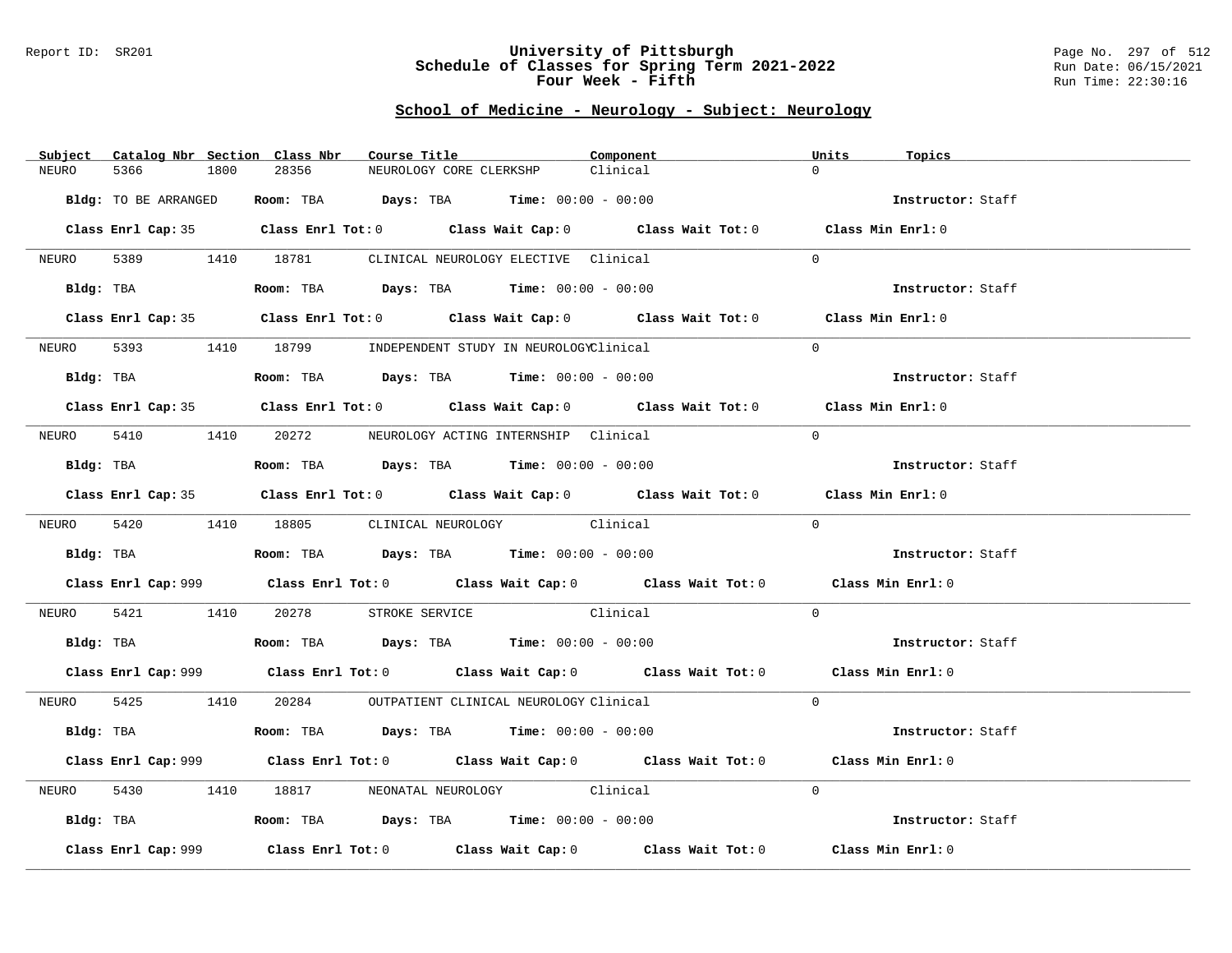| 5435<br>NEURO | 1410 18823<br>PEDIATRIC NEUROMUSCULAR DISEA Clinical                                        | $\mathbf 0$       |
|---------------|---------------------------------------------------------------------------------------------|-------------------|
|               | Bldg: TBA                      Room: TBA         Days: TBA         Time: 00:00 - 00:00      | Instructor: Staff |
|               | Class Enrl Cap: 999 Class Enrl Tot: 0 Class Wait Cap: 0 Class Wait Tot: 0 Class Min Enrl: 0 |                   |
|               | NEURO 5440 1410 18835 PEDIATRIC NEUROLOGY Clinical                                          | $\Omega$          |
|               |                                                                                             | Instructor: Staff |
|               | Class Enrl Cap: 999 Class Enrl Tot: 0 Class Wait Cap: 0 Class Wait Tot: 0                   | Class Min Enrl: 0 |
|               | NEURO 5441 1410 20290 CHILD NEUROLOGY/EPILEPSY Clinical                                     | $\Omega$          |
|               | Bldg: TBA                   Room: TBA         Days: TBA         Time: 00:00 - 00:00         | Instructor: Staff |
|               | Class Enrl Cap: 999 Class Enrl Tot: 0 Class Wait Cap: 0 Class Wait Tot: 0 Class Min Enrl: 0 |                   |
|               | NEURO 5445 1410 18847 BEHAVIORAL NEUROLOGY Clinical                                         | $\Omega$          |
|               | Bldg: TBA                   Room: TBA         Days: TBA         Time: 00:00 - 00:00         | Instructor: Staff |
|               | Class Enrl Cap: 999 Class Enrl Tot: 0 Class Wait Cap: 0 Class Wait Tot: 0 Class Min Enrl: 0 |                   |
|               | NEURO 5450 1800 22117 NEUROLOGY BOOT CAMP Practicum                                         | $\bigcap$         |
|               | <b>Bldg:</b> TO BE ARRANGED <b>ROOM:</b> TBA <b>Days:</b> TBA <b>Time:</b> $00:00 - 00:00$  | Instructor: Staff |
|               | Class Enrl Cap: 200 Class Enrl Tot: 0 Class Wait Cap: 0 Class Wait Tot: 0 Class Min Enrl: 0 |                   |
|               |                                                                                             |                   |
|               | NEURO 5650 1900 23419 INDIVIDUALIZED CLINICAL COURSEDirected Studies 0                      |                   |
|               | Bldg: TO BE ARRANGED Room: TBA Days: TBA Time: 00:00 - 00:00                                | Instructor: Staff |
|               | Class Enrl Cap: 35 Class Enrl Tot: 0 Class Wait Cap: 0 Class Wait Tot: 0 Class Min Enrl: 0  |                   |
| NEURO         | 5730 1410 18853 CLINICAL NEUROSCIENCES (ILS) Lecture                                        | $\Omega$          |
|               | Bldg: TBA                   Room: TBA         Days: TBA         Time: $00:00 - 00:00$       | Instructor: Staff |
|               | Class Enrl Cap: 999 Class Enrl Tot: 0 Class Wait Cap: 0 Class Wait Tot: 0 Class Min Enrl: 0 |                   |
|               | NEURO 5875 1410 20296 INDEPENDENT STUDY IN NEUROLOGYDirected Studies 0                      |                   |
|               | Bldg: TBA                   Room: TBA          Days: TBA         Time: $00:00 - 00:00$      | Instructor: Staff |
|               | Class Enrl Cap: 35 Class Enrl Tot: 0 Class Wait Cap: 0 Class Wait Tot: 0 Class Min Enrl: 0  |                   |
|               | NEURO 5876 1410 20302 BASIC RESEARCH IN NEUROLOGY Directed Studies 0                        |                   |
|               |                                                                                             | Instructor: Staff |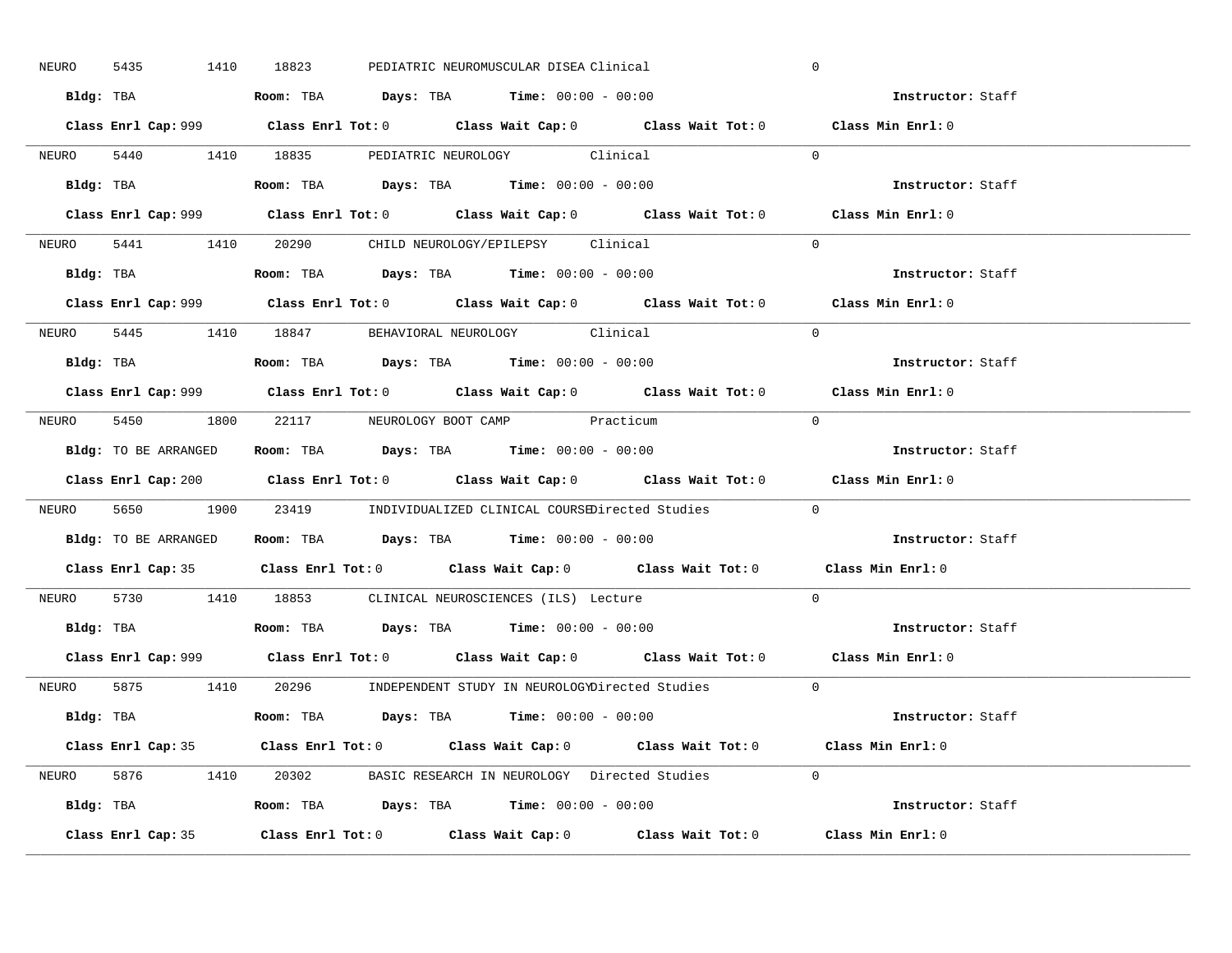#### Report ID: SR201 **University of Pittsburgh** Page No. 299 of 512 **Schedule of Classes for Spring Term 2021-2022** Run Date: 06/15/2021 **Four Week - Fifth Run Time: 22:30:16**

# **School of Medicine - Neurology - Subject: Neurology**

| Subject            | Catalog Nbr Section Class Nbr | Course Title                                   |                   | Component                                                   | Units<br>Topics   |  |
|--------------------|-------------------------------|------------------------------------------------|-------------------|-------------------------------------------------------------|-------------------|--|
| 5877<br>NEURO      | 1410<br>18859                 | COGNITV NEUROSCIENCE RESEARCH Directed Studies |                   |                                                             | $\Omega$          |  |
| Bldg: TBA          | Room: TBA                     | <b>Days:</b> TBA <b>Time:</b> $00:00 - 00:00$  |                   |                                                             | Instructor: Staff |  |
| Class Enrl Cap: 35 |                               |                                                |                   | Class Enrl Tot: $0$ Class Wait Cap: $0$ Class Wait Tot: $0$ | Class Min Enrl: 0 |  |
| 5878<br>NEURO      | 1410<br>18865                 | ALZHEIMER'S DISEASE RESEARCH Directed Studies  |                   |                                                             | $\mathbf 0$       |  |
| Bldg: TBA          | Room: TBA                     | <b>Days:</b> TBA <b>Time:</b> $00:00 - 00:00$  |                   |                                                             | Instructor: Staff |  |
| Class Enrl Cap: 35 |                               |                                                |                   | Class Enrl Tot: $0$ Class Wait Cap: $0$ Class Wait Tot: $0$ | Class Min Enrl: 0 |  |
| 5879<br>NEURO      | 1410<br>18877                 | MOLECULAR NEURO-BIOLGY/GENETCSDirected Studies |                   |                                                             | $\Omega$          |  |
| Bldg: TBA          | Room: TBA                     | <b>Days:</b> TBA <b>Time:</b> $00:00 - 00:00$  |                   |                                                             | Instructor: Staff |  |
| Class Enrl Cap: 35 |                               |                                                |                   | Class Enrl Tot: $0$ Class Wait Cap: $0$ Class Wait Tot: $0$ | Class Min Enrl: 0 |  |
| NEURO<br>5900      | 1410<br>20308                 | EXTRAMURAL NEUROLOGY                           |                   | Clinical                                                    | $\Omega$          |  |
| Bldg: TBA          | Room: TBA                     | <b>Days:</b> TBA <b>Time:</b> $00:00 - 00:00$  |                   |                                                             | Instructor: Staff |  |
| Class Enrl Cap: 35 | Class Enrl Tot: $0$           |                                                | Class Wait Cap: 0 | Class Wait Tot: 0                                           | Class Min Enrl: 0 |  |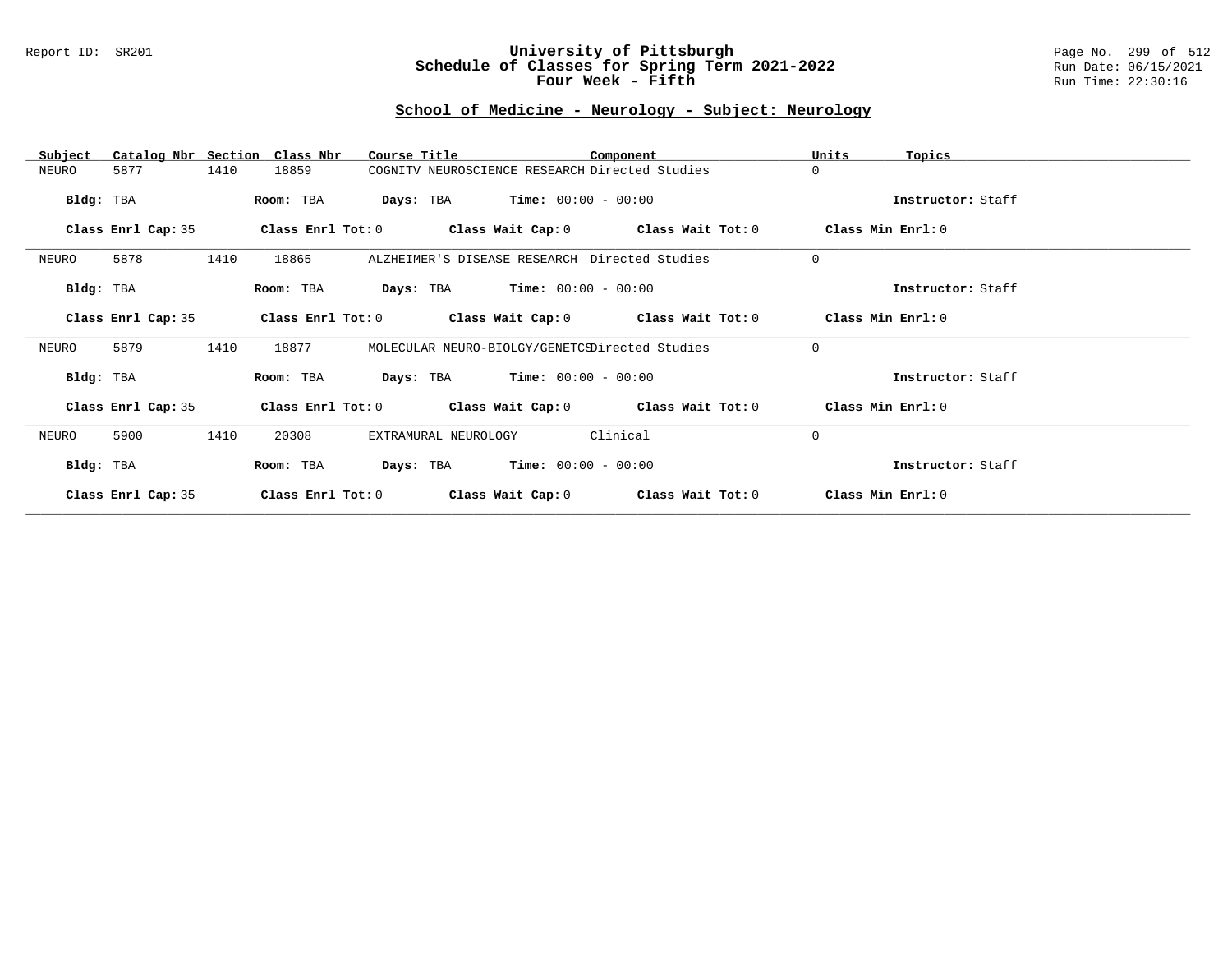### Report ID: SR201 **University of Pittsburgh** Page No. 300 of 512 **Schedule of Classes for Spring Term 2021-2022** Run Date: 06/15/2021 **Four Week - Fifth Run Time: 22:30:16**

# **School of Medicine - Neurological Surgery - Subject: Neurological Surgery**

|       |                    |      | Subject Catalog Nbr Section Class Nbr | Course Title |                                                                                             | Component                                                                                          | Units    | Topics            |
|-------|--------------------|------|---------------------------------------|--------------|---------------------------------------------------------------------------------------------|----------------------------------------------------------------------------------------------------|----------|-------------------|
| NSURG | 5383               | 1410 | 20320                                 |              | INDIVIDUAL STUDY OR RESEARCH Directed Studies                                               |                                                                                                    | $\Omega$ |                   |
|       |                    |      |                                       |              | $Bldq$ : TBA $Room$ : TBA $Days$ : TBA $Tim$ : $00:00 - 00:00$                              |                                                                                                    |          | Instructor: Staff |
|       |                    |      |                                       |              |                                                                                             | Class Enrl Cap: 35 Class Enrl Tot: 0 Class Wait Cap: 0 Class Wait Tot: 0 Class Min Enrl: 0         |          |                   |
| NSURG |                    |      |                                       |              | 5420 1410 20326 NEUROSURGERY SUBINTERNSHIP Clinical                                         |                                                                                                    | $\Omega$ |                   |
|       |                    |      |                                       |              | Bldg: TBA                   Room: TBA         Days: TBA         Time: $00:00 - 00:00$       |                                                                                                    |          | Instructor: Staff |
|       |                    |      |                                       |              |                                                                                             | Class Enrl Cap: 35 Class Enrl Tot: 0 Class Wait Cap: 0 Class Wait Tot: 0 Class Min Enrl: 0         |          |                   |
|       |                    |      |                                       |              | NSURG 5422 1410 20338 PEDIATRIC NEUROSURGERY Clinical                                       |                                                                                                    | $\Omega$ |                   |
|       |                    |      |                                       |              | Bldg: TBA                    Room: TBA         Days: TBA         Time: 00:00 - 00:00        |                                                                                                    |          | Instructor: Staff |
|       |                    |      |                                       |              |                                                                                             | Class Enrl Cap: 35 Class Enrl Tot: 0 Class Wait Cap: 0 Class Wait Tot: 0 Class Min Enrl: 0         |          |                   |
|       |                    |      |                                       |              | NSURG 5430 1410 20344 INTRO CLINICAL NEUROPHYSIOLOGYClinical                                |                                                                                                    | $\Omega$ |                   |
|       |                    |      |                                       |              | Bldg: TBA                        Room: TBA         Days: TBA         Time: $00:00 - 00:00$  |                                                                                                    |          | Instructor: Staff |
|       |                    |      |                                       |              |                                                                                             | Class Enrl Cap: 35 Class Enrl Tot: 0 Class Wait Cap: 0 Class Wait Tot: 0 Class Min Enrl: 0         |          |                   |
|       |                    |      |                                       |              | NSURG 5435 1410 18397 INTRO TO CLINICAL NEUROSURGERYClinical                                |                                                                                                    | $\Omega$ |                   |
|       |                    |      |                                       |              | Bldg: TBA                   Room: TBA         Days: TBA         Time: $00:00 - 00:00$       |                                                                                                    |          | Instructor: Staff |
|       |                    |      |                                       |              |                                                                                             | Class Enrl Cap: 35 Class Enrl Tot: 0 Class Wait Cap: 0 Class Wait Tot: 0 Class Min Enrl: 0         |          |                   |
| NSURG |                    |      |                                       |              |                                                                                             | 5650 1900 23426 INDIVIDUALIZED CLINICAL COURSEDirected Studies                                     | $\Omega$ |                   |
|       |                    |      |                                       |              | Bldg: TO BE ARRANGED Room: TBA Days: TBA Time: 00:00 - 00:00                                |                                                                                                    |          | Instructor: Staff |
|       |                    |      |                                       |              |                                                                                             | Class Enrl Cap: 35 Class Enrl Tot: 0 Class Wait Cap: 0 Class Wait Tot: 0 Class Min Enrl: 0         |          |                   |
|       |                    |      |                                       |              | NSURG 5705 1410 18403 HEAD AND NECK DISSECTION (ILS)Clinical                                |                                                                                                    | $\Omega$ |                   |
|       |                    |      |                                       |              | Bldg: TBA                        Room: TBA          Days: TBA         Time: $00:00 - 00:00$ |                                                                                                    |          | Instructor: Staff |
|       |                    |      |                                       |              |                                                                                             | Class Enrl Cap: 35 Class Enrl Tot: 0 Class Wait Cap: 0 Class Wait Tot: 0 Class Min Enrl: 0         |          |                   |
| NSURG |                    |      |                                       |              |                                                                                             | 5810 1410 18409 INJURY RESEARCH AND CONTROL Directed Studies                                       | $\Omega$ |                   |
|       |                    |      |                                       |              | Bldg: TBA                    Room: TBA         Days: TBA         Time: 00:00 - 00:00        |                                                                                                    |          | Instructor: Staff |
|       | Class Enrl Cap: 35 |      |                                       |              |                                                                                             | Class Enrl Tot: 0 $\qquad$ Class Wait Cap: 0 $\qquad$ Class Wait Tot: 0 $\qquad$ Class Min Enrl: 0 |          |                   |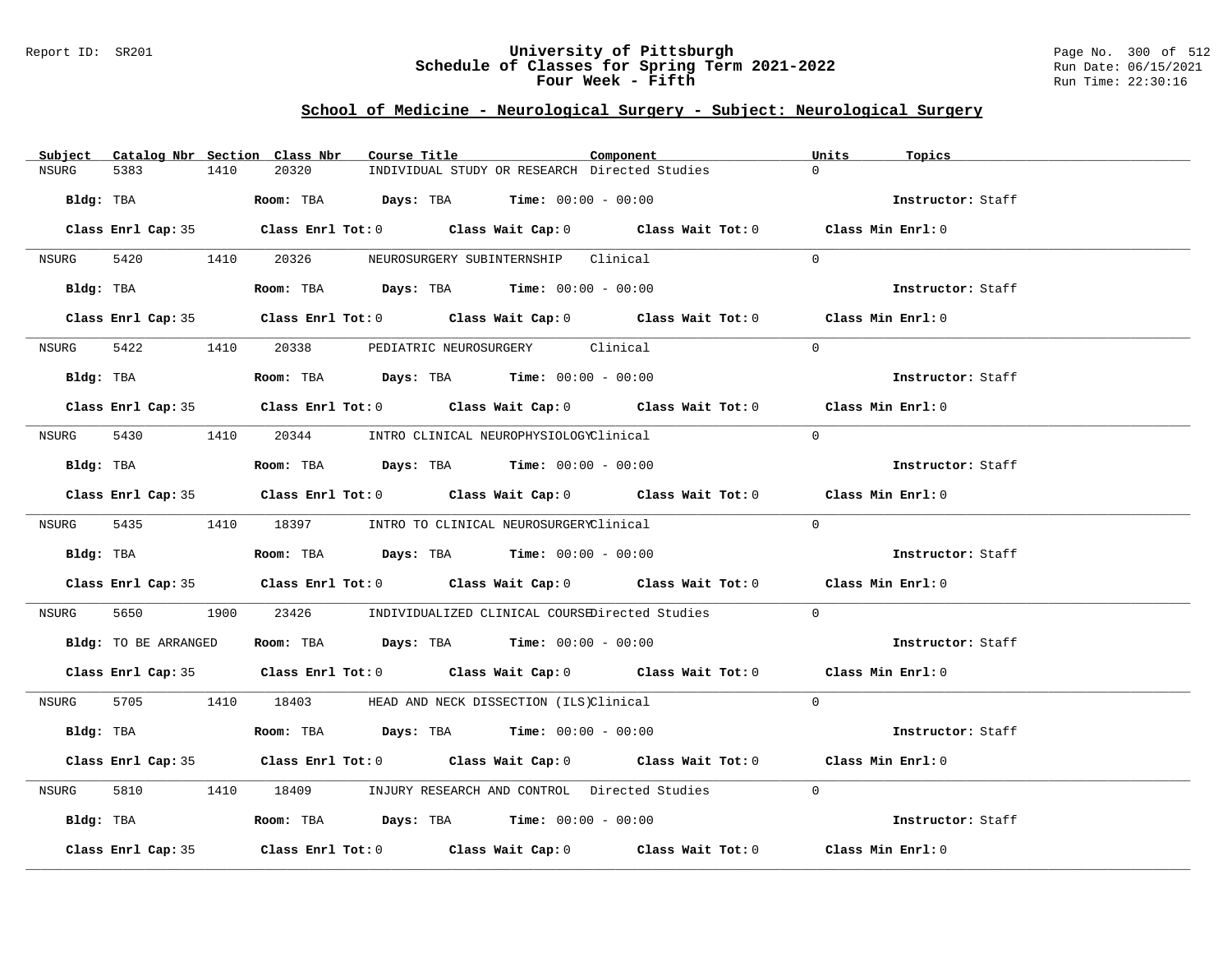| NSURG     | 5880                        | 1410 | 18415               | NEUROSURGICAL RESEARCH     |                   | Directed Studies             | 0                   |  |
|-----------|-----------------------------|------|---------------------|----------------------------|-------------------|------------------------------|---------------------|--|
| Bldg: TBA |                             |      | Room: TBA           | Days: TBA                  |                   | <b>Time:</b> $00:00 - 00:00$ | Instructor: Staff   |  |
|           | Class Enrl Cap: 35          |      | Class Enrl Tot: $0$ |                            | Class Wait Cap: 0 | Class Wait Tot: 0            | Class Min Enrl: 0   |  |
| NSURG     | 5899                        | 1900 | 23433               | IND STDY IN NEUROL SURGERY |                   | Independent Study            | 0                   |  |
|           | <b>Bldg:</b> TO BE ARRANGED |      | Room: TBA           | Days: TBA                  |                   | <b>Time:</b> $00:00 - 00:00$ | Instructor: Staff   |  |
|           | Class Enrl Cap: 35          |      | Class Enrl Tot: $0$ |                            | Class Wait Cap: 0 | Class Wait Tot: 0            | Class Min $Enrl: 0$ |  |
| NSURG     | 5900                        | 1410 | 18421               | EXTRAMURAL NEUROSURGERY    |                   | Clinical                     | 0                   |  |
| Bldg: TBA |                             |      | Room: TBA           | Days: TBA                  |                   | <b>Time:</b> $00:00 - 00:00$ | Instructor: Staff   |  |
|           |                             |      |                     |                            |                   |                              |                     |  |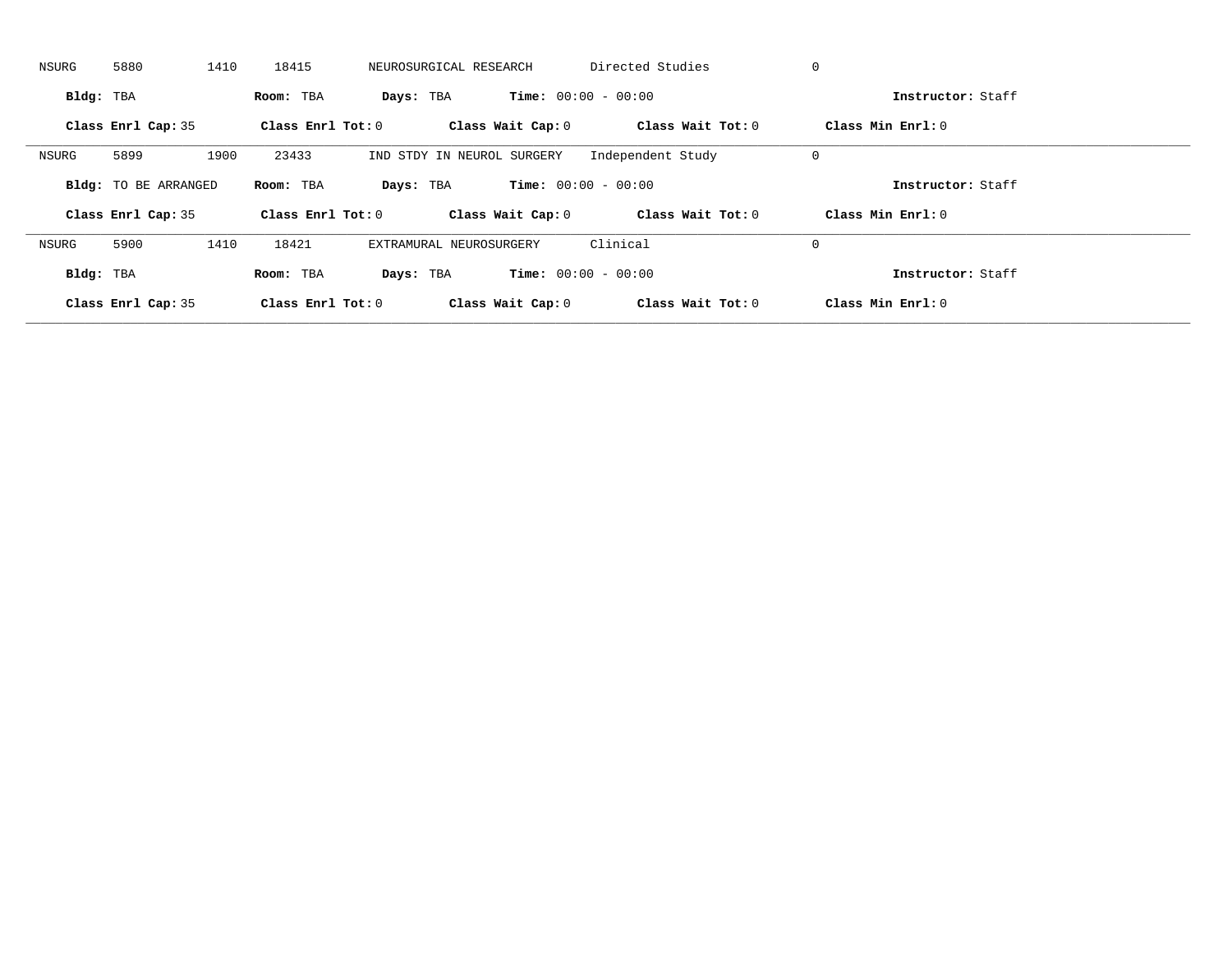### Report ID: SR201 **University of Pittsburgh** Page No. 302 of 512 **Schedule of Classes for Spring Term 2021-2022** Run Date: 06/15/2021 **Four Week - Fifth Run Time: 22:30:16**

# **School of Medicine - Obstetrics and Gynecology - Subject: Obstetrics and Gynecology**

|            |                    |      | Subject Catalog Nbr Section Class Nbr | Course Title |                                                                                              | Component                                                                                  | Units<br>Topics                                                                             |  |
|------------|--------------------|------|---------------------------------------|--------------|----------------------------------------------------------------------------------------------|--------------------------------------------------------------------------------------------|---------------------------------------------------------------------------------------------|--|
| OBGYN      | 5341               | 1410 | 18427                                 |              | OBSTETRICS AND GYNECOLOGY                                                                    | Clinical                                                                                   | $\Omega$                                                                                    |  |
| Bldg: TBA  |                    |      |                                       |              | Room: TBA $Days: TBA$ Time: $00:00 - 00:00$                                                  |                                                                                            | Instructor: Staff                                                                           |  |
|            |                    |      |                                       |              |                                                                                              | Class Enrl Cap: 35 Class Enrl Tot: 0 Class Wait Cap: 0 Class Wait Tot: 0 Class Min Enrl: 0 |                                                                                             |  |
|            |                    |      | OBGYN 5345 1410 18433                 |              | CLERKSHIP REPEAT COURSE Directed Studies                                                     |                                                                                            | $\Omega$                                                                                    |  |
|            |                    |      |                                       |              | Bldg: TBA                       Room: TBA           Days: TBA          Time: $00:00 - 00:00$ |                                                                                            | Instructor: Staff                                                                           |  |
|            |                    |      |                                       |              |                                                                                              | Class Enrl Cap: 35 Class Enrl Tot: 0 Class Wait Cap: 0 Class Wait Tot: 0 Class Min Enrl: 0 |                                                                                             |  |
|            |                    |      |                                       |              | 0BGYN 5387 1410 18889 INDIVIDUAL STUDY OR RESEARCH Directed Studies                          |                                                                                            | $\Omega$                                                                                    |  |
|            | Bldg: TBA          |      |                                       |              | Room: TBA $Days:$ TBA $Time: 00:00 - 00:00$                                                  |                                                                                            | Instructor: Staff                                                                           |  |
|            |                    |      |                                       |              |                                                                                              | Class Enrl Cap: 35 Class Enrl Tot: 0 Class Wait Cap: 0 Class Wait Tot: 0 Class Min Enrl: 0 |                                                                                             |  |
| OBGYN 5420 |                    |      |                                       |              | 1410 18439 OBSTETRICAL SUBINTERNSHIP Clinical                                                |                                                                                            | $\Omega$                                                                                    |  |
|            |                    |      |                                       |              | $Bldg:$ TBA $Room:$ TBA $Days:$ TBA $Time:$ $00:00 - 00:00$                                  |                                                                                            | Instructor: Staff                                                                           |  |
|            |                    |      |                                       |              |                                                                                              |                                                                                            | Class Enrl Cap: 999 Class Enrl Tot: 0 Class Wait Cap: 0 Class Wait Tot: 0 Class Min Enrl: 0 |  |
|            |                    |      |                                       |              | OBGYN 5430 1410 18463 GYNECOLOGICAL SUBINTERNSHIP Clinical                                   |                                                                                            | $\Omega$                                                                                    |  |
|            |                    |      |                                       |              | Bldg: TBA                   Room: TBA         Days: TBA         Time: $00:00 - 00:00$        |                                                                                            | Instructor: Staff                                                                           |  |
|            |                    |      |                                       |              |                                                                                              |                                                                                            | Class Enrl Cap: 999 Class Enrl Tot: 0 Class Wait Cap: 0 Class Wait Tot: 0 Class Min Enrl: 0 |  |
| OBGYN 5432 |                    |      |                                       |              | 1410 18481 MINIMALLY INV GYN SURGERY Clinical                                                |                                                                                            | $\Omega$                                                                                    |  |
|            |                    |      |                                       |              | $Bldg:$ TBA $\qquad \qquad$ Room: TBA Days: TBA  Time: $00:00 - 00:00$                       |                                                                                            | Instructor: Staff                                                                           |  |
|            |                    |      |                                       |              |                                                                                              | Class Enrl Cap: 35 Class Enrl Tot: 0 Class Wait Cap: 0 Class Wait Tot: 0 Class Min Enrl: 0 |                                                                                             |  |
|            |                    |      |                                       |              | OBGYN 5435 1410 18895 OBSTETRIC/GYNECOLOGY ELECTIVE Clinical                                 |                                                                                            | $\Omega$                                                                                    |  |
|            |                    |      |                                       |              | Bldg: TBA                     Room: TBA         Days: TBA        Time: $00:00 - 00:00$       |                                                                                            | Instructor: Staff                                                                           |  |
|            |                    |      |                                       |              |                                                                                              | Class Enrl Cap: 35 Class Enrl Tot: 0 Class Wait Cap: 0 Class Wait Tot: 0 Class Min Enrl: 0 |                                                                                             |  |
| OBGYN      | 5440               |      |                                       |              | 1410 18901 OBSTETRICAL AND AMBULTRY CARE Clinical                                            |                                                                                            | $\Omega$                                                                                    |  |
|            |                    |      |                                       |              | Bldg: TBA                   Room: TBA         Days: TBA         Time: $00:00 - 00:00$        |                                                                                            | Instructor: Staff                                                                           |  |
|            | Class Enrl Cap: 35 |      |                                       |              |                                                                                              | Class Enrl Tot: $0$ Class Wait Cap: $0$ Class Wait Tot: $0$                                | Class Min Enrl: 0                                                                           |  |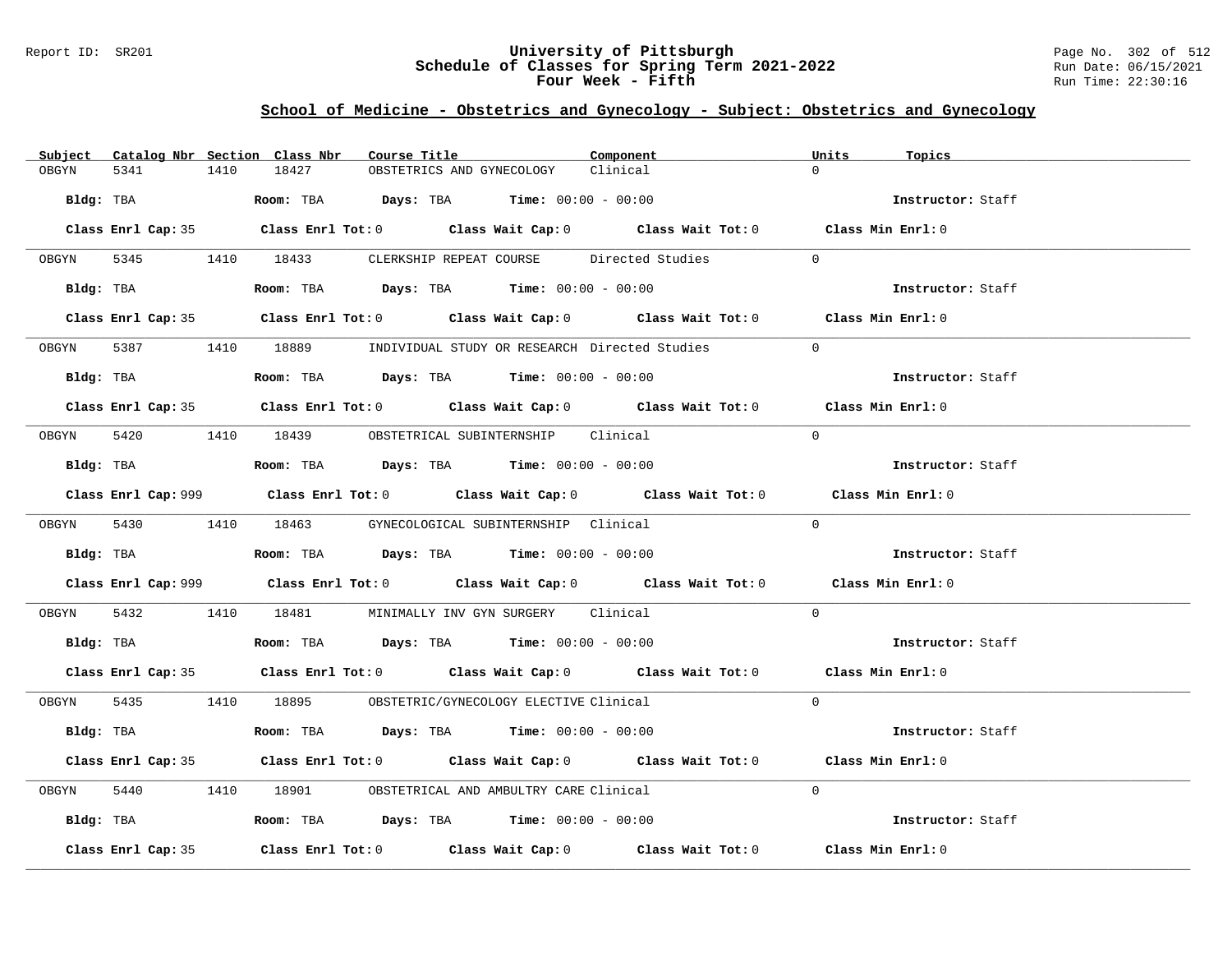|       | 5445<br>OBGYN | 1410 18493                                                                            |  | OUTPATIENT GYNECOLOGY | Clinical                                                                                    | $\mathbf 0$                                                                                 |  |
|-------|---------------|---------------------------------------------------------------------------------------|--|-----------------------|---------------------------------------------------------------------------------------------|---------------------------------------------------------------------------------------------|--|
|       |               | Bldg: TBA                   Room: TBA        Days: TBA        Time: 00:00 - 00:00     |  |                       |                                                                                             | Instructor: Staff                                                                           |  |
|       |               |                                                                                       |  |                       | Class Enrl Cap: 35 Class Enrl Tot: 0 Class Wait Cap: 0 Class Wait Tot: 0 Class Min Enrl: 0  |                                                                                             |  |
|       |               | OBGYN 5450 1410 18511 REPRODUCTIVE ENDOCRINOLOGY Clinical                             |  |                       |                                                                                             | $\Omega$                                                                                    |  |
|       |               |                                                                                       |  |                       |                                                                                             | Instructor: Staff                                                                           |  |
|       |               |                                                                                       |  |                       | Class Enrl Cap: 999 Class Enrl Tot: 0 Class Wait Cap: 0 Class Wait Tot: 0                   | Class Min Enrl: 0                                                                           |  |
|       |               | OBGYN 5460 1410 18907 MATERNAL AND FETAL MEDICINE Clinical                            |  |                       |                                                                                             | $\Omega$                                                                                    |  |
|       |               | Bldg: TBA                   Room: TBA         Days: TBA         Time: 00:00 - 00:00   |  |                       |                                                                                             | Instructor: Staff                                                                           |  |
|       |               |                                                                                       |  |                       |                                                                                             | Class Enrl Cap: 999 Class Enrl Tot: 0 Class Wait Cap: 0 Class Wait Tot: 0 Class Min Enrl: 0 |  |
|       |               | OBGYN 5470 1410 18523 GYNECOLOGIC ONCOLOGY Clinical                                   |  |                       |                                                                                             | $\Omega$                                                                                    |  |
|       |               | Bldg: TBA                   Room: TBA         Days: TBA         Time: $00:00 - 00:00$ |  |                       |                                                                                             | Instructor: Staff                                                                           |  |
|       |               |                                                                                       |  |                       | Class Enrl Cap: 999 Class Enrl Tot: 0 Class Wait Cap: 0 Class Wait Tot: 0 Class Min Enrl: 0 |                                                                                             |  |
|       |               | OBGYN 5480 1410 18541 UROGYNECOLOGY_SUBINTERNSHIP Clinical                            |  |                       |                                                                                             | $\Omega$                                                                                    |  |
|       |               | Bldg: TBA                   Room: TBA        Days: TBA        Time: 00:00 - 00:00     |  |                       |                                                                                             | Instructor: Staff                                                                           |  |
|       |               |                                                                                       |  |                       |                                                                                             | Class Enrl Cap: 35 Class Enrl Tot: 0 Class Wait Cap: 0 Class Wait Tot: 0 Class Min Enrl: 0  |  |
|       |               |                                                                                       |  |                       |                                                                                             |                                                                                             |  |
|       |               | OBGYN 5487 1410 18559 FAMILY PLANNING Clinical                                        |  |                       |                                                                                             | $\Omega$                                                                                    |  |
|       |               | Bldg: TBA                   Room: TBA         Days: TBA         Time: 00:00 - 00:00   |  |                       |                                                                                             | Instructor: Staff                                                                           |  |
|       |               |                                                                                       |  |                       | Class Enrl Cap: 35 Class Enrl Tot: 0 Class Wait Cap: 0 Class Wait Tot: 0 Class Min Enrl: 0  |                                                                                             |  |
| OBGYN |               | 5488 1220 23266 REPRODUCTIVE GENETICS Clinical                                        |  |                       |                                                                                             | $\Omega$                                                                                    |  |
|       |               | Bldg: TO BE ARRANGED ROOM: TBA Days: TBA Time: 00:00 - 00:00                          |  |                       |                                                                                             | Instructor: Staff                                                                           |  |
|       |               |                                                                                       |  |                       | Class Enrl Cap: 35 Class Enrl Tot: 0 Class Wait Cap: 0 Class Wait Tot: 0 Class Min Enrl: 0  |                                                                                             |  |
|       |               | OBGYN 5490 1410 18571 WOMEN'S HEALTH                                                  |  |                       | Clinical                                                                                    | $\overline{0}$                                                                              |  |
|       |               | Bldg: TBA                   Room: TBA         Days: TBA         Time: 00:00 - 00:00   |  |                       |                                                                                             | Instructor: Staff                                                                           |  |
|       |               |                                                                                       |  |                       | Class Enrl Cap: 999 Class Enrl Tot: 0 Class Wait Cap: 0 Class Wait Tot: 0 Class Min Enrl: 0 |                                                                                             |  |
|       |               | OBGYN 5495 1410 18583 MIDLIFE HEALTH Clinical                                         |  |                       |                                                                                             | $\Omega$                                                                                    |  |
|       |               | <b>Bldg:</b> TBA <b>ROOM:</b> TBA <b>Days:</b> TBA <b>Time:</b> $00:00 - 00:00$       |  |                       |                                                                                             | Instructor: Staff                                                                           |  |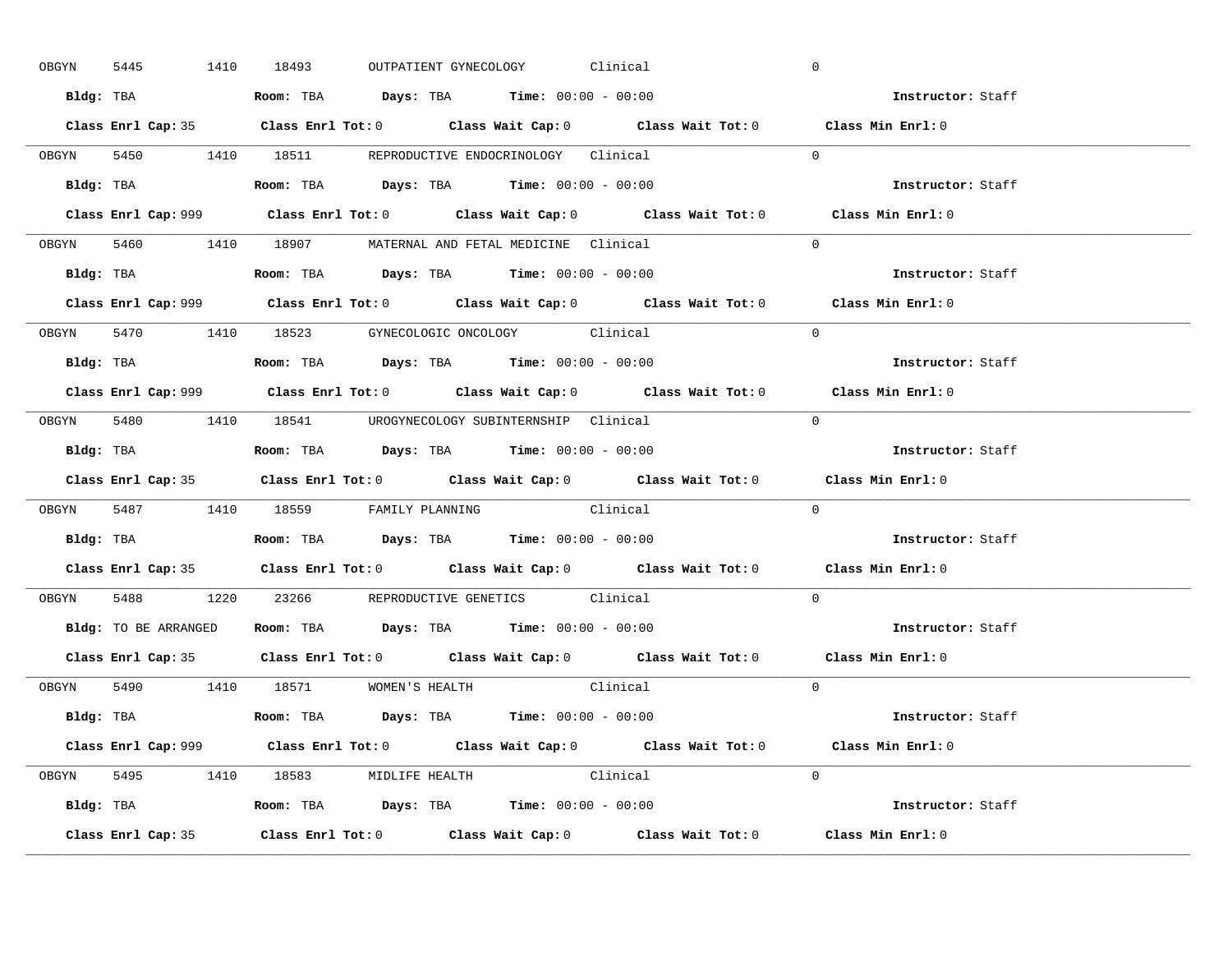### Report ID: SR201 **University of Pittsburgh** Page No. 304 of 512 **Schedule of Classes for Spring Term 2021-2022** Run Date: 06/15/2021 **Four Week - Fifth Run Time: 22:30:16**

# **School of Medicine - Obstetrics and Gynecology - Subject: Obstetrics and Gynecology**

| Catalog Nbr Section Class Nbr<br>Subject | Course Title<br>Component                                                                   | Units<br>Topics   |
|------------------------------------------|---------------------------------------------------------------------------------------------|-------------------|
| 5500<br>1410<br>OBGYN                    | 18625<br>Clinical<br>OB & GYN MEDICINE ABROAD                                               | $\Omega$          |
| Bldg: TBA                                | <b>Room:</b> TBA $Days: TBA$ <b>Time:</b> $00:00 - 00:00$                                   | Instructor: Staff |
|                                          | Class Enrl Cap: 35 Class Enrl Tot: 0 Class Wait Cap: 0 Class Wait Tot: 0 Class Min Enrl: 0  |                   |
|                                          | OBGYN 5580 1410 21652 SEXUALLY TRANSMITTED DISEASES Clinical                                | $\Omega$          |
|                                          | Bldg: TO BE ARRANGED Room: TBA Days: TBA Time: 00:00 - 00:00                                | Instructor: Staff |
|                                          | Class Enrl Cap: 200 Class Enrl Tot: 0 Class Wait Cap: 0 Class Wait Tot: 0 Class Min Enrl: 0 |                   |
|                                          | OBGYN 5650 1410 18925 INDIVIDUALIZED CLINICAL COURSEClinical                                | $\Omega$          |
| Bldg: TBA                                | Room: TBA $Days:$ TBA Time: $00:00 - 00:00$                                                 | Instructor: Staff |
|                                          | Class Enrl Cap: 35 Class Enrl Tot: 0 Class Wait Cap: 0 Class Wait Tot: 0 Class Min Enrl: 0  |                   |
|                                          | OBGYN 5725 1410 18643 INFECTIOUS DISEA-OB/GYN (ILS) Clinical                                | $\Omega$          |
|                                          | Bldg: TBA                     Room: TBA         Days: TBA         Time: 00:00 - 00:00       | Instructor: Staff |
|                                          | Class Enrl Cap: 999 Class Enrl Tot: 0 Class Wait Cap: 0 Class Wait Tot: 0 Class Min Enrl: 0 |                   |
|                                          | OBGYN 5750 1800 28391 GET READY FOR RESIDENCY Clinical                                      | $\Omega$          |
| Bldg: TO BE ARRANGED                     | Room: TBA $\rule{1em}{0.15mm}$ Days: TBA Time: $00:00 - 00:00$                              | Instructor: Staff |
|                                          | Class Enrl Cap: 35 Class Enrl Tot: 0 Class Wait Cap: 0 Class Wait Tot: 0 Class Min Enrl: 0  |                   |
| OBGYN                                    | 5885 1410 18661 OB AND GYN RESEARCH Directed Studies                                        | $\Omega$          |
|                                          | Bldg: TBA                    Room: TBA         Days: TBA        Time: 00:00 - 00:00         | Instructor: Staff |
|                                          | Class Enrl Cap: 35 Class Enrl Tot: 0 Class Wait Cap: 0 Class Wait Tot: 0 Class Min Enrl: 0  |                   |
|                                          | OBGYN 5886 1410 18691 INDIVIDUAL STUDY Clinical                                             | $\Omega$          |
|                                          | Bldg: TBA                    Room: TBA         Days: TBA         Time: 00:00 - 00:00        | Instructor: Staff |
|                                          | Class Enrl Cap: 35 Class Enrl Tot: 0 Class Wait Cap: 0 Class Wait Tot: 0 Class Min Enrl: 0  |                   |
| 5899<br>OBGYN                            | 1900 23440 INDEPENDENT STUDY OB/GYN Independent Study                                       | $\Omega$          |
| Bldg: TO BE ARRANGED                     | Room: TBA $Days:$ TBA $Time: 00:00 - 00:00$                                                 | Instructor: Staff |
|                                          | Class Enrl Cap: 35 Class Enrl Tot: 0 Class Wait Cap: 0 Class Wait Tot: 0                    | Class Min Enrl: 0 |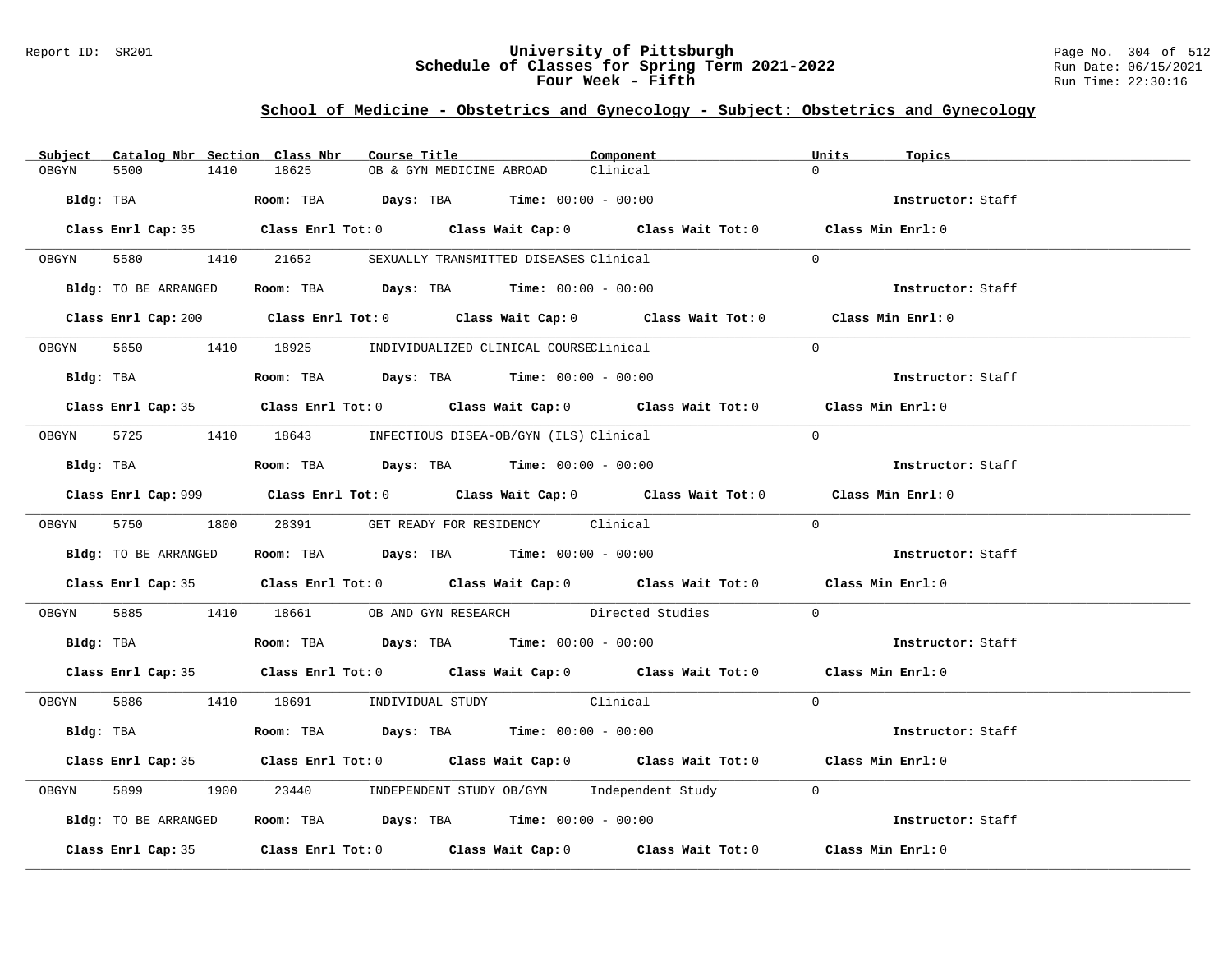| OBGYN     | 5900               | 1410 | 18709             | EXTRAMURAL OB AND/OR GYN |                   | Clinical                     |                   |  |
|-----------|--------------------|------|-------------------|--------------------------|-------------------|------------------------------|-------------------|--|
| Bldg: TBA |                    |      | Room: TBA         | Days: TBA                |                   | <b>Time:</b> $00:00 - 00:00$ | Instructor: Staff |  |
|           | Class Enrl Cap: 35 |      | Class Enrl Tot: 0 |                          | Class Wait Cap: 0 | Class Wait Tot: 0            | Class Min Enrl: 0 |  |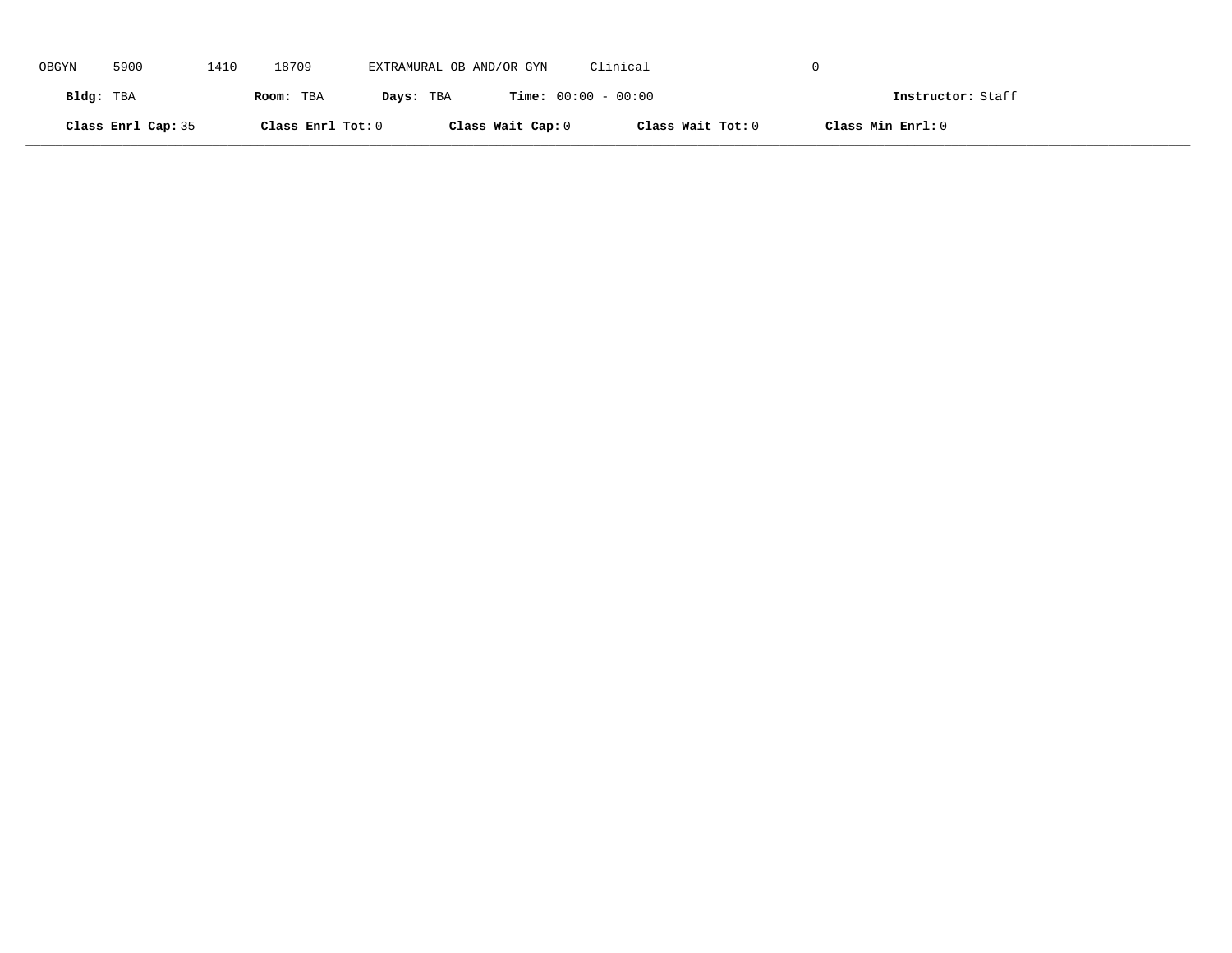#### Report ID: SR201 **University of Pittsburgh** Page No. 306 of 512 **Schedule of Classes for Spring Term 2021-2022** Run Date: 06/15/2021 **Four Week - Fifth Run Time: 22:30:16**

# **School of Medicine - Ophthalmology - Subject: Ophthalmology**

| Subject   |                      |      | Catalog Nbr Section Class Nbr | Course Title                                                                                |          | Component | Units          | Topics            |
|-----------|----------------------|------|-------------------------------|---------------------------------------------------------------------------------------------|----------|-----------|----------------|-------------------|
| OPHTH     | 5385                 | 1410 | 18937                         | INDIVIDUAL STUDY OR RESEARCH Independent Study                                              |          |           | $\Omega$       |                   |
|           | Bldg: TBA            |      |                               | Room: TBA $\rule{1em}{0.15mm}$ Days: TBA Time: $00:00 - 00:00$                              |          |           |                | Instructor: Staff |
|           |                      |      |                               | Class Enrl Cap: 35 Class Enrl Tot: 0 Class Wait Cap: 0 Class Wait Tot: 0 Class Min Enrl: 0  |          |           |                |                   |
| OPHTH     |                      |      | 5420 1410 18727               | OPHTHALMOLOGY                                                                               | Clinical |           | $\Omega$       |                   |
|           | Bldg: TBA            |      |                               | Room: TBA $Days:$ TBA $Time: 00:00 - 00:00$                                                 |          |           |                | Instructor: Staff |
|           |                      |      |                               | Class Enrl Cap: 999 Class Enrl Tot: 0 Class Wait Cap: 0 Class Wait Tot: 0 Class Min Enrl: 0 |          |           |                |                   |
| OPHTH     |                      |      | 5430 1410 18745               | PEDIATRIC OPHTHALMOLOGY Clinical                                                            |          |           | $\Omega$       |                   |
|           | Bldg: TBA            |      |                               | Room: TBA $Days:$ TBA $Time: 00:00 - 00:00$                                                 |          |           |                | Instructor: Staff |
|           |                      |      |                               | Class Enrl Cap: 35 Class Enrl Tot: 0 Class Wait Cap: 0 Class Wait Tot: 0 Class Min Enrl: 0  |          |           |                |                   |
| OPHTH     |                      |      |                               | 5650 1410 18763 INDIVIDUALIZED CLINICAL COURSEClinical                                      |          |           | $\Omega$       |                   |
|           | Bldg: TBA            |      |                               | Room: TBA $Days:$ TBA $Time: 00:00 - 00:00$                                                 |          |           |                | Instructor: Staff |
|           |                      |      |                               | Class Enrl Cap: 35 Class Enrl Tot: 0 Class Wait Cap: 0 Class Wait Tot: 0 Class Min Enrl: 0  |          |           |                |                   |
| OPHTH     |                      |      |                               | 5815 1410 18787 OPHTHALMOLOGY RESEARCH Independent Study                                    |          |           | $\overline{0}$ |                   |
|           | Bldg: TBA            |      |                               | Room: TBA $Days:$ TBA $Time: 00:00 - 00:00$                                                 |          |           |                | Instructor: Staff |
|           |                      |      |                               | Class Enrl Cap: 35 Class Enrl Tot: 0 Class Wait Cap: 0 Class Wait Tot: 0 Class Min Enrl: 0  |          |           |                |                   |
| OPHTH     | 5899 1900            |      | 23447                         | INDEP STUDY IN OPHTHALMOLOGY Independent Study                                              |          |           | $\Omega$       |                   |
|           | Bldg: TO BE ARRANGED |      |                               | Room: TBA $\rule{1em}{0.15mm}$ Days: TBA $\rule{1.15mm}{0.15mm}$ Time: $00:00 - 00:00$      |          |           |                | Instructor: Staff |
|           |                      |      |                               | Class Enrl Cap: 35 Class Enrl Tot: 0 Class Wait Cap: 0 Class Wait Tot: 0 Class Min Enrl: 0  |          |           |                |                   |
| OPHTH     |                      |      |                               | 5900 1410 18793 EXTRAMURAL OPHTHALMOLOGY Clinical                                           |          |           | $\Omega$       |                   |
| Bldg: TBA |                      |      |                               | Room: TBA $Days:$ TBA $Time: 00:00 - 00:00$                                                 |          |           |                | Instructor: Staff |
|           |                      |      |                               | Class Enrl Cap: 35 Class Enrl Tot: 0 Class Wait Cap: 0 Class Wait Tot: 0 Class Min Enrl: 0  |          |           |                |                   |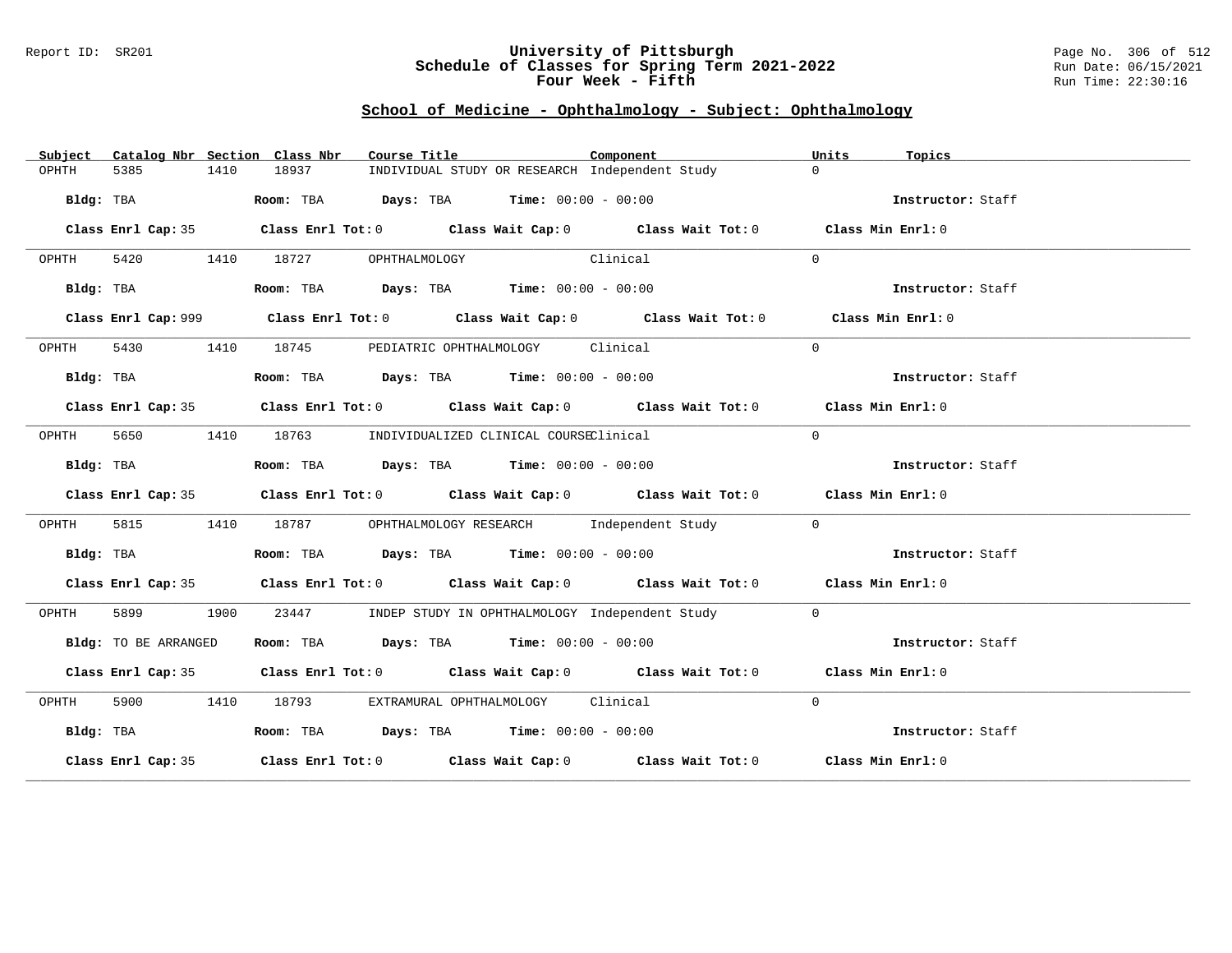### Report ID: SR201 **University of Pittsburgh** Page No. 307 of 512 **Schedule of Classes for Spring Term 2021-2022** Run Date: 06/15/2021 **Four Week - Fifth Run Time: 22:30:16**

# **School of Medicine - Orthopedic Surgery - Subject: Orthopedic Surgery**

| Subject Catalog Nbr Section Class Nbr | Course Title                                                                                 | Component | Units<br>Topics   |
|---------------------------------------|----------------------------------------------------------------------------------------------|-----------|-------------------|
| OSURG<br>5320<br>1410                 | 18811<br>PEDIATRIC ORTHOPAEDICS                                                              | Clinical  | $\cap$            |
| Bldg: TBA                             | <b>Room:</b> TBA $\qquad \qquad$ Days: TBA $\qquad \qquad$ Time: $00:00 - 00:00$             |           | Instructor: Staff |
|                                       | Class Enrl Cap: 35 Class Enrl Tot: 0 Class Wait Cap: 0 Class Wait Tot: 0 Class Min Enrl: 0   |           |                   |
|                                       | OSURG 5325 1410 18829 SPORTS MEDICINE Clinical                                               |           | $\Omega$          |
|                                       | Bldg: TBA                    Room: TBA         Days: TBA         Time: 00:00 - 00:00         |           | Instructor: Staff |
|                                       | Class Enrl Cap: 35 Class Enrl Tot: 0 Class Wait Cap: 0 Class Wait Tot: 0 Class Min Enrl: 0   |           |                   |
|                                       | OSURG 5330 1410 18841 ORTHOPAEDIC TRAUMA Clinical                                            |           | $\Omega$          |
| Bldg: TBA                             | Room: TBA $Days:$ TBA $Time: 00:00 - 00:00$                                                  |           | Instructor: Staff |
|                                       | Class Enrl Cap: 35 Class Enrl Tot: 0 Class Wait Cap: 0 Class Wait Tot: 0 Class Min Enrl: 0   |           |                   |
|                                       | OSURG 5335 1410 18871 ORTHOPAEDIC FOOT AND ANKLE Clinical                                    |           | $\Omega$          |
|                                       | Bldg: TBA                    Room: TBA         Days: TBA         Time: $00:00 - 00:00$       |           | Instructor: Staff |
|                                       | Class Enrl Cap: 35 Class Enrl Tot: 0 Class Wait Cap: 0 Class Wait Tot: 0 Class Min Enrl: 0   |           |                   |
|                                       | OSURG 5340 1410 18883 ORTHOPAEDIC HAND SERVICE Clinical                                      |           | $\Omega$          |
|                                       | Bldg: TBA                    Room: TBA         Days: TBA         Time: 00:00 - 00:00         |           | Instructor: Staff |
|                                       | Class Enrl Cap: 35 Class Enrl Tot: 0 Class Wait Cap: 0 Class Wait Tot: 0 Class Min Enrl: 0   |           |                   |
|                                       | OSURG 5389 1410 18943 CLINICAL CLERKSHIP Clinical                                            |           | $\Omega$          |
|                                       | Bldg: TBA                         Room: TBA          Days: TBA         Time: $00:00 - 00:00$ |           | Instructor: Staff |
|                                       | Class Enrl Cap: 35 Class Enrl Tot: 0 Class Wait Cap: 0 Class Wait Tot: 0 Class Min Enrl: 0   |           |                   |
|                                       | OSURG 5392 1410 18955 INDIVIDUAL STUDY OR RESEARCH Directed Studies 0                        |           |                   |
| Bldg: TBA                             | Room: TBA $Days:$ TBA $Time: 00:00 - 00:00$                                                  |           | Instructor: Staff |
|                                       | Class Enrl Cap: 35 Class Enrl Tot: 0 Class Wait Cap: 0 Class Wait Tot: 0 Class Min Enrl: 0   |           |                   |
| OSURG                                 | 5410 1410 18913 OSURG ACTING INTERNSHIP Clinical                                             |           | $\Omega$          |
|                                       | Bldg: TBA                   Room: TBA         Days: TBA         Time: 00:00 - 00:00          |           | Instructor: Staff |
| Class Enrl Cap: 999                   | Class Enrl Tot: $0$ Class Wait Cap: $0$ Class Wait Tot: $0$                                  |           | Class Min Enrl: 0 |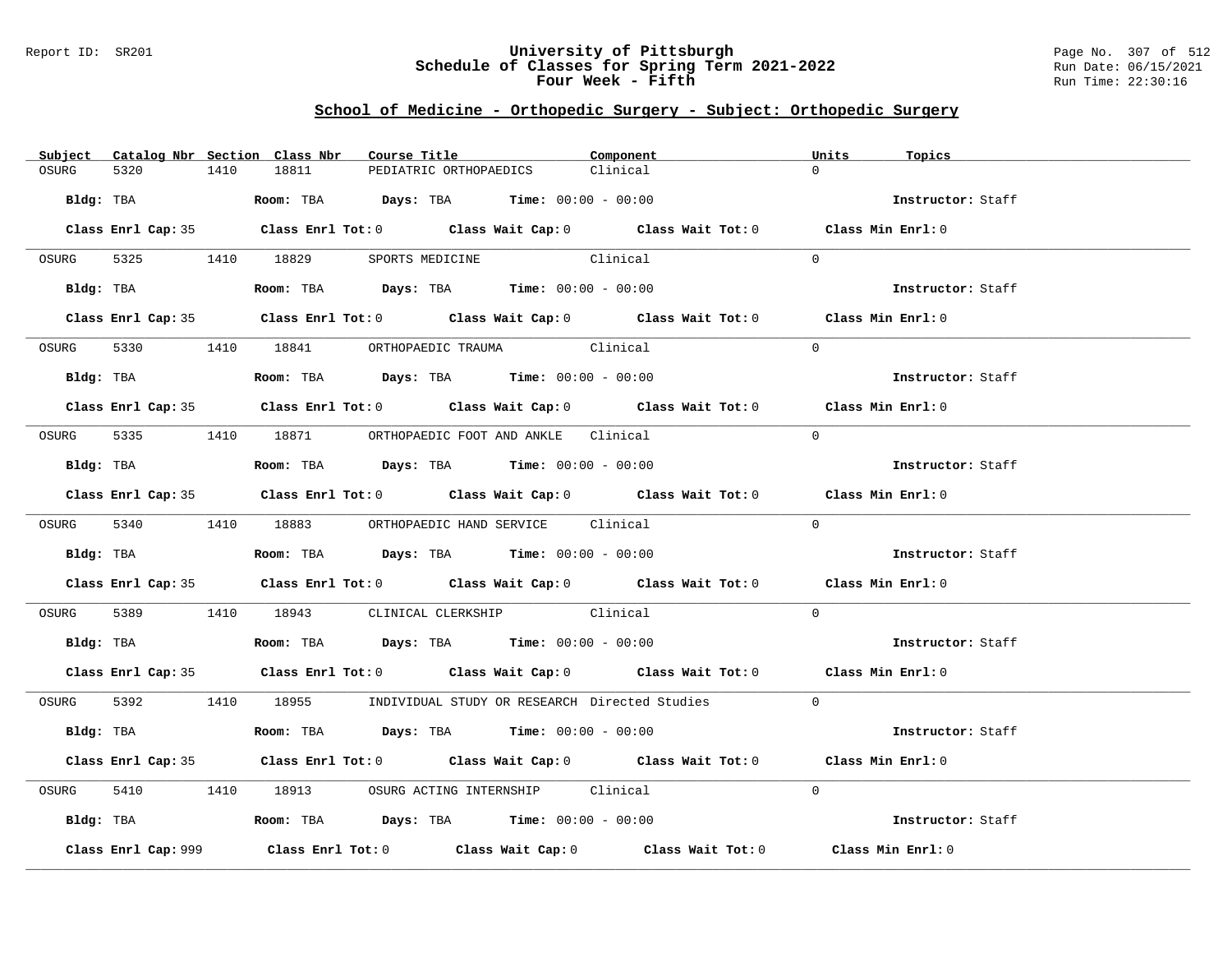| OSURG | 5420<br>1410         | CLINICAL PRECEPTORSHIP Clinical<br>18919                                                    | $\mathbf{0}$      |
|-------|----------------------|---------------------------------------------------------------------------------------------|-------------------|
|       | Bldg: TBA            | Room: TBA $Days:$ TBA $Time: 00:00 - 00:00$                                                 | Instructor: Staff |
|       |                      | Class Enrl Cap: 999 Class Enrl Tot: 0 Class Wait Cap: 0 Class Wait Tot: 0 Class Min Enrl: 0 |                   |
| OSURG |                      | 5451 1410 18961 OPERATIVE SPORTS MEDICINE Clinical                                          | $\Omega$          |
|       | Bldg: TBA            | Room: TBA $Days:$ TBA Time: $00:00 - 00:00$                                                 | Instructor: Staff |
|       |                      | Class Enrl Cap: 999 Class Enrl Tot: 0 Class Wait Cap: 0 Class Wait Tot: 0 Class Min Enrl: 0 |                   |
| OSURG |                      | 5455 1410 18931 PRIMARY CARE/SPORTS MEDICINE Clinical                                       | $\Omega$          |
|       | Bldg: TBA            | Room: TBA $Days:$ TBA $Time: 00:00 - 00:00$                                                 | Instructor: Staff |
|       |                      | Class Enrl Cap: 999 Class Enrl Tot: 0 Class Wait Cap: 0 Class Wait Tot: 0 Class Min Enrl: 0 |                   |
| OSURG | 5650 1410            | 18949 INDIVIDUALIZED CLINICAL COURSEClinical                                                | $\Omega$          |
|       | Bldg: TBA            | Room: TBA $Days:$ TBA $Time: 00:00 - 00:00$                                                 | Instructor: Staff |
|       |                      | Class Enrl Cap: 35 Class Enrl Tot: 0 Class Wait Cap: 0 Class Wait Tot: 0 Class Min Enrl: 0  |                   |
| OSURG |                      | 5881 1410 18967 ORTHOPAEDIC RESEARCH Directed Studies                                       | $\sim$ 0          |
|       | Bldg: TBA            | Room: TBA $\rule{1em}{0.15mm}$ Days: TBA $\rule{1.5mm}{0.15mm}$ Time: $00:00 - 00:00$       | Instructor: Staff |
|       |                      |                                                                                             |                   |
|       |                      | Class Enrl Cap: 35 Class Enrl Tot: 0 Class Wait Cap: 0 Class Wait Tot: 0 Class Min Enrl: 0  |                   |
| OSURG |                      | 5899 1900 23454 INDEPENDENT STUDY ORTHO SURG Independent Study 0                            |                   |
|       | Bldg: TO BE ARRANGED | Room: TBA $Days:$ TBA Time: $00:00 - 00:00$                                                 | Instructor: Staff |
|       |                      | Class Enrl Cap: 35 Class Enrl Tot: 0 Class Wait Cap: 0 Class Wait Tot: 0 Class Min Enrl: 0  |                   |
| OSURG | 5900 1410            | 18985 EXTRAMURAL ORTHOPAEDIC SURGERYClinical                                                | $\Omega$          |
|       | Bldg: TBA            | Room: TBA $Days:$ TBA $Time: 00:00 - 00:00$                                                 | Instructor: Staff |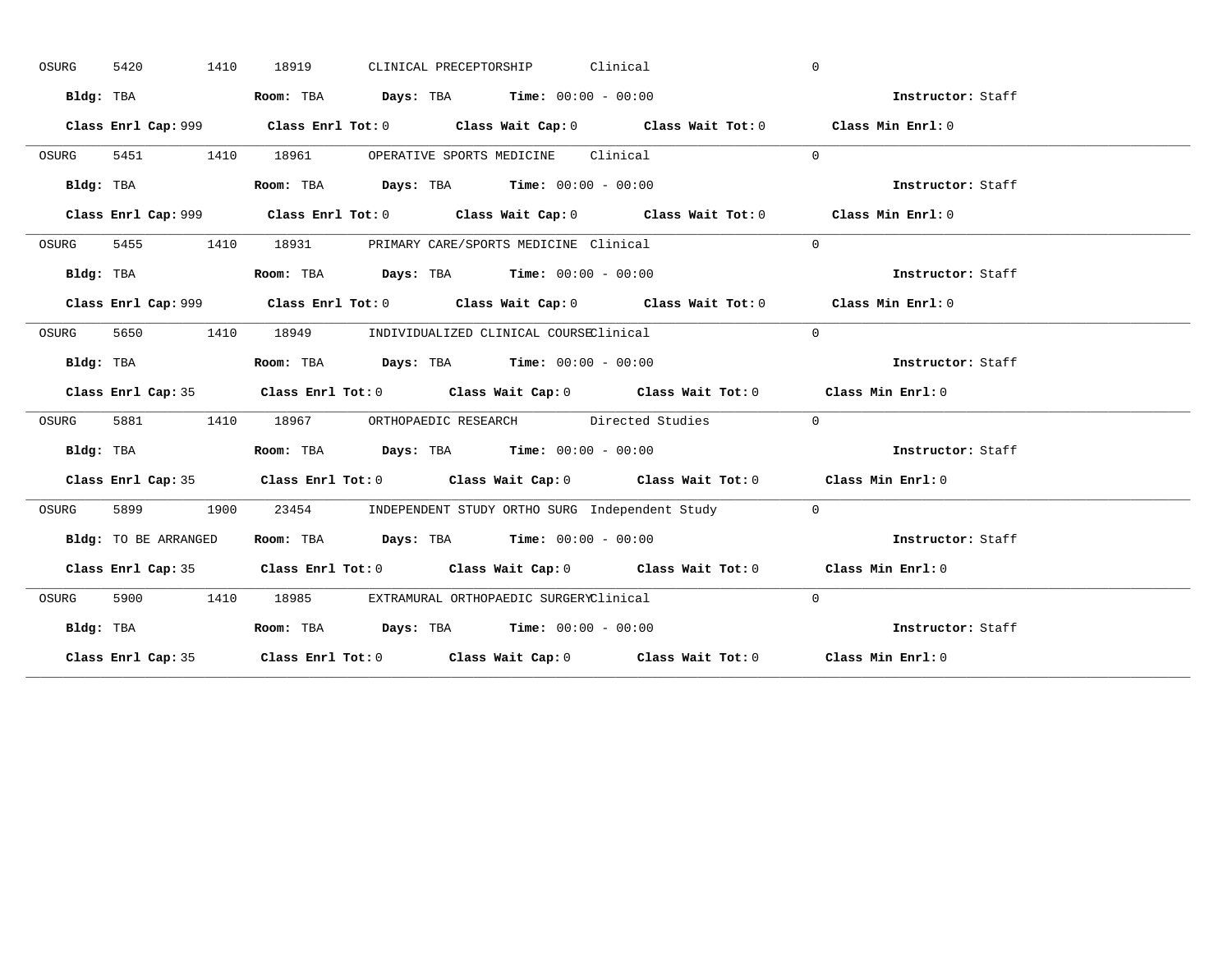### Report ID: SR201 **University of Pittsburgh** Page No. 309 of 512 **Schedule of Classes for Spring Term 2021-2022** Run Date: 06/15/2021 **Four Week - Fifth Run Time: 22:30:16**

### **School of Medicine - Otolaryngology - Subject: Otolaryngology**

|          |                    | Subject Catalog Nbr Section Class Nbr<br>Course Title                                              |                                             | Component        | Units<br>Topics   |
|----------|--------------------|----------------------------------------------------------------------------------------------------|---------------------------------------------|------------------|-------------------|
| OTO      | 5390<br>1410       | 18973                                                                                              | OTOLARYNGOLOGY RESEARCH                     | Directed Studies | $\Omega$          |
|          | Bldg: TBA          |                                                                                                    | Room: TBA $Days: TBA$ Time: $00:00 - 00:00$ |                  | Instructor: Staff |
|          |                    | Class Enrl Cap: 35 Class Enrl Tot: 0 Class Wait Cap: 0 Class Wait Tot: 0 Class Min Enrl: 0         |                                             |                  |                   |
|          |                    | OTO 5420 1410 18997 HEAD AND NECK SURGERY Clinical                                                 |                                             |                  | $\Omega$          |
|          |                    | Bldg: TBA                  Room: TBA        Days: TBA        Time: 00:00 - 00:00                   |                                             |                  | Instructor: Staff |
|          |                    | Class Enrl Cap: 999 Class Enrl Tot: 0 Class Wait Cap: 0 Class Wait Tot: 0 Class Min Enrl: 0        |                                             |                  |                   |
|          |                    | OTO 5425 1410 19015 COMBINED OTOLARYNGOLOGY Clinical                                               |                                             |                  | $\Omega$          |
|          |                    | Bldg: TBA                   Room: TBA         Days: TBA         Time: $00:00 - 00:00$              |                                             |                  | Instructor: Staff |
|          |                    | Class Enrl Cap: 999 Class Enrl Tot: 0 Class Wait Cap: 0 Class Wait Tot: 0 Class Min Enrl: 0        |                                             |                  |                   |
|          |                    | 0TO 5430 1410 18979 OTOLARYNGOLOGY PRIVATE PRACTC Clinical                                         |                                             |                  | $\Omega$          |
|          | Bldg: TBA          | <b>ROOM:</b> TBA <b>Days:</b> TBA <b>Time:</b> $00:00 - 00:00$                                     |                                             |                  | Instructor: Staff |
|          |                    | Class Enrl Cap: 999 Class Enrl Tot: 0 Class Wait Cap: 0 Class Wait Tot: 0 Class Min Enrl: 0        |                                             |                  |                   |
|          |                    | 0TO 5450 1410 19033 PEDIATRIC OTOLARYNGOLOGY Clinical                                              |                                             |                  | $\Omega$          |
|          |                    | Bldg: TBA                   Room: TBA         Days: TBA        Time: $00:00 - 00:00$               |                                             |                  | Instructor: Staff |
|          |                    | Class Enrl Cap: 999 Class Enrl Tot: 0 Class Wait Cap: 0 Class Wait Tot: 0 Class Min Enrl: 0        |                                             |                  |                   |
| OTO 5460 |                    | 1410 18991 NEUROTOLOGY Clinical                                                                    |                                             |                  | $\Omega$          |
|          |                    | Bldg: TBA                         Room: TBA          Days: TBA         Time: $00:00 - 00:00$       |                                             |                  | Instructor: Staff |
|          |                    | Class Enrl Cap: 999 Class Enrl Tot: 0 Class Wait Cap: 0 Class Wait Tot: 0 Class Min Enrl: 0        |                                             |                  |                   |
|          |                    | 0T0 5650 1410 19045 INDIVIDUALIZED CLINICAL COURSEClinical                                         |                                             |                  | $\Omega$          |
|          | Bldg: TBA          |                                                                                                    | Room: TBA $Days: TBA$ Time: $00:00 - 00:00$ |                  | Instructor: Staff |
|          |                    | Class Enrl Cap: 35 Class Enrl Tot: 0 Class Wait Cap: 0 Class Wait Tot: 0 Class Min Enrl: 0         |                                             |                  |                   |
| OTO 5816 |                    | 1410 19057 OTOLARYNGOLOGY RESEARCH Directed Studies                                                |                                             |                  | $\Omega$          |
|          |                    | Bldg: TBA                      Room: TBA         Days: TBA         Time: 00:00 - 00:00             |                                             |                  | Instructor: Staff |
|          | Class Enrl Cap: 35 | Class Enrl Tot: 0 $\qquad$ Class Wait Cap: 0 $\qquad$ Class Wait Tot: 0 $\qquad$ Class Min Enrl: 0 |                                             |                  |                   |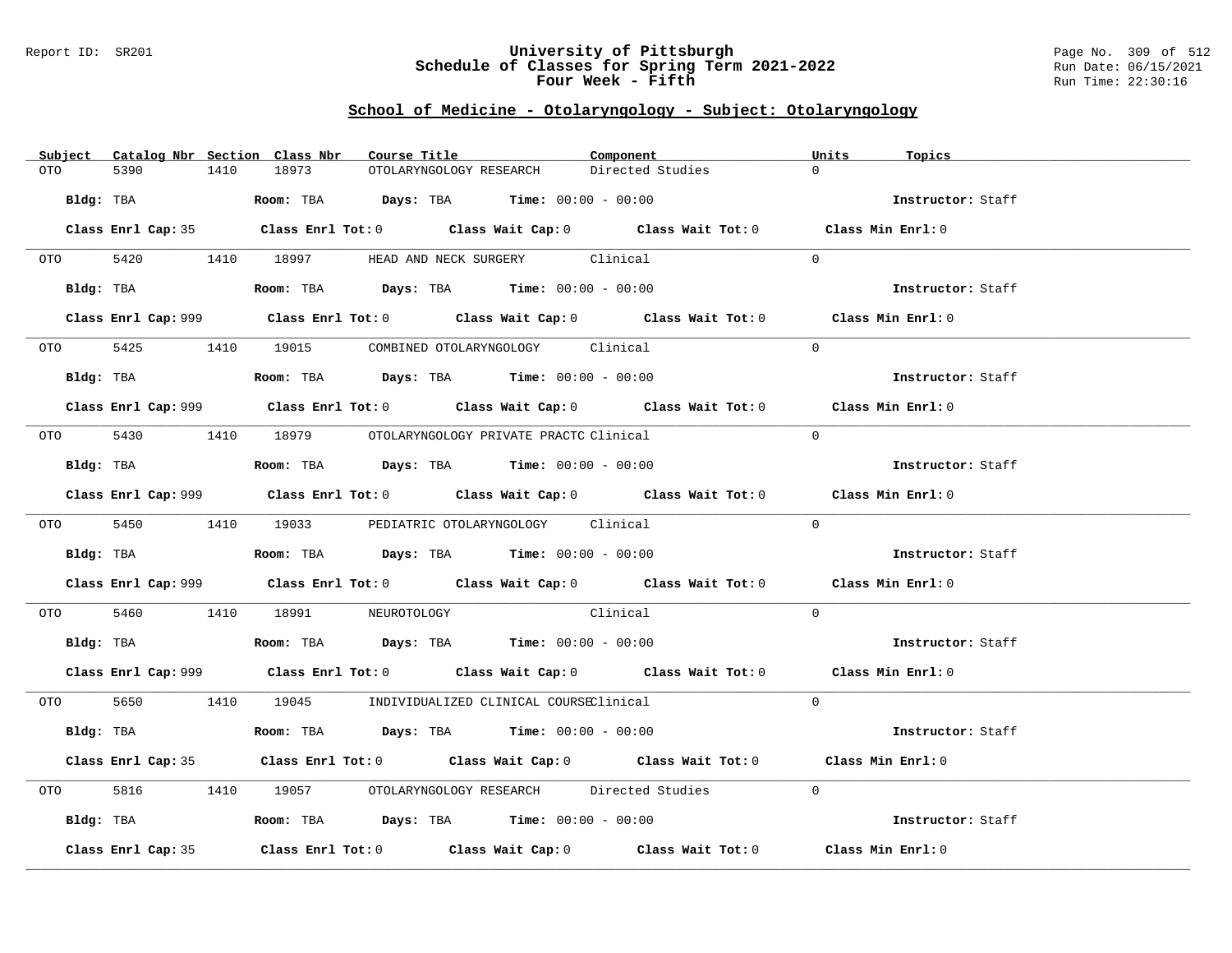| OTO        | 5899                 | 1900 | 23461               |                           |                              | INDEP STUDY IN OTOLARYNGOLOGY Independent Study | U                   |  |
|------------|----------------------|------|---------------------|---------------------------|------------------------------|-------------------------------------------------|---------------------|--|
|            | Bldg: TO BE ARRANGED |      | Room: TBA           | Days: TBA                 | <b>Time:</b> $00:00 - 00:00$ |                                                 | Instructor: Staff   |  |
|            | Class Enrl Cap: 35   |      | Class Enrl Tot: $0$ |                           | Class Wait Cap: 0            | Class Wait $Tot: 0$                             | Class Min $Enrl: 0$ |  |
| <b>OTO</b> | 5900                 | 1410 | 19075               | EXTRAMURAL OTO LARYNOLOGY |                              | Clinical                                        | $\Omega$            |  |
| Bldg: TBA  |                      |      | Room: TBA           | Days: TBA                 | <b>Time:</b> $00:00 - 00:00$ |                                                 | Instructor: Staff   |  |
|            | Class Enrl Cap: 35   |      | Class Enrl Tot: 0   |                           | Class Wait Cap: 0            | Class Wait Tot: 0                               | Class Min Enrl: 0   |  |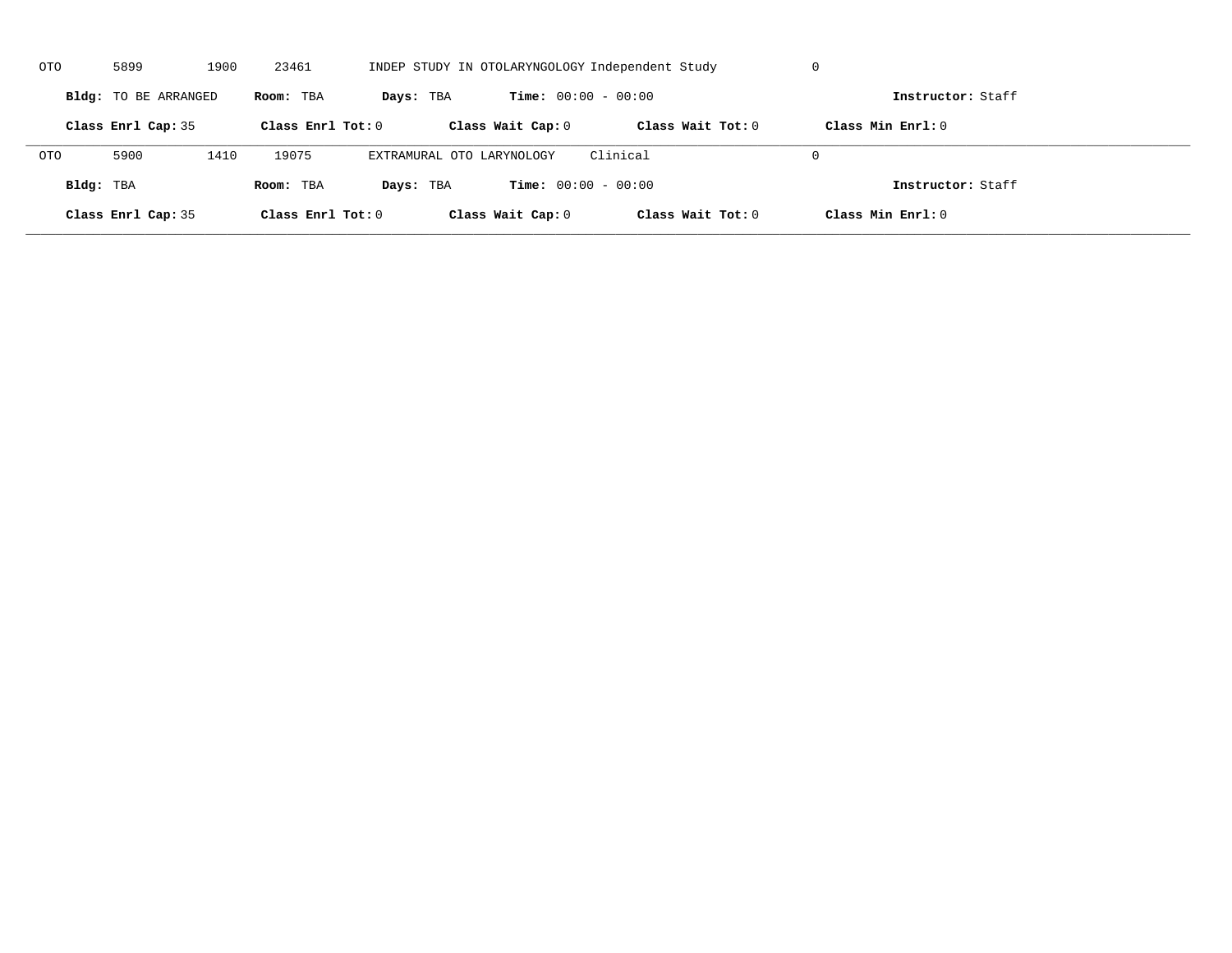#### Report ID: SR201 **University of Pittsburgh** Page No. 311 of 512 **Schedule of Classes for Spring Term 2021-2022** Run Date: 06/15/2021 **Four Week - Fifth Run Time: 22:30:16**

### **School of Medicine - Pathology - Subject: Pathology**

| Catalog Nbr Section Class Nbr<br>Subject | Course Title                                                                          | Component                                                                                  | Units<br>Topics               |
|------------------------------------------|---------------------------------------------------------------------------------------|--------------------------------------------------------------------------------------------|-------------------------------|
| 5381<br>1410<br>MSPTH                    | 20134<br>INDIVIDUAL STUDY                                                             | Directed Studies                                                                           | $\Omega$                      |
| Bldg: TBA                                | Room: TBA $Days: TBA$ Time: $00:00 - 00:00$                                           |                                                                                            | Instructor: Staff             |
|                                          |                                                                                       | Class Enrl Cap: 35 Class Enrl Tot: 0 Class Wait Cap: 0 Class Wait Tot: 0 Class Min Enrl: 0 |                               |
| 5382<br>1410<br>MSPTH                    |                                                                                       | 20140 PATHOLOGY RESEARCH Directed Studies                                                  | $\Omega$                      |
| Bldg: TBA                                | Room: TBA $Days:$ TBA $Time: 00:00 - 00:00$                                           |                                                                                            | Instructor: Staff             |
|                                          |                                                                                       | Class Enrl Cap: 35 Class Enrl Tot: 0 Class Wait Cap: 0 Class Wait Tot: 0 Class Min Enrl: 0 |                               |
| 5420<br>1410<br>MSPTH                    | 20152 ANATOMIC PATHOLOGY Clinical                                                     |                                                                                            | $\Omega$                      |
| Bldg: TBA                                | Room: TBA $Days: TBA$ Time: $00:00 - 00:00$                                           |                                                                                            | Instructor: Staff             |
|                                          |                                                                                       | Class Enrl Cap: 35 Class Enrl Tot: 0 Class Wait Cap: 0 Class Wait Tot: 0 Class Min Enrl: 0 |                               |
| 5421<br>1410<br>MSPTH                    | 18721                                                                                 | BASIC PATHOLOGY Practicum                                                                  | $\Omega$                      |
| Bldg: TBA                                | Room: TBA $Days:$ TBA $Time: 00:00 - 00:00$                                           |                                                                                            | Instructor: Staff             |
|                                          |                                                                                       | Class Enrl Cap: 999 Class Enrl Tot: 0 Class Wait Cap: 0 Class Wait Tot: 0                  | Class Min Enrl: 0             |
| 5422<br>1440<br>MSPTH                    | 30803                                                                                 | PRACTICAL PATHOLOGY Directed Studies                                                       | $\Omega$                      |
| Bldg: TO BE ARRANGED                     | Room: TBA $Days: TBA$ Time: $00:00 - 00:00$                                           |                                                                                            | Instructor: Fontenot, Amber L |
|                                          |                                                                                       |                                                                                            | Maranowski, Gregory William   |
|                                          |                                                                                       | Class Enrl Cap: 35 Class Enrl Tot: 0 Class Wait Cap: 0 Class Wait Tot: 0 Class Min Enrl: 0 |                               |
| 5425 1410<br>MSPTH                       | 20164 INTRO TO AUTOPSY PATHOLOGY Workshop                                             |                                                                                            | $\Omega$                      |
| Bldg: TBA                                | Room: TBA $\rule{1em}{0.15mm}$ Days: TBA Time: $00:00 - 00:00$                        |                                                                                            | Instructor: Staff             |
|                                          |                                                                                       | Class Enrl Cap: 35 Class Enrl Tot: 0 Class Wait Cap: 0 Class Wait Tot: 0 Class Min Enrl: 0 |                               |
| 5427<br>MSPTH<br>1410                    | 20170 THE NODULAR THYROID Clinical                                                    |                                                                                            | $\Omega$                      |
| Bldg: TBA                                | Room: TBA $\rule{1em}{0.15mm}$ Days: TBA $\rule{1.5mm}{0.15mm}$ Time: $00:00 - 00:00$ |                                                                                            | Instructor: Staff             |
| Class Enrl Cap: 35                       |                                                                                       | Class Enrl Tot: $0$ Class Wait Cap: $0$ Class Wait Tot: $0$ Class Min Enrl: $0$            |                               |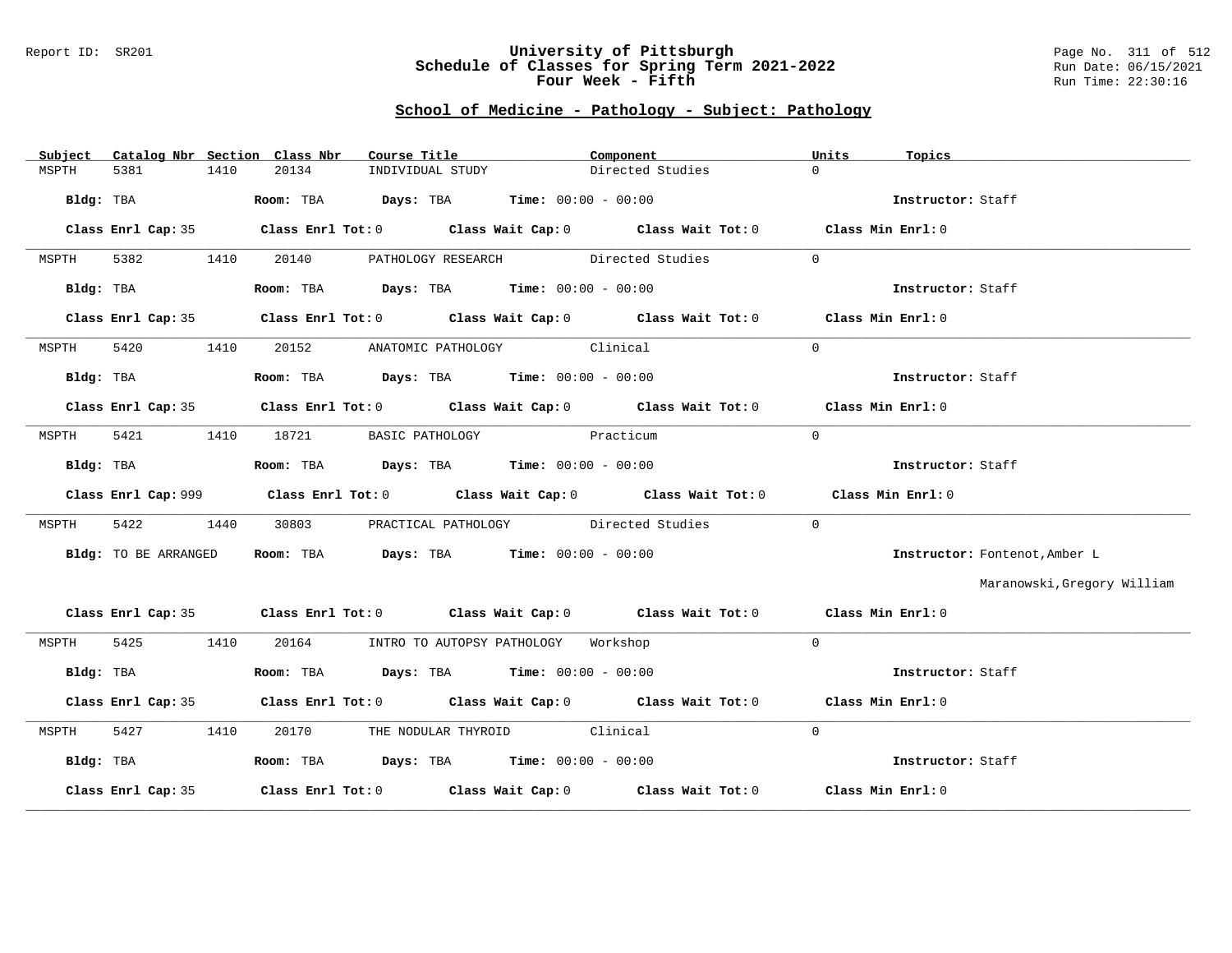#### Report ID: SR201 **University of Pittsburgh** Page No. 312 of 512 **Schedule of Classes for Spring Term 2021-2022** Run Date: 06/15/2021 **Four Week - Fifth Run Time: 22:30:16**

### **School of Medicine - Pathology - Subject: Pathology**

| Subject Catalog Nbr Section Class Nbr | Course Title                                                                                 | Component | Units<br>Topics   |
|---------------------------------------|----------------------------------------------------------------------------------------------|-----------|-------------------|
| 5430<br>1410<br>MSPTH                 | 20176<br>CLINICAL IMMUNOLOGY                                                                 | Clinical  | $\Omega$          |
| Bldg: TBA                             | <b>Room:</b> TBA $\qquad \qquad$ Days: TBA $\qquad \qquad$ Time: $00:00 - 00:00$             |           | Instructor: Staff |
|                                       | Class Enrl Cap: 35 Class Enrl Tot: 0 Class Wait Cap: 0 Class Wait Tot: 0 Class Min Enrl: 0   |           |                   |
|                                       | MSPTH 5441 1410 20182 SURGICAL & PERINATAL PATHOLOGYClinical                                 |           | $\Omega$          |
|                                       | Bldg: TBA                    Room: TBA         Days: TBA         Time: $00:00 - 00:00$       |           | Instructor: Staff |
|                                       | Class Enrl Cap: 999 Class Enrl Tot: 0 Class Wait Cap: 0 Class Wait Tot: 0 Class Min Enrl: 0  |           |                   |
| 5442 1400<br>MSPTH                    | 22101 INTERSTITIAL LUNG DISEASE Clinical                                                     |           | $\Omega$          |
| Bldg: TO BE ARRANGED                  | Room: TBA $Days: TBA$ Time: $00:00 - 00:00$                                                  |           | Instructor: Staff |
|                                       | Class Enrl Cap: 200 Class Enrl Tot: 0 Class Wait Cap: 0 Class Wait Tot: 0 Class Min Enrl: 0  |           |                   |
|                                       | MSPTH 5450 1410 18733 PEDIATRIC PATHOLOGY Clinical                                           |           | $\Omega$          |
| Bldg: TBA                             | Room: TBA $Days: TBA$ Time: $00:00 - 00:00$                                                  |           | Instructor: Staff |
|                                       | Class Enrl Cap: 35 Class Enrl Tot: 0 Class Wait Cap: 0 Class Wait Tot: 0 Class Min Enrl: 0   |           |                   |
|                                       | MSPTH 5460 1410 20188 NEUROPATHOLOGY                                                         | Clinical  | $\Omega$          |
|                                       | Bldg: TBA                   Room: TBA         Days: TBA        Time: $00:00 - 00:00$         |           | Instructor: Staff |
|                                       | Class Enrl Cap: 35 Class Enrl Tot: 0 Class Wait Cap: 0 Class Wait Tot: 0 Class Min Enrl: 0   |           |                   |
|                                       | MSPTH 5471 1410 20194 HEMATOPATHOLOGY Clinical                                               |           | $\Omega$          |
|                                       | Bldg: TBA                         Room: TBA          Days: TBA         Time: $00:00 - 00:00$ |           | Instructor: Staff |
|                                       | Class Enrl Cap: 999 Class Enrl Tot: 0 Class Wait Cap: 0 Class Wait Tot: 0 Class Min Enrl: 0  |           |                   |
|                                       | MSPTH 5480 1410 18739 PATHOLOGY PRACTICE Clinical                                            |           | $\Omega$          |
| Bldg: TBA                             | Room: TBA $\rule{1em}{0.15mm}$ Days: TBA Time: $00:00 - 00:00$                               |           | Instructor: Staff |
|                                       | Class Enrl Cap: 35 Class Enrl Tot: 0 Class Wait Cap: 0 Class Wait Tot: 0 Class Min Enrl: 0   |           |                   |
| MSPTH                                 | 5485 1410 20200 LABORATORY MEDICINE Clinical                                                 |           | $\Omega$          |
|                                       | Bldg: TBA                        Room: TBA          Days: TBA         Time: $00:00 - 00:00$  |           | Instructor: Staff |
| Class Enrl Cap: 999                   | Class Enrl Tot: $0$ Class Wait Cap: $0$ Class Wait Tot: $0$ Class Min Enrl: $0$              |           |                   |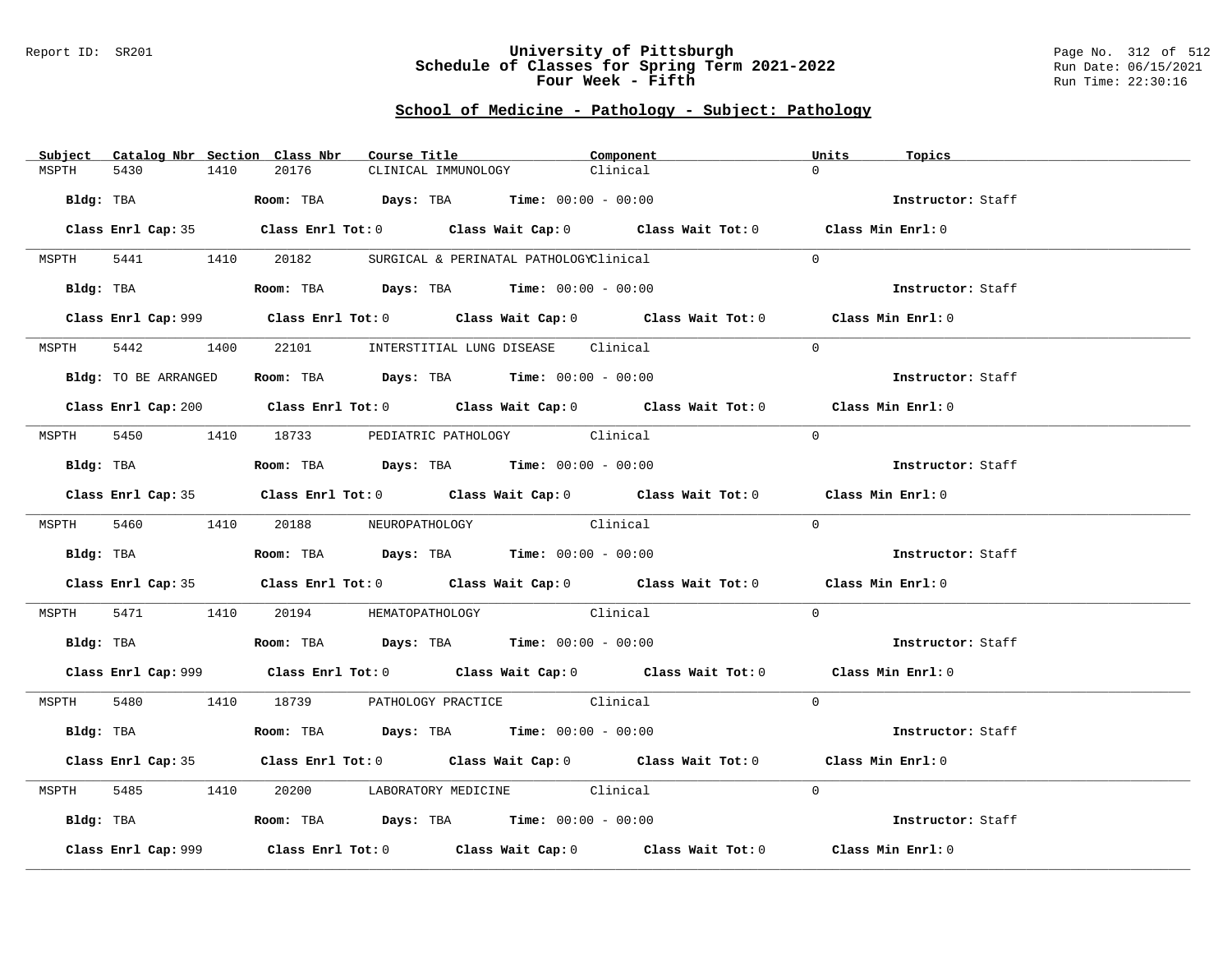| MSPTH | 5487               | 1410 19177                                                                            | MUSCULOSKELETAL ONCOLOGY Clinical |                                                                         | $\mathbf 0$                                                                                 |
|-------|--------------------|---------------------------------------------------------------------------------------|-----------------------------------|-------------------------------------------------------------------------|---------------------------------------------------------------------------------------------|
|       |                    | Bldg: TBA                   Room: TBA         Days: TBA        Time: 00:00 - 00:00    |                                   |                                                                         | Instructor: Staff                                                                           |
|       |                    |                                                                                       |                                   |                                                                         | Class Enrl Cap: 35 Class Enrl Tot: 0 Class Wait Cap: 0 Class Wait Tot: 0 Class Min Enrl: 0  |
|       |                    |                                                                                       |                                   | MSPTH 5650 1900 23412 INDIVIDUALIZED CLINICAL COURSEDirected Studies 0  |                                                                                             |
|       |                    | Bldg: TO BE ARRANGED ROOM: TBA Days: TBA Time: 00:00 - 00:00                          |                                   |                                                                         | Instructor: Staff                                                                           |
|       |                    |                                                                                       |                                   |                                                                         | Class Enrl Cap: 35 Class Enrl Tot: 0 Class Wait Cap: 0 Class Wait Tot: 0 Class Min Enrl: 0  |
|       |                    | MSPTH 5860 1410 18751 IMMUNOLOGY                                                      | Practicum                         |                                                                         | $\Omega$                                                                                    |
|       |                    | <b>Bldg:</b> TBA <b>ROOM:</b> TBA <b>Days:</b> TBA <b>Time:</b> $00:00 - 00:00$       |                                   |                                                                         | Instructor: Staff                                                                           |
|       |                    |                                                                                       |                                   |                                                                         | Class Enrl Cap: 999 Class Enrl Tot: 0 Class Wait Cap: 0 Class Wait Tot: 0 Class Min Enrl: 0 |
|       |                    | MSPTH 5861 1410 18757 BIOLOGY OF CANCER Clinical                                      |                                   |                                                                         | $\Omega$                                                                                    |
|       |                    | Bldg: TBA                   Room: TBA         Days: TBA         Time: $00:00 - 00:00$ |                                   |                                                                         | Instructor: Staff                                                                           |
|       |                    |                                                                                       |                                   |                                                                         | Class Enrl Cap: 35 Class Enrl Tot: 0 Class Wait Cap: 0 Class Wait Tot: 0 Class Min Enrl: 0  |
|       |                    | MSPTH 5862 1410 18769 BIOCHEMISTRY PATHOLOGY Clinical                                 |                                   |                                                                         | $\Omega$                                                                                    |
|       |                    | Bldg: TBA                   Room: TBA         Days: TBA         Time: $00:00 - 00:00$ |                                   |                                                                         | Instructor: Staff                                                                           |
|       |                    |                                                                                       |                                   |                                                                         | Class Enrl Cap: 35 Class Enrl Tot: 0 Class Wait Cap: 0 Class Wait Tot: 0 Class Min Enrl: 0  |
|       |                    | MSPTH 5863 1410 20206 TUMOR IMMUNOLOGY Clinical                                       |                                   |                                                                         | $\Omega$                                                                                    |
|       |                    | Bldg: TBA                   Room: TBA         Days: TBA         Time: 00:00 - 00:00   |                                   |                                                                         | Instructor: Staff                                                                           |
|       |                    |                                                                                       |                                   |                                                                         | Class Enrl Cap: 35 Class Enrl Tot: 0 Class Wait Cap: 0 Class Wait Tot: 0 Class Min Enrl: 0  |
| MSPTH |                    |                                                                                       |                                   | 5865 1410 18775 HEAD, NECK AND ORAL PATHOLOGY Directed Studies          | $\Omega$                                                                                    |
|       |                    | Bldg: TBA                    Room: TBA         Days: TBA         Time: 00:00 - 00:00  |                                   |                                                                         | Instructor: Staff                                                                           |
|       |                    |                                                                                       |                                   |                                                                         | Class Enrl Cap: 35 Class Enrl Tot: 0 Class Wait Cap: 0 Class Wait Tot: 0 Class Min Enrl: 0  |
|       |                    |                                                                                       |                                   | MSPTH 5869 1410 20212 INDEPENDENT STUDY IN PATHOLOGYIndependent Study 0 |                                                                                             |
|       |                    | Bldg: TBA                    Room: TBA         Days: TBA         Time: 00:00 - 00:00  |                                   |                                                                         | <b>Instructor:</b> Staff                                                                    |
|       |                    |                                                                                       |                                   |                                                                         | Class Enrl Cap: 35 Class Enrl Tot: 0 Class Wait Cap: 0 Class Wait Tot: 0 Class Min Enrl: 0  |
|       |                    | MSPTH 5900 1410 20218 EXTRAMURAL PATHOLOGY Clinical                                   |                                   |                                                                         | $\Omega$                                                                                    |
|       |                    | Bldg: TBA                   Room: TBA         Days: TBA         Time: 00:00 - 00:00   |                                   |                                                                         | Instructor: Staff                                                                           |
|       | Class Enrl Cap: 35 |                                                                                       |                                   |                                                                         | Class Enrl Tot: $0$ Class Wait Cap: $0$ Class Wait Tot: $0$ Class Min Enrl: $0$             |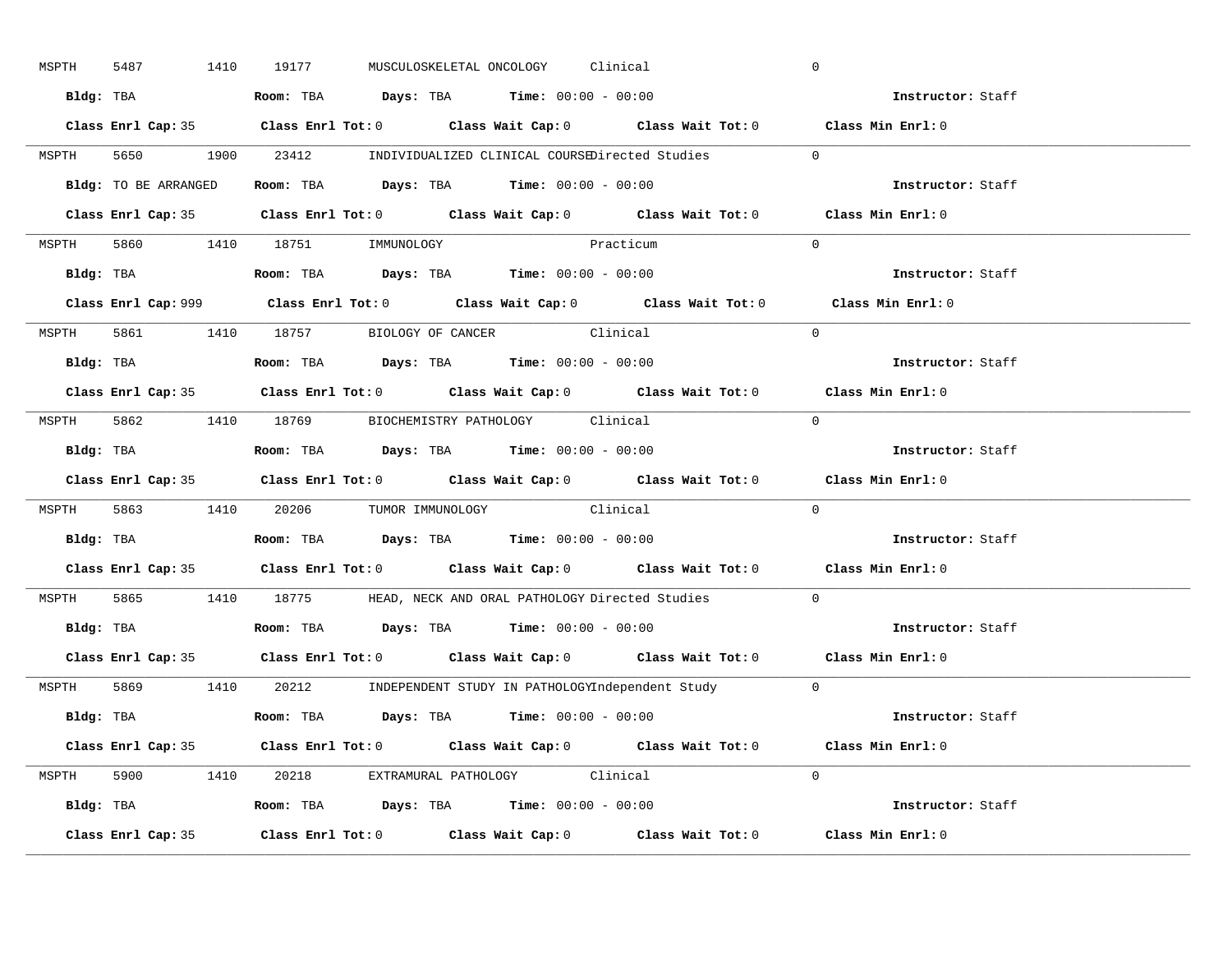### Report ID: SR201 **University of Pittsburgh** Page No. 314 of 512 **Schedule of Classes for Spring Term 2021-2022** Run Date: 06/15/2021 **Four Week - Fifth Run Time: 22:30:16**

# **School of Medicine - Pediatrics - Subject: Pediatrics**

| Catalog Nbr Section Class Nbr<br>Subject | Course Title                                                                                       | Component | Units<br>Topics   |
|------------------------------------------|----------------------------------------------------------------------------------------------------|-----------|-------------------|
| 5345<br>PEDS<br>1410                     | 19093<br>PEDS CLERKSHIP REPEAT COURSE Directed Studies                                             |           | $\Omega$          |
| Bldg: TBA                                | Room: TBA $Days:$ TBA $Time: 00:00 - 00:00$                                                        |           | Instructor: Staff |
|                                          | Class Enrl Cap: 35 Class Enrl Tot: 0 Class Wait Cap: 0 Class Wait Tot: 0 Class Min Enrl: 0         |           |                   |
|                                          | PEDS 5351 1410 19111 PEDIATRIC INPATIENT MEDICINE Clinical                                         |           | $\Omega$          |
| Bldg: TBA                                | Room: TBA $Days:$ TBA $Time: 00:00 - 00:00$                                                        |           | Instructor: Staff |
|                                          | Class Enrl Cap: 35 Class Enrl Tot: 0 Class Wait Cap: 0 Class Wait Tot: 0 Class Min Enrl: 0         |           |                   |
| 5386 7<br>PEDS                           | 1410 19003 INDIVIDUAL STUDY OR RESEARCH Directed Studies                                           |           | $\Omega$          |
| Bldg: TO BE ARRANGED                     | Room: TBA $Days:$ TBA $Time: 00:00 - 00:00$                                                        |           | Instructor: Staff |
|                                          | Class Enrl Cap: 35 Class Enrl Tot: 0 Class Wait Cap: 0 Class Wait Tot: 0 Class Min Enrl: 0         |           |                   |
|                                          | PEDS 5401 1410 19129 ADV PEDIATRIC IN-PATIENT (AI) Clinical                                        |           | $\Omega$          |
| Bldg: TBA                                | Room: TBA $Days:$ TBA Time: $00:00 - 00:00$                                                        |           | Instructor: Staff |
|                                          | Class Enrl Cap: 999 Class Enrl Tot: 0 Class Wait Cap: 0 Class Wait Tot: 0 Class Min Enrl: 0        |           |                   |
|                                          | PEDS 5406 1410 19147 EXTRAMURAL ACTING INTERNSHIP Clinical                                         |           | $\Omega$          |
| Bldg: TBA                                | Room: TBA $Days:$ TBA Time: $00:00 - 00:00$                                                        |           | Instructor: Staff |
|                                          | Class Enrl Cap: 35 Class Enrl Tot: 0 Class Wait Cap: 0 Class Wait Tot: 0 Class Min Enrl: 0         |           |                   |
| PEDS                                     | 5410 1410 19009 PRIMARY CARE PEDIATRICS Clinical                                                   |           | $\Omega$          |
| Bldg: TBA                                | Room: TBA $Days:$ TBA Time: $00:00 - 00:00$                                                        |           | Instructor: Staff |
|                                          | Class Enrl Cap: 999 Class Enrl Tot: 0 Class Wait Cap: 0 Class Wait Tot: 0 Class Min Enrl: 0        |           |                   |
|                                          | PEDS 5421 1410 19213 ALLERGY AND IMMUNOLOGY Clinical                                               |           | $\Omega$          |
| Bldg: TBA                                | Room: TBA $Days: TBA$ Time: $00:00 - 00:00$                                                        |           | Instructor: Staff |
|                                          | Class Enrl Cap: 999 Class Enrl Tot: 0 Class Wait Cap: 0 Class Wait Tot: 0 Class Min Enrl: 0        |           |                   |
| 5425<br>PEDS                             | 1410 19297 PEDIATRIC RHEUMATOLOGY Clinical                                                         |           | $\Omega$          |
| Bldg: TBA                                | Room: TBA $\rule{1em}{0.15mm}$ Days: TBA Time: $00:00 - 00:00$                                     |           | Instructor: Staff |
| Class Enrl Cap: 35                       | Class Enrl Tot: 0 $\qquad$ Class Wait Cap: 0 $\qquad$ Class Wait Tot: 0 $\qquad$ Class Min Enrl: 0 |           |                   |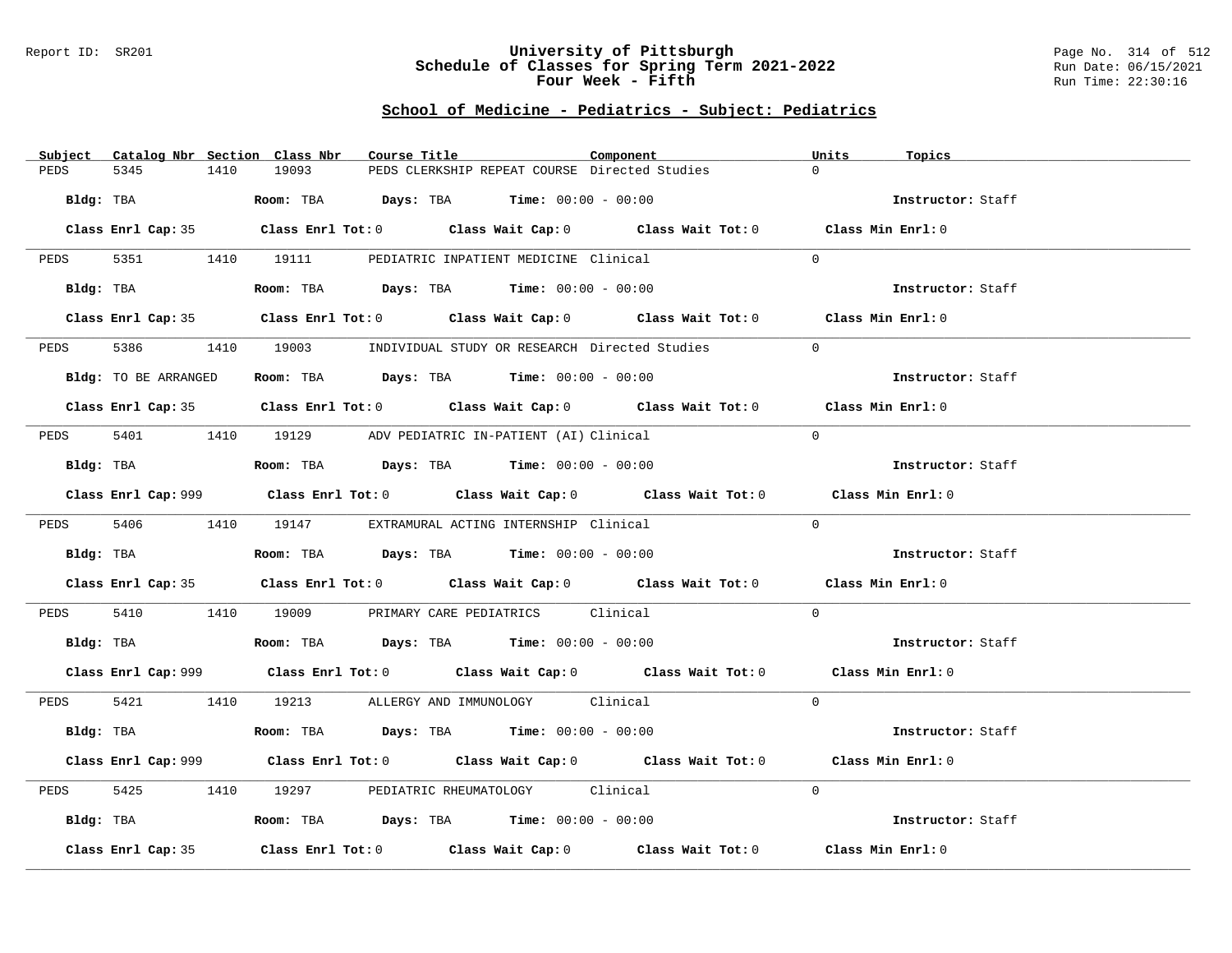| 5430      |           | 1410 19309                                                                             |  | PEDIATRIC CARDIOLOGY Clinical |          | $\overline{0}$                                                                              |  |
|-----------|-----------|----------------------------------------------------------------------------------------|--|-------------------------------|----------|---------------------------------------------------------------------------------------------|--|
|           |           | Bldg: TBA                   Room: TBA         Days: TBA         Time: $00:00 - 00:00$  |  |                               |          | Instructor: Staff                                                                           |  |
|           |           |                                                                                        |  |                               |          | Class Enrl Cap: 999 Class Enrl Tot: 0 Class Wait Cap: 0 Class Wait Tot: 0 Class Min Enrl: 0 |  |
|           |           | PEDS 5440 1410 19327 ENDCRNLGY, METBLSM & DIABETES Clinical                            |  |                               |          | $\Omega$                                                                                    |  |
|           | Bldg: TBA | Room: TBA $Days:$ TBA $Time: 00:00 - 00:00$                                            |  |                               |          | Instructor: Staff                                                                           |  |
|           |           |                                                                                        |  |                               |          | Class Enrl Cap: 999 Class Enrl Tot: 0 Class Wait Cap: 0 Class Wait Tot: 0 Class Min Enrl: 0 |  |
|           |           | PEDS 5450 1410 19345 PEDIATRIC INFECTIOUS DISEASES Clinical                            |  |                               |          | $\Omega$                                                                                    |  |
|           |           | Bldg: TBA                    Room: TBA         Days: TBA        Time: $00:00 - 00:00$  |  |                               |          | Instructor: Staff                                                                           |  |
|           |           |                                                                                        |  |                               |          | Class Enrl Cap: 999 Class Enrl Tot: 0 Class Wait Cap: 0 Class Wait Tot: 0 Class Min Enrl: 0 |  |
|           |           | PEDS 5455 1410 19375 PEDIATRIC DERMATOLOGY Clinical                                    |  |                               |          | $\Omega$                                                                                    |  |
|           |           | Bldg: TBA                    Room: TBA         Days: TBA         Time: $00:00 - 00:00$ |  |                               |          | Instructor: Staff                                                                           |  |
|           |           |                                                                                        |  |                               |          | Class Enrl Cap: 35 Class Enrl Tot: 0 Class Wait Cap: 0 Class Wait Tot: 0 Class Min Enrl: 0  |  |
|           |           | PEDS 5460 1410 19393 NEONATOLOGY                                                       |  | Clinical                      |          | $\bigcirc$                                                                                  |  |
|           |           | Bldg: TBA                   Room: TBA         Days: TBA         Time: $00:00 - 00:00$  |  |                               |          | Instructor: Staff                                                                           |  |
|           |           |                                                                                        |  |                               |          | Class Enrl Cap: 999 Class Enrl Tot: 0 Class Wait Cap: 0 Class Wait Tot: 0 Class Min Enrl: 0 |  |
|           |           | PEDS 5465 1410 19411 BREASTFEEDING ELECTIVE Clinical                                   |  |                               |          | $\mathbf{0}$                                                                                |  |
|           |           |                                                                                        |  |                               |          |                                                                                             |  |
| Bldg: TBA |           | Room: TBA $\rule{1em}{0.15mm}$ Days: TBA Time: $00:00 - 00:00$                         |  |                               |          | <b>Instructor:</b> Staff                                                                    |  |
|           |           |                                                                                        |  |                               |          | Class Enrl Cap: 35 Class Enrl Tot: 0 Class Wait Cap: 0 Class Wait Tot: 0 Class Min Enrl: 0  |  |
|           |           | PEDS 5470 1410 19549 GENETICS                                                          |  |                               | Clinical | $\Omega$                                                                                    |  |
|           |           | Bldg: TBA                    Room: TBA         Days: TBA         Time: $00:00 - 00:00$ |  |                               |          | Instructor: Staff                                                                           |  |
|           |           |                                                                                        |  |                               |          | Class Enrl Cap: 999 Class Enrl Tot: 0 Class Wait Cap: 0 Class Wait Tot: 0 Class Min Enrl: 0 |  |
|           |           | PEDS 5480 1410 19555 NEPHROLOGY                                                        |  |                               | Clinical | $\Omega$                                                                                    |  |
|           |           | Bldg: TBA                   Room: TBA         Days: TBA         Time: 00:00 - 00:00    |  |                               |          | Instructor: Staff                                                                           |  |
|           |           |                                                                                        |  |                               |          | Class Enrl Cap: 999 Class Enrl Tot: 0 Class Wait Cap: 0 Class Wait Tot: 0 Class Min Enrl: 0 |  |
|           |           | PEDS 5490 1410 19561 HEMATOLOGY/ONCOLOGY Clinical                                      |  |                               |          | $\Omega$                                                                                    |  |
|           |           | <b>Bldg:</b> TBA <b>ROOM:</b> TBA <b>Days:</b> TBA <b>Time:</b> $00:00 - 00:00$        |  |                               |          | Instructor: Staff                                                                           |  |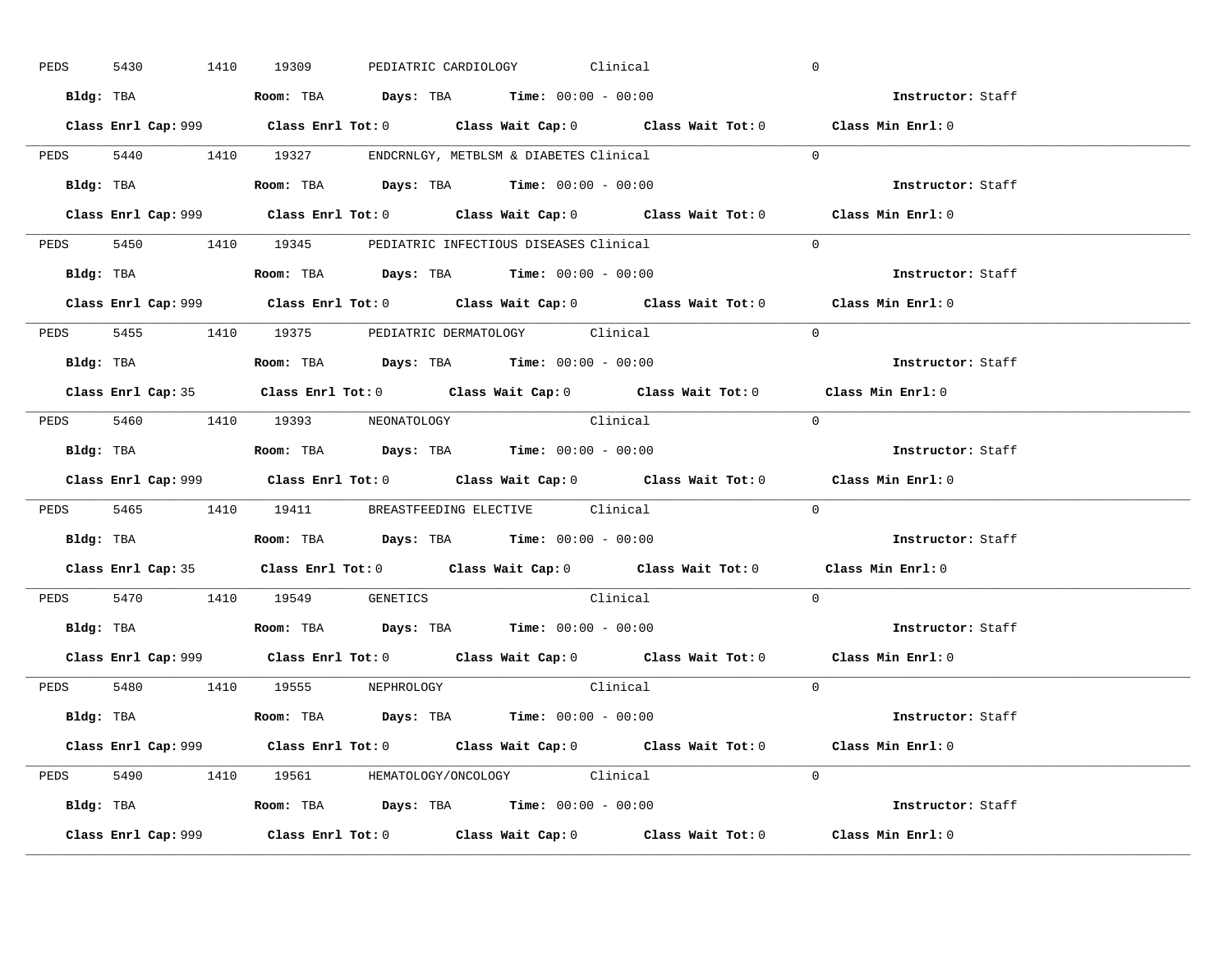### Report ID: SR201 **University of Pittsburgh** Page No. 316 of 512 **Schedule of Classes for Spring Term 2021-2022** Run Date: 06/15/2021 **Four Week - Fifth Run Time: 22:30:16**

# **School of Medicine - Pediatrics - Subject: Pediatrics**

|      | Subject Catalog Nbr Section Class Nbr | Course Title                                                                | Component                                                                                          | Units<br>Topics   |
|------|---------------------------------------|-----------------------------------------------------------------------------|----------------------------------------------------------------------------------------------------|-------------------|
| PEDS | 5491<br>1050                          | 20593<br>NEONATOLOGY                                                        | Clinical                                                                                           | $\Omega$          |
|      |                                       | Bldg: TBA                     Room: TBA         Days: TBA         Time: TBA |                                                                                                    | Instructor: Staff |
|      |                                       |                                                                             | Class Enrl Cap: 200 Class Enrl Tot: 0 Class Wait Cap: 0 Class Wait Tot: 0 Class Min Enrl: 0        |                   |
|      |                                       |                                                                             | PEDS 5500 1410 19615 EMERGENCY PEDIATRICS Clinical                                                 | $\Omega$          |
|      |                                       |                                                                             | Bldg: TBA                   Room: TBA        Days: TBA        Time: 00:00 - 00:00                  | Instructor: Staff |
|      |                                       |                                                                             | Class Enrl Cap: 999 Class Enrl Tot: 0 Class Wait Cap: 0 Class Wait Tot: 0 Class Min Enrl: 0        |                   |
| PEDS |                                       |                                                                             | 5510 1410 19639 PEDIATRIC GASTROENTEROLOGY Clinical                                                | $\Omega$          |
|      |                                       |                                                                             | Bldg: TBA                   Room: TBA         Days: TBA         Time: 00:00 - 00:00                | Instructor: Staff |
|      |                                       |                                                                             | Class Enrl Cap: 999 Class Enrl Tot: 0 Class Wait Cap: 0 Class Wait Tot: 0 Class Min Enrl: 0        |                   |
|      |                                       |                                                                             | PEDS 5520 1410 19651 DEVELOPMENTAL PEDIATRICS Clinical                                             | $\Omega$          |
|      |                                       |                                                                             | Bldg: TBA                     Room: TBA         Days: TBA         Time: $00:00 - 00:00$            | Instructor: Staff |
|      |                                       |                                                                             | Class Enrl Cap: 999 Class Enrl Tot: 0 Class Wait Cap: 0 Class Wait Tot: 0 Class Min Enrl: 0        |                   |
| PEDS |                                       |                                                                             | 5521 1050 24367 TRIPLE BOARD PEDIATRICS Clinical                                                   | $\Omega$          |
|      | Bldg: TO BE ARRANGED                  |                                                                             | Room: TBA $Days: TBA$ Time: $00:00 - 00:00$                                                        | Instructor: Staff |
|      |                                       |                                                                             | Class Enrl Cap: 35 Class Enrl Tot: 0 Class Wait Cap: 0 Class Wait Tot: 0 Class Min Enrl: 0         |                   |
|      |                                       |                                                                             | PEDS 5530 1410 19663 POISON CENTER Practicum                                                       | $\Omega$          |
|      |                                       |                                                                             | Bldg: TBA                   Room: TBA         Days: TBA         Time: $00:00 - 00:00$              | Instructor: Staff |
|      |                                       |                                                                             | Class Enrl Cap: 999 Class Enrl Tot: 0 Class Wait Cap: 0 Class Wait Tot: 0 Class Min Enrl: 0        |                   |
|      |                                       |                                                                             | PEDS 5540 1410 19681 PEDIATRIC PULMONOLOGY Clinical                                                | $\Omega$          |
|      |                                       |                                                                             | <b>Bldg:</b> TBA <b>ROOM:</b> TBA <b>Days:</b> TBA <b>Time:</b> $00:00 - 00:00$                    | Instructor: Staff |
|      |                                       |                                                                             | Class Enrl Cap: 999 Class Enrl Tot: 0 Class Wait Cap: 0 Class Wait Tot: 0 Class Min Enrl: 0        |                   |
| PEDS |                                       |                                                                             | 5550 1410 19699 ADOLESCENT MEDICINE Clinical                                                       | $\Omega$          |
|      |                                       |                                                                             | Bldg: TBA                   Room: TBA         Days: TBA         Time: $00:00 - 00:00$              | Instructor: Staff |
|      | Class Enrl Cap: 999                   |                                                                             | Class Enrl Tot: 0 $\qquad$ Class Wait Cap: 0 $\qquad$ Class Wait Tot: 0 $\qquad$ Class Min Enrl: 0 |                   |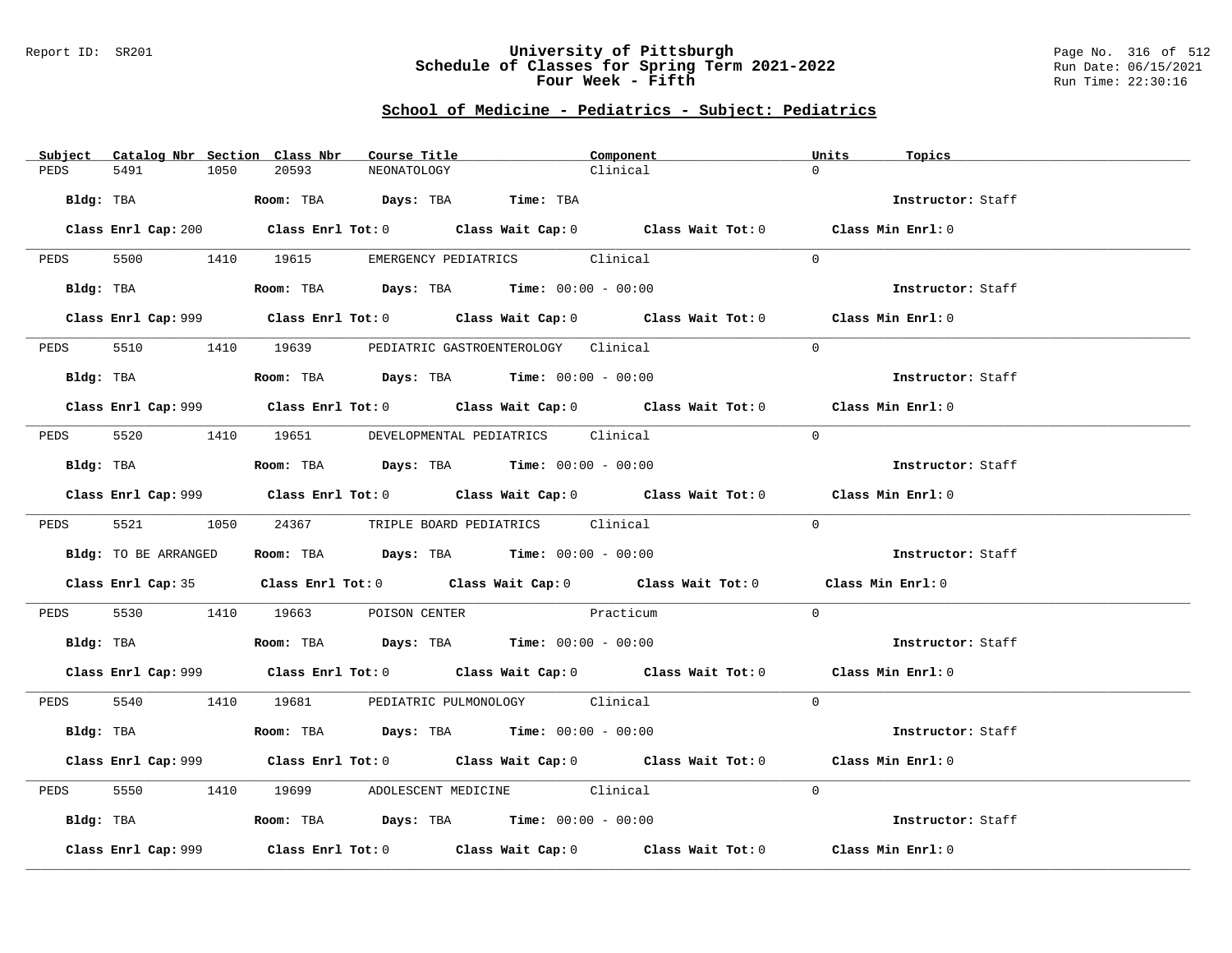| PEDS | 5560 | 1410 19021<br>Clinical<br>AMBULATORY PEDIATRICS                                             | $\mathbf 0$       |
|------|------|---------------------------------------------------------------------------------------------|-------------------|
|      |      | Bldg: TBA                    Room: TBA         Days: TBA         Time: 00:00 - 00:00        | Instructor: Staff |
|      |      | Class Enrl Cap: 999 Class Enrl Tot: 0 Class Wait Cap: 0 Class Wait Tot: 0 Class Min Enrl: 0 |                   |
|      |      | PEDS 5570 1410 19027 ADOLSCNT AND YOUNG ADLT MEDICNClinical                                 | $\Omega$          |
|      |      |                                                                                             | Instructor: Staff |
|      |      | Class Enrl Cap: 999 Class Enrl Tot: 0 Class Wait Cap: 0 Class Wait Tot: 0                   | Class Min Enrl: 0 |
|      |      | PEDS 5580 1410 19039 SCHOOL HEALTH Clinical                                                 | $\Omega$          |
|      |      | Bldg: TBA $\qquad$ Room: TBA Days: TBA Time: $00:00 - 00:00$                                | Instructor: Staff |
|      |      | Class Enrl Cap: 999 Class Enrl Tot: 0 Class Wait Cap: 0 Class Wait Tot: 0 Class Min Enrl: 0 |                   |
|      |      | PEDS 5650 1410 19717 INDIVIDUALIZED CLINICAL COURSELecture                                  | $\Omega$          |
|      |      | Bldg: TBA                   Room: TBA         Days: TBA         Time: $00:00 - 00:00$       | Instructor: Staff |
|      |      | Class Enrl Cap: 35 Class Enrl Tot: 0 Class Wait Cap: 0 Class Wait Tot: 0 Class Min Enrl: 0  |                   |
|      |      | PEDS 5720 1410 19735 MOLECULAR MEDICINE (ILS) Lecture                                       | $\bigcap$         |
|      |      | Bldg: TBA                   Room: TBA         Days: TBA         Time: $00:00 - 00:00$       | Instructor: Staff |
|      |      |                                                                                             |                   |
|      |      | Class Enrl Cap: 999 Class Enrl Tot: 0 Class Wait Cap: 0 Class Wait Tot: 0 Class Min Enrl: 0 |                   |
|      |      | PEDS 5750 1800 28398 GET READY FOR RESIDENCY Clinical                                       | $\Omega$          |
|      |      | <b>Bldg:</b> TO BE ARRANGED <b>ROOM:</b> TBA <b>Days:</b> TBA <b>Time:</b> $00:00 - 00:00$  | Instructor: Staff |
|      |      | Class Enrl Cap: 35 Class Enrl Tot: 0 Class Wait Cap: 0 Class Wait Tot: 0 Class Min Enrl: 0  |                   |
|      |      | PEDS 5845 1410 19759 PEDIATRIC RESEARCH Directed Studies                                    | $\Omega$          |
|      |      | Bldg: TBA                    Room: TBA         Days: TBA         Time: 00:00 - 00:00        | Instructor: Staff |
|      |      | Class Enrl Cap: 35 Class Enrl Tot: 0 Class Wait Cap: 0 Class Wait Tot: 0 Class Min Enrl: 0  |                   |
|      |      | PEDS 5899 1900 23468 INDEPENDENT STUDY PEDIATRIC Independent Study 0                        |                   |
|      |      | Bldg: TO BE ARRANGED Room: TBA Days: TBA Time: 00:00 - 00:00                                | Instructor: Staff |
|      |      | Class Enrl Cap: 35 Class Enrl Tot: 0 Class Wait Cap: 0 Class Wait Tot: 0 Class Min Enrl: 0  |                   |
|      |      | PEDS 5900 1410 19777 EXTRAMURAL PEDIATRICS Clinical                                         | $\Omega$          |
|      |      | Bldg: TBA                   Room: TBA         Days: TBA         Time: $00:00 - 00:00$       | Instructor: Staff |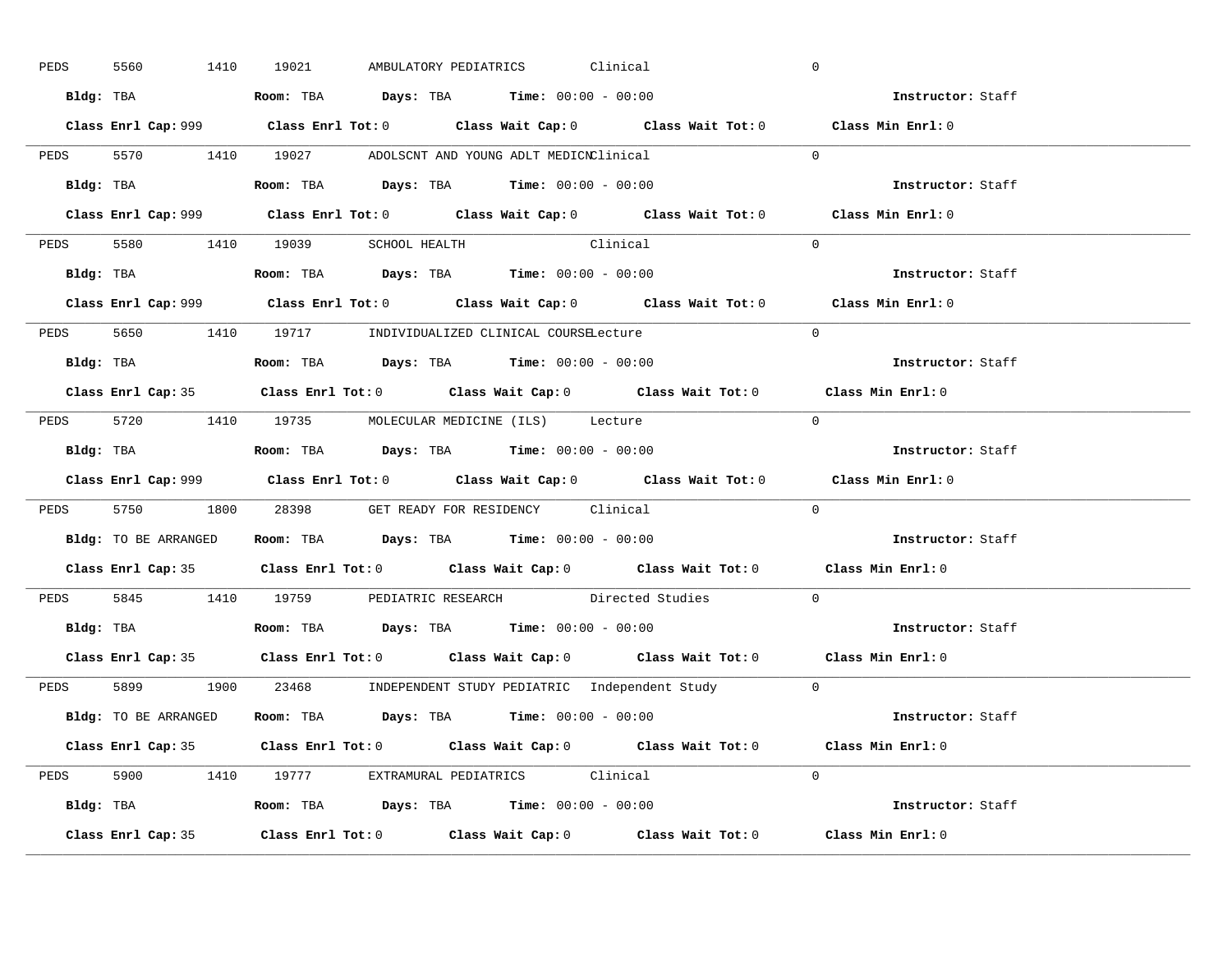### Report ID: SR201 **University of Pittsburgh** Page No. 318 of 512 **Schedule of Classes for Spring Term 2021-2022** Run Date: 06/15/2021 **Four Week - Fifth Run Time: 22:30:16**

# **School of Medicine - Physical Medicine and Rehabilitation - Subject: Physical Medicine and Rehab**

| Subject |                      |      | Catalog Nbr Section Class Nbr        | Course Title |                                                                                        | Component                                                                                   | Units    | Topics            |  |
|---------|----------------------|------|--------------------------------------|--------------|----------------------------------------------------------------------------------------|---------------------------------------------------------------------------------------------|----------|-------------------|--|
| PMDREH  | 5410                 | 1410 | 19789                                |              | REHABILITATION SUB-INTERNSHIP Clinical                                                 |                                                                                             | $\Omega$ |                   |  |
|         | Bldg: TBA            |      |                                      |              | Room: TBA $Days:$ TBA $Time: 00:00 - 00:00$                                            |                                                                                             |          | Instructor: Staff |  |
|         |                      |      |                                      |              |                                                                                        | Class Enrl Cap: 35 Class Enrl Tot: 0 Class Wait Cap: 0 Class Wait Tot: 0 Class Min Enrl: 0  |          |                   |  |
|         |                      |      |                                      |              | PMDREH 5450 1410 19795 REHABLITN MEDICL CLERKSHIP Clinical                             |                                                                                             | $\Omega$ |                   |  |
|         |                      |      |                                      |              | Bldg: TBA                   Room: TBA         Days: TBA         Time: $00:00 - 00:00$  |                                                                                             |          | Instructor: Staff |  |
|         |                      |      |                                      |              |                                                                                        | Class Enrl Cap: 999 Class Enrl Tot: 0 Class Wait Cap: 0 Class Wait Tot: 0 Class Min Enrl: 0 |          |                   |  |
|         |                      |      |                                      |              | PMDREH 5460 1410 19801 PED PHYSCL MED/REHAB-INPATIENTClinical                          |                                                                                             | $\Omega$ |                   |  |
|         |                      |      |                                      |              | Bldg: TBA                    Room: TBA         Days: TBA         Time: $00:00 - 00:00$ |                                                                                             |          | Instructor: Staff |  |
|         |                      |      |                                      |              |                                                                                        | Class Enrl Cap: 999 Class Enrl Tot: 0 Class Wait Cap: 0 Class Wait Tot: 0 Class Min Enrl: 0 |          |                   |  |
|         |                      |      |                                      |              | PMDREH 5461 1410 19807 PED PHYSCL MED/REHAB-OUTPATNT Clinical                          |                                                                                             | $\Omega$ |                   |  |
|         |                      |      |                                      |              | Bldg: TBA                    Room: TBA         Days: TBA         Time: $00:00 - 00:00$ |                                                                                             |          | Instructor: Staff |  |
|         |                      |      |                                      |              |                                                                                        | Class Enrl Cap: 999 Class Enrl Tot: 0 Class Wait Cap: 0 Class Wait Tot: 0 Class Min Enrl: 0 |          |                   |  |
|         |                      |      |                                      |              | PMDREH 5465 1410 19825 DISABILITIES CLERKSHIP Clinical                                 |                                                                                             | $\Omega$ |                   |  |
|         |                      |      |                                      |              | Bldg: TBA                   Room: TBA         Days: TBA         Time: $00:00 - 00:00$  |                                                                                             |          | Instructor: Staff |  |
|         |                      |      |                                      |              |                                                                                        | Class Enrl Cap: 35 Class Enrl Tot: 0 Class Wait Cap: 0 Class Wait Tot: 0 Class Min Enrl: 0  |          |                   |  |
|         |                      |      |                                      |              |                                                                                        | PMDREH 5650 1900 23490 INDIVIDUALIZED CLINICAL COURSEDirected Studies 0                     |          |                   |  |
|         |                      |      |                                      |              | Bldg: TO BE ARRANGED Room: TBA Days: TBA Time: 00:00 - 00:00                           |                                                                                             |          | Instructor: Staff |  |
|         |                      |      |                                      |              |                                                                                        | Class Enrl Cap: 35 Class Enrl Tot: 0 Class Wait Cap: 0 Class Wait Tot: 0 Class Min Enrl: 0  |          |                   |  |
|         |                      |      | PMDREH 5810 1410 19837 PM&R RESEARCH |              |                                                                                        | Directed Studies 0                                                                          |          |                   |  |
|         |                      |      |                                      |              |                                                                                        |                                                                                             |          | Instructor: Staff |  |
|         |                      |      |                                      |              |                                                                                        | Class Enrl Cap: 35 Class Enrl Tot: 0 Class Wait Cap: 0 Class Wait Tot: 0 Class Min Enrl: 0  |          |                   |  |
|         | PMDREH 5899          |      |                                      |              |                                                                                        | 1900 23497 IND STDY IN PHYSCL MED & REHABIndependent Study 0                                |          |                   |  |
|         | Bldg: TO BE ARRANGED |      |                                      |              | Room: TBA $\rule{1em}{0.15mm}$ Days: TBA Time: $00:00 - 00:00$                         |                                                                                             |          | Instructor: Staff |  |
|         |                      |      |                                      |              |                                                                                        | Class Enrl Cap: 35 Class Enrl Tot: 0 Class Wait Cap: 0 Class Wait Tot: 0 Class Min Enrl: 0  |          |                   |  |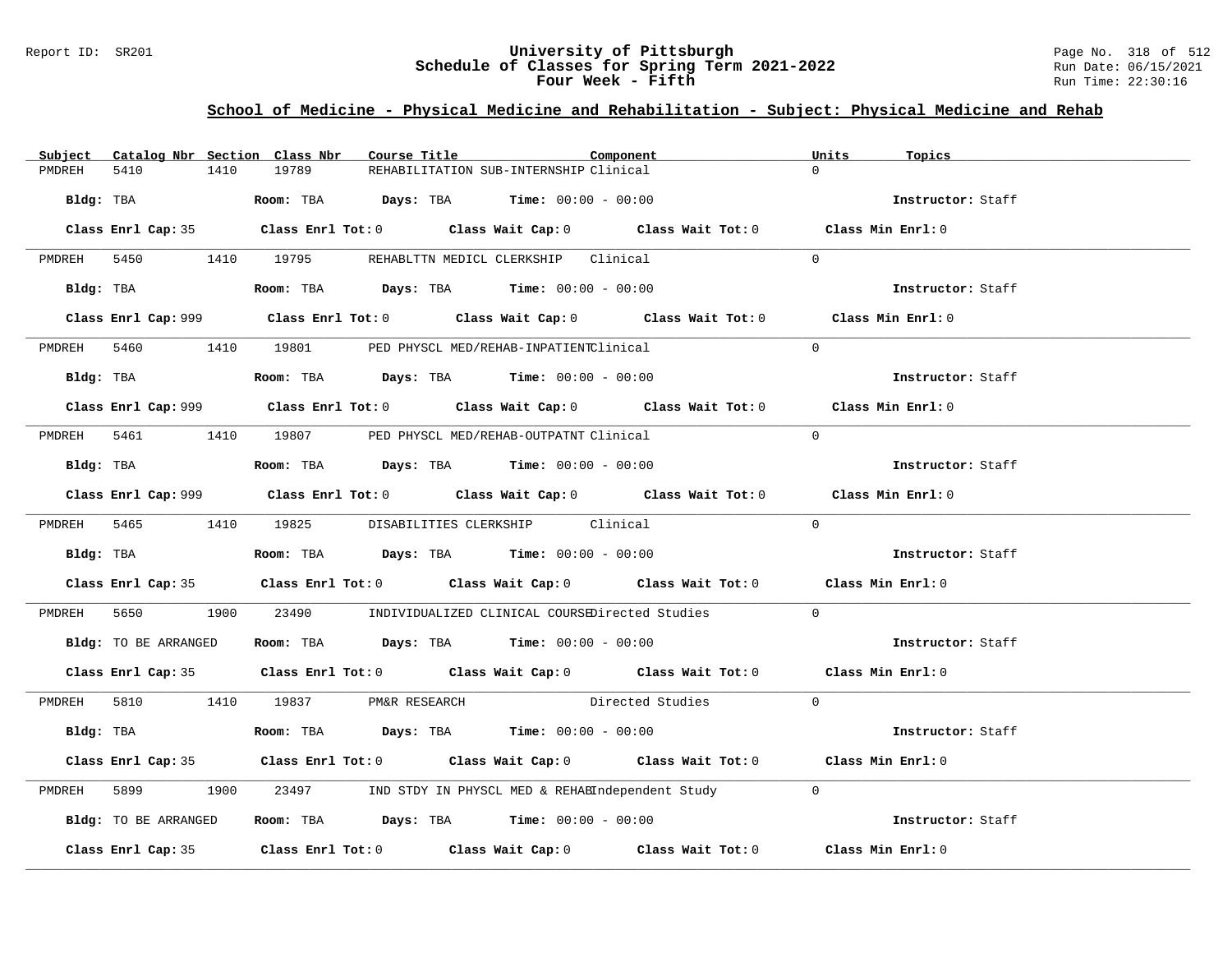| PMDREH    | 5900               | 1410 | 19843             | EXTRAMURAL PHYSCL MED & REHAB Clinical |                              |                   |                   |  |
|-----------|--------------------|------|-------------------|----------------------------------------|------------------------------|-------------------|-------------------|--|
| Bldg: TBA |                    |      | Room: TBA         | Days: TBA                              | <b>Time:</b> $00:00 - 00:00$ |                   | Instructor: Staff |  |
|           | Class Enrl Cap: 35 |      | Class Enrl Tot: 0 |                                        | Class Wait Cap: 0            | Class Wait Tot: 0 | Class Min Enrl: 0 |  |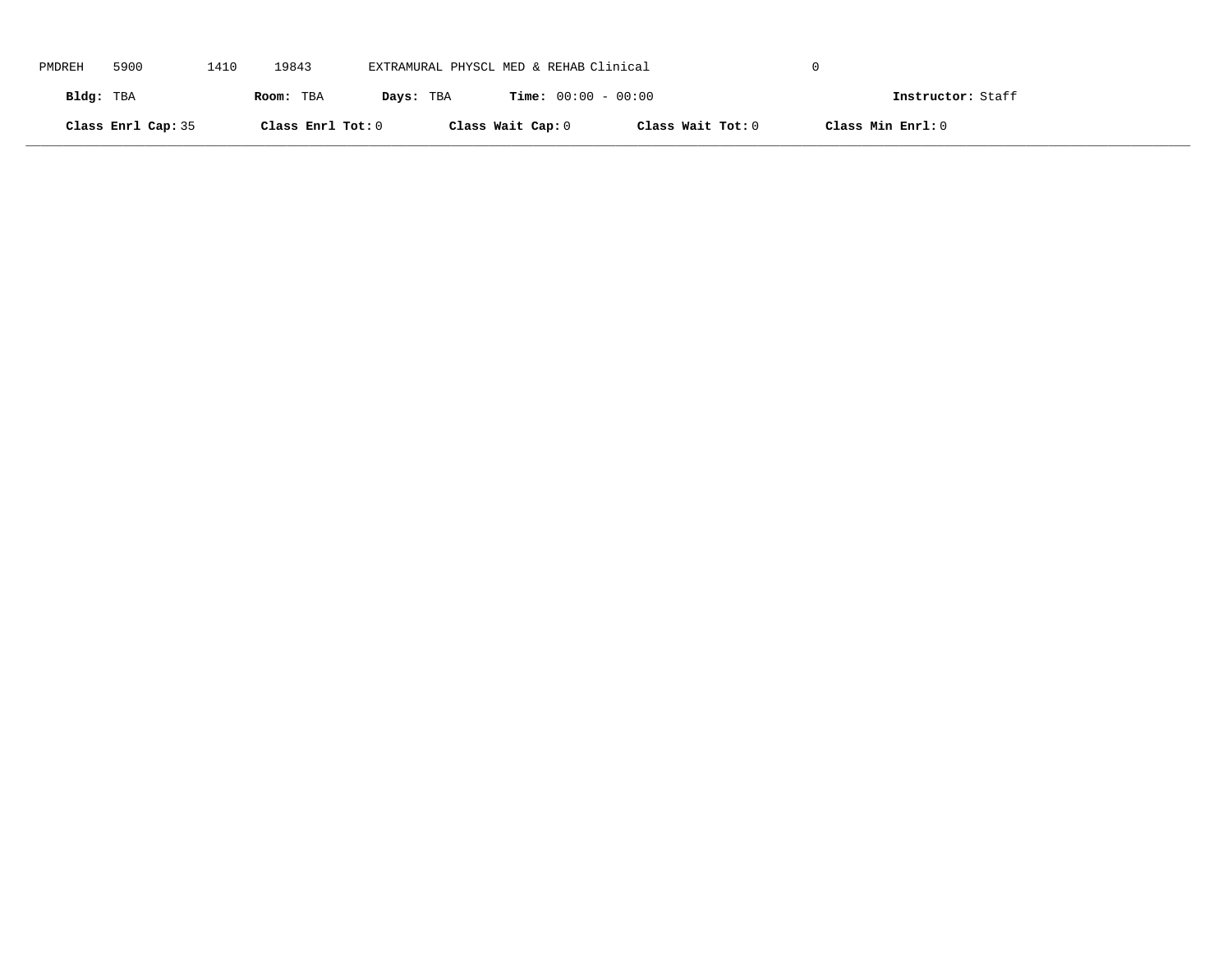### Report ID: SR201 **University of Pittsburgh** Page No. 320 of 512 **Schedule of Classes for Spring Term 2021-2022** Run Date: 06/15/2021 **Four Week - Fifth Run Time: 22:30:16**

| Catalog Nbr Section Class Nbr<br>Subject | Course Title                                                                                       | Component | Units<br>Topics   |
|------------------------------------------|----------------------------------------------------------------------------------------------------|-----------|-------------------|
| 5345<br>PSYC<br>1410                     | 19849<br>CLINICAL NEUROSCIENCE REPEAT Clinical                                                     |           | $\Omega$          |
| Bldg: TBA                                | Room: TBA $\rule{1em}{0.15mm}$ Days: TBA Time: $00:00 - 00:00$                                     |           | Instructor: Staff |
|                                          | Class Enrl Cap: 35 Class Enrl Tot: 0 Class Wait Cap: 0 Class Wait Tot: 0 Class Min Enrl: 0         |           |                   |
|                                          | PSYC 5366 1800 28363 PSYCHIATRY CLERKSHIP Clinical                                                 |           | $\Omega$          |
| Bldg: TO BE ARRANGED                     | Room: TBA $Days:$ TBA $Time: 00:00 - 00:00$                                                        |           | Instructor: Staff |
|                                          | Class Enrl Cap: 35 Class Enrl Tot: 0 Class Wait Cap: 0 Class Wait Tot: 0 Class Min Enrl: 0         |           |                   |
| PSYC                                     | 5410 19882 ACTNG INTERNSHIP IN PSYCHIATRYClinical                                                  |           | $\Omega$          |
| Bldg: TBA                                | Room: TBA $Days:$ TBA $Time: 00:00 - 00:00$                                                        |           | Instructor: Staff |
|                                          | Class Enrl Cap: 35 Class Enrl Tot: 0 Class Wait Cap: 0 Class Wait Tot: 0 Class Min Enrl: 0         |           |                   |
|                                          | PSYC 5411 1410 19894 ADOLESCENT PSYC ACTING INTERN Clinical                                        |           | $\Omega$          |
| Bldg: TBA                                | Room: TBA $Days:$ TBA $Time: 00:00 - 00:00$                                                        |           | Instructor: Staff |
|                                          | Class Enrl Cap: 999 Class Enrl Tot: 0 Class Wait Cap: 0 Class Wait Tot: 0 Class Min Enrl: 0        |           |                   |
|                                          | PSYC 5412 1410 19906 TRIPLE BOARD ACTING INTERNSHIPClinical                                        |           | $\Omega$          |
| Bldg: TBA                                | Room: TBA $Days:$ TBA Time: $00:00 - 00:00$                                                        |           | Instructor: Staff |
|                                          | Class Enrl Cap: 35 Class Enrl Tot: 0 Class Wait Cap: 0 Class Wait Tot: 0 Class Min Enrl: 0         |           |                   |
| PSYC                                     | 5415 1410 19918 INTRO TO CLINICAL PSYCHIATRY Clinical                                              |           | $\Omega$          |
| Bldg: TBA                                | Room: TBA $Days:$ TBA Time: $00:00 - 00:00$                                                        |           | Instructor: Staff |
|                                          | Class Enrl Cap: 35 Class Enrl Tot: 0 Class Wait Cap: 0 Class Wait Tot: 0 Class Min Enrl: 0         |           |                   |
|                                          | PSYC 5420 1410 19936 PSYCHIATRIC EMERGENCY SERVICESClinical                                        |           | $\Omega$          |
|                                          | Bldg: TBA                    Room: TBA         Days: TBA        Time: $00:00 - 00:00$              |           | Instructor: Staff |
|                                          | Class Enrl Cap: 999 Class Enrl Tot: 0 Class Wait Cap: 0 Class Wait Tot: 0 Class Min Enrl: 0        |           |                   |
| 5425<br>PSYC                             | 1410 19051 MGT OF PSYCHIATRIC ILLNESSES Clinical                                                   |           | $\Omega$          |
| Bldg: TBA                                | Room: TBA $\rule{1em}{0.15mm}$ Days: TBA $\rule{1.5mm}{0.15mm}$ Time: $00:00 - 00:00$              |           | Instructor: Staff |
| Class Enrl Cap: 35                       | Class Enrl Tot: 0 $\qquad$ Class Wait Cap: 0 $\qquad$ Class Wait Tot: 0 $\qquad$ Class Min Enrl: 0 |           |                   |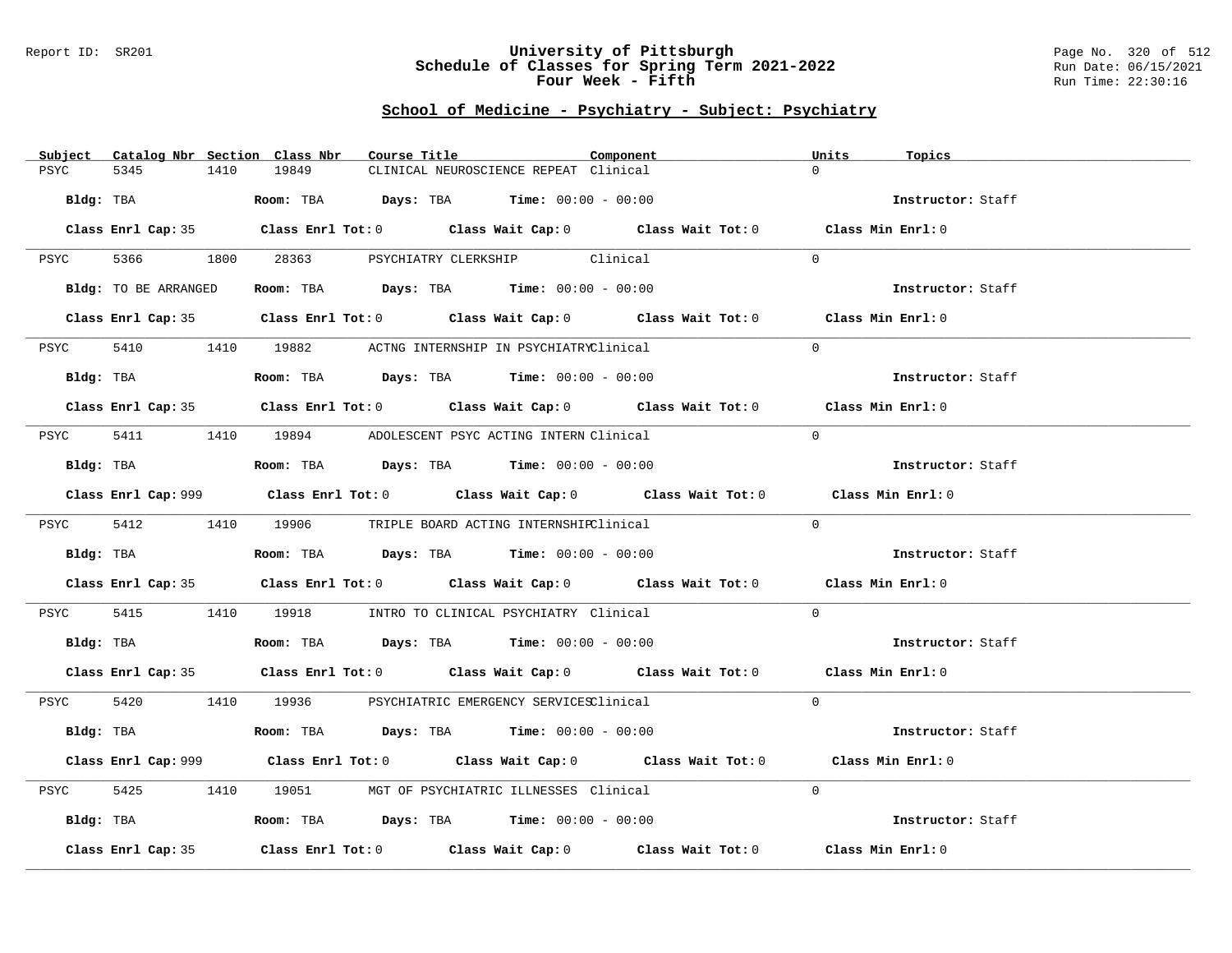| PSYC | 5430 | 1410 19948 |                                                                                        |  | PEDIATRIC PSYCHIATRY Clinical |                                                                                             | $\overline{0}$ |                          |  |
|------|------|------------|----------------------------------------------------------------------------------------|--|-------------------------------|---------------------------------------------------------------------------------------------|----------------|--------------------------|--|
|      |      |            | Bldg: TBA                   Room: TBA         Days: TBA         Time: $00:00 - 00:00$  |  |                               |                                                                                             |                | Instructor: Staff        |  |
|      |      |            |                                                                                        |  |                               | Class Enrl Cap: 999 Class Enrl Tot: 0 Class Wait Cap: 0 Class Wait Tot: 0 Class Min Enrl: 0 |                |                          |  |
|      |      |            | PSYC 5441 1410 19966 OUTPATIENT ADOLSCNT PSYCHIATRYClinical                            |  |                               |                                                                                             | $\Omega$       |                          |  |
|      |      | Bldg: TBA  | <b>Room:</b> TBA <b>Days:</b> TBA <b>Time:</b> 00:00 - 00:00                           |  |                               |                                                                                             |                | Instructor: Staff        |  |
|      |      |            |                                                                                        |  |                               | Class Enrl Cap: 999 Class Enrl Tot: 0 Class Wait Cap: 0 Class Wait Tot: 0 Class Min Enrl: 0 |                |                          |  |
|      |      |            | PSYC 5442 1410 19063 ADV OUTPATIENT CHLD & ADOLSCNTClinical                            |  |                               |                                                                                             | $\Omega$       |                          |  |
|      |      |            | Bldg: TBA                    Room: TBA         Days: TBA        Time: $00:00 - 00:00$  |  |                               |                                                                                             |                | Instructor: Staff        |  |
|      |      |            |                                                                                        |  |                               | Class Enrl Cap: 999 Class Enrl Tot: 0 Class Wait Cap: 0 Class Wait Tot: 0 Class Min Enrl: 0 |                |                          |  |
|      |      |            | PSYC 5443 1410 19069 SEX ABUSE OF CHLDREN & ADLSCNTClinical                            |  |                               |                                                                                             | $\Omega$       |                          |  |
|      |      |            |                                                                                        |  |                               |                                                                                             |                | Instructor: Staff        |  |
|      |      |            |                                                                                        |  |                               | Class Enrl Cap: 999 Class Enrl Tot: 0 Class Wait Cap: 0 Class Wait Tot: 0 Class Min Enrl: 0 |                |                          |  |
|      |      |            | PSYC 5448 1410 19984 INTRO TO GERIATRIC PSYCHIATRY Clinical                            |  |                               |                                                                                             | $\Omega$       |                          |  |
|      |      |            |                                                                                        |  |                               |                                                                                             |                | Instructor: Staff        |  |
|      |      |            |                                                                                        |  |                               |                                                                                             |                |                          |  |
|      |      |            |                                                                                        |  |                               | Class Enrl Cap: 35 Class Enrl Tot: 0 Class Wait Cap: 0 Class Wait Tot: 0 Class Min Enrl: 0  |                |                          |  |
|      |      |            | PSYC 5450 1410 20002 GERIATRIC PSYCHIATRY Clinical                                     |  |                               |                                                                                             | $\overline{0}$ |                          |  |
|      |      |            | Bldg: TBA                   Room: TBA         Days: TBA         Time: $00:00 - 00:00$  |  |                               |                                                                                             |                | <b>Instructor:</b> Staff |  |
|      |      |            |                                                                                        |  |                               | Class Enrl Cap: 999 Class Enrl Tot: 0 Class Wait Cap: 0 Class Wait Tot: 0 Class Min Enrl: 0 |                |                          |  |
|      |      |            | PSYC 5455 1410 19081 EMERGENCY PSYCHIATRY Clinical                                     |  |                               |                                                                                             | $\Omega$       |                          |  |
|      |      |            | Bldg: TBA                    Room: TBA         Days: TBA         Time: $00:00 - 00:00$ |  |                               |                                                                                             |                | Instructor: Staff        |  |
|      |      |            |                                                                                        |  |                               | Class Enrl Cap: 999 Class Enrl Tot: 0 Class Wait Cap: 0 Class Wait Tot: 0 Class Min Enrl: 0 |                |                          |  |
|      |      |            | PSYC 5458 1410 20014 PSYCHIATRIC ASSESSMENT Clinical                                   |  |                               |                                                                                             | $\Omega$       |                          |  |
|      |      |            | Bldg: TBA                   Room: TBA         Days: TBA        Time: $00:00 - 00:00$   |  |                               |                                                                                             |                | Instructor: Staff        |  |
|      |      |            |                                                                                        |  |                               | Class Enrl Cap: 35 Class Enrl Tot: 0 Class Wait Cap: 0 Class Wait Tot: 0 Class Min Enrl: 0  |                |                          |  |
|      |      |            | PSYC 5459 1225 22135 NEUROSCIENCE AT THE BEDSIDE Clinical                              |  |                               |                                                                                             | $\Omega$       |                          |  |
|      |      |            | Bldg: TO BE ARRANGED Room: TBA Days: TBA Time: 00:00 - 00:00                           |  |                               |                                                                                             |                | Instructor: Staff        |  |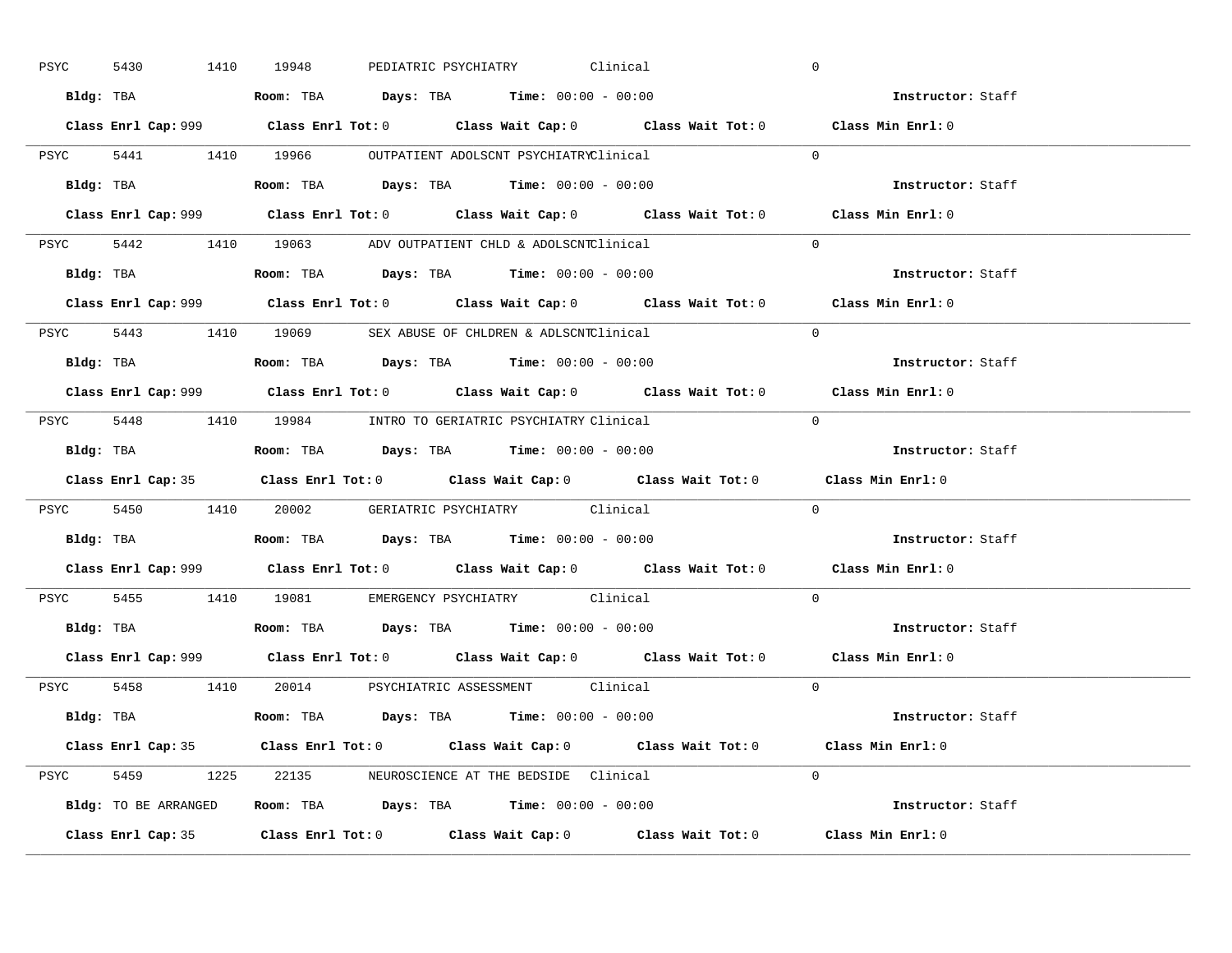#### Report ID: SR201 **University of Pittsburgh** Page No. 322 of 512 **Schedule of Classes for Spring Term 2021-2022** Run Date: 06/15/2021 **Four Week - Fifth Run Time: 22:30:16**

| Subject   |           |      | Catalog Nbr Section Class Nbr                                           | Course Title |                                             | Component                                                                                   | Units    | Topics            |
|-----------|-----------|------|-------------------------------------------------------------------------|--------------|---------------------------------------------|---------------------------------------------------------------------------------------------|----------|-------------------|
| PSYC      | 5460      | 1410 | 20020                                                                   |              | CONSULTATION & LIAISON PSYCH Clinical       |                                                                                             | $\Omega$ |                   |
|           | Bldg: TBA |      | Room: TBA $Days:$ TBA $Time: 00:00 - 00:00$                             |              |                                             |                                                                                             |          | Instructor: Staff |
|           |           |      |                                                                         |              |                                             | Class Enrl Cap: 999 Class Enrl Tot: 0 Class Wait Cap: 0 Class Wait Tot: 0 Class Min Enrl: 0 |          |                   |
| PSYC      | 5462 1410 |      | 20026                                                                   |              | PSYCHIATRY AND FAMILY MEDICINEClinical      |                                                                                             | $\Omega$ |                   |
|           | Bldg: TBA |      | Room: TBA $\rule{1em}{0.15mm}$ Days: TBA $\qquad$ Time: $00:00 - 00:00$ |              |                                             |                                                                                             |          | Instructor: Staff |
|           |           |      |                                                                         |              |                                             | Class Enrl Cap: 35 Class Enrl Tot: 0 Class Wait Cap: 0 Class Wait Tot: 0 Class Min Enrl: 0  |          |                   |
| PSYC      | 5465      | 1410 |                                                                         |              | 20038 COMMUNITY PSYCHIATRY Clinical         |                                                                                             | $\Omega$ |                   |
|           | Bldg: TBA |      | Room: TBA $\rule{1em}{0.15mm}$ Days: TBA Time: $00:00 - 00:00$          |              |                                             |                                                                                             |          | Instructor: Staff |
|           |           |      |                                                                         |              |                                             | Class Enrl Cap: 35 Class Enrl Tot: 0 Class Wait Cap: 0 Class Wait Tot: 0 Class Min Enrl: 0  |          |                   |
| PSYC      | 5468      | 1060 |                                                                         |              | 25845 INTEGED CARE ACROSS LIFESPAN Clinical |                                                                                             | $\Omega$ |                   |
|           | Bldg: TBA |      | Room: TBA Days: TBA Time: TBA                                           |              |                                             |                                                                                             |          | Instructor: Staff |
|           |           |      |                                                                         |              |                                             | Class Enrl Cap: 35 Class Enrl Tot: 0 Class Wait Cap: 0 Class Wait Tot: 0 Class Min Enrl: 0  |          |                   |
| PSYC      | 5471      | 1410 |                                                                         |              | 19087 MAYVIEW STATE HOSPITAL Clinical       |                                                                                             | $\Omega$ |                   |
|           | Bldg: TBA |      | Room: TBA $Days:$ TBA Time: $00:00 - 00:00$                             |              |                                             |                                                                                             |          | Instructor: Staff |
|           |           |      |                                                                         |              |                                             | Class Enrl Cap: 999 Class Enrl Tot: 0 Class Wait Cap: 0 Class Wait Tot: 0 Class Min Enrl: 0 |          |                   |
| PSYC      | 5481      | 1410 |                                                                         |              | 19099 ADDICTIONS TREATMENT PROGRAM Clinical |                                                                                             | $\Omega$ |                   |
|           | Bldg: TBA |      | Room: TBA $Days:$ TBA $Time: 00:00 - 00:00$                             |              |                                             |                                                                                             |          | Instructor: Staff |
|           |           |      |                                                                         |              |                                             | Class Enrl Cap: 999 Class Enrl Tot: 0 Class Wait Cap: 0 Class Wait Tot: 0 Class Min Enrl: 0 |          |                   |
| PSYC      | 5482 1410 |      |                                                                         |              | 19105 DUAL DIAG:MENTL & SUBS ABUSE Clinical |                                                                                             | $\Omega$ |                   |
| Bldg: TBA |           |      | Room: TBA $Days:$ TBA Time: $00:00 - 00:00$                             |              |                                             |                                                                                             |          | Instructor: Staff |
|           |           |      |                                                                         |              |                                             | Class Enrl Cap: 999 Class Enrl Tot: 0 Class Wait Cap: 0 Class Wait Tot: 0 Class Min Enrl: 0 |          |                   |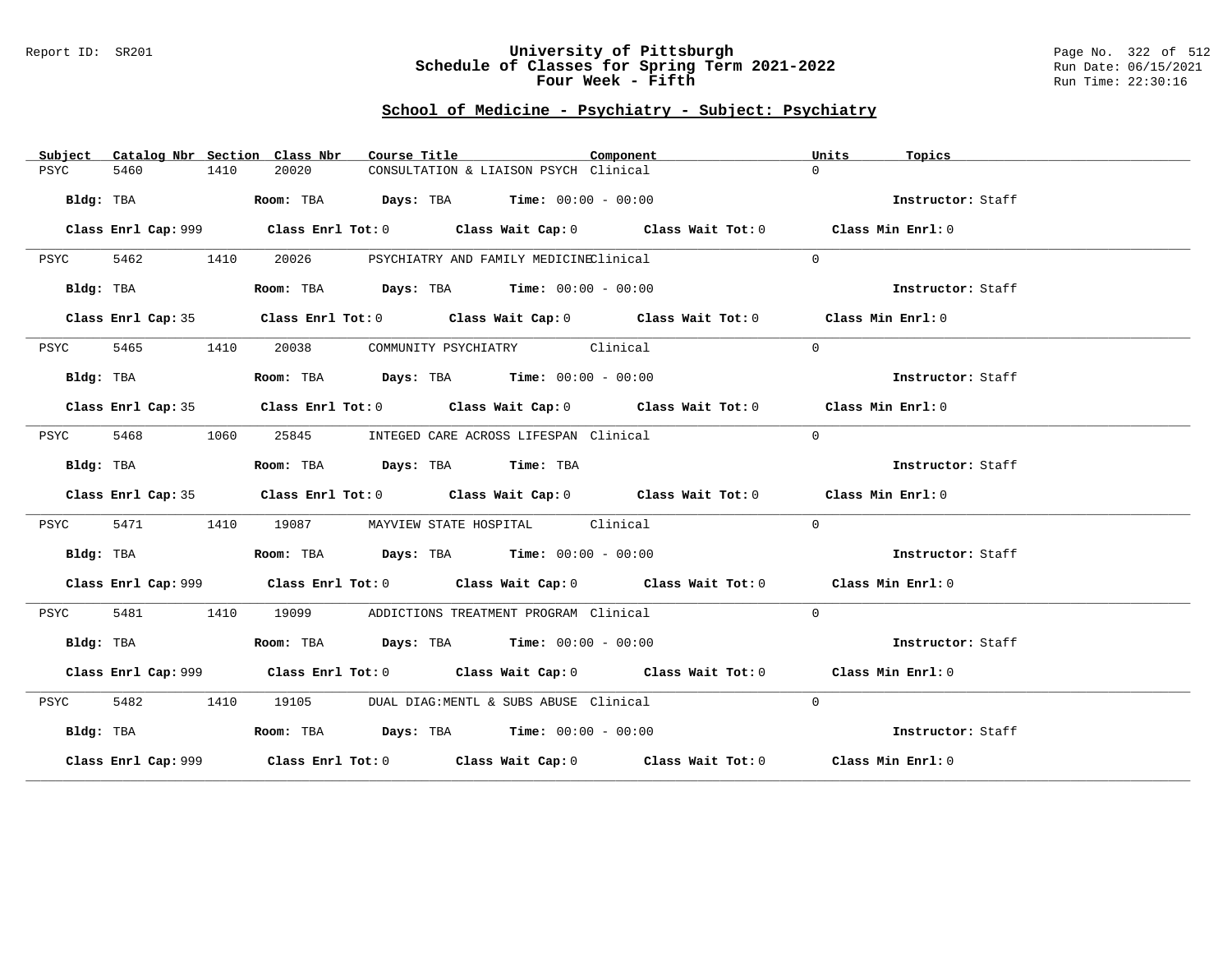### Report ID: SR201 **University of Pittsburgh** Page No. 323 of 512 **Schedule of Classes for Spring Term 2021-2022** Run Date: 06/15/2021 **Four Week - Fifth Run Time: 22:30:16**

| Subject     |                      |      | Catalog Nbr Section Class Nbr | Course Title |                                                                                          | Component |                                                                                            | Units              | Topics            |                               |
|-------------|----------------------|------|-------------------------------|--------------|------------------------------------------------------------------------------------------|-----------|--------------------------------------------------------------------------------------------|--------------------|-------------------|-------------------------------|
| <b>PSYC</b> | 5483                 | 1225 | 22142                         |              | ADDICTION MED DUAL DIAGNOSIS Clinical                                                    |           |                                                                                            | $\Omega$           |                   |                               |
|             | Bldg: TO BE ARRANGED |      | Room: TBA                     |              | <b>Days:</b> TBA <b>Time:</b> $00:00 - 00:00$                                            |           |                                                                                            |                    |                   | Instructor: Fontenot, Amber L |
|             |                      |      |                               |              |                                                                                          |           |                                                                                            |                    |                   | Kirk, Kimberly Ann            |
|             |                      |      |                               |              |                                                                                          |           |                                                                                            |                    |                   | Maranowski, Gregory William   |
|             |                      |      |                               |              |                                                                                          |           | Class Enrl Cap: 35 Class Enrl Tot: 0 Class Wait Cap: 0 Class Wait Tot: 0                   | Class Min Enrl: 0  |                   |                               |
| PSYC        | 5485                 | 1410 | 20044                         |              | ADULT INTENSIVE OUTPATIENT PROClinical                                                   |           |                                                                                            | $\Omega$           |                   |                               |
| Bldg: TBA   |                      |      |                               |              | Room: TBA $\rule{1em}{0.15mm}$ Days: TBA $\rule{1.15mm}]{0.15mm}$ Time: $0.000 - 0.0000$ |           |                                                                                            |                    | Instructor: Staff |                               |
|             |                      |      |                               |              |                                                                                          |           | Class Enrl Cap: 35 Class Enrl Tot: 0 Class Wait Cap: 0 Class Wait Tot: 0 Class Min Enrl: 0 |                    |                   |                               |
| PSYC        | 5500                 | 1410 | 20050                         |              | NEUROBEHAVIORAL PSYCHIATRY Clinical                                                      |           |                                                                                            | $\Omega$           |                   |                               |
|             | Bldg: TBA            |      |                               |              | Room: TBA $Days: TBA$ Time: $00:00 - 00:00$                                              |           |                                                                                            |                    | Instructor: Staff |                               |
|             |                      |      |                               |              |                                                                                          |           |                                                                                            |                    | Class Min Enrl: 0 |                               |
| PSYC        | 5510                 | 1410 | 20314                         |              | SLEEP AND ITS DISORDERS Clinical                                                         |           |                                                                                            | $\Omega$           |                   |                               |
|             | Bldg: TBA            |      |                               |              | Room: TBA $Days:$ TBA $Time: 00:00 - 00:00$                                              |           |                                                                                            |                    | Instructor: Staff |                               |
|             |                      |      |                               |              |                                                                                          |           |                                                                                            |                    | Class Min Enrl: 0 |                               |
| PSYC        | 5520                 | 1410 | 19117                         |              |                                                                                          |           | BIOLOGICAL RHYTHMS    Independent Study                                                    | $\Omega$           |                   |                               |
|             | Bldg: TBA            |      |                               |              | Room: TBA $Days:$ TBA $Time: 00:00 - 00:00$                                              |           |                                                                                            |                    | Instructor: Staff |                               |
|             | Class Enrl Cap: 35   |      |                               |              |                                                                                          |           | Class Enrl Tot: $0$ Class Wait Cap: $0$ Class Wait Tot: $0$                                | Class Min $Enr1:0$ |                   |                               |
| PSYC        | 5531                 | 1410 | 19123                         |              | WOMEN'S MENTAL HEALTH Clinical                                                           |           |                                                                                            | $\overline{0}$     |                   |                               |
|             | Bldg: TBA            |      |                               |              | Room: TBA $Days:$ TBA $Time: 00:00 - 00:00$                                              |           |                                                                                            |                    | Instructor: Staff |                               |
|             |                      |      |                               |              |                                                                                          |           | Class Enrl Cap: 35 Class Enrl Tot: 0 Class Wait Cap: 0 Class Wait Tot: 0                   |                    | Class Min Enrl: 0 |                               |
| PSYC        | 5650                 | 1410 | 20332                         |              | INDIVIDUALIZED CLINICAL COURSEClinical                                                   |           |                                                                                            | $\overline{0}$     |                   |                               |
| Bldg: TBA   |                      |      |                               |              | Room: TBA $Days:$ TBA $Time: 00:00 - 00:00$                                              |           |                                                                                            |                    | Instructor: Staff |                               |
|             | Class Enrl Cap: 35   |      |                               |              |                                                                                          |           | Class Enrl Tot: $0$ Class Wait Cap: $0$ Class Wait Tot: $0$                                |                    | Class Min Enrl: 0 |                               |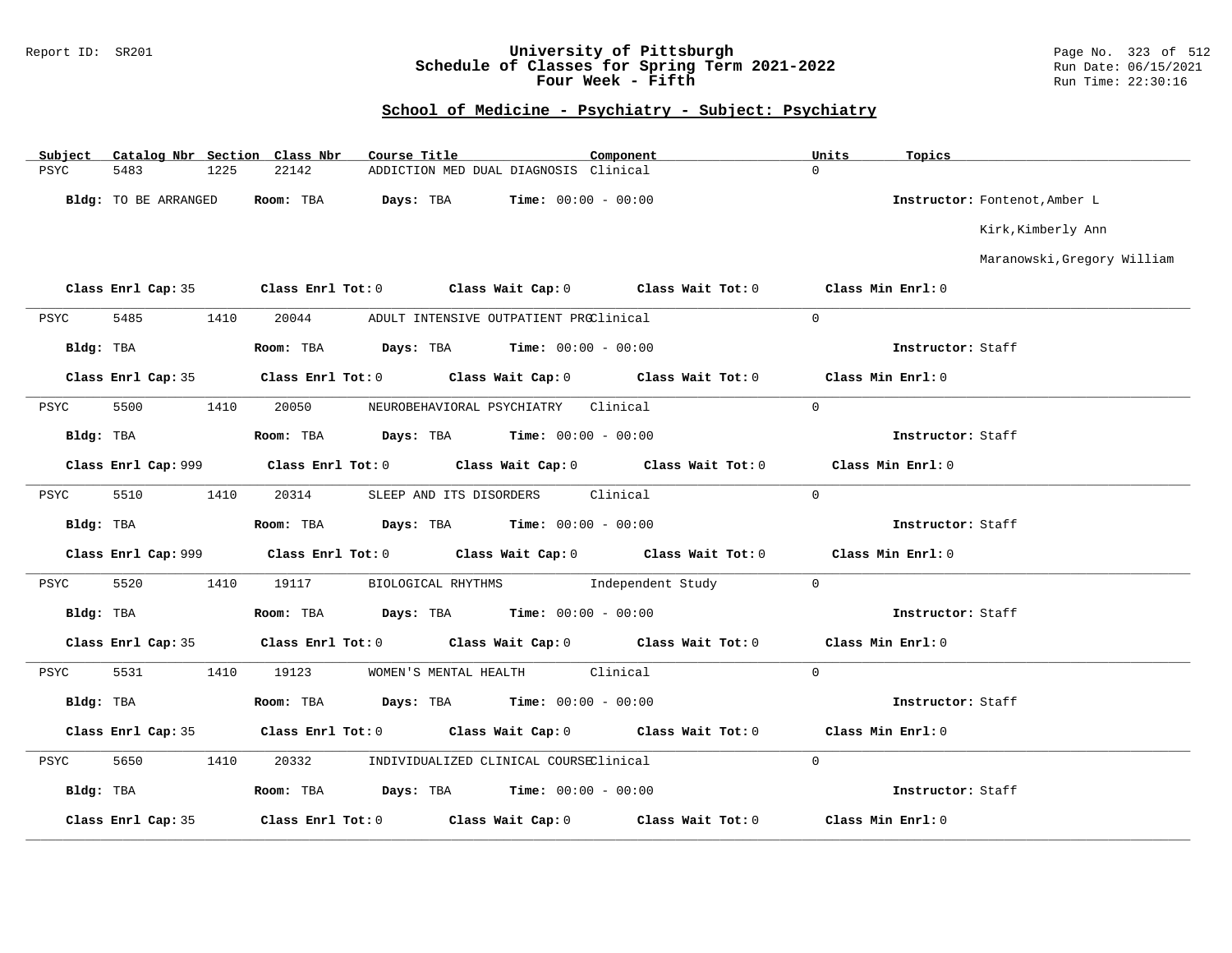#### Report ID: SR201 **University of Pittsburgh** Page No. 324 of 512 **Schedule of Classes for Spring Term 2021-2022** Run Date: 06/15/2021 **Four Week - Fifth Run Time: 22:30:16**

| Subject Catalog Nbr Section Class Nbr | Course Title                                                                                | Component | Units<br>Topics   |
|---------------------------------------|---------------------------------------------------------------------------------------------|-----------|-------------------|
| 5750<br>1800<br>PSYC                  | 28384<br>GET READY FOR RESIDENCY                                                            | Clinical  | $\Omega$          |
| Bldg: TO BE ARRANGED                  | Room: TBA $Days:$ TBA $Time: 00:00 - 00:00$                                                 |           | Instructor: Staff |
|                                       | Class Enrl Cap: 35 Class Enrl Tot: 0 Class Wait Cap: 0 Class Wait Tot: 0 Class Min Enrl: 0  |           |                   |
|                                       | PSYC 5890 1410 20350 CHLD & ADOLSCNT DEPRESSION RESClinical                                 |           | $\Omega$          |
| Bldg: TBA                             | Room: TBA $Days:$ TBA $Time:$ $00:00 - 00:00$                                               |           | Instructor: Staff |
|                                       | Class Enrl Cap: 999 Class Enrl Tot: 0 Class Wait Cap: 0 Class Wait Tot: 0                   |           | Class Min Enrl: 0 |
| 5892 1410<br>PSYC                     | 20356 PSYCHOPHYSIOLOGY Practicum                                                            |           | $\Omega$          |
| Bldg: TBA                             | <b>Room:</b> TBA $Days:$ TBA $Time: 00:00 - 00:00$                                          |           | Instructor: Staff |
|                                       | Class Enrl Cap: 999 Class Enrl Tot: 0 Class Wait Cap: 0 Class Wait Tot: 0 Class Min Enrl: 0 |           |                   |
|                                       | PSYC 5893 1410 20362 NEUROPHARMACOLOGY Independent Study                                    |           | $\overline{0}$    |
| Bldg: TBA                             | Room: TBA $Days:$ TBA $Time: 00:00 - 00:00$                                                 |           | Instructor: Staff |
|                                       | Class Enrl Cap: 35 Class Enrl Tot: 0 Class Wait Cap: 0 Class Wait Tot: 0 Class Min Enrl: 0  |           |                   |
|                                       | PSYC 5894 1410 19135 PSYCHOPHAR OF MOOD DISORDERS Independent Study                         |           | $\Omega$          |
| Bldg: TBA                             | Room: TBA $Days:$ TBA $Time: 00:00 - 00:00$                                                 |           | Instructor: Staff |
|                                       | Class Enrl Cap: 35 Class Enrl Tot: 0 Class Wait Cap: 0 Class Wait Tot: 0 Class Min Enrl: 0  |           |                   |
| 5895<br>PSYC                          | 1410 20368 INDEPENDENT RESEARCH Independent Study                                           |           | $\overline{0}$    |
| Bldg: TBA                             | Room: TBA $Days:$ TBA Time: $00:00 - 00:00$                                                 |           | Instructor: Staff |
|                                       | Class Enrl Cap: 35 Class Enrl Tot: 0 Class Wait Cap: 0 Class Wait Tot: 0 Class Min Enrl: 0  |           |                   |
|                                       | PSYC 5896 1410 19141 LAW AND PSYCHIATRY Internship                                          |           | $\Omega$          |
| Bldg: TBA                             | Room: TBA $Days: TBA$ Time: $00:00 - 00:00$                                                 |           | Instructor: Staff |
|                                       | Class Enrl Cap: 35 Class Enrl Tot: 0 Class Wait Cap: 0 Class Wait Tot: 0 Class Min Enrl: 0  |           |                   |
| 5897<br>1410<br>PSYC                  | 20374 BEHAVIORAL MEDICINE 1nternship                                                        |           | $\Omega$          |
|                                       | Bldg: TBA                    Room: TBA        Days: TBA        Time: 00:00 - 00:00          |           | Instructor: Staff |
| Class Enrl Cap: 999                   | Class Enrl Tot: $0$ Class Wait Cap: $0$ Class Wait Tot: $0$                                 |           | Class Min Enrl: 0 |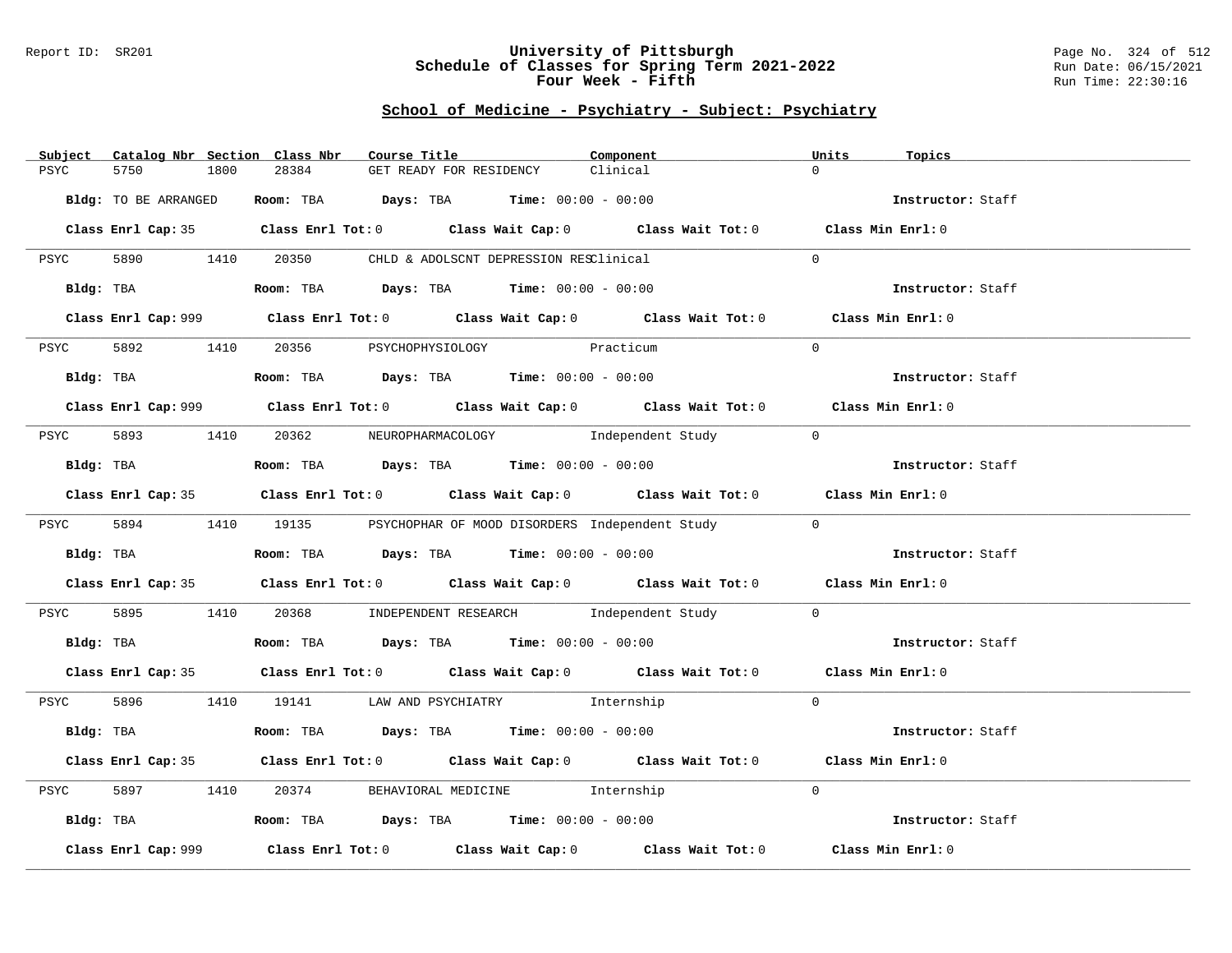| PSYC      | 5898               | 1410 | 20380             |                                               |                                               | INTRO TO CLINCAL PSYC RESEARCHDirected Studies              | $\Omega$          |  |
|-----------|--------------------|------|-------------------|-----------------------------------------------|-----------------------------------------------|-------------------------------------------------------------|-------------------|--|
| Bldg: TBA |                    |      | Room: TBA         |                                               | <b>Days:</b> TBA <b>Time:</b> $00:00 - 00:00$ |                                                             | Instructor: Staff |  |
|           | Class Enrl Cap: 35 |      |                   |                                               |                                               | Class Enrl Tot: $0$ Class Wait Cap: $0$ Class Wait Tot: $0$ | Class Min Enrl: 0 |  |
| PSYC      | 5899               | 1410 | 20386             | INDEPENDENT STUDY                             |                                               | Independent Study                                           | $\mathbf 0$       |  |
| Bldg: TBA |                    |      | Room: TBA         | <b>Days:</b> TBA <b>Time:</b> $00:00 - 00:00$ |                                               |                                                             | Instructor: Staff |  |
|           | Class Enrl Cap: 35 |      |                   |                                               |                                               | Class Enrl Tot: $0$ Class Wait Cap: $0$ Class Wait Tot: $0$ | Class Min Enrl: 0 |  |
| PSYC      | 5901               | 1410 | 20392             | EXTRAMURAL PSYCHIATRY                         |                                               | Clinical                                                    | $\mathbf 0$       |  |
| Bldg: TBA |                    |      | Room: TBA         |                                               | <b>Days:</b> TBA <b>Time:</b> $00:00 - 00:00$ |                                                             | Instructor: Staff |  |
|           | Class Enrl Cap: 35 |      |                   |                                               |                                               | Class Enrl Tot: $0$ Class Wait Cap: $0$ Class Wait Tot: $0$ | Class Min Enrl: 0 |  |
| PSYC      | 5903               | 1410 | 19153             | INDEPENDENT STUDY                             |                                               | Independent Study                                           | $1 - 3$           |  |
| Bldg: TBA |                    |      | Room: TBA         |                                               | <b>Days:</b> TBA <b>Time:</b> $00:00 - 00:00$ |                                                             | Instructor: Staff |  |
|           | Class Enrl Cap: 35 |      | Class Enrl Tot: 0 |                                               |                                               | Class Wait Cap: $0$ Class Wait Tot: $0$                     | Class Min Enrl: 0 |  |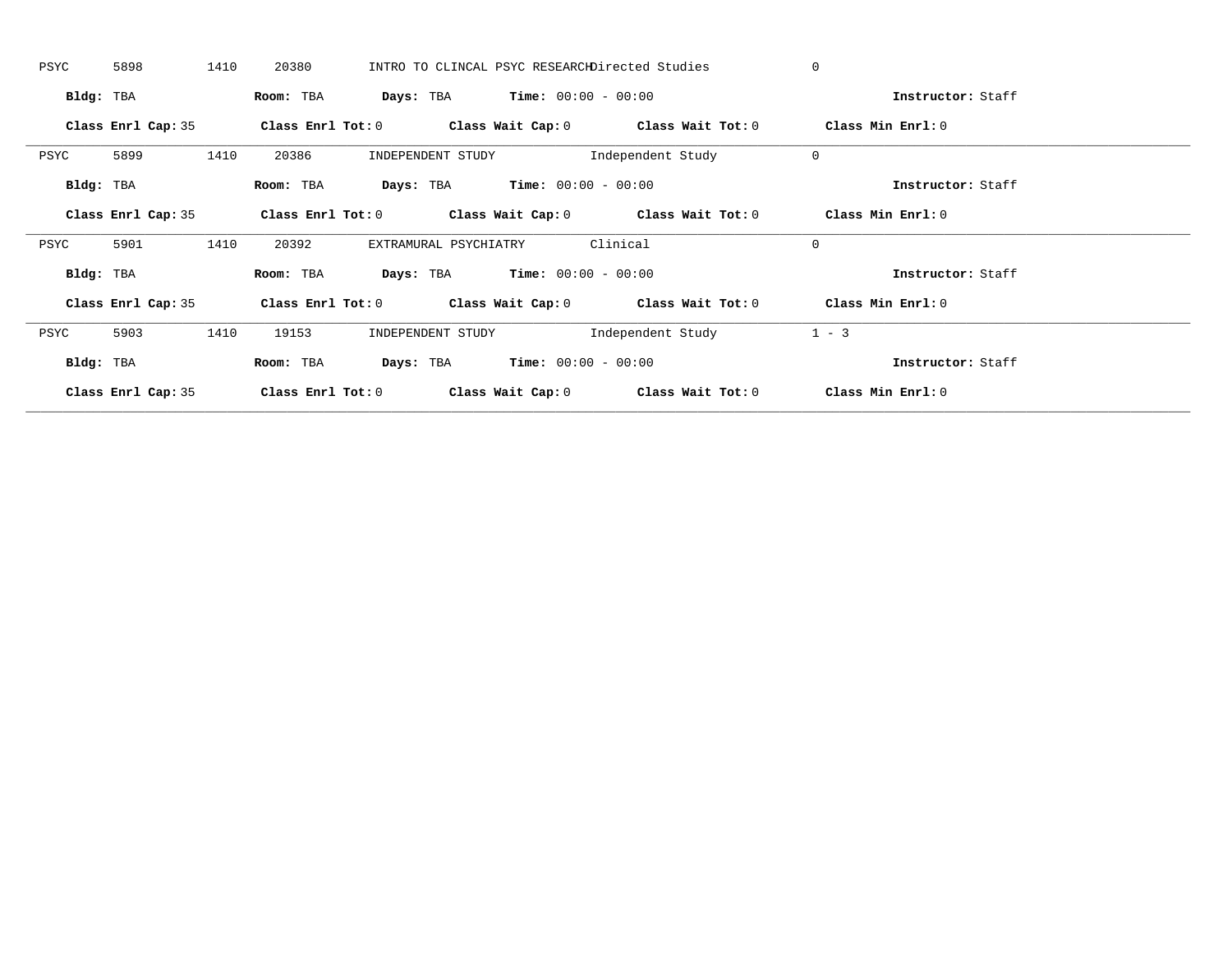#### Report ID: SR201 **University of Pittsburgh** Page No. 326 of 512 **Schedule of Classes for Spring Term 2021-2022** Run Date: 06/15/2021 **Four Week - Fifth Run Time: 22:30:16**

# **School of Medicine - Radiology - Subject: Radiology**

| Subject Catalog Nbr Section Class Nbr | Course Title                                                                                       | Component | Units<br>Topics   |
|---------------------------------------|----------------------------------------------------------------------------------------------------|-----------|-------------------|
| 5330<br>1410<br>RAD                   | 19159<br>IMAGING CLERKSHIP (3 WEEKS) Clinical                                                      |           | $\Omega$          |
| Bldg: TBA                             | Room: TBA $Days:$ TBA $Time: 00:00 - 00:00$                                                        |           | Instructor: Staff |
|                                       | Class Enrl Cap: 35 Class Enrl Tot: 0 Class Wait Cap: 0 Class Wait Tot: 0 Class Min Enrl: 0         |           |                   |
| 5384 1410 19165<br>RAD                | EXPERMNTAL RADIATION ONCOLOGY Directed Studies                                                     |           | $\Omega$          |
| Bldg: TBA                             | Room: TBA $Days:$ TBA Time: $00:00 - 00:00$                                                        |           | Instructor: Staff |
|                                       | Class Enrl Cap: 35 Class Enrl Tot: 0 Class Wait Cap: 0 Class Wait Tot: 0 Class Min Enrl: 0         |           |                   |
| 5421<br>RAD                           | 1410 20398 DIAGNOSTIC RADIOLOGY Clinical                                                           |           | $\Omega$          |
| Bldg: TBA                             | Room: TBA $Days: TBA$ Time: $00:00 - 00:00$                                                        |           | Instructor: Staff |
|                                       | Class Enrl Cap: 999 Class Enrl Tot: 0 Class Wait Cap: 0 Class Wait Tot: 0 Class Min Enrl: 0        |           |                   |
|                                       | RAD 5422 1410 20404 ADVANCED RADIOLOGY Clinical                                                    |           | $\Omega$          |
| Bldg: TBA                             | Room: TBA $\rule{1em}{0.15mm}$ Days: TBA Time: $00:00 - 00:00$                                     |           | Instructor: Staff |
|                                       | Class Enrl Cap: 35 Class Enrl Tot: 0 Class Wait Cap: 0 Class Wait Tot: 0 Class Min Enrl: 0         |           |                   |
|                                       | RAD 5425 1410 20410 VASCULAR/INTRVENTION RADIOLOGYClinical                                         |           | $\Omega$          |
|                                       | Bldg: TBA                    Room: TBA         Days: TBA         Time: $00:00 - 00:00$             |           | Instructor: Staff |
|                                       | Class Enrl Cap: 999 Class Enrl Tot: 0 Class Wait Cap: 0 Class Wait Tot: 0 Class Min Enrl: 0        |           |                   |
| RAD 5430                              | 1410 20416 NUCLEAR MEDICINE Clinical                                                               |           | $\Omega$          |
|                                       | Bldg: TBA                     Room: TBA         Days: TBA         Time: 00:00 - 00:00              |           | Instructor: Staff |
|                                       | Class Enrl Cap: 999 Class Enrl Tot: 0 Class Wait Cap: 0 Class Wait Tot: 0 Class Min Enrl: 0        |           |                   |
|                                       | RAD 5435 1410 20422 CLINICAL RADIOLOGY Clinical                                                    |           | $\Omega$          |
|                                       | $Bldg: TBA$ Room: TBA Days: TBA Time: $00:00 - 00:00$                                              |           | Instructor: Staff |
|                                       | Class Enrl Cap: 200 Class Enrl Tot: 0 Class Wait Cap: 0 Class Wait Tot: 0 Class Min Enrl: 0        |           |                   |
| 5440<br>1410<br>RAD                   | 20428 INDEPENDENT STUDY IN RADIOLOGYIndependent Study                                              |           | $\overline{0}$    |
|                                       | Bldg: TBA                   Room: TBA        Days: TBA        Time: 00:00 - 00:00                  |           | Instructor: Staff |
| Class Enrl Cap: 35                    | Class Enrl Tot: 0 $\qquad$ Class Wait Cap: 0 $\qquad$ Class Wait Tot: 0 $\qquad$ Class Min Enrl: 0 |           |                   |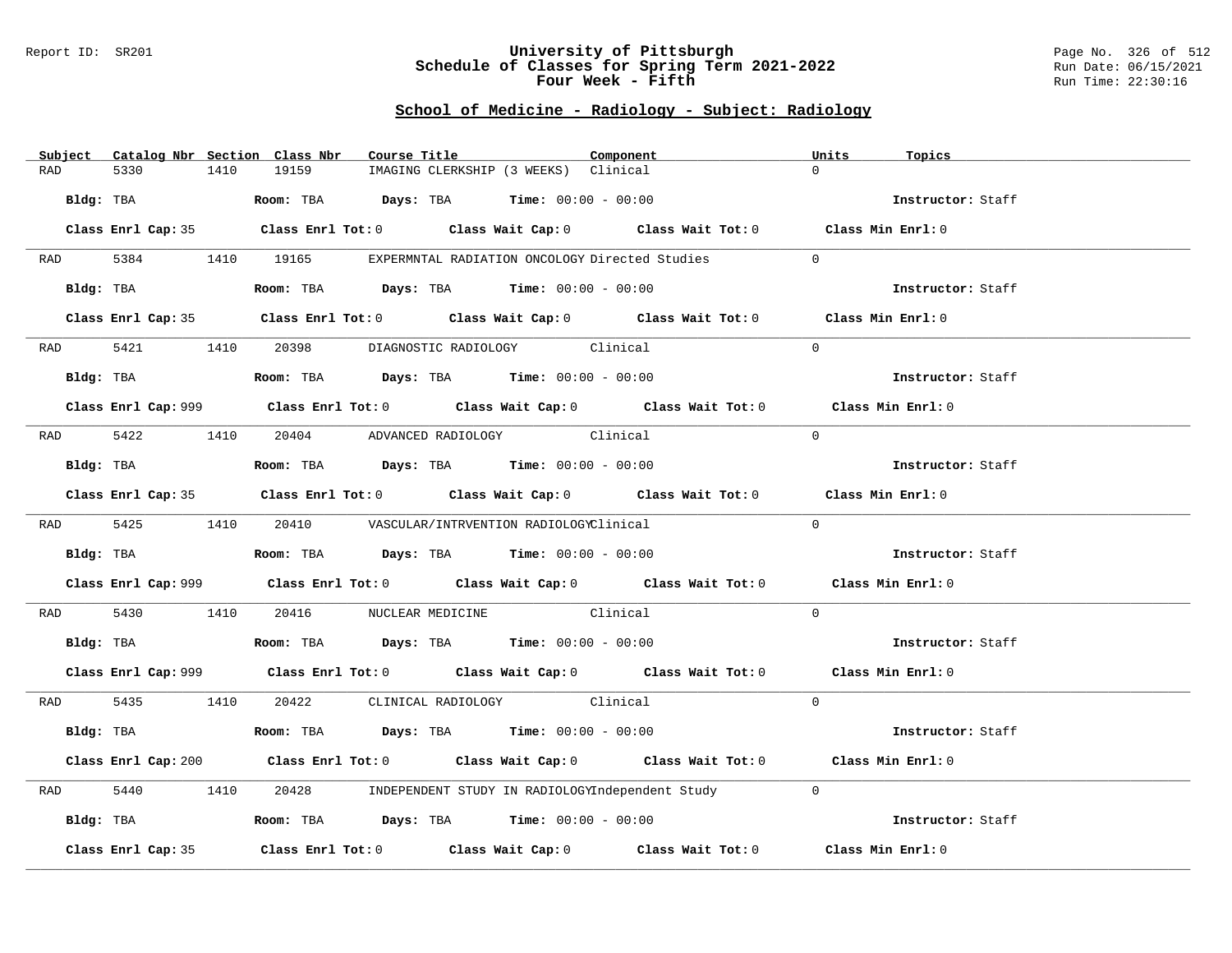| RAD | 5620                 | 1410 | 19171 |  | CLINICAL RADIATION ONCOLOGY Clinical                                                       |                                                                                             | $\overline{0}$    |                   |
|-----|----------------------|------|-------|--|--------------------------------------------------------------------------------------------|---------------------------------------------------------------------------------------------|-------------------|-------------------|
|     |                      |      |       |  | Bldg: TBA                   Room: TBA         Days: TBA        Time: 00:00 - 00:00         |                                                                                             |                   | Instructor: Staff |
|     |                      |      |       |  |                                                                                            | Class Enrl Cap: 999 Class Enrl Tot: 0 Class Wait Cap: 0 Class Wait Tot: 0 Class Min Enrl: 0 |                   |                   |
|     |                      |      |       |  | RAD 5630 1410 20434 INTRO TO CLIN RADTN-ONCOLOGY Clinical                                  |                                                                                             | $\overline{0}$    |                   |
|     | Bldg: TBA            |      |       |  | Room: TBA $Days:$ TBA $Time: 00:00 - 00:00$                                                |                                                                                             |                   | Instructor: Staff |
|     |                      |      |       |  |                                                                                            | Class Enrl Cap: 35 Class Enrl Tot: 0 Class Wait Cap: 0 Class Wait Tot: 0 Class Min Enrl: 0  |                   |                   |
|     |                      |      |       |  |                                                                                            | RAD 5650 1900 23504 INDIVIDUALIZED CLINICAL COURSEDirected Studies 0                        |                   |                   |
|     |                      |      |       |  | <b>Bldg:</b> TO BE ARRANGED <b>Room:</b> TBA <b>Days:</b> TBA <b>Time:</b> $00:00 - 00:00$ |                                                                                             |                   | Instructor: Staff |
|     |                      |      |       |  |                                                                                            | Class Enrl Cap: 35 Class Enrl Tot: 0 Class Wait Cap: 0 Class Wait Tot: 0 Class Min Enrl: 0  |                   |                   |
|     |                      |      |       |  |                                                                                            | RAD 5651 1900 23511 INDIVIDUALIZED CLINICAL COURSEDirected Studies                          | $\Omega$          |                   |
|     |                      |      |       |  | Bldg: TO BE ARRANGED Room: TBA Days: TBA Time: 00:00 - 00:00                               |                                                                                             |                   | Instructor: Staff |
|     |                      |      |       |  |                                                                                            | Class Enrl Cap: 35 Class Enrl Tot: 0 Class Wait Cap: 0 Class Wait Tot: 0 Class Min Enrl: 0  |                   |                   |
|     |                      |      |       |  |                                                                                            | RAD 5826 1410 20440 EXPERMNTAL RADIATION ONCOLOGY Directed Studies 0                        |                   |                   |
|     |                      |      |       |  | Bldg: TBA                   Room: TBA         Days: TBA        Time: 00:00 - 00:00         |                                                                                             |                   | Instructor: Staff |
|     |                      |      |       |  |                                                                                            |                                                                                             |                   |                   |
|     |                      |      |       |  |                                                                                            | Class Enrl Cap: 35 Class Enrl Tot: 0 Class Wait Cap: 0 Class Wait Tot: 0 Class Min Enrl: 0  |                   |                   |
|     |                      |      |       |  |                                                                                            | RAD 5827 1410 20446 EXPERIMNTAL DIAGNOSTC RADOLGY Directed Studies 0                        |                   |                   |
|     | Bldg: TBA            |      |       |  | <b>Room:</b> TBA $\rule{1em}{0.15mm}$ <b>Days:</b> TBA <b>Time:</b> $00:00 - 00:00$        |                                                                                             |                   | Instructor: Staff |
|     |                      |      |       |  |                                                                                            | Class Enrl Cap: 35 Class Enrl Tot: 0 Class Wait Cap: 0 Class Wait Tot: 0 Class Min Enrl: 0  |                   |                   |
| RAD |                      |      |       |  |                                                                                            | 5840 1050 24360 RADIATION ONCOLOGY RESEARCH Directed Studies                                | $\Omega$          |                   |
|     |                      |      |       |  | Bldg: TO BE ARRANGED ROOM: TBA Days: TBA Time: 00:00 - 00:00                               |                                                                                             |                   | Instructor: Staff |
|     | Class Enrl Cap: 35   |      |       |  |                                                                                            | Class Enrl Tot: $0$ Class Wait Cap: $0$ Class Wait Tot: $0$ Class Min Enrl: $0$             |                   |                   |
|     |                      |      |       |  |                                                                                            | RAD 5841 1900 23518 RESEARCH IN RADIOLOGY Directed Studies 0                                |                   |                   |
|     | Bldg: TO BE ARRANGED |      |       |  | Room: TBA $Days:$ TBA $Time: 00:00 - 00:00$                                                |                                                                                             | Instructor: Staff |                   |
|     |                      |      |       |  |                                                                                            | Class Enrl Cap: 35 Class Enrl Tot: 0 Class Wait Cap: 0 Class Wait Tot: 0 Class Min Enrl: 0  |                   |                   |
|     |                      |      |       |  |                                                                                            | RAD 5899 1900 23525 IND STUDY RADIATION ONCOLOGY Independent Study 0                        |                   |                   |
|     |                      |      |       |  |                                                                                            | Bldg: TO BE ARRANGED Room: TBA Days: TBA Time: 00:00 - 00:00                                |                   | Instructor: Staff |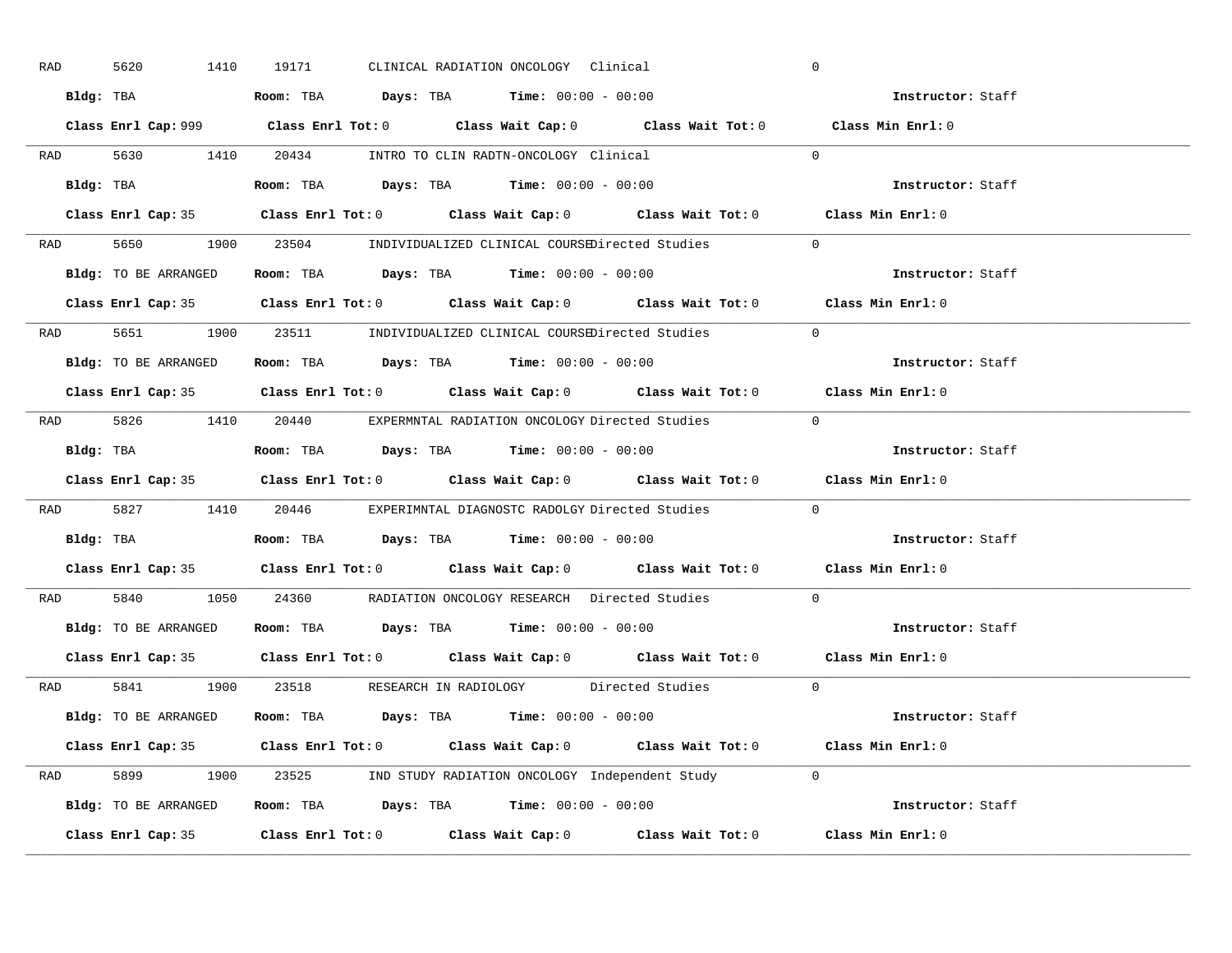### Report ID: SR201 **University of Pittsburgh** Page No. 328 of 512 **Schedule of Classes for Spring Term 2021-2022** Run Date: 06/15/2021 **Four Week - Fifth Run Time: 22:30:16**

# **School of Medicine - Radiology - Subject: Radiology**

| Subject   | Catalog Nbr Section Class Nbr |      |                     | Course Title                           | Component                    | Units               | Topics            |
|-----------|-------------------------------|------|---------------------|----------------------------------------|------------------------------|---------------------|-------------------|
| RAD       | 5900                          | 1410 | 20452               | EXTRAMURAL RADIOLOGY                   | Clinical                     | 0                   |                   |
| Bldg: TBA |                               |      | Room: TBA           | Davs: TBA                              | <b>Time:</b> $00:00 - 00:00$ |                     | Instructor: Staff |
|           | Class Enrl Cap: 35            |      | Class Enrl Tot: $0$ | Class Wait Cap: 0                      | Class Wait $Tot: 0$          | Class Min $Enrl: 0$ |                   |
|           |                               |      |                     |                                        |                              |                     |                   |
| RAD       | 5901                          | 1410 | 20458               | EXTRAMURAL RADIATION ONCOLOGY Clinical |                              | 0                   |                   |
| Bldg: TBA |                               |      | Room: TBA           | Davs: TBA                              | <b>Time:</b> $00:00 - 00:00$ |                     | Instructor: Staff |
|           | Class Enrl Cap: 35            |      | Class Enrl Tot: 0   | Class Wait Cap: 0                      | Class Wait Tot: 0            | Class Min Enrl: 0   |                   |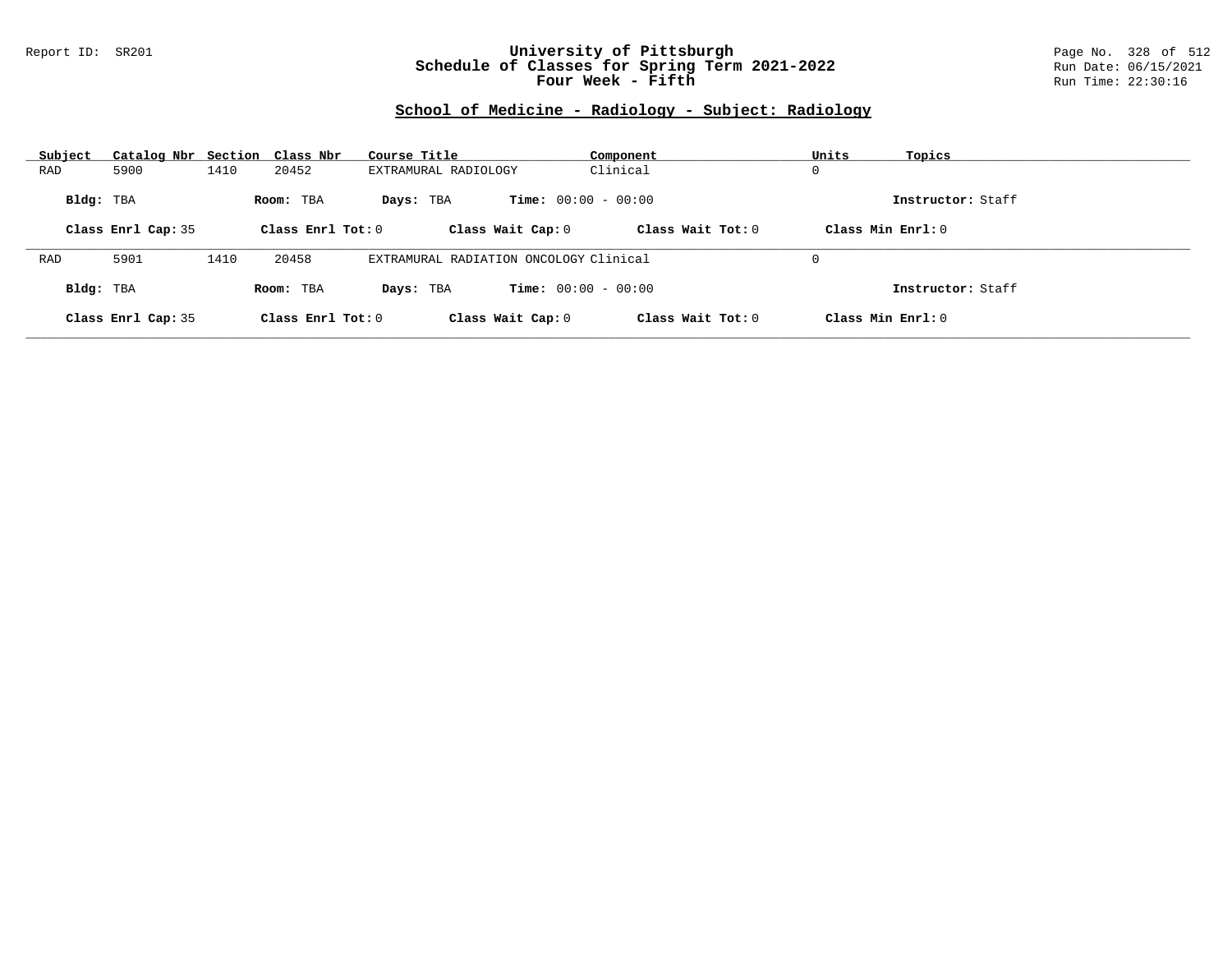#### Report ID: SR201 **University of Pittsburgh** Page No. 329 of 512 **Schedule of Classes for Spring Term 2021-2022** Run Date: 06/15/2021 **Four Week - Fifth Run Time: 22:30:16**

## **School of Medicine - Surgery - Subject: Cardiothoracic Surgery**

| Catalog Nbr Section Class Nbr<br>Subject | Course Title                                                                               | Component | Units<br>Topics   |
|------------------------------------------|--------------------------------------------------------------------------------------------|-----------|-------------------|
| 1204<br>5461<br>CTSURG                   | 22488<br>PEDIATRIC CARDIOTHORACIC SURG Clinical                                            |           | $\Omega$          |
| Bldg: TO BE ARRANGED                     | Room: TBA $Days:$ TBA $Time: 00:00 - 00:00$                                                |           | Instructor: Staff |
|                                          | Class Enrl Cap: 35 Class Enrl Tot: 0 Class Wait Cap: 0 Class Wait Tot: 0 Class Min Enrl: 0 |           |                   |
| CTSURG 5462 1450                         | 22231 ADULT CARDIAC SURGERY Clinical                                                       |           | $\Omega$          |
| Bldg: TO BE ARRANGED                     | Room: TBA $\rule{1em}{0.15mm}$ Days: TBA Time: $00:00 - 00:00$                             |           | Instructor: Staff |
|                                          | Class Enrl Cap: 35 Class Enrl Tot: 0 Class Wait Cap: 0 Class Wait Tot: 0 Class Min Enrl: 0 |           |                   |
| 5463 1204<br>CTSURG                      | 22481 ADULT THORACIC SURGERY Clinical                                                      |           | $\Omega$          |
| Bldg: TO BE ARRANGED                     | Room: TBA $Days:$ TBA Time: $00:00 - 00:00$                                                |           | Instructor: Staff |
|                                          | Class Enrl Cap: 35 Class Enrl Tot: 0 Class Wait Cap: 0 Class Wait Tot: 0 Class Min Enrl: 0 |           |                   |
| 5650 1900<br>CTSURG                      | 23354 INDIVIDUALIZED CLINICAL COURSEDirected Studies                                       |           | $\Omega$          |
| Bldg: TO BE ARRANGED                     | Room: TBA $Days:$ TBA $Time: 00:00 - 00:00$                                                |           | Instructor: Staff |
|                                          | Class Enrl Cap: 35 Class Enrl Tot: 0 Class Wait Cap: 0 Class Wait Tot: 0 Class Min Enrl: 0 |           |                   |
| 5840<br>1230<br>CTSURG                   | 28717 CARDIOTHORACIC SURGERY RES Directed Studies                                          |           | $\Omega$          |
| Bldg: TO BE ARRANGED                     | Room: TBA Days: TBA Time: $00:00 - 00:00$                                                  |           | Instructor: Staff |
|                                          | Class Enrl Cap: 35 Class Enrl Tot: 0 Class Wait Cap: 0 Class Wait Tot: 0 Class Min Enrl: 0 |           |                   |
| 5899 1900<br>CTSURG                      | 23363 IND STDY CARDIOTHORACIC SURG Independent Study                                       |           | $\bigcap$         |
| Bldg: TO BE ARRANGED                     | Room: TBA $Days:$ TBA $Time: 00:00 - 00:00$                                                |           | Instructor: Staff |
|                                          | Class Enrl Cap: 35 Class Enrl Tot: 0 Class Wait Cap: 0 Class Wait Tot: 0 Class Min Enrl: 0 |           |                   |
| CTSURG 5900 1040                         | 22150 EXTRAMURAL CARDIOTHORACIC SURGClinical                                               |           | $\Omega$          |
| Bldg: TO BE ARRANGED                     | Room: TBA $Days: TBA$ Time: $00:00 - 00:00$                                                |           | Instructor: Staff |
|                                          | Class Enrl Cap: 35 Class Enrl Tot: 0 Class Wait Cap: 0 Class Wait Tot: 0 Class Min Enrl: 0 |           |                   |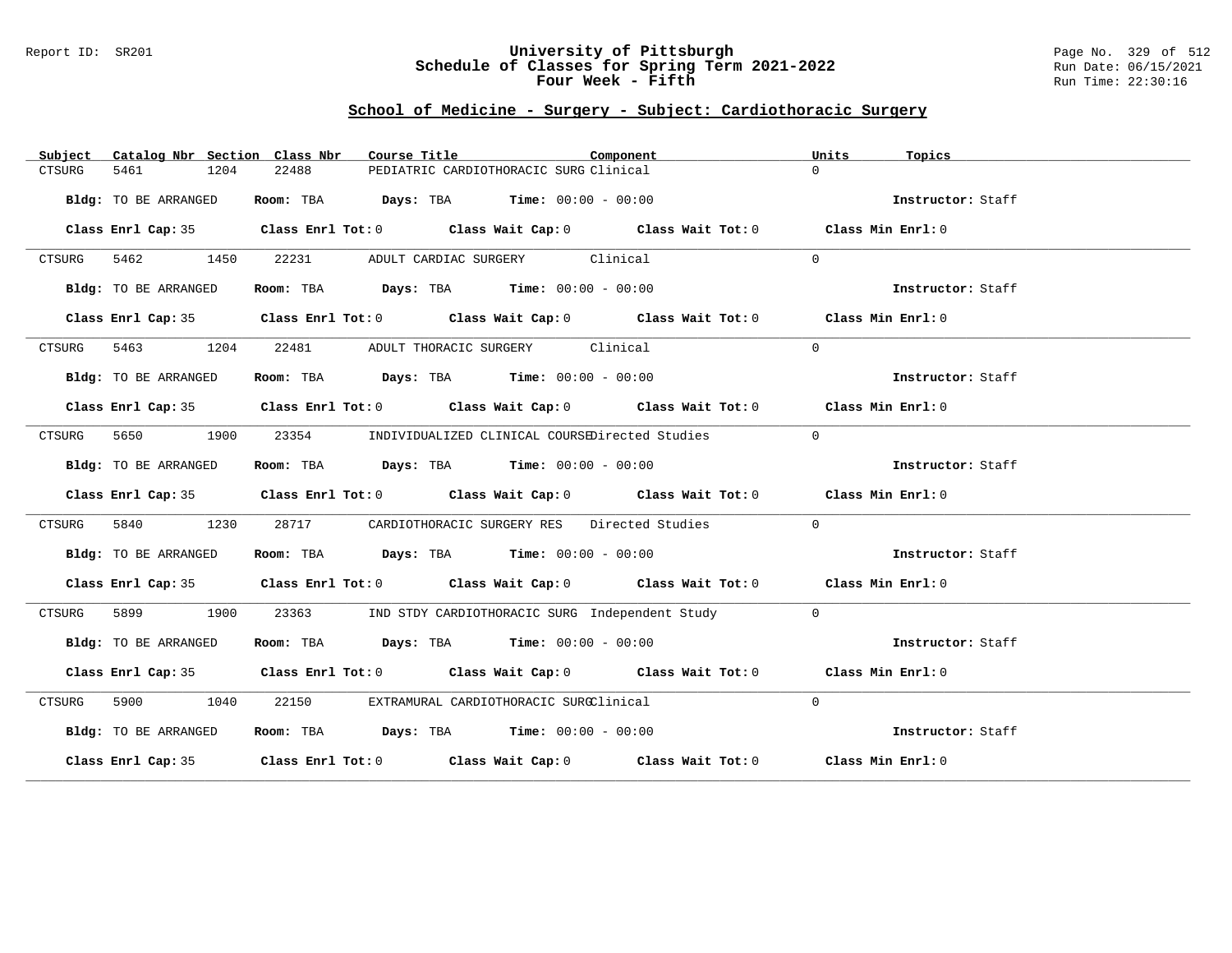### Report ID: SR201 **University of Pittsburgh** Page No. 330 of 512 **Schedule of Classes for Spring Term 2021-2022** Run Date: 06/15/2021 **Four Week - Fifth Run Time: 22:30:16**

## **School of Medicine - Surgery - Subject: Plastic Surgery**

| Catalog Nbr Section Class Nbr<br>Subject | Course Title                                                                    | Component                                       |                                                | Units<br>Topics   |
|------------------------------------------|---------------------------------------------------------------------------------|-------------------------------------------------|------------------------------------------------|-------------------|
| 5450<br>1204<br>PLSSURG                  | 22495                                                                           | PLASTIC RECONSTRUCTIVE SURGERYClinical          |                                                | $\Omega$          |
| Bldg: TO BE ARRANGED                     | <b>Days:</b> TBA <b>Time:</b> $00:00 - 00:00$<br>Room: TBA                      |                                                 |                                                | Instructor: Staff |
| Class Enrl Cap: 35                       | Class Enrl Tot: $0$ Class Wait Cap: $0$ Class Wait Tot: $0$ Class Min Enrl: $0$ |                                                 |                                                |                   |
| 1900<br>PLSSURG 5650                     | 23475                                                                           |                                                 | INDIVIDUALIZED CLINICAL COURSEDirected Studies | $\Omega$          |
| Bldg: TO BE ARRANGED                     | Room: TBA<br><b>Days:</b> TBA <b>Time:</b> $00:00 - 00:00$                      |                                                 |                                                | Instructor: Staff |
| Class Enrl Cap: 35                       | Class Enrl Tot: $0$ Class Wait Cap: $0$ Class Wait Tot: $0$ Class Min Enrl: $0$ |                                                 |                                                |                   |
| 1410<br>PLSSURG 5883                     | 20560<br>SURGICAL RESEARCH                                                      | Directed Studies                                |                                                | $\Omega$          |
| Bldg: TBA                                | <b>Days:</b> TBA <b>Time:</b> $00:00 - 00:00$<br>Room: TBA                      |                                                 |                                                | Instructor: Staff |
| Class Enrl Cap: 35                       | Class Enrl Tot: $0$ Class Wait Cap: $0$ Class Wait Tot: $0$ Class Min Enrl: $0$ |                                                 |                                                |                   |
| 1900<br>PLSSURG 5899                     | 23482                                                                           | INDEPENDENT STUDY PLASTIC SURGIndependent Study |                                                | $\Omega$          |
| Bldg: TO BE ARRANGED                     | Room: TBA $Days:$ TBA $Time: 00:00 - 00:00$                                     |                                                 |                                                | Instructor: Staff |
| Class Enrl Cap: 35                       | Class Enrl Tot: $0$ Class Wait Cap: $0$ Class Wait Tot: $0$ Class Min Enrl: $0$ |                                                 |                                                |                   |
| 1410<br>5901<br>PLSSURG                  | 20062<br>EXTRAMURAL PLASTIC SURGERY                                             | Clinical                                        |                                                | $\mathbf 0$       |
| Bldg: TBA                                | $\texttt{DayS:}$ TBA $\texttt{Time:}$ 00:00 - 00:00<br>Room: TBA                |                                                 |                                                | Instructor: Staff |
| Class Enrl Cap: 35                       | Class Enrl Tot: $0$ Class Wait Cap: $0$ Class Wait Tot: $0$                     |                                                 |                                                | Class Min Enrl: 0 |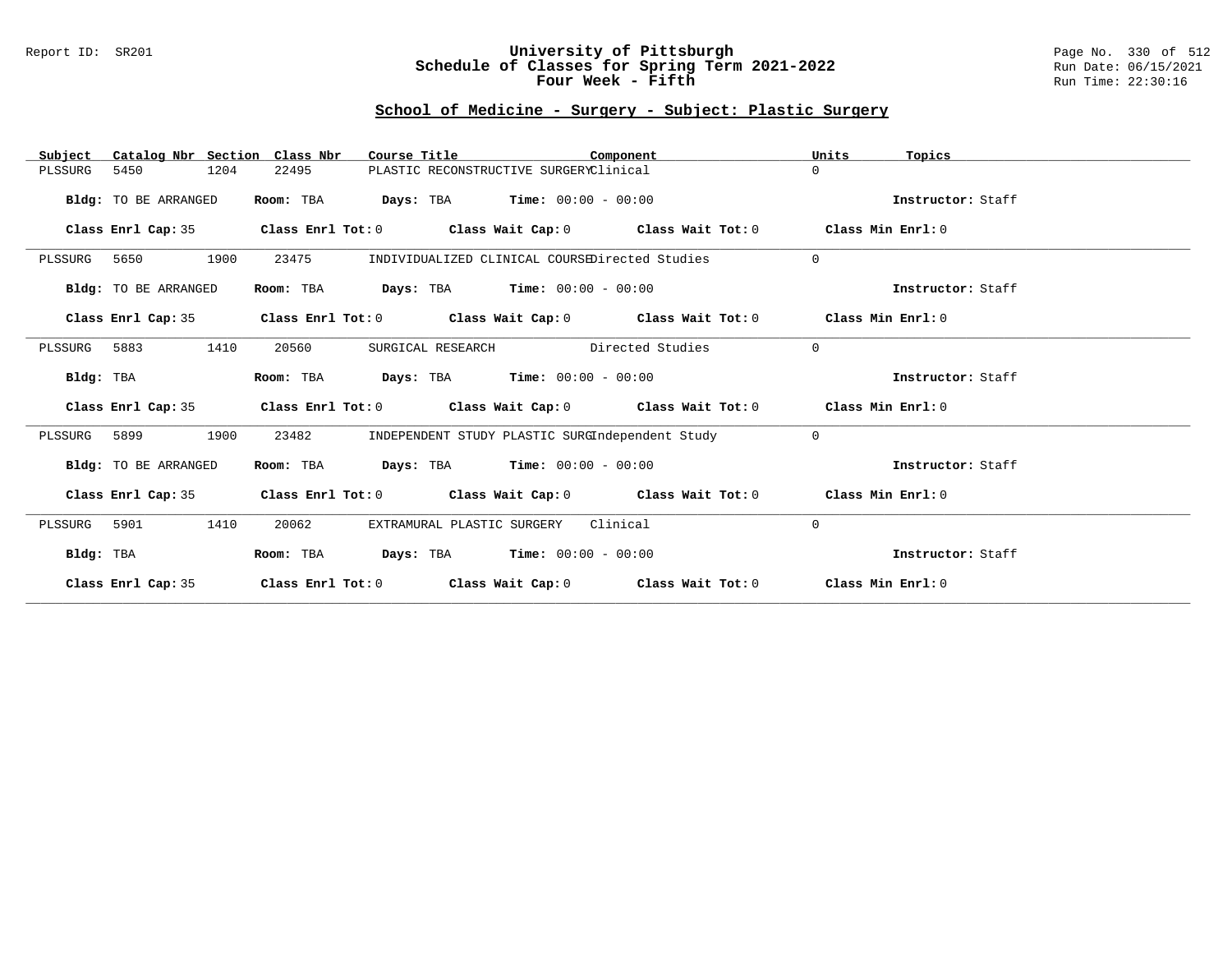#### Report ID: SR201 **University of Pittsburgh** Page No. 331 of 512 **Schedule of Classes for Spring Term 2021-2022** Run Date: 06/15/2021 **Four Week - Fifth Run Time: 22:30:16**

## **School of Medicine - Surgery - Subject: Surgery**

| Subject Catalog Nbr Section Class Nbr | Course Title                                                                               | Component<br>Units<br>Topics |                   |
|---------------------------------------|--------------------------------------------------------------------------------------------|------------------------------|-------------------|
| 5323<br>1410<br><b>SURG</b>           | 20464<br>PLASTIC SURGERY PRECEPTORSHIP Clinical                                            | $\Omega$                     |                   |
| Bldg: TBA                             | Room: TBA $Days: TBA$ Time: $00:00 - 00:00$                                                |                              | Instructor: Staff |
|                                       | Class Enrl Cap: 35 Class Enrl Tot: 0 Class Wait Cap: 0 Class Wait Tot: 0 Class Min Enrl: 0 |                              |                   |
| SURG 5345 1410                        | 20470<br>SURGERY CLERKSHIP REPEAT Clinical                                                 | $\Omega$                     |                   |
| Bldg: TBA                             | Room: TBA $Days:$ TBA $Time: 00:00 - 00:00$                                                | Instructor: Staff            |                   |
|                                       | Class Enrl Cap: 35 Class Enrl Tot: 0 Class Wait Cap: 0 Class Wait Tot: 0 Class Min Enrl: 0 |                              |                   |
| SURG                                  | 5360 1410 20476 ORAL-MAXILLOFACIAL SURGERY Clinical                                        | $\Omega$                     |                   |
| Bldg: TBA                             | Room: TBA $Days:$ TBA $Time: 00:00 - 00:00$                                                |                              | Instructor: Staff |
|                                       | Class Enrl Cap: 35 Class Enrl Tot: 0 Class Wait Cap: 0 Class Wait Tot: 0 Class Min Enrl: 0 |                              |                   |
| SURG 5401                             | 1410   20488   SURGERY ACTING INTERNSHIP   Clinical                                        | $\Omega$                     |                   |
| Bldg: TBA                             | Room: TBA $Days:$ TBA $Time: 00:00 - 00:00$                                                |                              | Instructor: Staff |
|                                       | Class Enrl Cap: 35 Class Enrl Tot: 0 Class Wait Cap: 0 Class Wait Tot: 0 Class Min Enrl: 0 |                              |                   |
| SURG 5402 1410 20494                  | EXTRAMURAL ACTING INTERNSHIP Clinical                                                      | $\Omega$                     |                   |
| Bldg: TBA                             | Room: TBA $Days: TBA$ Time: $00:00 - 00:00$                                                |                              | Instructor: Staff |
|                                       | Class Enrl Cap: 35 Class Enrl Tot: 0 Class Wait Cap: 0 Class Wait Tot: 0                   | Class Min Enrl: 0            |                   |
| 5403<br>SURG                          | 1410  20500  MD/OMS ACTING INTERNSHIP  Clinical                                            | $\Omega$                     |                   |
| Bldg: TBA                             | Room: TBA $Days: TBA$ Time: $00:00 - 00:00$                                                | Instructor: Staff            |                   |
|                                       | Class Enrl Cap: 35 Class Enrl Tot: 0 Class Wait Cap: 0 Class Wait Tot: 0 Class Min Enrl: 0 |                              |                   |
|                                       | SURG 5410 1410 20506 GENERAL SURGERY ELECTIVE Clinical                                     | $\Omega$                     |                   |
| Bldg: TBA                             | <b>Room:</b> TBA $Days:$ TBA $Time: 00:00 - 00:00$                                         |                              | Instructor: Staff |
|                                       | Class Enrl Cap: 35 Class Enrl Tot: 0 Class Wait Cap: 0 Class Wait Tot: 0 Class Min Enrl: 0 |                              |                   |
| 5411<br>SURG                          | 1305 22334 SURGERY INTERNSHIP PREP COURSEClinical                                          | $\Omega$                     |                   |
| Bldg: TO BE ARRANGED                  | Room: TBA $Days:$ TBA $Time: 00:00 - 00:00$                                                |                              | Instructor: Staff |
|                                       | Class Enrl Cap: 35 Class Enrl Tot: 0 Class Wait Cap: 0 Class Wait Tot: 0 Class Min Enrl: 0 |                              |                   |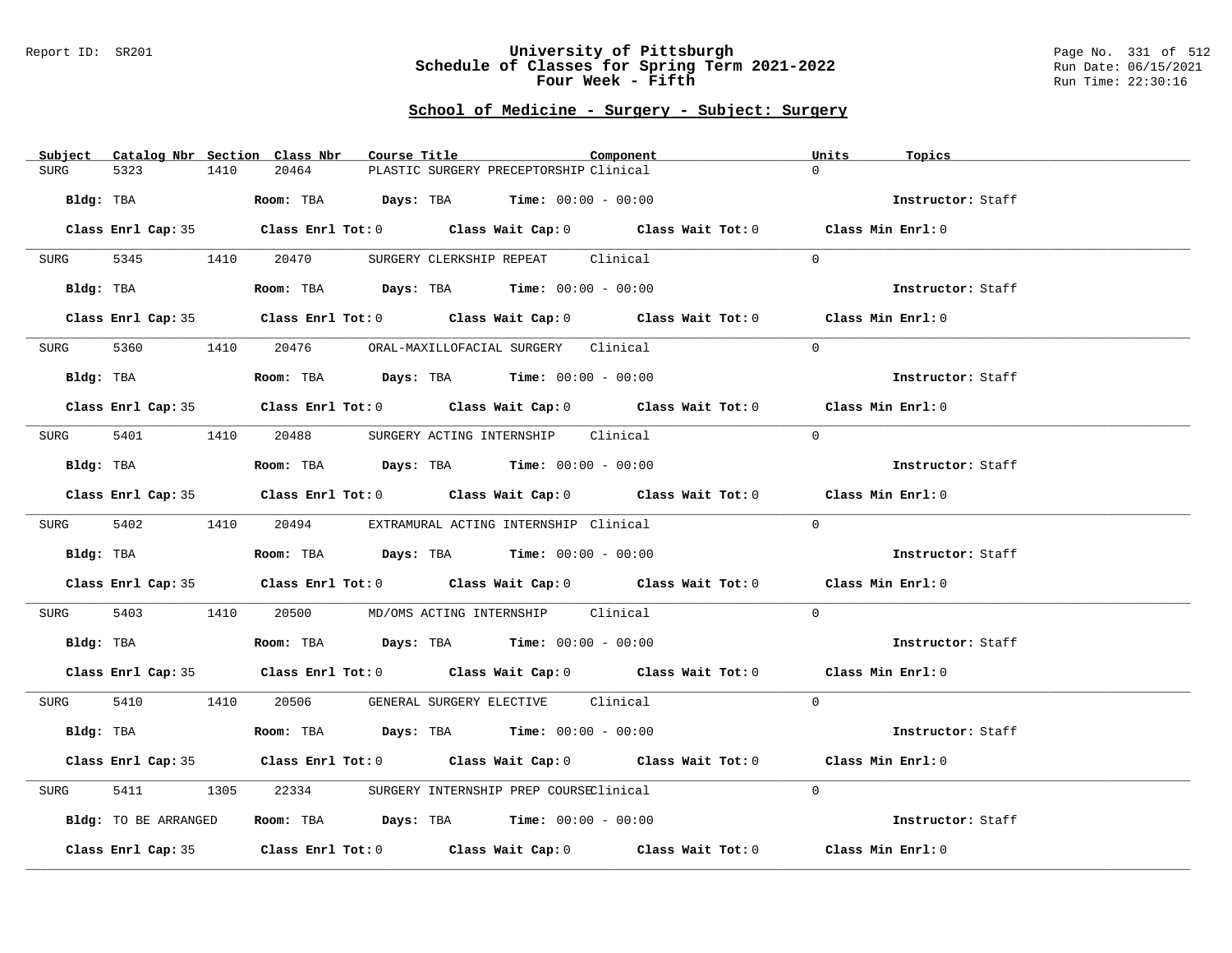| SURG | 5420                                                                                   | 1410 | 20512                                                                                  |  | COMMUNITY HOSPITAL CLERKSHIP Clinical | $\overline{0}$                                                                              |  |
|------|----------------------------------------------------------------------------------------|------|----------------------------------------------------------------------------------------|--|---------------------------------------|---------------------------------------------------------------------------------------------|--|
|      |                                                                                        |      | Bldg: TBA                   Room: TBA         Days: TBA         Time: $00:00 - 00:00$  |  |                                       | Instructor: Staff                                                                           |  |
|      |                                                                                        |      |                                                                                        |  |                                       | Class Enrl Cap: 999 Class Enrl Tot: 0 Class Wait Cap: 0 Class Wait Tot: 0 Class Min Enrl: 0 |  |
|      |                                                                                        |      | SURG 5430 1410 20518 NEOPLASTIC DISEASE ELECTIVE Clinical                              |  |                                       | $\Omega$                                                                                    |  |
|      | Bldg: TBA                                                                              |      | Room: TBA $Days:$ TBA $Time: 00:00 - 00:00$                                            |  |                                       | Instructor: Staff                                                                           |  |
|      |                                                                                        |      |                                                                                        |  |                                       | Class Enrl Cap: 35 Class Enrl Tot: 0 Class Wait Cap: 0 Class Wait Tot: 0 Class Min Enrl: 0  |  |
|      |                                                                                        |      | SURG 5440 1410 20524 PEDIATRIC SURGERY ELECTIVE Clinical                               |  |                                       | $\Omega$                                                                                    |  |
|      |                                                                                        |      | Bldg: TBA                    Room: TBA         Days: TBA        Time: $00:00 - 00:00$  |  |                                       | Instructor: Staff                                                                           |  |
|      |                                                                                        |      |                                                                                        |  |                                       | Class Enrl Cap: 999 Class Enrl Tot: 0 Class Wait Cap: 0 Class Wait Tot: 0 Class Min Enrl: 0 |  |
|      |                                                                                        |      | SURG 5482 1410 20530 ORGAN TRANSPLANTATION Clinical                                    |  |                                       | $\Omega$                                                                                    |  |
|      |                                                                                        |      | Bldg: TBA                    Room: TBA         Days: TBA         Time: $00:00 - 00:00$ |  |                                       | Instructor: Staff                                                                           |  |
|      |                                                                                        |      |                                                                                        |  |                                       | Class Enrl Cap: 35 Class Enrl Tot: 0 Class Wait Cap: 0 Class Wait Tot: 0 Class Min Enrl: 0  |  |
|      |                                                                                        |      | SURG 5485 1410 20536 BIOLOGICAL AND GENE THERAPY Clinical                              |  |                                       | $\overline{0}$                                                                              |  |
|      |                                                                                        |      |                                                                                        |  |                                       | Instructor: Staff                                                                           |  |
|      |                                                                                        |      |                                                                                        |  |                                       | Class Enrl Cap: 999 Class Enrl Tot: 0 Class Wait Cap: 0 Class Wait Tot: 0 Class Min Enrl: 0 |  |
|      |                                                                                        |      | SURG 5486 1410 19183 SURGICAL SPECIALTIES Clinical                                     |  |                                       | $\Omega$                                                                                    |  |
|      | Bldg: TBA                                                                              |      | Room: TBA $\rule{1em}{0.15mm}$ Days: TBA Time: $00:00 - 00:00$                         |  |                                       | <b>Instructor:</b> Staff                                                                    |  |
|      |                                                                                        |      |                                                                                        |  |                                       | Class Enrl Cap: 35 Class Enrl Tot: 0 Class Wait Cap: 0 Class Wait Tot: 0 Class Min Enrl: 0  |  |
|      |                                                                                        |      | SURG 5490 1410 20542 ORAL-MAXILLOFACIAL SURGERY Clinical                               |  |                                       | $\Omega$                                                                                    |  |
|      | Bldg: TBA                    Room: TBA         Days: TBA         Time: $00:00 - 00:00$ |      |                                                                                        |  |                                       | Instructor: Staff                                                                           |  |
|      |                                                                                        |      |                                                                                        |  |                                       |                                                                                             |  |
|      |                                                                                        |      |                                                                                        |  |                                       | Class Enrl Cap: 999 Class Enrl Tot: 0 Class Wait Cap: 0 Class Wait Tot: 0 Class Min Enrl: 0 |  |
|      |                                                                                        |      | SURG 5650 1410 20548 SURGICAL SPECIAL STUDIES Clinical                                 |  |                                       | $\Omega$                                                                                    |  |
|      |                                                                                        |      | Bldg: TBA                   Room: TBA        Days: TBA        Time: $00:00 - 00:00$    |  |                                       | Instructor: Staff                                                                           |  |
|      |                                                                                        |      |                                                                                        |  |                                       | Class Enrl Cap: 35 Class Enrl Tot: 0 Class Wait Cap: 0 Class Wait Tot: 0 Class Min Enrl: 0  |  |
|      |                                                                                        |      | SURG 5700 1410 20554 SURGICAL LIFE SCIENCES Clinical                                   |  |                                       | $\Omega$                                                                                    |  |
|      |                                                                                        |      | Bldg: TBA                    Room: TBA         Days: TBA        Time: $00:00 - 00:00$  |  |                                       | Instructor: Staff                                                                           |  |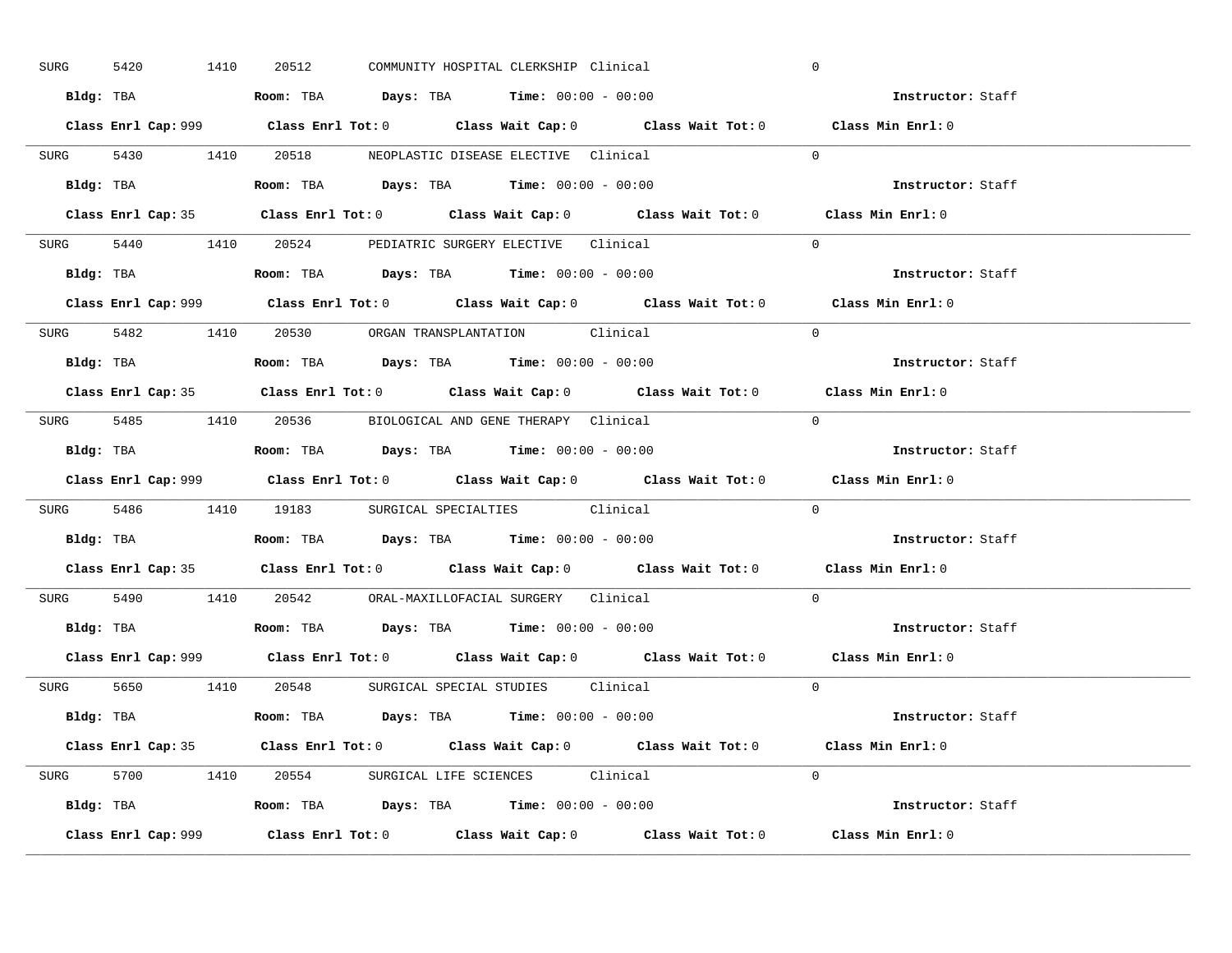### Report ID: SR201 **University of Pittsburgh** Page No. 333 of 512 **Schedule of Classes for Spring Term 2021-2022** Run Date: 06/15/2021 **Four Week - Fifth Run Time: 22:30:16**

# **School of Medicine - Surgery - Subject: Surgery**

| Catalog Nbr Section Class Nbr<br>Subject | Course Title                                                | Component         | Units<br>Topics   |
|------------------------------------------|-------------------------------------------------------------|-------------------|-------------------|
| 1410<br>SURG<br>5884                     | HISTORY OF MEDICINE<br>20566                                | Directed Studies  | $\mathbf 0$       |
| Bldg: TBA                                | <b>Days:</b> TBA <b>Time:</b> $00:00 - 00:00$<br>Room: TBA  |                   | Instructor: Staff |
| Class Enrl Cap: 35                       | Class Enrl Tot: $0$ Class Wait Cap: $0$ Class Wait Tot: $0$ |                   | Class Min Enrl: 0 |
| 5885<br>1030<br>SURG                     | 22164<br>SURGICAL RESEARCH                                  | Clinical          | $\mathbf 0$       |
| Bldg: TO BE ARRANGED                     | <b>Days:</b> TBA <b>Time:</b> $00:00 - 00:00$<br>Room: TBA  |                   | Instructor: Staff |
| Class Enrl Cap: 35                       | Class Enrl Tot: $0$ Class Wait Cap: $0$ Class Wait Tot: $0$ |                   | Class Min Enrl: 0 |
| 1410<br>5900<br>SURG                     | 20572<br>EXTRAMURAL GENERAL SURGERY                         | Lecture           | $\mathbf 0$       |
| Bldg: TBA                                | <b>Days:</b> TBA <b>Time:</b> $00:00 - 00:00$<br>Room: TBA  |                   | Instructor: Staff |
| Class Enrl Cap: 35                       | Class Enrl Tot: $0$ Class Wait Cap: $0$ Class Wait Tot: $0$ |                   | Class Min Enrl: 0 |
| 1410<br>5902<br>SURG                     | 20080<br>INDEPENDENT STUDY                                  | Independent Study | $\mathbf 0$       |
| Bldg: TBA                                | $Time: 00:00 - 00:00$<br>Days: TBA<br>Room: TBA             |                   | Instructor: Staff |
| Class Enrl Cap: 35                       | Class Enrl Tot: 0<br>Class Wait Cap: 0                      | Class Wait Tot: 0 | Class Min Enrl: 0 |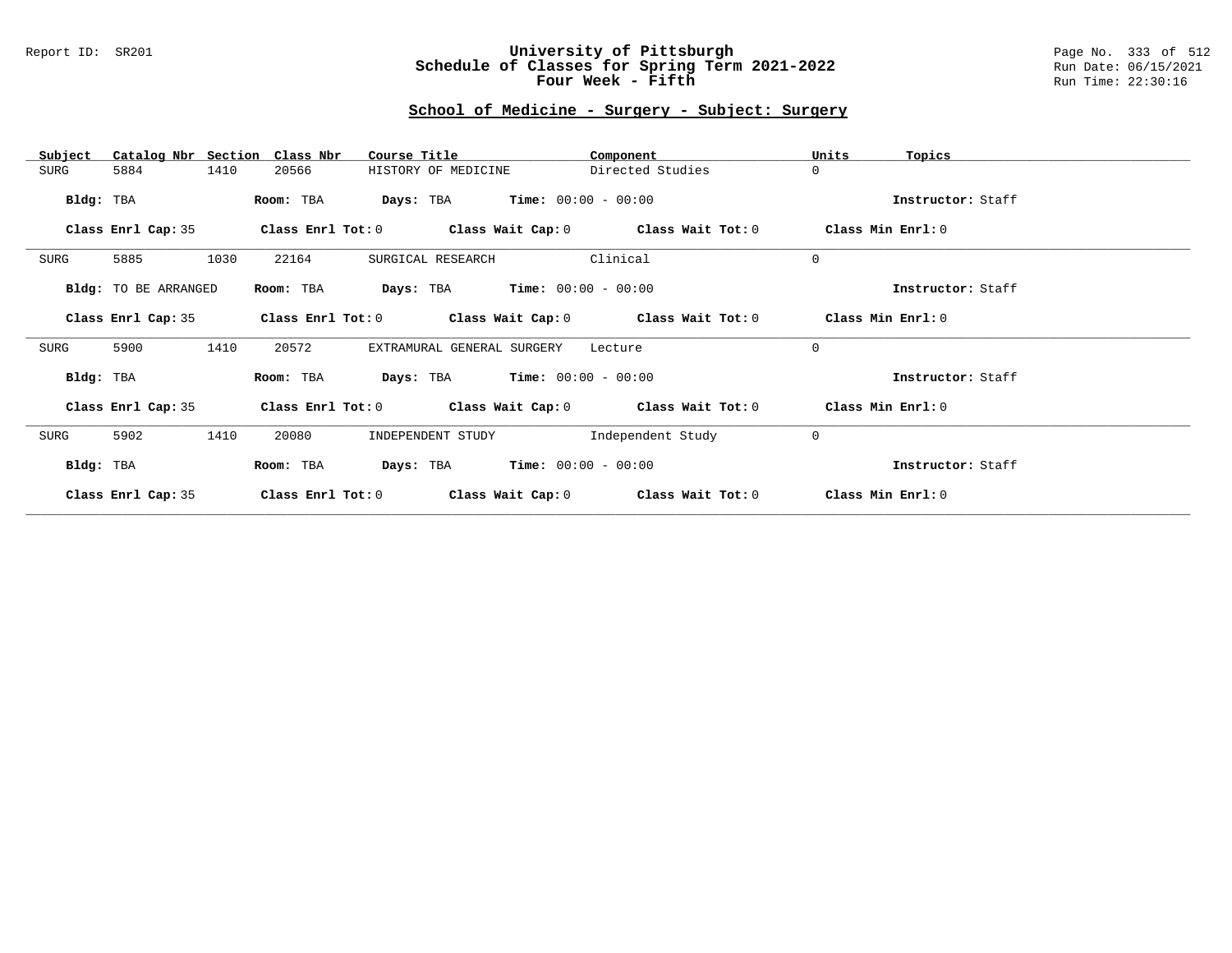#### Report ID: SR201 **University of Pittsburgh** Page No. 334 of 512 **Schedule of Classes for Spring Term 2021-2022** Run Date: 06/15/2021 **Four Week - Fifth Run Time: 22:30:16**

# **School of Medicine - Urology - Subject: Urology**

| Subject   |                      |      | Catalog Nbr Section Class Nbr | Course Title                                                                            | Component                                                                                   | Units          | Topics            |
|-----------|----------------------|------|-------------------------------|-----------------------------------------------------------------------------------------|---------------------------------------------------------------------------------------------|----------------|-------------------|
| URLGY     | 5321                 | 1410 | 20098                         | UROLOGIC ONCOLOGY                                                                       | Clinical                                                                                    | $\Omega$       |                   |
|           | Bldg: TBA            |      |                               | Room: TBA $\rule{1em}{0.15mm}$ Days: TBA $\rule{1.5mm}{0.15mm}$ Time: $00:00 - 00:00$   |                                                                                             |                | Instructor: Staff |
|           |                      |      |                               |                                                                                         | Class Enrl Cap: 35 Class Enrl Tot: 0 Class Wait Cap: 0 Class Wait Tot: 0 Class Min Enrl: 0  |                |                   |
| URLGY     | 5470 1410            |      | 20116                         | UROLOGICAL SURGERY (ADULT) Clinical                                                     |                                                                                             | $\Omega$       |                   |
|           | Bldg: TBA            |      |                               | Room: TBA $Days:$ TBA $Time: 00:00 - 00:00$                                             |                                                                                             |                | Instructor: Staff |
|           |                      |      |                               |                                                                                         | Class Enrl Cap: 999 Class Enrl Tot: 0 Class Wait Cap: 0 Class Wait Tot: 0 Class Min Enrl: 0 |                |                   |
| URLGY     | 5471 1410            |      |                               | 20128 PEDIATRIC UROLOGICAL SURGERY Clinical                                             |                                                                                             | $\Omega$       |                   |
|           | Bldg: TBA            |      |                               | Room: TBA $Days:$ TBA $Time: 00:00 - 00:00$                                             |                                                                                             |                | Instructor: Staff |
|           |                      |      |                               |                                                                                         | Class Enrl Cap: 999 Class Enrl Tot: 0 Class Wait Cap: 0 Class Wait Tot: 0 Class Min Enrl: 0 |                |                   |
| URLGY     | 5650<br>1900         |      |                               | 23532 INDIVIDUALIZED CLINICAL COURSEDirected Studies                                    |                                                                                             | $\overline{0}$ |                   |
|           | Bldg: TO BE ARRANGED |      |                               | Room: TBA $Days:$ TBA $Time: 00:00 - 00:00$                                             |                                                                                             |                | Instructor: Staff |
|           |                      |      |                               |                                                                                         | Class Enrl Cap: 35 Class Enrl Tot: 0 Class Wait Cap: 0 Class Wait Tot: 0 Class Min Enrl: 0  |                |                   |
| URLGY     | 5810                 | 1410 |                               |                                                                                         | 20146 UROLOGY RESEARCH Directed Studies                                                     | $\Omega$       |                   |
|           | Bldg: TBA            |      |                               | Room: TBA $\rule{1em}{0.15mm}$ Days: TBA $\rule{1.15mm}]{0.15mm}$ Time: $0.000 - 0.000$ |                                                                                             |                | Instructor: Staff |
|           |                      |      |                               |                                                                                         | Class Enrl Cap: 35 Class Enrl Tot: 0 Class Wait Cap: 0 Class Wait Tot: 0 Class Min Enrl: 0  |                |                   |
| URLGY     | 5899                 | 1900 | 23539                         |                                                                                         | INDEPENDENT STUDY IN UROLOGY Independent Study                                              | $\Omega$       |                   |
|           | Bldg: TO BE ARRANGED |      |                               | Room: TBA $Days:$ TBA $Time: 00:00 - 00:00$                                             |                                                                                             |                | Instructor: Staff |
|           |                      |      |                               |                                                                                         | Class Enrl Cap: 35 Class Enrl Tot: 0 Class Wait Cap: 0 Class Wait Tot: 0 Class Min Enrl: 0  |                |                   |
| URLGY     | 5900 1410            |      |                               | 20158 EXTRAMURAL UROLOGIC SURGERY Clinical                                              |                                                                                             | $\Omega$       |                   |
| Bldg: TBA |                      |      |                               | Room: TBA $Days:$ TBA $Time: 00:00 - 00:00$                                             |                                                                                             |                | Instructor: Staff |
|           |                      |      |                               |                                                                                         | Class Enrl Cap: 35 Class Enrl Tot: 0 Class Wait Cap: 0 Class Wait Tot: 0 Class Min Enrl: 0  |                |                   |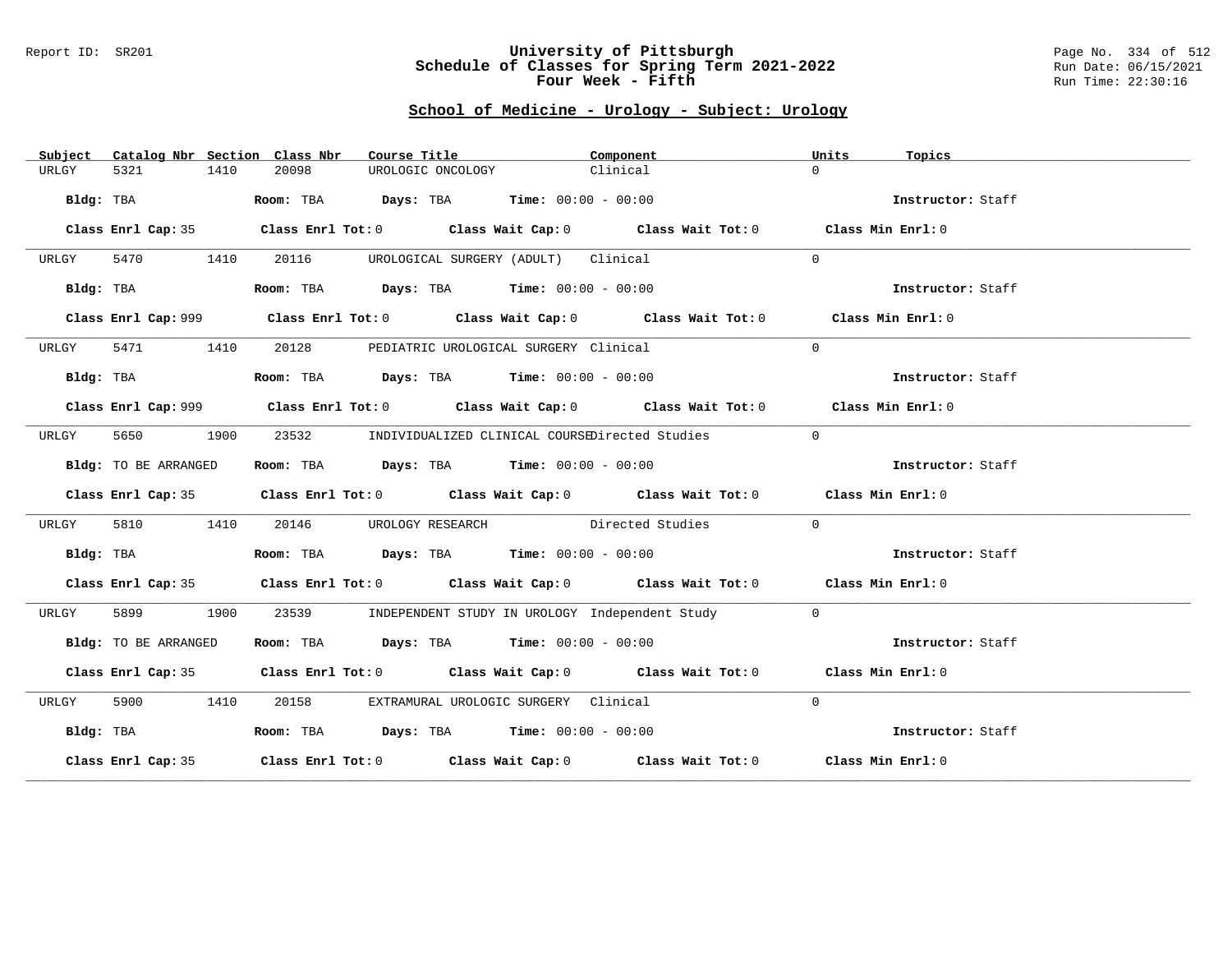#### Report ID: SR201 **University of Pittsburgh** Page No. 335 of 512 **Schedule of Classes for Spring Term 2021-2022** Run Date: 06/15/2021 **Four Week - Sixth** Run Time: 22:30:16

# **School of Medicine - Dermatology - Subject: Dermatology**

| Subject Catalog Nbr Section Class Nbr | Course Title                                                                                | Component         | Units<br>Topics   |
|---------------------------------------|---------------------------------------------------------------------------------------------|-------------------|-------------------|
| DERM<br>5380<br>1510                  | 18452<br>DERMATOLOGY CLERKSHIP                                                              | Clinical          | $\Omega$          |
| Bldg: TBA                             | Room: TBA $\rule{1em}{0.15mm}$ Days: TBA Time: $00:00 - 00:00$                              |                   | Instructor: Staff |
|                                       |                                                                                             |                   |                   |
|                                       | Class Enrl Cap: 35 Class Enrl Tot: 0 Class Wait Cap: 0 Class Wait Tot: 0 Class Min Enrl: 0  |                   |                   |
|                                       | DERM 5420 1510 19202 BASIC DERMATOLOGY Clinical                                             |                   | $\Omega$          |
|                                       | Bldg: TBA                  Room: TBA        Days: TBA        Time: 00:00 - 00:00            |                   | Instructor: Staff |
|                                       | Class Enrl Cap: 35 Class Enrl Tot: 0 Class Wait Cap: 0 Class Wait Tot: 0 Class Min Enrl: 0  |                   |                   |
|                                       | DERM 5425 1510 18446 ADVANCED DERMATOLOGY Clinical                                          |                   | $\Omega$          |
| Bldg: TBA                             | Room: TBA $Days:$ TBA $Time: 00:00 - 00:00$                                                 |                   | Instructor: Staff |
|                                       | Class Enrl Cap: 35 Class Enrl Tot: 0 Class Wait Cap: 0 Class Wait Tot: 0 Class Min Enrl: 0  |                   |                   |
|                                       |                                                                                             |                   |                   |
|                                       | DERM 5430 1510 18458 DERMATOLOGIC & PLASTIC SURGERYClinical                                 |                   | $\Omega$          |
|                                       | Bldg: TBA                   Room: TBA         Days: TBA         Time: $00:00 - 00:00$       |                   | Instructor: Staff |
|                                       | Class Enrl Cap: 999 Class Enrl Tot: 0 Class Wait Cap: 0 Class Wait Tot: 0 Class Min Enrl: 0 |                   |                   |
|                                       | DERM 5440 1510 18470 DERMATOPATHOLOGY                                                       | Independent Study | $\bigcap$         |
| Bldg: TBA                             | Room: TBA $Days:$ TBA $Time:$ 00:00 - 00:00                                                 |                   | Instructor: Staff |
|                                       | Class Enrl Cap: 35 Class Enrl Tot: 0 Class Wait Cap: 0 Class Wait Tot: 0 Class Min Enrl: 0  |                   |                   |
| DERM                                  | 5650 1510 18476 INDIVIDUALIZED CLINICAL COURSEClinical                                      |                   | $\Omega$          |
|                                       | Bldg: TBA                    Room: TBA         Days: TBA         Time: $00:00 - 00:00$      |                   | Instructor: Staff |
|                                       | Class Enrl Cap: 35 Class Enrl Tot: 0 Class Wait Cap: 0 Class Wait Tot: 0 Class Min Enrl: 0  |                   |                   |
|                                       | DERM 5810 1510 18488 DERMATOLOGY RESEARCH Directed Studies                                  |                   | $\Omega$          |
| Bldg: TBA                             | Room: TBA $\rule{1em}{0.15mm}$ Days: TBA Time: $00:00 - 00:00$                              |                   | Instructor: Staff |
|                                       | Class Enrl Cap: 35 Class Enrl Tot: 0 Class Wait Cap: 0 Class Wait Tot: 0 Class Min Enrl: 0  |                   |                   |
|                                       |                                                                                             |                   |                   |
| 5899<br>2000<br>DERM                  | 23371 INDEPENDENT STUDY DERMATOLOGY Independent Study                                       |                   | $\Omega$          |
| Bldg: TO BE ARRANGED                  | Room: TBA $\rule{1em}{0.15mm}$ Days: TBA $\rule{1.5mm}{0.15mm}$ Time: $00:00 - 00:00$       |                   | Instructor: Staff |
|                                       | Class Enrl Cap: 35 Class Enrl Tot: 0 Class Wait Cap: 0 Class Wait Tot: 0                    |                   | Class Min Enrl: 0 |
|                                       |                                                                                             |                   |                   |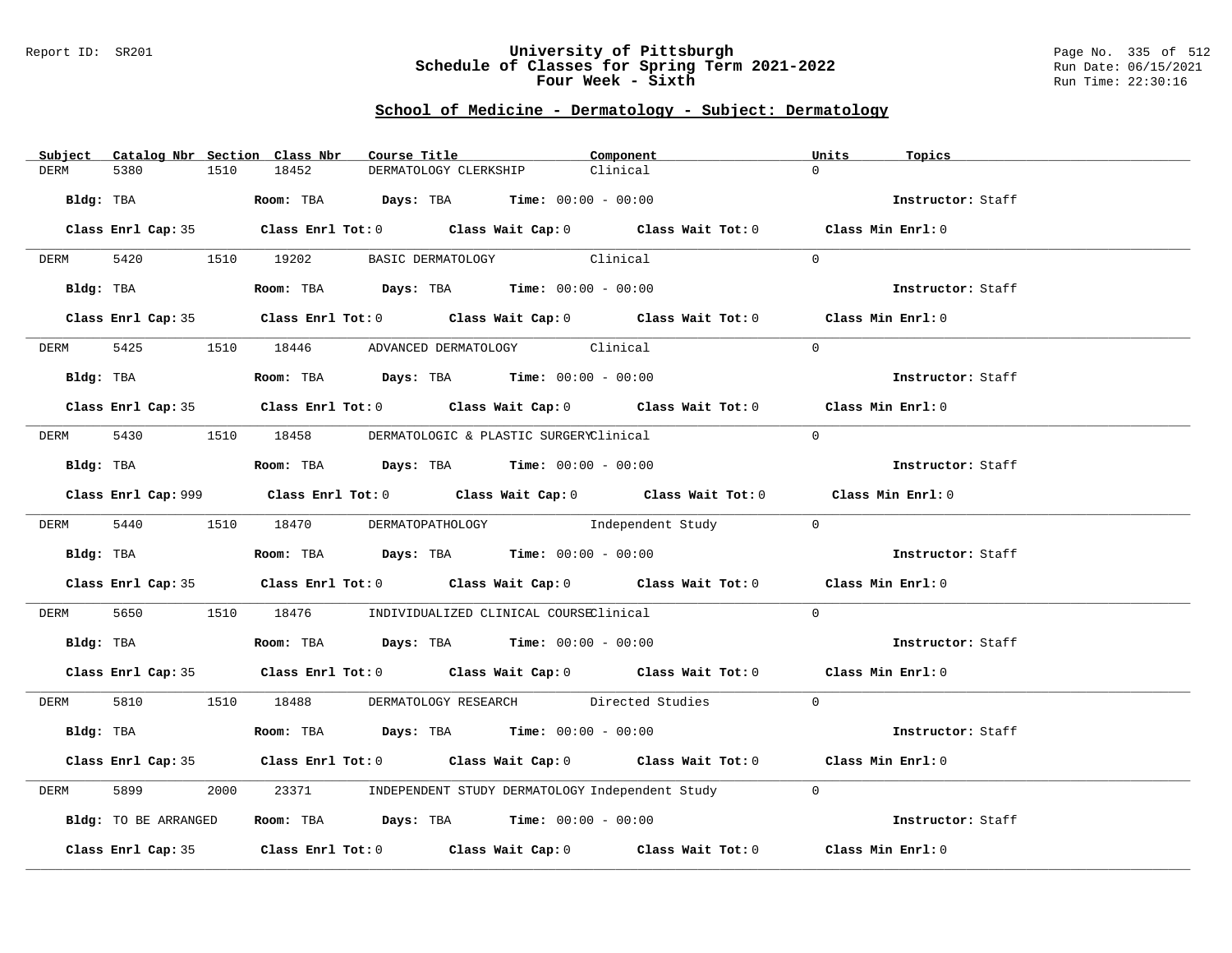| DERM      | 5900               | 1510 | 18500             | EXTRAMURAL DERMATOLOGY |                              | Clinical          |                   |
|-----------|--------------------|------|-------------------|------------------------|------------------------------|-------------------|-------------------|
| Bldg: TBA |                    |      | Room: TBA         | Days: TBA              | <b>Time:</b> $00:00 - 00:00$ |                   | Instructor: Staff |
|           | Class Enrl Cap: 35 |      | Class Enrl Tot: 0 |                        | Class Wait Cap: 0            | Class Wait Tot: 0 | Class Min Enrl: 0 |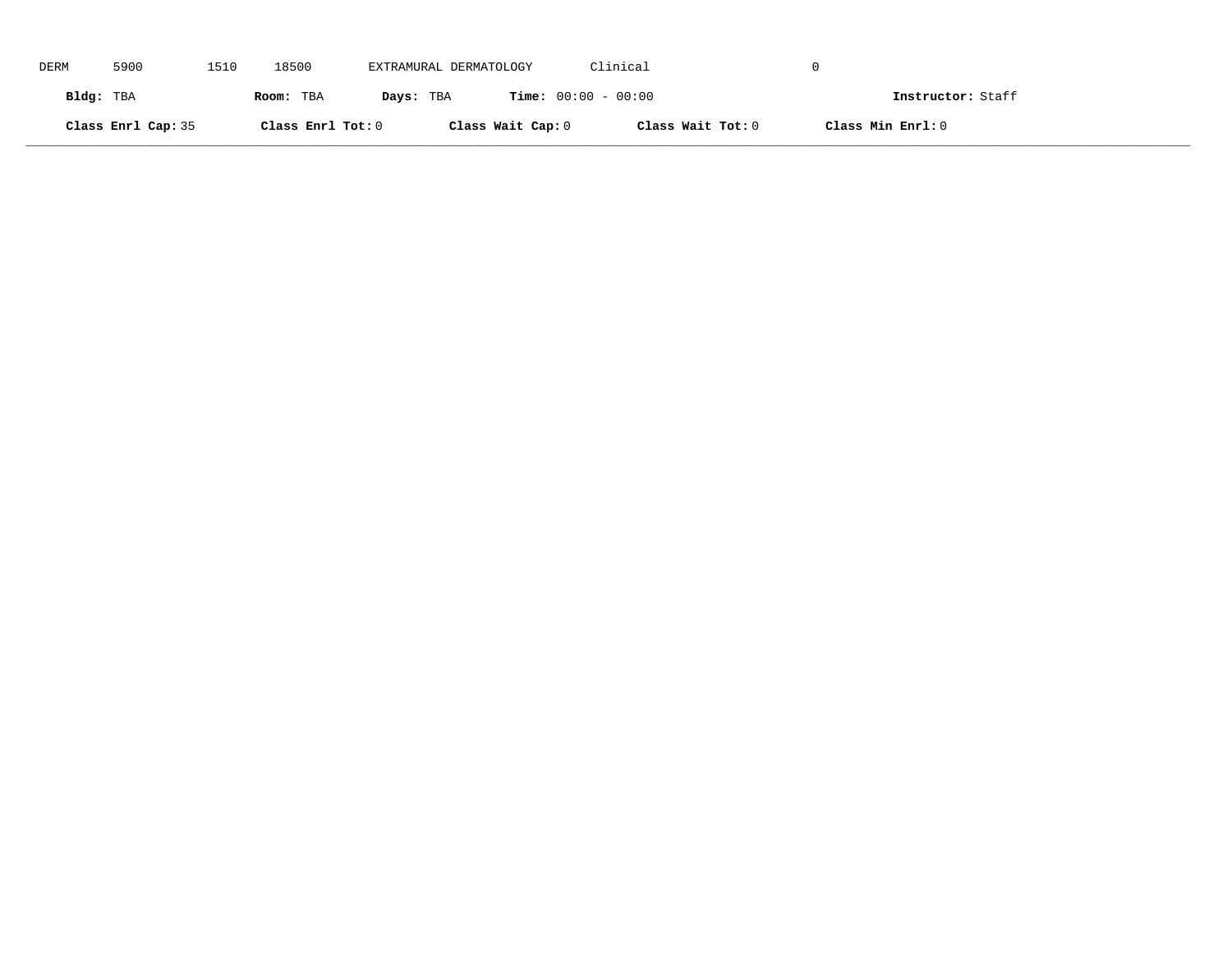#### Report ID: SR201 **University of Pittsburgh** Page No. 337 of 512 **Schedule of Classes for Spring Term 2021-2022** Run Date: 06/15/2021 **Four Week - Sixth** Run Time: 22:30:16

# **School of Medicine - Emergency Medicine - Subject: Emergency Medicine**

| Catalog Nbr Section Class Nbr<br>Subject | Course Title <b>Sourse In the Search</b>                                         | Component<br>Units<br>Topics                                                                |  |
|------------------------------------------|----------------------------------------------------------------------------------|---------------------------------------------------------------------------------------------|--|
| 5376<br>1510<br>EMED                     | 19208<br>SPECIALTY CARE CLERKSHIP                                                | Clinical<br>$\Omega$                                                                        |  |
| Bldg: TBA                                | <b>Room:</b> TBA $\qquad \qquad$ Days: TBA $\qquad \qquad$ Time: $00:00 - 00:00$ | Instructor: Staff                                                                           |  |
|                                          |                                                                                  | Class Enrl Cap: 35 Class Enrl Tot: 0 Class Wait Cap: 0 Class Wait Tot: 0 Class Min Enrl: 0  |  |
| 5450 1510 19220<br>EMED                  | EMERGENCY MEDICINE Clinical                                                      | $\Omega$                                                                                    |  |
| Bldg: TBA                                | Room: TBA $Days:$ TBA $Time: 00:00 - 00:00$                                      | Instructor: Staff                                                                           |  |
|                                          |                                                                                  | Class Enrl Cap: 999 Class Enrl Tot: 0 Class Wait Cap: 0 Class Wait Tot: 0 Class Min Enrl: 0 |  |
| 5460 1510 19226<br>EMED                  | MEDICAL TOXICOLOGY Clinical                                                      | $\Omega$                                                                                    |  |
| Bldg: TBA                                | Room: TBA $Days:$ TBA $Time: 00:00 - 00:00$                                      | Instructor: Staff                                                                           |  |
|                                          |                                                                                  | Class Enrl Cap: 35 Class Enrl Tot: 0 Class Wait Cap: 0 Class Wait Tot: 0 Class Min Enrl: 0  |  |
| 5465 1035<br>EMED                        | 21688<br>POINT OF CARE ULTRASONOGRAPHY Clinical                                  | $\Omega$                                                                                    |  |
| Bldg: TO BE ARRANGED                     | Room: TBA $Days:$ TBA $Time: 00:00 - 00:00$                                      | Instructor: Staff                                                                           |  |
|                                          |                                                                                  | Class Enrl Cap: 35 Class Enrl Tot: 0 Class Wait Cap: 0 Class Wait Tot: 0 Class Min Enrl: 0  |  |
| 5466 1900<br>EMED                        | 28421 POST CARDIAC ARREST SERVICE Clinical                                       | $\Omega$                                                                                    |  |
| Bldg: TO BE ARRANGED                     | Room: TBA $Days:$ TBA Time: $00:00 - 00:00$                                      | Instructor: Staff                                                                           |  |
|                                          |                                                                                  | Class Enrl Cap: 35 Class Enrl Tot: 0 Class Wait Cap: 0 Class Wait Tot: 0 Class Min Enrl: 0  |  |
| 5470 1225<br>EMED                        | 22094 QUALITY AND PATIENT SAFETY Lecture                                         | $\Omega$                                                                                    |  |
| Bldg: WEB Based Class                    | Room: TBA $Days:$ TBA $Time: 00:00 - 00:00$                                      | Instructor: Staff                                                                           |  |
| Attributes: Online                       |                                                                                  | Class Enrl Cap: 200 Class Enrl Tot: 0 Class Wait Cap: 0 Class Wait Tot: 0 Class Min Enrl: 0 |  |
| 5650 1510<br>EMED                        | 19232<br>INDIVIDUALIZED CLINICAL COURSEClinical                                  | $\Omega$                                                                                    |  |
| Bldg: TBA                                | Room: TBA $Days: TBA$ Time: $00:00 - 00:00$                                      | Instructor: Staff                                                                           |  |
| Class Enrl Cap: 35                       |                                                                                  | Class Enrl Tot: $0$ Class Wait Cap: $0$ Class Wait Tot: $0$ Class Min Enrl: $0$             |  |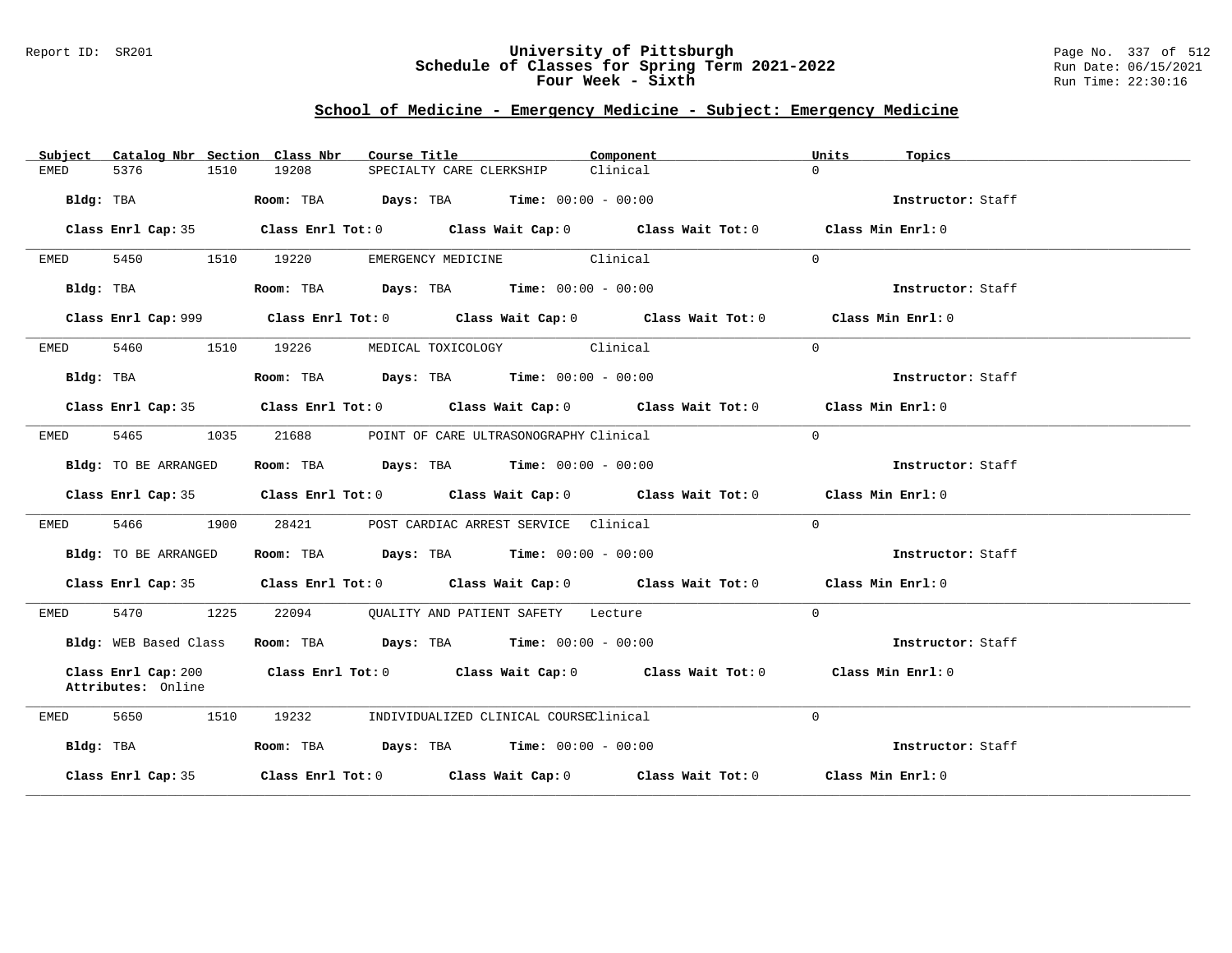### Report ID: SR201 **University of Pittsburgh** Page No. 338 of 512 **Schedule of Classes for Spring Term 2021-2022** Run Date: 06/15/2021 **Four Week - Sixth** Run Time: 22:30:16

# **School of Medicine - Emergency Medicine - Subject: Emergency Medicine**

| Catalog Nbr Section Class Nbr<br>Subject | Course Title                                                     | Component                                                                                  | Units<br>Topics   |
|------------------------------------------|------------------------------------------------------------------|--------------------------------------------------------------------------------------------|-------------------|
| <b>EMED</b><br>5735<br>1510              | 19238                                                            | SCIENCE OF RESUSCITATION (ILS)Clinical                                                     | $\Omega$          |
| Bldg: TBA                                | $\texttt{Days:}$ TBA $\texttt{Time:}$ 00:00 - 00:00<br>Room: TBA |                                                                                            | Instructor: Staff |
| Class Enrl Cap: 999                      |                                                                  | Class Enrl Tot: $0$ Class Wait Cap: $0$ Class Wait Tot: $0$                                | Class Min Enrl: 0 |
|                                          |                                                                  |                                                                                            |                   |
| 5740<br>1510<br>EMED                     | 19244                                                            | EXERCISE IS MEDICINE Workshop                                                              | $\Omega$          |
| Bldg: TBA                                | Room: TBA $Days:$ TBA $Time: 00:00 - 00:00$                      |                                                                                            | Instructor: Staff |
| Class Enrl Cap: 35                       |                                                                  | Class Enrl Tot: $0$ Class Wait Cap: $0$ Class Wait Tot: $0$ Class Min Enrl: $0$            |                   |
| 5750<br>1900<br>EMED                     | 28371                                                            | GET READY FOR RESIDENCY Clinical                                                           | $\mathbf 0$       |
| Bldg: TO BE ARRANGED                     | Room: TBA $Days:$ TBA $Time: 00:00 - 00:00$                      |                                                                                            | Instructor: Staff |
| Class Enrl Cap: 35                       |                                                                  | Class Enrl Tot: $0$ Class Wait Cap: $0$ Class Wait Tot: $0$ Class Min Enrl: $0$            |                   |
| 5898<br>1510<br>EMED                     | 19250                                                            | INDIVIDUAL STUDY OR RESEARCH Directed Studies                                              | $\mathbf 0$       |
| Bldg: TBA                                | Room: TBA $Days:$ TBA $Time: 00:00 - 00:00$                      |                                                                                            | Instructor: Staff |
|                                          |                                                                  | Class Enrl Cap: 35 Class Enrl Tot: 0 Class Wait Cap: 0 Class Wait Tot: 0 Class Min Enrl: 0 |                   |
| 2000<br>5899<br>EMED                     | 23378                                                            | INDEP STUDY IN EMERGENCY MED Independent Study                                             | $\overline{0}$    |
| Bldg: TO BE ARRANGED                     | Room: TBA Days: TBA Time: $00:00 - 00:00$                        |                                                                                            | Instructor: Staff |
|                                          |                                                                  | Class Enrl Cap: 35 Class Enrl Tot: 0 Class Wait Cap: 0 Class Wait Tot: 0 Class Min Enrl: 0 |                   |
| 5900<br>1510<br>EMED                     | 19256                                                            | EXTRAMURAL EMERGENCY MEDICINE Clinical                                                     | $\mathbf 0$       |
| Bldg: TBA                                | Room: TBA $Days:$ TBA $Time: 00:00 - 00:00$                      |                                                                                            | Instructor: Staff |
|                                          |                                                                  | Class Enrl Cap: 35 Class Enrl Tot: 0 Class Wait Cap: 0 Class Wait Tot: 0 Class Min Enrl: 0 |                   |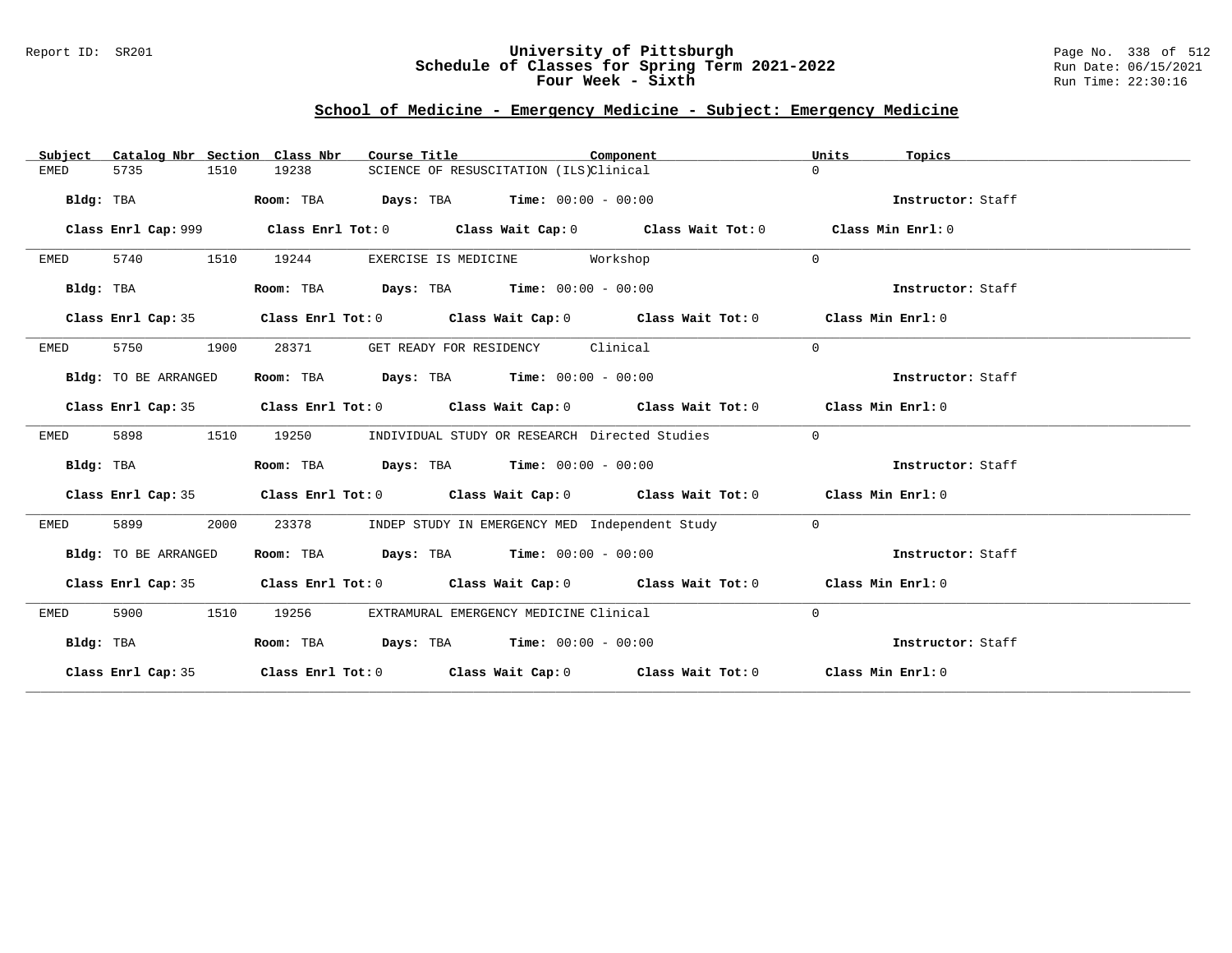### Report ID: SR201 **University of Pittsburgh** Page No. 339 of 512 **Schedule of Classes for Spring Term 2021-2022** Run Date: 06/15/2021 **Four Week - Sixth** Run Time: 22:30:16

# **School of Medicine - Family Medicine and Clinical Epidemiology - Subject: Family Medicine**

| Subject Catalog Nbr Section Class Nbr | Course Title                                                                                | Component<br>Units<br>Topics |                   |
|---------------------------------------|---------------------------------------------------------------------------------------------|------------------------------|-------------------|
| 5316<br>FM                            | 19262<br>1510<br>FAMILY MEDICINE CLERKSHIP                                                  | $\Omega$<br>Clinical         |                   |
| Bldg: TBA                             | Room: TBA $Days:$ TBA $Time: 00:00 - 00:00$                                                 |                              | Instructor: Staff |
|                                       | Class Enrl Cap: 35 Class Enrl Tot: 0 Class Wait Cap: 0 Class Wait Tot: 0 Class Min Enrl: 0  |                              |                   |
|                                       | FM 5401 1510 19268 FAMILY MEDICINE ACTING INTERN Clinical                                   | $\Omega$                     |                   |
|                                       | Bldg: TBA                    Room: TBA         Days: TBA         Time: $00:00 - 00:00$      | Instructor: Staff            |                   |
|                                       | Class Enrl Cap: 999 Class Enrl Tot: 0 Class Wait Cap: 0 Class Wait Tot: 0 Class Min Enrl: 0 |                              |                   |
|                                       | FM 5406 1510 19274 EXTRAMURAL ACTING INTERNSHIP Clinical                                    | $\Omega$                     |                   |
|                                       |                                                                                             |                              | Instructor: Staff |
|                                       | Class Enrl Cap: 35 Class Enrl Tot: 0 Class Wait Cap: 0 Class Wait Tot: 0 Class Min Enrl: 0  |                              |                   |
|                                       | FM 5420 1510 19280 INDIAN HEALTH SERVICE Independent Study 0                                |                              |                   |
|                                       | Bldg: TBA                         Room: TBA          Days: TBA          Time: 00:00 - 00:00 |                              | Instructor: Staff |
|                                       | Class Enrl Cap: 35 Class Enrl Tot: 0 Class Wait Cap: 0 Class Wait Tot: 0 Class Min Enrl: 0  |                              |                   |
|                                       | FM 5430 1510 18506 FAMILY PRACTICE-MANAGED CARE Clinical                                    | $\Omega$                     |                   |
|                                       | <b>Bldg:</b> TBA <b>ROOM:</b> TBA <b>Days:</b> TBA <b>Time:</b> $00:00 - 00:00$             |                              | Instructor: Staff |
|                                       | Class Enrl Cap: 999 Class Enrl Tot: 0 Class Wait Cap: 0 Class Wait Tot: 0 Class Min Enrl: 0 |                              |                   |
|                                       | FM 5431 1510 18518 TOPICS IN FAMILY MEDICINE Clinical                                       | $\Omega$                     |                   |
|                                       | Bldg: TBA                    Room: TBA         Days: TBA         Time: $00:00 - 00:00$      |                              | Instructor: Staff |
|                                       | Class Enrl Cap: 999 Class Enrl Tot: 0 Class Wait Cap: 0 Class Wait Tot: 0 Class Min Enrl: 0 |                              |                   |
|                                       | FM 5440 1510 19286 CLINCAL EPDMLGY INTERNSHIP Directed Studies 0                            |                              |                   |
|                                       | Bldg: TBA                   Room: TBA        Days: TBA        Time: 00:00 - 00:00           |                              | Instructor: Staff |
|                                       | Class Enrl Cap: 35 Class Enrl Tot: 0 Class Wait Cap: 0 Class Wait Tot: 0 Class Min Enrl: 0  |                              |                   |
|                                       | FM 5448 1510 19292 FAMILY CENTERED MATERNITY CAREClinical                                   | $\Omega$                     |                   |
|                                       | Bldg: TBA                  Room: TBA        Days: TBA        Time: 00:00 - 00:00            |                              | Instructor: Staff |
| Class Enrl Cap: 35                    | Class Enrl Tot: $0$ Class Wait Cap: $0$ Class Wait Tot: $0$ Class Min Enrl: $0$             |                              |                   |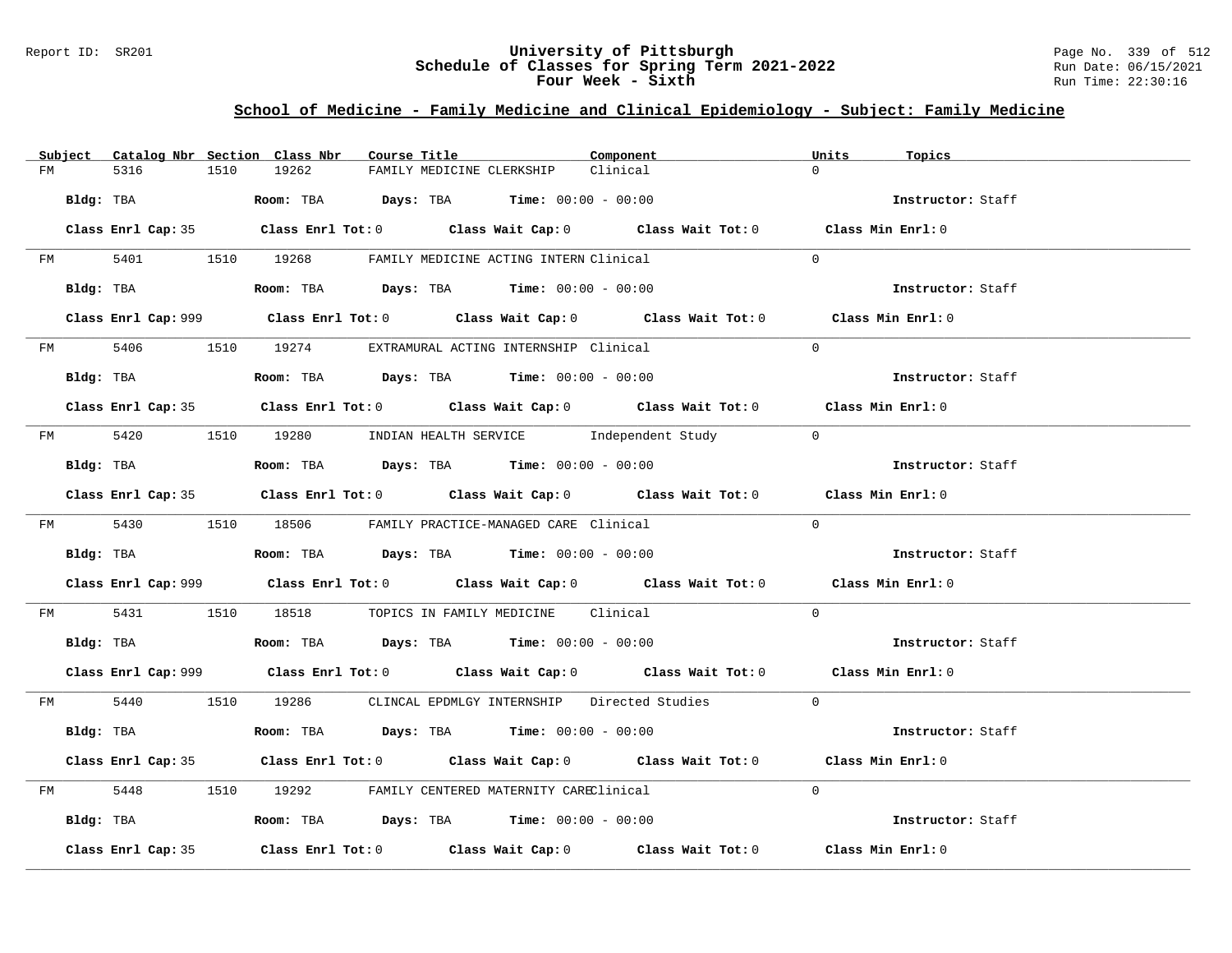| FM | 5450 |  | 1510 19304                                                                                      |  | COMMUNITY FAMILY MEDICINE Clinical |                                                                                            |            | $\overline{0}$                                                                              |  |
|----|------|--|-------------------------------------------------------------------------------------------------|--|------------------------------------|--------------------------------------------------------------------------------------------|------------|---------------------------------------------------------------------------------------------|--|
|    |      |  | Bldg: TBA                   Room: TBA         Days: TBA         Time: $00:00 - 00:00$           |  |                                    |                                                                                            |            | Instructor: Staff                                                                           |  |
|    |      |  |                                                                                                 |  |                                    |                                                                                            |            | Class Enrl Cap: 999 Class Enrl Tot: 0 Class Wait Cap: 0 Class Wait Tot: 0 Class Min Enrl: 0 |  |
|    |      |  |                                                                                                 |  |                                    | FM 5451 1510 18530 RURAL FAMILY MEDICINE Clinical 0                                        |            |                                                                                             |  |
|    |      |  | Bldg: TBA                   Room: TBA         Days: TBA         Time: $00:00 - 00:00$           |  |                                    |                                                                                            |            | Instructor: Staff                                                                           |  |
|    |      |  |                                                                                                 |  |                                    |                                                                                            |            | Class Enrl Cap: 999 Class Enrl Tot: 0 Class Wait Cap: 0 Class Wait Tot: 0 Class Min Enrl: 0 |  |
|    |      |  | FM 5455 1510 19316 PRIMARY CARE SPORTS MEDICINE Clinical                                        |  |                                    |                                                                                            |            | $\Omega$                                                                                    |  |
|    |      |  | Bldg: TBA                    Room: TBA         Days: TBA        Time: $00:00 - 00:00$           |  |                                    |                                                                                            |            | Instructor: Staff                                                                           |  |
|    |      |  |                                                                                                 |  |                                    |                                                                                            |            | Class Enrl Cap: 999 Class Enrl Tot: 0 Class Wait Cap: 0 Class Wait Tot: 0 Class Min Enrl: 0 |  |
|    |      |  | FM 5460 1510 19322 FAMILY PRACTICE Clinical                                                     |  |                                    |                                                                                            |            | $\Omega$                                                                                    |  |
|    |      |  | Bldg: TBA<br>Room: TBA<br>Days: TBA<br>Time: $00:00 - 00:00$                                    |  |                                    |                                                                                            |            | Instructor: Staff                                                                           |  |
|    |      |  |                                                                                                 |  |                                    |                                                                                            |            | Class Enrl Cap: 999 Class Enrl Tot: 0 Class Wait Cap: 0 Class Wait Tot: 0 Class Min Enrl: 0 |  |
|    |      |  | FM 5461 1510 19334 EXTRAMURAL FAMILY PRACTICE Clinical                                          |  |                                    |                                                                                            | $\bigcirc$ |                                                                                             |  |
|    |      |  | Bldg: TBA                           Room: TBA          Days: TBA          Time: $00:00 - 00:00$ |  |                                    |                                                                                            |            | Instructor: Staff                                                                           |  |
|    |      |  |                                                                                                 |  |                                    |                                                                                            |            |                                                                                             |  |
|    |      |  |                                                                                                 |  |                                    |                                                                                            |            | Class Enrl Cap: 35 Class Enrl Tot: 0 Class Wait Cap: 0 Class Wait Tot: 0 Class Min Enrl: 0  |  |
|    |      |  | FM 5462 1060 24355 COMBINED FAMILY MED & PSYCT Clinical                                         |  |                                    |                                                                                            |            | $\overline{0}$                                                                              |  |
|    |      |  | Bldg: TO BE ARRANGED ROOM: TBA Days: TBA Time: 00:00 - 00:00                                    |  |                                    |                                                                                            |            | <b>Instructor:</b> Staff                                                                    |  |
|    |      |  |                                                                                                 |  |                                    |                                                                                            |            | Class Enrl Cap: 35 Class Enrl Tot: 0 Class Wait Cap: 0 Class Wait Tot: 0 Class Min Enrl: 0  |  |
|    |      |  | FM 5465 1510 19340 INTEGRATIVE MEDICINE Clinical                                                |  |                                    |                                                                                            |            | $\Omega$                                                                                    |  |
|    |      |  | Bldg: TBA                    Room: TBA         Days: TBA         Time: $00:00 - 00:00$          |  |                                    |                                                                                            |            | Instructor: Staff                                                                           |  |
|    |      |  |                                                                                                 |  |                                    | Class Enrl Cap: 35 Class Enrl Tot: 0 Class Wait Cap: 0 Class Wait Tot: 0 Class Min Enrl: 0 |            |                                                                                             |  |
|    |      |  | FM 5470 1510 19352 PRACTICE-BASED PHARMACOTHERAPYClinical                                       |  |                                    |                                                                                            |            | $\Omega$                                                                                    |  |
|    |      |  | Bldg: TBA                   Room: TBA         Days: TBA         Time: 00:00 - 00:00             |  |                                    |                                                                                            |            | Instructor: Staff                                                                           |  |
|    |      |  |                                                                                                 |  |                                    |                                                                                            |            | Class Enrl Cap: 999 Class Enrl Tot: 0 Class Wait Cap: 0 Class Wait Tot: 0 Class Min Enrl: 0 |  |
|    |      |  | FM 5485 1510 19358 CULTURAL COMPETENCY Clinical                                                 |  |                                    |                                                                                            |            | $\Omega$                                                                                    |  |
|    |      |  | Bldg: TBA                    Room: TBA         Days: TBA         Time: $00:00 - 00:00$          |  |                                    |                                                                                            |            | Instructor: Staff                                                                           |  |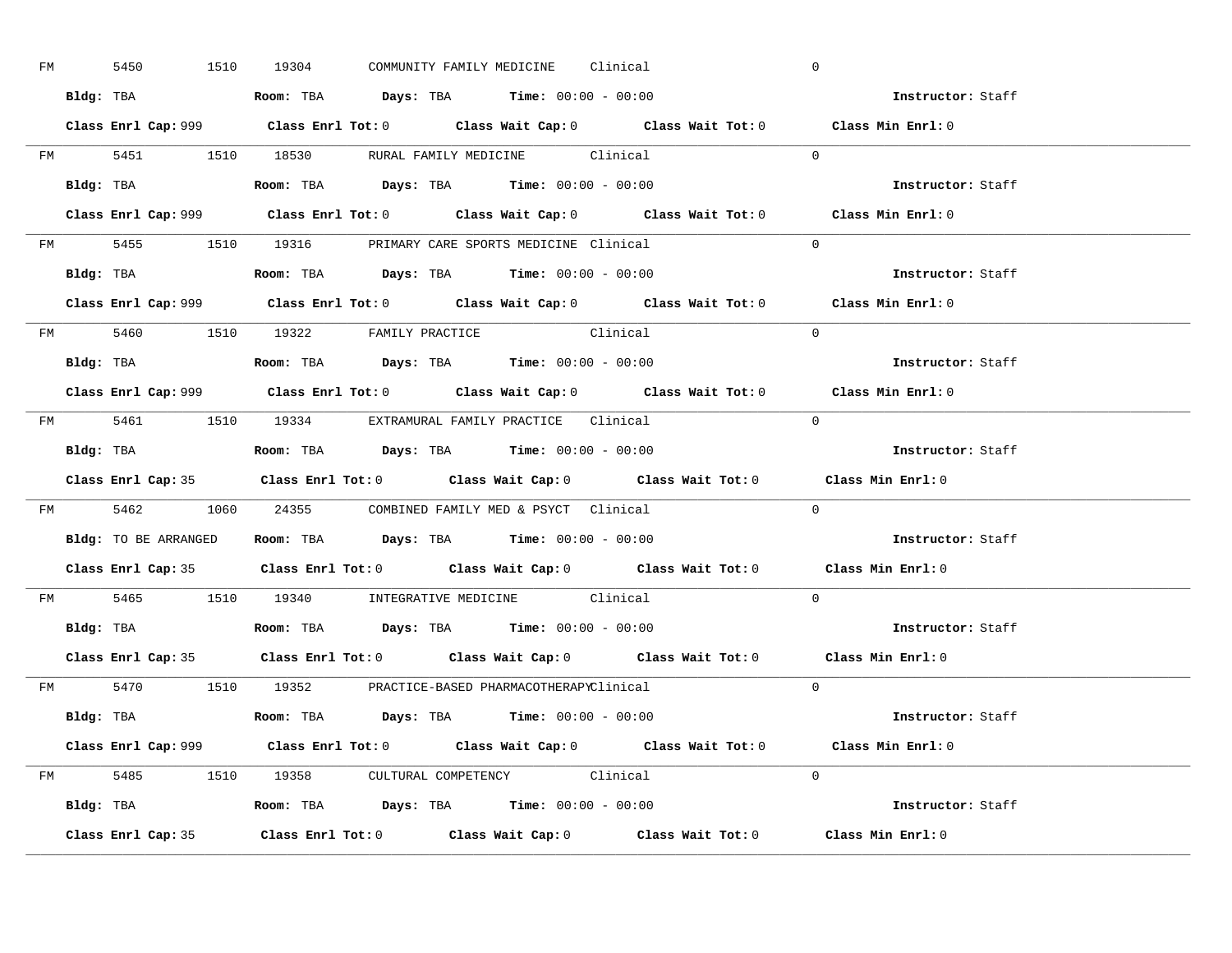### Report ID: SR201 **University of Pittsburgh** Page No. 341 of 512 **Schedule of Classes for Spring Term 2021-2022** Run Date: 06/15/2021 **Four Week - Sixth** Run Time: 22:30:16

# **School of Medicine - Family Medicine and Clinical Epidemiology - Subject: Family Medicine**

|    | Subject   |                      |      | Catalog Nbr Section Class Nbr | Course Title |                                                                                     | Component                                                                                  | Units    | Topics            |  |
|----|-----------|----------------------|------|-------------------------------|--------------|-------------------------------------------------------------------------------------|--------------------------------------------------------------------------------------------|----------|-------------------|--|
| FM |           | 5500                 | 1510 | 19364                         |              | INTERNATIONAL FAMILY MEDICINE Clinical                                              |                                                                                            | $\Omega$ |                   |  |
|    | Bldg: TBA |                      |      |                               |              | Room: TBA $Days: TBA$ Time: $00:00 - 00:00$                                         |                                                                                            |          | Instructor: Staff |  |
|    |           |                      |      |                               |              |                                                                                     | Class Enrl Cap: 35 Class Enrl Tot: 0 Class Wait Cap: 0 Class Wait Tot: 0 Class Min Enrl: 0 |          |                   |  |
| FM |           |                      |      |                               |              | 5505 1510 19370 FAMILY MEDICINE IN HONDURAS Clinical                                |                                                                                            | $\Omega$ |                   |  |
|    |           | Bldg: TBA            |      |                               |              | Room: TBA $\rule{1em}{0.15mm}$ Days: TBA Time: $00:00 - 00:00$                      |                                                                                            |          | Instructor: Staff |  |
|    |           |                      |      |                               |              |                                                                                     | Class Enrl Cap: 35 Class Enrl Tot: 0 Class Wait Cap: 0 Class Wait Tot: 0 Class Min Enrl: 0 |          |                   |  |
|    |           | FM 5650              |      |                               |              |                                                                                     | 2000 23385 INDIVIDUALIZED CLINICAL COURSEDirected Studies                                  | $\Omega$ |                   |  |
|    |           | Bldg: TO BE ARRANGED |      |                               |              | Room: TBA $Days:$ TBA $Time: 00:00 - 00:00$                                         |                                                                                            |          | Instructor: Staff |  |
|    |           |                      |      |                               |              |                                                                                     | Class Enrl Cap: 35 Class Enrl Tot: 0 Class Wait Cap: 0 Class Wait Tot: 0 Class Min Enrl: 0 |          |                   |  |
|    |           |                      |      |                               |              |                                                                                     | FM 5812 1510 18536 COMMUNTY-BASED PBLC HLTH POLCYIndependent Study 0                       |          |                   |  |
|    |           | Bldg: TBA            |      |                               |              | Room: TBA $Days:$ TBA $Time: 00:00 - 00:00$                                         |                                                                                            |          | Instructor: Staff |  |
|    |           |                      |      |                               |              |                                                                                     | Class Enrl Cap: 35 Class Enrl Tot: 0 Class Wait Cap: 0 Class Wait Tot: 0 Class Min Enrl: 0 |          |                   |  |
|    |           | FM 5815 1510 19382   |      |                               |              | BIOETHICS CONFR AND READINGS Seminar                                                |                                                                                            | $\Omega$ |                   |  |
|    |           | Bldg: TBA            |      |                               |              | Room: TBA $Days:$ TBA $Time: 00:00 - 00:00$                                         |                                                                                            |          | Instructor: Staff |  |
|    |           |                      |      |                               |              |                                                                                     | Class Enrl Cap: 35 Class Enrl Tot: 0 Class Wait Cap: 0 Class Wait Tot: 0 Class Min Enrl: 0 |          |                   |  |
| FM |           | 5840                 |      |                               |              |                                                                                     | 2000 23392 RESEARCH IN FAMILY MEDICINE Directed Studies                                    | $\Omega$ |                   |  |
|    |           | Bldg: TO BE ARRANGED |      |                               |              | Room: TBA $Days:$ TBA $Time: 00:00 - 00:00$                                         |                                                                                            |          | Instructor: Staff |  |
|    |           |                      |      |                               |              |                                                                                     | Class Enrl Cap: 35 Class Enrl Tot: 0 Class Wait Cap: 0 Class Wait Tot: 0 Class Min Enrl: 0 |          |                   |  |
|    |           |                      |      |                               |              |                                                                                     | FM 5899 2000 23399 INDEPENDENT STUDY FAMILY MED Independent Study 0                        |          |                   |  |
|    |           | Bldg: TO BE ARRANGED |      |                               |              | Room: TBA $Days:$ TBA $Time: 00:00 - 00:00$                                         |                                                                                            |          | Instructor: Staff |  |
|    |           |                      |      |                               |              |                                                                                     | Class Enrl Cap: 35 Class Enrl Tot: 0 Class Wait Cap: 0 Class Wait Tot: 0 Class Min Enrl: 0 |          |                   |  |
| FM |           |                      |      |                               |              |                                                                                     | 5900 1510 19388 FAMILY MED INDEPENDENT STUDY Directed Studies                              | $\Omega$ |                   |  |
|    |           |                      |      |                               |              | Bldg: TBA                   Room: TBA        Days: TBA        Time: $00:00 - 00:00$ |                                                                                            |          | Instructor: Staff |  |
|    |           | Class Enrl Cap: 35   |      |                               |              |                                                                                     | Class Enrl Tot: $0$ Class Wait Cap: $0$ Class Wait Tot: $0$ Class Min Enrl: $0$            |          |                   |  |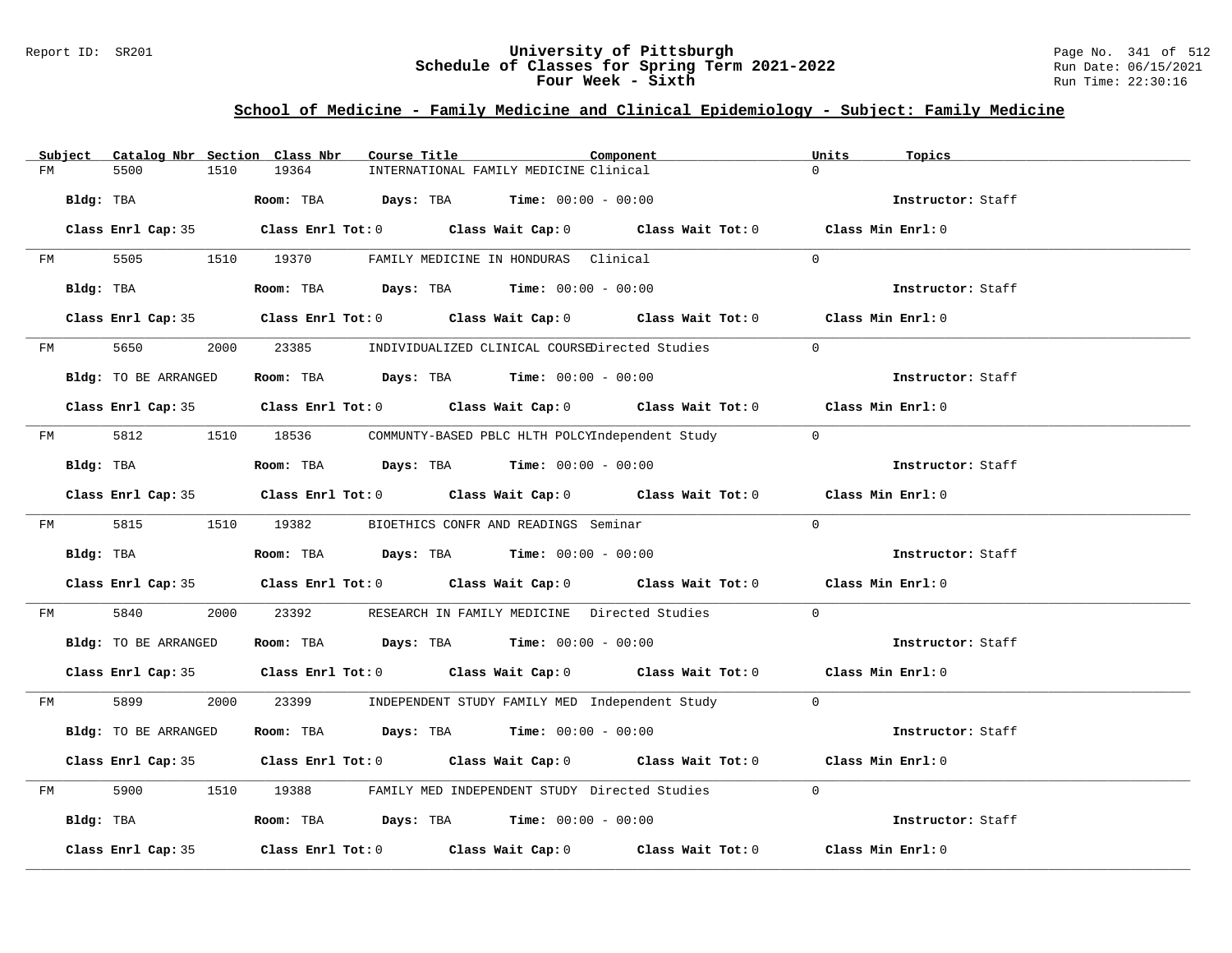| FM | 5910               | 1510 | 19400             | LEADERSHIP/MGMT/ADMINISTRATIONPracticum |                              |                   |                   |  |
|----|--------------------|------|-------------------|-----------------------------------------|------------------------------|-------------------|-------------------|--|
|    | Bldg: TBA          |      | Room: TBA         | Days: TBA                               | <b>Time:</b> $00:00 - 00:00$ |                   | Instructor: Staff |  |
|    | Class Enrl Cap: 35 |      | Class Enrl Tot: 0 |                                         | Class Wait Cap: 0            | Class Wait Tot: 0 | Class Min Enrl: 0 |  |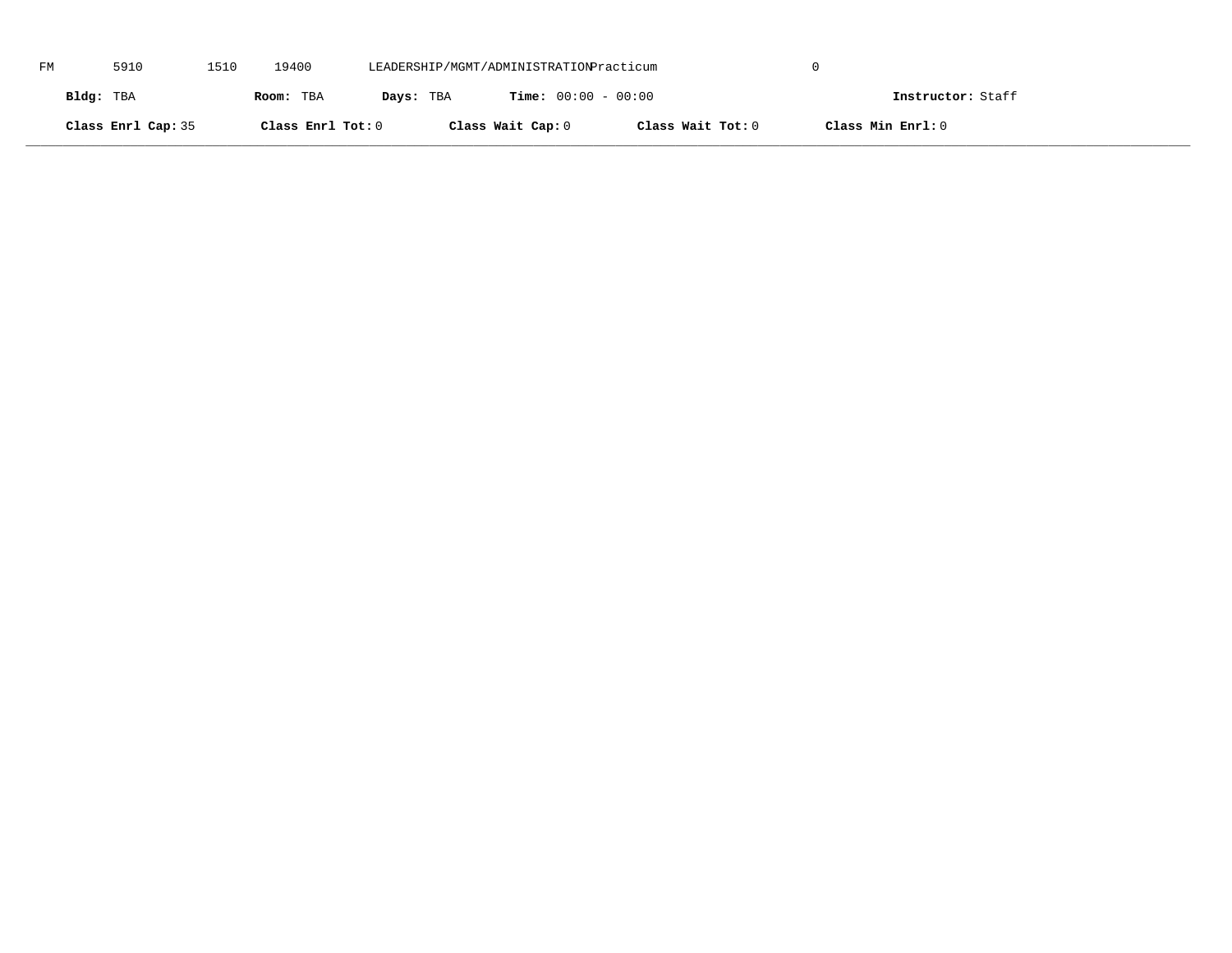### Report ID: SR201 **University of Pittsburgh** Page No. 343 of 512 **Schedule of Classes for Spring Term 2021-2022** Run Date: 06/15/2021 **Four Week - Sixth** Run Time: 22:30:16

# **School of Medicine - Family Medicine and Clinical Epidemiology - Subject: Medical Elective**

| Subject |                     |      | Catalog Nbr Section Class Nbr | Course Title |                                                                                               | Component                                                                                   | Units          | Topics            |
|---------|---------------------|------|-------------------------------|--------------|-----------------------------------------------------------------------------------------------|---------------------------------------------------------------------------------------------|----------------|-------------------|
| MSELCT  | 5300                | 1510 | 19856                         |              | BOARD STUDY ELECTIVE                                                                          | Independent Study                                                                           | $\Omega$       |                   |
|         |                     |      |                               |              | Bldg: TBA                    Room: TBA         Days: TBA        Time: $00:00 - 00:00$         |                                                                                             |                | Instructor: Staff |
|         |                     |      |                               |              |                                                                                               | Class Enrl Cap: 35 Class Enrl Tot: 0 Class Wait Cap: 0 Class Wait Tot: 0 Class Min Enrl: 0  |                |                   |
|         |                     |      |                               |              |                                                                                               | MSELCT 5301 1510 19862 SPECIAL STUDIES Directed Studies                                     | $\Omega$       |                   |
|         |                     |      |                               |              | Bldg: TBA                   Room: TBA        Days: TBA         Time: 00:00 - 00:00            |                                                                                             |                | Instructor: Staff |
|         |                     |      |                               |              |                                                                                               | Class Enrl Cap: 35 Class Enrl Tot: 0 Class Wait Cap: 0 Class Wait Tot: 0 Class Min Enrl: 0  |                |                   |
|         |                     |      |                               |              |                                                                                               | MSELCT 5310 1510 19871 MENTORED PROJECT INTERIM GRADEDirected Studies                       | $\Omega$       |                   |
|         |                     |      |                               |              | Bldg: TBA                   Room: TBA         Days: TBA        Time: $00:00 - 00:00$          |                                                                                             |                | Instructor: Staff |
|         |                     |      |                               |              |                                                                                               | Class Enrl Cap: 200 Class Enrl Tot: 0 Class Wait Cap: 0 Class Wait Tot: 0 Class Min Enrl: 0 |                |                   |
|         |                     |      |                               |              |                                                                                               | MSELCT 5315 1510 19877 MENTORED PROJECT INTERIM GRADEDirected Studies                       | $\overline{0}$ |                   |
|         |                     |      |                               |              | Bldg: TBA                    Room: TBA          Days: TBA         Time: $00:00 - 00:00$       |                                                                                             |                | Instructor: Staff |
|         |                     |      |                               |              |                                                                                               | Class Enrl Cap: 200 Class Enrl Tot: 0 Class Wait Cap: 0 Class Wait Tot: 0 Class Min Enrl: 0 |                |                   |
|         |                     |      |                               |              |                                                                                               | MSELCT 5400 1510 19889 BOARD STUDY ELECTIVE Independent Study 0                             |                |                   |
|         |                     |      |                               |              | Bldg: TBA                    Room: TBA         Days: TBA         Time: 00:00 - 00:00          |                                                                                             |                | Instructor: Staff |
|         |                     |      |                               |              |                                                                                               | Class Enrl Cap: 35 Class Enrl Tot: 0 Class Wait Cap: 0 Class Wait Tot: 0 Class Min Enrl: 0  |                |                   |
|         |                     |      |                               |              |                                                                                               | MSELCT 5401 1510 19901 SPECIAL STUDIES Directed Studies                                     | $\Omega$       |                   |
|         |                     |      |                               |              | Bldg: TO BE ARRANGED ROOM: TBA Days: TBA Time: 00:00 - 00:00                                  |                                                                                             |                | Instructor: Staff |
|         |                     |      |                               |              |                                                                                               | Class Enrl Cap: 200 Class Enrl Tot: 0 Class Wait Cap: 0 Class Wait Tot: 0 Class Min Enrl: 0 |                |                   |
|         |                     |      |                               |              |                                                                                               | MSELCT 5405 1510 19913 MASTER'S THESIS PREPARATION Independent Study 0                      |                |                   |
|         |                     |      |                               |              | Bldg: TBA                        Room: TBA           Days: TBA          Time: $00:00 - 00:00$ |                                                                                             |                | Instructor: Staff |
|         |                     |      |                               |              |                                                                                               | Class Enrl Cap: 35 Class Enrl Tot: 0 Class Wait Cap: 0 Class Wait Tot: 0 Class Min Enrl: 0  |                |                   |
|         |                     |      |                               |              |                                                                                               | MSELCT 5410 1510 19925 MENTORED PROJECT INTERIM GRADEDirected Studies                       | $\Omega$       |                   |
|         |                     |      |                               |              | Bldg: TBA                   Room: TBA        Days: TBA        Time: 00:00 - 00:00             |                                                                                             |                | Instructor: Staff |
|         | Class Enrl Cap: 200 |      |                               |              |                                                                                               | Class Enrl Tot: $0$ Class Wait Cap: $0$ Class Wait Tot: $0$                                 |                | Class Min Enrl: 0 |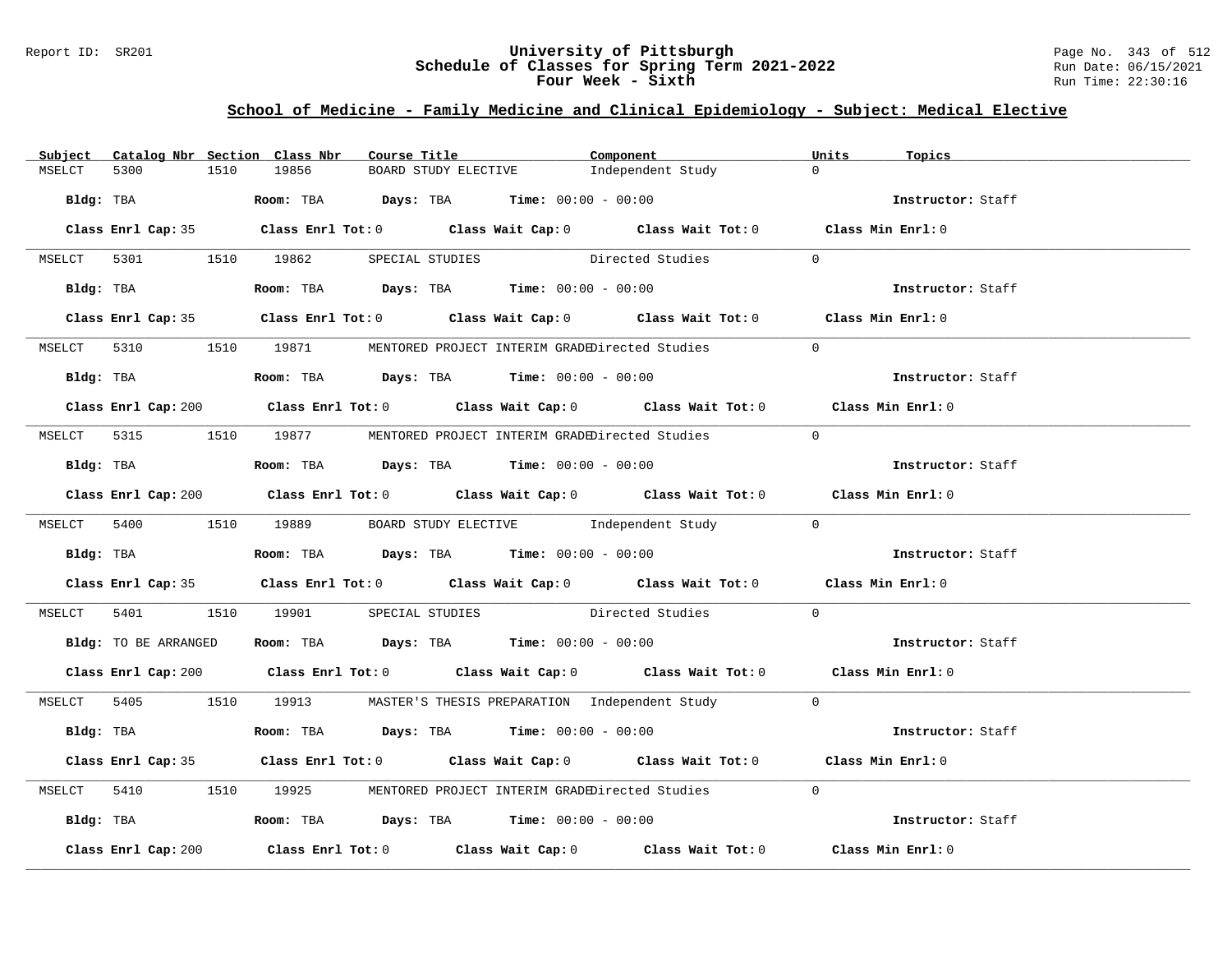| 1510<br>MSELCT<br>5450 | GET READY FOR RESIDENCY<br>19931<br>Practicum                                               | $\overline{0}$    |
|------------------------|---------------------------------------------------------------------------------------------|-------------------|
|                        | Bldg: TBA                   Room: TBA         Days: TBA         Time: 00:00 - 00:00         | Instructor: Staff |
|                        | Class Enrl Cap: 200 Class Enrl Tot: 0 Class Wait Cap: 0 Class Wait Tot: 0 Class Min Enrl: 0 |                   |
|                        | MSELCT 5455 1510 18656 LITERATURE AND MEDICINE Independent Study 0                          |                   |
|                        | Bldg: TBA                   Room: TBA         Days: TBA         Time: 00:00 - 00:00         | Instructor: Staff |
|                        | Class Enrl Cap: 35 Class Enrl Tot: 0 Class Wait Cap: 0 Class Wait Tot: 0 Class Min Enrl: 0  |                   |
|                        | MSELCT 5495 1510 19943 ORAL & MAXILLOFACIAL MEDICINE Clinical                               | $\Omega$          |
|                        | Bldg: TBA                    Room: TBA         Days: TBA        Time: $00:00 - 00:00$       | Instructor: Staff |
|                        | Class Enrl Cap: 35 Class Enrl Tot: 0 Class Wait Cap: 0 Class Wait Tot: 0 Class Min Enrl: 0  |                   |
|                        | MSELCT 5500 1510 19955 INTERNATIONAL MEDICINE Clinical                                      | $\Omega$          |
|                        | Bldg: TBA                    Room: TBA         Days: TBA         Time: $00:00 - 00:00$      | Instructor: Staff |
|                        | Class Enrl Cap: 35 Class Enrl Tot: 0 Class Wait Cap: 0 Class Wait Tot: 0 Class Min Enrl: 0  |                   |
|                        | MSELCT 5700 1060 24625 CHNGNG SCIENCE CHNGNG SOCIETY Lecture                                | $\bigcirc$        |
|                        | Bldg: TO BE ARRANGED Room: TBA Days: TBA Time: 00:00 - 00:00                                | Instructor: Staff |
|                        |                                                                                             |                   |
|                        | Class Enrl Cap: 35 Class Enrl Tot: 0 Class Wait Cap: 0 Class Wait Tot: 0 Class Min Enrl: 0  |                   |
|                        | MSELCT 5720 1510 19961 SCHOLARLY PROJECT ELECTIVE Independent Study 0                       |                   |
|                        | Bldg: TO BE ARRANGED ROOM: TBA Days: TBA Time: 00:00 - 00:00                                | Instructor: Staff |
|                        | Class Enrl Cap: 200 Class Enrl Tot: 0 Class Wait Cap: 0 Class Wait Tot: 0 Class Min Enrl: 0 |                   |
|                        | MSELCT 5720 1815 31042 SCHOLARLY PROJECT ELECTIVE Independent Study 0                       |                   |
|                        | Bldg: TO BE ARRANGED Room: TBA Days: TBA Time: 00:00 - 00:00                                | Instructor: Staff |
|                        | Class Enrl Cap: 999 Class Enrl Tot: 0 Class Wait Cap: 0 Class Wait Tot: 0 Class Min Enrl: 0 |                   |
|                        | MSELCT 5730 1510 19973 MENTORED PROJECT COMPLETION Independent Study 0                      |                   |
|                        | Bldg: TBA                    Room: TBA         Days: TBA         Time: 00:00 - 00:00        | Instructor: Staff |
|                        | Class Enrl Cap: 200 Class Enrl Tot: 0 Class Wait Cap: 0 Class Wait Tot: 0                   | Class Min Enrl: 0 |
|                        | MSELCT 5745 1510 19979 REMEDIATE MENTORED PROJECT Workshop                                  | $\Omega$          |
|                        | Bldg: TBA                   Room: TBA         Days: TBA        Time: 00:00 - 00:00          | Instructor: Staff |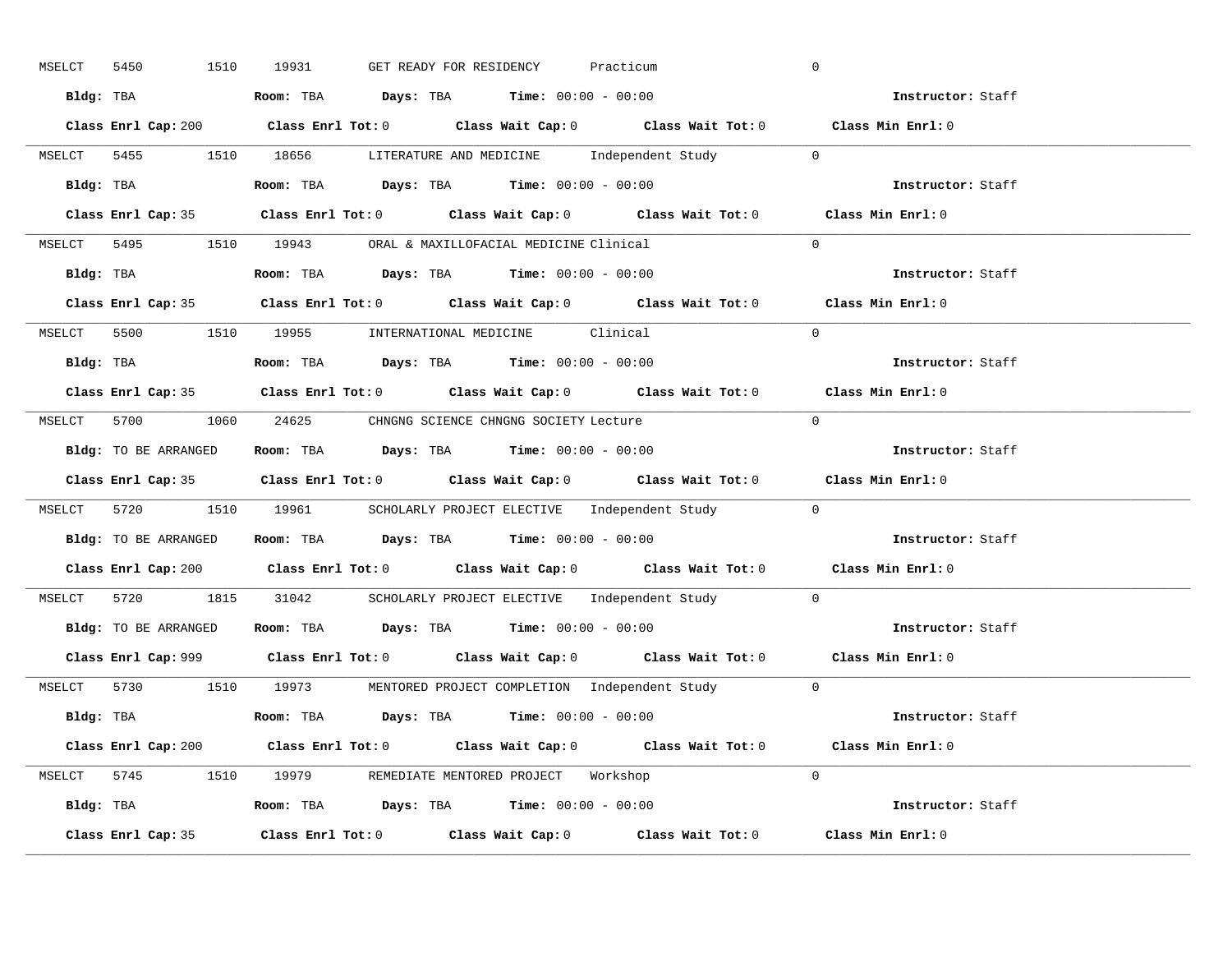### Report ID: SR201 **University of Pittsburgh** Page No. 345 of 512 **Schedule of Classes for Spring Term 2021-2022** Run Date: 06/15/2021 **Four Week - Sixth** Run Time: 22:30:16

# **School of Medicine - Family Medicine and Clinical Epidemiology - Subject: Medical Elective**

|        |                      |      | Subject Catalog Nbr Section Class Nbr                                                       | Course Title |                     | Component                                                                                          | Units          | Topics            |
|--------|----------------------|------|---------------------------------------------------------------------------------------------|--------------|---------------------|----------------------------------------------------------------------------------------------------|----------------|-------------------|
| MSELCT | 5765                 | 1500 | 30812                                                                                       |              | PRE CLERKSHIP MONTH | Lecture                                                                                            | $\cap$         |                   |
|        | Bldg: TO BE ARRANGED |      | Room: TBA $Days:$ TBA $Time: 00:00 - 00:00$                                                 |              |                     |                                                                                                    |                | Instructor: Staff |
|        |                      |      |                                                                                             |              |                     | Class Enrl Cap: 35 Class Enrl Tot: 0 Class Wait Cap: 0 Class Wait Tot: 0 Class Min Enrl: 0         |                |                   |
|        |                      |      | MSELCT 5805 1510 19991 INTERPROFESSIONAL HEALTH CARE Clinical                               |              |                     |                                                                                                    | $\Omega$       |                   |
|        | Bldg: TBA            |      | <b>Room:</b> TBA $Days: TBA$ <b>Time:</b> $00:00 - 00:00$                                   |              |                     |                                                                                                    |                | Instructor: Staff |
|        |                      |      |                                                                                             |              |                     | Class Enrl Cap: 35 Class Enrl Tot: 0 Class Wait Cap: 0 Class Wait Tot: 0 Class Min Enrl: 0         |                |                   |
|        |                      |      | MSELCT 5808 1510 19997 NURSING HOME HEALTH CARE TEAMSClinical                               |              |                     |                                                                                                    | $\Omega$       |                   |
|        |                      |      | Bldg: TBA                    Room: TBA         Days: TBA         Time: 00:00 - 00:00        |              |                     |                                                                                                    |                | Instructor: Staff |
|        |                      |      |                                                                                             |              |                     | Class Enrl Cap: 35 Class Enrl Tot: 0 Class Wait Cap: 0 Class Wait Tot: 0 Class Min Enrl: 0         |                |                   |
|        |                      |      |                                                                                             |              |                     | MSELCT 5850 1510 18668 PEPTIDE HORMONE RECEPTORS Directed Studies                                  | $\overline{0}$ |                   |
|        |                      |      | Bldg: TBA                         Room: TBA          Days: TBA          Time: 00:00 - 00:00 |              |                     |                                                                                                    |                | Instructor: Staff |
|        |                      |      |                                                                                             |              |                     | Class Enrl Cap: 999 Class Enrl Tot: 0 Class Wait Cap: 0 Class Wait Tot: 0 Class Min Enrl: 0        |                |                   |
|        |                      |      | MSELCT 5851 1510 20009 RESUSCITOLOGY                                                        |              |                     | Directed Studies 0                                                                                 |                |                   |
|        |                      |      | Bldg: TBA                    Room: TBA         Days: TBA         Time: 00:00 - 00:00        |              |                     |                                                                                                    |                | Instructor: Staff |
|        |                      |      |                                                                                             |              |                     | Class Enrl Cap: 35 Class Enrl Tot: 0 Class Wait Cap: 0 Class Wait Tot: 0 Class Min Enrl: 0         |                |                   |
|        |                      |      |                                                                                             |              |                     | MSELCT 5853 1520 20033 HEALTH POLICY 1ndependent Study 0                                           |                |                   |
|        |                      |      | Bldg: TBA                         Room: TBA          Days: TBA          Time: 00:00 - 00:00 |              |                     |                                                                                                    |                | Instructor: Staff |
|        |                      |      |                                                                                             |              |                     | Class Enrl Cap: 35 Class Enrl Tot: 0 Class Wait Cap: 0 Class Wait Tot: 0 Class Min Enrl: 0         |                |                   |
|        |                      |      | MSELCT 5854 1510 20057 ETHICS IN CLINICAL PRACTICE Workshop                                 |              |                     |                                                                                                    | $\Omega$       |                   |
|        |                      |      | Bldg: TBA                    Room: TBA         Days: TBA         Time: 00:00 - 00:00        |              |                     |                                                                                                    |                | Instructor: Staff |
|        |                      |      |                                                                                             |              |                     | Class Enrl Cap: 35 Class Enrl Tot: 0 Class Wait Cap: 0 Class Wait Tot: 0 Class Min Enrl: 0         |                |                   |
|        |                      |      |                                                                                             |              |                     | MSELCT 5855 1510 20069 CLINICAL GENETICS Independent Study 0                                       |                |                   |
|        |                      |      | Bldg: TBA                    Room: TBA         Days: TBA         Time: 00:00 - 00:00        |              |                     |                                                                                                    |                | Instructor: Staff |
|        | Class Enrl Cap: 35   |      |                                                                                             |              |                     | Class Enrl Tot: 0 $\qquad$ Class Wait Cap: 0 $\qquad$ Class Wait Tot: 0 $\qquad$ Class Min Enrl: 0 |                |                   |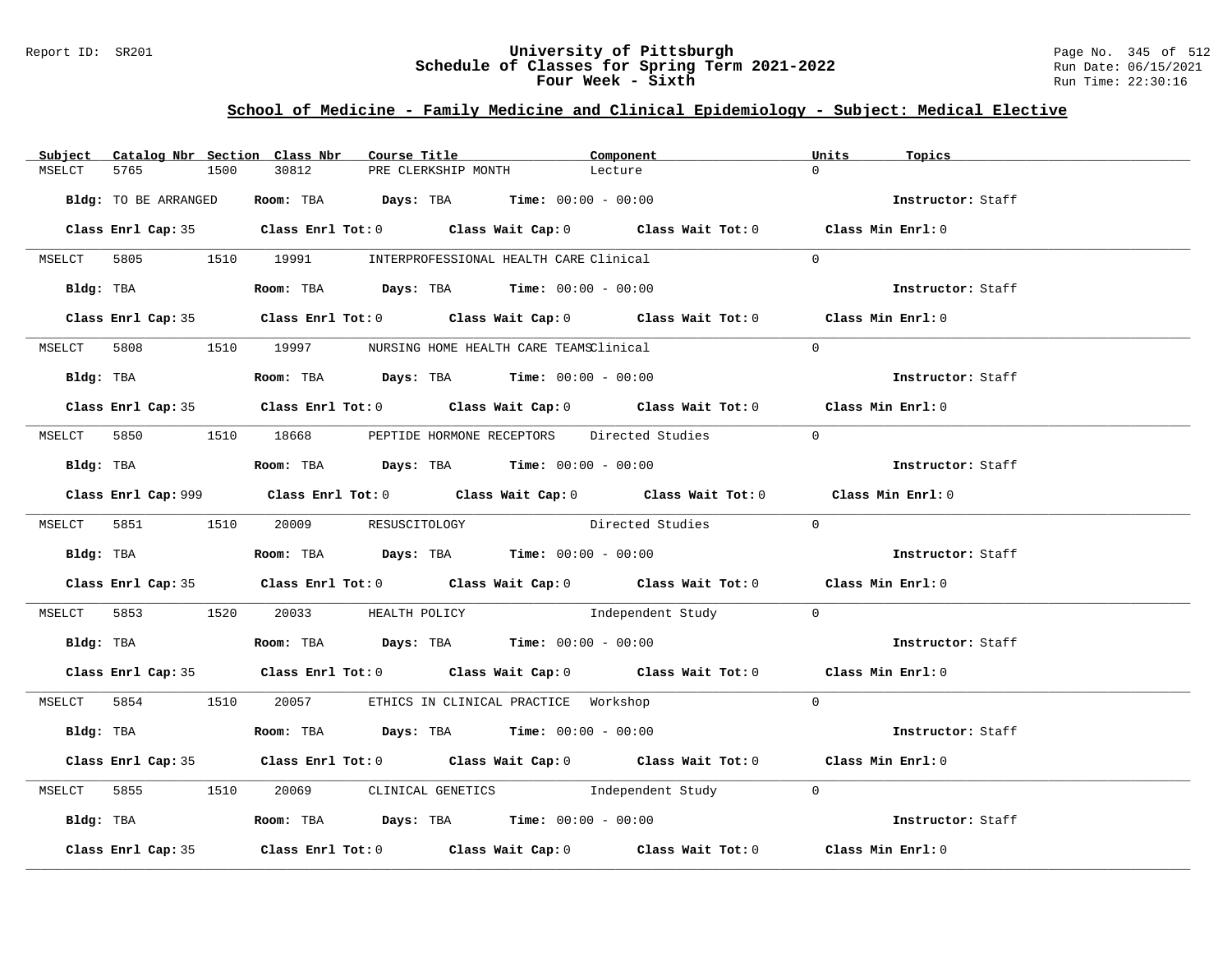| MSELCT 5856        | 1510 18674<br>MILITARY SCHOLARSHIP ELECTIVE Directed Studies                                | $\overline{0}$    |
|--------------------|---------------------------------------------------------------------------------------------|-------------------|
|                    | Bldg: TBA                   Room: TBA         Days: TBA        Time: $00:00 - 00:00$        | Instructor: Staff |
|                    | Class Enrl Cap: 35 Class Enrl Tot: 0 Class Wait Cap: 0 Class Wait Tot: 0 Class Min Enrl: 0  |                   |
|                    | MSELCT 5857 1510 18680 EVIDENCE-BASED MEDICINE Clinical                                     | $\Omega$          |
|                    |                                                                                             | Instructor: Staff |
|                    | Class Enrl Cap: 999 Class Enrl Tot: 0 Class Wait Cap: 0 Class Wait Tot: 0                   | Class Min Enrl: 0 |
|                    | MSELCT 5858 1510 20075 PUBLIC HEALTH FIELD PRACTICUM Practicum                              | $\Omega$          |
|                    | Bldg: TBA                    Room: TBA        Days: TBA        Time: 00:00 - 00:00          | Instructor: Staff |
|                    | Class Enrl Cap: 200 Class Enrl Tot: 0 Class Wait Cap: 0 Class Wait Tot: 0 Class Min Enrl: 0 |                   |
|                    | MSELCT 5860 1510 18686 EDUCATIONAL TECHNOLOGY Directed Studies                              | $\Omega$          |
|                    | Bldg: TBA                    Room: TBA         Days: TBA         Time: 00:00 - 00:00        | Instructor: Staff |
|                    | Class Enrl Cap: 35 Class Enrl Tot: 0 Class Wait Cap: 0 Class Wait Tot: 0 Class Min Enrl: 0  |                   |
|                    | MSELCT 5890 1510 20087 EXTRAMURAL RESEARCH Independent Study 0                              |                   |
|                    | Bldg: TBA                    Room: TBA         Days: TBA         Time: 00:00 - 00:00        | Instructor: Staff |
|                    | Class Enrl Cap: 35 Class Enrl Tot: 0 Class Wait Cap: 0 Class Wait Tot: 0 Class Min Enrl: 0  |                   |
|                    | MSELCT 5895 1510 20093 INTERNATIONAL RESEARCH Independent Study 0                           |                   |
| Bldg: TBA          | <b>Room:</b> TBA $Days:$ TBA $Time: 00:00 - 00:00$                                          | Instructor: Staff |
|                    | Class Enrl Cap: 35 Class Enrl Tot: 0 Class Wait Cap: 0 Class Wait Tot: 0 Class Min Enrl: 0  |                   |
|                    | MSELCT 5900 1510 18698 BASIC SCIENCE OF CARE Lecture                                        | 2                 |
|                    | Bldg: TBA                   Room: TBA         Days: TBA         Time: $00:00 - 00:00$       | Instructor: Staff |
|                    | Class Enrl Cap: 35 Class Enrl Tot: 0 Class Wait Cap: 0 Class Wait Tot: 0 Class Min Enrl: 0  |                   |
|                    | MSELCT 5901 1510 18704 HEALTH CARE DELIVERY PROBLEMS Lecture                                | $\overline{1}$    |
|                    | Bldg: TBA                       Room: TBA          Days: TBA          Time: $00:00 - 00:00$ | Instructor: Staff |
|                    | Class Enrl Cap: 35 Class Enrl Tot: 0 Class Wait Cap: 0 Class Wait Tot: 0 Class Min Enrl: 0  |                   |
|                    | MSELCT 5910 1510 20105 AREA OF CONCENTRATION Independent Study 0                            |                   |
|                    | Bldg: TBA <b>Room:</b> TBA <b>Days:</b> TBA <b>Time:</b> $00:00 - 00:00$                    | Instructor: Staff |
| Class Enrl Cap: 35 | Class Enrl Tot: $0$ Class Wait Cap: $0$ Class Wait Tot: $0$ Class Min Enrl: $0$             |                   |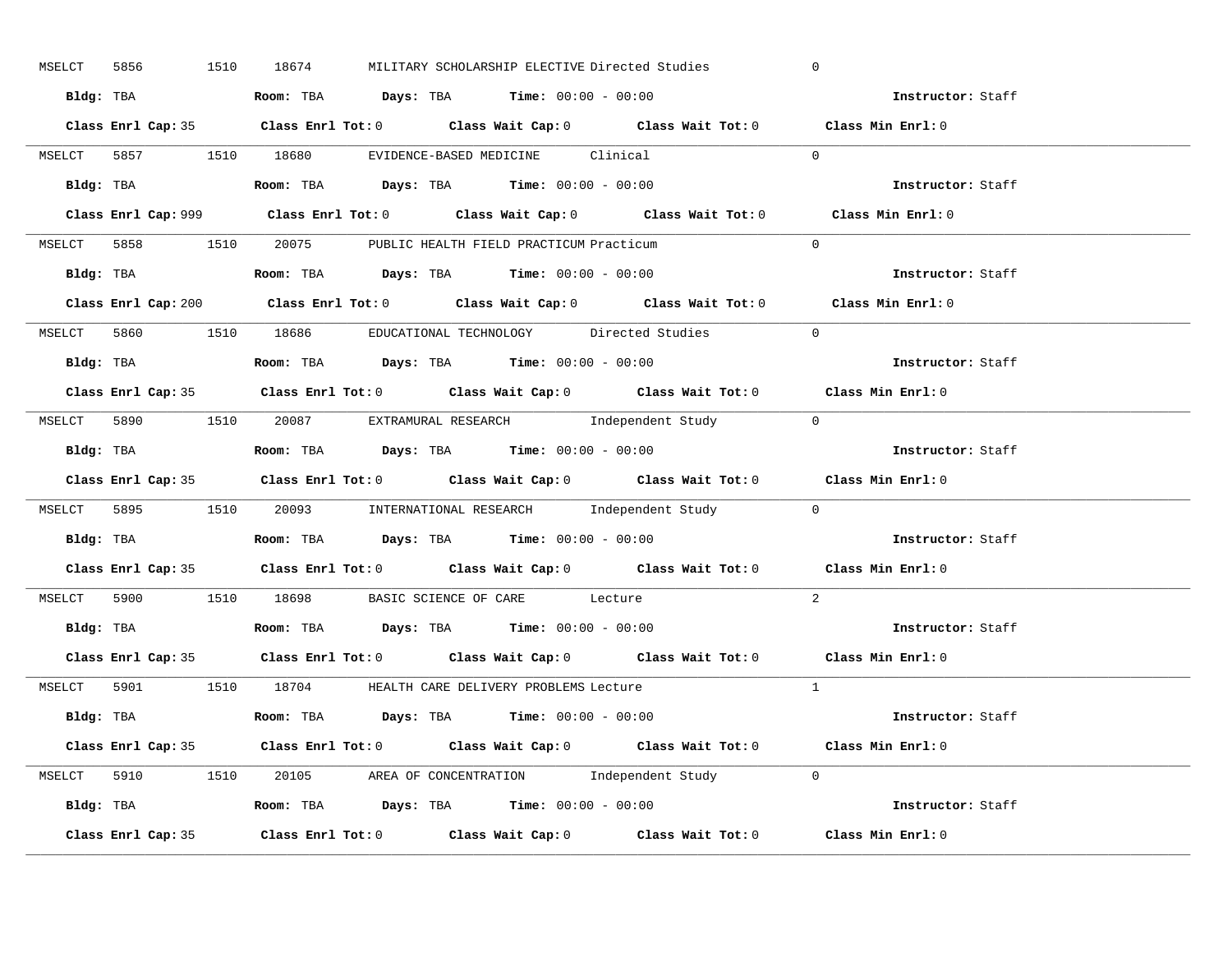### Report ID: SR201 **University of Pittsburgh** Page No. 347 of 512 **Schedule of Classes for Spring Term 2021-2022** Run Date: 06/15/2021 **Four Week - Sixth** Run Time: 22:30:16

# **School of Medicine - Family Medicine and Clinical Epidemiology - Subject: Medical Elective**

| Subject   | Catalog Nbr Section Class Nbr |      |                   | Course Title          | Component                    | Units             | Topics            |
|-----------|-------------------------------|------|-------------------|-----------------------|------------------------------|-------------------|-------------------|
| MSELCT    | 5975                          | 1510 | 20123             | CSTP-RELATED RESEARCH | Directed Studies             |                   |                   |
| Bldg: TBA |                               |      | Room: TBA         | Days: TBA             | <b>Time:</b> $00:00 - 00:00$ |                   | Instructor: Staff |
|           | Class Enrl Cap: 35            |      | Class Enrl Tot: 0 | Class Wait Cap: 0     | Class Wait Tot: 0            | Class Min Enrl: 0 |                   |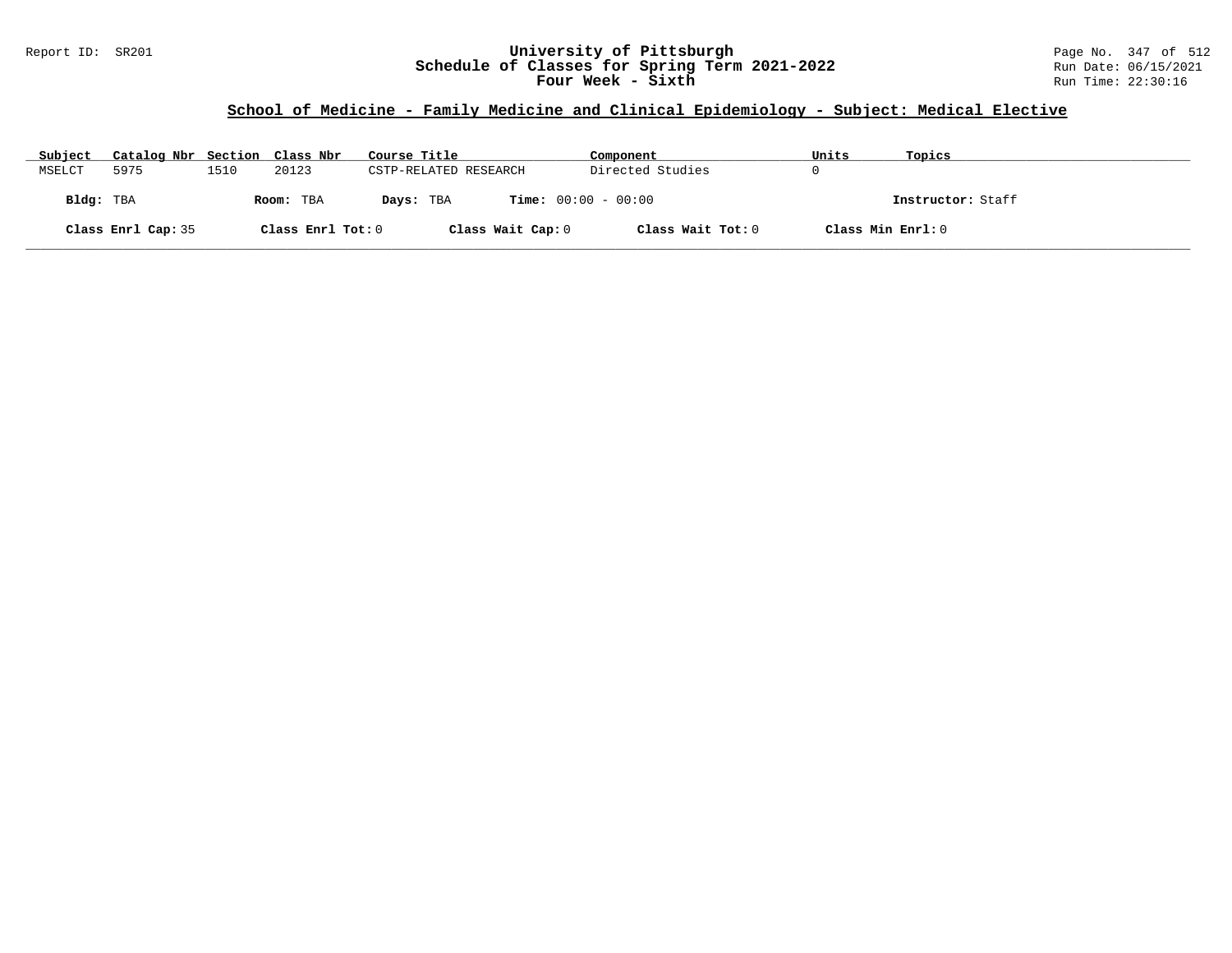#### Report ID: SR201 **University of Pittsburgh** Page No. 348 of 512 **Schedule of Classes for Spring Term 2021-2022** Run Date: 06/15/2021 **Four Week - Sixth** Run Time: 22:30:16

| Subject    | Catalog Nbr Section Class Nbr | Course Title                                                                                | Component | Units<br>Topics               |
|------------|-------------------------------|---------------------------------------------------------------------------------------------|-----------|-------------------------------|
| MED        | 5329<br>1500                  | 30793<br>ADULT OUTPATIENT                                                                   | Clinical  | $\Omega$                      |
|            | Bldg: TO BE ARRANGED          | Room: TBA $Days: TBA$ Time: $00:00 - 00:00$                                                 |           | Instructor: Fontenot, Amber L |
|            |                               | Class Enrl Cap: 35 Class Enrl Tot: 0 Class Wait Cap: 0 Class Wait Tot: 0 Class Min Enrl: 0  |           |                               |
|            |                               | MED 5345 1510 19418 CLERKSHIP REPEAT COURSE Directed Studies                                |           | $\Omega$                      |
|            | Bldg: TBA                     | Room: TBA $Days:$ TBA $Time:$ 00:00 - 00:00                                                 |           | Instructor: Staff             |
|            |                               | Class Enrl Cap: 35 Class Enrl Tot: 0 Class Wait Cap: 0 Class Wait Tot: 0 Class Min Enrl: 0  |           |                               |
|            |                               | MED 5346 1510 19424 AMBULATORY CLERKSHIP REPEAT Directed Studies                            |           | $\Omega$                      |
|            | Bldg: TBA                     | Room: TBA $Days:$ TBA $Time: 00:00 - 00:00$                                                 |           | Instructor: Staff             |
|            |                               | Class Enrl Cap: 35 Class Enrl Tot: 0 Class Wait Cap: 0 Class Wait Tot: 0 Class Min Enrl: 0  |           |                               |
| <b>MED</b> |                               | 5350 1510 18548 DEATH, DYING AND THE DOCTOR Practicum                                       |           | $\Omega$                      |
|            | Bldg: TBA                     | Room: TBA $\rule{1em}{0.15mm}$ Days: TBA Time: $00:00 - 00:00$                              |           | Instructor: Staff             |
|            |                               | Class Enrl Cap: 35 Class Enrl Tot: 0 Class Wait Cap: 0 Class Wait Tot: 0 Class Min Enrl: 0  |           |                               |
|            |                               | MED 5398 1510 18554 CLINICAL MILITARY CLERKSHIP Clinical                                    |           | $\Omega$                      |
|            | Bldg: TBA                     | Room: TBA $Days: TBA$ Time: $00:00 - 00:00$                                                 |           | Instructor: Staff             |
|            |                               | Class Enrl Cap: 35 Class Enrl Tot: 0 Class Wait Cap: 0 Class Wait Tot: 0 Class Min Enrl: 0  |           |                               |
| MED 5399   |                               | 1510 18566 NON-CLINCAL MILITARY CLERKSHIPDirected Studies                                   |           | $\overline{0}$                |
|            | Bldg: TBA                     | Room: TBA $Days:$ TBA $Time: 00:00 - 00:00$                                                 |           | Instructor: Staff             |
|            |                               | Class Enrl Cap: 35 Class Enrl Tot: 0 Class Wait Cap: 0 Class Wait Tot: 0 Class Min Enrl: 0  |           |                               |
|            |                               | MED 5401 1510 19430 MEDICINE ACTING INTERNSHIP Clinical                                     |           | $\Omega$                      |
|            |                               | Bldg: TBA                   Room: TBA         Days: TBA         Time: $00:00 - 00:00$       |           | Instructor: Staff             |
|            |                               | Class Enrl Cap: 999 Class Enrl Tot: 0 Class Wait Cap: 0 Class Wait Tot: 0 Class Min Enrl: 0 |           |                               |
| MED        | 5402                          | 1510 19436 ACTING INTERNSHIP IN MICU Clinical                                               |           | $\Omega$                      |
|            |                               | Bldg: TBA                   Room: TBA         Days: TBA         Time: 00:00 - 00:00         |           | Instructor: Staff             |
|            | Class Enrl Cap: 999           | Class Enrl Tot: $0$ Class Wait Cap: $0$ Class Wait Tot: $0$                                 |           | Class Min Enrl: 0             |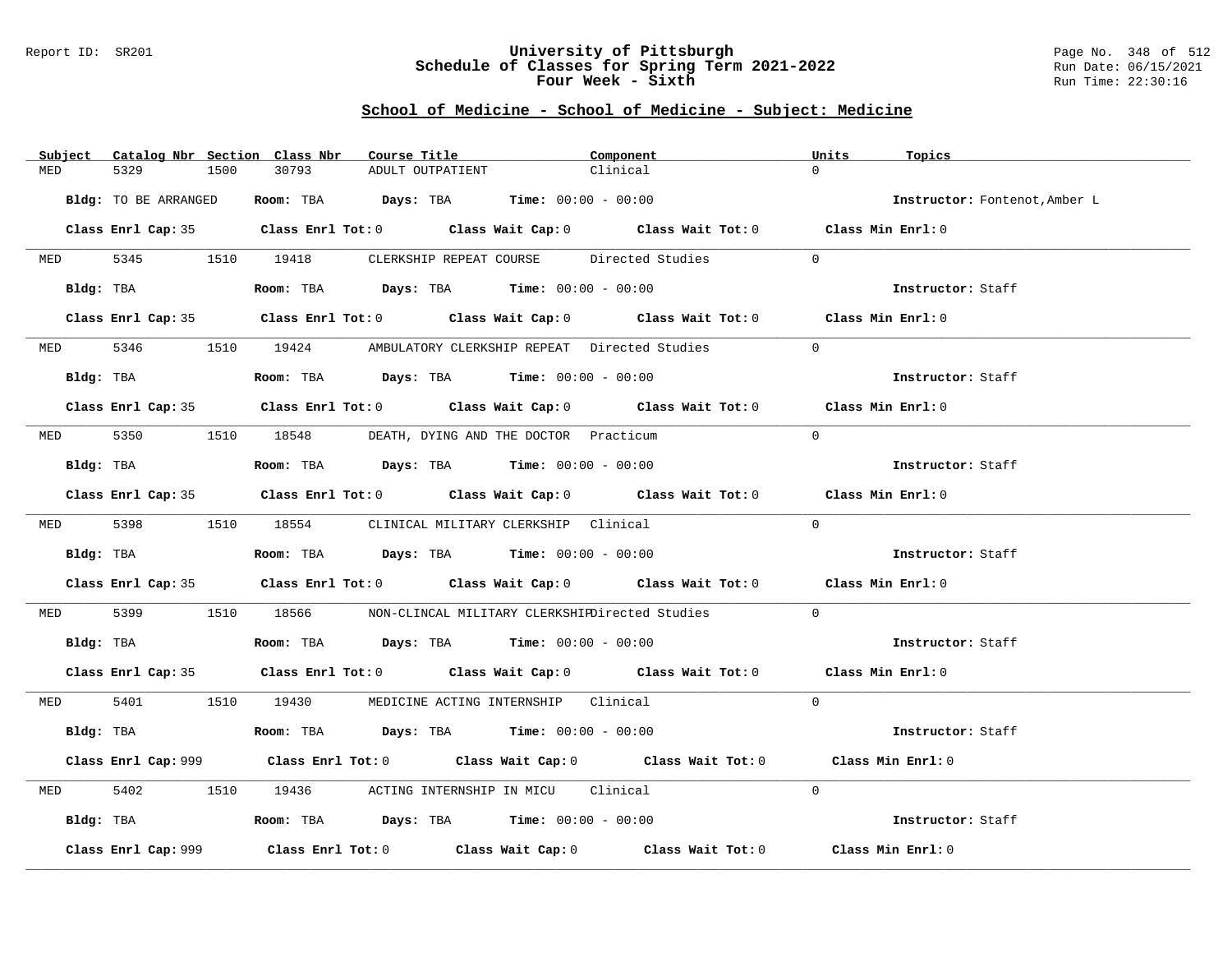| <b>MED</b> | 5403 |           | 1510 19442                     |  | CARDIAC INTENSIVE CARE UNIT Clinical                                                   |                                                                                             | $\overline{0}$ |                          |  |
|------------|------|-----------|--------------------------------|--|----------------------------------------------------------------------------------------|---------------------------------------------------------------------------------------------|----------------|--------------------------|--|
|            |      |           |                                |  | Bldg: TBA                   Room: TBA        Days: TBA        Time: $00:00 - 00:00$    |                                                                                             |                | Instructor: Staff        |  |
|            |      |           |                                |  |                                                                                        | Class Enrl Cap: 999 Class Enrl Tot: 0 Class Wait Cap: 0 Class Wait Tot: 0 Class Min Enrl: 0 |                |                          |  |
|            |      |           |                                |  | MED 5406 1510 19448 EXTRAMURAL ACTING INTERNSHIP Clinical                              |                                                                                             | $\Omega$       |                          |  |
|            |      | Bldg: TBA |                                |  | Room: TBA $Days:$ TBA Time: $00:00 - 00:00$                                            |                                                                                             |                | Instructor: Staff        |  |
|            |      |           |                                |  |                                                                                        | Class Enrl Cap: 35 Class Enrl Tot: 0 Class Wait Cap: 0 Class Wait Tot: 0 Class Min Enrl: 0  |                |                          |  |
|            |      |           |                                |  | MED 5425 1510 19454 COMBINED MEDICINE/PEDIATRICS Clinical                              |                                                                                             | $\Omega$       |                          |  |
|            |      |           |                                |  | Bldg: TBA                    Room: TBA         Days: TBA        Time: $00:00 - 00:00$  |                                                                                             |                | Instructor: Staff        |  |
|            |      |           |                                |  |                                                                                        | Class Enrl Cap: 35 Class Enrl Tot: 0 Class Wait Cap: 0 Class Wait Tot: 0 Class Min Enrl: 0  |                |                          |  |
|            |      |           |                                |  | MED 5430 1510 18578 CLIN PHARMACLGY & HYPERTENSIONClinical                             |                                                                                             | $\Omega$       |                          |  |
|            |      |           |                                |  | Bldg: TBA                    Room: TBA         Days: TBA         Time: $00:00 - 00:00$ |                                                                                             |                | Instructor: Staff        |  |
|            |      |           |                                |  |                                                                                        | Class Enrl Cap: 999 Class Enrl Tot: 0 Class Wait Cap: 0 Class Wait Tot: 0 Class Min Enrl: 0 |                |                          |  |
|            |      |           | MED 5440 1510 19460 CARDIOLOGY |  | Clinical                                                                               |                                                                                             | $\bigcirc$     |                          |  |
|            |      |           |                                |  | <b>Bldg:</b> TBA <b>ROOM:</b> TBA <b>Days:</b> TBA <b>Time:</b> $00:00 - 00:00$        |                                                                                             |                | Instructor: Staff        |  |
|            |      |           |                                |  |                                                                                        | Class Enrl Cap: 999 Class Enrl Tot: 0 Class Wait Cap: 0 Class Wait Tot: 0 Class Min Enrl: 0 |                |                          |  |
|            |      |           |                                |  | MED 5460 1510 19466 ENDOCRINOLOGY AND METABOLISM Clinical                              |                                                                                             | $\Omega$       |                          |  |
| Bldg: TBA  |      |           |                                |  | Room: TBA $Days:$ TBA Time: $00:00 - 00:00$                                            |                                                                                             |                | <b>Instructor:</b> Staff |  |
|            |      |           |                                |  |                                                                                        | Class Enrl Cap: 999 Class Enrl Tot: 0 Class Wait Cap: 0 Class Wait Tot: 0 Class Min Enrl: 0 |                |                          |  |
|            |      |           |                                |  | MED 5470 1510 19472 GASTROENTEROLOGY AND NUTRITIONClinical                             |                                                                                             | $\Omega$       |                          |  |
|            |      |           |                                |  | Bldg: TBA                    Room: TBA         Days: TBA         Time: $00:00 - 00:00$ |                                                                                             |                | Instructor: Staff        |  |
|            |      |           |                                |  |                                                                                        | Class Enrl Cap: 999 Class Enrl Tot: 0 Class Wait Cap: 0 Class Wait Tot: 0 Class Min Enrl: 0 |                |                          |  |
|            |      |           |                                |  | MED 5471 1510 18590 OUTPATIENT GI AND HEPATOLOGY Clinical                              |                                                                                             | $\Omega$       |                          |  |
|            |      |           |                                |  | Bldg: TBA                   Room: TBA        Days: TBA        Time: 00:00 - 00:00      |                                                                                             |                | Instructor: Staff        |  |
|            |      |           |                                |  |                                                                                        |                                                                                             |                |                          |  |
|            |      |           |                                |  |                                                                                        | Class Enrl Cap: 999 Class Enrl Tot: 0 Class Wait Cap: 0 Class Wait Tot: 0 Class Min Enrl: 0 |                |                          |  |
|            |      |           | MED 5479 1510 19478 ONCOLOGY   |  | Clinical                                                                               |                                                                                             | $\Omega$       |                          |  |
|            |      |           |                                |  | <b>Bldg:</b> TBA <b>ROOM:</b> TBA <b>Days:</b> TBA <b>Time:</b> $00:00 - 00:00$        |                                                                                             |                | Instructor: Staff        |  |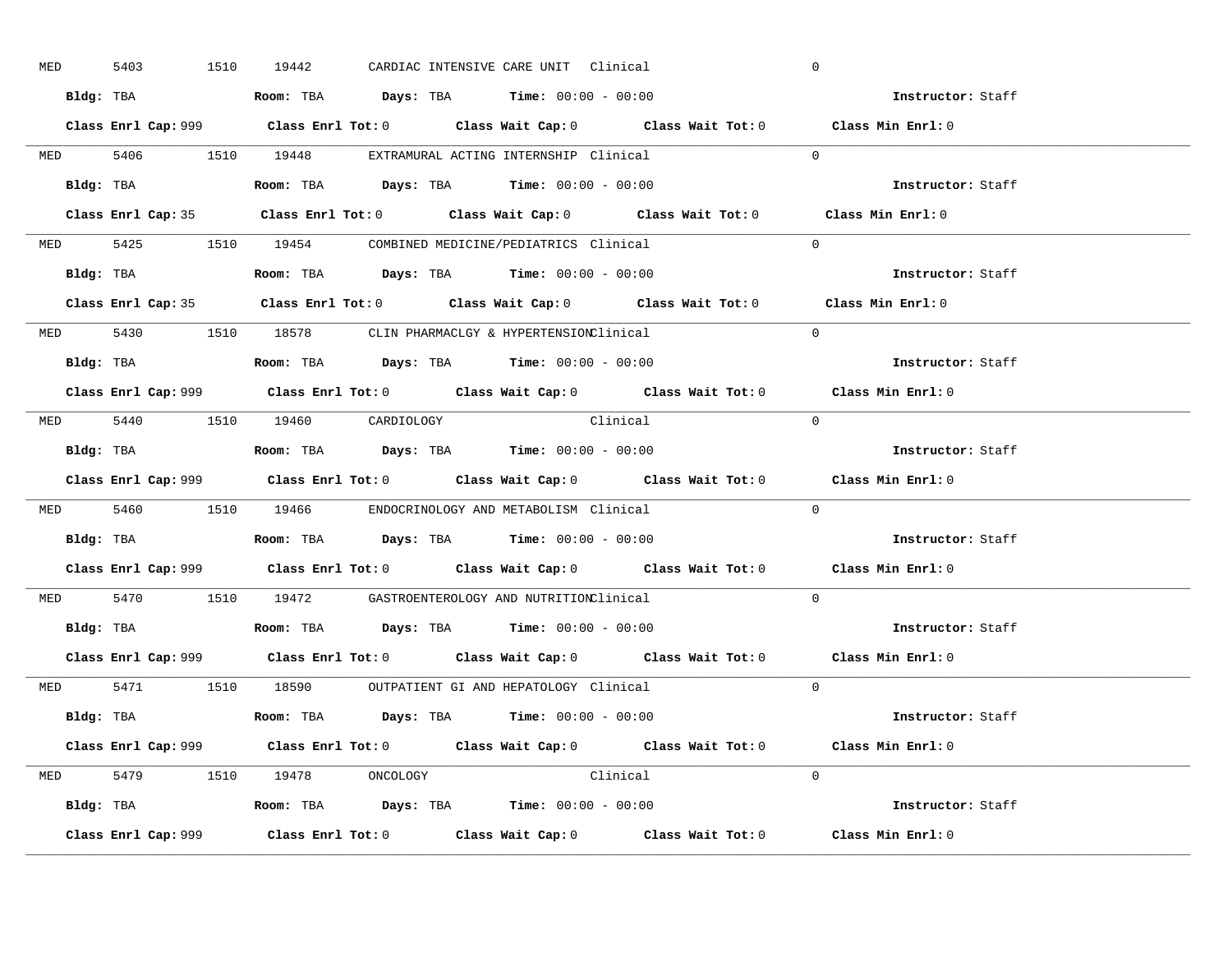### Report ID: SR201 **University of Pittsburgh** Page No. 350 of 512 **Schedule of Classes for Spring Term 2021-2022** Run Date: 06/15/2021 **Four Week - Sixth** Run Time: 22:30:16

|          | Subject Catalog Nbr Section Class Nbr | Course Title                                                                               | Component                                                                                   | Units<br>Topics   |  |
|----------|---------------------------------------|--------------------------------------------------------------------------------------------|---------------------------------------------------------------------------------------------|-------------------|--|
| MED      | 5480<br>1510                          | 19484                                                                                      | HEMATOLOGY/ONCOLOGY<br>Clinical                                                             | $\cap$            |  |
|          |                                       | Bldg: TBA                    Room: TBA         Days: TBA         Time: 00:00 - 00:00       |                                                                                             | Instructor: Staff |  |
|          |                                       |                                                                                            | Class Enrl Cap: 999 Class Enrl Tot: 0 Class Wait Cap: 0 Class Wait Tot: 0 Class Min Enrl: 0 |                   |  |
|          |                                       |                                                                                            | MED 5481 1510 19490 BLOOD COAGULATION Clinical                                              | $\Omega$          |  |
|          |                                       | Bldg: TBA                   Room: TBA         Days: TBA         Time: 00:00 - 00:00        |                                                                                             | Instructor: Staff |  |
|          |                                       |                                                                                            | Class Enrl Cap: 999 Class Enrl Tot: 0 Class Wait Cap: 0 Class Wait Tot: 0 Class Min Enrl: 0 |                   |  |
|          |                                       |                                                                                            | MED 5485 1510 19496 STEM CELL TRANSPLNTATION SERVCClinical                                  | $\Omega$          |  |
|          |                                       | Bldg: TBA                   Room: TBA         Days: TBA         Time: 00:00 - 00:00        |                                                                                             | Instructor: Staff |  |
|          |                                       |                                                                                            | Class Enrl Cap: 999 Class Enrl Tot: 0 Class Wait Cap: 0 Class Wait Tot: 0 Class Min Enrl: 0 |                   |  |
|          |                                       | MED 5490 1510 19502 INFECTIOUS DISEASES Clinical                                           |                                                                                             | $\Omega$          |  |
|          |                                       | <b>Bldg:</b> TBA <b>ROOM:</b> TBA <b>Days:</b> TBA <b>Time:</b> $00:00 - 00:00$            |                                                                                             | Instructor: Staff |  |
|          |                                       |                                                                                            | Class Enrl Cap: 35 Class Enrl Tot: 0 Class Wait Cap: 0 Class Wait Tot: 0 Class Min Enrl: 0  |                   |  |
|          |                                       | MED 5491 1900 28406 WOMEN'S HEALTH                                                         | Clinical                                                                                    | $\Omega$          |  |
|          | Bldg: TO BE ARRANGED                  | Room: TBA $Days:$ TBA Time: $00:00 - 00:00$                                                |                                                                                             | Instructor: Staff |  |
|          |                                       |                                                                                            | Class Enrl Cap: 35 Class Enrl Tot: 0 Class Wait Cap: 0 Class Wait Tot: 0 Class Min Enrl: 0  |                   |  |
|          |                                       |                                                                                            | MED 5500 1510 19508 PULMONARY MEDICINE Clinical                                             | $\Omega$          |  |
|          |                                       | Bldg: TBA                    Room: TBA         Days: TBA         Time: $00:00 - 00:00$     |                                                                                             | Instructor: Staff |  |
|          |                                       |                                                                                            | Class Enrl Cap: 999 Class Enrl Tot: 0 Class Wait Cap: 0 Class Wait Tot: 0 Class Min Enrl: 0 |                   |  |
|          |                                       | MED 5510 1510 19514 RHEUMATOLOGY AND IMMUNOLOGY Clinical                                   |                                                                                             | $\Omega$          |  |
|          |                                       | Bldg: TBA                   Room: TBA         Days: TBA         Time: $00:00 - 00:00$      |                                                                                             | Instructor: Staff |  |
|          |                                       |                                                                                            | Class Enrl Cap: 999 Class Enrl Tot: 0 Class Wait Cap: 0 Class Wait Tot: 0 Class Min Enrl: 0 |                   |  |
| MED 5520 |                                       | 1510 19520 RENAL DISEASE Clinical                                                          |                                                                                             | $\Omega$          |  |
|          |                                       | Bldg: TBA                       Room: TBA           Days: TBA          Time: 00:00 - 00:00 |                                                                                             | Instructor: Staff |  |
|          | Class Enrl Cap: 999                   |                                                                                            | Class Enrl Tot: $0$ Class Wait Cap: $0$ Class Wait Tot: $0$                                 | Class Min Enrl: 0 |  |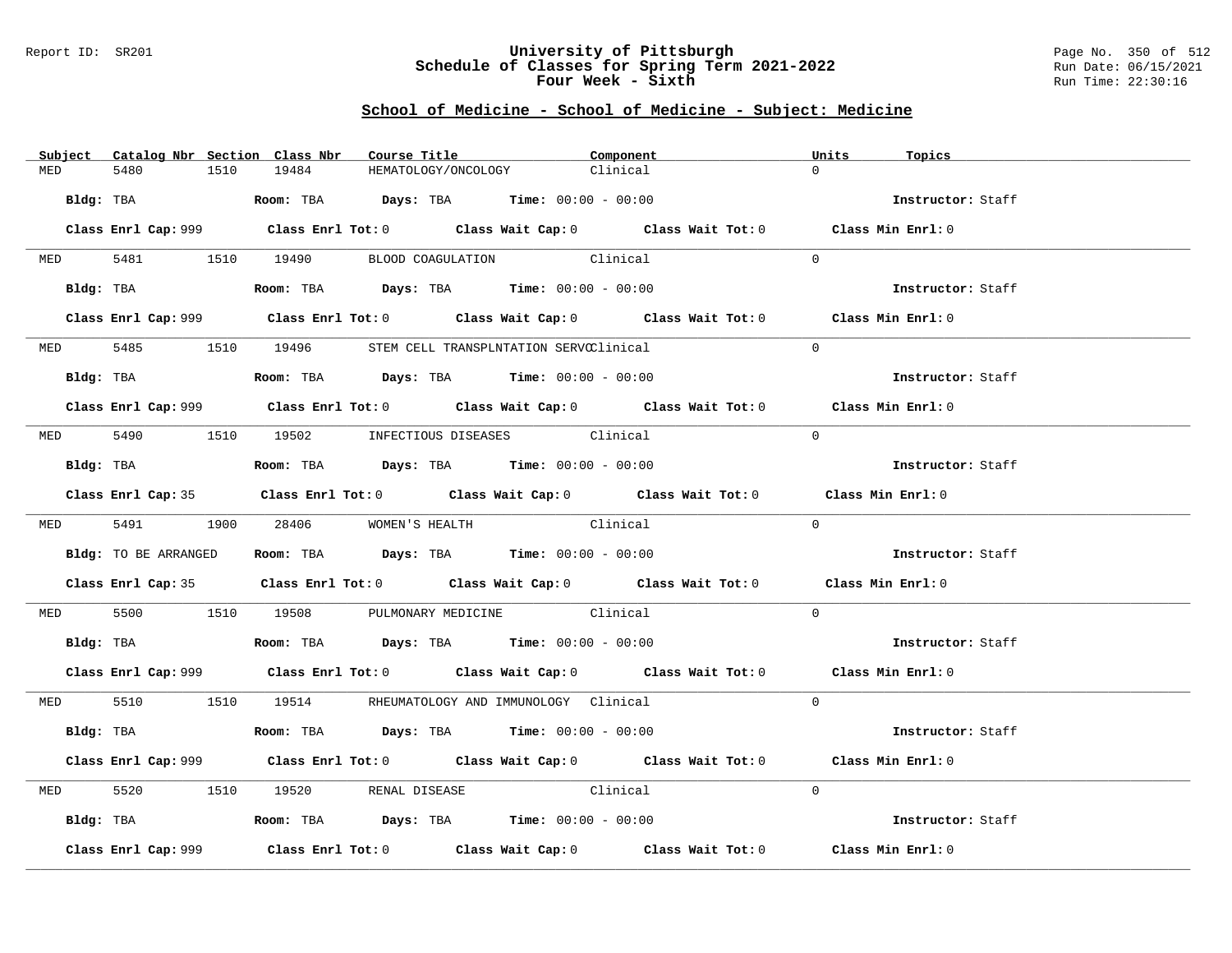| MED 5530 |  | 1510 19526 | NUTRITION & INTESTINAL HEALTH Clinical                                                      |                                                                                            | $\mathbf 0$                                                                                 |  |
|----------|--|------------|---------------------------------------------------------------------------------------------|--------------------------------------------------------------------------------------------|---------------------------------------------------------------------------------------------|--|
|          |  |            | Bldg: TBA                      Room: TBA         Days: TBA         Time: 00:00 - 00:00      |                                                                                            | Instructor: Staff                                                                           |  |
|          |  |            |                                                                                             | Class Enrl Cap: 35 Class Enrl Tot: 0 Class Wait Cap: 0 Class Wait Tot: 0 Class Min Enrl: 0 |                                                                                             |  |
|          |  |            | MED 5540 1510 19532 GERIATRIC MEDICINE Clinical                                             |                                                                                            | $\Omega$                                                                                    |  |
|          |  |            |                                                                                             |                                                                                            | Instructor: Staff                                                                           |  |
|          |  |            |                                                                                             |                                                                                            | Class Min Enrl: 0                                                                           |  |
|          |  |            | MED 5560 1510 19538 PULMONARY INTENSIVE CARE UNIT Clinical                                  |                                                                                            | $\Omega$                                                                                    |  |
|          |  |            | Bldg: TBA                   Room: TBA         Days: TBA         Time: 00:00 - 00:00         |                                                                                            | Instructor: Staff                                                                           |  |
|          |  |            |                                                                                             |                                                                                            | Class Enrl Cap: 999 Class Enrl Tot: 0 Class Wait Cap: 0 Class Wait Tot: 0 Class Min Enrl: 0 |  |
|          |  |            | MED 5565 1510 19544 PALLIATIVE/HOSPICE CARE Clinical                                        |                                                                                            | $\Omega$                                                                                    |  |
|          |  |            | Bldg: TBA                   Room: TBA         Days: TBA         Time: $00:00 - 00:00$       |                                                                                            | Instructor: Staff                                                                           |  |
|          |  |            |                                                                                             |                                                                                            | Class Enrl Cap: 999 Class Enrl Tot: 0 Class Wait Cap: 0 Class Wait Tot: 0 Class Min Enrl: 0 |  |
|          |  |            | MED 5570 1510 19568 LIVER TRANSPLANT Clinical                                               |                                                                                            | $\bigcap$                                                                                   |  |
|          |  |            | Bldg: TBA                   Room: TBA         Days: TBA         Time: $00:00 - 00:00$       |                                                                                            | Instructor: Staff                                                                           |  |
|          |  |            |                                                                                             |                                                                                            | Class Enrl Cap: 999 Class Enrl Tot: 0 Class Wait Cap: 0 Class Wait Tot: 0 Class Min Enrl: 0 |  |
|          |  |            | MED 5590 1510 19574 SUBSTANCE ABUSE IN PRIMARY CREClinical                                  |                                                                                            | $\Omega$                                                                                    |  |
|          |  |            | Bldg: TBA                   Room: TBA         Days: TBA         Time: 00:00 - 00:00         |                                                                                            | Instructor: Staff                                                                           |  |
|          |  |            |                                                                                             |                                                                                            | Class Enrl Cap: 35 Class Enrl Tot: 0 Class Wait Cap: 0 Class Wait Tot: 0 Class Min Enrl: 0  |  |
|          |  |            | MED 5600 1510 19580 OUTPATIENT MEDICINE Clinical                                            |                                                                                            | $\Omega$                                                                                    |  |
|          |  |            | Bldg: TBA                   Room: TBA         Days: TBA         Time: $00:00 - 00:00$       |                                                                                            | Instructor: Staff                                                                           |  |
|          |  |            |                                                                                             | Class Enrl Cap: 35 Class Enrl Tot: 0 Class Wait Cap: 0 Class Wait Tot: 0 Class Min Enrl: 0 |                                                                                             |  |
|          |  |            | MED 5601 1510 19586 COMMUNITY HEALTH Clinical                                               |                                                                                            | $\overline{0}$                                                                              |  |
|          |  |            | Bldg: TBA                        Room: TBA           Days: TBA          Time: 00:00 - 00:00 |                                                                                            | Instructor: Staff                                                                           |  |
|          |  |            |                                                                                             | Class Enrl Cap: 35 Class Enrl Tot: 0 Class Wait Cap: 0 Class Wait Tot: 0 Class Min Enrl: 0 |                                                                                             |  |
|          |  |            | MED 5610 1510 18596 BONE MARROW TRANSPLANTATION Clinical                                    |                                                                                            | $\Omega$                                                                                    |  |
|          |  |            | Bldg: TBA                   Room: TBA         Days: TBA        Time: 00:00 - 00:00          |                                                                                            | Instructor: Staff                                                                           |  |
|          |  |            |                                                                                             |                                                                                            | Class Min Enrl: 0                                                                           |  |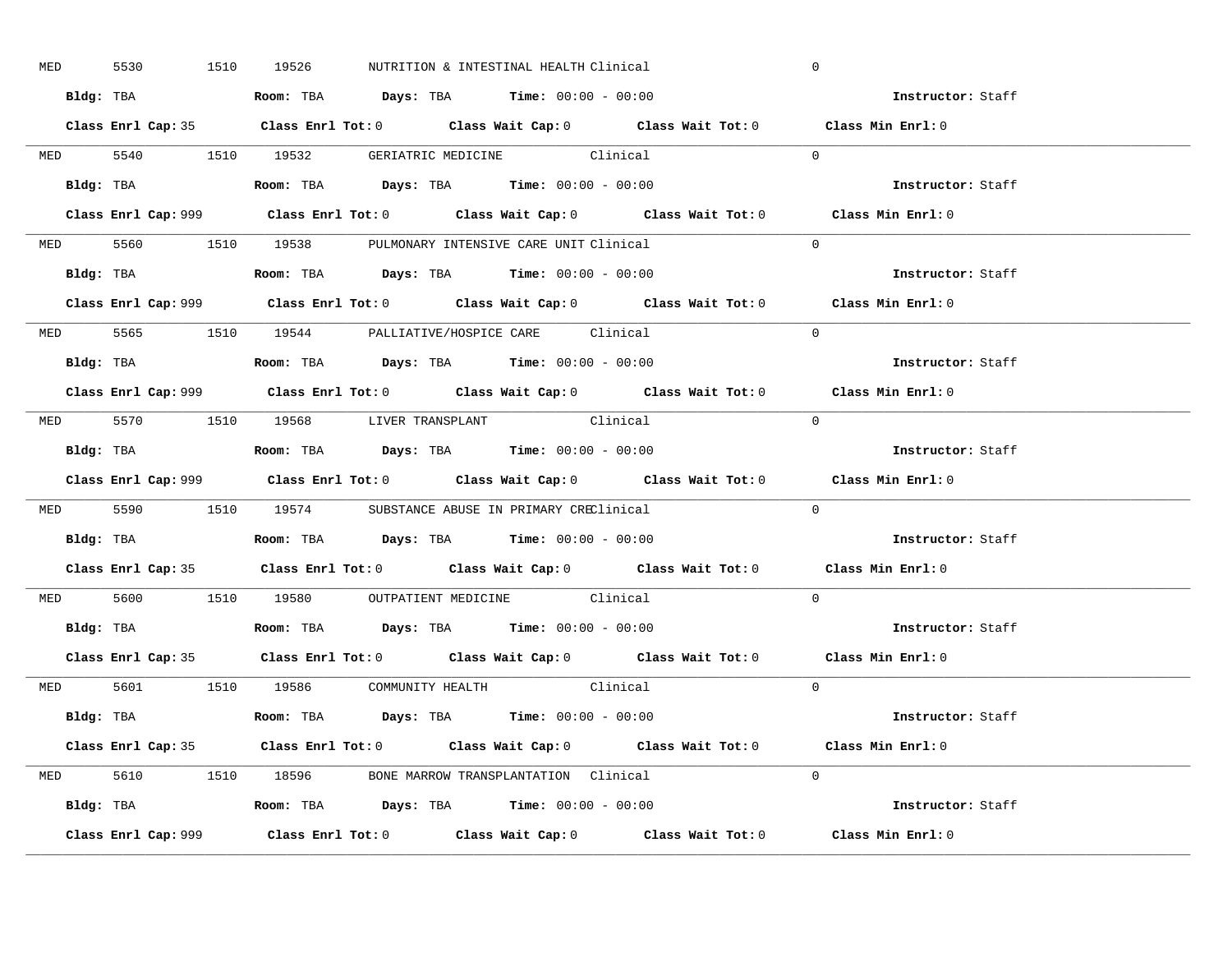### Report ID: SR201 **University of Pittsburgh** Page No. 352 of 512 **Schedule of Classes for Spring Term 2021-2022** Run Date: 06/15/2021 **Four Week - Sixth** Run Time: 22:30:16

|            | Subject Catalog Nbr Section Class Nbr | Course Title                                                                                  | Component                                                                                   | Units<br>Topics   |  |
|------------|---------------------------------------|-----------------------------------------------------------------------------------------------|---------------------------------------------------------------------------------------------|-------------------|--|
| MED        | 5620<br>1510                          | 18602                                                                                         | INTERNAL MEDICINE CONSULTATIONClinical                                                      | $\cap$            |  |
|            |                                       | $Bldq$ : TBA $R$ $Room$ : TBA $Days$ : TBA $Time$ : 00:00 - 00:00                             |                                                                                             | Instructor: Staff |  |
|            |                                       |                                                                                               | Class Enrl Cap: 999 Class Enrl Tot: 0 Class Wait Cap: 0 Class Wait Tot: 0 Class Min Enrl: 0 |                   |  |
|            |                                       | MED 5650 1510 19592 INDIVIDUALIZED CLINICAL COURSEClinical                                    |                                                                                             | $\Omega$          |  |
|            | Bldg: TBA                             | Room: TBA $Days:$ TBA $Time: 00:00 - 00:00$                                                   |                                                                                             | Instructor: Staff |  |
|            |                                       |                                                                                               | Class Enrl Cap: 35 Class Enrl Tot: 0 Class Wait Cap: 0 Class Wait Tot: 0 Class Min Enrl: 0  |                   |  |
|            |                                       | MED 5655 1510 19598 INTRL MED SUBSPCLTY Clinical                                              |                                                                                             | $\Omega$          |  |
|            |                                       | Bldg: TBA                   Room: TBA         Days: TBA         Time: 00:00 - 00:00           |                                                                                             | Instructor: Staff |  |
|            |                                       |                                                                                               | Class Enrl Cap: 35 Class Enrl Tot: 0 Class Wait Cap: 0 Class Wait Tot: 0 Class Min Enrl: 0  |                   |  |
|            |                                       | MED 5710 1510 19604 CLINICAL PHARMACOLOGY (ILS) Clinical                                      |                                                                                             | $\Omega$          |  |
|            |                                       | Bldg: TBA                         Room: TBA          Days: TBA          Time: $00:00 - 00:00$ |                                                                                             | Instructor: Staff |  |
|            |                                       |                                                                                               | Class Enrl Cap: 200 Class Enrl Tot: 0 Class Wait Cap: 0 Class Wait Tot: 0 Class Min Enrl: 0 |                   |  |
|            |                                       | MED 5715 1510 19610 NEOPLASIA & NEOPLASTIC DISEASELecture                                     |                                                                                             | $\Omega$          |  |
|            |                                       | Bldg: TBA                    Room: TBA         Days: TBA         Time: $00:00 - 00:00$        |                                                                                             | Instructor: Staff |  |
|            |                                       |                                                                                               | Class Enrl Cap: 999 Class Enrl Tot: 0 Class Wait Cap: 0 Class Wait Tot: 0 Class Min Enrl: 0 |                   |  |
|            | MED 5750                              | 1900 28378 GET READY FOR RESIDENCY Clinical                                                   |                                                                                             | $\Omega$          |  |
|            |                                       | Bldg: TO BE ARRANGED Room: TBA Days: TBA Time: 00:00 - 00:00                                  |                                                                                             | Instructor: Staff |  |
|            |                                       |                                                                                               | Class Enrl Cap: 35 Class Enrl Tot: 0 Class Wait Cap: 0 Class Wait Tot: 0 Class Min Enrl: 0  |                   |  |
|            |                                       | MED 5765 1510 19622 PRECLERKSHIP COURSE Clinical                                              |                                                                                             | $\Omega$          |  |
|            |                                       | Bldg: TBA                   Room: TBA         Days: TBA         Time: $00:00 - 00:00$         |                                                                                             | Instructor: Staff |  |
|            |                                       |                                                                                               | Class Enrl Cap: 200 Class Enrl Tot: 0 Class Wait Cap: 0 Class Wait Tot: 0 Class Min Enrl: 0 |                   |  |
| <b>MED</b> |                                       | 5771 1510 19628 ASSESSMENT WEEK Lecture                                                       |                                                                                             | $\Omega$          |  |
|            |                                       | Bldg: TBA                   Room: TBA         Days: TBA         Time: 00:00 - 00:00           |                                                                                             | Instructor: Staff |  |
|            | Class Enrl Cap: 200                   |                                                                                               | Class Enrl Tot: $0$ Class Wait Cap: $0$ Class Wait Tot: $0$ Class Min Enrl: $0$             |                   |  |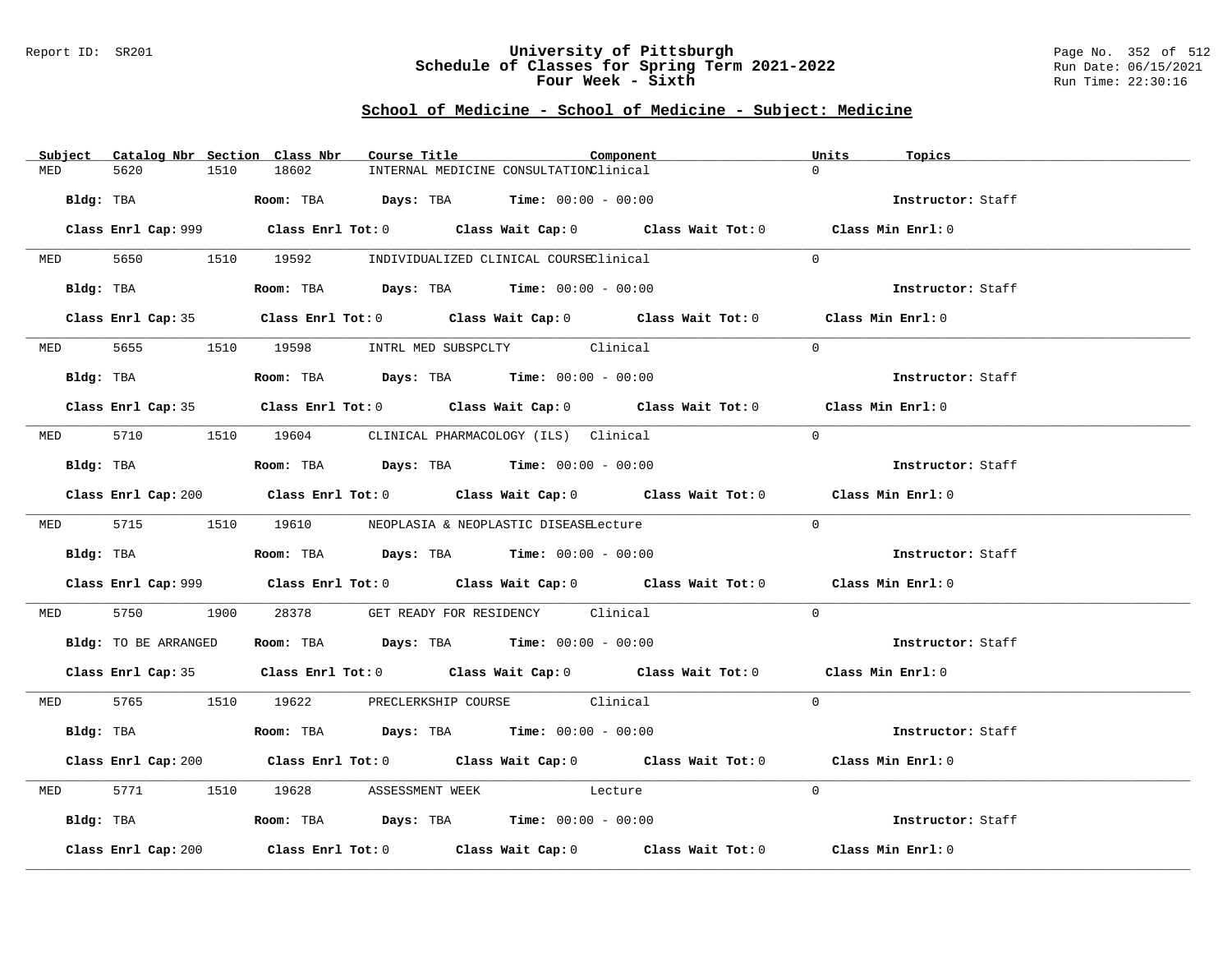| MED | 5777 1510 18608 |  | GERIATRICS AND ONCOLOGY Workshop                                                       |  | $\mathbb O$                                                                                 |  |
|-----|-----------------|--|----------------------------------------------------------------------------------------|--|---------------------------------------------------------------------------------------------|--|
|     |                 |  | Bldg: TBA                   Room: TBA         Days: TBA        Time: 00:00 - 00:00     |  | Instructor: Staff                                                                           |  |
|     |                 |  |                                                                                        |  | Class Enrl Cap: 200 Class Enrl Tot: 0 Class Wait Cap: 0 Class Wait Tot: 0 Class Min Enrl: 0 |  |
|     |                 |  | MED 5778 1510 18614 GERIATRICS AND ONCOLOGY Clinical                                   |  | $\Omega$                                                                                    |  |
|     |                 |  |                                                                                        |  | Instructor: Staff                                                                           |  |
|     |                 |  | Class Enrl Cap: 200 Class Enrl Tot: 0 Class Wait Cap: 0 Class Wait Tot: 0              |  | Class Min Enrl: 0                                                                           |  |
|     |                 |  | MED 5779 1510 19634 CLINICAL FOCUS: GERIATRICS Clinical                                |  | $\Omega$                                                                                    |  |
|     |                 |  | Bldg: TBA                    Room: TBA        Days: TBA        Time: $00:00 - 00:00$   |  | Instructor: Staff                                                                           |  |
|     |                 |  |                                                                                        |  | Class Enrl Cap: 200 Class Enrl Tot: 0 Class Wait Cap: 0 Class Wait Tot: 0 Class Min Enrl: 0 |  |
|     |                 |  | MED 5810 1510 19646 MEDICAL RESEARCH Directed Studies                                  |  | $\Omega$                                                                                    |  |
|     |                 |  | Bldg: TBA                    Room: TBA         Days: TBA         Time: $00:00 - 00:00$ |  | Instructor: Staff                                                                           |  |
|     |                 |  |                                                                                        |  | Class Enrl Cap: 35 Class Enrl Tot: 0 Class Wait Cap: 0 Class Wait Tot: 0 Class Min Enrl: 0  |  |
|     |                 |  | MED 5815 1510 19658 RES IN CLINICAL PHARMACOLOGY Clinical                              |  | $\bigcap$                                                                                   |  |
|     |                 |  | Bldg: TBA                   Room: TBA         Days: TBA         Time: $00:00 - 00:00$  |  | Instructor: Staff                                                                           |  |
|     |                 |  |                                                                                        |  | Class Enrl Cap: 999 Class Enrl Tot: 0 Class Wait Cap: 0 Class Wait Tot: 0 Class Min Enrl: 0 |  |
|     |                 |  |                                                                                        |  |                                                                                             |  |
|     |                 |  | MED 5830 1510 19670 INVESTIGATIVE GASTROENTEROLOGYClinical                             |  | $\Omega$                                                                                    |  |
|     |                 |  | Bldg: TBA                   Room: TBA        Days: TBA        Time: 00:00 - 00:00      |  | Instructor: Staff                                                                           |  |
|     |                 |  |                                                                                        |  | Class Enrl Cap: 999 Class Enrl Tot: 0 Class Wait Cap: 0 Class Wait Tot: 0 Class Min Enrl: 0 |  |
|     |                 |  | MED 5831 1510 19676 MEDICAL ONCOLOGY RESEARCH Clinical                                 |  | $\Omega$                                                                                    |  |
|     |                 |  |                                                                                        |  | Instructor: Staff                                                                           |  |
|     |                 |  |                                                                                        |  | Class Enrl Cap: 999 Class Enrl Tot: 0 Class Wait Cap: 0 Class Wait Tot: 0 Class Min Enrl: 0 |  |
|     |                 |  | MED 5833 1510 19688 RENAL PHYSIOLOGY RESEARCH Clinical                                 |  | $\Omega$                                                                                    |  |
|     |                 |  | <b>Bldg:</b> TBA <b>ROOM:</b> TBA <b>Days:</b> TBA <b>Time:</b> $00:00 - 00:00$        |  | Instructor: Staff                                                                           |  |
|     |                 |  |                                                                                        |  | Class Enrl Cap: 999 Class Enrl Tot: 0 Class Wait Cap: 0 Class Wait Tot: 0 Class Min Enrl: 0 |  |
|     |                 |  | MED 5835 1510 19694 RHEUM & CLINCAL IMMUNO RSRCH Clinical                              |  | $\Omega$                                                                                    |  |
|     |                 |  | Bldg: TBA                   Room: TBA         Days: TBA         Time: 00:00 - 00:00    |  | Instructor: Staff                                                                           |  |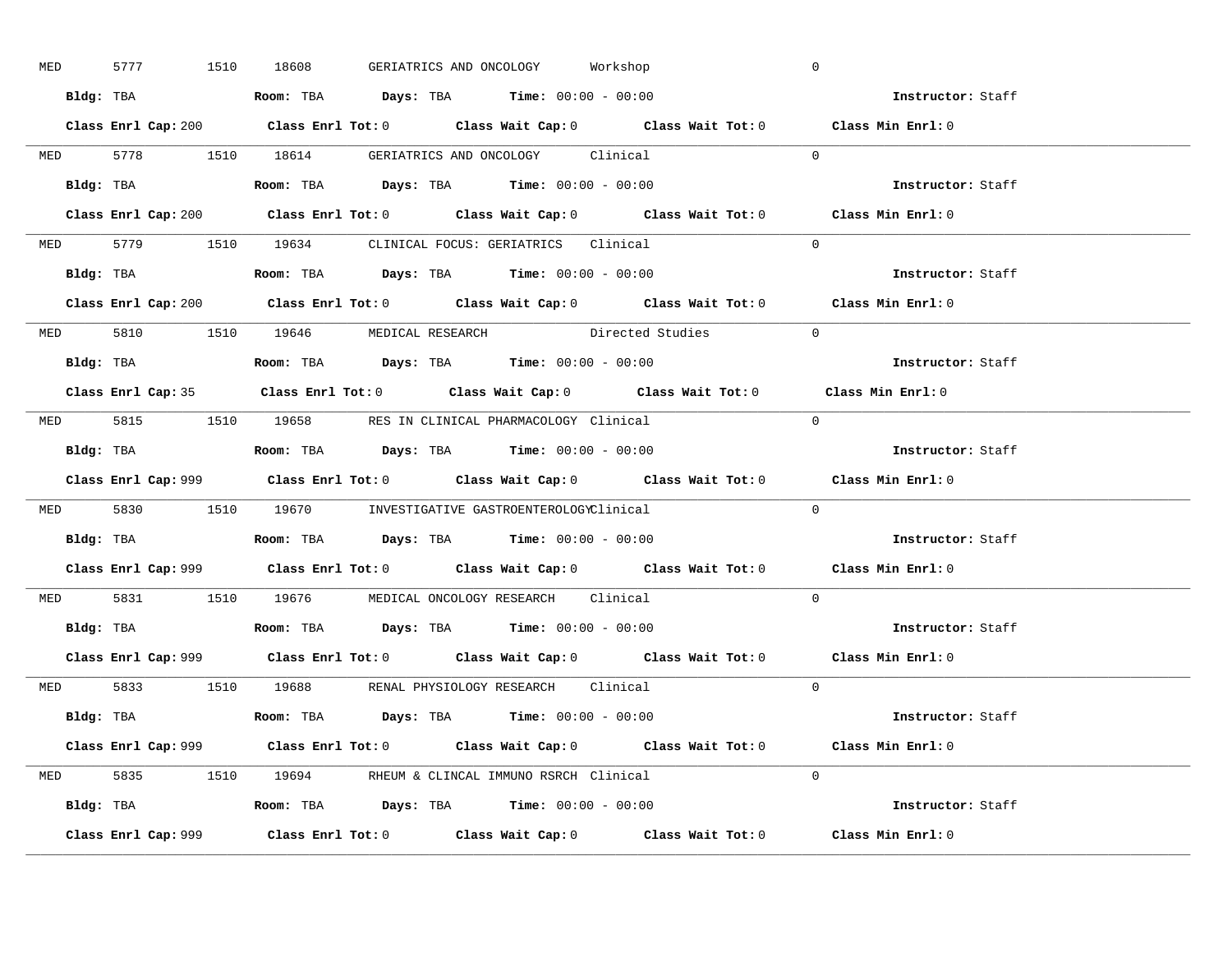### Report ID: SR201 **University of Pittsburgh** Page No. 354 of 512 **Schedule of Classes for Spring Term 2021-2022** Run Date: 06/15/2021 **Four Week - Sixth** Run Time: 22:30:16

|           | Subject Catalog Nbr Section Class Nbr |      |       | Course Title           |                                                                                        | Component                                                                                   | Units    | Topics            |
|-----------|---------------------------------------|------|-------|------------------------|----------------------------------------------------------------------------------------|---------------------------------------------------------------------------------------------|----------|-------------------|
| MED       | 5900                                  | 1510 | 19706 |                        | EXTRAMURAL INTERNAL MEDICINE Clinical                                                  |                                                                                             | $\Omega$ |                   |
| Bldg: TBA |                                       |      |       |                        | Room: TBA $Days: TBA$ Time: $00:00 - 00:00$                                            |                                                                                             |          | Instructor: Staff |
|           |                                       |      |       |                        |                                                                                        | Class Enrl Cap: 35 Class Enrl Tot: 0 Class Wait Cap: 0 Class Wait Tot: 0 Class Min Enrl: 0  |          |                   |
|           |                                       |      |       |                        |                                                                                        | MED 5901 1510 19712 INDEPENDENT STUDY Independent Study                                     | $\Omega$ |                   |
|           | Bldg: TBA                             |      |       |                        |                                                                                        | Room: TBA $Days:$ TBA $Time:$ $00:00 - 00:00$                                               |          | Instructor: Staff |
|           |                                       |      |       |                        |                                                                                        | Class Enrl Cap: 35 Class Enrl Tot: 0 Class Wait Cap: 0 Class Wait Tot: 0 Class Min Enrl: 0  |          |                   |
|           |                                       |      |       |                        | MED 5902 1510 18620 ADVANCED GENERAL MEDICINE Clinical                                 |                                                                                             | $\Omega$ |                   |
|           | Bldg: TBA                             |      |       |                        | Room: TBA $Days:$ TBA $Time: 00:00 - 00:00$                                            |                                                                                             |          | Instructor: Staff |
|           |                                       |      |       |                        |                                                                                        | Class Enrl Cap: 35 Class Enrl Tot: 0 Class Wait Cap: 0 Class Wait Tot: 0 Class Min Enrl: 0  |          |                   |
|           |                                       |      |       |                        | MED 5910 1510 18632 NARATV, LIT & EXPRN OF ILLNESSClinical                             |                                                                                             | $\Omega$ |                   |
|           | Bldg: TBA                             |      |       |                        | Room: TBA $Days:$ TBA $Time: 00:00 - 00:00$                                            |                                                                                             |          | Instructor: Staff |
|           |                                       |      |       |                        |                                                                                        | Class Enrl Cap: 35 Class Enrl Tot: 0 Class Wait Cap: 0 Class Wait Tot: 0 Class Min Enrl: 0  |          |                   |
|           |                                       |      |       |                        | MED 5911 1510 19724 TEACHING MEDICAL STUDENTS Practicum                                |                                                                                             | $\Omega$ |                   |
|           | Bldg: TBA                             |      |       |                        | Room: TBA $\rule{1em}{0.15mm}$ Days: TBA Time: $00:00 - 00:00$                         |                                                                                             |          | Instructor: Staff |
|           |                                       |      |       |                        |                                                                                        | Class Enrl Cap: 35 Class Enrl Tot: 0 Class Wait Cap: 0 Class Wait Tot: 0 Class Min Enrl: 0  |          |                   |
| MED 5920  |                                       |      |       |                        | 1510 19730 GLOBAL HEALTH PREPARATORY SEM Seminar                                       |                                                                                             | $\Omega$ |                   |
|           |                                       |      |       |                        | Bldg: TBA                    Room: TBA         Days: TBA         Time: $00:00 - 00:00$ |                                                                                             |          | Instructor: Staff |
|           |                                       |      |       |                        |                                                                                        | Class Enrl Cap: 35 Class Enrl Tot: 0 Class Wait Cap: 0 Class Wait Tot: 0 Class Min Enrl: 0  |          |                   |
|           |                                       |      |       |                        | MED 5925 1510 19742 STREET MEDICINE Clinical                                           |                                                                                             | $\Omega$ |                   |
|           | Bldg: TBA                             |      |       |                        | Room: TBA $\rule{1em}{0.15mm}$ Days: TBA Time: $00:00 - 00:00$                         |                                                                                             |          | Instructor: Staff |
|           |                                       |      |       |                        |                                                                                        | Class Enrl Cap: 35 Class Enrl Tot: 0 Class Wait Cap: 0 Class Wait Tot: 0 Class Min Enrl: 0  |          |                   |
| MED       | 5993                                  |      |       | 1406 27842 JUNIOR YEAR | Clinical                                                                               |                                                                                             | $\Omega$ |                   |
|           | Bldg: TO BE ARRANGED                  |      |       |                        | <b>Room:</b> TBA $Days:$ TBA $Time: 00:00 - 00:00$                                     |                                                                                             |          | Instructor: Staff |
|           |                                       |      |       |                        |                                                                                        | Class Enrl Cap: 200 Class Enrl Tot: 0 Class Wait Cap: 0 Class Wait Tot: 0 Class Min Enrl: 0 |          |                   |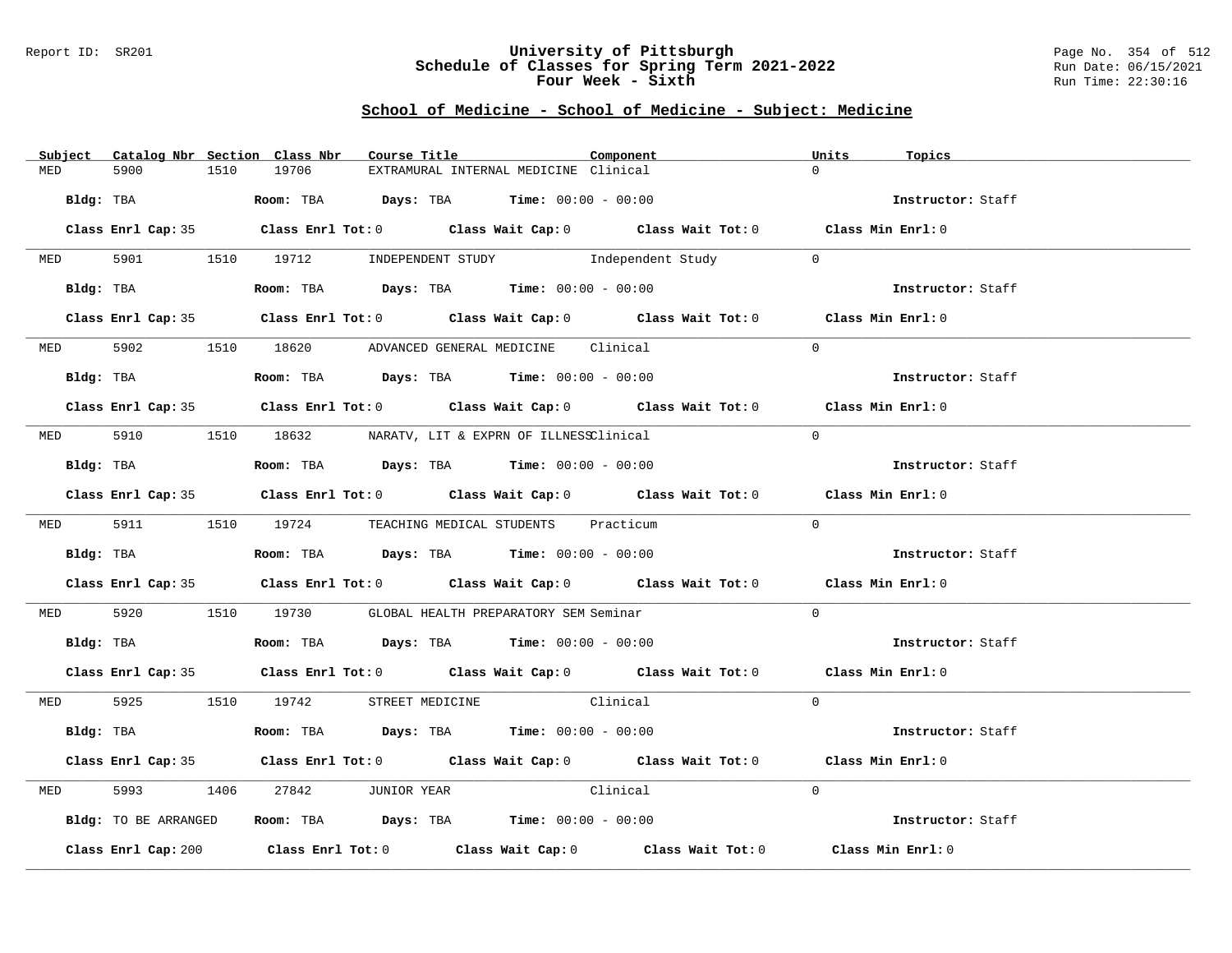| MED       | 5999                | 1510 | 19748             | FULL TIME RESEARCH |                              | Independent Study |                   |  |
|-----------|---------------------|------|-------------------|--------------------|------------------------------|-------------------|-------------------|--|
| Bldg: TBA |                     |      | Room: TBA         | Days: TBA          | <b>Time:</b> $00:00 - 00:00$ |                   | Instructor: Staff |  |
|           | Class Enrl Cap: 200 |      | Class Enrl Tot: 0 |                    | Class Wait Cap: 0            | Class Wait Tot: 0 | Class Min Enrl: 0 |  |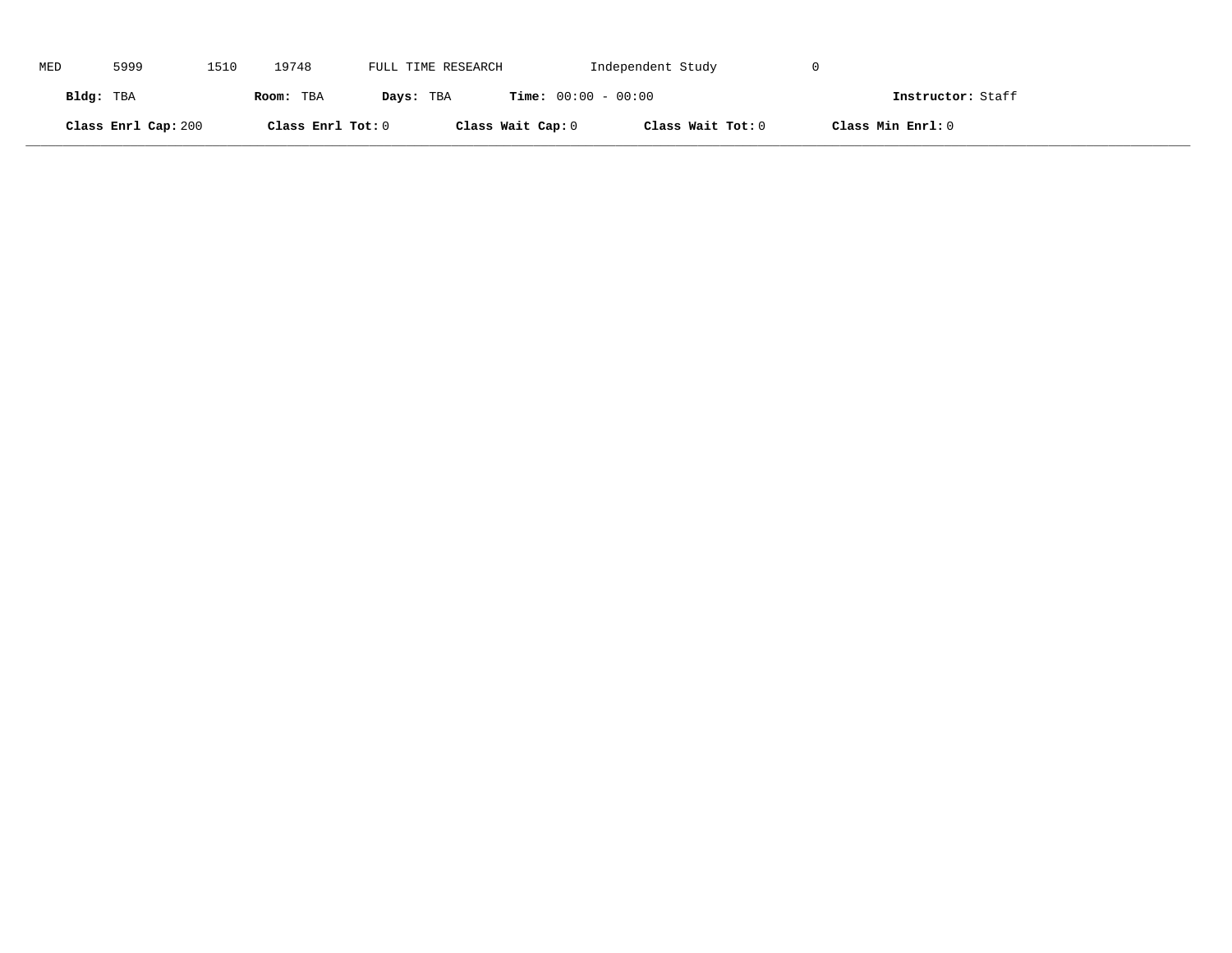### Report ID: SR201 **University of Pittsburgh** Page No. 356 of 512 **Schedule of Classes for Spring Term 2021-2022** Run Date: 06/15/2021 **Four Week - Sixth** Run Time: 22:30:16

| Subject                     | Catalog Nbr Section Class Nbr |      |                   | Course Title   |                              | Component         | Units | Topics            |                                |
|-----------------------------|-------------------------------|------|-------------------|----------------|------------------------------|-------------------|-------|-------------------|--------------------------------|
| PEDS                        | 5524                          | 1900 | 28413             | CHILD ADVOCACY |                              | Clinical          | 0     |                   |                                |
| <b>Bldg:</b> TO BE ARRANGED |                               |      | Room: TBA         | Days: TBA      | <b>Time:</b> $00:00 - 00:00$ |                   |       |                   | Instructor: Kirk, Kimberly Ann |
|                             |                               |      |                   |                |                              |                   |       |                   | Fontenot, Amber L              |
|                             |                               |      |                   |                |                              |                   |       |                   | Maranowski, Gregory William    |
|                             | Class Enrl Cap: 35            |      | Class Enrl Tot: 0 |                | Class Wait Cap: 0            | Class Wait Tot: 0 |       | Class Min Enrl: 0 |                                |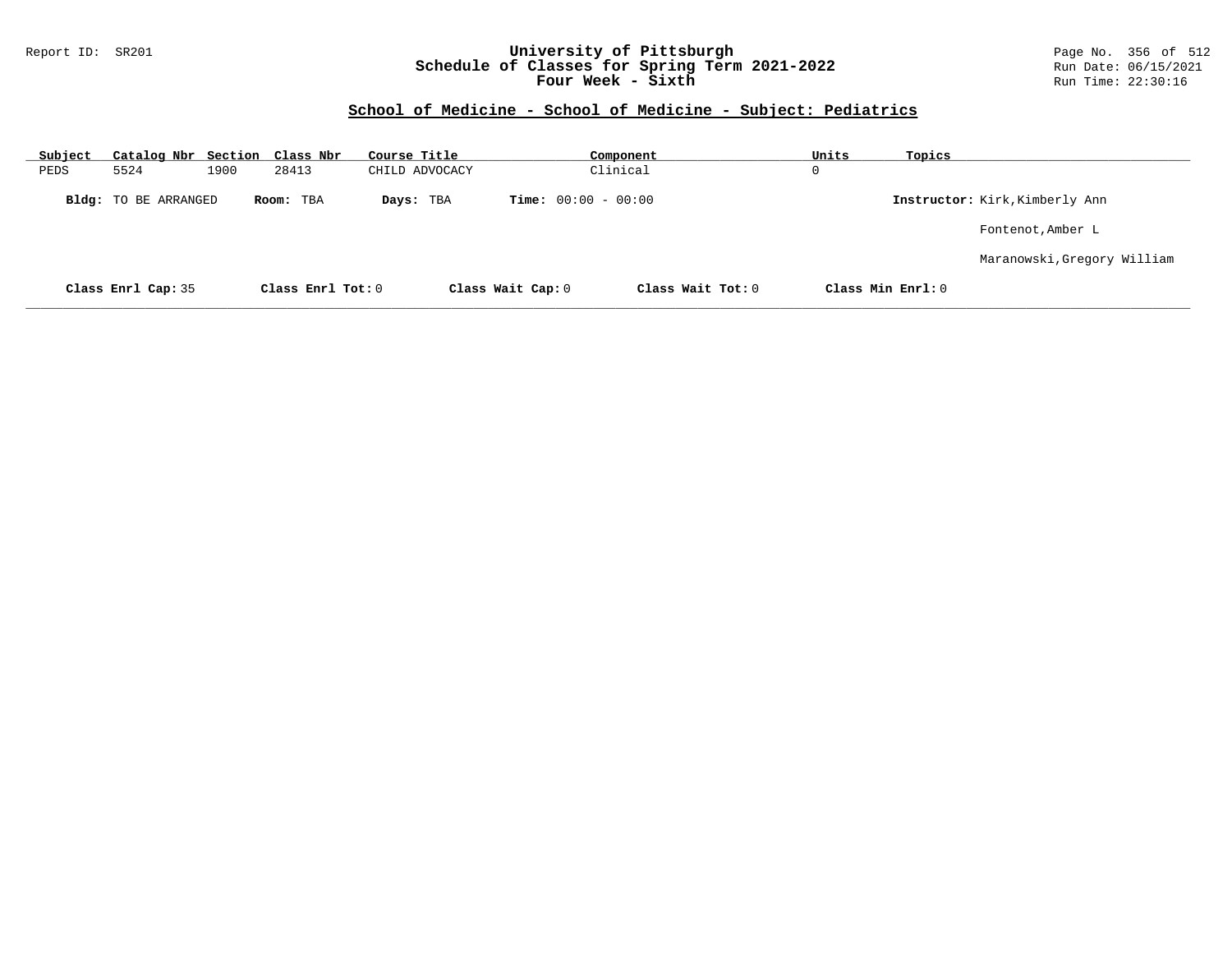### Report ID: SR201 **University of Pittsburgh** Page No. 357 of 512 **Schedule of Classes for Spring Term 2021-2022** Run Date: 06/15/2021 **Four Week - Sixth** Run Time: 22:30:16

# **School of Medicine - Office of the Dean, School of Medicine - Subject: Critical Care Medicine**

| Catalog Nbr Section Class Nbr<br>Subject | Course Title                                                                                       | Component | Units<br>Topics   |
|------------------------------------------|----------------------------------------------------------------------------------------------------|-----------|-------------------|
| 5430<br>1510<br>CCM                      | 19190<br>CRITICAL CARE MEDICINE                                                                    | Clinical  | $\Omega$          |
| Bldg: TBA                                | <b>Days:</b> TBA <b>Time:</b> $00:00 - 00:00$<br>Room: TBA                                         |           | Instructor: Staff |
| Class Enrl Cap: 999                      | Class Enrl Tot: $0$ Class Wait Cap: $0$ Class Wait Tot: $0$                                        |           | Class Min Enrl: 0 |
| 2000<br>CCM<br>5650                      | 23339<br>INDIVIDUALIZED CLINICAL COURSEDirected Studies                                            |           | $\Omega$          |
| Bldg: TO BE ARRANGED                     | <b>Days:</b> TBA <b>Time:</b> $00:00 - 00:00$<br>Room: TBA                                         |           | Instructor: Staff |
| Class Enrl Cap: 35                       | Class Enrl Tot: 0 $\qquad$ Class Wait Cap: 0 $\qquad$ Class Wait Tot: 0 $\qquad$ Class Min Enrl: 0 |           |                   |
| 5840<br>1510<br>CCM                      | 19196<br>CRITICAL CRE MEDICINE RESEARCHDirected Studies                                            |           | $\Omega$          |
| Bldg: TBA                                | <b>Days:</b> TBA <b>Time:</b> $00:00 - 00:00$<br>Room: TBA                                         |           | Instructor: Staff |
| Class Enrl Cap: 35                       | Class Enrl Tot: $0$ Class Wait Cap: $0$ Class Wait Tot: $0$ Class Min Enrl: $0$                    |           |                   |
| 2000<br><b>CCM</b><br>5899               | INDEPENDENT STUDY CC MED Independent Study<br>23348                                                |           | $\Omega$          |
| Bldg: TO BE ARRANGED                     | Room: TBA $Days:$ TBA $Time: 00:00 - 00:00$                                                        |           | Instructor: Staff |
| Class Enrl Cap: 35                       | Class Enrl Tot: $0$ Class Wait Cap: $0$ Class Wait Tot: $0$ Class Min Enrl: $0$                    |           |                   |
| CCM<br>5900<br>1045                      | EXTRAMURAL CRITICAL CARE MED Clinical<br>22158                                                     |           | $\Omega$          |
| Bldg: TO BE ARRANGED                     | <b>Days:</b> TBA <b>Time:</b> $00:00 - 00:00$<br>Room: TBA                                         |           | Instructor: Staff |
| Class Enrl Cap: 35                       | Class Enrl Tot: $0$ Class Wait Cap: $0$ Class Wait Tot: $0$ Class Min Enrl: $0$                    |           |                   |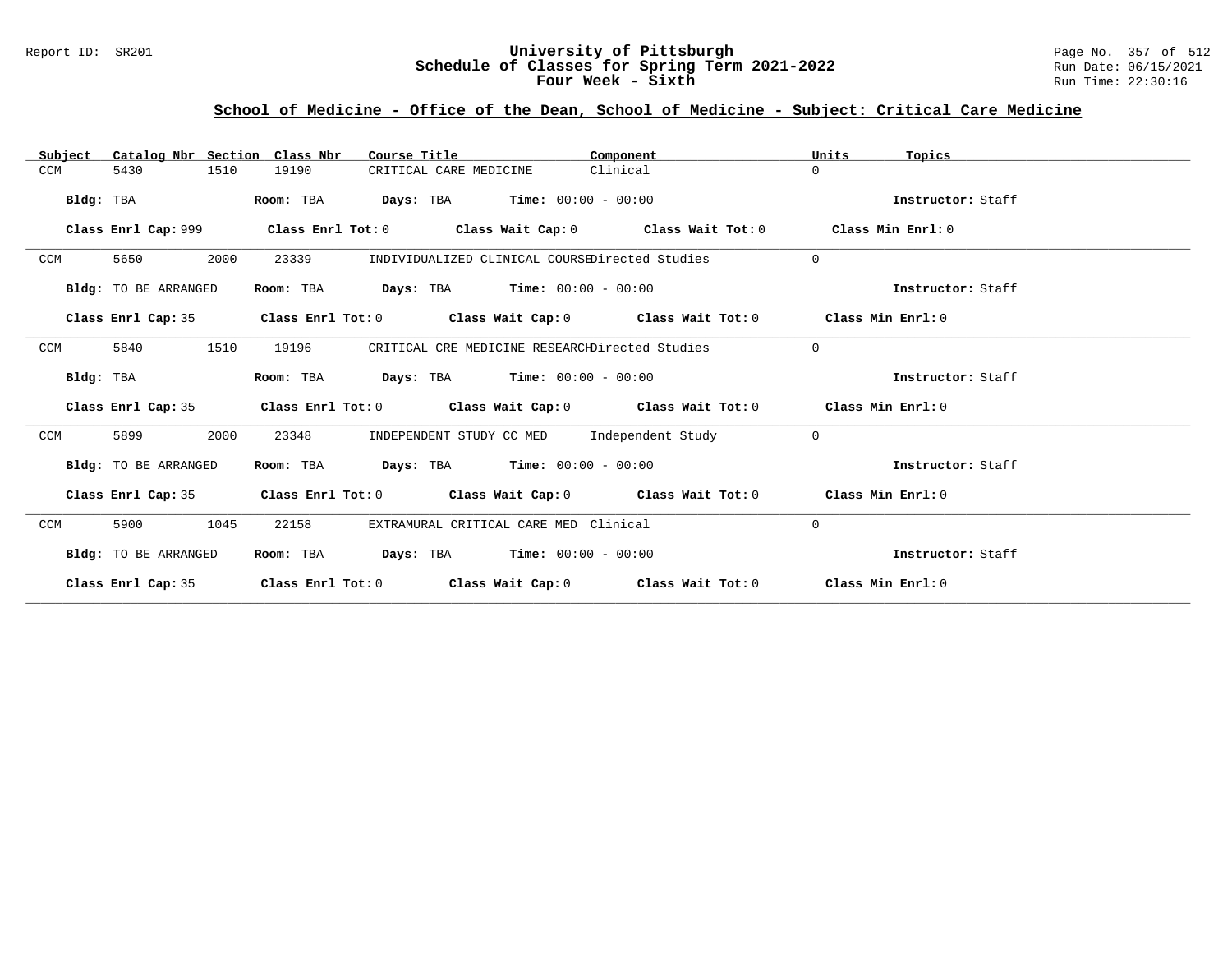### Report ID: SR201 **University of Pittsburgh** Page No. 358 of 512 **Schedule of Classes for Spring Term 2021-2022** Run Date: 06/15/2021 **Four Week - Sixth** Run Time: 22:30:16

## **School of Medicine - Office of the Dean, School of Medicine - Subject: Medical Elective**

| Subject   | Catalog Nbr Section Class Nbr |      |                   | Course Title                          |                              | Component         | Units             | Topics            |
|-----------|-------------------------------|------|-------------------|---------------------------------------|------------------------------|-------------------|-------------------|-------------------|
| MSELCT    | 5950                          | 1510 | 20111             | PSTP WORK IN PROGRESS SEMINAR Seminar |                              |                   |                   |                   |
| Bldg: TBA |                               |      | Room: TBA         | Days: TBA                             | <b>Time:</b> $00:00 - 00:00$ |                   |                   | Instructor: Staff |
|           | Class Enrl Cap: 35            |      | Class Enrl Tot: 0 |                                       | Class Wait Cap: 0            | Class Wait Tot: 0 | Class Min Enrl: 0 |                   |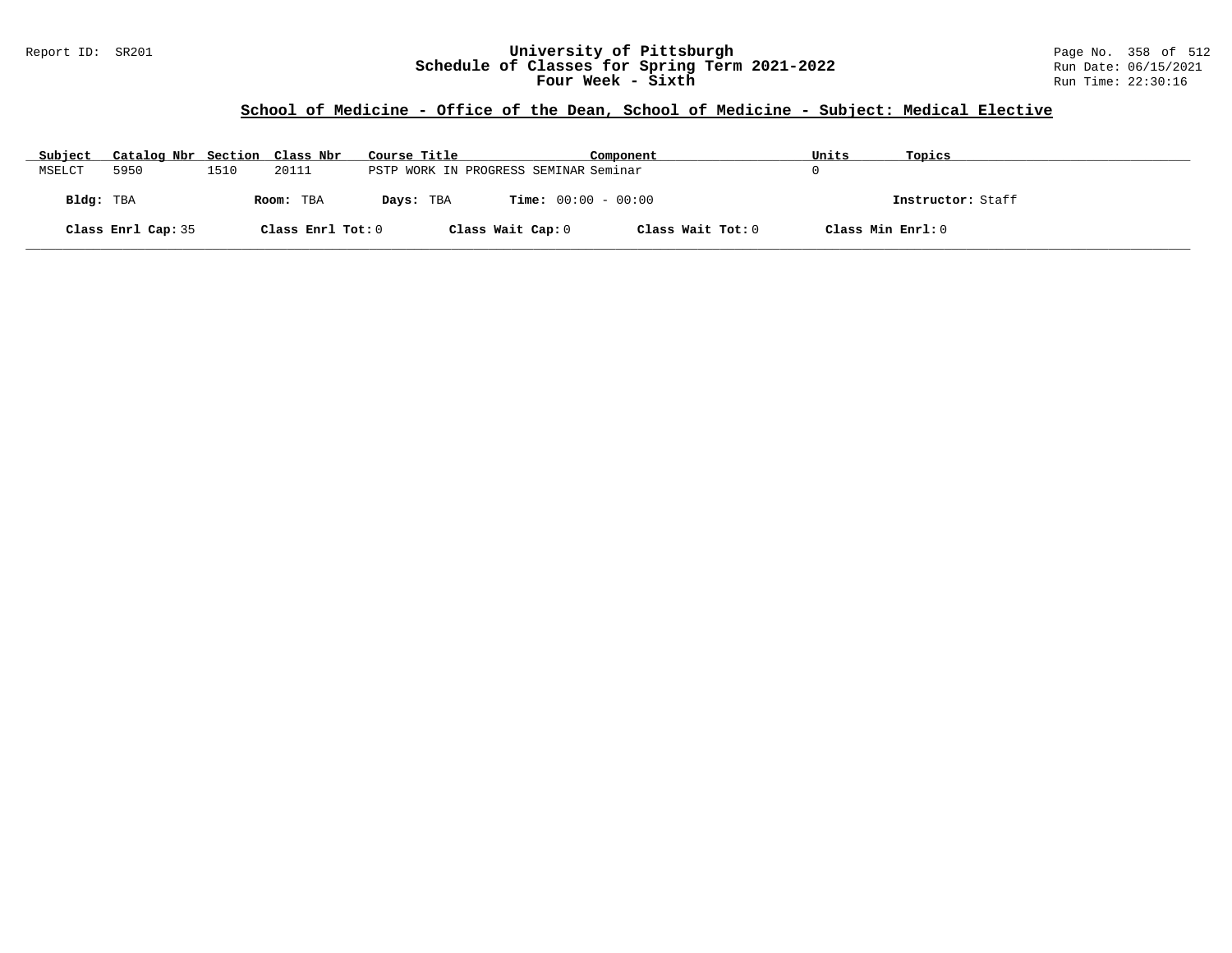### Report ID: SR201 **University of Pittsburgh University of Pittsburgh** Page No. 359 of 512<br>**Schedule of Classes for Spring Term 2021-2022** Run Date: 06/15/2021 **Schedule of Classes for Spring Term 2021-2022** Run Date: 06/15/2021 **Four Week - Sixth** Run Time: 22:30:16

## **School of Medicine - Office of the Dean, School of Medicine - Subject: Medical Scientist Training Prg**

| Subject |                    |      | Catalog Nbr Section Class Nbr       | Course Title       |                                                                                               | Component                                                                                   | Units          | Topics            |
|---------|--------------------|------|-------------------------------------|--------------------|-----------------------------------------------------------------------------------------------|---------------------------------------------------------------------------------------------|----------------|-------------------|
| MSTP    | 5010               | 1510 | 20225                               | MOLECULAR MEDICINE |                                                                                               | Lecture                                                                                     | $\Omega$       |                   |
|         |                    |      |                                     |                    | Bldg: TBA                       Room: TBA         Days: TBA         Time: 00:00 - 00:00       |                                                                                             |                | Instructor: Staff |
|         |                    |      |                                     |                    |                                                                                               | Class Enrl Cap: 35 Class Enrl Tot: 0 Class Wait Cap: 0 Class Wait Tot: 0 Class Min Enrl: 0  |                |                   |
|         |                    |      |                                     |                    | MSTP 5015 1510 20231 LABORATORY RESEARCH ROTATION Practicum                                   |                                                                                             | $\Omega$       |                   |
|         |                    |      |                                     |                    | Bldg: TBA                    Room: TBA         Days: TBA         Time: 00:00 - 00:00          |                                                                                             |                | Instructor: Staff |
|         |                    |      |                                     |                    |                                                                                               | Class Enrl Cap: 35 Class Enrl Tot: 0 Class Wait Cap: 0 Class Wait Tot: 0 Class Min Enrl: 0  |                |                   |
|         |                    |      | MSTP 5955 1510 20237 MSTP WORKSHOPS |                    | Workshop                                                                                      |                                                                                             | $\overline{0}$ |                   |
|         |                    |      |                                     |                    | Bldg: TBA                    Room: TBA         Days: TBA         Time: $00:00 - 00:00$        |                                                                                             |                | Instructor: Staff |
|         |                    |      |                                     |                    |                                                                                               | Class Enrl Cap: 200 Class Enrl Tot: 0 Class Wait Cap: 0 Class Wait Tot: 0 Class Min Enrl: 0 |                |                   |
|         |                    |      |                                     |                    | MSTP 5971 1510 20243 MSTP PROFESSIONAL DEVELOPMENT Workshop                                   |                                                                                             | $\Omega$       |                   |
|         |                    |      |                                     |                    | Bldg: TO BE ARRANGED ROOM: TBA Days: TBA Time: 00:00 - 00:00                                  |                                                                                             |                | Instructor: Staff |
|         |                    |      |                                     |                    |                                                                                               | Class Enrl Cap: 35 Class Enrl Tot: 0 Class Wait Cap: 0 Class Wait Tot: 0 Class Min Enrl: 0  |                |                   |
|         |                    |      |                                     |                    | MSTP 5973 1510 20249 METHODS AND ANALYSIS Seminar                                             |                                                                                             | $\Omega$       |                   |
|         |                    |      |                                     |                    | <b>Bldg:</b> TBA <b>Room:</b> TBA <b>Days:</b> TBA <b>Time:</b> $00:00 - 00:00$               |                                                                                             |                | Instructor: Staff |
|         |                    |      |                                     |                    |                                                                                               | Class Enrl Cap: 35 Class Enrl Tot: 0 Class Wait Cap: 0 Class Wait Tot: 0 Class Min Enrl: 0  |                |                   |
|         |                    |      |                                     |                    |                                                                                               | MSTP 5975 1510 20255 CAREER-RELATED RESEARCH Independent Study 0                            |                |                   |
|         |                    |      |                                     |                    | Bldg: TBA                        Room: TBA           Days: TBA          Time: $00:00 - 00:00$ |                                                                                             |                | Instructor: Staff |
|         |                    |      |                                     |                    |                                                                                               | Class Enrl Cap: 35 Class Enrl Tot: 0 Class Wait Cap: 0 Class Wait Tot: 0 Class Min Enrl: 0  |                |                   |
|         |                    |      |                                     |                    | MSTP 5983 1510 20261 ETHICS FOR MEDICAL SCIENTISTS Workshop                                   |                                                                                             | $\Omega$       |                   |
|         |                    |      |                                     |                    | Bldg: TBA                    Room: TBA         Days: TBA         Time: 00:00 - 00:00          |                                                                                             |                | Instructor: Staff |
|         |                    |      |                                     |                    |                                                                                               | Class Enrl Cap: 35 Class Enrl Tot: 0 Class Wait Cap: 0 Class Wait Tot: 0 Class Min Enrl: 0  |                |                   |
|         |                    |      |                                     |                    | MSTP 5990 1510 20267 LONGITUDINAL CLINICAL COURSE Clinical                                    |                                                                                             | $\Omega$       |                   |
|         |                    |      |                                     |                    | Bldg: TBA                    Room: TBA         Days: TBA         Time: $00:00 - 00:00$        |                                                                                             |                | Instructor: Staff |
|         | Class Enrl Cap: 35 |      |                                     |                    |                                                                                               | Class Enrl Tot: $0$ Class Wait Cap: $0$ Class Wait Tot: $0$ Class Min Enrl: $0$             |                |                   |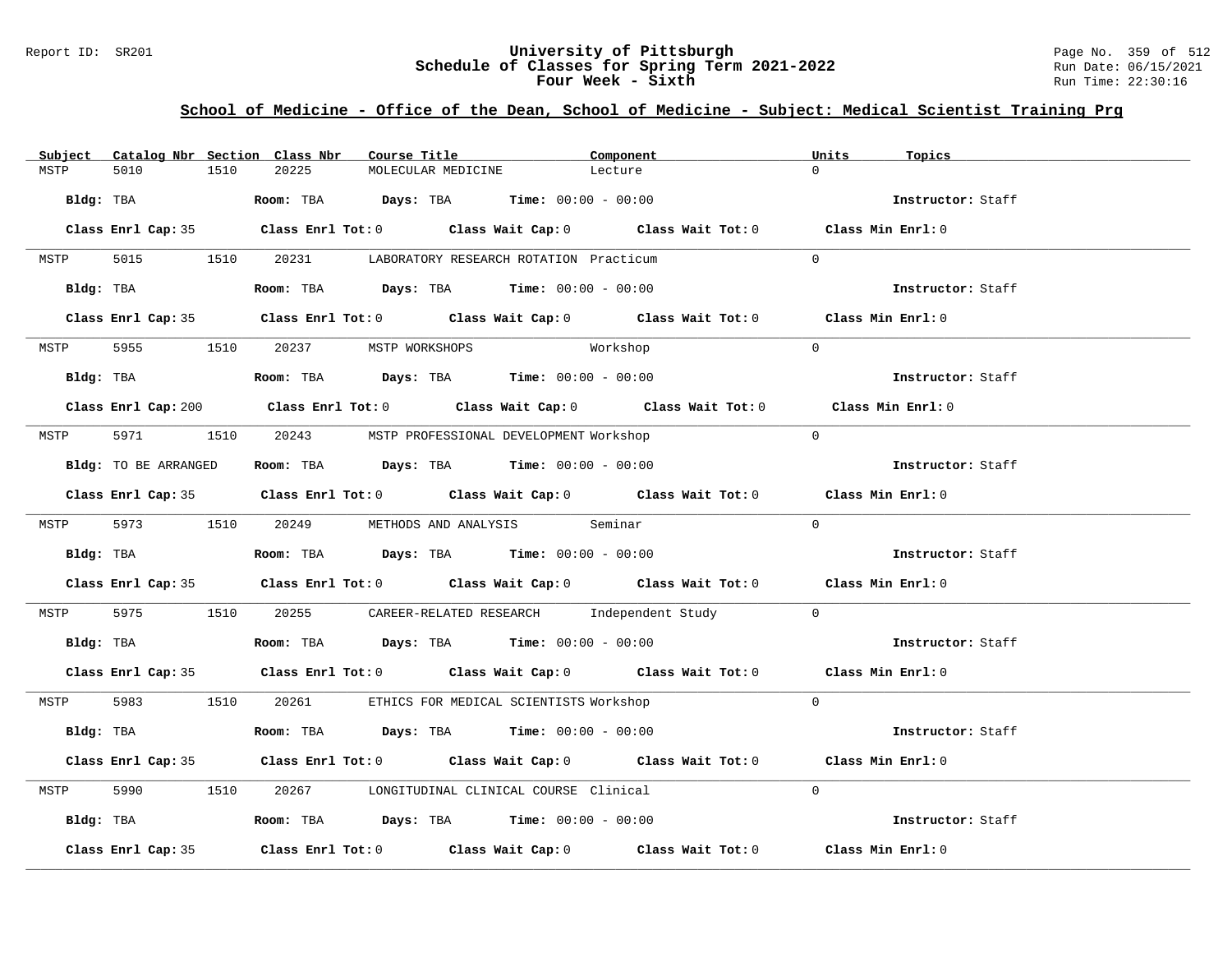|      | Class Enrl Cap: 200  |      | Class Enrl Tot: 0 |           | Class Wait Cap: 0                     | Class Wait Tot: 0 |   | Class Min Enrl: 0              |  |
|------|----------------------|------|-------------------|-----------|---------------------------------------|-------------------|---|--------------------------------|--|
|      |                      |      |                   |           |                                       |                   |   | Colligan, Joanne Kashur        |  |
|      | Bldg: TO BE ARRANGED |      | Room: TBA         | Days: TBA | <b>Time:</b> $00:00 - 00:00$          |                   |   | Instructor: Kirk, Kimberly Ann |  |
| MSTP | 5993                 | 1070 | 27981             |           | LONGITUDINAL CLN CLERKSHIP 3 Clinical |                   | 0 |                                |  |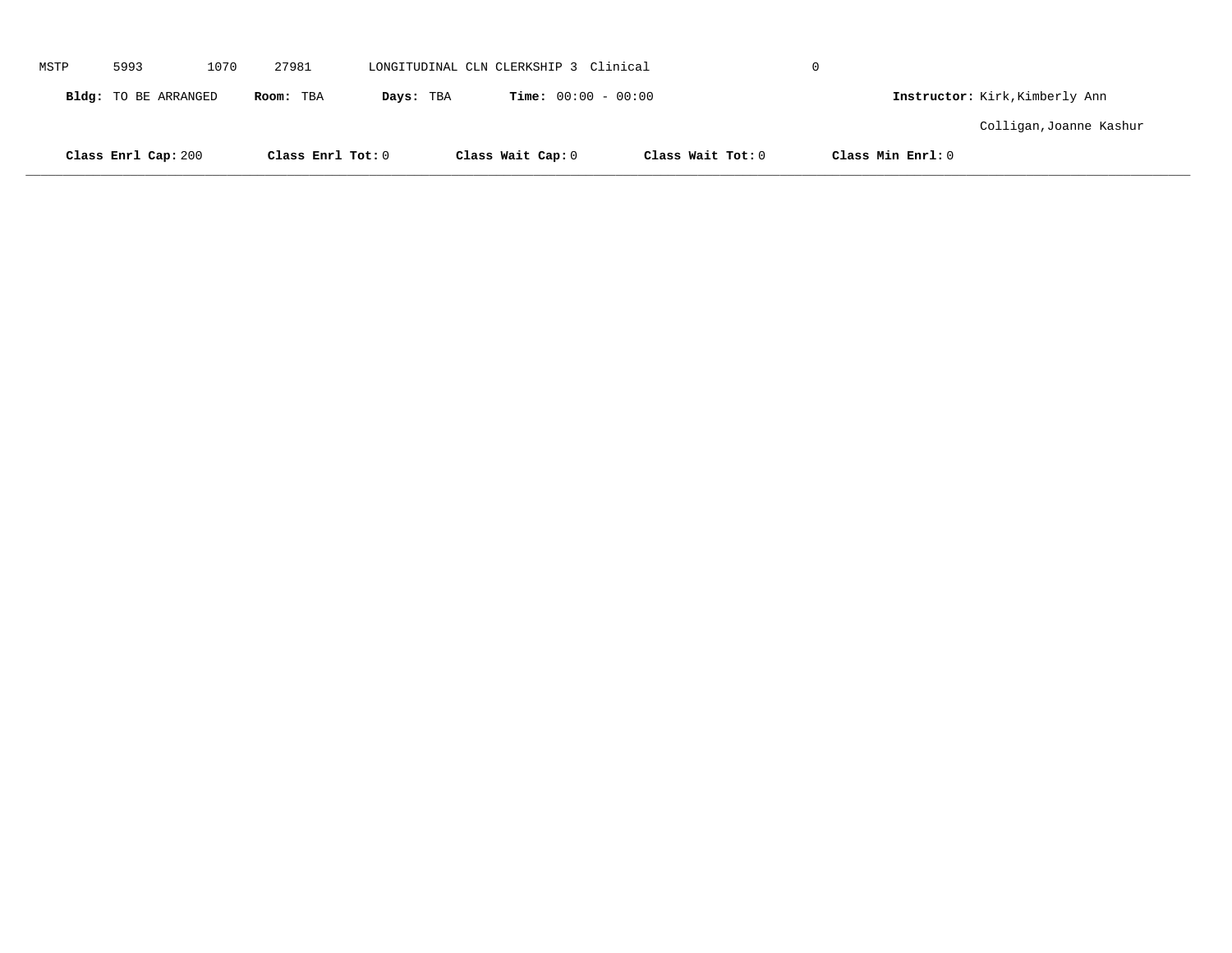### Report ID: SR201 **University of Pittsburgh** Page No. 361 of 512 **Schedule of Classes for Spring Term 2021-2022** Run Date: 06/15/2021 **Four Week - Sixth** Run Time: 22:30:16

# **School of Medicine - Molecular Genetics and Biochemistry - Subject: Medicine Microbiology**

| Subject   | Catalog Nbr Section Class Nbr |      |                   | Course Title |                   | Component                                      | Units             | Topics            |
|-----------|-------------------------------|------|-------------------|--------------|-------------------|------------------------------------------------|-------------------|-------------------|
| MSMIC     | 5835                          | 1510 | 18716             |              |                   | MOLECLR GENETC & BIOCHMY RSRCHDirected Studies |                   |                   |
| Bldg: TBA |                               |      | Room: TBA         | Days: TBA    |                   | <b>Time:</b> $00:00 - 00:00$                   |                   | Instructor: Staff |
|           | Class Enrl Cap: 35            |      | Class Enrl Tot: 0 |              | Class Wait Cap: 0 | Class Wait Tot: 0                              | Class Min Enrl: 0 |                   |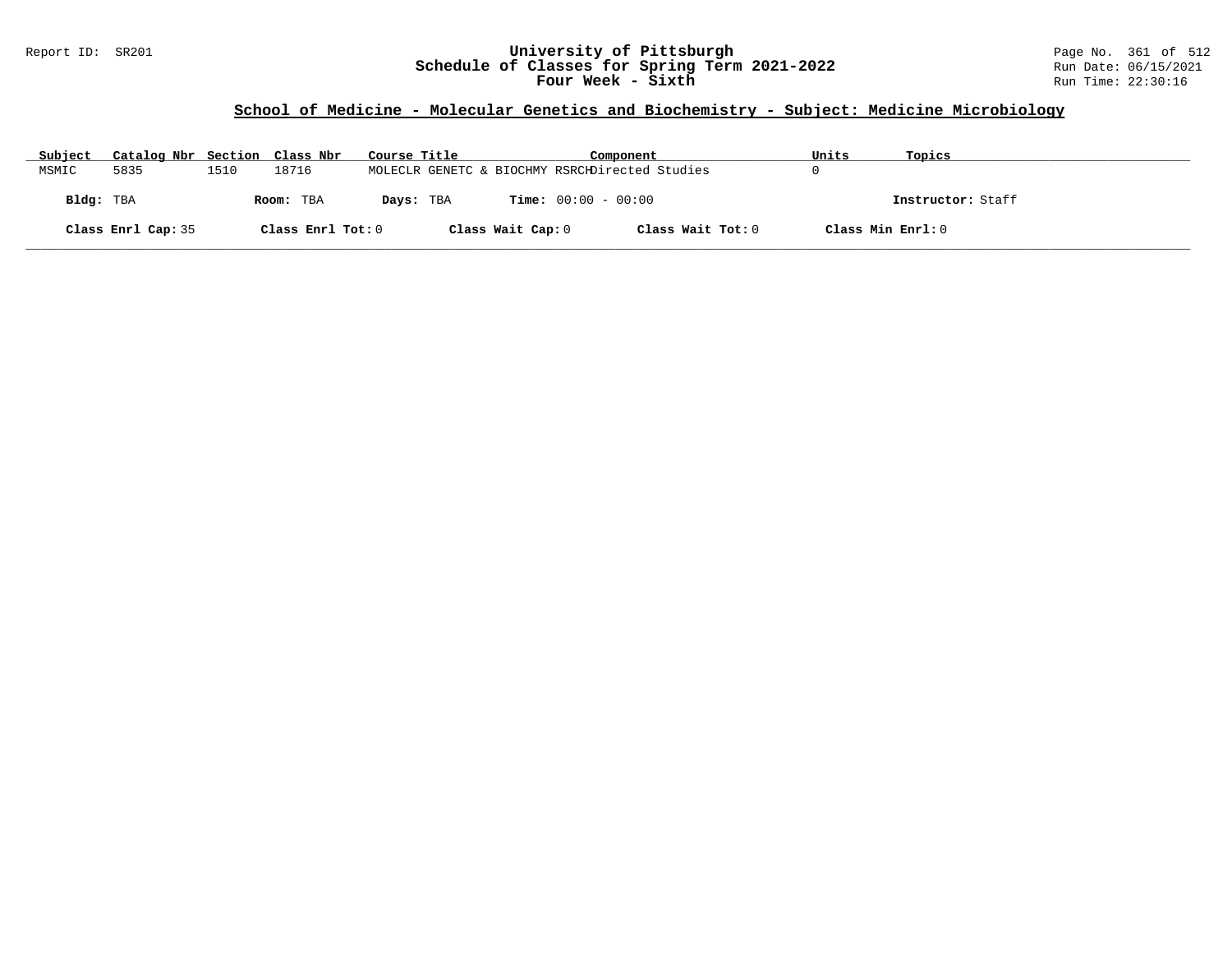### Report ID: SR201 **University of Pittsburgh** Page No. 362 of 512 **Schedule of Classes for Spring Term 2021-2022** Run Date: 06/15/2021 **Four Week - Sixth** Run Time: 22:30:16

# **School of Medicine - Medicine Anesthesiology - Subject: Medicine Anesthesiology**

|       |                      |      | Subject Catalog Nbr Section Class Nbr                                                          | Course Title |                                                                | Component                                                                                   | Units    | Topics            |
|-------|----------------------|------|------------------------------------------------------------------------------------------------|--------------|----------------------------------------------------------------|---------------------------------------------------------------------------------------------|----------|-------------------|
| MSANE | 5381                 | 1510 | 18638                                                                                          |              | PAIN EVALUATION AND TREATMENT Clinical                         |                                                                                             | $\Omega$ |                   |
|       |                      |      | Bldg: TBA                     Room: TBA          Days: TBA         Time: 00:00 - 00:00         |              |                                                                |                                                                                             |          | Instructor: Staff |
|       |                      |      |                                                                                                |              |                                                                | Class Enrl Cap: 35 Class Enrl Tot: 0 Class Wait Cap: 0 Class Wait Tot: 0 Class Min Enrl: 0  |          |                   |
|       |                      |      |                                                                                                |              |                                                                | MSANE 5382 1510 18650 RESEARCH OR INDIVIDUAL STUDY Directed Studies                         | $\Omega$ |                   |
|       |                      |      | Bldg: TBA                    Room: TBA          Days: TBA         Time: 00:00 - 00:00          |              |                                                                |                                                                                             |          | Instructor: Staff |
|       |                      |      |                                                                                                |              |                                                                | Class Enrl Cap: 35 Class Enrl Tot: 0 Class Wait Cap: 0 Class Wait Tot: 0 Class Min Enrl: 0  |          |                   |
|       |                      |      | MSANE 5420 1510 19754 ANESTHESIOLOGY                                                           |              | Clinical                                                       |                                                                                             | $\Omega$ |                   |
|       |                      |      | Bldg: TBA                    Room: TBA         Days: TBA         Time: $00:00 - 00:00$         |              |                                                                |                                                                                             |          | Instructor: Staff |
|       |                      |      |                                                                                                |              |                                                                | Class Enrl Cap: 999 Class Enrl Tot: 0 Class Wait Cap: 0 Class Wait Tot: 0 Class Min Enrl: 0 |          |                   |
|       |                      |      | MSANE 5440 1510 19766 SUBSPECIALTIES ANESTHESIOLOGY Clinical                                   |              |                                                                |                                                                                             | $\Omega$ |                   |
|       |                      |      | Bldg: TBA                   Room: TBA         Days: TBA        Time: $00:00 - 00:00$           |              |                                                                |                                                                                             |          | Instructor: Staff |
|       |                      |      |                                                                                                |              |                                                                | Class Enrl Cap: 999 Class Enrl Tot: 0 Class Wait Cap: 0 Class Wait Tot: 0 Class Min Enrl: 0 |          |                   |
|       |                      |      | MSANE 5445 1510 19772 PAIN MEDICINE Clinical                                                   |              |                                                                |                                                                                             | $\Omega$ |                   |
|       |                      |      | Bldg: TBA                           Room: TBA          Days: TBA         Time: $00:00 - 00:00$ |              |                                                                |                                                                                             |          | Instructor: Staff |
|       |                      |      |                                                                                                |              |                                                                | Class Enrl Cap: 35 Class Enrl Tot: 0 Class Wait Cap: 0 Class Wait Tot: 0 Class Min Enrl: 0  |          |                   |
|       |                      |      |                                                                                                |              |                                                                | MSANE 5450 1510 19784 MD/OMS ANESTHESIA SPECIALTIES Directed Studies                        | $\Omega$ |                   |
|       |                      |      | Bldg: TBA                   Room: TBA        Days: TBA        Time: 00:00 - 00:00              |              |                                                                |                                                                                             |          | Instructor: Staff |
|       |                      |      |                                                                                                |              |                                                                | Class Enrl Cap: 35 Class Enrl Tot: 0 Class Wait Cap: 0 Class Wait Tot: 0 Class Min Enrl: 0  |          |                   |
|       | MSANE 5650           |      |                                                                                                |              |                                                                | 2000 23406 INDIVIDUALIZED CLINICAL COURSEDirected Studies                                   | $\Omega$ |                   |
|       | Bldg: TO BE ARRANGED |      |                                                                                                |              | Room: TBA $\rule{1em}{0.15mm}$ Days: TBA Time: $00:00 - 00:00$ |                                                                                             |          | Instructor: Staff |
|       |                      |      |                                                                                                |              |                                                                | Class Enrl Cap: 35 Class Enrl Tot: 0 Class Wait Cap: 0 Class Wait Tot: 0 Class Min Enrl: 0  |          |                   |
|       |                      |      |                                                                                                |              |                                                                | MSANE 5840 1510 19814 ANESTHESIOLOGY RESEARCH Directed Studies                              | $\Omega$ |                   |
|       |                      |      | Bldg: TBA                  Room: TBA        Days: TBA        Time: 00:00 - 00:00               |              |                                                                |                                                                                             |          | Instructor: Staff |
|       | Class Enrl Cap: 35   |      |                                                                                                |              |                                                                | Class Enrl Tot: $0$ Class Wait Cap: $0$ Class Wait Tot: $0$ Class Min Enrl: $0$             |          |                   |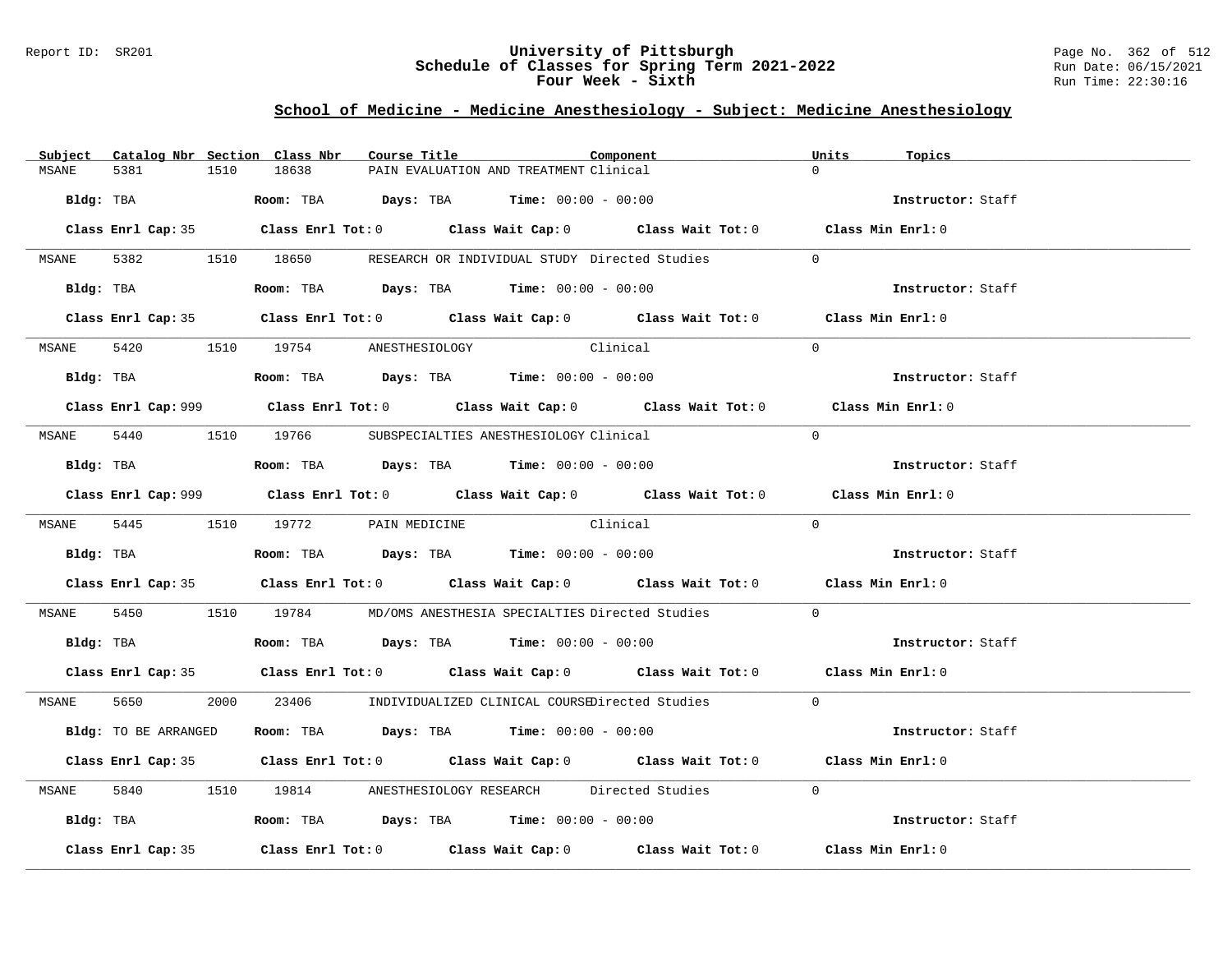| MSANE     | 5900               | 1510 | 19820               | INDEPENDENT STUDY         |                              | Independent Study   | -U                  |  |
|-----------|--------------------|------|---------------------|---------------------------|------------------------------|---------------------|---------------------|--|
| Bldg: TBA |                    |      | Room: TBA           | Days: TBA                 | <b>Time:</b> $00:00 - 00:00$ |                     | Instructor: Staff   |  |
|           | Class Enrl Cap: 35 |      | Class Enrl Tot: $0$ |                           | Class Wait Cap: 0            | Class Wait $Tot: 0$ | Class Min $Enrl: 0$ |  |
| MSANE     | 5901               | 1510 | 19832               | EXTRAMURAL ANESTHESIOLOGY |                              | Clinical            | $\Omega$            |  |
| Bldg: TBA |                    |      | Room: TBA           | Days: TBA                 | <b>Time:</b> $00:00 - 00:00$ |                     | Instructor: Staff   |  |
|           | Class Enrl Cap: 35 |      | Class Enrl Tot: $0$ |                           | Class Wait Cap: 0            | Class Wait Tot: 0   | Class Min Enrl: 0   |  |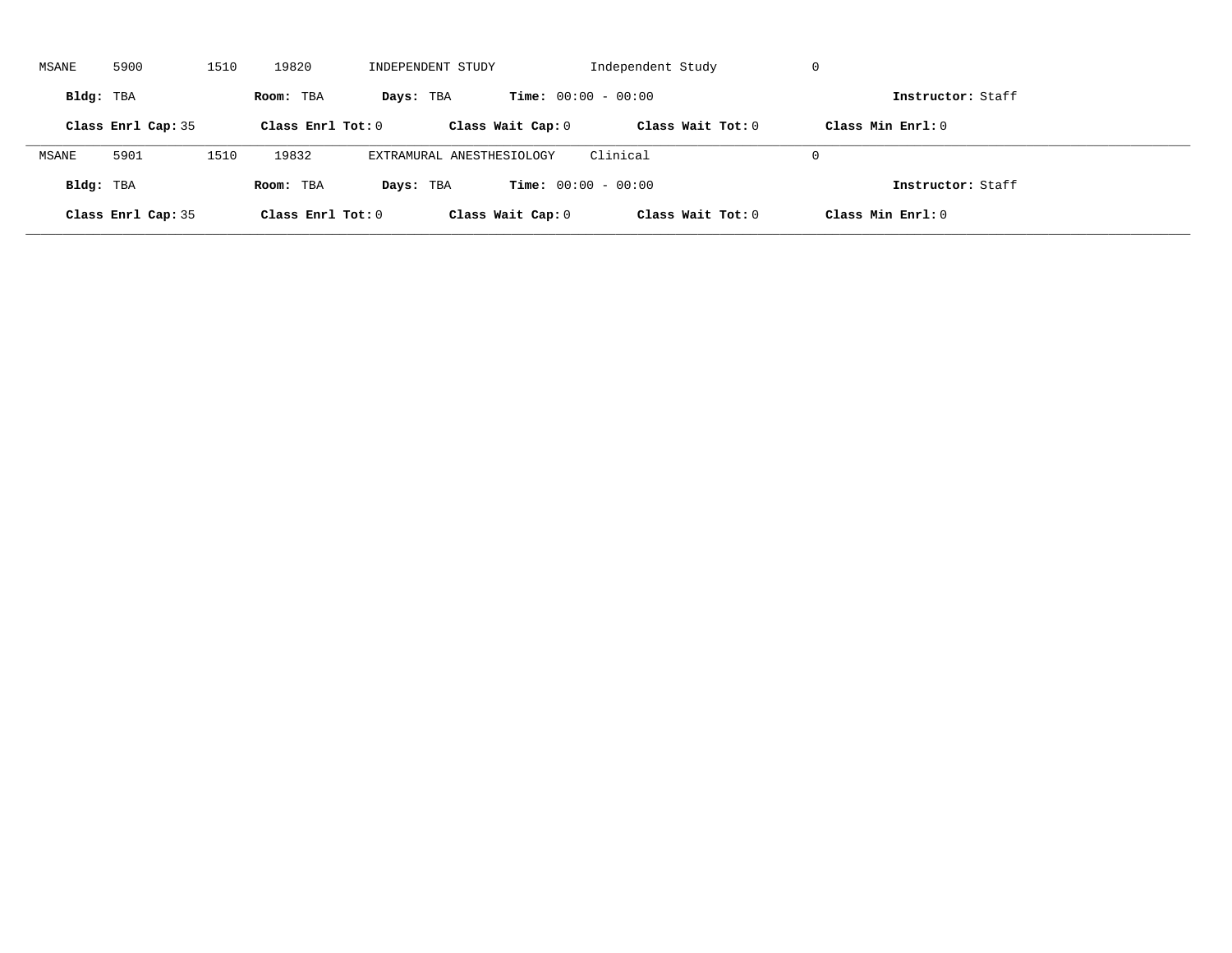#### Report ID: SR201 **University of Pittsburgh** Page No. 364 of 512 **Schedule of Classes for Spring Term 2021-2022** Run Date: 06/15/2021 **Four Week - Sixth** Run Time: 22:30:16

## **School of Medicine - Neurology - Subject: Neurology**

| Catalog Nbr Section Class Nbr<br>Subject | Course Title                                                                                            | Component | Units<br>Topics   |
|------------------------------------------|---------------------------------------------------------------------------------------------------------|-----------|-------------------|
| NEURO<br>5366<br>1900                    | 28357<br>NEUROLOGY CORE CLERKSHP                                                                        | Clinical  | $\Omega$          |
| Bldg: TO BE ARRANGED                     | Room: TBA $Days:$ TBA $Time: 00:00 - 00:00$                                                             |           | Instructor: Staff |
|                                          |                                                                                                         |           |                   |
|                                          | Class Enrl Cap: 35 Class Enrl Tot: 0 Class Wait Cap: 0 Class Wait Tot: 0 Class Min Enrl: 0              |           |                   |
|                                          | NEURO 5389 1510 18782 CLINICAL NEUROLOGY ELECTIVE Clinical                                              |           | $\Omega$          |
|                                          | Bldg: TBA                  Room: TBA        Days: TBA        Time: 00:00 - 00:00                        |           | Instructor: Staff |
|                                          | Class Enrl Cap: 35 Class Enrl Tot: 0 Class Wait Cap: 0 Class Wait Tot: 0 Class Min Enrl: 0              |           |                   |
| NEURO                                    | 5393 1510 18800 INDEPENDENT STUDY IN NEUROLOGYClinical                                                  |           | $\Omega$          |
|                                          | Bldg: TBA                    Room: TBA         Days: TBA         Time: 00:00 - 00:00                    |           | Instructor: Staff |
|                                          | Class Enrl Cap: 35 Class Enrl Tot: 0 Class Wait Cap: 0 Class Wait Tot: 0 Class Min Enrl: 0              |           |                   |
|                                          | NEURO 5410 1510 20273 NEUROLOGY ACTING INTERNSHIP Clinical                                              |           | $\Omega$          |
|                                          | Bldg: TBA                   Room: TBA         Days: TBA         Time: $00:00 - 00:00$                   |           | Instructor: Staff |
|                                          | Class Enrl Cap: 35 Class Enrl Tot: 0 Class Wait Cap: 0 Class Wait Tot: 0 Class Min Enrl: 0              |           |                   |
|                                          | NEURO 5420 1510 18806 CLINICAL NEUROLOGY Clinical                                                       |           | $\Omega$          |
|                                          |                                                                                                         |           |                   |
|                                          | Bldg: TBA                                Room: TBA            Days: TBA           Time: $00:00 - 00:00$ |           | Instructor: Staff |
|                                          | Class Enrl Cap: 999 Class Enrl Tot: 0 Class Wait Cap: 0 Class Wait Tot: 0 Class Min Enrl: 0             |           |                   |
|                                          | NEURO 5421 1510 20279 STROKE SERVICE Clinical                                                           |           | $\overline{0}$    |
|                                          | <b>Bldg:</b> TBA <b>Room:</b> TBA <b>Days:</b> TBA <b>Time:</b> $00:00 - 00:00$                         |           | Instructor: Staff |
|                                          | Class Enrl Cap: 999 Class Enrl Tot: 0 Class Wait Cap: 0 Class Wait Tot: 0 Class Min Enrl: 0             |           |                   |
|                                          | NEURO 5425 1510 20285 OUTPATIENT CLINICAL NEUROLOGY Clinical                                            |           | $\Omega$          |
|                                          | Bldg: TBA                   Room: TBA         Days: TBA        Time: 00:00 - 00:00                      |           | Instructor: Staff |
|                                          | Class Enrl Cap: 999 Class Enrl Tot: 0 Class Wait Cap: 0 Class Wait Tot: 0 Class Min Enrl: 0             |           |                   |
| NEURO                                    | 5430 1510 18818 NEONATAL NEUROLOGY Clinical                                                             |           | $\Omega$          |
|                                          | Bldg: TBA                    Room: TBA         Days: TBA         Time: 00:00 - 00:00                    |           | Instructor: Staff |
| Class Enrl Cap: 999                      | Class Enrl Tot: $0$ Class Wait Cap: $0$ Class Wait Tot: $0$ Class Min Enrl: $0$                         |           |                   |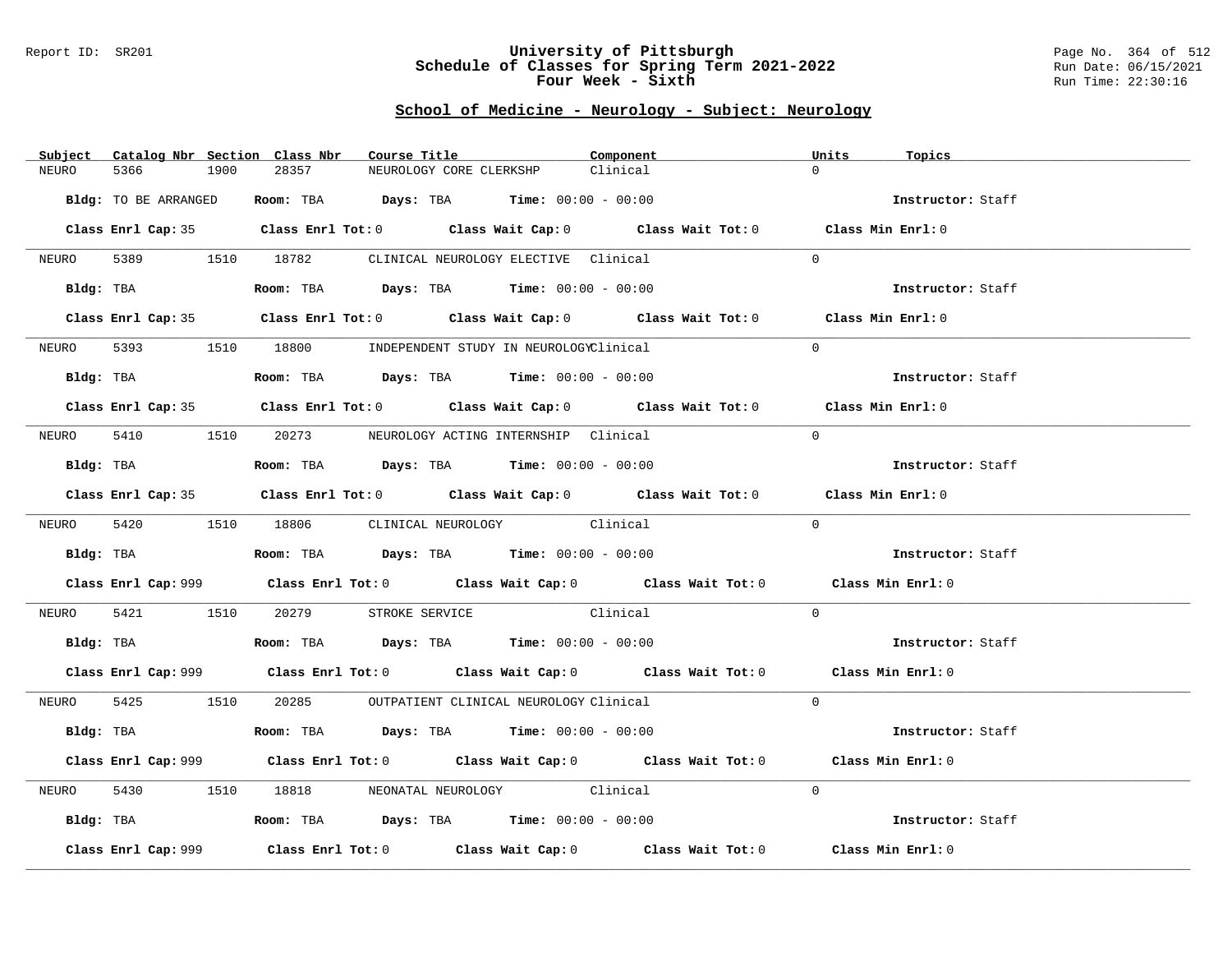| 5435<br>NEURO | 1510 18824<br>PEDIATRIC NEUROMUSCULAR DISEA Clinical                                        | $\mathbf 0$       |
|---------------|---------------------------------------------------------------------------------------------|-------------------|
|               | Bldg: TBA                      Room: TBA         Days: TBA         Time: 00:00 - 00:00      | Instructor: Staff |
|               | Class Enrl Cap: 999 Class Enrl Tot: 0 Class Wait Cap: 0 Class Wait Tot: 0 Class Min Enrl: 0 |                   |
|               | NEURO 5440 1510 18836 PEDIATRIC NEUROLOGY Clinical                                          | $\Omega$          |
|               |                                                                                             | Instructor: Staff |
|               | Class Enrl Cap: 999 Class Enrl Tot: 0 Class Wait Cap: 0 Class Wait Tot: 0                   | Class Min Enrl: 0 |
|               | NEURO 5441 1510 20291 CHILD NEUROLOGY/EPILEPSY Clinical                                     | $\Omega$          |
|               | Bldg: TBA                   Room: TBA         Days: TBA         Time: 00:00 - 00:00         | Instructor: Staff |
|               | Class Enrl Cap: 999 Class Enrl Tot: 0 Class Wait Cap: 0 Class Wait Tot: 0 Class Min Enrl: 0 |                   |
|               | NEURO 5445 1510 18848 BEHAVIORAL NEUROLOGY Clinical                                         | $\Omega$          |
|               | Bldg: TBA                   Room: TBA         Days: TBA         Time: $00:00 - 00:00$       | Instructor: Staff |
|               | Class Enrl Cap: 999 Class Enrl Tot: 0 Class Wait Cap: 0 Class Wait Tot: 0 Class Min Enrl: 0 |                   |
|               | NEURO 5450 1900 22118 NEUROLOGY BOOT CAMP Practicum                                         | $\bigcap$         |
|               | <b>Bldg:</b> TO BE ARRANGED <b>ROOM:</b> TBA <b>Days:</b> TBA <b>Time:</b> $00:00 - 00:00$  | Instructor: Staff |
|               | Class Enrl Cap: 200 Class Enrl Tot: 0 Class Wait Cap: 0 Class Wait Tot: 0 Class Min Enrl: 0 |                   |
|               | NEURO 5650 2000 23420 INDIVIDUALIZED CLINICAL COURSEDirected Studies 0                      |                   |
|               |                                                                                             |                   |
|               | Bldg: TO BE ARRANGED Room: TBA Days: TBA Time: 00:00 - 00:00                                | Instructor: Staff |
|               | Class Enrl Cap: 35 Class Enrl Tot: 0 Class Wait Cap: 0 Class Wait Tot: 0 Class Min Enrl: 0  |                   |
| NEURO         | 5730 1510 18854 CLINICAL NEUROSCIENCES (ILS) Lecture                                        | $\Omega$          |
|               | Bldg: TBA                   Room: TBA         Days: TBA         Time: $00:00 - 00:00$       | Instructor: Staff |
|               | Class Enrl Cap: 999 Class Enrl Tot: 0 Class Wait Cap: 0 Class Wait Tot: 0 Class Min Enrl: 0 |                   |
|               | NEURO 5875 1510 20297 INDEPENDENT STUDY IN NEUROLOGYDirected Studies 0                      |                   |
|               | Bldg: TBA                     Room: TBA         Days: TBA         Time: 00:00 - 00:00       | Instructor: Staff |
|               | Class Enrl Cap: 35 Class Enrl Tot: 0 Class Wait Cap: 0 Class Wait Tot: 0 Class Min Enrl: 0  |                   |
|               | NEURO 5876 1510 20303 BASIC RESEARCH IN NEUROLOGY Directed Studies 0                        |                   |
|               |                                                                                             | Instructor: Staff |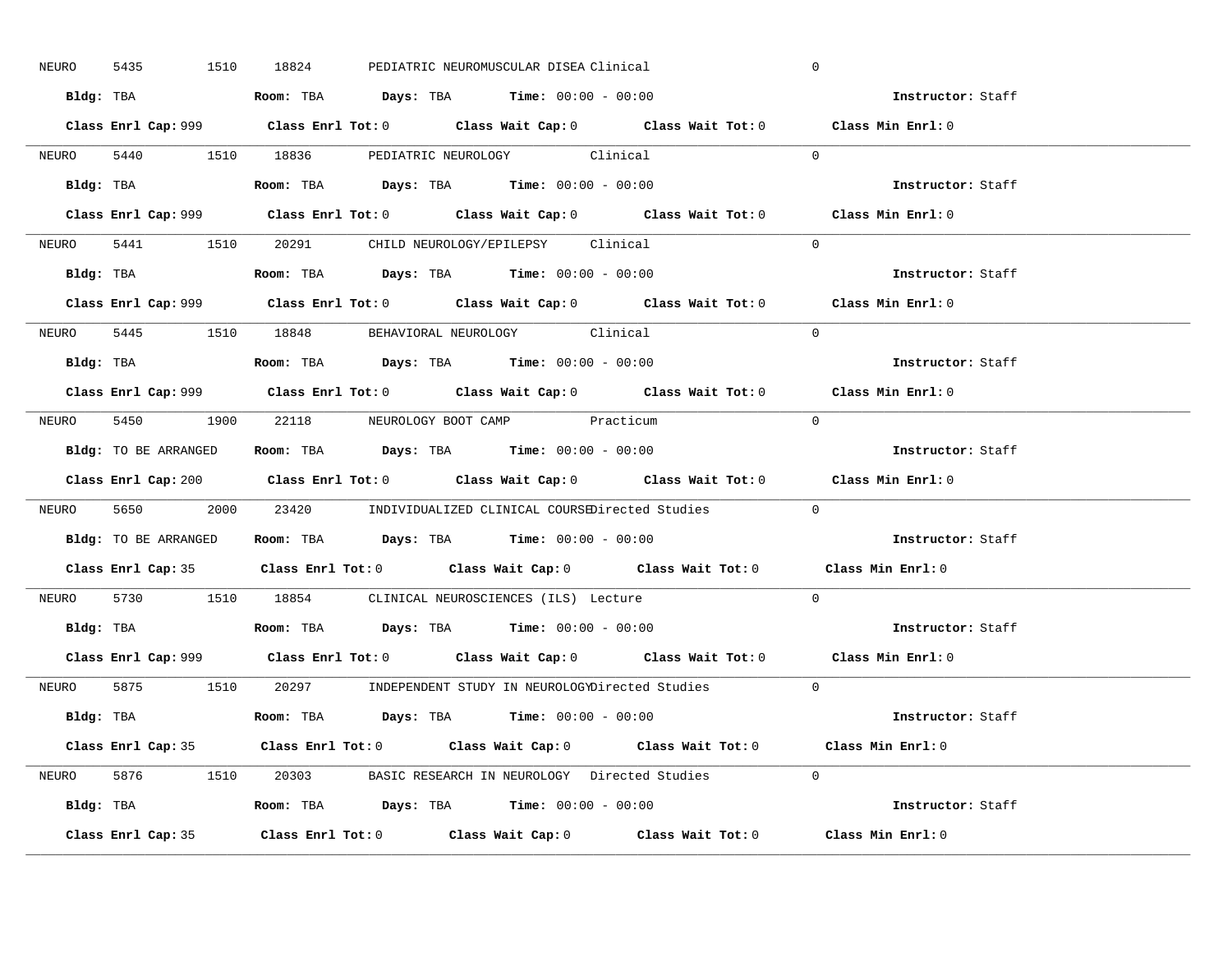#### Report ID: SR201 **University of Pittsburgh** Page No. 366 of 512 **Schedule of Classes for Spring Term 2021-2022** Run Date: 06/15/2021 **Four Week - Sixth** Run Time: 22:30:16

# **School of Medicine - Neurology - Subject: Neurology**

| Subject            | Catalog Nbr Section Class Nbr | Course Title                                   |                       | Component                                                   | Units             | Topics            |
|--------------------|-------------------------------|------------------------------------------------|-----------------------|-------------------------------------------------------------|-------------------|-------------------|
| 5877<br>NEURO      | 1510<br>18860                 | COGNITV NEUROSCIENCE RESEARCH Directed Studies |                       |                                                             | $\Omega$          |                   |
| Bldg: TBA          | Room: TBA                     | <b>Days:</b> TBA <b>Time:</b> $00:00 - 00:00$  |                       |                                                             |                   | Instructor: Staff |
| Class Enrl Cap: 35 |                               |                                                |                       | Class Enrl Tot: $0$ Class Wait Cap: $0$ Class Wait Tot: $0$ | Class Min Enrl: 0 |                   |
| 5878<br>NEURO      | 1510<br>18866                 | ALZHEIMER'S DISEASE RESEARCH Directed Studies  |                       |                                                             | $\mathbf 0$       |                   |
| Bldg: TBA          | Room: TBA                     | <b>Days:</b> TBA <b>Time:</b> $00:00 - 00:00$  |                       |                                                             |                   | Instructor: Staff |
| Class Enrl Cap: 35 |                               |                                                |                       | Class Enrl Tot: $0$ Class Wait Cap: $0$ Class Wait Tot: $0$ | Class Min Enrl: 0 |                   |
| 5879<br>NEURO      | 1510<br>18878                 | MOLECULAR NEURO-BIOLGY/GENETCSDirected Studies |                       |                                                             | $\Omega$          |                   |
| Bldg: TBA          | Room: TBA                     | <b>Days:</b> TBA <b>Time:</b> $00:00 - 00:00$  |                       |                                                             |                   | Instructor: Staff |
| Class Enrl Cap: 35 |                               |                                                |                       | Class Enrl Tot: $0$ Class Wait Cap: $0$ Class Wait Tot: $0$ | Class Min Enrl: 0 |                   |
| NEURO<br>5900      | 1510<br>20309                 | EXTRAMURAL NEUROLOGY                           |                       | Clinical                                                    | $\Omega$          |                   |
| Bldg: TBA          | Room: TBA                     | Days: TBA                                      | $Time: 00:00 - 00:00$ |                                                             |                   | Instructor: Staff |
| Class Enrl Cap: 35 | Class Enrl Tot: 0             | Class Wait Cap: 0                              |                       | Class Wait Tot: 0                                           | Class Min Enrl: 0 |                   |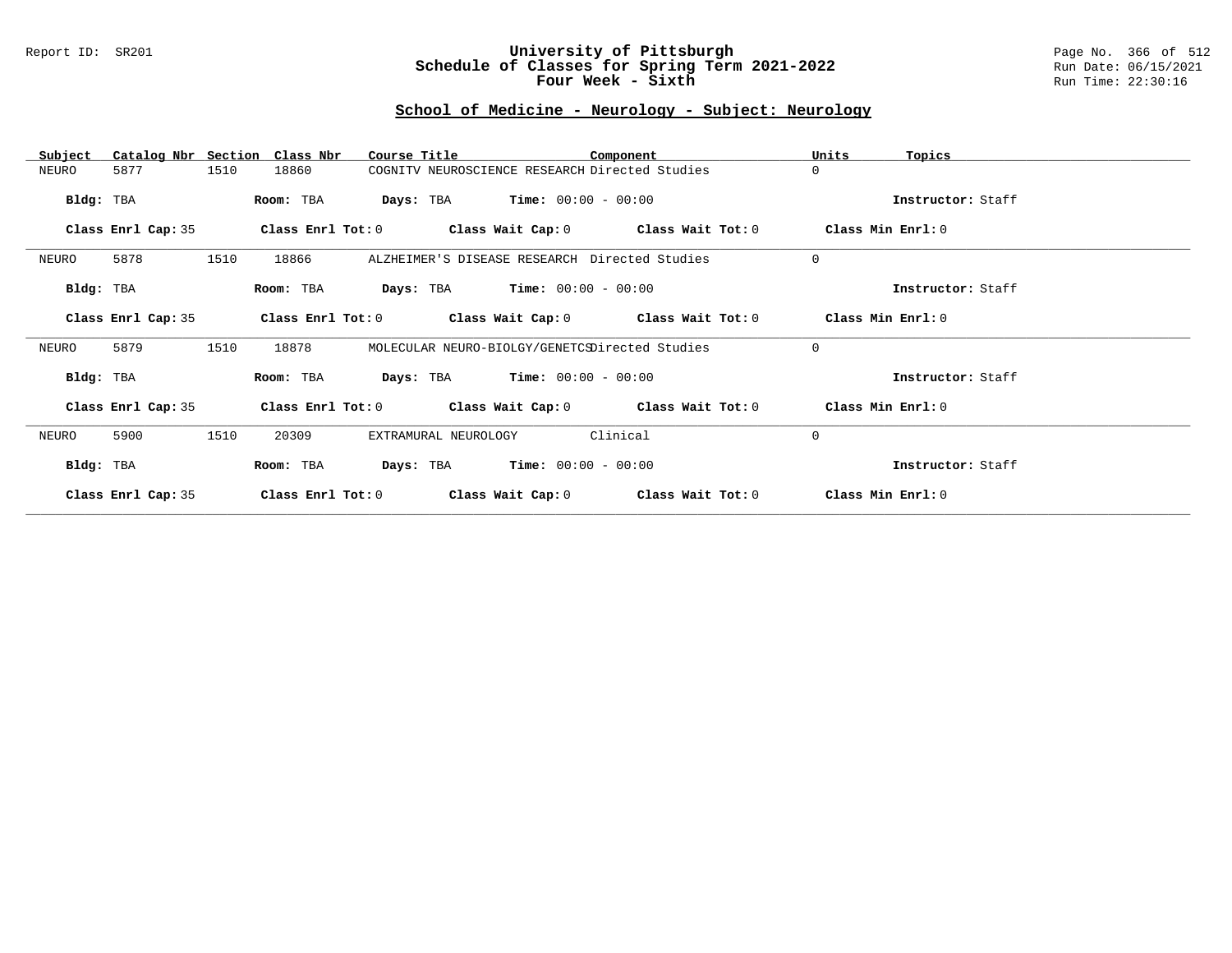### Report ID: SR201 **University of Pittsburgh** Page No. 367 of 512 **Schedule of Classes for Spring Term 2021-2022** Run Date: 06/15/2021 **Four Week - Sixth** Run Time: 22:30:16

# **School of Medicine - Neurological Surgery - Subject: Neurological Surgery**

| Subject            | Catalog Nbr Section Class Nbr<br>Course Title                                                      | Component | Units<br>Topics   |
|--------------------|----------------------------------------------------------------------------------------------------|-----------|-------------------|
| NSURG<br>5383      | 1510<br>20321<br>INDIVIDUAL STUDY OR RESEARCH Directed Studies                                     | $\Omega$  |                   |
| Bldg: TBA          | <b>Room:</b> TBA $Days: TBA$ <b>Time:</b> $00:00 - 00:00$                                          |           | Instructor: Staff |
|                    | Class Enrl Cap: 35 Class Enrl Tot: 0 Class Wait Cap: 0 Class Wait Tot: 0 Class Min Enrl: 0         |           |                   |
|                    | NSURG 5420 1510 20327 NEUROSURGERY SUBINTERNSHIP Clinical                                          | $\Omega$  |                   |
| Bldg: TBA          | Room: TBA $Days:$ TBA $Time: 00:00 - 00:00$                                                        |           | Instructor: Staff |
|                    | Class Enrl Cap: 35 Class Enrl Tot: 0 Class Wait Cap: 0 Class Wait Tot: 0 Class Min Enrl: 0         |           |                   |
|                    | NSURG 5422 1510 20339 PEDIATRIC NEUROSURGERY Clinical                                              | $\Omega$  |                   |
|                    | Bldg: TBA                    Room: TBA         Days: TBA         Time: 00:00 - 00:00               |           | Instructor: Staff |
|                    | Class Enrl Cap: 35 Class Enrl Tot: 0 Class Wait Cap: 0 Class Wait Tot: 0 Class Min Enrl: 0         |           |                   |
|                    | NSURG 5430 1510 20345 INTRO CLINICAL NEUROPHYSIOLOGYClinical                                       | $\Omega$  |                   |
| Bldg: TBA          | Room: TBA $\rule{1em}{0.15mm}$ Days: TBA Time: $00:00 - 00:00$                                     |           | Instructor: Staff |
|                    | Class Enrl Cap: 35 Class Enrl Tot: 0 Class Wait Cap: 0 Class Wait Tot: 0 Class Min Enrl: 0         |           |                   |
|                    | NSURG 5435 1510 18398 INTRO TO CLINICAL NEUROSURGERYClinical                                       | $\Omega$  |                   |
|                    | <b>Bldg:</b> TBA <b>Room:</b> TBA <b>Days:</b> TBA <b>Time:</b> $00:00 - 00:00$                    |           | Instructor: Staff |
|                    | Class Enrl Cap: 35 Class Enrl Tot: 0 Class Wait Cap: 0 Class Wait Tot: 0 Class Min Enrl: 0         |           |                   |
| NSURG 5650         | 2000 23427 INDIVIDUALIZED CLINICAL COURSEDirected Studies                                          | $\Omega$  |                   |
|                    | Bldg: TO BE ARRANGED Room: TBA Days: TBA Time: 00:00 - 00:00                                       |           | Instructor: Staff |
|                    | Class Enrl Cap: 35 Class Enrl Tot: 0 Class Wait Cap: 0 Class Wait Tot: 0 Class Min Enrl: 0         |           |                   |
|                    | NSURG 5705 1510 18404 HEAD AND NECK DISSECTION (ILS)Clinical                                       | $\Omega$  |                   |
|                    | Bldg: TBA                    Room: TBA         Days: TBA         Time: 00:00 - 00:00               |           | Instructor: Staff |
|                    | Class Enrl Cap: 35 Class Enrl Tot: 0 Class Wait Cap: 0 Class Wait Tot: 0 Class Min Enrl: 0         |           |                   |
| 5810 38<br>NSURG   | 1510 18410 INJURY RESEARCH AND CONTROL Directed Studies                                            | $\Omega$  |                   |
|                    | Bldg: TBA                    Room: TBA          Days: TBA         Time: 00:00 - 00:00              |           | Instructor: Staff |
| Class Enrl Cap: 35 | Class Enrl Tot: 0 $\qquad$ Class Wait Cap: 0 $\qquad$ Class Wait Tot: 0 $\qquad$ Class Min Enrl: 0 |           |                   |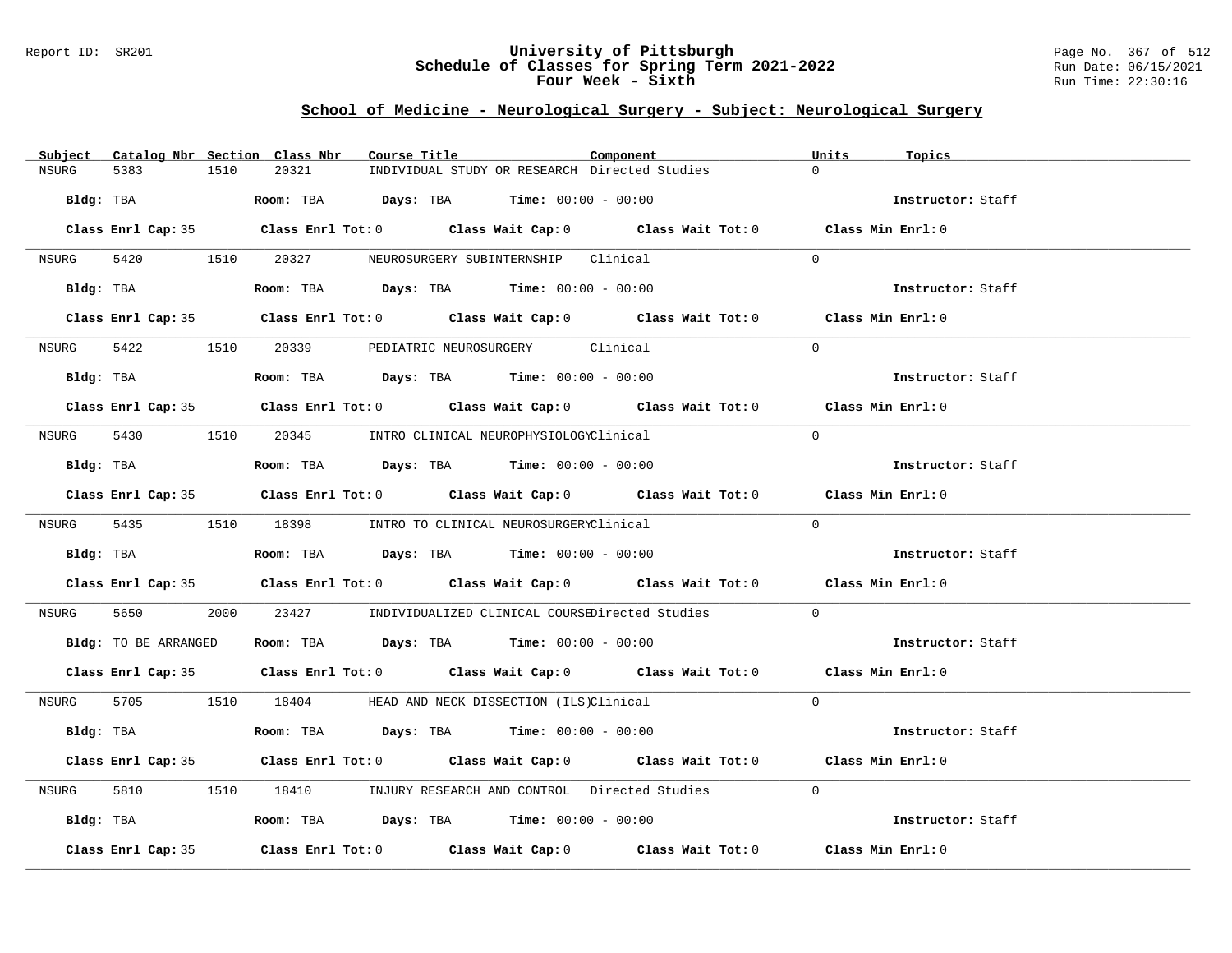| NSURG     | 5880                        | 1510<br>18416 | NEUROSURGICAL RESEARCH     |                              | Directed Studies  | 0                   |  |
|-----------|-----------------------------|---------------|----------------------------|------------------------------|-------------------|---------------------|--|
| Bldg: TBA |                             | Room: TBA     | Days: TBA                  | <b>Time:</b> $00:00 - 00:00$ |                   | Instructor: Staff   |  |
|           | Class Enrl Cap: 35          |               | Class Enrl Tot: $0$        | Class Wait Cap: 0            | Class Wait Tot: 0 | Class Min Enrl: 0   |  |
| NSURG     | 5899                        | 2000<br>23434 | IND STDY IN NEUROL SURGERY |                              | Independent Study | 0                   |  |
|           | <b>Bldg:</b> TO BE ARRANGED | Room: TBA     | Days: TBA                  | <b>Time:</b> $00:00 - 00:00$ |                   | Instructor: Staff   |  |
|           | Class Enrl Cap: 35          |               | Class Enrl Tot: 0          | Class Wait Cap: 0            | Class Wait Tot: 0 | Class Min $Enrl: 0$ |  |
| NSURG     |                             |               |                            |                              |                   |                     |  |
|           | 5900                        | 1510<br>18422 | EXTRAMURAL NEUROSURGERY    |                              | Clinical          | 0                   |  |
| Bldg: TBA |                             | Room: TBA     | Days: TBA                  | <b>Time:</b> $00:00 - 00:00$ |                   | Instructor: Staff   |  |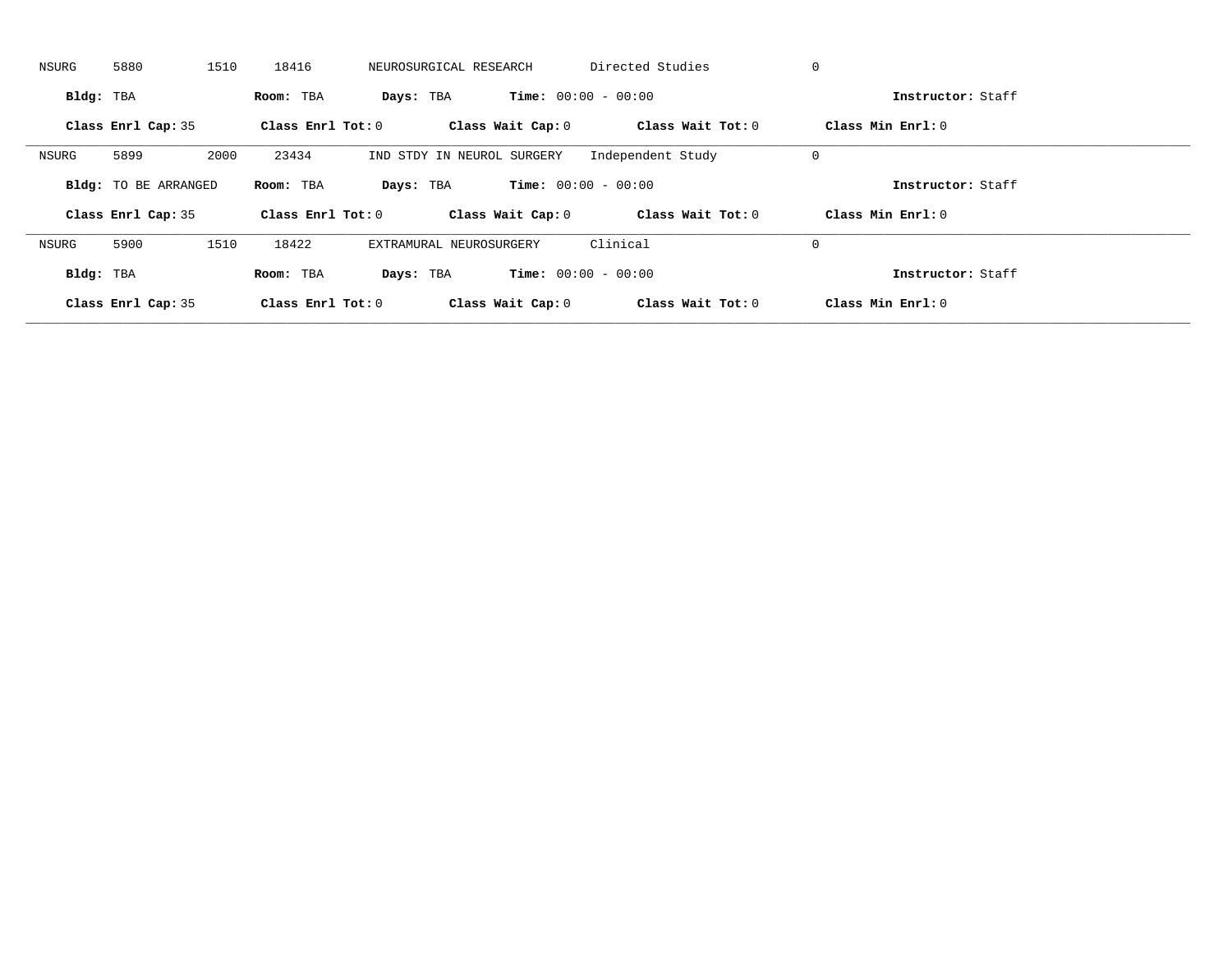### Report ID: SR201 **University of Pittsburgh** Page No. 369 of 512 **Schedule of Classes for Spring Term 2021-2022** Run Date: 06/15/2021 **Four Week - Sixth** Run Time: 22:30:16

# **School of Medicine - Obstetrics and Gynecology - Subject: Obstetrics and Gynecology**

|            |                    |      | Subject Catalog Nbr Section Class Nbr                                                           | Course Title |                           | Component                                                                                   | Units     | Topics            |  |
|------------|--------------------|------|-------------------------------------------------------------------------------------------------|--------------|---------------------------|---------------------------------------------------------------------------------------------|-----------|-------------------|--|
| OBGYN      | 5341               | 1510 | 18428                                                                                           |              | OBSTETRICS AND GYNECOLOGY | Clinical                                                                                    | $\Omega$  |                   |  |
| Bldg: TBA  |                    |      | Room: TBA $Days: TBA$ Time: $00:00 - 00:00$                                                     |              |                           |                                                                                             |           | Instructor: Staff |  |
|            |                    |      |                                                                                                 |              |                           | Class Enrl Cap: 35 Class Enrl Tot: 0 Class Wait Cap: 0 Class Wait Tot: 0 Class Min Enrl: 0  |           |                   |  |
|            |                    |      |                                                                                                 |              |                           | OBGYN 5345 1510 18434 CLERKSHIP REPEAT COURSE Directed Studies                              | $\Omega$  |                   |  |
|            |                    |      | Bldg: TBA                          Room: TBA           Days: TBA          Time: $00:00 - 00:00$ |              |                           |                                                                                             |           | Instructor: Staff |  |
|            |                    |      |                                                                                                 |              |                           | Class Enrl Cap: 35 Class Enrl Tot: 0 Class Wait Cap: 0 Class Wait Tot: 0 Class Min Enrl: 0  |           |                   |  |
|            |                    |      |                                                                                                 |              |                           | 0BGYN 5387 1510 18890 INDIVIDUAL STUDY OR RESEARCH Directed Studies                         | $\bigcap$ |                   |  |
|            | Bldg: TBA          |      | Room: TBA $Days:$ TBA $Time: 00:00 - 00:00$                                                     |              |                           |                                                                                             |           | Instructor: Staff |  |
|            |                    |      |                                                                                                 |              |                           | Class Enrl Cap: 35 Class Enrl Tot: 0 Class Wait Cap: 0 Class Wait Tot: 0 Class Min Enrl: 0  |           |                   |  |
|            |                    |      | OBGYN 5420 1510 18440 OBSTETRICAL SUBINTERNSHIP Clinical                                        |              |                           |                                                                                             | $\Omega$  |                   |  |
|            |                    |      | $Bldg:$ TBA $Room:$ TBA $Days:$ TBA $Time:$ $00:00 - 00:00$                                     |              |                           |                                                                                             |           | Instructor: Staff |  |
|            |                    |      |                                                                                                 |              |                           | Class Enrl Cap: 999 Class Enrl Tot: 0 Class Wait Cap: 0 Class Wait Tot: 0 Class Min Enrl: 0 |           |                   |  |
|            |                    |      | OBGYN 5430 1510 18464 GYNECOLOGICAL SUBINTERNSHIP Clinical                                      |              |                           |                                                                                             | $\Omega$  |                   |  |
|            |                    |      | Bldg: TBA                   Room: TBA         Days: TBA         Time: $00:00 - 00:00$           |              |                           |                                                                                             |           | Instructor: Staff |  |
|            |                    |      |                                                                                                 |              |                           | Class Enrl Cap: 999 Class Enrl Tot: 0 Class Wait Cap: 0 Class Wait Tot: 0 Class Min Enrl: 0 |           |                   |  |
| OBGYN 5432 |                    |      | 1510 18482 MINIMALLY INV GYN SURGERY Clinical                                                   |              |                           |                                                                                             | $\Omega$  |                   |  |
|            |                    |      | Bldg: TBA                   Room: TBA         Days: TBA         Time: $00:00 - 00:00$           |              |                           |                                                                                             |           | Instructor: Staff |  |
|            |                    |      |                                                                                                 |              |                           | Class Enrl Cap: 35 Class Enrl Tot: 0 Class Wait Cap: 0 Class Wait Tot: 0 Class Min Enrl: 0  |           |                   |  |
|            |                    |      | OBGYN 5435 1510 18896 OBSTETRIC/GYNECOLOGY ELECTIVE Clinical                                    |              |                           |                                                                                             | $\Omega$  |                   |  |
|            |                    |      | Bldg: TBA                     Room: TBA         Days: TBA         Time: 00:00 - 00:00           |              |                           |                                                                                             |           | Instructor: Staff |  |
|            |                    |      |                                                                                                 |              |                           | Class Enrl Cap: 35 Class Enrl Tot: 0 Class Wait Cap: 0 Class Wait Tot: 0 Class Min Enrl: 0  |           |                   |  |
| OBGYN      | 5440               |      | 1510 18902 OBSTETRICAL AND AMBULTRY CARE Clinical                                               |              |                           |                                                                                             | $\Omega$  |                   |  |
|            |                    |      | Bldg: TBA                   Room: TBA         Days: TBA         Time: 00:00 - 00:00             |              |                           |                                                                                             |           | Instructor: Staff |  |
|            | Class Enrl Cap: 35 |      |                                                                                                 |              |                           | Class Enrl Tot: $0$ Class Wait Cap: $0$ Class Wait Tot: $0$                                 |           | Class Min Enrl: 0 |  |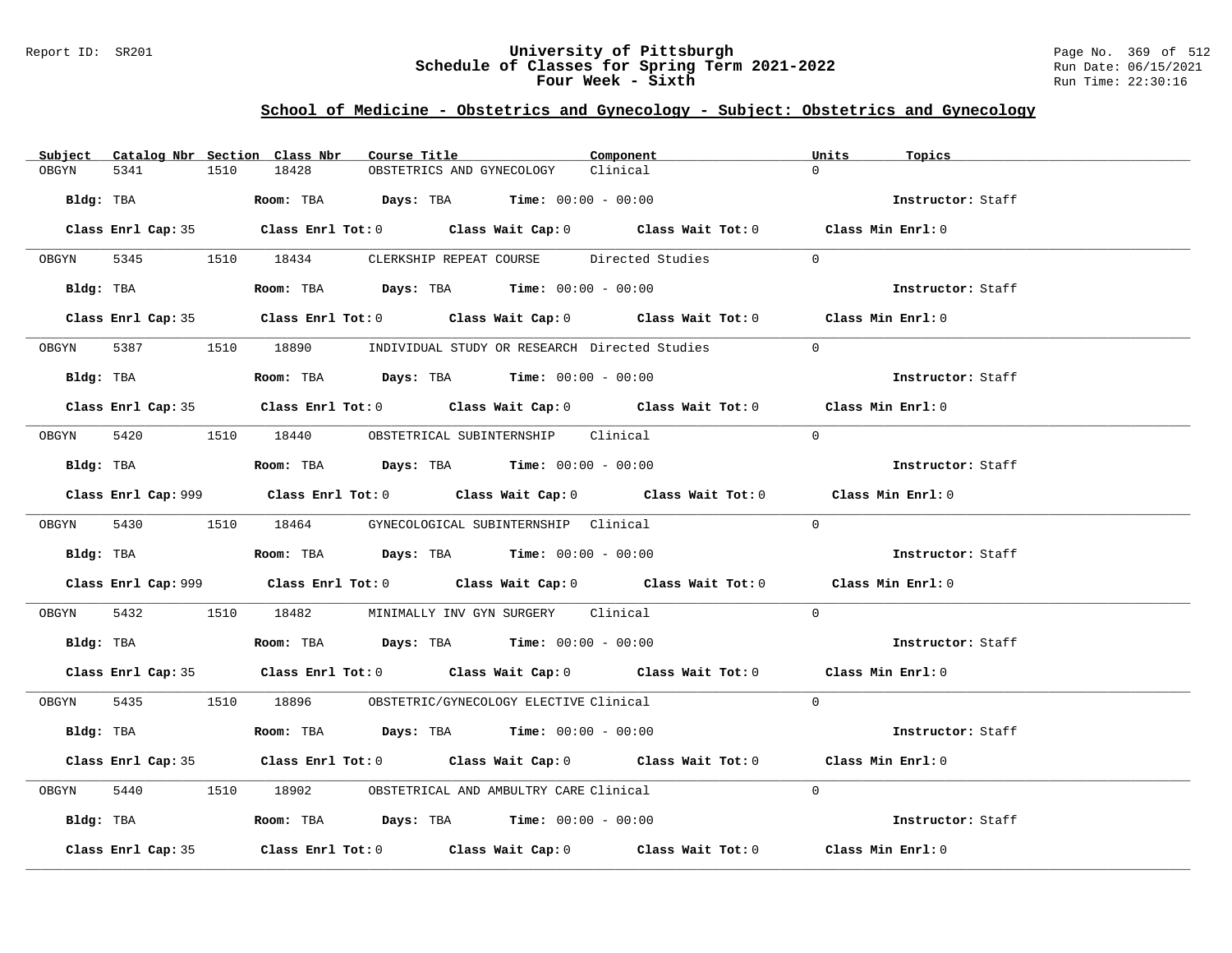|       | 5445<br>OBGYN | 1510 18494 |                                                                                       |  | OUTPATIENT GYNECOLOGY Clinical |                                                                           | $\mathbf 0$                                                                                 |  |
|-------|---------------|------------|---------------------------------------------------------------------------------------|--|--------------------------------|---------------------------------------------------------------------------|---------------------------------------------------------------------------------------------|--|
|       |               |            | Bldg: TBA                   Room: TBA        Days: TBA        Time: 00:00 - 00:00     |  |                                |                                                                           | Instructor: Staff                                                                           |  |
|       |               |            |                                                                                       |  |                                |                                                                           | Class Enrl Cap: 35 Class Enrl Tot: 0 Class Wait Cap: 0 Class Wait Tot: 0 Class Min Enrl: 0  |  |
|       |               |            | OBGYN 5450 1510 18512 REPRODUCTIVE ENDOCRINOLOGY Clinical                             |  |                                |                                                                           | $\Omega$                                                                                    |  |
|       |               |            |                                                                                       |  |                                |                                                                           | Instructor: Staff                                                                           |  |
|       |               |            |                                                                                       |  |                                | Class Enrl Cap: 999 Class Enrl Tot: 0 Class Wait Cap: 0 Class Wait Tot: 0 | Class Min Enrl: 0                                                                           |  |
|       |               |            | OBGYN 5460 1510 18908 MATERNAL AND FETAL MEDICINE Clinical                            |  |                                |                                                                           | $\Omega$                                                                                    |  |
|       |               |            | Bldg: TBA                   Room: TBA         Days: TBA         Time: 00:00 - 00:00   |  |                                |                                                                           | Instructor: Staff                                                                           |  |
|       |               |            |                                                                                       |  |                                |                                                                           | Class Enrl Cap: 999 Class Enrl Tot: 0 Class Wait Cap: 0 Class Wait Tot: 0 Class Min Enrl: 0 |  |
|       |               |            | OBGYN 5470 1510 18524 GYNECOLOGIC ONCOLOGY Clinical                                   |  |                                |                                                                           | $\Omega$                                                                                    |  |
|       |               |            | Bldg: TBA                   Room: TBA         Days: TBA         Time: $00:00 - 00:00$ |  |                                |                                                                           | Instructor: Staff                                                                           |  |
|       |               |            |                                                                                       |  |                                |                                                                           | Class Enrl Cap: 999 Class Enrl Tot: 0 Class Wait Cap: 0 Class Wait Tot: 0 Class Min Enrl: 0 |  |
|       |               |            | OBGYN 5480 1510 18542 UROGYNECOLOGY_SUBINTERNSHIP Clinical                            |  |                                |                                                                           | $\Omega$                                                                                    |  |
|       |               |            | Bldg: TBA                   Room: TBA        Days: TBA        Time: 00:00 - 00:00     |  |                                |                                                                           | Instructor: Staff                                                                           |  |
|       |               |            |                                                                                       |  |                                |                                                                           | Class Enrl Cap: 35 Class Enrl Tot: 0 Class Wait Cap: 0 Class Wait Tot: 0 Class Min Enrl: 0  |  |
|       |               |            |                                                                                       |  |                                |                                                                           |                                                                                             |  |
|       |               |            | OBGYN 5487 1510 18560 FAMILY PLANNING Clinical                                        |  |                                |                                                                           | $\Omega$                                                                                    |  |
|       |               |            | Bldg: TBA                   Room: TBA         Days: TBA         Time: 00:00 - 00:00   |  |                                |                                                                           | Instructor: Staff                                                                           |  |
|       |               |            |                                                                                       |  |                                |                                                                           | Class Enrl Cap: 35 Class Enrl Tot: 0 Class Wait Cap: 0 Class Wait Tot: 0 Class Min Enrl: 0  |  |
| OBGYN |               |            | 5488 1225 23267 REPRODUCTIVE GENETICS Clinical                                        |  |                                |                                                                           | $\Omega$                                                                                    |  |
|       |               |            | Bldg: TO BE ARRANGED ROOM: TBA Days: TBA Time: 00:00 - 00:00                          |  |                                |                                                                           | Instructor: Staff                                                                           |  |
|       |               |            |                                                                                       |  |                                |                                                                           | Class Enrl Cap: 35 Class Enrl Tot: 0 Class Wait Cap: 0 Class Wait Tot: 0 Class Min Enrl: 0  |  |
|       |               |            | OBGYN 5490 1510 18572 WOMEN'S HEALTH                                                  |  |                                | Clinical                                                                  | $\overline{0}$                                                                              |  |
|       |               |            | <b>Bldg:</b> TBA <b>ROOM:</b> TBA <b>Days:</b> TBA <b>Time:</b> $00:00 - 00:00$       |  |                                |                                                                           | Instructor: Staff                                                                           |  |
|       |               |            |                                                                                       |  |                                |                                                                           | Class Enrl Cap: 999 Class Enrl Tot: 0 Class Wait Cap: 0 Class Wait Tot: 0 Class Min Enrl: 0 |  |
|       |               |            | OBGYN 5495 1510 18584 MIDLIFE HEALTH Clinical                                         |  |                                |                                                                           | $\Omega$                                                                                    |  |
|       |               |            | <b>Bldg:</b> TBA <b>ROOM:</b> TBA <b>Days:</b> TBA <b>Time:</b> $00:00 - 00:00$       |  |                                |                                                                           | Instructor: Staff                                                                           |  |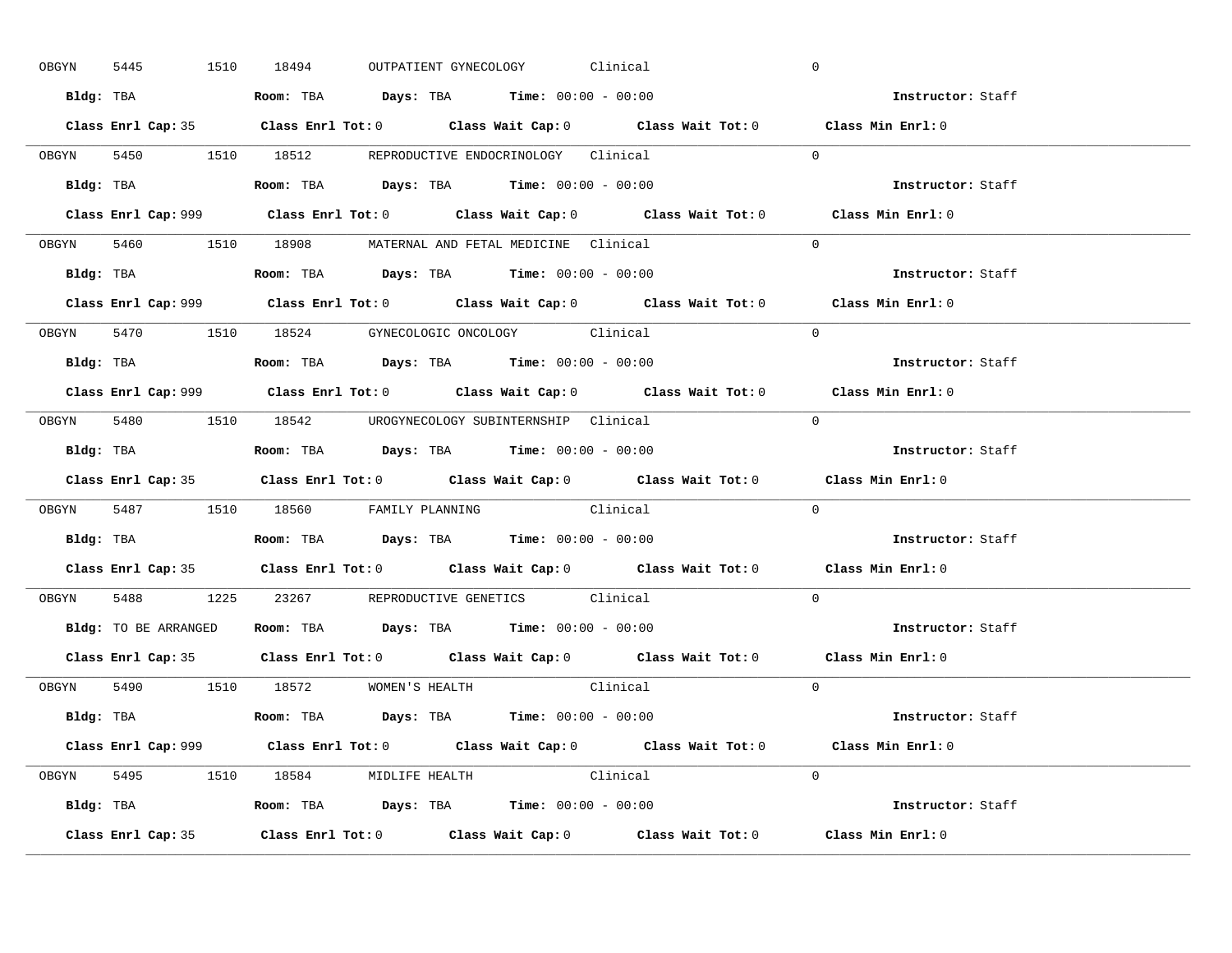### Report ID: SR201 **University of Pittsburgh** Page No. 371 of 512 **Schedule of Classes for Spring Term 2021-2022** Run Date: 06/15/2021 **Four Week - Sixth** Run Time: 22:30:16

# **School of Medicine - Obstetrics and Gynecology - Subject: Obstetrics and Gynecology**

|       | Subject Catalog Nbr Section Class Nbr | Course Title                                                                              | Component                                                                                                                                                                                                                     | Units<br>Topics   |  |
|-------|---------------------------------------|-------------------------------------------------------------------------------------------|-------------------------------------------------------------------------------------------------------------------------------------------------------------------------------------------------------------------------------|-------------------|--|
| OBGYN | 5500<br>1510                          | 18626<br>OB & GYN MEDICINE ABROAD                                                         | Clinical                                                                                                                                                                                                                      | $\Omega$          |  |
|       | Bldg: TBA                             | Room: TBA $Days: TBA$ Time: $00:00 - 00:00$                                               |                                                                                                                                                                                                                               | Instructor: Staff |  |
|       |                                       |                                                                                           | Class Enrl Cap: 35 Class Enrl Tot: 0 Class Wait Cap: 0 Class Wait Tot: 0 Class Min Enrl: 0                                                                                                                                    |                   |  |
|       |                                       | OBGYN 5580 1510 21653 SEXUALLY TRANSMITTED DISEASES Clinical                              |                                                                                                                                                                                                                               | $\Omega$          |  |
|       |                                       | Bldg: TO BE ARRANGED Room: TBA Days: TBA Time: 00:00 - 00:00                              |                                                                                                                                                                                                                               | Instructor: Staff |  |
|       |                                       |                                                                                           | Class Enrl Cap: 200 Class Enrl Tot: 0 Class Wait Cap: 0 Class Wait Tot: 0 Class Min Enrl: 0                                                                                                                                   |                   |  |
|       |                                       | OBGYN 5650 1510 18926 INDIVIDUALIZED CLINICAL COURSEClinical                              |                                                                                                                                                                                                                               | $\Omega$          |  |
|       | Bldg: TBA                             | Room: TBA $Days:$ TBA $Time: 00:00 - 00:00$                                               |                                                                                                                                                                                                                               | Instructor: Staff |  |
|       |                                       |                                                                                           | Class Enrl Cap: 35 Class Enrl Tot: 0 Class Wait Cap: 0 Class Wait Tot: 0 Class Min Enrl: 0                                                                                                                                    |                   |  |
|       |                                       | 0BGYN 5725 1510 18644 INFECTIOUS DISEA-OB/GYN (ILS) Clinical                              |                                                                                                                                                                                                                               | $\Omega$          |  |
|       |                                       | $Bldg:$ TBA $Room:$ TBA $Days:$ TBA $Time:$ $00:00 - 00:00$                               |                                                                                                                                                                                                                               | Instructor: Staff |  |
|       |                                       |                                                                                           | Class Enrl Cap: 999 Class Enrl Tot: 0 Class Wait Cap: 0 Class Wait Tot: 0 Class Min Enrl: 0                                                                                                                                   |                   |  |
|       | OBGYN 5750 1900 28392                 |                                                                                           | GET READY FOR RESIDENCY Clinical                                                                                                                                                                                              | $\Omega$          |  |
|       | Bldg: TO BE ARRANGED                  | Room: TBA $Days:$ TBA Time: $00:00 - 00:00$                                               |                                                                                                                                                                                                                               | Instructor: Staff |  |
|       |                                       |                                                                                           | Class Enrl Cap: 35 Class Enrl Tot: 0 Class Wait Cap: 0 Class Wait Tot: 0 Class Min Enrl: 0                                                                                                                                    |                   |  |
| OBGYN |                                       |                                                                                           | 5885 1510 18662 OB AND GYN RESEARCH Directed Studies                                                                                                                                                                          | $\Omega$          |  |
|       |                                       | Bldg: TBA                      Room: TBA          Days: TBA         Time: $00:00 - 00:00$ |                                                                                                                                                                                                                               | Instructor: Staff |  |
|       |                                       |                                                                                           | Class Enrl Cap: 35 Class Enrl Tot: 0 Class Wait Cap: 0 Class Wait Tot: 0 Class Min Enrl: 0                                                                                                                                    |                   |  |
|       |                                       | OBGYN 5886 1510 18692 INDIVIDUAL STUDY Clinical                                           |                                                                                                                                                                                                                               | $\Omega$          |  |
|       |                                       | Bldg: TBA                   Room: TBA         Days: TBA         Time: 00:00 - 00:00       |                                                                                                                                                                                                                               | Instructor: Staff |  |
|       |                                       |                                                                                           | Class Enrl Cap: 35 Class Enrl Tot: 0 Class Wait Cap: 0 Class Wait Tot: 0 Class Min Enrl: 0                                                                                                                                    |                   |  |
| OBGYN | 5899                                  |                                                                                           | 2000 23441 INDEPENDENT STUDY OB/GYN Independent Study 0                                                                                                                                                                       |                   |  |
|       | Bldg: TO BE ARRANGED                  | Room: TBA $Days:$ TBA $Time: 00:00 - 00:00$                                               |                                                                                                                                                                                                                               | Instructor: Staff |  |
|       |                                       |                                                                                           | Class Enrl Cap: 35 $\,$ Class Enrl Tot: 0 $\,$ Class Wait Cap: 0 $\,$ Class Wait Tot: 0 $\,$ Class Enrl Tot: 0 $\,$ Class Enrl Tot: 0 $\,$ Class Enrl Tot: 0 $\,$ Class Enrl Tot: 0 $\,$ Class Enrl Tot: 0 $\,$ Class Enrl To | Class Min Enrl: 0 |  |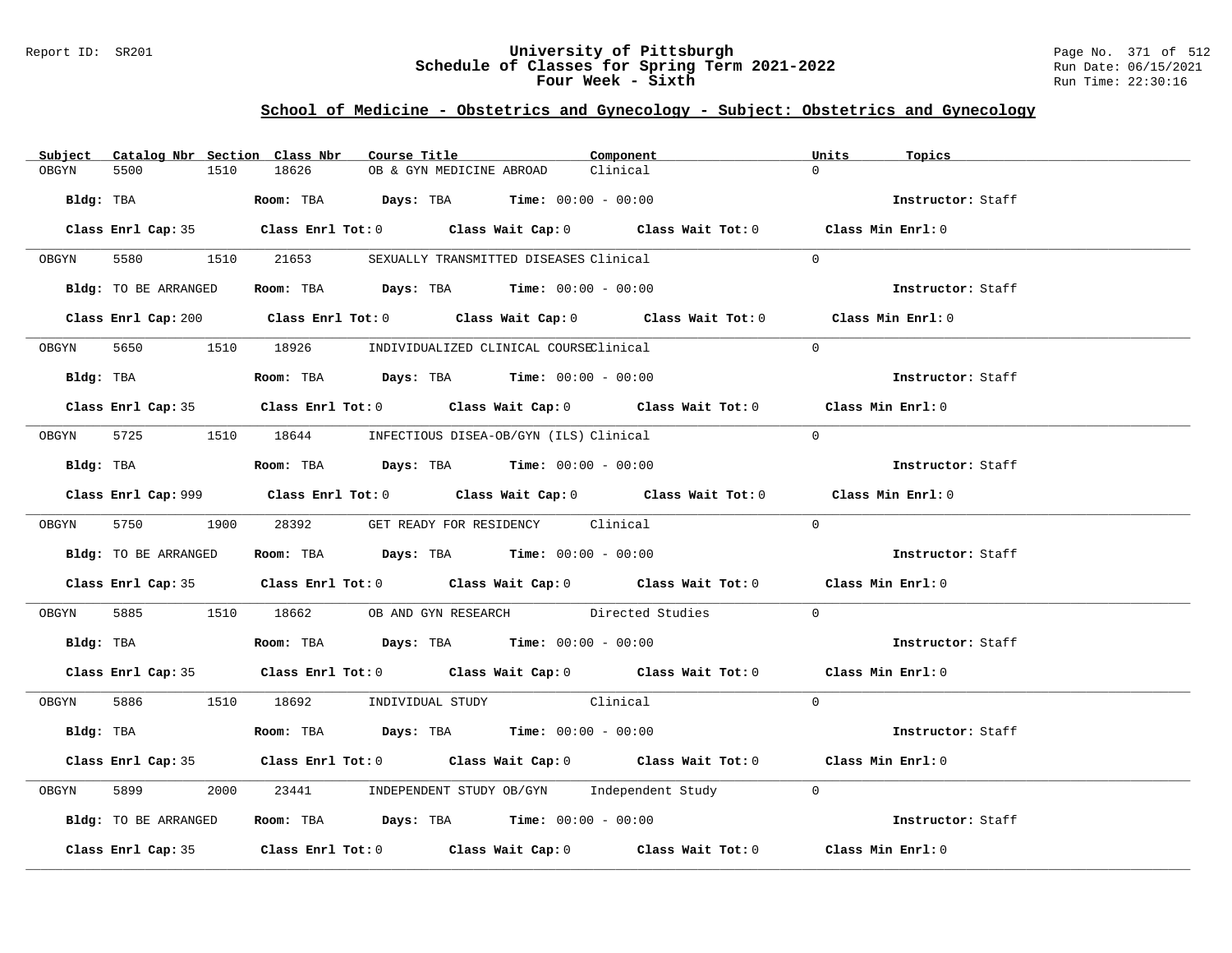| OBGYN     | 5900               | 1510 | 18710             | EXTRAMURAL OB AND/OR GYN |                   | Clinical                     |                   |  |
|-----------|--------------------|------|-------------------|--------------------------|-------------------|------------------------------|-------------------|--|
| Bldg: TBA |                    |      | Room: TBA         | Days: TBA                |                   | <b>Time:</b> $00:00 - 00:00$ | Instructor: Staff |  |
|           | Class Enrl Cap: 35 |      | Class Enrl Tot: 0 |                          | Class Wait Cap: 0 | Class Wait Tot: 0            | Class Min Enrl: 0 |  |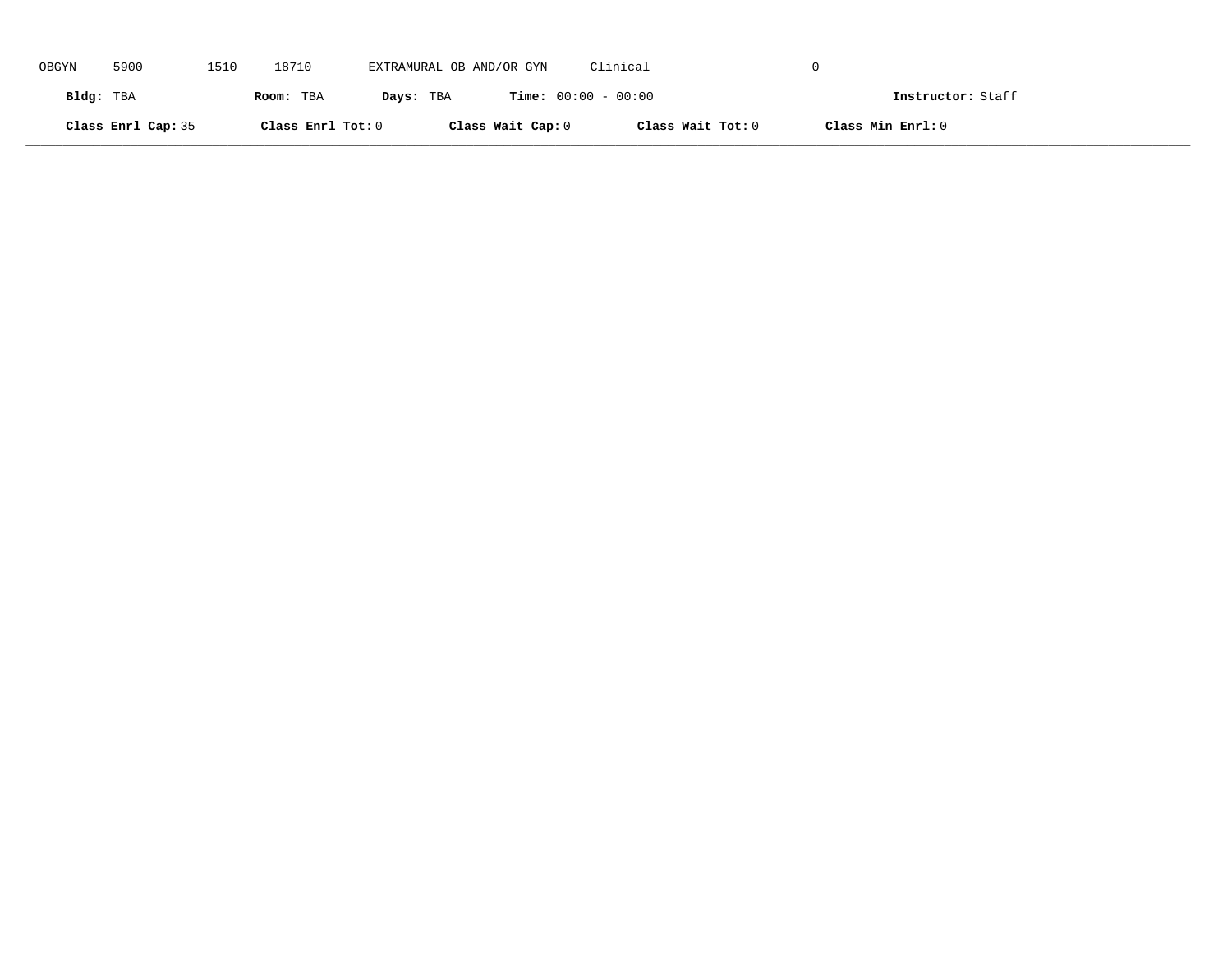### Report ID: SR201 **University of Pittsburgh** Page No. 373 of 512 **Schedule of Classes for Spring Term 2021-2022** Run Date: 06/15/2021 **Four Week - Sixth** Run Time: 22:30:16

# **School of Medicine - Ophthalmology - Subject: Ophthalmology**

| Subject   |                      |      | Catalog Nbr Section Class Nbr | Course Title                                                                          |          | Component                                                                                   | Units    | Topics            |
|-----------|----------------------|------|-------------------------------|---------------------------------------------------------------------------------------|----------|---------------------------------------------------------------------------------------------|----------|-------------------|
| OPHTH     | 5385                 | 1510 | 18938                         | INDIVIDUAL STUDY OR RESEARCH Independent Study                                        |          |                                                                                             | $\Omega$ |                   |
|           | Bldg: TBA            |      |                               | Room: TBA $Days:$ TBA Time: $00:00 - 00:00$                                           |          |                                                                                             |          | Instructor: Staff |
|           |                      |      |                               |                                                                                       |          | Class Enrl Cap: 35 Class Enrl Tot: 0 Class Wait Cap: 0 Class Wait Tot: 0 Class Min Enrl: 0  |          |                   |
| OPHTH     |                      |      |                               | 5420 1510 18728 OPHTHALMOLOGY                                                         | Clinical |                                                                                             | $\Omega$ |                   |
|           | Bldg: TBA            |      |                               | Room: TBA $Days:$ TBA $Time: 00:00 - 00:00$                                           |          |                                                                                             |          | Instructor: Staff |
|           |                      |      |                               |                                                                                       |          | Class Enrl Cap: 999 Class Enrl Tot: 0 Class Wait Cap: 0 Class Wait Tot: 0 Class Min Enrl: 0 |          |                   |
| OPHTH     |                      |      |                               | 5430 1510 18746 PEDIATRIC OPHTHALMOLOGY Clinical                                      |          |                                                                                             | $\Omega$ |                   |
|           | Bldg: TBA            |      |                               | Room: TBA $Days:$ TBA $Time: 00:00 - 00:00$                                           |          |                                                                                             |          | Instructor: Staff |
|           |                      |      |                               |                                                                                       |          | Class Enrl Cap: 35 Class Enrl Tot: 0 Class Wait Cap: 0 Class Wait Tot: 0 Class Min Enrl: 0  |          |                   |
|           |                      |      |                               | OPHTH 5650 1510 18764 INDIVIDUALIZED CLINICAL COURSEClinical                          |          |                                                                                             | $\Omega$ |                   |
|           | Bldg: TBA            |      |                               | Room: TBA $Days:$ TBA $Time: 00:00 - 00:00$                                           |          |                                                                                             |          | Instructor: Staff |
|           |                      |      |                               |                                                                                       |          | Class Enrl Cap: 35 Class Enrl Tot: 0 Class Wait Cap: 0 Class Wait Tot: 0 Class Min Enrl: 0  |          |                   |
| OPHTH     |                      |      |                               |                                                                                       |          | 5815 1510 18788 OPHTHALMOLOGY RESEARCH Independent Study                                    | $\Omega$ |                   |
|           | Bldg: TBA            |      |                               | <b>Room:</b> TBA $\rule{1em}{0.15mm}$ <b>Days:</b> TBA <b>Time:</b> $00:00 - 00:00$   |          |                                                                                             |          | Instructor: Staff |
|           |                      |      |                               |                                                                                       |          | Class Enrl Cap: 35 Class Enrl Tot: 0 Class Wait Cap: 0 Class Wait Tot: 0 Class Min Enrl: 0  |          |                   |
| OPHTH     | 5899 758             | 2000 | 23448                         | INDEP STUDY IN OPHTHALMOLOGY Independent Study                                        |          |                                                                                             | $\Omega$ |                   |
|           | Bldg: TO BE ARRANGED |      |                               | Room: TBA $\rule{1em}{0.15mm}$ Days: TBA $\rule{1.5mm}{0.15mm}$ Time: $00:00 - 00:00$ |          |                                                                                             |          | Instructor: Staff |
|           |                      |      |                               |                                                                                       |          | Class Enrl Cap: 35 Class Enrl Tot: 0 Class Wait Cap: 0 Class Wait Tot: 0 Class Min Enrl: 0  |          |                   |
| OPHTH     |                      |      |                               | 5900 1510 18794 EXTRAMURAL OPHTHALMOLOGY Clinical                                     |          |                                                                                             | $\Omega$ |                   |
| Bldg: TBA |                      |      |                               | Room: TBA $Days:$ TBA $Time: 00:00 - 00:00$                                           |          |                                                                                             |          | Instructor: Staff |
|           |                      |      |                               |                                                                                       |          | Class Enrl Cap: 35 Class Enrl Tot: 0 Class Wait Cap: 0 Class Wait Tot: 0 Class Min Enrl: 0  |          |                   |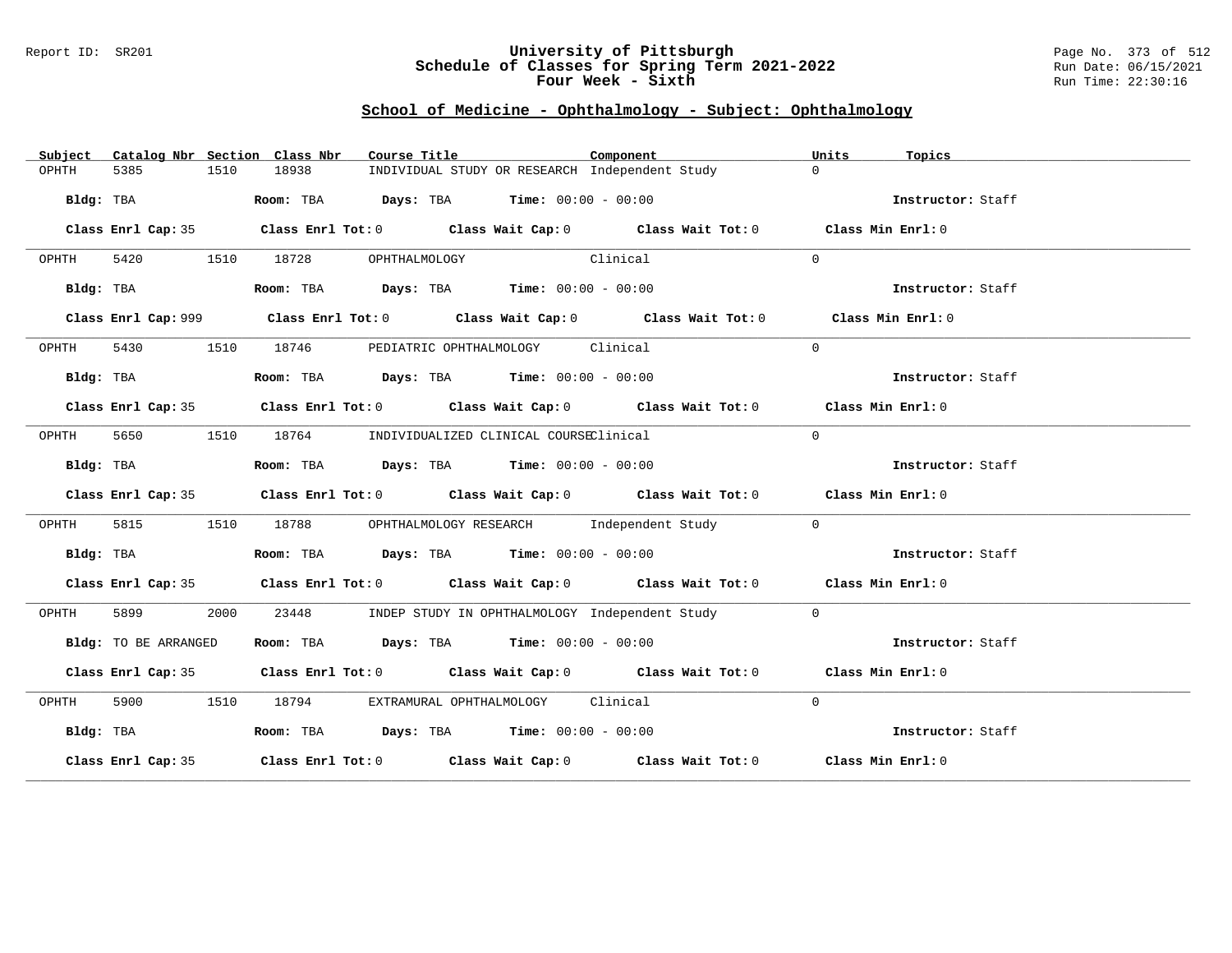### Report ID: SR201 **University of Pittsburgh** Page No. 374 of 512 **Schedule of Classes for Spring Term 2021-2022** Run Date: 06/15/2021 **Four Week - Sixth** Run Time: 22:30:16

# **School of Medicine - Orthopedic Surgery - Subject: Orthopedic Surgery**

| Subject Catalog Nbr Section Class Nbr | Course Title                                                                               | Component | Units<br>Topics   |
|---------------------------------------|--------------------------------------------------------------------------------------------|-----------|-------------------|
| OSURG<br>5320<br>1510                 | 18812<br>PEDIATRIC ORTHOPAEDICS                                                            | Clinical  | $\cap$            |
| Bldg: TBA                             | Room: TBA $Days: TBA$ Time: $00:00 - 00:00$                                                |           | Instructor: Staff |
|                                       | Class Enrl Cap: 35 Class Enrl Tot: 0 Class Wait Cap: 0 Class Wait Tot: 0 Class Min Enrl: 0 |           |                   |
|                                       | OSURG 5325 1510 18830 SPORTS MEDICINE                                                      | Clinical  | $\Omega$          |
| Bldg: TBA                             | Room: TBA $\rule{1em}{0.15mm}$ Days: TBA Time: $00:00 - 00:00$                             |           | Instructor: Staff |
|                                       | Class Enrl Cap: 35 Class Enrl Tot: 0 Class Wait Cap: 0 Class Wait Tot: 0 Class Min Enrl: 0 |           |                   |
|                                       | OSURG 5330 1510 18842 ORTHOPAEDIC TRAUMA Clinical                                          |           | $\Omega$          |
| Bldg: TBA                             | Room: TBA $Days:$ TBA Time: $00:00 - 00:00$                                                |           | Instructor: Staff |
|                                       | Class Enrl Cap: 35 Class Enrl Tot: 0 Class Wait Cap: 0 Class Wait Tot: 0 Class Min Enrl: 0 |           |                   |
|                                       | OSURG 5335 1510 18872 ORTHOPAEDIC FOOT AND ANKLE Clinical                                  |           | $\Omega$          |
| Bldg: TBA                             | Room: TBA $Days:$ TBA $Time: 00:00 - 00:00$                                                |           | Instructor: Staff |
|                                       | Class Enrl Cap: 35 Class Enrl Tot: 0 Class Wait Cap: 0 Class Wait Tot: 0 Class Min Enrl: 0 |           |                   |
|                                       | OSURG 5340 1510 18884 ORTHOPAEDIC HAND SERVICE Clinical                                    |           | $\Omega$          |
|                                       | Bldg: TBA                   Room: TBA         Days: TBA         Time: $00:00 - 00:00$      |           | Instructor: Staff |
|                                       | Class Enrl Cap: 35 Class Enrl Tot: 0 Class Wait Cap: 0 Class Wait Tot: 0 Class Min Enrl: 0 |           |                   |
| OSURG                                 | 5389 1510 18944 CLINICAL CLERKSHIP Clinical                                                |           | $\Omega$          |
|                                       | Bldg: TBA                   Room: TBA         Days: TBA         Time: 00:00 - 00:00        |           | Instructor: Staff |
|                                       | Class Enrl Cap: 35 Class Enrl Tot: 0 Class Wait Cap: 0 Class Wait Tot: 0 Class Min Enrl: 0 |           |                   |
|                                       | OSURG 5392 1510 18956 INDIVIDUAL STUDY OR RESEARCH Directed Studies 0                      |           |                   |
| Bldg: TBA                             | Room: TBA $Days: TBA$ Time: $00:00 - 00:00$                                                |           | Instructor: Staff |
|                                       | Class Enrl Cap: 35 Class Enrl Tot: 0 Class Wait Cap: 0 Class Wait Tot: 0 Class Min Enrl: 0 |           |                   |
| OSURG                                 | 5410 1510 18914 OSURG ACTING INTERNSHIP Clinical                                           |           | $\Omega$          |
|                                       | Bldg: TBA                   Room: TBA         Days: TBA         Time: 00:00 - 00:00        |           | Instructor: Staff |
| Class Enrl Cap: 999                   | Class Enrl Tot: $0$ Class Wait Cap: $0$ Class Wait Tot: $0$ Class Min Enrl: $0$            |           |                   |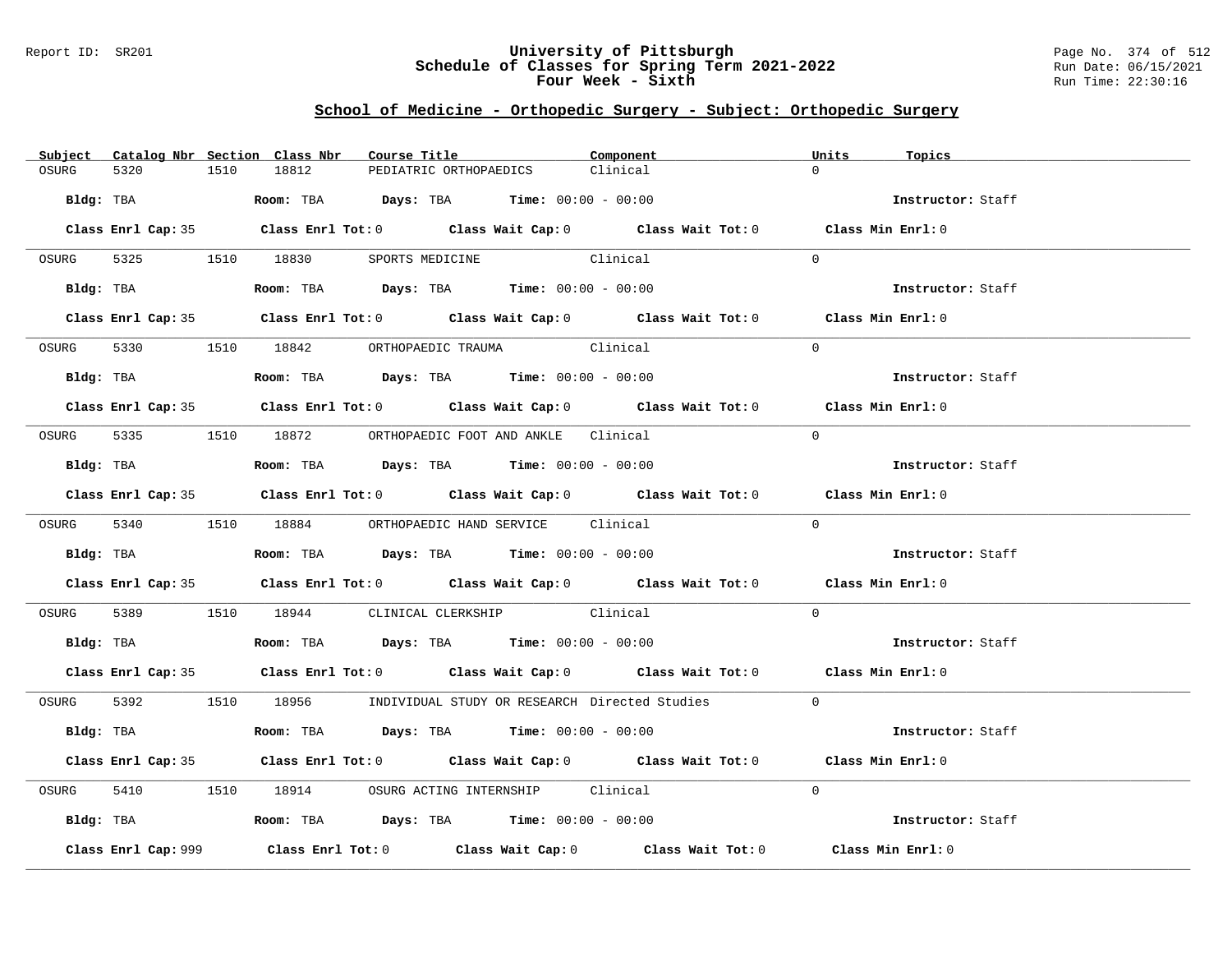| OSURG | 1510<br>5420         | CLINICAL PRECEPTORSHIP Clinical<br>18920                                                     | $\mathbf{0}$      |
|-------|----------------------|----------------------------------------------------------------------------------------------|-------------------|
|       | Bldg: TBA            | Room: TBA $Days:$ TBA $Time: 00:00 - 00:00$                                                  | Instructor: Staff |
|       |                      | Class Enrl Cap: 999 Class Enrl Tot: 0 Class Wait Cap: 0 Class Wait Tot: 0 Class Min Enrl: 0  |                   |
| OSURG | 5451 1510            | 18962 OPERATIVE SPORTS MEDICINE Clinical                                                     | $\Omega$          |
|       | Bldg: TBA            | Room: TBA $\rule{1em}{0.15mm}$ Days: TBA $\rule{1.15mm}]{0.15mm}$ Time: $0.000 - 0.0000$     | Instructor: Staff |
|       |                      | Class Enrl Cap: 999 Class Enrl Tot: 0 Class Wait Cap: 0 Class Wait Tot: 0 Class Min Enrl: 0  |                   |
| OSURG |                      | 5455 1510 18932 PRIMARY CARE/SPORTS MEDICINE Clinical                                        | $\Omega$          |
|       |                      | Bldg: TBA                        Room: TBA          Days: TBA          Time: $00:00 - 00:00$ | Instructor: Staff |
|       |                      |                                                                                              | Class Min Enrl: 0 |
| OSURG | 5650                 | 1510 18950 INDIVIDUALIZED CLINICAL COURSEClinical                                            | $\Omega$          |
|       | Bldg: TBA            | Room: TBA $\rule{1em}{0.15mm}$ Days: TBA $\rule{1.5mm}{0.15mm}$ Time: $00:00 - 00:00$        | Instructor: Staff |
|       |                      | Class Enrl Cap: 35 Class Enrl Tot: 0 Class Wait Cap: 0 Class Wait Tot: 0 Class Min Enrl: 0   |                   |
| OSURG |                      | 5881 1510 18968 ORTHOPAEDIC RESEARCH Directed Studies                                        | $\Omega$          |
|       | Bldg: TBA            | Room: TBA $Days:$ TBA $Time: 00:00 - 00:00$                                                  | Instructor: Staff |
|       |                      | Class Enrl Cap: 35 Class Enrl Tot: 0 Class Wait Cap: 0 Class Wait Tot: 0 Class Min Enrl: 0   |                   |
| OSURG | 5899<br>2000         | 23455 INDEPENDENT STUDY ORTHO SURG Independent Study 0                                       |                   |
|       | Bldg: TO BE ARRANGED | Room: TBA $Days:$ TBA $Time: 00:00 - 00:00$                                                  | Instructor: Staff |
|       |                      |                                                                                              |                   |
|       |                      | Class Enrl Cap: 35 Class Enrl Tot: 0 Class Wait Cap: 0 Class Wait Tot: 0 Class Min Enrl: 0   |                   |
| OSURG |                      | 5900 1510 18986 EXTRAMURAL ORTHOPAEDIC SURGERYClinical                                       | $\Omega$          |
|       | Bldg: TBA            | Room: TBA $Days:$ TBA $Time: 00:00 - 00:00$                                                  | Instructor: Staff |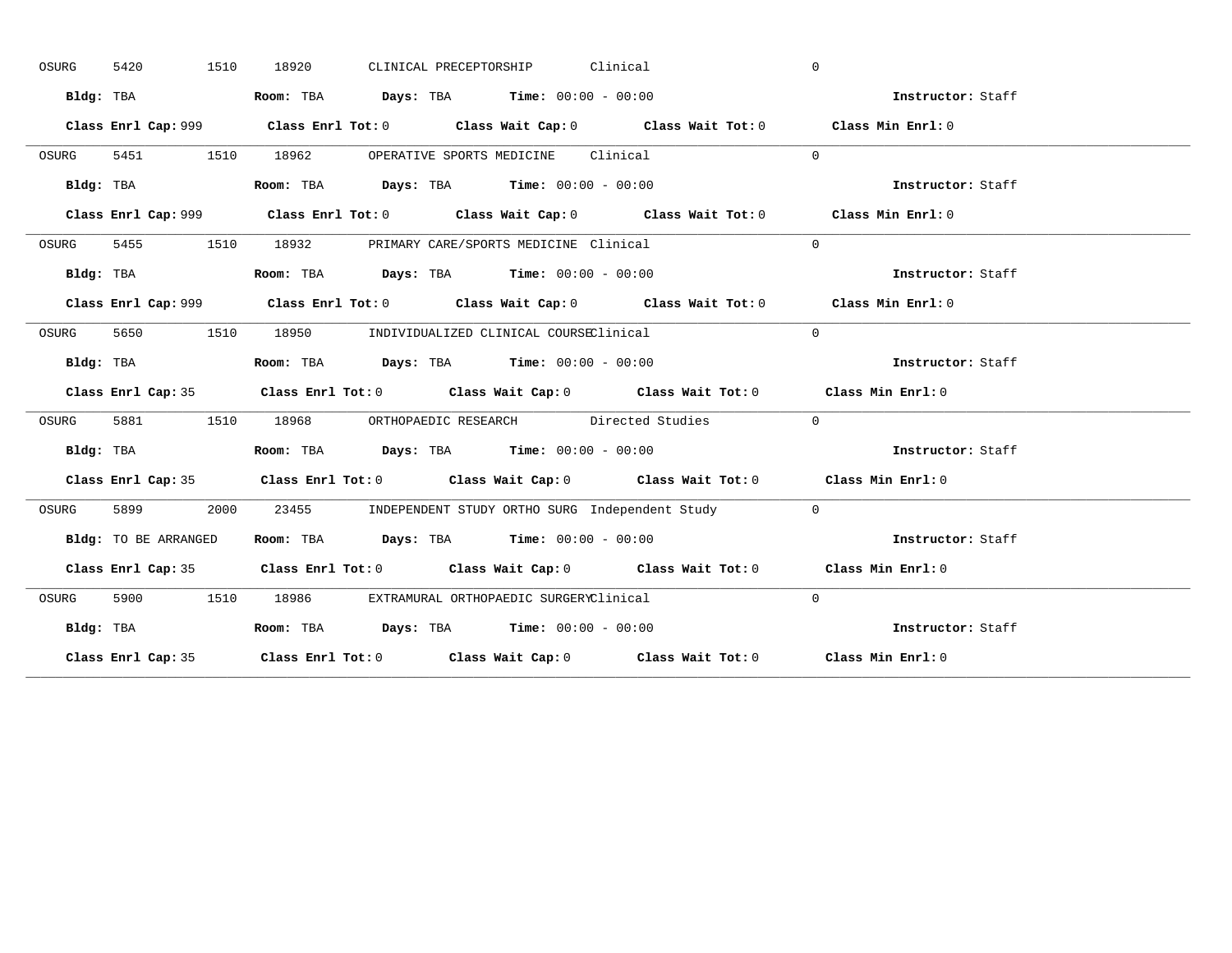### Report ID: SR201 **University of Pittsburgh** Page No. 376 of 512 **Schedule of Classes for Spring Term 2021-2022** Run Date: 06/15/2021 **Four Week - Sixth** Run Time: 22:30:16

# **School of Medicine - Otolaryngology - Subject: Otolaryngology**

| 5390<br>18974<br>OTO<br>1510                                                                  | Directed Studies<br>OTOLARYNGOLOGY RESEARCH                                                        | $\Omega$          |
|-----------------------------------------------------------------------------------------------|----------------------------------------------------------------------------------------------------|-------------------|
| Bldg: TBA                                                                                     | <b>ROOM:</b> TBA <b>Days:</b> TBA <b>Time:</b> $00:00 - 00:00$                                     | Instructor: Staff |
|                                                                                               |                                                                                                    |                   |
| Class Enrl Cap: 35 Class Enrl Tot: 0 Class Wait Cap: 0 Class Wait Tot: 0 Class Min Enrl: 0    |                                                                                                    |                   |
| OTO 5420 1510 18998 HEAD AND NECK SURGERY Clinical                                            |                                                                                                    | $\Omega$          |
| Bldg: TBA                       Room: TBA           Days: TBA          Time: 00:00 - 00:00    |                                                                                                    | Instructor: Staff |
| Class Enrl Cap: 999 Class Enrl Tot: 0 Class Wait Cap: 0 Class Wait Tot: 0 Class Min Enrl: 0   |                                                                                                    |                   |
| OTO 5425 1510 19016 COMBINED OTOLARYNGOLOGY Clinical                                          |                                                                                                    | $\Omega$          |
| Bldg: TBA                   Room: TBA         Days: TBA         Time: $00:00 - 00:00$         |                                                                                                    | Instructor: Staff |
| Class Enrl Cap: 999 Class Enrl Tot: 0 Class Wait Cap: 0 Class Wait Tot: 0 Class Min Enrl: 0   |                                                                                                    |                   |
| 0T0 5430 1510 18980 0TOLARYNGOLOGY PRIVATE PRACTC Clinical                                    |                                                                                                    | $\Omega$          |
| Bldg: TBA                                                                                     | Room: TBA $\rule{1em}{0.15mm}$ Days: TBA Time: $00:00 - 00:00$                                     | Instructor: Staff |
| Class Enrl Cap: 999 Class Enrl Tot: 0 Class Wait Cap: 0 Class Wait Tot: 0 Class Min Enrl: 0   |                                                                                                    |                   |
| 0TO 5450 1510 19034 PEDIATRIC OTOLARYNGOLOGY Clinical                                         |                                                                                                    | $\Omega$          |
| Bldg: TBA                       Room: TBA         Days: TBA         Time: $00:00 - 00:00$     |                                                                                                    | Instructor: Staff |
| Class Enrl Cap: 999 Class Enrl Tot: 0 Class Wait Cap: 0 Class Wait Tot: 0 Class Min Enrl: 0   |                                                                                                    |                   |
| OTO 5460 1510 18992 NEUROTOLOGY Clinical                                                      |                                                                                                    | $\Omega$          |
| Bldg: TBA                          Room: TBA          Days: TBA         Time: $00:00 - 00:00$ |                                                                                                    | Instructor: Staff |
| Class Enrl Cap: 999 Class Enrl Tot: 0 Class Wait Cap: 0 Class Wait Tot: 0 Class Min Enrl: 0   |                                                                                                    |                   |
| 0TO 5650 1510 19046 INDIVIDUALIZED CLINICAL COURSEClinical                                    |                                                                                                    | $\Omega$          |
| Bldg: TBA                                                                                     | <b>Room:</b> TBA $Days: TBA$ <b>Time:</b> $00:00 - 00:00$                                          | Instructor: Staff |
| Class Enrl Cap: 35 Class Enrl Tot: 0 Class Wait Cap: 0 Class Wait Tot: 0 Class Min Enrl: 0    |                                                                                                    |                   |
| 5816 1510 19058 OTOLARYNGOLOGY RESEARCH Directed Studies<br>OTO DIE                           |                                                                                                    | $\Omega$          |
| Bldg: TBA                    Room: TBA        Days: TBA        Time: 00:00 - 00:00            |                                                                                                    | Instructor: Staff |
| Class Enrl Cap: 35                                                                            | Class Enrl Tot: 0 $\qquad$ Class Wait Cap: 0 $\qquad$ Class Wait Tot: 0 $\qquad$ Class Min Enrl: 0 |                   |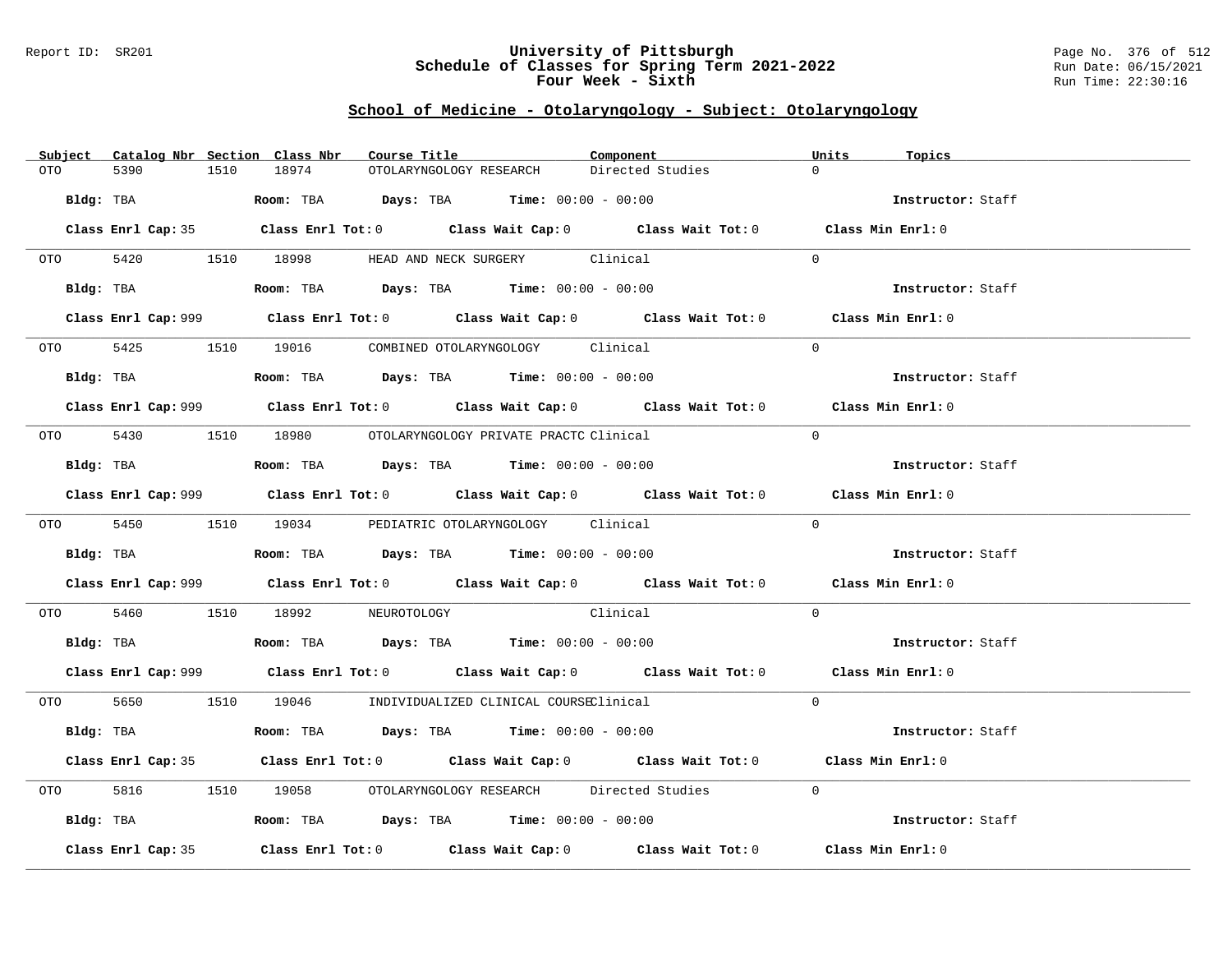| OTO        | 5899                 | 2000 | 23462               |                           |                              | INDEP STUDY IN OTOLARYNGOLOGY Independent Study | U                   |  |
|------------|----------------------|------|---------------------|---------------------------|------------------------------|-------------------------------------------------|---------------------|--|
|            | Bldg: TO BE ARRANGED |      | Room: TBA           | Days: TBA                 | <b>Time:</b> $00:00 - 00:00$ |                                                 | Instructor: Staff   |  |
|            | Class Enrl Cap: 35   |      | Class Enrl Tot: $0$ |                           | Class Wait Cap: 0            | Class Wait $Tot: 0$                             | Class Min $Enrl: 0$ |  |
| <b>OTO</b> | 5900                 | 1510 | 19076               | EXTRAMURAL OTO LARYNOLOGY |                              | Clinical                                        | $\Omega$            |  |
| Bldg: TBA  |                      |      | Room: TBA           | Days: TBA                 | <b>Time:</b> $00:00 - 00:00$ |                                                 | Instructor: Staff   |  |
|            | Class Enrl Cap: 35   |      | Class Enrl Tot: 0   |                           | Class Wait Cap: 0            | Class Wait Tot: 0                               | Class Min Enrl: 0   |  |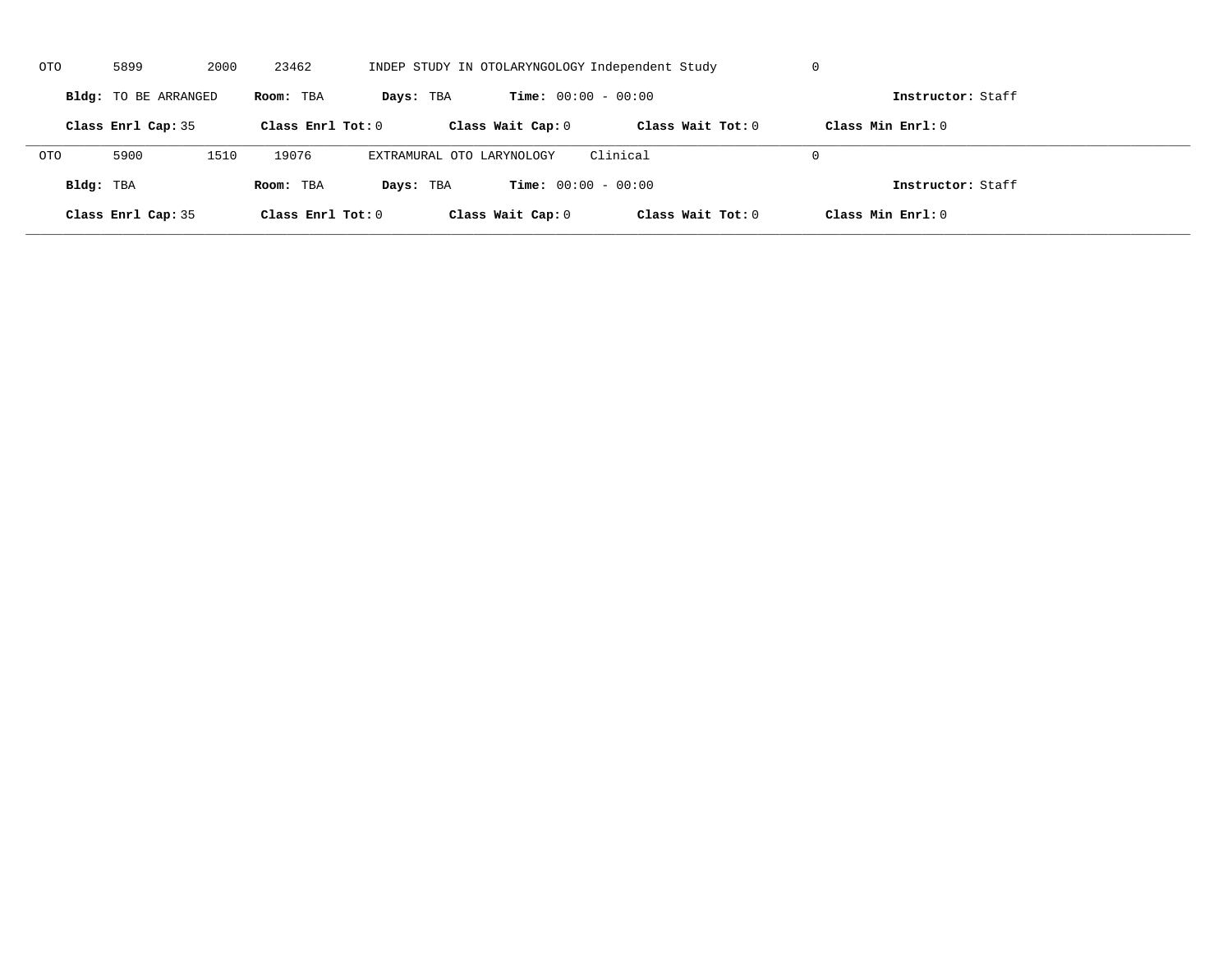#### Report ID: SR201 **University of Pittsburgh** Page No. 378 of 512 **Schedule of Classes for Spring Term 2021-2022** Run Date: 06/15/2021 **Four Week - Sixth** Run Time: 22:30:16

## **School of Medicine - Pathology - Subject: Pathology**

| Catalog Nbr Section Class Nbr<br>Subject | Course Title                                                                          | Component                                                                                  | Units<br>Topics               |
|------------------------------------------|---------------------------------------------------------------------------------------|--------------------------------------------------------------------------------------------|-------------------------------|
| 1510<br>MSPTH<br>5381                    | 20135<br>INDIVIDUAL STUDY                                                             | Directed Studies                                                                           | $\Omega$                      |
| Bldg: TBA                                | Room: TBA $Days: TBA$ Time: $00:00 - 00:00$                                           |                                                                                            | Instructor: Staff             |
|                                          |                                                                                       | Class Enrl Cap: 35 Class Enrl Tot: 0 Class Wait Cap: 0 Class Wait Tot: 0 Class Min Enrl: 0 |                               |
| 5382<br>1510<br>MSPTH                    |                                                                                       | 20141 PATHOLOGY RESEARCH Directed Studies                                                  | $\Omega$                      |
| Bldg: TBA                                | Room: TBA $Days:$ TBA $Time: 00:00 - 00:00$                                           |                                                                                            | Instructor: Staff             |
|                                          |                                                                                       | Class Enrl Cap: 35 Class Enrl Tot: 0 Class Wait Cap: 0 Class Wait Tot: 0 Class Min Enrl: 0 |                               |
| 5420<br>1510<br>MSPTH                    | 20153 ANATOMIC PATHOLOGY Clinical                                                     |                                                                                            | $\Omega$                      |
| Bldg: TBA                                | Room: TBA $Days: TBA$ Time: $00:00 - 00:00$                                           |                                                                                            | Instructor: Staff             |
|                                          |                                                                                       | Class Enrl Cap: 35 Class Enrl Tot: 0 Class Wait Cap: 0 Class Wait Tot: 0 Class Min Enrl: 0 |                               |
| 5421<br>MSPTH                            | 1510 18722                                                                            | BASIC PATHOLOGY Practicum                                                                  | $\Omega$                      |
| Bldg: TBA                                | Room: TBA $\rule{1em}{0.15mm}$ Days: TBA Time: $00:00 - 00:00$                        |                                                                                            | Instructor: Staff             |
|                                          |                                                                                       |                                                                                            | Class Min Enrl: 0             |
| 5422<br>1450<br>MSPTH                    | 30804                                                                                 | PRACTICAL PATHOLOGY Directed Studies                                                       | $\Omega$                      |
| Bldg: TO BE ARRANGED                     | Room: TBA $Days: TBA$ Time: $00:00 - 00:00$                                           |                                                                                            | Instructor: Fontenot, Amber L |
|                                          |                                                                                       |                                                                                            | Maranowski, Gregory William   |
|                                          |                                                                                       | Class Enrl Cap: 35 Class Enrl Tot: 0 Class Wait Cap: 0 Class Wait Tot: 0 Class Min Enrl: 0 |                               |
| 5425 1510<br>MSPTH                       | 20165 INTRO TO AUTOPSY PATHOLOGY Workshop                                             |                                                                                            | $\Omega$                      |
| Bldg: TBA                                | Room: TBA $\rule{1em}{0.15mm}$ Days: TBA Time: $00:00 - 00:00$                        |                                                                                            | Instructor: Staff             |
|                                          |                                                                                       | Class Enrl Cap: 35 Class Enrl Tot: 0 Class Wait Cap: 0 Class Wait Tot: 0 Class Min Enrl: 0 |                               |
| 5427<br>MSPTH<br>1510                    | 20171 THE NODULAR THYROID Clinical                                                    |                                                                                            | $\Omega$                      |
| Bldg: TBA                                | Room: TBA $\rule{1em}{0.15mm}$ Days: TBA $\rule{1.5mm}{0.15mm}$ Time: $00:00 - 00:00$ |                                                                                            | Instructor: Staff             |
| Class Enrl Cap: 35                       |                                                                                       | Class Enrl Tot: $0$ Class Wait Cap: $0$ Class Wait Tot: $0$ Class Min Enrl: $0$            |                               |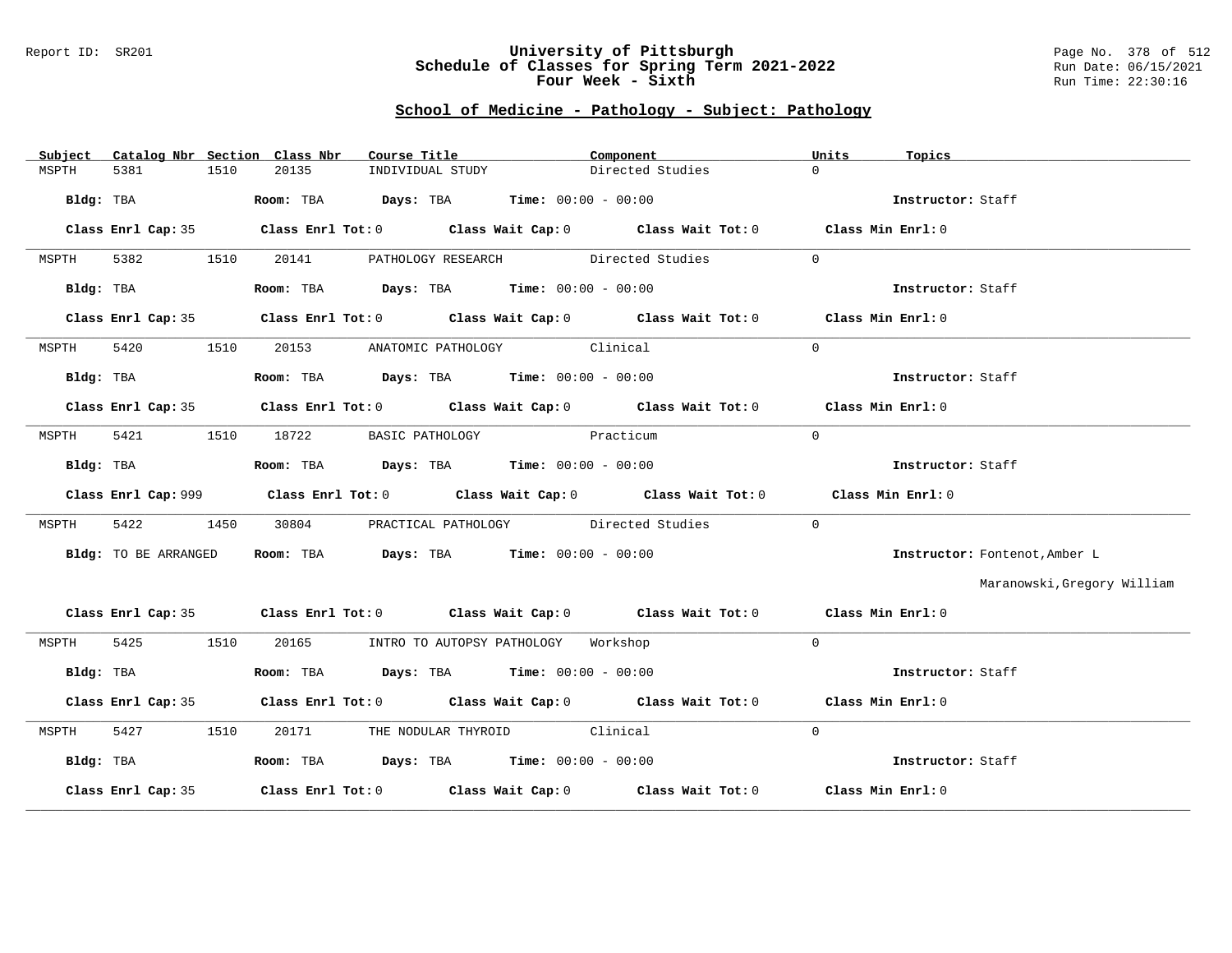#### Report ID: SR201 **University of Pittsburgh** Page No. 379 of 512 **Schedule of Classes for Spring Term 2021-2022** Run Date: 06/15/2021 **Four Week - Sixth** Run Time: 22:30:16

## **School of Medicine - Pathology - Subject: Pathology**

| Subject Catalog Nbr Section Class Nbr | Course Title                                                                                       | Component | Units<br>Topics   |
|---------------------------------------|----------------------------------------------------------------------------------------------------|-----------|-------------------|
| MSPTH<br>5430<br>1510                 | 20177<br>CLINICAL IMMUNOLOGY                                                                       | Clinical  | $\Omega$          |
| Bldg: TBA                             | Room: TBA $\rule{1em}{0.15mm}$ Days: TBA Time: $00:00 - 00:00$                                     |           | Instructor: Staff |
|                                       |                                                                                                    |           |                   |
|                                       | Class Enrl Cap: 35 Class Enrl Tot: 0 Class Wait Cap: 0 Class Wait Tot: 0 Class Min Enrl: 0         |           |                   |
|                                       | MSPTH 5441 1510 20183 SURGICAL & PERINATAL PATHOLOGYClinical                                       |           | $\Omega$          |
|                                       | Bldg: TBA                  Room: TBA        Days: TBA        Time: 00:00 - 00:00                   |           | Instructor: Staff |
|                                       | Class Enrl Cap: 999 Class Enrl Tot: 0 Class Wait Cap: 0 Class Wait Tot: 0 Class Min Enrl: 0        |           |                   |
| 5442<br>MSPTH                         | 1500 22102 INTERSTITIAL LUNG DISEASE Clinical                                                      |           | $\Omega$          |
| Bldg: TO BE ARRANGED                  | Room: TBA $Days:$ TBA Time: $00:00 - 00:00$                                                        |           | Instructor: Staff |
|                                       | Class Enrl Cap: 200 Class Enrl Tot: 0 Class Wait Cap: 0 Class Wait Tot: 0 Class Min Enrl: 0        |           |                   |
|                                       | MSPTH 5450 1510 18734 PEDIATRIC PATHOLOGY Clinical                                                 |           | $\Omega$          |
| Bldg: TBA                             | Room: TBA $Days: TBA$ Time: $00:00 - 00:00$                                                        |           | Instructor: Staff |
|                                       | Class Enrl Cap: 35 Class Enrl Tot: 0 Class Wait Cap: 0 Class Wait Tot: 0 Class Min Enrl: 0         |           |                   |
|                                       |                                                                                                    | Clinical  | $\Omega$          |
|                                       | MSPTH 5460 1510 20189 NEUROPATHOLOGY                                                               |           |                   |
|                                       | Bldg: TBA                         Room: TBA         Days: TBA         Time: $00:00 - 00:00$        |           | Instructor: Staff |
|                                       | Class Enrl Cap: 35 Class Enrl Tot: 0 Class Wait Cap: 0 Class Wait Tot: 0 Class Min Enrl: 0         |           |                   |
|                                       | MSPTH 5471 1510 20195 HEMATOPATHOLOGY Clinical                                                     |           | $\Omega$          |
|                                       | Bldg: TBA                    Room: TBA         Days: TBA         Time: $00:00 - 00:00$             |           | Instructor: Staff |
|                                       | Class Enrl Cap: 999 Class Enrl Tot: 0 Class Wait Cap: 0 Class Wait Tot: 0 Class Min Enrl: 0        |           |                   |
|                                       | MSPTH 5480 1510 18740 PATHOLOGY PRACTICE Clinical                                                  |           | $\Omega$          |
|                                       | Bldg: TBA                   Room: TBA         Days: TBA         Time: $00:00 - 00:00$              |           | Instructor: Staff |
|                                       | Class Enrl Cap: 35 Class Enrl Tot: 0 Class Wait Cap: 0 Class Wait Tot: 0 Class Min Enrl: 0         |           |                   |
| MSPTH                                 | 5485 1510 20201 LABORATORY MEDICINE Clinical                                                       |           | $\Omega$          |
|                                       | Bldg: TBA                         Room: TBA          Days: TBA          Time: 00:00 - 00:00        |           | Instructor: Staff |
| Class Enrl Cap: 999                   | Class Enrl Tot: 0 $\qquad$ Class Wait Cap: 0 $\qquad$ Class Wait Tot: 0 $\qquad$ Class Min Enrl: 0 |           |                   |
|                                       |                                                                                                    |           |                   |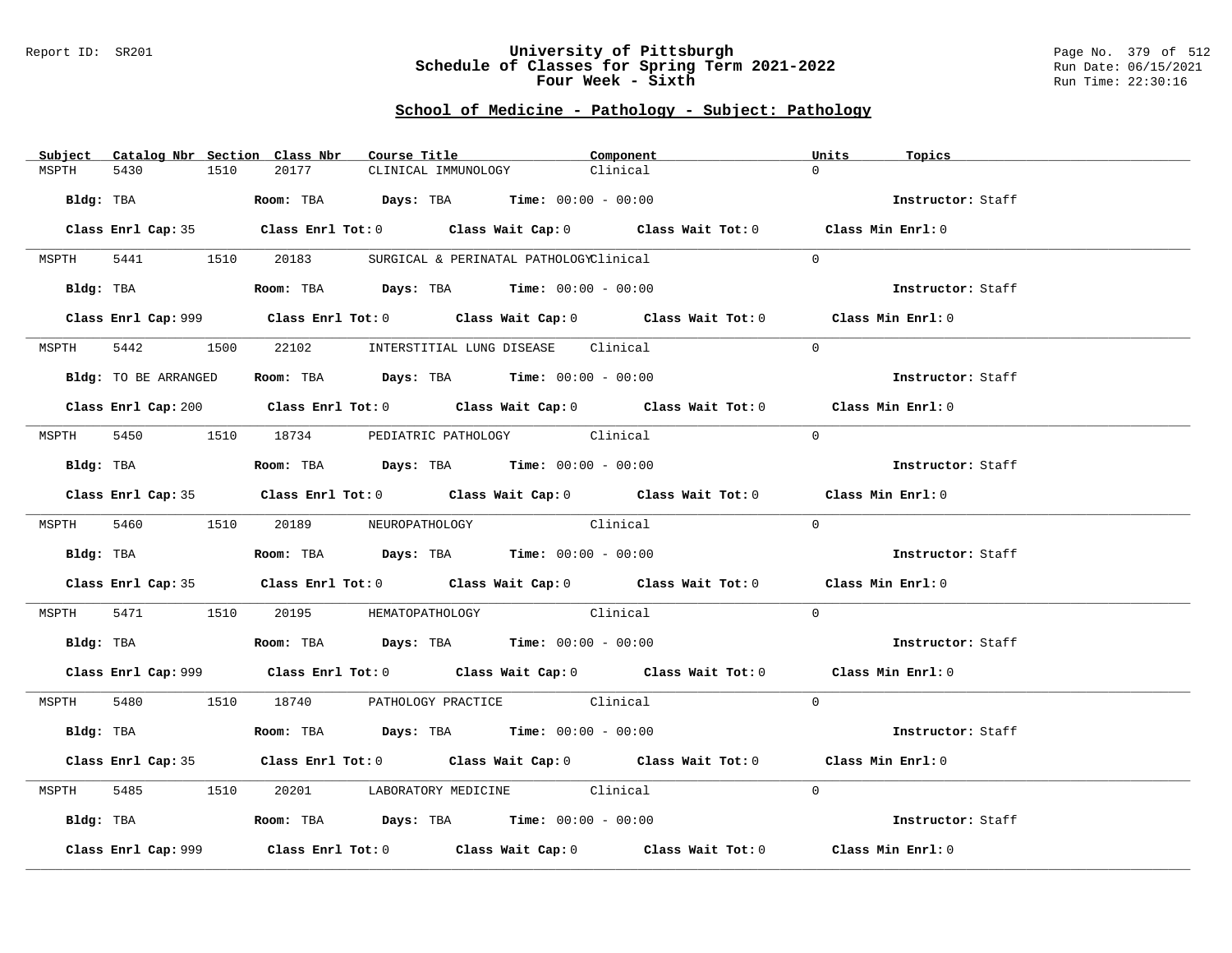| MSPTH | 5487                 | 1510 19178                                                                            | MUSCULOSKELETAL ONCOLOGY Clinical           |                                                                         | $\mathbf 0$                                                                                 |
|-------|----------------------|---------------------------------------------------------------------------------------|---------------------------------------------|-------------------------------------------------------------------------|---------------------------------------------------------------------------------------------|
|       |                      | Bldg: TBA                   Room: TBA         Days: TBA        Time: 00:00 - 00:00    |                                             |                                                                         | Instructor: Staff                                                                           |
|       |                      |                                                                                       |                                             |                                                                         | Class Enrl Cap: 35 Class Enrl Tot: 0 Class Wait Cap: 0 Class Wait Tot: 0 Class Min Enrl: 0  |
|       |                      |                                                                                       |                                             | MSPTH 5650 2000 23413 INDIVIDUALIZED CLINICAL COURSEDirected Studies 0  |                                                                                             |
|       | Bldg: TO BE ARRANGED |                                                                                       | Room: TBA $Days:$ TBA $Time: 00:00 - 00:00$ |                                                                         | Instructor: Staff                                                                           |
|       |                      |                                                                                       |                                             |                                                                         | Class Enrl Cap: 35 Class Enrl Tot: 0 Class Wait Cap: 0 Class Wait Tot: 0 Class Min Enrl: 0  |
|       |                      | MSPTH 5860 1510 18752 IMMUNOLOGY                                                      | Practicum                                   |                                                                         | $\Omega$                                                                                    |
|       |                      | <b>Bldg:</b> TBA <b>ROOM:</b> TBA <b>Days:</b> TBA <b>Time:</b> $00:00 - 00:00$       |                                             |                                                                         | Instructor: Staff                                                                           |
|       |                      |                                                                                       |                                             |                                                                         | Class Enrl Cap: 999 Class Enrl Tot: 0 Class Wait Cap: 0 Class Wait Tot: 0 Class Min Enrl: 0 |
|       |                      | MSPTH 5861 1510 18758 BIOLOGY OF CANCER Clinical                                      |                                             |                                                                         | $\Omega$                                                                                    |
|       |                      | Bldg: TBA                   Room: TBA         Days: TBA         Time: $00:00 - 00:00$ |                                             |                                                                         | Instructor: Staff                                                                           |
|       |                      |                                                                                       |                                             |                                                                         | Class Enrl Cap: 35 Class Enrl Tot: 0 Class Wait Cap: 0 Class Wait Tot: 0 Class Min Enrl: 0  |
|       |                      | MSPTH 5862 1510 18770 BIOCHEMISTRY PATHOLOGY Clinical                                 |                                             |                                                                         | $\Omega$                                                                                    |
|       |                      | Bldg: TBA                   Room: TBA         Days: TBA         Time: $00:00 - 00:00$ |                                             |                                                                         | Instructor: Staff                                                                           |
|       |                      |                                                                                       |                                             |                                                                         | Class Enrl Cap: 35 Class Enrl Tot: 0 Class Wait Cap: 0 Class Wait Tot: 0 Class Min Enrl: 0  |
|       |                      | MSPTH 5863 1510 20207 TUMOR IMMUNOLOGY Clinical                                       |                                             |                                                                         | $\Omega$                                                                                    |
|       |                      | Bldg: TBA                   Room: TBA         Days: TBA        Time: $00:00 - 00:00$  |                                             |                                                                         | Instructor: Staff                                                                           |
|       |                      |                                                                                       |                                             |                                                                         | Class Enrl Cap: 35 Class Enrl Tot: 0 Class Wait Cap: 0 Class Wait Tot: 0 Class Min Enrl: 0  |
| MSPTH |                      |                                                                                       |                                             | 5865 1510 18776 HEAD, NECK AND ORAL PATHOLOGY Directed Studies          | $\Omega$                                                                                    |
|       |                      | Bldg: TBA                    Room: TBA         Days: TBA         Time: 00:00 - 00:00  |                                             |                                                                         | Instructor: Staff                                                                           |
|       |                      |                                                                                       |                                             |                                                                         | Class Enrl Cap: 35 Class Enrl Tot: 0 Class Wait Cap: 0 Class Wait Tot: 0 Class Min Enrl: 0  |
|       |                      |                                                                                       |                                             | MSPTH 5869 1510 20213 INDEPENDENT STUDY IN PATHOLOGYIndependent Study 0 |                                                                                             |
|       |                      | Bldg: TBA                    Room: TBA         Days: TBA         Time: 00:00 - 00:00  |                                             |                                                                         | Instructor: Staff                                                                           |
|       |                      |                                                                                       |                                             |                                                                         | Class Enrl Cap: 35 Class Enrl Tot: 0 Class Wait Cap: 0 Class Wait Tot: 0 Class Min Enrl: 0  |
|       |                      | MSPTH 5900 1510 20219 EXTRAMURAL PATHOLOGY Clinical                                   |                                             |                                                                         | $\Omega$                                                                                    |
|       |                      | Bldg: TBA                   Room: TBA         Days: TBA         Time: 00:00 - 00:00   |                                             |                                                                         | Instructor: Staff                                                                           |
|       | Class Enrl Cap: 35   |                                                                                       |                                             |                                                                         | Class Enrl Tot: $0$ Class Wait Cap: $0$ Class Wait Tot: $0$ Class Min Enrl: $0$             |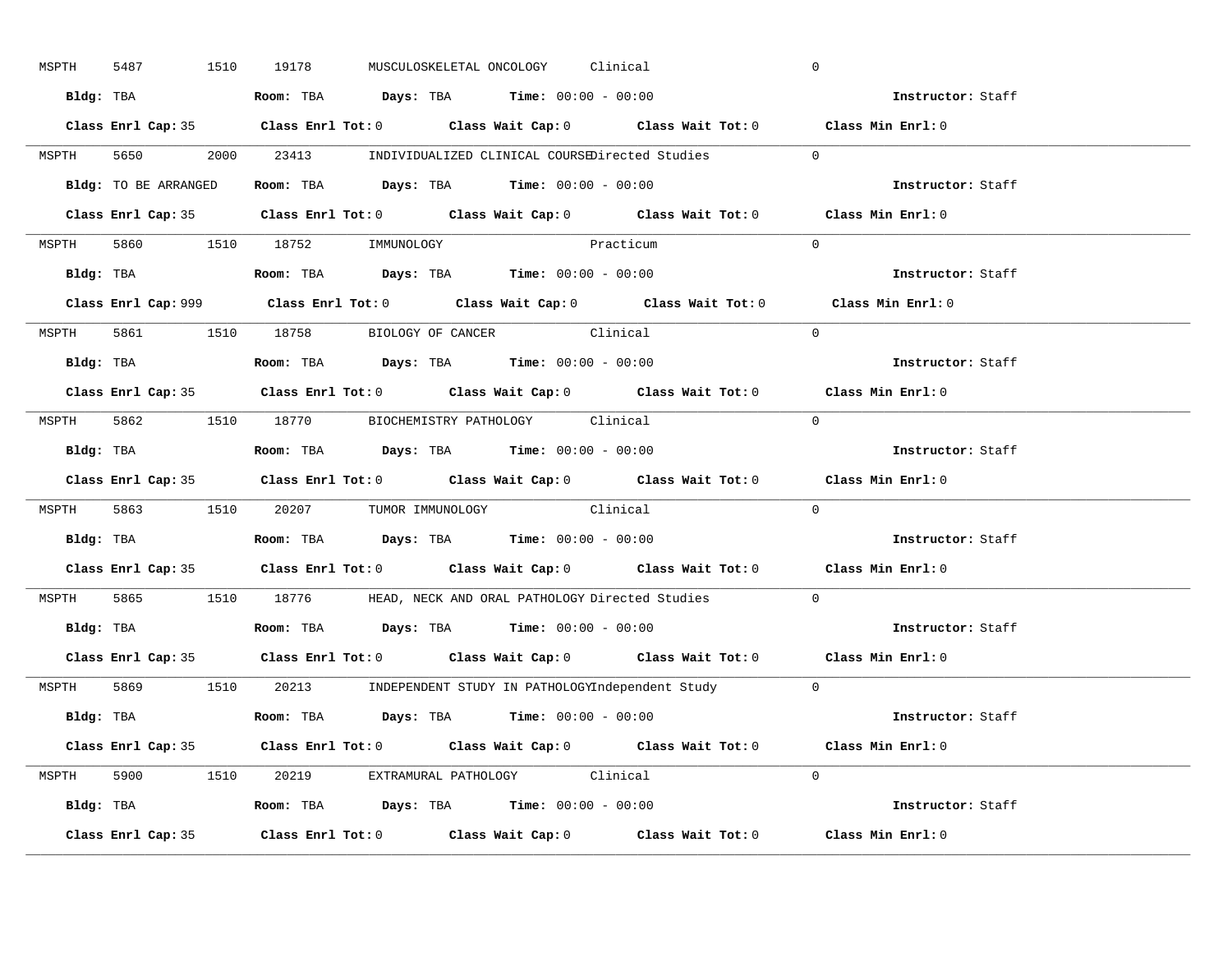#### Report ID: SR201 **University of Pittsburgh** Page No. 381 of 512 **Schedule of Classes for Spring Term 2021-2022** Run Date: 06/15/2021 **Four Week - Sixth** Run Time: 22:30:16

# **School of Medicine - Pediatrics - Subject: Pediatrics**

| Subject              | Catalog Nbr Section Class Nbr<br>Course Title                                                      | Component | Units<br>Topics   |
|----------------------|----------------------------------------------------------------------------------------------------|-----------|-------------------|
| PEDS<br>5345         | 19094<br>PEDS CLERKSHIP REPEAT COURSE Directed Studies<br>1510                                     |           | $\Omega$          |
| Bldg: TBA            | Room: TBA $Days:$ TBA $Time: 00:00 - 00:00$                                                        |           | Instructor: Staff |
|                      |                                                                                                    |           |                   |
|                      | Class Enrl Cap: 35 Class Enrl Tot: 0 Class Wait Cap: 0 Class Wait Tot: 0 Class Min Enrl: 0         |           |                   |
|                      | PEDS 5351 1510 19112 PEDIATRIC INPATIENT MEDICINE Clinical                                         |           | $\Omega$          |
|                      | Bldg: TBA                   Room: TBA         Days: TBA        Time: $00:00 - 00:00$               |           | Instructor: Staff |
|                      | Class Enrl Cap: 35 Class Enrl Tot: 0 Class Wait Cap: 0 Class Wait Tot: 0 Class Min Enrl: 0         |           |                   |
| 5386 7<br>PEDS       | 1510 19004 INDIVIDUAL STUDY OR RESEARCH Directed Studies                                           |           | $\Omega$          |
| Bldg: TO BE ARRANGED | Room: TBA $\rule{1em}{0.15mm}$ Days: TBA Time: $00:00 - 00:00$                                     |           | Instructor: Staff |
|                      | Class Enrl Cap: 35 Class Enrl Tot: 0 Class Wait Cap: 0 Class Wait Tot: 0 Class Min Enrl: 0         |           |                   |
|                      |                                                                                                    |           |                   |
| PEDS                 | 5401 1510 19130 ADV PEDIATRIC IN-PATIENT (AI) Clinical                                             |           | $\Omega$          |
| Bldg: TBA            | Room: TBA $Days: TBA$ Time: $00:00 - 00:00$                                                        |           | Instructor: Staff |
|                      | Class Enrl Cap: 999 Class Enrl Tot: 0 Class Wait Cap: 0 Class Wait Tot: 0 Class Min Enrl: 0        |           |                   |
|                      | PEDS 5406 1510 19148 EXTRAMURAL ACTING INTERNSHIP Clinical                                         |           | $\Omega$          |
|                      | Bldg: TBA                   Room: TBA         Days: TBA        Time: 00:00 - 00:00                 |           | Instructor: Staff |
|                      | Class Enrl Cap: 35 Class Enrl Tot: 0 Class Wait Cap: 0 Class Wait Tot: 0 Class Min Enrl: 0         |           |                   |
| PEDS                 | 5410 1510 19010 PRIMARY CARE PEDIATRICS Clinical                                                   |           | $\overline{0}$    |
|                      | Bldg: TBA                    Room: TBA        Days: TBA        Time: $00:00 - 00:00$               |           | Instructor: Staff |
|                      | Class Enrl Cap: 999 Class Enrl Tot: 0 Class Wait Cap: 0 Class Wait Tot: 0 Class Min Enrl: 0        |           |                   |
|                      | PEDS 5421 1510 19214 ALLERGY AND IMMUNOLOGY Clinical                                               |           | $\Omega$          |
|                      | Bldg: TBA                    Room: TBA         Days: TBA         Time: $00:00 - 00:00$             |           | Instructor: Staff |
|                      | Class Enrl Cap: 999 Class Enrl Tot: 0 Class Wait Cap: 0 Class Wait Tot: 0 Class Min Enrl: 0        |           |                   |
| 5425<br>PEDS         | 1510 19298 PEDIATRIC RHEUMATOLOGY Clinical                                                         |           | $\Omega$          |
|                      | Bldg: TBA                   Room: TBA         Days: TBA         Time: $00:00 - 00:00$              |           | Instructor: Staff |
| Class Enrl Cap: 35   | Class Enrl Tot: 0 $\qquad$ Class Wait Cap: 0 $\qquad$ Class Wait Tot: 0 $\qquad$ Class Min Enrl: 0 |           |                   |
|                      |                                                                                                    |           |                   |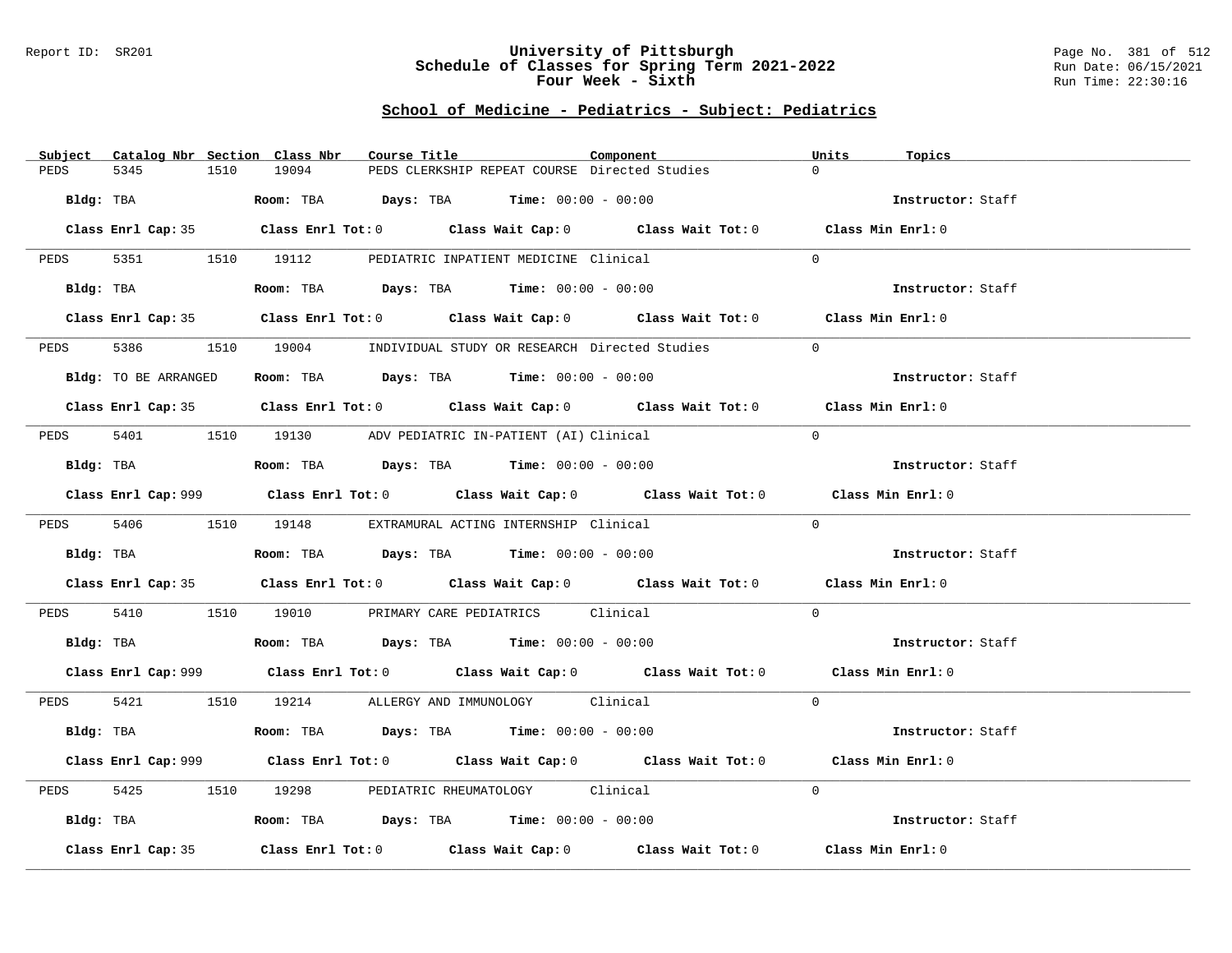| PEDS | 5430      |  | 1510 19310                                                                             |  | PEDIATRIC CARDIOLOGY Clinical |                                                                                             | $\overline{0}$ |                          |  |
|------|-----------|--|----------------------------------------------------------------------------------------|--|-------------------------------|---------------------------------------------------------------------------------------------|----------------|--------------------------|--|
|      |           |  | Bldg: TBA                   Room: TBA         Days: TBA         Time: $00:00 - 00:00$  |  |                               |                                                                                             |                | Instructor: Staff        |  |
|      |           |  |                                                                                        |  |                               | Class Enrl Cap: 999 Class Enrl Tot: 0 Class Wait Cap: 0 Class Wait Tot: 0 Class Min Enrl: 0 |                |                          |  |
|      |           |  | PEDS 5440 1510 19328 ENDCRNLGY, METBLSM & DIABETES Clinical                            |  |                               |                                                                                             | $\Omega$       |                          |  |
|      |           |  | Bldg: TBA                   Room: TBA         Days: TBA         Time: $00:00 - 00:00$  |  |                               |                                                                                             |                | Instructor: Staff        |  |
|      |           |  |                                                                                        |  |                               | Class Enrl Cap: 999 Class Enrl Tot: 0 Class Wait Cap: 0 Class Wait Tot: 0 Class Min Enrl: 0 |                |                          |  |
|      |           |  | PEDS 5450 1510 19346 PEDIATRIC INFECTIOUS DISEASES Clinical                            |  |                               |                                                                                             | $\Omega$       |                          |  |
|      |           |  | Bldg: TBA                    Room: TBA         Days: TBA        Time: $00:00 - 00:00$  |  |                               |                                                                                             |                | Instructor: Staff        |  |
|      |           |  |                                                                                        |  |                               | Class Enrl Cap: 999 Class Enrl Tot: 0 Class Wait Cap: 0 Class Wait Tot: 0 Class Min Enrl: 0 |                |                          |  |
|      |           |  | PEDS 5455 1510 19376 PEDIATRIC DERMATOLOGY Clinical                                    |  |                               |                                                                                             | $\Omega$       |                          |  |
|      |           |  | Bldg: TBA                    Room: TBA         Days: TBA         Time: $00:00 - 00:00$ |  |                               |                                                                                             |                | Instructor: Staff        |  |
|      |           |  |                                                                                        |  |                               | Class Enrl Cap: 35 Class Enrl Tot: 0 Class Wait Cap: 0 Class Wait Tot: 0 Class Min Enrl: 0  |                |                          |  |
|      |           |  | PEDS 5460 1510 19394 NEONATOLOGY                                                       |  |                               | Clinical                                                                                    | $\bigcirc$     |                          |  |
|      |           |  |                                                                                        |  |                               |                                                                                             |                | Instructor: Staff        |  |
|      |           |  |                                                                                        |  |                               |                                                                                             |                |                          |  |
|      |           |  |                                                                                        |  |                               | Class Enrl Cap: 999 Class Enrl Tot: 0 Class Wait Cap: 0 Class Wait Tot: 0 Class Min Enrl: 0 |                |                          |  |
|      |           |  | PEDS 5465 1510 19412 BREASTFEEDING ELECTIVE Clinical                                   |  |                               |                                                                                             | $\overline{0}$ |                          |  |
|      | Bldg: TBA |  | Room: TBA $\rule{1em}{0.15mm}$ Days: TBA Time: $00:00 - 00:00$                         |  |                               |                                                                                             |                | <b>Instructor:</b> Staff |  |
|      |           |  |                                                                                        |  |                               | Class Enrl Cap: 35 Class Enrl Tot: 0 Class Wait Cap: 0 Class Wait Tot: 0 Class Min Enrl: 0  |                |                          |  |
|      |           |  | PEDS 5470 1510 19550 GENETICS                                                          |  |                               | Clinical                                                                                    | $\Omega$       |                          |  |
|      |           |  | Bldg: TBA                    Room: TBA         Days: TBA         Time: $00:00 - 00:00$ |  |                               |                                                                                             |                | Instructor: Staff        |  |
|      |           |  |                                                                                        |  |                               | Class Enrl Cap: 999 Class Enrl Tot: 0 Class Wait Cap: 0 Class Wait Tot: 0 Class Min Enrl: 0 |                |                          |  |
|      |           |  | PEDS 5480 1510 19556 NEPHROLOGY                                                        |  |                               | Clinical                                                                                    | $\Omega$       |                          |  |
|      |           |  | Bldg: TBA                   Room: TBA         Days: TBA         Time: 00:00 - 00:00    |  |                               |                                                                                             |                | Instructor: Staff        |  |
|      |           |  |                                                                                        |  |                               | Class Enrl Cap: 999 Class Enrl Tot: 0 Class Wait Cap: 0 Class Wait Tot: 0 Class Min Enrl: 0 |                |                          |  |
|      |           |  | PEDS 5490 1510 19562 HEMATOLOGY/ONCOLOGY Clinical                                      |  |                               |                                                                                             | $\Omega$       |                          |  |
|      |           |  | <b>Bldg:</b> TBA <b>ROOM:</b> TBA <b>Days:</b> TBA <b>Time:</b> $00:00 - 00:00$        |  |                               |                                                                                             |                | Instructor: Staff        |  |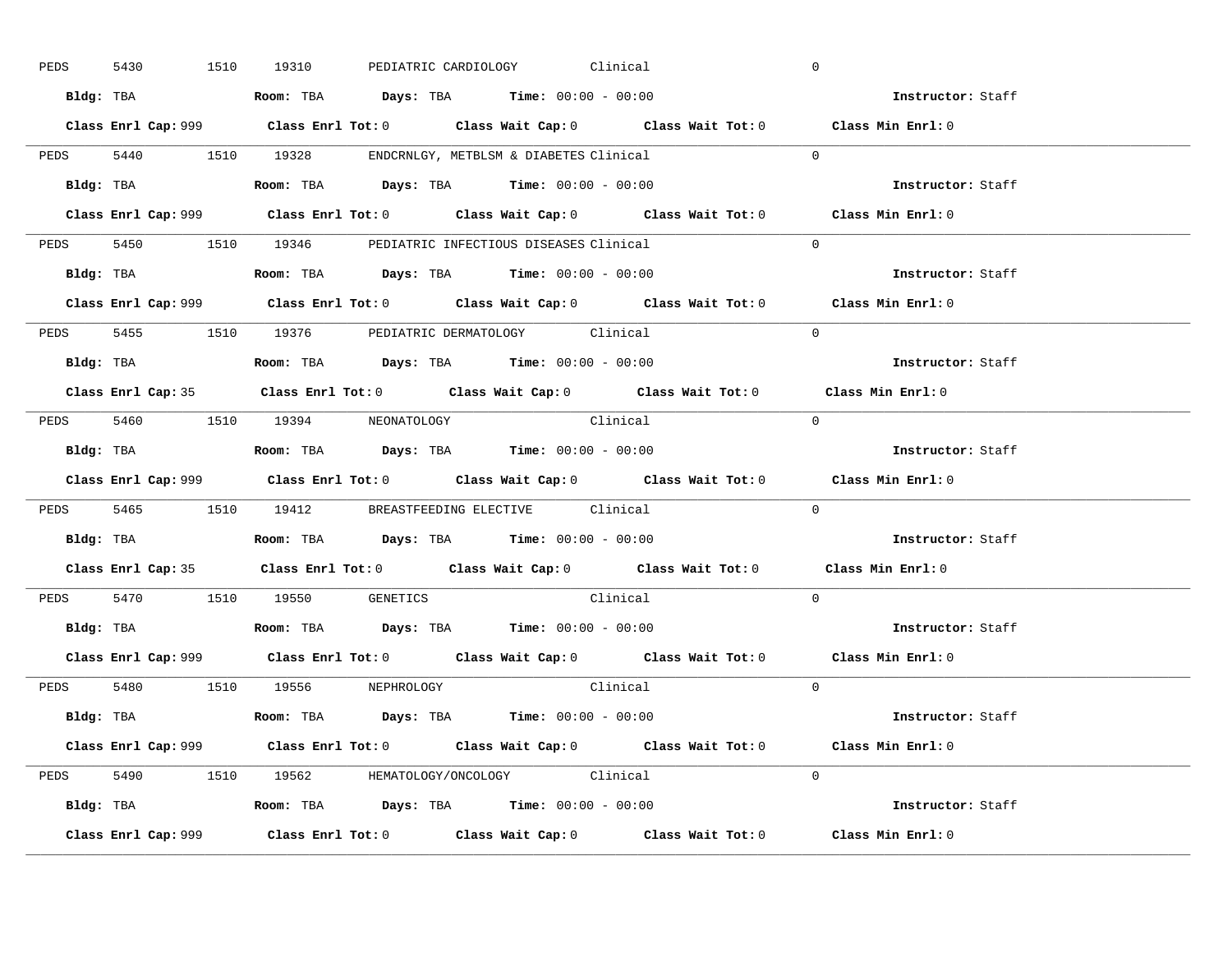### Report ID: SR201 **University of Pittsburgh** Page No. 383 of 512 **Schedule of Classes for Spring Term 2021-2022** Run Date: 06/15/2021 **Four Week - Sixth** Run Time: 22:30:16

# **School of Medicine - Pediatrics - Subject: Pediatrics**

| Subject Catalog Nbr Section Class Nbr | Course Title                                                                                | Component | Units<br>Topics   |
|---------------------------------------|---------------------------------------------------------------------------------------------|-----------|-------------------|
| PEDS<br>5491<br>1060                  | 20594<br>NEONATOLOGY                                                                        | Clinical  | $\Omega$          |
|                                       | Bldg: TBA                    Room: TBA          Days: TBA         Time: TBA                 |           | Instructor: Staff |
|                                       | Class Enrl Cap: 200 Class Enrl Tot: 0 Class Wait Cap: 0 Class Wait Tot: 0 Class Min Enrl: 0 |           |                   |
|                                       | PEDS 5500 1510 19616 EMERGENCY PEDIATRICS Clinical                                          |           | $\Omega$          |
|                                       | Bldg: TBA                   Room: TBA        Days: TBA        Time: $00:00 - 00:00$         |           | Instructor: Staff |
|                                       | Class Enrl Cap: 999 Class Enrl Tot: 0 Class Wait Cap: 0 Class Wait Tot: 0 Class Min Enrl: 0 |           |                   |
| PEDS                                  | 5510 1510 19640 PEDIATRIC GASTROENTEROLOGY Clinical                                         |           | $\Omega$          |
|                                       | Bldg: TBA                   Room: TBA         Days: TBA         Time: $00:00 - 00:00$       |           | Instructor: Staff |
|                                       | Class Enrl Cap: 999 Class Enrl Tot: 0 Class Wait Cap: 0 Class Wait Tot: 0 Class Min Enrl: 0 |           |                   |
|                                       | PEDS 5520 1510 19652 DEVELOPMENTAL PEDIATRICS Clinical                                      |           | $\Omega$          |
|                                       | $Bldg:$ TBA $Room:$ TBA $Days:$ TBA $Time:$ 00:00 - 00:00                                   |           | Instructor: Staff |
|                                       | Class Enrl Cap: 999 Class Enrl Tot: 0 Class Wait Cap: 0 Class Wait Tot: 0 Class Min Enrl: 0 |           |                   |
|                                       | PEDS 5521 1060 24368 TRIPLE BOARD PEDIATRICS Clinical                                       |           | $\Omega$          |
| Bldg: TO BE ARRANGED                  | Room: TBA $Days: TBA$ Time: $00:00 - 00:00$                                                 |           | Instructor: Staff |
|                                       | Class Enrl Cap: 35 Class Enrl Tot: 0 Class Wait Cap: 0 Class Wait Tot: 0 Class Min Enrl: 0  |           |                   |
|                                       | PEDS 5530 1510 19664 POISON CENTER Practicum                                                |           | $\Omega$          |
|                                       | <b>Bldg:</b> TBA <b>ROOM:</b> TBA <b>Days:</b> TBA <b>Time:</b> $00:00 - 00:00$             |           | Instructor: Staff |
|                                       | Class Enrl Cap: 999 Class Enrl Tot: 0 Class Wait Cap: 0 Class Wait Tot: 0 Class Min Enrl: 0 |           |                   |
|                                       | PEDS 5540 1510 19682 PEDIATRIC PULMONOLOGY Clinical                                         |           | $\Omega$          |
|                                       | Bldg: TBA                    Room: TBA         Days: TBA        Time: $00:00 - 00:00$       |           | Instructor: Staff |
|                                       | Class Enrl Cap: 999 Class Enrl Tot: 0 Class Wait Cap: 0 Class Wait Tot: 0 Class Min Enrl: 0 |           |                   |
| PEDS                                  | 5550 1510 19700 ADOLESCENT MEDICINE Clinical                                                |           | $\Omega$          |
|                                       | Bldg: TBA                   Room: TBA         Days: TBA        Time: 00:00 - 00:00          |           | Instructor: Staff |
| Class Enrl Cap: 999                   | Class Enrl Tot: $0$ Class Wait Cap: $0$ Class Wait Tot: $0$ Class Min Enrl: $0$             |           |                   |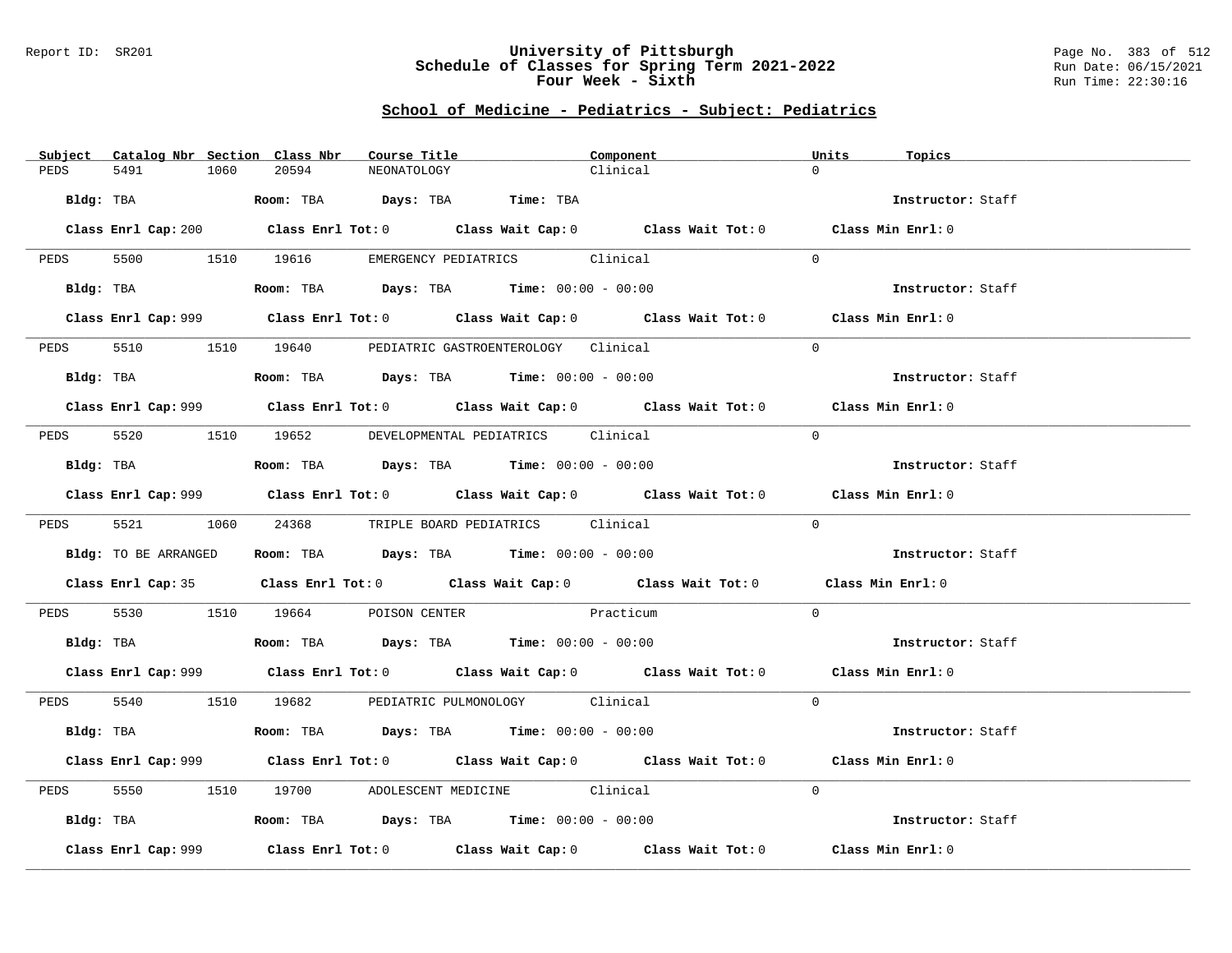| PEDS | 5560      | 1510 19022                                                                                 |  | AMBULATORY PEDIATRICS Clinical |                                                            | $\overline{0}$                                                                              |  |
|------|-----------|--------------------------------------------------------------------------------------------|--|--------------------------------|------------------------------------------------------------|---------------------------------------------------------------------------------------------|--|
|      |           | Bldg: TBA                   Room: TBA         Days: TBA         Time: $00:00 - 00:00$      |  |                                |                                                            | Instructor: Staff                                                                           |  |
|      |           |                                                                                            |  |                                |                                                            | Class Enrl Cap: 999 Class Enrl Tot: 0 Class Wait Cap: 0 Class Wait Tot: 0 Class Min Enrl: 0 |  |
|      |           | PEDS 5570 1510 19028 ADOLSCNT AND YOUNG ADLT MEDICNClinical                                |  |                                |                                                            | $\overline{0}$                                                                              |  |
|      | Bldg: TBA | Room: TBA $\rule{1em}{0.15mm}$ Days: TBA $\rule{1.5mm}{0.15mm}$ Time: $00:00 - 00:00$      |  |                                |                                                            | Instructor: Staff                                                                           |  |
|      |           |                                                                                            |  |                                |                                                            | Class Enrl Cap: 999 Class Enrl Tot: 0 Class Wait Cap: 0 Class Wait Tot: 0 Class Min Enrl: 0 |  |
|      |           | PEDS 5580 1510 19040 SCHOOL HEALTH Clinical                                                |  |                                |                                                            | $\Omega$                                                                                    |  |
|      |           | Bldg: TBA                    Room: TBA         Days: TBA         Time: $00:00 - 00:00$     |  |                                |                                                            | Instructor: Staff                                                                           |  |
|      |           |                                                                                            |  |                                |                                                            | Class Enrl Cap: 999 Class Enrl Tot: 0 Class Wait Cap: 0 Class Wait Tot: 0 Class Min Enrl: 0 |  |
|      |           | PEDS 5650 1510 19718 INDIVIDUALIZED CLINICAL COURSELecture                                 |  |                                |                                                            | $\Omega$                                                                                    |  |
|      |           | Bldg: TBA                    Room: TBA         Days: TBA         Time: $00:00 - 00:00$     |  |                                |                                                            | Instructor: Staff                                                                           |  |
|      |           |                                                                                            |  |                                |                                                            | Class Enrl Cap: 35 Class Enrl Tot: 0 Class Wait Cap: 0 Class Wait Tot: 0 Class Min Enrl: 0  |  |
|      |           | PEDS 5720 1510 19736 MOLECULAR MEDICINE (ILS) Lecture                                      |  |                                |                                                            | $\bigcirc$                                                                                  |  |
|      |           |                                                                                            |  |                                |                                                            | Instructor: Staff                                                                           |  |
|      |           |                                                                                            |  |                                |                                                            |                                                                                             |  |
|      |           |                                                                                            |  |                                |                                                            | Class Enrl Cap: 999 Class Enrl Tot: 0 Class Wait Cap: 0 Class Wait Tot: 0 Class Min Enrl: 0 |  |
|      |           | PEDS 5750 1900 28399 GET READY FOR RESIDENCY Clinical                                      |  |                                |                                                            | $\Omega$                                                                                    |  |
|      |           | <b>Bldg:</b> TO BE ARRANGED <b>ROOM:</b> TBA <b>Days:</b> TBA <b>Time:</b> $00:00 - 00:00$ |  |                                |                                                            | <b>Instructor:</b> Staff                                                                    |  |
|      |           |                                                                                            |  |                                |                                                            | Class Enrl Cap: 35 Class Enrl Tot: 0 Class Wait Cap: 0 Class Wait Tot: 0 Class Min Enrl: 0  |  |
|      |           |                                                                                            |  |                                | PEDS 5845 1510 19760 PEDIATRIC RESEARCH Directed Studies   | $\mathbf{0}$                                                                                |  |
|      |           |                                                                                            |  |                                |                                                            | Instructor: Staff                                                                           |  |
|      |           |                                                                                            |  |                                |                                                            | Class Enrl Cap: 35 Class Enrl Tot: 0 Class Wait Cap: 0 Class Wait Tot: 0 Class Min Enrl: 0  |  |
|      | PEDS 5899 |                                                                                            |  |                                | 2000 23469 INDEPENDENT STUDY PEDIATRIC Independent Study 0 |                                                                                             |  |
|      |           | Bldg: TO BE ARRANGED Room: TBA Days: TBA Time: 00:00 - 00:00                               |  |                                |                                                            | <b>Instructor:</b> Staff                                                                    |  |
|      |           |                                                                                            |  |                                |                                                            | Class Enrl Cap: 35 Class Enrl Tot: 0 Class Wait Cap: 0 Class Wait Tot: 0 Class Min Enrl: 0  |  |
|      |           | PEDS 5900 1510 19778 EXTRAMURAL PEDIATRICS Clinical                                        |  |                                |                                                            | $\Omega$                                                                                    |  |
|      |           | Bldg: TBA                    Room: TBA         Days: TBA        Time: $00:00 - 00:00$      |  |                                |                                                            | Instructor: Staff                                                                           |  |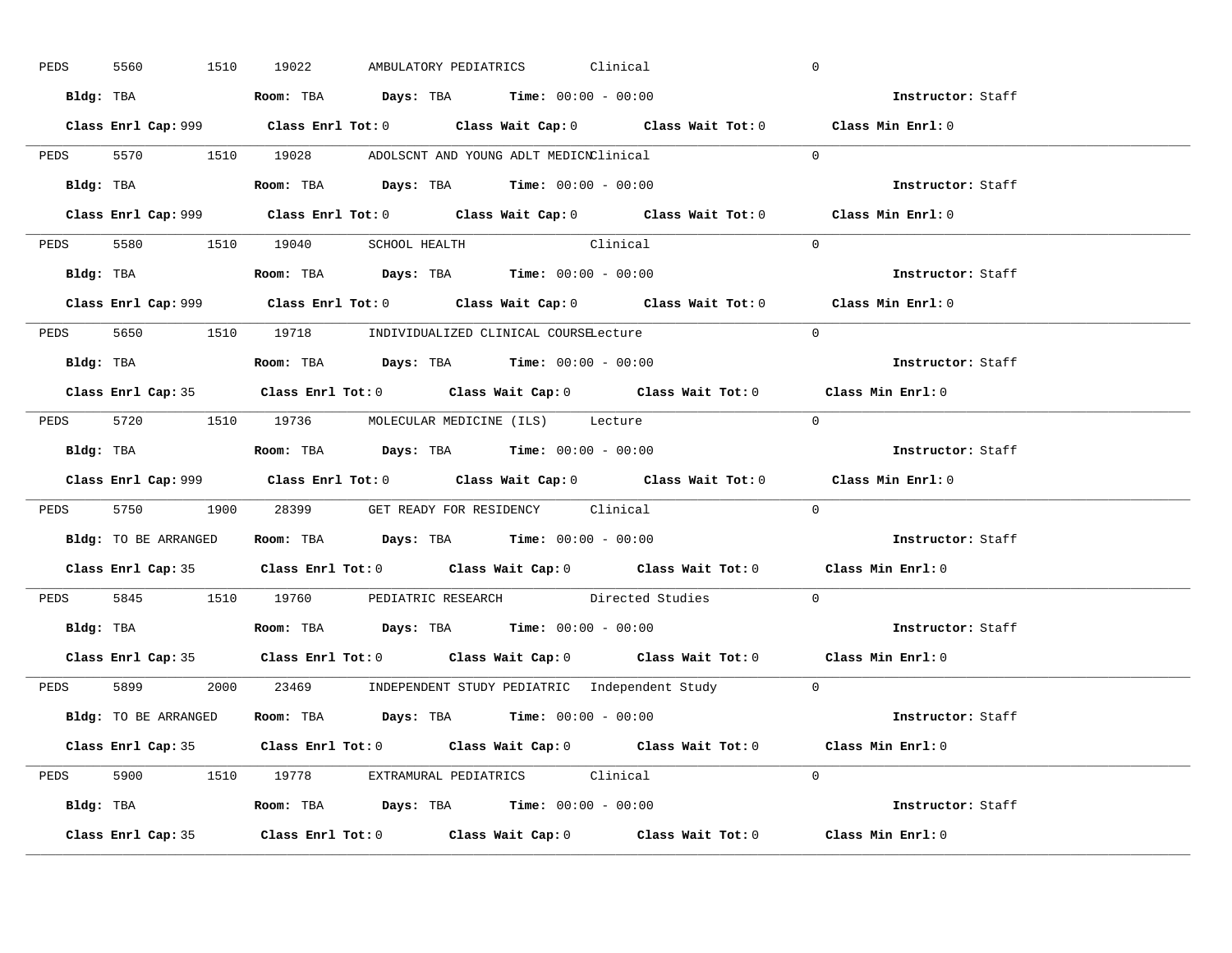### Report ID: SR201 **University of Pittsburgh** Page No. 385 of 512 **Schedule of Classes for Spring Term 2021-2022** Run Date: 06/15/2021 **Four Week - Sixth** Run Time: 22:30:16

# **School of Medicine - Physical Medicine and Rehabilitation - Subject: Physical Medicine and Rehab**

| Catalog Nbr Section Class Nbr<br>Subject | Course Title                                                                            | Component                                                                                   | Units<br>Topics   |
|------------------------------------------|-----------------------------------------------------------------------------------------|---------------------------------------------------------------------------------------------|-------------------|
| 5410<br>1510<br>PMDREH                   | 19790<br>REHABILITATION SUB-INTERNSHIP Clinical                                         |                                                                                             |                   |
|                                          | Bldg: TBA                    Room: TBA         Days: TBA         Time: 00:00 - 00:00    |                                                                                             | Instructor: Staff |
|                                          |                                                                                         | Class Enrl Cap: 35 Class Enrl Tot: 0 Class Wait Cap: 0 Class Wait Tot: 0 Class Min Enrl: 0  |                   |
|                                          | PMDREH 5450 1510 19796 REHABLTTN MEDICL CLERKSHIP Clinical                              |                                                                                             | $\Omega$          |
| Bldg: TBA                                | Room: TBA $Days:$ TBA $Time: 00:00 - 00:00$                                             |                                                                                             | Instructor: Staff |
|                                          |                                                                                         | Class Enrl Cap: 999 Class Enrl Tot: 0 Class Wait Cap: 0 Class Wait Tot: 0 Class Min Enrl: 0 |                   |
|                                          | PMDREH 5460 1510 19802 PED PHYSCL MED/REHAB-INPATIENTClinical                           |                                                                                             | $\Omega$          |
|                                          | Bldg: TBA                   Room: TBA         Days: TBA         Time: $00:00 - 00:00$   |                                                                                             | Instructor: Staff |
|                                          |                                                                                         |                                                                                             | Class Min Enrl: 0 |
| PMDREH 5461                              | 1510 19808 PED PHYSCL MED/REHAB-OUTPATNT Clinical                                       |                                                                                             | $\Omega$          |
|                                          | Bldg: TBA                    Room: TBA         Days: TBA         Time: $00:00 - 00:00$  |                                                                                             | Instructor: Staff |
|                                          |                                                                                         | Class Enrl Cap: 999 Class Enrl Tot: 0 Class Wait Cap: 0 Class Wait Tot: 0                   | Class Min Enrl: 0 |
|                                          | PMDREH 5465 1510 19826 DISABILITIES CLERKSHIP Clinical                                  |                                                                                             | $\Omega$          |
|                                          | Bldg: TBA                   Room: TBA         Days: TBA         Time: $00:00 - 00:00$   |                                                                                             | Instructor: Staff |
|                                          |                                                                                         | Class Enrl Cap: 35 Class Enrl Tot: 0 Class Wait Cap: 0 Class Wait Tot: 0 Class Min Enrl: 0  |                   |
| PMDREH 5650                              |                                                                                         | 2000 23491 INDIVIDUALIZED CLINICAL COURSEDirected Studies                                   | $\Omega$          |
|                                          | Bldg: TO BE ARRANGED ROOM: TBA Days: TBA Time: 00:00 - 00:00                            |                                                                                             | Instructor: Staff |
|                                          |                                                                                         | Class Enrl Cap: 35 Class Enrl Tot: 0 Class Wait Cap: 0 Class Wait Tot: 0 Class Min Enrl: 0  |                   |
|                                          | PMDREH 5810 1510 19838 PM&R RESEARCH                                                    | Directed Studies 0                                                                          |                   |
| Bldg: TBA                                | Room: TBA $\rule{1em}{0.15mm}$ Days: TBA $\rule{1.15mm}]{0.15mm}$ Time: $00:00 - 00:00$ |                                                                                             | Instructor: Staff |
|                                          |                                                                                         | Class Enrl Cap: 35 Class Enrl Tot: 0 Class Wait Cap: 0 Class Wait Tot: 0 Class Min Enrl: 0  |                   |
| PMDREH<br>5899 700                       |                                                                                         | 2000 23498 IND STDY IN PHYSCL MED & REHABIndependent Study                                  | $\Omega$          |
| Bldg: TO BE ARRANGED                     | Room: TBA $Days:$ TBA $Time: 00:00 - 00:00$                                             |                                                                                             | Instructor: Staff |
|                                          |                                                                                         | Class Enrl Cap: 35 Class Enrl Tot: 0 Class Wait Cap: 0 Class Wait Tot: 0 Class Min Enrl: 0  |                   |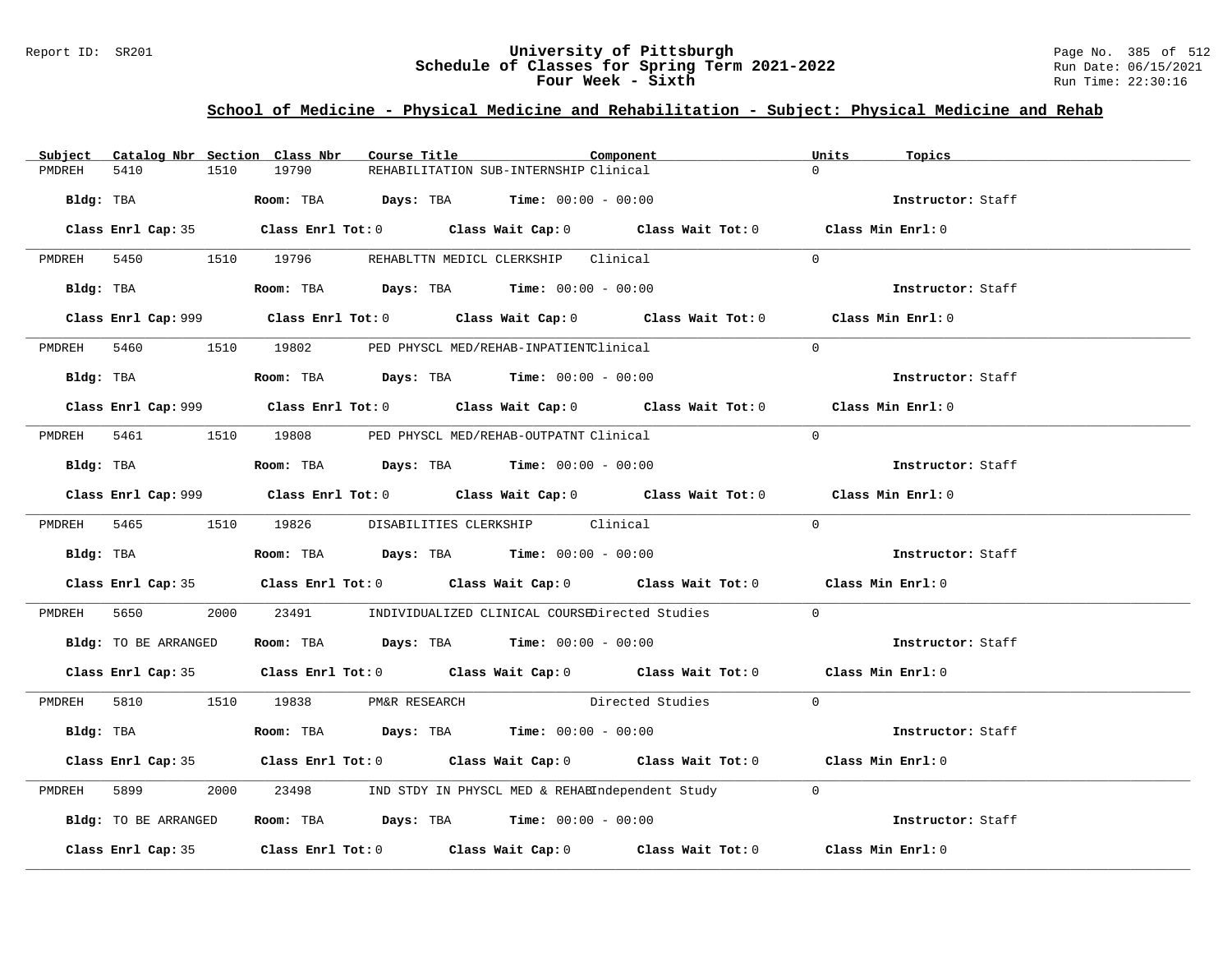| PMDREH    | 5900               | 1510 | 19844             | EXTRAMURAL PHYSCL MED & REHAB Clinical |                              |                   |                   |  |
|-----------|--------------------|------|-------------------|----------------------------------------|------------------------------|-------------------|-------------------|--|
| Bldg: TBA |                    |      | Room: TBA         | Days: TBA                              | <b>Time:</b> $00:00 - 00:00$ |                   | Instructor: Staff |  |
|           | Class Enrl Cap: 35 |      | Class Enrl Tot: 0 |                                        | Class Wait Cap: 0            | Class Wait Tot: 0 | Class Min Enrl: 0 |  |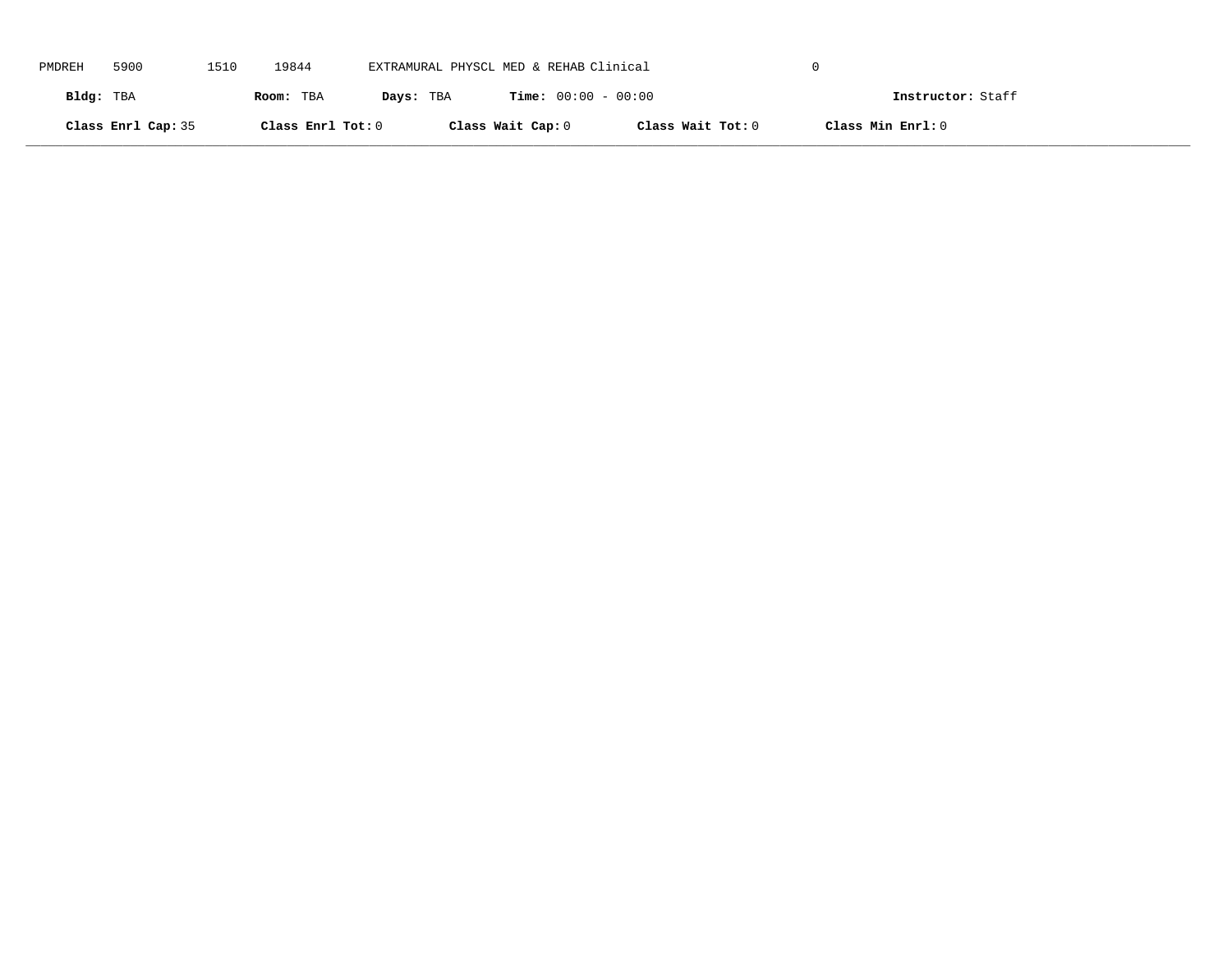### Report ID: SR201 **University of Pittsburgh** Page No. 387 of 512 **Schedule of Classes for Spring Term 2021-2022** Run Date: 06/15/2021 **Four Week - Sixth** Run Time: 22:30:16

| Subject              | Catalog Nbr Section Class Nbr<br>Course Title                                                      | Component | Units<br>Topics   |
|----------------------|----------------------------------------------------------------------------------------------------|-----------|-------------------|
| 5345<br>PSYC         | 19850<br>1510<br>CLINICAL NEUROSCIENCE REPEAT Clinical                                             |           | $\Omega$          |
| Bldg: TBA            | Room: TBA $\rule{1em}{0.15mm}$ Days: TBA Time: $00:00 - 00:00$                                     |           | Instructor: Staff |
|                      | Class Enrl Cap: 35 Class Enrl Tot: 0 Class Wait Cap: 0 Class Wait Tot: 0 Class Min Enrl: 0         |           |                   |
|                      | PSYC 5366 1900 28364 PSYCHIATRY CLERKSHIP Clinical                                                 |           | $\Omega$          |
| Bldg: TO BE ARRANGED | Room: TBA $Days:$ TBA $Time: 00:00 - 00:00$                                                        |           | Instructor: Staff |
|                      | Class Enrl Cap: 35 Class Enrl Tot: 0 Class Wait Cap: 0 Class Wait Tot: 0 Class Min Enrl: 0         |           |                   |
| PSYC                 | 5410 19883 ACTNG INTERNSHIP IN PSYCHIATRYClinical                                                  |           | $\Omega$          |
| Bldg: TBA            | Room: TBA $Days:$ TBA $Time: 00:00 - 00:00$                                                        |           | Instructor: Staff |
|                      | Class Enrl Cap: 35 Class Enrl Tot: 0 Class Wait Cap: 0 Class Wait Tot: 0 Class Min Enrl: 0         |           |                   |
|                      | PSYC 5411 1510 19895 ADOLESCENT PSYC ACTING INTERN Clinical                                        |           | $\Omega$          |
| Bldg: TBA            | Room: TBA $Days:$ TBA $Time: 00:00 - 00:00$                                                        |           | Instructor: Staff |
|                      | Class Enrl Cap: 999 Class Enrl Tot: 0 Class Wait Cap: 0 Class Wait Tot: 0 Class Min Enrl: 0        |           |                   |
|                      | PSYC 5412 1510 19907 TRIPLE BOARD ACTING INTERNSHIPClinical                                        |           | $\Omega$          |
| Bldg: TBA            | Room: TBA $Days:$ TBA Time: $00:00 - 00:00$                                                        |           | Instructor: Staff |
|                      | Class Enrl Cap: 35 Class Enrl Tot: 0 Class Wait Cap: 0 Class Wait Tot: 0 Class Min Enrl: 0         |           |                   |
| PSYC                 | 5415 1510 19919 INTRO TO CLINICAL PSYCHIATRY Clinical                                              |           | $\Omega$          |
| Bldg: TBA            | Room: TBA $Days:$ TBA Time: $00:00 - 00:00$                                                        |           | Instructor: Staff |
|                      | Class Enrl Cap: 35 Class Enrl Tot: 0 Class Wait Cap: 0 Class Wait Tot: 0 Class Min Enrl: 0         |           |                   |
|                      | PSYC 5420 1510 19937 PSYCHIATRIC EMERGENCY SERVICESClinical                                        |           | $\Omega$          |
|                      | Bldg: TBA                    Room: TBA         Days: TBA        Time: $00:00 - 00:00$              |           | Instructor: Staff |
|                      | Class Enrl Cap: 999 Class Enrl Tot: 0 Class Wait Cap: 0 Class Wait Tot: 0 Class Min Enrl: 0        |           |                   |
| 5425<br>PSYC         | 1510 19052 MGT OF PSYCHIATRIC ILLNESSES Clinical                                                   |           | $\Omega$          |
| Bldg: TBA            | Room: TBA $\rule{1em}{0.15mm}$ Days: TBA $\rule{1.5mm}{0.15mm}$ Time: $00:00 - 00:00$              |           | Instructor: Staff |
| Class Enrl Cap: 35   | Class Enrl Tot: 0 $\qquad$ Class Wait Cap: 0 $\qquad$ Class Wait Tot: 0 $\qquad$ Class Min Enrl: 0 |           |                   |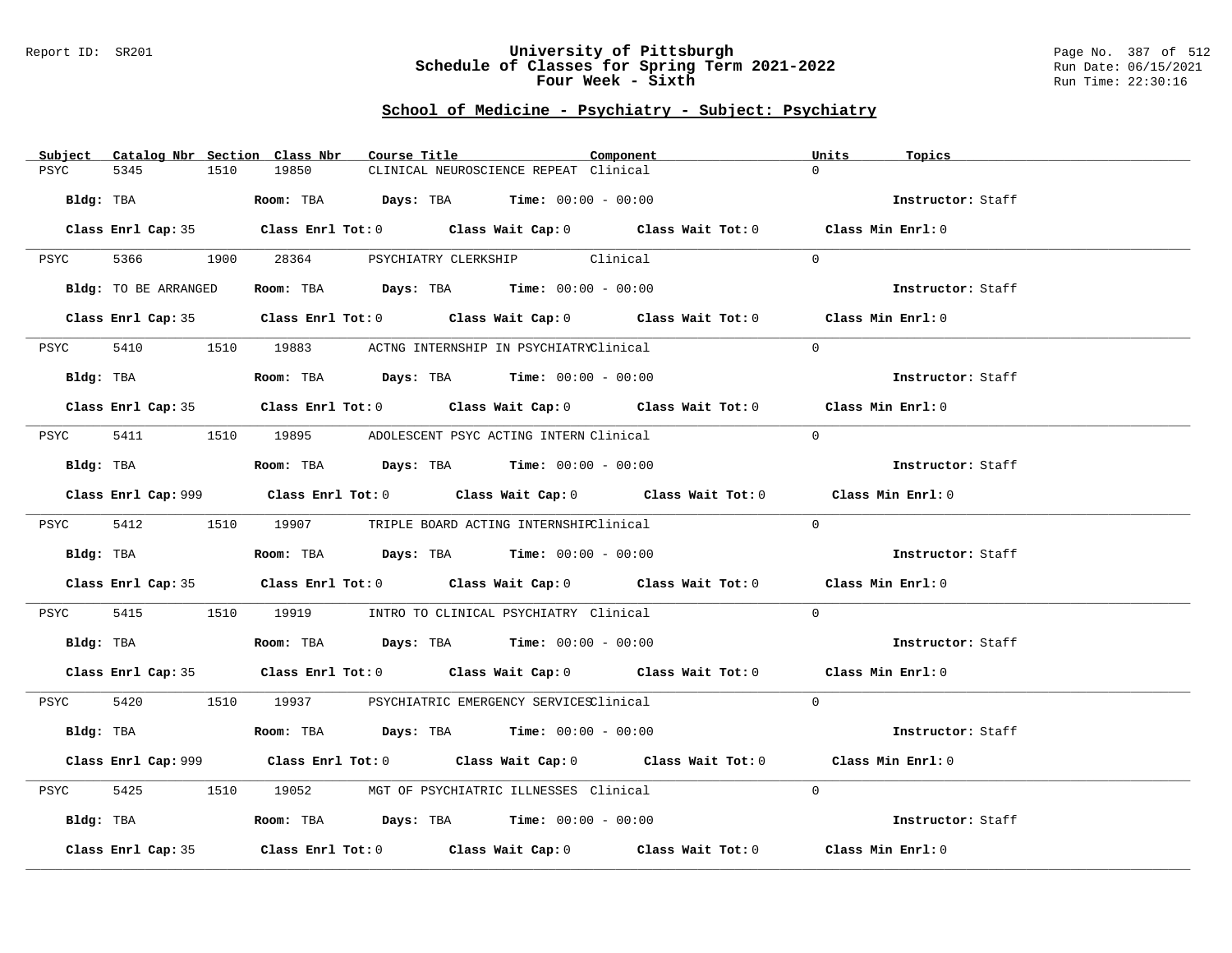| PSYC | 5430 |           | 1510 19949                                                                             |  | PEDIATRIC PSYCHIATRY Clinical |                                                                                             | $\overline{0}$ |                          |  |
|------|------|-----------|----------------------------------------------------------------------------------------|--|-------------------------------|---------------------------------------------------------------------------------------------|----------------|--------------------------|--|
|      |      |           | Bldg: TBA                   Room: TBA         Days: TBA         Time: $00:00 - 00:00$  |  |                               |                                                                                             |                | Instructor: Staff        |  |
|      |      |           |                                                                                        |  |                               | Class Enrl Cap: 999 Class Enrl Tot: 0 Class Wait Cap: 0 Class Wait Tot: 0 Class Min Enrl: 0 |                |                          |  |
|      |      |           | PSYC 5441 1510 19967 OUTPATIENT ADOLSCNT PSYCHIATRYClinical                            |  |                               |                                                                                             | $\Omega$       |                          |  |
|      |      | Bldg: TBA | Room: TBA $Days:$ TBA $Time:$ 00:00 - 00:00                                            |  |                               |                                                                                             |                | Instructor: Staff        |  |
|      |      |           |                                                                                        |  |                               | Class Enrl Cap: 999 Class Enrl Tot: 0 Class Wait Cap: 0 Class Wait Tot: 0 Class Min Enrl: 0 |                |                          |  |
|      |      |           | PSYC 5442 1510 19064 ADV OUTPATIENT CHLD & ADOLSCNTClinical                            |  |                               |                                                                                             | $\Omega$       |                          |  |
|      |      |           | Bldg: TBA                    Room: TBA         Days: TBA        Time: $00:00 - 00:00$  |  |                               |                                                                                             |                | Instructor: Staff        |  |
|      |      |           |                                                                                        |  |                               | Class Enrl Cap: 999 Class Enrl Tot: 0 Class Wait Cap: 0 Class Wait Tot: 0 Class Min Enrl: 0 |                |                          |  |
|      |      |           | PSYC 5443 1510 19070 SEX ABUSE OF CHLDREN & ADLSCNTClinical                            |  |                               |                                                                                             | $\Omega$       |                          |  |
|      |      |           |                                                                                        |  |                               |                                                                                             |                | Instructor: Staff        |  |
|      |      |           |                                                                                        |  |                               | Class Enrl Cap: 999 Class Enrl Tot: 0 Class Wait Cap: 0 Class Wait Tot: 0 Class Min Enrl: 0 |                |                          |  |
|      |      |           | PSYC 5448 1510 19985 INTRO TO GERIATRIC PSYCHIATRY Clinical                            |  |                               |                                                                                             | $\Omega$       |                          |  |
|      |      |           |                                                                                        |  |                               |                                                                                             |                | Instructor: Staff        |  |
|      |      |           |                                                                                        |  |                               |                                                                                             |                |                          |  |
|      |      |           |                                                                                        |  |                               | Class Enrl Cap: 35 Class Enrl Tot: 0 Class Wait Cap: 0 Class Wait Tot: 0 Class Min Enrl: 0  |                |                          |  |
|      |      |           | PSYC 5450 1510 20003 GERIATRIC PSYCHIATRY Clinical                                     |  |                               |                                                                                             | $\overline{0}$ |                          |  |
|      |      |           | Bldg: TBA                   Room: TBA         Days: TBA         Time: $00:00 - 00:00$  |  |                               |                                                                                             |                | <b>Instructor:</b> Staff |  |
|      |      |           |                                                                                        |  |                               | Class Enrl Cap: 999 Class Enrl Tot: 0 Class Wait Cap: 0 Class Wait Tot: 0 Class Min Enrl: 0 |                |                          |  |
|      |      |           | PSYC 5455 1510 19082 EMERGENCY PSYCHIATRY Clinical                                     |  |                               |                                                                                             | $\Omega$       |                          |  |
|      |      |           | Bldg: TBA                    Room: TBA         Days: TBA         Time: $00:00 - 00:00$ |  |                               |                                                                                             |                | Instructor: Staff        |  |
|      |      |           |                                                                                        |  |                               | Class Enrl Cap: 999 Class Enrl Tot: 0 Class Wait Cap: 0 Class Wait Tot: 0 Class Min Enrl: 0 |                |                          |  |
|      |      |           | PSYC 5458 1510 20015 PSYCHIATRIC ASSESSMENT Clinical                                   |  |                               |                                                                                             | $\Omega$       |                          |  |
|      |      |           | Bldg: TBA                   Room: TBA         Days: TBA        Time: 00:00 - 00:00     |  |                               |                                                                                             |                | Instructor: Staff        |  |
|      |      |           |                                                                                        |  |                               | Class Enrl Cap: 35 Class Enrl Tot: 0 Class Wait Cap: 0 Class Wait Tot: 0 Class Min Enrl: 0  |                |                          |  |
|      |      |           | PSYC 5459 1230 22136 NEUROSCIENCE AT THE BEDSIDE Clinical                              |  |                               |                                                                                             | $\Omega$       |                          |  |
|      |      |           | Bldg: TO BE ARRANGED Room: TBA Days: TBA Time: 00:00 - 00:00                           |  |                               |                                                                                             |                | Instructor: Staff        |  |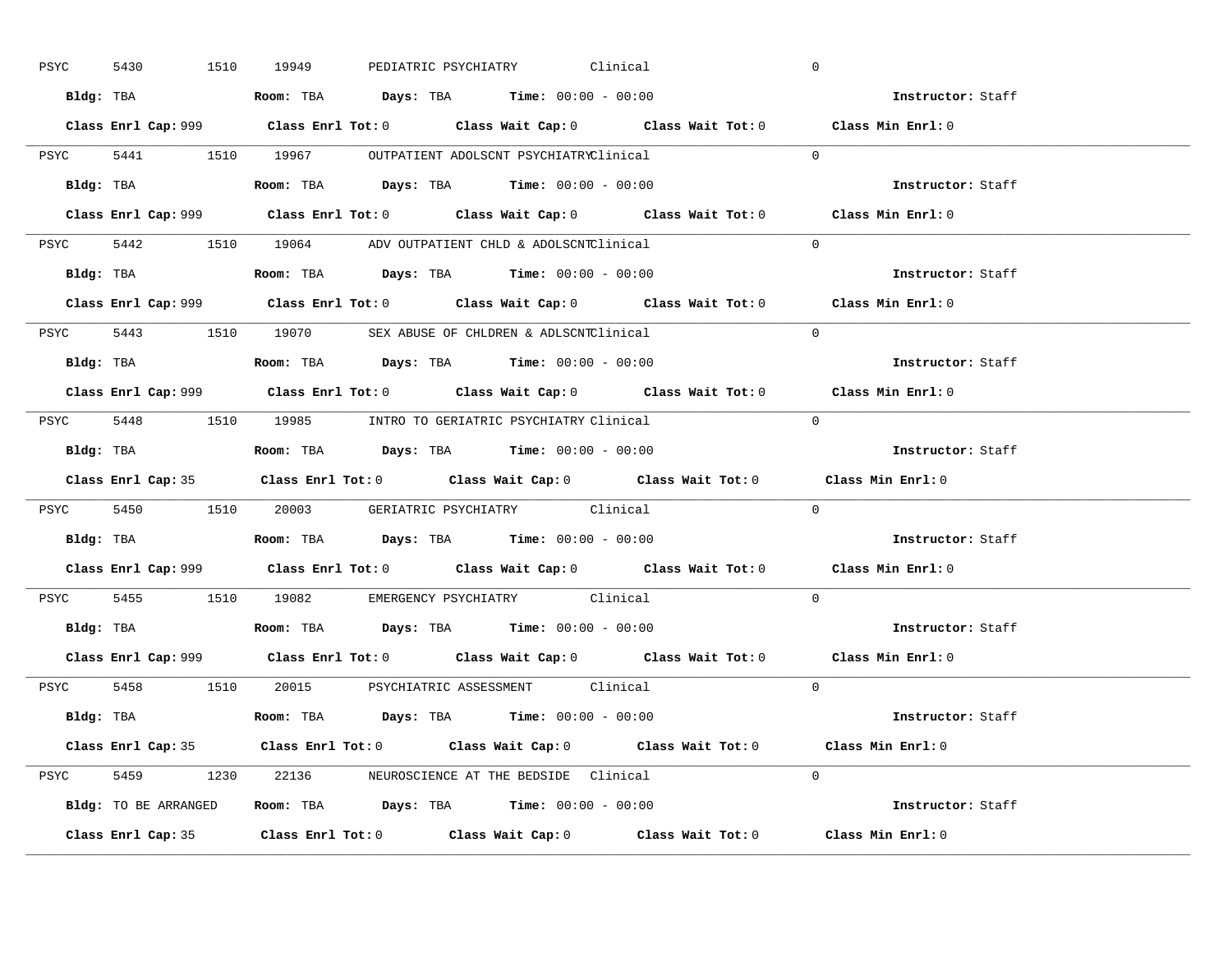#### Report ID: SR201 **University of Pittsburgh** Page No. 389 of 512 **Schedule of Classes for Spring Term 2021-2022** Run Date: 06/15/2021 **Four Week - Sixth** Run Time: 22:30:16

| Subject     |                      |      | Catalog Nbr Section Class Nbr | Course Title |                                               | Component |                                                                                                      | Units    | Topics            |                                |
|-------------|----------------------|------|-------------------------------|--------------|-----------------------------------------------|-----------|------------------------------------------------------------------------------------------------------|----------|-------------------|--------------------------------|
| <b>PSYC</b> | 5460                 | 1510 | 20021                         |              | CONSULTATION & LIAISON PSYCH Clinical         |           |                                                                                                      | $\Omega$ |                   |                                |
| Bldg: TBA   |                      |      | Room: TBA                     |              | <b>Days:</b> TBA <b>Time:</b> $00:00 - 00:00$ |           |                                                                                                      |          | Instructor: Staff |                                |
|             |                      |      |                               |              |                                               |           | Class Enrl Cap: 999 $\qquad$ Class Enrl Tot: 0 $\qquad$ Class Wait Cap: 0 $\qquad$ Class Wait Tot: 0 |          | Class Min Enrl: 0 |                                |
| PSYC        | 5462                 | 1510 | 20027                         |              | PSYCHIATRY AND FAMILY MEDICINEClinical        |           |                                                                                                      | $\Omega$ |                   |                                |
| Bldg: TBA   |                      |      |                               |              | Room: TBA $Days:$ TBA $Time: 00:00 - 00:00$   |           |                                                                                                      |          | Instructor: Staff |                                |
|             | Class Enrl Cap: 35   |      |                               |              |                                               |           | Class Enrl Tot: 0 $\qquad$ Class Wait Cap: 0 $\qquad$ Class Wait Tot: 0                              |          | Class Min Enrl: 0 |                                |
| PSYC        | 5465                 | 1510 | 20039                         |              | COMMUNITY PSYCHIATRY Clinical                 |           |                                                                                                      | $\Omega$ |                   |                                |
|             | Bldg: TBA            |      |                               |              | Room: TBA $Days:$ TBA $Time: 00:00 - 00:00$   |           |                                                                                                      |          | Instructor: Staff |                                |
|             |                      |      |                               |              |                                               |           | Class Enrl Cap: 35 Class Enrl Tot: 0 Class Wait Cap: 0 Class Wait Tot: 0 Class Min Enrl: 0           |          |                   |                                |
| PSYC        | 5471                 |      | 1510 19088                    |              | MAYVIEW STATE HOSPITAL Clinical               |           |                                                                                                      | $\Omega$ |                   |                                |
|             | Bldg: TBA            |      |                               |              | Room: TBA $Days:$ TBA $Time: 00:00 - 00:00$   |           |                                                                                                      |          | Instructor: Staff |                                |
|             |                      |      |                               |              |                                               |           | Class Enrl Cap: 999 Class Enrl Tot: 0 Class Wait Cap: 0 Class Wait Tot: 0                            |          | Class Min Enrl: 0 |                                |
| PSYC        | 5481                 | 1510 | 19100                         |              | ADDICTIONS TREATMENT PROGRAM Clinical         |           |                                                                                                      | $\Omega$ |                   |                                |
|             | Bldg: TBA            |      |                               |              | Room: TBA $Days:$ TBA $Time: 00:00 - 00:00$   |           |                                                                                                      |          | Instructor: Staff |                                |
|             |                      |      |                               |              |                                               |           | Class Enrl Cap: 999 Class Enrl Tot: 0 Class Wait Cap: 0 Class Wait Tot: 0                            |          | Class Min Enrl: 0 |                                |
| PSYC        | 5482                 | 1510 | 19106                         |              | DUAL DIAG:MENTL & SUBS ABUSE Clinical         |           |                                                                                                      | $\Omega$ |                   |                                |
|             | Bldg: TBA            |      |                               |              | Room: TBA $Days:$ TBA $Time: 00:00 - 00:00$   |           |                                                                                                      |          | Instructor: Staff |                                |
|             |                      |      |                               |              |                                               |           |                                                                                                      |          | Class Min Enrl: 0 |                                |
| PSYC        | 5483                 | 1230 |                               |              | 22143 ADDICTION MED DUAL DIAGNOSIS Clinical   |           |                                                                                                      | $\Omega$ |                   |                                |
|             | Bldg: TO BE ARRANGED |      |                               |              | Room: TBA $Days:$ TBA Time: $00:00 - 00:00$   |           |                                                                                                      |          |                   | Instructor: Kirk, Kimberly Ann |
|             |                      |      |                               |              |                                               |           |                                                                                                      |          |                   | Fontenot, Amber L              |
|             |                      |      |                               |              |                                               |           |                                                                                                      |          |                   | Maranowski, Gregory William    |
|             | Class Enrl Cap: 35   |      | Class Enrl Tot: 0             |              | Class Wait Cap: 0                             |           | Class Wait Tot: 0                                                                                    |          | Class Min Enrl: 0 |                                |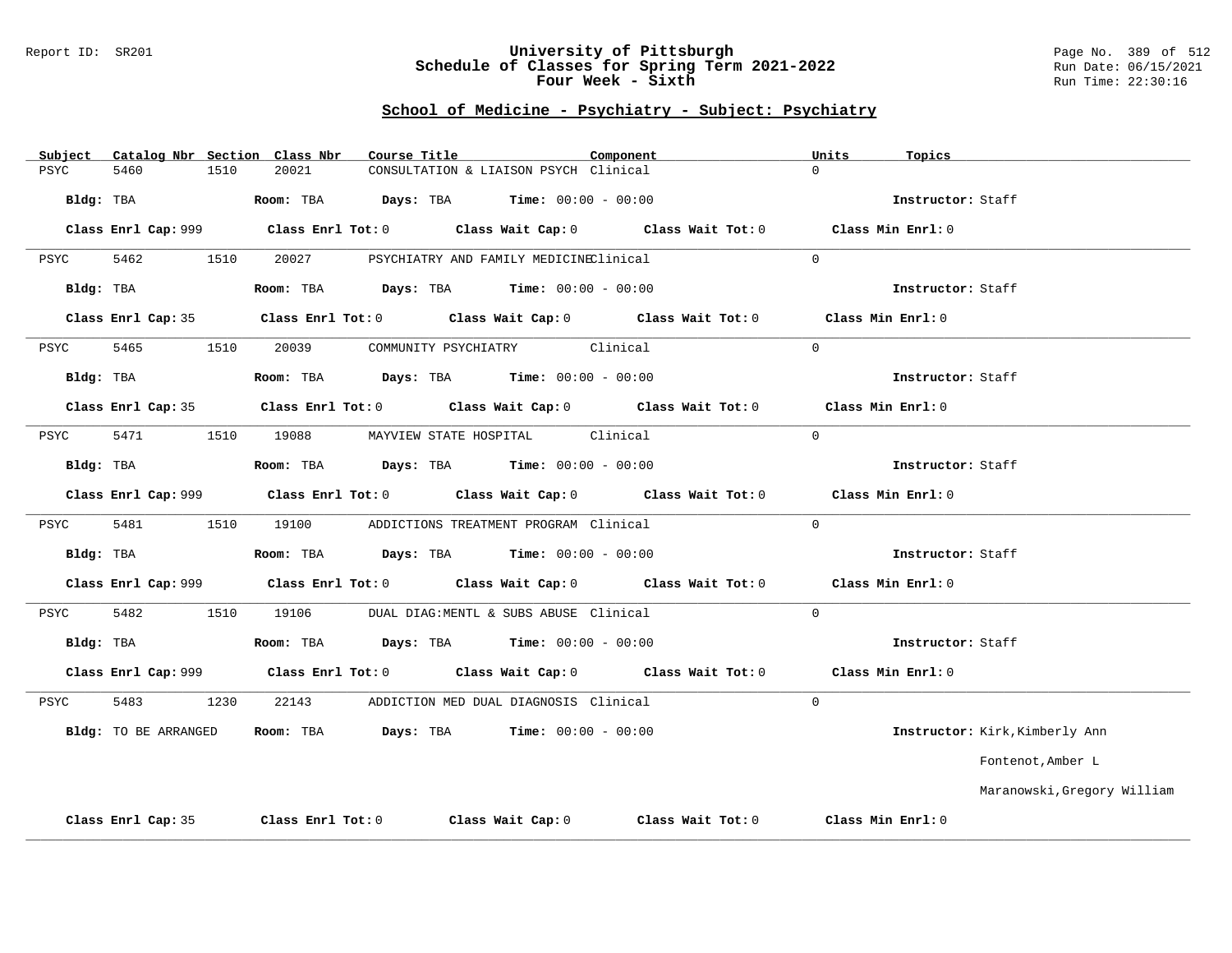#### Report ID: SR201 **University of Pittsburgh** Page No. 390 of 512 **Schedule of Classes for Spring Term 2021-2022** Run Date: 06/15/2021 **Four Week - Sixth** Run Time: 22:30:16

| Catalog Nbr Section Class Nbr<br>Subject | Course Title                                                                                | Component | Units<br>Topics   |
|------------------------------------------|---------------------------------------------------------------------------------------------|-----------|-------------------|
| PSYC<br>5485<br>1520                     | 20045<br>ADULT INTENSIVE OUTPATIENT PROClinical                                             |           | $\Omega$          |
| Bldg: TBA                                | Room: TBA $Days:$ TBA $Time: 00:00 - 00:00$                                                 |           | Instructor: Staff |
|                                          | Class Enrl Cap: 35 Class Enrl Tot: 0 Class Wait Cap: 0 Class Wait Tot: 0 Class Min Enrl: 0  |           |                   |
|                                          | PSYC 5500 1510 20051 NEUROBEHAVIORAL PSYCHIATRY Clinical                                    |           | $\Omega$          |
|                                          | Bldg: TBA                   Room: TBA        Days: TBA        Time: 00:00 - 00:00           |           | Instructor: Staff |
|                                          | Class Enrl Cap: 999 Class Enrl Tot: 0 Class Wait Cap: 0 Class Wait Tot: 0 Class Min Enrl: 0 |           |                   |
| 5510 1510<br>PSYC                        | 20315 SLEEP AND ITS DISORDERS Clinical                                                      |           | $\Omega$          |
| Bldg: TBA                                | Room: TBA $Days:$ TBA $Time: 00:00 - 00:00$                                                 |           | Instructor: Staff |
|                                          | Class Enrl Cap: 999 Class Enrl Tot: 0 Class Wait Cap: 0 Class Wait Tot: 0 Class Min Enrl: 0 |           |                   |
|                                          | PSYC 5520 1510 19118 BIOLOGICAL RHYTHMS Independent Study                                   |           | $\overline{0}$    |
| Bldg: TBA                                | Room: TBA $Days:$ TBA Time: $00:00 - 00:00$                                                 |           | Instructor: Staff |
|                                          | Class Enrl Cap: 35 Class Enrl Tot: 0 Class Wait Cap: 0 Class Wait Tot: 0 Class Min Enrl: 0  |           |                   |
|                                          | PSYC 5531 1510 19124 WOMEN'S MENTAL HEALTH Clinical                                         |           | $\Omega$          |
| Bldg: TBA                                | Room: TBA $Days:$ TBA $Time: 00:00 - 00:00$                                                 |           | Instructor: Staff |
|                                          | Class Enrl Cap: 35 Class Enrl Tot: 0 Class Wait Cap: 0 Class Wait Tot: 0 Class Min Enrl: 0  |           |                   |
| PSYC                                     | 5650 1510 20333 INDIVIDUALIZED CLINICAL COURSEClinical                                      |           | $\overline{0}$    |
| Bldg: TBA                                | Room: TBA $Days:$ TBA Time: $00:00 - 00:00$                                                 |           | Instructor: Staff |
|                                          | Class Enrl Cap: 35 Class Enrl Tot: 0 Class Wait Cap: 0 Class Wait Tot: 0 Class Min Enrl: 0  |           |                   |
|                                          | PSYC 5750 1900 28385 GET READY FOR RESIDENCY Clinical                                       |           | $\Omega$          |
| Bldg: TO BE ARRANGED                     | Room: TBA $Days:$ TBA $Time: 00:00 - 00:00$                                                 |           | Instructor: Staff |
|                                          | Class Enrl Cap: 35 Class Enrl Tot: 0 Class Wait Cap: 0 Class Wait Tot: 0 Class Min Enrl: 0  |           |                   |
| 5890 1510<br>PSYC                        | 20351 CHLD & ADOLSCNT DEPRESSION RESClinical                                                |           | $\Omega$          |
|                                          | Bldg: TBA                   Room: TBA        Days: TBA        Time: 00:00 - 00:00           |           | Instructor: Staff |
| Class Enrl Cap: 999                      | Class Enrl Tot: $0$ Class Wait Cap: $0$ Class Wait Tot: $0$ Class Min Enrl: $0$             |           |                   |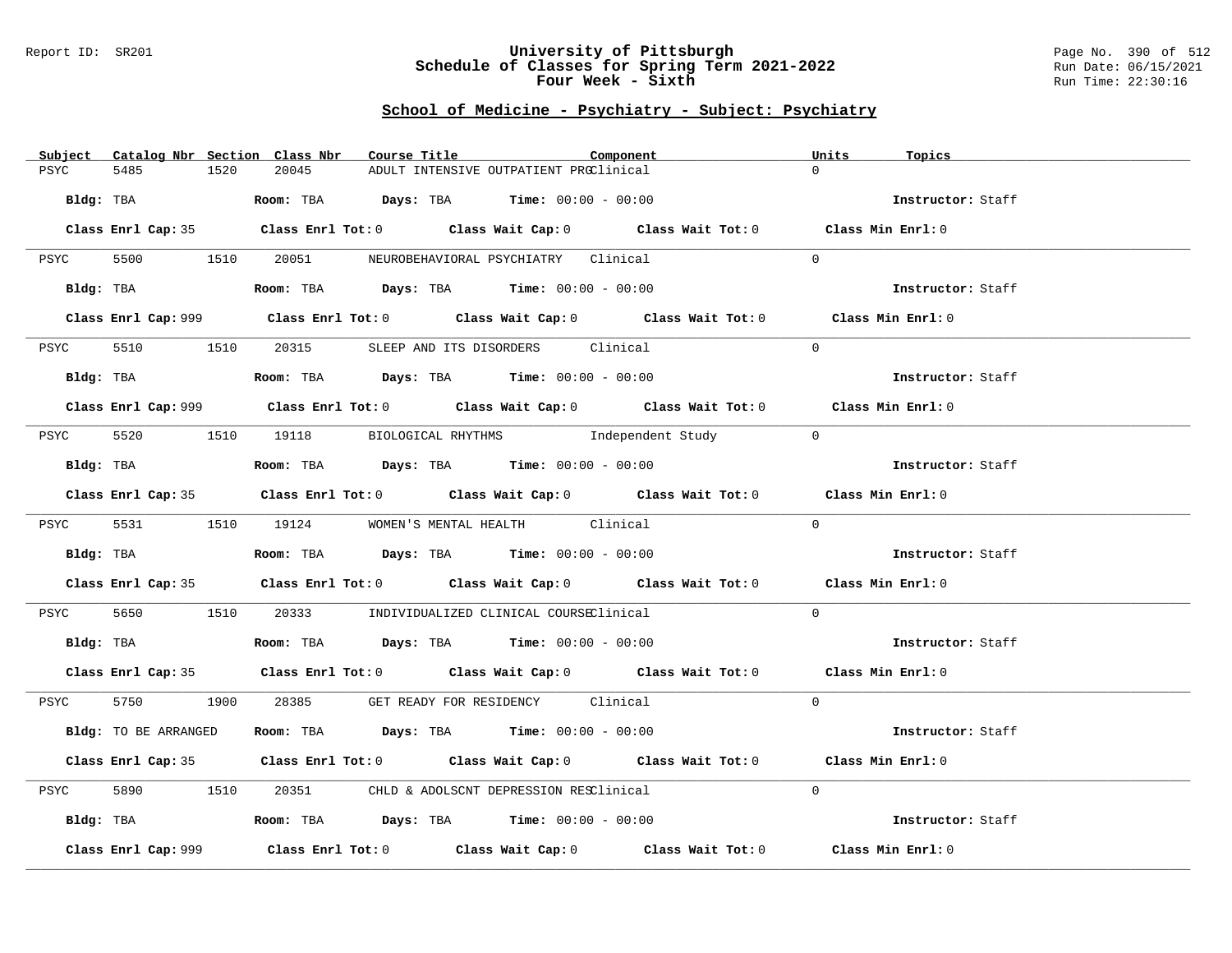| PSYC | 5892      | 1510      | 20357 | PSYCHOPHYSIOLOGY | Practicum                                                                                    |                                                                                             | $\overline{0}$ |                   |  |
|------|-----------|-----------|-------|------------------|----------------------------------------------------------------------------------------------|---------------------------------------------------------------------------------------------|----------------|-------------------|--|
|      |           |           |       |                  | Bldg: TBA                    Room: TBA         Days: TBA         Time: $00:00 - 00:00$       |                                                                                             |                | Instructor: Staff |  |
|      |           |           |       |                  |                                                                                              | Class Enrl Cap: 999 Class Enrl Tot: 0 Class Wait Cap: 0 Class Wait Tot: 0 Class Min Enrl: 0 |                |                   |  |
|      |           |           |       |                  |                                                                                              | PSYC 5893 1510 20363 NEUROPHARMACOLOGY Independent Study 0                                  |                |                   |  |
|      |           | Bldg: TBA |       |                  | Room: TBA $Days:$ TBA $Time: 00:00 - 00:00$                                                  |                                                                                             |                | Instructor: Staff |  |
|      |           |           |       |                  |                                                                                              | Class Enrl Cap: 35 Class Enrl Tot: 0 Class Wait Cap: 0 Class Wait Tot: 0 Class Min Enrl: 0  |                |                   |  |
|      |           |           |       |                  |                                                                                              | PSYC 5894 1510 19136 PSYCHOPHAR OF MOOD DISORDERS Independent Study 0                       |                |                   |  |
|      |           |           |       |                  | Bldg: TBA                    Room: TBA         Days: TBA         Time: 00:00 - 00:00         |                                                                                             |                | Instructor: Staff |  |
|      |           |           |       |                  |                                                                                              | Class Enrl Cap: 35 Class Enrl Tot: 0 Class Wait Cap: 0 Class Wait Tot: 0 Class Min Enrl: 0  |                |                   |  |
|      |           |           |       |                  |                                                                                              | PSYC 5895 1510 20369 INDEPENDENT RESEARCH Independent Study 0                               |                |                   |  |
|      |           |           |       |                  |                                                                                              | Bldg: TBA <b>Room: TBA Days: TBA Time: 00:00 - 00:00</b>                                    |                | Instructor: Staff |  |
|      |           |           |       |                  |                                                                                              | Class Enrl Cap: 35 Class Enrl Tot: 0 Class Wait Cap: 0 Class Wait Tot: 0 Class Min Enrl: 0  |                |                   |  |
|      |           |           |       |                  | PSYC 5896 1510 19142 LAW AND PSYCHIATRY Internship                                           |                                                                                             | $\Omega$       |                   |  |
|      |           |           |       |                  | Bldg: TBA                        Room: TBA           Days: TBA           Time: 00:00 - 00:00 |                                                                                             |                | Instructor: Staff |  |
|      |           |           |       |                  |                                                                                              | Class Enrl Cap: 35 Class Enrl Tot: 0 Class Wait Cap: 0 Class Wait Tot: 0 Class Min Enrl: 0  |                |                   |  |
|      |           |           |       |                  |                                                                                              | PSYC 5897 1510 20375 BEHAVIORAL MEDICINE Internship                                         | $\Omega$       |                   |  |
|      | Bldg: TBA |           |       |                  | <b>Room:</b> TBA <b>Days:</b> TBA <b>Time:</b> 00:00 - 00:00                                 |                                                                                             |                | Instructor: Staff |  |
|      |           |           |       |                  |                                                                                              | Class Enrl Cap: 999 Class Enrl Tot: 0 Class Wait Cap: 0 Class Wait Tot: 0 Class Min Enrl: 0 |                |                   |  |
|      |           |           |       |                  |                                                                                              | PSYC 5898 1510 20381 INTRO TO CLINCAL PSYC RESEARCHDirected Studies                         | $\Omega$       |                   |  |
|      |           |           |       |                  | Bldg: TBA                       Room: TBA         Days: TBA         Time: 00:00 - 00:00      |                                                                                             |                | Instructor: Staff |  |
|      |           |           |       |                  |                                                                                              | Class Enrl Cap: 35 Class Enrl Tot: 0 Class Wait Cap: 0 Class Wait Tot: 0 Class Min Enrl: 0  |                |                   |  |
|      |           |           |       |                  |                                                                                              | PSYC 5899 1510 20387 INDEPENDENT STUDY Independent Study 0                                  |                |                   |  |
|      |           |           |       |                  | Bldg: TBA                    Room: TBA        Days: TBA         Time: 00:00 - 00:00          |                                                                                             |                | Instructor: Staff |  |
|      |           |           |       |                  |                                                                                              | Class Enrl Cap: 35 Class Enrl Tot: 0 Class Wait Cap: 0 Class Wait Tot: 0 Class Min Enrl: 0  |                |                   |  |
|      |           |           |       |                  | PSYC 5901 1510 20393 EXTRAMURAL PSYCHIATRY Clinical                                          |                                                                                             | $\Omega$       |                   |  |
|      |           |           |       |                  | Bldg: TBA                   Room: TBA         Days: TBA        Time: 00:00 - 00:00           |                                                                                             |                | Instructor: Staff |  |
|      |           |           |       |                  |                                                                                              |                                                                                             |                |                   |  |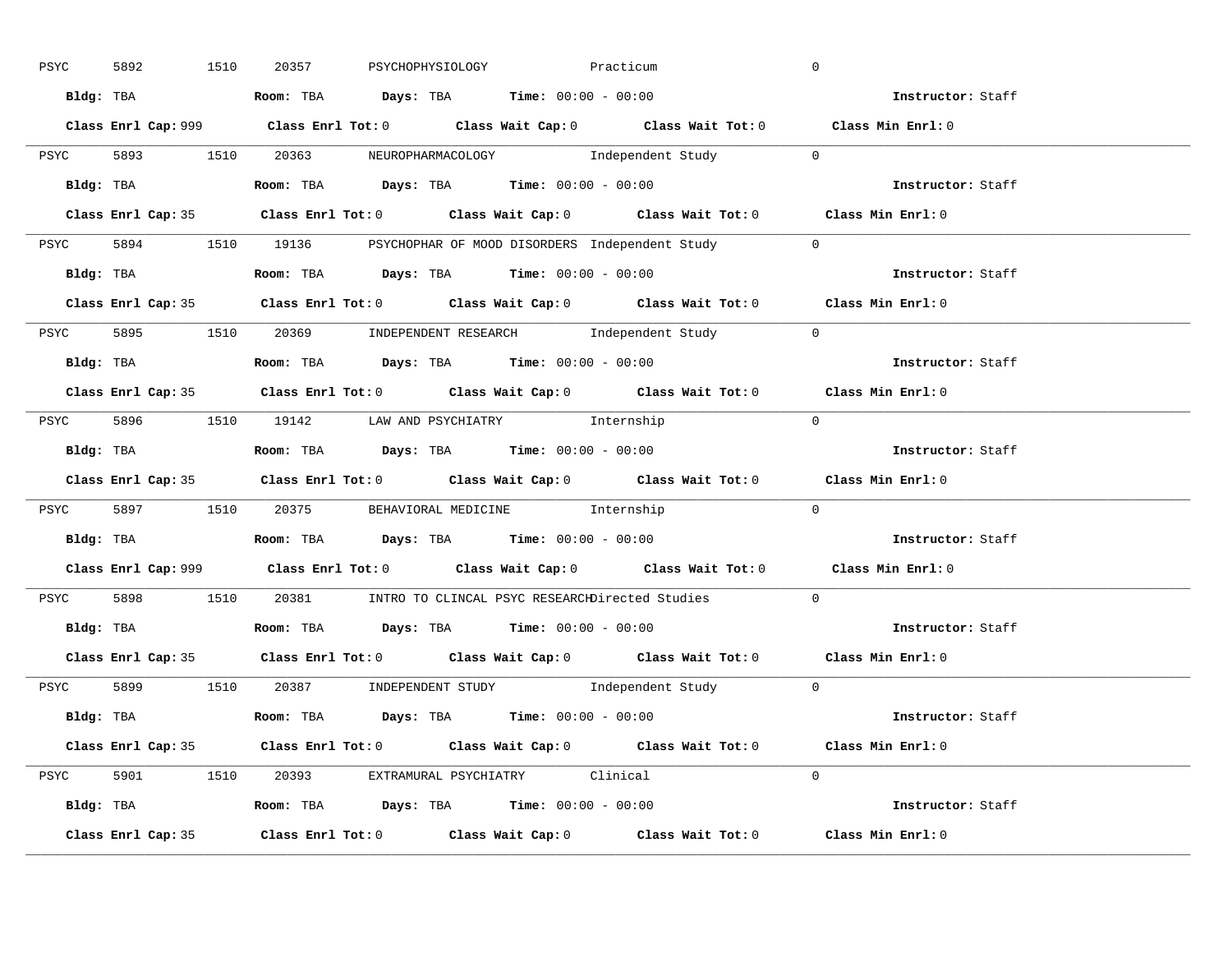### Report ID: SR201 **University of Pittsburgh** Page No. 392 of 512 **Schedule of Classes for Spring Term 2021-2022** Run Date: 06/15/2021 **Four Week - Sixth** Run Time: 22:30:16

| Subject   | Catalog Nbr Section Class Nbr |      |                   | Course Title      | Component                              | Units             | Topics            |
|-----------|-------------------------------|------|-------------------|-------------------|----------------------------------------|-------------------|-------------------|
| PSYC      | 5903                          | 1510 | 19154             | INDEPENDENT STUDY | Independent Study                      | $-3$              |                   |
| Bldg: TBA |                               |      | Room: TBA         | Days: TBA         | <b>Time:</b> $00:00 - 00:00$           |                   | Instructor: Staff |
|           | Class Enrl Cap: 35            |      | Class Enrl Tot: 0 |                   | Class Wait Tot: 0<br>Class Wait Cap: 0 | Class Min Enrl: 0 |                   |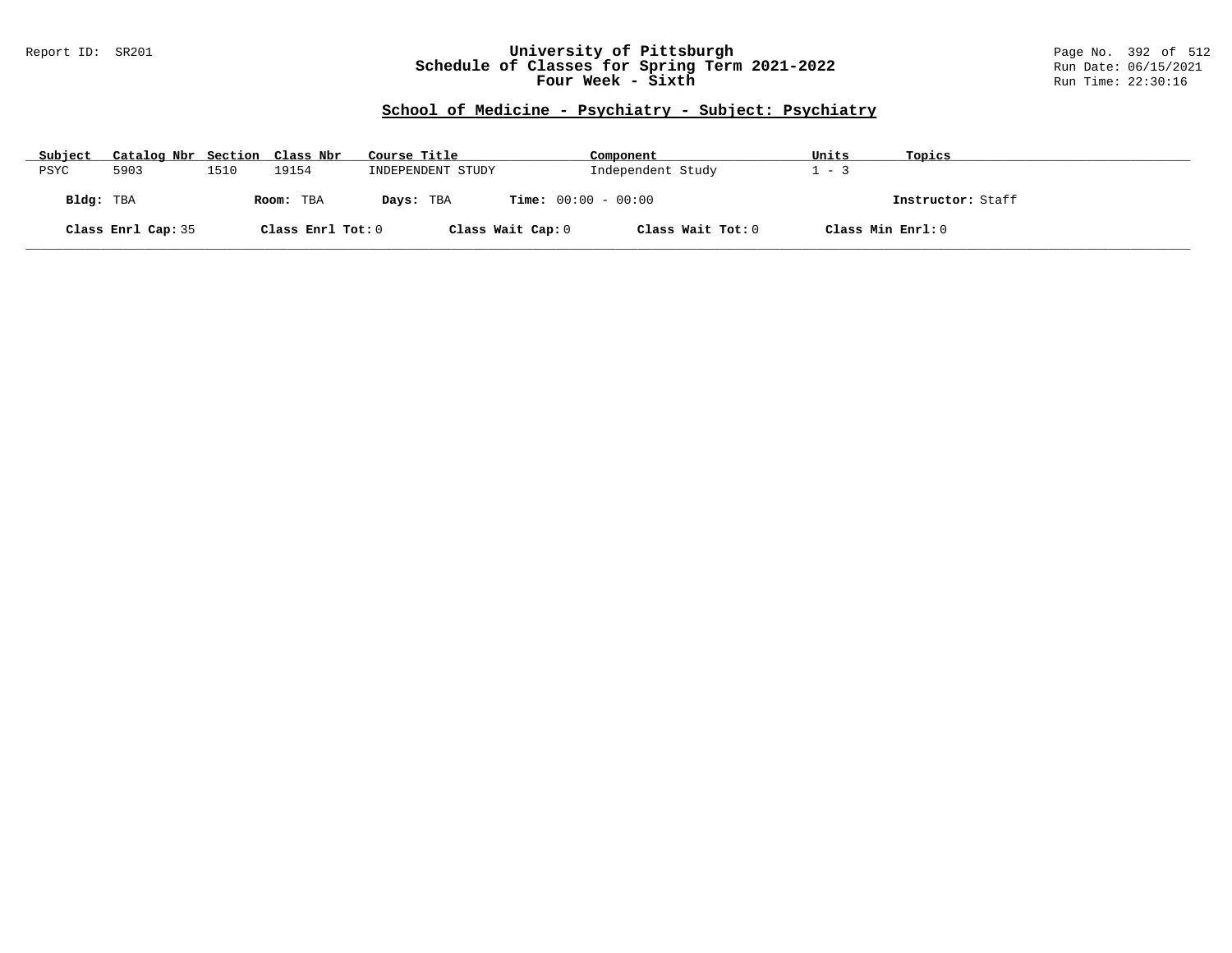#### Report ID: SR201 **University of Pittsburgh** Page No. 393 of 512 **Schedule of Classes for Spring Term 2021-2022** Run Date: 06/15/2021 **Four Week - Sixth** Run Time: 22:30:16

# **School of Medicine - Radiology - Subject: Radiology**

| Subject Catalog Nbr Section Class Nbr | Course Title                                                                                       | Component | Units<br>Topics   |
|---------------------------------------|----------------------------------------------------------------------------------------------------|-----------|-------------------|
| 5330<br>1510<br>RAD                   | 19160<br>IMAGING CLERKSHIP (3 WEEKS) Clinical                                                      |           | $\Omega$          |
| Bldg: TBA                             | Room: TBA $Days:$ TBA $Time: 00:00 - 00:00$                                                        |           | Instructor: Staff |
|                                       | Class Enrl Cap: 35 Class Enrl Tot: 0 Class Wait Cap: 0 Class Wait Tot: 0 Class Min Enrl: 0         |           |                   |
|                                       | RAD 5384 1510 19166 EXPERMNTAL RADIATION ONCOLOGY Directed Studies                                 |           | $\Omega$          |
| Bldg: TBA                             | Room: TBA $Days:$ TBA Time: $00:00 - 00:00$                                                        |           | Instructor: Staff |
|                                       | Class Enrl Cap: 35 Class Enrl Tot: 0 Class Wait Cap: 0 Class Wait Tot: 0 Class Min Enrl: 0         |           |                   |
|                                       | RAD 5421 1510 20399 DIAGNOSTIC RADIOLOGY Clinical                                                  |           | $\Omega$          |
| Bldg: TBA                             | <b>Room:</b> TBA $Days:$ TBA $Time: 00:00 - 00:00$                                                 |           | Instructor: Staff |
|                                       | Class Enrl Cap: 999 Class Enrl Tot: 0 Class Wait Cap: 0 Class Wait Tot: 0 Class Min Enrl: 0        |           |                   |
|                                       | RAD 5422 1510 20405 ADVANCED RADIOLOGY Clinical                                                    |           | $\Omega$          |
| Bldg: TBA                             | Room: TBA Days: TBA Time: $00:00 - 00:00$                                                          |           | Instructor: Staff |
|                                       | Class Enrl Cap: 35 Class Enrl Tot: 0 Class Wait Cap: 0 Class Wait Tot: 0 Class Min Enrl: 0         |           |                   |
|                                       | RAD 5425 1510 20411 VASCULAR/INTRVENTION RADIOLOGYClinical                                         |           | $\Omega$          |
|                                       | Bldg: TBA                   Room: TBA         Days: TBA        Time: 00:00 - 00:00                 |           | Instructor: Staff |
|                                       | Class Enrl Cap: 999 Class Enrl Tot: 0 Class Wait Cap: 0 Class Wait Tot: 0 Class Min Enrl: 0        |           |                   |
| RAD 5430                              | 1510 20417 NUCLEAR MEDICINE Clinical                                                               |           | $\Omega$          |
|                                       | Bldg: TBA                    Room: TBA         Days: TBA         Time: 00:00 - 00:00               |           | Instructor: Staff |
|                                       | Class Enrl Cap: 999 Class Enrl Tot: 0 Class Wait Cap: 0 Class Wait Tot: 0 Class Min Enrl: 0        |           |                   |
|                                       | RAD 5435 1510 20423 CLINICAL RADIOLOGY Clinical                                                    |           | $\Omega$          |
|                                       | Bldg: TBA                   Room: TBA         Days: TBA         Time: $00:00 - 00:00$              |           | Instructor: Staff |
|                                       | Class Enrl Cap: 200 Class Enrl Tot: 0 Class Wait Cap: 0 Class Wait Tot: 0 Class Min Enrl: 0        |           |                   |
| 5440<br>RAD                           | 20429 INDEPENDENT STUDY IN RADIOLOGYIndependent Study<br>1510                                      |           | $\overline{0}$    |
| Bldg: TBA                             | Room: TBA $\rule{1em}{0.15mm}$ Days: TBA Time: $00:00 - 00:00$                                     |           | Instructor: Staff |
| Class Enrl Cap: 35                    | Class Enrl Tot: 0 $\qquad$ Class Wait Cap: 0 $\qquad$ Class Wait Tot: 0 $\qquad$ Class Min Enrl: 0 |           |                   |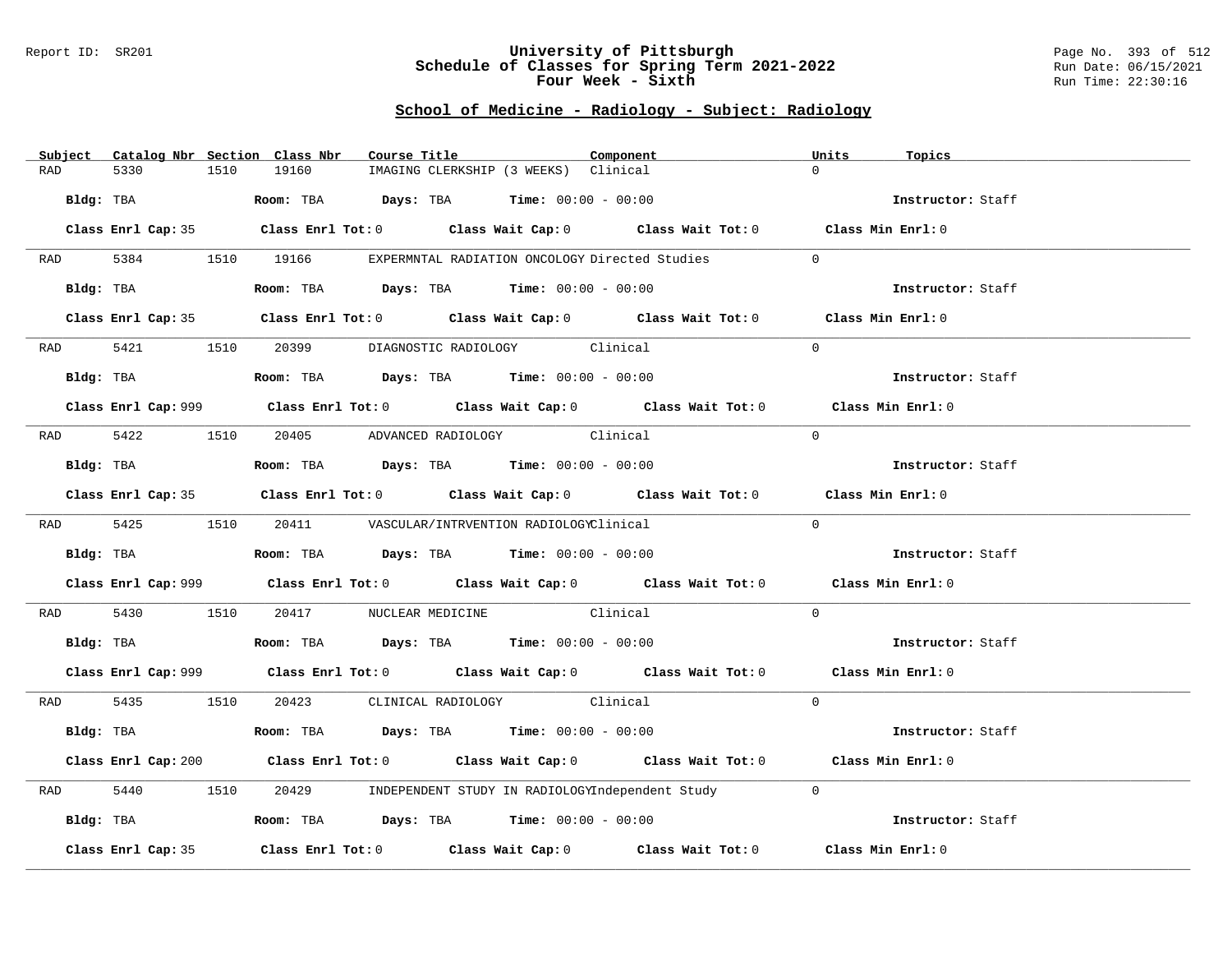| RAD | 1510<br>5620         | 19172<br>CLINICAL RADIATION ONCOLOGY Clinical                                                      | $\overline{0}$    |
|-----|----------------------|----------------------------------------------------------------------------------------------------|-------------------|
|     |                      | Bldg: TBA                   Room: TBA        Days: TBA        Time: $00:00 - 00:00$                | Instructor: Staff |
|     |                      | Class Enrl Cap: 999 Class Enrl Tot: 0 Class Wait Cap: 0 Class Wait Tot: 0 Class Min Enrl: 0        |                   |
|     |                      | RAD 5630 1510 20435 INTRO TO CLIN RADTN-ONCOLOGY Clinical 0                                        |                   |
|     |                      | Bldg: TBA                           Room: TBA          Days: TBA          Time: $00:00 - 00:00$    | Instructor: Staff |
|     |                      | Class Enrl Cap: 35 Class Enrl Tot: 0 Class Wait Cap: 0 Class Wait Tot: 0 Class Min Enrl: 0         |                   |
|     |                      | RAD 5650 2000 23505 INDIVIDUALIZED CLINICAL COURSEDirected Studies 0                               |                   |
|     |                      | <b>Bldg:</b> TO BE ARRANGED <b>Room:</b> TBA <b>Days:</b> TBA <b>Time:</b> $00:00 - 00:00$         | Instructor: Staff |
|     |                      | Class Enrl Cap: 35 Class Enrl Tot: 0 Class Wait Cap: 0 Class Wait Tot: 0 Class Min Enrl: 0         |                   |
|     |                      | RAD 5651 2000 23512 INDIVIDUALIZED CLINICAL COURSEDirected Studies                                 | $\Omega$          |
|     | Bldg: TO BE ARRANGED | Room: TBA $\rule{1em}{0.15mm}$ Days: TBA Time: $00:00 - 00:00$                                     | Instructor: Staff |
|     |                      | Class Enrl Cap: 35 Class Enrl Tot: 0 Class Wait Cap: 0 Class Wait Tot: 0 Class Min Enrl: 0         |                   |
|     |                      | RAD 5826 1510 20441 EXPERMNTAL RADIATION ONCOLOGY Directed Studies 0                               |                   |
|     |                      | Bldg: TBA                          Room: TBA          Days: TBA          Time: $00:00 - 00:00$     | Instructor: Staff |
|     |                      | Class Enrl Cap: 35 Class Enrl Tot: 0 Class Wait Cap: 0 Class Wait Tot: 0 Class Min Enrl: 0         |                   |
|     |                      | RAD 5827 1510 20447 EXPERIMNTAL DIAGNOSTC RADOLGY Directed Studies                                 | $\overline{0}$    |
|     |                      | Bldg: TBA                       Room: TBA         Days: TBA         Time: $00:00 - 00:00$          | Instructor: Staff |
|     |                      | Class Enrl Cap: 35 Class Enrl Tot: 0 Class Wait Cap: 0 Class Wait Tot: 0 Class Min Enrl: 0         |                   |
| RAD |                      | 5840 1060 24361 RADIATION ONCOLOGY RESEARCH Directed Studies                                       | $\overline{0}$    |
|     |                      | Bldg: TO BE ARRANGED ROOM: TBA Days: TBA Time: 00:00 - 00:00                                       | Instructor: Staff |
|     | Class Enrl Cap: 35   | Class Enrl Tot: 0 $\qquad$ Class Wait Cap: 0 $\qquad$ Class Wait Tot: 0 $\qquad$ Class Min Enrl: 0 |                   |
|     |                      | RAD 5841 2000 23519 RESEARCH IN RADIOLOGY Directed Studies 0                                       |                   |
|     |                      | Bldg: TO BE ARRANGED Room: TBA Days: TBA Time: 00:00 - 00:00                                       | Instructor: Staff |
|     |                      | Class Enrl Cap: 35 Class Enrl Tot: 0 Class Wait Cap: 0 Class Wait Tot: 0 Class Min Enrl: 0         |                   |
|     |                      | RAD 5899 2000 23526 IND STUDY RADIATION ONCOLOGY Independent Study 0                               |                   |
|     |                      | Bldg: TO BE ARRANGED Room: TBA Days: TBA Time: 00:00 - 00:00                                       | Instructor: Staff |
|     |                      | Class Enrl Cap: 35 Class Enrl Tot: 0 Class Wait Cap: 0 Class Wait Tot: 0 Class Min Enrl: 0         |                   |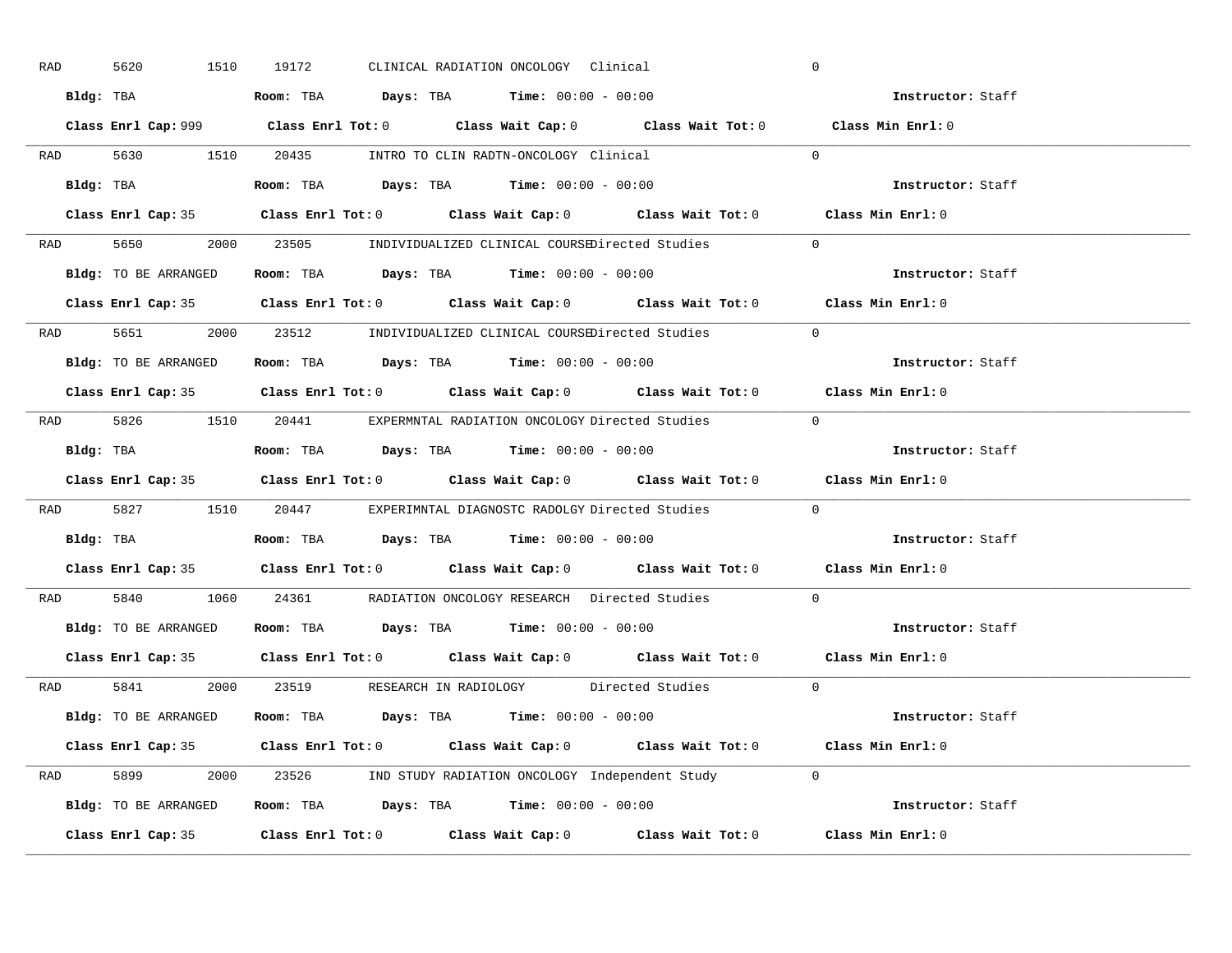### Report ID: SR201 **University of Pittsburgh** Page No. 395 of 512 **Schedule of Classes for Spring Term 2021-2022** Run Date: 06/15/2021 **Four Week - Sixth** Run Time: 22:30:16

# **School of Medicine - Radiology - Subject: Radiology**

| Subject   | Catalog Nbr Section Class Nbr |      |                     | Course Title                           | Component                    | Units<br>Topics     |
|-----------|-------------------------------|------|---------------------|----------------------------------------|------------------------------|---------------------|
| RAD       | 5900                          | 1510 | 20453               | EXTRAMURAL RADIOLOGY                   | Clinical                     | 0                   |
| Bldg: TBA |                               |      | Room: TBA           | Davs: TBA                              | <b>Time:</b> $00:00 - 00:00$ | Instructor: Staff   |
|           | Class Enrl Cap: 35            |      | Class Enrl Tot: $0$ | Class Wait Cap: 0                      | Class Wait $Tot: 0$          | Class Min $Enrl: 0$ |
|           |                               |      |                     |                                        |                              |                     |
| RAD       | 5901                          | 1510 | 20459               | EXTRAMURAL RADIATION ONCOLOGY Clinical |                              | 0                   |
| Bldg: TBA |                               |      | Room: TBA           | Davs: TBA                              | <b>Time:</b> $00:00 - 00:00$ | Instructor: Staff   |
|           | Class Enrl Cap: 35            |      | Class Enrl Tot: 0   | Class Wait Cap: 0                      | Class Wait Tot: 0            | Class Min Enrl: 0   |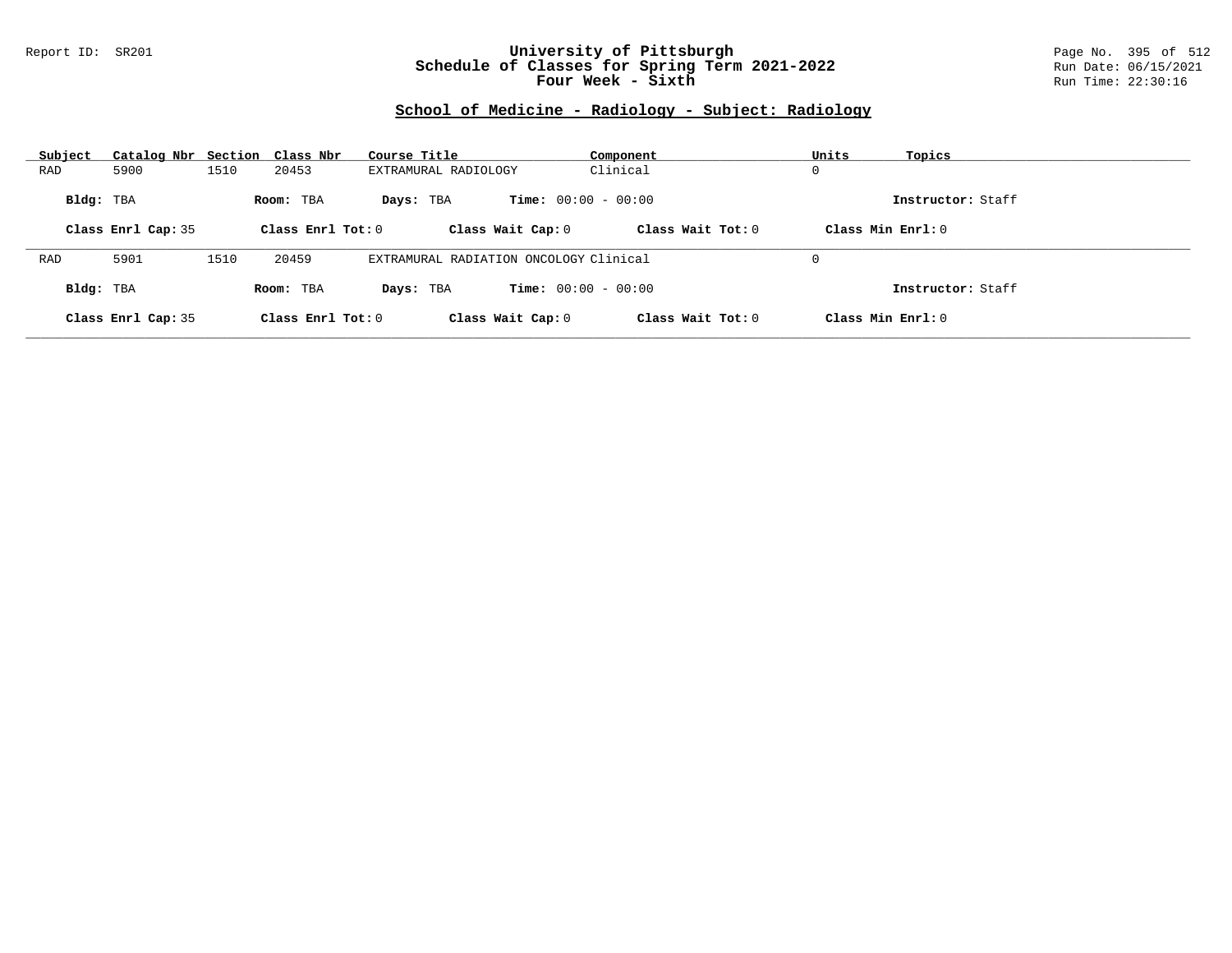### Report ID: SR201 **University of Pittsburgh** Page No. 396 of 512 **Schedule of Classes for Spring Term 2021-2022** Run Date: 06/15/2021 **Four Week - Sixth** Run Time: 22:30:16

## **School of Medicine - Surgery - Subject: Cardiothoracic Surgery**

| Catalog Nbr Section Class Nbr<br>Subject | Course Title                                                                            | Units<br>Component<br>Topics                                                               |  |
|------------------------------------------|-----------------------------------------------------------------------------------------|--------------------------------------------------------------------------------------------|--|
| CTSURG<br>5461<br>1205                   | 22489<br>PEDIATRIC CARDIOTHORACIC SURG Clinical                                         | $\Omega$                                                                                   |  |
| Bldg: TO BE ARRANGED                     | Room: TBA $Days:$ TBA Time: $00:00 - 00:00$                                             | Instructor: Staff                                                                          |  |
|                                          |                                                                                         | Class Enrl Cap: 35 Class Enrl Tot: 0 Class Wait Cap: 0 Class Wait Tot: 0 Class Min Enrl: 0 |  |
| CTSURG 5462 1550                         | 22232<br>ADULT CARDIAC SURGERY Clinical                                                 | $\Omega$                                                                                   |  |
| Bldg: TO BE ARRANGED                     | Room: TBA $\rule{1em}{0.15mm}$ Days: TBA $\rule{1.5mm}{0.15mm}$ Time: $00:00 - 00:00$   | Instructor: Staff                                                                          |  |
|                                          |                                                                                         | Class Enrl Cap: 35 Class Enrl Tot: 0 Class Wait Cap: 0 Class Wait Tot: 0 Class Min Enrl: 0 |  |
|                                          | CTSURG 5463 1205 22482 ADULT THORACIC SURGERY Clinical                                  | $\Omega$                                                                                   |  |
| Bldg: TO BE ARRANGED                     | Room: TBA $Days:$ TBA Time: $00:00 - 00:00$                                             | Instructor: Staff                                                                          |  |
|                                          |                                                                                         | Class Enrl Cap: 35 Class Enrl Tot: 0 Class Wait Cap: 0 Class Wait Tot: 0 Class Min Enrl: 0 |  |
| 5650 365<br>CTSURG                       | 2000<br>23355 INDIVIDUALIZED CLINICAL COURSEDirected Studies                            | $\Omega$                                                                                   |  |
| Bldg: TO BE ARRANGED                     | Room: TBA $Days:$ TBA $Time: 00:00 - 00:00$                                             | Instructor: Staff                                                                          |  |
|                                          |                                                                                         | Class Enrl Cap: 35 Class Enrl Tot: 0 Class Wait Cap: 0 Class Wait Tot: 0 Class Min Enrl: 0 |  |
| 1240<br>5840 5840<br>CTSURG              | 28718 CARDIOTHORACIC SURGERY RES Directed Studies                                       | $\Omega$                                                                                   |  |
| Bldg: TO BE ARRANGED                     | Room: TBA $Days:$ TBA Time: $00:00 - 00:00$                                             | Instructor: Staff                                                                          |  |
|                                          |                                                                                         | Class Enrl Cap: 35 Class Enrl Tot: 0 Class Wait Cap: 0 Class Wait Tot: 0 Class Min Enrl: 0 |  |
| CTSURG                                   | 2000<br>23364 IND STDY CARDIOTHORACIC SURG Independent Study                            | $\bigcap$                                                                                  |  |
| Bldg: TO BE ARRANGED                     | Room: TBA $\rule{1em}{0.15mm}$ Days: TBA $\rule{1.15mm}]{0.15mm}$ Time: $00:00 - 00:00$ | Instructor: Staff                                                                          |  |
|                                          |                                                                                         | Class Enrl Cap: 35 Class Enrl Tot: 0 Class Wait Cap: 0 Class Wait Tot: 0 Class Min Enrl: 0 |  |
| CTSURG 5900 1045                         | 22151 EXTRAMURAL CARDIOTHORACIC SURGClinical                                            | $\Omega$                                                                                   |  |
| Bldg: TO BE ARRANGED                     | Room: TBA $Days:$ TBA Time: $00:00 - 00:00$                                             | Instructor: Staff                                                                          |  |
|                                          |                                                                                         | Class Enrl Cap: 35 Class Enrl Tot: 0 Class Wait Cap: 0 Class Wait Tot: 0 Class Min Enrl: 0 |  |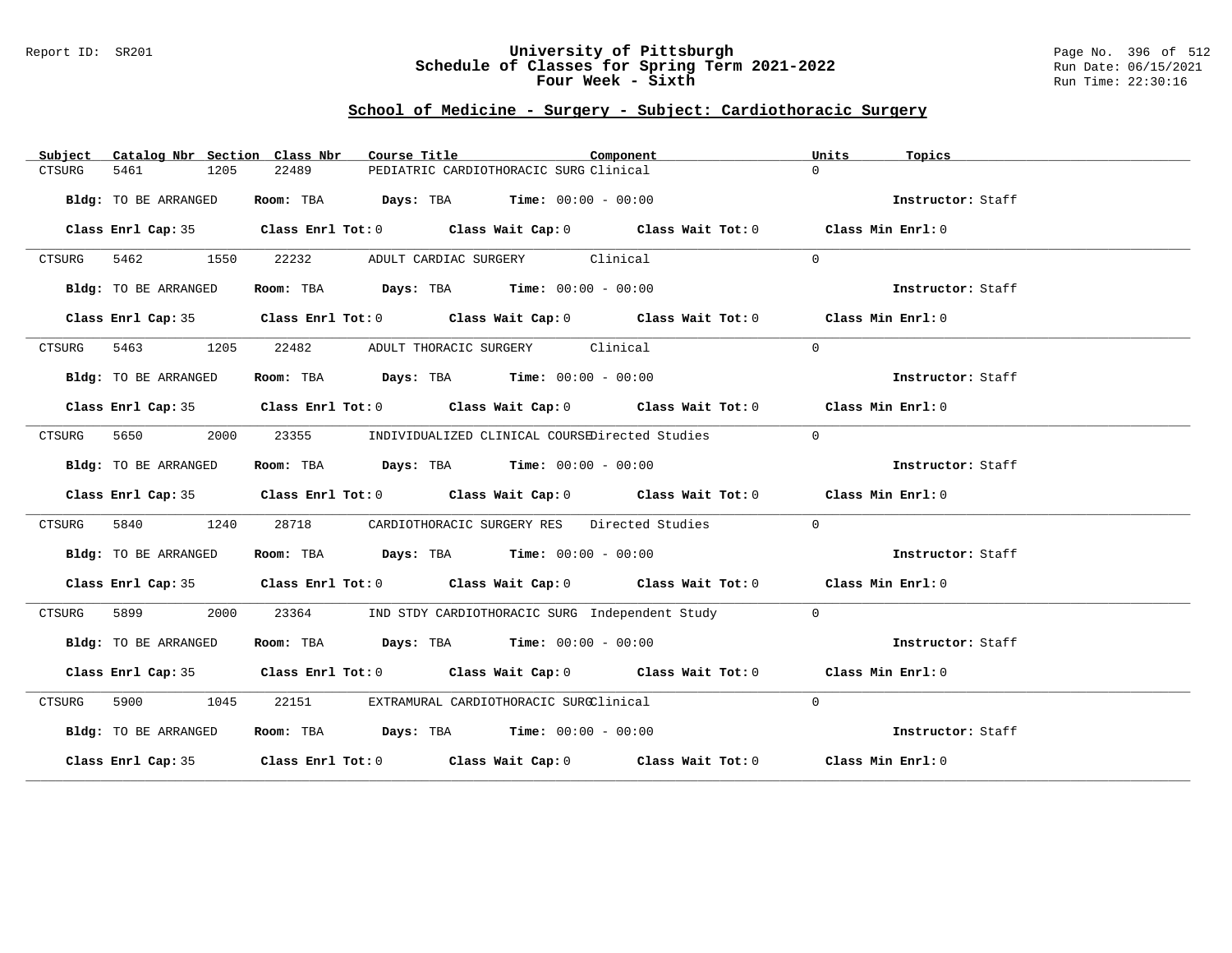#### Report ID: SR201 **University of Pittsburgh** Page No. 397 of 512 **Schedule of Classes for Spring Term 2021-2022** Run Date: 06/15/2021 **Four Week - Sixth** Run Time: 22:30:16

# **School of Medicine - Surgery - Subject: Plastic Surgery**

| Catalog Nbr Section Class Nbr<br>Subject | Course Title                                                                               | Component                                       | Units    | Topics            |
|------------------------------------------|--------------------------------------------------------------------------------------------|-------------------------------------------------|----------|-------------------|
| 5450<br>1205<br>PLSSURG                  | 22496                                                                                      | PLASTIC RECONSTRUCTIVE SURGERYClinical          | $\Omega$ |                   |
| Bldg: TO BE ARRANGED                     | Room: TBA                                                                                  | <b>Days:</b> TBA <b>Time:</b> $00:00 - 00:00$   |          | Instructor: Staff |
| Class Enrl Cap: 35                       | Class Enrl Tot: $0$ Class Wait Cap: $0$ Class Wait Tot: $0$ Class Min Enrl: $0$            |                                                 |          |                   |
| 2000<br>PLSSURG<br>5650                  | 23476                                                                                      | INDIVIDUALIZED CLINICAL COURSEDirected Studies  | $\Omega$ |                   |
| Bldg: TO BE ARRANGED                     | Room: TBA                                                                                  | <b>Days:</b> TBA <b>Time:</b> $00:00 - 00:00$   |          | Instructor: Staff |
|                                          | Class Enrl Cap: 35 Class Enrl Tot: 0 Class Wait Cap: 0 Class Wait Tot: 0 Class Min Enrl: 0 |                                                 |          |                   |
| 1510<br>PLSSURG 5883                     | 20561                                                                                      | SURGICAL RESEARCH Directed Studies              | $\Omega$ |                   |
| Bldg: TBA                                | Room: TBA                                                                                  | <b>Days:</b> TBA <b>Time:</b> $00:00 - 00:00$   |          | Instructor: Staff |
| Class Enrl Cap: 35                       | Class Enrl Tot: $0$ Class Wait Cap: $0$ Class Wait Tot: $0$ Class Min Enrl: $0$            |                                                 |          |                   |
| 2000<br>PLSSURG 5899                     | 23483                                                                                      | INDEPENDENT STUDY PLASTIC SURGIndependent Study | $\Omega$ |                   |
| Bldg: TO BE ARRANGED                     | Room: TBA $Days: TBA$ Time: $00:00 - 00:00$                                                |                                                 |          | Instructor: Staff |
| Class Enrl Cap: 35                       | Class Enrl Tot: $0$ Class Wait Cap: $0$ Class Wait Tot: $0$ Class Min Enrl: $0$            |                                                 |          |                   |
| 5901<br>1510<br>PLSSURG                  | EXTRAMURAL PLASTIC SURGERY<br>20063                                                        | Clinical                                        | 0        |                   |
| Bldg: TBA                                | Room: TBA $Days:$ TBA $Time: 00:00 - 00:00$                                                |                                                 |          | Instructor: Staff |
| Class Enrl Cap: 35                       | Class Enrl Tot: $0$ Class Wait Cap: $0$ Class Wait Tot: $0$ Class Min Enrl: $0$            |                                                 |          |                   |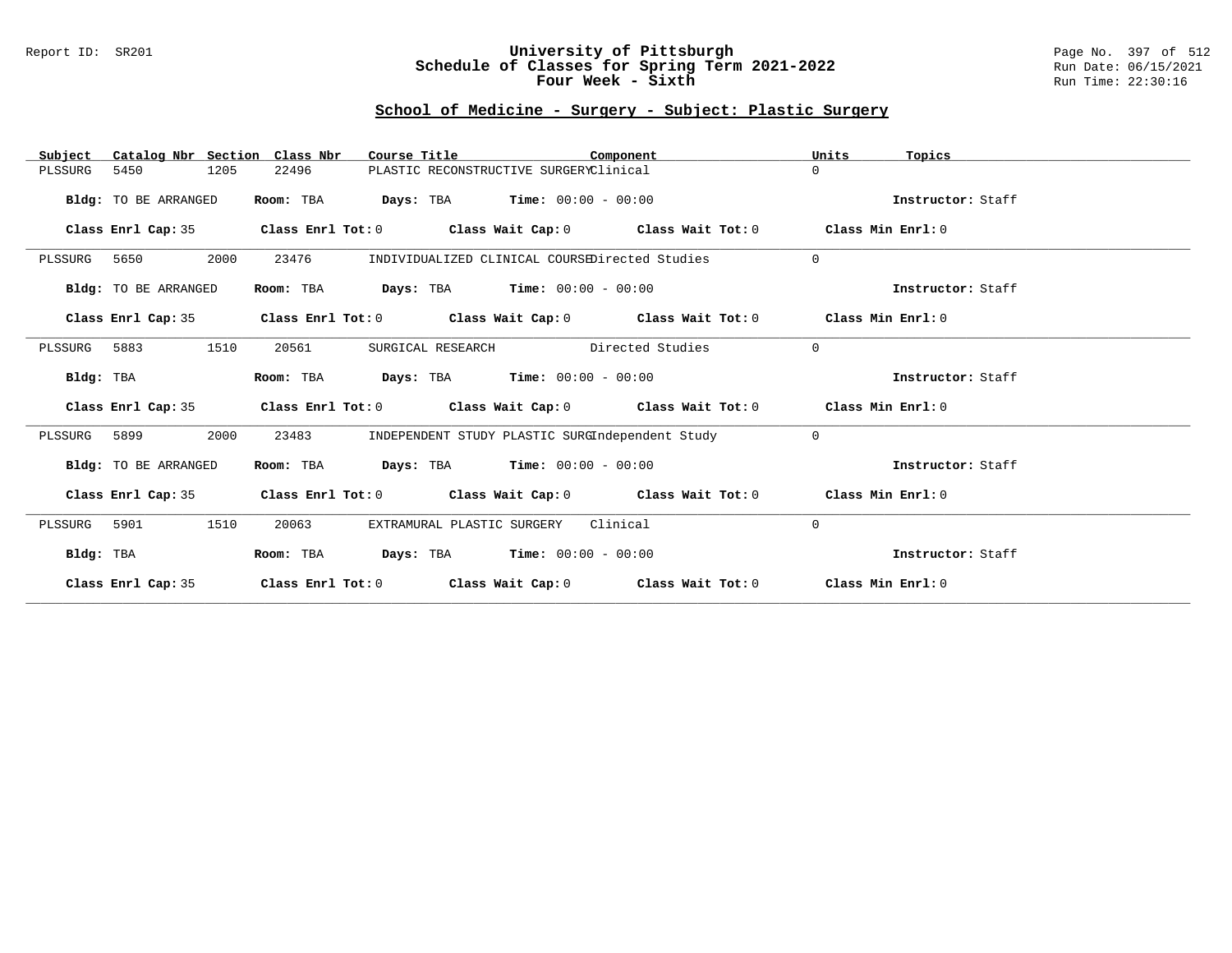#### Report ID: SR201 **University of Pittsburgh** Page No. 398 of 512 **Schedule of Classes for Spring Term 2021-2022** Run Date: 06/15/2021 **Four Week - Sixth** Run Time: 22:30:16

### **School of Medicine - Surgery - Subject: Surgery**

| Subject Catalog Nbr Section Class Nbr | Course Title                                                                               | Component<br>Units<br>Topics |                   |
|---------------------------------------|--------------------------------------------------------------------------------------------|------------------------------|-------------------|
| 5323<br>1510<br><b>SURG</b>           | 20465<br>PLASTIC SURGERY PRECEPTORSHIP Clinical                                            | $\Omega$                     |                   |
| Bldg: TBA                             | Room: TBA $Days: TBA$ Time: $00:00 - 00:00$                                                |                              | Instructor: Staff |
|                                       | Class Enrl Cap: 35 Class Enrl Tot: 0 Class Wait Cap: 0 Class Wait Tot: 0 Class Min Enrl: 0 |                              |                   |
| SURG 5345 1510                        | 20471<br>SURGERY CLERKSHIP REPEAT Clinical                                                 | $\Omega$                     |                   |
| Bldg: TBA                             | Room: TBA $Days:$ TBA $Time: 00:00 - 00:00$                                                | Instructor: Staff            |                   |
|                                       | Class Enrl Cap: 35 Class Enrl Tot: 0 Class Wait Cap: 0 Class Wait Tot: 0 Class Min Enrl: 0 |                              |                   |
| SURG                                  | 5360 1510 20477 ORAL-MAXILLOFACIAL SURGERY Clinical                                        | $\Omega$                     |                   |
| Bldg: TBA                             | Room: TBA $Days:$ TBA $Time: 00:00 - 00:00$                                                |                              | Instructor: Staff |
|                                       | Class Enrl Cap: 35 Class Enrl Tot: 0 Class Wait Cap: 0 Class Wait Tot: 0 Class Min Enrl: 0 |                              |                   |
| SURG 5401                             | 1510   20489   SURGERY ACTING INTERNSHIP   Clinical                                        | $\Omega$                     |                   |
| Bldg: TBA                             | Room: TBA $Days:$ TBA $Time: 00:00 - 00:00$                                                |                              | Instructor: Staff |
|                                       | Class Enrl Cap: 35 Class Enrl Tot: 0 Class Wait Cap: 0 Class Wait Tot: 0 Class Min Enrl: 0 |                              |                   |
|                                       | SURG 5402 1510 20495 EXTRAMURAL ACTING INTERNSHIP Clinical                                 | $\Omega$                     |                   |
| Bldg: TBA                             | Room: TBA $Days:$ TBA $Time: 00:00 - 00:00$                                                |                              | Instructor: Staff |
|                                       | Class Enrl Cap: 35 Class Enrl Tot: 0 Class Wait Cap: 0 Class Wait Tot: 0 Class Min Enrl: 0 |                              |                   |
| 5403<br>SURG                          | 1510  20501  MD/OMS ACTING INTERNSHIP  Clinical                                            | $\Omega$                     |                   |
| Bldg: TBA                             | Room: TBA $Days:$ TBA $Time: 00:00 - 00:00$                                                | Instructor: Staff            |                   |
|                                       | Class Enrl Cap: 35 Class Enrl Tot: 0 Class Wait Cap: 0 Class Wait Tot: 0 Class Min Enrl: 0 |                              |                   |
|                                       | SURG 5410 1510 20507 GENERAL SURGERY ELECTIVE Clinical                                     | $\Omega$                     |                   |
| Bldg: TBA                             | Room: TBA $Days:$ TBA Time: $00:00 - 00:00$                                                |                              | Instructor: Staff |
|                                       | Class Enrl Cap: 35 Class Enrl Tot: 0 Class Wait Cap: 0 Class Wait Tot: 0 Class Min Enrl: 0 |                              |                   |
| 5411<br>SURG                          | 1306 22335 SURGERY INTERNSHIP PREP COURSEClinical                                          | $\Omega$                     |                   |
| Bldg: TO BE ARRANGED                  | Room: TBA $Days:$ TBA $Time: 00:00 - 00:00$                                                |                              | Instructor: Staff |
|                                       | Class Enrl Cap: 35 Class Enrl Tot: 0 Class Wait Cap: 0 Class Wait Tot: 0 Class Min Enrl: 0 |                              |                   |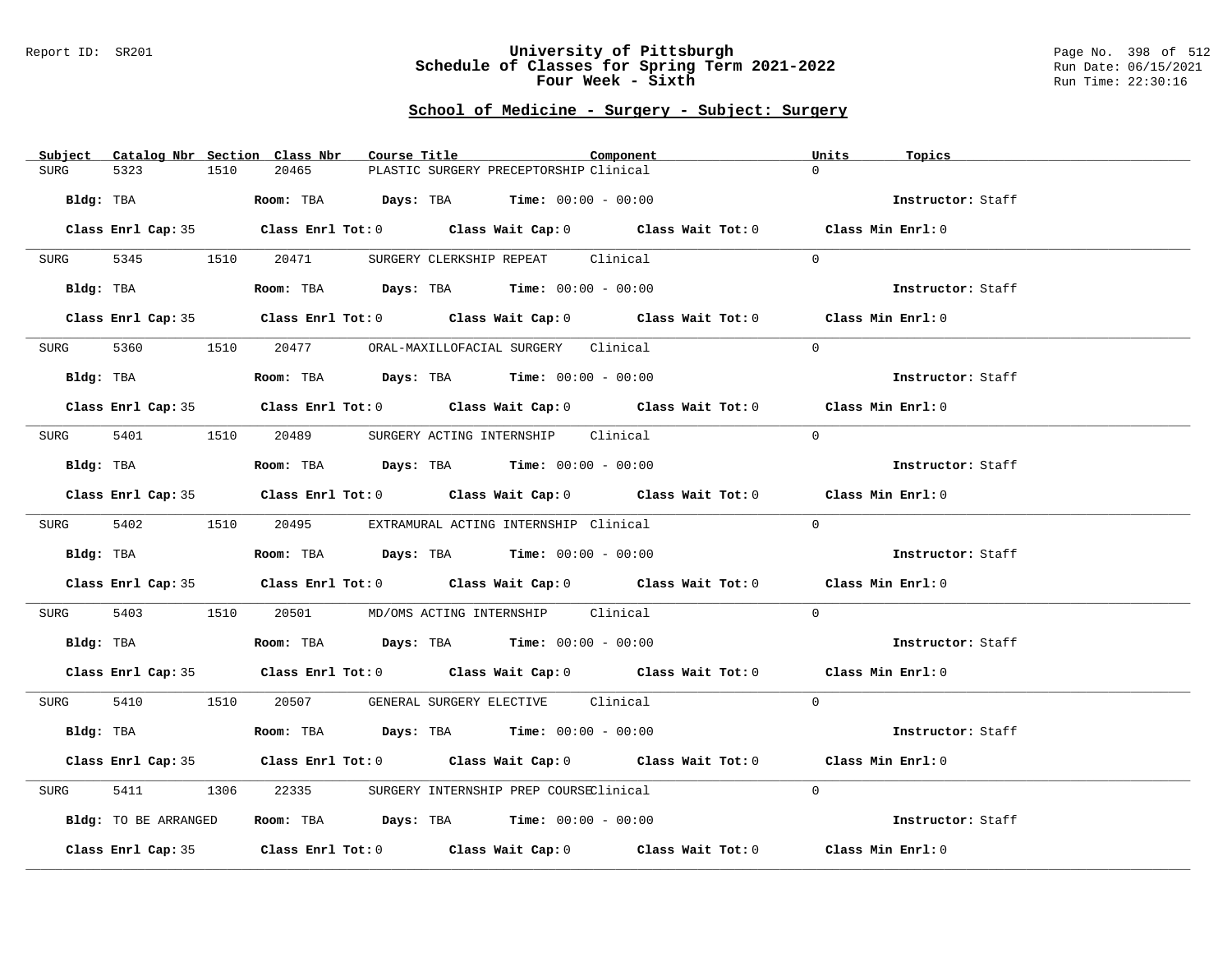| SURG      | 1510<br>5420 | 20513                                                                                  | COMMUNITY HOSPITAL CLERKSHIP Clinical |                                                                           | $\mathbf 0$                                                                                 |  |
|-----------|--------------|----------------------------------------------------------------------------------------|---------------------------------------|---------------------------------------------------------------------------|---------------------------------------------------------------------------------------------|--|
|           |              | Bldg: TBA                      Room: TBA         Days: TBA         Time: 00:00 - 00:00 |                                       |                                                                           | Instructor: Staff                                                                           |  |
|           |              |                                                                                        |                                       |                                                                           | Class Enrl Cap: 999 Class Enrl Tot: 0 Class Wait Cap: 0 Class Wait Tot: 0 Class Min Enrl: 0 |  |
|           |              | SURG 5430 1510 20519 NEOPLASTIC DISEASE ELECTIVE Clinical                              |                                       |                                                                           | $\Omega$                                                                                    |  |
|           |              |                                                                                        |                                       |                                                                           | Instructor: Staff                                                                           |  |
|           |              |                                                                                        |                                       |                                                                           | Class Enrl Cap: 35 Class Enrl Tot: 0 Class Wait Cap: 0 Class Wait Tot: 0 Class Min Enrl: 0  |  |
|           |              | SURG 5440 1510 20525 PEDIATRIC SURGERY ELECTIVE Clinical                               |                                       |                                                                           | $\Omega$                                                                                    |  |
|           |              | <b>Bldg:</b> TBA <b>ROOM:</b> TBA <b>Days:</b> TBA <b>Time:</b> $00:00 - 00:00$        |                                       |                                                                           | Instructor: Staff                                                                           |  |
|           |              |                                                                                        |                                       |                                                                           | Class Enrl Cap: 999 Class Enrl Tot: 0 Class Wait Cap: 0 Class Wait Tot: 0 Class Min Enrl: 0 |  |
|           |              | SURG 5482 1510 20531 ORGAN TRANSPLANTATION Clinical                                    |                                       |                                                                           | $\Omega$                                                                                    |  |
|           |              | Bldg: TBA                   Room: TBA         Days: TBA         Time: $00:00 - 00:00$  |                                       |                                                                           | Instructor: Staff                                                                           |  |
|           |              |                                                                                        |                                       |                                                                           | Class Enrl Cap: 35 Class Enrl Tot: 0 Class Wait Cap: 0 Class Wait Tot: 0 Class Min Enrl: 0  |  |
|           |              | SURG 5485 1510 20537 BIOLOGICAL AND GENE THERAPY Clinical                              |                                       |                                                                           | $\Omega$                                                                                    |  |
|           |              | Bldg: TBA                   Room: TBA         Days: TBA         Time: $00:00 - 00:00$  |                                       |                                                                           | Instructor: Staff                                                                           |  |
|           |              |                                                                                        |                                       |                                                                           |                                                                                             |  |
|           |              |                                                                                        |                                       | Class Enrl Cap: 999 Class Enrl Tot: 0 Class Wait Cap: 0 Class Wait Tot: 0 | Class Min Enrl: 0                                                                           |  |
|           |              | SURG 5486 1510 19184 SURGICAL SPECIALTIES Clinical                                     |                                       |                                                                           | $\Omega$                                                                                    |  |
| Bldg: TBA |              | <b>Room:</b> TBA <b>Days:</b> TBA <b>Time:</b> 00:00 - 00:00                           |                                       |                                                                           | Instructor: Staff                                                                           |  |
|           |              |                                                                                        |                                       |                                                                           | Class Enrl Cap: 35 Class Enrl Tot: 0 Class Wait Cap: 0 Class Wait Tot: 0 Class Min Enrl: 0  |  |
|           |              | SURG 5490 1510 20543 ORAL-MAXILLOFACIAL SURGERY Clinical                               |                                       |                                                                           | $\Omega$                                                                                    |  |
|           |              | Bldg: TBA                   Room: TBA         Days: TBA         Time: $00:00 - 00:00$  |                                       |                                                                           | Instructor: Staff                                                                           |  |
|           |              |                                                                                        |                                       |                                                                           | Class Enrl Cap: 999 Class Enrl Tot: 0 Class Wait Cap: 0 Class Wait Tot: 0 Class Min Enrl: 0 |  |
|           |              | SURG 5650 1510 20549 SURGICAL SPECIAL STUDIES Clinical                                 |                                       |                                                                           | $\Omega$                                                                                    |  |
|           |              | Bldg: TBA                    Room: TBA         Days: TBA         Time: 00:00 - 00:00   |                                       |                                                                           | Instructor: Staff                                                                           |  |
|           |              |                                                                                        |                                       |                                                                           | Class Enrl Cap: 35 Class Enrl Tot: 0 Class Wait Cap: 0 Class Wait Tot: 0 Class Min Enrl: 0  |  |
|           |              | SURG 5700 1510 20555 SURGICAL LIFE SCIENCES Clinical                                   |                                       |                                                                           | $\Omega$                                                                                    |  |
|           |              | Bldg: TBA                   Room: TBA         Days: TBA         Time: $00:00 - 00:00$  |                                       |                                                                           | Instructor: Staff                                                                           |  |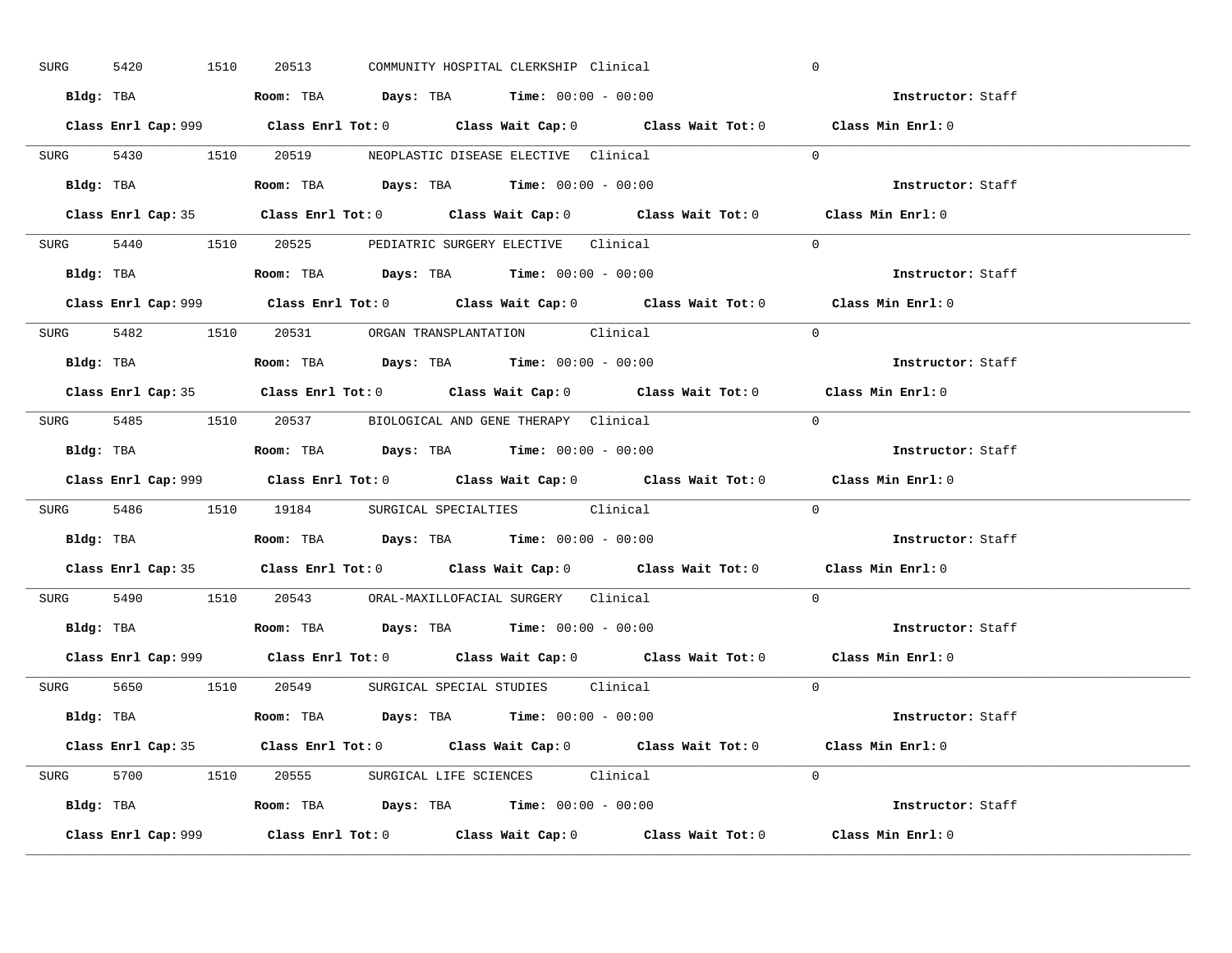#### Report ID: SR201 **University of Pittsburgh** Page No. 400 of 512 **Schedule of Classes for Spring Term 2021-2022** Run Date: 06/15/2021 **Four Week - Sixth** Run Time: 22:30:16

# **School of Medicine - Surgery - Subject: Surgery**

| Catalog Nbr Section Class Nbr<br>Subject | Course Title                                                | Component         | Units<br>Topics   |
|------------------------------------------|-------------------------------------------------------------|-------------------|-------------------|
| 1510<br>SURG<br>5884                     | HISTORY OF MEDICINE<br>20567                                | Directed Studies  | $\mathbf 0$       |
| Bldg: TBA                                | <b>Days:</b> TBA <b>Time:</b> $00:00 - 00:00$<br>Room: TBA  |                   | Instructor: Staff |
| Class Enrl Cap: 35                       | Class Enrl Tot: $0$ Class Wait Cap: $0$ Class Wait Tot: $0$ |                   | Class Min Enrl: 0 |
| 5885<br>1035<br>SURG                     | 22165<br>SURGICAL RESEARCH                                  | Clinical          | $\mathbf 0$       |
| Bldg: TO BE ARRANGED                     | <b>Days:</b> TBA <b>Time:</b> $00:00 - 00:00$<br>Room: TBA  |                   | Instructor: Staff |
| Class Enrl Cap: 35                       | Class Enrl Tot: $0$ Class Wait Cap: $0$ Class Wait Tot: $0$ |                   | Class Min Enrl: 0 |
| 1510<br>5900<br>SURG                     | 20573<br>EXTRAMURAL GENERAL SURGERY                         | Lecture           | $\mathbf 0$       |
| Bldg: TBA                                | <b>Days:</b> TBA <b>Time:</b> $00:00 - 00:00$<br>Room: TBA  |                   | Instructor: Staff |
| Class Enrl Cap: 35                       | Class Enrl Tot: $0$ Class Wait Cap: $0$ Class Wait Tot: $0$ |                   | Class Min Enrl: 0 |
| 5902<br>1510<br>SURG                     | 20081<br>INDEPENDENT STUDY                                  | Independent Study | $\mathbf 0$       |
| Bldg: TBA                                | $Time: 00:00 - 00:00$<br>Days: TBA<br>Room: TBA             |                   | Instructor: Staff |
| Class Enrl Cap: 35                       | Class Enrl Tot: 0<br>Class Wait Cap: 0                      | Class Wait Tot: 0 | Class Min Enrl: 0 |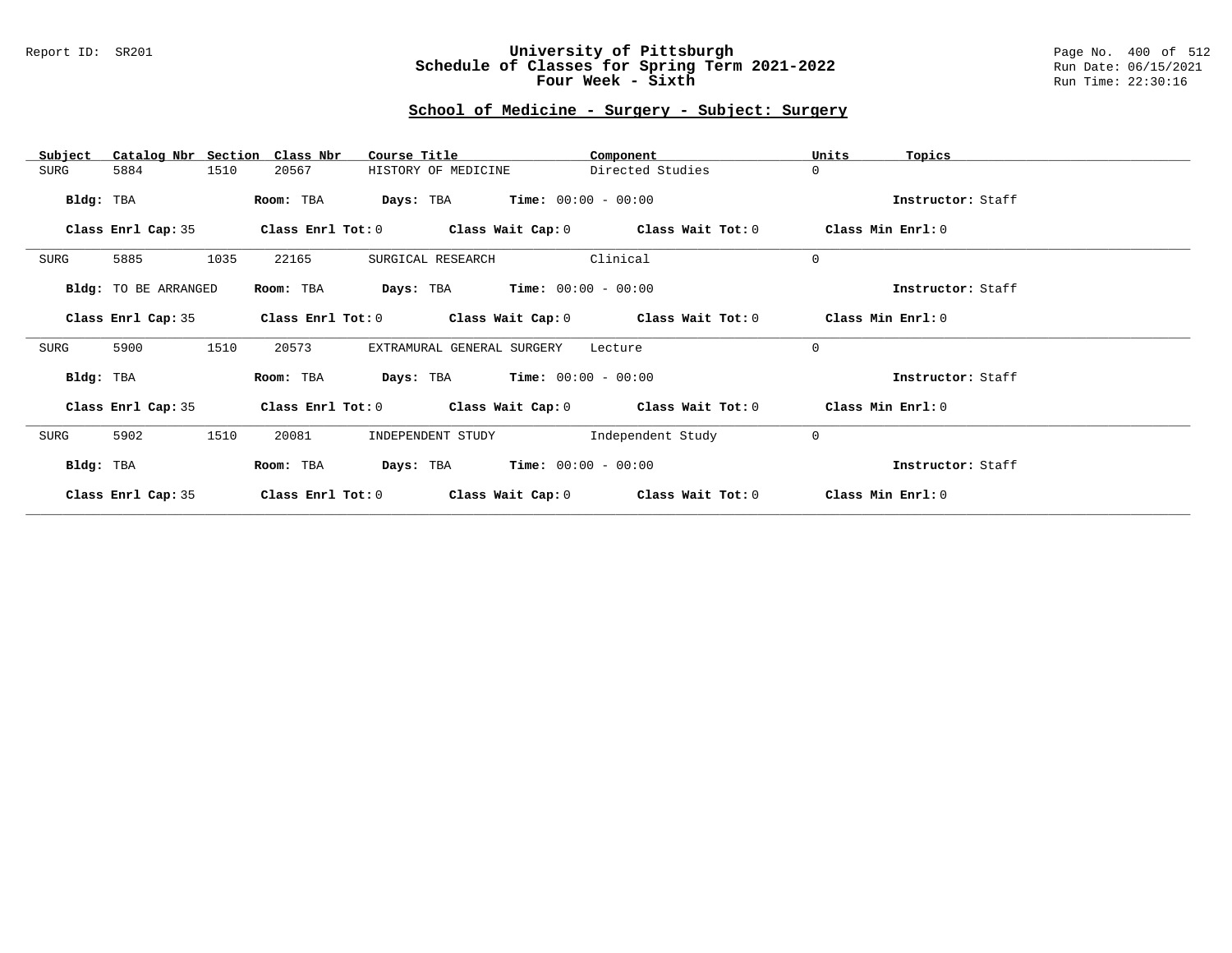#### Report ID: SR201 **University of Pittsburgh** Page No. 401 of 512 **Schedule of Classes for Spring Term 2021-2022** Run Date: 06/15/2021 **Four Week - Sixth** Run Time: 22:30:16

# **School of Medicine - Urology - Subject: Urology**

| Subject   |                      |      | Catalog Nbr Section Class Nbr | Course Title      |                                                                | Component                                                                                   | Units    | Topics            |  |
|-----------|----------------------|------|-------------------------------|-------------------|----------------------------------------------------------------|---------------------------------------------------------------------------------------------|----------|-------------------|--|
| URLGY     | 5321                 | 1510 | 20099                         | UROLOGIC ONCOLOGY |                                                                | Clinical                                                                                    | $\Omega$ |                   |  |
|           | Bldg: TBA            |      |                               |                   | Room: TBA $Days:$ TBA $Time: 00:00 - 00:00$                    |                                                                                             |          | Instructor: Staff |  |
|           |                      |      |                               |                   |                                                                | Class Enrl Cap: 35 Class Enrl Tot: 0 Class Wait Cap: 0 Class Wait Tot: 0 Class Min Enrl: 0  |          |                   |  |
| URLGY     | 5470<br>1510         |      | 20117                         |                   | UROLOGICAL SURGERY (ADULT) Clinical                            |                                                                                             | $\Omega$ |                   |  |
|           | Bldg: TBA            |      |                               |                   | Room: TBA $Days:$ TBA $Time: 00:00 - 00:00$                    |                                                                                             |          | Instructor: Staff |  |
|           |                      |      |                               |                   |                                                                | Class Enrl Cap: 999 Class Enrl Tot: 0 Class Wait Cap: 0 Class Wait Tot: 0 Class Min Enrl: 0 |          |                   |  |
| URLGY     | 5471 1510            |      |                               |                   | 20129 PEDIATRIC UROLOGICAL SURGERY Clinical                    |                                                                                             | $\Omega$ |                   |  |
|           | Bldg: TBA            |      |                               |                   | Room: TBA $\rule{1em}{0.15mm}$ Days: TBA Time: $00:00 - 00:00$ |                                                                                             |          | Instructor: Staff |  |
|           |                      |      |                               |                   |                                                                | Class Enrl Cap: 999 Class Enrl Tot: 0 Class Wait Cap: 0 Class Wait Tot: 0 Class Min Enrl: 0 |          |                   |  |
| URLGY     | 5650                 | 2000 | 23533                         |                   |                                                                | INDIVIDUALIZED CLINICAL COURSEDirected Studies                                              | $\Omega$ |                   |  |
|           | Bldg: TO BE ARRANGED |      |                               |                   | Room: TBA $Days:$ TBA $Time: 00:00 - 00:00$                    |                                                                                             |          | Instructor: Staff |  |
|           |                      |      |                               |                   |                                                                | Class Enrl Cap: 35 Class Enrl Tot: 0 Class Wait Cap: 0 Class Wait Tot: 0 Class Min Enrl: 0  |          |                   |  |
| URLGY     | 5810                 | 1510 |                               |                   |                                                                | 20147 UROLOGY RESEARCH Directed Studies                                                     | $\Omega$ |                   |  |
|           | Bldg: TBA            |      |                               |                   | Room: TBA $Days: TBA$ Time: $00:00 - 00:00$                    |                                                                                             |          | Instructor: Staff |  |
|           |                      |      |                               |                   |                                                                | Class Enrl Cap: 35 Class Enrl Tot: 0 Class Wait Cap: 0 Class Wait Tot: 0 Class Min Enrl: 0  |          |                   |  |
| URLGY     | 5899                 | 2000 |                               |                   |                                                                | 23540 INDEPENDENT STUDY IN UROLOGY Independent Study                                        | $\Omega$ |                   |  |
|           | Bldg: TO BE ARRANGED |      |                               |                   | Room: TBA $Days:$ TBA $Time: 00:00 - 00:00$                    |                                                                                             |          | Instructor: Staff |  |
|           |                      |      |                               |                   |                                                                | Class Enrl Cap: 35 Class Enrl Tot: 0 Class Wait Cap: 0 Class Wait Tot: 0 Class Min Enrl: 0  |          |                   |  |
| URLGY     | 5900 1510            |      | 20159                         |                   | EXTRAMURAL UROLOGIC SURGERY Clinical                           |                                                                                             | $\Omega$ |                   |  |
| Bldg: TBA |                      |      |                               |                   | Room: TBA $Days:$ TBA Time: $00:00 - 00:00$                    |                                                                                             |          | Instructor: Staff |  |
|           |                      |      |                               |                   |                                                                | Class Enrl Cap: 35 Class Enrl Tot: 0 Class Wait Cap: 0 Class Wait Tot: 0 Class Min Enrl: 0  |          |                   |  |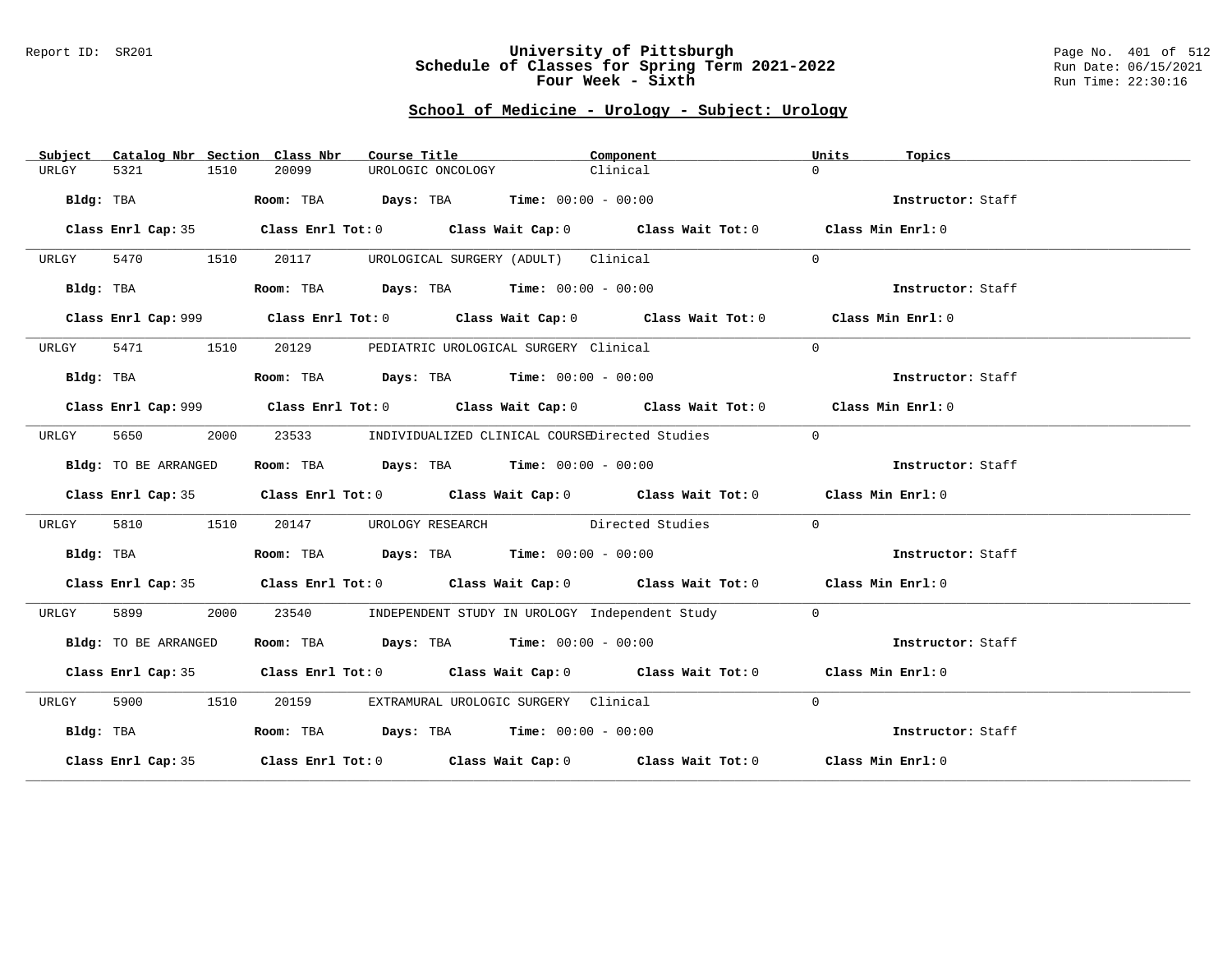### Report ID: SR201 **University of Pittsburgh** Page No. 402 of 512 **Schedule of Classes for Spring Term 2021-2022** Run Date: 06/15/2021 **Four Week - Intersession Run Time: 22:30:16**

# **School of Medicine - Dermatology - Subject: Dermatology**

| Catalog Nbr Section Class Nbr<br>Subject | Course Title                                               | Component                                                                                          | Units<br>Topics   |
|------------------------------------------|------------------------------------------------------------|----------------------------------------------------------------------------------------------------|-------------------|
| 5420<br>1610<br>DERM                     | 21257<br>BASIC DERMATOLOGY                                 | Clinical                                                                                           | $\Omega$          |
| Bldg: TBA                                | Room: TBA                                                  | <b>Days:</b> TBA <b>Time:</b> $00:00 - 00:00$                                                      | Instructor: Staff |
| Class Enrl Cap: 999                      |                                                            | Class Enrl Tot: $0$ Class Wait Cap: $0$ Class Wait Tot: $0$ Class Min Enrl: $0$                    |                   |
| 1610<br>5440<br>DERM                     | 28351                                                      | DERMATOPATHOLOGY 1ndependent Study                                                                 | $\mathbf 0$       |
| Bldg: TO BE ARRANGED                     | Room: TBA                                                  | <b>Days:</b> TBA <b>Time:</b> $00:00 - 00:00$                                                      | Instructor: Staff |
| Class Enrl Cap: 35                       |                                                            | Class Enrl Tot: $0$ Class Wait Cap: $0$ Class Wait Tot: $0$ Class Min Enrl: $0$                    |                   |
| 5810<br>1610<br>DERM                     | 21258                                                      | DERMATOLOGY RESEARCH Directed Studies                                                              | $\Omega$          |
| Bldg: TBA                                | Room: TBA                                                  | <b>Days:</b> TBA <b>Time:</b> $00:00 - 00:00$                                                      | Instructor: Staff |
|                                          |                                                            | Class Enrl Cap: 999 Class Enrl Tot: 0 Class Wait Cap: 0 Class Wait Tot: 0 Class Min Enrl: 0        |                   |
| 1800<br>5899<br>DERM                     | 23369                                                      | INDEPENDENT STUDY DERMATOLOGY Independent Study                                                    | $\Omega$          |
| Bldg: TO BE ARRANGED                     | Room: TBA $Days:$ TBA $Time: 00:00 - 00:00$                |                                                                                                    | Instructor: Staff |
| Class Enrl Cap: 35                       |                                                            | Class Enrl Tot: 0 $\qquad$ Class Wait Cap: 0 $\qquad$ Class Wait Tot: 0 $\qquad$ Class Min Enrl: 0 |                   |
| 1610<br>5900<br>DERM                     | 21259<br>EXTRAMURAL DERMATOLOGY                            | Clinical                                                                                           | 0                 |
| Bldg: TBA                                | <b>Days:</b> TBA <b>Time:</b> $00:00 - 00:00$<br>Room: TBA |                                                                                                    | Instructor: Staff |
| Class Enrl Cap: 999                      |                                                            | Class Enrl Tot: $0$ Class Wait Cap: $0$ Class Wait Tot: $0$ Class Min Enrl: $0$                    |                   |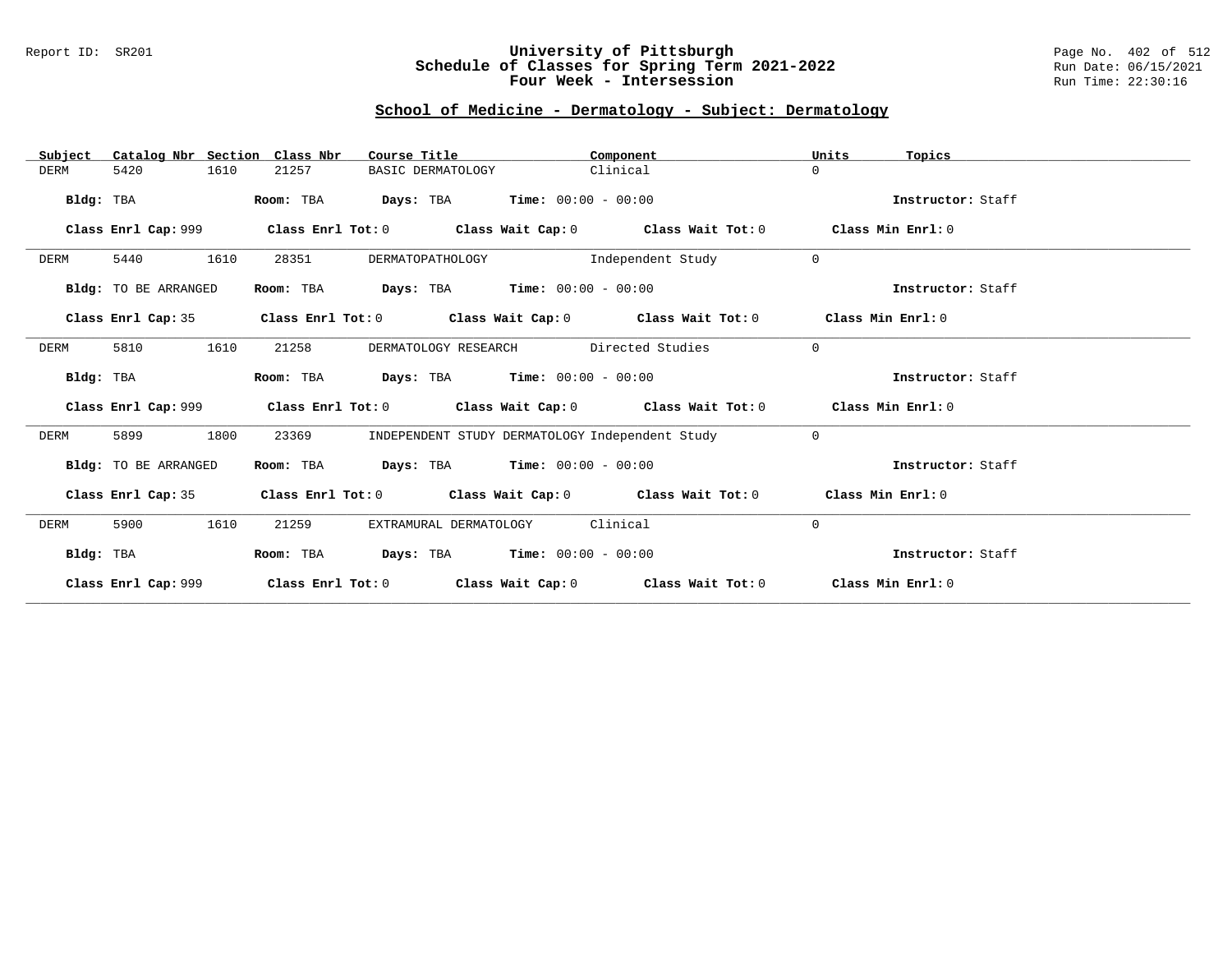#### Report ID: SR201 **University of Pittsburgh** Page No. 403 of 512 **Schedule of Classes for Spring Term 2021-2022** Run Date: 06/15/2021 **Four Week - Intersession Run Time: 22:30:16**

# **School of Medicine - Emergency Medicine - Subject: Emergency Medicine**

| Catalog Nbr Section Class Nbr<br>Subject  | Course Title                                                                                | Component<br>Units                                        | Topics            |
|-------------------------------------------|---------------------------------------------------------------------------------------------|-----------------------------------------------------------|-------------------|
| 5460<br>1610<br>EMED                      | 21260<br>MEDICAL TOXICOLOGY                                                                 | $\Omega$<br>Clinical                                      |                   |
| Bldg: TBA                                 | Room: TBA $Days: TBA$ Time: $00:00 - 00:00$                                                 |                                                           | Instructor: Staff |
| Class Enrl Cap: 999                       | Class Enrl Tot: $0$ Class Wait Cap: $0$ Class Wait Tot: $0$                                 |                                                           | Class Min Enrl: 0 |
| 5466<br>2000<br>EMED                      | 28422<br>POST CARDIAC ARREST SERVICE Clinical                                               | $\Omega$                                                  |                   |
| Bldg: TO BE ARRANGED                      | Room: TBA Days: TBA Time: $00:00 - 00:00$                                                   |                                                           | Instructor: Staff |
| Class Enrl Cap: 35                        | Class Enrl Tot: 0 Class Wait Cap: 0 Class Wait Tot: 0 Class Min Enrl: 0                     |                                                           |                   |
| 5470 1230<br>EMED                         | 22095<br>OUALITY AND PATIENT SAFETY Lecture                                                 | $\Omega$                                                  |                   |
| Bldg: WEB Based Class                     | Room: TBA $Days:$ TBA $Time: 00:00 - 00:00$                                                 |                                                           | Instructor: Staff |
| Class Enrl Cap: 200<br>Attributes: Online | Class Enrl Tot: $0$ Class Wait Cap: $0$ Class Wait Tot: $0$ Class Min Enrl: $0$             |                                                           |                   |
| 5650<br>1610<br>EMED                      | 21261<br>INDIVIDUALIZED CLINICAL COURSEClinical                                             | $\Omega$                                                  |                   |
| Bldg: TBA                                 | Room: TBA $Days:$ TBA $Time: 00:00 - 00:00$                                                 |                                                           | Instructor: Staff |
|                                           | Class Enrl Cap: $999$ Class Enrl Tot: 0 Class Wait Cap: 0 Class Wait Tot: 0                 |                                                           | Class Min Enrl: 0 |
| 5750 37<br>2000<br>EMED                   | GET READY FOR RESIDENCY Clinical<br>28372                                                   | $\Omega$                                                  |                   |
| Bldg: TO BE ARRANGED                      | Room: TBA $Days:$ TBA $Time: 00:00 - 00:00$                                                 |                                                           | Instructor: Staff |
|                                           | Class Enrl Cap: 35 Class Enrl Tot: 0 Class Wait Cap: 0 Class Wait Tot: 0 Class Min Enrl: 0  |                                                           |                   |
| 5898<br>1016<br>EMED                      | 21262                                                                                       | INDIVIDUAL STUDY OR RESEARCH Directed Studies<br>$\Omega$ |                   |
| Bldg: TBA                                 | Room: TBA $Days:$ TBA $Time: 00:00 - 00:00$                                                 |                                                           | Instructor: Staff |
|                                           | Class Enrl Cap: 999 Class Enrl Tot: 0 Class Wait Cap: 0 Class Wait Tot: 0 Class Min Enrl: 0 |                                                           |                   |
| 5899<br>1800<br>EMED                      | 23376                                                                                       | INDEP STUDY IN EMERGENCY MED Independent Study 0          |                   |
| Bldg: TO BE ARRANGED                      | Room: TBA $Days: TBA$ Time: $00:00 - 00:00$                                                 |                                                           | Instructor: Staff |
|                                           | Class Enrl Cap: 35 Class Enrl Tot: 0 Class Wait Cap: 0 Class Wait Tot: 0 Class Min Enrl: 0  |                                                           |                   |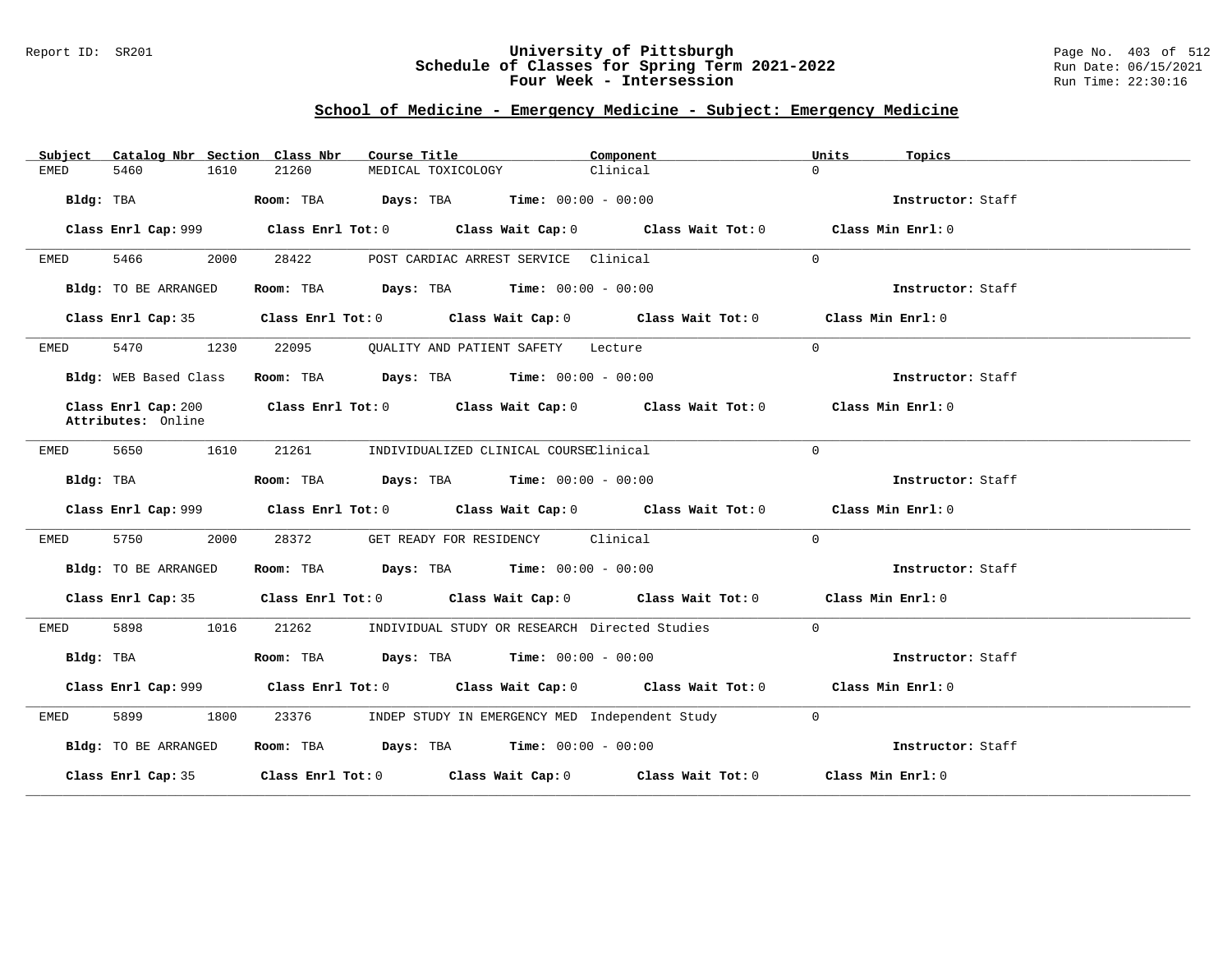### Report ID: SR201 **University of Pittsburgh** Page No. 404 of 512 **Schedule of Classes for Spring Term 2021-2022** Run Date: 06/15/2021 **Four Week - Intersession Run Time: 22:30:16**

# **School of Medicine - Emergency Medicine - Subject: Emergency Medicine**

| Subject   | Catalog Nbr Section Class Nbr |      |                   | Course Title                           |                              | Component         | Units | Topics            |
|-----------|-------------------------------|------|-------------------|----------------------------------------|------------------------------|-------------------|-------|-------------------|
| EMED      | 5900                          | 1610 | 21263             | EXTRAMURAL EMERGENCY MEDICINE Clinical |                              |                   |       |                   |
| Bldg: TBA |                               |      | Room: TBA         | Days: TBA                              | <b>Time:</b> $00:00 - 00:00$ |                   |       | Instructor: Staff |
|           | Class Enrl Cap: 999           |      | Class Enrl Tot: 0 |                                        | Class Wait Cap: 0            | Class Wait Tot: 0 |       | Class Min Enrl: 0 |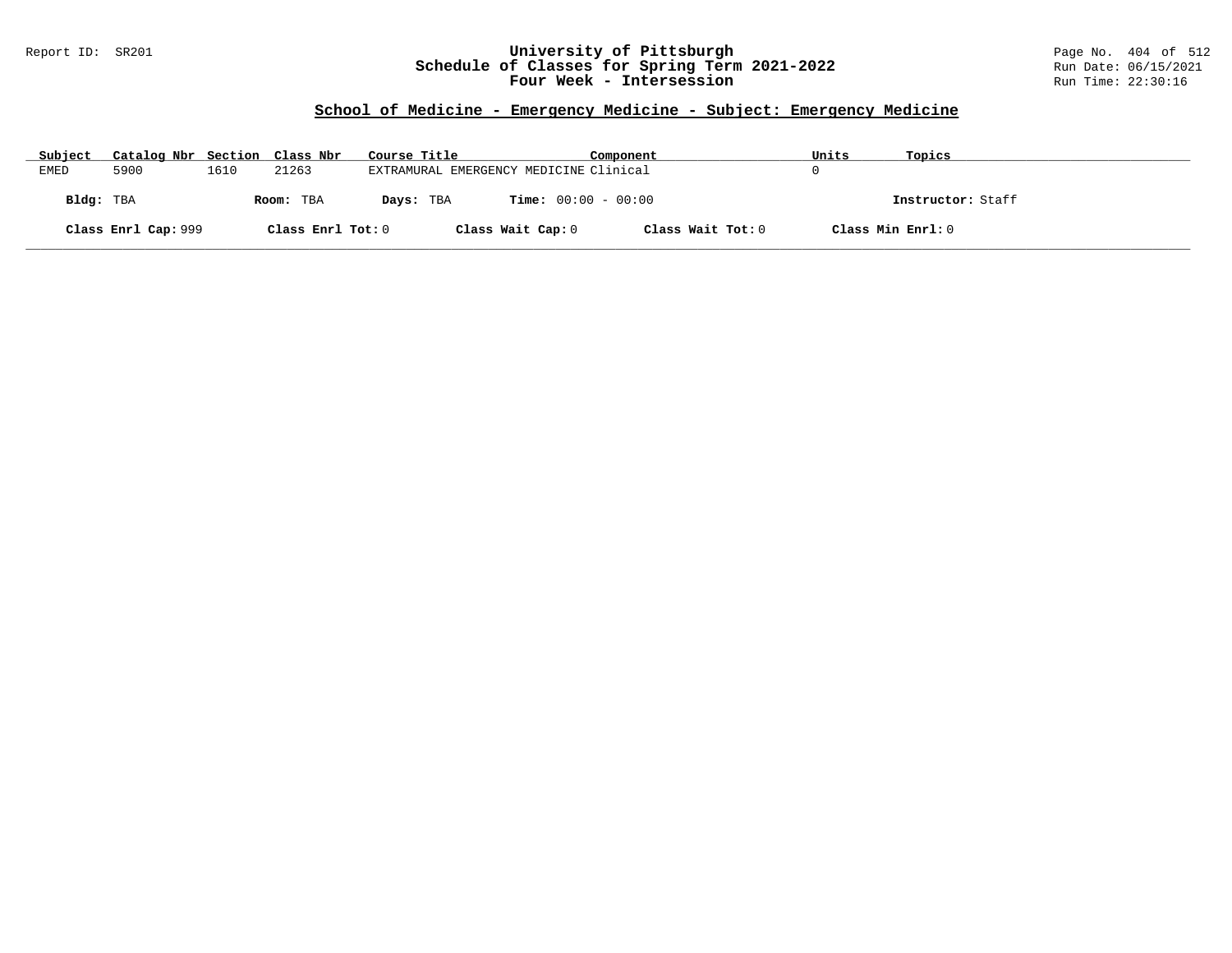#### Report ID: SR201 **University of Pittsburgh** Page No. 405 of 512 **Schedule of Classes for Spring Term 2021-2022** Run Date: 06/15/2021 **Four Week - Intersession Run Time: 22:30:16**

# **School of Medicine - Family Medicine and Clinical Epidemiology - Subject: Family Medicine**

| Subject | Catalog Nbr Section Class Nbr | Course Title                                                                                | Component         | Units<br>Topics   |
|---------|-------------------------------|---------------------------------------------------------------------------------------------|-------------------|-------------------|
| FM      | 5420<br>1610                  | INDIAN HEALTH SERVICE<br>21264                                                              | Independent Study | $\Omega$          |
|         | Bldg: TBA                     | <b>Room:</b> TBA $\qquad \qquad$ Days: TBA $\qquad \qquad$ Time: $00:00 - 00:00$            |                   | Instructor: Staff |
|         |                               |                                                                                             |                   |                   |
|         |                               | Class Enrl Cap: 999 Class Enrl Tot: 0 Class Wait Cap: 0 Class Wait Tot: 0 Class Min Enrl: 0 |                   |                   |
|         | FM 5448 1610                  | 21265 FAMILY CENTERED MATERNITY CAREClinical                                                |                   | $\Omega$          |
|         | Bldg: TBA                     | Room: TBA $\rule{1em}{0.15mm}$ Days: TBA Time: $00:00 - 00:00$                              |                   | Instructor: Staff |
|         |                               | Class Enrl Cap: 999 Class Enrl Tot: 0 Class Wait Cap: 0 Class Wait Tot: 0 Class Min Enrl: 0 |                   |                   |
|         |                               | FM 5450 1610 21266 COMMUNITY FAMILY MEDICINE Clinical                                       |                   | $\Omega$          |
|         | Bldg: TBA                     | Room: TBA $\rule{1em}{0.15mm}$ Days: TBA Time: $00:00 - 00:00$                              |                   | Instructor: Staff |
|         |                               | Class Enrl Cap: 999 Class Enrl Tot: 0 Class Wait Cap: 0 Class Wait Tot: 0 Class Min Enrl: 0 |                   |                   |
|         |                               | FM 5461 1610 21267 EXTRAMURAL FAMILY PRACTICE Clinical                                      |                   | $\Omega$          |
|         | Bldg: TBA                     | Room: TBA $\qquad \qquad$ Days: TBA $\qquad \qquad$ Time: $00:00 - 00:00$                   |                   | Instructor: Staff |
|         |                               | Class Enrl Cap: 999 Class Enrl Tot: 0 Class Wait Cap: 0 Class Wait Tot: 0 Class Min Enrl: 0 |                   |                   |
|         |                               | FM 5465 1610 21268 INTEGRATIVE MEDICINE Clinical                                            |                   | $\Omega$          |
|         | Bldg: TBA                     | Room: TBA $Days: TBA$ Time: $00:00 - 00:00$                                                 |                   | Instructor: Staff |
|         |                               |                                                                                             |                   |                   |
|         |                               | Class Enrl Cap: 999 Class Enrl Tot: 0 Class Wait Cap: 0 Class Wait Tot: 0 Class Min Enrl: 0 |                   |                   |
| FM 5500 | 1610                          | 21269 INTERNATIONAL FAMILY MEDICINE Clinical                                                |                   | $\Omega$          |
|         |                               | Bldg: TBA                   Room: TBA         Days: TBA         Time: $00:00 - 00:00$       |                   | Instructor: Staff |
|         |                               | Class Enrl Cap: 999 Class Enrl Tot: 0 Class Wait Cap: 0 Class Wait Tot: 0 Class Min Enrl: 0 |                   |                   |
|         |                               | FM 5650 1800 23383 INDIVIDUALIZED CLINICAL COURSEDirected Studies 0                         |                   |                   |
|         | Bldg: TO BE ARRANGED          | Room: TBA $\rule{1em}{0.15mm}$ Days: TBA Time: $00:00 - 00:00$                              |                   | Instructor: Staff |
|         |                               | Class Enrl Cap: 35 Class Enrl Tot: 0 Class Wait Cap: 0 Class Wait Tot: 0 Class Min Enrl: 0  |                   |                   |
| FM      | 5840<br>1800                  | 23390 RESEARCH IN FAMILY MEDICINE Directed Studies 0                                        |                   |                   |
|         | Bldg: TO BE ARRANGED          | Room: TBA $\rule{1em}{0.15mm}$ Days: TBA $\rule{1.15mm}{0.15mm}$ Time: $00:00 - 00:00$      |                   | Instructor: Staff |
|         |                               | Class Enrl Cap: 35 Class Enrl Tot: 0 Class Wait Cap: 0 Class Wait Tot: 0 Class Min Enrl: 0  |                   |                   |
|         |                               |                                                                                             |                   |                   |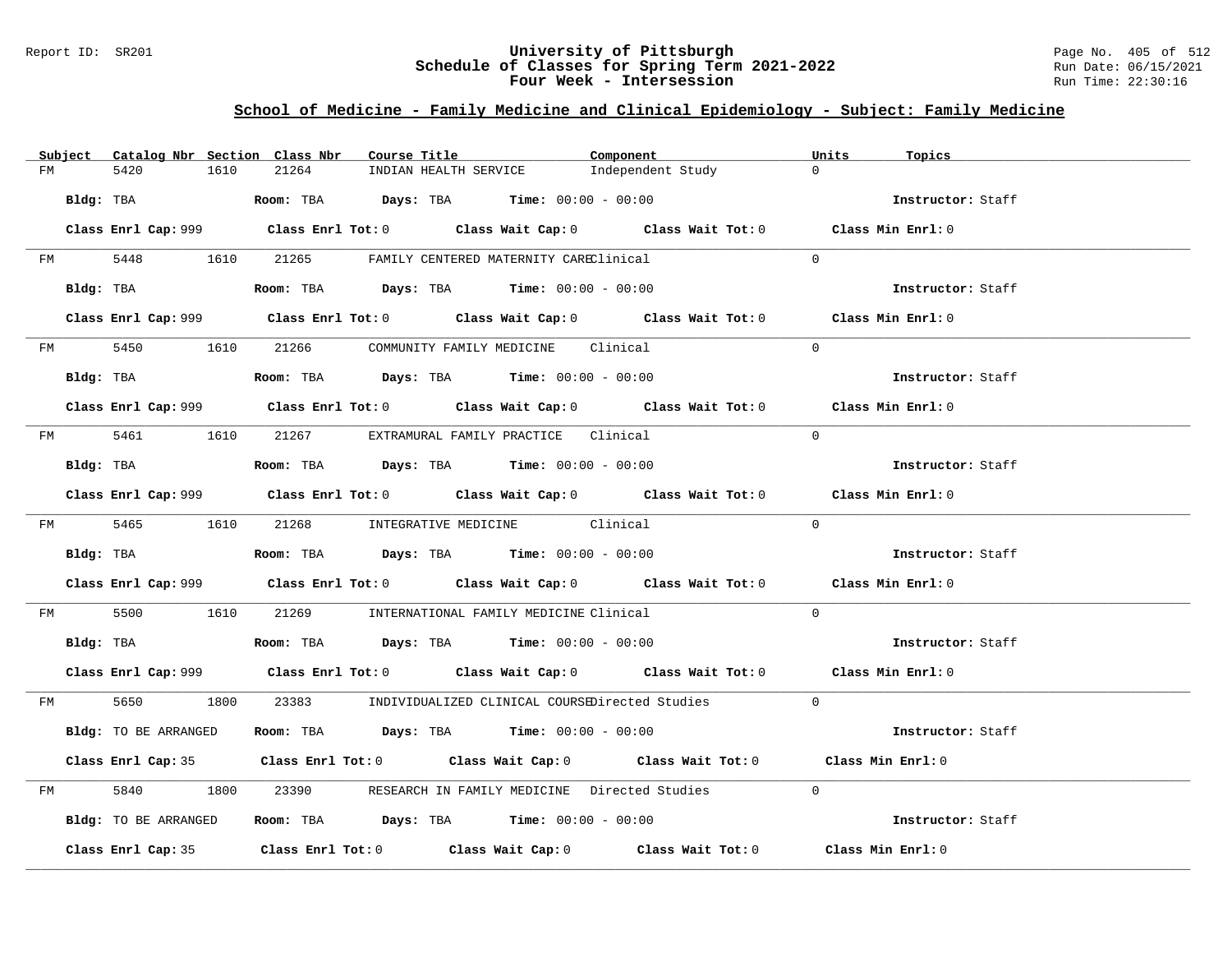| FМ |           | 5899                 | 1800 | 23397               |           |                                         |                              | INDEPENDENT STUDY FAMILY MED Independent Study | 0           |                   |  |
|----|-----------|----------------------|------|---------------------|-----------|-----------------------------------------|------------------------------|------------------------------------------------|-------------|-------------------|--|
|    |           | Bldg: TO BE ARRANGED |      | Room: TBA           | Days: TBA |                                         | <b>Time:</b> $00:00 - 00:00$ |                                                |             | Instructor: Staff |  |
|    |           | Class Enrl Cap: 35   |      | Class Enrl Tot: $0$ |           | Class Wait Cap: 0                       |                              | Class Wait Tot: 0                              |             | Class Min Enrl: 0 |  |
| FM |           | 5900                 | 1610 | 21270               |           |                                         |                              | FAMILY MED INDEPENDENT STUDY Directed Studies  | $\mathbf 0$ |                   |  |
|    | Bldg: TBA |                      |      | Room: TBA           | Days: TBA |                                         | <b>Time:</b> $00:00 - 00:00$ |                                                |             | Instructor: Staff |  |
|    |           | Class Enrl Cap: 999  |      | Class Enrl Tot: 0   |           | Class Wait Cap: 0                       |                              | Class Wait Tot: 0                              |             | Class Min Enrl: 0 |  |
| FМ |           | 5910                 | 1610 | 21271               |           | LEADERSHIP/MGMT/ADMINISTRATIONPracticum |                              |                                                | $\mathbf 0$ |                   |  |
|    | Bldg: TBA |                      |      | Room: TBA           | Days: TBA |                                         | <b>Time:</b> $00:00 - 00:00$ |                                                |             | Instructor: Staff |  |
|    |           | Class Enrl Cap: 999  |      | Class Enrl Tot: 0   |           | Class Wait Cap: 0                       |                              | Class Wait Tot: 0                              |             | Class Min Enrl: 0 |  |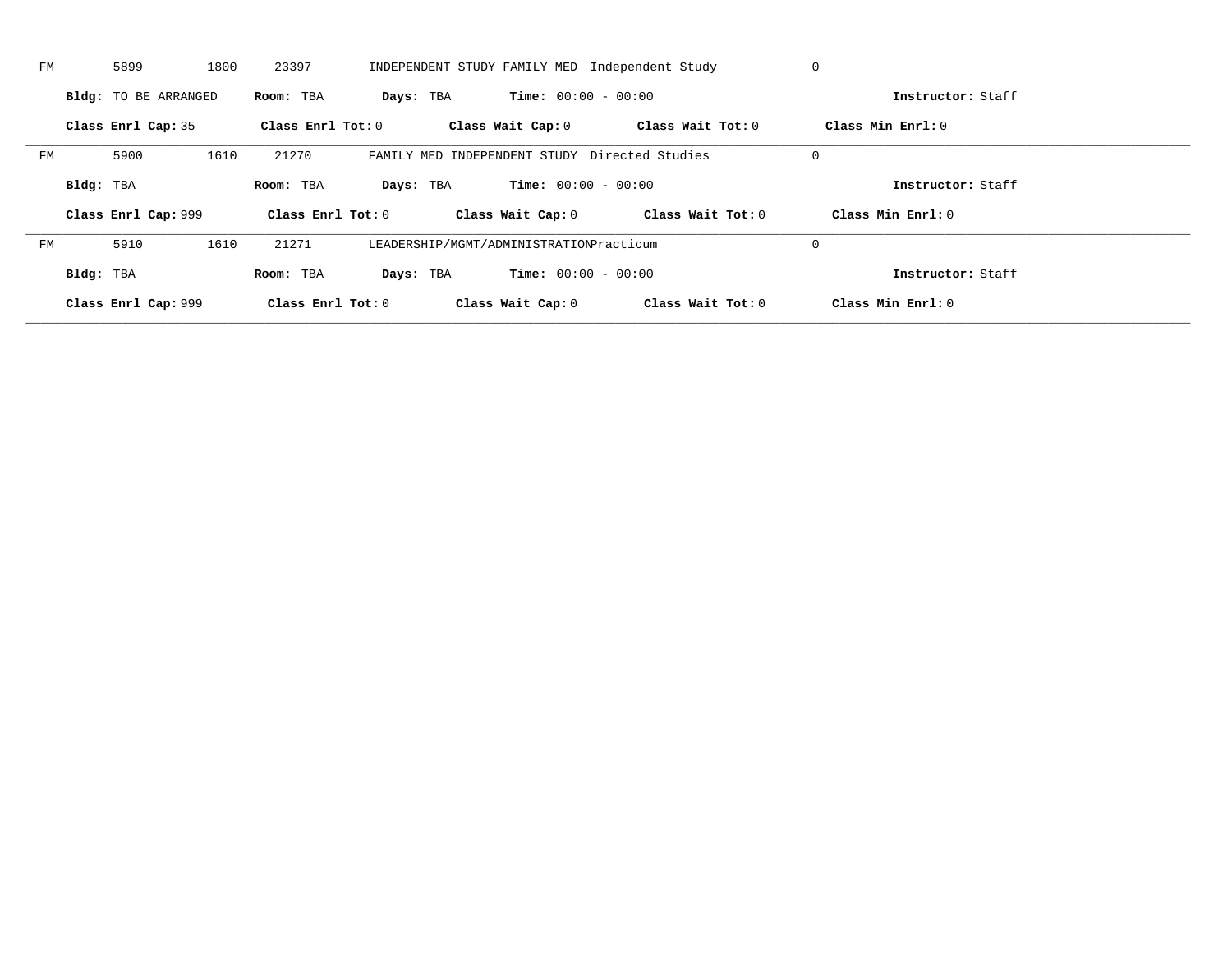#### Report ID: SR201 **University of Pittsburgh** Page No. 407 of 512 **Schedule of Classes for Spring Term 2021-2022** Run Date: 06/15/2021 **Four Week - Intersession Run Time: 22:30:16**

# **School of Medicine - Family Medicine and Clinical Epidemiology - Subject: Medical Elective**

| Catalog Nbr Section Class Nbr<br>Subject | Course Title                                                                         | Component                                                                                   | Units<br>Topics   |
|------------------------------------------|--------------------------------------------------------------------------------------|---------------------------------------------------------------------------------------------|-------------------|
| 5301<br>1610<br>MSELCT                   | 21308<br>SPECIAL STUDIES                                                             | Directed Studies                                                                            | $\cap$            |
| Bldg: TBA                                | Room: TBA $Days:$ TBA $Time: 00:00 - 00:00$                                          |                                                                                             | Instructor: Staff |
|                                          |                                                                                      | Class Enrl Cap: 999 Class Enrl Tot: 0 Class Wait Cap: 0 Class Wait Tot: 0 Class Min Enrl: 0 |                   |
|                                          | MSELCT 5401 1100 30782 SPECIAL STUDIES                                               | Directed Studies                                                                            | $\Omega$          |
| Bldg: TO BE ARRANGED                     | Room: TBA $Days:$ TBA $Time: 00:00 - 00:00$                                          |                                                                                             | Instructor: Staff |
|                                          |                                                                                      | Class Enrl Cap: 200 Class Enrl Tot: 0 Class Wait Cap: 0 Class Wait Tot: 0 Class Min Enrl: 0 |                   |
|                                          | MSELCT 5450 1610 21439 GET READY FOR RESIDENCY Practicum                             |                                                                                             | $\Omega$          |
| Bldg: TO BE ARRANGED                     | Room: TBA $Days:$ TBA $Time:$ 00:00 - 00:00                                          |                                                                                             | Instructor: Staff |
|                                          |                                                                                      | Class Enrl Cap: 999 Class Enrl Tot: 0 Class Wait Cap: 0 Class Wait Tot: 0 Class Min Enrl: 0 |                   |
|                                          | MSELCT 5495 1610 21309 ORAL & MAXILLOFACIAL MEDICINE Clinical                        |                                                                                             | $\Omega$          |
| Bldg: TBA                                | Room: TBA $Days:$ TBA $Time: 00:00 - 00:00$                                          |                                                                                             | Instructor: Staff |
|                                          |                                                                                      | Class Enrl Cap: 999 Class Enrl Tot: 0 Class Wait Cap: 0 Class Wait Tot: 0 Class Min Enrl: 0 |                   |
|                                          | MSELCT 5500 1610 21310 INTERNATIONAL MEDICINE Clinical                               |                                                                                             | $\Omega$          |
|                                          | Bldg: TBA                   Room: TBA         Days: TBA         Time: 00:00 - 00:00  |                                                                                             | Instructor: Staff |
|                                          |                                                                                      | Class Enrl Cap: 999 Class Enrl Tot: 0 Class Wait Cap: 0 Class Wait Tot: 0 Class Min Enrl: 0 |                   |
|                                          | MSELCT 5700 1045 24626 CHNGNG SCIENCE CHNGNG SOCIETY Lecture                         |                                                                                             | $\Omega$          |
| Bldg: TO BE ARRANGED                     | Room: TBA $Days:$ TBA $Time: 00:00 - 00:00$                                          |                                                                                             | Instructor: Staff |
|                                          |                                                                                      | Class Enrl Cap: 35 Class Enrl Tot: 0 Class Wait Cap: 0 Class Wait Tot: 0 Class Min Enrl: 0  |                   |
|                                          |                                                                                      | MSELCT 5720 1610 21311 SCHOLARLY PROJECT ELECTIVE Independent Study 0                       |                   |
| Bldg: TO BE ARRANGED                     | Room: TBA $Days:$ TBA $Time:$ $00:00 - 00:00$                                        |                                                                                             | Instructor: Staff |
|                                          |                                                                                      | Class Enrl Cap: 999 Class Enrl Tot: 0 Class Wait Cap: 0 Class Wait Tot: 0 Class Min Enrl: 0 |                   |
| MSELCT 5730 1710                         |                                                                                      | 21312 MENTORED PROJECT COMPLETION Independent Study 0                                       |                   |
|                                          | Bldg: TBA                    Room: TBA         Days: TBA         Time: 00:00 - 00:00 |                                                                                             | Instructor: Staff |
| Class Enrl Cap: 999                      |                                                                                      | Class Enrl Tot: $0$ Class Wait Cap: $0$ Class Wait Tot: $0$ Class Min Enrl: $0$             |                   |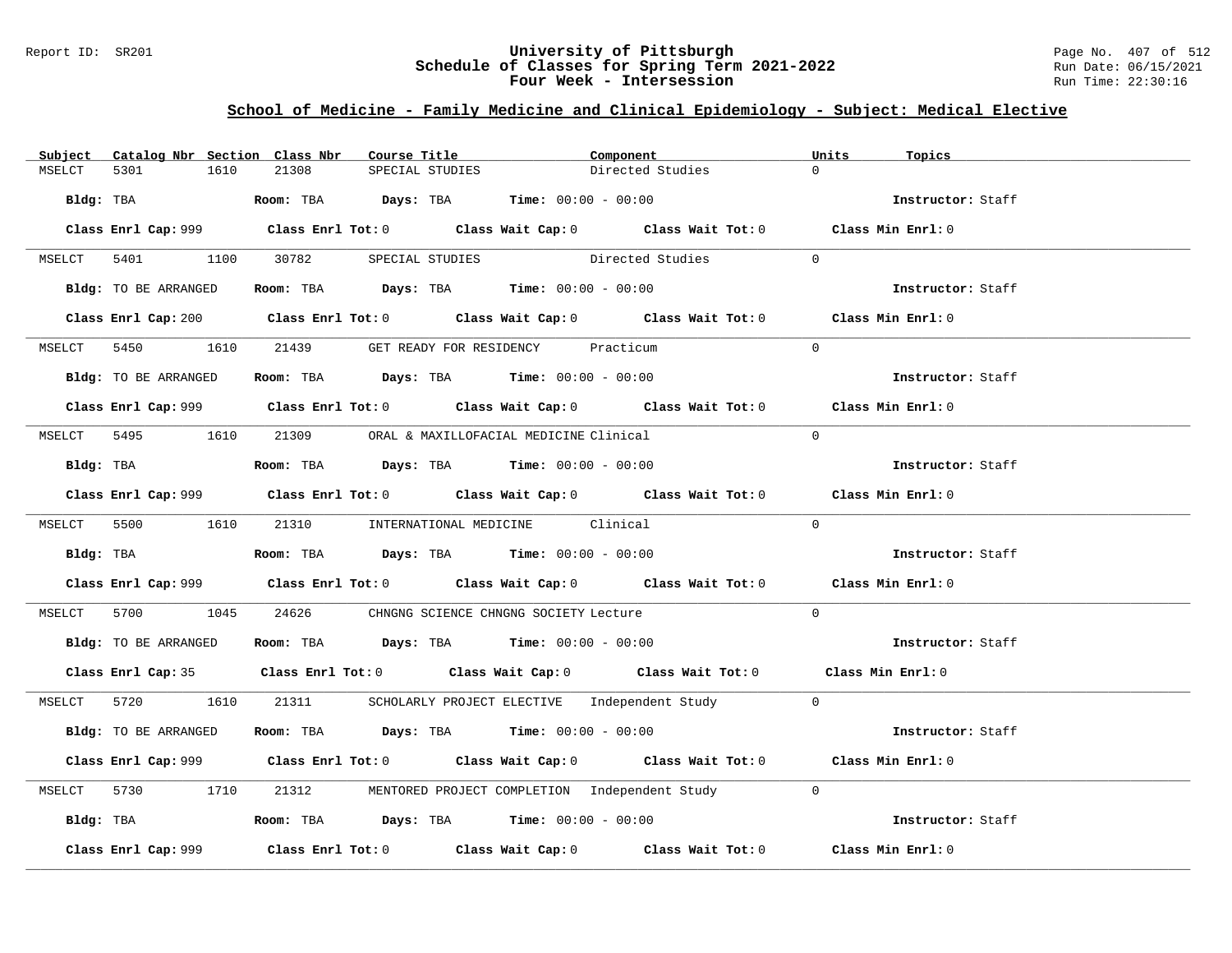| MSELCT    | 5745 | 1610                 | 21313 | REMEDIATE MENTORED PROJECT Workshop                            |                                                                           | $\Omega$                                                                                    |
|-----------|------|----------------------|-------|----------------------------------------------------------------|---------------------------------------------------------------------------|---------------------------------------------------------------------------------------------|
|           |      | Bldg: TBA            |       | Room: TBA $Days:$ TBA $Time: 00:00 - 00:00$                    |                                                                           | Instructor: Staff                                                                           |
|           |      |                      |       |                                                                | Class Enrl Cap: 999 Class Enrl Tot: 0 Class Wait Cap: 0 Class Wait Tot: 0 | Class Min Enrl: 0                                                                           |
| MSELCT    |      | 5765 1600            | 30813 | PRE CLERKSHIP MONTH Lecture                                    |                                                                           | $\Omega$                                                                                    |
|           |      | Bldg: TO BE ARRANGED |       | Room: TBA $Days: TBA$ Time: $00:00 - 00:00$                    |                                                                           | Instructor: Staff                                                                           |
|           |      |                      |       |                                                                |                                                                           | Class Enrl Cap: 35 Class Enrl Tot: 0 Class Wait Cap: 0 Class Wait Tot: 0 Class Min Enrl: 0  |
| MSELCT    | 5855 | 1610                 |       |                                                                | 21314 CLINICAL GENETICS Independent Study                                 | $\overline{0}$                                                                              |
|           |      | Bldg: TBA            |       | Room: TBA $\rule{1em}{0.15mm}$ Days: TBA Time: $00:00 - 00:00$ |                                                                           | Instructor: Staff                                                                           |
|           |      |                      |       |                                                                |                                                                           | Class Enrl Cap: 999 Class Enrl Tot: 0 Class Wait Cap: 0 Class Wait Tot: 0 Class Min Enrl: 0 |
| MSELCT    | 5890 | 1610                 |       |                                                                | 21315 EXTRAMURAL RESEARCH Independent Study 0                             |                                                                                             |
|           |      | Bldg: TBA            |       | Room: TBA $Days:$ TBA $Time: 00:00 - 00:00$                    |                                                                           | Instructor: Staff                                                                           |
|           |      |                      |       |                                                                |                                                                           | Class Enrl Cap: 999 Class Enrl Tot: 0 Class Wait Cap: 0 Class Wait Tot: 0 Class Min Enrl: 0 |
| MSELCT    | 5895 | 1610                 | 21316 |                                                                | INTERNATIONAL RESEARCH and Independent Study                              | $\overline{0}$                                                                              |
| Bldg: TBA |      |                      |       | Room: TBA $Days: TBA$ Time: $00:00 - 00:00$                    |                                                                           | Instructor: Staff                                                                           |
|           |      |                      |       |                                                                | Class Enrl Cap: 999 Class Enrl Tot: 0 Class Wait Cap: 0 Class Wait Tot: 0 | Class Min Enrl: 0                                                                           |
| MSELCT    | 5910 | 1100                 |       |                                                                | 30783 AREA OF CONCENTRATION Independent Study                             | $\overline{0}$                                                                              |
|           |      | Bldg: TBA            |       | Room: TBA $Days:$ TBA $Time: 00:00 - 00:00$                    |                                                                           | Instructor: Staff                                                                           |
|           |      |                      |       |                                                                |                                                                           | Class Enrl Cap: 200 Class Enrl Tot: 0 Class Wait Cap: 0 Class Wait Tot: 0 Class Min Enrl: 0 |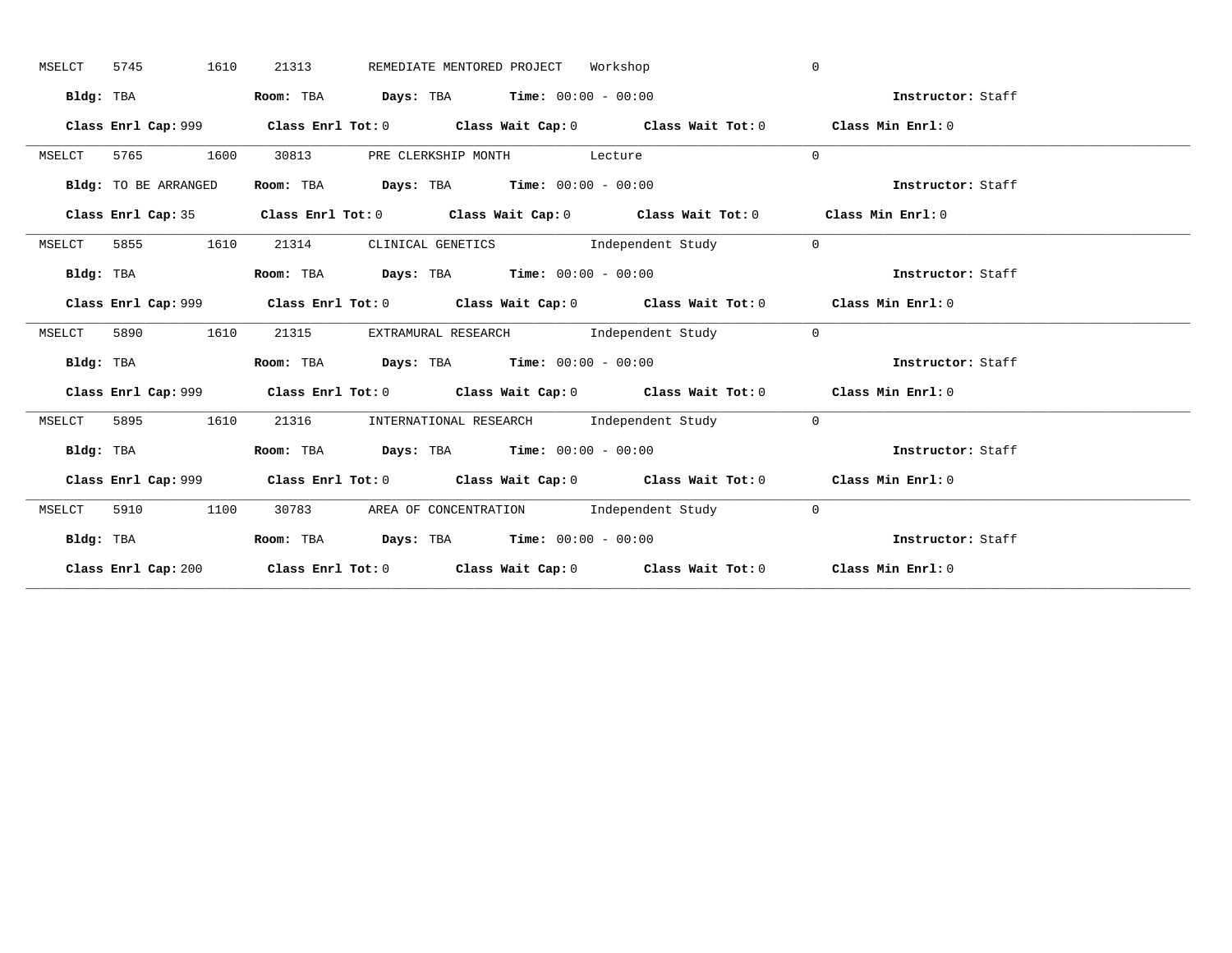### Report ID: SR201 **University of Pittsburgh** Page No. 409 of 512 **Schedule of Classes for Spring Term 2021-2022** Run Date: 06/15/2021 **Four Week - Intersession Run Time: 22:30:16**

# **School of Medicine - School of Medicine - Subject: Medicine**

|          | Subject Catalog Nbr Section Class Nbr | Course Title                                                                           | Component                                                                                   | Units<br>Topics               |
|----------|---------------------------------------|----------------------------------------------------------------------------------------|---------------------------------------------------------------------------------------------|-------------------------------|
| MED      | 5329<br>1600                          | 30794<br>ADULT OUTPATIENT                                                              | Clinical                                                                                    | $\Omega$                      |
|          | Bldg: TO BE ARRANGED                  | Room: TBA $Days:$ TBA $Time: 00:00 - 00:00$                                            |                                                                                             | Instructor: Fontenot, Amber L |
|          |                                       |                                                                                        | Class Enrl Cap: 35 Class Enrl Tot: 0 Class Wait Cap: 0 Class Wait Tot: 0 Class Min Enrl: 0  |                               |
|          | MED 5401 1610 21272                   |                                                                                        | MEDICINE ACTING INTERNSHIP Clinical                                                         | $\Omega$                      |
|          |                                       | Bldg: TBA                  Room: TBA        Days: TBA        Time: 00:00 - 00:00       |                                                                                             | Instructor: Staff             |
|          |                                       |                                                                                        |                                                                                             | Class Min Enrl: 0             |
|          | MED 5402 1610                         | 21273 ACTING INTERNSHIP IN MICU Clinical                                               |                                                                                             | $\Omega$                      |
|          |                                       | $Bldg:$ TBA $\qquad \qquad$ Room: TBA Days: TBA  Time: $00:00 - 00:00$                 |                                                                                             | Instructor: Staff             |
|          |                                       |                                                                                        | Class Enrl Cap: 999 Class Enrl Tot: 0 Class Wait Cap: 0 Class Wait Tot: 0 Class Min Enrl: 0 |                               |
|          |                                       | MED 5403 1610 21274 CARDIAC INTENSIVE CARE UNIT Clinical                               |                                                                                             | $\Omega$                      |
|          | Bldg: TBA                             | Room: TBA $\rule{1em}{0.15mm}$ Days: TBA Time: $00:00 - 00:00$                         |                                                                                             | Instructor: Staff             |
|          |                                       |                                                                                        | Class Enrl Cap: 999 Class Enrl Tot: 0 Class Wait Cap: 0 Class Wait Tot: 0 Class Min Enrl: 0 |                               |
|          |                                       | MED 5406 1610 21275 EXTRAMURAL ACTING INTERNSHIP Clinical                              |                                                                                             | $\Omega$                      |
|          |                                       | Bldg: TBA                    Room: TBA         Days: TBA        Time: $00:00 - 00:00$  |                                                                                             | Instructor: Staff             |
|          |                                       |                                                                                        | Class Enrl Cap: 999 Class Enrl Tot: 0 Class Wait Cap: 0 Class Wait Tot: 0                   | Class Min Enrl: 0             |
| MED 5440 |                                       | 1610 21276 CARDIOLOGY Clinical                                                         |                                                                                             | $\Omega$                      |
|          | Bldg: TBA                             | Room: TBA $Days:$ TBA $Time: 00:00 - 00:00$                                            |                                                                                             | Instructor: Staff             |
|          |                                       |                                                                                        |                                                                                             | Class Min Enrl: 0             |
|          |                                       | MED 5460 1610 21277 ENDOCRINOLOGY AND METABOLISM Clinical                              |                                                                                             | $\Omega$                      |
|          | Bldg: TBA                             | Room: TBA $Days:$ TBA $Time: 00:00 - 00:00$                                            |                                                                                             | Instructor: Staff             |
|          |                                       |                                                                                        | Class Enrl Cap: 999 Class Enrl Tot: 0 Class Wait Cap: 0 Class Wait Tot: 0                   | Class Min Enrl: 0             |
| MED      | 5470<br>1610                          | 21278 GASTROENTEROLOGY AND NUTRITIONClinical                                           |                                                                                             | $\Omega$                      |
|          |                                       | Bldg: TBA                    Room: TBA         Days: TBA         Time: $00:00 - 00:00$ |                                                                                             | Instructor: Staff             |
|          | Class Enrl Cap: 999                   |                                                                                        | Class Enrl Tot: $0$ Class Wait Cap: $0$ Class Wait Tot: $0$                                 | Class Min Enrl: 0             |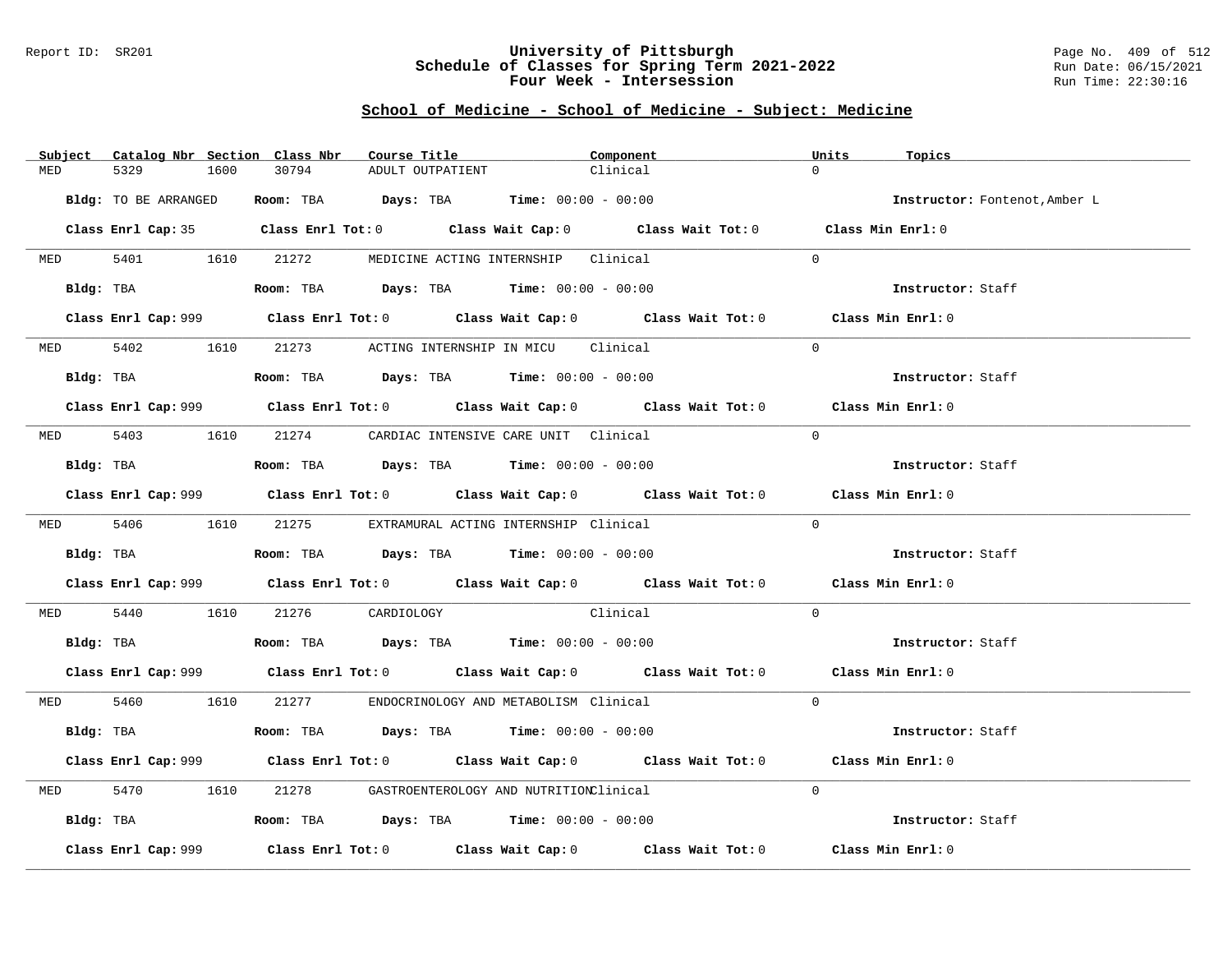| <b>MED</b> | 5479 | 1610      | 21279                             | ONCOLOGY | Clinical                                                                               |                                                                                             | $\overline{0}$ |                          |  |
|------------|------|-----------|-----------------------------------|----------|----------------------------------------------------------------------------------------|---------------------------------------------------------------------------------------------|----------------|--------------------------|--|
|            |      |           |                                   |          | Bldg: TBA                   Room: TBA         Days: TBA         Time: 00:00 - 00:00    |                                                                                             |                | Instructor: Staff        |  |
|            |      |           |                                   |          |                                                                                        | Class Enrl Cap: 999 Class Enrl Tot: 0 Class Wait Cap: 0 Class Wait Tot: 0 Class Min Enrl: 0 |                |                          |  |
|            |      |           |                                   |          | MED 5480 1610 21280 HEMATOLOGY/ONCOLOGY Clinical                                       |                                                                                             | $\overline{0}$ |                          |  |
|            |      | Bldg: TBA |                                   |          | Room: TBA $\rule{1em}{0.15mm}$ Days: TBA $\rule{1.5mm}{0.15mm}$ Time: $00:00 - 00:00$  |                                                                                             |                | Instructor: Staff        |  |
|            |      |           |                                   |          |                                                                                        | Class Enrl Cap: 999 Class Enrl Tot: 0 Class Wait Cap: 0 Class Wait Tot: 0                   |                | Class Min Enrl: 0        |  |
|            |      |           |                                   |          | MED 5481 1610 21281 BLOOD COAGULATION Clinical                                         |                                                                                             | $\Omega$       |                          |  |
|            |      |           |                                   |          |                                                                                        |                                                                                             |                | Instructor: Staff        |  |
|            |      |           |                                   |          |                                                                                        | Class Enrl Cap: 999 Class Enrl Tot: 0 Class Wait Cap: 0 Class Wait Tot: 0                   |                | Class Min Enrl: 0        |  |
|            |      |           |                                   |          | MED 5485 1610 21282 STEM CELL TRANSPLNTATION SERVCClinical                             |                                                                                             | $\Omega$       |                          |  |
|            |      |           |                                   |          | Bldg: TBA                   Room: TBA         Days: TBA         Time: $00:00 - 00:00$  |                                                                                             |                | Instructor: Staff        |  |
|            |      |           |                                   |          |                                                                                        | Class Enrl Cap: 999 Class Enrl Tot: 0 Class Wait Cap: 0 Class Wait Tot: 0 Class Min Enrl: 0 |                |                          |  |
|            |      |           |                                   |          | MED 5490 1610 21283 INFECTIOUS DISEASES Clinical                                       |                                                                                             | $\Omega$       |                          |  |
|            |      |           |                                   |          | Bldg: TBA                   Room: TBA         Days: TBA         Time: $00:00 - 00:00$  |                                                                                             |                | Instructor: Staff        |  |
|            |      |           |                                   |          |                                                                                        |                                                                                             |                |                          |  |
|            |      |           |                                   |          |                                                                                        | Class Enrl Cap: 999 Class Enrl Tot: 0 Class Wait Cap: 0 Class Wait Tot: 0 Class Min Enrl: 0 |                |                          |  |
|            |      |           |                                   |          | MED 5491 2000 28407 WOMEN'S HEALTH Clinical                                            |                                                                                             | $\Omega$       |                          |  |
|            |      |           |                                   |          | Bldg: TO BE ARRANGED Room: TBA Days: TBA Time: 00:00 - 00:00                           |                                                                                             |                | Instructor: Staff        |  |
|            |      |           |                                   |          |                                                                                        | Class Enrl Cap: 35 Class Enrl Tot: 0 Class Wait Cap: 0 Class Wait Tot: 0 Class Min Enrl: 0  |                |                          |  |
|            |      |           |                                   |          | MED 5500 1610 21284 PULMONARY MEDICINE Clinical                                        |                                                                                             | $\Omega$       |                          |  |
|            |      |           |                                   |          | Bldg: TBA                    Room: TBA         Days: TBA         Time: $00:00 - 00:00$ |                                                                                             |                | Instructor: Staff        |  |
|            |      |           |                                   |          |                                                                                        | Class Enrl Cap: 999 Class Enrl Tot: 0 Class Wait Cap: 0 Class Wait Tot: 0 Class Min Enrl: 0 |                |                          |  |
|            |      |           |                                   |          | MED 5510 1610 21285 RHEUMATOLOGY AND IMMUNOLOGY Clinical                               |                                                                                             | $\Omega$       |                          |  |
|            |      |           |                                   |          | Bldg: TBA                    Room: TBA         Days: TBA         Time: 00:00 - 00:00   |                                                                                             |                | <b>Instructor:</b> Staff |  |
|            |      |           |                                   |          |                                                                                        | Class Enrl Cap: 999 Class Enrl Tot: 0 Class Wait Cap: 0 Class Wait Tot: 0 Class Min Enrl: 0 |                |                          |  |
|            |      |           | MED 5520 1610 21286 RENAL DISEASE |          | Clinical                                                                               |                                                                                             | $\Omega$       |                          |  |
|            |      |           |                                   |          | <b>Bldg:</b> TBA <b>ROOM:</b> TBA <b>Days:</b> TBA <b>Time:</b> $00:00 - 00:00$        |                                                                                             |                | Instructor: Staff        |  |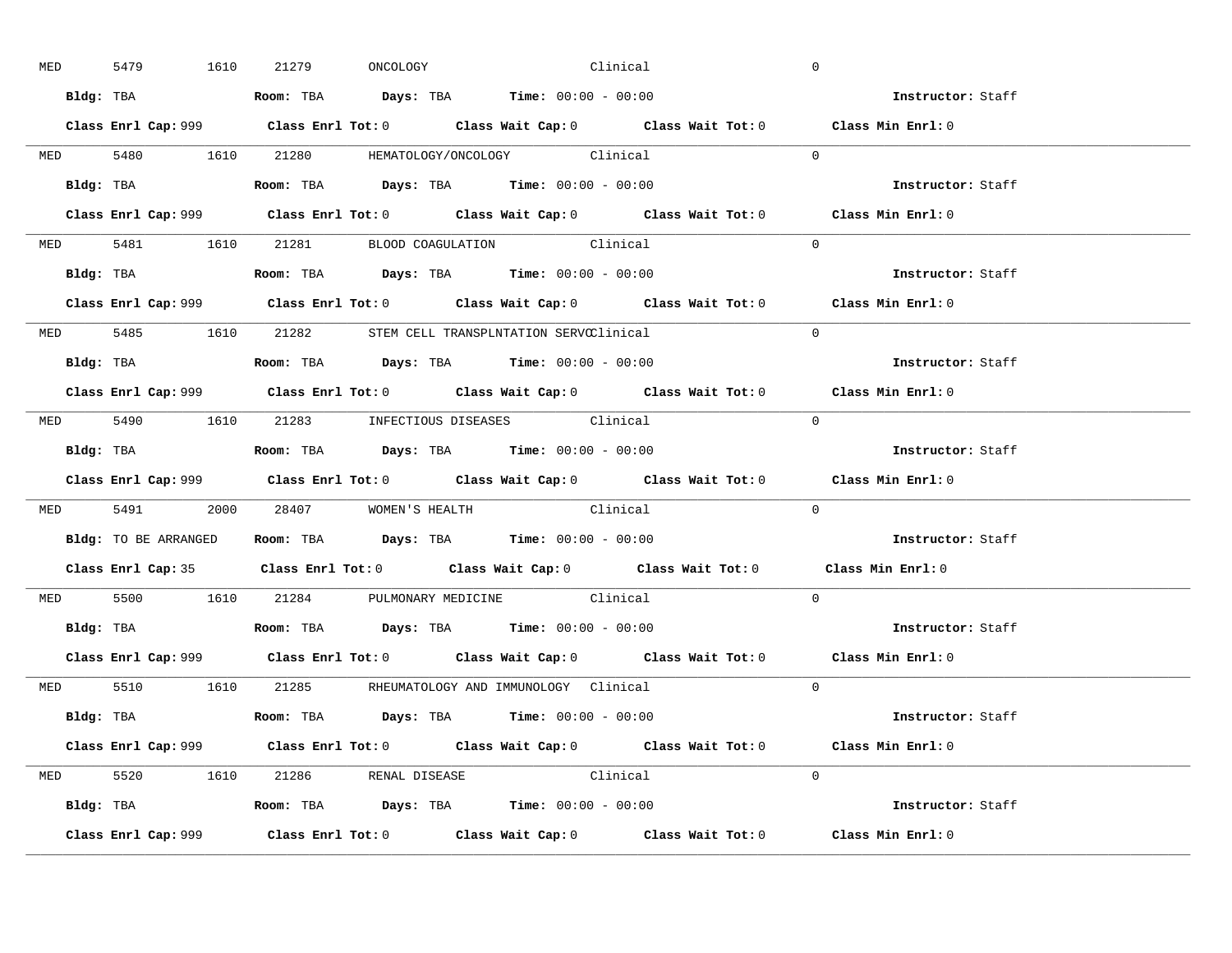### Report ID: SR201 **University of Pittsburgh** Page No. 411 of 512 **Schedule of Classes for Spring Term 2021-2022** Run Date: 06/15/2021 **Four Week - Intersession Run Time: 22:30:16**

# **School of Medicine - School of Medicine - Subject: Medicine**

|            | Subject Catalog Nbr Section Class Nbr | Course Title                                                                                       | Component                               | Units<br>Topics   |
|------------|---------------------------------------|----------------------------------------------------------------------------------------------------|-----------------------------------------|-------------------|
| MED        | 5540<br>1610                          | 21287                                                                                              | Clinical<br>GERIATRIC MEDICINE          | $\Omega$          |
|            | Bldg: TBA                             | Room: TBA $Days:$ TBA $Time: 00:00 - 00:00$                                                        |                                         | Instructor: Staff |
|            |                                       | Class Enrl Cap: 999 Class Enrl Tot: 0 Class Wait Cap: 0 Class Wait Tot: 0 Class Min Enrl: 0        |                                         |                   |
|            | MED 5560 1610 21288                   |                                                                                                    | PULMONARY INTENSIVE CARE UNIT Clinical  | $\Omega$          |
|            | Bldg: TBA                             | <b>Room:</b> TBA <b>Days:</b> TBA <b>Time:</b> $00:00 - 00:00$                                     |                                         | Instructor: Staff |
|            |                                       | Class Enrl Cap: 999 Class Enrl Tot: 0 Class Wait Cap: 0 Class Wait Tot: 0 Class Min Enrl: 0        |                                         |                   |
|            |                                       | MED 5570 1610 21289 LIVER TRANSPLANT Clinical                                                      |                                         | $\Omega$          |
|            |                                       | Bldg: TBA                   Room: TBA         Days: TBA         Time: $00:00 - 00:00$              |                                         | Instructor: Staff |
|            |                                       | Class Enrl Cap: 999 Class Enrl Tot: 0 Class Wait Cap: 0 Class Wait Tot: 0 Class Min Enrl: 0        |                                         |                   |
|            |                                       | MED 5601 1610 21290 COMMUNITY_HEALTH Clinical                                                      |                                         | $\Omega$          |
|            |                                       | Bldg: TBA                      Room: TBA         Days: TBA         Time: 00:00 - 00:00             |                                         | Instructor: Staff |
|            |                                       | Class Enrl Cap: 999 Class Enrl Tot: 0 Class Wait Cap: 0 Class Wait Tot: 0 Class Min Enrl: 0        |                                         |                   |
|            |                                       | MED 5630 1050 26958 ADVANCED CLINICAL REASONING Lecture                                            |                                         | $\Omega$          |
|            | Bldg: TO BE ARRANGED                  | Room: TBA $\rule{1em}{0.15mm}$ Days: TBA Time: $00:00 - 00:00$                                     |                                         | Instructor: Staff |
|            |                                       | Class Enrl Cap: 35 Class Enrl Tot: 0 Class Wait Cap: 0 Class Wait Tot: 0 Class Min Enrl: 0         |                                         |                   |
| <b>MED</b> |                                       | 5650 1610 21291 INDIVIDUALIZED CLINICAL COURSEClinical                                             |                                         | $\Omega$          |
|            |                                       | Bldg: TBA                    Room: TBA         Days: TBA         Time: $00:00 - 00:00$             |                                         | Instructor: Staff |
|            |                                       | Class Enrl Cap: 999 Class Enrl Tot: 0 Class Wait Cap: 0 Class Wait Tot: 0 Class Min Enrl: 0        |                                         |                   |
|            |                                       | MED 5750 2000 28379 GET READY FOR RESIDENCY Clinical                                               |                                         | $\Omega$          |
|            | Bldg: TO BE ARRANGED                  | Room: TBA $\rule{1em}{0.15mm}$ Days: TBA Time: $00:00 - 00:00$                                     |                                         | Instructor: Staff |
|            |                                       | Class Enrl Cap: 35 Class Enrl Tot: 0 Class Wait Cap: 0 Class Wait Tot: 0 Class Min Enrl: 0         |                                         |                   |
| MED        | 5810 1610                             |                                                                                                    | 21292 MEDICAL RESEARCH Directed Studies | $\Omega$          |
|            |                                       | Bldg: TBA                    Room: TBA         Days: TBA         Time: 00:00 - 00:00               |                                         | Instructor: Staff |
|            | Class Enrl Cap: 999                   | Class Enrl Tot: 0 $\qquad$ Class Wait Cap: 0 $\qquad$ Class Wait Tot: 0 $\qquad$ Class Min Enrl: 0 |                                         |                   |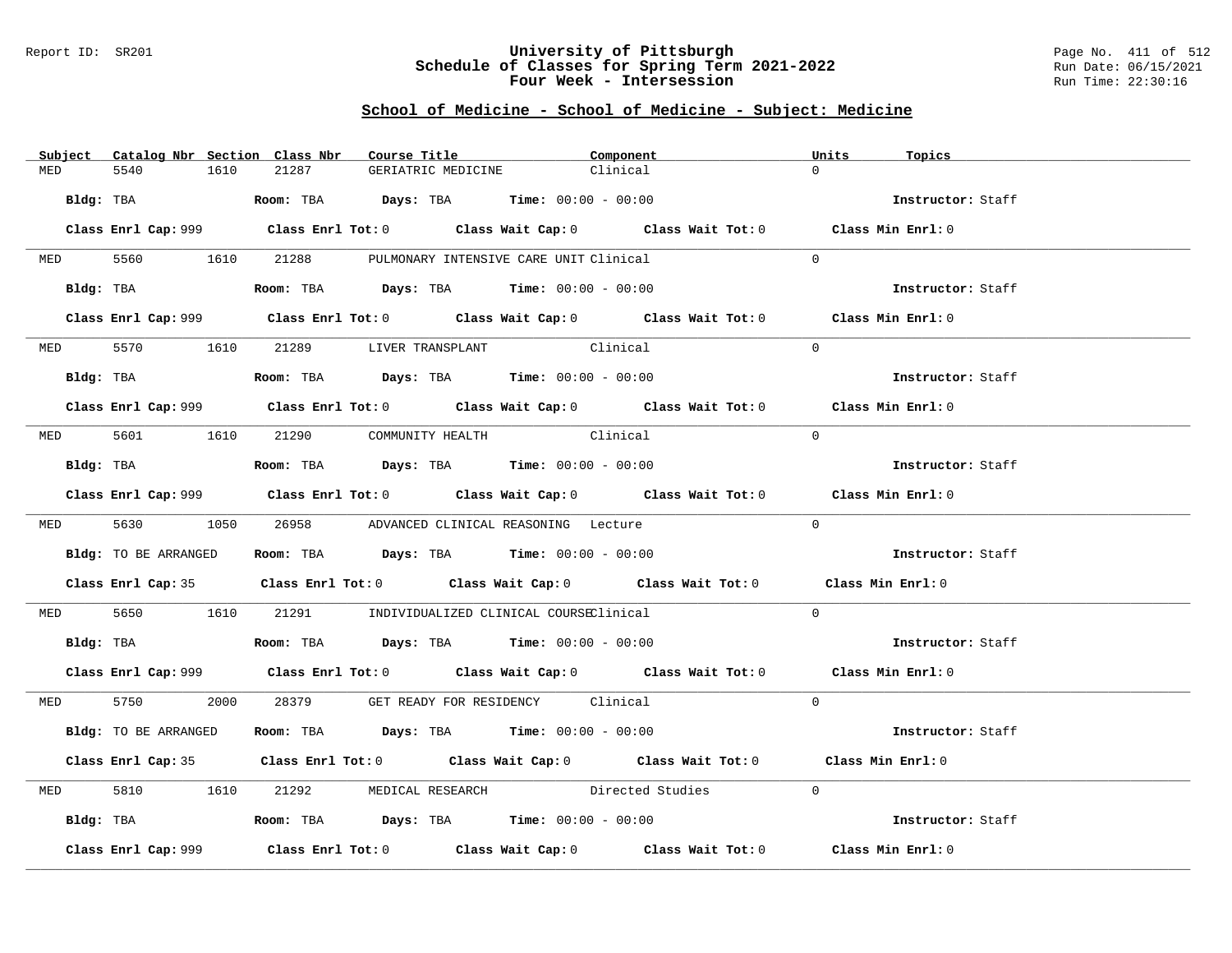| MED |           | 5815 | 1610                 | 21293 |  | RES IN CLINICAL PHARMACOLOGY Clinical                                                 |                                                                                             | $\overline{0}$ |                                |
|-----|-----------|------|----------------------|-------|--|---------------------------------------------------------------------------------------|---------------------------------------------------------------------------------------------|----------------|--------------------------------|
|     |           |      |                      |       |  | Bldg: TBA                   Room: TBA         Days: TBA         Time: $00:00 - 00:00$ |                                                                                             |                | Instructor: Staff              |
|     |           |      |                      |       |  |                                                                                       | Class Enrl Cap: 999 Class Enrl Tot: 0 Class Wait Cap: 0 Class Wait Tot: 0 Class Min Enrl: 0 |                |                                |
|     |           |      |                      |       |  | MED 5830 1610 21294 INVESTIGATIVE GASTROENTEROLOGYClinical                            |                                                                                             | $\Omega$       |                                |
|     |           |      |                      |       |  | Bldg: TBA                    Room: TBA         Days: TBA         Time: 00:00 - 00:00  |                                                                                             |                | Instructor: Staff              |
|     |           |      |                      |       |  |                                                                                       | Class Enrl Cap: 999 Class Enrl Tot: 0 Class Wait Cap: 0 Class Wait Tot: 0 Class Min Enrl: 0 |                |                                |
|     |           |      |                      |       |  | MED 5831 1610 21295 MEDICAL ONCOLOGY RESEARCH Clinical                                |                                                                                             | $\Omega$       |                                |
|     |           |      | Bldg: TBA            |       |  | <b>Room:</b> TBA $Days: TBA$ <b>Time:</b> $00:00 - 00:00$                             |                                                                                             |                | Instructor: Staff              |
|     |           |      |                      |       |  |                                                                                       | Class Enrl Cap: 999 Class Enrl Tot: 0 Class Wait Cap: 0 Class Wait Tot: 0 Class Min Enrl: 0 |                |                                |
|     |           |      |                      |       |  | MED 5833 1610 21296 RENAL PHYSIOLOGY RESEARCH Clinical                                |                                                                                             | $\Omega$       |                                |
|     |           |      |                      |       |  | Bldg: TBA                   Room: TBA         Days: TBA         Time: $00:00 - 00:00$ |                                                                                             |                | Instructor: Staff              |
|     |           |      |                      |       |  |                                                                                       | Class Enrl Cap: 999 Class Enrl Tot: 0 Class Wait Cap: 0 Class Wait Tot: 0 Class Min Enrl: 0 |                |                                |
|     |           |      |                      |       |  | MED 5835 1610 21297 RHEUM & CLINCAL IMMUNO RSRCH Clinical                             |                                                                                             | $\Omega$       |                                |
|     |           |      |                      |       |  | Bldg: TBA                   Room: TBA         Days: TBA        Time: $00:00 - 00:00$  |                                                                                             |                | <b>Instructor:</b> Staff       |
|     |           |      |                      |       |  |                                                                                       | Class Enrl Cap: 999 Class Enrl Tot: 0 Class Wait Cap: 0 Class Wait Tot: 0 Class Min Enrl: 0 |                |                                |
|     |           |      |                      |       |  |                                                                                       |                                                                                             |                |                                |
|     |           |      |                      |       |  | MED 5900 1610 21298 EXTRAMURAL INTERNAL MEDICINE Clinical                             |                                                                                             | $\Omega$       |                                |
|     |           |      |                      |       |  | Bldg: TBA                   Room: TBA         Days: TBA         Time: 00:00 - 00:00   |                                                                                             |                | Instructor: Staff              |
|     |           |      |                      |       |  |                                                                                       | Class Enrl Cap: 999 Class Enrl Tot: 0 Class Wait Cap: 0 Class Wait Tot: 0 Class Min Enrl: 0 |                |                                |
|     |           |      |                      |       |  |                                                                                       | MED 5901 1610 21299 INDEPENDENT STUDY Independent Study 0                                   |                |                                |
|     |           |      |                      |       |  | Bldg: TBA                   Room: TBA        Days: TBA        Time: 00:00 - 00:00     |                                                                                             |                | Instructor: Staff              |
|     |           |      |                      |       |  |                                                                                       | Class Enrl Cap: 999 Class Enrl Tot: 0 Class Wait Cap: 0 Class Wait Tot: 0                   |                | Class Min Enrl: 0              |
|     |           |      |                      |       |  | MED 5910 1600 30797 NARATV, LIT & EXPRN OF ILLNESSClinical                            |                                                                                             | $\mathbf{0}$   |                                |
|     |           |      | Bldg: TO BE ARRANGED |       |  | Room: TBA $Days:$ TBA $Time: 00:00 - 00:00$                                           |                                                                                             |                | Instructor: Staff              |
|     |           |      |                      |       |  |                                                                                       | Class Enrl Cap: 35 Class Enrl Tot: 0 Class Wait Cap: 0 Class Wait Tot: 0 Class Min Enrl: 0  |                |                                |
|     |           |      |                      |       |  | MED 5915 1050 25838 LITERACY, NUMERACY&DEC MAKING Seminar                             |                                                                                             | $\Omega$       |                                |
|     | Bldg: TBA |      |                      |       |  | Room: TBA Days: TBA Time: TBA                                                         |                                                                                             |                | Instructor: Kirk, Kimberly Ann |
|     |           |      |                      |       |  |                                                                                       |                                                                                             |                | Colligan, Joanne Kashur        |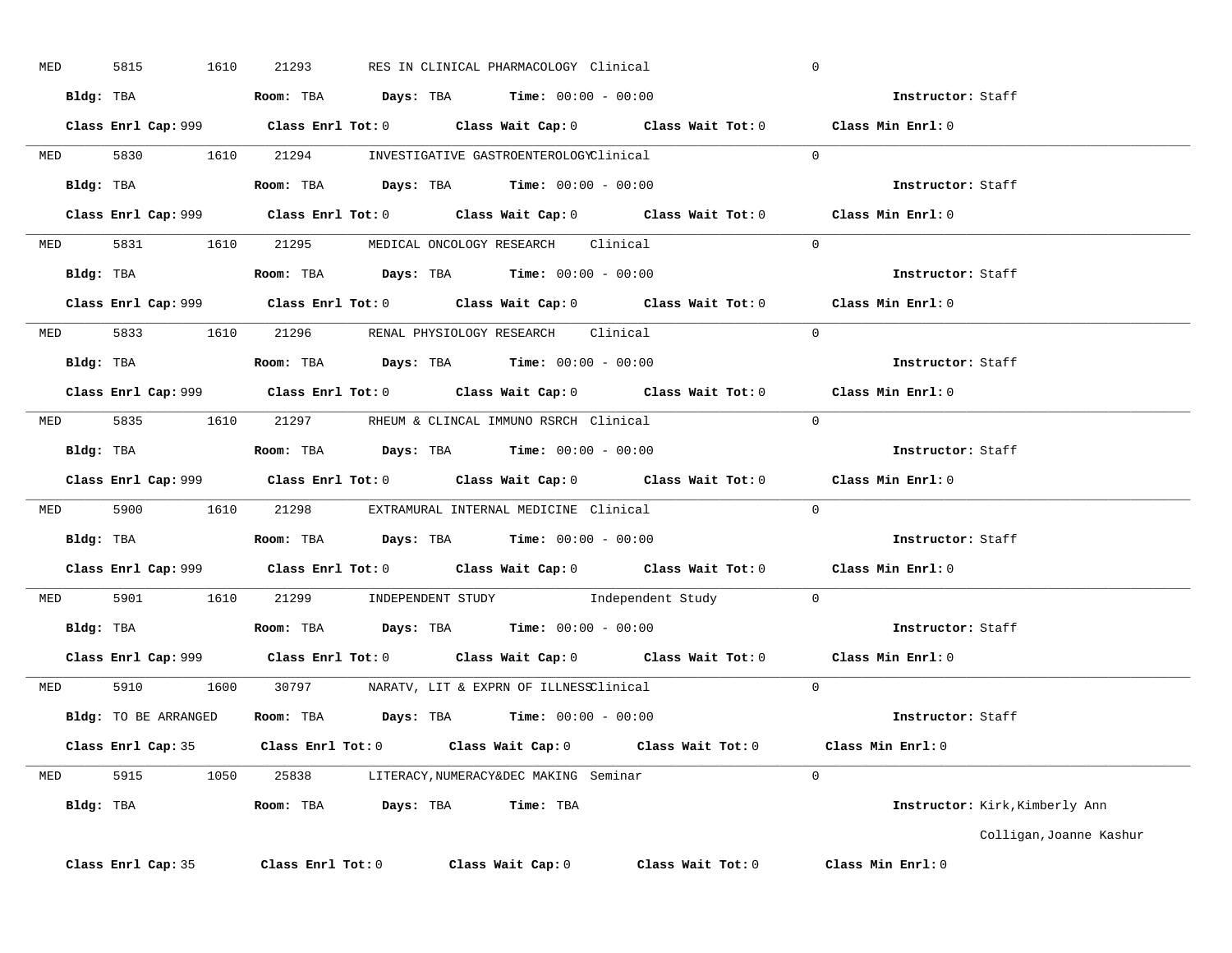| MED       | 5925                        | 1610 | 21300             | STREET MEDICINE |                              | Clinical            | 0                  |  |
|-----------|-----------------------------|------|-------------------|-----------------|------------------------------|---------------------|--------------------|--|
| Bldg: TBA |                             |      | Room: TBA         | Days: TBA       | <b>Time:</b> $00:00 - 00:00$ |                     | Instructor: Staff  |  |
|           | Class Enrl Cap: 999         |      | Class Enrl Tot: 0 |                 | Class Wait Cap: 0            | Class Wait Tot: 0   | Class Min Enrl: 0  |  |
| MED       | 5993                        | 1407 | 27843             | JUNIOR YEAR     |                              | Clinical            | 0                  |  |
|           | <b>Bldg:</b> TO BE ARRANGED |      | Room: TBA         | Days: TBA       | <b>Time:</b> $00:00 - 00:00$ |                     | Instructor: Staff  |  |
|           | Class Enrl Cap: 200         |      | Class Enrl Tot: 0 |                 | Class Wait Cap: 0            | Class Wait Tot: $0$ | Class Min $Enr1:0$ |  |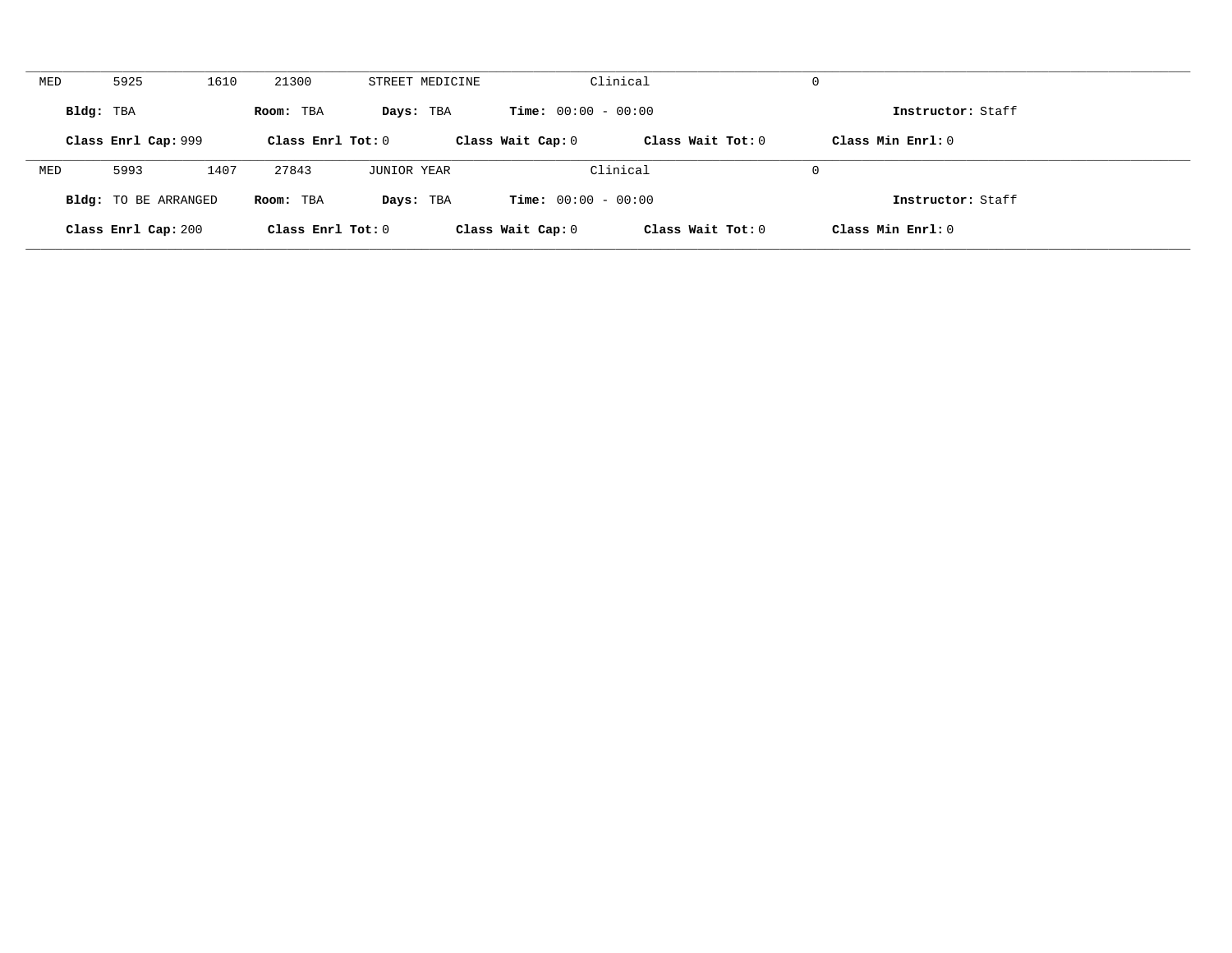### Report ID: SR201 **University of Pittsburgh** Page No. 414 of 512 **Schedule of Classes for Spring Term 2021-2022** Run Date: 06/15/2021 **Four Week - Intersession Run Time: 22:30:16**

### **School of Medicine - School of Medicine - Subject: Pediatrics**

| <u>Subject</u> |                             |      | Catalog Nbr Section Class Nbr | Course Title   |                              | Component         | Units | Topics            |                                |
|----------------|-----------------------------|------|-------------------------------|----------------|------------------------------|-------------------|-------|-------------------|--------------------------------|
| PEDS           | 5524                        | 2000 | 28414                         | CHILD ADVOCACY |                              | Clinical          | 0     |                   |                                |
|                | <b>Bldg:</b> TO BE ARRANGED |      | Room: TBA                     | Days: TBA      | <b>Time:</b> $00:00 - 00:00$ |                   |       |                   | Instructor: Kirk, Kimberly Ann |
|                |                             |      |                               |                |                              |                   |       |                   | Fontenot, Amber L              |
|                |                             |      |                               |                |                              |                   |       |                   | Maranowski, Gregory William    |
|                | Class Enrl Cap: 35          |      | Class Enrl Tot: 0             |                | Class Wait Cap: 0            | Class Wait Tot: 0 |       | Class Min Enrl: 0 |                                |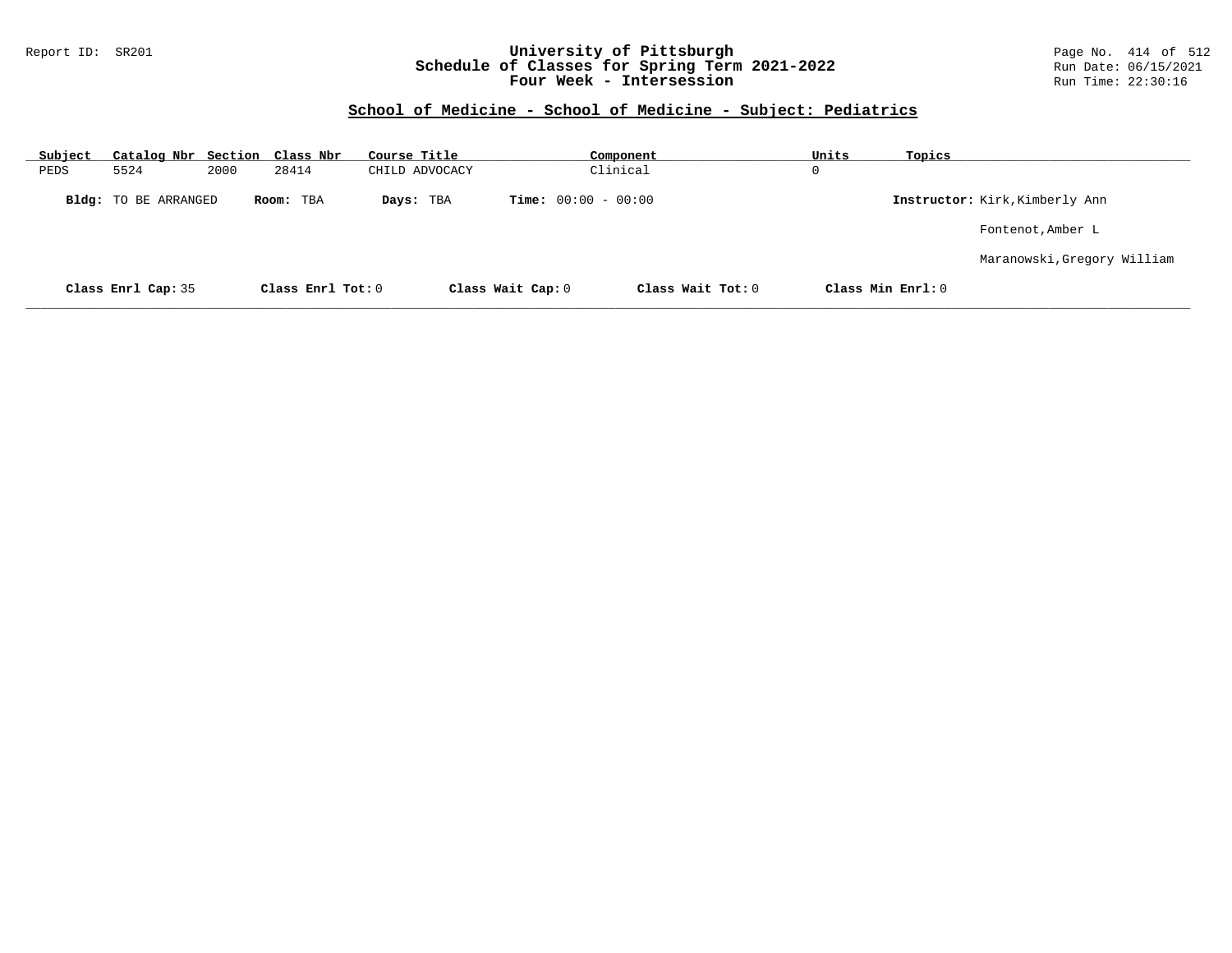### Report ID: SR201 **University of Pittsburgh** Page No. 415 of 512 **Schedule of Classes for Spring Term 2021-2022** Run Date: 06/15/2021 **Four Week - Intersession Run Time: 22:30:16**

# **School of Medicine - Office of the Dean, School of Medicine - Subject: Critical Care Medicine**

| Catalog Nbr Section Class Nbr<br>Subject | Course Title                                                                                | Component | Units<br>Topics   |
|------------------------------------------|---------------------------------------------------------------------------------------------|-----------|-------------------|
| 1610<br>5430<br>CCM                      | 21255<br>CRITICAL CARE MEDICINE                                                             | Clinical  | $\Omega$          |
| Bldg: TBA                                | <b>Days:</b> TBA <b>Time:</b> $00:00 - 00:00$<br>Room: TBA                                  |           | Instructor: Staff |
|                                          | Class Enrl Cap: 999 Class Enrl Tot: 0 Class Wait Cap: 0 Class Wait Tot: 0 Class Min Enrl: 0 |           |                   |
| 1800<br>CCM<br>5650                      | INDIVIDUALIZED CLINICAL COURSEDirected Studies<br>23337                                     |           | $\Omega$          |
| Bldg: TO BE ARRANGED                     | $\texttt{DayS:}$ TBA $\texttt{Time:}$ 00:00 - 00:00<br>Room: TBA                            |           | Instructor: Staff |
|                                          | Class Enrl Cap: 35 Class Enrl Tot: 0 Class Wait Cap: 0 Class Wait Tot: 0 Class Min Enrl: 0  |           |                   |
| CCM<br>5840<br>1610                      | 21256<br>CRITICAL CRE MEDICINE RESEARCHDirected Studies                                     |           | $\Omega$          |
| Bldg: TBA                                | <b>Days:</b> TBA <b>Time:</b> $00:00 - 00:00$<br>Room: TBA                                  |           | Instructor: Staff |
|                                          | Class Enrl Cap: 999 Class Enrl Tot: 0 Class Wait Cap: 0 Class Wait Tot: 0 Class Min Enrl: 0 |           |                   |
| 1800<br>CCM<br>5899                      | INDEPENDENT STUDY CC MED Independent Study<br>23344                                         |           | $\Omega$          |
| Bldg: TO BE ARRANGED                     | Room: TBA $Days:$ TBA $Time: 00:00 - 00:00$                                                 |           | Instructor: Staff |
| Class Enrl Cap: 35                       | Class Enrl Tot: $0$ Class Wait Cap: $0$ Class Wait Tot: $0$ Class Min Enrl: $0$             |           |                   |
| CCM<br>5900<br>1050                      | EXTRAMURAL CRITICAL CARE MED Clinical<br>22159                                              |           | 0                 |
| Bldg: TO BE ARRANGED                     | <b>Days:</b> TBA <b>Time:</b> $00:00 - 00:00$<br>Room: TBA                                  |           | Instructor: Staff |
|                                          | Class Enrl Cap: 35 Class Enrl Tot: 0 Class Wait Cap: 0 Class Wait Tot: 0 Class Min Enrl: 0  |           |                   |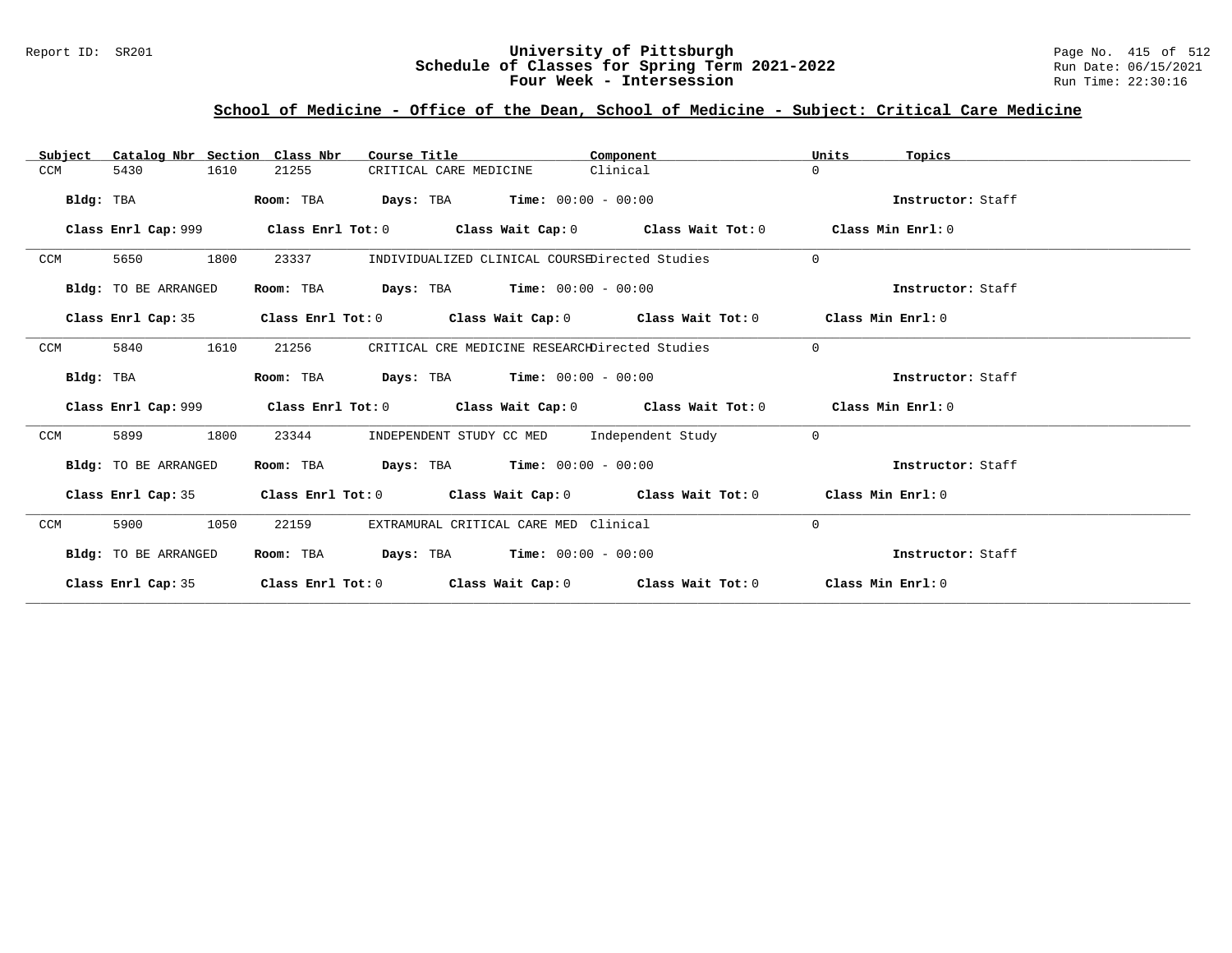### Report ID: SR201 **University of Pittsburgh** Page No. 416 of 512 **Schedule of Classes for Spring Term 2021-2022** Run Date: 06/15/2021 **Four Week - Intersession Run Time: 22:30:16**

# **School of Medicine - Office of the Dean, School of Medicine - Subject: Medical Scientist Training Prg**

| Subject | Catalog Nbr Section Class Nbr |      |                   | Course Title |                              | Component                    | Units       | Topics            |                                |
|---------|-------------------------------|------|-------------------|--------------|------------------------------|------------------------------|-------------|-------------------|--------------------------------|
| MSTP    | 5993                          | 1080 | 27982             |              | LONGITUDINAL CLN CLERKSHIP 3 | Clinical                     | $\mathbf 0$ |                   |                                |
|         | Bldg: TO BE ARRANGED          |      | Room: TBA         | Days: TBA    |                              | <b>Time:</b> $00:00 - 00:00$ |             |                   | Instructor: Kirk, Kimberly Ann |
|         |                               |      |                   |              |                              |                              |             |                   | Colligan, Joanne Kashur        |
|         | Class Enrl Cap: 200           |      | Class Enrl Tot: 0 |              | Class Wait Cap: 0            | Class Wait Tot: 0            |             | Class Min Enrl: 0 |                                |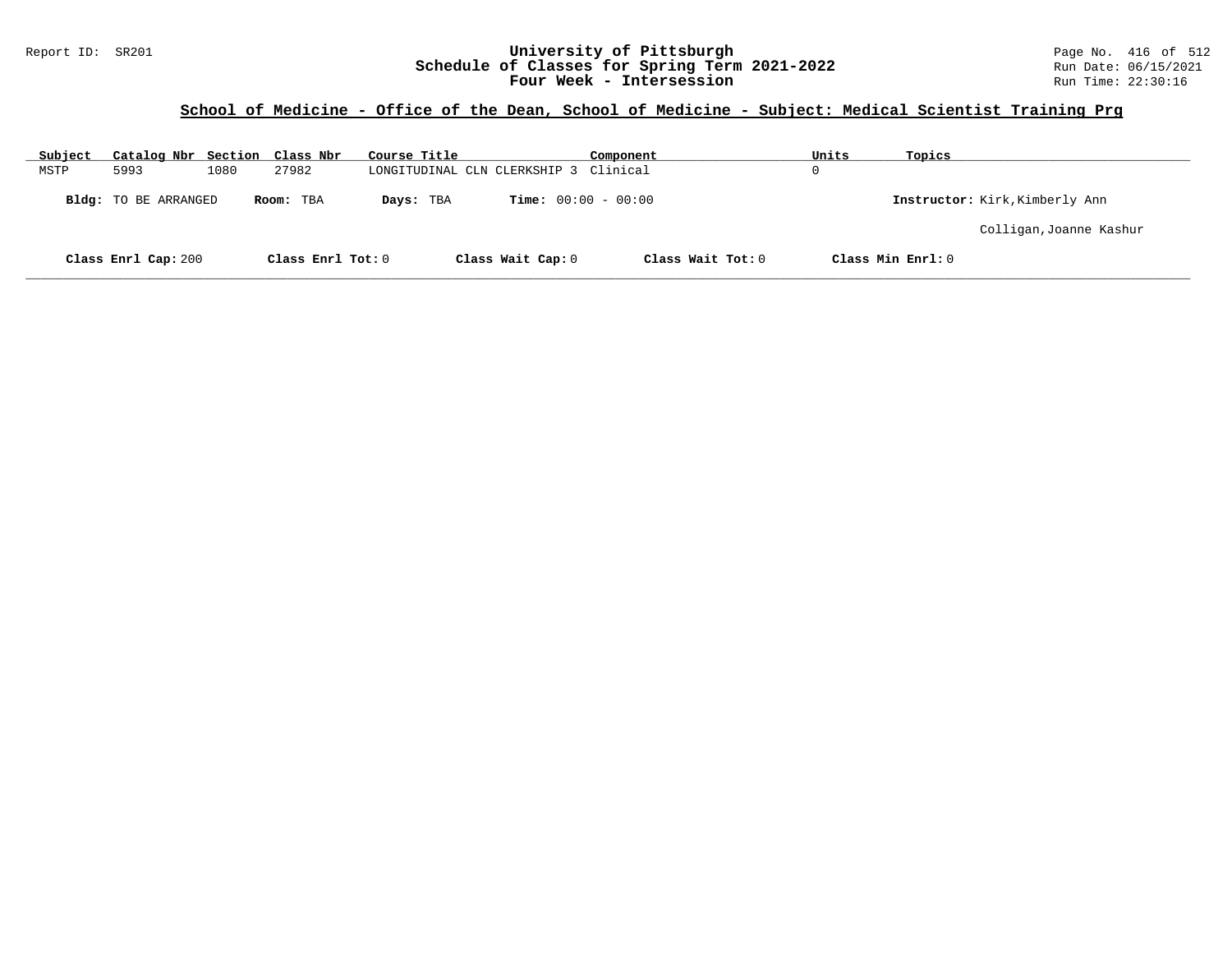#### Report ID: SR201 **University of Pittsburgh** Page No. 417 of 512 **Schedule of Classes for Spring Term 2021-2022** Run Date: 06/15/2021 **Four Week - Intersession Run Time: 22:30:16**

# **School of Medicine - Medicine Anesthesiology - Subject: Medicine Anesthesiology**

| Subject | Catalog Nbr Section Class Nbr | Course Title                                                                                     | Component                                                                                   | Units<br>Topics   |
|---------|-------------------------------|--------------------------------------------------------------------------------------------------|---------------------------------------------------------------------------------------------|-------------------|
| MSANE   | 5420<br>1610                  | 21301<br>ANESTHESIOLOGY                                                                          | Clinical                                                                                    | $\Omega$          |
|         |                               | Bldg: TBA                        Room: TBA         Days: TBA         Time: $00:00 - 00:00$       |                                                                                             | Instructor: Staff |
|         |                               |                                                                                                  | Class Enrl Cap: 999 Class Enrl Tot: 0 Class Wait Cap: 0 Class Wait Tot: 0 Class Min Enrl: 0 |                   |
|         |                               | MSANE 5440 1610 21302 SUBSPECIALTIES ANESTHESIOLOGY Clinical                                     |                                                                                             | $\Omega$          |
|         |                               | Bldg: TBA                    Room: TBA         Days: TBA         Time: 00:00 - 00:00             |                                                                                             | Instructor: Staff |
|         |                               |                                                                                                  | Class Enrl Cap: 999 Class Enrl Tot: 0 Class Wait Cap: 0 Class Wait Tot: 0 Class Min Enrl: 0 |                   |
|         |                               | MSANE 5445 1610 21303 PAIN MEDICINE                                                              | Clinical                                                                                    | $\Omega$          |
|         |                               |                                                                                                  |                                                                                             | Instructor: Staff |
|         |                               |                                                                                                  | Class Enrl Cap: 999 Class Enrl Tot: 0 Class Wait Cap: 0 Class Wait Tot: 0 Class Min Enrl: 0 |                   |
|         |                               |                                                                                                  | MSANE 5450 1610 21304 MD/OMS ANESTHESIA SPECIALTIES Directed Studies                        | $\Omega$          |
|         |                               | Bldg: TBA                    Room: TBA         Days: TBA        Time: 00:00 - 00:00              |                                                                                             | Instructor: Staff |
|         |                               |                                                                                                  | Class Enrl Cap: 999 Class Enrl Tot: 0 Class Wait Cap: 0 Class Wait Tot: 0 Class Min Enrl: 0 |                   |
|         |                               |                                                                                                  | MSANE 5650 1800 23404 INDIVIDUALIZED CLINICAL COURSEDirected Studies 0                      |                   |
|         | Bldg: TO BE ARRANGED          | Room: TBA $\rule{1em}{0.15mm}$ Days: TBA Time: $00:00 - 00:00$                                   |                                                                                             | Instructor: Staff |
|         |                               |                                                                                                  | Class Enrl Cap: 35 Class Enrl Tot: 0 Class Wait Cap: 0 Class Wait Tot: 0 Class Min Enrl: 0  |                   |
| MSANE   |                               |                                                                                                  | 5840 1610 21305 ANESTHESIOLOGY RESEARCH Directed Studies                                    | $\Omega$          |
|         |                               | Bldg: TBA                         Room: TBA            Days: TBA           Time: $00:00 - 00:00$ |                                                                                             | Instructor: Staff |
|         |                               |                                                                                                  | Class Enrl Cap: 999 Class Enrl Tot: 0 Class Wait Cap: 0 Class Wait Tot: 0 Class Min Enrl: 0 |                   |
|         |                               |                                                                                                  | MSANE 5900 1610 21306 INDEPENDENT STUDY Independent Study 0                                 |                   |
|         |                               | Bldg: TBA                   Room: TBA        Days: TBA        Time: 00:00 - 00:00                |                                                                                             | Instructor: Staff |
|         |                               |                                                                                                  | Class Enrl Cap: 999 Class Enrl Tot: 0 Class Wait Cap: 0 Class Wait Tot: 0 Class Min Enrl: 0 |                   |
| MSANE   | 5901 1610                     | 21307 EXTRAMURAL ANESTHESIOLOGY Clinical                                                         |                                                                                             | $\Omega$          |
|         |                               | Bldg: TBA                   Room: TBA        Days: TBA        Time: $00:00 - 00:00$              |                                                                                             | Instructor: Staff |
|         | Class Enrl Cap: 999           |                                                                                                  | Class Enrl Tot: $0$ Class Wait Cap: $0$ Class Wait Tot: $0$ Class Min Enrl: $0$             |                   |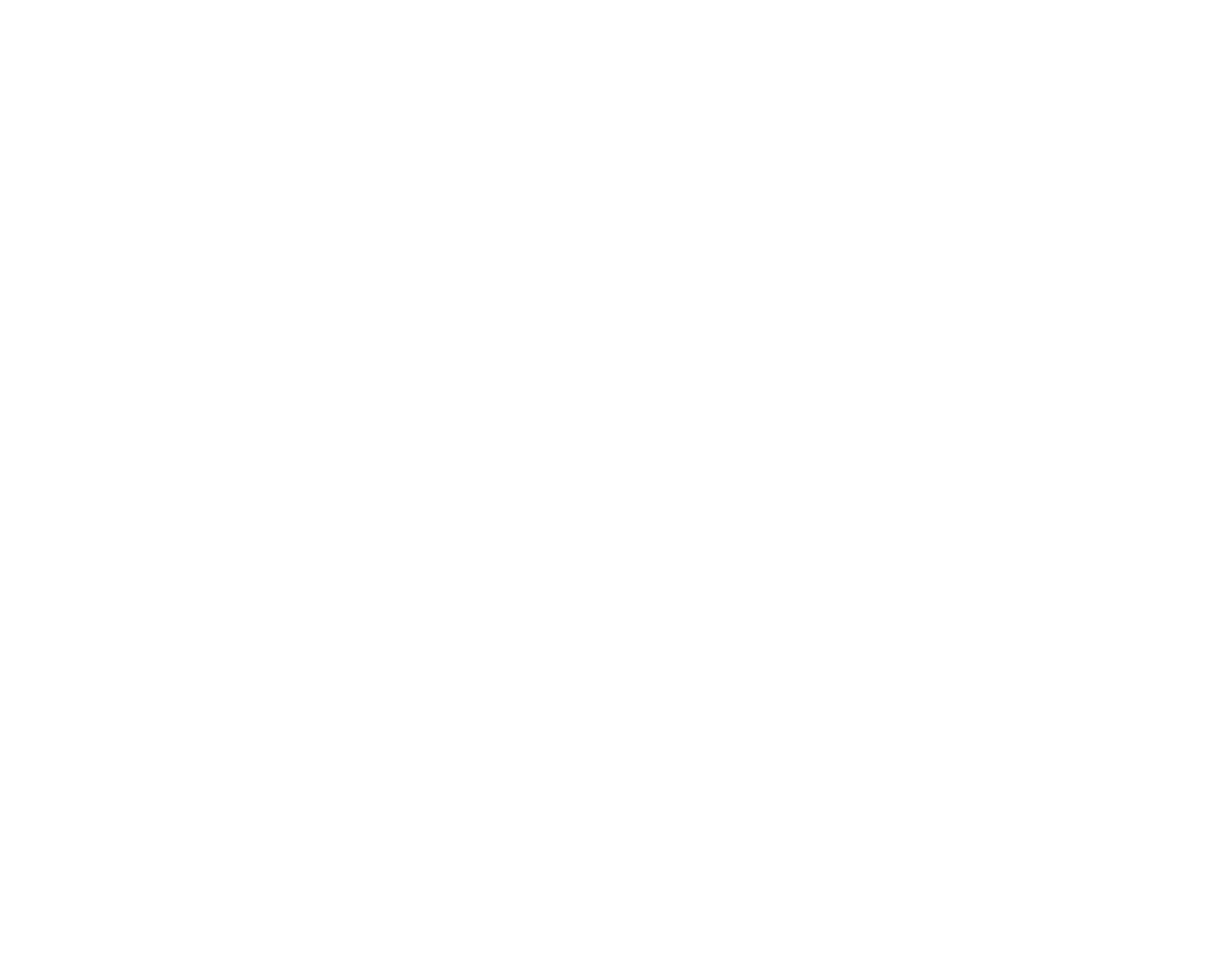#### Report ID: SR201 **University of Pittsburgh** Page No. 419 of 512 **Schedule of Classes for Spring Term 2021-2022** Run Date: 06/15/2021 **Four Week - Intersession Run Time: 22:30:16**

# **School of Medicine - Neurology - Subject: Neurology**

| Subject | Catalog Nbr Section Class Nbr | Course Title                                                                                | Component | Units<br>Topics   |
|---------|-------------------------------|---------------------------------------------------------------------------------------------|-----------|-------------------|
| NEURO   | 5366<br>2000                  | 28358<br>NEUROLOGY CORE CLERKSHP                                                            | Clinical  | $\Omega$          |
|         | Bldg: TO BE ARRANGED          | Room: TBA $Days:$ TBA $Time: 00:00 - 00:00$                                                 |           | Instructor: Staff |
|         |                               | Class Enrl Cap: 35 Class Enrl Tot: 0 Class Wait Cap: 0 Class Wait Tot: 0 Class Min Enrl: 0  |           |                   |
| NEURO   | 5393 1610                     | 21329<br>INDEPENDENT STUDY IN NEUROLOGYClinical                                             |           | $\Omega$          |
|         | Bldg: TBA                     | Room: TBA $Days:$ TBA $Time: 00:00 - 00:00$                                                 |           | Instructor: Staff |
|         |                               | Class Enrl Cap: 999 Class Enrl Tot: 0 Class Wait Cap: 0 Class Wait Tot: 0 Class Min Enrl: 0 |           |                   |
| NEURO   | 5410 1610                     | 21330 NEUROLOGY ACTING INTERNSHIP Clinical                                                  |           | $\Omega$          |
|         | Bldg: TBA                     | Room: TBA $Days:$ TBA $Time: 00:00 - 00:00$                                                 |           | Instructor: Staff |
|         |                               | Class Enrl Cap: 999 Class Enrl Tot: 0 Class Wait Cap: 0 Class Wait Tot: 0 Class Min Enrl: 0 |           |                   |
|         | NEURO 5421 1610               | 21331 STROKE SERVICE Clinical                                                               |           | $\Omega$          |
|         | Bldg: TBA                     | Room: TBA $Days:$ TBA $Time: 00:00 - 00:00$                                                 |           | Instructor: Staff |
|         |                               | Class Enrl Cap: 999 Class Enrl Tot: 0 Class Wait Cap: 0 Class Wait Tot: 0 Class Min Enrl: 0 |           |                   |
| NEURO   | 5441<br>1610                  | 21332 CHILD NEUROLOGY/EPILEPSY Clinical                                                     |           | $\Omega$          |
|         | Bldg: TBA                     | <b>Room:</b> TBA $Days: TBA$ <b>Time:</b> $00:00 - 00:00$                                   |           | Instructor: Staff |
|         |                               | Class Enrl Cap: 999 Class Enrl Tot: 0 Class Wait Cap: 0 Class Wait Tot: 0 Class Min Enrl: 0 |           |                   |
| NEURO   | 5650 1800                     | 23418<br>INDIVIDUALIZED CLINICAL COURSEDirected Studies                                     |           | $\Omega$          |
|         | Bldg: TO BE ARRANGED          | Room: TBA $Days:$ TBA $Time: 00:00 - 00:00$                                                 |           | Instructor: Staff |
|         |                               | Class Enrl Cap: 35 Class Enrl Tot: 0 Class Wait Cap: 0 Class Wait Tot: 0 Class Min Enrl: 0  |           |                   |
|         | NEURO 5900 1610               | 21333 EXTRAMURAL NEUROLOGY Clinical                                                         |           | $\Omega$          |
|         | Bldg: TBA                     | Room: TBA $Days:$ TBA $Time: 00:00 - 00:00$                                                 |           | Instructor: Staff |
|         |                               | Class Enrl Cap: 999 Class Enrl Tot: 0 Class Wait Cap: 0 Class Wait Tot: 0 Class Min Enrl: 0 |           |                   |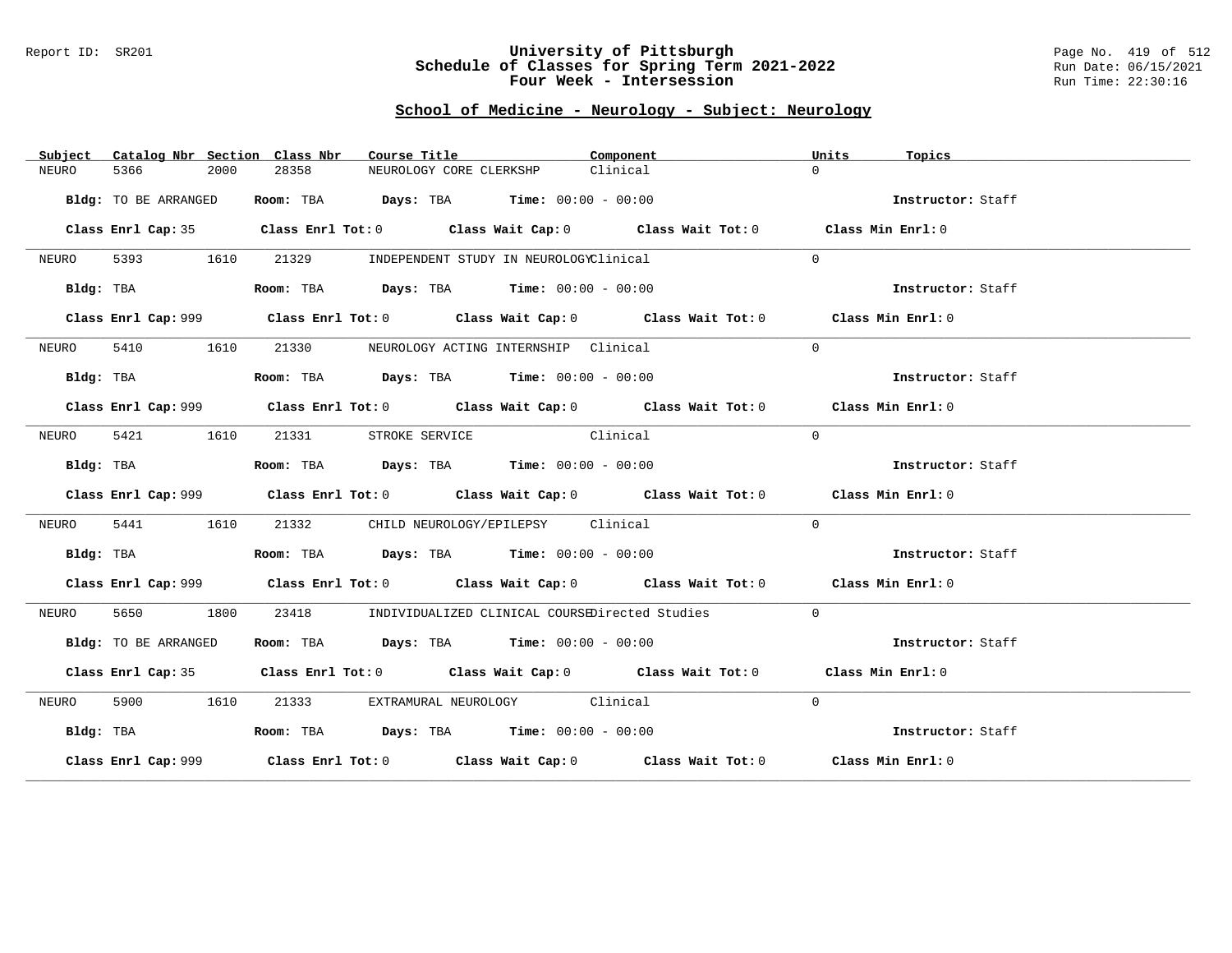### Report ID: SR201 **University of Pittsburgh** Page No. 420 of 512 **Schedule of Classes for Spring Term 2021-2022** Run Date: 06/15/2021 **Four Week - Intersession Run Time: 22:30:16**

# **School of Medicine - Neurological Surgery - Subject: Neurological Surgery**

| Subject Catalog Nbr Section Class Nbr |           | Course Title                                                                               |                                                                | Component                                                                                   | Units<br>Topics   |  |
|---------------------------------------|-----------|--------------------------------------------------------------------------------------------|----------------------------------------------------------------|---------------------------------------------------------------------------------------------|-------------------|--|
| NSURG<br>5420                         | 1610      | 21334                                                                                      | NEUROSURGERY SUBINTERNSHIP                                     | Clinical                                                                                    | $\Omega$          |  |
| Bldg: TBA                             |           |                                                                                            | <b>Room:</b> TBA $Days: TBA$ <b>Time:</b> $00:00 - 00:00$      |                                                                                             | Instructor: Staff |  |
|                                       |           |                                                                                            |                                                                | Class Enrl Cap: 999 Class Enrl Tot: 0 Class Wait Cap: 0 Class Wait Tot: 0 Class Min Enrl: 0 |                   |  |
|                                       |           | NSURG 5422 1610 21335 PEDIATRIC NEUROSURGERY Clinical                                      |                                                                |                                                                                             | $\Omega$          |  |
|                                       |           | Bldg: TBA                   Room: TBA         Days: TBA        Time: 00:00 - 00:00         |                                                                |                                                                                             | Instructor: Staff |  |
|                                       |           |                                                                                            |                                                                | Class Enrl Cap: 999 Class Enrl Tot: 0 Class Wait Cap: 0 Class Wait Tot: 0 Class Min Enrl: 0 |                   |  |
|                                       |           | NSURG 5430 1610 21336 INTRO CLINICAL NEUROPHYSIOLOGYClinical                               |                                                                |                                                                                             | $\Omega$          |  |
|                                       |           | Bldg: TBA                       Room: TBA          Days: TBA         Time: $00:00 - 00:00$ |                                                                |                                                                                             | Instructor: Staff |  |
|                                       |           |                                                                                            |                                                                | Class Enrl Cap: 999 Class Enrl Tot: 0 Class Wait Cap: 0 Class Wait Tot: 0 Class Min Enrl: 0 |                   |  |
|                                       |           | NSURG 5435 1610 21337 INTRO TO CLINICAL NEUROSURGERYClinical                               |                                                                |                                                                                             | $\Omega$          |  |
| Bldg: TBA                             |           |                                                                                            | Room: TBA $Days: TBA$ Time: $00:00 - 00:00$                    |                                                                                             | Instructor: Staff |  |
|                                       |           |                                                                                            |                                                                | Class Enrl Cap: 999 Class Enrl Tot: 0 Class Wait Cap: 0 Class Wait Tot: 0 Class Min Enrl: 0 |                   |  |
|                                       |           |                                                                                            |                                                                | NSURG 5650 1800 23425 INDIVIDUALIZED CLINICAL COURSEDirected Studies 0                      |                   |  |
| Bldg: TO BE ARRANGED                  |           |                                                                                            | Room: TBA $\rule{1em}{0.15mm}$ Days: TBA Time: $00:00 - 00:00$ |                                                                                             | Instructor: Staff |  |
|                                       |           |                                                                                            |                                                                | Class Enrl Cap: 35 Class Enrl Tot: 0 Class Wait Cap: 0 Class Wait Tot: 0 Class Min Enrl: 0  |                   |  |
| NSURG                                 |           |                                                                                            |                                                                | 5880 1610 21338 NEUROSURGICAL RESEARCH Directed Studies                                     | $\Omega$          |  |
|                                       |           | Bldg: TBA                   Room: TBA        Days: TBA        Time: $00:00 - 00:00$        |                                                                |                                                                                             | Instructor: Staff |  |
|                                       |           |                                                                                            |                                                                | Class Enrl Cap: 999 Class Enrl Tot: 0 Class Wait Cap: 0 Class Wait Tot: 0 Class Min Enrl: 0 |                   |  |
|                                       |           |                                                                                            |                                                                | NSURG 5899 1800 23432 IND STDY IN NEUROL SURGERY Independent Study 0                        |                   |  |
| Bldg: TO BE ARRANGED                  |           |                                                                                            | Room: TBA $Days: TBA$ Time: $00:00 - 00:00$                    |                                                                                             | Instructor: Staff |  |
|                                       |           |                                                                                            |                                                                | Class Enrl Cap: 35 Class Enrl Tot: 0 Class Wait Cap: 0 Class Wait Tot: 0 Class Min Enrl: 0  |                   |  |
| NSURG                                 | 5900 1610 |                                                                                            | 21339 EXTRAMURAL NEUROSURGERY Clinical                         |                                                                                             | $\Omega$          |  |
|                                       |           | Bldg: TBA                    Room: TBA         Days: TBA        Time: $00:00 - 00:00$      |                                                                |                                                                                             | Instructor: Staff |  |
| Class Enrl Cap: 999                   |           |                                                                                            |                                                                | Class Enrl Tot: $0$ Class Wait Cap: $0$ Class Wait Tot: $0$ Class Min Enrl: $0$             |                   |  |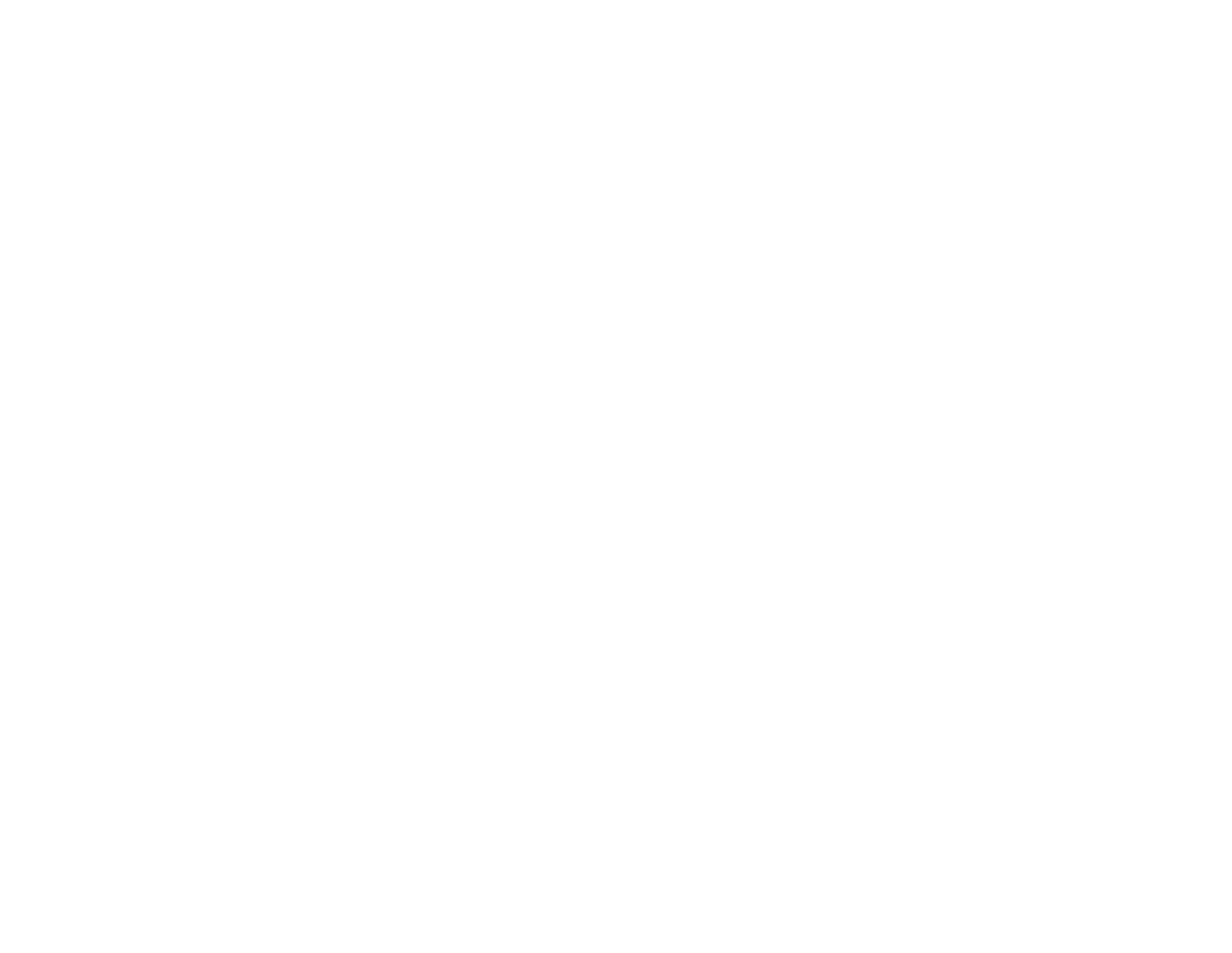#### Report ID: SR201 **University of Pittsburgh** Page No. 422 of 512 **Schedule of Classes for Spring Term 2021-2022** Run Date: 06/15/2021 **Four Week - Intersession Run Time: 22:30:16**

# **School of Medicine - Obstetrics and Gynecology - Subject: Obstetrics and Gynecology**

| Subject Catalog Nbr Section Class Nbr | Course Title                                                                                | Component | Units<br>Topics   |
|---------------------------------------|---------------------------------------------------------------------------------------------|-----------|-------------------|
| OBGYN<br>5420<br>1610                 | 21340<br>OBSTETRICAL SUBINTERNSHIP                                                          | Clinical  | $\Omega$          |
|                                       | Bldg: TBA                    Room: TBA         Days: TBA         Time: 00:00 - 00:00        |           | Instructor: Staff |
|                                       | Class Enrl Cap: 999 Class Enrl Tot: 0 Class Wait Cap: 0 Class Wait Tot: 0 Class Min Enrl: 0 |           |                   |
|                                       | OBGYN 5430 1610 21341 GYNECOLOGICAL SUBINTERNSHIP Clinical                                  |           | $\Omega$          |
|                                       | Bldg: TBA                    Room: TBA         Days: TBA         Time: 00:00 - 00:00        |           | Instructor: Staff |
|                                       | Class Enrl Cap: 999 Class Enrl Tot: 0 Class Wait Cap: 0 Class Wait Tot: 0 Class Min Enrl: 0 |           |                   |
|                                       | OBGYN 5432 1610 21342 MINIMALLY INV GYN SURGERY Clinical                                    |           | $\Omega$          |
|                                       | Bldg: TBA                     Room: TBA         Days: TBA         Time: 00:00 - 00:00       |           | Instructor: Staff |
|                                       | Class Enrl Cap: 999 Class Enrl Tot: 0 Class Wait Cap: 0 Class Wait Tot: 0 Class Min Enrl: 0 |           |                   |
|                                       | OBGYN 5450 1610 21343 REPRODUCTIVE ENDOCRINOLOGY Clinical                                   |           | $\Omega$          |
|                                       | Bldg: TBA                   Room: TBA         Days: TBA         Time: $00:00 - 00:00$       |           | Instructor: Staff |
|                                       | Class Enrl Cap: 999 Class Enrl Tot: 0 Class Wait Cap: 0 Class Wait Tot: 0 Class Min Enrl: 0 |           |                   |
|                                       | OBGYN 5470 1610 21344 GYNECOLOGIC ONCOLOGY Clinical                                         |           | $\Omega$          |
|                                       | <b>Bldg:</b> TBA <b>ROOM:</b> TBA <b>Days:</b> TBA <b>Time:</b> 00:00 - 00:00               |           | Instructor: Staff |
|                                       | Class Enrl Cap: 999 Class Enrl Tot: 0 Class Wait Cap: 0 Class Wait Tot: 0 Class Min Enrl: 0 |           |                   |
|                                       | OBGYN 5487 1610 30787 FAMILY PLANNING Clinical                                              |           | $\Omega$          |
|                                       | Bldg: TO BE ARRANGED Room: TBA Days: TBA Time: 00:00 - 00:00                                |           | Instructor: Staff |
|                                       | Class Enrl Cap: 35 Class Enrl Tot: 0 Class Wait Cap: 0 Class Wait Tot: 0 Class Min Enrl: 0  |           |                   |
|                                       | OBGYN 5488 1230 23268 REPRODUCTIVE GENETICS Clinical                                        |           | $\Omega$          |
| Bldg: TO BE ARRANGED                  | Room: TBA $Days:$ TBA $Time: 00:00 - 00:00$                                                 |           | Instructor: Staff |
|                                       | Class Enrl Cap: 35 Class Enrl Tot: 0 Class Wait Cap: 0 Class Wait Tot: 0 Class Min Enrl: 0  |           |                   |
| OBGYN                                 | 5500 1610 21345 OB & GYN MEDICINE ABROAD Clinical                                           |           | $\Omega$          |
|                                       | Bldg: TBA                    Room: TBA         Days: TBA        Time: $00:00 - 00:00$       |           | Instructor: Staff |
| Class Enrl Cap: 999                   | Class Enrl Tot: $0$ Class Wait Cap: $0$ Class Wait Tot: $0$ Class Min Enrl: $0$             |           |                   |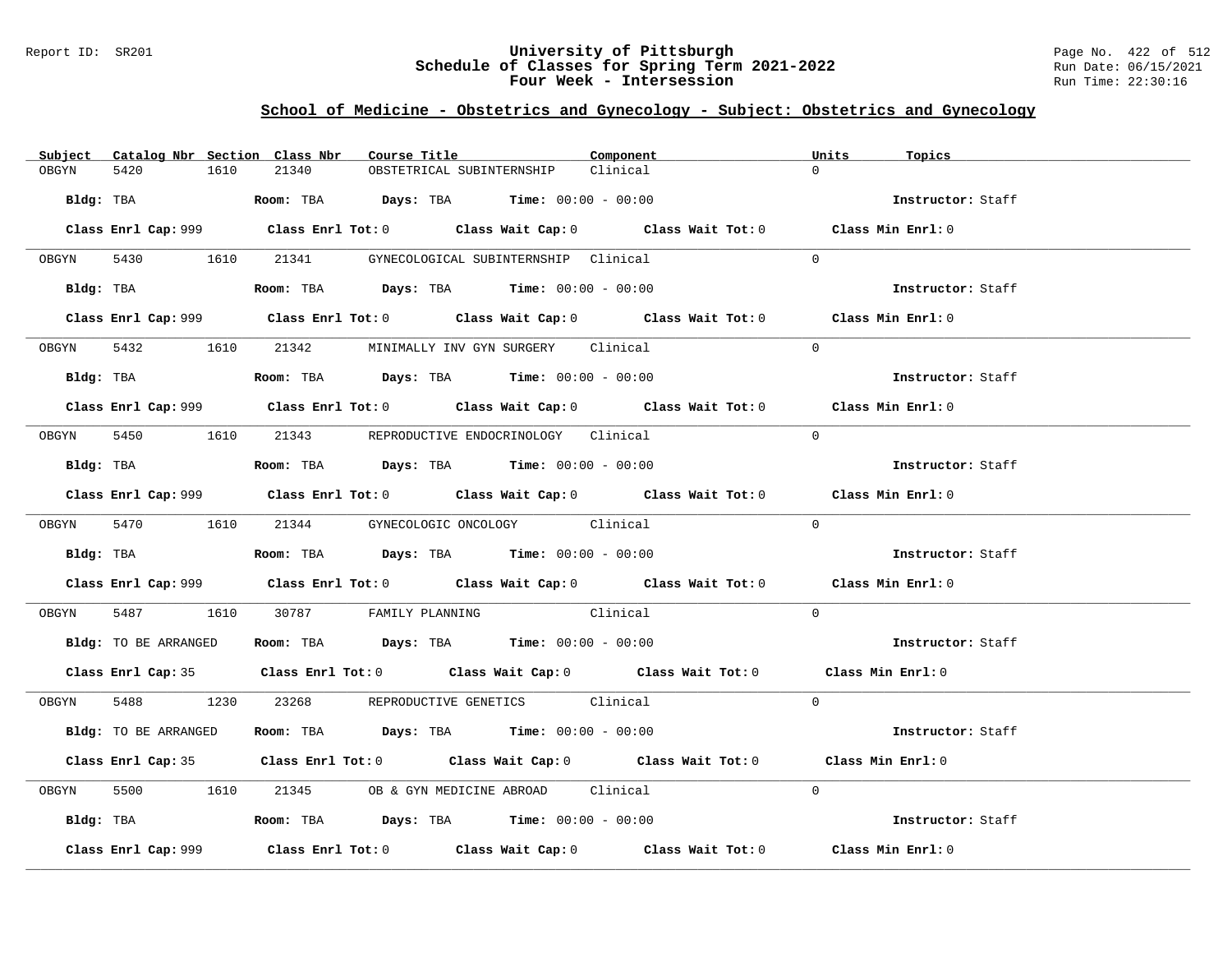| OBGYN     | 5580<br>1610         | 21654                     | SEXUALLY TRANSMITTED DISEASES Clinical                                                      | $\mathbf{0}$      |  |
|-----------|----------------------|---------------------------|---------------------------------------------------------------------------------------------|-------------------|--|
|           | Bldg: TO BE ARRANGED | Room: TBA                 | <b>Days:</b> TBA <b>Time:</b> $00:00 - 00:00$                                               | Instructor: Staff |  |
|           |                      |                           | Class Enrl Cap: 200 Class Enrl Tot: 0 Class Wait Cap: 0 Class Wait Tot: 0                   | Class Min Enrl: 0 |  |
| OBGYN     | 2000<br>5750         | 28393                     | GET READY FOR RESIDENCY Clinical                                                            | $\mathbf{0}$      |  |
|           | Bldg: TO BE ARRANGED | Room: TBA                 | <b>Days:</b> TBA <b>Time:</b> $00:00 - 00:00$                                               | Instructor: Staff |  |
|           |                      |                           | Class Enrl Cap: 35 Class Enrl Tot: 0 Class Wait Cap: 0 Class Wait Tot: 0 Class Min Enrl: 0  |                   |  |
| OBGYN     | 5886<br>1610         | 21346<br>INDIVIDUAL STUDY | Clinical                                                                                    | $\mathbf{0}$      |  |
| Bldg: TBA |                      | Room: TBA                 | <b>Days:</b> TBA <b>Time:</b> $00:00 - 00:00$                                               | Instructor: Staff |  |
|           |                      |                           | Class Enrl Cap: 999 Class Enrl Tot: 0 Class Wait Cap: 0 Class Wait Tot: 0 Class Min Enrl: 0 |                   |  |
| OBGYN     | 1800<br>5899         | 23439                     | INDEPENDENT STUDY OB/GYN Independent Study                                                  | $\overline{0}$    |  |
|           | Bldg: TO BE ARRANGED | Room: TBA                 | <b>Days:</b> TBA <b>Time:</b> $00:00 - 00:00$                                               | Instructor: Staff |  |
|           |                      |                           | Class Enrl Cap: 35 Class Enrl Tot: 0 Class Wait Cap: 0 Class Wait Tot: 0 Class Min Enrl: 0  |                   |  |
| OBGYN     | 5900<br>1610         | 21347                     | EXTRAMURAL OB AND/OR GYN Clinical                                                           | $\mathbf{0}$      |  |
| Bldg: TBA |                      | Room: TBA                 | <b>Days:</b> TBA <b>Time:</b> $00:00 - 00:00$                                               | Instructor: Staff |  |
|           | Class Enrl Cap: 999  |                           | Class Enrl Tot: $0$ Class Wait Cap: $0$ Class Wait Tot: $0$                                 | Class Min Enrl: 0 |  |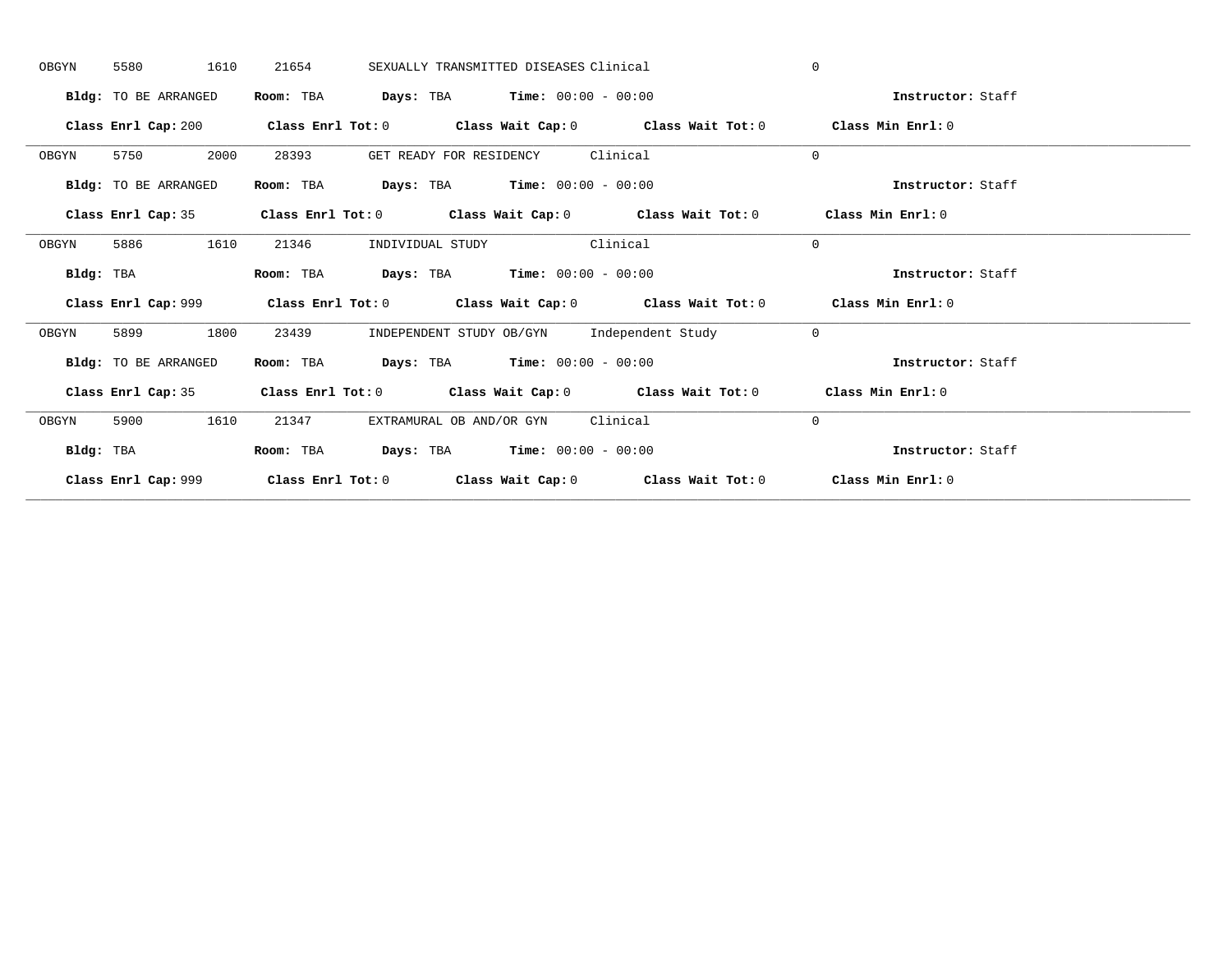### Report ID: SR201 **University of Pittsburgh** Page No. 424 of 512 **Schedule of Classes for Spring Term 2021-2022** Run Date: 06/15/2021 **Four Week - Intersession Run Time: 22:30:16**

### **School of Medicine - Ophthalmology - Subject: Ophthalmology**

| Catalog Nbr Section Class Nbr<br>Subject | Course Title                                                                                | Component                                      | Units<br>Topics   |
|------------------------------------------|---------------------------------------------------------------------------------------------|------------------------------------------------|-------------------|
| 1610<br>OPHTH<br>5420                    | 21348<br>OPHTHALMOLOGY                                                                      | Clinical                                       | 0                 |
| Bldg: TBA                                | <b>Days:</b> TBA <b>Time:</b> $00:00 - 00:00$<br>Room: TBA                                  |                                                | Instructor: Staff |
| Class Enrl Cap: 999                      | Class Enrl Tot: $0$ Class Wait Cap: $0$ Class Wait Tot: $0$                                 |                                                | Class Min Enrl: 0 |
| 1610<br>OPHTH<br>5650                    | 21349<br>INDIVIDUALIZED CLINICAL COURSEClinical                                             |                                                | $\Omega$          |
| Bldg: TBA                                | <b>Days:</b> TBA <b>Time:</b> $00:00 - 00:00$<br>Room: TBA                                  |                                                | Instructor: Staff |
|                                          | Class Enrl Cap: 999 Class Enrl Tot: 0 Class Wait Cap: 0 Class Wait Tot: 0                   |                                                | Class Min Enrl: 0 |
| 1610<br>5815<br>OPHTH                    | 21350<br>OPHTHALMOLOGY RESEARCH                                                             | Independent Study                              | $\mathbf 0$       |
| Bldg: TBA                                | <b>Days:</b> TBA <b>Time:</b> $00:00 - 00:00$<br>Room: TBA                                  |                                                | Instructor: Staff |
|                                          | Class Enrl Cap: 999 Class Enrl Tot: 0 Class Wait Cap: 0 Class Wait Tot: 0 Class Min Enrl: 0 |                                                |                   |
| 1800<br>5899<br>OPHTH                    | 23446                                                                                       | INDEP STUDY IN OPHTHALMOLOGY Independent Study | $\mathbf{0}$      |
| Bldg: TO BE ARRANGED                     | Room: TBA $Days:$ TBA $Time: 00:00 - 00:00$                                                 |                                                | Instructor: Staff |
| Class Enrl Cap: 35                       | Class Enrl Tot: $0$ Class Wait Cap: $0$ Class Wait Tot: $0$ Class Min Enrl: $0$             |                                                |                   |
| 5900<br>1610<br>OPHTH                    | 21351<br>EXTRAMURAL OPHTHALMOLOGY                                                           | Clinical                                       | $\mathbf{0}$      |
| Bldg: TBA                                | $\texttt{Davis:}$ TBA $\texttt{Time:}$ 00:00 - 00:00<br>Room: TBA                           |                                                | Instructor: Staff |
| Class Enrl Cap: 999                      | Class Enrl Tot: $0$                                                                         | Class Wait Cap: $0$ Class Wait Tot: $0$        | Class Min Enrl: 0 |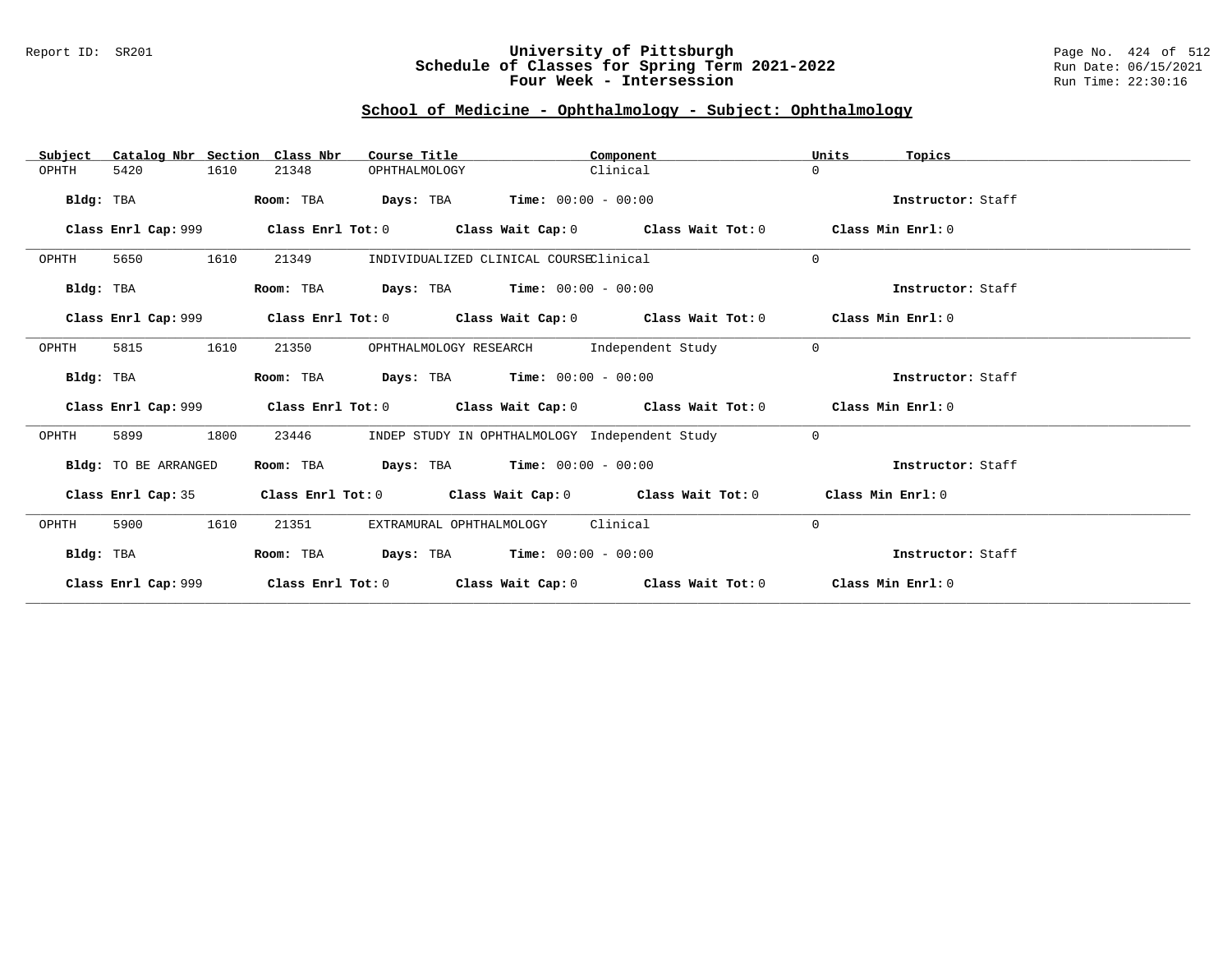### Report ID: SR201 **University of Pittsburgh** Page No. 425 of 512 **Schedule of Classes for Spring Term 2021-2022** Run Date: 06/15/2021 **Four Week - Intersession Run Time: 22:30:16**

### **School of Medicine - Orthopedic Surgery - Subject: Orthopedic Surgery**

| Subject Catalog Nbr Section Class Nbr | Course Title                                                                                | Component | Units<br>Topics   |
|---------------------------------------|---------------------------------------------------------------------------------------------|-----------|-------------------|
| OSURG<br>5320<br>1610                 | 21352<br>PEDIATRIC ORTHOPAEDICS                                                             | Clinical  | $\cap$            |
| Bldg: TBA                             | <b>Room:</b> TBA $Days: TBA$ <b>Time:</b> $00:00 - 00:00$                                   |           | Instructor: Staff |
|                                       | Class Enrl Cap: 999 Class Enrl Tot: 0 Class Wait Cap: 0 Class Wait Tot: 0 Class Min Enrl: 0 |           |                   |
| OSURG 5325 1610                       | 21353 SPORTS MEDICINE                                                                       | Clinical  | $\Omega$          |
| Bldg: TBA                             | Room: TBA $Days:$ TBA Time: $00:00 - 00:00$                                                 |           | Instructor: Staff |
|                                       | Class Enrl Cap: 999 Class Enrl Tot: 0 Class Wait Cap: 0 Class Wait Tot: 0 Class Min Enrl: 0 |           |                   |
|                                       | OSURG 5330 1610 21354 ORTHOPAEDIC TRAUMA Clinical                                           |           | $\Omega$          |
| Bldg: TBA                             | Room: TBA $\rule{1em}{0.15mm}$ Days: TBA Time: $00:00 - 00:00$                              |           | Instructor: Staff |
|                                       | Class Enrl Cap: 999 Class Enrl Tot: 0 Class Wait Cap: 0 Class Wait Tot: 0 Class Min Enrl: 0 |           |                   |
|                                       | OSURG 5335 1610 21355 ORTHOPAEDIC FOOT AND ANKLE Clinical                                   |           | $\Omega$          |
| Bldg: TBA                             | Room: TBA $Days: TBA$ Time: $00:00 - 00:00$                                                 |           | Instructor: Staff |
|                                       | Class Enrl Cap: 999 Class Enrl Tot: 0 Class Wait Cap: 0 Class Wait Tot: 0 Class Min Enrl: 0 |           |                   |
|                                       | OSURG 5340 1610 21356 ORTHOPAEDIC HAND SERVICE Clinical                                     |           | $\Omega$          |
|                                       |                                                                                             |           | Instructor: Staff |
|                                       | Class Enrl Cap: 999 Class Enrl Tot: 0 Class Wait Cap: 0 Class Wait Tot: 0 Class Min Enrl: 0 |           |                   |
| 5410<br>OSURG                         | 1610   21357   OSURG ACTING INTERNSHIP   Clinical                                           |           | $\Omega$          |
|                                       | Bldg: TBA                    Room: TBA         Days: TBA         Time: 00:00 - 00:00        |           | Instructor: Staff |
|                                       | Class Enrl Cap: 999 Class Enrl Tot: 0 Class Wait Cap: 0 Class Wait Tot: 0 Class Min Enrl: 0 |           |                   |
|                                       | OSURG 5420 1610 21358 CLINICAL PRECEPTORSHIP Clinical                                       |           | $\Omega$          |
| Bldg: TBA                             | Room: TBA $Days:$ TBA $Time: 00:00 - 00:00$                                                 |           | Instructor: Staff |
|                                       | Class Enrl Cap: 999 Class Enrl Tot: 0 Class Wait Cap: 0 Class Wait Tot: 0 Class Min Enrl: 0 |           |                   |
| 5455 1610<br>OSURG                    | 21359 PRIMARY CARE/SPORTS MEDICINE Clinical                                                 |           | $\Omega$          |
|                                       | Bldg: TBA                   Room: TBA         Days: TBA         Time: 00:00 - 00:00         |           | Instructor: Staff |
| Class Enrl Cap: 999                   | Class Enrl Tot: $0$ Class Wait Cap: $0$ Class Wait Tot: $0$ Class Min Enrl: $0$             |           |                   |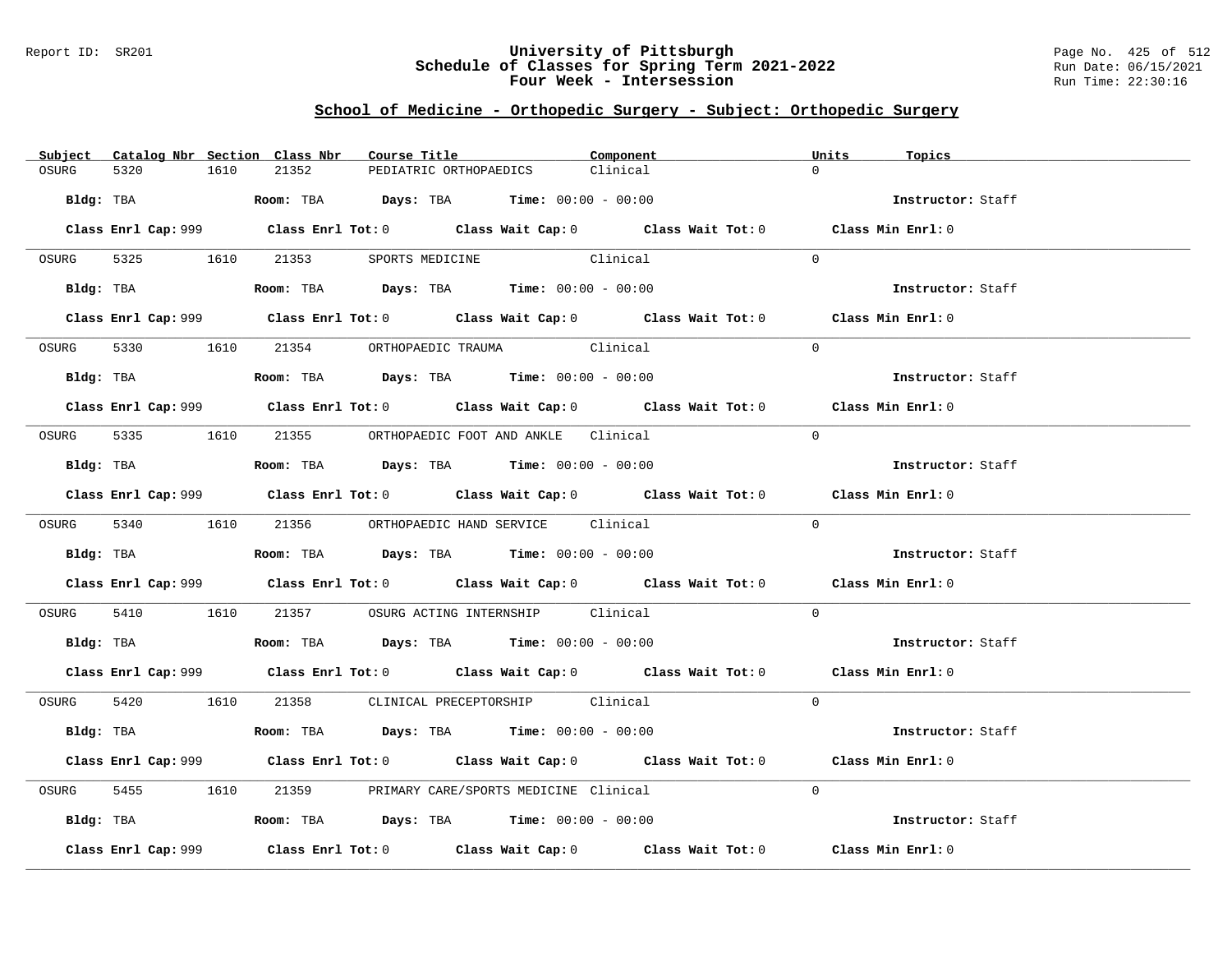| OSURG     | 5650                        | 1610 | 21360                   |           |                      | INDIVIDUALIZED CLINICAL COURSEClinical        |                                                             | $\Omega$          |  |
|-----------|-----------------------------|------|-------------------------|-----------|----------------------|-----------------------------------------------|-------------------------------------------------------------|-------------------|--|
| Bldg: TBA |                             |      | Room: TBA               |           |                      | <b>Days:</b> TBA <b>Time:</b> $00:00 - 00:00$ |                                                             | Instructor: Staff |  |
|           | Class Enrl Cap: 999         |      | Class Enrl Tot: $0$     |           |                      |                                               | Class Wait Cap: 0 Class Wait Tot: 0                         | Class Min Enrl: 0 |  |
| OSURG     | 5881                        | 1610 | 21361                   |           | ORTHOPAEDIC RESEARCH |                                               | Directed Studies                                            | $\mathbf{0}$      |  |
| Bldg: TBA |                             |      | Room: TBA               | Days: TBA |                      | $Time: 00:00 - 00:00$                         |                                                             | Instructor: Staff |  |
|           | Class Enrl Cap: 999         |      |                         |           |                      |                                               | Class Enrl Tot: $0$ Class Wait Cap: $0$ Class Wait Tot: $0$ | Class Min Enrl: 0 |  |
| OSURG     | 5899                        | 1800 | 23453                   |           |                      |                                               | INDEPENDENT STUDY ORTHO SURG Independent Study              | $\mathbf{0}$      |  |
|           | <b>Bldg:</b> TO BE ARRANGED |      | Room: TBA               |           |                      | <b>Days:</b> TBA <b>Time:</b> $00:00 - 00:00$ |                                                             | Instructor: Staff |  |
|           | Class Enrl Cap: 35          |      | Class Enrl Tot: 0       |           |                      |                                               | Class Wait Cap: $0$ Class Wait Tot: $0$                     | Class Min Enrl: 0 |  |
| OSURG     | 5900                        | 1610 | 21362                   |           |                      | EXTRAMURAL ORTHOPAEDIC SURGERYClinical        |                                                             | $\mathbf{0}$      |  |
| Bldg: TBA |                             |      | Room: TBA               | Days: TBA |                      | $Time: 00:00 - 00:00$                         |                                                             | Instructor: Staff |  |
|           | Class Enrl Cap: 999         |      | $Class$ $Enr1$ $Tot: 0$ |           |                      |                                               | Class Wait Cap: 0 Class Wait Tot: 0                         | Class Min Enrl: 0 |  |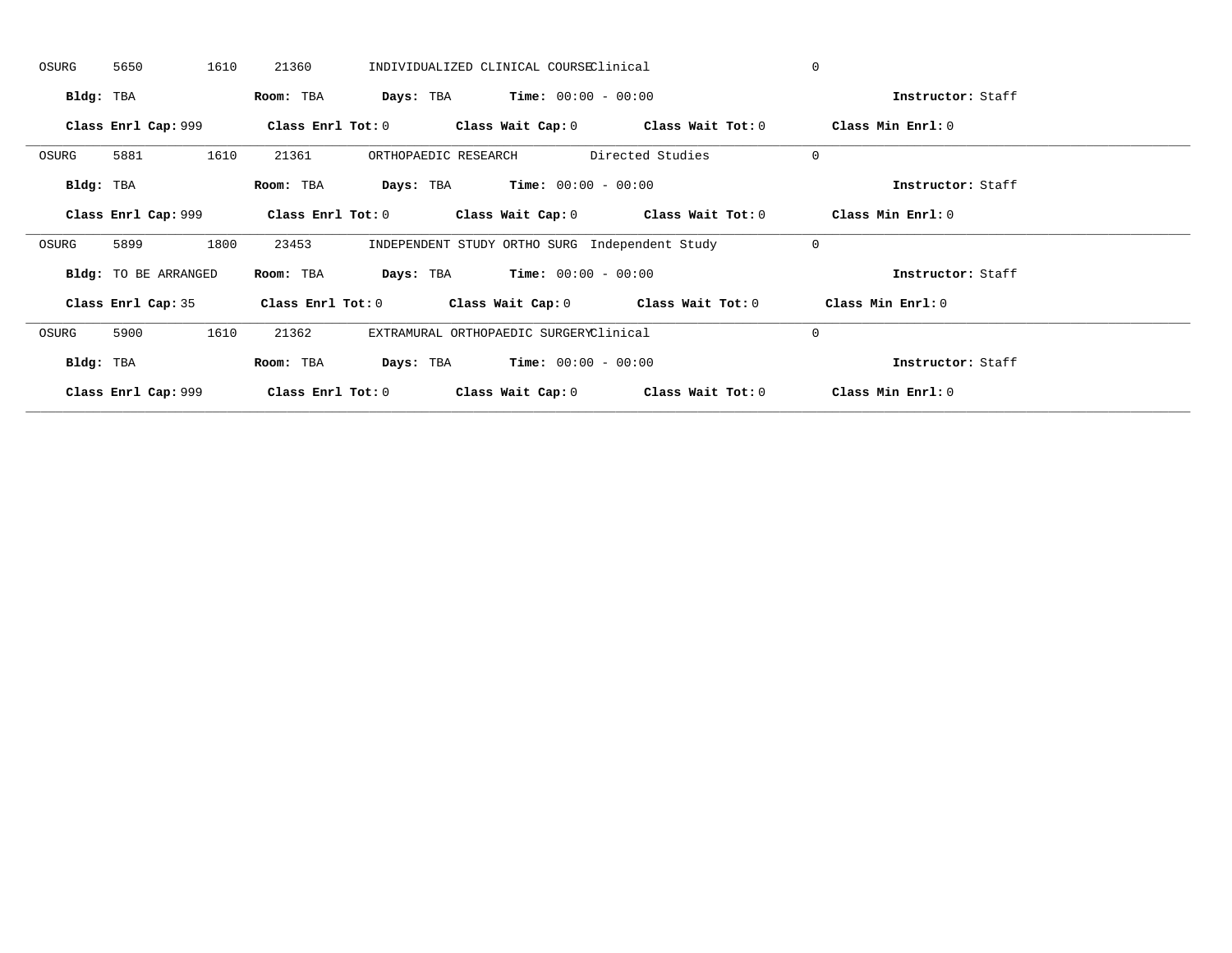### Report ID: SR201 **University of Pittsburgh** Page No. 427 of 512 **Schedule of Classes for Spring Term 2021-2022** Run Date: 06/15/2021 **Four Week - Intersession Run Time: 22:30:16**

# **School of Medicine - Otolaryngology - Subject: Otolaryngology**

| Subject | Catalog Nbr Section Class Nbr | Course Title                                                                                | Component                                             | Units<br>Topics   |
|---------|-------------------------------|---------------------------------------------------------------------------------------------|-------------------------------------------------------|-------------------|
| OTO     | 5420<br>1610                  | 21363<br>HEAD AND NECK SURGERY                                                              | Clinical                                              | $\Omega$          |
|         | Bldg: TBA                     | Room: TBA $Days:$ TBA Time: $00:00 - 00:00$                                                 |                                                       | Instructor: Staff |
|         |                               | Class Enrl Cap: 999 Class Enrl Tot: 0 Class Wait Cap: 0 Class Wait Tot: 0 Class Min Enrl: 0 |                                                       |                   |
| OTO DIE | 5425<br>1610                  | COMBINED OTOLARYNGOLOGY Clinical<br>21364                                                   |                                                       | $\Omega$          |
|         | Bldg: TBA                     | Room: TBA $\rule{1em}{0.15mm}$ Days: TBA Time: $00:00 - 00:00$                              |                                                       | Instructor: Staff |
|         |                               | Class Enrl Cap: 999 Class Enrl Tot: 0 Class Wait Cap: 0 Class Wait Tot: 0 Class Min Enrl: 0 |                                                       |                   |
| OTO DIE | 5450<br>1610                  | 21365 PEDIATRIC OTOLARYNGOLOGY Clinical                                                     |                                                       | $\Omega$          |
|         | Bldg: TBA                     | Room: TBA $\rule{1em}{0.15mm}$ Days: TBA Time: $00:00 - 00:00$                              |                                                       | Instructor: Staff |
|         |                               | Class Enrl Cap: 999 Class Enrl Tot: 0 Class Wait Cap: 0 Class Wait Tot: 0 Class Min Enrl: 0 |                                                       |                   |
|         | 5650<br>1610                  | 21366 INDIVIDUALIZED CLINICAL COURSEClinical                                                |                                                       | $\Omega$          |
|         | Bldg: TBA                     | Room: TBA $Days:$ TBA $Time: 00:00 - 00:00$                                                 |                                                       | Instructor: Staff |
|         |                               | Class Enrl Cap: 999 Class Enrl Tot: 0 Class Wait Cap: 0 Class Wait Tot: 0 Class Min Enrl: 0 |                                                       |                   |
|         | 5816<br>1610                  |                                                                                             | 21367 OTOLARYNGOLOGY RESEARCH Directed Studies        | $\Omega$          |
|         | Bldg: TBA                     | Room: TBA $Days:$ TBA Time: $00:00 - 00:00$                                                 |                                                       | Instructor: Staff |
|         |                               | Class Enrl Cap: 999 Class Enrl Tot: 0 Class Wait Cap: 0 Class Wait Tot: 0 Class Min Enrl: 0 |                                                       |                   |
| OTO DIE | 5899<br>1800                  |                                                                                             | 23460 INDEP STUDY IN OTOLARYNGOLOGY Independent Study | $\Omega$          |
|         | Bldg: TO BE ARRANGED          | Room: TBA $Days:$ TBA $Time: 00:00 - 00:00$                                                 |                                                       | Instructor: Staff |
|         |                               | Class Enrl Cap: 35 Class Enrl Tot: 0 Class Wait Cap: 0 Class Wait Tot: 0 Class Min Enrl: 0  |                                                       |                   |
| OTO DIE | 5900 1610                     | 21368 EXTRAMURAL OTO LARYNOLOGY Clinical                                                    |                                                       | $\Omega$          |
|         | Bldg: TBA                     | Room: TBA $Days:$ TBA $Time: 00:00 - 00:00$                                                 |                                                       | Instructor: Staff |
|         |                               | Class Enrl Cap: 999 Class Enrl Tot: 0 Class Wait Cap: 0 Class Wait Tot: 0 Class Min Enrl: 0 |                                                       |                   |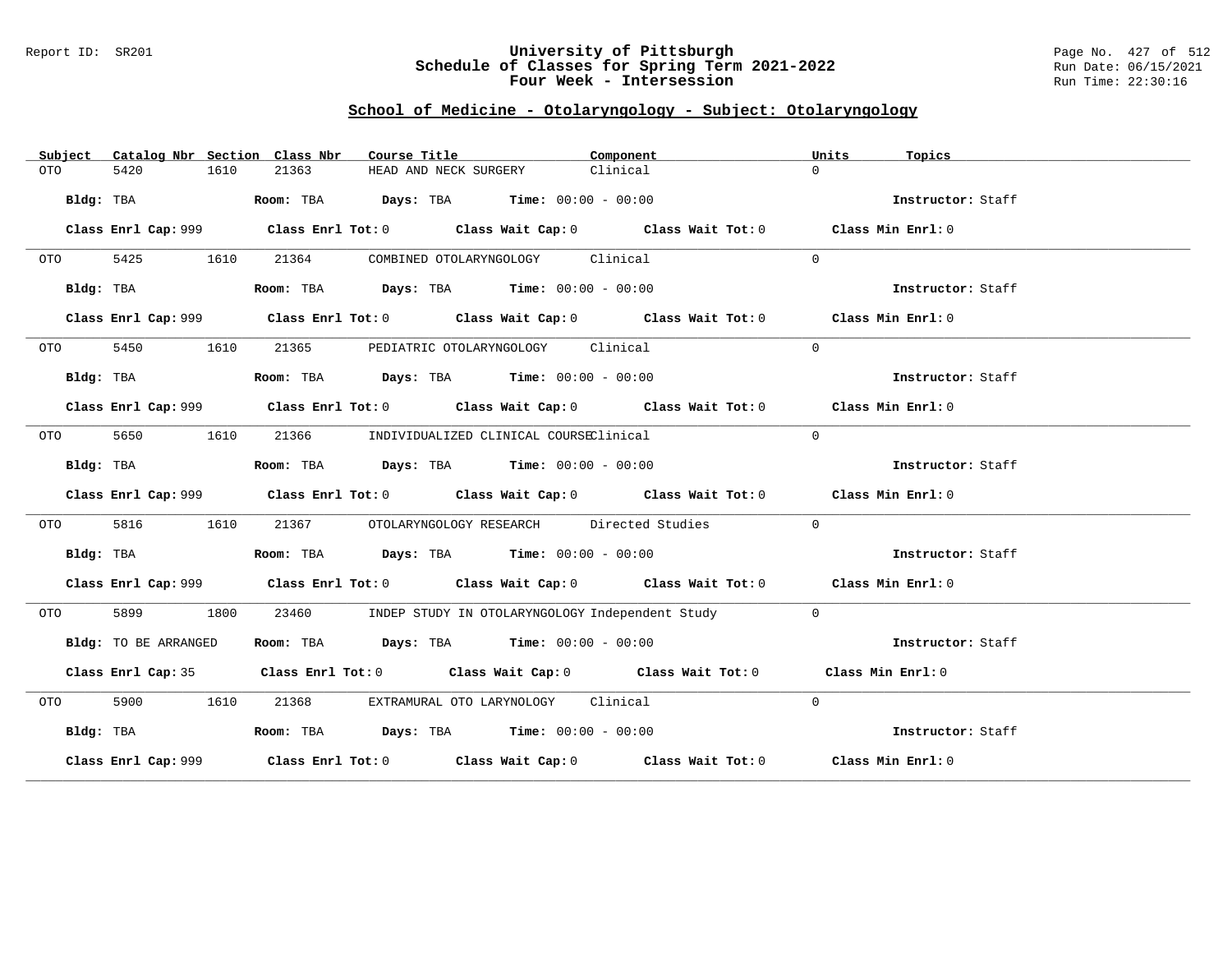#### Report ID: SR201 **University of Pittsburgh** Page No. 428 of 512 **Schedule of Classes for Spring Term 2021-2022** Run Date: 06/15/2021 **Four Week - Intersession Run Time: 22:30:16**

# **School of Medicine - Pathology - Subject: Pathology**

| Subject   |                                                                                                                |      | Catalog Nbr Section Class Nbr | Course Title       |                                                                | Component                                                                                  | Units    | Topics            |                               |
|-----------|----------------------------------------------------------------------------------------------------------------|------|-------------------------------|--------------------|----------------------------------------------------------------|--------------------------------------------------------------------------------------------|----------|-------------------|-------------------------------|
| MSPTH     | 5382                                                                                                           | 1610 | 21317                         | PATHOLOGY RESEARCH |                                                                | Directed Studies                                                                           | $\Omega$ |                   |                               |
|           | Bldg: TBA and the state of the state of the state of the state of the state of the state of the state of the s |      |                               |                    | Room: TBA $Days:$ TBA Time: $00:00 - 00:00$                    |                                                                                            |          | Instructor: Staff |                               |
|           | Class Enrl Cap: 999                                                                                            |      |                               |                    |                                                                | Class Enrl Tot: $0$ Class Wait Cap: $0$ Class Wait Tot: $0$                                |          | Class Min Enrl: 0 |                               |
| MSPTH     | 5420                                                                                                           | 1610 | 21318                         |                    | ANATOMIC PATHOLOGY Clinical                                    |                                                                                            | $\Omega$ |                   |                               |
|           | Bldg: TBA                                                                                                      |      |                               |                    | Room: TBA $Days:$ TBA $Time: 00:00 - 00:00$                    |                                                                                            |          | Instructor: Staff |                               |
|           |                                                                                                                |      |                               |                    |                                                                |                                                                                            |          | Class Min Enrl: 0 |                               |
| MSPTH     | 5422                                                                                                           | 1460 | 30805                         |                    |                                                                | PRACTICAL PATHOLOGY Directed Studies                                                       | $\Omega$ |                   |                               |
|           | Bldg: TO BE ARRANGED                                                                                           |      |                               |                    | Room: TBA $Days: TBA$ Time: $00:00 - 00:00$                    |                                                                                            |          |                   | Instructor: Fontenot, Amber L |
|           |                                                                                                                |      |                               |                    |                                                                |                                                                                            |          |                   | Maranowski, Gregory William   |
|           |                                                                                                                |      |                               |                    |                                                                | Class Enrl Cap: 35 Class Enrl Tot: 0 Class Wait Cap: 0 Class Wait Tot: 0 Class Min Enrl: 0 |          |                   |                               |
| MSPTH     | 5425                                                                                                           | 1610 |                               |                    | 21319 INTRO TO AUTOPSY PATHOLOGY Workshop                      |                                                                                            | $\Omega$ |                   |                               |
|           | Bldg: TBA                                                                                                      |      |                               |                    | Room: TBA Days: TBA Time: $00:00 - 00:00$                      |                                                                                            |          | Instructor: Staff |                               |
|           |                                                                                                                |      |                               |                    |                                                                | Class Enrl Cap: 999 Class Enrl Tot: 0 Class Wait Cap: 0 Class Wait Tot: 0                  |          | Class Min Enrl: 0 |                               |
| MSPTH     | 5427                                                                                                           | 1610 |                               |                    | 21320 THE NODULAR THYROID Clinical                             |                                                                                            | $\Omega$ |                   |                               |
| Bldg: TBA |                                                                                                                |      |                               |                    | Room: TBA $\rule{1em}{0.15mm}$ Days: TBA Time: $00:00 - 00:00$ |                                                                                            |          | Instructor: Staff |                               |
|           |                                                                                                                |      |                               |                    |                                                                | Class Enrl Cap: 999 Class Enrl Tot: 0 Class Wait Cap: 0 Class Wait Tot: 0                  |          | Class Min Enrl: 0 |                               |
| MSPTH     | 5430                                                                                                           | 1610 |                               |                    | 21321 CLINICAL IMMUNOLOGY Clinical                             |                                                                                            | $\Omega$ |                   |                               |
|           | Bldg: TBA                                                                                                      |      |                               |                    | Room: TBA $\rule{1em}{0.15mm}$ Days: TBA Time: $00:00 - 00:00$ |                                                                                            |          | Instructor: Staff |                               |
|           |                                                                                                                |      |                               |                    |                                                                | Class Enrl Cap: 999 Class Enrl Tot: 0 Class Wait Cap: 0 Class Wait Tot: 0                  |          | Class Min Enrl: 0 |                               |
| MSPTH     | 5441                                                                                                           | 1610 | 21322                         |                    | SURGICAL & PERINATAL PATHOLOGYClinical                         |                                                                                            | $\Omega$ |                   |                               |
| Bldg: TBA |                                                                                                                |      |                               |                    | Room: TBA $Days:$ TBA $Time: 00:00 - 00:00$                    |                                                                                            |          | Instructor: Staff |                               |
|           | Class Enrl Cap: 999                                                                                            |      |                               |                    |                                                                | Class Enrl Tot: $0$ Class Wait Cap: $0$ Class Wait Tot: $0$                                |          | Class Min Enrl: 0 |                               |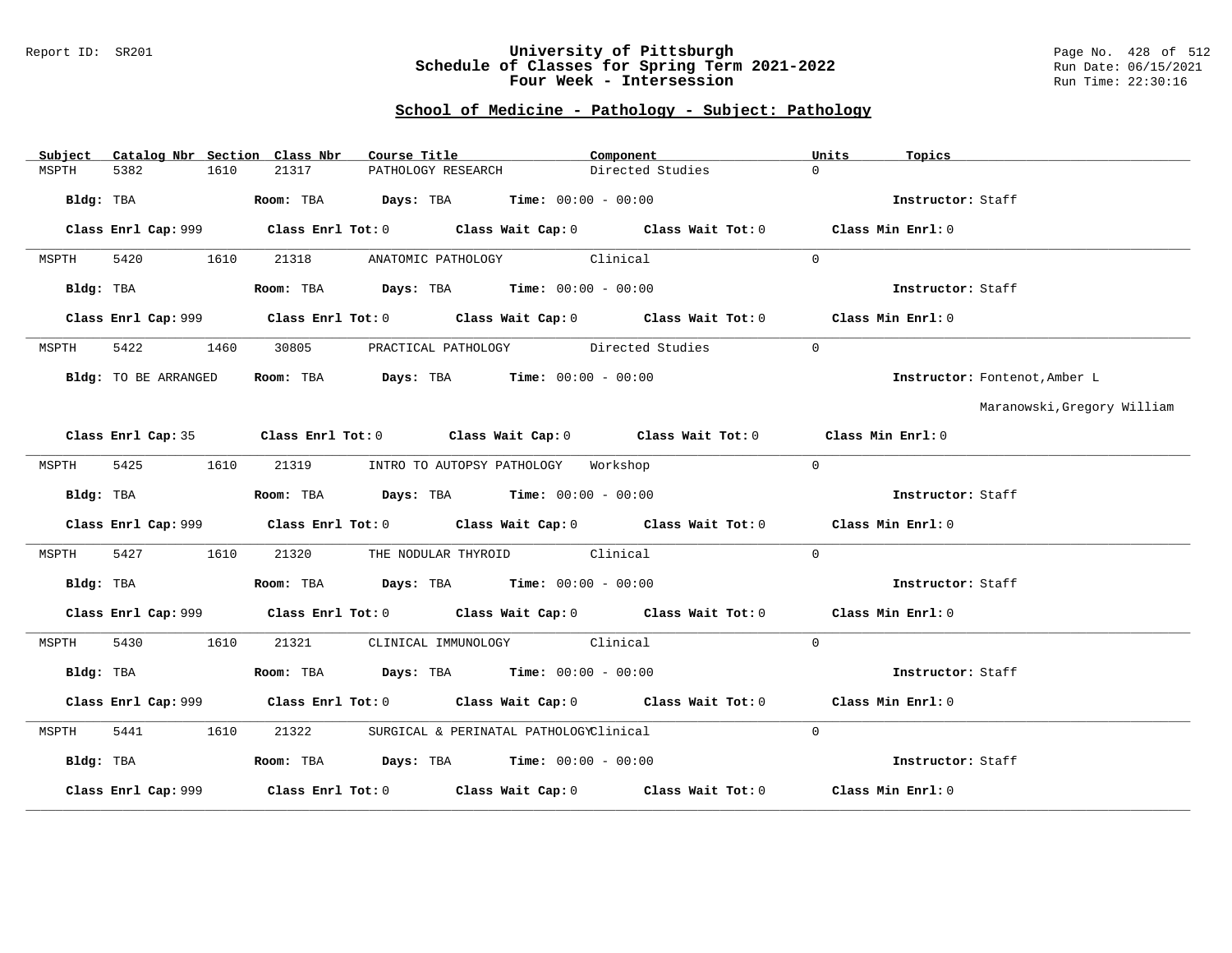#### Report ID: SR201 **University of Pittsburgh** Page No. 429 of 512 **Schedule of Classes for Spring Term 2021-2022** Run Date: 06/15/2021 **Four Week - Intersession Run Time: 22:30:16**

# **School of Medicine - Pathology - Subject: Pathology**

| Subject   |                      |      | Catalog Nbr Section Class Nbr | Course Title                                                                             |                               | Component                                                                                   | Units          | Topics            |
|-----------|----------------------|------|-------------------------------|------------------------------------------------------------------------------------------|-------------------------------|---------------------------------------------------------------------------------------------|----------------|-------------------|
| MSPTH     | 5460                 | 1610 | 21323                         | NEUROPATHOLOGY                                                                           |                               | Clinical                                                                                    | $\Omega$       |                   |
|           | Bldg: TBA            |      |                               | Room: TBA $\rule{1em}{0.15mm}$ Days: TBA $\rule{1.15mm}]{0.15mm}$ Time: $0.000 - 0.0000$ |                               |                                                                                             |                | Instructor: Staff |
|           |                      |      |                               |                                                                                          |                               | Class Enrl Cap: 999 Class Enrl Tot: 0 Class Wait Cap: 0 Class Wait Tot: 0 Class Min Enrl: 0 |                |                   |
| MSPTH     | 5471 1610            |      | 21324                         |                                                                                          | HEMATOPATHOLOGY Clinical      |                                                                                             | $\Omega$       |                   |
|           | Bldg: TBA            |      |                               | Room: TBA $Days:$ TBA $Time: 00:00 - 00:00$                                              |                               |                                                                                             |                | Instructor: Staff |
|           |                      |      |                               |                                                                                          |                               | Class Enrl Cap: 999 Class Enrl Tot: 0 Class Wait Cap: 0 Class Wait Tot: 0 Class Min Enrl: 0 |                |                   |
| MSPTH     | 5485<br>1610         |      |                               | 21325 LABORATORY MEDICINE Clinical                                                       |                               |                                                                                             | $\Omega$       |                   |
|           | Bldg: TBA            |      |                               | Room: TBA $Days:$ TBA $Time: 00:00 - 00:00$                                              |                               |                                                                                             |                | Instructor: Staff |
|           |                      |      |                               |                                                                                          |                               | Class Enrl Cap: 999 Class Enrl Tot: 0 Class Wait Cap: 0 Class Wait Tot: 0 Class Min Enrl: 0 |                |                   |
| MSPTH     | 5650<br>1800         |      |                               |                                                                                          |                               | 23411 INDIVIDUALIZED CLINICAL COURSEDirected Studies                                        | $\overline{0}$ |                   |
|           | Bldg: TO BE ARRANGED |      |                               | Room: TBA $Days:$ TBA $Time: 00:00 - 00:00$                                              |                               |                                                                                             |                | Instructor: Staff |
|           |                      |      |                               |                                                                                          |                               | Class Enrl Cap: 35 Class Enrl Tot: 0 Class Wait Cap: 0 Class Wait Tot: 0 Class Min Enrl: 0  |                |                   |
| MSPTH     | 5863                 | 1610 | 21326                         |                                                                                          | TUMOR IMMUNOLOGY Clinical     |                                                                                             | $\Omega$       |                   |
|           | Bldg: TBA            |      |                               | Room: TBA $Days:$ TBA $Time: 00:00 - 00:00$                                              |                               |                                                                                             |                | Instructor: Staff |
|           |                      |      |                               |                                                                                          |                               | Class Enrl Cap: 999 Class Enrl Tot: 0 Class Wait Cap: 0 Class Wait Tot: 0 Class Min Enrl: 0 |                |                   |
| MSPTH     | 5869                 | 1610 | 21327                         |                                                                                          |                               | INDEPENDENT STUDY IN PATHOLOGYIndependent Study                                             | $\Omega$       |                   |
|           | Bldg: TBA            |      |                               | Room: TBA $Days:$ TBA $Time: 00:00 - 00:00$                                              |                               |                                                                                             |                | Instructor: Staff |
|           |                      |      |                               |                                                                                          |                               | Class Enrl Cap: 999 Class Enrl Tot: 0 Class Wait Cap: 0 Class Wait Tot: 0 Class Min Enrl: 0 |                |                   |
| MSPTH     | 5900 1610            |      | 21328                         |                                                                                          | EXTRAMURAL PATHOLOGY Clinical |                                                                                             | $\Omega$       |                   |
| Bldg: TBA |                      |      |                               | Room: TBA $Days:$ TBA $Time: 00:00 - 00:00$                                              |                               |                                                                                             |                | Instructor: Staff |
|           |                      |      |                               |                                                                                          |                               | Class Enrl Cap: 999 Class Enrl Tot: 0 Class Wait Cap: 0 Class Wait Tot: 0 Class Min Enrl: 0 |                |                   |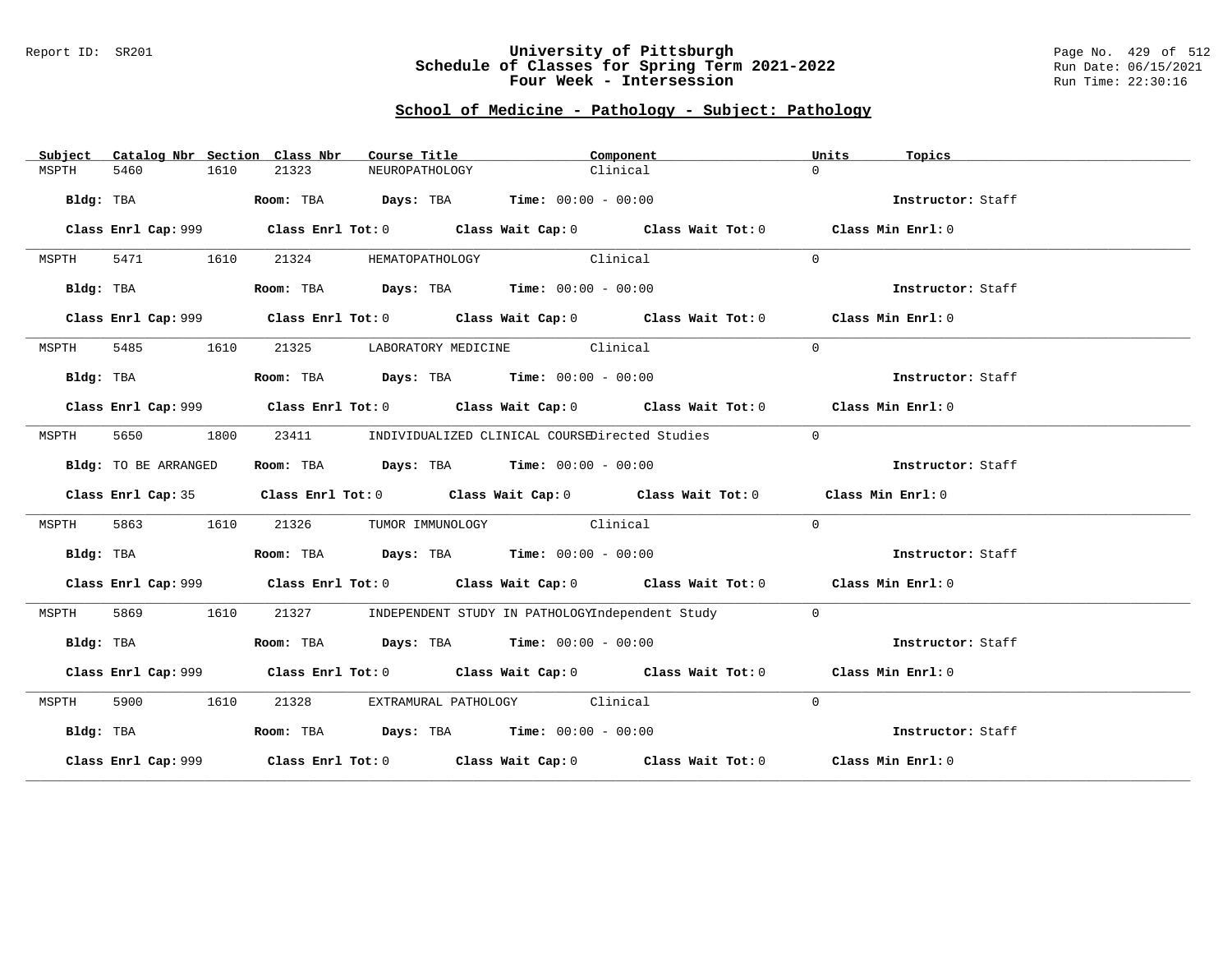#### Report ID: SR201 **University of Pittsburgh** Page No. 430 of 512 **Schedule of Classes for Spring Term 2021-2022** Run Date: 06/15/2021 **Four Week - Intersession Run Time: 22:30:16**

# **School of Medicine - Pediatrics - Subject: Pediatrics**

| Catalog Nbr Section Class Nbr<br>Subject | Course Title                                                                                | Component | Units<br>Topics   |
|------------------------------------------|---------------------------------------------------------------------------------------------|-----------|-------------------|
| 5386<br>PEDS<br>1100                     | 30784<br>INDIVIDUAL STUDY OR RESEARCH Directed Studies                                      |           | $\Omega$          |
|                                          |                                                                                             |           |                   |
| Bldg: TO BE ARRANGED                     | Room: TBA $\rule{1em}{0.15mm}$ Days: TBA Time: $00:00 - 00:00$                              |           | Instructor: Staff |
|                                          |                                                                                             |           |                   |
|                                          | Class Enrl Cap: 200 Class Enrl Tot: 0 Class Wait Cap: 0 Class Wait Tot: 0 Class Min Enrl: 0 |           |                   |
|                                          |                                                                                             |           |                   |
| PEDS 5406 1610 21369                     | EXTRAMURAL ACTING INTERNSHIP Clinical                                                       |           | $\Omega$          |
|                                          | Bldg: TBA                     Room: TBA          Days: TBA         Time: 00:00 - 00:00      |           | Instructor: Staff |
|                                          |                                                                                             |           |                   |
|                                          | Class Enrl Cap: 999 Class Enrl Tot: 0 Class Wait Cap: 0 Class Wait Tot: 0 Class Min Enrl: 0 |           |                   |
|                                          |                                                                                             |           |                   |
| 5421 1610<br>PEDS                        | 21370 ALLERGY AND IMMUNOLOGY Clinical                                                       |           | $\Omega$          |
|                                          |                                                                                             |           |                   |
| Bldg: TBA                                | Room: TBA $\rule{1em}{0.15mm}$ Days: TBA Time: $00:00 - 00:00$                              |           | Instructor: Staff |
|                                          |                                                                                             |           |                   |
|                                          | Class Enrl Cap: 999 Class Enrl Tot: 0 Class Wait Cap: 0 Class Wait Tot: 0 Class Min Enrl: 0 |           |                   |
|                                          |                                                                                             |           |                   |
|                                          | PEDS 5425 1610 21371 PEDIATRIC RHEUMATOLOGY Clinical                                        |           | $\Omega$          |
|                                          | $Bldg:$ TBA $Room:$ TBA $Days:$ TBA $Time:$ 00:00 - 00:00                                   |           | Instructor: Staff |
|                                          |                                                                                             |           |                   |
|                                          | Class Enrl Cap: 999 Class Enrl Tot: 0 Class Wait Cap: 0 Class Wait Tot: 0 Class Min Enrl: 0 |           |                   |
|                                          |                                                                                             |           |                   |
|                                          | PEDS 5430 1610 21372 PEDIATRIC CARDIOLOGY Clinical                                          |           | $\Omega$          |
|                                          |                                                                                             |           |                   |
| Bldg: TBA                                | Room: TBA $Days: TBA$ Time: $00:00 - 00:00$                                                 |           | Instructor: Staff |
|                                          |                                                                                             |           |                   |
|                                          | Class Enrl Cap: 999 Class Enrl Tot: 0 Class Wait Cap: 0 Class Wait Tot: 0 Class Min Enrl: 0 |           |                   |
|                                          |                                                                                             |           | $\Omega$          |
|                                          | PEDS 5450 1610 21373 PEDIATRIC INFECTIOUS DISEASES Clinical                                 |           |                   |
|                                          | Bldg: TBA                   Room: TBA         Days: TBA         Time: 00:00 - 00:00         |           | Instructor: Staff |
|                                          |                                                                                             |           |                   |
|                                          | Class Enrl Cap: 999 Class Enrl Tot: 0 Class Wait Cap: 0 Class Wait Tot: 0 Class Min Enrl: 0 |           |                   |
|                                          |                                                                                             |           |                   |
|                                          | PEDS 5455 1610 21374 PEDIATRIC DERMATOLOGY Clinical                                         |           | $\Omega$          |
|                                          |                                                                                             |           |                   |
|                                          | Bldg: TBA                   Room: TBA         Days: TBA         Time: 00:00 - 00:00         |           | Instructor: Staff |
|                                          |                                                                                             |           |                   |
|                                          | Class Enrl Cap: 999 Class Enrl Tot: 0 Class Wait Cap: 0 Class Wait Tot: 0 Class Min Enrl: 0 |           |                   |
|                                          |                                                                                             |           |                   |
| 5460 1610<br>PEDS                        | 21375 NEONATOLOGY Clinical                                                                  |           | $\Omega$          |
|                                          | Bldg: TBA                   Room: TBA         Days: TBA         Time: $00:00 - 00:00$       |           | Instructor: Staff |
|                                          |                                                                                             |           |                   |
| Class Enrl Cap: 999                      | Class Enrl Tot: $0$ Class Wait Cap: $0$ Class Wait Tot: $0$ Class Min Enrl: $0$             |           |                   |
|                                          |                                                                                             |           |                   |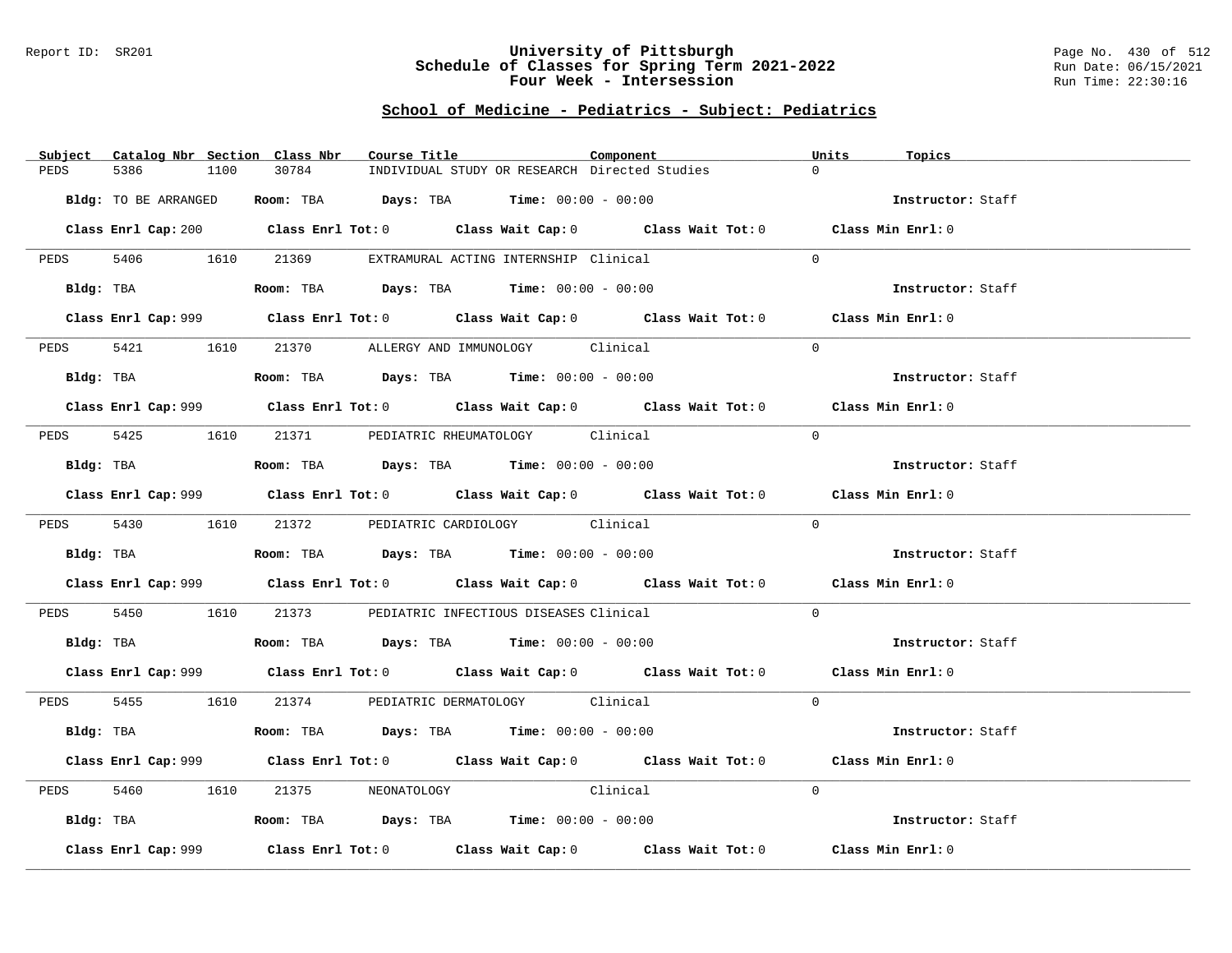| PEDS | 5470 |           | 1610 21376                       | GENETICS | <b>Clinical</b>                                                                                         |                                                                                             | $\overline{0}$    |                          |
|------|------|-----------|----------------------------------|----------|---------------------------------------------------------------------------------------------------------|---------------------------------------------------------------------------------------------|-------------------|--------------------------|
|      |      |           |                                  |          | Bldg: TBA                   Room: TBA         Days: TBA         Time: 00:00 - 00:00                     |                                                                                             | Instructor: Staff |                          |
|      |      |           |                                  |          |                                                                                                         | Class Enrl Cap: 999 Class Enrl Tot: 0 Class Wait Cap: 0 Class Wait Tot: 0 Class Min Enrl: 0 |                   |                          |
|      |      |           |                                  |          | PEDS 5480 1610 21377 NEPHROLOGY Clinical                                                                |                                                                                             | $\Omega$          |                          |
|      |      | Bldg: TBA |                                  |          | Room: TBA $\rule{1em}{0.15mm}$ Days: TBA $\rule{1.15mm}{0.15mm}$ Time: $00:00 - 00:00$                  |                                                                                             |                   | Instructor: Staff        |
|      |      |           |                                  |          |                                                                                                         |                                                                                             | Class Min Enrl: 0 |                          |
|      |      |           |                                  |          | PEDS 5490 1610 21378 HEMATOLOGY/ONCOLOGY Clinical                                                       |                                                                                             | $\Omega$          |                          |
|      |      |           |                                  |          | <b>Bldg:</b> TBA <b>Room:</b> TBA <b>Days:</b> TBA <b>Time:</b> $00:00 - 00:00$                         |                                                                                             |                   | Instructor: Staff        |
|      |      |           |                                  |          |                                                                                                         | Class Enrl Cap: 999 Class Enrl Tot: 0 Class Wait Cap: 0 Class Wait Tot: 0                   | Class Min Enrl: 0 |                          |
|      |      |           | PEDS 5491 1610 21379 NEONATOLOGY |          | Clinical                                                                                                |                                                                                             | $\Omega$          |                          |
|      |      |           |                                  |          | Bldg: TBA                                Room: TBA            Days: TBA           Time: $00:00 - 00:00$ |                                                                                             | Instructor: Staff |                          |
|      |      |           |                                  |          |                                                                                                         | Class Enrl Cap: 999 Class Enrl Tot: 0 Class Wait Cap: 0 Class Wait Tot: 0 Class Min Enrl: 0 |                   |                          |
|      |      |           |                                  |          | PEDS 5500 1610 21380 EMERGENCY PEDIATRICS Clinical                                                      |                                                                                             | $\Omega$          |                          |
|      |      |           |                                  |          | Bldg: TBA                   Room: TBA         Days: TBA         Time: $00:00 - 00:00$                   |                                                                                             | Instructor: Staff |                          |
|      |      |           |                                  |          |                                                                                                         | Class Enrl Cap: 999 Class Enrl Tot: 0 Class Wait Cap: 0 Class Wait Tot: 0 Class Min Enrl: 0 |                   |                          |
|      |      |           |                                  |          | PEDS 5510 1610 21381 PEDIATRIC GASTROENTEROLOGY Clinical                                                |                                                                                             | $\Omega$          |                          |
|      |      |           |                                  |          | Bldg: TBA                   Room: TBA         Days: TBA        Time: 00:00 - 00:00                      |                                                                                             |                   | Instructor: Staff        |
|      |      |           |                                  |          |                                                                                                         | Class Enrl Cap: 999 Class Enrl Tot: 0 Class Wait Cap: 0 Class Wait Tot: 0 Class Min Enrl: 0 |                   |                          |
|      |      |           |                                  |          | PEDS 5520 1610 21382 DEVELOPMENTAL PEDIATRICS Clinical                                                  |                                                                                             | $\Omega$          |                          |
|      |      |           |                                  |          | Bldg: TBA                    Room: TBA         Days: TBA         Time: $00:00 - 00:00$                  |                                                                                             |                   | Instructor: Staff        |
|      |      |           |                                  |          |                                                                                                         | Class Enrl Cap: 999 Class Enrl Tot: 0 Class Wait Cap: 0 Class Wait Tot: 0 Class Min Enrl: 0 |                   |                          |
|      |      |           |                                  |          | PEDS 5521 1070 24369 TRIPLE BOARD PEDIATRICS Clinical                                                   |                                                                                             | $\Omega$          |                          |
|      |      |           |                                  |          | <b>Bldg:</b> TO BE ARRANGED <b>Room:</b> TBA <b>Days:</b> TBA <b>Time:</b> $00:00 - 00:00$              |                                                                                             |                   |                          |
|      |      |           |                                  |          |                                                                                                         |                                                                                             |                   | <b>Instructor:</b> Staff |
|      |      |           |                                  |          |                                                                                                         | Class Enrl Cap: 35 Class Enrl Tot: 0 Class Wait Cap: 0 Class Wait Tot: 0 Class Min Enrl: 0  |                   |                          |
|      |      |           |                                  |          | PEDS 5540 1610 21383 PEDIATRIC PULMONOLOGY Clinical                                                     |                                                                                             | $\Omega$          |                          |
|      |      |           |                                  |          | Bldg: TBA                    Room: TBA         Days: TBA        Time: $00:00 - 00:00$                   |                                                                                             |                   | Instructor: Staff        |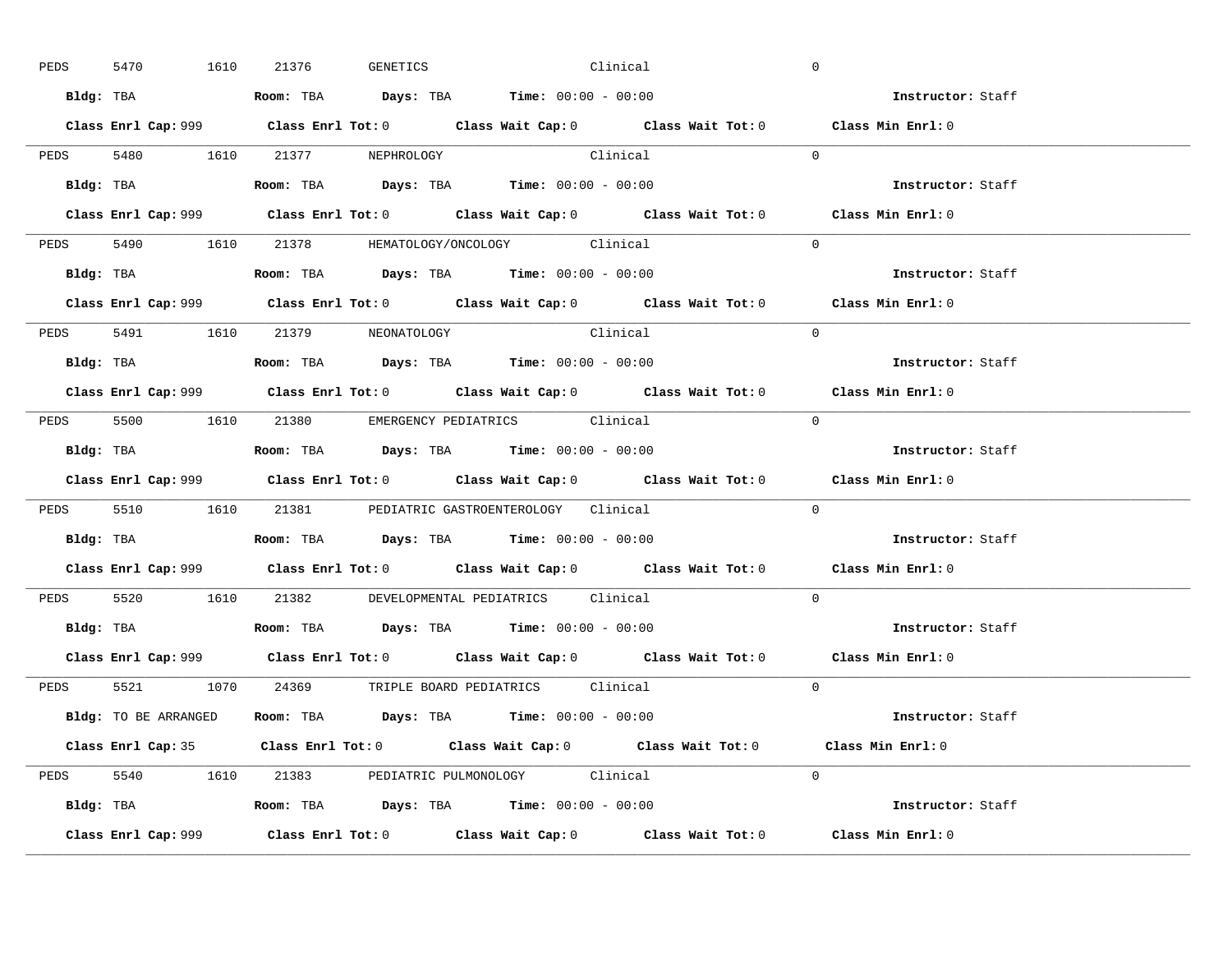### Report ID: SR201 **University of Pittsburgh** Page No. 432 of 512 **Schedule of Classes for Spring Term 2021-2022** Run Date: 06/15/2021 **Four Week - Intersession Run Time: 22:30:16**

# **School of Medicine - Pediatrics - Subject: Pediatrics**

| Subject   |                      | Catalog Nbr Section Class Nbr | Course Title                                                                                |          | Component                                     | Units        | Topics            |
|-----------|----------------------|-------------------------------|---------------------------------------------------------------------------------------------|----------|-----------------------------------------------|--------------|-------------------|
| PEDS      | 5550                 | 1610<br>21384                 | ADOLESCENT MEDICINE                                                                         | Clinical |                                               | $\Omega$     |                   |
| Bldg: TBA |                      | Room: TBA                     | <b>Days:</b> TBA <b>Time:</b> $00:00 - 00:00$                                               |          |                                               |              | Instructor: Staff |
|           |                      |                               |                                                                                             |          |                                               |              | Class Min Enrl: 0 |
| PEDS      | 5650                 | 1610<br>21385                 | INDIVIDUALIZED CLINICAL COURSELecture                                                       |          |                                               | $\Omega$     |                   |
| Bldg: TBA |                      |                               | Room: TBA $Days:$ TBA $Time: 00:00 - 00:00$                                                 |          |                                               |              | Instructor: Staff |
|           | Class Enrl Cap: 999  |                               | Class Enrl Tot: $0$ Class Wait Cap: $0$ Class Wait Tot: $0$                                 |          |                                               |              | Class Min Enrl: 0 |
| PEDS      | 5750                 | 2000<br>28400                 | GET READY FOR RESIDENCY Clinical                                                            |          |                                               | $\Omega$     |                   |
|           | Bldg: TO BE ARRANGED |                               | Room: TBA $Days:$ TBA $Time: 00:00 - 00:00$                                                 |          |                                               |              | Instructor: Staff |
|           | Class Enrl Cap: 35   |                               | Class Enrl Tot: $0$ Class Wait Cap: $0$ Class Wait Tot: $0$ Class Min Enrl: $0$             |          |                                               |              |                   |
| PEDS      | 5845                 | 1610<br>21386                 | PEDIATRIC RESEARCH Directed Studies                                                         |          |                                               | $\Omega$     |                   |
| Bldg: TBA |                      |                               | Room: TBA $Days:$ TBA $Time: 00:00 - 00:00$                                                 |          |                                               |              | Instructor: Staff |
|           |                      |                               | Class Enrl Cap: 999 Class Enrl Tot: 0 Class Wait Cap: 0 Class Wait Tot: 0 Class Min Enrl: 0 |          |                                               |              |                   |
| PEDS      | 5899                 | 1800<br>23467                 |                                                                                             |          | INDEPENDENT STUDY PEDIATRIC Independent Study | $\mathbf{0}$ |                   |
|           | Bldg: TO BE ARRANGED |                               | Room: TBA Days: TBA Time: $00:00 - 00:00$                                                   |          |                                               |              | Instructor: Staff |
|           |                      |                               | Class Enrl Cap: 35 Class Enrl Tot: 0 Class Wait Cap: 0 Class Wait Tot: 0 Class Min Enrl: 0  |          |                                               |              |                   |
| PEDS      | 5900                 | 1610<br>21387                 | EXTRAMURAL PEDIATRICS Clinical                                                              |          |                                               | $\Omega$     |                   |
| Bldg: TBA |                      |                               | Room: TBA $Days:$ TBA $Time: 00:00 - 00:00$                                                 |          |                                               |              | Instructor: Staff |
|           |                      |                               | Class Enrl Cap: 999 Class Enrl Tot: 0 Class Wait Cap: 0 Class Wait Tot: 0 Class Min Enrl: 0 |          |                                               |              |                   |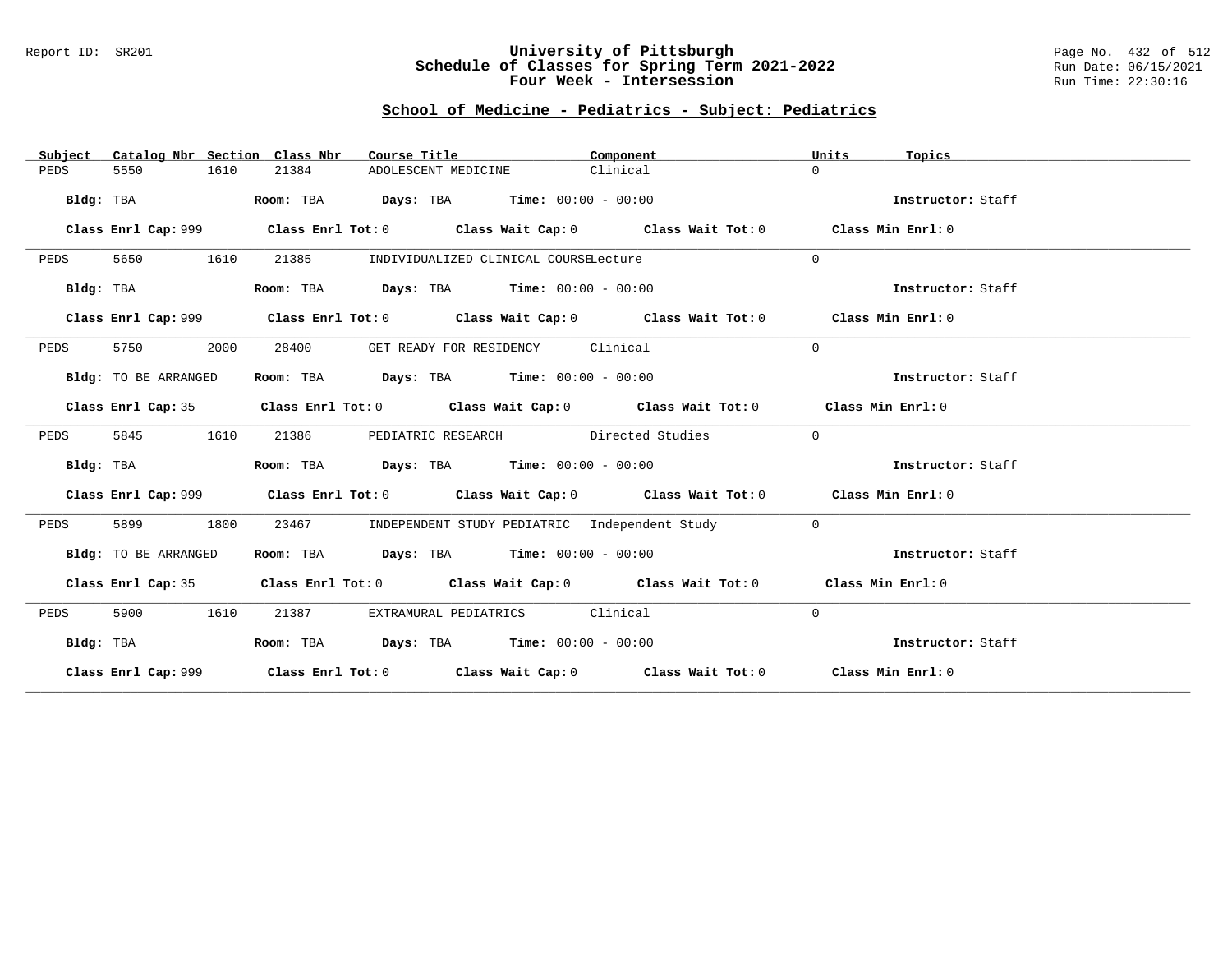### Report ID: SR201 **University of Pittsburgh** Page No. 433 of 512 **Schedule of Classes for Spring Term 2021-2022** Run Date: 06/15/2021 **Four Week - Intersession Run Time: 22:30:16**

## **School of Medicine - Physical Medicine and Rehabilitation - Subject: Physical Medicine and Rehab**

| Subject              |           | Catalog Nbr Section Class Nbr                                                           | Course Title                           | Component                                                                                   | Units<br>Topics   |  |
|----------------------|-----------|-----------------------------------------------------------------------------------------|----------------------------------------|---------------------------------------------------------------------------------------------|-------------------|--|
| 5410<br>PMDREH       | 1610      | 21388                                                                                   | REHABILITATION SUB-INTERNSHIP Clinical |                                                                                             |                   |  |
|                      |           | Bldg: TBA                    Room: TBA         Days: TBA         Time: 00:00 - 00:00    |                                        |                                                                                             | Instructor: Staff |  |
|                      |           |                                                                                         |                                        | Class Enrl Cap: 999 Class Enrl Tot: 0 Class Wait Cap: 0 Class Wait Tot: 0 Class Min Enrl: 0 |                   |  |
|                      |           | PMDREH 5450 1610 21389 REHABLTTN MEDICL CLERKSHIP Clinical                              |                                        |                                                                                             | $\Omega$          |  |
|                      | Bldg: TBA | Room: TBA $Days:$ TBA $Time: 00:00 - 00:00$                                             |                                        |                                                                                             | Instructor: Staff |  |
|                      |           |                                                                                         |                                        | Class Enrl Cap: 999 Class Enrl Tot: 0 Class Wait Cap: 0 Class Wait Tot: 0 Class Min Enrl: 0 |                   |  |
|                      |           | PMDREH 5460 1610 21390 PED PHYSCL MED/REHAB-INPATIENTClinical                           |                                        |                                                                                             | $\Omega$          |  |
|                      |           | Bldg: TBA                   Room: TBA         Days: TBA         Time: $00:00 - 00:00$   |                                        |                                                                                             | Instructor: Staff |  |
|                      |           |                                                                                         |                                        |                                                                                             | Class Min Enrl: 0 |  |
|                      |           | PMDREH 5465 1610 21391 DISABILITIES CLERKSHIP Clinical                                  |                                        |                                                                                             | $\Omega$          |  |
|                      |           | Bldg: TBA                   Room: TBA         Days: TBA         Time: $00:00 - 00:00$   |                                        |                                                                                             | Instructor: Staff |  |
|                      |           |                                                                                         |                                        | Class Enrl Cap: 999 Class Enrl Tot: 0 Class Wait Cap: 0 Class Wait Tot: 0                   | Class Min Enrl: 0 |  |
|                      |           |                                                                                         |                                        | PMDREH 5650 1800 23489 INDIVIDUALIZED CLINICAL COURSEDirected Studies 0                     |                   |  |
|                      |           | Bldg: TO BE ARRANGED Room: TBA Days: TBA Time: 00:00 - 00:00                            |                                        |                                                                                             | Instructor: Staff |  |
|                      |           |                                                                                         |                                        | Class Enrl Cap: 35 Class Enrl Tot: 0 Class Wait Cap: 0 Class Wait Tot: 0 Class Min Enrl: 0  |                   |  |
|                      |           |                                                                                         |                                        | PMDREH 5810 1610 21392 PM&R RESEARCH Directed Studies                                       | $\Omega$          |  |
|                      |           | Bldg: TBA                     Room: TBA         Days: TBA         Time: 00:00 - 00:00   |                                        |                                                                                             | Instructor: Staff |  |
|                      |           |                                                                                         |                                        | Class Enrl Cap: 999 Class Enrl Tot: 0 Class Wait Cap: 0 Class Wait Tot: 0 Class Min Enrl: 0 |                   |  |
|                      |           |                                                                                         |                                        | PMDREH 5899 1800 23496 IND STDY IN PHYSCL MED & REHABIndependent Study 0                    |                   |  |
| Bldg: TO BE ARRANGED |           | Room: TBA $\rule{1em}{0.15mm}$ Days: TBA $\rule{1.15mm}]{0.15mm}$ Time: $00:00 - 00:00$ |                                        |                                                                                             | Instructor: Staff |  |
|                      |           |                                                                                         |                                        | Class Enrl Cap: 35 Class Enrl Tot: 0 Class Wait Cap: 0 Class Wait Tot: 0 Class Min Enrl: 0  |                   |  |
|                      |           | PMDREH 5900 1610 21393 EXTRAMURAL PHYSCL MED & REHAB Clinical                           |                                        |                                                                                             | $\Omega$          |  |
|                      |           | Bldg: TBA                  Room: TBA        Days: TBA        Time: 00:00 - 00:00        |                                        |                                                                                             | Instructor: Staff |  |
| Class Enrl Cap: 999  |           |                                                                                         |                                        | Class Enrl Tot: $0$ Class Wait Cap: $0$ Class Wait Tot: $0$                                 | Class Min Enrl: 0 |  |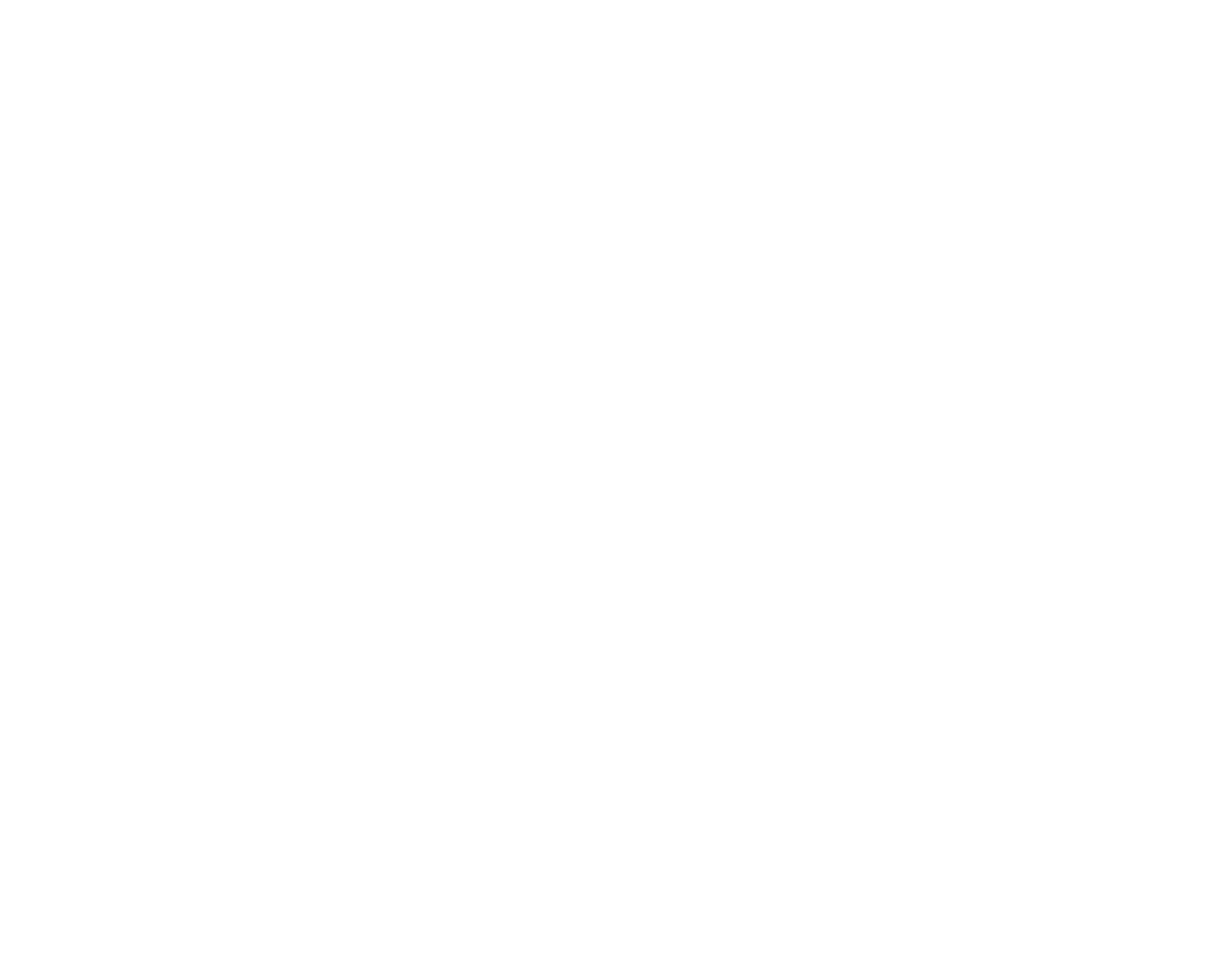### Report ID: SR201 **University of Pittsburgh** Page No. 435 of 512 **Schedule of Classes for Spring Term 2021-2022** Run Date: 06/15/2021 **Four Week - Intersession Run Time: 22:30:16**

# **School of Medicine - Psychiatry - Subject: Psychiatry**

| Catalog Nbr Section Class Nbr<br>Subject | Course Title                                                                                | Component | Units<br>Topics   |
|------------------------------------------|---------------------------------------------------------------------------------------------|-----------|-------------------|
| 5366<br>2000<br>PSYC                     | 28365<br>PSYCHIATRY CLERKSHIP                                                               | Clinical  | $\Omega$          |
|                                          |                                                                                             |           |                   |
| Bldg: TO BE ARRANGED                     | Room: TBA $\rule{1em}{0.15mm}$ Days: TBA Time: $00:00 - 00:00$                              |           | Instructor: Staff |
|                                          | Class Enrl Cap: 35 Class Enrl Tot: 0 Class Wait Cap: 0 Class Wait Tot: 0 Class Min Enrl: 0  |           |                   |
|                                          |                                                                                             |           |                   |
|                                          | PSYC 5410 1610 21394 ACTNG INTERNSHIP IN PSYCHIATRYClinical                                 |           | $\Omega$          |
|                                          |                                                                                             |           |                   |
| Bldg: TBA                                | Room: TBA $Days:$ TBA $Time: 00:00 - 00:00$                                                 |           | Instructor: Staff |
|                                          | Class Enrl Cap: 999 Class Enrl Tot: 0 Class Wait Cap: 0 Class Wait Tot: 0 Class Min Enrl: 0 |           |                   |
|                                          |                                                                                             |           |                   |
| PSYC<br>5411                             | 21395 ADOLESCENT PSYC ACTING INTERN Clinical<br>1610                                        |           | $\Omega$          |
|                                          |                                                                                             |           |                   |
| Bldg: TBA                                | Room: TBA $Days:$ TBA $Time: 00:00 - 00:00$                                                 |           | Instructor: Staff |
|                                          | Class Enrl Cap: 999 Class Enrl Tot: 0 Class Wait Cap: 0 Class Wait Tot: 0                   |           | Class Min Enrl: 0 |
|                                          |                                                                                             |           |                   |
|                                          | PSYC 5412 1610 21396 TRIPLE BOARD ACTING INTERNSHIPClinical                                 |           | $\Omega$          |
|                                          |                                                                                             |           |                   |
| Bldg: TBA                                | Room: TBA $Days:$ TBA $Time: 00:00 - 00:00$                                                 |           | Instructor: Staff |
|                                          | Class Enrl Cap: 999 Class Enrl Tot: 0 Class Wait Cap: 0 Class Wait Tot: 0 Class Min Enrl: 0 |           |                   |
|                                          |                                                                                             |           |                   |
|                                          | PSYC 5415 1610 21397 INTRO TO CLINICAL PSYCHIATRY Clinical                                  |           | $\Omega$          |
|                                          |                                                                                             |           |                   |
| Bldg: TBA                                | Room: TBA $Days:$ TBA Time: $00:00 - 00:00$                                                 |           | Instructor: Staff |
|                                          | Class Enrl Cap: 999 Class Enrl Tot: 0 Class Wait Cap: 0 Class Wait Tot: 0                   |           | Class Min Enrl: 0 |
|                                          |                                                                                             |           |                   |
| 5420<br>PSYC                             | 1610 21398 PSYCHIATRIC EMERGENCY SERVICESClinical                                           |           | $\Omega$          |
|                                          |                                                                                             |           | Instructor: Staff |
| Bldg: TBA                                | Room: TBA $Days:$ TBA Time: $00:00 - 00:00$                                                 |           |                   |
|                                          | Class Enrl Cap: 999 Class Enrl Tot: 0 Class Wait Cap: 0 Class Wait Tot: 0 Class Min Enrl: 0 |           |                   |
|                                          |                                                                                             |           |                   |
|                                          | PSYC 5430 1610 21399 PEDIATRIC PSYCHIATRY Clinical                                          |           | $\Omega$          |
|                                          | Bldg: TBA                   Room: TBA         Days: TBA         Time: 00:00 - 00:00         |           | Instructor: Staff |
|                                          |                                                                                             |           |                   |
|                                          | Class Enrl Cap: 999 Class Enrl Tot: 0 Class Wait Cap: 0 Class Wait Tot: 0 Class Min Enrl: 0 |           |                   |
|                                          |                                                                                             |           |                   |
| 5441<br>PSYC                             | 21400 OUTPATIENT ADOLSCNT PSYCHIATRYClinical<br>1610                                        |           | $\Omega$          |
|                                          | Bldg: TBA                    Room: TBA         Days: TBA         Time: 00:00 - 00:00        |           | Instructor: Staff |
|                                          |                                                                                             |           |                   |
| Class Enrl Cap: 999                      | Class Enrl Tot: $0$ Class Wait Cap: $0$ Class Wait Tot: $0$                                 |           | Class Min Enrl: 0 |
|                                          |                                                                                             |           |                   |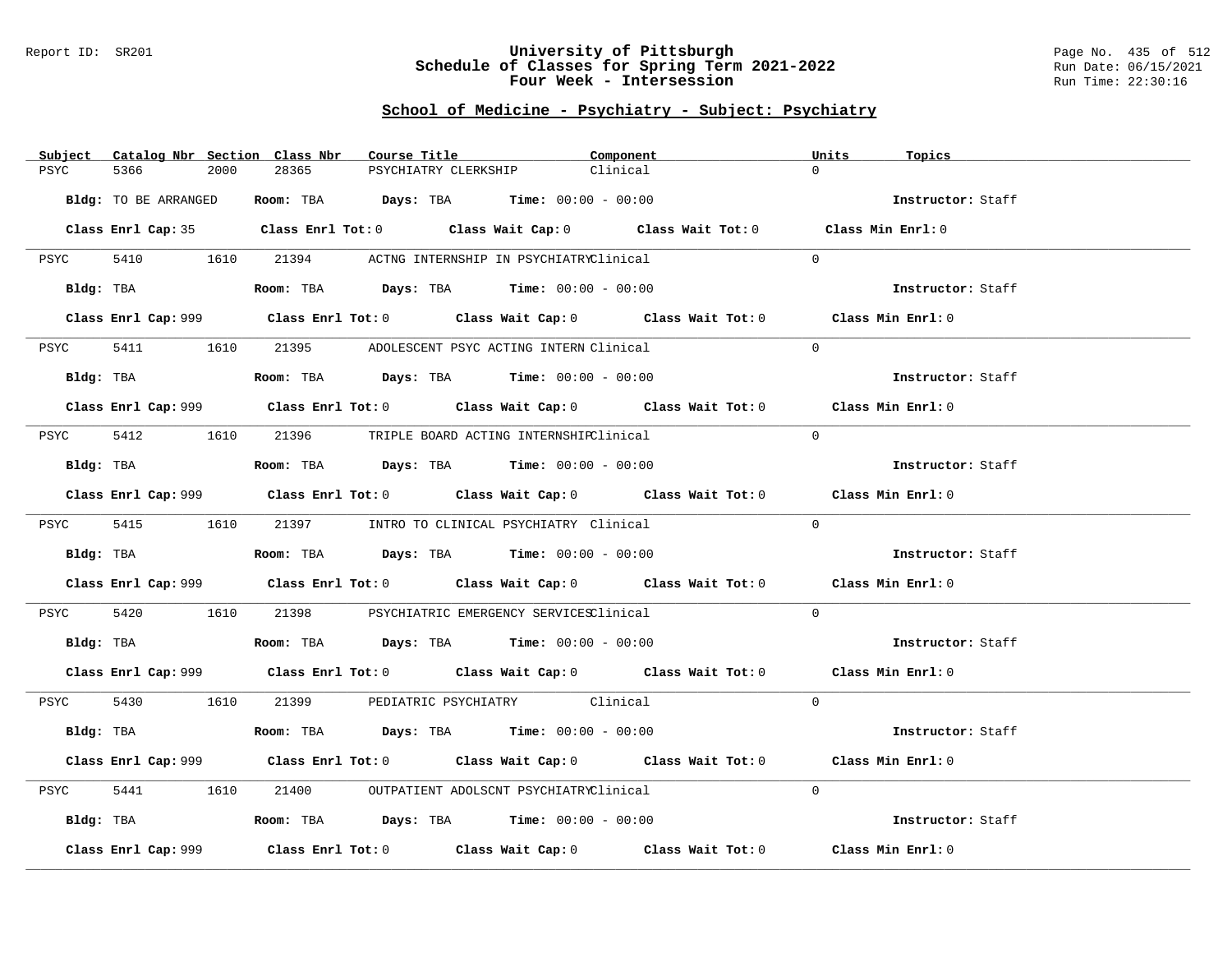| PSYC | 1610<br>5448         | 21401<br>INTRO TO GERIATRIC PSYCHIATRY Clinical                                             | $\mathbf 0$       |
|------|----------------------|---------------------------------------------------------------------------------------------|-------------------|
|      |                      | Bldg: TBA                      Room: TBA         Days: TBA         Time: 00:00 - 00:00      | Instructor: Staff |
|      |                      | Class Enrl Cap: 999 Class Enrl Tot: 0 Class Wait Cap: 0 Class Wait Tot: 0 Class Min Enrl: 0 |                   |
|      |                      | PSYC 5450 1610 21402 GERIATRIC PSYCHIATRY Clinical                                          | $\Omega$          |
|      |                      |                                                                                             | Instructor: Staff |
|      |                      | Class Enrl Cap: 999 Class Enrl Tot: 0 Class Wait Cap: 0 Class Wait Tot: 0                   | Class Min Enrl: 0 |
|      |                      | PSYC 5458 1610 21403 PSYCHIATRIC ASSESSMENT Clinical                                        | $\Omega$          |
|      |                      | Bldg: TBA                    Room: TBA         Days: TBA         Time: 00:00 - 00:00        | Instructor: Staff |
|      |                      | Class Enrl Cap: 999 Class Enrl Tot: 0 Class Wait Cap: 0 Class Wait Tot: 0 Class Min Enrl: 0 |                   |
|      |                      | PSYC 5459 1235 22137 NEUROSCIENCE AT THE BEDSIDE Clinical                                   | $\Omega$          |
|      | Bldg: TO BE ARRANGED | Room: TBA $\rule{1em}{0.15mm}$ Days: TBA $\rule{1.5mm}{0.15mm}$ Time: $00:00 - 00:00$       | Instructor: Staff |
|      |                      | Class Enrl Cap: 35 Class Enrl Tot: 0 Class Wait Cap: 0 Class Wait Tot: 0 Class Min Enrl: 0  |                   |
|      |                      | PSYC 5460 1600 30796 CONSULTATION & LIAISON PSYCH Clinical                                  | $\bigcap$         |
|      |                      | <b>Bldg:</b> TO BE ARRANGED <b>Room:</b> TBA <b>Days:</b> TBA <b>Time:</b> $00:00 - 00:00$  | Instructor: Staff |
|      |                      | Class Enrl Cap: 999 Class Enrl Tot: 0 Class Wait Cap: 0 Class Wait Tot: 0 Class Min Enrl: 0 |                   |
|      |                      | PSYC 5462 1610 21404 PSYCHIATRY AND FAMILY MEDICINEClinical                                 | $\Omega$          |
|      |                      | Bldg: TBA                   Room: TBA        Days: TBA        Time: 00:00 - 00:00           | Instructor: Staff |
|      |                      | Class Enrl Cap: 999 Class Enrl Tot: 0 Class Wait Cap: 0 Class Wait Tot: 0 Class Min Enrl: 0 |                   |
|      |                      | PSYC 5465 1610 21405 COMMUNITY PSYCHIATRY Clinical                                          | $\Omega$          |
|      |                      | Bldg: TBA                   Room: TBA         Days: TBA         Time: $00:00 - 00:00$       | Instructor: Staff |
|      |                      | Class Enrl Cap: 999 Class Enrl Tot: 0 Class Wait Cap: 0 Class Wait Tot: 0 Class Min Enrl: 0 |                   |
|      |                      | PSYC 5468 1050 25844 INTEGED CARE ACROSS LIFESPAN Clinical                                  | $\Omega$          |
|      |                      | Bldg: TBA                        Room: TBA         Days: TBA         Time: TBA              | Instructor: Staff |
|      |                      | Class Enrl Cap: 35 Class Enrl Tot: 0 Class Wait Cap: 0 Class Wait Tot: 0 Class Min Enrl: 0  |                   |
|      |                      |                                                                                             |                   |
|      |                      | PSYC 5483 1235 22144 ADDICTION MED DUAL DIAGNOSIS Clinical                                  | $\Omega$          |
|      |                      | <b>Bldg:</b> TO BE ARRANGED <b>Room:</b> TBA <b>Days:</b> TBA <b>Time:</b> $00:00 - 00:00$  | Instructor: Staff |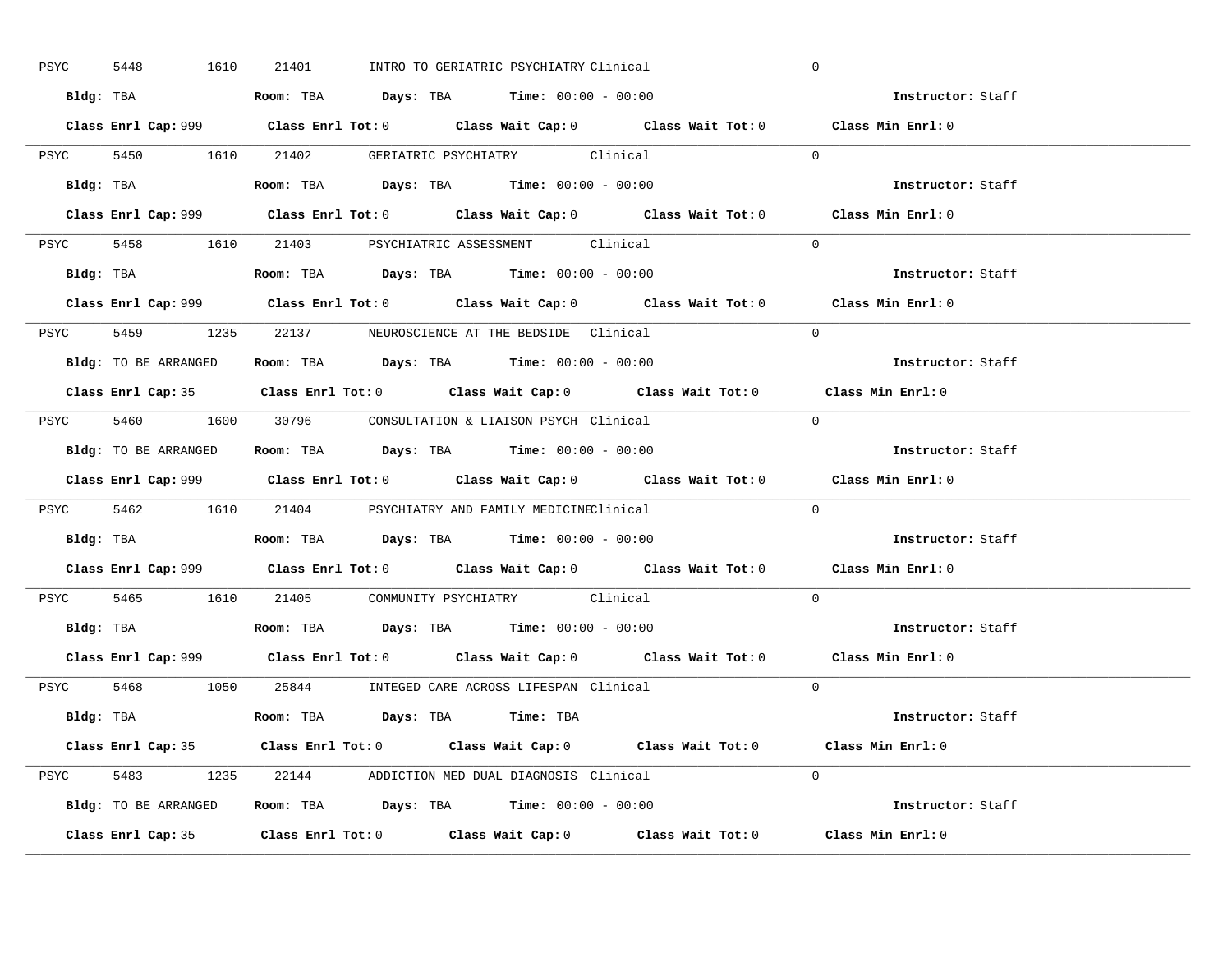### Report ID: SR201 **University of Pittsburgh** Page No. 437 of 512 **Schedule of Classes for Spring Term 2021-2022** Run Date: 06/15/2021 **Four Week - Intersession Run Time: 22:30:16**

# **School of Medicine - Psychiatry - Subject: Psychiatry**

| Catalog Nbr Section Class Nbr<br>Subject | Course Title                                                                           | Component                                                                                   | Units<br>Topics   |
|------------------------------------------|----------------------------------------------------------------------------------------|---------------------------------------------------------------------------------------------|-------------------|
| 5485<br>1610<br>PSYC                     | 21406                                                                                  | ADULT INTENSIVE OUTPATIENT PROClinical                                                      | $\Omega$          |
| Bldg: TBA                                | <b>ROOM:</b> TBA <b>Days:</b> TBA <b>Time:</b> 00:00 - 00:00                           |                                                                                             | Instructor: Staff |
|                                          |                                                                                        |                                                                                             |                   |
|                                          |                                                                                        | Class Enrl Cap: 999 Class Enrl Tot: 0 Class Wait Cap: 0 Class Wait Tot: 0 Class Min Enrl: 0 |                   |
| PSYC                                     | 5500 1610 21407 NEUROBEHAVIORAL PSYCHIATRY Clinical                                    |                                                                                             | $\Omega$          |
|                                          | Bldg: TBA                    Room: TBA          Days: TBA         Time: 00:00 - 00:00  |                                                                                             | Instructor: Staff |
|                                          |                                                                                        | Class Enrl Cap: 999 Class Enrl Tot: 0 Class Wait Cap: 0 Class Wait Tot: 0 Class Min Enrl: 0 |                   |
| PSYC<br>5650                             | 1610 21408 INDIVIDUALIZED CLINICAL COURSEClinical                                      |                                                                                             | $\Omega$          |
|                                          | Bldg: TBA                    Room: TBA         Days: TBA         Time: $00:00 - 00:00$ |                                                                                             | Instructor: Staff |
|                                          |                                                                                        | Class Enrl Cap: 999 Class Enrl Tot: 0 Class Wait Cap: 0 Class Wait Tot: 0 Class Min Enrl: 0 |                   |
|                                          |                                                                                        |                                                                                             |                   |
|                                          | PSYC 5750 2000 28386 GET READY FOR RESIDENCY Clinical                                  |                                                                                             | $\Omega$          |
| Bldg: TO BE ARRANGED                     | Room: TBA $Days: TBA$ Time: $00:00 - 00:00$                                            |                                                                                             | Instructor: Staff |
|                                          |                                                                                        | Class Enrl Cap: 35 Class Enrl Tot: 0 Class Wait Cap: 0 Class Wait Tot: 0 Class Min Enrl: 0  |                   |
|                                          | PSYC 5890 1610 21409 CHLD & ADOLSCNT DEPRESSION RESClinical                            |                                                                                             | $\Omega$          |
|                                          | Bldg: TBA                   Room: TBA        Days: TBA        Time: 00:00 - 00:00      |                                                                                             | Instructor: Staff |
|                                          |                                                                                        | Class Enrl Cap: 999 Class Enrl Tot: 0 Class Wait Cap: 0 Class Wait Tot: 0 Class Min Enrl: 0 |                   |
| PSYC                                     |                                                                                        | 5893 1610 21410 NEUROPHARMACOLOGY Independent Study                                         | $\overline{0}$    |
|                                          | Bldg: TBA                     Room: TBA         Days: TBA         Time: 00:00 - 00:00  |                                                                                             | Instructor: Staff |
|                                          |                                                                                        | Class Enrl Cap: 999 Class Enrl Tot: 0 Class Wait Cap: 0 Class Wait Tot: 0 Class Min Enrl: 0 |                   |
|                                          |                                                                                        | PSYC 5895 1610 21411 INDEPENDENT RESEARCH Independent Study 0                               |                   |
|                                          |                                                                                        | Bldg: TBA <b>Room:</b> TBA <b>Days:</b> TBA <b>Time:</b> 00:00 - 00:00                      | Instructor: Staff |
|                                          |                                                                                        | Class Enrl Cap: 999 Class Enrl Tot: 0 Class Wait Cap: 0 Class Wait Tot: 0 Class Min Enrl: 0 |                   |
| PSYC                                     | 1610 21412 BEHAVIORAL MEDICINE Internship                                              |                                                                                             | $\Omega$          |
|                                          |                                                                                        |                                                                                             |                   |
|                                          | Bldg: TBA                   Room: TBA        Days: TBA        Time: 00:00 - 00:00      |                                                                                             | Instructor: Staff |
| Class Enrl Cap: 999                      |                                                                                        | Class Enrl Tot: $0$ Class Wait Cap: $0$ Class Wait Tot: $0$ Class Min Enrl: $0$             |                   |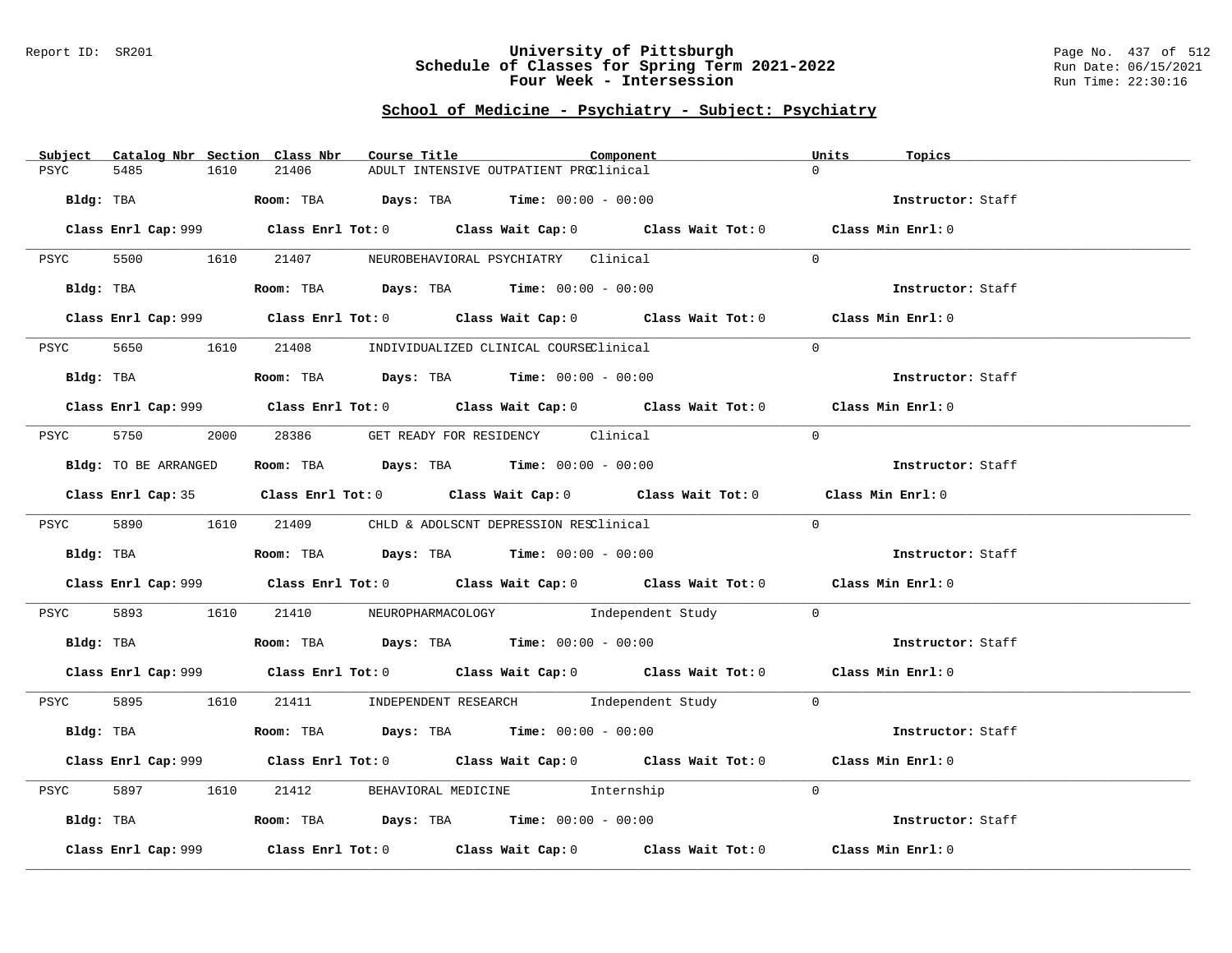| PSYC      | 5898                | 1610 | 21413             |           |                       |                              | INTRO TO CLINCAL PSYC RESEARCHDirected Studies | 0           |                   |  |
|-----------|---------------------|------|-------------------|-----------|-----------------------|------------------------------|------------------------------------------------|-------------|-------------------|--|
| Bldg: TBA |                     |      | Room: TBA         | Days: TBA |                       | <b>Time:</b> $00:00 - 00:00$ |                                                |             | Instructor: Staff |  |
|           | Class Enrl Cap: 999 |      | Class Enrl Tot: 0 |           |                       | Class Wait Cap: 0            | Class Wait Tot: 0                              |             | Class Min Enrl: 0 |  |
| PSYC      | 5899                | 1610 | 21414             |           | INDEPENDENT STUDY     |                              | Independent Study                              | 0           |                   |  |
| Bldg: TBA |                     |      | Room: TBA         | Days: TBA |                       | <b>Time:</b> $00:00 - 00:00$ |                                                |             | Instructor: Staff |  |
|           |                     |      |                   |           |                       |                              |                                                |             |                   |  |
|           | Class Enrl Cap: 999 |      | Class Enrl Tot: 0 |           |                       | Class Wait Cap: 0            | Class Wait Tot: 0                              |             | Class Min Enrl: 0 |  |
| PSYC      | 5901                | 1610 | 21415             |           | EXTRAMURAL PSYCHIATRY |                              | Clinical                                       | $\mathbf 0$ |                   |  |
| Bldg: TBA |                     |      | Room: TBA         | Days: TBA |                       | <b>Time:</b> $00:00 - 00:00$ |                                                |             | Instructor: Staff |  |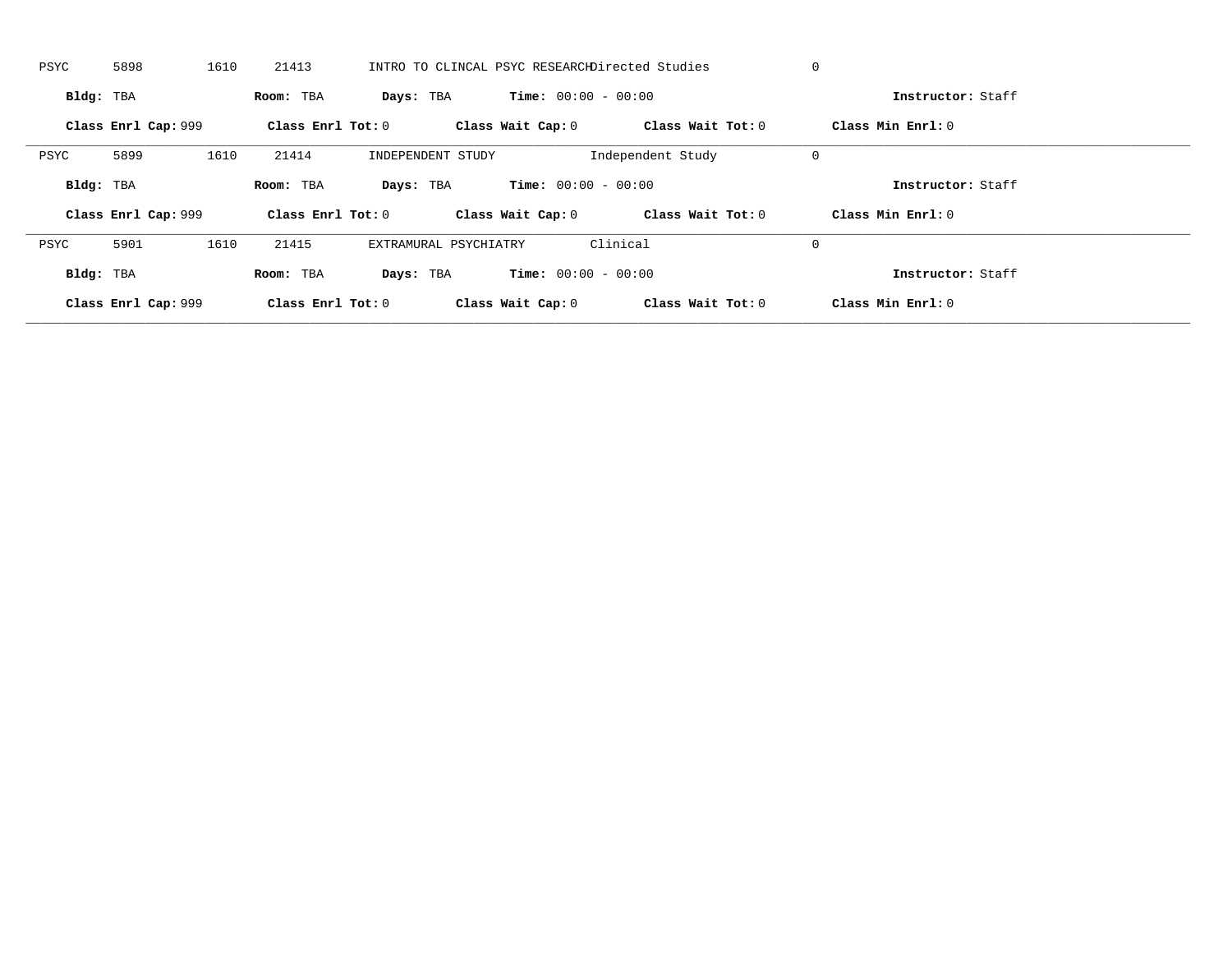#### Report ID: SR201 **University of Pittsburgh** Page No. 439 of 512 **Schedule of Classes for Spring Term 2021-2022** Run Date: 06/15/2021 **Four Week - Intersession Run Time: 22:30:16**

## **School of Medicine - Radiology - Subject: Radiology**

| Subject | Catalog Nbr Section Class Nbr | Course Title |                                                                                             | Component | Units<br>Topics   |  |
|---------|-------------------------------|--------------|---------------------------------------------------------------------------------------------|-----------|-------------------|--|
| RAD     | 5425<br>1610                  | 21416        | VASCULAR/INTRVENTION RADIOLOGYClinical                                                      |           | $\Omega$          |  |
|         |                               |              |                                                                                             |           |                   |  |
|         | Bldg: TBA                     |              | Room: TBA $\rule{1em}{0.15mm}$ Days: TBA $\rule{1.15mm}]{0.15mm}$ Time: $0.000 - 0.0000$    |           | Instructor: Staff |  |
|         |                               |              | Class Enrl Cap: 999 Class Enrl Tot: 0 Class Wait Cap: 0 Class Wait Tot: 0 Class Min Enrl: 0 |           |                   |  |
|         | RAD 5435 1610                 |              | 21417 CLINICAL RADIOLOGY Clinical                                                           |           | $\Omega$          |  |
|         | Bldg: TBA                     |              | Room: TBA $Days:$ TBA $Time: 00:00 - 00:00$                                                 |           | Instructor: Staff |  |
|         |                               |              | Class Enrl Cap: 200 Class Enrl Tot: 0 Class Wait Cap: 0 Class Wait Tot: 0 Class Min Enrl: 0 |           |                   |  |
| RAD     | 5440                          |              | 1515 23294 INDEPENDENT STUDY IN RADIOLOGYIndependent Study                                  |           | $\Omega$          |  |
|         | Bldg: TO BE ARRANGED          |              | Room: TBA $Days:$ TBA $Time: 00:00 - 00:00$                                                 |           | Instructor: Staff |  |
|         |                               |              | Class Enrl Cap: 35 Class Enrl Tot: 0 Class Wait Cap: 0 Class Wait Tot: 0 Class Min Enrl: 0  |           |                   |  |
| RAD     |                               |              | 5630 1610 21418 INTRO TO CLIN RADTN-ONCOLOGY Clinical                                       |           | $\Omega$          |  |
|         | Bldg: TBA                     |              | Room: TBA $\rule{1em}{0.15mm}$ Days: TBA Time: $00:00 - 00:00$                              |           | Instructor: Staff |  |
|         |                               |              | Class Enrl Cap: 999 Class Enrl Tot: 0 Class Wait Cap: 0 Class Wait Tot: 0 Class Min Enrl: 0 |           |                   |  |
|         |                               |              | RAD 5650 1800 23503 INDIVIDUALIZED CLINICAL COURSEDirected Studies                          |           | $\Omega$          |  |
|         | Bldg: TO BE ARRANGED          |              | Room: TBA $Days: TBA$ Time: $00:00 - 00:00$                                                 |           | Instructor: Staff |  |
|         |                               |              | Class Enrl Cap: 35 Class Enrl Tot: 0 Class Wait Cap: 0 Class Wait Tot: 0 Class Min Enrl: 0  |           |                   |  |
| RAD     | 5651 36<br>1800               |              | 23510 INDIVIDUALIZED CLINICAL COURSEDirected Studies                                        |           | $\Omega$          |  |
|         | Bldg: TO BE ARRANGED          |              | Room: TBA $\rule{1em}{0.15mm}$ Days: TBA Time: $00:00 - 00:00$                              |           | Instructor: Staff |  |
|         |                               |              | Class Enrl Cap: 35 Class Enrl Tot: 0 Class Wait Cap: 0 Class Wait Tot: 0 Class Min Enrl: 0  |           |                   |  |
|         |                               |              | RAD 5826 1610 21419 EXPERMNTAL RADIATION ONCOLOGY Directed Studies                          |           | $\overline{0}$    |  |
|         | Bldg: TBA                     |              | Room: TBA $\rule{1em}{0.15mm}$ Days: TBA $\rule{1.15mm}]{0.15mm}$ Time: $0.000 - 0.000$     |           | Instructor: Staff |  |
|         |                               |              | Class Enrl Cap: 999 Class Enrl Tot: 0 Class Wait Cap: 0 Class Wait Tot: 0                   |           | Class Min Enrl: 0 |  |
| RAD     | 5827<br>1610                  |              | 21420 EXPERIMNTAL DIAGNOSTC RADOLGY Directed Studies                                        |           | $\Omega$          |  |
|         | Bldg: TBA                     |              | Room: TBA $Days:$ TBA $Time:$ $00:00 - 00:00$                                               |           | Instructor: Staff |  |
|         | Class Enrl Cap: 999           |              | Class Enrl Tot: $0$ Class Wait Cap: $0$ Class Wait Tot: $0$                                 |           | Class Min Enrl: 0 |  |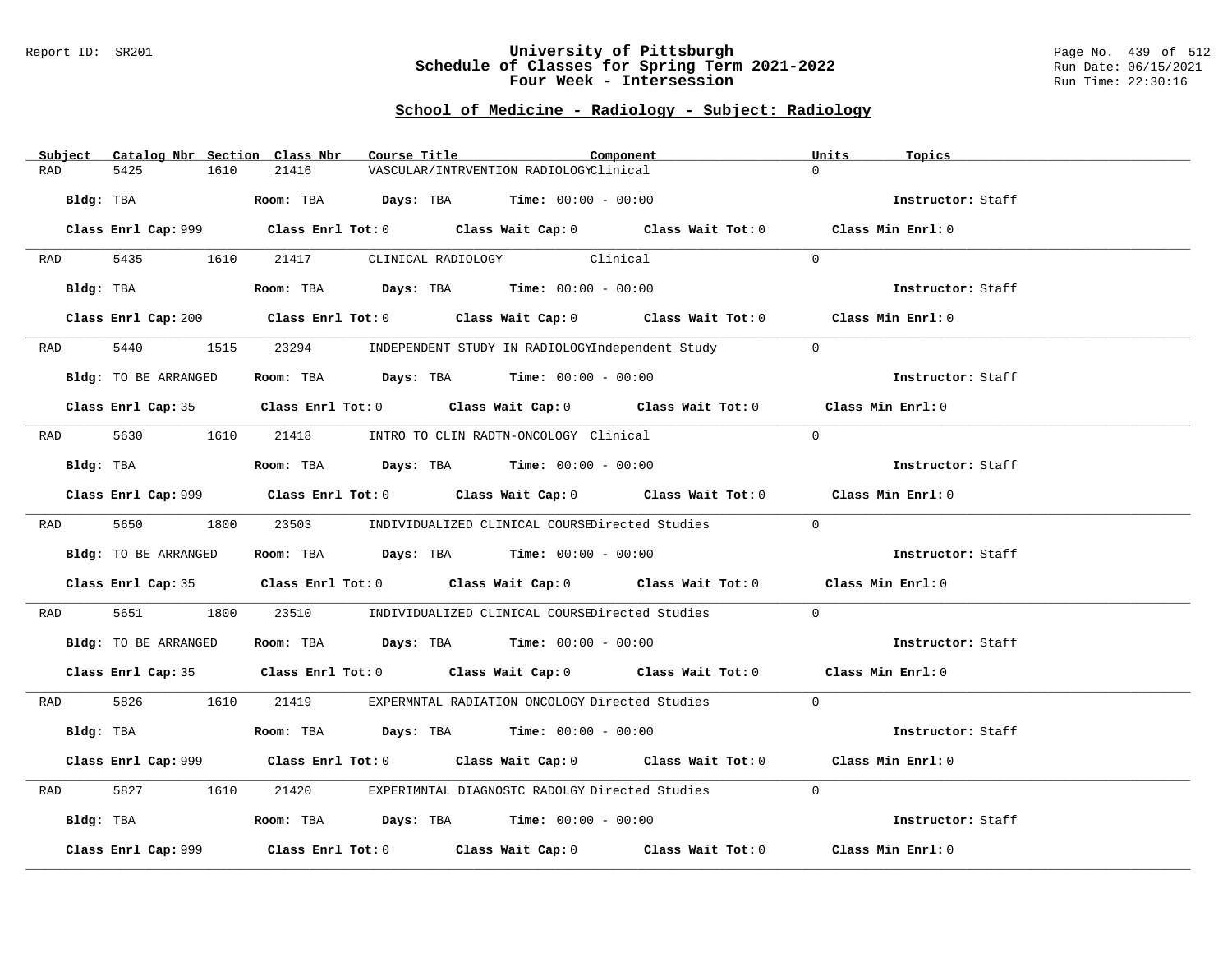|           | 1070<br>5840         | 24362                                                                                              | RADIATION ONCOLOGY RESEARCH Directed Studies                                               | $\mathbf{0}$      |  |
|-----------|----------------------|----------------------------------------------------------------------------------------------------|--------------------------------------------------------------------------------------------|-------------------|--|
|           | Bldg: TO BE ARRANGED | Room: TBA                                                                                          | <b>Days:</b> TBA <b>Time:</b> $00:00 - 00:00$                                              | Instructor: Staff |  |
|           |                      |                                                                                                    | Class Enrl Cap: 35 Class Enrl Tot: 0 Class Wait Cap: 0 Class Wait Tot: 0 Class Min Enrl: 0 |                   |  |
| RAD       | 1800<br>5841         | 23517                                                                                              | RESEARCH IN RADIOLOGY Directed Studies                                                     | $\mathbf{0}$      |  |
|           | Bldg: TO BE ARRANGED | Room: TBA                                                                                          | <b>Days:</b> TBA <b>Time:</b> $00:00 - 00:00$                                              | Instructor: Staff |  |
|           |                      |                                                                                                    | Class Enrl Cap: 35 Class Enrl Tot: 0 Class Wait Cap: 0 Class Wait Tot: 0 Class Min Enrl: 0 |                   |  |
| RAD       | 1800<br>5899         | 23524                                                                                              | IND STUDY RADIATION ONCOLOGY Independent Study                                             | $\mathbf{0}$      |  |
|           | Bldg: TO BE ARRANGED | Room: TBA                                                                                          | <b>Days:</b> TBA <b>Time:</b> $00:00 - 00:00$                                              | Instructor: Staff |  |
|           | Class Enrl Cap: 35   |                                                                                                    |                                                                                            |                   |  |
|           |                      | Class Enrl Tot: 0 $\qquad$ Class Wait Cap: 0 $\qquad$ Class Wait Tot: 0 $\qquad$ Class Min Enrl: 0 |                                                                                            |                   |  |
| RAD       | 1610<br>5900         | 21421<br>EXTRAMURAL RADIOLOGY                                                                      | Clinical                                                                                   | $\mathbf{0}$      |  |
| Bldg: TBA |                      | Room: TBA                                                                                          | <b>Days:</b> TBA <b>Time:</b> $00:00 - 00:00$                                              | Instructor: Staff |  |
|           |                      |                                                                                                    | Class Enrl Cap: 999 Class Enrl Tot: 0 Class Wait Cap: 0 Class Wait Tot: 0                  | Class Min Enrl: 0 |  |
| RAD       | 5901<br>1610         | 21422                                                                                              | EXTRAMURAL RADIATION ONCOLOGY Clinical                                                     | $\mathbf{0}$      |  |
| Bldg: TBA |                      | Room: TBA                                                                                          | <b>Days:</b> TBA <b>Time:</b> $00:00 - 00:00$                                              | Instructor: Staff |  |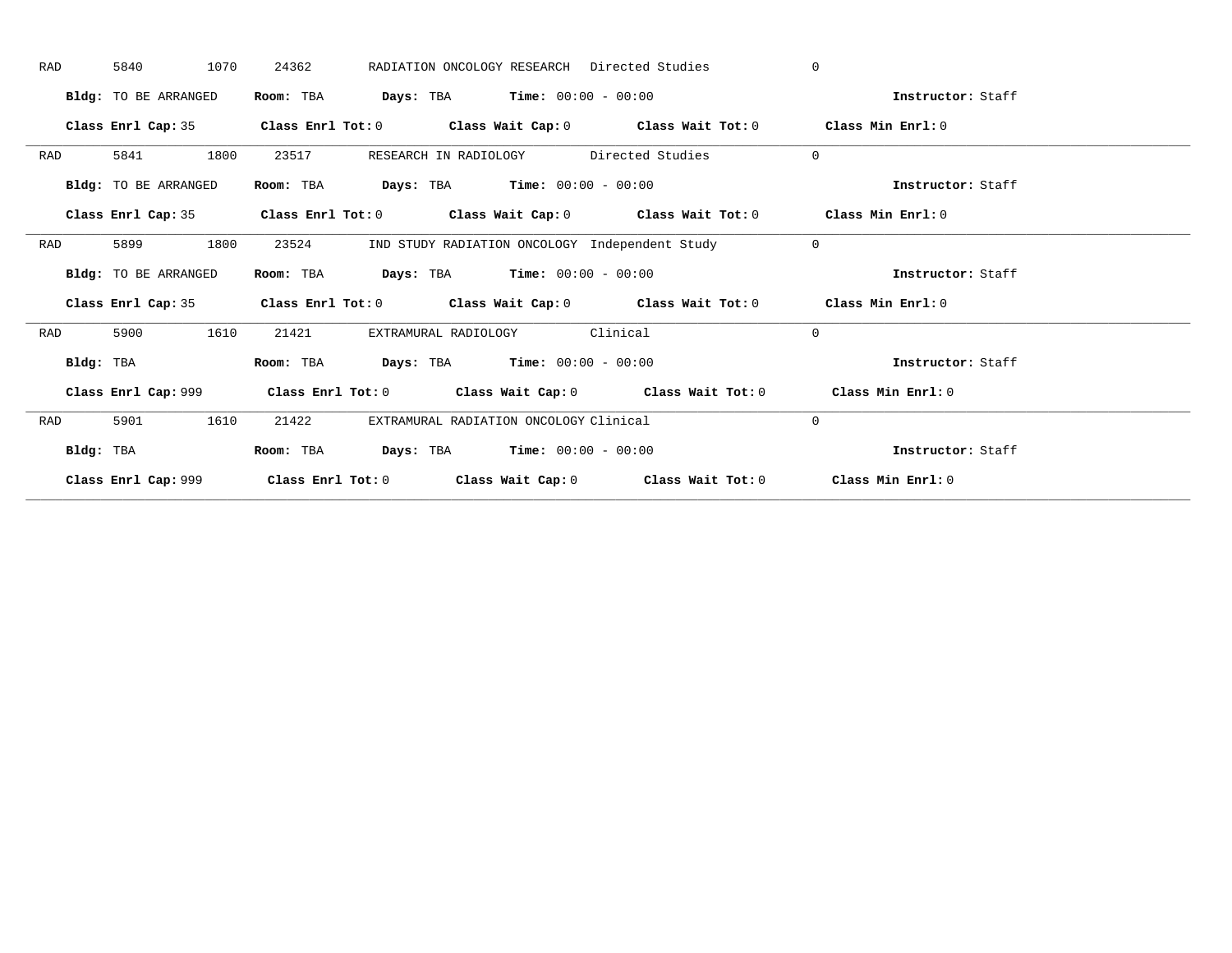### Report ID: SR201 **University of Pittsburgh** Page No. 441 of 512 **Schedule of Classes for Spring Term 2021-2022** Run Date: 06/15/2021 **Four Week - Intersession Run Time: 22:30:16**

## **School of Medicine - Surgery - Subject: Cardiothoracic Surgery**

| Catalog Nbr Section Class Nbr<br>Subject | Course Title                                                                                       | Component        | Units<br>Topics   |
|------------------------------------------|----------------------------------------------------------------------------------------------------|------------------|-------------------|
| 5462<br>1650<br>CTSURG                   | 22233<br>ADULT CARDIAC SURGERY                                                                     | Clinical         | $\Omega$          |
| Bldg: TO BE ARRANGED                     | <b>Days:</b> TBA <b>Time:</b> $00:00 - 00:00$<br>Room: TBA                                         |                  | Instructor: Staff |
| Class Enrl Cap: 35                       | Class Enrl Tot: $0$ Class Wait Cap: $0$ Class Wait Tot: $0$ Class Min Enrl: $0$                    |                  |                   |
| 1800<br>CTSURG<br>5650                   | 23353<br>INDIVIDUALIZED CLINICAL COURSEDirected Studies                                            |                  | $\mathbf 0$       |
| Bldg: TO BE ARRANGED                     | $Days: TBA$ Time: $00:00 - 00:00$<br>Room: TBA                                                     |                  | Instructor: Staff |
| Class Enrl Cap: 35                       | Class Enrl Tot: $0$ Class Wait Cap: $0$ Class Wait Tot: $0$                                        |                  | Class Min Enrl: 0 |
| 1220<br>5840<br>CTSURG                   | 24343<br>CARDIOTHORACIC SURGERY RES                                                                | Directed Studies | $\Omega$          |
| Bldg: TO BE ARRANGED                     | <b>Days:</b> TBA <b>Time:</b> $00:00 - 00:00$<br>Room: TBA                                         |                  | Instructor: Staff |
| Class Enrl Cap: 35                       | Class Enrl Tot: 0 $\qquad$ Class Wait Cap: 0 $\qquad$ Class Wait Tot: 0 $\qquad$ Class Min Enrl: 0 |                  |                   |
| 1800<br>5899<br>CTSURG                   | IND STDY CARDIOTHORACIC SURG Independent Study<br>23362                                            |                  | $\Omega$          |
| Bldg: TO BE ARRANGED                     | $\texttt{Days:}$ TBA Time: $00:00 - 00:00$<br>Room: TBA                                            |                  | Instructor: Staff |
| Class Enrl Cap: 35                       | Class Enrl Tot: $0$ Class Wait Cap: $0$ Class Wait Tot: $0$ Class Min Enrl: $0$                    |                  |                   |
| 1050<br>CTSURG<br>5900                   | EXTRAMURAL CARDIOTHORACIC SURGClinical<br>22152                                                    |                  | 0                 |
| Bldg: TO BE ARRANGED                     | <b>Days:</b> TBA <b>Time:</b> $00:00 - 00:00$<br>Room: TBA                                         |                  | Instructor: Staff |
| Class Enrl Cap: 35                       | Class Enrl Tot: $0$ Class Wait Cap: $0$ Class Wait Tot: $0$                                        |                  | Class Min Enrl: 0 |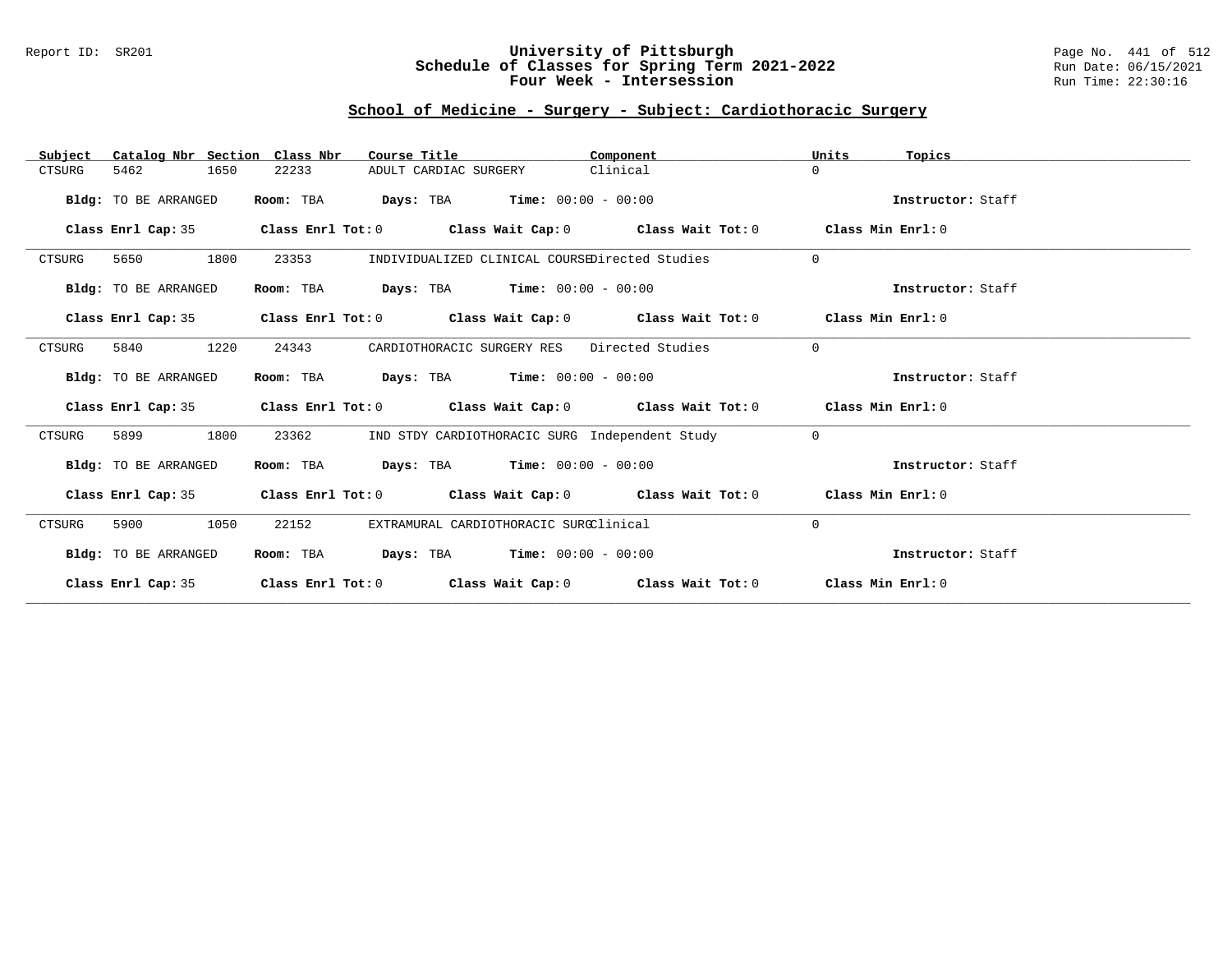### Report ID: SR201 **University of Pittsburgh** Page No. 442 of 512 **Schedule of Classes for Spring Term 2021-2022** Run Date: 06/15/2021 **Four Week - Intersession Run Time: 22:30:16**

# **School of Medicine - Surgery - Subject: Plastic Surgery**

| Subject            | Catalog Nbr Section Class Nbr |                       | Course Title                                    | Component                    |                   | Units               | Topics            |
|--------------------|-------------------------------|-----------------------|-------------------------------------------------|------------------------------|-------------------|---------------------|-------------------|
| 5450<br>PLSSURG    | 1206                          | 22497                 | PLASTIC RECONSTRUCTIVE SURGERYClinical          |                              |                   | 0                   |                   |
|                    | <b>Bldg:</b> TO BE ARRANGED   | Room: TBA             | Days: TBA                                       | $Time: 00:00 - 00:00$        |                   |                     | Instructor: Staff |
| Class Enrl Cap: 35 |                               | Class $Enr1$ Tot: $0$ |                                                 | Class Wait Cap: 0            | Class Wait Tot: 0 | Class Min $Enr1: 0$ |                   |
|                    |                               |                       |                                                 |                              |                   |                     |                   |
| 5650<br>PLSSURG    | 1800                          | 23474                 | INDIVIDUALIZED CLINICAL COURSEDirected Studies  |                              |                   | 0                   |                   |
|                    | <b>Bldg:</b> TO BE ARRANGED   | Room: TBA             | Days: TBA                                       | $Time: 00:00 - 00:00$        |                   |                     | Instructor: Staff |
| Class Enrl Cap: 35 |                               | Class Enrl Tot: $0$   |                                                 | Class Wait Cap: 0            | Class Wait Tot: 0 | Class Min Enrl: 0   |                   |
| 5899<br>PLSSURG    | 1800                          | 23481                 | INDEPENDENT STUDY PLASTIC SURGIndependent Study |                              |                   | 0                   |                   |
|                    | <b>Bldg:</b> TO BE ARRANGED   | Room: TBA             | Days: TBA                                       | <b>Time:</b> $00:00 - 00:00$ |                   |                     | Instructor: Staff |
| Class Enrl Cap: 35 |                               | Class $Enr1$ Tot: $0$ |                                                 | Class Wait Cap: 0            | Class Wait Tot: 0 | Class Min Enrl: 0   |                   |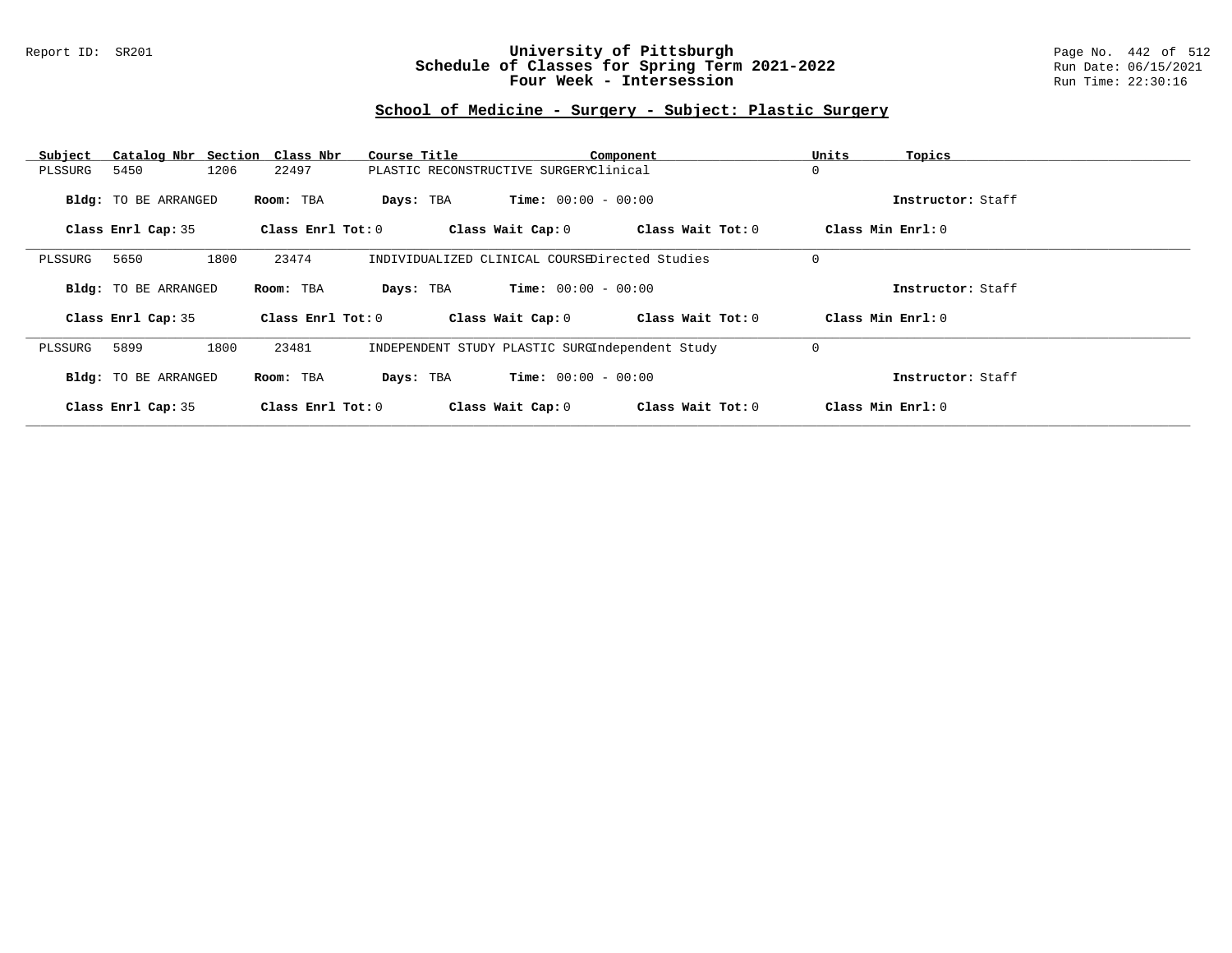#### Report ID: SR201 **University of Pittsburgh** Page No. 443 of 512 **Schedule of Classes for Spring Term 2021-2022** Run Date: 06/15/2021 **Four Week - Intersession Run Time: 22:30:16**

# **School of Medicine - Surgery - Subject: Surgery**

|             | Subject Catalog Nbr Section Class Nbr | Course Title                                                                                | Component | Units<br>Topics   |
|-------------|---------------------------------------|---------------------------------------------------------------------------------------------|-----------|-------------------|
| <b>SURG</b> | 5360<br>1610                          | 21423<br>ORAL-MAXILLOFACIAL SURGERY                                                         | Clinical  | $\Omega$          |
| Bldg: TBA   |                                       | <b>Room:</b> TBA $Days:$ TBA $Time: 00:00 - 00:00$                                          |           | Instructor: Staff |
|             |                                       | Class Enrl Cap: 999 Class Enrl Tot: 0 Class Wait Cap: 0 Class Wait Tot: 0 Class Min Enrl: 0 |           |                   |
|             |                                       | SURG 5401 1610 21424 SURGERY ACTING INTERNSHIP Clinical                                     |           | $\Omega$          |
|             | Bldg: TBA                             | Room: TBA $Days:$ TBA $Time: 00:00 - 00:00$                                                 |           | Instructor: Staff |
|             |                                       | Class Enrl Cap: 999 Class Enrl Tot: 0 Class Wait Cap: 0 Class Wait Tot: 0 Class Min Enrl: 0 |           |                   |
|             |                                       | SURG 5402 1610 21425 EXTRAMURAL ACTING INTERNSHIP Clinical                                  |           | $\Omega$          |
|             |                                       | Bldg: TBA                   Room: TBA         Days: TBA         Time: 00:00 - 00:00         |           | Instructor: Staff |
|             |                                       | Class Enrl Cap: 999 Class Enrl Tot: 0 Class Wait Cap: 0 Class Wait Tot: 0 Class Min Enrl: 0 |           |                   |
|             |                                       | SURG 5403 1610 21426 MD/OMS ACTING INTERNSHIP Clinical                                      |           | $\Omega$          |
|             | Bldg: TBA                             | Room: TBA $Days:$ TBA Time: $00:00 - 00:00$                                                 |           | Instructor: Staff |
|             |                                       | Class Enrl Cap: 999 Class Enrl Tot: 0 Class Wait Cap: 0 Class Wait Tot: 0 Class Min Enrl: 0 |           |                   |
|             |                                       | SURG 5410 1610 21427 GENERAL SURGERY ELECTIVE Clinical                                      |           | $\Omega$          |
|             |                                       |                                                                                             |           | Instructor: Staff |
|             |                                       | Class Enrl Cap: 999 Class Enrl Tot: 0 Class Wait Cap: 0 Class Wait Tot: 0                   |           | Class Min Enrl: 0 |
| SURG        | 5411<br>1300                          | 22081 SURGERY INTERNSHIP PREP COURSEClinical                                                |           | $\Omega$          |
|             |                                       | Bldg: TO BE ARRANGED Room: TBA Days: TBA Time: 00:00 - 00:00                                |           | Instructor: Staff |
|             |                                       | Class Enrl Cap: 200 Class Enrl Tot: 0 Class Wait Cap: 0 Class Wait Tot: 0 Class Min Enrl: 0 |           |                   |
|             |                                       | SURG 5482 1610 21428 ORGAN TRANSPLANTATION Clinical                                         |           | $\Omega$          |
|             |                                       | Bldg: TBA                   Room: TBA         Days: TBA         Time: $00:00 - 00:00$       |           | Instructor: Staff |
|             |                                       | Class Enrl Cap: 999 Class Enrl Tot: 0 Class Wait Cap: 0 Class Wait Tot: 0                   |           | Class Min Enrl: 0 |
| SURG        | 5650<br>1610                          | 21429 SURGICAL SPECIAL STUDIES Clinical                                                     |           | $\Omega$          |
|             |                                       | Bldg: TBA                        Room: TBA           Days: TBA          Time: 00:00 - 00:00 |           | Instructor: Staff |
|             | Class Enrl Cap: 999                   | Class Enrl Tot: $0$ Class Wait Cap: $0$ Class Wait Tot: $0$ Class Min Enrl: $0$             |           |                   |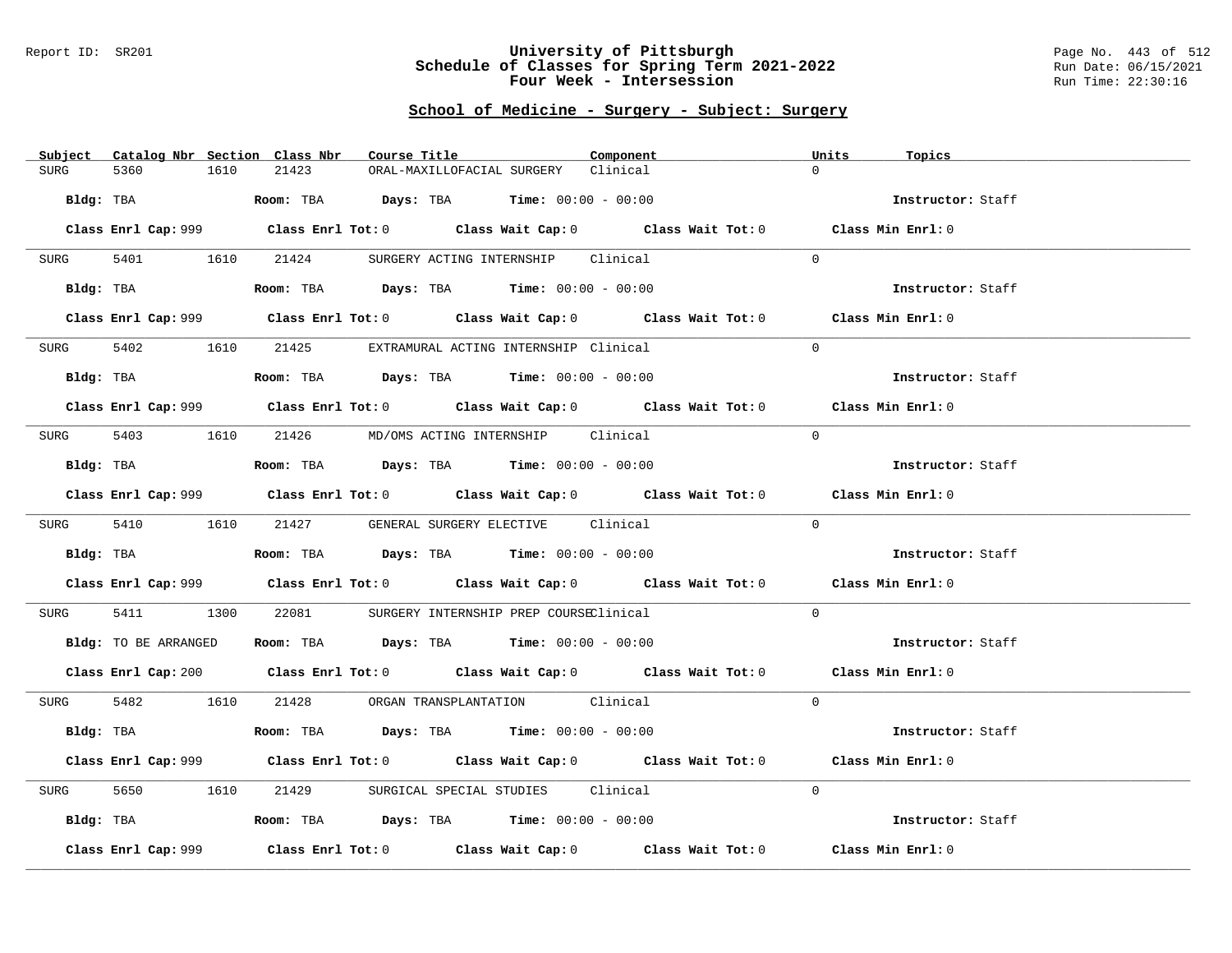| SURG                | 5885                 | 1040 | 22166               | SURGICAL RESEARCH |                            | Clinical                     | $\mathbf 0$       |                   |
|---------------------|----------------------|------|---------------------|-------------------|----------------------------|------------------------------|-------------------|-------------------|
|                     | Bldg: TO BE ARRANGED |      | Room: TBA           | Days: TBA         |                            | <b>Time:</b> $00:00 - 00:00$ |                   | Instructor: Staff |
|                     | Class Enrl Cap: 35   |      | Class Enrl Tot: $0$ |                   | Class Wait Cap: 0          | Class Wait Tot: 0            | Class Min Enrl: 0 |                   |
| SURG                | 5900                 | 1610 | 21430               |                   | EXTRAMURAL GENERAL SURGERY | Lecture                      | $\mathbf 0$       |                   |
| Bldg: TBA           |                      |      | Room: TBA           | Days: TBA         |                            | <b>Time:</b> $00:00 - 00:00$ |                   | Instructor: Staff |
|                     | Class Enrl Cap: 999  |      | Class Enrl Tot: 0   |                   | Class Wait Cap: 0          | Class Wait Tot: 0            | Class Min Enrl: 0 |                   |
| SURG                | 5902                 | 1610 | 21431               | INDEPENDENT STUDY |                            | Independent Study            | 0                 |                   |
| Bldg: TBA           |                      |      | Room: TBA           | Days: TBA         |                            | <b>Time:</b> $00:00 - 00:00$ |                   | Instructor: Staff |
| Class Enrl Cap: 999 |                      |      | Class Enrl Tot: 0   |                   | Class Wait Cap: 0          | Class Wait Tot: 0            | Class Min Enrl: 0 |                   |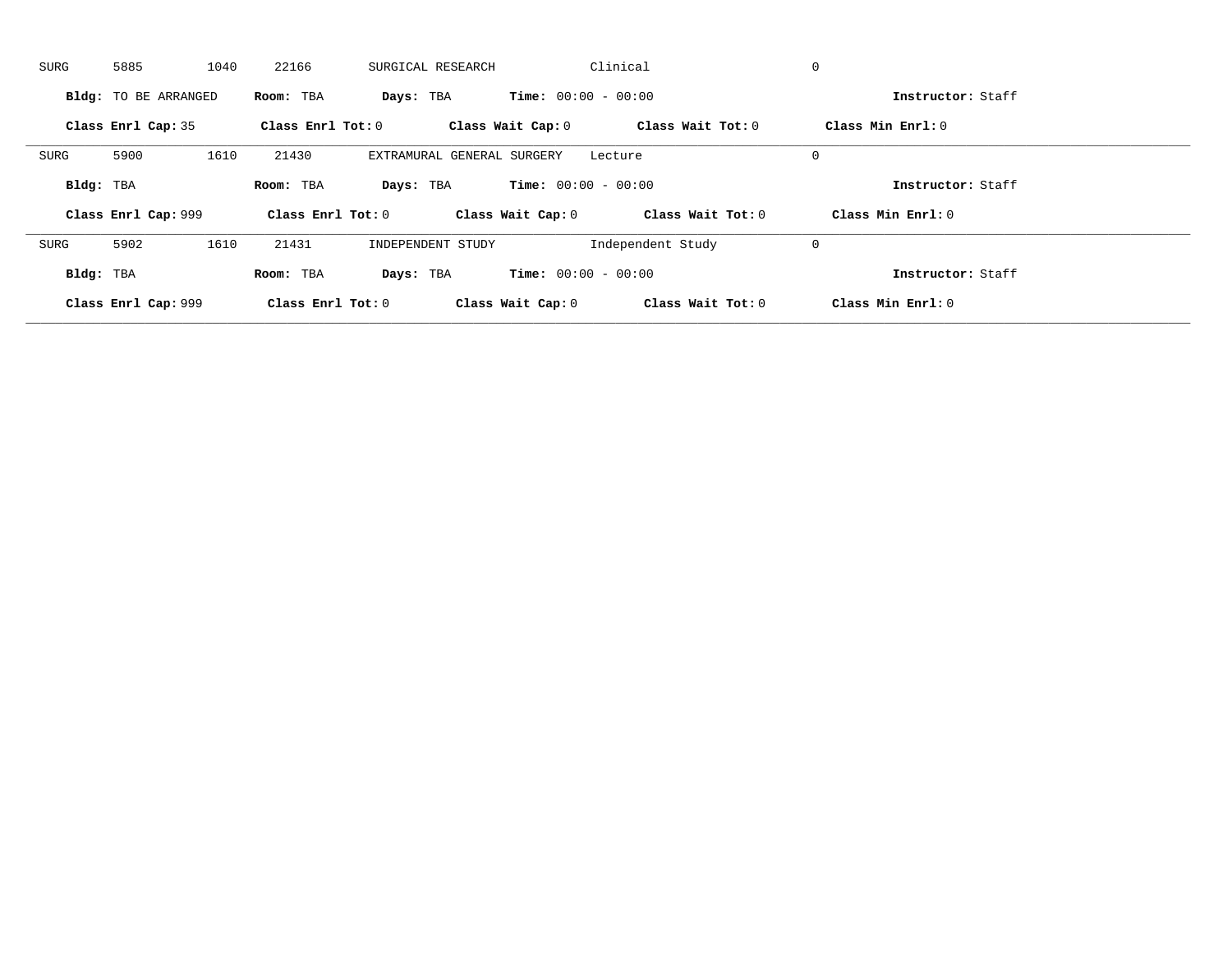#### Report ID: SR201 **University of Pittsburgh** Page No. 445 of 512 **Schedule of Classes for Spring Term 2021-2022** Run Date: 06/15/2021 **Four Week - Intersession Run Time: 22:30:16**

## **School of Medicine - Urology - Subject: Urology**

| Subject   | Catalog Nbr Section Class Nbr | Course Title                                                                        | Component                                                                                   | Units<br>Topics   |
|-----------|-------------------------------|-------------------------------------------------------------------------------------|---------------------------------------------------------------------------------------------|-------------------|
| URLGY     | 5321<br>1610                  | 21432<br>UROLOGIC ONCOLOGY                                                          | Clinical                                                                                    | $\Omega$          |
|           | Bldg: TBA                     | Room: TBA $Days:$ TBA $Time: 00:00 - 00:00$                                         |                                                                                             | Instructor: Staff |
|           |                               |                                                                                     | Class Enrl Cap: 999 Class Enrl Tot: 0 Class Wait Cap: 0 Class Wait Tot: 0 Class Min Enrl: 0 |                   |
| URLGY     | 5470 1610                     | 21433                                                                               | UROLOGICAL SURGERY (ADULT) Clinical                                                         | $\Omega$          |
|           | Bldg: TBA                     | Room: TBA $Days:$ TBA $Time: 00:00 - 00:00$                                         |                                                                                             | Instructor: Staff |
|           |                               |                                                                                     | Class Enrl Cap: 999 Class Enrl Tot: 0 Class Wait Cap: 0 Class Wait Tot: 0 Class Min Enrl: 0 |                   |
| URLGY     | 5471 1610                     | 21434 PEDIATRIC UROLOGICAL SURGERY Clinical                                         |                                                                                             | $\Omega$          |
|           | Bldg: TBA                     | Room: TBA $Days:$ TBA $Time: 00:00 - 00:00$                                         |                                                                                             | Instructor: Staff |
|           |                               |                                                                                     | Class Enrl Cap: 999 Class Enrl Tot: 0 Class Wait Cap: 0 Class Wait Tot: 0 Class Min Enrl: 0 |                   |
| URLGY     | 5650<br>1800                  |                                                                                     | 23531 INDIVIDUALIZED CLINICAL COURSEDirected Studies                                        | $\Omega$          |
|           | Bldg: TO BE ARRANGED          | Room: TBA $Days:$ TBA $Time: 00:00 - 00:00$                                         |                                                                                             | Instructor: Staff |
|           |                               |                                                                                     | Class Enrl Cap: 35 Class Enrl Tot: 0 Class Wait Cap: 0 Class Wait Tot: 0 Class Min Enrl: 0  |                   |
| URLGY     | 5810<br>1610                  |                                                                                     | 21435 UROLOGY RESEARCH Directed Studies                                                     | $\Omega$          |
|           | Bldg: TBA                     | <b>Room:</b> TBA $\rule{1em}{0.15mm}$ <b>Days:</b> TBA <b>Time:</b> $00:00 - 00:00$ |                                                                                             | Instructor: Staff |
|           |                               |                                                                                     | Class Enrl Cap: 999 Class Enrl Tot: 0 Class Wait Cap: 0 Class Wait Tot: 0 Class Min Enrl: 0 |                   |
| URLGY     | 5899<br>1800                  | 23538                                                                               | INDEPENDENT STUDY IN UROLOGY Independent Study                                              | $\Omega$          |
|           | Bldg: TO BE ARRANGED          | Room: TBA $\rule{1em}{0.15mm}$ Days: TBA Time: $00:00 - 00:00$                      |                                                                                             | Instructor: Staff |
|           |                               |                                                                                     | Class Enrl Cap: 35 Class Enrl Tot: 0 Class Wait Cap: 0 Class Wait Tot: 0 Class Min Enrl: 0  |                   |
| URLGY     | 5900 1610                     | 21436 EXTRAMURAL UROLOGIC SURGERY Clinical                                          |                                                                                             | $\Omega$          |
| Bldg: TBA |                               | Room: TBA $Days:$ TBA $Time: 00:00 - 00:00$                                         |                                                                                             | Instructor: Staff |
|           |                               |                                                                                     | Class Enrl Cap: 999 Class Enrl Tot: 0 Class Wait Cap: 0 Class Wait Tot: 0 Class Min Enrl: 0 |                   |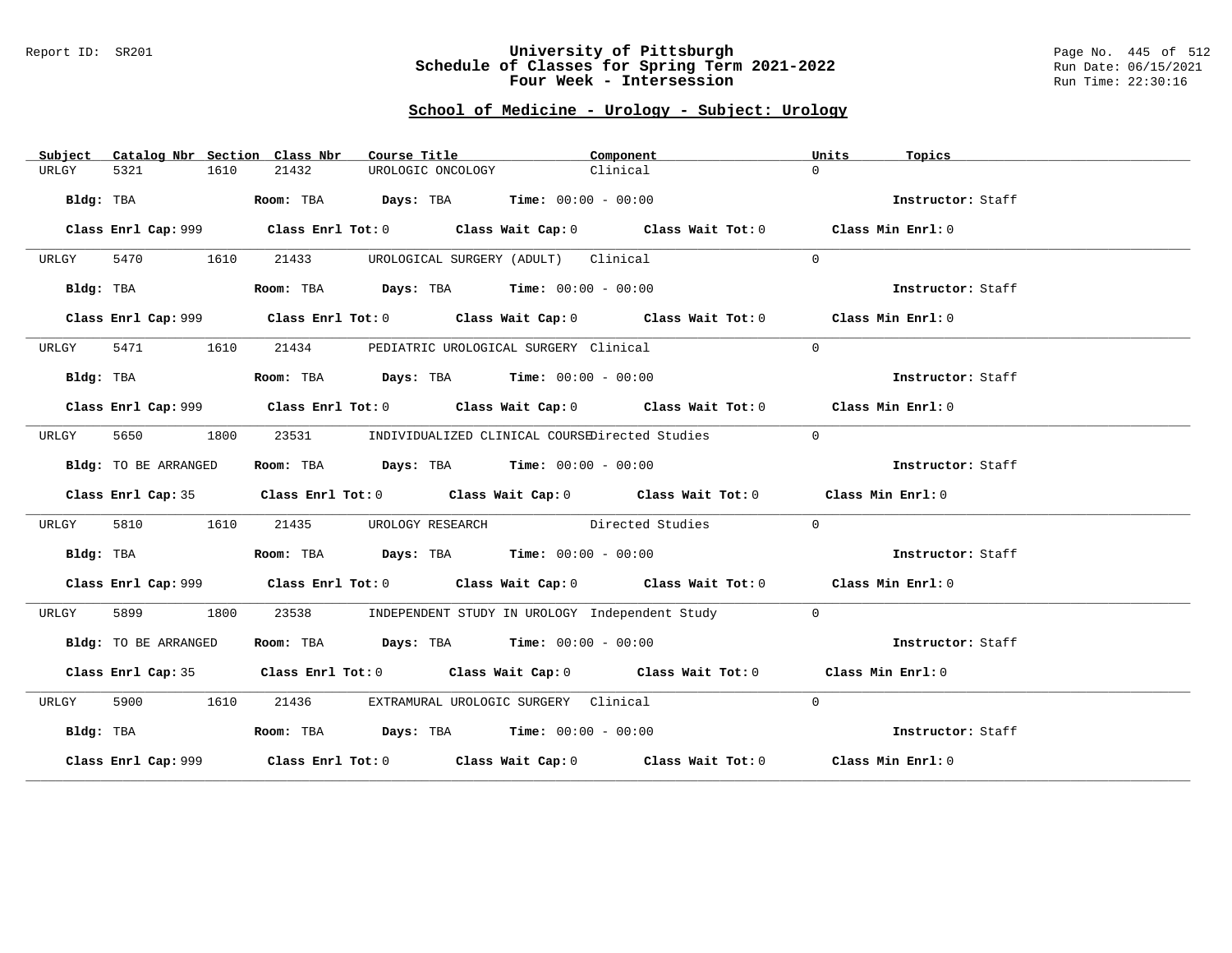### Report ID: SR201 **University of Pittsburgh** Page No. 446 of 512 **Schedule of Classes for Spring Term 2021-2022** Run Date: 06/15/2021 **Five Week - First** Run Time: 22:30:16

# **School of Medicine - Office of the Dean, School of Medicine - Subject: Clinical Research**

| Subject                                                                                                                                                                                                                                                  | Catalog Nbr Section Class Nbr        |                     | Course Title                          |                              | Component         | Units | Topics                        |  |  |
|----------------------------------------------------------------------------------------------------------------------------------------------------------------------------------------------------------------------------------------------------------|--------------------------------------|---------------------|---------------------------------------|------------------------------|-------------------|-------|-------------------------------|--|--|
| CLRES                                                                                                                                                                                                                                                    | 2072<br>1010                         | 24410               | ADVANCED GRANT WRITING PART 2 Seminar |                              |                   |       |                               |  |  |
|                                                                                                                                                                                                                                                          | Bldg: Parkvale Building Room: 0305AB |                     | Days: Tu                              | <b>Time:</b> $13:00 - 15:00$ |                   |       | Instructor: Kraemer, Kevin L  |  |  |
|                                                                                                                                                                                                                                                          | Class Enrl Cap: 25                   | Class Enrl Tot: $0$ |                                       | Class Wait Cap: 0            | Class Wait Tot: 0 |       | Class Min Enrl: 0             |  |  |
| CLRES                                                                                                                                                                                                                                                    | 2430<br>1030                         | 21149               | INTRODUCTION TO CBPR                  |                              | Lecture           |       |                               |  |  |
|                                                                                                                                                                                                                                                          | Bldg: Public Health-CrabtRoom: 0A622 |                     | Days: W                               | <b>Time:</b> $09:00 - 11:55$ |                   |       | Instructor: Miller, Elizabeth |  |  |
|                                                                                                                                                                                                                                                          |                                      |                     |                                       |                              |                   |       | Burke, Jessica Griffin        |  |  |
| Class Wait $Tot: 0$<br>Class Min $Enr1: 0$<br>Class Enrl Cap: 10<br>Class $Enr1$ Tot: $0$<br>Class Wait Cap: 0<br><b>Room Characteristics:</b> PeopleSoft - Scheduled (PS)(1)<br>Combined Section ID: 0001(BCHS 2608/ CLRES 2430) -<br>BCHS 2608(#21148) |                                      |                     |                                       |                              |                   |       |                               |  |  |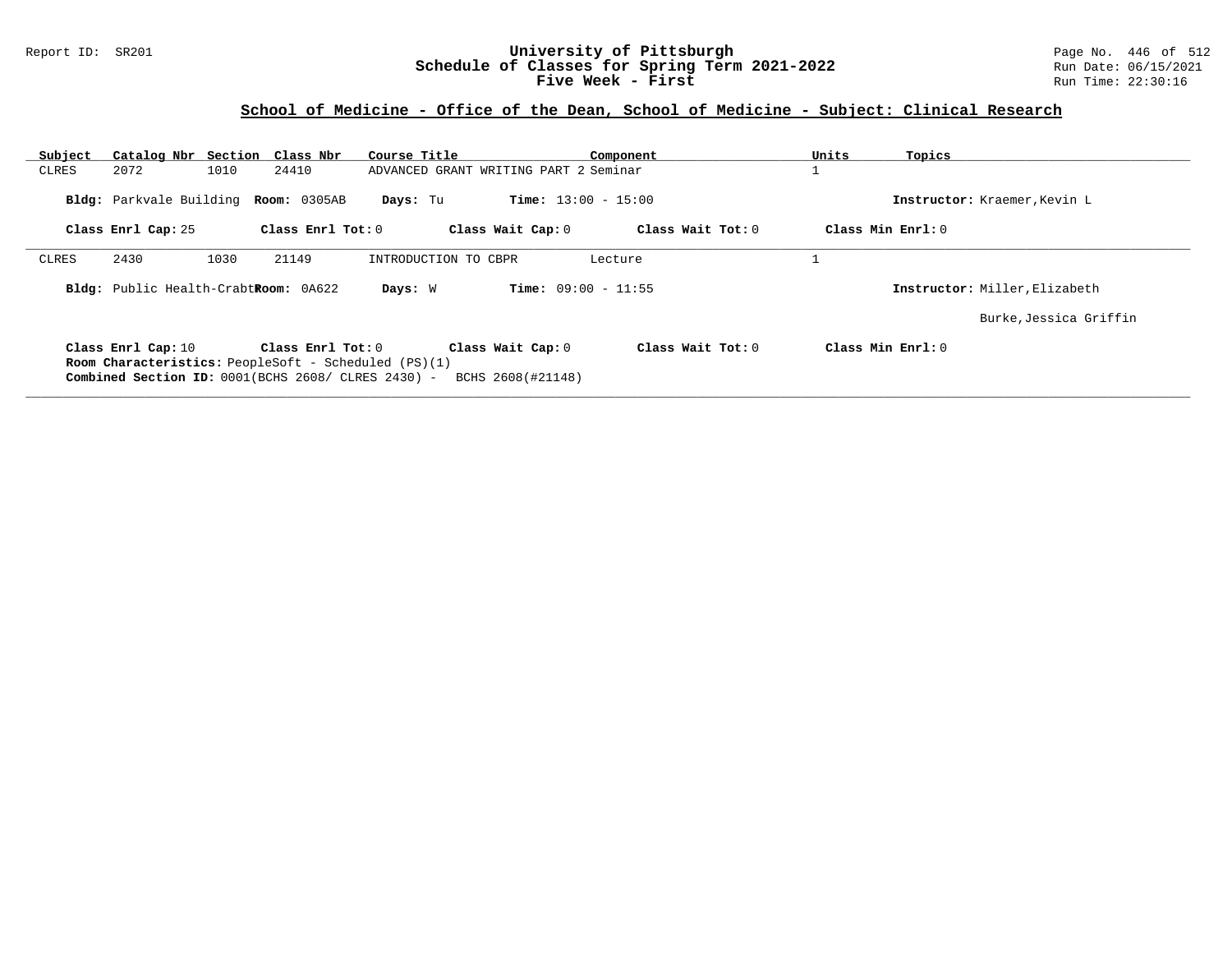### Report ID: SR201 **University of Pittsburgh** Page No. 447 of 512 **Schedule of Classes for Spring Term 2021-2022** Run Date: 06/15/2021 **Five Week - First** Run Time: 22:30:16

## **School of Medicine - Office of the Dean, School of Medicine - Subject: Medical Education**

| Subject | Catalog Nbr Section Class Nbr  |      |                     | Course Title |                             |                              | Component         | Units             | Topics |                              |
|---------|--------------------------------|------|---------------------|--------------|-----------------------------|------------------------------|-------------------|-------------------|--------|------------------------------|
| MEDEDU  | 2111                           | 1010 | 24409               |              | FUNDMS OF ADULT LRNG PART 1 |                              | Lecture           | ᅩ                 |        |                              |
|         | <b>Bldg:</b> Parkvale Building |      | <b>Room:</b> 0305AB | Days: M      |                             | <b>Time:</b> $15:00 - 17:00$ |                   |                   |        | Instructor: Arnold, Robert M |
|         |                                |      |                     |              |                             |                              |                   |                   |        | McNeil,Melissa Ann           |
|         |                                |      |                     |              |                             |                              |                   |                   |        | Norman,Marie Kamala          |
|         | Class Enrl Cap: 25             |      | Class Enrl Tot: 0   |              | Class Wait Cap: 0           |                              | Class Wait Tot: 0 | Class Min Enrl: 0 |        |                              |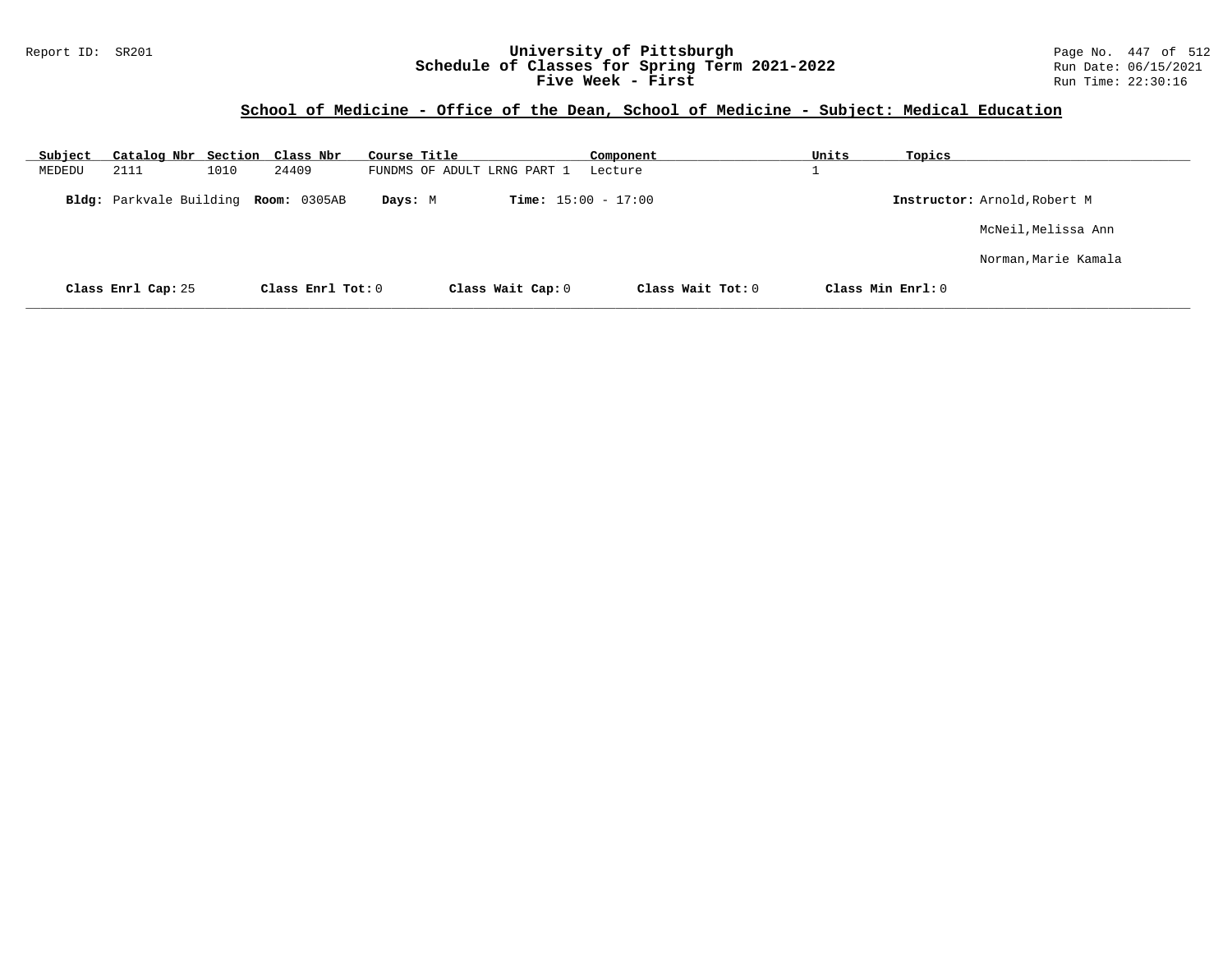### Report ID: SR201 **University of Pittsburgh** Page No. 448 of 512 **Schedule of Classes for Spring Term 2021-2022** Run Date: 06/15/2021 **Five Week - Second Run Time: 22:30:16**

## **School of Medicine - Office of the Dean, School of Medicine - Subject: Clinical Research**

| Catalog Nbr Section Class Nbr<br>Subject                                                                                                          |                   | Course Title                               | Component         | Units<br>Topics   |                                      |
|---------------------------------------------------------------------------------------------------------------------------------------------------|-------------------|--------------------------------------------|-------------------|-------------------|--------------------------------------|
| 1030<br><b>CLRES</b><br>2026                                                                                                                      | 22441             | ANALYSIS OF CORRELATED DATA                | Lecture           | $\mathbf{1}$      |                                      |
| Bldg: Parkvale Building Room: 00222                                                                                                               | Days: F           | <b>Time:</b> $09:00 - 10:30$               |                   |                   | Instructor: Yabes, Jonathan Guerrero |
| Bldg: Parkvale Building Room: 0305AB                                                                                                              |                   | Time: $13:00 - 15:00$<br>Days: MW          |                   |                   | Instructor: Yabes, Jonathan Guerrero |
|                                                                                                                                                   |                   |                                            |                   |                   | Rothenberger, Scott David            |
| Class Enrl Cap: 30                                                                                                                                | Class Enrl Tot: 0 | Class Wait Cap: 0                          | Class Wait Tot: 0 | Class Min Enrl: 0 |                                      |
| 2431<br>1040<br><b>CLRES</b>                                                                                                                      | 21151             | TRANSLATING RESEARCH FOR POLICLecture      |                   | $\mathbf{1}$      |                                      |
| Bldg: Public Health-CrabtRoom: 0A622                                                                                                              | Days: W           | <b>Time:</b> $09:00 - 11:55$               |                   |                   | Instructor: Miller, Elizabeth        |
| Class Enrl Cap: 10<br>Room Characteristics: PeopleSoft - Scheduled (PS)(1)<br>Combined Section ID: 0001(BCHS/2609/CLRES/2431) - BCHS 2609(#21150) | Class Enrl Tot: 0 | Class Wait Cap: 0                          | Class Wait Tot: 0 | Class Min Enrl: 0 |                                      |
|                                                                                                                                                   |                   |                                            |                   |                   |                                      |
| 2810<br>1050<br>CLRES                                                                                                                             | 15136             | STATCL METHS & ISS CLIN TRIALSLecture      |                   | $\mathbf{1}$      |                                      |
| Bldg: Parkvale Building Room: 0305AB                                                                                                              |                   | Time: $09:00 - 11:00$<br>Days: TuTh        |                   |                   | Instructor: Abebe, Kaleab Zenebe     |
|                                                                                                                                                   |                   |                                            |                   |                   | Althouse, Andrew                     |
| Class Enrl Cap: 20                                                                                                                                | Class Enrl Tot: 0 | Class Wait Cap: 0                          | Class Wait Tot: 0 | Class Min Enrl: 0 |                                      |
| 2820<br>1030<br><b>CLRES</b>                                                                                                                      | 24408             | SPEC TOPICS IN CLINICAL TRIALSLecture      |                   | $\mathbf{1}$      |                                      |
| Bldg: Parkvale Building Room: 0305AB                                                                                                              |                   | <b>Time:</b> $09:00 - 11:00$<br>Days: TuTh |                   |                   | Instructor: Abebe, Kaleab Zenebe     |
|                                                                                                                                                   |                   |                                            |                   |                   | Althouse, Andrew                     |
| Class Enrl Cap: 20                                                                                                                                | Class Enrl Tot: 0 | Class Wait Cap: 0                          | Class Wait Tot: 0 | Class Min Enrl: 0 |                                      |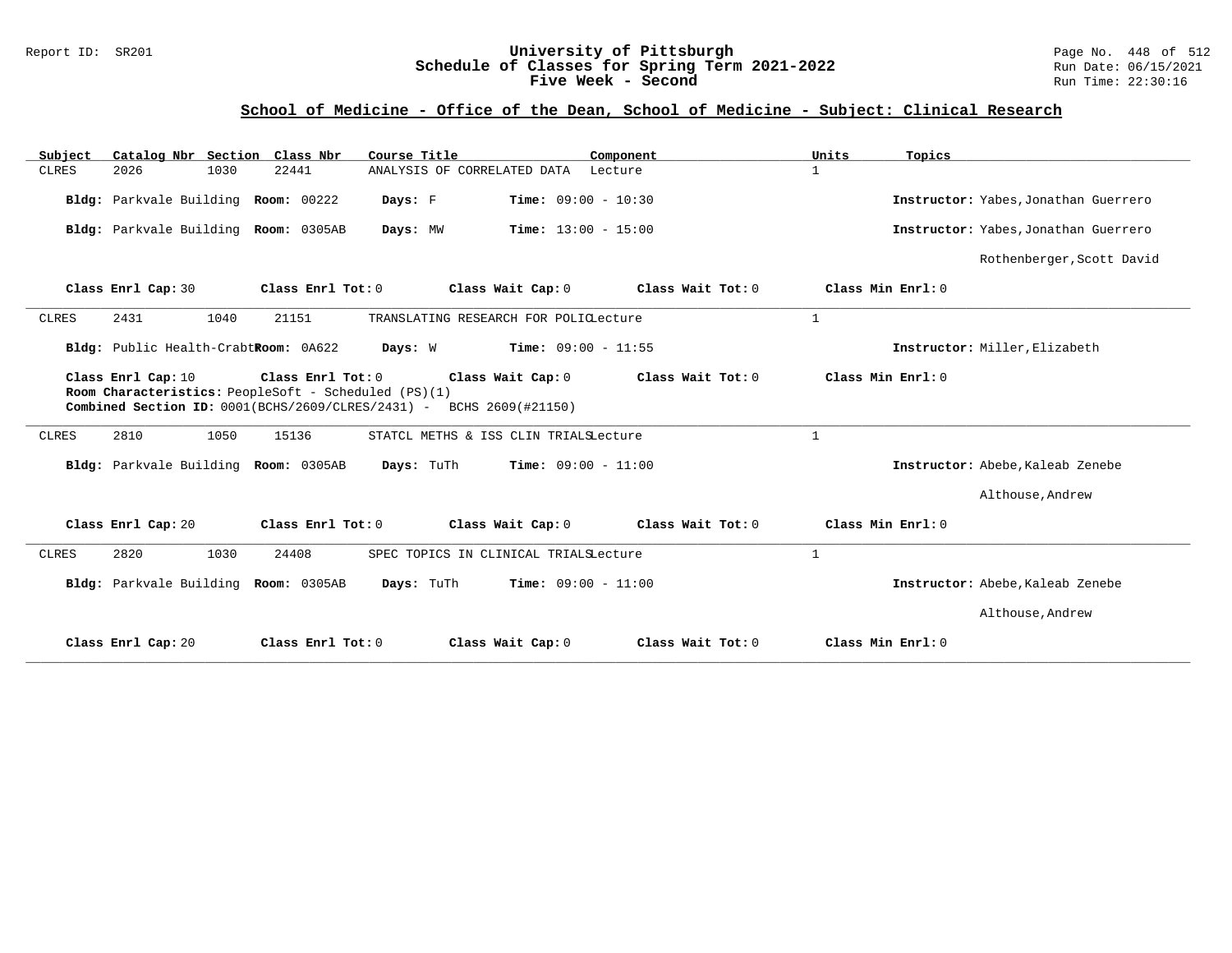### Report ID: SR201 **University of Pittsburgh** Page No. 449 of 512 **Schedule of Classes for Spring Term 2021-2022** Run Date: 06/15/2021 **Five Week - Third Run Time: 22:30:16**

# **School of Medicine - Office of the Dean, School of Medicine - Subject: Clinical Research**

| Subject      |                                                                         |      | Catalog Nbr Section Class Nbr | Course Title                                         |                                        | Component         | Units             | Topics                                                    |
|--------------|-------------------------------------------------------------------------|------|-------------------------------|------------------------------------------------------|----------------------------------------|-------------------|-------------------|-----------------------------------------------------------|
| CLRES        | 2076                                                                    | 1080 | 20636                         |                                                      | INTRODUCTION TO GRANT WRITING Lecture  |                   | $\mathbf 1$       |                                                           |
|              | Bldg: Parkvale Building                                                 |      | <b>Room: 00219</b>            | Days: MW                                             | <b>Time:</b> $15:00 - 17:00$           |                   |                   | Instructor: Rollman, Bruce Lawrence                       |
|              | Class Enrl Cap: 14                                                      |      | Class Enrl Tot: 0             |                                                      | Class Wait Cap: 0                      | Class Wait Tot: 0 | Class Min Enrl: 0 |                                                           |
| CLRES        | 2076                                                                    | 1200 | 25002                         |                                                      | INTRODUCTION TO GRANT WRITING Lecture  |                   | $\mathbf{1}$      |                                                           |
|              | Bldg: TO BE ARRANGED                                                    |      | Room: TBA                     | Days: M                                              | <b>Time:</b> $18:00 - 20:00$           |                   |                   | INTRODUCTION TO GRANT WRITINGInstructor: Bylsma, Lauren M |
|              |                                                                         |      |                               |                                                      |                                        |                   |                   | Chaillet, John R                                          |
|              |                                                                         |      |                               |                                                      |                                        |                   |                   | Debrouse, Lauren Marie                                    |
|              | Class Enrl Cap: 14                                                      |      | Class $Enrl$ Tot: $0$         |                                                      | Class Wait Cap: 0                      | Class Wait Tot: 0 | Class Min Enrl: 0 |                                                           |
| <b>CLRES</b> | 2432                                                                    | 1050 | 21153                         | CONCEPT MAPPING                                      |                                        | Lecture           | $\mathbf{1}$      |                                                           |
|              | Bldg: Public Health-CrabtRoom: 0A622                                    |      |                               | Days: W                                              | <b>Time:</b> $09:00 - 11:55$           |                   |                   | Instructor: Burke, Jessica Griffin                        |
|              | Class Enrl Cap: 10<br>Combined Section ID: 0001(BCHS/2610/CLRES/2432) - |      | Class Enrl Tot: 0             | Room Characteristics: PeopleSoft - Scheduled (PS)(1) | Class Wait Cap: 0<br>BCHS 2610(#21152) | Class Wait Tot: 0 | Class Min Enrl: 0 |                                                           |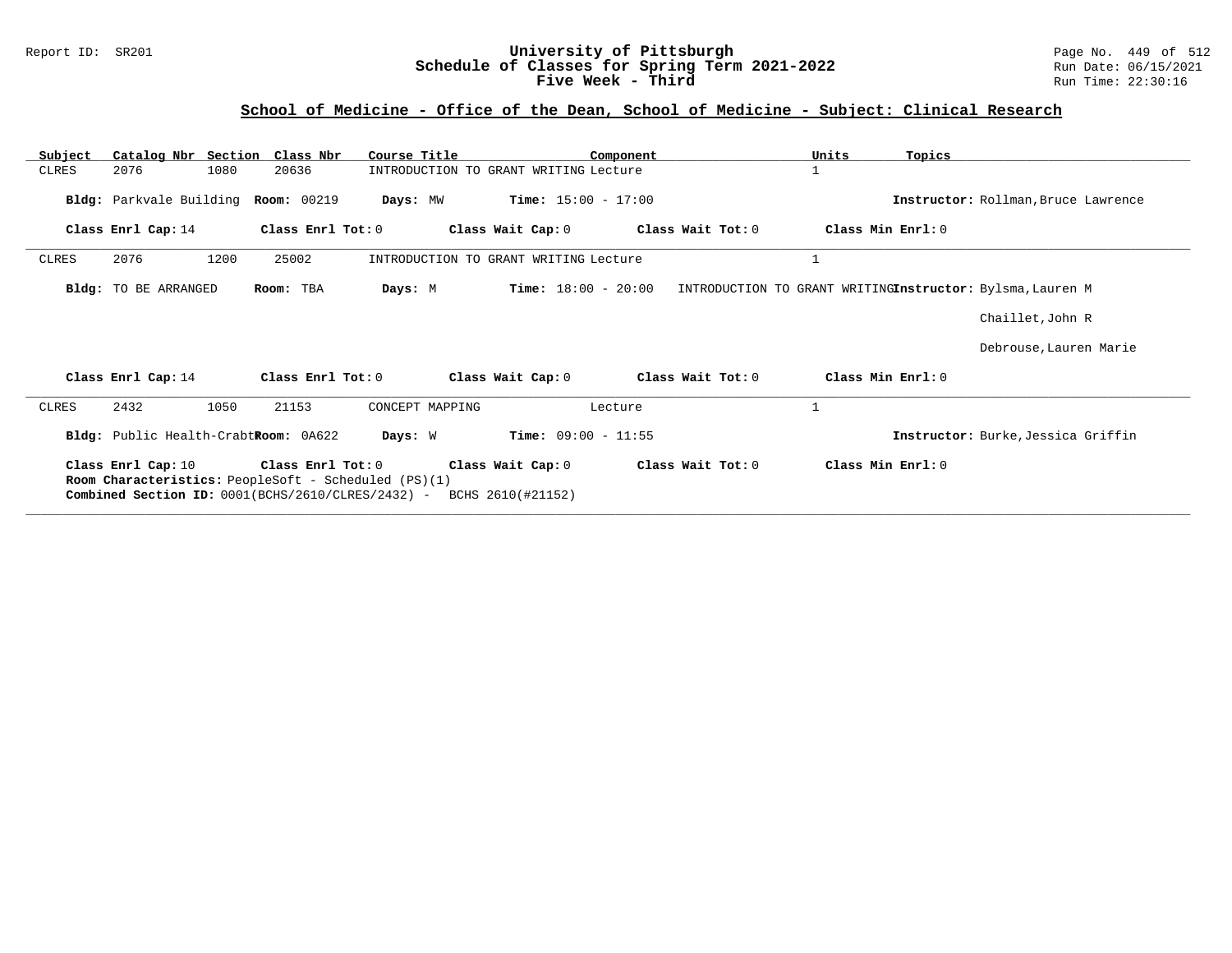### Report ID: SR201 **University of Pittsburgh** Page No. 450 of 512 **Schedule of Classes for Spring Term 2021-2022** Run Date: 06/15/2021 **Five Week - Third Run Time: 22:30:16**

# **School of Medicine - Office of the Dean, School of Medicine - Subject: Medical Education**

| Subject | Catalog Nbr Section Class Nbr |      |                     | Course Title |                                      | Component           | Units |                     | Topics                       |
|---------|-------------------------------|------|---------------------|--------------|--------------------------------------|---------------------|-------|---------------------|------------------------------|
| MEDEDU  | 2325                          | 1060 | 18083               |              | FUNDMS ADLT LRNG MEDL EDUC 2 Lecture |                     |       |                     |                              |
|         | Bldg: Parkvale Building       |      | <b>Room:</b> 0305AB | Days: M      | <b>Time:</b> $13:00 - 15:00$         |                     |       |                     | Instructor: Arnold, Robert M |
|         |                               |      |                     |              |                                      |                     |       |                     | McNeil, Melissa Ann          |
|         |                               |      |                     |              |                                      |                     |       |                     | Norman, Marie Kamala         |
|         | Class Enrl Cap: 25            |      | Class Enrl Tot: 0   |              | Class Wait Cap: 0                    | Class Wait $Tot: 0$ |       | Class Min $Enrl: 0$ |                              |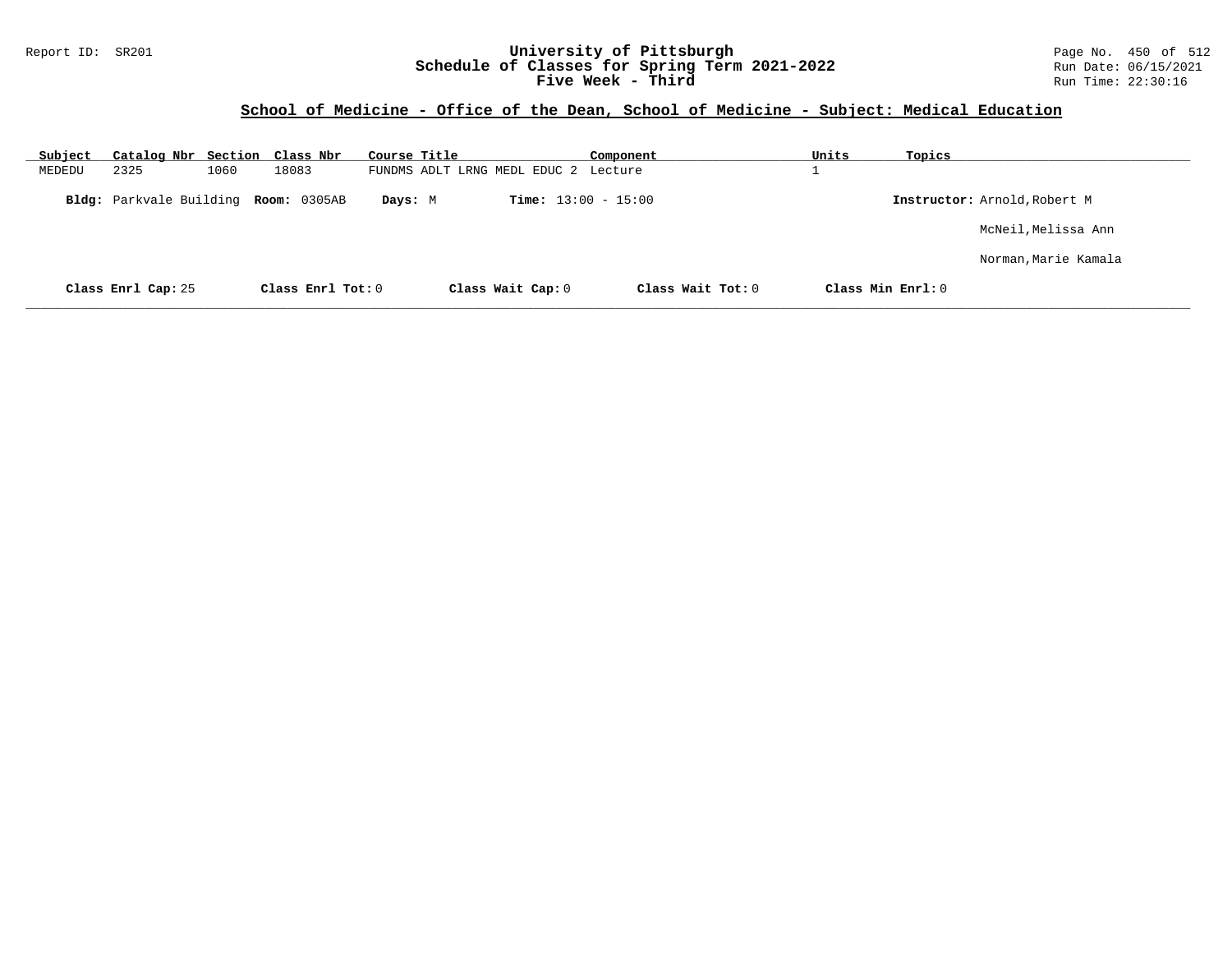### Report ID: SR201 **University of Pittsburgh** Page No. 451 of 512 **Schedule of Classes for Spring Term 2021-2022** Run Date: 06/15/2021 **Eight Week - First** Run Time: 22:30:16

# **School of Medicine - School of Medicine - Subject: Medicine**

| Subject   | Catalog Nbr Section Class Nbr |      |                     | Course Title              | Component                    | Units             | Topics            |
|-----------|-------------------------------|------|---------------------|---------------------------|------------------------------|-------------------|-------------------|
| MED       | 5322                          | 1010 | 19401               | ADULT INPATIENT MEDICINE  | Clinical                     | 0                 |                   |
| Bldg: TBA |                               |      | Room: TBA           | Days: TBA                 | <b>Time:</b> $00:00 - 00:00$ |                   | Instructor: Staff |
|           | Class Enrl Cap: 35            |      | Class Enrl Tot: $0$ | Class Wait Cap: 0         | Class Wait $Tot: 0$          | Class Min Enrl: 0 |                   |
|           |                               |      |                     |                           |                              |                   |                   |
| MED       | 5328                          | 1010 | 19404               | AMBULATORY CARE CLERKSHIP | Clinical                     | 0                 |                   |
| Bldg: TBA |                               |      | Room: TBA           | Days: TBA                 | <b>Time:</b> $00:00 - 00:00$ |                   | Instructor: Staff |
|           | Class Enrl Cap: 35            |      | Class Enrl Tot: $0$ | Class Wait Cap: 0         | Class Wait Tot: 0            | Class Min Enrl: 0 |                   |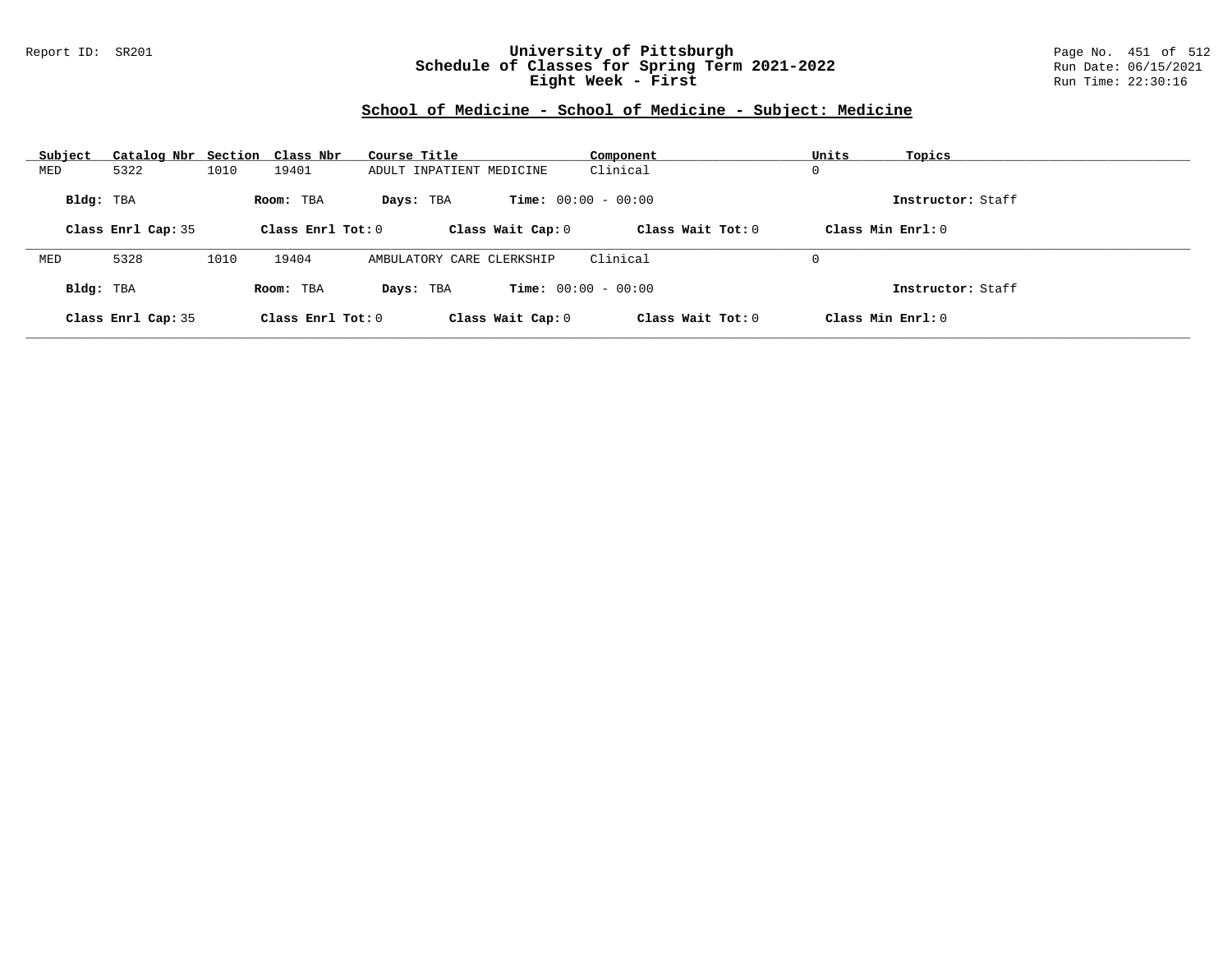### Report ID: SR201 **University of Pittsburgh** Page No. 452 of 512 **Schedule of Classes for Spring Term 2021-2022** Run Date: 06/15/2021 **Eight Week - First** Run Time: 22:30:16

# **School of Medicine - Medicine Anesthesiology - Subject: Medicine Anesthesiology**

| Subject | Catalog Nbr Section Class Nbr |      |                   | Course Title                              | Component         | Units             | Topics            |
|---------|-------------------------------|------|-------------------|-------------------------------------------|-------------------|-------------------|-------------------|
| MSANE   | 5372                          | 1200 | 22242             | ANESTHESIA CLERKSHIP                      | Clinical          |                   |                   |
|         | Bldg: TO BE ARRANGED          |      | Room: TBA         | <b>Time:</b> $00:00 - 00:00$<br>Days: TBA |                   |                   | Instructor: Staff |
|         | Class Enrl Cap: 35            |      | Class Enrl Tot: 0 | Class Wait Cap: 0                         | Class Wait Tot: 0 | Class Min Enrl: 0 |                   |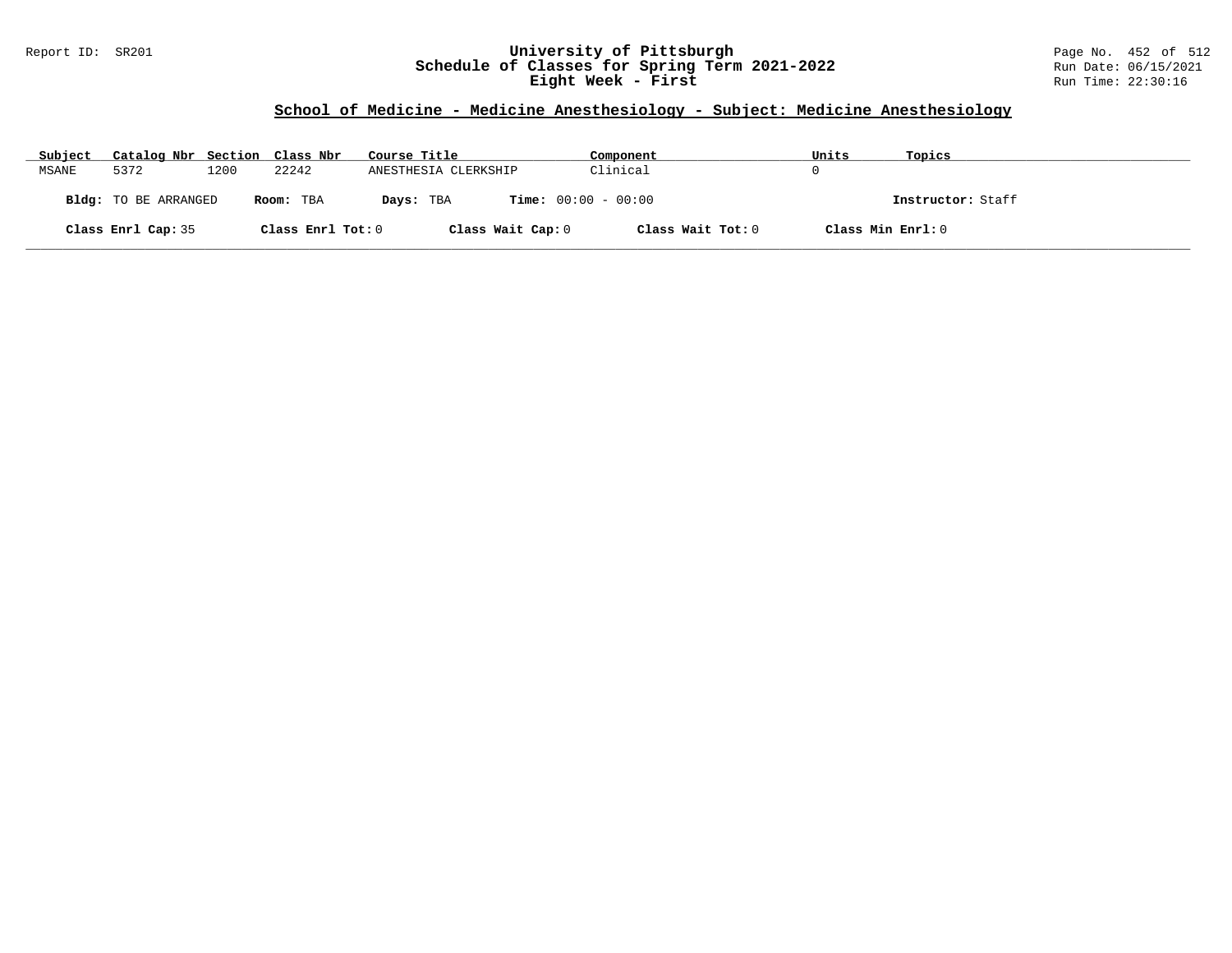### Report ID: SR201 **University of Pittsburgh** Page No. 453 of 512 **Schedule of Classes for Spring Term 2021-2022** Run Date: 06/15/2021 **Eight Week - First** Run Time: 22:30:16

## **School of Medicine - Neurology - Subject: Neurology**

| Subject | Catalog Nbr Section Class Nbr |      |                   | Course Title                              | Component         | Units             | Topics            |
|---------|-------------------------------|------|-------------------|-------------------------------------------|-------------------|-------------------|-------------------|
| NEURO   | 5366                          | 1300 | 22215             | NEUROLOGY CORE CLERKSHP                   | Clinical          |                   |                   |
|         | Bldg: TO BE ARRANGED          |      | Room: TBA         | <b>Time:</b> $00:00 - 00:00$<br>Days: TBA |                   |                   | Instructor: Staff |
|         | Class Enrl Cap: 35            |      | Class Enrl Tot: 0 | Class Wait Cap: 0                         | Class Wait Tot: 0 | Class Min Enrl: 0 |                   |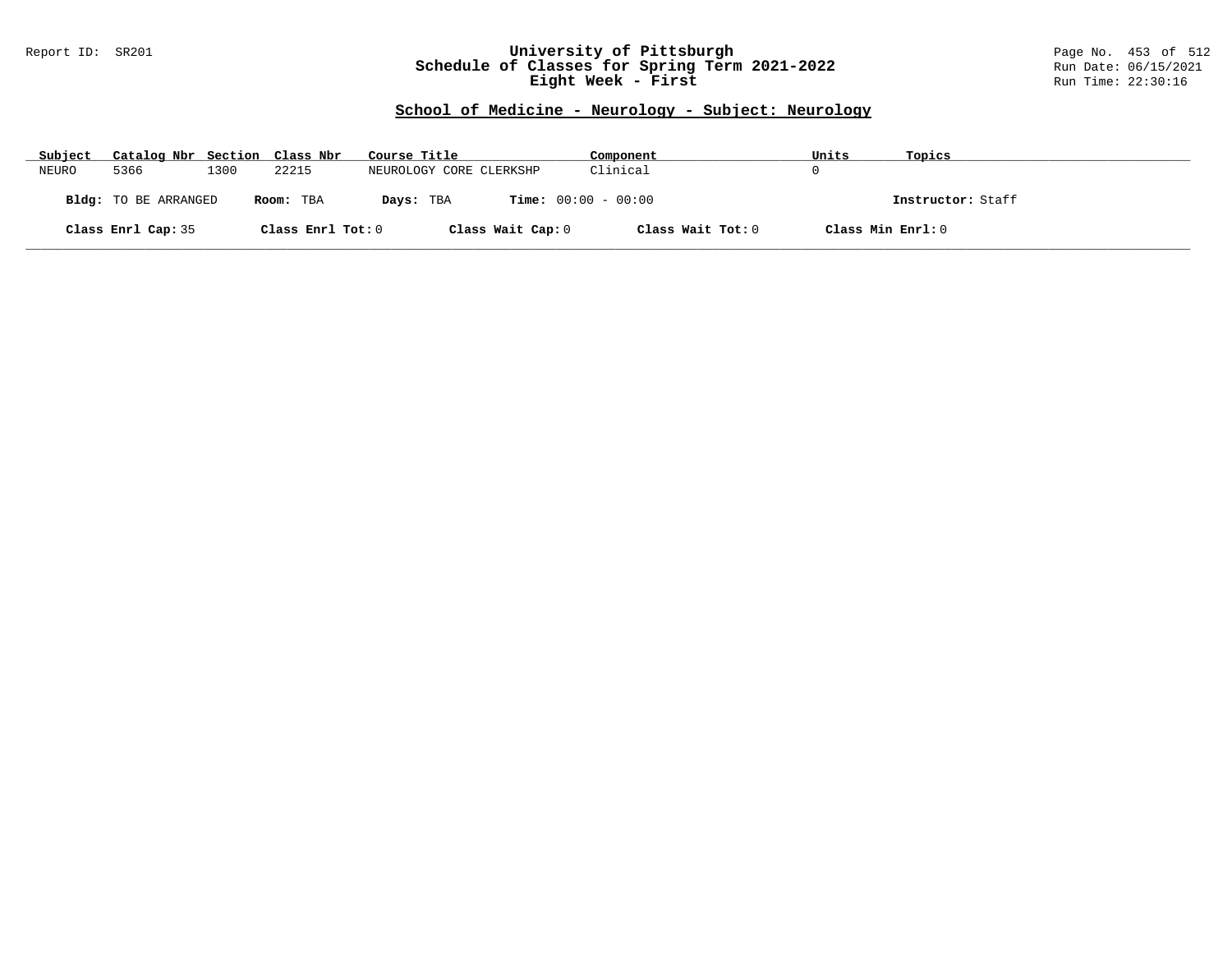### Report ID: SR201 **University of Pittsburgh** Page No. 454 of 512 **Schedule of Classes for Spring Term 2021-2022** Run Date: 06/15/2021 **Eight Week - First** Run Time: 22:30:16

# **School of Medicine - Psychiatry - Subject: Psychiatry**

| Subject   | Catalog Nbr Section Class Nbr |      |                     | Course Title           | Component                    | Units<br>Topics     |  |
|-----------|-------------------------------|------|---------------------|------------------------|------------------------------|---------------------|--|
| PSYC      | 5365                          | 1010 | 19864               | CLINICAL NEUROSCIENCES | Clinical                     | 0                   |  |
| Bldg: TBA |                               |      | Room: TBA           | Days: TBA              | <b>Time:</b> $00:00 - 00:00$ | Instructor: Staff   |  |
|           | Class Enrl Cap: 35            |      | Class Enrl Tot: $0$ | Class Wait Cap: 0      | Class Wait $Tot: 0$          | Class Min $Enrl: 0$ |  |
|           |                               |      |                     |                        |                              |                     |  |
| PSYC      | 5366                          | 1300 | 22213               | PSYCHIATRY CLERKSHIP   | Clinical                     | 0                   |  |
|           | <b>Bldg:</b> TO BE ARRANGED   |      | Room: TBA           | Days: TBA              | <b>Time:</b> $00:00 - 00:00$ | Instructor: Staff   |  |
|           | Class Enrl Cap: 35            |      | Class Enrl Tot: $0$ | Class Wait Cap: 0      | Class Wait Tot: 0            | Class Min Enrl: 0   |  |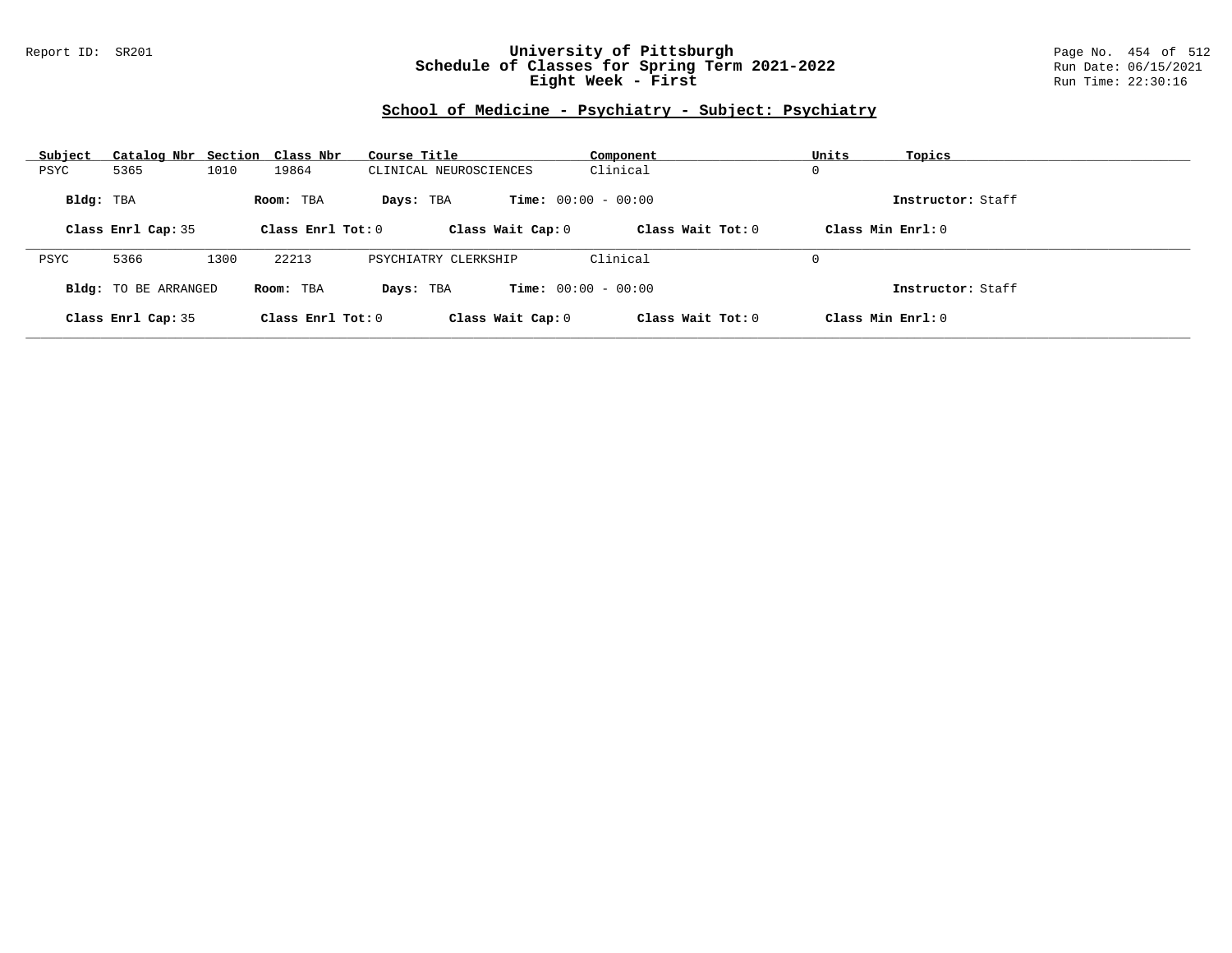#### Report ID: SR201 **University of Pittsburgh** Page No. 455 of 512 **Schedule of Classes for Spring Term 2021-2022** Run Date: 06/15/2021 **Eight Week - First** Run Time: 22:30:16

## **School of Medicine - Surgery - Subject: Surgery**

| Subject   | Catalog Nbr Section Class Nbr |      |                         | Course Title |                                        |                       |                              | Component |                     | Units             | Topics            |
|-----------|-------------------------------|------|-------------------------|--------------|----------------------------------------|-----------------------|------------------------------|-----------|---------------------|-------------------|-------------------|
| SURG      | 5371                          | 1010 | 20478                   |              | SURGERY AND PERIOPERATIVE CAREClinical |                       |                              |           |                     | 0                 |                   |
| Bldg: TBA |                               |      | Room: TBA               | Days: TBA    |                                        |                       | <b>Time:</b> $00:00 - 00:00$ |           |                     |                   | Instructor: Staff |
|           | Class Enrl Cap: 35            |      | Class Enrl Tot: 0       |              |                                        | Class Wait Cap: 0     |                              |           | Class Wait Tot: $0$ | Class Min Enrl: 0 |                   |
| SURG      | 5372                          | 1200 | 22210                   |              | SURG & PEROPERTV CARE CLERKSHPClinical |                       |                              |           |                     | 0                 |                   |
|           | <b>Bldg:</b> TO BE ARRANGED   |      | Room: TBA               | Days: TBA    |                                        | $Time: 00:00 - 00:00$ |                              |           |                     |                   | Instructor: Staff |
|           | Class Enrl Cap: 35            |      | Class $Enr1$ Tot: $0$   |              |                                        | Class Wait Cap: 0     |                              |           | Class Wait Tot: 0   | Class Min Enrl: 0 |                   |
| SURG      | 5375                          | 1010 | 20481                   |              | SURGICAL SPECIALTIES                   |                       |                              | Clinical  |                     | 0                 |                   |
| Bldg: TBA |                               |      | Room: TBA               | Days: TBA    |                                        |                       | <b>Time:</b> $00:00 - 00:00$ |           |                     |                   | Instructor: Staff |
|           | Class Enrl Cap: 35            |      | $Class$ $Enr1$ $Tot: 0$ |              |                                        | Class Wait Cap: 0     |                              |           | Class Wait Tot: 0   | Class Min Enrl: 0 |                   |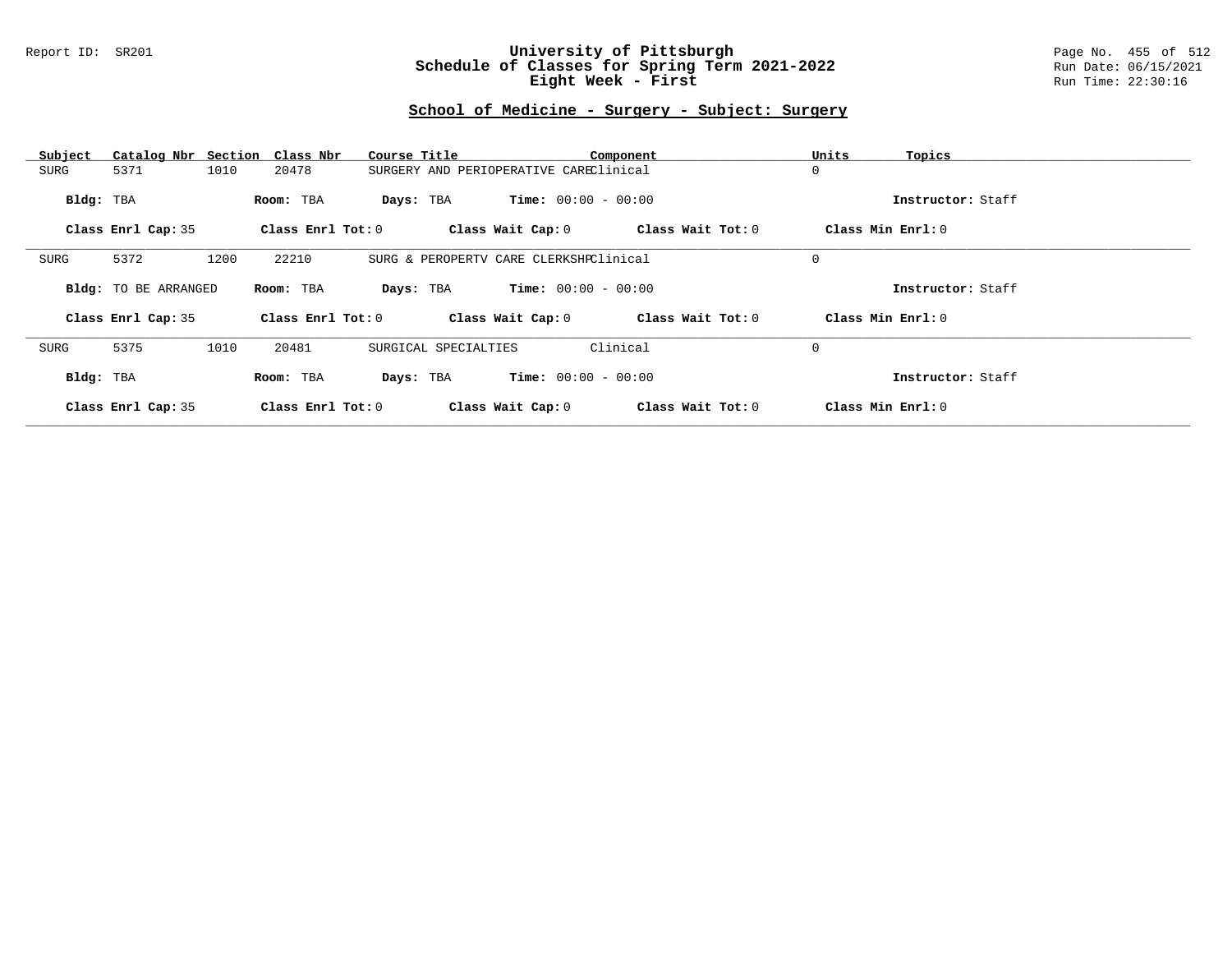### Report ID: SR201 **University of Pittsburgh** Page No. 456 of 512 **Schedule of Classes for Spring Term 2021-2022** Run Date: 06/15/2021 **Eight Week - Second** Run Time: 22:30:16

# **School of Medicine - School of Medicine - Subject: Medicine**

| Subject   | Catalog Nbr Section Class Nbr |      |                     | Course Title              |                              | Component           | Units             | Topics            |
|-----------|-------------------------------|------|---------------------|---------------------------|------------------------------|---------------------|-------------------|-------------------|
| MED       | 5322                          | 1110 | 19402               | ADULT INPATIENT MEDICINE  |                              | Clinical            | 0                 |                   |
| Bldg: TBA |                               |      | Room: TBA           | Days: TBA                 | <b>Time:</b> $00:00 - 00:00$ |                     |                   | Instructor: Staff |
|           | Class Enrl Cap: 35            |      | Class Enrl Tot: 0   | Class Wait Cap: 0         |                              | Class Wait $Tot: 0$ | Class Min Enrl: 0 |                   |
| MED       | 5328                          | 1110 | 19405               | AMBULATORY CARE CLERKSHIP |                              | Clinical            | 0                 |                   |
|           |                               |      |                     |                           |                              |                     |                   |                   |
| Bldg: TBA |                               |      | Room: TBA           | Days: TBA                 | <b>Time:</b> $00:00 - 00:00$ |                     |                   | Instructor: Staff |
|           | Class Enrl Cap: 35            |      | Class Enrl Tot: $0$ | Class Wait Cap: 0         |                              | Class Wait $Tot: 0$ | Class Min Enrl: 0 |                   |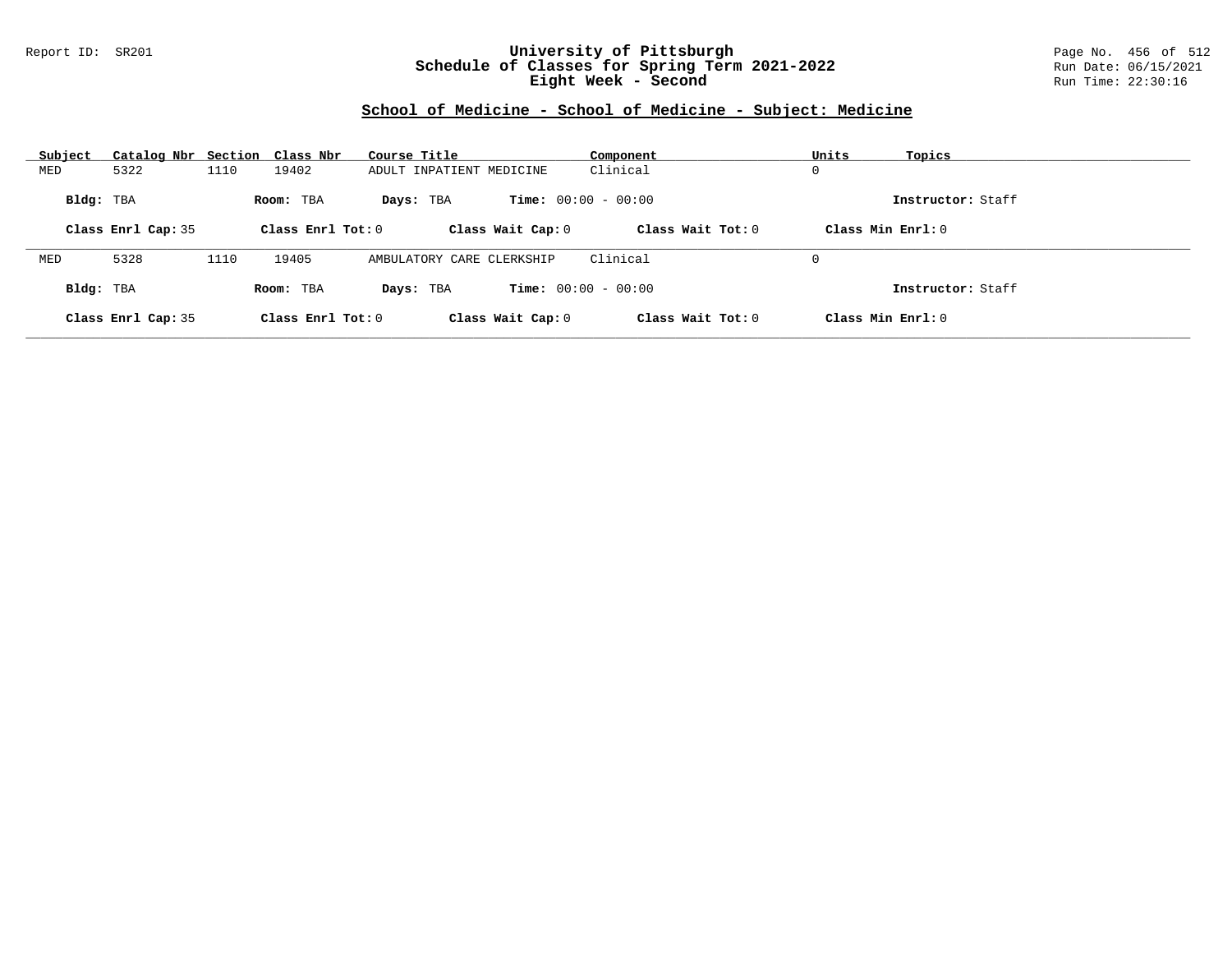### Report ID: SR201 **University of Pittsburgh** Page No. 457 of 512 **Schedule of Classes for Spring Term 2021-2022** Run Date: 06/15/2021 **Eight Week - Second** Run Time: 22:30:16

# **School of Medicine - Medicine Anesthesiology - Subject: Medicine Anesthesiology**

| Subject | Catalog Nbr Section Class Nbr |      |                   | Course Title                              | Component         | Units | Topics            |
|---------|-------------------------------|------|-------------------|-------------------------------------------|-------------------|-------|-------------------|
| MSANE   | 5372                          | 1205 | 22243             | ANESTHESIA CLERKSHIP                      | Clinical          |       |                   |
|         | Bldg: TO BE ARRANGED          |      | Room: TBA         | <b>Time:</b> $00:00 - 00:00$<br>Days: TBA |                   |       | Instructor: Staff |
|         | Class Enrl Cap: 35            |      | Class Enrl Tot: 0 | Class Wait Cap: 0                         | Class Wait Tot: 0 |       | Class Min Enrl: 0 |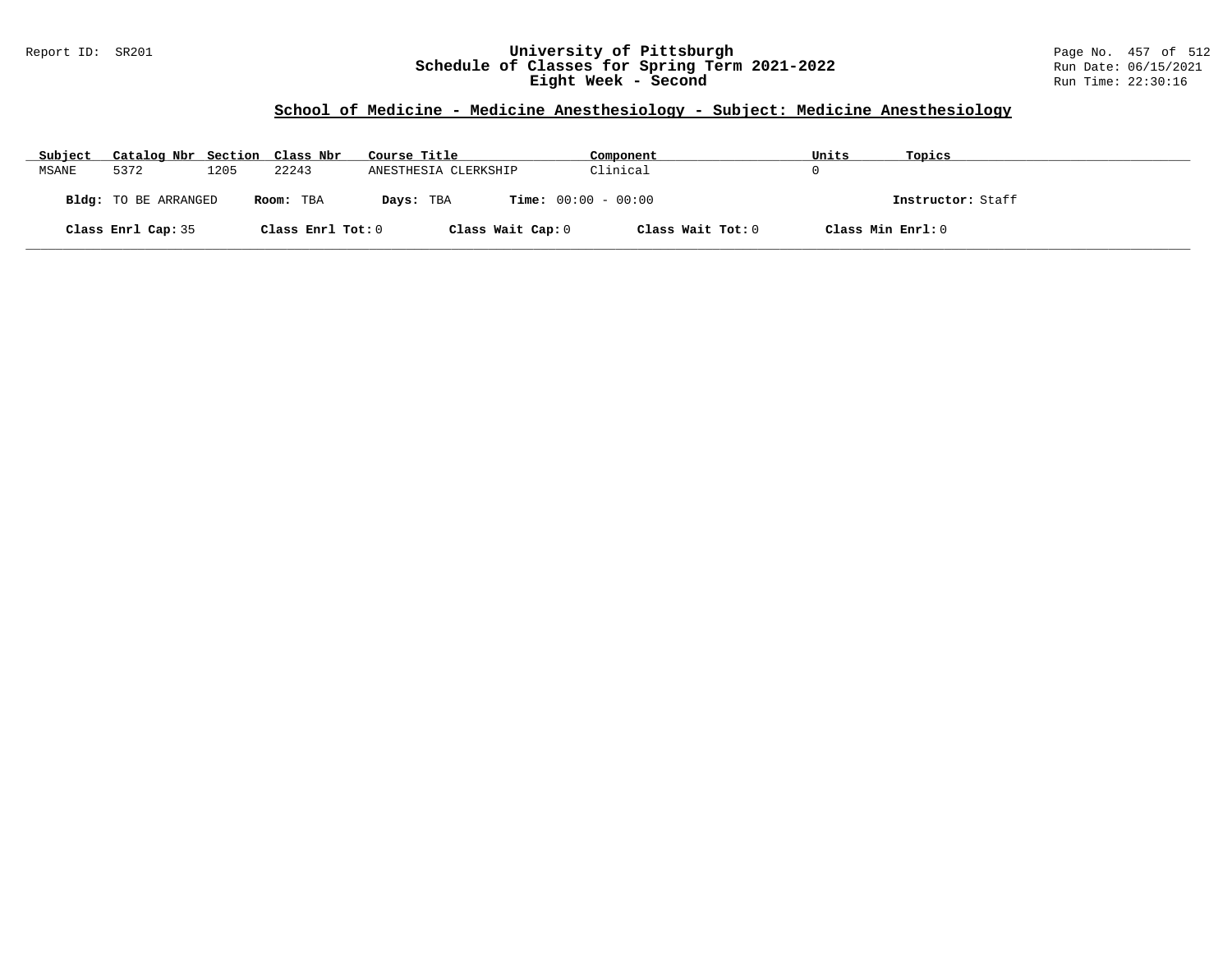### Report ID: SR201 **University of Pittsburgh** Page No. 458 of 512 **Schedule of Classes for Spring Term 2021-2022** Run Date: 06/15/2021 **Eight Week - Second** Run Time: 22:30:16

# **School of Medicine - Neurology - Subject: Neurology**

| Subject | Catalog Nbr Section Class Nbr |      |                   | Course Title            | Component                    | Units             | Topics            |
|---------|-------------------------------|------|-------------------|-------------------------|------------------------------|-------------------|-------------------|
| NEURO   | 5366                          | 1305 | 22216             | NEUROLOGY CORE CLERKSHP | Clinical                     |                   |                   |
|         | <b>Bldg:</b> TO BE ARRANGED   |      | Room: TBA         | Days: TBA               | <b>Time:</b> $00:00 - 00:00$ |                   | Instructor: Staff |
|         | Class Enrl Cap: 35            |      | Class Enrl Tot: 0 | Class Wait Cap: 0       | Class Wait Tot: 0            | Class Min Enrl: 0 |                   |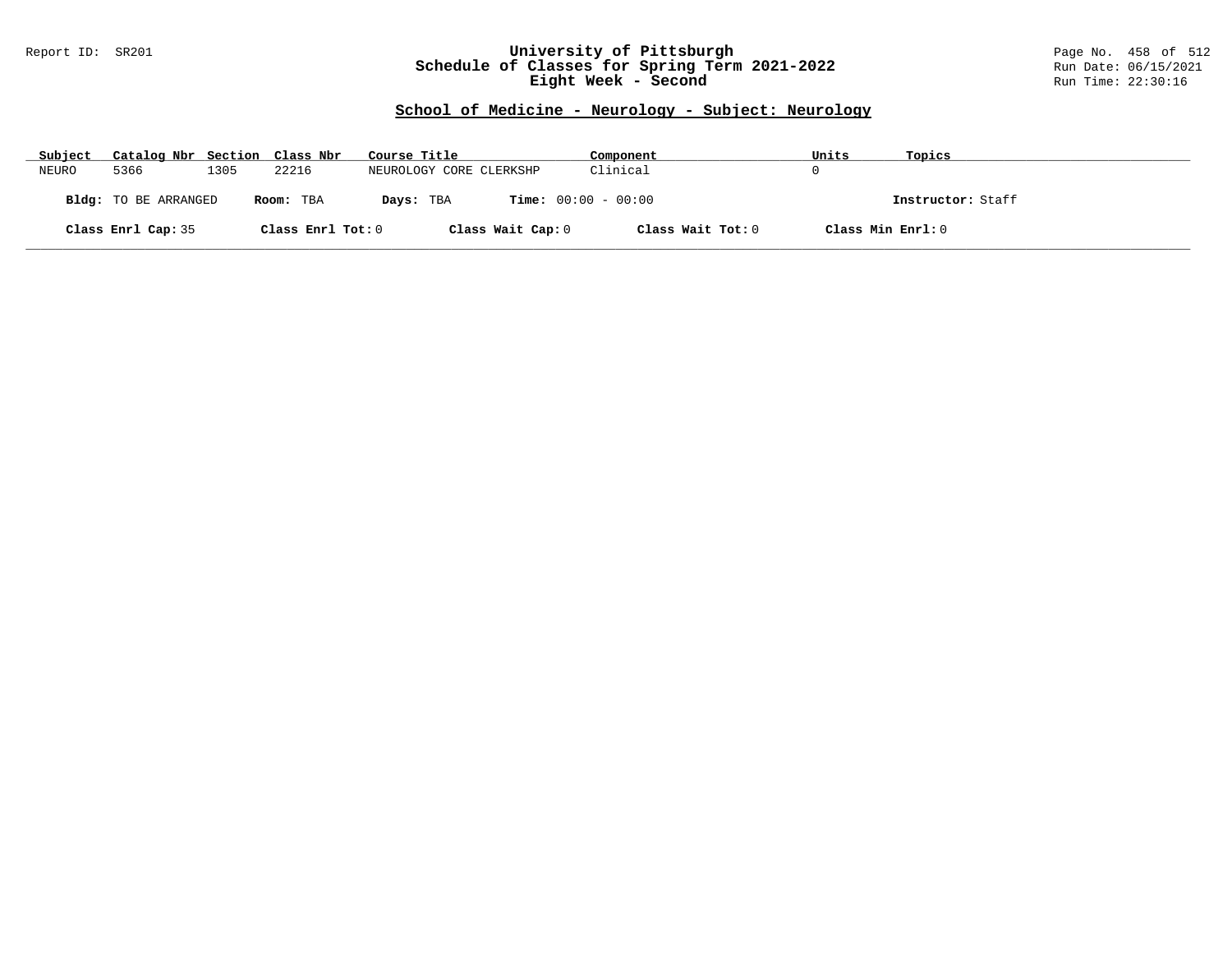### Report ID: SR201 **University of Pittsburgh** Page No. 459 of 512 **Schedule of Classes for Spring Term 2021-2022** Run Date: 06/15/2021 **Eight Week - Second** Run Time: 22:30:16

# **School of Medicine - Psychiatry - Subject: Psychiatry**

| Subject   | Catalog Nbr Section Class Nbr |      |                     | Course Title           | Component                    | Units<br>Topics     |  |
|-----------|-------------------------------|------|---------------------|------------------------|------------------------------|---------------------|--|
| PSYC      | 5365                          | 1110 | 19865               | CLINICAL NEUROSCIENCES | Clinical                     | 0                   |  |
| Bldg: TBA |                               |      | Room: TBA           | Days: TBA              | <b>Time:</b> $00:00 - 00:00$ | Instructor: Staff   |  |
|           | Class Enrl Cap: 35            |      | Class Enrl Tot: $0$ | Class Wait Cap: 0      | Class Wait $Tot: 0$          | Class Min $Enrl: 0$ |  |
|           |                               |      |                     |                        |                              |                     |  |
| PSYC      | 5366                          | 1305 | 22214               | PSYCHIATRY CLERKSHIP   | Clinical                     | 0                   |  |
|           | <b>Bldg:</b> TO BE ARRANGED   |      | Room: TBA           | Days: TBA              | <b>Time:</b> $00:00 - 00:00$ | Instructor: Staff   |  |
|           | Class Enrl Cap: 35            |      | Class Enrl Tot: $0$ | Class Wait Cap: 0      | Class Wait Tot: 0            | Class Min Enrl: 0   |  |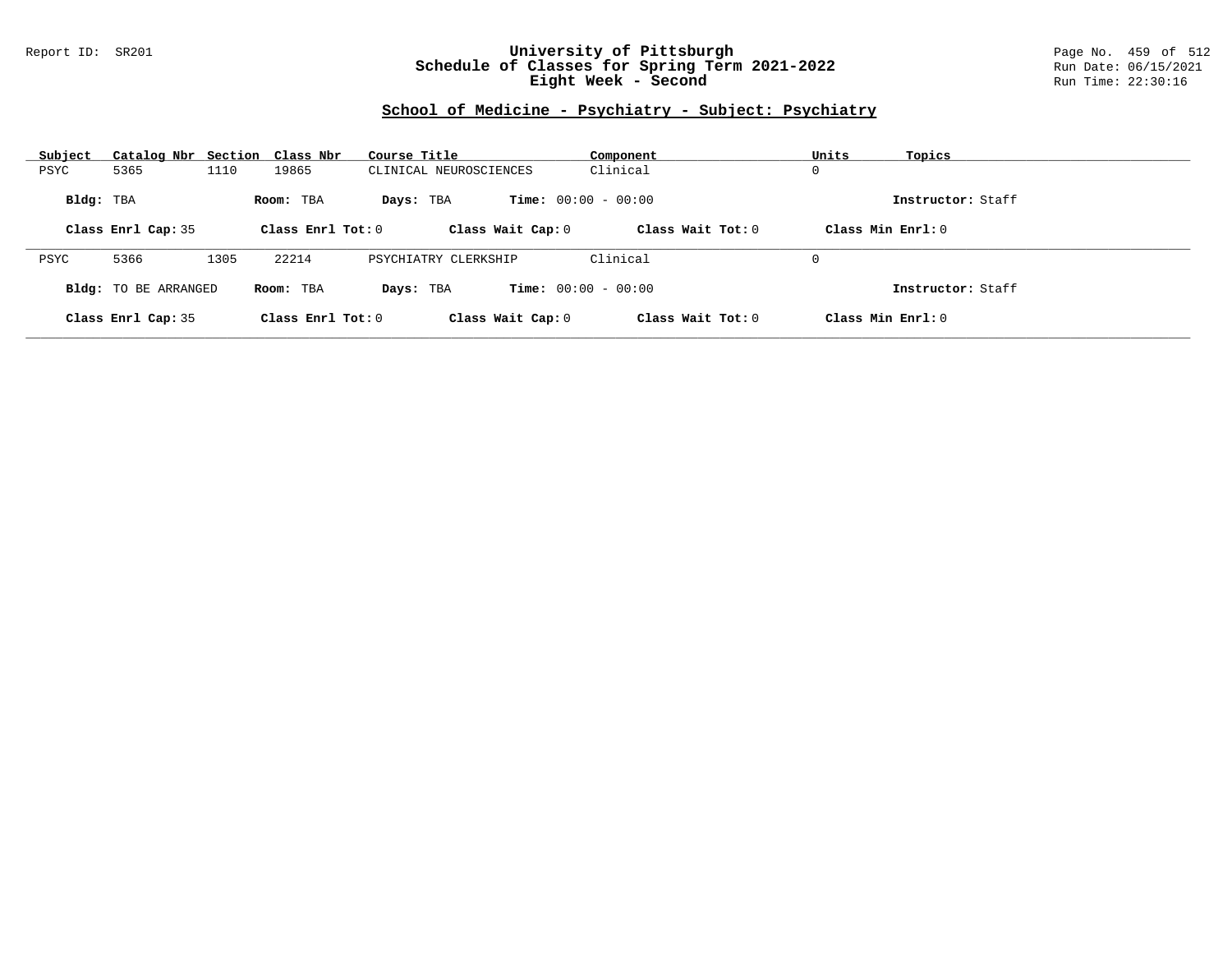#### Report ID: SR201 **University of Pittsburgh** Page No. 460 of 512 **Schedule of Classes for Spring Term 2021-2022** Run Date: 06/15/2021 **Eight Week - Second** Run Time: 22:30:16

## **School of Medicine - Surgery - Subject: Surgery**

| Subject   | Catalog Nbr Section Class Nbr |      |                         | Course Title |                                        |                              |                              | Component |                     | Units             | Topics            |
|-----------|-------------------------------|------|-------------------------|--------------|----------------------------------------|------------------------------|------------------------------|-----------|---------------------|-------------------|-------------------|
| SURG      | 5371                          | 1110 | 20479                   |              | SURGERY AND PERIOPERATIVE CAREClinical |                              |                              |           |                     | 0                 |                   |
| Bldg: TBA |                               |      | Room: TBA               | Days: TBA    |                                        | <b>Time:</b> $00:00 - 00:00$ |                              |           |                     |                   | Instructor: Staff |
|           | Class Enrl Cap: 35            |      | Class Enrl Tot: 0       |              |                                        | Class Wait Cap: 0            |                              |           | Class Wait Tot: $0$ | Class Min Enrl: 0 |                   |
| SURG      | 5372                          | 1205 | 22211                   |              | SURG & PEROPERTV CARE CLERKSHPClinical |                              |                              |           |                     | 0                 |                   |
|           | <b>Bldg:</b> TO BE ARRANGED   |      | Room: TBA               | Days: TBA    |                                        | $Time: 00:00 - 00:00$        |                              |           |                     |                   | Instructor: Staff |
|           | Class Enrl Cap: 35            |      | Class $Enr1$ Tot: $0$   |              |                                        | Class Wait Cap: 0            |                              |           | Class Wait Tot: 0   | Class Min Enrl: 0 |                   |
| SURG      | 5375                          | 1110 | 20482                   |              | SURGICAL SPECIALTIES                   |                              |                              | Clinical  |                     | 0                 |                   |
| Bldg: TBA |                               |      | Room: TBA               | Days: TBA    |                                        |                              | <b>Time:</b> $00:00 - 00:00$ |           |                     |                   | Instructor: Staff |
|           | Class Enrl Cap: 35            |      | $Class$ $Enr1$ $Tot: 0$ |              |                                        | Class Wait Cap: 0            |                              |           | Class Wait Tot: 0   | Class Min Enrl: 0 |                   |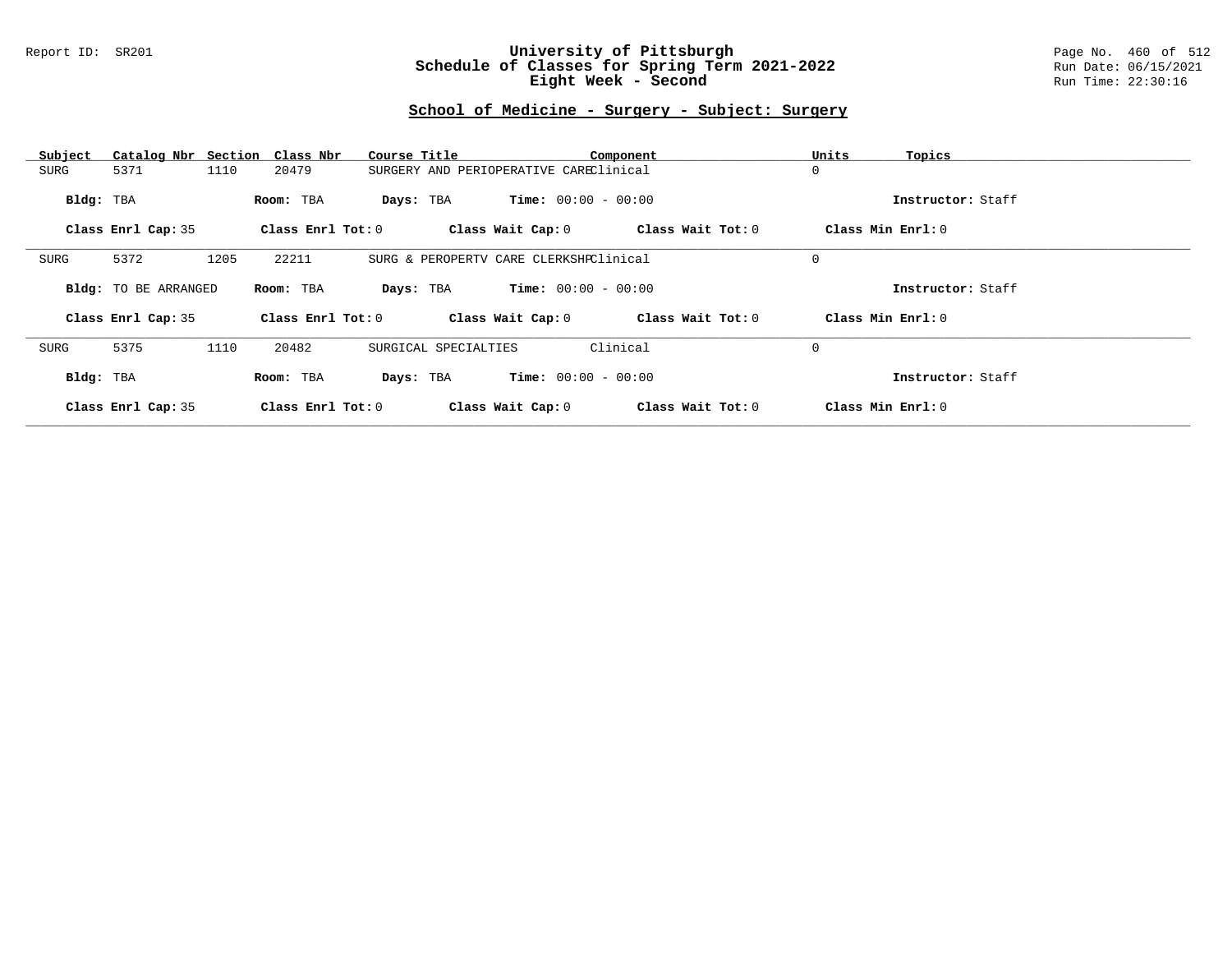### Report ID: SR201 **University of Pittsburgh** Page No. 461 of 512 **Schedule of Classes for Spring Term 2021-2022** Run Date: 06/15/2021 **Eight Week - Third** Run Time: 22:30:16

# **School of Medicine - School of Medicine - Subject: Medicine**

| Subject   | Catalog Nbr Section Class Nbr |      |                   | Course Title              | Component                    | Units<br>Topics     |
|-----------|-------------------------------|------|-------------------|---------------------------|------------------------------|---------------------|
| MED       | 5322                          | 1210 | 19403             | ADULT INPATIENT MEDICINE  | Clinical                     | 0                   |
| Bldg: TBA |                               |      | Room: TBA         | Days: TBA                 | <b>Time:</b> $00:00 - 00:00$ | Instructor: Staff   |
|           | Class Enrl Cap: 35            |      | Class Enrl Tot: 0 | Class Wait Cap: 0         | Class Wait Tot: 0            | Class Min Enrl: 0   |
| MED       | 5328                          | 1210 | 19406             | AMBULATORY CARE CLERKSHIP | Clinical                     | 0                   |
| Bldg: TBA |                               |      | Room: TBA         | Days: TBA                 | <b>Time:</b> $00:00 - 00:00$ | Instructor: Staff   |
|           | Class Enrl Cap: 35            |      | Class Enrl Tot: 0 | Class Wait Cap: 0         | Class Wait $Tot: 0$          | Class Min $Enrl: 0$ |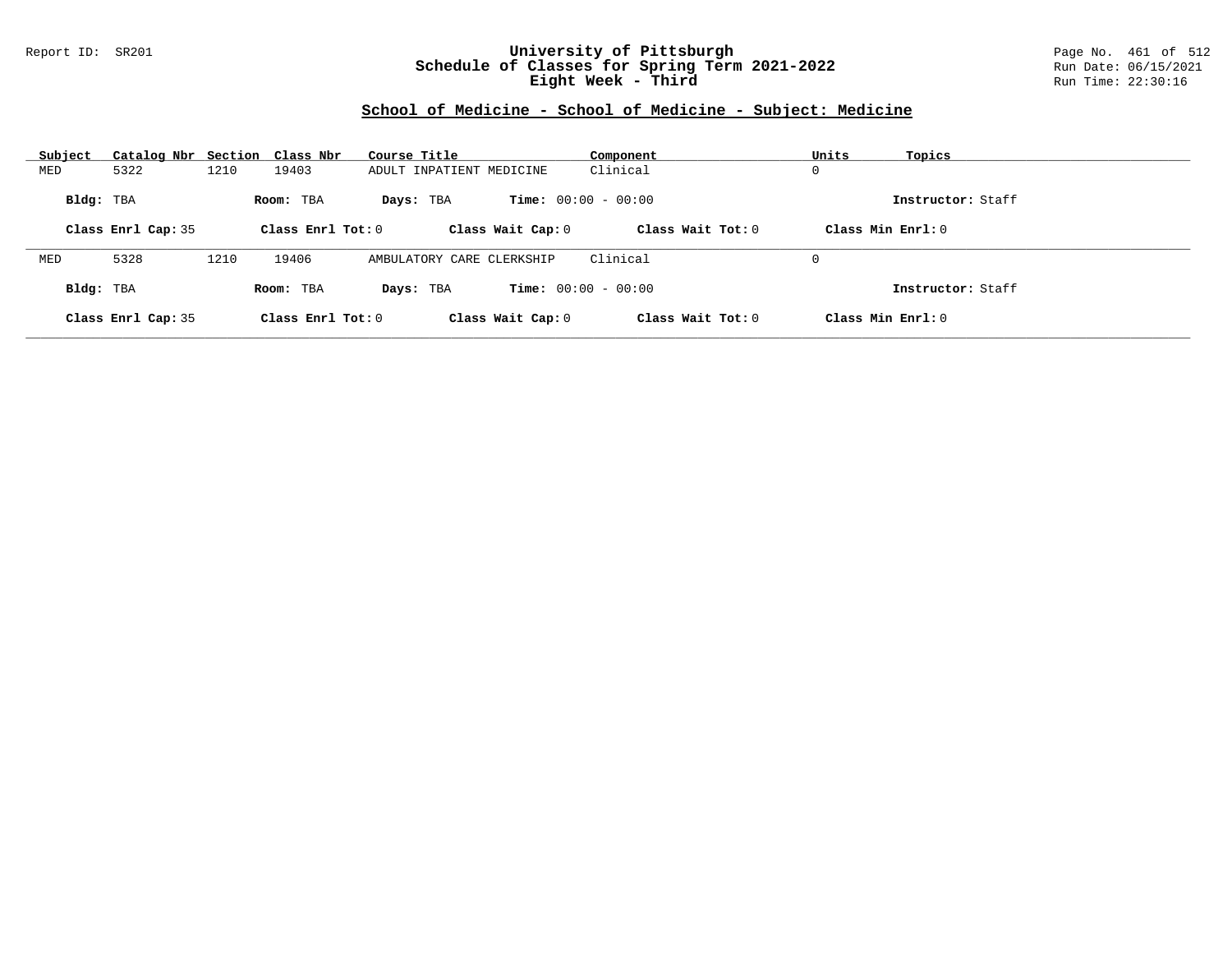### Report ID: SR201 **University of Pittsburgh** Page No. 462 of 512 **Schedule of Classes for Spring Term 2021-2022** Run Date: 06/15/2021 **Eight Week - Third** Run Time: 22:30:16

# **School of Medicine - Medicine Anesthesiology - Subject: Medicine Anesthesiology**

| Subject   | Catalog Nbr Section Class Nbr |      |                   | Course Title         | Component                    | Units             | Topics            |
|-----------|-------------------------------|------|-------------------|----------------------|------------------------------|-------------------|-------------------|
| MSANE     | 5372                          | 1210 | 22244             | ANESTHESIA CLERKSHIP | Clinical                     | $\left( \right)$  |                   |
| Bldg: TBA |                               |      | Room: TBA         | Days: TBA            | <b>Time:</b> $00:00 - 00:00$ |                   | Instructor: Staff |
|           | Class Enrl Cap: 35            |      | Class Enrl Tot: 0 | Class Wait Cap: 0    | Class Wait Tot: 0            | Class Min Enrl: 0 |                   |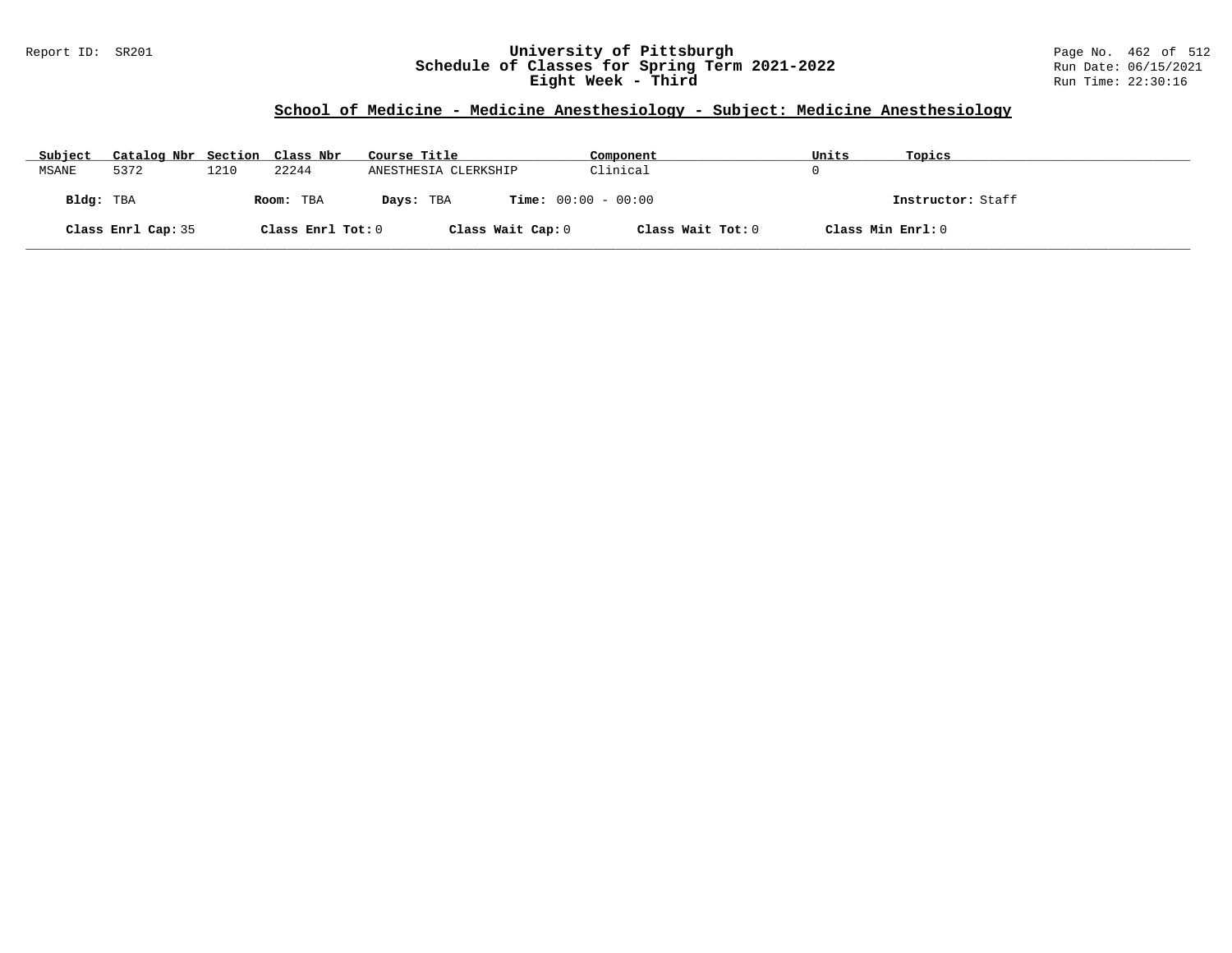### Report ID: SR201 **University of Pittsburgh** Page No. 463 of 512 **Schedule of Classes for Spring Term 2021-2022** Run Date: 06/15/2021 **Eight Week - Third** Run Time: 22:30:16

# **School of Medicine - Pediatrics - Subject: Pediatrics**

| Subject | Catalog Nbr Section Class Nbr |      |                   | Course Title        | Component                    | Units             | Topics            |
|---------|-------------------------------|------|-------------------|---------------------|------------------------------|-------------------|-------------------|
| PEDS    | 5352                          | 1100 | 30795             | PEDIATRIC CLERKSHIP | Clinical                     |                   |                   |
|         | Bldg: TO BE ARRANGED          |      | Room: TBA         | Days: TBA           | <b>Time:</b> $00:00 - 00:00$ |                   | Instructor: Staff |
|         | Class Enrl Cap: 35            |      | Class Enrl Tot: 0 | Class Wait Cap: 0   | Class Wait Tot: 0            | Class Min Enrl: 0 |                   |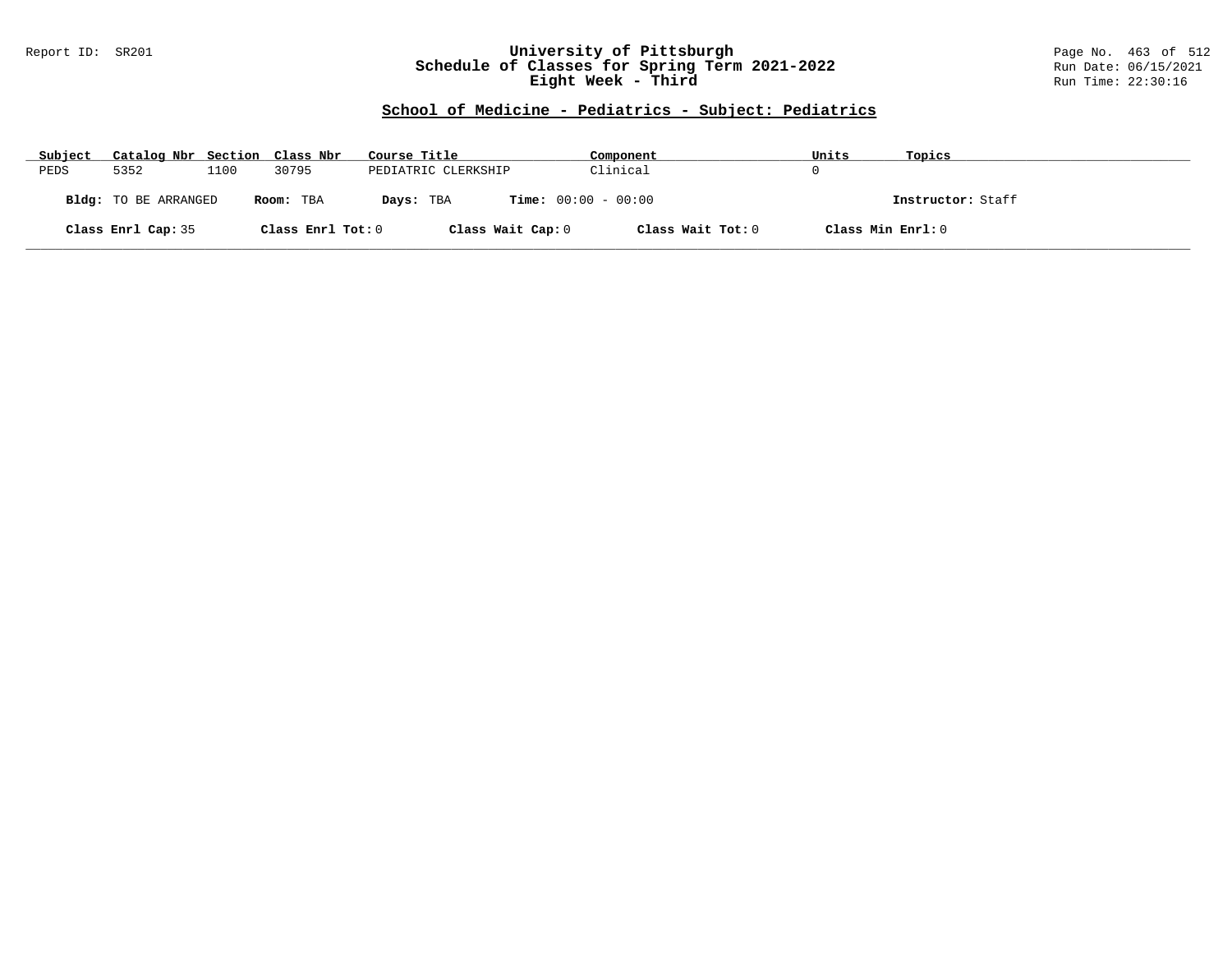### Report ID: SR201 **University of Pittsburgh** Page No. 464 of 512 **Schedule of Classes for Spring Term 2021-2022** Run Date: 06/15/2021 **Eight Week - Third** Run Time: 22:30:16

# **School of Medicine - Psychiatry - Subject: Psychiatry**

| Subject   | Catalog Nbr Section Class Nbr |      |                   | Course Title           |                              | Component         | Units             | Topics            |
|-----------|-------------------------------|------|-------------------|------------------------|------------------------------|-------------------|-------------------|-------------------|
| PSYC      | 5365                          | 1210 | 19863             | CLINICAL NEUROSCIENCES |                              | Clinical          |                   |                   |
| Bldg: TBA |                               |      | Room: TBA         | Days: TBA              | <b>Time:</b> $00:00 - 00:00$ |                   |                   | Instructor: Staff |
|           | Class Enrl Cap: 35            |      | Class Enrl Tot: 0 |                        | Class Wait Cap: 0            | Class Wait Tot: 0 | Class Min Enrl: 0 |                   |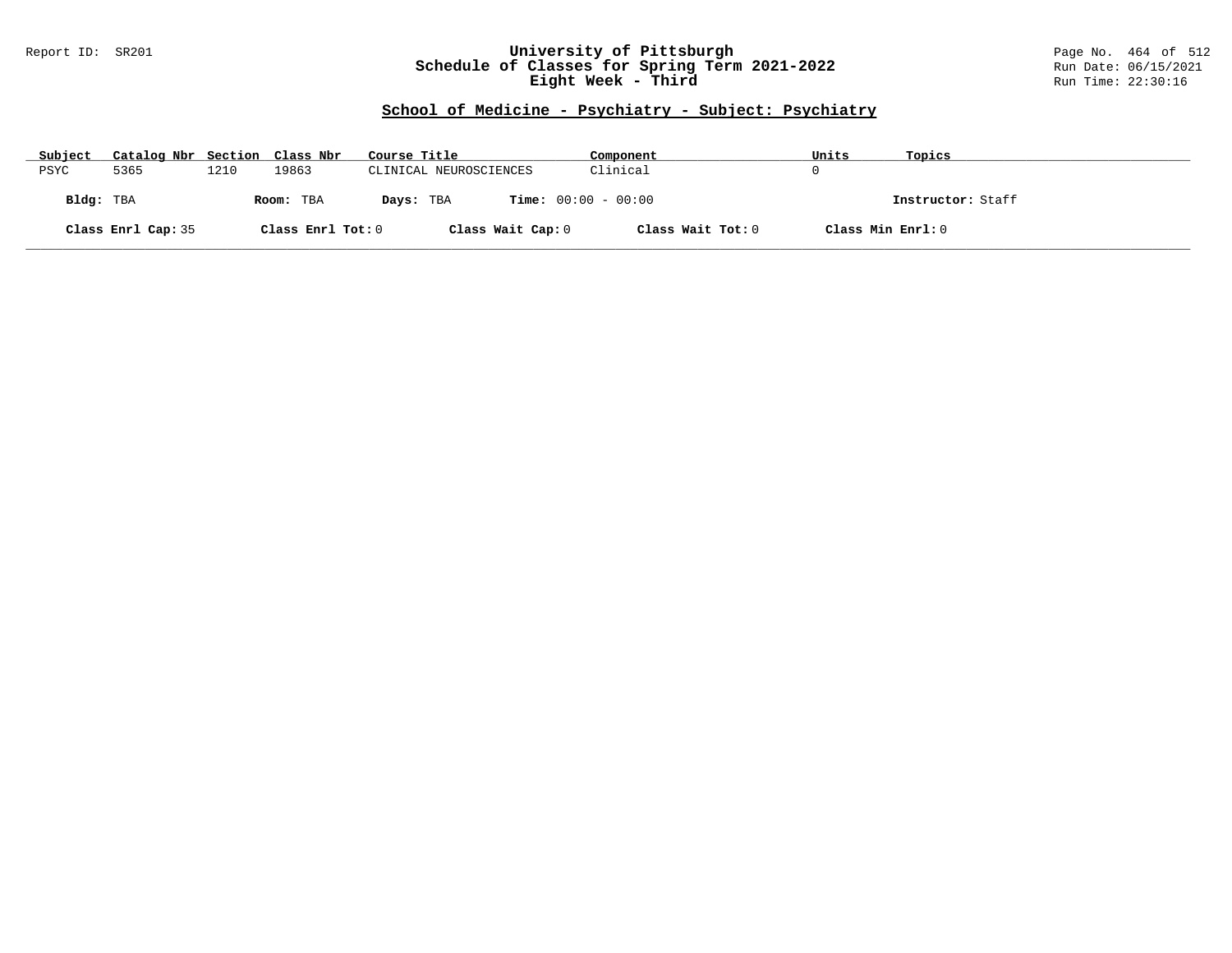#### Report ID: SR201 **University of Pittsburgh** Page No. 465 of 512 **Schedule of Classes for Spring Term 2021-2022** Run Date: 06/15/2021 **Eight Week - Third** Run Time: 22:30:16

## **School of Medicine - Surgery - Subject: Surgery**

| Subject   | Catalog Nbr Section Class Nbr |      |                         | Course Title |                                        |                              | Component           | Units             | Topics            |
|-----------|-------------------------------|------|-------------------------|--------------|----------------------------------------|------------------------------|---------------------|-------------------|-------------------|
| SURG      | 5371                          | 1210 | 20480                   |              | SURGERY AND PERIOPERATIVE CAREClinical |                              |                     | 0                 |                   |
| Bldg: TBA |                               |      | Room: TBA               | Days: TBA    |                                        | <b>Time:</b> $00:00 - 00:00$ |                     |                   | Instructor: Staff |
|           | Class Enrl Cap: 35            |      | Class Enrl Tot: 0       |              |                                        | Class Wait Cap: 0            | Class Wait Tot: $0$ | Class Min Enrl: 0 |                   |
| SURG      | 5372                          | 1210 | 22212                   |              | SURG & PEROPERTV CARE CLERKSHPClinical |                              |                     | 0                 |                   |
|           | <b>Bldg:</b> TO BE ARRANGED   |      | Room: TBA               | Days: TBA    |                                        | $Time: 00:00 - 00:00$        |                     |                   | Instructor: Staff |
|           | Class Enrl Cap: 35            |      | Class $Enr1$ Tot: $0$   |              |                                        | Class Wait Cap: 0            | Class Wait Tot: 0   | Class Min Enrl: 0 |                   |
| SURG      | 5375                          | 1210 | 20483                   |              | SURGICAL SPECIALTIES                   |                              | Clinical            | 0                 |                   |
| Bldg: TBA |                               |      | Room: TBA               | Days: TBA    |                                        | <b>Time:</b> $00:00 - 00:00$ |                     |                   | Instructor: Staff |
|           | Class Enrl Cap: 35            |      | $Class$ $Enr1$ $Tot: 0$ |              |                                        | Class Wait Cap: 0            | Class Wait Tot: 0   | Class Min Enrl: 0 |                   |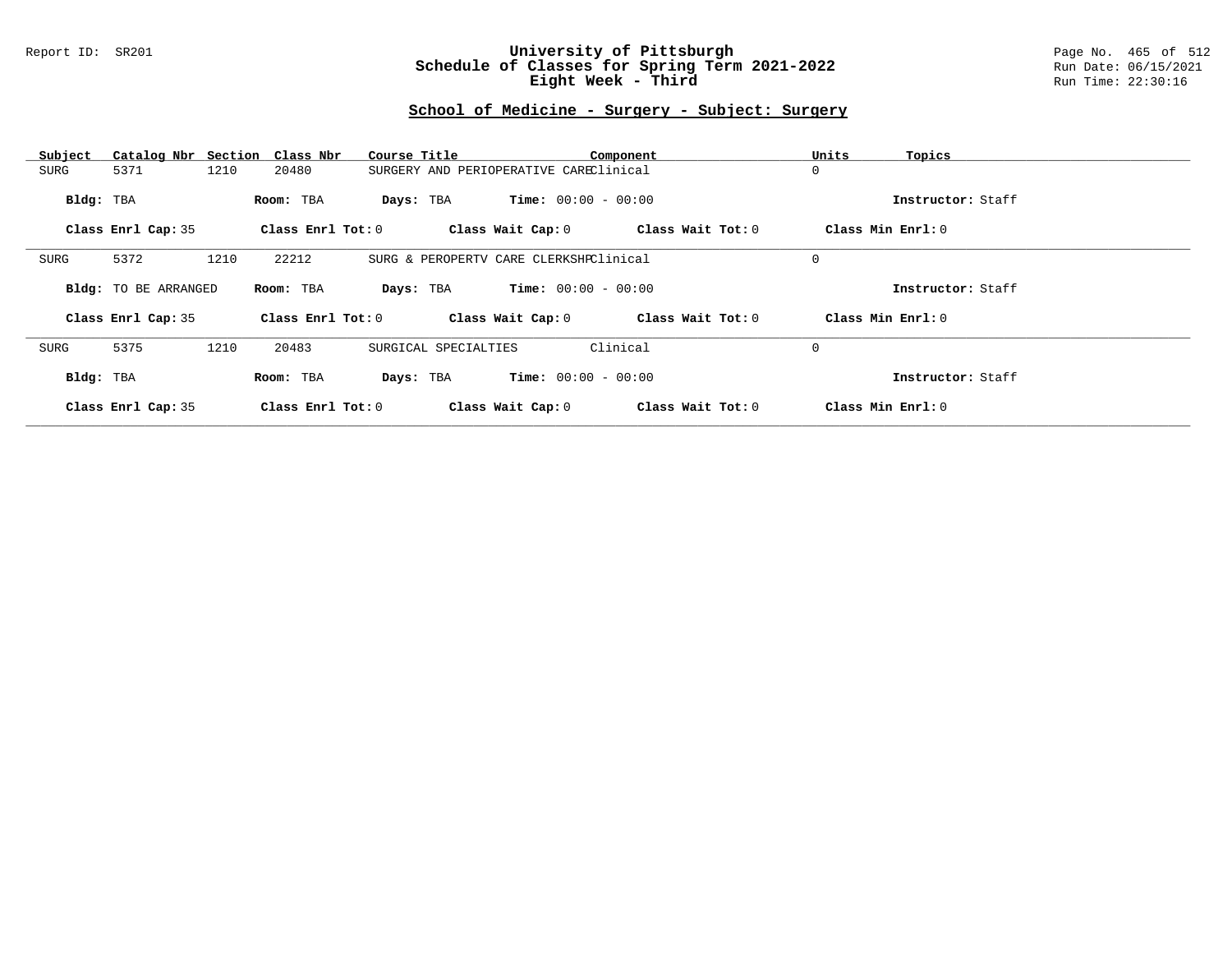### Report ID: SR201 **University of Pittsburgh** Page No. 466 of 512 **Schedule of Classes for Spring Term 2021-2022** Run Date: 06/15/2021 **Academic Term** Run Time: 22:30:16

# **School of Medicine - Biomedical Sciences - Subject: Biomedical Sciences**

| Catalog Nbr Section Class Nbr<br>Subject | Course Title                                                                                   | Component                    | Units<br>Topics                     |
|------------------------------------------|------------------------------------------------------------------------------------------------|------------------------------|-------------------------------------|
| <b>MSBMS</b><br>2021<br>1010             | 25777<br>COMPRHNSV ANALYSIS DISEASE 2 Lecture                                                  |                              | $\overline{2}$                      |
| Bldg: TBA                                | <b>Days:</b> Tu <b>Time:</b> $09:00 - 10:50$<br>Room: TBA                                      |                              | Instructor: Bisello, Alessandro     |
| Class Enrl Cap: 25                       | Class Wait Cap: 0<br>Class Enrl Tot: 0<br>Room Characteristics: PeopleSoft - Scheduled (PS)(1) | Class Wait Tot: 0            | Class Min Enrl: 0                   |
| MSBMS<br>2021<br>1020                    | 27232<br>COMPRHNSV ANALYSIS DISEASE 2 Lecture                                                  |                              | $\overline{a}$                      |
| Bldg: TBA                                | Days: F<br>Room: TBA                                                                           | $Time: 09:00 - 10:50$        | Instructor: Bisello, Alessandro     |
| Class Enrl Cap: 25                       | Class Enrl Tot: 0<br>Class Wait Cap: 0<br>Room Characteristics: PeopleSoft - Scheduled (PS)(1) | Class Wait Tot: 0            | Class Min Enrl: 0                   |
| 2030<br>1010<br>MSBMS                    | 28902<br>HISTOLOGY AND CELL FUNCTION Lecture                                                   |                              | $\overline{3}$                      |
| Bldg: TBA                                | Room: TBA<br>Days: Th                                                                          | Time: $09:00 - 10:50$        | Instructor: Staff                   |
| Bldg: TBA                                | Room: TBA<br>Days: M                                                                           | $Time: 09:00 - 10:50$        | Instructor: Truschel, Steven Thomas |
| Class Enrl Cap: 30                       | Class Enrl Tot: 0<br>Class Wait Cap: 0<br>Room Characteristics: PeopleSoft - Scheduled (PS)(1) | Class Wait Tot: 0            | Class Min Enrl: 0                   |
| <b>MSBMS</b><br>2074<br>1010             | 26219<br>EXPERIENTIAL LEARNING                                                                 | Independent Study            | $1 - 10$                            |
| Bldg: TO BE ARRANGED                     | Days: TBA<br>Room: TBA                                                                         | <b>Time:</b> $00:00 - 00:00$ | Instructor: Mattiace, Stephen       |
|                                          |                                                                                                |                              | Blumenfeld, Rebecca M               |
| Class Enrl Cap: 60                       | Class Enrl Tot: 0<br>Class Wait Cap: 0                                                         | Class Wait Tot: 0            | Class Min Enrl: 0                   |
| 2080<br>1011<br>MSBMS                    | 25775<br>CELL BIOLOGY PATHWAYS                                                                 | Lecture                      | 2                                   |
| Bldg: TBA                                | Days: Th<br>Room: TBA                                                                          | <b>Time:</b> $12:00 - 12:55$ | Instructor: Aridor, Meir            |
| Bldg: TBA                                | Days: Tu<br>Room: TBA                                                                          | <b>Time:</b> $12:30 - 13:30$ | Instructor: Aridor.Meir             |
| Class Enrl Cap: 35                       | Class Enrl Tot: 0<br>Class Wait Cap: 0<br>Room Characteristics: PeopleSoft - Scheduled (PS)(1) | Class Wait Tot: 0            | Class Min Enrl: 0                   |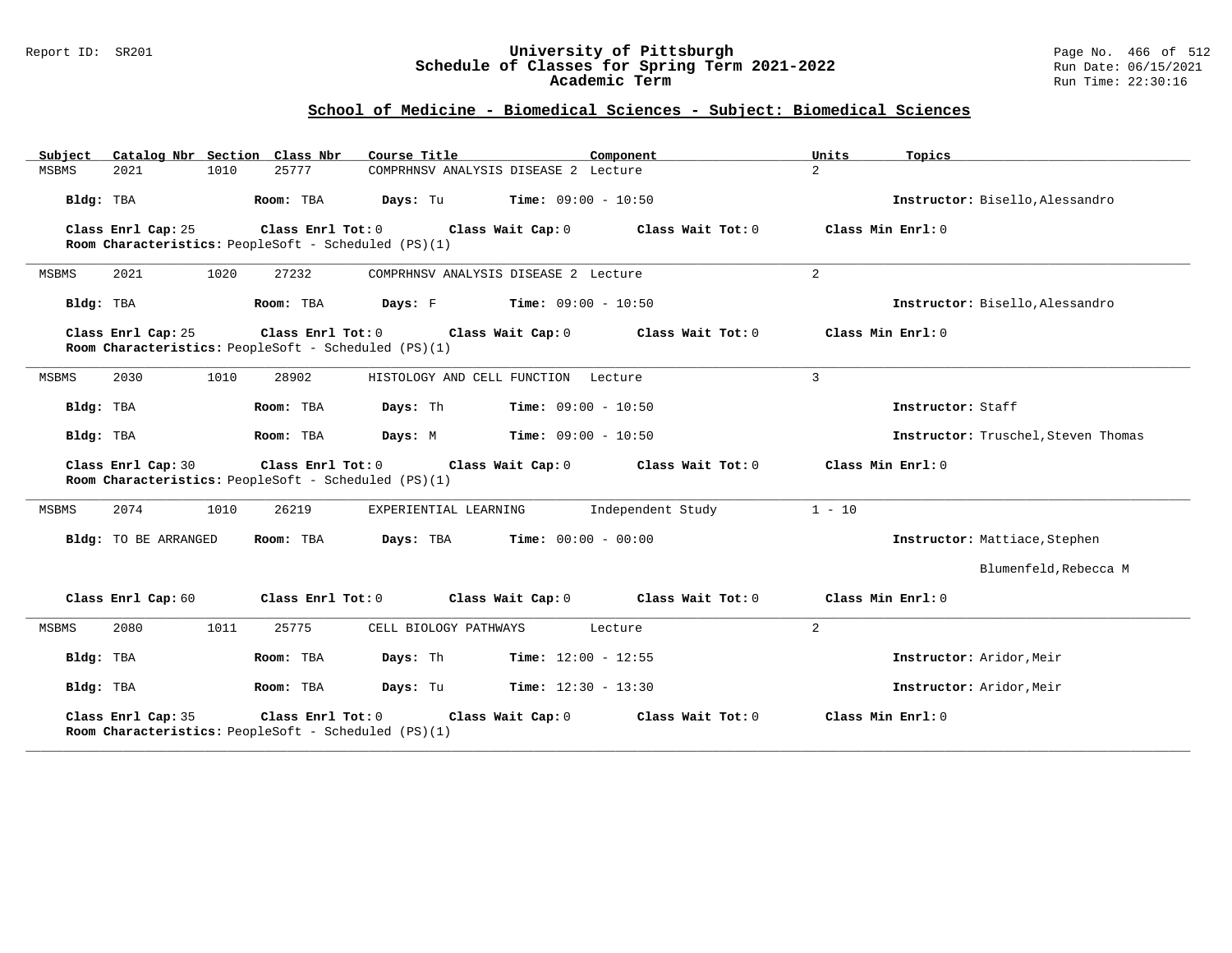### Report ID: SR201 **University of Pittsburgh** Page No. 467 of 512 **Schedule of Classes for Spring Term 2021-2022** Run Date: 06/15/2021 **Academic Term** Run Time: 22:30:16

# **School of Medicine - Biomedical Sciences - Subject: Biomedical Sciences**

| Subject   | Catalog Nbr Section                      | Class Nbr                                                                            | Course Title |                                       | Component         | Units | Topics                           |
|-----------|------------------------------------------|--------------------------------------------------------------------------------------|--------------|---------------------------------------|-------------------|-------|----------------------------------|
| MSBMS     | 2090                                     | 1010<br>25776                                                                        |              | CELL SIGNALING AND PHARMACOLOGLecture |                   | 3     |                                  |
| Bldg: TBA |                                          | Room: TBA                                                                            | Days: Th     | <b>Time:</b> $16:00 - 16:50$          |                   |       | Instructor: Staff                |
| Bldg: TBA |                                          | Room: TBA                                                                            | Days: M      | <b>Time:</b> $12:00 - 13:50$          |                   |       | Instructor: Romero, Guillermo G  |
|           |                                          |                                                                                      |              |                                       |                   |       | Tofovic, Stevan P                |
|           | Class Enrl Cap: 60<br>Attributes: Hybrid | Class $Enrl$ Tot: $0$<br><b>Room Characteristics:</b> PeopleSoft - Scheduled (PS)(1) |              | Class Wait Cap: 0                     | Class Wait Tot: 0 |       | Class Min Enrl: 0                |
| MSBMS     | 2101                                     | 27805<br>1210                                                                        |              | BMP PROFESSIONAL COMMUNICATIONSeminar |                   | 2     |                                  |
|           | Bldg: TBA                                | Room: TBA                                                                            | Days: Tu     | <b>Time:</b> $16:00 - 17:50$          |                   |       | Instructor: Drain, Peter Francis |
|           | Class Enrl Cap: 60                       | Class Enrl Tot: 0<br>Room Characteristics: PeopleSoft - Scheduled (PS)(1)            |              | Class Wait Cap: 0                     | Class Wait Tot: 0 |       | Class Min Enrl: 0                |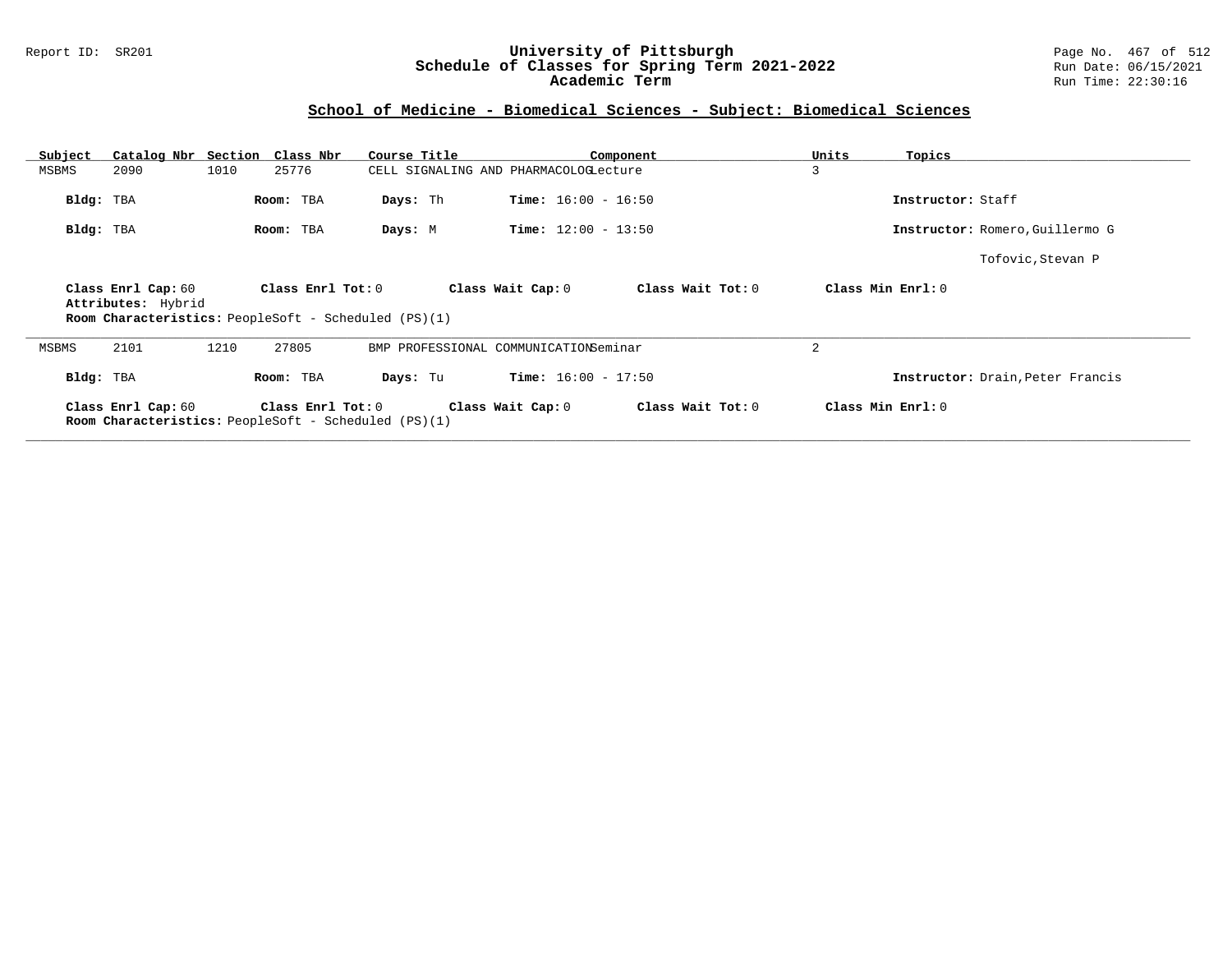### Report ID: SR201 **University of Pittsburgh** Page No. 468 of 512 **Schedule of Classes for Spring Term 2021-2022** Run Date: 06/15/2021 **Academic Term** Run Time: 22:30:16

## **School of Medicine - Cell Biology and Physiology - Subject: Cell Biol & Molecular Physio**

| Catalog Nbr Section Class Nbr<br>Subject | Course Title                                                        | Component                           | Units<br>Topics                        |
|------------------------------------------|---------------------------------------------------------------------|-------------------------------------|----------------------------------------|
| MSCBMP<br>2800<br>1010                   | 13109<br>MS THESIS RESEARCH                                         | Thesis Research                     | $1 - 14$                               |
| Bldg: TO BE ARRANGED                     | Room: TBA<br>Days: TBA                                              | <b>Time:</b> $00:00 - 00:00$        | Instructor: Butterworth, Michael Bruce |
| Class Enrl Cap: 10                       | Class Enrl Tot: 0 Class Wait Cap: 0                                 | Class Wait Tot: 0                   | Class Min Enrl: 0                      |
| 2852<br>1030<br>MSCBMP                   | 13126<br>RESEARCH SEMINAR CELL BIOLOGY Seminar                      |                                     | $\mathbf{1}$                           |
| Bldg: TO BE ARRANGED                     | Room: TBA<br><b>Days:</b> W <b>Time:</b> $10:30 - 11:25$            |                                     | Instructor: Apodaca, Gerard L          |
| Class Enrl Cap: 25                       | Class Enrl Tot: 0<br>Class Wait Cap: 0                              | Class Wait Tot: 0                   | Class Min Enrl: 0                      |
| 2853<br>1010<br>MSCBMP                   | 13125<br>RES SEM/REPRODUCTIVE PHYSIOLGYSeminar                      |                                     | $\mathbf{1}$                           |
| Bldg: TO BE ARRANGED                     | <b>Days:</b> Tu <b>Time:</b> $16:00 - 16:55$<br>Room: TBA           |                                     | Instructor: Walker, William Henry      |
| Class Enrl Cap: 25                       | Class Enrl Tot: 0<br>Class Wait Cap: 0                              | Class Wait Tot: 0                   | Class Min Enrl: 0                      |
| 2855<br>1010<br>MSCBMP                   | 13142<br>RES SEM/MOLECULAR PHYSIOLOGY Seminar                       |                                     | 1                                      |
| Bldg: TO BE ARRANGED                     | <b>Days:</b> M <b>Time:</b> $09:30 - 10:25$<br>Room: TBA            |                                     | Instructor: Kleyman, Thomas Ralph      |
| Class Enrl Cap: 20                       | Class Enrl Tot: 0 Class Wait Cap: 0 Class Wait Tot: 0               |                                     | Class Min $Enrl: 0$                    |
| 2870<br>1040<br>MSCBMP                   | 17472<br>HISTOLOGY                                                  | Lecture                             | $5^{\circ}$                            |
| Bldg: TO BE ARRANGED                     | Room: TBA<br>Days: W                                                | $Time: 12:00 - 15:00$               | Instructor: Truschel, Steven Thomas    |
| Bldg: TO BE ARRANGED                     | Days: M<br>Room: TBA                                                | <b>Time:</b> $12:00 - 15:00$        | Instructor: Truschel, Steven Thomas    |
| Class Enrl Cap: 10                       | Class Enrl Tot: 0<br>Class Wait Cap: 0                              | Class Wait Tot: 0                   | Class Min Enrl: 0                      |
| 2875<br>1030<br>MSCBMP                   | 18392<br>EXPERIMENTS & LOGIC CELL BIOL Seminar                      |                                     | 1                                      |
| Bldg: Biomedical Science Room: 0S373     | Days: F                                                             | <b>Time:</b> $13:15 - 14:30$        | Instructor: Butterworth, Michael Bruce |
|                                          |                                                                     |                                     | Stolz, Donna Beer                      |
| Class Enrl Cap: 12                       | Class Enrl Tot: 0                                                   | Class Wait Cap: 0 Class Wait Tot: 0 | Class Min Enrl: 0                      |
| 1035<br>2880<br>MSCBMP                   | 22454<br>CLLR BIOL NORMAL DISEA STATES Lecture                      |                                     | $\overline{4}$                         |
|                                          | Bldg: Biomedical Science Room: 0S373 Days: TuTh Time: 09:00 - 11:00 |                                     | Instructor: Devor, Daniel Craig        |
| Class Enrl Cap: 15                       | Class Enrl Tot: 0<br>Class Wait Cap: 0                              | Class Wait Tot: 0                   | Class Min Enrl: 0                      |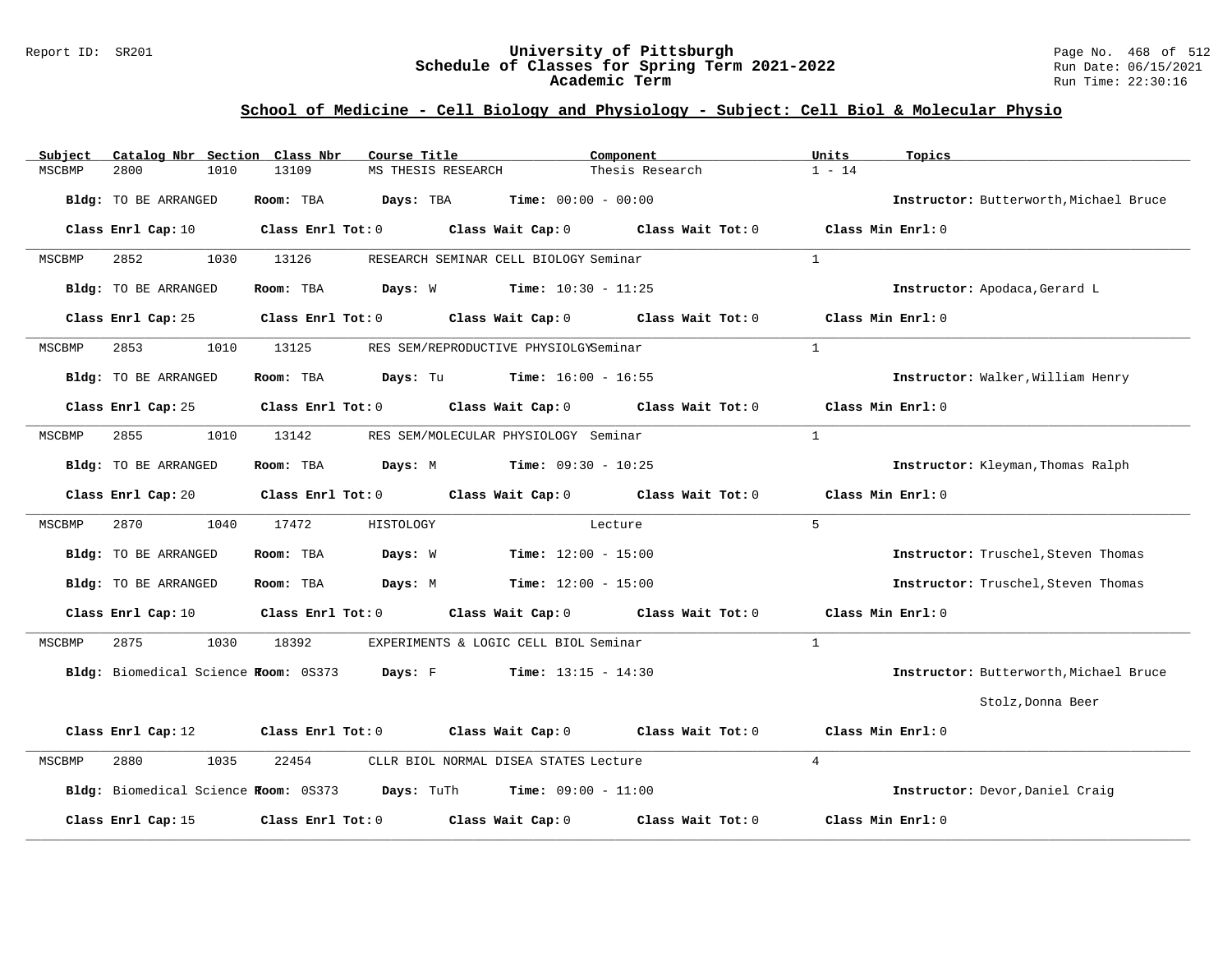### Report ID: SR201 **University of Pittsburgh** Page No. 469 of 512 **Schedule of Classes for Spring Term 2021-2022** Run Date: 06/15/2021 **Academic Term** Run Time: 22:30:16

### **School of Medicine - Cell Biology and Physiology - Subject: Cell Biol & Molecular Physio**

| Subject | Catalog Nbr Section Class Nbr        |      |                       | Course Title |                |                                      | Component                    | Units    | Topics                                 |
|---------|--------------------------------------|------|-----------------------|--------------|----------------|--------------------------------------|------------------------------|----------|----------------------------------------|
| MSCBMP  | 2885                                 | 1030 | 18391                 |              |                | IMAGNG CELL BIOL LIVING SYMS Lecture |                              | 3        |                                        |
|         | Bldg: Biomedical Science Room: 0S373 |      |                       |              | Days: TuTh     |                                      | <b>Time:</b> $14:00 - 16:00$ |          | Instructor: Watkins, Simon C           |
|         | Class Enrl Cap: 15                   |      | Class $Enr1$ Tot: $0$ |              |                | Class Wait Cap: 0                    | Class Wait Tot: 0            |          | Class Min $Enrl: 0$                    |
| MSCBMP  | 2890                                 | 1010 | 13110                 |              | DIRECTED STUDY |                                      | Directed Studies             | $1 - 9$  |                                        |
|         | <b>Bldg:</b> TO BE ARRANGED          |      | Room: TBA             | Days: TBA    |                |                                      | <b>Time:</b> $00:00 - 00:00$ |          | Instructor: Butterworth, Michael Bruce |
|         | Class Enrl Cap: 15                   |      | Class Enrl Tot: 0     |              |                | Class Wait Cap: 0                    | Class Wait Tot: 0            |          | Class Min Enrl: 0                      |
| MSCBMP  | 3800                                 | 1010 | 13111                 |              |                | PHD DISSERTATION RESEARCH            | Thesis Research              | $1 - 14$ |                                        |
|         | <b>Bldg:</b> TO BE ARRANGED          |      | Room: TBA             | Days: TBA    |                |                                      | <b>Time:</b> $00:00 - 00:00$ |          | Instructor: Butterworth, Michael Bruce |
|         | Class Enrl Cap: 20                   |      | Class Enrl Tot: 0     |              |                | Class Wait Cap: 0                    | Class Wait Tot: 0            |          | Class Min $Enrl: 0$                    |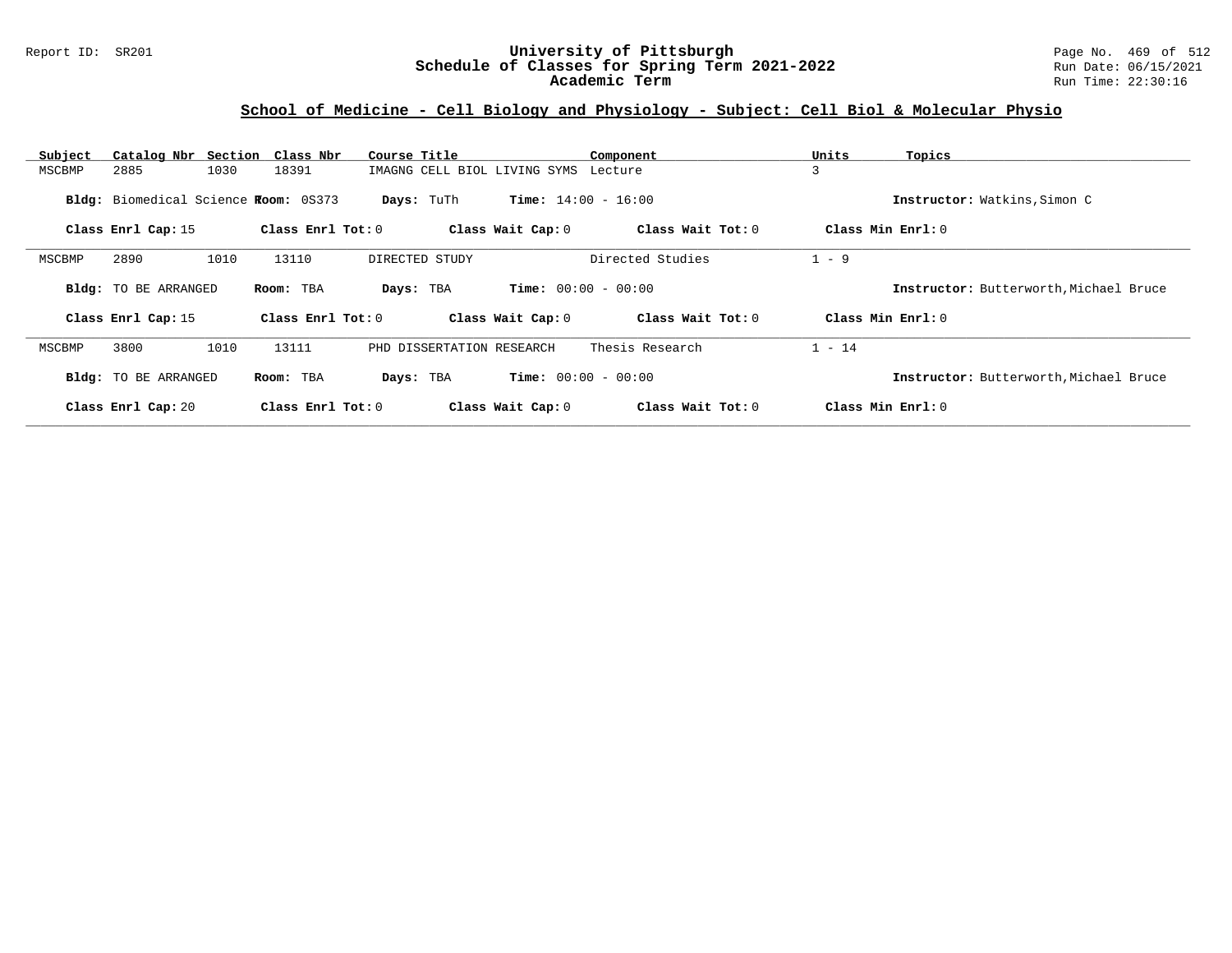### Report ID: SR201 **University of Pittsburgh** Page No. 470 of 512 **Schedule of Classes for Spring Term 2021-2022** Run Date: 06/15/2021 **Academic Term** Run Time: 22:30:16

### **School of Medicine - Computational Biomedicine and Biotechnology - Subject: Computational Biomed & Biotech**

| Subject |                                       |      | Catalog Nbr Section Class Nbr                                           | Course Title           | Component                                                                          | Units | Topics                               |
|---------|---------------------------------------|------|-------------------------------------------------------------------------|------------------------|------------------------------------------------------------------------------------|-------|--------------------------------------|
| COBB    | 2020                                  | 1010 | 30256                                                                   | SYSTEMS BIOLOGY 1      | Lecture                                                                            | 3     |                                      |
|         | Bldg: Biomedical Science Froom: 03073 |      |                                                                         | Days: W                | <b>Time:</b> $11:00 - 12:00$                                                       |       | Instructor: Staff                    |
|         | Bldg: Biomedical Science Room: 03073  |      |                                                                         | Days: M                | <b>Time:</b> $10:00 - 12:00$                                                       |       | Instructor: Benos, Panagiotis        |
|         |                                       |      |                                                                         |                        |                                                                                    |       | Kostka, Dennis                       |
|         | Class Enrl Cap: 10                    |      | Class Enrl Tot: 0<br>Combined Section ID: 0803(COBB/2020/ISB/2020) -    | ISB 2020(#23542)       | Class Wait Cap: 0<br>Class Wait Tot: 0                                             |       | Class Min Enrl: 0                    |
| COBB    | 2070                                  | 1030 | 30594                                                                   | COMPUTATIONAL GENOMICS | Lecture                                                                            | 3     |                                      |
|         | <b>Bldg:</b> TO BE ARRANGED           |      | Room: TBA                                                               | Days: MW               | <b>Time:</b> $13:30 - 14:50$                                                       |       | Instructor: Chennubhotla, Srinivas C |
|         | Class Enrl Cap: 4                     |      | Class Enrl Tot: 0<br>Combined Section ID: 0556(CMPBIO2070/MSCBIO2070) - |                        | Class Wait Cap: 0<br>Class Wait Tot: 0<br>MSCBIO 2070(#14630), CMPBIO 2070(#14631) |       | Class Min Enrl: 0                    |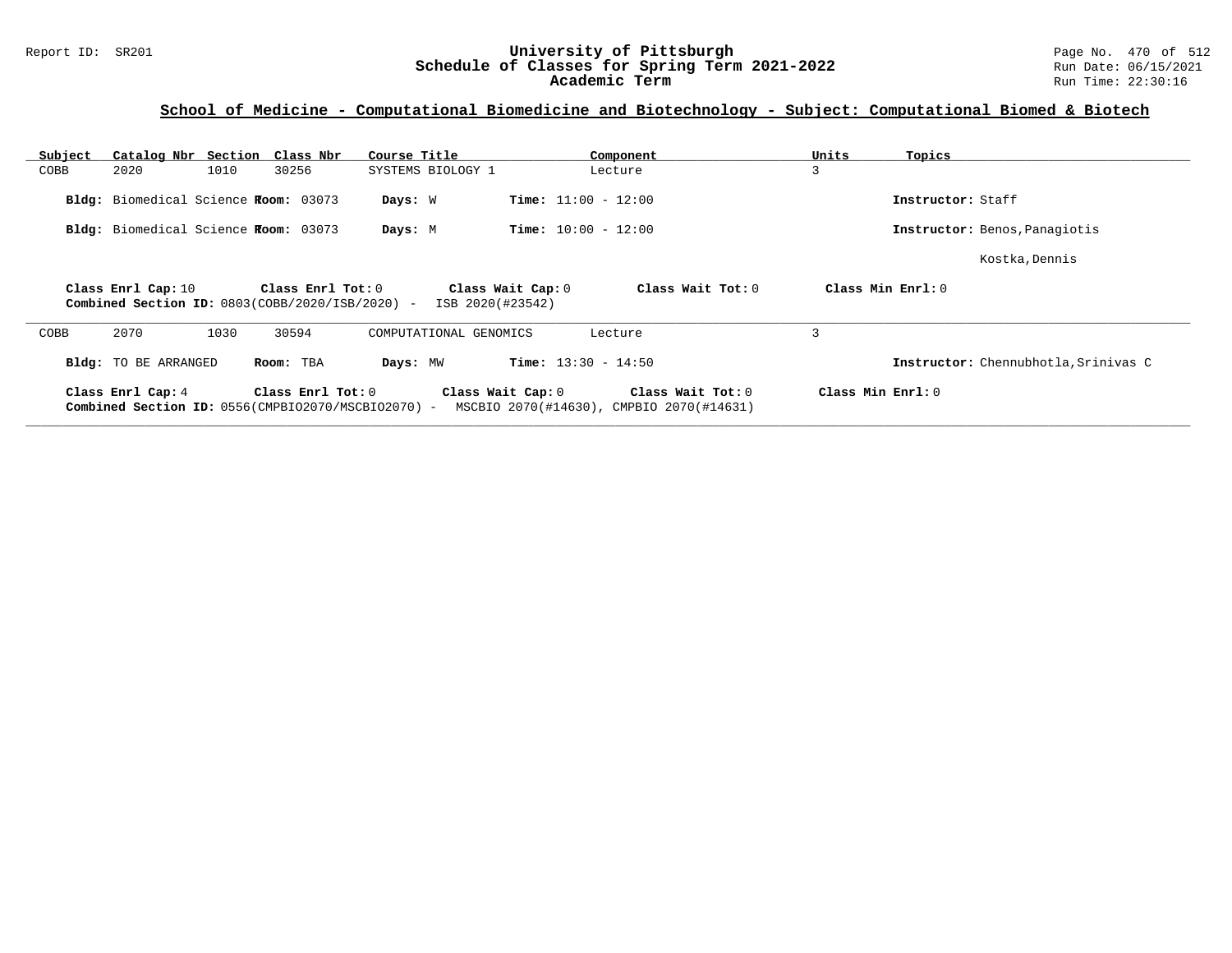### Report ID: SR201 **University of Pittsburgh** Page No. 471 of 512 **Schedule of Classes for Spring Term 2021-2022** Run Date: 06/15/2021 **Academic Term** Run Time: 22:30:16

### **School of Medicine - School of Medicine - Subject: Computational Biology**

| Subject | Catalog Nbr Section Class Nbr                                                       |      |                   | Course Title                          |                                          | Component         | Units                         | Topics |
|---------|-------------------------------------------------------------------------------------|------|-------------------|---------------------------------------|------------------------------------------|-------------------|-------------------------------|--------|
| MSCBIO  | 2015                                                                                | 1010 | 28210             | COMP BIOIM FOR SPACIAL SYS BIOLecture |                                          |                   |                               |        |
|         | Bldg: Biomedical Science Froom: 03073<br><b>Time:</b> $10:30 - 12:00$<br>Days: TuTh |      |                   |                                       |                                          |                   | Instructor: Gentille, Kelly M |        |
|         | Class Enrl Cap: 20<br>Combined Section ID: 0828 (CMPBIO/MSCBIO/2015) -              |      | Class Enrl Tot: 0 |                                       | Class Wait Cap: 0<br>CMPBIO 2015(#28211) | Class Wait Tot: 0 | Class Min Enrl: 0             |        |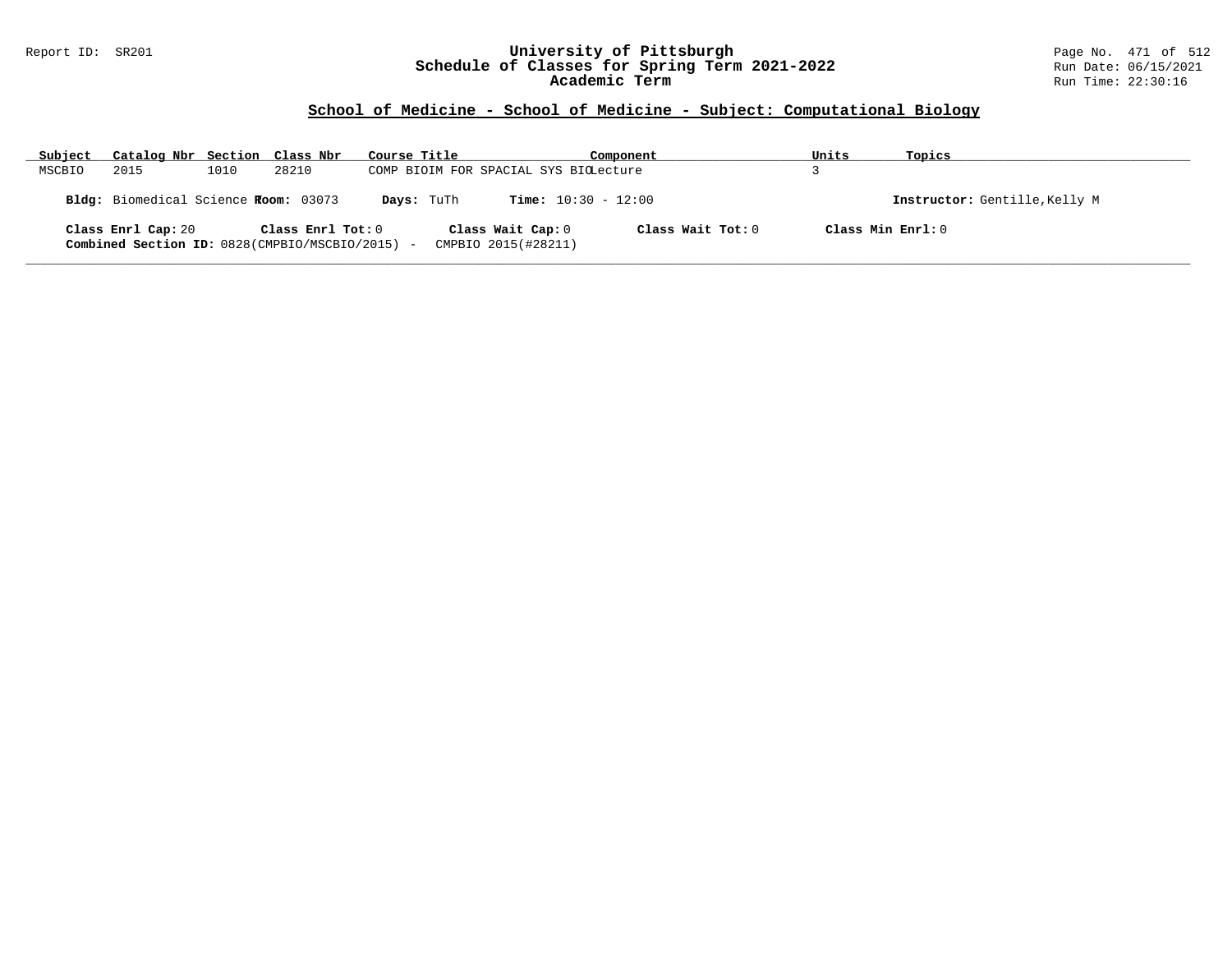### Report ID: SR201 **University of Pittsburgh** Page No. 472 of 512 **Schedule of Classes for Spring Term 2021-2022** Run Date: 06/15/2021 **Academic Term** Run Time: 22:30:16

# **School of Medicine - School of Medicine - Subject: Molecular Pharmacology**

| Subject |                             | Catalog Nbr Section Class Nbr                                       | Course Title |                                         | Component         | Units              | Topics                        |
|---------|-----------------------------|---------------------------------------------------------------------|--------------|-----------------------------------------|-------------------|--------------------|-------------------------------|
| MSMPHL  | 3750                        | 1010<br>27371                                                       | ANGIOGENESIS |                                         | Lecture           |                    |                               |
|         | <b>Bldg:</b> TO BE ARRANGED | Room: TBA                                                           | Days: MF     | <b>Time:</b> $09:00 - 10:15$            |                   |                    | Instructor: Stolz, Donna Beer |
|         |                             |                                                                     |              |                                         |                   |                    | Bytzura, Amanda M             |
|         |                             |                                                                     |              |                                         |                   |                    | Mars, Wendy Michelle          |
|         | Class Enrl Cap: 10          | Class Enrl Tot: 0<br>Combined Section ID: 0869(MSMPHL/MSCMP/3750) - |              | Class Wait Cap: 0<br>MSCMP 3750(#13144) | Class Wait Tot: 0 | Class Min $Enr1:0$ |                               |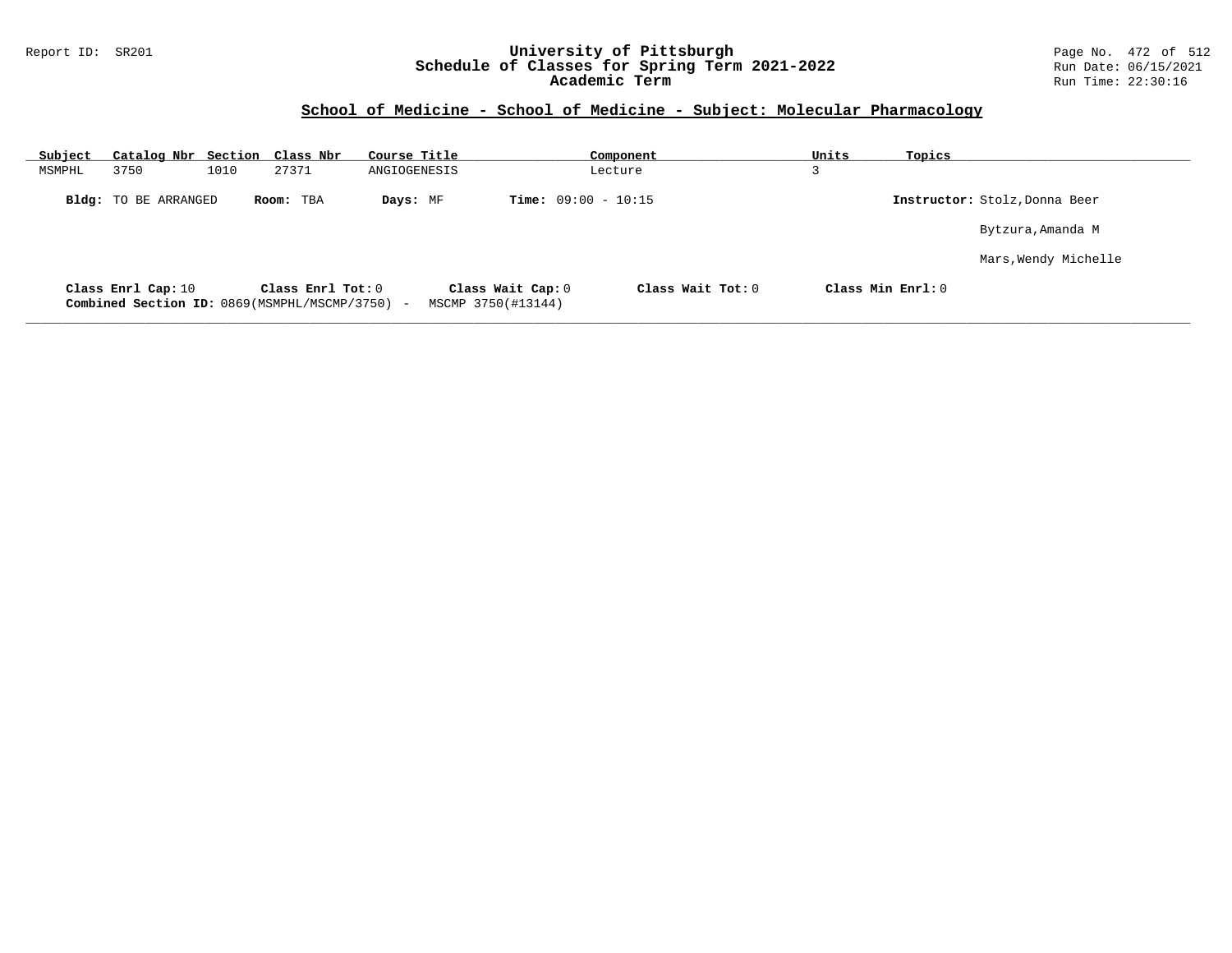#### Report ID: SR201 **University of Pittsburgh** Page No. 473 of 512 **Schedule of Classes for Spring Term 2021-2022** Run Date: 06/15/2021 **Academic Term** Run Time: 22:30:16

# **School of Medicine - Office of the Dean, School of Medicine - Subject: Biomedical Informatics**

| Catalog Nbr Section Class Nbr<br>Subject | Course Title<br>Component                                                                               | Units<br>Topics                       |
|------------------------------------------|---------------------------------------------------------------------------------------------------------|---------------------------------------|
| 2032<br>1010<br><b>BIOINF</b>            | 30041<br>BIOMDCL INFORMTCS JOURNAL CLUBSeminar                                                          | $\mathbf{1}$                          |
|                                          | <b>Bldg:</b> The Offices at BaumRoom: $0536B$ Days: F Time: $10:00 - 10:55$                             | Instructor: Lu, Xinghua               |
| Class Enrl Cap: 15                       | $Class$ $Enrl$ $Tot: 0$<br>Class Wait Cap: 0 Class Wait Tot: 0                                          | Class Min Enrl: 0                     |
| 1035<br>2071<br>BIOINF                   | 29335<br>FDS BIOMEDICAL INFORMATICS 2 Lecture                                                           | $\overline{3}$                        |
|                                          | Bldg: The Offices at BaumRoom: 0407A Days: MW<br>$Time: 09:30 - 10:55$                                  | Instructor: Visweswaran, Shyam        |
|                                          |                                                                                                         | Ganapathiraju, Madhavi Kumari         |
|                                          | Class Enrl Cap: 15 Class Enrl Tot: 0 Class Wait Cap: 0 Class Wait Tot: 0 Class Min Enrl: 0              |                                       |
| 2118<br>1060<br>BIOINF                   | 16121<br>STATCL FDS BIOMD INFORMATICS Lecture                                                           | $\overline{3}$                        |
|                                          | Bldg: The Offices at BaumRoom: 0407A Days: TuTh Time: 12:00 - 13:25                                     | Instructor: Landsittel, Douglas P     |
|                                          | Class Enrl Cap: 15 (class Enrl Tot: 0 (class Wait Cap: 0 (class Wait Tot: 0 $\sim$ 0 (class Wait Tot: 0 | Class Min Enrl: 0                     |
| 2129<br>1010<br>BIOINF                   | 26811<br>Practicum<br>INSHP GLBL HLTH INFRMTCS                                                          | $\overline{3}$                        |
| Bldg: TO BE ARRANGED                     | <b>Days:</b> TBA <b>Time:</b> $00:00 - 00:00$<br>Room: TBA                                              | Instructor: Douglas, Gerald P         |
| Class Enrl Cap: 5                        | Class Enrl Tot: 0 Class Wait Cap: 0<br>Class Wait Tot: 0                                                | Class Min Enrl: 0                     |
| 2132<br>1100<br>BIOINF                   | SPECIAL TOPIC SEMINAR IN MI Practicum<br>22065                                                          | $1 - 3$                               |
| Bldg: TO BE ARRANGED                     | Room: TBA<br><b>Days:</b> TBA <b>Time:</b> $00:00 - 00:00$                                              | Instructor: Hochheiser, Harry Stewart |
| Class Enrl Cap: 15                       | Class Enrl Tot: $0$ Class Wait Cap: $0$ Class Wait Tot: $0$ Class Min Enrl: $0$                         |                                       |
| 2480<br>1010<br>BIOINF                   | 13135<br>MASTRS THESIS RESEARCH/PROJECTThesis Research                                                  | $1 - 6$                               |
| Bldg: TO BE ARRANGED                     | Room: TBA<br>$\texttt{DayS:}$ TBA $\texttt{Time:}$ 00:00 - 00:00                                        | Instructor: Hochheiser, Harry Stewart |
| Class Enrl Cap: 25                       | Class Enrl Tot: $0$ Class Wait Cap: $0$ Class Wait Tot: $0$ Class Min Enrl: $0$                         |                                       |
| 2990<br>1010<br>BIOINF                   | MASTERS INDEPENDENT STUDY Independent Study<br>13134                                                    | $1 - 14$                              |
| Bldg: TO BE ARRANGED                     | Room: TBA $Days:$ TBA $Time: 00:00 - 00:00$                                                             | Instructor: Hochheiser, Harry Stewart |
| Class Enrl Cap: 25                       | Class Wait Cap: 0<br>Class Enrl Tot: 0<br>Class Wait Tot: 0                                             | Class Min Enrl: 0                     |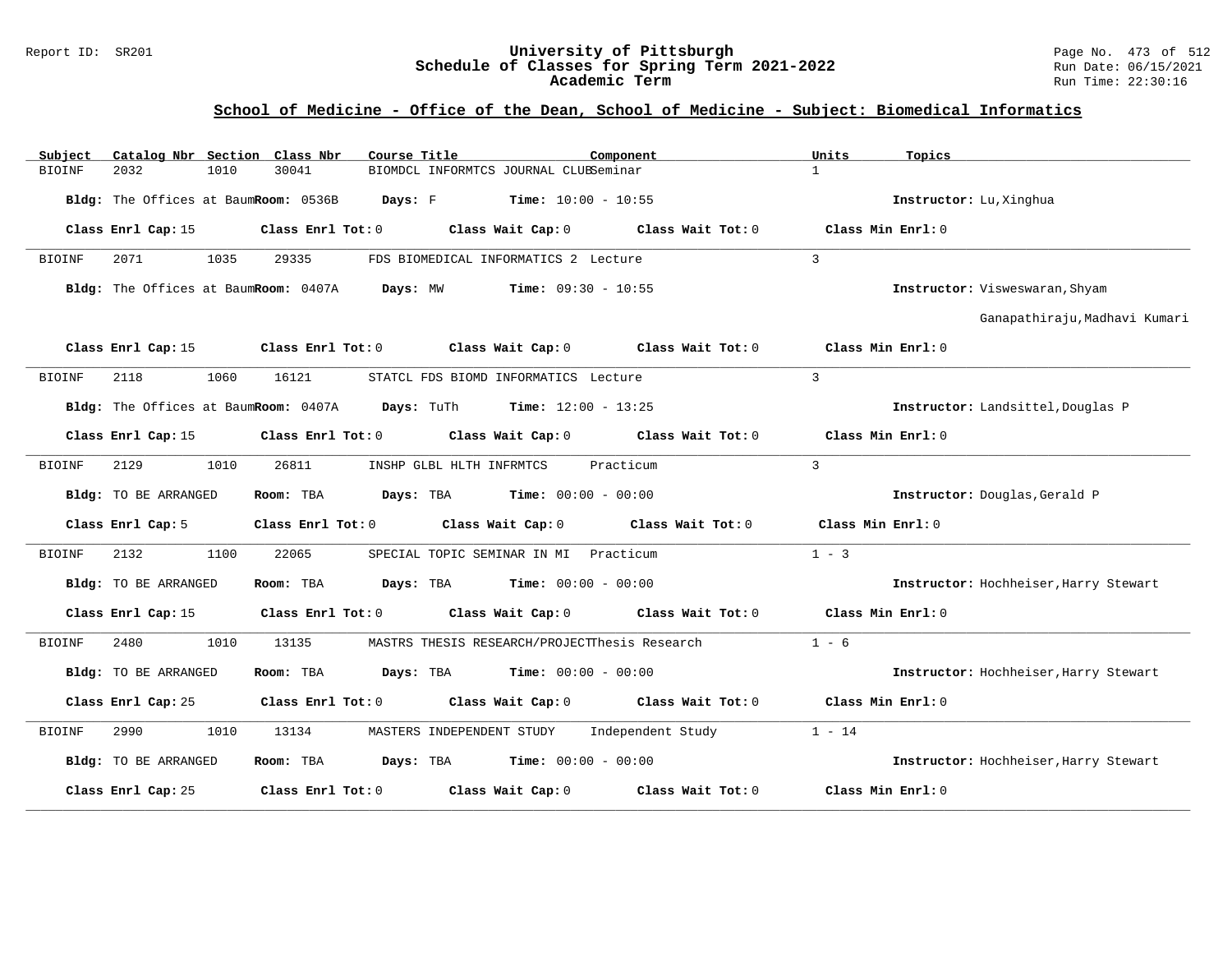#### Report ID: SR201 **University of Pittsburgh** Page No. 474 of 512 **Schedule of Classes for Spring Term 2021-2022** Run Date: 06/15/2021 **Academic Term** Run Time: 22:30:16

# **School of Medicine - Office of the Dean, School of Medicine - Subject: Biomedical Informatics**

| Catalog Nbr Section Class Nbr<br>Subject | Course Title                                                                               | Component         | Units<br>Topics                       |
|------------------------------------------|--------------------------------------------------------------------------------------------|-------------------|---------------------------------------|
| <b>BIOINF</b><br>2993<br>1010            | 13133<br>MASTERS DIRECTED STUDY                                                            | Directed Studies  | $1 - 9$                               |
| Bldg: TO BE ARRANGED                     | Room: TBA<br><b>Days:</b> TBA <b>Time:</b> $00:00 - 00:00$                                 |                   | Instructor: Hochheiser, Harry Stewart |
| Class Enrl Cap: 25                       | Class Enrl Tot: $0$ Class Wait Cap: $0$ Class Wait Tot: $0$                                |                   | Class Min Enrl: 0                     |
| 1010<br>BIOINF<br>2994                   | 13132<br>MASTERS DIRECTED STUDY                                                            | Directed Studies  | $1 - 9$                               |
| Bldg: TO BE ARRANGED                     | <b>Days:</b> TBA <b>Time:</b> $00:00 - 00:00$<br>Room: TBA                                 |                   | Instructor: Hochheiser, Harry Stewart |
| Class Enrl Cap: 25                       | Class Enrl Tot: 0 Class Wait Cap: 0                                                        | Class Wait Tot: 0 | Class Min Enrl: 0                     |
| 3990<br>1010<br><b>BIOINF</b>            | 13139<br>DOCTORAL INDEPENDENT STUDY                                                        | Independent Study | $1 - 14$                              |
| Bldg: TO BE ARRANGED                     | Room: TBA<br><b>Days:</b> TBA <b>Time:</b> $00:00 - 00:00$                                 |                   | Instructor: Hochheiser, Harry Stewart |
|                                          | Class Enrl Cap: 25 Class Enrl Tot: 0 Class Wait Cap: 0 Class Wait Tot: 0 Class Min Enrl: 0 |                   |                                       |
| 3995<br>1010<br>BIOINF                   | 13136<br>DOCTORAL DIRECTED STUDY                                                           | Directed Studies  | $1 - 9$                               |
| Bldg: TO BE ARRANGED                     | $\texttt{Davis:}$ TBA $\texttt{Time:}$ 00:00 - 00:00<br>Room: TBA                          |                   | Instructor: Hochheiser, Harry Stewart |
| Class Enrl Cap: 25                       | Class Enrl Tot: 0 Class Wait Cap: 0 Class Wait Tot: 0                                      |                   | Class Min Enrl: 0                     |
| 1010<br>3996<br>BIOINF                   | 13138<br>DOCTORAL DIRECTED STUDY                                                           | Directed Studies  | $1 - 9$                               |
| Bldg: TO BE ARRANGED                     | Room: TBA<br><b>Days:</b> TBA <b>Time:</b> $00:00 - 00:00$                                 |                   | Instructor: Hochheiser, Harry Stewart |
| Class Enrl Cap: 25                       | Class Enrl Tot: $0$ Class Wait Cap: $0$ Class Wait Tot: $0$                                |                   | Class Min $Err1:0$                    |
| BIOINF<br>3997<br>1010                   | DOCTORAL DIRECTED STUDY<br>13137                                                           | Directed Studies  | $1 - 9$                               |
| Bldg: TO BE ARRANGED                     | <b>Days:</b> TBA <b>Time:</b> $00:00 - 00:00$<br>Room: TBA                                 |                   | Instructor: Hochheiser, Harry Stewart |
| Class Enrl Cap: 25                       | Class Enrl Tot: $0$ Class Wait Cap: $0$ Class Wait Tot: $0$                                |                   | Class Min Enrl: 0                     |
| <b>BIOINF</b><br>3998<br>1010            | 13140<br>DOCTORAL TEACHING PRACTICUM Practicum                                             |                   | $\mathcal{L}$                         |
| Bldg: TO BE ARRANGED                     | Room: TBA<br>$Days: TBA$ Time: $00:00 - 00:00$                                             |                   | Instructor: Hochheiser, Harry Stewart |
| Class Enrl Cap: 25                       | Class Wait Cap: 0 Class Wait Tot: 0<br>Class Enrl Tot: 0                                   |                   | Class Min $Err1:0$                    |
| BIOINF<br>3999<br>1010                   | DOCTORAL DISSERTATION RESEARCHThesis Research<br>13131                                     |                   | $1 - 9$                               |
| Bldg: TO BE ARRANGED                     | $\texttt{Davis:}$ TBA $\texttt{Time:}$ 00:00 - 00:00<br>Room: TBA                          |                   | Instructor: Hochheiser, Harry Stewart |
| Class Enrl Cap: 25                       | Class Enrl Tot: 0 Class Wait Cap: 0                                                        | Class Wait Tot: 0 | Class Min Enrl: 0                     |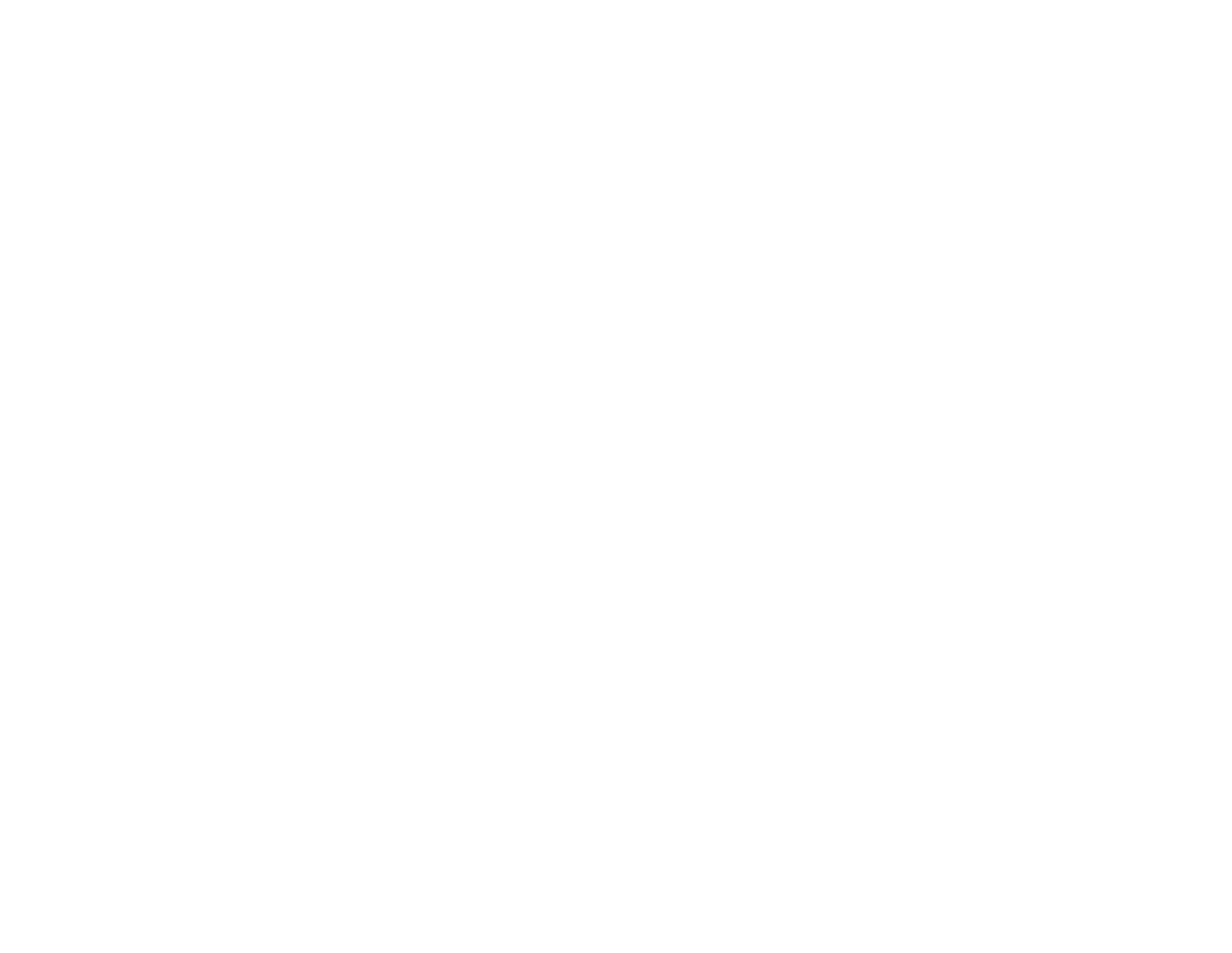#### Report ID: SR201 **University of Pittsburgh** Page No. 476 of 512 **Schedule of Classes for Spring Term 2021-2022** Run Date: 06/15/2021 **Academic Term** Run Time: 22:30:16

| Subject                                  | Catalog Nbr Section Class Nbr<br>Course Title                                                          | Component                                                                                                                                    | Units<br>Topics                         |
|------------------------------------------|--------------------------------------------------------------------------------------------------------|----------------------------------------------------------------------------------------------------------------------------------------------|-----------------------------------------|
| 2045<br>1060<br><b>CLRES</b>             | 22642                                                                                                  | SURVEY DESIGN AND DATA ANALYSILecture                                                                                                        | $\mathbf{1}$                            |
| Bldg: Parkvale Building Room: 0305AB     | Days: W                                                                                                | $Time: 10:00 - 12:00$                                                                                                                        | Instructor: Yu, Lan                     |
| Class Enrl Cap: 8                        | Class Enrl Tot: 0<br><b>Combined Section ID:</b> $0910$ (MEDEDU 2045/CLRES 2045) - MEDEDU 2045(#22641) | Class Wait Cap: 0<br>Class Wait Tot: 0                                                                                                       | Class Min Enrl: 0                       |
| CLRES<br>2050<br>1010                    | 29973                                                                                                  | ETHICS & RESPNSBL CONDCT RES Lecture                                                                                                         | $\mathbf{1}$                            |
| Bldg: WEB Based Class                    | Room: TBA                                                                                              | <b>Days:</b> TBA <b>Time:</b> $00:00 - 00:00$                                                                                                | Instructor: Mayowski, Colleen A         |
| Class Enrl Cap: 35<br>Attributes: Online |                                                                                                        | Class Enrl Tot: 0 Class Wait Cap: 0 Class Wait Tot: 0                                                                                        | Class Min Enrl: 0                       |
| 2075<br>1080<br><b>CLRES</b>             | 16963                                                                                                  | SUPPORT: MEDICAL STUDENT SEM Seminar                                                                                                         | 0.5                                     |
| Bldg: Parkvale Building Room: 0305AB     | Days: M                                                                                                | $Time: 17:00 - 18:30$                                                                                                                        | Instructor: Chang, Judy C               |
| Class Enrl Cap: 15                       | Class Enrl Tot: 0 Class Wait Cap: 0                                                                    | Class Wait Tot: 0                                                                                                                            | Class Min Enrl: 0                       |
| 2080<br>1010<br><b>CLRES</b>             | 13128<br>MASTERS THESIS RESEARCH                                                                       | Thesis Research                                                                                                                              | $1 - 6$                                 |
| Bldg: TO BE ARRANGED                     | Room: TBA                                                                                              | $\texttt{Days:}$ TBA $\texttt{Time:}$ 00:00 - 00:00                                                                                          | Instructor: Rubio, Doris Mcgartland     |
| Class Enrl Cap: 45                       |                                                                                                        | Class Enrl Tot: 0 Class Wait Cap: 0 Class Wait Tot: 0                                                                                        | Class Min Enrl: 0                       |
| 2085<br>1070<br>CLRES                    | 16365                                                                                                  | DIR RES/IND STDY CLINICAL RES Independent Study                                                                                              | $1 - 3$                                 |
| Bldg: TO BE ARRANGED                     | Room: TBA                                                                                              | $\texttt{Davis:}$ TBA $\texttt{Time:}$ 00:00 - 00:00                                                                                         | Instructor: Rubio, Doris Mcgartland     |
| Class Enrl Cap: 10                       | Class Enrl Tot: 0                                                                                      | Class Wait Cap: 0<br>Class Wait Tot: 0                                                                                                       | Class Min Enrl: 0                       |
| 2086<br>1200<br>CLRES                    | 23784                                                                                                  | CLNCL RSRCH TEACHING PRACTICUMPracticum                                                                                                      | $0.5 - 3$                               |
| Bldg: TO BE ARRANGED                     | Days: TBA<br>Room: TBA                                                                                 | $Time: 00:00 - 00:00$                                                                                                                        | Instructor: Abebe, Kaleab Zenebe        |
| Class Enrl Cap: 10                       |                                                                                                        | Class Enrl Tot: 0 Class Wait Cap: 0 Class Wait Tot: 0                                                                                        | Class Min Enrl: 0                       |
| 1000<br><b>CLRES</b><br>2095             | 29886<br>PHARMACOEPIDEMIOLOGY                                                                          | Lecture                                                                                                                                      | $\overline{2}$                          |
|                                          | Bldg: Public Health-CrabtRoom: 0A522 Days: W Time: 15:00 - 16:55                                       |                                                                                                                                              | Instructor: Hernandez Delso, Inmaculada |
| Class Enrl Cap: 10                       | Class Enrl Tot: 0<br>Room Characteristics: PeopleSoft - Scheduled (PS)(1)                              | Class Wait Cap: 0<br>Class Wait Tot: 0<br>Combined Section ID: 0023(EPIDEM2850/PHARM2003/CLRES2095)- EPIDEM 2850(#29387), PHARM 2003(#29594) | Class Min Enrl: 0                       |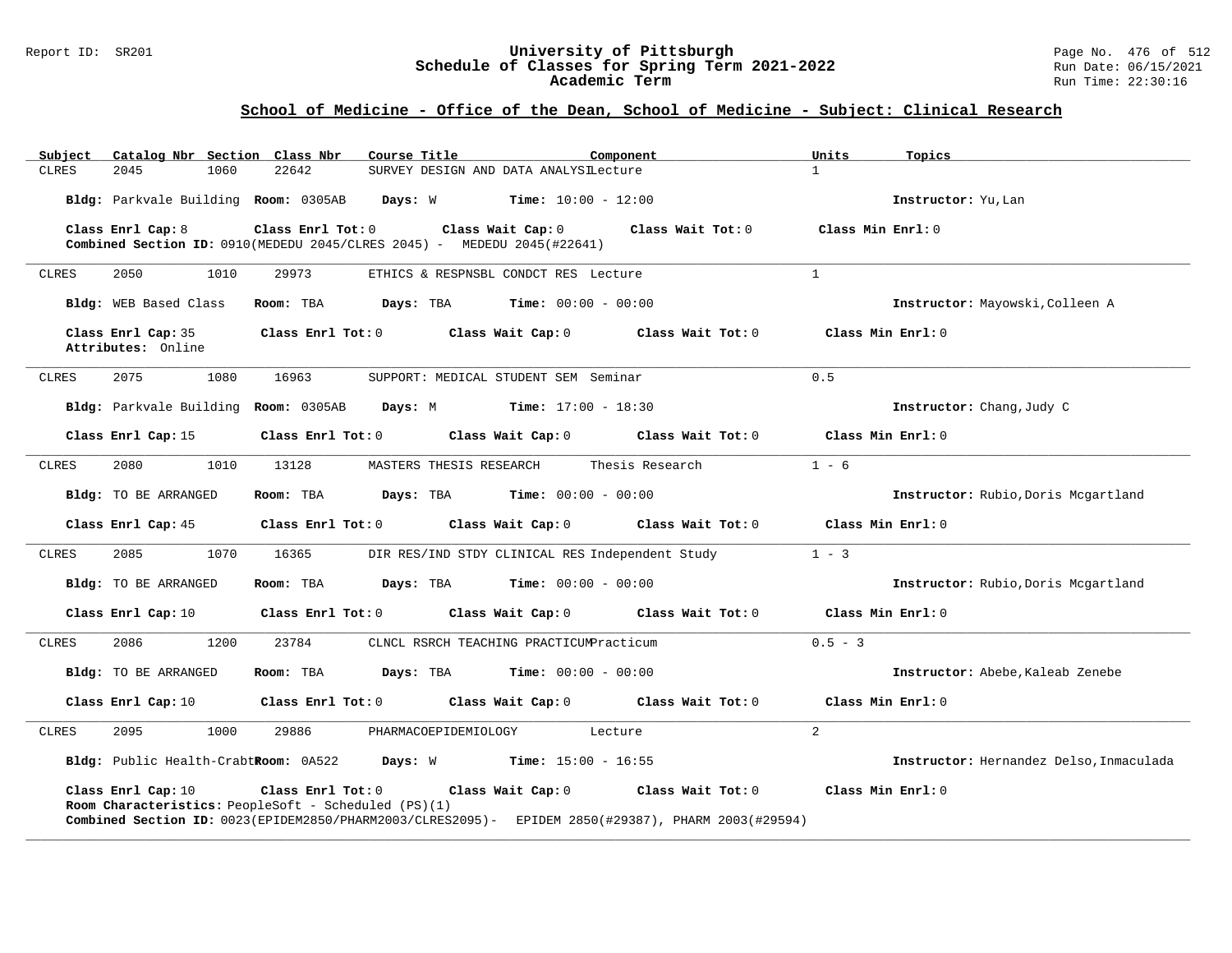#### Report ID: SR201 **University of Pittsburgh** Page No. 477 of 512 **Schedule of Classes for Spring Term 2021-2022** Run Date: 06/15/2021 **Academic Term** Run Time: 22:30:16

| Catalog Nbr Section Class Nbr<br>Subject | Course Title                                                                                                                 | Component         | Units<br>Topics                    |
|------------------------------------------|------------------------------------------------------------------------------------------------------------------------------|-------------------|------------------------------------|
| 1010<br><b>CLRES</b><br>2120             | 20916<br>COST EFFCTVNS ANAL HLTH CARE Lecture                                                                                |                   | $\mathbf{1}$                       |
| Bldg: Parkvale Building Room: 0305AB     | <b>Time:</b> $09:00 - 11:00$<br>Days: MW                                                                                     |                   | Instructor: Roberts, Mark Stenius  |
| Class Enrl Cap: 20                       | Class Enrl Tot: 0<br>Class Wait Cap: 0<br>Combined Section ID: 0905(CLRES/2120/HPM/2220) - HPM 2220(#20919)                  | Class Wait Tot: 0 | Class Min Enrl: 0                  |
| 2121<br>1010<br>CLRES                    | 22824<br>CLINICAL DECISION ANALYSIS                                                                                          | Lecture           | $\mathbf{1}$                       |
| Bldg: Parkvale Building Room: 0305AB     | <b>Time:</b> $09:00 - 11:00$<br>Days: MW                                                                                     |                   | Instructor: Bryce, Cindy L         |
| Class Enrl Cap: 20                       | Class Enrl Tot: 0<br>Class Wait Cap: 0<br>Combined Section ID: 0371(CLRES/2121/HPM/2217) - HPM 2217(#22700)                  | Class Wait Tot: 0 | Class Min Enrl: 0                  |
| <b>CLRES</b><br>2122<br>1010             | 21916<br>CMP MTHS DECSN CST-EFFCTN ANAILecture                                                                               |                   | $\mathbf{1}$                       |
| Bldg: Parkvale Building Room: 00222      | Days: MW<br><b>Time:</b> $09:00 - 11:00$                                                                                     |                   | Instructor: Smith, Kenneth J       |
| Class Enrl Cap: 20                       | Class Enrl Tot: 0<br>Class Wait Cap: 0<br>Combined Section ID: 0953(CLRES 2122/HPM 2215) - HPM 2215(#23929)                  | Class Wait Tot: 0 | Class Min Enrl: 0                  |
| <b>CLRES</b><br>2124<br>1010             | 13155<br>DECISION ANAL COST EFFCTN ANAIDirected Studies                                                                      |                   | $1 - 3$                            |
| Bldg: TO BE ARRANGED                     | Room: TBA<br>Days: TBA<br><b>Time:</b> $00:00 - 00:00$                                                                       |                   | Instructor: Roberts, Mark Stenius  |
|                                          |                                                                                                                              |                   | Smith, Kenneth J                   |
|                                          |                                                                                                                              |                   | Bryce, Cindy L                     |
| Class Enrl Cap: 5                        | Class Enrl Tot: 0<br>Class Wait Cap: 0                                                                                       | Class Wait Tot: 0 | Class Min Enrl: 0                  |
| 2140<br>1040<br><b>CLRES</b>             | 13165<br>BEST PRACTICE CLINICAL RES                                                                                          | Lecture           | $\mathbf{1}$                       |
| Bldg: TBA                                | Room: TBA<br>Days: TBA<br>Time: TBA                                                                                          |                   | Instructor: Staff                  |
| Class Enrl Cap: 50<br>Attributes: Online | Class Enrl Tot: 0<br>Class Wait Cap: 0                                                                                       | Class Wait Tot: 0 | Class Min Enrl: 0                  |
| 2141<br>1050<br>CLRES                    | 23786<br>MEDCL WRIT & PRESNTATION SKILSLecture                                                                               |                   | $\mathbf{1}$                       |
| Bldg: Parkvale Building Room: 0305AB     | Days: W<br><b>Time:</b> $13:00 - 15:00$                                                                                      |                   | Instructor: Childers, Julie Wilson |
|                                          |                                                                                                                              |                   | White, Gretchen Elizabeth          |
| Class Enrl Cap: 8                        | Class Enrl Tot: 0<br>Class Wait Cap: 0<br><b>Combined Section ID:</b> $0899$ (CLRES 2141/MEDEDU 2140) - MEDEDU 2140 (#23787) | Class Wait Tot: 0 | Class Min Enrl: 0                  |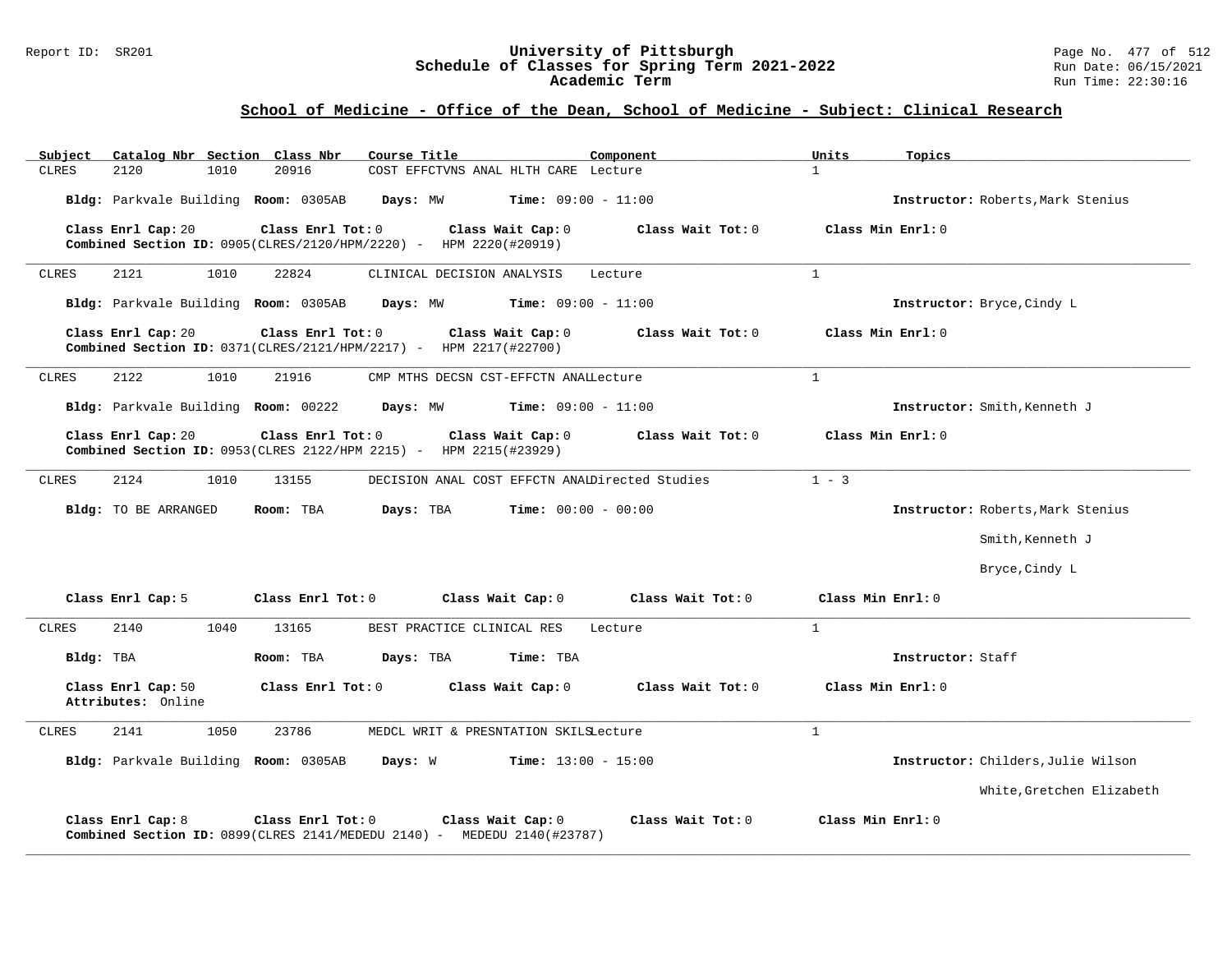#### Report ID: SR201 **University of Pittsburgh** Page No. 478 of 512 **Schedule of Classes for Spring Term 2021-2022** Run Date: 06/15/2021 **Academic Term** Run Time: 22:30:16

| Catalog Nbr Section Class Nbr<br>Subject | Course Title                                                                                 | Component                                         | Units<br>Topics                                           |
|------------------------------------------|----------------------------------------------------------------------------------------------|---------------------------------------------------|-----------------------------------------------------------|
| 2141<br>1055<br><b>CLRES</b>             | 27502                                                                                        | MEDCL WRIT & PRESNTATION SKILSLecture             | $\mathbf{1}$                                              |
| Bldg: WEB Based Class                    | Room: TBA<br>Days: TBA                                                                       | <b>Time:</b> $00:00 - 11:00$                      | Instructor: Mayowski, Colleen A                           |
|                                          |                                                                                              |                                                   | Studenski, Stephanie Anne                                 |
| Class Enrl Cap: 8<br>Attributes: Online  | Class Enrl Tot: 0                                                                            | Class Wait Cap: 0<br>Class Wait Tot: 0            | Class Min Enrl: 0                                         |
|                                          | Combined Section ID: 0962(CLRES 2141/MEDEDU 2140) - MEDEDU 2140(#27503)                      |                                                   |                                                           |
| <b>CLRES</b><br>2156<br>1060             | 24738                                                                                        | MEDICAL PRODUCT DEVELOPMENT Lecture               | $\overline{3}$                                            |
| Bldg: Benedum Hall                       | <b>Room: 00320</b><br>Days: Tu                                                               | $Time: 18:00 - 21:00$                             | MEDICAL PRODUCT DEVELOPMENT Instructor: Hirschman, Alan D |
| Class Enrl Cap: 6                        | Class Enrl Tot: 0<br>Combined Section ID: 0797(BIOENG/2151/CLRES/2516) - BIOENG 2151(#17744) | Class Wait Cap: 0<br>Class Wait Tot: 0            | Class Min Enrl: 0                                         |
| 2320<br><b>CLRES</b><br>1010             | 13143<br>CLINICAL TRIALS PRACTICUM                                                           | Practicum                                         | $2 - 3$                                                   |
| <b>Bldg:</b> TO BE ARRANGED              | Room: TBA<br>Days: TBA                                                                       | <b>Time:</b> $00:00 - 00:00$                      | Instructor: Abebe, Kaleab Zenebe                          |
| Class Enrl Cap: 5                        | Class Enrl Tot: 0                                                                            | Class Wait Cap: 0<br>Class Wait Tot: 0            | Class Min Enrl: 0                                         |
| 2401<br>1040<br>CLRES                    | 30053                                                                                        | OUAL RES METH II: APPLICATIONSLecture             | $\mathbf{1}$                                              |
| Bldg: Parkvale Building Room: 0305AB     | Days: Tu                                                                                     | <b>Time:</b> $11:00 - 13:00$                      | Instructor: Norman, Marie Kamala                          |
|                                          |                                                                                              |                                                   | Hamm, Megan Elizabeth                                     |
| Class Enrl Cap: 14                       | Class Enrl Tot: 0                                                                            | Class Wait Tot: 0<br>Class Wait Cap: 0            | Class Min Enrl: 0                                         |
| 2725<br>1030<br>CLRES                    | 17777<br>TRANSLATIONAL RES PRACTICUM                                                         | Practicum                                         | $1 - 3$                                                   |
| <b>Bldg:</b> TO BE ARRANGED              | Room: TBA<br>Days: TBA                                                                       | <b>Time:</b> $00:00 - 00:00$                      | Instructor: Lee, Janet Sojung                             |
| Class Enrl Cap: 10                       | Class Enrl Tot: 0                                                                            | Class Wait Cap: 0<br>Class Wait Tot: 0            | Class Min Enrl: 0                                         |
| 2730<br>1010<br>CLRES                    | 30766<br>FROM BENCHTOP TO BEDSIDE                                                            | Seminar                                           | $\overline{3}$                                            |
| Bldg: WEB Based Class                    | Days: TBA<br>Room: TBA                                                                       | $Time: 00:00 - 00:00$<br>FROM BENCHTOP TO BEDSIDE | Instructor: Goldberg, Mary Rohland                        |
| Class Enrl Cap: 35<br>Attributes: Online | Class Enrl Tot: 0                                                                            | Class Wait Cap: 0<br>Class Wait Tot: 0            | Class Min Enrl: 0                                         |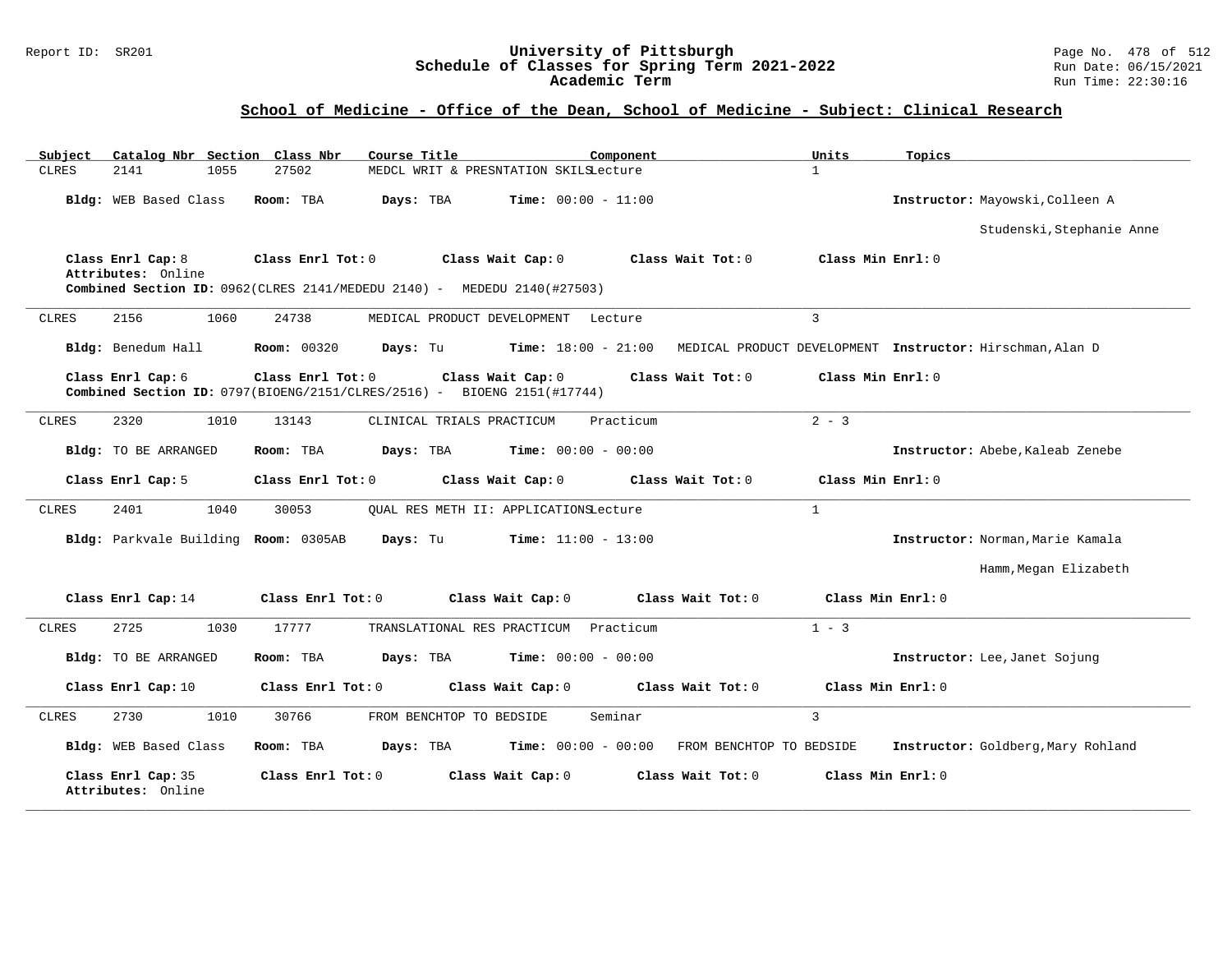### Report ID: SR201 **University of Pittsburgh** Page No. 479 of 512 **Schedule of Classes for Spring Term 2021-2022** Run Date: 06/15/2021 **Academic Term** Run Time: 22:30:16

| Catalog Nbr Section Class Nbr<br>Subject | Course Title                                                                                                              | Component         | Units<br>Topics                  |
|------------------------------------------|---------------------------------------------------------------------------------------------------------------------------|-------------------|----------------------------------|
| 2750<br>1010<br>CLRES                    | 28720<br>SEMINAR IN HLTH SYMS LDRS                                                                                        | Seminar           | 1.5                              |
| Bldg: Public Health-CrabtRoom: 0A622     | Days: TBA<br>Time: TBA                                                                                                    |                   | Instructor: Staff                |
| Class Enrl Cap: 14                       | Class Enrl Tot: 0 Class Wait Cap: 0                                                                                       | Class Wait Tot: 0 | Class Min Enrl: 0                |
|                                          | Room Characteristics: PeopleSoft - Scheduled (PS)(1)<br>Combined Section ID: 0085(HPM/2700/CLRES/2750) - HPM 2700(#29291) |                   |                                  |
|                                          |                                                                                                                           |                   |                                  |
| 2800<br>1050<br><b>CLRES</b>             | 15137<br>FUNDAMENTALS CLINICAL TRIALS Lecture                                                                             |                   | $\mathbf{1}$                     |
| Bldg: Parkvale Building Room: 0305AB     | <b>Days:</b> TuTh <b>Time:</b> $09:00 - 11:00$                                                                            |                   | Instructor: Abebe, Kaleab Zenebe |
|                                          |                                                                                                                           |                   | Althouse, Andrew                 |
| Class Enrl Cap: 20                       | Class Enrl Tot: 0<br>Class Wait Cap: 0                                                                                    | Class Wait Tot: 0 | Class Min Enrl: 0                |
| 3010<br>1010<br>CLRES                    | 16232<br>INDEPENDENT STUDY                                                                                                | Independent Study | $1 - 6$                          |
| Bldg: TO BE ARRANGED                     | $Time: 00:00 - 00:00$<br>Room: TBA<br>Days: TBA                                                                           |                   | Instructor: Switzer, Galen E     |
| Class Enrl Cap: 10                       | Class Enrl Tot: 0 Class Wait Cap: 0                                                                                       | Class Wait Tot: 0 | Class Min Enrl: 0                |
| 1020<br><b>CLRES</b><br>3010             | 18390<br>INDEPENDENT STUDY                                                                                                | Independent Study | $1 - 6$                          |
| Bldg: TO BE ARRANGED                     | <b>Days:</b> TBA <b>Time:</b> $00:00 - 00:00$<br>Room: TBA                                                                |                   | Instructor: Switzer, Galen E     |
| Class Enrl Cap: 10                       | Class Enrl Tot: 0<br>Class Wait Cap: 0                                                                                    | Class Wait Tot: 0 | Class Min Enrl: 0                |
| 1020<br><b>CLRES</b><br>3040             | 17579<br>PHD DISSERTATION RESEARCH                                                                                        | Thesis Research   | $1 - 14$                         |
| Bldg: TO BE ARRANGED                     | <b>Days:</b> TBA <b>Time:</b> $00:00 - 00:00$<br>Room: TBA                                                                |                   | Instructor: Switzer, Galen E     |
| Class Enrl Cap: 10                       | Class Enrl Tot: 0<br>Class Wait Cap: 0                                                                                    | Class Wait Tot: 0 | Class Min Enrl: 0                |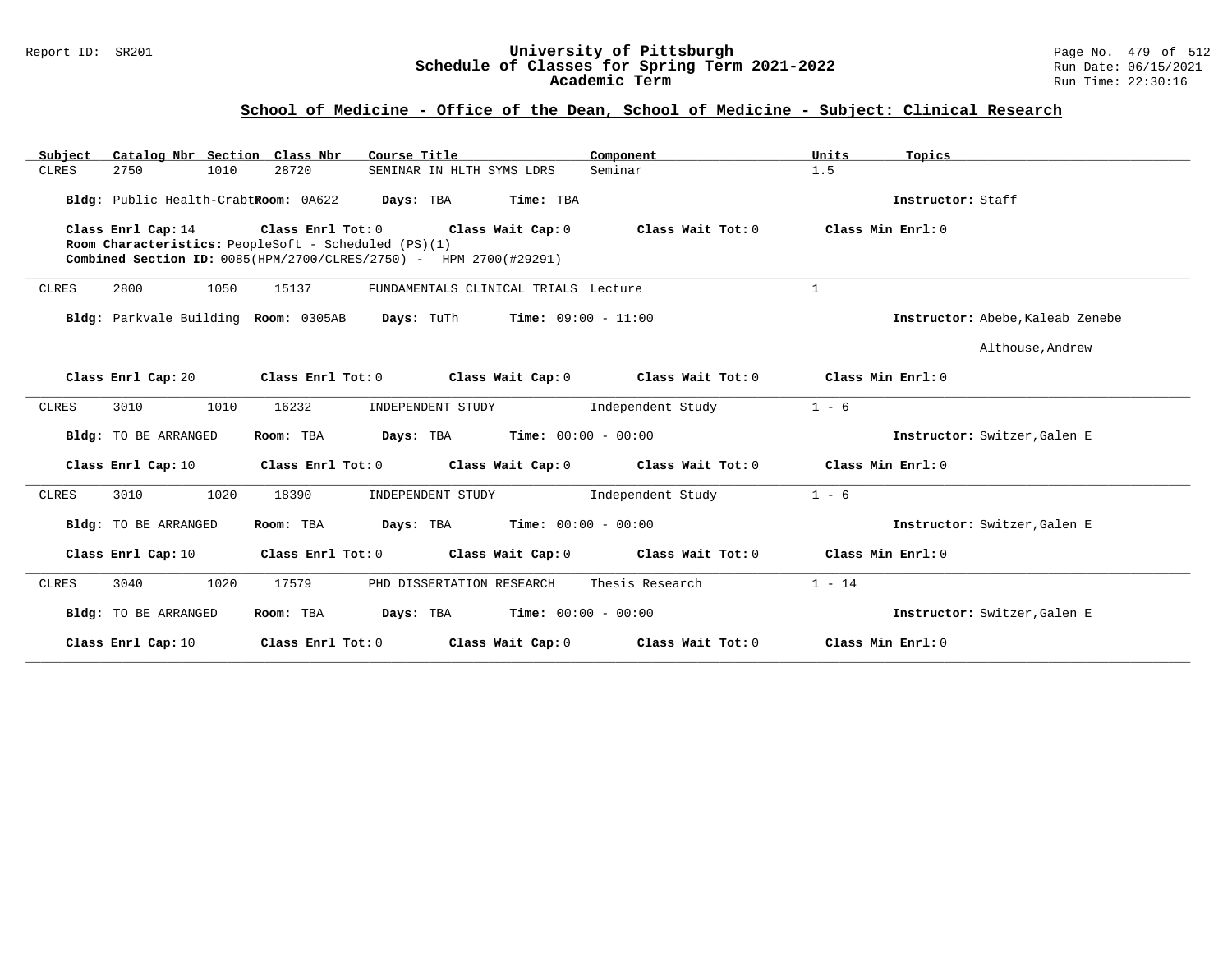# Report ID: SR201 **University of Pittsburgh University of Pittsburgh** Page No. 480 of 512<br>**Schedule of Classes for Spring Term 2021-2022** Run Date: 06/15/2021 Schedule of Classes for Spring Term 2021-2022<br>**Academic Term**

### **School of Medicine - Office of the Dean, School of Medicine - Subject: FT Diss Study MED**

| Subject | Catalog Nbr Section Class Nbr                                                                                                |      |                   | Course Title |                              | Component                                           | Units |                   | Topics            |  |
|---------|------------------------------------------------------------------------------------------------------------------------------|------|-------------------|--------------|------------------------------|-----------------------------------------------------|-------|-------------------|-------------------|--|
| FTDS    | 0000                                                                                                                         | 1010 | 13102             |              |                              | FULL-TIME DISSERTATION STUDY Full Time Dissertation | 0     |                   |                   |  |
|         | Bldg: TO BE ARRANGED                                                                                                         |      | Room: TBA         | Days: TBA    | <b>Time:</b> $00:00 - 00:00$ |                                                     |       |                   | Instructor: Staff |  |
|         | Class Enrl Cap: 999                                                                                                          |      | Class Enrl Tot: 0 |              | Class Wait Cap: 0            | Class Wait Tot: 0                                   |       | Class Min Enrl: 0 |                   |  |
|         | <b></b> This class has an additional fee. For more information go to <a <="" href="http://www.registrar.pitt.edu" td=""></a> |      |                   |              |                              |                                                     |       |                   |                   |  |

**\_\_\_\_\_\_\_\_\_\_\_\_\_\_\_\_\_\_\_\_\_\_\_\_\_\_\_\_\_\_\_\_\_\_\_\_\_\_\_\_\_\_\_\_\_\_\_\_\_\_\_\_\_\_\_\_\_\_\_\_\_\_\_\_\_\_\_\_\_\_\_\_\_\_\_\_\_\_\_\_\_\_\_\_\_\_\_\_\_\_\_\_\_\_\_\_\_\_\_\_\_\_\_\_\_\_\_\_\_\_\_\_\_\_\_\_\_\_\_\_\_\_\_\_\_\_\_\_\_\_\_\_\_\_\_\_\_\_\_\_\_\_\_\_\_\_\_\_\_\_\_\_\_\_\_\_**

target="\_blank">http://www.registrar.pitt.edu/</a>, and click on Faculty and Staff, then Course and Class.</p>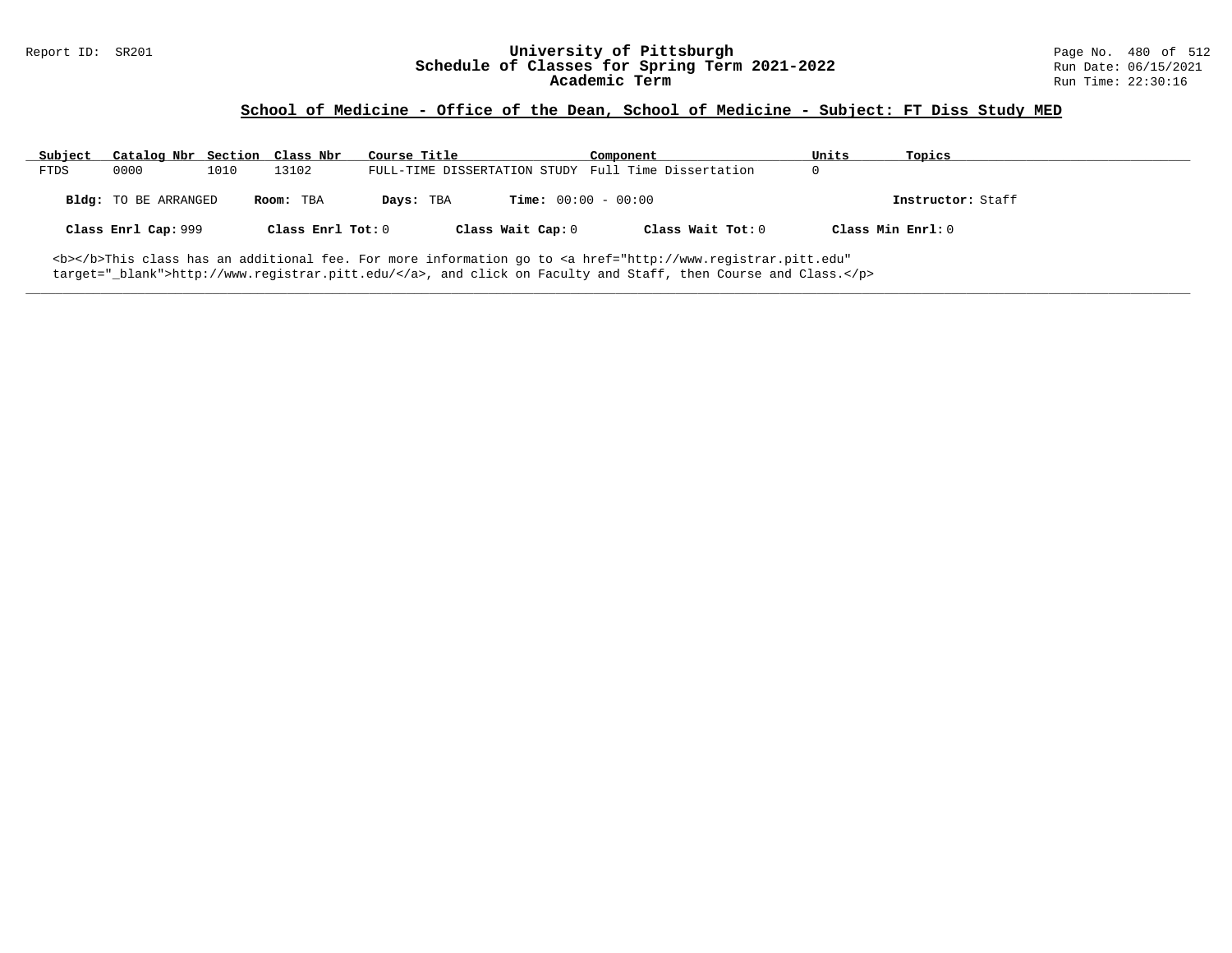### Report ID: SR201 **University of Pittsburgh** Page No. 481 of 512 **Schedule of Classes for Spring Term 2021-2022** Run Date: 06/15/2021 **Academic Term** Run Time: 22:30:16

# **School of Medicine - Office of the Dean, School of Medicine - Subject: Integrative Systems Biology**

| Subject | Catalog Nbr Section Class Nbr        |      |                     | Course Title                                                             |                              | Component         | Units          | Topics                              |
|---------|--------------------------------------|------|---------------------|--------------------------------------------------------------------------|------------------------------|-------------------|----------------|-------------------------------------|
| ISB     | 2020                                 | 1010 | 23542               | SYSTEMS BIOLOGY 1                                                        |                              | Lecture           | 3              |                                     |
|         | Bldg: Biomedical Science Room: 03073 |      |                     | Days: W                                                                  | <b>Time:</b> $11:00 - 12:00$ |                   |                | Instructor: Staff                   |
|         | Bldg: Biomedical Science Room: 03073 |      |                     | Days: M                                                                  | <b>Time:</b> $10:00 - 12:00$ |                   |                | Instructor: Benos, Panagiotis       |
|         |                                      |      |                     |                                                                          |                              |                   |                | Kostka, Dennis                      |
|         | Class Enrl Cap: 20                   |      | Class Enrl Tot: 0   | <b>Combined Section ID:</b> 0803(COBB/2020/ISB/2020) - COBB 2020(#30256) | Class Wait Cap: 0            | Class Wait Tot: 0 |                | Class Min Enrl: 0                   |
| ISB     | 2035                                 | 1010 | 23591               | SYSTEMS BIOLOGY II                                                       |                              | Lecture           | 3              |                                     |
|         | Bldg: Biomedical Science Room: TBA   |      |                     | Days: TuTh                                                               | <b>Time:</b> $11:00 - 12:30$ |                   |                | Instructor: Hukriede, Neil A        |
|         |                                      |      |                     |                                                                          |                              |                   |                | Butterworth, Michael Bruce          |
|         | Class Enrl Cap: 20                   |      | Class Enrl Tot: 0   |                                                                          | Class Wait Cap: 0            | Class Wait Tot: 0 |                | Class Min Enrl: 0                   |
| ISB     | 2060                                 | 1040 | 13162               | ISB CONFERENCE                                                           |                              | Seminar           | $\mathbf{1}$   |                                     |
|         | <b>Bldg:</b> TO BE ARRANGED          |      | Room: TBA           | Days: TBA                                                                | <b>Time:</b> $00:00 - 00:00$ |                   |                | Instructor: Hukriede, Neil A        |
|         | Class Enrl Cap: 50                   |      | Class Enrl Tot: 0   |                                                                          | Class Wait Cap: 0            | Class Wait Tot: 0 |                | Class Min Enrl: 0                   |
| ISB     | 2070                                 | 1010 | 24972               | THE BEDSIDE TO BENCH                                                     |                              | Lecture           | 2              |                                     |
|         | Bldg: TO BE ARRANGED                 |      | Room: TBA           | Days: TBA                                                                | <b>Time:</b> $00:00 - 00:00$ |                   |                | Instructor: Thomas, Gary            |
|         | Class Enrl Cap: 20                   |      | Class Enrl Tot: 0   |                                                                          | Class Wait Cap: 0            | Class Wait Tot: 0 |                | Class Min Enrl: 0                   |
| ISB     | 2075                                 | 1210 | 29358               | EVOLUTIONARY BIOLOGY                                                     |                              | Lecture           | $\overline{3}$ |                                     |
|         | Bldg: Biomedical Science Room: 03073 |      |                     | Days: F                                                                  | $Time: 10:00 - 11:00$        |                   |                | Instructor: Staff                   |
|         | Bldg: Biomedical Science Room: 03073 |      |                     | Days: M                                                                  | $Time: 14:00 - 16:00$        |                   |                | Instructor: Carvunis, Anne-Ruxandra |
|         | Class Enrl Cap: 30                   |      | Class Enrl Tot: 0   | Combined Section ID: 0324(MSCBIO/2074/ISB/2075) - MSCBIO 2074(#30061)    | Class Wait Cap: 0            | Class Wait Tot: 0 |                | Class Min Enrl: 0                   |
| ISB     | 2080                                 | 1010 | 13161               | DIRECTED STUDY                                                           |                              | Directed Studies  | $1 - 9$        |                                     |
|         | <b>Bldg:</b> TO BE ARRANGED          |      | Room: TBA           | Days: TBA                                                                | <b>Time:</b> $00:00 - 00:00$ |                   |                | Instructor: Hukriede, Neil A        |
|         | Class Enrl Cap: 20                   |      | Class Enrl Tot: $0$ |                                                                          | Class Wait Cap: 0            | Class Wait Tot: 0 |                | Class Min Enrl: 0                   |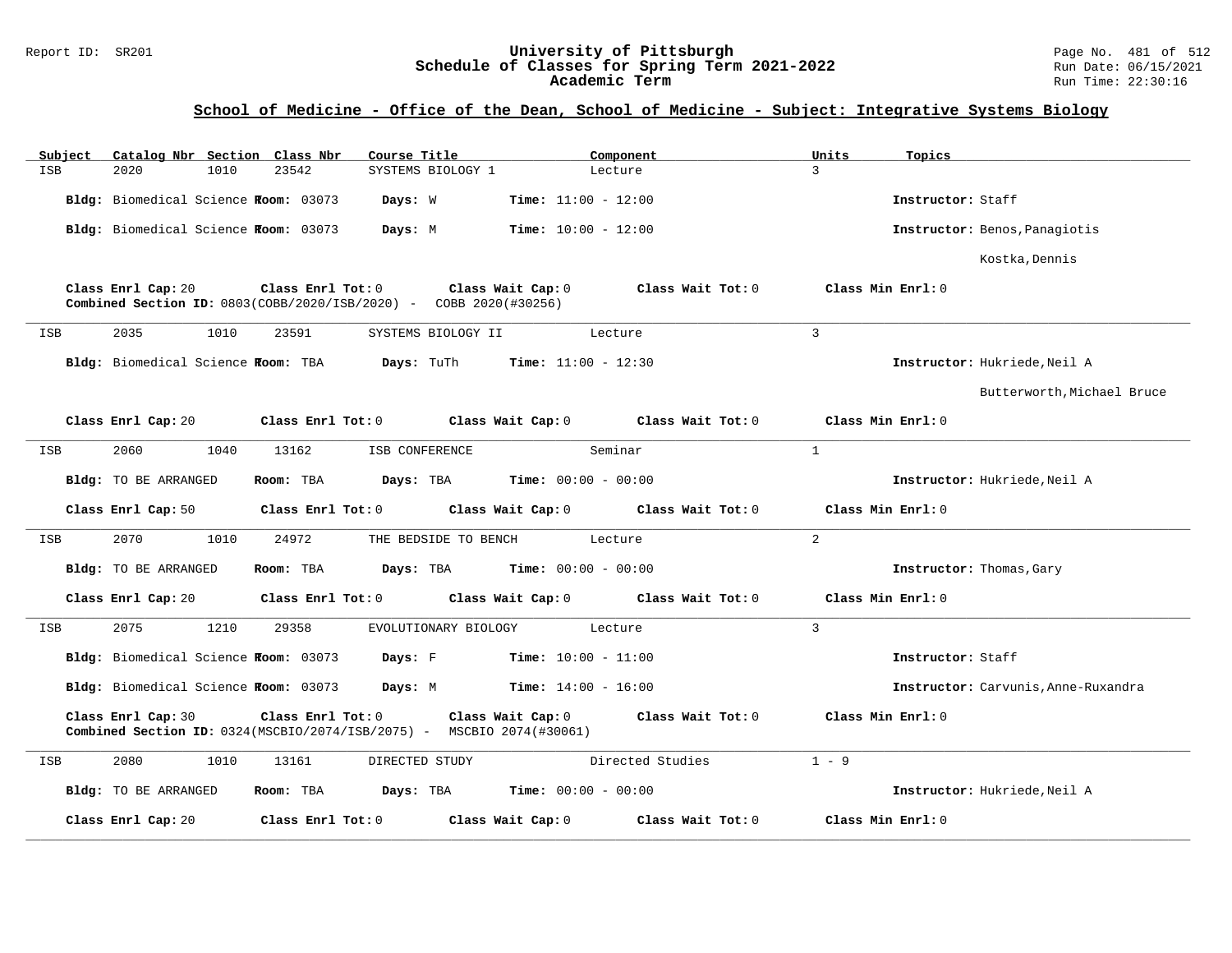### Report ID: SR201 **University of Pittsburgh** Page No. 482 of 512 **Schedule of Classes for Spring Term 2021-2022** Run Date: 06/15/2021 **Academic Term** Run Time: 22:30:16

# **School of Medicine - Office of the Dean, School of Medicine - Subject: Integrative Systems Biology**

| Subject    | Catalog Nbr Section Class Nbr |           |                                                                    | Course Title                              | Component           | Units               | Topics                       |
|------------|-------------------------------|-----------|--------------------------------------------------------------------|-------------------------------------------|---------------------|---------------------|------------------------------|
| ISB        | 2090                          | 1030      | 18342                                                              | MS THESIS RESEARCH                        | Thesis Research     | $1 - 14$            |                              |
|            | <b>Bldg:</b> TO BE ARRANGED   | Room: TBA |                                                                    | <b>Time:</b> $00:00 - 00:00$<br>Days: TBA |                     |                     | Instructor: Hukriede, Neil A |
|            | Class Enrl Cap: 5             |           | Class Enrl Tot: $0$                                                | Class Wait Cap: 0                         | Class Wait Tot: $0$ | Class Min $Enrl: 0$ |                              |
| <b>ISB</b> | 3090                          | 1050      | 15181                                                              | PHD DISSERTATION RESEARCH                 | Thesis Research     | $1 - 14$            |                              |
|            | <b>Bldg:</b> TO BE ARRANGED   | Room: TBA |                                                                    | <b>Time:</b> $00:00 - 00:00$<br>Days: TBA |                     |                     | Instructor: Hukriede, Neil A |
|            | Class Enrl Cap: 20            |           | Class Enrl Tot: $0$<br>Combined Section ID: 0691(MSIMB/IMB/3090) - | Class Wait Cap: 0<br>IMB 3090(#15180)     | Class Wait $Tot: 0$ | Class Min $Enrl: 0$ |                              |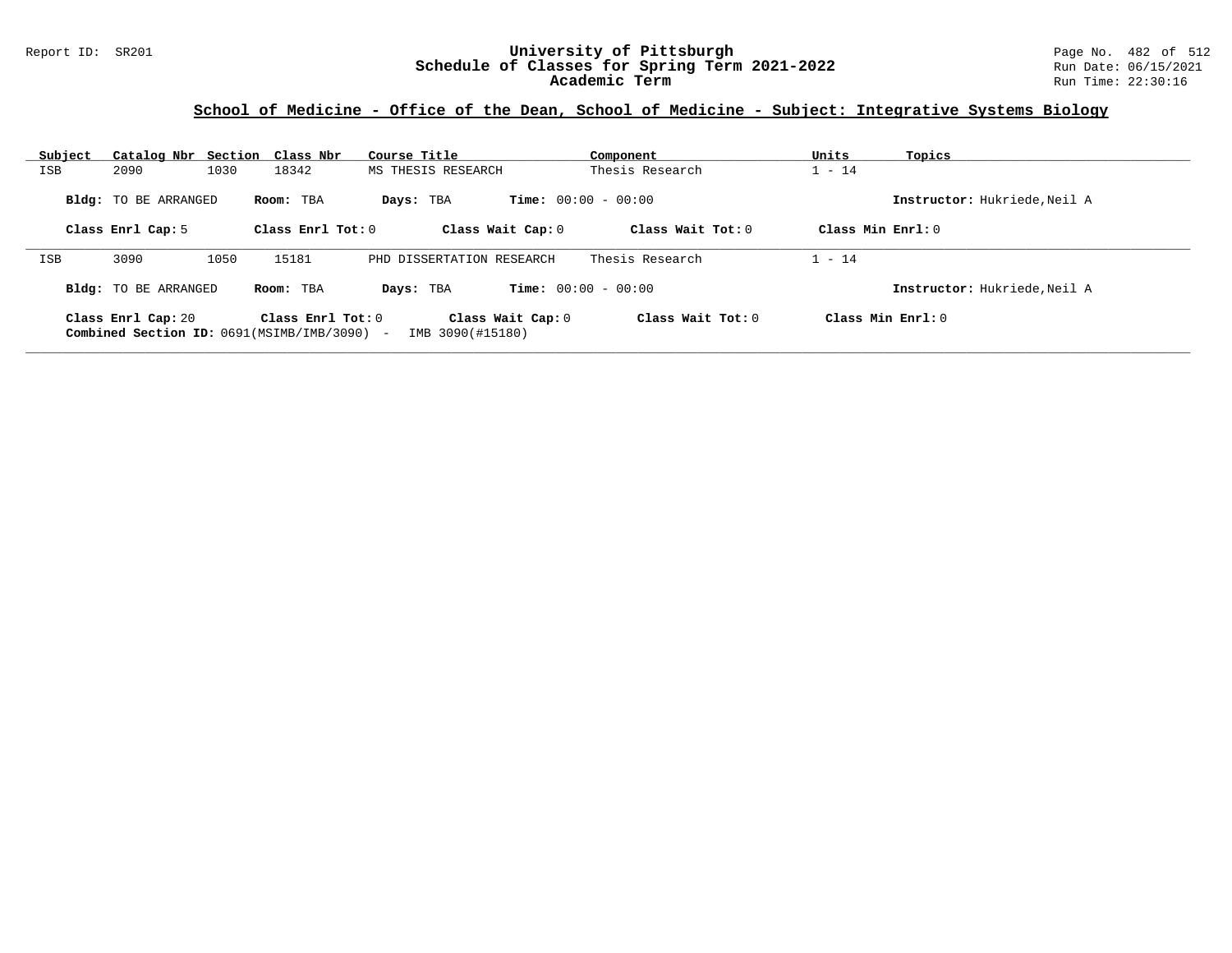#### Report ID: SR201 **University of Pittsburgh** Page No. 483 of 512 **Schedule of Classes for Spring Term 2021-2022** Run Date: 06/15/2021 **Academic Term** Run Time: 22:30:16

# **School of Medicine - Office of the Dean, School of Medicine - Subject: Medical Education**

| Catalog Nbr Section Class Nbr<br>Subject | Course Title                                                                                                                        | Component<br>Units         | Topics                                  |
|------------------------------------------|-------------------------------------------------------------------------------------------------------------------------------------|----------------------------|-----------------------------------------|
| 1060<br>22641<br>MEDEDU<br>2045          | SURVEY DESIGN & DATA ANALYSIS Lecture                                                                                               | $\mathbf{1}$               |                                         |
| Bldg: Parkvale Building Room: 0305AB     | Time: $10:00 - 12:00$<br>Days: W                                                                                                    |                            | Instructor: Yu, Lan                     |
| Class Enrl Cap: 7                        | Class Enrl Tot: 0<br>Class Wait Cap: 0<br>Combined Section ID: 0910 (MEDEDU 2045/CLRES 2045) - CLRES 2045 (#22642)                  | Class Wait Tot: 0          | Class Min Enrl: 0                       |
| 1010<br>13147<br>MEDEDU<br>2080          | MASTERS RESEARCH                                                                                                                    | $1 - 3$<br>Thesis Research |                                         |
| Bldg: TO BE ARRANGED<br>Room: TBA        | Days: TBA<br><b>Time:</b> $00:00 - 00:00$                                                                                           |                            | Instructor: Spagnoletti, Carla L.       |
| Class Enrl Cap: 15                       | Class Enrl Tot: 0<br>Class Wait Cap: 0                                                                                              | Class Wait Tot: 0          | Class Min Enrl: 0                       |
| 2140<br>1050<br>23787<br>MEDEDU          | MEDCL WRIT & PRESNTATION SKILSLecture                                                                                               | $\mathbf{1}$               |                                         |
| Bldg: Parkvale Building Room: 0305AB     | Days: W<br><b>Time:</b> $13:00 - 15:00$                                                                                             |                            | Instructor: Childers, Julie Wilson      |
|                                          |                                                                                                                                     |                            | White, Gretchen Elizabeth               |
| Class Enrl Cap: 8                        | Class Enrl Tot: 0<br>Class Wait Cap: 0<br><b>Combined Section ID:</b> $0899$ (CLRES $2141$ /MEDEDU $2140$ ) - CLRES $2141$ (#23786) | Class Wait Tot: 0          | Class Min Enrl: 0                       |
| MEDEDU<br>2140<br>1055<br>27503          | MEDCL WRIT & PRESNTATION SKILSLecture                                                                                               | $\mathbf{1}$               |                                         |
| Bldg: WEB Based Class<br>Room: TBA       | Days: TBA<br><b>Time:</b> $00:00 - 11:00$                                                                                           |                            | Instructor: Mayowski, Colleen A         |
|                                          |                                                                                                                                     |                            | Studenski, Stephanie Anne               |
| Class Enrl Cap: 8<br>Attributes: Online  | Class Enrl Tot: 0<br>Class Wait Cap: 0                                                                                              | Class Wait Tot: 0          | Class Min Enrl: 0                       |
|                                          | <b>Combined Section ID:</b> $0962$ (CLRES 2141/MEDEDU 2140) - CLRES 2141(#27502)                                                    |                            |                                         |
| 27504<br>MEDEDU<br>2150<br>1070          | Seminar<br>MGT OF EDUCATIONAL PROGRAMS                                                                                              | $\mathbf{1}$               |                                         |
| Bldg: Parkvale Building Room: 0305AB     | Days: F<br><b>Time:</b> $14:00 - 16:00$                                                                                             |                            | Instructor: Gonzaga, Alda Maria Ribeiro |
| Class Enrl Cap: 24                       | Class Enrl Tot: 0<br>Class Wait Cap: 0                                                                                              | Class Wait Tot: 0          | Class Min Enrl: 0                       |
| 2160<br>1010<br>13145<br>MEDEDU          | CUR TOPCS IN TCH AND LRNG<br>Seminar                                                                                                | $\mathbf{1}$               |                                         |
| Bldg: TO BE ARRANGED<br>Room: TBA        | Days: TBA<br><b>Time:</b> $00:00 - 00:00$                                                                                           |                            | Instructor: Shelesky, Gretchen          |
| Class Enrl Cap: 40                       | Class Enrl Tot: 0<br>Class Wait Cap: 0                                                                                              | Class Wait Tot: 0          | Class Min Enrl: 0                       |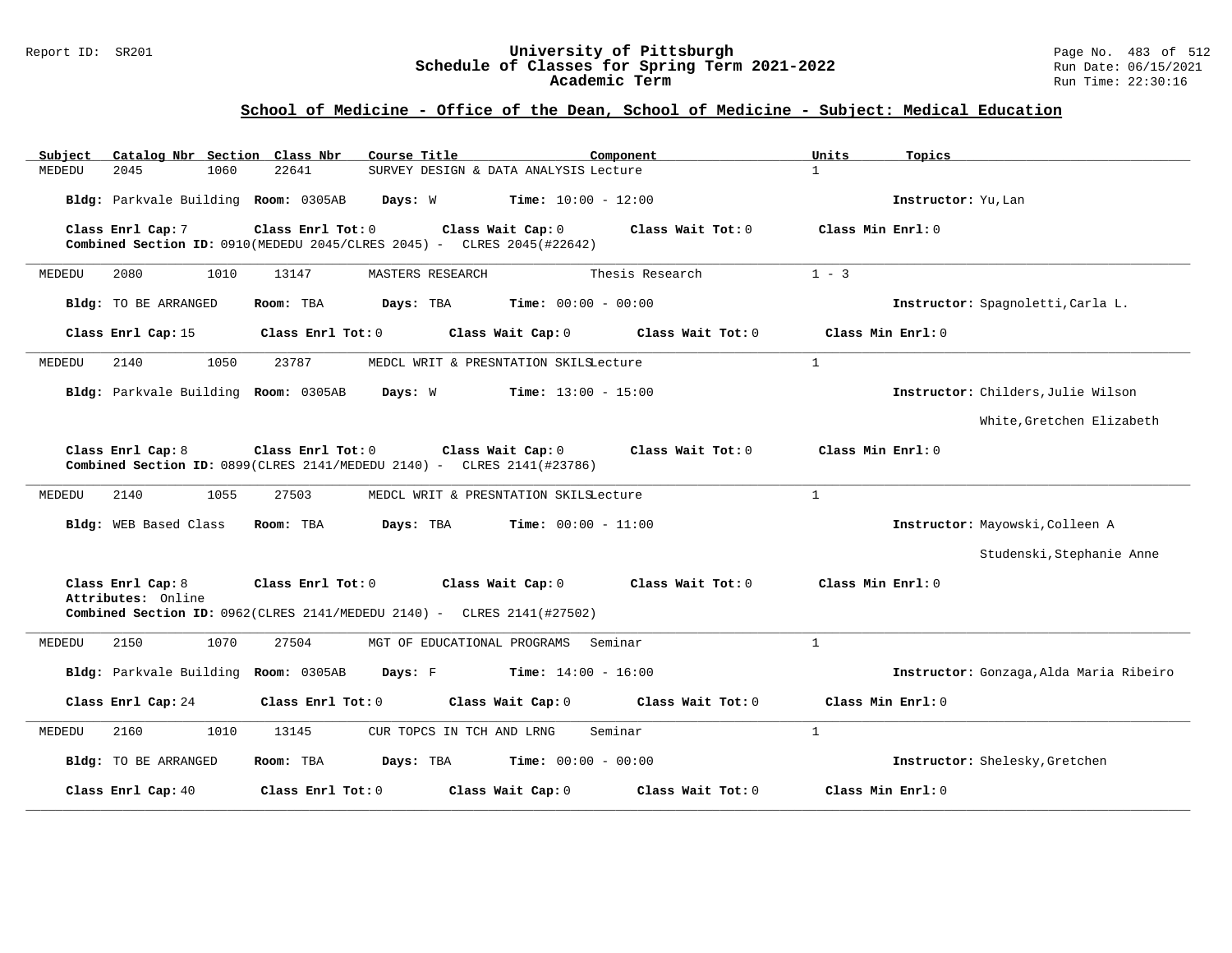### Report ID: SR201 **University of Pittsburgh** Page No. 484 of 512 **Schedule of Classes for Spring Term 2021-2022** Run Date: 06/15/2021 **Academic Term** Run Time: 22:30:16

# **School of Medicine - Office of the Dean, School of Medicine - Subject: Medical Education**

| Catalog Nbr Section Class Nbr<br>Subject | Course Title                                               | Component         | Units<br>Topics                    |
|------------------------------------------|------------------------------------------------------------|-------------------|------------------------------------|
| 2201<br>1010<br>MEDEDU                   | 13152<br>OUTPATIENT TEACHING                               | Practicum         | $0.5 - 3$                          |
| Bldg: TO BE ARRANGED                     | Room: TBA<br><b>Days:</b> TBA <b>Time:</b> $00:00 - 00:00$ |                   | Instructor: Spagnoletti, Carla L.  |
| Class Enrl Cap: 35                       | Class Enrl Tot: 0 Class Wait Cap: 0                        | Class Wait Tot: 0 | Class Min Enrl: 0                  |
| 2202<br>1010<br>MEDEDU                   | 13153<br>INPATIENT TEACHING                                | Practicum         | $0.5 - 3$                          |
| Bldg: TO BE ARRANGED                     | $Time: 00:00 - 00:00$<br>Room: TBA<br>Days: TBA            |                   | Instructor: Spagnoletti, Carla L.  |
| Class Enrl Cap: 35                       | Class Enrl Tot: 0<br>Class Wait Cap: 0                     | Class Wait Tot: 0 | Class Min Enrl: 0                  |
| 2203<br>1010<br>MEDEDU                   | 13154<br>CLASSROOM TEACHING                                | Practicum         | $0.5 - 3$                          |
| Bldg: TO BE ARRANGED                     | <b>Days:</b> TBA <b>Time:</b> $00:00 - 00:00$<br>Room: TBA |                   | Instructor: Spagnoletti, Carla L.  |
| Class Enrl Cap: 35                       | Class Enrl Tot: 0 Class Wait Cap: 0                        | Class Wait Tot: 0 | Class Min Enrl: 0                  |
| 2230<br>1080<br>MEDEDU                   | 29972<br>INNOVATION IN TCHNG & LRNG                        | Seminar           | 2                                  |
| Bldg: TO BE ARRANGED                     | Room: TBA<br>Days: WF<br>$Time: 15:00 - 17:00$             |                   | Instructor: Mcgee, James Barry     |
| Class Enrl Cap: 35                       | Class Enrl Tot: 0<br>Class Wait Cap: 0                     | Class Wait Tot: 0 | Class Min Enrl: 0                  |
| 1060<br>MEDEDU<br>2240                   | 29971<br>CULTURAL COMPETENCE IN MEDEDU Lecture             |                   | $\mathbf{1}$                       |
| Bldg: Parkvale Building Room: 0305AB     | Days: WF<br>$Time: 15:00 - 17:00$                          |                   | Instructor: Soudi, Abdesalam       |
|                                          |                                                            |                   | Conti, Tracey Denise               |
| Class Enrl Cap: 8                        | Class Wait Cap: 0<br>Class Enrl Tot: 0                     | Class Wait Tot: 0 | Class Min Enrl: 0                  |
| 2260<br>1050<br>MEDEDU                   | 16123<br>CUR TPCS IN MEDL RESEARCH                         | Seminar           | $\mathbf{1}$                       |
| Bldg: TO BE ARRANGED                     | Days: TBA<br>$Time: 00:00 - 00:00$<br>Room: TBA            |                   | Instructor: Childers, Julie Wilson |
|                                          |                                                            |                   | Merriam, Sarah Brennan             |
| Class Enrl Cap: 30                       | Class Enrl Tot: 0<br>Class Wait Cap: 0                     | Class Wait Tot: 0 | Class Min Enrl: 0                  |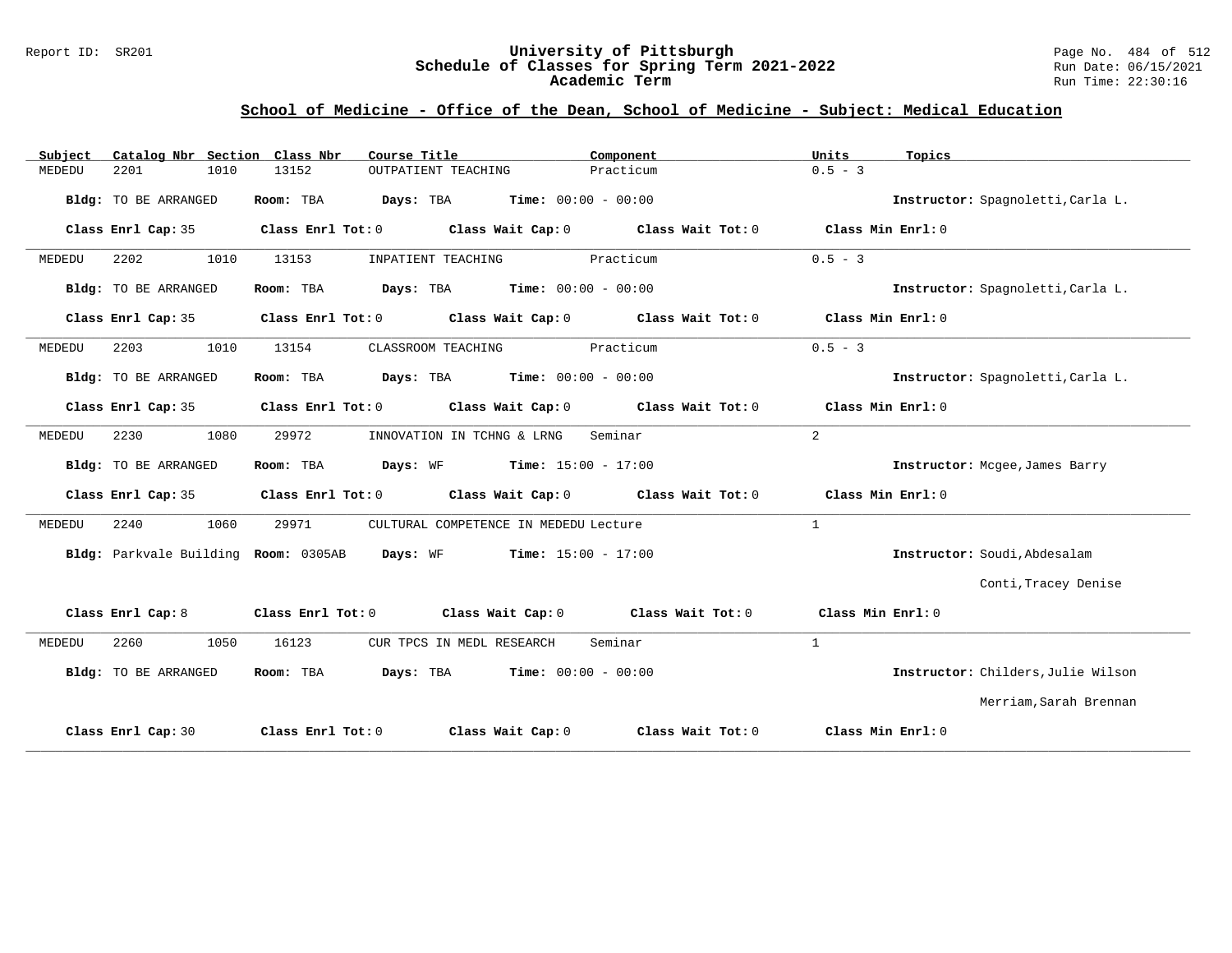### Report ID: SR201 **University of Pittsburgh** Page No. 485 of 512 **Schedule of Classes for Spring Term 2021-2022** Run Date: 06/15/2021 **Academic Term** Run Time: 22:30:16

# **School of Medicine - Office of the Dean, School of Medicine - Subject: Computational Biology**

| Subject | Catalog Nbr Section Class Nbr        |      |                                              | Course Title                                                        |                                                                                                        | Component                 | Units          | Topics                      |
|---------|--------------------------------------|------|----------------------------------------------|---------------------------------------------------------------------|--------------------------------------------------------------------------------------------------------|---------------------------|----------------|-----------------------------|
| MSCBIO  | 2010                                 | 1060 | 13166                                        |                                                                     | SEMINAR COMPUTATIONAL BIOLOGY Seminar                                                                  |                           | $\mathbf{1}$   |                             |
|         |                                      |      | Bldg: Biomedical Science Foom: 06014 Days: F |                                                                     | $Time: 12:00 - 13:30$                                                                                  |                           |                | Instructor: Faeder, James R |
|         | Class Enrl Cap: 40                   |      | Class Enrl Tot: 0                            |                                                                     | Class Wait Cap: 0<br><b>Combined Section ID:</b> $0550(MSCBIO/2010/CMPBIO/2010)$ - CMPBIO 2010(#11941) | Class Wait Tot: 0         |                | Class Min Enrl: 0           |
| MSCBIO  | 2040                                 | 1010 | 28909                                        |                                                                     | CELLULAR AND SYSTEMS MODELING Lecture                                                                  |                           | $\overline{3}$ |                             |
|         |                                      |      | Bldg: Biomedical Science Froom: 03073        | Days: F                                                             | <b>Time:</b> $15:30 - 17:00$                                                                           |                           |                | Instructor: Faeder, James R |
|         |                                      |      |                                              |                                                                     |                                                                                                        |                           |                | Lee, Robin E C              |
|         |                                      |      |                                              |                                                                     |                                                                                                        |                           |                | Xing, Jianhua               |
|         |                                      |      | Bldg: Biomedical Science Room: 03073         |                                                                     | <b>Days:</b> TuTh <b>Time:</b> $09:00 - 10:20$                                                         |                           |                | Instructor: Faeder, James R |
|         |                                      |      |                                              |                                                                     |                                                                                                        |                           |                | Lee, Robin E C              |
|         |                                      |      |                                              |                                                                     |                                                                                                        |                           |                | Xing, Jianhua               |
|         | Class Enrl Cap: 20                   |      | Class Enrl Tot: 0                            | Combined Section ID: 0824(CMPBIO/MSCBIO/2040) - CMPBIO 2040(#28910) | Class Wait Cap: 0                                                                                      | Class Wait Tot: 0         |                | Class Min Enrl: 0           |
| MSCBIO  | 2040                                 | 1020 | 30063                                        |                                                                     | CELLULAR AND SYSTEMS MODELING Lecture                                                                  |                           | $\mathbf{3}$   |                             |
|         | Bldg: Biomedical Science Room: 03073 |      |                                              | Days: TuTh                                                          | <b>Time:</b> $09:00 - 10:15$                                                                           |                           |                | Instructor: Staff           |
|         | Class Enrl Cap: 28                   |      | Class Enrl Tot: 0                            | Combined Section ID: 0323(MSCBIO/CMPBIO/2040) - CMPBIO 2040(#30062) | Class Wait Cap: 0                                                                                      | Class Wait Tot: 0         |                | Class Min Enrl: 0           |
| MSCBIO  | 2045                                 | 1060 | 15138                                        |                                                                     | SPEC TOPCS COMPUTATIONAL BIOL Seminar                                                                  |                           | $\overline{4}$ |                             |
|         | Bldg: TO BE ARRANGED                 |      | Room: TBA                                    | Days: TBA                                                           | <b>Time:</b> $00:00 - 00:00$                                                                           | FORMAL METHODS IN BIOLOGY |                | Instructor: Staff           |
|         | Class Enrl Cap: 30                   |      | Class Enrl Tot: 0                            | Combined Section ID: 0683(MSCBIO/CMPBIO/2045) - CMPBIO 2045(#15140) | Class Wait Cap: 0                                                                                      | Class Wait Tot: 0         |                | Class Min Enrl: 0           |
| MSCBIO  | 2050                                 | 1020 | 13164                                        |                                                                     | LAB METHODS COMPUTATNL BIOL Lecture                                                                    |                           | $\overline{a}$ |                             |
|         |                                      |      |                                              | Bldg: Biomedical Science Foom: 03073 Days: TuTh                     | <b>Time:</b> $15:00 - 17:30$                                                                           |                           |                | Instructor: Ayoob, Joseph   |
|         | Class Enrl Cap: 20                   |      | Class Enrl Tot: 0                            |                                                                     | Class Wait Cap: 0<br><b>Combined Section ID:</b> $0543(MSCBIO/2050/CMPBIO/2050)$ - CMPBIO 2050(#11936) | Class Wait Tot: 0         |                | Class Min Enrl: 0           |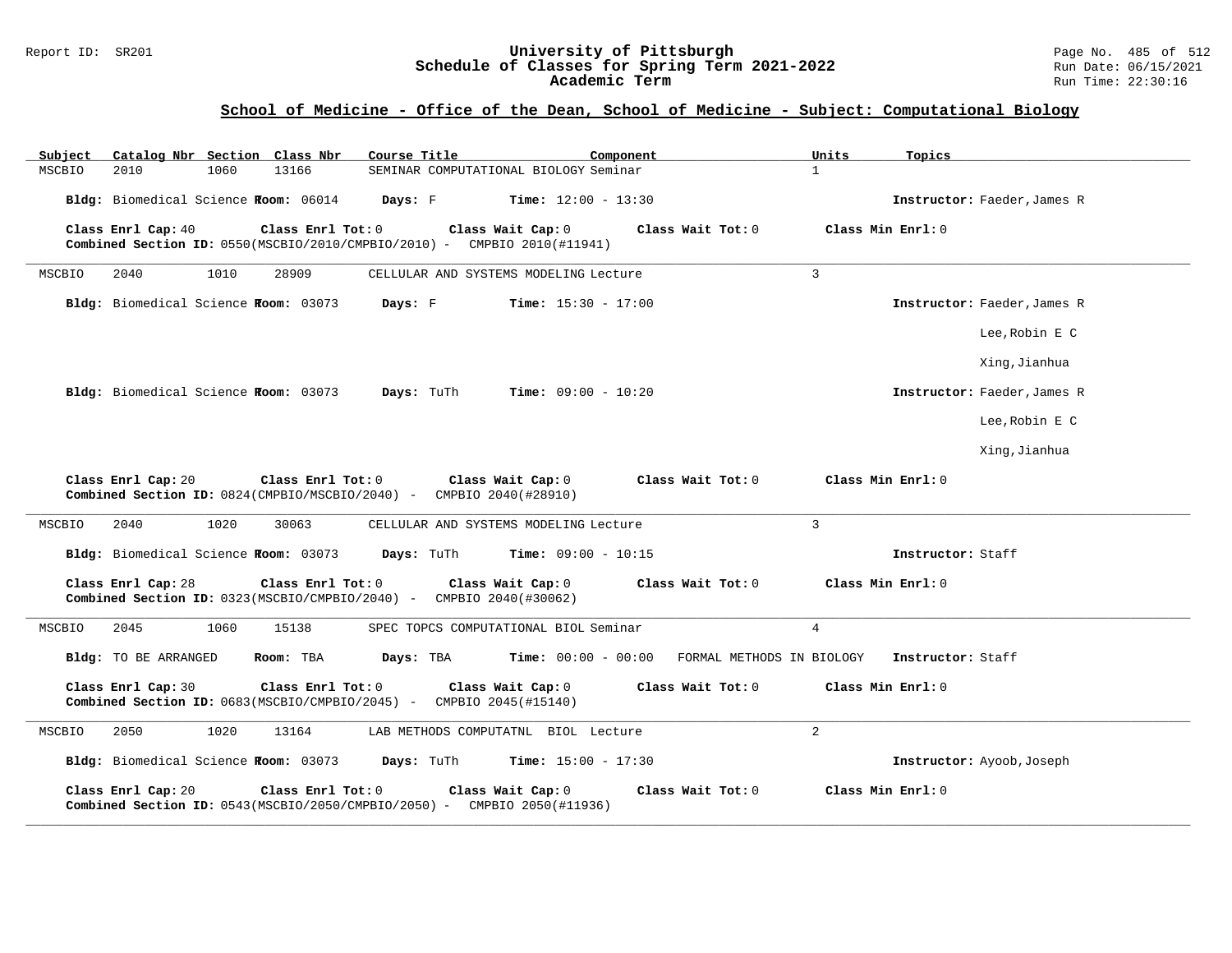#### Report ID: SR201 **University of Pittsburgh** Page No. 486 of 512 **Schedule of Classes for Spring Term 2021-2022** Run Date: 06/15/2021 **Academic Term** Run Time: 22:30:16

# **School of Medicine - Office of the Dean, School of Medicine - Subject: Computational Biology**

| Catalog Nbr Section Class Nbr<br>Subject     | Course Title                                                                                                                        | Component<br>Units                                                      | Topics                               |
|----------------------------------------------|-------------------------------------------------------------------------------------------------------------------------------------|-------------------------------------------------------------------------|--------------------------------------|
| 2060<br>1040<br>MSCBIO                       | CUR TOPCS COMPUTATIONAL BIOL Seminar<br>15134                                                                                       | $\mathbf{1}$                                                            |                                      |
| Bldg: Biomedical Science Foom: 06014 Days: M |                                                                                                                                     | Time: 16:00 - 17:20 CUR TOPCS COMPUTATIONAL BIOL Instructor: John, Bino |                                      |
| Class Enrl Cap: 30                           | Class Enrl Tot: 0 Class Wait Cap: 0<br>Combined Section ID: 0680(MSCBIO/CMPBIO/2060) - CMPBIO 2060(#15135)                          | Class Wait Tot: 0                                                       | Class Min Enrl: 0                    |
| 2070<br>1030<br>MSCBIO                       | 14630<br>COMPUTATIONAL GENOMICS                                                                                                     | 3<br>Lecture                                                            |                                      |
| Bldg: TO BE ARRANGED                         | Room: TBA<br>Days: MW<br><b>Time:</b> $13:30 - 14:50$                                                                               |                                                                         | Instructor: Chennubhotla, Srinivas C |
| Class Enrl Cap: 15                           | Class Enrl Tot: 0<br>Class Wait Cap: 0<br>Combined Section ID: 0556(CMPBIO2070/MSCBIO2070) - CMPBIO 2070(#14631), COBB 2070(#30594) | Class Wait Tot: 0                                                       | Class Min Enrl: 0                    |
| 2074<br>1210<br>MSCBIO                       | 30061<br>EVOLUTIONARY BIOL OF HUMAN DS Lecture                                                                                      | 3                                                                       |                                      |
| Bldg: Biomedical Science Room: 03073         | Days: F<br>$Time: 10:00 - 11:00$                                                                                                    |                                                                         | Instructor: Staff                    |
| Bldg: Biomedical Science Room: 03073         | Days: M<br>$Time: 14:00 - 16:00$                                                                                                    |                                                                         | Instructor: Carvunis, Anne-Ruxandra  |
| Class Enrl Cap: 4                            | Class Enrl Tot: 0<br>Class Wait Cap: 0<br><b>Combined Section ID:</b> $0324(MSCBIO/2074/ISB/2075) - ISB 2075(#29358)$               | Class Wait Tot: 0                                                       | Class Min Enrl: 0                    |
| 2080<br>MSCBIO<br>1010                       | 13157<br>DIRECTED STUDY                                                                                                             | $1 - 9$<br>Directed Studies                                             |                                      |
| Bldg: TO BE ARRANGED                         | <b>Time:</b> $00:00 - 00:00$<br>Room: TBA<br>Days: TBA                                                                              |                                                                         | Instructor: Benos, Panagiotis        |
| Class Enrl Cap: 30                           | Class Enrl Tot: 0 Class Wait Cap: 0<br><b>Combined Section ID:</b> $0422$ (CMPBIO/2080/MSCBIO/2080) - CMPBIO 2080(#11332)           | Class Wait Tot: 0                                                       | Class Min Enrl: 0                    |
| 2090<br>1040<br>MSCBIO                       | 13167<br>MS THESIS RESEARCH                                                                                                         | $1 - 14$<br>Thesis Research                                             |                                      |
| Bldg: TO BE ARRANGED                         | Room: TBA<br>Days: TBA<br><b>Time:</b> $00:00 - 00:00$                                                                              |                                                                         | Instructor: Benos, Panagiotis        |
| Class Enrl Cap: 15                           | Class Enrl Tot: 0<br>Class Wait Cap: 0<br>Combined Section ID: 0014(MSCBIO/CMPBIO/2090) - CMPBIO 2090(#11947)                       | Class Wait Tot: $0$ $C$ lass Min Enrl: $0$                              |                                      |
| 1070<br>MSCBIO<br>2370                       | 30057<br>DRUG DISCOVERY                                                                                                             | $\mathbf{3}$<br>Lecture                                                 |                                      |
| Bldg: Biomedical Science Room: TBA Days: MW  | <b>Time:</b> $11:30 - 13:00$                                                                                                        |                                                                         | Instructor: Schurdak, Mark E         |
| Class Enrl Cap: 5                            | Class Enrl Tot: 0<br>Class Wait Cap: 0<br>Combined Section ID: 0993(MSMPHL 2370/MSCBIO 2370) - MSMPHL 2370(#29884)                  | Class Wait Tot: 0                                                       | Class Min Enrl: 0                    |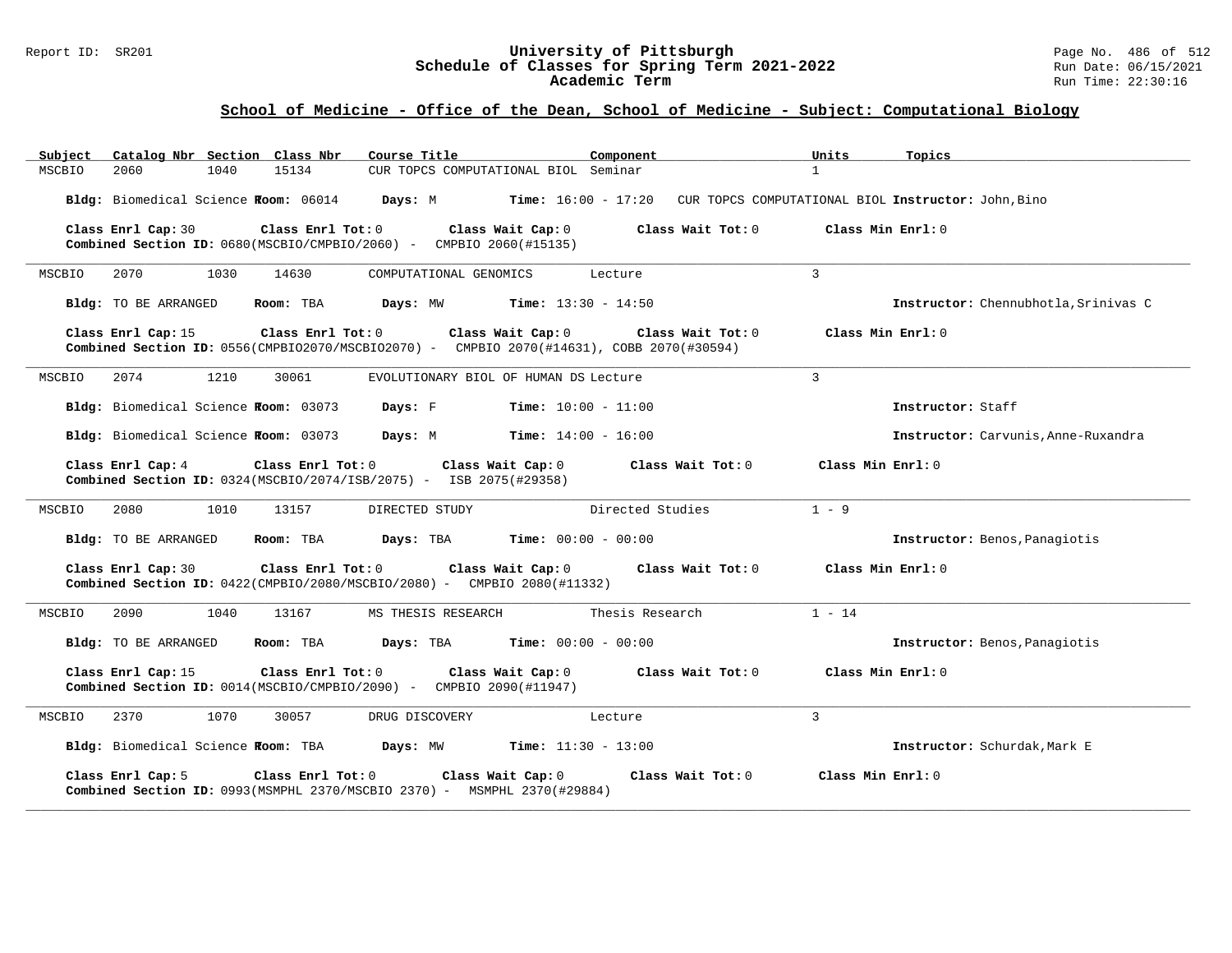### Report ID: SR201 **University of Pittsburgh** Page No. 487 of 512 **Schedule of Classes for Spring Term 2021-2022** Run Date: 06/15/2021 **Academic Term** Run Time: 22:30:16

# **School of Medicine - Office of the Dean, School of Medicine - Subject: Computational Biology**

| Subject | Catalog Nbr Section Class Nbr                                              |      |                   | Course Title              |                                          | Component         | Units             | Topics                             |
|---------|----------------------------------------------------------------------------|------|-------------------|---------------------------|------------------------------------------|-------------------|-------------------|------------------------------------|
| MSCBIO  | 3090                                                                       | 1010 | 13156             | PHD DISSERTATION RESEARCH |                                          | Thesis Research   | $-14$             |                                    |
|         | Bldg: TO BE ARRANGED                                                       |      | Room: TBA         | Days: TBA                 | <b>Time:</b> $00:00 - 00:00$             |                   |                   | Instructor: Zuckerman, Daniel Mark |
|         | Class Enrl Cap: 15<br>Combined Section ID: 0421(CMPBIO/3090/MSCBIO/3090) - |      | Class Enrl Tot: 0 |                           | Class Wait Cap: 0<br>CMPBIO 3090(#11331) | Class Wait Tot: 0 | Class Min Enrl: 0 |                                    |

**\_\_\_\_\_\_\_\_\_\_\_\_\_\_\_\_\_\_\_\_\_\_\_\_\_\_\_\_\_\_\_\_\_\_\_\_\_\_\_\_\_\_\_\_\_\_\_\_\_\_\_\_\_\_\_\_\_\_\_\_\_\_\_\_\_\_\_\_\_\_\_\_\_\_\_\_\_\_\_\_\_\_\_\_\_\_\_\_\_\_\_\_\_\_\_\_\_\_\_\_\_\_\_\_\_\_\_\_\_\_\_\_\_\_\_\_\_\_\_\_\_\_\_\_\_\_\_\_\_\_\_\_\_\_\_\_\_\_\_\_\_\_\_\_\_\_\_\_\_\_\_\_\_\_\_\_**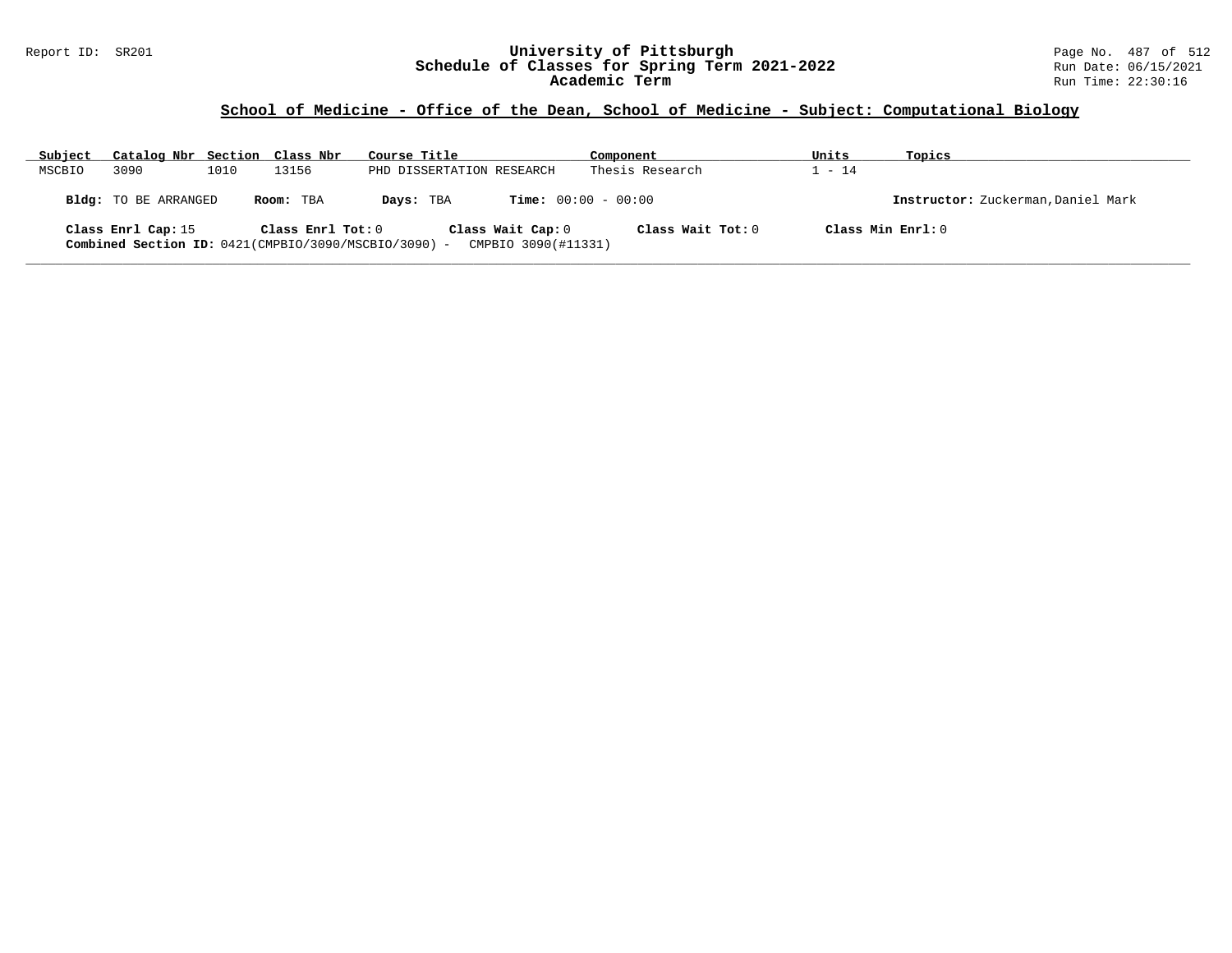#### Report ID: SR201 **University of Pittsburgh** Page No. 488 of 512 **Schedule of Classes for Spring Term 2021-2022** Run Date: 06/15/2021 **Academic Term** Run Time: 22:30:16

# **School of Medicine - Office of the Dean, School of Medicine - Subject: Molecular Biophysics**

| Subject              |                                      | Catalog Nbr Section Class Nbr | Course Title                                                                        | Component                               | Units<br>Topics   |                                         |
|----------------------|--------------------------------------|-------------------------------|-------------------------------------------------------------------------------------|-----------------------------------------|-------------------|-----------------------------------------|
| 2000<br>MSMBPH       | 1010                                 | 13149                         |                                                                                     | LABORATORY RESEARCH ROTATIONS Practicum | $\mathbf{1}$      |                                         |
| Bldg: TO BE ARRANGED |                                      | Room: TBA                     | Days: TBA                                                                           | <b>Time:</b> $00:00 - 00:00$            |                   | Instructor: Staff                       |
| Class Enrl Cap: 6    |                                      | Class Enrl Tot: 0             | <b>Combined Section ID:</b> $0264 (MOLBPH/2000/MSMBPH/2000) - MOLBPH 2000 (#11076)$ | Class Wait Cap: 0<br>Class Wait Tot: 0  | Class Min Enrl: 0 |                                         |
| 2010<br>MSMBPH       | 1010                                 | 13150                         | DIRECTED STUDY                                                                      | Directed Studies                        | $1 - 9$           |                                         |
| Bldg: TO BE ARRANGED |                                      | Room: TBA                     | Days: TBA                                                                           | <b>Time:</b> $00:00 - 00:00$            |                   | Instructor: Hinck, Andrew P             |
| Class Enrl Cap: 20   |                                      | Class Enrl Tot: 0             | Combined Section ID: 0267(MOLBPH/2010/MSMBPH/2010) - MOLBPH 2010(#11077)            | Class Wait Cap: 0<br>Class Wait Tot: 0  | Class Min Enrl: 0 |                                         |
| 2012<br>MSMBPH       | 1030                                 | 16672                         |                                                                                     | MB2: BIOMOL INTERC & DYNAMICS Lecture   | $\overline{4}$    |                                         |
|                      | Bldg: Biomedical Science Room: 01018 |                               | Days: TuTh                                                                          | <b>Time:</b> $14:00 - 15:50$            |                   | Instructor: Leuba, Sanford H            |
|                      |                                      |                               |                                                                                     |                                         |                   | Furey, William F                        |
| Class Enrl Cap: 12   |                                      | Class Enrl Tot: 0             | Combined Section ID: 0103(MSMBPH/MOLBPH/2012) - MOLBPH 2012(#16671)                 | Class Wait Cap: 0<br>Class Wait Tot: 0  | Class Min Enrl: 0 |                                         |
| 2020<br>MSMBPH       | 1060                                 | 13158                         |                                                                                     | STRUCL BIOL/MOL BIOPHYS SEM Seminar     | $\mathbf{1}$      |                                         |
| Bldg: TO BE ARRANGED |                                      | Room: TBA                     | Days: Th                                                                            | <b>Time:</b> $11:00 - 11:55$            |                   | Instructor: Hinck, Andrew P             |
| Class Enrl Cap: 20   |                                      | Class Enrl Tot: 0             | Combined Section ID: 0429(MOLBPH/2020/MSMBPH/2020) - MOLBPH 2020(#11339)            | Class Wait Cap: 0<br>Class Wait Tot: 0  | Class Min Enrl: 0 |                                         |
| MSMBPH<br>2030       | 1070                                 | 13159                         | DATA AND LITERATURE CLUB                                                            | Seminar                                 | $\mathbf{1}$      |                                         |
| Bldg: TO BE ARRANGED |                                      | Room: TBA                     | Days: Th                                                                            | <b>Time:</b> $10:00 - 11:00$            |                   | Instructor: Calero Velazquez, Guillermo |
|                      |                                      |                               |                                                                                     |                                         |                   | Ishima, Rieko                           |
| Class Enrl Cap: 20   |                                      | Class Enrl Tot: 0             | Combined Section ID: 0436(MOLBPH/2030/MSMBPH/2030) - MOLBPH 2030(#11342)            | Class Wait Cap: 0<br>Class Wait Tot: 0  | Class Min Enrl: 0 |                                         |
| MSMBPH<br>2040       | 1050                                 | 15538                         | TA: MBSB                                                                            | Practicum                               | $\mathbf{1}$      |                                         |
| Bldg: TO BE ARRANGED |                                      | Room: TBA                     | Days: TBA                                                                           | <b>Time:</b> $00:00 - 00:00$            |                   | Instructor: Hinck, Andrew P             |
| Class Enrl Cap: 5    |                                      | Class Enrl Tot: 0             | Combined Section ID: 0718(MOLBPH/MSMBPH/2040) - MOLBPH 2040(#15537)                 | Class Wait Cap: 0<br>Class Wait Tot: 0  | Class Min Enrl: 0 |                                         |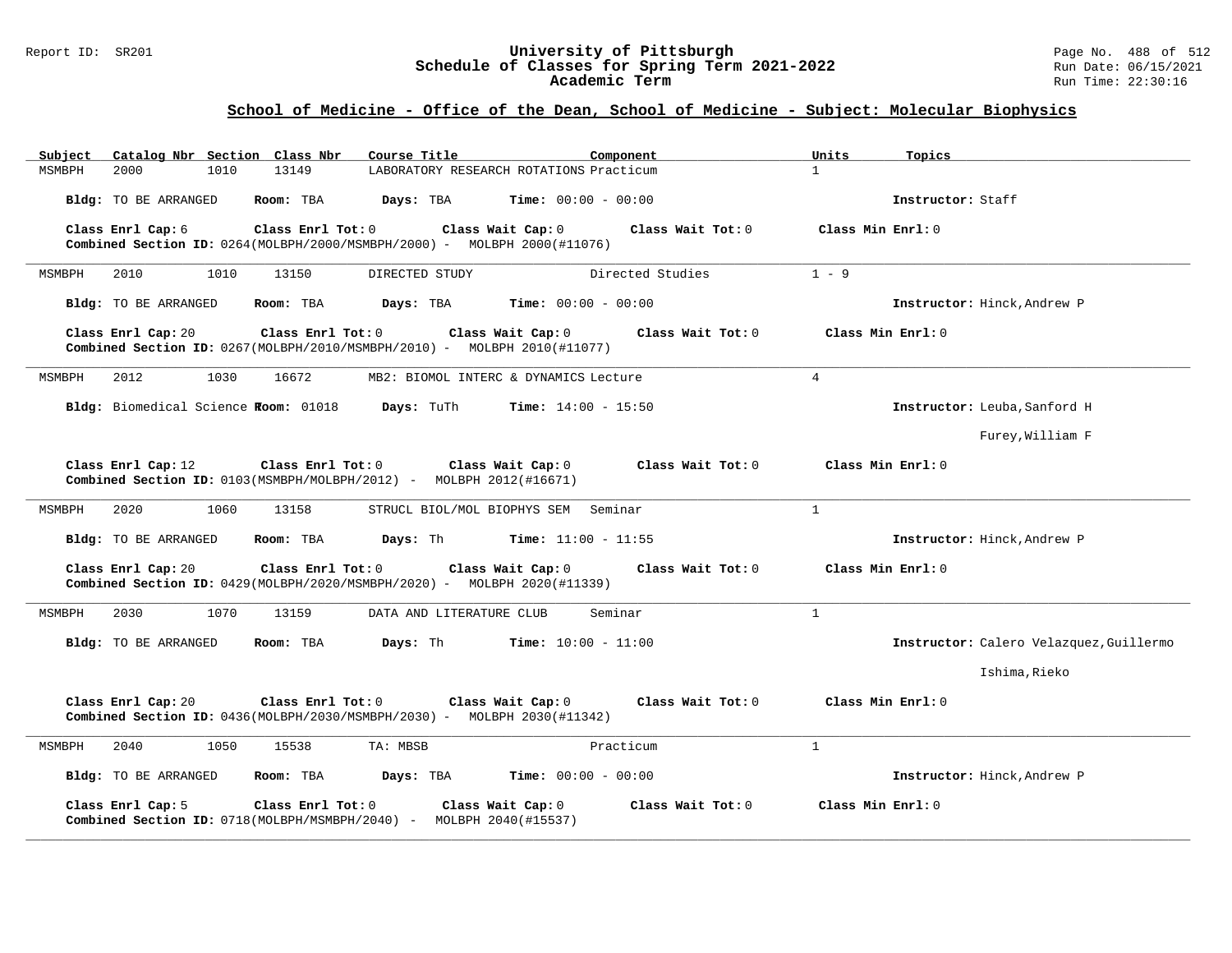### Report ID: SR201 **University of Pittsburgh** Page No. 489 of 512 **Schedule of Classes for Spring Term 2021-2022** Run Date: 06/15/2021 **Academic Term** Run Time: 22:30:16

### **School of Medicine - Office of the Dean, School of Medicine - Subject: Molecular Biophysics**

| Subject | Catalog Nbr Section Class Nbr                                                |      |                     | Course Title       |                                          | Component                                     | Units               | Topics                      |
|---------|------------------------------------------------------------------------------|------|---------------------|--------------------|------------------------------------------|-----------------------------------------------|---------------------|-----------------------------|
| MSMBPH  | 2090                                                                         | 1040 | 20711               | MS THESIS RESEARCH |                                          | Thesis Research                               | $1 - 14$            |                             |
|         | <b>Bldg:</b> TO BE ARRANGED                                                  |      | Room: TBA           | Days: TBA          | <b>Time:</b> $00:00 - 00:00$             |                                               |                     | Instructor: Hinck, Andrew P |
|         | Class Enrl Cap: 5<br>Combined Section ID: 0013(MSMBPH/MOLBPH /2090) -        |      | Class Enrl Tot: $0$ |                    | Class Wait Cap: 0<br>MOLBPH 2090(#11948) | Class Wait Tot: 0                             | Class Min $Enrl: 0$ |                             |
| MSMBPH  | 3000                                                                         | 1010 | 13151               |                    |                                          | RESEARCH AND DISSERTATION PHD Thesis Research | $1 - 14$            |                             |
|         | <b>Bldg:</b> TO BE ARRANGED                                                  |      | Room: TBA           | Days: TBA          | <b>Time:</b> $00:00 - 00:00$             |                                               |                     | Instructor: Hinck, Andrew P |
|         | Class Enrl Cap: 20<br>Combined Section ID: $0268(MOLBPH/3000/MSMBPH/3000)$ - |      | Class Enrl Tot: $0$ |                    | Class Wait Cap: 0<br>MOLBPH 3000(#11078) | Class Wait $Tot: 0$                           | Class Min Enrl: 0   |                             |

**\_\_\_\_\_\_\_\_\_\_\_\_\_\_\_\_\_\_\_\_\_\_\_\_\_\_\_\_\_\_\_\_\_\_\_\_\_\_\_\_\_\_\_\_\_\_\_\_\_\_\_\_\_\_\_\_\_\_\_\_\_\_\_\_\_\_\_\_\_\_\_\_\_\_\_\_\_\_\_\_\_\_\_\_\_\_\_\_\_\_\_\_\_\_\_\_\_\_\_\_\_\_\_\_\_\_\_\_\_\_\_\_\_\_\_\_\_\_\_\_\_\_\_\_\_\_\_\_\_\_\_\_\_\_\_\_\_\_\_\_\_\_\_\_\_\_\_\_\_\_\_\_\_\_\_\_**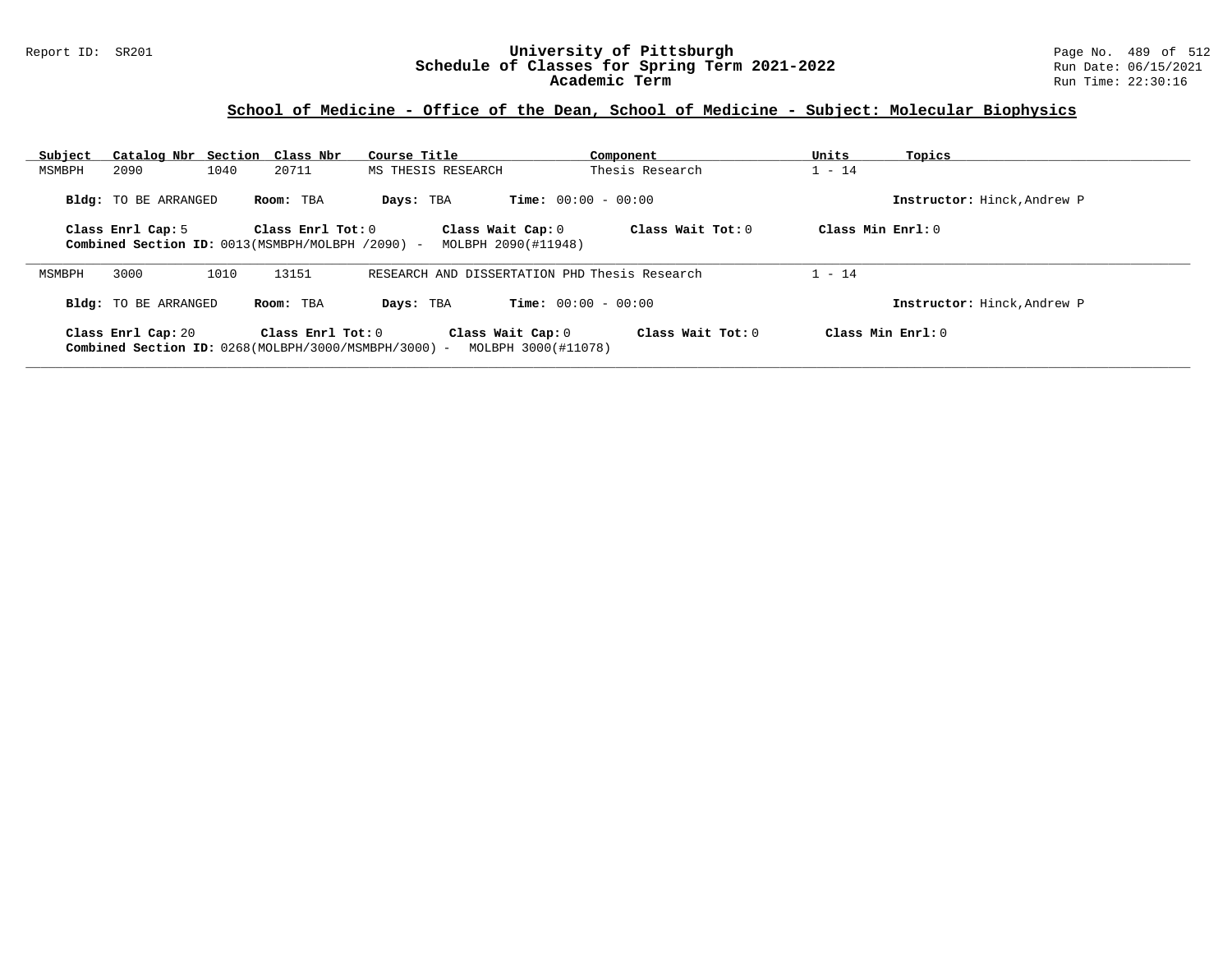#### Report ID: SR201 **University of Pittsburgh** Page No. 490 of 512 **Schedule of Classes for Spring Term 2021-2022** Run Date: 06/15/2021 **Academic Term** Run Time: 22:30:16

### **School of Medicine - Medicine - Pharmacology - Subject: Molecular Pharmacology**

| Subject              | Catalog Nbr Section Class Nbr                   | Course Title                                                             | Component                               | Units<br>Topics                 |  |
|----------------------|-------------------------------------------------|--------------------------------------------------------------------------|-----------------------------------------|---------------------------------|--|
| 2300<br>MSMPHL       | 18246<br>1030                                   | MS THESIS RESEARCH                                                       | Thesis Research                         | $1 - 14$                        |  |
| Bldg: TO BE ARRANGED | Room: TBA                                       | Days: TBA                                                                | <b>Time:</b> $00:00 - 00:00$            | Instructor: Jacob, Tija Carey   |  |
| Class Enrl Cap: 10   | Class Enrl Tot: 0                               | Class Wait Cap: 0                                                        | Class Wait Tot: 0                       | Class Min Enrl: 0               |  |
| MSMPHL<br>2310       | 1030<br>13105                                   | PRINCIPLES OF PHARMACOLOGY                                               | Lecture                                 | 3                               |  |
|                      | Bldg: Biomedical Science Room: 01395 Days: MW   | <b>Time:</b> $16:00 - 17:25$                                             |                                         | Instructor: Jiang, Yu           |  |
|                      |                                                 |                                                                          |                                         | Bisello, Alessandro             |  |
| Class Enrl Cap: 20   | Class Enrl Tot: 0                               |                                                                          | Class Wait Cap: $0$ Class Wait Tot: $0$ | Class Min Enrl: 0               |  |
| 2350<br>MSMPHL       | 1070<br>13106                                   | RESEARCH SEMINAR                                                         | Seminar                                 | $\mathbf{1}$                    |  |
|                      | Bldg: Biomedical Science Room: 01395 Days: Th   |                                                                          | <b>Time:</b> $12:00 - 12:50$            | Instructor: Jacob, Tija Carey   |  |
|                      |                                                 |                                                                          |                                         | Beckel, Jonathan M              |  |
| Class Enrl Cap: 30   |                                                 | Class Enrl Tot: 0 Class Wait Cap: 0                                      | Class Wait Tot: 0                       | Class Min Enrl: 0               |  |
| 2360<br>MSMPHL       | 1030<br>27789                                   | BIOLOGY OF SIGNAL TRANSDUCTIONLecture                                    |                                         | $\mathbf{3}$                    |  |
|                      | Bldg: Biomedical Science Foom: 01395 Days: TuTh |                                                                          | <b>Time:</b> $09:00 - 10:25$            | Instructor: Romero, Guillermo G |  |
| Class Enrl Cap: 15   |                                                 | Class Enrl Tot: $0$ Class Wait Cap: $0$ Class Wait Tot: $0$              |                                         | Class Min Enrl: 0               |  |
| 2370<br>MSMPHL       | 1070<br>29884                                   | DRUG DISCOVERY                                                           | Lecture                                 | $\overline{3}$                  |  |
|                      |                                                 | Bldg: Biomedical Science Room: TBA Days: MW Time: 11:30 - 13:00          |                                         | Instructor: Schurdak, Mark E    |  |
| Class Enrl Cap: 15   | Class Enrl Tot: 0                               | Combined Section ID: 0993(MSMPHL 2370/MSCBIO 2370) - MSCBIO 2370(#30057) | Class Wait Cap: 0 Class Wait Tot: 0     | Class Min Enrl: 0               |  |
| 2390<br>MSMPHL       | 1010<br>13107                                   | DIRECTED STUDY                                                           | Directed Studies                        | $1 - 9$                         |  |
| Bldg: TO BE ARRANGED | Room: TBA                                       | Days: TBA                                                                | <b>Time:</b> $00:00 - 00:00$            | Instructor: Jacob, Tija Carey   |  |
| Class Enrl Cap: 20   | Class Enrl Tot: 0                               | Class Wait Cap: 0                                                        | Class Wait Tot: 0                       | Class Min Enrl: 0               |  |
| 3300<br>MSMPHL       | 1010<br>13108                                   | PHD DISSERTATION RESEARCH                                                | Thesis Research                         | $1 - 14$                        |  |
|                      | Bldg: Biomedical Science Room: 01395 Days: TBA  |                                                                          | Time: $00:00 - 00:00$                   | Instructor: Jacob, Tija Carey   |  |
| Class Enrl Cap: 20   | Class Enrl Tot: 0                               | Class Wait Cap: 0                                                        | Class Wait Tot: 0                       | Class Min Enrl: 0               |  |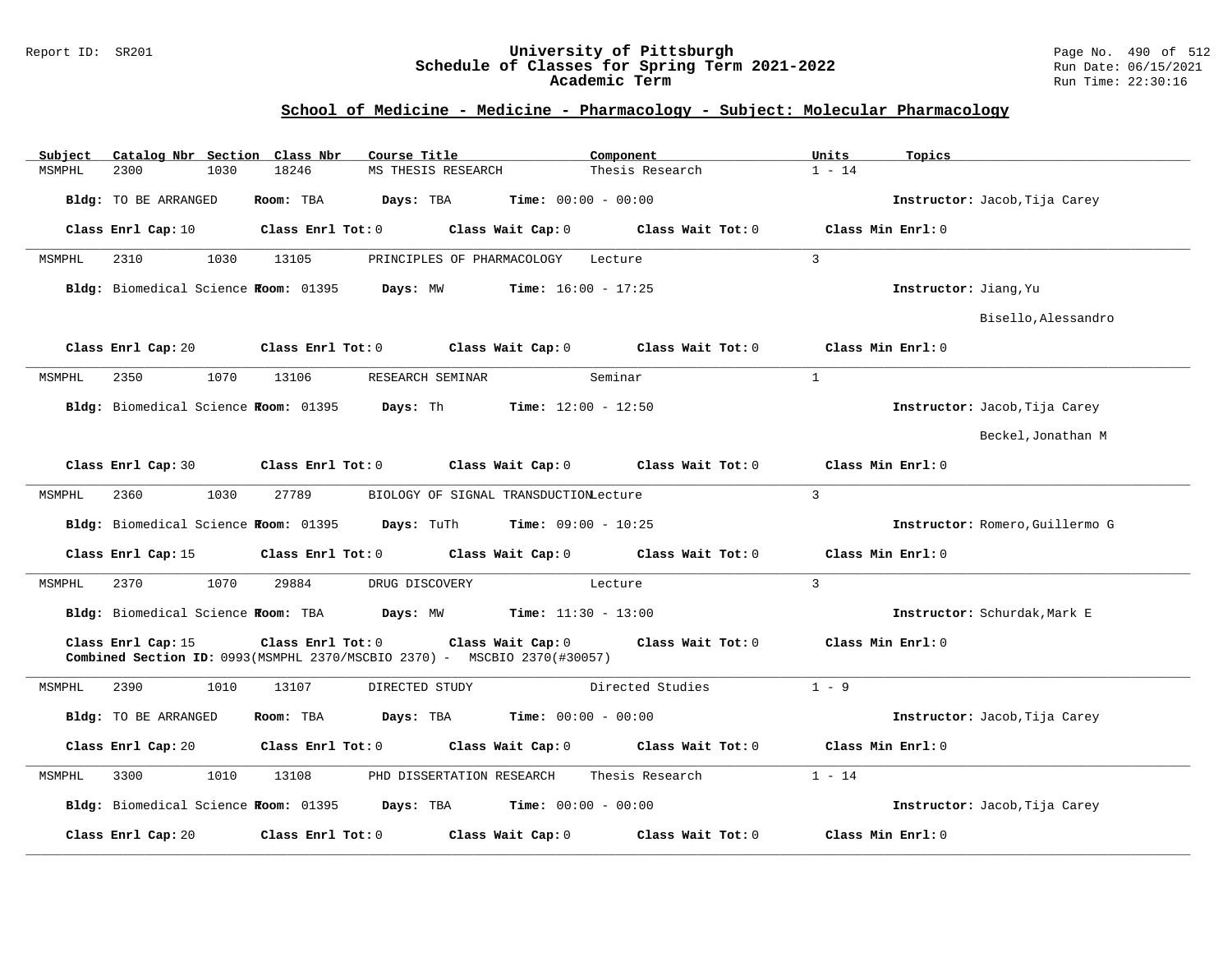### Report ID: SR201 **University of Pittsburgh** Page No. 491 of 512 **Schedule of Classes for Spring Term 2021-2022** Run Date: 06/15/2021 **Academic Term** Run Time: 22:30:16

# **School of Medicine - Medicine - Pharmacology - Subject: Molecular Pharmacology**

| Subject   |                                      |      | Catalog Nbr Section Class Nbr | Course Title                                                                   |                              | Component                                                                                                             | Units          | Topics                              |
|-----------|--------------------------------------|------|-------------------------------|--------------------------------------------------------------------------------|------------------------------|-----------------------------------------------------------------------------------------------------------------------|----------------|-------------------------------------|
| MSMPHL    | 3320                                 | 1050 | 13160                         | <b>JOURNAL CLUB</b>                                                            |                              | Seminar                                                                                                               | $\mathbf{1}$   |                                     |
|           | Bldg: Biomedical Science Room: 01395 |      |                               | Days: Th                                                                       | <b>Time:</b> $10:30 - 11:30$ |                                                                                                                       |                | Instructor: Jacob, Tija Carey       |
|           |                                      |      |                               |                                                                                |                              |                                                                                                                       |                | Beckel, Jonathan M                  |
|           | Class Enrl Cap: 30                   |      | Class Enrl Tot: 0             |                                                                                | Class Wait Cap: 0            | Class Wait Tot: 0                                                                                                     |                | Class Min Enrl: 0                   |
| MSMPHL    | 3330                                 | 1000 | 29559                         | GENOME INSTABILITY & HUMAN DS Lecture                                          |                              |                                                                                                                       | $\overline{3}$ |                                     |
|           | Bldg: Biomedical Science Room: 01395 |      |                               | Days: MF                                                                       | <b>Time:</b> $10:00 - 11:30$ |                                                                                                                       |                | Instructor: Opresko, Patricia Lynn  |
|           |                                      |      |                               |                                                                                |                              |                                                                                                                       |                | Van Houten, Bennett                 |
|           |                                      |      |                               |                                                                                |                              |                                                                                                                       |                | Granahan, Shannon                   |
|           |                                      |      |                               |                                                                                |                              |                                                                                                                       |                | Snyder, Bryanna M                   |
|           |                                      |      |                               |                                                                                |                              |                                                                                                                       |                | Weaver, Matthew S                   |
|           | Class Enrl Cap: 10                   |      | Class Enrl Tot: 0             |                                                                                | Class Wait Cap: 0            | Class Wait Tot: 0<br>Combined Section ID: 0008(EOH 3305/MSMGDB 3530/MSMPHL 33)- EOH 3305(#29557), MSMGDB 3530(#29558) |                | Class Min Enrl: 0                   |
| MSMPHL    | 3341                                 | 1050 | 22457                         | FDS SUCSSFUL CARR PLN DVLP 2 Seminar                                           |                              |                                                                                                                       | $\mathbf{1}$   |                                     |
| Bldg: TBA |                                      |      | Room: TBA                     | Days: TBA                                                                      | Time: TBA                    |                                                                                                                       |                | Instructor: Staff                   |
|           | Class Enrl Cap: 15                   |      | Class Enrl Tot: 0             | <b>Combined Section ID:</b> $0846(ORBIOL/3546/MSMPHL/3341)$ - OCS 3546(#24050) | Class Wait Cap: 0            | Class Wait Tot: 0                                                                                                     |                | Class Min Enrl: 0                   |
| MSMPHL    | 3341                                 | 1060 | 23129                         | FDS SUCSSFUL CARR PLN DVLP 2 Seminar                                           |                              |                                                                                                                       | $\mathbf{1}$   |                                     |
| Bldg: TBA |                                      |      | Room: TBA                     | Days: TBA                                                                      | Time: TBA                    |                                                                                                                       |                | Instructor: Staff                   |
|           | Class Enrl Cap: 20                   |      | Class Enrl Tot: 0             |                                                                                | Class Wait Cap: 0            | Class Wait Tot: 0                                                                                                     |                | Class Min Enrl: 0                   |
| MSMPHL    | 3375                                 | 1010 | 13130                         | NEUROPHARMACOLOGY                                                              |                              | Lecture                                                                                                               | $\overline{3}$ |                                     |
|           | Bldg: TO BE ARRANGED                 |      | Room: TBA                     | Days: TuTh                                                                     | <b>Time:</b> $13:30 - 15:20$ |                                                                                                                       |                | Instructor: Palladino, Michael John |
|           | Class Enrl Cap: 15                   |      | Class Enrl Tot: 0             | Combined Section ID: 0542(MSMPHL/3375/MSNBIO/2614) - MSNBIO 2614(#13163)       | Class Wait Cap: 0            | Class Wait Tot: 0                                                                                                     |                | Class Min Enrl: 0                   |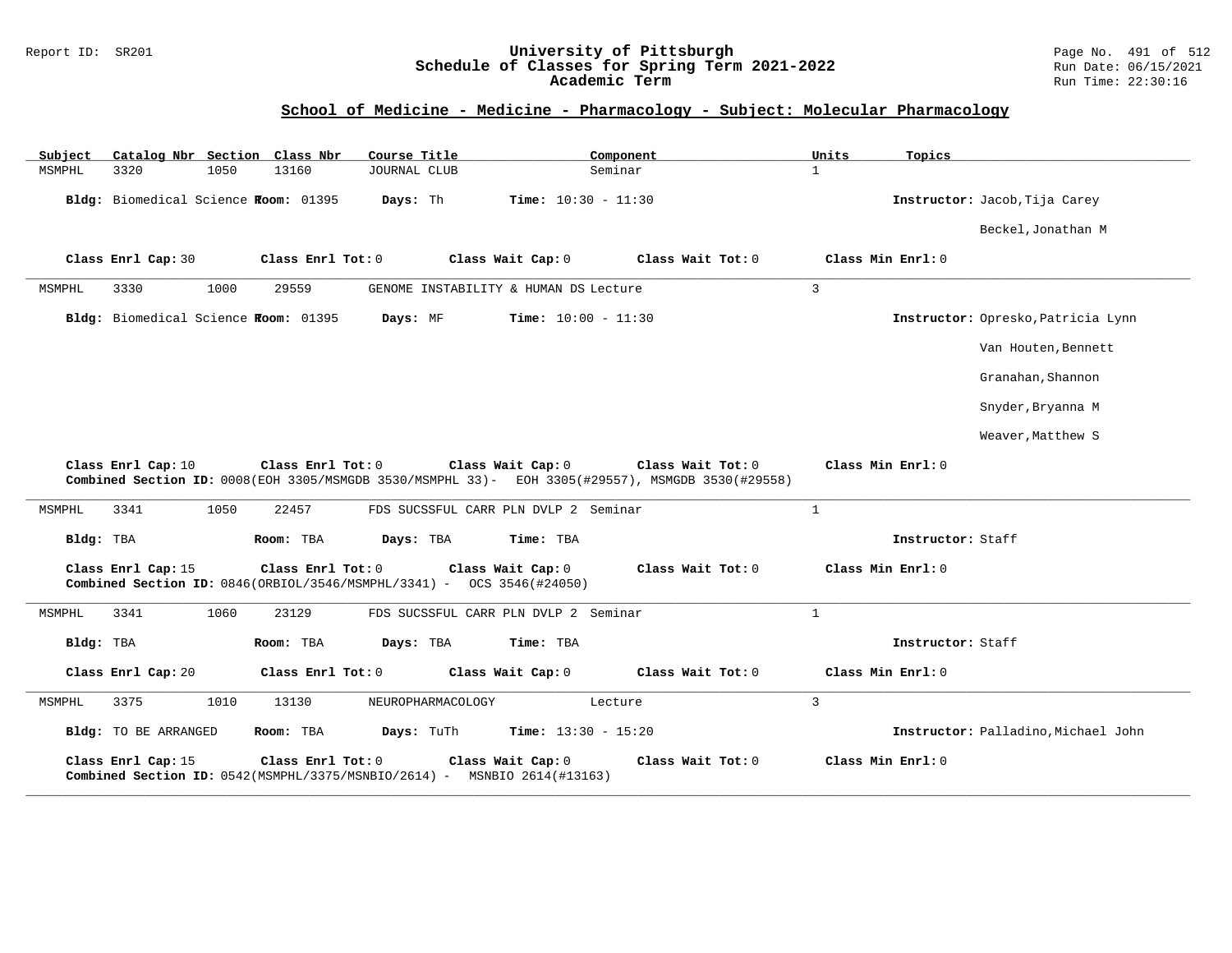### Report ID: SR201 **University of Pittsburgh** Page No. 492 of 512 **Schedule of Classes for Spring Term 2021-2022** Run Date: 06/15/2021 **Academic Term** Run Time: 22:30:16

# **School of Medicine - Molecular Genetics and Biochemistry - Subject: Interdis Biomed Grad Prog**

| Subject | Catalog Nbr Section Class Nbr |      |                     | Course Title                 |                              | Component           | Units   | Topics                      |
|---------|-------------------------------|------|---------------------|------------------------------|------------------------------|---------------------|---------|-----------------------------|
| INTBP   | 2010                          | 1010 | 13103               | LABORATORY RESEARCH ROTATION |                              | Practicum           |         |                             |
|         | <b>Bldg:</b> TO BE ARRANGED   |      | Room: TBA           | Days: TBA                    | <b>Time:</b> $00:00 - 00:00$ |                     |         | Instructor: Horn, John Paul |
|         | Class Enrl Cap: 50            |      | Class Enrl Tot: $0$ |                              | Class Wait Cap: 0            | Class Wait $Tot: 0$ |         | Class Min $Enrl: 0$         |
| INTBP   | 2090                          | 1010 | 13129               | DIRECTED STUDY               |                              | Directed Studies    | $1 - 9$ |                             |
|         | Bldg: TO BE ARRANGED          |      | Room: TBA           | Days: TBA                    | <b>Time:</b> $00:00 - 00:00$ |                     |         | Instructor: Horn, John Paul |
|         | Class Enrl Cap: 50            |      | Class Enrl Tot: 0   |                              | Class Wait Cap: 0            | Class Wait Tot: $0$ |         | Class Min Enrl: 0           |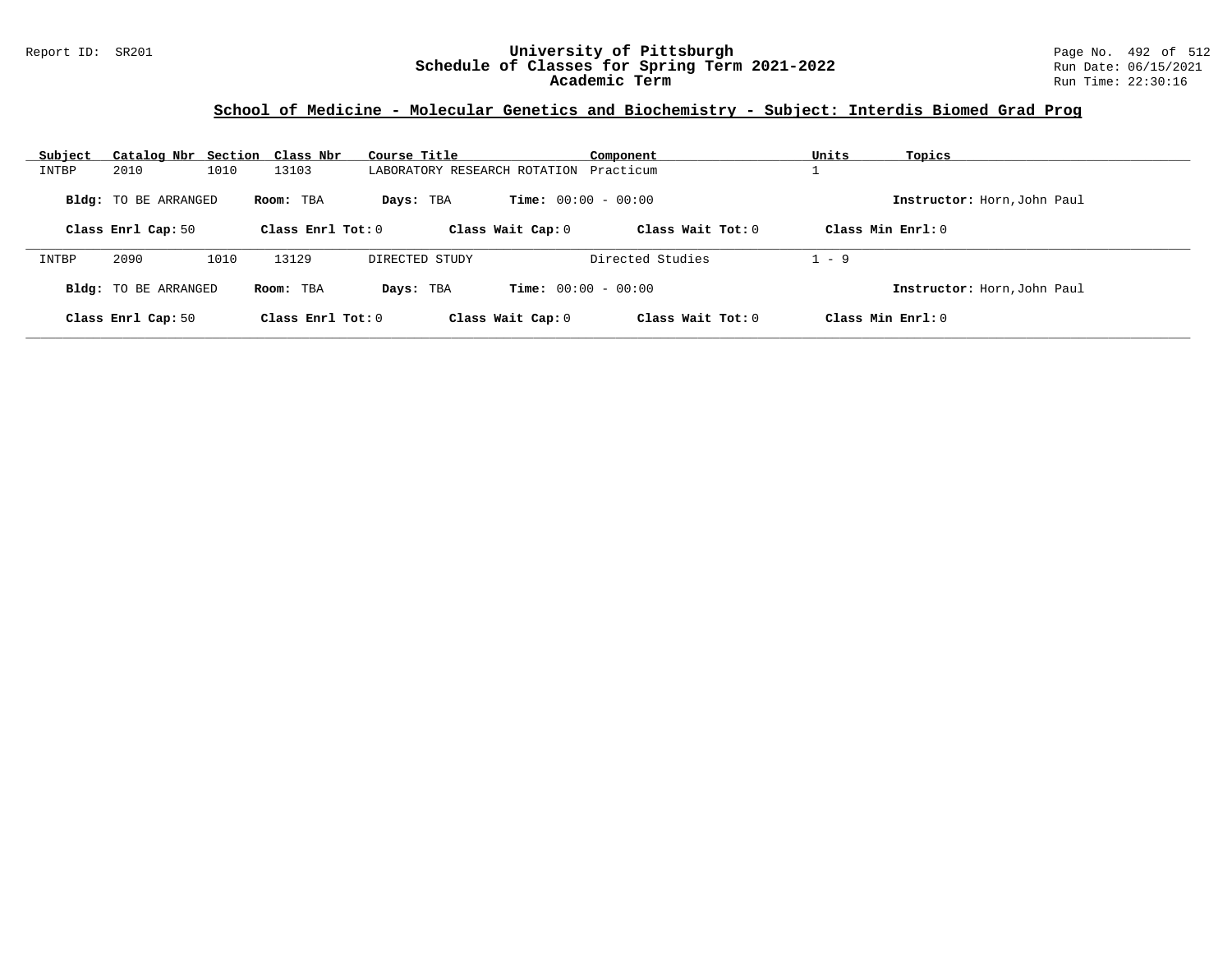#### Report ID: SR201 **University of Pittsburgh** Page No. 493 of 512 **Schedule of Classes for Spring Term 2021-2022** Run Date: 06/15/2021 **Academic Term** Run Time: 22:30:16

### **School of Medicine - Molecular Genetics and Biochemistry - Subject: Mol Genetics & Dev Biology**

| Subject | Catalog Nbr Section Class Nbr |                   | Course Title                                  |                       | Component                                                                       | Units              | Topics                             |
|---------|-------------------------------|-------------------|-----------------------------------------------|-----------------------|---------------------------------------------------------------------------------|--------------------|------------------------------------|
| MSMGDB  | 2500<br>1010                  | 17739             | MS THESIS RESEARCH                            |                       | Thesis Research                                                                 | $1 - 14$           |                                    |
|         | Bldg: TO BE ARRANGED          | Room: TBA         | <b>Days:</b> TBA <b>Time:</b> $00:00 - 00:00$ |                       |                                                                                 |                    | Instructor: Tsang, Michael Wai Kok |
|         | Class Enrl Cap: 10            |                   |                                               |                       | Class Enrl Tot: $0$ Class Wait Cap: $0$ Class Wait Tot: $0$                     | Class Min $Err1:0$ |                                    |
| MSMGDB  | 2525<br>1050                  | 17740             | DEVELM MECHANISMS HUMN DISEASELecture         |                       |                                                                                 | 2                  |                                    |
|         | Bldg: TO BE ARRANGED          | Room: TBA Days: W |                                               | $Time: 13:00 - 15:00$ |                                                                                 |                    | Instructor: Yanowitz, Judith L     |
|         |                               |                   |                                               |                       |                                                                                 |                    | Tsang, Michael Wai Kok             |
|         | Class Enrl Cap: 25            |                   |                                               |                       | Class Enrl Tot: $0$ Class Wait Cap: $0$ Class Wait Tot: $0$ Class Min Enrl: $0$ |                    |                                    |
| MSMGDB  | 2535<br>1030                  | 17778             | MODEL ORGANISMS                               | Lecture               |                                                                                 | 2                  |                                    |
|         | Bldg: TO BE ARRANGED          | Room: TBA         | Days: Tu                                      | $Time: 13:00 - 15:00$ |                                                                                 |                    | Instructor: Tsang, Michael Wai Kok |
|         |                               |                   |                                               |                       |                                                                                 |                    | Shin, Donghun                      |
|         | Class Enrl Cap: 20            |                   |                                               |                       | Class Enrl Tot: $0$ Class Wait Cap: $0$ Class Wait Tot: $0$ Class Min Enrl: $0$ |                    |                                    |
|         |                               |                   |                                               |                       |                                                                                 |                    |                                    |
| MSMGDB  | 1010<br>2550                  | 17741             | RESEARCH SEMINAR                              |                       | Seminar                                                                         | $\overline{1}$     |                                    |
|         | Bldg: TO BE ARRANGED          | Room: TBA         | <b>Days:</b> M <b>Time:</b> $12:00 - 12:55$   |                       |                                                                                 |                    | Instructor: Ghazi, Arjuman         |
|         | Class Enrl Cap: 30            |                   |                                               |                       | Class Enrl Tot: 0 Class Wait Cap: 0 Class Wait Tot: 0                           | Class Min Enrl: 0  |                                    |
| MSMGDB  | 2590<br>1010                  | 17742             | DIRECTED STUDY                                |                       | Directed Studies                                                                | $1 - 9$            |                                    |
|         | Bldg: TO BE ARRANGED          | Room: TBA         | <b>Days:</b> TBA <b>Time:</b> $00:00 - 00:00$ |                       |                                                                                 |                    | Instructor: Tsang, Michael Wai Kok |
|         | Class Enrl Cap: 10            |                   |                                               |                       | Class Enrl Tot: 0 Class Wait Cap: 0 Class Wait Tot: 0                           | Class Min Enrl: 0  |                                    |
| MSMGDB  | 3500<br>1010                  | 17743             | PHD DISSERTATION RESEARCH                     |                       | Thesis Research                                                                 | $1 - 14$           |                                    |
|         | Bldg: TO BE ARRANGED          | Room: TBA         | <b>Days:</b> TBA <b>Time:</b> $00:00 - 00:00$ |                       |                                                                                 |                    | Instructor: Tsang, Michael Wai Kok |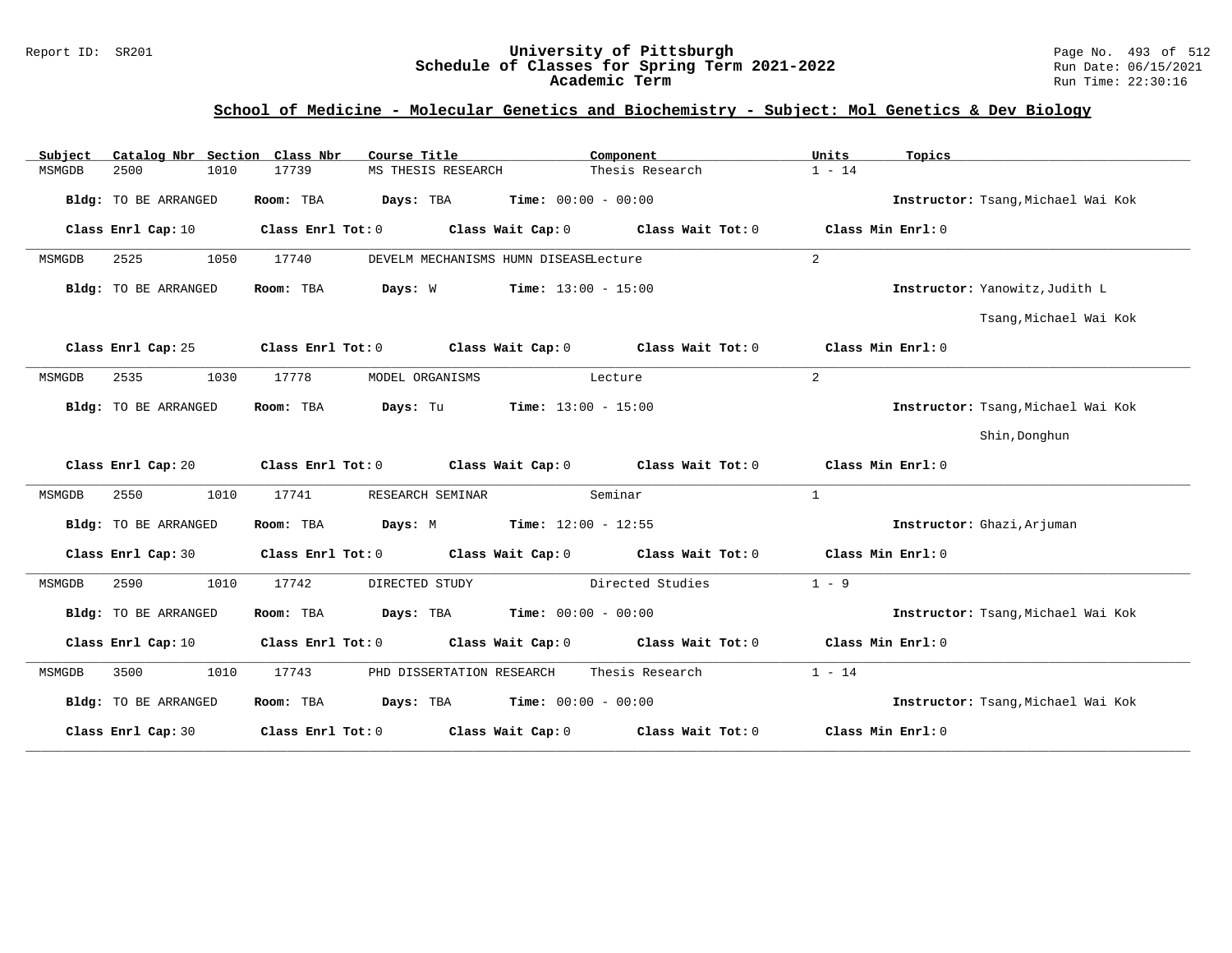### Report ID: SR201 **University of Pittsburgh** Page No. 494 of 512 **Schedule of Classes for Spring Term 2021-2022** Run Date: 06/15/2021 **Academic Term** Run Time: 22:30:16

### **School of Medicine - Molecular Genetics and Biochemistry - Subject: Mol Genetics & Dev Biology**

| Subject | Catalog Nbr Section Class Nbr        |      |                                                                                 | Course Title |                                       |                              | Component |                                                            | Units | Topics            |                                    |
|---------|--------------------------------------|------|---------------------------------------------------------------------------------|--------------|---------------------------------------|------------------------------|-----------|------------------------------------------------------------|-------|-------------------|------------------------------------|
| MSMGDB  | 3530                                 | 1000 | 29558                                                                           |              | GENOME INSTABILITY & HUMAN DS Lecture |                              |           |                                                            | 3     |                   |                                    |
|         | Bldg: Biomedical Science Room: 01395 |      |                                                                                 | Days: MF     |                                       | <b>Time:</b> $10:00 - 11:30$ |           |                                                            |       |                   | Instructor: Opresko, Patricia Lynn |
|         |                                      |      |                                                                                 |              |                                       |                              |           |                                                            |       |                   | Van Houten, Bennett                |
|         |                                      |      |                                                                                 |              |                                       |                              |           |                                                            |       |                   | Granahan, Shannon                  |
|         |                                      |      |                                                                                 |              |                                       |                              |           |                                                            |       |                   | Snyder, Bryanna M                  |
|         |                                      |      |                                                                                 |              |                                       |                              |           |                                                            |       |                   | Weaver, Matthew S                  |
|         | Class Enrl Cap: 10                   |      | Class Enrl Tot: 0<br>Combined Section ID: 0008(EOH 3305/MSMGDB 3530/MSMPHL 33)- |              |                                       | Class Wait Cap: 0            |           | Class Wait Tot: 0<br>EOH 3305(#29557), MSMPHL 3330(#29559) |       | Class Min Enrl: 0 |                                    |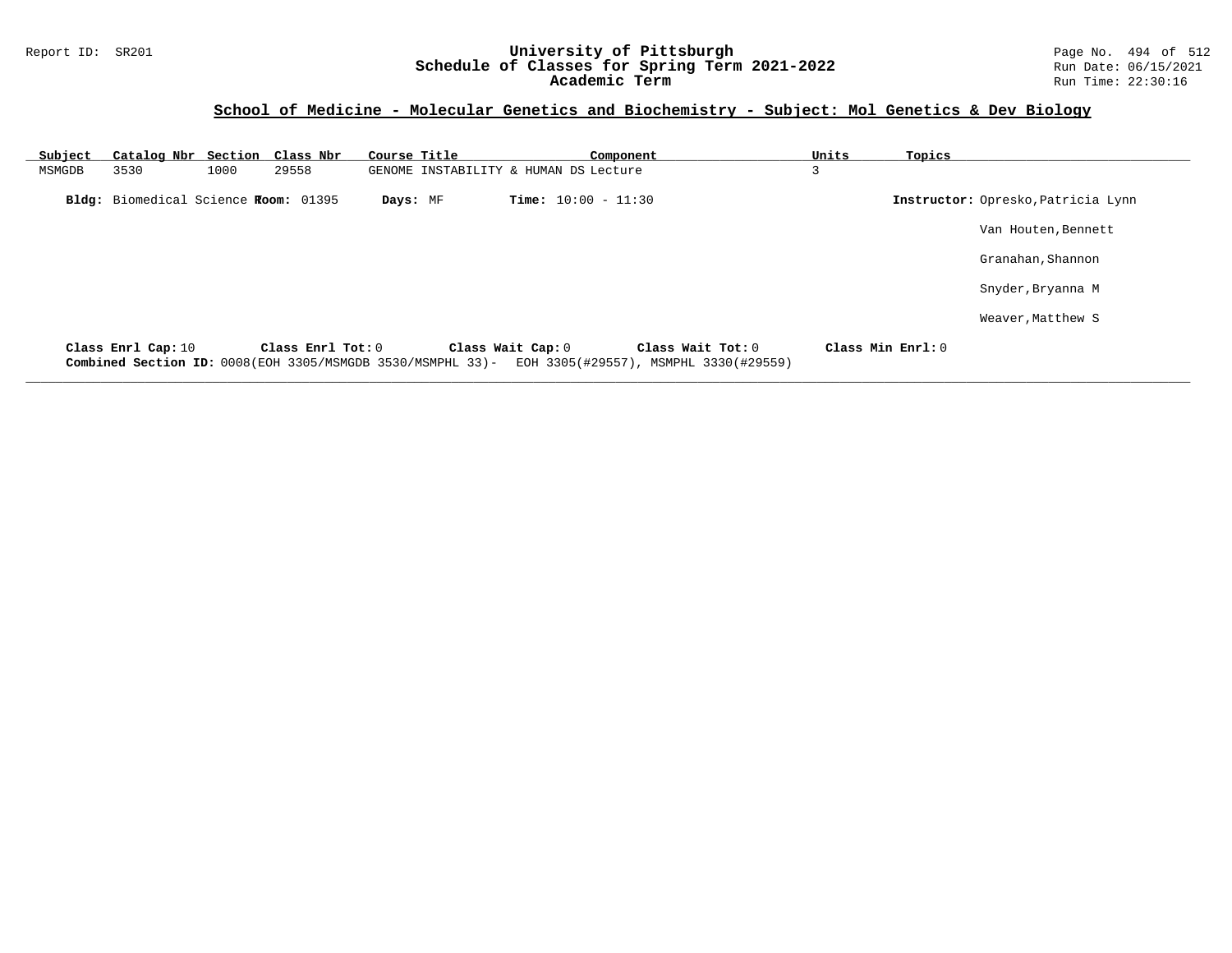### Report ID: SR201 **University of Pittsburgh** Page No. 495 of 512 **Schedule of Classes for Spring Term 2021-2022** Run Date: 06/15/2021 **Academic Term** Run Time: 22:30:16

# **School of Medicine - Molecular Genetics and Biochemistry - Subject: Molecular Virology & Microbiol**

| Subject | Catalog Nbr Section Class Nbr |      |                   | Course Title                              | Component         | Units             | Topics                   |
|---------|-------------------------------|------|-------------------|-------------------------------------------|-------------------|-------------------|--------------------------|
| MSMVM   | 3400                          | 1010 | L3117             | PHD DISSERTATION RESEARCH                 | Thesis Research   | $-14$             |                          |
|         | <b>Bldg:</b> TO BE ARRANGED   |      | Room: TBA         | <b>Time:</b> $00:00 - 00:00$<br>Days: TBA |                   |                   | Instructor: Homa, Fred L |
|         | Class Enrl Cap: 30            |      | Class Enrl Tot: 0 | Class Wait Cap: 0                         | Class Wait Tot: 0 | Class Min Enrl: 0 |                          |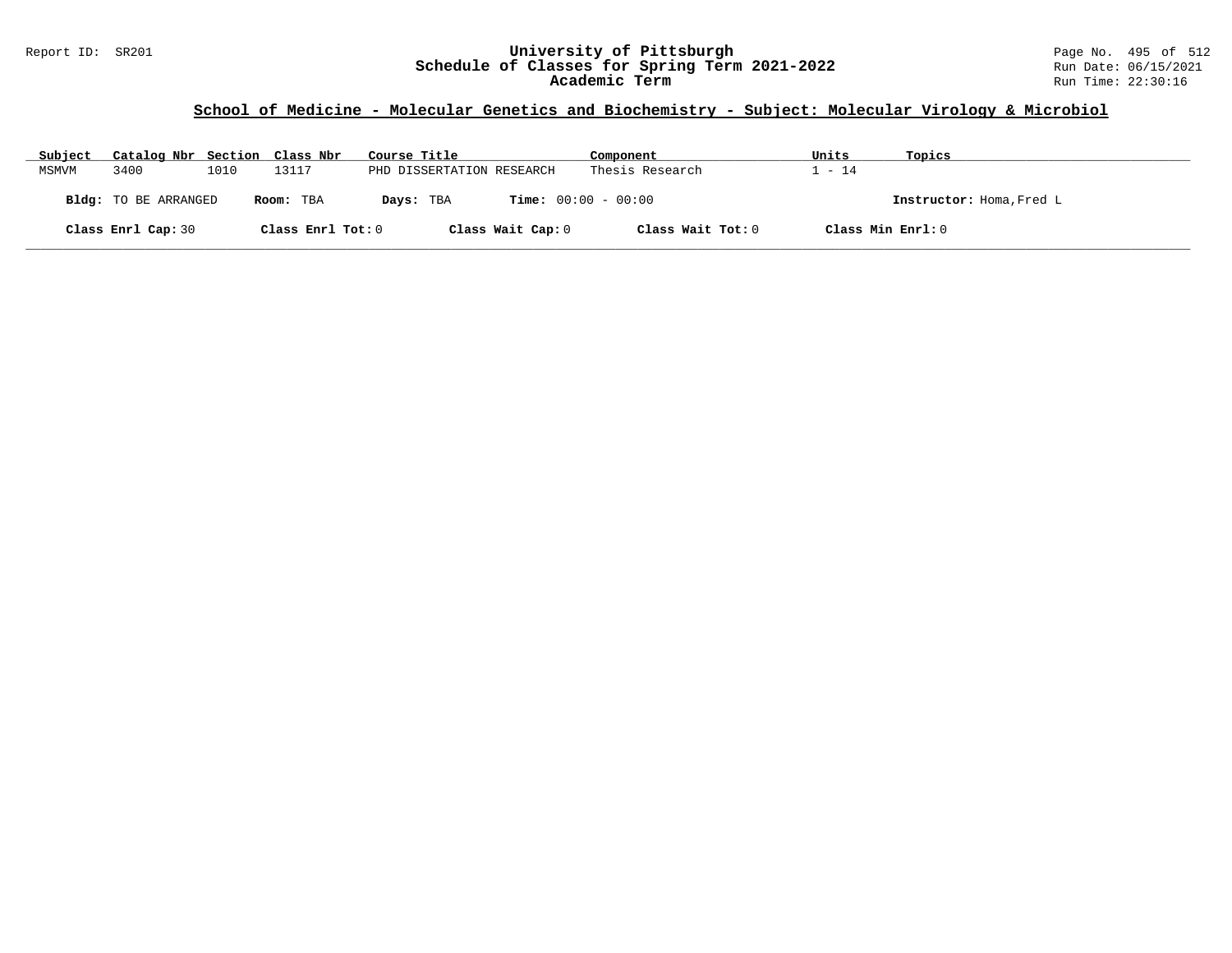#### Report ID: SR201 **University of Pittsburgh** Page No. 496 of 512 **Schedule of Classes for Spring Term 2021-2022** Run Date: 06/15/2021 **Academic Term** Run Time: 22:30:16

# **School of Medicine - Microbiology and Immunology - Subject: Microbiology and Immunology**

| Catalog Nbr Section Class Nbr<br>Subject | Course Title                                                                                                    | Component         | Units<br>Topics                        |
|------------------------------------------|-----------------------------------------------------------------------------------------------------------------|-------------------|----------------------------------------|
| MSMI<br>2010<br>1010                     | 29749<br>MS THESIS RESEARCH                                                                                     | Thesis Research   | $1 - 9$                                |
| Bldg: TO BE ARRANGED                     | Time: $00:00 - 00:00$<br>Room: TBA<br>Days: TBA                                                                 |                   | Instructor: Bomberger, Jennifer M      |
| Class Enrl Cap: 10                       | Class Wait Cap: 0<br>Class Enrl Tot: 0                                                                          | Class Wait Tot: 0 | Class Min Enrl: 0                      |
| 2100<br>1200<br>MSMI                     | 26633<br>FIRST LAB ROTATION                                                                                     | Credit Laboratory | $\overline{2}$                         |
| <b>Bldg:</b> TO BE ARRANGED              | <b>Time:</b> $00:00 - 00:00$<br>Room: TBA<br>Days: TBA                                                          |                   | Instructor: Bomberger, Jennifer M      |
| Class Enrl Cap: 35                       | Class Enrl Tot: 0<br>Class Wait Cap: 0                                                                          | Class Wait Tot: 0 | Class Min Enrl: 0                      |
| 2110<br>1200<br>MSMI                     | 26634<br>SECOND LAB ROTATION                                                                                    | Credit Laboratory | 2                                      |
| Bldg: TO BE ARRANGED                     | Days: TBA<br><b>Time:</b> $00:00 - 00:00$<br>Room: TBA                                                          |                   | Instructor: Bomberger, Jennifer M      |
| Class Enrl Cap: 35                       | Class Enrl Tot: 0<br>Class Wait Cap: 0                                                                          | Class Wait Tot: 0 | Class Min Enrl: 0                      |
| 2200<br>1010<br>MSMI                     | 26097<br>COMPREHENSIVE MICROBIOLOGY                                                                             | Lecture           | $\overline{4}$                         |
| Bldg: Bridgeside Point IIRoom: 00402     | Days: TuTh<br><b>Time:</b> $10:00 - 12:00$                                                                      |                   | Instructor: Richardson, Anthony Robert |
|                                          |                                                                                                                 |                   | Deluca, Neal                           |
| Class Enrl Cap: 25                       | Class Enrl Tot: 0<br>Class Wait Cap: 0<br>Room Characteristics: Data Port(1), Media - Data Projector/Monitor(1) | Class Wait Tot: 0 | Class Min Enrl: 0                      |
| 2210<br>1010<br>MSMI                     | 26343<br>COMPREHENSIVE IMMUNOLOGY                                                                               | Lecture           | 2                                      |
| Bldg: TO BE ARRANGED                     | <b>Time:</b> $13:00 - 14:00$<br>Room: TBA<br>Days: MF                                                           |                   | Instructor: Fuschiotti, Patrizia       |
| Class Enrl Cap: 30                       | Class Enrl Tot: 0<br>Class Wait Cap: 0                                                                          | Class Wait Tot: 0 | Class Min Enrl: 0                      |
| 2230<br>1030<br>MSMI                     | 26344<br>EXPERMNTAL BASIS OF IMMUNOLOGYLecture                                                                  |                   | $\overline{2}$                         |
| Bldg: TO BE ARRANGED                     | Days: F<br><b>Time:</b> $14:00 - 16:00$<br>Room: TBA                                                            |                   | Instructor: Lu, Binfeng                |
|                                          |                                                                                                                 |                   | Morel, Penelope A                      |
| Class Enrl Cap: 30                       | Class Enrl Tot: 0<br>Class Wait Cap: 0                                                                          | Class Wait Tot: 0 | Class Min Enrl: 0                      |
| 2250<br>MSMI<br>1010                     | 26345<br>TA: MEDICAL MICROBIOLOGY                                                                               | Practicum         | $\mathbf{1}$                           |
| Bldg: TO BE ARRANGED                     | <b>Time:</b> $00:00 - 00:00$<br>Room: TBA<br>Days: TBA                                                          |                   | Instructor: Lakdawala, Seema S         |
| Class Enrl Cap: 30                       | Class Wait Cap: 0<br>Class Enrl Tot: 0                                                                          | Class Wait Tot: 0 | Class Min Enrl: 0                      |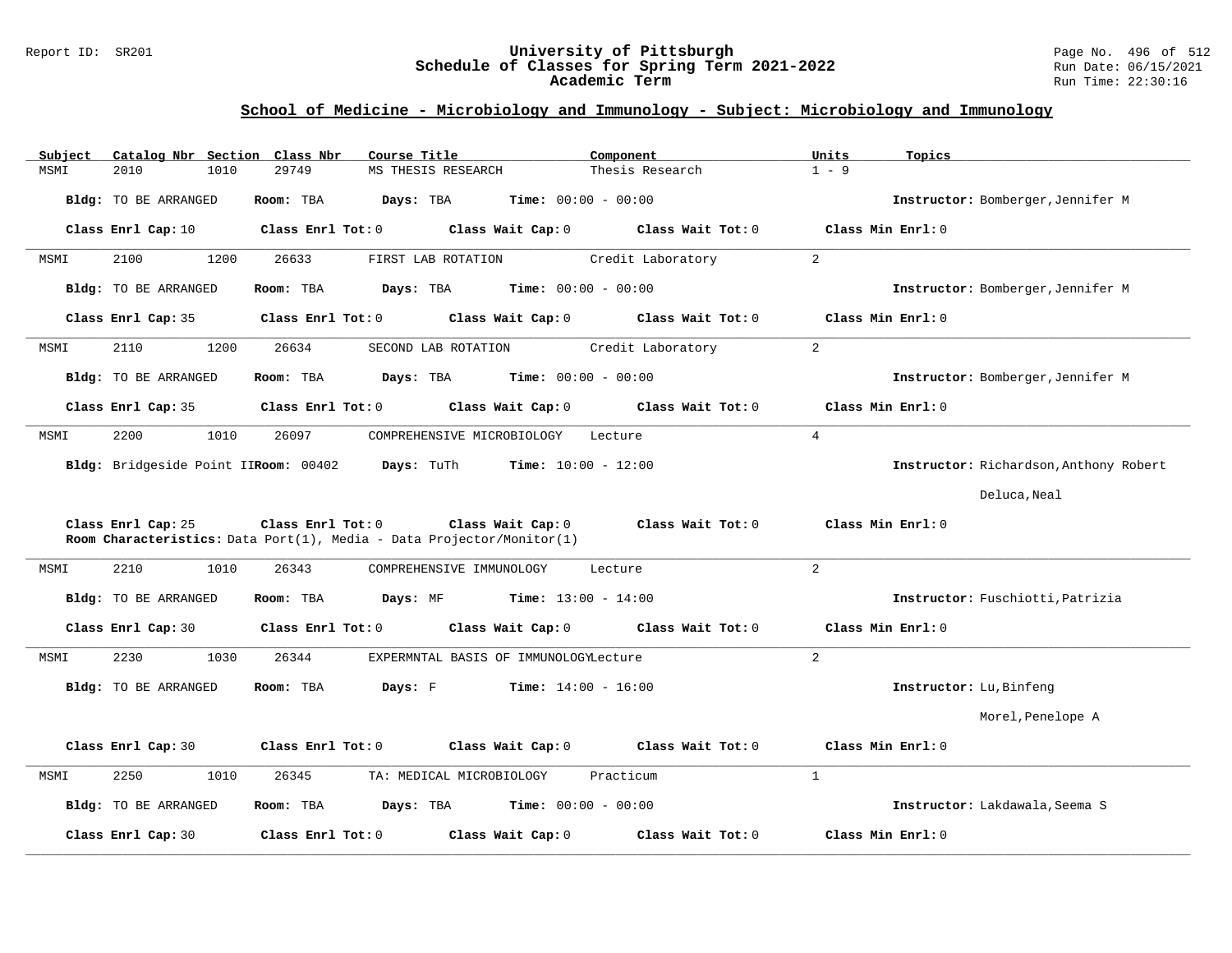#### Report ID: SR201 **University of Pittsburgh** Page No. 497 of 512 **Schedule of Classes for Spring Term 2021-2022** Run Date: 06/15/2021 **Academic Term** Run Time: 22:30:16

# **School of Medicine - Microbiology and Immunology - Subject: Microbiology and Immunology**

| Subject<br>Catalog Nbr Section Class Nbr | Course Title                                                              | Component                              | Units<br>Topics                      |
|------------------------------------------|---------------------------------------------------------------------------|----------------------------------------|--------------------------------------|
| 2290<br>1010<br>MSMI                     | 26346<br>DIRECTED STUDY                                                   | Directed Studies                       | $1 - 9$                              |
| Bldg: TO BE ARRANGED                     | Room: TBA<br>Days: TBA                                                    | <b>Time:</b> $00:00 - 00:00$           | Instructor: Bomberger, Jennifer M    |
| Class Enrl Cap: 45                       | Class Enrl Tot: 0                                                         | Class Wait Cap: 0<br>Class Wait Tot: 0 | Class Min Enrl: 0                    |
| 2420<br>1070<br>MSMI                     | 26752                                                                     | EXPERIMENTAL PATHOGEN BIOLOGY Lecture  | $\overline{2}$                       |
| Bldg: TO BE ARRANGED                     | Room: TBA<br>Days: F                                                      | <b>Time:</b> $09:00 - 10:45$           | Instructor: Kinchington, Paul Robert |
|                                          |                                                                           |                                        | Zemke, Anna Christine                |
| Class Enrl Cap: 12                       | Class Enrl Tot: 0                                                         | Class Wait Cap: 0<br>Class Wait Tot: 0 | Class Min Enrl: 0                    |
| 2450<br>1010<br>MSMI                     | 26351<br>IMMUNOLOGY RESEARCH SEMINAR                                      | Seminar                                | $\mathbf{1}$                         |
| Bldg: TBA                                | Room: TBA<br>Days: M                                                      | <b>Time:</b> $09:00 - 09:55$           | Instructor: Binder, Robert Julian    |
| Class Enrl Cap: 60                       | Class Enrl Tot: 0<br>Room Characteristics: PeopleSoft - Scheduled (PS)(1) | Class Wait Cap: 0<br>Class Wait Tot: 0 | Class Min Enrl: 0                    |
| 2460<br>1210<br>MSMI                     | 30275<br>MICROBIOLOGY SEMINAR                                             | Seminar                                | $\mathbf{1}$                         |
| Bldg: Bridgeside Point IIRoom: 00503     | Days: W                                                                   | <b>Time:</b> $12:00 - 12:55$           | Instructor: Bomberger, Jennifer M    |
| Class Enrl Cap: 60                       | Class Enrl Tot: 0                                                         | Class Wait Cap: 0<br>Class Wait Tot: 0 | Class Min Enrl: 0                    |
| 3200<br>1010<br>MSMI                     | 26347<br>PHD DISSERTATION RESEARCH                                        | Thesis Research                        | $1 - 14$                             |
| Bldg: TO BE ARRANGED                     | Days: TBA<br>Room: TBA                                                    | <b>Time:</b> $00:00 - 00:00$           | Instructor: Bomberger, Jennifer M    |
| Class Enrl Cap: 45                       | Class Enrl Tot: 0                                                         | Class Wait Cap: 0<br>Class Wait Tot: 0 | Class Min Enrl: 0                    |
| 3220<br>1060<br>MSMI                     | 26348<br>CNTMPRY TOPICS - IMMUNOLOGY                                      | Seminar                                | $\mathbf{1}$                         |
| Bldg: TO BE ARRANGED                     | Room: TBA<br>Days: Th                                                     | <b>Time:</b> $10:30 - 11:25$           | Instructor: D'Cruz, Louise Maria     |
| Class Enrl Cap: 30                       | Class Enrl Tot: 0                                                         | Class Wait Cap: 0<br>Class Wait Tot: 0 | Class Min Enrl: 0                    |
| 3230<br>1210<br>MSMI                     | 30277                                                                     | MICROBIOLOGY RES IN PROGRESS Seminar   | $\mathbf{1}$                         |
| Bldg: TO BE ARRANGED                     | Room: TBA<br>Days: M                                                      | <b>Time:</b> $09:30 - 10:30$           | Instructor: Bomberger, Jennifer M    |
|                                          |                                                                           |                                        | Candrilli, Carolyn Coyne             |
|                                          |                                                                           |                                        | Lakdawala, Seema S                   |
| Class Enrl Cap: 40                       | Class Enrl Tot: 0                                                         | Class Wait Cap: 0<br>Class Wait Tot: 0 | Class Min Enrl: 0                    |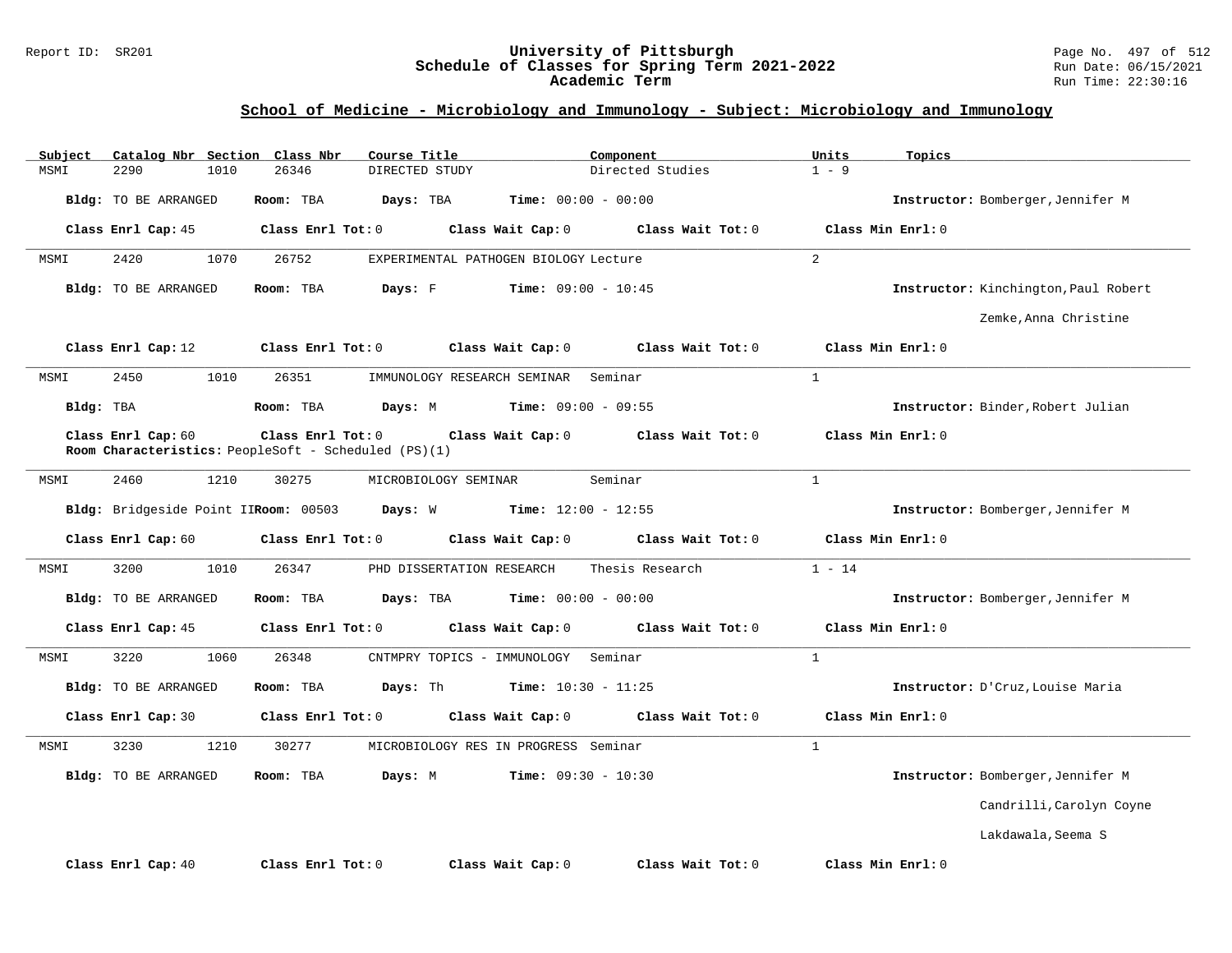| MSMI | 3270<br>1040                | 26349               | INNATE IMMUNITY                       |                              | Lecture           | 2                                     |
|------|-----------------------------|---------------------|---------------------------------------|------------------------------|-------------------|---------------------------------------|
|      | <b>Bldg:</b> TO BE ARRANGED | Room: TBA           | Days: WF                              | <b>Time:</b> $11:00 - 12:00$ |                   | Instructor: Sarkar, Saumendra Narayan |
|      | Class Enrl Cap: 8           | Class Enrl Tot: 0   |                                       | Class Wait Cap: 0            | Class Wait Tot: 0 | Class Min $Err1:0$                    |
| MSMI | 1100<br>3290                | 26350               | AUTOIMMUNITY & IMMUNPATHOLOGY Lecture |                              |                   | 2                                     |
|      | <b>Bldg:</b> TO BE ARRANGED | Room: TBA           | Days: Tu                              | <b>Time:</b> $14:00 - 16:00$ |                   | Instructor: Morel, Penelope A         |
|      | Class Enrl Cap: 15          | Class Enrl Tot: $0$ |                                       | Class Wait Cap: 0            | Class Wait Tot: 0 | Class Min $Enr1: 0$                   |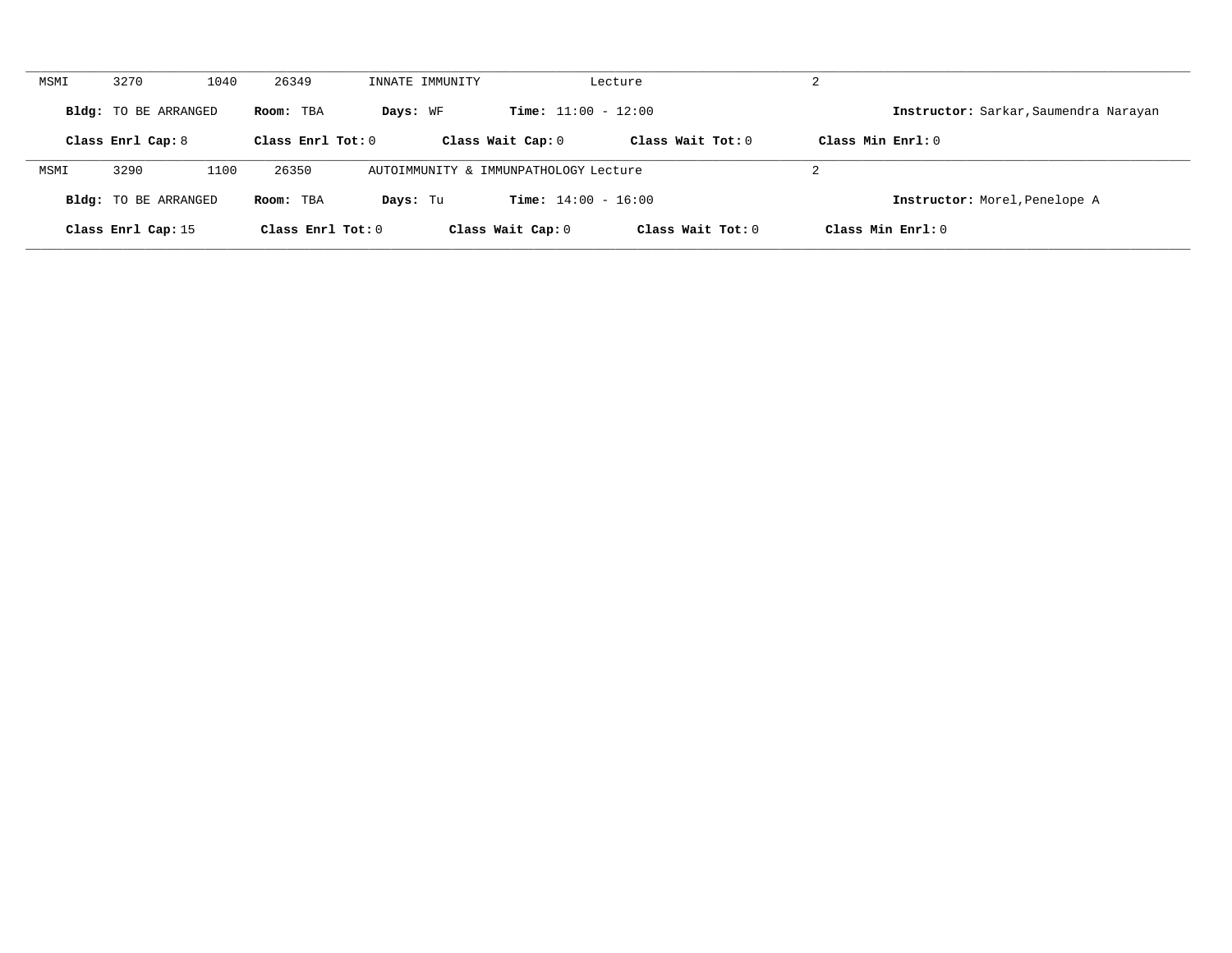#### Report ID: SR201 **University of Pittsburgh** Page No. 499 of 512 **Schedule of Classes for Spring Term 2021-2022** Run Date: 06/15/2021 **Academic Term** Run Time: 22:30:16

# **School of Medicine - Neurobiology - Subject: Neurobiology**

| Subject<br>Catalog Nbr Section Class Nbr                                      | Course Title                                                                                                                                                                                                           | Component<br>Units           | Topics                              |
|-------------------------------------------------------------------------------|------------------------------------------------------------------------------------------------------------------------------------------------------------------------------------------------------------------------|------------------------------|-------------------------------------|
| 2010<br>1010<br>MSNBIO                                                        | 26630<br><b>SCIENTIFIC ETHICS</b>                                                                                                                                                                                      | $\mathbf{1}$<br>Lecture      |                                     |
| Bldg: Langley Hall                                                            | <b>Room: 0A219</b><br>Days: W<br><b>Time:</b> $17:30 - 18:55$                                                                                                                                                          |                              | Instructor: Sved.Alan F             |
| Class Enrl Cap: 20                                                            | Class Enrl Tot: 0<br>Class Wait Cap: 0<br>Combined Section ID: 0719(NROSCI/MSNBIO/2010) - NROSCI 2010(#26631)                                                                                                          | Class Wait $Tot: 0$          | Class Min Enrl: 0                   |
| MSNBIO<br>2018<br>1010                                                        | 30313<br>COMMUNICATING SCIENCE                                                                                                                                                                                         | $1 - 2$<br>Independent Study |                                     |
| Bldg: TO BE ARRANGED                                                          | <b>Time:</b> $00:00 - 00:00$<br>Room: TBA<br>Days: TBA                                                                                                                                                                 |                              | Instructor: Turner, Robert Sterling |
| Class Enrl Cap: 35                                                            | Class Wait Cap: 0<br>$Class$ $Enr1$ $Tot: 0$<br><b>Combined Section ID:</b> $0983(NROSCI 2018/MSNBIO 2018) - NROSCI 2018(#28084)$                                                                                      | Class Wait Tot: 0            | Class Min Enrl: 0                   |
| MSNBIO<br>2102<br>1010                                                        | 13127<br>SYSTEMS NEUROBIOLOGY                                                                                                                                                                                          | 6<br>Lecture                 |                                     |
| Bldg: TBA                                                                     | <b>Time:</b> $09:00 - 11:55$<br>Room: TBA<br>Days: F                                                                                                                                                                   |                              | Instructor: Staff                   |
| Bldg: TBA                                                                     | Days: MW<br>$Time: 09:00 - 10:20$<br>Room: TBA                                                                                                                                                                         |                              | Instructor: Turner, Robert Sterling |
| Class Enrl Cap: 8                                                             | Class Enrl Tot: 0<br>Class Wait Cap: 0<br>Room Characteristics: Media - Data Projector/Monitor(1), PeopleSoft - Scheduled (PS)(1)<br><b>Combined Section ID:</b> $0270(NROSCI/2102/MSNBIO/2102)$ - NROSCI 2102(#10835) | Class Wait Tot: 0            | Class Min Enrl: 0                   |
| 2112<br>1010<br>MSNBIO                                                        | 22708<br>NEUROBIOLOGY OF DISEASE                                                                                                                                                                                       | $\overline{2}$<br>Lecture    |                                     |
| Bldg: Biomedical Science Room: 01495                                          | <b>Davs:</b> F Time: $13:00 - 15:00$                                                                                                                                                                                   |                              | Instructor: Lillien, Laura Ellen    |
| Class Enrl Cap: 15<br>Room Characteristics: Media - Data Projector/Monitor(1) | Class Enrl Tot: 0<br>Class Wait Cap: 0<br>Combined Section ID: $0619(MSNBIO/2112/NROSCI/2112)$ - NROSCI 2112(#22709)                                                                                                   | Class Wait Tot: 0            | Class Min Enrl: 0                   |
| MSNBIO<br>2600<br>1010                                                        | 13118<br>MS THESIS RESEARCH                                                                                                                                                                                            | $1 - 14$<br>Thesis Research  |                                     |
| Bldg: TO BE ARRANGED                                                          | Days: TBA<br><b>Time:</b> $00:00 - 00:00$<br>Room: TBA                                                                                                                                                                 |                              | Instructor: Davis, Brian M          |
| Class Enrl Cap: 10                                                            | Class Enrl Tot: 0<br>Class Wait Cap: 0                                                                                                                                                                                 | Class Wait Tot: 0            | Class Min Enrl: 0                   |
| 2614<br>1040<br>MSNBIO                                                        | 13163<br>NEUROPHARMACOLOGY                                                                                                                                                                                             | 3<br>Lecture                 |                                     |
| Bldg: TO BE ARRANGED                                                          | Room: TBA<br>Days: TuTh<br><b>Time:</b> $13:30 - 15:20$                                                                                                                                                                |                              | Instructor: Palladino, Michael John |
| Class Enrl Cap: 15                                                            | Class Enrl Tot: 0<br>Class Wait Cap: 0<br>Combined Section ID: $0542$ (MSMPHL/3375/MSNBIO/2614) - MSMPHL 3375(#13130)                                                                                                  | Class Wait Tot: 0            | Class Min Enrl: 0                   |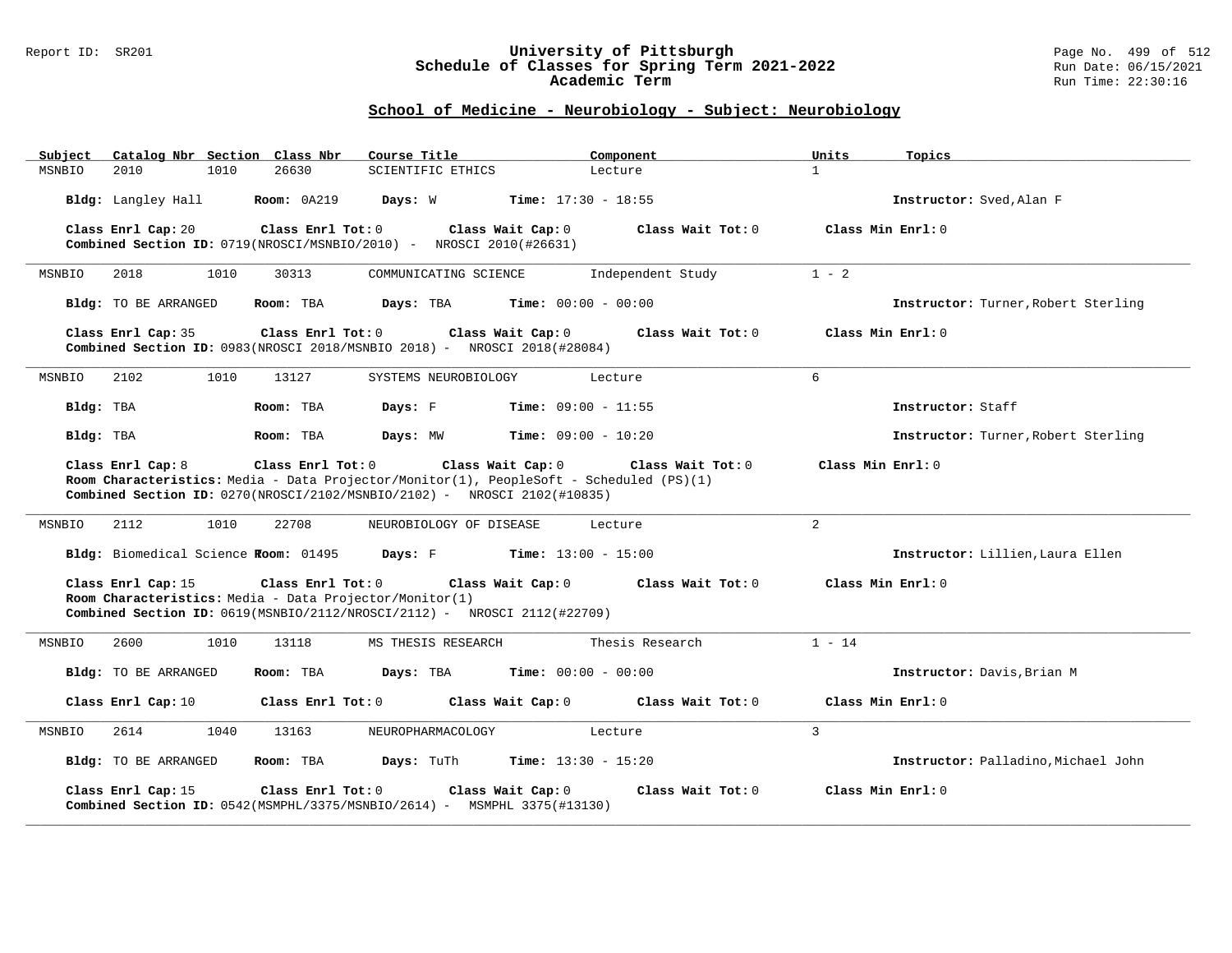#### Report ID: SR201 **University of Pittsburgh** Page No. 500 of 512 **Schedule of Classes for Spring Term 2021-2022** Run Date: 06/15/2021 **Academic Term** Run Time: 22:30:16

# **School of Medicine - Neurobiology - Subject: Neurobiology**

| Subject | Catalog Nbr Section Class Nbr |                   | Course Title                                                    |                                      | Component                                                   | Units          | Topics                                  |
|---------|-------------------------------|-------------------|-----------------------------------------------------------------|--------------------------------------|-------------------------------------------------------------|----------------|-----------------------------------------|
| MSNBIO  | 2650<br>1010                  | 13119             | <b>JOURNAL CLUB</b>                                             |                                      | Seminar                                                     | $\mathbf{1}$   |                                         |
|         | Bldg: TO BE ARRANGED          | Room: TBA         | <b>Days:</b> TBA <b>Time:</b> $00:00 - 00:00$                   |                                      |                                                             |                | Instructor: Davis, Brian M              |
|         | Class Enrl Cap: 40            |                   |                                                                 |                                      | Class Enrl Tot: 0 Class Wait Cap: 0 Class Wait Tot: 0       |                | Class Min Enrl: 0                       |
| MSNBIO  | 2651<br>1040                  | 15107             | PAIN JOURNAL CLUB                                               |                                      | Seminar                                                     | $\mathbf{1}$   |                                         |
|         | Bldg: TO BE ARRANGED          | Room: TBA         | <b>Days:</b> Tu <b>Time:</b> $12:00 - 13:00$                    |                                      |                                                             |                | Instructor: Koerber, H Richard          |
|         | Class Enrl Cap: 20            |                   |                                                                 |                                      | Class Enrl Tot: $0$ Class Wait Cap: $0$ Class Wait Tot: $0$ |                | Class Min Enrl: 0                       |
| MSNBIO  | 2660<br>1010                  | 13120             | NEUROBIOLOGY SEMINAR SERIES Seminar                             |                                      |                                                             | $\mathbf{1}$   |                                         |
|         | Bldg: TO BE ARRANGED          |                   | Room: TBA $Days:$ TBA $Time: 00:00 - 00:00$                     |                                      |                                                             |                | Instructor: Seal, Rebecca Pauline       |
|         | Class Enrl Cap: 40            |                   |                                                                 |                                      | Class Enrl Tot: $0$ Class Wait Cap: $0$ Class Wait Tot: $0$ |                | Class Min Enrl: 0                       |
| MSNBIO  | 2680<br>1010                  | 13121             | SPECIAL TOPICS                                                  |                                      | Directed Studies                                            | $1 - 9$        |                                         |
|         | Bldg: TO BE ARRANGED          | Room: TBA         | <b>Days:</b> TBA <b>Time:</b> $00:00 - 00:00$                   |                                      |                                                             |                | Instructor: Davis, Brian M              |
|         | Class Enrl Cap: 10            | Class Enrl Tot: 0 |                                                                 | Class Wait Cap: 0                    | Class Wait Tot: 0                                           |                | Class Min Enrl: 0                       |
|         | Reserve Capacity:             |                   | 01-OCT-2021 RESTRICTED MSNBIO-PHD STUDENTS Reserve Enrl Cap: 10 |                                      |                                                             |                | Reserve Enrl Tot: 0                     |
| MSNBIO  | 2681<br>1010                  | 13148             |                                                                 | SEMINAR IN CORTICAL CIRCUITS Seminar |                                                             | $\overline{1}$ |                                         |
|         | Bldg: TO BE ARRANGED          | Room: TBA         | Days: M                                                         | $Time: 09:00 - 09:55$                |                                                             |                | Instructor: Oswald, Anne Marie Michelle |
|         |                               |                   |                                                                 |                                      |                                                             |                | Doiron, Brent                           |
|         | Class Enrl Cap: 25            |                   |                                                                 |                                      | Class Enrl Tot: $0$ Class Wait Cap: $0$ Class Wait Tot: $0$ |                | Class Min Enrl: 0                       |
| MSNBIO  | 2682<br>1060                  | 15108             | CURRENT RESEARCH ON PAIN                                        |                                      | Seminar                                                     | $\mathbf{1}$   |                                         |
|         | Bldg: TO BE ARRANGED          | Room: TBA         | <b>Days:</b> Th <b>Time:</b> $12:00 - 13:00$                    |                                      |                                                             |                | Instructor: Seal, Rebecca Pauline       |
|         | Class Enrl Cap: 20            |                   |                                                                 |                                      | Class Enrl Tot: $0$ Class Wait Cap: $0$ Class Wait Tot: $0$ |                | Class Min Enrl: 0                       |
| MSNBIO  | 2690<br>1010                  | 13122             | DIRECTED STUDY                                                  |                                      | Directed Studies                                            | $1 - 9$        |                                         |
|         | Bldg: TO BE ARRANGED          | Room: TBA         | <b>Days:</b> TBA <b>Time:</b> $00:00 - 00:00$                   |                                      |                                                             |                | Instructor: Davis, Brian M              |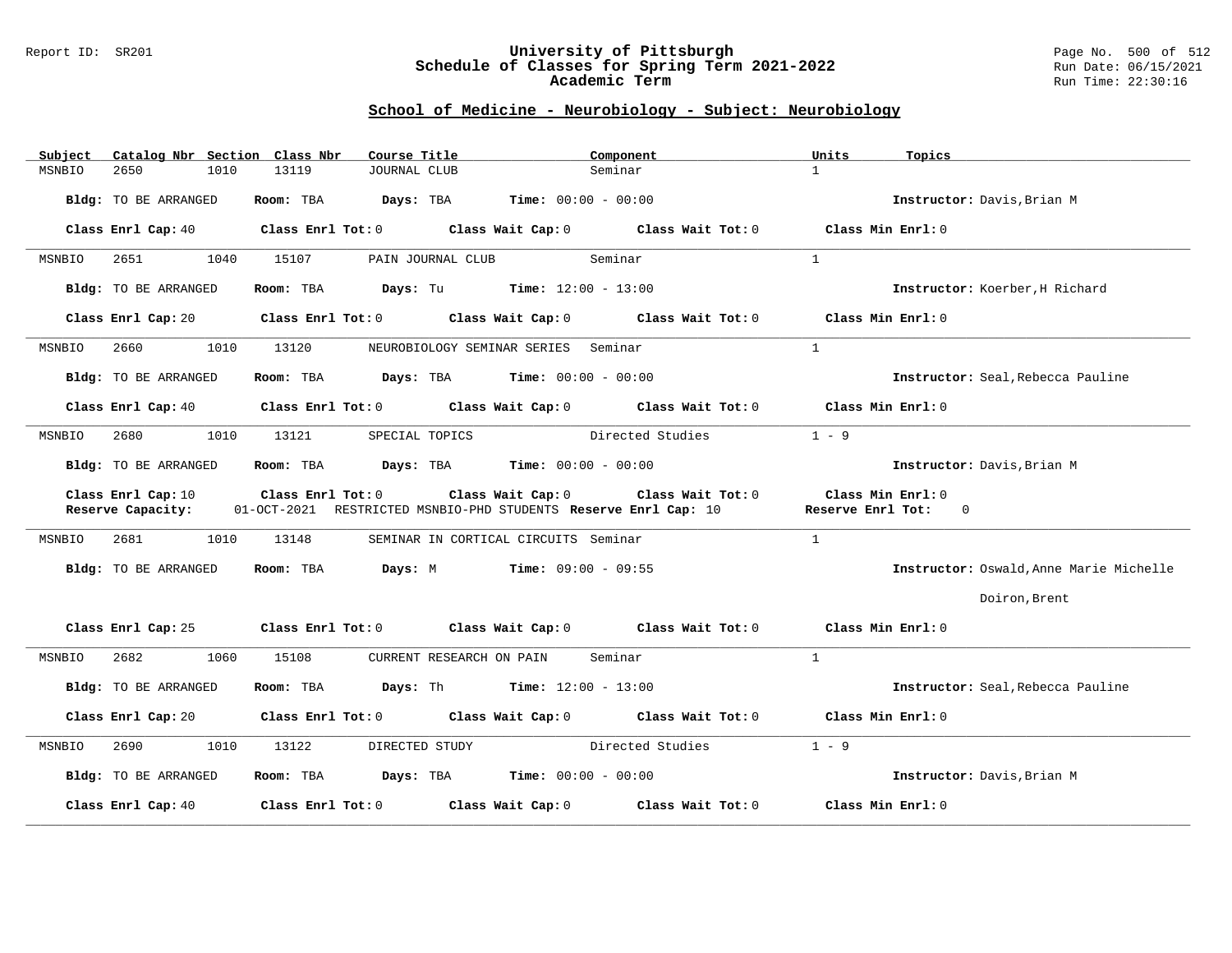#### Report ID: SR201 **University of Pittsburgh** Page No. 501 of 512 **Schedule of Classes for Spring Term 2021-2022** Run Date: 06/15/2021 **Academic Term** Run Time: 22:30:16

# **School of Medicine - Neurobiology - Subject: Neurobiology**

| Subject | Catalog Nbr Section Class Nbr |      |                   | Course Title                              | Component         | Units             | Topics                     |
|---------|-------------------------------|------|-------------------|-------------------------------------------|-------------------|-------------------|----------------------------|
| MSNBIO  | 3600                          | 1010 | 13104             | PHD DISSERTATION RESEARCH                 | Thesis Research   | $-14$             |                            |
|         | Bldg: TO BE ARRANGED          |      | Room: TBA         | <b>Time:</b> $00:00 - 00:00$<br>Days: TBA |                   |                   | Instructor: Davis, Brian M |
|         | Class Enrl Cap: 25            |      | Class Enrl Tot: 0 | Class Wait Cap: 0                         | Class Wait Tot: 0 | Class Min Enrl: 0 |                            |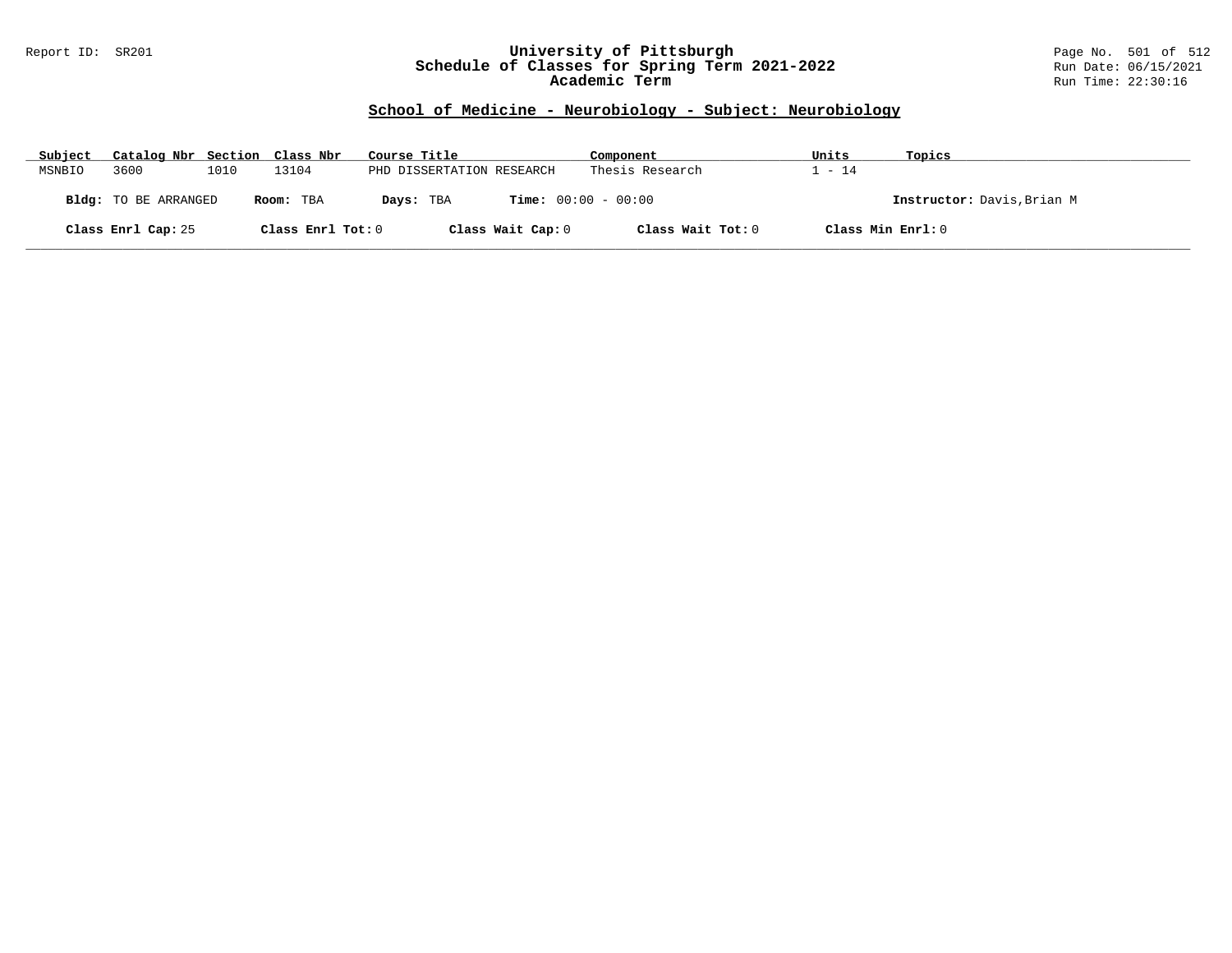### Report ID: SR201 **University of Pittsburgh** Page No. 502 of 512 **Schedule of Classes for Spring Term 2021-2022** Run Date: 06/15/2021 **Academic Term** Run Time: 22:30:16

# **School of Medicine - Neurological Surgery - Subject: Neurological Surgery**

| Subject | Catalog Nbr Section Class Nbr |      |                   | Course Title      | Component                    | Units             | Topics            |
|---------|-------------------------------|------|-------------------|-------------------|------------------------------|-------------------|-------------------|
| NSURG   | 2907                          | 1010 | 13101             | INDEPENDENT STUDY | Independent Study            |                   |                   |
|         | Bldg: TO BE ARRANGED          |      | Room: TBA         | Days: TBA         | <b>Time:</b> $00:00 - 00:00$ |                   | Instructor: Staff |
|         | Class Enrl Cap: $1$           |      | Class Enrl Tot: 0 | Class Wait Cap: 0 | Class Wait Tot: 0            | Class Min Enrl: 0 |                   |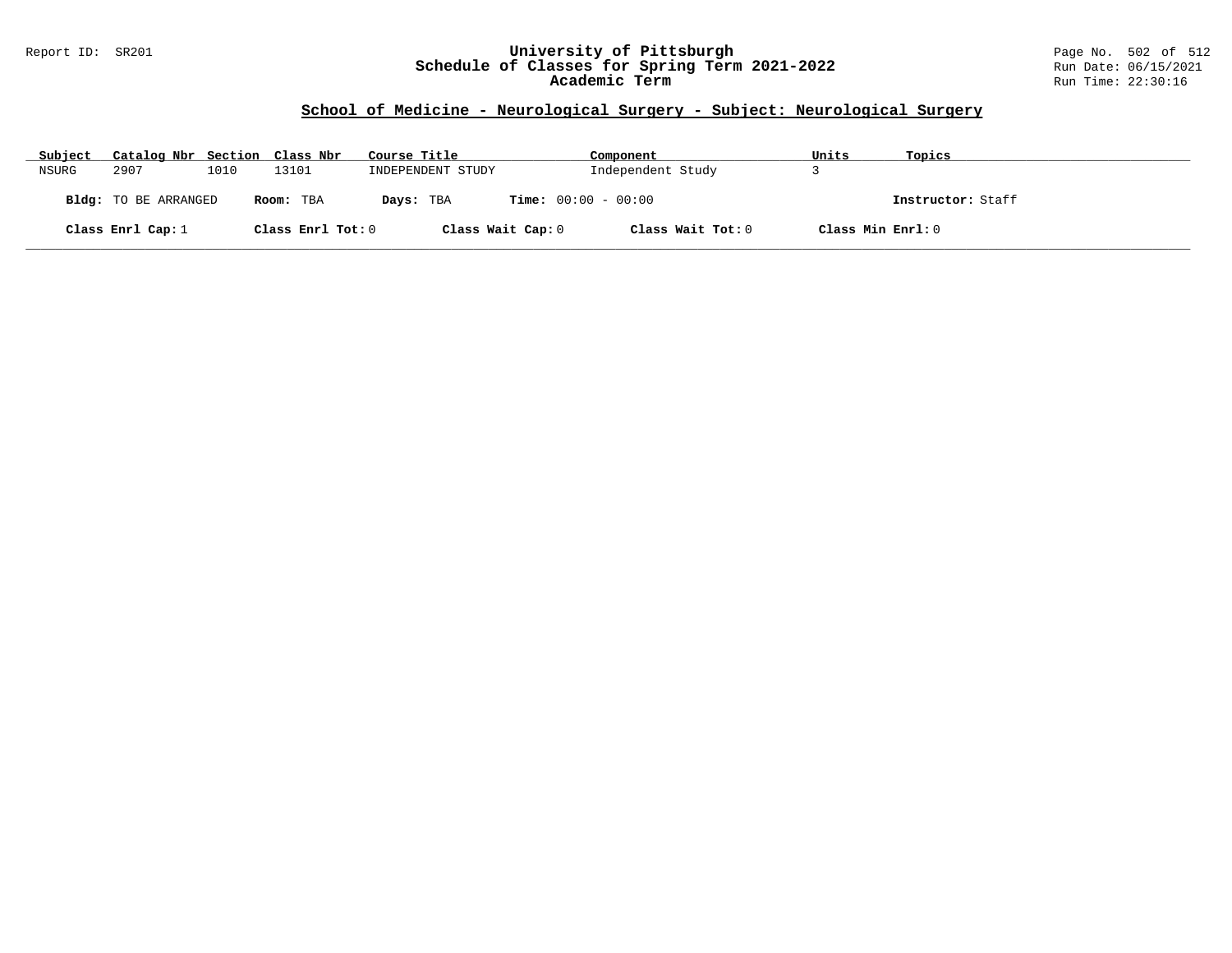#### Report ID: SR201 **University of Pittsburgh** Page No. 503 of 512 **Schedule of Classes for Spring Term 2021-2022** Run Date: 06/15/2021 **Academic Term** Run Time: 22:30:16

# **School of Medicine - Pathology - Subject: Cellular & Molecular Pathology**

| Subject   |                      |      | Catalog Nbr Section Class Nbr                                             | Course Title                                                                                                           | Component                    |                   | Units          | Topics                           |
|-----------|----------------------|------|---------------------------------------------------------------------------|------------------------------------------------------------------------------------------------------------------------|------------------------------|-------------------|----------------|----------------------------------|
| MSCMP     | 2700                 | 1010 | 13112                                                                     | MS THESIS RESEARCH                                                                                                     |                              | Thesis Research   | $1 - 14$       |                                  |
|           | Bldg: TO BE ARRANGED |      | Room: TBA                                                                 | Days: TBA                                                                                                              | <b>Time:</b> $00:00 - 00:00$ |                   |                | Instructor: Mars, Wendy Michelle |
|           | Class Enrl Cap: 10   |      | Class Enrl Tot: 0                                                         | Class Wait Cap: 0                                                                                                      |                              | Class Wait Tot: 0 |                | Class Min Enrl: 0                |
| MSCMP     | 2730                 | 1010 | 13124                                                                     | MOLEC MECHS TIS GRWTH & DIFFRNLecture                                                                                  |                              |                   | $\overline{3}$ |                                  |
| Bldg: TBA |                      |      | Room: TBA                                                                 | Days: MWF                                                                                                              | Time: $15:00 - 15:55$        |                   |                | Instructor: Bell, Aaron W        |
|           |                      |      |                                                                           |                                                                                                                        |                              |                   |                | Lagasse, Eric                    |
|           | Class Enrl Cap: 20   |      | Class Enrl Tot: 0<br>Room Characteristics: PeopleSoft - Scheduled (PS)(1) | Class Wait Cap: 0<br>Combined Section ID: 0904(MSCMP 2730/ BIOENG 2731) - BIOENG 2731(#18132)                          |                              | Class Wait Tot: 0 |                | Class Min Enrl: 0                |
| MSCMP     | 2740                 | 1030 | 13141                                                                     | MOLECULAR PATHOBIOLOGY                                                                                                 | Lecture                      |                   | $\overline{3}$ |                                  |
|           | Bldg: TO BE ARRANGED |      | Room: TBA                                                                 | Days: Th                                                                                                               | <b>Time:</b> $15:00 - 17:00$ |                   |                | Instructor: Oury, Tim David      |
|           | Bldg: TO BE ARRANGED |      | Room: TBA                                                                 | Days: Tu                                                                                                               | <b>Time:</b> $15:00 - 16:00$ |                   |                | Instructor: Oury, Tim David      |
|           |                      |      |                                                                           |                                                                                                                        |                              |                   |                | Mars, Wendy Michelle             |
|           |                      |      |                                                                           |                                                                                                                        |                              |                   |                | Locker, Joseph D                 |
|           | Class Enrl Cap: 20   |      | Class Enrl Tot: 0                                                         | Class Wait Cap: 0                                                                                                      |                              | Class Wait Tot: 0 |                | Class Min Enrl: 0                |
| MSCMP     | 2750                 | 1010 | 13113                                                                     | RESEARCH SEMINAR                                                                                                       | Seminar                      |                   | $\mathbf{1}$   |                                  |
|           | Bldg: TO BE ARRANGED |      | Room: TBA                                                                 | Days: Tu                                                                                                               | <b>Time:</b> $16:30 - 17:30$ |                   |                | Instructor: Mars, Wendy Michelle |
|           |                      |      |                                                                           |                                                                                                                        |                              |                   |                | Soto Gutierrez, Alejandro        |
|           | Class Enrl Cap: 30   |      | Class Enrl Tot: 0                                                         | Class Wait Cap: 0                                                                                                      |                              | Class Wait Tot: 0 |                | Class Min Enrl: 0                |
| MSCMP     | 2760                 | 1020 | 27905                                                                     | INTRO TO TISSUE ENGINEERING                                                                                            | Lecture                      |                   | $\overline{3}$ |                                  |
|           | Bldg: Benedum Hall   |      | <b>Room: 00320</b>                                                        | Days: MW                                                                                                               | <b>Time:</b> $12:00 - 13:15$ |                   |                | Instructor: Marra, Kacey Gribbin |
|           |                      |      |                                                                           |                                                                                                                        |                              |                   |                | Mars, Wendy Michelle             |
|           | Class Enrl Cap: 5    |      | Class Enrl Tot: 0                                                         | Class Wait Cap: 0<br>Combined Section ID: 0116(BIOENG/1620/2620/MSCMP/2760) - BIOENG 1620(#12947), BIOENG 2620(#27906) |                              | Class Wait Tot: 0 |                | Class Min Enrl: 0                |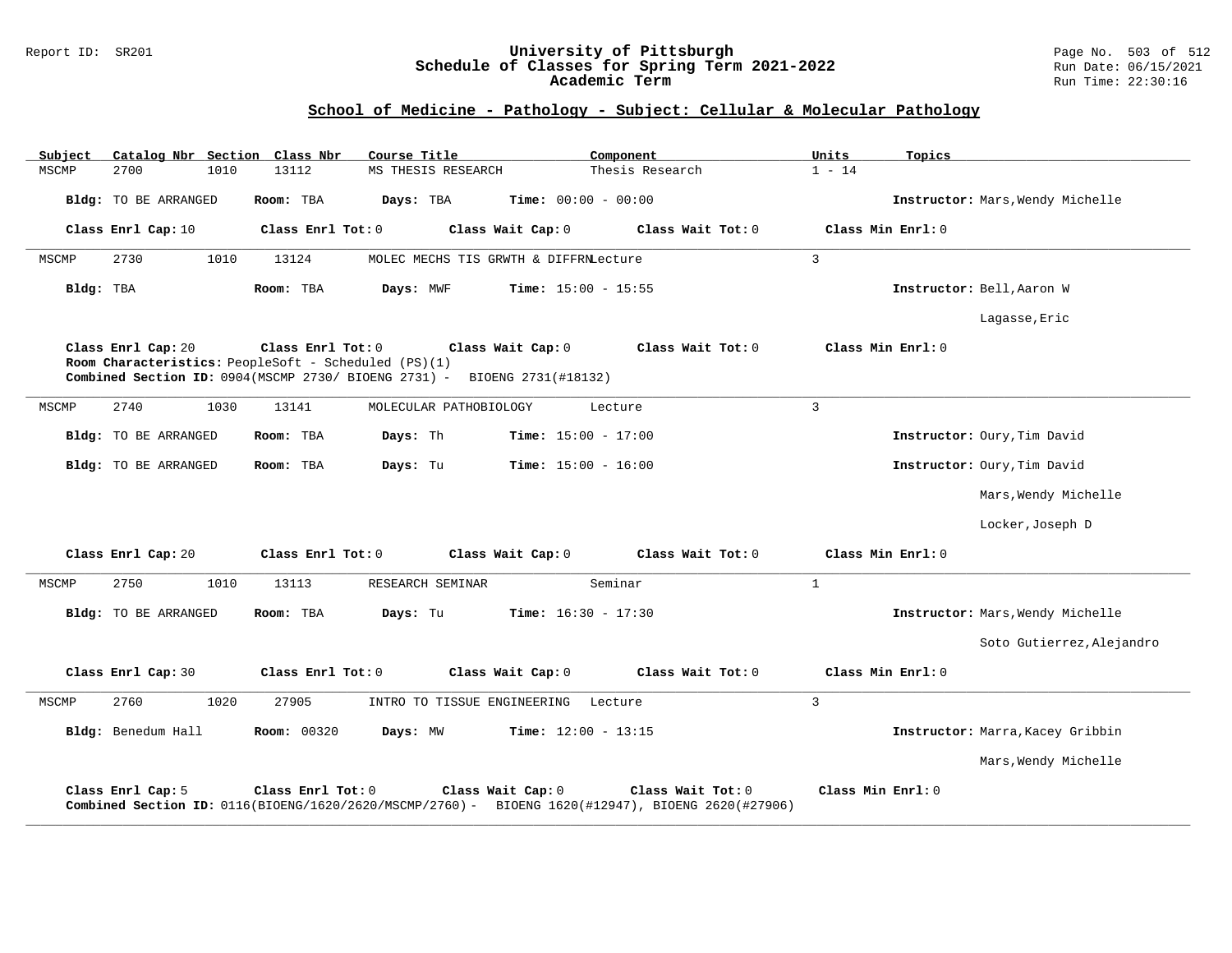### Report ID: SR201 **University of Pittsburgh** Page No. 504 of 512 **Schedule of Classes for Spring Term 2021-2022** Run Date: 06/15/2021 **Academic Term** Run Time: 22:30:16

# **School of Medicine - Pathology - Subject: Cellular & Molecular Pathology**

| Subject | Catalog Nbr Section Class Nbr |                                                                           | Course Title              |                                          | Component                                                                                                             | Units             | Topics                           |
|---------|-------------------------------|---------------------------------------------------------------------------|---------------------------|------------------------------------------|-----------------------------------------------------------------------------------------------------------------------|-------------------|----------------------------------|
| MSCMP   | 2770<br>1070                  | 17339                                                                     |                           | BIOMATRLS & BIOCOMPATIBILITY Lecture     |                                                                                                                       | $\overline{3}$    |                                  |
|         | Bldg: Benedum Hall            | <b>Room: 00G30</b>                                                        | Days: TuTh                | <b>Time:</b> $11:00 - 12:15$             |                                                                                                                       |                   | Instructor: Wagner, William R    |
|         |                               |                                                                           |                           |                                          |                                                                                                                       |                   | Mars, Wendy Michelle             |
|         |                               |                                                                           |                           |                                          |                                                                                                                       |                   | Bytzura, Amanda M                |
|         | Class Enrl Cap: 20            | Class Enrl Tot: 0<br>Room Characteristics: PeopleSoft - Scheduled (PS)(1) |                           | Class Wait Cap: 0                        | Class Wait Tot: 0<br>Combined Section ID: 0192(BIOENG/2810/CHE/2811/MSCMP/277)- BIOENG 2810(#12713), CHE 2811(#12819) | Class Min Enrl: 0 |                                  |
| MSCMP   | 2780<br>1010                  | 13114                                                                     | SPECIAL TOPICS            |                                          | Directed Studies                                                                                                      | $\mathbf{3}$      |                                  |
|         | Bldg: TO BE ARRANGED          | Room: TBA                                                                 | Days: TBA                 | <b>Time:</b> $00:00 - 00:00$             |                                                                                                                       |                   | Instructor: Mars, Wendy Michelle |
|         | Class Enrl Cap: 10            | Class Enrl Tot: 0                                                         |                           | Class Wait Cap: 0                        | Class Wait Tot: 0                                                                                                     | Class Min Enrl: 0 |                                  |
| MSCMP   | 2790<br>1010                  | 13115                                                                     | DIRECTED STUDY            |                                          | Directed Studies                                                                                                      | $1 - 9$           |                                  |
|         | Bldg: TO BE ARRANGED          | Room: TBA                                                                 | Days: TBA                 | <b>Time:</b> $00:00 - 00:00$             |                                                                                                                       |                   | Instructor: Mars, Wendy Michelle |
|         | Class Enrl Cap: 30            | Class Enrl Tot: 0                                                         |                           | Class Wait Cap: 0                        | Class Wait Tot: 0                                                                                                     | Class Min Enrl: 0 |                                  |
| MSCMP   | 3700<br>1010                  | 13116                                                                     | PHD DISSERTATION RESEARCH |                                          | Thesis Research                                                                                                       | $1 - 14$          |                                  |
|         | Bldg: TO BE ARRANGED          | Room: TBA                                                                 | Days: TBA                 | <b>Time:</b> $00:00 - 00:00$             |                                                                                                                       |                   | Instructor: Mars, Wendy Michelle |
|         | Class Enrl Cap: 30            | Class Enrl Tot: 0                                                         |                           | Class Wait Cap: 0                        | Class Wait Tot: 0                                                                                                     | Class Min Enrl: 0 |                                  |
| MSCMP   | 3730<br>1010                  | 13123                                                                     |                           | TOPICS IN EXPERMNTAL NEUROPATHSeminar    |                                                                                                                       | $\mathbf{1}$      |                                  |
|         | Bldg: TO BE ARRANGED          | Room: TBA                                                                 | Days: TBA                 | <b>Time:</b> $00:00 - 00:00$             |                                                                                                                       |                   | Instructor: Wiley, Clayton A     |
|         |                               |                                                                           |                           |                                          |                                                                                                                       |                   | Mars, Wendy Michelle             |
|         | Class Enrl Cap: 25            | Class Enrl Tot: 0                                                         |                           | Class Wait Cap: 0                        | Class Wait Tot: 0                                                                                                     | Class Min Enrl: 0 |                                  |
| MSCMP   | 3750<br>1010                  | 13144                                                                     | ANGIOGENESIS              |                                          | Lecture                                                                                                               | 3                 |                                  |
|         | Bldg: TO BE ARRANGED          | Room: TBA                                                                 | Days: MF                  | <b>Time:</b> $09:00 - 10:15$             |                                                                                                                       |                   | Instructor: Stolz, Donna Beer    |
|         |                               |                                                                           |                           |                                          |                                                                                                                       |                   | Bytzura, Amanda M                |
|         |                               |                                                                           |                           |                                          |                                                                                                                       |                   | Mars, Wendy Michelle             |
|         | Class Enrl Cap: 25            | Class Enrl Tot: 0<br>Combined Section ID: 0869 (MSMPHL/MSCMP/3750) -      |                           | Class Wait Cap: 0<br>MSMPHL 3750(#27371) | Class Wait Tot: 0                                                                                                     | Class Min Enrl: 0 |                                  |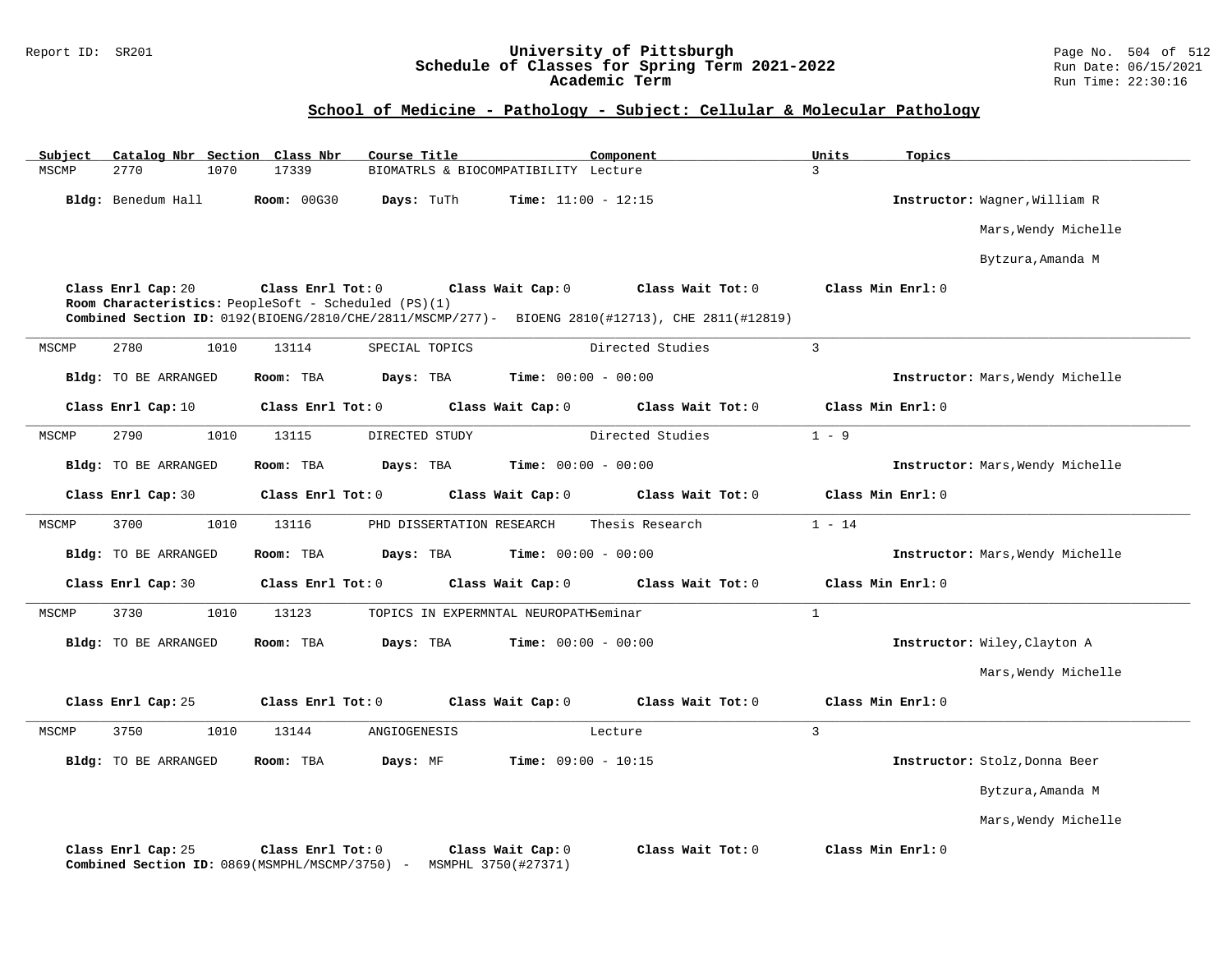| MSCMP | 3760                        | 1070 | 13146                                |                                                     | RES SEM: REGENERATIVE MEDICINESeminar    |                   |                     |                                                |
|-------|-----------------------------|------|--------------------------------------|-----------------------------------------------------|------------------------------------------|-------------------|---------------------|------------------------------------------------|
|       | <b>Bldg:</b> TO BE ARRANGED |      | Room: TBA                            | Days: F                                             | <b>Time:</b> $12:30 - 13:25$             |                   |                     | <b>Instructor:</b> Monga, Satdarshan Pal Singh |
|       |                             |      |                                      |                                                     |                                          |                   |                     | Duncan, Andrew Wayne                           |
|       |                             |      |                                      |                                                     |                                          |                   |                     | Mars, Wendy Michelle                           |
|       | Class Enrl Cap: 15          |      | Class Enrl Tot: 0                    | Combined Section ID: 0271(MSCMP/3760/BIOENG/3760) - | Class Wait Cap: 0<br>BIOENG 3760(#12812) | Class Wait Tot: 0 | Class Min Enrl: 0   |                                                |
| MSCMP | 3770                        | 1010 | 29065                                | CELL THERAPY                                        | Lecture                                  |                   | 3                   |                                                |
|       |                             |      | Bldg: Biomedical Science Room: 0S412 | Days: WTh                                           | <b>Time:</b> $09:00 - 10:30$             |                   |                     | Instructor: Soto Gutierrez, Alejandro          |
|       | Class Enrl Cap: 35          |      | Class Enrl Tot: $0$                  |                                                     | Class Wait Cap: 0                        | Class Wait Tot: 0 | Class Min $Enrl: 0$ |                                                |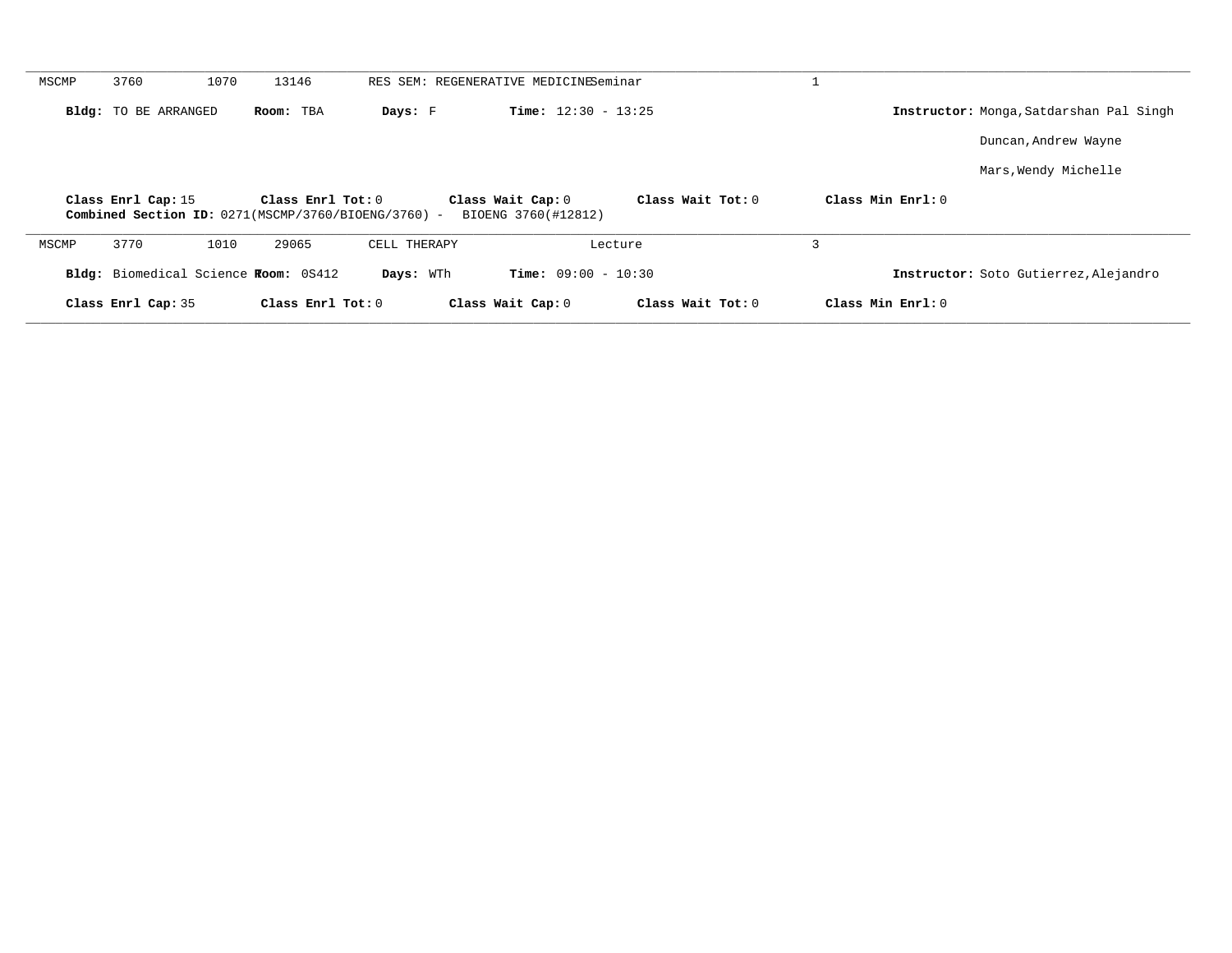### Report ID: SR201 **University of Pittsburgh** Page No. 506 of 512 **Schedule of Classes for Spring Term 2021-2022** Run Date: 06/15/2021 **DMED Session 2 Run Time: 22:30:16 Run Time: 22:30:16**

# **School of Medicine - Office of the Dean, School of Medicine - Subject: Clinical Research**

| Subject | Catalog Nbr Section Class Nbr |      |                   | Course Title |                                       | Component                    |                   | Units             | Topics                     |
|---------|-------------------------------|------|-------------------|--------------|---------------------------------------|------------------------------|-------------------|-------------------|----------------------------|
| CLRES   | 2610                          | 1050 | 16122             |              | RES METHODS IN PALLATIVE CARE Lecture |                              |                   |                   |                            |
|         | Bldg: TO BE ARRANGED          |      | Room: OCTBA       | Days: W      |                                       | <b>Time:</b> $15:00 - 17:00$ |                   |                   | Instructor: Schenker, Yael |
|         | Class Enrl Cap: 15            |      | Class Enrl Tot: 0 |              | Class Wait Cap: 0                     |                              | Class Wait Tot: 0 | Class Min Enrl: 0 |                            |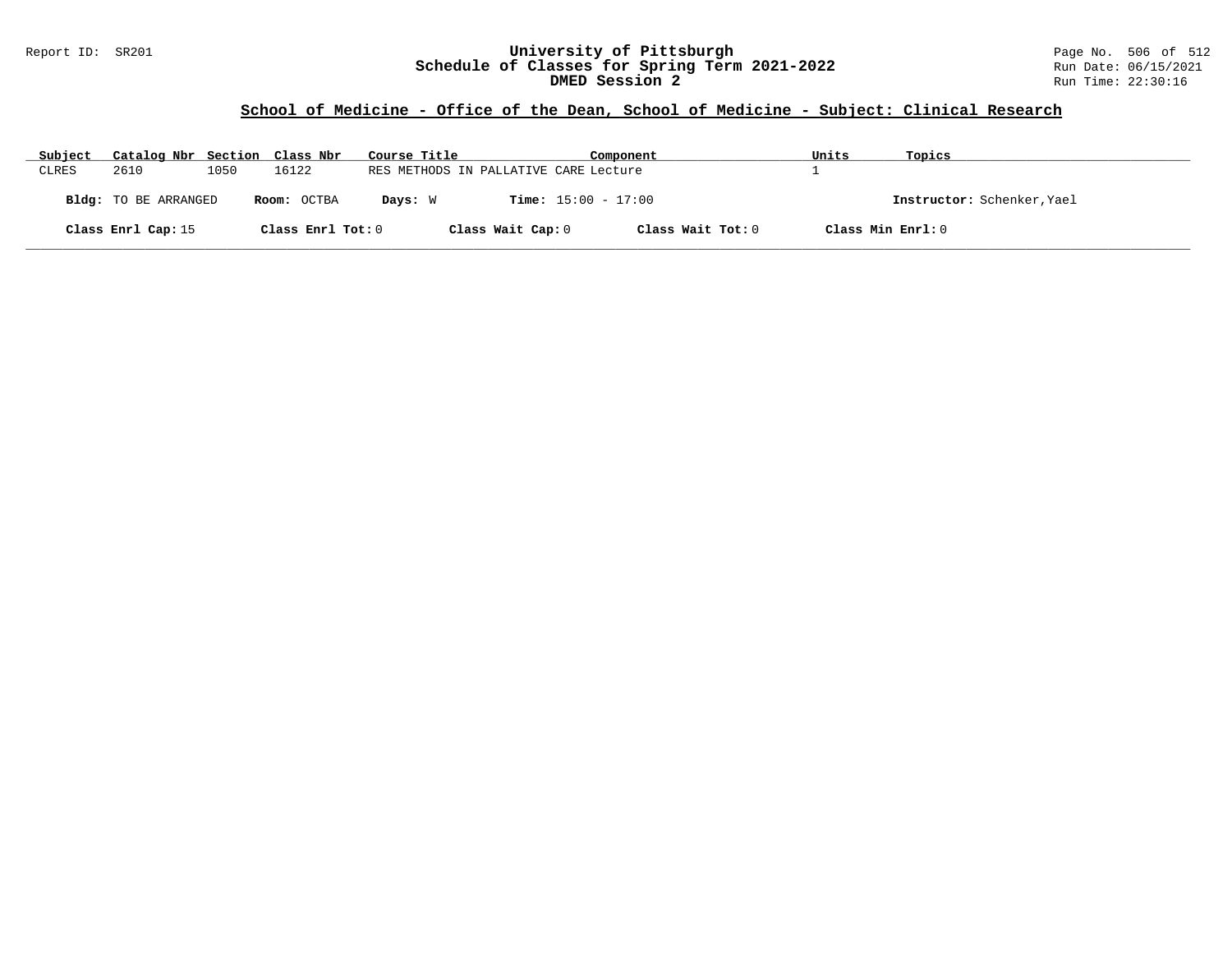### Report ID: SR201 **University of Pittsburgh** Page No. 507 of 512 **Schedule of Classes for Spring Term 2021-2022** Run Date: 06/15/2021 **First Professional Medicine Research Service Constructs** Run Time: 22:30:16

# **School of Medicine - Family Medicine and Clinical Epidemiology - Subject: Medical Elective**

| Catalog Nbr Section Class Nbr<br>Subject | Course Title                                | Component                                                                                   | Units<br>Topics   |
|------------------------------------------|---------------------------------------------|---------------------------------------------------------------------------------------------|-------------------|
| 5130<br>1050<br>MSELCT                   | 21157                                       | PSTP RES BASIS-MEDL KNOWLEDGE Workshop                                                      | $\Omega$          |
| Bldg: TO BE ARRANGED                     | Room: TBA                                   | <b>Days:</b> TBA <b>Time:</b> $00:00 - 00:00$                                               | Instructor: Staff |
| Class Enrl Cap: 35                       |                                             | Class Enrl Tot: $0$ Class Wait Cap: $0$ Class Wait Tot: $0$                                 | Class Min Enrl: 0 |
| 5215<br>1650<br>MSELCT                   | 20939                                       | MENTORED PROJECT INTERIM GRADEDirected Studies                                              | $\Omega$          |
| Bldg: TO BE ARRANGED                     | Room: TBA                                   | <b>Days:</b> TBA <b>Time:</b> $00:00 - 00:00$                                               | Instructor: Staff |
| Class Enrl Cap: 200                      |                                             | Class Enrl Tot: $0$ Class Wait Cap: $0$ Class Wait Tot: $0$                                 | Class Min Enrl: 0 |
| 5315<br>1010<br>MSELCT                   | 19872                                       | MENTORED PROJECT INTERIM GRADEDirected Studies                                              | $\Omega$          |
| Bldg: TBA                                | Room: TBA $Days:$ TBA $Time: 00:00 - 00:00$ |                                                                                             | Instructor: Staff |
| Class Enrl Cap: 200                      |                                             | Class Enrl Tot: 0 Class Wait Cap: 0 Class Wait Tot: 0 Class Min Enrl: 0                     |                   |
| MSELCT<br>5315<br>1650                   | 20935                                       | MENTORED PROJECT INTERIM GRADEDirected Studies                                              | $\overline{0}$    |
| Bldg: TO BE ARRANGED                     | Room: TBA $Days:$ TBA $Time: 00:00 - 00:00$ |                                                                                             | Instructor: Staff |
| Class Enrl Cap: 200                      |                                             | Class Enrl Tot: 0 Class Wait Cap: 0 Class Wait Tot: 0 Class Min Enrl: 0                     |                   |
| MSELCT<br>5730<br>1010                   | 19968                                       | MENTORED PROJECT COMPLETION Independent Study                                               | $\overline{0}$    |
| Bldg: TO BE ARRANGED                     | Room: TBA $Days:$ TBA $Time: 00:00 - 00:00$ |                                                                                             | Instructor: Staff |
| Class Enrl Cap: 200                      |                                             | Class Enrl Tot: 0 Class Wait Cap: 0 Class Wait Tot: 0 Class Min Enrl: 0                     |                   |
| 5730<br>1650<br>MSELCT                   | 20940                                       | MENTORED PROJECT COMPLETION Independent Study                                               | $\overline{0}$    |
| Bldg: TO BE ARRANGED                     | Room: TBA $Days: TBA$ Time: $00:00 - 00:00$ |                                                                                             | Instructor: Staff |
|                                          |                                             | Class Enrl Cap: 200 Class Enrl Tot: 0 Class Wait Cap: 0 Class Wait Tot: 0 Class Min Enrl: 0 |                   |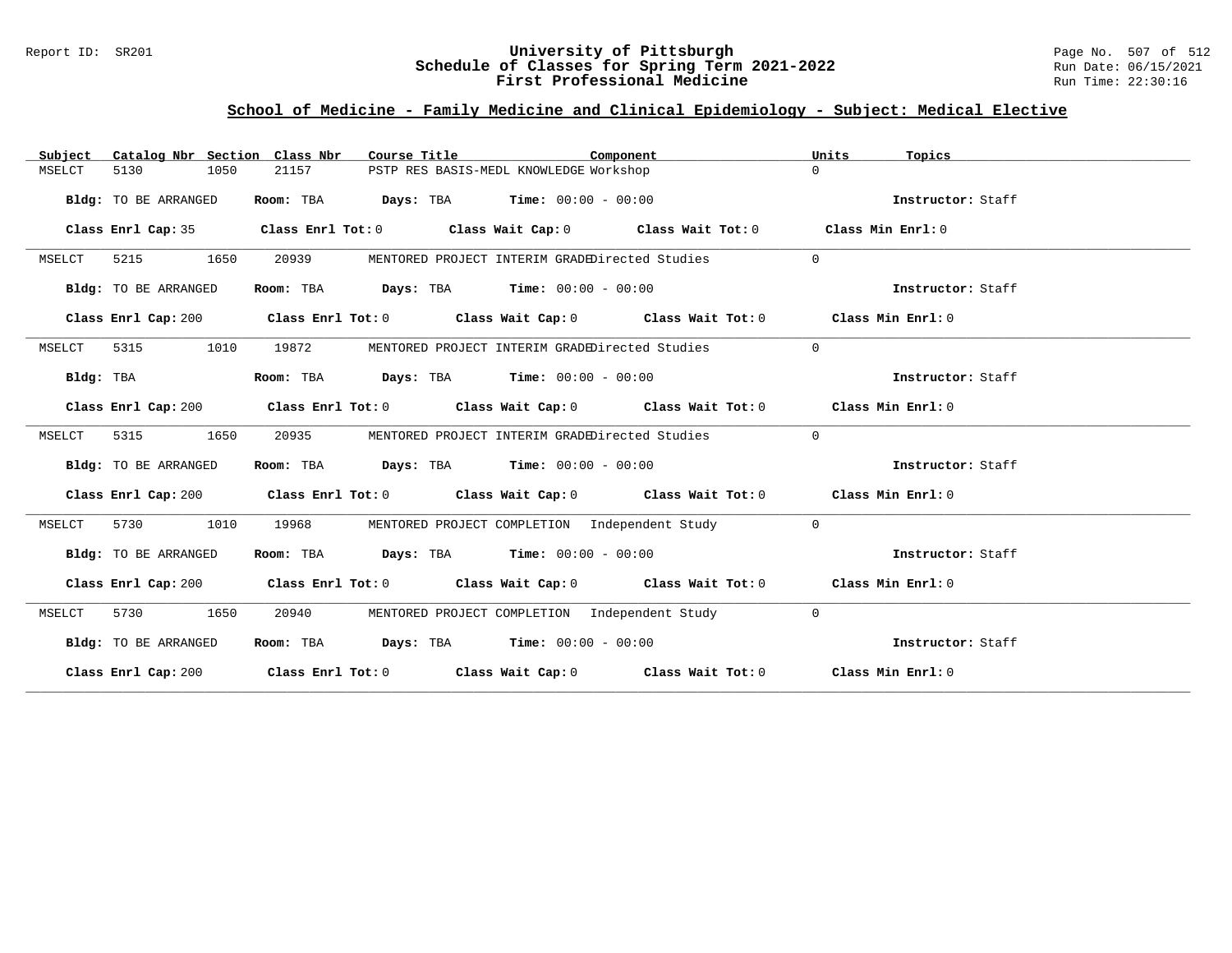#### Report ID: SR201 **University of Pittsburgh** Page No. 508 of 512 **Schedule of Classes for Spring Term 2021-2022** Run Date: 06/15/2021 **First Professional Medicine Research Service Constructs** Run Time: 22:30:16

# **School of Medicine - School of Medicine - Subject: Medicine**

| Catalog Nbr Section Class Nbr<br>Subject | Course Title                                                                                | Component | Units<br>Topics   |
|------------------------------------------|---------------------------------------------------------------------------------------------|-----------|-------------------|
| 5116<br>MED<br>1650                      | 20937<br>FOUNDATIONS OF MEDICINE 3                                                          | Lecture   | $\Omega$          |
|                                          |                                                                                             |           |                   |
| Bldg: TO BE ARRANGED                     | Room: TBA $Days: TBA$ Time: $00:00 - 00:00$                                                 |           | Instructor: Staff |
|                                          | Class Enrl Cap: 200 Class Enrl Tot: 0 Class Wait Cap: 0 Class Wait Tot: 0 Class Min Enrl: 0 |           |                   |
| MED 5128 1650                            | 20936<br>PPS2 BEHAVIORAL MEDICINE Lecture                                                   |           | $\Omega$          |
| Bldg: TO BE ARRANGED                     | Room: TBA $\rule{1em}{0.15mm}$ Days: TBA $\rule{1.5mm}{0.15mm}$ Time: $00:00 - 00:00$       |           | Instructor: Staff |
|                                          | Class Enrl Cap: 200 Class Enrl Tot: 0 Class Wait Cap: 0 Class Wait Tot: 0 Class Min Enrl: 0 |           |                   |
| 5133<br>1650<br><b>MED</b>               | 20933 NEUROSCIENCE/PSYCHIATRY Lecture                                                       |           | $\Omega$          |
| Bldg: TO BE ARRANGED                     | Room: TBA $Days:$ TBA $Time: 00:00 - 00:00$                                                 |           | Instructor: Staff |
|                                          | Class Enrl Cap: 200 Class Enrl Tot: 0 Class Wait Cap: 0 Class Wait Tot: 0 Class Min Enrl: 0 |           |                   |
|                                          | MED 5138 1650 20932 INTRO TO PATIENT CARE 2 Lecture                                         |           | $\Omega$          |
| Bldg: TO BE ARRANGED                     | Room: TBA $Days:$ TBA $Time: 00:00 - 00:00$                                                 |           | Instructor: Staff |
|                                          | Class Enrl Cap: 200 Class Enrl Tot: 0 Class Wait Cap: 0 Class Wait Tot: 0 Class Min Enrl: 0 |           |                   |
|                                          | MED 5181 1650 20931 EVIDENCE AND DISCOVERY 2 Lecture                                        |           | $\Omega$          |
| Bldg: TBA                                | Room: TBA Days: TBA Time: TBA                                                               |           | Instructor: Staff |
|                                          | Class Enrl Cap: 200 Class Enrl Tot: 0 Class Wait Cap: 0 Class Wait Tot: 0 Class Min Enrl: 0 |           |                   |
| 5227<br>1650<br>MED                      | 20934 INTEGRATED CASE STUDIES Lecture                                                       |           | $\Omega$          |
| Bldg: TO BE ARRANGED                     | Room: TBA Days: TBA Time: $00:00 - 00:00$                                                   |           | Instructor: Staff |
|                                          | Class Enrl Cap: 200 Class Enrl Tot: 0 Class Wait Cap: 0 Class Wait Tot: 0 Class Min Enrl: 0 |           |                   |
| MED 5234 1650                            | 20938 INTRODUCTION TO PATIENT CARE 4Practicum                                               |           | $\Omega$          |
| Bldg: TO BE ARRANGED                     | Room: TBA $\rule{1em}{0.15mm}$ Days: TBA Time: $00:00 - 00:00$                              |           | Instructor: Staff |
|                                          | Class Enrl Cap: 200 Class Enrl Tot: 0 Class Wait Cap: 0 Class Wait Tot: 0 Class Min Enrl: 0 |           |                   |
| 5991<br>1010<br>MED                      | FRESHMAN YEAR Clinical                                                                      |           | $\Omega$          |
| Bldg: TO BE ARRANGED                     | Room: TBA $Days:$ TBA $Time: 00:00 - 00:00$                                                 |           | Instructor: Staff |
|                                          | Class Enrl Cap: 200 Class Enrl Tot: 0 Class Wait Cap: 0 Class Wait Tot: 0 Class Min Enrl: 0 |           |                   |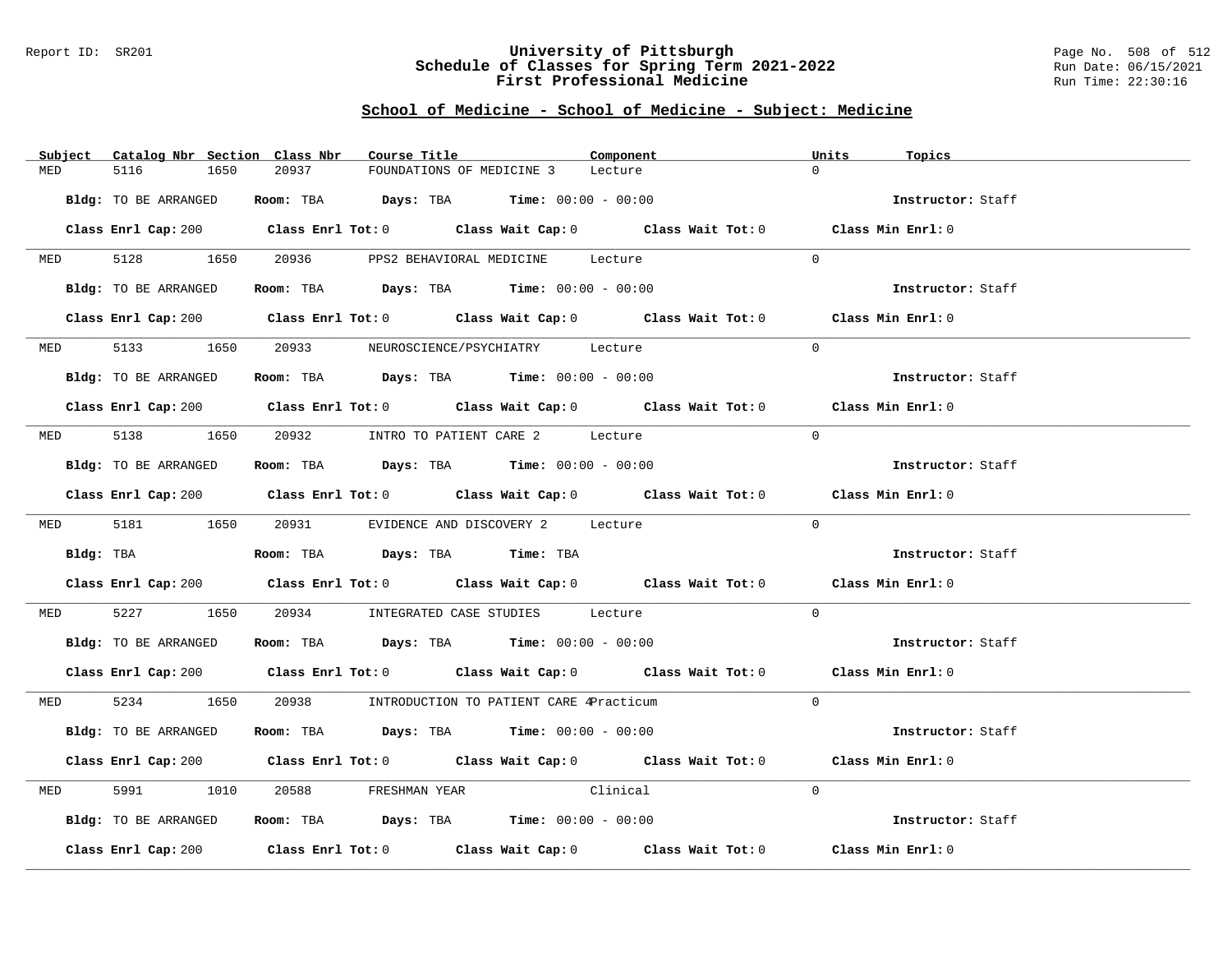| <b>MED</b> | 5991                 | 1020 | 21134                           | FRESHMAN YEAR | Clinical                                                                                                                                                                                                                                                                                                       |  | $\overline{0}$                                                                                         |
|------------|----------------------|------|---------------------------------|---------------|----------------------------------------------------------------------------------------------------------------------------------------------------------------------------------------------------------------------------------------------------------------------------------------------------------------|--|--------------------------------------------------------------------------------------------------------|
|            | Bldg: TO BE ARRANGED |      |                                 |               | Room: TBA $\rule{1em}{0.15mm}$ Days: TBA Time: $00:00 - 00:00$                                                                                                                                                                                                                                                 |  | <b>Example 21 Instructor:</b> Staff                                                                    |
|            |                      |      |                                 |               |                                                                                                                                                                                                                                                                                                                |  | Class Enrl Cap: 35 Class Enrl Tot: 0 Class Wait Cap: 0 Class Wait Tot: 0 Class Min Enrl: 0             |
|            |                      |      |                                 |               | MED 5992 1010 20587 SOPHOMORE YEAR Clinical                                                                                                                                                                                                                                                                    |  | $\Omega$                                                                                               |
|            | Bldg: TBA            |      |                                 |               | <b>Room:</b> TBA $\rule{1em}{0.15mm}$ $\rule{1.5em}{0.15mm}$ $\rule{1.5em}{0.15mm}$ $\rule{1.5em}{0.15mm}$ $\rule{1.5em}{0.15mm}$ $\rule{1.5em}{0.15mm}$ $\rule{1.5em}{0.15mm}$ $\rule{1.5em}{0.15mm}$ $\rule{1.5em}{0.15mm}$ $\rule{1.5em}{0.15mm}$ $\rule{1.5em}{0.15mm}$ $\rule{1.5em}{0.15mm}$ $\rule{1.5$ |  | Instructor: Staff                                                                                      |
|            |                      |      |                                 |               |                                                                                                                                                                                                                                                                                                                |  | Class Enrl Cap: 200 Class Enrl Tot: 0 Class Wait Cap: 0 Class Wait Tot: 0 Class Min Enrl: 0            |
|            |                      |      | MED 5993 1010 20581 JUNIOR YEAR |               | Clinical                                                                                                                                                                                                                                                                                                       |  | $\Omega$                                                                                               |
|            |                      |      |                                 |               | Bldg: TBA                    Room: TBA         Days: TBA        Time: $00:00 - 00:00$                                                                                                                                                                                                                          |  | Instructor: Staff                                                                                      |
|            |                      |      |                                 |               |                                                                                                                                                                                                                                                                                                                |  | Class Enrl Cap: 200 Class Enrl Tot: 0 Class Wait Cap: 0 Class Wait Tot: 0 Class Min Enrl: 0            |
|            |                      |      | MED 5993 1020 20582 JUNIOR YEAR |               | Clinical                                                                                                                                                                                                                                                                                                       |  | $\Omega$                                                                                               |
|            |                      |      |                                 |               | Bldg: TBA<br>Room: TBA<br>Days: TBA<br>Time: $00:00 - 00:00$                                                                                                                                                                                                                                                   |  | Instructor: Staff                                                                                      |
|            |                      |      |                                 |               |                                                                                                                                                                                                                                                                                                                |  | $\verb Class Enrl Cap:200  class Enrl Tot:0  class Wait Cap:0  class Wait Tot:0  class Min Enrl:0  \\$ |
|            |                      |      | MED 5993 1030 20583 JUNIOR YEAR |               | Clinical                                                                                                                                                                                                                                                                                                       |  | $\bigcirc$                                                                                             |
|            |                      |      |                                 |               | Bldg: TBA                   Room: TBA         Days: TBA         Time: $00:00 - 00:00$                                                                                                                                                                                                                          |  | Instructor: Staff                                                                                      |
|            |                      |      |                                 |               |                                                                                                                                                                                                                                                                                                                |  | Class Enrl Cap: 200 Class Enrl Tot: 0 Class Wait Cap: 0 Class Wait Tot: 0 Class Min Enrl: 0            |
|            |                      |      |                                 |               | MED 5993 1040 20584 JUNIOR YEAR Clinical                                                                                                                                                                                                                                                                       |  | $\overline{0}$                                                                                         |
|            |                      |      |                                 |               | Bldg: TBA                   Room: TBA         Days: TBA         Time: $00:00 - 00:00$                                                                                                                                                                                                                          |  | Instructor: Staff                                                                                      |
|            |                      |      |                                 |               |                                                                                                                                                                                                                                                                                                                |  | Class Enrl Cap: 200 Class Enrl Tot: 0 Class Wait Cap: 0 Class Wait Tot: 0 Class Min Enrl: 0            |
|            |                      |      | MED 5993 1050 20585 JUNIOR YEAR |               | clinical                                                                                                                                                                                                                                                                                                       |  | $\Omega$                                                                                               |
|            |                      |      |                                 |               | Bldg: TBA                   Room: TBA         Days: TBA         Time: $00:00 - 00:00$                                                                                                                                                                                                                          |  | Instructor: Staff                                                                                      |
|            |                      |      |                                 |               |                                                                                                                                                                                                                                                                                                                |  | Class Enrl Cap: 200 Class Enrl Tot: 0 Class Wait Cap: 0 Class Wait Tot: 0 Class Min Enrl: 0            |
|            |                      |      | MED 5993 1060 20586 JUNIOR YEAR |               | Clinical                                                                                                                                                                                                                                                                                                       |  | $\Omega$                                                                                               |
|            |                      |      |                                 |               | Bldg: TBA                         Room: TBA          Days: TBA          Time: TBA                                                                                                                                                                                                                              |  | Instructor: Staff                                                                                      |
|            |                      |      |                                 |               |                                                                                                                                                                                                                                                                                                                |  | Class Enrl Cap: 200 Class Enrl Tot: 0 Class Wait Cap: 0 Class Wait Tot: 0 Class Min Enrl: 0            |
|            |                      |      | MED 5994 1010 20574 SENIOR YEAR |               | Clinical                                                                                                                                                                                                                                                                                                       |  | $\Omega$                                                                                               |
|            |                      |      |                                 |               | <b>Bldg:</b> TBA <b>ROOM:</b> TBA <b>Days:</b> TBA <b>Time:</b> $00:00 - 00:00$                                                                                                                                                                                                                                |  | Instructor: Staff                                                                                      |
|            |                      |      |                                 |               | Class Enrl Cap: 200 Class Enrl Tot: 0 Class Wait Cap: 0 Class Wait Tot: 0                                                                                                                                                                                                                                      |  | Class Min Enrl: 0                                                                                      |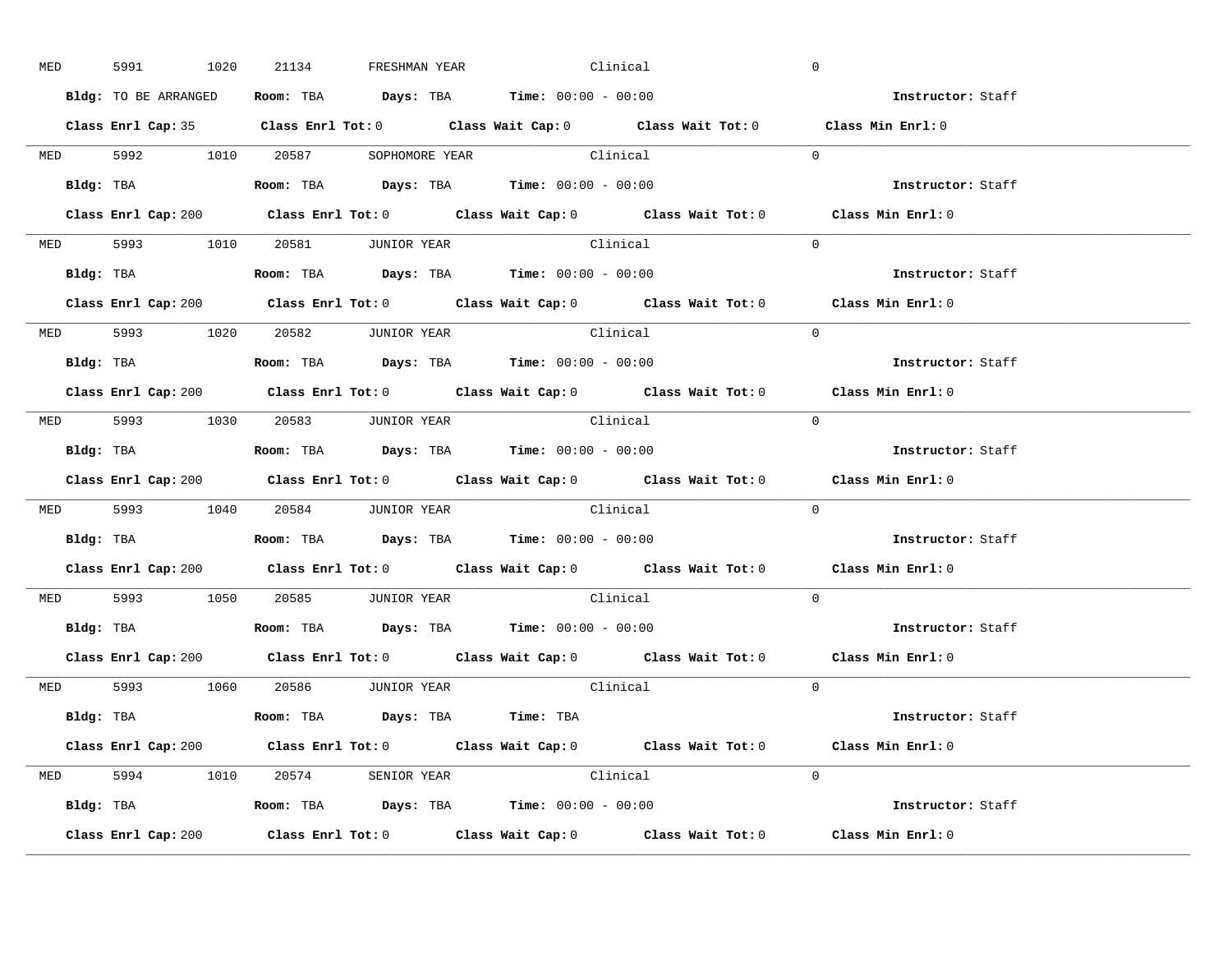#### Report ID: SR201 **University of Pittsburgh** Page No. 510 of 512 **Schedule of Classes for Spring Term 2021-2022** Run Date: 06/15/2021 **First Professional Medicine Research Service Constructs** Run Time: 22:30:16

# **School of Medicine - School of Medicine - Subject: Medicine**

|     | Subject Catalog Nbr Section Class Nbr | Course Title                                                                           | Component                                                                                   | Units<br>Topics                                                                             |
|-----|---------------------------------------|----------------------------------------------------------------------------------------|---------------------------------------------------------------------------------------------|---------------------------------------------------------------------------------------------|
| MED | 5994<br>1020                          | 20575<br>SENIOR YEAR                                                                   | Clinical                                                                                    | $\Omega$                                                                                    |
|     |                                       |                                                                                        |                                                                                             |                                                                                             |
|     | Bldg: TBA                             | <b>Room:</b> TBA $\qquad \qquad$ Days: TBA $\qquad \qquad$ Time: $00:00 - 00:00$       |                                                                                             | Instructor: Staff                                                                           |
|     |                                       |                                                                                        | Class Enrl Cap: 200 Class Enrl Tot: 0 Class Wait Cap: 0 Class Wait Tot: 0 Class Min Enrl: 0 |                                                                                             |
|     | MED 5994 1030 20576                   |                                                                                        |                                                                                             | $\Omega$                                                                                    |
|     |                                       | SENIOR YEAR                                                                            | Clinical                                                                                    |                                                                                             |
|     | Bldg: TBA                             | Room: TBA $\rule{1em}{0.15mm}$ Days: TBA Time: $00:00 - 00:00$                         |                                                                                             | Instructor: Staff                                                                           |
|     |                                       |                                                                                        |                                                                                             | Class Enrl Cap: 200 Class Enrl Tot: 0 Class Wait Cap: 0 Class Wait Tot: 0 Class Min Enrl: 0 |
|     |                                       |                                                                                        | Clinical                                                                                    | $\Omega$                                                                                    |
|     |                                       | MED 5994 1040 20577 SENIOR YEAR                                                        |                                                                                             |                                                                                             |
|     | Bldg: TBA                             | Room: TBA $\rule{1em}{0.15mm}$ Days: TBA Time: $00:00 - 00:00$                         |                                                                                             | Instructor: Staff                                                                           |
|     |                                       |                                                                                        |                                                                                             | Class Enrl Cap: 200 Class Enrl Tot: 0 Class Wait Cap: 0 Class Wait Tot: 0 Class Min Enrl: 0 |
|     |                                       |                                                                                        |                                                                                             |                                                                                             |
|     |                                       | MED 5994 1050 20578 SENIOR YEAR                                                        | Clinical                                                                                    | $\Omega$                                                                                    |
|     | Bldg: TBA                             | Room: TBA $Days: TBA$ Time: $00:00 - 00:00$                                            |                                                                                             | Instructor: Staff                                                                           |
|     |                                       |                                                                                        |                                                                                             | Class Enrl Cap: 200 Class Enrl Tot: 0 Class Wait Cap: 0 Class Wait Tot: 0 Class Min Enrl: 0 |
|     |                                       | MED 5994 1060 20579 SENIOR YEAR                                                        | Clinical                                                                                    | $\Omega$                                                                                    |
|     | Bldg: TBA                             | Room: TBA $\rule{1em}{0.15mm}$ Days: TBA Time: $00:00 - 00:00$                         |                                                                                             | Instructor: Staff                                                                           |
|     |                                       |                                                                                        |                                                                                             |                                                                                             |
|     |                                       |                                                                                        | Class Enrl Cap: 200 Class Enrl Tot: 0 Class Wait Cap: 0 Class Wait Tot: 0 Class Min Enrl: 0 |                                                                                             |
|     |                                       |                                                                                        | MED 5994 1070 20580 SENIOR YEAR Clinical                                                    | $\Omega$                                                                                    |
|     |                                       | Bldg: TBA                    Room: TBA         Days: TBA         Time: $00:00 - 00:00$ |                                                                                             | Instructor: Staff                                                                           |
|     |                                       |                                                                                        |                                                                                             | Class Enrl Cap: 200 Class Enrl Tot: 0 Class Wait Cap: 0 Class Wait Tot: 0 Class Min Enrl: 0 |
|     |                                       | MED 5994 1080 21133 SENIOR YEAR                                                        | Clinical                                                                                    | $\Omega$                                                                                    |
|     |                                       |                                                                                        |                                                                                             |                                                                                             |
|     | Bldg: TO BE ARRANGED                  |                                                                                        | Room: TBA $\rule{1em}{0.15mm}$ Days: TBA Time: $00:00 - 00:00$                              | Instructor: Staff                                                                           |
|     |                                       |                                                                                        |                                                                                             | Class Enrl Cap: 200 Class Enrl Tot: 0 Class Wait Cap: 0 Class Wait Tot: 0 Class Min Enrl: 0 |
| MED | 5999<br>1610                          |                                                                                        | 21161 FULL TIME RESEARCH Modependent Study                                                  | $\Omega$                                                                                    |
|     | Bldg: TO BE ARRANGED                  |                                                                                        | Room: TBA $\rule{1em}{0.15mm}$ Days: TBA $\rule{1.5mm}{0.15mm}$ Time: $00:00 - 00:00$       | Instructor: Staff                                                                           |
|     | Class Enrl Cap: 200                   |                                                                                        | Class Enrl Tot: $0$ Class Wait Cap: $0$ Class Wait Tot: $0$ Class Min Enrl: $0$             |                                                                                             |
|     |                                       |                                                                                        |                                                                                             |                                                                                             |